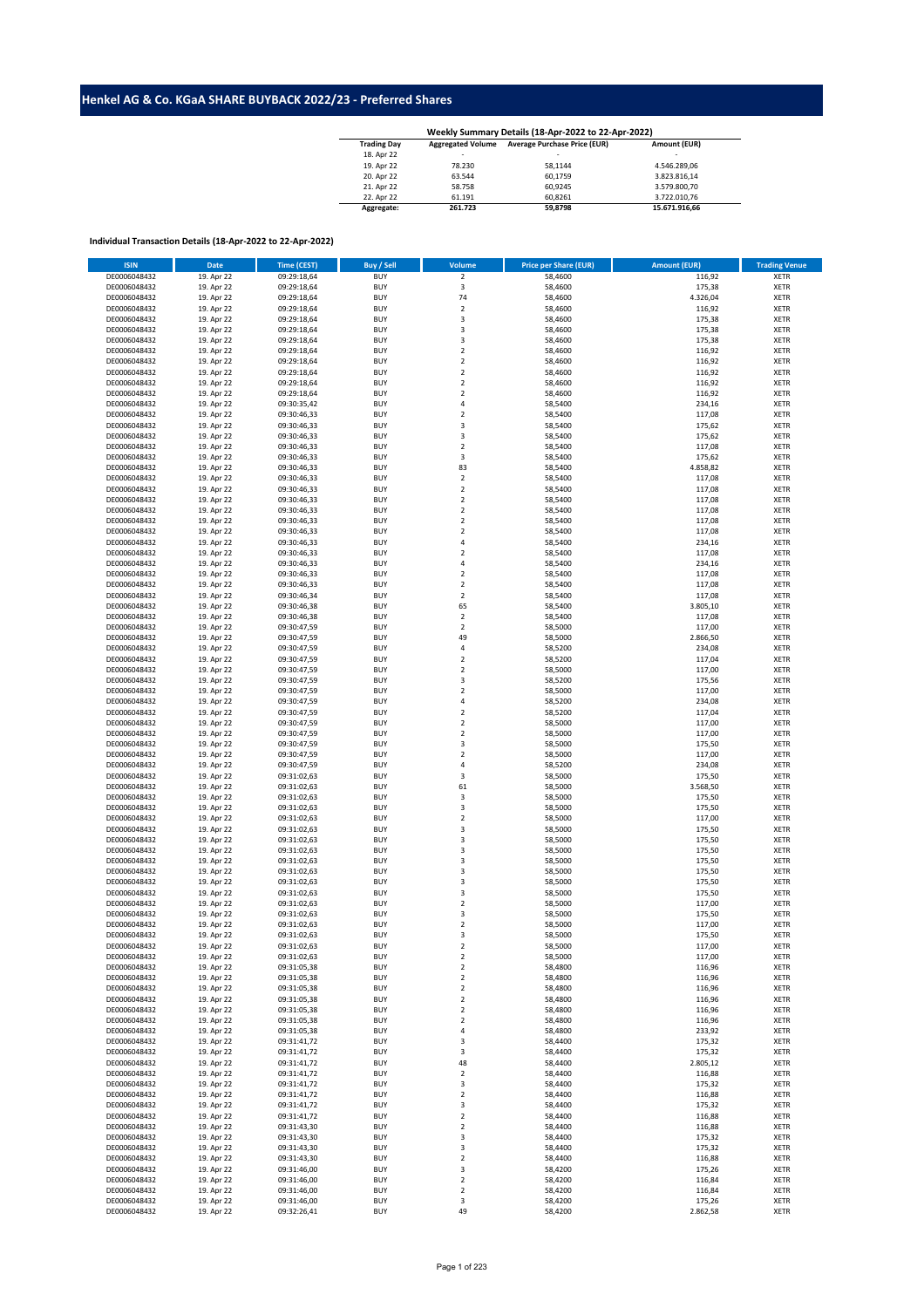| <b>ISIN</b>                  | <b>Date</b>              | <b>Time (CEST)</b>         | <b>Buy / Sell</b>        | Volume                                    | <b>Price per Share (EUR)</b> | <b>Amount (EUR)</b> | <b>Trading Venue</b>       |
|------------------------------|--------------------------|----------------------------|--------------------------|-------------------------------------------|------------------------------|---------------------|----------------------------|
| DE0006048432                 | 19. Apr 22               | 09:32:50,77                | <b>BUY</b>               | $\overline{\mathbf{2}}$                   | 58,4000                      | 116,80              | <b>XETR</b>                |
| DE0006048432                 | 19. Apr 22               | 09:32:50,77                | <b>BUY</b>               | $\mathbf 2$                               | 58,4000                      | 116,80              | <b>XETR</b>                |
| DE0006048432                 | 19. Apr 22               | 09:32:50,77                | <b>BUY</b>               | 3                                         | 58,4000                      | 175,20              | <b>XETR</b>                |
| DE0006048432                 | 19. Apr 22               | 09:32:50,77                | <b>BUY</b>               | $\mathbf 2$                               | 58,4000                      | 116,80              | <b>XETR</b>                |
| DE0006048432                 | 19. Apr 22               | 09:32:50,93                | <b>BUY</b>               | $\overline{2}$                            | 58,3800                      | 116,76              | <b>XETR</b>                |
| DE0006048432                 | 19. Apr 22               | 09:32:50,93                | <b>BUY</b>               | $\mathbf 2$                               | 58,3800                      | 116,76              | <b>XETR</b>                |
| DE0006048432                 | 19. Apr 22               | 09:32:50,93                | <b>BUY</b>               | 3                                         | 58,3800                      | 175,14              | <b>XETR</b>                |
| DE0006048432                 | 19. Apr 22               | 09:32:59,56                | <b>BUY</b>               | 85                                        | 58,3800                      | 4.962,30            | <b>XETR</b>                |
| DE0006048432<br>DE0006048432 | 19. Apr 22<br>19. Apr 22 | 09:32:59,56<br>09:32:59,56 | BUY<br><b>BUY</b>        | 3<br>3                                    | 58,3800<br>58,3800           | 175,14<br>175,14    | <b>XETR</b><br><b>XETR</b> |
| DE0006048432                 | 19. Apr 22               | 09:32:59,56                | <b>BUY</b>               | 3                                         | 58,3800                      | 175,14              | <b>XETR</b>                |
| DE0006048432                 | 19. Apr 22               | 09:32:59,56                | <b>BUY</b>               | $\overline{2}$                            | 58,3800                      | 116,76              | <b>XETR</b>                |
| DE0006048432                 | 19. Apr 22               | 09:32:59,56                | <b>BUY</b>               | $\overline{3}$                            | 58,3800                      | 175,14              | <b>XETR</b>                |
| DE0006048432                 | 19. Apr 22               | 09:32:59,56                | <b>BUY</b>               | $\overline{\mathbf{3}}$                   | 58,3800                      | 175,14              | <b>XETR</b>                |
| DE0006048432                 | 19. Apr 22               | 09:32:59,56                | <b>BUY</b>               | $\overline{2}$                            | 58,3800                      | 116,76              | <b>XETR</b>                |
| DE0006048432                 | 19. Apr 22               | 09:32:59,56                | BUY                      | $\overline{2}$                            | 58,3800                      | 116,76              | <b>XETR</b>                |
| DE0006048432                 | 19. Apr 22               | 09:32:59,56                | <b>BUY</b>               | 3                                         | 58,3800                      | 175,14              | <b>XETR</b>                |
| DE0006048432                 | 19. Apr 22               | 09:32:59,56                | <b>BUY</b>               | 3                                         | 58,3800                      | 175,14              | <b>XETR</b>                |
| DE0006048432                 | 19. Apr 22               | 09:32:59,56                | <b>BUY</b>               | $\overline{2}$                            | 58,3800                      | 116,76              | <b>XETR</b>                |
| DE0006048432<br>DE0006048432 | 19. Apr 22<br>19. Apr 22 | 09:32:59,56<br>09:32:59,56 | <b>BUY</b><br><b>BUY</b> | $\overline{3}$<br>$\overline{\mathbf{3}}$ | 58,3800<br>58,3800           | 175,14<br>175,14    | <b>XETR</b><br><b>XETR</b> |
| DE0006048432                 | 19. Apr 22               | 09:32:59,56                | <b>BUY</b>               | $\overline{\mathbf{3}}$                   | 58,3800                      | 175,14              | <b>XETR</b>                |
| DE0006048432                 | 19. Apr 22               | 09:33:36,91                | <b>BUY</b>               | $\overline{2}$                            | 58,4000                      | 116,80              | <b>XETR</b>                |
| DE0006048432                 | 19. Apr 22               | 09:33:53,00                | <b>BUY</b>               | $\mathbf 2$                               | 58,3800                      | 116,76              | <b>XETR</b>                |
| DE0006048432                 | 19. Apr 22               | 09:33:53,00                | <b>BUY</b>               | 60                                        | 58,3800                      | 3.502,80            | <b>XETR</b>                |
| DE0006048432                 | 19. Apr 22               | 09:33:53,00                | <b>BUY</b>               | 66                                        | 58,3600                      | 3.851,76            | <b>XETR</b>                |
| DE0006048432                 | 19. Apr 22               | 09:33:53,00                | <b>BUY</b>               | $\mathbf 2$                               | 58,3800                      | 116,76              | <b>XETR</b>                |
| DE0006048432                 | 19. Apr 22               | 09:33:53,00                | <b>BUY</b>               | $\overline{2}$                            | 58,3800                      | 116,76              | <b>XETR</b>                |
| DE0006048432                 | 19. Apr 22               | 09:33:53,00                | <b>BUY</b>               | 2                                         | 58,3800                      | 116,76              | <b>XETR</b>                |
| DE0006048432                 | 19. Apr 22               | 09:33:53,00                | <b>BUY</b>               | 3                                         | 58,3800                      | 175,14              | <b>XETR</b>                |
| DE0006048432<br>DE0006048432 | 19. Apr 22<br>19. Apr 22 | 09:33:53,00                | <b>BUY</b><br><b>BUY</b> | 3<br>$\mathbf 2$                          | 58,3800<br>58,3800           | 175,14<br>116,76    | <b>XETR</b><br><b>XETR</b> |
| DE0006048432                 | 19. Apr 22               | 09:33:53,00<br>09:33:53,00 | <b>BUY</b>               | 3                                         | 58,3800                      | 175,14              | <b>XETR</b>                |
| DE0006048432                 | 19. Apr 22               | 09:33:53,00                | <b>BUY</b>               | 3                                         | 58,3800                      | 175,14              | <b>XETR</b>                |
| DE0006048432                 | 19. Apr 22               | 09:33:53,00                | <b>BUY</b>               | $\overline{2}$                            | 58,3800                      | 116,76              | <b>XETR</b>                |
| DE0006048432                 | 19. Apr 22               | 09:33:53,00                | <b>BUY</b>               | 3                                         | 58,3800                      | 175,14              | <b>XETR</b>                |
| DE0006048432                 | 19. Apr 22               | 09:33:53,00                | <b>BUY</b>               | $\overline{\mathbf{3}}$                   | 58,3800                      | 175,14              | <b>XETR</b>                |
| DE0006048432                 | 19. Apr 22               | 09:33:53,00                | <b>BUY</b>               | $\mathbf 2$                               | 58,3800                      | 116,76              | <b>XETR</b>                |
| DE0006048432                 | 19. Apr 22               | 09:33:53,00                | <b>BUY</b>               | $\mathbf 2$                               | 58,3800                      | 116,76              | <b>XETR</b>                |
| DE0006048432                 | 19. Apr 22               | 09:33:53,00                | <b>BUY</b>               | 3                                         | 58,3800                      | 175,14              | <b>XETR</b>                |
| DE0006048432                 | 19. Apr 22               | 09:33:53,00                | <b>BUY</b>               | $\overline{\mathbf{3}}$                   | 58,3800                      | 175,14              | <b>XETR</b>                |
| DE0006048432                 | 19. Apr 22               | 09:33:53,00                | <b>BUY</b>               | $\overline{2}$                            | 58,3800                      | 116,76              | <b>XETR</b>                |
| DE0006048432<br>DE0006048432 | 19. Apr 22<br>19. Apr 22 | 09:33:53,00<br>09:33:53,00 | <b>BUY</b><br><b>BUY</b> | $\mathbf 2$<br>$\overline{\mathbf{3}}$    | 58,3800<br>58,3800           | 116,76<br>175,14    | <b>XETR</b><br><b>XETR</b> |
| DE0006048432                 | 19. Apr 22               | 09:33:53,00                | <b>BUY</b>               | $\overline{3}$                            | 58,3800                      | 175,14              | <b>XETR</b>                |
| DE0006048432                 | 19. Apr 22               | 09:33:53,00                | <b>BUY</b>               | $\overline{\mathbf{3}}$                   | 58,3800                      | 175,14              | <b>XETR</b>                |
| DE0006048432                 | 19. Apr 22               | 09:33:53,00                | <b>BUY</b>               | $\overline{2}$                            | 58,3800                      | 116,76              | <b>XETR</b>                |
| DE0006048432                 | 19. Apr 22               | 09:33:53,00                | <b>BUY</b>               | $\overline{2}$                            | 58,3800                      | 116,76              | <b>XETR</b>                |
| DE0006048432                 | 19. Apr 22               | 09:33:53,02                | <b>BUY</b>               | 3                                         | 58,3600                      | 175,08              | <b>XETR</b>                |
| DE0006048432                 | 19. Apr 22               | 09:34:42,12                | <b>BUY</b>               | 3                                         | 58,3400                      | 175,02              | <b>XETR</b>                |
| DE0006048432                 | 19. Apr 22               | 09:34:42,12                | <b>BUY</b>               | $\overline{2}$                            | 58,3400                      | 116,68              | <b>XETR</b>                |
| DE0006048432                 | 19. Apr 22               | 09:34:42,12                | <b>BUY</b>               | $\overline{2}$                            | 58,3400                      | 116,68              | <b>XETR</b>                |
| DE0006048432                 | 19. Apr 22               | 09:34:42,12                | <b>BUY</b><br><b>BUY</b> | $\overline{\mathbf{3}}$<br>3              | 58,3400                      | 175,02<br>175,02    | <b>XETR</b>                |
| DE0006048432<br>DE0006048432 | 19. Apr 22<br>19. Apr 22 | 09:34:42,12<br>09:34:42,12 | <b>BUY</b>               | $\overline{2}$                            | 58,3400<br>58,3400           | 116,68              | <b>XETR</b><br><b>XETR</b> |
| DE0006048432                 | 19. Apr 22               | 09:34:42,12                | <b>BUY</b>               | $\overline{3}$                            | 58,3400                      | 175,02              | <b>XETR</b>                |
| DE0006048432                 | 19. Apr 22               | 09:34:42,12                | <b>BUY</b>               | $\overline{\mathbf{3}}$                   | 58,3400                      | 175,02              | <b>XETR</b>                |
| DE0006048432                 | 19. Apr 22               | 09:34:42,12                | <b>BUY</b>               | 3                                         | 58,3400                      | 175,02              | <b>XETR</b>                |
| DE0006048432                 | 19. Apr 22               | 09:34:42,12                | <b>BUY</b>               | $\overline{\mathbf{3}}$                   | 58,3400                      | 175,02              | <b>XETR</b>                |
| DE0006048432                 | 19. Apr 22               | 09:34:42,12                | <b>BUY</b>               | $\overline{\mathbf{3}}$                   | 58,3400                      | 175,02              | <b>XETR</b>                |
| DE0006048432                 | 19. Apr 22               | 09:34:42,12                | <b>BUY</b>               | 3                                         | 58,3400                      | 175,02              | <b>XETR</b>                |
| DE0006048432                 | 19. Apr 22               | 09:34:42,12                | BUY                      | 3                                         | 58,3400                      | 175,02              | <b>XETR</b>                |
| DE0006048432                 | 19. Apr 22               | 09:34:42,12                | BUY<br><b>BUY</b>        | $\overline{\mathbf{3}}$<br>$\overline{3}$ | 58,3400                      | 175,02              | <b>XETR</b>                |
| DE0006048432<br>DE0006048432 | 19. Apr 22<br>19. Apr 22 | 09:34:42,12<br>09:34:42,12 | BUY                      | 2                                         | 58,3400<br>58,3400           | 175,02<br>116,68    | <b>XETR</b><br><b>XETR</b> |
| DE0006048432                 | 19. Apr 22               | 09:34:42,12                | <b>BUY</b>               | 3                                         | 58,3400                      | 175,02              | <b>XETR</b>                |
| DE0006048432                 | 19. Apr 22               | 09:34:42,12                | <b>BUY</b>               | $\mathbf 2$                               | 58,3400                      | 116,68              | <b>XETR</b>                |
| DE0006048432                 | 19. Apr 22               | 09:34:42,12                | <b>BUY</b>               | 3                                         | 58,3400                      | 175,02              | <b>XETR</b>                |
| DE0006048432                 | 19. Apr 22               | 09:34:42,12                | <b>BUY</b>               | 3                                         | 58,3400                      | 175,02              | <b>XETR</b>                |
| DE0006048432                 | 19. Apr 22               | 09:34:44,93                | <b>BUY</b>               | 65                                        | 58,3200                      | 3.790,80            | <b>XETR</b>                |
| DE0006048432                 | 19. Apr 22               | 09:34:44,93                | <b>BUY</b>               | 2                                         | 58,3200                      | 116,64              | <b>XETR</b>                |
| DE0006048432                 | 19. Apr 22               | 09:34:44,93                | <b>BUY</b>               | 2                                         | 58,3200                      | 116,64              | <b>XETR</b>                |
| DE0006048432<br>DE0006048432 | 19. Apr 22<br>19. Apr 22 | 09:34:44,93<br>09:34:44,93 | <b>BUY</b><br><b>BUY</b> | 3<br>$\mathbf 2$                          | 58,3200<br>58,3200           | 174,96<br>116,64    | <b>XETR</b><br><b>XETR</b> |
| DE0006048432                 | 19. Apr 22               | 09:34:47,04                | <b>BUY</b>               | 47                                        | 58,3000                      | 2.740,10            | <b>XETR</b>                |
| DE0006048432                 | 19. Apr 22               | 09:34:47,04                | <b>BUY</b>               | $\mathbf 2$                               | 58,3000                      | 116,60              | <b>XETR</b>                |
| DE0006048432                 | 19. Apr 22               | 09:34:47,04                | <b>BUY</b>               | 3                                         | 58,3000                      | 174,90              | <b>XETR</b>                |
| DE0006048432                 | 19. Apr 22               | 09:34:47,04                | <b>BUY</b>               | 3                                         | 58,3000                      | 174,90              | <b>XETR</b>                |
| DE0006048432                 | 19. Apr 22               | 09:34:49,70                | <b>BUY</b>               | 68                                        | 58,2800                      | 3.963,04            | <b>XETR</b>                |
| DE0006048432                 | 19. Apr 22               | 09:35:05,89                | <b>BUY</b>               | $\mathbf 2$                               | 58,2600                      | 116,52              | <b>XETR</b>                |
| DE0006048432                 | 19. Apr 22               | 09:35:05,89                | <b>BUY</b>               | 57                                        | 58,2600                      | 3.320,82            | <b>XETR</b>                |
| DE0006048432                 | 19. Apr 22               | 09:36:18,56                | <b>BUY</b>               | $\mathbf 2$                               | 58,2400                      | 116,48              | <b>XETR</b>                |
| DE0006048432<br>DE0006048432 | 19. Apr 22<br>19. Apr 22 | 09:36:18,56<br>09:36:18,56 | <b>BUY</b><br><b>BUY</b> | 3<br>$\mathbf 2$                          | 58,2400<br>58,2400           | 174,72<br>116,48    | <b>XETR</b><br><b>XETR</b> |
| DE0006048432                 | 19. Apr 22               | 09:36:18,56                | <b>BUY</b>               | 3                                         | 58,2400                      | 174,72              | <b>XETR</b>                |
| DE0006048432                 | 19. Apr 22               | 09:36:18,56                | <b>BUY</b>               | 107                                       | 58,2400                      | 6.231,68            | <b>XETR</b>                |
| DE0006048432                 | 19. Apr 22               | 09:36:18,56                | <b>BUY</b>               | 3                                         | 58,2400                      | 174,72              | <b>XETR</b>                |
| DE0006048432                 | 19. Apr 22               | 09:36:18,56                | <b>BUY</b>               | 3                                         | 58,2400                      | 174,72              | <b>XETR</b>                |
| DE0006048432                 | 19. Apr 22               | 09:36:18,56                | <b>BUY</b>               | $\mathbf 2$                               | 58,2400                      | 116,48              | <b>XETR</b>                |
| DE0006048432                 | 19. Apr 22               | 09:36:18,56                | <b>BUY</b>               | $\mathbf 2$                               | 58,2400                      | 116,48              | <b>XETR</b>                |
| DE0006048432                 | 19. Apr 22               | 09:36:18,56                | <b>BUY</b>               | $\overline{2}$                            | 58,2400                      | 116,48              | <b>XETR</b>                |
| DE0006048432                 | 19. Apr 22               | 09:36:18,56                | <b>BUY</b>               | $\overline{\mathbf{3}}$                   | 58,2400                      | 174,72              | <b>XETR</b>                |
| DE0006048432                 | 19. Apr 22               | 09:36:18,56                | <b>BUY</b><br><b>BUY</b> | $\mathbf 2$<br>$\overline{2}$             | 58,2400                      | 116,48              | <b>XETR</b><br><b>XETR</b> |
| DE0006048432<br>DE0006048432 | 19. Apr 22<br>19. Apr 22 | 09:36:18,56<br>09:36:18,56 | <b>BUY</b>               | 3                                         | 58,2400<br>58,2400           | 116,48<br>174,72    | <b>XETR</b>                |
| DE0006048432                 | 19. Apr 22               | 09:36:18,56                | <b>BUY</b>               | $\mathbf 2$                               | 58,2400                      | 116,48              | <b>XETR</b>                |
| DE0006048432                 | 19. Apr 22               | 09:36:18,65                | <b>BUY</b>               | 3                                         | 58,2200                      | 174,66              | <b>XETR</b>                |
| DE0006048432                 | 19. Apr 22               | 09:36:18,65                | <b>BUY</b>               | $\overline{\mathbf{3}}$                   | 58,2200                      | 174,66              | <b>XETR</b>                |
| DE0006048432                 | 19. Apr 22               | 09:36:18,65                | <b>BUY</b>               | 3                                         | 58,2200                      | 174,66              | <b>XETR</b>                |
| DE0006048432                 | 19. Apr 22               | 09:36:18,65                | <b>BUY</b>               | $\mathbf 2$                               | 58,2200                      | 116,44              | <b>XETR</b>                |
| DE0006048432                 | 19. Apr 22               | 09:36:18,65                | <b>BUY</b>               | 3                                         | 58,2200                      | 174,66              | <b>XETR</b>                |
| DE0006048432                 | 19. Apr 22               | 09:36:18,65                | <b>BUY</b>               | 3                                         | 58,2200                      | 174,66              | <b>XETR</b>                |
| DE0006048432                 | 19. Apr 22               | 09:36:18,65                | <b>BUY</b>               | 2                                         | 58,2200                      | 116,44              | <b>XETR</b>                |
| DE0006048432<br>DE0006048432 | 19. Apr 22<br>19. Apr 22 | 09:36:18,65<br>09:36:18,65 | <b>BUY</b><br><b>BUY</b> | 2<br>$\mathbf 2$                          | 58,2200<br>58,2200           | 116,44<br>116,44    | <b>XETR</b><br><b>XETR</b> |
| DE0006048432                 | 19. Apr 22               | 09:36:18,65                | <b>BUY</b>               | 3                                         | 58,2200                      | 174,66              | <b>XETR</b>                |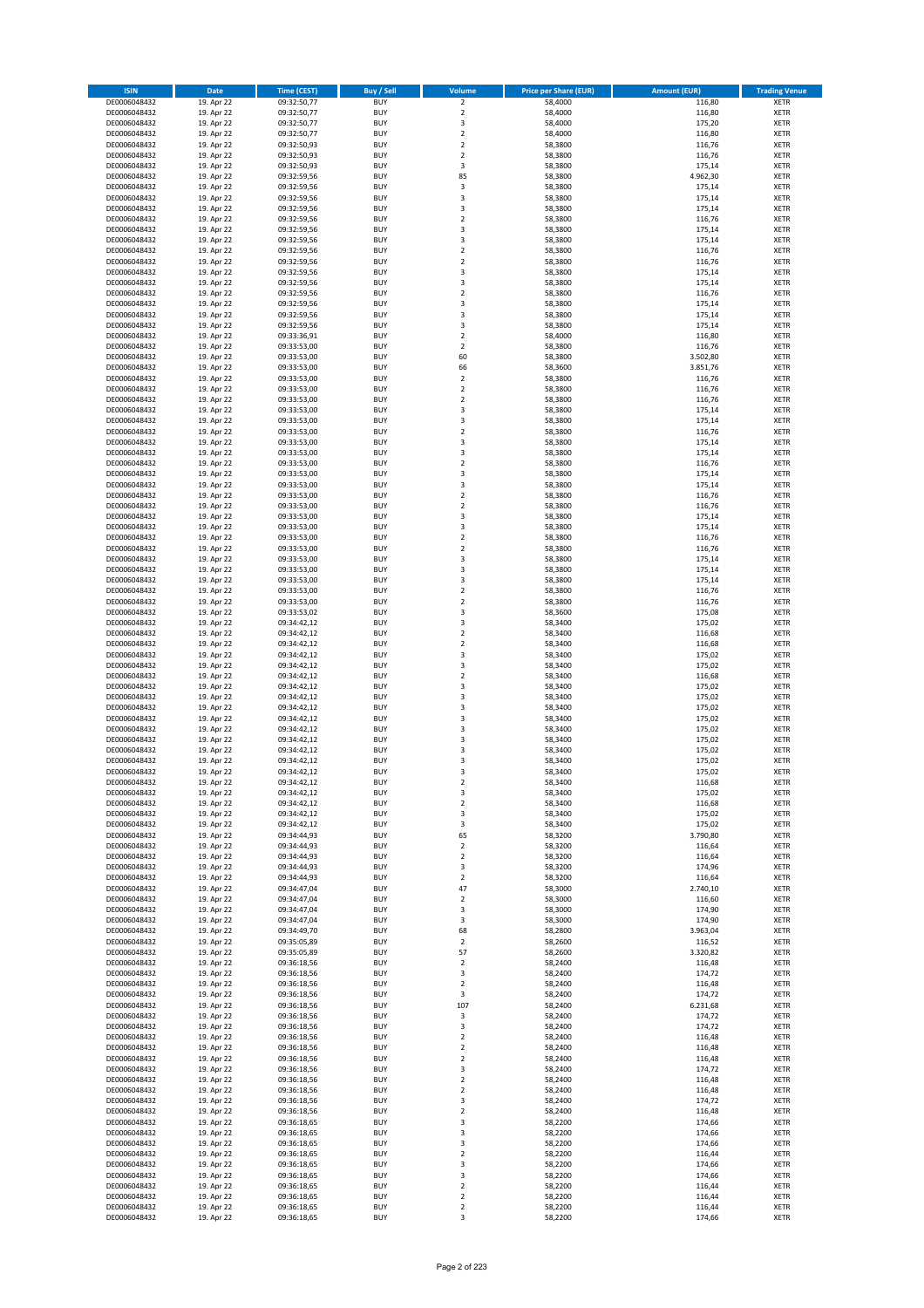| <b>ISIN</b>                  | <b>Date</b>              | <b>Time (CEST)</b>         | <b>Buy / Sell</b>        | Volume                                 | <b>Price per Share (EUR)</b> | <b>Amount (EUR)</b> | <b>Trading Venue</b>       |
|------------------------------|--------------------------|----------------------------|--------------------------|----------------------------------------|------------------------------|---------------------|----------------------------|
| DE0006048432                 | 19. Apr 22               | 09:36:18,65                | <b>BUY</b>               | 3                                      | 58,2200                      | 174,66              | <b>XETR</b>                |
| DE0006048432                 | 19. Apr 22               | 09:36:18,69                | <b>BUY</b>               | 3                                      | 58,2200                      | 174,66              | <b>XETR</b>                |
| DE0006048432                 | 19. Apr 22               | 09:36:20,04                | <b>BUY</b>               | 3                                      | 58,2000                      | 174,60              | <b>XETR</b>                |
| DE0006048432                 | 19. Apr 22               | 09:36:20,04                | <b>BUY</b>               | $\mathbf 2$                            | 58,2000                      | 116,40              | <b>XETR</b>                |
| DE0006048432<br>DE0006048432 | 19. Apr 22<br>19. Apr 22 | 09:36:29,91<br>09:36:29,91 | <b>BUY</b><br><b>BUY</b> | $\overline{\mathbf{c}}$<br>$\mathbf 2$ | 58,2000<br>58,2000           | 116,40<br>116,40    | <b>XETR</b><br><b>XETR</b> |
| DE0006048432                 | 19. Apr 22               | 09:36:29,91                | <b>BUY</b>               | 3                                      | 58,2000                      | 174,60              | <b>XETR</b>                |
| DE0006048432                 | 19. Apr 22               | 09:36:32,00                | <b>BUY</b>               | $\mathbf 2$                            | 58,1800                      | 116,36              | <b>XETR</b>                |
| DE0006048432                 | 19. Apr 22               | 09:36:32,00                | <b>BUY</b>               | $\mathbf 2$                            | 58,1800                      | 116,36              | <b>XETR</b>                |
| DE0006048432                 | 19. Apr 22               | 09:36:32,00                | <b>BUY</b>               | 62                                     | 58,1800                      | 3.607,16            | <b>XETR</b>                |
| DE0006048432                 | 19. Apr 22               | 09:36:32,00                | <b>BUY</b>               | 3                                      | 58,1800                      | 174,54              | <b>XETR</b>                |
| DE0006048432                 | 19. Apr 22               | 09:36:32,00                | <b>BUY</b>               | $\overline{\mathbf{c}}$<br>3           | 58,1800                      | 116,36              | <b>XETR</b><br><b>XETR</b> |
| DE0006048432<br>DE0006048432 | 19. Apr 22<br>19. Apr 22 | 09:36:32,00<br>09:36:32,00 | <b>BUY</b><br><b>BUY</b> | $\overline{\mathbf{c}}$                | 58,1800<br>58,1800           | 174,54<br>116,36    | <b>XETR</b>                |
| DE0006048432                 | 19. Apr 22               | 09:36:32,00                | <b>BUY</b>               | 3                                      | 58,1800                      | 174,54              | <b>XETR</b>                |
| DE0006048432                 | 19. Apr 22               | 09:36:32,00                | <b>BUY</b>               | 3                                      | 58,1800                      | 174,54              | <b>XETR</b>                |
| DE0006048432                 | 19. Apr 22               | 09:36:32,00                | <b>BUY</b>               | 3                                      | 58,1800                      | 174,54              | <b>XETR</b>                |
| DE0006048432                 | 19. Apr 22               | 09:36:32,00                | <b>BUY</b>               | 3                                      | 58,1800                      | 174,54              | <b>XETR</b>                |
| DE0006048432                 | 19. Apr 22               | 09:36:32,00                | <b>BUY</b>               | 3                                      | 58,1800                      | 174,54              | <b>XETR</b>                |
| DE0006048432<br>DE0006048432 | 19. Apr 22<br>19. Apr 22 | 09:36:32,00<br>09:36:34,21 | <b>BUY</b><br><b>BUY</b> | $\mathbf 2$<br>$\overline{\mathbf{c}}$ | 58,1800<br>58,1600           | 116,36<br>116,32    | <b>XETR</b><br><b>XETR</b> |
| DE0006048432                 | 19. Apr 22               | 09:36:56,95                | <b>BUY</b>               | 3                                      | 58,1800                      | 174,54              | <b>XETR</b>                |
| DE0006048432                 | 19. Apr 22               | 09:36:56,95                | <b>BUY</b>               | $\mathbf 2$                            | 58,1800                      | 116,36              | <b>XETR</b>                |
| DE0006048432                 | 19. Apr 22               | 09:36:56,95                | <b>BUY</b>               | 3                                      | 58,1800                      | 174,54              | <b>XETR</b>                |
| DE0006048432                 | 19. Apr 22               | 09:36:56,95                | <b>BUY</b>               | 51                                     | 58,1800                      | 2.967,18            | <b>XETR</b>                |
| DE0006048432                 | 19. Apr 22               | 09:36:56,95                | <b>BUY</b>               | 3                                      | 58,1800                      | 174,54              | <b>XETR</b>                |
| DE0006048432<br>DE0006048432 | 19. Apr 22               | 09:36:56,95                | <b>BUY</b><br><b>BUY</b> | 3<br>$\overline{\mathbf{c}}$           | 58,1800                      | 174,54              | <b>XETR</b><br><b>XETR</b> |
| DE0006048432                 | 19. Apr 22<br>19. Apr 22 | 09:36:56,95<br>09:36:56,95 | <b>BUY</b>               | 3                                      | 58,1800<br>58,1800           | 116,36<br>174,54    | <b>XETR</b>                |
| DE0006048432                 | 19. Apr 22               | 09:36:56,95                | <b>BUY</b>               | 3                                      | 58,1800                      | 174,54              | <b>XETR</b>                |
| DE0006048432                 | 19. Apr 22               | 09:36:56,95                | <b>BUY</b>               | 3                                      | 58,1800                      | 174,54              | <b>XETR</b>                |
| DE0006048432                 | 19. Apr 22               | 09:37:26,18                | <b>BUY</b>               | $\overline{\mathbf{2}}$                | 58,1600                      | 116,32              | <b>XETR</b>                |
| DE0006048432                 | 19. Apr 22               | 09:37:26,18                | <b>BUY</b>               | $\mathbf 2$                            | 58,1600                      | 116,32              | <b>XETR</b>                |
| DE0006048432                 | 19. Apr 22               | 09:37:26,18                | <b>BUY</b>               | $\mathbf 2$                            | 58,1600                      | 116,32              | <b>XETR</b>                |
| DE0006048432<br>DE0006048432 | 19. Apr 22<br>19. Apr 22 | 09:37:26,18<br>09:37:26,18 | <b>BUY</b><br><b>BUY</b> | 3<br>3                                 | 58,1600<br>58,1600           | 174,48<br>174,48    | <b>XETR</b><br><b>XETR</b> |
| DE0006048432                 | 19. Apr 22               | 09:37:26,18                | <b>BUY</b>               | 48                                     | 58,1600                      | 2.791,68            | <b>XETR</b>                |
| DE0006048432                 | 19. Apr 22               | 09:37:26,18                | <b>BUY</b>               | $\mathbf 2$                            | 58,1600                      | 116,32              | <b>XETR</b>                |
| DE0006048432                 | 19. Apr 22               | 09:37:26,18                | <b>BUY</b>               | $\mathbf 2$                            | 58,1600                      | 116,32              | <b>XETR</b>                |
| DE0006048432                 | 19. Apr 22               | 09:37:26,18                | <b>BUY</b>               | $\mathbf 2$                            | 58,1600                      | 116,32              | <b>XETR</b>                |
| DE0006048432                 | 19. Apr 22               | 09:37:26,18                | <b>BUY</b>               | $\mathbf 2$                            | 58,1600                      | 116,32              | <b>XETR</b>                |
| DE0006048432<br>DE0006048432 | 19. Apr 22<br>19. Apr 22 | 09:37:26,18                | <b>BUY</b><br><b>BUY</b> | 3<br>$\mathbf 2$                       | 58,1600<br>58,1600           | 174,48<br>116,32    | <b>XETR</b><br><b>XETR</b> |
| DE0006048432                 | 19. Apr 22               | 09:37:26,18<br>09:37:26,18 | <b>BUY</b>               | 3                                      | 58,1600                      | 174,48              | <b>XETR</b>                |
| DE0006048432                 | 19. Apr 22               | 09:37:26,18                | <b>BUY</b>               | 3                                      | 58,1600                      | 174,48              | <b>XETR</b>                |
| DE0006048432                 | 19. Apr 22               | 09:37:26,18                | <b>BUY</b>               | $\overline{\mathbf{2}}$                | 58,1600                      | 116,32              | <b>XETR</b>                |
| DE0006048432                 | 19. Apr 22               | 09:37:26,18                | <b>BUY</b>               | 3                                      | 58,1600                      | 174,48              | <b>XETR</b>                |
| DE0006048432                 | 19. Apr 22               | 09:38:02,50                | <b>BUY</b>               | $\mathbf 2$                            | 58,1400                      | 116,28              | <b>XETR</b>                |
| DE0006048432<br>DE0006048432 | 19. Apr 22<br>19. Apr 22 | 09:38:02,50<br>09:38:16,00 | <b>BUY</b><br><b>BUY</b> | $\mathbf 2$<br>65                      | 58,1400<br>58,1200           | 116,28<br>3.777,80  | <b>XETR</b><br><b>XETR</b> |
| DE0006048432                 | 19. Apr 22               | 09:39:27,18                | <b>BUY</b>               | 3                                      | 58,1600                      | 174,48              | <b>XETR</b>                |
| DE0006048432                 | 19. Apr 22               | 09:39:27,18                | <b>BUY</b>               | 3                                      | 58,1600                      | 174,48              | <b>XETR</b>                |
| DE0006048432                 | 19. Apr 22               | 09:39:27,18                | <b>BUY</b>               | 3                                      | 58,1600                      | 174,48              | <b>XETR</b>                |
| DE0006048432                 | 19. Apr 22               | 09:39:27,18                | <b>BUY</b>               | 3                                      | 58,1600                      | 174,48              | <b>XETR</b>                |
| DE0006048432                 | 19. Apr 22               | 09:39:27,18                | <b>BUY</b>               | 3                                      | 58,1600                      | 174,48              | <b>XETR</b>                |
| DE0006048432                 | 19. Apr 22               | 09:39:27,18                | <b>BUY</b>               | 66                                     | 58,1600                      | 3.838,56            | <b>XETR</b>                |
| DE0006048432<br>DE0006048432 | 19. Apr 22<br>19. Apr 22 | 09:39:27,18<br>09:39:27,18 | <b>BUY</b><br><b>BUY</b> | 3<br>3                                 | 58,1600<br>58,1600           | 174,48<br>174,48    | <b>XETR</b><br><b>XETR</b> |
| DE0006048432                 | 19. Apr 22               | 09:39:27,18                | <b>BUY</b>               | 3                                      | 58,1600                      | 174,48              | <b>XETR</b>                |
| DE0006048432                 | 19. Apr 22               | 09:39:27,18                | <b>BUY</b>               | 3                                      | 58,1600                      | 174,48              | <b>XETR</b>                |
| DE0006048432                 | 19. Apr 22               | 09:39:27,18                | <b>BUY</b>               | 3                                      | 58,1600                      | 174,48              | <b>XETR</b>                |
| DE0006048432                 | 19. Apr 22               | 09:39:27,18                | <b>BUY</b>               | $\overline{3}$                         | 58,1600                      | 174,48              | <b>XETR</b>                |
| DE0006048432                 | 19. Apr 22               | 09:39:27,18                | <b>BUY</b>               | 3                                      | 58,1600                      | 174,48              | <b>XETR</b>                |
| DE0006048432<br>DE0006048432 | 19. Apr 22<br>19. Apr 22 | 09:39:27,18<br>09:39:27,18 | <b>BUY</b><br>BUY        | 3<br>3                                 | 58,1600<br>58,1600           | 174,48<br>174,48    | <b>XETR</b><br><b>XETR</b> |
| DE0006048432                 | 19. Apr 22               | 09:39:27,18                | <b>BUY</b>               | 3                                      | 58,1600                      | 174,48              | <b>XETR</b>                |
| DE0006048432                 | 19. Apr 22               | 09:39:27,19                | <b>BUY</b>               | $\mathbf 2$                            | 58,1400                      | 116,28              | <b>XETR</b>                |
| DE0006048432                 | 19. Apr 22               | 09:39:27,19                | <b>BUY</b>               | 3                                      | 58,1400                      | 174,42              | XETR                       |
| DE0006048432                 | 19. Apr 22               | 09:39:27,19                | <b>BUY</b>               | $\mathbf 2$                            | 58,1400                      | 116,28              | <b>XETR</b>                |
| DE0006048432                 | 19. Apr 22               | 09:39:27,19                | <b>BUY</b>               | $\mathbf 2$                            | 58,1400                      | 116,28              | <b>XETR</b>                |
| DE0006048432<br>DE0006048432 | 19. Apr 22<br>19. Apr 22 | 09:39:27,19<br>09:39:27,19 | <b>BUY</b><br><b>BUY</b> | 3<br>$\mathbf 2$                       | 58,1400<br>58,1400           | 174,42<br>116,28    | <b>XETR</b><br><b>XETR</b> |
| DE0006048432                 | 19. Apr 22               | 09:39:27,19                | <b>BUY</b>               | $\mathbf 2$                            | 58,1400                      | 116,28              | <b>XETR</b>                |
| DE0006048432                 | 19. Apr 22               | 09:39:27,19                | <b>BUY</b>               | 3                                      | 58,1400                      | 174,42              | <b>XETR</b>                |
| DE0006048432                 | 19. Apr 22               | 09:40:02,25                | <b>BUY</b>               | 63                                     | 58,1600                      | 3.664,08            | <b>XETR</b>                |
| DE0006048432                 | 19. Apr 22               | 09:40:47,13                | <b>BUY</b>               | 3                                      | 58,1400                      | 174,42              | <b>XETR</b>                |
| DE0006048432                 | 19. Apr 22               | 09:40:47,13                | <b>BUY</b>               | 3                                      | 58,1400                      | 174,42              | <b>XETR</b>                |
| DE0006048432                 | 19. Apr 22               | 09:40:47,13                | <b>BUY</b>               | $\overline{\mathbf{c}}$                | 58,1400                      | 116,28              | <b>XETR</b>                |
| DE0006048432<br>DE0006048432 | 19. Apr 22<br>19. Apr 22 | 09:40:47,13<br>09:40:47,13 | <b>BUY</b><br><b>BUY</b> | 3<br>$\overline{\mathbf{c}}$           | 58,1400<br>58,1400           | 174,42<br>116,28    | <b>XETR</b><br><b>XETR</b> |
| DE0006048432                 | 19. Apr 22               | 09:40:47,13                | <b>BUY</b>               | 3                                      | 58,1400                      | 174,42              | <b>XETR</b>                |
| DE0006048432                 | 19. Apr 22               | 09:40:47,13                | <b>BUY</b>               | $\mathbf 2$                            | 58,1400                      | 116,28              | <b>XETR</b>                |
| DE0006048432                 | 19. Apr 22               | 09:40:47,13                | <b>BUY</b>               | 3                                      | 58,1400                      | 174,42              | XETR                       |
| DE0006048432                 | 19. Apr 22               | 09:40:47,13                | <b>BUY</b>               | 3                                      | 58,1400                      | 174,42              | <b>XETR</b>                |
| DE0006048432                 | 19. Apr 22               | 09:40:49,92                | <b>BUY</b>               | 3                                      | 58,1400                      | 174,42              | <b>XETR</b>                |
| DE0006048432<br>DE0006048432 | 19. Apr 22<br>19. Apr 22 | 09:40:49,92<br>09:40:49,92 | <b>BUY</b><br><b>BUY</b> | 3<br>$\overline{\mathbf{2}}$           | 58,1400<br>58,1400           | 174,42<br>116,28    | <b>XETR</b><br><b>XETR</b> |
| DE0006048432                 | 19. Apr 22               | 09:40:49,92                | <b>BUY</b>               | $\mathbf 2$                            | 58,1400                      | 116,28              | <b>XETR</b>                |
| DE0006048432                 | 19. Apr 22               | 09:41:34,78                | <b>BUY</b>               | 60                                     | 58,1600                      | 3.489,60            | <b>XETR</b>                |
| DE0006048432                 | 19. Apr 22               | 09:41:54,81                | <b>BUY</b>               | 65                                     | 58,1600                      | 3.780,40            | <b>XETR</b>                |
| DE0006048432                 | 19. Apr 22               | 09:41:57,35                | <b>BUY</b>               | 3                                      | 58,1400                      | 174,42              | <b>XETR</b>                |
| DE0006048432                 | 19. Apr 22               | 09:41:57,35                | <b>BUY</b>               | $\overline{\mathbf{c}}$                | 58,1400                      | 116,28              | <b>XETR</b>                |
| DE0006048432<br>DE0006048432 | 19. Apr 22<br>19. Apr 22 | 09:41:57,35<br>09:41:57,35 | <b>BUY</b><br><b>BUY</b> | 2<br>3                                 | 58,1400<br>58,1400           | 116,28<br>174,42    | <b>XETR</b><br>XETR        |
| DE0006048432                 | 19. Apr 22               | 09:41:57,35                | <b>BUY</b>               | 3                                      | 58,1400                      | 174,42              | <b>XETR</b>                |
| DE0006048432                 | 19. Apr 22               | 09:41:57,35                | <b>BUY</b>               | $\mathbf 2$                            | 58,1400                      | 116,28              | <b>XETR</b>                |
| DE0006048432                 | 19. Apr 22               | 09:41:57,35                | <b>BUY</b>               | 3                                      | 58,1400                      | 174,42              | <b>XETR</b>                |
| DE0006048432                 | 19. Apr 22               | 09:41:57,35                | <b>BUY</b>               | 3                                      | 58,1400                      | 174,42              | <b>XETR</b>                |
| DE0006048432                 | 19. Apr 22               | 09:41:57,35                | <b>BUY</b>               | 3                                      | 58,1400                      | 174,42              | <b>XETR</b>                |
| DE0006048432                 | 19. Apr 22               | 09:41:57,35                | <b>BUY</b>               | $\mathbf 2$                            | 58,1400                      | 116,28              | <b>XETR</b>                |
| DE0006048432<br>DE0006048432 | 19. Apr 22<br>19. Apr 22 | 09:41:57,36<br>09:41:57,36 | <b>BUY</b><br><b>BUY</b> | $\overline{\mathbf{c}}$<br>3           | 58,1400<br>58,1400           | 116,28<br>174,42    | <b>XETR</b><br>XETR        |
| DE0006048432                 | 19. Apr 22               | 09:41:57,36                | <b>BUY</b>               | 3                                      | 58,1400                      | 174,42              | <b>XETR</b>                |
| DE0006048432                 | 19. Apr 22               | 09:42:00,12                | <b>BUY</b>               | $\mathbf 2$                            | 58,1600                      | 116,32              | XETR                       |
| DE0006048432                 | 19. Apr 22               | 09:42:00,12                | <b>BUY</b>               | $\mathbf 2$                            | 58,1600                      | 116,32              | <b>XETR</b>                |
| DE0006048432                 | 19. Apr 22               | 09:42:13,60                | <b>BUY</b>               | 3                                      | 58,1400                      | 174,42              | <b>XETR</b>                |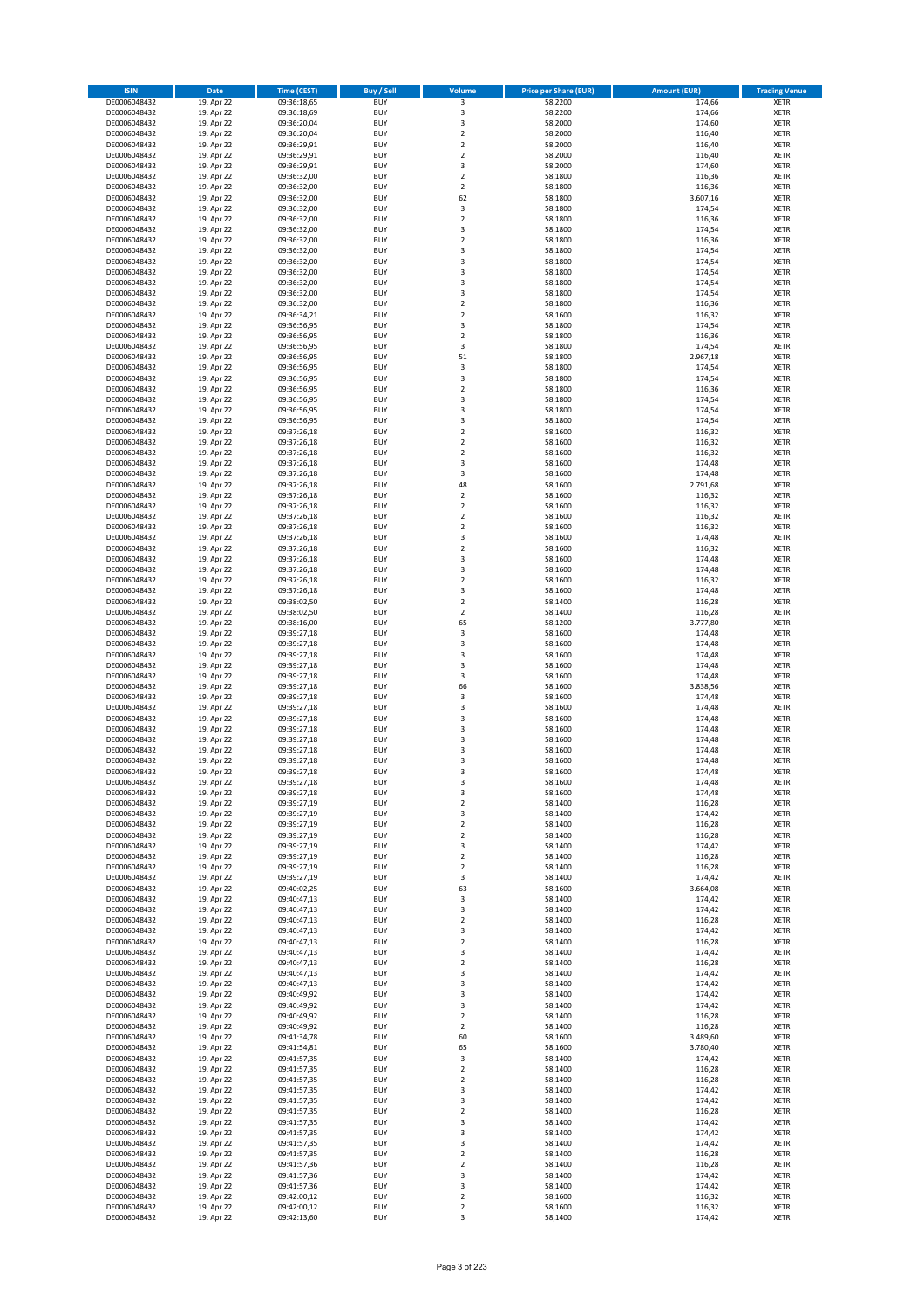| <b>ISIN</b>                  | <b>Date</b>              | <b>Time (CEST)</b>         | <b>Buy / Sell</b>        | Volume                                 | <b>Price per Share (EUR)</b> | <b>Amount (EUR)</b> | <b>Trading Venue</b>       |
|------------------------------|--------------------------|----------------------------|--------------------------|----------------------------------------|------------------------------|---------------------|----------------------------|
| DE0006048432                 | 19. Apr 22               | 09:42:13,60                | <b>BUY</b>               | $\overline{2}$                         | 58,1400                      | 116,28              | <b>XETR</b>                |
| DE0006048432                 | 19. Apr 22               | 09:42:13,60                | <b>BUY</b>               | 85                                     | 58,1400                      | 4.941,90            | <b>XETR</b>                |
| DE0006048432                 | 19. Apr 22               | 09:42:13,60                | <b>BUY</b>               | $\overline{2}$                         | 58,1400                      | 116,28              | <b>XETR</b>                |
| DE0006048432<br>DE0006048432 | 19. Apr 22<br>19. Apr 22 | 09:42:13,60<br>09:42:13,60 | <b>BUY</b><br><b>BUY</b> | 3<br>$\overline{\mathbf{c}}$           | 58,1400<br>58,1400           | 174,42<br>116,28    | <b>XETR</b><br><b>XETR</b> |
| DE0006048432                 | 19. Apr 22               | 09:42:13,60                | <b>BUY</b>               | 3                                      | 58,1400                      | 174,42              | <b>XETR</b>                |
| DE0006048432                 | 19. Apr 22               | 09:42:13,60                | <b>BUY</b>               | $\overline{\mathbf{c}}$                | 58,1400                      | 116,28              | <b>XETR</b>                |
| DE0006048432                 | 19. Apr 22               | 09:42:13,60                | <b>BUY</b>               | $\mathbf 2$                            | 58,1400                      | 116,28              | <b>XETR</b>                |
| DE0006048432                 | 19. Apr 22               | 09:42:13,60                | <b>BUY</b>               | 3                                      | 58,1400                      | 174,42              | <b>XETR</b>                |
| DE0006048432                 | 19. Apr 22               | 09:43:01,52                | <b>BUY</b>               | $\overline{2}$                         | 58,1600                      | 116,32              | <b>XETR</b>                |
| DE0006048432                 | 19. Apr 22               | 09:43:01,52                | <b>BUY</b>               | 59                                     | 58,1600                      | 3.431,44            | <b>XETR</b>                |
| DE0006048432                 | 19. Apr 22<br>19. Apr 22 | 09:43:01,52                | <b>BUY</b><br><b>BUY</b> | $\overline{\mathbf{c}}$<br>$\mathbf 2$ | 58,1600                      | 116,32              | <b>XETR</b><br><b>XETR</b> |
| DE0006048432<br>DE0006048432 | 19. Apr 22               | 09:43:01,52<br>09:43:01,52 | <b>BUY</b>               | 3                                      | 58,1600<br>58,1600           | 116,32<br>174,48    | <b>XETR</b>                |
| DE0006048432                 | 19. Apr 22               | 09:43:02,60                | <b>BUY</b>               | 3                                      | 58,1400                      | 174,42              | <b>XETR</b>                |
| DE0006048432                 | 19. Apr 22               | 09:43:02,60                | <b>BUY</b>               | $\overline{\mathbf{c}}$                | 58,1400                      | 116,28              | <b>XETR</b>                |
| DE0006048432                 | 19. Apr 22               | 09:43:02,60                | <b>BUY</b>               | 3                                      | 58,1400                      | 174,42              | <b>XETR</b>                |
| DE0006048432                 | 19. Apr 22               | 09:43:02,60                | <b>BUY</b>               | $\mathbf 2$                            | 58,1400                      | 116,28              | <b>XETR</b>                |
| DE0006048432                 | 19. Apr 22               | 09:43:02,60                | <b>BUY</b>               | 3                                      | 58,1400                      | 174,42              | <b>XETR</b>                |
| DE0006048432                 | 19. Apr 22               | 09:43:02,60                | <b>BUY</b>               | 3                                      | 58,1400                      | 174,42              | <b>XETR</b>                |
| DE0006048432                 | 19. Apr 22               | 09:43:02,60                | <b>BUY</b>               | $\overline{\mathbf{c}}$                | 58,1400                      | 116,28              | <b>XETR</b>                |
| DE0006048432<br>DE0006048432 | 19. Apr 22<br>19. Apr 22 | 09:43:02,60<br>09:43:02,60 | <b>BUY</b><br><b>BUY</b> | 3<br>3                                 | 58,1400<br>58,1400           | 174,42<br>174,42    | <b>XETR</b><br><b>XETR</b> |
| DE0006048432                 | 19. Apr 22               | 09:43:05,81                | <b>BUY</b>               | 3                                      | 58,1000                      | 174,30              | <b>XETR</b>                |
| DE0006048432                 | 19. Apr 22               | 09:43:05,81                | <b>BUY</b>               | $\mathbf 2$                            | 58,1000                      | 116,20              | <b>XETR</b>                |
| DE0006048432                 | 19. Apr 22               | 09:43:05,81                | <b>BUY</b>               | 66                                     | 58,1000                      | 3.834,60            | <b>XETR</b>                |
| DE0006048432                 | 19. Apr 22               | 09:43:05,81                | <b>BUY</b>               | $\mathbf 2$                            | 58,1000                      | 116,20              | <b>XETR</b>                |
| DE0006048432                 | 19. Apr 22               | 09:43:05,81                | <b>BUY</b>               | 3                                      | 58,1000                      | 174,30              | <b>XETR</b>                |
| DE0006048432                 | 19. Apr 22               | 09:43:05,81                | <b>BUY</b>               | $\mathbf 2$                            | 58,1000                      | 116,20              | <b>XETR</b>                |
| DE0006048432                 | 19. Apr 22<br>19. Apr 22 | 09:43:05,81                | <b>BUY</b>               | 3<br>3                                 | 58,1000                      | 174,30              | <b>XETR</b>                |
| DE0006048432<br>DE0006048432 | 19. Apr 22               | 09:43:05,81<br>09:43:05,81 | <b>BUY</b><br><b>BUY</b> | 3                                      | 58,1000<br>58,1000           | 174,30<br>174,30    | <b>XETR</b><br><b>XETR</b> |
| DE0006048432                 | 19. Apr 22               | 09:43:05,81                | <b>BUY</b>               | $\mathbf 2$                            | 58,1000                      | 116,20              | <b>XETR</b>                |
| DE0006048432                 | 19. Apr 22               | 09:43:05,81                | <b>BUY</b>               | $\mathbf 2$                            | 58,1000                      | 116,20              | <b>XETR</b>                |
| DE0006048432                 | 19. Apr 22               | 09:43:10,81                | <b>BUY</b>               | 3                                      | 58,1000                      | 174,30              | <b>XETR</b>                |
| DE0006048432                 | 19. Apr 22               | 09:43:10,81                | <b>BUY</b>               | 3                                      | 58,1000                      | 174,30              | <b>XETR</b>                |
| DE0006048432                 | 19. Apr 22               | 09:43:10,81                | <b>BUY</b>               | $\overline{\mathbf{c}}$                | 58,1000                      | 116,20              | <b>XETR</b>                |
| DE0006048432                 | 19. Apr 22               | 09:43:10,81                | <b>BUY</b>               | 50                                     | 58,1000                      | 2.905,00            | <b>XETR</b>                |
| DE0006048432                 | 19. Apr 22               | 09:43:10,81                | <b>BUY</b>               | 3                                      | 58,1000                      | 174,30              | <b>XETR</b>                |
| DE0006048432                 | 19. Apr 22               | 09:43:10,81                | <b>BUY</b><br><b>BUY</b> | 3<br>3                                 | 58,1000                      | 174,30              | <b>XETR</b><br><b>XETR</b> |
| DE0006048432<br>DE0006048432 | 19. Apr 22<br>19. Apr 22 | 09:43:10,81<br>09:43:10,81 | <b>BUY</b>               | 3                                      | 58,1000<br>58,1000           | 174,30<br>174,30    | <b>XETR</b>                |
| DE0006048432                 | 19. Apr 22               | 09:43:10,81                | <b>BUY</b>               | $\mathbf 2$                            | 58,1000                      | 116,20              | <b>XETR</b>                |
| DE0006048432                 | 19. Apr 22               | 09:43:10,81                | <b>BUY</b>               | 3                                      | 58,1000                      | 174,30              | <b>XETR</b>                |
| DE0006048432                 | 19. Apr 22               | 09:43:10,81                | <b>BUY</b>               | 3                                      | 58,1000                      | 174,30              | <b>XETR</b>                |
| DE0006048432                 | 19. Apr 22               | 09:43:10,83                | <b>BUY</b>               | $\overline{2}$                         | 58,0800                      | 116,16              | <b>XETR</b>                |
| DE0006048432                 | 19. Apr 22               | 09:43:10,83                | <b>BUY</b>               | 3                                      | 58,0800                      | 174,24              | <b>XETR</b>                |
| DE0006048432                 | 19. Apr 22               | 09:43:10,83                | <b>BUY</b>               | 3                                      | 58,0800                      | 174,24              | <b>XETR</b>                |
| DE0006048432                 | 19. Apr 22               | 09:43:10,83                | <b>BUY</b>               | 3                                      | 58,0800                      | 174,24              | <b>XETR</b>                |
| DE0006048432<br>DE0006048432 | 19. Apr 22<br>19. Apr 22 | 09:43:10,83<br>09:43:10,83 | <b>BUY</b><br><b>BUY</b> | 65<br>3                                | 58,0800<br>58,0800           | 3.775,20<br>174,24  | <b>XETR</b><br><b>XETR</b> |
| DE0006048432                 | 19. Apr 22               | 09:43:10,83                | <b>BUY</b>               | 3                                      | 58,0800                      | 174,24              | <b>XETR</b>                |
| DE0006048432                 | 19. Apr 22               | 09:43:10,83                | <b>BUY</b>               | 3                                      | 58,0800                      | 174,24              | <b>XETR</b>                |
| DE0006048432                 | 19. Apr 22               | 09:43:10,83                | <b>BUY</b>               | 3                                      | 58,0800                      | 174,24              | <b>XETR</b>                |
| DE0006048432                 | 19. Apr 22               | 09:43:10,83                | <b>BUY</b>               | 3                                      | 58,0800                      | 174,24              | <b>XETR</b>                |
| DE0006048432                 | 19. Apr 22               | 09:43:10,83                | <b>BUY</b>               | 3                                      | 58,0800                      | 174,24              | <b>XETR</b>                |
| DE0006048432                 | 19. Apr 22               | 09:43:10,83                | <b>BUY</b>               | 3                                      | 58,0800                      | 174,24              | <b>XETR</b>                |
| DE0006048432                 | 19. Apr 22               | 09:43:12,89                | <b>BUY</b>               | 3                                      | 58,0600                      | 174,18              | <b>XETR</b>                |
| DE0006048432<br>DE0006048432 | 19. Apr 22               | 09:43:12,89                | <b>BUY</b><br><b>BUY</b> | 3<br>$\overline{2}$                    | 58,0600                      | 174,18              | <b>XETR</b><br><b>XETR</b> |
| DE0006048432                 | 19. Apr 22<br>19. Apr 22 | 09:43:12,89<br>09:43:12,89 | <b>BUY</b>               | 3                                      | 58,0600<br>58,0600           | 116,12<br>174,18    | <b>XETR</b>                |
| DE0006048432                 | 19. Apr 22               | 09:43:12,89                | <b>BUY</b>               | 3                                      | 58,0600                      | 174,18              | <b>XETR</b>                |
| DE0006048432                 | 19. Apr 22               | 09:43:33,60                | <b>BUY</b>               | 71                                     | 58,1200                      | 4.126,52            | <b>XETR</b>                |
| DE0006048432                 | 19. Apr 22               | 09:43:33,60                | <b>BUY</b>               | $\overline{2}$                         | 58,1200                      | 116,24              | <b>XETR</b>                |
| DE0006048432                 | 19. Apr 22               | 09:45:01,07                | BUY                      | 3                                      | 58,1400                      | 174,42              | <b>XETR</b>                |
| DE0006048432                 | 19. Apr 22               | 09:45:01,07                | <b>BUY</b>               | 4                                      | 58,1400                      | 232,56              | <b>XETR</b>                |
| DE0006048432                 | 19. Apr 22               | 09:45:01,07                | <b>BUY</b><br><b>BUY</b> | 4                                      | 58,1400<br>58,1400           | 232,56<br>232,56    | <b>XETR</b>                |
| DE0006048432<br>DE0006048432 | 19. Apr 22<br>19. Apr 22 | 09:45:01,07<br>09:45:01,07 | <b>BUY</b>               | 4<br>4                                 | 58,1400                      | 232,56              | XETR<br><b>XETR</b>        |
| DE0006048432                 | 19. Apr 22               | 09:45:01,07                | <b>BUY</b>               | 4                                      | 58,1400                      | 232,56              | <b>XETR</b>                |
| DE0006048432                 | 19. Apr 22               | 09:45:01,07                | <b>BUY</b>               | 3                                      | 58,1400                      | 174,42              | <b>XETR</b>                |
| DE0006048432                 | 19. Apr 22               | 09:45:01,07                | <b>BUY</b>               | 4                                      | 58,1400                      | 232,56              | <b>XETR</b>                |
| DE0006048432                 | 19. Apr 22               | 09:45:01,07                | <b>BUY</b>               | 4                                      | 58,1400                      | 232,56              | <b>XETR</b>                |
| DE0006048432                 | 19. Apr 22               | 09:45:01,07                | <b>BUY</b>               | 3                                      | 58,1400                      | 174,42              | <b>XETR</b>                |
| DE0006048432                 | 19. Apr 22               | 09:45:01,07                | <b>BUY</b>               | 4                                      | 58,1400                      | 232,56              | <b>XETR</b>                |
| DE0006048432<br>DE0006048432 | 19. Apr 22<br>19. Apr 22 | 09:45:01,07<br>09:45:01,07 | <b>BUY</b><br><b>BUY</b> | 3<br>4                                 | 58,1400<br>58,1400           | 174,42<br>232,56    | <b>XETR</b><br><b>XETR</b> |
| DE0006048432                 | 19. Apr 22               | 09:45:01,07                | <b>BUY</b>               | 4                                      | 58,1400                      | 232,56              | <b>XETR</b>                |
| DE0006048432                 | 19. Apr 22               | 09:45:01,07                | <b>BUY</b>               | $\mathbf 2$                            | 58,1400                      | 116,28              | <b>XETR</b>                |
| DE0006048432                 | 19. Apr 22               | 09:45:01,07                | <b>BUY</b>               | 3                                      | 58,1400                      | 174,42              | <b>XETR</b>                |
| DE0006048432                 | 19. Apr 22               | 09:45:01,07                | <b>BUY</b>               | $\mathbf 2$                            | 58,1400                      | 116,28              | <b>XETR</b>                |
| DE0006048432                 | 19. Apr 22               | 09:45:01,07                | <b>BUY</b>               | 4                                      | 58,1400                      | 232,56              | <b>XETR</b>                |
| DE0006048432                 | 19. Apr 22               | 09:45:01,07                | <b>BUY</b>               | 3                                      | 58,1400                      | 174,42              | XETR                       |
| DE0006048432<br>DE0006048432 | 19. Apr 22<br>19. Apr 22 | 09:45:01,07<br>09:45:01,07 | <b>BUY</b><br><b>BUY</b> | $\mathbf 2$<br>4                       | 58,1400<br>58,1400           | 116,28<br>232,56    | <b>XETR</b><br><b>XETR</b> |
| DE0006048432                 | 19. Apr 22               | 09:45:01,07                | <b>BUY</b>               | 3                                      | 58,1400                      | 174,42              | <b>XETR</b>                |
| DE0006048432                 | 19. Apr 22               | 09:45:01,07                | <b>BUY</b>               | 3                                      | 58,1400                      | 174,42              | <b>XETR</b>                |
| DE0006048432                 | 19. Apr 22               | 09:45:01,07                | <b>BUY</b>               | 4                                      | 58,1400                      | 232,56              | <b>XETR</b>                |
| DE0006048432                 | 19. Apr 22               | 09:45:01,07                | <b>BUY</b>               | $\mathbf 1$                            | 58,1400                      | 58,14               | <b>XETR</b>                |
| DE0006048432                 | 19. Apr 22               | 09:45:02,26                | <b>BUY</b>               | 103                                    | 58,1200                      | 5.986,36            | <b>XETR</b>                |
| DE0006048432                 | 19. Apr 22               | 09:45:02,26                | <b>BUY</b>               | $\mathbf 2$                            | 58,1200                      | 116,24              | <b>XETR</b>                |
| DE0006048432                 | 19. Apr 22               | 09:46:31,73                | <b>BUY</b>               | 3                                      | 58,2400                      | 174,72              | <b>XETR</b>                |
| DE0006048432<br>DE0006048432 | 19. Apr 22<br>19. Apr 22 | 09:46:31,73                | <b>BUY</b><br><b>BUY</b> | 3<br>3                                 | 58,2400<br>58,2400           | 174,72<br>174,72    | <b>XETR</b><br>XETR        |
| DE0006048432                 | 19. Apr 22               | 09:46:31,73<br>09:46:31,73 | <b>BUY</b>               | 3                                      | 58,2400                      | 174,72              | <b>XETR</b>                |
| DE0006048432                 | 19. Apr 22               | 09:46:31,73                | <b>BUY</b>               | 67                                     | 58,2400                      | 3.902,08            | <b>XETR</b>                |
| DE0006048432                 | 19. Apr 22               | 09:46:31,73                | <b>BUY</b>               | 3                                      | 58,2400                      | 174,72              | <b>XETR</b>                |
| DE0006048432                 | 19. Apr 22               | 09:46:31,73                | <b>BUY</b>               | 3                                      | 58,2400                      | 174,72              | <b>XETR</b>                |
| DE0006048432                 | 19. Apr 22               | 09:46:31,73                | <b>BUY</b>               | 3                                      | 58,2400                      | 174,72              | <b>XETR</b>                |
| DE0006048432                 | 19. Apr 22               | 09:46:31,73                | <b>BUY</b>               | 3                                      | 58,2400                      | 174,72              | <b>XETR</b>                |
| DE0006048432                 | 19. Apr 22               | 09:46:31,73                | <b>BUY</b>               | $\overline{\mathbf{c}}$                | 58,2400                      | 116,48              | <b>XETR</b>                |
| DE0006048432<br>DE0006048432 | 19. Apr 22<br>19. Apr 22 | 09:46:31,73<br>09:46:31,73 | <b>BUY</b><br><b>BUY</b> | 3<br>3                                 | 58,2400<br>58,2400           | 174,72<br>174,72    | XETR<br><b>XETR</b>        |
| DE0006048432                 | 19. Apr 22               | 09:46:31,73                | <b>BUY</b>               | 3                                      | 58,2400                      | 174,72              | <b>XETR</b>                |
| DE0006048432                 | 19. Apr 22               | 09:46:31,73                | <b>BUY</b>               | $\mathbf 2$                            | 58,2400                      | 116,48              | <b>XETR</b>                |
| DE0006048432                 | 19. Apr 22               | 09:46:31,73                | <b>BUY</b>               | 3                                      | 58,2400                      | 174,72              | <b>XETR</b>                |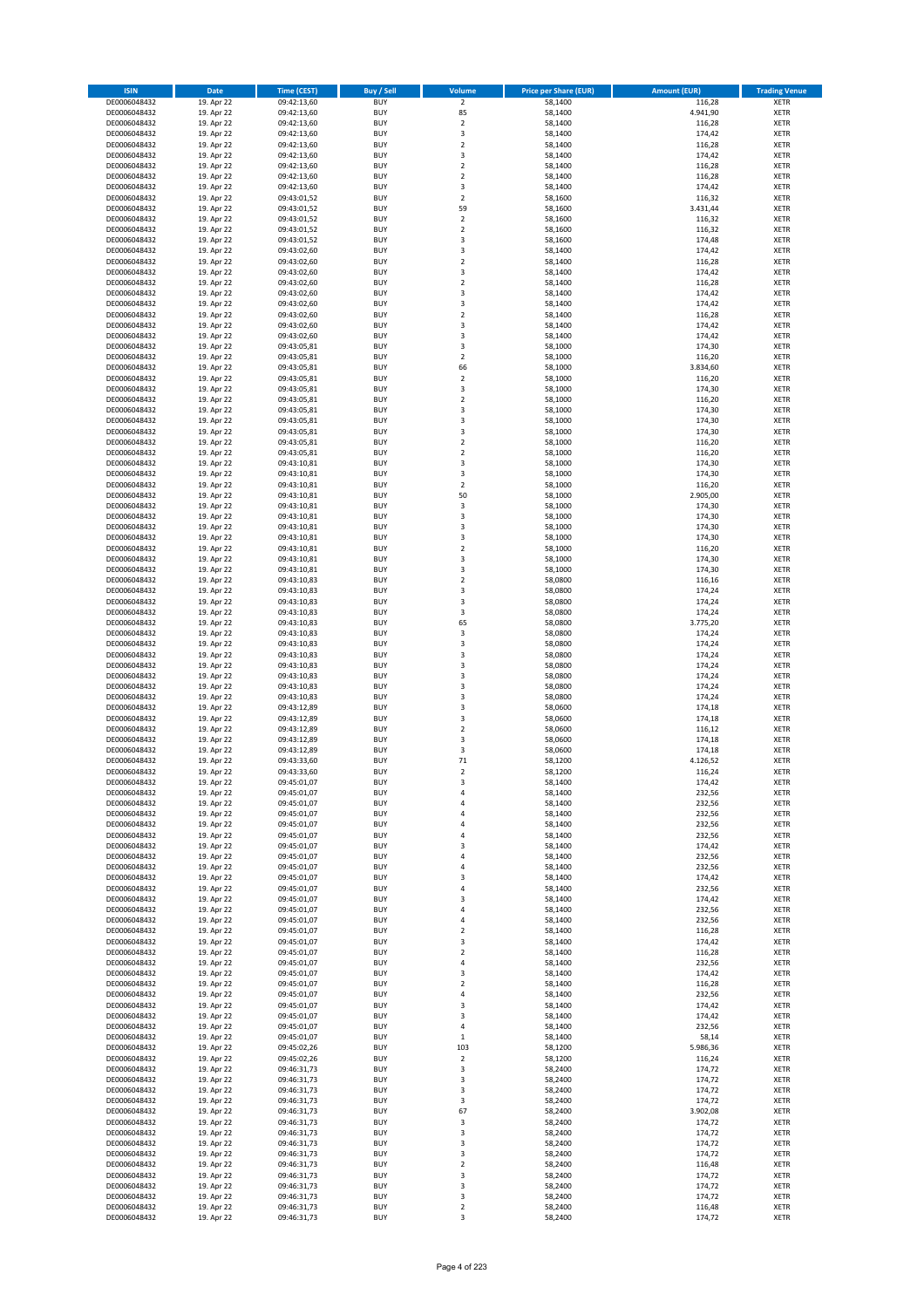| <b>ISIN</b>                  | <b>Date</b>              | <b>Time (CEST)</b>         | <b>Buy / Sell</b>        | <b>Volume</b>                             | <b>Price per Share (EUR)</b> | <b>Amount (EUR)</b> | <b>Trading Venue</b>       |
|------------------------------|--------------------------|----------------------------|--------------------------|-------------------------------------------|------------------------------|---------------------|----------------------------|
| DE0006048432                 | 19. Apr 22               | 09:46:31,73                | <b>BUY</b>               | 3                                         | 58,2400                      | 174,72              | <b>XETR</b>                |
| DE0006048432                 | 19. Apr 22               | 09:46:31,73                | <b>BUY</b>               | 3                                         | 58,2400                      | 174,72              | <b>XETR</b>                |
| DE0006048432                 | 19. Apr 22               | 09:46:31,73                | <b>BUY</b>               | 3                                         | 58,2400                      | 174,72              | <b>XETR</b>                |
| DE0006048432<br>DE0006048432 | 19. Apr 22<br>19. Apr 22 | 09:46:31,73<br>09:46:31,73 | <b>BUY</b><br><b>BUY</b> | 3<br>3                                    | 58,2400<br>58,2400           | 174,72<br>174,72    | <b>XETR</b><br><b>XETR</b> |
| DE0006048432                 | 19. Apr 22               | 09:46:31,73                | <b>BUY</b>               | 3                                         | 58,2400                      | 174,72              | <b>XETR</b>                |
| DE0006048432                 | 19. Apr 22               | 09:46:31,73                | <b>BUY</b>               | $\overline{\mathbf{c}}$                   | 58,2400                      | 116,48              | <b>XETR</b>                |
| DE0006048432                 | 19. Apr 22               | 09:46:31,73                | <b>BUY</b>               | 3                                         | 58,2400                      | 174,72              | <b>XETR</b>                |
| DE0006048432                 | 19. Apr 22               | 09:46:31,73                | <b>BUY</b>               | 4                                         | 58,2400                      | 232,96              | <b>XETR</b>                |
| DE0006048432                 | 19. Apr 22               | 09:46:31,73                | <b>BUY</b>               | 3                                         | 58,2400                      | 174,72              | <b>XETR</b>                |
| DE0006048432                 | 19. Apr 22               | 09:46:31,73                | <b>BUY</b>               | 3                                         | 58,2400                      | 174,72              | <b>XETR</b>                |
| DE0006048432                 | 19. Apr 22<br>19. Apr 22 | 09:47:02,05                | <b>BUY</b><br><b>BUY</b> | 55<br>3                                   | 58,2800                      | 3.205,40            | <b>XETR</b><br><b>XETR</b> |
| DE0006048432<br>DE0006048432 | 19. Apr 22               | 09:47:02,05<br>09:47:04,25 | <b>BUY</b>               | 48                                        | 58,2800<br>58,2800           | 174,84<br>2.797,44  | <b>XETR</b>                |
| DE0006048432                 | 19. Apr 22               | 09:47:04,25                | <b>BUY</b>               | $\mathbf 2$                               | 58,2800                      | 116,56              | <b>XETR</b>                |
| DE0006048432                 | 19. Apr 22               | 09:47:04,25                | <b>BUY</b>               | 3                                         | 58,2800                      | 174,84              | <b>XETR</b>                |
| DE0006048432                 | 19. Apr 22               | 09:49:02,61                | <b>BUY</b>               | 3                                         | 58,3400                      | 175,02              | <b>XETR</b>                |
| DE0006048432                 | 19. Apr 22               | 09:49:02,61                | <b>BUY</b>               | $\mathbf 2$                               | 58,3400                      | 116,68              | <b>XETR</b>                |
| DE0006048432                 | 19. Apr 22               | 09:49:02,61                | <b>BUY</b>               | 3                                         | 58,3400                      | 175,02              | <b>XETR</b>                |
| DE0006048432                 | 19. Apr 22               | 09:49:02,61                | <b>BUY</b>               | 3                                         | 58,3400                      | 175,02              | <b>XETR</b>                |
| DE0006048432<br>DE0006048432 | 19. Apr 22<br>19. Apr 22 | 09:49:02,61<br>09:49:02,61 | <b>BUY</b><br><b>BUY</b> | $\overline{\mathbf{c}}$<br>3              | 58,3400<br>58,3400           | 116,68<br>175,02    | <b>XETR</b><br><b>XETR</b> |
| DE0006048432                 | 19. Apr 22               | 09:49:02,61                | <b>BUY</b>               | $\mathbf 2$                               | 58,3400                      | 116,68              | <b>XETR</b>                |
| DE0006048432                 | 19. Apr 22               | 09:49:02,61                | <b>BUY</b>               | 3                                         | 58,3400                      | 175,02              | <b>XETR</b>                |
| DE0006048432                 | 19. Apr 22               | 09:49:02,61                | <b>BUY</b>               | $\mathbf 2$                               | 58,3400                      | 116,68              | <b>XETR</b>                |
| DE0006048432                 | 19. Apr 22               | 09:49:02,61                | <b>BUY</b>               | 3                                         | 58,3400                      | 175,02              | <b>XETR</b>                |
| DE0006048432                 | 19. Apr 22               | 09:49:02,61                | <b>BUY</b>               | $\mathbf 2$                               | 58,3400                      | 116,68              | <b>XETR</b>                |
| DE0006048432                 | 19. Apr 22               | 09:49:02,61                | <b>BUY</b>               | 3                                         | 58,3400                      | 175,02              | <b>XETR</b>                |
| DE0006048432<br>DE0006048432 | 19. Apr 22<br>19. Apr 22 | 09:49:02,61<br>09:49:02,61 | <b>BUY</b><br><b>BUY</b> | $\mathbf 2$<br>$\overline{\mathbf{c}}$    | 58,3400<br>58,3400           | 116,68<br>116,68    | <b>XETR</b><br><b>XETR</b> |
| DE0006048432                 | 19. Apr 22               | 09:49:18,46                | <b>BUY</b>               | $\overline{2}$                            | 58,3200                      | 116,64              | <b>XETR</b>                |
| DE0006048432                 | 19. Apr 22               | 09:49:18,46                | <b>BUY</b>               | $\overline{2}$                            | 58,3200                      | 116,64              | <b>XETR</b>                |
| DE0006048432                 | 19. Apr 22               | 09:49:18,46                | <b>BUY</b>               | 104                                       | 58,3200                      | 6.065,28            | <b>XETR</b>                |
| DE0006048432                 | 19. Apr 22               | 09:49:18,46                | <b>BUY</b>               | 3                                         | 58,3200                      | 174,96              | <b>XETR</b>                |
| DE0006048432                 | 19. Apr 22               | 09:49:18,46                | <b>BUY</b>               | $\mathbf 2$                               | 58,3200                      | 116,64              | <b>XETR</b>                |
| DE0006048432                 | 19. Apr 22               | 09:49:18,46                | <b>BUY</b>               | $\mathbf 2$                               | 58,3200                      | 116,64              | <b>XETR</b>                |
| DE0006048432                 | 19. Apr 22               | 09:49:18,46<br>09:49:18,46 | <b>BUY</b><br><b>BUY</b> | $\overline{\mathbf{c}}$<br>3              | 58,3200<br>58,3200           | 116,64<br>174,96    | <b>XETR</b><br><b>XETR</b> |
| DE0006048432<br>DE0006048432 | 19. Apr 22<br>19. Apr 22 | 09:49:18,46                | <b>BUY</b>               | $\overline{\mathbf{c}}$                   | 58,3200                      | 116,64              | <b>XETR</b>                |
| DE0006048432                 | 19. Apr 22               | 09:49:56,03                | <b>BUY</b>               | 3                                         | 58,3600                      | 175,08              | <b>XETR</b>                |
| DE0006048432                 | 19. Apr 22               | 09:49:56,03                | <b>BUY</b>               | $\overline{\mathbf{c}}$                   | 58,3600                      | 116,72              | <b>XETR</b>                |
| DE0006048432                 | 19. Apr 22               | 09:49:56,03                | <b>BUY</b>               | 3                                         | 58,3600                      | 175,08              | <b>XETR</b>                |
| DE0006048432                 | 19. Apr 22               | 09:50:00,62                | <b>BUY</b>               | 3                                         | 58,3400                      | 175,02              | <b>XETR</b>                |
| DE0006048432                 | 19. Apr 22               | 09:50:00,62                | <b>BUY</b>               | $\overline{\mathbf{c}}$                   | 58,3400                      | 116,68              | <b>XETR</b>                |
| DE0006048432                 | 19. Apr 22               | 09:50:00,62                | <b>BUY</b>               | $\mathbf 2$                               | 58,3400                      | 116,68              | <b>XETR</b>                |
| DE0006048432                 | 19. Apr 22               | 09:50:00,62                | <b>BUY</b>               | 62                                        | 58,3400                      | 3.617,08            | <b>XETR</b>                |
| DE0006048432<br>DE0006048432 | 19. Apr 22<br>19. Apr 22 | 09:50:00,62<br>09:50:00,62 | <b>BUY</b><br><b>BUY</b> | $\mathbf 2$<br>$\mathbf 2$                | 58,3400<br>58,3400           | 116,68<br>116,68    | <b>XETR</b><br><b>XETR</b> |
| DE0006048432                 | 19. Apr 22               | 09:50:00,62                | <b>BUY</b>               | 3                                         | 58,3400                      | 175,02              | <b>XETR</b>                |
| DE0006048432                 | 19. Apr 22               | 09:50:00,62                | <b>BUY</b>               | $\overline{\mathbf{c}}$                   | 58,3400                      | 116,68              | <b>XETR</b>                |
| DE0006048432                 | 19. Apr 22               | 09:50:00,62                | <b>BUY</b>               | $\overline{\mathbf{c}}$                   | 58,3400                      | 116,68              | <b>XETR</b>                |
| DE0006048432                 | 19. Apr 22               | 09:50:00,62                | <b>BUY</b>               | $\mathbf 2$                               | 58,3400                      | 116,68              | <b>XETR</b>                |
| DE0006048432                 | 19. Apr 22               | 09:50:00,62                | <b>BUY</b>               | $\overline{2}$                            | 58,3400                      | 116,68              | <b>XETR</b>                |
| DE0006048432                 | 19. Apr 22               | 09:50:00,62                | <b>BUY</b>               | $\mathbf 2$                               | 58,3400                      | 116,68              | <b>XETR</b>                |
| DE0006048432<br>DE0006048432 | 19. Apr 22<br>19. Apr 22 | 09:50:00,62<br>09:50:00,62 | <b>BUY</b><br><b>BUY</b> | 3<br>$\mathbf 2$                          | 58,3400<br>58,3400           | 175,02<br>116,68    | <b>XETR</b><br><b>XETR</b> |
| DE0006048432                 | 19. Apr 22               | 09:50:00,62                | <b>BUY</b>               | $\overline{\mathbf{c}}$                   | 58,3400                      | 116,68              | <b>XETR</b>                |
| DE0006048432                 | 19. Apr 22               | 09:50:00,62                | <b>BUY</b>               | $\overline{\mathbf{c}}$                   | 58,3400                      | 116,68              | <b>XETR</b>                |
| DE0006048432                 | 19. Apr 22               | 09:50:00,62                | <b>BUY</b>               | $\overline{\mathbf{c}}$                   | 58,3400                      | 116,68              | <b>XETR</b>                |
| DE0006048432                 | 19. Apr 22               | 09:50:00,62                | <b>BUY</b>               | $\overline{2}$                            | 58,3400                      | 116,68              | <b>XETR</b>                |
| DE0006048432                 | 19. Apr 22               | 09:50:00,62                | <b>BUY</b>               | $\mathbf 2$                               | 58,3400                      | 116,68              | <b>XETR</b>                |
| DE0006048432                 | 19. Apr 22               | 09:50:00,62                | <b>BUY</b>               | 3                                         | 58,3400                      | 175,02              | <b>XETR</b>                |
| DE0006048432<br>DE0006048432 | 19. Apr 22<br>19. Apr 22 | 09:50:00,62<br>09:50:00,62 | <b>BUY</b><br><b>BUY</b> | $\overline{\mathbf{c}}$<br>$\overline{2}$ | 58,3400<br>58,3400           | 116,68<br>116,68    | <b>XETR</b><br><b>XETR</b> |
| DE0006048432                 | 19. Apr 22               | 09:50:01,14                | BUY                      | 55                                        | 58,3200                      | 3.207,60            | <b>XETR</b>                |
| DE0006048432                 | 19. Apr 22               | 09:50:01,14                | <b>BUY</b>               | $\mathbf 2$                               | 58,3200                      | 116,64              | <b>XETR</b>                |
| DE0006048432                 | 19. Apr 22               | 09:50:29,77                | <b>BUY</b>               | 3                                         | 58,3800                      | 175,14              | <b>XETR</b>                |
| DE0006048432                 | 19. Apr 22               | 09:50:29,77                | <b>BUY</b>               | 109                                       | 58,3800                      | 6.363,42            | XETR                       |
| DE0006048432                 | 19. Apr 22               | 09:50:29,77                | <b>BUY</b>               | $\mathbf 2$                               | 58,3800                      | 116,76              | <b>XETR</b>                |
| DE0006048432<br>DE0006048432 | 19. Apr 22<br>19. Apr 22 | 09:50:29,77<br>09:50:29,77 | <b>BUY</b><br><b>BUY</b> | $\mathbf 2$<br>$\overline{2}$             | 58,3800<br>58,3800           | 116,76<br>116,76    | <b>XETR</b>                |
| DE0006048432                 | 19. Apr 22               | 09:50:29,77                | <b>BUY</b>               | 3                                         | 58,3800                      | 175,14              | <b>XETR</b><br><b>XETR</b> |
| DE0006048432                 | 19. Apr 22               | 09:50:29,77                | <b>BUY</b>               | $\mathbf 2$                               | 58,3800                      | 116,76              | <b>XETR</b>                |
| DE0006048432                 | 19. Apr 22               | 09:50:29,77                | <b>BUY</b>               | $\mathbf 2$                               | 58,3800                      | 116,76              | <b>XETR</b>                |
| DE0006048432                 | 19. Apr 22               | 09:50:40,87                | <b>BUY</b>               | $\mathbf 2$                               | 58,3600                      | 116,72              | <b>XETR</b>                |
| DE0006048432                 | 19. Apr 22               | 09:50:40,87                | <b>BUY</b>               | 3                                         | 58,3600                      | 175,08              | <b>XETR</b>                |
| DE0006048432                 | 19. Apr 22               | 09:50:40,87                | <b>BUY</b>               | 3                                         | 58,3600                      | 175,08              | <b>XETR</b>                |
| DE0006048432<br>DE0006048432 | 19. Apr 22<br>19. Apr 22 | 09:50:40,87<br>09:50:40,87 | <b>BUY</b><br><b>BUY</b> | 3<br>$\mathbf 2$                          | 58,3600<br>58,3600           | 175,08<br>116,72    | <b>XETR</b><br><b>XETR</b> |
| DE0006048432                 | 19. Apr 22               | 09:51:31,26                | <b>BUY</b>               | $\mathbf 2$                               | 58,3600                      | 116,72              | <b>XETR</b>                |
| DE0006048432                 | 19. Apr 22               | 09:51:31,26                | <b>BUY</b>               | $\mathbf 2$                               | 58,3600                      | 116,72              | <b>XETR</b>                |
| DE0006048432                 | 19. Apr 22               | 09:51:31,26                | <b>BUY</b>               | 3                                         | 58,3600                      | 175,08              | <b>XETR</b>                |
| DE0006048432                 | 19. Apr 22               | 09:51:31,26                | <b>BUY</b>               | 3                                         | 58,3600                      | 175,08              | XETR                       |
| DE0006048432                 | 19. Apr 22               | 09:51:31,26                | <b>BUY</b>               | 49                                        | 58,3600                      | 2.859,64            | <b>XETR</b>                |
| DE0006048432                 | 19. Apr 22               | 09:51:31,26                | <b>BUY</b>               | 3                                         | 58,3600                      | 175,08              | <b>XETR</b>                |
| DE0006048432<br>DE0006048432 | 19. Apr 22<br>19. Apr 22 | 09:51:31,26<br>09:51:31,26 | <b>BUY</b><br><b>BUY</b> | 3<br>3                                    | 58,3600<br>58,3600           | 175,08<br>175,08    | <b>XETR</b><br><b>XETR</b> |
| DE0006048432                 | 19. Apr 22               | 09:51:31,26                | <b>BUY</b>               | 3                                         | 58,3600                      | 175,08              | <b>XETR</b>                |
| DE0006048432                 | 19. Apr 22               | 09:51:31,26                | <b>BUY</b>               | 3                                         | 58,3600                      | 175,08              | <b>XETR</b>                |
| DE0006048432                 | 19. Apr 22               | 09:52:36,00                | <b>BUY</b>               | 3                                         | 58,3600                      | 175,08              | <b>XETR</b>                |
| DE0006048432                 | 19. Apr 22               | 09:52:36,00                | <b>BUY</b>               | 3                                         | 58,3600                      | 175,08              | <b>XETR</b>                |
| DE0006048432                 | 19. Apr 22               | 09:52:36,00                | <b>BUY</b>               | $\overline{2}$                            | 58,3600                      | 116,72              | <b>XETR</b>                |
| DE0006048432                 | 19. Apr 22               | 09:52:36,00                | <b>BUY</b>               | 3                                         | 58,3600                      | 175,08              | <b>XETR</b>                |
| DE0006048432                 | 19. Apr 22               | 09:53:06,29                | <b>BUY</b><br><b>BUY</b> | 3<br>3                                    | 58,3800<br>58,3800           | 175,14              | <b>XETR</b><br><b>XETR</b> |
| DE0006048432<br>DE0006048432 | 19. Apr 22<br>19. Apr 22 | 09:53:06,29<br>09:53:06,29 | <b>BUY</b>               | 4                                         | 58,3800                      | 175,14<br>233,52    | <b>XETR</b>                |
| DE0006048432                 | 19. Apr 22               | 09:53:06,29                | <b>BUY</b>               | 3                                         | 58,3800                      | 175,14              | <b>XETR</b>                |
| DE0006048432                 | 19. Apr 22               | 09:53:06,29                | <b>BUY</b>               | 4                                         | 58,3800                      | 233,52              | <b>XETR</b>                |
| DE0006048432                 | 19. Apr 22               | 09:53:06,29                | <b>BUY</b>               | 3                                         | 58,3800                      | 175,14              | <b>XETR</b>                |
| DE0006048432                 | 19. Apr 22               | 09:53:06,29                | <b>BUY</b>               | $\mathbf 2$                               | 58,3800                      | 116,76              | <b>XETR</b>                |
| DE0006048432                 | 19. Apr 22               | 09:53:06,29                | <b>BUY</b>               | $\overline{\mathbf{c}}$                   | 58,3800                      | 116,76              | <b>XETR</b>                |
| DE0006048432                 | 19. Apr 22               | 09:53:06,29                | <b>BUY</b><br><b>BUY</b> | 4<br>4                                    | 58,3800                      | 233,52              | XETR<br><b>XETR</b>        |
| DE0006048432<br>DE0006048432 | 19. Apr 22<br>19. Apr 22 | 09:53:06,29<br>09:53:06,29 | <b>BUY</b>               | 3                                         | 58,3800<br>58,3800           | 233,52<br>175,14    | <b>XETR</b>                |
| DE0006048432                 | 19. Apr 22               | 09:53:06,29                | <b>BUY</b>               | 4                                         | 58,3800                      | 233,52              | <b>XETR</b>                |
| DE0006048432                 | 19. Apr 22               | 09:53:06,29                | <b>BUY</b>               | 3                                         | 58,3800                      | 175,14              | <b>XETR</b>                |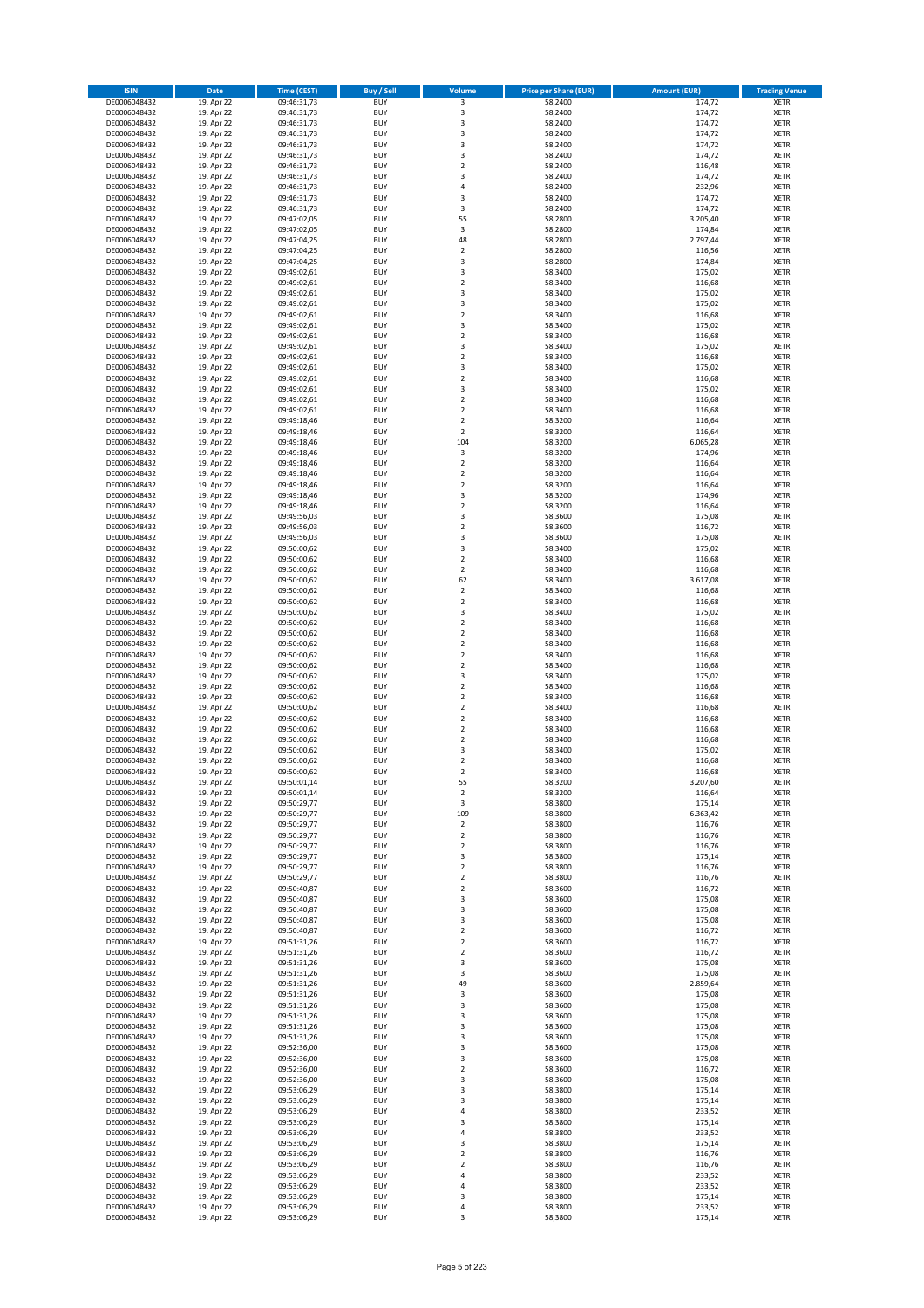| <b>ISIN</b>                  | <b>Date</b>              | <b>Time (CEST)</b>         | <b>Buy / Sell</b>        | <b>Volume</b>                          | <b>Price per Share (EUR)</b> | <b>Amount (EUR)</b> | <b>Trading Venue</b>       |
|------------------------------|--------------------------|----------------------------|--------------------------|----------------------------------------|------------------------------|---------------------|----------------------------|
| DE0006048432                 | 19. Apr 22               | 09:53:06,29                | <b>BUY</b>               | 3                                      | 58,3800                      | 175,14              | <b>XETR</b>                |
| DE0006048432                 | 19. Apr 22               | 09:53:06,29                | <b>BUY</b>               | $\mathbf 2$                            | 58,3800                      | 116,76              | <b>XETR</b>                |
| DE0006048432                 | 19. Apr 22               | 09:53:06,29                | <b>BUY</b>               | 3                                      | 58,3800                      | 175,14              | <b>XETR</b>                |
| DE0006048432<br>DE0006048432 | 19. Apr 22<br>19. Apr 22 | 09:54:36,19<br>09:54:40,14 | <b>BUY</b><br><b>BUY</b> | 63<br>4                                | 58,4200<br>58,4200           | 3.680,46<br>233,68  | <b>XETR</b><br><b>XETR</b> |
| DE0006048432                 | 19. Apr 22               | 09:54:40,14                | <b>BUY</b>               | $\mathbf 2$                            | 58,4200                      | 116,84              | <b>XETR</b>                |
| DE0006048432                 | 19. Apr 22               | 09:54:40,14                | <b>BUY</b>               | $\mathbf 2$                            | 58,4200                      | 116,84              | <b>XETR</b>                |
| DE0006048432                 | 19. Apr 22               | 09:54:40,14                | <b>BUY</b>               | 4                                      | 58,4200                      | 233,68              | <b>XETR</b>                |
| DE0006048432                 | 19. Apr 22               | 09:54:40,14                | <b>BUY</b>               | 4                                      | 58,4200                      | 233,68              | <b>XETR</b>                |
| DE0006048432                 | 19. Apr 22               | 09:54:40,14                | <b>BUY</b>               | 4                                      | 58,4200                      | 233,68              | <b>XETR</b>                |
| DE0006048432                 | 19. Apr 22               | 09:54:40,14                | <b>BUY</b>               | $\mathbf 2$                            | 58,4200                      | 116,84              | <b>XETR</b>                |
| DE0006048432                 | 19. Apr 22<br>19. Apr 22 | 09:54:40,14                | <b>BUY</b><br><b>BUY</b> | $\overline{\mathbf{c}}$<br>$\mathbf 2$ | 58,4200                      | 116,84              | <b>XETR</b><br><b>XETR</b> |
| DE0006048432<br>DE0006048432 | 19. Apr 22               | 09:54:40,14<br>09:54:40,14 | <b>BUY</b>               | 4                                      | 58,4200<br>58,4200           | 116,84<br>233,68    | <b>XETR</b>                |
| DE0006048432                 | 19. Apr 22               | 09:54:40,14                | <b>BUY</b>               | $\mathbf 2$                            | 58,4200                      | 116,84              | <b>XETR</b>                |
| DE0006048432                 | 19. Apr 22               | 09:54:40,14                | <b>BUY</b>               | 56                                     | 58,4200                      | 3.271,52            | <b>XETR</b>                |
| DE0006048432                 | 19. Apr 22               | 09:54:55,11                | <b>BUY</b>               | 88                                     | 58,4200                      | 5.140,96            | <b>XETR</b>                |
| DE0006048432                 | 19. Apr 22               | 09:54:55,11                | <b>BUY</b>               | 3                                      | 58,4200                      | 175,26              | <b>XETR</b>                |
| DE0006048432                 | 19. Apr 22               | 09:54:55,11                | <b>BUY</b>               | 4                                      | 58,4200                      | 233,68              | <b>XETR</b>                |
| DE0006048432                 | 19. Apr 22               | 09:54:55,11                | <b>BUY</b>               | 3                                      | 58,4200                      | 175,26              | <b>XETR</b>                |
| DE0006048432<br>DE0006048432 | 19. Apr 22<br>19. Apr 22 | 09:54:55,11<br>09:54:55,11 | <b>BUY</b><br><b>BUY</b> | 3<br>3                                 | 58,4200<br>58,4200           | 175,26<br>175,26    | <b>XETR</b><br><b>XETR</b> |
| DE0006048432                 | 19. Apr 22               | 09:54:58,29                | <b>BUY</b>               | $\mathbf 2$                            | 58,4000                      | 116,80              | <b>XETR</b>                |
| DE0006048432                 | 19. Apr 22               | 09:54:58,29                | <b>BUY</b>               | 3                                      | 58,4000                      | 175,20              | <b>XETR</b>                |
| DE0006048432                 | 19. Apr 22               | 09:54:58,29                | <b>BUY</b>               | 3                                      | 58,4000                      | 175,20              | <b>XETR</b>                |
| DE0006048432                 | 19. Apr 22               | 09:54:58,29                | <b>BUY</b>               | 3                                      | 58,4000                      | 175,20              | <b>XETR</b>                |
| DE0006048432                 | 19. Apr 22               | 09:54:58,29                | <b>BUY</b>               | 3                                      | 58,4000                      | 175,20              | <b>XETR</b>                |
| DE0006048432                 | 19. Apr 22               | 09:54:58,29                | <b>BUY</b>               | 3                                      | 58,4000                      | 175,20              | <b>XETR</b>                |
| DE0006048432<br>DE0006048432 | 19. Apr 22<br>19. Apr 22 | 09:54:58,29<br>09:54:58,29 | <b>BUY</b><br><b>BUY</b> | 3<br>3                                 | 58,4000<br>58,4000           | 175,20<br>175,20    | <b>XETR</b><br><b>XETR</b> |
| DE0006048432                 | 19. Apr 22               | 09:54:58,29                | <b>BUY</b>               | 3                                      | 58,4000                      | 175,20              | <b>XETR</b>                |
| DE0006048432                 | 19. Apr 22               | 09:54:58,29                | <b>BUY</b>               | 3                                      | 58,4000                      | 175,20              | <b>XETR</b>                |
| DE0006048432                 | 19. Apr 22               | 09:54:58,29                | <b>BUY</b>               | 3                                      | 58,4000                      | 175,20              | <b>XETR</b>                |
| DE0006048432                 | 19. Apr 22               | 09:54:58,29                | <b>BUY</b>               | 3                                      | 58,4000                      | 175,20              | <b>XETR</b>                |
| DE0006048432                 | 19. Apr 22               | 09:54:58,29                | <b>BUY</b>               | 3                                      | 58,4000                      | 175,20              | <b>XETR</b>                |
| DE0006048432                 | 19. Apr 22               | 09:54:58,68                | <b>BUY</b>               | 77                                     | 58,3800                      | 4.495,26            | <b>XETR</b>                |
| DE0006048432                 | 19. Apr 22               | 09:54:58,75                | <b>BUY</b><br><b>BUY</b> | 72<br>$\mathsf 3$                      | 58,3600                      | 4.201,92            | <b>XETR</b>                |
| DE0006048432<br>DE0006048432 | 19. Apr 22<br>19. Apr 22 | 09:55:20,31<br>09:55:20,31 | <b>BUY</b>               | 58                                     | 58,4000<br>58,4000           | 175,20<br>3.387,20  | <b>XETR</b><br><b>XETR</b> |
| DE0006048432                 | 19. Apr 22               | 09:55:20,31                | <b>BUY</b>               | 3                                      | 58,4000                      | 175,20              | <b>XETR</b>                |
| DE0006048432                 | 19. Apr 22               | 09:55:20,31                | <b>BUY</b>               | 3                                      | 58,4000                      | 175,20              | <b>XETR</b>                |
| DE0006048432                 | 19. Apr 22               | 09:55:20,31                | <b>BUY</b>               | $\mathbf 2$                            | 58,4000                      | 116,80              | <b>XETR</b>                |
| DE0006048432                 | 19. Apr 22               | 09:55:20,31                | <b>BUY</b>               | $\mathbf 2$                            | 58,4000                      | 116,80              | <b>XETR</b>                |
| DE0006048432                 | 19. Apr 22               | 09:55:23,20                | <b>BUY</b>               | $\overline{\mathbf{c}}$                | 58,3800                      | 116,76              | <b>XETR</b>                |
| DE0006048432                 | 19. Apr 22               | 09:55:23,20                | <b>BUY</b>               | 3                                      | 58,3800                      | 175,14              | <b>XETR</b>                |
| DE0006048432                 | 19. Apr 22               | 09:55:23,20                | <b>BUY</b>               | $\overline{2}$                         | 58,3800                      | 116,76              | <b>XETR</b>                |
| DE0006048432<br>DE0006048432 | 19. Apr 22<br>19. Apr 22 | 09:55:23,20<br>09:55:23,21 | <b>BUY</b><br><b>BUY</b> | $\mathbf 2$<br>3                       | 58,3800<br>58,3800           | 116,76<br>175,14    | <b>XETR</b><br><b>XETR</b> |
| DE0006048432                 | 19. Apr 22               | 09:56:08,39                | <b>BUY</b>               | 89                                     | 58,4000                      | 5.197,60            | <b>XETR</b>                |
| DE0006048432                 | 19. Apr 22               | 09:56:08,39                | <b>BUY</b>               | 3                                      | 58,4000                      | 175,20              | <b>XETR</b>                |
| DE0006048432                 | 19. Apr 22               | 09:56:08,39                | <b>BUY</b>               | $\overline{\mathbf{c}}$                | 58,4000                      | 116,80              | <b>XETR</b>                |
| DE0006048432                 | 19. Apr 22               | 09:56:08,39                | <b>BUY</b>               | $\mathbf 2$                            | 58,4000                      | 116,80              | <b>XETR</b>                |
| DE0006048432                 | 19. Apr 22               | 09:56:08,39                | <b>BUY</b>               | 3                                      | 58,4000                      | 175,20              | <b>XETR</b>                |
| DE0006048432                 | 19. Apr 22               | 09:56:08,39                | <b>BUY</b>               | $\mathbf 2$                            | 58,4000                      | 116,80              | <b>XETR</b>                |
| DE0006048432<br>DE0006048432 | 19. Apr 22<br>19. Apr 22 | 09:56:08,39<br>09:56:08,39 | <b>BUY</b><br><b>BUY</b> | $\overline{\mathbf{c}}$<br>$\mathbf 1$ | 58,4000<br>58,4000           | 116,80<br>58,40     | <b>XETR</b><br><b>XETR</b> |
| DE0006048432                 | 19. Apr 22               | 09:56:08,97                | <b>BUY</b>               | $\overline{\mathbf{c}}$                | 58,3800                      | 116,76              | <b>XETR</b>                |
| DE0006048432                 | 19. Apr 22               | 09:56:08,97                | <b>BUY</b>               | 3                                      | 58,3800                      | 175,14              | <b>XETR</b>                |
| DE0006048432                 | 19. Apr 22               | 09:56:08,97                | <b>BUY</b>               | 3                                      | 58,3800                      | 175,14              | <b>XETR</b>                |
| DE0006048432                 | 19. Apr 22               | 09:56:08,97                | <b>BUY</b>               | $\overline{2}$                         | 58,3800                      | 116,76              | <b>XETR</b>                |
| DE0006048432                 | 19. Apr 22               | 09:56:08,97                | <b>BUY</b>               | 3                                      | 58,3800                      | 175,14              | <b>XETR</b>                |
| DE0006048432                 | 19. Apr 22               | 09:56:08,97                | <b>BUY</b>               | $\overline{\mathbf{c}}$                | 58,3800                      | 116,76              | <b>XETR</b>                |
| DE0006048432<br>DE0006048432 | 19. Apr 22               | 09:56:08,97<br>09:57:54,88 | <b>BUY</b><br><b>BUY</b> | $\overline{\mathbf{c}}$<br>3           | 58,3800<br>58,4000           | 116,76<br>175,20    | <b>XETR</b><br><b>XETR</b> |
| DE0006048432                 | 19. Apr 22<br>19. Apr 22 | 09:57:54,88                | BUY                      | 3                                      | 58,4000                      | 175,20              | <b>XETR</b>                |
| DE0006048432                 | 19. Apr 22               | 09:57:54,88                | <b>BUY</b>               | 3                                      | 58,4000                      | 175,20              | <b>XETR</b>                |
| DE0006048432                 | 19. Apr 22               | 09:57:54,88                | <b>BUY</b>               | $\mathbf 1$                            | 58,4000                      | 58,40               | <b>XETR</b>                |
| DE0006048432                 | 19. Apr 22               | 09:57:54,88                | <b>BUY</b>               | 3                                      | 58,4000                      | 175,20              | XETR                       |
| DE0006048432                 | 19. Apr 22               | 09:57:54,88                | <b>BUY</b>               | 3                                      | 58,4000                      | 175,20              | <b>XETR</b>                |
| DE0006048432<br>DE0006048432 | 19. Apr 22<br>19. Apr 22 | 09:57:54,88                | <b>BUY</b><br><b>BUY</b> | $\mathbf 1$<br>3                       | 58,4000<br>58,3800           | 58,40               | <b>XETR</b>                |
| DE0006048432                 | 19. Apr 22               | 09:58:15,90<br>09:58:15,90 | <b>BUY</b>               | $\mathbf 2$                            | 58,3800                      | 175,14<br>116,76    | <b>XETR</b><br><b>XETR</b> |
| DE0006048432                 | 19. Apr 22               | 09:58:15,90                | <b>BUY</b>               | 4                                      | 58,3800                      | 233,52              | <b>XETR</b>                |
| DE0006048432                 | 19. Apr 22               | 09:58:15,90                | <b>BUY</b>               | $\mathbf 2$                            | 58,3800                      | 116,76              | <b>XETR</b>                |
| DE0006048432                 | 19. Apr 22               | 09:58:15,90                | <b>BUY</b>               | $\mathbf 2$                            | 58,3800                      | 116,76              | <b>XETR</b>                |
| DE0006048432                 | 19. Apr 22               | 09:58:15,90                | <b>BUY</b>               | 3                                      | 58,3800                      | 175,14              | <b>XETR</b>                |
| DE0006048432                 | 19. Apr 22               | 09:58:15,90                | <b>BUY</b>               | $\mathbf 2$                            | 58,3800                      | 116,76              | <b>XETR</b>                |
| DE0006048432<br>DE0006048432 | 19. Apr 22<br>19. Apr 22 | 09:58:24,78<br>09:58:24,78 | <b>BUY</b><br><b>BUY</b> | 3<br>3                                 | 58,3800<br>58,3800           | 175,14<br>175,14    | <b>XETR</b><br><b>XETR</b> |
| DE0006048432                 | 19. Apr 22               | 09:58:24,78                | <b>BUY</b>               | $\mathbf 2$                            | 58,3800                      | 116,76              | <b>XETR</b>                |
| DE0006048432                 | 19. Apr 22               | 09:58:24,78                | <b>BUY</b>               | 3                                      | 58,3800                      | 175,14              | <b>XETR</b>                |
| DE0006048432                 | 19. Apr 22               | 09:58:24,78                | <b>BUY</b>               | $\mathbf 2$                            | 58,3800                      | 116,76              | <b>XETR</b>                |
| DE0006048432                 | 19. Apr 22               | 09:58:24,78                | <b>BUY</b>               | $\mathbf 2$                            | 58,3800                      | 116,76              | XETR                       |
| DE0006048432                 | 19. Apr 22               | 09:58:24,78                | <b>BUY</b>               | 46                                     | 58,3800                      | 2.685,48            | <b>XETR</b>                |
| DE0006048432                 | 19. Apr 22               | 09:59:10,50                | <b>BUY</b>               | 4                                      | 58,4400                      | 233,76              | <b>XETR</b>                |
| DE0006048432<br>DE0006048432 | 19. Apr 22<br>19. Apr 22 | 09:59:10,50<br>09:59:10,50 | <b>BUY</b><br><b>BUY</b> | $\mathbf 2$<br>3                       | 58,4400<br>58,4400           | 116,88<br>175,32    | <b>XETR</b><br><b>XETR</b> |
| DE0006048432                 | 19. Apr 22               | 09:59:10,50                | <b>BUY</b>               | 3                                      | 58,4400                      | 175,32              | <b>XETR</b>                |
| DE0006048432                 | 19. Apr 22               | 09:59:10,50                | <b>BUY</b>               | 3                                      | 58,4400                      | 175,32              | <b>XETR</b>                |
| DE0006048432                 | 19. Apr 22               | 09:59:10,50                | <b>BUY</b>               | $\mathbf 2$                            | 58,4400                      | 116,88              | <b>XETR</b>                |
| DE0006048432                 | 19. Apr 22               | 09:59:10,50                | <b>BUY</b>               | 4                                      | 58,4400                      | 233,76              | <b>XETR</b>                |
| DE0006048432                 | 19. Apr 22               | 09:59:10,50                | <b>BUY</b>               | 4                                      | 58,4400                      | 233,76              | <b>XETR</b>                |
| DE0006048432                 | 19. Apr 22               | 09:59:10,50                | <b>BUY</b>               | $\mathbf 2$                            | 58,4400                      | 116,88              | <b>XETR</b>                |
| DE0006048432                 | 19. Apr 22               | 09:59:10,50                | <b>BUY</b><br><b>BUY</b> | $\overline{\mathbf{c}}$<br>$\mathbf 2$ | 58,4400<br>58,4400           | 116,88              | <b>XETR</b><br><b>XETR</b> |
| DE0006048432<br>DE0006048432 | 19. Apr 22<br>19. Apr 22 | 09:59:10,50<br>09:59:10,50 | <b>BUY</b>               | 3                                      | 58,4400                      | 116,88<br>175,32    | <b>XETR</b>                |
| DE0006048432                 | 19. Apr 22               | 09:59:10,50                | <b>BUY</b>               | $\mathbf 2$                            | 58,4400                      | 116,88              | <b>XETR</b>                |
| DE0006048432                 | 19. Apr 22               | 09:59:10,50                | <b>BUY</b>               | $\mathbf 2$                            | 58,4400                      | 116,88              | <b>XETR</b>                |
| DE0006048432                 | 19. Apr 22               | 09:59:10,50                | <b>BUY</b>               | 4                                      | 58,4400                      | 233,76              | <b>XETR</b>                |
| DE0006048432                 | 19. Apr 22               | 09:59:10,50                | <b>BUY</b>               | 3                                      | 58,4400                      | 175,32              | <b>XETR</b>                |
| DE0006048432                 | 19. Apr 22               | 09:59:10,50                | <b>BUY</b>               | 4                                      | 58,4400                      | 233,76              | <b>XETR</b>                |
| DE0006048432                 | 19. Apr 22               | 09:59:10,50                | <b>BUY</b><br><b>BUY</b> | 4<br>4                                 | 58,4400                      | 233,76              | XETR<br><b>XETR</b>        |
| DE0006048432<br>DE0006048432 | 19. Apr 22<br>19. Apr 22 | 09:59:10,50<br>09:59:10,50 | <b>BUY</b>               | $\mathbf 2$                            | 58,4400<br>58,4400           | 233,76<br>116,88    | <b>XETR</b>                |
| DE0006048432                 | 19. Apr 22               | 09:59:10,50                | <b>BUY</b>               | $\mathbf 2$                            | 58,4400                      | 116,88              | <b>XETR</b>                |
| DE0006048432                 | 19. Apr 22               | 09:59:10,50                | <b>BUY</b>               | 3                                      | 58,4400                      | 175,32              | <b>XETR</b>                |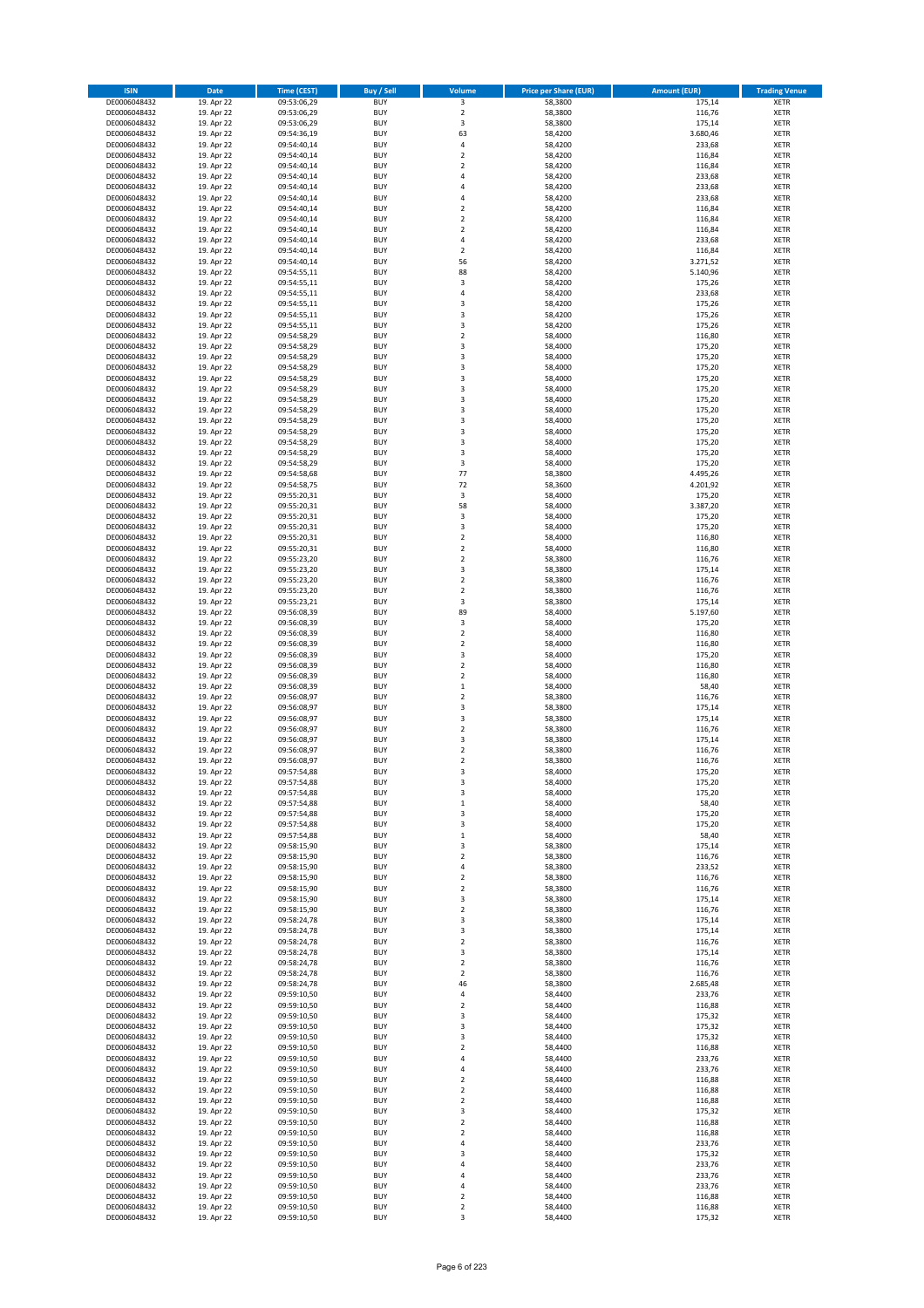| <b>ISIN</b>                  | <b>Date</b>              | <b>Time (CEST)</b>         | <b>Buy / Sell</b>        | <b>Volume</b>                             | <b>Price per Share (EUR)</b> | <b>Amount (EUR)</b> | <b>Trading Venue</b>       |
|------------------------------|--------------------------|----------------------------|--------------------------|-------------------------------------------|------------------------------|---------------------|----------------------------|
| DE0006048432                 | 19. Apr 22               | 09:59:26,90                | <b>BUY</b>               | 3                                         | 58,4400                      | 175,32              | <b>XETR</b>                |
| DE0006048432                 | 19. Apr 22               | 09:59:26,90                | <b>BUY</b>               | $\mathbf 2$                               | 58,4400                      | 116,88              | <b>XETR</b>                |
| DE0006048432                 | 19. Apr 22               | 09:59:26,90                | <b>BUY</b>               | $\overline{2}$                            | 58,4400                      | 116,88              | <b>XETR</b>                |
| DE0006048432<br>DE0006048432 | 19. Apr 22<br>19. Apr 22 | 09:59:26,90<br>09:59:26,90 | <b>BUY</b><br><b>BUY</b> | $\mathbf 2$<br>$\overline{\mathbf{c}}$    | 58,4400<br>58,4400           | 116,88<br>116,88    | <b>XETR</b><br><b>XETR</b> |
| DE0006048432                 | 19. Apr 22               | 09:59:26,90                | <b>BUY</b>               | $\mathbf 2$                               | 58,4400                      | 116,88              | <b>XETR</b>                |
| DE0006048432                 | 19. Apr 22               | 09:59:26,90                | <b>BUY</b>               | $\mathbf 2$                               | 58,4400                      | 116,88              | <b>XETR</b>                |
| DE0006048432                 | 19. Apr 22               | 09:59:26,90                | <b>BUY</b>               | $\overline{\mathbf{c}}$                   | 58,4400                      | 116,88              | <b>XETR</b>                |
| DE0006048432                 | 19. Apr 22               | 09:59:26,90                | <b>BUY</b>               | $\overline{2}$                            | 58,4400                      | 116,88              | <b>XETR</b>                |
| DE0006048432<br>DE0006048432 | 19. Apr 22<br>19. Apr 22 | 09:59:28,60<br>09:59:28,60 | <b>BUY</b><br><b>BUY</b> | 4<br>4                                    | 58,4400<br>58,4400           | 233,76<br>233,76    | <b>XETR</b><br><b>XETR</b> |
| DE0006048432                 | 19. Apr 22               | 09:59:28,60                | <b>BUY</b>               | 4                                         | 58,4400                      | 233,76              | <b>XETR</b>                |
| DE0006048432                 | 19. Apr 22               | 09:59:28,60                | <b>BUY</b>               | $\mathbf{1}$                              | 58,4400                      | 58,44               | <b>XETR</b>                |
| DE0006048432                 | 19. Apr 22               | 09:59:28,60                | <b>BUY</b>               | 4                                         | 58,4400                      | 233,76              | <b>XETR</b>                |
| DE0006048432                 | 19. Apr 22               | 09:59:28,60                | <b>BUY</b>               | $\overline{\mathbf{c}}$                   | 58,4400                      | 116,88              | <b>XETR</b>                |
| DE0006048432<br>DE0006048432 | 19. Apr 22<br>19. Apr 22 | 09:59:33,95<br>09:59:33,95 | <b>BUY</b><br><b>BUY</b> | 3<br>3                                    | 58,4400<br>58,4400           | 175,32<br>175,32    | <b>XETR</b><br><b>XETR</b> |
| DE0006048432                 | 19. Apr 22               | 09:59:33,95                | <b>BUY</b>               | $\mathbf 2$                               | 58,4400                      | 116,88              | <b>XETR</b>                |
| DE0006048432                 | 19. Apr 22               | 09:59:51,74                | <b>BUY</b>               | 116                                       | 58,4200                      | 6.776,72            | <b>XETR</b>                |
| DE0006048432                 | 19. Apr 22               | 09:59:51,74                | <b>BUY</b>               | $\mathsf 3$                               | 58,4200                      | 175,26              | <b>XETR</b>                |
| DE0006048432                 | 19. Apr 22               | 09:59:51,74                | <b>BUY</b>               | $\overline{\mathbf{c}}$                   | 58,4200                      | 116,84              | <b>XETR</b>                |
| DE0006048432<br>DE0006048432 | 19. Apr 22               | 09:59:51,74                | <b>BUY</b><br><b>BUY</b> | $\mathbf 2$<br>$\mathbf 2$                | 58,4200                      | 116,84              | <b>XETR</b><br><b>XETR</b> |
| DE0006048432                 | 19. Apr 22<br>19. Apr 22 | 09:59:51,74<br>09:59:51,74 | <b>BUY</b>               | $\mathbf 2$                               | 58,4200<br>58,4200           | 116,84<br>116,84    | <b>XETR</b>                |
| DE0006048432                 | 19. Apr 22               | 09:59:51,74                | <b>BUY</b>               | 3                                         | 58,4200                      | 175,26              | <b>XETR</b>                |
| DE0006048432                 | 19. Apr 22               | 09:59:51,74                | <b>BUY</b>               | 3                                         | 58,4200                      | 175,26              | <b>XETR</b>                |
| DE0006048432                 | 19. Apr 22               | 09:59:51,74                | <b>BUY</b>               | $\mathbf 2$                               | 58,4200                      | 116,84              | <b>XETR</b>                |
| DE0006048432<br>DE0006048432 | 19. Apr 22<br>19. Apr 22 | 09:59:51,74<br>09:59:51,74 | <b>BUY</b><br><b>BUY</b> | $\overline{\mathbf{c}}$<br>3              | 58,4200<br>58,4200           | 116,84<br>175,26    | <b>XETR</b><br><b>XETR</b> |
| DE0006048432                 | 19. Apr 22               | 09:59:51,74                | <b>BUY</b>               | $\overline{\mathbf{c}}$                   | 58,4200                      | 116,84              | <b>XETR</b>                |
| DE0006048432                 | 19. Apr 22               | 09:59:51,74                | <b>BUY</b>               | 3                                         | 58,4200                      | 175,26              | <b>XETR</b>                |
| DE0006048432                 | 19. Apr 22               | 09:59:51,74                | <b>BUY</b>               | 3                                         | 58,4200                      | 175,26              | <b>XETR</b>                |
| DE0006048432                 | 19. Apr 22               | 09:59:51,74                | <b>BUY</b>               | 3                                         | 58,4200                      | 175,26              | <b>XETR</b>                |
| DE0006048432<br>DE0006048432 | 19. Apr 22               | 09:59:51,74                | <b>BUY</b>               | 3                                         | 58,4200                      | 175,26              | <b>XETR</b>                |
| DE0006048432                 | 19. Apr 22<br>19. Apr 22 | 09:59:51,74<br>09:59:51,76 | <b>BUY</b><br><b>BUY</b> | 3<br>116                                  | 58,4200<br>58,4200           | 175,26<br>6.776,72  | <b>XETR</b><br><b>XETR</b> |
| DE0006048432                 | 19. Apr 22               | 09:59:57,82                | <b>BUY</b>               | 113                                       | 58,3800                      | 6.596,94            | <b>XETR</b>                |
| DE0006048432                 | 19. Apr 22               | 09:59:57,82                | <b>BUY</b>               | $\mathsf 3$                               | 58,3800                      | 175,14              | <b>XETR</b>                |
| DE0006048432                 | 19. Apr 22               | 10:00:23,61                | <b>BUY</b>               | 3                                         | 58,4000                      | 175,20              | <b>XETR</b>                |
| DE0006048432                 | 19. Apr 22               | 10:00:23,61                | <b>BUY</b>               | 3                                         | 58,4000                      | 175,20              | <b>XETR</b>                |
| DE0006048432<br>DE0006048432 | 19. Apr 22<br>19. Apr 22 | 10:00:23,61<br>10:00:23,61 | <b>BUY</b><br><b>BUY</b> | 92<br>$\mathbf 2$                         | 58,4000<br>58,4000           | 5.372,80<br>116,80  | <b>XETR</b><br><b>XETR</b> |
| DE0006048432                 | 19. Apr 22               | 10:00:23,61                | <b>BUY</b>               | $\mathbf 2$                               | 58,4000                      | 116,80              | <b>XETR</b>                |
| DE0006048432                 | 19. Apr 22               | 10:00:23,61                | <b>BUY</b>               | 3                                         | 58,4000                      | 175,20              | <b>XETR</b>                |
| DE0006048432                 | 19. Apr 22               | 10:00:23,61                | <b>BUY</b>               | $\mathbf 2$                               | 58,4000                      | 116,80              | <b>XETR</b>                |
| DE0006048432                 | 19. Apr 22               | 10:00:23,61                | <b>BUY</b>               | 3                                         | 58,4000                      | 175,20              | <b>XETR</b>                |
| DE0006048432<br>DE0006048432 | 19. Apr 22<br>19. Apr 22 | 10:00:23,61<br>10:00:23,61 | <b>BUY</b><br><b>BUY</b> | $\mathbf 2$<br>$\mathbf 2$                | 58,4000<br>58,4000           | 116,80<br>116,80    | <b>XETR</b><br><b>XETR</b> |
| DE0006048432                 | 19. Apr 22               | 10:00:23,65                | <b>BUY</b>               | $\mathbf 2$                               | 58,3800                      | 116,76              | <b>XETR</b>                |
| DE0006048432                 | 19. Apr 22               | 10:00:46,71                | <b>BUY</b>               | $\mathbf 2$                               | 58,4200                      | 116,84              | <b>XETR</b>                |
| DE0006048432                 | 19. Apr 22               | 10:00:46,71                | <b>BUY</b>               | 3                                         | 58,4200                      | 175,26              | <b>XETR</b>                |
| DE0006048432                 | 19. Apr 22               | 10:00:46,71                | <b>BUY</b>               | 57                                        | 58,4200                      | 3.329,94            | <b>XETR</b>                |
| DE0006048432<br>DE0006048432 | 19. Apr 22<br>19. Apr 22 | 10:00:46,71<br>10:00:46,71 | <b>BUY</b><br><b>BUY</b> | $\overline{\mathbf{c}}$<br>$\mathbf 2$    | 58,4200<br>58,4200           | 116,84<br>116,84    | <b>XETR</b><br><b>XETR</b> |
| DE0006048432                 | 19. Apr 22               | 10:00:46,71                | <b>BUY</b>               | 3                                         | 58,4200                      | 175,26              | <b>XETR</b>                |
| DE0006048432                 | 19. Apr 22               | 10:00:46,71                | <b>BUY</b>               | $\mathbf 2$                               | 58,4200                      | 116,84              | <b>XETR</b>                |
| DE0006048432                 | 19. Apr 22               | 10:00:46,71                | <b>BUY</b>               | 3                                         | 58,4200                      | 175,26              | <b>XETR</b>                |
| DE0006048432                 | 19. Apr 22               | 10:00:46,71                | <b>BUY</b>               | $\overline{\mathbf{c}}$                   | 58,4200                      | 116,84              | <b>XETR</b>                |
| DE0006048432<br>DE0006048432 | 19. Apr 22<br>19. Apr 22 | 10:00:46,71<br>10:00:53,45 | <b>BUY</b><br><b>BUY</b> | $\overline{\mathbf{c}}$<br>$\overline{2}$ | 58,4200<br>58,4000           | 116,84<br>116,80    | <b>XETR</b><br><b>XETR</b> |
| DE0006048432                 | 19. Apr 22               | 10:00:53,45                | <b>BUY</b>               | 3                                         | 58,4000                      | 175,20              | <b>XETR</b>                |
| DE0006048432                 | 19. Apr 22               | 10:00:53,45                | <b>BUY</b>               | 3                                         | 58,4000                      | 175,20              | <b>XETR</b>                |
| DE0006048432                 | 19. Apr 22               | 10:00:53,45                | <b>BUY</b>               | $\overline{\mathbf{c}}$                   | 58,4000                      | 116,80              | <b>XETR</b>                |
| DE0006048432                 | 19. Apr 22               | 10:01:22,59                | <b>BUY</b>               | 3                                         | 58,4000                      | 175,20              | <b>XETR</b>                |
| DE0006048432<br>DE0006048432 | 19. Apr 22<br>19. Apr 22 | 10:01:22,59<br>10:01:23,67 | BUY<br><b>BUY</b>        | 3<br>54                                   | 58,4000<br>58,3800           | 175,20<br>3.152,52  | <b>XETR</b><br><b>XETR</b> |
| DE0006048432                 | 19. Apr 22               | 10:01:23,67                | <b>BUY</b>               | 3                                         | 58,3800                      | 175,14              | <b>XETR</b>                |
| DE0006048432                 | 19. Apr 22               | 10:01:23,67                | <b>BUY</b>               | $\mathbf 2$                               | 58,3800                      | 116,76              | XETR                       |
| DE0006048432                 | 19. Apr 22               | 10:01:23,67                | <b>BUY</b>               | $\mathbf 2$                               | 58,3800                      | 116,76              | <b>XETR</b>                |
| DE0006048432                 | 19. Apr 22               | 10:02:23,24                | <b>BUY</b><br><b>BUY</b> | $\mathbf 2$<br>65                         | 58,4000                      | 116,80              | <b>XETR</b>                |
| DE0006048432<br>DE0006048432 | 19. Apr 22<br>19. Apr 22 | 10:02:23,24<br>10:02:23,24 | <b>BUY</b>               | 3                                         | 58,4000<br>58,4000           | 3.796,00<br>175,20  | <b>XETR</b><br><b>XETR</b> |
| DE0006048432                 | 19. Apr 22               | 10:02:23,24                | <b>BUY</b>               | $\mathbf 2$                               | 58,4000                      | 116,80              | <b>XETR</b>                |
| DE0006048432                 | 19. Apr 22               | 10:02:23,24                | <b>BUY</b>               | 3                                         | 58,4000                      | 175,20              | <b>XETR</b>                |
| DE0006048432                 | 19. Apr 22               | 10:02:23,24                | <b>BUY</b>               | $\mathbf 2$                               | 58,4000                      | 116,80              | <b>XETR</b>                |
| DE0006048432<br>DE0006048432 | 19. Apr 22<br>19. Apr 22 | 10:03:06,59<br>10:03:06,59 | <b>BUY</b><br><b>BUY</b> | $\overline{2}$<br>3                       | 58,3800<br>58,3800           | 116,76<br>175,14    | <b>XETR</b><br><b>XETR</b> |
| DE0006048432                 | 19. Apr 22               | 10:03:06,59                | <b>BUY</b>               | 3                                         | 58,3800                      | 175,14              | <b>XETR</b>                |
| DE0006048432                 | 19. Apr 22               | 10:03:06,59                | <b>BUY</b>               | $\mathbf 2$                               | 58,3800                      | 116,76              | <b>XETR</b>                |
| DE0006048432                 | 19. Apr 22               | 10:03:06,59                | <b>BUY</b>               | $\mathbf 2$                               | 58,3800                      | 116,76              | <b>XETR</b>                |
| DE0006048432                 | 19. Apr 22               | 10:03:06,59                | <b>BUY</b>               | 86                                        | 58,3800                      | 5.020,68            | <b>XETR</b>                |
| DE0006048432<br>DE0006048432 | 19. Apr 22<br>19. Apr 22 | 10:03:06,59<br>10:03:06,59 | <b>BUY</b><br><b>BUY</b> | 3<br>3                                    | 58,3800<br>58,3800           | 175,14<br>175,14    | <b>XETR</b><br>XETR        |
| DE0006048432                 | 19. Apr 22               | 10:03:06,59                | <b>BUY</b>               | 3                                         | 58,3800                      | 175,14              | <b>XETR</b>                |
| DE0006048432                 | 19. Apr 22               | 10:03:06,59                | <b>BUY</b>               | $\overline{2}$                            | 58,3800                      | 116,76              | <b>XETR</b>                |
| DE0006048432                 | 19. Apr 22               | 10:03:06,59                | <b>BUY</b>               | $\mathbf 2$                               | 58,3800                      | 116,76              | <b>XETR</b>                |
| DE0006048432                 | 19. Apr 22               | 10:03:06,59                | <b>BUY</b>               | 3                                         | 58,3800                      | 175,14              | <b>XETR</b>                |
| DE0006048432<br>DE0006048432 | 19. Apr 22<br>19. Apr 22 | 10:03:06,59<br>10:03:06,59 | <b>BUY</b><br><b>BUY</b> | $\mathbf 1$<br>$\mathbf 2$                | 58,3800<br>58,3800           | 58,38<br>116,76     | <b>XETR</b><br><b>XETR</b> |
| DE0006048432                 | 19. Apr 22               | 10:03:06,59                | <b>BUY</b>               | $\mathbf 2$                               | 58,3800                      | 116,76              | <b>XETR</b>                |
| DE0006048432                 | 19. Apr 22               | 10:03:06,59                | <b>BUY</b>               | $\mathbf 2$                               | 58,3800                      | 116,76              | <b>XETR</b>                |
| DE0006048432                 | 19. Apr 22               | 10:03:06,59                | <b>BUY</b>               | 3                                         | 58,3800                      | 175,14              | <b>XETR</b>                |
| DE0006048432                 | 19. Apr 22               | 10:03:06,59                | <b>BUY</b>               | $\mathbf 1$                               | 58,3800                      | 58,38               | <b>XETR</b>                |
| DE0006048432<br>DE0006048432 | 19. Apr 22<br>19. Apr 22 | 10:03:06,61<br>10:03:06,62 | <b>BUY</b><br><b>BUY</b> | 3<br>$\mathbf 2$                          | 58,3600<br>58,3600           | 175,08<br>116,72    | <b>XETR</b><br><b>XETR</b> |
| DE0006048432                 | 19. Apr 22               | 10:03:07,64                | <b>BUY</b>               | 3                                         | 58,3200                      | 174,96              | <b>XETR</b>                |
| DE0006048432                 | 19. Apr 22               | 10:03:07,64                | <b>BUY</b>               | 3                                         | 58,3200                      | 174,96              | <b>XETR</b>                |
| DE0006048432                 | 19. Apr 22               | 10:03:07,64                | <b>BUY</b>               | $\mathbf 2$                               | 58,3200                      | 116,64              | <b>XETR</b>                |
| DE0006048432                 | 19. Apr 22               | 10:03:07,64                | <b>BUY</b>               | $\mathbf 2$                               | 58,3200                      | 116,64              | <b>XETR</b>                |
| DE0006048432<br>DE0006048432 | 19. Apr 22<br>19. Apr 22 | 10:03:07,64<br>10:03:07,64 | <b>BUY</b><br><b>BUY</b> | 3<br>$\overline{\mathbf{c}}$              | 58,3200<br>58,3200           | 174,96<br>116,64    | <b>XETR</b><br><b>XETR</b> |
| DE0006048432                 | 19. Apr 22               | 10:03:07,64                | <b>BUY</b>               | $\mathbf 2$                               | 58,3200                      | 116,64              | XETR                       |
| DE0006048432                 | 19. Apr 22               | 10:03:12,12                | <b>BUY</b>               | $\overline{2}$                            | 58,2800                      | 116,56              | <b>XETR</b>                |
| DE0006048432                 | 19. Apr 22               | 10:03:12,12                | <b>BUY</b>               | 3                                         | 58,2800                      | 174,84              | <b>XETR</b>                |
| DE0006048432                 | 19. Apr 22               | 10:03:12,12                | <b>BUY</b>               | $\mathbf 2$                               | 58,2800                      | 116,56              | <b>XETR</b>                |
| DE0006048432                 | 19. Apr 22               | 10:03:12,12                | <b>BUY</b>               | $\mathbf 2$                               | 58,2800                      | 116,56              | <b>XETR</b>                |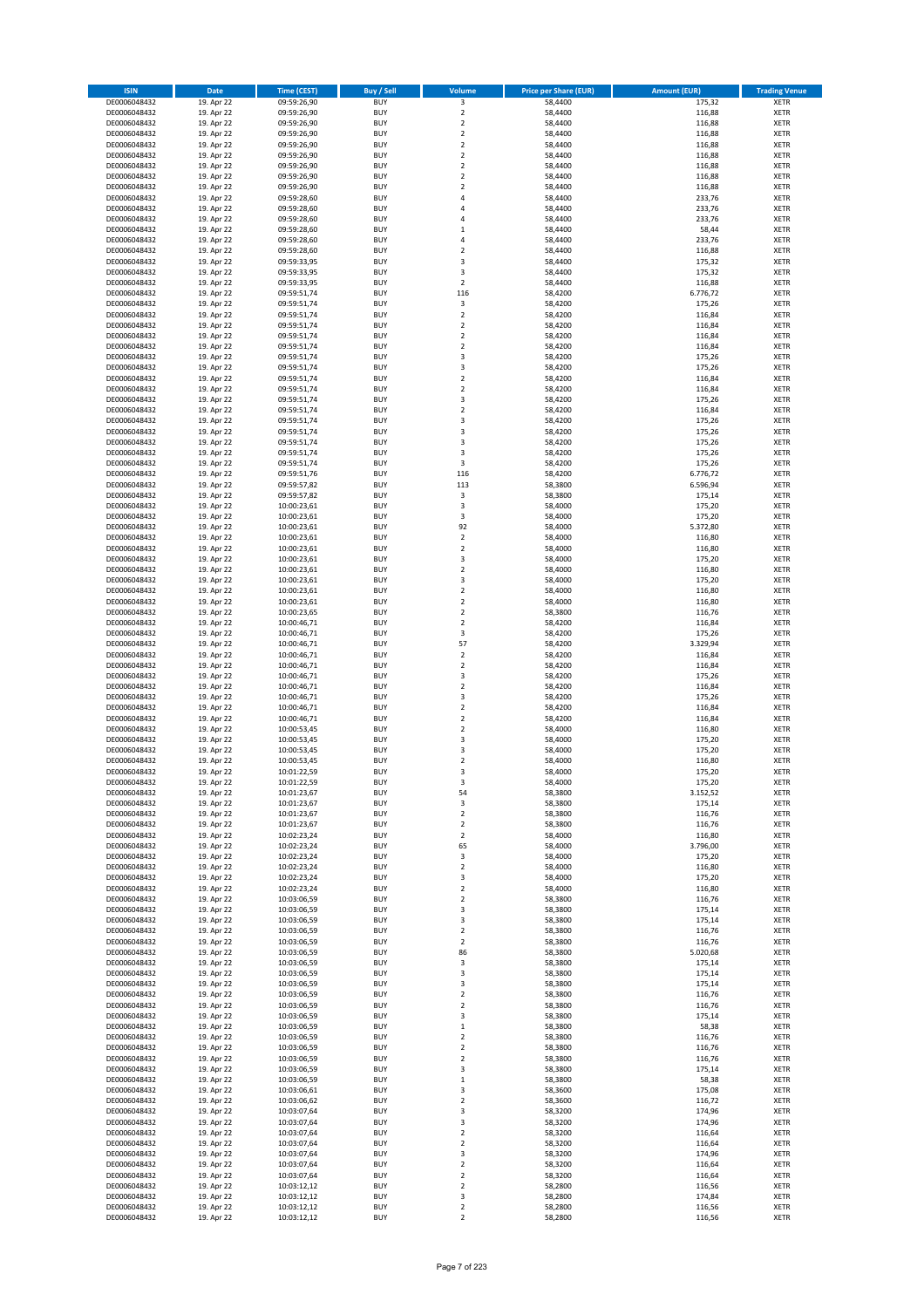| <b>ISIN</b>                  | Date                     | Time (CEST)                | <b>Buy / Sell</b>        | Volume                        | <b>Price per Share (EUR)</b> | <b>Amount (EUR)</b> | <b>Trading Venue</b>       |
|------------------------------|--------------------------|----------------------------|--------------------------|-------------------------------|------------------------------|---------------------|----------------------------|
| DE0006048432                 | 19. Apr 22               | 10:03:12,12                | <b>BUY</b>               | $\overline{\mathbf{3}}$       | 58,2800                      | 174,84              | <b>XETR</b>                |
| DE0006048432                 | 19. Apr 22               | 10:03:29,23                | <b>BUY</b>               | 100                           | 58,2600                      | 5.826,00            | XETR                       |
| DE0006048432                 | 19. Apr 22               | 10:03:29,23                | <b>BUY</b>               | 3                             | 58,2600                      | 174,78              | <b>XETR</b>                |
| DE0006048432                 | 19. Apr 22               | 10:03:29,23                | <b>BUY</b>               | $\mathsf 3$                   | 58,2600                      | 174,78              | XETR                       |
| DE0006048432<br>DE0006048432 | 19. Apr 22<br>19. Apr 22 | 10:03:29,23<br>10:03:29,23 | <b>BUY</b><br><b>BUY</b> | 3<br>3                        | 58,2600<br>58,2600           | 174,78<br>174,78    | <b>XETR</b><br><b>XETR</b> |
| DE0006048432                 | 19. Apr 22               | 10:03:29,23                | <b>BUY</b>               | $\mathbf 2$                   | 58,2600                      | 116,52              | <b>XETR</b>                |
| DE0006048432                 | 19. Apr 22               | 10:03:29,23                | <b>BUY</b>               | 3                             | 58,2600                      | 174,78              | <b>XETR</b>                |
| DE0006048432                 | 19. Apr 22               | 10:03:29,23                | <b>BUY</b>               | 3                             | 58,2600                      | 174,78              | <b>XETR</b>                |
| DE0006048432                 | 19. Apr 22               | 10:03:29,23                | <b>BUY</b>               | 3                             | 58,2600                      | 174,78              | <b>XETR</b>                |
| DE0006048432                 | 19. Apr 22               | 10:03:29,23                | <b>BUY</b>               | $\mathsf 3$                   | 58,2600                      | 174,78              | <b>XETR</b>                |
| DE0006048432                 | 19. Apr 22               | 10:03:29,23                | <b>BUY</b>               | 3<br>3                        | 58,2600                      | 174,78              | <b>XETR</b>                |
| DE0006048432<br>DE0006048432 | 19. Apr 22<br>19. Apr 22 | 10:03:29,23<br>10:03:29,23 | <b>BUY</b><br><b>BUY</b> | $\overline{2}$                | 58,2600<br>58,2600           | 174,78<br>116,52    | <b>XETR</b><br><b>XETR</b> |
| DE0006048432                 | 19. Apr 22               | 10:03:29,23                | <b>BUY</b>               | 3                             | 58,2600                      | 174,78              | <b>XETR</b>                |
| DE0006048432                 | 19. Apr 22               | 10:03:29,23                | <b>BUY</b>               | $\overline{2}$                | 58,2600                      | 116,52              | <b>XETR</b>                |
| DE0006048432                 | 19. Apr 22               | 10:03:29,23                | <b>BUY</b>               | 3                             | 58,2600                      | 174,78              | <b>XETR</b>                |
| DE0006048432                 | 19. Apr 22               | 10:03:29,23                | <b>BUY</b>               | 3                             | 58,2600                      | 174,78              | <b>XETR</b>                |
| DE0006048432                 | 19. Apr 22               | 10:03:29,23                | <b>BUY</b>               | 3                             | 58,2600                      | 174,78              | <b>XETR</b>                |
| DE0006048432<br>DE0006048432 | 19. Apr 22<br>19. Apr 22 | 10:03:29,23                | <b>BUY</b><br><b>BUY</b> | $\mathbf 2$<br>8              | 58,2600<br>58,2600           | 116,52<br>466,08    | <b>XETR</b><br><b>XETR</b> |
| DE0006048432                 | 19. Apr 22               | 10:04:06,24<br>10:04:06,24 | <b>BUY</b>               | $\mathbf 2$                   | 58,2600                      | 116,52              | <b>XETR</b>                |
| DE0006048432                 | 19. Apr 22               | 10:04:06,24                | <b>BUY</b>               | $\mathbf 2$                   | 58,2600                      | 116,52              | <b>XETR</b>                |
| DE0006048432                 | 19. Apr 22               | 10:04:06,24                | <b>BUY</b>               | $\mathbf 2$                   | 58,2600                      | 116,52              | <b>XETR</b>                |
| DE0006048432                 | 19. Apr 22               | 10:04:06,24                | <b>BUY</b>               | $\mathbf 2$                   | 58,2600                      | 116,52              | <b>XETR</b>                |
| DE0006048432                 | 19. Apr 22               | 10:04:06,24                | <b>BUY</b>               | $\mathbf 2$                   | 58,2600                      | 116,52              | <b>XETR</b>                |
| DE0006048432<br>DE0006048432 | 19. Apr 22               | 10:04:06,24                | <b>BUY</b><br><b>BUY</b> | $\mathbf 2$<br>$\overline{2}$ | 58,2600                      | 116,52              | <b>XETR</b><br><b>XETR</b> |
| DE0006048432                 | 19. Apr 22<br>19. Apr 22 | 10:04:06,24<br>10:04:06,24 | <b>BUY</b>               | 49                            | 58,2600<br>58,2600           | 116,52<br>2.854,74  | <b>XETR</b>                |
| DE0006048432                 | 19. Apr 22               | 10:04:06,25                | <b>BUY</b>               | $\overline{2}$                | 58,2400                      | 116,48              | <b>XETR</b>                |
| DE0006048432                 | 19. Apr 22               | 10:04:06,25                | <b>BUY</b>               | 3                             | 58,2400                      | 174,72              | <b>XETR</b>                |
| DE0006048432                 | 19. Apr 22               | 10:04:39,85                | <b>BUY</b>               | $\overline{2}$                | 58,2200                      | 116,44              | <b>XETR</b>                |
| DE0006048432                 | 19. Apr 22               | 10:04:39,85                | <b>BUY</b>               | $\overline{7}$                | 58,2200                      | 407,54              | <b>XETR</b>                |
| DE0006048432                 | 19. Apr 22               | 10:04:39,85                | <b>BUY</b>               | 3                             | 58,2200                      | 174,66              | <b>XETR</b>                |
| DE0006048432<br>DE0006048432 | 19. Apr 22<br>19. Apr 22 | 10:04:39,85<br>10:04:39,85 | <b>BUY</b><br><b>BUY</b> | 3<br>$\overline{2}$           | 58,2200<br>58,2200           | 174,66<br>116,44    | <b>XETR</b><br><b>XETR</b> |
| DE0006048432                 | 19. Apr 22               | 10:05:13,25                | <b>BUY</b>               | 3                             | 58,2200                      | 174,66              | <b>XETR</b>                |
| DE0006048432                 | 19. Apr 22               | 10:05:13,25                | <b>BUY</b>               | $\mathbf 2$                   | 58,2200                      | 116,44              | <b>XETR</b>                |
| DE0006048432                 | 19. Apr 22               | 10:05:13,25                | <b>BUY</b>               | $\mathsf 3$                   | 58,2200                      | 174,66              | <b>XETR</b>                |
| DE0006048432                 | 19. Apr 22               | 10:05:13,25                | <b>BUY</b>               | $\mathbf 2$                   | 58,2200                      | 116,44              | <b>XETR</b>                |
| DE0006048432                 | 19. Apr 22               | 10:05:13,25                | <b>BUY</b>               | $\mathbf 2$                   | 58,2200                      | 116,44              | <b>XETR</b>                |
| DE0006048432                 | 19. Apr 22               | 10:05:13,25                | <b>BUY</b><br><b>BUY</b> | 3                             | 58,2200                      | 174,66              | <b>XETR</b>                |
| DE0006048432<br>DE0006048432 | 19. Apr 22<br>19. Apr 22 | 10:05:13,25<br>10:05:13,25 | <b>BUY</b>               | 3<br>3                        | 58,2200<br>58,2200           | 174,66<br>174,66    | <b>XETR</b><br><b>XETR</b> |
| DE0006048432                 | 19. Apr 22               | 10:05:13,25                | <b>BUY</b>               | 53                            | 58,2200                      | 3.085,66            | <b>XETR</b>                |
| DE0006048432                 | 19. Apr 22               | 10:05:57,72                | <b>BUY</b>               | $\overline{2}$                | 58,3000                      | 116,60              | <b>XETR</b>                |
| DE0006048432                 | 19. Apr 22               | 10:05:57,72                | <b>BUY</b>               | $\mathbf 2$                   | 58,3000                      | 116,60              | <b>XETR</b>                |
| DE0006048432                 | 19. Apr 22               | 10:05:57,72                | <b>BUY</b>               | 67                            | 58,3000                      | 3.906,10            | <b>XETR</b>                |
| DE0006048432<br>DE0006048432 | 19. Apr 22               | 10:05:57,72                | <b>BUY</b><br><b>BUY</b> | $\mathbf 2$<br>3              | 58,3000<br>58,3000           | 116,60<br>174,90    | <b>XETR</b><br><b>XETR</b> |
| DE0006048432                 | 19. Apr 22<br>19. Apr 22 | 10:05:57,72<br>10:05:57,72 | <b>BUY</b>               | 3                             | 58,3000                      | 174,90              | <b>XETR</b>                |
| DE0006048432                 | 19. Apr 22               | 10:05:57,72                | <b>BUY</b>               | $\mathbf 2$                   | 58,3000                      | 116,60              | <b>XETR</b>                |
| DE0006048432                 | 19. Apr 22               | 10:05:57,72                | <b>BUY</b>               | 3                             | 58,3000                      | 174,90              | <b>XETR</b>                |
| DE0006048432                 | 19. Apr 22               | 10:05:57,72                | <b>BUY</b>               | $\mathsf 3$                   | 58,3000                      | 174,90              | <b>XETR</b>                |
| DE0006048432                 | 19. Apr 22               | 10:05:57,72                | <b>BUY</b>               | $\overline{2}$                | 58,3000                      | 116,60              | <b>XETR</b>                |
| DE0006048432                 | 19. Apr 22               | 10:05:57,72                | <b>BUY</b>               | $\mathbf 2$                   | 58,3000                      | 116,60              | <b>XETR</b>                |
| DE0006048432<br>DE0006048432 | 19. Apr 22<br>19. Apr 22 | 10:05:57,72<br>10:05:57,72 | <b>BUY</b><br><b>BUY</b> | $\overline{2}$<br>$\mathbf 2$ | 58,3000<br>58,3000           | 116,60<br>116,60    | <b>XETR</b><br><b>XETR</b> |
| DE0006048432                 | 19. Apr 22               | 10:05:57,72                | <b>BUY</b>               | 3                             | 58,3000                      | 174,90              | <b>XETR</b>                |
| DE0006048432                 | 19. Apr 22               | 10:05:57,72                | <b>BUY</b>               | $\mathbf 2$                   | 58,3000                      | 116,60              | <b>XETR</b>                |
| DE0006048432                 | 19. Apr 22               | 10:05:57,72                | <b>BUY</b>               | $\mathbf 2$                   | 58,3000                      | 116,60              | <b>XETR</b>                |
| DE0006048432                 | 19. Apr 22               | 10:05:57,72                | <b>BUY</b>               | 3                             | 58,3000                      | 174,90              | <b>XETR</b>                |
| DE0006048432                 | 19. Apr 22               | 10:05:57,72                | <b>BUY</b>               | $\overline{2}$                | 58,3000                      | 116,60              | <b>XETR</b>                |
| DE0006048432<br>DE0006048432 | 19. Apr 22<br>19. Apr 22 | 10:05:57,72                | <b>BUY</b><br>BUY        | 2<br>3                        | 58,3000<br>58,3000           | 116,60<br>174,90    | <b>XETR</b><br>XETR        |
| DE0006048432                 | 19. Apr 22               | 10:05:57,72<br>10:05:57,72 | <b>BUY</b>               | $\overline{2}$                | 58,3000                      | 116,60              | <b>XETR</b>                |
| DE0006048432                 | 19. Apr 22               | 10:05:57,72                | <b>BUY</b>               | 16                            | 58,3000                      | 932,80              | <b>XETR</b>                |
| DE0006048432                 | 19. Apr 22               | 10:06:53,30                | <b>BUY</b>               | 3                             | 58,2800                      | 174,84              | <b>XETR</b>                |
| DE0006048432                 | 19. Apr 22               | 10:06:53,30                | <b>BUY</b>               | $\overline{2}$                | 58,2800                      | 116,56              | <b>XETR</b>                |
| DE0006048432                 | 19. Apr 22               | 10:06:53,30                | <b>BUY</b>               | 3                             | 58,2800                      | 174,84              | <b>XETR</b>                |
| DE0006048432<br>DE0006048432 | 19. Apr 22               | 10:06:53,30                | <b>BUY</b>               | $\overline{2}$                | 58,2800                      | 116,56              | <b>XETR</b>                |
| DE0006048432                 | 19. Apr 22<br>19. Apr 22 | 10:08:13,16<br>10:08:25,74 | <b>BUY</b><br><b>BUY</b> | 126<br>4                      | 58,4600<br>58,4400           | 7.365,96<br>233,76  | <b>XETR</b><br>XETR        |
| DE0006048432                 | 19. Apr 22               | 10:08:25,74                | <b>BUY</b>               | 3                             | 58,4400                      | 175,32              | <b>XETR</b>                |
| DE0006048432                 | 19. Apr 22               | 10:08:25,74                | <b>BUY</b>               | 3                             | 58,4400                      | 175,32              | XETR                       |
| DE0006048432                 | 19. Apr 22               | 10:08:25,74                | <b>BUY</b>               | 4                             | 58,4400                      | 233,76              | <b>XETR</b>                |
| DE0006048432                 | 19. Apr 22               | 10:08:25,74                | <b>BUY</b>               | 3                             | 58,4400                      | 175,32              | XETR                       |
| DE0006048432                 | 19. Apr 22               | 10:08:25,74                | <b>BUY</b>               | $\overline{2}$                | 58,4400                      | 116,88              | <b>XETR</b>                |
| DE0006048432<br>DE0006048432 | 19. Apr 22<br>19. Apr 22 | 10:08:25,74<br>10:08:25,74 | <b>BUY</b><br><b>BUY</b> | 3<br>3                        | 58,4400<br>58,4400           | 175,32<br>175,32    | <b>XETR</b><br><b>XETR</b> |
| DE0006048432                 | 19. Apr 22               | 10:08:25,74                | <b>BUY</b>               | 4                             | 58,4400                      | 233,76              | <b>XETR</b>                |
| DE0006048432                 | 19. Apr 22               | 10:08:25,74                | <b>BUY</b>               | $\overline{2}$                | 58,4400                      | 116,88              | <b>XETR</b>                |
| DE0006048432                 | 19. Apr 22               | 10:08:25,74                | <b>BUY</b>               | 4                             | 58,4400                      | 233,76              | XETR                       |
| DE0006048432                 | 19. Apr 22               | 10:08:25,74                | <b>BUY</b>               | 4                             | 58,4400                      | 233,76              | XETR                       |
| DE0006048432                 | 19. Apr 22               | 10:08:25,74                | <b>BUY</b>               | 3                             | 58,4400                      | 175,32              | <b>XETR</b>                |
| DE0006048432                 | 19. Apr 22               | 10:08:25,74                | <b>BUY</b><br><b>BUY</b> | 3<br>$\overline{2}$           | 58,4400                      | 175,32              | <b>XETR</b>                |
| DE0006048432<br>DE0006048432 | 19. Apr 22<br>19. Apr 22 | 10:08:25,74<br>10:08:25,74 | <b>BUY</b>               | $\mathbf 2$                   | 58,4400<br>58,4400           | 116,88<br>116,88    | XETR<br><b>XETR</b>        |
| DE0006048432                 | 19. Apr 22               | 10:08:25,74                | <b>BUY</b>               | 3                             | 58,4400                      | 175,32              | XETR                       |
| DE0006048432                 | 19. Apr 22               | 10:08:25,74                | <b>BUY</b>               | 3                             | 58,4400                      | 175,32              | <b>XETR</b>                |
| DE0006048432                 | 19. Apr 22               | 10:08:25,74                | <b>BUY</b>               | 3                             | 58,4400                      | 175,32              | <b>XETR</b>                |
| DE0006048432                 | 19. Apr 22               | 10:08:25,74                | <b>BUY</b>               | 4                             | 58,4400                      | 233,76              | <b>XETR</b>                |
| DE0006048432                 | 19. Apr 22               | 10:08:25,74                | <b>BUY</b>               | $\mathbf 2$                   | 58,4400                      | 116,88              | <b>XETR</b>                |
| DE0006048432<br>DE0006048432 | 19. Apr 22<br>19. Apr 22 | 10:08:25,74<br>10:08:25,74 | <b>BUY</b><br><b>BUY</b> | 3<br>4                        | 58,4400<br>58,4400           | 175,32<br>233,76    | <b>XETR</b><br><b>XETR</b> |
| DE0006048432                 | 19. Apr 22               | 10:08:25,74                | <b>BUY</b>               | 3                             | 58,4400                      | 175,32              | XETR                       |
| DE0006048432                 | 19. Apr 22               | 10:08:25,74                | <b>BUY</b>               | $\mathbf 1$                   | 58,4400                      | 58,44               | <b>XETR</b>                |
| DE0006048432                 | 19. Apr 22               | 10:08:26,02                | <b>BUY</b>               | 142                           | 58,4200                      | 8.295,64            | <b>XETR</b>                |
| DE0006048432                 | 19. Apr 22               | 10:08:26,02                | <b>BUY</b>               | $\overline{2}$                | 58,4200                      | 116,84              | <b>XETR</b>                |
| DE0006048432                 | 19. Apr 22               | 10:08:26,02                | <b>BUY</b>               | $\mathbf 2$                   | 58,4200                      | 116,84              | <b>XETR</b>                |
| DE0006048432<br>DE0006048432 | 19. Apr 22<br>19. Apr 22 | 10:08:26,02<br>10:08:34,25 | <b>BUY</b><br><b>BUY</b> | $\overline{2}$<br>$\mathbf 2$ | 58,4200<br>58,3800           | 116,84<br>116,76    | XETR<br>XETR               |
| DE0006048432                 | 19. Apr 22               | 10:08:34,25                | <b>BUY</b>               | 3                             | 58,3800                      | 175,14              | <b>XETR</b>                |
| DE0006048432                 | 19. Apr 22               | 10:08:34,25                | <b>BUY</b>               | $\mathbf 2$                   | 58,3800                      | 116,76              | XETR                       |
| DE0006048432                 | 19. Apr 22               | 10:08:34,25                | <b>BUY</b>               | 3                             | 58,3800                      | 175,14              | <b>XETR</b>                |
| DE0006048432                 | 19. Apr 22               | 10:08:34,25                | <b>BUY</b>               | $\overline{2}$                | 58,3800                      | 116,76              | <b>XETR</b>                |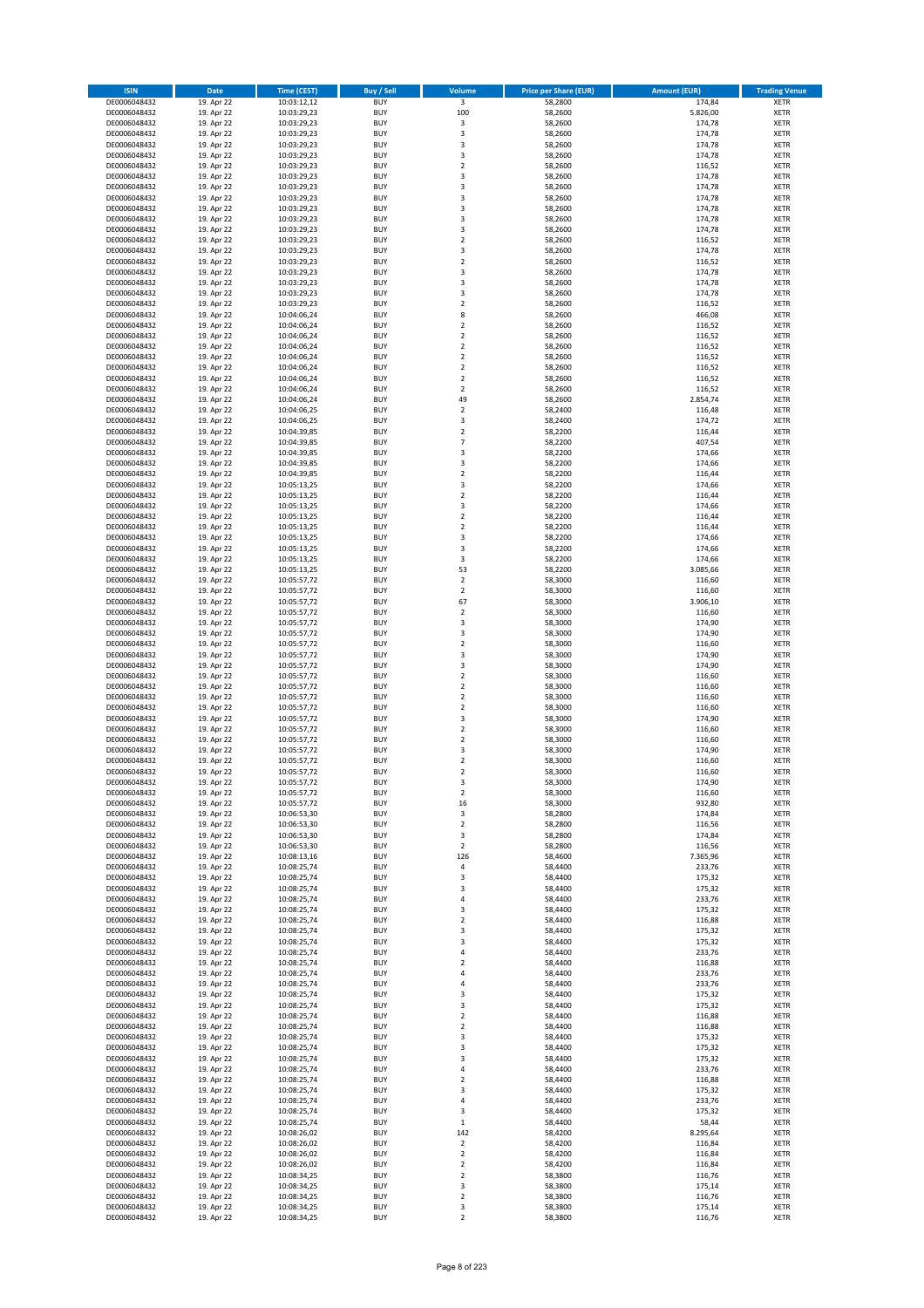| <b>ISIN</b>                  | <b>Date</b>              | <b>Time (CEST)</b>         | <b>Buy / Sell</b>        | Volume                                             | <b>Price per Share (EUR)</b> | <b>Amount (EUR)</b> | <b>Trading Venue</b>       |
|------------------------------|--------------------------|----------------------------|--------------------------|----------------------------------------------------|------------------------------|---------------------|----------------------------|
| DE0006048432                 | 19. Apr 22               | 10:09:00,74                | <b>BUY</b>               | 68                                                 | 58,4000                      | 3.971,20            | <b>XETR</b>                |
| DE0006048432                 | 19. Apr 22               | 10:09:00,74                | <b>BUY</b>               | $\mathbf 2$                                        | 58,4000                      | 116,80              | <b>XETR</b>                |
| DE0006048432                 | 19. Apr 22               | 10:09:00,74                | <b>BUY</b>               | $\overline{\mathbf{2}}$                            | 58,4000                      | 116,80              | <b>XETR</b>                |
| DE0006048432                 | 19. Apr 22               | 10:09:00,74                | <b>BUY</b>               | $\mathbf 2$                                        | 58,4000                      | 116,80              | <b>XETR</b>                |
| DE0006048432<br>DE0006048432 | 19. Apr 22<br>19. Apr 22 | 10:09:00,74<br>10:09:00,74 | <b>BUY</b><br><b>BUY</b> | $\overline{2}$<br>$\mathbf 2$                      | 58,4000<br>58,4000           | 116,80<br>116,80    | <b>XETR</b><br><b>XETR</b> |
| DE0006048432                 | 19. Apr 22               | 10:09:00,74                | <b>BUY</b>               | $\overline{2}$                                     | 58,4000                      | 116,80              | <b>XETR</b>                |
| DE0006048432                 | 19. Apr 22               | 10:09:00,77                | <b>BUY</b>               | 4                                                  | 58,4000                      | 233,60              | <b>XETR</b>                |
| DE0006048432                 | 19. Apr 22               | 10:09:27,53                | BUY                      | $\overline{2}$                                     | 58,4200                      | 116,84              | <b>XETR</b>                |
| DE0006048432                 | 19. Apr 22               | 10:09:27,53                | <b>BUY</b>               | $\overline{2}$                                     | 58,4200                      | 116,84              | <b>XETR</b>                |
| DE0006048432                 | 19. Apr 22               | 10:09:27,53                | <b>BUY</b>               | 3                                                  | 58,4200                      | 175,26              | <b>XETR</b>                |
| DE0006048432                 | 19. Apr 22               | 10:09:27,53                | <b>BUY</b>               | 3<br>$\overline{2}$                                | 58,4200                      | 175,26              | <b>XETR</b>                |
| DE0006048432<br>DE0006048432 | 19. Apr 22<br>19. Apr 22 | 10:09:27,53<br>10:09:27,53 | <b>BUY</b><br><b>BUY</b> | $\overline{2}$                                     | 58,4200<br>58,4200           | 116,84<br>116,84    | <b>XETR</b><br><b>XETR</b> |
| DE0006048432                 | 19. Apr 22               | 10:09:27,53                | <b>BUY</b>               | $\overline{2}$                                     | 58,4200                      | 116,84              | <b>XETR</b>                |
| DE0006048432                 | 19. Apr 22               | 10:09:27,53                | BUY                      | $\overline{2}$                                     | 58,4200                      | 116,84              | <b>XETR</b>                |
| DE0006048432                 | 19. Apr 22               | 10:09:27,53                | <b>BUY</b>               | $\overline{2}$                                     | 58,4200                      | 116,84              | <b>XETR</b>                |
| DE0006048432                 | 19. Apr 22               | 10:09:27,53                | <b>BUY</b>               | 3                                                  | 58,4200                      | 175,26              | <b>XETR</b>                |
| DE0006048432                 | 19. Apr 22               | 10:09:27,53                | <b>BUY</b>               | 3                                                  | 58,4200                      | 175,26              | <b>XETR</b>                |
| DE0006048432<br>DE0006048432 | 19. Apr 22<br>19. Apr 22 | 10:09:27,53                | <b>BUY</b><br><b>BUY</b> | $\overline{\mathbf{3}}$<br>$\overline{2}$          | 58,4200<br>58,4200           | 175,26<br>116,84    | <b>XETR</b><br><b>XETR</b> |
| DE0006048432                 | 19. Apr 22               | 10:09:27,53<br>10:09:27,54 | <b>BUY</b>               | $\overline{\mathbf{3}}$                            | 58,4200                      | 175,26              | <b>XETR</b>                |
| DE0006048432                 | 19. Apr 22               | 10:09:43,22                | <b>BUY</b>               | $\overline{a}$                                     | 58,4000                      | 233,60              | <b>XETR</b>                |
| DE0006048432                 | 19. Apr 22               | 10:09:43,22                | <b>BUY</b>               | 48                                                 | 58,4000                      | 2.803,20            | <b>XETR</b>                |
| DE0006048432                 | 19. Apr 22               | 10:09:43,22                | <b>BUY</b>               | 3                                                  | 58,4000                      | 175,20              | <b>XETR</b>                |
| DE0006048432                 | 19. Apr 22               | 10:09:43,22                | <b>BUY</b>               | $\mathbf 2$                                        | 58,4000                      | 116,80              | <b>XETR</b>                |
| DE0006048432                 | 19. Apr 22               | 10:09:43,22                | <b>BUY</b><br><b>BUY</b> | $\mathbf 2$<br>$\overline{2}$                      | 58,4000                      | 116,80              | <b>XETR</b><br><b>XETR</b> |
| DE0006048432<br>DE0006048432 | 19. Apr 22<br>19. Apr 22 | 10:09:43,22<br>10:09:43,22 | <b>BUY</b>               | $\mathbf 2$                                        | 58,4000<br>58,4000           | 116,80<br>116,80    | <b>XETR</b>                |
| DE0006048432                 | 19. Apr 22               | 10:09:43,22                | <b>BUY</b>               | $\overline{2}$                                     | 58,4000                      | 116,80              | <b>XETR</b>                |
| DE0006048432                 | 19. Apr 22               | 10:09:43,22                | <b>BUY</b>               | $\mathbf 2$                                        | 58,4000                      | 116,80              | <b>XETR</b>                |
| DE0006048432                 | 19. Apr 22               | 10:09:43,22                | <b>BUY</b>               | 3                                                  | 58,4000                      | 175,20              | <b>XETR</b>                |
| DE0006048432                 | 19. Apr 22               | 10:09:43,22                | <b>BUY</b>               | 3                                                  | 58,4000                      | 175,20              | <b>XETR</b>                |
| DE0006048432                 | 19. Apr 22               | 10:09:43,23                | <b>BUY</b>               | 3                                                  | 58,4000                      | 175,20              | <b>XETR</b>                |
| DE0006048432<br>DE0006048432 | 19. Apr 22<br>19. Apr 22 | 10:09:49,74<br>10:09:49,74 | <b>BUY</b><br><b>BUY</b> | $\overline{\mathbf{3}}$<br>$\mathbf 2$             | 58,3800<br>58,3800           | 175,14<br>116,76    | <b>XETR</b><br><b>XETR</b> |
| DE0006048432                 | 19. Apr 22               | 10:09:49,74                | <b>BUY</b>               | 4                                                  | 58,3800                      | 233,52              | <b>XETR</b>                |
| DE0006048432                 | 19. Apr 22               | 10:09:49,74                | <b>BUY</b>               | $\overline{\mathbf{3}}$                            | 58,3800                      | 175,14              | <b>XETR</b>                |
| DE0006048432                 | 19. Apr 22               | 10:09:49,74                | <b>BUY</b>               | $\mathbf 1$                                        | 58,3800                      | 58,38               | <b>XETR</b>                |
| DE0006048432                 | 19. Apr 22               | 10:09:50,01                | <b>BUY</b>               | 3                                                  | 58,3800                      | 175,14              | <b>XETR</b>                |
| DE0006048432                 | 19. Apr 22               | 10:12:11,87                | <b>BUY</b>               | $\overline{\mathbf{3}}$                            | 58,4200                      | 175,26              | <b>XETR</b>                |
| DE0006048432<br>DE0006048432 | 19. Apr 22<br>19. Apr 22 | 10:12:11,87<br>10:12:11,87 | <b>BUY</b><br><b>BUY</b> | 74<br>3                                            | 58,4200<br>58,4200           | 4.323,08<br>175,26  | <b>XETR</b><br><b>XETR</b> |
| DE0006048432                 | 19. Apr 22               | 10:12:11,87                | <b>BUY</b>               | $\overline{\mathbf{3}}$                            | 58,4200                      | 175,26              | <b>XETR</b>                |
| DE0006048432                 | 19. Apr 22               | 10:12:11,87                | <b>BUY</b>               | $\overline{2}$                                     | 58,4200                      | 116,84              | <b>XETR</b>                |
| DE0006048432                 | 19. Apr 22               | 10:12:11,87                | <b>BUY</b>               | 3                                                  | 58,4200                      | 175,26              | <b>XETR</b>                |
| DE0006048432                 | 19. Apr 22               | 10:12:11,87                | <b>BUY</b>               | $\mathbf 2$                                        | 58,4200                      | 116,84              | <b>XETR</b>                |
| DE0006048432                 | 19. Apr 22               | 10:12:11,87                | <b>BUY</b>               | $\overline{2}$                                     | 58,4200                      | 116,84              | <b>XETR</b>                |
| DE0006048432<br>DE0006048432 | 19. Apr 22               | 10:12:11,87<br>10:12:11,87 | <b>BUY</b><br><b>BUY</b> | 3<br>$\overline{\mathbf{2}}$                       | 58,4200<br>58,4200           | 175,26<br>116,84    | <b>XETR</b><br><b>XETR</b> |
| DE0006048432                 | 19. Apr 22<br>19. Apr 22 | 10:12:11,87                | <b>BUY</b>               | $\overline{2}$                                     | 58,4200                      | 116,84              | <b>XETR</b>                |
| DE0006048432                 | 19. Apr 22               | 10:12:43,83                | <b>BUY</b>               | $\overline{2}$                                     | 58,4000                      | 116,80              | <b>XETR</b>                |
| DE0006048432                 | 19. Apr 22               | 10:12:43,83                | <b>BUY</b>               | $\overline{\mathbf{2}}$                            | 58,4000                      | 116,80              | <b>XETR</b>                |
| DE0006048432                 | 19. Apr 22               | 10:12:43,83                | <b>BUY</b>               | $\mathbf 2$                                        | 58,4000                      | 116,80              | <b>XETR</b>                |
| DE0006048432                 | 19. Apr 22               | 10:12:43,83                | <b>BUY</b>               | $\overline{\mathbf{3}}$                            | 58,4000                      | 175,20              | <b>XETR</b>                |
| DE0006048432                 | 19. Apr 22               | 10:12:43,83                | <b>BUY</b>               | $\overline{3}$                                     | 58,4000                      | 175,20              | <b>XETR</b>                |
| DE0006048432<br>DE0006048432 | 19. Apr 22<br>19. Apr 22 | 10:12:43,83<br>10:12:43,83 | <b>BUY</b><br><b>BUY</b> | $\overline{\mathbf{2}}$<br>$\overline{\mathbf{3}}$ | 58,4000<br>58,4000           | 116,80<br>175,20    | <b>XETR</b><br><b>XETR</b> |
| DE0006048432                 | 19. Apr 22               | 10:12:43,83                | BUY                      | 3                                                  | 58,4000                      | 175,20              | <b>XETR</b>                |
| DE0006048432                 | 19. Apr 22               | 10:12:43,83                | <b>BUY</b>               | $\overline{\mathbf{2}}$                            | 58,4000                      | 116,80              | <b>XETR</b>                |
| DE0006048432                 | 19. Apr 22               | 10:12:43,83                | <b>BUY</b>               | $\mathbf 2$                                        | 58,4000                      | 116,80              | <b>XETR</b>                |
| DE0006048432                 | 19. Apr 22               | 10:12:43,83                | BUY                      | $\overline{\mathbf{2}}$                            | 58,4000                      | 116,80              | <b>XETR</b>                |
| DE0006048432                 | 19. Apr 22               | 10:12:43,83                | BUY                      | $\overline{a}$                                     | 58,4000                      | 233,60              | <b>XETR</b>                |
| DE0006048432<br>DE0006048432 | 19. Apr 22<br>19. Apr 22 | 10:12:43,83<br>10:12:43,83 | <b>BUY</b><br>BUY        | $\overline{2}$<br>2                                | 58,4000<br>58,4000           | 116,80              | <b>XETR</b><br><b>XETR</b> |
| DE0006048432                 | 19. Apr 22               | 10:12:43,83                | <b>BUY</b>               | 3                                                  | 58,4000                      | 116,80<br>175,20    | <b>XETR</b>                |
| DE0006048432                 | 19. Apr 22               | 10:12:43,83                | <b>BUY</b>               | 3                                                  | 58,4000                      | 175,20              | <b>XETR</b>                |
| DE0006048432                 | 19. Apr 22               | 10:12:43,84                | <b>BUY</b>               | 3                                                  | 58,4000                      | 175,20              | <b>XETR</b>                |
| DE0006048432                 | 19. Apr 22               | 10:12:45,28                | <b>BUY</b>               | 59                                                 | 58,3800                      | 3.444,42            | <b>XETR</b>                |
| DE0006048432                 | 19. Apr 22               | 10:12:45,28                | <b>BUY</b>               | 3                                                  | 58,3800                      | 175,14              | <b>XETR</b>                |
| DE0006048432                 | 19. Apr 22               | 10:12:45,28                | <b>BUY</b><br><b>BUY</b> | $\mathbf 2$                                        | 58,3800                      | 116,76              | <b>XETR</b>                |
| DE0006048432<br>DE0006048432 | 19. Apr 22<br>19. Apr 22 | 10:12:45,28<br>10:12:45,28 | <b>BUY</b>               | 2<br>$\mathbf 2$                                   | 58,3800<br>58,3800           | 116,76<br>116,76    | <b>XETR</b><br><b>XETR</b> |
| DE0006048432                 | 19. Apr 22               | 10:12:45,28                | <b>BUY</b>               | 3                                                  | 58,3800                      | 175,14              | <b>XETR</b>                |
| DE0006048432                 | 19. Apr 22               | 10:12:45,28                | <b>BUY</b>               | 3                                                  | 58,3800                      | 175,14              | <b>XETR</b>                |
| DE0006048432                 | 19. Apr 22               | 10:12:45,28                | <b>BUY</b>               | $\overline{\mathbf{2}}$                            | 58,3800                      | 116,76              | <b>XETR</b>                |
| DE0006048432                 | 19. Apr 22               | 10:12:45,28                | <b>BUY</b>               | 3                                                  | 58,3800                      | 175,14              | <b>XETR</b>                |
| DE0006048432<br>DE0006048432 | 19. Apr 22<br>19. Apr 22 | 10:13:13,15<br>10:13:13,15 | <b>BUY</b><br><b>BUY</b> | $\overline{\mathbf{3}}$<br>3                       | 58,3800<br>58,3800           | 175,14<br>175,14    | <b>XETR</b><br><b>XETR</b> |
| DE0006048432                 | 19. Apr 22               | 10:13:13,15                | <b>BUY</b>               | 3                                                  | 58,3800                      | 175,14              | <b>XETR</b>                |
| DE0006048432                 | 19. Apr 22               | 10:13:13,15                | <b>BUY</b>               | $\mathbf 2$                                        | 58,3800                      | 116,76              | <b>XETR</b>                |
| DE0006048432                 | 19. Apr 22               | 10:13:14,03                | <b>BUY</b>               | 55                                                 | 58,3600                      | 3.209,80            | <b>XETR</b>                |
| DE0006048432                 | 19. Apr 22               | 10:13:14,03                | <b>BUY</b>               | 3                                                  | 58,3600                      | 175,08              | <b>XETR</b>                |
| DE0006048432                 | 19. Apr 22               | 10:13:14,03                | <b>BUY</b>               | $\mathbf 2$                                        | 58,3600                      | 116,72              | <b>XETR</b>                |
| DE0006048432<br>DE0006048432 | 19. Apr 22<br>19. Apr 22 | 10:13:14,03<br>10:13:14,03 | <b>BUY</b><br><b>BUY</b> | $\overline{\mathbf{2}}$<br>2                       | 58,3600<br>58,3600           | 116,72<br>116,72    | <b>XETR</b><br><b>XETR</b> |
| DE0006048432                 | 19. Apr 22               | 10:13:27,68                | <b>BUY</b>               | 50                                                 | 58,3400                      | 2.917,00            | <b>XETR</b>                |
| DE0006048432                 | 19. Apr 22               | 10:13:27,68                | <b>BUY</b>               | $\mathbf 2$                                        | 58,3400                      | 116,68              | <b>XETR</b>                |
| DE0006048432                 | 19. Apr 22               | 10:13:27,68                | <b>BUY</b>               | 3                                                  | 58,3400                      | 175,02              | <b>XETR</b>                |
| DE0006048432                 | 19. Apr 22               | 10:13:27,68                | <b>BUY</b>               | 3                                                  | 58,3400                      | 175,02              | <b>XETR</b>                |
| DE0006048432                 | 19. Apr 22               | 10:13:27,68                | <b>BUY</b>               | $\overline{\mathbf{2}}$                            | 58,3400                      | 116,68              | <b>XETR</b>                |
| DE0006048432                 | 19. Apr 22               | 10:13:27,68                | <b>BUY</b>               | $\overline{\mathbf{2}}$                            | 58,3400                      | 116,68              | <b>XETR</b>                |
| DE0006048432<br>DE0006048432 | 19. Apr 22<br>19. Apr 22 | 10:13:35,58<br>10:13:35,58 | <b>BUY</b><br><b>BUY</b> | 57<br>$\overline{\mathbf{2}}$                      | 58,3200<br>58,3200           | 3.324,24<br>116,64  | <b>XETR</b><br><b>XETR</b> |
| DE0006048432                 | 19. Apr 22               | 10:13:35,58                | <b>BUY</b>               | 9                                                  | 58,3200                      | 524,88              | <b>XETR</b>                |
| DE0006048432                 | 19. Apr 22               | 10:13:35,58                | <b>BUY</b>               | $\mathbf 2$                                        | 58,3200                      | 116,64              | <b>XETR</b>                |
| DE0006048432                 | 19. Apr 22               | 10:13:35,58                | <b>BUY</b>               | 3                                                  | 58,3200                      | 174,96              | <b>XETR</b>                |
| DE0006048432                 | 19. Apr 22               | 10:13:35,58                | <b>BUY</b>               | 3                                                  | 58,3200                      | 174,96              | <b>XETR</b>                |
| DE0006048432                 | 19. Apr 22               | 10:13:52,22                | <b>BUY</b>               | $\mathbf 2$                                        | 58,3200                      | 116,64              | <b>XETR</b>                |
| DE0006048432<br>DE0006048432 | 19. Apr 22<br>19. Apr 22 | 10:13:52,22<br>10:13:52,22 | <b>BUY</b><br><b>BUY</b> | $\mathbf 2$<br>3                                   | 58,3200<br>58,3200           | 116,64<br>174,96    | <b>XETR</b><br><b>XETR</b> |
| DE0006048432                 | 19. Apr 22               | 10:13:52,22                | <b>BUY</b>               | $\mathbf 2$                                        | 58,3200                      | 116,64              | <b>XETR</b>                |
| DE0006048432                 | 19. Apr 22               | 10:13:52,22                | <b>BUY</b>               | 2                                                  | 58,3200                      | 116,64              | <b>XETR</b>                |
| DE0006048432                 | 19. Apr 22               | 10:13:52,22                | <b>BUY</b>               | 3                                                  | 58,3200                      | 174,96              | <b>XETR</b>                |
| DE0006048432                 | 19. Apr 22               | 10:13:52,22                | <b>BUY</b>               | 3                                                  | 58,3200                      | 174,96              | <b>XETR</b>                |
| DE0006048432                 | 19. Apr 22               | 10:13:53,65                | <b>BUY</b>               | 80                                                 | 58,3000                      | 4.664,00            | <b>XETR</b>                |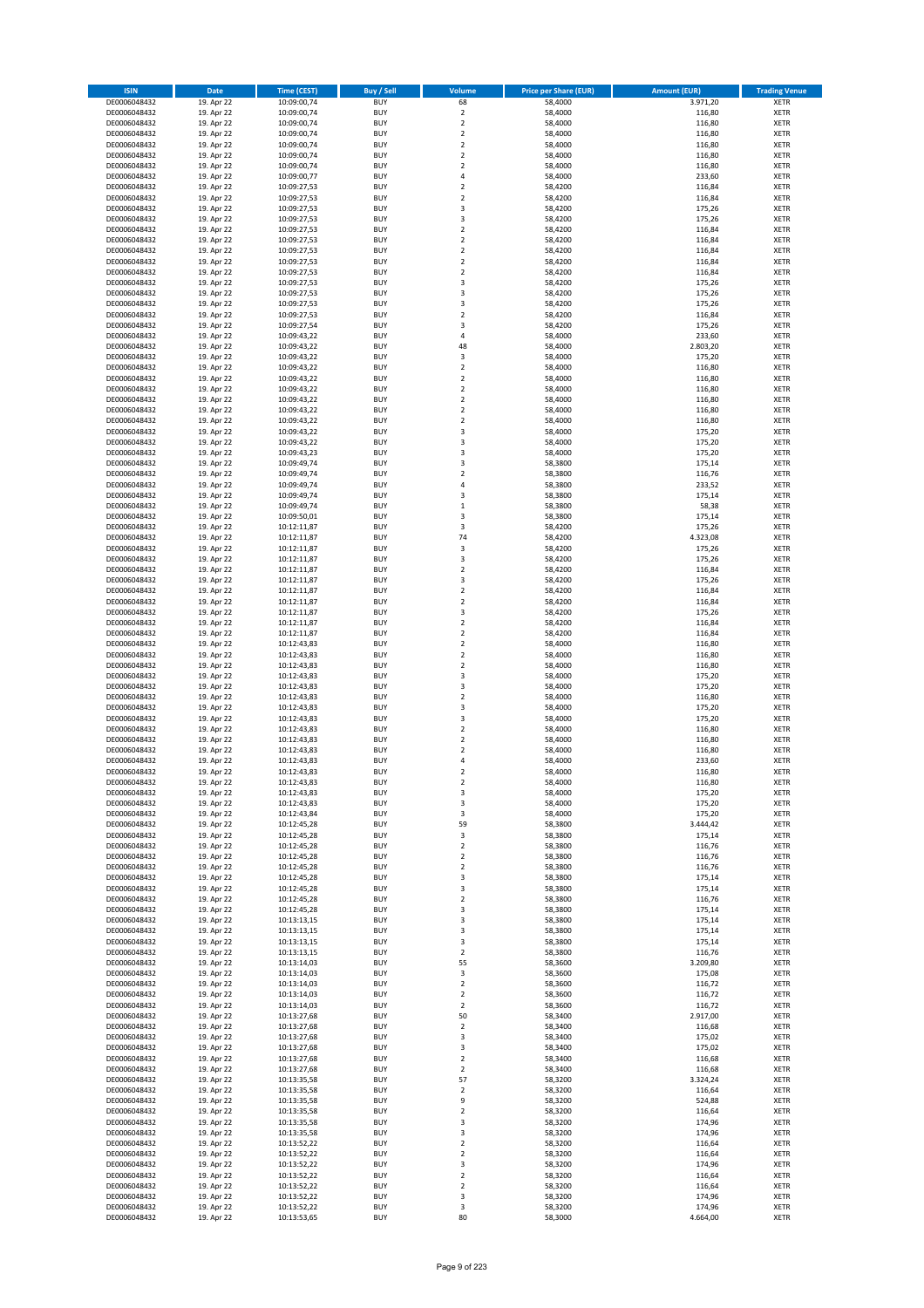| <b>ISIN</b>                  | <b>Date</b>              | <b>Time (CEST)</b>         | <b>Buy / Sell</b>        | Volume                                    | <b>Price per Share (EUR)</b> | <b>Amount (EUR)</b> | <b>Trading Venue</b>       |
|------------------------------|--------------------------|----------------------------|--------------------------|-------------------------------------------|------------------------------|---------------------|----------------------------|
| DE0006048432                 | 19. Apr 22               | 10:13:53,65                | <b>BUY</b>               | $\overline{\mathbf{2}}$                   | 58,3000                      | 116,60              | <b>XETR</b>                |
| DE0006048432                 | 19. Apr 22               | 10:13:53,65                | <b>BUY</b>               | 3                                         | 58,3000                      | 174,90              | <b>XETR</b>                |
| DE0006048432                 | 19. Apr 22               | 10:13:53,65                | <b>BUY</b>               | $\overline{\mathbf{3}}$                   | 58,3000                      | 174,90              | <b>XETR</b>                |
| DE0006048432                 | 19. Apr 22               | 10:13:53,65                | <b>BUY</b>               | 4                                         | 58,3000                      | 233,20              | <b>XETR</b>                |
| DE0006048432                 | 19. Apr 22               | 10:14:47,05                | <b>BUY</b>               | 3                                         | 58,2800                      | 174,84              | <b>XETR</b>                |
| DE0006048432                 | 19. Apr 22               | 10:14:47,05                | <b>BUY</b>               | $\overline{3}$                            | 58,2800                      | 174,84              | <b>XETR</b>                |
| DE0006048432                 | 19. Apr 22               | 10:14:47,05                | <b>BUY</b>               | $\overline{\mathbf{2}}$                   | 58,2800                      | 116,56              | <b>XETR</b>                |
| DE0006048432                 | 19. Apr 22               | 10:14:47,05                | <b>BUY</b>               | $\overline{\mathbf{2}}$<br>78             | 58,2800                      | 116,56              | <b>XETR</b>                |
| DE0006048432<br>DE0006048432 | 19. Apr 22<br>19. Apr 22 | 10:14:47,05                | BUY<br><b>BUY</b>        | $\mathbf 2$                               | 58,2800<br>58,2800           | 4.545,84<br>116,56  | <b>XETR</b>                |
| DE0006048432                 | 19. Apr 22               | 10:14:47,05<br>10:14:47,05 | <b>BUY</b>               | $\mathbf 2$                               | 58,2800                      | 116,56              | <b>XETR</b><br><b>XETR</b> |
| DE0006048432                 | 19. Apr 22               | 10:14:47,05                | <b>BUY</b>               | $\overline{\mathbf{2}}$                   | 58,2800                      | 116,56              | <b>XETR</b>                |
| DE0006048432                 | 19. Apr 22               | 10:14:47,05                | <b>BUY</b>               | $\overline{3}$                            | 58,2800                      | 174,84              | <b>XETR</b>                |
| DE0006048432                 | 19. Apr 22               | 10:14:47,05                | <b>BUY</b>               | $\overline{2}$                            | 58,2800                      | 116,56              | <b>XETR</b>                |
| DE0006048432                 | 19. Apr 22               | 10:14:47,05                | <b>BUY</b>               | 3                                         | 58,2800                      | 174,84              | <b>XETR</b>                |
| DE0006048432                 | 19. Apr 22               | 10:14:47,05                | BUY                      | $\overline{2}$                            | 58,2800                      | 116,56              | <b>XETR</b>                |
| DE0006048432                 | 19. Apr 22               | 10:14:47,05                | <b>BUY</b>               | $\overline{2}$                            | 58,2800                      | 116,56              | <b>XETR</b>                |
| DE0006048432                 | 19. Apr 22               | 10:14:47,05                | <b>BUY</b>               | 3                                         | 58,2800                      | 174,84              | <b>XETR</b>                |
| DE0006048432                 | 19. Apr 22               | 10:14:47,05                | <b>BUY</b>               | 3                                         | 58,2800                      | 174,84              | <b>XETR</b>                |
| DE0006048432                 | 19. Apr 22               | 10:14:47,05                | <b>BUY</b>               | $\overline{2}$                            | 58,2800                      | 116,56              | <b>XETR</b>                |
| DE0006048432                 | 19. Apr 22               | 10:14:47,05                | <b>BUY</b><br><b>BUY</b> | $\overline{2}$                            | 58,2800                      | 116,56              | <b>XETR</b>                |
| DE0006048432                 | 19. Apr 22               | 10:14:47,05                | <b>BUY</b>               | $\mathbf 2$<br>3                          | 58,2800                      | 116,56              | <b>XETR</b><br><b>XETR</b> |
| DE0006048432<br>DE0006048432 | 19. Apr 22<br>19. Apr 22 | 10:14:47,05<br>10:16:01,89 | <b>BUY</b>               | 58                                        | 58,2800<br>58,2800           | 174,84<br>3.380,24  | <b>XETR</b>                |
| DE0006048432                 | 19. Apr 22               | 10:16:01,89                | <b>BUY</b>               | $\mathbf 2$                               | 58,2800                      | 116,56              | <b>XETR</b>                |
| DE0006048432                 | 19. Apr 22               | 10:16:01,89                | <b>BUY</b>               | $\mathbf 2$                               | 58,2800                      | 116,56              | <b>XETR</b>                |
| DE0006048432                 | 19. Apr 22               | 10:16:01,89                | <b>BUY</b>               | $\mathbf 2$                               | 58,2800                      | 116,56              | <b>XETR</b>                |
| DE0006048432                 | 19. Apr 22               | 10:16:01,89                | <b>BUY</b>               | $\overline{2}$                            | 58,2800                      | 116,56              | <b>XETR</b>                |
| DE0006048432                 | 19. Apr 22               | 10:16:01,89                | <b>BUY</b>               | $\mathbf 2$                               | 58,2800                      | 116,56              | <b>XETR</b>                |
| DE0006048432                 | 19. Apr 22               | 10:16:01,89                | <b>BUY</b>               | $\overline{\mathbf{3}}$                   | 58,2800                      | 174,84              | <b>XETR</b>                |
| DE0006048432                 | 19. Apr 22               | 10:16:01,89                | <b>BUY</b>               | $\mathbf 2$                               | 58,2800                      | 116,56              | <b>XETR</b>                |
| DE0006048432                 | 19. Apr 22               | 10:16:01,89                | <b>BUY</b>               | 3                                         | 58,2800                      | 174,84              | <b>XETR</b>                |
| DE0006048432                 | 19. Apr 22               | 10:16:01,89                | <b>BUY</b>               | $\mathbf 2$                               | 58,2800                      | 116,56              | <b>XETR</b>                |
| DE0006048432                 | 19. Apr 22               | 10:16:01,89                | <b>BUY</b>               | $\overline{\mathbf{2}}$                   | 58,2800                      | 116,56              | <b>XETR</b>                |
| DE0006048432                 | 19. Apr 22               | 10:16:01,89                | <b>BUY</b>               | $\overline{\mathbf{3}}$                   | 58,2800                      | 174,84              | <b>XETR</b>                |
| DE0006048432<br>DE0006048432 | 19. Apr 22<br>19. Apr 22 | 10:16:01,89                | <b>BUY</b><br><b>BUY</b> | 3<br>$\overline{\mathbf{2}}$              | 58,2800<br>58,2800           | 174,84              | <b>XETR</b><br><b>XETR</b> |
| DE0006048432                 | 19. Apr 22               | 10:16:01,89<br>10:16:01,89 | <b>BUY</b>               | $\mathbf 2$                               | 58,2800                      | 116,56<br>116,56    | <b>XETR</b>                |
| DE0006048432                 | 19. Apr 22               | 10:16:01,89                | <b>BUY</b>               | $\mathbf 2$                               | 58,2800                      | 116,56              | <b>XETR</b>                |
| DE0006048432                 | 19. Apr 22               | 10:16:01,89                | <b>BUY</b>               | $\mathbf 2$                               | 58,2800                      | 116,56              | <b>XETR</b>                |
| DE0006048432                 | 19. Apr 22               | 10:16:01,89                | <b>BUY</b>               | $\overline{\mathbf{2}}$                   | 58,2800                      | 116,56              | <b>XETR</b>                |
| DE0006048432                 | 19. Apr 22               | 10:16:01,89                | <b>BUY</b>               | 3                                         | 58,2800                      | 174,84              | <b>XETR</b>                |
| DE0006048432                 | 19. Apr 22               | 10:16:02,91                | <b>BUY</b>               | 3                                         | 58,2800                      | 174,84              | <b>XETR</b>                |
| DE0006048432                 | 19. Apr 22               | 10:16:14,52                | <b>BUY</b>               | $\overline{\mathbf{2}}$                   | 58,2600                      | 116,52              | <b>XETR</b>                |
| DE0006048432                 | 19. Apr 22               | 10:16:14,52                | <b>BUY</b>               | $\mathbf 2$                               | 58,2600                      | 116,52              | <b>XETR</b>                |
| DE0006048432                 | 19. Apr 22               | 10:16:14,52                | <b>BUY</b>               | 52                                        | 58,2600                      | 3.029,52            | <b>XETR</b>                |
| DE0006048432                 | 19. Apr 22               | 10:16:14,52                | <b>BUY</b>               | $\mathbf 2$                               | 58,2600                      | 116,52              | <b>XETR</b>                |
| DE0006048432                 | 19. Apr 22               | 10:16:14,52                | <b>BUY</b>               | $\overline{2}$                            | 58,2600                      | 116,52              | <b>XETR</b>                |
| DE0006048432                 | 19. Apr 22               | 10:16:14,52                | <b>BUY</b>               | 3                                         | 58,2600                      | 174,78              | <b>XETR</b>                |
| DE0006048432                 | 19. Apr 22               | 10:16:14,52                | <b>BUY</b>               | $\overline{\mathbf{2}}$<br>$\overline{2}$ | 58,2600                      | 116,52              | <b>XETR</b>                |
| DE0006048432<br>DE0006048432 | 19. Apr 22<br>19. Apr 22 | 10:16:14,52<br>10:16:14,52 | <b>BUY</b><br><b>BUY</b> | $\overline{2}$                            | 58,2600<br>58,2600           | 116,52<br>116,52    | <b>XETR</b><br><b>XETR</b> |
| DE0006048432                 | 19. Apr 22               | 10:16:14,52                | <b>BUY</b>               | 3                                         | 58,2600                      | 174,78              | <b>XETR</b>                |
| DE0006048432                 | 19. Apr 22               | 10:16:14,52                | <b>BUY</b>               | 3                                         | 58,2600                      | 174,78              | <b>XETR</b>                |
| DE0006048432                 | 19. Apr 22               | 10:16:14,52                | <b>BUY</b>               | $\overline{\mathbf{3}}$                   | 58,2600                      | 174,78              | <b>XETR</b>                |
| DE0006048432                 | 19. Apr 22               | 10:16:20,02                | <b>BUY</b>               | $\overline{2}$                            | 58,2600                      | 116,52              | <b>XETR</b>                |
| DE0006048432                 | 19. Apr 22               | 10:16:20,02                | <b>BUY</b>               | $\overline{\mathbf{3}}$                   | 58,2600                      | 174,78              | <b>XETR</b>                |
| DE0006048432                 | 19. Apr 22               | 10:16:20,02                | <b>BUY</b>               | $\overline{\mathbf{3}}$                   | 58,2600                      | 174,78              | <b>XETR</b>                |
| DE0006048432                 | 19. Apr 22               | 10:16:20,02                | <b>BUY</b>               | $\overline{\mathbf{3}}$                   | 58,2600                      | 174,78              | <b>XETR</b>                |
| DE0006048432                 | 19. Apr 22               | 10:16:20,02                | <b>BUY</b>               | $\overline{4}$                            | 58,2600                      | 233,04              | <b>XETR</b>                |
| DE0006048432                 | 19. Apr 22               | 10:16:20,02                | <b>BUY</b>               | 3                                         | 58,2600                      | 174,78              | <b>XETR</b>                |
| DE0006048432                 | 19. Apr 22               | 10:16:20,05                | BUY                      | 3                                         | 58,2600                      | 174,78              | <b>XETR</b>                |
| DE0006048432<br>DE0006048432 | 19. Apr 22               | 10:16:48,02<br>10:16:48,02 | BUY                      | 74<br>$\overline{2}$                      | 58,2400                      | 4.309,76            | <b>XETR</b>                |
| DE0006048432                 | 19. Apr 22<br>19. Apr 22 | 10:16:48,02                | <b>BUY</b><br>BUY        | 2                                         | 58,2400<br>58,2400           | 116,48<br>116,48    | <b>XETR</b><br><b>XETR</b> |
| DE0006048432                 | 19. Apr 22               | 10:16:48,02                | <b>BUY</b>               | $\mathbf 2$                               | 58,2400                      | 116,48              | <b>XETR</b>                |
| DE0006048432                 | 19. Apr 22               | 10:16:48,02                | <b>BUY</b>               | 3                                         | 58,2400                      | 174,72              | <b>XETR</b>                |
| DE0006048432                 | 19. Apr 22               | 10:16:48,02                | <b>BUY</b>               | $\mathbf 2$                               | 58,2400                      | 116,48              | <b>XETR</b>                |
| DE0006048432                 | 19. Apr 22               | 10:16:48,02                | <b>BUY</b>               | 3                                         | 58,2400                      | 174,72              | <b>XETR</b>                |
| DE0006048432                 | 19. Apr 22               | 10:16:48,02                | <b>BUY</b>               | 3                                         | 58,2400                      | 174,72              | <b>XETR</b>                |
| DE0006048432                 | 19. Apr 22               | 10:16:48,02                | <b>BUY</b>               | 3                                         | 58,2400                      | 174,72              | <b>XETR</b>                |
| DE0006048432                 | 19. Apr 22               | 10:16:48,02                | <b>BUY</b>               | 3                                         | 58,2400                      | 174,72              | <b>XETR</b>                |
| DE0006048432                 | 19. Apr 22               | 10:16:48,04                | <b>BUY</b>               | 62                                        | 58,2200                      | 3.609,64            | <b>XETR</b>                |
| DE0006048432                 | 19. Apr 22               | 10:17:54,02                | <b>BUY</b>               | $\mathbf 2$                               | 58,1800                      | 116,36              | <b>XETR</b>                |
| DE0006048432<br>DE0006048432 | 19. Apr 22<br>19. Apr 22 | 10:17:54,02<br>10:17:54,02 | <b>BUY</b><br><b>BUY</b> | $\mathbf 2$<br>$\overline{2}$             | 58,1800<br>58,1800           | 116,36<br>116,36    | <b>XETR</b><br><b>XETR</b> |
| DE0006048432                 | 19. Apr 22               | 10:17:54,02                | <b>BUY</b>               | $\mathbf 2$                               | 58,1800                      | 116,36              | <b>XETR</b>                |
| DE0006048432                 | 19. Apr 22               | 10:17:54,02                | <b>BUY</b>               | $\overline{\mathbf{3}}$                   | 58,1800                      | 174,54              | <b>XETR</b>                |
| DE0006048432                 | 19. Apr 22               | 10:17:54,02                | <b>BUY</b>               | $\mathbf 2$                               | 58,1800                      | 116,36              | <b>XETR</b>                |
| DE0006048432                 | 19. Apr 22               | 10:17:54,02                | <b>BUY</b>               | 3                                         | 58,1800                      | 174,54              | <b>XETR</b>                |
| DE0006048432                 | 19. Apr 22               | 10:17:54,02                | <b>BUY</b>               | 3                                         | 58,1800                      | 174,54              | <b>XETR</b>                |
| DE0006048432                 | 19. Apr 22               | 10:17:54,02                | <b>BUY</b>               | $\mathbf 2$                               | 58,1800                      | 116,36              | <b>XETR</b>                |
| DE0006048432                 | 19. Apr 22               | 10:17:54,02                | <b>BUY</b>               | 3                                         | 58,1800                      | 174,54              | <b>XETR</b>                |
| DE0006048432                 | 19. Apr 22               | 10:18:06,72                | <b>BUY</b>               | 76                                        | 58,1600                      | 4.420,16            | <b>XETR</b>                |
| DE0006048432                 | 19. Apr 22               | 10:18:06,72                | <b>BUY</b>               | $\overline{2}$                            | 58,1600                      | 116,32              | <b>XETR</b>                |
| DE0006048432                 | 19. Apr 22               | 10:18:06,72                | <b>BUY</b>               | 3                                         | 58,1600                      | 174,48              | <b>XETR</b>                |
| DE0006048432                 | 19. Apr 22               | 10:18:06,72                | <b>BUY</b><br><b>BUY</b> | $\overline{\mathbf{3}}$                   | 58,1600                      | 174,48              | <b>XETR</b>                |
| DE0006048432<br>DE0006048432 | 19. Apr 22<br>19. Apr 22 | 10:18:06,72<br>10:18:06,72 | <b>BUY</b>               | 3<br>$\mathbf 2$                          | 58,1600<br>58,1600           | 174,48<br>116,32    | <b>XETR</b><br><b>XETR</b> |
| DE0006048432                 | 19. Apr 22               | 10:18:06,72                | <b>BUY</b>               | $\mathbf 2$                               | 58,1600                      | 116,32              | <b>XETR</b>                |
| DE0006048432                 | 19. Apr 22               | 10:18:06,72                | <b>BUY</b>               | $\overline{2}$                            | 58,1600                      | 116,32              | <b>XETR</b>                |
| DE0006048432                 | 19. Apr 22               | 10:19:06,74                | <b>BUY</b>               | 3                                         | 58,1600                      | 174,48              | <b>XETR</b>                |
| DE0006048432                 | 19. Apr 22               | 10:19:06,74                | <b>BUY</b>               | $\mathbf 2$                               | 58,1600                      | 116,32              | <b>XETR</b>                |
| DE0006048432                 | 19. Apr 22               | 10:19:06,74                | <b>BUY</b>               | $\overline{\mathbf{3}}$                   | 58,1600                      | 174,48              | <b>XETR</b>                |
| DE0006048432                 | 19. Apr 22               | 10:19:06,74                | <b>BUY</b>               | $\mathbf 2$                               | 58,1600                      | 116,32              | <b>XETR</b>                |
| DE0006048432                 | 19. Apr 22               | 10:19:06,74                | <b>BUY</b>               | 3                                         | 58,1600                      | 174,48              | <b>XETR</b>                |
| DE0006048432                 | 19. Apr 22               | 10:19:06,74                | <b>BUY</b>               | 3                                         | 58,1600                      | 174,48              | <b>XETR</b>                |
| DE0006048432                 | 19. Apr 22               | 10:19:06,74                | <b>BUY</b>               | 3                                         | 58,1600                      | 174,48              | <b>XETR</b>                |
| DE0006048432                 | 19. Apr 22               | 10:19:13,10                | <b>BUY</b>               | 77                                        | 58,1400                      | 4.476,78            | <b>XETR</b>                |
| DE0006048432                 | 19. Apr 22               | 10:19:13,10                | <b>BUY</b>               | 3                                         | 58,1400                      | 174,42              | <b>XETR</b>                |
| DE0006048432                 | 19. Apr 22               | 10:19:13,10                | <b>BUY</b>               | $\overline{\mathbf{3}}$                   | 58,1400                      | 174,42              | <b>XETR</b>                |
| DE0006048432<br>DE0006048432 | 19. Apr 22<br>19. Apr 22 | 10:19:13,10<br>10:19:13,10 | <b>BUY</b><br><b>BUY</b> | 3<br>78                                   | 58,1400<br>58,1200           | 174,42<br>4.533,36  | <b>XETR</b><br><b>XETR</b> |
| DE0006048432                 | 19. Apr 22               | 10:19:13,10                | <b>BUY</b>               | 3                                         | 58,1400                      | 174,42              | <b>XETR</b>                |
| DE0006048432                 | 19. Apr 22               | 10:19:13,10                | <b>BUY</b>               | $\mathbf 2$                               | 58,1400                      | 116,28              | <b>XETR</b>                |
| DE0006048432                 | 19. Apr 22               | 10:19:13,10                | <b>BUY</b>               | 6                                         | 58,1400                      | 348,84              | <b>XETR</b>                |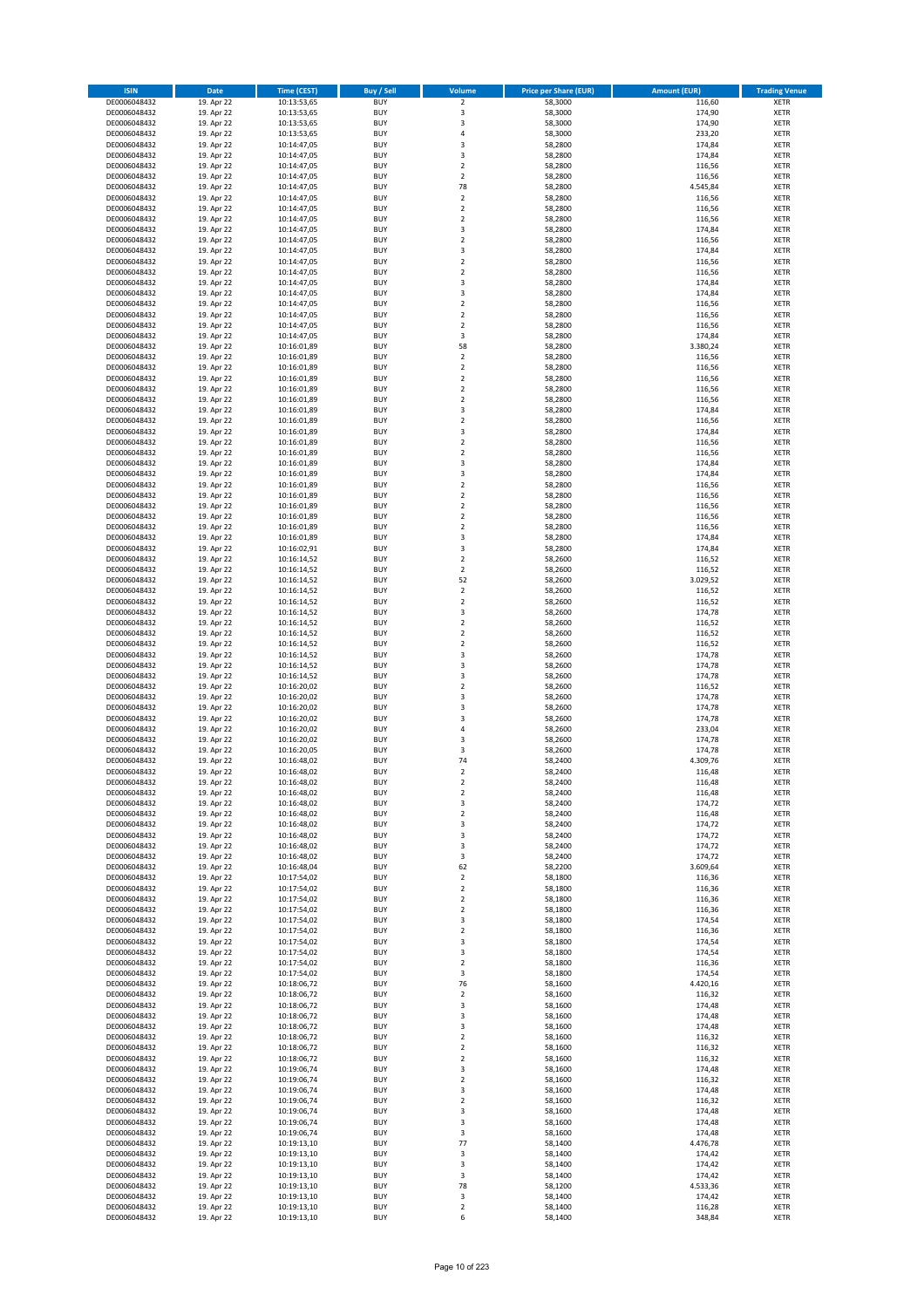| <b>ISIN</b>                  | <b>Date</b>              | <b>Time (CEST)</b>         | <b>Buy / Sell</b>        | <b>Volume</b>                          | <b>Price per Share (EUR)</b> | <b>Amount (EUR)</b>  | <b>Trading Venue</b>       |
|------------------------------|--------------------------|----------------------------|--------------------------|----------------------------------------|------------------------------|----------------------|----------------------------|
| DE0006048432                 | 19. Apr 22               | 10:19:13,10                | <b>BUY</b>               | $\overline{2}$                         | 58,1400                      | 116,28               | <b>XETR</b>                |
| DE0006048432                 | 19. Apr 22               | 10:19:13,10                | <b>BUY</b>               | $\mathbf 2$                            | 58,1400                      | 116,28               | <b>XETR</b>                |
| DE0006048432                 | 19. Apr 22               | 10:19:13,12                | <b>BUY</b>               | 4                                      | 58,1400                      | 232,56               | <b>XETR</b>                |
| DE0006048432<br>DE0006048432 | 19. Apr 22<br>19. Apr 22 | 10:19:33,19<br>10:19:33,19 | <b>BUY</b><br><b>BUY</b> | $\mathbf 2$<br>3                       | 58,1200<br>58,1200           | 116,24<br>174,36     | <b>XETR</b><br><b>XETR</b> |
| DE0006048432                 | 19. Apr 22               | 10:19:33,19                | <b>BUY</b>               | $\mathbf 2$                            | 58,1200                      | 116,24               | <b>XETR</b>                |
| DE0006048432                 | 19. Apr 22               | 10:19:33,19                | <b>BUY</b>               | 3                                      | 58,1200                      | 174,36               | <b>XETR</b>                |
| DE0006048432                 | 19. Apr 22               | 10:19:33,19                | <b>BUY</b>               | $\overline{\mathbf{c}}$                | 58,1200                      | 116,24               | <b>XETR</b>                |
| DE0006048432                 | 19. Apr 22               | 10:19:33,19                | <b>BUY</b>               | $\overline{2}$                         | 58,1200                      | 116,24               | <b>XETR</b>                |
| DE0006048432                 | 19. Apr 22               | 10:19:33,19                | <b>BUY</b><br><b>BUY</b> | 3                                      | 58,1200                      | 174,36               | <b>XETR</b>                |
| DE0006048432<br>DE0006048432 | 19. Apr 22<br>19. Apr 22 | 10:19:33,19<br>10:20:06,33 | <b>BUY</b>               | $\mathbf 2$<br>3                       | 58,1200<br>58,1000           | 116,24<br>174,30     | <b>XETR</b><br><b>XETR</b> |
| DE0006048432                 | 19. Apr 22               | 10:20:06,33                | <b>BUY</b>               | $\mathbf 2$                            | 58,1000                      | 116,20               | <b>XETR</b>                |
| DE0006048432                 | 19. Apr 22               | 10:20:06,33                | <b>BUY</b>               | $\overline{\mathbf{c}}$                | 58,1000                      | 116,20               | <b>XETR</b>                |
| DE0006048432                 | 19. Apr 22               | 10:20:32,52                | <b>BUY</b>               | 61                                     | 58,0800                      | 3.542,88             | <b>XETR</b>                |
| DE0006048432                 | 19. Apr 22               | 10:20:32,52                | <b>BUY</b>               | 3                                      | 58,0800                      | 174,24               | <b>XETR</b>                |
| DE0006048432<br>DE0006048432 | 19. Apr 22<br>19. Apr 22 | 10:21:13,69<br>10:21:13,69 | <b>BUY</b><br><b>BUY</b> | 3<br>$\mathbf 2$                       | 58,0600<br>58,0600           | 174,18<br>116,12     | <b>XETR</b><br><b>XETR</b> |
| DE0006048432                 | 19. Apr 22               | 10:21:13,69                | <b>BUY</b>               | 3                                      | 58,0600                      | 174,18               | <b>XETR</b>                |
| DE0006048432                 | 19. Apr 22               | 10:21:13,69                | <b>BUY</b>               | 3                                      | 58,0600                      | 174,18               | <b>XETR</b>                |
| DE0006048432                 | 19. Apr 22               | 10:23:00,00                | <b>BUY</b>               | $\overline{\mathbf{c}}$                | 58,1200                      | 116,24               | <b>XETR</b>                |
| DE0006048432                 | 19. Apr 22               | 10:23:00,00                | <b>BUY</b>               | 3                                      | 58,1200                      | 174,36               | <b>XETR</b>                |
| DE0006048432                 | 19. Apr 22               | 10:23:00,00                | <b>BUY</b>               | 3                                      | 58,1200                      | 174,36               | <b>XETR</b>                |
| DE0006048432<br>DE0006048432 | 19. Apr 22<br>19. Apr 22 | 10:23:00,00<br>10:23:00,00 | <b>BUY</b><br><b>BUY</b> | 3<br>4                                 | 58,1200<br>58,1200           | 174,36<br>232,48     | <b>XETR</b><br><b>XETR</b> |
| DE0006048432                 | 19. Apr 22               | 10:23:00,00                | <b>BUY</b>               | 4                                      | 58,1200                      | 232,48               | <b>XETR</b>                |
| DE0006048432                 | 19. Apr 22               | 10:23:00,00                | <b>BUY</b>               | 4                                      | 58,1200                      | 232,48               | <b>XETR</b>                |
| DE0006048432                 | 19. Apr 22               | 10:23:00,00                | <b>BUY</b>               | 4                                      | 58,1200                      | 232,48               | <b>XETR</b>                |
| DE0006048432                 | 19. Apr 22               | 10:23:00,00                | <b>BUY</b>               | 46                                     | 58,1200                      | 2.673,52             | <b>XETR</b>                |
| DE0006048432<br>DE0006048432 | 19. Apr 22<br>19. Apr 22 | 10:23:00,00<br>10:23:00,00 | <b>BUY</b><br><b>BUY</b> | 4<br>$\mathbf 2$                       | 58,1200<br>58,1200           | 232,48<br>116,24     | <b>XETR</b><br><b>XETR</b> |
| DE0006048432                 | 19. Apr 22               | 10:23:00,00                | <b>BUY</b>               | $\overline{\mathbf{c}}$                | 58,1200                      | 116,24               | <b>XETR</b>                |
| DE0006048432                 | 19. Apr 22               | 10:23:00,00                | <b>BUY</b>               | 4                                      | 58,1200                      | 232,48               | <b>XETR</b>                |
| DE0006048432                 | 19. Apr 22               | 10:23:00,00                | <b>BUY</b>               | 4                                      | 58,1200                      | 232,48               | <b>XETR</b>                |
| DE0006048432                 | 19. Apr 22               | 10:23:00,00                | <b>BUY</b>               | 3                                      | 58.1200                      | 174,36               | <b>XETR</b>                |
| DE0006048432                 | 19. Apr 22               | 10:23:00,00                | <b>BUY</b>               | $\mathbf 2$                            | 58,1200                      | 116,24               | <b>XETR</b>                |
| DE0006048432<br>DE0006048432 | 19. Apr 22<br>19. Apr 22 | 10:23:00,00<br>10:23:00,00 | <b>BUY</b><br><b>BUY</b> | $\overline{\mathbf{c}}$<br>3           | 58,1200<br>58,1200           | 116,24<br>174,36     | <b>XETR</b><br><b>XETR</b> |
| DE0006048432                 | 19. Apr 22               | 10:23:00,00                | <b>BUY</b>               | 4                                      | 58,1200                      | 232,48               | <b>XETR</b>                |
| DE0006048432                 | 19. Apr 22               | 10:23:00,00                | <b>BUY</b>               | 4                                      | 58,1200                      | 232,48               | <b>XETR</b>                |
| DE0006048432                 | 19. Apr 22               | 10:23:00,00                | <b>BUY</b>               | 3                                      | 58,1200                      | 174,36               | <b>XETR</b>                |
| DE0006048432                 | 19. Apr 22               | 10:23:00,00                | <b>BUY</b>               | 3                                      | 58,1200                      | 174,36               | <b>XETR</b>                |
| DE0006048432                 | 19. Apr 22               | 10:23:00,00                | <b>BUY</b>               | 4                                      | 58,1200                      | 232,48               | <b>XETR</b>                |
| DE0006048432<br>DE0006048432 | 19. Apr 22<br>19. Apr 22 | 10:23:00,00<br>10:23:00,00 | <b>BUY</b><br><b>BUY</b> | 4<br>$\mathbf 2$                       | 58,1200<br>58,1200           | 232,48<br>116,24     | <b>XETR</b><br><b>XETR</b> |
| DE0006048432                 | 19. Apr 22               | 10:23:00,00                | <b>BUY</b>               | 4                                      | 58,1200                      | 232,48               | <b>XETR</b>                |
| DE0006048432                 | 19. Apr 22               | 10:23:00,00                | <b>BUY</b>               | 4                                      | 58,1200                      | 232,48               | <b>XETR</b>                |
| DE0006048432                 | 19. Apr 22               | 10:23:00,00                | <b>BUY</b>               | 55                                     | 58,1200                      | 3.196,60             | <b>XETR</b>                |
| DE0006048432                 | 19. Apr 22               | 10:23:08,30                | <b>BUY</b>               | 87                                     | 58,0800                      | 5.052,96             | <b>XETR</b>                |
| DE0006048432<br>DE0006048432 | 19. Apr 22<br>19. Apr 22 | 10:23:08,30<br>10:23:08,30 | <b>BUY</b><br><b>BUY</b> | $\mathbf 2$<br>4                       | 58,0800<br>58,0800           | 116,16<br>232,32     | <b>XETR</b><br><b>XETR</b> |
| DE0006048432                 | 19. Apr 22               | 10:24:54,44                | <b>BUY</b>               | $\overline{\mathbf{c}}$                | 58,1000                      | 116,20               | <b>XETR</b>                |
| DE0006048432                 | 19. Apr 22               | 10:24:54,44                | <b>BUY</b>               | $\overline{\mathbf{2}}$                | 58,1000                      | 116,20               | <b>XETR</b>                |
| DE0006048432                 | 19. Apr 22               | 10:24:54,44                | <b>BUY</b>               | $\mathbf 2$                            | 58,1000                      | 116,20               | <b>XETR</b>                |
| DE0006048432                 | 19. Apr 22               | 10:24:54,44                | <b>BUY</b>               | $\overline{\mathbf{c}}$                | 58,1000                      | 116,20               | <b>XETR</b>                |
| DE0006048432                 | 19. Apr 22               | 10:24:54,44                | <b>BUY</b>               | $\mathbf 2$                            | 58,1000                      | 116,20               | <b>XETR</b>                |
| DE0006048432<br>DE0006048432 | 19. Apr 22<br>19. Apr 22 | 10:24:54,45<br>10:24:54,45 | <b>BUY</b><br><b>BUY</b> | 4<br>3                                 | 58,0800<br>58,1000           | 232,32<br>174,30     | <b>XETR</b><br><b>XETR</b> |
| DE0006048432                 | 19. Apr 22               | 10:24:58,42                | <b>BUY</b>               | 3                                      | 58,1000                      | 174,30               | <b>XETR</b>                |
| DE0006048432                 | 19. Apr 22               | 10:24:58,42                | <b>BUY</b>               | 3                                      | 58,1000                      | 174,30               | <b>XETR</b>                |
| DE0006048432                 | 19. Apr 22               | 10:24:58,42                | <b>BUY</b>               | 3                                      | 58,1000                      | 174,30               | <b>XETR</b>                |
| DE0006048432                 | 19. Apr 22               | 10:24:58,42                | <b>BUY</b>               | $\overline{3}$                         | 58,1000                      | 174,30               | <b>XETR</b>                |
| DE0006048432<br>DE0006048432 | 19. Apr 22<br>19. Apr 22 | 10:24:58,42<br>10:27:02,58 | <b>BUY</b><br><b>BUY</b> | 3<br>3                                 | 58,1000<br>58,0800           | 174,30<br>174,24     | <b>XETR</b><br><b>XETR</b> |
| DE0006048432                 | 19. Apr 22               | 10:27:02,58                | BUY                      | 3                                      | 58,0800                      | 174,24               | <b>XETR</b>                |
| DE0006048432                 | 19. Apr 22               | 10:27:02,58                | <b>BUY</b>               | 3                                      | 58,0800                      | 174,24               | <b>XETR</b>                |
| DE0006048432                 | 19. Apr 22               | 10:27:02,58                | <b>BUY</b>               | $\mathbf 2$                            | 58,0800                      | 116,16               | <b>XETR</b>                |
| DE0006048432                 | 19. Apr 22               | 10:27:02,58                | <b>BUY</b>               | 3                                      | 58,0800                      | 174,24               | XETR                       |
| DE0006048432<br>DE0006048432 | 19. Apr 22<br>19. Apr 22 | 10:27:02,58<br>10:27:02,58 | <b>BUY</b><br><b>BUY</b> | $\mathbf 2$<br>3                       | 58,0800<br>58,0800           | 116,16<br>174,24     | <b>XETR</b><br><b>XETR</b> |
| DE0006048432                 | 19. Apr 22               | 10:27:02,58                | <b>BUY</b>               | $\overline{\mathbf{2}}$                | 58,0800                      | 116,16               | <b>XETR</b>                |
| DE0006048432                 | 19. Apr 22               | 10:27:02,58                | <b>BUY</b>               | 3                                      | 58,0800                      | 174,24               | <b>XETR</b>                |
| DE0006048432                 | 19. Apr 22               | 10:27:02,58                | <b>BUY</b>               | 3                                      | 58,0800                      | 174,24               | <b>XETR</b>                |
| DE0006048432                 | 19. Apr 22               | 10:27:02,58                | <b>BUY</b>               | $\mathbf 2$                            | 58,0800                      | 116,16               | <b>XETR</b>                |
| DE0006048432<br>DE0006048432 | 19. Apr 22<br>19. Apr 22 | 10:27:02,58<br>10:27:02,58 | <b>BUY</b><br><b>BUY</b> | $\mathbf 2$<br>3                       | 58,0800<br>58.0800           | 116,16<br>174,24     | <b>XETR</b><br><b>XETR</b> |
| DE0006048432                 | 19. Apr 22               | 10:27:02,58                | <b>BUY</b>               | $\mathbf 2$                            | 58,0800                      | 116,16               | <b>XETR</b>                |
| DE0006048432                 | 19. Apr 22               | 10:27:02,58                | <b>BUY</b>               | 3                                      | 58,0800                      | 174,24               | <b>XETR</b>                |
| DE0006048432                 | 19. Apr 22               | 10:27:02,58                | <b>BUY</b>               | $\mathbf 2$                            | 58,0800                      | 116,16               | <b>XETR</b>                |
| DE0006048432                 | 19. Apr 22               | 10:27:02,58                | <b>BUY</b>               | 3                                      | 58,0800                      | 174,24               | <b>XETR</b>                |
| DE0006048432<br>DE0006048432 | 19. Apr 22<br>19. Apr 22 | 10:27:02,58<br>10:27:02,58 | <b>BUY</b><br><b>BUY</b> | 3<br>3                                 | 58,0800<br>58,0800           | 174,24<br>174,24     | <b>XETR</b><br><b>XETR</b> |
| DE0006048432                 | 19. Apr 22               | 10:27:02,58                | <b>BUY</b>               | 3                                      | 58,0800                      | 174,24               | XETR                       |
| DE0006048432                 | 19. Apr 22               | 10:27:02,58                | <b>BUY</b>               | $\mathbf 2$                            | 58,0800                      | 116,16               | <b>XETR</b>                |
| DE0006048432                 | 19. Apr 22               | 10:27:02,58                | <b>BUY</b>               | 3                                      | 58,0800                      | 174,24               | <b>XETR</b>                |
| DE0006048432                 | 19. Apr 22               | 10:27:02,58                | <b>BUY</b>               | 3                                      | 58,0800                      | 174,24               | <b>XETR</b>                |
| DE0006048432                 | 19. Apr 22               | 10:27:02,58                | <b>BUY</b>               | 3                                      | 58,0800                      | 174,24               | <b>XETR</b>                |
| DE0006048432<br>DE0006048432 | 19. Apr 22<br>19. Apr 22 | 10:27:02,58<br>10:27:02,58 | <b>BUY</b><br><b>BUY</b> | 42<br>22                               | 58,0800<br>58,0800           | 2.439,36<br>1.277,76 | <b>XETR</b><br><b>XETR</b> |
| DE0006048432                 | 19. Apr 22               | 10:27:02,59                | <b>BUY</b>               | 3                                      | 58,0800                      | 174,24               | <b>XETR</b>                |
| DE0006048432                 | 19. Apr 22               | 10:27:02,59                | <b>BUY</b>               | $\mathbf 2$                            | 58,0800                      | 116,16               | <b>XETR</b>                |
| DE0006048432                 | 19. Apr 22               | 10:27:02,59                | <b>BUY</b>               | 3                                      | 58,0800                      | 174,24               | <b>XETR</b>                |
| DE0006048432                 | 19. Apr 22               | 10:27:02,60                | <b>BUY</b>               | 82                                     | 58,0600                      | 4.760,92             | <b>XETR</b>                |
| DE0006048432<br>DE0006048432 | 19. Apr 22               | 10:27:02,60                | <b>BUY</b><br><b>BUY</b> | $\overline{\mathbf{c}}$<br>$\mathbf 2$ | 58,0600<br>58,0600           | 116,12<br>116,12     | <b>XETR</b><br><b>XETR</b> |
| DE0006048432                 | 19. Apr 22<br>19. Apr 22 | 10:27:02,61<br>10:29:04,48 | <b>BUY</b>               | 3                                      | 58,0600                      | 174,18               | <b>XETR</b>                |
| DE0006048432                 | 19. Apr 22               | 10:29:04,48                | <b>BUY</b>               | $\mathbf 2$                            | 58,0600                      | 116,12               | <b>XETR</b>                |
| DE0006048432                 | 19. Apr 22               | 10:29:04,48                | <b>BUY</b>               | 3                                      | 58,0800                      | 174,24               | <b>XETR</b>                |
| DE0006048432                 | 19. Apr 22               | 10:29:04,48                | <b>BUY</b>               | 3                                      | 58,0800                      | 174,24               | <b>XETR</b>                |
| DE0006048432                 | 19. Apr 22               | 10:29:04,48                | <b>BUY</b>               | 3                                      | 58,0800                      | 174,24               | <b>XETR</b>                |
| DE0006048432<br>DE0006048432 | 19. Apr 22<br>19. Apr 22 | 10:29:04,48<br>10:29:04,48 | <b>BUY</b><br><b>BUY</b> | 32<br>3                                | 58,0800<br>58,0800           | 1.858,56<br>174,24   | <b>XETR</b><br>XETR        |
| DE0006048432                 | 19. Apr 22               | 10:29:04,48                | <b>BUY</b>               | 3                                      | 58,0800                      | 174,24               | <b>XETR</b>                |
| DE0006048432                 | 19. Apr 22               | 10:29:04,48                | <b>BUY</b>               | 3                                      | 58,0600                      | 174,18               | <b>XETR</b>                |
| DE0006048432                 | 19. Apr 22               | 10:29:04,48                | <b>BUY</b>               | $\mathbf 2$                            | 58,0600                      | 116,12               | <b>XETR</b>                |
| DE0006048432                 | 19. Apr 22               | 10:29:04,48                | <b>BUY</b>               | $\mathbf 2$                            | 58,0600                      | 116,12               | <b>XETR</b>                |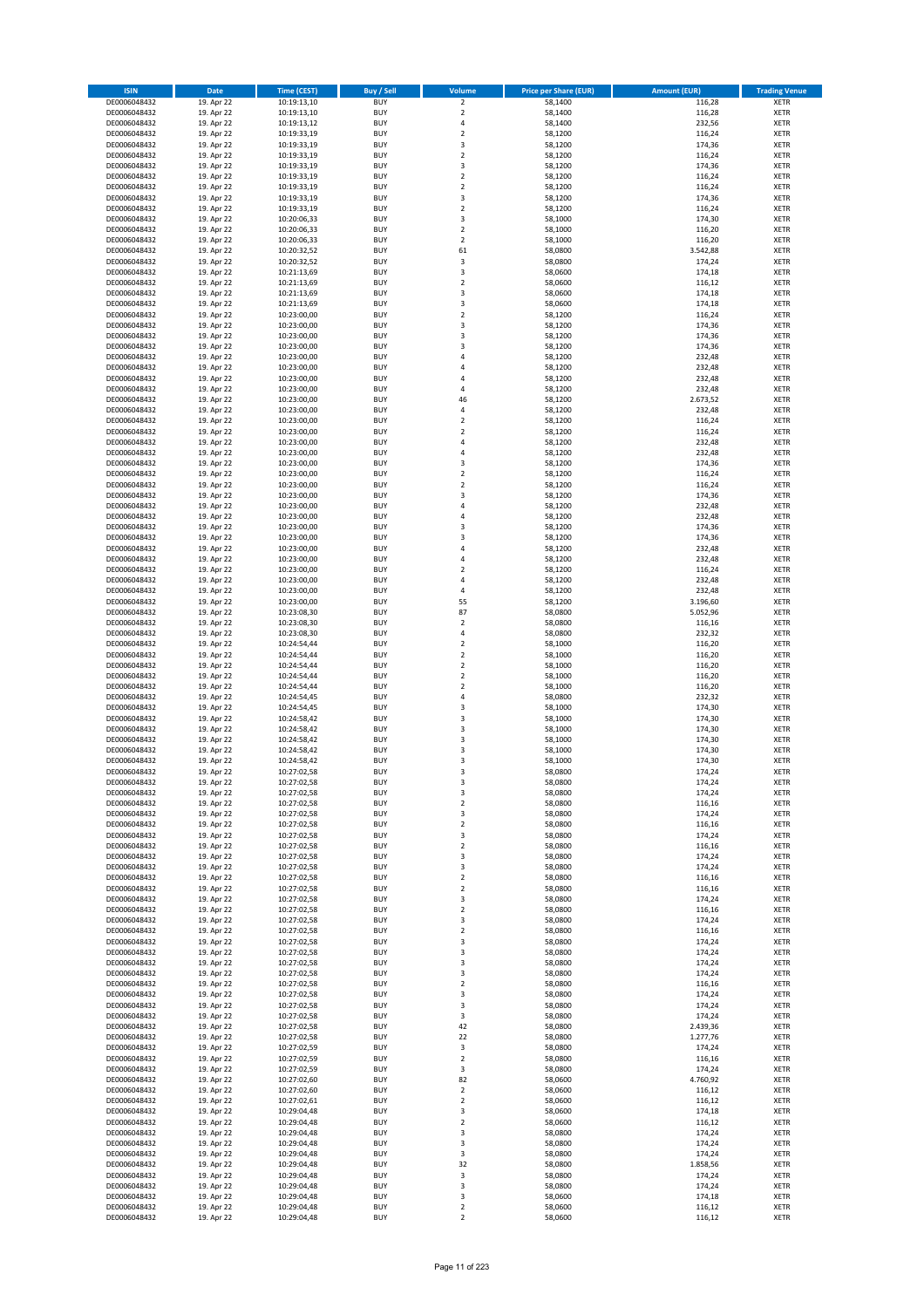| <b>ISIN</b>                  | <b>Date</b>              | <b>Time (CEST)</b>         | <b>Buy / Sell</b>        | <b>Volume</b>                 | <b>Price per Share (EUR)</b> | <b>Amount (EUR)</b> | <b>Trading Venue</b>       |
|------------------------------|--------------------------|----------------------------|--------------------------|-------------------------------|------------------------------|---------------------|----------------------------|
| DE0006048432                 | 19. Apr 22               | 10:29:04,48                | <b>BUY</b>               | 4                             | 58,0800                      | 232,32              | <b>XETR</b>                |
| DE0006048432                 | 19. Apr 22               | 10:29:04,48                | <b>BUY</b>               | 3                             | 58,0800                      | 174,24              | <b>XETR</b>                |
| DE0006048432                 | 19. Apr 22               | 10:29:04,48                | <b>BUY</b>               | 3                             | 58,0800                      | 174,24              | <b>XETR</b>                |
| DE0006048432<br>DE0006048432 | 19. Apr 22<br>19. Apr 22 | 10:29:04,48<br>10:29:04,48 | <b>BUY</b><br><b>BUY</b> | $\mathbf 2$<br>3              | 58,0800<br>58,0800           | 116,16<br>174,24    | <b>XETR</b><br><b>XETR</b> |
| DE0006048432                 | 19. Apr 22               | 10:29:04,48                | <b>BUY</b>               | 3                             | 58,0600                      | 174,18              | <b>XETR</b>                |
| DE0006048432                 | 19. Apr 22               | 10:29:04,48                | <b>BUY</b>               | 3                             | 58,0600                      | 174,18              | <b>XETR</b>                |
| DE0006048432                 | 19. Apr 22               | 10:29:04,48                | <b>BUY</b>               | 3                             | 58,0800                      | 174,24              | <b>XETR</b>                |
| DE0006048432                 | 19. Apr 22               | 10:29:04,48                | <b>BUY</b>               | 3                             | 58,0800                      | 174,24              | <b>XETR</b>                |
| DE0006048432<br>DE0006048432 | 19. Apr 22<br>19. Apr 22 | 10:29:04,48<br>10:29:04,48 | <b>BUY</b><br><b>BUY</b> | 3<br>4                        | 58,0800<br>58,0600           | 174,24<br>232,24    | <b>XETR</b><br><b>XETR</b> |
| DE0006048432                 | 19. Apr 22               | 10:29:04,48                | <b>BUY</b>               | 3                             | 58,0800                      | 174,24              | <b>XETR</b>                |
| DE0006048432                 | 19. Apr 22               | 10:29:04,48                | <b>BUY</b>               | 3                             | 58,0800                      | 174,24              | <b>XETR</b>                |
| DE0006048432                 | 19. Apr 22               | 10:29:04,48                | <b>BUY</b>               | 3                             | 58,0800                      | 174,24              | <b>XETR</b>                |
| DE0006048432                 | 19. Apr 22               | 10:29:04,48                | <b>BUY</b>               | 3                             | 58,0800                      | 174,24              | <b>XETR</b>                |
| DE0006048432<br>DE0006048432 | 19. Apr 22<br>19. Apr 22 | 10:29:04,48<br>10:29:30,54 | <b>BUY</b><br><b>BUY</b> | 64<br>$\mathbf 2$             | 58,0800<br>58,0600           | 3.717,12<br>116,12  | <b>XETR</b><br><b>XETR</b> |
| DE0006048432                 | 19. Apr 22               | 10:29:30,54                | <b>BUY</b>               | 3                             | 58,0600                      | 174,18              | <b>XETR</b>                |
| DE0006048432                 | 19. Apr 22               | 10:29:30,54                | <b>BUY</b>               | 3                             | 58,0600                      | 174,18              | <b>XETR</b>                |
| DE0006048432                 | 19. Apr 22               | 10:29:30,54                | <b>BUY</b>               | $\mathbf 2$                   | 58,0600                      | 116,12              | <b>XETR</b>                |
| DE0006048432                 | 19. Apr 22               | 10:29:30,54                | <b>BUY</b>               | $\overline{\mathbf{c}}$       | 58,0600                      | 116,12              | <b>XETR</b>                |
| DE0006048432<br>DE0006048432 | 19. Apr 22               | 10:29:30,54                | <b>BUY</b><br><b>BUY</b> | 3<br>3                        | 58,0600<br>58,0600           | 174,18              | <b>XETR</b><br><b>XETR</b> |
| DE0006048432                 | 19. Apr 22<br>19. Apr 22 | 10:29:30,54<br>10:29:30,54 | <b>BUY</b>               | $\mathbf 2$                   | 58,0600                      | 174,18<br>116,12    | <b>XETR</b>                |
| DE0006048432                 | 19. Apr 22               | 10:29:30,54                | <b>BUY</b>               | 3                             | 58,0600                      | 174,18              | <b>XETR</b>                |
| DE0006048432                 | 19. Apr 22               | 10:29:30,54                | <b>BUY</b>               | 3                             | 58,0600                      | 174,18              | <b>XETR</b>                |
| DE0006048432                 | 19. Apr 22               | 10:29:30,54                | <b>BUY</b>               | $\mathbf 2$                   | 58,0600                      | 116,12              | <b>XETR</b>                |
| DE0006048432<br>DE0006048432 | 19. Apr 22<br>19. Apr 22 | 10:31:39,00<br>10:31:39,00 | <b>BUY</b><br><b>BUY</b> | $\overline{\mathbf{c}}$<br>88 | 58,0600<br>58,0600           | 116,12<br>5.109,28  | <b>XETR</b><br><b>XETR</b> |
| DE0006048432                 | 19. Apr 22               | 10:31:39,00                | <b>BUY</b>               | $\overline{\mathbf{c}}$       | 58,0600                      | 116,12              | <b>XETR</b>                |
| DE0006048432                 | 19. Apr 22               | 10:31:39,00                | <b>BUY</b>               | $\overline{2}$                | 58,0600                      | 116,12              | <b>XETR</b>                |
| DE0006048432                 | 19. Apr 22               | 10:31:39,00                | <b>BUY</b>               | $\overline{\mathbf{c}}$       | 58,0600                      | 116,12              | <b>XETR</b>                |
| DE0006048432                 | 19. Apr 22               | 10:31:39,00                | <b>BUY</b>               | $\mathbf 2$                   | 58,0600                      | 116,12              | <b>XETR</b>                |
| DE0006048432<br>DE0006048432 | 19. Apr 22               | 10:31:39,00                | <b>BUY</b>               | 3<br>$\mathbf 2$              | 58,0600                      | 174,18              | <b>XETR</b>                |
| DE0006048432                 | 19. Apr 22<br>19. Apr 22 | 10:31:39,00<br>10:31:39,00 | <b>BUY</b><br><b>BUY</b> | $\mathbf 2$                   | 58,0600<br>58,0600           | 116,12<br>116,12    | <b>XETR</b><br><b>XETR</b> |
| DE0006048432                 | 19. Apr 22               | 10:31:39,00                | <b>BUY</b>               | 3                             | 58,0600                      | 174,18              | <b>XETR</b>                |
| DE0006048432                 | 19. Apr 22               | 10:31:39,00                | <b>BUY</b>               | $\mathbf 2$                   | 58,0600                      | 116,12              | <b>XETR</b>                |
| DE0006048432                 | 19. Apr 22               | 10:31:39,00                | <b>BUY</b>               | 3                             | 58,0600                      | 174,18              | <b>XETR</b>                |
| DE0006048432                 | 19. Apr 22               | 10:31:39,00                | <b>BUY</b>               | $\mathbf 2$                   | 58,0600                      | 116,12              | <b>XETR</b>                |
| DE0006048432<br>DE0006048432 | 19. Apr 22<br>19. Apr 22 | 10:31:39,00<br>10:31:39,00 | <b>BUY</b><br><b>BUY</b> | $\overline{\mathbf{c}}$<br>3  | 58,0600<br>58,0600           | 116,12<br>174,18    | <b>XETR</b><br><b>XETR</b> |
| DE0006048432                 | 19. Apr 22               | 10:31:39,00                | <b>BUY</b>               | 3                             | 58,0600                      | 174,18              | <b>XETR</b>                |
| DE0006048432                 | 19. Apr 22               | 10:31:39,00                | <b>BUY</b>               | $\overline{\mathbf{c}}$       | 58,0600                      | 116,12              | <b>XETR</b>                |
| DE0006048432                 | 19. Apr 22               | 10:31:39,00                | <b>BUY</b>               | 3                             | 58,0600                      | 174,18              | <b>XETR</b>                |
| DE0006048432                 | 19. Apr 22               | 10:33:03,57                | <b>BUY</b>               | 4                             | 58,1200                      | 232,48              | <b>XETR</b>                |
| DE0006048432<br>DE0006048432 | 19. Apr 22<br>19. Apr 22 | 10:33:03,57                | <b>BUY</b><br><b>BUY</b> | 3<br>4                        | 58,1200<br>58,1200           | 174,36<br>232,48    | <b>XETR</b><br><b>XETR</b> |
| DE0006048432                 | 19. Apr 22               | 10:33:03,57<br>10:33:03,57 | <b>BUY</b>               | 4                             | 58,1200                      | 232,48              | <b>XETR</b>                |
| DE0006048432                 | 19. Apr 22               | 10:33:03,57                | <b>BUY</b>               | 4                             | 58,1200                      | 232,48              | <b>XETR</b>                |
| DE0006048432                 | 19. Apr 22               | 10:33:03,57                | <b>BUY</b>               | 193                           | 58,1200                      | 11.217,16           | <b>XETR</b>                |
| DE0006048432                 | 19. Apr 22               | 10:33:03,57                | <b>BUY</b>               | 4                             | 58,1200                      | 232,48              | <b>XETR</b>                |
| DE0006048432<br>DE0006048432 | 19. Apr 22<br>19. Apr 22 | 10:33:03,57                | <b>BUY</b><br><b>BUY</b> | 3<br>4                        | 58,1200<br>58,1200           | 174,36<br>232,48    | <b>XETR</b><br><b>XETR</b> |
| DE0006048432                 | 19. Apr 22               | 10:33:03,57<br>10:33:03,57 | <b>BUY</b>               | 4                             | 58,1200                      | 232,48              | <b>XETR</b>                |
| DE0006048432                 | 19. Apr 22               | 10:33:03,57                | <b>BUY</b>               | 5                             | 58,1200                      | 290,60              | <b>XETR</b>                |
| DE0006048432                 | 19. Apr 22               | 10:33:03,57                | <b>BUY</b>               | $\overline{\mathbf{c}}$       | 58,1200                      | 116,24              | <b>XETR</b>                |
| DE0006048432                 | 19. Apr 22               | 10:33:03,57                | <b>BUY</b>               | 4                             | 58,1200                      | 232,48              | <b>XETR</b>                |
| DE0006048432                 | 19. Apr 22               | 10:33:03,57                | <b>BUY</b>               | 3                             | 58,1200                      | 174,36              | <b>XETR</b>                |
| DE0006048432<br>DE0006048432 | 19. Apr 22<br>19. Apr 22 | 10:33:03,57<br>10:33:03,57 | <b>BUY</b><br><b>BUY</b> | 4<br>$\mathbf 2$              | 58,1200<br>58,1200           | 232,48<br>116,24    | <b>XETR</b><br><b>XETR</b> |
| DE0006048432                 | 19. Apr 22               | 10:33:03,57                | <b>BUY</b>               | 3                             | 58,1200                      | 174,36              | <b>XETR</b>                |
| DE0006048432                 | 19. Apr 22               | 10:33:03,57                | <b>BUY</b>               | $\overline{\mathbf{c}}$       | 58,1200                      | 116,24              | <b>XETR</b>                |
| DE0006048432                 | 19. Apr 22               | 10:33:03,57                | <b>BUY</b>               | $\overline{2}$                | 58,1200                      | 116,24              | <b>XETR</b>                |
| DE0006048432                 | 19. Apr 22               | 10:33:03,57                | BUY                      | 3                             | 58,1200                      | 174,36              | <b>XETR</b>                |
| DE0006048432<br>DE0006048432 | 19. Apr 22<br>19. Apr 22 | 10:33:03,57<br>10:33:03,57 | <b>BUY</b><br><b>BUY</b> | 3<br>$\mathbf 2$              | 58,1200<br>58,1200           | 174,36<br>116,24    | <b>XETR</b><br><b>XETR</b> |
| DE0006048432                 | 19. Apr 22               | 10:33:03,57                | <b>BUY</b>               | 3                             | 58,1200                      | 174,36              | XETR                       |
| DE0006048432                 | 19. Apr 22               | 10:33:03,57                | <b>BUY</b>               | $\mathbf 2$                   | 58,1200                      | 116,24              | <b>XETR</b>                |
| DE0006048432                 | 19. Apr 22               | 10:33:03,57                | <b>BUY</b>               | $\mathbf 2$                   | 58,1200                      | 116,24              | <b>XETR</b>                |
| DE0006048432                 | 19. Apr 22               | 10:33:03,57                | <b>BUY</b>               | 3                             | 58,1200                      | 174,36              | <b>XETR</b>                |
| DE0006048432<br>DE0006048432 | 19. Apr 22<br>19. Apr 22 | 10:33:03,57<br>10:33:20,86 | <b>BUY</b><br><b>BUY</b> | $\mathbf 2$<br>164            | 58,1200<br>58,0800           | 116,24<br>9.525,12  | <b>XETR</b><br><b>XETR</b> |
| DE0006048432                 | 19. Apr 22               | 10:33:20,86                | <b>BUY</b>               | $\mathbf 2$                   | 58,0800                      | 116,16              | <b>XETR</b>                |
| DE0006048432                 | 19. Apr 22               | 10:33:20,86                | <b>BUY</b>               | $\mathbf 2$                   | 58,0800                      | 116,16              | <b>XETR</b>                |
| DE0006048432                 | 19. Apr 22               | 10:33:20,86                | <b>BUY</b>               | 6                             | 58,0800                      | 348,48              | <b>XETR</b>                |
| DE0006048432                 | 19. Apr 22               | 10:33:20,86                | <b>BUY</b>               | $\mathbf 2$                   | 58,0800                      | 116,16              | <b>XETR</b>                |
| DE0006048432<br>DE0006048432 | 19. Apr 22<br>19. Apr 22 | 10:33:20,86<br>10:33:20,86 | <b>BUY</b><br><b>BUY</b> | 3<br>4                        | 58,0800<br>58,0800           | 174,24<br>232,32    | <b>XETR</b><br><b>XETR</b> |
| DE0006048432                 | 19. Apr 22               | 10:33:20,86                | <b>BUY</b>               | $\overline{\mathbf{c}}$       | 58,0800                      | 116,16              | <b>XETR</b>                |
| DE0006048432                 | 19. Apr 22               | 10:33:20,86                | <b>BUY</b>               | $\mathbf 2$                   | 58,0800                      | 116,16              | <b>XETR</b>                |
| DE0006048432                 | 19. Apr 22               | 10:33:20,86                | <b>BUY</b>               | 4                             | 58,0800                      | 232,32              | <b>XETR</b>                |
| DE0006048432                 | 19. Apr 22               | 10:33:20,88                | <b>BUY</b>               | $\mathbf 2$                   | 58,0800                      | 116,16              | XETR                       |
| DE0006048432<br>DE0006048432 | 19. Apr 22<br>19. Apr 22 | 10:33:26,65<br>10:33:26,65 | <b>BUY</b><br><b>BUY</b> | 3<br>$\overline{\mathbf{2}}$  | 58,0600<br>58,0600           | 174,18<br>116,12    | <b>XETR</b><br><b>XETR</b> |
| DE0006048432                 | 19. Apr 22               | 10:33:26,65                | <b>BUY</b>               | 3                             | 58,0600                      | 174,18              | <b>XETR</b>                |
| DE0006048432                 | 19. Apr 22               | 10:33:26,65                | <b>BUY</b>               | 3                             | 58,0600                      | 174,18              | <b>XETR</b>                |
| DE0006048432                 | 19. Apr 22               | 10:33:26,65                | <b>BUY</b>               | 3                             | 58,0600                      | 174,18              | <b>XETR</b>                |
| DE0006048432                 | 19. Apr 22               | 10:33:26,65                | <b>BUY</b>               | $\mathbf 2$                   | 58,0600                      | 116,12              | <b>XETR</b>                |
| DE0006048432<br>DE0006048432 | 19. Apr 22<br>19. Apr 22 | 10:33:26,65<br>10:33:26,65 | <b>BUY</b><br><b>BUY</b> | 3<br>$\mathbf 2$              | 58,0600<br>58,0600           | 174,18<br>116,12    | <b>XETR</b><br><b>XETR</b> |
| DE0006048432                 | 19. Apr 22               | 10:33:26,65                | <b>BUY</b>               | 4                             | 58,0600                      | 232,24              | <b>XETR</b>                |
| DE0006048432                 | 19. Apr 22               | 10:33:26,65                | <b>BUY</b>               | 3                             | 58,0600                      | 174,18              | <b>XETR</b>                |
| DE0006048432                 | 19. Apr 22               | 10:33:26,65                | <b>BUY</b>               | $\overline{\mathbf{c}}$       | 58,0600                      | 116,12              | <b>XETR</b>                |
| DE0006048432                 | 19. Apr 22               | 10:33:26,65                | <b>BUY</b>               | $\mathbf 2$                   | 58,0600                      | 116,12              | <b>XETR</b>                |
| DE0006048432                 | 19. Apr 22               | 10:33:26,65                | <b>BUY</b>               | 3                             | 58,0600                      | 174,18              | <b>XETR</b>                |
| DE0006048432<br>DE0006048432 | 19. Apr 22<br>19. Apr 22 | 10:33:26,65<br>10:33:26,65 | <b>BUY</b><br><b>BUY</b> | 3<br>3                        | 58,0600<br>58,0600           | 174,18<br>174,18    | <b>XETR</b><br><b>XETR</b> |
| DE0006048432                 | 19. Apr 22               | 10:34:25,04                | <b>BUY</b>               | $\mathbf 2$                   | 58,0400                      | 116,08              | <b>XETR</b>                |
| DE0006048432                 | 19. Apr 22               | 10:34:25,04                | <b>BUY</b>               | 3                             | 58,0400                      | 174,12              | <b>XETR</b>                |
| DE0006048432                 | 19. Apr 22               | 10:34:25,04                | <b>BUY</b>               | 134                           | 58,0400                      | 7.777,36            | <b>XETR</b>                |
| DE0006048432                 | 19. Apr 22               | 10:34:25,04                | <b>BUY</b>               | 3                             | 58,0400                      | 174,12              | XETR                       |
| DE0006048432<br>DE0006048432 | 19. Apr 22<br>19. Apr 22 | 10:34:25,04<br>10:34:25,04 | <b>BUY</b><br><b>BUY</b> | 3<br>4                        | 58,0400<br>58,0400           | 174,12<br>232,16    | <b>XETR</b><br><b>XETR</b> |
| DE0006048432                 | 19. Apr 22               | 10:34:25,04                | <b>BUY</b>               | 3                             | 58,0400                      | 174,12              | <b>XETR</b>                |
| DE0006048432                 | 19. Apr 22               | 10:34:25,04                | <b>BUY</b>               | $\mathbf 2$                   | 58,0400                      | 116,08              | <b>XETR</b>                |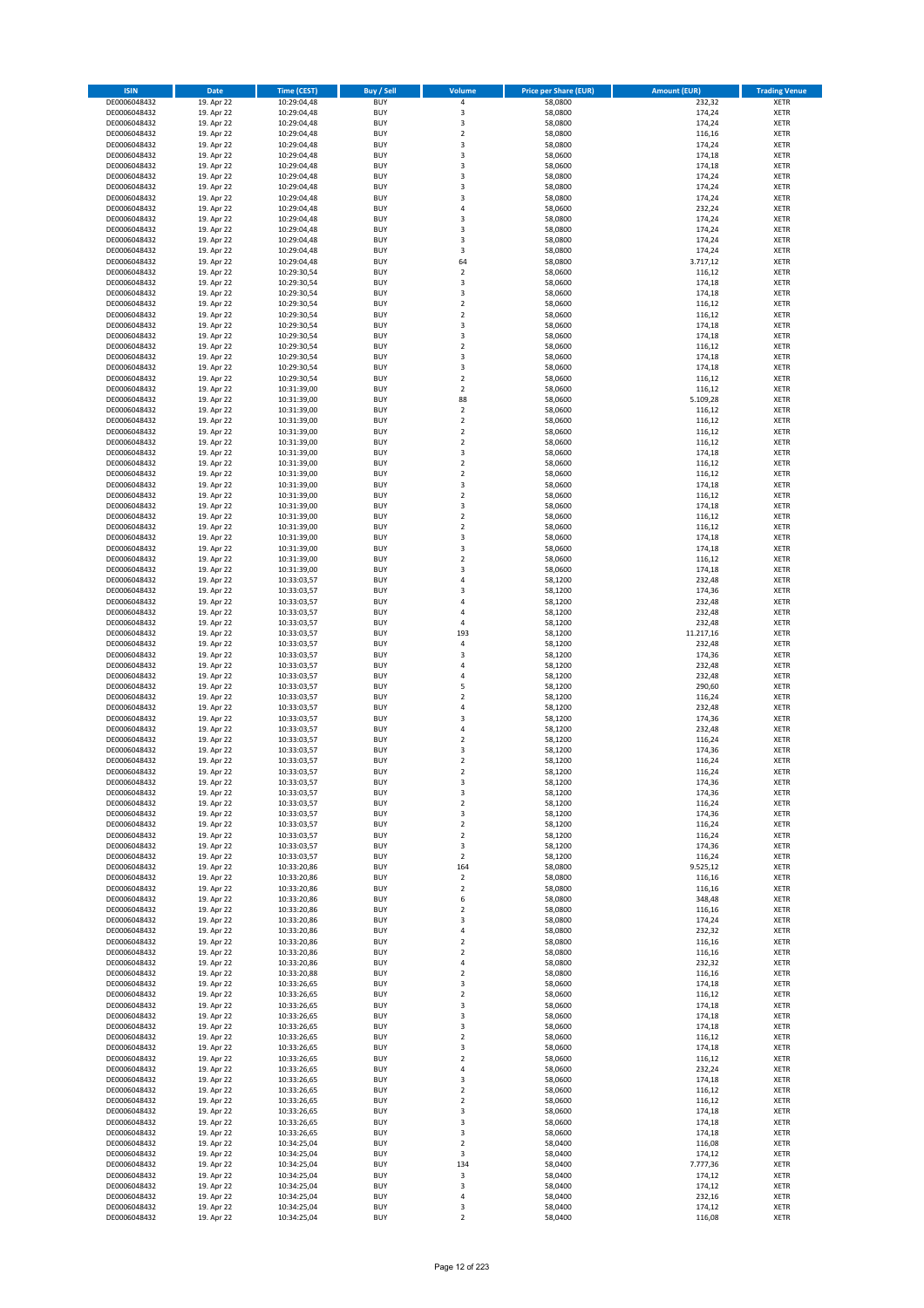| <b>ISIN</b>                  | <b>Date</b>              | <b>Time (CEST)</b>         | <b>Buy / Sell</b>        | Volume                                             | <b>Price per Share (EUR)</b> | <b>Amount (EUR)</b> | <b>Trading Venue</b>       |
|------------------------------|--------------------------|----------------------------|--------------------------|----------------------------------------------------|------------------------------|---------------------|----------------------------|
| DE0006048432                 | 19. Apr 22               | 10:34:25,04                | <b>BUY</b>               | $\overline{2}$                                     | 58,0400                      | 116,08              | <b>XETR</b>                |
| DE0006048432                 | 19. Apr 22               | 10:34:25,04                | <b>BUY</b>               | $\mathbf 2$                                        | 58,0400                      | 116,08              | <b>XETR</b>                |
| DE0006048432                 | 19. Apr 22               | 10:34:25,04                | <b>BUY</b>               | $\overline{2}$                                     | 58,0400                      | 116,08              | <b>XETR</b>                |
| DE0006048432<br>DE0006048432 | 19. Apr 22<br>19. Apr 22 | 10:34:25,04<br>10:34:25,05 | <b>BUY</b><br><b>BUY</b> | $\mathbf 2$<br>59                                  | 58,0400<br>58,0200           | 116,08<br>3.423,18  | <b>XETR</b><br><b>XETR</b> |
| DE0006048432                 | 19. Apr 22               | 10:34:25,05                | <b>BUY</b>               | 3                                                  | 58,0200                      | 174,06              | <b>XETR</b>                |
| DE0006048432                 | 19. Apr 22               | 10:34:25,05                | <b>BUY</b>               | 8                                                  | 58,0200                      | 464,16              | <b>XETR</b>                |
| DE0006048432                 | 19. Apr 22               | 10:34:25,07                | <b>BUY</b>               | 3                                                  | 58,0200                      | 174,06              | <b>XETR</b>                |
| DE0006048432                 | 19. Apr 22               | 10:34:25,07                | <b>BUY</b>               | 4                                                  | 58,0200                      | 232,08              | <b>XETR</b>                |
| DE0006048432                 | 19. Apr 22               | 10:34:25,11                | <b>BUY</b>               | 3                                                  | 58,0200                      | 174,06              | <b>XETR</b>                |
| DE0006048432                 | 19. Apr 22               | 10:34:25,11                | <b>BUY</b>               | 10                                                 | 58,0200                      | 580,20              | <b>XETR</b>                |
| DE0006048432<br>DE0006048432 | 19. Apr 22<br>19. Apr 22 | 10:35:41,92<br>10:35:41,92 | <b>BUY</b><br><b>BUY</b> | $\overline{\mathbf{c}}$<br>$\mathbf 2$             | 58,0200<br>58,0200           | 116,04<br>116,04    | <b>XETR</b><br><b>XETR</b> |
| DE0006048432                 | 19. Apr 22               | 10:35:41,92                | <b>BUY</b>               | $\overline{\mathbf{c}}$                            | 58,0200                      | 116,04              | <b>XETR</b>                |
| DE0006048432                 | 19. Apr 22               | 10:35:41,92                | <b>BUY</b>               | $\mathbf 2$                                        | 58,0200                      | 116,04              | <b>XETR</b>                |
| DE0006048432                 | 19. Apr 22               | 10:35:41,92                | <b>BUY</b>               | 3                                                  | 58,0200                      | 174,06              | <b>XETR</b>                |
| DE0006048432                 | 19. Apr 22               | 10:35:41,92                | <b>BUY</b>               | $\mathbf 2$                                        | 58,0200                      | 116,04              | <b>XETR</b>                |
| DE0006048432                 | 19. Apr 22               | 10:35:41,92                | <b>BUY</b>               | $\overline{7}$                                     | 58,0200                      | 406,14              | <b>XETR</b>                |
| DE0006048432                 | 19. Apr 22               | 10:35:41,92                | <b>BUY</b>               | $\overline{\mathbf{c}}$                            | 58,0200                      | 116,04              | <b>XETR</b>                |
| DE0006048432                 | 19. Apr 22               | 10:35:41,92                | <b>BUY</b>               | $\mathbf 2$                                        | 58,0200                      | 116,04              | <b>XETR</b>                |
| DE0006048432<br>DE0006048432 | 19. Apr 22<br>19. Apr 22 | 10:36:01,11<br>10:36:01,11 | <b>BUY</b><br><b>BUY</b> | 88<br>$\mathbf 2$                                  | 58,0000<br>58,0000           | 5.104,00<br>116,00  | <b>XETR</b><br><b>XETR</b> |
| DE0006048432                 | 19. Apr 22               | 10:36:01,11                | <b>BUY</b>               | $\mathbf 2$                                        | 58,0000                      | 116,00              | <b>XETR</b>                |
| DE0006048432                 | 19. Apr 22               | 10:36:01,11                | <b>BUY</b>               | $\mathbf 2$                                        | 58,0000                      | 116,00              | <b>XETR</b>                |
| DE0006048432                 | 19. Apr 22               | 10:36:01,11                | <b>BUY</b>               | 3                                                  | 58,0000                      | 174,00              | <b>XETR</b>                |
| DE0006048432                 | 19. Apr 22               | 10:36:01,11                | <b>BUY</b>               | 3                                                  | 58,0000                      | 174,00              | <b>XETR</b>                |
| DE0006048432                 | 19. Apr 22               | 10:36:01,11                | <b>BUY</b>               | $\mathbf 2$                                        | 58,0000                      | 116,00              | <b>XETR</b>                |
| DE0006048432                 | 19. Apr 22               | 10:36:01,11                | <b>BUY</b>               | $\overline{\mathbf{c}}$                            | 58,0000                      | 116,00              | <b>XETR</b>                |
| DE0006048432<br>DE0006048432 | 19. Apr 22<br>19. Apr 22 | 10:36:01,11<br>10:36:01,11 | <b>BUY</b><br><b>BUY</b> | 3<br>$\overline{\mathbf{c}}$                       | 58,0000<br>58,0000           | 174,00<br>116,00    | <b>XETR</b><br><b>XETR</b> |
| DE0006048432                 | 19. Apr 22               | 10:36:01,11                | <b>BUY</b>               | $\overline{a}$                                     | 58,0000                      | 116,00              | <b>XETR</b>                |
| DE0006048432                 | 19. Apr 22               | 10:36:01,11                | <b>BUY</b>               | $\overline{\mathbf{c}}$                            | 58,0000                      | 116,00              | <b>XETR</b>                |
| DE0006048432                 | 19. Apr 22               | 10:36:01,11                | <b>BUY</b>               | $\mathbf 2$                                        | 58,0000                      | 116,00              | <b>XETR</b>                |
| DE0006048432                 | 19. Apr 22               | 10:36:01,11                | <b>BUY</b>               | $\mathbf 2$                                        | 58,0000                      | 116,00              | <b>XETR</b>                |
| DE0006048432                 | 19. Apr 22               | 10:36:01,11                | <b>BUY</b>               | 3                                                  | 58,0000                      | 174,00              | <b>XETR</b>                |
| DE0006048432                 | 19. Apr 22               | 10:36:01,11                | <b>BUY</b>               | $\mathbf 2$                                        | 58,0000                      | 116,00              | <b>XETR</b>                |
| DE0006048432                 | 19. Apr 22               | 10:36:01,11                | <b>BUY</b><br><b>BUY</b> | 3<br>3                                             | 58,0000                      | 174,00              | <b>XETR</b>                |
| DE0006048432<br>DE0006048432 | 19. Apr 22<br>19. Apr 22 | 10:36:01,11<br>10:36:02,46 | <b>BUY</b>               | 46                                                 | 58,0000<br>57,9800           | 174,00<br>2.667,08  | <b>XETR</b><br><b>XETR</b> |
| DE0006048432                 | 19. Apr 22               | 10:36:02,46                | <b>BUY</b>               | $\mathbf 2$                                        | 57,9800                      | 115,96              | <b>XETR</b>                |
| DE0006048432                 | 19. Apr 22               | 10:36:02,46                | <b>BUY</b>               | 3                                                  | 57,9800                      | 173,94              | <b>XETR</b>                |
| DE0006048432                 | 19. Apr 22               | 10:36:02,46                | <b>BUY</b>               | 11                                                 | 57,9800                      | 637,78              | <b>XETR</b>                |
| DE0006048432                 | 19. Apr 22               | 10:36:02,47                | <b>BUY</b>               | 4                                                  | 57,9800                      | 231,92              | <b>XETR</b>                |
| DE0006048432                 | 19. Apr 22               | 10:36:03,01                | <b>BUY</b>               | 47                                                 | 57,9600                      | 2.724,12            | <b>XETR</b>                |
| DE0006048432                 | 19. Apr 22               | 10:36:03,01                | <b>BUY</b>               | 3                                                  | 57,9600                      | 173,88              | <b>XETR</b>                |
| DE0006048432                 | 19. Apr 22               | 10:36:03,01                | <b>BUY</b>               | 3                                                  | 57,9600                      | 173,88              | <b>XETR</b>                |
| DE0006048432<br>DE0006048432 | 19. Apr 22<br>19. Apr 22 | 10:36:03,01<br>10:36:03,01 | <b>BUY</b><br><b>BUY</b> | 3<br>$\mathbf 2$                                   | 57,9600<br>57,9600           | 173,88<br>115,92    | <b>XETR</b><br><b>XETR</b> |
| DE0006048432                 | 19. Apr 22               | 10:36:05,22                | <b>BUY</b>               | 3                                                  | 57,9400                      | 173,82              | <b>XETR</b>                |
| DE0006048432                 | 19. Apr 22               | 10:36:05,22                | <b>BUY</b>               | 51                                                 | 57,9400                      | 2.954,94            | <b>XETR</b>                |
| DE0006048432                 | 19. Apr 22               | 10:36:05,22                | <b>BUY</b>               | 4                                                  | 57,9400                      | 231,76              | <b>XETR</b>                |
| DE0006048432                 | 19. Apr 22               | 10:36:05,22                | <b>BUY</b>               | 3                                                  | 57,9400                      | 173,82              | <b>XETR</b>                |
| DE0006048432                 | 19. Apr 22               | 10:36:56,26                | <b>BUY</b>               | $\overline{\mathbf{c}}$                            | 58,0400                      | 116,08              | <b>XETR</b>                |
| DE0006048432                 | 19. Apr 22               | 10:36:56,26                | <b>BUY</b>               | $\mathbf 2$                                        | 58,0400                      | 116,08              | <b>XETR</b>                |
| DE0006048432<br>DE0006048432 | 19. Apr 22<br>19. Apr 22 | 10:37:26,25<br>10:38:24,00 | <b>BUY</b><br><b>BUY</b> | 3<br>113                                           | 58,0400<br>58,0600           | 174,12<br>6.560,78  | <b>XETR</b><br><b>XETR</b> |
| DE0006048432                 | 19. Apr 22               | 10:38:24,00                | <b>BUY</b>               | $\overline{\mathbf{c}}$                            | 58,0600                      | 116,12              | <b>XETR</b>                |
| DE0006048432                 | 19. Apr 22               | 10:38:24,00                | <b>BUY</b>               | $\mathbf 2$                                        | 58,0600                      | 116,12              | <b>XETR</b>                |
| DE0006048432                 | 19. Apr 22               | 10:38:24,00                | <b>BUY</b>               | $\overline{\mathbf{c}}$                            | 58,0600                      | 116,12              | <b>XETR</b>                |
| DE0006048432                 | 19. Apr 22               | 10:38:24,00                | <b>BUY</b>               | 3                                                  | 58,0600                      | 174,18              | <b>XETR</b>                |
| DE0006048432                 | 19. Apr 22               | 10:38:24,00                | <b>BUY</b>               | $\mathbf 2$                                        | 58,0600                      | 116,12              | <b>XETR</b>                |
| DE0006048432                 | 19. Apr 22               | 10:38:24,00                | <b>BUY</b>               | $\overline{\mathbf{c}}$                            | 58,0600                      | 116,12              | <b>XETR</b>                |
| DE0006048432<br>DE0006048432 | 19. Apr 22<br>19. Apr 22 | 10:38:24,00<br>10:38:24,00 | <b>BUY</b><br><b>BUY</b> | $\overline{\mathbf{c}}$<br>$\overline{2}$          | 58,0600<br>58,0600           | 116,12<br>116,12    | <b>XETR</b><br><b>XETR</b> |
| DE0006048432                 | 19. Apr 22               | 10:38:24,00                | BUY                      | 2                                                  | 58,0600                      | 116,12              | <b>XETR</b>                |
| DE0006048432                 | 19. Apr 22               | 10:38:24,00                | <b>BUY</b>               | $\mathbf 2$                                        | 58,0600                      | 116,12              | <b>XETR</b>                |
| DE0006048432                 | 19. Apr 22               | 10:38:24,00                | <b>BUY</b>               | $\mathbf 2$                                        | 58,0600                      | 116,12              | <b>XETR</b>                |
| DE0006048432                 | 19. Apr 22               | 10:38:24,00                | <b>BUY</b>               | $\mathbf 2$                                        | 58,0600                      | 116,12              | <b>XETR</b>                |
| DE0006048432                 | 19. Apr 22               | 10:38:24,00                | <b>BUY</b>               | 5                                                  | 58,0600                      | 290,30              | <b>XETR</b>                |
| DE0006048432<br>DE0006048432 | 19. Apr 22<br>19. Apr 22 | 10:38:24,00                | <b>BUY</b><br><b>BUY</b> | $\mathbf 2$<br>$\overline{2}$                      | 58,0600<br>58,0600           | 116,12<br>116,12    | <b>XETR</b>                |
| DE0006048432                 | 19. Apr 22               | 10:38:24,00<br>10:38:24,00 | <b>BUY</b>               | 4                                                  | 58,0600                      | 232,24              | <b>XETR</b><br><b>XETR</b> |
| DE0006048432                 | 19. Apr 22               | 10:38:24,00                | <b>BUY</b>               | $\mathbf 2$                                        | 58,0600                      | 116,12              | <b>XETR</b>                |
| DE0006048432                 | 19. Apr 22               | 10:38:24,00                | <b>BUY</b>               | $\mathbf 2$                                        | 58,0600                      | 116,12              | <b>XETR</b>                |
| DE0006048432                 | 19. Apr 22               | 10:38:24,00                | <b>BUY</b>               | $\mathbf 2$                                        | 58,0600                      | 116,12              | <b>XETR</b>                |
| DE0006048432                 | 19. Apr 22               | 10:38:24,00                | <b>BUY</b>               | $\overline{2}$                                     | 58,0600                      | 116,12              | <b>XETR</b>                |
| DE0006048432                 | 19. Apr 22               | 10:38:24,00                | <b>BUY</b>               | $\mathbf 2$                                        | 58,0600                      | 116,12              | <b>XETR</b>                |
| DE0006048432<br>DE0006048432 | 19. Apr 22<br>19. Apr 22 | 10:38:24,00<br>10:38:24,00 | <b>BUY</b><br><b>BUY</b> | $\overline{2}$<br>$\mathbf 2$                      | 58,0600<br>58,0600           | 116,12<br>116,12    | <b>XETR</b><br><b>XETR</b> |
| DE0006048432                 | 19. Apr 22               | 10:38:24,00                | <b>BUY</b>               | $\mathbf 2$                                        | 58,0600                      | 116,12              | <b>XETR</b>                |
| DE0006048432                 | 19. Apr 22               | 10:38:24,00                | <b>BUY</b>               | $\mathbf 2$                                        | 58,0600                      | 116,12              | <b>XETR</b>                |
| DE0006048432                 | 19. Apr 22               | 10:38:49,43                | <b>BUY</b>               | $\mathbf 2$                                        | 58,0200                      | 116,04              | <b>XETR</b>                |
| DE0006048432                 | 19. Apr 22               | 10:38:49,43                | <b>BUY</b>               | 3                                                  | 58,0200                      | 174,06              | <b>XETR</b>                |
| DE0006048432                 | 19. Apr 22               | 10:38:49,43                | <b>BUY</b>               | $\mathbf 2$                                        | 58,0200                      | 116,04              | <b>XETR</b>                |
| DE0006048432                 | 19. Apr 22               | 10:38:49,43                | <b>BUY</b>               | 97                                                 | 58,0200                      | 5.627,94            | <b>XETR</b>                |
| DE0006048432<br>DE0006048432 | 19. Apr 22<br>19. Apr 22 | 10:38:49,43<br>10:38:49,43 | <b>BUY</b><br><b>BUY</b> | 3<br>$\overline{\mathbf{c}}$                       | 58,0200<br>58,0200           | 174,06<br>116,04    | <b>XETR</b><br><b>XETR</b> |
| DE0006048432                 | 19. Apr 22               | 10:38:49,43                | <b>BUY</b>               | $\mathbf 2$                                        | 58,0200                      | 116,04              | <b>XETR</b>                |
| DE0006048432                 | 19. Apr 22               | 10:38:49,43                | <b>BUY</b>               | $\mathbf 2$                                        | 58,0200                      | 116,04              | <b>XETR</b>                |
| DE0006048432                 | 19. Apr 22               | 10:38:49,43                | <b>BUY</b>               | 3                                                  | 58,0200                      | 174,06              | <b>XETR</b>                |
| DE0006048432                 | 19. Apr 22               | 10:38:49,43                | <b>BUY</b>               | $\mathbf 2$                                        | 58,0200                      | 116,04              | <b>XETR</b>                |
| DE0006048432                 | 19. Apr 22               | 10:38:49,43                | <b>BUY</b>               | $\overline{\mathbf{2}}$                            | 58,0200                      | 116,04              | <b>XETR</b>                |
| DE0006048432                 | 19. Apr 22               | 10:38:49,43                | <b>BUY</b>               | $\mathbf 2$                                        | 58,0200                      | 116,04              | <b>XETR</b>                |
| DE0006048432                 | 19. Apr 22               | 10:38:49,43                | <b>BUY</b><br><b>BUY</b> | $\overline{\mathbf{c}}$<br>$\mathbf 2$             | 58,0200                      | 116,04              | <b>XETR</b><br><b>XETR</b> |
| DE0006048432<br>DE0006048432 | 19. Apr 22<br>19. Apr 22 | 10:38:49,43<br>10:38:49,43 | <b>BUY</b>               | 4                                                  | 58,0200<br>58,0200           | 116,04<br>232,08    | <b>XETR</b>                |
| DE0006048432                 | 19. Apr 22               | 10:38:49,43                | <b>BUY</b>               | 3                                                  | 58,0200                      | 174,06              | <b>XETR</b>                |
| DE0006048432                 | 19. Apr 22               | 10:38:49,43                | <b>BUY</b>               | 5                                                  | 58,0200                      | 290,10              | <b>XETR</b>                |
| DE0006048432                 | 19. Apr 22               | 10:38:49,43                | <b>BUY</b>               | $\mathbf 2$                                        | 58,0200                      | 116,04              | <b>XETR</b>                |
| DE0006048432                 | 19. Apr 22               | 10:38:49,43                | <b>BUY</b>               | $\mathbf 2$                                        | 58,0200                      | 116,04              | <b>XETR</b>                |
| DE0006048432                 | 19. Apr 22               | 10:38:49,43                | <b>BUY</b>               | 4                                                  | 58,0200                      | 232,08              | <b>XETR</b>                |
| DE0006048432                 | 19. Apr 22               | 10:38:49,43                | <b>BUY</b><br><b>BUY</b> | $\overline{\mathbf{c}}$<br>$\overline{\mathbf{2}}$ | 58,0200                      | 116,04              | XETR<br><b>XETR</b>        |
| DE0006048432<br>DE0006048432 | 19. Apr 22<br>19. Apr 22 | 10:38:49,43<br>10:38:49,43 | <b>BUY</b>               | 3                                                  | 58,0200<br>58,0200           | 116,04<br>174,06    | <b>XETR</b>                |
| DE0006048432                 | 19. Apr 22               | 10:38:49,43                | <b>BUY</b>               | $\mathbf 2$                                        | 58,0200                      | 116,04              | <b>XETR</b>                |
| DE0006048432                 | 19. Apr 22               | 10:38:49,43                | <b>BUY</b>               | $\mathbf 2$                                        | 58,0200                      | 116,04              | <b>XETR</b>                |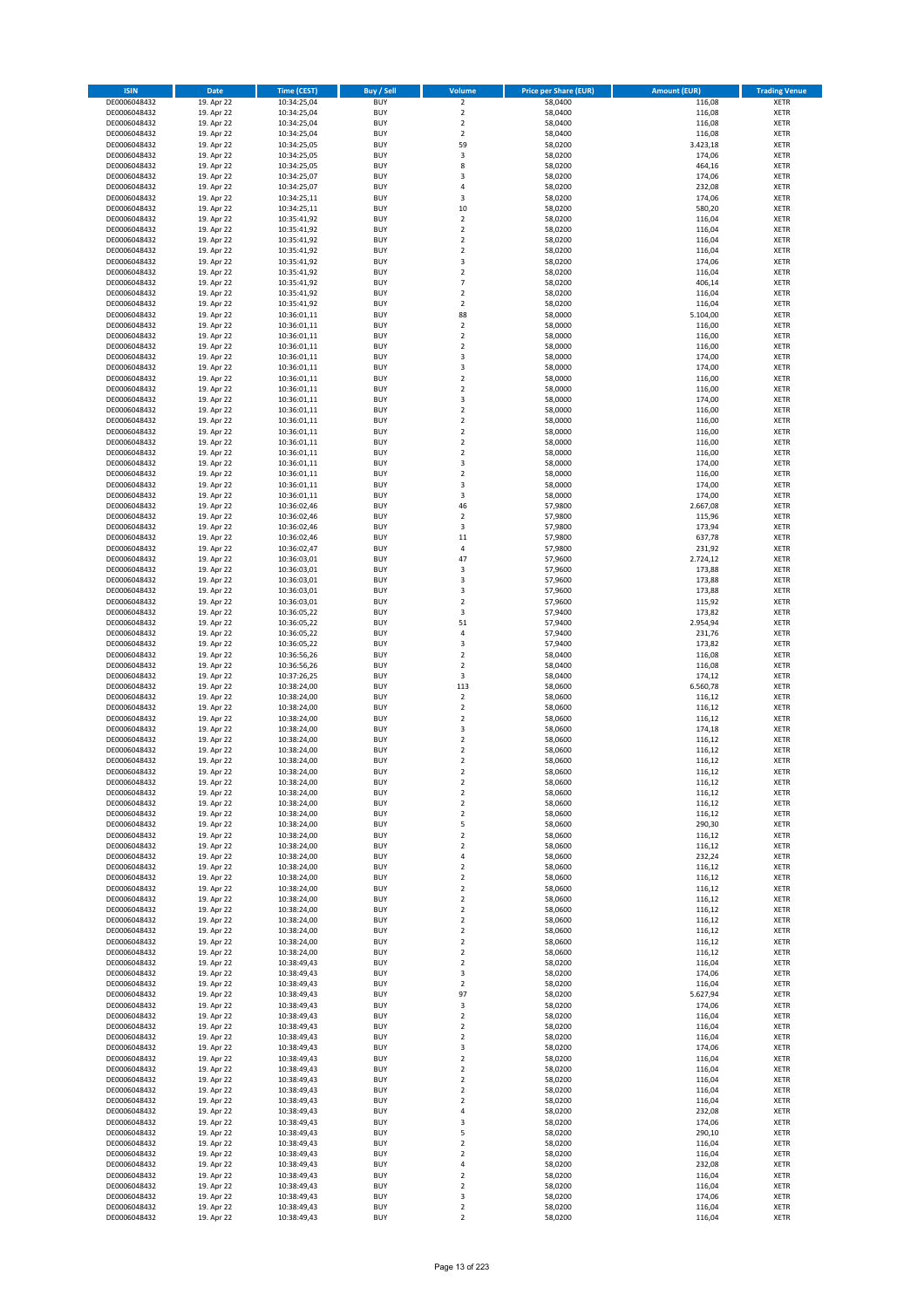| <b>ISIN</b>                  | <b>Date</b>              | <b>Time (CEST)</b>         | <b>Buy / Sell</b>        | <b>Volume</b>                | <b>Price per Share (EUR)</b> | <b>Amount (EUR)</b> | <b>Trading Venue</b>       |
|------------------------------|--------------------------|----------------------------|--------------------------|------------------------------|------------------------------|---------------------|----------------------------|
| DE0006048432                 | 19. Apr 22               | 10:38:49,43                | <b>BUY</b>               | $\overline{2}$               | 58,0200                      | 116,04              | <b>XETR</b>                |
| DE0006048432                 | 19. Apr 22               | 10:38:49,43                | <b>BUY</b>               | $\mathbf 2$                  | 58,0200                      | 116,04              | <b>XETR</b>                |
| DE0006048432                 | 19. Apr 22               | 10:38:53,46                | <b>BUY</b>               | 53                           | 58,0200                      | 3.075,06            | <b>XETR</b>                |
| DE0006048432                 | 19. Apr 22               | 10:38:53,46                | <b>BUY</b>               | 4                            | 58,0200                      | 232,08              | <b>XETR</b>                |
| DE0006048432                 | 19. Apr 22               | 10:38:53,46                | <b>BUY</b>               | 4                            | 58,0200                      | 232,08              | <b>XETR</b>                |
| DE0006048432                 | 19. Apr 22               | 10:38:53,46                | <b>BUY</b>               | 4                            | 58,0200                      | 232,08              | <b>XETR</b>                |
| DE0006048432                 | 19. Apr 22               | 10:38:53,46                | <b>BUY</b>               | $\overline{\mathbf{c}}$      | 58,0200                      | 116,04              | <b>XETR</b>                |
| DE0006048432                 | 19. Apr 22               | 10:38:53,46                | <b>BUY</b>               | $\overline{\mathbf{c}}$      | 58,0200                      | 116,04              | <b>XETR</b>                |
| DE0006048432                 | 19. Apr 22               | 10:38:53,46                | <b>BUY</b>               | 4                            | 58,0200                      | 232,08              | <b>XETR</b>                |
| DE0006048432                 | 19. Apr 22               | 10:38:53,46                | <b>BUY</b>               | $\mathbf 2$                  | 58,0200                      | 116,04              | <b>XETR</b>                |
| DE0006048432                 | 19. Apr 22               | 10:38:53,46                | <b>BUY</b>               | $\mathbf 2$                  | 58,0200                      | 116,04              | <b>XETR</b>                |
| DE0006048432                 | 19. Apr 22               | 10:38:53,46                | <b>BUY</b>               | $\overline{\mathbf{c}}$      | 58,0200                      | 116,04              | <b>XETR</b>                |
| DE0006048432                 | 19. Apr 22               | 10:38:53,46                | <b>BUY</b>               | 4                            | 58,0200                      | 232,08              | <b>XETR</b>                |
| DE0006048432                 | 19. Apr 22               | 10:38:53,46                | <b>BUY</b>               | $\overline{\mathbf{c}}$      | 58,0200                      | 116,04              | <b>XETR</b>                |
| DE0006048432<br>DE0006048432 | 19. Apr 22<br>19. Apr 22 | 10:38:53,46<br>10:38:53,46 | <b>BUY</b><br><b>BUY</b> | 3<br>$\overline{\mathbf{c}}$ | 58,0200<br>58,0200           | 174,06<br>116,04    | <b>XETR</b><br><b>XETR</b> |
| DE0006048432                 | 19. Apr 22               | 10:38:53,46                | <b>BUY</b>               | $\mathbf 2$                  | 58,0200                      | 116,04              | <b>XETR</b>                |
| DE0006048432                 | 19. Apr 22               | 10:38:53,46                | <b>BUY</b>               | 4                            | 58,0200                      | 232,08              | <b>XETR</b>                |
| DE0006048432                 | 19. Apr 22               | 10:38:53,46                | <b>BUY</b>               | 4                            | 58,0200                      | 232,08              | <b>XETR</b>                |
| DE0006048432                 | 19. Apr 22               | 10:38:53,46                | <b>BUY</b>               | 4                            | 58,0200                      | 232,08              | <b>XETR</b>                |
| DE0006048432                 | 19. Apr 22               | 10:38:53,46                | <b>BUY</b>               | 4                            | 58,0200                      | 232,08              | <b>XETR</b>                |
| DE0006048432                 | 19. Apr 22               | 10:38:53,46                | <b>BUY</b>               | 4                            | 58,0200                      | 232,08              | <b>XETR</b>                |
| DE0006048432                 | 19. Apr 22               | 10:38:53,46                | <b>BUY</b>               | 4                            | 58,0200                      | 232,08              | <b>XETR</b>                |
| DE0006048432                 | 19. Apr 22               | 10:38:53,47                | <b>BUY</b>               | 3                            | 58,0200                      | 174,06              | <b>XETR</b>                |
| DE0006048432                 | 19. Apr 22               | 10:39:19,50                | <b>BUY</b>               | $\mathbf 2$                  | 58,0000                      | 116,00              | <b>XETR</b>                |
| DE0006048432                 | 19. Apr 22               | 10:39:19,50                | <b>BUY</b>               | 3                            | 58,0000                      | 174,00              | <b>XETR</b>                |
| DE0006048432                 | 19. Apr 22               | 10:40:24,94                | <b>BUY</b>               | 3                            | 58,0000                      | 174,00              | <b>XETR</b>                |
| DE0006048432                 | 19. Apr 22               | 10:40:24,94                | <b>BUY</b>               | 3                            | 58,0000                      | 174,00              | <b>XETR</b>                |
| DE0006048432                 | 19. Apr 22               | 10:40:24,94                | <b>BUY</b>               | $\mathbf 2$                  | 58,0000                      | 116,00              | <b>XETR</b>                |
| DE0006048432                 | 19. Apr 22               | 10:40:24,94                | <b>BUY</b>               | 3                            | 58,0000                      | 174,00              | <b>XETR</b>                |
| DE0006048432                 | 19. Apr 22               | 10:40:24,94                | <b>BUY</b>               | $\mathbf 2$                  | 58,0000                      | 116,00              | <b>XETR</b>                |
| DE0006048432                 | 19. Apr 22               | 10:40:24,94                | <b>BUY</b>               | $\overline{\mathbf{c}}$      | 58,0000                      | 116,00              | <b>XETR</b>                |
| DE0006048432                 | 19. Apr 22               | 10:40:24,94                | <b>BUY</b>               | 3                            | 58,0000                      | 174,00              | <b>XETR</b>                |
| DE0006048432                 | 19. Apr 22               | 10:40:24,94                | <b>BUY</b>               | 3                            | 58,0000                      | 174,00              | <b>XETR</b>                |
| DE0006048432<br>DE0006048432 | 19. Apr 22<br>19. Apr 22 | 10:40:24,94<br>10:40:24,94 | <b>BUY</b><br><b>BUY</b> | $\overline{\mathbf{c}}$<br>3 | 58,0000<br>58,0000           | 116,00<br>174,00    | <b>XETR</b><br><b>XETR</b> |
| DE0006048432                 | 19. Apr 22               | 10:40:39,59                | <b>BUY</b>               | 106                          | 58,0000                      | 6.148,00            | <b>XETR</b>                |
| DE0006048432                 | 19. Apr 22               | 10:40:50,43                | <b>BUY</b>               | 3                            | 58,0000                      | 174,00              | <b>XETR</b>                |
| DE0006048432                 | 19. Apr 22               | 10:41:02,33                | <b>BUY</b>               | $\mathbf 2$                  | 57,9800                      | 115,96              | <b>XETR</b>                |
| DE0006048432                 | 19. Apr 22               | 10:41:02,33                | <b>BUY</b>               | $\mathbf 2$                  | 57,9800                      | 115,96              | <b>XETR</b>                |
| DE0006048432                 | 19. Apr 22               | 10:41:02,33                | <b>BUY</b>               | 124                          | 57,9800                      | 7.189,52            | <b>XETR</b>                |
| DE0006048432                 | 19. Apr 22               | 10:41:02,33                | <b>BUY</b>               | 3                            | 57,9800                      | 173,94              | <b>XETR</b>                |
| DE0006048432                 | 19. Apr 22               | 10:41:02,33                | <b>BUY</b>               | $\mathbf 2$                  | 57,9800                      | 115,96              | <b>XETR</b>                |
| DE0006048432                 | 19. Apr 22               | 10:41:02,33                | <b>BUY</b>               | $\overline{\mathbf{c}}$      | 57,9800                      | 115,96              | <b>XETR</b>                |
| DE0006048432                 | 19. Apr 22               | 10:41:02,33                | <b>BUY</b>               | $\mathbf 2$                  | 57,9800                      | 115,96              | <b>XETR</b>                |
| DE0006048432                 | 19. Apr 22               | 10:41:02,33                | <b>BUY</b>               | 4                            | 57,9800                      | 231,92              | <b>XETR</b>                |
| DE0006048432                 | 19. Apr 22               | 10:41:02,33                | <b>BUY</b>               | 3                            | 57,9800                      | 173,94              | <b>XETR</b>                |
| DE0006048432                 | 19. Apr 22               | 10:41:02,33                | <b>BUY</b>               | $\mathbf 2$                  | 57,9800                      | 115,96              | <b>XETR</b>                |
| DE0006048432                 | 19. Apr 22               | 10:41:02,33                | <b>BUY</b>               | $\mathbf 2$                  | 57,9800                      | 115,96              | <b>XETR</b>                |
| DE0006048432                 | 19. Apr 22               | 10:41:02,33                | <b>BUY</b>               | $\mathbf 2$                  | 57,9800                      | 115,96              | <b>XETR</b>                |
| DE0006048432                 | 19. Apr 22               | 10:41:02,33                | <b>BUY</b>               | $\overline{\mathbf{c}}$      | 57,9800                      | 115,96              | <b>XETR</b>                |
| DE0006048432                 | 19. Apr 22               | 10:41:02,33                | <b>BUY</b>               | $\mathbf 2$                  | 57,9800                      | 115,96              | <b>XETR</b>                |
| DE0006048432                 | 19. Apr 22               | 10:41:02,33                | <b>BUY</b><br><b>BUY</b> | 3                            | 57,9800                      | 173,94              | <b>XETR</b>                |
| DE0006048432<br>DE0006048432 | 19. Apr 22<br>19. Apr 22 | 10:41:02,33<br>10:41:02,33 | <b>BUY</b>               | 3<br>3                       | 57,9800<br>57,9800           | 173,94<br>173,94    | <b>XETR</b><br><b>XETR</b> |
|                              | 19. Apr 22               |                            | <b>BUY</b>               | 3                            |                              | 173,94              | <b>XETR</b>                |
| DE0006048432<br>DE0006048432 | 19. Apr 22               | 10:41:02,33<br>10:41:02,34 | <b>BUY</b>               | 4                            | 57,9800<br>57,9800           | 231,92              | <b>XETR</b>                |
| DE0006048432                 | 19. Apr 22               | 10:41:08,09                | <b>BUY</b>               | 3                            | 57,9400                      | 173,82              | <b>XETR</b>                |
| DE0006048432                 | 19. Apr 22               | 10:41:08,09                | <b>BUY</b>               | 3                            | 57,9600                      | 173,88              | <b>XETR</b>                |
| DE0006048432                 | 19. Apr 22               | 10:41:08,09                | <b>BUY</b>               | 39                           | 57,9600                      | 2.260,44            | <b>XETR</b>                |
| DE0006048432                 | 19. Apr 22               | 10:41:08,09                | <b>BUY</b>               | 47                           | 57,9400                      | 2.723,18            | <b>XETR</b>                |
| DE0006048432                 | 19. Apr 22               | 10:41:08,09                | <b>BUY</b>               | 3                            | 57,9600                      | 173,88              | <b>XETR</b>                |
| DE0006048432                 | 19. Apr 22               | 10:41:08,09                | <b>BUY</b>               | $\overline{\mathbf{c}}$      | 57,9600                      | 115,92              | <b>XETR</b>                |
| DE0006048432                 | 19. Apr 22               | 10:41:08,09                | <b>BUY</b>               | $\overline{2}$               | 57,9400                      | 115,88              | <b>XETR</b>                |
| DE0006048432                 | 19. Apr 22               | 10:41:08,09                | BUY                      | 3                            | 57,9600                      | 173,88              | <b>XETR</b>                |
| DE0006048432                 | 19. Apr 22               | 10:41:08,09                | <b>BUY</b>               | 3                            | 57,9600                      | 173,88              | <b>XETR</b>                |
| DE0006048432                 | 19. Apr 22               | 10:41:08,09                | <b>BUY</b>               | $\mathbf 2$                  | 57,9400                      | 115,88              | <b>XETR</b>                |
| DE0006048432                 | 19. Apr 22               | 10:41:08,09                | <b>BUY</b>               | $\mathbf 2$                  | 57,9600                      | 115,92              | XETR                       |
| DE0006048432                 | 19. Apr 22               | 10:41:08,09                | <b>BUY</b>               | $\mathbf 2$                  | 57,9600                      | 115,92              | <b>XETR</b>                |
| DE0006048432                 | 19. Apr 22               | 10:41:08,09                | <b>BUY</b>               | 12                           | 57,9600                      | 695,52              | <b>XETR</b>                |
| DE0006048432                 | 19. Apr 22               | 10:41:19,02                | <b>BUY</b>               | 3                            | 57,9200                      | 173,76              | <b>XETR</b>                |
| DE0006048432                 | 19. Apr 22               | 10:41:19,02                | <b>BUY</b>               | $\mathbf 2$                  | 57,9200                      | 115,84              | <b>XETR</b>                |
| DE0006048432                 | 19. Apr 22               | 10:41:19,02                | <b>BUY</b>               | 53                           | 57,9200                      | 3.069,76            | <b>XETR</b>                |
| DE0006048432<br>DE0006048432 | 19. Apr 22<br>19. Apr 22 | 10:41:19,02<br>10:41:19,02 | <b>BUY</b><br><b>BUY</b> | $\mathbf 2$<br>$\mathbf 2$   | 57,9200<br>57,9200           | 115,84<br>115,84    | <b>XETR</b><br><b>XETR</b> |
| DE0006048432                 | 19. Apr 22               | 10:41:19,02                | <b>BUY</b>               | 3                            | 57,9200                      | 173,76              | <b>XETR</b>                |
| DE0006048432                 | 19. Apr 22               | 10:41:19,02                | <b>BUY</b>               | $\mathbf 2$                  | 57,9200                      | 115,84              | <b>XETR</b>                |
| DE0006048432                 | 19. Apr 22               | 10:41:19,02                | <b>BUY</b>               | $\overline{\mathbf{2}}$      | 57,9200                      | 115,84              | <b>XETR</b>                |
| DE0006048432                 | 19. Apr 22               | 10:41:19,02                | <b>BUY</b>               | $\mathbf 2$                  | 57,9200                      | 115,84              | <b>XETR</b>                |
| DE0006048432                 | 19. Apr 22               | 10:41:19,02                | <b>BUY</b>               | 4                            | 57,9200                      | 231,68              | <b>XETR</b>                |
| DE0006048432                 | 19. Apr 22               | 10:41:19,02                | <b>BUY</b>               | $\mathbf 2$                  | 57,9200                      | 115,84              | <b>XETR</b>                |
| DE0006048432                 | 19. Apr 22               | 10:41:19,02                | <b>BUY</b>               | $\mathbf 2$                  | 57,9200                      | 115,84              | <b>XETR</b>                |
| DE0006048432                 | 19. Apr 22               | 10:41:19,02                | <b>BUY</b>               | 3                            | 57,9200                      | 173,76              | XETR                       |
| DE0006048432                 | 19. Apr 22               | 10:43:20,78                | <b>BUY</b>               | 4                            | 57,9600                      | 231,84              | <b>XETR</b>                |
| DE0006048432                 | 19. Apr 22               | 10:43:20,78                | <b>BUY</b>               | 3                            | 57,9600                      | 173,88              | <b>XETR</b>                |
| DE0006048432                 | 19. Apr 22               | 10:43:20,78                | <b>BUY</b>               | 84                           | 57,9600                      | 4.868,64            | <b>XETR</b>                |
| DE0006048432                 | 19. Apr 22               | 10:43:20,78                | <b>BUY</b>               | $\overline{\mathbf{c}}$      | 57,9600                      | 115,92              | <b>XETR</b>                |
| DE0006048432                 | 19. Apr 22               | 10:43:20,78                | <b>BUY</b>               | $\mathbf 2$                  | 57,9600                      | 115,92              | <b>XETR</b>                |
| DE0006048432                 | 19. Apr 22               | 10:43:20,78                | <b>BUY</b>               | 3                            | 57,9600                      | 173,88              | <b>XETR</b>                |
| DE0006048432                 | 19. Apr 22               | 10:43:20,78                | <b>BUY</b>               | $\mathbf 2$                  | 57,9600                      | 115,92              | <b>XETR</b>                |
| DE0006048432                 | 19. Apr 22               | 10:43:20,78                | <b>BUY</b>               | 3                            | 57,9600                      | 173,88              | <b>XETR</b>                |
| DE0006048432                 | 19. Apr 22               | 10:43:20,78                | <b>BUY</b>               | 3                            | 57,9600                      | 173,88              | <b>XETR</b>                |
| DE0006048432                 | 19. Apr 22               | 10:43:20,78                | <b>BUY</b>               | 4                            | 57,9600                      | 231,84              | <b>XETR</b>                |
| DE0006048432                 | 19. Apr 22               | 10:43:20,78                | <b>BUY</b>               | 3                            | 57,9600                      | 173,88              | XETR                       |
| DE0006048432                 | 19. Apr 22               | 10:43:20,78                | <b>BUY</b><br><b>BUY</b> | 3                            | 57,9600                      | 173,88              | <b>XETR</b>                |
| DE0006048432<br>DE0006048432 | 19. Apr 22<br>19. Apr 22 | 10:43:20,78                | <b>BUY</b>               | 3<br>3                       | 57,9600<br>57,9600           | 173,88<br>173,88    | <b>XETR</b><br><b>XETR</b> |
| DE0006048432                 | 19. Apr 22               | 10:43:20,78<br>10:43:20,78 | <b>BUY</b>               | 3                            | 57,9600                      | 173,88              | <b>XETR</b>                |
| DE0006048432                 | 19. Apr 22               | 10:43:20,78                | <b>BUY</b>               | 3                            | 57,9600                      | 173,88              | <b>XETR</b>                |
| DE0006048432                 | 19. Apr 22               | 10:43:20,78                | <b>BUY</b>               | 4                            | 57,9600                      | 231,84              | <b>XETR</b>                |
| DE0006048432                 | 19. Apr 22               | 10:43:20,78                | <b>BUY</b>               | 3                            | 57,9600                      | 173,88              | <b>XETR</b>                |
| DE0006048432                 | 19. Apr 22               | 10:43:20,78                | <b>BUY</b>               | $\mathbf 2$                  | 57,9600                      | 115,92              | XETR                       |
| DE0006048432                 | 19. Apr 22               | 10:43:20,79                | <b>BUY</b>               | 3                            | 57,9600                      | 173,88              | <b>XETR</b>                |
| DE0006048432                 | 19. Apr 22               | 10:43:25,40                | <b>BUY</b>               | $\mathbf 2$                  | 57,9400                      | 115,88              | <b>XETR</b>                |
| DE0006048432                 | 19. Apr 22               | 10:43:30,91                | <b>BUY</b>               | 3                            | 57,9400                      | 173,82              | <b>XETR</b>                |
| DE0006048432                 | 19. Apr 22               | 10:43:30,91                | <b>BUY</b>               | 36                           | 57,9400                      | 2.085,84            | XETR                       |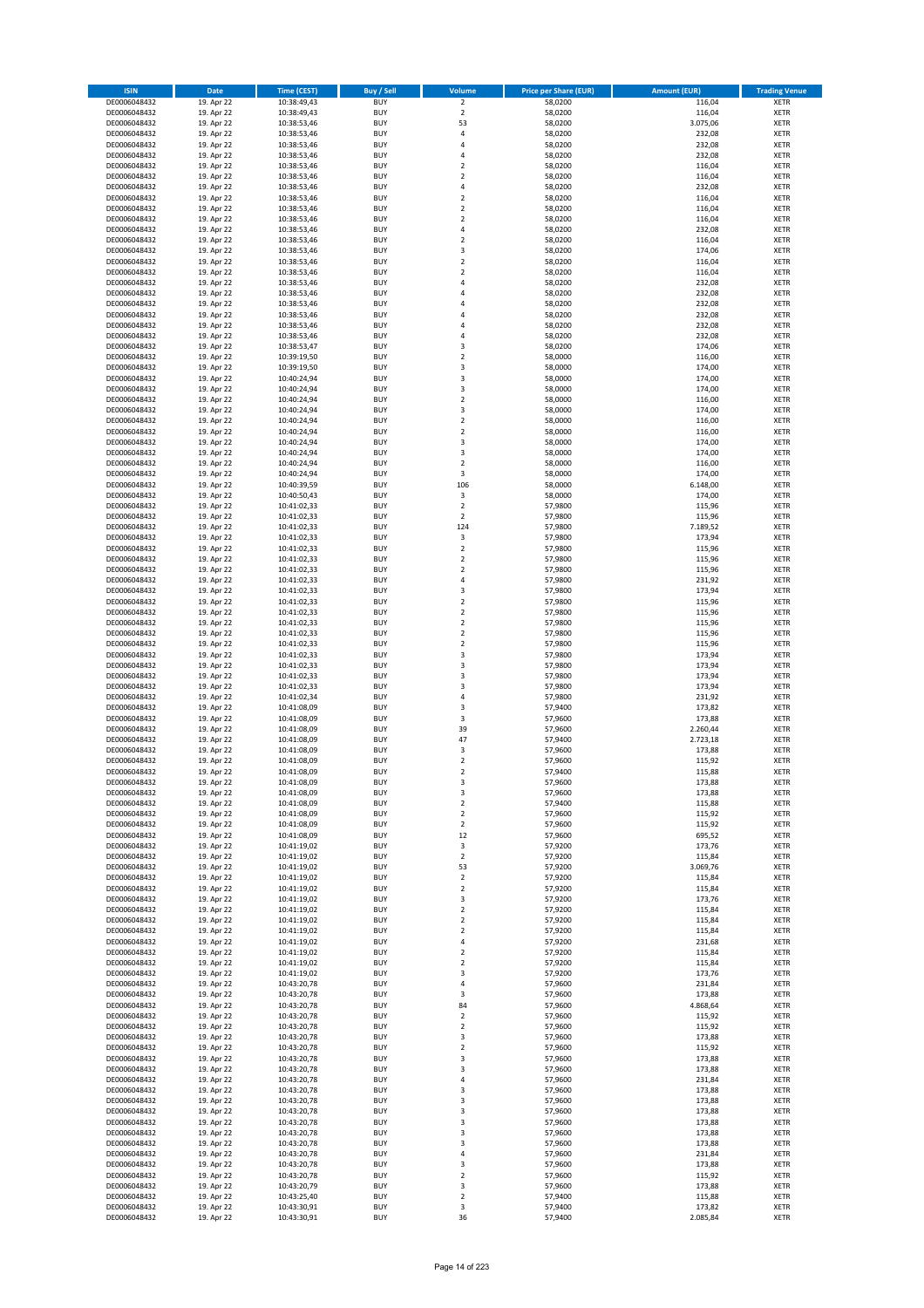| <b>ISIN</b>                  | <b>Date</b>              | <b>Time (CEST)</b>         | <b>Buy / Sell</b>        | Volume                        | <b>Price per Share (EUR)</b> | <b>Amount (EUR)</b> | <b>Trading Venue</b>       |
|------------------------------|--------------------------|----------------------------|--------------------------|-------------------------------|------------------------------|---------------------|----------------------------|
| DE0006048432                 | 19. Apr 22               | 10:43:30,91                | <b>BUY</b>               | $\overline{2}$                | 57,9400                      | 115,88              | <b>XETR</b>                |
| DE0006048432                 | 19. Apr 22               | 10:43:30,91                | <b>BUY</b>               | 3                             | 57,9400                      | 173,82              | <b>XETR</b>                |
| DE0006048432                 | 19. Apr 22               | 10:43:30,91                | <b>BUY</b>               | $\overline{2}$                | 57.9400                      | 115,88              | <b>XETR</b>                |
| DE0006048432<br>DE0006048432 | 19. Apr 22<br>19. Apr 22 | 10:43:30,91<br>10:43:30,91 | <b>BUY</b><br><b>BUY</b> | 3<br>$\overline{\mathbf{c}}$  | 57,9400<br>57,9400           | 173,82<br>115,88    | <b>XETR</b><br><b>XETR</b> |
| DE0006048432                 | 19. Apr 22               | 10:43:30,91                | <b>BUY</b>               | $\mathbf 2$                   | 57,9400                      | 115,88              | <b>XETR</b>                |
| DE0006048432                 | 19. Apr 22               | 10:43:30,91                | <b>BUY</b>               | 3                             | 57,9400                      | 173,82              | <b>XETR</b>                |
| DE0006048432                 | 19. Apr 22               | 10:43:30,91                | <b>BUY</b>               | 3                             | 57,9400                      | 173,82              | <b>XETR</b>                |
| DE0006048432                 | 19. Apr 22               | 10:43:30,91                | <b>BUY</b>               | 3                             | 57,9400                      | 173,82              | <b>XETR</b>                |
| DE0006048432                 | 19. Apr 22               | 10:43:32,29                | <b>BUY</b>               | 3                             | 57,9400                      | 173,82              | <b>XETR</b>                |
| DE0006048432                 | 19. Apr 22               | 10:43:32,29                | <b>BUY</b>               | 3                             | 57,9400                      | 173,82              | <b>XETR</b>                |
| DE0006048432<br>DE0006048432 | 19. Apr 22<br>19. Apr 22 | 10:43:32,29                | <b>BUY</b><br><b>BUY</b> | 3<br>3                        | 57,9400<br>57,9400           | 173,82<br>173,82    | <b>XETR</b><br><b>XETR</b> |
| DE0006048432                 | 19. Apr 22               | 10:43:32,29<br>10:43:32,29 | <b>BUY</b>               | 3                             | 57,9400                      | 173,82              | <b>XETR</b>                |
| DE0006048432                 | 19. Apr 22               | 10:43:32,29                | <b>BUY</b>               | $\mathbf 2$                   | 57,9400                      | 115,88              | <b>XETR</b>                |
| DE0006048432                 | 19. Apr 22               | 10:43:32,29                | <b>BUY</b>               | $\overline{\mathbf{c}}$       | 57,9400                      | 115,88              | <b>XETR</b>                |
| DE0006048432                 | 19. Apr 22               | 10:43:32,29                | <b>BUY</b>               | $\mathbf 2$                   | 57,9400                      | 115,88              | <b>XETR</b>                |
| DE0006048432                 | 19. Apr 22               | 10:43:32,29                | <b>BUY</b>               | 3                             | 57,9400                      | 173,82              | <b>XETR</b>                |
| DE0006048432                 | 19. Apr 22               | 10:43:32,29                | <b>BUY</b>               | $\overline{\mathbf{c}}$       | 57,9400                      | 115,88              | <b>XETR</b>                |
| DE0006048432                 | 19. Apr 22               | 10:43:32,29                | <b>BUY</b>               | 59                            | 57,9400                      | 3.418,46            | <b>XETR</b>                |
| DE0006048432                 | 19. Apr 22               | 10:43:44,53                | <b>BUY</b>               | $\overline{\mathbf{c}}$       | 57,9200                      | 115,84              | <b>XETR</b>                |
| DE0006048432<br>DE0006048432 | 19. Apr 22<br>19. Apr 22 | 10:43:46,27<br>10:43:46,27 | <b>BUY</b><br><b>BUY</b> | $\mathbf 2$<br>3              | 57,9200<br>57,9200           | 115,84<br>173,76    | <b>XETR</b><br><b>XETR</b> |
| DE0006048432                 | 19. Apr 22               | 10:43:49,33                | <b>BUY</b>               | 3                             | 57,9200                      | 173,76              | <b>XETR</b>                |
| DE0006048432                 | 19. Apr 22               | 10:43:49,33                | <b>BUY</b>               | 3                             | 57,9200                      | 173,76              | <b>XETR</b>                |
| DE0006048432                 | 19. Apr 22               | 10:43:49,33                | <b>BUY</b>               | 3                             | 57,9200                      | 173,76              | <b>XETR</b>                |
| DE0006048432                 | 19. Apr 22               | 10:43:49,33                | <b>BUY</b>               | 3                             | 57,9200                      | 173,76              | <b>XETR</b>                |
| DE0006048432                 | 19. Apr 22               | 10:43:49,33                | <b>BUY</b>               | 3                             | 57,9200                      | 173,76              | <b>XETR</b>                |
| DE0006048432                 | 19. Apr 22               | 10:43:49,33                | <b>BUY</b>               | 3                             | 57,9200                      | 173,76              | <b>XETR</b>                |
| DE0006048432<br>DE0006048432 | 19. Apr 22               | 10:43:49,33                | <b>BUY</b><br><b>BUY</b> | $\overline{\mathbf{c}}$<br>3  | 57,9200                      | 115,84              | <b>XETR</b>                |
| DE0006048432                 | 19. Apr 22<br>19. Apr 22 | 10:43:49,33<br>10:44:27,92 | <b>BUY</b>               | 39                            | 57,9200<br>57,9400           | 173,76<br>2.259,66  | <b>XETR</b><br><b>XETR</b> |
| DE0006048432                 | 19. Apr 22               | 10:44:27,92                | <b>BUY</b>               | 3                             | 57,9400                      | 173,82              | <b>XETR</b>                |
| DE0006048432                 | 19. Apr 22               | 10:44:27,92                | <b>BUY</b>               | $\mathbf 2$                   | 57,9400                      | 115,88              | <b>XETR</b>                |
| DE0006048432                 | 19. Apr 22               | 10:44:27,92                | <b>BUY</b>               | $\overline{2}$                | 57.9400                      | 115,88              | <b>XETR</b>                |
| DE0006048432                 | 19. Apr 22               | 10:44:27,92                | <b>BUY</b>               | $\mathbf 2$                   | 57,9400                      | 115,88              | <b>XETR</b>                |
| DE0006048432                 | 19. Apr 22               | 10:44:27,92                | <b>BUY</b>               | $\overline{\mathbf{c}}$       | 57,9400                      | 115,88              | <b>XETR</b>                |
| DE0006048432                 | 19. Apr 22               | 10:44:27,92                | <b>BUY</b>               | $\mathbf 2$                   | 57,9400                      | 115,88              | <b>XETR</b>                |
| DE0006048432                 | 19. Apr 22               | 10:44:27,92                | <b>BUY</b>               | $\overline{7}$                | 57,9400                      | 405,58              | <b>XETR</b>                |
| DE0006048432                 | 19. Apr 22               | 10:45:01,42                | <b>BUY</b>               | 46                            | 57,9600                      | 2.666,16            | <b>XETR</b>                |
| DE0006048432<br>DE0006048432 | 19. Apr 22<br>19. Apr 22 | 10:45:01,42<br>10:45:01,42 | <b>BUY</b><br><b>BUY</b> | 3<br>3                        | 57,9600<br>57,9600           | 173,88<br>173,88    | <b>XETR</b><br><b>XETR</b> |
| DE0006048432                 | 19. Apr 22               | 10:45:01,42                | <b>BUY</b>               | 3                             | 57,9600                      | 173,88              | <b>XETR</b>                |
| DE0006048432                 | 19. Apr 22               | 10:45:01,42                | <b>BUY</b>               | 4                             | 57,9600                      | 231,84              | <b>XETR</b>                |
| DE0006048432                 | 19. Apr 22               | 10:45:01,42                | <b>BUY</b>               | $\mathbf 2$                   | 57,9600                      | 115,92              | <b>XETR</b>                |
| DE0006048432                 | 19. Apr 22               | 10:45:01,42                | <b>BUY</b>               | 3                             | 57,9600                      | 173,88              | <b>XETR</b>                |
| DE0006048432                 | 19. Apr 22               | 10:45:01,42                | <b>BUY</b>               | 3                             | 57,9600                      | 173,88              | <b>XETR</b>                |
| DE0006048432                 | 19. Apr 22               | 10:45:01,42                | <b>BUY</b>               | $\overline{\mathbf{c}}$       | 57,9600                      | 115,92              | <b>XETR</b>                |
| DE0006048432                 | 19. Apr 22               | 10:45:01,42                | <b>BUY</b>               | 4                             | 57,9600                      | 231,84              | <b>XETR</b>                |
| DE0006048432<br>DE0006048432 | 19. Apr 22               | 10:45:01,42                | <b>BUY</b><br><b>BUY</b> | 3<br>17                       | 57,9600                      | 173,88              | <b>XETR</b><br><b>XETR</b> |
| DE0006048432                 | 19. Apr 22<br>19. Apr 22 | 10:45:01,42<br>10:45:28,21 | <b>BUY</b>               | 3                             | 57,9600<br>57,9400           | 985,32<br>173,82    | <b>XETR</b>                |
| DE0006048432                 | 19. Apr 22               | 10:45:28,21                | <b>BUY</b>               | $\overline{2}$                | 57,9400                      | 115,88              | <b>XETR</b>                |
| DE0006048432                 | 19. Apr 22               | 10:45:28,21                | <b>BUY</b>               | $\mathbf 2$                   | 57,9400                      | 115,88              | <b>XETR</b>                |
| DE0006048432                 | 19. Apr 22               | 10:45:28,21                | <b>BUY</b>               | 3                             | 57,9400                      | 173,82              | <b>XETR</b>                |
| DE0006048432                 | 19. Apr 22               | 10:45:28,21                | <b>BUY</b>               | $\mathbf 2$                   | 57,9400                      | 115,88              | <b>XETR</b>                |
| DE0006048432                 | 19. Apr 22               | 10:45:28,21                | <b>BUY</b>               | 3                             | 57,9400                      | 173,82              | <b>XETR</b>                |
| DE0006048432                 | 19. Apr 22               | 10:45:28,21                | <b>BUY</b>               | $\overline{\mathbf{c}}$       | 57,9400                      | 115,88              | <b>XETR</b>                |
| DE0006048432                 | 19. Apr 22               | 10:45:28,21                | <b>BUY</b>               | 3                             | 57,9400                      | 173,82              | <b>XETR</b>                |
| DE0006048432<br>DE0006048432 | 19. Apr 22<br>19. Apr 22 | 10:45:28,21                | <b>BUY</b><br><b>BUY</b> | $\overline{2}$<br>$\mathbf 2$ | 57,9400<br>57,9400           | 115,88<br>115,88    | <b>XETR</b><br><b>XETR</b> |
| DE0006048432                 | 19. Apr 22               | 10:45:28,21<br>10:46:08,50 | <b>BUY</b>               | 104                           | 57,9200                      | 6.023,68            | <b>XETR</b>                |
| DE0006048432                 | 19. Apr 22               | 10:46:08,50                | <b>BUY</b>               | 3                             | 57,9200                      | 173,76              | <b>XETR</b>                |
| DE0006048432                 | 19. Apr 22               | 10:46:08,50                | <b>BUY</b>               | 3                             | 57,9200                      | 173,76              | <b>XETR</b>                |
| DE0006048432                 | 19. Apr 22               | 10:46:08,50                | BUY                      | 3                             | 57,9200                      | 173,76              | <b>XETR</b>                |
| DE0006048432                 | 19. Apr 22               | 10:46:08,50                | <b>BUY</b>               | $\mathbf 2$                   | 57,9200                      | 115,84              | <b>XETR</b>                |
| DE0006048432                 | 19. Apr 22               | 10:46:08,50                | <b>BUY</b>               | 3                             | 57,9200                      | 173,76              | <b>XETR</b>                |
| DE0006048432<br>DE0006048432 | 19. Apr 22               | 10:46:08,50                | <b>BUY</b><br><b>BUY</b> | 2                             | 57,9200                      | 115,84              | XETR<br><b>XETR</b>        |
| DE0006048432                 | 19. Apr 22<br>19. Apr 22 | 10:46:08,50<br>10:46:08,50 | <b>BUY</b>               | 3<br>$\mathbf 2$              | 57,9200<br>57,9200           | 173,76<br>115,84    | <b>XETR</b>                |
| DE0006048432                 | 19. Apr 22               | 10:46:08,50                | <b>BUY</b>               | 3                             | 57,9200                      | 173,76              | <b>XETR</b>                |
| DE0006048432                 | 19. Apr 22               | 10:46:08,50                | <b>BUY</b>               | 3                             | 57,9200                      | 173,76              | <b>XETR</b>                |
| DE0006048432                 | 19. Apr 22               | 10:46:08,50                | <b>BUY</b>               | $\mathbf 2$                   | 57,9200                      | 115,84              | <b>XETR</b>                |
| DE0006048432                 | 19. Apr 22               | 10:46:08,50                | <b>BUY</b>               | $\mathbf 2$                   | 57,9200                      | 115,84              | <b>XETR</b>                |
| DE0006048432                 | 19. Apr 22               | 10:46:08,57                | <b>BUY</b>               | 48                            | 57,9200                      | 2.780,16            | <b>XETR</b>                |
| DE0006048432                 | 19. Apr 22               | 10:47:09,90                | <b>BUY</b>               | 3                             | 57,9000                      | 173,70              | <b>XETR</b>                |
| DE0006048432<br>DE0006048432 | 19. Apr 22<br>19. Apr 22 | 10:47:09,90<br>10:47:09,90 | <b>BUY</b><br><b>BUY</b> | $\mathbf 2$<br>3              | 57,9000<br>57,9000           | 115,80<br>173,70    | <b>XETR</b><br><b>XETR</b> |
| DE0006048432                 | 19. Apr 22               | 10:47:09,90                | <b>BUY</b>               | 3                             | 57,9000                      | 173,70              | <b>XETR</b>                |
| DE0006048432                 | 19. Apr 22               | 10:47:09,90                | <b>BUY</b>               | $\overline{\mathbf{c}}$       | 57,9000                      | 115,80              | <b>XETR</b>                |
| DE0006048432                 | 19. Apr 22               | 10:47:09,90                | <b>BUY</b>               | $\mathbf 2$                   | 57,9000                      | 115,80              | <b>XETR</b>                |
| DE0006048432                 | 19. Apr 22               | 10:47:09,90                | <b>BUY</b>               | $\mathbf 2$                   | 57,9000                      | 115,80              | <b>XETR</b>                |
| DE0006048432                 | 19. Apr 22               | 10:47:10,00                | <b>BUY</b>               | 4                             | 57,8800                      | 231,52              | XETR                       |
| DE0006048432                 | 19. Apr 22               | 10:47:10,00                | <b>BUY</b>               | 15                            | 57,8800                      | 868,20              | <b>XETR</b>                |
| DE0006048432<br>DE0006048432 | 19. Apr 22<br>19. Apr 22 | 10:47:10,01                | <b>BUY</b><br><b>BUY</b> | 25<br>$\mathbf 2$             | 57,8600<br>57,8400           | 1.446,50<br>115,68  | <b>XETR</b><br><b>XETR</b> |
| DE0006048432                 | 19. Apr 22               | 10:47:10,23<br>10:47:12,07 | <b>BUY</b>               | $\overline{2}$                | 57,8200                      | 115,64              | <b>XETR</b>                |
| DE0006048432                 | 19. Apr 22               | 10:47:12,07                | <b>BUY</b>               | 3                             | 57,8200                      | 173,46              | <b>XETR</b>                |
| DE0006048432                 | 19. Apr 22               | 10:47:12,07                | <b>BUY</b>               | 75                            | 57,8200                      | 4.336,50            | <b>XETR</b>                |
| DE0006048432                 | 19. Apr 22               | 10:47:12,07                | <b>BUY</b>               | $\mathbf 2$                   | 57,8200                      | 115,64              | <b>XETR</b>                |
| DE0006048432                 | 19. Apr 22               | 10:47:12,07                | <b>BUY</b>               | $\mathbf 2$                   | 57,8200                      | 115,64              | <b>XETR</b>                |
| DE0006048432                 | 19. Apr 22               | 10:47:12,07                | <b>BUY</b>               | 3                             | 57,8200                      | 173,46              | <b>XETR</b>                |
| DE0006048432                 | 19. Apr 22               | 10:47:12,07                | <b>BUY</b>               | 2                             | 57,8200                      | 115,64              | <b>XETR</b>                |
| DE0006048432<br>DE0006048432 | 19. Apr 22<br>19. Apr 22 | 10:47:12,07<br>10:47:12,07 | <b>BUY</b><br><b>BUY</b> | 3<br>3                        | 57,8200<br>57,8200           | 173,46<br>173,46    | <b>XETR</b><br><b>XETR</b> |
| DE0006048432                 | 19. Apr 22               | 10:47:51,13                | <b>BUY</b>               | 3                             | 57,8200                      | 173,46              | <b>XETR</b>                |
| DE0006048432                 | 19. Apr 22               | 10:47:51,13                | <b>BUY</b>               | 52                            | 57,8200                      | 3.006,64            | <b>XETR</b>                |
| DE0006048432                 | 19. Apr 22               | 10:47:51,13                | <b>BUY</b>               | 3                             | 57,8200                      | 173,46              | <b>XETR</b>                |
| DE0006048432                 | 19. Apr 22               | 10:47:51,13                | <b>BUY</b>               | 3                             | 57,8200                      | 173,46              | <b>XETR</b>                |
| DE0006048432                 | 19. Apr 22               | 10:47:51,13                | <b>BUY</b>               | $\mathbf 2$                   | 57,8200                      | 115,64              | <b>XETR</b>                |
| DE0006048432                 | 19. Apr 22               | 10:47:51,13                | <b>BUY</b>               | 3                             | 57,8200                      | 173,46              | <b>XETR</b>                |
| DE0006048432<br>DE0006048432 | 19. Apr 22<br>19. Apr 22 | 10:47:51,13<br>10:47:51,13 | <b>BUY</b><br><b>BUY</b> | $\mathbf 2$<br>$\overline{2}$ | 57,8200<br>57,8200           | 115,64<br>115,64    | <b>XETR</b><br><b>XETR</b> |
| DE0006048432                 | 19. Apr 22               | 10:47:51,13                | <b>BUY</b>               | $\mathbf 2$                   | 57,8200                      | 115,64              | XETR                       |
| DE0006048432                 | 19. Apr 22               | 10:47:51,13                | <b>BUY</b>               | $\mathbf 2$                   | 57,8200                      | 115,64              | <b>XETR</b>                |
| DE0006048432                 | 19. Apr 22               | 10:47:51,13                | <b>BUY</b>               | $\overline{2}$                | 57,8200                      | 115,64              | <b>XETR</b>                |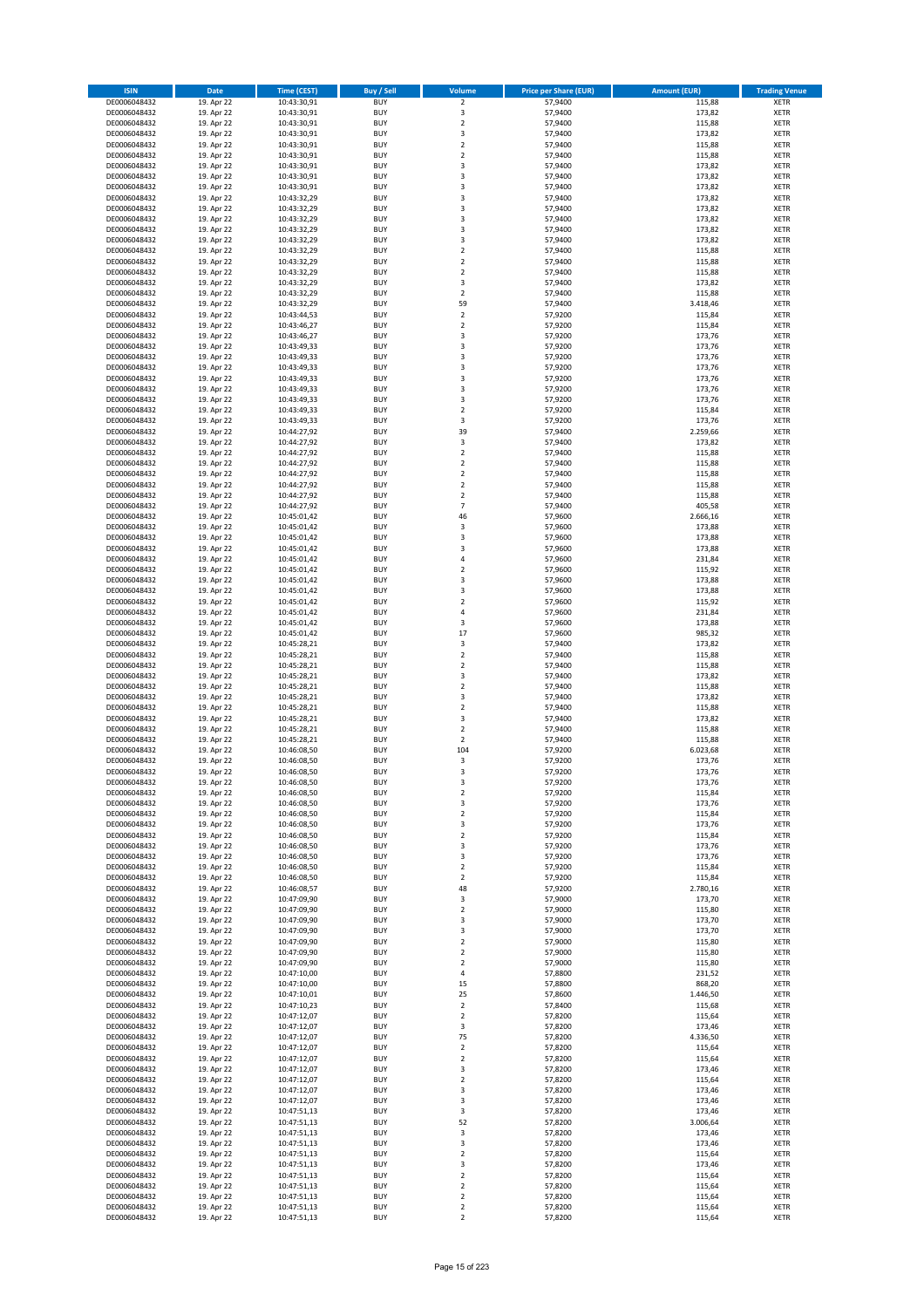| <b>ISIN</b>                  | Date                     | Time (CEST)                | <b>Buy / Sell</b>        | Volume                           | <b>Price per Share (EUR)</b> | <b>Amount (EUR)</b> | <b>Trading Venue</b>       |
|------------------------------|--------------------------|----------------------------|--------------------------|----------------------------------|------------------------------|---------------------|----------------------------|
| DE0006048432                 | 19. Apr 22               | 10:47:51,13                | <b>BUY</b>               | $\overline{2}$                   | 57,8200                      | 115,64              | <b>XETR</b>                |
| DE0006048432                 | 19. Apr 22               | 10:47:51,13                | <b>BUY</b>               | 3                                | 57,8200                      | 173,46              | XETR                       |
| DE0006048432                 | 19. Apr 22               | 10:48:04,52                | <b>BUY</b>               | 3                                | 57,8200                      | 173,46              | <b>XETR</b>                |
| DE0006048432                 | 19. Apr 22               | 10:48:04,52                | <b>BUY</b>               | $\mathbf 2$                      | 57,8200                      | 115,64              | XETR                       |
| DE0006048432                 | 19. Apr 22               | 10:48:04,52                | <b>BUY</b>               | 4                                | 57,8200                      | 231,28              | <b>XETR</b>                |
| DE0006048432                 | 19. Apr 22               | 10:48:04,52                | <b>BUY</b>               | $\mathbf 2$                      | 57,8200                      | 115,64              | <b>XETR</b>                |
| DE0006048432                 | 19. Apr 22               | 10:49:18,28                | <b>BUY</b>               | $\mathbf 2$                      | 57,8200                      | 115,64              | <b>XETR</b>                |
| DE0006048432                 | 19. Apr 22               | 10:49:18,28                | <b>BUY</b>               | 3                                | 57,8200                      | 173,46              | <b>XETR</b>                |
| DE0006048432<br>DE0006048432 | 19. Apr 22<br>19. Apr 22 | 10:49:18,28                | <b>BUY</b><br><b>BUY</b> | $\overline{2}$<br>$\overline{2}$ | 57,8200<br>57,8200           | 115,64<br>115,64    | <b>XETR</b><br><b>XETR</b> |
| DE0006048432                 | 19. Apr 22               | 10:49:18,28<br>10:49:18,28 | <b>BUY</b>               | $\mathsf 3$                      | 57,8200                      | 173,46              | <b>XETR</b>                |
| DE0006048432                 | 19. Apr 22               | 10:49:18,28                | <b>BUY</b>               | 3                                | 57,8200                      | 173,46              | <b>XETR</b>                |
| DE0006048432                 | 19. Apr 22               | 10:49:18,28                | <b>BUY</b>               | $\mathbf 2$                      | 57,8200                      | 115,64              | <b>XETR</b>                |
| DE0006048432                 | 19. Apr 22               | 10:49:45,36                | <b>BUY</b>               | $\overline{2}$                   | 57,8200                      | 115,64              | <b>XETR</b>                |
| DE0006048432                 | 19. Apr 22               | 10:50:44,29                | <b>BUY</b>               | 61                               | 57,8200                      | 3.527,02            | <b>XETR</b>                |
| DE0006048432                 | 19. Apr 22               | 10:50:44,29                | <b>BUY</b>               | $\overline{2}$                   | 57,8200                      | 115,64              | <b>XETR</b>                |
| DE0006048432                 | 19. Apr 22               | 10:50:44,29                | <b>BUY</b>               | 3                                | 57,8200                      | 173,46              | <b>XETR</b>                |
| DE0006048432                 | 19. Apr 22               | 10:50:44,29                | <b>BUY</b>               | 3                                | 57,8200                      | 173,46              | <b>XETR</b>                |
| DE0006048432                 | 19. Apr 22               | 10:50:44,29                | <b>BUY</b>               | $\overline{2}$                   | 57,8200                      | 115,64              | <b>XETR</b>                |
| DE0006048432                 | 19. Apr 22               | 10:50:44,44                | <b>BUY</b>               | $\mathbf 2$                      | 57,8000                      | 115,60              | <b>XETR</b>                |
| DE0006048432                 | 19. Apr 22               | 10:50:44,44                | <b>BUY</b><br><b>BUY</b> | 3<br>3                           | 57,8000<br>57,8000           | 173,40<br>173,40    | <b>XETR</b><br><b>XETR</b> |
| DE0006048432<br>DE0006048432 | 19. Apr 22<br>19. Apr 22 | 10:50:44,44<br>10:50:44,44 | <b>BUY</b>               | $\overline{2}$                   | 57,8000                      | 115,60              | <b>XETR</b>                |
| DE0006048432                 | 19. Apr 22               | 10:50:44,44                | <b>BUY</b>               | 3                                | 57,8000                      | 173,40              | <b>XETR</b>                |
| DE0006048432                 | 19. Apr 22               | 10:50:44,44                | <b>BUY</b>               | 95                               | 57,8000                      | 5.491,00            | <b>XETR</b>                |
| DE0006048432                 | 19. Apr 22               | 10:50:44,44                | <b>BUY</b>               | $\mathbf 2$                      | 57,8000                      | 115,60              | <b>XETR</b>                |
| DE0006048432                 | 19. Apr 22               | 10:50:44,44                | <b>BUY</b>               | $\mathbf 2$                      | 57,8000                      | 115,60              | <b>XETR</b>                |
| DE0006048432                 | 19. Apr 22               | 10:50:44,44                | <b>BUY</b>               | $\overline{2}$                   | 57,8000                      | 115,60              | <b>XETR</b>                |
| DE0006048432                 | 19. Apr 22               | 10:50:44,44                | <b>BUY</b>               | $\mathbf 2$                      | 57,8000                      | 115,60              | <b>XETR</b>                |
| DE0006048432                 | 19. Apr 22               | 10:50:44,44                | <b>BUY</b>               | 3                                | 57,8000                      | 173,40              | <b>XETR</b>                |
| DE0006048432                 | 19. Apr 22               | 10:50:44,44                | <b>BUY</b>               | $\overline{2}$                   | 57,8000                      | 115,60              | <b>XETR</b>                |
| DE0006048432<br>DE0006048432 | 19. Apr 22<br>19. Apr 22 | 10:50:44,44                | <b>BUY</b><br><b>BUY</b> | $\overline{2}$<br>$\mathbf 2$    | 57,8000<br>57,8000           | 115,60<br>115,60    | <b>XETR</b><br><b>XETR</b> |
| DE0006048432                 | 19. Apr 22               | 10:50:44,44<br>10:50:44,44 | <b>BUY</b>               | 3                                | 57,8000                      | 173,40              | <b>XETR</b>                |
| DE0006048432                 | 19. Apr 22               | 10:50:44,44                | <b>BUY</b>               | 3                                | 57,8000                      | 173,40              | <b>XETR</b>                |
| DE0006048432                 | 19. Apr 22               | 10:50:44,44                | <b>BUY</b>               | 3                                | 57,8000                      | 173,40              | <b>XETR</b>                |
| DE0006048432                 | 19. Apr 22               | 10:50:44,44                | <b>BUY</b>               | 3                                | 57,8000                      | 173,40              | <b>XETR</b>                |
| DE0006048432                 | 19. Apr 22               | 10:50:44,44                | <b>BUY</b>               | 3                                | 57,8000                      | 173,40              | <b>XETR</b>                |
| DE0006048432                 | 19. Apr 22               | 10:50:44,44                | <b>BUY</b>               | $\overline{2}$                   | 57,8000                      | 115,60              | <b>XETR</b>                |
| DE0006048432                 | 19. Apr 22               | 10:50:45,92                | <b>BUY</b>               | 46                               | 57,7800                      | 2.657,88            | <b>XETR</b>                |
| DE0006048432                 | 19. Apr 22               | 10:50:45,92                | <b>BUY</b>               | 3                                | 57,7800                      | 173,34              | <b>XETR</b>                |
| DE0006048432                 | 19. Apr 22               | 10:50:45,92                | <b>BUY</b>               | 3                                | 57,7800                      | 173,34              | <b>XETR</b>                |
| DE0006048432                 | 19. Apr 22               | 10:50:45,92                | <b>BUY</b>               | $\mathbf 2$                      | 57,7800                      | 115,56              | <b>XETR</b>                |
| DE0006048432                 | 19. Apr 22               | 10:50:45,92                | <b>BUY</b>               | 3                                | 57,7800                      | 173,34              | <b>XETR</b>                |
| DE0006048432<br>DE0006048432 | 19. Apr 22<br>19. Apr 22 | 10:50:45,92<br>10:50:45,92 | <b>BUY</b><br><b>BUY</b> | $\mathbf 2$<br>3                 | 57,7800<br>57,7800           | 115,56<br>173,34    | <b>XETR</b><br><b>XETR</b> |
| DE0006048432                 | 19. Apr 22               | 10:50:45,92                | <b>BUY</b>               | $\mathbf 2$                      | 57,7800                      | 115,56              | <b>XETR</b>                |
| DE0006048432                 | 19. Apr 22               | 10:50:45,92                | <b>BUY</b>               | 3                                | 57,7800                      | 173,34              | <b>XETR</b>                |
| DE0006048432                 | 19. Apr 22               | 10:50:48,34                | <b>BUY</b>               | $\mathbf 2$                      | 57,7800                      | 115,56              | <b>XETR</b>                |
| DE0006048432                 | 19. Apr 22               | 10:50:48,34                | <b>BUY</b>               | $\mathbf 2$                      | 57,7800                      | 115,56              | <b>XETR</b>                |
| DE0006048432                 | 19. Apr 22               | 10:50:48,34                | <b>BUY</b>               | 3                                | 57,7800                      | 173,34              | <b>XETR</b>                |
| DE0006048432                 | 19. Apr 22               | 10:52:17,25                | <b>BUY</b>               | $\mathbf 2$                      | 57,8000                      | 115,60              | <b>XETR</b>                |
| DE0006048432                 | 19. Apr 22               | 10:52:17,25                | <b>BUY</b>               | $\overline{2}$                   | 57,8000                      | 115,60              | <b>XETR</b>                |
| DE0006048432                 | 19. Apr 22               | 10:52:17,25                | <b>BUY</b>               | $\mathsf 3$                      | 57,8000                      | 173,40              | <b>XETR</b>                |
| DE0006048432                 | 19. Apr 22               | 10:52:17,25                | <b>BUY</b>               | 3                                | 57,8000                      | 173,40              | <b>XETR</b>                |
| DE0006048432<br>DE0006048432 | 19. Apr 22<br>19. Apr 22 | 10:52:17,25<br>10:52:17,25 | <b>BUY</b><br><b>BUY</b> | 3<br>66                          | 57,8000<br>57,8000           | 173,40<br>3.814,80  | <b>XETR</b><br><b>XETR</b> |
| DE0006048432                 | 19. Apr 22               | 10:52:17,25                | <b>BUY</b>               | 3                                | 57,8000                      | 173,40              | <b>XETR</b>                |
| DE0006048432                 | 19. Apr 22               | 10:52:17,25                | <b>BUY</b>               | 3                                | 57,8000                      | 173,40              | <b>XETR</b>                |
| DE0006048432                 | 19. Apr 22               | 10:52:17,25                | <b>BUY</b>               | 4                                | 57,8000                      | 231,20              | <b>XETR</b>                |
| DE0006048432                 | 19. Apr 22               | 10:52:17,25                | <b>BUY</b>               | 4                                | 57,8000                      | 231,20              | <b>XETR</b>                |
| DE0006048432                 | 19. Apr 22               | 10:52:17,25                | <b>BUY</b>               | 3                                | 57,8000                      | 173,40              | <b>XETR</b>                |
| DE0006048432                 | 19. Apr 22               | 10:52:17,25                | <b>BUY</b>               | 3                                | 57,8000                      | 173,40              | <b>XETR</b>                |
| DE0006048432                 | 19. Apr 22               | 10:52:17,25                | <b>BUY</b>               | $\overline{2}$                   | 57,8000                      | 115,60              | <b>XETR</b>                |
| DE0006048432                 | 19. Apr 22               | 10:52:17,25                | BUY                      | 3                                | 57,8000                      | 173,40              | XETR                       |
| DE0006048432                 | 19. Apr 22               | 10:52:17,25                | <b>BUY</b>               | 3                                | 57,8000                      | 173,40              | <b>XETR</b>                |
| DE0006048432<br>DE0006048432 | 19. Apr 22<br>19. Apr 22 | 10:52:17,25<br>10:52:17,25 | <b>BUY</b><br><b>BUY</b> | $\overline{2}$<br>3              | 57,8000<br>57,8000           | 115,60<br>173,40    | <b>XETR</b><br><b>XETR</b> |
| DE0006048432                 | 19. Apr 22               | 10:52:17,25                | <b>BUY</b>               | $\overline{2}$                   | 57,8000                      | 115,60              | XETR                       |
| DE0006048432                 | 19. Apr 22               | 10:52:17,25                | <b>BUY</b>               | 3                                | 57,8000                      | 173,40              | <b>XETR</b>                |
| DE0006048432                 | 19. Apr 22               | 10:52:17,25                | <b>BUY</b>               | $\pmb{4}$                        | 57,8000                      | 231,20              | <b>XETR</b>                |
| DE0006048432                 | 19. Apr 22               | 10:52:17,25                | <b>BUY</b>               | 3                                | 57,8000                      | 173,40              | <b>XETR</b>                |
| DE0006048432                 | 19. Apr 22               | 10:52:17,25                | <b>BUY</b>               | $\overline{2}$                   | 57,8000                      | 115,60              | XETR                       |
| DE0006048432                 | 19. Apr 22               | 10:52:17,25                | <b>BUY</b>               | 3                                | 57,8000                      | 173,40              | <b>XETR</b>                |
| DE0006048432                 | 19. Apr 22               | 10:52:17,25                | <b>BUY</b>               | $\overline{2}$                   | 57,8000                      | 115,60              | XETR                       |
| DE0006048432                 | 19. Apr 22               | 10:52:27,15                | <b>BUY</b>               | $\overline{2}$                   | 57,7800                      | 115,56              | <b>XETR</b>                |
| DE0006048432<br>DE0006048432 | 19. Apr 22<br>19. Apr 22 | 10:52:27,15<br>10:52:27,15 | <b>BUY</b><br><b>BUY</b> | 3<br>$\overline{2}$              | 57,7800<br>57,7800           | 173,34<br>115,56    | XETR<br><b>XETR</b>        |
| DE0006048432                 | 19. Apr 22               | 10:52:27,15                | <b>BUY</b>               | $\mathbf 2$                      | 57,7800                      | 115,56              | XETR                       |
| DE0006048432                 | 19. Apr 22               | 10:54:34,71                | <b>BUY</b>               | $\overline{4}$                   | 57,7800                      | 231,12              | <b>XETR</b>                |
| DE0006048432                 | 19. Apr 22               | 10:54:34,71                | <b>BUY</b>               | $\overline{2}$                   | 57,7800                      | 115,56              | <b>XETR</b>                |
| DE0006048432                 | 19. Apr 22               | 10:54:34,71                | <b>BUY</b>               | $\overline{2}$                   | 57,7800                      | 115,56              | <b>XETR</b>                |
| DE0006048432                 | 19. Apr 22               | 10:54:34,71                | <b>BUY</b>               | $\overline{2}$                   | 57,7800                      | 115,56              | XETR                       |
| DE0006048432                 | 19. Apr 22               | 10:54:34,71                | <b>BUY</b>               | $\mathsf 3$                      | 57,7800                      | 173,34              | XETR                       |
| DE0006048432                 | 19. Apr 22               | 10:54:34,71                | <b>BUY</b>               | 3                                | 57,7800                      | 173,34              | <b>XETR</b>                |
| DE0006048432                 | 19. Apr 22               | 10:54:34,71                | <b>BUY</b>               | $\mathbf 2$                      | 57,7800                      | 115,56              | <b>XETR</b>                |
| DE0006048432                 | 19. Apr 22               | 10:54:34,71                | <b>BUY</b>               | 4                                | 57,7800<br>57,7800           | 231,12              | XETR                       |
| DE0006048432<br>DE0006048432 | 19. Apr 22<br>19. Apr 22 | 10:54:34,71<br>10:54:34,71 | <b>BUY</b><br><b>BUY</b> | $\overline{2}$<br>$\overline{2}$ | 57,7800                      | 115,56<br>115,56    | <b>XETR</b><br>XETR        |
| DE0006048432                 | 19. Apr 22               | 10:54:34,71                | <b>BUY</b>               | 3                                | 57,7800                      | 173,34              | <b>XETR</b>                |
| DE0006048432                 | 19. Apr 22               | 10:54:34,71                | <b>BUY</b>               | $\overline{2}$                   | 57,7800                      | 115,56              | XETR                       |
| DE0006048432                 | 19. Apr 22               | 10:54:34,71                | <b>BUY</b>               | $\overline{2}$                   | 57,7800                      | 115,56              | <b>XETR</b>                |
| DE0006048432                 | 19. Apr 22               | 10:54:34,71                | <b>BUY</b>               | 2                                | 57,7800                      | 115,56              | <b>XETR</b>                |
| DE0006048432                 | 19. Apr 22               | 10:54:34,71                | <b>BUY</b>               | $\overline{2}$                   | 57,7800                      | 115,56              | <b>XETR</b>                |
| DE0006048432                 | 19. Apr 22               | 10:54:34,71                | <b>BUY</b>               | $\overline{2}$                   | 57,7800                      | 115,56              | <b>XETR</b>                |
| DE0006048432                 | 19. Apr 22               | 10:54:34,71                | <b>BUY</b>               | $\overline{2}$                   | 57,7800                      | 115,56              | XETR                       |
| DE0006048432                 | 19. Apr 22               | 10:54:35,02                | <b>BUY</b>               | 64                               | 57,7600                      | 3.696,64            | XETR                       |
| DE0006048432                 | 19. Apr 22               | 10:54:35,02                | <b>BUY</b>               | 3                                | 57,7600                      | 173,28              | <b>XETR</b>                |
| DE0006048432                 | 19. Apr 22               | 10:54:35,02                | <b>BUY</b>               | 3                                | 57,7600                      | 173,28              | <b>XETR</b>                |
| DE0006048432<br>DE0006048432 | 19. Apr 22<br>19. Apr 22 | 10:54:35,02<br>10:54:35,02 | <b>BUY</b><br><b>BUY</b> | $\mathbf 2$<br>3                 | 57,7600<br>57,7600           | 115,52<br>173,28    | <b>XETR</b><br>XETR        |
| DE0006048432                 | 19. Apr 22               | 10:54:35,02                | <b>BUY</b>               | 4                                | 57,7600                      | 231,04              | XETR                       |
| DE0006048432                 | 19. Apr 22               | 10:54:36,56                | <b>BUY</b>               | 3                                | 57,7600                      | 173,28              | <b>XETR</b>                |
| DE0006048432                 | 19. Apr 22               | 10:54:36,56                | <b>BUY</b>               | $\mathbf 2$                      | 57,7600                      | 115,52              | XETR                       |
| DE0006048432                 | 19. Apr 22               | 10:54:36,56                | <b>BUY</b>               | $\mathbf 2$                      | 57,7600                      | 115,52              | <b>XETR</b>                |
| DE0006048432                 | 19. Apr 22               | 10:54:36,56                | <b>BUY</b>               | $\overline{2}$                   | 57,7600                      | 115,52              | <b>XETR</b>                |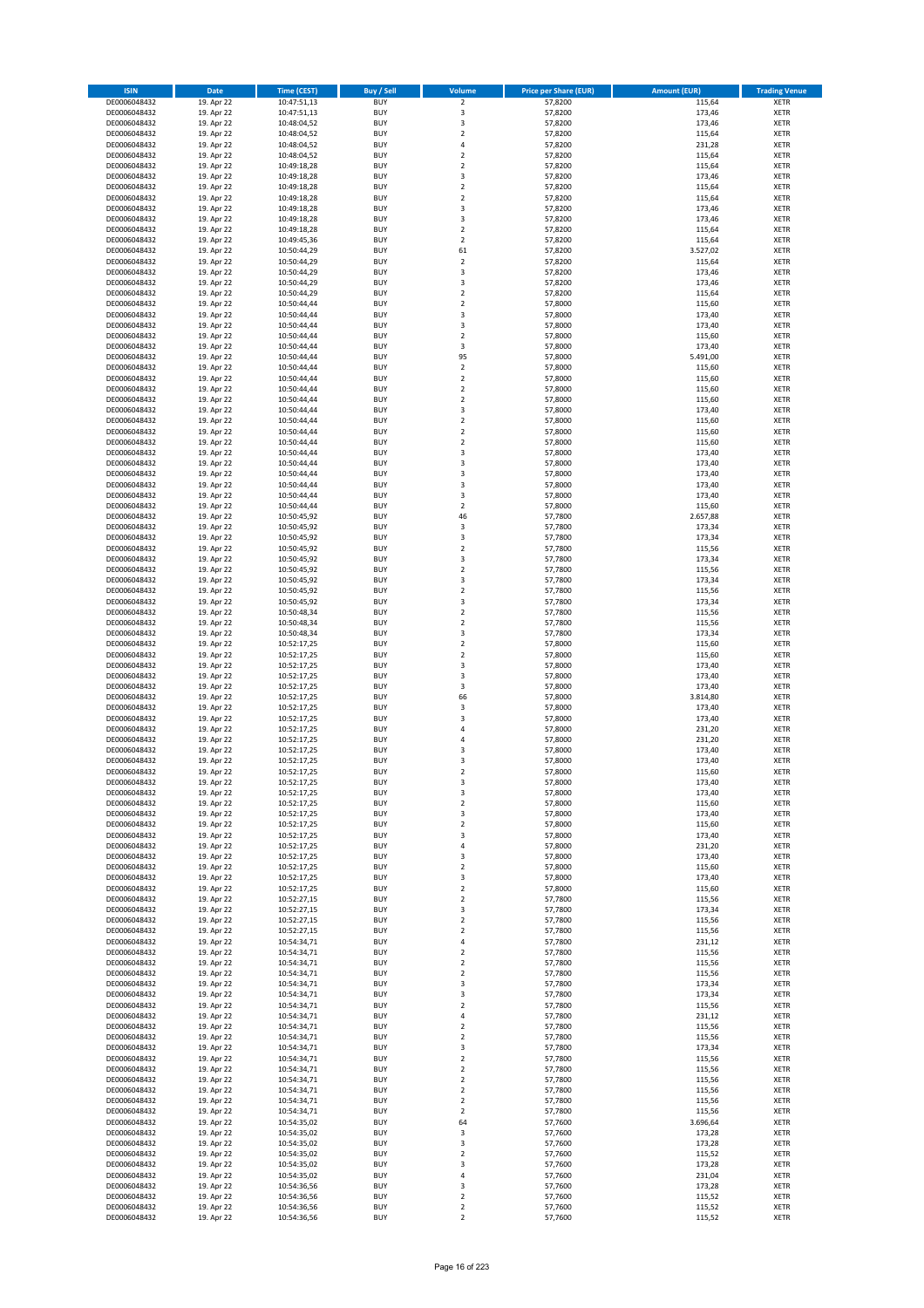| <b>ISIN</b>                  | <b>Date</b>              | <b>Time (CEST)</b>         | <b>Buy / Sell</b>        | Volume                        | <b>Price per Share (EUR)</b> | <b>Amount (EUR)</b> | <b>Trading Venue</b>       |
|------------------------------|--------------------------|----------------------------|--------------------------|-------------------------------|------------------------------|---------------------|----------------------------|
| DE0006048432                 | 19. Apr 22               | 10:54:36,56                | <b>BUY</b>               | $\overline{2}$                | 57,7600                      | 115,52              | <b>XETR</b>                |
| DE0006048432                 | 19. Apr 22               | 10:54:36,56                | <b>BUY</b>               | $\mathbf 2$                   | 57,7600                      | 115,52              | <b>XETR</b>                |
| DE0006048432                 | 19. Apr 22               | 10:54:36,56                | <b>BUY</b>               | $\overline{2}$                | 57,7600                      | 115,52              | <b>XETR</b>                |
| DE0006048432<br>DE0006048432 | 19. Apr 22<br>19. Apr 22 | 10:54:42,02<br>10:54:42,02 | <b>BUY</b><br><b>BUY</b> | 3<br>$\overline{\mathbf{c}}$  | 57,7800<br>57,7800           | 173,34<br>115,56    | <b>XETR</b><br><b>XETR</b> |
| DE0006048432                 | 19. Apr 22               | 10:54:42,02                | <b>BUY</b>               | $\mathbf 2$                   | 57,7800                      | 115,56              | <b>XETR</b>                |
| DE0006048432                 | 19. Apr 22               | 10:54:45,09                | <b>BUY</b>               | 3                             | 57,7800                      | 173,34              | <b>XETR</b>                |
| DE0006048432                 | 19. Apr 22               | 10:54:45,09                | <b>BUY</b>               | $\overline{\mathbf{c}}$       | 57,7800                      | 115,56              | <b>XETR</b>                |
| DE0006048432                 | 19. Apr 22               | 10:54:45,09                | <b>BUY</b>               | $\overline{2}$                | 57,7800                      | 115,56              | <b>XETR</b>                |
| DE0006048432                 | 19. Apr 22               | 10:54:45,09                | <b>BUY</b>               | $\overline{2}$                | 57,7800                      | 115,56              | <b>XETR</b>                |
| DE0006048432                 | 19. Apr 22               | 10:54:45,09                | <b>BUY</b>               | $\mathbf 2$                   | 57,7800                      | 115,56              | <b>XETR</b>                |
| DE0006048432<br>DE0006048432 | 19. Apr 22<br>19. Apr 22 | 10:54:45,09                | <b>BUY</b><br><b>BUY</b> | 3<br>$\mathbf 2$              | 57,7800<br>57,7800           | 173,34<br>115,56    | <b>XETR</b><br><b>XETR</b> |
| DE0006048432                 | 19. Apr 22               | 10:54:45,09<br>10:54:45,09 | <b>BUY</b>               | 3                             | 57,7800                      | 173,34              | <b>XETR</b>                |
| DE0006048432                 | 19. Apr 22               | 10:54:45,09                | <b>BUY</b>               | 3                             | 57,7800                      | 173,34              | <b>XETR</b>                |
| DE0006048432                 | 19. Apr 22               | 10:54:46,61                | <b>BUY</b>               | 20                            | 57,7800                      | 1.155,60            | <b>XETR</b>                |
| DE0006048432                 | 19. Apr 22               | 10:54:46,61                | <b>BUY</b>               | $\mathbf 2$                   | 57,7800                      | 115,56              | <b>XETR</b>                |
| DE0006048432                 | 19. Apr 22               | 10:54:46,61                | <b>BUY</b>               | $\mathbf 2$                   | 57,7800                      | 115,56              | <b>XETR</b>                |
| DE0006048432                 | 19. Apr 22               | 10:54:46,61                | <b>BUY</b>               | 58                            | 57,7800                      | 3.351,24            | <b>XETR</b>                |
| DE0006048432                 | 19. Apr 22               | 10:54:48,14                | <b>BUY</b>               | 5                             | 57,7800                      | 288,90              | <b>XETR</b>                |
| DE0006048432<br>DE0006048432 | 19. Apr 22<br>19. Apr 22 | 10:54:48,14<br>10:54:49,62 | <b>BUY</b><br><b>BUY</b> | 3<br>3                        | 57,7800<br>57,7800           | 173,34<br>173,34    | <b>XETR</b><br><b>XETR</b> |
| DE0006048432                 | 19. Apr 22               | 10:54:49,62                | <b>BUY</b>               | 4                             | 57,7800                      | 231,12              | <b>XETR</b>                |
| DE0006048432                 | 19. Apr 22               | 10:54:49,62                | <b>BUY</b>               | 3                             | 57,7800                      | 173,34              | <b>XETR</b>                |
| DE0006048432                 | 19. Apr 22               | 10:54:49,62                | <b>BUY</b>               | 56                            | 57,7800                      | 3.235,68            | <b>XETR</b>                |
| DE0006048432                 | 19. Apr 22               | 10:55:29,48                | <b>BUY</b>               | 99                            | 57,7800                      | 5.720,22            | <b>XETR</b>                |
| DE0006048432                 | 19. Apr 22               | 10:55:29,48                | <b>BUY</b>               | $\mathsf 3$                   | 57,8000                      | 173,40              | XETR                       |
| DE0006048432                 | 19. Apr 22               | 10:55:29,48                | <b>BUY</b>               | 3                             | 57,8000                      | 173,40              | <b>XETR</b>                |
| DE0006048432<br>DE0006048432 | 19. Apr 22<br>19. Apr 22 | 10:55:29,48<br>10:55:29,48 | <b>BUY</b><br><b>BUY</b> | $\mathbf 2$<br>61             | 57,8000<br>57,8200           | 115,60<br>3.527,02  | <b>XETR</b><br><b>XETR</b> |
| DE0006048432                 | 19. Apr 22               | 10:55:29,48                | <b>BUY</b>               | 3                             | 57,8000                      | 173,40              | <b>XETR</b>                |
| DE0006048432                 | 19. Apr 22               | 10:55:29,48                | <b>BUY</b>               | 3                             | 57,8000                      | 173,40              | <b>XETR</b>                |
| DE0006048432                 | 19. Apr 22               | 10:55:29,48                | <b>BUY</b>               | 3                             | 57,8200                      | 173,46              | <b>XETR</b>                |
| DE0006048432                 | 19. Apr 22               | 10:55:29,48                | <b>BUY</b>               | 3                             | 57,8000                      | 173,40              | <b>XETR</b>                |
| DE0006048432                 | 19. Apr 22               | 10:55:29,48                | <b>BUY</b>               | 3                             | 57,8000                      | 173,40              | <b>XETR</b>                |
| DE0006048432                 | 19. Apr 22               | 10:55:29,48                | <b>BUY</b>               | 3                             | 57,8000                      | 173,40              | <b>XETR</b>                |
| DE0006048432<br>DE0006048432 | 19. Apr 22<br>19. Apr 22 | 10:55:29,48<br>10:55:29,48 | <b>BUY</b><br><b>BUY</b> | 3<br>3                        | 57,8200<br>57,8000           | 173,46<br>173,40    | <b>XETR</b><br><b>XETR</b> |
| DE0006048432                 | 19. Apr 22               | 10:55:29,48                | <b>BUY</b>               | 3                             | 57,8200                      | 173,46              | <b>XETR</b>                |
| DE0006048432                 | 19. Apr 22               | 10:55:29,48                | <b>BUY</b>               | $\mathbf 2$                   | 57,8200                      | 115,64              | <b>XETR</b>                |
| DE0006048432                 | 19. Apr 22               | 10:55:41,96                | <b>BUY</b>               | 3                             | 57,7800                      | 173,34              | <b>XETR</b>                |
| DE0006048432                 | 19. Apr 22               | 10:55:41,96                | <b>BUY</b>               | 69                            | 57,7800                      | 3.986,82            | <b>XETR</b>                |
| DE0006048432                 | 19. Apr 22               | 10:55:41,96                | <b>BUY</b>               | 3                             | 57,7800                      | 173,34              | <b>XETR</b>                |
| DE0006048432                 | 19. Apr 22               | 10:55:44,89                | <b>BUY</b>               | $\overline{\mathbf{c}}$       | 57,7600                      | 115,52              | <b>XETR</b>                |
| DE0006048432                 | 19. Apr 22               | 10:55:44,89                | <b>BUY</b>               | 3                             | 57,7600                      | 173,28              | <b>XETR</b>                |
| DE0006048432<br>DE0006048432 | 19. Apr 22<br>19. Apr 22 | 10:55:44,89<br>10:55:44,89 | <b>BUY</b><br><b>BUY</b> | 3<br>$\mathbf 2$              | 57,7600<br>57,7600           | 173,28<br>115,52    | <b>XETR</b><br><b>XETR</b> |
| DE0006048432                 | 19. Apr 22               | 10:55:44,89                | <b>BUY</b>               | 3                             | 57,7600                      | 173,28              | <b>XETR</b>                |
| DE0006048432                 | 19. Apr 22               | 10:55:44,89                | <b>BUY</b>               | $\mathbf 2$                   | 57,7600                      | 115,52              | <b>XETR</b>                |
| DE0006048432                 | 19. Apr 22               | 10:55:44,89                | <b>BUY</b>               | 3                             | 57,7600                      | 173,28              | <b>XETR</b>                |
| DE0006048432                 | 19. Apr 22               | 10:55:44,89                | <b>BUY</b>               | 3                             | 57,7600                      | 173,28              | <b>XETR</b>                |
| DE0006048432                 | 19. Apr 22               | 10:55:44,89                | <b>BUY</b>               | 3                             | 57,7600                      | 173,28              | <b>XETR</b>                |
| DE0006048432                 | 19. Apr 22               | 10:56:05,78                | <b>BUY</b><br><b>BUY</b> | 3                             | 57,7400                      | 173,22              | <b>XETR</b>                |
| DE0006048432<br>DE0006048432 | 19. Apr 22<br>19. Apr 22 | 10:56:05,78<br>10:56:05,78 | <b>BUY</b>               | $\mathbf 2$<br>3              | 57,7400<br>57,7400           | 115,48<br>173,22    | <b>XETR</b><br><b>XETR</b> |
| DE0006048432                 | 19. Apr 22               | 10:56:05,78                | <b>BUY</b>               | 3                             | 57,7400                      | 173,22              | <b>XETR</b>                |
| DE0006048432                 | 19. Apr 22               | 10:56:05,78                | <b>BUY</b>               | 3                             | 57,7400                      | 173,22              | <b>XETR</b>                |
| DE0006048432                 | 19. Apr 22               | 10:56:05,78                | <b>BUY</b>               | $\overline{\mathbf{c}}$       | 57,7400                      | 115,48              | <b>XETR</b>                |
| DE0006048432                 | 19. Apr 22               | 10:56:05,78                | <b>BUY</b>               | $\overline{\mathbf{c}}$       | 57,7400                      | 115,48              | <b>XETR</b>                |
| DE0006048432                 | 19. Apr 22               | 10:56:05,78                | <b>BUY</b>               | $\overline{2}$                | 57,7400                      | 115,48              | <b>XETR</b>                |
| DE0006048432<br>DE0006048432 | 19. Apr 22               | 10:56:05,78                | <b>BUY</b><br><b>BUY</b> | 3<br>$\overline{\mathbf{c}}$  | 57,7400                      | 173,22              | <b>XETR</b><br><b>XETR</b> |
| DE0006048432                 | 19. Apr 22<br>19. Apr 22 | 10:56:05,78<br>10:56:05,78 | <b>BUY</b>               | $\mathbf 2$                   | 57,7400<br>57,7400           | 115,48<br>115,48    | <b>XETR</b>                |
| DE0006048432                 | 19. Apr 22               | 10:56:06,07                | <b>BUY</b>               | 19                            | 57,7200                      | 1.096,68            | <b>XETR</b>                |
| DE0006048432                 | 19. Apr 22               | 10:56:07,38                | BUY                      | 47                            | 57,7400                      | 2.713,78            | <b>XETR</b>                |
| DE0006048432                 | 19. Apr 22               | 10:56:07,38                | <b>BUY</b>               | 3                             | 57,7400                      | 173,22              | <b>XETR</b>                |
| DE0006048432                 | 19. Apr 22               | 10:56:07,38                | <b>BUY</b>               | $\mathbf 2$                   | 57,7400                      | 115,48              | <b>XETR</b>                |
| DE0006048432                 | 19. Apr 22               | 10:56:07,38                | <b>BUY</b>               | 2                             | 57,7400                      | 115,48              | <b>XETR</b>                |
| DE0006048432<br>DE0006048432 | 19. Apr 22<br>19. Apr 22 | 10:56:09,26<br>10:56:11,16 | <b>BUY</b><br><b>BUY</b> | 3<br>3                        | 57,7400<br>57,7400           | 173,22<br>173,22    | <b>XETR</b><br><b>XETR</b> |
| DE0006048432                 | 19. Apr 22               | 10:56:11,16                | <b>BUY</b>               | $\mathbf 2$                   | 57,7400                      | 115,48              | <b>XETR</b>                |
| DE0006048432                 | 19. Apr 22               | 10:56:11,16                | <b>BUY</b>               | $\mathbf 2$                   | 57,7400                      | 115,48              | <b>XETR</b>                |
| DE0006048432                 | 19. Apr 22               | 10:56:16,86                | <b>BUY</b>               | 3                             | 57,7400                      | 173,22              | <b>XETR</b>                |
| DE0006048432                 | 19. Apr 22               | 10:56:21,78                | <b>BUY</b>               | $\mathbf 2$                   | 57,7600                      | 115,52              | <b>XETR</b>                |
| DE0006048432                 | 19. Apr 22               | 10:56:21,78                | <b>BUY</b>               | 3                             | 57,7600                      | 173,28              | <b>XETR</b>                |
| DE0006048432<br>DE0006048432 | 19. Apr 22<br>19. Apr 22 | 10:56:21,78<br>10:56:21,78 | <b>BUY</b><br><b>BUY</b> | $\overline{2}$<br>$\mathbf 2$ | 57,7600<br>57,7600           | 115,52<br>115,52    | <b>XETR</b><br><b>XETR</b> |
| DE0006048432                 | 19. Apr 22               | 10:56:27,88                | <b>BUY</b>               | 55                            | 57,8400                      | 3.181,20            | <b>XETR</b>                |
| DE0006048432                 | 19. Apr 22               | 10:56:29,45                | <b>BUY</b>               | 3                             | 57,8600                      | 173,58              | <b>XETR</b>                |
| DE0006048432                 | 19. Apr 22               | 10:56:29,45                | <b>BUY</b>               | 3                             | 57,8600                      | 173,58              | <b>XETR</b>                |
| DE0006048432                 | 19. Apr 22               | 10:56:29,45                | <b>BUY</b>               | $\mathbf 1$                   | 57,8600                      | 57,86               | <b>XETR</b>                |
| DE0006048432                 | 19. Apr 22               | 10:56:29,45                | <b>BUY</b>               | $\mathbf 1$                   | 57,8600                      | 57,86               | <b>XETR</b>                |
| DE0006048432                 | 19. Apr 22               | 10:56:31,31                | <b>BUY</b>               | 3                             | 57,8400                      | 173,52              | <b>XETR</b>                |
| DE0006048432<br>DE0006048432 | 19. Apr 22<br>19. Apr 22 | 10:56:31,31<br>10:56:31,31 | <b>BUY</b><br><b>BUY</b> | 4<br>4                        | 57,8400<br>57,8400           | 231,36<br>231,36    | <b>XETR</b><br><b>XETR</b> |
| DE0006048432                 | 19. Apr 22               | 10:56:31,31                | <b>BUY</b>               | 3                             | 57,8400                      | 173,52              | <b>XETR</b>                |
| DE0006048432                 | 19. Apr 22               | 10:56:31,31                | <b>BUY</b>               | 4                             | 57,8400                      | 231,36              | <b>XETR</b>                |
| DE0006048432                 | 19. Apr 22               | 10:56:45,14                | <b>BUY</b>               | 77                            | 57,8600                      | 4.455,22            | <b>XETR</b>                |
| DE0006048432                 | 19. Apr 22               | 10:56:45,14                | <b>BUY</b>               | 3                             | 57,8600                      | 173,58              | <b>XETR</b>                |
| DE0006048432                 | 19. Apr 22               | 10:56:45,14                | <b>BUY</b>               | 5                             | 57,8600                      | 289,30              | <b>XETR</b>                |
| DE0006048432<br>DE0006048432 | 19. Apr 22<br>19. Apr 22 | 10:56:45,40<br>10:56:45,40 | <b>BUY</b><br><b>BUY</b> | 3<br>3                        | 57,8400<br>57,8400           | 173,52<br>173,52    | <b>XETR</b><br><b>XETR</b> |
| DE0006048432                 | 19. Apr 22               | 10:56:45,40                | <b>BUY</b>               | 3                             | 57,8400                      | 173,52              | <b>XETR</b>                |
| DE0006048432                 | 19. Apr 22               | 10:56:46,64                | <b>BUY</b>               | 3                             | 57,8400                      | 173,52              | <b>XETR</b>                |
| DE0006048432                 | 19. Apr 22               | 10:56:46,64                | <b>BUY</b>               | 3                             | 57,8400                      | 173,52              | <b>XETR</b>                |
| DE0006048432                 | 19. Apr 22               | 10:56:46,64                | <b>BUY</b>               | 4                             | 57,8400                      | 231,36              | <b>XETR</b>                |
| DE0006048432                 | 19. Apr 22               | 10:56:46,64                | <b>BUY</b>               | 4                             | 57,8400                      | 231,36              | <b>XETR</b>                |
| DE0006048432                 | 19. Apr 22               | 10:56:46,64                | <b>BUY</b>               | 4                             | 57,8400                      | 231,36              | <b>XETR</b>                |
| DE0006048432<br>DE0006048432 | 19. Apr 22<br>19. Apr 22 | 10:56:46,64<br>10:56:46,64 | <b>BUY</b><br><b>BUY</b> | 3<br>$\mathbf 2$              | 57,8400<br>57,8400           | 173,52<br>115,68    | <b>XETR</b><br><b>XETR</b> |
| DE0006048432                 | 19. Apr 22               | 10:56:46,64                | <b>BUY</b>               | $\overline{\mathbf{c}}$       | 57,8400                      | 115,68              | <b>XETR</b>                |
| DE0006048432                 | 19. Apr 22               | 10:56:46,64                | <b>BUY</b>               | 3                             | 57,8400                      | 173,52              | <b>XETR</b>                |
| DE0006048432                 | 19. Apr 22               | 10:56:46,64                | <b>BUY</b>               | 4                             | 57,8400                      | 231,36              | <b>XETR</b>                |
| DE0006048432                 | 19. Apr 22               | 10:56:46,64                | <b>BUY</b>               | $\mathbf 2$                   | 57,8400                      | 115,68              | <b>XETR</b>                |
| DE0006048432                 | 19. Apr 22               | 10:56:46,64                | <b>BUY</b>               | 3                             | 57,8400                      | 173,52              | <b>XETR</b>                |
| DE0006048432                 | 19. Apr 22               | 10:56:46,64                | <b>BUY</b>               | 3                             | 57,8400                      | 173,52              | <b>XETR</b>                |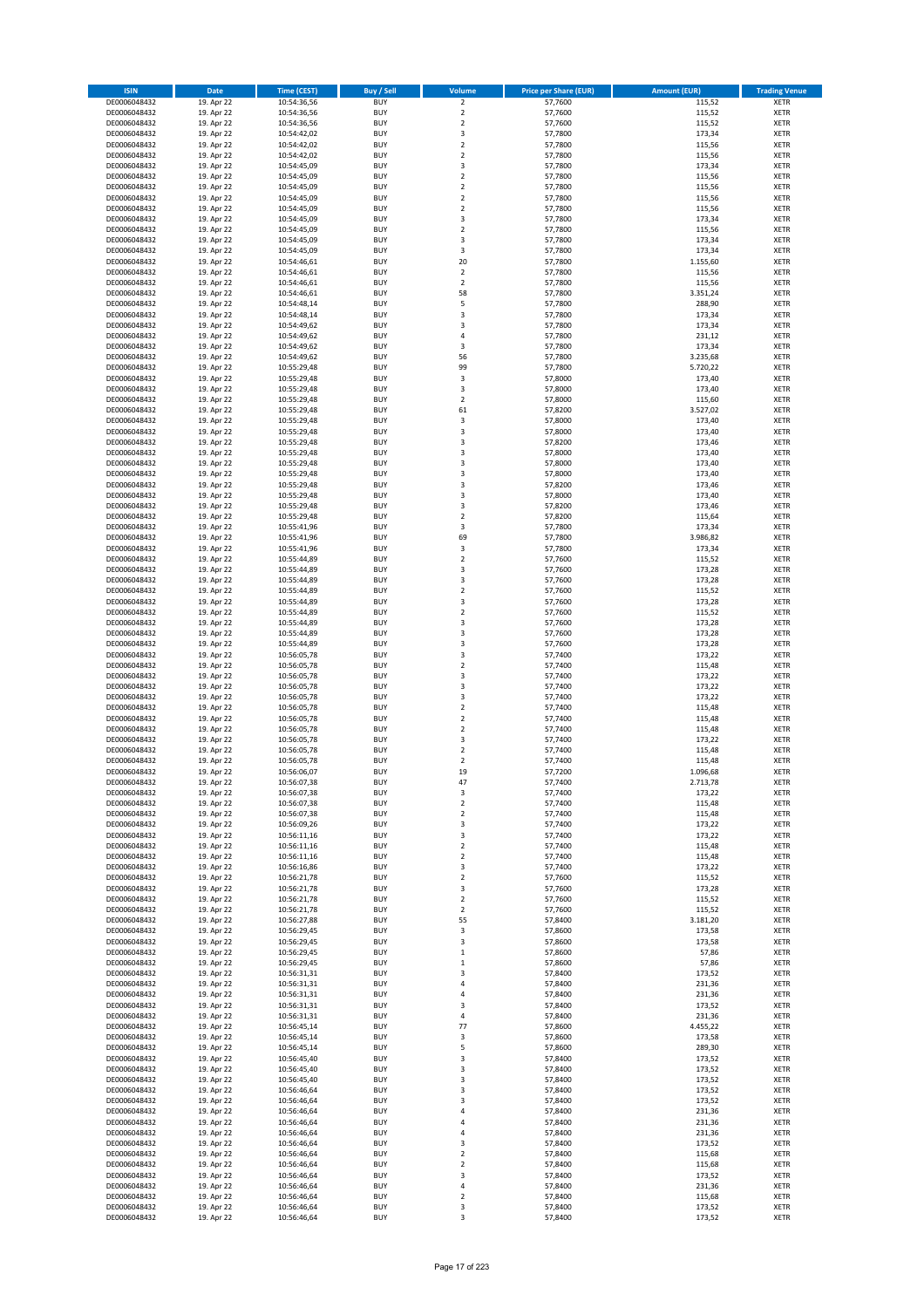| <b>ISIN</b>                  | <b>Date</b>              | <b>Time (CEST)</b>         | <b>Buy / Sell</b>        | <b>Volume</b>                          | <b>Price per Share (EUR)</b> | <b>Amount (EUR)</b> | <b>Trading Venue</b>       |
|------------------------------|--------------------------|----------------------------|--------------------------|----------------------------------------|------------------------------|---------------------|----------------------------|
| DE0006048432                 | 19. Apr 22               | 10:56:46,64                | <b>BUY</b>               | 3                                      | 57,8400                      | 173,52              | <b>XETR</b>                |
| DE0006048432                 | 19. Apr 22               | 10:56:46,64                | <b>BUY</b>               | 4                                      | 57,8400                      | 231,36              | <b>XETR</b>                |
| DE0006048432                 | 19. Apr 22               | 10:56:47,22                | <b>BUY</b>               | $\overline{\mathbf{c}}$                | 57.8400                      | 115,68              | <b>XETR</b>                |
| DE0006048432<br>DE0006048432 | 19. Apr 22<br>19. Apr 22 | 10:56:47,22<br>10:56:47,22 | <b>BUY</b><br><b>BUY</b> | 3<br>$\overline{\mathbf{c}}$           | 57,8400<br>57,8400           | 173,52<br>115,68    | <b>XETR</b><br><b>XETR</b> |
| DE0006048432                 | 19. Apr 22               | 10:56:47,32                | <b>BUY</b>               | 89                                     | 57,8200                      | 5.145,98            | <b>XETR</b>                |
| DE0006048432                 | 19. Apr 22               | 10:56:47,32                | <b>BUY</b>               | $\overline{\mathbf{c}}$                | 57,8200                      | 115,64              | <b>XETR</b>                |
| DE0006048432                 | 19. Apr 22               | 10:56:50,23                | <b>BUY</b>               | 3                                      | 57,8200                      | 173,46              | <b>XETR</b>                |
| DE0006048432                 | 19. Apr 22               | 10:56:50,23                | <b>BUY</b>               | $\overline{2}$                         | 57,8200                      | 115,64              | <b>XETR</b>                |
| DE0006048432                 | 19. Apr 22               | 10:56:52,87                | <b>BUY</b>               | 3                                      | 57,8200                      | 173,46              | <b>XETR</b>                |
| DE0006048432                 | 19. Apr 22               | 10:56:52,87                | <b>BUY</b>               | $\mathbf 2$                            | 57,8200                      | 115,64              | <b>XETR</b>                |
| DE0006048432<br>DE0006048432 | 19. Apr 22<br>19. Apr 22 | 10:56:52,87<br>10:56:52,87 | <b>BUY</b><br><b>BUY</b> | $\overline{\mathbf{c}}$<br>3           | 57,8200<br>57,8200           | 115,64<br>173,46    | <b>XETR</b><br><b>XETR</b> |
| DE0006048432                 | 19. Apr 22               | 10:56:52,87                | <b>BUY</b>               | $\overline{\mathbf{c}}$                | 57,8200                      | 115,64              | <b>XETR</b>                |
| DE0006048432                 | 19. Apr 22               | 10:56:52,87                | <b>BUY</b>               | $\overline{\mathbf{c}}$                | 57,8200                      | 115,64              | <b>XETR</b>                |
| DE0006048432                 | 19. Apr 22               | 10:56:52,87                | <b>BUY</b>               | 3                                      | 57,8200                      | 173,46              | <b>XETR</b>                |
| DE0006048432                 | 19. Apr 22               | 10:56:52,87                | <b>BUY</b>               | $\mathbf 2$                            | 57,8200                      | 115,64              | <b>XETR</b>                |
| DE0006048432                 | 19. Apr 22               | 10:58:54,02                | <b>BUY</b>               | $\mathbf 2$                            | 57,8800                      | 115,76              | <b>XETR</b>                |
| DE0006048432                 | 19. Apr 22               | 10:58:54,02                | <b>BUY</b>               | $\overline{\mathbf{c}}$                | 57,8800                      | 115,76              | <b>XETR</b>                |
| DE0006048432                 | 19. Apr 22               | 10:58:54,02                | <b>BUY</b>               | $\mathbf 2$                            | 57,8800                      | 115,76              | <b>XETR</b>                |
| DE0006048432<br>DE0006048432 | 19. Apr 22<br>19. Apr 22 | 10:58:54,02<br>10:58:54,02 | <b>BUY</b><br><b>BUY</b> | $\overline{\mathbf{c}}$<br>$\mathbf 2$ | 57,8800<br>57,8800           | 115,76<br>115,76    | <b>XETR</b><br><b>XETR</b> |
| DE0006048432                 | 19. Apr 22               | 10:58:54,02                | <b>BUY</b>               | $\mathbf 2$                            | 57,8800                      | 115,76              | <b>XETR</b>                |
| DE0006048432                 | 19. Apr 22               | 10:58:54,02                | <b>BUY</b>               | $\mathbf 2$                            | 57,8800                      | 115,76              | <b>XETR</b>                |
| DE0006048432                 | 19. Apr 22               | 10:58:54,02                | <b>BUY</b>               | $\mathbf 2$                            | 57,8800                      | 115,76              | <b>XETR</b>                |
| DE0006048432                 | 19. Apr 22               | 10:58:54,02                | <b>BUY</b>               | 3                                      | 57,8800                      | 173,64              | <b>XETR</b>                |
| DE0006048432                 | 19. Apr 22               | 10:58:54,02                | <b>BUY</b>               | $\mathbf 2$                            | 57,8800                      | 115,76              | <b>XETR</b>                |
| DE0006048432                 | 19. Apr 22               | 10:58:54,02                | <b>BUY</b>               | 3                                      | 57,8800                      | 173,64              | <b>XETR</b>                |
| DE0006048432<br>DE0006048432 | 19. Apr 22<br>19. Apr 22 | 10:59:36,09<br>10:59:36,09 | <b>BUY</b><br><b>BUY</b> | 3<br>3                                 | 57,8600<br>57,8600           | 173,58<br>173,58    | <b>XETR</b><br><b>XETR</b> |
| DE0006048432                 | 19. Apr 22               | 10:59:36,09                | <b>BUY</b>               | $\mathbf 2$                            | 57,8600                      | 115,72              | <b>XETR</b>                |
| DE0006048432                 | 19. Apr 22               | 10:59:36,09                | <b>BUY</b>               | $\overline{\mathbf{c}}$                | 57,8600                      | 115,72              | <b>XETR</b>                |
| DE0006048432                 | 19. Apr 22               | 10:59:36,09                | <b>BUY</b>               | $\mathbf 2$                            | 57,8600                      | 115,72              | <b>XETR</b>                |
| DE0006048432                 | 19. Apr 22               | 10:59:36,09                | <b>BUY</b>               | 3                                      | 57,8600                      | 173,58              | <b>XETR</b>                |
| DE0006048432                 | 19. Apr 22               | 10:59:36,09                | <b>BUY</b>               | 126                                    | 57,8600                      | 7.290,36            | <b>XETR</b>                |
| DE0006048432                 | 19. Apr 22               | 10:59:36,09                | <b>BUY</b>               | 3                                      | 57,8600                      | 173,58              | <b>XETR</b>                |
| DE0006048432                 | 19. Apr 22               | 10:59:36,09                | <b>BUY</b><br><b>BUY</b> | 3<br>3                                 | 57,8600                      | 173,58              | <b>XETR</b>                |
| DE0006048432<br>DE0006048432 | 19. Apr 22<br>19. Apr 22 | 10:59:36,09<br>10:59:36,09 | <b>BUY</b>               | 3                                      | 57,8600<br>57,8600           | 173,58<br>173,58    | <b>XETR</b><br><b>XETR</b> |
| DE0006048432                 | 19. Apr 22               | 10:59:36,09                | <b>BUY</b>               | 3                                      | 57,8600                      | 173,58              | <b>XETR</b>                |
| DE0006048432                 | 19. Apr 22               | 10:59:36,09                | <b>BUY</b>               | 3                                      | 57,8600                      | 173,58              | <b>XETR</b>                |
| DE0006048432                 | 19. Apr 22               | 10:59:36,09                | <b>BUY</b>               | $\mathbf 2$                            | 57,8600                      | 115,72              | <b>XETR</b>                |
| DE0006048432                 | 19. Apr 22               | 10:59:36,09                | <b>BUY</b>               | $\mathbf 2$                            | 57,8600                      | 115,72              | <b>XETR</b>                |
| DE0006048432                 | 19. Apr 22               | 10:59:36,09                | <b>BUY</b>               | 3                                      | 57,8600                      | 173,58              | <b>XETR</b>                |
| DE0006048432                 | 19. Apr 22               | 10:59:36,09                | <b>BUY</b>               | $\mathbf 2$                            | 57,8600                      | 115,72              | <b>XETR</b>                |
| DE0006048432                 | 19. Apr 22               | 10:59:36,09                | <b>BUY</b><br><b>BUY</b> | 3<br>$\mathbf 2$                       | 57,8600                      | 173,58              | <b>XETR</b>                |
| DE0006048432<br>DE0006048432 | 19. Apr 22<br>19. Apr 22 | 10:59:36,09<br>10:59:36,09 | <b>BUY</b>               | $\mathbf 2$                            | 57,8600<br>57,8600           | 115,72<br>115,72    | <b>XETR</b><br><b>XETR</b> |
| DE0006048432                 | 19. Apr 22               | 10:59:40,03                | <b>BUY</b>               | 3                                      | 57,8600                      | 173,58              | <b>XETR</b>                |
| DE0006048432                 | 19. Apr 22               | 10:59:40,03                | <b>BUY</b>               | 3                                      | 57,8600                      | 173,58              | <b>XETR</b>                |
| DE0006048432                 | 19. Apr 22               | 10:59:40,03                | <b>BUY</b>               | 3                                      | 57,8600                      | 173,58              | <b>XETR</b>                |
| DE0006048432                 | 19. Apr 22               | 10:59:40,03                | <b>BUY</b>               | $\mathbf 2$                            | 57,8600                      | 115,72              | <b>XETR</b>                |
| DE0006048432                 | 19. Apr 22               | 10:59:40,03                | <b>BUY</b>               | 3                                      | 57,8600                      | 173,58              | <b>XETR</b>                |
| DE0006048432<br>DE0006048432 | 19. Apr 22<br>19. Apr 22 | 10:59:40,03<br>10:59:40,03 | <b>BUY</b><br><b>BUY</b> | $\mathbf 2$<br>3                       | 57,8600<br>57,8600           | 115,72<br>173,58    | <b>XETR</b><br><b>XETR</b> |
| DE0006048432                 | 19. Apr 22               | 10:59:40,03                | <b>BUY</b>               | 3                                      | 57,8600                      | 173,58              | <b>XETR</b>                |
| DE0006048432                 | 19. Apr 22               | 10:59:40,03                | <b>BUY</b>               | 3                                      | 57,8600                      | 173,58              | <b>XETR</b>                |
| DE0006048432                 | 19. Apr 22               | 10:59:40,03                | <b>BUY</b>               | 3                                      | 57,8600                      | 173,58              | <b>XETR</b>                |
| DE0006048432                 | 19. Apr 22               | 10:59:40,03                | <b>BUY</b>               | 3                                      | 57,8600                      | 173,58              | <b>XETR</b>                |
| DE0006048432                 | 19. Apr 22               | 10:59:40,03                | <b>BUY</b>               | $\overline{2}$                         | 57,8600                      | 115,72              | <b>XETR</b>                |
| DE0006048432                 | 19. Apr 22               | 10:59:40,03                | <b>BUY</b>               | 3                                      | 57,8600                      | 173,58              | <b>XETR</b>                |
| DE0006048432<br>DE0006048432 | 19. Apr 22<br>19. Apr 22 | 10:59:40,03<br>10:59:40,03 | <b>BUY</b><br><b>BUY</b> | 3<br>3                                 | 57,8600<br>57,8600           | 173,58<br>173,58    | <b>XETR</b><br><b>XETR</b> |
| DE0006048432                 | 19. Apr 22               | 10:59:40,03                | <b>BUY</b>               | 3                                      | 57,8600                      | 173,58              | <b>XETR</b>                |
| DE0006048432                 | 19. Apr 22               | 10:59:40,03                | <b>BUY</b>               | 2                                      | 57,8600                      | 115,72              | <b>XETR</b>                |
| DE0006048432                 | 19. Apr 22               | 10:59:40,03                | <b>BUY</b>               | 3                                      | 57,8600                      | 173,58              | <b>XETR</b>                |
| DE0006048432                 | 19. Apr 22               | 11:01:01,14                | <b>BUY</b>               | 90                                     | 57,8800                      | 5.209,20            | XETR                       |
| DE0006048432                 | 19. Apr 22               | 11:01:01,14                | <b>BUY</b>               | 2                                      | 57,8800                      | 115,76              | XETR                       |
| DE0006048432                 | 19. Apr 22               | 11:01:01,14                | <b>BUY</b>               | 3                                      | 57,8800                      | 173,64              | <b>XETR</b>                |
| DE0006048432<br>DE0006048432 | 19. Apr 22<br>19. Apr 22 | 11:01:01,14<br>11:01:01,14 | <b>BUY</b><br><b>BUY</b> | $\mathbf 2$<br>3                       | 57,8800<br>57,8800           | 115,76<br>173,64    | <b>XETR</b><br><b>XETR</b> |
| DE0006048432                 | 19. Apr 22               | 11:01:01,14                | <b>BUY</b>               | $\mathbf 2$                            | 57,8800                      | 115,76              | <b>XETR</b>                |
| DE0006048432                 | 19. Apr 22               | 11:01:01,14                | <b>BUY</b>               | $\mathbf 2$                            | 57,8800                      | 115,76              | <b>XETR</b>                |
| DE0006048432                 | 19. Apr 22               | 11:01:01,14                | <b>BUY</b>               | $\mathbf 2$                            | 57,8800                      | 115,76              | XETR                       |
| DE0006048432                 | 19. Apr 22               | 11:01:01,14                | <b>BUY</b>               | 3                                      | 57,8800                      | 173,64              | <b>XETR</b>                |
| DE0006048432                 | 19. Apr 22               | 11:01:01,14                | <b>BUY</b>               | $\overline{2}$                         | 57,8800                      | 115,76              | <b>XETR</b>                |
| DE0006048432<br>DE0006048432 | 19. Apr 22<br>19. Apr 22 | 11:01:01,14<br>11:01:01,14 | <b>BUY</b><br><b>BUY</b> | $\mathbf 2$<br>$\overline{2}$          | 57,8800<br>57,8800           | 115,76<br>115,76    | <b>XETR</b><br><b>XETR</b> |
| DE0006048432                 | 19. Apr 22               | 11:01:01,14                | <b>BUY</b>               | $\mathbf 2$                            | 57,8800                      | 115,76              | <b>XETR</b>                |
| DE0006048432                 | 19. Apr 22               | 11:01:01,14                | <b>BUY</b>               | $\overline{2}$                         | 57,8800                      | 115,76              | <b>XETR</b>                |
| DE0006048432                 | 19. Apr 22               | 11:01:01,14                | <b>BUY</b>               | $\mathbf 2$                            | 57,8800                      | 115,76              | <b>XETR</b>                |
| DE0006048432                 | 19. Apr 22               | 11:01:01,14                | <b>BUY</b>               | $\mathbf 2$                            | 57,8800                      | 115,76              | <b>XETR</b>                |
| DE0006048432                 | 19. Apr 22               | 11:01:01,14                | <b>BUY</b>               | 3                                      | 57,8800                      | 173,64              | XETR                       |
| DE0006048432                 | 19. Apr 22               | 11:01:01,14                | <b>BUY</b>               | $\mathbf 2$                            | 57,8800                      | 115,76              | <b>XETR</b>                |
| DE0006048432<br>DE0006048432 | 19. Apr 22<br>19. Apr 22 | 11:01:01,14<br>11:01:01,14 | <b>BUY</b><br><b>BUY</b> | 4<br>$\mathbf 2$                       | 57,8800<br>57,8800           | 231,52<br>115,76    | <b>XETR</b><br><b>XETR</b> |
| DE0006048432                 | 19. Apr 22               | 11:01:01,14                | <b>BUY</b>               | $\overline{2}$                         | 57,8800                      | 115,76              | <b>XETR</b>                |
| DE0006048432                 | 19. Apr 22               | 11:02:01,64                | <b>BUY</b>               | 121                                    | 57,8800                      | 7.003,48            | <b>XETR</b>                |
| DE0006048432                 | 19. Apr 22               | 11:02:14,86                | <b>BUY</b>               | 3                                      | 57,8600                      | 173,58              | <b>XETR</b>                |
| DE0006048432                 | 19. Apr 22               | 11:02:14,86                | <b>BUY</b>               | 3                                      | 57,8600                      | 173,58              | XETR                       |
| DE0006048432                 | 19. Apr 22               | 11:02:14,86                | <b>BUY</b>               | $\mathbf 2$                            | 57,8600                      | 115,72              | <b>XETR</b>                |
| DE0006048432                 | 19. Apr 22               | 11:02:14,86                | <b>BUY</b><br><b>BUY</b> | 3                                      | 57,8600                      | 173,58<br>173,58    | <b>XETR</b>                |
| DE0006048432<br>DE0006048432 | 19. Apr 22<br>19. Apr 22 | 11:02:14,86<br>11:02:14,86 | <b>BUY</b>               | 3<br>3                                 | 57,8600<br>57,8600           | 173,58              | <b>XETR</b><br><b>XETR</b> |
| DE0006048432                 | 19. Apr 22               | 11:02:14,86                | <b>BUY</b>               | 3                                      | 57,8600                      | 173,58              | <b>XETR</b>                |
| DE0006048432                 | 19. Apr 22               | 11:02:14,86                | <b>BUY</b>               | 3                                      | 57,8600                      | 173,58              | <b>XETR</b>                |
| DE0006048432                 | 19. Apr 22               | 11:02:14,86                | <b>BUY</b>               | 3                                      | 57,8600                      | 173,58              | XETR                       |
| DE0006048432                 | 19. Apr 22               | 11:03:20,77                | <b>BUY</b>               | 106                                    | 57,8600                      | 6.133,16            | <b>XETR</b>                |
| DE0006048432                 | 19. Apr 22               | 11:03:20,77                | <b>BUY</b>               | 3                                      | 57,8600                      | 173,58              | <b>XETR</b>                |
| DE0006048432<br>DE0006048432 | 19. Apr 22<br>19. Apr 22 | 11:03:20,77<br>11:03:34,93 | <b>BUY</b><br><b>BUY</b> | 10<br>63                               | 57,8600<br>57,8400           | 578,60<br>3.643,92  | <b>XETR</b><br><b>XETR</b> |
| DE0006048432                 | 19. Apr 22               | 11:03:34,93                | <b>BUY</b>               | 3                                      | 57,8400                      | 173,52              | XETR                       |
| DE0006048432                 | 19. Apr 22               | 11:03:34,93                | <b>BUY</b>               | 3                                      | 57,8400                      | 173,52              | <b>XETR</b>                |
| DE0006048432                 | 19. Apr 22               | 11:03:34,93                | <b>BUY</b>               | $\mathbf 2$                            | 57,8400                      | 115,68              | <b>XETR</b>                |
| DE0006048432                 | 19. Apr 22               | 11:03:34,93                | <b>BUY</b>               | 3                                      | 57,8400                      | 173,52              | <b>XETR</b>                |
| DE0006048432                 | 19. Apr 22               | 11:03:34,93                | <b>BUY</b>               | 3                                      | 57,8400                      | 173,52              | XETR                       |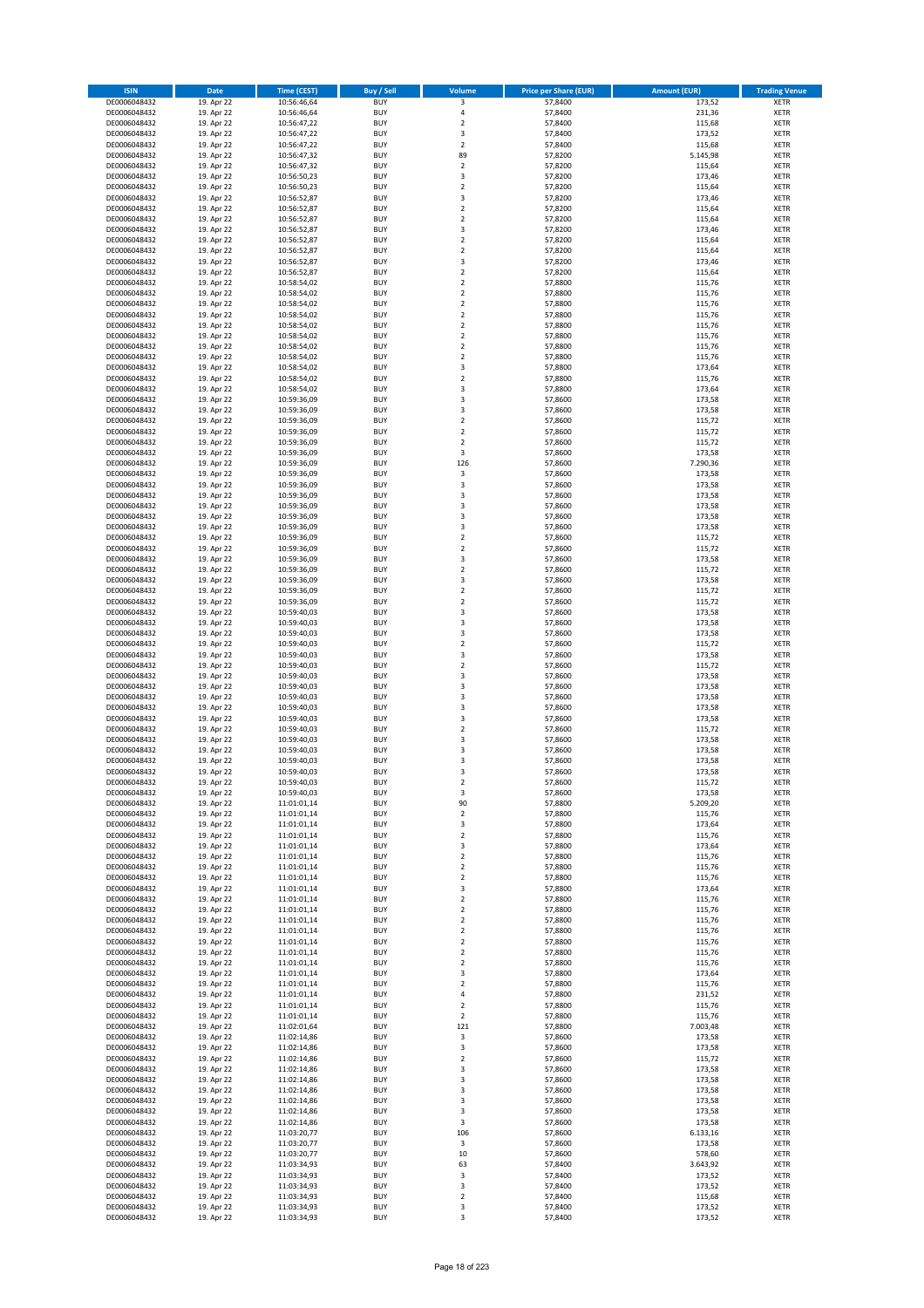| <b>ISIN</b>                  | <b>Date</b>              | <b>Time (CEST)</b>         | <b>Buy / Sell</b>        | Volume                       | <b>Price per Share (EUR)</b> | <b>Amount (EUR)</b> | <b>Trading Venue</b>       |
|------------------------------|--------------------------|----------------------------|--------------------------|------------------------------|------------------------------|---------------------|----------------------------|
| DE0006048432                 | 19. Apr 22               | 11:03:34,93                | <b>BUY</b>               | $\overline{\mathbf{3}}$      | 57,8400                      | 173,52              | <b>XETR</b>                |
| DE0006048432                 | 19. Apr 22               | 11:03:34,93                | <b>BUY</b>               | 3                            | 57,8400                      | 173,52              | <b>XETR</b>                |
| DE0006048432                 | 19. Apr 22               | 11:03:34,93                | <b>BUY</b>               | 3                            | 57,8400                      | 173,52              | <b>XETR</b>                |
| DE0006048432<br>DE0006048432 | 19. Apr 22<br>19. Apr 22 | 11:03:34,93<br>11:03:34,93 | <b>BUY</b><br><b>BUY</b> | 4<br>3                       | 57,8400<br>57,8400           | 231,36<br>173,52    | <b>XETR</b><br><b>XETR</b> |
| DE0006048432                 | 19. Apr 22               | 11:03:34,93                | <b>BUY</b>               | $\mathbf 2$                  | 57,8400                      | 115,68              | <b>XETR</b>                |
| DE0006048432                 | 19. Apr 22               | 11:03:34,93                | <b>BUY</b>               | 3                            | 57,8400                      | 173,52              | <b>XETR</b>                |
| DE0006048432                 | 19. Apr 22               | 11:03:34,93                | <b>BUY</b>               | 4                            | 57,8400                      | 231,36              | <b>XETR</b>                |
| DE0006048432                 | 19. Apr 22               | 11:03:34,93                | <b>BUY</b>               | $\overline{2}$               | 57,8400                      | 115,68              | <b>XETR</b>                |
| DE0006048432                 | 19. Apr 22               | 11:03:34,93                | <b>BUY</b><br><b>BUY</b> | 3                            | 57,8400                      | 173,52              | <b>XETR</b><br><b>XETR</b> |
| DE0006048432<br>DE0006048432 | 19. Apr 22<br>19. Apr 22 | 11:03:34,93<br>11:03:34,93 | <b>BUY</b>               | 4<br>$\overline{\mathbf{c}}$ | 57,8400<br>57,8400           | 231,36<br>115,68    | <b>XETR</b>                |
| DE0006048432                 | 19. Apr 22               | 11:03:34,93                | <b>BUY</b>               | $\mathbf 2$                  | 57,8400                      | 115,68              | <b>XETR</b>                |
| DE0006048432                 | 19. Apr 22               | 11:03:34,93                | <b>BUY</b>               | 3                            | 57,8400                      | 173,52              | <b>XETR</b>                |
| DE0006048432                 | 19. Apr 22               | 11:03:34,93                | <b>BUY</b>               | 3                            | 57,8400                      | 173,52              | <b>XETR</b>                |
| DE0006048432                 | 19. Apr 22               | 11:03:34,93                | <b>BUY</b>               | $\overline{\mathbf{c}}$      | 57,8400                      | 115,68              | <b>XETR</b>                |
| DE0006048432<br>DE0006048432 | 19. Apr 22<br>19. Apr 22 | 11:03:34,93<br>11:03:34,93 | <b>BUY</b><br><b>BUY</b> | 3<br>4                       | 57,8400<br>57,8400           | 173,52<br>231,36    | <b>XETR</b><br><b>XETR</b> |
| DE0006048432                 | 19. Apr 22               | 11:03:34,93                | <b>BUY</b>               | 3                            | 57,8400                      | 173,52              | <b>XETR</b>                |
| DE0006048432                 | 19. Apr 22               | 11:03:34,93                | <b>BUY</b>               | $\mathbf 2$                  | 57,8400                      | 115,68              | <b>XETR</b>                |
| DE0006048432                 | 19. Apr 22               | 11:03:34,93                | <b>BUY</b>               | 6                            | 57,8400                      | 347,04              | <b>XETR</b>                |
| DE0006048432                 | 19. Apr 22               | 11:03:34,93                | <b>BUY</b>               | $\mathbf 2$                  | 57,8400                      | 115,68              | <b>XETR</b>                |
| DE0006048432                 | 19. Apr 22               | 11:03:34,94                | <b>BUY</b><br><b>BUY</b> | 152<br>3                     | 57,8200                      | 8.788,64            | <b>XETR</b><br><b>XETR</b> |
| DE0006048432<br>DE0006048432 | 19. Apr 22<br>19. Apr 22 | 11:03:45,40<br>11:03:45,40 | <b>BUY</b>               | $\mathbf 2$                  | 57,8000<br>57,8000           | 173,40<br>115,60    | <b>XETR</b>                |
| DE0006048432                 | 19. Apr 22               | 11:03:45,40                | <b>BUY</b>               | 82                           | 57,8000                      | 4.739,60            | <b>XETR</b>                |
| DE0006048432                 | 19. Apr 22               | 11:03:45,40                | <b>BUY</b>               | $\mathbf 2$                  | 57,8000                      | 115,60              | <b>XETR</b>                |
| DE0006048432                 | 19. Apr 22               | 11:03:45,40                | <b>BUY</b>               | 3                            | 57,8000                      | 173,40              | <b>XETR</b>                |
| DE0006048432                 | 19. Apr 22               | 11:03:45,40                | <b>BUY</b>               | $\mathbf 2$                  | 57,8000                      | 115,60              | <b>XETR</b>                |
| DE0006048432<br>DE0006048432 | 19. Apr 22<br>19. Apr 22 | 11:03:45,40<br>11:03:45,40 | <b>BUY</b><br><b>BUY</b> | 3<br>3                       | 57,8000<br>57,8000           | 173,40<br>173,40    | <b>XETR</b><br><b>XETR</b> |
| DE0006048432                 | 19. Apr 22               | 11:03:45,40                | <b>BUY</b>               | 3                            | 57,8000                      | 173,40              | <b>XETR</b>                |
| DE0006048432                 | 19. Apr 22               | 11:03:45,40                | <b>BUY</b>               | 3                            | 57,8000                      | 173,40              | <b>XETR</b>                |
| DE0006048432                 | 19. Apr 22               | 11:03:45,40                | <b>BUY</b>               | $\mathbf 2$                  | 57,8000                      | 115,60              | <b>XETR</b>                |
| DE0006048432                 | 19. Apr 22               | 11:03:45,40                | <b>BUY</b>               | $\overline{2}$               | 57,8000                      | 115,60              | <b>XETR</b>                |
| DE0006048432                 | 19. Apr 22               | 11:03:45,40                | <b>BUY</b>               | $\mathbf 2$                  | 57,8000                      | 115,60              | <b>XETR</b>                |
| DE0006048432<br>DE0006048432 | 19. Apr 22<br>19. Apr 22 | 11:03:45,40<br>11:03:45,40 | <b>BUY</b><br><b>BUY</b> | 3<br>3                       | 57,8000<br>57,8000           | 173,40<br>173,40    | <b>XETR</b><br><b>XETR</b> |
| DE0006048432                 | 19. Apr 22               | 11:03:45,40                | <b>BUY</b>               | 3                            | 57,8000                      | 173,40              | <b>XETR</b>                |
| DE0006048432                 | 19. Apr 22               | 11:03:45,40                | <b>BUY</b>               | 3                            | 57,8000                      | 173,40              | <b>XETR</b>                |
| DE0006048432                 | 19. Apr 22               | 11:03:45,40                | <b>BUY</b>               | 3                            | 57,8000                      | 173,40              | <b>XETR</b>                |
| DE0006048432                 | 19. Apr 22               | 11:03:45,40                | <b>BUY</b>               | 3                            | 57,8000                      | 173,40              | <b>XETR</b>                |
| DE0006048432                 | 19. Apr 22               | 11:03:45,40                | <b>BUY</b><br><b>BUY</b> | 3<br>3                       | 57,8000                      | 173,40              | <b>XETR</b><br><b>XETR</b> |
| DE0006048432<br>DE0006048432 | 19. Apr 22<br>19. Apr 22 | 11:03:45,40<br>11:03:45,40 | <b>BUY</b>               | 3                            | 57,8000<br>57,8000           | 173,40<br>173,40    | <b>XETR</b>                |
| DE0006048432                 | 19. Apr 22               | 11:03:45,40                | <b>BUY</b>               | 3                            | 57,8000                      | 173,40              | <b>XETR</b>                |
| DE0006048432                 | 19. Apr 22               | 11:03:54,94                | <b>BUY</b>               | $\mathbf 2$                  | 57,7800                      | 115,56              | <b>XETR</b>                |
| DE0006048432                 | 19. Apr 22               | 11:03:54,94                | <b>BUY</b>               | $\mathbf 2$                  | 57,7800                      | 115,56              | <b>XETR</b>                |
| DE0006048432                 | 19. Apr 22               | 11:03:54,94                | <b>BUY</b>               | 3                            | 57,7800                      | 173,34              | <b>XETR</b>                |
| DE0006048432<br>DE0006048432 | 19. Apr 22<br>19. Apr 22 | 11:03:54,94<br>11:03:54,94 | <b>BUY</b><br><b>BUY</b> | 3<br>$\mathbf 2$             | 57,7800<br>57,7800           | 173,34<br>115,56    | <b>XETR</b><br><b>XETR</b> |
| DE0006048432                 | 19. Apr 22               | 11:03:54,94                | <b>BUY</b>               | $\mathbf 2$                  | 57,7800                      | 115,56              | <b>XETR</b>                |
| DE0006048432                 | 19. Apr 22               | 11:03:54,94                | <b>BUY</b>               | 3                            | 57,7800                      | 173,34              | <b>XETR</b>                |
| DE0006048432                 | 19. Apr 22               | 11:03:54,94                | <b>BUY</b>               | $\mathbf 2$                  | 57,7800                      | 115,56              | <b>XETR</b>                |
| DE0006048432                 | 19. Apr 22               | 11:03:54,94                | <b>BUY</b>               | 5                            | 57,7800                      | 288,90              | <b>XETR</b>                |
| DE0006048432                 | 19. Apr 22               | 11:03:54,94                | <b>BUY</b>               | $\mathbf 1$                  | 57,7800                      | 57,78               | <b>XETR</b>                |
| DE0006048432<br>DE0006048432 | 19. Apr 22<br>19. Apr 22 | 11:03:54,94<br>11:03:54,94 | <b>BUY</b><br><b>BUY</b> | 3<br>3                       | 57,7800<br>57,7800           | 173,34<br>173,34    | <b>XETR</b><br><b>XETR</b> |
| DE0006048432                 | 19. Apr 22               | 11:03:54,94                | <b>BUY</b>               | 3                            | 57,7800                      | 173,34              | <b>XETR</b>                |
| DE0006048432                 | 19. Apr 22               | 11:03:54,96                | <b>BUY</b>               | 4                            | 57,7800                      | 231,12              | <b>XETR</b>                |
| DE0006048432                 | 19. Apr 22               | 11:04:09,12                | <b>BUY</b>               | $\mathbf 2$                  | 57,7600                      | 115,52              | <b>XETR</b>                |
| DE0006048432                 | 19. Apr 22               | 11:04:09,12                | <b>BUY</b>               | 4                            | 57,7600                      | 231,04              | <b>XETR</b>                |
| DE0006048432<br>DE0006048432 | 19. Apr 22<br>19. Apr 22 | 11:04:09,12<br>11:04:09,12 | <b>BUY</b><br><b>BUY</b> | 3<br>3                       | 57,7600<br>57,7600           | 173,28<br>173,28    | <b>XETR</b><br><b>XETR</b> |
| DE0006048432                 | 19. Apr 22               | 11:04:09,12                | BUY                      | 2                            | 57,7600                      | 115,52              | <b>XETR</b>                |
| DE0006048432                 | 19. Apr 22               | 11:04:09,12                | <b>BUY</b>               | 4                            | 57,7600                      | 231,04              | <b>XETR</b>                |
| DE0006048432                 | 19. Apr 22               | 11:04:09,12                | <b>BUY</b>               | 3                            | 57,7600                      | 173,28              | <b>XETR</b>                |
| DE0006048432                 | 19. Apr 22               | 11:04:09,12                | <b>BUY</b>               | 3                            | 57,7600                      | 173,28              | XETR                       |
| DE0006048432                 | 19. Apr 22               | 11:04:09,12<br>11:04:10,30 | <b>BUY</b>               | 3                            | 57,7600                      | 173,28<br>230,96    | <b>XETR</b>                |
| DE0006048432<br>DE0006048432 | 19. Apr 22<br>19. Apr 22 | 11:04:10,30                | <b>BUY</b><br><b>BUY</b> | 4<br>48                      | 57,7400<br>57,7400           | 2.771,52            | <b>XETR</b><br><b>XETR</b> |
| DE0006048432                 | 19. Apr 22               | 11:04:10,30                | <b>BUY</b>               | 4                            | 57,7400                      | 230,96              | <b>XETR</b>                |
| DE0006048432                 | 19. Apr 22               | 11:05:06,46                | <b>BUY</b>               | $\mathbf 2$                  | 57,7200                      | 115,44              | <b>XETR</b>                |
| DE0006048432                 | 19. Apr 22               | 11:05:06,46                | <b>BUY</b>               | 3                            | 57,7200                      | 173,16              | XETR                       |
| DE0006048432                 | 19. Apr 22               | 11:05:06,46<br>11:05:06,46 | <b>BUY</b>               | 3                            | 57,7200<br>57,7200           | 173,16              | <b>XETR</b>                |
| DE0006048432<br>DE0006048432 | 19. Apr 22<br>19. Apr 22 | 11:05:06,46                | <b>BUY</b><br><b>BUY</b> | 3<br>$\mathbf 2$             | 57,7200                      | 173,16<br>115,44    | <b>XETR</b><br><b>XETR</b> |
| DE0006048432                 | 19. Apr 22               | 11:05:06,46                | <b>BUY</b>               | 3                            | 57,7200                      | 173,16              | <b>XETR</b>                |
| DE0006048432                 | 19. Apr 22               | 11:05:06,46                | <b>BUY</b>               | 3                            | 57,7200                      | 173,16              | <b>XETR</b>                |
| DE0006048432                 | 19. Apr 22               | 11:05:06,46                | <b>BUY</b>               | 3                            | 57,7200                      | 173,16              | <b>XETR</b>                |
| DE0006048432                 | 19. Apr 22               | 11:05:06,46                | <b>BUY</b>               | 100                          | 57,7200                      | 5.772,00            | <b>XETR</b>                |
| DE0006048432<br>DE0006048432 | 19. Apr 22<br>19. Apr 22 | 11:05:06,46<br>11:05:06,46 | <b>BUY</b><br><b>BUY</b> | 5<br>$\mathbf 2$             | 57,7200<br>57,7200           | 288,60<br>115,44    | <b>XETR</b><br>XETR        |
| DE0006048432                 | 19. Apr 22               | 11:05:06,46                | <b>BUY</b>               | $\mathbf 2$                  | 57,7200                      | 115,44              | <b>XETR</b>                |
| DE0006048432                 | 19. Apr 22               | 11:05:06,46                | <b>BUY</b>               | $\overline{2}$               | 57,7200                      | 115,44              | <b>XETR</b>                |
| DE0006048432                 | 19. Apr 22               | 11:05:06,46                | <b>BUY</b>               | $\mathbf 2$                  | 57,7200                      | 115,44              | <b>XETR</b>                |
| DE0006048432                 | 19. Apr 22               | 11:05:06,46                | <b>BUY</b>               | $\overline{2}$               | 57,7200                      | 115,44              | <b>XETR</b>                |
| DE0006048432                 | 19. Apr 22               | 11:05:06,46                | <b>BUY</b><br><b>BUY</b> | 3                            | 57,7200                      | 173,16              | <b>XETR</b>                |
| DE0006048432<br>DE0006048432 | 19. Apr 22<br>19. Apr 22 | 11:05:06,46<br>11:05:06,46 | <b>BUY</b>               | $\mathbf 2$<br>46            | 57,7200<br>57,7200           | 115,44<br>2.655,12  | <b>XETR</b><br><b>XETR</b> |
| DE0006048432                 | 19. Apr 22               | 11:05:06,46                | <b>BUY</b>               | 3                            | 57,7200                      | 173,16              | <b>XETR</b>                |
| DE0006048432                 | 19. Apr 22               | 11:05:06,46                | <b>BUY</b>               | $\mathbf 2$                  | 57,7200                      | 115,44              | <b>XETR</b>                |
| DE0006048432                 | 19. Apr 22               | 11:05:06,46                | <b>BUY</b>               | 3                            | 57,7200                      | 173,16              | <b>XETR</b>                |
| DE0006048432                 | 19. Apr 22               | 11:05:06,46                | <b>BUY</b>               | 3                            | 57,7200                      | 173,16              | XETR                       |
| DE0006048432                 | 19. Apr 22               | 11:05:06,46                | <b>BUY</b><br><b>BUY</b> | 3                            | 57,7200                      | 173,16              | <b>XETR</b>                |
| DE0006048432<br>DE0006048432 | 19. Apr 22<br>19. Apr 22 | 11:05:06,46<br>11:05:06,46 | <b>BUY</b>               | 5<br>$\mathbf 2$             | 57,7200<br>57,7200           | 288,60<br>115,44    | <b>XETR</b><br><b>XETR</b> |
| DE0006048432                 | 19. Apr 22               | 11:05:06,46                | <b>BUY</b>               | 3                            | 57,7200                      | 173,16              | <b>XETR</b>                |
| DE0006048432                 | 19. Apr 22               | 11:05:06,46                | <b>BUY</b>               | 3                            | 57,7200                      | 173,16              | <b>XETR</b>                |
| DE0006048432                 | 19. Apr 22               | 11:05:06,46                | <b>BUY</b>               | $\mathbf 2$                  | 57,7200                      | 115,44              | <b>XETR</b>                |
| DE0006048432                 | 19. Apr 22               | 11:05:06,46                | <b>BUY</b>               | 3                            | 57,7200                      | 173,16              | <b>XETR</b>                |
| DE0006048432<br>DE0006048432 | 19. Apr 22<br>19. Apr 22 | 11:05:06,46<br>11:05:08,68 | <b>BUY</b><br><b>BUY</b> | 3<br>3                       | 57,7200<br>57,7000           | 173,16<br>173,10    | XETR<br><b>XETR</b>        |
| DE0006048432                 | 19. Apr 22               | 11:05:08,68                | <b>BUY</b>               | 4                            | 57,7000                      | 230,80              | <b>XETR</b>                |
| DE0006048432                 | 19. Apr 22               | 11:05:08,68                | <b>BUY</b>               | $\mathbf 2$                  | 57,7000                      | 115,40              | <b>XETR</b>                |
| DE0006048432                 | 19. Apr 22               | 11:05:08,68                | <b>BUY</b>               | $\mathbf 2$                  | 57,7000                      | 115,40              | XETR                       |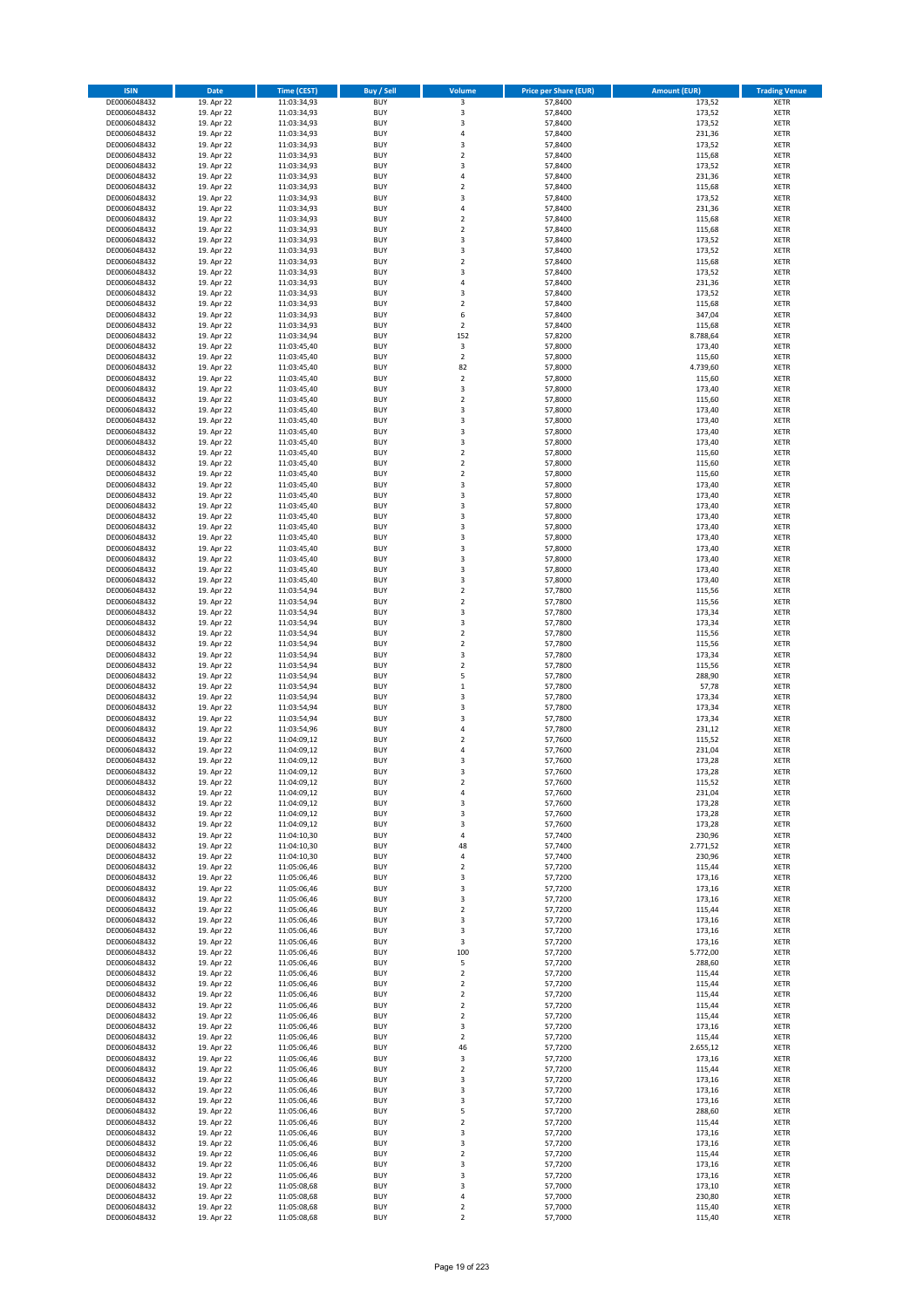| <b>ISIN</b>                  | <b>Date</b>              | <b>Time (CEST)</b>         | <b>Buy / Sell</b>        | <b>Volume</b>                          | <b>Price per Share (EUR)</b> | <b>Amount (EUR)</b> | <b>Trading Venue</b>       |
|------------------------------|--------------------------|----------------------------|--------------------------|----------------------------------------|------------------------------|---------------------|----------------------------|
| DE0006048432                 | 19. Apr 22               | 11:05:08,68                | <b>BUY</b>               | 3                                      | 57,7000                      | 173,10              | <b>XETR</b>                |
| DE0006048432                 | 19. Apr 22               | 11:07:40,90                | <b>BUY</b>               | 4                                      | 57,7000                      | 230,80              | <b>XETR</b>                |
| DE0006048432                 | 19. Apr 22               | 11:07:40,90                | <b>BUY</b>               | $\mathbf 2$                            | 57,7000                      | 115,40              | <b>XETR</b>                |
| DE0006048432                 | 19. Apr 22               | 11:07:40,90                | <b>BUY</b>               | 4                                      | 57,7000                      | 230,80              | <b>XETR</b>                |
| DE0006048432<br>DE0006048432 | 19. Apr 22<br>19. Apr 22 | 11:07:40,90<br>11:07:40,90 | <b>BUY</b><br><b>BUY</b> | $\overline{\mathbf{c}}$<br>92          | 57,7000<br>57,7000           | 115,40<br>5.308,40  | <b>XETR</b><br><b>XETR</b> |
| DE0006048432                 | 19. Apr 22               | 11:07:40,90                | <b>BUY</b>               | $\overline{2}$                         | 57,7000                      | 115,40              | <b>XETR</b>                |
| DE0006048432                 | 19. Apr 22               | 11:07:40,90                | <b>BUY</b>               | $\mathbf 2$                            | 57,7000                      | 115,40              | <b>XETR</b>                |
| DE0006048432                 | 19. Apr 22               | 11:07:40,90                | <b>BUY</b>               | $\mathbf 2$                            | 57,7000                      | 115,40              | <b>XETR</b>                |
| DE0006048432                 | 19. Apr 22               | 11:07:40,90                | <b>BUY</b>               | $\overline{2}$                         | 57,7000                      | 115,40              | <b>XETR</b>                |
| DE0006048432                 | 19. Apr 22               | 11:07:40,90                | <b>BUY</b>               | $\mathbf 2$                            | 57,7000                      | 115,40              | <b>XETR</b>                |
| DE0006048432                 | 19. Apr 22               | 11:07:40,90                | <b>BUY</b>               | $\overline{\mathbf{c}}$                | 57,7000                      | 115,40              | <b>XETR</b><br><b>XETR</b> |
| DE0006048432<br>DE0006048432 | 19. Apr 22<br>19. Apr 22 | 11:07:40,90<br>11:07:40,90 | <b>BUY</b><br><b>BUY</b> | 4<br>$\overline{\mathbf{c}}$           | 57,7000<br>57,7000           | 230,80<br>115,40    | <b>XETR</b>                |
| DE0006048432                 | 19. Apr 22               | 11:07:40,90                | <b>BUY</b>               | $\mathbf 2$                            | 57,7000                      | 115,40              | <b>XETR</b>                |
| DE0006048432                 | 19. Apr 22               | 11:07:40,90                | <b>BUY</b>               | 4                                      | 57,7000                      | 230,80              | <b>XETR</b>                |
| DE0006048432                 | 19. Apr 22               | 11:07:40,90                | <b>BUY</b>               | $\mathbf 2$                            | 57,7000                      | 115,40              | <b>XETR</b>                |
| DE0006048432                 | 19. Apr 22               | 11:07:40,90                | <b>BUY</b>               | $\mathbf 2$                            | 57,7000                      | 115,40              | <b>XETR</b>                |
| DE0006048432                 | 19. Apr 22               | 11:07:40,90                | <b>BUY</b>               | $\overline{\mathbf{c}}$                | 57,7000                      | 115,40              | <b>XETR</b>                |
| DE0006048432<br>DE0006048432 | 19. Apr 22<br>19. Apr 22 | 11:07:40,90<br>11:07:40,90 | <b>BUY</b><br><b>BUY</b> | 3<br>$\overline{\mathbf{c}}$           | 57,7000<br>57,7000           | 173,10<br>115,40    | <b>XETR</b><br><b>XETR</b> |
| DE0006048432                 | 19. Apr 22               | 11:07:40,90                | <b>BUY</b>               | 4                                      | 57,7000                      | 230,80              | <b>XETR</b>                |
| DE0006048432                 | 19. Apr 22               | 11:07:40,90                | <b>BUY</b>               | $\mathbf 2$                            | 57,7000                      | 115,40              | <b>XETR</b>                |
| DE0006048432                 | 19. Apr 22               | 11:07:40,90                | <b>BUY</b>               | $\mathbf 2$                            | 57,7000                      | 115,40              | <b>XETR</b>                |
| DE0006048432                 | 19. Apr 22               | 11:07:40,90                | <b>BUY</b>               | 4                                      | 57,7000                      | 230,80              | <b>XETR</b>                |
| DE0006048432                 | 19. Apr 22               | 11:07:40,90                | <b>BUY</b>               | 6                                      | 57,7000                      | 346,20              | <b>XETR</b>                |
| DE0006048432<br>DE0006048432 | 19. Apr 22<br>19. Apr 22 | 11:07:40,90<br>11:07:40,90 | <b>BUY</b><br><b>BUY</b> | 4<br>$\overline{\mathbf{c}}$           | 57,7000<br>57,7000           | 230,80<br>115,40    | <b>XETR</b><br><b>XETR</b> |
| DE0006048432                 | 19. Apr 22               | 11:07:40,90                | <b>BUY</b>               | 4                                      | 57,7000                      | 230,80              | <b>XETR</b>                |
| DE0006048432                 | 19. Apr 22               | 11:07:40,90                | <b>BUY</b>               | 4                                      | 57,7000                      | 230,80              | <b>XETR</b>                |
| DE0006048432                 | 19. Apr 22               | 11:07:40,90                | <b>BUY</b>               | $\mathbf 2$                            | 57,7000                      | 115,40              | <b>XETR</b>                |
| DE0006048432                 | 19. Apr 22               | 11:08:34,22                | <b>BUY</b>               | 4                                      | 57,7000                      | 230,80              | <b>XETR</b>                |
| DE0006048432                 | 19. Apr 22               | 11:08:34,22                | <b>BUY</b>               | 3                                      | 57,7000                      | 173,10              | <b>XETR</b>                |
| DE0006048432                 | 19. Apr 22               | 11:08:34,22                | <b>BUY</b>               | 4                                      | 57,7000                      | 230,80              | <b>XETR</b>                |
| DE0006048432<br>DE0006048432 | 19. Apr 22<br>19. Apr 22 | 11:08:34,22<br>11:08:34,22 | <b>BUY</b><br><b>BUY</b> | 69<br>4                                | 57,7000<br>57,7000           | 3.981,30<br>230,80  | <b>XETR</b><br><b>XETR</b> |
| DE0006048432                 | 19. Apr 22               | 11:08:34,22                | <b>BUY</b>               | 4                                      | 57,7000                      | 230,80              | <b>XETR</b>                |
| DE0006048432                 | 19. Apr 22               | 11:08:34,22                | <b>BUY</b>               | $\overline{\mathbf{c}}$                | 57,7000                      | 115,40              | <b>XETR</b>                |
| DE0006048432                 | 19. Apr 22               | 11:08:34,22                | <b>BUY</b>               | 4                                      | 57,7000                      | 230,80              | <b>XETR</b>                |
| DE0006048432                 | 19. Apr 22               | 11:08:34,22                | <b>BUY</b>               | 4                                      | 57,7000                      | 230,80              | <b>XETR</b>                |
| DE0006048432                 | 19. Apr 22               | 11:08:34,22                | <b>BUY</b>               | 4                                      | 57,7000                      | 230,80              | <b>XETR</b>                |
| DE0006048432<br>DE0006048432 | 19. Apr 22<br>19. Apr 22 | 11:08:34,22                | <b>BUY</b><br><b>BUY</b> | 4<br>3                                 | 57,7000<br>57,7000           | 230,80<br>173,10    | <b>XETR</b><br><b>XETR</b> |
| DE0006048432                 | 19. Apr 22               | 11:08:34,22<br>11:08:34,22 | <b>BUY</b>               | 4                                      | 57,7000                      | 230,80              | <b>XETR</b>                |
| DE0006048432                 | 19. Apr 22               | 11:08:34,22                | <b>BUY</b>               | $\mathbf 2$                            | 57,7000                      | 115,40              | <b>XETR</b>                |
| DE0006048432                 | 19. Apr 22               | 11:08:34,22                | <b>BUY</b>               | 3                                      | 57,7000                      | 173,10              | <b>XETR</b>                |
| DE0006048432                 | 19. Apr 22               | 11:08:34,22                | <b>BUY</b>               | $\mathbf 2$                            | 57,7000                      | 115,40              | <b>XETR</b>                |
| DE0006048432                 | 19. Apr 22               | 11:08:34,22                | <b>BUY</b>               | 3                                      | 57,7000                      | 173,10              | <b>XETR</b>                |
| DE0006048432<br>DE0006048432 | 19. Apr 22<br>19. Apr 22 | 11:08:34,22<br>11:08:34,22 | <b>BUY</b><br><b>BUY</b> | 3<br>3                                 | 57,7000<br>57,7000           | 173,10<br>173,10    | <b>XETR</b><br><b>XETR</b> |
| DE0006048432                 | 19. Apr 22               | 11:08:34,22                | <b>BUY</b>               | 4                                      | 57,7000                      | 230,80              | <b>XETR</b>                |
| DE0006048432                 | 19. Apr 22               | 11:08:34,22                | <b>BUY</b>               | 3                                      | 57,7000                      | 173,10              | <b>XETR</b>                |
| DE0006048432                 | 19. Apr 22               | 11:08:34,22                | <b>BUY</b>               | 3                                      | 57,7000                      | 173,10              | <b>XETR</b>                |
| DE0006048432                 | 19. Apr 22               | 11:08:34,22                | <b>BUY</b>               | 3                                      | 57,7000                      | 173,10              | <b>XETR</b>                |
| DE0006048432                 | 19. Apr 22               | 11:08:34,22                | <b>BUY</b>               | 3                                      | 57,7000                      | 173,10              | <b>XETR</b>                |
| DE0006048432                 | 19. Apr 22               | 11:08:40,58                | <b>BUY</b>               | 4                                      | 57,6800                      | 230,72              | <b>XETR</b>                |
| DE0006048432<br>DE0006048432 | 19. Apr 22<br>19. Apr 22 | 11:08:40,58<br>11:08:40,58 | <b>BUY</b><br><b>BUY</b> | 101<br>3                               | 57,6800<br>57,6800           | 5.825,68<br>173,04  | <b>XETR</b><br><b>XETR</b> |
| DE0006048432                 | 19. Apr 22               | 11:08:40,58                | <b>BUY</b>               | $\mathbf 2$                            | 57,6800                      | 115,36              | <b>XETR</b>                |
| DE0006048432                 | 19. Apr 22               | 11:08:40,58                | <b>BUY</b>               | $\overline{2}$                         | 57,6800                      | 115,36              | <b>XETR</b>                |
| DE0006048432                 | 19. Apr 22               | 11:08:40,58                | <b>BUY</b>               | 3                                      | 57,6800                      | 173,04              | <b>XETR</b>                |
| DE0006048432                 | 19. Apr 22               | 11:08:40,58                | <b>BUY</b>               | 3                                      | 57,6800                      | 173,04              | <b>XETR</b>                |
| DE0006048432                 | 19. Apr 22               | 11:08:40,58                | <b>BUY</b>               | 3                                      | 57,6800                      | 173,04              | <b>XETR</b>                |
| DE0006048432<br>DE0006048432 | 19. Apr 22<br>19. Apr 22 | 11:08:40,58<br>11:08:40,58 | <b>BUY</b><br>BUY        | 3<br>3                                 | 57,6800<br>57,6800           | 173,04<br>173,04    | <b>XETR</b><br><b>XETR</b> |
| DE0006048432                 | 19. Apr 22               | 11:09:24,48                | <b>BUY</b>               | $\mathbf 2$                            | 57,6800                      | 115,36              | <b>XETR</b>                |
| DE0006048432                 | 19. Apr 22               | 11:09:24,48                | <b>BUY</b>               | 3                                      | 57,6800                      | 173,04              | <b>XETR</b>                |
| DE0006048432                 | 19. Apr 22               | 11:09:24,48                | <b>BUY</b>               | 2                                      | 57,6800                      | 115,36              | XETR                       |
| DE0006048432                 | 19. Apr 22               | 11:09:24,48                | <b>BUY</b>               | 3                                      | 57,6800                      | 173,04              | <b>XETR</b>                |
| DE0006048432                 | 19. Apr 22               | 11:09:58,89                | <b>BUY</b>               | 4                                      | 57,7000                      | 230,80              | <b>XETR</b>                |
| DE0006048432                 | 19. Apr 22<br>19. Apr 22 | 11:09:58,89                | <b>BUY</b>               | 9                                      | 57,7000                      | 519,30              | <b>XETR</b>                |
| DE0006048432<br>DE0006048432 | 19. Apr 22               | 11:09:58,89<br>11:09:58,89 | <b>BUY</b><br><b>BUY</b> | 4<br>4                                 | 57,7000<br>57,7000           | 230,80<br>230,80    | <b>XETR</b><br><b>XETR</b> |
| DE0006048432                 | 19. Apr 22               | 11:09:58,89                | <b>BUY</b>               | 4                                      | 57,7000                      | 230,80              | <b>XETR</b>                |
| DE0006048432                 | 19. Apr 22               | 11:09:58,89                | <b>BUY</b>               | 5                                      | 57,7000                      | 288,50              | <b>XETR</b>                |
| DE0006048432                 | 19. Apr 22               | 11:09:58,89                | <b>BUY</b>               | 4                                      | 57,7000                      | 230,80              | <b>XETR</b>                |
| DE0006048432                 | 19. Apr 22               | 11:10:04,05                | <b>BUY</b>               | 28                                     | 57,7000                      | 1.615,60            | <b>XETR</b>                |
| DE0006048432<br>DE0006048432 | 19. Apr 22<br>19. Apr 22 | 11:10:34,23<br>11:10:34,23 | <b>BUY</b><br><b>BUY</b> | 3<br>4                                 | 57,7000<br>57,7000           | 173,10<br>230,80    | <b>XETR</b><br><b>XETR</b> |
| DE0006048432                 | 19. Apr 22               | 11:10:34,23                | <b>BUY</b>               | 4                                      | 57,7000                      | 230,80              | <b>XETR</b>                |
| DE0006048432                 | 19. Apr 22               | 11:10:34,23                | <b>BUY</b>               | 3                                      | 57,7000                      | 173,10              | <b>XETR</b>                |
| DE0006048432                 | 19. Apr 22               | 11:10:34,23                | <b>BUY</b>               | $\mathbf 2$                            | 57,7000                      | 115,40              | <b>XETR</b>                |
| DE0006048432                 | 19. Apr 22               | 11:10:34,23                | <b>BUY</b>               | 4                                      | 57,7000                      | 230,80              | XETR                       |
| DE0006048432                 | 19. Apr 22               | 11:10:34,23                | <b>BUY</b>               | 3                                      | 57,7000                      | 173,10              | <b>XETR</b>                |
| DE0006048432                 | 19. Apr 22               | 11:10:34,23                | <b>BUY</b><br><b>BUY</b> | $\overline{2}$                         | 57,7000                      | 115,40              | <b>XETR</b>                |
| DE0006048432<br>DE0006048432 | 19. Apr 22<br>19. Apr 22 | 11:10:34,23<br>11:10:34,23 | <b>BUY</b>               | $\mathbf 2$<br>4                       | 57,7000<br>57,7000           | 115,40<br>230,80    | <b>XETR</b><br><b>XETR</b> |
| DE0006048432                 | 19. Apr 22               | 11:10:34,23                | <b>BUY</b>               | 4                                      | 57,7000                      | 230,80              | <b>XETR</b>                |
| DE0006048432                 | 19. Apr 22               | 11:10:34,23                | <b>BUY</b>               | $\mathbf 2$                            | 57,7000                      | 115,40              | <b>XETR</b>                |
| DE0006048432                 | 19. Apr 22               | 11:10:34,23                | <b>BUY</b>               | 4                                      | 57,7000                      | 230,80              | <b>XETR</b>                |
| DE0006048432                 | 19. Apr 22               | 11:10:34,23                | <b>BUY</b>               | 3                                      | 57,7000                      | 173,10              | <b>XETR</b>                |
| DE0006048432                 | 19. Apr 22               | 11:10:34,23                | <b>BUY</b>               | 3                                      | 57,7000                      | 173,10              | <b>XETR</b>                |
| DE0006048432<br>DE0006048432 | 19. Apr 22<br>19. Apr 22 | 11:10:34,23<br>11:10:34,23 | <b>BUY</b><br><b>BUY</b> | $\mathbf 2$<br>4                       | 57,7000<br>57,7000           | 115,40<br>230,80    | <b>XETR</b><br><b>XETR</b> |
| DE0006048432                 | 19. Apr 22               | 11:10:34,23                | <b>BUY</b>               | 83                                     | 57,7000                      | 4.789,10            | <b>XETR</b>                |
| DE0006048432                 | 19. Apr 22               | 11:10:34,25                | <b>BUY</b>               | 2                                      | 57,7000                      | 115,40              | <b>XETR</b>                |
| DE0006048432                 | 19. Apr 22               | 11:10:47,58                | <b>BUY</b>               | $\mathbf 2$                            | 57,6800                      | 115,36              | <b>XETR</b>                |
| DE0006048432                 | 19. Apr 22               | 11:10:47,58                | <b>BUY</b>               | $\mathbf 2$                            | 57,6800                      | 115,36              | <b>XETR</b>                |
| DE0006048432                 | 19. Apr 22               | 11:10:47,58                | <b>BUY</b>               | $\mathbf 2$                            | 57,6800                      | 115,36              | <b>XETR</b>                |
| DE0006048432<br>DE0006048432 | 19. Apr 22<br>19. Apr 22 | 11:10:47,58<br>11:10:47,58 | <b>BUY</b><br><b>BUY</b> | $\mathbf 2$<br>$\overline{\mathbf{c}}$ | 57,6800<br>57,6800           | 115,36<br>115,36    | <b>XETR</b><br><b>XETR</b> |
| DE0006048432                 | 19. Apr 22               | 11:10:47,58                | <b>BUY</b>               | $\mathbf 2$                            | 57,6800                      | 115,36              | XETR                       |
| DE0006048432                 | 19. Apr 22               | 11:10:47,58                | <b>BUY</b>               | 3                                      | 57,6800                      | 173,04              | <b>XETR</b>                |
| DE0006048432                 | 19. Apr 22               | 11:10:47,58                | <b>BUY</b>               | $\mathbf 2$                            | 57,6800                      | 115,36              | <b>XETR</b>                |
| DE0006048432                 | 19. Apr 22               | 11:10:47,58                | <b>BUY</b>               | 3                                      | 57,6800                      | 173,04              | <b>XETR</b>                |
| DE0006048432                 | 19. Apr 22               | 11:10:47,58                | <b>BUY</b>               | $\overline{2}$                         | 57,6800                      | 115,36              | <b>XETR</b>                |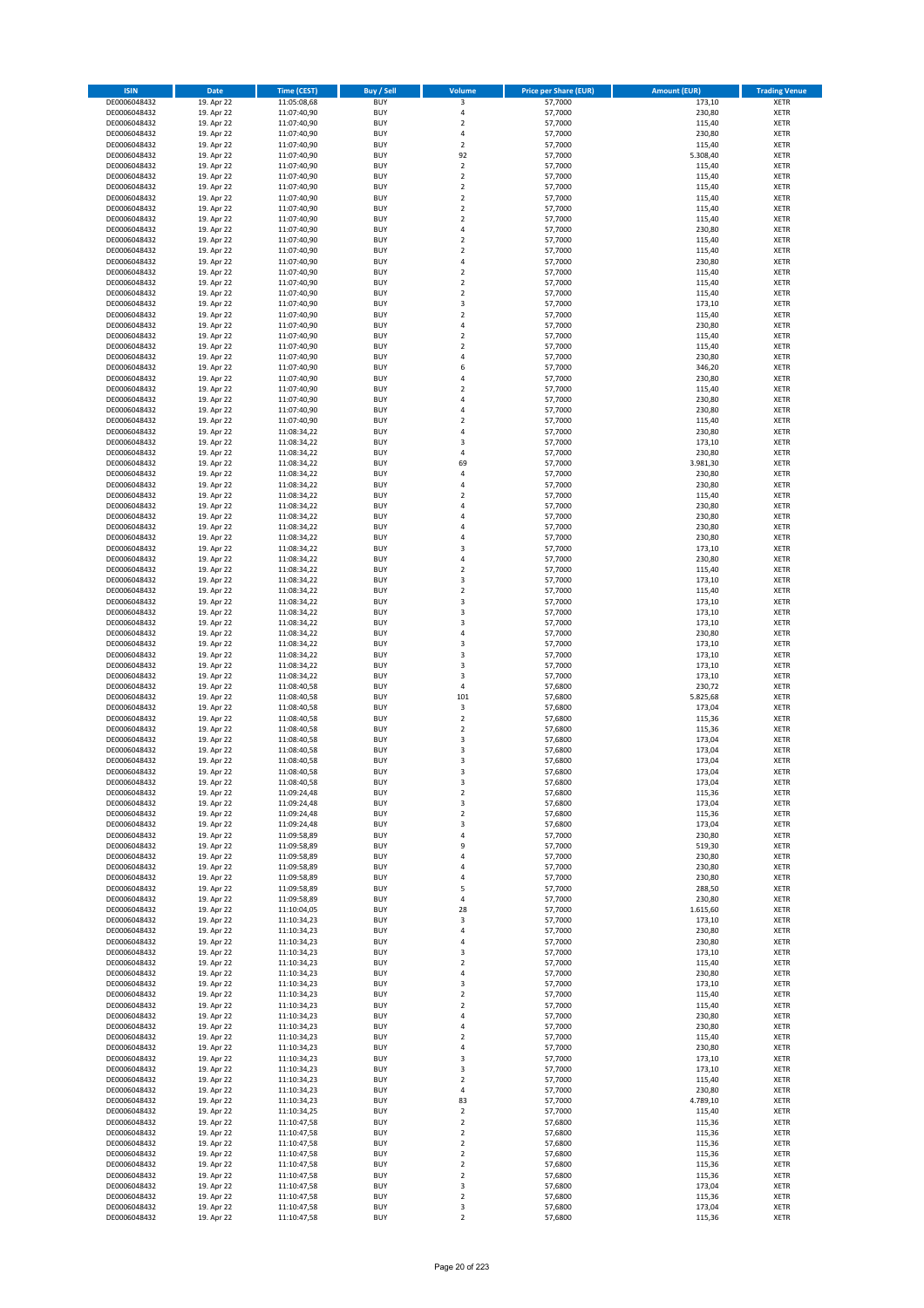| <b>ISIN</b>                  | <b>Date</b>              | Time (CEST)                | Buy / Sell               | Volume                                 | <b>Price per Share (EUR)</b> | <b>Amount (EUR)</b> | <b>Trading Venue</b>       |
|------------------------------|--------------------------|----------------------------|--------------------------|----------------------------------------|------------------------------|---------------------|----------------------------|
| DE0006048432                 | 19. Apr 22               | 11:10:47,58                | <b>BUY</b>               | $\overline{2}$                         | 57,6800                      | 115,36              | <b>XETR</b>                |
| DE0006048432                 | 19. Apr 22               | 11:10:53,61                | <b>BUY</b>               | $\mathbf 2$                            | 57,6800                      | 115,36              | <b>XETR</b>                |
| DE0006048432                 | 19. Apr 22               | 11:10:53,61                | <b>BUY</b>               | $\overline{2}$                         | 57,6800                      | 115,36              | <b>XETR</b>                |
| DE0006048432<br>DE0006048432 | 19. Apr 22<br>19. Apr 22 | 11:10:53,61<br>11:10:53,61 | <b>BUY</b><br><b>BUY</b> | $\mathbf 2$<br>3                       | 57,6800<br>57,6800           | 115,36<br>173,04    | <b>XETR</b><br><b>XETR</b> |
| DE0006048432                 | 19. Apr 22               | 11:10:53,61                | <b>BUY</b>               | $\mathbf 2$                            | 57,6800                      | 115,36              | <b>XETR</b>                |
| DE0006048432                 | 19. Apr 22               | 11:10:53,61                | <b>BUY</b>               | $\mathbf 2$                            | 57,6800                      | 115,36              | <b>XETR</b>                |
| DE0006048432                 | 19. Apr 22               | 11:10:53,61                | <b>BUY</b>               | $\mathbf 2$                            | 57,6800                      | 115,36              | <b>XETR</b>                |
| DE0006048432                 | 19. Apr 22               | 11:10:53,61                | <b>BUY</b>               | $\mathbf{1}$                           | 57,6800                      | 57,68               | <b>XETR</b>                |
| DE0006048432                 | 19. Apr 22<br>19. Apr 22 | 11:10:53,61                | <b>BUY</b><br><b>BUY</b> | $\overline{2}$<br>$\mathbf 2$          | 57,6800<br>57,7000           | 115,36<br>115,40    | <b>XETR</b><br><b>XETR</b> |
| DE0006048432<br>DE0006048432 | 19. Apr 22               | 11:11:58,22<br>11:11:58,22 | <b>BUY</b>               | 3                                      | 57,7000                      | 173,10              | <b>XETR</b>                |
| DE0006048432                 | 19. Apr 22               | 11:11:58,22                | <b>BUY</b>               | $\mathbf 2$                            | 57,7000                      | 115,40              | <b>XETR</b>                |
| DE0006048432                 | 19. Apr 22               | 11:11:58,22                | <b>BUY</b>               | $\overline{2}$                         | 57,7000                      | 115,40              | <b>XETR</b>                |
| DE0006048432                 | 19. Apr 22               | 11:11:58,22                | <b>BUY</b>               | $\mathbf 1$                            | 57,7000                      | 57,70               | <b>XETR</b>                |
| DE0006048432                 | 19. Apr 22               | 11:12:11,21                | <b>BUY</b>               | $\mathbf 2$<br>3                       | 57,7000                      | 115,40              | <b>XETR</b>                |
| DE0006048432<br>DE0006048432 | 19. Apr 22<br>19. Apr 22 | 11:12:11,21<br>11:12:11,21 | <b>BUY</b><br><b>BUY</b> | 3                                      | 57,7000<br>57,7000           | 173,10<br>173,10    | <b>XETR</b><br><b>XETR</b> |
| DE0006048432                 | 19. Apr 22               | 11:12:11,21                | <b>BUY</b>               | 3                                      | 57,7000                      | 173,10              | <b>XETR</b>                |
| DE0006048432                 | 19. Apr 22               | 11:12:11,21                | <b>BUY</b>               | 3                                      | 57,7000                      | 173,10              | <b>XETR</b>                |
| DE0006048432                 | 19. Apr 22               | 11:12:11,21                | <b>BUY</b>               | 3                                      | 57,7000                      | 173,10              | <b>XETR</b>                |
| DE0006048432                 | 19. Apr 22               | 11:12:11,21                | <b>BUY</b>               | $\mathbf 2$                            | 57,7000                      | 115,40              | <b>XETR</b>                |
| DE0006048432<br>DE0006048432 | 19. Apr 22<br>19. Apr 22 | 11:12:11,21<br>11:12:11,21 | <b>BUY</b><br><b>BUY</b> | $\mathbf 2$<br>$\mathbf 2$             | 57,7000<br>57,7000           | 115,40<br>115,40    | <b>XETR</b><br><b>XETR</b> |
| DE0006048432                 | 19. Apr 22               | 11:12:11,21                | <b>BUY</b>               | 3                                      | 57,7000                      | 173,10              | <b>XETR</b>                |
| DE0006048432                 | 19. Apr 22               | 11:12:11,21                | <b>BUY</b>               | $\mathbf 2$                            | 57,7000                      | 115,40              | <b>XETR</b>                |
| DE0006048432                 | 19. Apr 22               | 11:12:11,21                | <b>BUY</b>               | $\mathbf 2$                            | 57,7000                      | 115,40              | <b>XETR</b>                |
| DE0006048432                 | 19. Apr 22               | 11:12:11,21                | <b>BUY</b>               | 4                                      | 57,7000                      | 230,80              | <b>XETR</b>                |
| DE0006048432<br>DE0006048432 | 19. Apr 22<br>19. Apr 22 | 11:12:11,21<br>11:12:11,21 | <b>BUY</b><br><b>BUY</b> | $\mathbf 2$<br>$\overline{\mathbf{c}}$ | 57,7000<br>57,7000           | 115,40<br>115,40    | <b>XETR</b><br><b>XETR</b> |
| DE0006048432                 | 19. Apr 22               | 11:12:11,21                | <b>BUY</b>               | $\overline{a}$                         | 57,7000                      | 115,40              | <b>XETR</b>                |
| DE0006048432                 | 19. Apr 22               | 11:12:22,68                | <b>BUY</b>               | $\overline{2}$                         | 57,6800                      | 115,36              | <b>XETR</b>                |
| DE0006048432                 | 19. Apr 22               | 11:12:22,68                | <b>BUY</b>               | $\mathbf 2$                            | 57,6800                      | 115,36              | <b>XETR</b>                |
| DE0006048432                 | 19. Apr 22               | 11:12:22,68                | <b>BUY</b>               | $\mathbf 2$                            | 57,6800                      | 115,36              | <b>XETR</b>                |
| DE0006048432                 | 19. Apr 22               | 11:12:22,68                | <b>BUY</b>               | 3                                      | 57.6800                      | 173,04              | <b>XETR</b>                |
| DE0006048432<br>DE0006048432 | 19. Apr 22<br>19. Apr 22 | 11:12:22,68<br>11:12:22,68 | <b>BUY</b><br><b>BUY</b> | 3<br>3                                 | 57,6800<br>57,6800           | 173,04<br>173,04    | <b>XETR</b><br><b>XETR</b> |
| DE0006048432                 | 19. Apr 22               | 11:12:22,68                | <b>BUY</b>               | $\mathbf 2$                            | 57,6800                      | 115,36              | <b>XETR</b>                |
| DE0006048432                 | 19. Apr 22               | 11:12:22,68                | <b>BUY</b>               | 91                                     | 57,6800                      | 5.248,88            | <b>XETR</b>                |
| DE0006048432                 | 19. Apr 22               | 11:13:52,93                | <b>BUY</b>               | $\mathsf 3$                            | 57,7000                      | 173,10              | <b>XETR</b>                |
| DE0006048432                 | 19. Apr 22               | 11:13:52,93                | <b>BUY</b>               | 79                                     | 57,7000                      | 4.558,30            | <b>XETR</b>                |
| DE0006048432<br>DE0006048432 | 19. Apr 22<br>19. Apr 22 | 11:13:52,93                | <b>BUY</b><br><b>BUY</b> | $\mathbf 2$<br>3                       | 57,7000<br>57,7000           | 115,40<br>173,10    | <b>XETR</b><br><b>XETR</b> |
| DE0006048432                 | 19. Apr 22               | 11:13:52,93<br>11:13:52,93 | <b>BUY</b>               | 3                                      | 57,7000                      | 173,10              | <b>XETR</b>                |
| DE0006048432                 | 19. Apr 22               | 11:13:52,93                | <b>BUY</b>               | $\mathbf 2$                            | 57,7000                      | 115,40              | <b>XETR</b>                |
| DE0006048432                 | 19. Apr 22               | 11:13:52,93                | <b>BUY</b>               | 3                                      | 57,7000                      | 173,10              | <b>XETR</b>                |
| DE0006048432                 | 19. Apr 22               | 11:13:56,16                | <b>BUY</b>               | 3                                      | 57,7000                      | 173,10              | <b>XETR</b>                |
| DE0006048432                 | 19. Apr 22               | 11:13:56,16                | <b>BUY</b>               | 4<br>3                                 | 57,7000                      | 230,80              | <b>XETR</b>                |
| DE0006048432<br>DE0006048432 | 19. Apr 22<br>19. Apr 22 | 11:13:56,16<br>11:13:56,16 | <b>BUY</b><br><b>BUY</b> | 3                                      | 57,7000<br>57,7000           | 173,10<br>173,10    | <b>XETR</b><br><b>XETR</b> |
| DE0006048432                 | 19. Apr 22               | 11:13:56,16                | <b>BUY</b>               | $\overline{2}$                         | 57,7000                      | 115,40              | <b>XETR</b>                |
| DE0006048432                 | 19. Apr 22               | 11:13:56,16                | <b>BUY</b>               | 50                                     | 57,7000                      | 2.885,00            | <b>XETR</b>                |
| DE0006048432                 | 19. Apr 22               | 11:13:56,16                | <b>BUY</b>               | 3                                      | 57,7000                      | 173,10              | <b>XETR</b>                |
| DE0006048432                 | 19. Apr 22               | 11:15:14,27                | <b>BUY</b>               | $\mathbf 2$                            | 57,6800                      | 115,36              | <b>XETR</b>                |
| DE0006048432<br>DE0006048432 | 19. Apr 22<br>19. Apr 22 | 11:15:14,27<br>11:15:14,27 | <b>BUY</b><br><b>BUY</b> | 3<br>$\mathbf 2$                       | 57,6800<br>57,6800           | 173,04<br>115,36    | <b>XETR</b><br><b>XETR</b> |
| DE0006048432                 | 19. Apr 22               | 11:15:14,27                | <b>BUY</b>               | 3                                      | 57,6800                      | 173,04              | <b>XETR</b>                |
| DE0006048432                 | 19. Apr 22               | 11:15:14,27                | <b>BUY</b>               | $\mathbf 2$                            | 57,6800                      | 115,36              | <b>XETR</b>                |
| DE0006048432                 | 19. Apr 22               | 11:15:14,27                | <b>BUY</b>               | $\mathbf 1$                            | 57,6800                      | 57,68               | <b>XETR</b>                |
| DE0006048432                 | 19. Apr 22               | 11:15:14,27                | <b>BUY</b>               | 3                                      | 57,6800                      | 173,04              | <b>XETR</b>                |
| DE0006048432<br>DE0006048432 | 19. Apr 22<br>19. Apr 22 | 11:15:14,27<br>11:15:14,27 | <b>BUY</b><br><b>BUY</b> | $\mathbf 2$<br>$\overline{\mathbf{c}}$ | 57,6800<br>57,6800           | 115,36<br>115,36    | <b>XETR</b><br><b>XETR</b> |
| DE0006048432                 | 19. Apr 22               | 11:15:14,28                | <b>BUY</b>               | $\overline{\mathbf{c}}$                | 57,6800                      | 115,36              | <b>XETR</b>                |
| DE0006048432                 | 19. Apr 22               | 11:15:14,28                | <b>BUY</b>               | $\overline{2}$                         | 57,6800                      | 115,36              | <b>XETR</b>                |
| DE0006048432                 | 19. Apr 22               | 11:15:14,28                | BUY                      | 3                                      | 57,6800                      | 173,04              | <b>XETR</b>                |
| DE0006048432                 | 19. Apr 22               | 11:15:14,28<br>11:15:14,28 | <b>BUY</b>               | 3                                      | 57,6800                      | 173,04              | <b>XETR</b>                |
| DE0006048432<br>DE0006048432 | 19. Apr 22<br>19. Apr 22 | 11:15:14,28                | <b>BUY</b><br><b>BUY</b> | $\mathbf 2$<br>3                       | 57,6800<br>57,6800           | 115,36<br>173,04    | <b>XETR</b><br>XETR        |
| DE0006048432                 | 19. Apr 22               | 11:15:14,28                | <b>BUY</b>               | 3                                      | 57,6800                      | 173,04              | <b>XETR</b>                |
| DE0006048432                 | 19. Apr 22               | 11:15:14,28                | <b>BUY</b>               | 3                                      | 57,6800                      | 173,04              | <b>XETR</b>                |
| DE0006048432                 | 19. Apr 22               | 11:15:14,28                | <b>BUY</b>               | $\mathbf 2$                            | 57,6800                      | 115,36              | <b>XETR</b>                |
| DE0006048432                 | 19. Apr 22               | 11:15:14,28                | <b>BUY</b>               | $\mathbf 2$                            | 57,6800                      | 115,36              | <b>XETR</b>                |
| DE0006048432<br>DE0006048432 | 19. Apr 22<br>19. Apr 22 | 11:15:14,28<br>11:15:14,28 | <b>BUY</b><br><b>BUY</b> | $\mathbf 2$<br>3                       | 57,6800<br>57,6800           | 115,36<br>173,04    | <b>XETR</b><br><b>XETR</b> |
| DE0006048432                 | 19. Apr 22               | 11:15:14,28                | <b>BUY</b>               | $\mathbf 2$                            | 57,6800                      | 115,36              | <b>XETR</b>                |
| DE0006048432                 | 19. Apr 22               | 11:15:14,28                | <b>BUY</b>               | $\overline{2}$                         | 57,6800                      | 115,36              | <b>XETR</b>                |
| DE0006048432                 | 19. Apr 22               | 11:15:14,28                | <b>BUY</b>               | $\mathbf 2$                            | 57,6800                      | 115,36              | <b>XETR</b>                |
| DE0006048432<br>DE0006048432 | 19. Apr 22<br>19. Apr 22 | 11:15:14,28<br>11:15:14,28 | <b>BUY</b><br><b>BUY</b> | $\overline{2}$<br>3                    | 57,6800<br>57,6800           | 115,36<br>173,04    | <b>XETR</b><br><b>XETR</b> |
| DE0006048432                 | 19. Apr 22               | 11:15:14,28                | <b>BUY</b>               | $\mathbf 2$                            | 57,6800                      | 115,36              | <b>XETR</b>                |
| DE0006048432                 | 19. Apr 22               | 11:15:29,55                | <b>BUY</b>               | 3                                      | 57,6800                      | 173,04              | <b>XETR</b>                |
| DE0006048432                 | 19. Apr 22               | 11:15:29,55                | <b>BUY</b>               | $\mathbf 2$                            | 57,6800                      | 115,36              | <b>XETR</b>                |
| DE0006048432                 | 19. Apr 22               | 11:15:29,55                | <b>BUY</b>               | $\mathbf 2$                            | 57,6800                      | 115,36              | XETR                       |
| DE0006048432<br>DE0006048432 | 19. Apr 22<br>19. Apr 22 | 11:15:29,55<br>11:15:29,55 | <b>BUY</b><br><b>BUY</b> | 3<br>3                                 | 57,6800<br>57,6800           | 173,04<br>173,04    | <b>XETR</b><br><b>XETR</b> |
| DE0006048432                 | 19. Apr 22               | 11:15:29,55                | <b>BUY</b>               | $\mathbf 2$                            | 57,6800                      | 115,36              | <b>XETR</b>                |
| DE0006048432                 | 19. Apr 22               | 11:15:29,55                | <b>BUY</b>               | 3                                      | 57,6800                      | 173,04              | <b>XETR</b>                |
| DE0006048432                 | 19. Apr 22               | 11:15:29,55                | <b>BUY</b>               | 3                                      | 57,6800                      | 173,04              | <b>XETR</b>                |
| DE0006048432                 | 19. Apr 22               | 11:15:29,55                | <b>BUY</b>               | 3                                      | 57,6800                      | 173,04              | <b>XETR</b>                |
| DE0006048432<br>DE0006048432 | 19. Apr 22               | 11:15:29,55                | <b>BUY</b><br><b>BUY</b> | $\mathbf 2$<br>$\mathbf 2$             | 57,6800<br>57,6800           | 115,36              | <b>XETR</b><br><b>XETR</b> |
| DE0006048432                 | 19. Apr 22<br>19. Apr 22 | 11:15:29,55<br>11:15:29,55 | <b>BUY</b>               | $\overline{2}$                         | 57,6800                      | 115,36<br>115,36    | <b>XETR</b>                |
| DE0006048432                 | 19. Apr 22               | 11:15:29,55                | <b>BUY</b>               | $\mathbf 2$                            | 57,6800                      | 115,36              | <b>XETR</b>                |
| DE0006048432                 | 19. Apr 22               | 11:15:29,55                | <b>BUY</b>               | 3                                      | 57,6800                      | 173,04              | <b>XETR</b>                |
| DE0006048432                 | 19. Apr 22               | 11:15:29,55                | <b>BUY</b>               | 3                                      | 57,6800                      | 173,04              | <b>XETR</b>                |
| DE0006048432                 | 19. Apr 22               | 11:15:35,21                | <b>BUY</b>               | $\mathbf 2$                            | 57,6800                      | 115,36              | <b>XETR</b>                |
| DE0006048432<br>DE0006048432 | 19. Apr 22<br>19. Apr 22 | 11:15:35,21<br>11:15:35,21 | <b>BUY</b><br><b>BUY</b> | $\mathbf 2$<br>3                       | 57,6800<br>57,6800           | 115,36<br>173,04    | <b>XETR</b><br><b>XETR</b> |
| DE0006048432                 | 19. Apr 22               | 11:16:26,25                | <b>BUY</b>               | $\mathbf 2$                            | 57,7000                      | 115,40              | <b>XETR</b>                |
| DE0006048432                 | 19. Apr 22               | 11:16:26,25                | <b>BUY</b>               | 18                                     | 57,7000                      | 1.038,60            | <b>XETR</b>                |
| DE0006048432                 | 19. Apr 22               | 11:16:26,25                | <b>BUY</b>               | 4                                      | 57,7000                      | 230,80              | <b>XETR</b>                |
| DE0006048432                 | 19. Apr 22               | 11:16:27,79                | <b>BUY</b>               | 3                                      | 57,7000                      | 173,10              | XETR                       |
| DE0006048432<br>DE0006048432 | 19. Apr 22<br>19. Apr 22 | 11:16:27,79<br>11:16:27,79 | <b>BUY</b><br><b>BUY</b> | 3<br>3                                 | 57,7000<br>57,7000           | 173,10<br>173,10    | <b>XETR</b><br>XETR        |
| DE0006048432                 | 19. Apr 22               | 11:16:27,79                | <b>BUY</b>               | $\mathbf 2$                            | 57,7000                      | 115,40              | <b>XETR</b>                |
| DE0006048432                 | 19. Apr 22               | 11:16:27,79                | <b>BUY</b>               | $\overline{2}$                         | 57,7000                      | 115,40              | <b>XETR</b>                |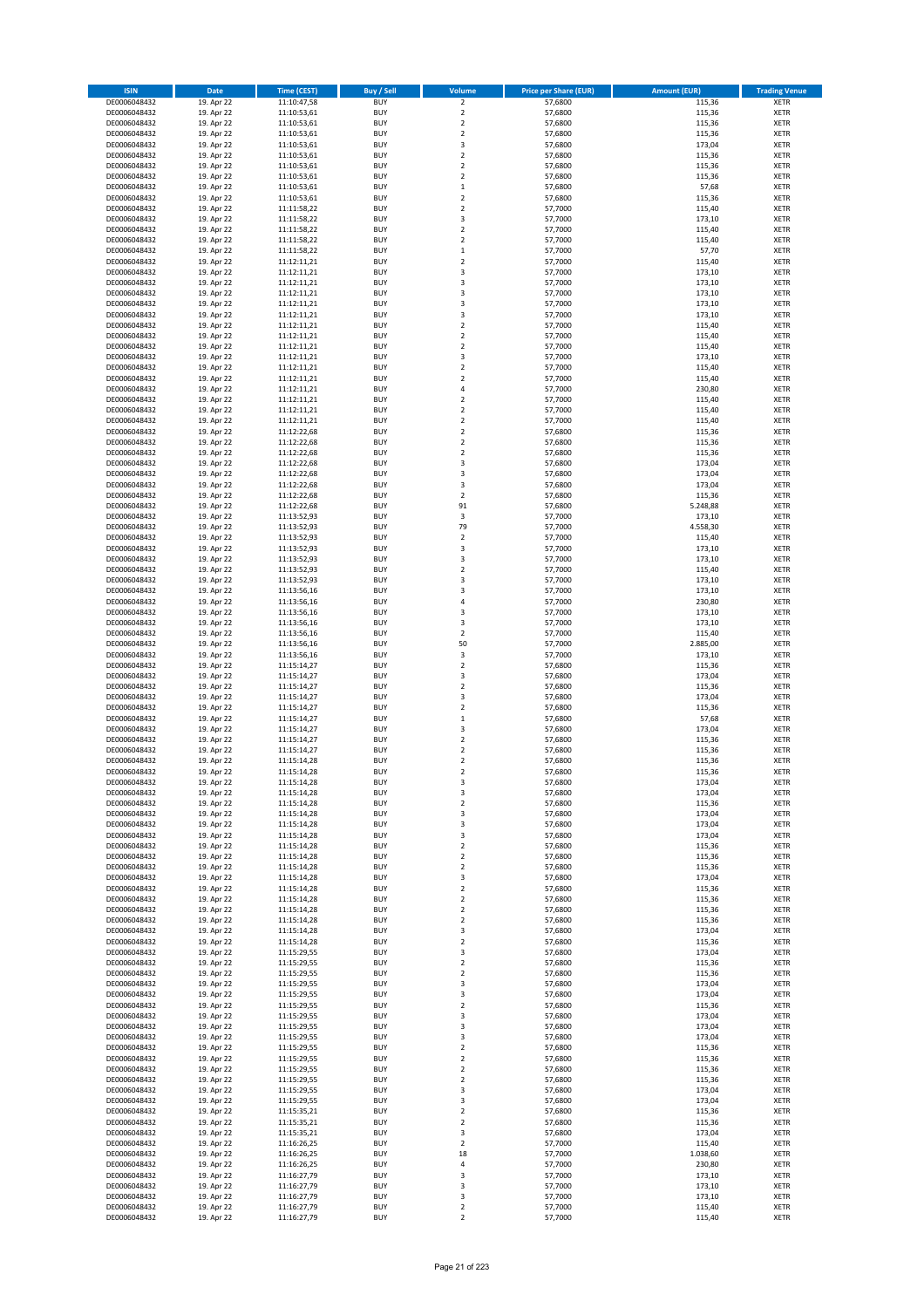| <b>ISIN</b>                  | <b>Date</b>              | <b>Time (CEST)</b>         | <b>Buy / Sell</b>        | Volume                                             | <b>Price per Share (EUR)</b> | <b>Amount (EUR)</b> | <b>Trading Venue</b>       |
|------------------------------|--------------------------|----------------------------|--------------------------|----------------------------------------------------|------------------------------|---------------------|----------------------------|
| DE0006048432                 | 19. Apr 22               | 11:16:27,79                | <b>BUY</b>               | $\overline{\mathbf{3}}$                            | 57,7000                      | 173,10              | <b>XETR</b>                |
| DE0006048432                 | 19. Apr 22               | 11:16:27,79                | <b>BUY</b>               | 3                                                  | 57,7000                      | 173,10              | <b>XETR</b>                |
| DE0006048432                 | 19. Apr 22               | 11:16:27,79                | <b>BUY</b>               | 3                                                  | 57.7000                      | 173,10              | <b>XETR</b>                |
| DE0006048432<br>DE0006048432 | 19. Apr 22<br>19. Apr 22 | 11:16:27,79<br>11:16:27,79 | <b>BUY</b><br><b>BUY</b> | 3<br>$\overline{\mathbf{c}}$                       | 57,7000<br>57,7000           | 173,10<br>115,40    | <b>XETR</b><br><b>XETR</b> |
| DE0006048432                 | 19. Apr 22               | 11:16:27,79                | <b>BUY</b>               | 3                                                  | 57,7000                      | 173,10              | <b>XETR</b>                |
| DE0006048432                 | 19. Apr 22               | 11:16:27,79                | <b>BUY</b>               | $\overline{\mathbf{c}}$                            | 57,7000                      | 115,40              | <b>XETR</b>                |
| DE0006048432                 | 19. Apr 22               | 11:16:27,79                | <b>BUY</b>               | 65                                                 | 57,7000                      | 3.750,50            | <b>XETR</b>                |
| DE0006048432                 | 19. Apr 22               | 11:16:27,79                | <b>BUY</b>               | 101                                                | 57,7000                      | 5.827,70            | <b>XETR</b>                |
| DE0006048432                 | 19. Apr 22               | 11:16:41,75                | <b>BUY</b>               | $\overline{\mathbf{2}}$                            | 57,6800                      | 115,36              | <b>XETR</b>                |
| DE0006048432                 | 19. Apr 22               | 11:16:41,75                | <b>BUY</b>               | 3                                                  | 57,6800                      | 173,04              | <b>XETR</b>                |
| DE0006048432<br>DE0006048432 | 19. Apr 22<br>19. Apr 22 | 11:16:41,75<br>11:16:41,75 | <b>BUY</b><br><b>BUY</b> | $\overline{\mathbf{c}}$<br>3                       | 57,6800<br>57,6800           | 115,36<br>173,04    | <b>XETR</b><br><b>XETR</b> |
| DE0006048432                 | 19. Apr 22               | 11:16:41,75                | <b>BUY</b>               | 3                                                  | 57,6800                      | 173,04              | <b>XETR</b>                |
| DE0006048432                 | 19. Apr 22               | 11:16:41,75                | <b>BUY</b>               | $\mathbf 2$                                        | 57,6800                      | 115,36              | <b>XETR</b>                |
| DE0006048432                 | 19. Apr 22               | 11:16:41,75                | <b>BUY</b>               | $\overline{\mathbf{c}}$                            | 57,6800                      | 115,36              | <b>XETR</b>                |
| DE0006048432                 | 19. Apr 22               | 11:16:41,75                | <b>BUY</b>               | 4                                                  | 57,6800                      | 230,72              | <b>XETR</b>                |
| DE0006048432                 | 19. Apr 22               | 11:16:41,75                | <b>BUY</b>               | $\mathbf 2$                                        | 57,6800                      | 115,36              | <b>XETR</b>                |
| DE0006048432                 | 19. Apr 22               | 11:16:41,75                | <b>BUY</b>               | 4                                                  | 57,6800                      | 230,72              | <b>XETR</b>                |
| DE0006048432                 | 19. Apr 22               | 11:16:41,75                | <b>BUY</b>               | $\mathbf 2$                                        | 57,6800                      | 115,36              | <b>XETR</b>                |
| DE0006048432<br>DE0006048432 | 19. Apr 22<br>19. Apr 22 | 11:17:46,25<br>11:17:46,25 | <b>BUY</b><br><b>BUY</b> | $\overline{\mathbf{c}}$<br>3                       | 57,6800<br>57,6800           | 115,36<br>173,04    | <b>XETR</b><br><b>XETR</b> |
| DE0006048432                 | 19. Apr 22               | 11:17:46,25                | <b>BUY</b>               | $\mathbf 2$                                        | 57,6800                      | 115,36              | <b>XETR</b>                |
| DE0006048432                 | 19. Apr 22               | 11:17:46,25                | <b>BUY</b>               | 3                                                  | 57,6800                      | 173,04              | <b>XETR</b>                |
| DE0006048432                 | 19. Apr 22               | 11:17:46,25                | <b>BUY</b>               | $\mathbf 2$                                        | 57,6800                      | 115,36              | <b>XETR</b>                |
| DE0006048432                 | 19. Apr 22               | 11:17:46,25                | <b>BUY</b>               | $\mathbf 2$                                        | 57,6800                      | 115,36              | <b>XETR</b>                |
| DE0006048432                 | 19. Apr 22               | 11:17:46,25                | <b>BUY</b>               | $\mathbf 2$                                        | 57,6800                      | 115,36              | <b>XETR</b>                |
| DE0006048432                 | 19. Apr 22               | 11:17:46,25                | <b>BUY</b>               | 3                                                  | 57,6800                      | 173,04              | <b>XETR</b>                |
| DE0006048432<br>DE0006048432 | 19. Apr 22<br>19. Apr 22 | 11:17:46,25<br>11:17:46,25 | <b>BUY</b><br><b>BUY</b> | $\mathbf 2$<br>3                                   | 57,6800<br>57,6800           | 115,36<br>173,04    | <b>XETR</b><br><b>XETR</b> |
| DE0006048432                 | 19. Apr 22               | 11:17:46,25                | <b>BUY</b>               | 3                                                  | 57,6800                      | 173,04              | <b>XETR</b>                |
| DE0006048432                 | 19. Apr 22               | 11:17:46,25                | <b>BUY</b>               | $\overline{\mathbf{c}}$                            | 57,6800                      | 115,36              | <b>XETR</b>                |
| DE0006048432                 | 19. Apr 22               | 11:18:42,63                | <b>BUY</b>               | 3                                                  | 57,6800                      | 173,04              | <b>XETR</b>                |
| DE0006048432                 | 19. Apr 22               | 11:19:06,91                | <b>BUY</b>               | 3                                                  | 57,6800                      | 173,04              | <b>XETR</b>                |
| DE0006048432                 | 19. Apr 22               | 11:19:06.91                | <b>BUY</b>               | 3                                                  | 57,6800                      | 173,04              | <b>XETR</b>                |
| DE0006048432                 | 19. Apr 22               | 11:19:06,91                | <b>BUY</b>               | $\mathbf 2$                                        | 57,6800                      | 115,36              | <b>XETR</b>                |
| DE0006048432<br>DE0006048432 | 19. Apr 22               | 11:19:09,68<br>11:19:09,68 | <b>BUY</b><br><b>BUY</b> | 132<br>$\mathbf 2$                                 | 57,6600<br>57,6600           | 7.611,12<br>115,32  | <b>XETR</b><br><b>XETR</b> |
| DE0006048432                 | 19. Apr 22<br>19. Apr 22 | 11:19:09,68                | <b>BUY</b>               | $\mathbf 2$                                        | 57,6600                      | 115,32              | <b>XETR</b>                |
| DE0006048432                 | 19. Apr 22               | 11:19:09,68                | <b>BUY</b>               | $\mathbf 2$                                        | 57,6600                      | 115,32              | <b>XETR</b>                |
| DE0006048432                 | 19. Apr 22               | 11:19:09,68                | <b>BUY</b>               | $\mathbf 2$                                        | 57,6600                      | 115,32              | <b>XETR</b>                |
| DE0006048432                 | 19. Apr 22               | 11:19:09,68                | <b>BUY</b>               | 3                                                  | 57,6600                      | 172,98              | <b>XETR</b>                |
| DE0006048432                 | 19. Apr 22               | 11:19:09,68                | <b>BUY</b>               | $\mathbf 2$                                        | 57,6600                      | 115,32              | <b>XETR</b>                |
| DE0006048432                 | 19. Apr 22               | 11:19:09,68                | <b>BUY</b>               | 3                                                  | 57,6600                      | 172,98              | <b>XETR</b>                |
| DE0006048432                 | 19. Apr 22               | 11:19:09,68                | <b>BUY</b>               | $\mathbf 2$                                        | 57,6600                      | 115,32              | <b>XETR</b>                |
| DE0006048432<br>DE0006048432 | 19. Apr 22<br>19. Apr 22 | 11:19:09,68                | <b>BUY</b><br><b>BUY</b> | $\overline{2}$<br>3                                | 57,6600<br>57,6600           | 115,32<br>172,98    | <b>XETR</b><br><b>XETR</b> |
| DE0006048432                 | 19. Apr 22               | 11:19:09,68<br>11:19:09,68 | <b>BUY</b>               | 3                                                  | 57,6600                      | 172,98              | <b>XETR</b>                |
| DE0006048432                 | 19. Apr 22               | 11:19:09,68                | <b>BUY</b>               | 3                                                  | 57,6600                      | 172,98              | <b>XETR</b>                |
| DE0006048432                 | 19. Apr 22               | 11:19:09,68                | <b>BUY</b>               | $\overline{\mathbf{c}}$                            | 57,6600                      | 115,32              | <b>XETR</b>                |
| DE0006048432                 | 19. Apr 22               | 11:19:09,68                | <b>BUY</b>               | $\mathbf 2$                                        | 57,6600                      | 115,32              | <b>XETR</b>                |
| DE0006048432                 | 19. Apr 22               | 11:19:09,68                | <b>BUY</b>               | 5                                                  | 57,6600                      | 288,30              | <b>XETR</b>                |
| DE0006048432                 | 19. Apr 22               | 11:19:09,68                | <b>BUY</b>               | 3                                                  | 57,6600                      | 172,98              | <b>XETR</b>                |
| DE0006048432<br>DE0006048432 | 19. Apr 22<br>19. Apr 22 | 11:19:09,68<br>11:19:09,68 | <b>BUY</b><br><b>BUY</b> | $\mathbf 2$<br>3                                   | 57,6600<br>57,6600           | 115,32<br>172,98    | <b>XETR</b><br><b>XETR</b> |
| DE0006048432                 | 19. Apr 22               | 11:19:09,68                | <b>BUY</b>               | 3                                                  | 57,6600                      | 172,98              | <b>XETR</b>                |
| DE0006048432                 | 19. Apr 22               | 11:19:49,02                | <b>BUY</b>               | $\overline{\mathbf{c}}$                            | 57,7000                      | 115,40              | <b>XETR</b>                |
| DE0006048432                 | 19. Apr 22               | 11:19:49,02                | <b>BUY</b>               | $\mathbf 2$                                        | 57,7000                      | 115,40              | <b>XETR</b>                |
| DE0006048432                 | 19. Apr 22               | 11:19:49,02                | <b>BUY</b>               | 3                                                  | 57,7000                      | 173,10              | <b>XETR</b>                |
| DE0006048432                 | 19. Apr 22               | 11:19:49,02                | <b>BUY</b>               | $\overline{2}$                                     | 57,7000                      | 115,40              | <b>XETR</b>                |
| DE0006048432                 | 19. Apr 22               | 11:19:49,02                | <b>BUY</b>               | 3                                                  | 57,7000                      | 173,10              | <b>XETR</b>                |
| DE0006048432<br>DE0006048432 | 19. Apr 22<br>19. Apr 22 | 11:19:49,02<br>11:19:49,02 | <b>BUY</b><br><b>BUY</b> | $\overline{\mathbf{c}}$<br>$\overline{\mathbf{c}}$ | 57,7000<br>57,7000           | 115,40<br>115,40    | <b>XETR</b><br><b>XETR</b> |
| DE0006048432                 | 19. Apr 22               | 11:19:49,02                | <b>BUY</b>               | $\overline{2}$                                     | 57,7000                      | 115,40              | <b>XETR</b>                |
| DE0006048432                 | 19. Apr 22               | 11:19:55,57                | BUY                      | 63                                                 | 57,6800                      | 3.633,84            | <b>XETR</b>                |
| DE0006048432                 | 19. Apr 22               | 11:19:55,57                | <b>BUY</b>               | 3                                                  | 57,6800                      | 173,04              | <b>XETR</b>                |
| DE0006048432                 | 19. Apr 22               | 11:19:55,57                | <b>BUY</b>               | $\mathbf 2$                                        | 57,6800                      | 115,36              | XETR                       |
| DE0006048432                 | 19. Apr 22               | 11:19:55,57                | <b>BUY</b>               | $\mathbf 2$                                        | 57,6800                      | 115,36              | XETR                       |
| DE0006048432                 | 19. Apr 22               | 11:19:55,57                | <b>BUY</b>               | 3                                                  | 57,6800                      | 173,04              | <b>XETR</b>                |
| DE0006048432<br>DE0006048432 | 19. Apr 22<br>19. Apr 22 | 11:19:55,57<br>11:19:55,57 | <b>BUY</b><br><b>BUY</b> | 3<br>$\mathbf 2$                                   | 57,6800<br>57,6800           | 173,04<br>115,36    | <b>XETR</b><br><b>XETR</b> |
| DE0006048432                 | 19. Apr 22               | 11:19:55,57                | <b>BUY</b>               | 3                                                  | 57,6800                      | 173,04              | <b>XETR</b>                |
| DE0006048432                 | 19. Apr 22               | 11:19:55,57                | <b>BUY</b>               | $\mathbf 2$                                        | 57,6800                      | 115,36              | <b>XETR</b>                |
| DE0006048432                 | 19. Apr 22               | 11:19:55,57                | <b>BUY</b>               | 3                                                  | 57,6800                      | 173,04              | XETR                       |
| DE0006048432                 | 19. Apr 22               | 11:19:55,57                | <b>BUY</b>               | 3                                                  | 57,6800                      | 173,04              | <b>XETR</b>                |
| DE0006048432                 | 19. Apr 22               | 11:19:55,57                | <b>BUY</b>               | 3                                                  | 57,6800                      | 173,04              | <b>XETR</b>                |
| DE0006048432<br>DE0006048432 | 19. Apr 22<br>19. Apr 22 | 11:19:55,57<br>11:19:55,57 | <b>BUY</b><br><b>BUY</b> | 3<br>3                                             | 57,6800<br>57,6800           | 173,04<br>173,04    | <b>XETR</b><br><b>XETR</b> |
| DE0006048432                 | 19. Apr 22               | 11:19:55,57                | <b>BUY</b>               | 95                                                 | 57,6800                      | 5.479,60            | <b>XETR</b>                |
| DE0006048432                 | 19. Apr 22               | 11:20:19,60                | <b>BUY</b>               | 115                                                | 57,6800                      | 6.633,20            | <b>XETR</b>                |
| DE0006048432                 | 19. Apr 22               | 11:20:19,60                | <b>BUY</b>               | 3                                                  | 57,6800                      | 173,04              | <b>XETR</b>                |
| DE0006048432                 | 19. Apr 22               | 11:20:19,60                | <b>BUY</b>               | $\mathbf 2$                                        | 57,6800                      | 115,36              | <b>XETR</b>                |
| DE0006048432                 | 19. Apr 22               | 11:20:19,60                | <b>BUY</b>               | 3                                                  | 57,6800                      | 173,04              | XETR                       |
| DE0006048432                 | 19. Apr 22               | 11:20:19,60                | <b>BUY</b>               | 3                                                  | 57,6800                      | 173,04              | <b>XETR</b>                |
| DE0006048432<br>DE0006048432 | 19. Apr 22<br>19. Apr 22 | 11:20:20,49<br>11:20:20,49 | <b>BUY</b><br><b>BUY</b> | 3<br>3                                             | 57,6800<br>57,6800           | 173,04<br>173,04    | <b>XETR</b><br><b>XETR</b> |
| DE0006048432                 | 19. Apr 22               | 11:20:20,49                | <b>BUY</b>               | $\overline{\mathbf{2}}$                            | 57,6800                      | 115,36              | <b>XETR</b>                |
| DE0006048432                 | 19. Apr 22               | 11:20:37,75                | <b>BUY</b>               | $\mathbf 2$                                        | 57,6600                      | 115,32              | <b>XETR</b>                |
| DE0006048432                 | 19. Apr 22               | 11:20:37,75                | <b>BUY</b>               | 3                                                  | 57,6600                      | 172,98              | <b>XETR</b>                |
| DE0006048432                 | 19. Apr 22               | 11:20:45,99                | <b>BUY</b>               | 3                                                  | 57,6600                      | 172,98              | XETR                       |
| DE0006048432                 | 19. Apr 22               | 11:20:45,99                | <b>BUY</b>               | $\mathbf 2$                                        | 57,6600                      | 115,32              | <b>XETR</b>                |
| DE0006048432<br>DE0006048432 | 19. Apr 22<br>19. Apr 22 | 11:20:45,99<br>11:20:45,99 | <b>BUY</b><br><b>BUY</b> | 3<br>$\mathbf 2$                                   | 57,6600<br>57,6600           | 172,98<br>115,32    | <b>XETR</b><br><b>XETR</b> |
| DE0006048432                 | 19. Apr 22               | 11:20:45,99                | <b>BUY</b>               | $\overline{\mathbf{2}}$                            | 57,6600                      | 115,32              | XETR                       |
| DE0006048432                 | 19. Apr 22               | 11:20:45,99                | <b>BUY</b>               | 3                                                  | 57,6600                      | 172,98              | <b>XETR</b>                |
| DE0006048432                 | 19. Apr 22               | 11:20:45,99                | <b>BUY</b>               | 3                                                  | 57,6600                      | 172,98              | <b>XETR</b>                |
| DE0006048432                 | 19. Apr 22               | 11:20:45,99                | <b>BUY</b>               | $\mathbf 2$                                        | 57,6600                      | 115,32              | XETR                       |
| DE0006048432                 | 19. Apr 22               | 11:20:45,99                | <b>BUY</b>               | 3                                                  | 57,6600                      | 172,98              | <b>XETR</b>                |
| DE0006048432                 | 19. Apr 22<br>19. Apr 22 | 11:20:45,99                | <b>BUY</b><br><b>BUY</b> | $\mathbf 2$                                        | 57,6600<br>57,6600           | 115,32<br>172,98    | <b>XETR</b>                |
| DE0006048432<br>DE0006048432 | 19. Apr 22               | 11:20:45,99<br>11:20:54,19 | <b>BUY</b>               | 3<br>127                                           | 57,6400                      | 7.320,28            | <b>XETR</b><br><b>XETR</b> |
| DE0006048432                 | 19. Apr 22               | 11:20:54,19                | <b>BUY</b>               | $\mathsf 3$                                        | 57,6400                      | 172,92              | XETR                       |
| DE0006048432                 | 19. Apr 22               | 11:20:54,19                | <b>BUY</b>               | 3                                                  | 57,6400                      | 172,92              | <b>XETR</b>                |
| DE0006048432                 | 19. Apr 22               | 11:20:54,19                | <b>BUY</b>               | 3                                                  | 57,6400                      | 172,92              | <b>XETR</b>                |
| DE0006048432                 | 19. Apr 22               | 11:20:54,19                | <b>BUY</b>               | 3                                                  | 57,6400                      | 172,92              | <b>XETR</b>                |
| DE0006048432                 | 19. Apr 22               | 11:20:54,19                | <b>BUY</b>               | 3                                                  | 57,6400                      | 172,92              | XETR                       |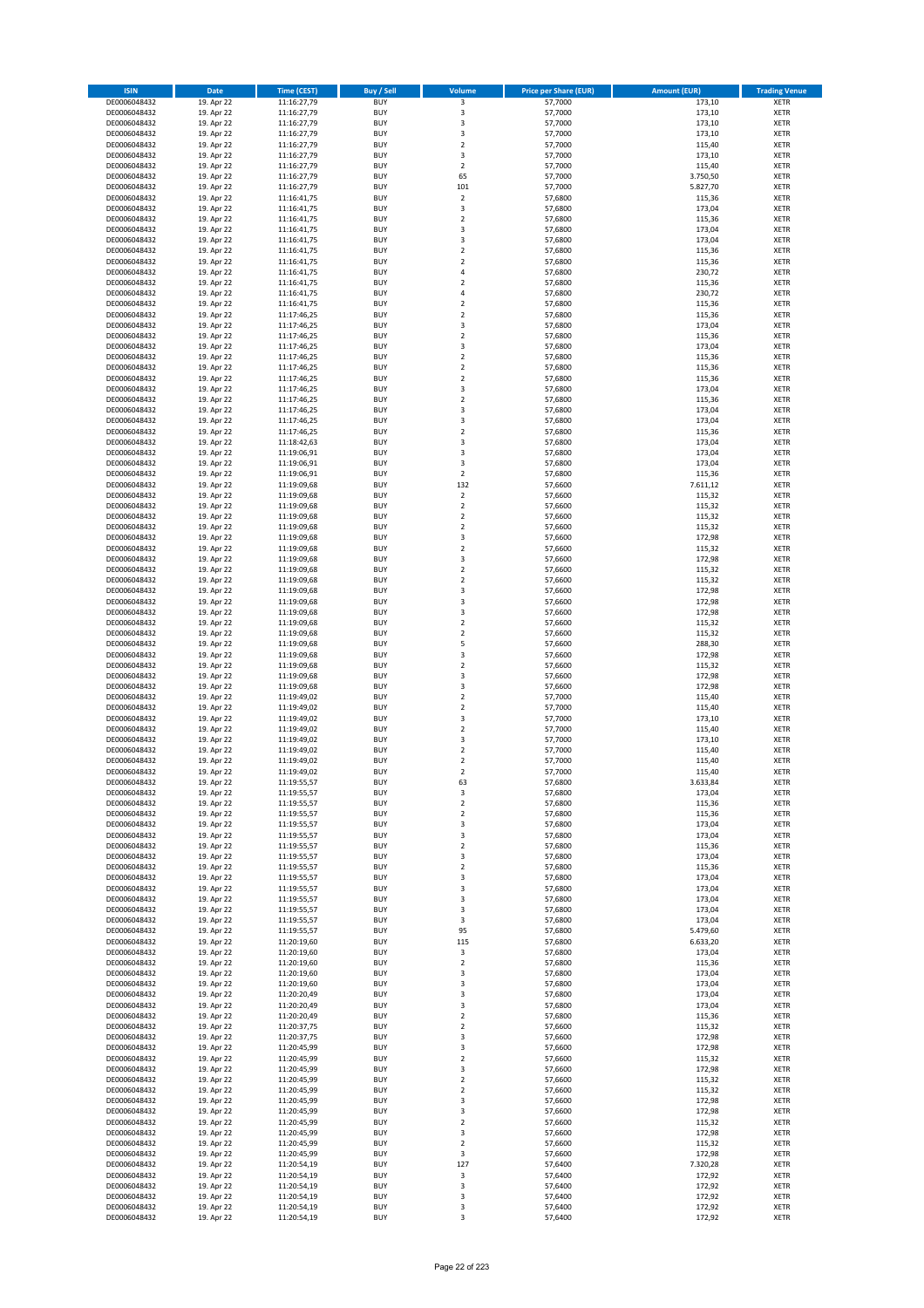| <b>ISIN</b>                  | <b>Date</b>              | <b>Time (CEST)</b>         | <b>Buy / Sell</b>        | Volume                       | <b>Price per Share (EUR)</b> | <b>Amount (EUR)</b> | <b>Trading Venue</b>       |
|------------------------------|--------------------------|----------------------------|--------------------------|------------------------------|------------------------------|---------------------|----------------------------|
| DE0006048432                 | 19. Apr 22               | 11:21:05,24                | <b>BUY</b>               | 104                          | 57,6200                      | 5.992,48            | <b>XETR</b>                |
| DE0006048432                 | 19. Apr 22               | 11:21:13,14                | <b>BUY</b>               | $\mathbf 2$                  | 57,6200                      | 115,24              | <b>XETR</b>                |
| DE0006048432                 | 19. Apr 22               | 11:21:13,14                | <b>BUY</b>               | $\overline{2}$               | 57,6200                      | 115,24              | <b>XETR</b>                |
| DE0006048432<br>DE0006048432 | 19. Apr 22<br>19. Apr 22 | 11:21:13,14<br>11:21:13,14 | <b>BUY</b><br><b>BUY</b> | 3<br>3                       | 57,6200<br>57,6200           | 172,86<br>172,86    | <b>XETR</b><br><b>XETR</b> |
| DE0006048432                 | 19. Apr 22               | 11:21:13,14                | <b>BUY</b>               | $\mathbf 2$                  | 57,6200                      | 115,24              | <b>XETR</b>                |
| DE0006048432                 | 19. Apr 22               | 11:21:13,14                | <b>BUY</b>               | 4                            | 57,6200                      | 230,48              | <b>XETR</b>                |
| DE0006048432                 | 19. Apr 22               | 11:22:50,80                | <b>BUY</b>               | 4                            | 57,6600                      | 230,64              | <b>XETR</b>                |
| DE0006048432                 | 19. Apr 22               | 11:22:50,80                | <b>BUY</b>               | 3                            | 57,6600                      | 172,98              | <b>XETR</b>                |
| DE0006048432                 | 19. Apr 22               | 11:22:50,80                | <b>BUY</b>               | 4                            | 57,6600                      | 230,64              | <b>XETR</b>                |
| DE0006048432                 | 19. Apr 22               | 11:22:50,80                | <b>BUY</b>               | $\mathbf 2$                  | 57,6600                      | 115,32              | <b>XETR</b>                |
| DE0006048432<br>DE0006048432 | 19. Apr 22<br>19. Apr 22 | 11:22:50,80<br>11:23:06,02 | <b>BUY</b><br><b>BUY</b> | 4<br>$\overline{\mathbf{c}}$ | 57,6600<br>57,6600           | 230,64<br>115,32    | <b>XETR</b><br><b>XETR</b> |
| DE0006048432                 | 19. Apr 22               | 11:23:06,02                | <b>BUY</b>               | $\overline{\mathbf{2}}$      | 57,6600                      | 115,32              | <b>XETR</b>                |
| DE0006048432                 | 19. Apr 22               | 11:23:06,03                | <b>BUY</b>               | 3                            | 57,6400                      | 172,92              | <b>XETR</b>                |
| DE0006048432                 | 19. Apr 22               | 11:23:06,03                | <b>BUY</b>               | 65                           | 57,6400                      | 3.746,60            | <b>XETR</b>                |
| DE0006048432                 | 19. Apr 22               | 11:23:06,03                | <b>BUY</b>               | $\mathbf 2$                  | 57,6400                      | 115,28              | <b>XETR</b>                |
| DE0006048432                 | 19. Apr 22               | 11:23:06,03                | <b>BUY</b>               | $\mathbf 2$                  | 57,6400                      | 115,28              | <b>XETR</b>                |
| DE0006048432                 | 19. Apr 22               | 11:23:06,03                | <b>BUY</b>               | $\overline{\mathbf{c}}$      | 57,6400                      | 115,28              | <b>XETR</b>                |
| DE0006048432                 | 19. Apr 22               | 11:23:06,03                | <b>BUY</b>               | 3                            | 57,6400                      | 172,92              | <b>XETR</b>                |
| DE0006048432                 | 19. Apr 22               | 11:23:06,03                | <b>BUY</b>               | $\overline{\mathbf{c}}$      | 57,6400                      | 115,28              | <b>XETR</b>                |
| DE0006048432<br>DE0006048432 | 19. Apr 22<br>19. Apr 22 | 11:23:06,03<br>11:23:06,03 | <b>BUY</b><br><b>BUY</b> | 3<br>3                       | 57,6400<br>57,6400           | 172,92<br>172,92    | <b>XETR</b><br><b>XETR</b> |
| DE0006048432                 | 19. Apr 22               | 11:23:06,03                | <b>BUY</b>               | 3                            | 57,6400                      | 172,92              | <b>XETR</b>                |
| DE0006048432                 | 19. Apr 22               | 11:23:06,03                | <b>BUY</b>               | 3                            | 57,6400                      | 172,92              | <b>XETR</b>                |
| DE0006048432                 | 19. Apr 22               | 11:23:06,03                | <b>BUY</b>               | $\mathbf 2$                  | 57,6400                      | 115,28              | <b>XETR</b>                |
| DE0006048432                 | 19. Apr 22               | 11:23:06,03                | <b>BUY</b>               | 3                            | 57,6400                      | 172,92              | <b>XETR</b>                |
| DE0006048432                 | 19. Apr 22               | 11:23:06,03                | <b>BUY</b>               | 3                            | 57,6400                      | 172,92              | <b>XETR</b>                |
| DE0006048432                 | 19. Apr 22               | 11:23:06,03                | <b>BUY</b>               | $\mathbf 2$                  | 57,6400                      | 115,28              | <b>XETR</b>                |
| DE0006048432                 | 19. Apr 22               | 11:23:06,03                | <b>BUY</b>               | $\overline{\mathbf{c}}$      | 57,6400                      | 115,28              | <b>XETR</b>                |
| DE0006048432<br>DE0006048432 | 19. Apr 22<br>19. Apr 22 | 11:23:06,03<br>11:23:06,03 | <b>BUY</b><br><b>BUY</b> | 3<br>3                       | 57,6400<br>57,6400           | 172,92<br>172,92    | <b>XETR</b><br><b>XETR</b> |
| DE0006048432                 | 19. Apr 22               | 11:23:06,03                | <b>BUY</b>               | 3                            | 57,6400                      | 172,92              | <b>XETR</b>                |
| DE0006048432                 | 19. Apr 22               | 11:23:06,03                | <b>BUY</b>               | $\mathbf 2$                  | 57,6400                      | 115,28              | <b>XETR</b>                |
| DE0006048432                 | 19. Apr 22               | 11:23:06,03                | <b>BUY</b>               | $\overline{2}$               | 57.6400                      | 115,28              | <b>XETR</b>                |
| DE0006048432                 | 19. Apr 22               | 11:23:06,03                | <b>BUY</b>               | $\mathbf 2$                  | 57,6400                      | 115,28              | <b>XETR</b>                |
| DE0006048432                 | 19. Apr 22               | 11:23:06,03                | <b>BUY</b>               | $\overline{\mathbf{c}}$      | 57,6400                      | 115,28              | <b>XETR</b>                |
| DE0006048432                 | 19. Apr 22               | 11:23:06,03                | <b>BUY</b>               | 3                            | 57,6400                      | 172,92              | <b>XETR</b>                |
| DE0006048432                 | 19. Apr 22               | 11:23:06,03                | <b>BUY</b>               | $\overline{2}$               | 57,6600                      | 115,32              | <b>XETR</b>                |
| DE0006048432                 | 19. Apr 22               | 11:23:27,80                | <b>BUY</b>               | 3                            | 57,6400                      | 172,92              | <b>XETR</b>                |
| DE0006048432<br>DE0006048432 | 19. Apr 22<br>19. Apr 22 | 11:23:27,80<br>11:23:27,80 | <b>BUY</b><br><b>BUY</b> | 3<br>3                       | 57,6400<br>57,6400           | 172,92<br>172,92    | <b>XETR</b><br><b>XETR</b> |
| DE0006048432                 | 19. Apr 22               | 11:23:27,80                | <b>BUY</b>               | 3                            | 57,6400                      | 172,92              | <b>XETR</b>                |
| DE0006048432                 | 19. Apr 22               | 11:23:27,80                | <b>BUY</b>               | 71                           | 57,6400                      | 4.092,44            | <b>XETR</b>                |
| DE0006048432                 | 19. Apr 22               | 11:23:27,80                | <b>BUY</b>               | 3                            | 57,6400                      | 172,92              | <b>XETR</b>                |
| DE0006048432                 | 19. Apr 22               | 11:23:27,80                | <b>BUY</b>               | $\overline{\mathbf{2}}$      | 57,6400                      | 115,28              | <b>XETR</b>                |
| DE0006048432                 | 19. Apr 22               | 11:23:27,80                | <b>BUY</b>               | $\mathbf 2$                  | 57,6400                      | 115,28              | <b>XETR</b>                |
| DE0006048432                 | 19. Apr 22               | 11:23:27,80                | <b>BUY</b>               | $\mathbf 2$                  | 57,6400                      | 115,28              | <b>XETR</b>                |
| DE0006048432                 | 19. Apr 22               | 11:23:27,80                | <b>BUY</b>               | $\mathbf 2$                  | 57,6400                      | 115,28              | <b>XETR</b>                |
| DE0006048432                 | 19. Apr 22               | 11:23:27,80                | <b>BUY</b>               | $\mathbf 2$                  | 57,6400                      | 115,28              | <b>XETR</b>                |
| DE0006048432<br>DE0006048432 | 19. Apr 22<br>19. Apr 22 | 11:23:27,80<br>11:23:27,80 | <b>BUY</b><br><b>BUY</b> | $\mathbf 2$<br>3             | 57,6400<br>57,6400           | 115,28<br>172,92    | <b>XETR</b><br><b>XETR</b> |
| DE0006048432                 | 19. Apr 22               | 11:25:34,45                | <b>BUY</b>               | 3                            | 57,6800                      | 173,04              | <b>XETR</b>                |
| DE0006048432                 | 19. Apr 22               | 11:25:34,45                | <b>BUY</b>               | 4                            | 57,6800                      | 230,72              | <b>XETR</b>                |
| DE0006048432                 | 19. Apr 22               | 11:25:34,45                | <b>BUY</b>               | 130                          | 57,6800                      | 7.498,40            | <b>XETR</b>                |
| DE0006048432                 | 19. Apr 22               | 11:25:34,45                | <b>BUY</b>               | $\mathbf 2$                  | 57,6800                      | 115,36              | <b>XETR</b>                |
| DE0006048432                 | 19. Apr 22               | 11:25:34,45                | <b>BUY</b>               | $\overline{\mathbf{c}}$      | 57,6800                      | 115,36              | <b>XETR</b>                |
| DE0006048432                 | 19. Apr 22               | 11:25:34,45                | <b>BUY</b>               | 4                            | 57,6800                      | 230,72              | <b>XETR</b>                |
| DE0006048432                 | 19. Apr 22               | 11:25:34,45                | <b>BUY</b>               | $\overline{\mathbf{c}}$      | 57,6800                      | 115,36              | <b>XETR</b>                |
| DE0006048432                 | 19. Apr 22               | 11:25:34,45                | <b>BUY</b><br><b>BUY</b> | $\overline{2}$               | 57,6800                      | 115,36<br>230,72    | <b>XETR</b><br><b>XETR</b> |
| DE0006048432<br>DE0006048432 | 19. Apr 22<br>19. Apr 22 | 11:25:34,45<br>11:25:34,45 | <b>BUY</b>               | 4<br>3                       | 57,6800<br>57,6800           | 173,04              | <b>XETR</b>                |
| DE0006048432                 | 19. Apr 22               | 11:25:34,45                | <b>BUY</b>               | 4                            | 57,6800                      | 230,72              | <b>XETR</b>                |
| DE0006048432                 | 19. Apr 22               | 11:25:34,45                | <b>BUY</b>               | 3                            | 57,6800                      | 173,04              | <b>XETR</b>                |
| DE0006048432                 | 19. Apr 22               | 11:25:34,45                | BUY                      | 3                            | 57,6800                      | 173,04              | <b>XETR</b>                |
| DE0006048432                 | 19. Apr 22               | 11:25:34,45                | <b>BUY</b>               | 3                            | 57,6800                      | 173,04              | <b>XETR</b>                |
| DE0006048432                 | 19. Apr 22               | 11:25:34,45                | <b>BUY</b>               | 4                            | 57,6800                      | 230,72              | <b>XETR</b>                |
| DE0006048432                 | 19. Apr 22               | 11:25:34,45<br>11:25:34,45 | <b>BUY</b>               | 4                            | 57,6800                      | 230,72              | XETR                       |
| DE0006048432<br>DE0006048432 | 19. Apr 22<br>19. Apr 22 | 11:25:34,45                | <b>BUY</b><br><b>BUY</b> | 4<br>4                       | 57,6800<br>57,6800           | 230,72<br>230,72    | <b>XETR</b><br><b>XETR</b> |
| DE0006048432                 | 19. Apr 22               | 11:25:34,45                | <b>BUY</b>               | $\overline{\mathbf{2}}$      | 57,6800                      | 115,36              | <b>XETR</b>                |
| DE0006048432                 | 19. Apr 22               | 11:25:34,45                | <b>BUY</b>               | 3                            | 57,6800                      | 173,04              | <b>XETR</b>                |
| DE0006048432                 | 19. Apr 22               | 11:25:34,45                | <b>BUY</b>               | 4                            | 57,6800                      | 230,72              | <b>XETR</b>                |
| DE0006048432                 | 19. Apr 22               | 11:25:34,45                | <b>BUY</b>               | 3                            | 57,6800                      | 173,04              | <b>XETR</b>                |
| DE0006048432                 | 19. Apr 22               | 11:25:34,45                | <b>BUY</b>               | $\mathbf 2$                  | 57,6800                      | 115,36              | <b>XETR</b>                |
| DE0006048432                 | 19. Apr 22               | 11:25:34,45                | <b>BUY</b>               | $\overline{2}$               | 57,6800                      | 115,36              | <b>XETR</b>                |
| DE0006048432<br>DE0006048432 | 19. Apr 22<br>19. Apr 22 | 11:25:34,45<br>11:25:34,45 | <b>BUY</b><br><b>BUY</b> | 3<br>3                       | 57,6800<br>57,6800           | 173,04<br>173,04    | <b>XETR</b><br><b>XETR</b> |
| DE0006048432                 | 19. Apr 22               | 11:25:34,45                | <b>BUY</b>               | 4                            | 57,6800                      | 230,72              | <b>XETR</b>                |
| DE0006048432                 | 19. Apr 22               | 11:25:34,45                | <b>BUY</b>               | 4                            | 57,6800                      | 230,72              | <b>XETR</b>                |
| DE0006048432                 | 19. Apr 22               | 11:25:34,45                | <b>BUY</b>               | 4                            | 57,6800                      | 230,72              | <b>XETR</b>                |
| DE0006048432                 | 19. Apr 22               | 11:25:34,45                | <b>BUY</b>               | 3                            | 57,6800                      | 173,04              | <b>XETR</b>                |
| DE0006048432                 | 19. Apr 22               | 11:25:34,47                | <b>BUY</b>               | 3                            | 57,6800                      | 173,04              | XETR                       |
| DE0006048432                 | 19. Apr 22               | 11:25:39,23                | <b>BUY</b>               | $\mathbf 2$                  | 57,6600                      | 115,32              | <b>XETR</b>                |
| DE0006048432<br>DE0006048432 | 19. Apr 22<br>19. Apr 22 | 11:25:54,92<br>11:25:54,92 | <b>BUY</b><br><b>BUY</b> | 78<br>3                      | 57,6600<br>57,6600           | 4.497,48<br>172,98  | <b>XETR</b><br><b>XETR</b> |
| DE0006048432                 | 19. Apr 22               | 11:25:54,92                | <b>BUY</b>               | $\overline{\mathbf{c}}$      | 57,6600                      | 115,32              | <b>XETR</b>                |
| DE0006048432                 | 19. Apr 22               | 11:25:54,92                | <b>BUY</b>               | 4                            | 57,6600                      | 230,64              | <b>XETR</b>                |
| DE0006048432                 | 19. Apr 22               | 11:25:54,92                | <b>BUY</b>               | 3                            | 57,6600                      | 172,98              | <b>XETR</b>                |
| DE0006048432                 | 19. Apr 22               | 11:25:54,92                | <b>BUY</b>               | $\mathbf 2$                  | 57,6600                      | 115,32              | <b>XETR</b>                |
| DE0006048432                 | 19. Apr 22               | 11:25:54,92                | <b>BUY</b>               | $\mathbf 2$                  | 57,6600                      | 115,32              | <b>XETR</b>                |
| DE0006048432                 | 19. Apr 22               | 11:25:54,92                | <b>BUY</b>               | $\overline{2}$               | 57,6600                      | 115,32              | <b>XETR</b>                |
| DE0006048432                 | 19. Apr 22               | 11:28:03,91                | <b>BUY</b>               | $\mathbf 2$                  | 57,6400                      | 115,28              | <b>XETR</b>                |
| DE0006048432<br>DE0006048432 | 19. Apr 22               | 11:28:03,91                | <b>BUY</b><br><b>BUY</b> | $\overline{2}$<br>3          | 57,6400<br>57,6400           | 115,28<br>172,92    | XETR<br><b>XETR</b>        |
| DE0006048432                 | 19. Apr 22<br>19. Apr 22 | 11:28:03,91<br>11:28:03,91 | <b>BUY</b>               | $\mathbf 2$                  | 57,6400                      | 115,28              | <b>XETR</b>                |
| DE0006048432                 | 19. Apr 22               | 11:28:03,91                | <b>BUY</b>               | 3                            | 57,6400                      | 172,92              | <b>XETR</b>                |
| DE0006048432                 | 19. Apr 22               | 11:28:03,91                | <b>BUY</b>               | $\mathbf 2$                  | 57,6400                      | 115,28              | <b>XETR</b>                |
| DE0006048432                 | 19. Apr 22               | 11:28:03,91                | <b>BUY</b>               | $\mathbf 2$                  | 57,6400                      | 115,28              | <b>XETR</b>                |
| DE0006048432                 | 19. Apr 22               | 11:28:03,91                | <b>BUY</b>               | 3                            | 57,6400                      | 172,92              | <b>XETR</b>                |
| DE0006048432                 | 19. Apr 22               | 11:28:03,91                | <b>BUY</b>               | 3                            | 57,6400                      | 172,92              | <b>XETR</b>                |
| DE0006048432                 | 19. Apr 22               | 11:28:03,91                | <b>BUY</b>               | $\mathbf 2$                  | 57,6400                      | 115,28              | XETR                       |
| DE0006048432<br>DE0006048432 | 19. Apr 22<br>19. Apr 22 | 11:28:03,91<br>11:28:03,91 | <b>BUY</b><br><b>BUY</b> | 3<br>3                       | 57,6400<br>57,6400           | 172,92<br>172,92    | <b>XETR</b><br><b>XETR</b> |
| DE0006048432                 | 19. Apr 22               | 11:28:03,91                | <b>BUY</b>               | 3                            | 57,6400                      | 172,92              | <b>XETR</b>                |
| DE0006048432                 | 19. Apr 22               | 11:28:03,91                | <b>BUY</b>               | $\mathbf 2$                  | 57,6400                      | 115,28              | XETR                       |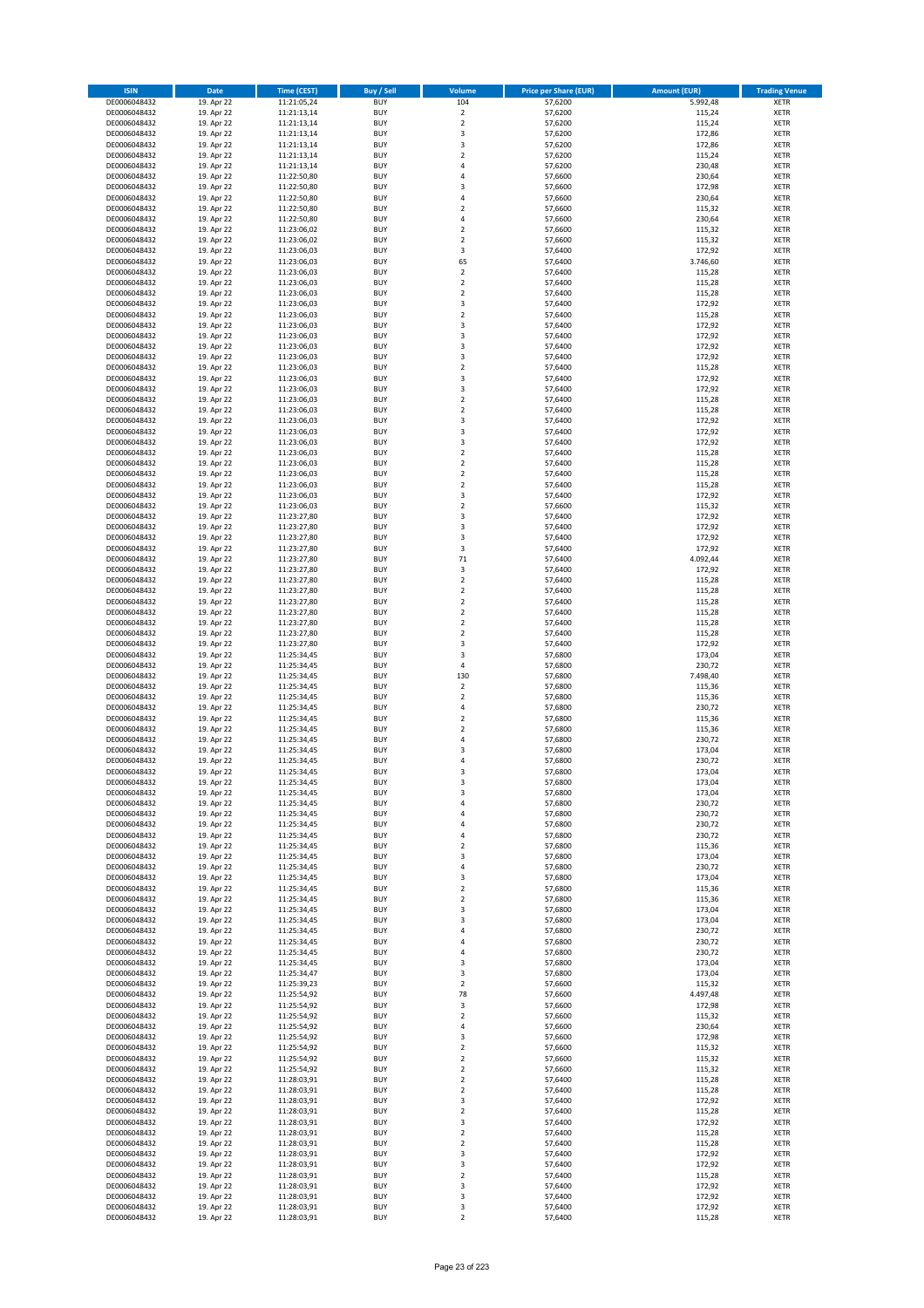| <b>ISIN</b>                  | <b>Date</b>              | Time (CEST)                | <b>Buy / Sell</b>        | Volume                        | <b>Price per Share (EUR)</b> | <b>Amount (EUR)</b> | <b>Trading Venue</b>       |
|------------------------------|--------------------------|----------------------------|--------------------------|-------------------------------|------------------------------|---------------------|----------------------------|
| DE0006048432                 | 19. Apr 22               | 11:28:03,91                | <b>BUY</b>               | $\overline{\mathbf{3}}$       | 57,6400                      | 172,92              | <b>XETR</b>                |
| DE0006048432                 | 19. Apr 22               | 11:28:03,91                | <b>BUY</b>               | 3                             | 57,6400                      | 172,92              | <b>XETR</b>                |
| DE0006048432                 | 19. Apr 22               | 11:28:03,91                | <b>BUY</b>               | $\overline{2}$                | 57.6400                      | 115,28              | <b>XETR</b>                |
| DE0006048432                 | 19. Apr 22               | 11:28:03,91                | <b>BUY</b>               | $\mathbf 2$                   | 57,6400                      | 115,28              | <b>XETR</b>                |
| DE0006048432<br>DE0006048432 | 19. Apr 22<br>19. Apr 22 | 11:28:03,91<br>11:28:03,91 | <b>BUY</b><br><b>BUY</b> | $\mathbf 2$<br>$\mathbf 2$    | 57,6400<br>57,6400           | 115,28<br>115,28    | <b>XETR</b><br><b>XETR</b> |
| DE0006048432                 | 19. Apr 22               | 11:28:03,91                | <b>BUY</b>               | $\mathbf 2$                   | 57,6400                      | 115,28              | <b>XETR</b>                |
| DE0006048432                 | 19. Apr 22               | 11:28:03,91                | <b>BUY</b>               | 3                             | 57,6400                      | 172,92              | <b>XETR</b>                |
| DE0006048432                 | 19. Apr 22               | 11:28:03,91                | <b>BUY</b>               | $\overline{2}$                | 57,6400                      | 115,28              | <b>XETR</b>                |
| DE0006048432                 | 19. Apr 22               | 11:28:03,91                | <b>BUY</b>               | 3                             | 57,6400                      | 172,92              | <b>XETR</b>                |
| DE0006048432                 | 19. Apr 22               | 11:28:03,91                | <b>BUY</b>               | 3                             | 57,6400                      | 172,92              | <b>XETR</b>                |
| DE0006048432                 | 19. Apr 22               | 11:28:03,91                | <b>BUY</b>               | $\overline{\mathbf{c}}$<br>3  | 57,6400                      | 115,28              | <b>XETR</b><br><b>XETR</b> |
| DE0006048432<br>DE0006048432 | 19. Apr 22<br>19. Apr 22 | 11:28:04,00<br>11:28:04,00 | <b>BUY</b><br><b>BUY</b> | $\overline{2}$                | 57,6400<br>57,6400           | 172,92<br>115,28    | <b>XETR</b>                |
| DE0006048432                 | 19. Apr 22               | 11:28:04,00                | <b>BUY</b>               | $\mathbf 2$                   | 57,6400                      | 115,28              | <b>XETR</b>                |
| DE0006048432                 | 19. Apr 22               | 11:28:04,00                | <b>BUY</b>               | 98                            | 57,6400                      | 5.648,72            | <b>XETR</b>                |
| DE0006048432                 | 19. Apr 22               | 11:28:04,00                | <b>BUY</b>               | 3                             | 57,6400                      | 172,92              | <b>XETR</b>                |
| DE0006048432                 | 19. Apr 22               | 11:28:04,00                | <b>BUY</b>               | $\mathbf 2$                   | 57,6400                      | 115,28              | <b>XETR</b>                |
| DE0006048432                 | 19. Apr 22               | 11:28:04,00                | <b>BUY</b>               | 3<br>3                        | 57,6400                      | 172,92              | <b>XETR</b>                |
| DE0006048432<br>DE0006048432 | 19. Apr 22<br>19. Apr 22 | 11:30:21,24<br>11:30:21,24 | <b>BUY</b><br><b>BUY</b> | 4                             | 57,6600<br>57,6600           | 172,98<br>230,64    | <b>XETR</b><br><b>XETR</b> |
| DE0006048432                 | 19. Apr 22               | 11:30:21,24                | <b>BUY</b>               | $\mathbf 2$                   | 57,6600                      | 115,32              | <b>XETR</b>                |
| DE0006048432                 | 19. Apr 22               | 11:30:21,24                | <b>BUY</b>               | 3                             | 57,6600                      | 172,98              | <b>XETR</b>                |
| DE0006048432                 | 19. Apr 22               | 11:30:21,24                | <b>BUY</b>               | 4                             | 57,6600                      | 230,64              | <b>XETR</b>                |
| DE0006048432                 | 19. Apr 22               | 11:30:21,24                | <b>BUY</b>               | 132                           | 57,6600                      | 7.611,12            | <b>XETR</b>                |
| DE0006048432                 | 19. Apr 22               | 11:30:21,24                | <b>BUY</b>               | 4                             | 57,6600                      | 230,64              | <b>XETR</b>                |
| DE0006048432<br>DE0006048432 | 19. Apr 22               | 11:30:21,24                | <b>BUY</b>               | 3<br>4                        | 57,6600                      | 172,98              | <b>XETR</b>                |
| DE0006048432                 | 19. Apr 22<br>19. Apr 22 | 11:30:21,24<br>11:30:21,24 | <b>BUY</b><br><b>BUY</b> | 4                             | 57,6600<br>57,6600           | 230,64<br>230,64    | <b>XETR</b><br><b>XETR</b> |
| DE0006048432                 | 19. Apr 22               | 11:30:21,24                | <b>BUY</b>               | 4                             | 57,6600                      | 230,64              | <b>XETR</b>                |
| DE0006048432                 | 19. Apr 22               | 11:30:21,24                | <b>BUY</b>               | 3                             | 57,6600                      | 172,98              | <b>XETR</b>                |
| DE0006048432                 | 19. Apr 22               | 11:30:21,24                | <b>BUY</b>               | $\overline{\mathbf{c}}$       | 57,6600                      | 115,32              | <b>XETR</b>                |
| DE0006048432                 | 19. Apr 22               | 11:30:21,24                | <b>BUY</b>               | 3                             | 57,6600                      | 172,98              | <b>XETR</b>                |
| DE0006048432                 | 19. Apr 22               | 11:30:21,24                | <b>BUY</b>               | $\mathbf 2$                   | 57,6600                      | 115,32              | <b>XETR</b>                |
| DE0006048432<br>DE0006048432 | 19. Apr 22<br>19. Apr 22 | 11:30:21,24<br>11:30:21,24 | <b>BUY</b><br><b>BUY</b> | $\overline{2}$<br>$\mathbf 2$ | 57,6600<br>57,6600           | 115,32<br>115,32    | <b>XETR</b><br><b>XETR</b> |
| DE0006048432                 | 19. Apr 22               | 11:30:21,24                | <b>BUY</b>               | 3                             | 57,6600                      | 172,98              | <b>XETR</b>                |
| DE0006048432                 | 19. Apr 22               | 11:30:21,24                | <b>BUY</b>               | 4                             | 57,6600                      | 230,64              | <b>XETR</b>                |
| DE0006048432                 | 19. Apr 22               | 11:30:21,24                | <b>BUY</b>               | 3                             | 57,6600                      | 172,98              | <b>XETR</b>                |
| DE0006048432                 | 19. Apr 22               | 11:30:21,24                | <b>BUY</b>               | 4                             | 57,6600                      | 230,64              | <b>XETR</b>                |
| DE0006048432                 | 19. Apr 22               | 11:30:21,24                | <b>BUY</b>               | 4                             | 57,6600                      | 230,64              | <b>XETR</b>                |
| DE0006048432                 | 19. Apr 22               | 11:30:21,24                | <b>BUY</b>               | 3                             | 57,6600                      | 172,98              | <b>XETR</b>                |
| DE0006048432                 | 19. Apr 22               | 11:30:21,24                | <b>BUY</b>               | 4                             | 57,6600                      | 230,64              | <b>XETR</b>                |
| DE0006048432<br>DE0006048432 | 19. Apr 22<br>19. Apr 22 | 11:30:21,24                | <b>BUY</b><br><b>BUY</b> | 3<br>4                        | 57,6600<br>57,6600           | 172,98<br>230,64    | <b>XETR</b><br><b>XETR</b> |
| DE0006048432                 | 19. Apr 22               | 11:30:21,24<br>11:30:21,24 | <b>BUY</b>               | 4                             | 57,6600                      | 230,64              | <b>XETR</b>                |
| DE0006048432                 | 19. Apr 22               | 11:30:21,24                | <b>BUY</b>               | 3                             | 57,6600                      | 172,98              | <b>XETR</b>                |
| DE0006048432                 | 19. Apr 22               | 11:31:14,12                | <b>BUY</b>               | $\mathbf 2$                   | 57,6800                      | 115,36              | <b>XETR</b>                |
| DE0006048432                 | 19. Apr 22               | 11:31:14,12                | <b>BUY</b>               | $\mathbf 2$                   | 57,6800                      | 115,36              | <b>XETR</b>                |
| DE0006048432                 | 19. Apr 22               | 11:31:14,12                | <b>BUY</b>               | 3                             | 57,6800                      | 173,04              | <b>XETR</b>                |
| DE0006048432                 | 19. Apr 22               | 11:31:14,12                | <b>BUY</b>               | $\mathbf 2$                   | 57,6800                      | 115,36              | <b>XETR</b>                |
| DE0006048432                 | 19. Apr 22               | 11:31:14,12                | <b>BUY</b>               | $\mathbf 2$                   | 57,6800                      | 115,36              | <b>XETR</b>                |
| DE0006048432                 | 19. Apr 22               | 11:31:14,12                | <b>BUY</b><br><b>BUY</b> | 4                             | 57,6800                      | 230,72<br>173,04    | <b>XETR</b>                |
| DE0006048432<br>DE0006048432 | 19. Apr 22<br>19. Apr 22 | 11:31:14,12<br>11:31:14,12 | <b>BUY</b>               | 3<br>3                        | 57,6800<br>57,6800           | 173,04              | <b>XETR</b><br><b>XETR</b> |
| DE0006048432                 | 19. Apr 22               | 11:31:14,12                | <b>BUY</b>               | 3                             | 57,6800                      | 173,04              | <b>XETR</b>                |
| DE0006048432                 | 19. Apr 22               | 11:31:14,12                | <b>BUY</b>               | $\overline{\mathbf{c}}$       | 57,6800                      | 115,36              | <b>XETR</b>                |
| DE0006048432                 | 19. Apr 22               | 11:31:14,12                | <b>BUY</b>               | 4                             | 57,6800                      | 230,72              | <b>XETR</b>                |
| DE0006048432                 | 19. Apr 22               | 11:31:14,12                | <b>BUY</b>               | $\overline{\mathbf{c}}$       | 57,6800                      | 115,36              | <b>XETR</b>                |
| DE0006048432                 | 19. Apr 22               | 11:31:14,12                | <b>BUY</b>               | 3                             | 57,6800                      | 173,04              | <b>XETR</b>                |
| DE0006048432                 | 19. Apr 22               | 11:32:46,05                | <b>BUY</b>               | 3                             | 57,6800                      | 173,04              | <b>XETR</b>                |
| DE0006048432<br>DE0006048432 | 19. Apr 22<br>19. Apr 22 | 11:32:46,05<br>11:32:46,08 | <b>BUY</b><br><b>BUY</b> | $\overline{\mathbf{c}}$<br>3  | 57,6800<br>57,6600           | 115,36<br>172,98    | <b>XETR</b><br><b>XETR</b> |
| DE0006048432                 | 19. Apr 22               | 11:32:46,08                | <b>BUY</b>               | 3                             | 57,6600                      | 172,98              | <b>XETR</b>                |
| DE0006048432                 | 19. Apr 22               | 11:32:46,08                | BUY                      | 101                           | 57,6600                      | 5.823,66            | <b>XETR</b>                |
| DE0006048432                 | 19. Apr 22               | 11:32:46,08                | <b>BUY</b>               | $\mathbf 2$                   | 57,6600                      | 115,32              | <b>XETR</b>                |
| DE0006048432                 | 19. Apr 22               | 11:32:46,08                | <b>BUY</b>               | 3                             | 57,6600                      | 172,98              | <b>XETR</b>                |
| DE0006048432                 | 19. Apr 22               | 11:32:46,08                | <b>BUY</b>               | 3                             | 57,6600                      | 172,98              | XETR                       |
| DE0006048432<br>DE0006048432 | 19. Apr 22               | 11:32:46,08                | <b>BUY</b>               | $\mathbf 2$                   | 57,6600                      | 115,32              | <b>XETR</b>                |
| DE0006048432                 | 19. Apr 22<br>19. Apr 22 | 11:32:46,08<br>11:32:46,08 | <b>BUY</b><br><b>BUY</b> | 3<br>$\mathbf 2$              | 57,6600<br>57,6600           | 172,98<br>115,32    | <b>XETR</b><br><b>XETR</b> |
| DE0006048432                 | 19. Apr 22               | 11:32:46,08                | <b>BUY</b>               | 4                             | 57,6600                      | 230,64              | <b>XETR</b>                |
| DE0006048432                 | 19. Apr 22               | 11:32:46,08                | <b>BUY</b>               | 4                             | 57,6600                      | 230,64              | <b>XETR</b>                |
| DE0006048432                 | 19. Apr 22               | 11:32:46,08                | <b>BUY</b>               | 3                             | 57,6600                      | 172,98              | <b>XETR</b>                |
| DE0006048432                 | 19. Apr 22               | 11:32:46,08                | <b>BUY</b>               | 3                             | 57,6600                      | 172,98              | <b>XETR</b>                |
| DE0006048432                 | 19. Apr 22               | 11:32:46,08                | <b>BUY</b>               | $\overline{2}$                | 57,6600                      | 115,32              | <b>XETR</b>                |
| DE0006048432<br>DE0006048432 | 19. Apr 22<br>19. Apr 22 | 11:32:46,08<br>11:32:46,08 | <b>BUY</b><br><b>BUY</b> | $\mathbf 2$<br>3              | 57,6600<br>57,6600           | 115,32<br>172,98    | <b>XETR</b><br><b>XETR</b> |
| DE0006048432                 | 19. Apr 22               | 11:32:46,08                | <b>BUY</b>               | $\mathbf 2$                   | 57,6600                      | 115,32              | <b>XETR</b>                |
| DE0006048432                 | 19. Apr 22               | 11:32:46,08                | <b>BUY</b>               | 3                             | 57,6600                      | 172,98              | <b>XETR</b>                |
| DE0006048432                 | 19. Apr 22               | 11:32:46,08                | <b>BUY</b>               | 3                             | 57,6600                      | 172,98              | <b>XETR</b>                |
| DE0006048432                 | 19. Apr 22               | 11:32:46,08                | <b>BUY</b>               | $\mathbf 2$                   | 57,6600                      | 115,32              | <b>XETR</b>                |
| DE0006048432                 | 19. Apr 22               | 11:32:46,08                | <b>BUY</b>               | $\mathbf 2$                   | 57,6600                      | 115,32              | XETR                       |
| DE0006048432                 | 19. Apr 22               | 11:32:46,08                | <b>BUY</b>               | 3                             | 57,6600                      | 172,98              | <b>XETR</b>                |
| DE0006048432                 | 19. Apr 22               | 11:32:46,08                | <b>BUY</b><br><b>BUY</b> | 3                             | 57,6600                      | 172,98              | <b>XETR</b>                |
| DE0006048432<br>DE0006048432 | 19. Apr 22<br>19. Apr 22 | 11:32:46,08<br>11:32:46,08 | <b>BUY</b>               | 3<br>3                        | 57,6600<br>57,6600           | 172,98<br>172,98    | <b>XETR</b><br><b>XETR</b> |
| DE0006048432                 | 19. Apr 22               | 11:32:46,08                | <b>BUY</b>               | $\mathbf 2$                   | 57,6600                      | 115,32              | <b>XETR</b>                |
| DE0006048432                 | 19. Apr 22               | 11:32:46,08                | <b>BUY</b>               | 2                             | 57,6600                      | 115,32              | <b>XETR</b>                |
| DE0006048432                 | 19. Apr 22               | 11:32:46,08                | <b>BUY</b>               | 3                             | 57,6600                      | 172,98              | <b>XETR</b>                |
| DE0006048432                 | 19. Apr 22               | 11:32:46,08                | <b>BUY</b>               | 3                             | 57,6600                      | 172,98              | <b>XETR</b>                |
| DE0006048432                 | 19. Apr 22               | 11:32:46,08                | <b>BUY</b>               | $\overline{2}$                | 57,6600                      | 115,32              | <b>XETR</b>                |
| DE0006048432                 | 19. Apr 22               | 11:32:46,12                | <b>BUY</b>               | 3                             | 57,6600                      | 172,98              | <b>XETR</b>                |
| DE0006048432                 | 19. Apr 22               | 11:32:46,12                | <b>BUY</b>               | 3                             | 57,6600                      | 172,98              | <b>XETR</b>                |
| DE0006048432<br>DE0006048432 | 19. Apr 22<br>19. Apr 22 | 11:32:46,12<br>11:32:47,64 | <b>BUY</b><br><b>BUY</b> | 4<br>3                        | 57,6600<br>57,6600           | 230,64<br>172,98    | <b>XETR</b><br><b>XETR</b> |
| DE0006048432                 | 19. Apr 22               | 11:34:03,02                | <b>BUY</b>               | $\mathbf 2$                   | 57,6600                      | 115,32              | <b>XETR</b>                |
| DE0006048432                 | 19. Apr 22               | 11:34:03,02                | <b>BUY</b>               | 3                             | 57,6600                      | 172,98              | <b>XETR</b>                |
| DE0006048432                 | 19. Apr 22               | 11:34:03,02                | <b>BUY</b>               | $\mathbf 2$                   | 57,6600                      | 115,32              | <b>XETR</b>                |
| DE0006048432                 | 19. Apr 22               | 11:34:03,02                | <b>BUY</b>               | $\mathbf 2$                   | 57,6600                      | 115,32              | <b>XETR</b>                |
| DE0006048432                 | 19. Apr 22               | 11:34:03,02                | <b>BUY</b>               | 3                             | 57,6600                      | 172,98              | <b>XETR</b>                |
| DE0006048432                 | 19. Apr 22               | 11:34:03,02                | <b>BUY</b>               | 5                             | 57,6600                      | 288,30              | XETR                       |
| DE0006048432                 | 19. Apr 22               | 11:34:03,02                | <b>BUY</b>               | $\overline{2}$                | 57,6600<br>57,7400           | 115,32<br>173,22    | <b>XETR</b><br><b>XETR</b> |
| DE0006048432<br>DE0006048432 | 19. Apr 22<br>19. Apr 22 | 11:36:07,64<br>11:36:07,64 | <b>BUY</b><br><b>BUY</b> | 3<br>$\mathbf 2$              | 57,7400                      | 115,48              | <b>XETR</b>                |
| DE0006048432                 | 19. Apr 22               | 11:36:07,64                | <b>BUY</b>               | $\overline{2}$                | 57,7400                      | 115,48              | <b>XETR</b>                |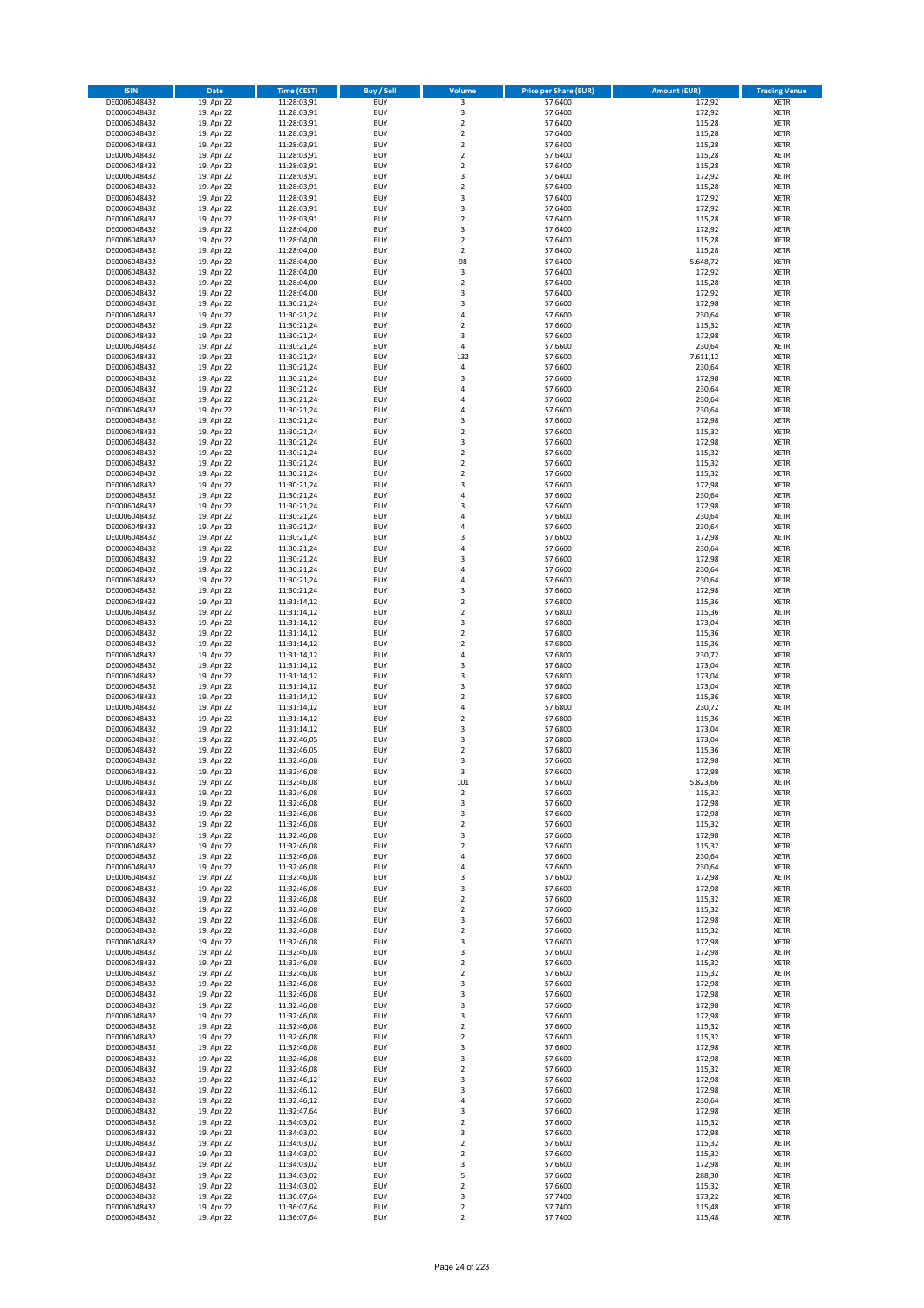| <b>ISIN</b>                  | <b>Date</b>              | Time (CEST)                | <b>Buy / Sell</b>        | Volume                                 | <b>Price per Share (EUR)</b> | Amount (EUR)        | <b>Trading Venue</b>       |
|------------------------------|--------------------------|----------------------------|--------------------------|----------------------------------------|------------------------------|---------------------|----------------------------|
| DE0006048432                 | 19. Apr 22               | 11:36:07,64                | <b>BUY</b>               | $\overline{2}$                         | 57,7400                      | 115,48              | <b>XETR</b>                |
| DE0006048432                 | 19. Apr 22               | 11:36:07,64                | <b>BUY</b>               | $\mathbf 2$                            | 57,7400                      | 115,48              | <b>XETR</b>                |
| DE0006048432                 | 19. Apr 22               | 11:36:07,64                | <b>BUY</b>               | $\overline{2}$                         | 57,7400                      | 115,48              | <b>XETR</b>                |
| DE0006048432                 | 19. Apr 22               | 11:36:07,64                | <b>BUY</b>               | $\mathbf 2$                            | 57,7400                      | 115,48              | <b>XETR</b>                |
| DE0006048432                 | 19. Apr 22               | 11:36:07,64                | <b>BUY</b>               | $\overline{2}$                         | 57,7400                      | 115,48              | <b>XETR</b>                |
| DE0006048432                 | 19. Apr 22               | 11:36:07,64                | <b>BUY</b>               | $\mathbf 2$                            | 57,7400                      | 115,48              | <b>XETR</b>                |
| DE0006048432                 | 19. Apr 22               | 11:36:07,64                | <b>BUY</b>               | $\overline{2}$                         | 57,7400                      | 115,48              | <b>XETR</b>                |
| DE0006048432                 | 19. Apr 22               | 11:36:07,64                | <b>BUY</b>               | $\overline{2}$                         | 57,7400                      | 115,48              | <b>XETR</b>                |
| DE0006048432                 | 19. Apr 22               | 11:36:07,64                | <b>BUY</b>               | 4                                      | 57,7400                      | 230,96              | <b>XETR</b>                |
| DE0006048432                 | 19. Apr 22               | 11:36:07,64                | <b>BUY</b>               | $\mathbf 2$                            | 57,7400                      | 115,48              | <b>XETR</b>                |
| DE0006048432                 | 19. Apr 22               | 11:36:26,06                | <b>BUY</b>               | 275                                    | 57,7200                      | 15.873,00           | <b>XETR</b>                |
| DE0006048432                 | 19. Apr 22               | 11:36:26,06                | <b>BUY</b>               | $\mathbf 2$                            | 57,7200                      | 115,44              | <b>XETR</b>                |
| DE0006048432                 | 19. Apr 22               | 11:36:26,06                | <b>BUY</b><br><b>BUY</b> | $\mathbf 2$<br>$\overline{\mathbf{3}}$ | 57,7200                      | 115,44              | <b>XETR</b><br><b>XETR</b> |
| DE0006048432<br>DE0006048432 | 19. Apr 22<br>19. Apr 22 | 11:36:26,06<br>11:36:26,06 | <b>BUY</b>               | 4                                      | 57,7200<br>57,7200           | 173,16<br>230,88    | <b>XETR</b>                |
| DE0006048432                 | 19. Apr 22               | 11:36:26,06                | <b>BUY</b>               | $\overline{\phantom{a}}$               | 57,7200                      | 115,44              | <b>XETR</b>                |
| DE0006048432                 | 19. Apr 22               | 11:36:26,06                | <b>BUY</b>               | $\overline{2}$                         | 57,7200                      | 115,44              | <b>XETR</b>                |
| DE0006048432                 | 19. Apr 22               | 11:36:26,06                | <b>BUY</b>               | $\overline{2}$                         | 57,7200                      | 115,44              | <b>XETR</b>                |
| DE0006048432                 | 19. Apr 22               | 11:36:26,06                | <b>BUY</b>               | $\overline{2}$                         | 57,7200                      | 115,44              | <b>XETR</b>                |
| DE0006048432                 | 19. Apr 22               | 11:36:26,06                | <b>BUY</b>               | $\overline{2}$                         | 57,7200                      | 115,44              | <b>XETR</b>                |
| DE0006048432                 | 19. Apr 22               | 11:36:26,06                | <b>BUY</b>               | $\overline{4}$                         | 57,7200                      | 230,88              | <b>XETR</b>                |
| DE0006048432                 | 19. Apr 22               | 11:36:26,06                | <b>BUY</b>               | 4                                      | 57,7200                      | 230,88              | <b>XETR</b>                |
| DE0006048432                 | 19. Apr 22               | 11:36:26,06                | <b>BUY</b>               | $\overline{2}$                         | 57,7200                      | 115,44              | <b>XETR</b>                |
| DE0006048432                 | 19. Apr 22               | 11:36:26,06                | <b>BUY</b>               | $\overline{2}$                         | 57,7200                      | 115,44              | <b>XETR</b>                |
| DE0006048432                 | 19. Apr 22               | 11:36:26,06                | <b>BUY</b>               | $\mathbf 2$                            | 57,7200                      | 115,44              | <b>XETR</b>                |
| DE0006048432                 | 19. Apr 22               | 11:36:26,06                | <b>BUY</b>               | $\overline{7}$                         | 57,7200                      | 404,04              | <b>XETR</b>                |
| DE0006048432                 | 19. Apr 22               | 11:36:26,06                | <b>BUY</b>               | $\mathbf 2$                            | 57,7200                      | 115,44              | <b>XETR</b>                |
| DE0006048432                 | 19. Apr 22               | 11:36:26,06                | <b>BUY</b>               | $\overline{\mathbf{3}}$                | 57,7200                      | 173,16              | <b>XETR</b>                |
| DE0006048432                 | 19. Apr 22               | 11:36:26,06                | <b>BUY</b>               | 3                                      | 57,7200                      | 173,16              | <b>XETR</b>                |
| DE0006048432                 | 19. Apr 22               | 11:36:26,06                | <b>BUY</b>               | $\overline{2}$                         | 57,7200                      | 115,44              | <b>XETR</b>                |
| DE0006048432<br>DE0006048432 | 19. Apr 22<br>19. Apr 22 | 11:36:26,06<br>11:36:26,06 | <b>BUY</b><br><b>BUY</b> | $\mathbf 2$<br>$\mathbf 2$             | 57,7200<br>57,7200           | 115,44<br>115,44    | <b>XETR</b><br><b>XETR</b> |
| DE0006048432                 | 19. Apr 22               | 11:36:26,06                | <b>BUY</b>               | $\mathbf 2$                            | 57,7200                      | 115,44              | <b>XETR</b>                |
| DE0006048432                 | 19. Apr 22               | 11:36:26,06                | <b>BUY</b>               | 4                                      | 57,7200                      | 230,88              | <b>XETR</b>                |
| DE0006048432                 | 19. Apr 22               | 11:36:26,06                | <b>BUY</b>               | $\overline{2}$                         | 57,7200                      | 115,44              | <b>XETR</b>                |
| DE0006048432                 | 19. Apr 22               | 11:36:26,06                | <b>BUY</b>               | $\mathbf 2$                            | 57,7200                      | 115,44              | <b>XETR</b>                |
| DE0006048432                 | 19. Apr 22               | 11:36:26,06                | <b>BUY</b>               | $\overline{2}$                         | 57,7200                      | 115,44              | <b>XETR</b>                |
| DE0006048432                 | 19. Apr 22               | 11:36:26,07                | <b>BUY</b>               | $\mathbf 2$                            | 57,7200                      | 115,44              | <b>XETR</b>                |
| DE0006048432                 | 19. Apr 22               | 11:36:53,48                | <b>BUY</b>               | 3                                      | 57,7000                      | 173,10              | <b>XETR</b>                |
| DE0006048432                 | 19. Apr 22               | 11:36:53,48                | <b>BUY</b>               | $\mathbf 2$                            | 57,7000                      | 115,40              | <b>XETR</b>                |
| DE0006048432                 | 19. Apr 22               | 11:36:53,48                | <b>BUY</b>               | $\overline{2}$                         | 57,7000                      | 115,40              | <b>XETR</b>                |
| DE0006048432                 | 19. Apr 22               | 11:36:53,48                | <b>BUY</b>               | 3                                      | 57,7000                      | 173,10              | <b>XETR</b>                |
| DE0006048432                 | 19. Apr 22               | 11:36:53,48                | <b>BUY</b>               | $\mathbf 2$                            | 57,7000                      | 115,40              | <b>XETR</b>                |
| DE0006048432                 | 19. Apr 22               | 11:36:53,48                | <b>BUY</b>               | $\overline{\mathbf{3}}$                | 57,7000                      | 173,10              | <b>XETR</b>                |
| DE0006048432                 | 19. Apr 22               | 11:36:53,48                | <b>BUY</b>               | $\overline{2}$                         | 57,7000                      | 115,40              | <b>XETR</b>                |
| DE0006048432                 | 19. Apr 22               | 11:36:53,48                | <b>BUY</b>               | 3                                      | 57,7000                      | 173,10              | <b>XETR</b>                |
| DE0006048432                 | 19. Apr 22               | 11:36:53,48                | <b>BUY</b>               | 4                                      | 57,7000                      | 230,80              | <b>XETR</b>                |
| DE0006048432                 | 19. Apr 22               | 11:36:53,48                | <b>BUY</b>               | 3                                      | 57,7000                      | 173,10              | <b>XETR</b>                |
| DE0006048432                 | 19. Apr 22               | 11:36:53,48                | <b>BUY</b><br><b>BUY</b> | $\mathbf 2$<br>276                     | 57,7000                      | 115,40              | <b>XETR</b><br><b>XETR</b> |
| DE0006048432<br>DE0006048432 | 19. Apr 22<br>19. Apr 22 | 11:37:00,67<br>11:37:00,67 | <b>BUY</b>               | $\mathbf 2$                            | 57,6800<br>57,6800           | 15.919,68<br>115,36 | <b>XETR</b>                |
| DE0006048432                 | 19. Apr 22               | 11:37:00,67                | <b>BUY</b>               | 3                                      | 57,6800                      | 173,04              | <b>XETR</b>                |
| DE0006048432                 | 19. Apr 22               | 11:37:00,67                | <b>BUY</b>               | $\overline{2}$                         | 57,6800                      | 115,36              | <b>XETR</b>                |
| DE0006048432                 | 19. Apr 22               | 11:37:00,67                | <b>BUY</b>               | $\mathbf 2$                            | 57,6800                      | 115,36              | <b>XETR</b>                |
| DE0006048432                 | 19. Apr 22               | 11:37:00,67                | <b>BUY</b>               | $\overline{2}$                         | 57,6800                      | 115,36              | <b>XETR</b>                |
| DE0006048432                 | 19. Apr 22               | 11:37:00,67                | <b>BUY</b>               | $\overline{2}$                         | 57,6800                      | 115,36              | <b>XETR</b>                |
| DE0006048432                 | 19. Apr 22               | 11:37:00,67                | <b>BUY</b>               | $\overline{2}$                         | 57,6800                      | 115,36              | <b>XETR</b>                |
| DE0006048432                 | 19. Apr 22               | 11:37:00,67                | <b>BUY</b>               | $\overline{2}$                         | 57,6800                      | 115,36              | <b>XETR</b>                |
| DE0006048432                 | 19. Apr 22               | 11:37:00,67                | <b>BUY</b>               | $\overline{2}$                         | 57,6800                      | 115,36              | <b>XETR</b>                |
| DE0006048432                 | 19. Apr 22               | 11:37:00,67                | <b>BUY</b>               | 3                                      | 57,6800                      | 173,04              | <b>XETR</b>                |
| DE0006048432                 | 19. Apr 22               | 11:37:00,67                | <b>BUY</b>               | 8                                      | 57,6800                      | 461,44              | <b>XETR</b>                |
| DE0006048432                 | 19. Apr 22               | 11:37:00,67                | BUY                      | $\overline{2}$                         | 57,6800                      | 115,36              | <b>XETR</b>                |
| DE0006048432                 | 19. Apr 22               | 11:37:00,67                | <b>BUY</b>               | $\mathbf 2$                            | 57,6800                      | 115,36              | <b>XETR</b>                |
| DE0006048432                 | 19. Apr 22               | 11:37:00,67                | <b>BUY</b>               | $\overline{2}$                         | 57,6800                      | 115,36              | <b>XETR</b>                |
| DE0006048432                 | 19. Apr 22               | 11:37:00,67                | <b>BUY</b>               | 2                                      | 57,6800                      | 115,36              | <b>XETR</b>                |
| DE0006048432                 | 19. Apr 22               | 11:37:00,67                | <b>BUY</b>               | $\mathbf 2$                            | 57,6800                      | 115,36              | <b>XETR</b>                |
| DE0006048432                 | 19. Apr 22               | 11:37:00,67                | <b>BUY</b>               | $\mathbf 2$                            | 57,6800                      | 115,36              | <b>XETR</b>                |
| DE0006048432                 | 19. Apr 22               | 11:37:00,67                | <b>BUY</b>               | $\mathbf 2$                            | 57,6800                      | 115,36              | <b>XETR</b>                |
| DE0006048432                 | 19. Apr 22<br>19. Apr 22 | 11:37:00,69                | <b>BUY</b>               | 4                                      | 57,6800                      | 230,72              | <b>XETR</b>                |
| DE0006048432<br>DE0006048432 |                          | 11:37:50,54                | <b>BUY</b><br><b>BUY</b> | 94<br>2                                | 57,6800<br>57,6800           | 5.421,92            | <b>XETR</b><br><b>XETR</b> |
| DE0006048432                 | 19. Apr 22<br>19. Apr 22 | 11:37:50,54<br>11:37:50,54 | <b>BUY</b>               | 2                                      | 57,6800                      | 115,36<br>115,36    | <b>XETR</b>                |
| DE0006048432                 | 19. Apr 22               | 11:37:50,54                | <b>BUY</b>               | $\mathbf 2$                            | 57,6800                      | 115,36              | <b>XETR</b>                |
| DE0006048432                 | 19. Apr 22               | 11:37:50,54                | <b>BUY</b>               | $\mathbf 2$                            | 57,6800                      | 115,36              | <b>XETR</b>                |
| DE0006048432                 | 19. Apr 22               | 11:37:50,54                | <b>BUY</b>               | 4                                      | 57,6800                      | 230,72              | <b>XETR</b>                |
| DE0006048432                 | 19. Apr 22               | 11:37:50,54                | <b>BUY</b>               | $\overline{2}$                         | 57,6800                      | 115,36              | <b>XETR</b>                |
| DE0006048432                 | 19. Apr 22               | 11:37:50,54                | <b>BUY</b>               | 4                                      | 57,6800                      | 230,72              | <b>XETR</b>                |
| DE0006048432                 | 19. Apr 22               | 11:37:50,54                | <b>BUY</b>               | $\overline{2}$                         | 57,6800                      | 115,36              | <b>XETR</b>                |
| DE0006048432                 | 19. Apr 22               | 11:37:50,54                | <b>BUY</b>               | 2                                      | 57,6800                      | 115,36              | <b>XETR</b>                |
| DE0006048432                 | 19. Apr 22               | 11:37:50,54                | <b>BUY</b>               | $\overline{a}$                         | 57,6800                      | 230,72              | <b>XETR</b>                |
| DE0006048432                 | 19. Apr 22               | 11:37:50,54                | <b>BUY</b>               | 3                                      | 57,6800                      | 173,04              | <b>XETR</b>                |
| DE0006048432                 | 19. Apr 22               | 11:37:50,54                | <b>BUY</b>               | $\mathbf 2$                            | 57,6800                      | 115,36              | <b>XETR</b>                |
| DE0006048432                 | 19. Apr 22               | 11:37:50,54                | <b>BUY</b>               | 3                                      | 57,6800                      | 173,04              | <b>XETR</b>                |
| DE0006048432                 | 19. Apr 22               | 11:37:50,54                | <b>BUY</b>               | $\mathbf 2$                            | 57,6800                      | 115,36              | <b>XETR</b>                |
| DE0006048432                 | 19. Apr 22               | 11:37:50,54                | <b>BUY</b>               | 4                                      | 57,6800                      | 230,72              | <b>XETR</b>                |
| DE0006048432<br>DE0006048432 | 19. Apr 22<br>19. Apr 22 | 11:37:50,54<br>11:37:50,54 | <b>BUY</b><br><b>BUY</b> | $\mathbf 2$<br>3                       | 57,6800<br>57,6800           | 115,36<br>173,04    | <b>XETR</b><br><b>XETR</b> |
| DE0006048432                 | 19. Apr 22               | 11:37:50,54                | <b>BUY</b>               | 3                                      | 57,6800                      | 173,04              | <b>XETR</b>                |
| DE0006048432                 | 19. Apr 22               | 11:37:58,22                | <b>BUY</b>               | $\mathbf 2$                            | 57,6600                      | 115,32              | <b>XETR</b>                |
| DE0006048432                 | 19. Apr 22               | 11:37:58,22                | <b>BUY</b>               | $\mathbf 2$                            | 57,6600                      | 115,32              | <b>XETR</b>                |
| DE0006048432                 | 19. Apr 22               | 11:37:58,22                | <b>BUY</b>               | $\overline{2}$                         | 57,6600                      | 115,32              | <b>XETR</b>                |
| DE0006048432                 | 19. Apr 22               | 11:37:58,22                | <b>BUY</b>               | $\overline{\mathbf{3}}$                | 57,6600                      | 172,98              | <b>XETR</b>                |
| DE0006048432                 | 19. Apr 22               | 11:37:58,22                | <b>BUY</b>               | 3                                      | 57,6600                      | 172,98              | <b>XETR</b>                |
| DE0006048432                 | 19. Apr 22               | 11:37:58,22                | <b>BUY</b>               | $\overline{2}$                         | 57,6600                      | 115,32              | <b>XETR</b>                |
| DE0006048432                 | 19. Apr 22               | 11:37:58,22                | <b>BUY</b>               | 3                                      | 57,6600                      | 172,98              | <b>XETR</b>                |
| DE0006048432                 | 19. Apr 22               | 11:37:58,22                | <b>BUY</b>               | $\mathbf 2$                            | 57,6600                      | 115,32              | <b>XETR</b>                |
| DE0006048432                 | 19. Apr 22               | 11:37:58,22                | <b>BUY</b>               | 3                                      | 57,6600                      | 172,98              | <b>XETR</b>                |
| DE0006048432                 | 19. Apr 22               | 11:37:58,22                | <b>BUY</b>               | $\overline{2}$                         | 57,6600                      | 115,32              | <b>XETR</b>                |
| DE0006048432                 | 19. Apr 22               | 11:37:58,22                | <b>BUY</b>               | $\mathbf 2$                            | 57,6600                      | 115,32              | <b>XETR</b>                |
| DE0006048432                 | 19. Apr 22               | 11:37:58,22                | <b>BUY</b>               | 3                                      | 57,6600                      | 172,98              | <b>XETR</b>                |
| DE0006048432                 | 19. Apr 22               | 11:37:58,22                | <b>BUY</b>               | $\overline{2}$                         | 57,6600                      | 115,32              | <b>XETR</b>                |
| DE0006048432                 | 19. Apr 22               | 11:37:58,22                | <b>BUY</b>               | $\mathbf 2$                            | 57,6600                      | 115,32              | <b>XETR</b>                |
| DE0006048432                 | 19. Apr 22               | 11:37:58,22                | <b>BUY</b>               | 4                                      | 57,6600                      | 230,64              | <b>XETR</b>                |
| DE0006048432                 | 19. Apr 22               | 11:37:58,22                | <b>BUY</b>               | 3                                      | 57,6600                      | 172,98              | <b>XETR</b>                |
| DE0006048432                 | 19. Apr 22               | 11:37:58,22                | <b>BUY</b>               | $\mathbf 2$                            | 57,6600                      | 115,32              | <b>XETR</b>                |
| DE0006048432                 | 19. Apr 22               | 11:37:58,22                | <b>BUY</b>               | 3                                      | 57,6600                      | 172,98              | <b>XETR</b>                |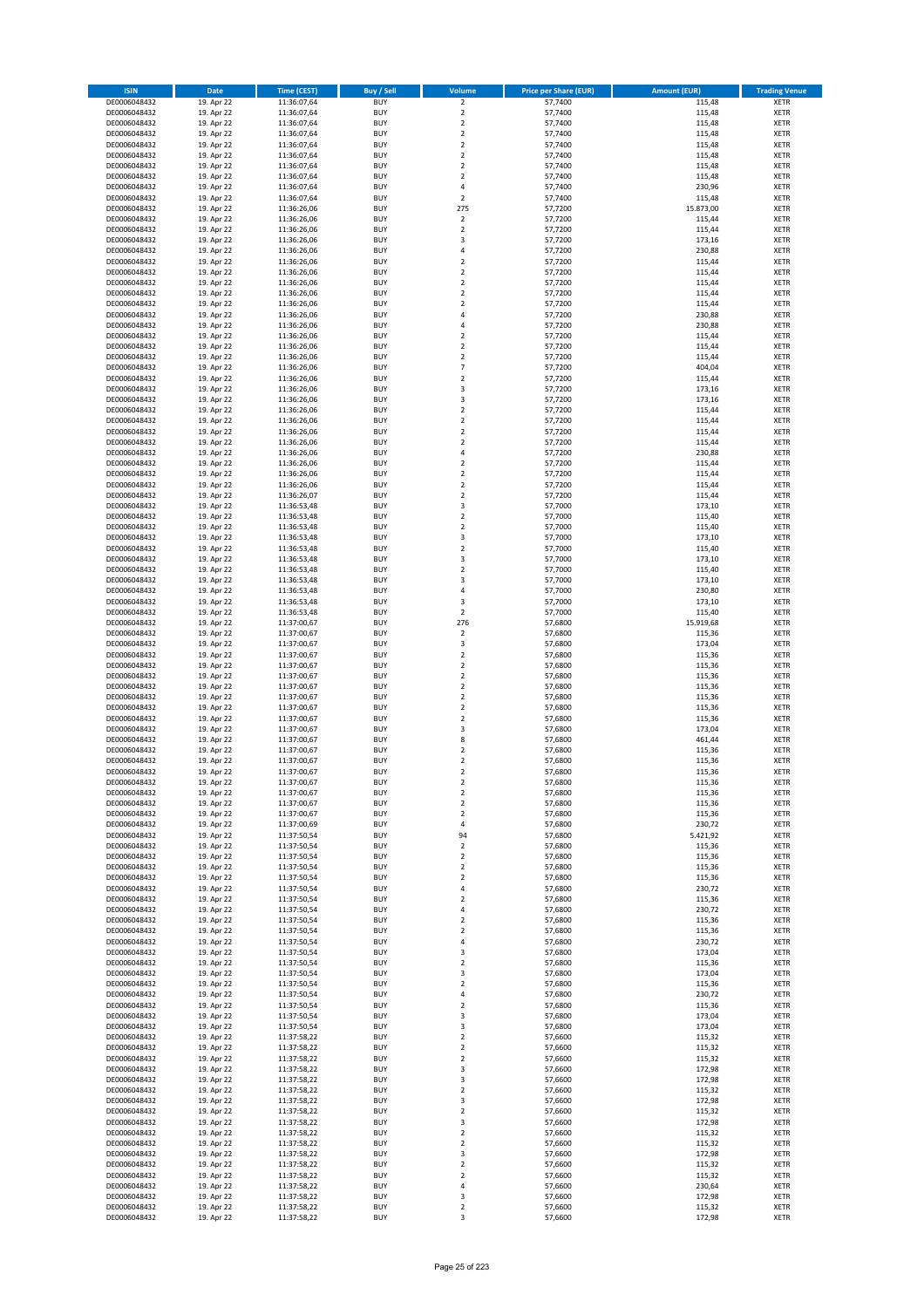| <b>ISIN</b>                  | Date                     | Time (CEST)                | <b>Buy / Sell</b>        | Volume                        | <b>Price per Share (EUR)</b> | <b>Amount (EUR)</b> | <b>Trading Venue</b>       |
|------------------------------|--------------------------|----------------------------|--------------------------|-------------------------------|------------------------------|---------------------|----------------------------|
| DE0006048432                 | 19. Apr 22               | 11:38:10,31                | <b>BUY</b>               | $\overline{\mathbf{3}}$       | 57,6400                      | 172,92              | <b>XETR</b>                |
| DE0006048432                 | 19. Apr 22               | 11:38:10,31                | <b>BUY</b>               | 3                             | 57,6400                      | 172,92              | XETR                       |
| DE0006048432                 | 19. Apr 22               | 11:38:10,31                | <b>BUY</b>               | 3                             | 57,6400                      | 172,92              | <b>XETR</b>                |
| DE0006048432                 | 19. Apr 22               | 11:38:10,31                | <b>BUY</b>               | 130                           | 57,6400                      | 7.493,20            | XETR                       |
| DE0006048432<br>DE0006048432 | 19. Apr 22<br>19. Apr 22 | 11:38:10,31<br>11:38:10,31 | <b>BUY</b><br><b>BUY</b> | $\overline{2}$<br>$\sqrt{4}$  | 57,6400<br>57,6400           | 115,28<br>230,56    | <b>XETR</b><br><b>XETR</b> |
| DE0006048432                 | 19. Apr 22               | 11:38:10,31                | <b>BUY</b>               | 3                             | 57,6400                      | 172,92              | <b>XETR</b>                |
| DE0006048432                 | 19. Apr 22               | 11:38:10,31                | <b>BUY</b>               | 3                             | 57,6400                      | 172,92              | <b>XETR</b>                |
| DE0006048432                 | 19. Apr 22               | 11:38:10,31                | <b>BUY</b>               | $\overline{a}$                | 57,6400                      | 230,56              | <b>XETR</b>                |
| DE0006048432                 | 19. Apr 22               | 11:38:10,31                | <b>BUY</b>               | 4                             | 57,6400                      | 230,56              | <b>XETR</b>                |
| DE0006048432                 | 19. Apr 22               | 11:38:10,31                | <b>BUY</b>               | $\mathbf 2$                   | 57,6400                      | 115,28              | <b>XETR</b>                |
| DE0006048432                 | 19. Apr 22               | 11:38:10,31                | <b>BUY</b>               | $\mathbf 2$<br>3              | 57,6400                      | 115,28              | <b>XETR</b>                |
| DE0006048432<br>DE0006048432 | 19. Apr 22<br>19. Apr 22 | 11:38:10,31<br>11:38:10,32 | <b>BUY</b><br><b>BUY</b> | $\overline{2}$                | 57,6400<br>57,6400           | 172,92<br>115,28    | <b>XETR</b><br><b>XETR</b> |
| DE0006048432                 | 19. Apr 22               | 11:38:10,33                | <b>BUY</b>               | 3                             | 57,6400                      | 172,92              | <b>XETR</b>                |
| DE0006048432                 | 19. Apr 22               | 11:40:29,72                | <b>BUY</b>               | $\mathbf 2$                   | 57,6400                      | 115,28              | <b>XETR</b>                |
| DE0006048432                 | 19. Apr 22               | 11:40:29,72                | <b>BUY</b>               | $\mathbf 2$                   | 57,6400                      | 115,28              | <b>XETR</b>                |
| DE0006048432                 | 19. Apr 22               | 11:40:29,72                | <b>BUY</b>               | $\overline{2}$                | 57,6400                      | 115,28              | <b>XETR</b>                |
| DE0006048432                 | 19. Apr 22               | 11:40:29,72                | <b>BUY</b>               | $\mathbf 2$                   | 57,6400                      | 115,28              | <b>XETR</b>                |
| DE0006048432<br>DE0006048432 | 19. Apr 22<br>19. Apr 22 | 11:40:29,72<br>11:40:29,72 | <b>BUY</b><br><b>BUY</b> | $\mathbf 2$<br>$\overline{2}$ | 57,6400<br>57,6400           | 115,28<br>115,28    | <b>XETR</b><br><b>XETR</b> |
| DE0006048432                 | 19. Apr 22               | 11:40:29,72                | <b>BUY</b>               | $\mathbf 2$                   | 57,6400                      | 115,28              | <b>XETR</b>                |
| DE0006048432                 | 19. Apr 22               | 11:40:29,72                | <b>BUY</b>               | $\mathbf 2$                   | 57,6400                      | 115,28              | <b>XETR</b>                |
| DE0006048432                 | 19. Apr 22               | 11:40:29,72                | <b>BUY</b>               | $\mathbf 2$                   | 57,6400                      | 115,28              | <b>XETR</b>                |
| DE0006048432                 | 19. Apr 22               | 11:41:35,76                | <b>BUY</b>               | $\mathbf 2$                   | 57,6400                      | 115,28              | <b>XETR</b>                |
| DE0006048432                 | 19. Apr 22               | 11:41:35,76                | <b>BUY</b>               | $\mathbf 2$                   | 57,6400                      | 115,28              | <b>XETR</b>                |
| DE0006048432                 | 19. Apr 22               | 11:45:55,12                | <b>BUY</b><br><b>BUY</b> | 5<br>3                        | 57,8000                      | 289,00              | <b>XETR</b><br><b>XETR</b> |
| DE0006048432<br>DE0006048432 | 19. Apr 22<br>19. Apr 22 | 11:45:55,12<br>11:45:55,12 | <b>BUY</b>               | 147                           | 57,8000<br>57,8000           | 173,40<br>8.496,60  | <b>XETR</b>                |
| DE0006048432                 | 19. Apr 22               | 11:45:55,12                | <b>BUY</b>               | 4                             | 57,8000                      | 231,20              | <b>XETR</b>                |
| DE0006048432                 | 19. Apr 22               | 11:45:55,12                | <b>BUY</b>               | 5                             | 57,8000                      | 289,00              | <b>XETR</b>                |
| DE0006048432                 | 19. Apr 22               | 11:45:55,12                | <b>BUY</b>               | 5                             | 57,8000                      | 289,00              | <b>XETR</b>                |
| DE0006048432                 | 19. Apr 22               | 11:45:55,12                | <b>BUY</b>               | 3                             | 57,8000                      | 173,40              | <b>XETR</b>                |
| DE0006048432                 | 19. Apr 22               | 11:45:55,12                | <b>BUY</b>               | $\overline{a}$                | 57,8000                      | 231,20              | <b>XETR</b>                |
| DE0006048432<br>DE0006048432 | 19. Apr 22<br>19. Apr 22 | 11:45:55,12<br>11:45:55,12 | <b>BUY</b><br><b>BUY</b> | $\overline{4}$<br>3           | 57,8000<br>57,8000           | 231,20<br>173,40    | <b>XETR</b><br><b>XETR</b> |
| DE0006048432                 | 19. Apr 22               | 11:45:55,12                | <b>BUY</b>               | 4                             | 57,8000                      | 231,20              | <b>XETR</b>                |
| DE0006048432                 | 19. Apr 22               | 11:45:55,13                | <b>BUY</b>               | $\overline{2}$                | 57,8000                      | 115,60              | <b>XETR</b>                |
| DE0006048432                 | 19. Apr 22               | 11:46:13,07                | <b>BUY</b>               | 3                             | 57,7800                      | 173,34              | <b>XETR</b>                |
| DE0006048432                 | 19. Apr 22               | 11:46:13,07                | <b>BUY</b>               | 4                             | 57,7800                      | 231,12              | <b>XETR</b>                |
| DE0006048432                 | 19. Apr 22               | 11:46:13,07                | <b>BUY</b>               | 3                             | 57,7800                      | 173,34              | <b>XETR</b>                |
| DE0006048432<br>DE0006048432 | 19. Apr 22<br>19. Apr 22 | 11:46:13,07                | <b>BUY</b><br><b>BUY</b> | 4<br>3                        | 57,7800<br>57,7800           | 231,12<br>173,34    | <b>XETR</b><br><b>XETR</b> |
| DE0006048432                 | 19. Apr 22               | 11:46:13,07<br>11:46:13,07 | <b>BUY</b>               | $\overline{4}$                | 57,7800                      | 231,12              | <b>XETR</b>                |
| DE0006048432                 | 19. Apr 22               | 11:46:13,07                | <b>BUY</b>               | 3                             | 57,7800                      | 173,34              | <b>XETR</b>                |
| DE0006048432                 | 19. Apr 22               | 11:46:13,07                | <b>BUY</b>               | $\overline{4}$                | 57,7800                      | 231,12              | <b>XETR</b>                |
| DE0006048432                 | 19. Apr 22               | 11:46:13,07                | <b>BUY</b>               | 4                             | 57,7800                      | 231,12              | <b>XETR</b>                |
| DE0006048432                 | 19. Apr 22               | 11:46:13,07                | <b>BUY</b>               | $\overline{4}$                | 57,7800                      | 231,12              | <b>XETR</b>                |
| DE0006048432<br>DE0006048432 | 19. Apr 22<br>19. Apr 22 | 11:46:13,07<br>11:46:13,07 | <b>BUY</b><br><b>BUY</b> | $\mathbf 2$<br>$\overline{4}$ | 57,7800<br>57,7800           | 115,56<br>231,12    | <b>XETR</b><br><b>XETR</b> |
| DE0006048432                 | 19. Apr 22               | 11:46:13,07                | <b>BUY</b>               | $\overline{4}$                | 57,7800                      | 231,12              | <b>XETR</b>                |
| DE0006048432                 | 19. Apr 22               | 11:46:13,07                | <b>BUY</b>               | 3                             | 57,7800                      | 173,34              | <b>XETR</b>                |
| DE0006048432                 | 19. Apr 22               | 11:46:13,07                | <b>BUY</b>               | 8                             | 57,7800                      | 462,24              | <b>XETR</b>                |
| DE0006048432                 | 19. Apr 22               | 11:46:13,07                | <b>BUY</b>               | $\mathsf 3$                   | 57,7800                      | 173,34              | <b>XETR</b>                |
| DE0006048432                 | 19. Apr 22               | 11:46:13,07                | <b>BUY</b>               | 3                             | 57,7800                      | 173,34              | <b>XETR</b>                |
| DE0006048432                 | 19. Apr 22               | 11:46:15,02                | <b>BUY</b>               | 3                             | 57,7600                      | 173,28              | <b>XETR</b>                |
| DE0006048432<br>DE0006048432 | 19. Apr 22<br>19. Apr 22 | 11:46:15,02<br>11:46:15,02 | <b>BUY</b><br><b>BUY</b> | 269<br>3                      | 57,7600<br>57,7600           | 15.537,44<br>173,28 | <b>XETR</b><br><b>XETR</b> |
| DE0006048432                 | 19. Apr 22               | 11:46:15,02                | <b>BUY</b>               | 3                             | 57,7600                      | 173,28              | <b>XETR</b>                |
| DE0006048432                 | 19. Apr 22               | 11:46:15,02                | <b>BUY</b>               | 4                             | 57,7600                      | 231,04              | <b>XETR</b>                |
| DE0006048432                 | 19. Apr 22               | 11:46:15,02                | <b>BUY</b>               | 3                             | 57,7600                      | 173,28              | <b>XETR</b>                |
| DE0006048432                 | 19. Apr 22               | 11:46:15,02                | <b>BUY</b>               | 4                             | 57,7600                      | 231,04              | <b>XETR</b>                |
| DE0006048432                 | 19. Apr 22               | 11:46:15,02                | <b>BUY</b>               | 3                             | 57,7600                      | 173,28              | <b>XETR</b>                |
| DE0006048432<br>DE0006048432 | 19. Apr 22<br>19. Apr 22 | 11:46:15,02<br>11:46:24,58 | <b>BUY</b><br>BUY        | 3<br>127                      | 57,7600<br>57,7400           | 173,28<br>7.332,98  | <b>XETR</b><br>XETR        |
| DE0006048432                 | 19. Apr 22               | 11:46:24,58                | <b>BUY</b>               | 4                             | 57,7400                      | 230,96              | <b>XETR</b>                |
| DE0006048432                 | 19. Apr 22               | 11:46:24,58                | <b>BUY</b>               | 3                             | 57,7400                      | 173,22              | <b>XETR</b>                |
| DE0006048432                 | 19. Apr 22               | 11:46:24,58                | <b>BUY</b>               | 3                             | 57,7400                      | 173,22              | <b>XETR</b>                |
| DE0006048432                 | 19. Apr 22               | 11:46:24,58                | <b>BUY</b>               | 3                             | 57,7400                      | 173,22              | <b>XETR</b>                |
| DE0006048432                 | 19. Apr 22               | 11:46:24,58                | <b>BUY</b>               | 3                             | 57,7400                      | 173,22              | <b>XETR</b>                |
| DE0006048432<br>DE0006048432 | 19. Apr 22<br>19. Apr 22 | 11:46:24,58                | <b>BUY</b><br><b>BUY</b> | 3<br>3                        | 57,7400<br>57,7400           | 173,22<br>173,22    | <b>XETR</b><br><b>XETR</b> |
| DE0006048432                 | 19. Apr 22               | 11:46:24,58<br>11:46:24,58 | <b>BUY</b>               | 4                             | 57,7400                      | 230,96              | XETR                       |
| DE0006048432                 | 19. Apr 22               | 11:46:24,58                | <b>BUY</b>               | $\overline{2}$                | 57,7400                      | 115,48              | <b>XETR</b>                |
| DE0006048432                 | 19. Apr 22               | 11:46:24,58                | <b>BUY</b>               | 3                             | 57,7400                      | 173,22              | XETR                       |
| DE0006048432                 | 19. Apr 22               | 11:46:24,58                | <b>BUY</b>               | 3                             | 57,7400                      | 173,22              | <b>XETR</b>                |
| DE0006048432                 | 19. Apr 22               | 11:46:24,58                | <b>BUY</b>               | $\mathbf 2$                   | 57,7400                      | 115,48              | XETR                       |
| DE0006048432                 | 19. Apr 22               | 11:46:24,58                | <b>BUY</b><br><b>BUY</b> | 3                             | 57,7400                      | 173,22<br>173,22    | <b>XETR</b>                |
| DE0006048432<br>DE0006048432 | 19. Apr 22<br>19. Apr 22 | 11:46:24,58<br>11:46:24,58 | <b>BUY</b>               | 3<br>3                        | 57,7400<br>57,7400           | 173,22              | XETR<br><b>XETR</b>        |
| DE0006048432                 | 19. Apr 22               | 11:46:24,58                | <b>BUY</b>               | 3                             | 57,7400                      | 173,22              | <b>XETR</b>                |
| DE0006048432                 | 19. Apr 22               | 11:46:24,58                | <b>BUY</b>               | 3                             | 57,7400                      | 173,22              | <b>XETR</b>                |
| DE0006048432                 | 19. Apr 22               | 11:46:24,58                | <b>BUY</b>               | 3                             | 57,7400                      | 173,22              | XETR                       |
| DE0006048432                 | 19. Apr 22               | 11:46:24,58                | <b>BUY</b>               | $\mathbf 2$                   | 57,7400                      | 115,48              | XETR                       |
| DE0006048432                 | 19. Apr 22               | 11:46:24,58                | <b>BUY</b>               | $\overline{7}$                | 57,7400                      | 404,18              | <b>XETR</b>                |
| DE0006048432<br>DE0006048432 | 19. Apr 22<br>19. Apr 22 | 11:46:24,58                | <b>BUY</b><br><b>BUY</b> | $\pmb{4}$<br>5                | 57,7400<br>57,7400           | 230,96<br>288,70    | <b>XETR</b><br>XETR        |
| DE0006048432                 | 19. Apr 22               | 11:46:24,58<br>11:46:29,70 | <b>BUY</b>               | 3                             | 57,7200                      | 173,16              | <b>XETR</b>                |
| DE0006048432                 | 19. Apr 22               | 11:46:29,70                | <b>BUY</b>               | $\overline{2}$                | 57,7200                      | 115,44              | XETR                       |
| DE0006048432                 | 19. Apr 22               | 11:46:29,70                | <b>BUY</b>               | $\overline{2}$                | 57,7200                      | 115,44              | <b>XETR</b>                |
| DE0006048432                 | 19. Apr 22               | 11:46:29,70                | <b>BUY</b>               | 3                             | 57,7200                      | 173,16              | XETR                       |
| DE0006048432                 | 19. Apr 22               | 11:46:29,70                | <b>BUY</b>               | 3                             | 57,7200                      | 173,16              | <b>XETR</b>                |
| DE0006048432                 | 19. Apr 22               | 11:46:29,70                | <b>BUY</b><br><b>BUY</b> | 3<br>4                        | 57,7200                      | 173,16              | <b>XETR</b>                |
| DE0006048432<br>DE0006048432 | 19. Apr 22<br>19. Apr 22 | 11:46:29,70<br>11:46:29,70 | <b>BUY</b>               | 4                             | 57,7200<br>57,7200           | 230,88<br>230,88    | <b>XETR</b><br>XETR        |
| DE0006048432                 | 19. Apr 22               | 11:46:29,70                | <b>BUY</b>               | 3                             | 57,7200                      | 173,16              | XETR                       |
| DE0006048432                 | 19. Apr 22               | 11:46:37,11                | <b>BUY</b>               | 4                             | 57,7200                      | 230,88              | XETR                       |
| DE0006048432                 | 19. Apr 22               | 11:46:37,11                | <b>BUY</b>               | $\mathbf 2$                   | 57,7200                      | 115,44              | <b>XETR</b>                |
| DE0006048432                 | 19. Apr 22               | 11:46:37,11                | <b>BUY</b>               | $\mathbf 2$                   | 57,7200                      | 115,44              | <b>XETR</b>                |
| DE0006048432                 | 19. Apr 22               | 11:46:37,11                | <b>BUY</b>               | $\pmb{4}$                     | 57,7200                      | 230,88              | <b>XETR</b>                |
| DE0006048432<br>DE0006048432 | 19. Apr 22<br>19. Apr 22 | 11:46:37,11<br>11:46:37,11 | <b>BUY</b><br><b>BUY</b> | 3<br>3                        | 57,7200<br>57,7200           | 173,16<br>173,16    | XETR<br>XETR               |
| DE0006048432                 | 19. Apr 22               | 11:47:10,30                | <b>BUY</b>               | $\pmb{4}$                     | 57,7600                      | 231,04              | <b>XETR</b>                |
| DE0006048432                 | 19. Apr 22               | 11:47:10,30                | <b>BUY</b>               | $\mathbf 2$                   | 57,7600                      | 115,52              | XETR                       |
| DE0006048432                 | 19. Apr 22               | 11:47:10,30                | <b>BUY</b>               | $\mathbf 2$                   | 57,7600                      | 115,52              | <b>XETR</b>                |
| DE0006048432                 | 19. Apr 22               | 11:47:10,32                | <b>BUY</b>               | $\pmb{4}$                     | 57,7600                      | 231,04              | <b>XETR</b>                |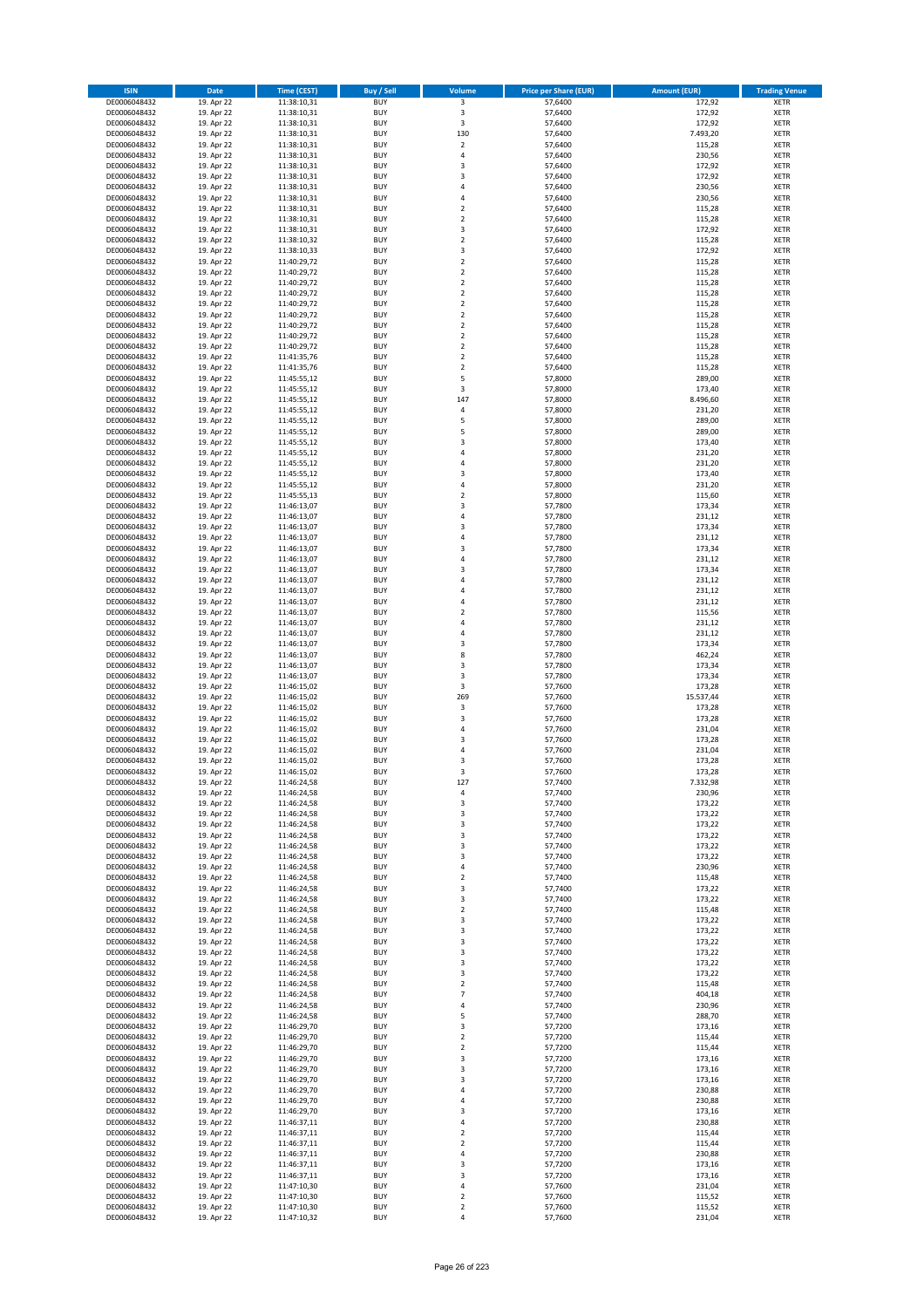| <b>ISIN</b>                  | Date                     | Time (CEST)                | <b>Buy / Sell</b>        | Volume                        | <b>Price per Share (EUR)</b> | <b>Amount (EUR)</b> | <b>Trading Venue</b>       |
|------------------------------|--------------------------|----------------------------|--------------------------|-------------------------------|------------------------------|---------------------|----------------------------|
| DE0006048432                 | 19. Apr 22               | 11:47:13,36                | <b>BUY</b>               | 161                           | 57,7400                      | 9.296,14            | <b>XETR</b>                |
| DE0006048432                 | 19. Apr 22               | 11:47:13,36                | <b>BUY</b>               | $\mathbf 2$                   | 57,7400                      | 115,48              | XETR                       |
| DE0006048432                 | 19. Apr 22               | 11:47:13,37                | <b>BUY</b>               | 3                             | 57,7400                      | 173,22              | <b>XETR</b>                |
| DE0006048432                 | 19. Apr 22               | 11:47:13,37                | <b>BUY</b>               | $\mathsf 3$                   | 57,7400                      | 173,22              | <b>XETR</b>                |
| DE0006048432<br>DE0006048432 | 19. Apr 22<br>19. Apr 22 | 11:47:13,37<br>11:47:13,37 | <b>BUY</b><br><b>BUY</b> | $\mathbf 2$<br>$\mathbf 2$    | 57,7400<br>57,7400           | 115,48<br>115,48    | <b>XETR</b><br><b>XETR</b> |
| DE0006048432                 | 19. Apr 22               | 11:47:13,37                | <b>BUY</b>               | $\mathbf 2$                   | 57,7400                      | 115,48              | <b>XETR</b>                |
| DE0006048432                 | 19. Apr 22               | 11:47:13,37                | <b>BUY</b>               | $\overline{2}$                | 57,7400                      | 115,48              | <b>XETR</b>                |
| DE0006048432                 | 19. Apr 22               | 11:47:13,37                | <b>BUY</b>               | $\overline{2}$                | 57,7400                      | 115,48              | <b>XETR</b>                |
| DE0006048432                 | 19. Apr 22               | 11:47:13,37                | <b>BUY</b>               | 3                             | 57,7400                      | 173,22              | <b>XETR</b>                |
| DE0006048432                 | 19. Apr 22               | 11:47:13,37                | <b>BUY</b>               | $\mathbf 2$                   | 57,7400                      | 115,48              | <b>XETR</b>                |
| DE0006048432                 | 19. Apr 22               | 11:47:13,37                | <b>BUY</b>               | $\mathbf 2$<br>$\mathbf 2$    | 57,7400                      | 115,48              | <b>XETR</b>                |
| DE0006048432<br>DE0006048432 | 19. Apr 22<br>19. Apr 22 | 11:47:13,37<br>11:47:13,37 | <b>BUY</b><br><b>BUY</b> | 3                             | 57,7400<br>57,7400           | 115,48<br>173,22    | <b>XETR</b><br><b>XETR</b> |
| DE0006048432                 | 19. Apr 22               | 11:47:13,37                | <b>BUY</b>               | $\mathbf 2$                   | 57,7400                      | 115,48              | <b>XETR</b>                |
| DE0006048432                 | 19. Apr 22               | 11:47:13,37                | <b>BUY</b>               | $\overline{2}$                | 57,7400                      | 115,48              | <b>XETR</b>                |
| DE0006048432                 | 19. Apr 22               | 11:47:13,37                | <b>BUY</b>               | $\mathbf 2$                   | 57,7400                      | 115,48              | <b>XETR</b>                |
| DE0006048432                 | 19. Apr 22               | 11:47:13,37                | <b>BUY</b>               | $\overline{2}$                | 57,7400                      | 115,48              | <b>XETR</b>                |
| DE0006048432                 | 19. Apr 22               | 11:47:13,37                | <b>BUY</b>               | $\overline{7}$                | 57,7400                      | 404,18              | <b>XETR</b>                |
| DE0006048432<br>DE0006048432 | 19. Apr 22<br>19. Apr 22 | 11:47:13,37<br>11:47:13,37 | <b>BUY</b><br><b>BUY</b> | 5<br>$\overline{2}$           | 57,7400<br>57,7400           | 288,70<br>115,48    | <b>XETR</b><br><b>XETR</b> |
| DE0006048432                 | 19. Apr 22               | 11:47:13,37                | <b>BUY</b>               | 3                             | 57,7400                      | 173,22              | <b>XETR</b>                |
| DE0006048432                 | 19. Apr 22               | 11:47:14,92                | <b>BUY</b>               | 3                             | 57,7400                      | 173,22              | <b>XETR</b>                |
| DE0006048432                 | 19. Apr 22               | 11:47:14,92                | <b>BUY</b>               | $\mathbf 2$                   | 57,7400                      | 115,48              | <b>XETR</b>                |
| DE0006048432                 | 19. Apr 22               | 11:47:14,92                | <b>BUY</b>               | $\overline{2}$                | 57,7400                      | 115,48              | <b>XETR</b>                |
| DE0006048432                 | 19. Apr 22               | 11:47:14,92                | <b>BUY</b>               | 4                             | 57,7400                      | 230,96              | <b>XETR</b>                |
| DE0006048432<br>DE0006048432 | 19. Apr 22<br>19. Apr 22 | 11:47:14,92<br>11:47:14,92 | <b>BUY</b><br><b>BUY</b> | $\mathbf 2$<br>$\mathbf 2$    | 57,7400<br>57,7400           | 115,48<br>115,48    | <b>XETR</b><br><b>XETR</b> |
| DE0006048432                 | 19. Apr 22               | 11:47:14,92                | <b>BUY</b>               | $\mathbf 2$                   | 57,7400                      | 115,48              | <b>XETR</b>                |
| DE0006048432                 | 19. Apr 22               | 11:47:14,92                | <b>BUY</b>               | $\mathbf 2$                   | 57,7400                      | 115,48              | <b>XETR</b>                |
| DE0006048432                 | 19. Apr 22               | 11:47:14,92                | <b>BUY</b>               | 3                             | 57,7400                      | 173,22              | <b>XETR</b>                |
| DE0006048432                 | 19. Apr 22               | 11:47:14,92                | <b>BUY</b>               | $\mathbf 2$                   | 57,7400                      | 115,48              | <b>XETR</b>                |
| DE0006048432                 | 19. Apr 22               | 11:47:14,92                | <b>BUY</b>               | $\sqrt{4}$                    | 57,7400                      | 230,96              | <b>XETR</b>                |
| DE0006048432                 | 19. Apr 22               | 11:47:14,92                | <b>BUY</b>               | $\overline{2}$                | 57,7400<br>57.7400           | 115,48              | <b>XETR</b>                |
| DE0006048432<br>DE0006048432 | 19. Apr 22<br>19. Apr 22 | 11:47:14,92<br>11:47:14,92 | <b>BUY</b><br><b>BUY</b> | $\overline{4}$<br>$\sqrt{4}$  | 57,7400                      | 230,96<br>230,96    | <b>XETR</b><br><b>XETR</b> |
| DE0006048432                 | 19. Apr 22               | 11:47:14,92                | <b>BUY</b>               | 4                             | 57,7400                      | 230,96              | <b>XETR</b>                |
| DE0006048432                 | 19. Apr 22               | 11:47:43,81                | <b>BUY</b>               | 72                            | 57,7400                      | 4.157,28            | <b>XETR</b>                |
| DE0006048432                 | 19. Apr 22               | 11:47:43,81                | <b>BUY</b>               | $\mathsf 3$                   | 57,7400                      | 173,22              | <b>XETR</b>                |
| DE0006048432                 | 19. Apr 22               | 11:47:43,81                | <b>BUY</b>               | 3                             | 57,7400                      | 173,22              | <b>XETR</b>                |
| DE0006048432                 | 19. Apr 22               | 11:47:43,81                | <b>BUY</b>               | 3                             | 57,7400                      | 173,22              | <b>XETR</b>                |
| DE0006048432<br>DE0006048432 | 19. Apr 22<br>19. Apr 22 | 11:47:43,81<br>11:47:43,81 | <b>BUY</b><br><b>BUY</b> | $\mathbf 2$<br>$\sqrt{4}$     | 57,7400<br>57,7400           | 115,48<br>230,96    | <b>XETR</b><br><b>XETR</b> |
| DE0006048432                 | 19. Apr 22               | 11:47:43,81                | <b>BUY</b>               | $\overline{\mathbf{c}}$       | 57,7400                      | 115,48              | <b>XETR</b>                |
| DE0006048432                 | 19. Apr 22               | 11:47:43,81                | <b>BUY</b>               | $\overline{4}$                | 57,7400                      | 230,96              | <b>XETR</b>                |
| DE0006048432                 | 19. Apr 22               | 11:47:43,81                | <b>BUY</b>               | $\overline{2}$                | 57,7400                      | 115,48              | <b>XETR</b>                |
| DE0006048432                 | 19. Apr 22               | 11:47:43,81                | <b>BUY</b>               | $\mathbf 2$                   | 57,7400                      | 115,48              | <b>XETR</b>                |
| DE0006048432                 | 19. Apr 22               | 11:47:43,81                | <b>BUY</b>               | $\mathbf 2$                   | 57,7400                      | 115,48              | <b>XETR</b>                |
| DE0006048432<br>DE0006048432 | 19. Apr 22<br>19. Apr 22 | 11:47:43,81<br>11:47:43,81 | <b>BUY</b><br><b>BUY</b> | $\mathbf 2$<br>$\mathbf 2$    | 57,7400<br>57,7400           | 115,48<br>115,48    | <b>XETR</b><br><b>XETR</b> |
| DE0006048432                 | 19. Apr 22               | 11:47:43,81                | <b>BUY</b>               | 4                             | 57,7400                      | 230,96              | <b>XETR</b>                |
| DE0006048432                 | 19. Apr 22               | 11:47:43,81                | <b>BUY</b>               | $\mathbf 2$                   | 57,7400                      | 115,48              | <b>XETR</b>                |
| DE0006048432                 | 19. Apr 22               | 11:47:43,81                | <b>BUY</b>               | $\overline{2}$                | 57,7400                      | 115,48              | <b>XETR</b>                |
| DE0006048432                 | 19. Apr 22               | 11:47:43,81                | <b>BUY</b>               | $\mathbf 2$                   | 57,7400                      | 115,48              | <b>XETR</b>                |
| DE0006048432                 | 19. Apr 22               | 11:47:43,81                | <b>BUY</b>               | 5                             | 57,7400                      | 288,70              | <b>XETR</b>                |
| DE0006048432                 | 19. Apr 22               | 11:47:43,81                | <b>BUY</b>               | $\mathbf 2$                   | 57,7400                      | 115,48              | <b>XETR</b>                |
| DE0006048432<br>DE0006048432 | 19. Apr 22<br>19. Apr 22 | 11:47:43,81<br>11:48:19,26 | <b>BUY</b><br><b>BUY</b> | 56<br>$\mathbf 2$             | 57,7400<br>57,7400           | 3.233,44<br>115,48  | <b>XETR</b><br><b>XETR</b> |
| DE0006048432                 | 19. Apr 22               | 11:48:19,26                | <b>BUY</b>               | $\mathbf 2$                   | 57,7400                      | 115,48              | <b>XETR</b>                |
| DE0006048432                 | 19. Apr 22               | 11:48:19,26                | <b>BUY</b>               | 88                            | 57,7400                      | 5.081,12            | <b>XETR</b>                |
| DE0006048432                 | 19. Apr 22               | 11:48:19,26                | <b>BUY</b>               | $\mathbf 2$                   | 57,7400                      | 115,48              | <b>XETR</b>                |
| DE0006048432                 | 19. Apr 22               | 11:48:19,26                | <b>BUY</b>               | $\overline{2}$                | 57,7400                      | 115,48              | <b>XETR</b>                |
| DE0006048432                 | 19. Apr 22               | 11:48:19,26                | <b>BUY</b>               | $\overline{2}$                | 57,7400                      | 115,48              | <b>XETR</b>                |
| DE0006048432<br>DE0006048432 | 19. Apr 22<br>19. Apr 22 | 11:48:19,26<br>11:48:19,26 | <b>BUY</b><br>BUY        | 2<br>$\mathbf 2$              | 57,7400<br>57,7400           | 115,48<br>115,48    | <b>XETR</b><br>XETR        |
| DE0006048432                 | 19. Apr 22               | 11:48:19,26                | <b>BUY</b>               | 3                             | 57,7400                      | 173,22              | <b>XETR</b>                |
| DE0006048432                 | 19. Apr 22               | 11:48:19,26                | <b>BUY</b>               | $\overline{2}$                | 57,7400                      | 115,48              | <b>XETR</b>                |
| DE0006048432                 | 19. Apr 22               | 11:48:19,26                | <b>BUY</b>               | $\mathbf 2$                   | 57,7400                      | 115,48              | <b>XETR</b>                |
| DE0006048432                 | 19. Apr 22               | 11:48:19,26                | <b>BUY</b>               | $\overline{2}$                | 57,7400                      | 115,48              | <b>XETR</b>                |
| DE0006048432                 | 19. Apr 22               | 11:48:19,26                | <b>BUY</b>               | $\overline{2}$                | 57,7400                      | 115,48              | <b>XETR</b>                |
| DE0006048432<br>DE0006048432 | 19. Apr 22<br>19. Apr 22 | 11:48:20,95<br>11:48:20,95 | <b>BUY</b><br><b>BUY</b> | 3                             | 57,7400<br>57,7400           | 173,22<br>5.427,56  | <b>XETR</b><br><b>XETR</b> |
| DE0006048432                 | 19. Apr 22               | 11:48:20,95                | <b>BUY</b>               | 94<br>$\overline{2}$          | 57,7400                      | 115,48              | XETR                       |
| DE0006048432                 | 19. Apr 22               | 11:48:20,95                | <b>BUY</b>               | $\overline{2}$                | 57,7400                      | 115,48              | <b>XETR</b>                |
| DE0006048432                 | 19. Apr 22               | 11:48:20,95                | <b>BUY</b>               | $\pmb{4}$                     | 57,7400                      | 230,96              | XETR                       |
| DE0006048432                 | 19. Apr 22               | 11:48:20,95                | <b>BUY</b>               | $\overline{2}$                | 57,7400                      | 115,48              | <b>XETR</b>                |
| DE0006048432                 | 19. Apr 22               | 11:48:20,95                | <b>BUY</b>               | 3                             | 57,7400                      | 173,22              | XETR                       |
| DE0006048432<br>DE0006048432 | 19. Apr 22<br>19. Apr 22 | 11:48:20,95<br>11:48:20,95 | <b>BUY</b><br><b>BUY</b> | $\overline{2}$<br>$\mathbf 2$ | 57,7400<br>57,7400           | 115,48<br>115,48    | <b>XETR</b><br><b>XETR</b> |
| DE0006048432                 | 19. Apr 22               | 11:48:20,95                | <b>BUY</b>               | $\mathbf 2$                   | 57,7400                      | 115,48              | XETR                       |
| DE0006048432                 | 19. Apr 22               | 11:48:20,95                | <b>BUY</b>               | $\sqrt{4}$                    | 57,7400                      | 230,96              | <b>XETR</b>                |
| DE0006048432                 | 19. Apr 22               | 11:48:22,20                | <b>BUY</b>               | 60                            | 57,7400                      | 3.464,40            | XETR                       |
| DE0006048432                 | 19. Apr 22               | 11:48:22,20                | <b>BUY</b>               | 4                             | 57,7400                      | 230,96              | XETR                       |
| DE0006048432                 | 19. Apr 22               | 11:48:22,20                | <b>BUY</b>               | 3                             | 57,7400                      | 173,22              | XETR                       |
| DE0006048432                 | 19. Apr 22               | 11:48:22,20                | <b>BUY</b>               | $\overline{2}$                | 57,7400                      | 115,48              | <b>XETR</b>                |
| DE0006048432<br>DE0006048432 | 19. Apr 22<br>19. Apr 22 | 11:48:22,20<br>11:48:23,32 | <b>BUY</b><br><b>BUY</b> | 2<br>3                        | 57,7400<br>57,7400           | 115,48<br>173,22    | <b>XETR</b><br>XETR        |
| DE0006048432                 | 19. Apr 22               | 11:48:23,32                | <b>BUY</b>               | 3                             | 57,7400                      | 173,22              | <b>XETR</b>                |
| DE0006048432                 | 19. Apr 22               | 11:48:23,32                | <b>BUY</b>               | 3                             | 57,7400                      | 173,22              | XETR                       |
| DE0006048432                 | 19. Apr 22               | 11:48:23,32                | <b>BUY</b>               | 3                             | 57,7400                      | 173,22              | <b>XETR</b>                |
| DE0006048432                 | 19. Apr 22               | 11:48:23,32                | <b>BUY</b>               | $\overline{2}$                | 57,7400                      | 115,48              | XETR                       |
| DE0006048432                 | 19. Apr 22               | 11:48:23,32                | <b>BUY</b>               | $\overline{2}$                | 57,7400                      | 115,48              | <b>XETR</b>                |
| DE0006048432                 | 19. Apr 22               | 11:48:23,32                | <b>BUY</b>               | 4                             | 57,7400                      | 230,96              | <b>XETR</b>                |
| DE0006048432<br>DE0006048432 | 19. Apr 22<br>19. Apr 22 | 11:48:23,32<br>11:48:24,00 | <b>BUY</b><br><b>BUY</b> | 4<br>60                       | 57,7400<br>57,7400           | 230,96<br>3.464,40  | <b>XETR</b><br><b>XETR</b> |
| DE0006048432                 | 19. Apr 22               | 11:48:24,00                | <b>BUY</b>               | $\mathbf 2$                   | 57,7400                      | 115,48              | XETR                       |
| DE0006048432                 | 19. Apr 22               | 11:48:43,92                | <b>BUY</b>               | $\mathbf 2$                   | 57,7200                      | 115,44              | <b>XETR</b>                |
| DE0006048432                 | 19. Apr 22               | 11:48:43,92                | <b>BUY</b>               | $\mathbf 2$                   | 57,7200                      | 115,44              | XETR                       |
| DE0006048432                 | 19. Apr 22               | 11:48:44,90                | <b>BUY</b>               | $\mathbf 2$                   | 57,7200                      | 115,44              | <b>XETR</b>                |
| DE0006048432                 | 19. Apr 22               | 11:48:44,90                | <b>BUY</b>               | 3                             | 57,7200                      | 173,16              | <b>XETR</b>                |
| DE0006048432<br>DE0006048432 | 19. Apr 22<br>19. Apr 22 | 11:48:44,90<br>11:48:44,90 | <b>BUY</b><br><b>BUY</b> | $\overline{2}$<br>3           | 57,7200<br>57,7200           | 115,44<br>173,16    | XETR<br>XETR               |
| DE0006048432                 | 19. Apr 22               | 11:48:44,90                | <b>BUY</b>               | 49                            | 57,7200                      | 2.828,28            | XETR                       |
| DE0006048432                 | 19. Apr 22               | 11:48:44,90                | <b>BUY</b>               | 3                             | 57,7200                      | 173,16              | XETR                       |
| DE0006048432                 | 19. Apr 22               | 11:48:44,90                | <b>BUY</b>               | $\mathbf 2$                   | 57,7200                      | 115,44              | <b>XETR</b>                |
| DE0006048432                 | 19. Apr 22               | 11:48:44,90                | <b>BUY</b>               | $\overline{2}$                | 57,7200                      | 115,44              | <b>XETR</b>                |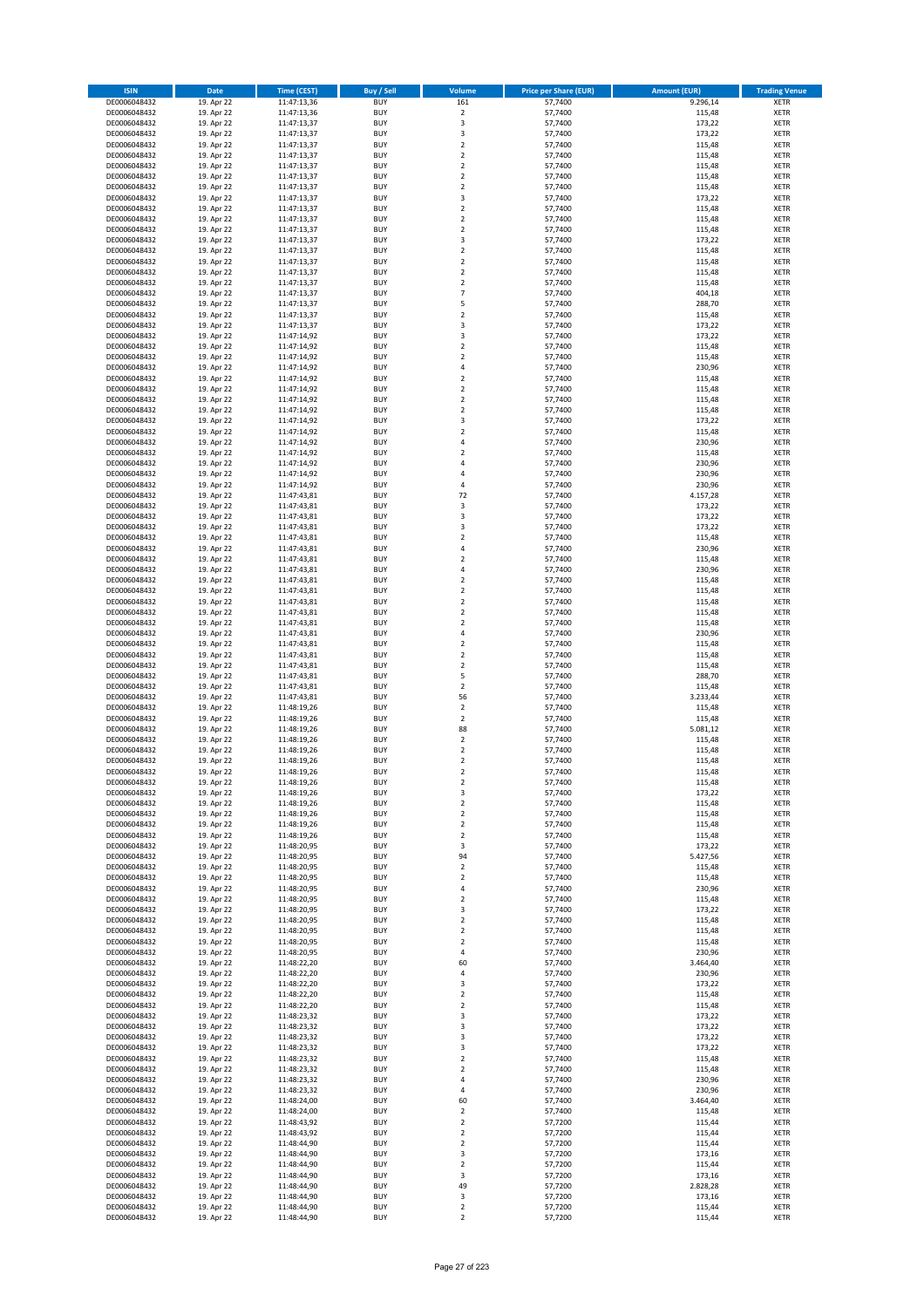| <b>ISIN</b>                  | <b>Date</b>              | <b>Time (CEST)</b>         | <b>Buy / Sell</b>        | Volume                                 | <b>Price per Share (EUR)</b> | <b>Amount (EUR)</b> | <b>Trading Venue</b>       |
|------------------------------|--------------------------|----------------------------|--------------------------|----------------------------------------|------------------------------|---------------------|----------------------------|
| DE0006048432                 | 19. Apr 22               | 11:48:44,90                | <b>BUY</b>               | $\overline{2}$                         | 57,7200                      | 115,44              | <b>XETR</b>                |
| DE0006048432                 | 19. Apr 22               | 11:48:44,90                | <b>BUY</b>               | 3                                      | 57,7200                      | 173,16              | <b>XETR</b>                |
| DE0006048432                 | 19. Apr 22               | 11:48:44,90                | <b>BUY</b>               | 3                                      | 57,7200                      | 173,16              | <b>XETR</b>                |
| DE0006048432<br>DE0006048432 | 19. Apr 22<br>19. Apr 22 | 11:48:44,90<br>11:48:44,90 | <b>BUY</b><br><b>BUY</b> | 3<br>$\overline{\mathbf{c}}$           | 57,7200<br>57,7200           | 173,16<br>115,44    | <b>XETR</b><br><b>XETR</b> |
| DE0006048432                 | 19. Apr 22               | 11:48:44,90                | <b>BUY</b>               | 3                                      | 57,7200                      | 173,16              | <b>XETR</b>                |
| DE0006048432                 | 19. Apr 22               | 11:48:59,80                | <b>BUY</b>               | 3                                      | 57,7200                      | 173,16              | <b>XETR</b>                |
| DE0006048432                 | 19. Apr 22               | 11:48:59,80                | <b>BUY</b>               | $\mathbf 2$                            | 57,7200                      | 115,44              | <b>XETR</b>                |
| DE0006048432                 | 19. Apr 22               | 11:48:59,80                | <b>BUY</b>               | $\mathbf 2$                            | 57,7200                      | 115,44              | <b>XETR</b>                |
| DE0006048432                 | 19. Apr 22               | 11:48:59,80                | <b>BUY</b><br><b>BUY</b> | 48<br>3                                | 57,7200<br>57,7200           | 2.770,56<br>173,16  | <b>XETR</b><br><b>XETR</b> |
| DE0006048432<br>DE0006048432 | 19. Apr 22<br>19. Apr 22 | 11:48:59,80<br>11:48:59,80 | <b>BUY</b>               | $\overline{\mathbf{c}}$                | 57,7200                      | 115,44              | <b>XETR</b>                |
| DE0006048432                 | 19. Apr 22               | 11:48:59,80                | <b>BUY</b>               | $\mathbf 2$                            | 57,7200                      | 115,44              | <b>XETR</b>                |
| DE0006048432                 | 19. Apr 22               | 11:48:59,80                | <b>BUY</b>               | $\overline{\mathbf{c}}$                | 57,7200                      | 115,44              | <b>XETR</b>                |
| DE0006048432                 | 19. Apr 22               | 11:48:59,80                | <b>BUY</b>               | $\mathbf 2$                            | 57,7200                      | 115,44              | <b>XETR</b>                |
| DE0006048432                 | 19. Apr 22               | 11:48:59,80                | <b>BUY</b>               | 3                                      | 57,7200                      | 173,16              | <b>XETR</b>                |
| DE0006048432<br>DE0006048432 | 19. Apr 22<br>19. Apr 22 | 11:48:59,80<br>11:48:59,80 | <b>BUY</b><br><b>BUY</b> | $\mathbf 2$<br>3                       | 57,7200<br>57,7200           | 115,44<br>173,16    | <b>XETR</b><br><b>XETR</b> |
| DE0006048432                 | 19. Apr 22               | 11:48:59,80                | <b>BUY</b>               | $\overline{\mathbf{c}}$                | 57,7200                      | 115,44              | <b>XETR</b>                |
| DE0006048432                 | 19. Apr 22               | 11:48:59,80                | <b>BUY</b>               | 3                                      | 57,7200                      | 173,16              | <b>XETR</b>                |
| DE0006048432                 | 19. Apr 22               | 11:48:59,80                | <b>BUY</b>               | 3                                      | 57,7200                      | 173,16              | <b>XETR</b>                |
| DE0006048432                 | 19. Apr 22               | 11:48:59,80                | <b>BUY</b>               | $\mathbf 2$                            | 57,7200                      | 115,44              | <b>XETR</b>                |
| DE0006048432                 | 19. Apr 22               | 11:48:59,80                | <b>BUY</b><br><b>BUY</b> | $\mathbf 2$<br>$\mathbf 2$             | 57,7200                      | 115,44              | <b>XETR</b>                |
| DE0006048432<br>DE0006048432 | 19. Apr 22<br>19. Apr 22 | 11:48:59,80<br>11:48:59,80 | <b>BUY</b>               | $\mathbf 2$                            | 57,7200<br>57,7200           | 115,44<br>115,44    | <b>XETR</b><br><b>XETR</b> |
| DE0006048432                 | 19. Apr 22               | 11:48:59,80                | <b>BUY</b>               | $\mathbf 2$                            | 57,7200                      | 115,44              | <b>XETR</b>                |
| DE0006048432                 | 19. Apr 22               | 11:49:50,91                | <b>BUY</b>               | $\mathbf 2$                            | 57,7400                      | 115,48              | <b>XETR</b>                |
| DE0006048432                 | 19. Apr 22               | 11:49:50,91                | <b>BUY</b>               | $\overline{\mathbf{c}}$                | 57,7400                      | 115,48              | <b>XETR</b>                |
| DE0006048432                 | 19. Apr 22               | 11:49:50,91                | <b>BUY</b>               | 3                                      | 57,7400                      | 173,22              | <b>XETR</b>                |
| DE0006048432<br>DE0006048432 | 19. Apr 22<br>19. Apr 22 | 11:49:50,91<br>11:49:50,91 | <b>BUY</b><br><b>BUY</b> | $\overline{\mathbf{c}}$<br>$\mathbf 2$ | 57,7400<br>57,7400           | 115,48<br>115,48    | <b>XETR</b><br><b>XETR</b> |
| DE0006048432                 | 19. Apr 22               | 11:50:24,63                | <b>BUY</b>               | $\overline{\mathbf{c}}$                | 57,7800                      | 115,56              | <b>XETR</b>                |
| DE0006048432                 | 19. Apr 22               | 11:50:25,14                | <b>BUY</b>               | 4                                      | 57,7600                      | 231,04              | <b>XETR</b>                |
| DE0006048432                 | 19. Apr 22               | 11:50:25,14                | <b>BUY</b>               | 4                                      | 57,7600                      | 231,04              | <b>XETR</b>                |
| DE0006048432                 | 19. Apr 22               | 11:50:25,14                | <b>BUY</b>               | 4                                      | 57.7600                      | 231,04              | <b>XETR</b>                |
| DE0006048432                 | 19. Apr 22               | 11:50:25,14                | <b>BUY</b><br><b>BUY</b> | 4<br>$\overline{\mathbf{c}}$           | 57,7600                      | 231,04              | <b>XETR</b><br><b>XETR</b> |
| DE0006048432<br>DE0006048432 | 19. Apr 22<br>19. Apr 22 | 11:50:25,14<br>11:50:25,14 | <b>BUY</b>               | 3                                      | 57,7600<br>57,7600           | 115,52<br>173,28    | <b>XETR</b>                |
| DE0006048432                 | 19. Apr 22               | 11:50:25,14                | <b>BUY</b>               | 3                                      | 57,7600                      | 173,28              | <b>XETR</b>                |
| DE0006048432                 | 19. Apr 22               | 11:50:25,14                | <b>BUY</b>               | 4                                      | 57,7600                      | 231,04              | <b>XETR</b>                |
| DE0006048432                 | 19. Apr 22               | 11:50:25,14                | <b>BUY</b>               | 4                                      | 57,7600                      | 231,04              | <b>XETR</b>                |
| DE0006048432                 | 19. Apr 22               | 11:50:25,14                | <b>BUY</b>               | 4                                      | 57,7600                      | 231,04              | <b>XETR</b>                |
| DE0006048432<br>DE0006048432 | 19. Apr 22<br>19. Apr 22 | 11:50:25,14                | <b>BUY</b><br><b>BUY</b> | 3<br>4                                 | 57,7600<br>57,7600           | 173,28<br>231,04    | <b>XETR</b><br><b>XETR</b> |
| DE0006048432                 | 19. Apr 22               | 11:50:25,14<br>11:50:25,14 | <b>BUY</b>               | 3                                      | 57,7600                      | 173,28              | <b>XETR</b>                |
| DE0006048432                 | 19. Apr 22               | 11:50:25,14                | <b>BUY</b>               | 4                                      | 57,7600                      | 231,04              | <b>XETR</b>                |
| DE0006048432                 | 19. Apr 22               | 11:50:25,14                | <b>BUY</b>               | 3                                      | 57,7600                      | 173,28              | <b>XETR</b>                |
| DE0006048432                 | 19. Apr 22               | 11:50:25,14                | <b>BUY</b>               | 3                                      | 57,7600                      | 173,28              | <b>XETR</b>                |
| DE0006048432                 | 19. Apr 22               | 11:50:25,14                | <b>BUY</b>               | 4                                      | 57,7600                      | 231,04              | <b>XETR</b>                |
| DE0006048432<br>DE0006048432 | 19. Apr 22<br>19. Apr 22 | 11:50:25,14<br>11:50:25,14 | <b>BUY</b><br><b>BUY</b> | 3<br>$\mathbf 2$                       | 57,7600<br>57,7600           | 173,28<br>115,52    | <b>XETR</b><br><b>XETR</b> |
| DE0006048432                 | 19. Apr 22               | 11:50:25,14                | <b>BUY</b>               | 3                                      | 57,7600                      | 173,28              | <b>XETR</b>                |
| DE0006048432                 | 19. Apr 22               | 11:50:25,14                | <b>BUY</b>               | $\overline{2}$                         | 57,7600                      | 115,52              | <b>XETR</b>                |
| DE0006048432                 | 19. Apr 22               | 11:50:25,14                | <b>BUY</b>               | 3                                      | 57,7600                      | 173,28              | <b>XETR</b>                |
| DE0006048432                 | 19. Apr 22               | 11:50:25,14                | <b>BUY</b>               | 3                                      | 57,7600                      | 173,28              | <b>XETR</b>                |
| DE0006048432                 | 19. Apr 22               | 11:50:26,87                | <b>BUY</b>               | $\mathbf 2$<br>75                      | 57,7400                      | 115,48              | <b>XETR</b>                |
| DE0006048432<br>DE0006048432 | 19. Apr 22<br>19. Apr 22 | 11:50:26,87<br>11:50:26,87 | <b>BUY</b><br><b>BUY</b> | $\mathbf 2$                            | 57,7400<br>57,7400           | 4.330,50<br>115,48  | <b>XETR</b><br><b>XETR</b> |
| DE0006048432                 | 19. Apr 22               | 11:50:26,87                | <b>BUY</b>               | $\mathbf 2$                            | 57,7400                      | 115,48              | <b>XETR</b>                |
| DE0006048432                 | 19. Apr 22               | 11:50:26,87                | <b>BUY</b>               | $\overline{2}$                         | 57,7400                      | 115,48              | <b>XETR</b>                |
| DE0006048432                 | 19. Apr 22               | 11:50:54,40                | <b>BUY</b>               | 3                                      | 57,8000                      | 173,40              | <b>XETR</b>                |
| DE0006048432                 | 19. Apr 22               | 11:50:54,40                | <b>BUY</b>               | $\overline{\mathbf{c}}$                | 57,8000                      | 115,60              | <b>XETR</b><br><b>XETR</b> |
| DE0006048432<br>DE0006048432 | 19. Apr 22<br>19. Apr 22 | 11:50:54,40<br>11:50:54,40 | <b>BUY</b><br><b>BUY</b> | $\mathbf 2$<br>53                      | 57,8000<br>57,8000           | 115,60<br>3.063,40  | <b>XETR</b>                |
| DE0006048432                 | 19. Apr 22               | 11:50:54,40                | BUY                      | 3                                      | 57,8000                      | 173,40              | <b>XETR</b>                |
| DE0006048432                 | 19. Apr 22               | 11:50:54,40                | <b>BUY</b>               | 3                                      | 57,8000                      | 173,40              | <b>XETR</b>                |
| DE0006048432                 | 19. Apr 22               | 11:50:54,40                | <b>BUY</b>               | $\mathbf 2$                            | 57,8000                      | 115,60              | <b>XETR</b>                |
| DE0006048432                 | 19. Apr 22               | 11:50:54,40                | <b>BUY</b>               | 2                                      | 57,8000                      | 115,60              | XETR                       |
| DE0006048432<br>DE0006048432 | 19. Apr 22<br>19. Apr 22 | 11:50:54,40<br>11:50:54,40 | <b>BUY</b><br><b>BUY</b> | 3<br>$\mathbf 2$                       | 57,8000<br>57,8000           | 173,40<br>115,60    | <b>XETR</b><br><b>XETR</b> |
| DE0006048432                 | 19. Apr 22               | 11:50:54,40                | <b>BUY</b>               | 3                                      | 57,8000                      | 173,40              | <b>XETR</b>                |
| DE0006048432                 | 19. Apr 22               | 11:50:59,01                | <b>BUY</b>               | $\mathbf 2$                            | 57,7800                      | 115,56              | <b>XETR</b>                |
| DE0006048432                 | 19. Apr 22               | 11:50:59,01                | <b>BUY</b>               | $\mathbf 2$                            | 57,7800                      | 115,56              | <b>XETR</b>                |
| DE0006048432                 | 19. Apr 22               | 11:50:59,01                | <b>BUY</b>               | 3                                      | 57,7800                      | 173,34              | <b>XETR</b>                |
| DE0006048432                 | 19. Apr 22               | 11:50:59,01                | <b>BUY</b>               | 3                                      | 57,7800                      | 173,34              | <b>XETR</b>                |
| DE0006048432<br>DE0006048432 | 19. Apr 22<br>19. Apr 22 | 11:50:59,01<br>11:50:59,01 | <b>BUY</b><br><b>BUY</b> | 3<br>4                                 | 57,7800<br>57,7800           | 173,34<br>231,12    | <b>XETR</b><br><b>XETR</b> |
| DE0006048432                 | 19. Apr 22               | 11:50:59,01                | <b>BUY</b>               | $\overline{\mathbf{c}}$                | 57,7800                      | 115,56              | <b>XETR</b>                |
| DE0006048432                 | 19. Apr 22               | 11:50:59,01                | <b>BUY</b>               | 3                                      | 57,7800                      | 173,34              | <b>XETR</b>                |
| DE0006048432                 | 19. Apr 22               | 11:50:59,01                | <b>BUY</b>               | $\mathbf 2$                            | 57,7800                      | 115,56              | <b>XETR</b>                |
| DE0006048432<br>DE0006048432 | 19. Apr 22<br>19. Apr 22 | 11:51:16,34<br>11:51:16,34 | <b>BUY</b><br><b>BUY</b> | $\mathbf 2$<br>84                      | 57,7600<br>57,7600           | 115,52<br>4.851,84  | <b>XETR</b><br><b>XETR</b> |
| DE0006048432                 | 19. Apr 22               | 11:51:16,34                | <b>BUY</b>               | 3                                      | 57,7600                      | 173,28              | XETR                       |
| DE0006048432                 | 19. Apr 22               | 11:51:16,34                | <b>BUY</b>               | $\mathbf 2$                            | 57,7600                      | 115,52              | <b>XETR</b>                |
| DE0006048432                 | 19. Apr 22               | 11:51:16,34                | <b>BUY</b>               | $\overline{2}$                         | 57,7600                      | 115,52              | <b>XETR</b>                |
| DE0006048432                 | 19. Apr 22               | 11:51:16,34                | <b>BUY</b>               | $\mathbf 2$                            | 57,7600                      | 115,52              | <b>XETR</b>                |
| DE0006048432                 | 19. Apr 22               | 11:51:16,34                | <b>BUY</b>               | $\overline{2}$                         | 57,7600                      | 115,52              | <b>XETR</b>                |
| DE0006048432<br>DE0006048432 | 19. Apr 22<br>19. Apr 22 | 11:51:16,34<br>11:51:16,34 | <b>BUY</b><br><b>BUY</b> | $\mathbf 2$<br>$\mathbf 2$             | 57,7600<br>57,7600           | 115,52<br>115,52    | <b>XETR</b><br><b>XETR</b> |
| DE0006048432                 | 19. Apr 22               | 11:51:16,34                | <b>BUY</b>               | 3                                      | 57,7600                      | 173,28              | <b>XETR</b>                |
| DE0006048432                 | 19. Apr 22               | 11:51:16,34                | <b>BUY</b>               | 3                                      | 57,7600                      | 173,28              | <b>XETR</b>                |
| DE0006048432                 | 19. Apr 22               | 11:51:16,36                | <b>BUY</b>               | 3                                      | 57,7600                      | 173,28              | <b>XETR</b>                |
| DE0006048432                 | 19. Apr 22               | 11:51:18,42                | <b>BUY</b>               | 3                                      | 57,7600                      | 173,28              | <b>XETR</b>                |
| DE0006048432                 | 19. Apr 22               | 11:51:18,42                | <b>BUY</b>               | 3                                      | 57,7600                      | 173,28              | XETR                       |
| DE0006048432<br>DE0006048432 | 19. Apr 22<br>19. Apr 22 | 11:51:18,42<br>11:51:18,42 | <b>BUY</b><br><b>BUY</b> | 93<br>3                                | 57,7600<br>57,7600           | 5.371,68<br>173,28  | <b>XETR</b><br><b>XETR</b> |
| DE0006048432                 | 19. Apr 22               | 11:51:18,42                | <b>BUY</b>               | 4                                      | 57,7600                      | 231,04              | <b>XETR</b>                |
| DE0006048432                 | 19. Apr 22               | 11:51:18,42                | <b>BUY</b>               | 4                                      | 57,7600                      | 231,04              | <b>XETR</b>                |
| DE0006048432                 | 19. Apr 22               | 11:51:32,48                | <b>BUY</b>               | $\mathbf 2$                            | 57,7400                      | 115,48              | <b>XETR</b>                |
| DE0006048432                 | 19. Apr 22               | 11:51:34,03                | <b>BUY</b>               | $\mathbf 2$                            | 57,7400                      | 115,48              | <b>XETR</b>                |
| DE0006048432<br>DE0006048432 | 19. Apr 22<br>19. Apr 22 | 11:51:34,03<br>11:52:28,39 | <b>BUY</b><br><b>BUY</b> | $\overline{\mathbf{c}}$<br>$\mathbf 2$ | 57,7400<br>57,7600           | 115,48<br>115,52    | <b>XETR</b><br>XETR        |
| DE0006048432                 | 19. Apr 22               | 11:52:28,39                | <b>BUY</b>               | $\overline{2}$                         | 57,7600                      | 115,52              | <b>XETR</b>                |
| DE0006048432                 | 19. Apr 22               | 11:52:28,39                | <b>BUY</b>               | $\mathbf 2$                            | 57,7600                      | 115,52              | XETR                       |
| DE0006048432                 | 19. Apr 22               | 11:52:28,39                | <b>BUY</b>               | $\mathbf 2$                            | 57,7600                      | 115,52              | <b>XETR</b>                |
| DE0006048432                 | 19. Apr 22               | 11:52:28,39                | <b>BUY</b>               | 95                                     | 57,7600                      | 5.487,20            | <b>XETR</b>                |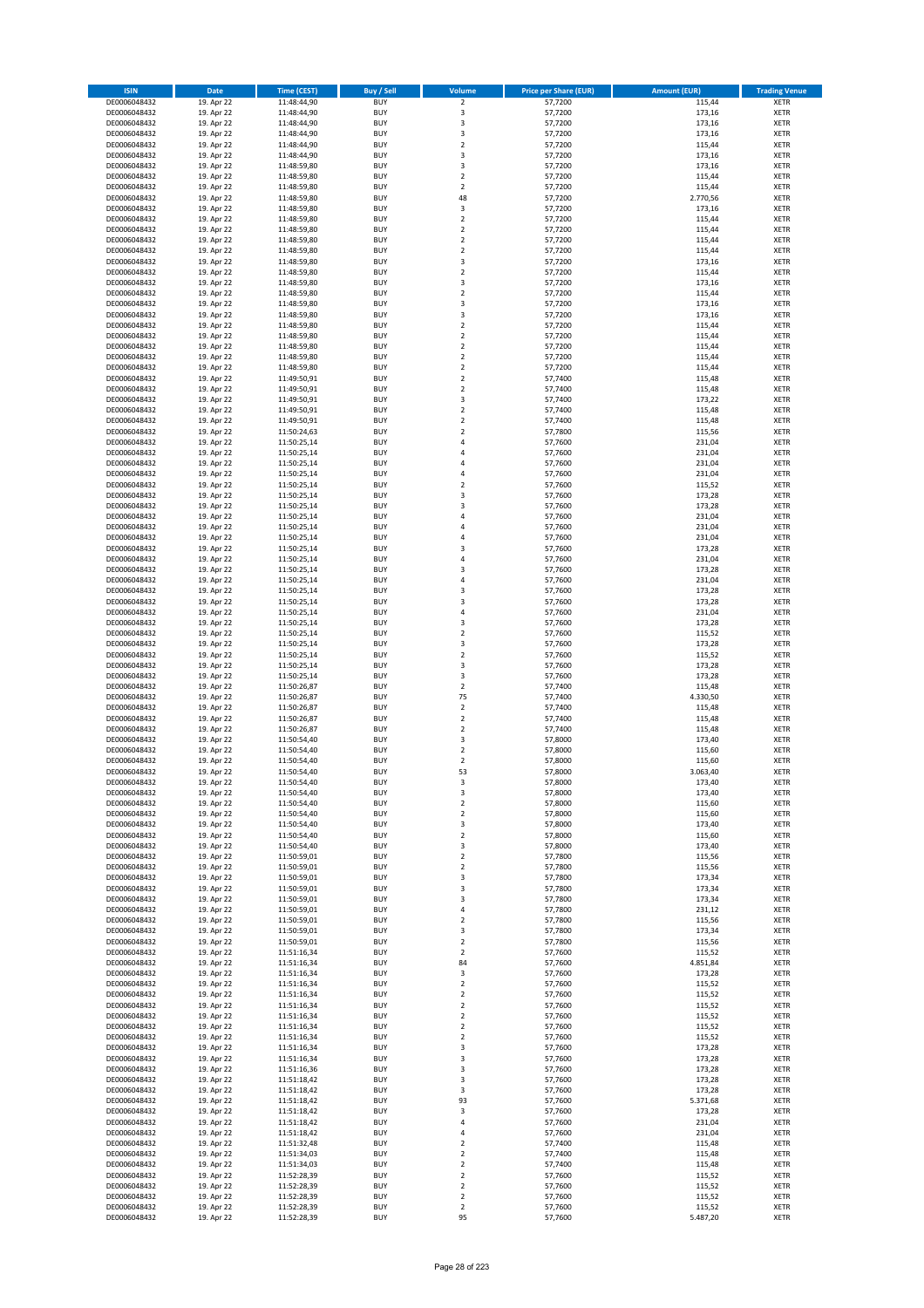| <b>ISIN</b>                  | <b>Date</b>              | Time (CEST)                | <b>Buy / Sell</b>        | Volume                                 | <b>Price per Share (EUR)</b> | <b>Amount (EUR)</b> | <b>Trading Venue</b>       |
|------------------------------|--------------------------|----------------------------|--------------------------|----------------------------------------|------------------------------|---------------------|----------------------------|
| DE0006048432                 | 19. Apr 22               | 11:52:28,39                | <b>BUY</b>               | $\overline{2}$                         | 57,7600                      | 115,52              | <b>XETR</b>                |
| DE0006048432                 | 19. Apr 22               | 11:52:28,39                | <b>BUY</b>               | 3                                      | 57,7600                      | 173,28              | <b>XETR</b>                |
| DE0006048432                 | 19. Apr 22               | 11:52:28,39                | <b>BUY</b>               | 3                                      | 57,7600                      | 173,28              | <b>XETR</b>                |
| DE0006048432<br>DE0006048432 | 19. Apr 22<br>19. Apr 22 | 11:52:28,39<br>11:52:28,39 | <b>BUY</b><br><b>BUY</b> | 3<br>3                                 | 57,7600<br>57,7600           | 173,28<br>173,28    | <b>XETR</b><br><b>XETR</b> |
| DE0006048432                 | 19. Apr 22               | 11:52:28,39                | <b>BUY</b>               | $\mathbf 2$                            | 57,7600                      | 115,52              | <b>XETR</b>                |
| DE0006048432                 | 19. Apr 22               | 11:52:28,39                | <b>BUY</b>               | 3                                      | 57,7600                      | 173,28              | <b>XETR</b>                |
| DE0006048432                 | 19. Apr 22               | 11:52:28,39                | <b>BUY</b>               | 3                                      | 57,7600                      | 173,28              | <b>XETR</b>                |
| DE0006048432                 | 19. Apr 22               | 11:52:28,39                | <b>BUY</b>               | 3                                      | 57,7600                      | 173,28              | <b>XETR</b>                |
| DE0006048432                 | 19. Apr 22               | 11:52:28,39                | <b>BUY</b>               | 3                                      | 57,7600                      | 173,28              | <b>XETR</b>                |
| DE0006048432                 | 19. Apr 22               | 11:52:28,39                | <b>BUY</b>               | 3                                      | 57,7600                      | 173,28              | <b>XETR</b>                |
| DE0006048432<br>DE0006048432 | 19. Apr 22<br>19. Apr 22 | 11:52:28,39<br>11:52:28,39 | <b>BUY</b><br><b>BUY</b> | $\overline{\mathbf{c}}$<br>$\mathbf 2$ | 57,7600<br>57,7600           | 115,52<br>115,52    | <b>XETR</b><br><b>XETR</b> |
| DE0006048432                 | 19. Apr 22               | 11:52:28,39                | <b>BUY</b>               | $\overline{\mathbf{c}}$                | 57,7600                      | 115,52              | <b>XETR</b>                |
| DE0006048432                 | 19. Apr 22               | 11:52:28,39                | <b>BUY</b>               | 3                                      | 57,7600                      | 173,28              | <b>XETR</b>                |
| DE0006048432                 | 19. Apr 22               | 11:52:28,39                | <b>BUY</b>               | $\overline{\mathbf{c}}$                | 57,7600                      | 115,52              | <b>XETR</b>                |
| DE0006048432                 | 19. Apr 22               | 11:52:28,39                | <b>BUY</b>               | 3                                      | 57,7600                      | 173,28              | <b>XETR</b>                |
| DE0006048432                 | 19. Apr 22               | 11:52:28,40                | <b>BUY</b>               | 3                                      | 57,7600                      | 173,28              | <b>XETR</b>                |
| DE0006048432                 | 19. Apr 22               | 11:52:34,56                | <b>BUY</b>               | $\overline{\mathbf{c}}$                | 57,7400                      | 115,48              | <b>XETR</b>                |
| DE0006048432                 | 19. Apr 22               | 11:52:34,56                | <b>BUY</b>               | $\mathbf 2$                            | 57,7400                      | 115,48              | <b>XETR</b>                |
| DE0006048432                 | 19. Apr 22               | 11:52:34,56                | <b>BUY</b><br><b>BUY</b> | 3<br>3                                 | 57,7400<br>57,7400           | 173,22              | <b>XETR</b><br><b>XETR</b> |
| DE0006048432<br>DE0006048432 | 19. Apr 22<br>19. Apr 22 | 11:52:34,56<br>11:52:34,56 | <b>BUY</b>               | $\mathbf 2$                            | 57,7400                      | 173,22<br>115,48    | <b>XETR</b>                |
| DE0006048432                 | 19. Apr 22               | 11:52:34,56                | <b>BUY</b>               | $\mathbf 2$                            | 57,7400                      | 115,48              | <b>XETR</b>                |
| DE0006048432                 | 19. Apr 22               | 11:52:57,72                | <b>BUY</b>               | $\mathbf 2$                            | 57,7400                      | 115,48              | <b>XETR</b>                |
| DE0006048432                 | 19. Apr 22               | 11:52:59,35                | <b>BUY</b>               | 3                                      | 57,7400                      | 173,22              | <b>XETR</b>                |
| DE0006048432                 | 19. Apr 22               | 11:53:15,21                | <b>BUY</b>               | $\mathbf 2$                            | 57,7600                      | 115,52              | <b>XETR</b>                |
| DE0006048432                 | 19. Apr 22               | 11:53:15,21                | <b>BUY</b>               | $\overline{2}$                         | 57,7600                      | 115,52              | <b>XETR</b>                |
| DE0006048432                 | 19. Apr 22<br>19. Apr 22 | 11:53:15,21                | <b>BUY</b>               | $\mathbf 2$                            | 57,7600                      | 115,52              | <b>XETR</b>                |
| DE0006048432<br>DE0006048432 | 19. Apr 22               | 11:53:15,21<br>11:53:15,21 | <b>BUY</b><br><b>BUY</b> | 54<br>3                                | 57,7600<br>57,7600           | 3.119,04<br>173,28  | <b>XETR</b><br><b>XETR</b> |
| DE0006048432                 | 19. Apr 22               | 11:53:15,21                | <b>BUY</b>               | 3                                      | 57,7600                      | 173,28              | <b>XETR</b>                |
| DE0006048432                 | 19. Apr 22               | 11:53:15,21                | <b>BUY</b>               | $\mathbf 2$                            | 57,7600                      | 115,52              | <b>XETR</b>                |
| DE0006048432                 | 19. Apr 22               | 11:54:02,09                | <b>BUY</b>               | 61                                     | 57,7400                      | 3.522,14            | <b>XETR</b>                |
| DE0006048432                 | 19. Apr 22               | 11:54:02.09                | <b>BUY</b>               | $\overline{\mathbf{c}}$                | 57.7400                      | 115,48              | <b>XETR</b>                |
| DE0006048432                 | 19. Apr 22               | 11:54:02,09                | <b>BUY</b>               | 3                                      | 57,7400                      | 173,22              | <b>XETR</b>                |
| DE0006048432                 | 19. Apr 22               | 11:54:02,09                | <b>BUY</b>               | $\overline{\mathbf{c}}$                | 57,7400                      | 115,48              | <b>XETR</b>                |
| DE0006048432                 | 19. Apr 22               | 11:54:02,09                | <b>BUY</b>               | 3                                      | 57,7400                      | 173,22              | <b>XETR</b>                |
| DE0006048432<br>DE0006048432 | 19. Apr 22<br>19. Apr 22 | 11:54:02,09<br>11:54:02,09 | <b>BUY</b><br><b>BUY</b> | 3<br>3                                 | 57,7400<br>57,7400           | 173,22<br>173,22    | <b>XETR</b><br><b>XETR</b> |
| DE0006048432                 | 19. Apr 22               | 11:54:02,09                | <b>BUY</b>               | $\overline{\mathbf{c}}$                | 57,7400                      | 115,48              | <b>XETR</b>                |
| DE0006048432                 | 19. Apr 22               | 11:54:02,09                | <b>BUY</b>               | 3                                      | 57,7400                      | 173,22              | <b>XETR</b>                |
| DE0006048432                 | 19. Apr 22               | 11:54:02,09                | <b>BUY</b>               | 3                                      | 57,7400                      | 173,22              | <b>XETR</b>                |
| DE0006048432                 | 19. Apr 22               | 11:54:02,09                | <b>BUY</b>               | $\overline{\mathbf{c}}$                | 57,7400                      | 115,48              | <b>XETR</b>                |
| DE0006048432                 | 19. Apr 22               | 11:54:02,09                | <b>BUY</b>               | 3                                      | 57,7400                      | 173,22              | <b>XETR</b>                |
| DE0006048432                 | 19. Apr 22               | 11:54:02,09                | <b>BUY</b>               | 3                                      | 57,7400                      | 173,22              | <b>XETR</b>                |
| DE0006048432                 | 19. Apr 22               | 11:54:12,36                | <b>BUY</b>               | 3                                      | 57,7400                      | 173,22              | <b>XETR</b>                |
| DE0006048432<br>DE0006048432 | 19. Apr 22<br>19. Apr 22 | 11:54:12,36<br>11:54:12,36 | <b>BUY</b><br><b>BUY</b> | $\mathbf 2$<br>3                       | 57,7400<br>57,7400           | 115,48<br>173,22    | <b>XETR</b><br><b>XETR</b> |
| DE0006048432                 | 19. Apr 22               | 11:54:12,36                | <b>BUY</b>               | 3                                      | 57,7400                      | 173,22              | <b>XETR</b>                |
| DE0006048432                 | 19. Apr 22               | 11:54:12,36                | <b>BUY</b>               | 3                                      | 57,7400                      | 173,22              | <b>XETR</b>                |
| DE0006048432                 | 19. Apr 22               | 11:54:12,36                | <b>BUY</b>               | $\mathbf 2$                            | 57,7400                      | 115,48              | <b>XETR</b>                |
| DE0006048432                 | 19. Apr 22               | 11:54:12,36                | <b>BUY</b>               | 3                                      | 57,7400                      | 173,22              | <b>XETR</b>                |
| DE0006048432                 | 19. Apr 22               | 11:55:00,04                | <b>BUY</b>               | $\mathbf 2$                            | 57,7400                      | 115,48              | <b>XETR</b>                |
| DE0006048432                 | 19. Apr 22               | 11:56:35,65                | <b>BUY</b>               | $\overline{\mathbf{c}}$                | 57,7400                      | 115,48              | <b>XETR</b>                |
| DE0006048432<br>DE0006048432 | 19. Apr 22<br>19. Apr 22 | 11:56:35,65<br>11:56:35,65 | <b>BUY</b><br><b>BUY</b> | 3<br>3                                 | 57,7400<br>57,7400           | 173,22<br>173,22    | <b>XETR</b><br><b>XETR</b> |
| DE0006048432                 | 19. Apr 22               | 11:56:35,65                | <b>BUY</b>               | 87                                     | 57,7400                      | 5.023,38            | <b>XETR</b>                |
| DE0006048432                 | 19. Apr 22               | 11:56:35,65                | <b>BUY</b>               | $\overline{\mathbf{c}}$                | 57,7400                      | 115,48              | <b>XETR</b>                |
| DE0006048432                 | 19. Apr 22               | 11:56:35,65                | <b>BUY</b>               | 3                                      | 57,7400                      | 173,22              | <b>XETR</b>                |
| DE0006048432                 | 19. Apr 22               | 11:56:35,65                | <b>BUY</b>               | $\mathbf 2$                            | 57,7400                      | 115,48              | <b>XETR</b>                |
| DE0006048432                 | 19. Apr 22               | 11:56:35,65                | <b>BUY</b>               | 3                                      | 57,7400                      | 173,22              | <b>XETR</b>                |
| DE0006048432                 | 19. Apr 22               | 11:56:35,65                | <b>BUY</b>               | 3                                      | 57,7400                      | 173,22              | <b>XETR</b>                |
| DE0006048432                 | 19. Apr 22               | 11:56:35,65                | <b>BUY</b>               | $\overline{2}$                         | 57,7400<br>57,7400           | 115,48              | <b>XETR</b>                |
| DE0006048432<br>DE0006048432 | 19. Apr 22<br>19. Apr 22 | 11:56:35,65<br>11:56:35,65 | BUY<br><b>BUY</b>        | 3<br>$\mathbf 2$                       | 57,7600                      | 173,22<br>115,52    | <b>XETR</b><br><b>XETR</b> |
| DE0006048432                 | 19. Apr 22               | 11:56:35,65                | <b>BUY</b>               | 3                                      | 57,7400                      | 173,22              | <b>XETR</b>                |
| DE0006048432                 | 19. Apr 22               | 11:56:35,65                | <b>BUY</b>               | 2                                      | 57,7400                      | 115,48              | XETR                       |
| DE0006048432                 | 19. Apr 22               | 11:56:35,65                | <b>BUY</b>               | $\mathbf 2$                            | 57,7400                      | 115,48              | <b>XETR</b>                |
| DE0006048432                 | 19. Apr 22               | 11:56:35,65                | <b>BUY</b>               | $\mathbf 2$                            | 57,7400                      | 115,48              | <b>XETR</b>                |
| DE0006048432<br>DE0006048432 | 19. Apr 22               | 11:57:31,72                | <b>BUY</b>               | $\mathbf 2$                            | 57,7400                      | 115,48              | <b>XETR</b>                |
| DE0006048432                 | 19. Apr 22<br>19. Apr 22 | 11:57:31,72<br>11:57:31,72 | <b>BUY</b><br><b>BUY</b> | 3<br>$\mathbf 2$                       | 57,7400<br>57,7400           | 173,22<br>115,48    | <b>XETR</b><br><b>XETR</b> |
| DE0006048432                 | 19. Apr 22               | 11:57:31,72                | <b>BUY</b>               | $\mathbf 2$                            | 57,7400                      | 115,48              | <b>XETR</b>                |
| DE0006048432                 | 19. Apr 22               | 11:57:31,72                | <b>BUY</b>               | 3                                      | 57,7400                      | 173,22              | <b>XETR</b>                |
| DE0006048432                 | 19. Apr 22               | 11:57:31,72                | <b>BUY</b>               | 3                                      | 57,7400                      | 173,22              | <b>XETR</b>                |
| DE0006048432                 | 19. Apr 22               | 11:57:31,72                | <b>BUY</b>               | $\mathbf 2$                            | 57,7400                      | 115,48              | <b>XETR</b>                |
| DE0006048432                 | 19. Apr 22               | 11:57:41,18                | <b>BUY</b>               | 62                                     | 57,7200                      | 3.578,64            | <b>XETR</b>                |
| DE0006048432<br>DE0006048432 | 19. Apr 22<br>19. Apr 22 | 11:57:41,18<br>11:57:41,18 | <b>BUY</b><br><b>BUY</b> | 3<br>$\mathbf 2$                       | 57,7200<br>57,7200           | 173,16<br>115,44    | <b>XETR</b><br><b>XETR</b> |
| DE0006048432                 | 19. Apr 22               | 11:57:41,18                | <b>BUY</b>               | $\mathbf 2$                            | 57,7200                      | 115,44              | <b>XETR</b>                |
| DE0006048432                 | 19. Apr 22               | 11:57:41,18                | <b>BUY</b>               | $\mathbf 2$                            | 57,7200                      | 115,44              | <b>XETR</b>                |
| DE0006048432                 | 19. Apr 22               | 11:57:41,18                | <b>BUY</b>               | 3                                      | 57,7200                      | 173,16              | XETR                       |
| DE0006048432                 | 19. Apr 22               | 11:57:41,18                | <b>BUY</b>               | 3                                      | 57,7200                      | 173,16              | XETR                       |
| DE0006048432                 | 19. Apr 22               | 11:57:41,18                | <b>BUY</b>               | 3                                      | 57,7200                      | 173,16              | <b>XETR</b>                |
| DE0006048432<br>DE0006048432 | 19. Apr 22<br>19. Apr 22 | 11:57:41,18                | <b>BUY</b><br><b>BUY</b> | 3<br>$\overline{\mathbf{c}}$           | 57,7200<br>57,7200           | 173,16<br>115,44    | <b>XETR</b><br><b>XETR</b> |
| DE0006048432                 | 19. Apr 22               | 11:57:41,18<br>11:57:41,18 | <b>BUY</b>               | $\mathbf 2$                            | 57,7200                      | 115,44              | <b>XETR</b>                |
| DE0006048432                 | 19. Apr 22               | 11:57:41,18                | <b>BUY</b>               | 3                                      | 57,7200                      | 173,16              | <b>XETR</b>                |
| DE0006048432                 | 19. Apr 22               | 11:57:41,18                | <b>BUY</b>               | 3                                      | 57,7200                      | 173,16              | <b>XETR</b>                |
| DE0006048432                 | 19. Apr 22               | 11:57:41,18                | <b>BUY</b>               | $\mathbf 2$                            | 57,7200                      | 115,44              | <b>XETR</b>                |
| DE0006048432                 | 19. Apr 22               | 11:57:41,18                | <b>BUY</b>               | 3                                      | 57,7200                      | 173,16              | <b>XETR</b>                |
| DE0006048432                 | 19. Apr 22               | 11:57:41,18                | <b>BUY</b>               | $\mathbf 2$                            | 57,7200                      | 115,44              | <b>XETR</b>                |
| DE0006048432                 | 19. Apr 22               | 11:57:41,18                | <b>BUY</b>               | $\overline{\mathbf{2}}$                | 57,7200                      | 115,44              | <b>XETR</b>                |
| DE0006048432<br>DE0006048432 | 19. Apr 22<br>19. Apr 22 | 11:57:41,18<br>11:57:41,18 | <b>BUY</b><br><b>BUY</b> | $\mathbf 2$<br>3                       | 57,7200<br>57,7200           | 115,44<br>173,16    | <b>XETR</b><br><b>XETR</b> |
| DE0006048432                 | 19. Apr 22               | 11:57:41,18                | <b>BUY</b>               | 3                                      | 57,7200                      | 173,16              | <b>XETR</b>                |
| DE0006048432                 | 19. Apr 22               | 11:57:41,18                | <b>BUY</b>               | $\mathbf 2$                            | 57,7200                      | 115,44              | <b>XETR</b>                |
| DE0006048432                 | 19. Apr 22               | 11:57:41,18                | <b>BUY</b>               | 3                                      | 57,7200                      | 173,16              | <b>XETR</b>                |
| DE0006048432                 | 19. Apr 22               | 11:57:41,18                | <b>BUY</b>               | $\mathbf 2$                            | 57,7200                      | 115,44              | <b>XETR</b>                |
| DE0006048432                 | 19. Apr 22               | 11:57:41,18                | <b>BUY</b>               | 3                                      | 57,7200                      | 173,16              | <b>XETR</b>                |
| DE0006048432<br>DE0006048432 | 19. Apr 22<br>19. Apr 22 | 11:57:41,18<br>11:57:41,18 | <b>BUY</b><br><b>BUY</b> | $\mathbf 2$<br>$\mathbf 2$             | 57,7200<br>57,7200           | 115,44<br>115,44    | XETR<br><b>XETR</b>        |
| DE0006048432                 | 19. Apr 22               | 11:57:41,18                | <b>BUY</b>               | 3                                      | 57,7200                      | 173,16              | XETR                       |
| DE0006048432                 | 19. Apr 22               | 11:58:54,00                | <b>BUY</b>               | 3                                      | 57,7600                      | 173,28              | <b>XETR</b>                |
| DE0006048432                 | 19. Apr 22               | 11:58:54,00                | <b>BUY</b>               | $\overline{2}$                         | 57,7600                      | 115,52              | <b>XETR</b>                |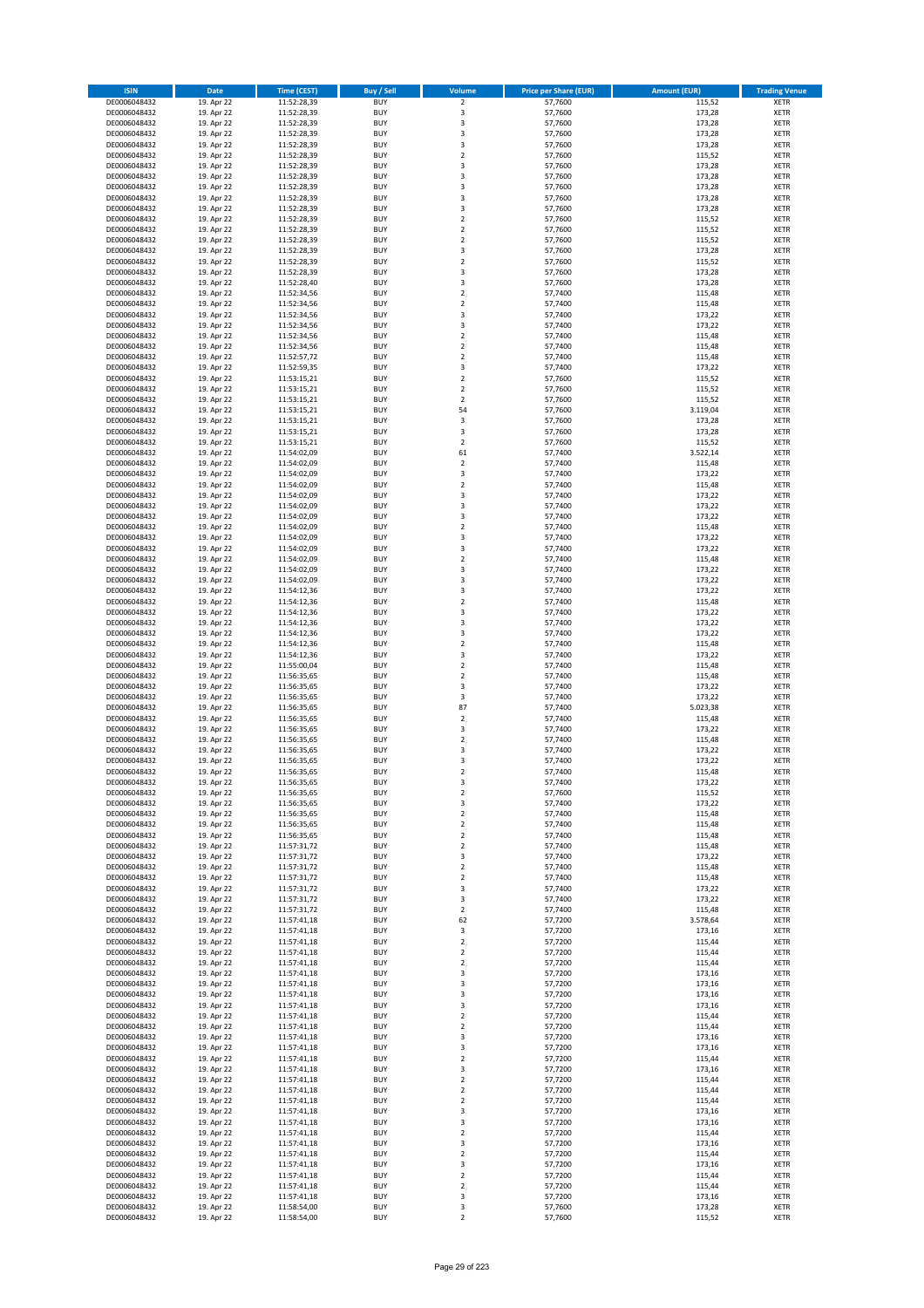| <b>ISIN</b>                  | <b>Date</b>              | <b>Time (CEST)</b>         | <b>Buy / Sell</b>        | Volume                        | <b>Price per Share (EUR)</b> | <b>Amount (EUR)</b> | <b>Trading Venue</b>       |
|------------------------------|--------------------------|----------------------------|--------------------------|-------------------------------|------------------------------|---------------------|----------------------------|
| DE0006048432                 | 19. Apr 22               | 11:58:54,00                | <b>BUY</b>               | $\overline{2}$                | 57,7600                      | 115,52              | <b>XETR</b>                |
| DE0006048432                 | 19. Apr 22               | 11:58:54,00                | <b>BUY</b>               | $\mathbf 2$                   | 57,7600                      | 115,52              | <b>XETR</b>                |
| DE0006048432                 | 19. Apr 22               | 11:58:54,00                | <b>BUY</b>               | $\overline{2}$                | 57,7600                      | 115,52              | <b>XETR</b>                |
| DE0006048432<br>DE0006048432 | 19. Apr 22<br>19. Apr 22 | 11:58:54,00<br>11:58:54,00 | <b>BUY</b><br><b>BUY</b> | 161<br>4                      | 57,7600<br>57,7600           | 9.299,36<br>231,04  | <b>XETR</b><br><b>XETR</b> |
| DE0006048432                 | 19. Apr 22               | 11:58:54,00                | <b>BUY</b>               | 3                             | 57,7600                      | 173,28              | <b>XETR</b>                |
| DE0006048432                 | 19. Apr 22               | 11:58:54,00                | <b>BUY</b>               | $\overline{\mathbf{c}}$       | 57,7600                      | 115,52              | <b>XETR</b>                |
| DE0006048432                 | 19. Apr 22               | 11:58:54,00                | <b>BUY</b>               | $\overline{\mathbf{c}}$       | 57,7600                      | 115,52              | <b>XETR</b>                |
| DE0006048432                 | 19. Apr 22               | 11:58:54,00                | <b>BUY</b>               | 3                             | 57,7600                      | 173,28              | <b>XETR</b>                |
| DE0006048432                 | 19. Apr 22               | 11:58:54,00                | <b>BUY</b><br><b>BUY</b> | 4                             | 57,7600                      | 231,04              | <b>XETR</b><br><b>XETR</b> |
| DE0006048432<br>DE0006048432 | 19. Apr 22<br>19. Apr 22 | 11:58:54,00<br>11:58:54,00 | <b>BUY</b>               | $\mathbf 2$<br>3              | 57,7600<br>57,7600           | 115,52<br>173,28    | <b>XETR</b>                |
| DE0006048432                 | 19. Apr 22               | 11:58:54,00                | <b>BUY</b>               | 3                             | 57,7600                      | 173,28              | <b>XETR</b>                |
| DE0006048432                 | 19. Apr 22               | 11:58:54,00                | <b>BUY</b>               | $\overline{\mathbf{c}}$       | 57,7600                      | 115,52              | <b>XETR</b>                |
| DE0006048432                 | 19. Apr 22               | 11:58:54,00                | <b>BUY</b>               | $\mathbf 2$                   | 57,7600                      | 115,52              | <b>XETR</b>                |
| DE0006048432                 | 19. Apr 22               | 11:58:54,00                | <b>BUY</b>               | 3                             | 57,7600                      | 173,28              | <b>XETR</b>                |
| DE0006048432<br>DE0006048432 | 19. Apr 22<br>19. Apr 22 | 11:58:54,00<br>11:58:54,00 | <b>BUY</b><br><b>BUY</b> | $\mathbf 2$<br>3              | 57,7600<br>57,7600           | 115,52<br>173,28    | <b>XETR</b><br><b>XETR</b> |
| DE0006048432                 | 19. Apr 22               | 11:58:54,00                | <b>BUY</b>               | $\overline{\mathbf{c}}$       | 57,7600                      | 115,52              | <b>XETR</b>                |
| DE0006048432                 | 19. Apr 22               | 11:58:54,00                | <b>BUY</b>               | $\mathbf 2$                   | 57,7600                      | 115,52              | <b>XETR</b>                |
| DE0006048432                 | 19. Apr 22               | 11:58:54,00                | <b>BUY</b>               | 3                             | 57,7600                      | 173,28              | <b>XETR</b>                |
| DE0006048432                 | 19. Apr 22               | 11:59:05,24                | <b>BUY</b>               | 4                             | 57,7800                      | 231,12              | <b>XETR</b>                |
| DE0006048432                 | 19. Apr 22               | 11:59:45,55                | <b>BUY</b>               | $\mathbf 2$                   | 57,8000                      | 115,60              | <b>XETR</b>                |
| DE0006048432<br>DE0006048432 | 19. Apr 22<br>19. Apr 22 | 11:59:45,55<br>11:59:45,55 | <b>BUY</b><br><b>BUY</b> | $\mathbf 2$<br>4              | 57,8000<br>57,8000           | 115,60<br>231,20    | <b>XETR</b><br><b>XETR</b> |
| DE0006048432                 | 19. Apr 22               | 11:59:45,55                | <b>BUY</b>               | $\mathbf 2$                   | 57,8000                      | 115,60              | <b>XETR</b>                |
| DE0006048432                 | 19. Apr 22               | 11:59:45,55                | <b>BUY</b>               | 4                             | 57,8000                      | 231,20              | <b>XETR</b>                |
| DE0006048432                 | 19. Apr 22               | 11:59:45,55                | <b>BUY</b>               | $\overline{\mathbf{c}}$       | 57,8000                      | 115,60              | <b>XETR</b>                |
| DE0006048432                 | 19. Apr 22               | 11:59:45,55                | <b>BUY</b>               | 3                             | 57,8000                      | 173,40              | <b>XETR</b>                |
| DE0006048432<br>DE0006048432 | 19. Apr 22<br>19. Apr 22 | 11:59:45,55<br>11:59:45,55 | <b>BUY</b><br><b>BUY</b> | 88<br>3                       | 57,8000<br>57,8000           | 5.086,40<br>173,40  | <b>XETR</b><br><b>XETR</b> |
| DE0006048432                 | 19. Apr 22               | 11:59:45,55                | <b>BUY</b>               | 3                             | 57,8000                      | 173,40              | <b>XETR</b>                |
| DE0006048432                 | 19. Apr 22               | 11:59:45,55                | <b>BUY</b>               | 3                             | 57,8000                      | 173,40              | <b>XETR</b>                |
| DE0006048432                 | 19. Apr 22               | 11:59:45,55                | <b>BUY</b>               | $\mathbf 2$                   | 57,8000                      | 115,60              | <b>XETR</b>                |
| DE0006048432                 | 19. Apr 22               | 11:59:45,55                | <b>BUY</b>               | $\mathbf 2$                   | 57,8000                      | 115,60              | <b>XETR</b>                |
| DE0006048432                 | 19. Apr 22               | 11:59:45,55                | <b>BUY</b>               | 3                             | 57,8000                      | 173,40              | <b>XETR</b>                |
| DE0006048432<br>DE0006048432 | 19. Apr 22<br>19. Apr 22 | 11:59:45,55<br>11:59:45,55 | <b>BUY</b><br><b>BUY</b> | $\overline{\mathbf{c}}$<br>3  | 57,8000<br>57,8000           | 115,60<br>173,40    | <b>XETR</b><br><b>XETR</b> |
| DE0006048432                 | 19. Apr 22               | 11:59:45,55                | <b>BUY</b>               | 4                             | 57,8000                      | 231,20              | <b>XETR</b>                |
| DE0006048432                 | 19. Apr 22               | 11:59:45,55                | <b>BUY</b>               | $\overline{\mathbf{c}}$       | 57,8000                      | 115,60              | <b>XETR</b>                |
| DE0006048432                 | 19. Apr 22               | 11:59:45,55                | <b>BUY</b>               | 4                             | 57,8000                      | 231,20              | <b>XETR</b>                |
| DE0006048432                 | 19. Apr 22               | 11:59:45,55                | <b>BUY</b>               | $\mathbf 2$                   | 57,8000                      | 115,60              | <b>XETR</b>                |
| DE0006048432                 | 19. Apr 22               | 11:59:45,55                | <b>BUY</b><br><b>BUY</b> | 3<br>$\overline{\mathbf{c}}$  | 57,8000                      | 173,40              | <b>XETR</b><br><b>XETR</b> |
| DE0006048432<br>DE0006048432 | 19. Apr 22<br>19. Apr 22 | 11:59:45,55<br>11:59:45,55 | <b>BUY</b>               | 3                             | 57,8000<br>57,8000           | 115,60<br>173,40    | <b>XETR</b>                |
| DE0006048432                 | 19. Apr 22               | 11:59:45,55                | <b>BUY</b>               | 4                             | 57,8000                      | 231,20              | <b>XETR</b>                |
| DE0006048432                 | 19. Apr 22               | 11:59:45,57                | <b>BUY</b>               | $\mathbf 2$                   | 57,8000                      | 115,60              | <b>XETR</b>                |
| DE0006048432                 | 19. Apr 22               | 11:59:58,59                | <b>BUY</b>               | $\mathbf 2$                   | 57,7800                      | 115,56              | <b>XETR</b>                |
| DE0006048432                 | 19. Apr 22               | 11:59:58,59                | <b>BUY</b>               | 3                             | 57,7800                      | 173,34              | <b>XETR</b>                |
| DE0006048432<br>DE0006048432 | 19. Apr 22<br>19. Apr 22 | 11:59:58,59<br>11:59:58,59 | <b>BUY</b><br><b>BUY</b> | $\mathbf 2$<br>3              | 57,7800<br>57,7800           | 115,56<br>173,34    | <b>XETR</b><br><b>XETR</b> |
| DE0006048432                 | 19. Apr 22               | 11:59:58,59                | <b>BUY</b>               | 3                             | 57,7800                      | 173,34              | <b>XETR</b>                |
| DE0006048432                 | 19. Apr 22               | 11:59:58,59                | <b>BUY</b>               | $\overline{2}$                | 57,7800                      | 115,56              | <b>XETR</b>                |
| DE0006048432                 | 19. Apr 22               | 11:59:58,60                | <b>BUY</b>               | 3                             | 57,7800                      | 173,34              | <b>XETR</b>                |
| DE0006048432                 | 19. Apr 22               | 12:00:01,61                | <b>BUY</b>               | $\overline{\mathbf{c}}$       | 57,7600                      | 115,52              | <b>XETR</b>                |
| DE0006048432                 | 19. Apr 22               | 12:00:01,61                | <b>BUY</b>               | 131                           | 57,7600                      | 7.566,56            | <b>XETR</b>                |
| DE0006048432<br>DE0006048432 | 19. Apr 22<br>19. Apr 22 | 12:00:01,61<br>12:00:01,61 | <b>BUY</b><br><b>BUY</b> | $\mathbf 2$<br>$\mathbf 2$    | 57,7600<br>57,7600           | 115,52<br>115,52    | <b>XETR</b><br><b>XETR</b> |
| DE0006048432                 | 19. Apr 22               | 12:00:01,61                | <b>BUY</b>               | 3                             | 57,7600                      | 173,28              | <b>XETR</b>                |
| DE0006048432                 | 19. Apr 22               | 12:00:01,61                | <b>BUY</b>               | $\overline{2}$                | 57,7600                      | 115,52              | <b>XETR</b>                |
| DE0006048432                 | 19. Apr 22               | 12:00:01,61                | <b>BUY</b>               | $\mathbf 2$                   | 57,7600                      | 115,52              | <b>XETR</b>                |
| DE0006048432                 | 19. Apr 22               | 12:00:01,61                | <b>BUY</b>               | $\overline{\mathbf{c}}$       | 57,7600                      | 115,52              | <b>XETR</b>                |
| DE0006048432<br>DE0006048432 | 19. Apr 22<br>19. Apr 22 | 12:00:01,61<br>12:00:01,61 | <b>BUY</b><br><b>BUY</b> | $\overline{\mathbf{c}}$<br>4  | 57,7600<br>57,7600           | 115,52<br>231,04    | <b>XETR</b><br><b>XETR</b> |
| DE0006048432                 | 19. Apr 22               | 12:00:01,61                | BUY                      | 2                             | 57,7600                      | 115,52              | <b>XETR</b>                |
| DE0006048432                 | 19. Apr 22               | 12:00:01,61                | <b>BUY</b>               | $\mathbf 2$                   | 57,7600                      | 115,52              | <b>XETR</b>                |
| DE0006048432                 | 19. Apr 22               | 12:00:01,61                | <b>BUY</b>               | $\mathbf 2$                   | 57,7600                      | 115,52              | XETR                       |
| DE0006048432                 | 19. Apr 22               | 12:00:24,14                | <b>BUY</b>               | $\mathbf 2$                   | 57,7600                      | 115,52              | XETR                       |
| DE0006048432<br>DE0006048432 | 19. Apr 22<br>19. Apr 22 | 12:00:24,14<br>12:00:24,14 | <b>BUY</b><br><b>BUY</b> | 16<br>$\mathbf 2$             | 57,7600<br>57,7600           | 924,16<br>115,52    | <b>XETR</b><br><b>XETR</b> |
| DE0006048432                 | 19. Apr 22               | 12:00:24,14                | <b>BUY</b>               | $\mathbf 2$                   | 57,7600                      | 115,52              | <b>XETR</b>                |
| DE0006048432                 | 19. Apr 22               | 12:00:24,14                | <b>BUY</b>               | 4                             | 57,7600                      | 231,04              | <b>XETR</b>                |
| DE0006048432                 | 19. Apr 22               | 12:00:24,14                | <b>BUY</b>               | $\mathbf 2$                   | 57,7600                      | 115,52              | <b>XETR</b>                |
| DE0006048432                 | 19. Apr 22               | 12:00:24,14                | <b>BUY</b>               | 3                             | 57,7600                      | 173,28              | XETR                       |
| DE0006048432<br>DE0006048432 | 19. Apr 22<br>19. Apr 22 | 12:00:24,14<br>12:00:25,35 | <b>BUY</b><br><b>BUY</b> | $\mathbf 2$<br>$\overline{2}$ | 57,7600<br>57,7600           | 115,52<br>115,52    | <b>XETR</b><br><b>XETR</b> |
| DE0006048432                 | 19. Apr 22               | 12:00:25,35                | <b>BUY</b>               | $\mathbf 2$                   | 57,7600                      | 115,52              | <b>XETR</b>                |
| DE0006048432                 | 19. Apr 22               | 12:00:25,35                | <b>BUY</b>               | 4                             | 57,7600                      | 231,04              | <b>XETR</b>                |
| DE0006048432                 | 19. Apr 22               | 12:00:25,35                | <b>BUY</b>               | 3                             | 57,7600                      | 173,28              | <b>XETR</b>                |
| DE0006048432                 | 19. Apr 22               | 12:00:25,35                | <b>BUY</b>               | 3                             | 57,7600                      | 173,28              | <b>XETR</b>                |
| DE0006048432<br>DE0006048432 | 19. Apr 22<br>19. Apr 22 | 12:00:25,35<br>12:01:16,83 | <b>BUY</b><br><b>BUY</b> | 105<br>$\mathbf 2$            | 57,7600<br>57,7600           | 6.064,80<br>115,52  | <b>XETR</b><br><b>XETR</b> |
| DE0006048432                 | 19. Apr 22               | 12:01:16,83                | <b>BUY</b>               | 3                             | 57,7600                      | 173,28              | XETR                       |
| DE0006048432                 | 19. Apr 22               | 12:01:16,83                | <b>BUY</b>               | $\mathbf 2$                   | 57,7600                      | 115,52              | <b>XETR</b>                |
| DE0006048432                 | 19. Apr 22               | 12:01:16,83                | <b>BUY</b>               | 3                             | 57,7600                      | 173,28              | <b>XETR</b>                |
| DE0006048432                 | 19. Apr 22               | 12:01:16,83                | <b>BUY</b>               | $\mathbf 2$                   | 57,7600                      | 115,52              | <b>XETR</b>                |
| DE0006048432                 | 19. Apr 22               | 12:01:16,83                | <b>BUY</b><br><b>BUY</b> | 49                            | 57,7600                      | 2.830,24            | <b>XETR</b>                |
| DE0006048432<br>DE0006048432 | 19. Apr 22<br>19. Apr 22 | 12:01:16,83<br>12:01:16,83 | <b>BUY</b>               | 3<br>4                        | 57,7600<br>57,7600           | 173,28<br>231,04    | <b>XETR</b><br><b>XETR</b> |
| DE0006048432                 | 19. Apr 22               | 12:01:16,83                | <b>BUY</b>               | 3                             | 57,7600                      | 173,28              | <b>XETR</b>                |
| DE0006048432                 | 19. Apr 22               | 12:01:16,83                | <b>BUY</b>               | 3                             | 57,7600                      | 173,28              | <b>XETR</b>                |
| DE0006048432                 | 19. Apr 22               | 12:01:16,83                | <b>BUY</b>               | $\overline{2}$                | 57,7600                      | 115,52              | <b>XETR</b>                |
| DE0006048432                 | 19. Apr 22               | 12:01:16,83                | <b>BUY</b>               | $\mathbf 2$                   | 57,7600                      | 115,52              | <b>XETR</b>                |
| DE0006048432<br>DE0006048432 | 19. Apr 22<br>19. Apr 22 | 12:01:16,83                | <b>BUY</b><br><b>BUY</b> | 3<br>$\mathbf 2$              | 57,7600<br>57,7600           | 173,28<br>115,52    | XETR<br><b>XETR</b>        |
| DE0006048432                 | 19. Apr 22               | 12:01:16,83<br>12:01:16,83 | <b>BUY</b>               | 3                             | 57,7600                      | 173,28              | <b>XETR</b>                |
| DE0006048432                 | 19. Apr 22               | 12:01:27,10                | <b>BUY</b>               | 4                             | 57,7600                      | 231,04              | <b>XETR</b>                |
| DE0006048432                 | 19. Apr 22               | 12:01:27,10                | <b>BUY</b>               | $\mathbf 2$                   | 57,7600                      | 115,52              | <b>XETR</b>                |
| DE0006048432                 | 19. Apr 22               | 12:01:27,10                | <b>BUY</b>               | $\mathbf 2$                   | 57,7600                      | 115,52              | <b>XETR</b>                |
| DE0006048432<br>DE0006048432 | 19. Apr 22               | 12:01:27,10                | <b>BUY</b><br><b>BUY</b> | 79<br>$\mathbf 2$             | 57,7600                      | 4.563,04            | <b>XETR</b><br><b>XETR</b> |
| DE0006048432                 | 19. Apr 22<br>19. Apr 22 | 12:01:27,10<br>12:01:27,10 | <b>BUY</b>               | $\mathbf 2$                   | 57,7600<br>57,7600           | 115,52<br>115,52    | XETR                       |
| DE0006048432                 | 19. Apr 22               | 12:01:27,10                | <b>BUY</b>               | $\overline{2}$                | 57,7600                      | 115,52              | <b>XETR</b>                |
| DE0006048432                 | 19. Apr 22               | 12:01:27,10                | <b>BUY</b>               | 3                             | 57,7600                      | 173,28              | <b>XETR</b>                |
| DE0006048432                 | 19. Apr 22               | 12:01:27,10                | <b>BUY</b>               | 4                             | 57,7600                      | 231,04              | <b>XETR</b>                |
| DE0006048432                 | 19. Apr 22               | 12:01:27,10                | <b>BUY</b>               | $\mathbf 2$                   | 57,7600                      | 115,52              | XETR                       |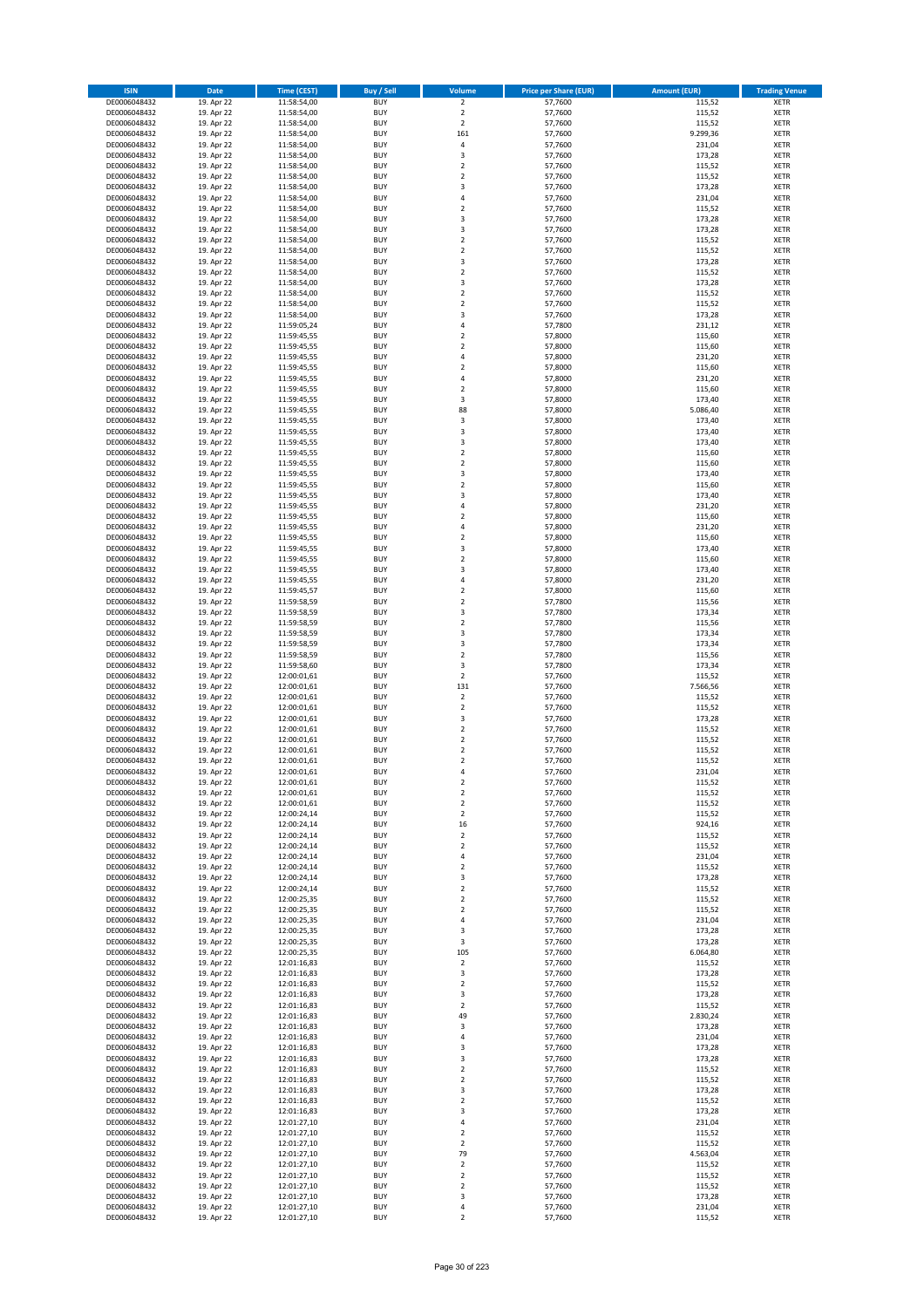| <b>ISIN</b>                  | <b>Date</b>              | Time (CEST)                | <b>Buy / Sell</b>        | Volume                                 | <b>Price per Share (EUR)</b> | <b>Amount (EUR)</b> | <b>Trading Venue</b>       |
|------------------------------|--------------------------|----------------------------|--------------------------|----------------------------------------|------------------------------|---------------------|----------------------------|
| DE0006048432                 | 19. Apr 22               | 12:01:27,10                | <b>BUY</b>               | $\overline{2}$                         | 57,7600                      | 115,52              | <b>XETR</b>                |
| DE0006048432                 | 19. Apr 22               | 12:01:27,10                | <b>BUY</b>               | $\mathbf 2$                            | 57,7600                      | 115,52              | <b>XETR</b>                |
| DE0006048432                 | 19. Apr 22               | 12:01:27,10                | <b>BUY</b>               | $\overline{2}$                         | 57,7600                      | 115,52              | <b>XETR</b>                |
| DE0006048432                 | 19. Apr 22               | 12:01:39,25                | <b>BUY</b>               | $\mathbf 2$                            | 57,7600                      | 115,52              | <b>XETR</b>                |
| DE0006048432<br>DE0006048432 | 19. Apr 22<br>19. Apr 22 | 12:01:39,25<br>12:01:39,25 | <b>BUY</b><br><b>BUY</b> | 6<br>$\mathbf 2$                       | 57,7600<br>57,7600           | 346,56<br>115,52    | <b>XETR</b><br><b>XETR</b> |
| DE0006048432                 | 19. Apr 22               | 12:01:39,25                | <b>BUY</b>               | $\mathbf 2$                            | 57,7600                      | 115,52              | <b>XETR</b>                |
| DE0006048432                 | 19. Apr 22               | 12:01:39,25                | <b>BUY</b>               | 81                                     | 57,7600                      | 4.678,56            | <b>XETR</b>                |
| DE0006048432                 | 19. Apr 22               | 12:01:44,79                | <b>BUY</b>               | $\overline{\mathbf{c}}$                | 57,7400                      | 115,48              | <b>XETR</b>                |
| DE0006048432                 | 19. Apr 22               | 12:01:44,79                | <b>BUY</b>               | 3                                      | 57,7400                      | 173,22              | <b>XETR</b>                |
| DE0006048432                 | 19. Apr 22               | 12:01:44,79                | <b>BUY</b>               | 4                                      | 57,7400                      | 230,96              | <b>XETR</b>                |
| DE0006048432                 | 19. Apr 22               | 12:01:45,15                | <b>BUY</b>               | $\overline{\mathbf{c}}$<br>3           | 57,7400                      | 115,48              | <b>XETR</b><br><b>XETR</b> |
| DE0006048432<br>DE0006048432 | 19. Apr 22<br>19. Apr 22 | 12:01:45,15<br>12:01:45,15 | <b>BUY</b><br><b>BUY</b> | 3                                      | 57,7400<br>57,7400           | 173,22<br>173,22    | <b>XETR</b>                |
| DE0006048432                 | 19. Apr 22               | 12:01:45,15                | <b>BUY</b>               | $\mathbf 2$                            | 57,7400                      | 115,48              | <b>XETR</b>                |
| DE0006048432                 | 19. Apr 22               | 12:01:45,15                | <b>BUY</b>               | 3                                      | 57,7400                      | 173,22              | <b>XETR</b>                |
| DE0006048432                 | 19. Apr 22               | 12:01:45,15                | <b>BUY</b>               | 3                                      | 57,7400                      | 173,22              | <b>XETR</b>                |
| DE0006048432                 | 19. Apr 22               | 12:01:45,15                | <b>BUY</b>               | $\mathbf 2$                            | 57,7400                      | 115,48              | <b>XETR</b>                |
| DE0006048432                 | 19. Apr 22               | 12:01:45,15                | <b>BUY</b>               | $\overline{\mathbf{c}}$                | 57,7400                      | 115,48              | <b>XETR</b>                |
| DE0006048432<br>DE0006048432 | 19. Apr 22<br>19. Apr 22 | 12:01:45,15<br>12:01:45,15 | <b>BUY</b><br><b>BUY</b> | $\mathbf 2$<br>3                       | 57,7400<br>57,7400           | 115,48<br>173,22    | <b>XETR</b><br><b>XETR</b> |
| DE0006048432                 | 19. Apr 22               | 12:01:45,15                | <b>BUY</b>               | $\mathbf 2$                            | 57,7400                      | 115,48              | <b>XETR</b>                |
| DE0006048432                 | 19. Apr 22               | 12:02:17,46                | <b>BUY</b>               | 3                                      | 57,8800                      | 173,64              | <b>XETR</b>                |
| DE0006048432                 | 19. Apr 22               | 12:02:17,46                | <b>BUY</b>               | $\mathbf 2$                            | 57,8800                      | 115,76              | <b>XETR</b>                |
| DE0006048432                 | 19. Apr 22               | 12:02:17,46                | <b>BUY</b>               | $\mathbf 2$                            | 57,8800                      | 115,76              | <b>XETR</b>                |
| DE0006048432                 | 19. Apr 22               | 12:02:17,46                | <b>BUY</b>               | 75                                     | 57,8800                      | 4.341,00            | <b>XETR</b>                |
| DE0006048432<br>DE0006048432 | 19. Apr 22               | 12:02:17,46                | <b>BUY</b>               | 3                                      | 57,8800                      | 173,64              | <b>XETR</b>                |
| DE0006048432                 | 19. Apr 22<br>19. Apr 22 | 12:02:17,46<br>12:02:17,46 | <b>BUY</b><br><b>BUY</b> | $\overline{\mathbf{c}}$<br>$\mathbf 2$ | 57,8800<br>57,8800           | 115,76<br>115,76    | <b>XETR</b><br><b>XETR</b> |
| DE0006048432                 | 19. Apr 22               | 12:02:17,46                | <b>BUY</b>               | 3                                      | 57,8800                      | 173,64              | <b>XETR</b>                |
| DE0006048432                 | 19. Apr 22               | 12:02:17,46                | <b>BUY</b>               | 3                                      | 57,8800                      | 173,64              | <b>XETR</b>                |
| DE0006048432                 | 19. Apr 22               | 12:02:17,46                | <b>BUY</b>               | $\overline{2}$                         | 57,8800                      | 115,76              | <b>XETR</b>                |
| DE0006048432                 | 19. Apr 22               | 12:02:17,46                | <b>BUY</b>               | $\mathbf 2$                            | 57,8800                      | 115,76              | <b>XETR</b>                |
| DE0006048432                 | 19. Apr 22               | 12:02:17,46                | <b>BUY</b>               | $\mathbf 2$                            | 57,8800                      | 115,76              | <b>XETR</b>                |
| DE0006048432<br>DE0006048432 | 19. Apr 22<br>19. Apr 22 | 12:02:17,46<br>12:02:17,46 | <b>BUY</b><br><b>BUY</b> | $\overline{2}$<br>4                    | 57.8800<br>57,8800           | 115,76<br>231,52    | <b>XETR</b><br><b>XETR</b> |
| DE0006048432                 | 19. Apr 22               | 12:02:17,46                | <b>BUY</b>               | $\overline{\mathbf{c}}$                | 57,8800                      | 115,76              | <b>XETR</b>                |
| DE0006048432                 | 19. Apr 22               | 12:02:17,46                | <b>BUY</b>               | $\mathbf 2$                            | 57,8800                      | 115,76              | <b>XETR</b>                |
| DE0006048432                 | 19. Apr 22               | 12:02:17,46                | <b>BUY</b>               | 3                                      | 57,8800                      | 173,64              | <b>XETR</b>                |
| DE0006048432                 | 19. Apr 22               | 12:02:17,46                | <b>BUY</b>               | $\mathbf 2$                            | 57,8800                      | 115,76              | <b>XETR</b>                |
| DE0006048432                 | 19. Apr 22               | 12:02:17,46                | <b>BUY</b>               | $\mathbf 2$                            | 57,8800                      | 115,76              | <b>XETR</b>                |
| DE0006048432                 | 19. Apr 22               | 12:02:17,46                | <b>BUY</b>               | 3                                      | 57,8800                      | 173,64              | <b>XETR</b>                |
| DE0006048432<br>DE0006048432 | 19. Apr 22<br>19. Apr 22 | 12:02:17,46<br>12:02:17,46 | <b>BUY</b><br><b>BUY</b> | $\mathbf 2$<br>$\overline{\mathbf{c}}$ | 57,8800<br>57,8800           | 115,76<br>115,76    | <b>XETR</b><br><b>XETR</b> |
| DE0006048432                 | 19. Apr 22               | 12:02:17,46                | <b>BUY</b>               | $\mathbf 2$                            | 57,8800                      | 115,76              | <b>XETR</b>                |
| DE0006048432                 | 19. Apr 22               | 12:02:17,46                | <b>BUY</b>               | 3                                      | 57,8800                      | 173,64              | <b>XETR</b>                |
| DE0006048432                 | 19. Apr 22               | 12:02:17,46                | <b>BUY</b>               | 3                                      | 57,8800                      | 173,64              | <b>XETR</b>                |
| DE0006048432                 | 19. Apr 22               | 12:02:17,46                | <b>BUY</b>               | $\mathbf 2$                            | 57,8800                      | 115,76              | <b>XETR</b>                |
| DE0006048432                 | 19. Apr 22               | 12:03:21,13                | <b>BUY</b>               | 103                                    | 57,8800                      | 5.961,64            | <b>XETR</b>                |
| DE0006048432                 | 19. Apr 22               | 12:03:21,13                | <b>BUY</b>               | $\mathbf 2$                            | 57,8800                      | 115,76              | <b>XETR</b>                |
| DE0006048432                 | 19. Apr 22               | 12:03:21,13                | <b>BUY</b>               | 3                                      | 57,8800                      | 173,64              | <b>XETR</b>                |
| DE0006048432<br>DE0006048432 | 19. Apr 22<br>19. Apr 22 | 12:03:21,13<br>12:03:21,13 | <b>BUY</b><br><b>BUY</b> | $\mathbf 2$<br>3                       | 57,8800<br>57,8800           | 115,76<br>173,64    | <b>XETR</b><br><b>XETR</b> |
| DE0006048432                 | 19. Apr 22               | 12:03:21,13                | <b>BUY</b>               | $\mathbf 2$                            | 57,8800                      | 115,76              | <b>XETR</b>                |
| DE0006048432                 | 19. Apr 22               | 12:03:21,13                | <b>BUY</b>               | $\overline{\mathbf{c}}$                | 57,8800                      | 115,76              | <b>XETR</b>                |
| DE0006048432                 | 19. Apr 22               | 12:03:21,13                | <b>BUY</b>               | 4                                      | 57,8800                      | 231,52              | <b>XETR</b>                |
| DE0006048432                 | 19. Apr 22               | 12:03:21,13                | <b>BUY</b>               | 3                                      | 57,8800                      | 173,64              | <b>XETR</b>                |
| DE0006048432                 | 19. Apr 22               | 12:03:21,13                | <b>BUY</b>               | 3                                      | 57,8800                      | 173,64              | <b>XETR</b>                |
| DE0006048432                 | 19. Apr 22               | 12:03:21,13                | <b>BUY</b>               | $\mathbf 2$                            | 57,8800                      | 115,76              | <b>XETR</b>                |
| DE0006048432<br>DE0006048432 | 19. Apr 22<br>19. Apr 22 | 12:03:21,13<br>12:03:21,13 | <b>BUY</b><br><b>BUY</b> | 3<br>$\mathbf 2$                       | 57,8800<br>57,8800           | 173,64<br>115,76    | <b>XETR</b><br><b>XETR</b> |
| DE0006048432                 | 19. Apr 22               | 12:03:21,13                | <b>BUY</b>               | 3                                      | 57,8800                      | 173,64              | <b>XETR</b>                |
| DE0006048432                 | 19. Apr 22               | 12:03:21,13                | <b>BUY</b>               | $\overline{\mathbf{c}}$                | 57,8800                      | 115,76              | <b>XETR</b>                |
| DE0006048432                 | 19. Apr 22               | 12:03:21,13                | <b>BUY</b>               | $\overline{2}$                         | 57,8800                      | 115,76              | <b>XETR</b>                |
| DE0006048432                 | 19. Apr 22               | 12:03:21,13                | BUY                      | 3                                      | 57,8800                      | 173,64              | <b>XETR</b>                |
| DE0006048432                 | 19. Apr 22               | 12:03:21,13                | <b>BUY</b>               | 2                                      | 57,8800                      | 115,76              | <b>XETR</b>                |
| DE0006048432<br>DE0006048432 | 19. Apr 22<br>19. Apr 22 | 12:03:21,13<br>12:03:21,13 | <b>BUY</b><br><b>BUY</b> | $\mathbf 2$                            | 57,8800<br>57,8800           | 115,76              | <b>XETR</b><br>XETR        |
| DE0006048432                 | 19. Apr 22               | 12:03:21,13                | <b>BUY</b>               | 2<br>$\mathbf 2$                       | 57,8800                      | 115,76<br>115,76    | <b>XETR</b>                |
| DE0006048432                 | 19. Apr 22               | 12:03:21,13                | <b>BUY</b>               | $\mathbf 2$                            | 57,8800                      | 115,76              | <b>XETR</b>                |
| DE0006048432                 | 19. Apr 22               | 12:03:21,13                | <b>BUY</b>               | 3                                      | 57,8800                      | 173,64              | <b>XETR</b>                |
| DE0006048432                 | 19. Apr 22               | 12:03:21,13                | <b>BUY</b>               | $\mathbf 2$                            | 57,8800                      | 115,76              | <b>XETR</b>                |
| DE0006048432                 | 19. Apr 22               | 12:03:21,14                | <b>BUY</b>               | 56                                     | 57,8600                      | 3.240,16            | <b>XETR</b>                |
| DE0006048432                 | 19. Apr 22               | 12:03:21,15                | <b>BUY</b>               | $\overline{\mathbf{2}}$                | 57,8600                      | 115,72              | <b>XETR</b>                |
| DE0006048432<br>DE0006048432 | 19. Apr 22<br>19. Apr 22 | 12:03:23,53<br>12:03:23,53 | <b>BUY</b><br><b>BUY</b> | 48<br>$\overline{\mathbf{c}}$          | 57,8400<br>57,8400           | 2.776,32<br>115,68  | <b>XETR</b><br><b>XETR</b> |
| DE0006048432                 | 19. Apr 22               | 12:03:23,53                | <b>BUY</b>               | $\mathbf 2$                            | 57,8400                      | 115,68              | <b>XETR</b>                |
| DE0006048432                 | 19. Apr 22               | 12:03:23,53                | <b>BUY</b>               | $\overline{\mathbf{c}}$                | 57,8400                      | 115,68              | <b>XETR</b>                |
| DE0006048432                 | 19. Apr 22               | 12:03:23,53                | <b>BUY</b>               | 4                                      | 57,8400                      | 231,36              | <b>XETR</b>                |
| DE0006048432                 | 19. Apr 22               | 12:03:23,53                | <b>BUY</b>               | $\overline{\mathbf{c}}$                | 57,8400                      | 115,68              | <b>XETR</b>                |
| DE0006048432                 | 19. Apr 22               | 12:03:23,53                | <b>BUY</b>               | $\mathbf 2$                            | 57,8400                      | 115,68              | <b>XETR</b>                |
| DE0006048432                 | 19. Apr 22<br>19. Apr 22 | 12:03:23,53                | <b>BUY</b>               | 3                                      | 57,8400                      | 173,52<br>231,36    | <b>XETR</b>                |
| DE0006048432<br>DE0006048432 | 19. Apr 22               | 12:03:23,61<br>12:03:23,61 | <b>BUY</b><br><b>BUY</b> | 4<br>3                                 | 57,8400<br>57,8400           | 173,52              | XETR<br><b>XETR</b>        |
| DE0006048432                 | 19. Apr 22               | 12:03:35,72                | <b>BUY</b>               | $\overline{2}$                         | 57,8200                      | 115,64              | <b>XETR</b>                |
| DE0006048432                 | 19. Apr 22               | 12:03:35,72                | <b>BUY</b>               | $\mathbf 2$                            | 57,8200                      | 115,64              | <b>XETR</b>                |
| DE0006048432                 | 19. Apr 22               | 12:03:35,72                | <b>BUY</b>               | 3                                      | 57,8200                      | 173,46              | <b>XETR</b>                |
| DE0006048432                 | 19. Apr 22               | 12:03:35,72                | <b>BUY</b>               | $\mathbf 2$                            | 57,8200                      | 115,64              | <b>XETR</b>                |
| DE0006048432                 | 19. Apr 22               | 12:03:35,72                | <b>BUY</b>               | 2                                      | 57,8200                      | 115,64              | <b>XETR</b>                |
| DE0006048432                 | 19. Apr 22               | 12:03:35,72                | <b>BUY</b>               | $\mathbf 2$                            | 57,8200                      | 115,64              | <b>XETR</b>                |
| DE0006048432                 | 19. Apr 22               | 12:05:06,10                | <b>BUY</b>               | $\mathbf 2$                            | 57,9400                      | 115,88              | <b>XETR</b>                |
| DE0006048432<br>DE0006048432 | 19. Apr 22<br>19. Apr 22 | 12:05:06,10<br>12:05:10,94 | <b>BUY</b><br><b>BUY</b> | 3<br>$\mathbf 2$                       | 57,9400<br>57,9200           | 173,82<br>115,84    | <b>XETR</b><br><b>XETR</b> |
| DE0006048432                 | 19. Apr 22               | 12:05:10,94                | <b>BUY</b>               | 3                                      | 57,9200                      | 173,76              | <b>XETR</b>                |
| DE0006048432                 | 19. Apr 22               | 12:05:10,94                | <b>BUY</b>               | 59                                     | 57,9200                      | 3.417,28            | <b>XETR</b>                |
| DE0006048432                 | 19. Apr 22               | 12:05:10,94                | <b>BUY</b>               | 3                                      | 57,9200                      | 173,76              | <b>XETR</b>                |
| DE0006048432                 | 19. Apr 22               | 12:05:10,94                | <b>BUY</b>               | $\mathbf 2$                            | 57,9200                      | 115,84              | <b>XETR</b>                |
| DE0006048432                 | 19. Apr 22               | 12:05:10,94                | <b>BUY</b>               | 3                                      | 57,9200                      | 173,76              | <b>XETR</b>                |
| DE0006048432                 | 19. Apr 22               | 12:05:10,94                | <b>BUY</b>               | $\mathbf 2$                            | 57,9200                      | 115,84              | <b>XETR</b>                |
| DE0006048432<br>DE0006048432 | 19. Apr 22<br>19. Apr 22 | 12:05:10,94<br>12:05:10,94 | <b>BUY</b><br><b>BUY</b> | $\mathbf 2$<br>3                       | 57,9200<br>57,9200           | 115,84<br>173,76    | <b>XETR</b><br><b>XETR</b> |
| DE0006048432                 | 19. Apr 22               | 12:05:10,94                | <b>BUY</b>               | $\mathbf 2$                            | 57,9200                      | 115,84              | XETR                       |
| DE0006048432                 | 19. Apr 22               | 12:05:10,94                | <b>BUY</b>               | $\overline{2}$                         | 57,9200                      | 115,84              | <b>XETR</b>                |
| DE0006048432                 | 19. Apr 22               | 12:05:15,55                | <b>BUY</b>               | 3                                      | 57,9200                      | 173,76              | XETR                       |
| DE0006048432                 | 19. Apr 22               | 12:05:15,55                | <b>BUY</b>               | $\mathbf 2$                            | 57,9200                      | 115,84              | <b>XETR</b>                |
| DE0006048432                 | 19. Apr 22               | 12:05:15,55                | <b>BUY</b>               | 3                                      | 57,9200                      | 173,76              | <b>XETR</b>                |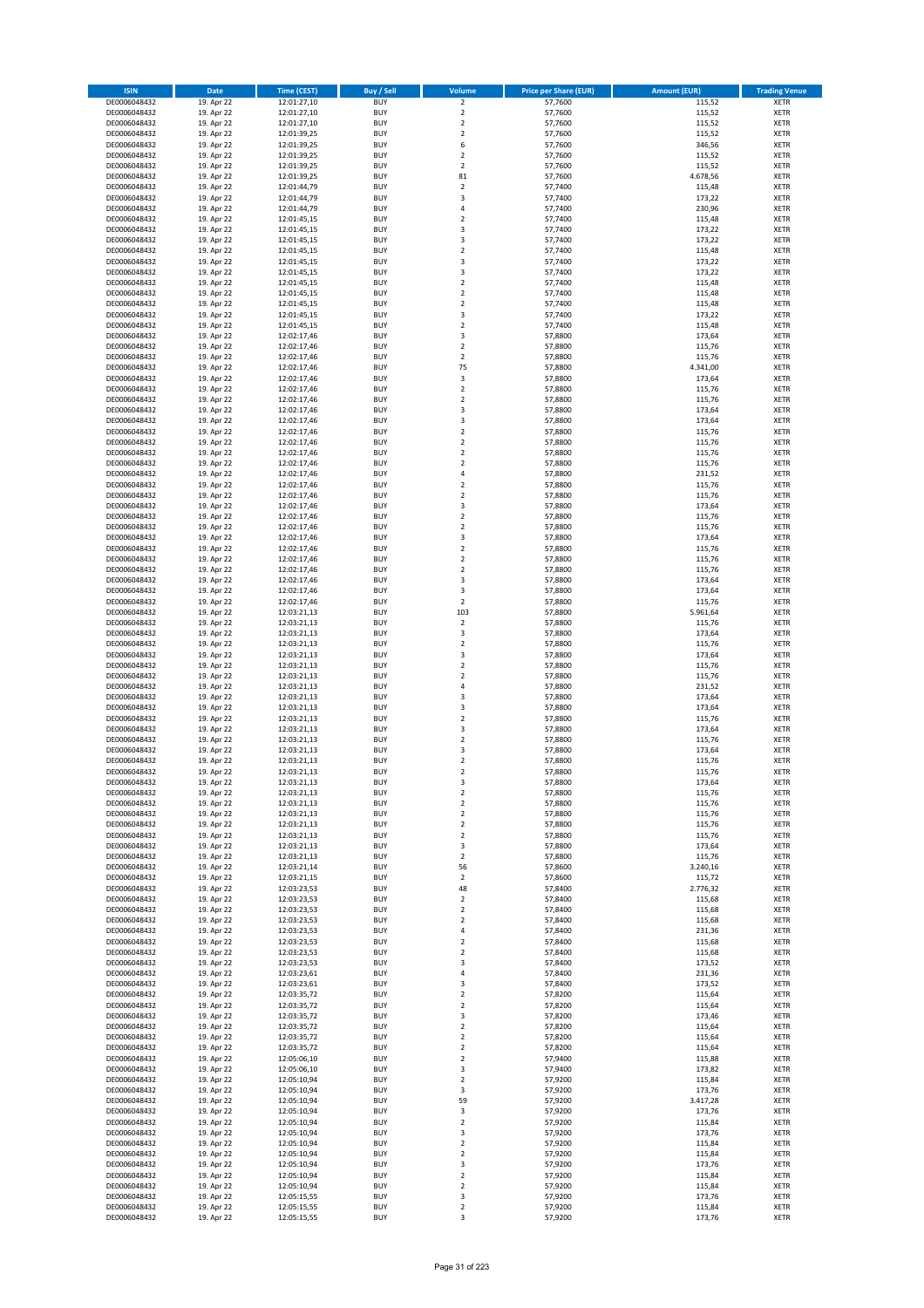| <b>ISIN</b>                  | <b>Date</b>              | <b>Time (CEST)</b>         | <b>Buy / Sell</b>        | <b>Volume</b>                          | <b>Price per Share (EUR)</b> | <b>Amount (EUR)</b> | <b>Trading Venue</b>       |
|------------------------------|--------------------------|----------------------------|--------------------------|----------------------------------------|------------------------------|---------------------|----------------------------|
| DE0006048432                 | 19. Apr 22               | 12:05:15,55                | <b>BUY</b>               | 84                                     | 57,9200                      | 4.865,28            | <b>XETR</b>                |
| DE0006048432                 | 19. Apr 22               | 12:05:15,55                | <b>BUY</b>               | $\mathbf 2$                            | 57,9200                      | 115,84              | <b>XETR</b>                |
| DE0006048432                 | 19. Apr 22               | 12:05:15,55                | <b>BUY</b>               | 3                                      | 57,9200                      | 173,76              | <b>XETR</b>                |
| DE0006048432<br>DE0006048432 | 19. Apr 22<br>19. Apr 22 | 12:05:15,55<br>12:05:15,55 | <b>BUY</b><br><b>BUY</b> | $\mathbf 2$<br>$\overline{\mathbf{c}}$ | 57,9200<br>57,9200           | 115,84<br>115,84    | <b>XETR</b><br><b>XETR</b> |
| DE0006048432                 | 19. Apr 22               | 12:05:15,55                | <b>BUY</b>               | 3                                      | 57,9200                      | 173,76              | <b>XETR</b>                |
| DE0006048432                 | 19. Apr 22               | 12:05:15,55                | <b>BUY</b>               | 3                                      | 57,9200                      | 173,76              | <b>XETR</b>                |
| DE0006048432                 | 19. Apr 22               | 12:05:15,55                | <b>BUY</b>               | $\mathbf 2$                            | 57,9200                      | 115,84              | <b>XETR</b>                |
| DE0006048432                 | 19. Apr 22               | 12:05:15,55                | <b>BUY</b>               | $\overline{2}$                         | 57,9200                      | 115,84              | <b>XETR</b>                |
| DE0006048432                 | 19. Apr 22               | 12:05:15,55                | <b>BUY</b>               | $\overline{2}$                         | 57,9200                      | 115,84              | <b>XETR</b>                |
| DE0006048432                 | 19. Apr 22               | 12:05:15,55                | <b>BUY</b>               | $\mathbf 2$                            | 57,9200                      | 115,84              | <b>XETR</b>                |
| DE0006048432<br>DE0006048432 | 19. Apr 22<br>19. Apr 22 | 12:05:15,56                | <b>BUY</b><br><b>BUY</b> | 3<br>$\mathbf 2$                       | 57,9200<br>57,9000           | 173,76<br>115,80    | <b>XETR</b><br><b>XETR</b> |
| DE0006048432                 | 19. Apr 22               | 12:06:26,79<br>12:06:26,79 | <b>BUY</b>               | 3                                      | 57,9000                      | 173,70              | <b>XETR</b>                |
| DE0006048432                 | 19. Apr 22               | 12:06:26,79                | <b>BUY</b>               | 79                                     | 57,9000                      | 4.574,10            | <b>XETR</b>                |
| DE0006048432                 | 19. Apr 22               | 12:06:26,79                | <b>BUY</b>               | $\overline{\mathbf{c}}$                | 57,9000                      | 115,80              | <b>XETR</b>                |
| DE0006048432                 | 19. Apr 22               | 12:06:26,79                | <b>BUY</b>               | 3                                      | 57,9000                      | 173,70              | <b>XETR</b>                |
| DE0006048432                 | 19. Apr 22               | 12:06:26,79                | <b>BUY</b>               | 3                                      | 57,9000                      | 173,70              | <b>XETR</b>                |
| DE0006048432                 | 19. Apr 22               | 12:06:26,79                | <b>BUY</b>               | 3                                      | 57,9000                      | 173,70              | <b>XETR</b>                |
| DE0006048432                 | 19. Apr 22               | 12:06:26,79                | <b>BUY</b>               | $\mathbf 2$                            | 57,9000                      | 115,80              | <b>XETR</b>                |
| DE0006048432<br>DE0006048432 | 19. Apr 22<br>19. Apr 22 | 12:06:26,79<br>12:06:26,79 | <b>BUY</b><br><b>BUY</b> | $\overline{\mathbf{c}}$<br>$\mathbf 2$ | 57,9000<br>57,9000           | 115,80<br>115,80    | <b>XETR</b><br><b>XETR</b> |
| DE0006048432                 | 19. Apr 22               | 12:06:26,79                | <b>BUY</b>               | 3                                      | 57,9000                      | 173,70              | <b>XETR</b>                |
| DE0006048432                 | 19. Apr 22               | 12:06:26,79                | <b>BUY</b>               | 3                                      | 57,9000                      | 173,70              | <b>XETR</b>                |
| DE0006048432                 | 19. Apr 22               | 12:06:26,79                | <b>BUY</b>               | $\mathbf 2$                            | 57,9000                      | 115,80              | <b>XETR</b>                |
| DE0006048432                 | 19. Apr 22               | 12:06:26,79                | <b>BUY</b>               | 3                                      | 57,9000                      | 173,70              | <b>XETR</b>                |
| DE0006048432                 | 19. Apr 22               | 12:06:26,79                | <b>BUY</b>               | $\mathbf 2$                            | 57,9000                      | 115,80              | <b>XETR</b>                |
| DE0006048432                 | 19. Apr 22               | 12:06:26,79                | <b>BUY</b>               | $\overline{\mathbf{c}}$                | 57,9000                      | 115,80              | <b>XETR</b>                |
| DE0006048432<br>DE0006048432 | 19. Apr 22<br>19. Apr 22 | 12:06:26,79<br>12:06:26,79 | <b>BUY</b><br><b>BUY</b> | $\mathbf 2$<br>3                       | 57,9000<br>57,9000           | 115,80<br>173,70    | <b>XETR</b><br><b>XETR</b> |
| DE0006048432                 | 19. Apr 22               | 12:06:26,79                | <b>BUY</b>               | 3                                      | 57,9000                      | 173,70              | <b>XETR</b>                |
| DE0006048432                 | 19. Apr 22               | 12:06:26,79                | <b>BUY</b>               | $\overline{2}$                         | 57,9000                      | 115,80              | <b>XETR</b>                |
| DE0006048432                 | 19. Apr 22               | 12:06:26,79                | <b>BUY</b>               | $\mathbf 2$                            | 57,9000                      | 115,80              | <b>XETR</b>                |
| DE0006048432                 | 19. Apr 22               | 12:06:26,79                | <b>BUY</b>               | $\mathbf 2$                            | 57,9000                      | 115,80              | <b>XETR</b>                |
| DE0006048432                 | 19. Apr 22               | 12:06:26,79                | <b>BUY</b>               | $\overline{2}$                         | 57.9000                      | 115,80              | <b>XETR</b>                |
| DE0006048432                 | 19. Apr 22               | 12:06:26,79                | <b>BUY</b>               | $\mathbf 2$                            | 57,9000                      | 115,80              | <b>XETR</b>                |
| DE0006048432                 | 19. Apr 22               | 12:06:26,79                | <b>BUY</b><br><b>BUY</b> | $\overline{\mathbf{c}}$<br>$\mathbf 2$ | 57,9000                      | 115,80              | <b>XETR</b>                |
| DE0006048432<br>DE0006048432 | 19. Apr 22<br>19. Apr 22 | 12:06:26,79<br>12:06:26,79 | <b>BUY</b>               | 3                                      | 57,9000<br>57,9000           | 115,80<br>173,70    | <b>XETR</b><br><b>XETR</b> |
| DE0006048432                 | 19. Apr 22               | 12:06:26,79                | <b>BUY</b>               | 3                                      | 57,9000                      | 173,70              | <b>XETR</b>                |
| DE0006048432                 | 19. Apr 22               | 12:07:51,25                | <b>BUY</b>               | 51                                     | 57,9800                      | 2.956,98            | <b>XETR</b>                |
| DE0006048432                 | 19. Apr 22               | 12:07:51,25                | <b>BUY</b>               | 3                                      | 57,9800                      | 173,94              | <b>XETR</b>                |
| DE0006048432                 | 19. Apr 22               | 12:07:51,25                | <b>BUY</b>               | 3                                      | 57,9800                      | 173,94              | <b>XETR</b>                |
| DE0006048432                 | 19. Apr 22               | 12:07:51,25                | <b>BUY</b>               | 3                                      | 57,9800                      | 173,94              | <b>XETR</b>                |
| DE0006048432                 | 19. Apr 22               | 12:07:51,25                | <b>BUY</b>               | $\mathbf 2$                            | 57,9800                      | 115,96              | <b>XETR</b>                |
| DE0006048432                 | 19. Apr 22               | 12:07:51,25                | <b>BUY</b><br><b>BUY</b> | 3                                      | 57,9800                      | 173,94              | <b>XETR</b>                |
| DE0006048432<br>DE0006048432 | 19. Apr 22<br>19. Apr 22 | 12:07:51,25<br>12:07:51,25 | <b>BUY</b>               | 3<br>3                                 | 57,9800<br>57,9800           | 173,94<br>173,94    | <b>XETR</b><br><b>XETR</b> |
| DE0006048432                 | 19. Apr 22               | 12:07:51,25                | <b>BUY</b>               | 3                                      | 57,9800                      | 173,94              | <b>XETR</b>                |
| DE0006048432                 | 19. Apr 22               | 12:07:51,25                | <b>BUY</b>               | 3                                      | 57,9800                      | 173,94              | <b>XETR</b>                |
| DE0006048432                 | 19. Apr 22               | 12:07:51,25                | <b>BUY</b>               | $\overline{\mathbf{c}}$                | 57,9800                      | 115,96              | <b>XETR</b>                |
| DE0006048432                 | 19. Apr 22               | 12:07:51,25                | <b>BUY</b>               | 3                                      | 57,9800                      | 173,94              | <b>XETR</b>                |
| DE0006048432                 | 19. Apr 22               | 12:07:51,25                | <b>BUY</b>               | $\overline{2}$                         | 57,9800                      | 115,96              | <b>XETR</b>                |
| DE0006048432<br>DE0006048432 | 19. Apr 22               | 12:07:51,25                | <b>BUY</b><br><b>BUY</b> | 3<br>3                                 | 57,9800                      | 173,94              | <b>XETR</b><br><b>XETR</b> |
| DE0006048432                 | 19. Apr 22<br>19. Apr 22 | 12:07:51,25<br>12:07:51,25 | <b>BUY</b>               | $\mathbf 2$                            | 57,9800<br>57,9800           | 173,94<br>115,96    | <b>XETR</b>                |
| DE0006048432                 | 19. Apr 22               | 12:07:51,25                | <b>BUY</b>               | $\overline{\mathbf{c}}$                | 57,9800                      | 115,96              | <b>XETR</b>                |
| DE0006048432                 | 19. Apr 22               | 12:07:51,25                | <b>BUY</b>               | $\mathbf 2$                            | 57,9800                      | 115,96              | <b>XETR</b>                |
| DE0006048432                 | 19. Apr 22               | 12:07:51,25                | <b>BUY</b>               | 3                                      | 57,9800                      | 173,94              | <b>XETR</b>                |
| DE0006048432                 | 19. Apr 22               | 12:07:51,25                | <b>BUY</b>               | 3                                      | 57,9800                      | 173,94              | <b>XETR</b>                |
| DE0006048432                 | 19. Apr 22               | 12:07:51,25                | <b>BUY</b>               | 3                                      | 57,9800                      | 173,94              | <b>XETR</b>                |
| DE0006048432                 | 19. Apr 22               | 12:07:51,25                | <b>BUY</b>               | 3                                      | 57,9800                      | 173,94              | <b>XETR</b><br><b>XETR</b> |
| DE0006048432<br>DE0006048432 | 19. Apr 22<br>19. Apr 22 | 12:07:51,25<br>12:07:51,25 | <b>BUY</b><br><b>BUY</b> | 3<br>$\overline{2}$                    | 57,9800<br>57,9800           | 173,94<br>115,96    | <b>XETR</b>                |
| DE0006048432                 | 19. Apr 22               | 12:07:51,25                | BUY                      | 3                                      | 57,9800                      | 173,94              | <b>XETR</b>                |
| DE0006048432                 | 19. Apr 22               | 12:07:51,25                | <b>BUY</b>               | $\mathbf 2$                            | 57,9800                      | 115,96              | <b>XETR</b>                |
| DE0006048432                 | 19. Apr 22               | 12:07:51,26                | <b>BUY</b>               | $\mathbf 2$                            | 57,9600                      | 115,92              | <b>XETR</b>                |
| DE0006048432                 | 19. Apr 22               | 12:07:51,26                | <b>BUY</b>               | 3                                      | 57,9600                      | 173,88              | XETR                       |
| DE0006048432                 | 19. Apr 22               | 12:08:06,62                | <b>BUY</b>               | 60                                     | 57,9400                      | 3.476,40            | <b>XETR</b>                |
| DE0006048432<br>DE0006048432 | 19. Apr 22<br>19. Apr 22 | 12:08:06,62                | <b>BUY</b><br><b>BUY</b> | $\mathbf 2$<br>$\mathbf 2$             | 57,9400<br>57,9400           | 115,88<br>115,88    | <b>XETR</b><br><b>XETR</b> |
| DE0006048432                 | 19. Apr 22               | 12:08:06,62<br>12:08:06,62 | <b>BUY</b>               | 3                                      | 57,9400                      | 173,82              | <b>XETR</b>                |
| DE0006048432                 | 19. Apr 22               | 12:08:06,62                | <b>BUY</b>               | $\mathbf 2$                            | 57,9400                      | 115,88              | <b>XETR</b>                |
| DE0006048432                 | 19. Apr 22               | 12:08:06,62                | <b>BUY</b>               | 3                                      | 57,9400                      | 173,82              | <b>XETR</b>                |
| DE0006048432                 | 19. Apr 22               | 12:08:06,62                | <b>BUY</b>               | $\mathbf 2$                            | 57,9400                      | 115,88              | <b>XETR</b>                |
| DE0006048432                 | 19. Apr 22               | 12:08:18,04                | <b>BUY</b>               | 70                                     | 57,9200                      | 4.054,40            | <b>XETR</b>                |
| DE0006048432                 | 19. Apr 22               | 12:08:18,04                | <b>BUY</b><br><b>BUY</b> | 3<br>$\overline{2}$                    | 57,9200                      | 173,76              | <b>XETR</b><br><b>XETR</b> |
| DE0006048432<br>DE0006048432 | 19. Apr 22<br>19. Apr 22 | 12:08:18,04<br>12:08:18,04 | <b>BUY</b>               | 3                                      | 57,9200<br>57,9200           | 115,84<br>173,76    | <b>XETR</b>                |
| DE0006048432                 | 19. Apr 22               | 12:08:18,04                | <b>BUY</b>               | $\overline{\mathbf{c}}$                | 57,9200                      | 115,84              | <b>XETR</b>                |
| DE0006048432                 | 19. Apr 22               | 12:08:48,58                | <b>BUY</b>               | 58                                     | 57,9000                      | 3.358,20            | <b>XETR</b>                |
| DE0006048432                 | 19. Apr 22               | 12:08:48,58                | <b>BUY</b>               | $\mathbf 2$                            | 57,9000                      | 115,80              | <b>XETR</b>                |
| DE0006048432                 | 19. Apr 22               | 12:08:48,58                | <b>BUY</b>               | $\mathbf 2$                            | 57,9000                      | 115,80              | XETR                       |
| DE0006048432                 | 19. Apr 22               | 12:08:48,58                | <b>BUY</b>               | $\mathbf 2$                            | 57,9000                      | 115,80              | <b>XETR</b>                |
| DE0006048432                 | 19. Apr 22               | 12:08:48,58                | <b>BUY</b>               | 3                                      | 57,9000                      | 173,70              | <b>XETR</b>                |
| DE0006048432<br>DE0006048432 | 19. Apr 22<br>19. Apr 22 | 12:08:48,58<br>12:08:48,58 | <b>BUY</b><br><b>BUY</b> | 3<br>3                                 | 57,9000<br>57,9000           | 173,70<br>173,70    | <b>XETR</b><br><b>XETR</b> |
| DE0006048432                 | 19. Apr 22               | 12:08:48,58                | <b>BUY</b>               | $\mathbf 2$                            | 57,9000                      | 115,80              | <b>XETR</b>                |
| DE0006048432                 | 19. Apr 22               | 12:08:49,01                | <b>BUY</b>               | 48                                     | 57,8800                      | 2.778,24            | <b>XETR</b>                |
| DE0006048432                 | 19. Apr 22               | 12:08:49,01                | <b>BUY</b>               | 2                                      | 57,8800                      | 115,76              | <b>XETR</b>                |
| DE0006048432                 | 19. Apr 22               | 12:08:59,57                | <b>BUY</b>               | $\mathbf 2$                            | 57,8600                      | 115,72              | <b>XETR</b>                |
| DE0006048432                 | 19. Apr 22               | 12:08:59,57                | <b>BUY</b>               | $\overline{2}$                         | 57,8600                      | 115,72              | <b>XETR</b>                |
| DE0006048432                 | 19. Apr 22               | 12:08:59,57                | <b>BUY</b><br><b>BUY</b> | 2<br>$\overline{\mathbf{c}}$           | 57,8600                      | 115,72              | <b>XETR</b>                |
| DE0006048432<br>DE0006048432 | 19. Apr 22<br>19. Apr 22 | 12:08:59,57<br>12:08:59,57 | <b>BUY</b>               | $\mathbf 2$                            | 57,8600<br>57,8600           | 115,72<br>115,72    | <b>XETR</b><br><b>XETR</b> |
| DE0006048432                 | 19. Apr 22               | 12:08:59,57                | <b>BUY</b>               | 3                                      | 57,8600                      | 173,58              | <b>XETR</b>                |
| DE0006048432                 | 19. Apr 22               | 12:09:04,01                | <b>BUY</b>               | 3                                      | 57,9200                      | 173,76              | <b>XETR</b>                |
| DE0006048432                 | 19. Apr 22               | 12:09:04,01                | <b>BUY</b>               | 3                                      | 57,9200                      | 173,76              | <b>XETR</b>                |
| DE0006048432                 | 19. Apr 22               | 12:09:04,01                | <b>BUY</b>               | $\mathbf 2$                            | 57,9200                      | 115,84              | <b>XETR</b>                |
| DE0006048432                 | 19. Apr 22               | 12:09:04,01                | <b>BUY</b>               | 3                                      | 57,9200                      | 173,76              | <b>XETR</b>                |
| DE0006048432                 | 19. Apr 22               | 12:09:04,01                | <b>BUY</b>               | $\overline{\mathbf{c}}$                | 57,9200                      | 115,84<br>115,84    | <b>XETR</b>                |
| DE0006048432<br>DE0006048432 | 19. Apr 22<br>19. Apr 22 | 12:09:04,01<br>12:09:04,01 | <b>BUY</b><br><b>BUY</b> | $\mathbf 2$<br>3                       | 57,9200<br>57,9200           | 173,76              | <b>XETR</b><br><b>XETR</b> |
| DE0006048432                 | 19. Apr 22               | 12:09:18,33                | <b>BUY</b>               | $\mathbf 2$                            | 57,9600                      | 115,92              | <b>XETR</b>                |
| DE0006048432                 | 19. Apr 22               | 12:09:18,33                | <b>BUY</b>               | 3                                      | 57,9600                      | 173,88              | <b>XETR</b>                |
| DE0006048432                 | 19. Apr 22               | 12:09:18,33                | <b>BUY</b>               | $\overline{2}$                         | 57,9600                      | 115,92              | <b>XETR</b>                |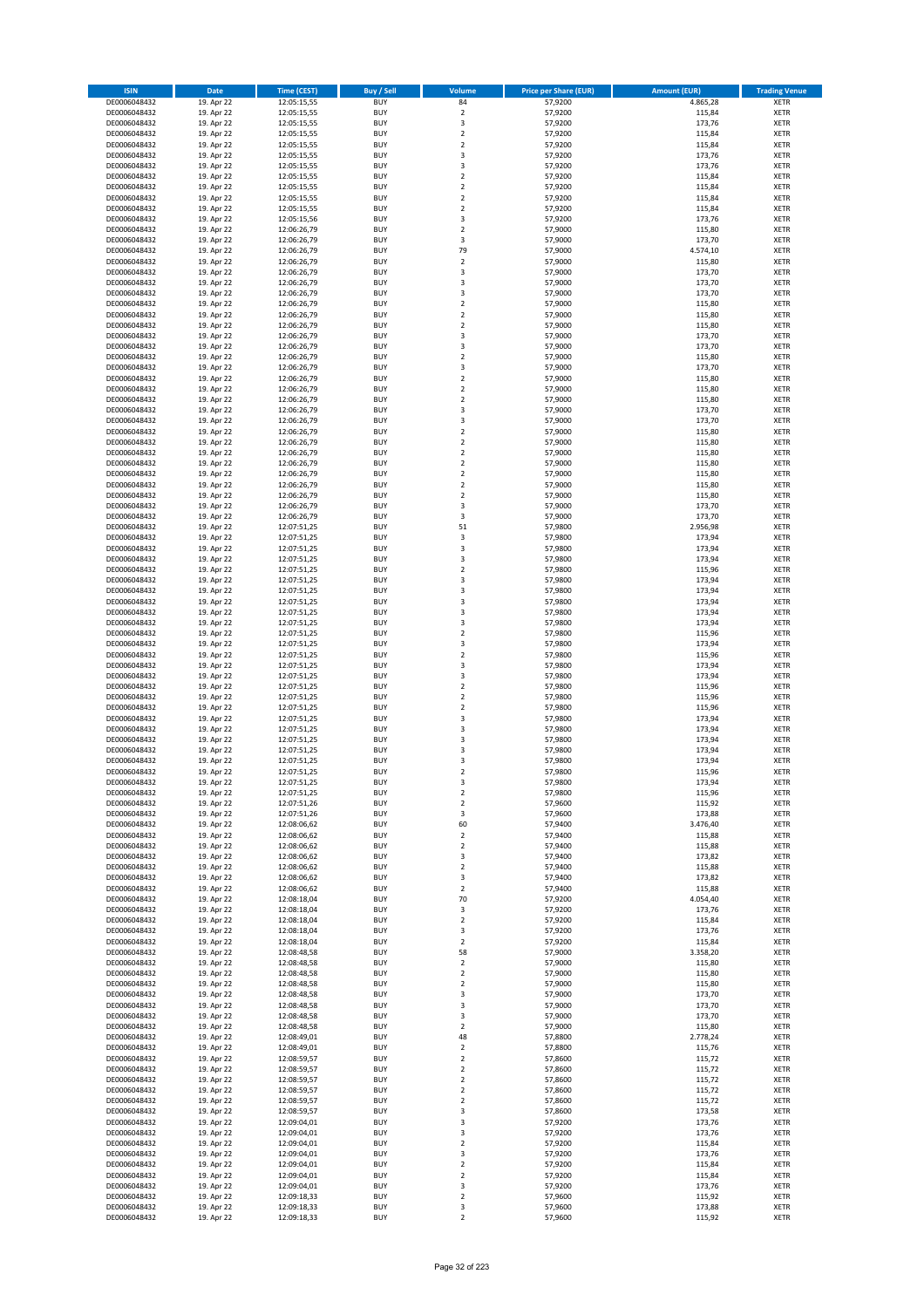| <b>ISIN</b>                  | Date                     | Time (CEST)                | <b>Buy / Sell</b>        | Volume                       | <b>Price per Share (EUR)</b> | <b>Amount (EUR)</b> | <b>Trading Venue</b>       |
|------------------------------|--------------------------|----------------------------|--------------------------|------------------------------|------------------------------|---------------------|----------------------------|
| DE0006048432                 | 19. Apr 22               | 12:09:18,33                | <b>BUY</b>               | $\overline{\mathbf{3}}$      | 57,9600                      | 173,88              | <b>XETR</b>                |
| DE0006048432                 | 19. Apr 22               | 12:09:18,33                | <b>BUY</b>               | 3                            | 57,9600                      | 173,88              | XETR                       |
| DE0006048432                 | 19. Apr 22               | 12:09:18,33                | <b>BUY</b>               | 3                            | 57,9600                      | 173,88              | <b>XETR</b>                |
| DE0006048432                 | 19. Apr 22               | 12:09:18,33                | <b>BUY</b>               | $\mathsf 3$                  | 57,9600                      | 173,88              | XETR                       |
| DE0006048432<br>DE0006048432 | 19. Apr 22<br>19. Apr 22 | 12:09:54,52<br>12:09:54,52 | <b>BUY</b><br><b>BUY</b> | $\mathbf 2$<br>$\mathbf 2$   | 57,9600<br>57,9600           | 115,92<br>115,92    | <b>XETR</b><br><b>XETR</b> |
| DE0006048432                 | 19. Apr 22               | 12:09:54,52                | <b>BUY</b>               | 3                            | 57,9600                      | 173,88              | <b>XETR</b>                |
| DE0006048432                 | 19. Apr 22               | 12:09:54,52                | <b>BUY</b>               | $\overline{2}$               | 57,9600                      | 115,92              | <b>XETR</b>                |
| DE0006048432                 | 19. Apr 22               | 12:10:19,58                | <b>BUY</b>               | $\overline{2}$               | 57,9400                      | 115,88              | <b>XETR</b>                |
| DE0006048432                 | 19. Apr 22               | 12:10:19,58                | <b>BUY</b>               | 99                           | 57,9400                      | 5.736,06            | <b>XETR</b>                |
| DE0006048432                 | 19. Apr 22               | 12:10:19,58                | <b>BUY</b>               | $\mathsf 3$                  | 57,9400                      | 173,82              | <b>XETR</b>                |
| DE0006048432                 | 19. Apr 22               | 12:10:19,58                | <b>BUY</b>               | $\mathbf 2$<br>$\mathbf 2$   | 57,9400                      | 115,88              | <b>XETR</b>                |
| DE0006048432<br>DE0006048432 | 19. Apr 22<br>19. Apr 22 | 12:10:19,58<br>12:10:19,58 | <b>BUY</b><br><b>BUY</b> | 3                            | 57,9400<br>57,9400           | 115,88<br>173,82    | <b>XETR</b><br><b>XETR</b> |
| DE0006048432                 | 19. Apr 22               | 12:10:19,58                | <b>BUY</b>               | $\mathbf 2$                  | 57,9400                      | 115,88              | <b>XETR</b>                |
| DE0006048432                 | 19. Apr 22               | 12:10:19,58                | <b>BUY</b>               | 3                            | 57,9400                      | 173,82              | <b>XETR</b>                |
| DE0006048432                 | 19. Apr 22               | 12:10:19,58                | <b>BUY</b>               | 3                            | 57,9400                      | 173,82              | <b>XETR</b>                |
| DE0006048432                 | 19. Apr 22               | 12:10:19,58                | <b>BUY</b>               | 3                            | 57,9400                      | 173,82              | <b>XETR</b>                |
| DE0006048432                 | 19. Apr 22               | 12:10:19,58                | <b>BUY</b>               | 3                            | 57,9400                      | 173,82              | <b>XETR</b>                |
| DE0006048432<br>DE0006048432 | 19. Apr 22<br>19. Apr 22 | 12:10:19,58<br>12:10:19,58 | <b>BUY</b><br><b>BUY</b> | $\mathbf 2$<br>3             | 57,9400<br>57,9400           | 115,88<br>173,82    | <b>XETR</b><br><b>XETR</b> |
| DE0006048432                 | 19. Apr 22               | 12:10:19,58                | <b>BUY</b>               | 3                            | 57,9400                      | 173,82              | <b>XETR</b>                |
| DE0006048432                 | 19. Apr 22               | 12:10:19,58                | <b>BUY</b>               | 3                            | 57,9400                      | 173,82              | <b>XETR</b>                |
| DE0006048432                 | 19. Apr 22               | 12:10:19,58                | <b>BUY</b>               | 3                            | 57,9400                      | 173,82              | <b>XETR</b>                |
| DE0006048432                 | 19. Apr 22               | 12:10:19,58                | <b>BUY</b>               | $\mathbf 2$                  | 57,9400                      | 115,88              | <b>XETR</b>                |
| DE0006048432                 | 19. Apr 22               | 12:10:19,58                | <b>BUY</b>               | $\mathbf 2$                  | 57,9400                      | 115,88              | <b>XETR</b>                |
| DE0006048432<br>DE0006048432 | 19. Apr 22               | 12:10:19,58                | <b>BUY</b><br><b>BUY</b> | $\mathbf 2$<br>3             | 57,9400                      | 115,88              | <b>XETR</b><br><b>XETR</b> |
| DE0006048432                 | 19. Apr 22<br>19. Apr 22 | 12:10:19,58<br>12:10:19,58 | <b>BUY</b>               | $\mathbf 2$                  | 57,9400<br>57,9400           | 173,82<br>115,88    | <b>XETR</b>                |
| DE0006048432                 | 19. Apr 22               | 12:10:19,58                | <b>BUY</b>               | 3                            | 57,9400                      | 173,82              | <b>XETR</b>                |
| DE0006048432                 | 19. Apr 22               | 12:10:19,58                | <b>BUY</b>               | $\mathbf 1$                  | 57,9400                      | 57,94               | <b>XETR</b>                |
| DE0006048432                 | 19. Apr 22               | 12:10:45,64                | <b>BUY</b>               | 61                           | 57,9200                      | 3.533,12            | <b>XETR</b>                |
| DE0006048432                 | 19. Apr 22               | 12:10:45,64                | <b>BUY</b>               | $\mathbf 2$                  | 57,9200                      | 115,84              | <b>XETR</b>                |
| DE0006048432                 | 19. Apr 22               | 12:10:45,64                | <b>BUY</b>               | $\mathbf 2$                  | 57,9200                      | 115,84              | <b>XETR</b>                |
| DE0006048432<br>DE0006048432 | 19. Apr 22<br>19. Apr 22 | 12:10:45.64<br>12:10:45,64 | <b>BUY</b><br><b>BUY</b> | 3<br>$\mathsf 3$             | 57,9200<br>57,9200           | 173,76<br>173,76    | <b>XETR</b><br><b>XETR</b> |
| DE0006048432                 | 19. Apr 22               | 12:10:45,64                | <b>BUY</b>               | $\overline{2}$               | 57,9200                      | 115,84              | <b>XETR</b>                |
| DE0006048432                 | 19. Apr 22               | 12:10:45,64                | <b>BUY</b>               | 3                            | 57,9200                      | 173,76              | <b>XETR</b>                |
| DE0006048432                 | 19. Apr 22               | 12:10:45,64                | <b>BUY</b>               | $\overline{2}$               | 57,9200                      | 115,84              | <b>XETR</b>                |
| DE0006048432                 | 19. Apr 22               | 12:10:45,64                | <b>BUY</b>               | $\mathbf 2$                  | 57,9200                      | 115,84              | <b>XETR</b>                |
| DE0006048432                 | 19. Apr 22               | 12:10:45,64                | <b>BUY</b>               | 3                            | 57,9200                      | 173,76              | <b>XETR</b>                |
| DE0006048432<br>DE0006048432 | 19. Apr 22<br>19. Apr 22 | 12:10:45,64<br>12:11:05,02 | <b>BUY</b><br><b>BUY</b> | $\overline{2}$<br>$\sqrt{4}$ | 57,9200<br>57,9600           | 115,84<br>231,84    | <b>XETR</b><br><b>XETR</b> |
| DE0006048432                 | 19. Apr 22               | 12:11:05,02                | <b>BUY</b>               | $\overline{2}$               | 57,9600                      | 115,92              | <b>XETR</b>                |
| DE0006048432                 | 19. Apr 22               | 12:11:05,02                | <b>BUY</b>               | $\mathbf 2$                  | 57,9600                      | 115,92              | <b>XETR</b>                |
| DE0006048432                 | 19. Apr 22               | 12:11:05,02                | <b>BUY</b>               | 3                            | 57,9600                      | 173,88              | <b>XETR</b>                |
| DE0006048432                 | 19. Apr 22               | 12:11:05,02                | <b>BUY</b>               | 49                           | 57,9600                      | 2.840,04            | <b>XETR</b>                |
| DE0006048432                 | 19. Apr 22               | 12:11:05,02                | <b>BUY</b>               | $\mathbf 2$                  | 57,9600                      | 115,92              | <b>XETR</b>                |
| DE0006048432<br>DE0006048432 | 19. Apr 22<br>19. Apr 22 | 12:11:05,02<br>12:11:05,02 | <b>BUY</b><br><b>BUY</b> | $\sqrt{4}$<br>3              | 57,9600<br>57,9600           | 231,84<br>173,88    | <b>XETR</b><br><b>XETR</b> |
| DE0006048432                 | 19. Apr 22               | 12:11:05,02                | <b>BUY</b>               | $\mathbf 2$                  | 57,9600                      | 115,92              | <b>XETR</b>                |
| DE0006048432                 | 19. Apr 22               | 12:11:05,02                | <b>BUY</b>               | $\mathbf 2$                  | 57,9600                      | 115,92              | <b>XETR</b>                |
| DE0006048432                 | 19. Apr 22               | 12:11:05,02                | <b>BUY</b>               | 3                            | 57,9600                      | 173,88              | <b>XETR</b>                |
| DE0006048432                 | 19. Apr 22               | 12:11:05,02                | <b>BUY</b>               | $\sqrt{4}$                   | 57,9600                      | 231,84              | <b>XETR</b>                |
| DE0006048432                 | 19. Apr 22               | 12:11:05,02                | <b>BUY</b>               | $\overline{2}$               | 57,9600                      | 115,92              | <b>XETR</b>                |
| DE0006048432                 | 19. Apr 22               | 12:12:09,26                | <b>BUY</b>               | $\mathbf 2$                  | 57,9400                      | 115,88              | <b>XETR</b>                |
| DE0006048432<br>DE0006048432 | 19. Apr 22<br>19. Apr 22 | 12:12:09,26<br>12:12:09,26 | <b>BUY</b><br><b>BUY</b> | 48<br>$\mathbf 2$            | 57,9400<br>57,9400           | 2.781,12<br>115,88  | <b>XETR</b><br><b>XETR</b> |
| DE0006048432                 | 19. Apr 22               | 12:12:09,26                | <b>BUY</b>               | 3                            | 57,9400                      | 173,82              | <b>XETR</b>                |
| DE0006048432                 | 19. Apr 22               | 12:12:09,26                | <b>BUY</b>               | $\overline{2}$               | 57,9400                      | 115,88              | <b>XETR</b>                |
| DE0006048432                 | 19. Apr 22               | 12:12:09,26                | <b>BUY</b>               | 3                            | 57,9400                      | 173,82              | <b>XETR</b>                |
| DE0006048432                 | 19. Apr 22               | 12:12:09,26                | <b>BUY</b>               | $\overline{2}$               | 57,9400                      | 115,88              | <b>XETR</b>                |
| DE0006048432                 | 19. Apr 22               | 12:12:09,26                | <b>BUY</b>               | $\overline{2}$               | 57,9400                      | 115,88              | <b>XETR</b>                |
| DE0006048432<br>DE0006048432 | 19. Apr 22<br>19. Apr 22 | 12:12:09,26<br>12:12:09,26 | <b>BUY</b><br>BUY        | 3<br>$\mathbf 2$             | 57,9400<br>57,9400           | 173,82<br>115,88    | <b>XETR</b><br>XETR        |
| DE0006048432                 | 19. Apr 22               | 12:12:09,26                | <b>BUY</b>               | $\mathbf 2$                  | 57,9400                      | 115,88              | <b>XETR</b>                |
| DE0006048432                 | 19. Apr 22               | 12:12:09,26                | <b>BUY</b>               | $\overline{2}$               | 57,9400                      | 115,88              | <b>XETR</b>                |
| DE0006048432                 | 19. Apr 22               | 12:12:09,26                | <b>BUY</b>               | 3                            | 57,9400                      | 173,82              | <b>XETR</b>                |
| DE0006048432                 | 19. Apr 22               | 12:12:09,26                | <b>BUY</b>               | $\overline{2}$               | 57,9400                      | 115,88              | <b>XETR</b>                |
| DE0006048432                 | 19. Apr 22               | 12:12:09,26                | <b>BUY</b>               | $\overline{2}$               | 57,9400                      | 115,88              | <b>XETR</b>                |
| DE0006048432<br>DE0006048432 | 19. Apr 22<br>19. Apr 22 | 12:12:09,26<br>12:12:09,26 | <b>BUY</b><br><b>BUY</b> | 3<br>3                       | 57,9400<br>57,9400           | 173,82<br>173,82    | <b>XETR</b><br><b>XETR</b> |
| DE0006048432                 | 19. Apr 22               | 12:12:09,26                | <b>BUY</b>               | $\overline{2}$               | 57,9400                      | 115,88              | XETR                       |
| DE0006048432                 | 19. Apr 22               | 12:12:09,26                | <b>BUY</b>               | $\mathbf 2$                  | 57,9400                      | 115,88              | <b>XETR</b>                |
| DE0006048432                 | 19. Apr 22               | 12:12:09,26                | <b>BUY</b>               | 3                            | 57,9400                      | 173,82              | XETR                       |
| DE0006048432                 | 19. Apr 22               | 12:12:09,26                | <b>BUY</b>               | $\overline{2}$               | 57,9400                      | 115,88              | <b>XETR</b>                |
| DE0006048432                 | 19. Apr 22               | 12:12:09,26                | <b>BUY</b>               | 3                            | 57,9400                      | 173,82              | XETR                       |
| DE0006048432                 | 19. Apr 22               | 12:12:09,26                | <b>BUY</b><br><b>BUY</b> | $\overline{2}$               | 57,9400<br>57,9200           | 115,88<br>3.359,36  | <b>XETR</b>                |
| DE0006048432<br>DE0006048432 | 19. Apr 22<br>19. Apr 22 | 12:12:22,74<br>12:12:22,74 | <b>BUY</b>               | 58<br>3                      | 57,9200                      | 173,76              | XETR<br><b>XETR</b>        |
| DE0006048432                 | 19. Apr 22               | 12:12:22,74                | <b>BUY</b>               | 3                            | 57,9200                      | 173,76              | <b>XETR</b>                |
| DE0006048432                 | 19. Apr 22               | 12:12:22,74                | <b>BUY</b>               | $\overline{2}$               | 57,9200                      | 115,84              | <b>XETR</b>                |
| DE0006048432                 | 19. Apr 22               | 12:12:22,74                | <b>BUY</b>               | 3                            | 57,9200                      | 173,76              | XETR                       |
| DE0006048432                 | 19. Apr 22               | 12:12:35,07                | <b>BUY</b>               | 50                           | 57,9000                      | 2.895,00            | <b>XETR</b>                |
| DE0006048432<br>DE0006048432 | 19. Apr 22<br>19. Apr 22 | 12:12:35,07<br>12:12:35,07 | <b>BUY</b><br><b>BUY</b> | 3<br>$\mathbf 2$             | 57,9000<br>57,9000           | 173,70<br>115,80    | <b>XETR</b><br><b>XETR</b> |
| DE0006048432                 | 19. Apr 22               | 12:12:35,07                | <b>BUY</b>               | $\overline{2}$               | 57,9000                      | 115,80              | XETR                       |
| DE0006048432                 | 19. Apr 22               | 12:13:05,73                | <b>BUY</b>               | 3                            | 57,9200                      | 173,76              | <b>XETR</b>                |
| DE0006048432                 | 19. Apr 22               | 12:13:05,73                | <b>BUY</b>               | $\overline{2}$               | 57,9200                      | 115,84              | XETR                       |
| DE0006048432                 | 19. Apr 22               | 12:13:05,73                | <b>BUY</b>               | 53                           | 57,9200                      | 3.069,76            | XETR                       |
| DE0006048432                 | 19. Apr 22               | 12:13:05,73                | <b>BUY</b>               | 3                            | 57,9200                      | 173,76              | XETR                       |
| DE0006048432                 | 19. Apr 22               | 12:13:05,73                | <b>BUY</b>               | $\mathbf 2$                  | 57,9200                      | 115,84              | <b>XETR</b>                |
| DE0006048432<br>DE0006048432 | 19. Apr 22<br>19. Apr 22 | 12:13:05,73<br>12:13:05,73 | <b>BUY</b><br><b>BUY</b> | 3<br>$\overline{2}$          | 57,9200<br>57,9200           | 173,76<br>115,84    | <b>XETR</b><br><b>XETR</b> |
| DE0006048432                 | 19. Apr 22               | 12:13:05,73                | <b>BUY</b>               | $\overline{2}$               | 57,9200                      | 115,84              | <b>XETR</b>                |
| DE0006048432                 | 19. Apr 22               | 12:13:05,73                | <b>BUY</b>               | 3                            | 57,9200                      | 173,76              | XETR                       |
| DE0006048432                 | 19. Apr 22               | 12:13:05,73                | <b>BUY</b>               | $\mathbf 2$                  | 57,9200                      | 115,84              | XETR                       |
| DE0006048432                 | 19. Apr 22               | 12:13:05,73                | <b>BUY</b>               | 3                            | 57,9200                      | 173,76              | <b>XETR</b>                |
| DE0006048432                 | 19. Apr 22               | 12:13:47,56                | <b>BUY</b>               | $\mathbf 2$                  | 57,9000                      | 115,80              | <b>XETR</b>                |
| DE0006048432<br>DE0006048432 | 19. Apr 22<br>19. Apr 22 | 12:13:47,56<br>12:13:47,56 | <b>BUY</b><br><b>BUY</b> | $\mathbf 2$<br>3             | 57,9000<br>57,9000           | 115,80<br>173,70    | <b>XETR</b><br>XETR        |
| DE0006048432                 | 19. Apr 22               | 12:13:47,56                | <b>BUY</b>               | 3                            | 57,9000                      | 173,70              | XETR                       |
| DE0006048432                 | 19. Apr 22               | 12:13:47,56                | <b>BUY</b>               | $\overline{2}$               | 57,9000                      | 115,80              | <b>XETR</b>                |
| DE0006048432                 | 19. Apr 22               | 12:15:33,93                | <b>BUY</b>               | 4                            | 57,9600                      | 231,84              | XETR                       |
| DE0006048432                 | 19. Apr 22               | 12:15:33,93                | <b>BUY</b>               | $\pmb{4}$                    | 57,9600                      | 231,84              | <b>XETR</b>                |
| DE0006048432                 | 19. Apr 22               | 12:15:33,93                | <b>BUY</b>               | $\mathbf 2$                  | 57,9600                      | 115,92              | <b>XETR</b>                |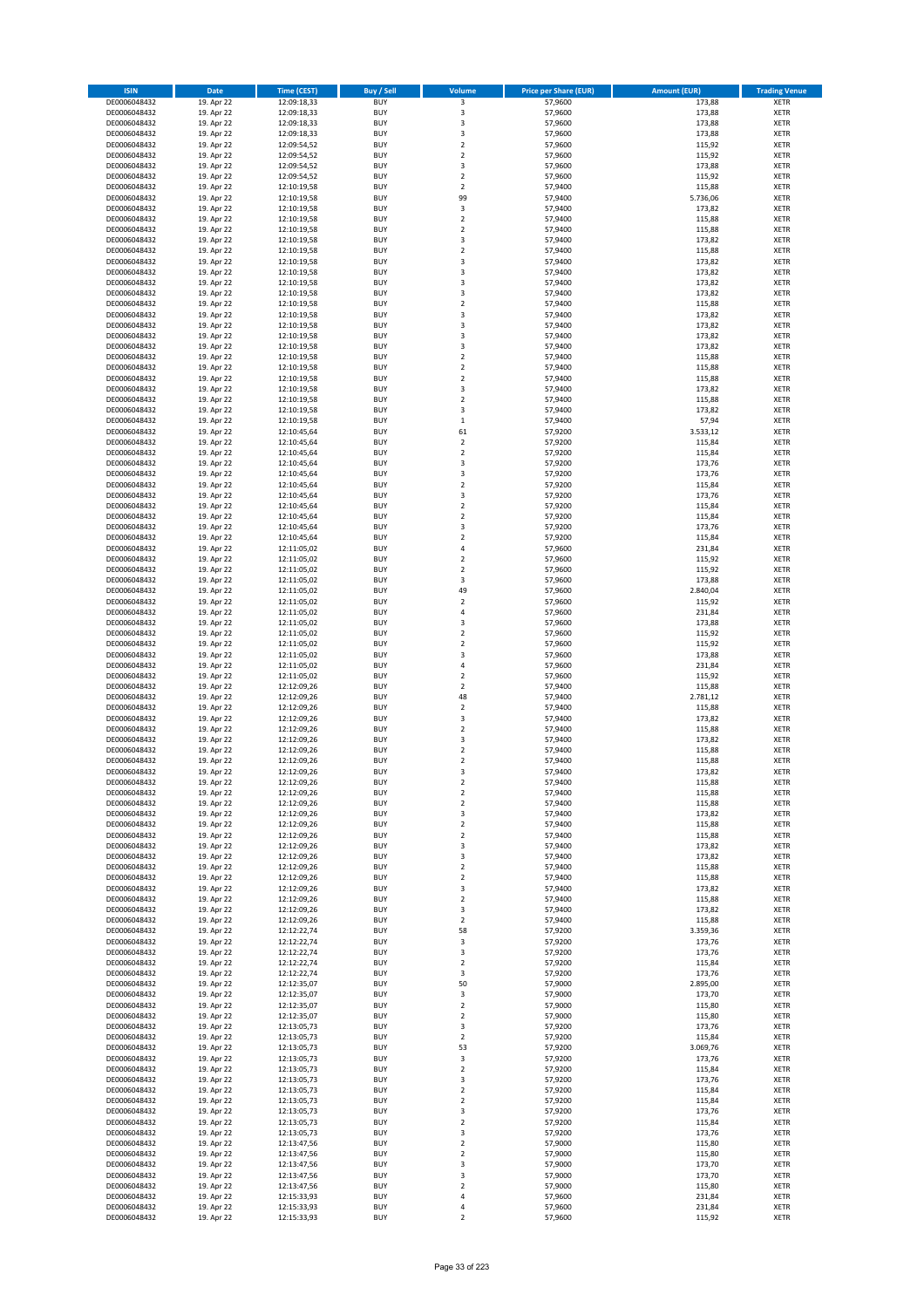| <b>ISIN</b>                  | <b>Date</b>              | Time (CEST)                | <b>Buy / Sell</b>        | <b>Volume</b>                          | <b>Price per Share (EUR)</b> | <b>Amount (EUR)</b> | <b>Trading Venue</b>       |
|------------------------------|--------------------------|----------------------------|--------------------------|----------------------------------------|------------------------------|---------------------|----------------------------|
| DE0006048432                 | 19. Apr 22               | 12:15:33,93                | <b>BUY</b>               | 4                                      | 57,9600                      | 231,84              | <b>XETR</b>                |
| DE0006048432                 | 19. Apr 22               | 12:15:33,93                | <b>BUY</b>               | $\mathbf 2$                            | 57,9600                      | 115,92              | <b>XETR</b>                |
| DE0006048432                 | 19. Apr 22               | 12:15:33,93                | <b>BUY</b>               | 4                                      | 57,9600                      | 231,84              | <b>XETR</b>                |
| DE0006048432<br>DE0006048432 | 19. Apr 22<br>19. Apr 22 | 12:15:33,93<br>12:15:33,93 | <b>BUY</b><br><b>BUY</b> | $\mathbf 2$<br>4                       | 57,9600<br>57,9600           | 115,92<br>231,84    | <b>XETR</b><br><b>XETR</b> |
| DE0006048432                 | 19. Apr 22               | 12:15:34,72                | <b>BUY</b>               | 3                                      | 57,9600                      | 173,88              | <b>XETR</b>                |
| DE0006048432                 | 19. Apr 22               | 12:16:29,43                | <b>BUY</b>               | $\mathbf 2$                            | 57,9600                      | 115,92              | <b>XETR</b>                |
| DE0006048432                 | 19. Apr 22               | 12:16:29,43                | <b>BUY</b>               | $\mathbf 2$                            | 57,9600                      | 115,92              | <b>XETR</b>                |
| DE0006048432                 | 19. Apr 22               | 12:16:29,43                | <b>BUY</b>               | $\overline{2}$                         | 57,9600                      | 115,92              | <b>XETR</b>                |
| DE0006048432                 | 19. Apr 22               | 12:16:29,43                | <b>BUY</b><br><b>BUY</b> | 107                                    | 57,9600                      | 6.201,72            | <b>XETR</b>                |
| DE0006048432<br>DE0006048432 | 19. Apr 22<br>19. Apr 22 | 12:16:29,43<br>12:16:29,43 | <b>BUY</b>               | $\mathbf 2$<br>$\overline{\mathbf{c}}$ | 57,9600<br>57,9600           | 115,92<br>115,92    | <b>XETR</b><br><b>XETR</b> |
| DE0006048432                 | 19. Apr 22               | 12:16:29,43                | <b>BUY</b>               | $\mathbf 2$                            | 57,9600                      | 115,92              | <b>XETR</b>                |
| DE0006048432                 | 19. Apr 22               | 12:16:29,43                | <b>BUY</b>               | 3                                      | 57,9600                      | 173,88              | <b>XETR</b>                |
| DE0006048432                 | 19. Apr 22               | 12:16:29,43                | <b>BUY</b>               | $\mathbf 2$                            | 57,9600                      | 115,92              | <b>XETR</b>                |
| DE0006048432                 | 19. Apr 22               | 12:16:29,43                | <b>BUY</b>               | $\overline{\mathbf{c}}$                | 57,9600                      | 115,92              | <b>XETR</b>                |
| DE0006048432<br>DE0006048432 | 19. Apr 22<br>19. Apr 22 | 12:16:29,43<br>12:16:29,43 | <b>BUY</b><br><b>BUY</b> | $\mathbf 2$<br>$\mathbf 2$             | 57,9600<br>57,9600           | 115,92<br>115,92    | <b>XETR</b><br><b>XETR</b> |
| DE0006048432                 | 19. Apr 22               | 12:16:29,43                | <b>BUY</b>               | $\overline{\mathbf{c}}$                | 57,9600                      | 115,92              | <b>XETR</b>                |
| DE0006048432                 | 19. Apr 22               | 12:16:53,11                | <b>BUY</b>               | 3                                      | 57,9400                      | 173,82              | <b>XETR</b>                |
| DE0006048432                 | 19. Apr 22               | 12:16:53,11                | <b>BUY</b>               | 3                                      | 57,9400                      | 173,82              | <b>XETR</b>                |
| DE0006048432                 | 19. Apr 22               | 12:16:53,11                | <b>BUY</b>               | 3                                      | 57,9400                      | 173,82              | <b>XETR</b>                |
| DE0006048432                 | 19. Apr 22               | 12:16:53,11                | <b>BUY</b><br><b>BUY</b> | 3<br>90                                | 57,9400                      | 173,82              | <b>XETR</b>                |
| DE0006048432<br>DE0006048432 | 19. Apr 22<br>19. Apr 22 | 12:16:53,11<br>12:16:53,11 | <b>BUY</b>               | 3                                      | 57,9400<br>57,9400           | 5.214,60<br>173,82  | <b>XETR</b><br><b>XETR</b> |
| DE0006048432                 | 19. Apr 22               | 12:16:53,11                | <b>BUY</b>               | 3                                      | 57,9400                      | 173,82              | <b>XETR</b>                |
| DE0006048432                 | 19. Apr 22               | 12:16:53,11                | <b>BUY</b>               | 3                                      | 57,9400                      | 173,82              | XETR                       |
| DE0006048432                 | 19. Apr 22               | 12:16:53,11                | <b>BUY</b>               | 3                                      | 57,9400                      | 173,82              | <b>XETR</b>                |
| DE0006048432                 | 19. Apr 22               | 12:16:53,11                | <b>BUY</b>               | 3                                      | 57,9400                      | 173,82              | <b>XETR</b>                |
| DE0006048432<br>DE0006048432 | 19. Apr 22<br>19. Apr 22 | 12:16:53,11<br>12:16:53,11 | <b>BUY</b><br><b>BUY</b> | 3<br>3                                 | 57,9400<br>57,9400           | 173,82<br>173,82    | <b>XETR</b><br><b>XETR</b> |
| DE0006048432                 | 19. Apr 22               | 12:16:53,11                | <b>BUY</b>               | $\overline{2}$                         | 57,9400                      | 115,88              | <b>XETR</b>                |
| DE0006048432                 | 19. Apr 22               | 12:16:53,11                | <b>BUY</b>               | $\mathbf 2$                            | 57,9400                      | 115,88              | <b>XETR</b>                |
| DE0006048432                 | 19. Apr 22               | 12:16:53,11                | <b>BUY</b>               | 3                                      | 57,9400                      | 173,82              | <b>XETR</b>                |
| DE0006048432                 | 19. Apr 22               | 12:16:53,11                | <b>BUY</b>               | $\mathbf 2$                            | 57.9400                      | 115,88              | <b>XETR</b>                |
| DE0006048432<br>DE0006048432 | 19. Apr 22               | 12:16:53,11                | <b>BUY</b>               | 3                                      | 57,9400                      | 173,82              | <b>XETR</b>                |
| DE0006048432                 | 19. Apr 22<br>19. Apr 22 | 12:16:53,11<br>12:16:53,11 | <b>BUY</b><br><b>BUY</b> | 3<br>3                                 | 57,9400<br>57,9400           | 173,82<br>173,82    | <b>XETR</b><br><b>XETR</b> |
| DE0006048432                 | 19. Apr 22               | 12:16:53,11                | <b>BUY</b>               | 3                                      | 57,9400                      | 173,82              | <b>XETR</b>                |
| DE0006048432                 | 19. Apr 22               | 12:16:53,11                | <b>BUY</b>               | 3                                      | 57,9400                      | 173,82              | <b>XETR</b>                |
| DE0006048432                 | 19. Apr 22               | 12:16:53,11                | <b>BUY</b>               | 3                                      | 57,9400                      | 173,82              | <b>XETR</b>                |
| DE0006048432                 | 19. Apr 22               | 12:16:53,11                | <b>BUY</b>               | $\mathbf 2$                            | 57,9400                      | 115,88              | <b>XETR</b>                |
| DE0006048432                 | 19. Apr 22               | 12:16:53,11                | <b>BUY</b><br><b>BUY</b> | 3<br>3                                 | 57,9400                      | 173,82              | <b>XETR</b><br><b>XETR</b> |
| DE0006048432<br>DE0006048432 | 19. Apr 22<br>19. Apr 22 | 12:16:53,11<br>12:16:53,11 | <b>BUY</b>               | 3                                      | 57,9400<br>57,9400           | 173,82<br>173,82    | <b>XETR</b>                |
| DE0006048432                 | 19. Apr 22               | 12:16:53,11                | <b>BUY</b>               | $\overline{2}$                         | 57,9400                      | 115,88              | <b>XETR</b>                |
| DE0006048432                 | 19. Apr 22               | 12:16:56,19                | <b>BUY</b>               | 3                                      | 57,9400                      | 173,82              | <b>XETR</b>                |
| DE0006048432                 | 19. Apr 22               | 12:16:56,19                | <b>BUY</b>               | 3                                      | 57,9400                      | 173,82              | <b>XETR</b>                |
| DE0006048432                 | 19. Apr 22               | 12:16:56,19                | <b>BUY</b>               | 4                                      | 57,9400                      | 231,76              | <b>XETR</b>                |
| DE0006048432<br>DE0006048432 | 19. Apr 22<br>19. Apr 22 | 12:16:56,19<br>12:16:56,19 | <b>BUY</b><br><b>BUY</b> | 116<br>4                               | 57,9400<br>57,9400           | 6.721,04<br>231,76  | <b>XETR</b><br><b>XETR</b> |
| DE0006048432                 | 19. Apr 22               | 12:16:56,19                | <b>BUY</b>               | 3                                      | 57,9400                      | 173,82              | <b>XETR</b>                |
| DE0006048432                 | 19. Apr 22               | 12:16:56,19                | <b>BUY</b>               | 4                                      | 57,9400                      | 231,76              | <b>XETR</b>                |
| DE0006048432                 | 19. Apr 22               | 12:16:56,19                | <b>BUY</b>               | 4                                      | 57,9400                      | 231,76              | <b>XETR</b>                |
| DE0006048432                 | 19. Apr 22               | 12:16:56,19                | <b>BUY</b>               | 4                                      | 57,9400                      | 231,76              | <b>XETR</b>                |
| DE0006048432                 | 19. Apr 22               | 12:16:56,19                | <b>BUY</b>               | 3                                      | 57,9400                      | 173,82              | <b>XETR</b>                |
| DE0006048432<br>DE0006048432 | 19. Apr 22<br>19. Apr 22 | 12:16:56,19<br>12:16:56,19 | <b>BUY</b><br><b>BUY</b> | 3<br>3                                 | 57,9400<br>57,9400           | 173,82<br>173,82    | <b>XETR</b><br><b>XETR</b> |
| DE0006048432                 | 19. Apr 22               | 12:16:56,19                | <b>BUY</b>               | 3                                      | 57,9400                      | 173,82              | <b>XETR</b>                |
| DE0006048432                 | 19. Apr 22               | 12:16:56,19                | <b>BUY</b>               | 3                                      | 57,9400                      | 173,82              | <b>XETR</b>                |
| DE0006048432                 | 19. Apr 22               | 12:16:56,19                | <b>BUY</b>               | 3                                      | 57,9400                      | 173,82              | <b>XETR</b>                |
| DE0006048432                 | 19. Apr 22               | 12:16:56,19                | <b>BUY</b>               | 4                                      | 57,9400                      | 231,76              | <b>XETR</b>                |
| DE0006048432<br>DE0006048432 | 19. Apr 22<br>19. Apr 22 | 12:17:19,63<br>12:17:19,63 | <b>BUY</b><br><b>BUY</b> | 64<br>3                                | 57,9200<br>57,9200           | 3.706,88<br>173,76  | <b>XETR</b><br><b>XETR</b> |
| DE0006048432                 | 19. Apr 22               | 12:17:19,63                | BUY                      | 3                                      | 57,9200                      | 173,76              | <b>XETR</b>                |
| DE0006048432                 | 19. Apr 22               | 12:17:19,63                | <b>BUY</b>               | 3                                      | 57,9200                      | 173,76              | <b>XETR</b>                |
| DE0006048432                 | 19. Apr 22               | 12:17:19,63                | <b>BUY</b>               | 3                                      | 57,9200                      | 173,76              | <b>XETR</b>                |
| DE0006048432                 | 19. Apr 22               | 12:17:19,63                | <b>BUY</b>               | 3                                      | 57,9200                      | 173,76              | XETR                       |
| DE0006048432<br>DE0006048432 | 19. Apr 22<br>19. Apr 22 | 12:17:19,63<br>12:17:19,63 | <b>BUY</b><br><b>BUY</b> | $\mathbf 2$<br>$\mathbf 2$             | 57,9200<br>57,9200           | 115,84<br>115,84    | <b>XETR</b><br><b>XETR</b> |
| DE0006048432                 | 19. Apr 22               | 12:17:19,63                | <b>BUY</b>               | $\overline{2}$                         | 57,9200                      | 115,84              | <b>XETR</b>                |
| DE0006048432                 | 19. Apr 22               | 12:20:02,61                | <b>BUY</b>               | 4                                      | 58,0200                      | 232,08              | <b>XETR</b>                |
| DE0006048432                 | 19. Apr 22               | 12:20:02,61                | <b>BUY</b>               | 48                                     | 58,0200                      | 2.784,96            | <b>XETR</b>                |
| DE0006048432                 | 19. Apr 22               | 12:20:02,61                | <b>BUY</b>               | 4                                      | 58,0200                      | 232,08              | <b>XETR</b>                |
| DE0006048432<br>DE0006048432 | 19. Apr 22<br>19. Apr 22 | 12:20:02,61<br>12:20:02,61 | <b>BUY</b><br><b>BUY</b> | 4<br>4                                 | 58,0200<br>58,0200           | 232,08<br>232,08    | <b>XETR</b><br><b>XETR</b> |
| DE0006048432                 | 19. Apr 22               | 12:20:02,61                | <b>BUY</b>               | 4                                      | 58,0200                      | 232,08              | <b>XETR</b>                |
| DE0006048432                 | 19. Apr 22               | 12:20:02,61                | <b>BUY</b>               | 4                                      | 58,0200                      | 232,08              | <b>XETR</b>                |
| DE0006048432                 | 19. Apr 22               | 12:20:02,61                | <b>BUY</b>               | 4                                      | 58,0200                      | 232,08              | <b>XETR</b>                |
| DE0006048432                 | 19. Apr 22               | 12:20:02,61                | <b>BUY</b>               | 4                                      | 58,0200                      | 232,08              | <b>XETR</b>                |
| DE0006048432<br>DE0006048432 | 19. Apr 22<br>19. Apr 22 | 12:20:02,61<br>12:20:02,61 | <b>BUY</b><br><b>BUY</b> | 4<br>$\overline{\mathbf{c}}$           | 58,0200<br>58,0200           | 232,08<br>116,04    | <b>XETR</b><br><b>XETR</b> |
| DE0006048432                 | 19. Apr 22               | 12:20:02,61                | <b>BUY</b>               | 4                                      | 58,0200                      | 232,08              | XETR                       |
| DE0006048432                 | 19. Apr 22               | 12:20:02,61                | <b>BUY</b>               | 4                                      | 58,0200                      | 232,08              | <b>XETR</b>                |
| DE0006048432                 | 19. Apr 22               | 12:20:02,61                | <b>BUY</b>               | 4                                      | 58,0200                      | 232,08              | <b>XETR</b>                |
| DE0006048432                 | 19. Apr 22               | 12:20:02,61                | <b>BUY</b>               | 4                                      | 58,0200                      | 232,08              | <b>XETR</b>                |
| DE0006048432                 | 19. Apr 22               | 12:20:02,61                | <b>BUY</b><br><b>BUY</b> | 4<br>4                                 | 58,0200<br>58,0200           | 232,08              | <b>XETR</b><br><b>XETR</b> |
| DE0006048432<br>DE0006048432 | 19. Apr 22<br>19. Apr 22 | 12:20:02,61<br>12:20:02,61 | <b>BUY</b>               | 3                                      | 58,0200                      | 232,08<br>174,06    | <b>XETR</b>                |
| DE0006048432                 | 19. Apr 22               | 12:20:02,61                | <b>BUY</b>               | $\mathbf 2$                            | 58,0200                      | 116,04              | <b>XETR</b>                |
| DE0006048432                 | 19. Apr 22               | 12:20:02,61                | <b>BUY</b>               | 4                                      | 58,0200                      | 232,08              | <b>XETR</b>                |
| DE0006048432                 | 19. Apr 22               | 12:20:02,61                | <b>BUY</b>               | 4                                      | 58,0200                      | 232,08              | <b>XETR</b>                |
| DE0006048432                 | 19. Apr 22               | 12:20:02,61                | <b>BUY</b>               | 4                                      | 58,0200                      | 232,08              | <b>XETR</b>                |
| DE0006048432<br>DE0006048432 | 19. Apr 22<br>19. Apr 22 | 12:20:21,92<br>12:20:21,92 | <b>BUY</b><br><b>BUY</b> | 4<br>$\mathbf 2$                       | 58,0000<br>58,0000           | 232,00<br>116,00    | XETR<br><b>XETR</b>        |
| DE0006048432                 | 19. Apr 22               | 12:20:21,92                | <b>BUY</b>               | 4                                      | 58,0000                      | 232,00              | <b>XETR</b>                |
| DE0006048432                 | 19. Apr 22               | 12:20:21,92                | <b>BUY</b>               | $\mathbf 2$                            | 58,0000                      | 116,00              | <b>XETR</b>                |
| DE0006048432                 | 19. Apr 22               | 12:20:21,92                | <b>BUY</b>               | 4                                      | 58,0000                      | 232,00              | <b>XETR</b>                |
| DE0006048432                 | 19. Apr 22               | 12:20:21,92                | <b>BUY</b>               | $\mathbf 2$                            | 58,0000                      | 116,00              | <b>XETR</b>                |
| DE0006048432                 | 19. Apr 22               | 12:20:21,92                | <b>BUY</b><br><b>BUY</b> | 3<br>3                                 | 58,0000                      | 174,00              | <b>XETR</b><br><b>XETR</b> |
| DE0006048432<br>DE0006048432 | 19. Apr 22<br>19. Apr 22 | 12:20:46,40<br>12:20:46,40 | <b>BUY</b>               | 3                                      | 58,0000<br>58,0000           | 174,00<br>174,00    | XETR                       |
| DE0006048432                 | 19. Apr 22               | 12:20:46,40                | <b>BUY</b>               | $\overline{2}$                         | 58,0000                      | 116,00              | <b>XETR</b>                |
| DE0006048432                 | 19. Apr 22               | 12:20:46,43                | <b>BUY</b>               | 125                                    | 57,9800                      | 7.247,50            | <b>XETR</b>                |
| DE0006048432                 | 19. Apr 22               | 12:20:47,60                | <b>BUY</b>               | $\mathbf 2$                            | 57,9600                      | 115,92              | <b>XETR</b>                |
| DE0006048432                 | 19. Apr 22               | 12:20:47,60                | <b>BUY</b>               | $\mathbf 2$                            | 57,9600                      | 115,92              | <b>XETR</b>                |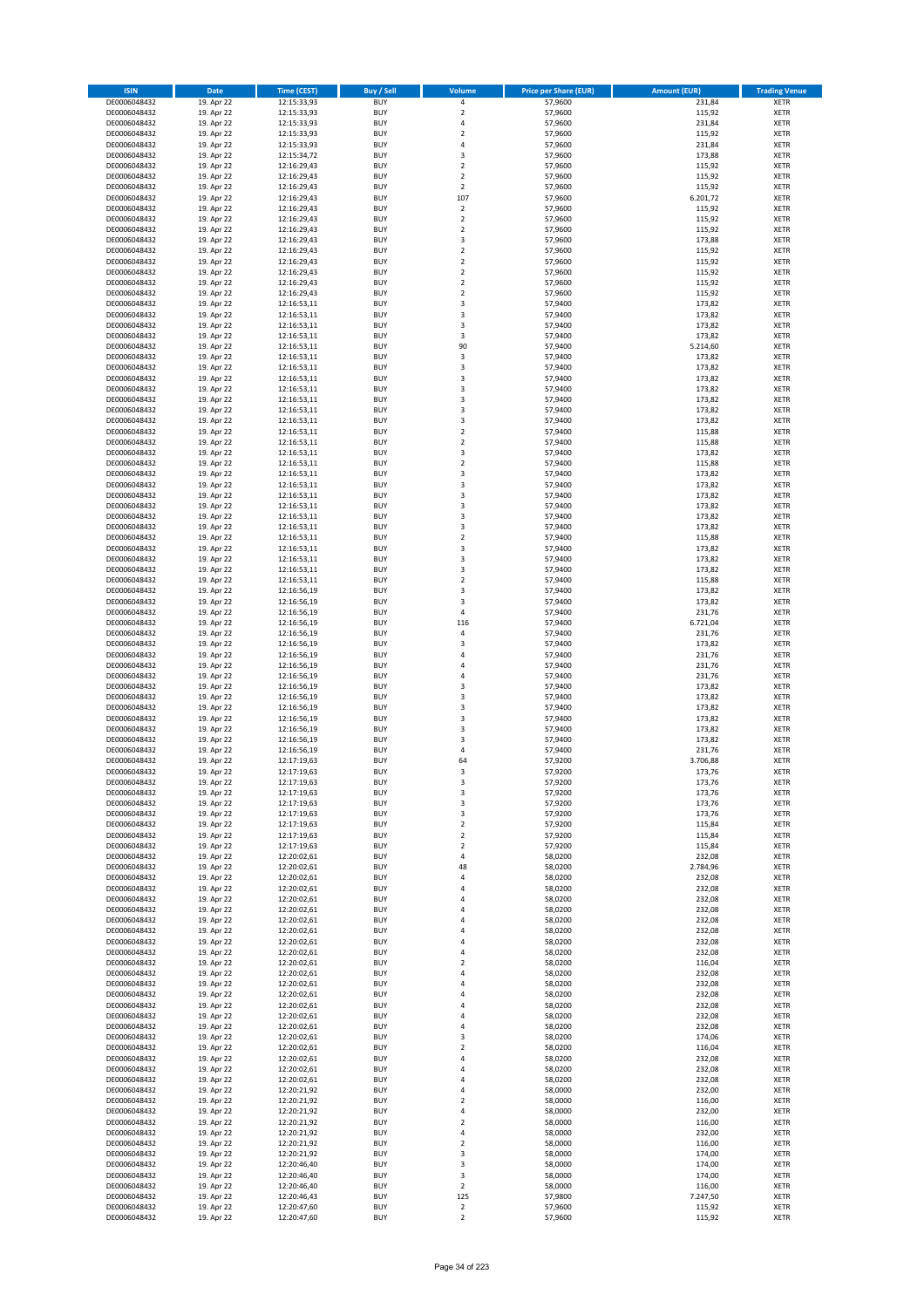| <b>ISIN</b>                  | <b>Date</b>              | <b>Time (CEST)</b>         | <b>Buy / Sell</b>        | Volume                                    | <b>Price per Share (EUR)</b> | <b>Amount (EUR)</b> | <b>Trading Venue</b>       |
|------------------------------|--------------------------|----------------------------|--------------------------|-------------------------------------------|------------------------------|---------------------|----------------------------|
| DE0006048432                 | 19. Apr 22               | 12:21:11,03                | <b>BUY</b>               | 90                                        | 57,9400                      | 5.214,60            | <b>XETR</b>                |
| DE0006048432                 | 19. Apr 22               | 12:21:11,03                | <b>BUY</b>               | $\mathbf 2$                               | 57,9400                      | 115,88              | <b>XETR</b>                |
| DE0006048432                 | 19. Apr 22               | 12:21:11,03                | <b>BUY</b>               | 3                                         | 57.9400                      | 173,82              | <b>XETR</b>                |
| DE0006048432<br>DE0006048432 | 19. Apr 22<br>19. Apr 22 | 12:21:11,03<br>12:21:11,03 | <b>BUY</b><br><b>BUY</b> | 3<br>3                                    | 57,9400<br>57,9400           | 173,82<br>173,82    | <b>XETR</b><br><b>XETR</b> |
| DE0006048432                 | 19. Apr 22               | 12:21:11,03                | <b>BUY</b>               | $\mathbf 2$                               | 57,9400                      | 115,88              | <b>XETR</b>                |
| DE0006048432                 | 19. Apr 22               | 12:21:11,03                | <b>BUY</b>               | $\mathbf 2$                               | 57,9400                      | 115,88              | <b>XETR</b>                |
| DE0006048432                 | 19. Apr 22               | 12:21:11,03                | <b>BUY</b>               | $\mathbf 2$                               | 57,9400                      | 115,88              | <b>XETR</b>                |
| DE0006048432                 | 19. Apr 22               | 12:21:11,03                | <b>BUY</b>               | $\overline{2}$                            | 57,9400                      | 115,88              | <b>XETR</b>                |
| DE0006048432                 | 19. Apr 22               | 12:21:11,03                | <b>BUY</b>               | 3                                         | 57,9400                      | 173,82              | <b>XETR</b>                |
| DE0006048432                 | 19. Apr 22               | 12:21:11,03                | <b>BUY</b>               | 3                                         | 57,9400                      | 173,82              | <b>XETR</b>                |
| DE0006048432<br>DE0006048432 | 19. Apr 22<br>19. Apr 22 | 12:21:11,03<br>12:21:11,03 | <b>BUY</b><br><b>BUY</b> | $\overline{\mathbf{c}}$<br>3              | 57,9400<br>57,9400           | 115,88<br>173,82    | <b>XETR</b><br><b>XETR</b> |
| DE0006048432                 | 19. Apr 22               | 12:21:11,03                | <b>BUY</b>               | 3                                         | 57,9400                      | 173,82              | <b>XETR</b>                |
| DE0006048432                 | 19. Apr 22               | 12:21:11,03                | <b>BUY</b>               | $\mathbf 2$                               | 57,9400                      | 115,88              | <b>XETR</b>                |
| DE0006048432                 | 19. Apr 22               | 12:21:11,03                | <b>BUY</b>               | $\overline{\mathbf{c}}$                   | 57,9400                      | 115,88              | <b>XETR</b>                |
| DE0006048432                 | 19. Apr 22               | 12:21:11,03                | <b>BUY</b>               | 3                                         | 57,9400                      | 173,82              | <b>XETR</b>                |
| DE0006048432                 | 19. Apr 22               | 12:21:11,03                | <b>BUY</b>               | 3                                         | 57,9400                      | 173,82              | <b>XETR</b>                |
| DE0006048432                 | 19. Apr 22               | 12:21:11,03                | <b>BUY</b>               | $\overline{\mathbf{c}}$                   | 57,9400                      | 115,88              | <b>XETR</b>                |
| DE0006048432                 | 19. Apr 22               | 12:21:17,15                | <b>BUY</b>               | 3                                         | 57,9400                      | 173,82              | <b>XETR</b>                |
| DE0006048432<br>DE0006048432 | 19. Apr 22<br>19. Apr 22 | 12:21:17,15<br>12:21:17,15 | <b>BUY</b><br><b>BUY</b> | 3<br>$\mathbf 2$                          | 57,9400<br>57,9400           | 173,82<br>115,88    | <b>XETR</b><br><b>XETR</b> |
| DE0006048432                 | 19. Apr 22               | 12:21:17,15                | <b>BUY</b>               | 3                                         | 57,9400                      | 173,82              | <b>XETR</b>                |
| DE0006048432                 | 19. Apr 22               | 12:21:17,15                | <b>BUY</b>               | $\mathbf 2$                               | 57,9400                      | 115,88              | <b>XETR</b>                |
| DE0006048432                 | 19. Apr 22               | 12:21:17,15                | <b>BUY</b>               | 3                                         | 57,9400                      | 173,82              | <b>XETR</b>                |
| DE0006048432                 | 19. Apr 22               | 12:21:17,15                | <b>BUY</b>               | $\mathbf 2$                               | 57,9400                      | 115,88              | <b>XETR</b>                |
| DE0006048432                 | 19. Apr 22               | 12:22:17,82                | <b>BUY</b>               | 99                                        | 57,9600                      | 5.738,04            | <b>XETR</b>                |
| DE0006048432                 | 19. Apr 22               | 12:22:17,82                | <b>BUY</b>               | $\overline{\mathbf{c}}$                   | 57,9600                      | 115,92              | <b>XETR</b>                |
| DE0006048432<br>DE0006048432 | 19. Apr 22<br>19. Apr 22 | 12:22:17,82<br>12:22:17,82 | <b>BUY</b><br><b>BUY</b> | 3<br>$\overline{\mathbf{c}}$              | 57,9600<br>57,9600           | 173,88<br>115,92    | <b>XETR</b><br><b>XETR</b> |
| DE0006048432                 | 19. Apr 22               | 12:22:17,82                | <b>BUY</b>               | 3                                         | 57,9600                      | 173,88              | <b>XETR</b>                |
| DE0006048432                 | 19. Apr 22               | 12:22:17,82                | <b>BUY</b>               | 3                                         | 57,9600                      | 173,88              | <b>XETR</b>                |
| DE0006048432                 | 19. Apr 22               | 12:22:17,82                | <b>BUY</b>               | 3                                         | 57,9600                      | 173,88              | <b>XETR</b>                |
| DE0006048432                 | 19. Apr 22               | 12:22:17,82                | <b>BUY</b>               | $\mathbf 2$                               | 57,9600                      | 115,92              | <b>XETR</b>                |
| DE0006048432                 | 19. Apr 22               | 12:22:17,82                | <b>BUY</b>               | 3                                         | 57,9600                      | 173,88              | <b>XETR</b>                |
| DE0006048432                 | 19. Apr 22               | 12:22:17,82                | <b>BUY</b>               | $\mathbf 2$                               | 57,9600                      | 115,92              | <b>XETR</b>                |
| DE0006048432<br>DE0006048432 | 19. Apr 22<br>19. Apr 22 | 12:22:17,82<br>12:22:17,82 | <b>BUY</b><br><b>BUY</b> | $\overline{\mathbf{c}}$<br>$\overline{2}$ | 57,9600<br>57,9600           | 115,92<br>115,92    | <b>XETR</b><br><b>XETR</b> |
| DE0006048432                 | 19. Apr 22               | 12:22:33,77                | <b>BUY</b>               | 73                                        | 57,9200                      | 4.228,16            | <b>XETR</b>                |
| DE0006048432                 | 19. Apr 22               | 12:22:33,77                | <b>BUY</b>               | 67                                        | 57,9600                      | 3.883,32            | <b>XETR</b>                |
| DE0006048432                 | 19. Apr 22               | 12:22:33,77                | <b>BUY</b>               | $\mathbf 2$                               | 57,9600                      | 115,92              | <b>XETR</b>                |
| DE0006048432                 | 19. Apr 22               | 12:22:33,77                | <b>BUY</b>               | $\mathbf 2$                               | 57,9600                      | 115,92              | <b>XETR</b>                |
| DE0006048432                 | 19. Apr 22               | 12:22:33,77                | <b>BUY</b>               | $\mathbf 2$                               | 57,9600                      | 115,92              | <b>XETR</b>                |
| DE0006048432                 | 19. Apr 22               | 12:22:33,77                | <b>BUY</b>               | 10                                        | 57,8800                      | 578,80              | <b>XETR</b>                |
| DE0006048432                 | 19. Apr 22               | 12:22:33,77                | <b>BUY</b>               | 4                                         | 57,9200                      | 231,68              | <b>XETR</b>                |
| DE0006048432<br>DE0006048432 | 19. Apr 22<br>19. Apr 22 | 12:22:33,77<br>12:22:33,77 | <b>BUY</b><br><b>BUY</b> | 3<br>$\mathbf 2$                          | 57,9600<br>57,9600           | 173,88<br>115,92    | <b>XETR</b><br><b>XETR</b> |
| DE0006048432                 | 19. Apr 22               | 12:22:40,70                | <b>BUY</b>               | $\mathbf 2$                               | 57,8600                      | 115,72              | <b>XETR</b>                |
| DE0006048432                 | 19. Apr 22               | 12:22:40,71                | <b>BUY</b>               | $\mathbf 2$                               | 57,8600                      | 115,72              | <b>XETR</b>                |
| DE0006048432                 | 19. Apr 22               | 12:22:40,71                | <b>BUY</b>               | $\mathbf 2$                               | 57,8600                      | 115,72              | <b>XETR</b>                |
| DE0006048432                 | 19. Apr 22               | 12:22:40,71                | <b>BUY</b>               | 84                                        | 57,8600                      | 4.860,24            | <b>XETR</b>                |
| DE0006048432                 | 19. Apr 22               | 12:22:40,71                | <b>BUY</b>               | 3                                         | 57,8600                      | 173,58              | <b>XETR</b>                |
| DE0006048432                 | 19. Apr 22               | 12:22:40,71                | <b>BUY</b><br><b>BUY</b> | $\overline{2}$                            | 57,8600                      | 115,72              | <b>XETR</b>                |
| DE0006048432<br>DE0006048432 | 19. Apr 22<br>19. Apr 22 | 12:22:40,71<br>12:22:40,71 | <b>BUY</b>               | $\mathbf 2$<br>$\mathbf 2$                | 57,8600<br>57,8600           | 115,72<br>115,72    | <b>XETR</b><br><b>XETR</b> |
| DE0006048432                 | 19. Apr 22               | 12:22:40,71                | <b>BUY</b>               | 3                                         | 57,8600                      | 173,58              | <b>XETR</b>                |
| DE0006048432                 | 19. Apr 22               | 12:24:08,02                | <b>BUY</b>               | 3                                         | 57,9000                      | 173,70              | <b>XETR</b>                |
| DE0006048432                 | 19. Apr 22               | 12:24:08,02                | <b>BUY</b>               | 3                                         | 57,9000                      | 173,70              | <b>XETR</b>                |
| DE0006048432                 | 19. Apr 22               | 12:24:08,02                | <b>BUY</b>               | 3                                         | 57,9000                      | 173,70              | <b>XETR</b>                |
| DE0006048432                 | 19. Apr 22               | 12:24:53,04                | <b>BUY</b>               | $\overline{2}$                            | 57,9200                      | 115,84              | <b>XETR</b>                |
| DE0006048432<br>DE0006048432 | 19. Apr 22               | 12:24:53,04                | <b>BUY</b><br><b>BUY</b> | $\mathbf 2$<br>$\overline{\mathbf{c}}$    | 57,9200                      | 115,84              | <b>XETR</b><br><b>XETR</b> |
| DE0006048432                 | 19. Apr 22<br>19. Apr 22 | 12:24:53,04<br>12:24:53,04 | <b>BUY</b>               | 3                                         | 57,9200<br>57,9200           | 115,84<br>173,76    | <b>XETR</b>                |
| DE0006048432                 | 19. Apr 22               | 12:24:53,04                | <b>BUY</b>               | 4                                         | 57,9200                      | 231,68              | <b>XETR</b>                |
| DE0006048432                 | 19. Apr 22               | 12:24:53,04                | BUY                      | 4                                         | 57,9200                      | 231,68              | <b>XETR</b>                |
| DE0006048432                 | 19. Apr 22               | 12:24:53,04                | <b>BUY</b>               | 4                                         | 57,9200                      | 231,68              | <b>XETR</b>                |
| DE0006048432                 | 19. Apr 22               | 12:24:53,04                | <b>BUY</b>               | $\mathbf 2$                               | 57,9200                      | 115,84              | <b>XETR</b>                |
| DE0006048432                 | 19. Apr 22               | 12:24:53,04                | <b>BUY</b>               | 4                                         | 57,9200                      | 231,68              | XETR                       |
| DE0006048432<br>DE0006048432 | 19. Apr 22<br>19. Apr 22 | 12:24:53,04<br>12:24:53,04 | <b>BUY</b><br><b>BUY</b> | 4<br>3                                    | 57,9200<br>57,9200           | 231,68<br>173,76    | <b>XETR</b><br><b>XETR</b> |
| DE0006048432                 | 19. Apr 22               | 12:24:53,04                | <b>BUY</b>               | $\mathbf 2$                               | 57,9200                      | 115,84              | <b>XETR</b>                |
| DE0006048432                 | 19. Apr 22               | 12:24:53,04                | <b>BUY</b>               | 3                                         | 57,9200                      | 173,76              | <b>XETR</b>                |
| DE0006048432                 | 19. Apr 22               | 12:24:53,04                | <b>BUY</b>               | $\mathbf 2$                               | 57,9200                      | 115,84              | <b>XETR</b>                |
| DE0006048432                 | 19. Apr 22               | 12:24:53,04                | <b>BUY</b>               | $\mathbf 2$                               | 57,9200                      | 115,84              | <b>XETR</b>                |
| DE0006048432                 | 19. Apr 22               | 12:24:53,05                | <b>BUY</b>               | 4                                         | 57,9200                      | 231,68              | <b>XETR</b>                |
| DE0006048432<br>DE0006048432 | 19. Apr 22<br>19. Apr 22 | 12:25:54,31<br>12:25:54,31 | <b>BUY</b><br><b>BUY</b> | 55<br>3                                   | 57,9000<br>57,9000           | 3.184,50<br>173,70  | <b>XETR</b><br><b>XETR</b> |
| DE0006048432                 | 19. Apr 22               | 12:25:54,31                | <b>BUY</b>               | 3                                         | 57,9000                      | 173,70              | <b>XETR</b>                |
| DE0006048432                 | 19. Apr 22               | 12:25:54,31                | <b>BUY</b>               | $\mathbf 2$                               | 57,9000                      | 115,80              | <b>XETR</b>                |
| DE0006048432                 | 19. Apr 22               | 12:25:54,31                | <b>BUY</b>               | 3                                         | 57,9000                      | 173,70              | <b>XETR</b>                |
| DE0006048432                 | 19. Apr 22               | 12:25:54,31                | <b>BUY</b>               | $\mathbf 2$                               | 57,9000                      | 115,80              | <b>XETR</b>                |
| DE0006048432                 | 19. Apr 22               | 12:25:54,31                | <b>BUY</b>               | 3                                         | 57,9000                      | 173,70              | <b>XETR</b>                |
| DE0006048432                 | 19. Apr 22               | 12:25:54,31                | <b>BUY</b>               | $\mathbf 2$                               | 57,9000                      | 115,80              | XETR<br><b>XETR</b>        |
| DE0006048432<br>DE0006048432 | 19. Apr 22<br>19. Apr 22 | 12:26:30,76<br>12:26:30,76 | <b>BUY</b><br><b>BUY</b> | $\mathbf 2$<br>3                          | 57,9000<br>57,9000           | 115,80<br>173,70    | <b>XETR</b>                |
| DE0006048432                 | 19. Apr 22               | 12:26:30,76                | <b>BUY</b>               | $\mathbf 2$                               | 57,9000                      | 115,80              | <b>XETR</b>                |
| DE0006048432                 | 19. Apr 22               | 12:26:30,76                | <b>BUY</b>               | 3                                         | 57,9000                      | 173,70              | <b>XETR</b>                |
| DE0006048432                 | 19. Apr 22               | 12:26:30,76                | <b>BUY</b>               | 3                                         | 57,9000                      | 173,70              | <b>XETR</b>                |
| DE0006048432                 | 19. Apr 22               | 12:26:30,76                | <b>BUY</b>               | $\mathbf 2$                               | 57,9000                      | 115,80              | <b>XETR</b>                |
| DE0006048432                 | 19. Apr 22               | 12:26:30,76                | <b>BUY</b>               | 3                                         | 57,9000                      | 173,70              | <b>XETR</b>                |
| DE0006048432<br>DE0006048432 | 19. Apr 22<br>19. Apr 22 | 12:26:53,48<br>12:26:53,48 | <b>BUY</b><br><b>BUY</b> | 3<br>$\overline{2}$                       | 57,9200<br>57,9200           | 173,76<br>115,84    | <b>XETR</b><br><b>XETR</b> |
| DE0006048432                 | 19. Apr 22               | 12:29:04,54                | <b>BUY</b>               | 3                                         | 57,9600                      | 173,88              | <b>XETR</b>                |
| DE0006048432                 | 19. Apr 22               | 12:29:04,54                | <b>BUY</b>               | $\overline{\mathbf{c}}$                   | 57,9600                      | 115,92              | <b>XETR</b>                |
| DE0006048432                 | 19. Apr 22               | 12:29:04,54                | <b>BUY</b>               | 3                                         | 57,9600                      | 173,88              | <b>XETR</b>                |
| DE0006048432                 | 19. Apr 22               | 12:29:04,54                | <b>BUY</b>               | 4                                         | 57,9600                      | 231,84              | <b>XETR</b>                |
| DE0006048432                 | 19. Apr 22               | 12:29:04,54                | <b>BUY</b>               | 3                                         | 57,9600                      | 173,88              | <b>XETR</b>                |
| DE0006048432                 | 19. Apr 22               | 12:29:04,54                | <b>BUY</b>               | 3                                         | 57,9600                      | 173,88              | <b>XETR</b>                |
| DE0006048432<br>DE0006048432 | 19. Apr 22<br>19. Apr 22 | 12:29:04,54<br>12:29:04,54 | <b>BUY</b><br><b>BUY</b> | 3<br>3                                    | 57,9600<br>57,9600           | 173,88<br>173,88    | <b>XETR</b><br><b>XETR</b> |
| DE0006048432                 | 19. Apr 22               | 12:29:04,54                | <b>BUY</b>               | 3                                         | 57,9600                      | 173,88              | <b>XETR</b>                |
| DE0006048432                 | 19. Apr 22               | 12:29:04,54                | <b>BUY</b>               | 3                                         | 57,9600                      | 173,88              | XETR                       |
| DE0006048432                 | 19. Apr 22               | 12:29:04,54                | <b>BUY</b>               | 3                                         | 57,9600                      | 173,88              | <b>XETR</b>                |
| DE0006048432                 | 19. Apr 22               | 12:29:04,54                | <b>BUY</b>               | 3                                         | 57,9600                      | 173,88              | <b>XETR</b>                |
| DE0006048432                 | 19. Apr 22               | 12:29:04,54                | <b>BUY</b>               | 3                                         | 57,9600                      | 173,88              | <b>XETR</b>                |
| DE0006048432                 | 19. Apr 22               | 12:29:04,54                | <b>BUY</b>               | 4                                         | 57,9600                      | 231,84              | <b>XETR</b>                |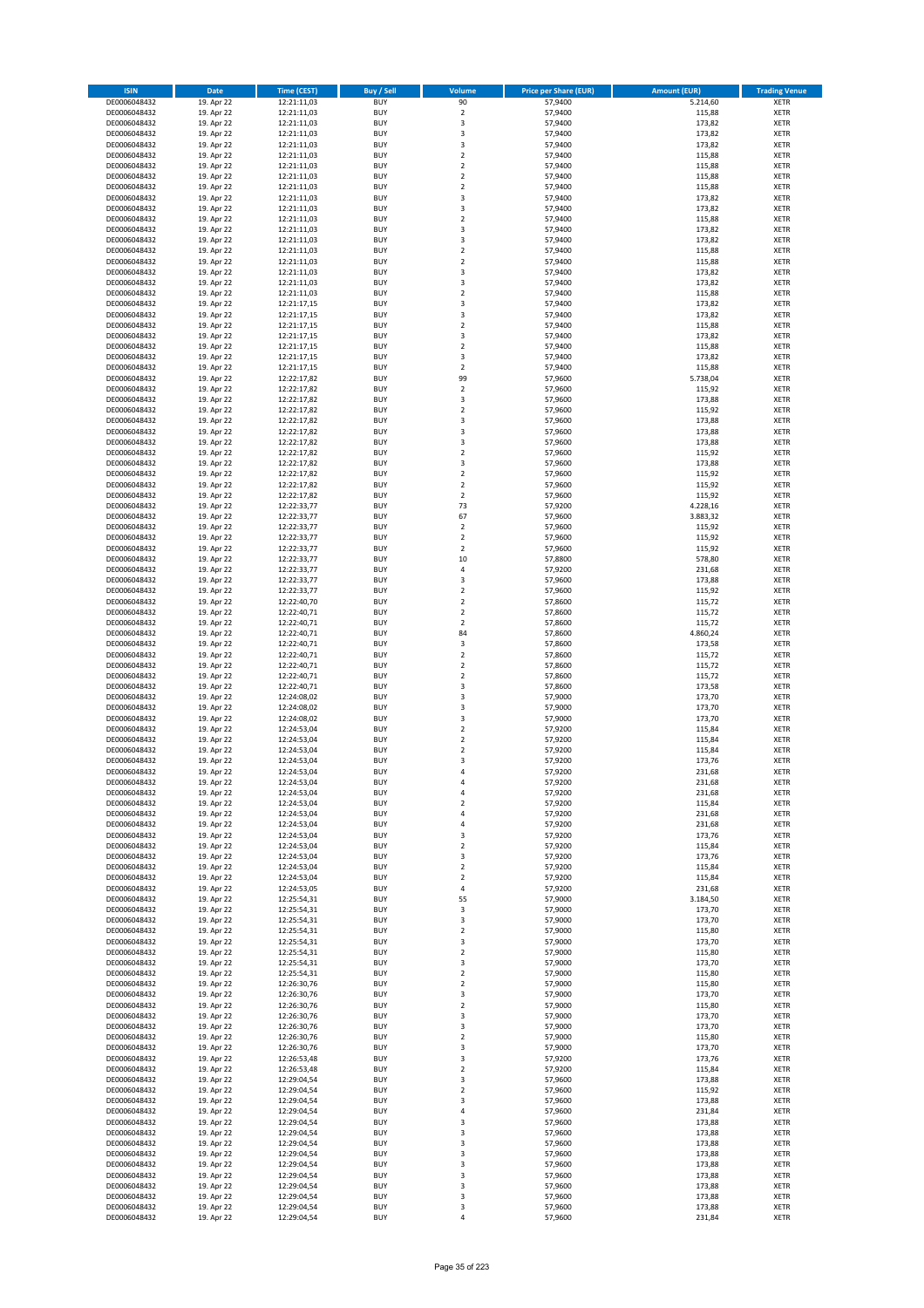| <b>ISIN</b>                  | <b>Date</b>              | <b>Time (CEST)</b>         | <b>Buy / Sell</b>        | <b>Volume</b>                          | <b>Price per Share (EUR)</b> | <b>Amount (EUR)</b> | <b>Trading Venue</b>       |
|------------------------------|--------------------------|----------------------------|--------------------------|----------------------------------------|------------------------------|---------------------|----------------------------|
| DE0006048432                 | 19. Apr 22               | 12:29:04,54                | <b>BUY</b>               | 4                                      | 57,9600                      | 231,84              | <b>XETR</b>                |
| DE0006048432                 | 19. Apr 22               | 12:29:04,54                | <b>BUY</b>               | $\mathbf 2$                            | 57,9600                      | 115,92              | <b>XETR</b>                |
| DE0006048432                 | 19. Apr 22               | 12:29:04,54                | <b>BUY</b>               | 4                                      | 57,9600                      | 231,84              | <b>XETR</b>                |
| DE0006048432                 | 19. Apr 22               | 12:29:04,54                | <b>BUY</b>               | $\mathbf 2$                            | 57,9600                      | 115,92              | <b>XETR</b>                |
| DE0006048432<br>DE0006048432 | 19. Apr 22<br>19. Apr 22 | 12:29:04,54<br>12:29:04,54 | <b>BUY</b><br><b>BUY</b> | 3<br>$\mathbf 2$                       | 57,9600<br>57,9600           | 173,88<br>115,92    | <b>XETR</b><br><b>XETR</b> |
| DE0006048432                 | 19. Apr 22               | 12:29:04.54                | <b>BUY</b>               | $\mathbf 2$                            | 57,9600                      | 115,92              | <b>XETR</b>                |
| DE0006048432                 | 19. Apr 22               | 12:29:04,56                | <b>BUY</b>               | $\overline{\mathbf{2}}$                | 57,9600                      | 115,92              | <b>XETR</b>                |
| DE0006048432                 | 19. Apr 22               | 12:31:59,16                | <b>BUY</b>               | 407                                    | 57,9800                      | 23.597,86           | <b>XETR</b>                |
| DE0006048432                 | 19. Apr 22               | 12:33:14,48                | <b>BUY</b>               | 4                                      | 57,9600                      | 231,84              | <b>XETR</b>                |
| DE0006048432                 | 19. Apr 22               | 12:33:14,48                | <b>BUY</b>               | $\mathbf 2$                            | 57,9600                      | 115,92              | <b>XETR</b>                |
| DE0006048432                 | 19. Apr 22               | 12:33:14,48                | <b>BUY</b>               | 4                                      | 57,9600                      | 231,84              | <b>XETR</b><br><b>XETR</b> |
| DE0006048432<br>DE0006048432 | 19. Apr 22<br>19. Apr 22 | 12:33:14,48<br>12:33:14,48 | <b>BUY</b><br><b>BUY</b> | $\overline{\mathbf{c}}$<br>4           | 57,9600<br>57,9600           | 115,92<br>231,84    | <b>XETR</b>                |
| DE0006048432                 | 19. Apr 22               | 12:33:14,48                | <b>BUY</b>               | 145                                    | 57,9600                      | 8.404,20            | <b>XETR</b>                |
| DE0006048432                 | 19. Apr 22               | 12:33:14,48                | <b>BUY</b>               | 3                                      | 57,9600                      | 173,88              | <b>XETR</b>                |
| DE0006048432                 | 19. Apr 22               | 12:33:14,48                | <b>BUY</b>               | 4                                      | 57,9600                      | 231,84              | <b>XETR</b>                |
| DE0006048432                 | 19. Apr 22               | 12:33:14,48                | <b>BUY</b>               | 5                                      | 57,9600                      | 289,80              | <b>XETR</b>                |
| DE0006048432                 | 19. Apr 22               | 12:33:14,48                | <b>BUY</b>               | $\overline{\mathbf{c}}$                | 57,9600                      | 115,92              | <b>XETR</b>                |
| DE0006048432<br>DE0006048432 | 19. Apr 22<br>19. Apr 22 | 12:33:14,48                | <b>BUY</b><br><b>BUY</b> | $\mathbf 2$<br>4                       | 57,9600<br>57,9600           | 115,92<br>231,84    | <b>XETR</b><br><b>XETR</b> |
| DE0006048432                 | 19. Apr 22               | 12:33:14,48<br>12:33:14,48 | <b>BUY</b>               | 5                                      | 57,9600                      | 289,80              | <b>XETR</b>                |
| DE0006048432                 | 19. Apr 22               | 12:33:14,48                | <b>BUY</b>               | 4                                      | 57,9600                      | 231,84              | <b>XETR</b>                |
| DE0006048432                 | 19. Apr 22               | 12:33:14,48                | <b>BUY</b>               | 4                                      | 57,9600                      | 231,84              | <b>XETR</b>                |
| DE0006048432                 | 19. Apr 22               | 12:33:56,37                | <b>BUY</b>               | 3                                      | 57,9400                      | 173,82              | <b>XETR</b>                |
| DE0006048432                 | 19. Apr 22               | 12:33:56,37                | <b>BUY</b>               | $\mathbf 2$                            | 57,9400                      | 115,88              | <b>XETR</b>                |
| DE0006048432                 | 19. Apr 22               | 12:33:56,37                | <b>BUY</b>               | 3                                      | 57,9400                      | 173,82              | <b>XETR</b>                |
| DE0006048432                 | 19. Apr 22               | 12:33:56,37                | <b>BUY</b>               | 3                                      | 57,9400                      | 173,82              | <b>XETR</b>                |
| DE0006048432<br>DE0006048432 | 19. Apr 22<br>19. Apr 22 | 12:33:56,37                | <b>BUY</b><br><b>BUY</b> | $\mathbf 2$<br>256                     | 57,9400                      | 115,88              | <b>XETR</b><br><b>XETR</b> |
| DE0006048432                 | 19. Apr 22               | 12:33:56,37<br>12:33:56,37 | <b>BUY</b>               | 4                                      | 57,9400<br>57,9400           | 14.832,64<br>231,76 | <b>XETR</b>                |
| DE0006048432                 | 19. Apr 22               | 12:33:56,37                | <b>BUY</b>               | 3                                      | 57,9400                      | 173,82              | <b>XETR</b>                |
| DE0006048432                 | 19. Apr 22               | 12:33:56,37                | <b>BUY</b>               | 3                                      | 57,9400                      | 173,82              | <b>XETR</b>                |
| DE0006048432                 | 19. Apr 22               | 12:33:56,37                | <b>BUY</b>               | 3                                      | 57,9400                      | 173,82              | <b>XETR</b>                |
| DE0006048432                 | 19. Apr 22               | 12:33:56,37                | <b>BUY</b>               | $\mathbf 2$                            | 57.9400                      | 115,88              | <b>XETR</b>                |
| DE0006048432                 | 19. Apr 22               | 12:33:56,37                | <b>BUY</b>               | 3                                      | 57,9400                      | 173,82              | <b>XETR</b>                |
| DE0006048432                 | 19. Apr 22               | 12:33:56,37                | <b>BUY</b>               | 3                                      | 57,9400                      | 173,82              | <b>XETR</b>                |
| DE0006048432                 | 19. Apr 22               | 12:33:56,37                | <b>BUY</b>               | 4                                      | 57,9400                      | 231,76              | <b>XETR</b>                |
| DE0006048432                 | 19. Apr 22               | 12:33:56,37                | <b>BUY</b>               | 3                                      | 57,9400                      | 173,82              | <b>XETR</b>                |
| DE0006048432<br>DE0006048432 | 19. Apr 22<br>19. Apr 22 | 12:33:56,37<br>12:33:56,37 | <b>BUY</b><br><b>BUY</b> | 3<br>3                                 | 57,9400<br>57,9400           | 173,82<br>173,82    | <b>XETR</b><br><b>XETR</b> |
| DE0006048432                 | 19. Apr 22               | 12:33:56,37                | <b>BUY</b>               | 4                                      | 57,9400                      | 231,76              | <b>XETR</b>                |
| DE0006048432                 | 19. Apr 22               | 12:33:56,37                | <b>BUY</b>               | $\mathbf 2$                            | 57,9400                      | 115,88              | <b>XETR</b>                |
| DE0006048432                 | 19. Apr 22               | 12:33:56,37                | <b>BUY</b>               | $\overline{\mathbf{c}}$                | 57,9400                      | 115,88              | <b>XETR</b>                |
| DE0006048432                 | 19. Apr 22               | 12:33:56,37                | <b>BUY</b>               | 3                                      | 57,9400                      | 173,82              | <b>XETR</b>                |
| DE0006048432                 | 19. Apr 22               | 12:33:56,37                | <b>BUY</b>               | 3                                      | 57,9400                      | 173,82              | <b>XETR</b>                |
| DE0006048432                 | 19. Apr 22               | 12:34:03,03                | <b>BUY</b>               | $\mathbf 2$                            | 57,9400                      | 115,88              | <b>XETR</b>                |
| DE0006048432                 | 19. Apr 22               | 12:34:03,03                | <b>BUY</b>               | $\mathbf 2$                            | 57,9400                      | 115,88              | <b>XETR</b>                |
| DE0006048432<br>DE0006048432 | 19. Apr 22<br>19. Apr 22 | 12:34:03,03<br>12:34:03,03 | <b>BUY</b><br><b>BUY</b> | $\mathbf 2$<br>$\mathbf 2$             | 57,9400<br>57,9400           | 115,88<br>115,88    | <b>XETR</b><br><b>XETR</b> |
| DE0006048432                 | 19. Apr 22               | 12:34:03,03                | <b>BUY</b>               | $\mathbf 2$                            | 57,9400                      | 115,88              | <b>XETR</b>                |
| DE0006048432                 | 19. Apr 22               | 12:34:03,03                | <b>BUY</b>               | $\mathbf 2$                            | 57,9400                      | 115,88              | <b>XETR</b>                |
| DE0006048432                 | 19. Apr 22               | 12:34:03,03                | <b>BUY</b>               | 3                                      | 57,9400                      | 173,82              | <b>XETR</b>                |
| DE0006048432                 | 19. Apr 22               | 12:34:03,03                | <b>BUY</b>               | $\mathbf 2$                            | 57,9400                      | 115,88              | <b>XETR</b>                |
| DE0006048432                 | 19. Apr 22               | 12:34:03,03                | <b>BUY</b>               | $\overline{\mathbf{c}}$                | 57,9400                      | 115,88              | <b>XETR</b>                |
| DE0006048432                 | 19. Apr 22               | 12:34:03,03                | <b>BUY</b>               | 4                                      | 57,9400                      | 231,76              | <b>XETR</b>                |
| DE0006048432                 | 19. Apr 22               | 12:34:03,03                | <b>BUY</b>               | $\overline{\mathbf{c}}$                | 57,9400                      | 115,88              | <b>XETR</b>                |
| DE0006048432<br>DE0006048432 | 19. Apr 22<br>19. Apr 22 | 12:34:03,03<br>12:34:03,03 | <b>BUY</b><br><b>BUY</b> | $\mathbf 2$<br>$\mathbf 2$             | 57,9400<br>57,9400           | 115,88<br>115,88    | <b>XETR</b><br><b>XETR</b> |
| DE0006048432                 | 19. Apr 22               | 12:34:22,01                | <b>BUY</b>               | $\overline{2}$                         | 57,9200                      | 115,84              | <b>XETR</b>                |
| DE0006048432                 | 19. Apr 22               | 12:34:22,01                | <b>BUY</b>               | $\mathbf 2$                            | 57,9200                      | 115,84              | <b>XETR</b>                |
| DE0006048432                 | 19. Apr 22               | 12:34:22,01                | <b>BUY</b>               | $\overline{\mathbf{c}}$                | 57,9200                      | 115,84              | <b>XETR</b>                |
| DE0006048432                 | 19. Apr 22               | 12:34:22,01                | <b>BUY</b>               | 163                                    | 57,9200                      | 9.440,96            | <b>XETR</b>                |
| DE0006048432                 | 19. Apr 22               | 12:34:22,01                | <b>BUY</b>               | $\overline{2}$                         | 57,9200                      | 115,84              | <b>XETR</b>                |
| DE0006048432                 | 19. Apr 22               | 12:34:22,01                | BUY                      | 4                                      | 57,9200                      | 231,68              | <b>XETR</b>                |
| DE0006048432<br>DE0006048432 | 19. Apr 22<br>19. Apr 22 | 12:34:22,01<br>12:34:22,01 | <b>BUY</b><br><b>BUY</b> | 4<br>$\mathbf 2$                       | 57,9200<br>57,9200           | 231,68<br>115,84    | <b>XETR</b><br><b>XETR</b> |
| DE0006048432                 | 19. Apr 22               | 12:34:22,01                | <b>BUY</b>               | 3                                      | 57,9200                      | 173,76              | XETR                       |
| DE0006048432                 | 19. Apr 22               | 12:34:22,01                | <b>BUY</b>               | $\mathbf 2$                            | 57,9200                      | 115,84              | <b>XETR</b>                |
| DE0006048432                 | 19. Apr 22               | 12:34:22,01                | <b>BUY</b>               | $\mathbf 2$                            | 57,9200                      | 115,84              | <b>XETR</b>                |
| DE0006048432                 | 19. Apr 22               | 12:34:22,01                | <b>BUY</b>               | $\mathbf 2$                            | 57,9200                      | 115,84              | <b>XETR</b>                |
| DE0006048432                 | 19. Apr 22               | 12:34:22,01                | <b>BUY</b>               | $\mathbf 2$                            | 57,9200                      | 115,84              | <b>XETR</b>                |
| DE0006048432                 | 19. Apr 22               | 12:34:22,01                | <b>BUY</b>               | 3                                      | 57,9200                      | 173,76              | <b>XETR</b>                |
| DE0006048432<br>DE0006048432 | 19. Apr 22<br>19. Apr 22 | 12:34:22,01<br>12:34:22,01 | <b>BUY</b><br><b>BUY</b> | $\mathbf 2$<br>$\mathbf 2$             | 57,9200<br>57,9200           | 115,84<br>115,84    | <b>XETR</b><br><b>XETR</b> |
| DE0006048432                 | 19. Apr 22               | 12:34:22,01                | <b>BUY</b>               | $\overline{2}$                         | 57,9200                      | 115,84              | <b>XETR</b>                |
| DE0006048432                 | 19. Apr 22               | 12:34:22,01                | <b>BUY</b>               | 3                                      | 57,9200                      | 173,76              | <b>XETR</b>                |
| DE0006048432                 | 19. Apr 22               | 12:34:22,01                | <b>BUY</b>               | $\overline{\mathbf{2}}$                | 57,9200                      | 115,84              | <b>XETR</b>                |
| DE0006048432                 | 19. Apr 22               | 12:34:22,01                | <b>BUY</b>               | $\mathbf 2$                            | 57,9200                      | 115,84              | <b>XETR</b>                |
| DE0006048432                 | 19. Apr 22               | 12:34:22,01                | <b>BUY</b>               | 3                                      | 57,9200                      | 173,76              | <b>XETR</b>                |
| DE0006048432                 | 19. Apr 22               | 12:34:22,01                | <b>BUY</b>               | 4                                      | 57,9200                      | 231,68              | <b>XETR</b>                |
| DE0006048432<br>DE0006048432 | 19. Apr 22<br>19. Apr 22 | 12:34:22,01<br>12:34:22,01 | <b>BUY</b><br><b>BUY</b> | 3<br>$\mathbf 2$                       | 57,9200<br>57,9200           | 173,76<br>115,84    | <b>XETR</b><br>XETR        |
| DE0006048432                 | 19. Apr 22               | 12:34:22,01                | <b>BUY</b>               | $\mathbf 2$                            | 57,9200                      | 115,84              | <b>XETR</b>                |
| DE0006048432                 | 19. Apr 22               | 12:34:22,01                | <b>BUY</b>               | $\overline{\mathbf{2}}$                | 57,9200                      | 115,84              | <b>XETR</b>                |
| DE0006048432                 | 19. Apr 22               | 12:34:22,01                | <b>BUY</b>               | 4                                      | 57,9200                      | 231,68              | <b>XETR</b>                |
| DE0006048432                 | 19. Apr 22               | 12:34:22,02                | <b>BUY</b>               | $\overline{\mathbf{c}}$                | 57,9200                      | 115,84              | <b>XETR</b>                |
| DE0006048432                 | 19. Apr 22               | 12:34:22,02                | <b>BUY</b>               | 3                                      | 57,9200                      | 173,76              | <b>XETR</b>                |
| DE0006048432                 | 19. Apr 22               | 12:34:31,68                | <b>BUY</b>               | $\mathbf 2$                            | 57,9200                      | 115,84              | <b>XETR</b>                |
| DE0006048432                 | 19. Apr 22               | 12:34:31,68                | <b>BUY</b>               | $\mathbf 2$                            | 57,9200                      | 115,84              | <b>XETR</b>                |
| DE0006048432<br>DE0006048432 | 19. Apr 22<br>19. Apr 22 | 12:34:31,68<br>12:34:31,68 | <b>BUY</b><br><b>BUY</b> | $\mathbf 2$<br>$\overline{\mathbf{2}}$ | 57,9200<br>57,9200           | 115,84<br>115,84    | <b>XETR</b><br><b>XETR</b> |
| DE0006048432                 | 19. Apr 22               | 12:34:31,68                | <b>BUY</b>               | $\mathbf 2$                            | 57,9200                      | 115,84              | <b>XETR</b>                |
| DE0006048432                 | 19. Apr 22               | 12:34:31,68                | <b>BUY</b>               | 3                                      | 57,9200                      | 173,76              | <b>XETR</b>                |
| DE0006048432                 | 19. Apr 22               | 12:34:31,68                | <b>BUY</b>               | 3                                      | 57,9200                      | 173,76              | <b>XETR</b>                |
| DE0006048432                 | 19. Apr 22               | 12:34:31,68                | <b>BUY</b>               | 3                                      | 57,9200                      | 173,76              | <b>XETR</b>                |
| DE0006048432                 | 19. Apr 22               | 12:34:31,68                | <b>BUY</b>               | 4                                      | 57,9200                      | 231,68              | <b>XETR</b>                |
| DE0006048432                 | 19. Apr 22               | 12:34:31,68                | <b>BUY</b>               | 3                                      | 57,9200                      | 173,76              | <b>XETR</b>                |
| DE0006048432                 | 19. Apr 22               | 12:34:31,68                | <b>BUY</b>               | 3                                      | 57,9200                      | 173,76              | <b>XETR</b>                |
| DE0006048432<br>DE0006048432 | 19. Apr 22<br>19. Apr 22 | 12:34:31,68<br>12:34:31,68 | <b>BUY</b><br><b>BUY</b> | $\mathbf 2$<br>3                       | 57,9200<br>57,9200           | 115,84<br>173,76    | <b>XETR</b><br><b>XETR</b> |
| DE0006048432                 | 19. Apr 22               | 12:34:31,68                | <b>BUY</b>               | $\mathbf 2$                            | 57,9200                      | 115,84              | XETR                       |
| DE0006048432                 | 19. Apr 22               | 12:34:31,68                | <b>BUY</b>               | 4                                      | 57,9200                      | 231,68              | <b>XETR</b>                |
| DE0006048432                 | 19. Apr 22               | 12:34:31,68                | <b>BUY</b>               | $\mathbf 2$                            | 57,9200                      | 115,84              | XETR                       |
| DE0006048432                 | 19. Apr 22               | 12:34:31,68                | <b>BUY</b>               | $\mathbf 2$                            | 57,9200                      | 115,84              | <b>XETR</b>                |
| DE0006048432                 | 19. Apr 22               | 12:34:31,68                | <b>BUY</b>               | 3                                      | 57,9200                      | 173,76              | <b>XETR</b>                |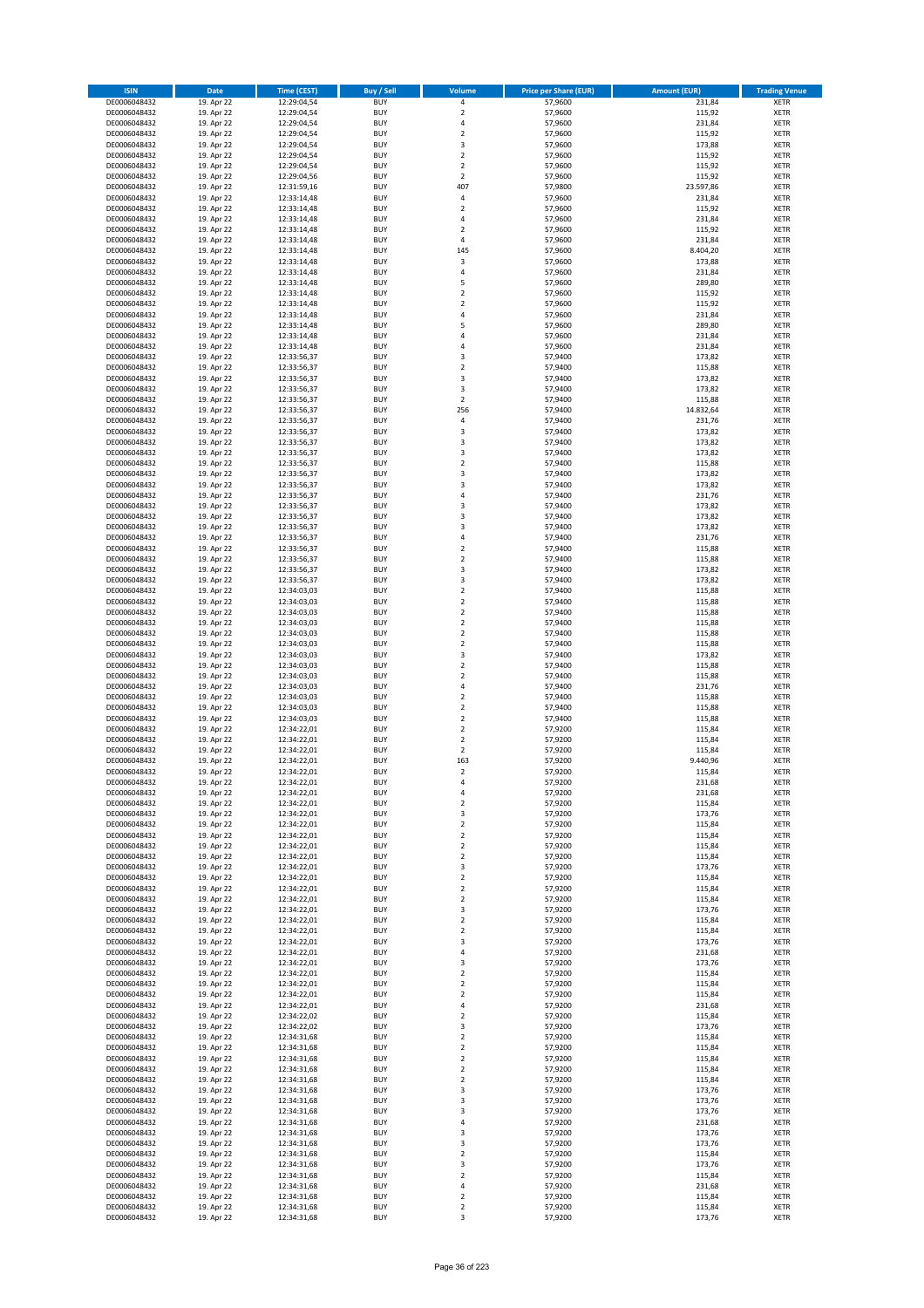| <b>ISIN</b>                  | <b>Date</b>              | Time (CEST)                | <b>Buy / Sell</b>        | Volume                                 | <b>Price per Share (EUR)</b> | <b>Amount (EUR)</b> | <b>Trading Venue</b>       |
|------------------------------|--------------------------|----------------------------|--------------------------|----------------------------------------|------------------------------|---------------------|----------------------------|
| DE0006048432                 | 19. Apr 22               | 12:34:31,68                | <b>BUY</b>               | 3                                      | 57,9200                      | 173,76              | <b>XETR</b>                |
| DE0006048432                 | 19. Apr 22               | 12:34:31,70                | <b>BUY</b>               | 3                                      | 57,9200                      | 173,76              | <b>XETR</b>                |
| DE0006048432                 | 19. Apr 22               | 12:36:04,47                | <b>BUY</b>               | 4                                      | 57,9200                      | 231,68              | <b>XETR</b>                |
| DE0006048432<br>DE0006048432 | 19. Apr 22<br>19. Apr 22 | 12:36:04,47<br>12:36:04,47 | <b>BUY</b><br><b>BUY</b> | 3<br>3                                 | 57,9200<br>57,9200           | 173,76<br>173,76    | <b>XETR</b><br><b>XETR</b> |
| DE0006048432                 | 19. Apr 22               | 12:36:04,47                | <b>BUY</b>               | 4                                      | 57,9200                      | 231,68              | <b>XETR</b>                |
| DE0006048432                 | 19. Apr 22               | 12:36:04,47                | <b>BUY</b>               | $\overline{\mathbf{c}}$                | 57,9200                      | 115,84              | <b>XETR</b>                |
| DE0006048432                 | 19. Apr 22               | 12:36:04,47                | <b>BUY</b>               | $\mathbf 2$                            | 57,9200                      | 115,84              | <b>XETR</b>                |
| DE0006048432                 | 19. Apr 22               | 12:36:04,47                | <b>BUY</b>               | 3                                      | 57,9200                      | 173,76              | <b>XETR</b>                |
| DE0006048432                 | 19. Apr 22               | 12:36:04,47                | <b>BUY</b><br><b>BUY</b> | $\overline{2}$<br>$\mathbf 2$          | 57,9200<br>57,9200           | 115,84<br>115,84    | <b>XETR</b><br><b>XETR</b> |
| DE0006048432<br>DE0006048432 | 19. Apr 22<br>19. Apr 22 | 12:36:04,47<br>12:36:04,47 | <b>BUY</b>               | 3                                      | 57,9200                      | 173,76              | <b>XETR</b>                |
| DE0006048432                 | 19. Apr 22               | 12:36:04,47                | <b>BUY</b>               | $\mathbf 2$                            | 57,9200                      | 115,84              | <b>XETR</b>                |
| DE0006048432                 | 19. Apr 22               | 12:36:04,47                | <b>BUY</b>               | $\overline{\mathbf{c}}$                | 57,9200                      | 115,84              | <b>XETR</b>                |
| DE0006048432                 | 19. Apr 22               | 12:36:04,47                | <b>BUY</b>               | 3                                      | 57,9200                      | 173,76              | <b>XETR</b>                |
| DE0006048432                 | 19. Apr 22               | 12:36:04,47                | <b>BUY</b>               | $\overline{\mathbf{c}}$                | 57,9200                      | 115,84              | <b>XETR</b>                |
| DE0006048432<br>DE0006048432 | 19. Apr 22<br>19. Apr 22 | 12:36:04,47<br>12:36:04,47 | <b>BUY</b><br><b>BUY</b> | $\mathbf 2$<br>3                       | 57,9200<br>57,9200           | 115,84<br>173,76    | <b>XETR</b><br><b>XETR</b> |
| DE0006048432                 | 19. Apr 22               | 12:36:04,47                | <b>BUY</b>               | $\overline{\mathbf{c}}$                | 57,9200                      | 115,84              | <b>XETR</b>                |
| DE0006048432                 | 19. Apr 22               | 12:36:04,47                | <b>BUY</b>               | 3                                      | 57,9200                      | 173,76              | <b>XETR</b>                |
| DE0006048432                 | 19. Apr 22               | 12:36:04,47                | <b>BUY</b>               | 3                                      | 57,9200                      | 173,76              | <b>XETR</b>                |
| DE0006048432                 | 19. Apr 22               | 12:36:04,47                | <b>BUY</b>               | $\mathbf 2$                            | 57,9200                      | 115,84              | <b>XETR</b>                |
| DE0006048432                 | 19. Apr 22               | 12:36:04,47                | <b>BUY</b><br><b>BUY</b> | 3<br>3                                 | 57,9200                      | 173,76              | <b>XETR</b>                |
| DE0006048432<br>DE0006048432 | 19. Apr 22<br>19. Apr 22 | 12:36:04,47<br>12:36:11,74 | <b>BUY</b>               | $\mathbf 2$                            | 57,9200<br>57,9200           | 173,76<br>115,84    | <b>XETR</b><br><b>XETR</b> |
| DE0006048432                 | 19. Apr 22               | 12:36:11,74                | <b>BUY</b>               | 3                                      | 57,9200                      | 173,76              | <b>XETR</b>                |
| DE0006048432                 | 19. Apr 22               | 12:36:11,74                | <b>BUY</b>               | $\mathbf 2$                            | 57,9200                      | 115,84              | XETR                       |
| DE0006048432                 | 19. Apr 22               | 12:36:11,74                | <b>BUY</b>               | 3                                      | 57,9200                      | 173,76              | <b>XETR</b>                |
| DE0006048432                 | 19. Apr 22               | 12:36:11,74                | <b>BUY</b>               | $\mathbf 2$                            | 57,9200                      | 115,84              | <b>XETR</b>                |
| DE0006048432<br>DE0006048432 | 19. Apr 22<br>19. Apr 22 | 12:36:11,74<br>12:36:11,74 | <b>BUY</b><br><b>BUY</b> | 3<br>3                                 | 57,9200<br>57,9200           | 173,76<br>173,76    | <b>XETR</b><br><b>XETR</b> |
| DE0006048432                 | 19. Apr 22               | 12:36:11,74                | <b>BUY</b>               | $\overline{\mathbf{2}}$                | 57,9200                      | 115,84              | <b>XETR</b>                |
| DE0006048432                 | 19. Apr 22               | 12:36:11,74                | <b>BUY</b>               | $\mathbf 2$                            | 57,9200                      | 115,84              | <b>XETR</b>                |
| DE0006048432                 | 19. Apr 22               | 12:36:11,74                | <b>BUY</b>               | $\mathbf 2$                            | 57,9200                      | 115,84              | <b>XETR</b>                |
| DE0006048432                 | 19. Apr 22               | 12:36:11,74                | <b>BUY</b>               | $\overline{2}$                         | 57,9200                      | 115,84              | <b>XETR</b>                |
| DE0006048432                 | 19. Apr 22               | 12:36:11,74                | <b>BUY</b><br><b>BUY</b> | 3<br>$\overline{\mathbf{c}}$           | 57,9200                      | 173,76              | <b>XETR</b><br><b>XETR</b> |
| DE0006048432<br>DE0006048432 | 19. Apr 22<br>19. Apr 22 | 12:36:11,74<br>12:36:11,74 | <b>BUY</b>               | $\mathbf 2$                            | 57,9200<br>57,9200           | 115,84<br>115,84    | <b>XETR</b>                |
| DE0006048432                 | 19. Apr 22               | 12:36:11,74                | <b>BUY</b>               | 3                                      | 57,9200                      | 173,76              | <b>XETR</b>                |
| DE0006048432                 | 19. Apr 22               | 12:36:11,74                | <b>BUY</b>               | $\mathbf 2$                            | 57,9200                      | 115,84              | <b>XETR</b>                |
| DE0006048432                 | 19. Apr 22               | 12:36:11,74                | <b>BUY</b>               | $\overline{\mathbf{c}}$                | 57,9200                      | 115,84              | <b>XETR</b>                |
| DE0006048432                 | 19. Apr 22               | 12:36:11,74                | <b>BUY</b>               | $\mathbf 2$                            | 57,9200                      | 115,84              | <b>XETR</b>                |
| DE0006048432<br>DE0006048432 | 19. Apr 22<br>19. Apr 22 | 12:36:11,74                | <b>BUY</b><br><b>BUY</b> | $\mathbf 1$<br>$\overline{\mathbf{c}}$ | 57,9200<br>57,9200           | 57,92<br>115,84     | <b>XETR</b><br><b>XETR</b> |
| DE0006048432                 | 19. Apr 22               | 12:36:11,76<br>12:40:17,55 | <b>BUY</b>               | 3                                      | 57,9400                      | 173,82              | <b>XETR</b>                |
| DE0006048432                 | 19. Apr 22               | 12:40:17,55                | <b>BUY</b>               | 3                                      | 57,9400                      | 173,82              | <b>XETR</b>                |
| DE0006048432                 | 19. Apr 22               | 12:40:17,55                | <b>BUY</b>               | $\mathbf 2$                            | 57,9400                      | 115,88              | <b>XETR</b>                |
| DE0006048432                 | 19. Apr 22               | 12:40:17,55                | <b>BUY</b>               | 3                                      | 57,9400                      | 173,82              | <b>XETR</b>                |
| DE0006048432                 | 19. Apr 22               | 12:40:17,55                | <b>BUY</b>               | $\mathbf 2$                            | 57,9400                      | 115,88              | <b>XETR</b>                |
| DE0006048432<br>DE0006048432 | 19. Apr 22<br>19. Apr 22 | 12:40:17,55<br>12:40:17,55 | <b>BUY</b><br><b>BUY</b> | $\overline{\mathbf{c}}$<br>3           | 57,9400<br>57,9400           | 115,88<br>173,82    | <b>XETR</b><br><b>XETR</b> |
| DE0006048432                 | 19. Apr 22               | 12:40:17,55                | <b>BUY</b>               | 160                                    | 57,9400                      | 9.270,40            | <b>XETR</b>                |
| DE0006048432                 | 19. Apr 22               | 12:40:17,55                | <b>BUY</b>               | $\overline{\mathbf{2}}$                | 57,9400                      | 115,88              | <b>XETR</b>                |
| DE0006048432                 | 19. Apr 22               | 12:40:17,55                | <b>BUY</b>               | $\mathbf 2$                            | 57,9400                      | 115,88              | <b>XETR</b>                |
| DE0006048432                 | 19. Apr 22               | 12:40:17,55                | <b>BUY</b>               | $\mathbf 2$                            | 57,9400                      | 115,88              | <b>XETR</b>                |
| DE0006048432                 | 19. Apr 22               | 12:40:17,55                | <b>BUY</b>               | $\mathbf 2$                            | 57,9400                      | 115,88              | <b>XETR</b>                |
| DE0006048432<br>DE0006048432 | 19. Apr 22<br>19. Apr 22 | 12:40:17,55<br>12:40:17,55 | <b>BUY</b><br><b>BUY</b> | $\overline{\mathbf{c}}$<br>3           | 57,9400<br>57,9400           | 115,88<br>173,82    | <b>XETR</b><br><b>XETR</b> |
| DE0006048432                 | 19. Apr 22               | 12:40:17,55                | <b>BUY</b>               | $\overline{\mathbf{c}}$                | 57,9400                      | 115,88              | <b>XETR</b>                |
| DE0006048432                 | 19. Apr 22               | 12:40:17,55                | <b>BUY</b>               | 4                                      | 57,9400                      | 231,76              | <b>XETR</b>                |
| DE0006048432                 | 19. Apr 22               | 12:40:31,81                | <b>BUY</b>               | $\mathbf 2$                            | 57,9200                      | 115,84              | <b>XETR</b>                |
| DE0006048432                 | 19. Apr 22               | 12:40:31,81                | <b>BUY</b>               | 63                                     | 57,9200                      | 3.648,96            | <b>XETR</b>                |
| DE0006048432<br>DE0006048432 | 19. Apr 22<br>19. Apr 22 | 12:40:31,81<br>12:40:31,81 | <b>BUY</b><br><b>BUY</b> | 4<br>4                                 | 57,9200<br>57,9200           | 231,68<br>231,68    | <b>XETR</b><br><b>XETR</b> |
| DE0006048432                 | 19. Apr 22               | 12:40:31,81                | BUY                      | 3                                      | 57,9200                      | 173,76              | <b>XETR</b>                |
| DE0006048432                 | 19. Apr 22               | 12:40:31,81                | <b>BUY</b>               | 2                                      | 57,9200                      | 115,84              | <b>XETR</b>                |
| DE0006048432                 | 19. Apr 22               | 12:40:31,81                | <b>BUY</b>               | 4                                      | 57,9200                      | 231,68              | <b>XETR</b>                |
| DE0006048432                 | 19. Apr 22               | 12:40:31,81                | <b>BUY</b>               | 2                                      | 57,9200                      | 115,84              | XETR                       |
| DE0006048432<br>DE0006048432 | 19. Apr 22<br>19. Apr 22 | 12:40:31,81<br>12:40:31,81 | <b>BUY</b><br><b>BUY</b> | $\mathbf 2$<br>$\mathbf 2$             | 57,9200<br>57,9200           | 115,84<br>115,84    | XETR<br><b>XETR</b>        |
| DE0006048432                 | 19. Apr 22               | 12:40:31,81                | <b>BUY</b>               | $\mathbf 2$                            | 57,9200                      | 115,84              | <b>XETR</b>                |
| DE0006048432                 | 19. Apr 22               | 12:40:31,81                | <b>BUY</b>               | $\mathbf 2$                            | 57,9200                      | 115,84              | <b>XETR</b>                |
| DE0006048432                 | 19. Apr 22               | 12:40:31,81                | <b>BUY</b>               | 3                                      | 57,9200                      | 173,76              | <b>XETR</b>                |
| DE0006048432                 | 19. Apr 22               | 12:40:31,81                | <b>BUY</b>               | $\mathbf 2$                            | 57,9200                      | 115,84              | <b>XETR</b>                |
| DE0006048432<br>DE0006048432 | 19. Apr 22<br>19. Apr 22 | 12:40:31,81<br>12:40:31,81 | <b>BUY</b><br><b>BUY</b> | 3<br>5                                 | 57,9200<br>57,9200           | 173,76<br>289,60    | <b>XETR</b><br><b>XETR</b> |
| DE0006048432                 | 19. Apr 22               | 12:40:31,81                | <b>BUY</b>               | $\mathbf 2$                            | 57,9200                      | 115,84              | <b>XETR</b>                |
| DE0006048432                 | 19. Apr 22               | 12:40:31,81                | <b>BUY</b>               | $\overline{\mathbf{2}}$                | 57,9200                      | 115,84              | <b>XETR</b>                |
| DE0006048432                 | 19. Apr 22               | 12:40:31,81                | <b>BUY</b>               | $\mathbf 2$                            | 57,9200                      | 115,84              | <b>XETR</b>                |
| DE0006048432                 | 19. Apr 22               | 12:40:31,81                | <b>BUY</b>               | $\mathbf 2$                            | 57,9200                      | 115,84              | <b>XETR</b>                |
| DE0006048432                 | 19. Apr 22               | 12:40:31,81                | <b>BUY</b>               | $\mathbf 2$                            | 57,9200                      | 115,84              | <b>XETR</b>                |
| DE0006048432<br>DE0006048432 | 19. Apr 22<br>19. Apr 22 | 12:40:31,81<br>12:40:31,81 | <b>BUY</b><br><b>BUY</b> | $\mathbf 2$<br>$\mathbf 2$             | 57,9200<br>57,9200           | 115,84<br>115,84    | <b>XETR</b><br>XETR        |
| DE0006048432                 | 19. Apr 22               | 12:40:31,81                | <b>BUY</b>               | $\mathbf 2$                            | 57,9200                      | 115,84              | <b>XETR</b>                |
| DE0006048432                 | 19. Apr 22               | 12:40:31,81                | <b>BUY</b>               | $\overline{\mathbf{2}}$                | 57,9200                      | 115,84              | <b>XETR</b>                |
| DE0006048432                 | 19. Apr 22               | 12:40:31,81                | <b>BUY</b>               | $\mathbf 2$                            | 57,9200                      | 115,84              | <b>XETR</b>                |
| DE0006048432                 | 19. Apr 22               | 12:40:31,81                | <b>BUY</b>               | 5                                      | 57,9200                      | 289,60              | <b>XETR</b>                |
| DE0006048432<br>DE0006048432 | 19. Apr 22<br>19. Apr 22 | 12:41:33,34<br>12:41:33,34 | <b>BUY</b><br><b>BUY</b> | 153<br>3                               | 57,9000<br>57,9000           | 8.858,70<br>173,70  | <b>XETR</b><br><b>XETR</b> |
| DE0006048432                 | 19. Apr 22               | 12:41:33,34                | <b>BUY</b>               | $\mathbf 2$                            | 57,9000                      | 115,80              | <b>XETR</b>                |
| DE0006048432                 | 19. Apr 22               | 12:41:33,34                | <b>BUY</b>               | $\mathbf 2$                            | 57,9000                      | 115,80              | <b>XETR</b>                |
| DE0006048432                 | 19. Apr 22               | 12:41:33,34                | <b>BUY</b>               | 3                                      | 57,9000                      | 173,70              | <b>XETR</b>                |
| DE0006048432                 | 19. Apr 22               | 12:41:33,34                | <b>BUY</b>               | $\mathbf 2$                            | 57,9000                      | 115,80              | <b>XETR</b>                |
| DE0006048432                 | 19. Apr 22               | 12:41:33,34                | <b>BUY</b>               | 4                                      | 57,9000                      | 231,60              | <b>XETR</b>                |
| DE0006048432<br>DE0006048432 | 19. Apr 22<br>19. Apr 22 | 12:41:33,34<br>12:41:33,34 | <b>BUY</b><br><b>BUY</b> | 5<br>$\mathbf 2$                       | 57,9000<br>57,9000           | 289,50<br>115,80    | <b>XETR</b><br><b>XETR</b> |
| DE0006048432                 | 19. Apr 22               | 12:41:33,34                | <b>BUY</b>               | 3                                      | 57,9000                      | 173,70              | <b>XETR</b>                |
| DE0006048432                 | 19. Apr 22               | 12:41:33,34                | <b>BUY</b>               | 4                                      | 57,9000                      | 231,60              | <b>XETR</b>                |
| DE0006048432                 | 19. Apr 22               | 12:41:33,34                | <b>BUY</b>               | 4                                      | 57,9000                      | 231,60              | <b>XETR</b>                |
| DE0006048432                 | 19. Apr 22               | 12:41:33,34                | <b>BUY</b>               | 4                                      | 57,9000                      | 231,60              | <b>XETR</b>                |
| DE0006048432<br>DE0006048432 | 19. Apr 22<br>19. Apr 22 | 12:41:33,34<br>12:41:33,34 | <b>BUY</b><br><b>BUY</b> | $\overline{\mathbf{c}}$<br>4           | 57,9000<br>57,9000           | 115,80<br>231,60    | <b>XETR</b><br>XETR        |
| DE0006048432                 | 19. Apr 22               | 12:41:33,34                | <b>BUY</b>               | 4                                      | 57,9000                      | 231,60              | <b>XETR</b>                |
| DE0006048432                 | 19. Apr 22               | 12:41:33,34                | <b>BUY</b>               | 3                                      | 57,9000                      | 173,70              | XETR                       |
| DE0006048432                 | 19. Apr 22               | 12:41:33,34                | <b>BUY</b>               | $\mathbf 2$                            | 57,9000                      | 115,80              | <b>XETR</b>                |
| DE0006048432                 | 19. Apr 22               | 12:41:33,34                | <b>BUY</b>               | $\overline{2}$                         | 57,9000                      | 115,80              | <b>XETR</b>                |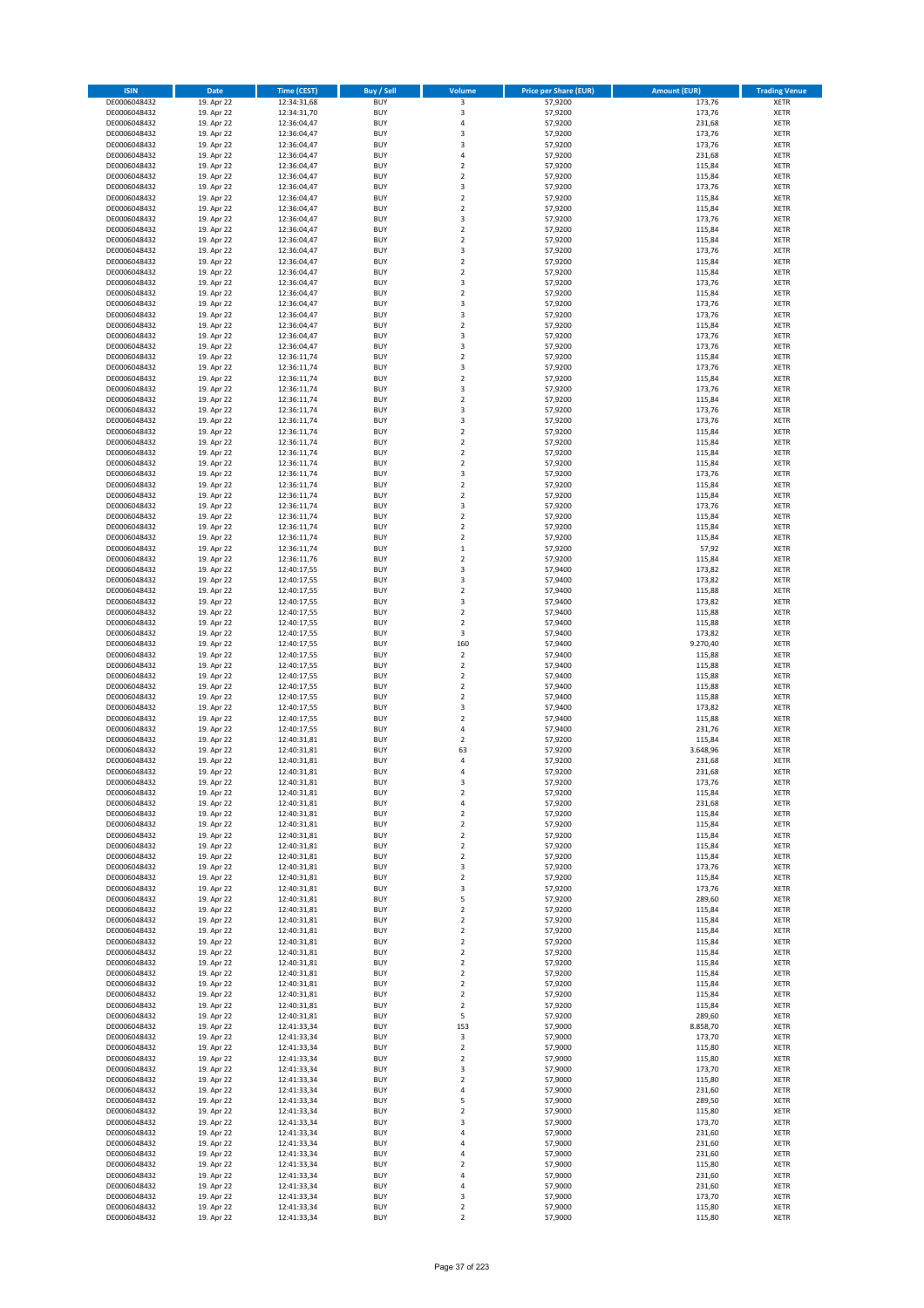| <b>ISIN</b>                  | <b>Date</b>              | <b>Time (CEST)</b>         | <b>Buy / Sell</b>        | <b>Volume</b>                          | <b>Price per Share (EUR)</b> | <b>Amount (EUR)</b> | <b>Trading Venue</b>       |
|------------------------------|--------------------------|----------------------------|--------------------------|----------------------------------------|------------------------------|---------------------|----------------------------|
| DE0006048432                 | 19. Apr 22               | 12:41:33,34                | <b>BUY</b>               | 3                                      | 57,9000                      | 173,70              | <b>XETR</b>                |
| DE0006048432                 | 19. Apr 22               | 12:41:33,34                | <b>BUY</b>               | 3                                      | 57,9000                      | 173,70              | <b>XETR</b>                |
| DE0006048432                 | 19. Apr 22               | 12:41:33,34                | <b>BUY</b>               | 4                                      | 57,9000                      | 231,60              | <b>XETR</b>                |
| DE0006048432<br>DE0006048432 | 19. Apr 22<br>19. Apr 22 | 12:41:33,34<br>12:43:43,27 | <b>BUY</b><br><b>BUY</b> | 4<br>3                                 | 57,9000<br>57,9000           | 231,60<br>173,70    | <b>XETR</b><br><b>XETR</b> |
| DE0006048432                 | 19. Apr 22               | 12:43:43,27                | <b>BUY</b>               | $\mathbf 2$                            | 57,9000                      | 115,80              | <b>XETR</b>                |
| DE0006048432                 | 19. Apr 22               | 12:43:43,27                | <b>BUY</b>               | $\mathbf 2$                            | 57,9000                      | 115,80              | <b>XETR</b>                |
| DE0006048432                 | 19. Apr 22               | 12:43:43,27                | <b>BUY</b>               | $\overline{\mathbf{c}}$                | 57,9000                      | 115,80              | <b>XETR</b>                |
| DE0006048432                 | 19. Apr 22               | 12:43:43,27                | <b>BUY</b>               | $\mathbf 2$                            | 57,9000                      | 115,80              | <b>XETR</b>                |
| DE0006048432                 | 19. Apr 22               | 12:43:43,27                | <b>BUY</b>               | $\overline{2}$                         | 57,9000                      | 115,80              | <b>XETR</b>                |
| DE0006048432                 | 19. Apr 22               | 12:43:43,27                | <b>BUY</b>               | $\mathbf 2$                            | 57,9000                      | 115,80              | <b>XETR</b>                |
| DE0006048432<br>DE0006048432 | 19. Apr 22<br>19. Apr 22 | 12:43:43,27                | <b>BUY</b><br><b>BUY</b> | $\overline{\mathbf{c}}$<br>$\mathbf 2$ | 57,9000<br>57,9000           | 115,80<br>115,80    | <b>XETR</b><br><b>XETR</b> |
| DE0006048432                 | 19. Apr 22               | 12:43:43,27<br>12:43:43,27 | <b>BUY</b>               | 4                                      | 57,9000                      | 231,60              | <b>XETR</b>                |
| DE0006048432                 | 19. Apr 22               | 12:43:43,27                | <b>BUY</b>               | 3                                      | 57,9000                      | 173,70              | <b>XETR</b>                |
| DE0006048432                 | 19. Apr 22               | 12:43:43,27                | <b>BUY</b>               | 3                                      | 57,9000                      | 173,70              | <b>XETR</b>                |
| DE0006048432                 | 19. Apr 22               | 12:43:43,27                | <b>BUY</b>               | $\mathbf 2$                            | 57,9000                      | 115,80              | <b>XETR</b>                |
| DE0006048432                 | 19. Apr 22               | 12:46:00,36                | <b>BUY</b>               | $\mathbf 2$                            | 57,9800                      | 115,96              | <b>XETR</b>                |
| DE0006048432                 | 19. Apr 22               | 12:46:00,36                | <b>BUY</b>               | $\overline{\mathbf{c}}$                | 57,9800                      | 115,96              | <b>XETR</b>                |
| DE0006048432                 | 19. Apr 22               | 12:46:00,36                | <b>BUY</b>               | 3                                      | 57,9800                      | 173,94              | <b>XETR</b>                |
| DE0006048432<br>DE0006048432 | 19. Apr 22<br>19. Apr 22 | 12:46:00,36<br>12:46:00,36 | <b>BUY</b><br><b>BUY</b> | 4<br>4                                 | 57,9800<br>57,9800           | 231,92<br>231,92    | <b>XETR</b><br><b>XETR</b> |
| DE0006048432                 | 19. Apr 22               | 12:46:00,36                | <b>BUY</b>               | $\overline{7}$                         | 57,9800                      | 405,86              | <b>XETR</b>                |
| DE0006048432                 | 19. Apr 22               | 12:46:00,36                | <b>BUY</b>               | 4                                      | 57,9800                      | 231,92              | <b>XETR</b>                |
| DE0006048432                 | 19. Apr 22               | 12:46:00,36                | <b>BUY</b>               | 6                                      | 57,9800                      | 347,88              | <b>XETR</b>                |
| DE0006048432                 | 19. Apr 22               | 12:46:00,36                | <b>BUY</b>               | 4                                      | 57,9800                      | 231,92              | <b>XETR</b>                |
| DE0006048432                 | 19. Apr 22               | 12:46:00,36                | <b>BUY</b>               | 5                                      | 57,9800                      | 289,90              | <b>XETR</b>                |
| DE0006048432                 | 19. Apr 22               | 12:46:00,36                | <b>BUY</b>               | 3                                      | 57,9800                      | 173,94              | <b>XETR</b>                |
| DE0006048432<br>DE0006048432 | 19. Apr 22<br>19. Apr 22 | 12:46:00,36<br>12:46:00,36 | <b>BUY</b><br><b>BUY</b> | 6<br>$\overline{\mathbf{c}}$           | 57,9800<br>57,9800           | 347,88<br>115,96    | <b>XETR</b><br><b>XETR</b> |
| DE0006048432                 | 19. Apr 22               | 12:46:00,36                | <b>BUY</b>               | 5                                      | 57,9800                      | 289,90              | <b>XETR</b>                |
| DE0006048432                 | 19. Apr 22               | 12:46:00,37                | <b>BUY</b>               | 4                                      | 57,9800                      | 231,92              | <b>XETR</b>                |
| DE0006048432                 | 19. Apr 22               | 12:46:34,58                | <b>BUY</b>               | 159                                    | 57,9800                      | 9.218,82            | <b>XETR</b>                |
| DE0006048432                 | 19. Apr 22               | 12:46:36,59                | <b>BUY</b>               | $\overline{\mathbf{2}}$                | 57,9600                      | 115,92              | <b>XETR</b>                |
| DE0006048432                 | 19. Apr 22               | 12:46:36,59                | <b>BUY</b>               | 183                                    | 57,9600                      | 10.606,68           | <b>XETR</b>                |
| DE0006048432                 | 19. Apr 22               | 12:46:36,59                | <b>BUY</b>               | 6                                      | 57,9600                      | 347,76              | <b>XETR</b>                |
| DE0006048432<br>DE0006048432 | 19. Apr 22<br>19. Apr 22 | 12:46:36,59<br>12:46:36,59 | <b>BUY</b><br><b>BUY</b> | $\overline{7}$<br>4                    | 57,9600<br>57,9600           | 405,72<br>231,84    | <b>XETR</b><br><b>XETR</b> |
| DE0006048432                 | 19. Apr 22               | 12:46:36,59                | <b>BUY</b>               | 6                                      | 57,9600                      | 347,76              | <b>XETR</b>                |
| DE0006048432                 | 19. Apr 22               | 12:46:36,59                | <b>BUY</b>               | 6                                      | 57,9600                      | 347,76              | <b>XETR</b>                |
| DE0006048432                 | 19. Apr 22               | 12:46:36,59                | <b>BUY</b>               | 5                                      | 57,9600                      | 289,80              | <b>XETR</b>                |
| DE0006048432                 | 19. Apr 22               | 12:46:36,59                | <b>BUY</b>               | 5                                      | 57,9600                      | 289,80              | <b>XETR</b>                |
| DE0006048432                 | 19. Apr 22               | 12:46:36,59                | <b>BUY</b>               | 5                                      | 57,9600                      | 289,80              | <b>XETR</b>                |
| DE0006048432                 | 19. Apr 22               | 12:46:36,59                | <b>BUY</b>               | 6                                      | 57,9600                      | 347,76              | <b>XETR</b>                |
| DE0006048432                 | 19. Apr 22               | 12:46:36,59                | <b>BUY</b>               | 5                                      | 57,9600                      | 289,80              | <b>XETR</b>                |
| DE0006048432<br>DE0006048432 | 19. Apr 22<br>19. Apr 22 | 12:46:52,28<br>12:46:52,28 | <b>BUY</b><br><b>BUY</b> | $\overline{\mathbf{2}}$<br>4           | 57,9600<br>57,9600           | 115,92<br>231,84    | <b>XETR</b><br><b>XETR</b> |
| DE0006048432                 | 19. Apr 22               | 12:46:52,28                | <b>BUY</b>               | $\mathbf 2$                            | 57,9600                      | 115,92              | <b>XETR</b>                |
| DE0006048432                 | 19. Apr 22               | 12:46:52,28                | <b>BUY</b>               | 204                                    | 57,9600                      | 11.823,84           | <b>XETR</b>                |
| DE0006048432                 | 19. Apr 22               | 12:46:52,28                | <b>BUY</b>               | 4                                      | 57,9600                      | 231,84              | <b>XETR</b>                |
| DE0006048432                 | 19. Apr 22               | 12:46:52,28                | <b>BUY</b>               | 4                                      | 57,9600                      | 231,84              | <b>XETR</b>                |
| DE0006048432                 | 19. Apr 22               | 12:46:52,28                | <b>BUY</b>               | 4                                      | 57,9600                      | 231,84              | <b>XETR</b>                |
| DE0006048432                 | 19. Apr 22               | 12:46:52,28                | <b>BUY</b>               | 3                                      | 57,9600                      | 173,88              | <b>XETR</b>                |
| DE0006048432<br>DE0006048432 | 19. Apr 22<br>19. Apr 22 | 12:46:52,28<br>12:46:52,28 | <b>BUY</b><br><b>BUY</b> | $\mathbf 2$<br>5                       | 57,9600<br>57,9600           | 115,92<br>289,80    | <b>XETR</b><br><b>XETR</b> |
| DE0006048432                 | 19. Apr 22               | 12:46:52,28                | <b>BUY</b>               | 4                                      | 57,9600                      | 231,84              | <b>XETR</b>                |
| DE0006048432                 | 19. Apr 22               | 12:46:52,28                | <b>BUY</b>               | 5                                      | 57,9600                      | 289,80              | <b>XETR</b>                |
| DE0006048432                 | 19. Apr 22               | 12:46:52,28                | <b>BUY</b>               | 3                                      | 57,9600                      | 173,88              | <b>XETR</b>                |
| DE0006048432                 | 19. Apr 22               | 12:46:52,28                | <b>BUY</b>               | 4                                      | 57,9600                      | 231,84              | <b>XETR</b>                |
| DE0006048432                 | 19. Apr 22               | 12:46:52,28                | <b>BUY</b>               | 4                                      | 57,9600                      | 231,84              | <b>XETR</b>                |
| DE0006048432                 | 19. Apr 22               | 12:46:52,28                | <b>BUY</b>               | 5                                      | 57,9600                      | 289,80              | <b>XETR</b>                |
| DE0006048432<br>DE0006048432 | 19. Apr 22<br>19. Apr 22 | 12:46:52,28<br>12:46:52,28 | <b>BUY</b><br><b>BUY</b> | $\overline{a}$<br>4                    | 57,9600<br>57,9600           | 231,84<br>231,84    | <b>XETR</b><br><b>XETR</b> |
| DE0006048432                 | 19. Apr 22               | 12:46:52,28                | <b>BUY</b>               | 4                                      | 57,9600                      | 231,84              | <b>XETR</b>                |
| DE0006048432                 | 19. Apr 22               | 12:46:52,28                | BUY                      | 3                                      | 57,9600                      | 173,88              | <b>XETR</b>                |
| DE0006048432                 | 19. Apr 22               | 12:46:52,30                | <b>BUY</b>               | 4                                      | 57,9600                      | 231,84              | <b>XETR</b>                |
| DE0006048432                 | 19. Apr 22               | 12:46:52,30                | <b>BUY</b>               | 4                                      | 57,9600                      | 231,84              | <b>XETR</b>                |
| DE0006048432                 | 19. Apr 22               | 12:48:27,59                | <b>BUY</b>               | 3                                      | 57,9400                      | 173,82              | XETR                       |
| DE0006048432                 | 19. Apr 22               | 12:48:27,59                | <b>BUY</b>               | 4                                      | 57,9400                      | 231,76              | <b>XETR</b>                |
| DE0006048432<br>DE0006048432 | 19. Apr 22<br>19. Apr 22 | 12:48:27,59<br>12:48:27,59 | <b>BUY</b><br><b>BUY</b> | 3<br>3                                 | 57,9400<br>57,9400           | 173,82<br>173,82    | <b>XETR</b><br><b>XETR</b> |
| DE0006048432                 | 19. Apr 22               | 12:48:27,59                | <b>BUY</b>               | $\mathbf 2$                            | 57,9400                      | 115,88              | <b>XETR</b>                |
| DE0006048432                 | 19. Apr 22               | 12:48:27,59                | <b>BUY</b>               | 202                                    | 57,9400                      | 11.703,88           | <b>XETR</b>                |
| DE0006048432                 | 19. Apr 22               | 12:48:27,59                | <b>BUY</b>               | $\mathbf 2$                            | 57,9400                      | 115,88              | <b>XETR</b>                |
| DE0006048432                 | 19. Apr 22               | 12:48:27,59                | <b>BUY</b>               | 4                                      | 57,9400                      | 231,76              | <b>XETR</b>                |
| DE0006048432                 | 19. Apr 22               | 12:48:27,59                | <b>BUY</b>               | $\overline{\mathbf{c}}$                | 57,9400                      | 115,88              | <b>XETR</b>                |
| DE0006048432<br>DE0006048432 | 19. Apr 22<br>19. Apr 22 | 12:48:27,59<br>12:50:11,60 | <b>BUY</b><br><b>BUY</b> | 4<br>$\overline{\mathbf{c}}$           | 57,9400<br>57,9400           | 231,76<br>115,88    | <b>XETR</b><br><b>XETR</b> |
| DE0006048432                 | 19. Apr 22               | 12:50:11,60                | <b>BUY</b>               | 4                                      | 57,9400                      | 231,76              | <b>XETR</b>                |
| DE0006048432                 | 19. Apr 22               | 12:50:11,60                | <b>BUY</b>               | 4                                      | 57,9400                      | 231,76              | <b>XETR</b>                |
| DE0006048432                 | 19. Apr 22               | 12:50:11,60                | <b>BUY</b>               | 3                                      | 57,9400                      | 173,82              | <b>XETR</b>                |
| DE0006048432                 | 19. Apr 22               | 12:50:11,60                | <b>BUY</b>               | 4                                      | 57,9400                      | 231,76              | <b>XETR</b>                |
| DE0006048432                 | 19. Apr 22               | 12:50:11,60                | <b>BUY</b>               | 3                                      | 57,9400                      | 173,82              | XETR                       |
| DE0006048432                 | 19. Apr 22               | 12:50:11,60                | <b>BUY</b>               | 4                                      | 57,9400                      | 231,76              | <b>XETR</b>                |
| DE0006048432<br>DE0006048432 | 19. Apr 22<br>19. Apr 22 | 12:50:52,32<br>12:50:52,32 | <b>BUY</b><br><b>BUY</b> | $\overline{\mathbf{c}}$<br>3           | 57,9400<br>57,9400           | 115,88<br>173,82    | <b>XETR</b><br><b>XETR</b> |
| DE0006048432                 | 19. Apr 22               | 12:50:52,32                | <b>BUY</b>               | 4                                      | 57,9400                      | 231,76              | <b>XETR</b>                |
| DE0006048432                 | 19. Apr 22               | 12:50:56,30                | <b>BUY</b>               | 4                                      | 57,9400                      | 231,76              | <b>XETR</b>                |
| DE0006048432                 | 19. Apr 22               | 12:50:56,30                | <b>BUY</b>               | 4                                      | 57,9400                      | 231,76              | <b>XETR</b>                |
| DE0006048432                 | 19. Apr 22               | 12:50:56,30                | <b>BUY</b>               | $\mathbf 1$                            | 57,9400                      | 57,94               | <b>XETR</b>                |
| DE0006048432                 | 19. Apr 22               | 12:51:55,97                | <b>BUY</b>               | 3                                      | 57,9400                      | 173,82              | <b>XETR</b>                |
| DE0006048432                 | 19. Apr 22               | 12:51:55,97                | <b>BUY</b>               | 3                                      | 57,9400                      | 173,82<br>347,64    | <b>XETR</b>                |
| DE0006048432<br>DE0006048432 | 19. Apr 22<br>19. Apr 22 | 12:51:55,97<br>12:51:55,97 | <b>BUY</b><br><b>BUY</b> | 6<br>$\mathbf 1$                       | 57,9400<br>57,9400           | 57,94               | <b>XETR</b><br><b>XETR</b> |
| DE0006048432                 | 19. Apr 22               | 12:53:53,19                | <b>BUY</b>               | 3                                      | 57,9400                      | 173,82              | <b>XETR</b>                |
| DE0006048432                 | 19. Apr 22               | 12:53:53,19                | <b>BUY</b>               | 5                                      | 57,9400                      | 289,70              | <b>XETR</b>                |
| DE0006048432                 | 19. Apr 22               | 12:53:53,19                | <b>BUY</b>               | 5                                      | 57,9400                      | 289,70              | <b>XETR</b>                |
| DE0006048432                 | 19. Apr 22               | 12:54:11,12                | <b>BUY</b>               | 6                                      | 57,9400                      | 347,64              | <b>XETR</b>                |
| DE0006048432                 | 19. Apr 22               | 12:54:11,12                | <b>BUY</b>               | 4                                      | 57,9400                      | 231,76              | <b>XETR</b>                |
| DE0006048432<br>DE0006048432 | 19. Apr 22<br>19. Apr 22 | 12:54:11,12<br>12:54:11,12 | <b>BUY</b><br><b>BUY</b> | 4<br>5                                 | 57,9400<br>57,9400           | 231,76<br>289,70    | <b>XETR</b><br><b>XETR</b> |
| DE0006048432                 | 19. Apr 22               | 12:54:21,10                | <b>BUY</b>               | 3                                      | 57,9400                      | 173,82              | XETR                       |
| DE0006048432                 | 19. Apr 22               | 12:54:54,03                | <b>BUY</b>               | 5                                      | 57,9400                      | 289,70              | <b>XETR</b>                |
| DE0006048432                 | 19. Apr 22               | 12:55:51,64                | <b>BUY</b>               | 5                                      | 57,9400                      | 289,70              | XETR                       |
| DE0006048432                 | 19. Apr 22               | 12:55:51,64                | <b>BUY</b>               | 5                                      | 57,9400                      | 289,70              | <b>XETR</b>                |
| DE0006048432                 | 19. Apr 22               | 12:55:51,64                | <b>BUY</b>               | 5                                      | 57,9400                      | 289,70              | <b>XETR</b>                |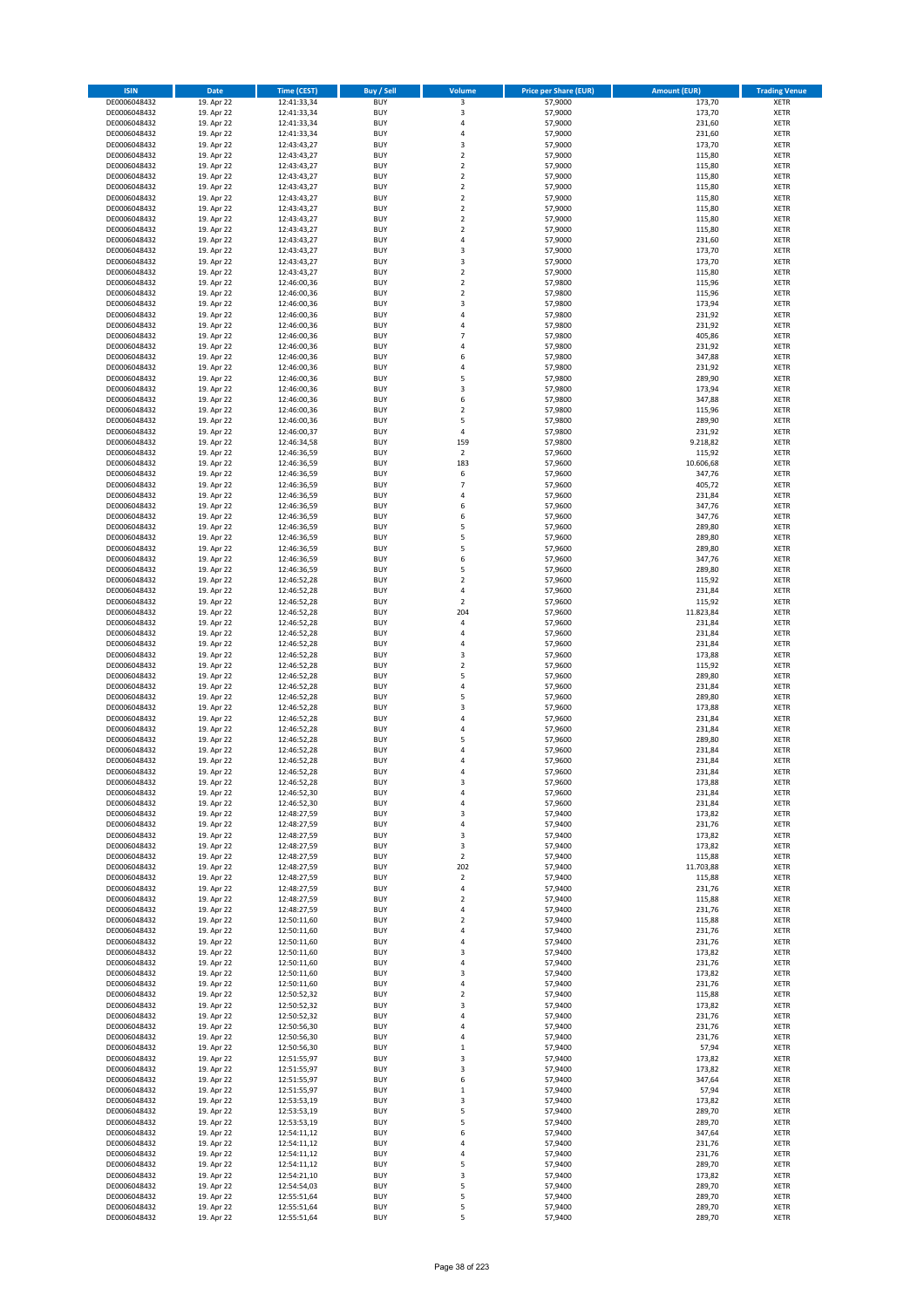| <b>ISIN</b>                  | Date                     | Time (CEST)                | <b>Buy / Sell</b>        | <b>Volume</b>                    | <b>Price per Share (EUR)</b> | <b>Amount (EUR)</b> | <b>Trading Venue</b>       |
|------------------------------|--------------------------|----------------------------|--------------------------|----------------------------------|------------------------------|---------------------|----------------------------|
| DE0006048432                 | 19. Apr 22               | 12:55:51,64                | <b>BUY</b>               | 3                                | 57,9400                      | 173,82              | <b>XETR</b>                |
| DE0006048432                 | 19. Apr 22               | 12:55:51,64                | <b>BUY</b>               | 6                                | 57,9400                      | 347,64              | XETR                       |
| DE0006048432                 | 19. Apr 22               | 12:57:27,09                | <b>BUY</b>               | 4                                | 57,9400                      | 231,76              | <b>XETR</b>                |
| DE0006048432                 | 19. Apr 22               | 12:57:27,09                | <b>BUY</b>               | $\mathsf 3$                      | 57,9400                      | 173,82              | XETR                       |
| DE0006048432<br>DE0006048432 | 19. Apr 22<br>19. Apr 22 | 12:57:27,09<br>12:57:27,09 | <b>BUY</b><br><b>BUY</b> | 6<br>$\mathsf 3$                 | 57,9400<br>57,9400           | 347,64<br>173,82    | <b>XETR</b><br><b>XETR</b> |
| DE0006048432                 | 19. Apr 22               | 12:57:40,38                | <b>BUY</b>               | 451                              | 57,9600                      | 26.139,96           | <b>XETR</b>                |
| DE0006048432                 | 19. Apr 22               | 12:57:50,56                | <b>BUY</b>               | 3                                | 57,9400                      | 173,82              | <b>XETR</b>                |
| DE0006048432                 | 19. Apr 22               | 12:57:50,56                | <b>BUY</b>               | 3                                | 57,9400                      | 173,82              | <b>XETR</b>                |
| DE0006048432                 | 19. Apr 22               | 12:59:03,08                | <b>BUY</b>               | 210                              | 57,9400                      | 12.167,40           | <b>XETR</b>                |
| DE0006048432                 | 19. Apr 22               | 13:02:10,07                | <b>BUY</b>               | 9                                | 57,9400                      | 521,46              | <b>XETR</b>                |
| DE0006048432                 | 19. Apr 22               | 13:02:10,07                | <b>BUY</b>               | $\mathbf 2$                      | 57,9400                      | 115,88              | <b>XETR</b>                |
| DE0006048432<br>DE0006048432 | 19. Apr 22<br>19. Apr 22 | 13:02:10,07<br>13:02:10,07 | <b>BUY</b><br><b>BUY</b> | 8<br>173                         | 57,9400<br>57,9400           | 463,52<br>10.023,62 | <b>XETR</b><br><b>XETR</b> |
| DE0006048432                 | 19. Apr 22               | 13:02:10,07                | <b>BUY</b>               | 5                                | 57,9400                      | 289,70              | <b>XETR</b>                |
| DE0006048432                 | 19. Apr 22               | 13:02:10,07                | <b>BUY</b>               | 4                                | 57,9400                      | 231,76              | <b>XETR</b>                |
| DE0006048432                 | 19. Apr 22               | 13:02:10,07                | <b>BUY</b>               | 4                                | 57,9400                      | 231,76              | <b>XETR</b>                |
| DE0006048432                 | 19. Apr 22               | 13:02:10,07                | <b>BUY</b>               | 6                                | 57,9400                      | 347,64              | <b>XETR</b>                |
| DE0006048432                 | 19. Apr 22               | 13:02:10,07                | <b>BUY</b>               | 3                                | 57,9400                      | 173,82              | <b>XETR</b>                |
| DE0006048432<br>DE0006048432 | 19. Apr 22<br>19. Apr 22 | 13:02:10,07                | <b>BUY</b><br><b>BUY</b> | 9<br>5                           | 57,9400<br>57,9400           | 521,46<br>289,70    | <b>XETR</b><br><b>XETR</b> |
| DE0006048432                 | 19. Apr 22               | 13:02:10,07<br>13:02:10,07 | <b>BUY</b>               | $\overline{7}$                   | 57,9400                      | 405,58              | <b>XETR</b>                |
| DE0006048432                 | 19. Apr 22               | 13:02:10,07                | <b>BUY</b>               | 9                                | 57,9400                      | 521,46              | <b>XETR</b>                |
| DE0006048432                 | 19. Apr 22               | 13:02:10,07                | <b>BUY</b>               | 9                                | 57,9400                      | 521,46              | <b>XETR</b>                |
| DE0006048432                 | 19. Apr 22               | 13:02:13,72                | <b>BUY</b>               | $\mathbf 2$                      | 57,9400                      | 115,88              | <b>XETR</b>                |
| DE0006048432                 | 19. Apr 22               | 13:02:13,72                | <b>BUY</b>               | $\mathbf 2$                      | 57,9400                      | 115,88              | <b>XETR</b>                |
| DE0006048432<br>DE0006048432 | 19. Apr 22               | 13:02:13,72                | <b>BUY</b><br><b>BUY</b> | $\overline{4}$<br>$\overline{7}$ | 57,9400                      | 231,76              | <b>XETR</b><br><b>XETR</b> |
| DE0006048432                 | 19. Apr 22<br>19. Apr 22 | 13:02:13,72<br>13:02:13,72 | <b>BUY</b>               | $\mathsf 3$                      | 57,9400<br>57,9400           | 405,58<br>173,82    | <b>XETR</b>                |
| DE0006048432                 | 19. Apr 22               | 13:02:13,72                | <b>BUY</b>               | 4                                | 57,9400                      | 231,76              | <b>XETR</b>                |
| DE0006048432                 | 19. Apr 22               | 13:02:13,72                | <b>BUY</b>               | 3                                | 57,9400                      | 173,82              | <b>XETR</b>                |
| DE0006048432                 | 19. Apr 22               | 13:02:13,72                | <b>BUY</b>               | $\overline{2}$                   | 57,9400                      | 115,88              | <b>XETR</b>                |
| DE0006048432                 | 19. Apr 22               | 13:02:13,72                | <b>BUY</b>               | 10                               | 57,9400                      | 579,40              | <b>XETR</b>                |
| DE0006048432                 | 19. Apr 22               | 13:02:13,72                | <b>BUY</b>               | 10                               | 57,9400                      | 579,40              | <b>XETR</b>                |
| DE0006048432<br>DE0006048432 | 19. Apr 22<br>19. Apr 22 | 13:02:13,72<br>13:02:13,72 | <b>BUY</b><br><b>BUY</b> | 10<br>9                          | 57,9400<br>57,9400           | 579,40<br>521,46    | <b>XETR</b><br><b>XETR</b> |
| DE0006048432                 | 19. Apr 22               | 13:02:13,72                | <b>BUY</b>               | 10                               | 57,9400                      | 579,40              | <b>XETR</b>                |
| DE0006048432                 | 19. Apr 22               | 13:02:13,72                | <b>BUY</b>               | 5                                | 57,9400                      | 289,70              | <b>XETR</b>                |
| DE0006048432                 | 19. Apr 22               | 13:02:13,72                | <b>BUY</b>               | 8                                | 57,9400                      | 463,52              | <b>XETR</b>                |
| DE0006048432                 | 19. Apr 22               | 13:02:13,72                | <b>BUY</b>               | $\overline{7}$                   | 57,9400                      | 405,58              | <b>XETR</b>                |
| DE0006048432                 | 19. Apr 22               | 13:02:13,72                | <b>BUY</b>               | 6                                | 57,9400                      | 347,64              | <b>XETR</b>                |
| DE0006048432                 | 19. Apr 22               | 13:02:13,72                | <b>BUY</b><br><b>BUY</b> | 4                                | 57,9400                      | 231,76<br>347,64    | <b>XETR</b>                |
| DE0006048432<br>DE0006048432 | 19. Apr 22<br>19. Apr 22 | 13:02:13,72<br>13:02:13,72 | <b>BUY</b>               | 6<br>5                           | 57,9400<br>57,9400           | 289,70              | <b>XETR</b><br><b>XETR</b> |
| DE0006048432                 | 19. Apr 22               | 13:02:13,72                | <b>BUY</b>               | 6                                | 57,9400                      | 347,64              | <b>XETR</b>                |
| DE0006048432                 | 19. Apr 22               | 13:02:13,72                | <b>BUY</b>               | 10                               | 57,9400                      | 579,40              | <b>XETR</b>                |
| DE0006048432                 | 19. Apr 22               | 13:02:13,72                | <b>BUY</b>               | 3                                | 57,9400                      | 173,82              | <b>XETR</b>                |
| DE0006048432                 | 19. Apr 22               | 13:02:13,72                | <b>BUY</b>               | 6                                | 57,9400                      | 347,64              | <b>XETR</b>                |
| DE0006048432<br>DE0006048432 | 19. Apr 22               | 13:02:13,72                | <b>BUY</b><br><b>BUY</b> | 11<br>10                         | 57,9400<br>57,9400           | 637,34<br>579,40    | <b>XETR</b><br><b>XETR</b> |
| DE0006048432                 | 19. Apr 22<br>19. Apr 22 | 13:02:13,72<br>13:02:13,72 | <b>BUY</b>               | 6                                | 57,9400                      | 347,64              | <b>XETR</b>                |
| DE0006048432                 | 19. Apr 22               | 13:02:13,73                | <b>BUY</b>               | $\overline{7}$                   | 57,9400                      | 405,58              | <b>XETR</b>                |
| DE0006048432                 | 19. Apr 22               | 13:02:13,73                | <b>BUY</b>               | 5                                | 57,9400                      | 289,70              | <b>XETR</b>                |
| DE0006048432                 | 19. Apr 22               | 13:02:14,35                | <b>BUY</b>               | 141                              | 57,9200                      | 8.166,72            | <b>XETR</b>                |
| DE0006048432                 | 19. Apr 22               | 13:02:14,35                | <b>BUY</b>               | 6                                | 57,9200                      | 347,52              | <b>XETR</b>                |
| DE0006048432                 | 19. Apr 22               | 13:02:49,45                | <b>BUY</b>               | $\overline{2}$                   | 57,9200                      | 115,84              | <b>XETR</b>                |
| DE0006048432<br>DE0006048432 | 19. Apr 22<br>19. Apr 22 | 13:02:49,45<br>13:02:49,45 | <b>BUY</b><br><b>BUY</b> | $\mathbf 2$<br>$\sqrt{4}$        | 57,9200<br>57,9200           | 115,84<br>231,68    | <b>XETR</b><br><b>XETR</b> |
| DE0006048432                 | 19. Apr 22               | 13:02:49,45                | <b>BUY</b>               | 5                                | 57,9200                      | 289,60              | <b>XETR</b>                |
| DE0006048432                 | 19. Apr 22               | 13:02:49,45                | <b>BUY</b>               | 3                                | 57,9200                      | 173,76              | <b>XETR</b>                |
| DE0006048432                 | 19. Apr 22               | 13:02:49,45                | <b>BUY</b>               | $\mathsf 3$                      | 57,9200                      | 173,76              | <b>XETR</b>                |
| DE0006048432                 | 19. Apr 22               | 13:02:49,45                | <b>BUY</b>               | $\overline{2}$                   | 57,9200                      | 115,84              | <b>XETR</b>                |
| DE0006048432                 | 19. Apr 22               | 13:02:49,45                | <b>BUY</b>               | 82                               | 57,9200                      | 4.749,44            | <b>XETR</b>                |
| DE0006048432<br>DE0006048432 | 19. Apr 22<br>19. Apr 22 | 13:02:49,45<br>13:02:49,45 | <b>BUY</b><br>BUY        | 5<br>3                           | 57,9200                      | 289,60              | <b>XETR</b><br>XETR        |
| DE0006048432                 | 19. Apr 22               | 13:02:49,45                | <b>BUY</b>               | 3                                | 57,9200<br>57,9200           | 173,76<br>173,76    | <b>XETR</b>                |
| DE0006048432                 | 19. Apr 22               | 13:02:49,45                | <b>BUY</b>               | 4                                | 57,9200                      | 231,68              | <b>XETR</b>                |
| DE0006048432                 | 19. Apr 22               | 13:02:49,45                | <b>BUY</b>               | 4                                | 57,9200                      | 231,68              | <b>XETR</b>                |
| DE0006048432                 | 19. Apr 22               | 13:02:49,45                | <b>BUY</b>               | 5                                | 57,9200                      | 289,60              | <b>XETR</b>                |
| DE0006048432                 | 19. Apr 22               | 13:02:49,47                | <b>BUY</b>               | $\overline{2}$                   | 57,9200                      | 115,84              | <b>XETR</b>                |
| DE0006048432                 | 19. Apr 22<br>19. Apr 22 | 13:02:49,47                | <b>BUY</b>               | $\overline{2}$                   | 57,9200                      | 115,84              | <b>XETR</b>                |
| DE0006048432<br>DE0006048432 | 19. Apr 22               | 13:02:49,47<br>13:05:55,40 | <b>BUY</b><br><b>BUY</b> | 3<br>3                           | 57,9200<br>57,9400           | 173,76<br>173,82    | <b>XETR</b><br>XETR        |
| DE0006048432                 | 19. Apr 22               | 13:05:55,40                | <b>BUY</b>               | 56                               | 57,9400                      | 3.244,64            | <b>XETR</b>                |
| DE0006048432                 | 19. Apr 22               | 13:05:55,40                | <b>BUY</b>               | 8                                | 57,9400                      | 463,52              | XETR                       |
| DE0006048432                 | 19. Apr 22               | 13:05:55,40                | <b>BUY</b>               | 10                               | 57,9400                      | 579,40              | <b>XETR</b>                |
| DE0006048432                 | 19. Apr 22               | 13:05:55,40                | <b>BUY</b>               | 6                                | 57,9400                      | 347,64              | XETR                       |
| DE0006048432<br>DE0006048432 | 19. Apr 22<br>19. Apr 22 | 13:05:55,40<br>13:05:55,40 | <b>BUY</b><br><b>BUY</b> | 8<br>8                           | 57,9400<br>57,9400           | 463,52<br>463,52    | <b>XETR</b><br><b>XETR</b> |
| DE0006048432                 | 19. Apr 22               | 13:05:55,40                | <b>BUY</b>               | 10                               | 57,9400                      | 579,40              | <b>XETR</b>                |
| DE0006048432                 | 19. Apr 22               | 13:05:55,40                | <b>BUY</b>               | 8                                | 57,9400                      | 463,52              | <b>XETR</b>                |
| DE0006048432                 | 19. Apr 22               | 13:05:55,40                | <b>BUY</b>               | 5                                | 57,9400                      | 289,70              | <b>XETR</b>                |
| DE0006048432                 | 19. Apr 22               | 13:05:55,40                | <b>BUY</b>               | $\overline{7}$                   | 57,9400                      | 405,58              | XETR                       |
| DE0006048432                 | 19. Apr 22               | 13:05:55,40                | <b>BUY</b>               | 6                                | 57,9400                      | 347,64              | XETR                       |
| DE0006048432                 | 19. Apr 22               | 13:05:55,40                | <b>BUY</b><br><b>BUY</b> | 5                                | 57,9400                      | 289,70              | <b>XETR</b>                |
| DE0006048432<br>DE0006048432 | 19. Apr 22<br>19. Apr 22 | 13:05:55,40<br>13:05:55,40 | <b>BUY</b>               | $10\,$<br>8                      | 57,9400<br>57,9400           | 579,40<br>463,52    | <b>XETR</b><br>XETR        |
| DE0006048432                 | 19. Apr 22               | 13:05:55,40                | <b>BUY</b>               | $10\,$                           | 57,9400                      | 579,40              | <b>XETR</b>                |
| DE0006048432                 | 19. Apr 22               | 13:05:55,40                | <b>BUY</b>               | 72                               | 57,9400                      | 4.171,68            | XETR                       |
| DE0006048432                 | 19. Apr 22               | 13:06:56,91                | <b>BUY</b>               | 4                                | 57,9200                      | 231,68              | <b>XETR</b>                |
| DE0006048432                 | 19. Apr 22               | 13:06:56,91                | <b>BUY</b>               | 3                                | 57,9200                      | 173,76              | XETR                       |
| DE0006048432                 | 19. Apr 22               | 13:06:56,91                | <b>BUY</b>               | 3                                | 57,9200                      | 173,76              | <b>XETR</b>                |
| DE0006048432<br>DE0006048432 | 19. Apr 22<br>19. Apr 22 | 13:06:56,91<br>13:06:56,91 | <b>BUY</b><br><b>BUY</b> | 3<br>3                           | 57,9200<br>57,9200           | 173,76<br>173,76    | <b>XETR</b><br><b>XETR</b> |
| DE0006048432                 | 19. Apr 22               | 13:06:56,91                | <b>BUY</b>               | 4                                | 57,9200                      | 231,68              | <b>XETR</b>                |
| DE0006048432                 | 19. Apr 22               | 13:06:56,91                | <b>BUY</b>               | 4                                | 57,9200                      | 231,68              | XETR                       |
| DE0006048432                 | 19. Apr 22               | 13:06:56,91                | <b>BUY</b>               | 58                               | 57,9200                      | 3.359,36            | XETR                       |
| DE0006048432                 | 19. Apr 22               | 13:06:56,91                | <b>BUY</b>               | 6                                | 57,9200                      | 347,52              | <b>XETR</b>                |
| DE0006048432                 | 19. Apr 22               | 13:06:56,91                | <b>BUY</b>               | 4                                | 57,9200                      | 231,68              | <b>XETR</b>                |
| DE0006048432                 | 19. Apr 22               | 13:06:56,91                | <b>BUY</b>               | 5                                | 57,9200                      | 289,60              | <b>XETR</b>                |
| DE0006048432<br>DE0006048432 | 19. Apr 22<br>19. Apr 22 | 13:06:56,91                | <b>BUY</b><br><b>BUY</b> | $\overline{2}$<br>3              | 57,9200<br>57,9200           | 115,84<br>173,76    | XETR<br>XETR               |
| DE0006048432                 | 19. Apr 22               | 13:06:56,91<br>13:09:07,28 | <b>BUY</b>               | 6                                | 57,9600                      | 347,76              | <b>XETR</b>                |
| DE0006048432                 | 19. Apr 22               | 13:09:07,28                | <b>BUY</b>               | 8                                | 57,9600                      | 463,68              | XETR                       |
| DE0006048432                 | 19. Apr 22               | 13:09:07,28                | <b>BUY</b>               | $\overline{\phantom{a}}$         | 57,9600                      | 405,72              | <b>XETR</b>                |
| DE0006048432                 | 19. Apr 22               | 13:09:07,28                | <b>BUY</b>               | $\overline{7}$                   | 57,9600                      | 405,72              | <b>XETR</b>                |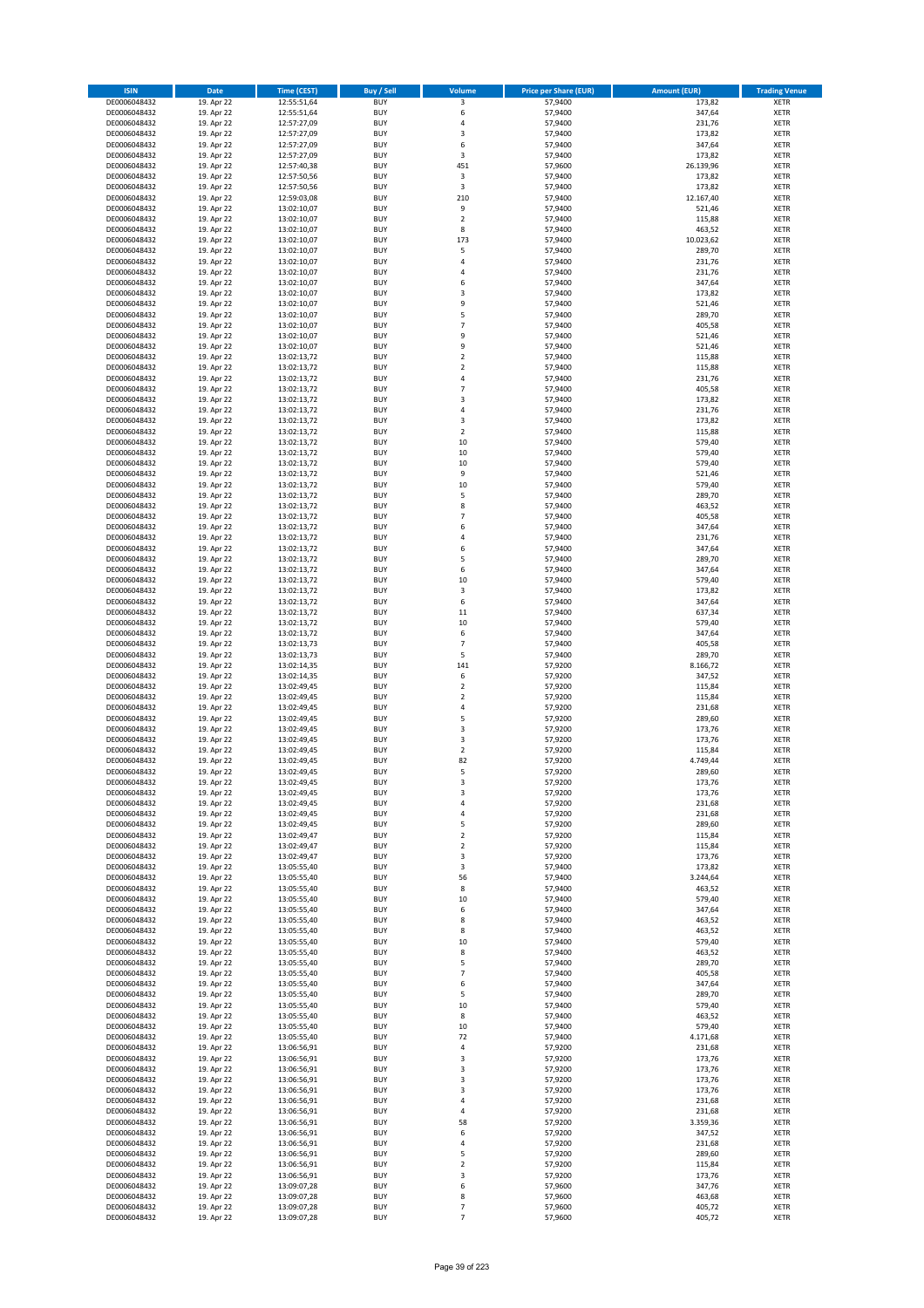| <b>ISIN</b>                  | <b>Date</b>              | Time (CEST)                | <b>Buy / Sell</b>        | <b>Volume</b>                | <b>Price per Share (EUR)</b> | <b>Amount (EUR)</b> | <b>Trading Venue</b>       |
|------------------------------|--------------------------|----------------------------|--------------------------|------------------------------|------------------------------|---------------------|----------------------------|
| DE0006048432                 | 19. Apr 22               | 13:09:07,28                | <b>BUY</b>               | $\overline{7}$               | 57,9600                      | 405,72              | <b>XETR</b>                |
| DE0006048432                 | 19. Apr 22               | 13:09:07,28                | <b>BUY</b>               | 6                            | 57,9600                      | 347,76              | <b>XETR</b>                |
| DE0006048432                 | 19. Apr 22               | 13:09:07,29                | <b>BUY</b>               | 6                            | 57,9600                      | 347,76              | <b>XETR</b>                |
| DE0006048432<br>DE0006048432 | 19. Apr 22<br>19. Apr 22 | 13:10:01,34<br>13:10:01,34 | <b>BUY</b><br><b>BUY</b> | 3<br>6                       | 57,9600<br>57,9600           | 173,88<br>347,76    | <b>XETR</b><br><b>XETR</b> |
| DE0006048432                 | 19. Apr 22               | 13:10:01,34                | <b>BUY</b>               | 4                            | 57,9600                      | 231,84              | <b>XETR</b>                |
| DE0006048432                 | 19. Apr 22               | 13:10:01,34                | <b>BUY</b>               | 6                            | 57,9600                      | 347,76              | <b>XETR</b>                |
| DE0006048432                 | 19. Apr 22               | 13:10:01,34                | <b>BUY</b>               | 4                            | 57,9600                      | 231,84              | <b>XETR</b>                |
| DE0006048432                 | 19. Apr 22               | 13:10:01,34                | <b>BUY</b>               | 6                            | 57,9600                      | 347,76              | <b>XETR</b>                |
| DE0006048432                 | 19. Apr 22               | 13:10:01,34                | <b>BUY</b>               | 5                            | 57,9600                      | 289,80              | <b>XETR</b>                |
| DE0006048432                 | 19. Apr 22               | 13:10:01,34                | <b>BUY</b>               | 8                            | 57,9600                      | 463,68              | <b>XETR</b>                |
| DE0006048432                 | 19. Apr 22<br>19. Apr 22 | 13:10:01,34                | <b>BUY</b><br><b>BUY</b> | $\overline{\mathbf{c}}$<br>5 | 57,9600                      | 115,92<br>289,80    | <b>XETR</b><br><b>XETR</b> |
| DE0006048432<br>DE0006048432 | 19. Apr 22               | 13:10:01,34<br>13:10:01,34 | <b>BUY</b>               | $\overline{7}$               | 57,9600<br>57,9600           | 405,72              | <b>XETR</b>                |
| DE0006048432                 | 19. Apr 22               | 13:10:01,34                | <b>BUY</b>               | 5                            | 57,9600                      | 289,80              | <b>XETR</b>                |
| DE0006048432                 | 19. Apr 22               | 13:10:01,34                | <b>BUY</b>               | 5                            | 57,9600                      | 289,80              | <b>XETR</b>                |
| DE0006048432                 | 19. Apr 22               | 13:10:01,34                | <b>BUY</b>               | $\overline{7}$               | 57,9600                      | 405,72              | <b>XETR</b>                |
| DE0006048432                 | 19. Apr 22               | 13:10:01,34                | <b>BUY</b>               | 3                            | 57,9600                      | 173,88              | <b>XETR</b>                |
| DE0006048432                 | 19. Apr 22               | 13:10:01,34                | <b>BUY</b>               | 5                            | 57,9600                      | 289,80              | <b>XETR</b>                |
| DE0006048432                 | 19. Apr 22               | 13:10:01,34                | <b>BUY</b>               | 5                            | 57,9600                      | 289,80              | <b>XETR</b>                |
| DE0006048432<br>DE0006048432 | 19. Apr 22<br>19. Apr 22 | 13:10:01,34<br>13:10:01,36 | <b>BUY</b><br><b>BUY</b> | $\overline{\mathbf{c}}$<br>3 | 57,9600<br>57,9600           | 115,92<br>173,88    | <b>XETR</b><br><b>XETR</b> |
| DE0006048432                 | 19. Apr 22               | 13:10:01,36                | <b>BUY</b>               | 3                            | 57,9600                      | 173,88              | <b>XETR</b>                |
| DE0006048432                 | 19. Apr 22               | 13:10:38,87                | <b>BUY</b>               | 332                          | 57,9600                      | 19.242,72           | <b>XETR</b>                |
| DE0006048432                 | 19. Apr 22               | 13:10:56,56                | <b>BUY</b>               | 4                            | 57,9400                      | 231,76              | <b>XETR</b>                |
| DE0006048432                 | 19. Apr 22               | 13:10:56,56                | <b>BUY</b>               | 4                            | 57,9400                      | 231,76              | <b>XETR</b>                |
| DE0006048432                 | 19. Apr 22               | 13:10:56,56                | <b>BUY</b>               | 264                          | 57,9400                      | 15.296,16           | <b>XETR</b>                |
| DE0006048432                 | 19. Apr 22               | 13:10:56,56                | <b>BUY</b>               | 6                            | 57,9400                      | 347,64              | <b>XETR</b>                |
| DE0006048432<br>DE0006048432 | 19. Apr 22<br>19. Apr 22 | 13:10:56,56<br>13:10:56,56 | <b>BUY</b><br><b>BUY</b> | $\overline{7}$<br>6          | 57,9400<br>57,9400           | 405,58<br>347,64    | <b>XETR</b><br><b>XETR</b> |
| DE0006048432                 | 19. Apr 22               | 13:10:56,56                | <b>BUY</b>               | 5                            | 57,9400                      | 289,70              | <b>XETR</b>                |
| DE0006048432                 | 19. Apr 22               | 13:10:56,56                | <b>BUY</b>               | 4                            | 57,9400                      | 231,76              | <b>XETR</b>                |
| DE0006048432                 | 19. Apr 22               | 13:10:56,56                | <b>BUY</b>               | 4                            | 57,9400                      | 231,76              | <b>XETR</b>                |
| DE0006048432                 | 19. Apr 22               | 13:10:56,56                | <b>BUY</b>               | 3                            | 57,9400                      | 173,82              | <b>XETR</b>                |
| DE0006048432                 | 19. Apr 22               | 13:10:56,56                | <b>BUY</b>               | 5                            | 57.9400                      | 289,70              | <b>XETR</b>                |
| DE0006048432                 | 19. Apr 22               | 13:10:56,56                | <b>BUY</b>               | 4                            | 57,9400                      | 231,76              | <b>XETR</b>                |
| DE0006048432                 | 19. Apr 22               | 13:10:56,56                | <b>BUY</b><br><b>BUY</b> | $\overline{7}$<br>5          | 57,9400<br>57,9400           | 405,58<br>289,70    | <b>XETR</b><br><b>XETR</b> |
| DE0006048432<br>DE0006048432 | 19. Apr 22<br>19. Apr 22 | 13:10:56,56<br>13:10:56,56 | <b>BUY</b>               | 6                            | 57,9400                      | 347,64              | <b>XETR</b>                |
| DE0006048432                 | 19. Apr 22               | 13:10:56,56                | <b>BUY</b>               | 8                            | 57,9400                      | 463,52              | <b>XETR</b>                |
| DE0006048432                 | 19. Apr 22               | 13:10:56,56                | <b>BUY</b>               | 4                            | 57,9400                      | 231,76              | <b>XETR</b>                |
| DE0006048432                 | 19. Apr 22               | 13:10:57,75                | <b>BUY</b>               | 4                            | 57,9400                      | 231,76              | <b>XETR</b>                |
| DE0006048432                 | 19. Apr 22               | 13:10:57,75                | <b>BUY</b>               | 3                            | 57,9400                      | 173,82              | <b>XETR</b>                |
| DE0006048432                 | 19. Apr 22               | 13:10:57,75                | <b>BUY</b>               | 6                            | 57,9400                      | 347,64              | <b>XETR</b>                |
| DE0006048432                 | 19. Apr 22               | 13:10:57,75                | <b>BUY</b>               | $\overline{7}$               | 57,9400                      | 405,58              | <b>XETR</b>                |
| DE0006048432                 | 19. Apr 22               | 13:10:57,76                | <b>BUY</b>               | 5                            | 57,9400                      | 289,70              | <b>XETR</b>                |
| DE0006048432<br>DE0006048432 | 19. Apr 22<br>19. Apr 22 | 13:13:03,90<br>13:13:03,90 | <b>BUY</b><br><b>BUY</b> | 3<br>5                       | 57,9200<br>57,9200           | 173,76<br>289,60    | <b>XETR</b><br><b>XETR</b> |
| DE0006048432                 | 19. Apr 22               | 13:13:03,90                | <b>BUY</b>               | 4                            | 57,9200                      | 231,68              | <b>XETR</b>                |
| DE0006048432                 | 19. Apr 22               | 13:13:03,90                | <b>BUY</b>               | $\mathbf 2$                  | 57,9200                      | 115,84              | <b>XETR</b>                |
| DE0006048432                 | 19. Apr 22               | 13:13:03,90                | <b>BUY</b>               | 5                            | 57,9200                      | 289,60              | <b>XETR</b>                |
| DE0006048432                 | 19. Apr 22               | 13:13:03,90                | <b>BUY</b>               | 3                            | 57,9200                      | 173,76              | <b>XETR</b>                |
| DE0006048432                 | 19. Apr 22               | 13:13:03,90                | <b>BUY</b>               | 74                           | 57,9200                      | 4.286,08            | <b>XETR</b>                |
| DE0006048432                 | 19. Apr 22               | 13:13:03,90                | <b>BUY</b>               | 5<br>5                       | 57,9200                      | 289,60              | <b>XETR</b>                |
| DE0006048432<br>DE0006048432 | 19. Apr 22<br>19. Apr 22 | 13:13:03,90<br>13:13:03,90 | <b>BUY</b><br><b>BUY</b> | 4                            | 57,9200<br>57,9200           | 289,60<br>231,68    | <b>XETR</b><br><b>XETR</b> |
| DE0006048432                 | 19. Apr 22               | 13:13:03,90                | <b>BUY</b>               | 3                            | 57,9200                      | 173,76              | <b>XETR</b>                |
| DE0006048432                 | 19. Apr 22               | 13:13:03,90                | <b>BUY</b>               | 4                            | 57,9200                      | 231,68              | <b>XETR</b>                |
| DE0006048432                 | 19. Apr 22               | 13:13:03,90                | <b>BUY</b>               | 6                            | 57,9200                      | 347,52              | <b>XETR</b>                |
| DE0006048432                 | 19. Apr 22               | 13:14:58,70                | <b>BUY</b>               | 5                            | 57,9800                      | 289,90              | <b>XETR</b>                |
| DE0006048432                 | 19. Apr 22               | 13:14:58,70                | <b>BUY</b>               | $\mathbf 2$                  | 57,9800                      | 115,96              | <b>XETR</b>                |
| DE0006048432                 | 19. Apr 22               | 13:14:58,70                | <b>BUY</b>               | 4                            | 57,9800                      | 231,92              | <b>XETR</b><br><b>XETR</b> |
| DE0006048432<br>DE0006048432 | 19. Apr 22<br>19. Apr 22 | 13:16:19,28<br>13:16:19,28 | <b>BUY</b><br><b>BUY</b> | 4<br>3                       | 58,0200<br>58,0200           | 232,08<br>174,06    | <b>XETR</b>                |
| DE0006048432                 | 19. Apr 22               | 13:16:19,28                | BUY                      | 4                            | 58,0200                      | 232,08              | <b>XETR</b>                |
| DE0006048432                 | 19. Apr 22               | 13:16:19,28                | <b>BUY</b>               | 5                            | 58,0200                      | 290,10              | <b>XETR</b>                |
| DE0006048432                 | 19. Apr 22               | 13:16:19,28                | <b>BUY</b>               | 5                            | 58,0200                      | 290,10              | <b>XETR</b>                |
| DE0006048432                 | 19. Apr 22               | 13:16:19,28                | <b>BUY</b>               | 176                          | 58,0200                      | 10.211,52           | XETR                       |
| DE0006048432                 | 19. Apr 22               | 13:16:19,28                | <b>BUY</b>               | 5                            | 58,0200                      | 290,10              | <b>XETR</b>                |
| DE0006048432<br>DE0006048432 | 19. Apr 22<br>19. Apr 22 | 13:16:19,28                | <b>BUY</b><br><b>BUY</b> | 4<br>4                       | 58,0200<br>58,0200           | 232,08<br>232,08    | <b>XETR</b>                |
| DE0006048432                 | 19. Apr 22               | 13:16:19,28<br>13:16:19,28 | <b>BUY</b>               | 5                            | 58,0200                      | 290,10              | <b>XETR</b><br><b>XETR</b> |
| DE0006048432                 | 19. Apr 22               | 13:16:19,28                | <b>BUY</b>               | 5                            | 58,0200                      | 290,10              | <b>XETR</b>                |
| DE0006048432                 | 19. Apr 22               | 13:16:19,28                | <b>BUY</b>               | 4                            | 58,0200                      | 232,08              | <b>XETR</b>                |
| DE0006048432                 | 19. Apr 22               | 13:16:19,28                | <b>BUY</b>               | $\overline{7}$               | 58,0200                      | 406,14              | <b>XETR</b>                |
| DE0006048432                 | 19. Apr 22               | 13:16:19,28                | <b>BUY</b>               | 5                            | 58,0200                      | 290,10              | <b>XETR</b>                |
| DE0006048432                 | 19. Apr 22               | 13:16:19,28                | <b>BUY</b>               | 6                            | 58,0200                      | 348,12              | <b>XETR</b>                |
| DE0006048432<br>DE0006048432 | 19. Apr 22<br>19. Apr 22 | 13:16:19,28<br>13:16:19,28 | <b>BUY</b><br><b>BUY</b> | 6<br>3                       | 58,0200<br>58,0200           | 348,12<br>174,06    | <b>XETR</b><br><b>XETR</b> |
| DE0006048432                 | 19. Apr 22               | 13:16:19,28                | <b>BUY</b>               | 6                            | 58,0200                      | 348,12              | <b>XETR</b>                |
| DE0006048432                 | 19. Apr 22               | 13:16:19,28                | <b>BUY</b>               | 4                            | 58,0200                      | 232,08              | <b>XETR</b>                |
| DE0006048432                 | 19. Apr 22               | 13:16:19,28                | <b>BUY</b>               | 6                            | 58,0200                      | 348,12              | <b>XETR</b>                |
| DE0006048432                 | 19. Apr 22               | 13:16:19,28                | <b>BUY</b>               | 4                            | 58,0200                      | 232,08              | XETR                       |
| DE0006048432                 | 19. Apr 22               | 13:16:19,28                | <b>BUY</b>               | 5                            | 58,0200                      | 290,10              | <b>XETR</b>                |
| DE0006048432                 | 19. Apr 22               | 13:16:19,28                | <b>BUY</b>               | $\overline{7}$               | 58,0200                      | 406,14              | <b>XETR</b>                |
| DE0006048432<br>DE0006048432 | 19. Apr 22<br>19. Apr 22 | 13:16:19,28<br>13:16:19,28 | <b>BUY</b><br><b>BUY</b> | $\overline{7}$<br>3          | 58,0200<br>58,0200           | 406,14<br>174,06    | <b>XETR</b><br><b>XETR</b> |
| DE0006048432                 | 19. Apr 22               | 13:16:19,28                | <b>BUY</b>               | 6                            | 58,0200                      | 348,12              | <b>XETR</b>                |
| DE0006048432                 | 19. Apr 22               | 13:16:19,28                | <b>BUY</b>               | 9                            | 58,0200                      | 522,18              | <b>XETR</b>                |
| DE0006048432                 | 19. Apr 22               | 13:16:19,28                | <b>BUY</b>               | 5                            | 58,0200                      | 290,10              | <b>XETR</b>                |
| DE0006048432                 | 19. Apr 22               | 13:16:42,01                | <b>BUY</b>               | $\mathbf 2$                  | 58,0000                      | 116,00              | <b>XETR</b>                |
| DE0006048432                 | 19. Apr 22               | 13:16:42,01                | <b>BUY</b>               | 3                            | 58,0000                      | 174,00              | <b>XETR</b>                |
| DE0006048432                 | 19. Apr 22               | 13:16:42,01                | <b>BUY</b>               | 4                            | 58,0000                      | 232,00              | <b>XETR</b>                |
| DE0006048432<br>DE0006048432 | 19. Apr 22<br>19. Apr 22 | 13:16:42,01                | <b>BUY</b><br><b>BUY</b> | 4<br>5                       | 58,0000<br>58,0000           | 232,00<br>290,00    | XETR<br><b>XETR</b>        |
| DE0006048432                 | 19. Apr 22               | 13:16:42,01<br>13:16:42,01 | <b>BUY</b>               | $\mathbf 2$                  | 58,0000                      | 116,00              | <b>XETR</b>                |
| DE0006048432                 | 19. Apr 22               | 13:16:42,01                | <b>BUY</b>               | 5                            | 58,0000                      | 290,00              | <b>XETR</b>                |
| DE0006048432                 | 19. Apr 22               | 13:16:42,03                | <b>BUY</b>               | 4                            | 58,0000                      | 232,00              | <b>XETR</b>                |
| DE0006048432                 | 19. Apr 22               | 13:16:45,19                | <b>BUY</b>               | 173                          | 57,9800                      | 10.030,54           | <b>XETR</b>                |
| DE0006048432                 | 19. Apr 22               | 13:16:45,19                | <b>BUY</b>               | 6                            | 57,9800                      | 347,88              | <b>XETR</b>                |
| DE0006048432                 | 19. Apr 22               | 13:16:45,19                | <b>BUY</b>               | 5                            | 57,9800                      | 289,90              | <b>XETR</b>                |
| DE0006048432                 | 19. Apr 22               | 13:16:45,19                | <b>BUY</b><br><b>BUY</b> | 3<br>$\overline{\mathbf{2}}$ | 57,9800                      | 173,94              | XETR<br><b>XETR</b>        |
| DE0006048432<br>DE0006048432 | 19. Apr 22<br>19. Apr 22 | 13:16:45,19<br>13:16:45,19 | <b>BUY</b>               | 5                            | 57,9800<br>57,9800           | 115,96<br>289,90    | <b>XETR</b>                |
| DE0006048432                 | 19. Apr 22               | 13:16:45,19                | <b>BUY</b>               | 5                            | 57,9800                      | 289,90              | <b>XETR</b>                |
| DE0006048432                 | 19. Apr 22               | 13:16:45,19                | <b>BUY</b>               | 5                            | 57,9800                      | 289,90              | XETR                       |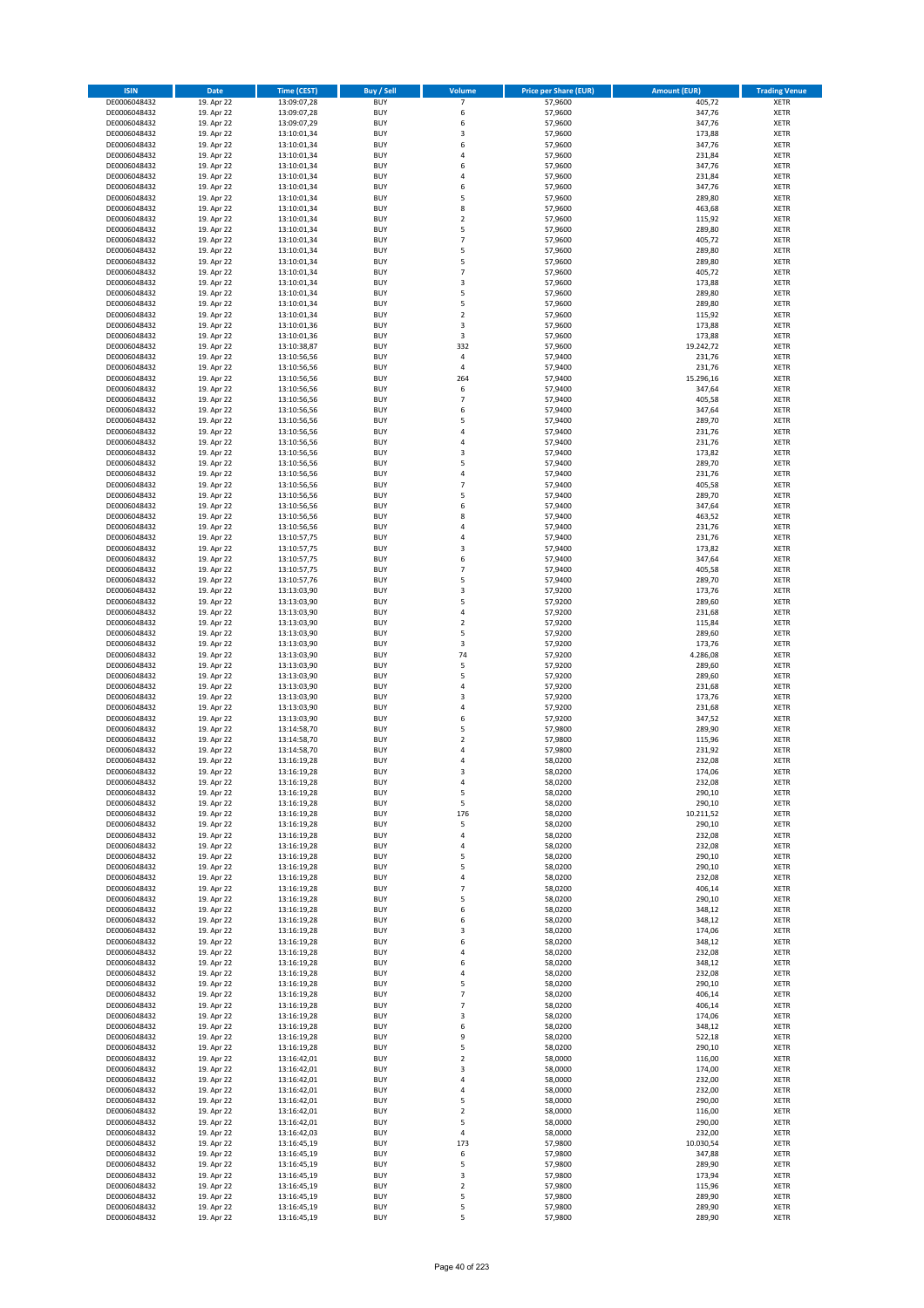| <b>ISIN</b>                  | <b>Date</b>              | <b>Time (CEST)</b>         | <b>Buy / Sell</b>        | <b>Volume</b>                             | <b>Price per Share (EUR)</b> | <b>Amount (EUR)</b> | <b>Trading Venue</b>       |
|------------------------------|--------------------------|----------------------------|--------------------------|-------------------------------------------|------------------------------|---------------------|----------------------------|
| DE0006048432                 | 19. Apr 22               | 13:16:45,19                | <b>BUY</b>               | 5                                         | 57,9800                      | 289,90              | <b>XETR</b>                |
| DE0006048432                 | 19. Apr 22               | 13:16:45,19                | <b>BUY</b>               | 6                                         | 57,9800                      | 347,88              | <b>XETR</b>                |
| DE0006048432                 | 19. Apr 22               | 13:16:45,19                | <b>BUY</b>               | $\mathbf 2$                               | 57,9800                      | 115,96              | <b>XETR</b>                |
| DE0006048432<br>DE0006048432 | 19. Apr 22<br>19. Apr 22 | 13:16:45,19<br>13:16:45,19 | <b>BUY</b><br><b>BUY</b> | 3<br>5                                    | 57,9800<br>57,9800           | 173,94<br>289,90    | <b>XETR</b><br><b>XETR</b> |
| DE0006048432                 | 19. Apr 22               | 13:16:45,19                | <b>BUY</b>               | 5                                         | 57,9800                      | 289,90              | <b>XETR</b>                |
| DE0006048432                 | 19. Apr 22               | 13:16:45,19                | <b>BUY</b>               | 6                                         | 57,9800                      | 347,88              | <b>XETR</b>                |
| DE0006048432                 | 19. Apr 22               | 13:16:45,19                | <b>BUY</b>               | 4                                         | 57,9800                      | 231,92              | <b>XETR</b>                |
| DE0006048432                 | 19. Apr 22               | 13:16:45,19                | <b>BUY</b>               | 3                                         | 57,9800                      | 173,94              | <b>XETR</b>                |
| DE0006048432                 | 19. Apr 22               | 13:16:45,19                | <b>BUY</b>               | 5                                         | 57,9800                      | 289,90              | <b>XETR</b>                |
| DE0006048432                 | 19. Apr 22               | 13:16:45,19                | <b>BUY</b>               | 9                                         | 57,9800                      | 521,82              | <b>XETR</b>                |
| DE0006048432<br>DE0006048432 | 19. Apr 22<br>19. Apr 22 | 13:16:45,19<br>13:16:45,19 | <b>BUY</b><br><b>BUY</b> | 5<br>6                                    | 57,9800<br>57,9800           | 289,90<br>347,88    | <b>XETR</b><br><b>XETR</b> |
| DE0006048432                 | 19. Apr 22               | 13:20:31,53                | <b>BUY</b>               | 111                                       | 58,0200                      | 6.440,22            | <b>XETR</b>                |
| DE0006048432                 | 19. Apr 22               | 13:20:31,53                | <b>BUY</b>               | 3                                         | 58,0200                      | 174,06              | <b>XETR</b>                |
| DE0006048432                 | 19. Apr 22               | 13:20:31,53                | <b>BUY</b>               | 3                                         | 58,0200                      | 174,06              | <b>XETR</b>                |
| DE0006048432                 | 19. Apr 22               | 13:20:31,53                | <b>BUY</b>               | 3                                         | 58,0200                      | 174,06              | <b>XETR</b>                |
| DE0006048432                 | 19. Apr 22               | 13:20:31,53                | <b>BUY</b>               | 4                                         | 58,0200                      | 232,08              | <b>XETR</b>                |
| DE0006048432                 | 19. Apr 22               | 13:20:31,53                | <b>BUY</b>               | $\overline{\mathbf{c}}$                   | 58,0200                      | 116,04              | <b>XETR</b>                |
| DE0006048432                 | 19. Apr 22               | 13:20:31,53                | <b>BUY</b>               | $\mathbf 2$                               | 58,0200                      | 116,04              | <b>XETR</b>                |
| DE0006048432                 | 19. Apr 22               | 13:20:31,53                | <b>BUY</b><br><b>BUY</b> | 3<br>3                                    | 58,0200                      | 174,06              | <b>XETR</b><br><b>XETR</b> |
| DE0006048432<br>DE0006048432 | 19. Apr 22<br>19. Apr 22 | 13:20:31,53<br>13:20:31,53 | <b>BUY</b>               | 4                                         | 58,0200<br>58,0200           | 174,06<br>232,08    | <b>XETR</b>                |
| DE0006048432                 | 19. Apr 22               | 13:20:31,53                | <b>BUY</b>               | $\mathbf 2$                               | 58,0200                      | 116,04              | <b>XETR</b>                |
| DE0006048432                 | 19. Apr 22               | 13:20:31,53                | <b>BUY</b>               | 3                                         | 58,0200                      | 174,06              | <b>XETR</b>                |
| DE0006048432                 | 19. Apr 22               | 13:20:31,53                | <b>BUY</b>               | 4                                         | 58,0200                      | 232,08              | <b>XETR</b>                |
| DE0006048432                 | 19. Apr 22               | 13:20:31,53                | <b>BUY</b>               | $\mathbf 2$                               | 58,0200                      | 116,04              | <b>XETR</b>                |
| DE0006048432                 | 19. Apr 22               | 13:20:31,53                | <b>BUY</b>               | 3                                         | 58,0200                      | 174,06              | <b>XETR</b>                |
| DE0006048432                 | 19. Apr 22               | 13:20:31,53                | <b>BUY</b>               | 3                                         | 58,0200                      | 174,06              | <b>XETR</b>                |
| DE0006048432<br>DE0006048432 | 19. Apr 22<br>19. Apr 22 | 13:20:31,53<br>13:20:31,53 | <b>BUY</b><br><b>BUY</b> | 3<br>3                                    | 58,0200<br>58,0200           | 174,06<br>174,06    | <b>XETR</b><br><b>XETR</b> |
| DE0006048432                 | 19. Apr 22               | 13:20:31,53                | <b>BUY</b>               | 3                                         | 58,0200                      | 174,06              | <b>XETR</b>                |
| DE0006048432                 | 19. Apr 22               | 13:20:31,53                | <b>BUY</b>               | 3                                         | 58,0200                      | 174,06              | <b>XETR</b>                |
| DE0006048432                 | 19. Apr 22               | 13:20:31,56                | <b>BUY</b>               | $\mathbf 2$                               | 58,0200                      | 116,04              | <b>XETR</b>                |
| DE0006048432                 | 19. Apr 22               | 13:21:36,30                | <b>BUY</b>               | 3                                         | 58,0400                      | 174,12              | <b>XETR</b>                |
| DE0006048432                 | 19. Apr 22               | 13:21:36,30                | <b>BUY</b>               | $\mathbf 2$                               | 58,0400                      | 116,08              | <b>XETR</b>                |
| DE0006048432                 | 19. Apr 22               | 13:21:36,30                | <b>BUY</b>               | $\overline{\mathbf{c}}$                   | 58,0400                      | 116,08              | <b>XETR</b>                |
| DE0006048432                 | 19. Apr 22               | 13:21:36,30                | <b>BUY</b>               | 6                                         | 58,0400                      | 348,24              | <b>XETR</b>                |
| DE0006048432<br>DE0006048432 | 19. Apr 22<br>19. Apr 22 | 13:21:36,30<br>13:21:36,30 | <b>BUY</b><br><b>BUY</b> | 5<br>3                                    | 58,0400<br>58,0400           | 290,20<br>174,12    | <b>XETR</b><br><b>XETR</b> |
| DE0006048432                 | 19. Apr 22               | 13:21:36,30                | <b>BUY</b>               | $\overline{\mathbf{c}}$                   | 58,0400                      | 116,08              | <b>XETR</b>                |
| DE0006048432                 | 19. Apr 22               | 13:21:36,30                | <b>BUY</b>               | 4                                         | 58,0400                      | 232,16              | <b>XETR</b>                |
| DE0006048432                 | 19. Apr 22               | 13:21:36,30                | <b>BUY</b>               | 5                                         | 58,0400                      | 290,20              | <b>XETR</b>                |
| DE0006048432                 | 19. Apr 22               | 13:21:36,30                | <b>BUY</b>               | $\overline{\mathbf{c}}$                   | 58,0400                      | 116,08              | <b>XETR</b>                |
| DE0006048432                 | 19. Apr 22               | 13:21:36,30                | <b>BUY</b>               | 6                                         | 58,0400                      | 348,24              | <b>XETR</b>                |
| DE0006048432                 | 19. Apr 22               | 13:23:07,02                | <b>BUY</b>               | $\overline{\mathbf{2}}$                   | 58,0600                      | 116,12              | <b>XETR</b>                |
| DE0006048432<br>DE0006048432 | 19. Apr 22<br>19. Apr 22 | 13:23:07,02<br>13:23:07,02 | <b>BUY</b><br><b>BUY</b> | $\mathbf 2$<br>3                          | 58,0600<br>58,0600           | 116,12<br>174,18    | <b>XETR</b><br><b>XETR</b> |
| DE0006048432                 | 19. Apr 22               | 13:23:07,02                | <b>BUY</b>               | 168                                       | 58,0600                      | 9.754,08            | <b>XETR</b>                |
| DE0006048432                 | 19. Apr 22               | 13:23:07,02                | <b>BUY</b>               | 3                                         | 58,0600                      | 174,18              | <b>XETR</b>                |
| DE0006048432                 | 19. Apr 22               | 13:23:07,02                | <b>BUY</b>               | 4                                         | 58,0600                      | 232,24              | <b>XETR</b>                |
| DE0006048432                 | 19. Apr 22               | 13:23:07,02                | <b>BUY</b>               | 3                                         | 58,0600                      | 174,18              | <b>XETR</b>                |
| DE0006048432                 | 19. Apr 22               | 13:23:07,02                | <b>BUY</b>               | 3                                         | 58,0600                      | 174,18              | <b>XETR</b>                |
| DE0006048432                 | 19. Apr 22               | 13:23:07,02                | <b>BUY</b>               | $\mathbf 2$                               | 58,0600                      | 116,12              | <b>XETR</b>                |
| DE0006048432                 | 19. Apr 22               | 13:23:07,02                | <b>BUY</b>               | 3<br>$\mathbf 2$                          | 58,0600                      | 174,18              | <b>XETR</b>                |
| DE0006048432<br>DE0006048432 | 19. Apr 22<br>19. Apr 22 | 13:23:07,02<br>13:23:07,02 | <b>BUY</b><br><b>BUY</b> | 3                                         | 58,0600<br>58,0600           | 116,12<br>174,18    | <b>XETR</b><br><b>XETR</b> |
| DE0006048432                 | 19. Apr 22               | 13:23:07,02                | <b>BUY</b>               | $\mathbf 2$                               | 58,0600                      | 116,12              | <b>XETR</b>                |
| DE0006048432                 | 19. Apr 22               | 13:23:07,02                | <b>BUY</b>               | $\mathbf 2$                               | 58,0600                      | 116,12              | <b>XETR</b>                |
| DE0006048432                 | 19. Apr 22               | 13:23:07,02                | <b>BUY</b>               | 3                                         | 58,0600                      | 174,18              | <b>XETR</b>                |
| DE0006048432                 | 19. Apr 22               | 13:23:07,02                | <b>BUY</b>               | 3                                         | 58,0600                      | 174,18              | <b>XETR</b>                |
| DE0006048432                 | 19. Apr 22               | 13:23:07,02                | <b>BUY</b>               | $\overline{\mathbf{c}}$                   | 58,0600                      | 116,12              | <b>XETR</b>                |
| DE0006048432<br>DE0006048432 | 19. Apr 22               | 13:23:07,02<br>13:23:07,02 | <b>BUY</b><br><b>BUY</b> | $\overline{\mathbf{c}}$<br>$\overline{2}$ | 58,0600                      | 116,12              | <b>XETR</b>                |
| DE0006048432                 | 19. Apr 22<br>19. Apr 22 | 13:23:07,02                | BUY                      | 4                                         | 58,0600<br>58,0600           | 116,12<br>232,24    | <b>XETR</b><br><b>XETR</b> |
| DE0006048432                 | 19. Apr 22               | 13:23:07,03                | <b>BUY</b>               | $\mathbf 2$                               | 58,0600                      | 116,12              | <b>XETR</b>                |
| DE0006048432                 | 19. Apr 22               | 13:24:34,50                | <b>BUY</b>               | 3                                         | 58,0600                      | 174,18              | <b>XETR</b>                |
| DE0006048432                 | 19. Apr 22               | 13:24:34,50                | <b>BUY</b>               | 3                                         | 58,0600                      | 174,18              | XETR                       |
| DE0006048432                 | 19. Apr 22               | 13:24:34,50                | <b>BUY</b>               | $\mathbf 2$                               | 58,0600                      | 116,12              | <b>XETR</b>                |
| DE0006048432                 | 19. Apr 22               | 13:24:34,50                | <b>BUY</b>               | $\mathbf 2$                               | 58,0600                      | 116,12              | <b>XETR</b>                |
| DE0006048432<br>DE0006048432 | 19. Apr 22<br>19. Apr 22 | 13:24:34,50                | <b>BUY</b><br><b>BUY</b> | 90<br>$\mathbf 2$                         | 58,0600<br>58,0600           | 5.225,40<br>116,12  | <b>XETR</b><br><b>XETR</b> |
| DE0006048432                 | 19. Apr 22               | 13:24:34,50<br>13:24:34,50 | <b>BUY</b>               | $\mathbf 2$                               | 58,0600                      | 116,12              | <b>XETR</b>                |
| DE0006048432                 | 19. Apr 22               | 13:24:34,50                | <b>BUY</b>               | $\mathbf 2$                               | 58,0600                      | 116,12              | <b>XETR</b>                |
| DE0006048432                 | 19. Apr 22               | 13:24:34,50                | <b>BUY</b>               | 3                                         | 58,0600                      | 174,18              | <b>XETR</b>                |
| DE0006048432                 | 19. Apr 22               | 13:24:34,50                | <b>BUY</b>               | $\overline{\mathbf{c}}$                   | 58,0600                      | 116,12              | <b>XETR</b>                |
| DE0006048432                 | 19. Apr 22               | 13:24:34,50                | <b>BUY</b>               | 4                                         | 58,0600                      | 232,24              | <b>XETR</b>                |
| DE0006048432<br>DE0006048432 | 19. Apr 22<br>19. Apr 22 | 13:24:34,50<br>13:24:34,50 | <b>BUY</b><br><b>BUY</b> | $\overline{\mathbf{c}}$<br>$\mathbf 2$    | 58,0600<br>58,0600           | 116,12<br>116,12    | <b>XETR</b><br><b>XETR</b> |
| DE0006048432                 | 19. Apr 22               | 13:24:34,50                | <b>BUY</b>               | $\mathbf 2$                               | 58,0600                      | 116,12              | <b>XETR</b>                |
| DE0006048432                 | 19. Apr 22               | 13:24:34,50                | <b>BUY</b>               | $\mathbf 2$                               | 58,0600                      | 116,12              | <b>XETR</b>                |
| DE0006048432                 | 19. Apr 22               | 13:24:34,50                | <b>BUY</b>               | 3                                         | 58,0600                      | 174,18              | <b>XETR</b>                |
| DE0006048432                 | 19. Apr 22               | 13:24:34,50                | <b>BUY</b>               | $\mathbf 2$                               | 58,0600                      | 116,12              | <b>XETR</b>                |
| DE0006048432                 | 19. Apr 22               | 13:24:34,50                | <b>BUY</b>               | $\mathbf 2$                               | 58,0600                      | 116,12              | <b>XETR</b>                |
| DE0006048432                 | 19. Apr 22               | 13:24:34,50                | <b>BUY</b>               | $\overline{\mathbf{2}}$                   | 58,0600                      | 116,12              | <b>XETR</b>                |
| DE0006048432<br>DE0006048432 | 19. Apr 22<br>19. Apr 22 | 13:24:34,50<br>13:24:34,50 | <b>BUY</b><br><b>BUY</b> | $\mathbf 2$<br>3                          | 58,0600<br>58,0600           | 116,12<br>174,18    | <b>XETR</b><br><b>XETR</b> |
| DE0006048432                 | 19. Apr 22               | 13:26:55,46                | <b>BUY</b>               | $\mathbf 2$                               | 58,0600                      | 116,12              | <b>XETR</b>                |
| DE0006048432                 | 19. Apr 22               | 13:26:55,46                | <b>BUY</b>               | 2                                         | 58,0600                      | 116,12              | <b>XETR</b>                |
| DE0006048432                 | 19. Apr 22               | 13:26:55,46                | <b>BUY</b>               | $\mathbf 2$                               | 58,0600                      | 116,12              | <b>XETR</b>                |
| DE0006048432                 | 19. Apr 22               | 13:26:55,46                | <b>BUY</b>               | $\mathbf 2$                               | 58,0600                      | 116,12              | <b>XETR</b>                |
| DE0006048432                 | 19. Apr 22               | 13:26:55,46                | <b>BUY</b>               | 3                                         | 58,0600                      | 174,18              | <b>XETR</b>                |
| DE0006048432                 | 19. Apr 22               | 13:26:55,46                | <b>BUY</b>               | $\mathbf 2$                               | 58,0600                      | 116,12              | <b>XETR</b>                |
| DE0006048432<br>DE0006048432 | 19. Apr 22<br>19. Apr 22 | 13:26:55,46<br>13:26:55,46 | <b>BUY</b><br><b>BUY</b> | $\overline{\mathbf{c}}$<br>$\mathbf 2$    | 58,0600<br>58,0600           | 116,12<br>116,12    | <b>XETR</b><br><b>XETR</b> |
| DE0006048432                 | 19. Apr 22               | 13:26:55,46                | <b>BUY</b>               | 2                                         | 58,0600                      | 116,12              | <b>XETR</b>                |
| DE0006048432                 | 19. Apr 22               | 13:26:55,46                | <b>BUY</b>               | $\mathbf 2$                               | 58,0600                      | 116,12              | <b>XETR</b>                |
| DE0006048432                 | 19. Apr 22               | 13:26:55,46                | <b>BUY</b>               | $\mathbf 2$                               | 58,0600                      | 116,12              | <b>XETR</b>                |
| DE0006048432                 | 19. Apr 22               | 13:26:55,46                | <b>BUY</b>               | $\mathbf 2$                               | 58,0600                      | 116,12              | <b>XETR</b>                |
| DE0006048432                 | 19. Apr 22               | 13:26:55,46                | <b>BUY</b>               | 3                                         | 58,0600                      | 174,18              | <b>XETR</b>                |
| DE0006048432                 | 19. Apr 22               | 13:26:55,46                | <b>BUY</b>               | 4                                         | 58,0600<br>58,0600           | 232,24<br>116,12    | <b>XETR</b>                |
| DE0006048432<br>DE0006048432 | 19. Apr 22<br>19. Apr 22 | 13:26:55,46<br>13:26:55,46 | <b>BUY</b><br><b>BUY</b> | $\mathbf 2$<br>$\overline{\mathbf{2}}$    | 58,0600                      | 116,12              | XETR<br><b>XETR</b>        |
| DE0006048432                 | 19. Apr 22               | 13:26:55,46                | <b>BUY</b>               | $\mathbf 2$                               | 58,0600                      | 116,12              | XETR                       |
| DE0006048432                 | 19. Apr 22               | 13:26:55,46                | <b>BUY</b>               | $\mathbf 2$                               | 58,0600                      | 116,12              | <b>XETR</b>                |
| DE0006048432                 | 19. Apr 22               | 13:26:55,46                | <b>BUY</b>               | $\overline{2}$                            | 58,0600                      | 116,12              | <b>XETR</b>                |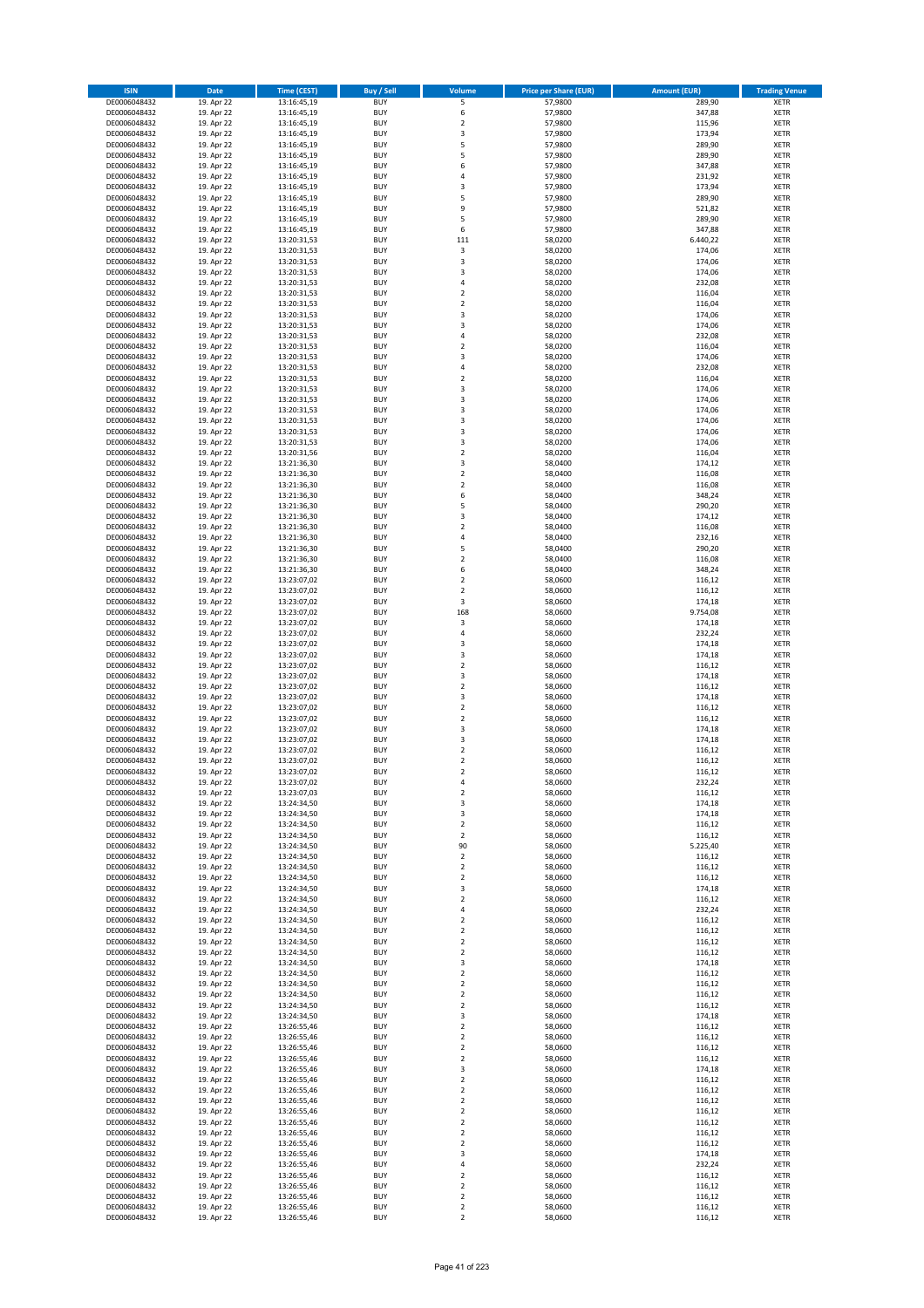| <b>ISIN</b>                  | <b>Date</b>              | <b>Time (CEST)</b>         | <b>Buy / Sell</b>        | Volume                                    | <b>Price per Share (EUR)</b> | <b>Amount (EUR)</b> | <b>Trading Venue</b>       |
|------------------------------|--------------------------|----------------------------|--------------------------|-------------------------------------------|------------------------------|---------------------|----------------------------|
| DE0006048432                 | 19. Apr 22               | 13:26:55,46                | <b>BUY</b>               | $\overline{\mathbf{2}}$                   | 58,0600                      | 116,12              | <b>XETR</b>                |
| DE0006048432                 | 19. Apr 22               | 13:26:55,46                | <b>BUY</b>               | $\mathbf 2$                               | 58,0600                      | 116,12              | <b>XETR</b>                |
| DE0006048432                 | 19. Apr 22               | 13:26:55,46                | <b>BUY</b>               | $\overline{\mathbf{2}}$                   | 58,0600                      | 116,12              | <b>XETR</b>                |
| DE0006048432                 | 19. Apr 22               | 13:26:55,48                | <b>BUY</b>               | $\mathbf 2$                               | 58,0600                      | 116,12              | <b>XETR</b>                |
| DE0006048432<br>DE0006048432 | 19. Apr 22<br>19. Apr 22 | 13:26:57,53                | <b>BUY</b><br><b>BUY</b> | 3<br>116                                  | 58,0400<br>58,0400           | 174,12<br>6.732,64  | <b>XETR</b><br><b>XETR</b> |
| DE0006048432                 | 19. Apr 22               | 13:26:57,53<br>13:26:57,53 | <b>BUY</b>               | $\mathbf 2$                               | 58,0400                      | 116,08              | <b>XETR</b>                |
| DE0006048432                 | 19. Apr 22               | 13:26:57,53                | <b>BUY</b>               | $\overline{\mathbf{2}}$                   | 58,0400                      | 116,08              | <b>XETR</b>                |
| DE0006048432                 | 19. Apr 22               | 13:26:57,53                | BUY                      | $\overline{3}$                            | 58,0400                      | 174,12              | <b>XETR</b>                |
| DE0006048432                 | 19. Apr 22               | 13:26:57,53                | <b>BUY</b>               | 4                                         | 58,0400                      | 232,16              | <b>XETR</b>                |
| DE0006048432                 | 19. Apr 22               | 13:26:57,53                | <b>BUY</b>               | $\mathbf 2$                               | 58,0400                      | 116,08              | <b>XETR</b>                |
| DE0006048432                 | 19. Apr 22               | 13:26:57,53                | <b>BUY</b>               | $\overline{4}$<br>$\overline{\mathbf{3}}$ | 58,0400                      | 232,16              | <b>XETR</b>                |
| DE0006048432<br>DE0006048432 | 19. Apr 22<br>19. Apr 22 | 13:26:57,55<br>13:27:45,33 | <b>BUY</b><br><b>BUY</b> | $\overline{\mathbf{2}}$                   | 58,0400<br>58,0600           | 174,12<br>116,12    | <b>XETR</b><br><b>XETR</b> |
| DE0006048432                 | 19. Apr 22               | 13:27:45,33                | <b>BUY</b>               | 91                                        | 58,0600                      | 5.283,46            | <b>XETR</b>                |
| DE0006048432                 | 19. Apr 22               | 13:27:45,33                | BUY                      | $\mathbf 2$                               | 58,0600                      | 116,12              | <b>XETR</b>                |
| DE0006048432                 | 19. Apr 22               | 13:27:45,33                | <b>BUY</b>               | $\mathbf 2$                               | 58,0600                      | 116,12              | <b>XETR</b>                |
| DE0006048432                 | 19. Apr 22               | 13:27:45,33                | <b>BUY</b>               | $\overline{2}$                            | 58,0600                      | 116,12              | <b>XETR</b>                |
| DE0006048432<br>DE0006048432 | 19. Apr 22<br>19. Apr 22 | 13:27:45,33                | <b>BUY</b>               | 3<br>$\overline{2}$                       | 58,0600                      | 174,18<br>116,12    | <b>XETR</b>                |
| DE0006048432                 | 19. Apr 22               | 13:27:45,33<br>13:27:45,33 | <b>BUY</b><br><b>BUY</b> | $\overline{2}$                            | 58,0600<br>58,0600           | 116,12              | <b>XETR</b><br><b>XETR</b> |
| DE0006048432                 | 19. Apr 22               | 13:27:45,33                | <b>BUY</b>               | $\mathbf 2$                               | 58,0600                      | 116,12              | <b>XETR</b>                |
| DE0006048432                 | 19. Apr 22               | 13:27:45,33                | <b>BUY</b>               | $\overline{2}$                            | 58,0600                      | 116,12              | <b>XETR</b>                |
| DE0006048432                 | 19. Apr 22               | 13:27:45,33                | <b>BUY</b>               | $\overline{2}$                            | 58,0600                      | 116,12              | <b>XETR</b>                |
| DE0006048432                 | 19. Apr 22               | 13:27:45,33                | <b>BUY</b>               | $\mathbf 2$                               | 58,0600                      | 116,12              | <b>XETR</b>                |
| DE0006048432                 | 19. Apr 22               | 13:27:45,33                | <b>BUY</b>               | $\mathbf 2$                               | 58,0600                      | 116,12              | <b>XETR</b>                |
| DE0006048432<br>DE0006048432 | 19. Apr 22<br>19. Apr 22 | 13:27:45,33<br>13:27:45,33 | <b>BUY</b><br><b>BUY</b> | $\mathbf 2$<br>$\overline{2}$             | 58,0600<br>58,0600           | 116,12<br>116,12    | <b>XETR</b><br><b>XETR</b> |
| DE0006048432                 | 19. Apr 22               | 13:27:45,33                | <b>BUY</b>               | $\mathbf 2$                               | 58,0600                      | 116,12              | <b>XETR</b>                |
| DE0006048432                 | 19. Apr 22               | 13:27:45,33                | <b>BUY</b>               | $\overline{2}$                            | 58,0600                      | 116,12              | <b>XETR</b>                |
| DE0006048432                 | 19. Apr 22               | 13:27:45,33                | <b>BUY</b>               | $\mathbf 2$                               | 58,0600                      | 116,12              | <b>XETR</b>                |
| DE0006048432                 | 19. Apr 22               | 13:27:45,33                | <b>BUY</b>               | $\mathbf 2$                               | 58,0600                      | 116,12              | <b>XETR</b>                |
| DE0006048432                 | 19. Apr 22               | 13:27:45,33                | <b>BUY</b>               | $\mathbf 2$                               | 58,0600                      | 116,12              | <b>XETR</b>                |
| DE0006048432<br>DE0006048432 | 19. Apr 22<br>19. Apr 22 | 13:29:39,64<br>13:29:39,64 | <b>BUY</b><br><b>BUY</b> | 3<br>$\overline{2}$                       | 58,0400<br>58,0400           | 174,12<br>116,08    | <b>XETR</b><br><b>XETR</b> |
| DE0006048432                 | 19. Apr 22               | 13:29:39,64                | <b>BUY</b>               | 3                                         | 58,0400                      | 174,12              | <b>XETR</b>                |
| DE0006048432                 | 19. Apr 22               | 13:29:39,64                | <b>BUY</b>               | $\overline{\mathbf{3}}$                   | 58,0400                      | 174,12              | <b>XETR</b>                |
| DE0006048432                 | 19. Apr 22               | 13:29:39,64                | BUY                      | 3                                         | 58,0400                      | 174,12              | <b>XETR</b>                |
| DE0006048432                 | 19. Apr 22               | 13:29:39,64                | <b>BUY</b>               | 3                                         | 58,0400                      | 174,12              | <b>XETR</b>                |
| DE0006048432                 | 19. Apr 22               | 13:29:39,64                | <b>BUY</b>               | 3                                         | 58,0400                      | 174,12              | <b>XETR</b>                |
| DE0006048432<br>DE0006048432 | 19. Apr 22<br>19. Apr 22 | 13:29:39,64<br>13:33:47,14 | <b>BUY</b><br><b>BUY</b> | $\overline{2}$<br>4                       | 58,0400<br>58,0600           | 116,08<br>232,24    | <b>XETR</b><br><b>XETR</b> |
| DE0006048432                 | 19. Apr 22               | 13:33:47,14                | <b>BUY</b>               | $\mathbf 2$                               | 58,0600                      | 116,12              | <b>XETR</b>                |
| DE0006048432                 | 19. Apr 22               | 13:33:47,14                | <b>BUY</b>               | $\overline{2}$                            | 58,0600                      | 116,12              | <b>XETR</b>                |
| DE0006048432                 | 19. Apr 22               | 13:33:47,14                | <b>BUY</b>               | 3                                         | 58,0600                      | 174,18              | <b>XETR</b>                |
| DE0006048432                 | 19. Apr 22               | 13:33:47,14                | <b>BUY</b>               | $\overline{2}$                            | 58,0600                      | 116,12              | <b>XETR</b>                |
| DE0006048432                 | 19. Apr 22               | 13:33:47,14                | <b>BUY</b>               | 3                                         | 58,0600                      | 174,18              | <b>XETR</b>                |
| DE0006048432                 | 19. Apr 22               | 13:33:47,14                | <b>BUY</b>               | $\overline{\mathbf{3}}$<br>$\overline{2}$ | 58,0600                      | 174,18              | <b>XETR</b>                |
| DE0006048432<br>DE0006048432 | 19. Apr 22<br>19. Apr 22 | 13:33:47,14<br>13:33:47,14 | <b>BUY</b><br><b>BUY</b> | 3                                         | 58,0600<br>58,0600           | 116,12<br>174,18    | <b>XETR</b><br><b>XETR</b> |
| DE0006048432                 | 19. Apr 22               | 13:33:47,14                | <b>BUY</b>               | $\overline{2}$                            | 58,0600                      | 116,12              | <b>XETR</b>                |
| DE0006048432                 | 19. Apr 22               | 13:33:47,14                | <b>BUY</b>               | $\overline{2}$                            | 58,0600                      | 116,12              | <b>XETR</b>                |
| DE0006048432                 | 19. Apr 22               | 13:33:47,14                | <b>BUY</b>               | $\overline{\mathbf{3}}$                   | 58,0600                      | 174,18              | <b>XETR</b>                |
| DE0006048432                 | 19. Apr 22               | 13:33:47,14                | <b>BUY</b>               | 3                                         | 58,0600                      | 174,18              | <b>XETR</b>                |
| DE0006048432                 | 19. Apr 22               | 13:33:47,14                | <b>BUY</b>               | $\overline{\mathbf{3}}$                   | 58,0600                      | 174,18              | <b>XETR</b>                |
| DE0006048432<br>DE0006048432 | 19. Apr 22<br>19. Apr 22 | 13:33:47,14<br>13:33:47,14 | <b>BUY</b><br><b>BUY</b> | $\overline{2}$<br>$\overline{2}$          | 58,0600<br>58,0600           | 116,12<br>116,12    | <b>XETR</b><br><b>XETR</b> |
| DE0006048432                 | 19. Apr 22               | 13:33:47,14                | <b>BUY</b>               | $\overline{2}$                            | 58,0600                      | 116,12              | <b>XETR</b>                |
| DE0006048432                 | 19. Apr 22               | 13:33:47,14                | <b>BUY</b>               | $\overline{2}$                            | 58,0600                      | 116,12              | <b>XETR</b>                |
| DE0006048432                 | 19. Apr 22               | 13:33:47,14                | <b>BUY</b>               | $\overline{2}$                            | 58,0600                      | 116,12              | <b>XETR</b>                |
| DE0006048432                 | 19. Apr 22               | 13:33:47,14                | <b>BUY</b>               | 3                                         | 58,0600                      | 174,18              | <b>XETR</b>                |
| DE0006048432                 | 19. Apr 22               | 13:33:47,89                | BUY                      | $\overline{\mathbf{3}}$                   | 58,0600                      | 174,18              | <b>XETR</b>                |
| DE0006048432<br>DE0006048432 | 19. Apr 22               | 13:37:19,48<br>13:37:19,48 | BUY<br><b>BUY</b>        | $\mathbf 2$<br>$\overline{2}$             | 58,0200<br>58,0200           | 116,04<br>116,04    | <b>XETR</b><br><b>XETR</b> |
| DE0006048432                 | 19. Apr 22<br>19. Apr 22 | 13:37:19,48                | BUY                      | 3                                         | 58,0200                      | 174,06              | <b>XETR</b>                |
| DE0006048432                 | 19. Apr 22               | 13:37:19,48                | <b>BUY</b>               | $\mathbf 2$                               | 58,0200                      | 116,04              | <b>XETR</b>                |
| DE0006048432                 | 19. Apr 22               | 13:37:19,48                | <b>BUY</b>               | 3                                         | 58,0200                      | 174,06              | <b>XETR</b>                |
| DE0006048432                 | 19. Apr 22               | 13:37:19,48                | <b>BUY</b>               | $\mathbf 2$                               | 58,0200                      | 116,04              | <b>XETR</b>                |
| DE0006048432                 | 19. Apr 22               | 13:37:19,48                | <b>BUY</b>               | 114                                       | 58,0200                      | 6.614,28            | <b>XETR</b>                |
| DE0006048432<br>DE0006048432 | 19. Apr 22<br>19. Apr 22 | 13:37:19,48<br>13:37:19,48 | <b>BUY</b><br><b>BUY</b> | 4<br>124                                  | 58,0200<br>58,0400           | 232,08<br>7.196,96  | <b>XETR</b><br><b>XETR</b> |
| DE0006048432                 | 19. Apr 22               | 13:37:19,48                | <b>BUY</b>               | 3                                         | 58,0400                      | 174,12              | <b>XETR</b>                |
| DE0006048432                 | 19. Apr 22               | 13:37:19,48                | <b>BUY</b>               | 3                                         | 58,0400                      | 174,12              | <b>XETR</b>                |
| DE0006048432                 | 19. Apr 22               | 13:37:19,48                | <b>BUY</b>               | $\mathbf 2$                               | 58,0400                      | 116,08              | <b>XETR</b>                |
| DE0006048432                 | 19. Apr 22               | 13:37:19,48                | <b>BUY</b>               | 2                                         | 58,0400                      | 116,08              | <b>XETR</b>                |
| DE0006048432                 | 19. Apr 22               | 13:37:19,48                | <b>BUY</b>               | $\overline{4}$                            | 58,0400                      | 232,16              | <b>XETR</b>                |
| DE0006048432<br>DE0006048432 | 19. Apr 22<br>19. Apr 22 | 13:37:19,48<br>13:37:19,48 | <b>BUY</b><br><b>BUY</b> | $\mathbf 2$<br>$\overline{2}$             | 58,0400<br>58,0200           | 116,08<br>116,04    | <b>XETR</b><br><b>XETR</b> |
| DE0006048432                 | 19. Apr 22               | 13:37:19,48                | <b>BUY</b>               | 2                                         | 58,0200                      | 116,04              | <b>XETR</b>                |
| DE0006048432                 | 19. Apr 22               | 13:37:19,48                | <b>BUY</b>               | $\mathbf 2$                               | 58,0200                      | 116,04              | <b>XETR</b>                |
| DE0006048432                 | 19. Apr 22               | 13:37:19,48                | <b>BUY</b>               | $\mathbf 2$                               | 58,0200                      | 116,04              | <b>XETR</b>                |
| DE0006048432                 | 19. Apr 22               | 13:37:19,48                | <b>BUY</b>               | 4                                         | 58,0400                      | 232,16              | <b>XETR</b>                |
| DE0006048432                 | 19. Apr 22               | 13:37:19,48                | <b>BUY</b>               | 3                                         | 58,0400                      | 174,12              | <b>XETR</b>                |
| DE0006048432<br>DE0006048432 | 19. Apr 22<br>19. Apr 22 | 13:37:19,48<br>13:37:19,48 | <b>BUY</b><br><b>BUY</b> | $\mathbf 2$<br>$\overline{\mathbf{2}}$    | 58,0400<br>58,0400           | 116,08<br>116,08    | <b>XETR</b><br><b>XETR</b> |
| DE0006048432                 | 19. Apr 22               | 13:37:19,48                | <b>BUY</b>               | 2                                         | 58,0400                      | 116,08              | <b>XETR</b>                |
| DE0006048432                 | 19. Apr 22               | 13:37:19,48                | <b>BUY</b>               | $\overline{\mathbf{3}}$                   | 58,0400                      | 174,12              | <b>XETR</b>                |
| DE0006048432                 | 19. Apr 22               | 13:37:19,48                | <b>BUY</b>               | $\mathbf 2$                               | 58,0200                      | 116,04              | <b>XETR</b>                |
| DE0006048432                 | 19. Apr 22               | 13:37:19,48                | <b>BUY</b>               | $\mathbf 2$                               | 58,0200                      | 116,04              | <b>XETR</b>                |
| DE0006048432                 | 19. Apr 22               | 13:37:19,48                | <b>BUY</b>               | $\overline{\mathbf{2}}$                   | 58,0200                      | 116,04              | <b>XETR</b>                |
| DE0006048432<br>DE0006048432 | 19. Apr 22               | 13:37:19,48                | <b>BUY</b><br><b>BUY</b> | 4<br>$\overline{\mathbf{2}}$              | 58,0200<br>58,0200           | 232,08              | <b>XETR</b><br><b>XETR</b> |
| DE0006048432                 | 19. Apr 22<br>19. Apr 22 | 13:37:19,48<br>13:37:19,48 | <b>BUY</b>               | 3                                         | 58,0400                      | 116,04<br>174,12    | <b>XETR</b>                |
| DE0006048432                 | 19. Apr 22               | 13:37:19,48                | <b>BUY</b>               | 3                                         | 58,0400                      | 174,12              | <b>XETR</b>                |
| DE0006048432                 | 19. Apr 22               | 13:37:19,48                | <b>BUY</b>               | 3                                         | 58,0400                      | 174,12              | <b>XETR</b>                |
| DE0006048432                 | 19. Apr 22               | 13:37:19,48                | <b>BUY</b>               | $\mathbf 2$                               | 58,0200                      | 116,04              | <b>XETR</b>                |
| DE0006048432                 | 19. Apr 22               | 13:37:19,48                | <b>BUY</b>               | $\mathbf 2$                               | 58,0200                      | 116,04              | <b>XETR</b>                |
| DE0006048432                 | 19. Apr 22               | 13:37:19,48                | <b>BUY</b>               | $\overline{\mathbf{2}}$                   | 58,0200                      | 116,04              | <b>XETR</b>                |
| DE0006048432<br>DE0006048432 | 19. Apr 22<br>19. Apr 22 | 13:37:19,48<br>13:37:19,48 | <b>BUY</b><br><b>BUY</b> | $\mathbf 2$<br>4                          | 58,0400<br>58,0400           | 116,08<br>232,16    | <b>XETR</b><br><b>XETR</b> |
| DE0006048432                 | 19. Apr 22               | 13:37:19,48                | <b>BUY</b>               | 3                                         | 58,0400                      | 174,12              | <b>XETR</b>                |
| DE0006048432                 | 19. Apr 22               | 13:37:19,48                | <b>BUY</b>               | $\mathbf 2$                               | 58,0400                      | 116,08              | <b>XETR</b>                |
| DE0006048432                 | 19. Apr 22               | 13:37:19,48                | <b>BUY</b>               | 4                                         | 58,0400                      | 232,16              | <b>XETR</b>                |
| DE0006048432                 | 19. Apr 22               | 13:38:45,80                | <b>BUY</b>               | 2                                         | 58,0200                      | 116,04              | <b>XETR</b>                |
| DE0006048432                 | 19. Apr 22               | 13:38:45,80                | <b>BUY</b>               | $\mathbf 2$                               | 58,0200                      | 116,04              | <b>XETR</b>                |
| DE0006048432                 | 19. Apr 22               | 13:38:45,80                | <b>BUY</b>               | $\mathbf 2$                               | 58,0200                      | 116,04              | <b>XETR</b>                |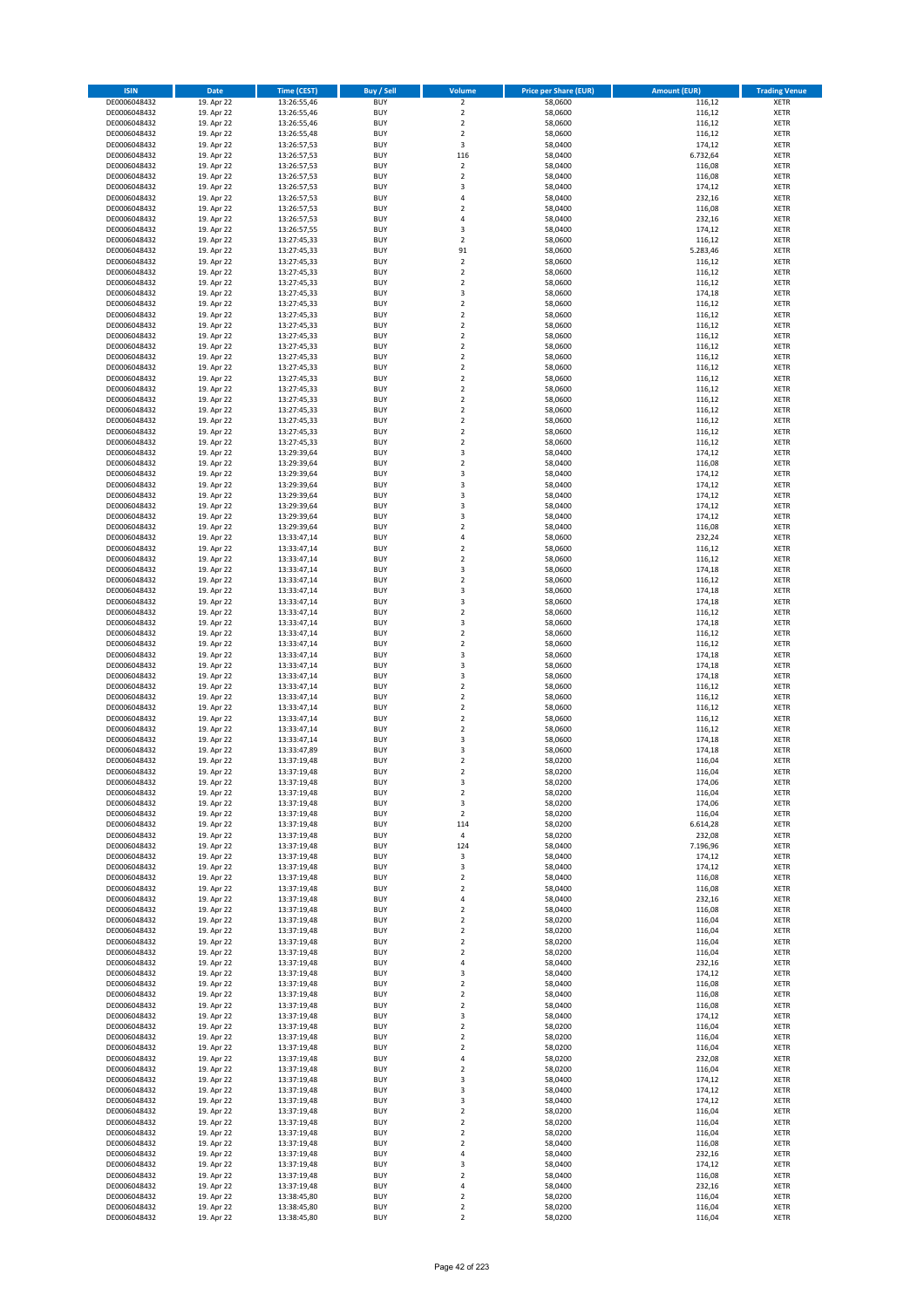| <b>ISIN</b>                  | <b>Date</b>              | <b>Time (CEST)</b>         | <b>Buy / Sell</b>        | Volume                                    | <b>Price per Share (EUR)</b> | Amount (EUR)     | <b>Trading Venue</b>       |
|------------------------------|--------------------------|----------------------------|--------------------------|-------------------------------------------|------------------------------|------------------|----------------------------|
| DE0006048432                 | 19. Apr 22               | 13:38:45,80                | <b>BUY</b>               | 3                                         | 58,0200                      | 174,06           | <b>XETR</b>                |
| DE0006048432                 | 19. Apr 22               | 13:38:45,80                | <b>BUY</b>               | $\mathbf 2$                               | 58,0200                      | 116,04           | <b>XETR</b>                |
| DE0006048432                 | 19. Apr 22               | 13:38:45,80                | <b>BUY</b>               | $\overline{4}$                            | 58,0200                      | 232,08           | <b>XETR</b>                |
| DE0006048432                 | 19. Apr 22               | 13:38:45,80                | <b>BUY</b>               | $\mathbf 2$                               | 58,0200                      | 116,04           | <b>XETR</b>                |
| DE0006048432                 | 19. Apr 22               | 13:38:45,80                | <b>BUY</b>               | 3                                         | 58,0200                      | 174,06           | <b>XETR</b>                |
| DE0006048432                 | 19. Apr 22               | 13:38:45,80                | <b>BUY</b>               | 179                                       | 58,0200                      | 10.385,58        | <b>XETR</b>                |
| DE0006048432                 | 19. Apr 22               | 13:38:45,80                | <b>BUY</b>               | $\mathbf 2$                               | 58,0200                      | 116,04           | <b>XETR</b>                |
| DE0006048432                 | 19. Apr 22               | 13:38:45,80                | <b>BUY</b>               | 3                                         | 58,0200                      | 174,06           | <b>XETR</b>                |
| DE0006048432                 | 19. Apr 22               | 13:38:45,80                | <b>BUY</b>               | 3                                         | 58,0200                      | 174,06           | <b>XETR</b>                |
| DE0006048432                 | 19. Apr 22               | 13:38:45,80                | <b>BUY</b>               | $\overline{2}$                            | 58,0200                      | 116,04           | <b>XETR</b>                |
| DE0006048432                 | 19. Apr 22               | 13:38:45,80                | <b>BUY</b>               | $\mathbf 2$                               | 58,0200                      | 116,04           | <b>XETR</b>                |
| DE0006048432                 | 19. Apr 22               | 13:38:45,80                | <b>BUY</b>               | $\overline{2}$                            | 58,0200                      | 116,04           | <b>XETR</b>                |
| DE0006048432                 | 19. Apr 22<br>19. Apr 22 | 13:38:45,80                | <b>BUY</b>               | $\overline{2}$<br>$\overline{\mathbf{3}}$ | 58,0200                      | 116,04           | <b>XETR</b>                |
| DE0006048432<br>DE0006048432 | 19. Apr 22               | 13:38:45,80                | <b>BUY</b><br><b>BUY</b> | 9                                         | 58,0200                      | 174,06<br>522,18 | <b>XETR</b><br><b>XETR</b> |
| DE0006048432                 | 19. Apr 22               | 13:38:45,80<br>13:39:43,44 | BUY                      | $\overline{2}$                            | 58,0200<br>58,0200           | 116,04           | <b>XETR</b>                |
| DE0006048432                 | 19. Apr 22               | 13:39:43,44                | <b>BUY</b>               | $\overline{2}$                            | 58,0200                      | 116,04           | <b>XETR</b>                |
| DE0006048432                 | 19. Apr 22               | 13:39:43,44                | <b>BUY</b>               | $\overline{2}$                            | 58,0200                      | 116,04           | <b>XETR</b>                |
| DE0006048432                 | 19. Apr 22               | 13:39:43,44                | <b>BUY</b>               | $\overline{2}$                            | 58,0200                      | 116,04           | <b>XETR</b>                |
| DE0006048432                 | 19. Apr 22               | 13:39:43,44                | <b>BUY</b>               | $\overline{2}$                            | 58,0200                      | 116,04           | <b>XETR</b>                |
| DE0006048432                 | 19. Apr 22               | 13:39:43,44                | <b>BUY</b>               | $\overline{2}$                            | 58,0200                      | 116,04           | <b>XETR</b>                |
| DE0006048432                 | 19. Apr 22               | 13:39:43,44                | <b>BUY</b>               | $\mathbf 2$                               | 58,0200                      | 116,04           | <b>XETR</b>                |
| DE0006048432                 | 19. Apr 22               | 13:39:43,44                | <b>BUY</b>               | $\overline{2}$                            | 58,0200                      | 116,04           | <b>XETR</b>                |
| DE0006048432                 | 19. Apr 22               | 13:39:43,44                | <b>BUY</b>               | $\overline{2}$                            | 58,0200                      | 116,04           | <b>XETR</b>                |
| DE0006048432                 | 19. Apr 22               | 13:39:43,44                | <b>BUY</b>               | $\mathbf 2$                               | 58,0200                      | 116,04           | <b>XETR</b>                |
| DE0006048432                 | 19. Apr 22               | 13:39:43,44                | <b>BUY</b>               | 6                                         | 58,0200                      | 348,12           | <b>XETR</b>                |
| DE0006048432                 | 19. Apr 22               | 13:39:43,44                | <b>BUY</b>               | $\mathbf 2$                               | 58,0200                      | 116,04           | <b>XETR</b>                |
| DE0006048432                 | 19. Apr 22               | 13:39:43,44                | <b>BUY</b>               | $\overline{2}$                            | 58,0200                      | 116,04           | <b>XETR</b>                |
| DE0006048432                 | 19. Apr 22               | 13:39:43,44                | <b>BUY</b>               | 3                                         | 58,0200                      | 174,06           | <b>XETR</b>                |
| DE0006048432                 | 19. Apr 22               | 13:41:56,32                | <b>BUY</b>               | $\overline{2}$                            | 58,0200                      | 116,04           | <b>XETR</b>                |
| DE0006048432                 | 19. Apr 22               | 13:41:56,32                | <b>BUY</b>               | $\mathbf 2$                               | 58,0200                      | 116,04           | <b>XETR</b>                |
| DE0006048432                 | 19. Apr 22               | 13:41:56,32                | <b>BUY</b>               | $\mathbf 2$                               | 58,0200                      | 116,04           | <b>XETR</b>                |
| DE0006048432                 | 19. Apr 22               | 13:41:56,32                | <b>BUY</b>               | $\mathbf 2$<br>$\overline{a}$             | 58,0200                      | 116,04           | <b>XETR</b>                |
| DE0006048432                 | 19. Apr 22               | 13:41:56,32                | <b>BUY</b>               | $\overline{4}$                            | 58,0200                      | 232,08           | <b>XETR</b>                |
| DE0006048432<br>DE0006048432 | 19. Apr 22<br>19. Apr 22 | 13:41:56,32<br>13:41:56,32 | <b>BUY</b><br><b>BUY</b> | 3                                         | 58,0200<br>58,0200           | 232,08<br>174,06 | <b>XETR</b><br><b>XETR</b> |
| DE0006048432                 | 19. Apr 22               | 13:41:56,32                | <b>BUY</b>               | $\overline{a}$                            | 58,0200                      | 232,08           | <b>XETR</b>                |
| DE0006048432                 | 19. Apr 22               | 13:41:56,32                | <b>BUY</b>               | $\mathbf 2$                               | 58,0200                      | 116,04           | <b>XETR</b>                |
| DE0006048432                 | 19. Apr 22               | 13:41:56,32                | <b>BUY</b>               | 7                                         | 58,0200                      | 406,14           | <b>XETR</b>                |
| DE0006048432                 | 19. Apr 22               | 13:41:56,32                | <b>BUY</b>               | $\overline{7}$                            | 58,0200                      | 406,14           | <b>XETR</b>                |
| DE0006048432                 | 19. Apr 22               | 13:41:56,32                | <b>BUY</b>               | $\overline{a}$                            | 58,0200                      | 232,08           | <b>XETR</b>                |
| DE0006048432                 | 19. Apr 22               | 13:41:56,32                | <b>BUY</b>               | $\mathbf 2$                               | 58,0200                      | 116,04           | <b>XETR</b>                |
| DE0006048432                 | 19. Apr 22               | 13:41:56,32                | <b>BUY</b>               | $\mathbf 2$                               | 58,0200                      | 116,04           | <b>XETR</b>                |
| DE0006048432                 | 19. Apr 22               | 13:41:56,32                | <b>BUY</b>               | $\overline{\mathbf{3}}$                   | 58,0200                      | 174,06           | <b>XETR</b>                |
| DE0006048432                 | 19. Apr 22               | 13:41:56,32                | <b>BUY</b>               | $\overline{2}$                            | 58,0200                      | 116,04           | <b>XETR</b>                |
| DE0006048432                 | 19. Apr 22               | 13:41:56,32                | <b>BUY</b>               | $\overline{2}$                            | 58,0200                      | 116,04           | <b>XETR</b>                |
| DE0006048432                 | 19. Apr 22               | 13:41:57,93                | <b>BUY</b>               | $\mathbf 2$                               | 58,0000                      | 116,00           | <b>XETR</b>                |
| DE0006048432                 | 19. Apr 22               | 13:41:57,93                | <b>BUY</b>               | 102                                       | 58,0000                      | 5.916,00         | <b>XETR</b>                |
| DE0006048432                 | 19. Apr 22               | 13:41:57,93                | <b>BUY</b>               | $\mathbf 2$                               | 58,0000                      | 116,00           | <b>XETR</b>                |
| DE0006048432                 | 19. Apr 22               | 13:41:57,93                | <b>BUY</b>               | $\overline{2}$                            | 58,0000                      | 116,00           | <b>XETR</b>                |
| DE0006048432                 | 19. Apr 22               | 13:41:57,93                | <b>BUY</b>               | $\overline{a}$                            | 58,0000                      | 232,00           | <b>XETR</b>                |
| DE0006048432                 | 19. Apr 22               | 13:41:57,93                | <b>BUY</b>               | $\overline{\mathbf{3}}$                   | 58,0000                      | 174,00           | <b>XETR</b>                |
| DE0006048432                 | 19. Apr 22               | 13:41:57,93                | <b>BUY</b><br><b>BUY</b> | $\overline{4}$                            | 58,0000                      | 232,00<br>116,00 | <b>XETR</b>                |
| DE0006048432<br>DE0006048432 | 19. Apr 22<br>19. Apr 22 | 13:41:57,93<br>13:41:57,93 | <b>BUY</b>               | $\mathbf 2$<br>$\overline{2}$             | 58,0000<br>58,0000           | 116,00           | <b>XETR</b><br><b>XETR</b> |
| DE0006048432                 | 19. Apr 22               |                            | <b>BUY</b>               | $\overline{\mathbf{3}}$                   | 58,0000                      | 174,00           | <b>XETR</b>                |
| DE0006048432                 | 19. Apr 22               | 13:41:57,93<br>13:41:57,93 | <b>BUY</b>               | $\overline{\mathbf{3}}$                   | 58,0000                      | 174,00           | <b>XETR</b>                |
| DE0006048432                 | 19. Apr 22               | 13:41:57,93                | <b>BUY</b>               | $\overline{\mathbf{3}}$                   | 58,0000                      | 174,00           | <b>XETR</b>                |
| DE0006048432                 | 19. Apr 22               | 13:41:57,93                | <b>BUY</b>               | $\overline{2}$                            | 58,0000                      | 116,00           | <b>XETR</b>                |
| DE0006048432                 | 19. Apr 22               | 13:41:57,93                | <b>BUY</b>               | $\overline{2}$                            | 58,0000                      | 116,00           | <b>XETR</b>                |
| DE0006048432                 | 19. Apr 22               | 13:41:57,93                | <b>BUY</b>               | 4                                         | 58,0000                      | 232,00           | <b>XETR</b>                |
| DE0006048432                 | 19. Apr 22               | 13:41:57,93                | BUY                      | $\overline{2}$                            | 58,0000                      | 116,00           | <b>XETR</b>                |
| DE0006048432                 | 19. Apr 22               | 13:41:57,93                | BUY                      | 5                                         | 58,0000                      | 290,00           | <b>XETR</b>                |
| DE0006048432                 | 19. Apr 22               | 13:42:14,86                | <b>BUY</b>               | $\overline{2}$                            | 57,9800                      | 115,96           | <b>XETR</b>                |
| DE0006048432                 | 19. Apr 22               | 13:42:14,86                | <b>BUY</b>               | 4                                         | 57,9800                      | 231,92           | <b>XETR</b>                |
| DE0006048432                 | 19. Apr 22               | 13:42:14,86                | <b>BUY</b>               | 4                                         | 57,9800                      | 231,92           | <b>XETR</b>                |
| DE0006048432                 | 19. Apr 22               | 13:42:14,86                | <b>BUY</b>               | 3                                         | 57,9800                      | 173,94           | <b>XETR</b>                |
| DE0006048432                 | 19. Apr 22               | 13:42:14,86                | <b>BUY</b>               | 4                                         | 57,9800                      | 231,92           | <b>XETR</b>                |
| DE0006048432                 | 19. Apr 22               | 13:42:14,86                | <b>BUY</b>               | 194                                       | 57,9800                      | 11.248,12        | <b>XETR</b>                |
| DE0006048432                 | 19. Apr 22               | 13:42:14,86                | <b>BUY</b>               | 3                                         | 57,9800                      | 173,94           | <b>XETR</b>                |
| DE0006048432                 | 19. Apr 22               | 13:42:14,86                | <b>BUY</b>               | 4                                         | 57,9800                      | 231,92           | <b>XETR</b>                |
| DE0006048432                 | 19. Apr 22               | 13:42:14,86                | <b>BUY</b>               | $\overline{\mathbf{2}}$                   | 57,9800                      | 115,96           | <b>XETR</b>                |
| DE0006048432                 | 19. Apr 22               | 13:42:14,86                | <b>BUY</b>               | $\mathbf 2$<br>4                          | 57,9800                      | 115,96           | <b>XETR</b>                |
| DE0006048432<br>DE0006048432 | 19. Apr 22<br>19. Apr 22 | 13:42:14,86                | <b>BUY</b><br><b>BUY</b> | 2                                         | 57,9800<br>57,9800           | 231,92<br>115,96 | <b>XETR</b><br><b>XETR</b> |
| DE0006048432                 | 19. Apr 22               | 13:42:14,86<br>13:42:14,86 | <b>BUY</b>               | 3                                         | 57,9800                      | 173,94           | <b>XETR</b>                |
| DE0006048432                 | 19. Apr 22               | 13:42:14,86                | <b>BUY</b>               | 3                                         | 57,9800                      | 173,94           | <b>XETR</b>                |
| DE0006048432                 | 19. Apr 22               | 13:42:14,86                | <b>BUY</b>               | 2                                         | 57,9800                      | 115,96           | <b>XETR</b>                |
| DE0006048432                 | 19. Apr 22               | 13:42:14,86                | <b>BUY</b>               | 4                                         | 57,9800                      | 231,92           | <b>XETR</b>                |
| DE0006048432                 | 19. Apr 22               | 13:42:14,86                | <b>BUY</b>               | $\overline{\mathbf{3}}$                   | 57,9800                      | 173,94           | <b>XETR</b>                |
| DE0006048432                 | 19. Apr 22               | 13:42:14,86                | <b>BUY</b>               | 4                                         | 57,9800                      | 231,92           | <b>XETR</b>                |
| DE0006048432                 | 19. Apr 22               | 13:42:14,86                | <b>BUY</b>               | $\mathbf 2$                               | 57,9800                      | 115,96           | <b>XETR</b>                |
| DE0006048432                 | 19. Apr 22               | 13:42:14,86                | <b>BUY</b>               | $\mathbf 2$                               | 57,9800                      | 115,96           | <b>XETR</b>                |
| DE0006048432                 | 19. Apr 22               | 13:42:14,86                | <b>BUY</b>               | $\mathbf 2$                               | 57,9800                      | 115,96           | <b>XETR</b>                |
| DE0006048432                 | 19. Apr 22               | 13:42:14,86                | <b>BUY</b>               | 4                                         | 57,9800                      | 231,92           | <b>XETR</b>                |
| DE0006048432                 | 19. Apr 22               | 13:42:59,68                | <b>BUY</b>               | $\mathbf 2$                               | 57,9800                      | 115,96           | <b>XETR</b>                |
| DE0006048432                 | 19. Apr 22               | 13:42:59,68                | <b>BUY</b>               | $\overline{\mathbf{2}}$                   | 57,9800                      | 115,96           | <b>XETR</b>                |
| DE0006048432                 | 19. Apr 22               | 13:42:59,68                | <b>BUY</b>               | $\mathbf 2$                               | 57,9800                      | 115,96           | <b>XETR</b>                |
| DE0006048432                 | 19. Apr 22               | 13:42:59,68                | <b>BUY</b>               | $\mathbf 2$                               | 57,9800                      | 115,96           | <b>XETR</b>                |
| DE0006048432                 | 19. Apr 22               | 13:42:59,68                | <b>BUY</b>               | 4                                         | 57,9800                      | 231,92           | <b>XETR</b>                |
| DE0006048432                 | 19. Apr 22               | 13:42:59,68                | <b>BUY</b>               | $\overline{\mathbf{2}}$                   | 57,9800                      | 115,96           | <b>XETR</b>                |
| DE0006048432                 | 19. Apr 22               | 13:42:59,68                | <b>BUY</b>               | $\overline{\mathbf{2}}$                   | 57,9800                      | 115,96           | <b>XETR</b>                |
| DE0006048432                 | 19. Apr 22               | 13:42:59,68                | <b>BUY</b>               | 4                                         | 57,9800                      | 231,92           | <b>XETR</b>                |
| DE0006048432                 | 19. Apr 22               | 13:42:59,68                | <b>BUY</b>               | 2<br>4                                    | 57,9800                      | 115,96<br>231,92 | <b>XETR</b>                |
| DE0006048432<br>DE0006048432 | 19. Apr 22               | 13:42:59,68<br>13:42:59,68 | <b>BUY</b><br><b>BUY</b> | $\mathbf 2$                               | 57,9800<br>57,9800           | 115,96           | <b>XETR</b><br><b>XETR</b> |
| DE0006048432                 | 19. Apr 22<br>19. Apr 22 | 13:43:32,10                | <b>BUY</b>               | 3                                         | 57,9800                      | 173,94           | <b>XETR</b>                |
| DE0006048432                 | 19. Apr 22               | 13:43:32,10                | <b>BUY</b>               | $\overline{\mathbf{2}}$                   | 57,9800                      | 115,96           | <b>XETR</b>                |
| DE0006048432                 | 19. Apr 22               | 13:43:32,10                | <b>BUY</b>               | $\mathbf 2$                               | 57,9800                      | 115,96           | <b>XETR</b>                |
| DE0006048432                 | 19. Apr 22               | 13:43:32,10                | <b>BUY</b>               | 4                                         | 57,9800                      | 231,92           | <b>XETR</b>                |
| DE0006048432                 | 19. Apr 22               | 13:43:32,10                | <b>BUY</b>               | 3                                         | 57,9800                      | 173,94           | <b>XETR</b>                |
| DE0006048432                 | 19. Apr 22               | 13:43:32,10                | <b>BUY</b>               | $\mathbf 2$                               | 57,9800                      | 115,96           | <b>XETR</b>                |
| DE0006048432                 | 19. Apr 22               | 13:43:32,10                | <b>BUY</b>               | 3                                         | 57,9800                      | 173,94           | <b>XETR</b>                |
| DE0006048432                 | 19. Apr 22               | 13:43:32,10                | <b>BUY</b>               | 3                                         | 57,9800                      | 173,94           | <b>XETR</b>                |
| DE0006048432                 | 19. Apr 22               | 13:43:32,10                | <b>BUY</b>               | $\mathbf 2$                               | 57,9800                      | 115,96           | <b>XETR</b>                |
| DE0006048432                 | 19. Apr 22               | 13:43:32,10                | <b>BUY</b>               | 3                                         | 57,9800                      | 173,94           | <b>XETR</b>                |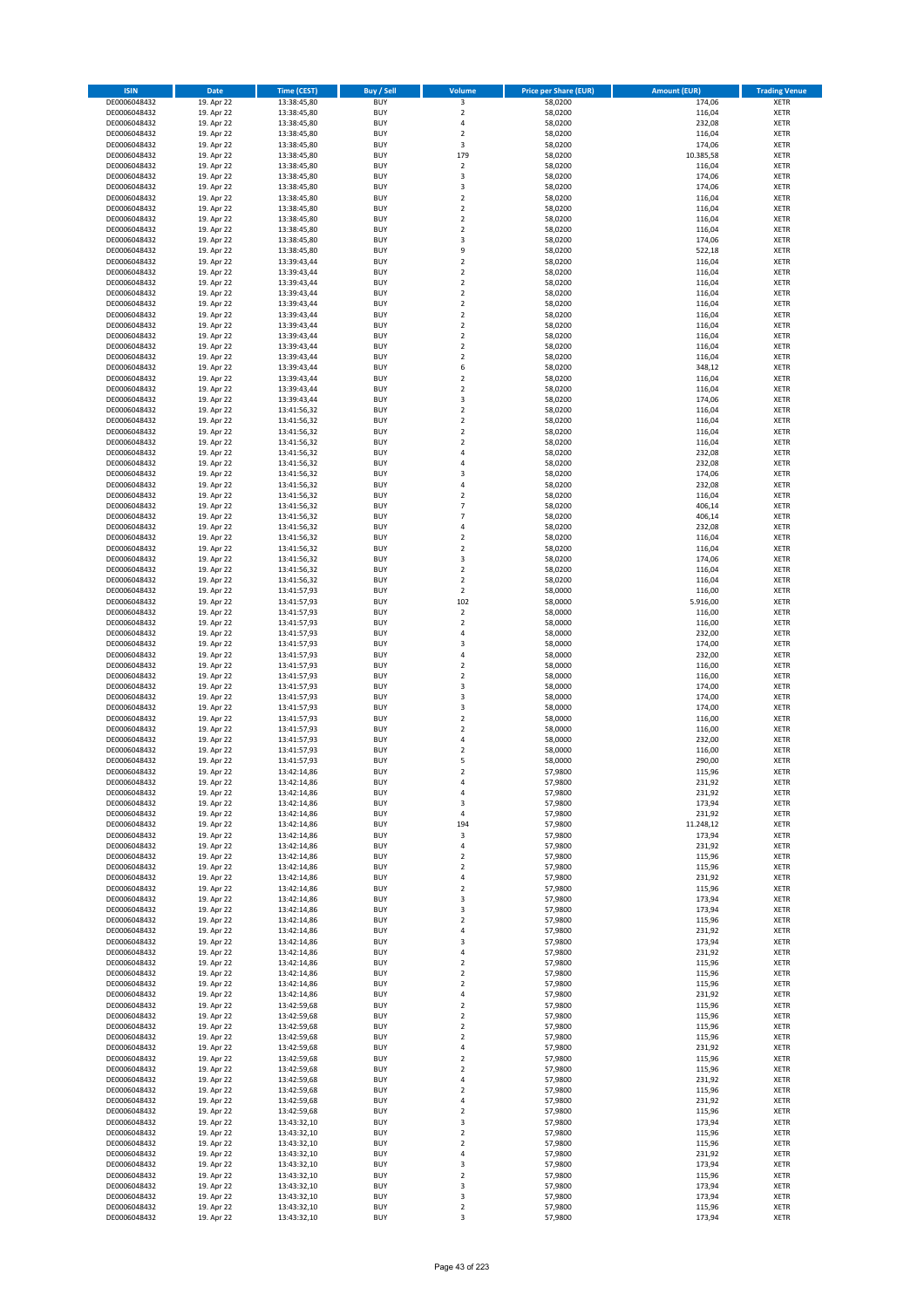| <b>ISIN</b>                  | Date                     | Time (CEST)                | <b>Buy / Sell</b>        | <b>Volume</b>                 | <b>Price per Share (EUR)</b> | <b>Amount (EUR)</b> | <b>Trading Venue</b>       |
|------------------------------|--------------------------|----------------------------|--------------------------|-------------------------------|------------------------------|---------------------|----------------------------|
| DE0006048432                 | 19. Apr 22               | 13:43:32,10                | <b>BUY</b>               | $\overline{2}$                | 57,9800                      | 115,96              | <b>XETR</b>                |
| DE0006048432                 | 19. Apr 22               | 13:43:32,10                | <b>BUY</b>               | 3                             | 57,9800                      | 173,94              | XETR                       |
| DE0006048432                 | 19. Apr 22               | 13:43:32,10                | <b>BUY</b>               | 4                             | 57,9800                      | 231,92              | <b>XETR</b>                |
| DE0006048432                 | 19. Apr 22               | 13:44:02,88                | <b>BUY</b>               | $\mathsf 3$                   | 57,9800                      | 173,94              | XETR                       |
| DE0006048432<br>DE0006048432 | 19. Apr 22<br>19. Apr 22 | 13:44:02,88<br>13:44:02,88 | <b>BUY</b><br><b>BUY</b> | 3<br>$\mathbf 2$              | 57,9800<br>57,9800           | 173,94<br>115,96    | <b>XETR</b><br><b>XETR</b> |
| DE0006048432                 | 19. Apr 22               | 13:44:02,88                | <b>BUY</b>               | 3                             | 57,9800                      | 173,94              | <b>XETR</b>                |
| DE0006048432                 | 19. Apr 22               | 13:44:02,88                | <b>BUY</b>               | $\mathbf 2$                   | 57,9800                      | 115,96              | <b>XETR</b>                |
| DE0006048432                 | 19. Apr 22               | 13:44:02,88                | <b>BUY</b>               | $\mathbf 2$                   | 57,9800                      | 115,96              | <b>XETR</b>                |
| DE0006048432                 | 19. Apr 22               | 13:44:02,88                | <b>BUY</b>               | $\overline{2}$                | 57,9800                      | 115,96              | <b>XETR</b>                |
| DE0006048432                 | 19. Apr 22               | 13:44:02,88                | <b>BUY</b>               | $\mathbf 2$                   | 57,9800                      | 115,96              | <b>XETR</b>                |
| DE0006048432                 | 19. Apr 22               | 13:44:16,28                | <b>BUY</b>               | 3<br>3                        | 57,9800                      | 173,94              | <b>XETR</b>                |
| DE0006048432<br>DE0006048432 | 19. Apr 22<br>19. Apr 22 | 13:44:16,28<br>13:44:16,28 | <b>BUY</b><br><b>BUY</b> | 4                             | 57,9800<br>57,9800           | 173,94<br>231,92    | <b>XETR</b><br><b>XETR</b> |
| DE0006048432                 | 19. Apr 22               | 13:44:16,28                | <b>BUY</b>               | 3                             | 57,9800                      | 173,94              | <b>XETR</b>                |
| DE0006048432                 | 19. Apr 22               | 13:47:19,23                | <b>BUY</b>               | 117                           | 57,9600                      | 6.781,32            | <b>XETR</b>                |
| DE0006048432                 | 19. Apr 22               | 13:47:19,23                | <b>BUY</b>               | 151                           | 57,9400                      | 8.748,94            | <b>XETR</b>                |
| DE0006048432                 | 19. Apr 22               | 13:47:19,23                | <b>BUY</b>               | 3                             | 57,9600                      | 173,88              | <b>XETR</b>                |
| DE0006048432                 | 19. Apr 22               | 13:47:19,23                | <b>BUY</b>               | $\mathbf 2$                   | 57,9600                      | 115,92              | <b>XETR</b>                |
| DE0006048432<br>DE0006048432 | 19. Apr 22<br>19. Apr 22 | 13:47:19,23                | <b>BUY</b><br><b>BUY</b> | $\mathsf 3$<br>3              | 57,9600<br>57,9600           | 173,88<br>173,88    | <b>XETR</b><br><b>XETR</b> |
| DE0006048432                 | 19. Apr 22               | 13:47:19,23<br>13:47:19,23 | <b>BUY</b>               | $\mathbf 2$                   | 57,9600                      | 115,92              | <b>XETR</b>                |
| DE0006048432                 | 19. Apr 22               | 13:47:19,23                | <b>BUY</b>               | $\mathbf 2$                   | 57,9800                      | 115,96              | <b>XETR</b>                |
| DE0006048432                 | 19. Apr 22               | 13:47:19,23                | <b>BUY</b>               | $\mathbf 2$                   | 57,9800                      | 115,96              | <b>XETR</b>                |
| DE0006048432                 | 19. Apr 22               | 13:47:19,23                | <b>BUY</b>               | $\mathbf 2$                   | 57,9800                      | 115,96              | <b>XETR</b>                |
| DE0006048432                 | 19. Apr 22               | 13:47:19,23                | <b>BUY</b>               | $\mathbf 2$                   | 57,9600                      | 115,92              | <b>XETR</b>                |
| DE0006048432                 | 19. Apr 22               | 13:47:19,23                | <b>BUY</b>               | 5                             | 57,9600                      | 289,80              | <b>XETR</b>                |
| DE0006048432                 | 19. Apr 22               | 13:47:19,23                | <b>BUY</b>               | $\overline{2}$                | 57,9200                      | 115,84              | <b>XETR</b>                |
| DE0006048432                 | 19. Apr 22               | 13:47:19,23                | <b>BUY</b>               | 5                             | 57,9600                      | 289,80              | <b>XETR</b>                |
| DE0006048432<br>DE0006048432 | 19. Apr 22<br>19. Apr 22 | 13:47:19,23<br>13:47:19,23 | <b>BUY</b><br><b>BUY</b> | 3<br>$\overline{2}$           | 57,9600<br>57,9600           | 173,88<br>115,92    | <b>XETR</b><br><b>XETR</b> |
| DE0006048432                 | 19. Apr 22               | 13:47:19,23                | <b>BUY</b>               | $\overline{2}$                | 57,9600                      | 115,92              | <b>XETR</b>                |
| DE0006048432                 | 19. Apr 22               | 13:47:19,23                | <b>BUY</b>               | $\mathbf 2$                   | 57,9600                      | 115,92              | <b>XETR</b>                |
| DE0006048432                 | 19. Apr 22               | 13:47:19,23                | <b>BUY</b>               | $\mathbf 2$                   | 57,9600                      | 115,92              | <b>XETR</b>                |
| DE0006048432                 | 19. Apr 22               | 13:47:19,23                | <b>BUY</b>               | 3                             | 57,9600                      | 173,88              | <b>XETR</b>                |
| DE0006048432                 | 19. Apr 22               | 13:47:19,23                | <b>BUY</b>               | $\mathbf 2$                   | 57,9600                      | 115,92              | <b>XETR</b>                |
| DE0006048432                 | 19. Apr 22               | 13:47:19,23                | <b>BUY</b>               | 3                             | 57,9600                      | 173,88              | <b>XETR</b>                |
| DE0006048432                 | 19. Apr 22               | 13:47:19,23                | <b>BUY</b>               | $\mathbf 2$                   | 57,9600                      | 115,92              | <b>XETR</b>                |
| DE0006048432                 | 19. Apr 22               | 13:47:19,23                | <b>BUY</b>               | $\mathsf 3$                   | 57,9600                      | 173,88              | <b>XETR</b>                |
| DE0006048432<br>DE0006048432 | 19. Apr 22<br>19. Apr 22 | 13:47:19,23<br>13:47:19,23 | <b>BUY</b><br><b>BUY</b> | $\mathbf 2$<br>4              | 57,9600<br>57,9600           | 115,92<br>231,84    | <b>XETR</b><br><b>XETR</b> |
| DE0006048432                 | 19. Apr 22               | 13:47:19,23                | <b>BUY</b>               | 5                             | 57,9600                      | 289,80              | <b>XETR</b>                |
| DE0006048432                 | 19. Apr 22               | 13:47:19,23                | <b>BUY</b>               | $\mathbf 2$                   | 57,9400                      | 115,88              | <b>XETR</b>                |
| DE0006048432                 | 19. Apr 22               | 13:47:19,23                | <b>BUY</b>               | 3                             | 57,9400                      | 173,82              | <b>XETR</b>                |
| DE0006048432                 | 19. Apr 22               | 13:47:19,23                | <b>BUY</b>               | $\mathbf 2$                   | 57,9200                      | 115,84              | <b>XETR</b>                |
| DE0006048432                 | 19. Apr 22               | 13:47:19,23                | <b>BUY</b>               | $\overline{2}$                | 57,9600                      | 115,92              | <b>XETR</b>                |
| DE0006048432                 | 19. Apr 22               | 13:47:19,23                | <b>BUY</b>               | $\mathbf 2$                   | 57,9600                      | 115,92              | <b>XETR</b>                |
| DE0006048432                 | 19. Apr 22               | 13:47:19,23                | <b>BUY</b>               | 3                             | 57,9600                      | 173,88              | <b>XETR</b>                |
| DE0006048432                 | 19. Apr 22               | 13:47:19,23                | <b>BUY</b>               | $\mathbf 2$                   | 57,9800                      | 115,96              | <b>XETR</b>                |
| DE0006048432<br>DE0006048432 | 19. Apr 22<br>19. Apr 22 | 13:47:19,35<br>13:47:20,63 | <b>BUY</b><br><b>BUY</b> | $\sqrt{4}$<br>3               | 57,9200<br>57,9000           | 231,68<br>173,70    | <b>XETR</b><br><b>XETR</b> |
| DE0006048432                 | 19. Apr 22               | 13:47:20,63                | <b>BUY</b>               | $\overline{2}$                | 57,9000                      | 115,80              | <b>XETR</b>                |
| DE0006048432                 | 19. Apr 22               | 13:47:20,63                | <b>BUY</b>               | 109                           | 57,9000                      | 6.311,10            | <b>XETR</b>                |
| DE0006048432                 | 19. Apr 22               | 13:47:20,63                | <b>BUY</b>               | $\mathsf 3$                   | 57,9000                      | 173,70              | <b>XETR</b>                |
| DE0006048432                 | 19. Apr 22               | 13:47:20,63                | <b>BUY</b>               | $\mathbf 2$                   | 57,9000                      | 115,80              | <b>XETR</b>                |
| DE0006048432                 | 19. Apr 22               | 13:47:20,63                | <b>BUY</b>               | $\overline{2}$                | 57,9000                      | 115,80              | <b>XETR</b>                |
| DE0006048432                 | 19. Apr 22               | 13:47:20,63                | <b>BUY</b>               | $\overline{2}$                | 57,9000                      | 115,80              | <b>XETR</b>                |
| DE0006048432                 | 19. Apr 22               | 13:48:01,22                | <b>BUY</b>               | 3                             | 57,9400                      | 173,82              | <b>XETR</b>                |
| DE0006048432<br>DE0006048432 | 19. Apr 22               | 13:48:02,44                | <b>BUY</b><br><b>BUY</b> | $\mathbf 2$<br>$\overline{2}$ | 57,9400                      | 115,88              | <b>XETR</b><br><b>XETR</b> |
| DE0006048432                 | 19. Apr 22<br>19. Apr 22 | 13:48:23,23<br>13:48:23,23 | <b>BUY</b>               | 3                             | 57,9400<br>57,9400           | 115,88<br>173,82    | <b>XETR</b>                |
| DE0006048432                 | 19. Apr 22               | 13:48:23,23                | <b>BUY</b>               | 4                             | 57,9400                      | 231,76              | <b>XETR</b>                |
| DE0006048432                 | 19. Apr 22               | 13:48:23,23                | <b>BUY</b>               | 6                             | 57,9400                      | 347,64              | <b>XETR</b>                |
| DE0006048432                 | 19. Apr 22               | 13:49:08,19                | <b>BUY</b>               | 3                             | 57,9400                      | 173,82              | <b>XETR</b>                |
| DE0006048432                 | 19. Apr 22               | 13:49:08,19                | BUY                      | 3                             | 57,9400                      | 173,82              | XETR                       |
| DE0006048432                 | 19. Apr 22               | 13:49:08,19                | <b>BUY</b>               | 4                             | 57,9400                      | 231,76              | <b>XETR</b>                |
| DE0006048432                 | 19. Apr 22               | 13:49:08,19                | <b>BUY</b>               | 3                             | 57,9400                      | 173,82              | <b>XETR</b>                |
| DE0006048432<br>DE0006048432 | 19. Apr 22<br>19. Apr 22 | 13:49:08,19<br>13:49:08,19 | <b>BUY</b><br><b>BUY</b> | $\mathbf 2$<br>$\overline{2}$ | 57,9400<br>57,9400           | 115,88<br>115,88    | <b>XETR</b><br><b>XETR</b> |
| DE0006048432                 | 19. Apr 22               | 13:49:08,19                | <b>BUY</b>               | 3                             | 57,9400                      | 173,82              | <b>XETR</b>                |
| DE0006048432                 | 19. Apr 22               | 13:49:08,19                | <b>BUY</b>               | 3                             | 57,9400                      | 173,82              | <b>XETR</b>                |
| DE0006048432                 | 19. Apr 22               | 13:49:08,19                | <b>BUY</b>               | $\overline{2}$                | 57,9400                      | 115,88              | <b>XETR</b>                |
| DE0006048432                 | 19. Apr 22               | 13:49:08,19                | <b>BUY</b>               | $\overline{2}$                | 57,9400                      | 115,88              | XETR                       |
| DE0006048432                 | 19. Apr 22               | 13:49:08,19                | <b>BUY</b>               | 3                             | 57,9400                      | 173,82              | <b>XETR</b>                |
| DE0006048432                 | 19. Apr 22               | 13:49:08,19                | <b>BUY</b>               | $\overline{2}$                | 57,9400                      | 115,88              | XETR                       |
| DE0006048432<br>DE0006048432 | 19. Apr 22<br>19. Apr 22 | 13:49:08,19<br>13:49:33,97 | <b>BUY</b><br><b>BUY</b> | $\mathbf 1$<br>$\mathbf 2$    | 57,9400<br>57,9400           | 57,94<br>115,88     | <b>XETR</b><br>XETR        |
| DE0006048432                 | 19. Apr 22               | 13:49:33,97                | <b>BUY</b>               | $\mathbf 2$                   | 57,9400                      | 115,88              | <b>XETR</b>                |
| DE0006048432                 | 19. Apr 22               | 13:49:33,97                | <b>BUY</b>               | 3                             | 57,9400                      | 173,82              | XETR                       |
| DE0006048432                 | 19. Apr 22               | 13:49:33,97                | <b>BUY</b>               | 3                             | 57,9400                      | 173,82              | <b>XETR</b>                |
| DE0006048432                 | 19. Apr 22               | 13:49:33,97                | <b>BUY</b>               | $\mathbf 2$                   | 57,9400                      | 115,88              | <b>XETR</b>                |
| DE0006048432                 | 19. Apr 22               | 13:49:33,97                | <b>BUY</b>               | 3                             | 57,9400                      | 173,82              | <b>XETR</b>                |
| DE0006048432                 | 19. Apr 22               | 13:49:33,97                | <b>BUY</b>               | $\overline{2}$                | 57,9400                      | 115,88              | XETR                       |
| DE0006048432                 | 19. Apr 22               | 13:49:58,00                | <b>BUY</b>               | 76                            | 57,9200                      | 4.401,92            | XETR                       |
| DE0006048432<br>DE0006048432 | 19. Apr 22<br>19. Apr 22 | 13:49:58,00<br>13:49:58,00 | <b>BUY</b><br><b>BUY</b> | $\overline{2}$<br>$\mathbf 2$ | 57,9200<br>57,9200           | 115,84<br>115,84    | <b>XETR</b><br><b>XETR</b> |
| DE0006048432                 | 19. Apr 22               | 13:49:58,00                | <b>BUY</b>               | 3                             | 57,9200                      | 173,76              | XETR                       |
| DE0006048432                 | 19. Apr 22               | 13:49:58,00                | <b>BUY</b>               | $\mathbf 2$                   | 57,9200                      | 115,84              | <b>XETR</b>                |
| DE0006048432                 | 19. Apr 22               | 13:49:58,00                | <b>BUY</b>               | $\overline{2}$                | 57,9200                      | 115,84              | XETR                       |
| DE0006048432                 | 19. Apr 22               | 13:49:58,00                | <b>BUY</b>               | 3                             | 57,9200                      | 173,76              | <b>XETR</b>                |
| DE0006048432                 | 19. Apr 22               | 13:49:58,00                | <b>BUY</b>               | $\overline{2}$                | 57,9200                      | 115,84              | XETR                       |
| DE0006048432                 | 19. Apr 22               | 13:49:58,00                | <b>BUY</b>               | 3                             | 57,9200                      | 173,76              | <b>XETR</b>                |
| DE0006048432                 | 19. Apr 22               | 13:49:58,00                | <b>BUY</b>               | $\mathbf 2$                   | 57,9200                      | 115,84              | <b>XETR</b>                |
| DE0006048432                 | 19. Apr 22               | 13:49:58,00                | <b>BUY</b><br><b>BUY</b> | 3<br>3                        | 57,9200<br>57,9200           | 173,76              | <b>XETR</b><br>XETR        |
| DE0006048432<br>DE0006048432 | 19. Apr 22<br>19. Apr 22 | 13:49:58,00<br>13:49:58,00 | <b>BUY</b>               | $\overline{2}$                | 57,9200                      | 173,76<br>115,84    | XETR                       |
| DE0006048432                 | 19. Apr 22               | 13:49:58,00                | <b>BUY</b>               | $\overline{2}$                | 57,9200                      | 115,84              | XETR                       |
| DE0006048432                 | 19. Apr 22               | 13:49:58,00                | <b>BUY</b>               | $\pmb{4}$                     | 57,9200                      | 231,68              | <b>XETR</b>                |
| DE0006048432                 | 19. Apr 22               | 13:49:58,00                | <b>BUY</b>               | $\mathbf 2$                   | 57,9200                      | 115,84              | <b>XETR</b>                |
| DE0006048432                 | 19. Apr 22               | 13:49:58,00                | <b>BUY</b>               | $\mathbf 2$                   | 57,9200                      | 115,84              | <b>XETR</b>                |
| DE0006048432                 | 19. Apr 22               | 13:49:58,00                | <b>BUY</b>               | 3                             | 57,9200                      | 173,76              | XETR                       |
| DE0006048432                 | 19. Apr 22               | 13:49:58,00                | <b>BUY</b>               | 3                             | 57,9200                      | 173,76              | XETR                       |
| DE0006048432<br>DE0006048432 | 19. Apr 22<br>19. Apr 22 | 13:52:56,40<br>13:52:56,40 | <b>BUY</b><br><b>BUY</b> | $\pmb{4}$<br>$\mathbf 2$      | 57,9600<br>57,9600           | 231,84<br>115,92    | <b>XETR</b><br>XETR        |
| DE0006048432                 | 19. Apr 22               | 13:52:56,40                | <b>BUY</b>               | 32                            | 57,9600                      | 1.854,72            | <b>XETR</b>                |
| DE0006048432                 | 19. Apr 22               | 13:54:08,40                | <b>BUY</b>               | 3                             | 57,9600                      | 173,88              | <b>XETR</b>                |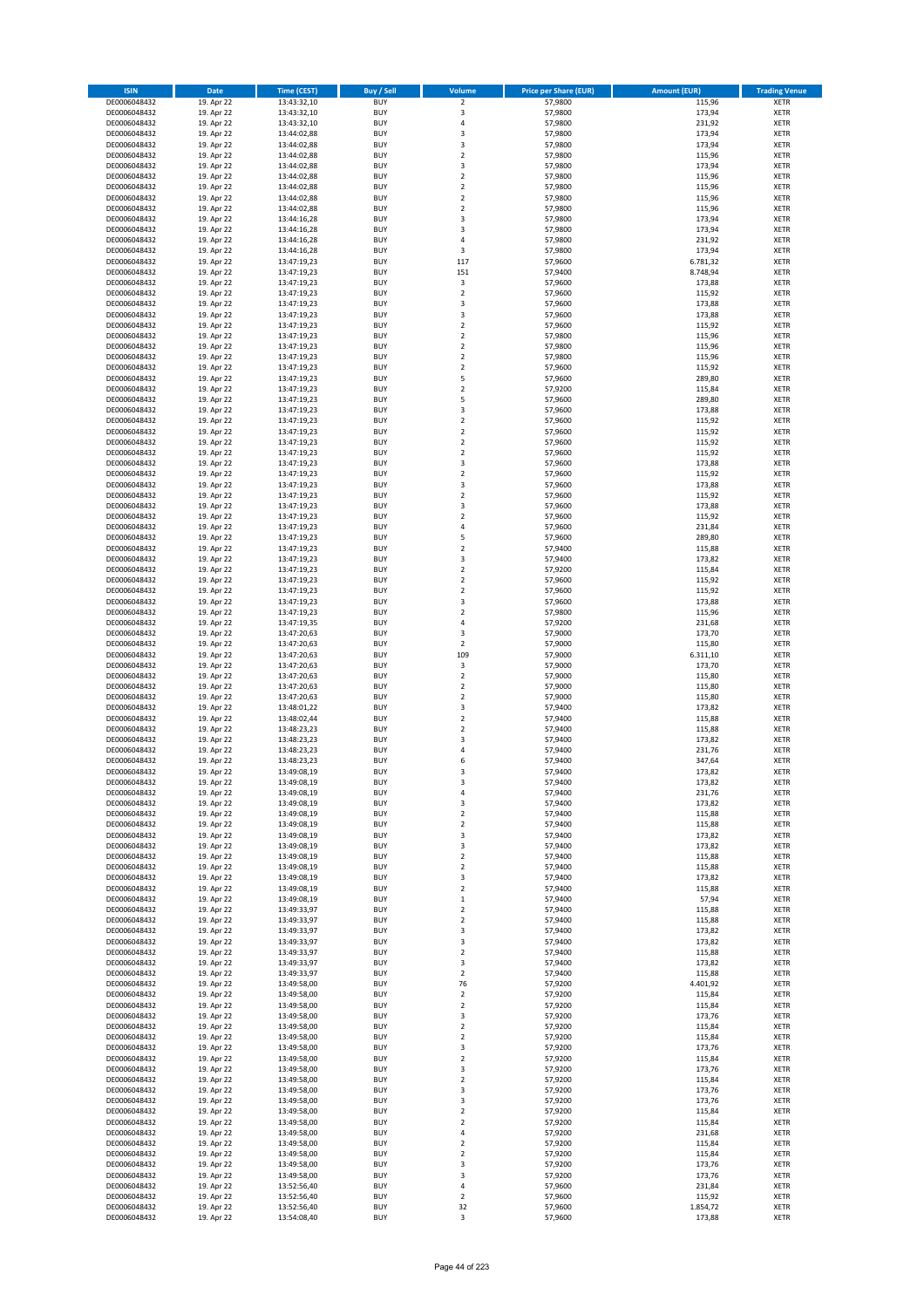| <b>ISIN</b>                  | <b>Date</b>              | <b>Time (CEST)</b>         | <b>Buy / Sell</b>        | <b>Volume</b>                          | <b>Price per Share (EUR)</b> | <b>Amount (EUR)</b> | <b>Trading Venue</b>       |
|------------------------------|--------------------------|----------------------------|--------------------------|----------------------------------------|------------------------------|---------------------|----------------------------|
| DE0006048432                 | 19. Apr 22               | 13:54:08,40                | <b>BUY</b>               | 3                                      | 57,9600                      | 173,88              | <b>XETR</b>                |
| DE0006048432                 | 19. Apr 22               | 13:54:08,40                | <b>BUY</b>               | $\mathbf 2$                            | 57,9600                      | 115,92              | <b>XETR</b>                |
| DE0006048432                 | 19. Apr 22               | 13:54:08,40                | <b>BUY</b>               | 3                                      | 57,9600                      | 173,88              | <b>XETR</b>                |
| DE0006048432<br>DE0006048432 | 19. Apr 22<br>19. Apr 22 | 13:54:08,40<br>13:54:08,40 | <b>BUY</b><br><b>BUY</b> | 4<br>4                                 | 57,9600<br>57,9600           | 231,84<br>231,84    | <b>XETR</b><br><b>XETR</b> |
| DE0006048432                 | 19. Apr 22               | 13:54:08,40                | <b>BUY</b>               | 3                                      | 57,9600                      | 173,88              | <b>XETR</b>                |
| DE0006048432                 | 19. Apr 22               | 13:54:08,40                | <b>BUY</b>               | $\overline{\mathbf{c}}$                | 57,9600                      | 115,92              | <b>XETR</b>                |
| DE0006048432                 | 19. Apr 22               | 13:54:08,40                | <b>BUY</b>               | 4                                      | 57,9600                      | 231,84              | <b>XETR</b>                |
| DE0006048432                 | 19. Apr 22               | 13:54:08,40                | <b>BUY</b>               | 4                                      | 57,9600                      | 231,84              | <b>XETR</b>                |
| DE0006048432                 | 19. Apr 22               | 13:54:08,40                | <b>BUY</b><br><b>BUY</b> | 4                                      | 57,9600                      | 231,84              | <b>XETR</b>                |
| DE0006048432<br>DE0006048432 | 19. Apr 22<br>19. Apr 22 | 13:54:08,40<br>13:54:08,40 | <b>BUY</b>               | $\mathbf 2$<br>3                       | 57,9600<br>57,9600           | 115,92<br>173,88    | <b>XETR</b><br><b>XETR</b> |
| DE0006048432                 | 19. Apr 22               | 13:54:08,40                | <b>BUY</b>               | $\mathbf 2$                            | 57,9600                      | 115,92              | <b>XETR</b>                |
| DE0006048432                 | 19. Apr 22               | 13:54:08,40                | <b>BUY</b>               | 4                                      | 57,9600                      | 231,84              | <b>XETR</b>                |
| DE0006048432                 | 19. Apr 22               | 13:54:08,40                | <b>BUY</b>               | 3                                      | 57,9600                      | 173,88              | <b>XETR</b>                |
| DE0006048432                 | 19. Apr 22               | 13:54:08,40                | <b>BUY</b>               | $\overline{\mathbf{c}}$                | 57,9600                      | 115,92              | <b>XETR</b>                |
| DE0006048432<br>DE0006048432 | 19. Apr 22<br>19. Apr 22 | 13:54:08,40<br>13:54:08,40 | <b>BUY</b><br><b>BUY</b> | 3<br>3                                 | 57,9600<br>57,9600           | 173,88<br>173,88    | <b>XETR</b><br><b>XETR</b> |
| DE0006048432                 | 19. Apr 22               | 13:54:08,40                | <b>BUY</b>               | 4                                      | 57,9600                      | 231,84              | <b>XETR</b>                |
| DE0006048432                 | 19. Apr 22               | 13:54:08,40                | <b>BUY</b>               | 4                                      | 57,9600                      | 231,84              | <b>XETR</b>                |
| DE0006048432                 | 19. Apr 22               | 13:54:08,40                | <b>BUY</b>               | 108                                    | 57,9600                      | 6.259,68            | <b>XETR</b>                |
| DE0006048432                 | 19. Apr 22               | 13:54:08,42                | <b>BUY</b>               | 4                                      | 57,9600                      | 231,84              | <b>XETR</b>                |
| DE0006048432                 | 19. Apr 22               | 13:54:08,42                | <b>BUY</b><br><b>BUY</b> | 3<br>219                               | 57,9600                      | 173,88              | <b>XETR</b>                |
| DE0006048432<br>DE0006048432 | 19. Apr 22<br>19. Apr 22 | 13:58:36,06<br>13:58:57,24 | <b>BUY</b>               | 3                                      | 58,0000<br>57,9800           | 12.702,00<br>173,94 | <b>XETR</b><br><b>XETR</b> |
| DE0006048432                 | 19. Apr 22               | 13:58:57,24                | <b>BUY</b>               | 3                                      | 57,9800                      | 173,94              | <b>XETR</b>                |
| DE0006048432                 | 19. Apr 22               | 13:58:57,24                | <b>BUY</b>               | 3                                      | 57,9800                      | 173,94              | <b>XETR</b>                |
| DE0006048432                 | 19. Apr 22               | 13:58:57,24                | <b>BUY</b>               | 4                                      | 57,9800                      | 231,92              | <b>XETR</b>                |
| DE0006048432                 | 19. Apr 22               | 13:58:57,24                | <b>BUY</b>               | 251                                    | 57,9800                      | 14.552,98           | <b>XETR</b>                |
| DE0006048432<br>DE0006048432 | 19. Apr 22<br>19. Apr 22 | 13:58:57,24<br>13:58:57,24 | <b>BUY</b><br><b>BUY</b> | $\overline{\mathbf{c}}$<br>3           | 57,9800<br>57,9800           | 115,96<br>173,94    | <b>XETR</b><br><b>XETR</b> |
| DE0006048432                 | 19. Apr 22               | 13:58:57,24                | <b>BUY</b>               | $\overline{\mathbf{2}}$                | 57,9800                      | 115,96              | <b>XETR</b>                |
| DE0006048432                 | 19. Apr 22               | 13:58:57,24                | <b>BUY</b>               | $\mathbf 2$                            | 57,9800                      | 115,96              | <b>XETR</b>                |
| DE0006048432                 | 19. Apr 22               | 13:58:57,24                | <b>BUY</b>               | 4                                      | 57,9800                      | 231,92              | <b>XETR</b>                |
| DE0006048432                 | 19. Apr 22               | 13:58:57,24                | <b>BUY</b>               | 3                                      | 57,9800                      | 173,94              | <b>XETR</b>                |
| DE0006048432                 | 19. Apr 22               | 13:58:57,24<br>13:58:57,24 | <b>BUY</b><br><b>BUY</b> | $\mathbf 2$<br>$\overline{\mathbf{c}}$ | 57,9800                      | 115,96              | <b>XETR</b><br><b>XETR</b> |
| DE0006048432<br>DE0006048432 | 19. Apr 22<br>19. Apr 22 | 13:58:57,24                | <b>BUY</b>               | $\overline{7}$                         | 57,9800<br>57,9800           | 115,96<br>405,86    | <b>XETR</b>                |
| DE0006048432                 | 19. Apr 22               | 13:58:57,24                | <b>BUY</b>               | 5                                      | 57,9800                      | 289,90              | <b>XETR</b>                |
| DE0006048432                 | 19. Apr 22               | 13:58:57,24                | <b>BUY</b>               | $\mathbf 2$                            | 57,9800                      | 115,96              | <b>XETR</b>                |
| DE0006048432                 | 19. Apr 22               | 13:58:57,26                | <b>BUY</b>               | 3                                      | 57,9800                      | 173,94              | <b>XETR</b>                |
| DE0006048432                 | 19. Apr 22               | 14:00:53,83                | <b>BUY</b>               | 3                                      | 57,9800                      | 173,94              | <b>XETR</b>                |
| DE0006048432<br>DE0006048432 | 19. Apr 22<br>19. Apr 22 | 14:00:53,83                | <b>BUY</b><br><b>BUY</b> | 3<br>3                                 | 57,9800<br>57,9800           | 173,94<br>173,94    | <b>XETR</b><br><b>XETR</b> |
| DE0006048432                 | 19. Apr 22               | 14:00:53,83<br>14:01:57,24 | <b>BUY</b>               | 3                                      | 57,9600                      | 173,88              | <b>XETR</b>                |
| DE0006048432                 | 19. Apr 22               | 14:01:57,24                | <b>BUY</b>               | $\overline{\mathbf{2}}$                | 57,9600                      | 115,92              | <b>XETR</b>                |
| DE0006048432                 | 19. Apr 22               | 14:01:57,24                | <b>BUY</b>               | 3                                      | 57,9600                      | 173,88              | <b>XETR</b>                |
| DE0006048432                 | 19. Apr 22               | 14:01:57,24                | <b>BUY</b>               | 200                                    | 57,9600                      | 11.592,00           | <b>XETR</b>                |
| DE0006048432                 | 19. Apr 22               | 14:01:57,24                | <b>BUY</b>               | 6                                      | 57,9600                      | 347,76              | <b>XETR</b>                |
| DE0006048432<br>DE0006048432 | 19. Apr 22<br>19. Apr 22 | 14:01:57,24<br>14:01:57,24 | <b>BUY</b><br><b>BUY</b> | 3<br>$\overline{\mathbf{c}}$           | 57,9600<br>57,9600           | 173,88<br>115,92    | <b>XETR</b><br><b>XETR</b> |
| DE0006048432                 | 19. Apr 22               | 14:01:57,24                | <b>BUY</b>               | 6                                      | 57,9600                      | 347,76              | <b>XETR</b>                |
| DE0006048432                 | 19. Apr 22               | 14:01:57,24                | <b>BUY</b>               | 6                                      | 57,9600                      | 347,76              | <b>XETR</b>                |
| DE0006048432                 | 19. Apr 22               | 14:01:57,24                | <b>BUY</b>               | 6                                      | 57,9600                      | 347,76              | <b>XETR</b>                |
| DE0006048432                 | 19. Apr 22               | 14:01:57,24                | <b>BUY</b>               | $\overline{a}$                         | 57,9600                      | 231,84              | <b>XETR</b>                |
| DE0006048432                 | 19. Apr 22<br>19. Apr 22 | 14:01:57,24                | <b>BUY</b>               | 4<br>4                                 | 57,9600                      | 231,84              | <b>XETR</b>                |
| DE0006048432<br>DE0006048432 | 19. Apr 22               | 14:01:57,24<br>14:01:57,24 | <b>BUY</b><br><b>BUY</b> | 5                                      | 57,9600<br>57,9600           | 231,84<br>289,80    | <b>XETR</b><br><b>XETR</b> |
| DE0006048432                 | 19. Apr 22               | 14:01:57,24                | <b>BUY</b>               | 3                                      | 57,9600                      | 173,88              | <b>XETR</b>                |
| DE0006048432                 | 19. Apr 22               | 14:01:57,24                | <b>BUY</b>               | $\overline{7}$                         | 57,9600                      | 405,72              | <b>XETR</b>                |
| DE0006048432                 | 19. Apr 22               | 14:01:57,24                | <b>BUY</b>               | 5                                      | 57,9600                      | 289,80              | <b>XETR</b>                |
| DE0006048432                 | 19. Apr 22               | 14:01:57,27                | <b>BUY</b>               | 5                                      | 57,9600                      | 289,80              | <b>XETR</b>                |
| DE0006048432<br>DE0006048432 | 19. Apr 22<br>19. Apr 22 | 14:01:57,68<br>14:01:57,68 | <b>BUY</b><br><b>BUY</b> | 3<br>3                                 | 57,9400<br>57,9400           | 173,82<br>173,82    | <b>XETR</b><br><b>XETR</b> |
| DE0006048432                 | 19. Apr 22               | 14:01:57,68                | BUY                      | 4                                      | 57,9400                      | 231,76              | <b>XETR</b>                |
| DE0006048432                 | 19. Apr 22               | 14:01:57,68                | <b>BUY</b>               | 2                                      | 57,9400                      | 115,88              | <b>XETR</b>                |
| DE0006048432                 | 19. Apr 22               | 14:01:57,68                | <b>BUY</b>               | 4                                      | 57,9400                      | 231,76              | <b>XETR</b>                |
| DE0006048432                 | 19. Apr 22               | 14:01:57,68                | <b>BUY</b>               | 63                                     | 57,9400                      | 3.650,22            | XETR                       |
| DE0006048432<br>DE0006048432 | 19. Apr 22<br>19. Apr 22 | 14:01:57,68<br>14:01:57,68 | <b>BUY</b><br><b>BUY</b> | $\mathbf 2$<br>$\mathbf 2$             | 57,9400<br>57,9400           | 115,88<br>115,88    | <b>XETR</b><br><b>XETR</b> |
| DE0006048432                 | 19. Apr 22               | 14:01:57,68                | <b>BUY</b>               | 3                                      | 57,9400                      | 173,82              | <b>XETR</b>                |
| DE0006048432                 | 19. Apr 22               | 14:01:57,68                | <b>BUY</b>               | 4                                      | 57,9400                      | 231,76              | <b>XETR</b>                |
| DE0006048432                 | 19. Apr 22               | 14:01:57,68                | <b>BUY</b>               | 3                                      | 57,9400                      | 173,82              | <b>XETR</b>                |
| DE0006048432                 | 19. Apr 22               | 14:01:57,68                | <b>BUY</b>               | 4                                      | 57,9400                      | 231,76              | <b>XETR</b>                |
| DE0006048432<br>DE0006048432 | 19. Apr 22<br>19. Apr 22 | 14:01:57,68<br>14:01:57,68 | <b>BUY</b><br><b>BUY</b> | 3<br>4                                 | 57,9400<br>57,9400           | 173,82<br>231,76    | <b>XETR</b><br><b>XETR</b> |
| DE0006048432                 | 19. Apr 22               | 14:01:57,68                | <b>BUY</b>               | $\mathbf 2$                            | 57,9400                      | 115,88              | <b>XETR</b>                |
| DE0006048432                 | 19. Apr 22               | 14:01:57,68                | <b>BUY</b>               | 8                                      | 57,9400                      | 463,52              | <b>XETR</b>                |
| DE0006048432                 | 19. Apr 22               | 14:01:57,68                | <b>BUY</b>               | $\mathbf 2$                            | 57,9400                      | 115,88              | <b>XETR</b>                |
| DE0006048432                 | 19. Apr 22               | 14:01:57,68                | <b>BUY</b>               | 3                                      | 57,9400                      | 173,82              | <b>XETR</b>                |
| DE0006048432                 | 19. Apr 22               | 14:01:57,68                | <b>BUY</b>               | $\mathbf 2$                            | 57,9400                      | 115,88              | <b>XETR</b>                |
| DE0006048432<br>DE0006048432 | 19. Apr 22<br>19. Apr 22 | 14:01:57,68<br>14:01:57,68 | <b>BUY</b><br><b>BUY</b> | 3<br>4                                 | 57,9400<br>57,9400           | 173,82<br>231,76    | <b>XETR</b><br><b>XETR</b> |
| DE0006048432                 | 19. Apr 22               | 14:03:14,92                | <b>BUY</b>               | 3                                      | 57,9400                      | 173,82              | <b>XETR</b>                |
| DE0006048432                 | 19. Apr 22               | 14:03:14,92                | <b>BUY</b>               | 4                                      | 57,9400                      | 231,76              | <b>XETR</b>                |
| DE0006048432                 | 19. Apr 22               | 14:03:14,92                | <b>BUY</b>               | 3                                      | 57,9400                      | 173,82              | <b>XETR</b>                |
| DE0006048432                 | 19. Apr 22               | 14:03:14,92                | <b>BUY</b>               | 6                                      | 57,9400                      | 347,64              | <b>XETR</b>                |
| DE0006048432<br>DE0006048432 | 19. Apr 22<br>19. Apr 22 | 14:03:14,92<br>14:03:14,92 | <b>BUY</b><br><b>BUY</b> | 3<br>4                                 | 57,9400<br>57,9400           | 173,82<br>231,76    | <b>XETR</b><br><b>XETR</b> |
| DE0006048432                 | 19. Apr 22               | 14:03:14,92                | <b>BUY</b>               | 4                                      | 57,9400                      | 231,76              | <b>XETR</b>                |
| DE0006048432                 | 19. Apr 22               | 14:03:14,92                | <b>BUY</b>               | 5                                      | 57,9400                      | 289,70              | <b>XETR</b>                |
| DE0006048432                 | 19. Apr 22               | 14:03:14,92                | <b>BUY</b>               | $\overline{\mathbf{2}}$                | 57,9400                      | 115,88              | <b>XETR</b>                |
| DE0006048432                 | 19. Apr 22               | 14:03:14,92                | <b>BUY</b>               | 2                                      | 57,9400                      | 115,88              | <b>XETR</b>                |
| DE0006048432                 | 19. Apr 22               | 14:03:14,92                | <b>BUY</b>               | 6<br>102                               | 57,9400                      | 347,64              | <b>XETR</b>                |
| DE0006048432<br>DE0006048432 | 19. Apr 22<br>19. Apr 22 | 14:08:17,19<br>14:08:32,14 | <b>BUY</b><br><b>BUY</b> | 4                                      | 58,0000<br>57,9800           | 5.916,00<br>231,92  | <b>XETR</b><br><b>XETR</b> |
| DE0006048432                 | 19. Apr 22               | 14:08:32,14                | <b>BUY</b>               | 5                                      | 57,9800                      | 289,90              | <b>XETR</b>                |
| DE0006048432                 | 19. Apr 22               | 14:08:32,14                | <b>BUY</b>               | 3                                      | 57,9800                      | 173,94              | <b>XETR</b>                |
| DE0006048432                 | 19. Apr 22               | 14:08:32,14                | <b>BUY</b>               | 5                                      | 57,9800                      | 289,90              | <b>XETR</b>                |
| DE0006048432                 | 19. Apr 22               | 14:08:32,14                | <b>BUY</b>               | $\overline{7}$                         | 57,9800                      | 405,86              | <b>XETR</b>                |
| DE0006048432<br>DE0006048432 | 19. Apr 22<br>19. Apr 22 | 14:08:32,14<br>14:08:32,14 | <b>BUY</b><br><b>BUY</b> | 5<br>5                                 | 57,9800<br>57,9800           | 289,90<br>289,90    | <b>XETR</b><br><b>XETR</b> |
| DE0006048432                 | 19. Apr 22               | 14:08:32,14                | <b>BUY</b>               | 4                                      | 57,9800                      | 231,92              | <b>XETR</b>                |
| DE0006048432                 | 19. Apr 22               | 14:08:32,14                | <b>BUY</b>               | 5                                      | 57,9800                      | 289,90              | XETR                       |
| DE0006048432                 | 19. Apr 22               | 14:08:32,14                | <b>BUY</b>               | 5                                      | 57,9800                      | 289,90              | <b>XETR</b>                |
| DE0006048432                 | 19. Apr 22               | 14:08:32,14                | <b>BUY</b>               | 4                                      | 57,9800                      | 231,92              | <b>XETR</b>                |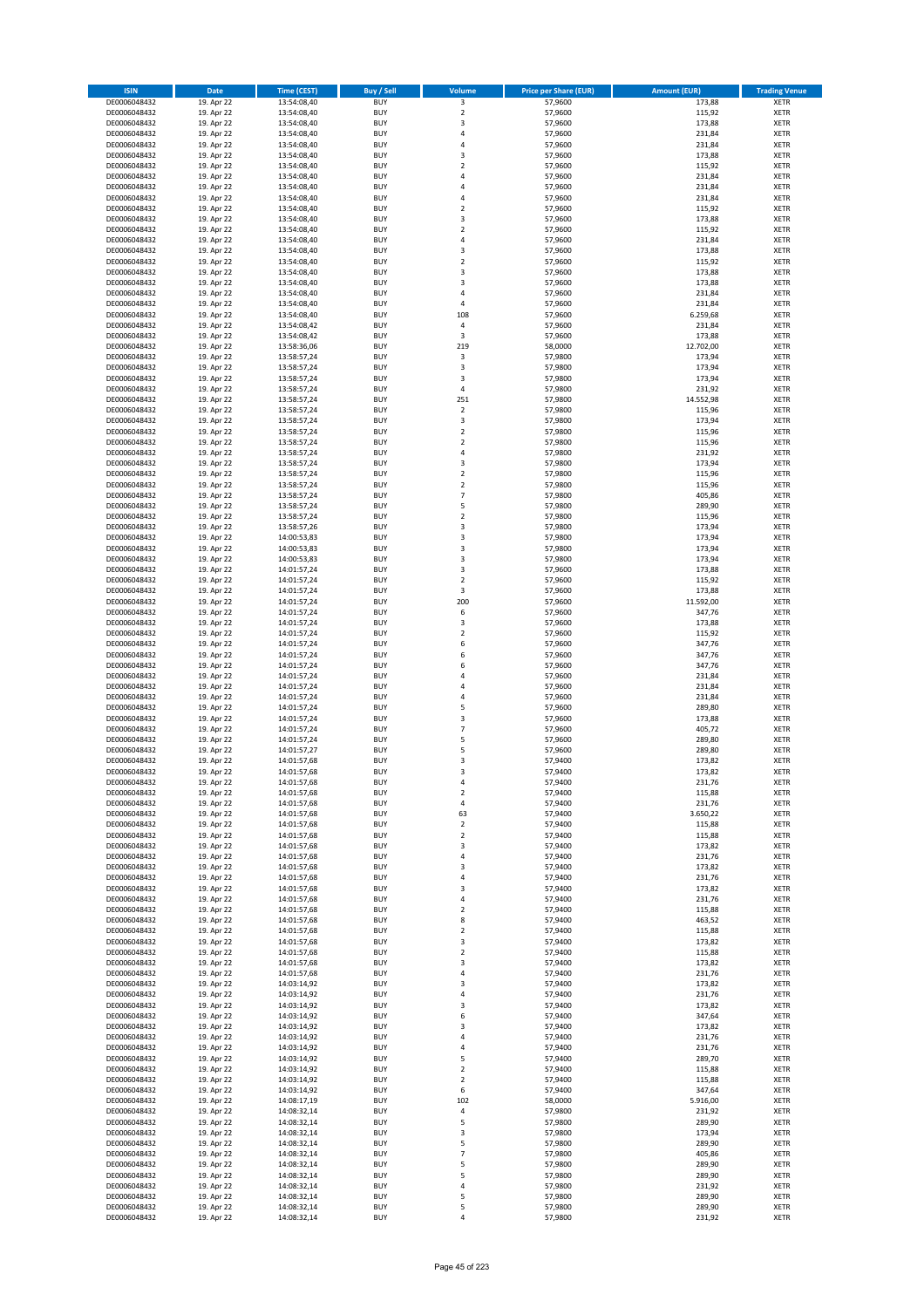| <b>ISIN</b>                  | Date                     | Time (CEST)                | <b>Buy / Sell</b>        | <b>Volume</b>                 | <b>Price per Share (EUR)</b> | <b>Amount (EUR)</b> | <b>Trading Venue</b>       |
|------------------------------|--------------------------|----------------------------|--------------------------|-------------------------------|------------------------------|---------------------|----------------------------|
| DE0006048432                 | 19. Apr 22               | 14:08:32,14                | <b>BUY</b>               | 3                             | 57,9800                      | 173,94              | <b>XETR</b>                |
| DE0006048432                 | 19. Apr 22               | 14:08:32,14                | <b>BUY</b>               | 6                             | 57,9800                      | 347,88              | XETR                       |
| DE0006048432                 | 19. Apr 22               | 14:08:41,97                | <b>BUY</b>               | 3                             | 57,9800                      | 173,94              | <b>XETR</b>                |
| DE0006048432                 | 19. Apr 22               | 14:08:41,97                | <b>BUY</b>               | $\sqrt{4}$                    | 57,9800                      | 231,92              | <b>XETR</b>                |
| DE0006048432<br>DE0006048432 | 19. Apr 22<br>19. Apr 22 | 14:08:41,97<br>14:08:41,97 | <b>BUY</b><br><b>BUY</b> | 3<br>3                        | 57,9800<br>57,9800           | 173,94<br>173,94    | <b>XETR</b><br><b>XETR</b> |
| DE0006048432                 | 19. Apr 22               | 14:08:41,97                | <b>BUY</b>               | 5                             | 57,9800                      | 289,90              | <b>XETR</b>                |
| DE0006048432                 | 19. Apr 22               | 14:08:41,97                | <b>BUY</b>               | 3                             | 57,9800                      | 173,94              | <b>XETR</b>                |
| DE0006048432                 | 19. Apr 22               | 14:08:41,97                | <b>BUY</b>               | 3                             | 57,9800                      | 173,94              | <b>XETR</b>                |
| DE0006048432                 | 19. Apr 22               | 14:08:41,97                | <b>BUY</b>               | 4                             | 57,9800                      | 231,92              | <b>XETR</b>                |
| DE0006048432                 | 19. Apr 22               | 14:08:41,97                | <b>BUY</b>               | $\sqrt{4}$                    | 57,9800                      | 231,92              | <b>XETR</b>                |
| DE0006048432                 | 19. Apr 22               | 14:08:41,97                | <b>BUY</b>               | 4<br>$\overline{2}$           | 57,9800                      | 231,92              | <b>XETR</b>                |
| DE0006048432<br>DE0006048432 | 19. Apr 22<br>19. Apr 22 | 14:08:41,97<br>14:08:41,97 | <b>BUY</b><br><b>BUY</b> | 6                             | 57,9800<br>57,9800           | 115,96<br>347,88    | <b>XETR</b><br><b>XETR</b> |
| DE0006048432                 | 19. Apr 22               | 14:08:41,97                | <b>BUY</b>               | 3                             | 57,9800                      | 173,94              | <b>XETR</b>                |
| DE0006048432                 | 19. Apr 22               | 14:08:41,99                | <b>BUY</b>               | $\overline{2}$                | 57,9800                      | 115,96              | <b>XETR</b>                |
| DE0006048432                 | 19. Apr 22               | 14:08:41,99                | <b>BUY</b>               | $\overline{2}$                | 57,9800                      | 115,96              | <b>XETR</b>                |
| DE0006048432                 | 19. Apr 22               | 14:09:40,35                | <b>BUY</b>               | 75                            | 58,0000                      | 4.350,00            | <b>XETR</b>                |
| DE0006048432                 | 19. Apr 22               | 14:10:30,10                | <b>BUY</b>               | 158                           | 58,0000                      | 9.164,00            | <b>XETR</b>                |
| DE0006048432<br>DE0006048432 | 19. Apr 22<br>19. Apr 22 | 14:11:56,30<br>14:11:56,30 | <b>BUY</b><br><b>BUY</b> | $\mathbf 2$<br>$\overline{2}$ | 57,9800<br>57,9800           | 115,96<br>115,96    | <b>XETR</b><br><b>XETR</b> |
| DE0006048432                 | 19. Apr 22               | 14:11:56,30                | <b>BUY</b>               | $\mathbf 2$                   | 57,9800                      | 115,96              | <b>XETR</b>                |
| DE0006048432                 | 19. Apr 22               | 14:11:56,30                | <b>BUY</b>               | $\overline{2}$                | 57,9800                      | 115,96              | <b>XETR</b>                |
| DE0006048432                 | 19. Apr 22               | 14:11:56,30                | <b>BUY</b>               | 206                           | 57,9800                      | 11.943,88           | <b>XETR</b>                |
| DE0006048432                 | 19. Apr 22               | 14:11:56,30                | <b>BUY</b>               | $\overline{2}$                | 57,9800                      | 115,96              | <b>XETR</b>                |
| DE0006048432                 | 19. Apr 22               | 14:11:56,30                | <b>BUY</b>               | 3                             | 57,9800                      | 173,94              | <b>XETR</b>                |
| DE0006048432                 | 19. Apr 22<br>19. Apr 22 | 14:11:56,30                | <b>BUY</b><br><b>BUY</b> | $\mathbf 2$<br>$\mathbf 2$    | 57,9800                      | 115,96              | <b>XETR</b><br><b>XETR</b> |
| DE0006048432<br>DE0006048432 | 19. Apr 22               | 14:11:56,30<br>14:11:56,30 | <b>BUY</b>               | $\mathbf 2$                   | 57,9800<br>57,9800           | 115,96<br>115,96    | <b>XETR</b>                |
| DE0006048432                 | 19. Apr 22               | 14:11:56,30                | <b>BUY</b>               | $\overline{2}$                | 57,9800                      | 115,96              | <b>XETR</b>                |
| DE0006048432                 | 19. Apr 22               | 14:11:56,30                | <b>BUY</b>               | $\sqrt{4}$                    | 57,9800                      | 231,92              | <b>XETR</b>                |
| DE0006048432                 | 19. Apr 22               | 14:11:56,30                | <b>BUY</b>               | 3                             | 57,9800                      | 173,94              | <b>XETR</b>                |
| DE0006048432                 | 19. Apr 22               | 14:11:56,30                | <b>BUY</b>               | $\mathbf 2$                   | 57,9800                      | 115,96              | <b>XETR</b>                |
| DE0006048432                 | 19. Apr 22               | 14:11:56,38                | <b>BUY</b>               | $\overline{4}$                | 57,9800                      | 231,92              | <b>XETR</b>                |
| DE0006048432<br>DE0006048432 | 19. Apr 22<br>19. Apr 22 | 14:13:34,42<br>14:13:34,42 | <b>BUY</b><br><b>BUY</b> | 4<br>$\mathsf 3$              | 57,9800<br>57,9800           | 231,92<br>173,94    | <b>XETR</b><br><b>XETR</b> |
| DE0006048432                 | 19. Apr 22               | 14:13:34,42                | <b>BUY</b>               | 4                             | 57,9800                      | 231,92              | <b>XETR</b>                |
| DE0006048432                 | 19. Apr 22               | 14:13:34,42                | <b>BUY</b>               | 10                            | 57,9800                      | 579,80              | <b>XETR</b>                |
| DE0006048432                 | 19. Apr 22               | 14:13:34,42                | <b>BUY</b>               | 10                            | 57,9800                      | 579,80              | <b>XETR</b>                |
| DE0006048432                 | 19. Apr 22               | 14:13:34,42                | <b>BUY</b>               | 9                             | 57,9800                      | 521,82              | <b>XETR</b>                |
| DE0006048432                 | 19. Apr 22               | 14:13:34,42                | <b>BUY</b>               | 3                             | 57,9800                      | 173,94              | <b>XETR</b>                |
| DE0006048432<br>DE0006048432 | 19. Apr 22<br>19. Apr 22 | 14:13:34,42<br>14:13:34,42 | <b>BUY</b><br><b>BUY</b> | 4<br>4                        | 57,9800<br>57,9800           | 231,92<br>231,92    | <b>XETR</b><br><b>XETR</b> |
| DE0006048432                 | 19. Apr 22               | 14:13:34,42                | <b>BUY</b>               | 4                             | 57,9800                      | 231,92              | <b>XETR</b>                |
| DE0006048432                 | 19. Apr 22               | 14:13:34,42                | <b>BUY</b>               | 5                             | 57,9800                      | 289,90              | <b>XETR</b>                |
| DE0006048432                 | 19. Apr 22               | 14:13:34,42                | <b>BUY</b>               | 3                             | 57,9800                      | 173,94              | <b>XETR</b>                |
| DE0006048432                 | 19. Apr 22               | 14:13:34,42                | <b>BUY</b>               | 9                             | 57,9800                      | 521,82              | <b>XETR</b>                |
| DE0006048432                 | 19. Apr 22               | 14:13:34,42                | <b>BUY</b>               | $\mathbf 2$                   | 57,9800                      | 115,96              | <b>XETR</b>                |
| DE0006048432<br>DE0006048432 | 19. Apr 22<br>19. Apr 22 | 14:13:34,42<br>14:13:34,42 | <b>BUY</b><br><b>BUY</b> | 3<br>9                        | 57,9800<br>57,9800           | 173,94<br>521,82    | <b>XETR</b><br><b>XETR</b> |
| DE0006048432                 | 19. Apr 22               | 14:13:34,44                | <b>BUY</b>               | $\mathbf 2$                   | 57,9800                      | 115,96              | <b>XETR</b>                |
| DE0006048432                 | 19. Apr 22               | 14:15:24,06                | <b>BUY</b>               | $\overline{4}$                | 57,9800                      | 231,92              | <b>XETR</b>                |
| DE0006048432                 | 19. Apr 22               | 14:15:24,06                | <b>BUY</b>               | 3                             | 57,9800                      | 173,94              | <b>XETR</b>                |
| DE0006048432                 | 19. Apr 22               | 14:15:24,06                | <b>BUY</b>               | 4                             | 57,9800                      | 231,92              | <b>XETR</b>                |
| DE0006048432                 | 19. Apr 22               | 14:15:24,06                | <b>BUY</b>               | 3                             | 57,9800                      | 173,94              | <b>XETR</b>                |
| DE0006048432                 | 19. Apr 22               | 14:15:24,06                | <b>BUY</b>               | $\pmb{4}$                     | 57,9800                      | 231,92              | <b>XETR</b>                |
| DE0006048432<br>DE0006048432 | 19. Apr 22<br>19. Apr 22 | 14:15:24,06<br>14:15:24,06 | <b>BUY</b><br><b>BUY</b> | 3<br>3                        | 57,9800<br>57,9800           | 173,94<br>173,94    | <b>XETR</b><br><b>XETR</b> |
| DE0006048432                 | 19. Apr 22               | 14:15:24,06                | <b>BUY</b>               | 3                             | 57,9800                      | 173,94              | <b>XETR</b>                |
| DE0006048432                 | 19. Apr 22               | 14:15:24,06                | <b>BUY</b>               | $\overline{2}$                | 57,9800                      | 115,96              | <b>XETR</b>                |
| DE0006048432                 | 19. Apr 22               | 14:15:24,06                | <b>BUY</b>               | 6                             | 57,9800                      | 347,88              | <b>XETR</b>                |
| DE0006048432                 | 19. Apr 22               | 14:15:24,06                | <b>BUY</b>               | 5                             | 57,9800                      | 289,90              | <b>XETR</b>                |
| DE0006048432                 | 19. Apr 22               | 14:15:24,06                | <b>BUY</b>               | $\overline{4}$                | 57,9800                      | 231,92              | <b>XETR</b>                |
| DE0006048432<br>DE0006048432 | 19. Apr 22<br>19. Apr 22 | 14:16:27,80<br>14:16:27,80 | <b>BUY</b><br>BUY        | $\overline{2}$<br>213         | 57,9800<br>57,9800           | 115,96<br>12.349,74 | <b>XETR</b><br>XETR        |
| DE0006048432                 | 19. Apr 22               | 14:16:27,80                | <b>BUY</b>               | 4                             | 57,9800                      | 231,92              | <b>XETR</b>                |
| DE0006048432                 | 19. Apr 22               | 14:16:27,80                | <b>BUY</b>               | 12                            | 57,9800                      | 695,76              | <b>XETR</b>                |
| DE0006048432                 | 19. Apr 22               | 14:18:20,63                | <b>BUY</b>               | 4                             | 58,0000                      | 232,00              | <b>XETR</b>                |
| DE0006048432                 | 19. Apr 22               | 14:18:20,63                | <b>BUY</b>               | 8                             | 58,0000                      | 464,00              | <b>XETR</b>                |
| DE0006048432                 | 19. Apr 22               | 14:18:20,63                | <b>BUY</b>               | 9                             | 58,0000                      | 522,00              | <b>XETR</b>                |
| DE0006048432<br>DE0006048432 | 19. Apr 22<br>19. Apr 22 | 14:18:20,63<br>14:18:20,63 | <b>BUY</b><br><b>BUY</b> | 9<br>14                       | 58,0000<br>58,0000           | 522,00<br>812,00    | <b>XETR</b><br><b>XETR</b> |
| DE0006048432                 | 19. Apr 22               | 14:18:20,63                | <b>BUY</b>               | 14                            | 58,0000                      | 812,00              | XETR                       |
| DE0006048432                 | 19. Apr 22               | 14:18:20,63                | <b>BUY</b>               | 4                             | 58,0000                      | 232,00              | <b>XETR</b>                |
| DE0006048432                 | 19. Apr 22               | 14:18:20,63                | <b>BUY</b>               | 5                             | 58,0000                      | 290,00              | XETR                       |
| DE0006048432                 | 19. Apr 22               | 14:18:20,63                | <b>BUY</b>               | 10                            | 58,0000                      | 580,00              | <b>XETR</b>                |
| DE0006048432                 | 19. Apr 22               | 14:18:20,63                | <b>BUY</b>               | 6                             | 58,0000                      | 348,00              | <b>XETR</b>                |
| DE0006048432<br>DE0006048432 | 19. Apr 22<br>19. Apr 22 | 14:18:20,63<br>14:18:20,63 | <b>BUY</b><br><b>BUY</b> | $\pmb{4}$<br>12               | 58,0000<br>58,0000           | 232,00<br>696,00    | <b>XETR</b><br><b>XETR</b> |
| DE0006048432                 | 19. Apr 22               | 14:18:20,63                | <b>BUY</b>               | 13                            | 58,0000                      | 754,00              | <b>XETR</b>                |
| DE0006048432                 | 19. Apr 22               | 14:18:20,63                | <b>BUY</b>               | 16                            | 58,0000                      | 928,00              | <b>XETR</b>                |
| DE0006048432                 | 19. Apr 22               | 14:18:31,05                | <b>BUY</b>               | 5                             | 58,0000                      | 290,00              | <b>XETR</b>                |
| DE0006048432                 | 19. Apr 22               | 14:18:31,05                | <b>BUY</b>               | 6                             | 58,0000                      | 348,00              | XETR                       |
| DE0006048432                 | 19. Apr 22               | 14:18:31,05                | <b>BUY</b>               | 6                             | 58,0000                      | 348,00              | XETR                       |
| DE0006048432                 | 19. Apr 22               | 14:18:31,05                | <b>BUY</b><br><b>BUY</b> | 10                            | 58,0000                      | 580,00<br>580,00    | <b>XETR</b>                |
| DE0006048432<br>DE0006048432 | 19. Apr 22<br>19. Apr 22 | 14:18:31,05<br>14:18:31,05 | <b>BUY</b>               | $10\,$<br>$\overline{2}$      | 58,0000<br>58,0000           | 116,00              | <b>XETR</b><br><b>XETR</b> |
| DE0006048432                 | 19. Apr 22               | 14:18:31,05                | <b>BUY</b>               | 6                             | 58,0000                      | 348,00              | <b>XETR</b>                |
| DE0006048432                 | 19. Apr 22               | 14:18:31,05                | <b>BUY</b>               | 5                             | 58,0000                      | 290,00              | <b>XETR</b>                |
| DE0006048432                 | 19. Apr 22               | 14:18:31,05                | <b>BUY</b>               | 9                             | 58,0000                      | 522,00              | <b>XETR</b>                |
| DE0006048432                 | 19. Apr 22               | 14:18:31,05                | <b>BUY</b>               | 8                             | 58,0000                      | 464,00              | <b>XETR</b>                |
| DE0006048432                 | 19. Apr 22               | 14:18:31,05                | <b>BUY</b>               | 8                             | 58,0000                      | 464,00              | <b>XETR</b>                |
| DE0006048432<br>DE0006048432 | 19. Apr 22<br>19. Apr 22 | 14:18:31,05<br>14:18:51,36 | <b>BUY</b><br><b>BUY</b> | 4<br>4                        | 58,0000<br>58,0000           | 232,00<br>232,00    | <b>XETR</b><br><b>XETR</b> |
| DE0006048432                 | 19. Apr 22               | 14:18:51,36                | <b>BUY</b>               | 4                             | 58,0000                      | 232,00              | <b>XETR</b>                |
| DE0006048432                 | 19. Apr 22               | 14:18:51,36                | <b>BUY</b>               | 3                             | 58,0000                      | 174,00              | <b>XETR</b>                |
| DE0006048432                 | 19. Apr 22               | 14:18:51,36                | <b>BUY</b>               | 5                             | 58,0000                      | 290,00              | <b>XETR</b>                |
| DE0006048432                 | 19. Apr 22               | 14:18:51,36                | <b>BUY</b>               | 6                             | 58,0000                      | 348,00              | <b>XETR</b>                |
| DE0006048432                 | 19. Apr 22               | 14:18:51,36                | <b>BUY</b>               | $\mathbf 2$                   | 58,0000                      | 116,00              | <b>XETR</b>                |
| DE0006048432<br>DE0006048432 | 19. Apr 22<br>19. Apr 22 | 14:18:51,36<br>14:18:51,36 | <b>BUY</b><br><b>BUY</b> | $\mathbf 2$<br>3              | 58,0000<br>58,0000           | 116,00<br>174,00    | <b>XETR</b><br>XETR        |
| DE0006048432                 | 19. Apr 22               | 14:18:51,36                | <b>BUY</b>               | $\mathsf 3$                   | 58,0000                      | 174,00              | XETR                       |
| DE0006048432                 | 19. Apr 22               | 14:18:51,36                | <b>BUY</b>               | 5                             | 58,0000                      | 290,00              | <b>XETR</b>                |
| DE0006048432                 | 19. Apr 22               | 14:18:51,36                | <b>BUY</b>               | 5                             | 58,0000                      | 290,00              | XETR                       |
| DE0006048432                 | 19. Apr 22               | 14:18:51,36                | <b>BUY</b>               | 5                             | 58,0000                      | 290,00              | <b>XETR</b>                |
| DE0006048432                 | 19. Apr 22               | 14:18:54,30                | <b>BUY</b>               | $\overline{2}$                | 58,0000                      | 116,00              | <b>XETR</b>                |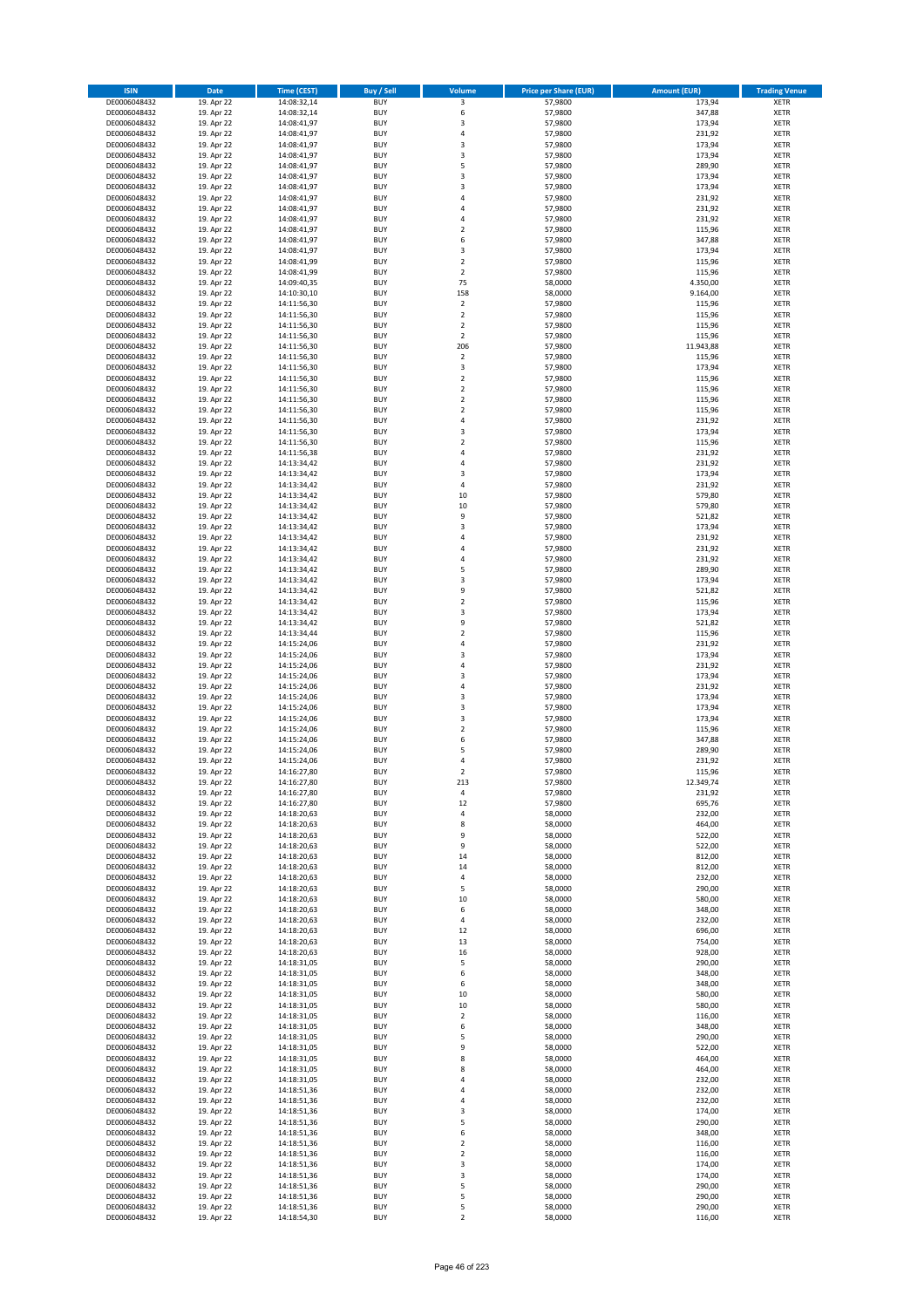| <b>ISIN</b>                  | Date                     | Time (CEST)                | <b>Buy / Sell</b>        | Volume                  | <b>Price per Share (EUR)</b> | <b>Amount (EUR)</b> | <b>Trading Venue</b>       |
|------------------------------|--------------------------|----------------------------|--------------------------|-------------------------|------------------------------|---------------------|----------------------------|
| DE0006048432                 | 19. Apr 22               | 14:18:54,30                | <b>BUY</b>               | $\overline{2}$          | 58,0000                      | 116,00              | <b>XETR</b>                |
| DE0006048432                 | 19. Apr 22               | 14:18:54,30                | <b>BUY</b>               | $\mathbf 2$             | 58,0000                      | 116,00              | XETR                       |
| DE0006048432                 | 19. Apr 22               | 14:18:54,30                | <b>BUY</b>               | 3                       | 58,0000                      | 174,00              | <b>XETR</b>                |
| DE0006048432                 | 19. Apr 22               | 14:18:54,30                | <b>BUY</b>               | $\sqrt{4}$              | 58,0000                      | 232,00              | <b>XETR</b>                |
| DE0006048432<br>DE0006048432 | 19. Apr 22<br>19. Apr 22 | 14:18:54,30<br>14:18:54,30 | <b>BUY</b><br><b>BUY</b> | 3<br>$\overline{4}$     | 58,0000<br>58,0000           | 174,00<br>232,00    | <b>XETR</b><br><b>XETR</b> |
| DE0006048432                 | 19. Apr 22               | 14:18:54,30                | <b>BUY</b>               | $\mathbf 2$             | 58,0000                      | 116,00              | <b>XETR</b>                |
| DE0006048432                 | 19. Apr 22               | 14:18:54,30                | <b>BUY</b>               | $\pmb{4}$               | 58,0000                      | 232,00              | <b>XETR</b>                |
| DE0006048432                 | 19. Apr 22               | 14:18:54,30                | <b>BUY</b>               | $\overline{2}$          | 58,0000                      | 116,00              | <b>XETR</b>                |
| DE0006048432                 | 19. Apr 22               | 14:18:54,30                | <b>BUY</b>               | 3                       | 58,0000                      | 174,00              | <b>XETR</b>                |
| DE0006048432                 | 19. Apr 22               | 14:18:54,30                | <b>BUY</b>               | $\sqrt{4}$              | 58,0000                      | 232,00              | <b>XETR</b>                |
| DE0006048432                 | 19. Apr 22               | 14:20:58,55                | <b>BUY</b>               | 447                     | 58,0000                      | 25.926,00           | <b>XETR</b>                |
| DE0006048432<br>DE0006048432 | 19. Apr 22<br>19. Apr 22 | 14:21:44,68<br>14:21:44,68 | <b>BUY</b><br><b>BUY</b> | $\mathbf 2$<br>13       | 57,9800<br>57,9800           | 115,96<br>753,74    | <b>XETR</b><br><b>XETR</b> |
| DE0006048432                 | 19. Apr 22               | 14:21:44,68                | <b>BUY</b>               | 4                       | 57,9800                      | 231,92              | <b>XETR</b>                |
| DE0006048432                 | 19. Apr 22               | 14:21:44,68                | <b>BUY</b>               | $\overline{4}$          | 57,9800                      | 231,92              | <b>XETR</b>                |
| DE0006048432                 | 19. Apr 22               | 14:21:44,68                | <b>BUY</b>               | 6                       | 57,9800                      | 347,88              | <b>XETR</b>                |
| DE0006048432                 | 19. Apr 22               | 14:21:44,68                | <b>BUY</b>               | 451                     | 57,9800                      | 26.148,98           | <b>XETR</b>                |
| DE0006048432                 | 19. Apr 22               | 14:21:44,68                | <b>BUY</b>               | 3                       | 57,9800                      | 173,94              | <b>XETR</b>                |
| DE0006048432<br>DE0006048432 | 19. Apr 22<br>19. Apr 22 | 14:21:44,68                | <b>BUY</b><br><b>BUY</b> | $\sqrt{4}$<br>3         | 57,9800<br>57,9800           | 231,92<br>173,94    | <b>XETR</b><br><b>XETR</b> |
| DE0006048432                 | 19. Apr 22               | 14:21:44,68<br>14:21:44,68 | <b>BUY</b>               | 4                       | 57,9800                      | 231,92              | <b>XETR</b>                |
| DE0006048432                 | 19. Apr 22               | 14:21:44,68                | <b>BUY</b>               | 3                       | 57,9800                      | 173,94              | <b>XETR</b>                |
| DE0006048432                 | 19. Apr 22               | 14:21:44,68                | <b>BUY</b>               | 5                       | 57,9800                      | 289,90              | <b>XETR</b>                |
| DE0006048432                 | 19. Apr 22               | 14:21:44,68                | <b>BUY</b>               | 14                      | 57,9800                      | 811,72              | <b>XETR</b>                |
| DE0006048432                 | 19. Apr 22               | 14:21:44,68                | <b>BUY</b>               | 13                      | 57,9800                      | 753,74              | <b>XETR</b>                |
| DE0006048432                 | 19. Apr 22               | 14:21:44,68                | <b>BUY</b>               | $\mathsf 3$             | 57,9800                      | 173,94              | <b>XETR</b>                |
| DE0006048432<br>DE0006048432 | 19. Apr 22<br>19. Apr 22 | 14:21:44,68<br>14:21:44,68 | <b>BUY</b><br><b>BUY</b> | 5<br>$\mathbf 2$        | 57,9800<br>57,9800           | 289,90<br>115,96    | <b>XETR</b><br><b>XETR</b> |
| DE0006048432                 | 19. Apr 22               | 14:21:48,91                | <b>BUY</b>               | 4                       | 57,9600                      | 231,84              | <b>XETR</b>                |
| DE0006048432                 | 19. Apr 22               | 14:21:48,91                | <b>BUY</b>               | 5                       | 57,9600                      | 289,80              | <b>XETR</b>                |
| DE0006048432                 | 19. Apr 22               | 14:21:48,91                | <b>BUY</b>               | $\pmb{4}$               | 57,9600                      | 231,84              | <b>XETR</b>                |
| DE0006048432                 | 19. Apr 22               | 14:21:48,91                | <b>BUY</b>               | 4                       | 57,9600                      | 231,84              | <b>XETR</b>                |
| DE0006048432                 | 19. Apr 22               | 14:21:48,91                | <b>BUY</b>               | 3                       | 57,9600                      | 173,88              | <b>XETR</b>                |
| DE0006048432<br>DE0006048432 | 19. Apr 22<br>19. Apr 22 | 14:21:48,91<br>14:21:48,91 | <b>BUY</b><br><b>BUY</b> | $\overline{4}$<br>5     | 57,9600<br>57,9600           | 231,84<br>289,80    | <b>XETR</b><br><b>XETR</b> |
| DE0006048432                 | 19. Apr 22               | 14:21:48,91                | <b>BUY</b>               | $\overline{7}$          | 57,9600                      | 405,72              | <b>XETR</b>                |
| DE0006048432                 | 19. Apr 22               | 14:21:48,91                | <b>BUY</b>               | 5                       | 57,9600                      | 289,80              | <b>XETR</b>                |
| DE0006048432                 | 19. Apr 22               | 14:21:48,91                | <b>BUY</b>               | 6                       | 57,9600                      | 347,76              | <b>XETR</b>                |
| DE0006048432                 | 19. Apr 22               | 14:21:48,91                | <b>BUY</b>               | 5                       | 57,9600                      | 289,80              | <b>XETR</b>                |
| DE0006048432                 | 19. Apr 22               | 14:21:48,91                | <b>BUY</b>               | 5                       | 57,9600                      | 289,80              | <b>XETR</b>                |
| DE0006048432<br>DE0006048432 | 19. Apr 22<br>19. Apr 22 | 14:21:48,91                | <b>BUY</b><br><b>BUY</b> | 3<br>6                  | 57,9600<br>57,9600           | 173,88<br>347,76    | <b>XETR</b><br><b>XETR</b> |
| DE0006048432                 | 19. Apr 22               | 14:21:48,91<br>14:21:48,91 | <b>BUY</b>               | 6                       | 57,9600                      | 347,76              | <b>XETR</b>                |
| DE0006048432                 | 19. Apr 22               | 14:21:48,91                | <b>BUY</b>               | 6                       | 57,9600                      | 347,76              | <b>XETR</b>                |
| DE0006048432                 | 19. Apr 22               | 14:21:48,91                | <b>BUY</b>               | 3                       | 57,9600                      | 173,88              | <b>XETR</b>                |
| DE0006048432                 | 19. Apr 22               | 14:21:48,91                | <b>BUY</b>               | $\overline{7}$          | 57,9600                      | 405,72              | <b>XETR</b>                |
| DE0006048432                 | 19. Apr 22               | 14:21:48,91                | <b>BUY</b>               | 3                       | 57,9600                      | 173,88              | <b>XETR</b>                |
| DE0006048432                 | 19. Apr 22               | 14:21:48,91                | <b>BUY</b>               | $\overline{7}$          | 57,9600                      | 405,72              | <b>XETR</b>                |
| DE0006048432                 | 19. Apr 22               | 14:21:48,91                | <b>BUY</b>               | $\overline{7}$          | 57,9600                      | 405,72              | <b>XETR</b>                |
| DE0006048432<br>DE0006048432 | 19. Apr 22<br>19. Apr 22 | 14:21:48,91<br>14:24:59,05 | <b>BUY</b><br><b>BUY</b> | 4<br>9                  | 57,9600<br>57,9600           | 231,84<br>521,64    | <b>XETR</b><br><b>XETR</b> |
| DE0006048432                 | 19. Apr 22               | 14:24:59,05                | <b>BUY</b>               | $\overline{2}$          | 57,9600                      | 115,92              | <b>XETR</b>                |
| DE0006048432                 | 19. Apr 22               | 14:24:59,05                | <b>BUY</b>               | $\mathbf 2$             | 57,9600                      | 115,92              | <b>XETR</b>                |
| DE0006048432                 | 19. Apr 22               | 14:24:59,05                | <b>BUY</b>               | 6                       | 57,9600                      | 347,76              | <b>XETR</b>                |
| DE0006048432                 | 19. Apr 22               | 14:24:59,05                | <b>BUY</b>               | 3                       | 57,9600                      | 173,88              | <b>XETR</b>                |
| DE0006048432                 | 19. Apr 22               | 14:24:59,05                | <b>BUY</b>               | $\overline{4}$          | 57,9600                      | 231,84              | <b>XETR</b>                |
| DE0006048432<br>DE0006048432 | 19. Apr 22<br>19. Apr 22 | 14:24:59,05<br>14:24:59,05 | <b>BUY</b><br><b>BUY</b> | $\mathbf 2$<br>6        | 57,9600<br>57,9600           | 115,92<br>347,76    | <b>XETR</b><br><b>XETR</b> |
| DE0006048432                 | 19. Apr 22               | 14:24:59,05                | <b>BUY</b>               | 10                      | 57,9600                      | 579,60              | <b>XETR</b>                |
| DE0006048432                 | 19. Apr 22               | 14:24:59,05                | <b>BUY</b>               | 9                       | 57,9600                      | 521,64              | <b>XETR</b>                |
| DE0006048432                 | 19. Apr 22               | 14:24:59,05                | <b>BUY</b>               | $\overline{\mathbf{c}}$ | 57,9600                      | 115,92              | <b>XETR</b>                |
| DE0006048432                 | 19. Apr 22               | 14:24:59,05                | <b>BUY</b>               | 3                       | 57,9600                      | 173,88              | <b>XETR</b>                |
| DE0006048432                 | 19. Apr 22               | 14:25:38,71                | <b>BUY</b>               | 286                     | 57,9800                      | 16.582,28           | <b>XETR</b>                |
| DE0006048432                 | 19. Apr 22               | 14:26:25,24                | BUY                      | 6<br>4                  | 57,9600<br>57,9600           | 347,76              | XETR                       |
| DE0006048432<br>DE0006048432 | 19. Apr 22<br>19. Apr 22 | 14:26:25,24<br>14:26:25,24 | <b>BUY</b><br><b>BUY</b> | 4                       | 57,9600                      | 231,84<br>231,84    | <b>XETR</b><br><b>XETR</b> |
| DE0006048432                 | 19. Apr 22               | 14:26:25,24                | <b>BUY</b>               | 8                       | 57,9600                      | 463,68              | <b>XETR</b>                |
| DE0006048432                 | 19. Apr 22               | 14:26:25,24                | <b>BUY</b>               | 6                       | 57,9600                      | 347,76              | <b>XETR</b>                |
| DE0006048432                 | 19. Apr 22               | 14:26:25,24                | <b>BUY</b>               | 5                       | 57,9600                      | 289,80              | <b>XETR</b>                |
| DE0006048432                 | 19. Apr 22               | 14:26:25,24                | <b>BUY</b>               | 5                       | 57,9600                      | 289,80              | <b>XETR</b>                |
| DE0006048432                 | 19. Apr 22               | 14:26:25,24                | <b>BUY</b>               | $\sqrt{4}$              | 57,9600                      | 231,84              | <b>XETR</b>                |
| DE0006048432<br>DE0006048432 | 19. Apr 22<br>19. Apr 22 | 14:26:25,24<br>14:26:25,24 | <b>BUY</b><br><b>BUY</b> | 8<br>$\overline{7}$     | 57,9600<br>57,9600           | 463,68<br>405,72    | XETR<br><b>XETR</b>        |
| DE0006048432                 | 19. Apr 22               | 14:26:25,24                | <b>BUY</b>               | 5                       | 57,9600                      | 289,80              | XETR                       |
| DE0006048432                 | 19. Apr 22               | 14:26:25,24                | <b>BUY</b>               | 5                       | 57,9600                      | 289,80              | <b>XETR</b>                |
| DE0006048432                 | 19. Apr 22               | 14:26:25,24                | <b>BUY</b>               | 6                       | 57,9600                      | 347,76              | XETR                       |
| DE0006048432                 | 19. Apr 22               | 14:29:45,13                | <b>BUY</b>               | 9                       | 57,9600                      | 521,64              | <b>XETR</b>                |
| DE0006048432                 | 19. Apr 22               | 14:29:45,13                | <b>BUY</b>               | 6                       | 57,9600                      | 347,76              | XETR                       |
| DE0006048432                 | 19. Apr 22               | 14:29:45,13                | <b>BUY</b>               | 12                      | 57,9600                      | 695,52              | <b>XETR</b>                |
| DE0006048432<br>DE0006048432 | 19. Apr 22<br>19. Apr 22 | 14:29:45,13<br>14:29:45,13 | <b>BUY</b><br><b>BUY</b> | $\overline{7}$<br>6     | 57,9600<br>57,9600           | 405,72<br>347,76    | <b>XETR</b><br><b>XETR</b> |
| DE0006048432                 | 19. Apr 22               | 14:29:45,13                | <b>BUY</b>               | 6                       | 57,9600                      | 347,76              | XETR                       |
| DE0006048432                 | 19. Apr 22               | 14:29:45,13                | <b>BUY</b>               | $\overline{7}$          | 57,9600                      | 405,72              | <b>XETR</b>                |
| DE0006048432                 | 19. Apr 22               | 14:29:45,13                | <b>BUY</b>               | $\overline{7}$          | 57,9600                      | 405,72              | <b>XETR</b>                |
| DE0006048432                 | 19. Apr 22               | 14:29:45,13                | <b>BUY</b>               | 5                       | 57,9600                      | 289,80              | <b>XETR</b>                |
| DE0006048432                 | 19. Apr 22               | 14:29:45,13                | <b>BUY</b>               | 5                       | 57,9600                      | 289,80              | XETR                       |
| DE0006048432<br>DE0006048432 | 19. Apr 22               | 14:29:45,97                | <b>BUY</b><br><b>BUY</b> | 268                     | 57,9600<br>57,9600           | 15.533,28           | XETR<br>XETR               |
| DE0006048432                 | 19. Apr 22<br>19. Apr 22 | 14:30:42,05<br>14:30:42,05 | <b>BUY</b>               | 6<br>$\overline{7}$     | 57,9600                      | 347,76<br>405,72    | <b>XETR</b>                |
| DE0006048432                 | 19. Apr 22               | 14:30:42,05                | <b>BUY</b>               | 5                       | 57,9600                      | 289,80              | XETR                       |
| DE0006048432                 | 19. Apr 22               | 14:30:42,05                | <b>BUY</b>               | 6                       | 57,9600                      | 347,76              | <b>XETR</b>                |
| DE0006048432                 | 19. Apr 22               | 14:30:42,05                | <b>BUY</b>               | 6                       | 57,9600                      | 347,76              | <b>XETR</b>                |
| DE0006048432                 | 19. Apr 22               | 14:30:42,05                | <b>BUY</b>               | 5                       | 57,9600                      | 289,80              | <b>XETR</b>                |
| DE0006048432                 | 19. Apr 22               | 14:30:42,05                | <b>BUY</b>               | 13                      | 57,9600                      | 753,48              | XETR                       |
| DE0006048432                 | 19. Apr 22               | 14:30:42,05                | <b>BUY</b>               | 6                       | 57,9600                      | 347,76              | XETR                       |
| DE0006048432<br>DE0006048432 | 19. Apr 22<br>19. Apr 22 | 14:30:42,05<br>14:30:42,05 | <b>BUY</b><br><b>BUY</b> | 6<br>$\overline{7}$     | 57,9600<br>57,9600           | 347,76<br>405,72    | XETR<br><b>XETR</b>        |
| DE0006048432                 | 19. Apr 22               | 14:30:42,05                | <b>BUY</b>               | 6                       | 57,9600                      | 347,76              | <b>XETR</b>                |
| DE0006048432                 | 19. Apr 22               | 14:30:42,05                | <b>BUY</b>               | 13                      | 57,9600                      | 753,48              | XETR                       |
| DE0006048432                 | 19. Apr 22               | 14:30:42,06                | <b>BUY</b>               | $\pmb{4}$               | 57,9600                      | 231,84              | XETR                       |
| DE0006048432                 | 19. Apr 22               | 14:30:42,06                | <b>BUY</b>               | 5                       | 57,9600                      | 289,80              | XETR                       |
| DE0006048432                 | 19. Apr 22               | 14:30:43,23                | <b>BUY</b>               | 388                     | 57,9600                      | 22.488,48           | <b>XETR</b>                |
| DE0006048432<br>DE0006048432 | 19. Apr 22               | 14:31:57,43                | <b>BUY</b><br><b>BUY</b> | 4<br>$\pmb{4}$          | 57,9600                      | 231,84<br>231,84    | XETR<br><b>XETR</b>        |
| DE0006048432                 | 19. Apr 22<br>19. Apr 22 | 14:31:57,43<br>14:31:57,43 | <b>BUY</b>               | 3                       | 57,9600<br>57,9600           | 173,88              | <b>XETR</b>                |
|                              |                          |                            |                          |                         |                              |                     |                            |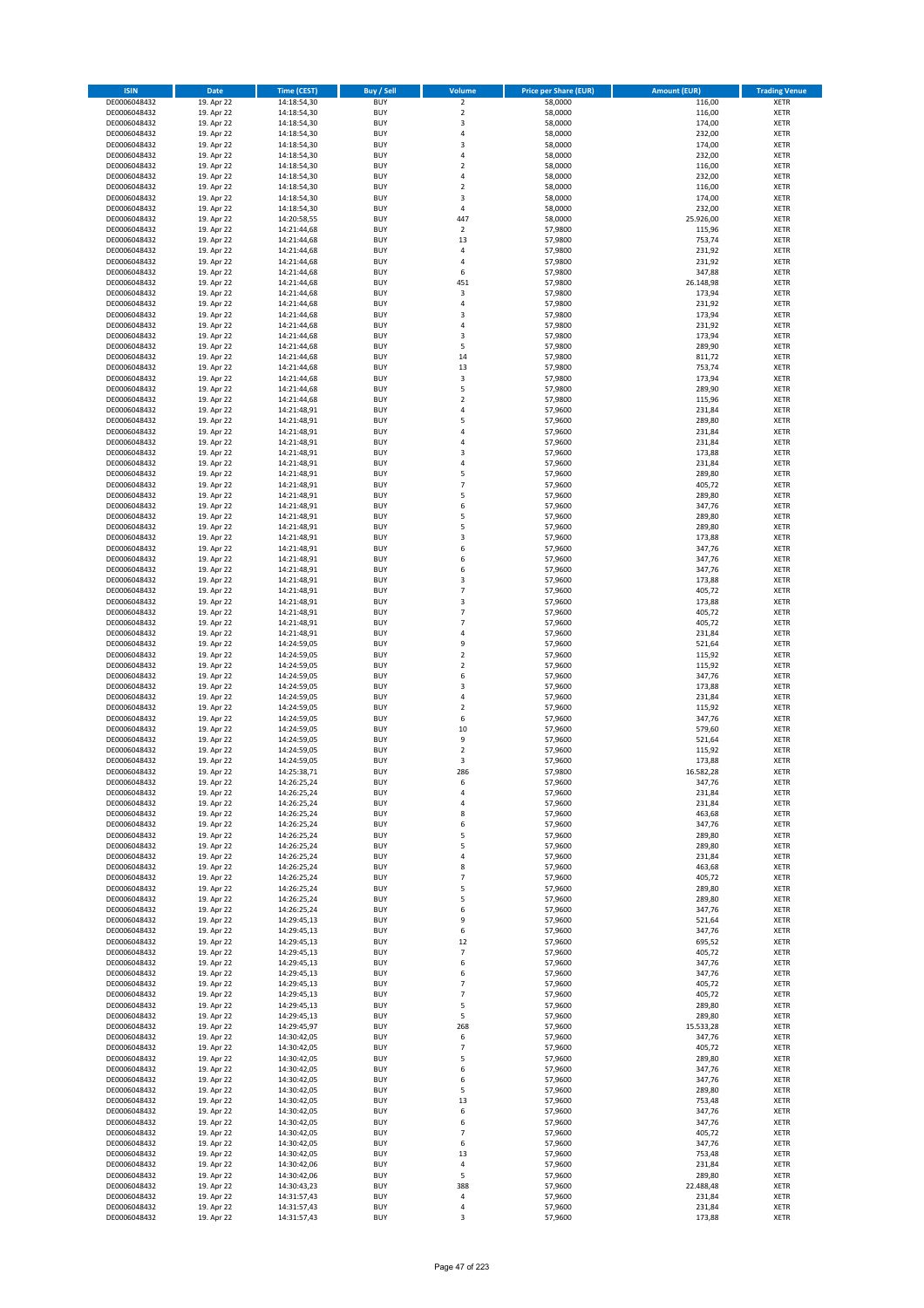| <b>ISIN</b>                  | <b>Date</b>              | <b>Time (CEST)</b>         | <b>Buy / Sell</b>        | <b>Volume</b>                | <b>Price per Share (EUR)</b> | <b>Amount (EUR)</b> | <b>Trading Venue</b>       |
|------------------------------|--------------------------|----------------------------|--------------------------|------------------------------|------------------------------|---------------------|----------------------------|
| DE0006048432                 | 19. Apr 22               | 14:31:57,43                | <b>BUY</b>               | 9                            | 57,9600                      | 521,64              | <b>XETR</b>                |
| DE0006048432                 | 19. Apr 22               | 14:31:57,43                | <b>BUY</b>               | $\mathbf 2$                  | 57,9600                      | 115,92              | <b>XETR</b>                |
| DE0006048432                 | 19. Apr 22               | 14:31:57,43                | <b>BUY</b>               | 3                            | 57,9600                      | 173,88              | <b>XETR</b>                |
| DE0006048432                 | 19. Apr 22               | 14:31:57,43                | <b>BUY</b>               | 8                            | 57,9600                      | 463,68              | <b>XETR</b>                |
| DE0006048432<br>DE0006048432 | 19. Apr 22<br>19. Apr 22 | 14:31:57,43<br>14:31:57,45 | <b>BUY</b><br><b>BUY</b> | 3<br>3                       | 57,9600<br>57,9600           | 173,88<br>173,88    | <b>XETR</b><br><b>XETR</b> |
| DE0006048432                 | 19. Apr 22               | 14:36:35,23                | <b>BUY</b>               | 428                          | 58,0600                      | 24.849,68           | <b>XETR</b>                |
| DE0006048432                 | 19. Apr 22               | 14:36:45,09                | <b>BUY</b>               | 14                           | 58,0400                      | 812,56              | <b>XETR</b>                |
| DE0006048432                 | 19. Apr 22               | 14:36:45,09                | <b>BUY</b>               | 9                            | 58,0400                      | 522,36              | <b>XETR</b>                |
| DE0006048432                 | 19. Apr 22               | 14:36:45,09                | <b>BUY</b>               | 12                           | 58,0400                      | 696,48              | <b>XETR</b>                |
| DE0006048432                 | 19. Apr 22               | 14:36:45,09                | <b>BUY</b>               | 16                           | 58,0400                      | 928,64              | <b>XETR</b>                |
| DE0006048432                 | 19. Apr 22               | 14:36:45,09                | <b>BUY</b>               | 11                           | 58,0400                      | 638,44              | <b>XETR</b>                |
| DE0006048432<br>DE0006048432 | 19. Apr 22<br>19. Apr 22 | 14:36:45,09<br>14:36:45,09 | <b>BUY</b><br><b>BUY</b> | 8<br>6                       | 58,0400<br>58,0400           | 464,32<br>348,24    | <b>XETR</b><br><b>XETR</b> |
| DE0006048432                 | 19. Apr 22               | 14:36:45,09                | <b>BUY</b>               | 18                           | 58,0400                      | 1.044,72            | <b>XETR</b>                |
| DE0006048432                 | 19. Apr 22               | 14:36:45,09                | <b>BUY</b>               | $\overline{7}$               | 58,0400                      | 406,28              | <b>XETR</b>                |
| DE0006048432                 | 19. Apr 22               | 14:36:45,09                | <b>BUY</b>               | 8                            | 58,0400                      | 464,32              | <b>XETR</b>                |
| DE0006048432                 | 19. Apr 22               | 14:36:45,09                | <b>BUY</b>               | 5                            | 58,0400                      | 290,20              | <b>XETR</b>                |
| DE0006048432                 | 19. Apr 22               | 14:36:45,09                | <b>BUY</b>               | 14                           | 58,0400                      | 812,56              | <b>XETR</b>                |
| DE0006048432<br>DE0006048432 | 19. Apr 22<br>19. Apr 22 | 14:36:56,02<br>14:36:56,02 | <b>BUY</b><br><b>BUY</b> | 13<br>8                      | 58,0200<br>58,0200           | 754,26<br>464,16    | <b>XETR</b><br><b>XETR</b> |
| DE0006048432                 | 19. Apr 22               | 14:36:56,02                | <b>BUY</b>               | 451                          | 58,0200                      | 26.167,02           | <b>XETR</b>                |
| DE0006048432                 | 19. Apr 22               | 14:36:56,02                | <b>BUY</b>               | 6                            | 58,0200                      | 348,12              | <b>XETR</b>                |
| DE0006048432                 | 19. Apr 22               | 14:36:56,02                | <b>BUY</b>               | 13                           | 58,0200                      | 754,26              | <b>XETR</b>                |
| DE0006048432                 | 19. Apr 22               | 14:36:56,02                | <b>BUY</b>               | 16                           | 58,0200                      | 928,32              | <b>XETR</b>                |
| DE0006048432                 | 19. Apr 22               | 14:36:56,02                | <b>BUY</b>               | $\overline{7}$               | 58,0200                      | 406,14              | <b>XETR</b>                |
| DE0006048432<br>DE0006048432 | 19. Apr 22<br>19. Apr 22 | 14:36:56,02                | <b>BUY</b><br><b>BUY</b> | 9<br>15                      | 58,0200<br>58,0200           | 522,18<br>870,30    | <b>XETR</b><br><b>XETR</b> |
| DE0006048432                 | 19. Apr 22               | 14:36:56,02<br>14:36:56,02 | <b>BUY</b>               | $\overline{7}$               | 58,0200                      | 406,14              | <b>XETR</b>                |
| DE0006048432                 | 19. Apr 22               | 14:36:56,02                | <b>BUY</b>               | 14                           | 58,0200                      | 812,28              | <b>XETR</b>                |
| DE0006048432                 | 19. Apr 22               | 14:36:56,02                | <b>BUY</b>               | 13                           | 58,0200                      | 754,26              | <b>XETR</b>                |
| DE0006048432                 | 19. Apr 22               | 14:36:56,02                | <b>BUY</b>               | 12                           | 58,0200                      | 696,24              | <b>XETR</b>                |
| DE0006048432                 | 19. Apr 22               | 14:36:56,02                | <b>BUY</b>               | 12                           | 58,0200                      | 696,24              | <b>XETR</b>                |
| DE0006048432                 | 19. Apr 22               | 14:36:56,02                | <b>BUY</b>               | $\overline{7}$               | 58,0200                      | 406,14              | <b>XETR</b>                |
| DE0006048432<br>DE0006048432 | 19. Apr 22<br>19. Apr 22 | 14:37:00,67<br>14:37:00,67 | <b>BUY</b><br><b>BUY</b> | 9<br>6                       | 58,0600<br>58,0600           | 522,54<br>348,36    | <b>XETR</b><br><b>XETR</b> |
| DE0006048432                 | 19. Apr 22               | 14:37:00,67                | <b>BUY</b>               | 5                            | 58,0600                      | 290,30              | <b>XETR</b>                |
| DE0006048432                 | 19. Apr 22               | 14:37:00,67                | <b>BUY</b>               | $\overline{7}$               | 58,0600                      | 406,42              | <b>XETR</b>                |
| DE0006048432                 | 19. Apr 22               | 14:37:00,67                | <b>BUY</b>               | 117                          | 58,0600                      | 6.793,02            | <b>XETR</b>                |
| DE0006048432                 | 19. Apr 22               | 14:37:00,67                | <b>BUY</b>               | 5                            | 58,0600                      | 290,30              | <b>XETR</b>                |
| DE0006048432                 | 19. Apr 22               | 14:37:00,67                | <b>BUY</b>               | 11                           | 58,0600                      | 638,66              | <b>XETR</b>                |
| DE0006048432                 | 19. Apr 22<br>19. Apr 22 | 14:37:00,67                | <b>BUY</b><br><b>BUY</b> | 9<br>9                       | 58,0600<br>58,0600           | 522,54<br>522,54    | <b>XETR</b><br><b>XETR</b> |
| DE0006048432<br>DE0006048432 | 19. Apr 22               | 14:37:00,67<br>14:37:00,67 | <b>BUY</b>               | 10                           | 58,0600                      | 580,60              | <b>XETR</b>                |
| DE0006048432                 | 19. Apr 22               | 14:37:00,67                | <b>BUY</b>               | 3                            | 58,0600                      | 174,18              | <b>XETR</b>                |
| DE0006048432                 | 19. Apr 22               | 14:37:00,67                | <b>BUY</b>               | 4                            | 58,0600                      | 232,24              | <b>XETR</b>                |
| DE0006048432                 | 19. Apr 22               | 14:37:00,67                | <b>BUY</b>               | 3                            | 58,0600                      | 174,18              | <b>XETR</b>                |
| DE0006048432                 | 19. Apr 22               | 14:37:00,67                | <b>BUY</b>               | 9                            | 58,0600                      | 522,54              | <b>XETR</b>                |
| DE0006048432<br>DE0006048432 | 19. Apr 22<br>19. Apr 22 | 14:37:00,67<br>14:37:00,67 | <b>BUY</b><br><b>BUY</b> | 10<br>9                      | 58,0600<br>58,0600           | 580,60<br>522,54    | <b>XETR</b><br><b>XETR</b> |
| DE0006048432                 | 19. Apr 22               | 14:37:00,70                | <b>BUY</b>               | 5                            | 58,0600                      | 290,30              | <b>XETR</b>                |
| DE0006048432                 | 19. Apr 22               | 14:37:00,70                | <b>BUY</b>               | $\overline{7}$               | 58,0600                      | 406,42              | <b>XETR</b>                |
| DE0006048432                 | 19. Apr 22               | 14:37:00,70                | <b>BUY</b>               | 5                            | 58,0600                      | 290,30              | <b>XETR</b>                |
| DE0006048432                 | 19. Apr 22               | 14:37:00,82                | <b>BUY</b>               | 5                            | 58,0600                      | 290,30              | <b>XETR</b>                |
| DE0006048432                 | 19. Apr 22               | 14:37:03,82                | <b>BUY</b>               | 8                            | 58,0800                      | 464,64              | <b>XETR</b>                |
| DE0006048432                 | 19. Apr 22               | 14:37:03,82                | <b>BUY</b>               | $\overline{7}$               | 58,0800                      | 406,56              | <b>XETR</b>                |
| DE0006048432<br>DE0006048432 | 19. Apr 22<br>19. Apr 22 | 14:37:03,82<br>14:37:29,21 | <b>BUY</b><br><b>BUY</b> | 5<br>3                       | 58,0800<br>58,0600           | 290,40<br>174,18    | <b>XETR</b><br><b>XETR</b> |
| DE0006048432                 | 19. Apr 22               | 14:37:29,21                | <b>BUY</b>               | 4                            | 58,0600                      | 232,24              | <b>XETR</b>                |
| DE0006048432                 | 19. Apr 22               | 14:37:29,21                | <b>BUY</b>               | 4                            | 58,0600                      | 232,24              | <b>XETR</b>                |
| DE0006048432                 | 19. Apr 22               | 14:37:29,21                | <b>BUY</b>               | 6                            | 58,0600                      | 348,36              | <b>XETR</b>                |
| DE0006048432                 | 19. Apr 22               | 14:37:29,21                | <b>BUY</b>               | 4                            | 58,0600                      | 232,24              | <b>XETR</b>                |
| DE0006048432                 | 19. Apr 22               | 14:37:29,21                | <b>BUY</b>               | 6                            | 58,0600                      | 348,36              | <b>XETR</b>                |
| DE0006048432<br>DE0006048432 | 19. Apr 22<br>19. Apr 22 | 14:37:29,21<br>14:37:29,21 | <b>BUY</b><br>BUY        | $\overline{2}$<br>4          | 58,0600<br>58,0600           | 116,12<br>232,24    | <b>XETR</b><br><b>XETR</b> |
| DE0006048432                 | 19. Apr 22               | 14:37:29,21                | <b>BUY</b>               | 4                            | 58,0600                      | 232,24              | <b>XETR</b>                |
| DE0006048432                 | 19. Apr 22               | 14:37:29,21                | <b>BUY</b>               | 62                           | 58,0600                      | 3.599,72            | <b>XETR</b>                |
| DE0006048432                 | 19. Apr 22               | 14:37:29,22                | <b>BUY</b>               | 12                           | 58,0600                      | 696,72              | <b>XETR</b>                |
| DE0006048432                 | 19. Apr 22               | 14:37:29,22                | <b>BUY</b>               | 6                            | 58,0600                      | 348,36              | <b>XETR</b>                |
| DE0006048432                 | 19. Apr 22               | 14:37:29,22                | <b>BUY</b>               | 3                            | 58,0600                      | 174,18              | <b>XETR</b>                |
| DE0006048432<br>DE0006048432 | 19. Apr 22               | 14:37:29,22                | <b>BUY</b>               | $\overline{2}$               | 58,0600                      | 116,12              | <b>XETR</b>                |
| DE0006048432                 | 19. Apr 22<br>19. Apr 22 | 14:37:29,22<br>14:37:29,22 | <b>BUY</b><br><b>BUY</b> | 5<br>5                       | 58,0600<br>58,0600           | 290,30<br>290,30    | <b>XETR</b><br><b>XETR</b> |
| DE0006048432                 | 19. Apr 22               | 14:37:29,22                | <b>BUY</b>               | 3                            | 58,0600                      | 174,18              | <b>XETR</b>                |
| DE0006048432                 | 19. Apr 22               | 14:37:29,22                | <b>BUY</b>               | 3                            | 58,0600                      | 174,18              | <b>XETR</b>                |
| DE0006048432                 | 19. Apr 22               | 14:37:30,69                | <b>BUY</b>               | 3                            | 58,0600                      | 174,18              | <b>XETR</b>                |
| DE0006048432                 | 19. Apr 22               | 14:37:30,69                | <b>BUY</b>               | 4                            | 58,0600                      | 232,24              | <b>XETR</b>                |
| DE0006048432                 | 19. Apr 22               | 14:37:30,69                | <b>BUY</b>               | 78                           | 58,0600                      | 4.528,68            | <b>XETR</b>                |
| DE0006048432<br>DE0006048432 | 19. Apr 22<br>19. Apr 22 | 14:37:30,69<br>14:37:30,69 | <b>BUY</b><br><b>BUY</b> | $\mathbf 2$<br>4             | 58,0600<br>58,0600           | 116,12<br>232,24    | <b>XETR</b><br><b>XETR</b> |
| DE0006048432                 | 19. Apr 22               | 14:37:30,69                | <b>BUY</b>               | $\mathbf 2$                  | 58,0600                      | 116,12              | <b>XETR</b>                |
| DE0006048432                 | 19. Apr 22               | 14:37:30,69                | <b>BUY</b>               | $\mathbf 2$                  | 58,0600                      | 116,12              | <b>XETR</b>                |
| DE0006048432                 | 19. Apr 22               | 14:37:30,69                | <b>BUY</b>               | $\mathbf 2$                  | 58,0600                      | 116,12              | <b>XETR</b>                |
| DE0006048432                 | 19. Apr 22               | 14:37:30,69                | <b>BUY</b>               | 4                            | 58,0600                      | 232,24              | <b>XETR</b>                |
| DE0006048432                 | 19. Apr 22               | 14:37:30,69                | <b>BUY</b>               | 4                            | 58,0600                      | 232,24              | <b>XETR</b>                |
| DE0006048432<br>DE0006048432 | 19. Apr 22<br>19. Apr 22 | 14:37:30,69<br>14:37:30,69 | <b>BUY</b><br><b>BUY</b> | 4<br>$\overline{\mathbf{c}}$ | 58,0600<br>58,0600           | 232,24<br>116,12    | <b>XETR</b><br><b>XETR</b> |
| DE0006048432                 | 19. Apr 22               | 14:38:59,98                | <b>BUY</b>               | $\mathbf 2$                  | 58,1200                      | 116,24              | <b>XETR</b>                |
| DE0006048432                 | 19. Apr 22               | 14:38:59,98                | <b>BUY</b>               | 4                            | 58,1200                      | 232,48              | <b>XETR</b>                |
| DE0006048432                 | 19. Apr 22               | 14:38:59,98                | <b>BUY</b>               | 3                            | 58,1200                      | 174,36              | <b>XETR</b>                |
| DE0006048432                 | 19. Apr 22               | 14:38:59,98                | <b>BUY</b>               | 3                            | 58,1200                      | 174,36              | <b>XETR</b>                |
| DE0006048432                 | 19. Apr 22               | 14:38:59,98                | <b>BUY</b>               | 3                            | 58,1200                      | 174,36              | <b>XETR</b>                |
| DE0006048432                 | 19. Apr 22               | 14:41:17,67                | <b>BUY</b>               | 392                          | 58,1800                      | 22.806,56           | <b>XETR</b>                |
| DE0006048432<br>DE0006048432 | 19. Apr 22<br>19. Apr 22 | 14:41:17,67<br>14:41:17,67 | <b>BUY</b><br><b>BUY</b> | 6<br>10                      | 58,2000<br>58,2000           | 349,20<br>582,00    | <b>XETR</b><br><b>XETR</b> |
| DE0006048432                 | 19. Apr 22               | 14:41:17,67                | <b>BUY</b>               | 8                            | 58,2000                      | 465,60              | <b>XETR</b>                |
| DE0006048432                 | 19. Apr 22               | 14:41:17,67                | <b>BUY</b>               | 6                            | 58,2000                      | 349,20              | <b>XETR</b>                |
| DE0006048432                 | 19. Apr 22               | 14:41:17,67                | <b>BUY</b>               | 6                            | 58,2000                      | 349,20              | <b>XETR</b>                |
| DE0006048432                 | 19. Apr 22               | 14:41:17,67                | <b>BUY</b>               | 8                            | 58,2000                      | 465,60              | <b>XETR</b>                |
| DE0006048432                 | 19. Apr 22               | 14:41:17,67                | <b>BUY</b>               | 6                            | 58,2000                      | 349,20              | <b>XETR</b>                |
| DE0006048432<br>DE0006048432 | 19. Apr 22<br>19. Apr 22 | 14:41:17,67                | <b>BUY</b><br><b>BUY</b> | 5<br>6                       | 58,2000<br>58,2000           | 291,00<br>349,20    | <b>XETR</b><br><b>XETR</b> |
| DE0006048432                 | 19. Apr 22               | 14:41:17,67<br>14:41:17,67 | <b>BUY</b>               | 6                            | 58,2000                      | 349,20              | <b>XETR</b>                |
| DE0006048432                 | 19. Apr 22               | 14:41:17,67                | <b>BUY</b>               | 12                           | 58,2000                      | 698,40              | XETR                       |
| DE0006048432                 | 19. Apr 22               | 14:41:17,67                | <b>BUY</b>               | 5                            | 58,2000                      | 291,00              | <b>XETR</b>                |
| DE0006048432                 | 19. Apr 22               | 14:41:17,67                | <b>BUY</b>               | 9                            | 58,2000                      | 523,80              | <b>XETR</b>                |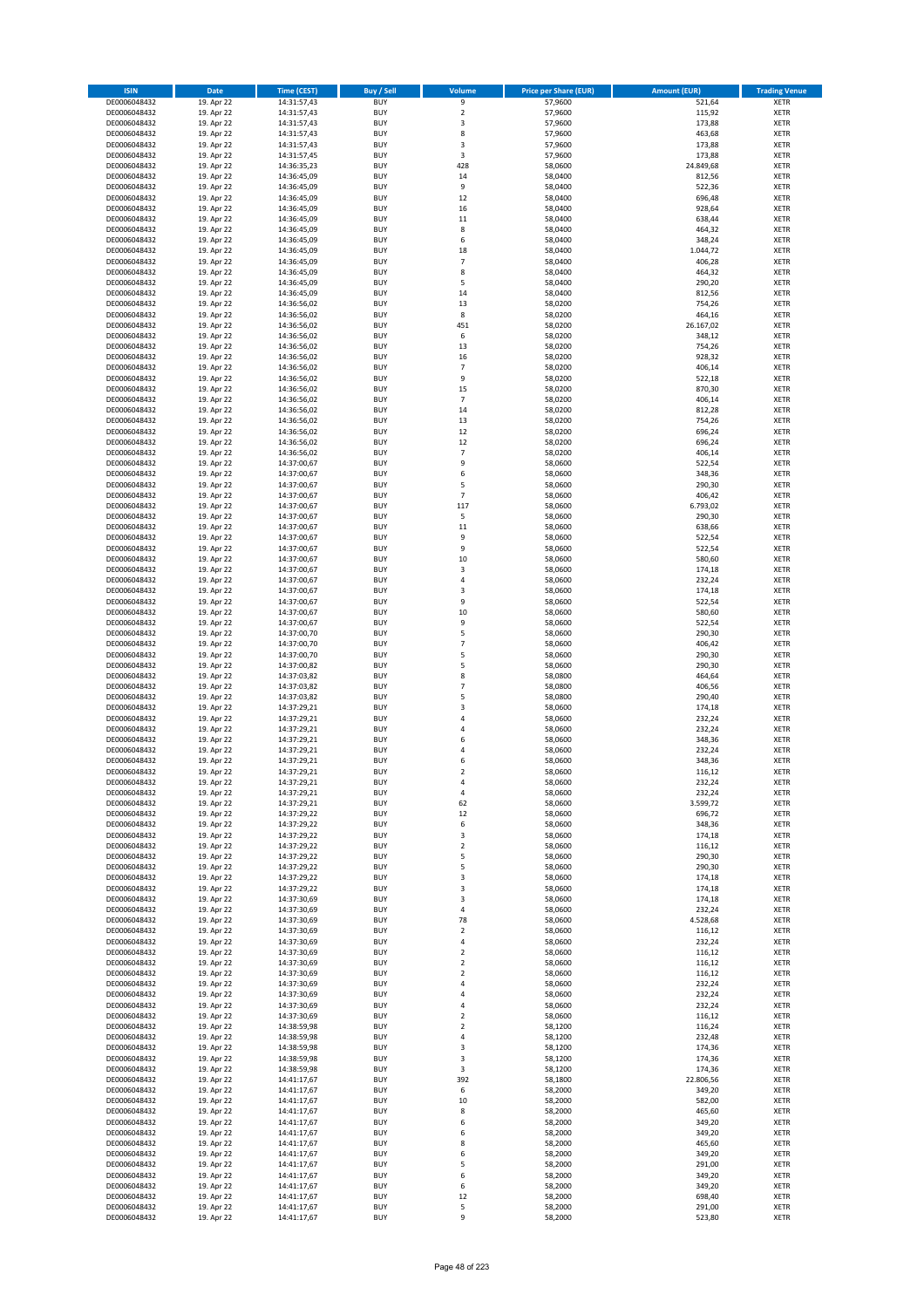| <b>ISIN</b>                  | <b>Date</b>              | Time (CEST)                | <b>Buy / Sell</b>        | Volume                       | <b>Price per Share (EUR)</b> | <b>Amount (EUR)</b> | <b>Trading Venue</b>       |
|------------------------------|--------------------------|----------------------------|--------------------------|------------------------------|------------------------------|---------------------|----------------------------|
| DE0006048432                 | 19. Apr 22               | 14:41:17,67                | <b>BUY</b>               | $\overline{\mathbf{3}}$      | 58,2000                      | 174,60              | <b>XETR</b>                |
| DE0006048432                 | 19. Apr 22               | 14:41:17,67                | <b>BUY</b>               | 10                           | 58,2000                      | 582,00              | <b>XETR</b>                |
| DE0006048432                 | 19. Apr 22               | 14:41:17,67                | <b>BUY</b>               | 9                            | 58,2000                      | 523,80              | <b>XETR</b>                |
| DE0006048432                 | 19. Apr 22               | 14:41:17,67                | <b>BUY</b>               | 13                           | 58,2000                      | 756,60              | <b>XETR</b>                |
| DE0006048432<br>DE0006048432 | 19. Apr 22<br>19. Apr 22 | 14:41:17,67<br>14:41:17,67 | <b>BUY</b><br><b>BUY</b> | $\overline{7}$<br>8          | 58,2000<br>58,2000           | 407,40<br>465,60    | <b>XETR</b><br><b>XETR</b> |
| DE0006048432                 | 19. Apr 22               | 14:41:17,67                | <b>BUY</b>               | 5                            | 58,2000                      | 291,00              | <b>XETR</b>                |
| DE0006048432                 | 19. Apr 22               | 14:41:17,67                | <b>BUY</b>               | 4                            | 58,2000                      | 232,80              | <b>XETR</b>                |
| DE0006048432                 | 19. Apr 22               | 14:41:17,67                | <b>BUY</b>               | 5                            | 58,2000                      | 291,00              | <b>XETR</b>                |
| DE0006048432                 | 19. Apr 22               | 14:41:17,67                | <b>BUY</b>               | 4                            | 58,2000                      | 232,80              | <b>XETR</b>                |
| DE0006048432                 | 19. Apr 22               | 14:41:17,67                | <b>BUY</b>               | 12                           | 58,2000                      | 698,40              | <b>XETR</b>                |
| DE0006048432                 | 19. Apr 22               | 14:41:17,67                | <b>BUY</b>               | 6                            | 58,2000                      | 349,20              | <b>XETR</b>                |
| DE0006048432<br>DE0006048432 | 19. Apr 22<br>19. Apr 22 | 14:41:19,06<br>14:41:19,06 | <b>BUY</b><br><b>BUY</b> | 5<br>$\overline{7}$          | 58,1600<br>58,1600           | 290,80<br>407,12    | <b>XETR</b><br><b>XETR</b> |
| DE0006048432                 | 19. Apr 22               | 14:41:19,06                | <b>BUY</b>               | $\overline{7}$               | 58,1600                      | 407,12              | <b>XETR</b>                |
| DE0006048432                 | 19. Apr 22               | 14:41:19,06                | <b>BUY</b>               | 5                            | 58,1600                      | 290,80              | <b>XETR</b>                |
| DE0006048432                 | 19. Apr 22               | 14:41:19,06                | <b>BUY</b>               | 12                           | 58,1600                      | 697,92              | <b>XETR</b>                |
| DE0006048432                 | 19. Apr 22               | 14:41:19,06                | <b>BUY</b>               | 4                            | 58,1600                      | 232,64              | <b>XETR</b>                |
| DE0006048432                 | 19. Apr 22               | 14:41:19,06                | <b>BUY</b>               | 5                            | 58,1600                      | 290,80              | <b>XETR</b>                |
| DE0006048432                 | 19. Apr 22               | 14:41:19,06                | <b>BUY</b>               | 5                            | 58,1600                      | 290,80              | <b>XETR</b>                |
| DE0006048432<br>DE0006048432 | 19. Apr 22<br>19. Apr 22 | 14:41:19,06<br>14:41:19,06 | <b>BUY</b><br><b>BUY</b> | 4<br>4                       | 58,1600<br>58,1600           | 232,64<br>232,64    | <b>XETR</b><br><b>XETR</b> |
| DE0006048432                 | 19. Apr 22               | 14:41:19,06                | <b>BUY</b>               | 3                            | 58,1600                      | 174,48              | <b>XETR</b>                |
| DE0006048432                 | 19. Apr 22               | 14:41:19,06                | <b>BUY</b>               | 4                            | 58,1600                      | 232,64              | <b>XETR</b>                |
| DE0006048432                 | 19. Apr 22               | 14:41:19,06                | <b>BUY</b>               | $\overline{7}$               | 58,1600                      | 407,12              | <b>XETR</b>                |
| DE0006048432                 | 19. Apr 22               | 14:41:19,06                | <b>BUY</b>               | 8                            | 58,1600                      | 465,28              | <b>XETR</b>                |
| DE0006048432                 | 19. Apr 22               | 14:41:19,06                | <b>BUY</b>               | 9                            | 58,1600                      | 523,44              | <b>XETR</b>                |
| DE0006048432                 | 19. Apr 22               | 14:41:19,06                | <b>BUY</b>               | 9                            | 58,1600                      | 523,44              | <b>XETR</b>                |
| DE0006048432<br>DE0006048432 | 19. Apr 22<br>19. Apr 22 | 14:41:19,06<br>14:41:19,06 | <b>BUY</b><br><b>BUY</b> | $\overline{7}$<br>12         | 58,1600<br>58,1600           | 407,12<br>697,92    | <b>XETR</b><br><b>XETR</b> |
| DE0006048432                 | 19. Apr 22               | 14:41:19,06                | <b>BUY</b>               | 5                            | 58,1600                      | 290,80              | <b>XETR</b>                |
| DE0006048432                 | 19. Apr 22               | 14:41:19,06                | <b>BUY</b>               | 6                            | 58,1600                      | 348,96              | <b>XETR</b>                |
| DE0006048432                 | 19. Apr 22               | 14:41:19,06                | <b>BUY</b>               | 9                            | 58,1600                      | 523,44              | <b>XETR</b>                |
| DE0006048432                 | 19. Apr 22               | 14:41:19,06                | <b>BUY</b>               | 4                            | 58,1600                      | 232,64              | <b>XETR</b>                |
| DE0006048432                 | 19. Apr 22               | 14:41:19,06                | <b>BUY</b>               | 12                           | 58,1600                      | 697,92              | <b>XETR</b>                |
| DE0006048432                 | 19. Apr 22               | 14:41:19,06                | <b>BUY</b>               | 3                            | 58,1600                      | 174,48              | <b>XETR</b>                |
| DE0006048432<br>DE0006048432 | 19. Apr 22               | 14:41:19,06                | <b>BUY</b><br><b>BUY</b> | 3<br>5                       | 58,1600<br>58,1600           | 174,48<br>290,80    | <b>XETR</b><br><b>XETR</b> |
| DE0006048432                 | 19. Apr 22<br>19. Apr 22 | 14:41:19,06<br>14:41:22,71 | <b>BUY</b>               | 123                          | 58,1400                      | 7.151,22            | <b>XETR</b>                |
| DE0006048432                 | 19. Apr 22               | 14:41:22,71                | <b>BUY</b>               | $\mathbf 2$                  | 58,1400                      | 116,28              | <b>XETR</b>                |
| DE0006048432                 | 19. Apr 22               | 14:41:22,71                | <b>BUY</b>               | 3                            | 58,1400                      | 174,42              | <b>XETR</b>                |
| DE0006048432                 | 19. Apr 22               | 14:41:22,71                | <b>BUY</b>               | $\mathbf 2$                  | 58,1400                      | 116,28              | <b>XETR</b>                |
| DE0006048432                 | 19. Apr 22               | 14:41:22,71                | <b>BUY</b>               | $\mathbf 2$                  | 58,1400                      | 116,28              | <b>XETR</b>                |
| DE0006048432                 | 19. Apr 22               | 14:41:22,71                | <b>BUY</b>               | 3                            | 58,1400                      | 174,42              | <b>XETR</b>                |
| DE0006048432                 | 19. Apr 22               | 14:41:22,73                | <b>BUY</b>               | $\mathbf 2$                  | 58,1400                      | 116,28              | <b>XETR</b>                |
| DE0006048432                 | 19. Apr 22               | 14:41:40,67                | <b>BUY</b><br><b>BUY</b> | 3                            | 58,1400                      | 174,42              | <b>XETR</b>                |
| DE0006048432<br>DE0006048432 | 19. Apr 22<br>19. Apr 22 | 14:41:40,67<br>14:41:40,67 | <b>BUY</b>               | 3<br>5                       | 58,1400<br>58,1400           | 174,42<br>290,70    | <b>XETR</b><br><b>XETR</b> |
| DE0006048432                 | 19. Apr 22               | 14:41:40,67                | <b>BUY</b>               | $\mathbf 2$                  | 58,1400                      | 116,28              | <b>XETR</b>                |
| DE0006048432                 | 19. Apr 22               | 14:41:40,67                | <b>BUY</b>               | $\mathbf 2$                  | 58,1400                      | 116,28              | <b>XETR</b>                |
| DE0006048432                 | 19. Apr 22               | 14:41:40,67                | <b>BUY</b>               | 92                           | 58,1400                      | 5.348,88            | <b>XETR</b>                |
| DE0006048432                 | 19. Apr 22               | 14:41:40,67                | <b>BUY</b>               | 3                            | 58,1400                      | 174,42              | <b>XETR</b>                |
| DE0006048432                 | 19. Apr 22               | 14:41:40,67                | <b>BUY</b>               | $\overline{2}$               | 58,1400                      | 116,28              | <b>XETR</b>                |
| DE0006048432<br>DE0006048432 | 19. Apr 22               | 14:41:40,67                | <b>BUY</b><br><b>BUY</b> | 5<br>$\mathbf 2$             | 58,1400                      | 290,70              | <b>XETR</b><br><b>XETR</b> |
| DE0006048432                 | 19. Apr 22<br>19. Apr 22 | 14:41:40,67<br>14:41:40,67 | <b>BUY</b>               | 3                            | 58,1400<br>58,1400           | 116,28<br>174,42    | <b>XETR</b>                |
| DE0006048432                 | 19. Apr 22               | 14:41:40,67                | <b>BUY</b>               | 3                            | 58,1400                      | 174,42              | <b>XETR</b>                |
| DE0006048432                 | 19. Apr 22               | 14:41:40,67                | <b>BUY</b>               | $\mathbf 2$                  | 58,1400                      | 116,28              | <b>XETR</b>                |
| DE0006048432                 | 19. Apr 22               | 14:41:40,67                | <b>BUY</b>               | $\mathbf 2$                  | 58,1400                      | 116,28              | <b>XETR</b>                |
| DE0006048432                 | 19. Apr 22               | 14:41:40,67                | <b>BUY</b>               | $\overline{2}$               | 58,1400                      | 116,28              | <b>XETR</b>                |
| DE0006048432                 | 19. Apr 22               | 14:41:40,67                | <b>BUY</b>               | $\mathbf 2$                  | 58,1400                      | 116,28              | <b>XETR</b>                |
| DE0006048432<br>DE0006048432 | 19. Apr 22<br>19. Apr 22 | 14:41:40,67<br>14:41:40,67 | <b>BUY</b><br><b>BUY</b> | $\overline{\mathbf{c}}$<br>3 | 58,1400<br>58,1400           | 116,28<br>174,42    | <b>XETR</b><br><b>XETR</b> |
| DE0006048432                 | 19. Apr 22               | 14:41:40,67                | <b>BUY</b>               | 3                            | 58,1400                      | 174,42              | <b>XETR</b>                |
| DE0006048432                 | 19. Apr 22               | 14:41:40,67                | BUY                      | 3                            | 58,1400                      | 174,42              | <b>XETR</b>                |
| DE0006048432                 | 19. Apr 22               | 14:41:40,67                | <b>BUY</b>               | $\mathbf 2$                  | 58,1400                      | 116,28              | XETR                       |
| DE0006048432                 | 19. Apr 22               | 14:41:40,67                | <b>BUY</b>               | 3                            | 58,1400                      | 174,42              | <b>XETR</b>                |
| DE0006048432                 | 19. Apr 22               | 14:41:40,67                | <b>BUY</b>               | 3                            | 58,1400                      | 174,42              | XETR                       |
| DE0006048432                 | 19. Apr 22               | 14:41:40,67                | <b>BUY</b>               | 3                            | 58,1400                      | 174,42              | <b>XETR</b>                |
| DE0006048432<br>DE0006048432 | 19. Apr 22<br>19. Apr 22 | 14:41:41,71<br>14:41:41,71 | <b>BUY</b><br><b>BUY</b> | $\mathbf 2$<br>3             | 58,1200<br>58,1200           | 116,24<br>174,36    | <b>XETR</b><br><b>XETR</b> |
| DE0006048432                 | 19. Apr 22               | 14:41:41,71                | <b>BUY</b>               | $\mathbf 2$                  | 58,1200                      | 116,24              | <b>XETR</b>                |
| DE0006048432                 | 19. Apr 22               | 14:41:41,72                | <b>BUY</b>               | $\mathbf 2$                  | 58,1200                      | 116,24              | <b>XETR</b>                |
| DE0006048432                 | 19. Apr 22               | 14:46:12,40                | <b>BUY</b>               | 3                            | 58,1600                      | 174,48              | <b>XETR</b>                |
| DE0006048432                 | 19. Apr 22               | 14:46:12,40                | <b>BUY</b>               | 3                            | 58,1600                      | 174,48              | <b>XETR</b>                |
| DE0006048432                 | 19. Apr 22               | 14:46:12,40                | <b>BUY</b>               | 5                            | 58,1600                      | 290,80              | <b>XETR</b>                |
| DE0006048432<br>DE0006048432 | 19. Apr 22<br>19. Apr 22 | 14:46:12,40<br>14:46:12,40 | <b>BUY</b><br><b>BUY</b> | 6<br>4                       | 58,1600<br>58,1600           | 348,96<br>232,64    | <b>XETR</b><br><b>XETR</b> |
| DE0006048432                 | 19. Apr 22               | 14:46:12,40                | <b>BUY</b>               | 6                            | 58,1600                      | 348,96              | <b>XETR</b>                |
| DE0006048432                 | 19. Apr 22               | 14:46:12,40                | <b>BUY</b>               | 4                            | 58,1600                      | 232,64              | <b>XETR</b>                |
| DE0006048432                 | 19. Apr 22               | 14:46:12,40                | <b>BUY</b>               | 4                            | 58,1600                      | 232,64              | <b>XETR</b>                |
| DE0006048432                 | 19. Apr 22               | 14:46:12,40                | <b>BUY</b>               | 4                            | 58,1600                      | 232,64              | <b>XETR</b>                |
| DE0006048432                 | 19. Apr 22               | 14:46:12,40                | <b>BUY</b>               | 3                            | 58,1600                      | 174,48              | XETR                       |
| DE0006048432                 | 19. Apr 22               | 14:46:12,40                | <b>BUY</b>               | 3                            | 58,1600                      | 174,48              | <b>XETR</b>                |
| DE0006048432<br>DE0006048432 | 19. Apr 22<br>19. Apr 22 | 14:46:12,40<br>14:46:12,40 | <b>BUY</b><br><b>BUY</b> | 5<br>3                       | 58,1600<br>58,1600           | 290,80<br>174,48    | <b>XETR</b><br><b>XETR</b> |
| DE0006048432                 | 19. Apr 22               | 14:46:12,40                | <b>BUY</b>               | 6                            | 58,1600                      | 348,96              | <b>XETR</b>                |
| DE0006048432                 | 19. Apr 22               | 14:46:12,40                | <b>BUY</b>               | 8                            | 58,1600                      | 465,28              | <b>XETR</b>                |
| DE0006048432                 | 19. Apr 22               | 14:46:12,40                | <b>BUY</b>               | 4                            | 58,1600                      | 232,64              | <b>XETR</b>                |
| DE0006048432                 | 19. Apr 22               | 14:46:12,40                | <b>BUY</b>               | 6                            | 58,1600                      | 348,96              | <b>XETR</b>                |
| DE0006048432                 | 19. Apr 22               | 14:46:12,40                | <b>BUY</b>               | 6                            | 58,1600                      | 348,96              | <b>XETR</b>                |
| DE0006048432                 | 19. Apr 22               | 14:46:12,40                | <b>BUY</b>               | 5                            | 58,1600                      | 290,80              | <b>XETR</b>                |
| DE0006048432<br>DE0006048432 | 19. Apr 22<br>19. Apr 22 | 14:46:12,40<br>14:46:12,40 | <b>BUY</b><br><b>BUY</b> | 6<br>4                       | 58,1600<br>58,1600           | 348,96<br>232,64    | <b>XETR</b><br>XETR        |
| DE0006048432                 | 19. Apr 22               | 14:46:12,40                | <b>BUY</b>               | 5                            | 58,1600                      | 290,80              | <b>XETR</b>                |
| DE0006048432                 | 19. Apr 22               | 14:46:12,40                | <b>BUY</b>               | 4                            | 58,1600                      | 232,64              | <b>XETR</b>                |
| DE0006048432                 | 19. Apr 22               | 14:46:12,40                | <b>BUY</b>               | 4                            | 58,1600                      | 232,64              | <b>XETR</b>                |
| DE0006048432                 | 19. Apr 22               | 14:46:12,40                | <b>BUY</b>               | 133                          | 58,1600                      | 7.735,28            | <b>XETR</b>                |
| DE0006048432                 | 19. Apr 22               | 14:46:12,40                | <b>BUY</b>               | 3                            | 58,1600                      | 174,48              | <b>XETR</b>                |
| DE0006048432                 | 19. Apr 22               | 14:46:28,54                | <b>BUY</b>               | 4                            | 58,1400                      | 232,56              | <b>XETR</b>                |
| DE0006048432<br>DE0006048432 | 19. Apr 22<br>19. Apr 22 | 14:46:28,54<br>14:46:28,54 | <b>BUY</b><br><b>BUY</b> | 47<br>5                      | 58,1400<br>58,1400           | 2.732,58<br>290,70  | <b>XETR</b><br>XETR        |
| DE0006048432                 | 19. Apr 22               | 14:46:28,54                | <b>BUY</b>               | 4                            | 58,1400                      | 232,56              | <b>XETR</b>                |
| DE0006048432                 | 19. Apr 22               | 14:46:28,54                | <b>BUY</b>               | 4                            | 58,1400                      | 232,56              | <b>XETR</b>                |
| DE0006048432                 | 19. Apr 22               | 14:46:28,54                | <b>BUY</b>               | 4                            | 58,1400                      | 232,56              | <b>XETR</b>                |
| DE0006048432                 | 19. Apr 22               | 14:46:28,54                | <b>BUY</b>               | 4                            | 58,1400                      | 232,56              | <b>XETR</b>                |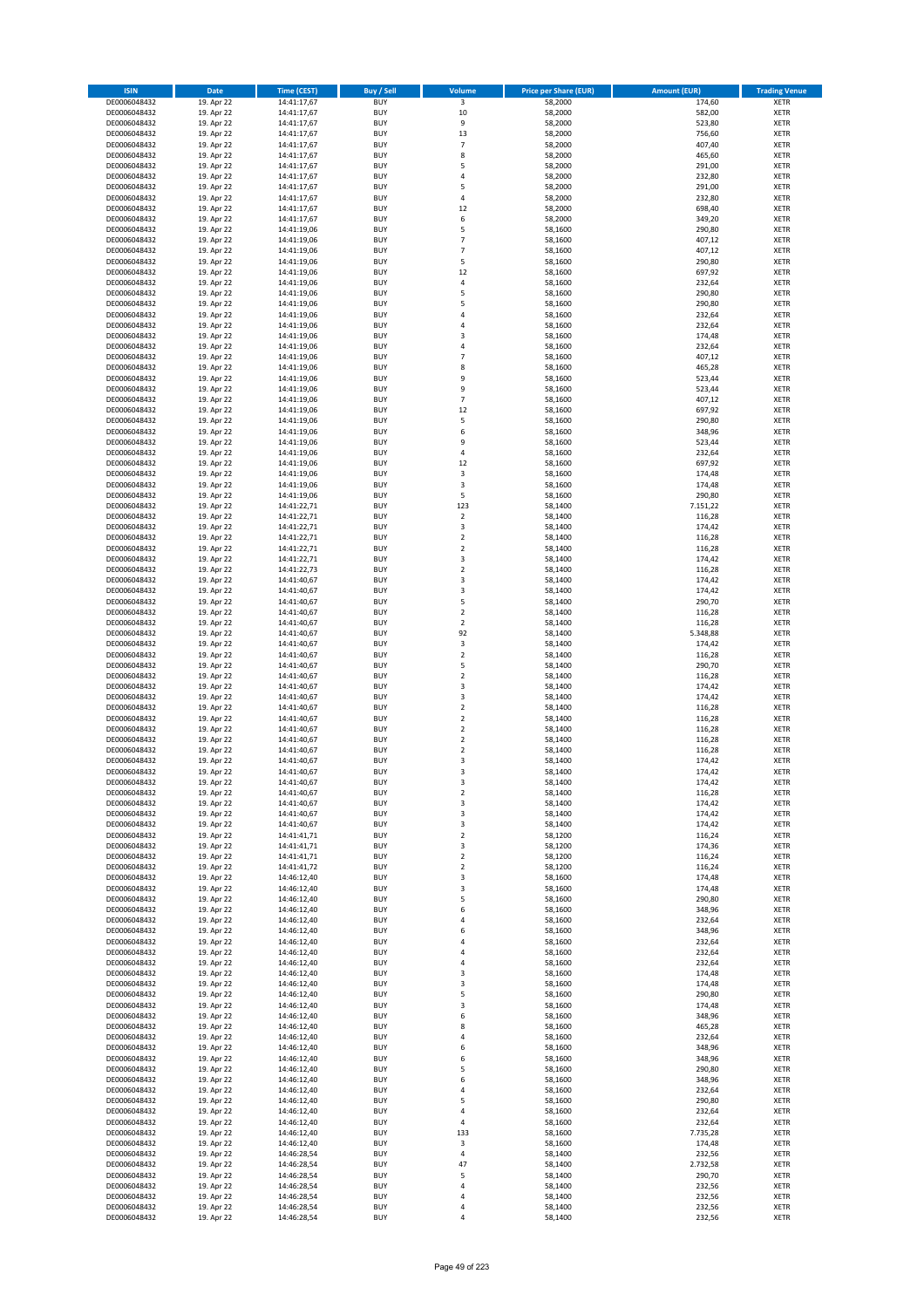| <b>ISIN</b>                  | Date                     | Time (CEST)                | <b>Buy / Sell</b>        | Volume                        | <b>Price per Share (EUR)</b> | <b>Amount (EUR)</b> | <b>Trading Venue</b>       |
|------------------------------|--------------------------|----------------------------|--------------------------|-------------------------------|------------------------------|---------------------|----------------------------|
| DE0006048432                 | 19. Apr 22               | 14:46:28,54                | <b>BUY</b>               | 3                             | 58,1400                      | 174,42              | <b>XETR</b>                |
| DE0006048432                 | 19. Apr 22               | 14:46:28,54                | <b>BUY</b>               | 4                             | 58,1400                      | 232,56              | XETR                       |
| DE0006048432                 | 19. Apr 22               | 14:46:28,54                | <b>BUY</b>               | 3                             | 58,1400                      | 174,42              | <b>XETR</b>                |
| DE0006048432<br>DE0006048432 | 19. Apr 22<br>19. Apr 22 | 14:46:28,54<br>14:46:28,54 | <b>BUY</b><br><b>BUY</b> | 6<br>4                        | 58,1400<br>58,1400           | 348,84<br>232,56    | XETR<br><b>XETR</b>        |
| DE0006048432                 | 19. Apr 22               | 14:46:28,54                | <b>BUY</b>               | $\overline{4}$                | 58,1400                      | 232,56              | <b>XETR</b>                |
| DE0006048432                 | 19. Apr 22               | 14:46:28,54                | <b>BUY</b>               | $\overline{a}$                | 58,1400                      | 232,56              | <b>XETR</b>                |
| DE0006048432                 | 19. Apr 22               | 14:46:28,54                | <b>BUY</b>               | 4                             | 58,1400                      | 232,56              | <b>XETR</b>                |
| DE0006048432                 | 19. Apr 22               | 14:46:28,54                | <b>BUY</b>               | $\overline{a}$                | 58,1400                      | 232,56              | <b>XETR</b>                |
| DE0006048432                 | 19. Apr 22               | 14:46:28,54                | <b>BUY</b>               | 3                             | 58,1400                      | 174,42              | <b>XETR</b>                |
| DE0006048432                 | 19. Apr 22               | 14:46:28,54                | <b>BUY</b>               | 4                             | 58,1400                      | 232,56              | <b>XETR</b>                |
| DE0006048432<br>DE0006048432 | 19. Apr 22<br>19. Apr 22 | 14:46:28,54                | <b>BUY</b><br><b>BUY</b> | 4<br>$\overline{4}$           | 58,1400<br>58,1400           | 232,56<br>232,56    | <b>XETR</b><br><b>XETR</b> |
| DE0006048432                 | 19. Apr 22               | 14:46:28,54<br>14:46:28,54 | <b>BUY</b>               | 3                             | 58,1400                      | 174,42              | <b>XETR</b>                |
| DE0006048432                 | 19. Apr 22               | 14:46:28,54                | <b>BUY</b>               | $\pmb{4}$                     | 58,1400                      | 232,56              | <b>XETR</b>                |
| DE0006048432                 | 19. Apr 22               | 14:46:28,54                | <b>BUY</b>               | 150                           | 58,1400                      | 8.721,00            | <b>XETR</b>                |
| DE0006048432                 | 19. Apr 22               | 14:46:33,01                | <b>BUY</b>               | 4                             | 58,1600                      | 232,64              | <b>XETR</b>                |
| DE0006048432                 | 19. Apr 22               | 14:46:33,01                | <b>BUY</b>               | $\mathbf 2$                   | 58,1600                      | 116,32              | <b>XETR</b>                |
| DE0006048432                 | 19. Apr 22               | 14:46:33,01                | <b>BUY</b>               | 3                             | 58,1600                      | 174,48              | <b>XETR</b>                |
| DE0006048432                 | 19. Apr 22               | 14:46:33,01                | <b>BUY</b>               | $\mathbf 2$                   | 58,1600                      | 116,32              | <b>XETR</b>                |
| DE0006048432<br>DE0006048432 | 19. Apr 22<br>19. Apr 22 | 14:46:33,01<br>14:46:33,01 | <b>BUY</b><br><b>BUY</b> | 3<br>128                      | 58,1600<br>58,1600           | 174,48<br>7.444,48  | <b>XETR</b><br><b>XETR</b> |
| DE0006048432                 | 19. Apr 22               | 14:46:33,01                | <b>BUY</b>               | $\mathbf 2$                   | 58,1600                      | 116,32              | <b>XETR</b>                |
| DE0006048432                 | 19. Apr 22               | 14:46:33,01                | <b>BUY</b>               | $\mathbf 2$                   | 58,1600                      | 116,32              | <b>XETR</b>                |
| DE0006048432                 | 19. Apr 22               | 14:46:33,01                | <b>BUY</b>               | 3                             | 58,1600                      | 174,48              | <b>XETR</b>                |
| DE0006048432                 | 19. Apr 22               | 14:46:33,01                | <b>BUY</b>               | 5                             | 58,1600                      | 290,80              | <b>XETR</b>                |
| DE0006048432                 | 19. Apr 22               | 14:46:33,01                | <b>BUY</b>               | $\mathsf 3$                   | 58,1600                      | 174,48              | <b>XETR</b>                |
| DE0006048432                 | 19. Apr 22               | 14:46:33,01                | <b>BUY</b>               | 3                             | 58,1600                      | 174,48              | <b>XETR</b>                |
| DE0006048432<br>DE0006048432 | 19. Apr 22<br>19. Apr 22 | 14:46:33,01<br>14:46:33,01 | <b>BUY</b><br><b>BUY</b> | $\mathbf 2$<br>3              | 58,1600<br>58,1600           | 116,32<br>174,48    | <b>XETR</b><br><b>XETR</b> |
| DE0006048432                 | 19. Apr 22               | 14:46:33,01                | <b>BUY</b>               | $\overline{\mathbf{2}}$       | 58,1600                      | 116,32              | <b>XETR</b>                |
| DE0006048432                 | 19. Apr 22               | 14:46:33,01                | <b>BUY</b>               | $\overline{2}$                | 58,1600                      | 116,32              | <b>XETR</b>                |
| DE0006048432                 | 19. Apr 22               | 14:46:33,01                | <b>BUY</b>               | $\mathbf 2$                   | 58,1600                      | 116,32              | <b>XETR</b>                |
| DE0006048432                 | 19. Apr 22               | 14:46:33,01                | <b>BUY</b>               | $\mathbf 2$                   | 58,1600                      | 116,32              | <b>XETR</b>                |
| DE0006048432                 | 19. Apr 22               | 14:46:33,01                | <b>BUY</b>               | 3                             | 58,1600                      | 174,48              | <b>XETR</b>                |
| DE0006048432                 | 19. Apr 22               | 14:46:33,01                | <b>BUY</b>               | 3                             | 58,1600                      | 174,48              | <b>XETR</b>                |
| DE0006048432<br>DE0006048432 | 19. Apr 22               | 14:46:33,01                | <b>BUY</b><br><b>BUY</b> | 5<br>3                        | 58,1600<br>58,1600           | 290,80<br>174,48    | <b>XETR</b><br><b>XETR</b> |
| DE0006048432                 | 19. Apr 22<br>19. Apr 22 | 14:46:33,01<br>14:46:33,01 | <b>BUY</b>               | $\pmb{4}$                     | 58,1600                      | 232,64              | <b>XETR</b>                |
| DE0006048432                 | 19. Apr 22               | 14:46:33,01                | <b>BUY</b>               | $\mathbf 2$                   | 58,1600                      | 116,32              | <b>XETR</b>                |
| DE0006048432                 | 19. Apr 22               | 14:46:33,01                | <b>BUY</b>               | $\mathbf 2$                   | 58,1600                      | 116,32              | <b>XETR</b>                |
| DE0006048432                 | 19. Apr 22               | 14:46:33,01                | <b>BUY</b>               | $\mathbf 2$                   | 58,1600                      | 116,32              | <b>XETR</b>                |
| DE0006048432                 | 19. Apr 22               | 14:46:34,00                | <b>BUY</b>               | $\mathbf 2$                   | 58,1600                      | 116,32              | <b>XETR</b>                |
| DE0006048432                 | 19. Apr 22               | 14:46:34,00                | <b>BUY</b>               | $\overline{2}$                | 58,1600                      | 116,32              | <b>XETR</b>                |
| DE0006048432                 | 19. Apr 22               | 14:46:34,00                | <b>BUY</b>               | 73                            | 58,1600                      | 4.245,68            | <b>XETR</b>                |
| DE0006048432<br>DE0006048432 | 19. Apr 22<br>19. Apr 22 | 14:46:34,00                | <b>BUY</b><br><b>BUY</b> | 3<br>$\mathbf 2$              | 58,1600<br>58,1600           | 174,48<br>116,32    | <b>XETR</b><br><b>XETR</b> |
| DE0006048432                 | 19. Apr 22               | 14:46:34,00<br>14:46:34,00 | <b>BUY</b>               | $\mathbf 2$                   | 58,1600                      | 116,32              | <b>XETR</b>                |
| DE0006048432                 | 19. Apr 22               | 14:46:34,00                | <b>BUY</b>               | $\mathbf 2$                   | 58,1600                      | 116,32              | <b>XETR</b>                |
| DE0006048432                 | 19. Apr 22               | 14:48:04,08                | <b>BUY</b>               | 3                             | 58,1800                      | 174,54              | <b>XETR</b>                |
| DE0006048432                 | 19. Apr 22               | 14:48:04,08                | <b>BUY</b>               | 3                             | 58,1800                      | 174,54              | <b>XETR</b>                |
| DE0006048432                 | 19. Apr 22               | 14:48:20,63                | <b>BUY</b>               | 99                            | 58,1800                      | 5.759,82            | <b>XETR</b>                |
| DE0006048432                 | 19. Apr 22               | 14:48:20,63                | <b>BUY</b>               | 3                             | 58,1800                      | 174,54              | <b>XETR</b>                |
| DE0006048432<br>DE0006048432 | 19. Apr 22<br>19. Apr 22 | 14:48:20,63<br>14:48:20,63 | <b>BUY</b><br><b>BUY</b> | $\mathbf 2$<br>$\mathbf 2$    | 58,1800<br>58,1800           | 116,36<br>116,36    | <b>XETR</b><br><b>XETR</b> |
| DE0006048432                 | 19. Apr 22               | 14:48:20,63                | <b>BUY</b>               | 3                             | 58,1800                      | 174,54              | <b>XETR</b>                |
| DE0006048432                 | 19. Apr 22               | 14:48:20,63                | <b>BUY</b>               | $\overline{2}$                | 58,1800                      | 116,36              | <b>XETR</b>                |
| DE0006048432                 | 19. Apr 22               | 14:48:20,63                | <b>BUY</b>               | 3                             | 58,1800                      | 174,54              | <b>XETR</b>                |
| DE0006048432                 | 19. Apr 22               | 14:48:20,63                | <b>BUY</b>               | $\mathbf 2$                   | 58,1800                      | 116,36              | <b>XETR</b>                |
| DE0006048432                 | 19. Apr 22               | 14:48:20,63                | <b>BUY</b>               | $\overline{2}$                | 58,1800                      | 116,36              | <b>XETR</b>                |
| DE0006048432                 | 19. Apr 22               | 14:48:20,63                | <b>BUY</b>               | $\mathbf 2$                   | 58,1800                      | 116,36              | <b>XETR</b>                |
| DE0006048432<br>DE0006048432 | 19. Apr 22<br>19. Apr 22 | 14:48:20,63<br>14:48:20,63 | <b>BUY</b><br><b>BUY</b> | 3<br>$\overline{2}$           | 58,1800<br>58,1800           | 174,54<br>116,36    | <b>XETR</b><br><b>XETR</b> |
| DE0006048432                 | 19. Apr 22               | 14:48:20,63                | <b>BUY</b>               | $\overline{2}$                | 58,1800                      | 116,36              | <b>XETR</b>                |
| DE0006048432                 | 19. Apr 22               | 14:48:20,63                | BUY                      | 3                             | 58,1800                      | 174,54              | XETR                       |
| DE0006048432                 | 19. Apr 22               | 14:48:20,63                | <b>BUY</b>               | 4                             | 58,1800                      | 232,72              | <b>XETR</b>                |
| DE0006048432                 | 19. Apr 22               | 14:48:20,63                | <b>BUY</b>               | 3                             | 58,1800                      | 174,54              | <b>XETR</b>                |
| DE0006048432                 | 19. Apr 22               | 14:48:20,63                | <b>BUY</b>               | 3                             | 58,1800                      | 174,54              | <b>XETR</b>                |
| DE0006048432                 | 19. Apr 22               | 14:48:20,63                | <b>BUY</b>               | $\mathbf 2$                   | 58,1800                      | 116,36              | <b>XETR</b>                |
| DE0006048432<br>DE0006048432 | 19. Apr 22<br>19. Apr 22 | 14:48:20,63<br>14:48:20,63 | <b>BUY</b><br><b>BUY</b> | $\pmb{4}$<br>$\overline{2}$   | 58,1800<br>58,1800           | 232,72<br>116,36    | <b>XETR</b><br><b>XETR</b> |
| DE0006048432                 | 19. Apr 22               | 14:49:56,23                | <b>BUY</b>               | $\mathbf 2$                   | 58,2000                      | 116,40              | <b>XETR</b>                |
| DE0006048432                 | 19. Apr 22               | 14:49:56,23                | <b>BUY</b>               | $\overline{2}$                | 58,2000                      | 116,40              | XETR                       |
| DE0006048432                 | 19. Apr 22               | 14:49:56,23                | <b>BUY</b>               | 4                             | 58,2000                      | 232,80              | <b>XETR</b>                |
| DE0006048432                 | 19. Apr 22               | 14:49:56,23                | <b>BUY</b>               | 107                           | 58,2000                      | 6.227,40            | XETR                       |
| DE0006048432                 | 19. Apr 22               | 14:49:56,23                | <b>BUY</b>               | 4                             | 58,2000                      | 232,80              | <b>XETR</b>                |
| DE0006048432<br>DE0006048432 | 19. Apr 22<br>19. Apr 22 | 14:49:56,23<br>14:49:56,23 | <b>BUY</b><br><b>BUY</b> | $\mathbf 2$<br>$\overline{4}$ | 58,2000<br>58,2000           | 116,40<br>232,80    | XETR<br><b>XETR</b>        |
| DE0006048432                 | 19. Apr 22               | 14:49:56,23                | <b>BUY</b>               | $\pmb{4}$                     | 58,2000                      | 232,80              | XETR                       |
| DE0006048432                 | 19. Apr 22               | 14:49:56,23                | <b>BUY</b>               | 3                             | 58,2000                      | 174,60              | <b>XETR</b>                |
| DE0006048432                 | 19. Apr 22               | 14:49:56,23                | <b>BUY</b>               | 3                             | 58,2000                      | 174,60              | <b>XETR</b>                |
| DE0006048432                 | 19. Apr 22               | 14:49:56,23                | <b>BUY</b>               | 4                             | 58,2000                      | 232,80              | <b>XETR</b>                |
| DE0006048432                 | 19. Apr 22               | 14:49:56,24                | <b>BUY</b>               | $\mathbf 2$                   | 58,2000                      | 116,40              | XETR                       |
| DE0006048432                 | 19. Apr 22               | 14:50:08,89                | <b>BUY</b>               | $\mathsf 3$                   | 58,2000                      | 174,60              | XETR                       |
| DE0006048432<br>DE0006048432 | 19. Apr 22<br>19. Apr 22 | 14:50:08,89<br>14:50:08,89 | <b>BUY</b><br><b>BUY</b> | $\overline{2}$<br>3           | 58,2000<br>58,2000           | 116,40<br>174,60    | <b>XETR</b><br><b>XETR</b> |
| DE0006048432                 | 19. Apr 22               | 14:50:08,89                | <b>BUY</b>               | $\overline{2}$                | 58,2000                      | 116,40              | XETR                       |
| DE0006048432                 | 19. Apr 22               | 14:50:08,89                | <b>BUY</b>               | $\mathbf 2$                   | 58,2000                      | 116,40              | <b>XETR</b>                |
| DE0006048432                 | 19. Apr 22               | 14:50:08,89                | <b>BUY</b>               | 3                             | 58,2000                      | 174,60              | XETR                       |
| DE0006048432                 | 19. Apr 22               | 14:50:54,77                | <b>BUY</b>               | $\overline{2}$                | 58,2000                      | 116,40              | <b>XETR</b>                |
| DE0006048432                 | 19. Apr 22               | 14:50:54,77                | <b>BUY</b>               | 3                             | 58,2000                      | 174,60              | XETR                       |
| DE0006048432<br>DE0006048432 | 19. Apr 22<br>19. Apr 22 | 14:50:54,77<br>14:50:54,77 | <b>BUY</b><br><b>BUY</b> | $\overline{2}$<br>$\mathbf 2$ | 58,2000<br>58,2000           | 116,40<br>116,40    | <b>XETR</b><br><b>XETR</b> |
| DE0006048432                 | 19. Apr 22               | 14:50:54,77                | <b>BUY</b>               | $\overline{2}$                | 58,2000                      | 116,40              | <b>XETR</b>                |
| DE0006048432                 | 19. Apr 22               | 14:50:54,77                | <b>BUY</b>               | $\overline{2}$                | 58,2000                      | 116,40              | XETR                       |
| DE0006048432                 | 19. Apr 22               | 14:50:54,77                | <b>BUY</b>               | 3                             | 58,2000                      | 174,60              | XETR                       |
| DE0006048432                 | 19. Apr 22               | 14:50:54,77                | <b>BUY</b>               | $\mathbf 2$                   | 58,2000                      | 116,40              | XETR                       |
| DE0006048432                 | 19. Apr 22               | 14:50:54,77                | <b>BUY</b>               | 3                             | 58,2000                      | 174,60              | <b>XETR</b>                |
| DE0006048432                 | 19. Apr 22               | 14:54:47,60                | <b>BUY</b>               | 265                           | 58,2200                      | 15.428,30           | <b>XETR</b>                |
| DE0006048432<br>DE0006048432 | 19. Apr 22<br>19. Apr 22 | 14:57:27,62<br>14:57:27,62 | <b>BUY</b><br><b>BUY</b> | 6<br>$\sqrt{4}$               | 58,2400<br>58,2400           | 349,44<br>232,96    | XETR<br>XETR               |
| DE0006048432                 | 19. Apr 22               | 14:57:27,62                | <b>BUY</b>               | 256                           | 58,2400                      | 14.909,44           | XETR                       |
| DE0006048432                 | 19. Apr 22               | 14:57:27,62                | <b>BUY</b>               | 4                             | 58,2400                      | 232,96              | <b>XETR</b>                |
| DE0006048432                 | 19. Apr 22               | 14:57:27,62                | <b>BUY</b>               | 5                             | 58,2400                      | 291,20              | XETR                       |
| DE0006048432                 | 19. Apr 22               | 14:57:27,62                | <b>BUY</b>               | 5                             | 58,2400                      | 291,20              | <b>XETR</b>                |
| DE0006048432                 | 19. Apr 22               | 14:57:27,62                | <b>BUY</b>               | 5                             | 58,2400                      | 291,20              | <b>XETR</b>                |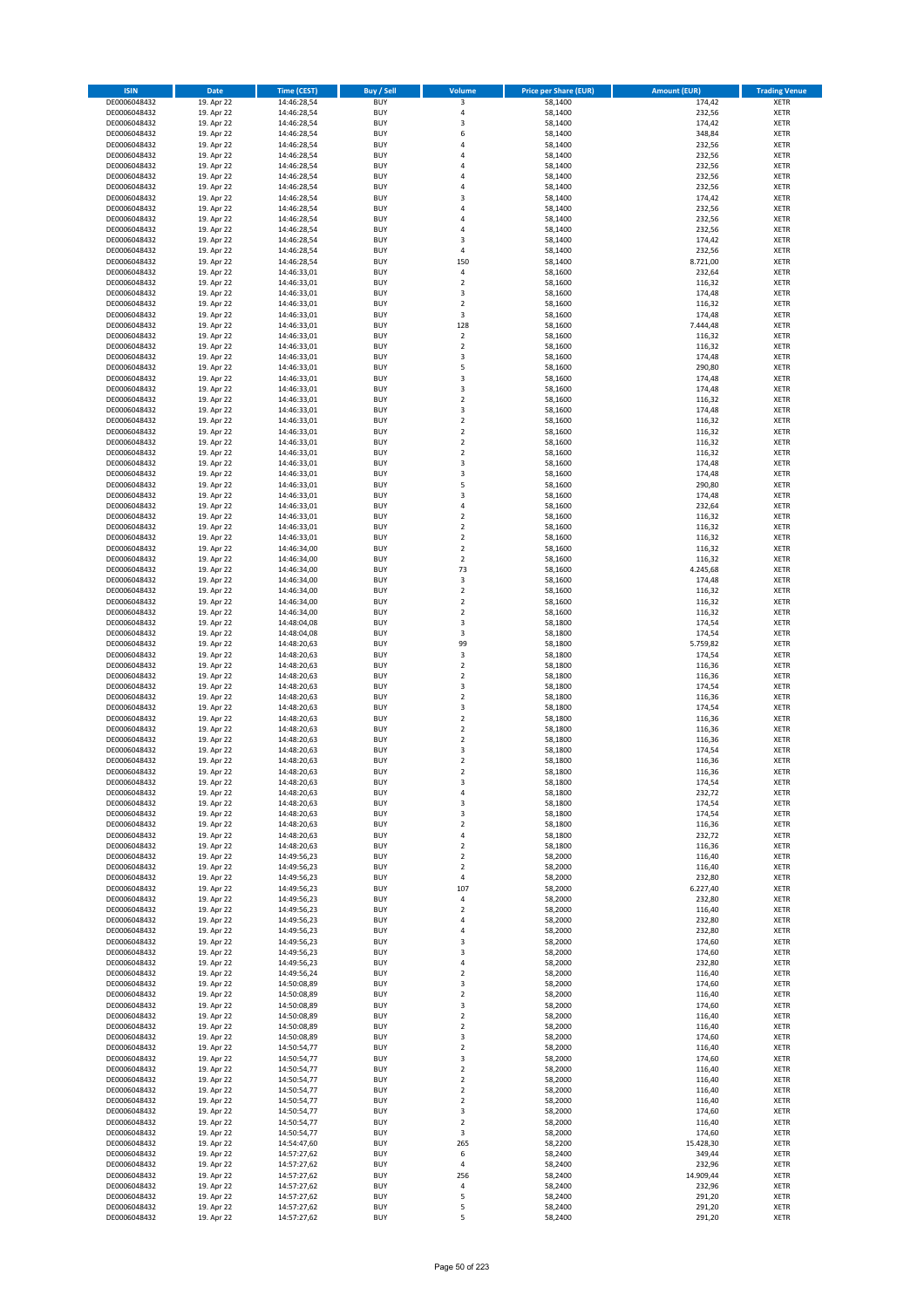| <b>ISIN</b>                  | <b>Date</b>              | <b>Time (CEST)</b>         | <b>Buy / Sell</b>        | Volume                           | <b>Price per Share (EUR)</b> | <b>Amount (EUR)</b> | <b>Trading Venue</b>       |
|------------------------------|--------------------------|----------------------------|--------------------------|----------------------------------|------------------------------|---------------------|----------------------------|
| DE0006048432                 | 19. Apr 22               | 14:57:31,28                | <b>BUY</b>               | 103                              | 58,2400                      | 5.998,72            | <b>XETR</b>                |
| DE0006048432                 | 19. Apr 22               | 14:57:31,28                | <b>BUY</b>               | 5                                | 58,2400                      | 291,20              | <b>XETR</b>                |
| DE0006048432                 | 19. Apr 22               | 14:57:31,28                | <b>BUY</b>               | 5                                | 58,2400                      | 291,20              | <b>XETR</b>                |
| DE0006048432                 | 19. Apr 22               | 14:57:31,28                | <b>BUY</b>               | 6                                | 58,2400                      | 349,44              | <b>XETR</b>                |
| DE0006048432                 | 19. Apr 22               | 14:57:31,28                | <b>BUY</b>               | 4                                | 58,2400                      | 232,96              | <b>XETR</b>                |
| DE0006048432                 | 19. Apr 22               | 14:57:31,28                | <b>BUY</b>               | $\overline{a}$                   | 58,2400                      | 232,96              | <b>XETR</b>                |
| DE0006048432                 | 19. Apr 22               | 14:57:31,28                | <b>BUY</b>               | 5                                | 58,2400                      | 291,20              | <b>XETR</b>                |
| DE0006048432                 | 19. Apr 22               | 14:57:31,28                | <b>BUY</b>               | 5                                | 58,2400                      | 291,20              | <b>XETR</b>                |
| DE0006048432                 | 19. Apr 22<br>19. Apr 22 | 14:57:31,28                | BUY<br><b>BUY</b>        | 3<br>3                           | 58,2400<br>58,2400           | 174,72<br>174,72    | <b>XETR</b>                |
| DE0006048432<br>DE0006048432 | 19. Apr 22               | 14:57:31,28<br>14:57:31,28 | <b>BUY</b>               | 8                                | 58,2400                      | 465,92              | <b>XETR</b><br><b>XETR</b> |
| DE0006048432                 | 19. Apr 22               | 14:57:31,28                | <b>BUY</b>               | 4                                | 58,2400                      | 232,96              | <b>XETR</b>                |
| DE0006048432                 | 19. Apr 22               | 14:57:31,28                | <b>BUY</b>               | 33                               | 58,2400                      | 1.921,92            | <b>XETR</b>                |
| DE0006048432                 | 19. Apr 22               | 14:57:33,90                | <b>BUY</b>               | $\overline{2}$                   | 58,2400                      | 116,48              | <b>XETR</b>                |
| DE0006048432                 | 19. Apr 22               | 14:57:33,90                | <b>BUY</b>               | 4                                | 58,2400                      | 232,96              | <b>XETR</b>                |
| DE0006048432                 | 19. Apr 22               | 14:57:33,90                | BUY                      | $\overline{2}$                   | 58,2400                      | 116,48              | <b>XETR</b>                |
| DE0006048432                 | 19. Apr 22               | 14:57:33,90                | <b>BUY</b>               | 81                               | 58,2400                      | 4.717,44            | <b>XETR</b>                |
| DE0006048432                 | 19. Apr 22               | 14:57:33,90                | <b>BUY</b>               | $\overline{2}$                   | 58,2400                      | 116,48              | <b>XETR</b>                |
| DE0006048432                 | 19. Apr 22               | 14:57:33,90                | <b>BUY</b>               | $\overline{\mathbf{3}}$          | 58,2400                      | 174,72              | <b>XETR</b>                |
| DE0006048432                 | 19. Apr 22               | 14:57:33,90                | <b>BUY</b>               | $\overline{a}$                   | 58,2400                      | 232,96              | <b>XETR</b>                |
| DE0006048432                 | 19. Apr 22               | 14:57:33,90                | <b>BUY</b><br><b>BUY</b> | $\overline{2}$<br>$\mathbf 2$    | 58,2400<br>58,2400           | 116,48<br>116,48    | <b>XETR</b><br><b>XETR</b> |
| DE0006048432<br>DE0006048432 | 19. Apr 22<br>19. Apr 22 | 14:57:33,90<br>14:57:33,90 | <b>BUY</b>               | $\overline{2}$                   | 58,2400                      | 116,48              | <b>XETR</b>                |
| DE0006048432                 | 19. Apr 22               | 14:57:33,90                | <b>BUY</b>               | $\overline{2}$                   | 58,2400                      | 116,48              | <b>XETR</b>                |
| DE0006048432                 | 19. Apr 22               | 14:57:33,90                | <b>BUY</b>               | 5                                | 58,2400                      | 291,20              | <b>XETR</b>                |
| DE0006048432                 | 19. Apr 22               | 14:57:37,07                | <b>BUY</b>               | $\mathbf 2$                      | 58,2400                      | 116,48              | <b>XETR</b>                |
| DE0006048432                 | 19. Apr 22               | 14:57:37,07                | <b>BUY</b>               | $\mathbf 2$                      | 58,2400                      | 116,48              | <b>XETR</b>                |
| DE0006048432                 | 19. Apr 22               | 14:57:37,07                | <b>BUY</b>               | 52                               | 58,2400                      | 3.028,48            | <b>XETR</b>                |
| DE0006048432                 | 19. Apr 22               | 14:57:37,07                | <b>BUY</b>               | $\mathbf 2$                      | 58,2400                      | 116,48              | <b>XETR</b>                |
| DE0006048432                 | 19. Apr 22               | 14:57:37,07                | <b>BUY</b>               | $\overline{2}$                   | 58,2400                      | 116,48              | <b>XETR</b>                |
| DE0006048432                 | 19. Apr 22               | 14:57:37,07                | <b>BUY</b>               | 3                                | 58,2400                      | 174,72              | <b>XETR</b>                |
| DE0006048432<br>DE0006048432 | 19. Apr 22<br>19. Apr 22 | 14:57:37,07<br>14:57:37,07 | <b>BUY</b><br><b>BUY</b> | $\mathbf 2$<br>$\mathbf 2$       | 58,2400<br>58,2400           | 116,48<br>116,48    | <b>XETR</b><br><b>XETR</b> |
| DE0006048432                 | 19. Apr 22               | 14:57:37,07                | <b>BUY</b>               | $\mathbf 2$                      | 58,2400                      | 116,48              | <b>XETR</b>                |
| DE0006048432                 | 19. Apr 22               | 14:57:37,07                | <b>BUY</b>               | $\overline{2}$                   | 58,2400                      | 116,48              | <b>XETR</b>                |
| DE0006048432                 | 19. Apr 22               | 14:57:37,07                | <b>BUY</b>               | $\mathbf 2$                      | 58,2400                      | 116,48              | <b>XETR</b>                |
| DE0006048432                 | 19. Apr 22               | 14:57:37,07                | <b>BUY</b>               | $\overline{\mathbf{3}}$          | 58,2400                      | 174,72              | <b>XETR</b>                |
| DE0006048432                 | 19. Apr 22               | 14:57:42,28                | BUY                      | $\overline{4}$                   | 58,2400                      | 232,96              | <b>XETR</b>                |
| DE0006048432                 | 19. Apr 22               | 14:57:42,28                | <b>BUY</b>               | 3                                | 58,2400                      | 174,72              | <b>XETR</b>                |
| DE0006048432                 | 19. Apr 22               | 14:57:42,28                | <b>BUY</b>               | $\mathbf 2$                      | 58,2400                      | 116,48              | <b>XETR</b>                |
| DE0006048432                 | 19. Apr 22               | 14:57:42,28                | <b>BUY</b>               | 65                               | 58,2400                      | 3.785,60            | <b>XETR</b>                |
| DE0006048432                 | 19. Apr 22               | 14:57:42,28                | <b>BUY</b>               | 4                                | 58,2400                      | 232,96              | <b>XETR</b>                |
| DE0006048432                 | 19. Apr 22               | 14:57:42,28                | <b>BUY</b>               | 4                                | 58,2400                      | 232,96              | <b>XETR</b>                |
| DE0006048432<br>DE0006048432 | 19. Apr 22<br>19. Apr 22 | 14:57:42,28                | <b>BUY</b><br><b>BUY</b> | $\overline{2}$<br>$\overline{2}$ | 58,2400<br>58,2400           | 116,48<br>116,48    | <b>XETR</b><br><b>XETR</b> |
| DE0006048432                 | 19. Apr 22               | 14:57:42,28<br>14:57:42,28 | <b>BUY</b>               | 3                                | 58,2400                      | 174,72              | <b>XETR</b>                |
| DE0006048432                 | 19. Apr 22               | 14:57:42,28                | <b>BUY</b>               | $\mathbf 2$                      | 58,2400                      | 116,48              | <b>XETR</b>                |
| DE0006048432                 | 19. Apr 22               | 14:57:42,28                | <b>BUY</b>               | $\overline{2}$                   | 58,2400                      | 116,48              | <b>XETR</b>                |
| DE0006048432                 | 19. Apr 22               | 14:57:42,28                | <b>BUY</b>               | 3                                | 58,2400                      | 174,72              | <b>XETR</b>                |
| DE0006048432                 | 19. Apr 22               | 14:57:44,36                | <b>BUY</b>               | 6                                | 58,2200                      | 349,32              | <b>XETR</b>                |
| DE0006048432                 | 19. Apr 22               | 14:57:44,36                | <b>BUY</b>               | $\overline{7}$                   | 58,2200                      | 407,54              | <b>XETR</b>                |
| DE0006048432                 | 19. Apr 22               | 14:57:44,36                | <b>BUY</b>               | 6                                | 58,2200                      | 349,32              | <b>XETR</b>                |
| DE0006048432                 | 19. Apr 22               | 14:57:44,36                | <b>BUY</b>               | 7                                | 58,2200                      | 407,54              | <b>XETR</b>                |
| DE0006048432                 | 19. Apr 22               | 14:57:44,36                | <b>BUY</b>               | 79<br>6                          | 58,2200                      | 4.599,38            | <b>XETR</b>                |
| DE0006048432<br>DE0006048432 | 19. Apr 22<br>19. Apr 22 | 14:57:44,36<br>14:57:44,36 | <b>BUY</b><br><b>BUY</b> | $\overline{7}$                   | 58,2200<br>58,2200           | 349,32<br>407,54    | <b>XETR</b><br><b>XETR</b> |
| DE0006048432                 | 19. Apr 22               | 14:57:44,36                | <b>BUY</b>               | $\overline{7}$                   | 58,2200                      | 407,54              | <b>XETR</b>                |
| DE0006048432                 | 19. Apr 22               | 14:57:44,36                | <b>BUY</b>               | 6                                | 58,2200                      | 349,32              | <b>XETR</b>                |
| DE0006048432                 | 19. Apr 22               | 14:57:44,36                | BUY                      | 6                                | 58,2200                      | 349,32              | <b>XETR</b>                |
| DE0006048432                 | 19. Apr 22               | 14:57:44,36                | <b>BUY</b>               | 7                                | 58,2200                      | 407,54              | <b>XETR</b>                |
| DE0006048432                 | 19. Apr 22               | 14:57:44,36                | <b>BUY</b>               | 6                                | 58,2200                      | 349,32              | <b>XETR</b>                |
| DE0006048432                 | 19. Apr 22               | 14:57:44,36                | BUY                      | $\overline{7}$                   | 58,2200                      | 407,54              | <b>XETR</b>                |
| DE0006048432                 | 19. Apr 22               | 14:57:44,36                | BUY                      | $\overline{7}$                   | 58,2200                      | 407,54              | <b>XETR</b>                |
| DE0006048432                 | 19. Apr 22               | 14:57:44,36                | <b>BUY</b>               | 6                                | 58,2200                      | 349,32              | <b>XETR</b>                |
| DE0006048432                 | 19. Apr 22               | 14:57:44,36                | <b>BUY</b>               | 4                                | 58,2200                      | 232,88              | <b>XETR</b>                |
| DE0006048432<br>DE0006048432 | 19. Apr 22<br>19. Apr 22 | 14:57:44,37<br>14:57:44,37 | <b>BUY</b><br><b>BUY</b> | 6<br>5                           | 58,2200<br>58,2200           | 349,32<br>291,10    | <b>XETR</b><br><b>XETR</b> |
| DE0006048432                 | 19. Apr 22               | 14:57:56,09                | <b>BUY</b>               | $\mathbf 2$                      | 58,2000                      | 116,40              | <b>XETR</b>                |
| DE0006048432                 | 19. Apr 22               | 14:57:56,09                | <b>BUY</b>               | 5                                | 58,2000                      | 291,00              | <b>XETR</b>                |
| DE0006048432                 | 19. Apr 22               | 14:57:56,09                | <b>BUY</b>               | 6                                | 58,2000                      | 349,20              | <b>XETR</b>                |
| DE0006048432                 | 19. Apr 22               | 14:57:56,09                | <b>BUY</b>               | 5                                | 58,2000                      | 291,00              | <b>XETR</b>                |
| DE0006048432                 | 19. Apr 22               | 14:57:56,09                | <b>BUY</b>               | 3                                | 58,2000                      | 174,60              | <b>XETR</b>                |
| DE0006048432                 | 19. Apr 22               | 14:57:56,09                | <b>BUY</b>               | $\mathbf 2$                      | 58,2000                      | 116,40              | <b>XETR</b>                |
| DE0006048432                 | 19. Apr 22               | 14:57:56,09                | <b>BUY</b>               | $\mathbf 2$                      | 58,2000                      | 116,40              | <b>XETR</b>                |
| DE0006048432                 | 19. Apr 22               | 14:57:56,09                | <b>BUY</b>               | 5                                | 58,2000                      | 291,00              | <b>XETR</b>                |
| DE0006048432<br>DE0006048432 | 19. Apr 22<br>19. Apr 22 | 14:57:56,09<br>14:57:56,09 | <b>BUY</b><br><b>BUY</b> | 5<br>5                           | 58,2000<br>58,2000           | 291,00<br>291,00    | <b>XETR</b><br><b>XETR</b> |
| DE0006048432                 | 19. Apr 22               | 14:57:56,09                | <b>BUY</b>               | 4                                | 58,2000                      | 232,80              | <b>XETR</b>                |
| DE0006048432                 | 19. Apr 22               | 14:57:56,09                | <b>BUY</b>               | 5                                | 58,2000                      | 291,00              | <b>XETR</b>                |
| DE0006048432                 | 19. Apr 22               | 14:57:56,09                | <b>BUY</b>               | 5                                | 58,2000                      | 291,00              | <b>XETR</b>                |
| DE0006048432                 | 19. Apr 22               | 14:57:56,09                | <b>BUY</b>               | 5                                | 58,2000                      | 291,00              | <b>XETR</b>                |
| DE0006048432                 | 19. Apr 22               | 14:57:56,09                | <b>BUY</b>               | 3                                | 58,2000                      | 174,60              | <b>XETR</b>                |
| DE0006048432                 | 19. Apr 22               | 14:57:59,75                | <b>BUY</b>               | $\mathbf 2$                      | 58,1800                      | 116,36              | <b>XETR</b>                |
| DE0006048432                 | 19. Apr 22               | 14:57:59,75                | <b>BUY</b>               | $\mathbf 2$                      | 58,1800                      | 116,36              | <b>XETR</b>                |
| DE0006048432                 | 19. Apr 22               | 14:57:59,75                | <b>BUY</b>               | $\overline{2}$                   | 58,1800                      | 116,36              | <b>XETR</b>                |
| DE0006048432<br>DE0006048432 | 19. Apr 22<br>19. Apr 22 | 14:57:59,75<br>14:57:59,75 | <b>BUY</b><br><b>BUY</b> | 2<br>$\overline{\mathbf{2}}$     | 58,1800<br>58,1800           | 116,36<br>116,36    | <b>XETR</b><br><b>XETR</b> |
| DE0006048432                 | 19. Apr 22               | 14:57:59,75                | <b>BUY</b>               | $\mathbf 2$                      | 58,1800                      | 116,36              | <b>XETR</b>                |
| DE0006048432                 | 19. Apr 22               | 14:57:59,75                | <b>BUY</b>               | $\mathbf 2$                      | 58,1800                      | 116,36              | <b>XETR</b>                |
| DE0006048432                 | 19. Apr 22               | 14:57:59,75                | <b>BUY</b>               | $\mathbf 2$                      | 58,1800                      | 116,36              | <b>XETR</b>                |
| DE0006048432                 | 19. Apr 22               | 14:57:59,75                | <b>BUY</b>               | $\overline{\mathbf{2}}$          | 58,1800                      | 116,36              | <b>XETR</b>                |
| DE0006048432                 | 19. Apr 22               | 14:57:59,75                | <b>BUY</b>               | $\overline{\mathbf{3}}$          | 58,1800                      | 174,54              | <b>XETR</b>                |
| DE0006048432                 | 19. Apr 22               | 14:57:59,75                | <b>BUY</b>               | 2                                | 58,1800                      | 116,36              | <b>XETR</b>                |
| DE0006048432                 | 19. Apr 22               | 14:57:59,75                | <b>BUY</b>               | $\overline{\mathbf{2}}$          | 58,1800                      | 116,36              | <b>XETR</b>                |
| DE0006048432                 | 19. Apr 22               | 14:57:59,75                | <b>BUY</b>               | $\mathbf 2$                      | 58,1800                      | 116,36              | <b>XETR</b>                |
| DE0006048432                 | 19. Apr 22               | 14:57:59,75                | <b>BUY</b>               | $\mathbf 2$                      | 58,1800                      | 116,36              | <b>XETR</b>                |
| DE0006048432                 | 19. Apr 22               | 14:57:59,75                | <b>BUY</b>               | 3<br>$\overline{\mathbf{3}}$     | 58,1800                      | 174,54              | <b>XETR</b><br><b>XETR</b> |
| DE0006048432<br>DE0006048432 | 19. Apr 22<br>19. Apr 22 | 14:57:59,76<br>14:58:01,42 | <b>BUY</b><br><b>BUY</b> | $\mathbf 2$                      | 58,1800<br>58,1600           | 174,54<br>116,32    | <b>XETR</b>                |
| DE0006048432                 | 19. Apr 22               | 14:58:02,96                | <b>BUY</b>               | $\overline{7}$                   | 58,1600                      | 407,12              | <b>XETR</b>                |
| DE0006048432                 | 19. Apr 22               | 14:58:02,96                | <b>BUY</b>               | 5                                | 58,1600                      | 290,80              | <b>XETR</b>                |
| DE0006048432                 | 19. Apr 22               | 14:58:28,68                | <b>BUY</b>               | 46                               | 58,1600                      | 2.675,36            | <b>XETR</b>                |
| DE0006048432                 | 19. Apr 22               | 14:58:28,68                | <b>BUY</b>               | 7                                | 58,1600                      | 407,12              | <b>XETR</b>                |
| DE0006048432                 | 19. Apr 22               | 14:58:28,68                | <b>BUY</b>               | $\mathbf 2$                      | 58,1600                      | 116,32              | <b>XETR</b>                |
| DE0006048432                 | 19. Apr 22               | 14:58:28,68                | <b>BUY</b>               | $\mathbf 2$                      | 58,1600                      | 116,32              | <b>XETR</b>                |
| DE0006048432                 | 19. Apr 22               | 14:59:34,09                | <b>BUY</b>               | 3                                | 58,1600                      | 174,48              | <b>XETR</b>                |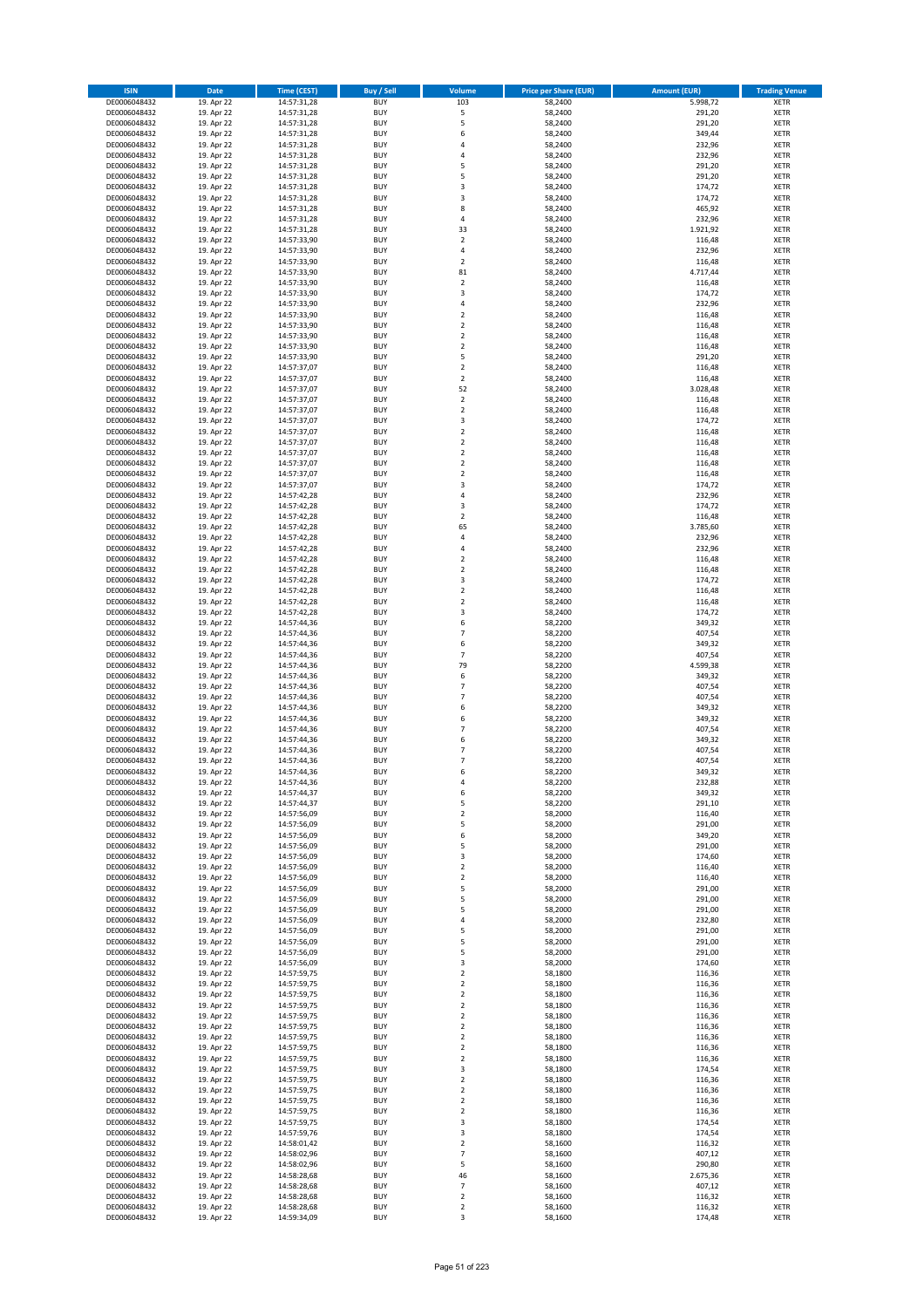| <b>ISIN</b>                  | <b>Date</b>              | <b>Time (CEST)</b>         | <b>Buy / Sell</b>        | <b>Volume</b>                 | <b>Price per Share (EUR)</b> | <b>Amount (EUR)</b> | <b>Trading Venue</b>       |
|------------------------------|--------------------------|----------------------------|--------------------------|-------------------------------|------------------------------|---------------------|----------------------------|
| DE0006048432                 | 19. Apr 22               | 14:59:34,09                | <b>BUY</b>               | 5                             | 58,1600                      | 290,80              | <b>XETR</b>                |
| DE0006048432                 | 19. Apr 22               | 14:59:34,09                | <b>BUY</b>               | 4                             | 58,1600                      | 232,64              | <b>XETR</b>                |
| DE0006048432                 | 19. Apr 22               | 14:59:34,09                | <b>BUY</b>               | 3                             | 58,1600                      | 174,48              | <b>XETR</b>                |
| DE0006048432<br>DE0006048432 | 19. Apr 22<br>19. Apr 22 | 15:00:27,83<br>15:00:27,83 | <b>BUY</b><br><b>BUY</b> | 5<br>5                        | 58,1400<br>58,1400           | 290,70<br>290,70    | <b>XETR</b><br><b>XETR</b> |
| DE0006048432                 | 19. Apr 22               | 15:00:27,83                | <b>BUY</b>               | 5                             | 58,1400                      | 290,70              | <b>XETR</b>                |
| DE0006048432                 | 19. Apr 22               | 15:00:27,83                | <b>BUY</b>               | 4                             | 58,1400                      | 232,56              | <b>XETR</b>                |
| DE0006048432                 | 19. Apr 22               | 15:00:27,83                | <b>BUY</b>               | 3                             | 58,1400                      | 174,42              | <b>XETR</b>                |
| DE0006048432                 | 19. Apr 22               | 15:00:27,83                | <b>BUY</b>               | 3                             | 58,1400                      | 174,42              | <b>XETR</b>                |
| DE0006048432                 | 19. Apr 22               | 15:00:27,83                | <b>BUY</b>               | 3                             | 58,1400                      | 174,42              | <b>XETR</b>                |
| DE0006048432                 | 19. Apr 22               | 15:00:27,83                | <b>BUY</b>               | 95                            | 58,1400                      | 5.523,30            | <b>XETR</b>                |
| DE0006048432<br>DE0006048432 | 19. Apr 22<br>19. Apr 22 | 15:00:27,83                | <b>BUY</b><br><b>BUY</b> | $\overline{\mathbf{c}}$<br>4  | 58,1400<br>58,1400           | 116,28<br>232,56    | <b>XETR</b><br><b>XETR</b> |
| DE0006048432                 | 19. Apr 22               | 15:00:27,83<br>15:00:27,83 | <b>BUY</b>               | 5                             | 58,1400                      | 290,70              | <b>XETR</b>                |
| DE0006048432                 | 19. Apr 22               | 15:00:27,83                | <b>BUY</b>               | 4                             | 58,1400                      | 232,56              | <b>XETR</b>                |
| DE0006048432                 | 19. Apr 22               | 15:00:27,83                | <b>BUY</b>               | $\overline{\mathbf{c}}$       | 58,1400                      | 116,28              | <b>XETR</b>                |
| DE0006048432                 | 19. Apr 22               | 15:00:27,83                | <b>BUY</b>               | 3                             | 58,1400                      | 174,42              | <b>XETR</b>                |
| DE0006048432                 | 19. Apr 22               | 15:00:27,83                | <b>BUY</b>               | $\mathbf 2$                   | 58,1400                      | 116,28              | <b>XETR</b>                |
| DE0006048432                 | 19. Apr 22               | 15:00:27,83                | <b>BUY</b>               | 3                             | 58,1400                      | 174,42              | <b>XETR</b>                |
| DE0006048432                 | 19. Apr 22               | 15:00:27,83                | <b>BUY</b>               | 6                             | 58,1400                      | 348,84              | <b>XETR</b>                |
| DE0006048432                 | 19. Apr 22               | 15:00:27,83                | <b>BUY</b>               | 6                             | 58,1400                      | 348,84              | <b>XETR</b>                |
| DE0006048432<br>DE0006048432 | 19. Apr 22<br>19. Apr 22 | 15:00:27,83<br>15:00:27,83 | <b>BUY</b><br><b>BUY</b> | 5<br>6                        | 58,1400<br>58,1400           | 290,70<br>348,84    | <b>XETR</b><br><b>XETR</b> |
| DE0006048432                 | 19. Apr 22               | 15:00:27,83                | <b>BUY</b>               | 5                             | 58,1400                      | 290,70              | <b>XETR</b>                |
| DE0006048432                 | 19. Apr 22               | 15:00:27,83                | <b>BUY</b>               | 5                             | 58,1400                      | 290,70              | <b>XETR</b>                |
| DE0006048432                 | 19. Apr 22               | 15:00:27,83                | <b>BUY</b>               | 3                             | 58,1400                      | 174,42              | <b>XETR</b>                |
| DE0006048432                 | 19. Apr 22               | 15:00:27,83                | <b>BUY</b>               | 3                             | 58,1400                      | 174,42              | <b>XETR</b>                |
| DE0006048432                 | 19. Apr 22               | 15:00:31,58                | <b>BUY</b>               | $\overline{\mathbf{c}}$       | 58,1200                      | 116,24              | <b>XETR</b>                |
| DE0006048432                 | 19. Apr 22               | 15:00:31,58                | <b>BUY</b>               | $\overline{7}$                | 58,1200                      | 406,84              | <b>XETR</b>                |
| DE0006048432<br>DE0006048432 | 19. Apr 22<br>19. Apr 22 | 15:00:31,60                | <b>BUY</b><br><b>BUY</b> | $\overline{\mathbf{c}}$<br>4  | 58,1200<br>58,1200           | 116,24<br>232,48    | <b>XETR</b><br><b>XETR</b> |
| DE0006048432                 | 19. Apr 22               | 15:00:31,60<br>15:00:31,60 | <b>BUY</b>               | $\overline{\mathbf{c}}$       | 58,1200                      | 116,24              | <b>XETR</b>                |
| DE0006048432                 | 19. Apr 22               | 15:00:31,60                | <b>BUY</b>               | 62                            | 58,1200                      | 3.603,44            | <b>XETR</b>                |
| DE0006048432                 | 19. Apr 22               | 15:00:31,60                | <b>BUY</b>               | 3                             | 58,1200                      | 174,36              | <b>XETR</b>                |
| DE0006048432                 | 19. Apr 22               | 15:00:31,60                | <b>BUY</b>               | $\mathbf 2$                   | 58.1200                      | 116,24              | <b>XETR</b>                |
| DE0006048432                 | 19. Apr 22               | 15:00:31,60                | <b>BUY</b>               | 3                             | 58,1200                      | 174,36              | <b>XETR</b>                |
| DE0006048432                 | 19. Apr 22               | 15:00:31,60                | <b>BUY</b>               | $\overline{\mathbf{c}}$       | 58,1200                      | 116,24              | <b>XETR</b>                |
| DE0006048432                 | 19. Apr 22               | 15:00:31,60                | <b>BUY</b>               | $\mathbf 2$                   | 58,1200                      | 116,24              | <b>XETR</b>                |
| DE0006048432                 | 19. Apr 22               | 15:00:31,60                | <b>BUY</b>               | $\mathbf 2$                   | 58,1200                      | 116,24              | <b>XETR</b>                |
| DE0006048432<br>DE0006048432 | 19. Apr 22<br>19. Apr 22 | 15:00:48,53<br>15:00:48,53 | <b>BUY</b><br><b>BUY</b> | 3<br>$\mathbf 2$              | 58,1200<br>58,1200           | 174,36<br>116,24    | <b>XETR</b><br><b>XETR</b> |
| DE0006048432                 | 19. Apr 22               | 15:00:48,53                | <b>BUY</b>               | 3                             | 58,1200                      | 174,36              | <b>XETR</b>                |
| DE0006048432                 | 19. Apr 22               | 15:01:16,93                | <b>BUY</b>               | 3                             | 58,1200                      | 174,36              | <b>XETR</b>                |
| DE0006048432                 | 19. Apr 22               | 15:01:16,93                | <b>BUY</b>               | 3                             | 58,1200                      | 174,36              | <b>XETR</b>                |
| DE0006048432                 | 19. Apr 22               | 15:01:16,93                | <b>BUY</b>               | $\mathbf 2$                   | 58,1200                      | 116,24              | <b>XETR</b>                |
| DE0006048432                 | 19. Apr 22               | 15:01:16,93                | <b>BUY</b>               | 4                             | 58,1200                      | 232,48              | <b>XETR</b>                |
| DE0006048432                 | 19. Apr 22               | 15:03:24,49                | <b>BUY</b>               | 3                             | 58,1200                      | 174,36              | <b>XETR</b>                |
| DE0006048432                 | 19. Apr 22               | 15:03:24,49                | <b>BUY</b>               | $\mathbf 2$                   | 58,1200                      | 116,24              | <b>XETR</b>                |
| DE0006048432<br>DE0006048432 | 19. Apr 22<br>19. Apr 22 | 15:03:24,49<br>15:03:24,49 | <b>BUY</b><br><b>BUY</b> | 3<br>$\overline{\mathbf{c}}$  | 58,1200<br>58,1200           | 174,36<br>116,24    | <b>XETR</b><br><b>XETR</b> |
| DE0006048432                 | 19. Apr 22               | 15:04:02,49                | <b>BUY</b>               | 3                             | 58,1000                      | 174,30              | <b>XETR</b>                |
| DE0006048432                 | 19. Apr 22               | 15:04:02,49                | <b>BUY</b>               | $\mathbf 2$                   | 58,1000                      | 116,20              | <b>XETR</b>                |
| DE0006048432                 | 19. Apr 22               | 15:04:02,49                | <b>BUY</b>               | 4                             | 58,1000                      | 232,40              | <b>XETR</b>                |
| DE0006048432                 | 19. Apr 22               | 15:04:02,49                | <b>BUY</b>               | $\mathbf 2$                   | 58,1000                      | 116,20              | <b>XETR</b>                |
| DE0006048432                 | 19. Apr 22               | 15:04:02,49                | <b>BUY</b>               | 3                             | 58,1000                      | 174,30              | <b>XETR</b>                |
| DE0006048432                 | 19. Apr 22               | 15:04:02,49                | <b>BUY</b>               | 3                             | 58,1000                      | 174,30              | <b>XETR</b>                |
| DE0006048432                 | 19. Apr 22               | 15:04:02,49                | <b>BUY</b><br><b>BUY</b> | $\overline{\mathbf{c}}$<br>96 | 58,1000                      | 116,20              | <b>XETR</b><br><b>XETR</b> |
| DE0006048432<br>DE0006048432 | 19. Apr 22<br>19. Apr 22 | 15:04:02,49<br>15:04:02,49 | <b>BUY</b>               | 3                             | 58,1000<br>58,1000           | 5.577,60<br>174,30  | <b>XETR</b>                |
| DE0006048432                 | 19. Apr 22               | 15:04:02,49                | <b>BUY</b>               | 4                             | 58,1000                      | 232,40              | <b>XETR</b>                |
| DE0006048432                 | 19. Apr 22               | 15:04:02,49                | <b>BUY</b>               | $\mathbf 2$                   | 58,1000                      | 116,20              | <b>XETR</b>                |
| DE0006048432                 | 19. Apr 22               | 15:04:02,49                | <b>BUY</b>               | 3                             | 58,1000                      | 174,30              | <b>XETR</b>                |
| DE0006048432                 | 19. Apr 22               | 15:04:02,49                | <b>BUY</b>               | $\overline{\mathbf{c}}$       | 58,1000                      | 116,20              | <b>XETR</b>                |
| DE0006048432                 | 19. Apr 22               | 15:04:02,49                | <b>BUY</b>               | 3                             | 58,1000                      | 174,30              | <b>XETR</b>                |
| DE0006048432                 | 19. Apr 22               | 15:04:02,49                | BUY                      | 3                             | 58,1000                      | 174,30              | <b>XETR</b>                |
| DE0006048432<br>DE0006048432 | 19. Apr 22<br>19. Apr 22 | 15:04:02,49<br>15:04:02,49 | <b>BUY</b><br><b>BUY</b> | 3<br>$\mathbf 2$              | 58,1000<br>58,1000           | 174,30<br>116,20    | <b>XETR</b><br><b>XETR</b> |
| DE0006048432                 | 19. Apr 22               | 15:04:02,49                | <b>BUY</b>               | 5                             | 58,1000                      | 290,50              | XETR                       |
| DE0006048432                 | 19. Apr 22               | 15:04:02,49                | <b>BUY</b>               | $\mathbf 2$                   | 58,1000                      | 116,20              | <b>XETR</b>                |
| DE0006048432                 | 19. Apr 22               | 15:04:02,49                | <b>BUY</b>               | $\mathbf 2$                   | 58,1000                      | 116,20              | <b>XETR</b>                |
| DE0006048432                 | 19. Apr 22               | 15:04:02,49                | <b>BUY</b>               | 4                             | 58,1000                      | 232,40              | <b>XETR</b>                |
| DE0006048432                 | 19. Apr 22               | 15:04:02,49                | <b>BUY</b>               | $\mathbf 2$                   | 58,1000                      | 116,20              | <b>XETR</b>                |
| DE0006048432                 | 19. Apr 22               | 15:04:02,49                | <b>BUY</b>               | $\mathbf 2$                   | 58,1000                      | 116,20              | <b>XETR</b>                |
| DE0006048432<br>DE0006048432 | 19. Apr 22<br>19. Apr 22 | 15:04:02,49<br>15:04:02,49 | <b>BUY</b><br><b>BUY</b> | 3<br>3                        | 58,1000<br>58,1000           | 174,30<br>174,30    | <b>XETR</b><br><b>XETR</b> |
| DE0006048432                 | 19. Apr 22               | 15:04:02,49                | <b>BUY</b>               | $\overline{\mathbf{c}}$       | 58,1000                      | 116,20              | <b>XETR</b>                |
| DE0006048432                 | 19. Apr 22               | 15:04:02,50                | <b>BUY</b>               | 97                            | 58,0800                      | 5.633,76            | <b>XETR</b>                |
| DE0006048432                 | 19. Apr 22               | 15:04:02,50                | <b>BUY</b>               | $\overline{\mathbf{2}}$       | 58,0800                      | 116,16              | <b>XETR</b>                |
| DE0006048432                 | 19. Apr 22               | 15:04:02,50                | <b>BUY</b>               | $\mathbf 2$                   | 58,0800                      | 116,16              | <b>XETR</b>                |
| DE0006048432                 | 19. Apr 22               | 15:04:02,51                | <b>BUY</b>               | $\overline{\mathbf{c}}$       | 58,1000                      | 116,20              | <b>XETR</b>                |
| DE0006048432<br>DE0006048432 | 19. Apr 22<br>19. Apr 22 | 15:04:02,52<br>15:04:02,52 | <b>BUY</b><br><b>BUY</b> | 4<br>$\mathbf 2$              | 58,0800<br>58,0800           | 232,32<br>116,16    | <b>XETR</b><br><b>XETR</b> |
| DE0006048432                 | 19. Apr 22               | 15:04:02,52                | <b>BUY</b>               | $\mathbf 2$                   | 58,0800                      | 116,16              | XETR                       |
| DE0006048432                 | 19. Apr 22               | 15:04:02,52                | <b>BUY</b>               | $\mathbf 2$                   | 58,0800                      | 116,16              | <b>XETR</b>                |
| DE0006048432                 | 19. Apr 22               | 15:04:08,12                | <b>BUY</b>               | $\overline{2}$                | 58,0600                      | 116,12              | <b>XETR</b>                |
| DE0006048432                 | 19. Apr 22               | 15:04:08,12                | <b>BUY</b>               | $\mathbf 2$                   | 58,0600                      | 116,12              | <b>XETR</b>                |
| DE0006048432                 | 19. Apr 22               | 15:04:08,12                | <b>BUY</b>               | 3                             | 58,0600                      | 174,18              | <b>XETR</b>                |
| DE0006048432                 | 19. Apr 22               | 15:04:08,12                | <b>BUY</b>               | 69                            | 58,0600                      | 4.006,14            | <b>XETR</b>                |
| DE0006048432                 | 19. Apr 22               | 15:04:08,12                | <b>BUY</b>               | 4                             | 58,0600                      | 232,24              | <b>XETR</b>                |
| DE0006048432<br>DE0006048432 | 19. Apr 22<br>19. Apr 22 | 15:04:08,12<br>15:04:08,12 | <b>BUY</b><br><b>BUY</b> | $\mathbf 2$<br>3              | 58,0600<br>58,0600           | 116,12<br>174,18    | <b>XETR</b><br><b>XETR</b> |
| DE0006048432                 | 19. Apr 22               | 15:04:08,12                | <b>BUY</b>               | 3                             | 58,0600                      | 174,18              | <b>XETR</b>                |
| DE0006048432                 | 19. Apr 22               | 15:04:08,12                | <b>BUY</b>               | $\mathbf 2$                   | 58,0600                      | 116,12              | <b>XETR</b>                |
| DE0006048432                 | 19. Apr 22               | 15:04:08,12                | <b>BUY</b>               | $\overline{\mathbf{c}}$       | 58,0600                      | 116,12              | <b>XETR</b>                |
| DE0006048432                 | 19. Apr 22               | 15:04:08,12                | <b>BUY</b>               | 3                             | 58,0600                      | 174,18              | <b>XETR</b>                |
| DE0006048432                 | 19. Apr 22               | 15:04:08,16                | <b>BUY</b>               | 4                             | 58,0600                      | 232,24              | <b>XETR</b>                |
| DE0006048432                 | 19. Apr 22               | 15:04:09,30                | <b>BUY</b>               | 3                             | 58,0400                      | 174,12              | <b>XETR</b>                |
| DE0006048432                 | 19. Apr 22               | 15:04:09,30                | <b>BUY</b>               | 3                             | 58,0400                      | 174,12              | <b>XETR</b>                |
| DE0006048432<br>DE0006048432 | 19. Apr 22<br>19. Apr 22 | 15:04:09,30<br>15:04:09,30 | <b>BUY</b><br><b>BUY</b> | $\mathbf 2$<br>$\mathbf 2$    | 58,0400<br>58,0400           | 116,08<br>116,08    | <b>XETR</b><br><b>XETR</b> |
| DE0006048432                 | 19. Apr 22               | 15:04:09,30                | <b>BUY</b>               | 49                            | 58,0400                      | 2.843,96            | <b>XETR</b>                |
| DE0006048432                 | 19. Apr 22               | 15:04:09,30                | <b>BUY</b>               | $\mathbf 2$                   | 58,0400                      | 116,08              | XETR                       |
| DE0006048432                 | 19. Apr 22               | 15:04:09,30                | <b>BUY</b>               | 3                             | 58,0400                      | 174,12              | <b>XETR</b>                |
| DE0006048432                 | 19. Apr 22               | 15:04:09,30                | <b>BUY</b>               | $\mathbf 2$                   | 58,0400                      | 116,08              | <b>XETR</b>                |
| DE0006048432                 | 19. Apr 22               | 15:04:09,30                | <b>BUY</b>               | 3                             | 58,0400                      | 174,12              | <b>XETR</b>                |
| DE0006048432                 | 19. Apr 22               | 15:04:09,30                | <b>BUY</b>               | 3                             | 58,0400                      | 174,12              | <b>XETR</b>                |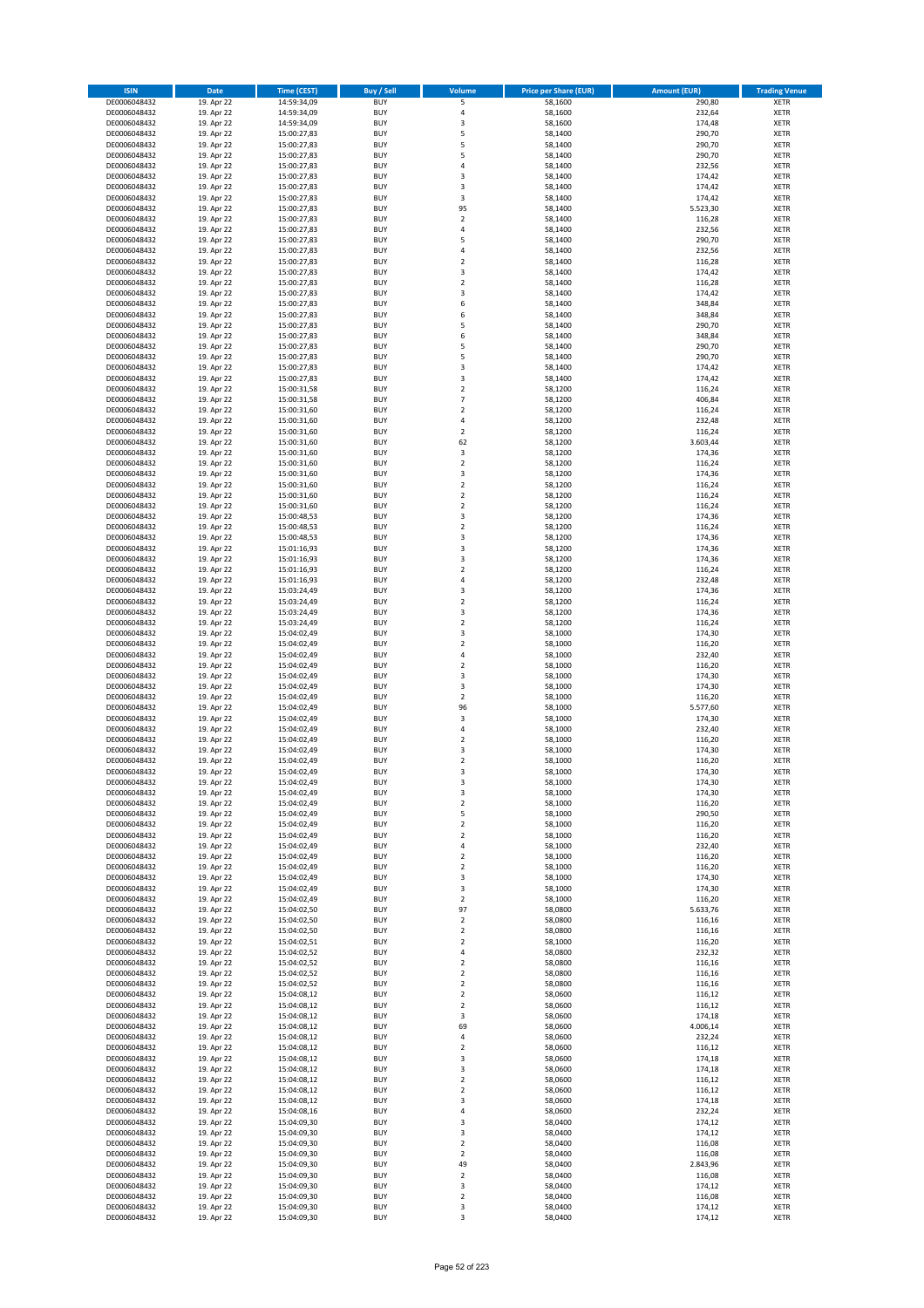| <b>ISIN</b>                  | <b>Date</b>              | <b>Time (CEST)</b>         | <b>Buy / Sell</b>        | <b>Volume</b>           | <b>Price per Share (EUR)</b> | <b>Amount (EUR)</b> | <b>Trading Venue</b>       |
|------------------------------|--------------------------|----------------------------|--------------------------|-------------------------|------------------------------|---------------------|----------------------------|
| DE0006048432                 | 19. Apr 22               | 15:04:09,30                | <b>BUY</b>               | $\overline{2}$          | 58,0400                      | 116,08              | <b>XETR</b>                |
| DE0006048432                 | 19. Apr 22               | 15:04:09,30                | <b>BUY</b>               | 3                       | 58,0400                      | 174,12              | <b>XETR</b>                |
| DE0006048432                 | 19. Apr 22               | 15:04:09,30                | <b>BUY</b>               | $\overline{2}$          | 58,0400                      | 116,08              | <b>XETR</b>                |
| DE0006048432<br>DE0006048432 | 19. Apr 22<br>19. Apr 22 | 15:04:09,30<br>15:04:09,30 | <b>BUY</b><br><b>BUY</b> | 3<br>3                  | 58,0400<br>58,0400           | 174,12<br>174,12    | <b>XETR</b><br><b>XETR</b> |
| DE0006048432                 | 19. Apr 22               | 15:04:44,76                | <b>BUY</b>               | $\mathbf 2$             | 58,0200                      | 116,04              | <b>XETR</b>                |
| DE0006048432                 | 19. Apr 22               | 15:04:44,76                | <b>BUY</b>               | $\mathbf 2$             | 58,0200                      | 116,04              | <b>XETR</b>                |
| DE0006048432                 | 19. Apr 22               | 15:04:44,76                | <b>BUY</b>               | $\overline{\mathbf{c}}$ | 58,0200                      | 116,04              | <b>XETR</b>                |
| DE0006048432                 | 19. Apr 22               | 15:04:44,76                | <b>BUY</b>               | 48                      | 58,0200                      | 2.784,96            | <b>XETR</b>                |
| DE0006048432                 | 19. Apr 22               | 15:04:44,76                | <b>BUY</b>               | 3                       | 58,0200                      | 174,06              | <b>XETR</b>                |
| DE0006048432                 | 19. Apr 22               | 15:04:44,76                | <b>BUY</b>               | 3                       | 58,0200                      | 174,06              | <b>XETR</b>                |
| DE0006048432                 | 19. Apr 22<br>19. Apr 22 | 15:04:44,76                | <b>BUY</b><br><b>BUY</b> | 3<br>3                  | 58,0200                      | 174,06<br>174,06    | <b>XETR</b><br><b>XETR</b> |
| DE0006048432<br>DE0006048432 | 19. Apr 22               | 15:04:44,76<br>15:04:44,76 | <b>BUY</b>               | 3                       | 58,0200<br>58,0200           | 174,06              | <b>XETR</b>                |
| DE0006048432                 | 19. Apr 22               | 15:04:44,76                | <b>BUY</b>               | $\mathbf 2$             | 58,0200                      | 116,04              | <b>XETR</b>                |
| DE0006048432                 | 19. Apr 22               | 15:04:44,76                | <b>BUY</b>               | $\overline{\mathbf{c}}$ | 58,0200                      | 116,04              | <b>XETR</b>                |
| DE0006048432                 | 19. Apr 22               | 15:04:44,76                | <b>BUY</b>               | $\mathbf 2$             | 58,0200                      | 116,04              | <b>XETR</b>                |
| DE0006048432                 | 19. Apr 22               | 15:04:44,76                | <b>BUY</b>               | $\mathbf 2$             | 58,0200                      | 116,04              | <b>XETR</b>                |
| DE0006048432                 | 19. Apr 22               | 15:04:44,76                | <b>BUY</b>               | 81                      | 58,0200                      | 4.699,62            | <b>XETR</b>                |
| DE0006048432                 | 19. Apr 22               | 15:04:44,76                | <b>BUY</b>               | 3                       | 58,0200                      | 174,06              | <b>XETR</b>                |
| DE0006048432<br>DE0006048432 | 19. Apr 22<br>19. Apr 22 | 15:04:44,76<br>15:04:44,76 | <b>BUY</b><br><b>BUY</b> | 3<br>3                  | 58,0200<br>58,0200           | 174,06<br>174,06    | <b>XETR</b><br><b>XETR</b> |
| DE0006048432                 | 19. Apr 22               | 15:04:55,27                | <b>BUY</b>               | $\mathbf 2$             | 58,0000                      | 116,00              | <b>XETR</b>                |
| DE0006048432                 | 19. Apr 22               | 15:04:55,27                | <b>BUY</b>               | 4                       | 58,0000                      | 232,00              | <b>XETR</b>                |
| DE0006048432                 | 19. Apr 22               | 15:04:55,27                | <b>BUY</b>               | 82                      | 58,0000                      | 4.756,00            | <b>XETR</b>                |
| DE0006048432                 | 19. Apr 22               | 15:04:55,27                | <b>BUY</b>               | $\mathbf 2$             | 58,0000                      | 116,00              | <b>XETR</b>                |
| DE0006048432                 | 19. Apr 22               | 15:04:55,27                | <b>BUY</b>               | $\mathbf 2$             | 58,0000                      | 116,00              | <b>XETR</b>                |
| DE0006048432                 | 19. Apr 22               | 15:04:55,27                | <b>BUY</b>               | $\overline{\mathbf{c}}$ | 58,0000                      | 116,00              | <b>XETR</b>                |
| DE0006048432<br>DE0006048432 | 19. Apr 22<br>19. Apr 22 | 15:04:55,27<br>15:04:55,27 | <b>BUY</b><br><b>BUY</b> | 3<br>3                  | 58,0000<br>58,0000           | 174,00<br>174,00    | <b>XETR</b><br><b>XETR</b> |
| DE0006048432                 | 19. Apr 22               | 15:04:55,27                | <b>BUY</b>               | 3                       | 58,0000                      | 174,00              | <b>XETR</b>                |
| DE0006048432                 | 19. Apr 22               | 15:04:55,27                | <b>BUY</b>               | $\overline{\mathbf{c}}$ | 58,0000                      | 116,00              | <b>XETR</b>                |
| DE0006048432                 | 19. Apr 22               | 15:04:55,27                | <b>BUY</b>               | $\mathbf 2$             | 58,0000                      | 116,00              | <b>XETR</b>                |
| DE0006048432                 | 19. Apr 22               | 15:04:55,27                | <b>BUY</b>               | $\mathbf 2$             | 58,0000                      | 116,00              | <b>XETR</b>                |
| DE0006048432                 | 19. Apr 22               | 15:04:55,27                | <b>BUY</b>               | $\overline{2}$          | 58,0000                      | 116,00              | <b>XETR</b>                |
| DE0006048432                 | 19. Apr 22               | 15:04:55,27                | <b>BUY</b>               | $\mathbf 2$             | 58,0000                      | 116,00              | <b>XETR</b>                |
| DE0006048432                 | 19. Apr 22               | 15:04:55,27<br>15:04:55,27 | <b>BUY</b><br><b>BUY</b> | 3<br>3                  | 58,0000                      | 174,00              | <b>XETR</b>                |
| DE0006048432<br>DE0006048432 | 19. Apr 22<br>19. Apr 22 | 15:04:55,30                | <b>BUY</b>               | $\mathbf 2$             | 58,0000<br>58,0000           | 174,00<br>116,00    | <b>XETR</b><br><b>XETR</b> |
| DE0006048432                 | 19. Apr 22               | 15:04:55,30                | <b>BUY</b>               | $\overline{\mathbf{c}}$ | 58,0000                      | 116,00              | <b>XETR</b>                |
| DE0006048432                 | 19. Apr 22               | 15:05:04,34                | <b>BUY</b>               | 4                       | 57,9800                      | 231,92              | <b>XETR</b>                |
| DE0006048432                 | 19. Apr 22               | 15:05:04,34                | <b>BUY</b>               | 3                       | 57,9800                      | 173,94              | <b>XETR</b>                |
| DE0006048432                 | 19. Apr 22               | 15:05:04,34                | <b>BUY</b>               | 4                       | 57,9800                      | 231,92              | <b>XETR</b>                |
| DE0006048432                 | 19. Apr 22               | 15:05:04,34                | <b>BUY</b>               | 3                       | 57,9800                      | 173,94              | <b>XETR</b>                |
| DE0006048432                 | 19. Apr 22               | 15:05:04,34                | <b>BUY</b>               | 4                       | 57,9800                      | 231,92              | <b>XETR</b>                |
| DE0006048432                 | 19. Apr 22               | 15:05:04,36                | <b>BUY</b>               | 3                       | 57,9800                      | 173,94              | <b>XETR</b>                |
| DE0006048432<br>DE0006048432 | 19. Apr 22<br>19. Apr 22 | 15:05:05,70<br>15:05:05,70 | <b>BUY</b><br><b>BUY</b> | $\mathbf 2$<br>3        | 57,9800<br>57,9800           | 115,96<br>173,94    | <b>XETR</b><br><b>XETR</b> |
| DE0006048432                 | 19. Apr 22               | 15:05:41,66                | <b>BUY</b>               | 90                      | 57,9800                      | 5.218,20            | <b>XETR</b>                |
| DE0006048432                 | 19. Apr 22               | 15:05:41,66                | <b>BUY</b>               | $\mathbf 2$             | 57,9800                      | 115,96              | <b>XETR</b>                |
| DE0006048432                 | 19. Apr 22               | 15:05:41,66                | <b>BUY</b>               | $\overline{\mathbf{c}}$ | 57,9800                      | 115,96              | <b>XETR</b>                |
| DE0006048432                 | 19. Apr 22               | 15:05:41,66                | <b>BUY</b>               | 3                       | 57,9800                      | 173,94              | <b>XETR</b>                |
| DE0006048432                 | 19. Apr 22               | 15:05:41,66                | <b>BUY</b>               | 3                       | 57,9800                      | 173,94              | <b>XETR</b>                |
| DE0006048432                 | 19. Apr 22               | 15:05:41,66                | <b>BUY</b>               | $\mathbf 2$             | 57,9800                      | 115,96              | <b>XETR</b>                |
| DE0006048432<br>DE0006048432 | 19. Apr 22<br>19. Apr 22 | 15:05:41,66<br>15:05:41,66 | <b>BUY</b><br><b>BUY</b> | 3<br>3                  | 57,9800<br>57,9800           | 173,94<br>173,94    | <b>XETR</b><br><b>XETR</b> |
| DE0006048432                 | 19. Apr 22               | 15:05:41,66                | <b>BUY</b>               | 3                       | 57,9800                      | 173,94              | <b>XETR</b>                |
| DE0006048432                 | 19. Apr 22               | 15:07:32,57                | <b>BUY</b>               | 3                       | 57,9600                      | 173,88              | <b>XETR</b>                |
| DE0006048432                 | 19. Apr 22               | 15:07:32,57                | <b>BUY</b>               | $\overline{\mathbf{c}}$ | 57,9600                      | 115,92              | <b>XETR</b>                |
| DE0006048432                 | 19. Apr 22               | 15:07:32,57                | <b>BUY</b>               | 3                       | 57,9600                      | 173,88              | <b>XETR</b>                |
| DE0006048432                 | 19. Apr 22               | 15:07:32,57                | <b>BUY</b>               | $\mathbf 2$             | 57,9600                      | 115,92              | <b>XETR</b>                |
| DE0006048432                 | 19. Apr 22               | 15:07:32,57                | <b>BUY</b>               | $\overline{\mathbf{c}}$ | 57,9600                      | 115,92              | <b>XETR</b>                |
| DE0006048432<br>DE0006048432 | 19. Apr 22               | 15:07:32,57                | <b>BUY</b><br><b>BUY</b> | $\mathbf 2$<br>98       | 57,9600                      | 115,92              | <b>XETR</b><br><b>XETR</b> |
| DE0006048432                 | 19. Apr 22<br>19. Apr 22 | 15:07:32,57<br>15:07:32,57 | BUY                      | 2                       | 57,9600<br>57,9600           | 5.680,08<br>115,92  | <b>XETR</b>                |
| DE0006048432                 | 19. Apr 22               | 15:07:32,57                | <b>BUY</b>               | 3                       | 57,9600                      | 173,88              | <b>XETR</b>                |
| DE0006048432                 | 19. Apr 22               | 15:07:32,57                | <b>BUY</b>               | $\mathbf 2$             | 57,9600                      | 115,92              | <b>XETR</b>                |
| DE0006048432                 | 19. Apr 22               | 15:07:32,57                | <b>BUY</b>               | $\mathbf 2$             | 57,9600                      | 115,92              | XETR                       |
| DE0006048432                 | 19. Apr 22               | 15:07:32,57                | <b>BUY</b>               | 3                       | 57,9600                      | 173,88              | <b>XETR</b>                |
| DE0006048432                 | 19. Apr 22               | 15:07:32,57                | <b>BUY</b>               | $\mathbf 2$             | 57,9600                      | 115,92              | <b>XETR</b>                |
| DE0006048432<br>DE0006048432 | 19. Apr 22<br>19. Apr 22 | 15:07:32,57<br>15:07:32,57 | <b>BUY</b><br><b>BUY</b> | $\overline{2}$<br>3     | 57,9600<br>57,9600           | 115,92<br>173,88    | <b>XETR</b><br><b>XETR</b> |
| DE0006048432                 | 19. Apr 22               | 15:07:32,57                | <b>BUY</b>               | $\mathbf 2$             | 57,9600                      | 115,92              | <b>XETR</b>                |
| DE0006048432                 | 19. Apr 22               | 15:07:32,57                | <b>BUY</b>               | $\mathbf 2$             | 57,9600                      | 115,92              | <b>XETR</b>                |
| DE0006048432                 | 19. Apr 22               | 15:07:32,57                | <b>BUY</b>               | 3                       | 57,9600                      | 173,88              | <b>XETR</b>                |
| DE0006048432                 | 19. Apr 22               | 15:07:32,57                | <b>BUY</b>               | $\overline{2}$          | 57,9600                      | 115,92              | <b>XETR</b>                |
| DE0006048432                 | 19. Apr 22               | 15:07:32,57                | <b>BUY</b>               | $\mathbf 2$             | 57,9600                      | 115,92              | <b>XETR</b>                |
| DE0006048432<br>DE0006048432 | 19. Apr 22<br>19. Apr 22 | 15:07:32,57<br>15:07:32,57 | <b>BUY</b><br><b>BUY</b> | 3<br>$\mathbf 2$        | 57,9600<br>57,9600           | 173,88<br>115,92    | <b>XETR</b><br><b>XETR</b> |
| DE0006048432                 | 19. Apr 22               | 15:07:32,57                | <b>BUY</b>               | $\mathbf 2$             | 57,9600                      | 115,92              | <b>XETR</b>                |
| DE0006048432                 | 19. Apr 22               | 15:07:32,57                | <b>BUY</b>               | $\mathbf 2$             | 57,9600                      | 115,92              | <b>XETR</b>                |
| DE0006048432                 | 19. Apr 22               | 15:07:32,57                | <b>BUY</b>               | 3                       | 57,9600                      | 173,88              | <b>XETR</b>                |
| DE0006048432                 | 19. Apr 22               | 15:07:32,57                | <b>BUY</b>               | 3                       | 57,9600                      | 173,88              | XETR                       |
| DE0006048432                 | 19. Apr 22               | 15:07:32,57                | <b>BUY</b>               | $\mathbf 2$             | 57,9600                      | 115,92              | <b>XETR</b>                |
| DE0006048432                 | 19. Apr 22               | 15:07:32,57                | <b>BUY</b>               | $\overline{2}$          | 57,9600                      | 115,92              | <b>XETR</b>                |
| DE0006048432<br>DE0006048432 | 19. Apr 22<br>19. Apr 22 | 15:07:32,58<br>15:07:32,60 | <b>BUY</b><br><b>BUY</b> | 3<br>54                 | 57,9600<br>57,9400           | 173,88<br>3.128,76  | <b>XETR</b><br><b>XETR</b> |
| DE0006048432                 | 19. Apr 22               | 15:07:32,60                | <b>BUY</b>               | 3                       | 57,9400                      | 173,82              | <b>XETR</b>                |
| DE0006048432                 | 19. Apr 22               | 15:07:32,60                | <b>BUY</b>               | $\mathbf 2$             | 57,9400                      | 115,88              | <b>XETR</b>                |
| DE0006048432                 | 19. Apr 22               | 15:07:32,60                | <b>BUY</b>               | 3                       | 57,9400                      | 173,82              | <b>XETR</b>                |
| DE0006048432                 | 19. Apr 22               | 15:07:32,60                | <b>BUY</b>               | $\mathbf 2$             | 57,9400                      | 115,88              | <b>XETR</b>                |
| DE0006048432                 | 19. Apr 22               | 15:07:32,60                | <b>BUY</b>               | $\overline{2}$          | 57,9400                      | 115,88              | <b>XETR</b>                |
| DE0006048432                 | 19. Apr 22               | 15:07:32,60                | <b>BUY</b>               | 3                       | 57,9400                      | 173,82              | <b>XETR</b>                |
| DE0006048432                 | 19. Apr 22               | 15:07:32,60                | <b>BUY</b>               | $\overline{2}$          | 57,9400                      | 115,88              | XETR                       |
| DE0006048432<br>DE0006048432 | 19. Apr 22<br>19. Apr 22 | 15:07:32,60<br>15:07:32,69 | <b>BUY</b><br><b>BUY</b> | 3<br>59                 | 57,9400<br>57,9200           | 173,82<br>3.417,28  | <b>XETR</b><br><b>XETR</b> |
| DE0006048432                 | 19. Apr 22               | 15:07:40,03                | <b>BUY</b>               | 3                       | 57,9000                      | 173,70              | <b>XETR</b>                |
| DE0006048432                 | 19. Apr 22               | 15:07:40,03                | <b>BUY</b>               | 3                       | 57,9000                      | 173,70              | <b>XETR</b>                |
| DE0006048432                 | 19. Apr 22               | 15:07:40,03                | <b>BUY</b>               | $\mathbf 2$             | 57,9000                      | 115,80              | <b>XETR</b>                |
| DE0006048432                 | 19. Apr 22               | 15:07:40,03                | <b>BUY</b>               | 3                       | 57,9000                      | 173,70              | <b>XETR</b>                |
| DE0006048432                 | 19. Apr 22               | 15:07:40,03                | <b>BUY</b>               | 3                       | 57,9000                      | 173,70              | <b>XETR</b>                |
| DE0006048432                 | 19. Apr 22               | 15:07:40,03                | <b>BUY</b>               | 3                       | 57,9000                      | 173,70              | XETR                       |
| DE0006048432<br>DE0006048432 | 19. Apr 22<br>19. Apr 22 | 15:07:40,03<br>15:07:40,03 | <b>BUY</b><br><b>BUY</b> | 3<br>3                  | 57,9000<br>57,9000           | 173,70<br>173,70    | <b>XETR</b><br><b>XETR</b> |
| DE0006048432                 | 19. Apr 22               | 15:07:40,03                | <b>BUY</b>               | 3                       | 57,9000                      | 173,70              | <b>XETR</b>                |
| DE0006048432                 | 19. Apr 22               | 15:07:40,03                | <b>BUY</b>               | 3                       | 57,9000                      | 173,70              | XETR                       |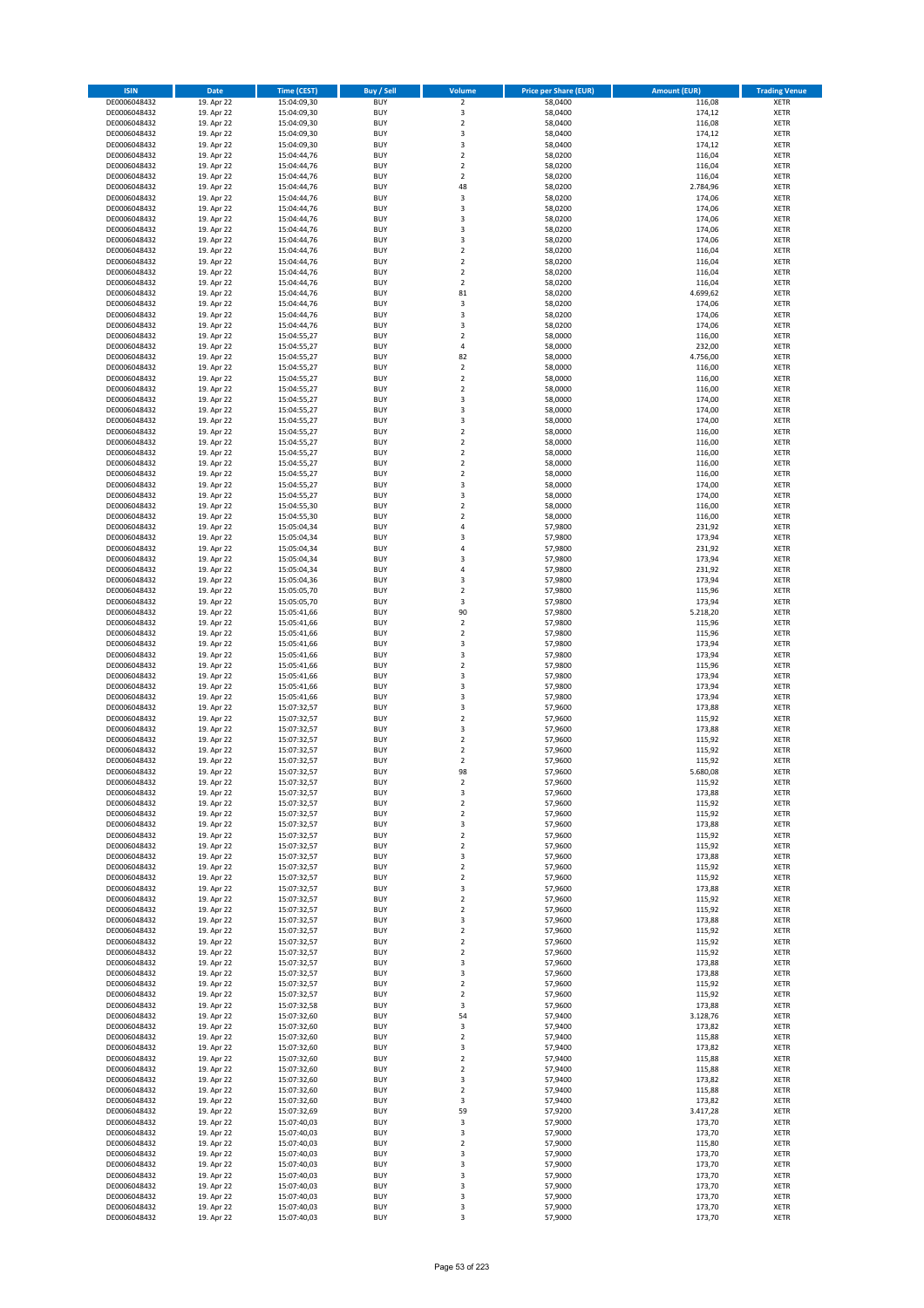| <b>ISIN</b>                  | <b>Date</b>              | <b>Time (CEST)</b>         | <b>Buy / Sell</b>        | <b>Volume</b>                          | <b>Price per Share (EUR)</b> | <b>Amount (EUR)</b>    | <b>Trading Venue</b>       |
|------------------------------|--------------------------|----------------------------|--------------------------|----------------------------------------|------------------------------|------------------------|----------------------------|
| DE0006048432                 | 19. Apr 22               | 15:07:40,03                | <b>BUY</b>               | $\overline{2}$                         | 57,9000                      | 115,80                 | <b>XETR</b>                |
| DE0006048432                 | 19. Apr 22               | 15:07:40,03                | <b>BUY</b>               | 3                                      | 57,9000                      | 173,70                 | <b>XETR</b>                |
| DE0006048432                 | 19. Apr 22               | 15:07:40,03                | <b>BUY</b>               | 3                                      | 57,9000                      | 173,70                 | <b>XETR</b>                |
| DE0006048432<br>DE0006048432 | 19. Apr 22<br>19. Apr 22 | 15:07:40,03<br>15:08:27,63 | <b>BUY</b><br><b>BUY</b> | 3<br>$\overline{\mathbf{c}}$           | 57,9000<br>57,9600           | 173,70<br>115,92       | <b>XETR</b><br><b>XETR</b> |
| DE0006048432                 | 19. Apr 22               | 15:08:27,63                | <b>BUY</b>               | 3                                      | 57,9600                      | 173,88                 | <b>XETR</b>                |
| DE0006048432                 | 19. Apr 22               | 15:08:28,23                | <b>BUY</b>               | 4                                      | 57,9600                      | 231,84                 | <b>XETR</b>                |
| DE0006048432                 | 19. Apr 22               | 15:08:28,23                | <b>BUY</b>               | 3                                      | 57,9600                      | 173,88                 | <b>XETR</b>                |
| DE0006048432                 | 19. Apr 22               | 15:08:28,23                | <b>BUY</b>               | 96                                     | 57,9600                      | 5.564,16               | <b>XETR</b>                |
| DE0006048432                 | 19. Apr 22               | 15:08:28,23                | <b>BUY</b><br><b>BUY</b> | $\overline{2}$<br>3                    | 57,9600<br>57,9600           | 115,92<br>173,88       | <b>XETR</b><br><b>XETR</b> |
| DE0006048432<br>DE0006048432 | 19. Apr 22<br>19. Apr 22 | 15:08:28,23<br>15:08:28,24 | <b>BUY</b>               | $\overline{\mathbf{c}}$                | 57,9600                      | 115,92                 | <b>XETR</b>                |
| DE0006048432                 | 19. Apr 22               | 15:08:28,24                | <b>BUY</b>               | $\mathbf 2$                            | 57,9600                      | 115,92                 | <b>XETR</b>                |
| DE0006048432                 | 19. Apr 22               | 15:08:28,24                | <b>BUY</b>               | 4                                      | 57,9600                      | 231,84                 | <b>XETR</b>                |
| DE0006048432                 | 19. Apr 22               | 15:08:28,24                | <b>BUY</b>               | 3                                      | 57,9600                      | 173,88                 | <b>XETR</b>                |
| DE0006048432                 | 19. Apr 22               | 15:08:28,24                | <b>BUY</b>               | $\overline{\mathbf{c}}$                | 57,9600                      | 115,92                 | <b>XETR</b>                |
| DE0006048432<br>DE0006048432 | 19. Apr 22<br>19. Apr 22 | 15:08:54,12<br>15:08:54,12 | <b>BUY</b><br><b>BUY</b> | $\mathbf 2$<br>3                       | 57,9400<br>57,9400           | 115,88<br>173,82       | <b>XETR</b><br><b>XETR</b> |
| DE0006048432                 | 19. Apr 22               | 15:08:54,12                | <b>BUY</b>               | 3                                      | 57,9400                      | 173,82                 | <b>XETR</b>                |
| DE0006048432                 | 19. Apr 22               | 15:08:54,12                | <b>BUY</b>               | $\mathbf 2$                            | 57,9400                      | 115,88                 | <b>XETR</b>                |
| DE0006048432                 | 19. Apr 22               | 15:08:54,12                | <b>BUY</b>               | 3                                      | 57,9400                      | 173,82                 | <b>XETR</b>                |
| DE0006048432                 | 19. Apr 22               | 15:08:54,12                | <b>BUY</b>               | $\mathbf 2$                            | 57,9400                      | 115,88                 | <b>XETR</b>                |
| DE0006048432<br>DE0006048432 | 19. Apr 22<br>19. Apr 22 | 15:08:54,12<br>15:08:54,12 | <b>BUY</b><br><b>BUY</b> | 3<br>3                                 | 57,9400<br>57,9400           | 173,82<br>173,82       | <b>XETR</b><br><b>XETR</b> |
| DE0006048432                 | 19. Apr 22               | 15:08:54,12                | <b>BUY</b>               | 3                                      | 57,9400                      | 173,82                 | <b>XETR</b>                |
| DE0006048432                 | 19. Apr 22               | 15:08:54,12                | <b>BUY</b>               | 3                                      | 57,9400                      | 173,82                 | <b>XETR</b>                |
| DE0006048432                 | 19. Apr 22               | 15:08:54,12                | <b>BUY</b>               | 3                                      | 57,9400                      | 173,82                 | <b>XETR</b>                |
| DE0006048432                 | 19. Apr 22               | 15:08:54,12                | <b>BUY</b>               | $\overline{\mathbf{c}}$                | 57,9400                      | 115,88                 | <b>XETR</b>                |
| DE0006048432<br>DE0006048432 | 19. Apr 22<br>19. Apr 22 | 15:08:54,12<br>15:08:54,12 | <b>BUY</b><br><b>BUY</b> | 3<br>3                                 | 57,9400<br>57,9400           | 173,82<br>173,82       | <b>XETR</b><br><b>XETR</b> |
| DE0006048432                 | 19. Apr 22               | 15:08:54,12                | <b>BUY</b>               | 3                                      | 57,9400                      | 173,82                 | <b>XETR</b>                |
| DE0006048432                 | 19. Apr 22               | 15:08:54,14                | <b>BUY</b>               | $\overline{2}$                         | 57,9200                      | 115,84                 | <b>XETR</b>                |
| DE0006048432                 | 19. Apr 22               | 15:08:54,14                | <b>BUY</b>               | $\mathbf 2$                            | 57,9200                      | 115,84                 | <b>XETR</b>                |
| DE0006048432                 | 19. Apr 22               | 15:08:54,14                | <b>BUY</b>               | $\mathbf 2$                            | 57,9200                      | 115,84                 | <b>XETR</b>                |
| DE0006048432                 | 19. Apr 22               | 15:11:52,36                | <b>BUY</b>               | $\overline{2}$                         | 57,9800                      | 115,96                 | <b>XETR</b>                |
| DE0006048432<br>DE0006048432 | 19. Apr 22<br>19. Apr 22 | 15:11:52,36<br>15:11:52,36 | <b>BUY</b><br><b>BUY</b> | $\mathbf 2$<br>$\overline{\mathbf{c}}$ | 57,9800<br>57,9800           | 115,96<br>115,96       | <b>XETR</b><br><b>XETR</b> |
| DE0006048432                 | 19. Apr 22               | 15:11:52,36                | <b>BUY</b>               | $\mathbf 2$                            | 57,9800                      | 115,96                 | <b>XETR</b>                |
| DE0006048432                 | 19. Apr 22               | 15:11:52,36                | <b>BUY</b>               | 3                                      | 57,9800                      | 173,94                 | <b>XETR</b>                |
| DE0006048432                 | 19. Apr 22               | 15:11:52,36                | <b>BUY</b>               | $\mathbf 2$                            | 57,9800                      | 115,96                 | <b>XETR</b>                |
| DE0006048432                 | 19. Apr 22               | 15:11:52,36                | <b>BUY</b>               | 3                                      | 57,9800                      | 173,94                 | <b>XETR</b>                |
| DE0006048432<br>DE0006048432 | 19. Apr 22<br>19. Apr 22 | 15:15:27,88<br>15:18:04,15 | <b>BUY</b><br><b>BUY</b> | 405<br>336                             | 58,0000<br>58,0000           | 23.490,00<br>19.488,00 | <b>XETR</b><br><b>XETR</b> |
| DE0006048432                 | 19. Apr 22               | 15:19:15,80                | <b>BUY</b>               | 9                                      | 58,0400                      | 522,36                 | <b>XETR</b>                |
| DE0006048432                 | 19. Apr 22               | 15:19:15,80                | <b>BUY</b>               | 10                                     | 58,0400                      | 580,40                 | <b>XETR</b>                |
| DE0006048432                 | 19. Apr 22               | 15:19:15,80                | <b>BUY</b>               | 10                                     | 58,0400                      | 580,40                 | <b>XETR</b>                |
| DE0006048432                 | 19. Apr 22               | 15:19:15,80                | <b>BUY</b>               | 15                                     | 58,0400                      | 870,60                 | <b>XETR</b>                |
| DE0006048432                 | 19. Apr 22               | 15:19:15,80                | <b>BUY</b>               | 8<br>9                                 | 58,0400                      | 464,32                 | <b>XETR</b>                |
| DE0006048432<br>DE0006048432 | 19. Apr 22<br>19. Apr 22 | 15:19:15,80<br>15:19:15,80 | <b>BUY</b><br><b>BUY</b> | 10                                     | 58,0400<br>58,0400           | 522,36<br>580,40       | <b>XETR</b><br><b>XETR</b> |
| DE0006048432                 | 19. Apr 22               | 15:19:15,80                | <b>BUY</b>               | 9                                      | 58,0400                      | 522,36                 | <b>XETR</b>                |
| DE0006048432                 | 19. Apr 22               | 15:19:15,80                | <b>BUY</b>               | 8                                      | 58,0400                      | 464,32                 | <b>XETR</b>                |
| DE0006048432                 | 19. Apr 22               | 15:19:15,80                | <b>BUY</b>               | 10                                     | 58,0400                      | 580,40                 | <b>XETR</b>                |
| DE0006048432                 | 19. Apr 22               | 15:19:15,80                | <b>BUY</b>               | $\overline{7}$                         | 58,0400                      | 406,28                 | <b>XETR</b>                |
| DE0006048432<br>DE0006048432 | 19. Apr 22<br>19. Apr 22 | 15:19:15,80<br>15:19:15,80 | <b>BUY</b><br><b>BUY</b> | 9<br>9                                 | 58,0400<br>58,0400           | 522,36<br>522,36       | <b>XETR</b><br><b>XETR</b> |
| DE0006048432                 | 19. Apr 22               | 15:19:15,80                | <b>BUY</b>               | 9                                      | 58,0400                      | 522,36                 | <b>XETR</b>                |
| DE0006048432                 | 19. Apr 22               | 15:19:15,80                | <b>BUY</b>               | 9                                      | 58,0400                      | 522,36                 | <b>XETR</b>                |
| DE0006048432                 | 19. Apr 22               | 15:19:15,80                | <b>BUY</b>               | 9                                      | 58,0400                      | 522,36                 | <b>XETR</b>                |
| DE0006048432                 | 19. Apr 22               | 15:19:57,14                | <b>BUY</b>               | 11                                     | 58,0800                      | 638,88                 | <b>XETR</b>                |
| DE0006048432<br>DE0006048432 | 19. Apr 22<br>19. Apr 22 | 15:20:01,42<br>15:20:17,72 | <b>BUY</b><br><b>BUY</b> | 8<br>100                               | 58,0600<br>58,0600           | 464,48<br>5.806,00     | <b>XETR</b><br><b>XETR</b> |
| DE0006048432                 | 19. Apr 22               | 15:20:51,00                | <b>BUY</b>               | 310                                    | 58,0600                      | 17.998,60              | <b>XETR</b>                |
| DE0006048432                 | 19. Apr 22               | 15:23:44,82                | <b>BUY</b>               | 14                                     | 58,0600                      | 812,84                 | <b>XETR</b>                |
| DE0006048432                 | 19. Apr 22               | 15:23:44,82                | BUY                      | 14                                     | 58,0600                      | 812,84                 | <b>XETR</b>                |
| DE0006048432                 | 19. Apr 22               | 15:23:44,84                | <b>BUY</b>               | $\overline{7}$                         | 58,0600                      | 406,42                 | <b>XETR</b>                |
| DE0006048432<br>DE0006048432 | 19. Apr 22<br>19. Apr 22 | 15:23:58,70<br>15:25:23,47 | <b>BUY</b><br><b>BUY</b> | 405<br>9                               | 58,0600<br>58,0400           | 23.514,30<br>522,36    | <b>XETR</b><br><b>XETR</b> |
| DE0006048432                 | 19. Apr 22               | 15:25:23,47                | <b>BUY</b>               | 9                                      | 58,0400                      | 522,36                 | <b>XETR</b>                |
| DE0006048432                 | 19. Apr 22               | 15:25:23,47                | <b>BUY</b>               | 4                                      | 58,0400                      | 232,16                 | <b>XETR</b>                |
| DE0006048432                 | 19. Apr 22               | 15:25:23,47                | <b>BUY</b>               | 9                                      | 58,0400                      | 522,36                 | <b>XETR</b>                |
| DE0006048432                 | 19. Apr 22               | 15:25:23,47                | <b>BUY</b>               | 5                                      | 58,0400                      | 290,20                 | <b>XETR</b>                |
| DE0006048432<br>DE0006048432 | 19. Apr 22<br>19. Apr 22 | 15:25:23,47<br>15:25:23,47 | <b>BUY</b><br><b>BUY</b> | 6<br>5                                 | 58,0400<br>58,0400           | 348,24<br>290,20       | <b>XETR</b><br><b>XETR</b> |
| DE0006048432                 | 19. Apr 22               | 15:25:23,47                | <b>BUY</b>               | 8                                      | 58,0400                      | 464,32                 | <b>XETR</b>                |
| DE0006048432                 | 19. Apr 22               | 15:25:23,47                | <b>BUY</b>               | 9                                      | 58.0400                      | 522,36                 | <b>XETR</b>                |
| DE0006048432                 | 19. Apr 22               | 15:25:23,47                | <b>BUY</b>               | 10                                     | 58,0400                      | 580,40                 | <b>XETR</b>                |
| DE0006048432<br>DE0006048432 | 19. Apr 22               | 15:25:23,47<br>15:25:23,47 | <b>BUY</b><br><b>BUY</b> | 5<br>5                                 | 58,0400<br>58,0400           | 290,20<br>290,20       | <b>XETR</b><br><b>XETR</b> |
| DE0006048432                 | 19. Apr 22<br>19. Apr 22 | 15:25:23,47                | <b>BUY</b>               | $\overline{7}$                         | 58,0400                      | 406,28                 | <b>XETR</b>                |
| DE0006048432                 | 19. Apr 22               | 15:25:23,47                | <b>BUY</b>               | 6                                      | 58,0400                      | 348,24                 | <b>XETR</b>                |
| DE0006048432                 | 19. Apr 22               | 15:25:23,47                | <b>BUY</b>               | 5                                      | 58,0400                      | 290,20                 | <b>XETR</b>                |
| DE0006048432                 | 19. Apr 22               | 15:25:23,47                | <b>BUY</b>               | 9                                      | 58,0400                      | 522,36                 | <b>XETR</b>                |
| DE0006048432<br>DE0006048432 | 19. Apr 22<br>19. Apr 22 | 15:25:23,47<br>15:25:23,47 | <b>BUY</b><br><b>BUY</b> | $\overline{7}$<br>$\overline{7}$       | 58,0400<br>58,0400           | 406,28<br>406,28       | <b>XETR</b><br><b>XETR</b> |
| DE0006048432                 | 19. Apr 22               | 15:25:23,47                | <b>BUY</b>               | $\overline{7}$                         | 58,0400                      | 406,28                 | <b>XETR</b>                |
| DE0006048432                 | 19. Apr 22               | 15:25:23,47                | <b>BUY</b>               | $\overline{7}$                         | 58,0400                      | 406,28                 | <b>XETR</b>                |
| DE0006048432                 | 19. Apr 22               | 15:25:23,47                | <b>BUY</b>               | 9                                      | 58,0400                      | 522,36                 | <b>XETR</b>                |
| DE0006048432                 | 19. Apr 22               | 15:25:23,47                | <b>BUY</b>               | 8                                      | 58,0400                      | 464,32                 | <b>XETR</b>                |
| DE0006048432<br>DE0006048432 | 19. Apr 22<br>19. Apr 22 | 15:25:23,47                | <b>BUY</b><br><b>BUY</b> | 5<br>5                                 | 58,0400<br>58,0400           | 290,20<br>290,20       | <b>XETR</b><br><b>XETR</b> |
| DE0006048432                 | 19. Apr 22               | 15:25:23,47<br>15:25:23,47 | <b>BUY</b>               | $\overline{7}$                         | 58,0400                      | 406,28                 | <b>XETR</b>                |
| DE0006048432                 | 19. Apr 22               | 15:25:23,47                | <b>BUY</b>               | 263                                    | 58,0400                      | 15.264,52              | <b>XETR</b>                |
| DE0006048432                 | 19. Apr 22               | 15:25:27,24                | <b>BUY</b>               | 8                                      | 58,0200                      | 464,16                 | <b>XETR</b>                |
| DE0006048432                 | 19. Apr 22               | 15:25:27,24                | <b>BUY</b>               | 8                                      | 58,0200                      | 464,16                 | <b>XETR</b>                |
| DE0006048432                 | 19. Apr 22               | 15:25:27,24                | <b>BUY</b>               | 8                                      | 58,0200                      | 464,16                 | <b>XETR</b>                |
| DE0006048432<br>DE0006048432 | 19. Apr 22<br>19. Apr 22 | 15:25:27,24<br>15:25:27,24 | <b>BUY</b><br><b>BUY</b> | $\overline{7}$<br>11                   | 58,0200<br>58,0200           | 406,14<br>638,22       | <b>XETR</b><br><b>XETR</b> |
| DE0006048432                 | 19. Apr 22               | 15:25:27,24                | <b>BUY</b>               | 9                                      | 58,0200                      | 522,18                 | <b>XETR</b>                |
| DE0006048432                 | 19. Apr 22               | 15:25:27,24                | <b>BUY</b>               | 9                                      | 58,0200                      | 522,18                 | <b>XETR</b>                |
| DE0006048432                 | 19. Apr 22               | 15:25:27,24                | <b>BUY</b>               | 8                                      | 58,0200                      | 464,16                 | <b>XETR</b>                |
| DE0006048432                 | 19. Apr 22               | 15:25:27,24                | <b>BUY</b>               | 3                                      | 58,0200                      | 174,06                 | <b>XETR</b>                |
| DE0006048432<br>DE0006048432 | 19. Apr 22<br>19. Apr 22 | 15:25:27,25<br>15:25:27,25 | <b>BUY</b><br><b>BUY</b> | 5<br>10                                | 58,0200<br>58,0200           | 290,10<br>580,20       | <b>XETR</b><br>XETR        |
| DE0006048432                 | 19. Apr 22               | 15:25:27,25                | <b>BUY</b>               | $\overline{7}$                         | 58,0200                      | 406,14                 | <b>XETR</b>                |
| DE0006048432                 | 19. Apr 22               | 15:25:27,25                | <b>BUY</b>               | 9                                      | 58,0200                      | 522,18                 | <b>XETR</b>                |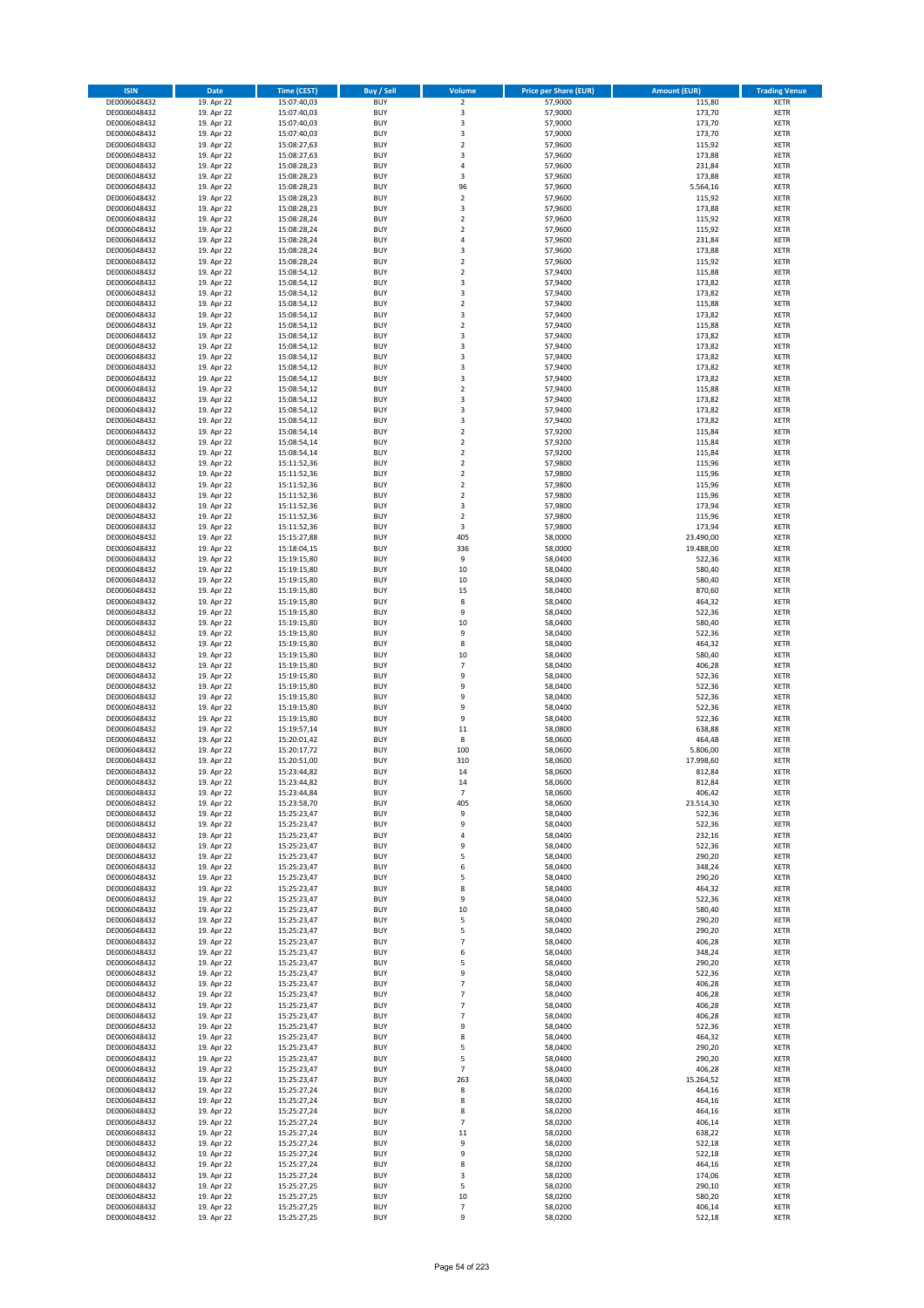| <b>ISIN</b>                  | <b>Date</b>              | <b>Time (CEST)</b>         | <b>Buy / Sell</b>        | Volume                  | <b>Price per Share (EUR)</b> | <b>Amount (EUR)</b>    | <b>Trading Venue</b>       |
|------------------------------|--------------------------|----------------------------|--------------------------|-------------------------|------------------------------|------------------------|----------------------------|
| DE0006048432                 | 19. Apr 22               | 15:25:27,25                | <b>BUY</b>               | $11\,$                  | 58,0200                      | 638,22                 | <b>XETR</b>                |
| DE0006048432                 | 19. Apr 22               | 15:25:27,25                | <b>BUY</b>               | 10                      | 58,0200                      | 580,20                 | <b>XETR</b>                |
| DE0006048432                 | 19. Apr 22               | 15:25:27,25                | <b>BUY</b>               | 9                       | 58,0200                      | 522,18                 | <b>XETR</b>                |
| DE0006048432                 | 19. Apr 22               | 15:25:27,25                | <b>BUY</b>               | 8                       | 58,0200                      | 464,16                 | <b>XETR</b>                |
| DE0006048432                 | 19. Apr 22               | 15:25:27,25                | <b>BUY</b>               | $11\,$                  | 58,0200                      | 638,22                 | <b>XETR</b>                |
| DE0006048432                 | 19. Apr 22               | 15:25:27,25                | <b>BUY</b>               | 8                       | 58,0200                      | 464,16                 | <b>XETR</b>                |
| DE0006048432                 | 19. Apr 22               | 15:25:27,25                | <b>BUY</b>               | 8                       | 58,0200                      | 464,16                 | <b>XETR</b>                |
| DE0006048432                 | 19. Apr 22               | 15:25:27,25                | <b>BUY</b>               | 8                       | 58,0200                      | 464,16                 | <b>XETR</b>                |
| DE0006048432                 | 19. Apr 22               | 15:25:27,25                | BUY<br><b>BUY</b>        | 10<br>12                | 58,0200                      | 580,20                 | <b>XETR</b>                |
| DE0006048432<br>DE0006048432 | 19. Apr 22<br>19. Apr 22 | 15:25:27,25<br>15:25:27,25 | <b>BUY</b>               | $11\,$                  | 58,0200<br>58,0200           | 696,24<br>638,22       | <b>XETR</b><br><b>XETR</b> |
| DE0006048432                 | 19. Apr 22               | 15:25:27,25                | <b>BUY</b>               | 9                       | 58,0200                      | 522,18                 | <b>XETR</b>                |
| DE0006048432                 | 19. Apr 22               | 15:25:27,25                | <b>BUY</b>               | 13                      | 58,0200                      | 754,26                 | <b>XETR</b>                |
| DE0006048432                 | 19. Apr 22               | 15:25:27,27                | <b>BUY</b>               | 6                       | 58,0200                      | 348,12                 | <b>XETR</b>                |
| DE0006048432                 | 19. Apr 22               | 15:25:27,28                | <b>BUY</b>               | 6                       | 58,0200                      | 348,12                 | <b>XETR</b>                |
| DE0006048432                 | 19. Apr 22               | 15:25:27,28                | BUY                      | 5                       | 58,0200                      | 290,10                 | <b>XETR</b>                |
| DE0006048432                 | 19. Apr 22               | 15:25:27,28                | <b>BUY</b>               | 6                       | 58,0200                      | 348,12                 | <b>XETR</b>                |
| DE0006048432                 | 19. Apr 22               | 15:25:47,67                | <b>BUY</b>               | 6                       | 58,0200                      | 348,12                 | <b>XETR</b>                |
| DE0006048432                 | 19. Apr 22               | 15:25:47,67                | <b>BUY</b>               | $\overline{2}$          | 58,0200                      | 116,04                 | <b>XETR</b>                |
| DE0006048432                 | 19. Apr 22               | 15:25:47,67                | <b>BUY</b>               | 6                       | 58,0200                      | 348,12                 | <b>XETR</b>                |
| DE0006048432                 | 19. Apr 22               | 15:25:47,67                | <b>BUY</b>               | 6                       | 58,0200                      | 348,12                 | <b>XETR</b>                |
| DE0006048432<br>DE0006048432 | 19. Apr 22<br>19. Apr 22 | 15:25:47,67<br>15:25:47,67 | <b>BUY</b><br><b>BUY</b> | 5<br>$\mathbf{1}$       | 58,0200<br>58,0200           | 290,10<br>58,02        | <b>XETR</b><br><b>XETR</b> |
| DE0006048432                 | 19. Apr 22               | 15:25:47,67                | <b>BUY</b>               | 5                       | 58,0200                      | 290,10                 | <b>XETR</b>                |
| DE0006048432                 | 19. Apr 22               | 15:25:47,67                | <b>BUY</b>               | $\overline{4}$          | 58,0200                      | 232,08                 | <b>XETR</b>                |
| DE0006048432                 | 19. Apr 22               | 15:25:47,67                | <b>BUY</b>               | 6                       | 58,0200                      | 348,12                 | <b>XETR</b>                |
| DE0006048432                 | 19. Apr 22               | 15:25:47,67                | <b>BUY</b>               | $\overline{a}$          | 58,0200                      | 232,08                 | <b>XETR</b>                |
| DE0006048432                 | 19. Apr 22               | 15:25:47,67                | <b>BUY</b>               | 5                       | 58,0200                      | 290,10                 | <b>XETR</b>                |
| DE0006048432                 | 19. Apr 22               | 15:25:47,67                | <b>BUY</b>               | 6                       | 58,0200                      | 348,12                 | <b>XETR</b>                |
| DE0006048432                 | 19. Apr 22               | 15:28:48,19                | <b>BUY</b>               | 6                       | 58,0600                      | 348,36                 | <b>XETR</b>                |
| DE0006048432                 | 19. Apr 22               | 15:28:48,19                | <b>BUY</b>               | $\overline{\mathbf{3}}$ | 58,0600                      | 174,18                 | <b>XETR</b>                |
| DE0006048432                 | 19. Apr 22               | 15:28:48,19                | <b>BUY</b>               | 8                       | 58,0600                      | 464,48                 | <b>XETR</b>                |
| DE0006048432                 | 19. Apr 22               | 15:28:48,19                | <b>BUY</b><br><b>BUY</b> | 5<br>260                | 58,0600<br>58,0600           | 290,30                 | <b>XETR</b><br><b>XETR</b> |
| DE0006048432<br>DE0006048432 | 19. Apr 22<br>19. Apr 22 | 15:28:48,19<br>15:28:48,19 | <b>BUY</b>               | 10                      | 58,0600                      | 15.095,60<br>580,60    | <b>XETR</b>                |
| DE0006048432                 | 19. Apr 22               | 15:28:48,19                | <b>BUY</b>               | 4                       | 58,0600                      | 232,24                 | <b>XETR</b>                |
| DE0006048432                 | 19. Apr 22               | 15:28:48,19                | <b>BUY</b>               | 14                      | 58,0600                      | 812,84                 | <b>XETR</b>                |
| DE0006048432                 | 19. Apr 22               | 15:28:48,19                | BUY                      | 8                       | 58,0600                      | 464,48                 | <b>XETR</b>                |
| DE0006048432                 | 19. Apr 22               | 15:28:48,19                | <b>BUY</b>               | 5                       | 58,0600                      | 290,30                 | <b>XETR</b>                |
| DE0006048432                 | 19. Apr 22               | 15:28:48,19                | <b>BUY</b>               | 3                       | 58,0600                      | 174,18                 | <b>XETR</b>                |
| DE0006048432                 | 19. Apr 22               | 15:28:48,19                | <b>BUY</b>               | $\overline{7}$          | 58,0600                      | 406,42                 | <b>XETR</b>                |
| DE0006048432                 | 19. Apr 22               | 15:28:48,19                | <b>BUY</b>               | 6                       | 58,0600                      | 348,36                 | <b>XETR</b>                |
| DE0006048432                 | 19. Apr 22               | 15:30:07,41                | <b>BUY</b>               | 5                       | 58,0400                      | 290,20                 | <b>XETR</b>                |
| DE0006048432                 | 19. Apr 22               | 15:30:07,41                | <b>BUY</b>               | 5                       | 58,0400                      | 290,20                 | <b>XETR</b>                |
| DE0006048432                 | 19. Apr 22               | 15:30:07,41                | <b>BUY</b>               | 5                       | 58,0400                      | 290,20                 | <b>XETR</b>                |
| DE0006048432                 | 19. Apr 22               | 15:30:26,70                | <b>BUY</b><br><b>BUY</b> | 220                     | 58,0600                      | 12.773,20<br>10.450,80 | <b>XETR</b><br><b>XETR</b> |
| DE0006048432<br>DE0006048432 | 19. Apr 22<br>19. Apr 22 | 15:31:04,18<br>15:31:05,42 | <b>BUY</b>               | 180<br>3                | 58,0600<br>58,0400           | 174,12                 | <b>XETR</b>                |
| DE0006048432                 | 19. Apr 22               | 15:31:05,42                | <b>BUY</b>               | 4                       | 58,0400                      | 232,16                 | <b>XETR</b>                |
| DE0006048432                 | 19. Apr 22               | 15:31:05,42                | <b>BUY</b>               | $\overline{a}$          | 58,0400                      | 232,16                 | <b>XETR</b>                |
| DE0006048432                 | 19. Apr 22               | 15:31:05,42                | <b>BUY</b>               | 6                       | 58,0400                      | 348,24                 | <b>XETR</b>                |
| DE0006048432                 | 19. Apr 22               | 15:31:56,33                | <b>BUY</b>               | $\overline{a}$          | 58,0200                      | 232,08                 | <b>XETR</b>                |
| DE0006048432                 | 19. Apr 22               | 15:31:56,33                | <b>BUY</b>               | 6                       | 58,0200                      | 348,12                 | <b>XETR</b>                |
| DE0006048432                 | 19. Apr 22               | 15:31:56,33                | <b>BUY</b>               | 5                       | 58,0200                      | 290,10                 | <b>XETR</b>                |
| DE0006048432                 | 19. Apr 22               | 15:31:56,33                | <b>BUY</b>               | $\overline{7}$          | 58,0200                      | 406,14                 | <b>XETR</b>                |
| DE0006048432                 | 19. Apr 22               | 15:31:56,33                | <b>BUY</b>               | $\overline{3}$          | 58,0200                      | 174,06                 | <b>XETR</b>                |
| DE0006048432                 | 19. Apr 22               | 15:31:56,33                | <b>BUY</b>               | $\overline{7}$          | 58,0200                      | 406,14                 | <b>XETR</b>                |
| DE0006048432<br>DE0006048432 | 19. Apr 22<br>19. Apr 22 | 15:31:56,33<br>15:31:56,33 | <b>BUY</b><br>BUY        | 143<br>$\overline{2}$   | 58,0200<br>58,0200           | 8.296,86<br>116,04     | <b>XETR</b><br><b>XETR</b> |
| DE0006048432                 | 19. Apr 22               | 15:31:56,33                | <b>BUY</b>               | $\overline{4}$          | 58,0200                      | 232,08                 | <b>XETR</b>                |
| DE0006048432                 | 19. Apr 22               | 15:31:56,33                | <b>BUY</b>               | 6                       | 58,0200                      | 348,12                 | <b>XETR</b>                |
| DE0006048432                 | 19. Apr 22               | 15:31:56,33                | BUY                      | $\overline{7}$          | 58,0200                      | 406,14                 | <b>XETR</b>                |
| DE0006048432                 | 19. Apr 22               | 15:31:56,33                | BUY                      | $\overline{\mathbf{3}}$ | 58,0200                      | 174,06                 | <b>XETR</b>                |
| DE0006048432                 | 19. Apr 22               | 15:31:56,33                | <b>BUY</b>               | $\overline{2}$          | 58,0200                      | 116,04                 | <b>XETR</b>                |
| DE0006048432                 | 19. Apr 22               | 15:31:56,33                | <b>BUY</b>               | 7                       | 58,0200                      | 406,14                 | <b>XETR</b>                |
| DE0006048432                 | 19. Apr 22               | 15:31:56,33                | <b>BUY</b>               | 13                      | 58,0200                      | 754,26                 | <b>XETR</b>                |
| DE0006048432                 | 19. Apr 22               | 15:31:56,33                | <b>BUY</b>               | 8                       | 58,0200                      | 464,16                 | <b>XETR</b>                |
| DE0006048432<br>DE0006048432 | 19. Apr 22               | 15:31:56,33                | <b>BUY</b><br><b>BUY</b> | 3                       | 58,0200                      | 174,06                 | <b>XETR</b><br><b>XETR</b> |
| DE0006048432                 | 19. Apr 22<br>19. Apr 22 | 15:31:56,33<br>15:31:56,33 | <b>BUY</b>               | 5<br>$\mathbf 2$        | 58,0200<br>58,0200           | 290,10<br>116,04       | <b>XETR</b>                |
| DE0006048432                 | 19. Apr 22               | 15:31:56,33                | <b>BUY</b>               | 3                       | 58,0200                      | 174,06                 | <b>XETR</b>                |
| DE0006048432                 | 19. Apr 22               | 15:31:56,33                | <b>BUY</b>               | 6                       | 58,0200                      | 348,12                 | <b>XETR</b>                |
| DE0006048432                 | 19. Apr 22               | 15:31:56,33                | <b>BUY</b>               | 6                       | 58,0200                      | 348,12                 | <b>XETR</b>                |
| DE0006048432                 | 19. Apr 22               | 15:31:56,33                | <b>BUY</b>               | 7                       | 58,0200                      | 406,14                 | <b>XETR</b>                |
| DE0006048432                 | 19. Apr 22               | 15:31:56,33                | <b>BUY</b>               | 9                       | 58,0200                      | 522,18                 | <b>XETR</b>                |
| DE0006048432                 | 19. Apr 22               | 15:31:56,33                | <b>BUY</b>               | $\overline{4}$          | 58,0200                      | 232,08                 | <b>XETR</b>                |
| DE0006048432                 | 19. Apr 22               | 15:31:56,33                | <b>BUY</b>               | 3                       | 58,0200                      | 174,06                 | <b>XETR</b>                |
| DE0006048432                 | 19. Apr 22               | 15:31:56,33                | <b>BUY</b>               | 2<br>$\overline{7}$     | 58,0200                      | 116,04                 | <b>XETR</b>                |
| DE0006048432<br>DE0006048432 | 19. Apr 22               | 15:31:56,33<br>15:34:22,09 | <b>BUY</b><br><b>BUY</b> | 6                       | 58,0200<br>58,0800           | 406,14                 | <b>XETR</b><br><b>XETR</b> |
| DE0006048432                 | 19. Apr 22<br>19. Apr 22 | 15:34:22,09                | <b>BUY</b>               | 8                       | 58,0800                      | 348,48<br>464,64       | <b>XETR</b>                |
| DE0006048432                 | 19. Apr 22               | 15:34:22,09                | <b>BUY</b>               | $10\,$                  | 58,0800                      | 580,80                 | <b>XETR</b>                |
| DE0006048432                 | 19. Apr 22               | 15:34:22,74                | <b>BUY</b>               | 8                       | 58,0800                      | 464,64                 | <b>XETR</b>                |
| DE0006048432                 | 19. Apr 22               | 15:34:22,74                | <b>BUY</b>               | $\overline{7}$          | 58,0800                      | 406,56                 | <b>XETR</b>                |
| DE0006048432                 | 19. Apr 22               | 15:34:22,74                | <b>BUY</b>               | 9                       | 58,0800                      | 522,72                 | <b>XETR</b>                |
| DE0006048432                 | 19. Apr 22               | 15:34:22,74                | <b>BUY</b>               | 6                       | 58,0800                      | 348,48                 | <b>XETR</b>                |
| DE0006048432                 | 19. Apr 22               | 15:34:22,74                | <b>BUY</b>               | 11                      | 58,0800                      | 638,88                 | <b>XETR</b>                |
| DE0006048432                 | 19. Apr 22               | 15:34:22,74                | <b>BUY</b>               | 5                       | 58,0800                      | 290,40                 | <b>XETR</b>                |
| DE0006048432                 | 19. Apr 22               | 15:34:22,74                | <b>BUY</b><br><b>BUY</b> | 8<br>9                  | 58,0800                      | 464,64                 | <b>XETR</b>                |
| DE0006048432<br>DE0006048432 | 19. Apr 22<br>19. Apr 22 | 15:34:22,74<br>15:34:22,74 | <b>BUY</b>               | $\overline{7}$          | 58,0800<br>58,0800           | 522,72<br>406,56       | <b>XETR</b><br><b>XETR</b> |
| DE0006048432                 | 19. Apr 22               | 15:34:22,74                | <b>BUY</b>               | 12                      | 58,0800                      | 696,96                 | <b>XETR</b>                |
| DE0006048432                 | 19. Apr 22               | 15:34:22,74                | <b>BUY</b>               | 5                       | 58,0800                      | 290,40                 | <b>XETR</b>                |
| DE0006048432                 | 19. Apr 22               | 15:34:22,74                | <b>BUY</b>               | 5                       | 58,0800                      | 290,40                 | <b>XETR</b>                |
| DE0006048432                 | 19. Apr 22               | 15:34:22,74                | <b>BUY</b>               | 8                       | 58,0800                      | 464,64                 | <b>XETR</b>                |
| DE0006048432                 | 19. Apr 22               | 15:34:22,74                | <b>BUY</b>               | 5                       | 58,0800                      | 290,40                 | <b>XETR</b>                |
| DE0006048432                 | 19. Apr 22               | 15:34:22,74                | <b>BUY</b>               | 11                      | 58,0800                      | 638,88                 | <b>XETR</b>                |
| DE0006048432                 | 19. Apr 22               | 15:34:22,74                | <b>BUY</b>               | 6                       | 58,0800                      | 348,48                 | <b>XETR</b>                |
| DE0006048432                 | 19. Apr 22               | 15:34:22,76                | <b>BUY</b>               | 3                       | 58,0800                      | 174,24                 | <b>XETR</b>                |
| DE0006048432                 | 19. Apr 22               | 15:34:50,80                | <b>BUY</b>               | $10\,$                  | 58,0600                      | 580,60                 | <b>XETR</b>                |
| DE0006048432<br>DE0006048432 | 19. Apr 22<br>19. Apr 22 | 15:34:50,80<br>15:34:50,80 | <b>BUY</b><br><b>BUY</b> | 10<br>138               | 58,0600<br>58,0600           | 580,60<br>8.012,28     | <b>XETR</b><br><b>XETR</b> |
| DE0006048432                 | 19. Apr 22               | 15:34:50,80                | <b>BUY</b>               | 5                       | 58,0600                      | 290,30                 | <b>XETR</b>                |
| DE0006048432                 | 19. Apr 22               | 15:34:50,80                | <b>BUY</b>               | 9                       | 58,0600                      | 522,54                 | <b>XETR</b>                |
| DE0006048432                 | 19. Apr 22               | 15:34:50,80                | <b>BUY</b>               | 5                       | 58,0600                      | 290,30                 | <b>XETR</b>                |
| DE0006048432                 | 19. Apr 22               | 15:34:50,80                | <b>BUY</b>               | 8                       | 58,0600                      | 464,48                 | <b>XETR</b>                |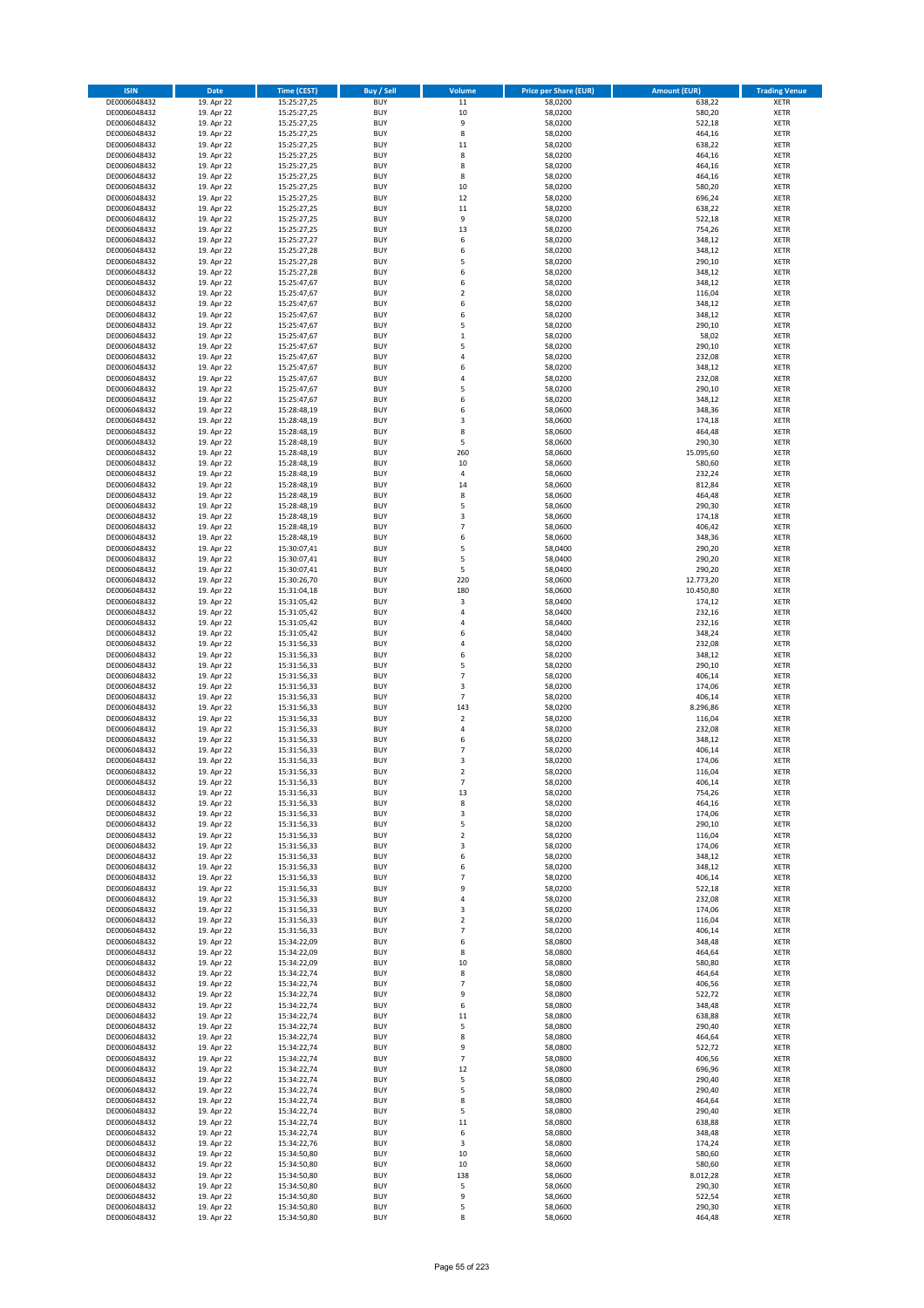| <b>ISIN</b>                  | <b>Date</b>              | <b>Time (CEST)</b>         | <b>Buy / Sell</b>        | <b>Volume</b>              | <b>Price per Share (EUR)</b> | <b>Amount (EUR)</b> | <b>Trading Venue</b>       |
|------------------------------|--------------------------|----------------------------|--------------------------|----------------------------|------------------------------|---------------------|----------------------------|
| DE0006048432                 | 19. Apr 22               | 15:34:50,80                | <b>BUY</b>               | 5                          | 58,0600                      | 290,30              | <b>XETR</b>                |
| DE0006048432                 | 19. Apr 22               | 15:34:50,83                | <b>BUY</b>               | 6                          | 58,0600                      | 348,36              | <b>XETR</b>                |
| DE0006048432                 | 19. Apr 22               | 15:34:50,83                | <b>BUY</b>               | $\overline{7}$             | 58,0600                      | 406,42              | <b>XETR</b>                |
| DE0006048432<br>DE0006048432 | 19. Apr 22<br>19. Apr 22 | 15:34:50,83<br>15:35:17,75 | <b>BUY</b><br><b>BUY</b> | 5<br>$\overline{7}$        | 58,0600<br>58,0600           | 290,30<br>406,42    | <b>XETR</b><br><b>XETR</b> |
| DE0006048432                 | 19. Apr 22               | 15:35:17,75                | <b>BUY</b>               | $\overline{7}$             | 58,0600                      | 406,42              | <b>XETR</b>                |
| DE0006048432                 | 19. Apr 22               | 15:35:17,75                | <b>BUY</b>               | 4                          | 58,0600                      | 232,24              | <b>XETR</b>                |
| DE0006048432                 | 19. Apr 22               | 15:35:17,75                | <b>BUY</b>               | 3                          | 58,0600                      | 174,18              | <b>XETR</b>                |
| DE0006048432                 | 19. Apr 22               | 15:35:17,75                | <b>BUY</b>               | 3                          | 58,0600                      | 174,18              | <b>XETR</b>                |
| DE0006048432                 | 19. Apr 22               | 15:35:17,75                | <b>BUY</b><br><b>BUY</b> | 8                          | 58,0600                      | 464,48              | <b>XETR</b>                |
| DE0006048432<br>DE0006048432 | 19. Apr 22<br>19. Apr 22 | 15:35:17,75<br>15:35:17,77 | <b>BUY</b>               | 6<br>6                     | 58,0600<br>58,0600           | 348,36<br>348,36    | <b>XETR</b><br><b>XETR</b> |
| DE0006048432                 | 19. Apr 22               | 15:35:17,77                | <b>BUY</b>               | 3                          | 58,0600                      | 174,18              | <b>XETR</b>                |
| DE0006048432                 | 19. Apr 22               | 15:35:18,92                | <b>BUY</b>               | 3                          | 58,0600                      | 174,18              | <b>XETR</b>                |
| DE0006048432                 | 19. Apr 22               | 15:35:22,92                | <b>BUY</b>               | 5                          | 58,0600                      | 290,30              | <b>XETR</b>                |
| DE0006048432                 | 19. Apr 22               | 15:35:22,92                | <b>BUY</b>               | 3                          | 58,0600                      | 174,18              | <b>XETR</b>                |
| DE0006048432                 | 19. Apr 22               | 15:35:22,92                | <b>BUY</b><br><b>BUY</b> | 214                        | 58,0600                      | 12.424,84           | <b>XETR</b><br><b>XETR</b> |
| DE0006048432<br>DE0006048432 | 19. Apr 22<br>19. Apr 22 | 15:35:22,92<br>15:35:22,92 | <b>BUY</b>               | 4<br>4                     | 58,0600<br>58,0600           | 232,24<br>232,24    | <b>XETR</b>                |
| DE0006048432                 | 19. Apr 22               | 15:35:22,92                | <b>BUY</b>               | 4                          | 58,0600                      | 232,24              | <b>XETR</b>                |
| DE0006048432                 | 19. Apr 22               | 15:35:22,92                | <b>BUY</b>               | $\overline{\mathbf{c}}$    | 58,0600                      | 116,12              | <b>XETR</b>                |
| DE0006048432                 | 19. Apr 22               | 15:35:22,92                | <b>BUY</b>               | $\mathbf 2$                | 58,0600                      | 116,12              | <b>XETR</b>                |
| DE0006048432                 | 19. Apr 22               | 15:35:22,94                | <b>BUY</b>               | $\mathbf 2$                | 58,0600                      | 116,12              | <b>XETR</b>                |
| DE0006048432<br>DE0006048432 | 19. Apr 22               | 15:35:22,94                | <b>BUY</b><br><b>BUY</b> | $\mathbf 2$<br>$\mathbf 2$ | 58,0600<br>58,0600           | 116,12              | <b>XETR</b><br><b>XETR</b> |
| DE0006048432                 | 19. Apr 22<br>19. Apr 22 | 15:35:22,94<br>15:35:24,20 | <b>BUY</b>               | 6                          | 58,0400                      | 116,12<br>348,24    | <b>XETR</b>                |
| DE0006048432                 | 19. Apr 22               | 15:35:24,20                | <b>BUY</b>               | 4                          | 58,0400                      | 232,16              | <b>XETR</b>                |
| DE0006048432                 | 19. Apr 22               | 15:35:24,20                | <b>BUY</b>               | $\overline{7}$             | 58,0400                      | 406,28              | <b>XETR</b>                |
| DE0006048432                 | 19. Apr 22               | 15:35:24,20                | <b>BUY</b>               | 4                          | 58,0400                      | 232,16              | <b>XETR</b>                |
| DE0006048432                 | 19. Apr 22               | 15:35:24,20                | <b>BUY</b>               | 4                          | 58,0400                      | 232,16              | <b>XETR</b>                |
| DE0006048432<br>DE0006048432 | 19. Apr 22<br>19. Apr 22 | 15:35:24,20<br>15:35:24,20 | <b>BUY</b><br><b>BUY</b> | 5<br>120                   | 58,0400<br>58,0400           | 290,20<br>6.964,80  | <b>XETR</b><br><b>XETR</b> |
| DE0006048432                 | 19. Apr 22               | 15:35:24,20                | <b>BUY</b>               | 5                          | 58,0400                      | 290,20              | <b>XETR</b>                |
| DE0006048432                 | 19. Apr 22               | 15:35:24,20                | <b>BUY</b>               | 5                          | 58,0400                      | 290,20              | <b>XETR</b>                |
| DE0006048432                 | 19. Apr 22               | 15:35:24,20                | <b>BUY</b>               | 10                         | 58,0400                      | 580,40              | <b>XETR</b>                |
| DE0006048432                 | 19. Apr 22               | 15:35:24,20                | <b>BUY</b>               | 4                          | 58,0400                      | 232,16              | <b>XETR</b>                |
| DE0006048432                 | 19. Apr 22               | 15:35:24,20                | <b>BUY</b>               | 6                          | 58,0400                      | 348,24              | <b>XETR</b>                |
| DE0006048432<br>DE0006048432 | 19. Apr 22<br>19. Apr 22 | 15:35:24,20<br>15:35:24,20 | <b>BUY</b><br><b>BUY</b> | 9<br>3                     | 58,0400<br>58,0400           | 522,36<br>174,12    | <b>XETR</b><br><b>XETR</b> |
| DE0006048432                 | 19. Apr 22               | 15:35:24,20                | <b>BUY</b>               | 3                          | 58,0400                      | 174,12              | <b>XETR</b>                |
| DE0006048432                 | 19. Apr 22               | 15:35:24,20                | <b>BUY</b>               | 5                          | 58,0400                      | 290,20              | <b>XETR</b>                |
| DE0006048432                 | 19. Apr 22               | 15:35:24,20                | <b>BUY</b>               | $\overline{7}$             | 58,0400                      | 406,28              | <b>XETR</b>                |
| DE0006048432                 | 19. Apr 22               | 15:35:24,20                | <b>BUY</b>               | 10                         | 58,0400                      | 580,40              | <b>XETR</b>                |
| DE0006048432                 | 19. Apr 22               | 15:35:24,20                | <b>BUY</b>               | 4                          | 58,0400                      | 232,16              | <b>XETR</b>                |
| DE0006048432<br>DE0006048432 | 19. Apr 22               | 15:35:24,20                | <b>BUY</b><br><b>BUY</b> | 4<br>3                     | 58,0400<br>58,0400           | 232,16<br>174,12    | <b>XETR</b><br><b>XETR</b> |
| DE0006048432                 | 19. Apr 22<br>19. Apr 22 | 15:35:24,21<br>15:35:24,22 | <b>BUY</b>               | 3                          | 58,0400                      | 174,12              | <b>XETR</b>                |
| DE0006048432                 | 19. Apr 22               | 15:35:24,23                | <b>BUY</b>               | 8                          | 58,0200                      | 464,16              | <b>XETR</b>                |
| DE0006048432                 | 19. Apr 22               | 15:35:24,23                | <b>BUY</b>               | 63                         | 58,0200                      | 3.655,26            | <b>XETR</b>                |
| DE0006048432                 | 19. Apr 22               | 15:35:24,23                | <b>BUY</b>               | 6                          | 58,0200                      | 348,12              | <b>XETR</b>                |
| DE0006048432                 | 19. Apr 22               | 15:35:24,23                | <b>BUY</b>               | 5                          | 58,0200                      | 290,10              | <b>XETR</b>                |
| DE0006048432                 | 19. Apr 22               | 15:35:24,23                | <b>BUY</b>               | $\overline{7}$             | 58,0200                      | 406,14              | <b>XETR</b>                |
| DE0006048432<br>DE0006048432 | 19. Apr 22<br>19. Apr 22 | 15:35:24,23<br>15:35:24,23 | <b>BUY</b><br><b>BUY</b> | 6<br>8                     | 58,0200<br>58,0200           | 348,12<br>464,16    | <b>XETR</b><br><b>XETR</b> |
| DE0006048432                 | 19. Apr 22               | 15:35:24,23                | <b>BUY</b>               | 4                          | 58,0200                      | 232,08              | <b>XETR</b>                |
| DE0006048432                 | 19. Apr 22               | 15:35:25,46                | <b>BUY</b>               | 128                        | 58,0000                      | 7.424,00            | <b>XETR</b>                |
| DE0006048432                 | 19. Apr 22               | 15:35:25,46                | <b>BUY</b>               | 9                          | 58,0000                      | 522,00              | <b>XETR</b>                |
| DE0006048432                 | 19. Apr 22               | 15:35:25,46                | <b>BUY</b>               | 10                         | 58,0000                      | 580,00              | <b>XETR</b>                |
| DE0006048432                 | 19. Apr 22               | 15:36:41,11                | <b>BUY</b>               | 4                          | 58,0200                      | 232,08              | <b>XETR</b>                |
| DE0006048432<br>DE0006048432 | 19. Apr 22<br>19. Apr 22 | 15:36:41,11<br>15:36:41,11 | <b>BUY</b><br><b>BUY</b> | 6<br>4                     | 58,0200<br>58,0200           | 348,12<br>232,08    | <b>XETR</b><br><b>XETR</b> |
| DE0006048432                 | 19. Apr 22               | 15:36:41,11                | <b>BUY</b>               | 5                          | 58,0200                      | 290,10              | <b>XETR</b>                |
| DE0006048432                 | 19. Apr 22               | 15:36:41,11                | <b>BUY</b>               | $\overline{a}$             | 58,0200                      | 232,08              | <b>XETR</b>                |
| DE0006048432                 | 19. Apr 22               | 15:36:41,11                | <b>BUY</b>               | 4                          | 58,0200                      | 232,08              | <b>XETR</b>                |
| DE0006048432                 | 19. Apr 22               | 15:36:41,11                | BUY                      | 5                          | 58,0200                      | 290,10              | <b>XETR</b>                |
| DE0006048432<br>DE0006048432 | 19. Apr 22               | 15:36:41,11                | <b>BUY</b><br><b>BUY</b> | 6                          | 58,0200                      | 348,12              | <b>XETR</b>                |
| DE0006048432                 | 19. Apr 22<br>19. Apr 22 | 15:36:41,11<br>15:36:41,11 | <b>BUY</b>               | 3<br>$\mathbf 2$           | 58,0200<br>58,0200           | 174,06<br>116,04    | <b>XETR</b><br>XETR        |
| DE0006048432                 | 19. Apr 22               | 15:36:41,11                | <b>BUY</b>               | 4                          | 58,0200                      | 232,08              | <b>XETR</b>                |
| DE0006048432                 | 19. Apr 22               | 15:36:41,11                | <b>BUY</b>               | 4                          | 58,0200                      | 232,08              | <b>XETR</b>                |
| DE0006048432                 | 19. Apr 22               | 15:36:41,11                | <b>BUY</b>               | 5                          | 58,0200                      | 290,10              | <b>XETR</b>                |
| DE0006048432                 | 19. Apr 22               | 15:36:41,11                | <b>BUY</b>               | 16                         | 58,0200                      | 928,32              | <b>XETR</b>                |
| DE0006048432<br>DE0006048432 | 19. Apr 22<br>19. Apr 22 | 15:36:41,11<br>15:36:41,13 | <b>BUY</b><br><b>BUY</b> | 5<br>$\mathbf 2$           | 58,0200<br>58,0200           | 290,10<br>116,04    | <b>XETR</b><br><b>XETR</b> |
| DE0006048432                 | 19. Apr 22               | 15:37:12,75                | <b>BUY</b>               | 3                          | 58,0000                      | 174,00              | <b>XETR</b>                |
| DE0006048432                 | 19. Apr 22               | 15:37:12,75                | <b>BUY</b>               | $\overline{7}$             | 58,0000                      | 406,00              | <b>XETR</b>                |
| DE0006048432                 | 19. Apr 22               | 15:37:16,69                | <b>BUY</b>               | 3                          | 58,0000                      | 174,00              | <b>XETR</b>                |
| DE0006048432                 | 19. Apr 22               | 15:37:16,69                | <b>BUY</b>               | $\overline{2}$             | 58,0000                      | 116,00              | <b>XETR</b>                |
| DE0006048432                 | 19. Apr 22               | 15:37:16,69                | <b>BUY</b>               | $\mathbf 2$                | 58,0000                      | 116,00              | <b>XETR</b>                |
| DE0006048432<br>DE0006048432 | 19. Apr 22<br>19. Apr 22 | 15:37:16,69<br>15:37:16,69 | <b>BUY</b><br><b>BUY</b> | 3<br>$\mathbf 2$           | 58,0000<br>58,0000           | 174,00<br>116,00    | <b>XETR</b><br><b>XETR</b> |
| DE0006048432                 | 19. Apr 22               | 15:37:16,69                | <b>BUY</b>               | 3                          | 58,0000                      | 174,00              | <b>XETR</b>                |
| DE0006048432                 | 19. Apr 22               | 15:37:16,69                | <b>BUY</b>               | 3                          | 58,0000                      | 174,00              | XETR                       |
| DE0006048432                 | 19. Apr 22               | 15:37:16,69                | <b>BUY</b>               | $\mathbf 2$                | 58,0000                      | 116,00              | <b>XETR</b>                |
| DE0006048432                 | 19. Apr 22               | 15:37:16,69                | <b>BUY</b>               | 79                         | 58,0000                      | 4.582,00            | <b>XETR</b>                |
| DE0006048432                 | 19. Apr 22               | 15:40:17,09                | <b>BUY</b>               | 5                          | 57,9800                      | 289,90              | <b>XETR</b>                |
| DE0006048432<br>DE0006048432 | 19. Apr 22<br>19. Apr 22 | 15:40:17,09<br>15:40:17,09 | <b>BUY</b><br><b>BUY</b> | 5<br>5                     | 57,9800<br>57,9800           | 289,90<br>289,90    | <b>XETR</b><br><b>XETR</b> |
| DE0006048432                 | 19. Apr 22               | 15:40:17,09                | <b>BUY</b>               | 6                          | 57,9800                      | 347,88              | <b>XETR</b>                |
| DE0006048432                 | 19. Apr 22               | 15:40:17,09                | <b>BUY</b>               | 5                          | 57,9800                      | 289,90              | <b>XETR</b>                |
| DE0006048432                 | 19. Apr 22               | 15:40:17,09                | <b>BUY</b>               | 4                          | 57,9800                      | 231,92              | <b>XETR</b>                |
| DE0006048432                 | 19. Apr 22               | 15:40:17,09                | <b>BUY</b>               | $\overline{2}$             | 57,9800                      | 115,96              | <b>XETR</b>                |
| DE0006048432                 | 19. Apr 22               | 15:40:17,09                | <b>BUY</b>               | 3                          | 57,9800                      | 173,94              | <b>XETR</b>                |
| DE0006048432                 | 19. Apr 22               | 15:40:17,09                | <b>BUY</b>               | 154<br>5                   | 57,9800                      | 8.928,92            | <b>XETR</b>                |
| DE0006048432<br>DE0006048432 | 19. Apr 22<br>19. Apr 22 | 15:40:17,09<br>15:40:17,09 | <b>BUY</b><br><b>BUY</b> | 5                          | 57,9800<br>57,9800           | 289,90<br>289,90    | <b>XETR</b><br><b>XETR</b> |
| DE0006048432                 | 19. Apr 22               | 15:40:17,09                | <b>BUY</b>               | 5                          | 57,9800                      | 289,90              | <b>XETR</b>                |
| DE0006048432                 | 19. Apr 22               | 15:40:17,09                | <b>BUY</b>               | 10                         | 57,9800                      | 579,80              | <b>XETR</b>                |
| DE0006048432                 | 19. Apr 22               | 15:40:17,09                | <b>BUY</b>               | 3                          | 57,9800                      | 173,94              | <b>XETR</b>                |
| DE0006048432                 | 19. Apr 22               | 15:40:17,09                | <b>BUY</b>               | $\mathbf 2$                | 57,9800                      | 115,96              | <b>XETR</b>                |
| DE0006048432                 | 19. Apr 22               | 15:40:17,09                | <b>BUY</b>               | $\overline{\mathbf{c}}$    | 57,9800                      | 115,96              | <b>XETR</b>                |
| DE0006048432<br>DE0006048432 | 19. Apr 22<br>19. Apr 22 | 15:40:17,09<br>15:40:17,09 | <b>BUY</b><br><b>BUY</b> | 4<br>6                     | 57,9800<br>57,9800           | 231,92<br>347,88    | XETR<br><b>XETR</b>        |
| DE0006048432                 | 19. Apr 22               | 15:40:17,09                | <b>BUY</b>               | 8                          | 57,9800                      | 463,84              | <b>XETR</b>                |
| DE0006048432                 | 19. Apr 22               | 15:40:17,09                | <b>BUY</b>               | 8                          | 57,9800                      | 463,84              | <b>XETR</b>                |
| DE0006048432                 | 19. Apr 22               | 15:40:17,09                | <b>BUY</b>               | $\mathbf 2$                | 57,9800                      | 115,96              | XETR                       |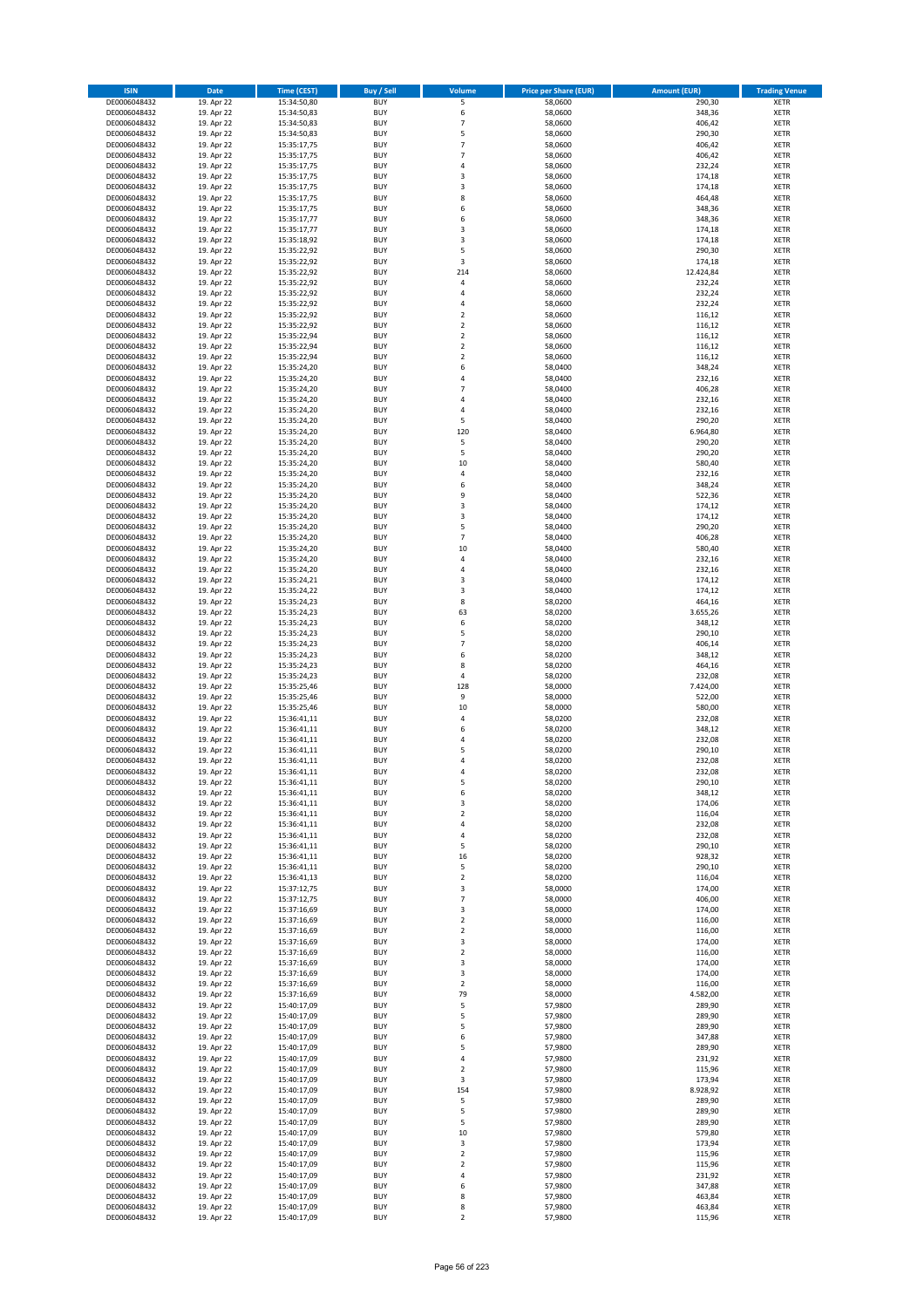| <b>ISIN</b>                  | <b>Date</b>              | <b>Time (CEST)</b>         | <b>Buy / Sell</b>        | <b>Volume</b>                          | <b>Price per Share (EUR)</b> | <b>Amount (EUR)</b> | <b>Trading Venue</b>       |
|------------------------------|--------------------------|----------------------------|--------------------------|----------------------------------------|------------------------------|---------------------|----------------------------|
| DE0006048432                 | 19. Apr 22               | 15:40:17,09                | <b>BUY</b>               | 3                                      | 57,9800                      | 173,94              | <b>XETR</b>                |
| DE0006048432                 | 19. Apr 22               | 15:40:17,09                | <b>BUY</b>               | 5                                      | 57,9800                      | 289,90              | <b>XETR</b>                |
| DE0006048432                 | 19. Apr 22               | 15:40:17,09                | <b>BUY</b>               | $\overline{7}$                         | 57,9800                      | 405,86              | <b>XETR</b>                |
| DE0006048432                 | 19. Apr 22               | 15:40:17,09                | <b>BUY</b>               | 9                                      | 57,9800                      | 521,82              | <b>XETR</b>                |
| DE0006048432<br>DE0006048432 | 19. Apr 22<br>19. Apr 22 | 15:40:17,09<br>15:40:17,09 | <b>BUY</b><br><b>BUY</b> | 8<br>9                                 | 57,9800<br>57,9800           | 463,84<br>521,82    | <b>XETR</b><br><b>XETR</b> |
| DE0006048432                 | 19. Apr 22               | 15:40:17,09                | <b>BUY</b>               | 3                                      | 57,9800                      | 173,94              | <b>XETR</b>                |
| DE0006048432                 | 19. Apr 22               | 15:40:21,78                | <b>BUY</b>               | $\overline{\mathbf{c}}$                | 57,9600                      | 115,92              | <b>XETR</b>                |
| DE0006048432                 | 19. Apr 22               | 15:40:21,78                | <b>BUY</b>               | $\overline{\mathbf{c}}$                | 57,9600                      | 115,92              | <b>XETR</b>                |
| DE0006048432                 | 19. Apr 22               | 15:40:21,78                | <b>BUY</b>               | 4                                      | 57,9600                      | 231,84              | <b>XETR</b>                |
| DE0006048432                 | 19. Apr 22               | 15:40:21,78                | <b>BUY</b>               | 6                                      | 57,9600                      | 347,76              | <b>XETR</b>                |
| DE0006048432                 | 19. Apr 22               | 15:40:21,78                | <b>BUY</b>               | 3                                      | 57,9600                      | 173,88              | <b>XETR</b><br><b>XETR</b> |
| DE0006048432<br>DE0006048432 | 19. Apr 22<br>19. Apr 22 | 15:40:21,78<br>15:40:21,78 | <b>BUY</b><br><b>BUY</b> | 94<br>$\overline{\mathbf{c}}$          | 57,9600<br>57,9600           | 5.448,24<br>115,92  | <b>XETR</b>                |
| DE0006048432                 | 19. Apr 22               | 15:40:21,78                | <b>BUY</b>               | 4                                      | 57,9600                      | 231,84              | <b>XETR</b>                |
| DE0006048432                 | 19. Apr 22               | 15:40:21,78                | <b>BUY</b>               | $\overline{\mathbf{c}}$                | 57,9600                      | 115,92              | <b>XETR</b>                |
| DE0006048432                 | 19. Apr 22               | 15:40:21,78                | <b>BUY</b>               | $\mathbf 2$                            | 57,9600                      | 115,92              | <b>XETR</b>                |
| DE0006048432                 | 19. Apr 22               | 15:40:21,78                | <b>BUY</b>               | 5                                      | 57,9600                      | 289,80              | <b>XETR</b>                |
| DE0006048432                 | 19. Apr 22               | 15:40:21,78<br>15:40:21,78 | <b>BUY</b>               | 4                                      | 57,9600                      | 231,84<br>115,92    | <b>XETR</b>                |
| DE0006048432<br>DE0006048432 | 19. Apr 22<br>19. Apr 22 | 15:40:21,78                | <b>BUY</b><br><b>BUY</b> | $\mathbf 2$<br>$\overline{\mathbf{c}}$ | 57,9600<br>57,9600           | 115,92              | <b>XETR</b><br><b>XETR</b> |
| DE0006048432                 | 19. Apr 22               | 15:40:21,78                | <b>BUY</b>               | $\mathbf 2$                            | 57,9600                      | 115,92              | <b>XETR</b>                |
| DE0006048432                 | 19. Apr 22               | 15:40:21,78                | <b>BUY</b>               | $\mathbf 2$                            | 57,9600                      | 115,92              | <b>XETR</b>                |
| DE0006048432                 | 19. Apr 22               | 15:40:21,78                | <b>BUY</b>               | $\mathbf 2$                            | 57,9600                      | 115,92              | <b>XETR</b>                |
| DE0006048432                 | 19. Apr 22               | 15:40:21,78                | <b>BUY</b>               | 3                                      | 57,9600                      | 173,88              | <b>XETR</b>                |
| DE0006048432                 | 19. Apr 22               | 15:40:21,78                | <b>BUY</b>               | $\mathbf 2$                            | 57,9600                      | 115,92              | <b>XETR</b>                |
| DE0006048432<br>DE0006048432 | 19. Apr 22<br>19. Apr 22 | 15:40:21,78<br>15:40:21,78 | <b>BUY</b><br><b>BUY</b> | 4<br>4                                 | 57,9600<br>57,9600           | 231,84<br>231,84    | <b>XETR</b><br><b>XETR</b> |
| DE0006048432                 | 19. Apr 22               | 15:40:21,78                | <b>BUY</b>               | 4                                      | 57,9600                      | 231,84              | <b>XETR</b>                |
| DE0006048432                 | 19. Apr 22               | 15:40:21,78                | <b>BUY</b>               | 4                                      | 57,9600                      | 231,84              | <b>XETR</b>                |
| DE0006048432                 | 19. Apr 22               | 15:40:21,78                | <b>BUY</b>               | 4                                      | 57,9600                      | 231,84              | <b>XETR</b>                |
| DE0006048432                 | 19. Apr 22               | 15:40:21,78                | <b>BUY</b>               | 14                                     | 57,9600                      | 811,44              | <b>XETR</b>                |
| DE0006048432                 | 19. Apr 22               | 15:40:21,78                | <b>BUY</b>               | 5                                      | 57,9600                      | 289,80              | <b>XETR</b>                |
| DE0006048432<br>DE0006048432 | 19. Apr 22<br>19. Apr 22 | 15:40:21,78<br>15:40:21,78 | <b>BUY</b><br><b>BUY</b> | 4<br>$\overline{\mathbf{c}}$           | 57,9600<br>57,9600           | 231,84<br>115,92    | <b>XETR</b><br><b>XETR</b> |
| DE0006048432                 | 19. Apr 22               | 15:40:21,99                | <b>BUY</b>               | 125                                    | 57,9400                      | 7.242,50            | <b>XETR</b>                |
| DE0006048432                 | 19. Apr 22               | 15:40:55,04                | <b>BUY</b>               | $\overline{\mathbf{c}}$                | 57,9400                      | 115,88              | <b>XETR</b>                |
| DE0006048432                 | 19. Apr 22               | 15:40:55,04                | <b>BUY</b>               | $\mathbf 2$                            | 57,9400                      | 115,88              | <b>XETR</b>                |
| DE0006048432                 | 19. Apr 22               | 15:40:55,04                | <b>BUY</b>               | 46                                     | 57,9400                      | 2.665,24            | <b>XETR</b>                |
| DE0006048432                 | 19. Apr 22               | 15:40:55,04                | <b>BUY</b>               | 4                                      | 57,9400                      | 231,76              | <b>XETR</b>                |
| DE0006048432                 | 19. Apr 22               | 15:40:55,04                | <b>BUY</b><br><b>BUY</b> | 4<br>$\mathbf 2$                       | 57,9400                      | 231,76<br>115,88    | <b>XETR</b>                |
| DE0006048432<br>DE0006048432 | 19. Apr 22<br>19. Apr 22 | 15:40:55,04<br>15:40:55,04 | <b>BUY</b>               | 3                                      | 57,9400<br>57,9400           | 173,82              | <b>XETR</b><br><b>XETR</b> |
| DE0006048432                 | 19. Apr 22               | 15:40:55,04                | <b>BUY</b>               | $\overline{\mathbf{c}}$                | 57,9400                      | 115,88              | <b>XETR</b>                |
| DE0006048432                 | 19. Apr 22               | 15:40:55,04                | <b>BUY</b>               | $\mathbf 2$                            | 57,9400                      | 115,88              | <b>XETR</b>                |
| DE0006048432                 | 19. Apr 22               | 15:40:55,04                | <b>BUY</b>               | 3                                      | 57,9400                      | 173,82              | <b>XETR</b>                |
| DE0006048432                 | 19. Apr 22               | 15:40:55,04                | <b>BUY</b>               | 3                                      | 57,9400                      | 173,82              | <b>XETR</b>                |
| DE0006048432                 | 19. Apr 22               | 15:40:55,04                | <b>BUY</b>               | $\mathbf 2$                            | 57,9400                      | 115,88              | <b>XETR</b>                |
| DE0006048432<br>DE0006048432 | 19. Apr 22<br>19. Apr 22 | 15:40:55,04<br>15:40:55,04 | <b>BUY</b><br><b>BUY</b> | 3<br>$\mathbf 2$                       | 57,9400<br>57,9400           | 173,82<br>115,88    | <b>XETR</b><br><b>XETR</b> |
| DE0006048432                 | 19. Apr 22               | 15:40:55,04                | <b>BUY</b>               | 3                                      | 57,9400                      | 173,82              | <b>XETR</b>                |
| DE0006048432                 | 19. Apr 22               | 15:40:55,04                | <b>BUY</b>               | 3                                      | 57,9400                      | 173,82              | <b>XETR</b>                |
| DE0006048432                 | 19. Apr 22               | 15:40:55,08                | <b>BUY</b>               | 3                                      | 57,9200                      | 173,76              | <b>XETR</b>                |
| DE0006048432                 | 19. Apr 22               | 15:40:55,08                | <b>BUY</b>               | $\mathbf 2$                            | 57,9200                      | 115,84              | <b>XETR</b>                |
| DE0006048432                 | 19. Apr 22               | 15:40:55,08                | <b>BUY</b>               | 3                                      | 57,9200                      | 173,76              | <b>XETR</b>                |
| DE0006048432<br>DE0006048432 | 19. Apr 22<br>19. Apr 22 | 15:40:55,08<br>15:40:55,08 | <b>BUY</b><br><b>BUY</b> | 3<br>30                                | 57,9200<br>57,9200           | 173,76<br>1.737,60  | <b>XETR</b><br><b>XETR</b> |
| DE0006048432                 | 19. Apr 22               | 15:40:55,08                | <b>BUY</b>               | 3                                      | 57,9200                      | 173,76              | <b>XETR</b>                |
| DE0006048432                 | 19. Apr 22               | 15:40:55,08                | <b>BUY</b>               | 3                                      | 57,9200                      | 173,76              | <b>XETR</b>                |
| DE0006048432                 | 19. Apr 22               | 15:40:55,08                | <b>BUY</b>               | 3                                      | 57,9200                      | 173,76              | <b>XETR</b>                |
| DE0006048432                 | 19. Apr 22               | 15:40:55,08                | <b>BUY</b>               | $\mathbf 2$                            | 57,9200                      | 115,84              | <b>XETR</b>                |
| DE0006048432                 | 19. Apr 22               | 15:40:55,08                | <b>BUY</b>               | $\overline{\mathbf{c}}$                | 57,9200                      | 115,84              | <b>XETR</b>                |
| DE0006048432<br>DE0006048432 | 19. Apr 22               | 15:40:55,08<br>15:40:55,08 | <b>BUY</b><br><b>BUY</b> | 3<br>$\overline{2}$                    | 57,9200<br>57,9200           | 173,76<br>115,84    | <b>XETR</b><br><b>XETR</b> |
| DE0006048432                 | 19. Apr 22<br>19. Apr 22 | 15:40:55,08                | BUY                      | 2                                      | 57,9200                      | 115,84              | <b>XETR</b>                |
| DE0006048432                 | 19. Apr 22               | 15:41:50,60                | <b>BUY</b>               | 3                                      | 57,9200                      | 173,76              | <b>XETR</b>                |
| DE0006048432                 | 19. Apr 22               | 15:41:50,60                | <b>BUY</b>               | $\mathbf 2$                            | 57,9200                      | 115,84              | <b>XETR</b>                |
| DE0006048432                 | 19. Apr 22               | 15:41:50,60                | <b>BUY</b>               | 3                                      | 57,9200                      | 173,76              | XETR                       |
| DE0006048432                 | 19. Apr 22               | 15:41:50,60                | <b>BUY</b>               | 3                                      | 57,9200                      | 173,76              | <b>XETR</b>                |
| DE0006048432<br>DE0006048432 | 19. Apr 22<br>19. Apr 22 | 15:41:50,60<br>15:41:50,60 | <b>BUY</b><br><b>BUY</b> | $\mathbf 2$<br>4                       | 57,9200<br>57,9200           | 115,84<br>231,68    | <b>XETR</b><br><b>XETR</b> |
| DE0006048432                 | 19. Apr 22               | 15:41:50,60                | <b>BUY</b>               | 3                                      | 57,9200                      | 173,76              | <b>XETR</b>                |
| DE0006048432                 | 19. Apr 22               | 15:41:50,60                | <b>BUY</b>               | $\mathbf 2$                            | 57,9200                      | 115,84              | <b>XETR</b>                |
| DE0006048432                 | 19. Apr 22               | 15:41:50,60                | <b>BUY</b>               | $\mathbf 2$                            | 57,9200                      | 115,84              | <b>XETR</b>                |
| DE0006048432                 | 19. Apr 22               | 15:41:50,60                | <b>BUY</b>               | 3                                      | 57,9200                      | 173,76              | <b>XETR</b>                |
| DE0006048432                 | 19. Apr 22               | 15:41:50,60                | <b>BUY</b>               | $\overline{\mathbf{c}}$                | 57,9200                      | 115,84              | <b>XETR</b>                |
| DE0006048432<br>DE0006048432 | 19. Apr 22<br>19. Apr 22 | 15:41:50,60<br>15:41:50,60 | <b>BUY</b><br><b>BUY</b> | $\mathbf 2$<br>$\overline{2}$          | 57,9200<br>57,9200           | 115,84<br>115,84    | <b>XETR</b><br><b>XETR</b> |
| DE0006048432                 | 19. Apr 22               | 15:41:50,60                | <b>BUY</b>               | $\mathbf 2$                            | 57,9200                      | 115,84              | <b>XETR</b>                |
| DE0006048432                 | 19. Apr 22               | 15:41:50,60                | <b>BUY</b>               | 3                                      | 57,9200                      | 173,76              | <b>XETR</b>                |
| DE0006048432                 | 19. Apr 22               | 15:41:50,60                | <b>BUY</b>               | $\mathbf 2$                            | 57,9200                      | 115,84              | <b>XETR</b>                |
| DE0006048432                 | 19. Apr 22               | 15:41:50,60                | <b>BUY</b>               | 3                                      | 57,9200                      | 173,76              | <b>XETR</b>                |
| DE0006048432                 | 19. Apr 22               | 15:41:50,60                | <b>BUY</b>               | 59                                     | 57,9200                      | 3.417,28            | XETR                       |
| DE0006048432<br>DE0006048432 | 19. Apr 22<br>19. Apr 22 | 15:41:50,62<br>15:41:50,62 | <b>BUY</b><br><b>BUY</b> | 3<br>3                                 | 57,9200<br>57,9200           | 173,76<br>173,76    | <b>XETR</b><br><b>XETR</b> |
| DE0006048432                 | 19. Apr 22               | 15:41:50,62                | <b>BUY</b>               | $\mathbf 2$                            | 57,9200                      | 115,84              | <b>XETR</b>                |
| DE0006048432                 | 19. Apr 22               | 15:41:50,63                | <b>BUY</b>               | 3                                      | 57,9200                      | 173,76              | <b>XETR</b>                |
| DE0006048432                 | 19. Apr 22               | 15:41:53,52                | <b>BUY</b>               | 3                                      | 57,9000                      | 173,70              | <b>XETR</b>                |
| DE0006048432                 | 19. Apr 22               | 15:41:53,52                | <b>BUY</b>               | 5                                      | 57,9000                      | 289,50              | <b>XETR</b>                |
| DE0006048432                 | 19. Apr 22               | 15:41:53,52                | <b>BUY</b>               | 4                                      | 57,9000                      | 231,60              | <b>XETR</b>                |
| DE0006048432                 | 19. Apr 22               | 15:41:53,52                | <b>BUY</b><br><b>BUY</b> | 3<br>5                                 | 57,9000                      | 173,70              | <b>XETR</b><br><b>XETR</b> |
| DE0006048432<br>DE0006048432 | 19. Apr 22<br>19. Apr 22 | 15:41:53,52<br>15:41:53,52 | <b>BUY</b>               | 3                                      | 57,9000<br>57,9000           | 289,50<br>173,70    | <b>XETR</b>                |
| DE0006048432                 | 19. Apr 22               | 15:41:53,52                | <b>BUY</b>               | $\overline{\mathbf{c}}$                | 57,9000                      | 115,80              | <b>XETR</b>                |
| DE0006048432                 | 19. Apr 22               | 15:41:53,52                | <b>BUY</b>               | 4                                      | 57,9000                      | 231,60              | <b>XETR</b>                |
| DE0006048432                 | 19. Apr 22               | 15:41:53,52                | <b>BUY</b>               | 3                                      | 57,9000                      | 173,70              | <b>XETR</b>                |
| DE0006048432                 | 19. Apr 22               | 15:41:53,52                | <b>BUY</b>               | 3                                      | 57,9000                      | 173,70              | <b>XETR</b>                |
| DE0006048432                 | 19. Apr 22               | 15:41:57,23                | <b>BUY</b>               | 64                                     | 57,9000                      | 3.705,60            | <b>XETR</b>                |
| DE0006048432<br>DE0006048432 | 19. Apr 22<br>19. Apr 22 | 15:41:57,23<br>15:41:57,23 | <b>BUY</b><br><b>BUY</b> | $\mathbf 2$<br>$\mathbf 2$             | 57,9000<br>57,9000           | 115,80<br>115,80    | <b>XETR</b><br><b>XETR</b> |
| DE0006048432                 | 19. Apr 22               | 15:41:57,23                | <b>BUY</b>               | 3                                      | 57,9000                      | 173,70              | <b>XETR</b>                |
| DE0006048432                 | 19. Apr 22               | 15:41:57,23                | <b>BUY</b>               | 3                                      | 57,9000                      | 173,70              | XETR                       |
| DE0006048432                 | 19. Apr 22               | 15:41:57,23                | <b>BUY</b>               | $\overline{2}$                         | 57,9000                      | 115,80              | <b>XETR</b>                |
| DE0006048432                 | 19. Apr 22               | 15:41:57,23                | <b>BUY</b>               | $\mathbf 2$                            | 57,9000                      | 115,80              | XETR                       |
| DE0006048432                 | 19. Apr 22               | 15:41:57,23                | <b>BUY</b>               | $\mathbf 2$                            | 57,9000                      | 115,80              | <b>XETR</b>                |
| DE0006048432                 | 19. Apr 22               | 15:41:57,23                | <b>BUY</b>               | $\overline{2}$                         | 57,9000                      | 115,80              | <b>XETR</b>                |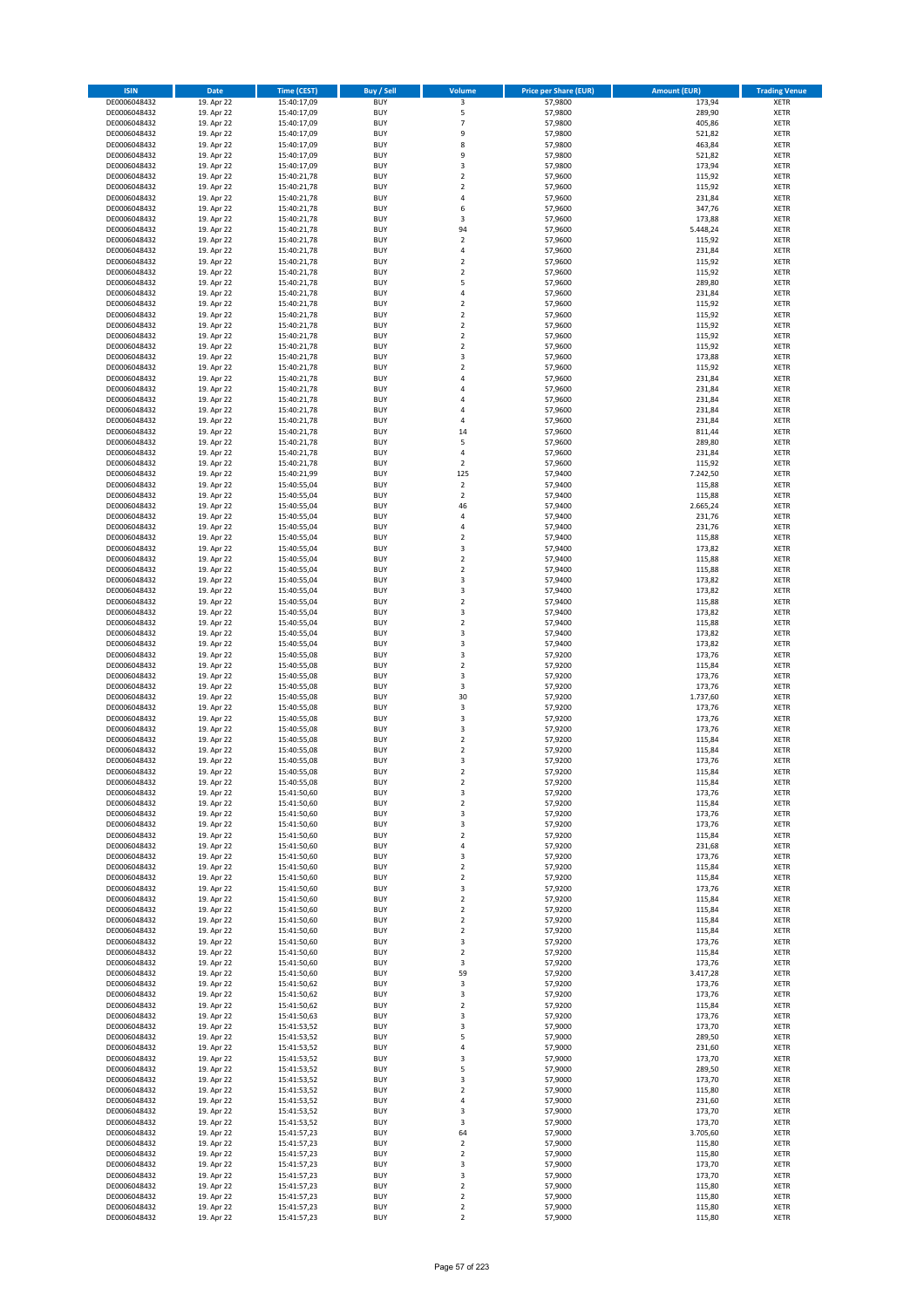| <b>ISIN</b>                  | <b>Date</b>              | <b>Time (CEST)</b>         | <b>Buy / Sell</b>        | <b>Volume</b>                          | <b>Price per Share (EUR)</b> | <b>Amount (EUR)</b> | <b>Trading Venue</b>       |
|------------------------------|--------------------------|----------------------------|--------------------------|----------------------------------------|------------------------------|---------------------|----------------------------|
| DE0006048432                 | 19. Apr 22               | 15:41:57,23                | <b>BUY</b>               | 3                                      | 57,9000                      | 173,70              | <b>XETR</b>                |
| DE0006048432                 | 19. Apr 22               | 15:41:57,23                | <b>BUY</b>               | $\mathbf 2$                            | 57,9000                      | 115,80              | <b>XETR</b>                |
| DE0006048432                 | 19. Apr 22               | 15:41:57,23                | <b>BUY</b>               | $\overline{2}$                         | 57,9000                      | 115,80              | <b>XETR</b>                |
| DE0006048432<br>DE0006048432 | 19. Apr 22<br>19. Apr 22 | 15:41:57,23<br>15:41:57,23 | <b>BUY</b><br><b>BUY</b> | $\mathbf 2$<br>$\overline{\mathbf{c}}$ | 57,9000<br>57,9000           | 115,80<br>115,80    | <b>XETR</b><br><b>XETR</b> |
| DE0006048432                 | 19. Apr 22               | 15:41:57,23                | <b>BUY</b>               | $\mathbf 2$                            | 57,9000                      | 115,80              | <b>XETR</b>                |
| DE0006048432                 | 19. Apr 22               | 15:41:57,23                | <b>BUY</b>               | $\mathbf 2$                            | 57,9000                      | 115,80              | <b>XETR</b>                |
| DE0006048432                 | 19. Apr 22               | 15:41:57,23                | <b>BUY</b>               | $\mathbf 2$                            | 57,9000                      | 115,80              | <b>XETR</b>                |
| DE0006048432                 | 19. Apr 22               | 15:41:57,23                | <b>BUY</b>               | $\overline{2}$                         | 57,9000                      | 115,80              | <b>XETR</b>                |
| DE0006048432                 | 19. Apr 22               | 15:41:57,23                | <b>BUY</b>               | $\overline{2}$                         | 57,9000                      | 115,80              | <b>XETR</b>                |
| DE0006048432                 | 19. Apr 22               | 15:41:57,23                | <b>BUY</b>               | 4                                      | 57,9000                      | 231,60              | <b>XETR</b>                |
| DE0006048432                 | 19. Apr 22<br>19. Apr 22 | 15:41:57,23                | <b>BUY</b>               | $\overline{\mathbf{c}}$<br>$\mathbf 2$ | 57,9000                      | 115,80              | <b>XETR</b><br><b>XETR</b> |
| DE0006048432<br>DE0006048432 | 19. Apr 22               | 15:41:57,23<br>15:41:57,23 | <b>BUY</b><br><b>BUY</b> | $\overline{\mathbf{c}}$                | 57,9000<br>57,9000           | 115,80<br>115,80    | <b>XETR</b>                |
| DE0006048432                 | 19. Apr 22               | 15:43:12,05                | <b>BUY</b>               | 3                                      | 57,9400                      | 173,82              | <b>XETR</b>                |
| DE0006048432                 | 19. Apr 22               | 15:43:12,05                | <b>BUY</b>               | 3                                      | 57,9400                      | 173,82              | <b>XETR</b>                |
| DE0006048432                 | 19. Apr 22               | 15:43:12,06                | <b>BUY</b>               | $\mathbf 2$                            | 57,9400                      | 115,88              | <b>XETR</b>                |
| DE0006048432                 | 19. Apr 22               | 15:43:37,47                | <b>BUY</b>               | 5                                      | 57,9400                      | 289,70              | <b>XETR</b>                |
| DE0006048432                 | 19. Apr 22               | 15:43:37,47                | <b>BUY</b>               | 4                                      | 57,9400                      | 231,76              | <b>XETR</b>                |
| DE0006048432                 | 19. Apr 22               | 15:43:37,47                | <b>BUY</b>               | 3                                      | 57,9400                      | 173,82              | <b>XETR</b>                |
| DE0006048432                 | 19. Apr 22               | 15:43:37,47                | <b>BUY</b>               | 4                                      | 57,9400                      | 231,76              | <b>XETR</b>                |
| DE0006048432<br>DE0006048432 | 19. Apr 22<br>19. Apr 22 | 15:43:37,47<br>15:43:37,47 | <b>BUY</b><br><b>BUY</b> | $\mathbf 2$<br>4                       | 57,9400<br>57,9400           | 115,88<br>231,76    | <b>XETR</b><br><b>XETR</b> |
| DE0006048432                 | 19. Apr 22               | 15:43:37,47                | <b>BUY</b>               | 3                                      | 57,9400                      | 173,82              | <b>XETR</b>                |
| DE0006048432                 | 19. Apr 22               | 15:43:37,47                | <b>BUY</b>               | $\mathbf 2$                            | 57,9400                      | 115,88              | <b>XETR</b>                |
| DE0006048432                 | 19. Apr 22               | 15:45:29,99                | <b>BUY</b>               | 3                                      | 57,9800                      | 173,94              | <b>XETR</b>                |
| DE0006048432                 | 19. Apr 22               | 15:45:29,99                | <b>BUY</b>               | $\mathbf 2$                            | 57,9800                      | 115,96              | <b>XETR</b>                |
| DE0006048432                 | 19. Apr 22               | 15:45:29,99                | <b>BUY</b>               | 3                                      | 57,9800                      | 173,94              | <b>XETR</b>                |
| DE0006048432                 | 19. Apr 22               | 15:45:29,99                | <b>BUY</b>               | $\mathbf 2$                            | 57,9800                      | 115,96              | <b>XETR</b>                |
| DE0006048432                 | 19. Apr 22               | 15:45:29,99                | <b>BUY</b>               | 151<br>$\mathbf 2$                     | 57,9800                      | 8.754,98            | <b>XETR</b>                |
| DE0006048432<br>DE0006048432 | 19. Apr 22<br>19. Apr 22 | 15:45:29,99<br>15:45:29,99 | <b>BUY</b><br><b>BUY</b> | 3                                      | 57,9800<br>57,9800           | 115,96<br>173,94    | <b>XETR</b><br><b>XETR</b> |
| DE0006048432                 | 19. Apr 22               | 15:45:29,99                | <b>BUY</b>               | $\mathbf 2$                            | 57,9800                      | 115,96              | <b>XETR</b>                |
| DE0006048432                 | 19. Apr 22               | 15:45:29,99                | <b>BUY</b>               | $\overline{\mathbf{c}}$                | 57,9800                      | 115,96              | <b>XETR</b>                |
| DE0006048432                 | 19. Apr 22               | 15:45:29,99                | <b>BUY</b>               | 4                                      | 57,9800                      | 231,92              | <b>XETR</b>                |
| DE0006048432                 | 19. Apr 22               | 15:45:29,99                | <b>BUY</b>               | 12                                     | 57,9800                      | 695,76              | <b>XETR</b>                |
| DE0006048432                 | 19. Apr 22               | 15:45:30,01                | <b>BUY</b>               | 4                                      | 57,9800                      | 231,92              | <b>XETR</b>                |
| DE0006048432                 | 19. Apr 22               | 15:45:30,01                | <b>BUY</b>               | $\mathbf 2$                            | 57,9800                      | 115,96              | <b>XETR</b>                |
| DE0006048432                 | 19. Apr 22               | 15:45:30,01                | <b>BUY</b>               | 4                                      | 57,9800                      | 231,92              | <b>XETR</b>                |
| DE0006048432                 | 19. Apr 22<br>19. Apr 22 | 15:45:30,01                | <b>BUY</b><br><b>BUY</b> | 74                                     | 57,9800                      | 4.290,52            | <b>XETR</b><br><b>XETR</b> |
| DE0006048432<br>DE0006048432 | 19. Apr 22               | 15:45:30,02<br>15:45:30,02 | <b>BUY</b>               | 3<br>$\mathbf 2$                       | 57,9800<br>57,9800           | 173,94<br>115,96    | <b>XETR</b>                |
| DE0006048432                 | 19. Apr 22               | 15:45:30,68                | <b>BUY</b>               | 3                                      | 57,9600                      | 173,88              | <b>XETR</b>                |
| DE0006048432                 | 19. Apr 22               | 15:45:30,68                | <b>BUY</b>               | 4                                      | 57,9600                      | 231,84              | <b>XETR</b>                |
| DE0006048432                 | 19. Apr 22               | 15:45:30,68                | <b>BUY</b>               | 3                                      | 57,9600                      | 173,88              | <b>XETR</b>                |
| DE0006048432                 | 19. Apr 22               | 15:45:30,68                | <b>BUY</b>               | 4                                      | 57,9600                      | 231,84              | <b>XETR</b>                |
| DE0006048432                 | 19. Apr 22               | 15:45:30,68                | <b>BUY</b>               | 3                                      | 57,9600                      | 173,88              | <b>XETR</b>                |
| DE0006048432                 | 19. Apr 22               | 15:45:30,68                | <b>BUY</b>               | 3                                      | 57,9600                      | 173,88              | <b>XETR</b>                |
| DE0006048432                 | 19. Apr 22               | 15:45:30,68                | <b>BUY</b>               | 3                                      | 57,9600                      | 173,88              | <b>XETR</b>                |
| DE0006048432<br>DE0006048432 | 19. Apr 22<br>19. Apr 22 | 15:45:30,68<br>15:45:30,68 | <b>BUY</b><br><b>BUY</b> | 3<br>3                                 | 57,9600<br>57,9600           | 173,88<br>173,88    | <b>XETR</b><br><b>XETR</b> |
| DE0006048432                 | 19. Apr 22               | 15:45:30,68                | <b>BUY</b>               | 4                                      | 57,9600                      | 231,84              | <b>XETR</b>                |
| DE0006048432                 | 19. Apr 22               | 15:45:30,68                | <b>BUY</b>               | 4                                      | 57,9600                      | 231,84              | <b>XETR</b>                |
| DE0006048432                 | 19. Apr 22               | 15:45:30,68                | <b>BUY</b>               | $\mathbf 2$                            | 57,9600                      | 115,92              | <b>XETR</b>                |
| DE0006048432                 | 19. Apr 22               | 15:45:30,68                | <b>BUY</b>               | 3                                      | 57,9600                      | 173,88              | <b>XETR</b>                |
| DE0006048432                 | 19. Apr 22               | 15:45:30,68                | <b>BUY</b>               | $\mathbf 2$                            | 57,9600                      | 115,92              | <b>XETR</b>                |
| DE0006048432                 | 19. Apr 22               | 15:45:30,68                | <b>BUY</b>               | 5                                      | 57,9600                      | 289,80              | <b>XETR</b>                |
| DE0006048432                 | 19. Apr 22               | 15:45:34,27                | <b>BUY</b>               | 3                                      | 57,9600                      | 173,88              | <b>XETR</b>                |
| DE0006048432<br>DE0006048432 | 19. Apr 22               | 15:45:34,27                | <b>BUY</b><br><b>BUY</b> | 4<br>3                                 | 57,9600                      | 231,84              | <b>XETR</b><br><b>XETR</b> |
| DE0006048432                 | 19. Apr 22<br>19. Apr 22 | 15:45:34,27<br>15:45:34,27 | <b>BUY</b>               | $\mathbf 2$                            | 57,9600<br>57,9600           | 173,88<br>115,92    | <b>XETR</b>                |
| DE0006048432                 | 19. Apr 22               | 15:45:34,27                | <b>BUY</b>               | 4                                      | 57,9600                      | 231,84              | <b>XETR</b>                |
| DE0006048432                 | 19. Apr 22               | 15:45:34,27                | <b>BUY</b>               | $\overline{\mathbf{c}}$                | 57,9600                      | 115,92              | <b>XETR</b>                |
| DE0006048432                 | 19. Apr 22               | 15:45:34,27                | <b>BUY</b>               | 3                                      | 57,9600                      | 173,88              | <b>XETR</b>                |
| DE0006048432                 | 19. Apr 22               | 15:45:34,27                | BUY                      | 2                                      | 57,9600                      | 115,92              | <b>XETR</b>                |
| DE0006048432                 | 19. Apr 22               | 15:45:34,27                | <b>BUY</b>               | 3                                      | 57,9600                      | 173,88              | XETR                       |
| DE0006048432                 | 19. Apr 22               | 15:45:34,27                | <b>BUY</b><br><b>BUY</b> | 3                                      | 57,9600<br>57,9600           | 173,88<br>115,92    | <b>XETR</b>                |
| DE0006048432<br>DE0006048432 | 19. Apr 22<br>19. Apr 22 | 15:45:34,27<br>15:45:34,27 | <b>BUY</b>               | $\mathbf 2$<br>4                       | 57,9600                      | 231,84              | XETR<br><b>XETR</b>        |
| DE0006048432                 | 19. Apr 22               | 15:45:34,27                | <b>BUY</b>               | 3                                      | 57,9600                      | 173,88              | <b>XETR</b>                |
| DE0006048432                 | 19. Apr 22               | 15:45:34,27                | <b>BUY</b>               | 3                                      | 57,9600                      | 173,88              | <b>XETR</b>                |
| DE0006048432                 | 19. Apr 22               | 15:45:34,27                | <b>BUY</b>               | 4                                      | 57,9600                      | 231,84              | <b>XETR</b>                |
| DE0006048432                 | 19. Apr 22               | 15:45:34,27                | <b>BUY</b>               | $\mathbf 2$                            | 57,9600                      | 115,92              | <b>XETR</b>                |
| DE0006048432                 | 19. Apr 22               | 15:45:34,27                | <b>BUY</b>               | 5                                      | 57,9600                      | 289,80              | XETR                       |
| DE0006048432<br>DE0006048432 | 19. Apr 22               | 15:45:34,27                | <b>BUY</b><br><b>BUY</b> | 3<br>3                                 | 57,9600<br>57,9800           | 173,88<br>173,94    | XETR<br><b>XETR</b>        |
| DE0006048432                 | 19. Apr 22<br>19. Apr 22 | 15:46:47,41<br>15:46:47,41 | <b>BUY</b>               | 3                                      | 57,9800                      | 173,94              | <b>XETR</b>                |
| DE0006048432                 | 19. Apr 22               | 15:46:47,41                | <b>BUY</b>               | 3                                      | 57,9800                      | 173,94              | <b>XETR</b>                |
| DE0006048432                 | 19. Apr 22               | 15:46:47,41                | <b>BUY</b>               | 188                                    | 57,9800                      | 10.900,24           | <b>XETR</b>                |
| DE0006048432                 | 19. Apr 22               | 15:46:47,41                | <b>BUY</b>               | 3                                      | 57,9800                      | 173,94              | <b>XETR</b>                |
| DE0006048432                 | 19. Apr 22               | 15:46:47,41                | <b>BUY</b>               | 4                                      | 57,9800                      | 231,92              | <b>XETR</b>                |
| DE0006048432                 | 19. Apr 22               | 15:46:47,41                | <b>BUY</b>               | $\mathbf 2$                            | 57,9800                      | 115,96              | <b>XETR</b>                |
| DE0006048432                 | 19. Apr 22               | 15:46:47,41                | <b>BUY</b>               | 3                                      | 57,9800                      | 173,94              | XETR                       |
| DE0006048432<br>DE0006048432 | 19. Apr 22<br>19. Apr 22 | 15:46:47,41<br>15:46:47,41 | <b>BUY</b><br><b>BUY</b> | 3<br>3                                 | 57,9800<br>57,9800           | 173,94<br>173,94    | <b>XETR</b><br><b>XETR</b> |
| DE0006048432                 | 19. Apr 22               | 15:46:47,41                | <b>BUY</b>               | $\mathbf 2$                            | 57,9800                      | 115,96              | <b>XETR</b>                |
| DE0006048432                 | 19. Apr 22               | 15:46:47,41                | <b>BUY</b>               | $\overline{2}$                         | 57,9800                      | 115,96              | <b>XETR</b>                |
| DE0006048432                 | 19. Apr 22               | 15:46:47,41                | <b>BUY</b>               | 3                                      | 57,9800                      | 173,94              | <b>XETR</b>                |
| DE0006048432                 | 19. Apr 22               | 15:46:47,41                | <b>BUY</b>               | $\mathbf 2$                            | 57,9800                      | 115,96              | <b>XETR</b>                |
| DE0006048432                 | 19. Apr 22               | 15:46:47,41                | <b>BUY</b>               | 3                                      | 57,9800                      | 173,94              | <b>XETR</b>                |
| DE0006048432                 | 19. Apr 22               | 15:46:47,41                | <b>BUY</b>               | 3                                      | 57,9800                      | 173,94              | <b>XETR</b>                |
| DE0006048432                 | 19. Apr 22               | 15:46:47,41                | <b>BUY</b>               | 3                                      | 57,9800                      | 173,94              | <b>XETR</b>                |
| DE0006048432<br>DE0006048432 | 19. Apr 22<br>19. Apr 22 | 15:46:47,41<br>15:46:47,41 | <b>BUY</b><br><b>BUY</b> | $\mathbf 2$<br>3                       | 57,9800<br>57,9800           | 115,96<br>173,94    | <b>XETR</b><br>XETR        |
| DE0006048432                 | 19. Apr 22               | 15:46:47,43                | <b>BUY</b>               | $\mathbf 2$                            | 57,9800                      | 115,96              | <b>XETR</b>                |
| DE0006048432                 | 19. Apr 22               | 15:47:36,55                | <b>BUY</b>               | 4                                      | 57,9800                      | 231,92              | <b>XETR</b>                |
| DE0006048432                 | 19. Apr 22               | 15:48:36,25                | <b>BUY</b>               | 4                                      | 57,9800                      | 231,92              | XETR                       |
| DE0006048432                 | 19. Apr 22               | 15:48:36,25                | <b>BUY</b>               | 3                                      | 57,9800                      | 173,94              | <b>XETR</b>                |
| DE0006048432                 | 19. Apr 22               | 15:48:36,25                | <b>BUY</b>               | 5                                      | 57,9800                      | 289,90              | <b>XETR</b>                |
| DE0006048432                 | 19. Apr 22               | 15:48:36,25                | <b>BUY</b>               | 114                                    | 57,9800                      | 6.609,72            | <b>XETR</b>                |
| DE0006048432<br>DE0006048432 | 19. Apr 22<br>19. Apr 22 | 15:48:36,25<br>15:48:36,25 | <b>BUY</b><br><b>BUY</b> | 4<br>4                                 | 57,9800<br>57,9800           | 231,92<br>231,92    | <b>XETR</b><br>XETR        |
| DE0006048432                 | 19. Apr 22               | 15:48:36,25                | <b>BUY</b>               | 3                                      | 57,9800                      | 173,94              | <b>XETR</b>                |
| DE0006048432                 | 19. Apr 22               | 15:48:36,49                | <b>BUY</b>               | $\mathbf 2$                            | 57,9800                      | 115,96              | <b>XETR</b>                |
| DE0006048432                 | 19. Apr 22               | 15:48:36,49                | <b>BUY</b>               | $\mathbf 2$                            | 57,9800                      | 115,96              | <b>XETR</b>                |
| DE0006048432                 | 19. Apr 22               | 15:48:36,49                | <b>BUY</b>               | 4                                      | 57,9800                      | 231,92              | XETR                       |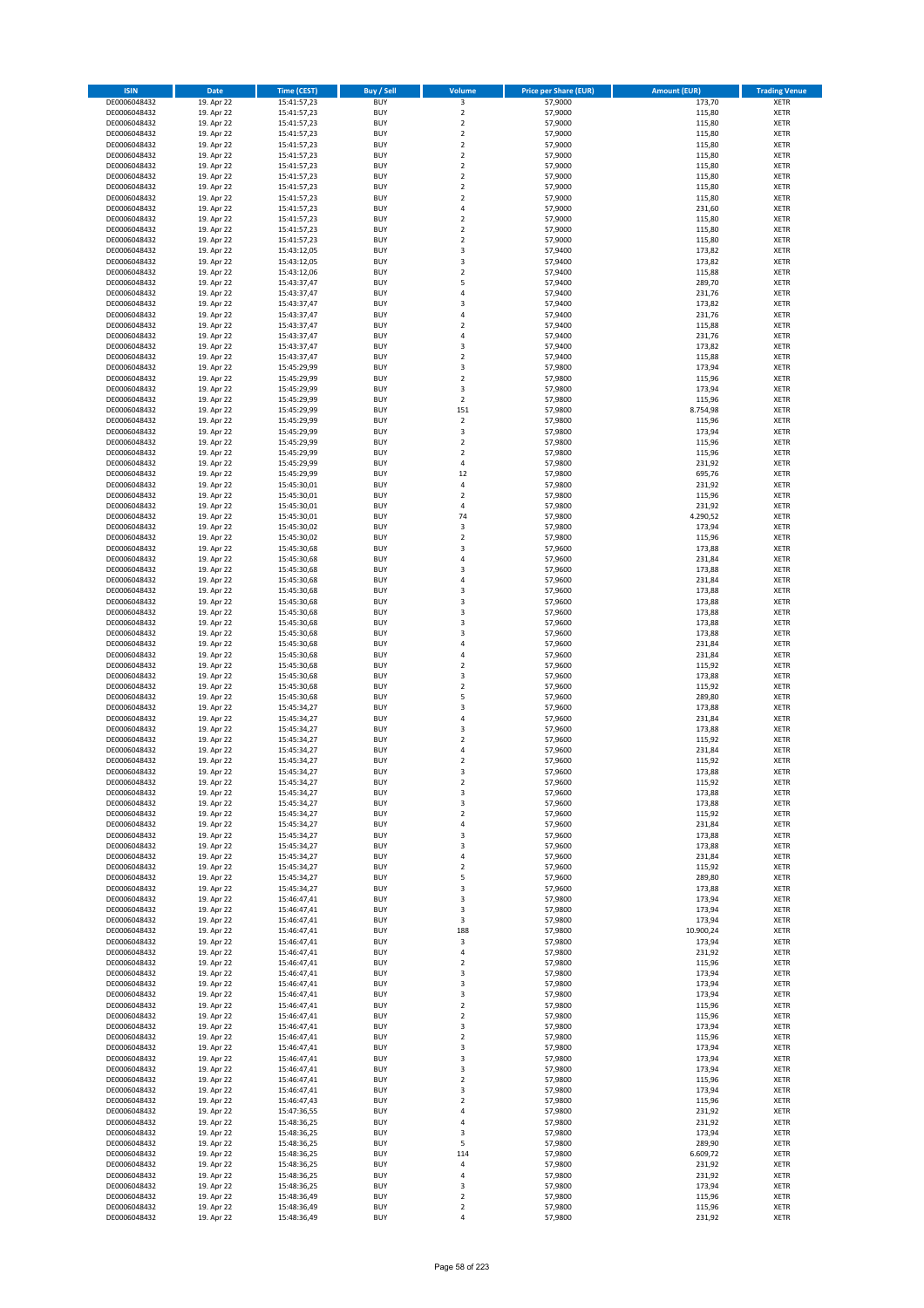| <b>ISIN</b>                  | <b>Date</b>              | <b>Time (CEST)</b>         | <b>Buy / Sell</b>        | <b>Volume</b>                          | <b>Price per Share (EUR)</b> | <b>Amount (EUR)</b> | <b>Trading Venue</b>       |
|------------------------------|--------------------------|----------------------------|--------------------------|----------------------------------------|------------------------------|---------------------|----------------------------|
| DE0006048432                 | 19. Apr 22               | 15:48:36,49                | <b>BUY</b>               | 3                                      | 57,9800                      | 173,94              | <b>XETR</b>                |
| DE0006048432                 | 19. Apr 22               | 15:48:36,49                | <b>BUY</b>               | 4                                      | 57,9800                      | 231,92              | <b>XETR</b>                |
| DE0006048432                 | 19. Apr 22               | 15:48:36,49                | <b>BUY</b>               | $\mathbf 2$                            | 57,9800                      | 115,96              | <b>XETR</b>                |
| DE0006048432                 | 19. Apr 22               | 15:48:36,49                | <b>BUY</b>               | 3                                      | 57,9800                      | 173,94              | <b>XETR</b>                |
| DE0006048432<br>DE0006048432 | 19. Apr 22<br>19. Apr 22 | 15:48:36,49<br>15:48:36,49 | <b>BUY</b><br><b>BUY</b> | 3<br>4                                 | 57,9800<br>57,9800           | 173,94<br>231,92    | <b>XETR</b><br><b>XETR</b> |
| DE0006048432                 | 19. Apr 22               | 15:48:36,49                | <b>BUY</b>               | 105                                    | 57,9800                      | 6.087,90            | <b>XETR</b>                |
| DE0006048432                 | 19. Apr 22               | 15:48:36,51                | <b>BUY</b>               | 3                                      | 57,9800                      | 173,94              | <b>XETR</b>                |
| DE0006048432                 | 19. Apr 22               | 15:48:36,51                | <b>BUY</b>               | 3                                      | 57,9800                      | 173,94              | <b>XETR</b>                |
| DE0006048432                 | 19. Apr 22               | 15:49:06,90                | <b>BUY</b>               | 3                                      | 57,9600                      | 173,88              | <b>XETR</b>                |
| DE0006048432                 | 19. Apr 22               | 15:49:06,90                | <b>BUY</b>               | 3                                      | 57,9600                      | 173,88              | <b>XETR</b>                |
| DE0006048432                 | 19. Apr 22               | 15:49:06,90                | <b>BUY</b>               | $\overline{\mathbf{c}}$                | 57,9600                      | 115,92              | <b>XETR</b>                |
| DE0006048432<br>DE0006048432 | 19. Apr 22<br>19. Apr 22 | 15:49:06,90                | <b>BUY</b><br><b>BUY</b> | 3<br>3                                 | 57,9600<br>57,9600           | 173,88<br>173,88    | <b>XETR</b><br><b>XETR</b> |
| DE0006048432                 | 19. Apr 22               | 15:49:06,90<br>15:49:06,90 | <b>BUY</b>               | $\mathbf 2$                            | 57,9600                      | 115,92              | <b>XETR</b>                |
| DE0006048432                 | 19. Apr 22               | 15:49:06,90                | <b>BUY</b>               | $\overline{\mathbf{c}}$                | 57,9600                      | 115,92              | <b>XETR</b>                |
| DE0006048432                 | 19. Apr 22               | 15:49:06,90                | <b>BUY</b>               | $\mathbf 2$                            | 57,9600                      | 115,92              | <b>XETR</b>                |
| DE0006048432                 | 19. Apr 22               | 15:49:06,90                | <b>BUY</b>               | 3                                      | 57,9600                      | 173,88              | <b>XETR</b>                |
| DE0006048432                 | 19. Apr 22               | 15:49:06,90                | <b>BUY</b>               | $\overline{\mathbf{c}}$                | 57,9600                      | 115,92              | <b>XETR</b>                |
| DE0006048432                 | 19. Apr 22               | 15:49:06,90                | <b>BUY</b>               | $\mathbf 2$                            | 57,9600                      | 115,92              | <b>XETR</b>                |
| DE0006048432                 | 19. Apr 22               | 15:49:06,90                | <b>BUY</b>               | 3                                      | 57,9600                      | 173,88              | <b>XETR</b>                |
| DE0006048432<br>DE0006048432 | 19. Apr 22<br>19. Apr 22 | 15:49:06,90<br>15:49:06,90 | <b>BUY</b><br><b>BUY</b> | $\mathbf 2$<br>$\mathbf 2$             | 57,9600<br>57,9600           | 115,92<br>115,92    | <b>XETR</b><br><b>XETR</b> |
| DE0006048432                 | 19. Apr 22               | 15:49:06,90                | <b>BUY</b>               | $\mathbf 2$                            | 57,9600                      | 115,92              | <b>XETR</b>                |
| DE0006048432                 | 19. Apr 22               | 15:49:06,90                | <b>BUY</b>               | $\mathbf 2$                            | 57,9600                      | 115,92              | <b>XETR</b>                |
| DE0006048432                 | 19. Apr 22               | 15:49:06,91                | <b>BUY</b>               | 4                                      | 57,9600                      | 231,84              | <b>XETR</b>                |
| DE0006048432                 | 19. Apr 22               | 15:49:24,47                | <b>BUY</b>               | 5                                      | 57,9600                      | 289,80              | <b>XETR</b>                |
| DE0006048432                 | 19. Apr 22               | 15:49:24,47                | <b>BUY</b>               | 4                                      | 57,9600                      | 231,84              | <b>XETR</b>                |
| DE0006048432                 | 19. Apr 22               | 15:49:24,47                | <b>BUY</b>               | 4                                      | 57,9600                      | 231,84              | <b>XETR</b>                |
| DE0006048432                 | 19. Apr 22<br>19. Apr 22 | 15:49:24,47                | <b>BUY</b><br><b>BUY</b> | 6<br>4                                 | 57,9600                      | 347,76<br>231,84    | <b>XETR</b><br><b>XETR</b> |
| DE0006048432<br>DE0006048432 | 19. Apr 22               | 15:49:24,47<br>15:49:24,47 | <b>BUY</b>               | 5                                      | 57,9600<br>57,9600           | 289,80              | <b>XETR</b>                |
| DE0006048432                 | 19. Apr 22               | 15:49:24,47                | <b>BUY</b>               | 3                                      | 57,9600                      | 173,88              | <b>XETR</b>                |
| DE0006048432                 | 19. Apr 22               | 15:49:24,47                | <b>BUY</b>               | 5                                      | 57,9600                      | 289,80              | <b>XETR</b>                |
| DE0006048432                 | 19. Apr 22               | 15:49:24,47                | <b>BUY</b>               | $\mathbf 2$                            | 57,9600                      | 115,92              | <b>XETR</b>                |
| DE0006048432                 | 19. Apr 22               | 15:49:24,47                | <b>BUY</b>               | 3                                      | 57,9600                      | 173,88              | <b>XETR</b>                |
| DE0006048432                 | 19. Apr 22               | 15:49:24,47                | <b>BUY</b>               | 5                                      | 57,9600                      | 289,80              | <b>XETR</b>                |
| DE0006048432                 | 19. Apr 22               | 15:49:24,47                | <b>BUY</b>               | 5                                      | 57,9600                      | 289,80              | <b>XETR</b>                |
| DE0006048432<br>DE0006048432 | 19. Apr 22<br>19. Apr 22 | 15:49:24,47<br>15:49:24,47 | <b>BUY</b><br><b>BUY</b> | $\overline{\mathbf{c}}$<br>4           | 57,9600<br>57,9600           | 115,92<br>231,84    | <b>XETR</b><br><b>XETR</b> |
| DE0006048432                 | 19. Apr 22               | 15:49:24,47                | <b>BUY</b>               | $\overline{\mathbf{c}}$                | 57,9600                      | 115,92              | <b>XETR</b>                |
| DE0006048432                 | 19. Apr 22               | 15:49:24,47                | <b>BUY</b>               | 3                                      | 57,9600                      | 173,88              | <b>XETR</b>                |
| DE0006048432                 | 19. Apr 22               | 15:49:51,42                | <b>BUY</b>               | $\mathbf 2$                            | 57,9600                      | 115,92              | <b>XETR</b>                |
| DE0006048432                 | 19. Apr 22               | 15:49:51,42                | <b>BUY</b>               | 3                                      | 57,9600                      | 173,88              | <b>XETR</b>                |
| DE0006048432                 | 19. Apr 22               | 15:49:51,42                | <b>BUY</b>               | $\mathbf 2$                            | 57,9600                      | 115,92              | <b>XETR</b>                |
| DE0006048432                 | 19. Apr 22               | 15:49:51,42                | <b>BUY</b>               | 3                                      | 57,9600                      | 173,88              | <b>XETR</b>                |
| DE0006048432                 | 19. Apr 22               | 15:49:51,42                | <b>BUY</b>               | $\mathbf 2$                            | 57,9600                      | 115,92              | <b>XETR</b>                |
| DE0006048432<br>DE0006048432 | 19. Apr 22<br>19. Apr 22 | 15:49:51,42<br>15:49:51,42 | <b>BUY</b><br><b>BUY</b> | 3<br>3                                 | 57,9600<br>57,9600           | 173,88<br>173,88    | <b>XETR</b><br><b>XETR</b> |
| DE0006048432                 | 19. Apr 22               | 15:49:51,42                | <b>BUY</b>               | $\overline{\mathbf{c}}$                | 57,9600                      | 115,92              | <b>XETR</b>                |
| DE0006048432                 | 19. Apr 22               | 15:49:51,42                | <b>BUY</b>               | 4                                      | 57,9600                      | 231,84              | <b>XETR</b>                |
| DE0006048432                 | 19. Apr 22               | 15:49:51,42                | <b>BUY</b>               | 4                                      | 57,9600                      | 231,84              | <b>XETR</b>                |
| DE0006048432                 | 19. Apr 22               | 15:49:51,42                | <b>BUY</b>               | $\overline{\mathbf{c}}$                | 57,9600                      | 115,92              | <b>XETR</b>                |
| DE0006048432                 | 19. Apr 22               | 15:49:51,42                | <b>BUY</b>               | 3                                      | 57,9600                      | 173,88              | <b>XETR</b>                |
| DE0006048432                 | 19. Apr 22               | 15:49:52,58                | <b>BUY</b>               | $\overline{\mathbf{c}}$                | 57,9600                      | 115,92              | <b>XETR</b>                |
| DE0006048432                 | 19. Apr 22               | 15:49:52,58                | <b>BUY</b><br><b>BUY</b> | $\mathbf 2$<br>$\overline{\mathbf{c}}$ | 57,9600                      | 115,92              | <b>XETR</b><br><b>XETR</b> |
| DE0006048432<br>DE0006048432 | 19. Apr 22<br>19. Apr 22 | 15:49:52,58<br>15:49:52,90 | <b>BUY</b>               | $\mathbf 2$                            | 57,9600<br>57,9600           | 115,92<br>115,92    | <b>XETR</b>                |
| DE0006048432                 | 19. Apr 22               | 15:49:52,90                | <b>BUY</b>               | 3                                      | 57,9600                      | 173,88              | <b>XETR</b>                |
| DE0006048432                 | 19. Apr 22               | 15:49:52,90                | <b>BUY</b>               | $\overline{2}$                         | 57,9600                      | 115,92              | <b>XETR</b>                |
| DE0006048432                 | 19. Apr 22               | 15:49:52,90                | <b>BUY</b>               | $\mathbf 2$                            | 57,9600                      | 115,92              | <b>XETR</b>                |
| DE0006048432                 | 19. Apr 22               | 15:49:52,92                | <b>BUY</b>               | $\overline{\mathbf{c}}$                | 57,9600                      | 115,92              | <b>XETR</b>                |
| DE0006048432                 | 19. Apr 22               | 15:51:01,89                | <b>BUY</b>               | 309                                    | 58,0000                      | 17.922,00           | <b>XETR</b>                |
| DE0006048432                 | 19. Apr 22               | 15:51:02,11                | <b>BUY</b>               | 3                                      | 58,0000                      | 174,00              | <b>XETR</b>                |
| DE0006048432<br>DE0006048432 | 19. Apr 22<br>19. Apr 22 | 15:51:48,78<br>15:51:48,78 | BUY<br><b>BUY</b>        | 3<br>$\mathbf 2$                       | 58,0000<br>58,0000           | 174,00<br>116,00    | <b>XETR</b><br><b>XETR</b> |
| DE0006048432                 | 19. Apr 22               | 15:51:48,78                | <b>BUY</b>               | 4                                      | 58,0000                      | 232,00              | <b>XETR</b>                |
| DE0006048432                 | 19. Apr 22               | 15:51:48,78                | <b>BUY</b>               | 3                                      | 58,0000                      | 174,00              | XETR                       |
| DE0006048432                 | 19. Apr 22               | 15:51:48,78                | <b>BUY</b>               | $\mathbf 2$                            | 58,0000                      | 116,00              | <b>XETR</b>                |
| DE0006048432                 | 19. Apr 22               | 15:51:48,78                | <b>BUY</b>               | 3                                      | 58,0000                      | 174,00              | <b>XETR</b>                |
| DE0006048432                 | 19. Apr 22               | 15:51:48,78                | <b>BUY</b>               | 3                                      | 58,0000                      | 174,00              | <b>XETR</b>                |
| DE0006048432<br>DE0006048432 | 19. Apr 22<br>19. Apr 22 | 15:51:48,78<br>15:51:48,78 | <b>BUY</b><br><b>BUY</b> | 3<br>$\mathbf 2$                       | 58,0000<br>58,0000           | 174,00<br>116,00    | <b>XETR</b><br><b>XETR</b> |
| DE0006048432                 | 19. Apr 22               | 15:51:48,79                | <b>BUY</b>               | 3                                      | 57,9800                      | 173,94              | <b>XETR</b>                |
| DE0006048432                 | 19. Apr 22               | 15:51:48,79                | <b>BUY</b>               | 5                                      | 57,9800                      | 289,90              | <b>XETR</b>                |
| DE0006048432                 | 19. Apr 22               | 15:51:48,79                | <b>BUY</b>               | 5                                      | 57,9800                      | 289,90              | <b>XETR</b>                |
| DE0006048432                 | 19. Apr 22               | 15:51:48,79                | <b>BUY</b>               | 261                                    | 57,9800                      | 15.132,78           | <b>XETR</b>                |
| DE0006048432                 | 19. Apr 22               | 15:51:48,79                | <b>BUY</b>               | 3                                      | 57,9800                      | 173,94              | <b>XETR</b>                |
| DE0006048432<br>DE0006048432 | 19. Apr 22<br>19. Apr 22 | 15:51:48,79<br>15:51:48,79 | <b>BUY</b><br><b>BUY</b> | 4<br>$\overline{\mathbf{c}}$           | 57,9800<br>58,0000           | 231,92<br>116,00    | <b>XETR</b><br><b>XETR</b> |
| DE0006048432                 | 19. Apr 22               | 15:51:48,79                | <b>BUY</b>               | 5                                      | 57,9800                      | 289,90              | <b>XETR</b>                |
| DE0006048432                 | 19. Apr 22               | 15:51:48,79                | <b>BUY</b>               | 6                                      | 57,9800                      | 347,88              | <b>XETR</b>                |
| DE0006048432                 | 19. Apr 22               | 15:51:48,79                | <b>BUY</b>               | $\mathbf 2$                            | 57,9800                      | 115,96              | XETR                       |
| DE0006048432                 | 19. Apr 22               | 15:51:48,79                | <b>BUY</b>               | 6                                      | 57,9800                      | 347,88              | <b>XETR</b>                |
| DE0006048432                 | 19. Apr 22               | 15:51:48,79                | <b>BUY</b>               | 4                                      | 57,9800                      | 231,92              | <b>XETR</b>                |
| DE0006048432                 | 19. Apr 22               | 15:51:48,89                | <b>BUY</b><br><b>BUY</b> | 4                                      | 57,9800                      | 231,92              | <b>XETR</b><br><b>XETR</b> |
| DE0006048432<br>DE0006048432 | 19. Apr 22<br>19. Apr 22 | 15:51:48,89<br>15:51:48,89 | <b>BUY</b>               | 5<br>3                                 | 57,9800<br>57,9800           | 289,90<br>173,94    | <b>XETR</b>                |
| DE0006048432                 | 19. Apr 22               | 15:51:48,89                | <b>BUY</b>               | 4                                      | 57,9800                      | 231,92              | <b>XETR</b>                |
| DE0006048432                 | 19. Apr 22               | 15:51:48,89                | <b>BUY</b>               | 6                                      | 57,9800                      | 347,88              | <b>XETR</b>                |
| DE0006048432                 | 19. Apr 22               | 15:51:48,89                | <b>BUY</b>               | 4                                      | 57,9800                      | 231,92              | <b>XETR</b>                |
| DE0006048432                 | 19. Apr 22               | 15:51:48,89                | <b>BUY</b>               | 3                                      | 57,9800                      | 173,94              | <b>XETR</b>                |
| DE0006048432                 | 19. Apr 22               | 15:51:48,89                | <b>BUY</b>               | 3                                      | 57,9800                      | 173,94              | <b>XETR</b>                |
| DE0006048432                 | 19. Apr 22               | 15:51:48,89                | <b>BUY</b>               | 4<br>4                                 | 57,9800                      | 231,92<br>231,92    | <b>XETR</b>                |
| DE0006048432<br>DE0006048432 | 19. Apr 22<br>19. Apr 22 | 15:51:48,89<br>15:51:48,89 | <b>BUY</b><br><b>BUY</b> | 3                                      | 57,9800<br>57,9800           | 173,94              | <b>XETR</b><br><b>XETR</b> |
| DE0006048432                 | 19. Apr 22               | 15:51:48,89                | <b>BUY</b>               | $\mathbf 2$                            | 57,9800                      | 115,96              | <b>XETR</b>                |
| DE0006048432                 | 19. Apr 22               | 15:51:48,89                | <b>BUY</b>               | 4                                      | 57,9800                      | 231,92              | <b>XETR</b>                |
| DE0006048432                 | 19. Apr 22               | 15:51:48,89                | <b>BUY</b>               | $\mathbf 2$                            | 57,9800                      | 115,96              | <b>XETR</b>                |
| DE0006048432                 | 19. Apr 22               | 15:51:48,89                | <b>BUY</b>               | 67                                     | 57,9800                      | 3.884,66            | <b>XETR</b>                |
| DE0006048432                 | 19. Apr 22               | 15:52:14,18                | <b>BUY</b>               | 5                                      | 57,9800                      | 289,90              | <b>XETR</b>                |
| DE0006048432<br>DE0006048432 | 19. Apr 22<br>19. Apr 22 | 15:52:35,74<br>15:52:35,74 | <b>BUY</b><br><b>BUY</b> | $\mathbf 2$<br>4                       | 57,9800<br>57,9800           | 115,96<br>231,92    | XETR<br><b>XETR</b>        |
| DE0006048432                 | 19. Apr 22               | 15:52:35,74                | <b>BUY</b>               | 3                                      | 57,9800                      | 173,94              | <b>XETR</b>                |
| DE0006048432                 | 19. Apr 22               | 15:52:35,74                | <b>BUY</b>               | 4                                      | 57,9800                      | 231,92              | <b>XETR</b>                |
| DE0006048432                 | 19. Apr 22               | 15:52:35,74                | <b>BUY</b>               | 3                                      | 57,9800                      | 173,94              | <b>XETR</b>                |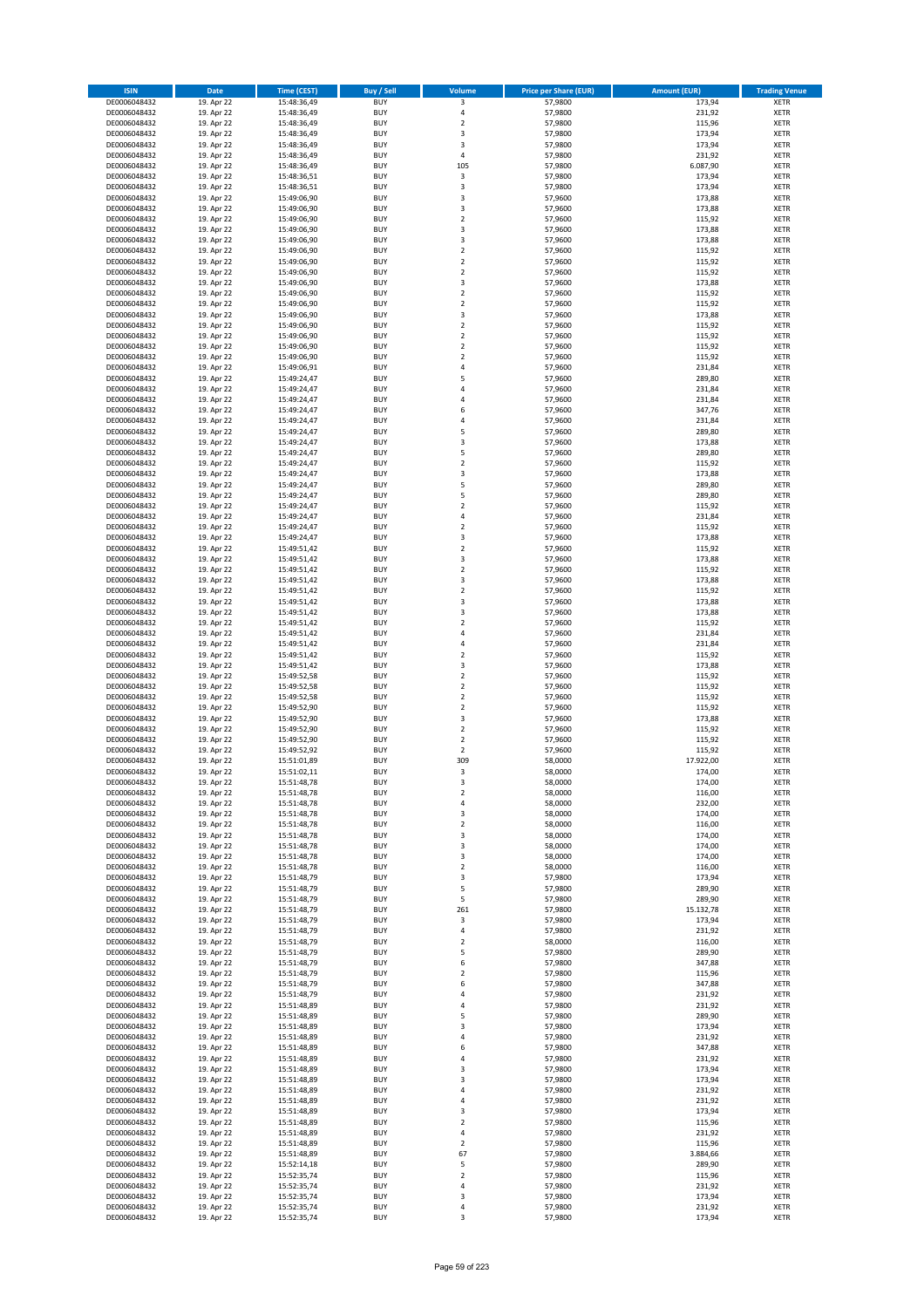| <b>ISIN</b>                  | Date                     | Time (CEST)                | <b>Buy / Sell</b>        | <b>Volume</b>                 | <b>Price per Share (EUR)</b> | <b>Amount (EUR)</b> | <b>Trading Venue</b>       |
|------------------------------|--------------------------|----------------------------|--------------------------|-------------------------------|------------------------------|---------------------|----------------------------|
| DE0006048432                 | 19. Apr 22               | 15:52:35,74                | <b>BUY</b>               | $\overline{2}$                | 57,9800                      | 115,96              | <b>XETR</b>                |
| DE0006048432                 | 19. Apr 22               | 15:52:35,74                | <b>BUY</b>               | 3                             | 57,9800                      | 173,94              | XETR                       |
| DE0006048432                 | 19. Apr 22               | 15:52:35,74                | <b>BUY</b>               | 4                             | 57,9800                      | 231,92              | <b>XETR</b>                |
| DE0006048432                 | 19. Apr 22               | 15:52:35,74                | <b>BUY</b>               | $\mathsf 3$                   | 57,9800                      | 173,94              | XETR                       |
| DE0006048432<br>DE0006048432 | 19. Apr 22<br>19. Apr 22 | 15:52:35,74<br>15:52:35,74 | <b>BUY</b><br><b>BUY</b> | 5<br>$\mathbf 2$              | 57,9800<br>57,9800           | 289,90<br>115,96    | <b>XETR</b><br><b>XETR</b> |
| DE0006048432                 | 19. Apr 22               | 15:53:06,68                | <b>BUY</b>               | $\mathbf 2$                   | 58,0000                      | 116,00              | <b>XETR</b>                |
| DE0006048432                 | 19. Apr 22               | 15:53:06,68                | <b>BUY</b>               | $\sqrt{4}$                    | 58,0000                      | 232,00              | <b>XETR</b>                |
| DE0006048432                 | 19. Apr 22               | 15:53:06,68                | <b>BUY</b>               | 3                             | 58,0000                      | 174,00              | <b>XETR</b>                |
| DE0006048432                 | 19. Apr 22               | 15:53:06,68                | <b>BUY</b>               | 4                             | 58,0000                      | 232,00              | <b>XETR</b>                |
| DE0006048432                 | 19. Apr 22               | 15:53:06,68                | <b>BUY</b>               | 5                             | 58,0000                      | 290,00              | <b>XETR</b>                |
| DE0006048432                 | 19. Apr 22               | 15:53:06,68                | <b>BUY</b>               | $\overline{2}$                | 58,0000                      | 116,00              | <b>XETR</b>                |
| DE0006048432<br>DE0006048432 | 19. Apr 22<br>19. Apr 22 | 15:53:06,68<br>15:53:06,68 | <b>BUY</b><br><b>BUY</b> | 149<br>3                      | 58,0000<br>58,0000           | 8.642,00<br>174,00  | <b>XETR</b><br><b>XETR</b> |
| DE0006048432                 | 19. Apr 22               | 15:53:06,68                | <b>BUY</b>               | 3                             | 58,0000                      | 174,00              | <b>XETR</b>                |
| DE0006048432                 | 19. Apr 22               | 15:53:06,68                | <b>BUY</b>               | $\overline{2}$                | 58,0000                      | 116,00              | <b>XETR</b>                |
| DE0006048432                 | 19. Apr 22               | 15:53:06,68                | <b>BUY</b>               | 3                             | 58,0000                      | 174,00              | <b>XETR</b>                |
| DE0006048432                 | 19. Apr 22               | 15:53:06,68                | <b>BUY</b>               | 5                             | 58,0000                      | 290,00              | <b>XETR</b>                |
| DE0006048432                 | 19. Apr 22               | 15:53:06,68                | <b>BUY</b>               | 4                             | 58,0000                      | 232,00              | <b>XETR</b>                |
| DE0006048432<br>DE0006048432 | 19. Apr 22<br>19. Apr 22 | 15:53:06,68                | <b>BUY</b><br><b>BUY</b> | $\mathbf 2$<br>$\overline{2}$ | 58,0000<br>58,0000           | 116,00<br>116,00    | <b>XETR</b><br><b>XETR</b> |
| DE0006048432                 | 19. Apr 22               | 15:53:06,68<br>15:53:06,68 | <b>BUY</b>               | $\mathbf 2$                   | 58,0000                      | 116,00              | <b>XETR</b>                |
| DE0006048432                 | 19. Apr 22               | 15:53:06,68                | <b>BUY</b>               | $\overline{2}$                | 58,0000                      | 116,00              | <b>XETR</b>                |
| DE0006048432                 | 19. Apr 22               | 15:53:06,68                | <b>BUY</b>               | $\mathbf 2$                   | 58,0000                      | 116,00              | <b>XETR</b>                |
| DE0006048432                 | 19. Apr 22               | 15:53:06,68                | <b>BUY</b>               | $\sqrt{4}$                    | 58,0000                      | 232,00              | <b>XETR</b>                |
| DE0006048432                 | 19. Apr 22               | 15:53:06,68                | <b>BUY</b>               | 4                             | 58,0000                      | 232,00              | <b>XETR</b>                |
| DE0006048432<br>DE0006048432 | 19. Apr 22               | 15:53:06,68                | <b>BUY</b><br><b>BUY</b> | 3<br>4                        | 58,0000                      | 174,00              | <b>XETR</b><br><b>XETR</b> |
| DE0006048432                 | 19. Apr 22<br>19. Apr 22 | 15:53:06,68<br>15:53:06,68 | <b>BUY</b>               | 26                            | 58,0000<br>58,0000           | 232,00<br>1.508,00  | <b>XETR</b>                |
| DE0006048432                 | 19. Apr 22               | 15:53:27,54                | <b>BUY</b>               | $\overline{2}$                | 57,9800                      | 115,96              | <b>XETR</b>                |
| DE0006048432                 | 19. Apr 22               | 15:53:27,54                | <b>BUY</b>               | $\overline{2}$                | 57,9800                      | 115,96              | <b>XETR</b>                |
| DE0006048432                 | 19. Apr 22               | 15:53:27,54                | <b>BUY</b>               | 3                             | 57,9800                      | 173,94              | <b>XETR</b>                |
| DE0006048432                 | 19. Apr 22               | 15:53:27,54                | <b>BUY</b>               | 3                             | 57,9800                      | 173,94              | <b>XETR</b>                |
| DE0006048432                 | 19. Apr 22               | 15:53:27,54                | <b>BUY</b>               | $\mathbf 2$                   | 57,9800                      | 115,96              | <b>XETR</b>                |
| DE0006048432<br>DE0006048432 | 19. Apr 22<br>19. Apr 22 | 15:53:27,54<br>15:53:27,54 | <b>BUY</b><br><b>BUY</b> | $\mathbf 2$<br>4              | 57,9800<br>57,9800           | 115,96<br>231,92    | <b>XETR</b><br><b>XETR</b> |
| DE0006048432                 | 19. Apr 22               | 15:53:27,54                | <b>BUY</b>               | $\overline{\mathbf{c}}$       | 57,9800                      | 115,96              | <b>XETR</b>                |
| DE0006048432                 | 19. Apr 22               | 15:53:27,54                | <b>BUY</b>               | $\overline{4}$                | 57,9800                      | 231,92              | <b>XETR</b>                |
| DE0006048432                 | 19. Apr 22               | 15:53:27,54                | <b>BUY</b>               | $\overline{2}$                | 57,9800                      | 115,96              | <b>XETR</b>                |
| DE0006048432                 | 19. Apr 22               | 15:53:28,73                | <b>BUY</b>               | $\mathbf 2$                   | 57,9800                      | 115,96              | <b>XETR</b>                |
| DE0006048432                 | 19. Apr 22               | 15:53:28,73                | <b>BUY</b>               | $\mathbf 2$                   | 57,9800                      | 115,96              | <b>XETR</b>                |
| DE0006048432                 | 19. Apr 22               | 15:53:38,52                | <b>BUY</b><br><b>BUY</b> | $\mathbf 2$                   | 57,9800                      | 115,96              | <b>XETR</b>                |
| DE0006048432<br>DE0006048432 | 19. Apr 22<br>19. Apr 22 | 15:53:38,52<br>15:53:38,52 | <b>BUY</b>               | $\mathbf 2$<br>$\overline{2}$ | 57,9800<br>57,9800           | 115,96<br>115,96    | <b>XETR</b><br><b>XETR</b> |
| DE0006048432                 | 19. Apr 22               | 15:53:38,52                | <b>BUY</b>               | $\mathbf 2$                   | 57,9800                      | 115,96              | <b>XETR</b>                |
| DE0006048432                 | 19. Apr 22               | 15:53:38,52                | <b>BUY</b>               | $\overline{2}$                | 57,9800                      | 115,96              | <b>XETR</b>                |
| DE0006048432                 | 19. Apr 22               | 15:53:38,52                | <b>BUY</b>               | $\mathbf 2$                   | 57,9800                      | 115,96              | <b>XETR</b>                |
| DE0006048432                 | 19. Apr 22               | 15:53:38,52                | <b>BUY</b>               | $\mathbf 2$                   | 57,9800                      | 115,96              | <b>XETR</b>                |
| DE0006048432<br>DE0006048432 | 19. Apr 22<br>19. Apr 22 | 15:53:43,82                | <b>BUY</b><br><b>BUY</b> | 3<br>4                        | 57,9800<br>57,9800           | 173,94<br>231,92    | <b>XETR</b><br><b>XETR</b> |
| DE0006048432                 | 19. Apr 22               | 15:53:43,82<br>15:53:43,82 | <b>BUY</b>               | $\overline{a}$                | 57,9800                      | 231,92              | <b>XETR</b>                |
| DE0006048432                 | 19. Apr 22               | 15:53:43,82                | <b>BUY</b>               | $\overline{4}$                | 57,9800                      | 231,92              | <b>XETR</b>                |
| DE0006048432                 | 19. Apr 22               | 15:53:43,82                | <b>BUY</b>               | $\overline{2}$                | 57,9800                      | 115,96              | <b>XETR</b>                |
| DE0006048432                 | 19. Apr 22               | 15:53:43,82                | <b>BUY</b>               | $\mathbf 2$                   | 57,9800                      | 115,96              | <b>XETR</b>                |
| DE0006048432                 | 19. Apr 22               | 15:53:43,82                | <b>BUY</b>               | $\mathbf 2$                   | 57,9800                      | 115,96              | <b>XETR</b>                |
| DE0006048432                 | 19. Apr 22               | 15:53:43,83                | <b>BUY</b>               | $\pmb{4}$                     | 57,9800                      | 231,92              | <b>XETR</b>                |
| DE0006048432<br>DE0006048432 | 19. Apr 22<br>19. Apr 22 | 15:58:17,08<br>15:58:53,89 | <b>BUY</b><br><b>BUY</b> | 376<br>3                      | 58,0200<br>58,0200           | 21.815,52<br>174,06 | <b>XETR</b><br><b>XETR</b> |
| DE0006048432                 | 19. Apr 22               | 15:58:53,89                | <b>BUY</b>               | 6                             | 58,0200                      | 348,12              | <b>XETR</b>                |
| DE0006048432                 | 19. Apr 22               | 15:58:53,89                | <b>BUY</b>               | 6                             | 58,0200                      | 348,12              | <b>XETR</b>                |
| DE0006048432                 | 19. Apr 22               | 15:58:53,89                | <b>BUY</b>               | 3                             | 58,0200                      | 174,06              | <b>XETR</b>                |
| DE0006048432                 | 19. Apr 22               | 15:58:53,89                | <b>BUY</b>               | 8                             | 58,0200                      | 464,16              | <b>XETR</b>                |
| DE0006048432                 | 19. Apr 22               | 15:58:53,89                | <b>BUY</b>               | $\overline{7}$                | 58,0200                      | 406,14              | <b>XETR</b>                |
| DE0006048432<br>DE0006048432 | 19. Apr 22<br>19. Apr 22 | 15:58:53,89                | <b>BUY</b><br>BUY        | 3<br>4                        | 58,0200<br>58,0200           | 174,06<br>232,08    | <b>XETR</b><br>XETR        |
| DE0006048432                 | 19. Apr 22               | 15:58:53,89<br>15:58:53,89 | <b>BUY</b>               | $\overline{\phantom{a}}$      | 58,0200                      | 406,14              | <b>XETR</b>                |
| DE0006048432                 | 19. Apr 22               | 15:58:53,89                | <b>BUY</b>               | 8                             | 58,0200                      | 464,16              | <b>XETR</b>                |
| DE0006048432                 | 19. Apr 22               | 15:58:53,89                | <b>BUY</b>               | $\,$ 1                        | 58,0200                      | 58,02               | <b>XETR</b>                |
| DE0006048432                 | 19. Apr 22               | 15:58:53,89                | <b>BUY</b>               | $\overline{7}$                | 58,0200                      | 406,14              | <b>XETR</b>                |
| DE0006048432                 | 19. Apr 22               | 15:58:53,89                | <b>BUY</b>               | 6                             | 58,0200                      | 348,12              | <b>XETR</b>                |
| DE0006048432                 | 19. Apr 22<br>19. Apr 22 | 15:58:53,89                | <b>BUY</b>               | 5<br>$\overline{7}$           | 58,0200                      | 290,10              | <b>XETR</b>                |
| DE0006048432<br>DE0006048432 | 19. Apr 22               | 15:58:53,91<br>15:58:53,91 | <b>BUY</b><br><b>BUY</b> | 6                             | 58,0200<br>58,0200           | 406,14<br>348,12    | <b>XETR</b><br>XETR        |
| DE0006048432                 | 19. Apr 22               | 16:00:30,19                | <b>BUY</b>               | 407                           | 58,0400                      | 23.622,28           | <b>XETR</b>                |
| DE0006048432                 | 19. Apr 22               | 16:01:10,36                | <b>BUY</b>               | 5                             | 58,0200                      | 290,10              | XETR                       |
| DE0006048432                 | 19. Apr 22               | 16:01:10,36                | <b>BUY</b>               | $\overline{2}$                | 58,0200                      | 116,04              | <b>XETR</b>                |
| DE0006048432                 | 19. Apr 22               | 16:01:10,36                | <b>BUY</b>               | 5                             | 58,0200                      | 290,10              | XETR                       |
| DE0006048432<br>DE0006048432 | 19. Apr 22<br>19. Apr 22 | 16:01:10,36<br>16:01:10,36 | <b>BUY</b><br><b>BUY</b> | 188<br>$\mathbf 2$            | 58,0200<br>58,0200           | 10.907,76<br>116,04 | <b>XETR</b><br>XETR        |
| DE0006048432                 | 19. Apr 22               | 16:01:10,36                | <b>BUY</b>               | 3                             | 58,0200                      | 174,06              | <b>XETR</b>                |
| DE0006048432                 | 19. Apr 22               | 16:01:10,36                | <b>BUY</b>               | 5                             | 58,0200                      | 290,10              | <b>XETR</b>                |
| DE0006048432                 | 19. Apr 22               | 16:01:10,36                | <b>BUY</b>               | 5                             | 58,0200                      | 290,10              | <b>XETR</b>                |
| DE0006048432                 | 19. Apr 22               | 16:01:10,36                | <b>BUY</b>               | 4                             | 58,0200                      | 232,08              | XETR                       |
| DE0006048432                 | 19. Apr 22               | 16:01:10,36                | <b>BUY</b>               | 5                             | 58,0200                      | 290,10              | <b>XETR</b>                |
| DE0006048432                 | 19. Apr 22               | 16:01:10,36                | <b>BUY</b>               | 5                             | 58,0200                      | 290,10              | <b>XETR</b>                |
| DE0006048432<br>DE0006048432 | 19. Apr 22<br>19. Apr 22 | 16:01:10,36<br>16:01:10,36 | <b>BUY</b><br><b>BUY</b> | $\sqrt{4}$<br>5               | 58,0200<br>58,0200           | 232,08<br>290,10    | <b>XETR</b><br><b>XETR</b> |
| DE0006048432                 | 19. Apr 22               | 16:01:10,36                | <b>BUY</b>               | 5                             | 58,0200                      | 290,10              | <b>XETR</b>                |
| DE0006048432                 | 19. Apr 22               | 16:01:10,36                | <b>BUY</b>               | 8                             | 58,0200                      | 464,16              | XETR                       |
| DE0006048432                 | 19. Apr 22               | 16:01:10,36                | <b>BUY</b>               | 3                             | 58,0200                      | 174,06              | <b>XETR</b>                |
| DE0006048432                 | 19. Apr 22               | 16:01:10,36                | <b>BUY</b>               | 4                             | 58,0200                      | 232,08              | <b>XETR</b>                |
| DE0006048432                 | 19. Apr 22               | 16:01:10,36                | <b>BUY</b>               | 3                             | 58,0200                      | 174,06              | <b>XETR</b>                |
| DE0006048432<br>DE0006048432 | 19. Apr 22<br>19. Apr 22 | 16:01:10,36<br>16:01:10,36 | <b>BUY</b><br><b>BUY</b> | 6<br>$\overline{7}$           | 58,0200<br>58,0200           | 348,12<br>406,14    | <b>XETR</b><br><b>XETR</b> |
| DE0006048432                 | 19. Apr 22               | 16:03:18,13                | <b>BUY</b>               | $\overline{7}$                | 58,0400                      | 406,28              | XETR                       |
| DE0006048432                 | 19. Apr 22               | 16:03:18,13                | <b>BUY</b>               | $\overline{7}$                | 58,0400                      | 406,28              | XETR                       |
| DE0006048432                 | 19. Apr 22               | 16:03:18,15                | <b>BUY</b>               | 5                             | 58,0400                      | 290,20              | XETR                       |
| DE0006048432                 | 19. Apr 22               | 16:03:27,29                | <b>BUY</b>               | 6                             | 58,0400                      | 348,24              | <b>XETR</b>                |
| DE0006048432                 | 19. Apr 22               | 16:03:27,29                | <b>BUY</b>               | $\pmb{4}$                     | 58,0400                      | 232,16              | <b>XETR</b>                |
| DE0006048432<br>DE0006048432 | 19. Apr 22               | 16:04:05,09                | <b>BUY</b><br><b>BUY</b> | 384<br>5                      | 58,0400                      | 22.287,36           | <b>XETR</b><br><b>XETR</b> |
| DE0006048432                 | 19. Apr 22<br>19. Apr 22 | 16:04:47,33<br>16:04:47,33 | <b>BUY</b>               | 9                             | 58,0200<br>58,0200           | 290,10<br>522,18    | XETR                       |
| DE0006048432                 | 19. Apr 22               | 16:04:47,33                | <b>BUY</b>               | 4                             | 58,0200                      | 232,08              | <b>XETR</b>                |
| DE0006048432                 | 19. Apr 22               | 16:04:47,33                | <b>BUY</b>               | 6                             | 58,0200                      | 348,12              | XETR                       |
| DE0006048432                 | 19. Apr 22               | 16:04:47,33                | <b>BUY</b>               | $10\,$                        | 58,0200                      | 580,20              | <b>XETR</b>                |
| DE0006048432                 | 19. Apr 22               | 16:04:47,33                | <b>BUY</b>               | 145                           | 58,0200                      | 8.412,90            | <b>XETR</b>                |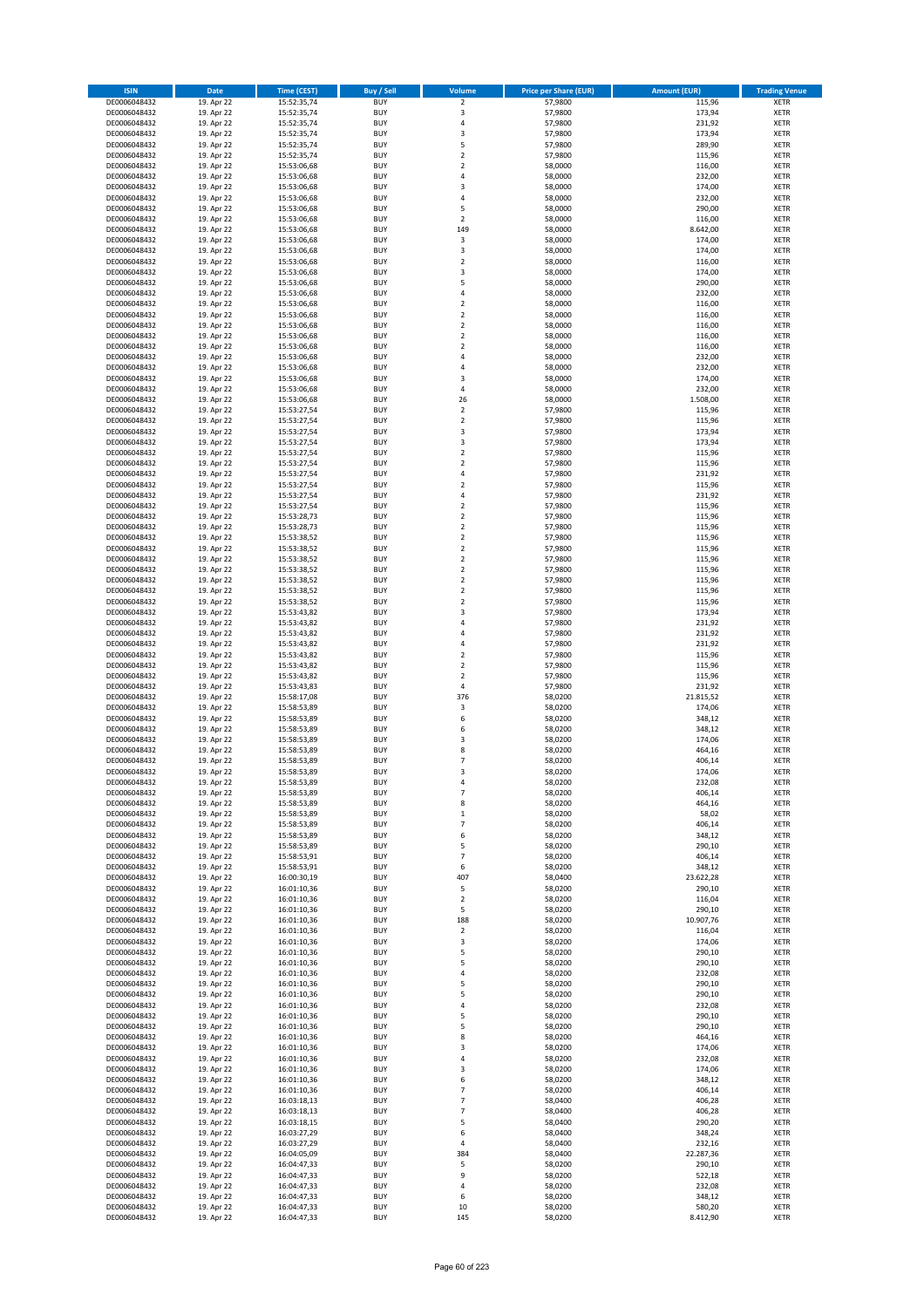| <b>ISIN</b>                  | <b>Date</b>              | <b>Time (CEST)</b>         | <b>Buy / Sell</b>        | Volume         | <b>Price per Share (EUR)</b> | <b>Amount (EUR)</b> | <b>Trading Venue</b>       |
|------------------------------|--------------------------|----------------------------|--------------------------|----------------|------------------------------|---------------------|----------------------------|
| DE0006048432                 | 19. Apr 22               | 16:04:47,33                | <b>BUY</b>               | $\overline{9}$ | 58,0200                      | 522,18              | <b>XETR</b>                |
| DE0006048432                 | 19. Apr 22               | 16:04:47,33                | <b>BUY</b>               | $12\,$         | 58,0200                      | 696,24              | <b>XETR</b>                |
| DE0006048432                 | 19. Apr 22               | 16:04:47,33                | <b>BUY</b>               | 14             | 58,0200                      | 812,28              | <b>XETR</b>                |
| DE0006048432                 | 19. Apr 22               | 16:04:47,33                | <b>BUY</b>               | 5              | 58,0200                      | 290,10              | <b>XETR</b>                |
| DE0006048432                 | 19. Apr 22               | 16:04:47,33                | <b>BUY</b>               | 6              | 58,0200                      | 348,12              | <b>XETR</b>                |
| DE0006048432                 | 19. Apr 22               | 16:04:47,33                | <b>BUY</b>               | 5              | 58,0200                      | 290,10              | <b>XETR</b>                |
| DE0006048432                 | 19. Apr 22               | 16:04:47,33                | <b>BUY</b>               | 5              | 58,0200                      | 290,10              | <b>XETR</b>                |
| DE0006048432                 | 19. Apr 22               | 16:04:47,33                | <b>BUY</b>               | 6              | 58,0200                      | 348,12              | <b>XETR</b>                |
| DE0006048432                 | 19. Apr 22               | 16:04:47,33                | BUY                      | 5              | 58,0200                      | 290,10              | <b>XETR</b>                |
| DE0006048432                 | 19. Apr 22               | 16:04:47,33                | <b>BUY</b>               | 5              | 58,0200                      | 290,10              | <b>XETR</b>                |
| DE0006048432                 | 19. Apr 22               | 16:04:47,33                | <b>BUY</b>               | 5              | 58,0200                      | 290,10              | <b>XETR</b>                |
| DE0006048432                 | 19. Apr 22               | 16:04:47,33                | <b>BUY</b>               | 5              | 58,0200                      | 290,10              | <b>XETR</b>                |
| DE0006048432                 | 19. Apr 22               | 16:04:47,33                | <b>BUY</b>               | 5<br>6         | 58,0200                      | 290,10              | <b>XETR</b>                |
| DE0006048432                 | 19. Apr 22<br>19. Apr 22 | 16:04:47,33                | <b>BUY</b><br><b>BUY</b> | 10             | 58,0200                      | 348,12<br>580,20    | <b>XETR</b><br><b>XETR</b> |
| DE0006048432<br>DE0006048432 | 19. Apr 22               | 16:04:47,33<br>16:04:47,33 | BUY                      | 5              | 58,0200<br>58,0200           | 290,10              | <b>XETR</b>                |
| DE0006048432                 | 19. Apr 22               | 16:04:47,33                | <b>BUY</b>               | 4              | 58,0200                      | 232,08              | <b>XETR</b>                |
| DE0006048432                 | 19. Apr 22               | 16:04:47,33                | <b>BUY</b>               | $\overline{4}$ | 58,0200                      | 232,08              | <b>XETR</b>                |
| DE0006048432                 | 19. Apr 22               | 16:04:47,33                | <b>BUY</b>               | 5              | 58,0200                      | 290,10              | <b>XETR</b>                |
| DE0006048432                 | 19. Apr 22               | 16:04:47,33                | <b>BUY</b>               | 12             | 58,0200                      | 696,24              | <b>XETR</b>                |
| DE0006048432                 | 19. Apr 22               | 16:04:47,33                | <b>BUY</b>               | 30             | 58,0200                      | 1.740,60            | <b>XETR</b>                |
| DE0006048432                 | 19. Apr 22               | 16:05:21,26                | <b>BUY</b>               | 8              | 58,0600                      | 464,48              | <b>XETR</b>                |
| DE0006048432                 | 19. Apr 22               | 16:05:21,26                | <b>BUY</b>               | 8              | 58,0600                      | 464,48              | <b>XETR</b>                |
| DE0006048432                 | 19. Apr 22               | 16:05:21,26                | <b>BUY</b>               | $\overline{7}$ | 58,0600                      | 406,42              | <b>XETR</b>                |
| DE0006048432                 | 19. Apr 22               | 16:05:21,26                | <b>BUY</b>               | $\overline{7}$ | 58,0600                      | 406,42              | <b>XETR</b>                |
| DE0006048432                 | 19. Apr 22               | 16:05:21,26                | <b>BUY</b>               | $\overline{7}$ | 58,0600                      | 406,42              | <b>XETR</b>                |
| DE0006048432                 | 19. Apr 22               | 16:05:21,26                | <b>BUY</b>               | $\overline{7}$ | 58,0600                      | 406,42              | <b>XETR</b>                |
| DE0006048432                 | 19. Apr 22               | 16:05:21,26                | <b>BUY</b>               | 8              | 58,0600                      | 464,48              | <b>XETR</b>                |
| DE0006048432                 | 19. Apr 22               | 16:05:21,26                | <b>BUY</b>               | 8              | 58,0600                      | 464,48              | <b>XETR</b>                |
| DE0006048432                 | 19. Apr 22               | 16:05:21,26                | <b>BUY</b>               | 7              | 58,0600                      | 406,42              | <b>XETR</b>                |
| DE0006048432                 | 19. Apr 22               | 16:05:21,26                | <b>BUY</b>               | $\overline{7}$ | 58,0600                      | 406,42              | <b>XETR</b>                |
| DE0006048432                 | 19. Apr 22               | 16:05:21,26                | <b>BUY</b><br><b>BUY</b> | 7<br>8         | 58,0600<br>58,0600           | 406,42<br>464,48    | <b>XETR</b><br><b>XETR</b> |
| DE0006048432<br>DE0006048432 | 19. Apr 22<br>19. Apr 22 | 16:05:21,26<br>16:05:21,26 | <b>BUY</b>               | 9              | 58,0600                      | 522,54              | <b>XETR</b>                |
| DE0006048432                 | 19. Apr 22               | 16:05:21,26                | <b>BUY</b>               | 9              | 58,0600                      | 522,54              | <b>XETR</b>                |
| DE0006048432                 | 19. Apr 22               | 16:05:21,26                | <b>BUY</b>               | $\overline{7}$ | 58,0600                      | 406,42              | <b>XETR</b>                |
| DE0006048432                 | 19. Apr 22               | 16:06:31,95                | <b>BUY</b>               | $11\,$         | 58,0400                      | 638,44              | <b>XETR</b>                |
| DE0006048432                 | 19. Apr 22               | 16:06:31,95                | BUY                      | 164            | 58,0400                      | 9.518,56            | <b>XETR</b>                |
| DE0006048432                 | 19. Apr 22               | 16:06:31,95                | <b>BUY</b>               | $11\,$         | 58,0400                      | 638,44              | <b>XETR</b>                |
| DE0006048432                 | 19. Apr 22               | 16:06:31,95                | <b>BUY</b>               | $\overline{7}$ | 58,0400                      | 406,28              | <b>XETR</b>                |
| DE0006048432                 | 19. Apr 22               | 16:06:31,95                | <b>BUY</b>               | 10             | 58,0400                      | 580,40              | <b>XETR</b>                |
| DE0006048432                 | 19. Apr 22               | 16:06:31,95                | <b>BUY</b>               | $11\,$         | 58,0400                      | 638,44              | <b>XETR</b>                |
| DE0006048432                 | 19. Apr 22               | 16:06:31,95                | <b>BUY</b>               | $\overline{7}$ | 58,0400                      | 406,28              | <b>XETR</b>                |
| DE0006048432                 | 19. Apr 22               | 16:06:31,95                | <b>BUY</b>               | $\overline{4}$ | 58,0400                      | 232,16              | <b>XETR</b>                |
| DE0006048432                 | 19. Apr 22               | 16:06:31,95                | <b>BUY</b>               | 8              | 58,0400                      | 464,32              | <b>XETR</b>                |
| DE0006048432                 | 19. Apr 22               | 16:06:31,95                | <b>BUY</b>               | 9              | 58,0400                      | 522,36              | <b>XETR</b>                |
| DE0006048432                 | 19. Apr 22               | 16:06:31,95                | <b>BUY</b>               | $\pmb{4}$      | 58,0400                      | 232,16              | <b>XETR</b>                |
| DE0006048432                 | 19. Apr 22               | 16:06:31,95                | <b>BUY</b>               | $\overline{7}$ | 58,0400                      | 406,28              | <b>XETR</b>                |
| DE0006048432                 | 19. Apr 22               | 16:06:57,01                | <b>BUY</b>               | 222            | 58,0400                      | 12.884,88           | <b>XETR</b>                |
| DE0006048432                 | 19. Apr 22               | 16:08:23,66                | <b>BUY</b>               | 201            | 58,0400                      | 11.666,04           | <b>XETR</b>                |
| DE0006048432                 | 19. Apr 22               | 16:11:25,87                | <b>BUY</b><br><b>BUY</b> | $11\,$<br>302  | 58,2000                      | 640,20              | <b>XETR</b>                |
| DE0006048432<br>DE0006048432 | 19. Apr 22<br>19. Apr 22 | 16:12:00,88<br>16:12:12,01 | <b>BUY</b>               | 13             | 58,2000<br>58,1800           | 17.576,40<br>756,34 | <b>XETR</b><br><b>XETR</b> |
| DE0006048432                 | 19. Apr 22               | 16:12:12,01                | <b>BUY</b>               | 12             | 58,1800                      | 698,16              | <b>XETR</b>                |
| DE0006048432                 | 19. Apr 22               | 16:12:12,01                | <b>BUY</b>               | 276            | 58,1800                      | 16.057,68           | <b>XETR</b>                |
| DE0006048432                 | 19. Apr 22               | 16:12:12,01                | <b>BUY</b>               | 10             | 58,1800                      | 581,80              | <b>XETR</b>                |
| DE0006048432                 | 19. Apr 22               | 16:12:12,01                | <b>BUY</b>               | $11\,$         | 58,1800                      | 639,98              | <b>XETR</b>                |
| DE0006048432                 | 19. Apr 22               | 16:12:12,01                | <b>BUY</b>               | $11\,$         | 58,1800                      | 639,98              | <b>XETR</b>                |
| DE0006048432                 | 19. Apr 22               | 16:12:12,01                | BUY                      | 13             | 58,1800                      | 756,34              | <b>XETR</b>                |
| DE0006048432                 | 19. Apr 22               | 16:12:12,01                | <b>BUY</b>               | $11\,$         | 58,1800                      | 639,98              | <b>XETR</b>                |
| DE0006048432                 | 19. Apr 22               | 16:12:12,01                | <b>BUY</b>               | 13             | 58,1800                      | 756,34              | <b>XETR</b>                |
| DE0006048432                 | 19. Apr 22               | 16:12:12,01                | BUY                      | 12             | 58,1800                      | 698,16              | <b>XETR</b>                |
| DE0006048432                 | 19. Apr 22               | 16:12:12,01                | BUY                      | 12             | 58,1800                      | 698,16              | <b>XETR</b>                |
| DE0006048432                 | 19. Apr 22               | 16:12:12,01                | <b>BUY</b>               | $11\,$         | 58,1800                      | 639,98              | <b>XETR</b>                |
| DE0006048432                 | 19. Apr 22               | 16:12:12,01                | BUY                      | 11             | 58,1800                      | 639,98              | <b>XETR</b>                |
| DE0006048432                 | 19. Apr 22               | 16:12:12,01                | <b>BUY</b>               | $11\,$         | 58,1800                      | 639,98              | <b>XETR</b>                |
| DE0006048432                 | 19. Apr 22               | 16:12:12,01                | <b>BUY</b>               | 11             | 58,1800                      | 639,98              | <b>XETR</b>                |
| DE0006048432                 | 19. Apr 22               | 16:12:12,01                | <b>BUY</b>               | $10\,$         | 58,1800                      | 581,80              | <b>XETR</b>                |
| DE0006048432                 | 19. Apr 22               | 16:12:12,01                | <b>BUY</b>               | 10             | 58,1800                      | 581,80              | <b>XETR</b>                |
| DE0006048432                 | 19. Apr 22               | 16:12:12,01                | <b>BUY</b>               | $11\,$         | 58,1800                      | 639,98              | <b>XETR</b>                |
| DE0006048432                 | 19. Apr 22               | 16:12:12,01                | <b>BUY</b>               | 11             | 58,1800                      | 639,98              | <b>XETR</b>                |
| DE0006048432<br>DE0006048432 | 19. Apr 22               | 16:12:12,01                | <b>BUY</b>               | 11             | 58,1800                      | 639,98              | <b>XETR</b>                |
| DE0006048432                 | 19. Apr 22<br>19. Apr 22 | 16:12:12,01<br>16:12:12,01 | <b>BUY</b><br><b>BUY</b> | 8<br>12        | 58,1800<br>58,1800           | 465,44<br>698,16    | <b>XETR</b><br><b>XETR</b> |
| DE0006048432                 | 19. Apr 22               | 16:12:12,01                | <b>BUY</b>               | 6              | 58,1800                      | 349,08              | <b>XETR</b>                |
| DE0006048432                 | 19. Apr 22               | 16:12:12,01                | <b>BUY</b>               | 10             | 58,1800                      | 581,80              | <b>XETR</b>                |
| DE0006048432                 | 19. Apr 22               | 16:12:12,01                | <b>BUY</b>               | 13             | 58,1800                      | 756,34              | <b>XETR</b>                |
| DE0006048432                 | 19. Apr 22               | 16:13:09,95                | <b>BUY</b>               | 9              | 58,2200                      | 523,98              | <b>XETR</b>                |
| DE0006048432                 | 19. Apr 22               | 16:13:09,95                | <b>BUY</b>               | $\overline{7}$ | 58,2200                      | 407,54              | <b>XETR</b>                |
| DE0006048432                 | 19. Apr 22               | 16:13:09,95                | <b>BUY</b>               | 8              | 58,2200                      | 465,76              | <b>XETR</b>                |
| DE0006048432                 | 19. Apr 22               | 16:13:09,95                | <b>BUY</b>               | 9              | 58,2200                      | 523,98              | <b>XETR</b>                |
| DE0006048432                 | 19. Apr 22               | 16:13:09,95                | <b>BUY</b>               | 9              | 58,2200                      | 523,98              | <b>XETR</b>                |
| DE0006048432                 | 19. Apr 22               | 16:13:09,95                | <b>BUY</b>               | 8              | 58,2200                      | 465,76              | <b>XETR</b>                |
| DE0006048432                 | 19. Apr 22               | 16:13:09,95                | <b>BUY</b>               | 8              | 58,2200                      | 465,76              | <b>XETR</b>                |
| DE0006048432                 | 19. Apr 22               | 16:13:09,95                | <b>BUY</b>               | 8              | 58,2200                      | 465,76              | <b>XETR</b>                |
| DE0006048432                 | 19. Apr 22               | 16:13:09,95                | <b>BUY</b>               | 9              | 58,2200                      | 523,98              | <b>XETR</b>                |
| DE0006048432                 | 19. Apr 22               | 16:13:09,95                | <b>BUY</b>               | 9              | 58,2200                      | 523,98              | <b>XETR</b>                |
| DE0006048432                 | 19. Apr 22               | 16:13:09,95                | <b>BUY</b>               | 9              | 58,2200                      | 523,98              | <b>XETR</b>                |
| DE0006048432                 | 19. Apr 22               | 16:13:12,44                | <b>BUY</b>               | 6              | 58,2200                      | 349,32              | <b>XETR</b>                |
| DE0006048432                 | 19. Apr 22               | 16:13:12,44                | <b>BUY</b>               | 5<br>5         | 58,2200                      | 291,10<br>291,10    | <b>XETR</b><br><b>XETR</b> |
| DE0006048432<br>DE0006048432 | 19. Apr 22<br>19. Apr 22 | 16:13:12,44                | <b>BUY</b><br><b>BUY</b> | 6              | 58,2200                      | 349,32              | <b>XETR</b>                |
| DE0006048432                 | 19. Apr 22               | 16:13:12,44<br>16:13:12,44 | <b>BUY</b>               | 5              | 58,2200<br>58,2200           | 291,10              | <b>XETR</b>                |
| DE0006048432                 | 19. Apr 22               | 16:13:12,44                | <b>BUY</b>               | 5              | 58,2200                      | 291,10              | <b>XETR</b>                |
| DE0006048432                 | 19. Apr 22               | 16:13:12,44                | <b>BUY</b>               | 5              | 58,2200                      | 291,10              | <b>XETR</b>                |
| DE0006048432                 | 19. Apr 22               | 16:13:12,44                | <b>BUY</b>               | 5              | 58,2200                      | 291,10              | <b>XETR</b>                |
| DE0006048432                 | 19. Apr 22               | 16:13:12,44                | <b>BUY</b>               | 6              | 58,2200                      | 349,32              | <b>XETR</b>                |
| DE0006048432                 | 19. Apr 22               | 16:13:12,44                | <b>BUY</b>               | $\overline{a}$ | 58,2200                      | 232,88              | <b>XETR</b>                |
| DE0006048432                 | 19. Apr 22               | 16:13:12,44                | <b>BUY</b>               | 5              | 58,2200                      | 291,10              | <b>XETR</b>                |
| DE0006048432                 | 19. Apr 22               | 16:14:16,86                | <b>BUY</b>               | 3              | 58,2200                      | 174,66              | <b>XETR</b>                |
| DE0006048432                 | 19. Apr 22               | 16:14:16,86                | <b>BUY</b>               | 4              | 58,2200                      | 232,88              | <b>XETR</b>                |
| DE0006048432                 | 19. Apr 22               | 16:14:16,86                | <b>BUY</b>               | 3              | 58,2200                      | 174,66              | <b>XETR</b>                |
| DE0006048432                 | 19. Apr 22               | 16:14:16,86                | <b>BUY</b>               | 3              | 58,2200                      | 174,66              | <b>XETR</b>                |
| DE0006048432                 | 19. Apr 22               | 16:14:16,86                | <b>BUY</b>               | 2              | 58,2200                      | 116,44              | <b>XETR</b>                |
| DE0006048432                 | 19. Apr 22               | 16:14:16,86                | <b>BUY</b>               | $\mathbf 2$    | 58,2200                      | 116,44              | <b>XETR</b>                |
| DE0006048432                 | 19. Apr 22               | 16:14:16,86                | <b>BUY</b>               | 3              | 58,2200                      | 174,66              | <b>XETR</b>                |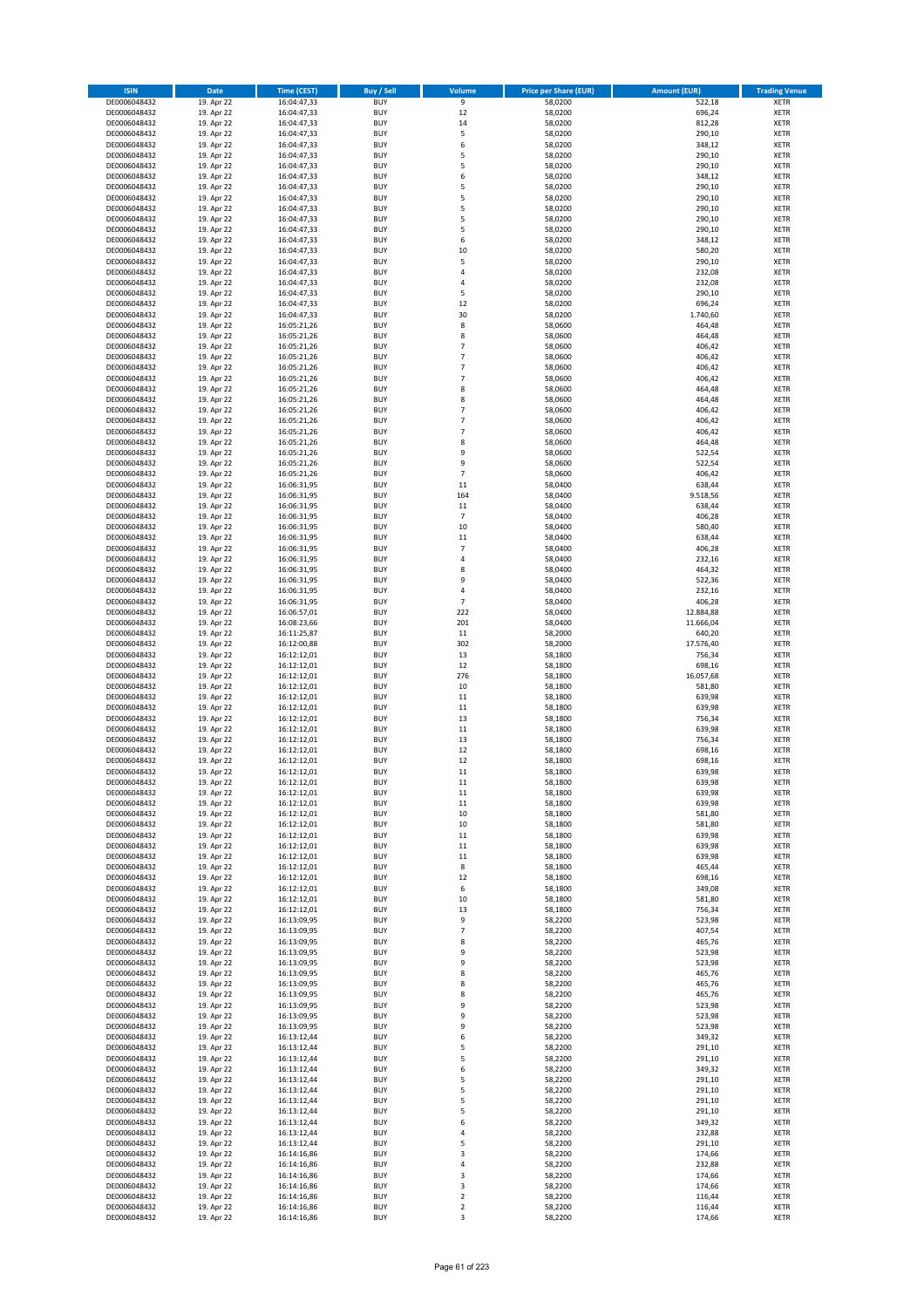| <b>ISIN</b>                  | <b>Date</b>              | <b>Time (CEST)</b>         | <b>Buy / Sell</b>        | Volume                        | <b>Price per Share (EUR)</b> | Amount (EUR)     | <b>Trading Venue</b>       |
|------------------------------|--------------------------|----------------------------|--------------------------|-------------------------------|------------------------------|------------------|----------------------------|
| DE0006048432                 | 19. Apr 22               | 16:14:16,86                | <b>BUY</b>               | 3                             | 58,2200                      | 174,66           | <b>XETR</b>                |
| DE0006048432                 | 19. Apr 22               | 16:14:16,86                | <b>BUY</b>               | 3                             | 58,2200                      | 174,66           | <b>XETR</b>                |
| DE0006048432                 | 19. Apr 22               | 16:14:16,86                | <b>BUY</b>               | 4                             | 58,2200                      | 232,88           | <b>XETR</b>                |
| DE0006048432                 | 19. Apr 22               | 16:14:16,86                | <b>BUY</b>               | 4                             | 58,2200                      | 232,88           | <b>XETR</b>                |
| DE0006048432                 | 19. Apr 22               | 16:14:30,78                | <b>BUY</b>               | 9                             | 58,2600                      | 524,34           | <b>XETR</b>                |
| DE0006048432                 | 19. Apr 22               | 16:14:30,78                | <b>BUY</b>               | 9                             | 58,2600                      | 524,34           | <b>XETR</b>                |
| DE0006048432                 | 19. Apr 22               | 16:14:30,78                | <b>BUY</b>               | 3                             | 58,2600                      | 174,78           | <b>XETR</b>                |
| DE0006048432                 | 19. Apr 22               | 16:14:30,78                | <b>BUY</b>               | 10                            | 58,2600                      | 582,60           | <b>XETR</b>                |
| DE0006048432                 | 19. Apr 22               | 16:14:30,78                | BUY                      | 9                             | 58,2600                      | 524,34           | <b>XETR</b>                |
| DE0006048432                 | 19. Apr 22               | 16:14:30,78                | <b>BUY</b>               | 193                           | 58,2600                      | 11.244,18        | <b>XETR</b>                |
| DE0006048432                 | 19. Apr 22               | 16:14:30,78                | <b>BUY</b>               | 3                             | 58,2600                      | 174,78           | <b>XETR</b>                |
| DE0006048432                 | 19. Apr 22               | 16:14:30,78                | <b>BUY</b>               | 3                             | 58,2600                      | 174,78           | <b>XETR</b>                |
| DE0006048432                 | 19. Apr 22               | 16:14:30,78                | <b>BUY</b>               | $\overline{a}$<br>9           | 58,2600                      | 233,04           | <b>XETR</b>                |
| DE0006048432                 | 19. Apr 22<br>19. Apr 22 | 16:14:30,78                | <b>BUY</b><br><b>BUY</b> | 9                             | 58,2600                      | 524,34<br>524,34 | <b>XETR</b><br><b>XETR</b> |
| DE0006048432<br>DE0006048432 | 19. Apr 22               | 16:14:30,78<br>16:14:30,78 | BUY                      | 10                            | 58,2600<br>58,2600           | 582,60           | <b>XETR</b>                |
| DE0006048432                 | 19. Apr 22               | 16:14:30,78                | <b>BUY</b>               | 3                             | 58,2600                      | 174,78           | <b>XETR</b>                |
| DE0006048432                 | 19. Apr 22               | 16:14:30,78                | <b>BUY</b>               | 3                             | 58,2600                      | 174,78           | <b>XETR</b>                |
| DE0006048432                 | 19. Apr 22               | 16:14:30,78                | <b>BUY</b>               | 4                             | 58,2600                      | 233,04           | <b>XETR</b>                |
| DE0006048432                 | 19. Apr 22               | 16:14:30,78                | <b>BUY</b>               | $\overline{\mathbf{3}}$       | 58,2600                      | 174,78           | <b>XETR</b>                |
| DE0006048432                 | 19. Apr 22               | 16:14:30,78                | <b>BUY</b>               | $11\,$                        | 58,2600                      | 640,86           | <b>XETR</b>                |
| DE0006048432                 | 19. Apr 22               | 16:14:30,78                | <b>BUY</b>               | 10                            | 58,2600                      | 582,60           | <b>XETR</b>                |
| DE0006048432                 | 19. Apr 22               | 16:14:30,78                | <b>BUY</b>               | 9                             | 58,2600                      | 524,34           | <b>XETR</b>                |
| DE0006048432                 | 19. Apr 22               | 16:14:30,78                | <b>BUY</b>               | 3                             | 58,2600                      | 174,78           | <b>XETR</b>                |
| DE0006048432                 | 19. Apr 22               | 16:14:30,78                | <b>BUY</b>               | 3                             | 58,2600                      | 174,78           | <b>XETR</b>                |
| DE0006048432                 | 19. Apr 22               | 16:14:30,78                | <b>BUY</b>               | $\overline{7}$                | 58,2600                      | 407,82           | <b>XETR</b>                |
| DE0006048432                 | 19. Apr 22               | 16:14:30,78                | <b>BUY</b>               | 9                             | 58,2600                      | 524,34           | <b>XETR</b>                |
| DE0006048432                 | 19. Apr 22               | 16:14:30,78                | <b>BUY</b>               | 10                            | 58,2600                      | 582,60           | <b>XETR</b>                |
| DE0006048432                 | 19. Apr 22               | 16:14:30,78                | <b>BUY</b>               | $\overline{7}$                | 58,2600                      | 407,82           | <b>XETR</b>                |
| DE0006048432                 | 19. Apr 22               | 16:14:30,78                | <b>BUY</b>               | $\overline{\mathbf{2}}$       | 58,2600                      | 116,52           | <b>XETR</b>                |
| DE0006048432                 | 19. Apr 22               | 16:15:26,03                | <b>BUY</b>               | $\overline{7}$                | 58,2400                      | 407,68           | <b>XETR</b>                |
| DE0006048432                 | 19. Apr 22               | 16:15:26,03                | <b>BUY</b>               | 5                             | 58,2400                      | 291,20           | <b>XETR</b>                |
| DE0006048432                 | 19. Apr 22               | 16:15:26,03                | <b>BUY</b>               | 6<br>6                        | 58,2400                      | 349,44           | <b>XETR</b>                |
| DE0006048432                 | 19. Apr 22               | 16:15:26,03                | <b>BUY</b>               | 5                             | 58,2400                      | 349,44           | <b>XETR</b>                |
| DE0006048432<br>DE0006048432 | 19. Apr 22<br>19. Apr 22 | 16:15:26,03<br>16:15:26,03 | <b>BUY</b><br><b>BUY</b> | 6                             | 58,2400<br>58,2400           | 291,20<br>349,44 | <b>XETR</b><br><b>XETR</b> |
| DE0006048432                 | 19. Apr 22               | 16:15:26,03                | <b>BUY</b>               | 6                             | 58,2400                      | 349,44           | <b>XETR</b>                |
| DE0006048432                 | 19. Apr 22               | 16:15:26,03                | <b>BUY</b>               | $\overline{7}$                | 58,2400                      | 407,68           | <b>XETR</b>                |
| DE0006048432                 | 19. Apr 22               | 16:15:26,03                | <b>BUY</b>               | 5                             | 58,2400                      | 291,20           | <b>XETR</b>                |
| DE0006048432                 | 19. Apr 22               | 16:15:26,03                | <b>BUY</b>               | 5                             | 58,2400                      | 291,20           | <b>XETR</b>                |
| DE0006048432                 | 19. Apr 22               | 16:15:26,03                | <b>BUY</b>               | 5                             | 58,2400                      | 291,20           | <b>XETR</b>                |
| DE0006048432                 | 19. Apr 22               | 16:15:26,03                | <b>BUY</b>               | 5                             | 58,2400                      | 291,20           | <b>XETR</b>                |
| DE0006048432                 | 19. Apr 22               | 16:15:26,03                | <b>BUY</b>               | 6                             | 58,2400                      | 349,44           | <b>XETR</b>                |
| DE0006048432                 | 19. Apr 22               | 16:15:26,03                | <b>BUY</b>               | 5                             | 58,2400                      | 291,20           | <b>XETR</b>                |
| DE0006048432                 | 19. Apr 22               | 16:15:26,13                | <b>BUY</b>               | $\overline{a}$                | 58,2400                      | 232,96           | <b>XETR</b>                |
| DE0006048432                 | 19. Apr 22               | 16:15:46,18                | <b>BUY</b>               | $\overline{3}$                | 58,2200                      | 174,66           | <b>XETR</b>                |
| DE0006048432                 | 19. Apr 22               | 16:15:46,18                | <b>BUY</b>               | $\overline{2}$                | 58,2200                      | 116,44           | <b>XETR</b>                |
| DE0006048432                 | 19. Apr 22               | 16:15:46,18                | <b>BUY</b>               | $\overline{2}$                | 58,2200                      | 116,44           | <b>XETR</b>                |
| DE0006048432                 | 19. Apr 22               | 16:15:46,18                | <b>BUY</b>               | 3                             | 58,2200                      | 174,66           | <b>XETR</b>                |
| DE0006048432                 | 19. Apr 22               | 16:15:46,18                | <b>BUY</b>               | 120                           | 58,2200                      | 6.986,40         | <b>XETR</b>                |
| DE0006048432                 | 19. Apr 22               | 16:15:46,18                | <b>BUY</b>               | 3                             | 58,2200                      | 174,66           | <b>XETR</b>                |
| DE0006048432                 | 19. Apr 22               | 16:15:46,18                | <b>BUY</b>               | $\overline{\mathbf{3}}$       | 58,2200                      | 174,66           | <b>XETR</b>                |
| DE0006048432                 | 19. Apr 22               | 16:15:46,18                | <b>BUY</b><br><b>BUY</b> | $\overline{4}$                | 58,2200                      | 232,88<br>116,44 | <b>XETR</b>                |
| DE0006048432<br>DE0006048432 | 19. Apr 22<br>19. Apr 22 | 16:15:46,18<br>16:15:46,18 | <b>BUY</b>               | $\mathbf 2$<br>$\overline{3}$ | 58,2200<br>58,2200           | 174,66           | <b>XETR</b><br><b>XETR</b> |
| DE0006048432                 | 19. Apr 22               | 16:15:46,18                | <b>BUY</b>               | $\overline{\mathbf{3}}$       | 58,2200                      | 174,66           | <b>XETR</b>                |
| DE0006048432                 | 19. Apr 22               | 16:15:46,18                | <b>BUY</b>               | 3                             | 58,2200                      | 174,66           | <b>XETR</b>                |
| DE0006048432                 | 19. Apr 22               | 16:15:46,57                | <b>BUY</b>               | $\mathbf 2$                   | 58,2200                      | 116,44           | <b>XETR</b>                |
| DE0006048432                 | 19. Apr 22               | 16:15:49,98                | <b>BUY</b>               | 151                           | 58,2200                      | 8.791,22         | <b>XETR</b>                |
| DE0006048432                 | 19. Apr 22               | 16:15:49,98                | <b>BUY</b>               | $\mathbf 2$                   | 58,2200                      | 116,44           | <b>XETR</b>                |
| DE0006048432                 | 19. Apr 22               | 16:15:49,98                | <b>BUY</b>               | $\mathbf 2$                   | 58,2200                      | 116,44           | <b>XETR</b>                |
| DE0006048432                 | 19. Apr 22               | 16:15:49,98                | BUY                      | $\overline{2}$                | 58,2200                      | 116,44           | <b>XETR</b>                |
| DE0006048432                 | 19. Apr 22               | 16:15:49,98                | BUY                      | $\mathbf 2$                   | 58,2200                      | 116,44           | <b>XETR</b>                |
| DE0006048432                 | 19. Apr 22               | 16:15:49,98                | <b>BUY</b>               | $\overline{2}$                | 58,2200                      | 116,44           | <b>XETR</b>                |
| DE0006048432                 | 19. Apr 22               | 16:15:49,98                | <b>BUY</b>               | 2                             | 58,2200                      | 116,44           | <b>XETR</b>                |
| DE0006048432                 | 19. Apr 22               | 16:15:49,98                | <b>BUY</b>               | $\mathbf 2$                   | 58,2200                      | 116,44           | <b>XETR</b>                |
| DE0006048432                 | 19. Apr 22               | 16:15:49,98                | <b>BUY</b>               | $\mathbf 2$                   | 58,2200                      | 116,44           | <b>XETR</b>                |
| DE0006048432                 | 19. Apr 22               | 16:15:49,98                | <b>BUY</b>               | 4                             | 58,2200                      | 232,88           | <b>XETR</b>                |
| DE0006048432                 | 19. Apr 22               | 16:15:49,98                | <b>BUY</b>               | $\overline{2}$                | 58,2200                      | 116,44           | <b>XETR</b>                |
| DE0006048432                 | 19. Apr 22               | 16:16:36,65                | <b>BUY</b>               | 6                             | 58,2400                      | 349,44           | <b>XETR</b>                |
| DE0006048432                 | 19. Apr 22               | 16:16:36,65                | <b>BUY</b>               | 4                             | 58,2400                      | 232,96           | <b>XETR</b>                |
| DE0006048432                 | 19. Apr 22               | 16:16:36,65                | <b>BUY</b>               | 82                            | 58,2400                      | 4.775,68         | <b>XETR</b>                |
| DE0006048432                 | 19. Apr 22               | 16:16:36,65<br>16:16:36,65 | <b>BUY</b>               | 5                             | 58,2400                      | 291,20           | <b>XETR</b>                |
| DE0006048432                 | 19. Apr 22               |                            | <b>BUY</b>               | $\mathbf 2$                   | 58,2400                      | 116,48           | <b>XETR</b>                |
| DE0006048432<br>DE0006048432 | 19. Apr 22<br>19. Apr 22 | 16:16:36,65<br>16:16:36,65 | <b>BUY</b><br><b>BUY</b> | 6<br>4                        | 58,2400<br>58,2400           | 349,44<br>232,96 | <b>XETR</b><br><b>XETR</b> |
| DE0006048432                 | 19. Apr 22               | 16:16:36,65                | <b>BUY</b>               | 6                             | 58,2400                      | 349,44           | <b>XETR</b>                |
| DE0006048432                 | 19. Apr 22               | 16:16:36,65                | <b>BUY</b>               | 4                             | 58,2400                      | 232,96           | <b>XETR</b>                |
| DE0006048432                 | 19. Apr 22               | 16:16:37,21                | <b>BUY</b>               | 6                             | 58,2400                      | 349,44           | <b>XETR</b>                |
| DE0006048432                 | 19. Apr 22               | 16:16:37,21                | <b>BUY</b>               | $\overline{a}$                | 58,2400                      | 232,96           | <b>XETR</b>                |
| DE0006048432                 | 19. Apr 22               | 16:16:37,21                | <b>BUY</b>               | 4                             | 58,2400                      | 232,96           | <b>XETR</b>                |
| DE0006048432                 | 19. Apr 22               | 16:16:37,21                | <b>BUY</b>               | $\overline{3}$                | 58,2400                      | 174,72           | <b>XETR</b>                |
| DE0006048432                 | 19. Apr 22               | 16:18:55,87                | <b>BUY</b>               | 4                             | 58,2400                      | 232,96           | <b>XETR</b>                |
| DE0006048432                 | 19. Apr 22               | 16:18:55,87                | <b>BUY</b>               | $\overline{7}$                | 58,2400                      | 407,68           | <b>XETR</b>                |
| DE0006048432                 | 19. Apr 22               | 16:18:55,87                | <b>BUY</b>               | 7                             | 58,2400                      | 407,68           | <b>XETR</b>                |
| DE0006048432                 | 19. Apr 22               | 16:19:41,29                | <b>BUY</b>               | 3                             | 58,2400                      | 174,72           | <b>XETR</b>                |
| DE0006048432                 | 19. Apr 22               | 16:19:41,29                | <b>BUY</b>               | 6                             | 58,2400                      | 349,44           | <b>XETR</b>                |
| DE0006048432                 | 19. Apr 22               | 16:19:41,29                | <b>BUY</b>               | $\mathbf 2$                   | 58,2400                      | 116,48           | <b>XETR</b>                |
| DE0006048432                 | 19. Apr 22               | 16:19:41,29                | <b>BUY</b>               | 3                             | 58,2400                      | 174,72           | <b>XETR</b>                |
| DE0006048432                 | 19. Apr 22               | 16:19:41,29                | <b>BUY</b>               | 4                             | 58,2400                      | 232,96           | <b>XETR</b>                |
| DE0006048432                 | 19. Apr 22               | 16:19:41,29                | <b>BUY</b>               | $\overline{3}$                | 58,2400                      | 174,72           | <b>XETR</b>                |
| DE0006048432                 | 19. Apr 22               | 16:19:41,29                | <b>BUY</b>               | 5                             | 58,2400                      | 291,20           | <b>XETR</b>                |
| DE0006048432                 | 19. Apr 22               | 16:19:41,29                | <b>BUY</b>               | 3                             | 58,2400                      | 174,72           | <b>XETR</b>                |
| DE0006048432                 | 19. Apr 22               | 16:19:41,29                | <b>BUY</b>               | 4                             | 58,2400                      | 232,96           | <b>XETR</b>                |
| DE0006048432                 | 19. Apr 22               | 16:19:41,29                | <b>BUY</b><br><b>BUY</b> | $\mathbf 2$                   | 58,2400                      | 116,48           | <b>XETR</b>                |
| DE0006048432<br>DE0006048432 | 19. Apr 22<br>19. Apr 22 | 16:19:41,29<br>16:19:41,29 | <b>BUY</b>               | 4<br>3                        | 58,2400<br>58,2400           | 232,96<br>174,72 | <b>XETR</b><br><b>XETR</b> |
| DE0006048432                 | 19. Apr 22               | 16:19:41,29                | <b>BUY</b>               | 5                             | 58,2400                      | 291,20           | <b>XETR</b>                |
| DE0006048432                 | 19. Apr 22               | 16:19:41,29                | <b>BUY</b>               | $\mathbf 2$                   | 58,2400                      | 116,48           | <b>XETR</b>                |
| DE0006048432                 | 19. Apr 22               | 16:19:41,29                | <b>BUY</b>               | 3                             | 58,2400                      | 174,72           | <b>XETR</b>                |
| DE0006048432                 | 19. Apr 22               | 16:19:41,29                | <b>BUY</b>               | 3                             | 58,2400                      | 174,72           | <b>XETR</b>                |
| DE0006048432                 | 19. Apr 22               | 16:19:41,29                | <b>BUY</b>               | 3                             | 58,2400                      | 174,72           | <b>XETR</b>                |
| DE0006048432                 | 19. Apr 22               | 16:19:41,29                | <b>BUY</b>               | 5                             | 58,2400                      | 291,20           | <b>XETR</b>                |
| DE0006048432                 | 19. Apr 22               | 16:19:41,29                | <b>BUY</b>               | 3                             | 58,2400                      | 174,72           | <b>XETR</b>                |
| DE0006048432                 | 19. Apr 22               | 16:19:41,29                | <b>BUY</b>               | 51                            | 58,2400                      | 2.970,24         | <b>XETR</b>                |
| DE0006048432                 | 19. Apr 22               | 16:19:49,53                | <b>BUY</b>               | 2                             | 58,2200                      | 116,44           | <b>XETR</b>                |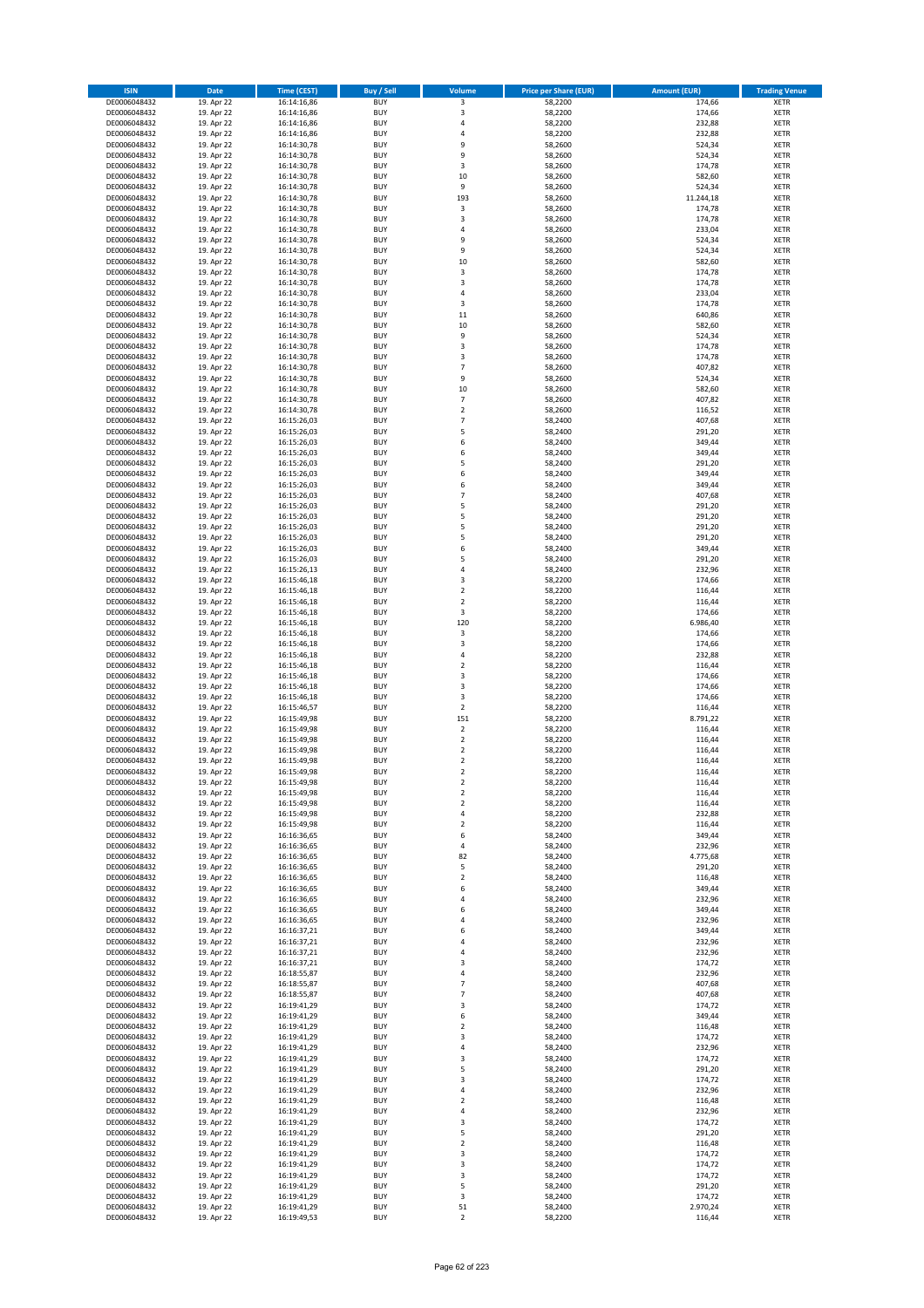| <b>ISIN</b>                  | <b>Date</b>              | <b>Time (CEST)</b>         | <b>Buy / Sell</b>        | <b>Volume</b>                | <b>Price per Share (EUR)</b> | <b>Amount (EUR)</b> | <b>Trading Venue</b>       |
|------------------------------|--------------------------|----------------------------|--------------------------|------------------------------|------------------------------|---------------------|----------------------------|
| DE0006048432                 | 19. Apr 22               | 16:19:49,53                | <b>BUY</b>               | $\overline{2}$               | 58,2200                      | 116,44              | <b>XETR</b>                |
| DE0006048432                 | 19. Apr 22               | 16:19:49,53                | <b>BUY</b>               | $\mathbf 2$                  | 58,2200                      | 116,44              | <b>XETR</b>                |
| DE0006048432                 | 19. Apr 22               | 16:19:49,53                | <b>BUY</b>               | $\overline{2}$               | 58,2200                      | 116,44              | <b>XETR</b>                |
| DE0006048432<br>DE0006048432 | 19. Apr 22<br>19. Apr 22 | 16:19:49,53<br>16:19:49,53 | <b>BUY</b><br><b>BUY</b> | $\mathbf 2$<br>$\mathbf 2$   | 58,2200<br>58,2200           | 116,44<br>116,44    | <b>XETR</b><br><b>XETR</b> |
| DE0006048432                 | 19. Apr 22               | 16:19:49,53                | <b>BUY</b>               | 3                            | 58,2200                      | 174,66              | <b>XETR</b>                |
| DE0006048432                 | 19. Apr 22               | 16:19:49,53                | <b>BUY</b>               | $\mathbf 2$                  | 58,2200                      | 116,44              | <b>XETR</b>                |
| DE0006048432                 | 19. Apr 22               | 16:19:49,53                | <b>BUY</b>               | 3                            | 58,2200                      | 174,66              | <b>XETR</b>                |
| DE0006048432                 | 19. Apr 22               | 16:19:49,53                | <b>BUY</b>               | $\overline{2}$               | 58,2200                      | 116,44              | <b>XETR</b>                |
| DE0006048432                 | 19. Apr 22               | 16:19:49,53                | <b>BUY</b>               | 238                          | 58,2200                      | 13.856,36           | <b>XETR</b>                |
| DE0006048432                 | 19. Apr 22               | 16:19:49,54                | <b>BUY</b>               | 13                           | 58,2200                      | 756,86              | <b>XETR</b>                |
| DE0006048432<br>DE0006048432 | 19. Apr 22<br>19. Apr 22 | 16:19:49,54<br>16:19:49,55 | <b>BUY</b><br><b>BUY</b> | 4<br>$\mathbf 2$             | 58,2200<br>58,2200           | 232,88<br>116,44    | <b>XETR</b><br><b>XETR</b> |
| DE0006048432                 | 19. Apr 22               | 16:20:16,84                | <b>BUY</b>               | $\overline{\mathbf{c}}$      | 58,2200                      | 116,44              | <b>XETR</b>                |
| DE0006048432                 | 19. Apr 22               | 16:20:16,84                | <b>BUY</b>               | 4                            | 58,2200                      | 232,88              | <b>XETR</b>                |
| DE0006048432                 | 19. Apr 22               | 16:20:16,84                | <b>BUY</b>               | 5                            | 58,2200                      | 291,10              | <b>XETR</b>                |
| DE0006048432                 | 19. Apr 22               | 16:20:16,84                | <b>BUY</b>               | 4                            | 58,2200                      | 232,88              | <b>XETR</b>                |
| DE0006048432                 | 19. Apr 22               | 16:20:16,84                | <b>BUY</b>               | 5                            | 58,2200                      | 291,10              | <b>XETR</b>                |
| DE0006048432                 | 19. Apr 22               | 16:20:16,84                | <b>BUY</b>               | 4                            | 58,2200                      | 232,88              | <b>XETR</b>                |
| DE0006048432                 | 19. Apr 22               | 16:20:16,84                | <b>BUY</b>               | $\mathbf 2$                  | 58,2200                      | 116,44              | <b>XETR</b>                |
| DE0006048432<br>DE0006048432 | 19. Apr 22<br>19. Apr 22 | 16:20:16,84<br>16:20:16,84 | <b>BUY</b><br><b>BUY</b> | 3<br>6                       | 58,2200<br>58,2200           | 174,66<br>349,32    | <b>XETR</b><br><b>XETR</b> |
| DE0006048432                 | 19. Apr 22               | 16:20:16,84                | <b>BUY</b>               | 5                            | 58,2200                      | 291,10              | <b>XETR</b>                |
| DE0006048432                 | 19. Apr 22               | 16:20:16,84                | <b>BUY</b>               | 5                            | 58,2200                      | 291,10              | <b>XETR</b>                |
| DE0006048432                 | 19. Apr 22               | 16:20:16,84                | <b>BUY</b>               | 4                            | 58,2200                      | 232,88              | <b>XETR</b>                |
| DE0006048432                 | 19. Apr 22               | 16:20:16,84                | <b>BUY</b>               | 4                            | 58,2200                      | 232,88              | <b>XETR</b>                |
| DE0006048432                 | 19. Apr 22               | 16:20:16,84                | <b>BUY</b>               | 4                            | 58,2200                      | 232,88              | <b>XETR</b>                |
| DE0006048432                 | 19. Apr 22               | 16:20:16,84                | <b>BUY</b>               | 5                            | 58,2200                      | 291,10              | <b>XETR</b>                |
| DE0006048432<br>DE0006048432 | 19. Apr 22<br>19. Apr 22 | 16:20:56,97<br>16:20:56,97 | <b>BUY</b><br><b>BUY</b> | 3<br>9                       | 58,2000<br>58,2000           | 174,60<br>523,80    | <b>XETR</b><br><b>XETR</b> |
| DE0006048432                 | 19. Apr 22               | 16:20:56,97                | <b>BUY</b>               | 8                            | 58,2000                      | 465,60              | <b>XETR</b>                |
| DE0006048432                 | 19. Apr 22               | 16:20:56,97                | <b>BUY</b>               | 8                            | 58,2000                      | 465,60              | <b>XETR</b>                |
| DE0006048432                 | 19. Apr 22               | 16:20:56,97                | <b>BUY</b>               | 130                          | 58,2000                      | 7.566,00            | <b>XETR</b>                |
| DE0006048432                 | 19. Apr 22               | 16:20:56,97                | <b>BUY</b>               | $\overline{2}$               | 58,2000                      | 116,40              | <b>XETR</b>                |
| DE0006048432                 | 19. Apr 22               | 16:20:56,97                | <b>BUY</b>               | 3                            | 58,2000                      | 174,60              | <b>XETR</b>                |
| DE0006048432                 | 19. Apr 22               | 16:20:56,97                | <b>BUY</b>               | $\mathbf 2$                  | 58,2000                      | 116,40              | <b>XETR</b>                |
| DE0006048432<br>DE0006048432 | 19. Apr 22               | 16:20:56,97                | <b>BUY</b><br><b>BUY</b> | 8<br>8                       | 58,2000                      | 465,60              | <b>XETR</b>                |
| DE0006048432                 | 19. Apr 22<br>19. Apr 22 | 16:20:56,97<br>16:20:56,97 | <b>BUY</b>               | $\overline{7}$               | 58,2000<br>58,2000           | 465,60<br>407,40    | <b>XETR</b><br><b>XETR</b> |
| DE0006048432                 | 19. Apr 22               | 16:20:56,97                | <b>BUY</b>               | $\mathbf 2$                  | 58,2000                      | 116,40              | <b>XETR</b>                |
| DE0006048432                 | 19. Apr 22               | 16:20:56,97                | <b>BUY</b>               | $\overline{\mathbf{c}}$      | 58,2000                      | 116,40              | <b>XETR</b>                |
| DE0006048432                 | 19. Apr 22               | 16:20:56,97                | <b>BUY</b>               | $\mathbf 2$                  | 58,2000                      | 116,40              | <b>XETR</b>                |
| DE0006048432                 | 19. Apr 22               | 16:20:56,97                | <b>BUY</b>               | 8                            | 58,2000                      | 465,60              | <b>XETR</b>                |
| DE0006048432                 | 19. Apr 22               | 16:20:56,97                | <b>BUY</b>               | $\overline{7}$               | 58,2000                      | 407,40              | <b>XETR</b>                |
| DE0006048432                 | 19. Apr 22               | 16:20:56,97                | <b>BUY</b>               | 8                            | 58,2000                      | 465,60              | <b>XETR</b>                |
| DE0006048432                 | 19. Apr 22<br>19. Apr 22 | 16:20:56,97                | <b>BUY</b><br><b>BUY</b> | $\overline{2}$<br>3          | 58,2000<br>58,2000           | 116,40<br>174,60    | <b>XETR</b><br><b>XETR</b> |
| DE0006048432<br>DE0006048432 | 19. Apr 22               | 16:20:56,97<br>16:20:56,97 | <b>BUY</b>               | 5                            | 58,2000                      | 291,00              | <b>XETR</b>                |
| DE0006048432                 | 19. Apr 22               | 16:20:56,97                | <b>BUY</b>               | 5                            | 58,2000                      | 291,00              | <b>XETR</b>                |
| DE0006048432                 | 19. Apr 22               | 16:20:56,97                | <b>BUY</b>               | 8                            | 58,2000                      | 465,60              | <b>XETR</b>                |
| DE0006048432                 | 19. Apr 22               | 16:20:56,97                | <b>BUY</b>               | 8                            | 58,2000                      | 465,60              | <b>XETR</b>                |
| DE0006048432                 | 19. Apr 22               | 16:20:56,97                | <b>BUY</b>               | 4                            | 58,2000                      | 232,80              | <b>XETR</b>                |
| DE0006048432                 | 19. Apr 22               | 16:20:56,97                | <b>BUY</b>               | 4                            | 58,2000                      | 232,80              | <b>XETR</b>                |
| DE0006048432<br>DE0006048432 | 19. Apr 22<br>19. Apr 22 | 16:21:06,88<br>16:21:06,88 | <b>BUY</b><br><b>BUY</b> | $\mathbf 2$<br>5             | 58,2000<br>58,2000           | 116,40<br>291,00    | <b>XETR</b><br><b>XETR</b> |
| DE0006048432                 | 19. Apr 22               | 16:21:06,88                | <b>BUY</b>               | 4                            | 58,2000                      | 232,80              | <b>XETR</b>                |
| DE0006048432                 | 19. Apr 22               | 16:21:06,88                | <b>BUY</b>               | $\overline{\mathbf{c}}$      | 58,2000                      | 116,40              | <b>XETR</b>                |
| DE0006048432                 | 19. Apr 22               | 16:21:06,88                | <b>BUY</b>               | 3                            | 58,2000                      | 174,60              | <b>XETR</b>                |
| DE0006048432                 | 19. Apr 22               | 16:21:06,88                | <b>BUY</b>               | $\mathbf 2$                  | 58,2000                      | 116,40              | <b>XETR</b>                |
| DE0006048432                 | 19. Apr 22               | 16:21:06,88                | <b>BUY</b>               | $\overline{2}$               | 58,2000                      | 116,40              | <b>XETR</b>                |
| DE0006048432                 | 19. Apr 22               | 16:21:06,88                | <b>BUY</b>               | $\mathbf 2$                  | 58,2000                      | 116,40              | <b>XETR</b>                |
| DE0006048432<br>DE0006048432 | 19. Apr 22<br>19. Apr 22 | 16:21:06,88<br>16:21:06,88 | <b>BUY</b><br><b>BUY</b> | 4<br>$\overline{\mathbf{c}}$ | 58,2000<br>58,2000           | 232,80<br>116,40    | <b>XETR</b><br><b>XETR</b> |
| DE0006048432                 | 19. Apr 22               | 16:21:06,88                | <b>BUY</b>               | $\overline{2}$               | 58,2000                      | 116,40              | <b>XETR</b>                |
| DE0006048432                 | 19. Apr 22               | 16:21:06,88                | BUY                      | 4                            | 58,2000                      | 232,80              | <b>XETR</b>                |
| DE0006048432                 | 19. Apr 22               | 16:21:06,88                | <b>BUY</b>               | 4                            | 58,2000                      | 232,80              | <b>XETR</b>                |
| DE0006048432                 | 19. Apr 22               | 16:21:06,88                | <b>BUY</b>               | $\mathbf 2$                  | 58,2000                      | 116,40              | <b>XETR</b>                |
| DE0006048432                 | 19. Apr 22               | 16:21:06,88                | <b>BUY</b>               | 4                            | 58,2000                      | 232,80              | XETR                       |
| DE0006048432                 | 19. Apr 22               | 16:21:06,88                | <b>BUY</b>               | 3                            | 58,2000                      | 174,60              | <b>XETR</b>                |
| DE0006048432<br>DE0006048432 | 19. Apr 22<br>19. Apr 22 | 16:21:06,88<br>16:23:26,75 | <b>BUY</b><br><b>BUY</b> | $\mathbf 2$<br>4             | 58,2000<br>58,2400           | 116,40<br>232,96    | <b>XETR</b><br><b>XETR</b> |
| DE0006048432                 | 19. Apr 22               | 16:23:26,75                | <b>BUY</b>               | 4                            | 58,2400                      | 232,96              | <b>XETR</b>                |
| DE0006048432                 | 19. Apr 22               | 16:23:26,75                | <b>BUY</b>               | 3                            | 58,2400                      | 174,72              | <b>XETR</b>                |
| DE0006048432                 | 19. Apr 22               | 16:23:26,75                | <b>BUY</b>               | 5                            | 58,2400                      | 291,20              | <b>XETR</b>                |
| DE0006048432                 | 19. Apr 22               | 16:23:26,75                | <b>BUY</b>               | 5                            | 58,2400                      | 291,20              | <b>XETR</b>                |
| DE0006048432                 | 19. Apr 22               | 16:23:26,75                | <b>BUY</b>               | 4                            | 58,2400                      | 232,96              | <b>XETR</b>                |
| DE0006048432<br>DE0006048432 | 19. Apr 22<br>19. Apr 22 | 16:23:26,75<br>16:23:26,75 | <b>BUY</b><br><b>BUY</b> | 5<br>6                       | 58,2400<br>58,2400           | 291,20<br>349,44    | <b>XETR</b><br><b>XETR</b> |
| DE0006048432                 | 19. Apr 22               | 16:23:26,77                | <b>BUY</b>               | 3                            | 58,2400                      | 174,72              | <b>XETR</b>                |
| DE0006048432                 | 19. Apr 22               | 16:23:57,95                | <b>BUY</b>               | 4                            | 58,2200                      | 232,88              | <b>XETR</b>                |
| DE0006048432                 | 19. Apr 22               | 16:23:57,95                | <b>BUY</b>               | 3                            | 58,2200                      | 174,66              | <b>XETR</b>                |
| DE0006048432                 | 19. Apr 22               | 16:23:57,95                | <b>BUY</b>               | 3                            | 58,2200                      | 174,66              | <b>XETR</b>                |
| DE0006048432                 | 19. Apr 22               | 16:23:57,95                | <b>BUY</b>               | 166                          | 58,2200                      | 9.664,52            | XETR                       |
| DE0006048432                 | 19. Apr 22               | 16:23:57,95                | <b>BUY</b>               | $\mathbf 2$                  | 58,2200                      | 116,44              | <b>XETR</b>                |
| DE0006048432<br>DE0006048432 | 19. Apr 22<br>19. Apr 22 | 16:23:57,95<br>16:23:57,95 | <b>BUY</b><br><b>BUY</b> | 3<br>3                       | 58,2200<br>58,2200           | 174,66<br>174,66    | <b>XETR</b><br><b>XETR</b> |
| DE0006048432                 | 19. Apr 22               | 16:23:57,95                | <b>BUY</b>               | $\overline{\mathbf{c}}$      | 58,2200                      | 116,44              | <b>XETR</b>                |
| DE0006048432                 | 19. Apr 22               | 16:23:57,95                | <b>BUY</b>               | $\mathbf 2$                  | 58,2200                      | 116,44              | <b>XETR</b>                |
| DE0006048432                 | 19. Apr 22               | 16:23:57,95                | <b>BUY</b>               | 5                            | 58,2200                      | 291,10              | <b>XETR</b>                |
| DE0006048432                 | 19. Apr 22               | 16:23:57,95                | <b>BUY</b>               | $\mathbf 2$                  | 58,2200                      | 116,44              | <b>XETR</b>                |
| DE0006048432                 | 19. Apr 22               | 16:23:57,95                | <b>BUY</b>               | 3                            | 58,2200                      | 174,66              | <b>XETR</b>                |
| DE0006048432<br>DE0006048432 | 19. Apr 22<br>19. Apr 22 | 16:23:57,95<br>16:23:57,95 | <b>BUY</b><br><b>BUY</b> | 6<br>3                       | 58,2200<br>58,2200           | 349,32<br>174,66    | <b>XETR</b><br><b>XETR</b> |
| DE0006048432                 | 19. Apr 22               | 16:23:57,95                | <b>BUY</b>               | $\overline{\mathbf{c}}$      | 58,2200                      | 116,44              | XETR                       |
| DE0006048432                 | 19. Apr 22               | 16:23:57,95                | <b>BUY</b>               | 3                            | 58,2200                      | 174,66              | <b>XETR</b>                |
| DE0006048432                 | 19. Apr 22               | 16:23:57,95                | <b>BUY</b>               | 3                            | 58,2200                      | 174,66              | <b>XETR</b>                |
| DE0006048432                 | 19. Apr 22               | 16:23:57,95                | <b>BUY</b>               | 3                            | 58,2200                      | 174,66              | <b>XETR</b>                |
| DE0006048432                 | 19. Apr 22               | 16:23:57,95                | <b>BUY</b>               | 3                            | 58,2200                      | 174,66              | <b>XETR</b>                |
| DE0006048432                 | 19. Apr 22               | 16:23:57,95                | <b>BUY</b>               | 6                            | 58,2200                      | 349,32              | <b>XETR</b>                |
| DE0006048432<br>DE0006048432 | 19. Apr 22<br>19. Apr 22 | 16:24:55,75<br>16:25:41,70 | <b>BUY</b><br><b>BUY</b> | 373<br>6                     | 58,2400<br>58,2400           | 21.723,52<br>349,44 | <b>XETR</b><br><b>XETR</b> |
| DE0006048432                 | 19. Apr 22               | 16:25:41,70                | <b>BUY</b>               | 3                            | 58,2400                      | 174,72              | XETR                       |
| DE0006048432                 | 19. Apr 22               | 16:25:41,70                | <b>BUY</b>               | 6                            | 58,2400                      | 349,44              | <b>XETR</b>                |
| DE0006048432                 | 19. Apr 22               | 16:25:41,70                | <b>BUY</b>               | 3                            | 58,2400                      | 174,72              | <b>XETR</b>                |
| DE0006048432                 | 19. Apr 22               | 16:25:41,70                | <b>BUY</b>               | 6                            | 58,2400                      | 349,44              | <b>XETR</b>                |
| DE0006048432                 | 19. Apr 22               | 16:25:41,70                | <b>BUY</b>               | $\overline{7}$               | 58,2400                      | 407,68              | XETR                       |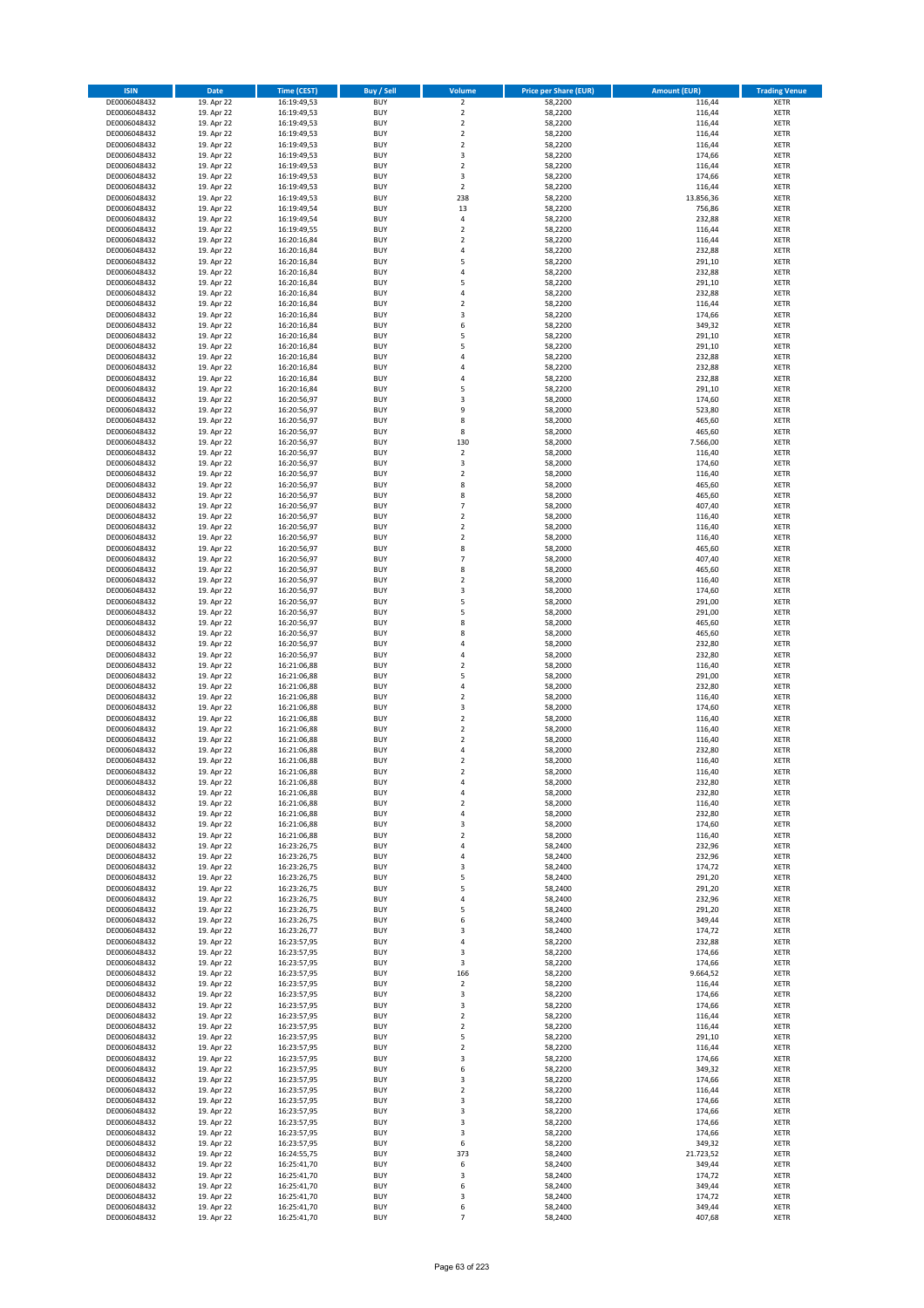| <b>ISIN</b>                  | <b>Date</b>              | <b>Time (CEST)</b>         | <b>Buy / Sell</b>        | <b>Volume</b>                | <b>Price per Share (EUR)</b> | <b>Amount (EUR)</b> | <b>Trading Venue</b>       |
|------------------------------|--------------------------|----------------------------|--------------------------|------------------------------|------------------------------|---------------------|----------------------------|
| DE0006048432                 | 19. Apr 22               | 16:25:41,70                | <b>BUY</b>               | 4                            | 58,2400                      | 232,96              | <b>XETR</b>                |
| DE0006048432                 | 19. Apr 22               | 16:25:41,70                | <b>BUY</b>               | 5                            | 58,2400                      | 291,20              | <b>XETR</b>                |
| DE0006048432                 | 19. Apr 22               | 16:25:41,70                | <b>BUY</b>               | 5                            | 58,2400                      | 291,20              | <b>XETR</b>                |
| DE0006048432                 | 19. Apr 22               | 16:25:41,70                | <b>BUY</b>               | 6                            | 58,2400                      | 349,44              | <b>XETR</b>                |
| DE0006048432<br>DE0006048432 | 19. Apr 22<br>19. Apr 22 | 16:25:41,72<br>16:25:41,72 | <b>BUY</b><br><b>BUY</b> | 3<br>3                       | 58,2400<br>58,2400           | 174,72<br>174,72    | <b>XETR</b><br><b>XETR</b> |
| DE0006048432                 | 19. Apr 22               | 16:25:47,26                | <b>BUY</b>               | 3                            | 58,2200                      | 174,66              | <b>XETR</b>                |
| DE0006048432                 | 19. Apr 22               | 16:25:47,26                | <b>BUY</b>               | 5                            | 58,2200                      | 291,10              | <b>XETR</b>                |
| DE0006048432                 | 19. Apr 22               | 16:25:47,26                | <b>BUY</b>               | 5                            | 58,2200                      | 291,10              | <b>XETR</b>                |
| DE0006048432                 | 19. Apr 22               | 16:25:47,26                | <b>BUY</b>               | 6                            | 58,2200                      | 349,32              | <b>XETR</b>                |
| DE0006048432                 | 19. Apr 22               | 16:25:47,26                | <b>BUY</b>               | 3                            | 58,2200                      | 174,66              | <b>XETR</b>                |
| DE0006048432                 | 19. Apr 22               | 16:25:47,26                | <b>BUY</b>               | $\overline{\mathbf{c}}$      | 58,2200                      | 116,44              | <b>XETR</b><br><b>XETR</b> |
| DE0006048432<br>DE0006048432 | 19. Apr 22<br>19. Apr 22 | 16:25:47,26<br>16:25:47,26 | <b>BUY</b><br><b>BUY</b> | 6<br>4                       | 58,2200<br>58,2200           | 349,32<br>232,88    | <b>XETR</b>                |
| DE0006048432                 | 19. Apr 22               | 16:25:47,26                | <b>BUY</b>               | 4                            | 58,2200                      | 232,88              | <b>XETR</b>                |
| DE0006048432                 | 19. Apr 22               | 16:25:47,26                | <b>BUY</b>               | 4                            | 58,2200                      | 232,88              | <b>XETR</b>                |
| DE0006048432                 | 19. Apr 22               | 16:26:46,88                | <b>BUY</b>               | 310                          | 58,2600                      | 18.060,60           | <b>XETR</b>                |
| DE0006048432                 | 19. Apr 22               | 16:28:29,37                | <b>BUY</b>               | 6                            | 58,2400                      | 349,44              | <b>XETR</b>                |
| DE0006048432                 | 19. Apr 22               | 16:28:29,37                | <b>BUY</b>               | 5                            | 58,2400                      | 291,20              | <b>XETR</b>                |
| DE0006048432<br>DE0006048432 | 19. Apr 22<br>19. Apr 22 | 16:28:29,37<br>16:28:29,37 | <b>BUY</b><br><b>BUY</b> | 5<br>5                       | 58,2400<br>58,2400           | 291,20<br>291,20    | <b>XETR</b><br><b>XETR</b> |
| DE0006048432                 | 19. Apr 22               | 16:28:29,37                | <b>BUY</b>               | 6                            | 58,2400                      | 349,44              | <b>XETR</b>                |
| DE0006048432                 | 19. Apr 22               | 16:28:29,37                | <b>BUY</b>               | 3                            | 58,2400                      | 174,72              | <b>XETR</b>                |
| DE0006048432                 | 19. Apr 22               | 16:28:29,37                | <b>BUY</b>               | 5                            | 58,2400                      | 291,20              | <b>XETR</b>                |
| DE0006048432                 | 19. Apr 22               | 16:28:30,56                | <b>BUY</b>               | 4                            | 58,2400                      | 232,96              | <b>XETR</b>                |
| DE0006048432                 | 19. Apr 22               | 16:28:30,56                | <b>BUY</b>               | 5                            | 58,2400                      | 291,20              | <b>XETR</b>                |
| DE0006048432<br>DE0006048432 | 19. Apr 22<br>19. Apr 22 | 16:28:30,59<br>16:29:30,58 | <b>BUY</b><br><b>BUY</b> | $\mathbf 2$<br>6             | 58,2400<br>58,2400           | 116,48<br>349,44    | <b>XETR</b><br><b>XETR</b> |
| DE0006048432                 | 19. Apr 22               | 16:29:30,58                | <b>BUY</b>               | 3                            | 58,2400                      | 174,72              | <b>XETR</b>                |
| DE0006048432                 | 19. Apr 22               | 16:29:30,58                | <b>BUY</b>               | 5                            | 58,2400                      | 291,20              | <b>XETR</b>                |
| DE0006048432                 | 19. Apr 22               | 16:29:30,58                | <b>BUY</b>               | 4                            | 58,2400                      | 232,96              | <b>XETR</b>                |
| DE0006048432                 | 19. Apr 22               | 16:29:30,58                | <b>BUY</b>               | 5                            | 58,2400                      | 291,20              | <b>XETR</b>                |
| DE0006048432                 | 19. Apr 22               | 16:29:32,52                | <b>BUY</b>               | 3                            | 58,2400                      | 174,72              | <b>XETR</b>                |
| DE0006048432                 | 19. Apr 22               | 16:29:32,52                | <b>BUY</b>               | $\mathbf 2$                  | 58,2400                      | 116,48              | <b>XETR</b>                |
| DE0006048432<br>DE0006048432 | 19. Apr 22<br>19. Apr 22 | 16:29:32,52<br>16:29:32,52 | <b>BUY</b><br><b>BUY</b> | 3<br>$\overline{\mathbf{c}}$ | 58,2400<br>58,2400           | 174,72<br>116,48    | <b>XETR</b><br><b>XETR</b> |
| DE0006048432                 | 19. Apr 22               | 16:29:32,52                | <b>BUY</b>               | 3                            | 58,2400                      | 174,72              | <b>XETR</b>                |
| DE0006048432                 | 19. Apr 22               | 16:30:14,01                | <b>BUY</b>               | 400                          | 58,3000                      | 23.320,00           | <b>XETR</b>                |
| DE0006048432                 | 19. Apr 22               | 16:30:15,31                | <b>BUY</b>               | $\mathbf 2$                  | 58,2800                      | 116,56              | <b>XETR</b>                |
| DE0006048432                 | 19. Apr 22               | 16:30:15,31                | <b>BUY</b>               | 10                           | 58,2800                      | 582,80              | <b>XETR</b>                |
| DE0006048432                 | 19. Apr 22               | 16:30:15,31                | <b>BUY</b>               | 3                            | 58,2800                      | 174,84              | <b>XETR</b>                |
| DE0006048432                 | 19. Apr 22<br>19. Apr 22 | 16:30:15,31                | <b>BUY</b><br><b>BUY</b> | 12<br>9                      | 58,2800<br>58,2800           | 699,36<br>524,52    | <b>XETR</b><br><b>XETR</b> |
| DE0006048432<br>DE0006048432 | 19. Apr 22               | 16:30:15,31<br>16:30:15,31 | <b>BUY</b>               | 9                            | 58,2800                      | 524,52              | <b>XETR</b>                |
| DE0006048432                 | 19. Apr 22               | 16:30:15,31                | <b>BUY</b>               | 11                           | 58,2800                      | 641,08              | <b>XETR</b>                |
| DE0006048432                 | 19. Apr 22               | 16:30:15,31                | <b>BUY</b>               | $\overline{2}$               | 58,2800                      | 116,56              | <b>XETR</b>                |
| DE0006048432                 | 19. Apr 22               | 16:30:15,31                | <b>BUY</b>               | $\overline{7}$               | 58,2800                      | 407,96              | <b>XETR</b>                |
| DE0006048432                 | 19. Apr 22               | 16:30:15,31                | <b>BUY</b>               | 9                            | 58,2800                      | 524,52              | <b>XETR</b>                |
| DE0006048432<br>DE0006048432 | 19. Apr 22<br>19. Apr 22 | 16:30:15,31                | <b>BUY</b><br><b>BUY</b> | 3<br>10                      | 58,2800<br>58,2800           | 174,84<br>582,80    | <b>XETR</b><br><b>XETR</b> |
| DE0006048432                 | 19. Apr 22               | 16:30:15,31<br>16:30:15,31 | <b>BUY</b>               | $\overline{7}$               | 58,2800                      | 407,96              | <b>XETR</b>                |
| DE0006048432                 | 19. Apr 22               | 16:30:15,31                | <b>BUY</b>               | 8                            | 58,2800                      | 466,24              | <b>XETR</b>                |
| DE0006048432                 | 19. Apr 22               | 16:30:15,31                | <b>BUY</b>               | 10                           | 58,2800                      | 582,80              | <b>XETR</b>                |
| DE0006048432                 | 19. Apr 22               | 16:30:15,31                | <b>BUY</b>               | 13                           | 58,2800                      | 757,64              | <b>XETR</b>                |
| DE0006048432                 | 19. Apr 22               | 16:30:15,31                | <b>BUY</b>               | 10                           | 58,2800                      | 582,80              | <b>XETR</b>                |
| DE0006048432                 | 19. Apr 22               | 16:30:15,31                | <b>BUY</b>               | 11                           | 58,2800                      | 641,08              | <b>XETR</b>                |
| DE0006048432<br>DE0006048432 | 19. Apr 22<br>19. Apr 22 | 16:30:15,31<br>16:30:15,31 | <b>BUY</b><br><b>BUY</b> | 10<br>4                      | 58,2800<br>58,2800           | 582,80<br>233,12    | <b>XETR</b><br><b>XETR</b> |
| DE0006048432                 | 19. Apr 22               | 16:30:16,96                | <b>BUY</b>               | $\overline{7}$               | 58,2800                      | 407,96              | <b>XETR</b>                |
| DE0006048432                 | 19. Apr 22               | 16:30:16,96                | <b>BUY</b>               | 194                          | 58,2800                      | 11.306,32           | <b>XETR</b>                |
| DE0006048432                 | 19. Apr 22               | 16:30:16,96                | <b>BUY</b>               | 4                            | 58,2800                      | 233,12              | <b>XETR</b>                |
| DE0006048432                 | 19. Apr 22               | 16:30:16,96                | <b>BUY</b>               | 5                            | 58,2800                      | 291,40              | <b>XETR</b>                |
| DE0006048432                 | 19. Apr 22               | 16:30:16,96                | <b>BUY</b>               | 4                            | 58,2800                      | 233,12              | <b>XETR</b>                |
| DE0006048432<br>DE0006048432 | 19. Apr 22<br>19. Apr 22 | 16:30:16,96<br>16:30:16,96 | <b>BUY</b><br>BUY        | 6<br>2                       | 58,2800<br>58,2800           | 349,68<br>116,56    | <b>XETR</b><br><b>XETR</b> |
| DE0006048432                 | 19. Apr 22               | 16:30:16,96                | <b>BUY</b>               | $\mathbf 2$                  | 58,2800                      | 116,56              | <b>XETR</b>                |
| DE0006048432                 | 19. Apr 22               | 16:30:16,96                | <b>BUY</b>               | 6                            | 58,2800                      | 349,68              | <b>XETR</b>                |
| DE0006048432                 | 19. Apr 22               | 16:30:16,96                | <b>BUY</b>               | 6                            | 58,2800                      | 349,68              | <b>XETR</b>                |
| DE0006048432                 | 19. Apr 22               | 16:30:16,96                | <b>BUY</b>               | $\overline{7}$               | 58,2800                      | 407,96              | <b>XETR</b>                |
| DE0006048432                 | 19. Apr 22               | 16:30:16,96                | <b>BUY</b>               | 6                            | 58,2800                      | 349,68              | <b>XETR</b>                |
| DE0006048432<br>DE0006048432 | 19. Apr 22<br>19. Apr 22 | 16:30:16,96                | <b>BUY</b><br><b>BUY</b> | 6<br>5                       | 58,2800<br>58,2800           | 349,68<br>291,40    | <b>XETR</b><br><b>XETR</b> |
| DE0006048432                 | 19. Apr 22               | 16:30:16,97<br>16:30:19,70 | <b>BUY</b>               | $\overline{7}$               | 58,2600                      | 407,82              | <b>XETR</b>                |
| DE0006048432                 | 19. Apr 22               | 16:30:19,70                | <b>BUY</b>               | 5                            | 58,2600                      | 291,30              | <b>XETR</b>                |
| DE0006048432                 | 19. Apr 22               | 16:30:19,70                | <b>BUY</b>               | 6                            | 58,2600                      | 349,56              | <b>XETR</b>                |
| DE0006048432                 | 19. Apr 22               | 16:30:19,70                | <b>BUY</b>               | 4                            | 58,2600                      | 233,04              | <b>XETR</b>                |
| DE0006048432                 | 19. Apr 22               | 16:30:19,70                | <b>BUY</b>               | 5                            | 58,2600                      | 291,30              | <b>XETR</b>                |
| DE0006048432<br>DE0006048432 | 19. Apr 22<br>19. Apr 22 | 16:30:19,70<br>16:30:19,70 | <b>BUY</b><br><b>BUY</b> | 4<br>141                     | 58,2600<br>58,2600           | 233,04<br>8.214,66  | <b>XETR</b><br><b>XETR</b> |
| DE0006048432                 | 19. Apr 22               | 16:30:19,70                | <b>BUY</b>               | $\overline{7}$               | 58,2600                      | 407,82              | <b>XETR</b>                |
| DE0006048432                 | 19. Apr 22               | 16:30:19,70                | <b>BUY</b>               | $\overline{7}$               | 58,2600                      | 407,82              | <b>XETR</b>                |
| DE0006048432                 | 19. Apr 22               | 16:30:19,70                | <b>BUY</b>               | 4                            | 58,2600                      | 233,04              | <b>XETR</b>                |
| DE0006048432                 | 19. Apr 22               | 16:30:19,70                | <b>BUY</b>               | 3                            | 58,2600                      | 174,78              | <b>XETR</b>                |
| DE0006048432                 | 19. Apr 22               | 16:30:19,70                | <b>BUY</b>               | 4                            | 58,2600                      | 233,04              | <b>XETR</b>                |
| DE0006048432                 | 19. Apr 22               | 16:30:19,70                | <b>BUY</b>               | 3                            | 58,2600                      | 174,78              | <b>XETR</b>                |
| DE0006048432<br>DE0006048432 | 19. Apr 22<br>19. Apr 22 | 16:30:19,70                | <b>BUY</b><br><b>BUY</b> | 11<br>5                      | 58,2600<br>58,2600           | 640,86<br>291,30    | <b>XETR</b><br><b>XETR</b> |
| DE0006048432                 | 19. Apr 22               | 16:30:19,70<br>16:30:19,70 | <b>BUY</b>               | 6                            | 58,2600                      | 349,56              | <b>XETR</b>                |
| DE0006048432                 | 19. Apr 22               | 16:30:19,70                | <b>BUY</b>               | 4                            | 58,2600                      | 233,04              | <b>XETR</b>                |
| DE0006048432                 | 19. Apr 22               | 16:30:19,70                | <b>BUY</b>               | 4                            | 58,2600                      | 233,04              | <b>XETR</b>                |
| DE0006048432                 | 19. Apr 22               | 16:30:19,70                | <b>BUY</b>               | 10                           | 58,2600                      | 582,60              | <b>XETR</b>                |
| DE0006048432                 | 19. Apr 22               | 16:30:19,70                | <b>BUY</b>               | 6                            | 58,2600                      | 349,56              | <b>XETR</b>                |
| DE0006048432                 | 19. Apr 22               | 16:30:19,70                | <b>BUY</b>               | 3                            | 58,2600                      | 174,78              | <b>XETR</b>                |
| DE0006048432<br>DE0006048432 | 19. Apr 22<br>19. Apr 22 | 16:30:19,72<br>16:31:19,89 | <b>BUY</b><br><b>BUY</b> | 4<br>3                       | 58,2600<br>58,2600           | 233,04<br>174,78    | <b>XETR</b><br><b>XETR</b> |
| DE0006048432                 | 19. Apr 22               | 16:31:19,89                | <b>BUY</b>               | $\mathbf 2$                  | 58,2600                      | 116,52              | <b>XETR</b>                |
| DE0006048432                 | 19. Apr 22               | 16:31:19,89                | <b>BUY</b>               | 103                          | 58,2600                      | 6.000,78            | <b>XETR</b>                |
| DE0006048432                 | 19. Apr 22               | 16:31:19,89                | <b>BUY</b>               | 3                            | 58,2600                      | 174,78              | <b>XETR</b>                |
| DE0006048432                 | 19. Apr 22               | 16:31:19,89                | <b>BUY</b>               | 3                            | 58,2600                      | 174,78              | <b>XETR</b>                |
| DE0006048432                 | 19. Apr 22               | 16:31:19,89                | <b>BUY</b>               | $\mathbf 2$                  | 58,2600                      | 116,52              | <b>XETR</b>                |
| DE0006048432<br>DE0006048432 | 19. Apr 22<br>19. Apr 22 | 16:31:19,89<br>16:31:19,89 | <b>BUY</b><br><b>BUY</b> | 4<br>$\overline{\mathbf{c}}$ | 58,2600<br>58,2600           | 233,04<br>116,52    | <b>XETR</b><br><b>XETR</b> |
| DE0006048432                 | 19. Apr 22               | 16:31:19,89                | <b>BUY</b>               | $\overline{2}$               | 58,2600                      | 116,52              | <b>XETR</b>                |
| DE0006048432                 | 19. Apr 22               | 16:31:19,89                | <b>BUY</b>               | 4                            | 58,2600                      | 233,04              | XETR                       |
| DE0006048432                 | 19. Apr 22               | 16:31:19,89                | <b>BUY</b>               | 3                            | 58,2600                      | 174,78              | <b>XETR</b>                |
| DE0006048432                 | 19. Apr 22               | 16:31:19,89                | <b>BUY</b>               | $\overline{2}$               | 58,2600                      | 116,52              | <b>XETR</b>                |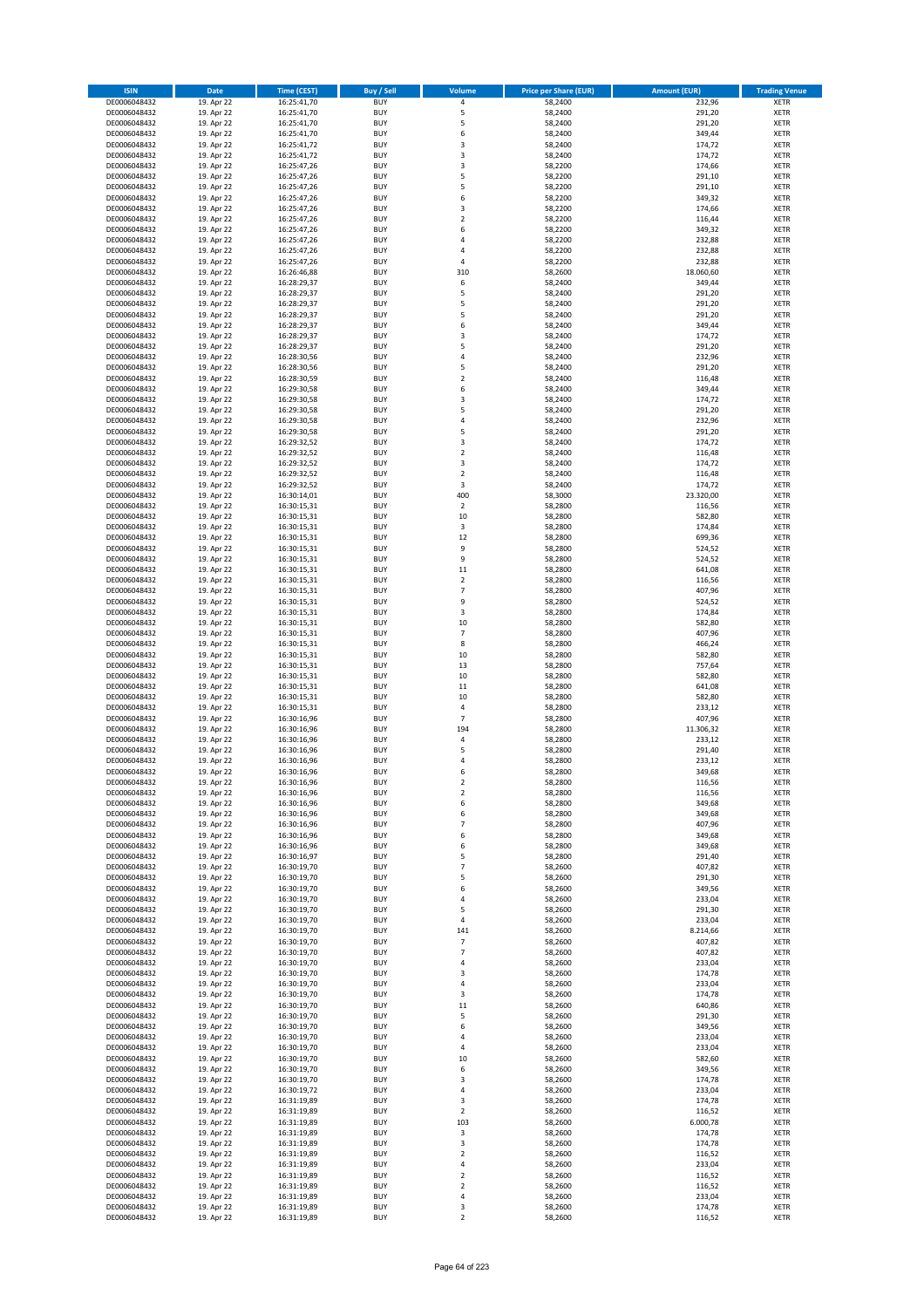| <b>ISIN</b>                  | <b>Date</b>              | <b>Time (CEST)</b>         | <b>Buy / Sell</b>        | Volume                                             | <b>Price per Share (EUR)</b> | <b>Amount (EUR)</b> | <b>Trading Venue</b>       |
|------------------------------|--------------------------|----------------------------|--------------------------|----------------------------------------------------|------------------------------|---------------------|----------------------------|
| DE0006048432                 | 19. Apr 22               | 16:31:19,89                | <b>BUY</b>               | 4                                                  | 58,2600                      | 233,04              | <b>XETR</b>                |
| DE0006048432                 | 19. Apr 22               | 16:31:19,89                | <b>BUY</b>               | $\mathbf 2$                                        | 58,2600                      | 116,52              | <b>XETR</b>                |
| DE0006048432                 | 19. Apr 22               | 16:31:19,89                | <b>BUY</b>               | 4                                                  | 58,2600                      | 233,04              | <b>XETR</b>                |
| DE0006048432                 | 19. Apr 22               | 16:31:19,89                | <b>BUY</b>               | $\mathbf 2$                                        | 58,2600                      | 116,52              | <b>XETR</b>                |
| DE0006048432<br>DE0006048432 | 19. Apr 22<br>19. Apr 22 | 16:31:19,89<br>16:31:19,89 | <b>BUY</b><br><b>BUY</b> | 4<br>6                                             | 58,2600<br>58,2600           | 233,04<br>349,56    | <b>XETR</b><br><b>XETR</b> |
| DE0006048432                 | 19. Apr 22               | 16:31:19,89                | <b>BUY</b>               | $\overline{\mathbf{3}}$                            | 58,2600                      | 174,78              | <b>XETR</b>                |
| DE0006048432                 | 19. Apr 22               | 16:31:19,89                | <b>BUY</b>               | 5                                                  | 58,2600                      | 291,30              | <b>XETR</b>                |
| DE0006048432                 | 19. Apr 22               | 16:31:19,89                | BUY                      | 3                                                  | 58,2600                      | 174,78              | <b>XETR</b>                |
| DE0006048432                 | 19. Apr 22               | 16:31:19,89                | <b>BUY</b>               | $\overline{2}$                                     | 58,2600                      | 116,52              | <b>XETR</b>                |
| DE0006048432                 | 19. Apr 22               | 16:31:19,91                | <b>BUY</b>               | $\mathbf 2$                                        | 58,2600                      | 116,52              | <b>XETR</b>                |
| DE0006048432                 | 19. Apr 22               | 16:31:19,91                | <b>BUY</b>               | 3<br>72                                            | 58,2600                      | 174,78              | <b>XETR</b>                |
| DE0006048432<br>DE0006048432 | 19. Apr 22<br>19. Apr 22 | 16:31:27,83<br>16:31:27,83 | <b>BUY</b><br><b>BUY</b> | $\overline{2}$                                     | 58,2600<br>58,2600           | 4.194,72<br>116,52  | <b>XETR</b><br><b>XETR</b> |
| DE0006048432                 | 19. Apr 22               | 16:31:27,83                | <b>BUY</b>               | $\overline{2}$                                     | 58,2600                      | 116,52              | <b>XETR</b>                |
| DE0006048432                 | 19. Apr 22               | 16:31:27,83                | BUY                      | $\overline{2}$                                     | 58,2600                      | 116,52              | <b>XETR</b>                |
| DE0006048432                 | 19. Apr 22               | 16:31:27,83                | <b>BUY</b>               | $\overline{2}$                                     | 58,2600                      | 116,52              | <b>XETR</b>                |
| DE0006048432                 | 19. Apr 22               | 16:31:27,83                | <b>BUY</b>               | $\overline{2}$                                     | 58,2600                      | 116,52              | <b>XETR</b>                |
| DE0006048432                 | 19. Apr 22               | 16:31:27,83                | <b>BUY</b>               | $\overline{2}$                                     | 58,2600                      | 116,52              | <b>XETR</b>                |
| DE0006048432<br>DE0006048432 | 19. Apr 22<br>19. Apr 22 | 16:31:27,83<br>16:31:27,83 | <b>BUY</b><br><b>BUY</b> | $\overline{2}$<br>$\overline{2}$                   | 58,2600<br>58,2600           | 116,52<br>116,52    | <b>XETR</b><br><b>XETR</b> |
| DE0006048432                 | 19. Apr 22               | 16:31:27,83                | <b>BUY</b>               | 4                                                  | 58,2600                      | 233,04              | <b>XETR</b>                |
| DE0006048432                 | 19. Apr 22               | 16:31:27,83                | <b>BUY</b>               | $\overline{2}$                                     | 58,2600                      | 116,52              | <b>XETR</b>                |
| DE0006048432                 | 19. Apr 22               | 16:31:27,83                | <b>BUY</b>               | $\overline{2}$                                     | 58,2600                      | 116,52              | <b>XETR</b>                |
| DE0006048432                 | 19. Apr 22               | 16:31:27,83                | <b>BUY</b>               | 3                                                  | 58,2600                      | 174,78              | <b>XETR</b>                |
| DE0006048432                 | 19. Apr 22               | 16:31:27,83                | <b>BUY</b>               | $\mathbf 2$                                        | 58,2600                      | 116,52              | <b>XETR</b>                |
| DE0006048432                 | 19. Apr 22               | 16:31:27,83                | <b>BUY</b><br><b>BUY</b> | $\mathbf 2$<br>$\overline{\mathbf{3}}$             | 58,2600                      | 116,52              | <b>XETR</b><br><b>XETR</b> |
| DE0006048432<br>DE0006048432 | 19. Apr 22<br>19. Apr 22 | 16:31:27,83<br>16:31:27,83 | <b>BUY</b>               | $\mathbf 2$                                        | 58,2600<br>58,2600           | 174,78<br>116,52    | <b>XETR</b>                |
| DE0006048432                 | 19. Apr 22               | 16:31:27,83                | <b>BUY</b>               | $\overline{2}$                                     | 58,2600                      | 116,52              | <b>XETR</b>                |
| DE0006048432                 | 19. Apr 22               | 16:31:27,83                | <b>BUY</b>               | $\mathbf 2$                                        | 58,2600                      | 116,52              | <b>XETR</b>                |
| DE0006048432                 | 19. Apr 22               | 16:31:27,83                | <b>BUY</b>               | 4                                                  | 58,2600                      | 233,04              | <b>XETR</b>                |
| DE0006048432                 | 19. Apr 22               | 16:31:27,83                | <b>BUY</b>               | $\mathbf 2$                                        | 58,2600                      | 116,52              | <b>XETR</b>                |
| DE0006048432                 | 19. Apr 22               | 16:31:27,83                | <b>BUY</b>               | $\overline{2}$                                     | 58,2600                      | 116,52              | <b>XETR</b>                |
| DE0006048432<br>DE0006048432 | 19. Apr 22<br>19. Apr 22 | 16:34:07,66<br>16:34:07,66 | <b>BUY</b><br><b>BUY</b> | $\overline{\mathbf{3}}$<br>4                       | 58,2600<br>58,2600           | 174,78<br>233,04    | <b>XETR</b><br><b>XETR</b> |
| DE0006048432                 | 19. Apr 22               | 16:34:07,66                | <b>BUY</b>               | 4                                                  | 58,2600                      | 233,04              | <b>XETR</b>                |
| DE0006048432                 | 19. Apr 22               | 16:34:07,66                | <b>BUY</b>               | 181                                                | 58,2600                      | 10.545,06           | <b>XETR</b>                |
| DE0006048432                 | 19. Apr 22               | 16:34:07,66                | <b>BUY</b>               | 3                                                  | 58,2600                      | 174,78              | <b>XETR</b>                |
| DE0006048432                 | 19. Apr 22               | 16:34:07,66                | <b>BUY</b>               | 4                                                  | 58,2600                      | 233,04              | <b>XETR</b>                |
| DE0006048432                 | 19. Apr 22               | 16:34:07,66                | <b>BUY</b>               | $\overline{a}$                                     | 58,2600                      | 233,04              | <b>XETR</b>                |
| DE0006048432                 | 19. Apr 22               | 16:34:07,66                | <b>BUY</b><br><b>BUY</b> | $\overline{\mathbf{3}}$<br>$\overline{\mathbf{3}}$ | 58,2600                      | 174,78<br>174,78    | <b>XETR</b>                |
| DE0006048432<br>DE0006048432 | 19. Apr 22<br>19. Apr 22 | 16:34:07,66<br>16:34:07,66 | <b>BUY</b>               | $\overline{\mathbf{3}}$                            | 58,2600<br>58,2600           | 174,78              | <b>XETR</b><br><b>XETR</b> |
| DE0006048432                 | 19. Apr 22               | 16:34:07,66                | <b>BUY</b>               | 5                                                  | 58,2600                      | 291,30              | <b>XETR</b>                |
| DE0006048432                 | 19. Apr 22               | 16:34:07,66                | <b>BUY</b>               | 4                                                  | 58,2600                      | 233,04              | <b>XETR</b>                |
| DE0006048432                 | 19. Apr 22               | 16:34:07,66                | <b>BUY</b>               | $\overline{\mathbf{3}}$                            | 58,2600                      | 174,78              | <b>XETR</b>                |
| DE0006048432                 | 19. Apr 22               | 16:34:07,66                | <b>BUY</b>               | $\overline{a}$                                     | 58,2600                      | 233,04              | <b>XETR</b>                |
| DE0006048432<br>DE0006048432 | 19. Apr 22               | 16:34:07,66                | <b>BUY</b><br><b>BUY</b> | $\overline{\mathbf{3}}$<br>$\overline{a}$          | 58,2600<br>58,2600           | 174,78<br>233,04    | <b>XETR</b><br><b>XETR</b> |
| DE0006048432                 | 19. Apr 22<br>19. Apr 22 | 16:34:07,66<br>16:34:07,66 | <b>BUY</b>               | 6                                                  | 58,2600                      | 349,56              | <b>XETR</b>                |
| DE0006048432                 | 19. Apr 22               | 16:34:07,66                | <b>BUY</b>               | 6                                                  | 58,2600                      | 349,56              | <b>XETR</b>                |
| DE0006048432                 | 19. Apr 22               | 16:34:07,66                | <b>BUY</b>               | $\overline{a}$                                     | 58,2600                      | 233,04              | <b>XETR</b>                |
| DE0006048432                 | 19. Apr 22               | 16:34:07,66                | <b>BUY</b>               | $\overline{4}$                                     | 58,2600                      | 233,04              | <b>XETR</b>                |
| DE0006048432                 | 19. Apr 22               | 16:34:07,70                | <b>BUY</b>               | $\overline{\mathbf{3}}$                            | 58,2600                      | 174,78              | <b>XETR</b>                |
| DE0006048432                 | 19. Apr 22               | 16:34:07,70                | <b>BUY</b>               | $\overline{3}$                                     | 58,2600                      | 174,78              | <b>XETR</b>                |
| DE0006048432<br>DE0006048432 | 19. Apr 22<br>19. Apr 22 | 16:34:07,70<br>16:34:47,96 | <b>BUY</b><br><b>BUY</b> | $\overline{3}$<br>$\overline{\mathbf{3}}$          | 58,2600<br>58,3200           | 174,78<br>174,96    | <b>XETR</b><br><b>XETR</b> |
| DE0006048432                 | 19. Apr 22               | 16:34:47,96                | <b>BUY</b>               | $\overline{2}$                                     | 58,3200                      | 116,64              | <b>XETR</b>                |
| DE0006048432                 | 19. Apr 22               | 16:34:47,96                | <b>BUY</b>               | 3                                                  | 58,3200                      | 174,96              | <b>XETR</b>                |
| DE0006048432                 | 19. Apr 22               | 16:34:47,96                | <b>BUY</b>               | 148                                                | 58,3400                      | 8.634,32            | <b>XETR</b>                |
| DE0006048432                 | 19. Apr 22               | 16:34:47,96                | BUY                      | 6                                                  | 58,3400                      | 350,04              | <b>XETR</b>                |
| DE0006048432                 | 19. Apr 22               | 16:34:47,96                | BUY                      | $\mathbf 2$                                        | 58,3400                      | 116,68              | <b>XETR</b>                |
| DE0006048432<br>DE0006048432 | 19. Apr 22<br>19. Apr 22 | 16:34:47,96<br>16:34:47,96 | <b>BUY</b><br>BUY        | $\overline{2}$<br>2                                | 58,3400<br>58,3400           | 116,68              | <b>XETR</b><br><b>XETR</b> |
| DE0006048432                 | 19. Apr 22               | 16:34:47,96                | <b>BUY</b>               | 3                                                  | 58,3400                      | 116,68<br>175,02    | <b>XETR</b>                |
| DE0006048432                 | 19. Apr 22               | 16:34:47,96                | <b>BUY</b>               | 3                                                  | 58,3400                      | 175,02              | <b>XETR</b>                |
| DE0006048432                 | 19. Apr 22               | 16:34:47,96                | <b>BUY</b>               | 3                                                  | 58,3200                      | 174,96              | <b>XETR</b>                |
| DE0006048432                 | 19. Apr 22               | 16:34:47,96                | <b>BUY</b>               | 3                                                  | 58,3200                      | 174,96              | <b>XETR</b>                |
| DE0006048432                 | 19. Apr 22               | 16:34:47,96                | <b>BUY</b>               | $\mathbf 2$                                        | 58,3200                      | 116,64              | <b>XETR</b>                |
| DE0006048432<br>DE0006048432 | 19. Apr 22<br>19. Apr 22 | 16:34:47,96<br>16:34:47,96 | <b>BUY</b><br><b>BUY</b> | 2<br>$\overline{\mathbf{c}}$                       | 58,3200<br>58,3200           | 116,64<br>116,64    | <b>XETR</b>                |
| DE0006048432                 | 19. Apr 22               | 16:34:47,96                | <b>BUY</b>               | $\overline{4}$                                     | 58,3400                      | 233,36              | <b>XETR</b><br><b>XETR</b> |
| DE0006048432                 | 19. Apr 22               | 16:34:47,96                | <b>BUY</b>               | $\mathbf 2$                                        | 58,3400                      | 116,68              | <b>XETR</b>                |
| DE0006048432                 | 19. Apr 22               | 16:34:47,96                | <b>BUY</b>               | 3                                                  | 58,3200                      | 174,96              | <b>XETR</b>                |
| DE0006048432                 | 19. Apr 22               | 16:34:47,96                | <b>BUY</b>               | $\overline{\mathbf{2}}$                            | 58,3400                      | 116,68              | <b>XETR</b>                |
| DE0006048432                 | 19. Apr 22               | 16:34:47,96                | <b>BUY</b><br><b>BUY</b> | 4<br>$\overline{\mathbf{3}}$                       | 58,3400                      | 233,36              | <b>XETR</b>                |
| DE0006048432<br>DE0006048432 | 19. Apr 22<br>19. Apr 22 | 16:34:47,96<br>16:34:47,96 | <b>BUY</b>               | $\mathbf 2$                                        | 58,3400<br>58,3400           | 175,02<br>116,68    | <b>XETR</b><br><b>XETR</b> |
| DE0006048432                 | 19. Apr 22               | 16:34:47,96                | <b>BUY</b>               | $\mathbf 2$                                        | 58,3200                      | 116,64              | <b>XETR</b>                |
| DE0006048432                 | 19. Apr 22               | 16:34:47,96                | <b>BUY</b>               | 3                                                  | 58,3200                      | 174,96              | <b>XETR</b>                |
| DE0006048432                 | 19. Apr 22               | 16:34:47,96                | <b>BUY</b>               | $\mathbf 2$                                        | 58,3200                      | 116,64              | <b>XETR</b>                |
| DE0006048432                 | 19. Apr 22               | 16:34:47,96                | <b>BUY</b>               | $\overline{7}$                                     | 58,3400                      | 408,38              | <b>XETR</b>                |
| DE0006048432                 | 19. Apr 22               | 16:34:47,96                | <b>BUY</b>               | 5                                                  | 58,3400                      | 291,70              | <b>XETR</b>                |
| DE0006048432<br>DE0006048432 | 19. Apr 22<br>19. Apr 22 | 16:34:47,98<br>16:35:10,28 | <b>BUY</b><br><b>BUY</b> | $\overline{\mathbf{2}}$<br>2                       | 58,3400<br>58,3400           | 116,68<br>116,68    | <b>XETR</b><br><b>XETR</b> |
| DE0006048432                 | 19. Apr 22               | 16:35:10,28                | <b>BUY</b>               | 84                                                 | 58,3400                      | 4.900,56            | <b>XETR</b>                |
| DE0006048432                 | 19. Apr 22               | 16:35:10,28                | <b>BUY</b>               | $\mathbf 2$                                        | 58,3400                      | 116,68              | <b>XETR</b>                |
| DE0006048432                 | 19. Apr 22               | 16:35:10,28                | <b>BUY</b>               | $\mathbf 2$                                        | 58,3400                      | 116,68              | <b>XETR</b>                |
| DE0006048432                 | 19. Apr 22               | 16:35:10,28                | <b>BUY</b>               | 3                                                  | 58,3400                      | 175,02              | <b>XETR</b>                |
| DE0006048432                 | 19. Apr 22               | 16:35:10,28                | <b>BUY</b>               | $\overline{\mathbf{2}}$                            | 58,3400                      | 116,68              | <b>XETR</b>                |
| DE0006048432                 | 19. Apr 22               | 16:35:10,28                | <b>BUY</b>               | $\overline{\mathbf{2}}$                            | 58,3400                      | 116,68              | <b>XETR</b>                |
| DE0006048432<br>DE0006048432 | 19. Apr 22<br>19. Apr 22 | 16:35:10,28<br>16:35:10,28 | <b>BUY</b><br><b>BUY</b> | 2<br>$\overline{\mathbf{2}}$                       | 58,3400<br>58,3400           | 116,68<br>116,68    | <b>XETR</b><br><b>XETR</b> |
| DE0006048432                 | 19. Apr 22               | 16:35:10,28                | <b>BUY</b>               | $\mathbf 2$                                        | 58,3200                      | 116,64              | <b>XETR</b>                |
| DE0006048432                 | 19. Apr 22               | 16:35:10,28                | <b>BUY</b>               | 3                                                  | 58,3400                      | 175,02              | <b>XETR</b>                |
| DE0006048432                 | 19. Apr 22               | 16:35:10,28                | <b>BUY</b>               | $\mathbf 2$                                        | 58,3400                      | 116,68              | <b>XETR</b>                |
| DE0006048432                 | 19. Apr 22               | 16:35:10,28                | <b>BUY</b>               | $\overline{\mathbf{2}}$                            | 58,3400                      | 116,68              | <b>XETR</b>                |
| DE0006048432                 | 19. Apr 22               | 16:35:10,28                | <b>BUY</b>               | $\mathbf 2$                                        | 58,3400                      | 116,68              | <b>XETR</b>                |
| DE0006048432<br>DE0006048432 | 19. Apr 22<br>19. Apr 22 | 16:35:10,28<br>16:35:10,28 | <b>BUY</b><br><b>BUY</b> | $\mathbf 2$<br>$\overline{\mathbf{2}}$             | 58,3400<br>58,3400           | 116,68<br>116,68    | <b>XETR</b><br><b>XETR</b> |
| DE0006048432                 | 19. Apr 22               | 16:35:10,28                | <b>BUY</b>               | $\mathbf 2$                                        | 58,3400                      | 116,68              | <b>XETR</b>                |
| DE0006048432                 | 19. Apr 22               | 16:35:10,28                | <b>BUY</b>               | 2                                                  | 58,3400                      | 116,68              | <b>XETR</b>                |
| DE0006048432                 | 19. Apr 22               | 16:35:10,28                | <b>BUY</b>               | 2                                                  | 58,3400                      | 116,68              | <b>XETR</b>                |
| DE0006048432                 | 19. Apr 22               | 16:35:10,28                | <b>BUY</b>               | $\mathbf 2$                                        | 58,3400                      | 116,68              | <b>XETR</b>                |
| DE0006048432                 | 19. Apr 22               | 16:35:10,28                | <b>BUY</b>               | $\mathbf 2$                                        | 58,3400                      | 116,68              | <b>XETR</b>                |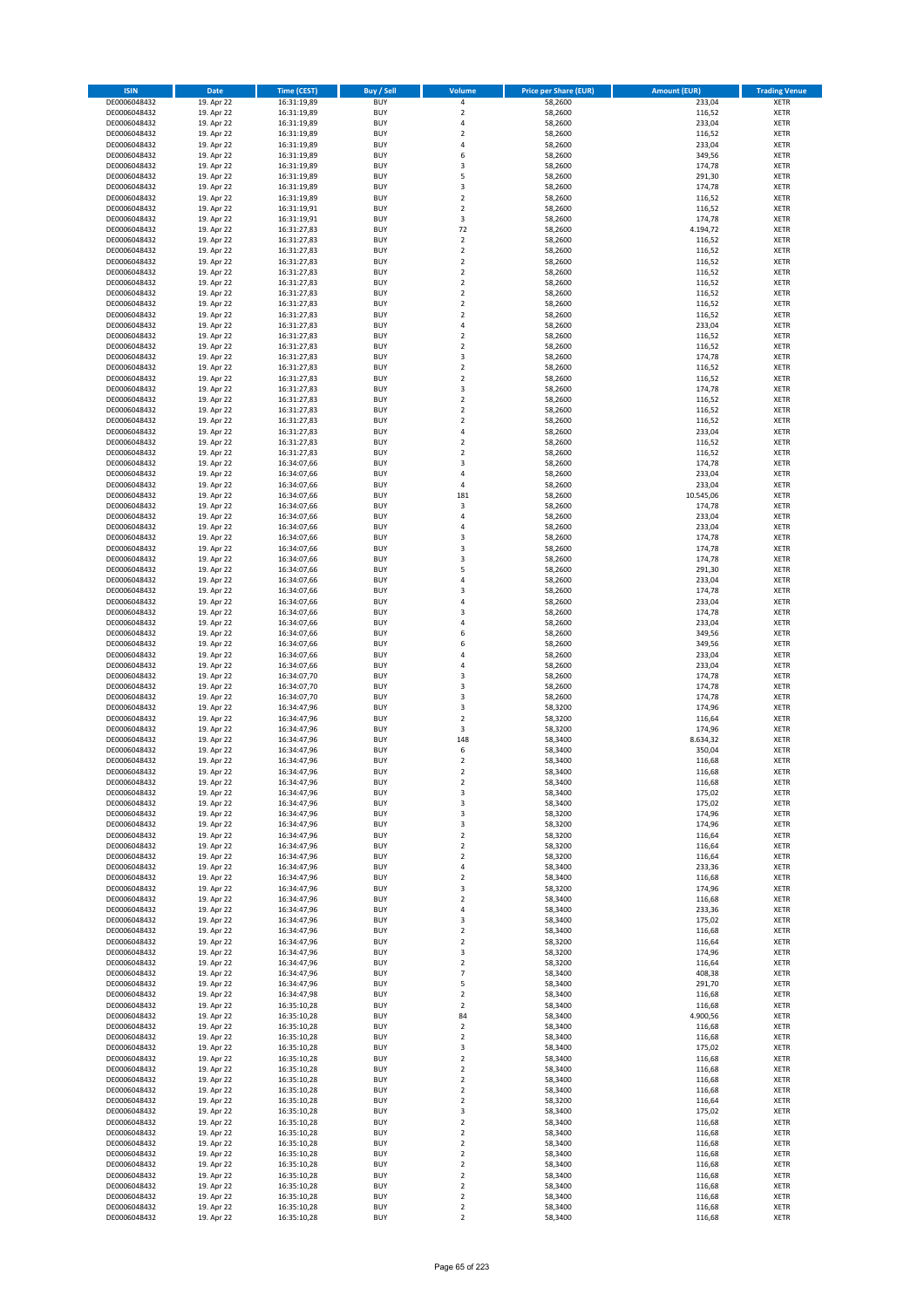| <b>ISIN</b>                  | <b>Date</b>              | <b>Time (CEST)</b>         | <b>Buy / Sell</b>        | Volume                                 | <b>Price per Share (EUR)</b> | <b>Amount (EUR)</b> | <b>Trading Venue</b>       |
|------------------------------|--------------------------|----------------------------|--------------------------|----------------------------------------|------------------------------|---------------------|----------------------------|
| DE0006048432                 | 19. Apr 22               | 16:35:10,28                | <b>BUY</b>               | 4                                      | 58,3400                      | 233,36              | <b>XETR</b>                |
| DE0006048432                 | 19. Apr 22               | 16:35:10,28                | <b>BUY</b>               | 5                                      | 58,3400                      | 291,70              | <b>XETR</b>                |
| DE0006048432                 | 19. Apr 22               | 16:35:10,28                | <b>BUY</b>               | $\overline{2}$                         | 58,3400                      | 116,68              | <b>XETR</b>                |
| DE0006048432                 | 19. Apr 22               | 16:35:10,28                | <b>BUY</b>               | $\mathbf 2$                            | 58,3400                      | 116,68              | <b>XETR</b>                |
| DE0006048432<br>DE0006048432 | 19. Apr 22<br>19. Apr 22 | 16:35:10,29<br>16:35:10,29 | <b>BUY</b><br><b>BUY</b> | $\overline{2}$<br>$\overline{7}$       | 58,3000<br>58,3000           | 116,60<br>408,10    | <b>XETR</b><br><b>XETR</b> |
| DE0006048432                 | 19. Apr 22               | 16:35:10,29                | <b>BUY</b>               | $\overline{2}$                         | 58,3000                      | 116,60              | <b>XETR</b>                |
| DE0006048432                 | 19. Apr 22               | 16:35:10,29                | <b>BUY</b>               | $\overline{2}$                         | 58,3000                      | 116,60              | <b>XETR</b>                |
| DE0006048432                 | 19. Apr 22               | 16:35:10,29                | BUY                      | 6                                      | 58,3000                      | 349,80              | <b>XETR</b>                |
| DE0006048432                 | 19. Apr 22               | 16:35:10,29                | <b>BUY</b>               | $\overline{2}$                         | 58,3000                      | 116,60              | <b>XETR</b>                |
| DE0006048432                 | 19. Apr 22               | 16:35:10,29                | <b>BUY</b>               | $\mathbf 2$                            | 58,3000                      | 116,60              | <b>XETR</b>                |
| DE0006048432                 | 19. Apr 22               | 16:35:10,29                | <b>BUY</b>               | $\overline{2}$                         | 58,3000                      | 116,60              | <b>XETR</b>                |
| DE0006048432<br>DE0006048432 | 19. Apr 22<br>19. Apr 22 | 16:35:10,29<br>16:35:10,29 | <b>BUY</b><br><b>BUY</b> | $\overline{4}$<br>$\overline{2}$       | 58,3000<br>58,3000           | 233,20<br>116,60    | <b>XETR</b><br><b>XETR</b> |
| DE0006048432                 | 19. Apr 22               | 16:35:10,29                | <b>BUY</b>               | $\overline{2}$                         | 58,3000                      | 116,60              | <b>XETR</b>                |
| DE0006048432                 | 19. Apr 22               | 16:35:10,29                | BUY                      | $\overline{a}$                         | 58,3000                      | 233,20              | <b>XETR</b>                |
| DE0006048432                 | 19. Apr 22               | 16:35:10,29                | <b>BUY</b>               | $\overline{2}$                         | 58,3000                      | 116,60              | <b>XETR</b>                |
| DE0006048432                 | 19. Apr 22               | 16:35:10,29                | <b>BUY</b>               | $\overline{2}$                         | 58,3000                      | 116,60              | <b>XETR</b>                |
| DE0006048432                 | 19. Apr 22               | 16:35:10,29                | <b>BUY</b>               | $\overline{\mathbf{3}}$                | 58,3000                      | 174,90              | <b>XETR</b>                |
| DE0006048432<br>DE0006048432 | 19. Apr 22<br>19. Apr 22 | 16:35:10,29<br>16:35:10,29 | <b>BUY</b><br><b>BUY</b> | $\overline{a}$<br>$\overline{2}$       | 58,3000<br>58,3000           | 233,20<br>116,60    | <b>XETR</b><br><b>XETR</b> |
| DE0006048432                 | 19. Apr 22               | 16:35:10,29                | <b>BUY</b>               | 4                                      | 58,3000                      | 233,20              | <b>XETR</b>                |
| DE0006048432                 | 19. Apr 22               | 16:35:10,29                | <b>BUY</b>               | $\overline{2}$                         | 58,3000                      | 116,60              | <b>XETR</b>                |
| DE0006048432                 | 19. Apr 22               | 16:35:10,29                | <b>BUY</b>               | $\overline{2}$                         | 58,3000                      | 116,60              | <b>XETR</b>                |
| DE0006048432                 | 19. Apr 22               | 16:35:10,29                | <b>BUY</b>               | $\mathbf 2$                            | 58,3000                      | 116,60              | <b>XETR</b>                |
| DE0006048432                 | 19. Apr 22               | 16:35:10,29                | <b>BUY</b>               | $\mathbf 2$                            | 58,3000                      | 116,60              | <b>XETR</b>                |
| DE0006048432                 | 19. Apr 22               | 16:35:10,29                | <b>BUY</b><br><b>BUY</b> | $\overline{7}$<br>$\overline{2}$       | 58,3000                      | 408,10              | <b>XETR</b><br><b>XETR</b> |
| DE0006048432<br>DE0006048432 | 19. Apr 22<br>19. Apr 22 | 16:35:10,29<br>16:35:10,29 | <b>BUY</b>               | 6                                      | 58,3000<br>58,3000           | 116,60<br>349,80    | <b>XETR</b>                |
| DE0006048432                 | 19. Apr 22               | 16:35:10,29                | <b>BUY</b>               | 134                                    | 58,3000                      | 7.812,20            | <b>XETR</b>                |
| DE0006048432                 | 19. Apr 22               | 16:35:10,30                | <b>BUY</b>               | $\mathbf 2$                            | 58,3200                      | 116,64              | <b>XETR</b>                |
| DE0006048432                 | 19. Apr 22               | 16:35:13,29                | <b>BUY</b>               | $\mathbf 2$                            | 58,2800                      | 116,56              | <b>XETR</b>                |
| DE0006048432                 | 19. Apr 22               | 16:35:38,05                | <b>BUY</b>               | 63                                     | 58,2800                      | 3.671,64            | <b>XETR</b>                |
| DE0006048432                 | 19. Apr 22               | 16:35:38,05                | <b>BUY</b>               | 3                                      | 58,2800                      | 174,84              | <b>XETR</b>                |
| DE0006048432<br>DE0006048432 | 19. Apr 22<br>19. Apr 22 | 16:35:38,05<br>16:35:38,05 | <b>BUY</b><br><b>BUY</b> | $\overline{4}$<br>$\mathbf 2$          | 58,2800<br>58,2800           | 233,12<br>116,56    | <b>XETR</b><br><b>XETR</b> |
| DE0006048432                 | 19. Apr 22               | 16:35:38,05                | <b>BUY</b>               | $\overline{2}$                         | 58,2800                      | 116,56              | <b>XETR</b>                |
| DE0006048432                 | 19. Apr 22               | 16:35:38,05                | BUY                      | $\mathbf 2$                            | 58,2800                      | 116,56              | <b>XETR</b>                |
| DE0006048432                 | 19. Apr 22               | 16:35:38,05                | <b>BUY</b>               | $\mathbf 2$                            | 58,2800                      | 116,56              | <b>XETR</b>                |
| DE0006048432                 | 19. Apr 22               | 16:35:38,05                | <b>BUY</b>               | 3                                      | 58,2800                      | 174,84              | <b>XETR</b>                |
| DE0006048432                 | 19. Apr 22               | 16:35:38,05                | <b>BUY</b>               | $\overline{\mathbf{2}}$                | 58,2800                      | 116,56              | <b>XETR</b>                |
| DE0006048432                 | 19. Apr 22               | 16:35:38,05                | <b>BUY</b>               | $\overline{2}$                         | 58,2800                      | 116,56              | <b>XETR</b>                |
| DE0006048432<br>DE0006048432 | 19. Apr 22<br>19. Apr 22 | 16:35:38,05<br>16:35:38,05 | <b>BUY</b><br><b>BUY</b> | $\mathbf 2$<br>$\overline{\mathbf{3}}$ | 58,2800<br>58,2800           | 116,56<br>174,84    | <b>XETR</b><br><b>XETR</b> |
| DE0006048432                 | 19. Apr 22               | 16:35:38,05                | <b>BUY</b>               | $\overline{\mathbf{3}}$                | 58,2800                      | 174,84              | <b>XETR</b>                |
| DE0006048432                 | 19. Apr 22               | 16:35:38,07                | <b>BUY</b>               | $\overline{\mathbf{2}}$                | 58,2800                      | 116,56              | <b>XETR</b>                |
| DE0006048432                 | 19. Apr 22               | 16:35:40,26                | <b>BUY</b>               | $\overline{2}$                         | 58,2800                      | 116,56              | <b>XETR</b>                |
| DE0006048432                 | 19. Apr 22               | 16:35:56,65                | <b>BUY</b>               | 3                                      | 58,2800                      | 174,84              | <b>XETR</b>                |
| DE0006048432                 | 19. Apr 22               | 16:35:56,65                | <b>BUY</b><br><b>BUY</b> | 3<br>66                                | 58,2800                      | 174,84              | <b>XETR</b><br><b>XETR</b> |
| DE0006048432<br>DE0006048432 | 19. Apr 22<br>19. Apr 22 | 16:35:56,65<br>16:35:56,65 | <b>BUY</b>               | $\overline{\mathbf{2}}$                | 58,2800<br>58,2800           | 3.846,48<br>116,56  | <b>XETR</b>                |
| DE0006048432                 | 19. Apr 22               | 16:35:56,65                | <b>BUY</b>               | 3                                      | 58,2800                      | 174,84              | <b>XETR</b>                |
| DE0006048432                 | 19. Apr 22               | 16:36:01,32                | <b>BUY</b>               | $\overline{\mathbf{3}}$                | 58,2800                      | 174,84              | <b>XETR</b>                |
| DE0006048432                 | 19. Apr 22               | 16:36:01,32                | <b>BUY</b>               | $\mathbf 2$                            | 58,2800                      | 116,56              | <b>XETR</b>                |
| DE0006048432                 | 19. Apr 22               | 16:36:04,76                | <b>BUY</b>               | $\overline{\mathbf{2}}$                | 58,2800                      | 116,56              | <b>XETR</b>                |
| DE0006048432                 | 19. Apr 22               | 16:36:05,58                | <b>BUY</b>               | 3                                      | 58,2600                      | 174,78              | <b>XETR</b>                |
| DE0006048432<br>DE0006048432 | 19. Apr 22<br>19. Apr 22 | 16:36:05,58<br>16:36:05,58 | <b>BUY</b><br><b>BUY</b> | $\overline{2}$<br>$\overline{2}$       | 58,2600<br>58,2600           | 116,52<br>116,52    | <b>XETR</b><br><b>XETR</b> |
| DE0006048432                 | 19. Apr 22               | 16:36:05,58                | BUY                      | $\overline{2}$                         | 58,2600                      | 116,52              | <b>XETR</b>                |
| DE0006048432                 | 19. Apr 22               | 16:36:05,58                | <b>BUY</b>               | $\overline{2}$                         | 58,2600                      | 116,52              | <b>XETR</b>                |
| DE0006048432                 | 19. Apr 22               | 16:36:05,58                | <b>BUY</b>               | $\mathbf 2$                            | 58,2600                      | 116,52              | <b>XETR</b>                |
| DE0006048432                 | 19. Apr 22               | 16:36:05,58                | BUY                      | $\overline{2}$                         | 58,2600                      | 116,52              | <b>XETR</b>                |
| DE0006048432                 | 19. Apr 22               | 16:36:05,58                | BUY                      | $\mathbf 2$                            | 58,2600                      | 116,52              | <b>XETR</b>                |
| DE0006048432                 | 19. Apr 22<br>19. Apr 22 | 16:36:05,58<br>16:36:05,58 | <b>BUY</b>               | $\overline{2}$                         | 58,2600                      | 116,52              | <b>XETR</b>                |
| DE0006048432<br>DE0006048432 | 19. Apr 22               | 16:36:05,58                | <b>BUY</b><br><b>BUY</b> | 3<br>3                                 | 58,2600<br>58,2600           | 174,78<br>174,78    | <b>XETR</b><br><b>XETR</b> |
| DE0006048432                 | 19. Apr 22               | 16:36:05,58                | <b>BUY</b>               | $\mathbf 2$                            | 58,2600                      | 116,52              | <b>XETR</b>                |
| DE0006048432                 | 19. Apr 22               | 16:36:05,58                | <b>BUY</b>               | 3                                      | 58,2600                      | 174,78              | <b>XETR</b>                |
| DE0006048432                 | 19. Apr 22               | 16:36:05,58                | <b>BUY</b>               | $\overline{2}$                         | 58,2600                      | 116,52              | <b>XETR</b>                |
| DE0006048432                 | 19. Apr 22               | 16:36:10,18                | <b>BUY</b>               | $\mathbf 2$                            | 58,2800                      | 116,56              | <b>XETR</b>                |
| DE0006048432                 | 19. Apr 22               | 16:36:10,18                | <b>BUY</b>               | 4                                      | 58,2800                      | 233,12              | <b>XETR</b>                |
| DE0006048432<br>DE0006048432 | 19. Apr 22<br>19. Apr 22 | 16:36:30,98<br>16:36:30,98 | <b>BUY</b><br><b>BUY</b> | 2<br>69                                | 58,2800<br>58,2800           | 116,56<br>4.021,32  | <b>XETR</b><br><b>XETR</b> |
| DE0006048432                 | 19. Apr 22               | 16:36:30,98                | <b>BUY</b>               | $\mathbf 2$                            | 58,2800                      | 116,56              | <b>XETR</b>                |
| DE0006048432                 | 19. Apr 22               | 16:36:30,98                | <b>BUY</b>               | 2                                      | 58,2800                      | 116,56              | <b>XETR</b>                |
| DE0006048432                 | 19. Apr 22               | 16:36:30,98                | <b>BUY</b>               | 3                                      | 58,2800                      | 174,84              | <b>XETR</b>                |
| DE0006048432                 | 19. Apr 22               | 16:36:30,98                | <b>BUY</b>               | 4                                      | 58,2800                      | 233,12              | <b>XETR</b>                |
| DE0006048432                 | 19. Apr 22               | 16:36:30,98                | <b>BUY</b>               | $\overline{2}$                         | 58,2800                      | 116,56              | <b>XETR</b>                |
| DE0006048432<br>DE0006048432 | 19. Apr 22<br>19. Apr 22 | 16:36:31,77<br>16:36:46,59 | <b>BUY</b><br><b>BUY</b> | 4<br>$\overline{a}$                    | 58,2800<br>58,4000           | 233,12<br>233,60    | <b>XETR</b><br><b>XETR</b> |
| DE0006048432                 | 19. Apr 22               | 16:36:46,59                | <b>BUY</b>               | $\mathbf 2$                            | 58,4000                      | 116,80              | <b>XETR</b>                |
| DE0006048432                 | 19. Apr 22               | 16:36:46,59                | <b>BUY</b>               | 3                                      | 58,4000                      | 175,20              | <b>XETR</b>                |
| DE0006048432                 | 19. Apr 22               | 16:36:46,59                | <b>BUY</b>               | $\mathbf 2$                            | 58,4000                      | 116,80              | <b>XETR</b>                |
| DE0006048432                 | 19. Apr 22               | 16:36:46,59                | <b>BUY</b>               | 4                                      | 58,4000                      | 233,60              | <b>XETR</b>                |
| DE0006048432                 | 19. Apr 22               | 16:36:46,59                | <b>BUY</b>               | 59                                     | 58,4000                      | 3.445,60            | <b>XETR</b>                |
| DE0006048432<br>DE0006048432 | 19. Apr 22<br>19. Apr 22 | 16:36:46,59<br>16:36:46,59 | <b>BUY</b><br><b>BUY</b> | 4<br>$\overline{2}$                    | 58,4000<br>58,4000           | 233,60<br>116,80    | <b>XETR</b><br><b>XETR</b> |
| DE0006048432                 | 19. Apr 22               | 16:36:46,59                | <b>BUY</b>               | 4                                      | 58,4000                      | 233,60              | <b>XETR</b>                |
| DE0006048432                 | 19. Apr 22               | 16:36:46,59                | <b>BUY</b>               | $\mathbf 2$                            | 58,4000                      | 116,80              | <b>XETR</b>                |
| DE0006048432                 | 19. Apr 22               | 16:36:46,59                | <b>BUY</b>               | $\mathbf 2$                            | 58,4000                      | 116,80              | <b>XETR</b>                |
| DE0006048432                 | 19. Apr 22               | 16:36:46,59                | <b>BUY</b>               | $\overline{2}$                         | 58,4000                      | 116,80              | <b>XETR</b>                |
| DE0006048432                 | 19. Apr 22               | 16:36:46,59                | <b>BUY</b>               | 3                                      | 58,4000                      | 175,20              | <b>XETR</b>                |
| DE0006048432<br>DE0006048432 | 19. Apr 22<br>19. Apr 22 | 16:36:46,59<br>16:36:46,59 | <b>BUY</b><br><b>BUY</b> | $\mathbf 2$<br>$\overline{2}$          | 58,4000<br>58,4000           | 116,80<br>116,80    | <b>XETR</b><br><b>XETR</b> |
| DE0006048432                 | 19. Apr 22               | 16:36:46,59                | <b>BUY</b>               | 4                                      | 58,4000                      | 233,60              | <b>XETR</b>                |
| DE0006048432                 | 19. Apr 22               | 16:36:46,59                | <b>BUY</b>               | 3                                      | 58,4000                      | 175,20              | <b>XETR</b>                |
| DE0006048432                 | 19. Apr 22               | 16:36:46,59                | <b>BUY</b>               | 3                                      | 58,4000                      | 175,20              | <b>XETR</b>                |
| DE0006048432                 | 19. Apr 22               | 16:36:46,59                | <b>BUY</b>               | $\overline{2}$                         | 58,4000                      | 116,80              | <b>XETR</b>                |
| DE0006048432                 | 19. Apr 22               | 16:36:46,59                | <b>BUY</b>               | $\mathbf 2$                            | 58,4000                      | 116,80              | <b>XETR</b>                |
| DE0006048432                 | 19. Apr 22               | 16:36:46,61                | <b>BUY</b>               | 3                                      | 58,4000                      | 175,20              | <b>XETR</b>                |
| DE0006048432<br>DE0006048432 | 19. Apr 22<br>19. Apr 22 | 16:36:51,55<br>16:37:06,60 | <b>BUY</b><br><b>BUY</b> | $\overline{2}$<br>$\mathbf 2$          | 58,3800<br>58,3800           | 116,76<br>116,76    | <b>XETR</b><br><b>XETR</b> |
| DE0006048432                 | 19. Apr 22               | 16:37:06,60                | <b>BUY</b>               | 100                                    | 58,3800                      | 5.838,00            | <b>XETR</b>                |
| DE0006048432                 | 19. Apr 22               | 16:38:39,57                | <b>BUY</b>               | $\mathbf 2$                            | 58,3800                      | 116,76              | <b>XETR</b>                |
| DE0006048432                 | 19. Apr 22               | 16:38:39,57                | <b>BUY</b>               | 3                                      | 58,3800                      | 175,14              | <b>XETR</b>                |
| DE0006048432                 | 19. Apr 22               | 16:38:39,57                | <b>BUY</b>               | 95                                     | 58,3800                      | 5.546,10            | <b>XETR</b>                |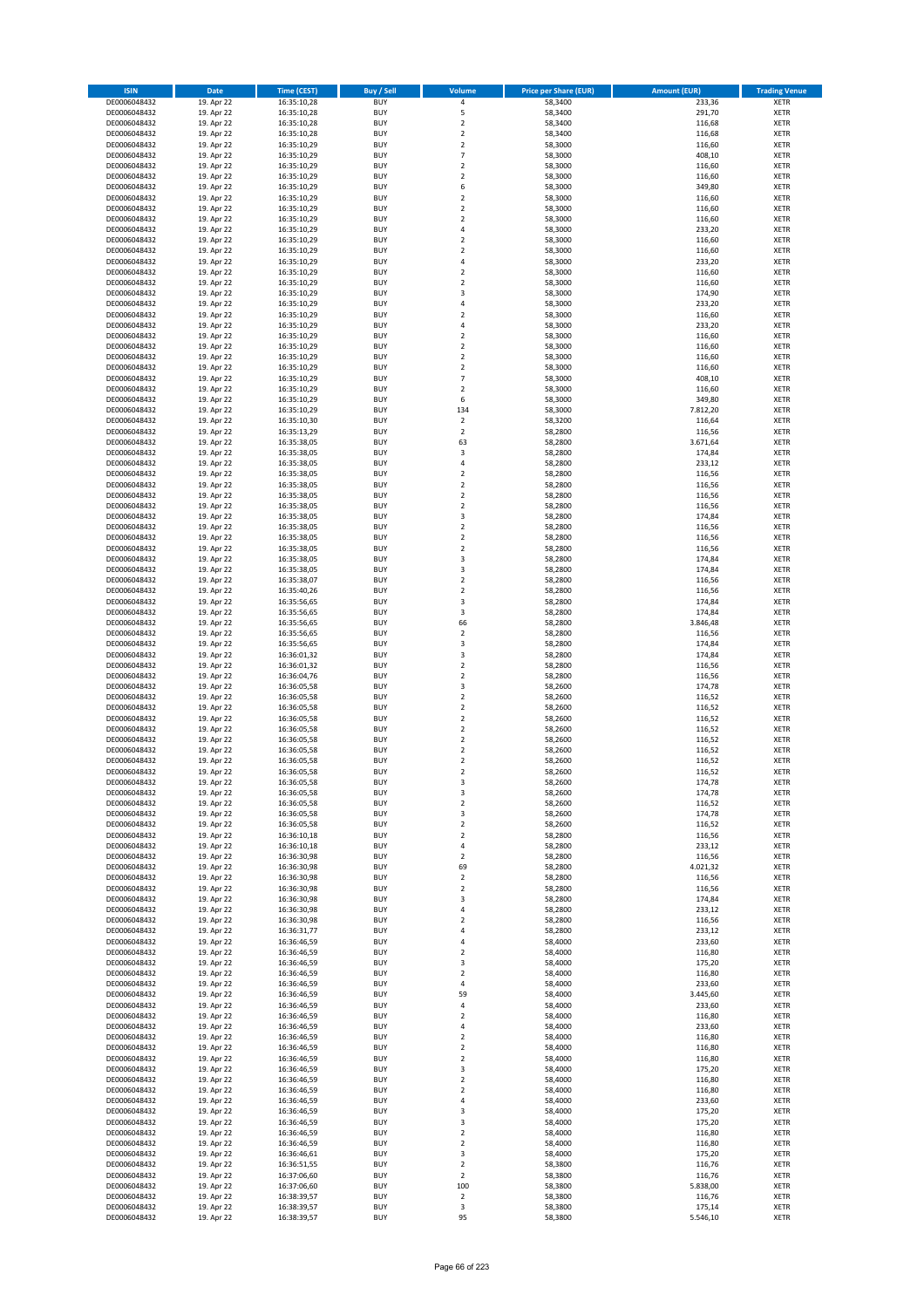| <b>ISIN</b>                  | <b>Date</b>              | <b>Time (CEST)</b>         | <b>Buy / Sell</b>        | <b>Volume</b>                          | <b>Price per Share (EUR)</b> | <b>Amount (EUR)</b> | <b>Trading Venue</b>       |
|------------------------------|--------------------------|----------------------------|--------------------------|----------------------------------------|------------------------------|---------------------|----------------------------|
| DE0006048432                 | 19. Apr 22               | 16:38:39,57                | <b>BUY</b>               | 3                                      | 58,3800                      | 175,14              | <b>XETR</b>                |
| DE0006048432                 | 19. Apr 22               | 16:38:39,57                | <b>BUY</b>               | 3                                      | 58,3800                      | 175,14              | <b>XETR</b>                |
| DE0006048432                 | 19. Apr 22               | 16:38:39,57                | <b>BUY</b>               | 3                                      | 58,3800                      | 175,14              | <b>XETR</b>                |
| DE0006048432<br>DE0006048432 | 19. Apr 22<br>19. Apr 22 | 16:38:39,57<br>16:38:39,57 | <b>BUY</b><br><b>BUY</b> | 3<br>3                                 | 58,3800<br>58,3800           | 175,14<br>175,14    | <b>XETR</b><br><b>XETR</b> |
| DE0006048432                 | 19. Apr 22               | 16:38:39,57                | <b>BUY</b>               | 3                                      | 58,3800                      | 175,14              | <b>XETR</b>                |
| DE0006048432                 | 19. Apr 22               | 16:39:23,24                | <b>BUY</b>               | $\overline{\mathbf{c}}$                | 58,3600                      | 116,72              | <b>XETR</b>                |
| DE0006048432                 | 19. Apr 22               | 16:39:23,24                | <b>BUY</b>               | 3                                      | 58,3600                      | 175,08              | <b>XETR</b>                |
| DE0006048432                 | 19. Apr 22               | 16:39:23,24                | <b>BUY</b>               | 3                                      | 58,3600                      | 175,08              | <b>XETR</b>                |
| DE0006048432                 | 19. Apr 22               | 16:39:23,24                | <b>BUY</b>               | 3                                      | 58,3600                      | 175,08              | <b>XETR</b>                |
| DE0006048432                 | 19. Apr 22               | 16:39:23,24                | <b>BUY</b>               | 3                                      | 58,3600                      | 175,08              | <b>XETR</b>                |
| DE0006048432                 | 19. Apr 22<br>19. Apr 22 | 16:39:23,24                | <b>BUY</b>               | $\overline{\mathbf{c}}$<br>$\mathbf 2$ | 58,3600                      | 116,72              | <b>XETR</b><br><b>XETR</b> |
| DE0006048432<br>DE0006048432 | 19. Apr 22               | 16:39:23,24<br>16:39:23,24 | <b>BUY</b><br><b>BUY</b> | $\overline{\mathbf{c}}$                | 58,3600<br>58,3600           | 116,72<br>116,72    | <b>XETR</b>                |
| DE0006048432                 | 19. Apr 22               | 16:39:23,24                | <b>BUY</b>               | 96                                     | 58,3600                      | 5.602,56            | <b>XETR</b>                |
| DE0006048432                 | 19. Apr 22               | 16:39:23,24                | <b>BUY</b>               | $\mathbf 2$                            | 58,3600                      | 116,72              | <b>XETR</b>                |
| DE0006048432                 | 19. Apr 22               | 16:39:23,24                | <b>BUY</b>               | $\mathbf 2$                            | 58,3600                      | 116,72              | <b>XETR</b>                |
| DE0006048432                 | 19. Apr 22               | 16:39:23,24                | <b>BUY</b>               | 4                                      | 58,3600                      | 233,44              | <b>XETR</b>                |
| DE0006048432                 | 19. Apr 22               | 16:39:23,24                | <b>BUY</b>               | $\overline{\mathbf{c}}$                | 58,3600                      | 116,72              | <b>XETR</b>                |
| DE0006048432                 | 19. Apr 22               | 16:39:23,24                | <b>BUY</b>               | 3                                      | 58,3600                      | 175,08              | <b>XETR</b>                |
| DE0006048432<br>DE0006048432 | 19. Apr 22<br>19. Apr 22 | 16:39:23,24<br>16:39:23,24 | <b>BUY</b><br><b>BUY</b> | 3<br>$\mathbf 2$                       | 58,3600<br>58,3600           | 175,08<br>116,72    | <b>XETR</b><br><b>XETR</b> |
| DE0006048432                 | 19. Apr 22               | 16:39:23,24                | <b>BUY</b>               | $\mathbf 2$                            | 58,3600                      | 116,72              | <b>XETR</b>                |
| DE0006048432                 | 19. Apr 22               | 16:39:23,24                | <b>BUY</b>               | $\mathbf 2$                            | 58,3600                      | 116,72              | <b>XETR</b>                |
| DE0006048432                 | 19. Apr 22               | 16:39:23,24                | <b>BUY</b>               | 3                                      | 58,3600                      | 175,08              | <b>XETR</b>                |
| DE0006048432                 | 19. Apr 22               | 16:39:23,24                | <b>BUY</b>               | $\mathbf 2$                            | 58,3600                      | 116,72              | <b>XETR</b>                |
| DE0006048432                 | 19. Apr 22               | 16:39:23,24                | <b>BUY</b>               | 4                                      | 58,3600                      | 233,44              | <b>XETR</b>                |
| DE0006048432                 | 19. Apr 22               | 16:39:23,24                | <b>BUY</b>               | $\overline{\mathbf{c}}$                | 58,3600                      | 116,72              | <b>XETR</b>                |
| DE0006048432<br>DE0006048432 | 19. Apr 22<br>19. Apr 22 | 16:39:23,24<br>16:39:23,24 | <b>BUY</b><br><b>BUY</b> | $\mathbf 2$<br>3                       | 58,3600<br>58,3600           | 116,72<br>175,08    | <b>XETR</b><br><b>XETR</b> |
| DE0006048432                 | 19. Apr 22               | 16:39:23,24                | <b>BUY</b>               | $\mathbf 2$                            | 58,3600                      | 116,72              | <b>XETR</b>                |
| DE0006048432                 | 19. Apr 22               | 16:41:28,46                | <b>BUY</b>               | $\overline{\mathbf{c}}$                | 58,4800                      | 116,96              | <b>XETR</b>                |
| DE0006048432                 | 19. Apr 22               | 16:41:28,46                | <b>BUY</b>               | 5                                      | 58,4800                      | 292,40              | <b>XETR</b>                |
| DE0006048432                 | 19. Apr 22               | 16:41:28,46                | <b>BUY</b>               | $\mathbf 2$                            | 58,4800                      | 116,96              | <b>XETR</b>                |
| DE0006048432                 | 19. Apr 22               | 16:41:28,46                | <b>BUY</b>               | 3                                      | 58,4800                      | 175,44              | <b>XETR</b>                |
| DE0006048432                 | 19. Apr 22               | 16:41:28,46                | <b>BUY</b>               | 3                                      | 58,4800                      | 175,44              | <b>XETR</b>                |
| DE0006048432<br>DE0006048432 | 19. Apr 22               | 16:41:28,46                | <b>BUY</b><br><b>BUY</b> | 3<br>$\mathbf 2$                       | 58,4800                      | 175,44<br>116,96    | <b>XETR</b>                |
| DE0006048432                 | 19. Apr 22<br>19. Apr 22 | 16:41:28,46<br>16:41:28,46 | <b>BUY</b>               | 4                                      | 58,4800<br>58,4800           | 233,92              | <b>XETR</b><br><b>XETR</b> |
| DE0006048432                 | 19. Apr 22               | 16:41:28,46                | <b>BUY</b>               | $\overline{\mathbf{c}}$                | 58,4800                      | 116,96              | <b>XETR</b>                |
| DE0006048432                 | 19. Apr 22               | 16:41:28,46                | <b>BUY</b>               | 4                                      | 58,4800                      | 233,92              | <b>XETR</b>                |
| DE0006048432                 | 19. Apr 22               | 16:41:28,46                | <b>BUY</b>               | $\mathbf 2$                            | 58,4800                      | 116,96              | <b>XETR</b>                |
| DE0006048432                 | 19. Apr 22               | 16:41:30,92                | <b>BUY</b>               | 3                                      | 58,4800                      | 175,44              | <b>XETR</b>                |
| DE0006048432                 | 19. Apr 22               | 16:41:30,92                | <b>BUY</b>               | $\overline{\mathbf{c}}$                | 58,4800                      | 116,96              | <b>XETR</b>                |
| DE0006048432                 | 19. Apr 22               | 16:41:30,92                | <b>BUY</b>               | $\mathbf 2$                            | 58,4800                      | 116,96              | <b>XETR</b>                |
| DE0006048432                 | 19. Apr 22               | 16:41:30,92                | <b>BUY</b>               | 3                                      | 58,4800                      | 175,44              | <b>XETR</b>                |
| DE0006048432<br>DE0006048432 | 19. Apr 22<br>19. Apr 22 | 16:41:30,92<br>16:41:30,92 | <b>BUY</b><br><b>BUY</b> | 3<br>$\mathbf 2$                       | 58,4800<br>58,4800           | 175,44<br>116,96    | <b>XETR</b><br><b>XETR</b> |
| DE0006048432                 | 19. Apr 22               | 16:41:30,92                | <b>BUY</b>               | 3                                      | 58,4800                      | 175,44              | <b>XETR</b>                |
| DE0006048432                 | 19. Apr 22               | 16:41:30,92                | <b>BUY</b>               | $\overline{\mathbf{c}}$                | 58,4800                      | 116,96              | <b>XETR</b>                |
| DE0006048432                 | 19. Apr 22               | 16:41:30,92                | <b>BUY</b>               | $\overline{\mathbf{c}}$                | 58,4800                      | 116,96              | <b>XETR</b>                |
| DE0006048432                 | 19. Apr 22               | 16:41:30,92                | <b>BUY</b>               | 4                                      | 58,4800                      | 233,92              | <b>XETR</b>                |
| DE0006048432                 | 19. Apr 22               | 16:41:30,92                | <b>BUY</b>               | $\overline{\mathbf{c}}$                | 58,4800                      | 116,96              | <b>XETR</b>                |
| DE0006048432                 | 19. Apr 22               | 16:41:30,92                | <b>BUY</b>               | $\mathbf 2$                            | 58,4800                      | 116,96              | <b>XETR</b>                |
| DE0006048432<br>DE0006048432 | 19. Apr 22<br>19. Apr 22 | 16:41:30,92<br>16:41:30,92 | <b>BUY</b><br><b>BUY</b> | 3<br>4                                 | 58,4800<br>58,4800           | 175,44<br>233,92    | <b>XETR</b><br><b>XETR</b> |
| DE0006048432                 | 19. Apr 22               | 16:41:30,94                | <b>BUY</b>               | $\overline{\mathbf{c}}$                | 58,4800                      | 116,96              | <b>XETR</b>                |
| DE0006048432                 | 19. Apr 22               | 16:41:30,94                | <b>BUY</b>               | $\overline{\mathbf{c}}$                | 58,4800                      | 116,96              | <b>XETR</b>                |
| DE0006048432                 | 19. Apr 22               | 16:41:30,95                | <b>BUY</b>               | 3                                      | 58,4800                      | 175,44              | <b>XETR</b>                |
| DE0006048432                 | 19. Apr 22               | 16:41:39,95                | <b>BUY</b>               | 3                                      | 58,4800                      | 175,44              | <b>XETR</b>                |
| DE0006048432                 | 19. Apr 22               | 16:41:39,95                | <b>BUY</b>               | 3                                      | 58,4800                      | 175,44              | <b>XETR</b>                |
| DE0006048432<br>DE0006048432 | 19. Apr 22               | 16:41:49,71                | <b>BUY</b><br><b>BUY</b> | 3<br>155                               | 58,4600                      | 175,38              | <b>XETR</b><br><b>XETR</b> |
| DE0006048432                 | 19. Apr 22<br>19. Apr 22 | 16:41:49,71<br>16:41:49,71 | <b>BUY</b>               | $\overline{2}$                         | 58,4600<br>58,4600           | 9.061,30<br>116,92  | <b>XETR</b>                |
| DE0006048432                 | 19. Apr 22               | 16:41:49,71                | BUY                      | 2                                      | 58,4600                      | 116,92              | <b>XETR</b>                |
| DE0006048432                 | 19. Apr 22               | 16:41:49,71                | <b>BUY</b>               | $\mathbf 2$                            | 58,4600                      | 116,92              | <b>XETR</b>                |
| DE0006048432                 | 19. Apr 22               | 16:41:49,71                | <b>BUY</b>               | $\mathbf 2$                            | 58,4600                      | 116,92              | <b>XETR</b>                |
| DE0006048432                 | 19. Apr 22               | 16:41:49,71                | <b>BUY</b>               | $\mathbf 2$                            | 58,4600                      | 116,92              | XETR                       |
| DE0006048432                 | 19. Apr 22               | 16:41:49,71                | <b>BUY</b>               | 4                                      | 58,4600                      | 233,84              | <b>XETR</b>                |
| DE0006048432<br>DE0006048432 | 19. Apr 22<br>19. Apr 22 | 16:41:49,71<br>16:41:49,71 | <b>BUY</b><br><b>BUY</b> | 5<br>5                                 | 58,4600<br>58,4600           | 292,30<br>292,30    | <b>XETR</b><br><b>XETR</b> |
| DE0006048432                 | 19. Apr 22               | 16:41:49,71                | <b>BUY</b>               | 3                                      | 58,4600                      | 175,38              | <b>XETR</b>                |
| DE0006048432                 | 19. Apr 22               | 16:41:49,71                | <b>BUY</b>               | $\mathbf 2$                            | 58,4600                      | 116,92              | <b>XETR</b>                |
| DE0006048432                 | 19. Apr 22               | 16:41:49,71                | <b>BUY</b>               | $\mathbf 2$                            | 58,4600                      | 116,92              | <b>XETR</b>                |
| DE0006048432                 | 19. Apr 22               | 16:41:49,71                | <b>BUY</b>               | 4                                      | 58,4600                      | 233,84              | <b>XETR</b>                |
| DE0006048432                 | 19. Apr 22               | 16:41:49,71                | <b>BUY</b>               | $\overline{\mathbf{c}}$                | 58,4600                      | 116,92              | <b>XETR</b>                |
| DE0006048432                 | 19. Apr 22               | 16:41:49,71                | <b>BUY</b>               | $\mathbf 2$                            | 58,4600                      | 116,92              | <b>XETR</b>                |
| DE0006048432<br>DE0006048432 | 19. Apr 22<br>19. Apr 22 | 16:41:49,71<br>16:41:49,71 | <b>BUY</b><br><b>BUY</b> | 3<br>$\mathbf 2$                       | 58,4600<br>58,4600           | 175,38<br>116,92    | <b>XETR</b><br><b>XETR</b> |
| DE0006048432                 | 19. Apr 22               | 16:41:49,71                | <b>BUY</b>               | 4                                      | 58,4600                      | 233,84              | <b>XETR</b>                |
| DE0006048432                 | 19. Apr 22               | 16:41:49,71                | <b>BUY</b>               | 4                                      | 58,4600                      | 233,84              | <b>XETR</b>                |
| DE0006048432                 | 19. Apr 22               | 16:43:04,81                | <b>BUY</b>               | $\overline{2}$                         | 58,4800                      | 116,96              | <b>XETR</b>                |
| DE0006048432                 | 19. Apr 22               | 16:43:04,81                | <b>BUY</b>               | 174                                    | 58,4800                      | 10.175,52           | XETR                       |
| DE0006048432                 | 19. Apr 22               | 16:43:04,81                | <b>BUY</b>               | 4                                      | 58,4800                      | 233,92              | <b>XETR</b>                |
| DE0006048432                 | 19. Apr 22               | 16:43:04,81                | <b>BUY</b><br><b>BUY</b> | 4                                      | 58,4800                      | 233,92<br>233,92    | <b>XETR</b>                |
| DE0006048432<br>DE0006048432 | 19. Apr 22<br>19. Apr 22 | 16:43:04,85<br>16:43:04,85 | <b>BUY</b>               | 4<br>4                                 | 58,4800<br>58,4800           | 233,92              | <b>XETR</b><br><b>XETR</b> |
| DE0006048432                 | 19. Apr 22               | 16:43:05,82                | <b>BUY</b>               | $\mathbf 2$                            | 58,4600                      | 116,92              | <b>XETR</b>                |
| DE0006048432                 | 19. Apr 22               | 16:43:05,82                | <b>BUY</b>               | 4                                      | 58,4600                      | 233,84              | <b>XETR</b>                |
| DE0006048432                 | 19. Apr 22               | 16:43:05,82                | <b>BUY</b>               | $\mathbf 2$                            | 58,4600                      | 116,92              | <b>XETR</b>                |
| DE0006048432                 | 19. Apr 22               | 16:43:05,82                | <b>BUY</b>               | 3                                      | 58,4600                      | 175,38              | <b>XETR</b>                |
| DE0006048432                 | 19. Apr 22               | 16:43:05,82                | <b>BUY</b>               | 3                                      | 58,4600                      | 175,38              | <b>XETR</b>                |
| DE0006048432<br>DE0006048432 | 19. Apr 22<br>19. Apr 22 | 16:43:07,90<br>16:43:07,90 | <b>BUY</b><br><b>BUY</b> | $\mathbf 2$<br>$\overline{\mathbf{c}}$ | 58,4600<br>58,4600           | 116,92<br>116,92    | <b>XETR</b><br><b>XETR</b> |
| DE0006048432                 | 19. Apr 22               | 16:43:07,90                | <b>BUY</b>               | $\mathbf 2$                            | 58,4600                      | 116,92              | <b>XETR</b>                |
| DE0006048432                 | 19. Apr 22               | 16:43:07,90                | <b>BUY</b>               | $\mathbf 2$                            | 58,4600                      | 116,92              | <b>XETR</b>                |
| DE0006048432                 | 19. Apr 22               | 16:43:07,90                | <b>BUY</b>               | 3                                      | 58,4600                      | 175,38              | <b>XETR</b>                |
| DE0006048432                 | 19. Apr 22               | 16:43:07,90                | <b>BUY</b>               | $\mathbf 2$                            | 58,4600                      | 116,92              | <b>XETR</b>                |
| DE0006048432                 | 19. Apr 22               | 16:43:07,90                | <b>BUY</b>               | 3                                      | 58,4600                      | 175,38              | <b>XETR</b>                |
| DE0006048432                 | 19. Apr 22               | 16:43:54,12                | <b>BUY</b>               | 3                                      | 58,4400                      | 175,32              | <b>XETR</b>                |
| DE0006048432<br>DE0006048432 | 19. Apr 22<br>19. Apr 22 | 16:43:54,12<br>16:43:54,12 | <b>BUY</b><br><b>BUY</b> | 3<br>$\mathbf 2$                       | 58,4400<br>58,4400           | 175,32<br>116,88    | <b>XETR</b><br>XETR        |
| DE0006048432                 | 19. Apr 22               | 16:43:54,12                | <b>BUY</b>               | 4                                      | 58,4400                      | 233,76              | <b>XETR</b>                |
| DE0006048432                 | 19. Apr 22               | 16:43:54,12                | <b>BUY</b>               | $\mathbf 2$                            | 58,4400                      | 116,88              | <b>XETR</b>                |
| DE0006048432                 | 19. Apr 22               | 16:43:54,12                | <b>BUY</b>               | 3                                      | 58,4400                      | 175,32              | <b>XETR</b>                |
| DE0006048432                 | 19. Apr 22               | 16:43:54,12                | <b>BUY</b>               | 106                                    | 58,4400                      | 6.194,64            | <b>XETR</b>                |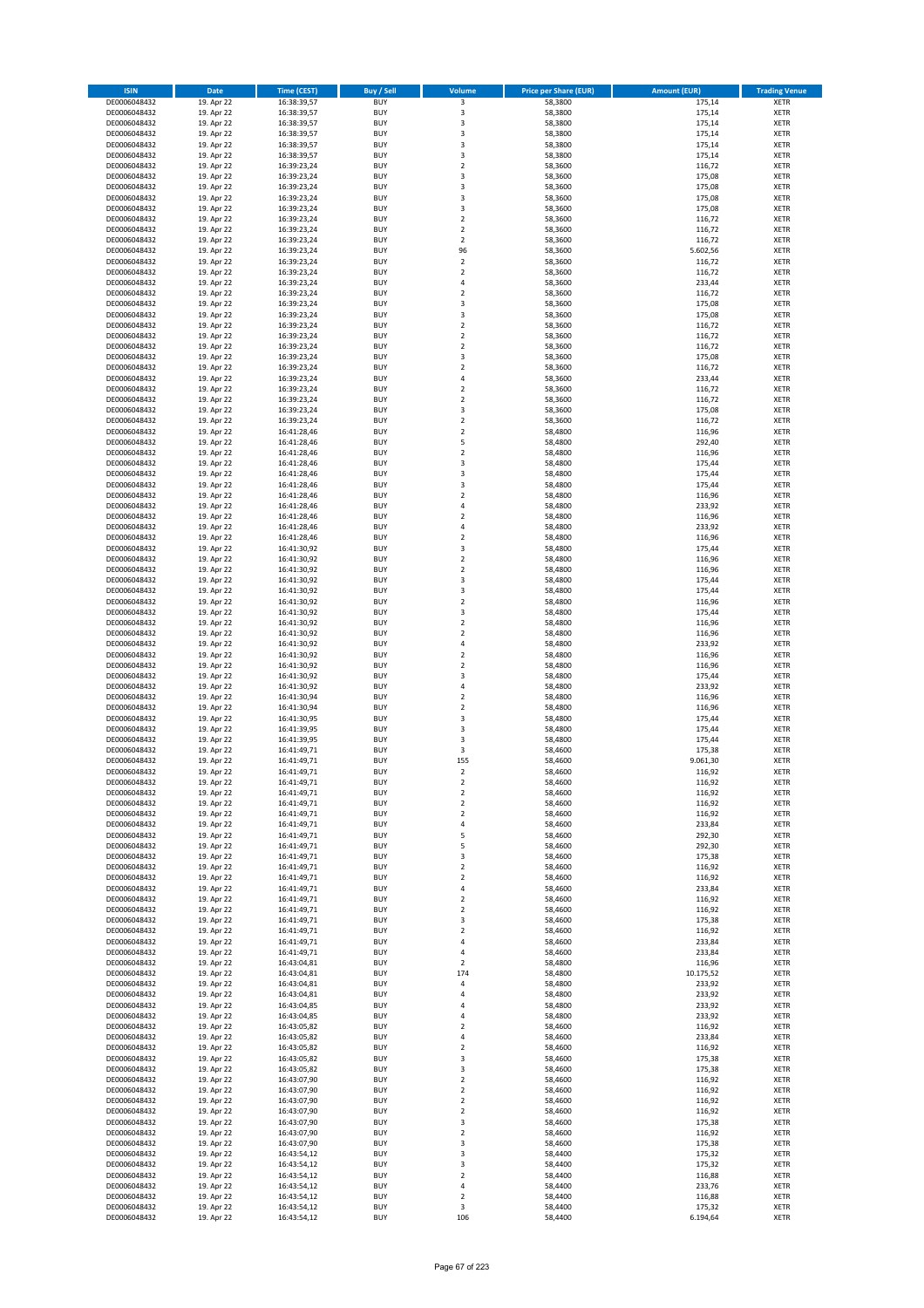| <b>ISIN</b>                  | <b>Date</b>              | <b>Time (CEST)</b>         | <b>Buy / Sell</b>        | <b>Volume</b>                | <b>Price per Share (EUR)</b> | <b>Amount (EUR)</b> | <b>Trading Venue</b>       |
|------------------------------|--------------------------|----------------------------|--------------------------|------------------------------|------------------------------|---------------------|----------------------------|
| DE0006048432                 | 19. Apr 22               | 16:43:54,12                | <b>BUY</b>               | $\overline{\mathbf{2}}$      | 58,4400                      | 116,88              | <b>XETR</b>                |
| DE0006048432                 | 19. Apr 22               | 16:43:54,12                | <b>BUY</b>               | 3                            | 58,4400                      | 175,32              | <b>XETR</b>                |
| DE0006048432                 | 19. Apr 22               | 16:43:54,12                | <b>BUY</b>               | 3                            | 58,4400                      | 175,32              | <b>XETR</b>                |
| DE0006048432<br>DE0006048432 | 19. Apr 22<br>19. Apr 22 | 16:43:54,12<br>16:43:54,12 | <b>BUY</b><br><b>BUY</b> | 4<br>4                       | 58,4400<br>58,4400           | 233,76<br>233,76    | <b>XETR</b><br><b>XETR</b> |
| DE0006048432                 | 19. Apr 22               | 16:43:54,12                | <b>BUY</b>               | $\overline{\mathbf{c}}$      | 58,4400                      | 116,88              | <b>XETR</b>                |
| DE0006048432                 | 19. Apr 22               | 16:43:54,12                | <b>BUY</b>               | $\mathbf 2$                  | 58,4400                      | 116,88              | <b>XETR</b>                |
| DE0006048432                 | 19. Apr 22               | 16:43:54,12                | <b>BUY</b>               | 4                            | 58,4400                      | 233,76              | <b>XETR</b>                |
| DE0006048432                 | 19. Apr 22               | 16:43:54,12                | <b>BUY</b>               | $\overline{2}$               | 58,4400                      | 116,88              | <b>XETR</b>                |
| DE0006048432                 | 19. Apr 22               | 16:43:54,12                | <b>BUY</b>               | 3                            | 58,4400                      | 175,32              | <b>XETR</b>                |
| DE0006048432                 | 19. Apr 22               | 16:43:54,12                | <b>BUY</b>               | $\mathbf 2$                  | 58,4400                      | 116,88              | <b>XETR</b>                |
| DE0006048432<br>DE0006048432 | 19. Apr 22<br>19. Apr 22 | 16:43:54,12                | <b>BUY</b><br><b>BUY</b> | $\overline{\mathbf{c}}$<br>4 | 58,4400<br>58,4400           | 116,88<br>233,76    | <b>XETR</b><br><b>XETR</b> |
| DE0006048432                 | 19. Apr 22               | 16:43:54,12<br>16:43:54,12 | <b>BUY</b>               | $\overline{\mathbf{c}}$      | 58,4400                      | 116,88              | <b>XETR</b>                |
| DE0006048432                 | 19. Apr 22               | 16:43:54,12                | <b>BUY</b>               | $\overline{\mathbf{c}}$      | 58,4400                      | 116,88              | <b>XETR</b>                |
| DE0006048432                 | 19. Apr 22               | 16:43:54,12                | <b>BUY</b>               | $\overline{\mathbf{c}}$      | 58,4400                      | 116,88              | <b>XETR</b>                |
| DE0006048432                 | 19. Apr 22               | 16:49:04,91                | <b>BUY</b>               | 6                            | 58,5800                      | 351,48              | <b>XETR</b>                |
| DE0006048432                 | 19. Apr 22               | 16:49:04,91                | <b>BUY</b>               | 6                            | 58,5800                      | 351,48              | <b>XETR</b>                |
| DE0006048432                 | 19. Apr 22               | 16:49:04,91                | <b>BUY</b>               | 8                            | 58,5800                      | 468,64              | <b>XETR</b>                |
| DE0006048432                 | 19. Apr 22               | 16:49:04,91                | <b>BUY</b>               | $\overline{\phantom{a}}$     | 58,5800                      | 410,06              | <b>XETR</b>                |
| DE0006048432<br>DE0006048432 | 19. Apr 22<br>19. Apr 22 | 16:49:04,91<br>16:49:04,91 | <b>BUY</b><br><b>BUY</b> | 562<br>5                     | 58,6000<br>58,5800           | 32.933,20<br>292,90 | <b>XETR</b><br><b>XETR</b> |
| DE0006048432                 | 19. Apr 22               | 16:49:04,91                | <b>BUY</b>               | 6                            | 58,5800                      | 351,48              | <b>XETR</b>                |
| DE0006048432                 | 19. Apr 22               | 16:49:04,91                | <b>BUY</b>               | 5                            | 58,5800                      | 292,90              | <b>XETR</b>                |
| DE0006048432                 | 19. Apr 22               | 16:49:04,91                | <b>BUY</b>               | 4                            | 58,5800                      | 234,32              | <b>XETR</b>                |
| DE0006048432                 | 19. Apr 22               | 16:49:04,91                | <b>BUY</b>               | 5                            | 58,5800                      | 292,90              | <b>XETR</b>                |
| DE0006048432                 | 19. Apr 22               | 16:49:04,91                | <b>BUY</b>               | 6                            | 58,5800                      | 351,48              | <b>XETR</b>                |
| DE0006048432                 | 19. Apr 22               | 16:49:07,39                | <b>BUY</b>               | $\overline{7}$               | 58,6000                      | 410,20              | <b>XETR</b>                |
| DE0006048432<br>DE0006048432 | 19. Apr 22<br>19. Apr 22 | 16:49:07,39<br>16:49:07,39 | <b>BUY</b><br><b>BUY</b> | 4<br>$\overline{7}$          | 58,6000<br>58,6000           | 234,40<br>410,20    | <b>XETR</b><br><b>XETR</b> |
| DE0006048432                 | 19. Apr 22               | 16:49:07,39                | <b>BUY</b>               | $\overline{7}$               | 58,6000                      | 410,20              | <b>XETR</b>                |
| DE0006048432                 | 19. Apr 22               | 16:49:08,93                | <b>BUY</b>               | 6                            | 58,5800                      | 351,48              | <b>XETR</b>                |
| DE0006048432                 | 19. Apr 22               | 16:49:08,93                | <b>BUY</b>               | 4                            | 58,5800                      | 234,32              | <b>XETR</b>                |
| DE0006048432                 | 19. Apr 22               | 16:49:08,93                | <b>BUY</b>               | 3                            | 58,5800                      | 175,74              | <b>XETR</b>                |
| DE0006048432                 | 19. Apr 22               | 16:49:08,93                | <b>BUY</b>               | 5                            | 58,5800                      | 292,90              | <b>XETR</b>                |
| DE0006048432                 | 19. Apr 22               | 16:49:08,93                | <b>BUY</b>               | 5                            | 58,5800                      | 292,90              | <b>XETR</b>                |
| DE0006048432<br>DE0006048432 | 19. Apr 22               | 16:49:08,93                | <b>BUY</b><br><b>BUY</b> | 4<br>4                       | 58,5800                      | 234,32              | <b>XETR</b>                |
| DE0006048432                 | 19. Apr 22<br>19. Apr 22 | 16:49:08,93<br>16:49:08,93 | <b>BUY</b>               | 3                            | 58,5800<br>58,5800           | 234,32<br>175,74    | <b>XETR</b><br><b>XETR</b> |
| DE0006048432                 | 19. Apr 22               | 16:49:08,93                | <b>BUY</b>               | 5                            | 58,5800                      | 292,90              | <b>XETR</b>                |
| DE0006048432                 | 19. Apr 22               | 16:49:29,96                | <b>BUY</b>               | $\overline{\mathbf{c}}$      | 58,5800                      | 117,16              | <b>XETR</b>                |
| DE0006048432                 | 19. Apr 22               | 16:49:29,96                | <b>BUY</b>               | 3                            | 58,5800                      | 175,74              | <b>XETR</b>                |
| DE0006048432                 | 19. Apr 22               | 16:49:29,96                | <b>BUY</b>               | 3                            | 58,5800                      | 175,74              | <b>XETR</b>                |
| DE0006048432                 | 19. Apr 22               | 16:49:29,96                | <b>BUY</b>               | 3                            | 58,5800                      | 175,74              | <b>XETR</b>                |
| DE0006048432                 | 19. Apr 22               | 16:49:29,96                | <b>BUY</b>               | 3                            | 58,5800                      | 175,74              | <b>XETR</b>                |
| DE0006048432                 | 19. Apr 22               | 16:49:29,96                | <b>BUY</b>               | 3                            | 58,5800                      | 175,74              | <b>XETR</b>                |
| DE0006048432<br>DE0006048432 | 19. Apr 22<br>19. Apr 22 | 16:49:29,96<br>16:49:29,96 | <b>BUY</b><br><b>BUY</b> | 3<br>$\mathbf 2$             | 58,5800<br>58,5800           | 175,74<br>117,16    | <b>XETR</b><br><b>XETR</b> |
| DE0006048432                 | 19. Apr 22               | 16:49:29,96                | <b>BUY</b>               | $\mathbf 2$                  | 58,5800                      | 117,16              | <b>XETR</b>                |
| DE0006048432                 | 19. Apr 22               | 16:49:29,96                | <b>BUY</b>               | 3                            | 58,5800                      | 175,74              | <b>XETR</b>                |
| DE0006048432                 | 19. Apr 22               | 16:49:43,96                | <b>BUY</b>               | 221                          | 58,5800                      | 12.946,18           | <b>XETR</b>                |
| DE0006048432                 | 19. Apr 22               | 16:49:59,35                | <b>BUY</b>               | $\mathsf 3$                  | 58,5600                      | 175,68              | <b>XETR</b>                |
| DE0006048432                 | 19. Apr 22               | 16:49:59,35                | <b>BUY</b>               | 6                            | 58,5600                      | 351,36              | <b>XETR</b>                |
| DE0006048432                 | 19. Apr 22               | 16:49:59,35                | <b>BUY</b>               | 5                            | 58,5600                      | 292,80              | <b>XETR</b>                |
| DE0006048432<br>DE0006048432 | 19. Apr 22<br>19. Apr 22 | 16:49:59,35<br>16:49:59,35 | <b>BUY</b><br><b>BUY</b> | 232<br>5                     | 58,5600<br>58,5600           | 13.585,92<br>292,80 | <b>XETR</b><br><b>XETR</b> |
| DE0006048432                 | 19. Apr 22               | 16:49:59,35                | <b>BUY</b>               | 3                            | 58,5600                      | 175,68              | <b>XETR</b>                |
| DE0006048432                 | 19. Apr 22               | 16:49:59,35                | <b>BUY</b>               | 8                            | 58,5600                      | 468,48              | <b>XETR</b>                |
| DE0006048432                 | 19. Apr 22               | 16:49:59,35                | <b>BUY</b>               | 6                            | 58,5600                      | 351,36              | <b>XETR</b>                |
| DE0006048432                 | 19. Apr 22               | 16:49:59,35                | <b>BUY</b>               | 4                            | 58,5600                      | 234,24              | <b>XETR</b>                |
| DE0006048432                 | 19. Apr 22               | 16:49:59,35                | <b>BUY</b>               | 5                            | 58,5600                      | 292,80              | <b>XETR</b>                |
| DE0006048432                 | 19. Apr 22               | 16:49:59,35                | <b>BUY</b>               | $\overline{\mathbf{c}}$      | 58,5600                      | 117,12              | <b>XETR</b>                |
| DE0006048432<br>DE0006048432 | 19. Apr 22<br>19. Apr 22 | 16:49:59,35<br>16:49:59,35 | <b>BUY</b><br><b>BUY</b> | 5<br>6                       | 58,5600<br>58,5600           | 292,80<br>351,36    | <b>XETR</b><br><b>XETR</b> |
| DE0006048432                 | 19. Apr 22               | 16:49:59,35                | BUY                      | 6                            | 58,5600                      | 351,36              | <b>XETR</b>                |
| DE0006048432                 | 19. Apr 22               | 16:49:59,35                | <b>BUY</b>               | 5                            | 58,5600                      | 292,80              | <b>XETR</b>                |
| DE0006048432                 | 19. Apr 22               | 16:49:59,37                | <b>BUY</b>               | $\mathbf 2$                  | 58,5600                      | 117,12              | <b>XETR</b>                |
| DE0006048432                 | 19. Apr 22               | 16:51:09,26                | <b>BUY</b>               | 4                            | 58,5400                      | 234,16              | <b>XETR</b>                |
| DE0006048432                 | 19. Apr 22               | 16:51:09,26                | <b>BUY</b>               | 3                            | 58,5400                      | 175,62              | <b>XETR</b>                |
| DE0006048432<br>DE0006048432 | 19. Apr 22<br>19. Apr 22 | 16:51:09,26                | <b>BUY</b><br><b>BUY</b> | 4<br>5                       | 58,5400<br>58,5400           | 234,16<br>292,70    | <b>XETR</b><br><b>XETR</b> |
| DE0006048432                 | 19. Apr 22               | 16:51:09,26<br>16:51:09,26 | <b>BUY</b>               | 60                           | 58,5400                      | 3.512,40            | <b>XETR</b>                |
| DE0006048432                 | 19. Apr 22               | 16:51:09,26                | <b>BUY</b>               | 6                            | 58,5400                      | 351,24              | <b>XETR</b>                |
| DE0006048432                 | 19. Apr 22               | 16:51:09,26                | <b>BUY</b>               | 5                            | 58,5400                      | 292,70              | <b>XETR</b>                |
| DE0006048432                 | 19. Apr 22               | 16:51:09,26                | <b>BUY</b>               | 3                            | 58,5400                      | 175,62              | <b>XETR</b>                |
| DE0006048432                 | 19. Apr 22               | 16:51:09,26                | <b>BUY</b>               | 3                            | 58,5400                      | 175,62              | <b>XETR</b>                |
| DE0006048432                 | 19. Apr 22               | 16:51:09,26                | <b>BUY</b><br><b>BUY</b> | 3<br>5                       | 58,5400                      | 175,62              | <b>XETR</b><br><b>XETR</b> |
| DE0006048432<br>DE0006048432 | 19. Apr 22<br>19. Apr 22 | 16:51:09,26<br>16:51:09,26 | <b>BUY</b>               | $\mathbf 2$                  | 58,5400<br>58,5400           | 292,70<br>117,08    | <b>XETR</b>                |
| DE0006048432                 | 19. Apr 22               | 16:51:09,26                | <b>BUY</b>               | 3                            | 58,5400                      | 175,62              | <b>XETR</b>                |
| DE0006048432                 | 19. Apr 22               | 16:51:09,26                | <b>BUY</b>               | 3                            | 58,5400                      | 175,62              | <b>XETR</b>                |
| DE0006048432                 | 19. Apr 22               | 16:51:09,27                | <b>BUY</b>               | $\mathbf 2$                  | 58,5200                      | 117,04              | <b>XETR</b>                |
| DE0006048432                 | 19. Apr 22               | 16:51:09,27                | <b>BUY</b>               | $\mathbf 2$                  | 58,5200                      | 117,04              | <b>XETR</b>                |
| DE0006048432                 | 19. Apr 22               | 16:51:09,27                | <b>BUY</b>               | 3                            | 58,5200                      | 175,56              | <b>XETR</b>                |
| DE0006048432                 | 19. Apr 22               | 16:51:09,27                | <b>BUY</b>               | 3                            | 58,5200                      | 175,56<br>4.974,20  | <b>XETR</b>                |
| DE0006048432<br>DE0006048432 | 19. Apr 22<br>19. Apr 22 | 16:51:09,27<br>16:51:09,27 | <b>BUY</b><br><b>BUY</b> | 85<br>$\mathbf 1$            | 58,5200<br>58,5200           | 58,52               | <b>XETR</b><br><b>XETR</b> |
| DE0006048432                 | 19. Apr 22               | 16:51:09,27                | <b>BUY</b>               | $\mathbf 2$                  | 58,5200                      | 117,04              | <b>XETR</b>                |
| DE0006048432                 | 19. Apr 22               | 16:51:09,27                | <b>BUY</b>               | 6                            | 58,5200                      | 351,12              | <b>XETR</b>                |
| DE0006048432                 | 19. Apr 22               | 16:51:09,27                | <b>BUY</b>               | 3                            | 58,5200                      | 175,56              | <b>XETR</b>                |
| DE0006048432                 | 19. Apr 22               | 16:51:09,27                | <b>BUY</b>               | 4                            | 58,5200                      | 234,08              | <b>XETR</b>                |
| DE0006048432                 | 19. Apr 22               | 16:51:09,27                | <b>BUY</b>               | 4                            | 58,5200                      | 234,08              | <b>XETR</b>                |
| DE0006048432                 | 19. Apr 22               | 16:51:09,27                | <b>BUY</b>               | 3                            | 58,5200                      | 175,56              | <b>XETR</b>                |
| DE0006048432<br>DE0006048432 | 19. Apr 22<br>19. Apr 22 | 16:51:09,27<br>16:51:09,27 | <b>BUY</b><br><b>BUY</b> | 4<br>3                       | 58,5200<br>58,5200           | 234,08<br>175,56    | <b>XETR</b><br><b>XETR</b> |
| DE0006048432                 | 19. Apr 22               | 16:51:09,27                | <b>BUY</b>               | 3                            | 58,5200                      | 175,56              | <b>XETR</b>                |
| DE0006048432                 | 19. Apr 22               | 16:51:09,27                | <b>BUY</b>               | $\mathbf 2$                  | 58,5400                      | 117,08              | <b>XETR</b>                |
| DE0006048432                 | 19. Apr 22               | 16:51:09,27                | <b>BUY</b>               | $\mathbf 1$                  | 58,5200                      | 58,52               | <b>XETR</b>                |
| DE0006048432                 | 19. Apr 22               | 16:51:14,96                | <b>BUY</b>               | 4                            | 58,5000                      | 234,00              | <b>XETR</b>                |
| DE0006048432                 | 19. Apr 22               | 16:51:14,96                | <b>BUY</b>               | $\mathbf 2$                  | 58,5000                      | 117,00              | <b>XETR</b>                |
| DE0006048432                 | 19. Apr 22               | 16:51:14,96                | <b>BUY</b>               | 3                            | 58,5000                      | 175,50              | <b>XETR</b>                |
| DE0006048432<br>DE0006048432 | 19. Apr 22<br>19. Apr 22 | 16:51:14,96<br>16:51:14,96 | <b>BUY</b><br><b>BUY</b> | $\mathbf 2$<br>4             | 58,5000<br>58,5000           | 117,00<br>234,00    | <b>XETR</b><br><b>XETR</b> |
| DE0006048432                 | 19. Apr 22               | 16:51:54,87                | <b>BUY</b>               | 3                            | 58,5000                      | 175,50              | XETR                       |
| DE0006048432                 | 19. Apr 22               | 16:51:54,87                | <b>BUY</b>               | $\mathbf 2$                  | 58,5000                      | 117,00              | <b>XETR</b>                |
| DE0006048432                 | 19. Apr 22               | 16:51:54,87                | <b>BUY</b>               | 4                            | 58,5000                      | 234,00              | <b>XETR</b>                |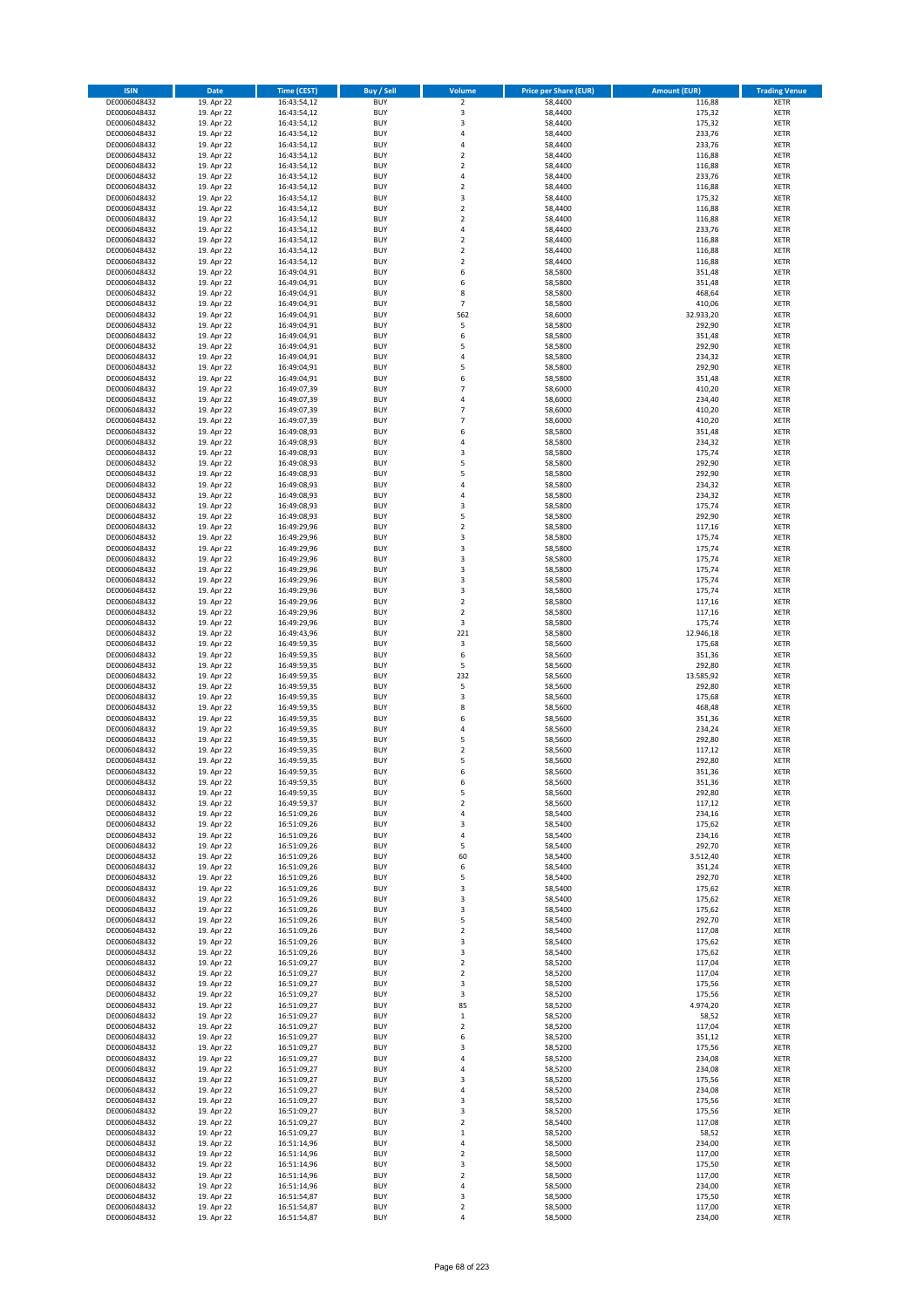| <b>ISIN</b>                  | <b>Date</b>              | <b>Time (CEST)</b>         | <b>Buy / Sell</b>        | Volume                                    | <b>Price per Share (EUR)</b> | <b>Amount (EUR)</b> | <b>Trading Venue</b>       |
|------------------------------|--------------------------|----------------------------|--------------------------|-------------------------------------------|------------------------------|---------------------|----------------------------|
| DE0006048432                 | 19. Apr 22               | 16:51:54,87                | <b>BUY</b>               | $\overline{2}$                            | 58,5000                      | 117,00              | <b>XETR</b>                |
| DE0006048432                 | 19. Apr 22               | 16:51:54,87                | <b>BUY</b>               | 105                                       | 58,5000                      | 6.142,50            | <b>XETR</b>                |
| DE0006048432                 | 19. Apr 22               | 16:51:54,87                | <b>BUY</b>               | $\overline{2}$                            | 58,5000                      | 117,00              | <b>XETR</b>                |
| DE0006048432<br>DE0006048432 | 19. Apr 22<br>19. Apr 22 | 16:51:54,87<br>16:51:54,87 | <b>BUY</b><br><b>BUY</b> | $\mathbf 2$<br>3                          | 58,5000<br>58,5000           | 117,00<br>175,50    | <b>XETR</b><br><b>XETR</b> |
| DE0006048432                 | 19. Apr 22               | 16:51:54,87                | <b>BUY</b>               | 5                                         | 58,5000                      | 292,50              | <b>XETR</b>                |
| DE0006048432                 | 19. Apr 22               | 16:51:54,87                | <b>BUY</b>               | 5                                         | 58,5000                      | 292,50              | <b>XETR</b>                |
| DE0006048432                 | 19. Apr 22               | 16:51:54,87                | <b>BUY</b>               | 6                                         | 58,5000                      | 351,00              | <b>XETR</b>                |
| DE0006048432                 | 19. Apr 22               | 16:51:54,87                | <b>BUY</b>               | 6                                         | 58,5000                      | 351,00              | <b>XETR</b>                |
| DE0006048432                 | 19. Apr 22               | 16:51:54,87                | <b>BUY</b><br><b>BUY</b> | 4                                         | 58,5000                      | 234,00              | <b>XETR</b>                |
| DE0006048432<br>DE0006048432 | 19. Apr 22<br>19. Apr 22 | 16:51:54,87<br>16:51:54,87 | <b>BUY</b>               | $\overline{\mathbf{c}}$<br>4              | 58,5000<br>58,5000           | 117,00<br>234,00    | <b>XETR</b><br><b>XETR</b> |
| DE0006048432                 | 19. Apr 22               | 16:51:54,87                | <b>BUY</b>               | 3                                         | 58,5000                      | 175,50              | <b>XETR</b>                |
| DE0006048432                 | 19. Apr 22               | 16:51:54,87                | <b>BUY</b>               | 6                                         | 58,5000                      | 351,00              | <b>XETR</b>                |
| DE0006048432                 | 19. Apr 22               | 16:51:54,87                | <b>BUY</b>               | 4                                         | 58,5000                      | 234,00              | <b>XETR</b>                |
| DE0006048432                 | 19. Apr 22               | 16:51:54,87                | <b>BUY</b>               | $\overline{\mathbf{c}}$                   | 58,5000                      | 117,00              | <b>XETR</b>                |
| DE0006048432<br>DE0006048432 | 19. Apr 22<br>19. Apr 22 | 16:51:54,97<br>16:51:54,97 | <b>BUY</b><br><b>BUY</b> | 3<br>3                                    | 58,4800<br>58,4800           | 175,44<br>175,44    | <b>XETR</b><br><b>XETR</b> |
| DE0006048432                 | 19. Apr 22               | 16:51:54,97                | <b>BUY</b>               | $\overline{\mathbf{c}}$                   | 58,4800                      | 116,96              | <b>XETR</b>                |
| DE0006048432                 | 19. Apr 22               | 16:51:54,97                | <b>BUY</b>               | $\mathbf 2$                               | 58,4800                      | 116,96              | <b>XETR</b>                |
| DE0006048432                 | 19. Apr 22               | 16:51:54,97                | <b>BUY</b>               | 58                                        | 58,4800                      | 3.391,84            | <b>XETR</b>                |
| DE0006048432                 | 19. Apr 22               | 16:51:54,97                | <b>BUY</b>               | 3                                         | 58,4800                      | 175,44              | <b>XETR</b>                |
| DE0006048432                 | 19. Apr 22               | 16:51:54,97                | <b>BUY</b>               | $\mathbf 2$                               | 58,4800                      | 116,96              | <b>XETR</b>                |
| DE0006048432<br>DE0006048432 | 19. Apr 22<br>19. Apr 22 | 16:51:54,97<br>16:51:54,97 | <b>BUY</b><br><b>BUY</b> | 4<br>$\mathbf 2$                          | 58,4800<br>58,4800           | 233,92<br>116,96    | <b>XETR</b><br><b>XETR</b> |
| DE0006048432                 | 19. Apr 22               | 16:51:54,97                | <b>BUY</b>               | 4                                         | 58,4800                      | 233,92              | <b>XETR</b>                |
| DE0006048432                 | 19. Apr 22               | 16:52:00,70                | <b>BUY</b>               | 4                                         | 58,4600                      | 233,84              | <b>XETR</b>                |
| DE0006048432                 | 19. Apr 22               | 16:52:00,70                | <b>BUY</b>               | $\overline{\mathbf{c}}$                   | 58,4600                      | 116,92              | <b>XETR</b>                |
| DE0006048432                 | 19. Apr 22               | 16:52:00,70                | <b>BUY</b>               | $\overline{7}$                            | 58,4600                      | 409,22              | <b>XETR</b>                |
| DE0006048432<br>DE0006048432 | 19. Apr 22<br>19. Apr 22 | 16:52:00,70<br>16:52:00,70 | <b>BUY</b><br><b>BUY</b> | 48<br>$\mathbf 2$                         | 58,4600<br>58,4600           | 2.806,08<br>116,92  | <b>XETR</b><br><b>XETR</b> |
| DE0006048432                 | 19. Apr 22               | 16:52:00,70                | <b>BUY</b>               | 4                                         | 58,4600                      | 233,84              | <b>XETR</b>                |
| DE0006048432                 | 19. Apr 22               | 16:52:00,70                | <b>BUY</b>               | 3                                         | 58,4600                      | 175,38              | <b>XETR</b>                |
| DE0006048432                 | 19. Apr 22               | 16:52:00,70                | <b>BUY</b>               | 3                                         | 58,4600                      | 175,38              | <b>XETR</b>                |
| DE0006048432                 | 19. Apr 22               | 16:52:00,70                | <b>BUY</b>               | $\mathbf 2$                               | 58,4600                      | 116,92              | <b>XETR</b>                |
| DE0006048432                 | 19. Apr 22               | 16:52:00,70                | <b>BUY</b>               | $\mathbf 2$                               | 58,4600                      | 116,92              | <b>XETR</b>                |
| DE0006048432<br>DE0006048432 | 19. Apr 22<br>19. Apr 22 | 16:52:00,70<br>16:52:00,70 | <b>BUY</b><br><b>BUY</b> | 3<br>$\mathbf 2$                          | 58,4600<br>58,4600           | 175,38<br>116,92    | <b>XETR</b><br><b>XETR</b> |
| DE0006048432                 | 19. Apr 22               | 16:52:00,70                | <b>BUY</b>               | $\mathbf 2$                               | 58,4600                      | 116,92              | <b>XETR</b>                |
| DE0006048432                 | 19. Apr 22               | 16:52:00,70                | <b>BUY</b>               | 3                                         | 58,4600                      | 175,38              | <b>XETR</b>                |
| DE0006048432                 | 19. Apr 22               | 16:52:00,70                | <b>BUY</b>               | $\overline{\mathbf{c}}$                   | 58,4600                      | 116,92              | <b>XETR</b>                |
| DE0006048432                 | 19. Apr 22               | 16:52:00,70                | <b>BUY</b>               | 3                                         | 58,4600                      | 175,38              | <b>XETR</b>                |
| DE0006048432                 | 19. Apr 22               | 16:52:09,50                | <b>BUY</b><br><b>BUY</b> | $\mathbf 2$<br>$\overline{\mathbf{c}}$    | 58,4600                      | 116,92              | <b>XETR</b><br><b>XETR</b> |
| DE0006048432<br>DE0006048432 | 19. Apr 22<br>19. Apr 22 | 16:52:09,50<br>16:52:09,50 | <b>BUY</b>               | 4                                         | 58,4600<br>58,4600           | 116,92<br>233,84    | <b>XETR</b>                |
| DE0006048432                 | 19. Apr 22               | 16:52:09,50                | <b>BUY</b>               | 4                                         | 58,4600                      | 233,84              | <b>XETR</b>                |
| DE0006048432                 | 19. Apr 22               | 16:52:09,50                | <b>BUY</b>               | 3                                         | 58,4600                      | 175,38              | <b>XETR</b>                |
| DE0006048432                 | 19. Apr 22               | 16:53:03,81                | <b>BUY</b>               | $\overline{\mathbf{c}}$                   | 58,4600                      | 116,92              | <b>XETR</b>                |
| DE0006048432                 | 19. Apr 22               | 16:53:03,81                | <b>BUY</b>               | 3                                         | 58,4600                      | 175,38              | <b>XETR</b>                |
| DE0006048432<br>DE0006048432 | 19. Apr 22<br>19. Apr 22 | 16:53:03,81<br>16:53:03,81 | <b>BUY</b><br><b>BUY</b> | 101<br>$\mathbf 2$                        | 58,4600<br>58,4600           | 5.904,46<br>116,92  | <b>XETR</b><br><b>XETR</b> |
| DE0006048432                 | 19. Apr 22               | 16:53:03,81                | <b>BUY</b>               | 3                                         | 58,4600                      | 175,38              | <b>XETR</b>                |
| DE0006048432                 | 19. Apr 22               | 16:53:03,81                | <b>BUY</b>               | 3                                         | 58,4600                      | 175,38              | <b>XETR</b>                |
| DE0006048432                 | 19. Apr 22               | 16:53:03,81                | <b>BUY</b>               | $\mathbf 2$                               | 58,4600                      | 116,92              | <b>XETR</b>                |
| DE0006048432                 | 19. Apr 22               | 16:53:03,81                | <b>BUY</b>               | 3                                         | 58,4600                      | 175,38              | <b>XETR</b>                |
| DE0006048432                 | 19. Apr 22               | 16:53:03,81                | <b>BUY</b>               | $\mathbf 2$                               | 58,4600                      | 116,92              | <b>XETR</b>                |
| DE0006048432<br>DE0006048432 | 19. Apr 22<br>19. Apr 22 | 16:53:57,72<br>16:53:57,72 | <b>BUY</b><br><b>BUY</b> | 3<br>$\overline{\mathbf{c}}$              | 58,4600<br>58,4600           | 175,38<br>116,92    | <b>XETR</b><br><b>XETR</b> |
| DE0006048432                 | 19. Apr 22               | 16:53:57,72                | <b>BUY</b>               | $\overline{\mathbf{c}}$                   | 58,4600                      | 116,92              | <b>XETR</b>                |
| DE0006048432                 | 19. Apr 22               | 16:53:57,72                | <b>BUY</b>               | 4                                         | 58,4600                      | 233,84              | <b>XETR</b>                |
| DE0006048432                 | 19. Apr 22               | 16:53:57,72                | <b>BUY</b>               | 4                                         | 58,4600                      | 233,84              | <b>XETR</b>                |
| DE0006048432                 | 19. Apr 22               | 16:53:57,72                | <b>BUY</b>               | 3                                         | 58,4600                      | 175,38              | <b>XETR</b>                |
| DE0006048432<br>DE0006048432 | 19. Apr 22<br>19. Apr 22 | 16:53:57,72<br>16:54:02,67 | <b>BUY</b><br><b>BUY</b> | 5<br>5                                    | 58,4600<br>58,4400           | 292,30<br>292,20    | <b>XETR</b><br><b>XETR</b> |
| DE0006048432                 | 19. Apr 22               | 16:54:02,67                | BUY                      | 14                                        | 58,4400                      | 818,16              | <b>XETR</b>                |
| DE0006048432                 | 19. Apr 22               | 16:54:02,67                | <b>BUY</b>               | 2                                         | 58,4400                      | 116,88              | <b>XETR</b>                |
| DE0006048432                 | 19. Apr 22               | 16:54:02,67                | <b>BUY</b>               | 4                                         | 58,4400                      | 233,76              | <b>XETR</b>                |
| DE0006048432                 | 19. Apr 22               | 16:54:02,67                | <b>BUY</b>               | 5                                         | 58,4400                      | 292,20              | XETR                       |
| DE0006048432                 | 19. Apr 22               | 16:54:02,67                | <b>BUY</b>               | 6<br>4                                    | 58,4400<br>58,4400           | 350,64              | <b>XETR</b>                |
| DE0006048432<br>DE0006048432 | 19. Apr 22<br>19. Apr 22 | 16:54:02,67<br>16:54:44,11 | <b>BUY</b><br><b>BUY</b> | $\overline{2}$                            | 58,4400                      | 233,76<br>116,88    | <b>XETR</b><br><b>XETR</b> |
| DE0006048432                 | 19. Apr 22               | 16:54:44,11                | <b>BUY</b>               | $\mathbf 2$                               | 58,4400                      | 116,88              | <b>XETR</b>                |
| DE0006048432                 | 19. Apr 22               | 16:54:44,11                | <b>BUY</b>               | $\overline{7}$                            | 58,4400                      | 409,08              | <b>XETR</b>                |
| DE0006048432                 | 19. Apr 22               | 16:54:44,11                | <b>BUY</b>               | $\mathbf 2$                               | 58,4400                      | 116,88              | <b>XETR</b>                |
| DE0006048432                 | 19. Apr 22               | 16:54:44,11                | <b>BUY</b>               | 8<br>$\overline{7}$                       | 58,4400<br>58,4400           | 467,52              | <b>XETR</b>                |
| DE0006048432<br>DE0006048432 | 19. Apr 22<br>19. Apr 22 | 16:54:44,11<br>16:54:44,11 | <b>BUY</b><br><b>BUY</b> | 3                                         | 58,4400                      | 409,08<br>175,32    | <b>XETR</b><br><b>XETR</b> |
| DE0006048432                 | 19. Apr 22               | 16:54:44,12                | <b>BUY</b>               | 88                                        | 58,4400                      | 5.142,72            | <b>XETR</b>                |
| DE0006048432                 | 19. Apr 22               | 16:54:44,12                | <b>BUY</b>               | 3                                         | 58,4400                      | 175,32              | <b>XETR</b>                |
| DE0006048432                 | 19. Apr 22               | 16:54:44,12                | <b>BUY</b>               | $\mathbf 2$                               | 58,4400                      | 116,88              | <b>XETR</b>                |
| DE0006048432                 | 19. Apr 22               | 16:54:44,12                | <b>BUY</b>               | $\mathbf 2$                               | 58,4400                      | 116,88              | <b>XETR</b>                |
| DE0006048432<br>DE0006048432 | 19. Apr 22<br>19. Apr 22 | 16:54:44,12<br>16:54:44,12 | <b>BUY</b><br><b>BUY</b> | 4<br>$\mathbf 2$                          | 58,4400<br>58,4400           | 233,76<br>116,88    | <b>XETR</b><br>XETR        |
| DE0006048432                 | 19. Apr 22               | 16:54:44,12                | <b>BUY</b>               | 4                                         | 58,4400                      | 233,76              | <b>XETR</b>                |
| DE0006048432                 | 19. Apr 22               | 16:54:44,12                | <b>BUY</b>               | 3                                         | 58,4400                      | 175,32              | <b>XETR</b>                |
| DE0006048432                 | 19. Apr 22               | 16:54:44,12                | <b>BUY</b>               | 4                                         | 58,4400                      | 233,76              | <b>XETR</b>                |
| DE0006048432                 | 19. Apr 22               | 16:54:44,12                | <b>BUY</b>               | $\overline{\mathbf{c}}$                   | 58,4400                      | 116,88              | <b>XETR</b>                |
| DE0006048432                 | 19. Apr 22               | 16:54:44,12                | <b>BUY</b>               | 3                                         | 58,4400                      | 175,32              | <b>XETR</b>                |
| DE0006048432<br>DE0006048432 | 19. Apr 22<br>19. Apr 22 | 16:54:44,12<br>16:54:44,12 | <b>BUY</b><br><b>BUY</b> | $\mathbf 2$<br>4                          | 58,4400<br>58,4400           | 116,88<br>233,76    | <b>XETR</b><br><b>XETR</b> |
| DE0006048432                 | 19. Apr 22               | 16:54:44,12                | <b>BUY</b>               | 4                                         | 58,4400                      | 233,76              | <b>XETR</b>                |
| DE0006048432                 | 19. Apr 22               | 16:54:44,12                | <b>BUY</b>               | $\overline{2}$                            | 58,4400                      | 116,88              | <b>XETR</b>                |
| DE0006048432                 | 19. Apr 22               | 16:54:44,12                | <b>BUY</b>               | $\mathbf 1$                               | 58,4400                      | 58,44               | <b>XETR</b>                |
| DE0006048432                 | 19. Apr 22               | 16:54:44,13                | <b>BUY</b>               | $\overline{\mathbf{c}}$                   | 58,4400                      | 116,88              | XETR                       |
| DE0006048432                 | 19. Apr 22               | 16:54:44,13                | <b>BUY</b><br><b>BUY</b> | 3                                         | 58,4400<br>58,4400           | 175,32              | <b>XETR</b>                |
| DE0006048432<br>DE0006048432 | 19. Apr 22<br>19. Apr 22 | 16:54:44,13<br>16:54:44,15 | <b>BUY</b>               | $\mathbf 2$<br>3                          | 58,4400                      | 116,88<br>175,32    | <b>XETR</b><br><b>XETR</b> |
| DE0006048432                 | 19. Apr 22               | 16:54:47,81                | <b>BUY</b>               | $\mathbf 2$                               | 58,4400                      | 116,88              | <b>XETR</b>                |
| DE0006048432                 | 19. Apr 22               | 16:54:47,81                | <b>BUY</b>               | $\mathbf 2$                               | 58,4400                      | 116,88              | <b>XETR</b>                |
| DE0006048432                 | 19. Apr 22               | 16:54:47,81                | <b>BUY</b>               | 4                                         | 58,4400                      | 233,76              | <b>XETR</b>                |
| DE0006048432                 | 19. Apr 22               | 16:54:47,81                | <b>BUY</b>               | 4                                         | 58,4400                      | 233,76              | <b>XETR</b>                |
| DE0006048432<br>DE0006048432 | 19. Apr 22<br>19. Apr 22 | 16:54:47,81<br>16:54:47,81 | <b>BUY</b><br><b>BUY</b> | $\overline{\mathbf{c}}$<br>$\overline{2}$ | 58,4400<br>58,4400           | 116,88<br>116,88    | XETR<br><b>XETR</b>        |
| DE0006048432                 | 19. Apr 22               | 16:54:47,81                | <b>BUY</b>               | 3                                         | 58,4400                      | 175,32              | <b>XETR</b>                |
| DE0006048432                 | 19. Apr 22               | 16:54:47,81                | <b>BUY</b>               | $\mathbf 2$                               | 58,4400                      | 116,88              | <b>XETR</b>                |
| DE0006048432                 | 19. Apr 22               | 16:54:47,81                | <b>BUY</b>               | 3                                         | 58,4400                      | 175,32              | <b>XETR</b>                |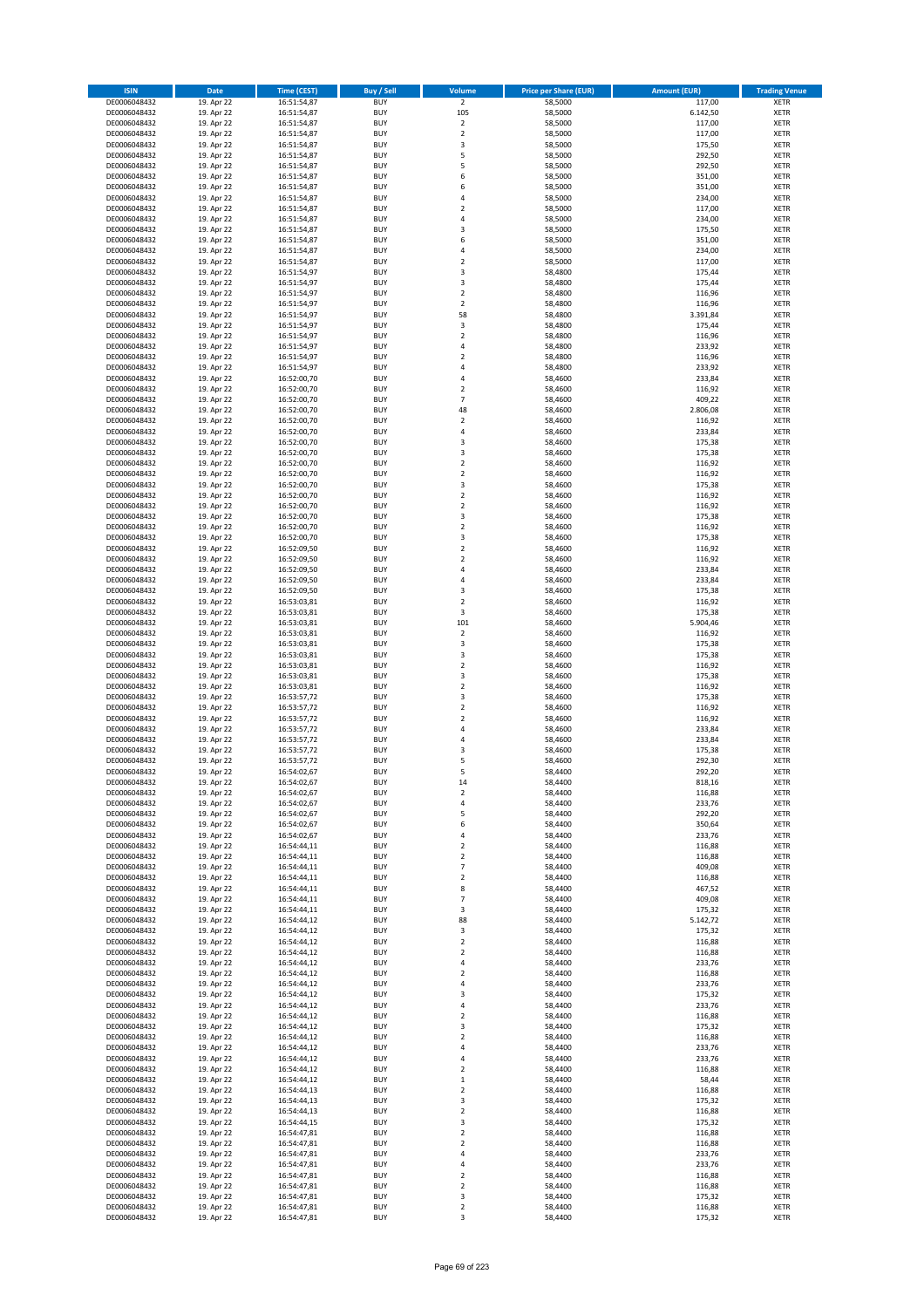| <b>ISIN</b>                  | <b>Date</b>              | <b>Time (CEST)</b>         | <b>Buy / Sell</b>        | Volume                                 | <b>Price per Share (EUR)</b> | <b>Amount (EUR)</b> | <b>Trading Venue</b>       |
|------------------------------|--------------------------|----------------------------|--------------------------|----------------------------------------|------------------------------|---------------------|----------------------------|
| DE0006048432                 | 19. Apr 22               | 16:54:47,81                | <b>BUY</b>               | $\overline{\mathbf{2}}$                | 58,4400                      | 116,88              | <b>XETR</b>                |
| DE0006048432                 | 19. Apr 22               | 16:54:47,81                | <b>BUY</b>               | $\mathbf 2$                            | 58,4400                      | 116,88              | <b>XETR</b>                |
| DE0006048432                 | 19. Apr 22               | 16:54:47,81                | <b>BUY</b>               | $\overline{2}$                         | 58,4400                      | 116,88              | <b>XETR</b>                |
| DE0006048432                 | 19. Apr 22               | 16:54:47,81                | <b>BUY</b>               | $\mathbf 2$                            | 58,4400                      | 116,88              | <b>XETR</b>                |
| DE0006048432                 | 19. Apr 22               | 16:54:47,81                | <b>BUY</b>               | $\overline{2}$                         | 58,4400                      | 116,88              | <b>XETR</b>                |
| DE0006048432                 | 19. Apr 22               | 16:54:47,81                | <b>BUY</b>               | $\overline{\mathbf{3}}$                | 58,4400                      | 175,32              | <b>XETR</b>                |
| DE0006048432                 | 19. Apr 22               | 16:54:47,81                | <b>BUY</b>               | $\overline{a}$                         | 58,4400                      | 233,76              | <b>XETR</b>                |
| DE0006048432                 | 19. Apr 22               | 16:54:47,81                | <b>BUY</b>               | $\overline{2}$                         | 58,4400                      | 116,88              | <b>XETR</b>                |
| DE0006048432                 | 19. Apr 22<br>19. Apr 22 | 16:54:47,81                | BUY<br><b>BUY</b>        | 3<br>$\overline{2}$                    | 58,4400<br>58,4400           | 175,32<br>116,88    | <b>XETR</b>                |
| DE0006048432<br>DE0006048432 | 19. Apr 22               | 16:54:47,81<br>16:54:47,82 | <b>BUY</b>               | $\mathbf 2$                            | 58,4400                      | 116,88              | <b>XETR</b><br><b>XETR</b> |
| DE0006048432                 | 19. Apr 22               | 16:55:15,02                | <b>BUY</b>               | 100                                    | 58,4200                      | 5.842,00            | <b>XETR</b>                |
| DE0006048432                 | 19. Apr 22               | 16:55:15,02                | <b>BUY</b>               | 3                                      | 58,4200                      | 175,26              | <b>XETR</b>                |
| DE0006048432                 | 19. Apr 22               | 16:55:15,02                | <b>BUY</b>               | $\overline{2}$                         | 58,4200                      | 116,84              | <b>XETR</b>                |
| DE0006048432                 | 19. Apr 22               | 16:55:15,02                | <b>BUY</b>               | $\overline{2}$                         | 58,4200                      | 116,84              | <b>XETR</b>                |
| DE0006048432                 | 19. Apr 22               | 16:55:15,02                | BUY                      | $\overline{2}$                         | 58,4200                      | 116,84              | <b>XETR</b>                |
| DE0006048432                 | 19. Apr 22               | 16:55:15,02                | <b>BUY</b>               | $\overline{2}$                         | 58,4200                      | 116,84              | <b>XETR</b>                |
| DE0006048432                 | 19. Apr 22               | 16:55:15,02                | <b>BUY</b>               | 4                                      | 58,4200                      | 233,68              | <b>XETR</b>                |
| DE0006048432                 | 19. Apr 22               | 16:55:15,02                | <b>BUY</b>               | $\overline{2}$                         | 58,4200                      | 116,84              | <b>XETR</b>                |
| DE0006048432                 | 19. Apr 22               | 16:55:15,02                | <b>BUY</b>               | $\overline{2}$                         | 58,4200                      | 116,84              | <b>XETR</b>                |
| DE0006048432                 | 19. Apr 22               | 16:55:15,02                | <b>BUY</b><br><b>BUY</b> | $\overline{2}$<br>3                    | 58,4200<br>58,4200           | 116,84<br>175,26    | <b>XETR</b><br><b>XETR</b> |
| DE0006048432<br>DE0006048432 | 19. Apr 22<br>19. Apr 22 | 16:55:15,02<br>16:55:15,02 | <b>BUY</b>               | $\overline{2}$                         | 58,4200                      | 116,84              | <b>XETR</b>                |
| DE0006048432                 | 19. Apr 22               | 16:55:15,02                | <b>BUY</b>               | $\overline{2}$                         | 58,4200                      | 116,84              | <b>XETR</b>                |
| DE0006048432                 | 19. Apr 22               | 16:55:15,02                | <b>BUY</b>               | 3                                      | 58,4200                      | 175,26              | <b>XETR</b>                |
| DE0006048432                 | 19. Apr 22               | 16:56:29,05                | <b>BUY</b>               | $\mathbf 2$                            | 58,4200                      | 116,84              | <b>XETR</b>                |
| DE0006048432                 | 19. Apr 22               | 16:56:29,05                | <b>BUY</b>               | $\mathbf 2$                            | 58,4200                      | 116,84              | <b>XETR</b>                |
| DE0006048432                 | 19. Apr 22               | 16:56:29,05                | <b>BUY</b>               | $\overline{2}$                         | 58,4200                      | 116,84              | <b>XETR</b>                |
| DE0006048432                 | 19. Apr 22               | 16:56:29,05                | <b>BUY</b>               | $\mathbf 2$                            | 58,4200                      | 116,84              | <b>XETR</b>                |
| DE0006048432                 | 19. Apr 22               | 16:56:29,05                | <b>BUY</b>               | $\overline{2}$                         | 58,4200                      | 116,84              | <b>XETR</b>                |
| DE0006048432                 | 19. Apr 22               | 16:56:29,05                | <b>BUY</b>               | $\mathbf 2$                            | 58,4200                      | 116,84              | <b>XETR</b>                |
| DE0006048432<br>DE0006048432 | 19. Apr 22<br>19. Apr 22 | 16:56:29,05<br>16:56:29,05 | <b>BUY</b><br><b>BUY</b> | $\mathbf 2$<br>$\mathbf 2$             | 58,4200<br>58,4200           | 116,84<br>116,84    | <b>XETR</b><br><b>XETR</b> |
| DE0006048432                 | 19. Apr 22               | 16:56:29,05                | <b>BUY</b>               | $\mathbf 2$                            | 58,4200                      | 116,84              | <b>XETR</b>                |
| DE0006048432                 | 19. Apr 22               | 16:56:29,05                | <b>BUY</b>               | $\overline{2}$                         | 58,4200                      | 116,84              | <b>XETR</b>                |
| DE0006048432                 | 19. Apr 22               | 16:56:29,05                | <b>BUY</b>               | $\mathbf 2$                            | 58,4200                      | 116,84              | <b>XETR</b>                |
| DE0006048432                 | 19. Apr 22               | 16:56:29,05                | <b>BUY</b>               | $\overline{\mathbf{3}}$                | 58,4200                      | 175,26              | <b>XETR</b>                |
| DE0006048432                 | 19. Apr 22               | 16:56:29,05                | BUY                      | $\mathbf 2$                            | 58,4200                      | 116,84              | <b>XETR</b>                |
| DE0006048432                 | 19. Apr 22               | 16:56:29,05                | <b>BUY</b>               | $\mathbf 2$                            | 58,4200                      | 116,84              | <b>XETR</b>                |
| DE0006048432                 | 19. Apr 22               | 16:56:29,05                | <b>BUY</b>               | 3                                      | 58,4200                      | 175,26              | <b>XETR</b>                |
| DE0006048432                 | 19. Apr 22               | 16:56:29,05                | <b>BUY</b>               | $\overline{2}$                         | 58,4200                      | 116,84              | <b>XETR</b>                |
| DE0006048432                 | 19. Apr 22               | 16:56:53,18                | <b>BUY</b>               | $\mathbf 2$                            | 58,4000                      | 116,80              | <b>XETR</b>                |
| DE0006048432                 | 19. Apr 22               | 16:56:53,18                | <b>BUY</b>               | $\mathbf 2$                            | 58,4000                      | 116,80              | <b>XETR</b>                |
| DE0006048432<br>DE0006048432 | 19. Apr 22<br>19. Apr 22 | 16:56:53,18                | <b>BUY</b><br><b>BUY</b> | $\overline{2}$<br>3                    | 58,4000<br>58,4000           | 116,80<br>175,20    | <b>XETR</b><br><b>XETR</b> |
| DE0006048432                 | 19. Apr 22               | 16:56:53,18<br>16:56:53,18 | <b>BUY</b>               | $\overline{\mathbf{3}}$                | 58,4000                      | 175,20              | <b>XETR</b>                |
| DE0006048432                 | 19. Apr 22               | 16:56:53,18                | <b>BUY</b>               | $\sqrt{4}$                             | 58,4000                      | 233,60              | <b>XETR</b>                |
| DE0006048432                 | 19. Apr 22               | 16:56:53,18                | <b>BUY</b>               | 222                                    | 58,4000                      | 12.964,80           | <b>XETR</b>                |
| DE0006048432                 | 19. Apr 22               | 16:56:53,18                | <b>BUY</b>               | 3                                      | 58,4000                      | 175,20              | <b>XETR</b>                |
| DE0006048432                 | 19. Apr 22               | 16:56:53,18                | <b>BUY</b>               | 3                                      | 58,4000                      | 175,20              | <b>XETR</b>                |
| DE0006048432                 | 19. Apr 22               | 16:56:53,18                | <b>BUY</b>               | $\overline{2}$                         | 58,4000                      | 116,80              | <b>XETR</b>                |
| DE0006048432                 | 19. Apr 22               | 16:56:53,18                | <b>BUY</b>               | $\overline{\mathbf{3}}$                | 58,4000                      | 175,20              | <b>XETR</b>                |
| DE0006048432                 | 19. Apr 22               | 16:56:53,18                | <b>BUY</b>               | 5                                      | 58,4000                      | 292,00              | <b>XETR</b>                |
| DE0006048432                 | 19. Apr 22               | 16:56:53,18                | <b>BUY</b>               | $\mathbf 2$                            | 58,4000                      | 116,80              | <b>XETR</b>                |
| DE0006048432<br>DE0006048432 | 19. Apr 22<br>19. Apr 22 | 16:56:53,18<br>16:56:53,18 | <b>BUY</b><br><b>BUY</b> | $\overline{2}$<br>$\mathbf{1}$         | 58,4000<br>58,4000           | 116,80<br>58,40     | <b>XETR</b><br><b>XETR</b> |
| DE0006048432                 | 19. Apr 22               | 16:56:53,18                | <b>BUY</b>               | 3                                      | 58,4000                      | 175,20              | <b>XETR</b>                |
| DE0006048432                 | 19. Apr 22               | 16:56:53,18                | <b>BUY</b>               | $\overline{2}$                         | 58,4000                      | 116,80              | <b>XETR</b>                |
| DE0006048432                 | 19. Apr 22               | 16:58:53,91                | <b>BUY</b>               | 3                                      | 58,4800                      | 175,44              | <b>XETR</b>                |
| DE0006048432                 | 19. Apr 22               | 16:58:53,91                | <b>BUY</b>               | $\overline{\mathbf{3}}$                | 58,4800                      | 175,44              | <b>XETR</b>                |
| DE0006048432                 | 19. Apr 22               | 16:58:53,91                | <b>BUY</b>               | 3                                      | 58,4800                      | 175,44              | <b>XETR</b>                |
| DE0006048432                 | 19. Apr 22               | 16:58:53,91                | BUY                      | $\overline{\mathbf{2}}$                | 58,4800                      | 116,96              | <b>XETR</b>                |
| DE0006048432                 | 19. Apr 22               | 16:58:53,91                | BUY                      | $\overline{a}$                         | 58,4800                      | 233,92              | <b>XETR</b>                |
| DE0006048432                 | 19. Apr 22               | 16:58:53,91                | <b>BUY</b>               | $\overline{2}$                         | 58,4800                      | 116,96              | <b>XETR</b>                |
| DE0006048432<br>DE0006048432 | 19. Apr 22               | 16:58:53,91                | BUY<br><b>BUY</b>        | 4<br>6                                 | 58,4800<br>58,4800           | 233,92              | <b>XETR</b><br><b>XETR</b> |
| DE0006048432                 | 19. Apr 22<br>19. Apr 22 | 16:58:53,91<br>16:58:53,91 | <b>BUY</b>               | 5                                      | 58,4800                      | 350,88<br>292,40    | <b>XETR</b>                |
| DE0006048432                 | 19. Apr 22               | 16:58:53,91                | <b>BUY</b>               | $\mathbf 2$                            | 58,4800                      | 116,96              | <b>XETR</b>                |
| DE0006048432                 | 19. Apr 22               | 16:58:53,91                | <b>BUY</b>               | 3                                      | 58,4800                      | 175,44              | <b>XETR</b>                |
| DE0006048432                 | 19. Apr 22               | 16:58:53,91                | <b>BUY</b>               | 4                                      | 58,4800                      | 233,92              | <b>XETR</b>                |
| DE0006048432                 | 19. Apr 22               | 16:58:53,91                | <b>BUY</b>               | 3                                      | 58,4800                      | 175,44              | <b>XETR</b>                |
| DE0006048432                 | 19. Apr 22               | 16:58:53,91                | <b>BUY</b>               | 6                                      | 58,4800                      | 350,88              | <b>XETR</b>                |
| DE0006048432                 | 19. Apr 22               | 16:59:13,53                | <b>BUY</b>               | $\mathbf 2$                            | 58,4800                      | 116,96              | <b>XETR</b>                |
| DE0006048432                 | 19. Apr 22               | 16:59:13,53                | <b>BUY</b>               | $\mathbf 2$                            | 58,4800                      | 116,96              | <b>XETR</b>                |
| DE0006048432<br>DE0006048432 | 19. Apr 22               | 16:59:13,53                | <b>BUY</b><br><b>BUY</b> | 2<br>$\overline{\mathbf{2}}$           | 58,4800                      | 116,96              | <b>XETR</b><br><b>XETR</b> |
| DE0006048432                 | 19. Apr 22<br>19. Apr 22 | 16:59:13,53<br>16:59:13,53 | <b>BUY</b>               | 3                                      | 58,4800<br>58,4800           | 116,96<br>175,44    | <b>XETR</b>                |
| DE0006048432                 | 19. Apr 22               | 16:59:13,53                | <b>BUY</b>               | $\overline{\mathbf{2}}$                | 58,4800                      | 116,96              | <b>XETR</b>                |
| DE0006048432                 | 19. Apr 22               | 16:59:13,53                | <b>BUY</b>               | 2                                      | 58,4800                      | 116,96              | <b>XETR</b>                |
| DE0006048432                 | 19. Apr 22               | 16:59:13,53                | <b>BUY</b>               | 3                                      | 58,4800                      | 175,44              | <b>XETR</b>                |
| DE0006048432                 | 19. Apr 22               | 16:59:13,53                | <b>BUY</b>               | $\mathbf 2$                            | 58,4800                      | 116,96              | <b>XETR</b>                |
| DE0006048432                 | 19. Apr 22               | 16:59:13,53                | <b>BUY</b>               | 4                                      | 58,4800                      | 233,92              | <b>XETR</b>                |
| DE0006048432                 | 19. Apr 22               | 16:59:13,53                | <b>BUY</b>               | 4                                      | 58,4800                      | 233,92              | <b>XETR</b>                |
| DE0006048432                 | 19. Apr 22               | 16:59:13,53                | <b>BUY</b>               | $\overline{\mathbf{c}}$                | 58,4800                      | 116,96              | <b>XETR</b>                |
| DE0006048432<br>DE0006048432 | 19. Apr 22<br>19. Apr 22 | 16:59:13,53<br>16:59:13,53 | <b>BUY</b><br><b>BUY</b> | $\overline{\mathbf{3}}$<br>$\mathbf 2$ | 58,4800<br>58,4800           | 175,44<br>116,96    | <b>XETR</b><br><b>XETR</b> |
| DE0006048432                 | 19. Apr 22               | 16:59:13,54                | <b>BUY</b>               | $\overline{\mathbf{2}}$                | 58,4800                      | 116,96              | <b>XETR</b>                |
| DE0006048432                 | 19. Apr 22               | 16:59:13,55                | <b>BUY</b>               | 3                                      | 58,4600                      | 175,38              | <b>XETR</b>                |
| DE0006048432                 | 19. Apr 22               | 16:59:13,55                | <b>BUY</b>               | $\sqrt{4}$                             | 58,4600                      | 233,84              | <b>XETR</b>                |
| DE0006048432                 | 19. Apr 22               | 16:59:13,55                | <b>BUY</b>               | 150                                    | 58,4600                      | 8.769,00            | <b>XETR</b>                |
| DE0006048432                 | 19. Apr 22               | 16:59:13,55                | <b>BUY</b>               | 5                                      | 58,4600                      | 292,30              | <b>XETR</b>                |
| DE0006048432                 | 19. Apr 22               | 16:59:13,55                | <b>BUY</b>               | $\overline{\mathbf{3}}$                | 58,4600                      | 175,38              | <b>XETR</b>                |
| DE0006048432                 | 19. Apr 22               | 16:59:13,55                | <b>BUY</b>               | 4                                      | 58,4600                      | 233,84              | <b>XETR</b>                |
| DE0006048432                 | 19. Apr 22               | 16:59:13,55                | <b>BUY</b>               | 3                                      | 58,4600                      | 175,38              | <b>XETR</b>                |
| DE0006048432                 | 19. Apr 22               | 16:59:13,55                | <b>BUY</b>               | $\mathbf 2$                            | 58,4600                      | 116,92              | <b>XETR</b>                |
| DE0006048432                 | 19. Apr 22               | 16:59:13,55                | <b>BUY</b><br><b>BUY</b> | 4<br>4                                 | 58,4600                      | 233,84              | <b>XETR</b>                |
| DE0006048432<br>DE0006048432 | 19. Apr 22<br>19. Apr 22 | 16:59:13,55<br>16:59:13,55 | <b>BUY</b>               | 5                                      | 58,4600<br>58,4600           | 233,84<br>292,30    | <b>XETR</b><br><b>XETR</b> |
| DE0006048432                 | 19. Apr 22               | 16:59:13,55                | <b>BUY</b>               | 60                                     | 58,4600                      | 3.507,60            | <b>XETR</b>                |
| DE0006048432                 | 19. Apr 22               | 16:59:24,50                | <b>BUY</b>               | 4                                      | 58,4600                      | 233,84              | <b>XETR</b>                |
| DE0006048432                 | 19. Apr 22               | 16:59:24,50                | <b>BUY</b>               | 2                                      | 58,4600                      | 116,92              | <b>XETR</b>                |
| DE0006048432                 | 19. Apr 22               | 16:59:24,50                | <b>BUY</b>               | 4                                      | 58,4600                      | 233,84              | <b>XETR</b>                |
| DE0006048432                 | 19. Apr 22               | 16:59:24,50                | <b>BUY</b>               | 4                                      | 58,4600                      | 233,84              | <b>XETR</b>                |
| DE0006048432                 | 19. Apr 22               | 16:59:24,50                | <b>BUY</b>               | 180                                    | 58,4600                      | 10.522,80           | <b>XETR</b>                |
| DE0006048432                 | 19. Apr 22               | 16:59:24,50                | <b>BUY</b>               | 3                                      | 58,4600                      | 175,38              | <b>XETR</b>                |
| DE0006048432                 | 19. Apr 22               | 16:59:24,50                | <b>BUY</b>               | 5                                      | 58,4600                      | 292,30              | <b>XETR</b>                |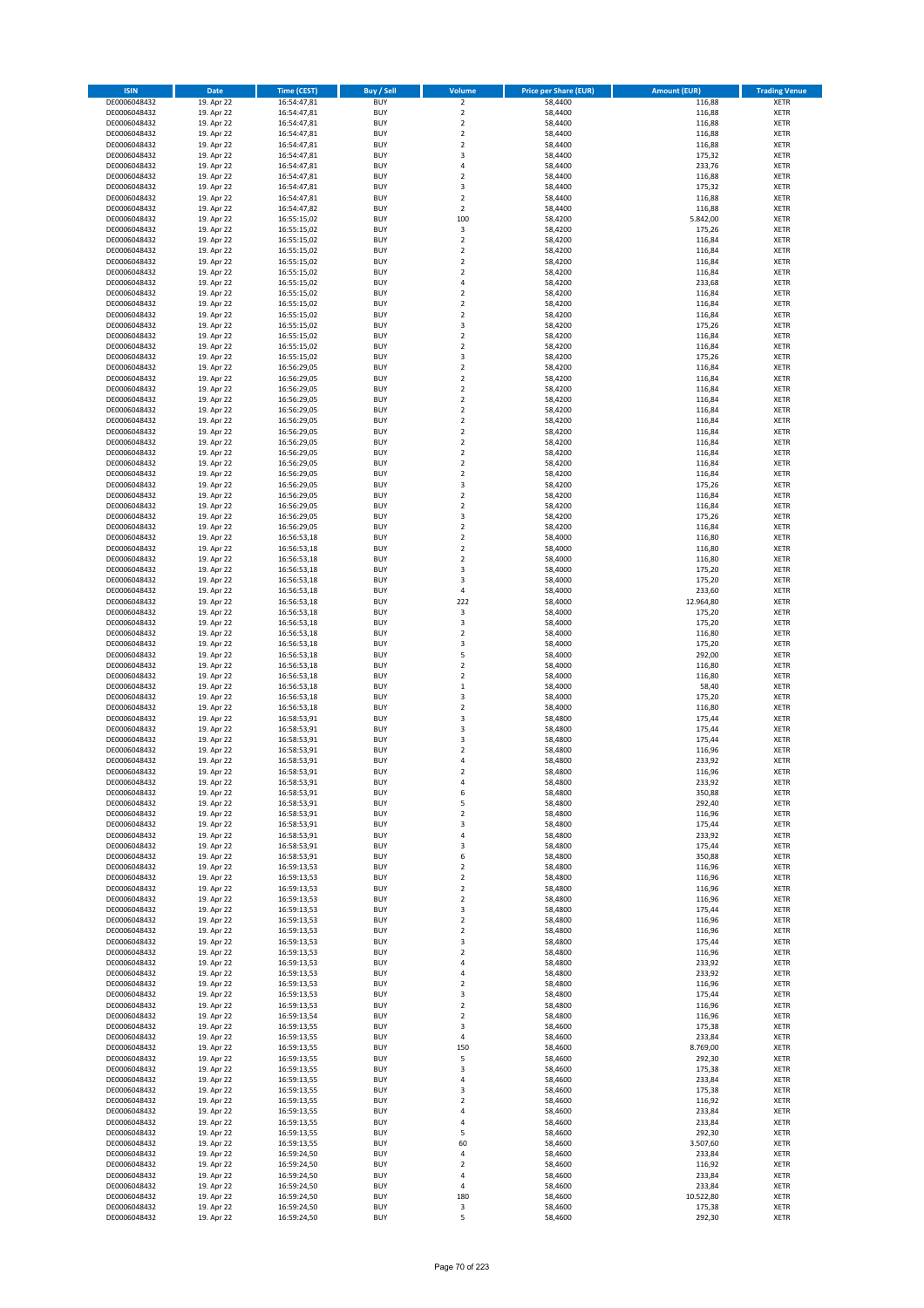| <b>ISIN</b>                  | Date                     | Time (CEST)                | <b>Buy / Sell</b>        | <b>Volume</b>                 | <b>Price per Share (EUR)</b> | <b>Amount (EUR)</b> | <b>Trading Venue</b>       |
|------------------------------|--------------------------|----------------------------|--------------------------|-------------------------------|------------------------------|---------------------|----------------------------|
| DE0006048432                 | 19. Apr 22               | 16:59:24,50                | <b>BUY</b>               | $\overline{\mathbf{3}}$       | 58,4600                      | 175,38              | <b>XETR</b>                |
| DE0006048432                 | 19. Apr 22               | 16:59:24,50                | <b>BUY</b>               | $\sqrt{4}$                    | 58,4600                      | 233,84              | XETR                       |
| DE0006048432                 | 19. Apr 22               | 17:00:10,88                | <b>BUY</b>               | 129                           | 58,4600                      | 7.541,34            | <b>XETR</b>                |
| DE0006048432                 | 19. Apr 22               | 17:00:10,88                | <b>BUY</b>               | $\mathsf 3$                   | 58,4600                      | 175,38              | <b>XETR</b>                |
| DE0006048432<br>DE0006048432 | 19. Apr 22<br>19. Apr 22 | 17:00:10,88<br>17:00:10,88 | <b>BUY</b><br><b>BUY</b> | $\mathbf 2$<br>$\mathbf 2$    | 58,4600<br>58,4600           | 116,92<br>116,92    | <b>XETR</b><br><b>XETR</b> |
| DE0006048432                 | 19. Apr 22               | 17:00:10,88                | <b>BUY</b>               | $\mathbf 2$                   | 58,4600                      | 116,92              | <b>XETR</b>                |
| DE0006048432                 | 19. Apr 22               | 17:00:10,88                | <b>BUY</b>               | 4                             | 58,4600                      | 233,84              | <b>XETR</b>                |
| DE0006048432                 | 19. Apr 22               | 17:00:10,88                | <b>BUY</b>               | $\overline{a}$                | 58,4600                      | 233,84              | <b>XETR</b>                |
| DE0006048432                 | 19. Apr 22               | 17:00:10,88                | <b>BUY</b>               | 3                             | 58,4600                      | 175,38              | <b>XETR</b>                |
| DE0006048432                 | 19. Apr 22               | 17:02:14,17                | <b>BUY</b>               | 4                             | 58,5000                      | 234,00              | <b>XETR</b>                |
| DE0006048432                 | 19. Apr 22               | 17:02:14,17                | <b>BUY</b>               | 4<br>5                        | 58,5000                      | 234,00              | <b>XETR</b>                |
| DE0006048432<br>DE0006048432 | 19. Apr 22<br>19. Apr 22 | 17:02:14,17<br>17:02:14,17 | <b>BUY</b><br><b>BUY</b> | 3                             | 58,5000<br>58,5000           | 292,50<br>175,50    | <b>XETR</b><br><b>XETR</b> |
| DE0006048432                 | 19. Apr 22               | 17:02:14,17                | <b>BUY</b>               | 4                             | 58,5000                      | 234,00              | <b>XETR</b>                |
| DE0006048432                 | 19. Apr 22               | 17:02:14,17                | <b>BUY</b>               | $\overline{a}$                | 58,5000                      | 234,00              | <b>XETR</b>                |
| DE0006048432                 | 19. Apr 22               | 17:02:14,17                | <b>BUY</b>               | 4                             | 58,5000                      | 234,00              | <b>XETR</b>                |
| DE0006048432                 | 19. Apr 22               | 17:02:14,17                | <b>BUY</b>               | 6                             | 58,5000                      | 351,00              | <b>XETR</b>                |
| DE0006048432                 | 19. Apr 22               | 17:02:23,55                | <b>BUY</b>               | 3                             | 58,5000                      | 175,50              | <b>XETR</b>                |
| DE0006048432<br>DE0006048432 | 19. Apr 22<br>19. Apr 22 | 17:02:23,55<br>17:02:23,55 | <b>BUY</b><br><b>BUY</b> | 3<br>4                        | 58,5000<br>58,5000           | 175,50<br>234,00    | <b>XETR</b><br><b>XETR</b> |
| DE0006048432                 | 19. Apr 22               | 17:02:23,55                | <b>BUY</b>               | 3                             | 58,5000                      | 175,50              | <b>XETR</b>                |
| DE0006048432                 | 19. Apr 22               | 17:02:23,55                | <b>BUY</b>               | 3                             | 58,5000                      | 175,50              | <b>XETR</b>                |
| DE0006048432                 | 19. Apr 22               | 17:02:23,55                | <b>BUY</b>               | 4                             | 58,5000                      | 234,00              | <b>XETR</b>                |
| DE0006048432                 | 19. Apr 22               | 17:02:23,55                | <b>BUY</b>               | $\sqrt{4}$                    | 58,5000                      | 234,00              | <b>XETR</b>                |
| DE0006048432                 | 19. Apr 22               | 17:03:07,72                | <b>BUY</b>               | $\mathbf 2$                   | 58,5000                      | 117,00              | <b>XETR</b>                |
| DE0006048432<br>DE0006048432 | 19. Apr 22<br>19. Apr 22 | 17:03:07,72<br>17:03:07,72 | <b>BUY</b><br><b>BUY</b> | $\mathbf 2$<br>$\mathbf 2$    | 58,5000<br>58,5000           | 117,00<br>117,00    | <b>XETR</b><br><b>XETR</b> |
| DE0006048432                 | 19. Apr 22               | 17:03:07,72                | <b>BUY</b>               | $\mathbf 2$                   | 58,5000                      | 117,00              | <b>XETR</b>                |
| DE0006048432                 | 19. Apr 22               | 17:03:07,72                | <b>BUY</b>               | $\mathbf 2$                   | 58,5000                      | 117,00              | <b>XETR</b>                |
| DE0006048432                 | 19. Apr 22               | 17:03:07,72                | <b>BUY</b>               | $\overline{2}$                | 58,5000                      | 117,00              | <b>XETR</b>                |
| DE0006048432                 | 19. Apr 22               | 17:03:07,72                | <b>BUY</b>               | $\overline{2}$                | 58,5000                      | 117,00              | <b>XETR</b>                |
| DE0006048432                 | 19. Apr 22               | 17:03:30,59                | <b>BUY</b>               | $\mathbf 2$                   | 58,5000                      | 117,00              | <b>XETR</b>                |
| DE0006048432                 | 19. Apr 22               | 17:03:30,59                | <b>BUY</b>               | $\mathbf 2$                   | 58,5000                      | 117,00              | <b>XETR</b>                |
| DE0006048432<br>DE0006048432 | 19. Apr 22<br>19. Apr 22 | 17:03:30,59<br>17:03:30,59 | <b>BUY</b><br><b>BUY</b> | $\mathbf 2$<br>$\mathbf 2$    | 58,5000<br>58,5000           | 117,00<br>117,00    | <b>XETR</b><br><b>XETR</b> |
| DE0006048432                 | 19. Apr 22               | 17:03:30,59                | <b>BUY</b>               | $\overline{2}$                | 58,5000                      | 117,00              | <b>XETR</b>                |
| DE0006048432                 | 19. Apr 22               | 17:03:30,59                | <b>BUY</b>               | $\mathbf 2$                   | 58,5000                      | 117,00              | <b>XETR</b>                |
| DE0006048432                 | 19. Apr 22               | 17:03:30,59                | <b>BUY</b>               | $\overline{2}$                | 58,5000                      | 117,00              | <b>XETR</b>                |
| DE0006048432                 | 19. Apr 22               | 17:03:30,59                | <b>BUY</b>               | 5                             | 58,5000                      | 292,50              | <b>XETR</b>                |
| DE0006048432                 | 19. Apr 22               | 17:03:30,59                | <b>BUY</b>               | $\,1\,$                       | 58,5000                      | 58,50               | <b>XETR</b>                |
| DE0006048432<br>DE0006048432 | 19. Apr 22<br>19. Apr 22 | 17:03:30,60<br>17:03:30,61 | <b>BUY</b><br><b>BUY</b> | 5<br>$\mathbf 2$              | 58,5000<br>58,5000           | 292,50<br>117,00    | <b>XETR</b><br><b>XETR</b> |
| DE0006048432                 | 19. Apr 22               | 17:03:36,79                | <b>BUY</b>               | $\overline{2}$                | 58,5000                      | 117,00              | <b>XETR</b>                |
| DE0006048432                 | 19. Apr 22               | 17:03:36,79                | <b>BUY</b>               | $\mathbf 2$                   | 58,5000                      | 117,00              | <b>XETR</b>                |
| DE0006048432                 | 19. Apr 22               | 17:03:36,79                | <b>BUY</b>               | 3                             | 58,5000                      | 175,50              | <b>XETR</b>                |
| DE0006048432                 | 19. Apr 22               | 17:03:36,79                | <b>BUY</b>               | $\mathbf 2$                   | 58,5000                      | 117,00              | <b>XETR</b>                |
| DE0006048432                 | 19. Apr 22               | 17:03:36,79                | <b>BUY</b>               | $\mathbf 2$                   | 58,5000                      | 117,00              | <b>XETR</b>                |
| DE0006048432<br>DE0006048432 | 19. Apr 22<br>19. Apr 22 | 17:03:36,79<br>17:03:36,79 | <b>BUY</b><br><b>BUY</b> | $\mathbf 2$<br>$\overline{2}$ | 58,5000<br>58,5000           | 117,00<br>117,00    | <b>XETR</b><br><b>XETR</b> |
| DE0006048432                 | 19. Apr 22               | 17:03:36,81                | <b>BUY</b>               | $\overline{4}$                | 58,5000                      | 234,00              | <b>XETR</b>                |
| DE0006048432                 | 19. Apr 22               | 17:03:36,81                | <b>BUY</b>               | $\overline{4}$                | 58,5000                      | 234,00              | <b>XETR</b>                |
| DE0006048432                 | 19. Apr 22               | 17:03:47,02                | <b>BUY</b>               | 3                             | 58,4800                      | 175,44              | <b>XETR</b>                |
| DE0006048432                 | 19. Apr 22               | 17:03:47,02                | <b>BUY</b>               | $\mathsf 3$                   | 58,4800                      | 175,44              | <b>XETR</b>                |
| DE0006048432                 | 19. Apr 22               | 17:03:47,02                | <b>BUY</b>               | 3                             | 58,4800                      | 175,44              | <b>XETR</b>                |
| DE0006048432                 | 19. Apr 22               | 17:03:47,02                | <b>BUY</b>               | $\mathbf 2$                   | 58,4800                      | 116,96              | <b>XETR</b>                |
| DE0006048432<br>DE0006048432 | 19. Apr 22<br>19. Apr 22 | 17:03:47,02<br>17:03:47,02 | <b>BUY</b><br><b>BUY</b> | 206<br>$\overline{7}$         | 58,4800<br>58,4800           | 12.046,88<br>409,36 | <b>XETR</b><br><b>XETR</b> |
| DE0006048432                 | 19. Apr 22               | 17:03:47,02                | <b>BUY</b>               | 5                             | 58,4800                      | 292,40              | <b>XETR</b>                |
| DE0006048432                 | 19. Apr 22               | 17:03:47,02                | <b>BUY</b>               | 3                             | 58,4800                      | 175,44              | <b>XETR</b>                |
| DE0006048432                 | 19. Apr 22               | 17:03:47,02                | <b>BUY</b>               | 5                             | 58,4800                      | 292,40              | <b>XETR</b>                |
| DE0006048432                 | 19. Apr 22               | 17:03:47,02                | <b>BUY</b>               | 5                             | 58,4800                      | 292,40              | <b>XETR</b>                |
| DE0006048432                 | 19. Apr 22               | 17:03:47,02                | <b>BUY</b>               | $\overline{7}$                | 58,4800                      | 409,36              | <b>XETR</b>                |
| DE0006048432<br>DE0006048432 | 19. Apr 22<br>19. Apr 22 | 17:03:47,02<br>17:03:47,02 | <b>BUY</b><br>BUY        | 3<br>3                        | 58,4800<br>58,4800           | 175,44<br>175,44    | <b>XETR</b><br>XETR        |
| DE0006048432                 | 19. Apr 22               | 17:03:47,02                | <b>BUY</b>               | 4                             | 58,4800                      | 233,92              | <b>XETR</b>                |
| DE0006048432                 | 19. Apr 22               | 17:03:47,02                | <b>BUY</b>               | 5                             | 58,4800                      | 292,40              | <b>XETR</b>                |
| DE0006048432                 | 19. Apr 22               | 17:03:47,02                | <b>BUY</b>               | 4                             | 58,4800                      | 233,92              | <b>XETR</b>                |
| DE0006048432                 | 19. Apr 22               | 17:03:47,02                | <b>BUY</b>               | 3                             | 58,4800                      | 175,44              | <b>XETR</b>                |
| DE0006048432                 | 19. Apr 22               | 17:03:47,03                | <b>BUY</b>               | 3                             | 58,4800                      | 175,44              | <b>XETR</b>                |
| DE0006048432<br>DE0006048432 | 19. Apr 22<br>19. Apr 22 | 17:03:48,41                | <b>BUY</b><br><b>BUY</b> | $\overline{2}$<br>$\mathbf 2$ | 58,4600<br>58,4600           | 116,92<br>116,92    | <b>XETR</b><br><b>XETR</b> |
| DE0006048432                 | 19. Apr 22               | 17:03:48,41<br>17:03:48,41 | <b>BUY</b>               | 3                             | 58,4600                      | 175,38              | XETR                       |
| DE0006048432                 | 19. Apr 22               | 17:03:48,41                | <b>BUY</b>               | $\overline{2}$                | 58,4600                      | 116,92              | <b>XETR</b>                |
| DE0006048432                 | 19. Apr 22               | 17:03:48,41                | <b>BUY</b>               | 3                             | 58,4600                      | 175,38              | XETR                       |
| DE0006048432                 | 19. Apr 22               | 17:03:48,41                | <b>BUY</b>               | 4                             | 58,4600                      | 233,84              | <b>XETR</b>                |
| DE0006048432                 | 19. Apr 22               | 17:03:48,47                | <b>BUY</b>               | 148                           | 58,4600                      | 8.652,08            | XETR                       |
| DE0006048432<br>DE0006048432 | 19. Apr 22               | 17:03:48,47                | <b>BUY</b><br><b>BUY</b> | 3<br>$\overline{7}$           | 58.4600                      | 175,38<br>409,22    | <b>XETR</b>                |
| DE0006048432                 | 19. Apr 22<br>19. Apr 22 | 17:03:48,47<br>17:03:48,47 | <b>BUY</b>               | 4                             | 58,4600<br>58,4600           | 233,84              | <b>XETR</b><br><b>XETR</b> |
| DE0006048432                 | 19. Apr 22               | 17:03:48,47                | <b>BUY</b>               | 5                             | 58,4600                      | 292,30              | <b>XETR</b>                |
| DE0006048432                 | 19. Apr 22               | 17:03:48,47                | <b>BUY</b>               | 3                             | 58,4600                      | 175,38              | <b>XETR</b>                |
| DE0006048432                 | 19. Apr 22               | 17:03:48,47                | <b>BUY</b>               | 6                             | 58,4600                      | 350,76              | XETR                       |
| DE0006048432                 | 19. Apr 22               | 17:03:58,43                | <b>BUY</b>               | $\mathbf 2$                   | 58,4400                      | 116,88              | XETR                       |
| DE0006048432<br>DE0006048432 | 19. Apr 22<br>19. Apr 22 | 17:03:58,43<br>17:03:58,43 | <b>BUY</b><br><b>BUY</b> | $\overline{2}$<br>$\mathbf 2$ | 58,4400<br>58,4400           | 116,88<br>116,88    | <b>XETR</b><br><b>XETR</b> |
| DE0006048432                 | 19. Apr 22               | 17:03:58,43                | <b>BUY</b>               | $\overline{2}$                | 58,4400                      | 116,88              | <b>XETR</b>                |
| DE0006048432                 | 19. Apr 22               | 17:03:58,43                | <b>BUY</b>               | 50                            | 58,4400                      | 2.922,00            | <b>XETR</b>                |
| DE0006048432                 | 19. Apr 22               | 17:03:58,43                | <b>BUY</b>               | 5                             | 58,4400                      | 292,20              | XETR                       |
| DE0006048432                 | 19. Apr 22               | 17:03:58,43                | <b>BUY</b>               | 4                             | 58,4400                      | 233,76              | <b>XETR</b>                |
| DE0006048432                 | 19. Apr 22               | 17:03:58,43                | <b>BUY</b>               | $\mathbf 2$                   | 58,4400                      | 116,88              | <b>XETR</b>                |
| DE0006048432                 | 19. Apr 22               | 17:03:58,43                | <b>BUY</b>               | 3                             | 58,4400                      | 175,32              | <b>XETR</b>                |
| DE0006048432<br>DE0006048432 | 19. Apr 22<br>19. Apr 22 | 17:03:58,43<br>17:03:58,43 | <b>BUY</b><br><b>BUY</b> | 6<br>6                        | 58,4400<br>58,4400           | 350,64<br>350,64    | <b>XETR</b><br><b>XETR</b> |
| DE0006048432                 | 19. Apr 22               | 17:03:58,43                | <b>BUY</b>               | $\mathbf 2$                   | 58,4400                      | 116,88              | <b>XETR</b>                |
| DE0006048432                 | 19. Apr 22               | 17:03:58,43                | <b>BUY</b>               | 5                             | 58,4400                      | 292,20              | <b>XETR</b>                |
| DE0006048432                 | 19. Apr 22               | 17:03:58,43                | <b>BUY</b>               | 4                             | 58,4400                      | 233,76              | XETR                       |
| DE0006048432                 | 19. Apr 22               | 17:03:58,43                | <b>BUY</b>               | 6                             | 58,4400                      | 350,64              | <b>XETR</b>                |
| DE0006048432                 | 19. Apr 22               | 17:03:58,43                | <b>BUY</b>               | 5                             | 58,4400                      | 292,20              | <b>XETR</b>                |
| DE0006048432<br>DE0006048432 | 19. Apr 22<br>19. Apr 22 | 17:03:58,43<br>17:03:58,43 | <b>BUY</b><br><b>BUY</b> | $\mathbf 2$<br>3              | 58,4400<br>58,4400           | 116,88<br>175,32    | <b>XETR</b><br>XETR        |
| DE0006048432                 | 19. Apr 22               | 17:03:58,45                | <b>BUY</b>               | 3                             | 58,4400                      | 175,32              | XETR                       |
| DE0006048432                 | 19. Apr 22               | 17:03:58,45                | <b>BUY</b>               | $\overline{2}$                | 58,4400                      | 116,88              | <b>XETR</b>                |
| DE0006048432                 | 19. Apr 22               | 17:04:40,88                | <b>BUY</b>               | 236                           | 58,4800                      | 13.801,28           | XETR                       |
| DE0006048432                 | 19. Apr 22               | 17:05:58,86                | <b>BUY</b>               | 3                             | 58,5000                      | 175,50              | <b>XETR</b>                |
| DE0006048432                 | 19. Apr 22               | 17:05:58,86                | <b>BUY</b>               | $\mathbf 2$                   | 58,5000                      | 117,00              | <b>XETR</b>                |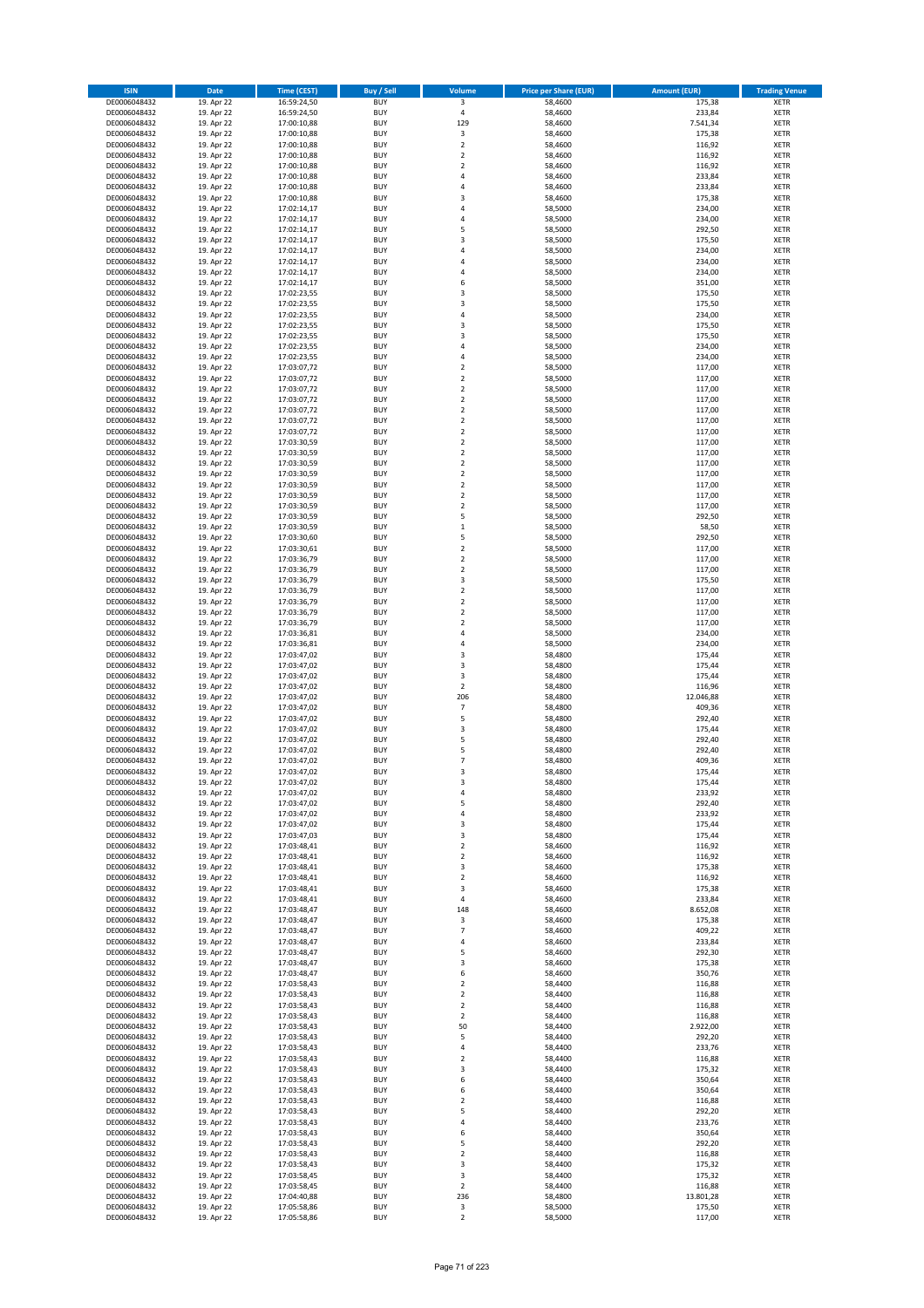| <b>ISIN</b>                  | Date                     | Time (CEST)                | <b>Buy / Sell</b>        | <b>Volume</b>                    | <b>Price per Share (EUR)</b> | <b>Amount (EUR)</b> | <b>Trading Venue</b>       |
|------------------------------|--------------------------|----------------------------|--------------------------|----------------------------------|------------------------------|---------------------|----------------------------|
| DE0006048432                 | 19. Apr 22               | 17:05:58,86                | <b>BUY</b>               | 6                                | 58,5000                      | 351,00              | <b>XETR</b>                |
| DE0006048432                 | 19. Apr 22               | 17:05:58,86                | <b>BUY</b>               | 5                                | 58,5000                      | 292,50              | XETR                       |
| DE0006048432                 | 19. Apr 22               | 17:05:58,86                | <b>BUY</b>               | 8                                | 58,5000                      | 468,00              | <b>XETR</b>                |
| DE0006048432                 | 19. Apr 22               | 17:05:58,86                | <b>BUY</b>               | $\mathbf 2$                      | 58,5000                      | 117,00              | <b>XETR</b>                |
| DE0006048432                 | 19. Apr 22               | 17:05:58,86                | <b>BUY</b>               | 6                                | 58,5000                      | 351,00              | <b>XETR</b>                |
| DE0006048432                 | 19. Apr 22               | 17:05:58,86                | <b>BUY</b>               | 3                                | 58,5000                      | 175,50              | <b>XETR</b>                |
| DE0006048432                 | 19. Apr 22               | 17:05:58,86                | <b>BUY</b>               | 3                                | 58,5000                      | 175,50              | <b>XETR</b>                |
| DE0006048432                 | 19. Apr 22               | 17:05:58,86                | <b>BUY</b>               | $\mathbf 2$                      | 58,5000                      | 117,00              | <b>XETR</b>                |
| DE0006048432                 | 19. Apr 22               | 17:05:58,86                | <b>BUY</b><br><b>BUY</b> | $\overline{2}$<br>$\overline{2}$ | 58,5000                      | 117,00              | <b>XETR</b>                |
| DE0006048432<br>DE0006048432 | 19. Apr 22<br>19. Apr 22 | 17:05:58,86<br>17:05:58,88 | <b>BUY</b>               | $\overline{2}$                   | 58,5000<br>58,5000           | 117,00<br>117,00    | <b>XETR</b><br><b>XETR</b> |
| DE0006048432                 | 19. Apr 22               | 17:06:00,20                | <b>BUY</b>               | 287                              | 58,5000                      | 16.789,50           | <b>XETR</b>                |
| DE0006048432                 | 19. Apr 22               | 17:06:30,01                | <b>BUY</b>               | 132                              | 58,5000                      | 7.722,00            | <b>XETR</b>                |
| DE0006048432                 | 19. Apr 22               | 17:08:12,19                | <b>BUY</b>               | 203                              | 58,5200                      | 11.879,56           | <b>XETR</b>                |
| DE0006048432                 | 19. Apr 22               | 17:08:49,81                | <b>BUY</b>               | $\mathbf 2$                      | 58,5000                      | 117,00              | <b>XETR</b>                |
| DE0006048432                 | 19. Apr 22               | 17:08:49,81                | <b>BUY</b>               | 3                                | 58,5000                      | 175,50              | <b>XETR</b>                |
| DE0006048432                 | 19. Apr 22               | 17:08:49,81                | <b>BUY</b>               | 5                                | 58,5000                      | 292,50              | <b>XETR</b>                |
| DE0006048432                 | 19. Apr 22               | 17:08:49,81                | <b>BUY</b>               | 6                                | 58,5000                      | 351,00              | <b>XETR</b>                |
| DE0006048432                 | 19. Apr 22               | 17:08:49,81                | <b>BUY</b>               | 4                                | 58,5000                      | 234,00              | <b>XETR</b>                |
| DE0006048432                 | 19. Apr 22               | 17:08:49,81                | <b>BUY</b>               | $\overline{4}$                   | 58,5000                      | 234,00              | <b>XETR</b>                |
| DE0006048432                 | 19. Apr 22               | 17:08:49,81                | <b>BUY</b>               | $\overline{2}$                   | 58,5000                      | 117,00              | <b>XETR</b>                |
| DE0006048432<br>DE0006048432 | 19. Apr 22<br>19. Apr 22 | 17:08:49,81                | <b>BUY</b><br><b>BUY</b> | 4<br>3                           | 58,5000<br>58,5000           | 234,00              | <b>XETR</b><br><b>XETR</b> |
| DE0006048432                 | 19. Apr 22               | 17:08:49,81<br>17:08:49,81 | <b>BUY</b>               | $\mathbf 2$                      | 58,5000                      | 175,50<br>117,00    | <b>XETR</b>                |
| DE0006048432                 | 19. Apr 22               | 17:08:49,81                | <b>BUY</b>               | $\overline{2}$                   | 58,5000                      | 117,00              | <b>XETR</b>                |
| DE0006048432                 | 19. Apr 22               | 17:08:49,81                | <b>BUY</b>               | $\mathbf 2$                      | 58,5000                      | 117,00              | <b>XETR</b>                |
| DE0006048432                 | 19. Apr 22               | 17:08:49,81                | <b>BUY</b>               | $\mathbf 2$                      | 58,5000                      | 117,00              | <b>XETR</b>                |
| DE0006048432                 | 19. Apr 22               | 17:08:49,82                | <b>BUY</b>               | 4                                | 58,5000                      | 234,00              | <b>XETR</b>                |
| DE0006048432                 | 19. Apr 22               | 17:08:49,83                | <b>BUY</b>               | 3                                | 58,5000                      | 175,50              | <b>XETR</b>                |
| DE0006048432                 | 19. Apr 22               | 17:08:50,70                | <b>BUY</b>               | 137                              | 58,5000                      | 8.014,50            | <b>XETR</b>                |
| DE0006048432                 | 19. Apr 22               | 17:09:46,38                | <b>BUY</b>               | 124                              | 58,5000                      | 7.254,00            | <b>XETR</b>                |
| DE0006048432                 | 19. Apr 22               | 17:10:05,00                | <b>BUY</b>               | 6                                | 58,5200                      | 351,12              | <b>XETR</b>                |
| DE0006048432<br>DE0006048432 | 19. Apr 22               | 17:10:05,00<br>17:12:41,29 | <b>BUY</b><br><b>BUY</b> | 4<br>387                         | 58,5200<br>58,5600           | 234,08<br>22.662,72 | <b>XETR</b><br><b>XETR</b> |
| DE0006048432                 | 19. Apr 22<br>19. Apr 22 | 17:13:14,67                | <b>BUY</b>               | 134                              | 58,5600                      | 7.847,04            | <b>XETR</b>                |
| DE0006048432                 | 19. Apr 22               | 17:14:01,76                | <b>BUY</b>               | 118                              | 58,5800                      | 6.912,44            | <b>XETR</b>                |
| DE0006048432                 | 19. Apr 22               | 17:15:15,01                | <b>BUY</b>               | 124                              | 58,5800                      | 7.263,92            | <b>XETR</b>                |
| DE0006048432                 | 19. Apr 22               | 17:15:56,70                | <b>BUY</b>               | 15                               | 58,6000                      | 879,00              | <b>XETR</b>                |
| DE0006048432                 | 19. Apr 22               | 17:15:56,70                | <b>BUY</b>               | 17                               | 58,6000                      | 996,20              | <b>XETR</b>                |
| DE0006048432                 | 19. Apr 22               | 17:15:56,70                | <b>BUY</b>               | $10\,$                           | 58,6000                      | 586,00              | <b>XETR</b>                |
| DE0006048432                 | 19. Apr 22               | 17:15:56,70                | <b>BUY</b>               | 14                               | 58,6000                      | 820,40              | <b>XETR</b>                |
| DE0006048432                 | 19. Apr 22               | 17:15:56,70                | <b>BUY</b>               | 12                               | 58,6000                      | 703,20              | <b>XETR</b>                |
| DE0006048432                 | 19. Apr 22               | 17:15:56,70                | <b>BUY</b>               | 15                               | 58,6000                      | 879,00              | <b>XETR</b>                |
| DE0006048432                 | 19. Apr 22               | 17:15:56,70                | <b>BUY</b>               | 19                               | 58,6000                      | 1.113,40            | <b>XETR</b>                |
| DE0006048432                 | 19. Apr 22               | 17:15:56,70                | <b>BUY</b>               | 9                                | 58,6000                      | 527,40              | <b>XETR</b>                |
| DE0006048432<br>DE0006048432 | 19. Apr 22<br>19. Apr 22 | 17:16:17,77                | <b>BUY</b><br><b>BUY</b> | 5<br>9                           | 58,6000<br>58,6000           | 293,00<br>527,40    | <b>XETR</b><br><b>XETR</b> |
| DE0006048432                 | 19. Apr 22               | 17:16:17,77<br>17:16:17,77 | <b>BUY</b>               | 11                               | 58,6000                      | 644,60              | <b>XETR</b>                |
| DE0006048432                 | 19. Apr 22               | 17:16:37,70                | <b>BUY</b>               | 228                              | 58,6200                      | 13.365,36           | <b>XETR</b>                |
| DE0006048432                 | 19. Apr 22               | 17:16:45,43                | <b>BUY</b>               | 17                               | 58,7000                      | 997,90              | <b>XETR</b>                |
| DE0006048432                 | 19. Apr 22               | 17:16:51,98                | <b>BUY</b>               | 74                               | 58,6600                      | 4.340,84            | <b>XETR</b>                |
| DE0006048432                 | 19. Apr 22               | 17:16:53,72                | <b>BUY</b>               | 13                               | 58,6600                      | 762,58              | <b>XETR</b>                |
| DE0006048432                 | 19. Apr 22               | 17:16:53,72                | <b>BUY</b>               | 12                               | 58,6600                      | 703,92              | <b>XETR</b>                |
| DE0006048432                 | 19. Apr 22               | 17:16:53,72                | <b>BUY</b>               | 9                                | 58,6600                      | 527,94              | <b>XETR</b>                |
| DE0006048432                 | 19. Apr 22               | 17:16:53,72                | <b>BUY</b>               | 14                               | 58,6600                      | 821,24              | <b>XETR</b>                |
| DE0006048432                 | 19. Apr 22               | 17:16:53,72                | <b>BUY</b>               | 15                               | 58,6600                      | 879,90              | <b>XETR</b>                |
| DE0006048432                 | 19. Apr 22<br>19. Apr 22 | 17:16:53,72<br>17:16:53,72 | <b>BUY</b><br><b>BUY</b> | 12<br>12                         | 58,6600<br>58,6600           | 703,92<br>703,92    | <b>XETR</b><br><b>XETR</b> |
| DE0006048432<br>DE0006048432 | 19. Apr 22               | 17:16:53,72                | <b>BUY</b>               | 13                               | 58,6600                      | 762,58              | <b>XETR</b>                |
| DE0006048432                 | 19. Apr 22               | 17:16:53,72                | <b>BUY</b>               | 10                               | 58,6600                      | 586,60              | <b>XETR</b>                |
| DE0006048432                 | 19. Apr 22               | 17:16:53,72                | <b>BUY</b>               | 8                                | 58,6600                      | 469,28              | <b>XETR</b>                |
| DE0006048432                 | 19. Apr 22               | 17:16:53,72                | <b>BUY</b>               | 15                               | 58,6600                      | 879,90              | <b>XETR</b>                |
| DE0006048432                 | 19. Apr 22               | 17:16:53,72                | <b>BUY</b>               | 18                               | 58,6600                      | 1.055,88            | <b>XETR</b>                |
| DE0006048432                 | 19. Apr 22               | 17:16:53,72                | <b>BUY</b>               | 13                               | 58,6600                      | 762,58              | <b>XETR</b>                |
| DE0006048432                 | 19. Apr 22               | 17:16:53,72                | BUY                      | 7                                | 58,6600                      | 410,62              | XETR                       |
| DE0006048432                 | 19. Apr 22               | 17:16:53,72                | <b>BUY</b>               | 8                                | 58,6600                      | 469,28              | <b>XETR</b>                |
| DE0006048432                 | 19. Apr 22               | 17:16:53,72                | <b>BUY</b>               | 12                               | 58,6600                      | 703,92              | <b>XETR</b>                |
| DE0006048432                 | 19. Apr 22               | 17:16:53,72                | <b>BUY</b><br><b>BUY</b> | 12<br>11                         | 58,6600                      | 703,92              | <b>XETR</b>                |
| DE0006048432<br>DE0006048432 | 19. Apr 22<br>19. Apr 22 | 17:16:53,72<br>17:16:53,72 | <b>BUY</b>               | 8                                | 58,6600<br>58,6600           | 645,26<br>469,28    | <b>XETR</b><br><b>XETR</b> |
| DE0006048432                 | 19. Apr 22               | 17:16:53,72                | <b>BUY</b>               | $\overline{7}$                   | 58,6600                      | 410,62              | <b>XETR</b>                |
| DE0006048432                 | 19. Apr 22               | 17:16:53,72                | <b>BUY</b>               | 95                               | 58,6600                      | 5.572,70            | <b>XETR</b>                |
| DE0006048432                 | 19. Apr 22               | 17:16:53,74                | <b>BUY</b>               | $\sqrt{4}$                       | 58,6400                      | 234,56              | XETR                       |
| DE0006048432                 | 19. Apr 22               | 17:16:53,74                | <b>BUY</b>               | 13                               | 58,6400                      | 762,32              | <b>XETR</b>                |
| DE0006048432                 | 19. Apr 22               | 17:16:53,74                | <b>BUY</b>               | 6                                | 58,6600                      | 351,96              | XETR                       |
| DE0006048432                 | 19. Apr 22               | 17:16:53,74                | <b>BUY</b>               | 16                               | 58,6400                      | 938,24              | <b>XETR</b>                |
| DE0006048432                 | 19. Apr 22               | 17:16:53,74                | <b>BUY</b>               | 5                                | 58,6400                      | 293,20              | XETR                       |
| DE0006048432<br>DE0006048432 | 19. Apr 22               | 17:16:53,75<br>17:16:53,75 | <b>BUY</b><br><b>BUY</b> | 4<br>$\pmb{4}$                   | 58,6400<br>58,6600           | 234,56<br>234,64    | <b>XETR</b><br><b>XETR</b> |
| DE0006048432                 | 19. Apr 22<br>19. Apr 22 | 17:16:55,13                | <b>BUY</b>               | $\overline{7}$                   | 58,6400                      | 410,48              | <b>XETR</b>                |
| DE0006048432                 | 19. Apr 22               | 17:16:55,13                | <b>BUY</b>               | $\overline{7}$                   | 58,6400                      | 410,48              | <b>XETR</b>                |
| DE0006048432                 | 19. Apr 22               | 17:16:55,13                | <b>BUY</b>               | 8                                | 58,6400                      | 469,12              | <b>XETR</b>                |
| DE0006048432                 | 19. Apr 22               | 17:16:55,13                | <b>BUY</b>               | 10                               | 58,6400                      | 586,40              | XETR                       |
| DE0006048432                 | 19. Apr 22               | 17:16:55,13                | <b>BUY</b>               | $\mathbf 2$                      | 58,6400                      | 117,28              | XETR                       |
| DE0006048432                 | 19. Apr 22               | 17:16:55,13                | <b>BUY</b>               | $\overline{7}$                   | 58,6400                      | 410,48              | <b>XETR</b>                |
| DE0006048432                 | 19. Apr 22               | 17:16:55,13                | <b>BUY</b>               | 5                                | 58,6400                      | 293,20              | <b>XETR</b>                |
| DE0006048432                 | 19. Apr 22               | 17:16:55,13                | <b>BUY</b>               | 5                                | 58,6400                      | 293,20              | XETR                       |
| DE0006048432                 | 19. Apr 22               | 17:16:55,13                | <b>BUY</b>               | $\overline{7}$                   | 58,6400                      | 410,48              | <b>XETR</b>                |
| DE0006048432<br>DE0006048432 | 19. Apr 22               | 17:16:57,99                | <b>BUY</b><br><b>BUY</b> | $\overline{7}$<br>8              | 58,6400<br>58,6400           | 410,48<br>469,12    | XETR<br><b>XETR</b>        |
| DE0006048432                 | 19. Apr 22<br>19. Apr 22 | 17:16:57,99<br>17:16:57,99 | <b>BUY</b>               | 68                               | 58,6400                      | 3.987,52            | XETR                       |
| DE0006048432                 | 19. Apr 22               | 17:16:57,99                | <b>BUY</b>               | $\overline{7}$                   | 58,6400                      | 410,48              | <b>XETR</b>                |
| DE0006048432                 | 19. Apr 22               | 17:16:57,99                | <b>BUY</b>               | 9                                | 58,6400                      | 527,76              | <b>XETR</b>                |
| DE0006048432                 | 19. Apr 22               | 17:16:57,99                | <b>BUY</b>               | 6                                | 58,6400                      | 351,84              | <b>XETR</b>                |
| DE0006048432                 | 19. Apr 22               | 17:16:57,99                | <b>BUY</b>               | 3                                | 58,6400                      | 175,92              | <b>XETR</b>                |
| DE0006048432                 | 19. Apr 22               | 17:16:57,99                | <b>BUY</b>               | 4                                | 58,6400                      | 234,56              | XETR                       |
| DE0006048432                 | 19. Apr 22               | 17:16:57,99                | <b>BUY</b>               | 4                                | 58,6400                      | 234,56              | XETR                       |
| DE0006048432                 | 19. Apr 22               | 17:16:57,99                | <b>BUY</b>               | 10                               | 58,6400                      | 586,40              | <b>XETR</b>                |
| DE0006048432                 | 19. Apr 22               | 17:16:57,99                | <b>BUY</b>               | $\mathbf 2$                      | 58,6400                      | 117,28              | <b>XETR</b>                |
| DE0006048432                 | 19. Apr 22               | 17:16:57,99                | <b>BUY</b>               | $\pmb{4}$                        | 58,6400                      | 234,56              | <b>XETR</b>                |
| DE0006048432                 | 19. Apr 22               | 17:16:57,99                | <b>BUY</b><br><b>BUY</b> | 5                                | 58,6400<br>58,6400           | 293,20              | XETR                       |
| DE0006048432<br>DE0006048432 | 19. Apr 22<br>19. Apr 22 | 17:16:57,99<br>17:16:57,99 | <b>BUY</b>               | 6<br>12                          | 58,6400                      | 351,84<br>703,68    | XETR<br><b>XETR</b>        |
| DE0006048432                 | 19. Apr 22               | 17:16:57,99                | <b>BUY</b>               | $10\,$                           | 58,6400                      | 586,40              | XETR                       |
| DE0006048432                 | 19. Apr 22               | 17:16:57,99                | <b>BUY</b>               | $\overline{7}$                   | 58,6400                      | 410,48              | <b>XETR</b>                |
| DE0006048432                 | 19. Apr 22               | 17:16:57,99                | <b>BUY</b>               | $\overline{2}$                   | 58,6400                      | 117,28              | <b>XETR</b>                |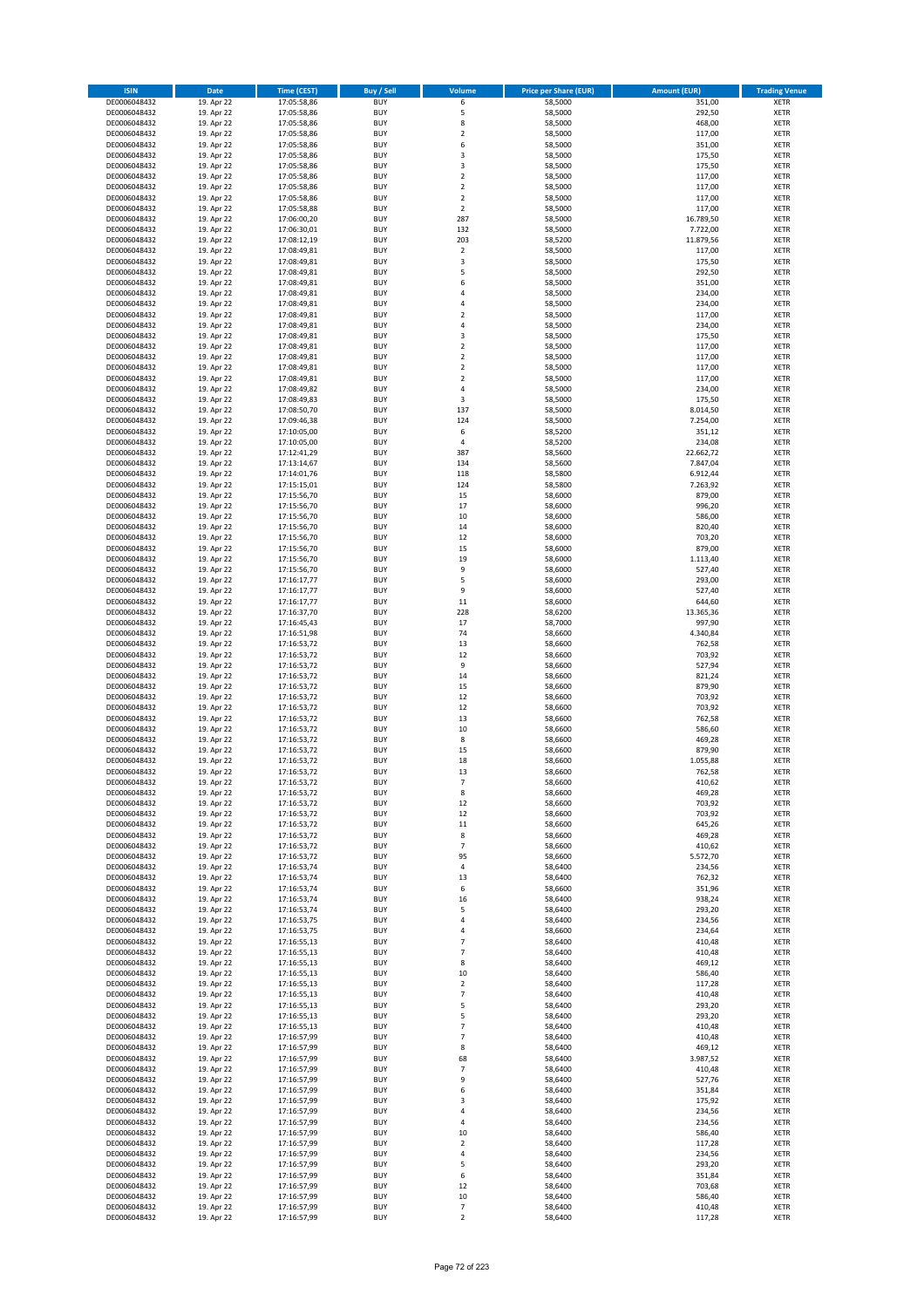| <b>ISIN</b>                  | <b>Date</b>              | Time (CEST)                | <b>Buy / Sell</b>        | <b>Volume</b>                 | <b>Price per Share (EUR)</b> | <b>Amount (EUR)</b> | <b>Trading Venue</b>       |
|------------------------------|--------------------------|----------------------------|--------------------------|-------------------------------|------------------------------|---------------------|----------------------------|
| DE0006048432                 | 19. Apr 22               | 17:16:57,99                | <b>BUY</b>               | 5                             | 58,6400                      | 293,20              | <b>XETR</b>                |
| DE0006048432                 | 19. Apr 22               | 17:16:57,99                | <b>BUY</b>               | 5                             | 58,6400                      | 293,20              | <b>XETR</b>                |
| DE0006048432                 | 19. Apr 22               | 17:16:57,99                | <b>BUY</b>               | 4                             | 58,6400                      | 234,56              | <b>XETR</b>                |
| DE0006048432<br>DE0006048432 | 19. Apr 22<br>19. Apr 22 | 17:16:57,99<br>17:16:57,99 | <b>BUY</b><br><b>BUY</b> | 3<br>4                        | 58,6400<br>58,6400           | 175,92<br>234,56    | <b>XETR</b><br><b>XETR</b> |
| DE0006048432                 | 19. Apr 22               | 17:16:58,01                | <b>BUY</b>               | $\mathbf 2$                   | 58,6400                      | 117,28              | <b>XETR</b>                |
| DE0006048432                 | 19. Apr 22               | 17:16:58,01                | <b>BUY</b>               | $\mathbf 2$                   | 58,6400                      | 117,28              | <b>XETR</b>                |
| DE0006048432                 | 19. Apr 22               | 17:16:59,47                | <b>BUY</b>               | 90                            | 58,6200                      | 5.275,80            | <b>XETR</b>                |
| DE0006048432                 | 19. Apr 22               | 17:16:59,47                | <b>BUY</b>               | 3                             | 58,6200                      | 175,86              | <b>XETR</b>                |
| DE0006048432                 | 19. Apr 22               | 17:17:22,13                | <b>BUY</b><br><b>BUY</b> | $\overline{7}$                | 58,6800                      | 410,76              | <b>XETR</b>                |
| DE0006048432<br>DE0006048432 | 19. Apr 22<br>19. Apr 22 | 17:17:22,13<br>17:17:22,13 | <b>BUY</b>               | 3<br>3                        | 58,6800<br>58,6800           | 176,04<br>176,04    | <b>XETR</b><br><b>XETR</b> |
| DE0006048432                 | 19. Apr 22               | 17:17:22,13                | <b>BUY</b>               | 4                             | 58,6800                      | 234,72              | <b>XETR</b>                |
| DE0006048432                 | 19. Apr 22               | 17:17:22,13                | <b>BUY</b>               | 4                             | 58,6800                      | 234,72              | <b>XETR</b>                |
| DE0006048432                 | 19. Apr 22               | 17:17:22,13                | <b>BUY</b>               | 3                             | 58,6800                      | 176,04              | <b>XETR</b>                |
| DE0006048432                 | 19. Apr 22               | 17:17:22,13                | <b>BUY</b>               | 5                             | 58,6800                      | 293,40              | <b>XETR</b>                |
| DE0006048432<br>DE0006048432 | 19. Apr 22<br>19. Apr 22 | 17:17:22,13<br>17:17:22,13 | <b>BUY</b><br><b>BUY</b> | 22<br>3                       | 58,6800<br>58,6800           | 1.290,96<br>176,04  | <b>XETR</b><br><b>XETR</b> |
| DE0006048432                 | 19. Apr 22               | 17:17:22,13                | <b>BUY</b>               | 4                             | 58,6800                      | 234,72              | <b>XETR</b>                |
| DE0006048432                 | 19. Apr 22               | 17:17:22,13                | <b>BUY</b>               | $\mathbf 2$                   | 58,6800                      | 117,36              | <b>XETR</b>                |
| DE0006048432                 | 19. Apr 22               | 17:17:22,13                | <b>BUY</b>               | $\overline{\mathbf{c}}$       | 58,6800                      | 117,36              | <b>XETR</b>                |
| DE0006048432                 | 19. Apr 22               | 17:17:22,13                | <b>BUY</b>               | $\overline{7}$                | 58,6800                      | 410,76              | <b>XETR</b>                |
| DE0006048432                 | 19. Apr 22               | 17:17:22,13                | <b>BUY</b>               | 8                             | 58,6800                      | 469,44              | <b>XETR</b>                |
| DE0006048432<br>DE0006048432 | 19. Apr 22<br>19. Apr 22 | 17:17:22,13<br>17:17:22,13 | <b>BUY</b><br><b>BUY</b> | $\mathbf 2$<br>5              | 58,6800<br>58,6800           | 117,36<br>293,40    | <b>XETR</b><br><b>XETR</b> |
| DE0006048432                 | 19. Apr 22               | 17:17:22,13                | <b>BUY</b>               | 6                             | 58,6800                      | 352,08              | <b>XETR</b>                |
| DE0006048432                 | 19. Apr 22               | 17:17:22,13                | <b>BUY</b>               | 4                             | 58,6800                      | 234,72              | <b>XETR</b>                |
| DE0006048432                 | 19. Apr 22               | 17:17:22,13                | <b>BUY</b>               | $\overline{\mathbf{c}}$       | 58,6800                      | 117,36              | <b>XETR</b>                |
| DE0006048432                 | 19. Apr 22               | 17:17:22,13                | <b>BUY</b>               | $\mathbf 2$                   | 58,6800                      | 117,36              | <b>XETR</b>                |
| DE0006048432<br>DE0006048432 | 19. Apr 22<br>19. Apr 22 | 17:17:22,13<br>17:17:22,13 | <b>BUY</b><br><b>BUY</b> | 3<br>$\mathbf 2$              | 58,6800<br>58,6800           | 176,04<br>117,36    | <b>XETR</b><br><b>XETR</b> |
| DE0006048432                 | 19. Apr 22               | 17:17:22,13                | <b>BUY</b>               | 3                             | 58,6800                      | 176,04              | <b>XETR</b>                |
| DE0006048432                 | 19. Apr 22               | 17:17:22,13                | <b>BUY</b>               | 29                            | 58,6800                      | 1.701,72            | <b>XETR</b>                |
| DE0006048432                 | 19. Apr 22               | 17:18:57,93                | <b>BUY</b>               | 4                             | 58,6800                      | 234,72              | <b>XETR</b>                |
| DE0006048432                 | 19. Apr 22               | 17:18:57,93                | <b>BUY</b>               | 5                             | 58,6800                      | 293,40              | <b>XETR</b>                |
| DE0006048432                 | 19. Apr 22               | 17:18:57,93                | <b>BUY</b>               | 5                             | 58,6800                      | 293,40              | <b>XETR</b>                |
| DE0006048432<br>DE0006048432 | 19. Apr 22<br>19. Apr 22 | 17:18:57,93<br>17:18:57,93 | <b>BUY</b><br><b>BUY</b> | 4<br>81                       | 58,6800<br>58,6800           | 234,72<br>4.753,08  | <b>XETR</b><br><b>XETR</b> |
| DE0006048432                 | 19. Apr 22               | 17:18:57,93                | <b>BUY</b>               | 5                             | 58,6800                      | 293,40              | <b>XETR</b>                |
| DE0006048432                 | 19. Apr 22               | 17:18:57,93                | <b>BUY</b>               | 4                             | 58,6800                      | 234,72              | <b>XETR</b>                |
| DE0006048432                 | 19. Apr 22               | 17:18:57,93                | <b>BUY</b>               | 3                             | 58,6800                      | 176,04              | <b>XETR</b>                |
| DE0006048432                 | 19. Apr 22               | 17:18:57,93                | <b>BUY</b>               | 3                             | 58,6800                      | 176,04              | <b>XETR</b>                |
| DE0006048432                 | 19. Apr 22               | 17:18:57,93                | <b>BUY</b>               | 6                             | 58,6800                      | 352,08              | <b>XETR</b>                |
| DE0006048432<br>DE0006048432 | 19. Apr 22<br>19. Apr 22 | 17:18:57,93<br>17:18:57,93 | <b>BUY</b><br><b>BUY</b> | 3<br>3                        | 58,6800<br>58,6800           | 176,04<br>176,04    | <b>XETR</b><br><b>XETR</b> |
| DE0006048432                 | 19. Apr 22               | 17:18:57,93                | <b>BUY</b>               | 6                             | 58,6800                      | 352,08              | <b>XETR</b>                |
| DE0006048432                 | 19. Apr 22               | 17:18:57,93                | <b>BUY</b>               | $\mathbf 2$                   | 58,6800                      | 117,36              | <b>XETR</b>                |
| DE0006048432                 | 19. Apr 22               | 17:18:57,93                | <b>BUY</b>               | 4                             | 58,6800                      | 234,72              | <b>XETR</b>                |
| DE0006048432                 | 19. Apr 22               | 17:18:57,93                | <b>BUY</b>               | 3                             | 58,6800                      | 176,04              | <b>XETR</b>                |
| DE0006048432<br>DE0006048432 | 19. Apr 22<br>19. Apr 22 | 17:18:57,93<br>17:18:57,93 | <b>BUY</b><br><b>BUY</b> | 3<br>3                        | 58,6800<br>58,6800           | 176,04<br>176,04    | <b>XETR</b><br><b>XETR</b> |
| DE0006048432                 | 19. Apr 22               | 17:18:57,93                | <b>BUY</b>               | 3                             | 58,6800                      | 176,04              | <b>XETR</b>                |
| DE0006048432                 | 19. Apr 22               | 17:19:45,20                | <b>BUY</b>               | 155                           | 58,6800                      | 9.095,40            | <b>XETR</b>                |
| DE0006048432                 | 19. Apr 22               | 17:19:59,14                | <b>BUY</b>               | 5                             | 58,6800                      | 293,40              | <b>XETR</b>                |
| DE0006048432                 | 19. Apr 22               | 17:19:59,14                | <b>BUY</b>               | 4                             | 58,6800                      | 234,72              | <b>XETR</b>                |
| DE0006048432                 | 19. Apr 22               | 17:19:59,14                | <b>BUY</b>               | 3                             | 58,6800                      | 176,04              | <b>XETR</b>                |
| DE0006048432<br>DE0006048432 | 19. Apr 22<br>19. Apr 22 | 17:19:59,14<br>17:19:59,14 | <b>BUY</b><br><b>BUY</b> | 5<br>4                        | 58,6800<br>58,6800           | 293,40<br>234,72    | <b>XETR</b><br><b>XETR</b> |
| DE0006048432                 | 19. Apr 22               | 17:19:59,14                | <b>BUY</b>               | 4                             | 58,6800                      | 234,72              | <b>XETR</b>                |
| DE0006048432                 | 19. Apr 22               | 17:19:59,14                | <b>BUY</b>               | 4                             | 58,6800                      | 234,72              | <b>XETR</b>                |
| DE0006048432                 | 19. Apr 22               | 17:19:59,14                | <b>BUY</b>               | 4                             | 58,6800                      | 234,72              | <b>XETR</b>                |
| DE0006048432                 | 19. Apr 22               | 17:19:59,14                | <b>BUY</b>               | $\overline{a}$                | 58,6800                      | 234,72              | <b>XETR</b>                |
| DE0006048432<br>DE0006048432 | 19. Apr 22<br>19. Apr 22 | 17:19:59,14<br>17:19:59,14 | <b>BUY</b><br><b>BUY</b> | $\overline{a}$<br>4           | 58,6800<br>58,6800           | 234,72<br>234,72    | <b>XETR</b><br><b>XETR</b> |
| DE0006048432                 | 19. Apr 22               | 17:19:59,14                | BUY                      | 3                             | 58,6800                      | 176,04              | <b>XETR</b>                |
| DE0006048432                 | 19. Apr 22               | 17:19:59,14                | <b>BUY</b>               | 3                             | 58,6800                      | 176,04              | XETR                       |
| DE0006048432                 | 19. Apr 22               | 17:19:59,14                | <b>BUY</b>               | 5                             | 58,6800                      | 293,40              | <b>XETR</b>                |
| DE0006048432                 | 19. Apr 22               | 17:19:59,14                | <b>BUY</b>               | 4                             | 58,6800                      | 234,72              | XETR                       |
| DE0006048432<br>DE0006048432 | 19. Apr 22<br>19. Apr 22 | 17:19:59,14<br>17:19:59,14 | <b>BUY</b><br><b>BUY</b> | 4<br>3                        | 58,6800<br>58,6800           | 234,72<br>176,04    | <b>XETR</b><br><b>XETR</b> |
| DE0006048432                 | 19. Apr 22               | 17:19:59,14                | <b>BUY</b>               | 3                             | 58,6800                      | 176,04              | <b>XETR</b>                |
| DE0006048432                 | 19. Apr 22               | 17:19:59,14                | <b>BUY</b>               | 6                             | 58,6800                      | 352,08              | <b>XETR</b>                |
| DE0006048432                 | 19. Apr 22               | 17:20:59,31                | <b>BUY</b>               | 3                             | 58,6800                      | 176,04              | <b>XETR</b>                |
| DE0006048432                 | 19. Apr 22               | 17:20:59,31                | <b>BUY</b>               | 4                             | 58,6800                      | 234,72              | <b>XETR</b>                |
| DE0006048432<br>DE0006048432 | 19. Apr 22<br>19. Apr 22 | 17:20:59,31<br>17:20:59,31 | <b>BUY</b><br><b>BUY</b> | 3<br>4                        | 58,6800<br>58,6800           | 176,04<br>234,72    | <b>XETR</b><br><b>XETR</b> |
| DE0006048432                 | 19. Apr 22               | 17:20:59,31                | <b>BUY</b>               | 3                             | 58,6800                      | 176,04              | <b>XETR</b>                |
| DE0006048432                 | 19. Apr 22               | 17:20:59,31                | <b>BUY</b>               | 3                             | 58,6800                      | 176,04              | <b>XETR</b>                |
| DE0006048432                 | 19. Apr 22               | 17:20:59,31                | <b>BUY</b>               | 506                           | 58,6800                      | 29.692,08           | <b>XETR</b>                |
| DE0006048432                 | 19. Apr 22               | 17:20:59,31                | <b>BUY</b>               | 9                             | 58,6800                      | 528,12              | <b>XETR</b>                |
| DE0006048432<br>DE0006048432 | 19. Apr 22<br>19. Apr 22 | 17:20:59,31<br>17:20:59,31 | <b>BUY</b><br><b>BUY</b> | $\mathbf 2$<br>$\overline{2}$ | 58,6800<br>58,6800           | 117,36<br>117,36    | <b>XETR</b><br><b>XETR</b> |
| DE0006048432                 | 19. Apr 22               | 17:20:59,31                | <b>BUY</b>               | 4                             | 58,6800                      | 234,72              | XETR                       |
| DE0006048432                 | 19. Apr 22               | 17:20:59,31                | <b>BUY</b>               | $\mathbf 2$                   | 58,6800                      | 117,36              | <b>XETR</b>                |
| DE0006048432                 | 19. Apr 22               | 17:20:59,31                | <b>BUY</b>               | 3                             | 58,6800                      | 176,04              | <b>XETR</b>                |
| DE0006048432                 | 19. Apr 22               | 17:20:59,31                | <b>BUY</b>               | $\mathbf 2$                   | 58,6800                      | 117,36              | <b>XETR</b>                |
| DE0006048432                 | 19. Apr 22               | 17:20:59,31                | <b>BUY</b><br><b>BUY</b> | 3                             | 58,6800                      | 176,04              | <b>XETR</b>                |
| DE0006048432<br>DE0006048432 | 19. Apr 22<br>19. Apr 22 | 17:20:59,31<br>17:20:59,31 | <b>BUY</b>               | $\mathbf 2$<br>9              | 58,6800<br>58,6800           | 117,36<br>528,12    | <b>XETR</b><br><b>XETR</b> |
| DE0006048432                 | 19. Apr 22               | 17:20:59,31                | <b>BUY</b>               | 10                            | 58,6800                      | 586,80              | <b>XETR</b>                |
| DE0006048432                 | 19. Apr 22               | 17:20:59,31                | <b>BUY</b>               | 4                             | 58,6800                      | 234,72              | <b>XETR</b>                |
| DE0006048432                 | 19. Apr 22               | 17:20:59,31                | <b>BUY</b>               | $\overline{2}$                | 58,6800                      | 117,36              | <b>XETR</b>                |
| DE0006048432                 | 19. Apr 22               | 17:20:59,31                | <b>BUY</b>               | 3                             | 58,6800                      | 176,04              | <b>XETR</b>                |
| DE0006048432<br>DE0006048432 | 19. Apr 22               | 17:20:59,31                | <b>BUY</b><br><b>BUY</b> | 3<br>3                        | 58,6800                      | 176,04              | XETR<br><b>XETR</b>        |
| DE0006048432                 | 19. Apr 22<br>19. Apr 22 | 17:20:59,31<br>17:22:20,07 | <b>BUY</b>               | 205                           | 58,6800<br>58,7200           | 176,04<br>12.037,60 | <b>XETR</b>                |
| DE0006048432                 | 19. Apr 22               | 17:22:38,47                | <b>BUY</b>               | 130                           | 58,7200                      | 7.633,60            | <b>XETR</b>                |
| DE0006048432                 | 19. Apr 22               | 17:22:56,30                | <b>BUY</b>               | $\overline{7}$                | 58,7200                      | 411,04              | <b>XETR</b>                |
| DE0006048432                 | 19. Apr 22               | 17:22:56,30                | <b>BUY</b>               | 6                             | 58,7200                      | 352,32              | <b>XETR</b>                |
| DE0006048432                 | 19. Apr 22               | 17:22:56,30                | <b>BUY</b>               | $\overline{7}$                | 58,7200                      | 411,04              | <b>XETR</b>                |
| DE0006048432<br>DE0006048432 | 19. Apr 22<br>19. Apr 22 | 17:22:56,30<br>17:22:56,30 | <b>BUY</b><br><b>BUY</b> | 10<br>68                      | 58,7200<br>58,7200           | 587,20<br>3.992,96  | <b>XETR</b><br>XETR        |
| DE0006048432                 | 19. Apr 22               | 17:22:56,30                | <b>BUY</b>               | $\overline{7}$                | 58,7200                      | 411,04              | <b>XETR</b>                |
| DE0006048432                 | 19. Apr 22               | 17:22:56,30                | <b>BUY</b>               | $\overline{7}$                | 58,7200                      | 411,04              | <b>XETR</b>                |
| DE0006048432                 | 19. Apr 22               | 17:22:56,30                | <b>BUY</b>               | $\overline{7}$                | 58,7200                      | 411,04              | <b>XETR</b>                |
| DE0006048432                 | 19. Apr 22               | 17:22:56,30                | <b>BUY</b>               | $\overline{7}$                | 58,7200                      | 411,04              | XETR                       |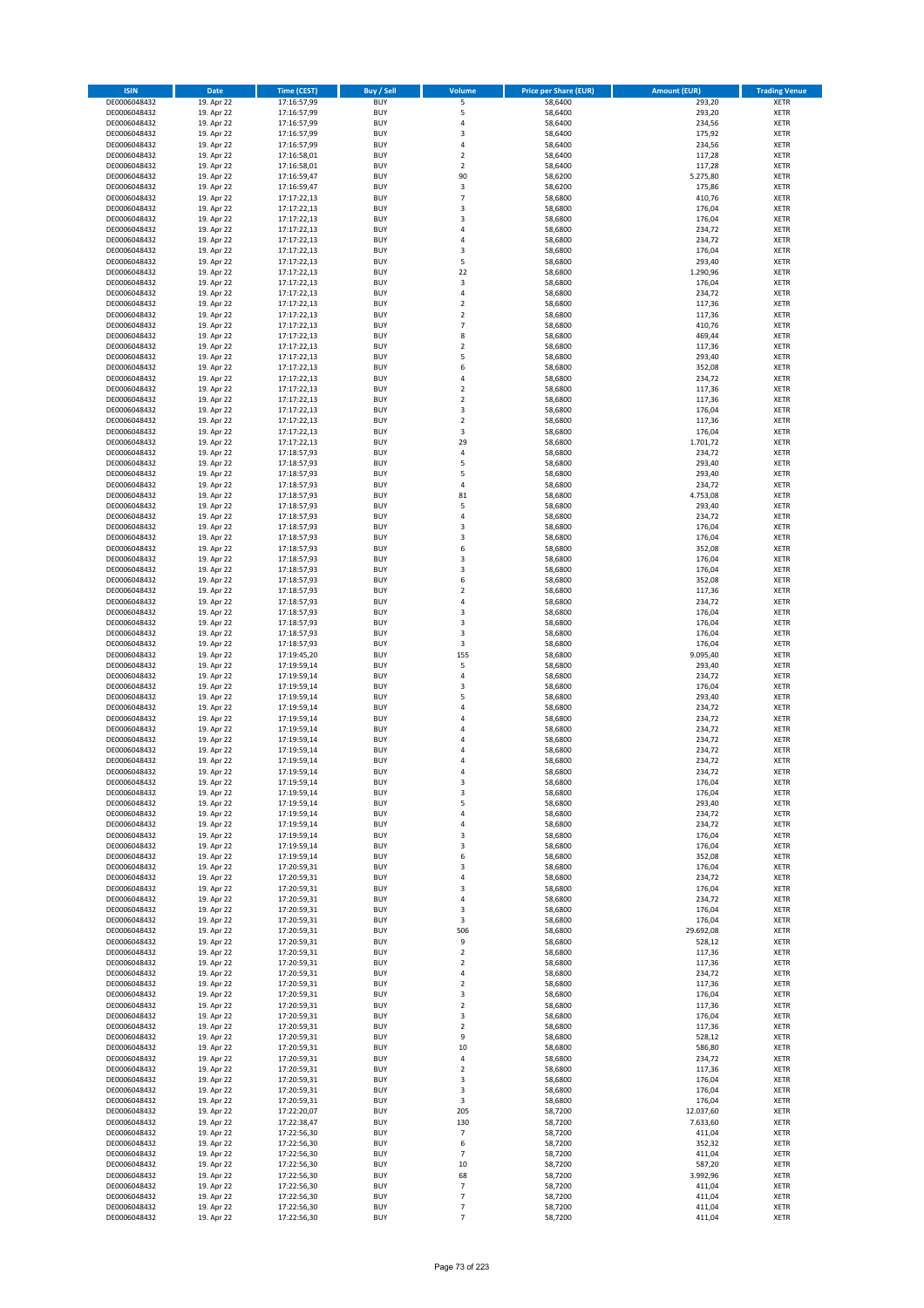| <b>ISIN</b>                  | <b>Date</b>              | <b>Time (CEST)</b>         | <b>Buy / Sell</b>        | Volume                       | <b>Price per Share (EUR)</b> | <b>Amount (EUR)</b> | <b>Trading Venue</b>       |
|------------------------------|--------------------------|----------------------------|--------------------------|------------------------------|------------------------------|---------------------|----------------------------|
| DE0006048432                 | 19. Apr 22               | 17:22:56,30                | <b>BUY</b>               | 7                            | 58,7200                      | 411,04              | <b>XETR</b>                |
| DE0006048432                 | 19. Apr 22               | 17:22:56,30                | <b>BUY</b>               | 8                            | 58,7200                      | 469,76              | <b>XETR</b>                |
| DE0006048432                 | 19. Apr 22               | 17:22:56,30                | <b>BUY</b>               | 7                            | 58,7200                      | 411,04              | <b>XETR</b>                |
| DE0006048432                 | 19. Apr 22               | 17:22:56,30                | <b>BUY</b>               | $\overline{7}$               | 58,7200                      | 411,04              | <b>XETR</b>                |
| DE0006048432<br>DE0006048432 | 19. Apr 22<br>19. Apr 22 | 17:22:56,30<br>17:22:56,30 | <b>BUY</b><br><b>BUY</b> | 9<br>8                       | 58,7200<br>58,7200           | 528,48<br>469,76    | <b>XETR</b><br><b>XETR</b> |
| DE0006048432                 | 19. Apr 22               | 17:22:56,30                | <b>BUY</b>               | 9                            | 58,7200                      | 528,48              | <b>XETR</b>                |
| DE0006048432                 | 19. Apr 22               | 17:22:56,30                | <b>BUY</b>               | $\overline{7}$               | 58,7200                      | 411,04              | <b>XETR</b>                |
| DE0006048432                 | 19. Apr 22               | 17:22:56,30                | BUY                      | 8                            | 58,7200                      | 469,76              | <b>XETR</b>                |
| DE0006048432                 | 19. Apr 22               | 17:22:56,30                | <b>BUY</b>               | 8                            | 58,7200                      | 469,76              | <b>XETR</b>                |
| DE0006048432                 | 19. Apr 22               | 17:22:56,30                | <b>BUY</b>               | 8                            | 58,7200                      | 469,76              | <b>XETR</b>                |
| DE0006048432                 | 19. Apr 22               | 17:22:56,30                | <b>BUY</b>               | 8                            | 58,7200                      | 469,76              | <b>XETR</b>                |
| DE0006048432<br>DE0006048432 | 19. Apr 22<br>19. Apr 22 | 17:22:58,85<br>17:22:58,85 | <b>BUY</b><br><b>BUY</b> | 6<br>6                       | 58,7200<br>58,7200           | 352,32<br>352,32    | <b>XETR</b><br><b>XETR</b> |
| DE0006048432                 | 19. Apr 22               | 17:22:58,85                | <b>BUY</b>               | 4                            | 58,7200                      | 234,88              | <b>XETR</b>                |
| DE0006048432                 | 19. Apr 22               | 17:22:58,85                | BUY                      | 94                           | 58,7200                      | 5.519,68            | <b>XETR</b>                |
| DE0006048432                 | 19. Apr 22               | 17:22:58,85                | <b>BUY</b>               | 5                            | 58,7200                      | 293,60              | <b>XETR</b>                |
| DE0006048432                 | 19. Apr 22               | 17:22:58,85                | <b>BUY</b>               | 5                            | 58,7200                      | 293,60              | <b>XETR</b>                |
| DE0006048432                 | 19. Apr 22               | 17:22:58,85                | <b>BUY</b>               | 6                            | 58,7200                      | 352,32              | <b>XETR</b>                |
| DE0006048432<br>DE0006048432 | 19. Apr 22<br>19. Apr 22 | 17:22:58,85<br>17:22:58,85 | <b>BUY</b><br><b>BUY</b> | 6<br>5                       | 58,7200<br>58,7200           | 352,32<br>293,60    | <b>XETR</b><br><b>XETR</b> |
| DE0006048432                 | 19. Apr 22               | 17:22:58,85                | <b>BUY</b>               | 5                            | 58,7200                      | 293,60              | <b>XETR</b>                |
| DE0006048432                 | 19. Apr 22               | 17:22:58,85                | <b>BUY</b>               | 5                            | 58,7200                      | 293,60              | <b>XETR</b>                |
| DE0006048432                 | 19. Apr 22               | 17:22:58,85                | <b>BUY</b>               | 5                            | 58,7200                      | 293,60              | <b>XETR</b>                |
| DE0006048432                 | 19. Apr 22               | 17:22:58,85                | <b>BUY</b>               | 5                            | 58,7200                      | 293,60              | <b>XETR</b>                |
| DE0006048432                 | 19. Apr 22               | 17:22:58,85                | <b>BUY</b>               | $\overline{7}$               | 58,7200                      | 411,04              | <b>XETR</b>                |
| DE0006048432                 | 19. Apr 22               | 17:22:58,85<br>17:22:58,85 | <b>BUY</b><br><b>BUY</b> | 6<br>5                       | 58,7200                      | 352,32              | <b>XETR</b><br><b>XETR</b> |
| DE0006048432<br>DE0006048432 | 19. Apr 22<br>19. Apr 22 | 17:22:58,85                | <b>BUY</b>               | 5                            | 58,7200<br>58,7200           | 293,60<br>293,60    | <b>XETR</b>                |
| DE0006048432                 | 19. Apr 22               | 17:22:58,85                | <b>BUY</b>               | 5                            | 58,7200                      | 293,60              | <b>XETR</b>                |
| DE0006048432                 | 19. Apr 22               | 17:22:58,85                | <b>BUY</b>               | $\overline{7}$               | 58,7200                      | 411,04              | <b>XETR</b>                |
| DE0006048432                 | 19. Apr 22               | 17:22:58,85                | <b>BUY</b>               | 4                            | 58,7200                      | 234,88              | <b>XETR</b>                |
| DE0006048432                 | 19. Apr 22               | 17:22:58,85                | <b>BUY</b>               | 4                            | 58,7200                      | 234,88              | <b>XETR</b>                |
| DE0006048432                 | 19. Apr 22               | 17:22:58,85                | <b>BUY</b>               | $\overline{a}$               | 58,7200                      | 234,88              | <b>XETR</b>                |
| DE0006048432<br>DE0006048432 | 19. Apr 22<br>19. Apr 22 | 17:22:58,86<br>17:22:58,87 | <b>BUY</b><br><b>BUY</b> | $\overline{\mathbf{3}}$<br>4 | 58,7200<br>58,7200           | 176,16<br>234,88    | <b>XETR</b><br><b>XETR</b> |
| DE0006048432                 | 19. Apr 22               | 17:23:40,71                | <b>BUY</b>               | 4                            | 58,7000                      | 234,80              | <b>XETR</b>                |
| DE0006048432                 | 19. Apr 22               | 17:23:40,71                | <b>BUY</b>               | 116                          | 58,7000                      | 6.809,20            | <b>XETR</b>                |
| DE0006048432                 | 19. Apr 22               | 17:23:40,71                | <b>BUY</b>               | 8                            | 58,7000                      | 469,60              | <b>XETR</b>                |
| DE0006048432                 | 19. Apr 22               | 17:23:40,71                | <b>BUY</b>               | 5                            | 58,7000                      | 293,50              | <b>XETR</b>                |
| DE0006048432                 | 19. Apr 22               | 17:23:46,71                | <b>BUY</b>               | 5                            | 58,6800                      | 293,40              | <b>XETR</b>                |
| DE0006048432                 | 19. Apr 22               | 17:23:46,71                | <b>BUY</b><br><b>BUY</b> | 4<br>4                       | 58,6800                      | 234,72<br>234,72    | <b>XETR</b>                |
| DE0006048432<br>DE0006048432 | 19. Apr 22<br>19. Apr 22 | 17:23:46,71<br>17:23:46,71 | <b>BUY</b>               | $\overline{a}$               | 58,6800<br>58,6800           | 234,72              | <b>XETR</b><br><b>XETR</b> |
| DE0006048432                 | 19. Apr 22               | 17:23:46,71                | <b>BUY</b>               | $\overline{\mathbf{3}}$      | 58,6800                      | 176,04              | <b>XETR</b>                |
| DE0006048432                 | 19. Apr 22               | 17:23:46,71                | <b>BUY</b>               | 5                            | 58,6800                      | 293,40              | <b>XETR</b>                |
| DE0006048432                 | 19. Apr 22               | 17:23:46,71                | <b>BUY</b>               | 57                           | 58,6800                      | 3.344,76            | <b>XETR</b>                |
| DE0006048432                 | 19. Apr 22               | 17:23:46,71                | <b>BUY</b>               | $\overline{a}$               | 58,6800                      | 234,72              | <b>XETR</b>                |
| DE0006048432                 | 19. Apr 22               | 17:23:46,71                | <b>BUY</b><br><b>BUY</b> | 4<br>5                       | 58,6800                      | 234,72              | <b>XETR</b><br><b>XETR</b> |
| DE0006048432<br>DE0006048432 | 19. Apr 22<br>19. Apr 22 | 17:23:46,71<br>17:23:46,71 | <b>BUY</b>               | 5                            | 58,6800<br>58,6800           | 293,40<br>293,40    | <b>XETR</b>                |
| DE0006048432                 | 19. Apr 22               | 17:23:46,71                | <b>BUY</b>               | $\overline{\mathbf{3}}$      | 58,6800                      | 176,04              | <b>XETR</b>                |
| DE0006048432                 | 19. Apr 22               | 17:23:46,71                | <b>BUY</b>               | 4                            | 58,6800                      | 234,72              | <b>XETR</b>                |
| DE0006048432                 | 19. Apr 22               | 17:23:46,71                | <b>BUY</b>               | 6                            | 58,6800                      | 352,08              | <b>XETR</b>                |
| DE0006048432                 | 19. Apr 22               | 17:23:46,71                | <b>BUY</b>               | 6                            | 58,6800                      | 352,08              | <b>XETR</b>                |
| DE0006048432                 | 19. Apr 22               | 17:23:46,71                | <b>BUY</b>               | 4                            | 58,6800                      | 234,72              | <b>XETR</b>                |
| DE0006048432<br>DE0006048432 | 19. Apr 22<br>19. Apr 22 | 17:23:46,71<br>17:23:46,71 | <b>BUY</b><br><b>BUY</b> | $\overline{\mathbf{3}}$<br>4 | 58,6800<br>58,6800           | 176,04<br>234,72    | <b>XETR</b><br><b>XETR</b> |
| DE0006048432                 | 19. Apr 22               | 17:23:46,71                | <b>BUY</b>               | $\overline{\mathbf{3}}$      | 58,6800                      | 176,04              | <b>XETR</b>                |
| DE0006048432                 | 19. Apr 22               | 17:23:46,71                | <b>BUY</b>               | 4                            | 58,6800                      | 234,72              | <b>XETR</b>                |
| DE0006048432                 | 19. Apr 22               | 17:23:46,71                | <b>BUY</b>               | 5                            | 58,6800                      | 293,40              | <b>XETR</b>                |
| DE0006048432                 | 19. Apr 22               | 17:24:05,95                | BUY                      | 3                            | 58,7000                      | 176,10              | <b>XETR</b>                |
| DE0006048432                 | 19. Apr 22               | 17:24:05,95                | BUY                      | 63                           | 58,7000                      | 3.698,10            | <b>XETR</b>                |
| DE0006048432<br>DE0006048432 | 19. Apr 22<br>19. Apr 22 | 17:24:05,95                | <b>BUY</b>               | $\overline{3}$               | 58,7000                      | 176,10              | <b>XETR</b>                |
| DE0006048432                 | 19. Apr 22               | 17:24:05,95<br>17:24:11,22 | BUY<br><b>BUY</b>        | 2<br>$\mathbf 2$             | 58,7000<br>58,7000           | 117,40<br>117,40    | <b>XETR</b><br><b>XETR</b> |
| DE0006048432                 | 19. Apr 22               | 17:24:11,22                | <b>BUY</b>               | 3                            | 58,7000                      | 176,10              | <b>XETR</b>                |
| DE0006048432                 | 19. Apr 22               | 17:24:11,22                | <b>BUY</b>               | 4                            | 58,7000                      | 234,80              | <b>XETR</b>                |
| DE0006048432                 | 19. Apr 22               | 17:24:11,22                | <b>BUY</b>               | 3                            | 58,7000                      | 176,10              | <b>XETR</b>                |
| DE0006048432                 | 19. Apr 22               | 17:24:11,22                | <b>BUY</b>               | $\mathbf 2$                  | 58,7000                      | 117,40              | <b>XETR</b>                |
| DE0006048432                 | 19. Apr 22               | 17:24:11,22                | <b>BUY</b>               | 2                            | 58,7000                      | 117,40              | <b>XETR</b>                |
| DE0006048432<br>DE0006048432 | 19. Apr 22<br>19. Apr 22 | 17:24:11,22<br>17:24:11,22 | <b>BUY</b><br><b>BUY</b> | 3<br>3                       | 58,7000<br>58,7000           | 176,10<br>176,10    | <b>XETR</b><br><b>XETR</b> |
| DE0006048432                 | 19. Apr 22               | 17:24:11,22                | <b>BUY</b>               | $\mathbf 2$                  | 58,7000                      | 117,40              | <b>XETR</b>                |
| DE0006048432                 | 19. Apr 22               | 17:24:11,22                | <b>BUY</b>               | 3                            | 58,7000                      | 176,10              | <b>XETR</b>                |
| DE0006048432                 | 19. Apr 22               | 17:24:11,22                | <b>BUY</b>               | 3                            | 58,7000                      | 176,10              | <b>XETR</b>                |
| DE0006048432                 | 19. Apr 22               | 17:24:11,22                | <b>BUY</b>               | 8                            | 58,7000                      | 469,60              | <b>XETR</b>                |
| DE0006048432                 | 19. Apr 22               | 17:24:11,22                | <b>BUY</b>               | $\overline{2}$               | 58,7000                      | 117,40              | <b>XETR</b>                |
| DE0006048432<br>DE0006048432 | 19. Apr 22<br>19. Apr 22 | 17:24:11,22<br>17:24:11,22 | <b>BUY</b><br><b>BUY</b> | 4<br>3                       | 58,7000<br>58,7000           | 234,80<br>176,10    | <b>XETR</b><br><b>XETR</b> |
| DE0006048432                 | 19. Apr 22               | 17:25:33,75                | <b>BUY</b>               | 202                          | 58,7400                      | 11.865,48           | <b>XETR</b>                |
| DE0006048432                 | 19. Apr 22               | 17:25:39,75                | <b>BUY</b>               | 3                            | 58,7200                      | 176,16              | <b>XETR</b>                |
| DE0006048432                 | 19. Apr 22               | 17:25:39,75                | <b>BUY</b>               | 3                            | 58,7200                      | 176,16              | <b>XETR</b>                |
| DE0006048432                 | 19. Apr 22               | 17:25:39,75                | <b>BUY</b>               | 3                            | 58,7200                      | 176,16              | <b>XETR</b>                |
| DE0006048432                 | 19. Apr 22               | 17:25:39,75                | <b>BUY</b>               | 83                           | 58,7200                      | 4.873,76            | <b>XETR</b>                |
| DE0006048432<br>DE0006048432 | 19. Apr 22<br>19. Apr 22 | 17:25:39,75<br>17:25:39,75 | <b>BUY</b><br><b>BUY</b> | 4<br>3                       | 58,7200<br>58,7200           | 234,88<br>176,16    | <b>XETR</b><br><b>XETR</b> |
| DE0006048432                 | 19. Apr 22               | 17:25:39,75                | <b>BUY</b>               | 4                            | 58,7200                      | 234,88              | <b>XETR</b>                |
| DE0006048432                 | 19. Apr 22               | 17:25:39,75                | <b>BUY</b>               | 4                            | 58,7200                      | 234,88              | <b>XETR</b>                |
| DE0006048432                 | 19. Apr 22               | 17:25:39,75                | <b>BUY</b>               | $\overline{2}$               | 58,7200                      | 117,44              | <b>XETR</b>                |
| DE0006048432                 | 19. Apr 22               | 17:25:39,75                | <b>BUY</b>               | 4                            | 58,7200                      | 234,88              | <b>XETR</b>                |
| DE0006048432                 | 19. Apr 22               | 17:25:39,75                | <b>BUY</b>               | 5                            | 58,7200                      | 293,60              | <b>XETR</b>                |
| DE0006048432<br>DE0006048432 | 19. Apr 22<br>19. Apr 22 | 17:25:39,75<br>17:25:39,77 | <b>BUY</b><br><b>BUY</b> | 4<br>5                       | 58,7200<br>58,7200           | 234,88<br>293,60    | <b>XETR</b><br><b>XETR</b> |
| DE0006048432                 | 19. Apr 22               | 17:26:28,63                | <b>BUY</b>               | 178                          | 58,7200                      | 10.452,16           | <b>XETR</b>                |
| DE0006048432                 | 19. Apr 22               | 17:26:30,02                | <b>BUY</b>               | $\mathbf 2$                  | 58,7000                      | 117,40              | <b>XETR</b>                |
| DE0006048432                 | 19. Apr 22               | 17:26:30,02                | <b>BUY</b>               | 3                            | 58,7000                      | 176,10              | <b>XETR</b>                |
| DE0006048432                 | 19. Apr 22               | 17:26:30,02                | <b>BUY</b>               | 4                            | 58,7000                      | 234,80              | <b>XETR</b>                |
| DE0006048432                 | 19. Apr 22               | 17:26:30,02                | <b>BUY</b>               | 124                          | 58,7000                      | 7.278,80            | <b>XETR</b>                |
| DE0006048432                 | 19. Apr 22               | 17:26:30,02                | <b>BUY</b>               | 6                            | 58,7000                      | 352,20              | <b>XETR</b>                |
| DE0006048432<br>DE0006048432 | 19. Apr 22<br>19. Apr 22 | 17:26:30,02<br>17:26:30,02 | <b>BUY</b><br><b>BUY</b> | 6<br>6                       | 58,7000<br>58,7000           | 352,20<br>352,20    | <b>XETR</b><br><b>XETR</b> |
| DE0006048432                 | 19. Apr 22               | 17:26:30,02                | <b>BUY</b>               | 2                            | 58,7000                      | 117,40              | <b>XETR</b>                |
| DE0006048432                 | 19. Apr 22               | 17:26:30,02                | <b>BUY</b>               | $\mathbf 2$                  | 58,7000                      | 117,40              | <b>XETR</b>                |
| DE0006048432                 | 19. Apr 22               | 17:26:30,02                | <b>BUY</b>               | 5                            | 58,7000                      | 293,50              | <b>XETR</b>                |
| DE0006048432                 | 19. Apr 22               | 17:26:30,02                | <b>BUY</b>               | 6                            | 58,7000                      | 352,20              | <b>XETR</b>                |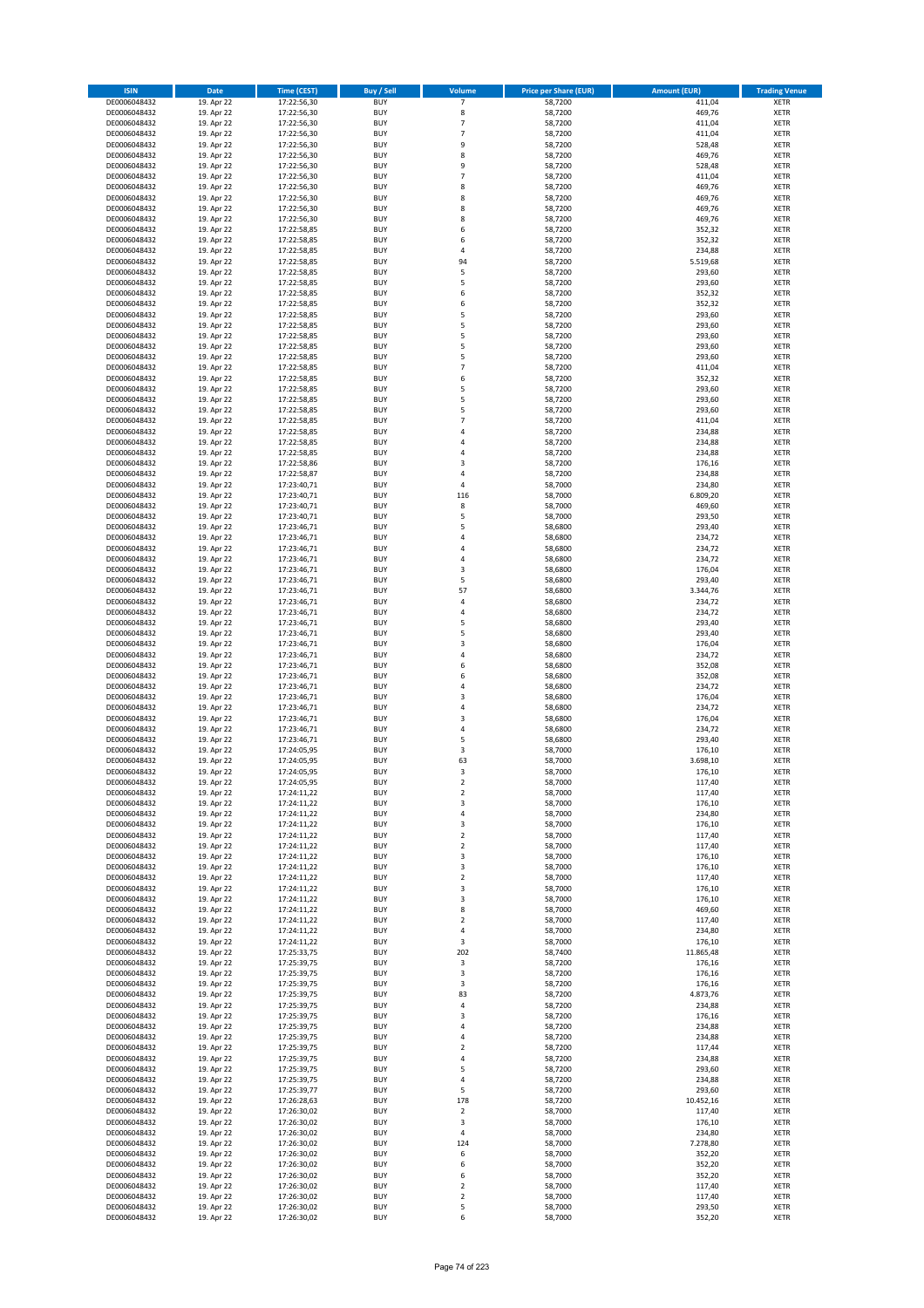| <b>ISIN</b>                  | <b>Date</b>              | <b>Time (CEST)</b>         | <b>Buy / Sell</b>        | Volume                        | <b>Price per Share (EUR)</b> | <b>Amount (EUR)</b> | <b>Trading Venue</b>       |
|------------------------------|--------------------------|----------------------------|--------------------------|-------------------------------|------------------------------|---------------------|----------------------------|
| DE0006048432                 | 19. Apr 22               | 17:26:30,02                | <b>BUY</b>               | 5                             | 58,7000                      | 293,50              | <b>XETR</b>                |
| DE0006048432                 | 19. Apr 22               | 17:26:30,02                | <b>BUY</b>               | $\mathbf 2$                   | 58,7000                      | 117,40              | <b>XETR</b>                |
| DE0006048432                 | 19. Apr 22               | 17:26:30,02                | <b>BUY</b>               | 4                             | 58,7000                      | 234,80              | <b>XETR</b>                |
| DE0006048432                 | 19. Apr 22               | 17:26:30,02                | <b>BUY</b>               | 5                             | 58,7000                      | 293,50              | <b>XETR</b>                |
| DE0006048432<br>DE0006048432 | 19. Apr 22<br>19. Apr 22 | 17:26:30,02<br>17:26:30,02 | <b>BUY</b><br><b>BUY</b> | 4<br>6                        | 58,7000<br>58,7000           | 234,80<br>352,20    | <b>XETR</b><br><b>XETR</b> |
| DE0006048432                 | 19. Apr 22               | 17:26:30,02                | <b>BUY</b>               | $\overline{a}$                | 58,7000                      | 234,80              | <b>XETR</b>                |
| DE0006048432                 | 19. Apr 22               | 17:26:30,02                | <b>BUY</b>               | 5                             | 58,7000                      | 293,50              | <b>XETR</b>                |
| DE0006048432                 | 19. Apr 22               | 17:26:33,07                | BUY                      | $\overline{a}$                | 58,7000                      | 234,80              | <b>XETR</b>                |
| DE0006048432                 | 19. Apr 22               | 17:26:33,07                | <b>BUY</b>               | 4                             | 58,7000                      | 234,80              | <b>XETR</b>                |
| DE0006048432                 | 19. Apr 22               | 17:26:50,47                | <b>BUY</b>               | 3                             | 58,7000                      | 176,10              | <b>XETR</b>                |
| DE0006048432                 | 19. Apr 22               | 17:26:50,47                | <b>BUY</b>               | $\overline{\mathbf{3}}$<br>6  | 58,7000                      | 176,10              | <b>XETR</b>                |
| DE0006048432<br>DE0006048432 | 19. Apr 22<br>19. Apr 22 | 17:26:50,47<br>17:26:50,47 | <b>BUY</b><br><b>BUY</b> | $\overline{\mathbf{3}}$       | 58,7000<br>58,7000           | 352,20<br>176,10    | <b>XETR</b><br><b>XETR</b> |
| DE0006048432                 | 19. Apr 22               | 17:26:50,47                | <b>BUY</b>               | 6                             | 58,7000                      | 352,20              | <b>XETR</b>                |
| DE0006048432                 | 19. Apr 22               | 17:26:50,47                | BUY                      | $\overline{3}$                | 58,7000                      | 176,10              | <b>XETR</b>                |
| DE0006048432                 | 19. Apr 22               | 17:26:50,47                | <b>BUY</b>               | 4                             | 58,7000                      | 234,80              | <b>XETR</b>                |
| DE0006048432                 | 19. Apr 22               | 17:26:50,47                | <b>BUY</b>               | 6                             | 58,7000                      | 352,20              | <b>XETR</b>                |
| DE0006048432                 | 19. Apr 22               | 17:26:50,47                | <b>BUY</b>               | 6<br>$\overline{\mathbf{3}}$  | 58,7000                      | 352,20              | <b>XETR</b>                |
| DE0006048432<br>DE0006048432 | 19. Apr 22<br>19. Apr 22 | 17:26:50,47<br>17:26:50,47 | <b>BUY</b><br><b>BUY</b> | 5                             | 58,7000<br>58,7000           | 176,10<br>293,50    | <b>XETR</b><br><b>XETR</b> |
| DE0006048432                 | 19. Apr 22               | 17:26:50,47                | <b>BUY</b>               | 6                             | 58,7000                      | 352,20              | <b>XETR</b>                |
| DE0006048432                 | 19. Apr 22               | 17:26:50,47                | <b>BUY</b>               | 8                             | 58,7000                      | 469,60              | <b>XETR</b>                |
| DE0006048432                 | 19. Apr 22               | 17:26:50,47                | <b>BUY</b>               | $\overline{\mathbf{3}}$       | 58,7000                      | 176,10              | <b>XETR</b>                |
| DE0006048432                 | 19. Apr 22               | 17:26:50,47                | <b>BUY</b>               | 4                             | 58,7000                      | 234,80              | <b>XETR</b>                |
| DE0006048432                 | 19. Apr 22               | 17:26:50,47                | <b>BUY</b>               | 6                             | 58,7000                      | 352,20              | <b>XETR</b>                |
| DE0006048432<br>DE0006048432 | 19. Apr 22<br>19. Apr 22 | 17:26:50,49                | <b>BUY</b><br><b>BUY</b> | $\mathbf 2$<br>$\overline{2}$ | 58,7000<br>58,7000           | 117,40<br>117,40    | <b>XETR</b><br><b>XETR</b> |
| DE0006048432                 | 19. Apr 22               | 17:26:50,49<br>17:26:50,50 | <b>BUY</b>               | 3                             | 58,7000                      | 176,10              | <b>XETR</b>                |
| DE0006048432                 | 19. Apr 22               | 17:26:50,56                | <b>BUY</b>               | 6                             | 58,7000                      | 352,20              | <b>XETR</b>                |
| DE0006048432                 | 19. Apr 22               | 17:27:21,93                | <b>BUY</b>               | 142                           | 58,7000                      | 8.335,40            | <b>XETR</b>                |
| DE0006048432                 | 19. Apr 22               | 17:27:55,91                | <b>BUY</b>               | 3                             | 58,6800                      | 176,04              | <b>XETR</b>                |
| DE0006048432                 | 19. Apr 22               | 17:27:55,91                | <b>BUY</b>               | 3                             | 58,6800                      | 176,04              | <b>XETR</b>                |
| DE0006048432                 | 19. Apr 22               | 17:27:55,91                | <b>BUY</b>               | $\overline{2}$                | 58,6800                      | 117,36              | <b>XETR</b>                |
| DE0006048432<br>DE0006048432 | 19. Apr 22<br>19. Apr 22 | 17:27:55,91<br>17:27:55,91 | <b>BUY</b><br><b>BUY</b> | 3<br>126                      | 58,6800<br>58,6800           | 176,04<br>7.393,68  | <b>XETR</b><br><b>XETR</b> |
| DE0006048432                 | 19. Apr 22               | 17:27:55,91                | <b>BUY</b>               | $\overline{2}$                | 58,6800                      | 117,36              | <b>XETR</b>                |
| DE0006048432                 | 19. Apr 22               | 17:27:55,91                | <b>BUY</b>               | $\overline{4}$                | 58,6800                      | 234,72              | <b>XETR</b>                |
| DE0006048432                 | 19. Apr 22               | 17:27:55,91                | <b>BUY</b>               | $\mathbf 2$                   | 58,6800                      | 117,36              | <b>XETR</b>                |
| DE0006048432                 | 19. Apr 22               | 17:27:55,91                | <b>BUY</b>               | 4                             | 58,6800                      | 234,72              | <b>XETR</b>                |
| DE0006048432                 | 19. Apr 22               | 17:27:55,91                | <b>BUY</b>               | $\overline{\mathbf{3}}$       | 58,6800                      | 176,04              | <b>XETR</b>                |
| DE0006048432<br>DE0006048432 | 19. Apr 22<br>19. Apr 22 | 17:27:55,91                | <b>BUY</b><br><b>BUY</b> | $\overline{\mathbf{3}}$<br>4  | 58,6800<br>58,6800           | 176,04<br>234,72    | <b>XETR</b><br><b>XETR</b> |
| DE0006048432                 | 19. Apr 22               | 17:27:55,91<br>17:27:55,91 | <b>BUY</b>               | $\overline{a}$                | 58,6800                      | 234,72              | <b>XETR</b>                |
| DE0006048432                 | 19. Apr 22               | 17:27:55,91                | <b>BUY</b>               | $\overline{\mathbf{3}}$       | 58,6800                      | 176,04              | <b>XETR</b>                |
| DE0006048432                 | 19. Apr 22               | 17:27:55,91                | <b>BUY</b>               | 4                             | 58,6800                      | 234,72              | <b>XETR</b>                |
| DE0006048432                 | 19. Apr 22               | 17:27:55,91                | <b>BUY</b>               | 4                             | 58,6800                      | 234,72              | <b>XETR</b>                |
| DE0006048432                 | 19. Apr 22               | 17:27:55,91                | <b>BUY</b>               | $\overline{3}$                | 58,6800                      | 176,04              | <b>XETR</b>                |
| DE0006048432<br>DE0006048432 | 19. Apr 22<br>19. Apr 22 | 17:27:55,91<br>17:27:55,91 | <b>BUY</b><br><b>BUY</b> | 4<br>$\overline{\mathbf{3}}$  | 58,6800<br>58,6800           | 234,72<br>176,04    | <b>XETR</b><br><b>XETR</b> |
| DE0006048432                 | 19. Apr 22               | 17:27:55,91                | <b>BUY</b>               | $\overline{\mathbf{3}}$       | 58,6800                      | 176,04              | <b>XETR</b>                |
| DE0006048432                 | 19. Apr 22               | 17:27:55,93                | <b>BUY</b>               | 5                             | 58,6800                      | 293,40              | <b>XETR</b>                |
| DE0006048432                 | 19. Apr 22               | 17:28:00,17                | <b>BUY</b>               | 5                             | 58,6600                      | 293,30              | <b>XETR</b>                |
| DE0006048432                 | 19. Apr 22               | 17:28:00,17                | <b>BUY</b>               | $\mathbf 2$                   | 58,6600                      | 117,32              | <b>XETR</b>                |
| DE0006048432                 | 19. Apr 22               | 17:28:00,17                | <b>BUY</b>               | 81                            | 58,6600                      | 4.751,46            | <b>XETR</b>                |
| DE0006048432                 | 19. Apr 22               | 17:28:00,17                | <b>BUY</b>               | $\overline{7}$                | 58,6600                      | 410,62              | <b>XETR</b>                |
| DE0006048432<br>DE0006048432 | 19. Apr 22<br>19. Apr 22 | 17:28:00,17<br>17:28:00,17 | <b>BUY</b><br><b>BUY</b> | $\overline{a}$<br>4           | 58,6600<br>58,6600           | 234,64<br>234,64    | <b>XETR</b><br><b>XETR</b> |
| DE0006048432                 | 19. Apr 22               | 17:28:00,17                | <b>BUY</b>               | $\overline{a}$                | 58,6600                      | 234,64              | <b>XETR</b>                |
| DE0006048432                 | 19. Apr 22               | 17:28:00,17                | <b>BUY</b>               | 6                             | 58,6600                      | 351,96              | <b>XETR</b>                |
| DE0006048432                 | 19. Apr 22               | 17:28:00,17                | <b>BUY</b>               | 2                             | 58,6600                      | 117,32              | <b>XETR</b>                |
| DE0006048432                 | 19. Apr 22               | 17:28:00,17                | BUY                      | $\overline{\mathbf{2}}$       | 58,6600                      | 117,32              | <b>XETR</b>                |
| DE0006048432                 | 19. Apr 22               | 17:28:00,17                | BUY                      | $\overline{a}$                | 58,6600                      | 234,64              | <b>XETR</b>                |
| DE0006048432<br>DE0006048432 | 19. Apr 22<br>19. Apr 22 | 17:28:00,17<br>17:28:00,17 | <b>BUY</b><br><b>BUY</b> | $\overline{7}$<br>5           | 58,6600<br>58,6600           | 410,62<br>293,30    | <b>XETR</b><br><b>XETR</b> |
| DE0006048432                 | 19. Apr 22               | 17:28:00,17                | <b>BUY</b>               | 3                             | 58,6600                      | 175,98              | <b>XETR</b>                |
| DE0006048432                 | 19. Apr 22               | 17:28:00,17                | <b>BUY</b>               | 6                             | 58,6600                      | 351,96              | <b>XETR</b>                |
| DE0006048432                 | 19. Apr 22               | 17:28:00,17                | <b>BUY</b>               | 5                             | 58,6600                      | 293,30              | <b>XETR</b>                |
| DE0006048432                 | 19. Apr 22               | 17:28:01,56                | <b>BUY</b>               | 5                             | 58,6400                      | 293,20              | <b>XETR</b>                |
| DE0006048432                 | 19. Apr 22               | 17:28:01,56                | <b>BUY</b>               | $\mathbf 2$                   | 58,6400                      | 117,28              | <b>XETR</b>                |
| DE0006048432                 | 19. Apr 22<br>19. Apr 22 | 17:28:01,56                | <b>BUY</b><br><b>BUY</b> | 4<br>4                        | 58,6400<br>58,6400           | 234,56<br>234,56    | <b>XETR</b>                |
| DE0006048432<br>DE0006048432 | 19. Apr 22               | 17:28:01,56<br>17:28:01,56 | <b>BUY</b>               | 129                           | 58,6400                      | 7.564,56            | <b>XETR</b><br><b>XETR</b> |
| DE0006048432                 | 19. Apr 22               | 17:28:01,56                | <b>BUY</b>               | $\overline{7}$                | 58,6400                      | 410,48              | <b>XETR</b>                |
| DE0006048432                 | 19. Apr 22               | 17:28:01,56                | <b>BUY</b>               | 2                             | 58,6400                      | 117,28              | <b>XETR</b>                |
| DE0006048432                 | 19. Apr 22               | 17:28:01,56                | <b>BUY</b>               | 4                             | 58,6400                      | 234,56              | <b>XETR</b>                |
| DE0006048432                 | 19. Apr 22               | 17:28:01,56                | <b>BUY</b>               | $\mathbf 2$                   | 58,6400                      | 117,28              | <b>XETR</b>                |
| DE0006048432                 | 19. Apr 22               | 17:28:01,56                | <b>BUY</b>               | 3                             | 58,6400                      | 175,92              | <b>XETR</b>                |
| DE0006048432<br>DE0006048432 | 19. Apr 22<br>19. Apr 22 | 17:28:01,56<br>17:28:01,56 | <b>BUY</b><br><b>BUY</b> | 2<br>3                        | 58,6400<br>58,6400           | 117,28<br>175,92    | <b>XETR</b><br><b>XETR</b> |
| DE0006048432                 | 19. Apr 22               | 17:28:01,56                | <b>BUY</b>               | 3                             | 58,6400                      | 175,92              | <b>XETR</b>                |
| DE0006048432                 | 19. Apr 22               | 17:28:01,56                | <b>BUY</b>               | $\mathbf 2$                   | 58,6400                      | 117,28              | <b>XETR</b>                |
| DE0006048432                 | 19. Apr 22               | 17:28:01,56                | <b>BUY</b>               | 3                             | 58,6400                      | 175,92              | <b>XETR</b>                |
| DE0006048432                 | 19. Apr 22               | 17:28:01,56                | <b>BUY</b>               | $\mathbf 2$                   | 58,6400                      | 117,28              | <b>XETR</b>                |
| DE0006048432                 | 19. Apr 22               | 17:28:01,56                | <b>BUY</b>               | $\overline{\mathbf{2}}$       | 58,6400                      | 117,28              | <b>XETR</b>                |
| DE0006048432<br>DE0006048432 | 19. Apr 22<br>19. Apr 22 | 17:28:02,03<br>17:28:02,03 | <b>BUY</b><br><b>BUY</b> | 3<br>4                        | 58,6200<br>58,6200           | 175,86<br>234,48    | <b>XETR</b><br><b>XETR</b> |
| DE0006048432                 | 19. Apr 22               | 17:28:02,03                | <b>BUY</b>               | 4                             | 58,6200                      | 234,48              | <b>XETR</b>                |
| DE0006048432                 | 19. Apr 22               | 17:28:02,03                | <b>BUY</b>               | $\overline{\mathbf{3}}$       | 58,6200                      | 175,86              | <b>XETR</b>                |
| DE0006048432                 | 19. Apr 22               | 17:28:02,03                | <b>BUY</b>               | 4                             | 58,6200                      | 234,48              | <b>XETR</b>                |
| DE0006048432                 | 19. Apr 22               | 17:28:02,03                | <b>BUY</b>               | 5                             | 58,6200                      | 293,10              | <b>XETR</b>                |
| DE0006048432                 | 19. Apr 22               | 17:28:02,03                | <b>BUY</b>               | $\overline{\mathbf{3}}$       | 58,6200                      | 175,86              | <b>XETR</b>                |
| DE0006048432                 | 19. Apr 22               | 17:28:02,03                | <b>BUY</b>               | 2                             | 58,6200                      | 117,24              | <b>XETR</b>                |
| DE0006048432<br>DE0006048432 | 19. Apr 22<br>19. Apr 22 | 17:28:02,03<br>17:28:02,03 | <b>BUY</b><br><b>BUY</b> | $\overline{2}$<br>26          | 58,6200<br>58,6200           | 117,24<br>1.524,12  | <b>XETR</b><br><b>XETR</b> |
| DE0006048432                 | 19. Apr 22               | 17:28:02,03                | <b>BUY</b>               | 3                             | 58,6200                      | 175,86              | <b>XETR</b>                |
| DE0006048432                 | 19. Apr 22               | 17:28:02,03                | <b>BUY</b>               | 3                             | 58,6200                      | 175,86              | <b>XETR</b>                |
| DE0006048432                 | 19. Apr 22               | 17:28:02,03                | <b>BUY</b>               | 5                             | 58,6200                      | 293,10              | <b>XETR</b>                |
| DE0006048432                 | 19. Apr 22               | 17:28:02,03                | <b>BUY</b>               | 5                             | 58,6200                      | 293,10              | <b>XETR</b>                |
| DE0006048432                 | 19. Apr 22               | 17:28:02,03                | <b>BUY</b>               | 3                             | 58,6200                      | 175,86              | <b>XETR</b>                |
| DE0006048432<br>DE0006048432 | 19. Apr 22<br>19. Apr 22 | 17:28:02,03<br>17:28:02,03 | <b>BUY</b><br><b>BUY</b> | 3<br>$\mathbf 2$              | 58,6200<br>58,6200           | 175,86<br>117,24    | <b>XETR</b><br><b>XETR</b> |
| DE0006048432                 | 19. Apr 22               | 17:28:02,03                | <b>BUY</b>               | 7                             | 58,6200                      | 410,34              | <b>XETR</b>                |
| DE0006048432                 | 19. Apr 22               | 17:28:04,83                | <b>BUY</b>               | 4                             | 58,6000                      | 234,40              | <b>XETR</b>                |
| DE0006048432                 | 19. Apr 22               | 17:28:04,83                | <b>BUY</b>               | 4                             | 58,6000                      | 234,40              | <b>XETR</b>                |
| DE0006048432                 | 19. Apr 22               | 17:28:04,83                | <b>BUY</b>               | 4                             | 58,6000                      | 234,40              | <b>XETR</b>                |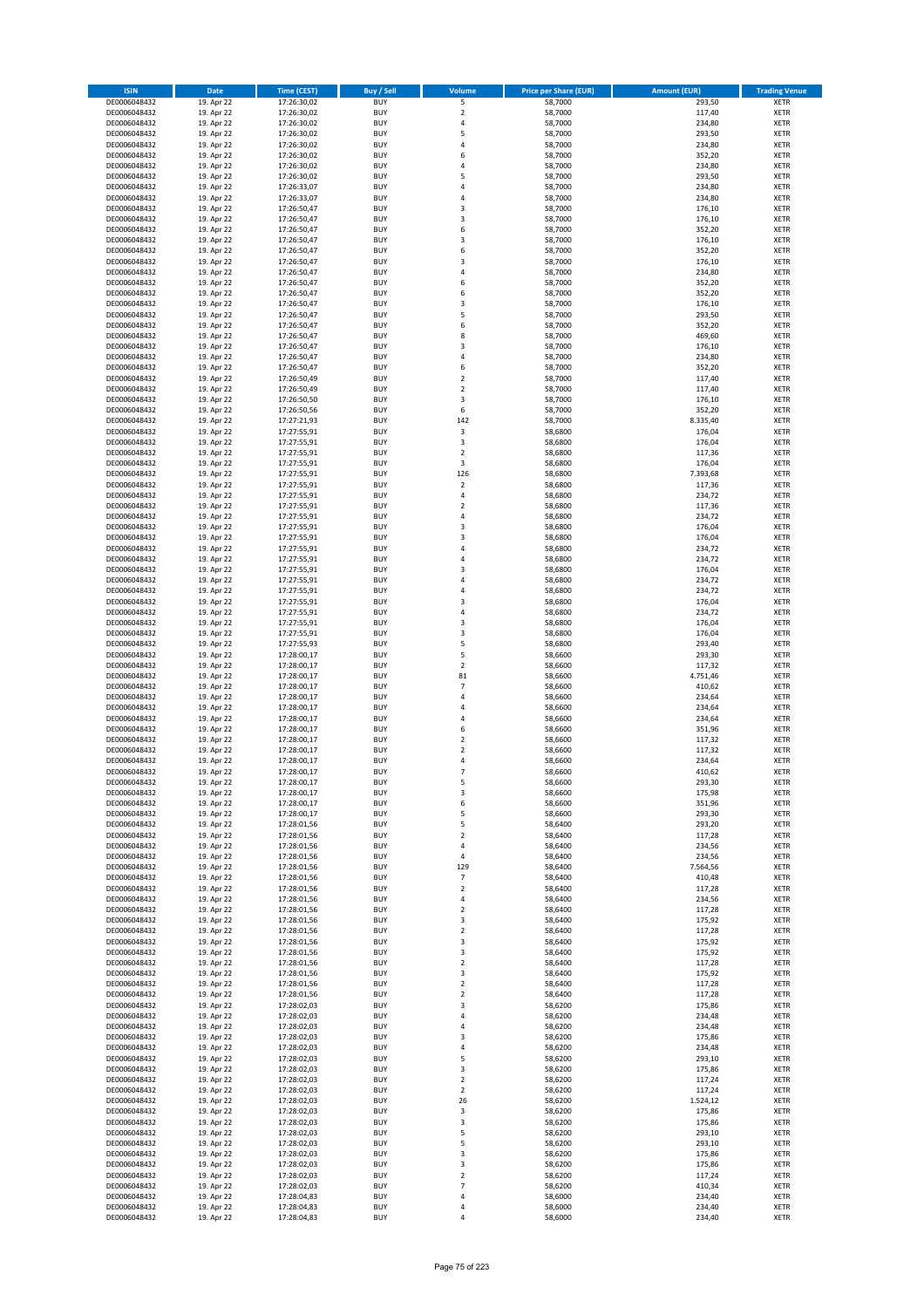| <b>ISIN</b>                  | <b>Date</b>              | <b>Time (CEST)</b>         | <b>Buy / Sell</b>        | Volume                                    | <b>Price per Share (EUR)</b> | <b>Amount (EUR)</b> | <b>Trading Venue</b>       |
|------------------------------|--------------------------|----------------------------|--------------------------|-------------------------------------------|------------------------------|---------------------|----------------------------|
| DE0006048432                 | 19. Apr 22               | 17:28:04,83                | <b>BUY</b>               | 39                                        | 58,6000                      | 2.285,40            | <b>XETR</b>                |
| DE0006048432                 | 19. Apr 22               | 17:28:04,83                | <b>BUY</b>               | 4                                         | 58,6000                      | 234,40              | <b>XETR</b>                |
| DE0006048432                 | 19. Apr 22               | 17:28:04,83                | <b>BUY</b>               | 8                                         | 58,6000                      | 468,80              | <b>XETR</b>                |
| DE0006048432                 | 19. Apr 22               | 17:28:04,83                | <b>BUY</b>               | 4                                         | 58,6000                      | 234,40              | <b>XETR</b>                |
| DE0006048432<br>DE0006048432 | 19. Apr 22<br>19. Apr 22 | 17:28:04,83<br>17:28:04,83 | <b>BUY</b><br><b>BUY</b> | 4<br>$\overline{a}$                       | 58,6000<br>58,6000           | 234,40<br>234,40    | <b>XETR</b><br><b>XETR</b> |
| DE0006048432                 | 19. Apr 22               | 17:28:04,83                | <b>BUY</b>               | $\overline{a}$                            | 58,6000                      | 234,40              | <b>XETR</b>                |
| DE0006048432                 | 19. Apr 22               | 17:28:04,94                | <b>BUY</b>               | $\overline{\mathbf{3}}$                   | 58,6000                      | 175,80              | <b>XETR</b>                |
| DE0006048432                 | 19. Apr 22               | 17:28:04,94                | BUY                      | $\overline{\phantom{a}}$                  | 58,6000                      | 117,20              | <b>XETR</b>                |
| DE0006048432                 | 19. Apr 22               | 17:28:04,94                | <b>BUY</b>               | 4                                         | 58,6000                      | 234,40              | <b>XETR</b>                |
| DE0006048432                 | 19. Apr 22               | 17:28:04,94                | <b>BUY</b>               | $\mathbf 2$                               | 58,6000                      | 117,20              | <b>XETR</b>                |
| DE0006048432                 | 19. Apr 22               | 17:28:04,94                | <b>BUY</b>               | $\overline{2}$<br>$\overline{\mathbf{3}}$ | 58,6000                      | 117,20              | <b>XETR</b>                |
| DE0006048432<br>DE0006048432 | 19. Apr 22<br>19. Apr 22 | 17:28:04,94<br>17:28:04,94 | <b>BUY</b><br><b>BUY</b> | $\overline{\mathbf{3}}$                   | 58,6000<br>58,6000           | 175,80<br>175,80    | <b>XETR</b><br><b>XETR</b> |
| DE0006048432                 | 19. Apr 22               | 17:28:04,94                | <b>BUY</b>               | $\overline{\mathbf{3}}$                   | 58,6000                      | 175,80              | <b>XETR</b>                |
| DE0006048432                 | 19. Apr 22               | 17:28:04,94                | BUY                      | 6                                         | 58,6000                      | 351,60              | <b>XETR</b>                |
| DE0006048432                 | 19. Apr 22               | 17:28:04,94                | <b>BUY</b>               | 4                                         | 58,6000                      | 234,40              | <b>XETR</b>                |
| DE0006048432                 | 19. Apr 22               | 17:28:04,94                | <b>BUY</b>               | $\overline{2}$                            | 58,6000                      | 117,20              | <b>XETR</b>                |
| DE0006048432                 | 19. Apr 22               | 17:28:04,94                | <b>BUY</b>               | 4                                         | 58,6000                      | 234,40              | <b>XETR</b>                |
| DE0006048432<br>DE0006048432 | 19. Apr 22<br>19. Apr 22 | 17:28:04,94<br>17:28:04,94 | <b>BUY</b><br><b>BUY</b> | $\overline{2}$<br>$\overline{2}$          | 58,6000<br>58,6000           | 117,20<br>117,20    | <b>XETR</b><br><b>XETR</b> |
| DE0006048432                 | 19. Apr 22               | 17:28:04,94                | <b>BUY</b>               | $\mathbf 2$                               | 58,6000                      | 117,20              | <b>XETR</b>                |
| DE0006048432                 | 19. Apr 22               | 17:28:52,27                | <b>BUY</b>               | 3                                         | 58,5800                      | 175,74              | <b>XETR</b>                |
| DE0006048432                 | 19. Apr 22               | 17:28:52,27                | <b>BUY</b>               | 3                                         | 58,5800                      | 175,74              | <b>XETR</b>                |
| DE0006048432                 | 19. Apr 22               | 17:28:52,27                | <b>BUY</b>               | 108                                       | 58,5800                      | 6.326,64            | <b>XETR</b>                |
| DE0006048432                 | 19. Apr 22               | 17:28:52,27                | <b>BUY</b>               | 3                                         | 58,5800                      | 175,74              | <b>XETR</b>                |
| DE0006048432                 | 19. Apr 22               | 17:28:52,27                | <b>BUY</b><br><b>BUY</b> | $\mathbf 2$<br>$\overline{\mathbf{3}}$    | 58,5800                      | 117,16              | <b>XETR</b><br><b>XETR</b> |
| DE0006048432<br>DE0006048432 | 19. Apr 22<br>19. Apr 22 | 17:28:52,27<br>17:28:52,27 | <b>BUY</b>               | 3                                         | 58,5800<br>58,5800           | 175,74<br>175,74    | <b>XETR</b>                |
| DE0006048432                 | 19. Apr 22               | 17:28:52,27                | <b>BUY</b>               | 3                                         | 58,5800                      | 175,74              | <b>XETR</b>                |
| DE0006048432                 | 19. Apr 22               | 17:28:52,27                | <b>BUY</b>               | $\overline{\mathbf{3}}$                   | 58,5800                      | 175,74              | <b>XETR</b>                |
| DE0006048432                 | 19. Apr 22               | 17:28:52,27                | <b>BUY</b>               | 3                                         | 58,5800                      | 175,74              | <b>XETR</b>                |
| DE0006048432                 | 19. Apr 22               | 17:28:52,27                | <b>BUY</b>               | 4                                         | 58,5800                      | 234,32              | <b>XETR</b>                |
| DE0006048432                 | 19. Apr 22               | 17:28:52,27                | <b>BUY</b>               | $\overline{\mathbf{3}}$                   | 58,5800                      | 175,74              | <b>XETR</b>                |
| DE0006048432<br>DE0006048432 | 19. Apr 22<br>19. Apr 22 | 17:28:52,27<br>17:28:52,27 | <b>BUY</b><br><b>BUY</b> | $\overline{\mathbf{3}}$<br>3              | 58,5800<br>58,5800           | 175,74<br>175,74    | <b>XETR</b><br><b>XETR</b> |
| DE0006048432                 | 19. Apr 22               | 17:28:52,27                | <b>BUY</b>               | $\overline{2}$                            | 58,5800                      | 117,16              | <b>XETR</b>                |
| DE0006048432                 | 19. Apr 22               | 17:28:52,27                | BUY                      | 3                                         | 58,5800                      | 175,74              | <b>XETR</b>                |
| DE0006048432                 | 19. Apr 22               | 17:28:52,27                | <b>BUY</b>               | $\mathbf 2$                               | 58,5800                      | 117,16              | <b>XETR</b>                |
| DE0006048432                 | 19. Apr 22               | 17:28:52,27                | <b>BUY</b>               | 3                                         | 58,5800                      | 175,74              | <b>XETR</b>                |
| DE0006048432                 | 19. Apr 22               | 17:28:52,27                | <b>BUY</b>               | $\overline{\mathbf{3}}$                   | 58,5800                      | 175,74              | <b>XETR</b>                |
| DE0006048432                 | 19. Apr 22               | 17:28:52,27                | <b>BUY</b><br><b>BUY</b> | $\overline{2}$<br>3                       | 58,5800                      | 117,16<br>175,74    | <b>XETR</b>                |
| DE0006048432<br>DE0006048432 | 19. Apr 22<br>19. Apr 22 | 17:28:52,28<br>17:28:55,96 | <b>BUY</b>               | $\overline{2}$                            | 58,5800<br>58,5600           | 117,12              | <b>XETR</b><br><b>XETR</b> |
| DE0006048432                 | 19. Apr 22               | 17:28:55,96                | <b>BUY</b>               | $\overline{\mathbf{3}}$                   | 58,5600                      | 175,68              | <b>XETR</b>                |
| DE0006048432                 | 19. Apr 22               | 17:28:55,96                | <b>BUY</b>               | 3                                         | 58,5600                      | 175,68              | <b>XETR</b>                |
| DE0006048432                 | 19. Apr 22               | 17:28:55,96                | <b>BUY</b>               | 3                                         | 58,5600                      | 175,68              | <b>XETR</b>                |
| DE0006048432                 | 19. Apr 22               | 17:28:55,96                | <b>BUY</b>               | 112                                       | 58,5600                      | 6.558,72            | <b>XETR</b>                |
| DE0006048432<br>DE0006048432 | 19. Apr 22               | 17:28:55,96                | <b>BUY</b><br><b>BUY</b> | 5<br>$\overline{2}$                       | 58,5600<br>58,5600           | 292,80<br>117,12    | <b>XETR</b><br><b>XETR</b> |
| DE0006048432                 | 19. Apr 22<br>19. Apr 22 | 17:28:55,96<br>17:28:55,96 | <b>BUY</b>               | $\overline{2}$                            | 58,5600                      | 117,12              | <b>XETR</b>                |
| DE0006048432                 | 19. Apr 22               | 17:28:55,96                | <b>BUY</b>               | $\overline{\mathbf{3}}$                   | 58,5600                      | 175,68              | <b>XETR</b>                |
| DE0006048432                 | 19. Apr 22               | 17:28:55,96                | <b>BUY</b>               | $\overline{2}$                            | 58,5600                      | 117,12              | <b>XETR</b>                |
| DE0006048432                 | 19. Apr 22               | 17:28:55,96                | <b>BUY</b>               | $\mathbf 2$                               | 58,5600                      | 117,12              | <b>XETR</b>                |
| DE0006048432                 | 19. Apr 22               | 17:28:59,01                | <b>BUY</b>               | $\overline{2}$                            | 58,5400                      | 117,08              | <b>XETR</b>                |
| DE0006048432                 | 19. Apr 22               | 17:29:00,83                | <b>BUY</b>               | 3                                         | 58,5200                      | 175,56              | <b>XETR</b>                |
| DE0006048432<br>DE0006048432 | 19. Apr 22<br>19. Apr 22 | 17:29:00,83<br>17:29:00,83 | <b>BUY</b><br><b>BUY</b> | 3<br>66                                   | 58,5200<br>58,5200           | 175,56<br>3.862,32  | <b>XETR</b><br><b>XETR</b> |
| DE0006048432                 | 19. Apr 22               | 17:29:00,83                | <b>BUY</b>               | $\overline{2}$                            | 58,5200                      | 117,04              | <b>XETR</b>                |
| DE0006048432                 | 19. Apr 22               | 17:29:00,83                | <b>BUY</b>               | $\overline{2}$                            | 58,5200                      | 117,04              | <b>XETR</b>                |
| DE0006048432                 | 19. Apr 22               | 17:29:00,83                | <b>BUY</b>               | 3                                         | 58,5200                      | 175,56              | <b>XETR</b>                |
| DE0006048432                 | 19. Apr 22               | 17:29:00,83                | BUY                      | $\overline{\mathbf{3}}$                   | 58,5200                      | 175,56              | <b>XETR</b>                |
| DE0006048432                 | 19. Apr 22               | 17:29:00,83                | BUY                      | $\mathbf 2$                               | 58,5200                      | 117,04              | <b>XETR</b>                |
| DE0006048432<br>DE0006048432 | 19. Apr 22<br>19. Apr 22 | 17:29:00,83<br>17:29:00,83 | <b>BUY</b><br><b>BUY</b> | $\overline{2}$<br>3                       | 58,5200<br>58,5200           | 117,04              | <b>XETR</b><br><b>XETR</b> |
| DE0006048432                 | 19. Apr 22               | 17:29:00,83                | <b>BUY</b>               | $\mathbf 2$                               | 58,5200                      | 175,56<br>117,04    | <b>XETR</b>                |
| DE0006048432                 | 19. Apr 22               | 17:29:00,83                | <b>BUY</b>               | $\mathbf 2$                               | 58,5200                      | 117,04              | <b>XETR</b>                |
| DE0006048432                 | 19. Apr 22               | 17:29:00,83                | <b>BUY</b>               | 3                                         | 58,5200                      | 175,56              | <b>XETR</b>                |
| DE0006048432                 | 19. Apr 22               | 17:29:08,10                | <b>BUY</b>               | 3                                         | 58,5400                      | 175,62              | <b>XETR</b>                |
| DE0006048432                 | 19. Apr 22               | 17:29:08,10                | <b>BUY</b>               | $\mathbf 2$                               | 58,5400                      | 117,08              | <b>XETR</b>                |
| DE0006048432<br>DE0006048432 | 19. Apr 22<br>19. Apr 22 | 17:29:08,10                | <b>BUY</b><br><b>BUY</b> | 2                                         | 58,5400<br>58,5400           | 117,08<br>117,08    | <b>XETR</b>                |
| DE0006048432                 | 19. Apr 22               | 17:29:08,10<br>17:29:08,10 | <b>BUY</b>               | 2<br>67                                   | 58,5400                      | 3.922,18            | <b>XETR</b><br><b>XETR</b> |
| DE0006048432                 | 19. Apr 22               | 17:29:08,10                | <b>BUY</b>               | 3                                         | 58,5400                      | 175,62              | <b>XETR</b>                |
| DE0006048432                 | 19. Apr 22               | 17:29:08,10                | <b>BUY</b>               | 3                                         | 58,5400                      | 175,62              | <b>XETR</b>                |
| DE0006048432                 | 19. Apr 22               | 17:29:08,10                | <b>BUY</b>               | 4                                         | 58,5400                      | 234,16              | <b>XETR</b>                |
| DE0006048432                 | 19. Apr 22<br>19. Apr 22 | 17:29:08,10<br>17:29:08,10 | <b>BUY</b><br><b>BUY</b> | 3<br>3                                    | 58,5400                      | 175,62              | <b>XETR</b>                |
| DE0006048432<br>DE0006048432 | 19. Apr 22               | 17:29:08,10                | <b>BUY</b>               | 3                                         | 58,5400<br>58,5400           | 175,62<br>175,62    | <b>XETR</b><br><b>XETR</b> |
| DE0006048432                 | 19. Apr 22               | 17:29:12,76                | <b>BUY</b>               | $\overline{a}$                            | 58,5200                      | 234,08              | <b>XETR</b>                |
| DE0006048432                 | 19. Apr 22               | 17:29:12,76                | <b>BUY</b>               | 3                                         | 58,5200                      | 175,56              | <b>XETR</b>                |
| DE0006048432                 | 19. Apr 22               | 17:29:48,09                | <b>BUY</b>               | 114                                       | 58,5400                      | 6.673,56            | <b>XETR</b>                |
| DE0006048432                 | 19. Apr 22               | 17:29:48,09                | <b>BUY</b>               | 4                                         | 58,5400                      | 234,16              | <b>XETR</b>                |
| DE0006048432                 | 19. Apr 22               | 17:29:51,09                | <b>BUY</b>               | $\mathsf 3$                               | 58,5600                      | 175,68              | <b>XETR</b>                |
| DE0006048432<br>DE0006048432 | 19. Apr 22<br>19. Apr 22 | 17:29:51,09<br>17:29:51,66 | <b>BUY</b><br><b>BUY</b> | $\overline{2}$<br>5                       | 58,5600<br>58,5600           | 117,12<br>292,80    | <b>XETR</b><br><b>XETR</b> |
| DE0006048432                 | 19. Apr 22               | 17:29:51,69                | <b>BUY</b>               | 5                                         | 58,5600                      | 292,80              | <b>XETR</b>                |
| DE0006048432                 | 19. Apr 22               | 17:29:51,92                | <b>BUY</b>               | $\mathbf 2$                               | 58,5600                      | 117,12              | <b>XETR</b>                |
| DE0006048432                 | 19. Apr 22               | 17:29:51,92                | <b>BUY</b>               | 3                                         | 58,5600                      | 175,68              | <b>XETR</b>                |
| DE0006048432                 | 19. Apr 22               | 17:29:52,20                | <b>BUY</b>               | 3                                         | 58,5600                      | 175,68              | <b>XETR</b>                |
| DE0006048432                 | 19. Apr 22               | 17:29:53,20                | <b>BUY</b>               | 3                                         | 58,5600                      | 175,68              | <b>XETR</b>                |
| DE0006048432                 | 19. Apr 22               | 17:29:53,20                | <b>BUY</b>               | $\overline{2}$                            | 58,5600                      | 117,12              | <b>XETR</b>                |
| DE0006048432<br>DE0006048432 | 19. Apr 22<br>19. Apr 22 | 17:29:53,56<br>17:29:53,58 | <b>BUY</b><br><b>BUY</b> | 2<br>3                                    | 58,5600<br>58,5600           | 117,12<br>175,68    | <b>XETR</b><br><b>XETR</b> |
| DE0006048432                 | 19. Apr 22               | 17:29:53,59                | <b>BUY</b>               | $\mathbf 2$                               | 58,5600                      | 117,12              | <b>XETR</b>                |
| DE0006048432                 | 19. Apr 22               | 17:29:53,59                | <b>BUY</b>               | $\mathbf 2$                               | 58,5600                      | 117,12              | <b>XETR</b>                |
| DE0006048432                 | 19. Apr 22               | 17:29:53,98                | <b>BUY</b>               | 161                                       | 58,5600                      | 9.428,16            | <b>XETR</b>                |
| DE0006048432                 | 19. Apr 22               | 17:29:54,02                | <b>BUY</b>               | 5                                         | 58,5600                      | 292,80              | <b>XETR</b>                |
| DE0006048432                 | 19. Apr 22               | 17:29:54,10                | <b>BUY</b>               | 3                                         | 58,5600                      | 175,68              | <b>XETR</b>                |
| DE0006048432<br>DE0006048432 | 19. Apr 22<br>19. Apr 22 | 17:29:54,10<br>17:29:54,22 | <b>BUY</b><br><b>BUY</b> | 5<br>3                                    | 58,5600<br>58,5400           | 292,80<br>175,62    | <b>XETR</b><br><b>XETR</b> |
| DE0006048432                 | 19. Apr 22               | 17:29:54,24                | <b>BUY</b>               | $\mathbf 2$                               | 58,5600                      | 117,12              | <b>XETR</b>                |
| DE0006048432                 | 19. Apr 22               | 17:29:54,24                | <b>BUY</b>               | 3                                         | 58,5600                      | 175,68              | <b>XETR</b>                |
| DE0006048432                 | 19. Apr 22               | 17:29:54,35                | <b>BUY</b>               | 3                                         | 58,5600                      | 175,68              | <b>XETR</b>                |
| DE0006048432                 | 19. Apr 22               | 17:29:54,35                | <b>BUY</b>               | $\mathbf 2$                               | 58,5600                      | 117,12              | <b>XETR</b>                |
| DE0006048432                 | 19. Apr 22               | 17:29:54,37                | <b>BUY</b>               | $\mathbf 2$                               | 58,5600                      | 117,12              | <b>XETR</b>                |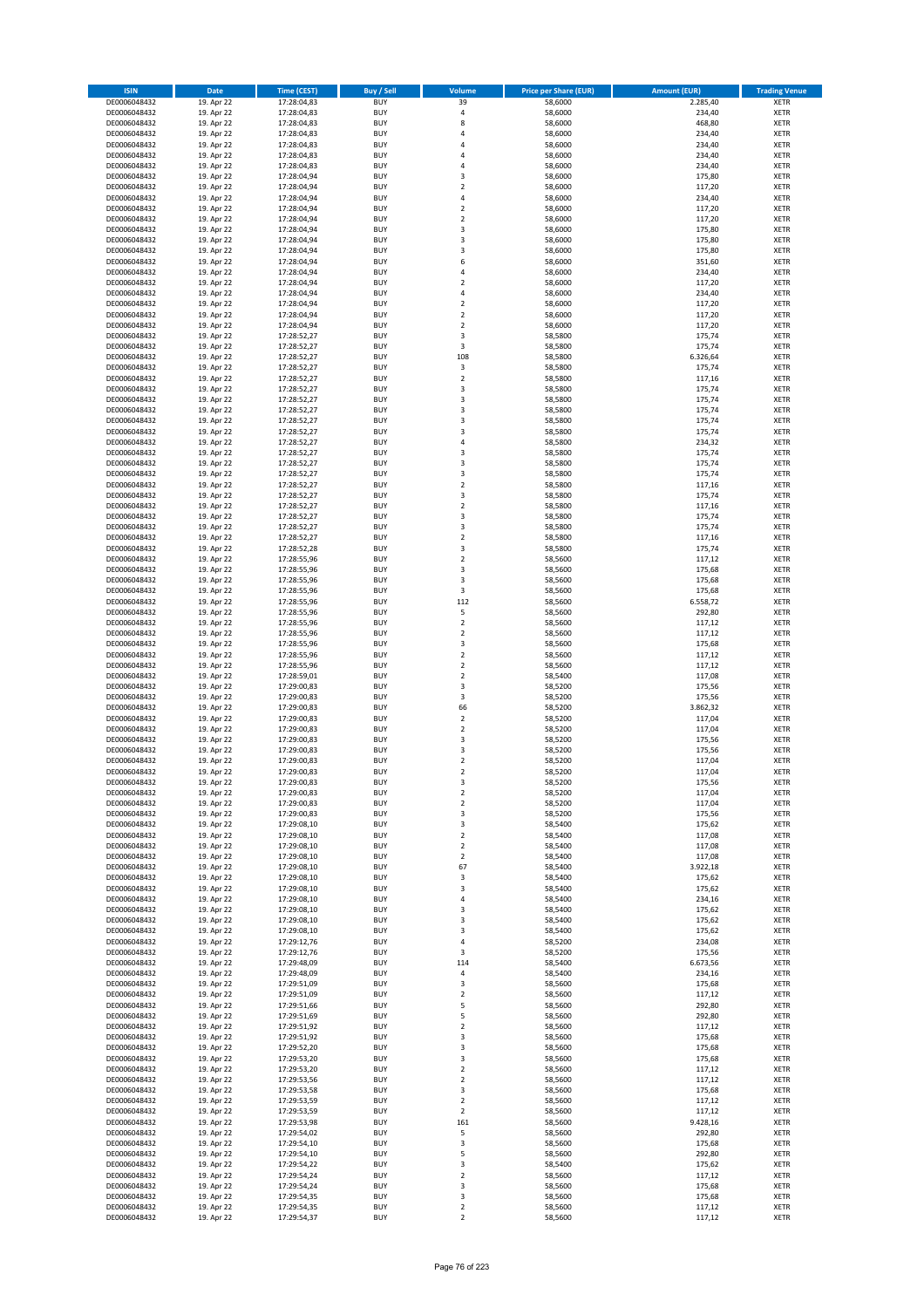| <b>ISIN</b>                  | Date                     | <b>Time (CEST)</b>         | <b>Buy / Sell</b>        | <b>Volume</b>                    | <b>Price per Share (EUR)</b> | <b>Amount (EUR)</b> | <b>Trading Venue</b>       |
|------------------------------|--------------------------|----------------------------|--------------------------|----------------------------------|------------------------------|---------------------|----------------------------|
| DE0006048432                 | 19. Apr 22               | 17:29:54,40                | <b>BUY</b>               | $\overline{2}$                   | 58,5600                      | 117,12              | <b>XETR</b>                |
| DE0006048432                 | 19. Apr 22               | 17:29:54,40                | <b>BUY</b>               | $\overline{2}$                   | 58,5600                      | 117,12              | <b>XETR</b>                |
| DE0006048432                 | 19. Apr 22               | 17:29:54,43                | <b>BUY</b>               | $\overline{2}$                   | 58,5600                      | 117,12              | <b>XETR</b>                |
| DE0006048432                 | 19. Apr 22               | 17:29:54,43                | <b>BUY</b>               | 3                                | 58,5600                      | 175,68              | <b>XETR</b>                |
| DE0006048432                 | 19. Apr 22               | 17:29:54,44                | <b>BUY</b>               | $\overline{2}$                   | 58,5600                      | 117,12              | <b>XETR</b>                |
| DE0006048432                 | 19. Apr 22               | 17:29:54,71                | <b>BUY</b>               | 2                                | 58,5600                      | 117,12              | <b>XETR</b>                |
| DE0006048432                 | 19. Apr 22               | 17:29:54,72                | <b>BUY</b>               | $\overline{2}$                   | 58,5600                      | 117,12              | <b>XETR</b>                |
| DE0006048432                 | 19. Apr 22               | 17:29:54,74                | <b>BUY</b>               | $\overline{2}$                   | 58,5600                      | 117,12              | <b>XETR</b>                |
| DE0006048432                 | 19. Apr 22               | 17:29:55,01                | <b>BUY</b>               | $\overline{2}$                   | 58,5600                      | 117,12              | <b>XETR</b>                |
| DE0006048432                 | 19. Apr 22               | 17:29:55,01                | <b>BUY</b>               | 3                                | 58,5600                      | 175,68              | <b>XETR</b>                |
| DE0006048432                 | 19. Apr 22               | 17:29:55,02                | <b>BUY</b>               | $\mathbf 2$                      | 58,5200                      | 117,04              | <b>XETR</b>                |
| DE0006048432                 | 19. Apr 22               | 17:29:55,02                | <b>BUY</b>               | $\overline{2}$                   | 58,5200                      | 117,04              | <b>XETR</b>                |
| DE0006048432<br>DE0006048432 | 19. Apr 22<br>19. Apr 22 | 17:29:55,02                | <b>BUY</b><br><b>BUY</b> | $\mathbf 2$<br>$\overline{2}$    | 58,5200<br>58,5200           | 117,04<br>117,04    | <b>XETR</b><br><b>XETR</b> |
| DE0006048432                 | 19. Apr 22               | 17:29:55,02<br>17:29:55,02 | <b>BUY</b>               | $\overline{2}$                   | 58,5200                      | 117,04              | <b>XETR</b>                |
| DE0006048432                 | 19. Apr 22               | 17:29:55,17                | <b>BUY</b>               | 3                                | 58,5600                      | 175,68              | <b>XETR</b>                |
| DE0006048432                 | 20. Apr 22               | 09:41:57,12                | <b>BUY</b>               | $\overline{2}$                   | 59,5800                      | 119,16              | <b>XETR</b>                |
| DE0006048432                 | 20. Apr 22               | 09:41:57,12                | <b>BUY</b>               | $\mathbf 2$                      | 59,5800                      | 119,16              | <b>XETR</b>                |
| DE0006048432                 | 20. Apr 22               | 09:41:57,12                | <b>BUY</b>               | 3                                | 59,5800                      | 178,74              | <b>XETR</b>                |
| DE0006048432                 | 20. Apr 22               | 09:41:57,12                | <b>BUY</b>               | $\mathbf 2$                      | 59,5800                      | 119,16              | <b>XETR</b>                |
| DE0006048432                 | 20. Apr 22               | 09:41:57,12                | <b>BUY</b>               | $\overline{2}$                   | 59,5800                      | 119,16              | <b>XETR</b>                |
| DE0006048432                 | 20. Apr 22               | 09:41:57,12                | <b>BUY</b>               | 3                                | 59,5800                      | 178,74              | <b>XETR</b>                |
| DE0006048432                 | 20. Apr 22               | 09:41:57,12                | <b>BUY</b>               | 3                                | 59,5800                      | 178,74              | <b>XETR</b>                |
| DE0006048432                 | 20. Apr 22               | 09:41:57,12                | <b>BUY</b>               | 3                                | 59,5800                      | 178,74              | <b>XETR</b>                |
| DE0006048432                 | 20. Apr 22               | 09:41:57,12                | <b>BUY</b>               | 3                                | 59,5800                      | 178,74              | <b>XETR</b>                |
| DE0006048432                 | 20. Apr 22               | 09:41:57,12                | <b>BUY</b>               | $\overline{2}$                   | 59,5800                      | 119,16              | <b>XETR</b>                |
| DE0006048432                 | 20. Apr 22               | 09:42:54,53                | <b>BUY</b>               | 3                                | 59,5800                      | 178,74              | <b>XETR</b>                |
| DE0006048432<br>DE0006048432 | 20. Apr 22<br>20. Apr 22 | 09:42:54,53<br>09:43:00,01 | <b>BUY</b><br><b>BUY</b> | 34<br>$\overline{2}$             | 59,5800<br>59,5800           | 2.025,72<br>119,16  | <b>XETR</b><br><b>XETR</b> |
| DE0006048432                 | 20. Apr 22               | 09:43:00,01                | <b>BUY</b>               | 3                                | 59,5800                      | 178,74              | <b>XETR</b>                |
| DE0006048432                 | 20. Apr 22               | 09:43:00,01                | <b>BUY</b>               | $\overline{2}$                   | 59,5800                      | 119,16              | <b>XETR</b>                |
| DE0006048432                 | 20. Apr 22               | 09:43:22,10                | <b>BUY</b>               | 61                               | 59,6400                      | 3.638,04            | <b>XETR</b>                |
| DE0006048432                 | 20. Apr 22               | 09:44:55,08                | <b>BUY</b>               | $\overline{2}$                   | 59,6600                      | 119,32              | <b>XETR</b>                |
| DE0006048432                 | 20. Apr 22               | 09:44:55,08                | <b>BUY</b>               | 3                                | 59,6600                      | 178,98              | <b>XETR</b>                |
| DE0006048432                 | 20. Apr 22               | 09:44:55,08                | <b>BUY</b>               | 3                                | 59,6600                      | 178,98              | <b>XETR</b>                |
| DE0006048432                 | 20. Apr 22               | 09:44:55,08                | <b>BUY</b>               | $\mathbf 2$                      | 59,6600                      | 119,32              | <b>XETR</b>                |
| DE0006048432                 | 20. Apr 22               | 09:44:55,08                | <b>BUY</b>               | 3                                | 59,6600                      | 178,98              | <b>XETR</b>                |
| DE0006048432                 | 20. Apr 22               | 09:44:55,08                | <b>BUY</b>               | 3                                | 59,6600                      | 178,98              | <b>XETR</b>                |
| DE0006048432                 | 20. Apr 22               | 09:44:55,08                | <b>BUY</b>               | 3                                | 59,6600                      | 178,98              | <b>XETR</b>                |
| DE0006048432                 | 20. Apr 22               | 09:44:55,08                | <b>BUY</b>               | 3                                | 59,6600                      | 178,98              | <b>XETR</b>                |
| DE0006048432                 | 20. Apr 22               | 09:44:55,08                | <b>BUY</b>               | 3                                | 59,6600                      | 178,98              | <b>XETR</b>                |
| DE0006048432                 | 20. Apr 22               | 09:44:55,08                | <b>BUY</b>               | 3                                | 59,6600                      | 178,98              | <b>XETR</b>                |
| DE0006048432                 | 20. Apr 22               | 09:44:55,08                | <b>BUY</b>               | $\overline{2}$                   | 59,6600                      | 119,32              | <b>XETR</b>                |
| DE0006048432                 | 20. Apr 22               | 09:44:55,08                | <b>BUY</b>               | $\overline{2}$                   | 59,6600                      | 119,32              | <b>XETR</b>                |
| DE0006048432                 | 20. Apr 22               | 09:44:55,08                | <b>BUY</b><br><b>BUY</b> | 70<br>3                          | 59,6600                      | 4.176,20            | <b>XETR</b><br><b>XETR</b> |
| DE0006048432                 | 20. Apr 22<br>20. Apr 22 | 09:44:55,08<br>09:44:55,08 |                          | 3                                | 59,6600                      | 178,98<br>178,98    |                            |
| DE0006048432<br>DE0006048432 | 20. Apr 22               | 09:45:30,89                | <b>BUY</b><br><b>BUY</b> | 55                               | 59,6600<br>59,7000           | 3.283,50            | <b>XETR</b><br><b>XETR</b> |
| DE0006048432                 | 20. Apr 22               | 09:46:21,55                | <b>BUY</b>               | $\mathbf 2$                      | 59,7000                      | 119,40              | <b>XETR</b>                |
| DE0006048432                 | 20. Apr 22               | 09:46:21,55                | <b>BUY</b>               | 3                                | 59,7000                      | 179,10              | <b>XETR</b>                |
| DE0006048432                 | 20. Apr 22               | 09:46:21,55                | <b>BUY</b>               | $\overline{2}$                   | 59,7000                      | 119,40              | <b>XETR</b>                |
| DE0006048432                 | 20. Apr 22               | 09:46:21,55                | <b>BUY</b>               | 3                                | 59,7000                      | 179,10              | <b>XETR</b>                |
| DE0006048432                 | 20. Apr 22               | 09:46:21,55                | <b>BUY</b>               | $\overline{2}$                   | 59,7000                      | 119,40              | <b>XETR</b>                |
| DE0006048432                 | 20. Apr 22               | 09:46:21,55                | <b>BUY</b>               | $\overline{2}$                   | 59,7000                      | 119,40              | <b>XETR</b>                |
| DE0006048432                 | 20. Apr 22               | 09:46:21,55                | <b>BUY</b>               | 3                                | 59,7000                      | 179,10              | <b>XETR</b>                |
| DE0006048432                 | 20. Apr 22               | 09:46:21,55                | <b>BUY</b>               | 3                                | 59,7000                      | 179,10              | <b>XETR</b>                |
| DE0006048432                 | 20. Apr 22               | 09:46:21,55                | <b>BUY</b>               | 45                               | 59,7000                      | 2.686,50            | <b>XETR</b>                |
| DE0006048432                 | 20. Apr 22               | 09:46:21,55                | <b>BUY</b>               | 3                                | 59,7000                      | 179,10              | <b>XETR</b>                |
| DE0006048432                 | 20. Apr 22               | 09:46:21,55                | <b>BUY</b>               | 3                                | 59,7000                      | 179,10              | <b>XETR</b>                |
| DE0006048432                 | 20. Apr 22               | 09:46:21,55                | <b>BUY</b>               | $\overline{2}$                   | 59,7000                      | 119,40              | <b>XETR</b>                |
| DE0006048432                 | 20. Apr 22               | 09:46:21,55                | <b>BUY</b>               | 31                               | 59,7000                      | 1.850,70            | <b>XETR</b>                |
| DE0006048432                 | 20. Apr 22               | 09:49:31,61<br>09:49:55,78 | <b>BUY</b><br><b>BUY</b> | 62                               | 59,7400                      | 3.703,88<br>179,16  | <b>XETR</b><br><b>XETR</b> |
| DE0006048432<br>DE0006048432 | 20. Apr 22<br>20. Apr 22 |                            | <b>BUY</b>               | 3<br>$\overline{3}$              | 59,7200<br>59,7200           | 179,16              | <b>XETR</b>                |
| DE0006048432                 | 20. Apr 22               | 09:49:55,78<br>09:49:55,78 | BUY                      | $\overline{2}$                   | 59,7200                      | 119,44              | <b>XETR</b>                |
| DE0006048432                 | 20. Apr 22               | 09:49:55,78                | <b>BUY</b>               | 3                                | 59,7200                      | 179,16              | <b>XETR</b>                |
| DE0006048432                 | 20. Apr 22               | 09:49:55,78                | <b>BUY</b>               | 3                                | 59,7200                      | 179,16              | <b>XETR</b>                |
| DE0006048432                 | 20. Apr 22               | 09:49:55,78                | <b>BUY</b>               | 3                                | 59,7200                      | 179,16              | <b>XETR</b>                |
| DE0006048432                 | 20. Apr 22               | 09:49:55,78                | <b>BUY</b>               | 3                                | 59,7200                      | 179,16              | <b>XETR</b>                |
| DE0006048432                 | 20. Apr 22               | 09:49:55,78                | <b>BUY</b>               | 3                                | 59,7200                      | 179,16              | <b>XETR</b>                |
| DE0006048432                 | 20. Apr 22               | 09:49:55,78                | <b>BUY</b>               | $\overline{2}$                   | 59,7200                      | 119,44              | <b>XETR</b>                |
| DE0006048432                 | 20. Apr 22               | 09:49:55,78                | <b>BUY</b>               | 60                               | 59,7200                      | 3.583,20            | <b>XETR</b>                |
| DE0006048432                 | 20. Apr 22               | 09:49:55,78                | <b>BUY</b>               | $\overline{2}$                   | 59,7200                      | 119,44              | <b>XETR</b>                |
| DE0006048432                 | 20. Apr 22               | 09:49:55,78                | <b>BUY</b>               | $\overline{2}$                   | 59,7200                      | 119,44              | <b>XETR</b>                |
| DE0006048432                 | 20. Apr 22               | 09:49:55,78                | <b>BUY</b>               | $\overline{2}$                   | 59,7200                      | 119,44              | <b>XETR</b>                |
| DE0006048432<br>DE0006048432 | 20. Apr 22<br>20. Apr 22 | 09:49:55,78<br>09:49:59,99 | <b>BUY</b><br><b>BUY</b> | 3<br>3                           | 59,7200<br>59,7000           | 179,16<br>179,10    | <b>XETR</b><br><b>XETR</b> |
| DE0006048432                 | 20. Apr 22               | 09:49:59,99                | <b>BUY</b>               | 83                               | 59,7000                      | 4.955,10            | <b>XETR</b>                |
| DE0006048432                 | 20. Apr 22               | 09:50:37,01                | <b>BUY</b>               | 3                                | 59,7200                      | 179,16              | <b>XETR</b>                |
| DE0006048432                 | 20. Apr 22               | 09:50:37,01                | <b>BUY</b>               | $\overline{2}$                   | 59,7200                      | 119,44              | <b>XETR</b>                |
| DE0006048432                 | 20. Apr 22               | 09:50:37,01                | <b>BUY</b>               | 3                                | 59,7200                      | 179,16              | <b>XETR</b>                |
| DE0006048432                 | 20. Apr 22               | 09:50:37,01                | <b>BUY</b>               | 3                                | 59,7200                      | 179,16              | <b>XETR</b>                |
| DE0006048432                 | 20. Apr 22               | 09:50:37,01                | <b>BUY</b>               | 3                                | 59,7200                      | 179,16              | <b>XETR</b>                |
| DE0006048432                 | 20. Apr 22               | 09:50:37,01                | <b>BUY</b>               | 109                              | 59,7200                      | 6.509,48            | <b>XETR</b>                |
| DE0006048432                 | 20. Apr 22               | 09:50:37,01                | <b>BUY</b>               | $\overline{2}$                   | 59,7200                      | 119,44              | <b>XETR</b>                |
| DE0006048432                 | 20. Apr 22               | 09:50:37,01                | <b>BUY</b>               | $\overline{2}$                   | 59,7200                      | 119,44              | <b>XETR</b>                |
| DE0006048432                 | 20. Apr 22               | 09:50:37,01                | <b>BUY</b>               | 3                                | 59,7200                      | 179,16              | <b>XETR</b>                |
| DE0006048432                 | 20. Apr 22               | 09:52:24,76                | <b>BUY</b>               | 3                                | 59,6800                      | 179,04              | <b>XETR</b>                |
| DE0006048432                 | 20. Apr 22<br>20. Apr 22 | 09:52:24,76                | <b>BUY</b>               | $\overline{2}$<br>$\overline{2}$ | 59,6800                      | 119,36              | <b>XETR</b>                |
| DE0006048432<br>DE0006048432 | 20. Apr 22               | 09:52:24,76<br>09:52:24,76 | <b>BUY</b><br><b>BUY</b> | $\overline{2}$                   | 59,6800<br>59,6800           | 119,36<br>119,36    | <b>XETR</b><br><b>XETR</b> |
| DE0006048432                 | 20. Apr 22               | 09:52:24,76                | <b>BUY</b>               | 3                                | 59,6800                      | 179,04              | <b>XETR</b>                |
| DE0006048432                 | 20. Apr 22               | 09:52:24,76                | <b>BUY</b>               | $\overline{2}$                   | 59,6800                      | 119,36              | <b>XETR</b>                |
| DE0006048432                 | 20. Apr 22               | 09:53:14,97                | <b>BUY</b>               | $\overline{2}$                   | 59,7000                      | 119,40              | <b>XETR</b>                |
| DE0006048432                 | 20. Apr 22               | 09:53:14,97                | <b>BUY</b>               | $\overline{2}$                   | 59,7000                      | 119,40              | <b>XETR</b>                |
| DE0006048432                 | 20. Apr 22               | 09:53:14,97                | <b>BUY</b>               | $\overline{2}$                   | 59,7000                      | 119,40              | <b>XETR</b>                |
| DE0006048432                 | 20. Apr 22               | 09:53:14,97                | <b>BUY</b>               | $\overline{2}$                   | 59,7000                      | 119,40              | <b>XETR</b>                |
| DE0006048432                 | 20. Apr 22               | 09:53:14,97                | <b>BUY</b>               | $\overline{2}$                   | 59,7000                      | 119,40              | <b>XETR</b>                |
| DE0006048432                 | 20. Apr 22               | 09:53:14,97                | <b>BUY</b>               | $\overline{2}$                   | 59,7000                      | 119,40              | <b>XETR</b>                |
| DE0006048432                 | 20. Apr 22               | 09:53:14,97                | <b>BUY</b>               | $\overline{2}$                   | 59,7000                      | 119,40              | <b>XETR</b>                |
| DE0006048432                 | 20. Apr 22               | 09:53:14,97                | <b>BUY</b>               | $\overline{2}$                   | 59,7000                      | 119,40              | <b>XETR</b>                |
| DE0006048432                 | 20. Apr 22               | 09:53:14,97                | <b>BUY</b>               | $\overline{2}$                   | 59,7000                      | 119,40              | <b>XETR</b>                |
| DE0006048432                 | 20. Apr 22               | 09:53:14,97                | <b>BUY</b>               | $\overline{2}$                   | 59,7000                      | 119,40              | <b>XETR</b>                |
| DE0006048432                 | 20. Apr 22               | 09:53:14,97                | <b>BUY</b>               | $\mathbf 2$                      | 59,7000                      | 119,40              | <b>XETR</b>                |
| DE0006048432                 | 20. Apr 22               | 09:53:14,97                | <b>BUY</b>               | $\overline{2}$                   | 59,7000                      | 119,40              | <b>XETR</b>                |
| DE0006048432                 | 20. Apr 22               | 09:53:14,97                | <b>BUY</b>               | 135                              | 59,7000                      | 8.059,50            | <b>XETR</b>                |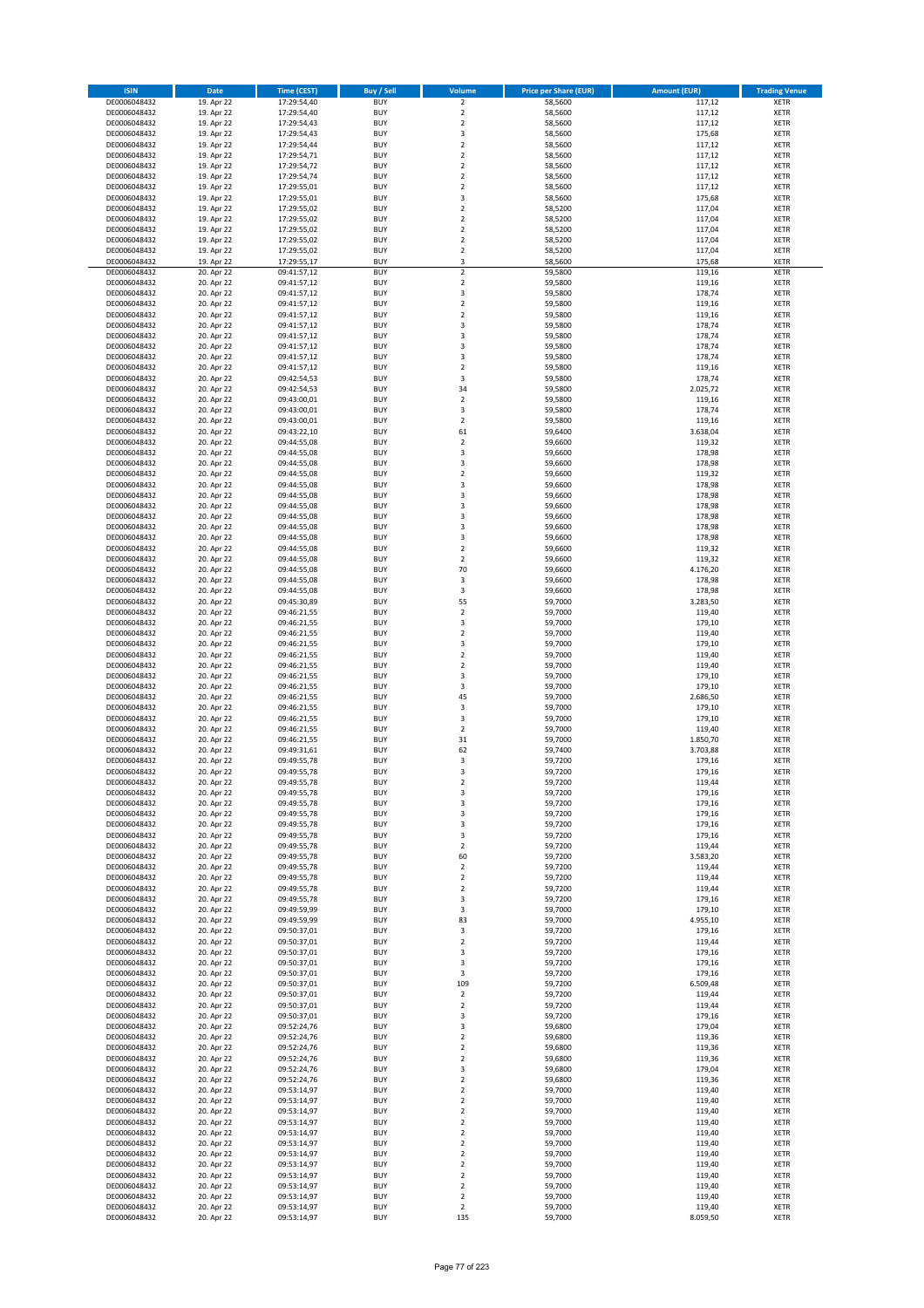| <b>ISIN</b>                  | <b>Date</b>              | <b>Time (CEST)</b>         | <b>Buy / Sell</b>        | Volume                                 | <b>Price per Share (EUR)</b> | <b>Amount (EUR)</b>  | <b>Trading Venue</b>       |
|------------------------------|--------------------------|----------------------------|--------------------------|----------------------------------------|------------------------------|----------------------|----------------------------|
| DE0006048432                 | 20. Apr 22               | 09:53:14,97                | <b>BUY</b>               | $\overline{2}$                         | 59,7000                      | 119,40               | <b>XETR</b>                |
| DE0006048432                 | 20. Apr 22               | 09:53:14,97                | <b>BUY</b>               | $\mathbf 2$                            | 59,7000                      | 119,40               | <b>XETR</b>                |
| DE0006048432                 | 20. Apr 22               | 09:53:16,22                | <b>BUY</b>               | $\overline{2}$                         | 59,7000                      | 119,40               | <b>XETR</b>                |
| DE0006048432<br>DE0006048432 | 20. Apr 22<br>20. Apr 22 | 09:53:22,01<br>09:53:22,01 | <b>BUY</b><br><b>BUY</b> | 3<br>4                                 | 59,7000<br>59,7000           | 179,10<br>238,80     | <b>XETR</b><br><b>XETR</b> |
| DE0006048432                 | 20. Apr 22               | 09:53:22,01                | <b>BUY</b>               | 4                                      | 59,7000                      | 238,80               | <b>XETR</b>                |
| DE0006048432                 | 20. Apr 22               | 09:53:22,01                | <b>BUY</b>               | 4                                      | 59,7000                      | 238,80               | <b>XETR</b>                |
| DE0006048432                 | 20. Apr 22               | 09:53:22,01                | <b>BUY</b>               | 3                                      | 59,7000                      | 179,10               | <b>XETR</b>                |
| DE0006048432                 | 20. Apr 22               | 09:53:22,01                | <b>BUY</b>               | $\overline{2}$                         | 59,7000                      | 119,40               | <b>XETR</b>                |
| DE0006048432                 | 20. Apr 22               | 09:53:22,01                | <b>BUY</b>               | 4                                      | 59,7000                      | 238,80               | <b>XETR</b>                |
| DE0006048432                 | 20. Apr 22               | 09:53:22,01                | <b>BUY</b>               | $\mathbf 2$                            | 59,7000                      | 119,40               | <b>XETR</b>                |
| DE0006048432                 | 20. Apr 22<br>20. Apr 22 | 09:53:22,01                | <b>BUY</b><br><b>BUY</b> | 4<br>3                                 | 59,7000                      | 238,80<br>179,10     | <b>XETR</b><br><b>XETR</b> |
| DE0006048432<br>DE0006048432 | 20. Apr 22               | 09:53:22,01<br>09:53:22,01 | <b>BUY</b>               | 95                                     | 59,7000<br>59,7000           | 5.671,50             | <b>XETR</b>                |
| DE0006048432                 | 20. Apr 22               | 09:53:22,01                | <b>BUY</b>               | $\mathbf 2$                            | 59,7000                      | 119,40               | <b>XETR</b>                |
| DE0006048432                 | 20. Apr 22               | 09:53:22,01                | <b>BUY</b>               | $\overline{\mathbf{c}}$                | 59,7000                      | 119,40               | <b>XETR</b>                |
| DE0006048432                 | 20. Apr 22               | 09:53:22,01                | <b>BUY</b>               | $\mathbf 2$                            | 59,7000                      | 119,40               | <b>XETR</b>                |
| DE0006048432                 | 20. Apr 22               | 09:53:22,01                | <b>BUY</b>               | 4                                      | 59,7000                      | 238,80               | <b>XETR</b>                |
| DE0006048432                 | 20. Apr 22               | 09:53:22,03                | <b>BUY</b>               | 3                                      | 59,7000                      | 179,10               | <b>XETR</b>                |
| DE0006048432                 | 20. Apr 22               | 09:53:50,04                | <b>BUY</b>               | 3                                      | 59,6800                      | 179,04               | <b>XETR</b>                |
| DE0006048432<br>DE0006048432 | 20. Apr 22<br>20. Apr 22 | 09:53:50,04<br>09:54:24,98 | <b>BUY</b><br><b>BUY</b> | 3<br>$\mathbf 2$                       | 59,6800<br>59,7000           | 179,04<br>119,40     | <b>XETR</b><br><b>XETR</b> |
| DE0006048432                 | 20. Apr 22               | 09:54:24,98                | <b>BUY</b>               | $\overline{\mathbf{c}}$                | 59,7000                      | 119,40               | <b>XETR</b>                |
| DE0006048432                 | 20. Apr 22               | 09:54:24,98                | <b>BUY</b>               | $\mathbf 2$                            | 59,7000                      | 119,40               | <b>XETR</b>                |
| DE0006048432                 | 20. Apr 22               | 09:54:24,98                | <b>BUY</b>               | 3                                      | 59,7000                      | 179,10               | <b>XETR</b>                |
| DE0006048432                 | 20. Apr 22               | 09:54:24,98                | <b>BUY</b>               | 3                                      | 59,7000                      | 179,10               | <b>XETR</b>                |
| DE0006048432                 | 20. Apr 22               | 09:54:24,98                | <b>BUY</b>               | 3                                      | 59,7000                      | 179,10               | <b>XETR</b>                |
| DE0006048432                 | 20. Apr 22               | 09:54:24,98                | <b>BUY</b>               | $\overline{\mathbf{c}}$                | 59,7000                      | 119,40               | <b>XETR</b>                |
| DE0006048432<br>DE0006048432 | 20. Apr 22<br>20. Apr 22 | 09:54:24,98<br>09:54:24,98 | <b>BUY</b><br><b>BUY</b> | $\mathbf 2$<br>$\overline{\mathbf{c}}$ | 59,7000<br>59,7000           | 119,40<br>119,40     | <b>XETR</b><br><b>XETR</b> |
| DE0006048432                 | 20. Apr 22               | 09:54:24,98                | <b>BUY</b>               | 3                                      | 59,7000                      | 179,10               | <b>XETR</b>                |
| DE0006048432                 | 20. Apr 22               | 09:54:24,98                | <b>BUY</b>               | $\overline{2}$                         | 59,7000                      | 119,40               | <b>XETR</b>                |
| DE0006048432                 | 20. Apr 22               | 09:54:24,98                | <b>BUY</b>               | $\mathbf 2$                            | 59,7000                      | 119,40               | <b>XETR</b>                |
| DE0006048432                 | 20. Apr 22               | 09:54:24,98                | <b>BUY</b>               | 105                                    | 59,7000                      | 6.268,50             | <b>XETR</b>                |
| DE0006048432                 | 20. Apr 22               | 09:54:24,98                | <b>BUY</b>               | $\overline{\mathbf{c}}$                | 59,7000                      | 119,40               | <b>XETR</b>                |
| DE0006048432                 | 20. Apr 22               | 09:54:24,98                | <b>BUY</b>               | $\mathbf 2$                            | 59,7000                      | 119,40               | <b>XETR</b>                |
| DE0006048432                 | 20. Apr 22               | 09:55:03,22                | <b>BUY</b>               | 4                                      | 59,6600                      | 238,64               | <b>XETR</b>                |
| DE0006048432<br>DE0006048432 | 20. Apr 22<br>20. Apr 22 | 09:55:03,22<br>09:55:03,22 | <b>BUY</b><br><b>BUY</b> | 4<br>110                               | 59,6600<br>59,6600           | 238,64               | <b>XETR</b><br><b>XETR</b> |
| DE0006048432                 | 20. Apr 22               | 09:55:03,48                | <b>BUY</b>               | 68                                     | 59,6400                      | 6.562,60<br>4.055,52 | <b>XETR</b>                |
| DE0006048432                 | 20. Apr 22               | 09:55:03,67                | <b>BUY</b>               | $\mathbf 2$                            | 59,6200                      | 119,24               | <b>XETR</b>                |
| DE0006048432                 | 20. Apr 22               | 09:55:03,67                | <b>BUY</b>               | 3                                      | 59,6200                      | 178,86               | <b>XETR</b>                |
| DE0006048432                 | 20. Apr 22               | 09:55:03,67                | <b>BUY</b>               | 3                                      | 59,6200                      | 178,86               | <b>XETR</b>                |
| DE0006048432                 | 20. Apr 22               | 09:55:09,03                | <b>BUY</b>               | 3                                      | 59,6000                      | 178,80               | <b>XETR</b>                |
| DE0006048432                 | 20. Apr 22               | 09:55:09,03                | <b>BUY</b>               | $\mathbf 2$                            | 59,6000                      | 119,20               | <b>XETR</b>                |
| DE0006048432                 | 20. Apr 22               | 09:55:09,03                | <b>BUY</b>               | $\overline{2}$                         | 59,6000                      | 119,20               | <b>XETR</b>                |
| DE0006048432                 | 20. Apr 22               | 09:55:09,03                | <b>BUY</b><br><b>BUY</b> | 3<br>62                                | 59,6000                      | 178,80               | <b>XETR</b><br><b>XETR</b> |
| DE0006048432<br>DE0006048432 | 20. Apr 22<br>20. Apr 22 | 09:55:09,03<br>09:55:09,03 | <b>BUY</b>               | 3                                      | 59,6000<br>59,6000           | 3.695,20<br>178,80   | <b>XETR</b>                |
| DE0006048432                 | 20. Apr 22               | 09:55:52,01                | <b>BUY</b>               | $\overline{\mathbf{c}}$                | 59,5800                      | 119,16               | <b>XETR</b>                |
| DE0006048432                 | 20. Apr 22               | 09:55:52,01                | <b>BUY</b>               | $\overline{\mathbf{c}}$                | 59,5800                      | 119,16               | <b>XETR</b>                |
| DE0006048432                 | 20. Apr 22               | 09:55:52,01                | <b>BUY</b>               | $\mathbf 2$                            | 59,5800                      | 119,16               | <b>XETR</b>                |
| DE0006048432                 | 20. Apr 22               | 09:55:52,01                | <b>BUY</b>               | $\overline{2}$                         | 59,5800                      | 119,16               | <b>XETR</b>                |
| DE0006048432                 | 20. Apr 22               | 09:55:52,01                | <b>BUY</b>               | $\mathbf 2$                            | 59,5800                      | 119,16               | <b>XETR</b>                |
| DE0006048432                 | 20. Apr 22               | 09:55:52,01                | <b>BUY</b>               | 3<br>$\mathbf 2$                       | 59,5800                      | 178,74               | <b>XETR</b>                |
| DE0006048432<br>DE0006048432 | 20. Apr 22<br>20. Apr 22 | 09:55:52,01<br>09:55:52,01 | <b>BUY</b><br><b>BUY</b> | 48                                     | 59,5800<br>59,5800           | 119,16<br>2.859,84   | <b>XETR</b><br><b>XETR</b> |
| DE0006048432                 | 20. Apr 22               | 09:55:52,04                | <b>BUY</b>               | 3                                      | 59,5600                      | 178,68               | <b>XETR</b>                |
| DE0006048432                 | 20. Apr 22               | 09:56:53,55                | <b>BUY</b>               | 3                                      | 59,5800                      | 178,74               | <b>XETR</b>                |
| DE0006048432                 | 20. Apr 22               | 09:56:53,55                | <b>BUY</b>               | 3                                      | 59,5800                      | 178,74               | <b>XETR</b>                |
| DE0006048432                 | 20. Apr 22               | 09:56:53,55                | <b>BUY</b>               | $\mathbf 2$                            | 59,5800                      | 119,16               | <b>XETR</b>                |
| DE0006048432                 | 20. Apr 22               | 09:56:53,55                | <b>BUY</b>               | 3                                      | 59,5800                      | 178,74               | <b>XETR</b>                |
| DE0006048432<br>DE0006048432 | 20. Apr 22               | 09:57:02,94                | <b>BUY</b><br><b>BUY</b> | $\overline{\mathbf{c}}$<br>3           | 59,5600                      | 119,12               | <b>XETR</b><br><b>XETR</b> |
| DE0006048432                 | 20. Apr 22<br>20. Apr 22 | 09:57:02,94<br>09:57:02,94 | BUY                      | 2                                      | 59,5600<br>59,5600           | 178,68<br>119,12     | <b>XETR</b>                |
| DE0006048432                 | 20. Apr 22               | 09:57:02,94                | <b>BUY</b>               | 3                                      | 59,5600                      | 178,68               | <b>XETR</b>                |
| DE0006048432                 | 20. Apr 22               | 09:57:02,94                | <b>BUY</b>               | $\mathbf 2$                            | 59,5600                      | 119,12               | <b>XETR</b>                |
| DE0006048432                 | 20. Apr 22               | 09:57:02,94                | <b>BUY</b>               | $\mathbf 2$                            | 59,5600                      | 119,12               | XETR                       |
| DE0006048432                 | 20. Apr 22               | 09:57:02,94                | <b>BUY</b>               | 63                                     | 59.5600                      | 3.752,28             | <b>XETR</b>                |
| DE0006048432                 | 20. Apr 22               | 09:57:02,94                | <b>BUY</b>               | $\mathbf 2$                            | 59,5600                      | 119,12               | <b>XETR</b>                |
| DE0006048432<br>DE0006048432 | 20. Apr 22<br>20. Apr 22 | 09:57:37,01<br>09:57:37,01 | <b>BUY</b><br><b>BUY</b> | 3<br>91                                | 59,6000<br>59,6000           | 178,80<br>5.423,60   | <b>XETR</b><br><b>XETR</b> |
| DE0006048432                 | 20. Apr 22               | 09:57:37,01                | <b>BUY</b>               | 3                                      | 59,6000                      | 178,80               | <b>XETR</b>                |
| DE0006048432                 | 20. Apr 22               | 09:57:42,36                | <b>BUY</b>               | 3                                      | 59,5800                      | 178,74               | <b>XETR</b>                |
| DE0006048432                 | 20. Apr 22               | 09:59:24,41                | <b>BUY</b>               | 3                                      | 59,5800                      | 178,74               | <b>XETR</b>                |
| DE0006048432                 | 20. Apr 22               | 09:59:24,41                | <b>BUY</b>               | $\mathbf 2$                            | 59,5800                      | 119,16               | <b>XETR</b>                |
| DE0006048432                 | 20. Apr 22               | 09:59:24,41                | <b>BUY</b>               | $\mathbf 2$                            | 59,5800                      | 119,16               | <b>XETR</b>                |
| DE0006048432<br>DE0006048432 | 20. Apr 22<br>20. Apr 22 | 09:59:24,41<br>09:59:24,41 | <b>BUY</b><br><b>BUY</b> | 3<br>$\mathbf 2$                       | 59,5800<br>59,5800           | 178,74<br>119,16     | <b>XETR</b><br><b>XETR</b> |
| DE0006048432                 | 20. Apr 22               | 09:59:24,41                | <b>BUY</b>               | 3                                      | 59,5800                      | 178,74               | <b>XETR</b>                |
| DE0006048432                 | 20. Apr 22               | 10:00:04,01                | <b>BUY</b>               | 52                                     | 59,5600                      | 3.097,12             | <b>XETR</b>                |
| DE0006048432                 | 20. Apr 22               | 10:00:04,01                | <b>BUY</b>               | $\mathbf 2$                            | 59,5600                      | 119,12               | <b>XETR</b>                |
| DE0006048432                 | 20. Apr 22               | 10:01:10,98                | <b>BUY</b>               | $\mathbf 2$                            | 59,5600                      | 119,12               | XETR                       |
| DE0006048432                 | 20. Apr 22               | 10:01:10,98                | <b>BUY</b>               | $\mathbf 2$                            | 59,5600                      | 119,12               | <b>XETR</b>                |
| DE0006048432                 | 20. Apr 22               | 10:01:10,98                | <b>BUY</b>               | 3                                      | 59,5600                      | 178,68               | <b>XETR</b>                |
| DE0006048432<br>DE0006048432 | 20. Apr 22<br>20. Apr 22 | 10:01:10,98<br>10:01:10,98 | <b>BUY</b><br><b>BUY</b> | $\mathbf 2$<br>$\overline{2}$          | 59,5600<br>59,5600           | 119,12<br>119,12     | <b>XETR</b><br><b>XETR</b> |
| DE0006048432                 | 20. Apr 22               | 10:02:06,05                | <b>BUY</b>               | 3                                      | 59,5400                      | 178,62               | <b>XETR</b>                |
| DE0006048432                 | 20. Apr 22               | 10:02:06,05                | <b>BUY</b>               | $\mathbf 2$                            | 59,5400                      | 119,08               | <b>XETR</b>                |
| DE0006048432                 | 20. Apr 22               | 10:02:06,05                | <b>BUY</b>               | 62                                     | 59,5400                      | 3.691,48             | <b>XETR</b>                |
| DE0006048432                 | 20. Apr 22               | 10:02:09,14                | <b>BUY</b>               | $\mathbf 2$                            | 59,4800                      | 118,96               | <b>XETR</b>                |
| DE0006048432                 | 20. Apr 22               | 10:02:09,14                | <b>BUY</b>               | $\overline{2}$                         | 59,4800                      | 118,96               | <b>XETR</b>                |
| DE0006048432                 | 20. Apr 22               | 10:02:09,14                | <b>BUY</b>               | 3                                      | 59,4800                      | 178,44               | <b>XETR</b>                |
| DE0006048432                 | 20. Apr 22               | 10:02:09,14                | <b>BUY</b>               | 69                                     | 59,4800                      | 4.104,12             | <b>XETR</b>                |
| DE0006048432<br>DE0006048432 | 20. Apr 22<br>20. Apr 22 | 10:02:09,14<br>10:02:11,94 | <b>BUY</b><br><b>BUY</b> | 3<br>$\mathbf 2$                       | 59,4800<br>59,4600           | 178,44<br>118,92     | <b>XETR</b><br><b>XETR</b> |
| DE0006048432                 | 20. Apr 22               | 10:03:11,01                | <b>BUY</b>               | 3                                      | 59,4400                      | 178,32               | <b>XETR</b>                |
| DE0006048432                 | 20. Apr 22               | 10:03:11,01                | <b>BUY</b>               | $\mathbf 2$                            | 59,4400                      | 118,88               | <b>XETR</b>                |
| DE0006048432                 | 20. Apr 22               | 10:03:11,01                | <b>BUY</b>               | 3                                      | 59,4400                      | 178,32               | <b>XETR</b>                |
| DE0006048432                 | 20. Apr 22               | 10:03:11,01                | <b>BUY</b>               | 3                                      | 59,4400                      | 178,32               | <b>XETR</b>                |
| DE0006048432                 | 20. Apr 22               | 10:03:11,01                | <b>BUY</b>               | 3                                      | 59,4400                      | 178,32               | <b>XETR</b>                |
| DE0006048432<br>DE0006048432 | 20. Apr 22<br>20. Apr 22 | 10:03:11,01<br>10:03:11,01 | <b>BUY</b><br><b>BUY</b> | 3<br>67                                | 59,4400<br>59,4400           | 178,32<br>3.982,48   | XETR<br><b>XETR</b>        |
| DE0006048432                 | 20. Apr 22               | 10:03:31,95                | <b>BUY</b>               | 3                                      | 59,4400                      | 178,32               | <b>XETR</b>                |
| DE0006048432                 | 20. Apr 22               | 10:03:31,95                | <b>BUY</b>               | 3                                      | 59,4400                      | 178,32               | <b>XETR</b>                |
| DE0006048432                 | 20. Apr 22               | 10:04:48,47                | <b>BUY</b>               | 50                                     | 59,4400                      | 2.972,00             | XETR                       |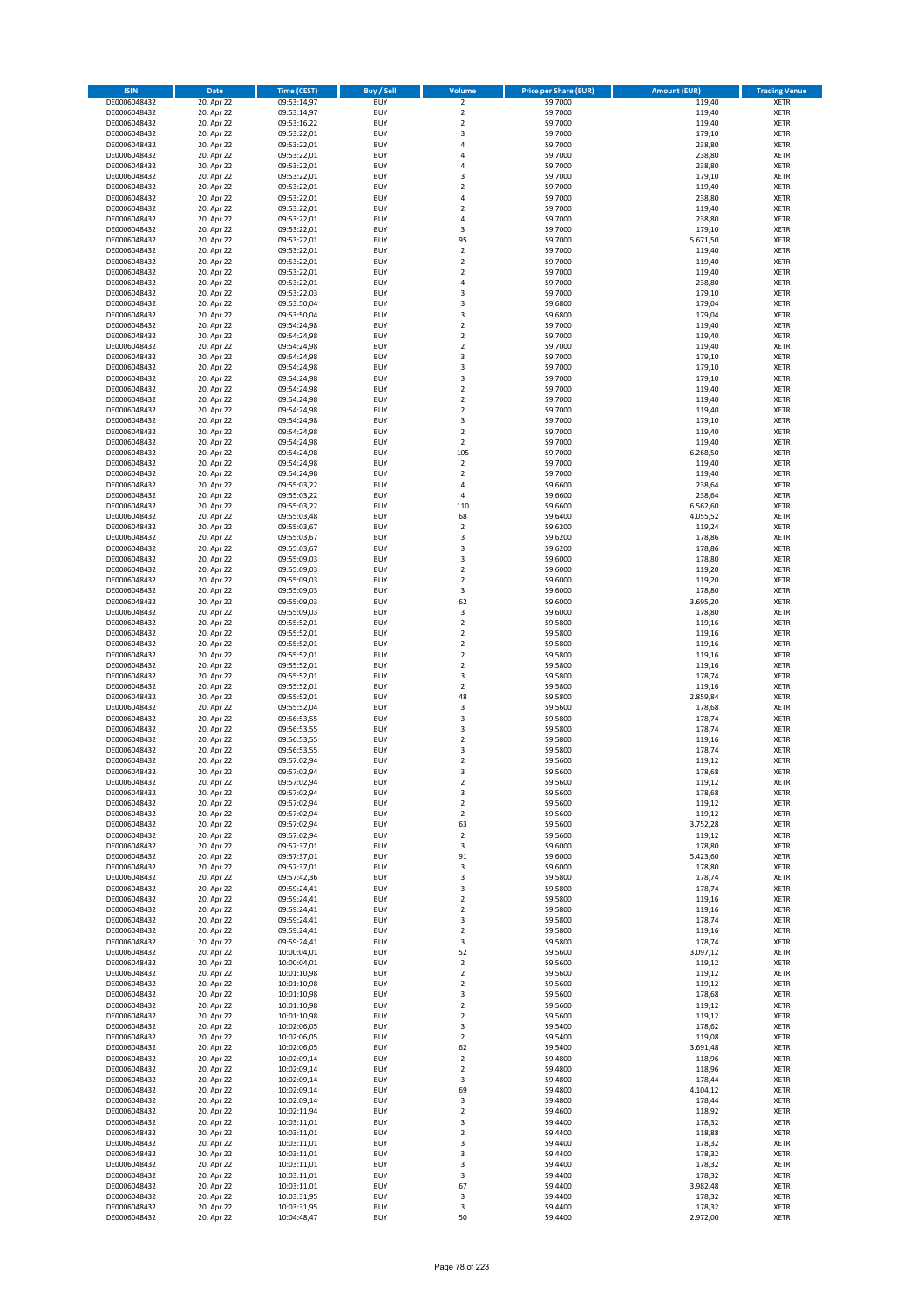| <b>ISIN</b>                  | <b>Date</b>              | <b>Time (CEST)</b>         | <b>Buy / Sell</b>        | Volume                                    | <b>Price per Share (EUR)</b> | <b>Amount (EUR)</b> | <b>Trading Venue</b>       |
|------------------------------|--------------------------|----------------------------|--------------------------|-------------------------------------------|------------------------------|---------------------|----------------------------|
| DE0006048432                 | 20. Apr 22               | 10:04:48,47                | <b>BUY</b>               | 15                                        | 59,4400                      | 891,60              | <b>XETR</b>                |
| DE0006048432                 | 20. Apr 22               | 10:05:45,03                | <b>BUY</b>               | $\mathbf 2$                               | 59,4200                      | 118,84              | <b>XETR</b>                |
| DE0006048432                 | 20. Apr 22               | 10:05:45,03                | <b>BUY</b>               | 3                                         | 59,4200                      | 178,26              | <b>XETR</b>                |
| DE0006048432                 | 20. Apr 22               | 10:05:45,03                | <b>BUY</b>               | $\mathbf 2$                               | 59,4200                      | 118,84              | <b>XETR</b>                |
| DE0006048432<br>DE0006048432 | 20. Apr 22<br>20. Apr 22 | 10:05:45,03<br>10:05:45,03 | <b>BUY</b><br><b>BUY</b> | $\overline{2}$<br>3                       | 59,4200<br>59,4200           | 118,84<br>178,26    | <b>XETR</b><br><b>XETR</b> |
| DE0006048432                 | 20. Apr 22               | 10:05:45,03                | <b>BUY</b>               | $\overline{2}$                            | 59,4200                      | 118,84              | <b>XETR</b>                |
| DE0006048432                 | 20. Apr 22               | 10:05:45,03                | <b>BUY</b>               | $\overline{2}$                            | 59,4200                      | 118,84              | <b>XETR</b>                |
| DE0006048432                 | 20. Apr 22               | 10:05:45,03                | BUY                      | 59                                        | 59,4200                      | 3.505,78            | <b>XETR</b>                |
| DE0006048432                 | 20. Apr 22               | 10:05:45,03                | <b>BUY</b>               | 3                                         | 59,4200                      | 178,26              | <b>XETR</b>                |
| DE0006048432                 | 20. Apr 22               | 10:06:11,30                | <b>BUY</b>               | 3                                         | 59,4200                      | 178,26              | <b>XETR</b>                |
| DE0006048432                 | 20. Apr 22               | 10:06:11,30                | <b>BUY</b>               | $\overline{\mathbf{3}}$<br>$\overline{2}$ | 59,4200                      | 178,26              | <b>XETR</b>                |
| DE0006048432<br>DE0006048432 | 20. Apr 22<br>20. Apr 22 | 10:06:11,30<br>10:06:11,30 | <b>BUY</b><br><b>BUY</b> | $\overline{2}$                            | 59,4200<br>59,4200           | 118,84<br>118,84    | <b>XETR</b><br><b>XETR</b> |
| DE0006048432                 | 20. Apr 22               | 10:06:11,30                | <b>BUY</b>               | 4                                         | 59,4200                      | 237,68              | <b>XETR</b>                |
| DE0006048432                 | 20. Apr 22               | 10:06:11,30                | BUY                      | $\overline{3}$                            | 59,4200                      | 178,26              | <b>XETR</b>                |
| DE0006048432                 | 20. Apr 22               | 10:06:23,52                | <b>BUY</b>               | $\overline{\mathbf{3}}$                   | 59,4000                      | 178,20              | <b>XETR</b>                |
| DE0006048432                 | 20. Apr 22               | 10:06:23,52                | <b>BUY</b>               | 3                                         | 59,4000                      | 178,20              | <b>XETR</b>                |
| DE0006048432                 | 20. Apr 22               | 10:06:23,52                | <b>BUY</b>               | 3                                         | 59,4000                      | 178,20              | <b>XETR</b>                |
| DE0006048432<br>DE0006048432 | 20. Apr 22<br>20. Apr 22 | 10:06:23,52<br>10:06:23,52 | <b>BUY</b><br><b>BUY</b> | $\overline{\mathbf{3}}$<br>$\overline{2}$ | 59,4000<br>59,4000           | 178,20<br>118,80    | <b>XETR</b><br><b>XETR</b> |
| DE0006048432                 | 20. Apr 22               | 10:06:23,52                | <b>BUY</b>               | 61                                        | 59,4000                      | 3.623,40            | <b>XETR</b>                |
| DE0006048432                 | 20. Apr 22               | 10:06:23,52                | <b>BUY</b>               | $\overline{2}$                            | 59,4000                      | 118,80              | <b>XETR</b>                |
| DE0006048432                 | 20. Apr 22               | 10:06:31,10                | <b>BUY</b>               | $\mathbf 2$                               | 59,4000                      | 118,80              | <b>XETR</b>                |
| DE0006048432                 | 20. Apr 22               | 10:06:31,10                | <b>BUY</b>               | $\mathbf 2$                               | 59,4000                      | 118,80              | <b>XETR</b>                |
| DE0006048432                 | 20. Apr 22               | 10:06:31,10                | <b>BUY</b>               | $\mathbf 2$                               | 59,4000                      | 118,80              | <b>XETR</b>                |
| DE0006048432                 | 20. Apr 22               | 10:07:16,11                | <b>BUY</b><br><b>BUY</b> | $\mathbf 2$<br>$\overline{\mathbf{3}}$    | 59,3800                      | 118,76              | <b>XETR</b><br><b>XETR</b> |
| DE0006048432<br>DE0006048432 | 20. Apr 22<br>20. Apr 22 | 10:07:16,11<br>10:07:16,11 | <b>BUY</b>               | 3                                         | 59,3800<br>59,4000           | 178,14<br>178,20    | <b>XETR</b>                |
| DE0006048432                 | 20. Apr 22               | 10:07:16,11                | <b>BUY</b>               | $\overline{2}$                            | 59,4000                      | 118,80              | <b>XETR</b>                |
| DE0006048432                 | 20. Apr 22               | 10:07:16,11                | <b>BUY</b>               | $\mathbf 2$                               | 59,3800                      | 118,76              | <b>XETR</b>                |
| DE0006048432                 | 20. Apr 22               | 10:07:16,11                | <b>BUY</b>               | 3                                         | 59,3800                      | 178,14              | <b>XETR</b>                |
| DE0006048432                 | 20. Apr 22               | 10:07:16,11                | <b>BUY</b>               | 3                                         | 59,4000                      | 178,20              | <b>XETR</b>                |
| DE0006048432                 | 20. Apr 22               | 10:07:16,11                | <b>BUY</b>               | 3                                         | 59,3800                      | 178,14              | <b>XETR</b>                |
| DE0006048432<br>DE0006048432 | 20. Apr 22<br>20. Apr 22 | 10:07:16,11<br>10:07:16,11 | <b>BUY</b><br><b>BUY</b> | 109<br>$\mathbf 2$                        | 59,3800<br>59,3800           | 6.472,42<br>118,76  | <b>XETR</b><br><b>XETR</b> |
| DE0006048432                 | 20. Apr 22               | 10:07:16,11                | <b>BUY</b>               | 3                                         | 59,4000                      | 178,20              | <b>XETR</b>                |
| DE0006048432                 | 20. Apr 22               | 10:07:16,11                | <b>BUY</b>               | $\overline{\mathbf{3}}$                   | 59,4000                      | 178,20              | <b>XETR</b>                |
| DE0006048432                 | 20. Apr 22               | 10:07:56,64                | <b>BUY</b>               | $\overline{4}$                            | 59,3800                      | 237,52              | <b>XETR</b>                |
| DE0006048432                 | 20. Apr 22               | 10:07:56,64                | <b>BUY</b>               | 3                                         | 59,3800                      | 178,14              | <b>XETR</b>                |
| DE0006048432                 | 20. Apr 22               | 10:07:56,64                | <b>BUY</b>               | $\overline{2}$                            | 59,3800                      | 118,76              | <b>XETR</b>                |
| DE0006048432                 | 20. Apr 22               | 10:07:56,64                | <b>BUY</b><br><b>BUY</b> | $\overline{2}$                            | 59,3800                      | 118,76              | <b>XETR</b>                |
| DE0006048432<br>DE0006048432 | 20. Apr 22<br>20. Apr 22 | 10:07:56,64<br>10:07:56,64 | <b>BUY</b>               | $\mathbf 2$<br>$\overline{2}$             | 59,3800<br>59,3800           | 118,76<br>118,76    | <b>XETR</b><br><b>XETR</b> |
| DE0006048432                 | 20. Apr 22               | 10:07:56,64                | <b>BUY</b>               | $\overline{\mathbf{3}}$                   | 59,3800                      | 178,14              | <b>XETR</b>                |
| DE0006048432                 | 20. Apr 22               | 10:07:56,64                | <b>BUY</b>               | $\overline{\mathbf{3}}$                   | 59,3800                      | 178,14              | <b>XETR</b>                |
| DE0006048432                 | 20. Apr 22               | 10:07:56,64                | <b>BUY</b>               | 4                                         | 59,3800                      | 237,52              | <b>XETR</b>                |
| DE0006048432                 | 20. Apr 22               | 10:07:56,64                | <b>BUY</b>               | $\mathbf{1}$                              | 59,3800                      | 59,38               | <b>XETR</b>                |
| DE0006048432<br>DE0006048432 | 20. Apr 22               | 10:09:34,49                | <b>BUY</b><br><b>BUY</b> | 3<br>$\overline{2}$                       | 59,4000<br>59,4000           | 178,20<br>118,80    | <b>XETR</b><br><b>XETR</b> |
| DE0006048432                 | 20. Apr 22<br>20. Apr 22 | 10:09:34,49<br>10:09:34,49 | <b>BUY</b>               | $\overline{2}$                            | 59,4000                      | 118,80              | <b>XETR</b>                |
| DE0006048432                 | 20. Apr 22               | 10:09:34,49                | <b>BUY</b>               | $\overline{2}$                            | 59,4000                      | 118,80              | <b>XETR</b>                |
| DE0006048432                 | 20. Apr 22               | 10:09:34,49                | <b>BUY</b>               | $\overline{4}$                            | 59,4000                      | 237,60              | <b>XETR</b>                |
| DE0006048432                 | 20. Apr 22               | 10:09:34,49                | <b>BUY</b>               | $\mathbf 2$                               | 59,4000                      | 118,80              | <b>XETR</b>                |
| DE0006048432                 | 20. Apr 22               | 10:09:34,49                | <b>BUY</b>               | $\overline{2}$                            | 59,4000                      | 118,80              | <b>XETR</b>                |
| DE0006048432                 | 20. Apr 22               | 10:09:34,49                | <b>BUY</b>               | $\overline{2}$                            | 59,4000                      | 118,80              | <b>XETR</b>                |
| DE0006048432                 | 20. Apr 22               | 10:09:34,49                | <b>BUY</b><br><b>BUY</b> | 3<br>$\overline{2}$                       | 59,4000                      | 178,20              | <b>XETR</b><br><b>XETR</b> |
| DE0006048432<br>DE0006048432 | 20. Apr 22<br>20. Apr 22 | 10:09:34,49<br>10:09:34,49 | BUY                      | $\overline{\mathbf{2}}$                   | 59,4000<br>59,4000           | 118,80<br>118,80    | <b>XETR</b>                |
| DE0006048432                 | 20. Apr 22               | 10:09:34,49                | <b>BUY</b>               | $\overline{\mathbf{2}}$                   | 59,4000                      | 118,80              | <b>XETR</b>                |
| DE0006048432                 | 20. Apr 22               | 10:09:34,49                | <b>BUY</b>               | 3                                         | 59,4000                      | 178,20              | <b>XETR</b>                |
| DE0006048432                 | 20. Apr 22               | 10:09:34,49                | BUY                      | $\overline{\mathbf{2}}$                   | 59,4000                      | 118,80              | <b>XETR</b>                |
| DE0006048432                 | 20. Apr 22               | 10:09:34,49                | BUY                      | 109                                       | 59,4000                      | 6.474,60            | <b>XETR</b>                |
| DE0006048432                 | 20. Apr 22               | 10:09:34,49                | <b>BUY</b>               | $\overline{2}$                            | 59,4000                      | 118,80              | <b>XETR</b>                |
| DE0006048432<br>DE0006048432 | 20. Apr 22<br>20. Apr 22 | 10:09:34,49<br>10:09:41,00 | BUY<br><b>BUY</b>        | $\overline{\mathbf{2}}$<br>$\overline{4}$ | 59,4000<br>59,3600           | 118,80<br>237,44    | <b>XETR</b><br><b>XETR</b> |
| DE0006048432                 | 20. Apr 22               | 10:09:41,00                | <b>BUY</b>               | 2                                         | 59,3600                      | 118,72              | <b>XETR</b>                |
| DE0006048432                 | 20. Apr 22               | 10:09:41,00                | <b>BUY</b>               | 3                                         | 59,3600                      | 178,08              | <b>XETR</b>                |
| DE0006048432                 | 20. Apr 22               | 10:09:41,00                | <b>BUY</b>               | 4                                         | 59,3600                      | 237,44              | <b>XETR</b>                |
| DE0006048432                 | 20. Apr 22               | 10:09:41,00                | <b>BUY</b>               | 4                                         | 59,3600                      | 237,44              | <b>XETR</b>                |
| DE0006048432                 | 20. Apr 22               | 10:09:41,00                | <b>BUY</b>               | 105                                       | 59,3600                      | 6.232,80            | <b>XETR</b>                |
| DE0006048432<br>DE0006048432 | 20. Apr 22               | 10:09:41,00                | <b>BUY</b><br><b>BUY</b> | 3<br>3                                    | 59,3600<br>59,3600           | 178,08              | <b>XETR</b><br><b>XETR</b> |
| DE0006048432                 | 20. Apr 22<br>20. Apr 22 | 10:09:41,00<br>10:09:46,76 | <b>BUY</b>               | 3                                         | 59,3600                      | 178,08<br>178,08    | <b>XETR</b>                |
| DE0006048432                 | 20. Apr 22               | 10:09:46,76                | <b>BUY</b>               | 3                                         | 59,3600                      | 178,08              | <b>XETR</b>                |
| DE0006048432                 | 20. Apr 22               | 10:09:46,76                | <b>BUY</b>               | 3                                         | 59,3600                      | 178,08              | <b>XETR</b>                |
| DE0006048432                 | 20. Apr 22               | 10:09:46,76                | <b>BUY</b>               | $\mathbf 2$                               | 59,3600                      | 118,72              | <b>XETR</b>                |
| DE0006048432                 | 20. Apr 22               | 10:09:46,76                | <b>BUY</b>               | $\overline{\mathbf{2}}$                   | 59,3600                      | 118,72              | <b>XETR</b>                |
| DE0006048432<br>DE0006048432 | 20. Apr 22<br>20. Apr 22 | 10:09:46,76<br>10:09:46,76 | <b>BUY</b><br><b>BUY</b> | 2<br>3                                    | 59,3600<br>59,3600           | 118,72<br>178,08    | <b>XETR</b><br><b>XETR</b> |
| DE0006048432                 | 20. Apr 22               | 10:09:46,76                | <b>BUY</b>               | 3                                         | 59,3600                      | 178,08              | <b>XETR</b>                |
| DE0006048432                 | 20. Apr 22               | 10:09:46,76                | <b>BUY</b>               | $\mathbf 2$                               | 59,3600                      | 118,72              | <b>XETR</b>                |
| DE0006048432                 | 20. Apr 22               | 10:09:46,76                | <b>BUY</b>               | $\mathbf 2$                               | 59,3600                      | 118,72              | <b>XETR</b>                |
| DE0006048432                 | 20. Apr 22               | 10:09:46,76                | <b>BUY</b>               | 3                                         | 59,3600                      | 178,08              | <b>XETR</b>                |
| DE0006048432                 | 20. Apr 22               | 10:09:46,76                | <b>BUY</b>               | $\overline{\mathbf{2}}$                   | 59,3600                      | 118,72              | <b>XETR</b>                |
| DE0006048432<br>DE0006048432 | 20. Apr 22<br>20. Apr 22 | 10:12:02,14<br>10:12:02,14 | <b>BUY</b><br><b>BUY</b> | $\mathbf 2$<br>$\overline{\mathbf{3}}$    | 59,3600<br>59,3600           | 118,72<br>178,08    | <b>XETR</b><br><b>XETR</b> |
| DE0006048432                 | 20. Apr 22               | 10:12:02,14                | <b>BUY</b>               | $\mathbf 2$                               | 59,3600                      | 118,72              | <b>XETR</b>                |
| DE0006048432                 | 20. Apr 22               | 10:12:02,14                | <b>BUY</b>               | $\mathbf 2$                               | 59,3600                      | 118,72              | <b>XETR</b>                |
| DE0006048432                 | 20. Apr 22               | 10:12:02,14                | <b>BUY</b>               | $\mathbf 2$                               | 59,3600                      | 118,72              | <b>XETR</b>                |
| DE0006048432                 | 20. Apr 22               | 10:12:02,14                | <b>BUY</b>               | 3                                         | 59,3600                      | 178,08              | <b>XETR</b>                |
| DE0006048432                 | 20. Apr 22               | 10:12:56,14                | <b>BUY</b>               | $\overline{\mathbf{2}}$                   | 59,3600                      | 118,72              | <b>XETR</b>                |
| DE0006048432                 | 20. Apr 22               | 10:12:56,14                | <b>BUY</b>               | $\mathbf 2$                               | 59,3600                      | 118,72              | <b>XETR</b>                |
| DE0006048432                 | 20. Apr 22               | 10:13:02,63                | <b>BUY</b><br><b>BUY</b> | 4                                         | 59,3400                      | 237,36              | <b>XETR</b>                |
| DE0006048432<br>DE0006048432 | 20. Apr 22<br>20. Apr 22 | 10:13:02,63<br>10:13:02,63 | <b>BUY</b>               | 3<br>69                                   | 59,3400<br>59,3400           | 178,02<br>4.094,46  | <b>XETR</b><br><b>XETR</b> |
| DE0006048432                 | 20. Apr 22               | 10:13:02,63                | <b>BUY</b>               | 2                                         | 59,3400                      | 118,68              | <b>XETR</b>                |
| DE0006048432                 | 20. Apr 22               | 10:13:02,63                | <b>BUY</b>               | 3                                         | 59,3400                      | 178,02              | <b>XETR</b>                |
| DE0006048432                 | 20. Apr 22               | 10:13:03,16                | <b>BUY</b>               | $\overline{\mathbf{2}}$                   | 59,3400                      | 118,68              | <b>XETR</b>                |
| DE0006048432                 | 20. Apr 22               | 10:13:03,16                | <b>BUY</b>               | 3                                         | 59,3400                      | 178,02              | <b>XETR</b>                |
| DE0006048432                 | 20. Apr 22               | 10:13:03,16                | <b>BUY</b>               | $\overline{\mathbf{2}}$                   | 59,3400                      | 118,68              | <b>XETR</b>                |
| DE0006048432<br>DE0006048432 | 20. Apr 22<br>20. Apr 22 | 10:13:03,16<br>10:13:27,02 | <b>BUY</b><br><b>BUY</b> | $\mathbf 2$<br>2                          | 59,3400<br>59,3200           | 118,68<br>118,64    | <b>XETR</b><br><b>XETR</b> |
| DE0006048432                 | 20. Apr 22               | 10:13:27,02                | <b>BUY</b>               | 3                                         | 59,3200                      | 177,96              | <b>XETR</b>                |
| DE0006048432                 | 20. Apr 22               | 10:13:27,02                | <b>BUY</b>               | 3                                         | 59,3200                      | 177,96              | <b>XETR</b>                |
| DE0006048432                 | 20. Apr 22               | 10:13:27,02                | <b>BUY</b>               | 3                                         | 59,3200                      | 177,96              | <b>XETR</b>                |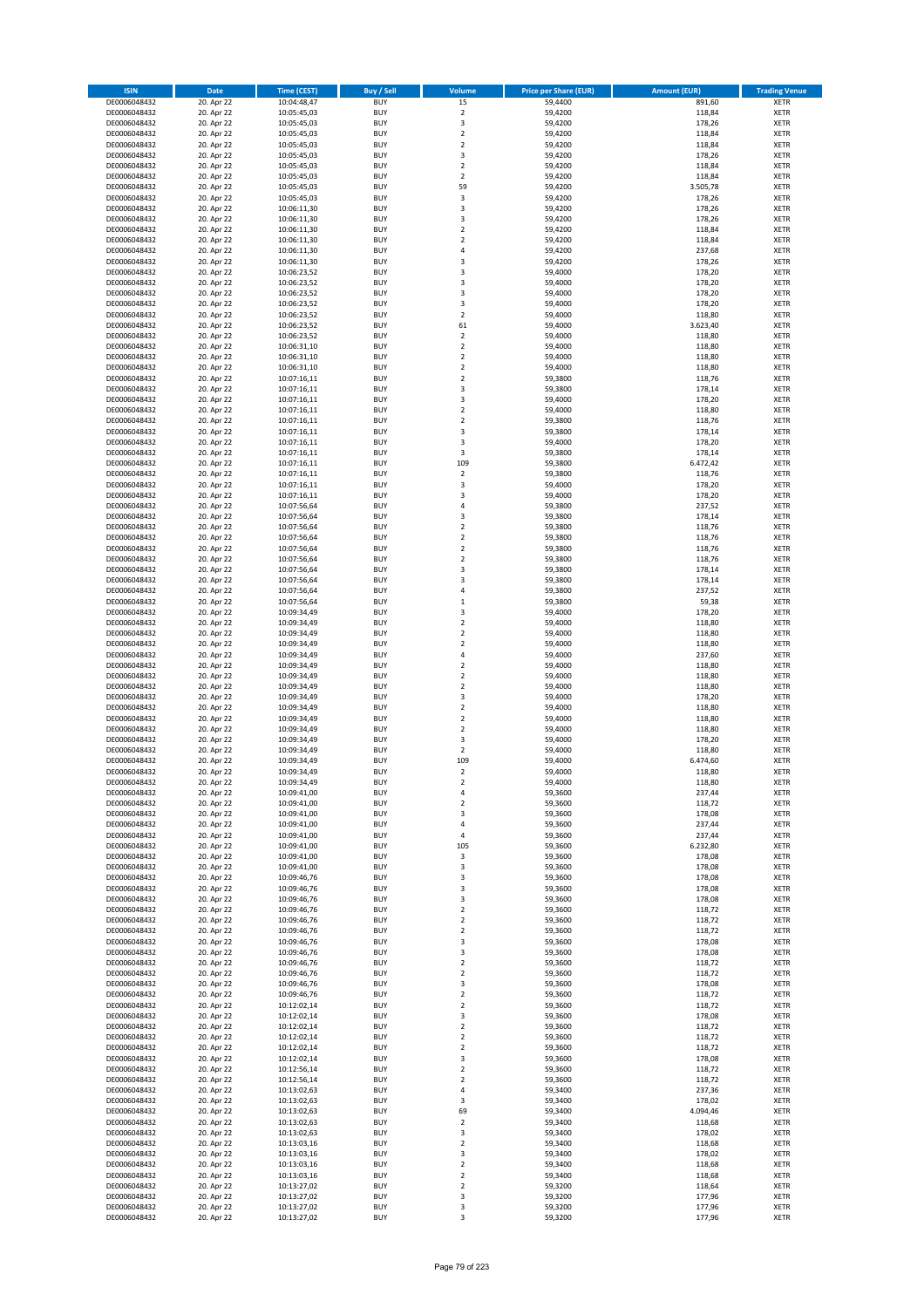| <b>ISIN</b>                  | <b>Date</b>              | <b>Time (CEST)</b>         | <b>Buy / Sell</b>        | Volume                                 | <b>Price per Share (EUR)</b> | <b>Amount (EUR)</b> | <b>Trading Venue</b>       |
|------------------------------|--------------------------|----------------------------|--------------------------|----------------------------------------|------------------------------|---------------------|----------------------------|
| DE0006048432                 | 20. Apr 22               | 10:13:27,02                | <b>BUY</b>               | 113                                    | 59,3200                      | 6.703,16            | <b>XETR</b>                |
| DE0006048432                 | 20. Apr 22               | 10:13:27,02                | <b>BUY</b>               | $\mathsf 3$                            | 59,3200                      | 177,96              | <b>XETR</b>                |
| DE0006048432                 | 20. Apr 22               | 10:13:28,29                | <b>BUY</b>               | 98                                     | 59,3000                      | 5.811,40            | <b>XETR</b>                |
| DE0006048432                 | 20. Apr 22               | 10:13:47,15                | <b>BUY</b>               | 77                                     | 59,2800                      | 4.564,56            | <b>XETR</b>                |
| DE0006048432<br>DE0006048432 | 20. Apr 22<br>20. Apr 22 | 10:13:52,13<br>10:13:53,35 | <b>BUY</b><br><b>BUY</b> | $\mathbf 2$<br>$\mathbf 2$             | 59,2800<br>59,2600           | 118,56<br>118,52    | <b>XETR</b><br><b>XETR</b> |
| DE0006048432                 | 20. Apr 22               | 10:14:14,85                | <b>BUY</b>               | $\mathbf 2$                            | 59,2600                      | 118,52              | <b>XETR</b>                |
| DE0006048432                 | 20. Apr 22               | 10:14:14,85                | <b>BUY</b>               | $\overline{\mathbf{c}}$                | 59,2600                      | 118,52              | <b>XETR</b>                |
| DE0006048432                 | 20. Apr 22               | 10:14:14,85                | <b>BUY</b>               | $\mathbf 2$                            | 59,2600                      | 118,52              | <b>XETR</b>                |
| DE0006048432                 | 20. Apr 22               | 10:14:14,85                | <b>BUY</b>               | $\overline{2}$                         | 59,2600                      | 118,52              | <b>XETR</b>                |
| DE0006048432                 | 20. Apr 22               | 10:14:25,76                | <b>BUY</b>               | 51                                     | 59,2400                      | 3.021,24            | <b>XETR</b>                |
| DE0006048432<br>DE0006048432 | 20. Apr 22<br>20. Apr 22 | 10:15:03,72<br>10:15:03,72 | <b>BUY</b><br><b>BUY</b> | $\mathbf 2$<br>$\mathbf 2$             | 59,2200<br>59,2200           | 118,44<br>118,44    | <b>XETR</b><br><b>XETR</b> |
| DE0006048432                 | 20. Apr 22               | 10:15:03,72                | <b>BUY</b>               | 3                                      | 59,2200                      | 177,66              | <b>XETR</b>                |
| DE0006048432                 | 20. Apr 22               | 10:15:03,72                | <b>BUY</b>               | $\mathbf 2$                            | 59,2200                      | 118,44              | <b>XETR</b>                |
| DE0006048432                 | 20. Apr 22               | 10:15:03,72                | <b>BUY</b>               | 3                                      | 59,2200                      | 177,66              | <b>XETR</b>                |
| DE0006048432                 | 20. Apr 22               | 10:15:03,72                | <b>BUY</b>               | 3                                      | 59,2200                      | 177,66              | <b>XETR</b>                |
| DE0006048432                 | 20. Apr 22               | 10:15:03,72                | <b>BUY</b>               | 65                                     | 59,2200                      | 3.849,30            | <b>XETR</b>                |
| DE0006048432<br>DE0006048432 | 20. Apr 22<br>20. Apr 22 | 10:15:03,72<br>10:15:41,44 | <b>BUY</b><br><b>BUY</b> | $\overline{\mathbf{c}}$<br>3           | 59,2200<br>59,2400           | 118,44<br>177,72    | <b>XETR</b><br><b>XETR</b> |
| DE0006048432                 | 20. Apr 22               | 10:15:41,44                | <b>BUY</b>               | $\overline{\mathbf{c}}$                | 59,2400                      | 118,48              | <b>XETR</b>                |
| DE0006048432                 | 20. Apr 22               | 10:15:41,44                | <b>BUY</b>               | $\mathbf 2$                            | 59,2400                      | 118,48              | <b>XETR</b>                |
| DE0006048432                 | 20. Apr 22               | 10:15:41,44                | <b>BUY</b>               | $\mathbf 2$                            | 59,2400                      | 118,48              | <b>XETR</b>                |
| DE0006048432                 | 20. Apr 22               | 10:15:41,44                | <b>BUY</b>               | $\mathbf 2$                            | 59,2400                      | 118,48              | <b>XETR</b>                |
| DE0006048432                 | 20. Apr 22               | 10:18:41,78                | <b>BUY</b>               | $\mathbf 2$                            | 59,2600                      | 118,52              | <b>XETR</b>                |
| DE0006048432                 | 20. Apr 22               | 10:18:41,78                | <b>BUY</b>               | 4                                      | 59,2600                      | 237,04              | <b>XETR</b>                |
| DE0006048432<br>DE0006048432 | 20. Apr 22<br>20. Apr 22 | 10:18:41,78<br>10:18:41,78 | <b>BUY</b><br><b>BUY</b> | 4<br>4                                 | 59,2600<br>59,2600           | 237,04<br>237,04    | <b>XETR</b><br><b>XETR</b> |
| DE0006048432                 | 20. Apr 22               | 10:18:41,78                | <b>BUY</b>               | 3                                      | 59,2600                      | 177,78              | <b>XETR</b>                |
| DE0006048432                 | 20. Apr 22               | 10:18:41,78                | <b>BUY</b>               | 4                                      | 59,2600                      | 237,04              | <b>XETR</b>                |
| DE0006048432                 | 20. Apr 22               | 10:18:41,78                | <b>BUY</b>               | $\mathbf 2$                            | 59,2600                      | 118,52              | <b>XETR</b>                |
| DE0006048432                 | 20. Apr 22               | 10:18:41,78                | <b>BUY</b>               | 4                                      | 59,2600                      | 237,04              | <b>XETR</b>                |
| DE0006048432                 | 20. Apr 22               | 10:18:41,78                | <b>BUY</b>               | 3                                      | 59,2600                      | 177,78              | <b>XETR</b>                |
| DE0006048432<br>DE0006048432 | 20. Apr 22<br>20. Apr 22 | 10:18:41,78<br>10:18:41,78 | <b>BUY</b><br><b>BUY</b> | 4<br>3                                 | 59,2600<br>59,2600           | 237,04<br>177,78    | <b>XETR</b><br><b>XETR</b> |
| DE0006048432                 | 20. Apr 22               | 10:18:41,78                | <b>BUY</b>               | 3                                      | 59,2600                      | 177,78              | <b>XETR</b>                |
| DE0006048432                 | 20. Apr 22               | 10:18:41,78                | <b>BUY</b>               | 3                                      | 59,2600                      | 177,78              | <b>XETR</b>                |
| DE0006048432                 | 20. Apr 22               | 10:18:41,78                | <b>BUY</b>               | 3                                      | 59,2600                      | 177,78              | <b>XETR</b>                |
| DE0006048432                 | 20. Apr 22               | 10:18:41,78                | <b>BUY</b>               | 3                                      | 59,2600                      | 177,78              | <b>XETR</b>                |
| DE0006048432                 | 20. Apr 22               | 10:18:41,78                | <b>BUY</b>               | 67                                     | 59,2600                      | 3.970,42            | <b>XETR</b>                |
| DE0006048432                 | 20. Apr 22<br>20. Apr 22 | 10:18:41,78                | <b>BUY</b><br><b>BUY</b> | $\mathbf 2$<br>4                       | 59,2600<br>59,2600           | 118,52<br>237,04    | <b>XETR</b><br><b>XETR</b> |
| DE0006048432<br>DE0006048432 | 20. Apr 22               | 10:18:41,78<br>10:18:52,41 | <b>BUY</b>               | 3                                      | 59,2400                      | 177,72              | <b>XETR</b>                |
| DE0006048432                 | 20. Apr 22               | 10:18:54,19                | <b>BUY</b>               | 3                                      | 59,2200                      | 177,66              | <b>XETR</b>                |
| DE0006048432                 | 20. Apr 22               | 10:18:54,19                | <b>BUY</b>               | 65                                     | 59,2200                      | 3.849,30            | <b>XETR</b>                |
| DE0006048432                 | 20. Apr 22               | 10:18:54,19                | <b>BUY</b>               | $\overline{\mathbf{2}}$                | 59,2200                      | 118,44              | <b>XETR</b>                |
| DE0006048432                 | 20. Apr 22               | 10:19:56,74                | <b>BUY</b>               | 3                                      | 59,2400                      | 177,72              | <b>XETR</b>                |
| DE0006048432                 | 20. Apr 22               | 10:19:56,74                | <b>BUY</b>               | 3                                      | 59,2400                      | 177,72              | <b>XETR</b>                |
| DE0006048432<br>DE0006048432 | 20. Apr 22<br>20. Apr 22 | 10:19:56,74<br>10:19:56,74 | <b>BUY</b><br><b>BUY</b> | 3<br>3                                 | 59,2400<br>59,2400           | 177,72<br>177,72    | <b>XETR</b><br><b>XETR</b> |
| DE0006048432                 | 20. Apr 22               | 10:19:56,74                | <b>BUY</b>               | 3                                      | 59,2400                      | 177,72              | <b>XETR</b>                |
| DE0006048432                 | 20. Apr 22               | 10:19:56,74                | <b>BUY</b>               | 3                                      | 59,2400                      | 177,72              | <b>XETR</b>                |
| DE0006048432                 | 20. Apr 22               | 10:19:56,74                | <b>BUY</b>               | $\overline{\mathbf{2}}$                | 59,2400                      | 118,48              | <b>XETR</b>                |
| DE0006048432                 | 20. Apr 22               | 10:19:56,74                | <b>BUY</b>               | 3                                      | 59,2400                      | 177,72              | <b>XETR</b>                |
| DE0006048432                 | 20. Apr 22               | 10:19:56,74                | <b>BUY</b>               | 3                                      | 59,2400                      | 177,72              | <b>XETR</b>                |
| DE0006048432<br>DE0006048432 | 20. Apr 22<br>20. Apr 22 | 10:19:56,74<br>10:19:56,74 | <b>BUY</b><br><b>BUY</b> | 3<br>3                                 | 59,2400<br>59,2400           | 177,72<br>177,72    | <b>XETR</b><br><b>XETR</b> |
| DE0006048432                 | 20. Apr 22               | 10:19:56,74                | <b>BUY</b>               | 3                                      | 59,2400                      | 177,72              | <b>XETR</b>                |
| DE0006048432                 | 20. Apr 22               | 10:19:56,74                | <b>BUY</b>               | 3                                      | 59,2400                      | 177,72              | <b>XETR</b>                |
| DE0006048432                 | 20. Apr 22               | 10:19:56,74                | <b>BUY</b>               | 63                                     | 59,2400                      | 3.732,12            | <b>XETR</b>                |
| DE0006048432                 | 20. Apr 22               | 10:19:56,74                | <b>BUY</b>               | 3                                      | 59,2400                      | 177,72              | <b>XETR</b>                |
| DE0006048432                 | 20. Apr 22               | 10:19:56,74                | <b>BUY</b>               | 3                                      | 59,2400                      | 177,72              | <b>XETR</b>                |
| DE0006048432<br>DE0006048432 | 20. Apr 22               | 10:19:56,74<br>10:19:56,74 | <b>BUY</b><br><b>BUY</b> | 3<br>47                                | 59,2400<br>59,2400           | 177,72<br>2.784,28  | <b>XETR</b><br><b>XETR</b> |
| DE0006048432                 | 20. Apr 22<br>20. Apr 22 | 10:20:53,15                | BUY                      | 66                                     | 59,2000                      | 3.907,20            | <b>XETR</b>                |
| DE0006048432                 | 20. Apr 22               | 10:22:55,03                | <b>BUY</b>               | 3                                      | 59,2000                      | 177,60              | <b>XETR</b>                |
| DE0006048432                 | 20. Apr 22               | 10:22:55,03                | <b>BUY</b>               | 3                                      | 59,2000                      | 177,60              | <b>XETR</b>                |
| DE0006048432                 | 20. Apr 22               | 10:22:55,03                | <b>BUY</b>               | $\mathbf 2$                            | 59,2000                      | 118,40              | XETR                       |
| DE0006048432                 | 20. Apr 22               | 10:22:55,03                | <b>BUY</b>               | $\mathbf 2$                            | 59,2000                      | 118,40              | <b>XETR</b>                |
| DE0006048432<br>DE0006048432 | 20. Apr 22<br>20. Apr 22 | 10:22:55,03<br>10:22:55,03 | <b>BUY</b><br><b>BUY</b> | $\mathbf 2$<br>3                       | 59,2000<br>59,2000           | 118,40<br>177,60    | <b>XETR</b><br><b>XETR</b> |
| DE0006048432                 | 20. Apr 22               | 10:22:55,03                | <b>BUY</b>               | $\mathbf 2$                            | 59,2000                      | 118,40              | <b>XETR</b>                |
| DE0006048432                 | 20. Apr 22               | 10:22:55,03                | <b>BUY</b>               | 3                                      | 59,2000                      | 177,60              | <b>XETR</b>                |
| DE0006048432                 | 20. Apr 22               | 10:22:55,03                | <b>BUY</b>               | $\mathbf 2$                            | 59,2000                      | 118,40              | <b>XETR</b>                |
| DE0006048432                 | 20. Apr 22               | 10:22:55,03                | <b>BUY</b>               | 3                                      | 59,2000                      | 177,60              | <b>XETR</b>                |
| DE0006048432                 | 20. Apr 22               | 10:22:55,03                | <b>BUY</b>               | 3                                      | 59,2000                      | 177,60              | <b>XETR</b>                |
| DE0006048432<br>DE0006048432 | 20. Apr 22<br>20. Apr 22 | 10:23:02,44<br>10:23:02,44 | <b>BUY</b><br><b>BUY</b> | $\mathbf 2$<br>$\overline{\mathbf{c}}$ | 59,2000<br>59,2000           | 118,40<br>118,40    | <b>XETR</b><br><b>XETR</b> |
| DE0006048432                 | 20. Apr 22               | 10:23:02,44                | <b>BUY</b>               | 3                                      | 59,2000                      | 177,60              | <b>XETR</b>                |
| DE0006048432                 | 20. Apr 22               | 10:24:27,64                | <b>BUY</b>               | 3                                      | 59,2200                      | 177,66              | <b>XETR</b>                |
| DE0006048432                 | 20. Apr 22               | 10:24:27,64                | <b>BUY</b>               | 3                                      | 59,2200                      | 177,66              | <b>XETR</b>                |
| DE0006048432                 | 20. Apr 22               | 10:24:27,64                | <b>BUY</b>               | 70                                     | 59,2200                      | 4.145,40            | <b>XETR</b>                |
| DE0006048432                 | 20. Apr 22               | 10:24:27,64                | <b>BUY</b>               | 3                                      | 59,2200                      | 177,66              | XETR                       |
| DE0006048432<br>DE0006048432 | 20. Apr 22<br>20. Apr 22 | 10:25:13,64<br>10:25:13,64 | <b>BUY</b><br><b>BUY</b> | 3<br>$\overline{\mathbf{2}}$           | 59,2200<br>59,2200           | 177,66<br>118,44    | <b>XETR</b><br><b>XETR</b> |
| DE0006048432                 | 20. Apr 22               | 10:25:13,64                | <b>BUY</b>               | 3                                      | 59,2200                      | 177,66              | <b>XETR</b>                |
| DE0006048432                 | 20. Apr 22               | 10:25:13,64                | <b>BUY</b>               | 3                                      | 59,2200                      | 177,66              | <b>XETR</b>                |
| DE0006048432                 | 20. Apr 22               | 10:25:13,64                | <b>BUY</b>               | 85                                     | 59,2200                      | 5.033,70            | <b>XETR</b>                |
| DE0006048432                 | 20. Apr 22               | 10:25:51,88                | <b>BUY</b>               | 2                                      | 59,2000                      | 118,40              | <b>XETR</b>                |
| DE0006048432                 | 20. Apr 22               | 10:25:51,88                | <b>BUY</b>               | 3                                      | 59,2000                      | 177,60              | <b>XETR</b>                |
| DE0006048432                 | 20. Apr 22               | 10:25:51,88                | <b>BUY</b><br><b>BUY</b> | 3<br>3                                 | 59,2000                      | 177,60              | <b>XETR</b><br><b>XETR</b> |
| DE0006048432<br>DE0006048432 | 20. Apr 22<br>20. Apr 22 | 10:25:51,88<br>10:25:51,88 | <b>BUY</b>               | 2                                      | 59,2000<br>59,2000           | 177,60<br>118,40    | <b>XETR</b>                |
| DE0006048432                 | 20. Apr 22               | 10:26:01,03                | <b>BUY</b>               | 51                                     | 59,1800                      | 3.018,18            | <b>XETR</b>                |
| DE0006048432                 | 20. Apr 22               | 10:26:01,03                | <b>BUY</b>               | 7                                      | 59,1800                      | 414,26              | <b>XETR</b>                |
| DE0006048432                 | 20. Apr 22               | 10:30:20,09                | <b>BUY</b>               | 4                                      | 59,3000                      | 237,20              | <b>XETR</b>                |
| DE0006048432                 | 20. Apr 22               | 10:30:20,09                | <b>BUY</b>               | $\mathbf 2$                            | 59,3000                      | 118,60              | <b>XETR</b>                |
| DE0006048432                 | 20. Apr 22               | 10:31:15,27                | <b>BUY</b>               | 3                                      | 59,2600                      | 177,78              | <b>XETR</b>                |
| DE0006048432<br>DE0006048432 | 20. Apr 22<br>20. Apr 22 | 10:31:15,27<br>10:31:15,27 | <b>BUY</b><br><b>BUY</b> | 4<br>$\mathbf 2$                       | 59,2800<br>59,2800           | 237,12<br>118,56    | <b>XETR</b><br><b>XETR</b> |
| DE0006048432                 | 20. Apr 22               | 10:31:15,27                | <b>BUY</b>               | $\overline{\mathbf{c}}$                | 59,2800                      | 118,56              | <b>XETR</b>                |
| DE0006048432                 | 20. Apr 22               | 10:31:15,27                | <b>BUY</b>               | $\mathbf 2$                            | 59,2800                      | 118,56              | XETR                       |
| DE0006048432                 | 20. Apr 22               | 10:31:15,27                | <b>BUY</b>               | $\overline{\mathbf{2}}$                | 59,2800                      | 118,56              | <b>XETR</b>                |
| DE0006048432                 | 20. Apr 22               | 10:31:15,27                | <b>BUY</b>               | $\mathbf 2$                            | 59,2800                      | 118,56              | <b>XETR</b>                |
| DE0006048432                 | 20. Apr 22               | 10:31:15,27                | <b>BUY</b>               | $\mathbf 2$                            | 59,2800                      | 118,56              | <b>XETR</b>                |
| DE0006048432                 | 20. Apr 22               | 10:31:15,27                | <b>BUY</b>               | 4                                      | 59,2800                      | 237,12              | <b>XETR</b>                |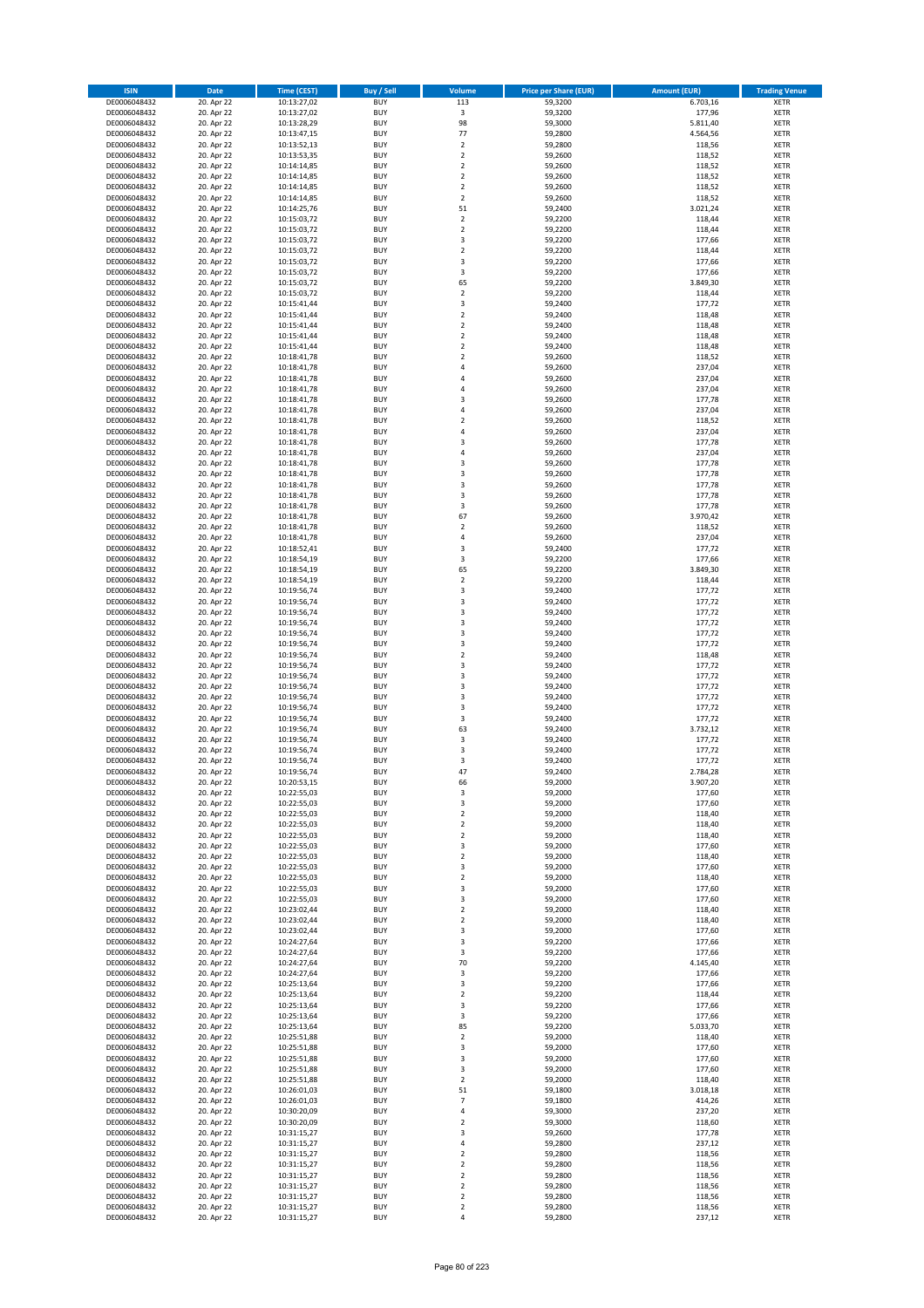| <b>ISIN</b>                  | <b>Date</b>              | <b>Time (CEST)</b>         | <b>Buy / Sell</b>        | Volume                  | <b>Price per Share (EUR)</b> | <b>Amount (EUR)</b> | <b>Trading Venue</b>       |
|------------------------------|--------------------------|----------------------------|--------------------------|-------------------------|------------------------------|---------------------|----------------------------|
| DE0006048432                 | 20. Apr 22               | 10:31:15,27                | <b>BUY</b>               | 4                       | 59,2800                      | 237,12              | <b>XETR</b>                |
| DE0006048432                 | 20. Apr 22               | 10:31:15,27                | <b>BUY</b>               | 4                       | 59,2800                      | 237,12              | <b>XETR</b>                |
| DE0006048432                 | 20. Apr 22               | 10:31:15,27                | <b>BUY</b>               | $\overline{\mathbf{2}}$ | 59,2800                      | 118,56              | <b>XETR</b>                |
| DE0006048432<br>DE0006048432 | 20. Apr 22<br>20. Apr 22 | 10:31:15,27<br>10:31:15,27 | <b>BUY</b><br><b>BUY</b> | 101<br>4                | 59,2800<br>59,2800           | 5.987,28<br>237,12  | <b>XETR</b><br><b>XETR</b> |
| DE0006048432                 | 20. Apr 22               | 10:31:15,27                | <b>BUY</b>               | $\mathbf 2$             | 59,2800                      | 118,56              | <b>XETR</b>                |
| DE0006048432                 | 20. Apr 22               | 10:31:15,27                | <b>BUY</b>               | $\mathbf 2$             | 59,2800                      | 118,56              | <b>XETR</b>                |
| DE0006048432                 | 20. Apr 22               | 10:31:15,27                | <b>BUY</b>               | $\overline{\mathbf{c}}$ | 59,2800                      | 118,56              | <b>XETR</b>                |
| DE0006048432                 | 20. Apr 22               | 10:31:15,29                | <b>BUY</b>               | 3                       | 59,2600                      | 177,78              | <b>XETR</b>                |
| DE0006048432                 | 20. Apr 22               | 10:31:15,29                | <b>BUY</b>               | $\mathbf 2$             | 59,2600                      | 118,52              | <b>XETR</b>                |
| DE0006048432                 | 20. Apr 22               | 10:31:18,26                | <b>BUY</b>               | 4                       | 59,2400                      | 236,96              | <b>XETR</b>                |
| DE0006048432                 | 20. Apr 22<br>20. Apr 22 | 10:31:18,26                | <b>BUY</b><br><b>BUY</b> | 4<br>3                  | 59,2400                      | 236,96              | <b>XETR</b><br><b>XETR</b> |
| DE0006048432<br>DE0006048432 | 20. Apr 22               | 10:31:18,26<br>10:31:18,26 | <b>BUY</b>               | 4                       | 59,2400<br>59,2400           | 177,72<br>236,96    | <b>XETR</b>                |
| DE0006048432                 | 20. Apr 22               | 10:31:18,26                | <b>BUY</b>               | $\mathbf 2$             | 59,2400                      | 118,48              | <b>XETR</b>                |
| DE0006048432                 | 20. Apr 22               | 10:31:18,26                | <b>BUY</b>               | 4                       | 59,2400                      | 236,96              | <b>XETR</b>                |
| DE0006048432                 | 20. Apr 22               | 10:31:18,26                | <b>BUY</b>               | $\overline{\mathbf{c}}$ | 59,2400                      | 118,48              | <b>XETR</b>                |
| DE0006048432                 | 20. Apr 22               | 10:31:18,26                | <b>BUY</b>               | 3                       | 59,2400                      | 177,72              | <b>XETR</b>                |
| DE0006048432                 | 20. Apr 22               | 10:31:18,26                | <b>BUY</b>               | 3                       | 59,2400                      | 177,72              | <b>XETR</b>                |
| DE0006048432                 | 20. Apr 22               | 10:31:18,26                | <b>BUY</b>               | 4                       | 59,2400                      | 236,96              | <b>XETR</b>                |
| DE0006048432                 | 20. Apr 22               | 10:31:18,26                | <b>BUY</b>               | 4                       | 59,2400                      | 236,96              | <b>XETR</b>                |
| DE0006048432<br>DE0006048432 | 20. Apr 22<br>20. Apr 22 | 10:31:18,26<br>10:31:18,26 | <b>BUY</b><br><b>BUY</b> | 89<br>3                 | 59,2400<br>59,2400           | 5.272,36<br>177,72  | <b>XETR</b><br><b>XETR</b> |
| DE0006048432                 | 20. Apr 22               | 10:31:18,26                | <b>BUY</b>               | 3                       | 59,2400                      | 177,72              | <b>XETR</b>                |
| DE0006048432                 | 20. Apr 22               | 10:31:18,26                | <b>BUY</b>               | 3                       | 59,2400                      | 177,72              | <b>XETR</b>                |
| DE0006048432                 | 20. Apr 22               | 10:31:32,66                | <b>BUY</b>               | 3                       | 59,2200                      | 177,66              | <b>XETR</b>                |
| DE0006048432                 | 20. Apr 22               | 10:31:32,66                | <b>BUY</b>               | 3                       | 59,2200                      | 177,66              | <b>XETR</b>                |
| DE0006048432                 | 20. Apr 22               | 10:31:32,66                | <b>BUY</b>               | 3                       | 59,2200                      | 177,66              | <b>XETR</b>                |
| DE0006048432                 | 20. Apr 22               | 10:31:32,66                | <b>BUY</b>               | 4                       | 59,2200                      | 236,88              | <b>XETR</b>                |
| DE0006048432                 | 20. Apr 22               | 10:31:32,66                | <b>BUY</b>               | 3<br>3                  | 59,2200                      | 177,66              | <b>XETR</b>                |
| DE0006048432<br>DE0006048432 | 20. Apr 22<br>20. Apr 22 | 10:31:32,66<br>10:31:32,66 | <b>BUY</b><br><b>BUY</b> | 3                       | 59,2200<br>59,2200           | 177,66<br>177,66    | <b>XETR</b><br><b>XETR</b> |
| DE0006048432                 | 20. Apr 22               | 10:31:32,66                | <b>BUY</b>               | 3                       | 59,2200                      | 177,66              | <b>XETR</b>                |
| DE0006048432                 | 20. Apr 22               | 10:31:32,66                | <b>BUY</b>               | 152                     | 59,2200                      | 9.001,44            | <b>XETR</b>                |
| DE0006048432                 | 20. Apr 22               | 10:31:32,66                | <b>BUY</b>               | 3                       | 59,2200                      | 177,66              | <b>XETR</b>                |
| DE0006048432                 | 20. Apr 22               | 10:31:32,66                | <b>BUY</b>               | 3                       | 59,2200                      | 177,66              | <b>XETR</b>                |
| DE0006048432                 | 20. Apr 22               | 10:31:32,66                | <b>BUY</b>               | 4                       | 59,2200                      | 236,88              | <b>XETR</b>                |
| DE0006048432                 | 20. Apr 22               | 10:31:57,13                | <b>BUY</b>               | 3                       | 59,2000                      | 177,60              | <b>XETR</b>                |
| DE0006048432                 | 20. Apr 22               | 10:31:57,13                | <b>BUY</b>               | 4                       | 59,2000                      | 236,80              | <b>XETR</b>                |
| DE0006048432<br>DE0006048432 | 20. Apr 22<br>20. Apr 22 | 10:31:57,13<br>10:31:57,13 | <b>BUY</b><br><b>BUY</b> | $\mathbf 2$<br>67       | 59,2000<br>59,2000           | 118,40<br>3.966,40  | <b>XETR</b><br><b>XETR</b> |
| DE0006048432                 | 20. Apr 22               | 10:32:42,46                | <b>BUY</b>               | $\mathbf 2$             | 59,1800                      | 118,36              | <b>XETR</b>                |
| DE0006048432                 | 20. Apr 22               | 10:32:42,46                | <b>BUY</b>               | 3                       | 59,1800                      | 177,54              | <b>XETR</b>                |
| DE0006048432                 | 20. Apr 22               | 10:32:42,46                | <b>BUY</b>               | $\overline{\mathbf{c}}$ | 59,1800                      | 118,36              | <b>XETR</b>                |
| DE0006048432                 | 20. Apr 22               | 10:32:42,46                | <b>BUY</b>               | 3                       | 59,1800                      | 177,54              | <b>XETR</b>                |
| DE0006048432                 | 20. Apr 22               | 10:32:42,46                | <b>BUY</b>               | $\overline{\mathbf{2}}$ | 59,1800                      | 118,36              | <b>XETR</b>                |
| DE0006048432                 | 20. Apr 22               | 10:32:42,46                | <b>BUY</b>               | $\mathbf 2$             | 59,1800                      | 118,36              | <b>XETR</b>                |
| DE0006048432                 | 20. Apr 22               | 10:32:42,46                | <b>BUY</b>               | 3                       | 59,1800                      | 177,54              | <b>XETR</b>                |
| DE0006048432<br>DE0006048432 | 20. Apr 22<br>20. Apr 22 | 10:32:42,46                | <b>BUY</b><br><b>BUY</b> | $\mathbf 2$<br>74       | 59,1800<br>59,1800           | 118,36<br>4.379,32  | <b>XETR</b><br><b>XETR</b> |
| DE0006048432                 | 20. Apr 22               | 10:32:42,46<br>10:32:42,46 | <b>BUY</b>               | $\mathbf 2$             | 59,1800                      | 118,36              | <b>XETR</b>                |
| DE0006048432                 | 20. Apr 22               | 10:32:42,46                | <b>BUY</b>               | $\mathbf 2$             | 59,1800                      | 118,36              | <b>XETR</b>                |
| DE0006048432                 | 20. Apr 22               | 10:32:42,46                | <b>BUY</b>               | $\overline{\mathbf{2}}$ | 59,1800                      | 118,36              | <b>XETR</b>                |
| DE0006048432                 | 20. Apr 22               | 10:32:42,46                | <b>BUY</b>               | 3                       | 59,1800                      | 177,54              | <b>XETR</b>                |
| DE0006048432                 | 20. Apr 22               | 10:32:42,46                | <b>BUY</b>               | 3                       | 59,1800                      | 177,54              | <b>XETR</b>                |
| DE0006048432                 | 20. Apr 22               | 10:33:13,86                | <b>BUY</b>               | 3                       | 59,1800                      | 177,54              | <b>XETR</b>                |
| DE0006048432                 | 20. Apr 22               | 10:33:36,73                | <b>BUY</b>               | $\overline{\mathbf{c}}$ | 59,1600                      | 118,32              | <b>XETR</b>                |
| DE0006048432                 | 20. Apr 22               | 10:33:36,73                | <b>BUY</b><br><b>BUY</b> | 59<br>$\mathbf 2$       | 59,1600                      | 3.490,44            | <b>XETR</b><br><b>XETR</b> |
| DE0006048432<br>DE0006048432 | 20. Apr 22<br>20. Apr 22 | 10:33:36,73<br>10:33:52,73 | <b>BUY</b>               | $\overline{2}$          | 59,1600<br>59,1400           | 118,32<br>118,28    | <b>XETR</b>                |
| DE0006048432                 | 20. Apr 22               | 10:33:52,73                | <b>BUY</b>               | $\mathbf 2$             | 59,1400                      | 118,28              | <b>XETR</b>                |
| DE0006048432                 | 20. Apr 22               | 10:33:52,73                | <b>BUY</b>               | $\overline{\mathbf{c}}$ | 59,1400                      | 118,28              | <b>XETR</b>                |
| DE0006048432                 | 20. Apr 22               | 10:33:52,73                | <b>BUY</b>               | 3                       | 59,1400                      | 177,42              | <b>XETR</b>                |
| DE0006048432                 | 20. Apr 22               | 10:33:52,73                | <b>BUY</b>               | 3                       | 59,1400                      | 177,42              | <b>XETR</b>                |
| DE0006048432                 | 20. Apr 22               | 10:33:52,73                | BUY                      | 2                       | 59,1400                      | 118,28              | <b>XETR</b>                |
| DE0006048432<br>DE0006048432 | 20. Apr 22<br>20. Apr 22 | 10:33:52,73                | <b>BUY</b><br><b>BUY</b> | $\mathbf 2$<br>3        | 59,1400<br>59,1400           | 118,28<br>177,42    | <b>XETR</b><br><b>XETR</b> |
| DE0006048432                 | 20. Apr 22               | 10:33:52,73<br>10:33:52,73 | <b>BUY</b>               | 3                       | 59,1400                      | 177,42              | XETR                       |
| DE0006048432                 | 20. Apr 22               | 10:33:52,73                | <b>BUY</b>               | 105                     | 59,1400                      | 6.209,70            | <b>XETR</b>                |
| DE0006048432                 | 20. Apr 22               | 10:33:52,73                | <b>BUY</b>               | $\mathsf 3$             | 59,1400                      | 177,42              | <b>XETR</b>                |
| DE0006048432                 | 20. Apr 22               | 10:33:52,73                | <b>BUY</b>               | $\mathbf 2$             | 59,1400                      | 118,28              | <b>XETR</b>                |
| DE0006048432                 | 20. Apr 22               | 10:34:05,15                | <b>BUY</b>               | 3                       | 59,1400                      | 177,42              | <b>XETR</b>                |
| DE0006048432                 | 20. Apr 22               | 10:34:05,15                | <b>BUY</b>               | $\mathbf 2$             | 59,1400                      | 118,28              | <b>XETR</b>                |
| DE0006048432                 | 20. Apr 22               | 10:35:26,54                | <b>BUY</b>               | 3                       | 59,1400                      | 177,42              | <b>XETR</b>                |
| DE0006048432<br>DE0006048432 | 20. Apr 22<br>20. Apr 22 | 10:35:49,61<br>10:35:49,61 | <b>BUY</b><br><b>BUY</b> | 3<br>$\overline{2}$     | 59,1200<br>59,1200           | 177,36<br>118,24    | <b>XETR</b><br><b>XETR</b> |
| DE0006048432                 | 20. Apr 22               | 10:35:49,61                | <b>BUY</b>               | 3                       | 59,1200                      | 177,36              | <b>XETR</b>                |
| DE0006048432                 | 20. Apr 22               | 10:35:49,61                | <b>BUY</b>               | 3                       | 59,1200                      | 177,36              | <b>XETR</b>                |
| DE0006048432                 | 20. Apr 22               | 10:35:49,61                | <b>BUY</b>               | $\mathbf 2$             | 59,1200                      | 118,24              | <b>XETR</b>                |
| DE0006048432                 | 20. Apr 22               | 10:35:49,61                | <b>BUY</b>               | $\mathbf 2$             | 59,1200                      | 118,24              | <b>XETR</b>                |
| DE0006048432                 | 20. Apr 22               | 10:35:49,61                | <b>BUY</b>               | $\mathbf 2$             | 59,1200                      | 118,24              | <b>XETR</b>                |
| DE0006048432                 | 20. Apr 22<br>20. Apr 22 | 10:35:49,61                | <b>BUY</b>               | $\mathbf 2$             | 59,1200                      | 118,24              | <b>XETR</b>                |
| DE0006048432<br>DE0006048432 | 20. Apr 22               | 10:35:49,61<br>10:35:49,61 | <b>BUY</b><br><b>BUY</b> | 3<br>3                  | 59,1200<br>59,1200           | 177,36<br>177,36    | XETR<br><b>XETR</b>        |
| DE0006048432                 | 20. Apr 22               | 10:35:49,61                | <b>BUY</b>               | $\overline{2}$          | 59,1200                      | 118,24              | <b>XETR</b>                |
| DE0006048432                 | 20. Apr 22               | 10:35:49,61                | <b>BUY</b>               | 3                       | 59,1200                      | 177,36              | <b>XETR</b>                |
| DE0006048432                 | 20. Apr 22               | 10:35:49,61                | <b>BUY</b>               | 104                     | 59,1200                      | 6.148,48            | <b>XETR</b>                |
| DE0006048432                 | 20. Apr 22               | 10:35:49,61                | <b>BUY</b>               | 3                       | 59,1200                      | 177,36              | <b>XETR</b>                |
| DE0006048432                 | 20. Apr 22               | 10:35:49,61                | <b>BUY</b>               | $\mathbf 2$             | 59,1200                      | 118,24              | <b>XETR</b>                |
| DE0006048432                 | 20. Apr 22               | 10:35:49,61                | <b>BUY</b>               | $\mathbf 2$             | 59,1200                      | 118,24              | <b>XETR</b>                |
| DE0006048432                 | 20. Apr 22               | 10:36:10,00                | <b>BUY</b>               | $\mathbf 2$             | 59,1600                      | 118,32              | <b>XETR</b>                |
| DE0006048432<br>DE0006048432 | 20. Apr 22<br>20. Apr 22 | 10:36:10,00<br>10:36:10,00 | <b>BUY</b><br><b>BUY</b> | 4<br>4                  | 59,1600<br>59,1600           | 236,64<br>236,64    | <b>XETR</b><br><b>XETR</b> |
| DE0006048432                 | 20. Apr 22               | 10:36:10,00                | <b>BUY</b>               | 4                       | 59,1600                      | 236,64              | XETR                       |
| DE0006048432                 | 20. Apr 22               | 10:36:10,00                | <b>BUY</b>               | 3                       | 59,1600                      | 177,48              | <b>XETR</b>                |
| DE0006048432                 | 20. Apr 22               | 10:36:10,00                | <b>BUY</b>               | 3                       | 59,1600                      | 177,48              | <b>XETR</b>                |
| DE0006048432                 | 20. Apr 22               | 10:36:10,00                | <b>BUY</b>               | 4                       | 59,1600                      | 236,64              | <b>XETR</b>                |
| DE0006048432                 | 20. Apr 22               | 10:36:10,00                | <b>BUY</b>               | 4                       | 59,1600                      | 236,64              | <b>XETR</b>                |
| DE0006048432                 | 20. Apr 22               | 10:36:10,00                | <b>BUY</b>               | $\mathbf 2$             | 59,1600                      | 118,32              | <b>XETR</b>                |
| DE0006048432                 | 20. Apr 22               | 10:36:10,00                | <b>BUY</b>               | 4                       | 59,1600                      | 236,64              | <b>XETR</b>                |
| DE0006048432<br>DE0006048432 | 20. Apr 22<br>20. Apr 22 | 10:36:10,00<br>10:36:10,00 | <b>BUY</b><br><b>BUY</b> | 4<br>4                  | 59,1600<br>59,1600           | 236,64<br>236,64    | <b>XETR</b><br>XETR        |
| DE0006048432                 | 20. Apr 22               | 10:36:10,00                | <b>BUY</b>               | 111                     | 59,1600                      | 6.566,76            | <b>XETR</b>                |
| DE0006048432                 | 20. Apr 22               | 10:36:10,00                | <b>BUY</b>               | 3                       | 59,1600                      | 177,48              | <b>XETR</b>                |
| DE0006048432                 | 20. Apr 22               | 10:36:10,00                | <b>BUY</b>               | 3                       | 59,1600                      | 177,48              | <b>XETR</b>                |
| DE0006048432                 | 20. Apr 22               | 10:36:10,00                | <b>BUY</b>               | 4                       | 59,1600                      | 236,64              | XETR                       |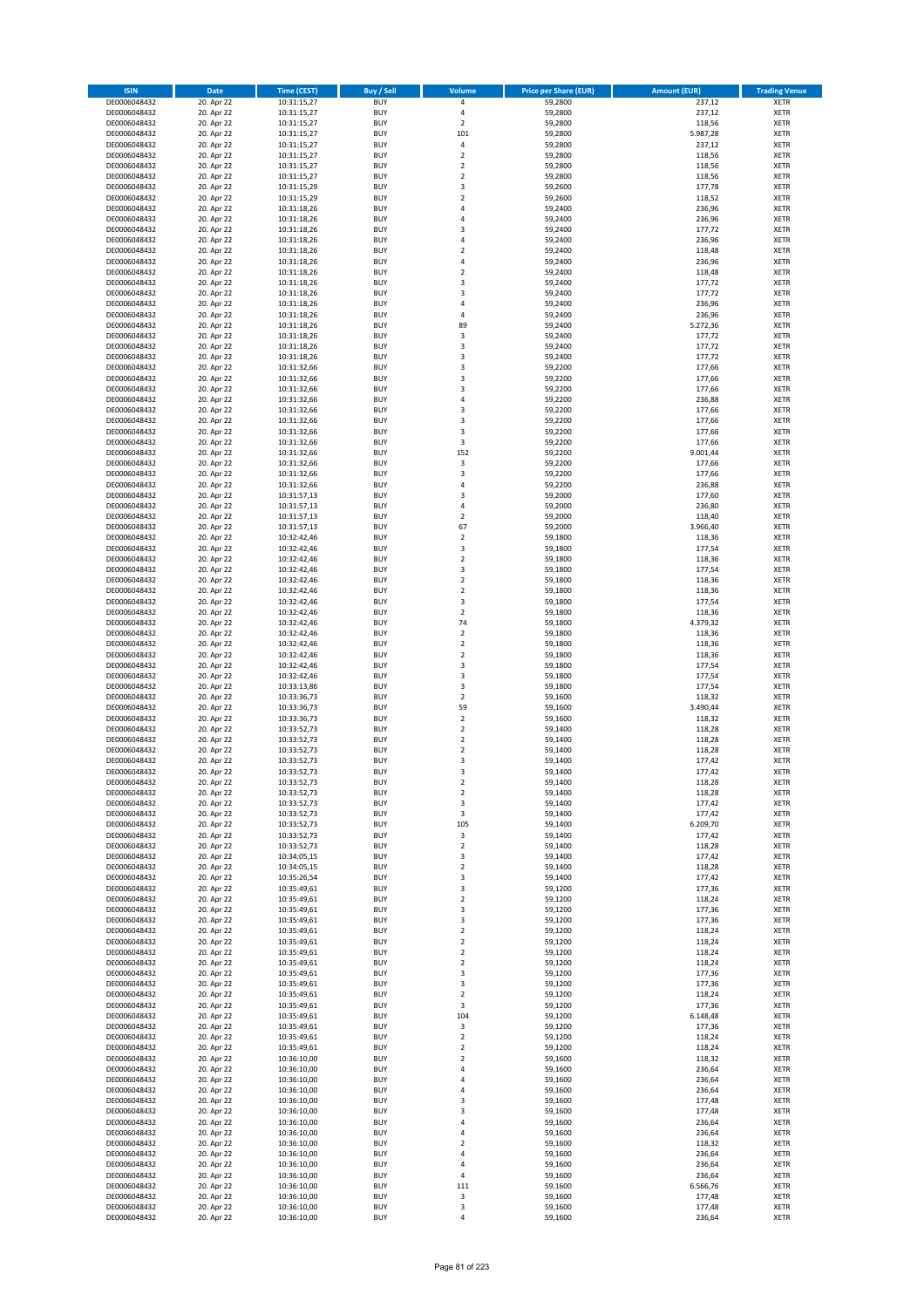| <b>ISIN</b>                  | <b>Date</b>              | <b>Time (CEST)</b>         | <b>Buy / Sell</b>        | <b>Volume</b>                | <b>Price per Share (EUR)</b> | <b>Amount (EUR)</b>  | <b>Trading Venue</b>       |
|------------------------------|--------------------------|----------------------------|--------------------------|------------------------------|------------------------------|----------------------|----------------------------|
| DE0006048432                 | 20. Apr 22               | 10:36:10,00                | <b>BUY</b>               | $\overline{2}$               | 59,1600                      | 118,32               | <b>XETR</b>                |
| DE0006048432                 | 20. Apr 22               | 10:36:11,47                | <b>BUY</b>               | 3                            | 59,1400                      | 177,42               | <b>XETR</b>                |
| DE0006048432                 | 20. Apr 22               | 10:36:51,18                | <b>BUY</b>               | $\overline{2}$               | 59,1200                      | 118,24               | <b>XETR</b>                |
| DE0006048432<br>DE0006048432 | 20. Apr 22<br>20. Apr 22 | 10:36:51,18<br>10:36:51,18 | <b>BUY</b><br><b>BUY</b> | $\mathbf 2$<br>3             | 59,1200<br>59,1200           | 118,24<br>177,36     | <b>XETR</b><br><b>XETR</b> |
| DE0006048432                 | 20. Apr 22               | 10:36:51,18                | <b>BUY</b>               | 3                            | 59,1200                      | 177,36               | <b>XETR</b>                |
| DE0006048432                 | 20. Apr 22               | 10:36:51,18                | <b>BUY</b>               | 3                            | 59,1200                      | 177,36               | <b>XETR</b>                |
| DE0006048432                 | 20. Apr 22               | 10:36:51,18                | <b>BUY</b>               | $\overline{\mathbf{c}}$      | 59,1200                      | 118,24               | <b>XETR</b>                |
| DE0006048432                 | 20. Apr 22               | 10:36:51,18                | <b>BUY</b>               | 3<br>3                       | 59,1200                      | 177,36               | <b>XETR</b>                |
| DE0006048432<br>DE0006048432 | 20. Apr 22<br>20. Apr 22 | 10:36:51,18<br>10:36:51,18 | <b>BUY</b><br><b>BUY</b> | $\mathbf 2$                  | 59,1200<br>59,1200           | 177,36<br>118,24     | <b>XETR</b><br><b>XETR</b> |
| DE0006048432                 | 20. Apr 22               | 10:36:51,18                | <b>BUY</b>               | 3                            | 59,1200                      | 177,36               | <b>XETR</b>                |
| DE0006048432                 | 20. Apr 22               | 10:37:37,39                | <b>BUY</b>               | $\mathbf 2$                  | 59,1200                      | 118,24               | <b>XETR</b>                |
| DE0006048432                 | 20. Apr 22               | 10:37:37,39                | <b>BUY</b>               | $\overline{\mathbf{c}}$      | 59,1200                      | 118,24               | <b>XETR</b>                |
| DE0006048432                 | 20. Apr 22               | 10:38:56,64                | <b>BUY</b>               | 50                           | 59,1400                      | 2.957,00             | <b>XETR</b>                |
| DE0006048432<br>DE0006048432 | 20. Apr 22<br>20. Apr 22 | 10:38:56,64<br>10:39:11,11 | <b>BUY</b><br><b>BUY</b> | 40<br>$\mathbf 2$            | 59,1400<br>59,1400           | 2.365,60<br>118,28   | <b>XETR</b><br><b>XETR</b> |
| DE0006048432                 | 20. Apr 22               | 10:39:11,11                | <b>BUY</b>               | 4                            | 59,1400                      | 236,56               | <b>XETR</b>                |
| DE0006048432                 | 20. Apr 22               | 10:39:11,11                | <b>BUY</b>               | $\overline{\mathbf{c}}$      | 59,1400                      | 118,28               | <b>XETR</b>                |
| DE0006048432                 | 20. Apr 22               | 10:39:11,11                | <b>BUY</b>               | 3                            | 59,1400                      | 177,42               | <b>XETR</b>                |
| DE0006048432                 | 20. Apr 22               | 10:39:11,11                | <b>BUY</b>               | $\overline{\mathbf{c}}$      | 59,1400                      | 118,28               | <b>XETR</b>                |
| DE0006048432<br>DE0006048432 | 20. Apr 22<br>20. Apr 22 | 10:39:11,11<br>10:39:11,11 | <b>BUY</b><br><b>BUY</b> | $\mathbf 2$<br>$\mathbf 2$   | 59,1400<br>59,1400           | 118,28               | <b>XETR</b><br><b>XETR</b> |
| DE0006048432                 | 20. Apr 22               | 10:39:11,11                | <b>BUY</b>               | $\mathbf 2$                  | 59,1400                      | 118,28<br>118,28     | <b>XETR</b>                |
| DE0006048432                 | 20. Apr 22               | 10:39:11,11                | <b>BUY</b>               | 98                           | 59,1400                      | 5.795,72             | <b>XETR</b>                |
| DE0006048432                 | 20. Apr 22               | 10:39:13,40                | <b>BUY</b>               | 4                            | 59,1400                      | 236,56               | <b>XETR</b>                |
| DE0006048432                 | 20. Apr 22               | 10:39:13,40                | <b>BUY</b>               | 4                            | 59,1400                      | 236,56               | <b>XETR</b>                |
| DE0006048432                 | 20. Apr 22               | 10:39:13,40                | <b>BUY</b><br><b>BUY</b> | 131                          | 59,1400                      | 7.747,34<br>236,56   | <b>XETR</b>                |
| DE0006048432<br>DE0006048432 | 20. Apr 22<br>20. Apr 22 | 10:39:13,40<br>10:39:13,40 | <b>BUY</b>               | 4<br>4                       | 59,1400<br>59,1400           | 236,56               | <b>XETR</b><br><b>XETR</b> |
| DE0006048432                 | 20. Apr 22               | 10:39:30,92                | <b>BUY</b>               | 3                            | 59,1200                      | 177,36               | <b>XETR</b>                |
| DE0006048432                 | 20. Apr 22               | 10:39:30,92                | <b>BUY</b>               | 3                            | 59,1200                      | 177,36               | <b>XETR</b>                |
| DE0006048432                 | 20. Apr 22               | 10:39:30,92                | <b>BUY</b>               | $\mathbf 2$                  | 59,1200                      | 118,24               | <b>XETR</b>                |
| DE0006048432                 | 20. Apr 22               | 10:39:30,92                | <b>BUY</b>               | $\mathbf 2$                  | 59,1200                      | 118,24               | <b>XETR</b>                |
| DE0006048432<br>DE0006048432 | 20. Apr 22<br>20. Apr 22 | 10:39:30,92<br>10:39:30,92 | <b>BUY</b><br><b>BUY</b> | $\mathbf 2$<br>$\mathbf 2$   | 59,1200<br>59,1200           | 118,24<br>118,24     | <b>XETR</b><br><b>XETR</b> |
| DE0006048432                 | 20. Apr 22               | 10:39:30,92                | <b>BUY</b>               | $\overline{\mathbf{c}}$      | 59,1200                      | 118,24               | <b>XETR</b>                |
| DE0006048432                 | 20. Apr 22               | 10:39:30,92                | <b>BUY</b>               | 3                            | 59,1200                      | 177,36               | <b>XETR</b>                |
| DE0006048432                 | 20. Apr 22               | 10:39:30,92                | <b>BUY</b>               | $\mathbf 2$                  | 59,1200                      | 118,24               | <b>XETR</b>                |
| DE0006048432                 | 20. Apr 22               | 10:39:30,92                | <b>BUY</b>               | $\mathbf 2$                  | 59,1200                      | 118,24               | <b>XETR</b>                |
| DE0006048432                 | 20. Apr 22<br>20. Apr 22 | 10:39:30,92                | <b>BUY</b><br><b>BUY</b> | 3<br>3                       | 59,1200<br>59,1000           | 177,36<br>177,30     | <b>XETR</b><br><b>XETR</b> |
| DE0006048432<br>DE0006048432 | 20. Apr 22               | 10:39:46,30<br>10:39:46,30 | <b>BUY</b>               | $\mathbf 2$                  | 59,1000                      | 118,20               | <b>XETR</b>                |
| DE0006048432                 | 20. Apr 22               | 10:39:46,30                | <b>BUY</b>               | 12                           | 59,1000                      | 709,20               | <b>XETR</b>                |
| DE0006048432                 | 20. Apr 22               | 10:39:46,30                | <b>BUY</b>               | 152                          | 59,1000                      | 8.983,20             | <b>XETR</b>                |
| DE0006048432                 | 20. Apr 22               | 10:39:46,30                | <b>BUY</b>               | $\mathbf 2$                  | 59,1000                      | 118,20               | <b>XETR</b>                |
| DE0006048432                 | 20. Apr 22               | 10:39:46,30                | <b>BUY</b>               | 3                            | 59,1000                      | 177,30               | <b>XETR</b>                |
| DE0006048432<br>DE0006048432 | 20. Apr 22<br>20. Apr 22 | 10:39:59,23<br>10:39:59,23 | <b>BUY</b><br><b>BUY</b> | 3<br>3                       | 59,0800<br>59,0800           | 177,24<br>177,24     | <b>XETR</b><br><b>XETR</b> |
| DE0006048432                 | 20. Apr 22               | 10:39:59,23                | <b>BUY</b>               | 3                            | 59,0800                      | 177,24               | <b>XETR</b>                |
| DE0006048432                 | 20. Apr 22               | 10:39:59,23                | <b>BUY</b>               | 3                            | 59,0800                      | 177,24               | <b>XETR</b>                |
| DE0006048432                 | 20. Apr 22               | 10:39:59,23                | <b>BUY</b>               | $\mathbf 2$                  | 59,0800                      | 118,16               | <b>XETR</b>                |
| DE0006048432                 | 20. Apr 22               | 10:39:59,23                | <b>BUY</b>               | 3                            | 59,0800                      | 177,24               | <b>XETR</b>                |
| DE0006048432<br>DE0006048432 | 20. Apr 22<br>20. Apr 22 | 10:39:59,23<br>10:39:59,23 | <b>BUY</b><br><b>BUY</b> | $\mathbf 2$<br>3             | 59,0800<br>59,0800           | 118,16<br>177,24     | <b>XETR</b><br><b>XETR</b> |
| DE0006048432                 | 20. Apr 22               | 10:39:59,23                | <b>BUY</b>               | $\mathbf 2$                  | 59,0800                      | 118,16               | <b>XETR</b>                |
| DE0006048432                 | 20. Apr 22               | 10:39:59,23                | <b>BUY</b>               | 59                           | 59,0800                      | 3.485,72             | <b>XETR</b>                |
| DE0006048432                 | 20. Apr 22               | 10:39:59,23                | <b>BUY</b>               | $\mathbf 2$                  | 59,0800                      | 118,16               | <b>XETR</b>                |
| DE0006048432                 | 20. Apr 22               | 10:39:59,23                | <b>BUY</b>               | 3                            | 59,0800                      | 177,24               | <b>XETR</b>                |
| DE0006048432<br>DE0006048432 | 20. Apr 22<br>20. Apr 22 | 10:39:59,23<br>10:39:59,23 | <b>BUY</b><br><b>BUY</b> | 3<br>$\mathbf 2$             | 59,0800<br>59,0800           | 177,24<br>118,16     | <b>XETR</b><br><b>XETR</b> |
| DE0006048432                 | 20. Apr 22               | 10:39:59,23                | <b>BUY</b>               | 3                            | 59,0800                      | 177,24               | <b>XETR</b>                |
| DE0006048432                 | 20. Apr 22               | 10:40:10,42                | <b>BUY</b>               | $\overline{\mathbf{c}}$      | 59,0800                      | 118,16               | <b>XETR</b>                |
| DE0006048432                 | 20. Apr 22               | 10:40:10,42                | <b>BUY</b>               | $\overline{2}$               | 59,0800                      | 118,16               | <b>XETR</b>                |
| DE0006048432                 | 20. Apr 22               | 10:40:10,42                | BUY                      | 2                            | 59,0800                      | 118,16               | <b>XETR</b>                |
| DE0006048432<br>DE0006048432 | 20. Apr 22<br>20. Apr 22 | 10:40:10,42<br>10:40:30,02 | <b>BUY</b><br><b>BUY</b> | $\mathbf 2$<br>$\mathbf 2$   | 59,0800<br>59,0800           | 118,16<br>118,16     | <b>XETR</b><br><b>XETR</b> |
| DE0006048432                 | 20. Apr 22               | 10:40:31,12                | <b>BUY</b>               | 3                            | 59,0800                      | 177,24               | XETR                       |
| DE0006048432                 | 20. Apr 22               | 10:40:31,12                | <b>BUY</b>               | 4                            | 59,0800                      | 236,32               | <b>XETR</b>                |
| DE0006048432                 | 20. Apr 22               | 10:40:51,71                | <b>BUY</b>               | 3                            | 59,0800                      | 177,24               | <b>XETR</b>                |
| DE0006048432                 | 20. Apr 22               | 10:40:51,71                | <b>BUY</b>               | $\overline{2}$               | 59,0800                      | 118,16               | <b>XETR</b>                |
| DE0006048432<br>DE0006048432 | 20. Apr 22<br>20. Apr 22 | 10:40:51,71<br>10:40:51,71 | <b>BUY</b><br><b>BUY</b> | $\mathbf 2$<br>$\mathbf 2$   | 59,0800<br>59,0800           | 118,16<br>118,16     | <b>XETR</b><br><b>XETR</b> |
| DE0006048432                 | 20. Apr 22               | 10:40:51,71                | <b>BUY</b>               | $\mathbf 2$                  | 59,0800                      | 118,16               | <b>XETR</b>                |
| DE0006048432                 | 20. Apr 22               | 10:40:51,71                | <b>BUY</b>               | 3                            | 59,0800                      | 177,24               | <b>XETR</b>                |
| DE0006048432                 | 20. Apr 22               | 10:40:51,71                | <b>BUY</b>               | $\mathbf 2$                  | 59,0800                      | 118,16               | <b>XETR</b>                |
| DE0006048432                 | 20. Apr 22               | 10:40:51,71                | <b>BUY</b>               | $\mathbf 2$                  | 59,0800                      | 118,16               | <b>XETR</b>                |
| DE0006048432<br>DE0006048432 | 20. Apr 22<br>20. Apr 22 | 10:40:51,71<br>10:40:51,71 | <b>BUY</b><br><b>BUY</b> | $\overline{\mathbf{c}}$<br>3 | 59,0800<br>59,0800           | 118,16<br>177,24     | <b>XETR</b><br><b>XETR</b> |
| DE0006048432                 | 20. Apr 22               | 10:40:51,71                | <b>BUY</b>               | 3                            | 59,0800                      | 177,24               | <b>XETR</b>                |
| DE0006048432                 | 20. Apr 22               | 10:40:51,71                | <b>BUY</b>               | $\overline{2}$               | 59,0800                      | 118,16               | <b>XETR</b>                |
| DE0006048432                 | 20. Apr 22               | 10:41:07,97                | <b>BUY</b>               | 3                            | 59,0600                      | 177,18               | <b>XETR</b>                |
| DE0006048432                 | 20. Apr 22               | 10:41:07,97                | <b>BUY</b>               | 4                            | 59,0600                      | 236,24               | XETR                       |
| DE0006048432<br>DE0006048432 | 20. Apr 22<br>20. Apr 22 | 10:41:07,97<br>10:41:07,97 | <b>BUY</b><br><b>BUY</b> | 64<br>$\overline{2}$         | 59,0600<br>59,0600           | 3.779,84<br>118,12   | <b>XETR</b><br><b>XETR</b> |
| DE0006048432                 | 20. Apr 22               | 10:41:07,97                | <b>BUY</b>               | 3                            | 59,0600                      | 177,18               | <b>XETR</b>                |
| DE0006048432                 | 20. Apr 22               | 10:41:07,98                | <b>BUY</b>               | 63                           | 59,0600                      | 3.720,78             | <b>XETR</b>                |
| DE0006048432                 | 20. Apr 22               | 10:41:48,77                | <b>BUY</b>               | 88                           | 59,0800                      | 5.199,04             | <b>XETR</b>                |
| DE0006048432                 | 20. Apr 22               | 10:41:49,96                | <b>BUY</b>               | 3                            | 59,0800                      | 177,24               | <b>XETR</b>                |
| DE0006048432<br>DE0006048432 | 20. Apr 22<br>20. Apr 22 | 10:41:49,96                | <b>BUY</b><br><b>BUY</b> | $\mathbf 2$<br>3             | 59,0800<br>59,0600           | 118,16<br>177,18     | <b>XETR</b><br><b>XETR</b> |
| DE0006048432                 | 20. Apr 22               | 10:41:50,24<br>10:41:50,24 | <b>BUY</b>               | $\overline{2}$               | 59,0600                      | 118,12               | <b>XETR</b>                |
| DE0006048432                 | 20. Apr 22               | 10:41:50,24                | <b>BUY</b>               | 3                            | 59,0600                      | 177,18               | <b>XETR</b>                |
| DE0006048432                 | 20. Apr 22               | 10:41:50,24                | <b>BUY</b>               | $\overline{\mathbf{c}}$      | 59,0600                      | 118,12               | <b>XETR</b>                |
| DE0006048432                 | 20. Apr 22               | 10:41:50,24                | <b>BUY</b>               | $\mathbf 2$                  | 59,0600                      | 118,12               | <b>XETR</b>                |
| DE0006048432                 | 20. Apr 22               | 10:41:50,24                | <b>BUY</b>               | 3                            | 59,0600                      | 177,18               | <b>XETR</b>                |
| DE0006048432<br>DE0006048432 | 20. Apr 22<br>20. Apr 22 | 10:41:50,24<br>10:41:50,24 | <b>BUY</b><br><b>BUY</b> | 3<br>3                       | 59,0600<br>59,0600           | 177,18<br>177,18     | <b>XETR</b><br><b>XETR</b> |
| DE0006048432                 | 20. Apr 22               | 10:42:00,03                | <b>BUY</b>               | 20                           | 59,0800                      | 1.181,60             | <b>XETR</b>                |
| DE0006048432                 | 20. Apr 22               | 10:42:01,42                | <b>BUY</b>               | 3                            | 59,0800                      | 177,24               | <b>XETR</b>                |
| DE0006048432                 | 20. Apr 22               | 10:42:01,42                | <b>BUY</b>               | 3                            | 59,0800                      | 177,24               | <b>XETR</b>                |
| DE0006048432                 | 20. Apr 22               | 10:42:01,42                | <b>BUY</b>               | 52                           | 59,0800                      | 3.072,16             | XETR                       |
| DE0006048432<br>DE0006048432 | 20. Apr 22<br>20. Apr 22 | 10:42:09,90<br>10:42:15,14 | <b>BUY</b><br><b>BUY</b> | 69<br>89                     | 59,0800<br>59,0800           | 4.076,52<br>5.258,12 | <b>XETR</b><br><b>XETR</b> |
| DE0006048432                 | 20. Apr 22               | 10:42:20,50                | <b>BUY</b>               | $\mathbf 2$                  | 59,0600                      | 118,12               | <b>XETR</b>                |
| DE0006048432                 | 20. Apr 22               | 10:42:20,50                | <b>BUY</b>               | $\mathbf 2$                  | 59,0600                      | 118,12               | <b>XETR</b>                |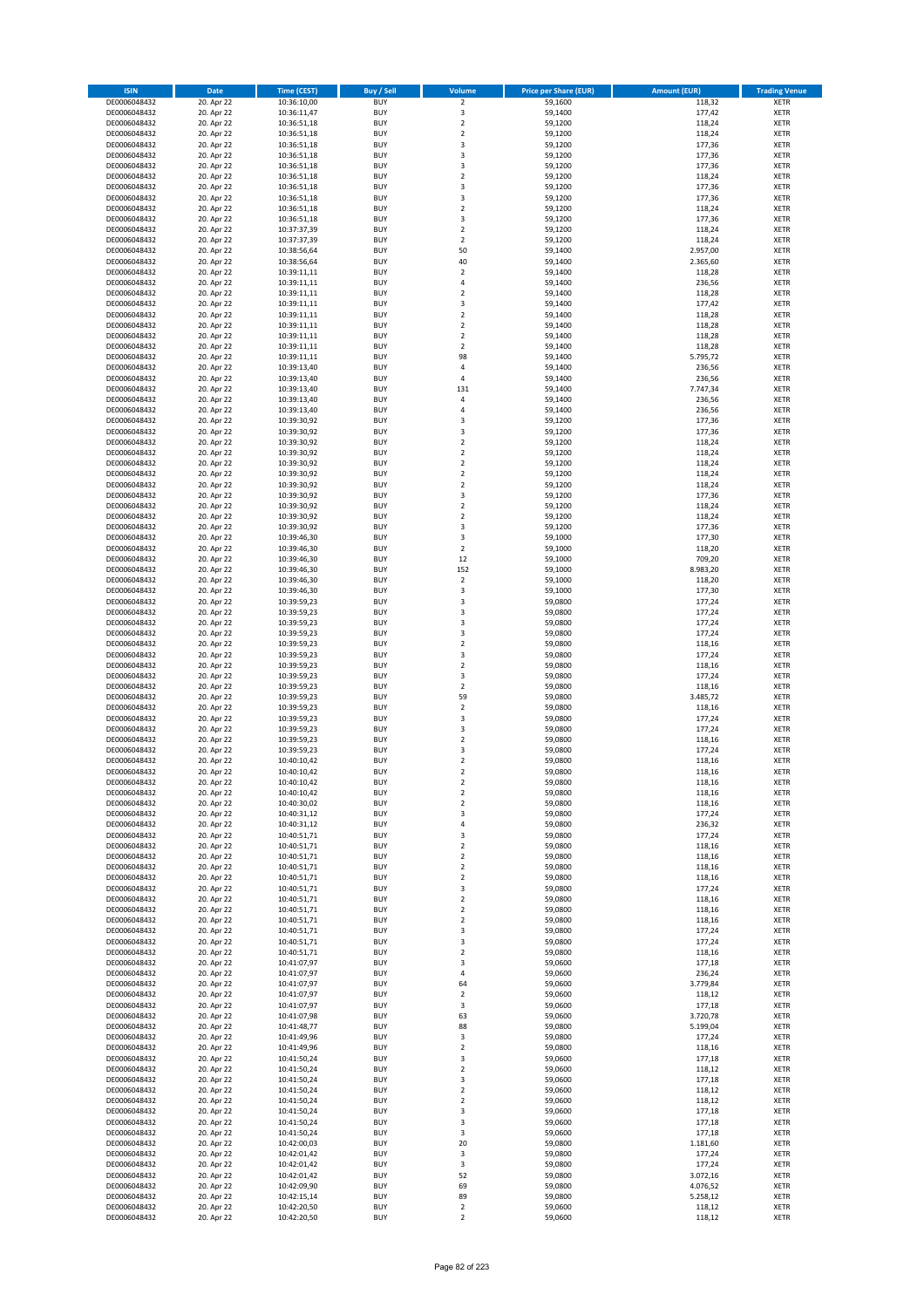| <b>ISIN</b>                  | <b>Date</b>              | <b>Time (CEST)</b>         | <b>Buy / Sell</b>        | Volume                                    | <b>Price per Share (EUR)</b> | <b>Amount (EUR)</b> | <b>Trading Venue</b>       |
|------------------------------|--------------------------|----------------------------|--------------------------|-------------------------------------------|------------------------------|---------------------|----------------------------|
| DE0006048432                 | 20. Apr 22               | 10:42:20,50                | <b>BUY</b>               | $\overline{\mathbf{2}}$                   | 59,0600                      | 118,12              | <b>XETR</b>                |
| DE0006048432                 | 20. Apr 22               | 10:42:20,50                | <b>BUY</b>               | 3                                         | 59,0600                      | 177,18              | <b>XETR</b>                |
| DE0006048432                 | 20. Apr 22               | 10:42:20,50                | <b>BUY</b>               | $\overline{2}$                            | 59,0600                      | 118,12              | <b>XETR</b>                |
| DE0006048432                 | 20. Apr 22               | 10:42:20,50                | <b>BUY</b>               | $\mathbf 2$                               | 59,0600                      | 118,12              | <b>XETR</b>                |
| DE0006048432<br>DE0006048432 | 20. Apr 22<br>20. Apr 22 | 10:42:20,50<br>10:42:20,50 | <b>BUY</b><br><b>BUY</b> | $\overline{2}$<br>$\mathbf 2$             | 59,0600<br>59,0600           | 118,12<br>118,12    | <b>XETR</b><br><b>XETR</b> |
| DE0006048432                 | 20. Apr 22               | 10:42:20,50                | <b>BUY</b>               | $\overline{2}$                            | 59,0600                      | 118,12              | <b>XETR</b>                |
| DE0006048432                 | 20. Apr 22               | 10:42:22,03                | <b>BUY</b>               | $\overline{2}$                            | 59,0600                      | 118,12              | <b>XETR</b>                |
| DE0006048432                 | 20. Apr 22               | 10:42:22,03                | BUY                      | $\overline{2}$                            | 59,0600                      | 118,12              | <b>XETR</b>                |
| DE0006048432                 | 20. Apr 22               | 10:42:22,03                | <b>BUY</b>               | $\overline{2}$                            | 59,0600                      | 118,12              | <b>XETR</b>                |
| DE0006048432                 | 20. Apr 22               | 10:42:22,03                | <b>BUY</b>               | 3                                         | 59,0600                      | 177,18              | <b>XETR</b>                |
| DE0006048432                 | 20. Apr 22               | 10:42:22,31                | <b>BUY</b><br><b>BUY</b> | $\overline{2}$<br>$\overline{\mathbf{3}}$ | 59,0600                      | 118,12              | <b>XETR</b>                |
| DE0006048432<br>DE0006048432 | 20. Apr 22<br>20. Apr 22 | 10:42:22,31<br>10:42:22,31 | <b>BUY</b>               | $\overline{\mathbf{3}}$                   | 59,0600<br>59,0600           | 177,18<br>177,18    | <b>XETR</b><br><b>XETR</b> |
| DE0006048432                 | 20. Apr 22               | 10:42:22,31                | <b>BUY</b>               | 3                                         | 59,0600                      | 177,18              | <b>XETR</b>                |
| DE0006048432                 | 20. Apr 22               | 10:42:40,58                | BUY                      | $\overline{2}$                            | 59,0400                      | 118,08              | <b>XETR</b>                |
| DE0006048432                 | 20. Apr 22               | 10:42:40,58                | <b>BUY</b>               | 3                                         | 59,0400                      | 177,12              | <b>XETR</b>                |
| DE0006048432                 | 20. Apr 22               | 10:42:40,58                | <b>BUY</b>               | $\overline{2}$                            | 59,0400                      | 118,08              | <b>XETR</b>                |
| DE0006048432                 | 20. Apr 22               | 10:42:40.58                | <b>BUY</b>               | $\overline{2}$                            | 59.0400                      | 118,08              | <b>XETR</b>                |
| DE0006048432<br>DE0006048432 | 20. Apr 22<br>20. Apr 22 | 10:42:42,43<br>10:42:42,43 | <b>BUY</b><br><b>BUY</b> | $\overline{2}$<br>$\overline{4}$          | 59,0400<br>59,0400           | 118,08<br>236,16    | <b>XETR</b><br><b>XETR</b> |
| DE0006048432                 | 20. Apr 22               | 10:42:42,43                | <b>BUY</b>               | 56                                        | 59,0400                      | 3.306,24            | <b>XETR</b>                |
| DE0006048432                 | 20. Apr 22               | 10:42:51,66                | <b>BUY</b>               | $\mathbf 2$                               | 59,0200                      | 118,04              | <b>XETR</b>                |
| DE0006048432                 | 20. Apr 22               | 10:42:51,66                | <b>BUY</b>               | $\mathbf 2$                               | 59,0200                      | 118,04              | <b>XETR</b>                |
| DE0006048432                 | 20. Apr 22               | 10:43:01,41                | <b>BUY</b>               | $\overline{2}$                            | 59,0000                      | 118,00              | <b>XETR</b>                |
| DE0006048432                 | 20. Apr 22               | 10:43:01,41                | <b>BUY</b>               | 51                                        | 59,0000                      | 3.009,00            | <b>XETR</b>                |
| DE0006048432<br>DE0006048432 | 20. Apr 22               | 10:43:01,41                | <b>BUY</b><br><b>BUY</b> | 3<br>$\overline{\mathbf{2}}$              | 59,0000                      | 177,00              | <b>XETR</b><br><b>XETR</b> |
| DE0006048432                 | 20. Apr 22<br>20. Apr 22 | 10:43:02,59<br>10:43:02,59 | <b>BUY</b>               | 3                                         | 59,0000<br>59,0000           | 118,00<br>177,00    | <b>XETR</b>                |
| DE0006048432                 | 20. Apr 22               | 10:43:02,59                | <b>BUY</b>               | $\overline{\mathbf{3}}$                   | 59,0000                      | 177,00              | <b>XETR</b>                |
| DE0006048432                 | 20. Apr 22               | 10:43:04,35                | <b>BUY</b>               | $\overline{\mathbf{3}}$                   | 59,0000                      | 177,00              | <b>XETR</b>                |
| DE0006048432                 | 20. Apr 22               | 10:43:30,24                | <b>BUY</b>               | 3                                         | 59,0400                      | 177,12              | <b>XETR</b>                |
| DE0006048432                 | 20. Apr 22               | 10:43:30,24                | <b>BUY</b>               | 3                                         | 59,0400                      | 177,12              | <b>XETR</b>                |
| DE0006048432                 | 20. Apr 22               | 10:43:30,24                | <b>BUY</b>               | 3                                         | 59,0400                      | 177,12              | <b>XETR</b>                |
| DE0006048432<br>DE0006048432 | 20. Apr 22<br>20. Apr 22 | 10:43:30,24<br>10:43:30,24 | <b>BUY</b><br><b>BUY</b> | $\overline{\mathbf{2}}$<br>3              | 59,0400<br>59,0400           | 118,08<br>177,12    | <b>XETR</b><br><b>XETR</b> |
| DE0006048432                 | 20. Apr 22               | 10:43:30,24                | <b>BUY</b>               | $\overline{\mathbf{3}}$                   | 59,0400                      | 177,12              | <b>XETR</b>                |
| DE0006048432                 | 20. Apr 22               | 10:43:35,97                | <b>BUY</b>               | $\overline{\mathbf{3}}$                   | 59,0200                      | 177,06              | <b>XETR</b>                |
| DE0006048432                 | 20. Apr 22               | 10:43:35,97                | <b>BUY</b>               | 3                                         | 59,0200                      | 177,06              | <b>XETR</b>                |
| DE0006048432                 | 20. Apr 22               | 10:43:35,97                | <b>BUY</b>               | $\mathbf 2$                               | 59,0200                      | 118,04              | <b>XETR</b>                |
| DE0006048432                 | 20. Apr 22               | 10:43:35,97                | <b>BUY</b>               | $\overline{\mathbf{2}}$                   | 59,0200                      | 118,04              | <b>XETR</b>                |
| DE0006048432                 | 20. Apr 22               | 10:43:35,97                | <b>BUY</b><br><b>BUY</b> | $\overline{2}$                            | 59,0200                      | 118,04              | <b>XETR</b>                |
| DE0006048432<br>DE0006048432 | 20. Apr 22<br>20. Apr 22 | 10:43:35,97<br>10:43:35,97 | <b>BUY</b>               | 3<br>99                                   | 59,0200<br>59,0200           | 177,06<br>5.842,98  | <b>XETR</b><br><b>XETR</b> |
| DE0006048432                 | 20. Apr 22               | 10:43:57,43                | <b>BUY</b>               | $\mathbf 2$                               | 59,1000                      | 118,20              | <b>XETR</b>                |
| DE0006048432                 | 20. Apr 22               | 10:43:57,43                | <b>BUY</b>               | $\overline{\mathbf{2}}$                   | 59,1000                      | 118,20              | <b>XETR</b>                |
| DE0006048432                 | 20. Apr 22               | 10:43:57,43                | <b>BUY</b>               | $\mathbf 2$                               | 59,1000                      | 118,20              | <b>XETR</b>                |
| DE0006048432                 | 20. Apr 22               | 10:43:57,43                | <b>BUY</b>               | 80                                        | 59,1000                      | 4.728,00            | <b>XETR</b>                |
| DE0006048432                 | 20. Apr 22               | 10:43:57,43                | <b>BUY</b><br><b>BUY</b> | $\overline{2}$<br>3                       | 59,1000                      | 118,20              | <b>XETR</b><br><b>XETR</b> |
| DE0006048432<br>DE0006048432 | 20. Apr 22<br>20. Apr 22 | 10:43:57,43<br>10:44:12,26 | <b>BUY</b>               | $\overline{2}$                            | 59,1000<br>59,0800           | 177,30<br>118,16    | <b>XETR</b>                |
| DE0006048432                 | 20. Apr 22               | 10:44:12,26                | <b>BUY</b>               | $\overline{\mathbf{3}}$                   | 59,0800                      | 177,24              | <b>XETR</b>                |
| DE0006048432                 | 20. Apr 22               | 10:44:12,26                | <b>BUY</b>               | $\overline{\mathbf{3}}$                   | 59,0800                      | 177,24              | <b>XETR</b>                |
| DE0006048432                 | 20. Apr 22               | 10:44:12,26                | <b>BUY</b>               | 3                                         | 59,1000                      | 177,30              | <b>XETR</b>                |
| DE0006048432                 | 20. Apr 22               | 10:44:12,26                | <b>BUY</b>               | $\overline{\mathbf{3}}$                   | 59,1000                      | 177,30              | <b>XETR</b>                |
| DE0006048432                 | 20. Apr 22               | 10:44:12,26                | <b>BUY</b>               | $\overline{\mathbf{3}}$                   | 59,0800                      | 177,24              | <b>XETR</b>                |
| DE0006048432<br>DE0006048432 | 20. Apr 22<br>20. Apr 22 | 10:44:12,26<br>10:44:12,26 | <b>BUY</b><br><b>BUY</b> | $\overline{2}$<br>$\overline{\mathbf{3}}$ | 59,0800<br>59,0800           | 118,16<br>177,24    | <b>XETR</b><br><b>XETR</b> |
| DE0006048432                 | 20. Apr 22               | 10:44:12,26                | BUY                      | $\overline{\mathbf{3}}$                   | 59,0800                      | 177,24              | <b>XETR</b>                |
| DE0006048432                 | 20. Apr 22               | 10:44:12,26                | <b>BUY</b>               | $\overline{\mathbf{3}}$                   | 59,1000                      | 177,30              | <b>XETR</b>                |
| DE0006048432                 | 20. Apr 22               | 10:44:16,45                | <b>BUY</b>               | 4                                         | 59,2200                      | 236,88              | <b>XETR</b>                |
| DE0006048432                 | 20. Apr 22               | 10:44:16,45                | BUY                      | 4                                         | 59,2200                      | 236,88              | <b>XETR</b>                |
| DE0006048432                 | 20. Apr 22               | 10:44:16,45                | BUY                      | $\overline{2}$                            | 59,2200                      | 118,44              | <b>XETR</b>                |
| DE0006048432                 | 20. Apr 22<br>20. Apr 22 | 10:44:16,45                | <b>BUY</b>               | $\overline{3}$                            | 59,2200                      | 177,66              | <b>XETR</b>                |
| DE0006048432<br>DE0006048432 | 20. Apr 22               | 10:44:16,45<br>10:44:16,45 | <b>BUY</b><br><b>BUY</b> | 2<br>3                                    | 59,2200<br>59,2200           | 118,44<br>177,66    | <b>XETR</b><br><b>XETR</b> |
| DE0006048432                 | 20. Apr 22               | 10:44:16,45                | <b>BUY</b>               | 4                                         | 59,2200                      | 236,88              | <b>XETR</b>                |
| DE0006048432                 | 20. Apr 22               | 10:44:16,45                | <b>BUY</b>               | 3                                         | 59,2200                      | 177,66              | <b>XETR</b>                |
| DE0006048432                 | 20. Apr 22               | 10:44:18,87                | <b>BUY</b>               | 4                                         | 59,2200                      | 236,88              | <b>XETR</b>                |
| DE0006048432                 | 20. Apr 22               | 10:44:18,87                | <b>BUY</b>               | $\mathbf 2$                               | 59,2200                      | 118,44              | <b>XETR</b>                |
| DE0006048432                 | 20. Apr 22               | 10:44:18,87                | <b>BUY</b>               | 3                                         | 59,2200                      | 177,66              | <b>XETR</b>                |
| DE0006048432<br>DE0006048432 | 20. Apr 22<br>20. Apr 22 | 10:44:18,87<br>10:44:18,87 | <b>BUY</b><br><b>BUY</b> | 3<br>3                                    | 59,2200<br>59,2200           | 177,66<br>177,66    | <b>XETR</b><br><b>XETR</b> |
| DE0006048432                 | 20. Apr 22               | 10:44:18,87                | <b>BUY</b>               | $\mathbf 2$                               | 59,2200                      | 118,44              | <b>XETR</b>                |
| DE0006048432                 | 20. Apr 22               | 10:44:18,87                | <b>BUY</b>               | 3                                         | 59,2200                      | 177,66              | <b>XETR</b>                |
| DE0006048432                 | 20. Apr 22               | 10:44:18,87                | <b>BUY</b>               | $\overline{2}$                            | 59,2200                      | 118,44              | <b>XETR</b>                |
| DE0006048432                 | 20. Apr 22               | 10:44:18,87                | <b>BUY</b>               | 33                                        | 59,2200                      | 1.954,26            | <b>XETR</b>                |
| DE0006048432                 | 20. Apr 22               | 10:44:18,87                | <b>BUY</b>               | 3                                         | 59,2200                      | 177,66              | <b>XETR</b>                |
| DE0006048432<br>DE0006048432 | 20. Apr 22               | 10:44:18,87<br>10:44:18,87 | <b>BUY</b><br><b>BUY</b> | $\mathbf 2$<br>$\mathbf 2$                | 59,2200<br>59,2200           | 118,44<br>118,44    | <b>XETR</b><br><b>XETR</b> |
| DE0006048432                 | 20. Apr 22<br>20. Apr 22 | 10:44:18,87                | <b>BUY</b>               | 61                                        | 59,2200                      | 3.612,42            | <b>XETR</b>                |
| DE0006048432                 | 20. Apr 22               | 10:45:15,26                | <b>BUY</b>               | 3                                         | 59,3200                      | 177,96              | <b>XETR</b>                |
| DE0006048432                 | 20. Apr 22               | 10:45:15,26                | <b>BUY</b>               | $\mathbf 2$                               | 59,3200                      | 118,64              | <b>XETR</b>                |
| DE0006048432                 | 20. Apr 22               | 10:45:15,26                | <b>BUY</b>               | 3                                         | 59,3200                      | 177,96              | <b>XETR</b>                |
| DE0006048432                 | 20. Apr 22               | 10:45:15,26                | <b>BUY</b>               | $\overline{2}$                            | 59,3200                      | 118,64              | <b>XETR</b>                |
| DE0006048432                 | 20. Apr 22               | 10:45:15,26                | <b>BUY</b><br><b>BUY</b> | 3<br>$\overline{\mathbf{3}}$              | 59,3200                      | 177,96              | <b>XETR</b><br><b>XETR</b> |
| DE0006048432<br>DE0006048432 | 20. Apr 22<br>20. Apr 22 | 10:45:15,26<br>10:45:15,26 | <b>BUY</b>               | 3                                         | 59,3200<br>59,3400           | 177,96<br>178,02    | <b>XETR</b>                |
| DE0006048432                 | 20. Apr 22               | 10:45:15,26                | <b>BUY</b>               | $\mathbf 2$                               | 59,3200                      | 118,64              | <b>XETR</b>                |
| DE0006048432                 | 20. Apr 22               | 10:45:15,26                | <b>BUY</b>               | $\mathbf 2$                               | 59,3200                      | 118,64              | <b>XETR</b>                |
| DE0006048432                 | 20. Apr 22               | 10:45:15,26                | <b>BUY</b>               | $\overline{\mathbf{2}}$                   | 59,3200                      | 118,64              | <b>XETR</b>                |
| DE0006048432                 | 20. Apr 22               | 10:45:15,26                | <b>BUY</b>               | 3                                         | 59,3200                      | 177,96              | <b>XETR</b>                |
| DE0006048432                 | 20. Apr 22               | 10:45:15,26                | <b>BUY</b>               | $\mathbf 2$                               | 59,3200                      | 118,64              | <b>XETR</b>                |
| DE0006048432<br>DE0006048432 | 20. Apr 22<br>20. Apr 22 | 10:45:15,26<br>10:45:15,26 | <b>BUY</b><br><b>BUY</b> | 71<br>$\overline{4}$                      | 59,3200<br>59,3200           | 4.211,72<br>237,28  | <b>XETR</b><br><b>XETR</b> |
| DE0006048432                 | 20. Apr 22               | 10:45:15,26                | <b>BUY</b>               | $\mathbf 2$                               | 59,3200                      | 118,64              | <b>XETR</b>                |
| DE0006048432                 | 20. Apr 22               | 10:45:15,26                | <b>BUY</b>               | $\mathbf 2$                               | 59,3200                      | 118,64              | <b>XETR</b>                |
| DE0006048432                 | 20. Apr 22               | 10:45:15,26                | <b>BUY</b>               | 3                                         | 59,3400                      | 178,02              | <b>XETR</b>                |
| DE0006048432                 | 20. Apr 22               | 10:45:46,88                | <b>BUY</b>               | 97                                        | 59,3200                      | 5.754,04            | <b>XETR</b>                |
| DE0006048432                 | 20. Apr 22               | 10:46:27,59                | <b>BUY</b>               | $\mathbf 2$                               | 59,3000                      | 118,60              | <b>XETR</b>                |
| DE0006048432                 | 20. Apr 22               | 10:46:27,59                | <b>BUY</b>               | 3                                         | 59,3200                      | 177,96              | <b>XETR</b>                |
| DE0006048432<br>DE0006048432 | 20. Apr 22<br>20. Apr 22 | 10:46:27,59<br>10:46:27,59 | <b>BUY</b><br><b>BUY</b> | 3<br>2                                    | 59,3200<br>59,3000           | 177,96<br>118,60    | <b>XETR</b><br><b>XETR</b> |
| DE0006048432                 | 20. Apr 22               | 10:46:27,59                | <b>BUY</b>               | 2                                         | 59,3000                      | 118,60              | <b>XETR</b>                |
| DE0006048432                 | 20. Apr 22               | 10:46:27,59                | <b>BUY</b>               | $\mathbf 2$                               | 59,3200                      | 118,64              | <b>XETR</b>                |
| DE0006048432                 | 20. Apr 22               | 10:46:27,59                | <b>BUY</b>               | 3                                         | 59,3000                      | 177,90              | <b>XETR</b>                |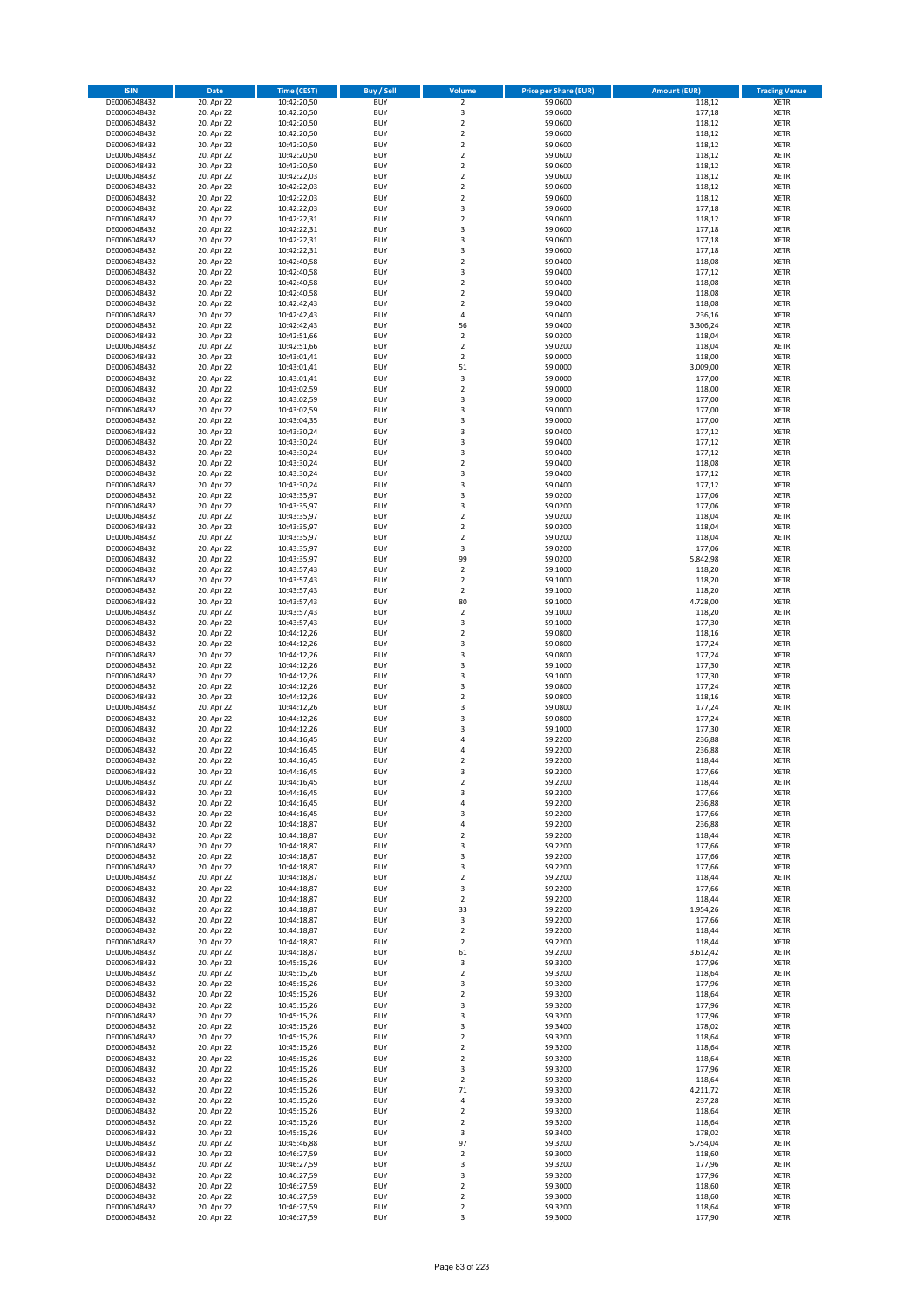| <b>ISIN</b>                  | <b>Date</b>              | <b>Time (CEST)</b>         | <b>Buy / Sell</b>        | <b>Volume</b>                             | <b>Price per Share (EUR)</b> | <b>Amount (EUR)</b>  | <b>Trading Venue</b>       |
|------------------------------|--------------------------|----------------------------|--------------------------|-------------------------------------------|------------------------------|----------------------|----------------------------|
| DE0006048432                 | 20. Apr 22               | 10:46:27,59                | <b>BUY</b>               | $\overline{\mathbf{3}}$                   | 59,3000                      | 177,90               | <b>XETR</b>                |
| DE0006048432                 | 20. Apr 22               | 10:46:27,59                | <b>BUY</b>               | 66                                        | 59,3200                      | 3.915,12             | <b>XETR</b>                |
| DE0006048432                 | 20. Apr 22               | 10:46:27,59                | <b>BUY</b>               | $\overline{\mathbf{2}}$                   | 59,3200                      | 118,64               | <b>XETR</b>                |
| DE0006048432<br>DE0006048432 | 20. Apr 22<br>20. Apr 22 | 10:46:27,59<br>10:46:58,34 | <b>BUY</b><br><b>BUY</b> | $\mathbf 2$<br>$\overline{\mathbf{c}}$    | 59,3000<br>59,3200           | 118,60<br>118,64     | <b>XETR</b><br><b>XETR</b> |
| DE0006048432                 | 20. Apr 22               | 10:46:58,34                | <b>BUY</b>               | 79                                        | 59,3200                      | 4.686,28             | <b>XETR</b>                |
| DE0006048432                 | 20. Apr 22               | 10:48:04,90                | <b>BUY</b>               | $\overline{\mathbf{c}}$                   | 59,3200                      | 118,64               | <b>XETR</b>                |
| DE0006048432                 | 20. Apr 22               | 10:48:04,90                | <b>BUY</b>               | 61                                        | 59,3200                      | 3.618,52             | <b>XETR</b>                |
| DE0006048432                 | 20. Apr 22               | 10:48:04,90                | <b>BUY</b>               | $\overline{\mathbf{c}}$                   | 59,3200                      | 118,64               | <b>XETR</b>                |
| DE0006048432                 | 20. Apr 22               | 10:48:04,90                | <b>BUY</b>               | $\overline{2}$                            | 59,3200                      | 118,64               | <b>XETR</b>                |
| DE0006048432                 | 20. Apr 22               | 10:49:31,87                | <b>BUY</b>               | 3                                         | 59,3600                      | 178,08               | <b>XETR</b>                |
| DE0006048432<br>DE0006048432 | 20. Apr 22<br>20. Apr 22 | 10:49:31,87                | <b>BUY</b><br><b>BUY</b> | $\overline{\mathbf{c}}$<br>$\mathbf 2$    | 59,3600<br>59,3600           | 118,72<br>118,72     | <b>XETR</b><br><b>XETR</b> |
| DE0006048432                 | 20. Apr 22               | 10:49:31,87<br>10:49:31,87 | <b>BUY</b>               | $\overline{\mathbf{c}}$                   | 59,3600                      | 118,72               | <b>XETR</b>                |
| DE0006048432                 | 20. Apr 22               | 10:49:31,87                | <b>BUY</b>               | $\mathbf 2$                               | 59,3600                      | 118,72               | <b>XETR</b>                |
| DE0006048432                 | 20. Apr 22               | 10:49:31,87                | <b>BUY</b>               | $\overline{\mathbf{c}}$                   | 59,3600                      | 118,72               | <b>XETR</b>                |
| DE0006048432                 | 20. Apr 22               | 10:49:31,87                | <b>BUY</b>               | $\mathbf 2$                               | 59,3600                      | 118,72               | <b>XETR</b>                |
| DE0006048432                 | 20. Apr 22               | 10:49:31,87                | <b>BUY</b>               | $\mathbf 2$                               | 59,3600                      | 118,72               | <b>XETR</b>                |
| DE0006048432                 | 20. Apr 22               | 10:49:31,87                | <b>BUY</b>               | 4                                         | 59,3600                      | 237,44               | <b>XETR</b>                |
| DE0006048432                 | 20. Apr 22               | 10:49:31,87                | <b>BUY</b>               | $\mathbf 2$                               | 59,3600                      | 118,72               | <b>XETR</b>                |
| DE0006048432                 | 20. Apr 22               | 10:49:31,87                | <b>BUY</b>               | $\overline{\mathbf{c}}$                   | 59,3600                      | 118,72               | <b>XETR</b>                |
| DE0006048432<br>DE0006048432 | 20. Apr 22<br>20. Apr 22 | 10:49:31,87<br>10:49:31,87 | <b>BUY</b><br><b>BUY</b> | $\mathbf 2$<br>111                        | 59,3600<br>59,3600           | 118,72<br>6.588,96   | <b>XETR</b><br><b>XETR</b> |
| DE0006048432                 | 20. Apr 22               | 10:49:31,87                | <b>BUY</b>               | 4                                         | 59,3600                      | 237,44               | <b>XETR</b>                |
| DE0006048432                 | 20. Apr 22               | 10:49:31,87                | <b>BUY</b>               | 4                                         | 59,3600                      | 237,44               | <b>XETR</b>                |
| DE0006048432                 | 20. Apr 22               | 10:49:31,87                | <b>BUY</b>               | $\mathbf 2$                               | 59,3600                      | 118,72               | <b>XETR</b>                |
| DE0006048432                 | 20. Apr 22               | 10:49:31,87                | <b>BUY</b>               | $\mathbf 2$                               | 59,3600                      | 118,72               | <b>XETR</b>                |
| DE0006048432                 | 20. Apr 22               | 10:49:31,89                | <b>BUY</b>               | 3                                         | 59,3600                      | 178,08               | <b>XETR</b>                |
| DE0006048432                 | 20. Apr 22               | 10:49:33,04                | <b>BUY</b>               | $\mathbf 2$                               | 59,3200                      | 118,64               | <b>XETR</b>                |
| DE0006048432                 | 20. Apr 22               | 10:49:33,04                | <b>BUY</b><br><b>BUY</b> | $\overline{\mathbf{c}}$<br>$\overline{2}$ | 59,3400                      | 118,68               | <b>XETR</b><br><b>XETR</b> |
| DE0006048432<br>DE0006048432 | 20. Apr 22<br>20. Apr 22 | 10:49:33,04<br>10:49:33,04 | <b>BUY</b>               | 20                                        | 59,3200<br>59,3200           | 118,64<br>1.186,40   | <b>XETR</b>                |
| DE0006048432                 | 20. Apr 22               | 10:49:33,06                | <b>BUY</b>               | 3                                         | 59,3400                      | 178,02               | <b>XETR</b>                |
| DE0006048432                 | 20. Apr 22               | 10:49:47,87                | <b>BUY</b>               | 4                                         | 59,3400                      | 237,36               | <b>XETR</b>                |
| DE0006048432                 | 20. Apr 22               | 10:49:47,87                | <b>BUY</b>               | $\overline{\mathbf{c}}$                   | 59,3400                      | 118,68               | <b>XETR</b>                |
| DE0006048432                 | 20. Apr 22               | 10:49:47,87                | <b>BUY</b>               | 4                                         | 59,3400                      | 237,36               | <b>XETR</b>                |
| DE0006048432                 | 20. Apr 22               | 10:49:47,87                | <b>BUY</b>               | $\overline{\mathbf{c}}$                   | 59,3400                      | 118,68               | <b>XETR</b>                |
| DE0006048432                 | 20. Apr 22               | 10:49:47,87                | <b>BUY</b>               | $\mathbf 2$                               | 59,3400                      | 118,68               | <b>XETR</b>                |
| DE0006048432                 | 20. Apr 22               | 10:49:47,87                | <b>BUY</b>               | $\mathbf 2$                               | 59,3400                      | 118,68               | <b>XETR</b>                |
| DE0006048432<br>DE0006048432 | 20. Apr 22<br>20. Apr 22 | 10:49:47,87<br>10:49:47,87 | <b>BUY</b><br><b>BUY</b> | 3<br>$\mathbf 2$                          | 59,3400<br>59,3400           | 178,02<br>118,68     | <b>XETR</b><br><b>XETR</b> |
| DE0006048432                 | 20. Apr 22               | 10:49:47,87                | <b>BUY</b>               | $\mathbf 2$                               | 59,3400                      | 118,68               | <b>XETR</b>                |
| DE0006048432                 | 20. Apr 22               | 10:49:47,87                | <b>BUY</b>               | $\mathbf 2$                               | 59,3400                      | 118,68               | <b>XETR</b>                |
| DE0006048432                 | 20. Apr 22               | 10:49:47,87                | <b>BUY</b>               | $\overline{\mathbf{c}}$                   | 59,3400                      | 118,68               | <b>XETR</b>                |
| DE0006048432                 | 20. Apr 22               | 10:49:47,87                | <b>BUY</b>               | 3                                         | 59,3400                      | 178,02               | <b>XETR</b>                |
| DE0006048432                 | 20. Apr 22               | 10:49:47,87                | <b>BUY</b>               | $\overline{2}$                            | 59,3400                      | 118,68               | <b>XETR</b>                |
| DE0006048432                 | 20. Apr 22               | 10:49:47,87                | <b>BUY</b>               | $\mathbf 2$                               | 59,3400                      | 118,68               | <b>XETR</b>                |
| DE0006048432                 | 20. Apr 22               | 10:49:54,14                | <b>BUY</b>               | $\mathbf 2$                               | 59,3400                      | 118,68               | <b>XETR</b>                |
| DE0006048432                 | 20. Apr 22               | 10:49:54,14                | <b>BUY</b>               | $\mathbf 2$                               | 59,3400                      | 118,68               | <b>XETR</b>                |
| DE0006048432<br>DE0006048432 | 20. Apr 22<br>20. Apr 22 | 10:49:54,14<br>10:49:54,14 | <b>BUY</b><br><b>BUY</b> | $\mathbf 2$<br>$\overline{\mathbf{c}}$    | 59,3400<br>59,3400           | 118,68<br>118,68     | <b>XETR</b><br><b>XETR</b> |
| DE0006048432                 | 20. Apr 22               | 10:49:54,14                | <b>BUY</b>               | $\mathbf 2$                               | 59,3400                      | 118,68               | <b>XETR</b>                |
| DE0006048432                 | 20. Apr 22               | 10:49:54,14                | <b>BUY</b>               | 4                                         | 59,3400                      | 237,36               | <b>XETR</b>                |
| DE0006048432                 | 20. Apr 22               | 10:49:54,14                | <b>BUY</b>               | $\mathbf 2$                               | 59,3400                      | 118,68               | <b>XETR</b>                |
| DE0006048432                 | 20. Apr 22               | 10:49:54,14                | <b>BUY</b>               | $\overline{\mathbf{c}}$                   | 59,3400                      | 118,68               | <b>XETR</b>                |
| DE0006048432                 | 20. Apr 22               | 10:49:54,14                | <b>BUY</b>               | 4                                         | 59,3400                      | 237,36               | <b>XETR</b>                |
| DE0006048432                 | 20. Apr 22               | 10:49:54,14                | <b>BUY</b>               | 4                                         | 59,3400                      | 237,36               | <b>XETR</b>                |
| DE0006048432                 | 20. Apr 22               | 10:49:54,14                | <b>BUY</b>               | $\overline{\mathbf{c}}$                   | 59,3400                      | 118,68               | <b>XETR</b>                |
| DE0006048432<br>DE0006048432 | 20. Apr 22<br>20. Apr 22 | 10:49:54,14                | <b>BUY</b><br><b>BUY</b> | 40<br>34                                  | 59,3200<br>59,3200           | 2.372,80<br>2.016,88 | <b>XETR</b><br><b>XETR</b> |
| DE0006048432                 | 20. Apr 22               | 10:49:54,14<br>10:49:54,14 | <b>BUY</b>               | 33                                        | 59,3200                      | 1.957,56             | <b>XETR</b>                |
| DE0006048432                 | 20. Apr 22               | 10:50:28,13                | <b>BUY</b>               | $\overline{\mathbf{c}}$                   | 59,3000                      | 118,60               | <b>XETR</b>                |
| DE0006048432                 | 20. Apr 22               | 10:50:28,13                | <b>BUY</b>               | $\overline{\mathbf{c}}$                   | 59,3000                      | 118,60               | <b>XETR</b>                |
| DE0006048432                 | 20. Apr 22               | 10:50:28,13                | <b>BUY</b>               | 3                                         | 59,3000                      | 177,90               | <b>XETR</b>                |
| DE0006048432                 | 20. Apr 22               | 10:50:28,13                | BUY                      | 4                                         | 59,3000                      | 237,20               | <b>XETR</b>                |
| DE0006048432                 | 20. Apr 22               | 10:50:28,13                | <b>BUY</b>               | $\mathbf 2$                               | 59,3000                      | 118,60               | <b>XETR</b>                |
| DE0006048432<br>DE0006048432 | 20. Apr 22<br>20. Apr 22 | 10:50:28,13<br>10:50:28,13 | <b>BUY</b><br><b>BUY</b> | 4<br>90                                   | 59,3000<br>59,3000           | 237,20<br>5.337,00   | <b>XETR</b><br><b>XETR</b> |
| DE0006048432                 | 20. Apr 22               | 10:50:28,13                | <b>BUY</b>               | $\mathbf 2$                               | 59,3000                      | 118,60               | <b>XETR</b>                |
| DE0006048432                 | 20. Apr 22               | 10:50:59,66                | <b>BUY</b>               | 3                                         | 59,2800                      | 177,84               | <b>XETR</b>                |
| DE0006048432                 | 20. Apr 22               | 10:50:59,66                | <b>BUY</b>               | $\overline{2}$                            | 59,2800                      | 118,56               | <b>XETR</b>                |
| DE0006048432                 | 20. Apr 22               | 10:50:59,66                | <b>BUY</b>               | 3                                         | 59,2800                      | 177,84               | <b>XETR</b>                |
| DE0006048432                 | 20. Apr 22               | 10:50:59,66                | <b>BUY</b>               | 3                                         | 59,2800                      | 177,84               | <b>XETR</b>                |
| DE0006048432                 | 20. Apr 22               | 10:50:59,66                | <b>BUY</b>               | 3                                         | 59,2800                      | 177,84               | <b>XETR</b>                |
| DE0006048432                 | 20. Apr 22               | 10:50:59,66<br>10:50:59,66 | <b>BUY</b>               | 3                                         | 59,2800                      | 177,84               | <b>XETR</b>                |
| DE0006048432<br>DE0006048432 | 20. Apr 22<br>20. Apr 22 | 10:50:59,66                | <b>BUY</b><br><b>BUY</b> | 71<br>3                                   | 59,2800<br>59,2800           | 4.208,88<br>177,84   | <b>XETR</b><br><b>XETR</b> |
| DE0006048432                 | 20. Apr 22               | 10:50:59,66                | <b>BUY</b>               | $\overline{2}$                            | 59,2800                      | 118,56               | <b>XETR</b>                |
| DE0006048432                 | 20. Apr 22               | 10:51:53,40                | <b>BUY</b>               | $\mathbf 2$                               | 59,3600                      | 118,72               | <b>XETR</b>                |
| DE0006048432                 | 20. Apr 22               | 10:51:53,40                | <b>BUY</b>               | 4                                         | 59,3600                      | 237,44               | <b>XETR</b>                |
| DE0006048432                 | 20. Apr 22               | 10:51:53,40                | <b>BUY</b>               | 4                                         | 59,3600                      | 237,44               | <b>XETR</b>                |
| DE0006048432                 | 20. Apr 22               | 10:51:53,40                | <b>BUY</b>               | 3                                         | 59,3600                      | 178,08               | <b>XETR</b>                |
| DE0006048432                 | 20. Apr 22               | 10:51:53,40                | <b>BUY</b>               | $\mathbf 2$                               | 59,3600                      | 118,72               | XETR                       |
| DE0006048432<br>DE0006048432 | 20. Apr 22<br>20. Apr 22 | 10:51:53,40<br>10:51:53,40 | <b>BUY</b><br><b>BUY</b> | 3<br>3                                    | 59,3600<br>59,3600           | 178,08<br>178,08     | <b>XETR</b><br><b>XETR</b> |
| DE0006048432                 | 20. Apr 22               | 10:51:53,40                | <b>BUY</b>               | 3                                         | 59,3600                      | 178,08               | <b>XETR</b>                |
| DE0006048432                 | 20. Apr 22               | 10:51:54,56                | <b>BUY</b>               | $\overline{\mathbf{c}}$                   | 59,3400                      | 118,68               | <b>XETR</b>                |
| DE0006048432                 | 20. Apr 22               | 10:51:54,56                | <b>BUY</b>               | $\mathbf 2$                               | 59,3400                      | 118,68               | <b>XETR</b>                |
| DE0006048432                 | 20. Apr 22               | 10:51:54,56                | <b>BUY</b>               | 3                                         | 59,3400                      | 178,02               | <b>XETR</b>                |
| DE0006048432                 | 20. Apr 22               | 10:51:54,56                | <b>BUY</b>               | $\mathbf 2$                               | 59,3400                      | 118,68               | <b>XETR</b>                |
| DE0006048432                 | 20. Apr 22               | 10:51:54,56                | <b>BUY</b>               | 3                                         | 59,3400                      | 178,02               | <b>XETR</b>                |
| DE0006048432                 | 20. Apr 22               | 10:51:54,56                | <b>BUY</b>               | 3                                         | 59,3400                      | 178,02               | <b>XETR</b>                |
| DE0006048432<br>DE0006048432 | 20. Apr 22<br>20. Apr 22 | 10:51:54,56<br>10:51:57,28 | <b>BUY</b><br><b>BUY</b> | 98<br>73                                  | 59,3400<br>59,3200           | 5.815,32<br>4.330,36 | <b>XETR</b><br><b>XETR</b> |
| DE0006048432                 | 20. Apr 22               | 10:52:31,88                | <b>BUY</b>               | 3                                         | 59,3400                      | 178,02               | <b>XETR</b>                |
| DE0006048432                 | 20. Apr 22               | 10:52:31,88                | <b>BUY</b>               | 3                                         | 59,3400                      | 178,02               | <b>XETR</b>                |
| DE0006048432                 | 20. Apr 22               | 10:52:31,88                | <b>BUY</b>               | $\mathbf 2$                               | 59,3400                      | 118,68               | <b>XETR</b>                |
| DE0006048432                 | 20. Apr 22               | 10:52:31,88                | <b>BUY</b>               | 3                                         | 59,3400                      | 178,02               | <b>XETR</b>                |
| DE0006048432                 | 20. Apr 22               | 10:52:31,88                | <b>BUY</b>               | 3                                         | 59,3400                      | 178,02               | <b>XETR</b>                |
| DE0006048432                 | 20. Apr 22               | 10:52:58,66                | <b>BUY</b>               | $\mathbf 2$                               | 59,3200                      | 118,64               | <b>XETR</b>                |
| DE0006048432                 | 20. Apr 22               | 10:52:58,66                | <b>BUY</b>               | 3                                         | 59,3200                      | 177,96               | <b>XETR</b>                |
| DE0006048432<br>DE0006048432 | 20. Apr 22<br>20. Apr 22 | 10:52:58,66<br>10:52:58,66 | <b>BUY</b><br><b>BUY</b> | 3<br>$\overline{2}$                       | 59,3200<br>59,3200           | 177,96<br>118,64     | XETR<br><b>XETR</b>        |
| DE0006048432                 | 20. Apr 22               | 10:52:58,66                | <b>BUY</b>               | $\mathbf 2$                               | 59,3200                      | 118,64               | <b>XETR</b>                |
| DE0006048432                 | 20. Apr 22               | 10:52:58,66                | <b>BUY</b>               | 3                                         | 59,3200                      | 177,96               | <b>XETR</b>                |
| DE0006048432                 | 20. Apr 22               | 10:52:58,66                | <b>BUY</b>               | $\mathbf 2$                               | 59,3200                      | 118,64               | <b>XETR</b>                |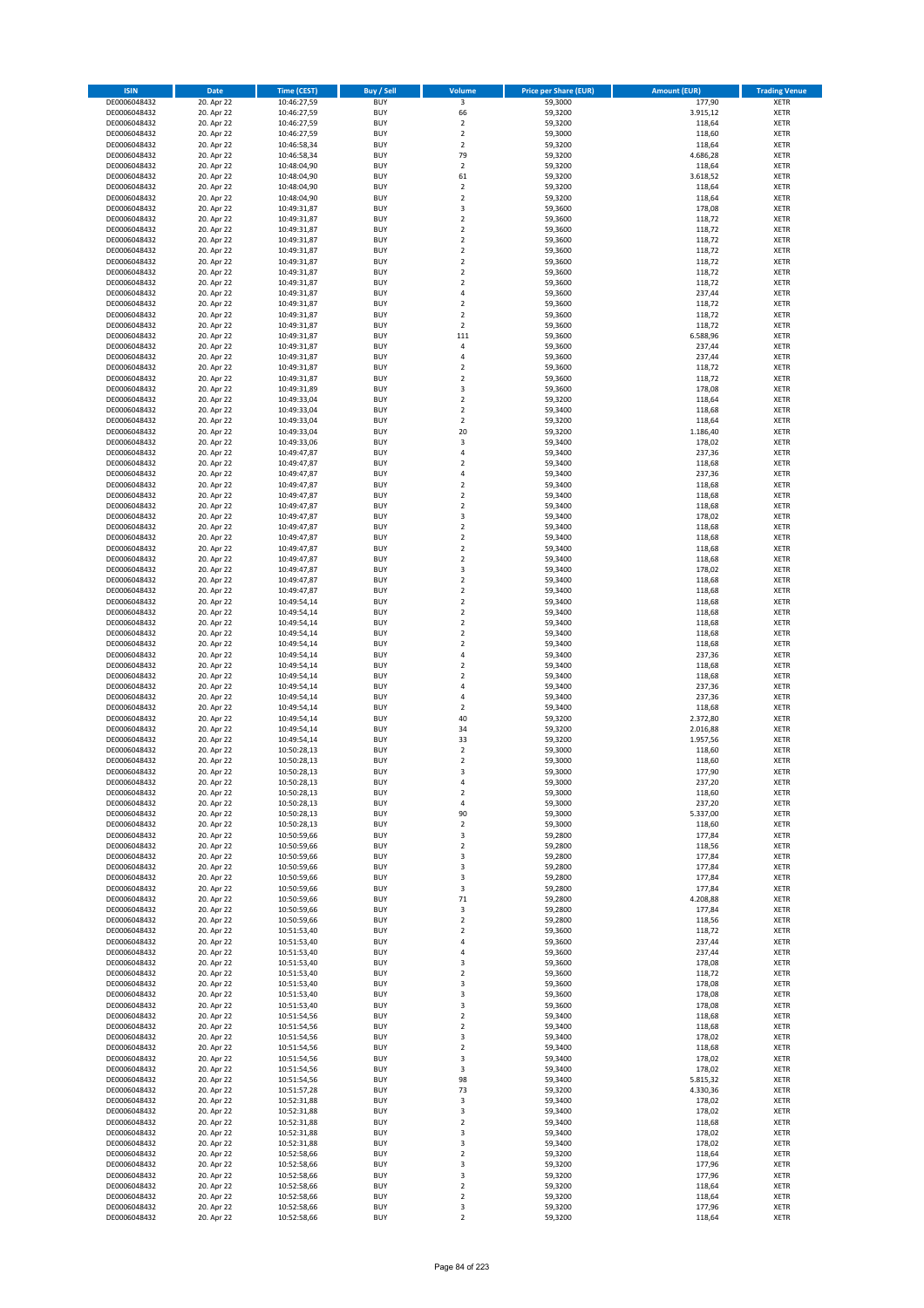| <b>ISIN</b>                  | Date                     | Time (CEST)                | <b>Buy / Sell</b>        | <b>Volume</b>                    | <b>Price per Share (EUR)</b> | <b>Amount (EUR)</b> | <b>Trading Venue</b>       |
|------------------------------|--------------------------|----------------------------|--------------------------|----------------------------------|------------------------------|---------------------|----------------------------|
| DE0006048432                 | 20. Apr 22               | 10:52:58,66                | <b>BUY</b>               | 62                               | 59,3200                      | 3.677,84            | <b>XETR</b>                |
| DE0006048432                 | 20. Apr 22               | 10:53:11,81                | <b>BUY</b>               | $\mathbf 1$                      | 59,3200                      | 59,32               | XETR                       |
| DE0006048432                 | 20. Apr 22               | 10:53:11,81                | <b>BUY</b>               | 50                               | 59,3200                      | 2.966,00            | <b>XETR</b>                |
| DE0006048432                 | 20. Apr 22               | 10:53:11,81                | <b>BUY</b>               | $\mathbf 1$                      | 59,3200                      | 59,32               | <b>XETR</b>                |
| DE0006048432<br>DE0006048432 | 20. Apr 22<br>20. Apr 22 | 10:53:51,73<br>10:53:51,73 | <b>BUY</b><br><b>BUY</b> | 3<br>$\mathbf 2$                 | 59,3400<br>59,3400           | 178,02<br>118,68    | <b>XETR</b><br><b>XETR</b> |
| DE0006048432                 | 20. Apr 22               | 10:53:51,73                | <b>BUY</b>               | 3                                | 59,3400                      | 178,02              | <b>XETR</b>                |
| DE0006048432                 | 20. Apr 22               | 10:53:51,73                | <b>BUY</b>               | 93                               | 59,3200                      | 5.516,76            | <b>XETR</b>                |
| DE0006048432                 | 20. Apr 22               | 10:53:51,73                | <b>BUY</b>               | 3                                | 59,3400                      | 178,02              | <b>XETR</b>                |
| DE0006048432                 | 20. Apr 22               | 10:53:51,73                | <b>BUY</b>               | 3                                | 59,3400                      | 178,02              | <b>XETR</b>                |
| DE0006048432                 | 20. Apr 22               | 10:53:51,73                | <b>BUY</b>               | $\mathbf 2$                      | 59,3400                      | 118,68              | <b>XETR</b>                |
| DE0006048432                 | 20. Apr 22               | 10:55:27,57                | <b>BUY</b>               | 3<br>3                           | 59,3000                      | 177,90              | <b>XETR</b>                |
| DE0006048432<br>DE0006048432 | 20. Apr 22<br>20. Apr 22 | 10:55:27,57<br>10:55:27,57 | <b>BUY</b><br><b>BUY</b> | $\overline{2}$                   | 59,3000<br>59,3000           | 177,90<br>118,60    | <b>XETR</b><br><b>XETR</b> |
| DE0006048432                 | 20. Apr 22               | 10:55:27,57                | <b>BUY</b>               | 3                                | 59,3000                      | 177,90              | <b>XETR</b>                |
| DE0006048432                 | 20. Apr 22               | 10:55:27,57                | <b>BUY</b>               | $\overline{2}$                   | 59,3000                      | 118,60              | <b>XETR</b>                |
| DE0006048432                 | 20. Apr 22               | 10:55:27,57                | <b>BUY</b>               | $\mathbf 2$                      | 59,3000                      | 118,60              | <b>XETR</b>                |
| DE0006048432                 | 20. Apr 22               | 10:55:27,57                | <b>BUY</b>               | 3                                | 59,3200                      | 177,96              | <b>XETR</b>                |
| DE0006048432                 | 20. Apr 22               | 10:55:27,57                | <b>BUY</b>               | 3                                | 59,3000                      | 177,90              | <b>XETR</b>                |
| DE0006048432<br>DE0006048432 | 20. Apr 22<br>20. Apr 22 | 10:55:27,57<br>10:56:33,46 | <b>BUY</b><br><b>BUY</b> | $\mathbf 2$<br>$\overline{2}$    | 59,3000<br>59,4000           | 118,60<br>118,80    | <b>XETR</b><br><b>XETR</b> |
| DE0006048432                 | 20. Apr 22               | 10:56:33,46                | <b>BUY</b>               | 3                                | 59,4000                      | 178,20              | <b>XETR</b>                |
| DE0006048432                 | 20. Apr 22               | 10:56:33,46                | <b>BUY</b>               | 3                                | 59,4000                      | 178,20              | <b>XETR</b>                |
| DE0006048432                 | 20. Apr 22               | 10:56:33,46                | <b>BUY</b>               | $\mathbf 2$                      | 59,4000                      | 118,80              | <b>XETR</b>                |
| DE0006048432                 | 20. Apr 22               | 10:56:33,46                | <b>BUY</b>               | $\overline{2}$                   | 59,4000                      | 118,80              | <b>XETR</b>                |
| DE0006048432                 | 20. Apr 22               | 10:56:33,46                | <b>BUY</b>               | 3                                | 59,4000                      | 178,20              | <b>XETR</b>                |
| DE0006048432<br>DE0006048432 | 20. Apr 22               | 10:56:33,46                | <b>BUY</b><br><b>BUY</b> | 3<br>3                           | 59,4000                      | 178,20              | <b>XETR</b><br><b>XETR</b> |
| DE0006048432                 | 20. Apr 22<br>20. Apr 22 | 10:56:33,46<br>10:56:33,46 | <b>BUY</b>               | 87                               | 59,4000<br>59,4000           | 178,20<br>5.167,80  | <b>XETR</b>                |
| DE0006048432                 | 20. Apr 22               | 10:56:33,46                | <b>BUY</b>               | $\overline{2}$                   | 59,4000                      | 118,80              | <b>XETR</b>                |
| DE0006048432                 | 20. Apr 22               | 10:56:33,46                | <b>BUY</b>               | 3                                | 59,4000                      | 178,20              | <b>XETR</b>                |
| DE0006048432                 | 20. Apr 22               | 10:56:33,46                | <b>BUY</b>               | 3                                | 59,4000                      | 178,20              | <b>XETR</b>                |
| DE0006048432                 | 20. Apr 22               | 10:57:12,36                | <b>BUY</b>               | $\mathbf 2$                      | 59,4000                      | 118,80              | <b>XETR</b>                |
| DE0006048432                 | 20. Apr 22               | 10:57:12,36                | <b>BUY</b>               | $\mathbf 2$                      | 59,4000                      | 118,80              | <b>XETR</b>                |
| DE0006048432<br>DE0006048432 | 20. Apr 22<br>20. Apr 22 | 10:57:12,36<br>10:57:12,36 | <b>BUY</b><br><b>BUY</b> | 60<br>$\mathbf 2$                | 59,4000<br>59,4000           | 3.564,00<br>118,80  | <b>XETR</b><br><b>XETR</b> |
| DE0006048432                 | 20. Apr 22               | 10:57:57,15                | <b>BUY</b>               | 3                                | 59,4200                      | 178,26              | <b>XETR</b>                |
| DE0006048432                 | 20. Apr 22               | 10:57:57,15                | <b>BUY</b>               | 3                                | 59,4200                      | 178,26              | <b>XETR</b>                |
| DE0006048432                 | 20. Apr 22               | 10:57:57,15                | <b>BUY</b>               | 3                                | 59,4200                      | 178,26              | <b>XETR</b>                |
| DE0006048432                 | 20. Apr 22               | 10:57:57,15                | <b>BUY</b>               | 4                                | 59,4200                      | 237,68              | <b>XETR</b>                |
| DE0006048432                 | 20. Apr 22               | 10:57:57,15                | <b>BUY</b>               | $\overline{2}$                   | 59,4200                      | 118,84              | <b>XETR</b>                |
| DE0006048432                 | 20. Apr 22               | 10:58:24,65                | <b>BUY</b>               | $\mathbf 2$                      | 59,4200                      | 118,84              | <b>XETR</b>                |
| DE0006048432<br>DE0006048432 | 20. Apr 22<br>20. Apr 22 | 10:58:24,65<br>10:58:24,65 | <b>BUY</b><br><b>BUY</b> | $\mathbf 2$<br>3                 | 59,4200<br>59,4200           | 118,84<br>178,26    | <b>XETR</b><br><b>XETR</b> |
| DE0006048432                 | 20. Apr 22               | 10:58:24,65                | <b>BUY</b>               | 3                                | 59,4200                      | 178,26              | <b>XETR</b>                |
| DE0006048432                 | 20. Apr 22               | 10:59:50,62                | <b>BUY</b>               | 3                                | 59,4800                      | 178,44              | <b>XETR</b>                |
| DE0006048432                 | 20. Apr 22               | 10:59:50,62                | <b>BUY</b>               | $\mathbf 2$                      | 59,4800                      | 118,96              | <b>XETR</b>                |
| DE0006048432                 | 20. Apr 22               | 10:59:50,62                | <b>BUY</b>               | $\mathbf 2$                      | 59,4800                      | 118,96              | <b>XETR</b>                |
| DE0006048432                 | 20. Apr 22               | 10:59:50,62                | <b>BUY</b><br><b>BUY</b> | 103                              | 59,4800                      | 6.126,44            | <b>XETR</b><br><b>XETR</b> |
| DE0006048432<br>DE0006048432 | 20. Apr 22<br>20. Apr 22 | 10:59:50,62<br>11:02:13,90 | <b>BUY</b>               | 3<br>$\mathbf 2$                 | 59,4800<br>59,5200           | 178,44<br>119,04    | <b>XETR</b>                |
| DE0006048432                 | 20. Apr 22               | 11:02:13,90                | <b>BUY</b>               | $\mathbf 2$                      | 59,5200                      | 119,04              | <b>XETR</b>                |
| DE0006048432                 | 20. Apr 22               | 11:02:13,90                | <b>BUY</b>               | 3                                | 59,5200                      | 178,56              | <b>XETR</b>                |
| DE0006048432                 | 20. Apr 22               | 11:02:13,90                | <b>BUY</b>               | $\mathbf 2$                      | 59,5200                      | 119,04              | <b>XETR</b>                |
| DE0006048432                 | 20. Apr 22               | 11:02:13,90                | <b>BUY</b>               | $\mathbf 2$                      | 59,5200                      | 119,04              | <b>XETR</b>                |
| DE0006048432                 | 20. Apr 22               | 11:02:13,90                | <b>BUY</b>               | 3                                | 59,5200                      | 178,56              | <b>XETR</b>                |
| DE0006048432<br>DE0006048432 | 20. Apr 22<br>20. Apr 22 | 11:02:13,90<br>11:02:13,90 | <b>BUY</b><br><b>BUY</b> | $\overline{2}$<br>$\mathbf 2$    | 59,5200<br>59,5200           | 119,04<br>119,04    | <b>XETR</b><br><b>XETR</b> |
| DE0006048432                 | 20. Apr 22               | 11:02:13,90                | <b>BUY</b>               | $\mathbf 2$                      | 59,5200                      | 119,04              | <b>XETR</b>                |
| DE0006048432                 | 20. Apr 22               | 11:02:13,90                | <b>BUY</b>               | $\overline{2}$                   | 59,5200                      | 119,04              | <b>XETR</b>                |
| DE0006048432                 | 20. Apr 22               | 11:02:13,90                | <b>BUY</b>               | 78                               | 59,5200                      | 4.642,56            | <b>XETR</b>                |
| DE0006048432                 | 20. Apr 22               | 11:02:13,90                | <b>BUY</b>               | $\overline{\mathbf{2}}$          | 59,5200                      | 119,04              | <b>XETR</b>                |
| DE0006048432                 | 20. Apr 22               | 11:02:13,90                | <b>BUY</b>               | 3                                | 59,5200                      | 178,56              | <b>XETR</b>                |
| DE0006048432                 | 20. Apr 22               | 11:02:13,90<br>11:02:13,90 | <b>BUY</b><br><b>BUY</b> | $\overline{2}$                   | 59,5200<br>59,5200           | 119,04              | <b>XETR</b>                |
| DE0006048432<br>DE0006048432 | 20. Apr 22<br>20. Apr 22 | 11:02:43,25                | <b>BUY</b>               | 4<br>$\mathbf 2$                 | 59,5400                      | 238,08<br>119,08    | XETR<br><b>XETR</b>        |
| DE0006048432                 | 20. Apr 22               | 11:02:43,25                | <b>BUY</b>               | $\overline{2}$                   | 59,5400                      | 119,08              | <b>XETR</b>                |
| DE0006048432                 | 20. Apr 22               | 11:02:43,25                | <b>BUY</b>               | $\mathbf 2$                      | 59,5400                      | 119,08              | <b>XETR</b>                |
| DE0006048432                 | 20. Apr 22               | 11:02:43,25                | <b>BUY</b>               | 4                                | 59,5400                      | 238,16              | <b>XETR</b>                |
| DE0006048432                 | 20. Apr 22               | 11:02:43,25                | <b>BUY</b>               | $\overline{2}$                   | 59,5400                      | 119,08              | <b>XETR</b>                |
| DE0006048432                 | 20. Apr 22               | 11:02:43,25                | <b>BUY</b>               | $\overline{2}$                   | 59,5400                      | 119,08              | <b>XETR</b>                |
| DE0006048432<br>DE0006048432 | 20. Apr 22<br>20. Apr 22 | 11:02:43,25<br>11:02:43,25 | <b>BUY</b><br><b>BUY</b> | $\overline{2}$<br>$\overline{2}$ | 59,5400<br>59,5400           | 119,08<br>119,08    | <b>XETR</b><br>XETR        |
| DE0006048432                 | 20. Apr 22               | 11:03:20,77                | <b>BUY</b>               | $\sqrt{4}$                       | 59,5400                      | 238,16              | <b>XETR</b>                |
| DE0006048432                 | 20. Apr 22               | 11:03:20,77                | <b>BUY</b>               | $\mathbf 2$                      | 59,5400                      | 119,08              | XETR                       |
| DE0006048432                 | 20. Apr 22               | 11:03:20,77                | <b>BUY</b>               | $\sqrt{4}$                       | 59,5400                      | 238,16              | <b>XETR</b>                |
| DE0006048432                 | 20. Apr 22               | 11:03:20,77                | <b>BUY</b>               | $\mathbf 2$                      | 59,5400                      | 119,08              | XETR                       |
| DE0006048432<br>DE0006048432 | 20. Apr 22<br>20. Apr 22 | 11:03:20,77<br>11:03:20,77 | <b>BUY</b><br><b>BUY</b> | $\sqrt{4}$<br>$\mathbf 2$        | 59,5400<br>59,5400           | 238,16<br>119,08    | <b>XETR</b><br>XETR        |
| DE0006048432                 | 20. Apr 22               | 11:03:20,77                | <b>BUY</b>               | $\mathbf 2$                      | 59,5400                      | 119,08              | <b>XETR</b>                |
| DE0006048432                 | 20. Apr 22               | 11:03:47,25                | <b>BUY</b>               | $\overline{2}$                   | 59,5600                      | 119,12              | <b>XETR</b>                |
| DE0006048432                 | 20. Apr 22               | 11:03:47,25                | <b>BUY</b>               | $\overline{2}$                   | 59,5600                      | 119,12              | <b>XETR</b>                |
| DE0006048432                 | 20. Apr 22               | 11:03:47,25                | <b>BUY</b>               | $\mathbf 2$                      | 59,5600                      | 119,12              | XETR                       |
| DE0006048432                 | 20. Apr 22               | 11:03:47,25                | <b>BUY</b>               | $\overline{2}$                   | 59,5600                      | 119,12              | <b>XETR</b>                |
| DE0006048432                 | 20. Apr 22               | 11:03:47,25                | <b>BUY</b>               | $\overline{2}$                   | 59,5600                      | 119,12              | <b>XETR</b>                |
| DE0006048432<br>DE0006048432 | 20. Apr 22<br>20. Apr 22 | 11:03:47,25<br>11:03:47,25 | <b>BUY</b><br><b>BUY</b> | $\overline{2}$<br>$\overline{2}$ | 59,5600<br>59,5600           | 119,12<br>119,12    | <b>XETR</b><br>XETR        |
| DE0006048432                 | 20. Apr 22               | 11:03:47,25                | <b>BUY</b>               | 105                              | 59,5600                      | 6.253,80            | XETR                       |
| DE0006048432                 | 20. Apr 22               | 11:03:47,25                | <b>BUY</b>               | 3                                | 59,5600                      | 178,68              | XETR                       |
| DE0006048432                 | 20. Apr 22               | 11:04:13,14                | <b>BUY</b>               | $\mathbf 2$                      | 59,5400                      | 119,08              | <b>XETR</b>                |
| DE0006048432                 | 20. Apr 22               | 11:04:13,14                | <b>BUY</b>               | $\mathbf 2$                      | 59,5400                      | 119,08              | <b>XETR</b>                |
| DE0006048432                 | 20. Apr 22               | 11:04:13,14                | <b>BUY</b>               | 3                                | 59,5400                      | 178,62              | <b>XETR</b>                |
| DE0006048432                 | 20. Apr 22               | 11:04:13,14                | <b>BUY</b><br><b>BUY</b> | $\mathbf 2$<br>$\overline{2}$    | 59,5400                      | 119,08              | <b>XETR</b>                |
| DE0006048432<br>DE0006048432 | 20. Apr 22<br>20. Apr 22 | 11:04:13,14<br>11:04:13,14 | <b>BUY</b>               | 4                                | 59,5400<br>59,5400           | 119,08<br>238,16    | <b>XETR</b><br>XETR        |
| DE0006048432                 | 20. Apr 22               | 11:04:13,14                | <b>BUY</b>               | 4                                | 59,5400                      | 238,16              | XETR                       |
| DE0006048432                 | 20. Apr 22               | 11:04:22,41                | <b>BUY</b>               | $\mathbf 2$                      | 59,5600                      | 119,12              | XETR                       |
| DE0006048432                 | 20. Apr 22               | 11:04:22,41                | <b>BUY</b>               | $\mathbf 2$                      | 59,5600                      | 119,12              | <b>XETR</b>                |
| DE0006048432                 | 20. Apr 22               | 11:04:22,41                | <b>BUY</b>               | 188                              | 59,5600                      | 11.197,28           | <b>XETR</b>                |
| DE0006048432                 | 20. Apr 22               | 11:04:52,01                | <b>BUY</b>               | $\pmb{4}$<br>$\overline{2}$      | 59,5800                      | 238,32              | XETR                       |
| DE0006048432<br>DE0006048432 | 20. Apr 22<br>20. Apr 22 | 11:04:52,01<br>11:04:52,01 | <b>BUY</b><br><b>BUY</b> | 129                              | 59,5800<br>59,5800           | 119,16<br>7.685,82  | <b>XETR</b><br>XETR        |
| DE0006048432                 | 20. Apr 22               | 11:04:57,53                | <b>BUY</b>               | $\overline{2}$                   | 59,5600                      | 119,12              | <b>XETR</b>                |
| DE0006048432                 | 20. Apr 22               | 11:04:57,53                | <b>BUY</b>               | $\mathbf 2$                      | 59,5600                      | 119,12              | XETR                       |
| DE0006048432                 | 20. Apr 22               | 11:04:57,53                | <b>BUY</b>               | $\mathbf 2$                      | 59,5600                      | 119,12              | <b>XETR</b>                |
| DE0006048432                 | 20. Apr 22               | 11:04:57,53                | <b>BUY</b>               | $\sqrt{4}$                       | 59,5600                      | 238,24              | XETR                       |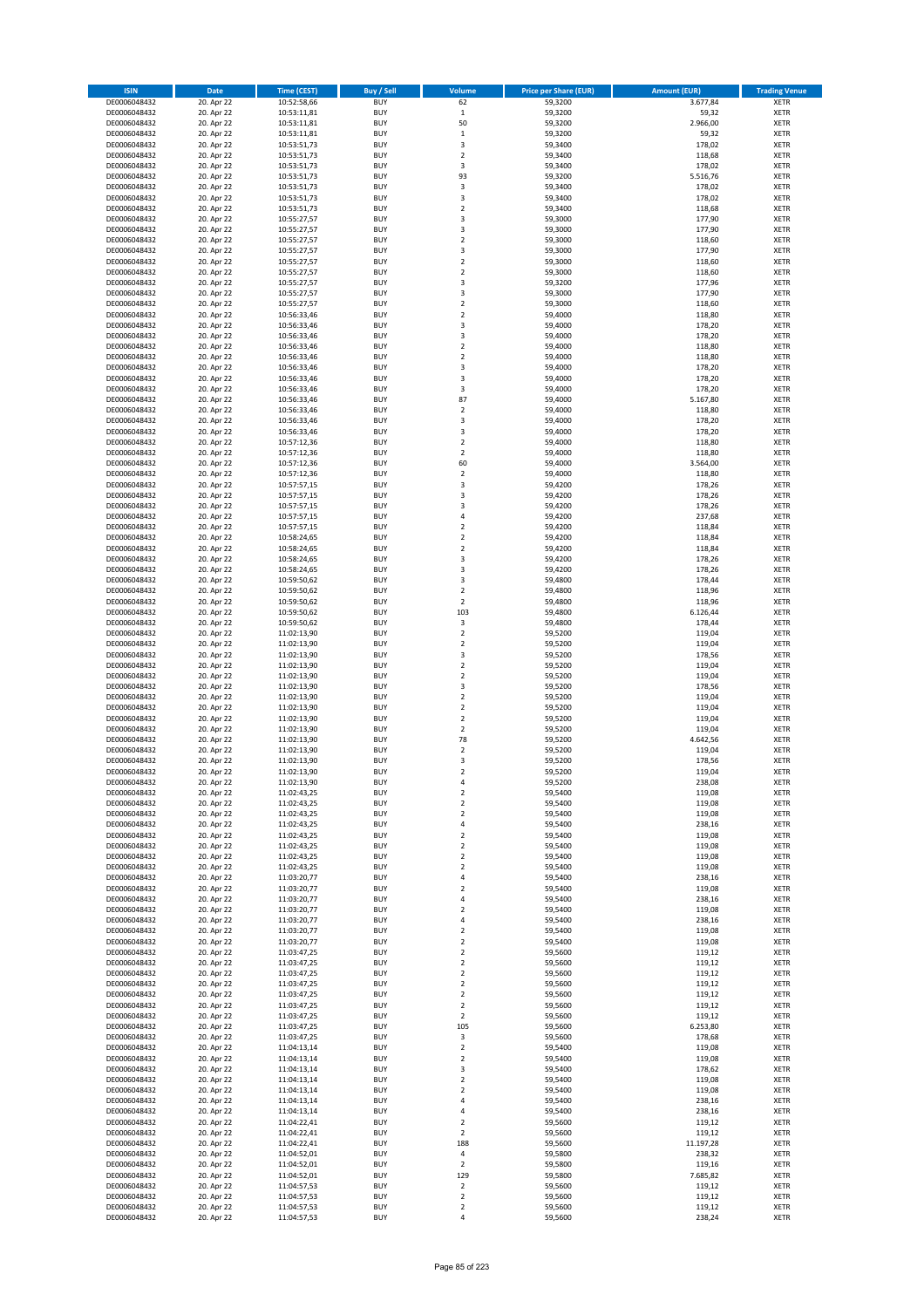| <b>ISIN</b>                  | <b>Date</b>              | Time (CEST)                | <b>Buy / Sell</b>        | Volume                                 | <b>Price per Share (EUR)</b> | <b>Amount (EUR)</b> | <b>Trading Venue</b>       |
|------------------------------|--------------------------|----------------------------|--------------------------|----------------------------------------|------------------------------|---------------------|----------------------------|
| DE0006048432                 | 20. Apr 22               | 11:04:57,53                | <b>BUY</b>               | $\overline{\mathbf{2}}$                | 59,5600                      | 119,12              | <b>XETR</b>                |
| DE0006048432                 | 20. Apr 22               | 11:05:55,60                | <b>BUY</b>               | 4                                      | 59,5600                      | 238,24              | <b>XETR</b>                |
| DE0006048432                 | 20. Apr 22               | 11:05:55,60                | <b>BUY</b>               | $\mathbf 2$                            | 59,5600                      | 119,12              | <b>XETR</b>                |
| DE0006048432<br>DE0006048432 | 20. Apr 22<br>20. Apr 22 | 11:05:55,60<br>11:05:55,60 | <b>BUY</b><br><b>BUY</b> | $\mathbf 2$<br>$\overline{\mathbf{c}}$ | 59,5600<br>59,5600           | 119,12<br>119,12    | <b>XETR</b><br><b>XETR</b> |
| DE0006048432                 | 20. Apr 22               | 11:05:55,60                | <b>BUY</b>               | $\mathbf 2$                            | 59,5600                      | 119,12              | <b>XETR</b>                |
| DE0006048432                 | 20. Apr 22               | 11:05:55,60                | <b>BUY</b>               | $\mathbf 2$                            | 59,5600                      | 119,12              | <b>XETR</b>                |
| DE0006048432                 | 20. Apr 22               | 11:05:55,60                | <b>BUY</b>               | $\overline{\mathbf{c}}$                | 59,5600                      | 119,12              | <b>XETR</b>                |
| DE0006048432                 | 20. Apr 22               | 11:05:55,60                | <b>BUY</b>               | 77                                     | 59,5600                      | 4.586,12            | <b>XETR</b>                |
| DE0006048432                 | 20. Apr 22               | 11:05:55,60                | <b>BUY</b><br><b>BUY</b> | $\mathbf 2$                            | 59,5600                      | 119,12              | <b>XETR</b><br><b>XETR</b> |
| DE0006048432<br>DE0006048432 | 20. Apr 22<br>20. Apr 22 | 11:05:55,60<br>11:06:17,00 | <b>BUY</b>               | 3<br>$\overline{\mathbf{c}}$           | 59,5600<br>59,5800           | 178,68<br>119,16    | <b>XETR</b>                |
| DE0006048432                 | 20. Apr 22               | 11:06:17,00                | <b>BUY</b>               | $\mathbf 2$                            | 59,5800                      | 119,16              | <b>XETR</b>                |
| DE0006048432                 | 20. Apr 22               | 11:06:17,00                | <b>BUY</b>               | 3                                      | 59,5800                      | 178,74              | <b>XETR</b>                |
| DE0006048432                 | 20. Apr 22               | 11:06:17,00                | <b>BUY</b>               | 3                                      | 59,5800                      | 178,74              | <b>XETR</b>                |
| DE0006048432                 | 20. Apr 22               | 11:06:17,00                | <b>BUY</b>               | 3                                      | 59,5800                      | 178,74              | <b>XETR</b>                |
| DE0006048432<br>DE0006048432 | 20. Apr 22<br>20. Apr 22 | 11:06:17,00<br>11:06:17,00 | <b>BUY</b><br><b>BUY</b> | 77<br>$\mathbf 2$                      | 59,5800<br>59,5800           | 4.587,66<br>119,16  | <b>XETR</b><br><b>XETR</b> |
| DE0006048432                 | 20. Apr 22               | 11:06:17,00                | <b>BUY</b>               | $\overline{\mathbf{c}}$                | 59,5800                      | 119,16              | <b>XETR</b>                |
| DE0006048432                 | 20. Apr 22               | 11:06:52,01                | <b>BUY</b>               | $\mathbf 2$                            | 59,6000                      | 119,20              | <b>XETR</b>                |
| DE0006048432                 | 20. Apr 22               | 11:06:52,01                | <b>BUY</b>               | 3                                      | 59,6000                      | 178,80              | <b>XETR</b>                |
| DE0006048432                 | 20. Apr 22               | 11:07:03,99                | <b>BUY</b>               | 3                                      | 59,5800                      | 178,74              | <b>XETR</b>                |
| DE0006048432                 | 20. Apr 22               | 11:07:03,99                | <b>BUY</b>               | $\mathbf 2$                            | 59,5800                      | 119,16              | <b>XETR</b>                |
| DE0006048432<br>DE0006048432 | 20. Apr 22<br>20. Apr 22 | 11:07:03,99<br>11:07:03,99 | <b>BUY</b><br><b>BUY</b> | $\mathbf 2$<br>3                       | 59,5800<br>59,5800           | 119,16<br>178,74    | <b>XETR</b><br><b>XETR</b> |
| DE0006048432                 | 20. Apr 22               | 11:07:03,99                | <b>BUY</b>               | $\mathbf 2$                            | 59,5800                      | 119,16              | <b>XETR</b>                |
| DE0006048432                 | 20. Apr 22               | 11:07:03,99                | <b>BUY</b>               | $\mathbf 2$                            | 59,5800                      | 119,16              | <b>XETR</b>                |
| DE0006048432                 | 20. Apr 22               | 11:07:03,99                | <b>BUY</b>               | 48                                     | 59,5800                      | 2.859,84            | <b>XETR</b>                |
| DE0006048432                 | 20. Apr 22               | 11:07:03,99                | <b>BUY</b>               | $\mathbf 2$                            | 59,5800                      | 119,16              | <b>XETR</b>                |
| DE0006048432<br>DE0006048432 | 20. Apr 22<br>20. Apr 22 | 11:07:03,99<br>11:07:03,99 | <b>BUY</b><br><b>BUY</b> | 3<br>3                                 | 59,5800<br>59,5800           | 178,74<br>178,74    | <b>XETR</b><br><b>XETR</b> |
| DE0006048432                 | 20. Apr 22               | 11:07:37,50                | <b>BUY</b>               | 3                                      | 59,5600                      | 178,68              | <b>XETR</b>                |
| DE0006048432                 | 20. Apr 22               | 11:07:37,50                | <b>BUY</b>               | $\mathbf 2$                            | 59,5600                      | 119,12              | <b>XETR</b>                |
| DE0006048432                 | 20. Apr 22               | 11:07:37,50                | <b>BUY</b>               | $\mathbf 2$                            | 59,5600                      | 119,12              | <b>XETR</b>                |
| DE0006048432                 | 20. Apr 22               | 11:07:37,50                | <b>BUY</b>               | $\mathbf 2$                            | 59,5600                      | 119,12              | <b>XETR</b>                |
| DE0006048432                 | 20. Apr 22               | 11:07:37,50                | <b>BUY</b>               | 83                                     | 59,5600                      | 4.943,48            | <b>XETR</b>                |
| DE0006048432<br>DE0006048432 | 20. Apr 22<br>20. Apr 22 | 11:07:37,50<br>11:07:37,50 | <b>BUY</b><br><b>BUY</b> | 3<br>$\mathbf 2$                       | 59,5600<br>59,5600           | 178,68<br>119,12    | <b>XETR</b><br><b>XETR</b> |
| DE0006048432                 | 20. Apr 22               | 11:07:37,50                | <b>BUY</b>               | $\mathbf 2$                            | 59,5600                      | 119,12              | <b>XETR</b>                |
| DE0006048432                 | 20. Apr 22               | 11:08:37,01                | <b>BUY</b>               | 3                                      | 59,6000                      | 178,80              | <b>XETR</b>                |
| DE0006048432                 | 20. Apr 22               | 11:08:37,01                | <b>BUY</b>               | 3                                      | 59,6000                      | 178,80              | <b>XETR</b>                |
| DE0006048432                 | 20. Apr 22               | 11:08:37,01                | <b>BUY</b>               | $\mathbf 2$                            | 59,6000                      | 119,20              | <b>XETR</b>                |
| DE0006048432                 | 20. Apr 22               | 11:08:37,01                | <b>BUY</b><br><b>BUY</b> | $\mathbf 2$<br>3                       | 59,6000                      | 119,20              | <b>XETR</b><br><b>XETR</b> |
| DE0006048432<br>DE0006048432 | 20. Apr 22<br>20. Apr 22 | 11:08:37,01<br>11:08:37,01 | <b>BUY</b>               | $\mathbf 2$                            | 59,6000<br>59,6000           | 178,80<br>119,20    | <b>XETR</b>                |
| DE0006048432                 | 20. Apr 22               | 11:08:37,01                | <b>BUY</b>               | 3                                      | 59,6000                      | 178,80              | <b>XETR</b>                |
| DE0006048432                 | 20. Apr 22               | 11:08:37,01                | <b>BUY</b>               | 93                                     | 59,6000                      | 5.542,80            | <b>XETR</b>                |
| DE0006048432                 | 20. Apr 22               | 11:08:37,01                | <b>BUY</b>               | $\mathbf 2$                            | 59,6000                      | 119,20              | <b>XETR</b>                |
| DE0006048432                 | 20. Apr 22               | 11:08:37,01                | <b>BUY</b>               | 3                                      | 59,6000                      | 178,80              | <b>XETR</b>                |
| DE0006048432<br>DE0006048432 | 20. Apr 22<br>20. Apr 22 | 11:08:37,01<br>11:08:49,01 | <b>BUY</b><br><b>BUY</b> | 3<br>75                                | 59,6000<br>59,6000           | 178,80<br>4.470,00  | <b>XETR</b><br><b>XETR</b> |
| DE0006048432                 | 20. Apr 22               | 11:08:49,03                | <b>BUY</b>               | 3                                      | 59,5800                      | 178,74              | <b>XETR</b>                |
| DE0006048432                 | 20. Apr 22               | 11:08:49,03                | <b>BUY</b>               | $\overline{\mathbf{c}}$                | 59,5800                      | 119,16              | <b>XETR</b>                |
| DE0006048432                 | 20. Apr 22               | 11:08:49,03                | <b>BUY</b>               | 3                                      | 59,5800                      | 178,74              | <b>XETR</b>                |
| DE0006048432                 | 20. Apr 22               | 11:08:49,03                | <b>BUY</b>               | $\overline{\mathbf{c}}$                | 59,5800                      | 119,16              | <b>XETR</b>                |
| DE0006048432<br>DE0006048432 | 20. Apr 22<br>20. Apr 22 | 11:08:51,01<br>11:08:51,01 | <b>BUY</b><br><b>BUY</b> | 3<br>4                                 | 59,5800<br>59,5800           | 178,74<br>238,32    | <b>XETR</b><br><b>XETR</b> |
| DE0006048432                 | 20. Apr 22               | 11:08:51,01                | <b>BUY</b>               | $\mathbf 2$                            | 59,5800                      | 119,16              | <b>XETR</b>                |
| DE0006048432                 | 20. Apr 22               | 11:08:51,01                | <b>BUY</b>               | 47                                     | 59,5800                      | 2.800,26            | <b>XETR</b>                |
| DE0006048432                 | 20. Apr 22               | 11:08:53,83                | <b>BUY</b>               | 4                                      | 59,5600                      | 238,24              | <b>XETR</b>                |
| DE0006048432                 | 20. Apr 22               | 11:08:53,83                | <b>BUY</b>               | $\overline{7}$                         | 59,5600                      | 416,92              | <b>XETR</b>                |
| DE0006048432<br>DE0006048432 | 20. Apr 22<br>20. Apr 22 | 11:09:05,91<br>11:09:05,91 | <b>BUY</b><br><b>BUY</b> | $\overline{\mathbf{c}}$<br>3           | 59,6200<br>59,6200           | 119,24<br>178,86    | <b>XETR</b><br><b>XETR</b> |
| DE0006048432                 | 20. Apr 22               | 11:09:05,91                | <b>BUY</b>               | 9                                      | 59,6200                      | 536,58              | <b>XETR</b>                |
| DE0006048432                 | 20. Apr 22               | 11:09:05,91                | <b>BUY</b>               | 2                                      | 59,6200                      | 119,24              | <b>XETR</b>                |
| DE0006048432                 | 20. Apr 22               | 11:09:05,91                | <b>BUY</b>               | $\mathbf 2$                            | 59,6200                      | 119,24              | <b>XETR</b>                |
| DE0006048432                 | 20. Apr 22               | 11:09:05,91                | <b>BUY</b>               | 54                                     | 59,6200                      | 3.219,48            | XETR                       |
| DE0006048432<br>DE0006048432 | 20. Apr 22<br>20. Apr 22 | 11:10:46,88<br>11:10:46,88 | <b>BUY</b><br><b>BUY</b> | 3<br>4                                 | 59,6400<br>59,6400           | 178,92<br>238,56    | XETR<br><b>XETR</b>        |
| DE0006048432                 | 20. Apr 22               | 11:10:46,88                | <b>BUY</b>               | 4                                      | 59,6400                      | 238,56              | <b>XETR</b>                |
| DE0006048432                 | 20. Apr 22               | 11:10:46,88                | <b>BUY</b>               | 3                                      | 59,6400                      | 178,92              | <b>XETR</b>                |
| DE0006048432                 | 20. Apr 22               | 11:10:46,88                | <b>BUY</b>               | 3                                      | 59,6400                      | 178,92              | <b>XETR</b>                |
| DE0006048432                 | 20. Apr 22               | 11:10:46,88                | <b>BUY</b>               | 4                                      | 59,6400                      | 238,56              | <b>XETR</b>                |
| DE0006048432<br>DE0006048432 | 20. Apr 22<br>20. Apr 22 | 11:10:46,88<br>11:10:46,88 | <b>BUY</b><br><b>BUY</b> | 4<br>3                                 | 59,6400<br>59,6400           | 238,56<br>178,92    | <b>XETR</b><br><b>XETR</b> |
| DE0006048432                 | 20. Apr 22               | 11:10:46,88                | <b>BUY</b>               | 3                                      | 59,6400                      | 178,92              | <b>XETR</b>                |
| DE0006048432                 | 20. Apr 22               | 11:10:46,88                | <b>BUY</b>               | 3                                      | 59,6400                      | 178,92              | <b>XETR</b>                |
| DE0006048432                 | 20. Apr 22               | 11:10:46,88                | <b>BUY</b>               | 80                                     | 59,6400                      | 4.771,20            | <b>XETR</b>                |
| DE0006048432                 | 20. Apr 22               | 11:10:46,88                | <b>BUY</b>               | 4                                      | 59,6400                      | 238,56              | <b>XETR</b>                |
| DE0006048432                 | 20. Apr 22               | 11:10:46,88                | <b>BUY</b><br><b>BUY</b> | 3<br>$\overline{2}$                    | 59,6400                      | 178,92              | <b>XETR</b>                |
| DE0006048432<br>DE0006048432 | 20. Apr 22<br>20. Apr 22 | 11:10:49,54<br>11:10:49,54 | <b>BUY</b>               | $\overline{\mathbf{2}}$                | 59,6200<br>59,6200           | 119,24<br>119,24    | <b>XETR</b><br><b>XETR</b> |
| DE0006048432                 | 20. Apr 22               | 11:10:55,03                | <b>BUY</b>               | 4                                      | 59,6200                      | 238,48              | XETR                       |
| DE0006048432                 | 20. Apr 22               | 11:10:55,03                | <b>BUY</b>               | 21                                     | 59,6000                      | 1.251,60            | <b>XETR</b>                |
| DE0006048432                 | 20. Apr 22               | 11:11:19,05                | <b>BUY</b>               | 64                                     | 59,6000                      | 3.814,40            | <b>XETR</b>                |
| DE0006048432                 | 20. Apr 22               | 11:11:19,06                | <b>BUY</b><br><b>BUY</b> | $\mathbf 2$<br>3                       | 59,6000                      | 119,20              | <b>XETR</b><br><b>XETR</b> |
| DE0006048432<br>DE0006048432 | 20. Apr 22<br>20. Apr 22 | 11:11:35,08<br>11:11:35,08 | <b>BUY</b>               | 3                                      | 59,6000<br>59,6000           | 178,80<br>178,80    | <b>XETR</b>                |
| DE0006048432                 | 20. Apr 22               | 11:11:38,45                | <b>BUY</b>               | $\mathbf 2$                            | 59,6000                      | 119,20              | <b>XETR</b>                |
| DE0006048432                 | 20. Apr 22               | 11:11:52,01                | <b>BUY</b>               | 94                                     | 59,6000                      | 5.602,40            | XETR                       |
| DE0006048432                 | 20. Apr 22               | 11:13:01,30                | <b>BUY</b>               | $\mathbf 2$                            | 59,6000                      | 119,20              | <b>XETR</b>                |
| DE0006048432                 | 20. Apr 22               | 11:13:30,90                | <b>BUY</b>               | 3                                      | 59,5800                      | 178,74              | <b>XETR</b>                |
| DE0006048432<br>DE0006048432 | 20. Apr 22<br>20. Apr 22 | 11:13:30,90<br>11:13:30,90 | <b>BUY</b><br><b>BUY</b> | 3<br>$\overline{\mathbf{c}}$           | 59,5800<br>59,5800           | 178,74<br>119,16    | <b>XETR</b><br><b>XETR</b> |
| DE0006048432                 | 20. Apr 22               | 11:13:30,90                | <b>BUY</b>               | 3                                      | 59,5800                      | 178,74              | <b>XETR</b>                |
| DE0006048432                 | 20. Apr 22               | 11:13:30,90                | <b>BUY</b>               | $\mathbf 2$                            | 59,5800                      | 119,16              | <b>XETR</b>                |
| DE0006048432                 | 20. Apr 22               | 11:13:30,90                | <b>BUY</b>               | 3                                      | 59,5800                      | 178,74              | XETR                       |
| DE0006048432                 | 20. Apr 22               | 11:13:30,90                | <b>BUY</b>               | $\mathbf 2$                            | 59,5800                      | 119,16              | <b>XETR</b>                |
| DE0006048432<br>DE0006048432 | 20. Apr 22<br>20. Apr 22 | 11:13:30,90<br>11:13:30,90 | <b>BUY</b><br><b>BUY</b> | 87<br>$\mathbf 2$                      | 59,5800<br>59,5800           | 5.183,46<br>119,16  | <b>XETR</b><br><b>XETR</b> |
| DE0006048432                 | 20. Apr 22               | 11:13:30,90                | <b>BUY</b>               | 3                                      | 59,5800                      | 178,74              | <b>XETR</b>                |
| DE0006048432                 | 20. Apr 22               | 11:13:30,90                | <b>BUY</b>               | 3                                      | 59,5800                      | 178,74              | XETR                       |
| DE0006048432                 | 20. Apr 22               | 11:13:30,90                | <b>BUY</b>               | 3                                      | 59,5800                      | 178,74              | <b>XETR</b>                |
| DE0006048432                 | 20. Apr 22               | 11:13:30,91                | <b>BUY</b>               | 3                                      | 59,5600                      | 178,68              | <b>XETR</b>                |
| DE0006048432<br>DE0006048432 | 20. Apr 22<br>20. Apr 22 | 11:13:30,91<br>11:13:30,92 | <b>BUY</b><br><b>BUY</b> | 89<br>3                                | 59,5600<br>59,5600           | 5.300,84<br>178,68  | <b>XETR</b><br>XETR        |
|                              |                          |                            |                          |                                        |                              |                     |                            |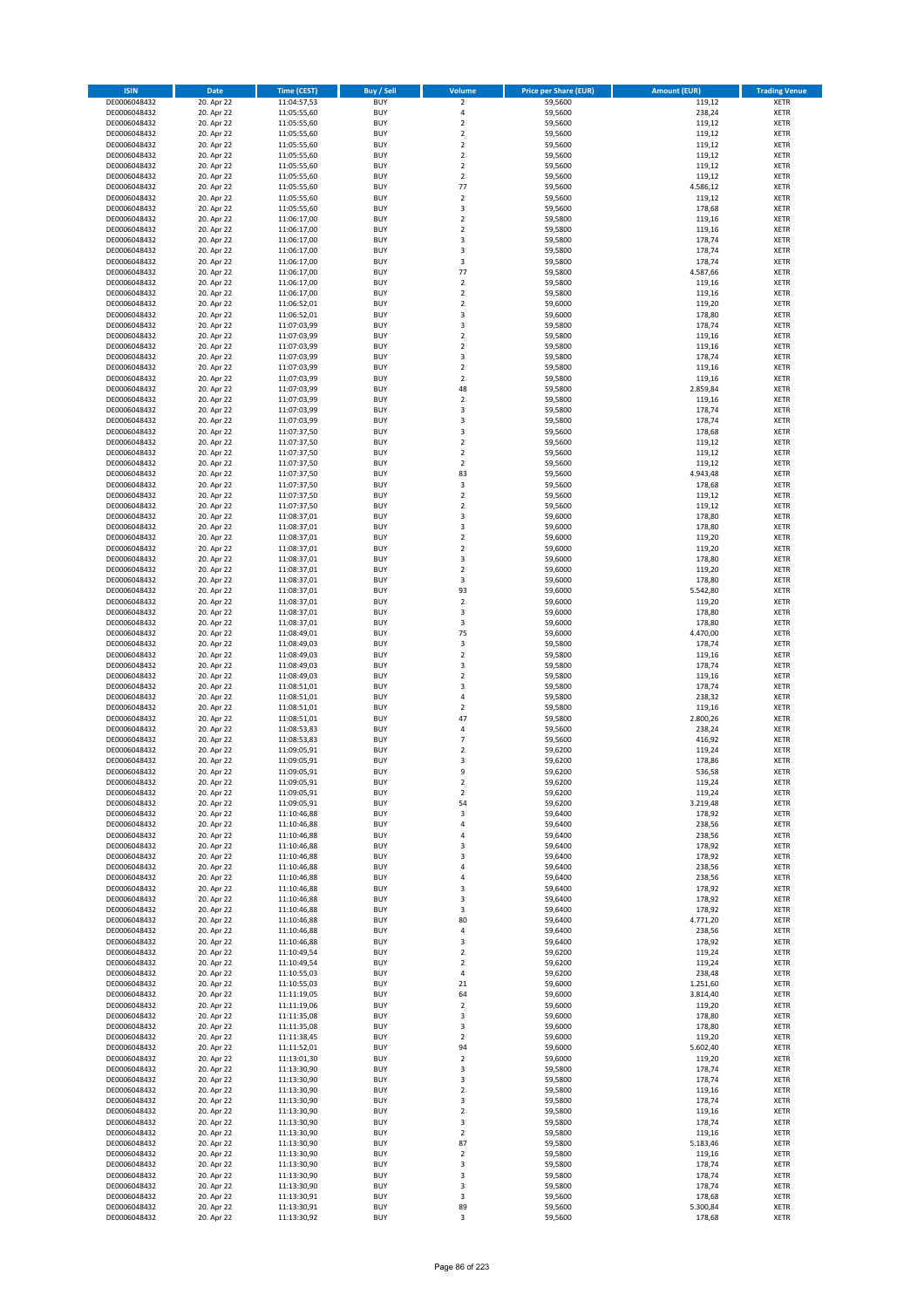| <b>ISIN</b>                  | <b>Date</b>              | Time (CEST)                | <b>Buy / Sell</b>        | Volume                                 | <b>Price per Share (EUR)</b> | <b>Amount (EUR)</b> | <b>Trading Venue</b>       |
|------------------------------|--------------------------|----------------------------|--------------------------|----------------------------------------|------------------------------|---------------------|----------------------------|
| DE0006048432                 | 20. Apr 22               | 11:15:10,01                | <b>BUY</b>               | $\overline{2}$                         | 59,6400                      | 119,28              | <b>XETR</b>                |
| DE0006048432                 | 20. Apr 22               | 11:15:10,01                | <b>BUY</b>               | $\mathbf 2$                            | 59,6400                      | 119,28              | <b>XETR</b>                |
| DE0006048432                 | 20. Apr 22               | 11:15:10,01                | <b>BUY</b>               | $\mathbf 1$                            | 59,6400                      | 59,64               | <b>XETR</b>                |
| DE0006048432                 | 20. Apr 22               | 11:15:22,01                | <b>BUY</b>               | $\mathbf 2$                            | 59,6400                      | 119,28              | <b>XETR</b>                |
| DE0006048432<br>DE0006048432 | 20. Apr 22<br>20. Apr 22 | 11:15:22,01<br>11:15:22,01 | <b>BUY</b><br><b>BUY</b> | $\overline{\mathbf{c}}$<br>$\mathbf 2$ | 59,6400<br>59,6400           | 119,28<br>119,28    | <b>XETR</b><br><b>XETR</b> |
| DE0006048432                 | 20. Apr 22               | 11:15:22,01                | <b>BUY</b>               | $\mathbf 2$                            | 59.6400                      | 119,28              | <b>XETR</b>                |
| DE0006048432                 | 20. Apr 22               | 11:15:22,01                | <b>BUY</b>               | $\mathbf 2$                            | 59,6400                      | 119,28              | <b>XETR</b>                |
| DE0006048432                 | 20. Apr 22               | 11:15:22.01                | <b>BUY</b>               | 4                                      | 59,6400                      | 238,56              | <b>XETR</b>                |
| DE0006048432                 | 20. Apr 22               | 11:15:22,01                | <b>BUY</b>               | $\mathbf 2$                            | 59,6400                      | 119,28              | <b>XETR</b>                |
| DE0006048432                 | 20. Apr 22               | 11:15:22,01                | <b>BUY</b>               | 3                                      | 59,6400                      | 178,92              | <b>XETR</b>                |
| DE0006048432                 | 20. Apr 22               | 11:15:22,01                | <b>BUY</b>               | $\overline{\mathbf{c}}$<br>$\mathbf 2$ | 59,6400                      | 119,28              | <b>XETR</b><br><b>XETR</b> |
| DE0006048432<br>DE0006048432 | 20. Apr 22<br>20. Apr 22 | 11:15:22,01<br>11:15:22,01 | <b>BUY</b><br><b>BUY</b> | 81                                     | 59,6400<br>59,6400           | 119,28<br>4.830,84  | <b>XETR</b>                |
| DE0006048432                 | 20. Apr 22               | 11:15:22,01                | <b>BUY</b>               | $\mathbf 2$                            | 59,6400                      | 119,28              | <b>XETR</b>                |
| DE0006048432                 | 20. Apr 22               | 11:15:22,01                | <b>BUY</b>               | 4                                      | 59,6400                      | 238,56              | <b>XETR</b>                |
| DE0006048432                 | 20. Apr 22               | 11:15:22,01                | <b>BUY</b>               | 3                                      | 59,6400                      | 178,92              | <b>XETR</b>                |
| DE0006048432                 | 20. Apr 22               | 11:18:08,01                | <b>BUY</b>               | $\mathbf 2$                            | 59,6600                      | 119,32              | <b>XETR</b>                |
| DE0006048432                 | 20. Apr 22               | 11:18:08,01                | <b>BUY</b>               | $\overline{\mathbf{c}}$                | 59.6600                      | 119,32              | <b>XETR</b>                |
| DE0006048432<br>DE0006048432 | 20. Apr 22<br>20. Apr 22 | 11:18:08,06<br>11:18:49,17 | <b>BUY</b><br><b>BUY</b> | $\mathbf 2$<br>$\overline{\mathbf{c}}$ | 59,6600<br>59,6800           | 119,32<br>119,36    | <b>XETR</b><br><b>XETR</b> |
| DE0006048432                 | 20. Apr 22               | 11:18:49,17                | <b>BUY</b>               | $\mathbf 2$                            | 59,6800                      | 119,36              | <b>XETR</b>                |
| DE0006048432                 | 20. Apr 22               | 11:18:49,17                | <b>BUY</b>               | $\mathbf 2$                            | 59,6800                      | 119,36              | <b>XETR</b>                |
| DE0006048432                 | 20. Apr 22               | 11:18:49,17                | <b>BUY</b>               | 3                                      | 59,6800                      | 179,04              | <b>XETR</b>                |
| DE0006048432                 | 20. Apr 22               | 11:18:49,17                | <b>BUY</b>               | 3                                      | 59,6800                      | 179,04              | <b>XETR</b>                |
| DE0006048432                 | 20. Apr 22               | 11:18:49,17                | <b>BUY</b>               | $\mathbf 2$                            | 59,6800                      | 119,36              | <b>XETR</b>                |
| DE0006048432<br>DE0006048432 | 20. Apr 22<br>20. Apr 22 | 11:18:49,17                | <b>BUY</b><br><b>BUY</b> | $\mathbf 2$<br>4                       | 59,6800                      | 119,36<br>238,72    | <b>XETR</b><br><b>XETR</b> |
| DE0006048432                 | 20. Apr 22               | 11:18:49,17<br>11:18:49,17 | <b>BUY</b>               | 4                                      | 59,6800<br>59,6800           | 238,72              | <b>XETR</b>                |
| DE0006048432                 | 20. Apr 22               | 11:18:49,17                | <b>BUY</b>               | 3                                      | 59,6800                      | 179,04              | <b>XETR</b>                |
| DE0006048432                 | 20. Apr 22               | 11:18:49,17                | <b>BUY</b>               | 206                                    | 59,6800                      | 12.294,08           | <b>XETR</b>                |
| DE0006048432                 | 20. Apr 22               | 11:18:49,17                | <b>BUY</b>               | $\overline{\mathbf{2}}$                | 59,6800                      | 119,36              | <b>XETR</b>                |
| DE0006048432                 | 20. Apr 22               | 11:18:49,17                | <b>BUY</b>               | $\mathbf 2$                            | 59,6800                      | 119,36              | <b>XETR</b>                |
| DE0006048432                 | 20. Apr 22               | 11:18:49,17                | <b>BUY</b>               | $\mathbf 2$                            | 59,6800                      | 119,36              | <b>XETR</b>                |
| DE0006048432<br>DE0006048432 | 20. Apr 22<br>20. Apr 22 | 11:20:03.54<br>11:20:03,54 | <b>BUY</b><br><b>BUY</b> | 3<br>3                                 | 59,7000<br>59,7000           | 179,10<br>179,10    | <b>XETR</b><br><b>XETR</b> |
| DE0006048432                 | 20. Apr 22               | 11:20:03,54                | <b>BUY</b>               | $\overline{\mathbf{c}}$                | 59,7000                      | 119,40              | <b>XETR</b>                |
| DE0006048432                 | 20. Apr 22               | 11:20:19,81                | <b>BUY</b>               | $\mathbf 2$                            | 59,7000                      | 119,40              | <b>XETR</b>                |
| DE0006048432                 | 20. Apr 22               | 11:20:56,35                | <b>BUY</b>               | $\mathbf 2$                            | 59,7000                      | 119,40              | <b>XETR</b>                |
| DE0006048432                 | 20. Apr 22               | 11:21:11,72                | <b>BUY</b>               | 4                                      | 59,7000                      | 238,80              | <b>XETR</b>                |
| DE0006048432                 | 20. Apr 22               | 11:22:34,23                | <b>BUY</b>               | 3                                      | 59,7400                      | 179,22              | <b>XETR</b>                |
| DE0006048432<br>DE0006048432 | 20. Apr 22<br>20. Apr 22 | 11:23:02,89                | <b>BUY</b><br><b>BUY</b> | 239<br>3                               | 59,7600<br>59,7800           | 14.282,64<br>179,34 | <b>XETR</b><br><b>XETR</b> |
| DE0006048432                 | 20. Apr 22               | 11:24:44,52<br>11:25:06,88 | <b>BUY</b>               | 3                                      | 59,7600                      | 179,28              | <b>XETR</b>                |
| DE0006048432                 | 20. Apr 22               | 11:25:06,88                | <b>BUY</b>               | 5                                      | 59,7600                      | 298,80              | <b>XETR</b>                |
| DE0006048432                 | 20. Apr 22               | 11:25:06,88                | <b>BUY</b>               | 6                                      | 59,7600                      | 358,56              | <b>XETR</b>                |
| DE0006048432                 | 20. Apr 22               | 11:25:06,88                | <b>BUY</b>               | 3                                      | 59,7600                      | 179,28              | <b>XETR</b>                |
| DE0006048432                 | 20. Apr 22               | 11:25:06,88                | <b>BUY</b>               | 4                                      | 59,7600                      | 239,04              | <b>XETR</b>                |
| DE0006048432<br>DE0006048432 | 20. Apr 22<br>20. Apr 22 | 11:25:06,88<br>11:25:06,88 | <b>BUY</b><br><b>BUY</b> | 4<br>5                                 | 59,7600<br>59,7600           | 239,04<br>298,80    | <b>XETR</b><br><b>XETR</b> |
| DE0006048432                 | 20. Apr 22               | 11:25:06,88                | <b>BUY</b>               | 4                                      | 59,7600                      | 239,04              | <b>XETR</b>                |
| DE0006048432                 | 20. Apr 22               | 11:25:06,88                | <b>BUY</b>               | 4                                      | 59,7600                      | 239,04              | <b>XETR</b>                |
| DE0006048432                 | 20. Apr 22               | 11:25:06,88                | <b>BUY</b>               | 190                                    | 59,7600                      | 11.354,40           | <b>XETR</b>                |
| DE0006048432                 | 20. Apr 22               | 11:25:06,88                | <b>BUY</b>               | 4                                      | 59,7600                      | 239,04              | <b>XETR</b>                |
| DE0006048432                 | 20. Apr 22               | 11:25:06,88                | <b>BUY</b>               | 3                                      | 59,7600                      | 179,28              | <b>XETR</b>                |
| DE0006048432                 | 20. Apr 22               | 11:25:06,88                | <b>BUY</b>               | 3                                      | 59,7600                      | 179,28              | <b>XETR</b>                |
| DE0006048432<br>DE0006048432 | 20. Apr 22<br>20. Apr 22 | 11:26:49,20<br>11:26:49,20 | <b>BUY</b><br><b>BUY</b> | 4<br>4                                 | 59,7800<br>59,7800           | 239,12<br>239,12    | <b>XETR</b><br><b>XETR</b> |
| DE0006048432                 | 20. Apr 22               | 11:27:22,28                | <b>BUY</b>               | 6                                      | 59,8800                      | 359,28              | <b>XETR</b>                |
| DE0006048432                 | 20. Apr 22               | 11:27:22,28                | <b>BUY</b>               | 249                                    | 59,8800                      | 14.910,12           | <b>XETR</b>                |
| DE0006048432                 | 20. Apr 22               | 11:27:22,29                | <b>BUY</b>               | $\mathsf 3$                            | 59,8800                      | 179,64              | <b>XETR</b>                |
| DE0006048432                 | 20. Apr 22               | 11:27:22,30                | <b>BUY</b>               | 5                                      | 59,8600                      | 299,30              | <b>XETR</b>                |
| DE0006048432                 | 20. Apr 22               | 11:27:22,30                | <b>BUY</b>               | 5                                      | 59,8600                      | 299,30              | <b>XETR</b>                |
| DE0006048432<br>DE0006048432 | 20. Apr 22<br>20. Apr 22 | 11:27:22,30<br>11:27:22,30 | <b>BUY</b><br>BUY        | 5<br>2                                 | 59,8600<br>59,8600           | 299,30<br>119,72    | <b>XETR</b><br><b>XETR</b> |
| DE0006048432                 | 20. Apr 22               | 11:27:29,01                | <b>BUY</b>               | 5                                      | 59,8400                      | 299,20              | <b>XETR</b>                |
| DE0006048432                 | 20. Apr 22               | 11:27:29,01                | <b>BUY</b>               | 5                                      | 59,8400                      | 299,20              | <b>XETR</b>                |
| DE0006048432                 | 20. Apr 22               | 11:27:29,01                | <b>BUY</b>               | $\mathbf 2$                            | 59,8400                      | 119,68              | XETR                       |
| DE0006048432                 | 20. Apr 22               | 11:27:29,01                | <b>BUY</b>               | 3                                      | 59,8400                      | 179,52              | <b>XETR</b>                |
| DE0006048432                 | 20. Apr 22               | 11:27:29,01                | <b>BUY</b>               | 4                                      | 59,8400                      | 239,36              | <b>XETR</b>                |
| DE0006048432                 | 20. Apr 22               | 11:27:29,01                | <b>BUY</b>               | 4                                      | 59,8400                      | 239,36              | <b>XETR</b>                |
| DE0006048432<br>DE0006048432 | 20. Apr 22<br>20. Apr 22 | 11:27:29,01<br>11:27:29,01 | <b>BUY</b><br><b>BUY</b> | 5<br>5                                 | 59,8400<br>59,8400           | 299,20<br>299,20    | <b>XETR</b><br><b>XETR</b> |
| DE0006048432                 | 20. Apr 22               | 11:27:29,01                | <b>BUY</b>               | 6                                      | 59,8400                      | 359,04              | <b>XETR</b>                |
| DE0006048432                 | 20. Apr 22               | 11:27:29,01                | <b>BUY</b>               | 217                                    | 59,8400                      | 12.985,28           | <b>XETR</b>                |
| DE0006048432                 | 20. Apr 22               | 11:27:29,01                | <b>BUY</b>               | $\overline{\mathbf{c}}$                | 59,8400                      | 119,68              | <b>XETR</b>                |
| DE0006048432                 | 20. Apr 22               | 11:27:29,01                | <b>BUY</b>               | 3                                      | 59,8400                      | 179,52              | <b>XETR</b>                |
| DE0006048432                 | 20. Apr 22               | 11:27:29,01                | <b>BUY</b><br><b>BUY</b> | $\mathbf 1$                            | 59,8400                      | 59,84<br>299,20     | <b>XETR</b>                |
| DE0006048432<br>DE0006048432 | 20. Apr 22<br>20. Apr 22 | 11:27:29,01<br>11:27:29,01 | <b>BUY</b>               | 5<br>3                                 | 59,8400<br>59,8400           | 179,52              | <b>XETR</b><br><b>XETR</b> |
| DE0006048432                 | 20. Apr 22               | 11:27:37,01                | <b>BUY</b>               | 3                                      | 59,8400                      | 179,52              | <b>XETR</b>                |
| DE0006048432                 | 20. Apr 22               | 11:27:37,01                | <b>BUY</b>               | $\mathbf 2$                            | 59,8400                      | 119,68              | <b>XETR</b>                |
| DE0006048432                 | 20. Apr 22               | 11:27:37,01                | <b>BUY</b>               | $\mathbf 2$                            | 59,8400                      | 119,68              | <b>XETR</b>                |
| DE0006048432                 | 20. Apr 22               | 11:27:37,01                | <b>BUY</b>               | $\mathbf 2$                            | 59,8400                      | 119,68              | <b>XETR</b>                |
| DE0006048432                 | 20. Apr 22               | 11:27:37,01                | <b>BUY</b>               | 4                                      | 59,8400                      | 239,36              | <b>XETR</b>                |
| DE0006048432<br>DE0006048432 | 20. Apr 22<br>20. Apr 22 | 11:27:37,01<br>11:27:37,01 | <b>BUY</b><br><b>BUY</b> | 4<br>3                                 | 59,8400<br>59,8400           | 239,36<br>179,52    | <b>XETR</b><br><b>XETR</b> |
| DE0006048432                 | 20. Apr 22               | 11:27:37,01                | <b>BUY</b>               | 4                                      | 59,8400                      | 239,36              | <b>XETR</b>                |
| DE0006048432                 | 20. Apr 22               | 11:27:37,01                | <b>BUY</b>               | 3                                      | 59,8400                      | 179,52              | <b>XETR</b>                |
| DE0006048432                 | 20. Apr 22               | 11:27:37,01                | <b>BUY</b>               | $\mathbf 2$                            | 59,8400                      | 119,68              | <b>XETR</b>                |
| DE0006048432                 | 20. Apr 22               | 11:27:37,01                | <b>BUY</b>               | 50                                     | 59,8400                      | 2.992,00            | <b>XETR</b>                |
| DE0006048432                 | 20. Apr 22               | 11:27:37,01                | <b>BUY</b>               | 4                                      | 59,8400                      | 239,36              | <b>XETR</b>                |
| DE0006048432                 | 20. Apr 22               | 11:27:37,01                | <b>BUY</b>               | 4                                      | 59,8400                      | 239,36              | <b>XETR</b>                |
| DE0006048432<br>DE0006048432 | 20. Apr 22<br>20. Apr 22 | 11:27:37,01<br>11:27:54,29 | <b>BUY</b><br><b>BUY</b> | $\mathbf 1$<br>$\mathbf 2$             | 59,8400<br>59,8400           | 59,84<br>119,68     | <b>XETR</b><br><b>XETR</b> |
| DE0006048432                 | 20. Apr 22               | 11:27:54,29                | <b>BUY</b>               | $\mathbf 2$                            | 59,8400                      | 119,68              | <b>XETR</b>                |
| DE0006048432                 | 20. Apr 22               | 11:27:54,29                | <b>BUY</b>               | 3                                      | 59,8400                      | 179,52              | <b>XETR</b>                |
| DE0006048432                 | 20. Apr 22               | 11:27:54,29                | <b>BUY</b>               | $\mathbf 2$                            | 59,8400                      | 119,68              | <b>XETR</b>                |
| DE0006048432                 | 20. Apr 22               | 11:28:25,39                | <b>BUY</b>               | 3                                      | 59,8200                      | 179,46              | <b>XETR</b>                |
| DE0006048432                 | 20. Apr 22               | 11:28:25,39                | <b>BUY</b>               | $\mathbf 2$                            | 59,8200                      | 119,64              | <b>XETR</b>                |
| DE0006048432<br>DE0006048432 | 20. Apr 22<br>20. Apr 22 | 11:28:25,39<br>11:28:25,39 | <b>BUY</b><br><b>BUY</b> | $\overline{\mathbf{c}}$<br>$\mathbf 2$ | 59,8200<br>59,8200           | 119,64<br>119,64    | <b>XETR</b><br><b>XETR</b> |
| DE0006048432                 | 20. Apr 22               | 11:28:25,39                | <b>BUY</b>               | 3                                      | 59,8200                      | 179,46              | <b>XETR</b>                |
| DE0006048432                 | 20. Apr 22               | 11:28:25,39                | <b>BUY</b>               | $\mathbf 2$                            | 59,8200                      | 119,64              | <b>XETR</b>                |
| DE0006048432                 | 20. Apr 22               | 11:28:25,39                | <b>BUY</b>               | $\mathbf 2$                            | 59,8200                      | 119,64              | <b>XETR</b>                |
| DE0006048432                 | 20. Apr 22               | 11:28:25,39                | <b>BUY</b>               | $\overline{2}$                         | 59,8200                      | 119,64              | <b>XETR</b>                |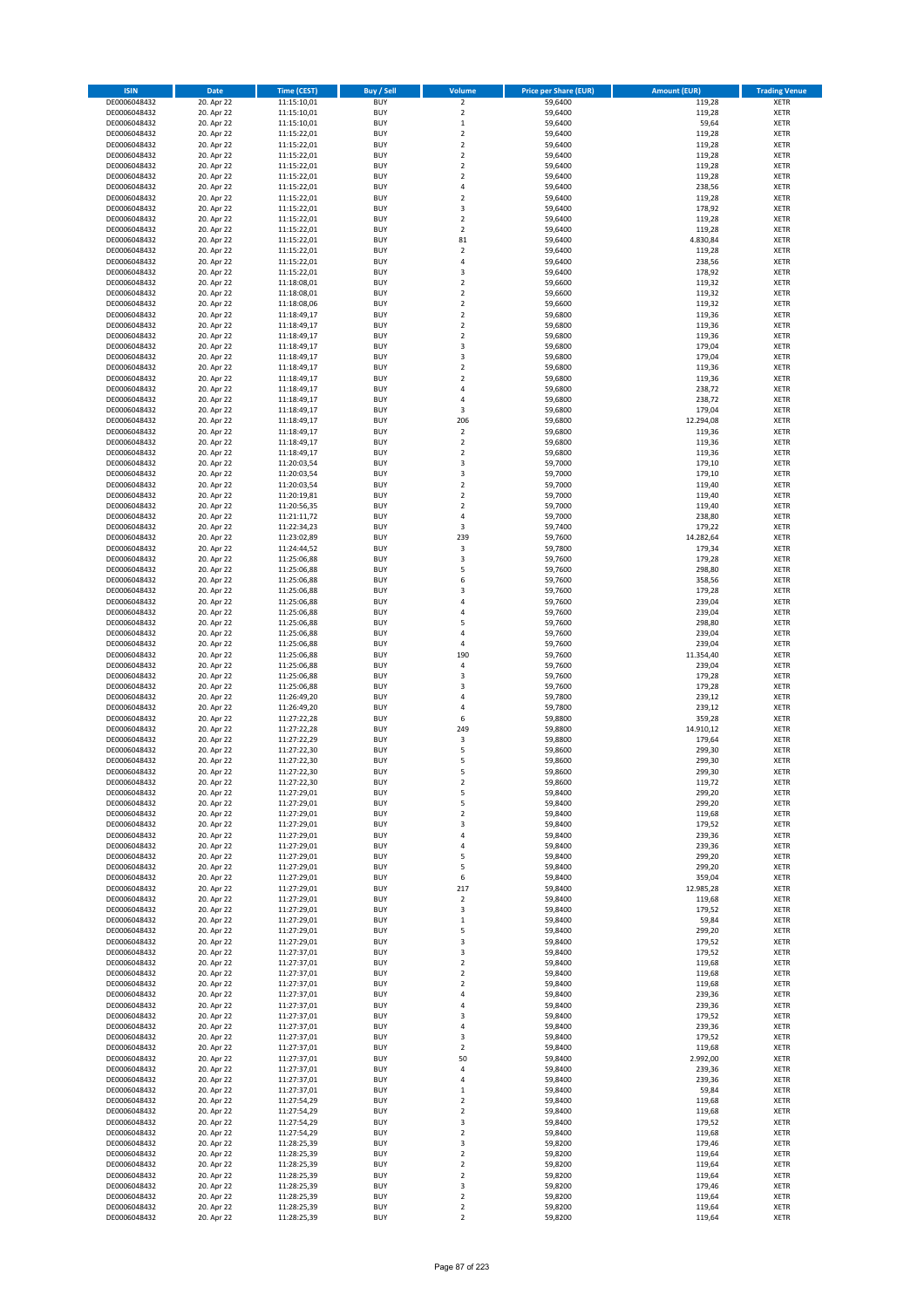| <b>ISIN</b>                  | Date                     | Time (CEST)                | <b>Buy / Sell</b>        | Volume                           | <b>Price per Share (EUR)</b> | Amount (EUR)       | <b>Trading Venue</b>       |
|------------------------------|--------------------------|----------------------------|--------------------------|----------------------------------|------------------------------|--------------------|----------------------------|
| DE0006048432                 | 20. Apr 22               | 11:28:25,39                | <b>BUY</b>               | $\overline{\mathbf{3}}$          | 59,8200                      | 179,46             | <b>XETR</b>                |
| DE0006048432                 | 20. Apr 22               | 11:28:25,39                | <b>BUY</b>               | 64                               | 59,8200                      | 3.828,48           | XETR                       |
| DE0006048432                 | 20. Apr 22               | 11:28:25,39                | <b>BUY</b>               | $\overline{2}$                   | 59,8200                      | 119,64             | <b>XETR</b>                |
| DE0006048432<br>DE0006048432 | 20. Apr 22<br>20. Apr 22 | 11:28:25,39<br>11:28:25,39 | <b>BUY</b><br><b>BUY</b> | $\mathbf 2$<br>$\mathbf 2$       | 59,8200<br>59,8200           | 119,64<br>119,64   | XETR<br><b>XETR</b>        |
| DE0006048432                 | 20. Apr 22               | 11:29:33,36                | <b>BUY</b>               | $\overline{4}$                   | 59,8200                      | 239,28             | <b>XETR</b>                |
| DE0006048432                 | 20. Apr 22               | 11:29:33,36                | <b>BUY</b>               | $\mathbf 2$                      | 59,8200                      | 119,64             | <b>XETR</b>                |
| DE0006048432                 | 20. Apr 22               | 11:29:33,36                | <b>BUY</b>               | 3                                | 59,8200                      | 179,46             | <b>XETR</b>                |
| DE0006048432                 | 20. Apr 22               | 11:29:33,36                | <b>BUY</b>               | $\overline{4}$                   | 59,8200                      | 239,28             | <b>XETR</b>                |
| DE0006048432                 | 20. Apr 22               | 11:29:33,36                | <b>BUY</b><br><b>BUY</b> | 3<br>$\mathbf 2$                 | 59,8200                      | 179,46             | <b>XETR</b><br><b>XETR</b> |
| DE0006048432<br>DE0006048432 | 20. Apr 22<br>20. Apr 22 | 11:29:33,36<br>11:29:33,36 | <b>BUY</b>               | 4                                | 59,8200<br>59,8200           | 119,64<br>239,28   | <b>XETR</b>                |
| DE0006048432                 | 20. Apr 22               | 11:29:33,36                | <b>BUY</b>               | 43                               | 59,8200                      | 2.572,26           | <b>XETR</b>                |
| DE0006048432                 | 20. Apr 22               | 11:29:33,36                | <b>BUY</b>               | $\overline{2}$                   | 59,8200                      | 119,64             | <b>XETR</b>                |
| DE0006048432                 | 20. Apr 22               | 11:29:33,36                | <b>BUY</b>               | 3                                | 59,8200                      | 179,46             | <b>XETR</b>                |
| DE0006048432                 | 20. Apr 22               | 11:29:33,36                | <b>BUY</b>               | $\overline{2}$                   | 59,8200                      | 119,64             | <b>XETR</b>                |
| DE0006048432<br>DE0006048432 | 20. Apr 22<br>20. Apr 22 | 11:29:33,36<br>11:29:33,36 | <b>BUY</b><br><b>BUY</b> | $\sqrt{4}$<br>3                  | 59,8200<br>59,8200           | 239,28<br>179,46   | <b>XETR</b><br><b>XETR</b> |
| DE0006048432                 | 20. Apr 22               | 11:29:33,36                | <b>BUY</b>               | 10                               | 59,8200                      | 598,20             | <b>XETR</b>                |
| DE0006048432                 | 20. Apr 22               | 11:29:33,38                | <b>BUY</b>               | $\mathbf 2$                      | 59,8200                      | 119,64             | <b>XETR</b>                |
| DE0006048432                 | 20. Apr 22               | 11:30:07,01                | <b>BUY</b>               | $\overline{2}$                   | 59,8000                      | 119,60             | <b>XETR</b>                |
| DE0006048432                 | 20. Apr 22               | 11:30:07,01                | <b>BUY</b>               | $\mathbf 2$                      | 59,8000                      | 119,60             | <b>XETR</b>                |
| DE0006048432                 | 20. Apr 22               | 11:30:07,01                | <b>BUY</b>               | $\mathbf 2$<br>3                 | 59,8000                      | 119,60             | <b>XETR</b>                |
| DE0006048432<br>DE0006048432 | 20. Apr 22<br>20. Apr 22 | 11:30:07,01<br>11:30:07,01 | <b>BUY</b><br><b>BUY</b> | $\overline{2}$                   | 59,8000<br>59,8000           | 179,40<br>119,60   | <b>XETR</b><br><b>XETR</b> |
| DE0006048432                 | 20. Apr 22               | 11:30:07,01                | <b>BUY</b>               | 3                                | 59,8000                      | 179,40             | <b>XETR</b>                |
| DE0006048432                 | 20. Apr 22               | 11:30:07,01                | <b>BUY</b>               | 3                                | 59,8000                      | 179,40             | <b>XETR</b>                |
| DE0006048432                 | 20. Apr 22               | 11:30:07,01                | <b>BUY</b>               | 76                               | 59,8000                      | 4.544,80           | <b>XETR</b>                |
| DE0006048432                 | 20. Apr 22               | 11:30:07,01                | <b>BUY</b>               | $\pmb{4}$                        | 59,8000                      | 239,20             | <b>XETR</b>                |
| DE0006048432<br>DE0006048432 | 20. Apr 22<br>20. Apr 22 | 11:30:07,01<br>11:30:07,01 | <b>BUY</b><br><b>BUY</b> | 3<br>3                           | 59,8000<br>59,8000           | 179,40<br>179,40   | <b>XETR</b><br><b>XETR</b> |
| DE0006048432                 | 20. Apr 22               | 11:30:44,01                | <b>BUY</b>               | $\overline{2}$                   | 59,8000                      | 119,60             | <b>XETR</b>                |
| DE0006048432                 | 20. Apr 22               | 11:30:44,01                | <b>BUY</b>               | $\overline{2}$                   | 59,8000                      | 119,60             | <b>XETR</b>                |
| DE0006048432                 | 20. Apr 22               | 11:30:44,01                | <b>BUY</b>               | 3                                | 59,8000                      | 179,40             | <b>XETR</b>                |
| DE0006048432                 | 20. Apr 22               | 11:30:44.01                | <b>BUY</b>               | 96                               | 59,8000                      | 5.740,80           | <b>XETR</b>                |
| DE0006048432                 | 20. Apr 22               | 11:30:44,01                | <b>BUY</b>               | $\mathsf 3$                      | 59,8000                      | 179,40             | <b>XETR</b>                |
| DE0006048432<br>DE0006048432 | 20. Apr 22<br>20. Apr 22 | 11:31:05,33<br>11:31:05,33 | <b>BUY</b><br><b>BUY</b> | $\overline{2}$<br>$\overline{4}$ | 59,8000<br>59,8000           | 119,60<br>239,20   | <b>XETR</b><br><b>XETR</b> |
| DE0006048432                 | 20. Apr 22               | 11:31:05,33                | <b>BUY</b>               | $\overline{2}$                   | 59,8000                      | 119,60             | <b>XETR</b>                |
| DE0006048432                 | 20. Apr 22               | 11:31:05,33                | <b>BUY</b>               | $\mathbf 2$                      | 59,8000                      | 119,60             | <b>XETR</b>                |
| DE0006048432                 | 20. Apr 22               | 11:31:05,33                | <b>BUY</b>               | 56                               | 59,8000                      | 3.348,80           | <b>XETR</b>                |
| DE0006048432                 | 20. Apr 22               | 11:31:05,33                | <b>BUY</b>               | 3                                | 59,8000                      | 179,40             | <b>XETR</b>                |
| DE0006048432<br>DE0006048432 | 20. Apr 22<br>20. Apr 22 | 11:31:05,76                | <b>BUY</b><br><b>BUY</b> | 68<br>$\overline{2}$             | 59,8000<br>59,8000           | 4.066,40<br>119,60 | <b>XETR</b><br><b>XETR</b> |
| DE0006048432                 | 20. Apr 22               | 11:31:28,36<br>11:31:28,36 | <b>BUY</b>               | 84                               | 59,8000                      | 5.023,20           | <b>XETR</b>                |
| DE0006048432                 | 20. Apr 22               | 11:32:00,31                | <b>BUY</b>               | $\sqrt{4}$                       | 59,8000                      | 239,20             | <b>XETR</b>                |
| DE0006048432                 | 20. Apr 22               | 11:32:00,31                | <b>BUY</b>               | $\mathbf 2$                      | 59,8000                      | 119,60             | <b>XETR</b>                |
| DE0006048432                 | 20. Apr 22               | 11:32:00,31                | <b>BUY</b>               | 3                                | 59,8000                      | 179,40             | <b>XETR</b>                |
| DE0006048432                 | 20. Apr 22               | 11:32:00,31                | <b>BUY</b>               | $\mathbf 2$                      | 59,8000                      | 119,60             | <b>XETR</b>                |
| DE0006048432<br>DE0006048432 | 20. Apr 22<br>20. Apr 22 | 11:32:00,31<br>11:33:45,45 | <b>BUY</b><br><b>BUY</b> | 48<br>3                          | 59,8000<br>59,7800           | 2.870,40<br>179,34 | <b>XETR</b><br><b>XETR</b> |
| DE0006048432                 | 20. Apr 22               | 11:33:45,45                | <b>BUY</b>               | 3                                | 59,7800                      | 179,34             | <b>XETR</b>                |
| DE0006048432                 | 20. Apr 22               | 11:33:45,45                | <b>BUY</b>               | $\mathbf 2$                      | 59,7800                      | 119,56             | <b>XETR</b>                |
| DE0006048432                 | 20. Apr 22               | 11:33:45,45                | <b>BUY</b>               | $\mathbf 2$                      | 59,7800                      | 119,56             | <b>XETR</b>                |
| DE0006048432                 | 20. Apr 22               | 11:33:45,45                | <b>BUY</b>               | $\mathbf 2$                      | 59,7800                      | 119,56             | <b>XETR</b>                |
| DE0006048432<br>DE0006048432 | 20. Apr 22               | 11:33:45,45                | <b>BUY</b>               | 3                                | 59,7800                      | 179,34             | <b>XETR</b>                |
| DE0006048432                 | 20. Apr 22<br>20. Apr 22 | 11:33:45,45<br>11:33:45,45 | <b>BUY</b><br><b>BUY</b> | $\mathbf 2$<br>$\mathbf 2$       | 59,7800<br>59,7800           | 119,56<br>119,56   | <b>XETR</b><br><b>XETR</b> |
| DE0006048432                 | 20. Apr 22               | 11:33:45,45                | <b>BUY</b>               | 3                                | 59,7800                      | 179,34             | <b>XETR</b>                |
| DE0006048432                 | 20. Apr 22               | 11:33:45,45                | <b>BUY</b>               | 3                                | 59,7800                      | 179,34             | <b>XETR</b>                |
| DE0006048432                 | 20. Apr 22               | 11:33:45,45                | <b>BUY</b>               | $\mathbf 2$                      | 59,7800                      | 119,56             | <b>XETR</b>                |
| DE0006048432                 | 20. Apr 22               | 11:33:45,45                | <b>BUY</b>               | 98                               | 59,7800                      | 5.858,44           | <b>XETR</b>                |
| DE0006048432<br>DE0006048432 | 20. Apr 22<br>20. Apr 22 | 11:33:45,45<br>11:33:45,45 | <b>BUY</b><br><b>BUY</b> | $\mathbf 2$<br>2                 | 59,7800<br>59,7800           | 119,56<br>119,56   | <b>XETR</b><br><b>XETR</b> |
| DE0006048432                 | 20. Apr 22               | 11:33:45,57                | BUY                      | $\mathbf 2$                      | 59,7800                      | 119,56             | XETR                       |
| DE0006048432                 | 20. Apr 22               | 11:33:45,57                | <b>BUY</b>               | 3                                | 59,7800                      | 179,34             | <b>XETR</b>                |
| DE0006048432                 | 20. Apr 22               | 11:34:25,25                | <b>BUY</b>               | $\overline{2}$                   | 59,8000                      | 119,60             | <b>XETR</b>                |
| DE0006048432                 | 20. Apr 22               | 11:34:37,01                | <b>BUY</b>               | $\mathbf 2$                      | 59,7800                      | 119,56             | <b>XETR</b>                |
| DE0006048432<br>DE0006048432 | 20. Apr 22<br>20. Apr 22 | 11:34:37,01<br>11:34:37,01 | <b>BUY</b><br><b>BUY</b> | $\overline{2}$<br>3              | 59,7800<br>59,7800           | 119,56<br>179,34   | <b>XETR</b><br><b>XETR</b> |
| DE0006048432                 | 20. Apr 22               | 11:34:37,01                | <b>BUY</b>               | $\overline{2}$                   | 59,7800                      | 119,56             | <b>XETR</b>                |
| DE0006048432                 | 20. Apr 22               | 11:34:37,01                | <b>BUY</b>               | 3                                | 59,7800                      | 179,34             | <b>XETR</b>                |
| DE0006048432                 | 20. Apr 22               | 11:35:24,63                | <b>BUY</b>               | $\overline{2}$                   | 59,7600                      | 119,52             | XETR                       |
| DE0006048432                 | 20. Apr 22               | 11:35:24,63                | <b>BUY</b>               | 3                                | 59,7600                      | 179,28             | <b>XETR</b>                |
| DE0006048432<br>DE0006048432 | 20. Apr 22<br>20. Apr 22 | 11:35:24,63<br>11:35:24,63 | <b>BUY</b><br><b>BUY</b> | $\overline{2}$<br>$\overline{2}$ | 59,7600<br>59,7600           | 119,52<br>119,52   | XETR<br><b>XETR</b>        |
| DE0006048432                 | 20. Apr 22               | 11:35:24,63                | <b>BUY</b>               | $\mathbf 2$                      | 59,7600                      | 119,52             | XETR                       |
| DE0006048432                 | 20. Apr 22               | 11:35:24,63                | <b>BUY</b>               | $\overline{2}$                   | 59,7600                      | 119,52             | <b>XETR</b>                |
| DE0006048432                 | 20. Apr 22               | 11:35:24,63                | <b>BUY</b>               | 3                                | 59,7600                      | 179,28             | XETR                       |
| DE0006048432                 | 20. Apr 22               | 11:35:24,63                | <b>BUY</b>               | $\mathbf 2$                      | 59,7600                      | 119,52             | <b>XETR</b>                |
| DE0006048432<br>DE0006048432 | 20. Apr 22<br>20. Apr 22 | 11:35:24,63<br>11:35:24,63 | <b>BUY</b><br><b>BUY</b> | $\overline{2}$<br>35             | 59,7600<br>59,7600           | 119,52<br>2.091,60 | <b>XETR</b><br><b>XETR</b> |
| DE0006048432                 | 20. Apr 22               | 11:35:24,63                | <b>BUY</b>               | 3                                | 59,7600                      | 179,28             | XETR                       |
| DE0006048432                 | 20. Apr 22               | 11:35:24,63                | <b>BUY</b>               | 3                                | 59,7600                      | 179,28             | <b>XETR</b>                |
| DE0006048432                 | 20. Apr 22               | 11:35:24,63                | <b>BUY</b>               | $\overline{2}$                   | 59,7600                      | 119,52             | <b>XETR</b>                |
| DE0006048432                 | 20. Apr 22               | 11:35:24,63                | <b>BUY</b>               | 135                              | 59,7600                      | 8.067,60           | <b>XETR</b>                |
| DE0006048432<br>DE0006048432 | 20. Apr 22<br>20. Apr 22 | 11:35:43,33<br>11:35:43,33 | <b>BUY</b><br><b>BUY</b> | $\overline{2}$<br>$\mathbf 2$    | 59,7600<br>59,7600           | 119,52<br>119,52   | XETR<br>XETR               |
| DE0006048432                 | 20. Apr 22               | 11:35:43,33                | <b>BUY</b>               | 4                                | 59,7600                      | 239,04             | XETR                       |
| DE0006048432                 | 20. Apr 22               | 11:35:43,33                | <b>BUY</b>               | 4                                | 59,7600                      | 239,04             | <b>XETR</b>                |
| DE0006048432                 | 20. Apr 22               | 11:35:43,33                | <b>BUY</b>               | 3                                | 59,7600                      | 179,28             | XETR                       |
| DE0006048432                 | 20. Apr 22               | 11:35:43,33                | <b>BUY</b>               | $\overline{2}$                   | 59,7600                      | 119,52             | <b>XETR</b>                |
| DE0006048432                 | 20. Apr 22               | 11:35:43,33                | <b>BUY</b>               | $\pmb{4}$                        | 59,7600                      | 239,04             | <b>XETR</b>                |
| DE0006048432<br>DE0006048432 | 20. Apr 22<br>20. Apr 22 | 11:35:43,33                | <b>BUY</b><br><b>BUY</b> | $\overline{2}$<br>$\pmb{4}$      | 59,7600<br>59,7600           | 119,52<br>239,04   | <b>XETR</b><br>XETR        |
| DE0006048432                 | 20. Apr 22               | 11:35:43,33<br>11:35:43,33 | <b>BUY</b>               | $\overline{2}$                   | 59,7600                      | 119,52             | XETR                       |
| DE0006048432                 | 20. Apr 22               | 11:35:43,33                | <b>BUY</b>               | 3                                | 59,7600                      | 179,28             | XETR                       |
| DE0006048432                 | 20. Apr 22               | 11:35:43,34                | <b>BUY</b>               | $\overline{2}$                   | 59,7600                      | 119,52             | <b>XETR</b>                |
| DE0006048432                 | 20. Apr 22               | 11:35:49,01                | <b>BUY</b>               | 3                                | 59,7600                      | 179,28             | <b>XETR</b>                |
| DE0006048432<br>DE0006048432 | 20. Apr 22               | 11:35:49,01                | <b>BUY</b><br><b>BUY</b> | $\mathbf 2$<br>$\overline{2}$    | 59,7600                      | 119,52             | XETR<br><b>XETR</b>        |
| DE0006048432                 | 20. Apr 22<br>20. Apr 22 | 11:35:49,01<br>11:35:49,01 | <b>BUY</b>               | $\mathbf 2$                      | 59,7600<br>59,7600           | 119,52<br>119,52   | XETR                       |
| DE0006048432                 | 20. Apr 22               | 11:35:49,01                | <b>BUY</b>               | $\mathbf 2$                      | 59,7600                      | 119,52             | <b>XETR</b>                |
| DE0006048432                 | 20. Apr 22               | 11:35:49,01                | <b>BUY</b>               | $\mathbf 2$                      | 59,7600                      | 119,52             | XETR                       |
| DE0006048432                 | 20. Apr 22               | 11:35:49,01                | <b>BUY</b>               | $\sqrt{4}$                       | 59,7600                      | 239,04             | <b>XETR</b>                |
| DE0006048432                 | 20. Apr 22               | 11:36:25,13                | <b>BUY</b>               | 3                                | 59,7400                      | 179,22             | XETR                       |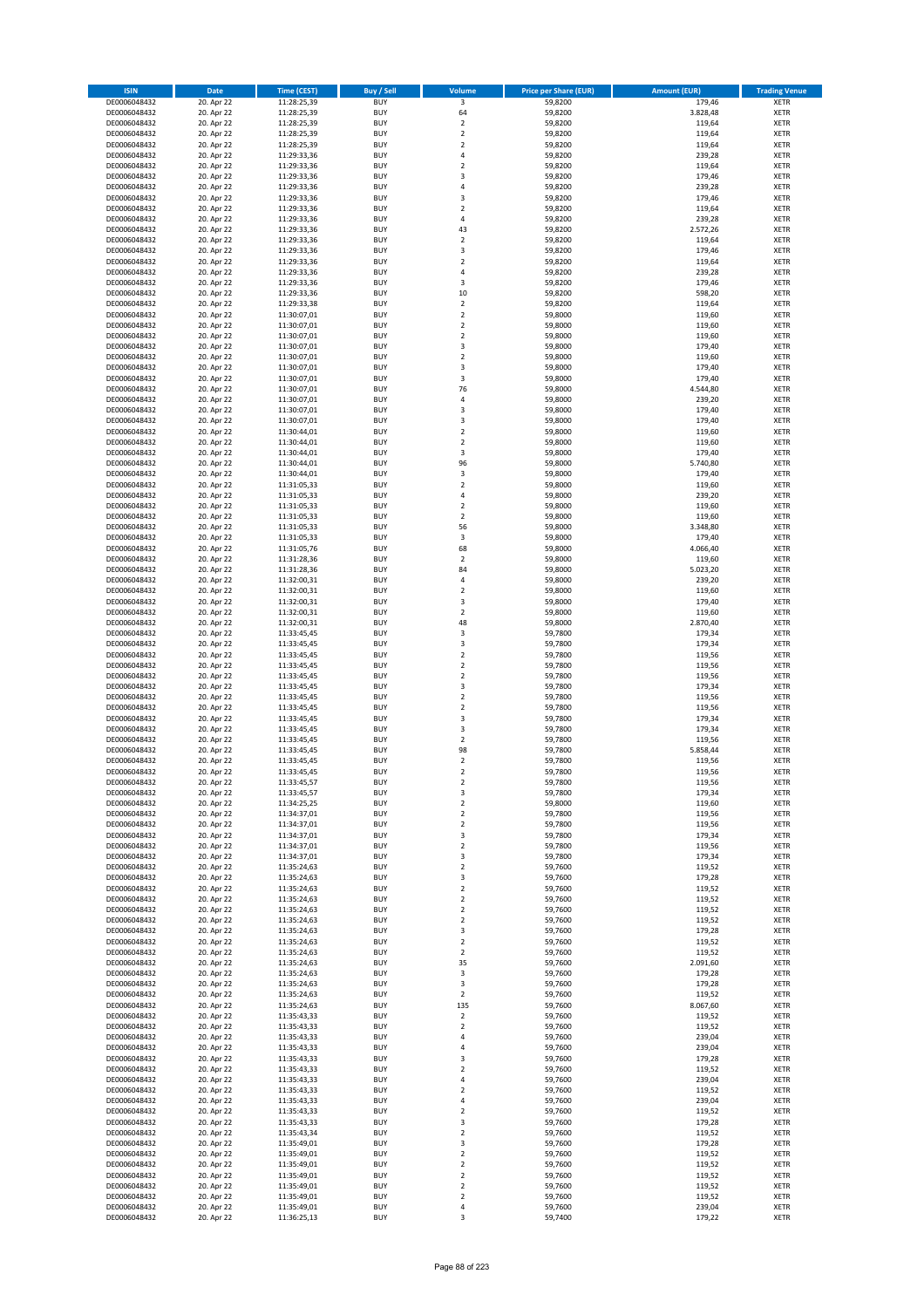| <b>ISIN</b>                  | <b>Date</b>              | <b>Time (CEST)</b>         | <b>Buy / Sell</b>        | Volume                         | <b>Price per Share (EUR)</b> | <b>Amount (EUR)</b> | <b>Trading Venue</b>       |
|------------------------------|--------------------------|----------------------------|--------------------------|--------------------------------|------------------------------|---------------------|----------------------------|
| DE0006048432                 | 20. Apr 22               | 11:36:25,13                | <b>BUY</b>               | $\overline{\mathbf{3}}$        | 59,7400                      | 179,22              | <b>XETR</b>                |
| DE0006048432                 | 20. Apr 22               | 11:36:25,13                | <b>BUY</b>               | $\mathbf 2$                    | 59,7400                      | 119,48              | <b>XETR</b>                |
| DE0006048432                 | 20. Apr 22               | 11:36:25,13                | <b>BUY</b>               | $\overline{2}$                 | 59,7400                      | 119,48              | <b>XETR</b>                |
| DE0006048432<br>DE0006048432 | 20. Apr 22<br>20. Apr 22 | 11:36:25,13<br>11:36:25,13 | <b>BUY</b><br><b>BUY</b> | 139<br>$\overline{\mathbf{c}}$ | 59,7400<br>59,7400           | 8.303,86<br>119,48  | <b>XETR</b><br><b>XETR</b> |
| DE0006048432                 | 20. Apr 22               | 11:36:25,50                | <b>BUY</b>               | $\mathbf 2$                    | 59,7200                      | 119,44              | <b>XETR</b>                |
| DE0006048432                 | 20. Apr 22               | 11:36:25,50                | <b>BUY</b>               | 3                              | 59,7200                      | 179,16              | <b>XETR</b>                |
| DE0006048432                 | 20. Apr 22               | 11:36:25,50                | <b>BUY</b>               | $\overline{\mathbf{c}}$        | 59,7200                      | 119,44              | <b>XETR</b>                |
| DE0006048432                 | 20. Apr 22               | 11:36:25,50                | <b>BUY</b>               | $\overline{2}$<br>75           | 59,7200                      | 119,44              | <b>XETR</b>                |
| DE0006048432<br>DE0006048432 | 20. Apr 22<br>20. Apr 22 | 11:36:25,50<br>11:36:25,52 | <b>BUY</b><br><b>BUY</b> | 15                             | 59,7200<br>59,7000           | 4.479,00<br>895,50  | <b>XETR</b><br><b>XETR</b> |
| DE0006048432                 | 20. Apr 22               | 11:36:25,52                | <b>BUY</b>               | 66                             | 59,7000                      | 3.940,20            | <b>XETR</b>                |
| DE0006048432                 | 20. Apr 22               | 11:36:41,94                | <b>BUY</b>               | 3                              | 59,7400                      | 179,22              | <b>XETR</b>                |
| DE0006048432                 | 20. Apr 22               | 11:36:41,94                | <b>BUY</b>               | 3                              | 59,7400                      | 179,22              | <b>XETR</b>                |
| DE0006048432                 | 20. Apr 22               | 11:36:41,94                | <b>BUY</b>               | $\overline{\mathbf{c}}$        | 59,7400                      | 119,48              | <b>XETR</b>                |
| DE0006048432<br>DE0006048432 | 20. Apr 22<br>20. Apr 22 | 11:36:41,94<br>11:36:41,94 | <b>BUY</b><br><b>BUY</b> | 3<br>$\mathbf 2$               | 59,7400<br>59,7400           | 179,22<br>119,48    | <b>XETR</b><br><b>XETR</b> |
| DE0006048432                 | 20. Apr 22               | 11:36:41,94                | <b>BUY</b>               | 4                              | 59,7400                      | 238,96              | <b>XETR</b>                |
| DE0006048432                 | 20. Apr 22               | 11:36:41,94                | <b>BUY</b>               | 4                              | 59.7400                      | 238,96              | <b>XETR</b>                |
| DE0006048432                 | 20. Apr 22               | 11:36:41,94                | <b>BUY</b>               | $\mathbf 2$                    | 59,7400                      | 119,48              | <b>XETR</b>                |
| DE0006048432                 | 20. Apr 22               | 11:36:43,62                | <b>BUY</b>               | $\overline{\mathbf{c}}$        | 59,7200                      | 119,44              | <b>XETR</b>                |
| DE0006048432<br>DE0006048432 | 20. Apr 22<br>20. Apr 22 | 11:36:43,62<br>11:36:43,62 | <b>BUY</b><br><b>BUY</b> | $\mathbf 2$<br>$\mathbf 2$     | 59,7200<br>59,7200           | 119,44<br>119,44    | <b>XETR</b><br><b>XETR</b> |
| DE0006048432                 | 20. Apr 22               | 11:36:43,62                | <b>BUY</b>               | $\mathbf 2$                    | 59,7200                      | 119,44              | <b>XETR</b>                |
| DE0006048432                 | 20. Apr 22               | 11:36:43,62                | <b>BUY</b>               | 73                             | 59,7200                      | 4.359,56            | <b>XETR</b>                |
| DE0006048432                 | 20. Apr 22               | 11:36:43,62                | <b>BUY</b>               | 3                              | 59,7200                      | 179,16              | <b>XETR</b>                |
| DE0006048432                 | 20. Apr 22               | 11:36:43,62                | <b>BUY</b>               | $\mathbf 2$                    | 59,7200                      | 119,44              | <b>XETR</b>                |
| DE0006048432<br>DE0006048432 | 20. Apr 22<br>20. Apr 22 | 11:36:45,53<br>11:36:45,53 | <b>BUY</b><br><b>BUY</b> | 4<br>3                         | 59,7200<br>59,7200           | 238,88<br>179,16    | <b>XETR</b><br><b>XETR</b> |
| DE0006048432                 | 20. Apr 22               | 11:36:45,53                | <b>BUY</b>               | 4                              | 59,7200                      | 238,88              | <b>XETR</b>                |
| DE0006048432                 | 20. Apr 22               | 11:36:45,53                | <b>BUY</b>               | 49                             | 59,7200                      | 2.926,28            | <b>XETR</b>                |
| DE0006048432                 | 20. Apr 22               | 11:36:45,53                | <b>BUY</b>               | 3                              | 59,7200                      | 179,16              | <b>XETR</b>                |
| DE0006048432                 | 20. Apr 22               | 11:36:45,53                | <b>BUY</b>               | 3                              | 59,7200                      | 179,16              | <b>XETR</b>                |
| DE0006048432<br>DE0006048432 | 20. Apr 22<br>20. Apr 22 | 11:36:54,73<br>11:36:54,73 | <b>BUY</b><br><b>BUY</b> | 5<br>72                        | 59,6800<br>59,6800           | 298,40<br>4.296,96  | <b>XETR</b><br><b>XETR</b> |
| DE0006048432                 | 20. Apr 22               | 11:36:59,41                | <b>BUY</b>               | 3                              | 59,6600                      | 178,98              | <b>XETR</b>                |
| DE0006048432                 | 20. Apr 22               | 11:36:59,41                | <b>BUY</b>               | $\overline{\mathbf{c}}$        | 59,6600                      | 119,32              | <b>XETR</b>                |
| DE0006048432                 | 20. Apr 22               | 11:36:59,41                | <b>BUY</b>               | 4                              | 59,6600                      | 238,64              | <b>XETR</b>                |
| DE0006048432                 | 20. Apr 22               | 11:36:59,41                | <b>BUY</b>               | $\overline{\mathbf{c}}$        | 59,6600                      | 119,32              | <b>XETR</b>                |
| DE0006048432<br>DE0006048432 | 20. Apr 22<br>20. Apr 22 | 11:36:59,41<br>11:36:59,41 | <b>BUY</b><br><b>BUY</b> | 3<br>$\mathbf 2$               | 59,6600<br>59,6600           | 178,98<br>119,32    | <b>XETR</b><br><b>XETR</b> |
| DE0006048432                 | 20. Apr 22               | 11:37:12,09                | <b>BUY</b>               | 3                              | 59,6400                      | 178,92              | <b>XETR</b>                |
| DE0006048432                 | 20. Apr 22               | 11:37:12,09                | <b>BUY</b>               | $\mathbf 2$                    | 59,6400                      | 119,28              | <b>XETR</b>                |
| DE0006048432                 | 20. Apr 22               | 11:37:12,09                | <b>BUY</b>               | $\overline{\mathbf{c}}$        | 59,6400                      | 119,28              | <b>XETR</b>                |
| DE0006048432                 | 20. Apr 22               | 11:37:12,09                | <b>BUY</b>               | $\mathbf 2$                    | 59,6400                      | 119,28              | <b>XETR</b>                |
| DE0006048432                 | 20. Apr 22               | 11:37:12,09                | <b>BUY</b>               | 68                             | 59,6400                      | 4.055,52            | <b>XETR</b>                |
| DE0006048432<br>DE0006048432 | 20. Apr 22<br>20. Apr 22 | 11:37:12,09<br>11:37:12,09 | <b>BUY</b><br><b>BUY</b> | $\mathbf 2$<br>3               | 59,6400<br>59,6400           | 119,28<br>178,92    | <b>XETR</b><br><b>XETR</b> |
| DE0006048432                 | 20. Apr 22               | 11:37:12,09                | <b>BUY</b>               | 3                              | 59,6400                      | 178,92              | <b>XETR</b>                |
| DE0006048432                 | 20. Apr 22               | 11:37:45,24                | <b>BUY</b>               | 3                              | 59,6400                      | 178,92              | <b>XETR</b>                |
| DE0006048432                 | 20. Apr 22               | 11:37:45,24                | <b>BUY</b>               | 3                              | 59,6400                      | 178,92              | <b>XETR</b>                |
| DE0006048432<br>DE0006048432 | 20. Apr 22<br>20. Apr 22 | 11:37:45,24<br>11:37:45,24 | <b>BUY</b><br><b>BUY</b> | $\mathbf 2$<br>3               | 59,6400<br>59,6400           | 119,28<br>178,92    | <b>XETR</b><br><b>XETR</b> |
| DE0006048432                 | 20. Apr 22               | 11:37:45,24                | <b>BUY</b>               | $\mathbf 2$                    | 59,6400                      | 119,28              | <b>XETR</b>                |
| DE0006048432                 | 20. Apr 22               | 11:37:45,24                | <b>BUY</b>               | 3                              | 59,6400                      | 178,92              | <b>XETR</b>                |
| DE0006048432                 | 20. Apr 22               | 11:37:45,24                | <b>BUY</b>               | 96                             | 59,6400                      | 5.725,44            | <b>XETR</b>                |
| DE0006048432                 | 20. Apr 22               | 11:37:45,24                | <b>BUY</b>               | 3                              | 59,6400                      | 178,92              | <b>XETR</b>                |
| DE0006048432<br>DE0006048432 | 20. Apr 22<br>20. Apr 22 | 11:37:45,24<br>11:38:52,57 | <b>BUY</b><br><b>BUY</b> | 3<br>3                         | 59,6400<br>59,6400           | 178,92<br>178,92    | <b>XETR</b><br><b>XETR</b> |
| DE0006048432                 | 20. Apr 22               | 11:38:52,57                | <b>BUY</b>               | $\overline{2}$                 | 59,6400                      | 119,28              | <b>XETR</b>                |
| DE0006048432                 | 20. Apr 22               | 11:38:56,78                | <b>BUY</b>               | 103                            | 59,6400                      | 6.142,92            | <b>XETR</b>                |
| DE0006048432                 | 20. Apr 22               | 11:39:34,94                | <b>BUY</b>               | 3                              | 59,6200                      | 178,86              | <b>XETR</b>                |
| DE0006048432                 | 20. Apr 22               | 11:39:34,94                | <b>BUY</b>               | 3                              | 59,6200                      | 178,86              | <b>XETR</b>                |
| DE0006048432<br>DE0006048432 | 20. Apr 22<br>20. Apr 22 | 11:39:34,94<br>11:39:34,94 | <b>BUY</b><br>BUY        | $\overline{2}$<br>3            | 59,6200<br>59,6200           | 119,24<br>178,86    | <b>XETR</b><br><b>XETR</b> |
| DE0006048432                 | 20. Apr 22               | 11:39:34,94                | <b>BUY</b>               | $\mathbf 2$                    | 59,6200                      | 119,24              | <b>XETR</b>                |
| DE0006048432                 | 20. Apr 22               | 11:39:34,94                | <b>BUY</b>               | 4                              | 59,6200                      | 238,48              | <b>XETR</b>                |
| DE0006048432                 | 20. Apr 22               | 11:39:34,94                | <b>BUY</b>               | 3                              | 59,6200                      | 178,86              | XETR                       |
| DE0006048432                 | 20. Apr 22               | 11:39:34,94                | <b>BUY</b>               | 3                              | 59,6200                      | 178,86              | <b>XETR</b>                |
| DE0006048432<br>DE0006048432 | 20. Apr 22<br>20. Apr 22 | 11:39:34,94<br>11:39:34,94 | <b>BUY</b><br><b>BUY</b> | 3<br>3                         | 59,6200<br>59,6200           | 178,86<br>178,86    | <b>XETR</b><br><b>XETR</b> |
| DE0006048432                 | 20. Apr 22               | 11:39:34,94                | <b>BUY</b>               | 3                              | 59,6200                      | 178,86              | <b>XETR</b>                |
| DE0006048432                 | 20. Apr 22               | 11:39:34,94                | <b>BUY</b>               | 92                             | 59,6200                      | 5.485,04            | <b>XETR</b>                |
| DE0006048432                 | 20. Apr 22               | 11:39:34,94                | <b>BUY</b>               | 3                              | 59,6200                      | 178,86              | <b>XETR</b>                |
| DE0006048432                 | 20. Apr 22               | 11:39:34,94                | <b>BUY</b>               | 3                              | 59,6200                      | 178,86              | <b>XETR</b>                |
| DE0006048432<br>DE0006048432 | 20. Apr 22<br>20. Apr 22 | 11:39:34,94<br>11:39:46,51 | <b>BUY</b><br><b>BUY</b> | 5<br>3                         | 59,6200<br>59,6200           | 298,10<br>178,86    | <b>XETR</b><br><b>XETR</b> |
| DE0006048432                 | 20. Apr 22               | 11:39:46,51                | <b>BUY</b>               | 4                              | 59,6200                      | 238,48              | <b>XETR</b>                |
| DE0006048432                 | 20. Apr 22               | 11:39:46,51                | <b>BUY</b>               | 4                              | 59,6200                      | 238,48              | <b>XETR</b>                |
| DE0006048432                 | 20. Apr 22               | 11:39:46,51                | <b>BUY</b>               | 4                              | 59,6200                      | 238,48              | <b>XETR</b>                |
| DE0006048432<br>DE0006048432 | 20. Apr 22<br>20. Apr 22 | 11:39:46,51<br>11:39:46,51 | <b>BUY</b><br><b>BUY</b> | $\overline{\mathbf{c}}$<br>3   | 59,6200<br>59,6200           | 119,24<br>178,86    | <b>XETR</b><br><b>XETR</b> |
| DE0006048432                 | 20. Apr 22               | 11:39:46,51                | <b>BUY</b>               | 4                              | 59,6200                      | 238,48              | XETR                       |
| DE0006048432                 | 20. Apr 22               | 11:39:46,51                | <b>BUY</b>               | 3                              | 59,6200                      | 178,86              | <b>XETR</b>                |
| DE0006048432                 | 20. Apr 22               | 11:39:46,51                | <b>BUY</b>               | 3                              | 59,6200                      | 178,86              | <b>XETR</b>                |
| DE0006048432                 | 20. Apr 22               | 11:39:46,51                | <b>BUY</b>               | 3                              | 59,6200                      | 178,86              | <b>XETR</b>                |
| DE0006048432<br>DE0006048432 | 20. Apr 22<br>20. Apr 22 | 11:39:46,51<br>11:40:06,44 | <b>BUY</b><br><b>BUY</b> | 3<br>3                         | 59,6200<br>59,6000           | 178,86<br>178,80    | <b>XETR</b><br><b>XETR</b> |
| DE0006048432                 | 20. Apr 22               | 11:40:06,44                | <b>BUY</b>               | 53                             | 59,6000                      | 3.158,80            | <b>XETR</b>                |
| DE0006048432                 | 20. Apr 22               | 11:40:06,44                | <b>BUY</b>               | $\mathbf 2$                    | 59,6000                      | 119,20              | <b>XETR</b>                |
| DE0006048432                 | 20. Apr 22               | 11:41:07,01                | <b>BUY</b>               | 3                              | 59,6400                      | 178,92              | <b>XETR</b>                |
| DE0006048432                 | 20. Apr 22               | 11:41:07,01                | <b>BUY</b>               | 3                              | 59,6400                      | 178,92              | <b>XETR</b>                |
| DE0006048432                 | 20. Apr 22               | 11:41:07,01                | <b>BUY</b><br><b>BUY</b> | 3<br>$\overline{\mathbf{2}}$   | 59,6400                      | 178,92              | <b>XETR</b>                |
| DE0006048432<br>DE0006048432 | 20. Apr 22<br>20. Apr 22 | 11:41:07,01<br>11:41:07,01 | <b>BUY</b>               | 3                              | 59,6400<br>59,6400           | 119,28<br>178,92    | <b>XETR</b><br><b>XETR</b> |
| DE0006048432                 | 20. Apr 22               | 11:41:07,01                | <b>BUY</b>               | 90                             | 59,6400                      | 5.367,60            | <b>XETR</b>                |
| DE0006048432                 | 20. Apr 22               | 11:41:08,11                | <b>BUY</b>               | 3                              | 59,6200                      | 178,86              | <b>XETR</b>                |
| DE0006048432                 | 20. Apr 22               | 11:41:08,11                | <b>BUY</b>               | 3                              | 59,6200                      | 178,86              | <b>XETR</b>                |
| DE0006048432                 | 20. Apr 22               | 11:41:08,11                | <b>BUY</b><br><b>BUY</b> | 4                              | 59,6200                      | 238,48              | <b>XETR</b>                |
| DE0006048432<br>DE0006048432 | 20. Apr 22<br>20. Apr 22 | 11:41:08,11<br>11:41:14,67 | <b>BUY</b>               | 4<br>3                         | 59,6200<br>59,6200           | 238,48<br>178,86    | <b>XETR</b><br><b>XETR</b> |
| DE0006048432                 | 20. Apr 22               | 11:41:14,67                | <b>BUY</b>               | 3                              | 59,6200                      | 178,86              | XETR                       |
| DE0006048432                 | 20. Apr 22               | 11:41:14,67                | <b>BUY</b>               | $\overline{\mathbf{2}}$        | 59,6200                      | 119,24              | <b>XETR</b>                |
| DE0006048432                 | 20. Apr 22               | 11:41:14,67                | <b>BUY</b>               | 85                             | 59,6200                      | 5.067,70            | <b>XETR</b>                |
| DE0006048432<br>DE0006048432 | 20. Apr 22<br>20. Apr 22 | 11:41:14,67                | <b>BUY</b>               | 4<br>3                         | 59,6200                      | 238,48<br>178,92    | <b>XETR</b>                |
|                              |                          | 11:41:58,01                | <b>BUY</b>               |                                | 59,6400                      |                     | <b>XETR</b>                |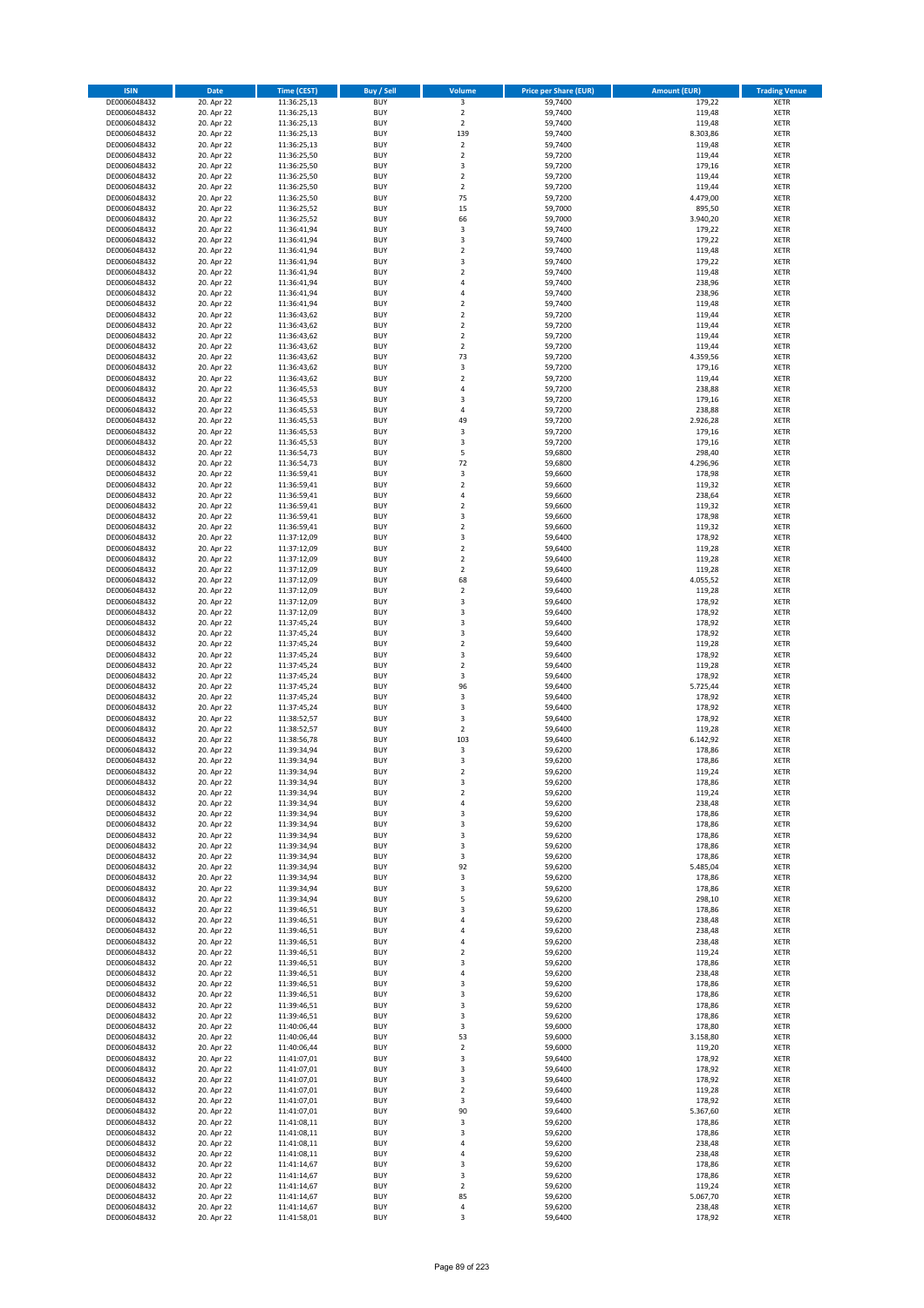| <b>ISIN</b>                  | <b>Date</b>              | Time (CEST)                | <b>Buy / Sell</b>        | Volume                                 | <b>Price per Share (EUR)</b> | <b>Amount (EUR)</b>  | <b>Trading Venue</b>       |
|------------------------------|--------------------------|----------------------------|--------------------------|----------------------------------------|------------------------------|----------------------|----------------------------|
| DE0006048432                 | 20. Apr 22               | 11:41:58,01                | <b>BUY</b>               | $\overline{2}$                         | 59,6400                      | 119,28               | <b>XETR</b>                |
| DE0006048432                 | 20. Apr 22               | 11:41:58,01                | <b>BUY</b>               | 3                                      | 59,6400                      | 178,92               | <b>XETR</b>                |
| DE0006048432                 | 20. Apr 22               | 11:41:58,01                | <b>BUY</b>               | 3                                      | 59,6400                      | 178,92               | <b>XETR</b>                |
| DE0006048432<br>DE0006048432 | 20. Apr 22<br>20. Apr 22 | 11:41:58,01<br>11:41:58,01 | <b>BUY</b><br><b>BUY</b> | 4<br>3                                 | 59,6400<br>59,6400           | 238,56<br>178,92     | <b>XETR</b><br><b>XETR</b> |
| DE0006048432                 | 20. Apr 22               | 11:41:58,01                | <b>BUY</b>               | 65                                     | 59,6400                      | 3.876,60             | <b>XETR</b>                |
| DE0006048432                 | 20. Apr 22               | 11:42:17,66                | <b>BUY</b>               | $\overline{\mathbf{c}}$                | 59,6800                      | 119,36               | <b>XETR</b>                |
| DE0006048432                 | 20. Apr 22               | 11:42:17,66                | <b>BUY</b>               | 3                                      | 59,6800                      | 179,04               | <b>XETR</b>                |
| DE0006048432                 | 20. Apr 22               | 11:42:17,66                | <b>BUY</b>               | $\mathbf 2$                            | 59,6800                      | 119,36               | <b>XETR</b>                |
| DE0006048432                 | 20. Apr 22               | 11:42:17,66                | <b>BUY</b>               | 50                                     | 59,6800                      | 2.984,00             | <b>XETR</b>                |
| DE0006048432                 | 20. Apr 22               | 11:42:17,66                | <b>BUY</b>               | 3                                      | 59,6800                      | 179,04               | <b>XETR</b>                |
| DE0006048432                 | 20. Apr 22<br>20. Apr 22 | 11:42:17,66                | <b>BUY</b><br><b>BUY</b> | 3<br>5                                 | 59,6800                      | 179,04<br>298,40     | <b>XETR</b><br><b>XETR</b> |
| DE0006048432<br>DE0006048432 | 20. Apr 22               | 11:42:17,66<br>11:42:53,91 | <b>BUY</b>               | $\overline{\mathbf{c}}$                | 59,6800<br>59,6600           | 119,32               | <b>XETR</b>                |
| DE0006048432                 | 20. Apr 22               | 11:42:53,91                | <b>BUY</b>               | 3                                      | 59,6600                      | 178,98               | <b>XETR</b>                |
| DE0006048432                 | 20. Apr 22               | 11:42:53,91                | <b>BUY</b>               | 3                                      | 59,6600                      | 178,98               | <b>XETR</b>                |
| DE0006048432                 | 20. Apr 22               | 11:43:20,90                | <b>BUY</b>               | $\mathbf 2$                            | 59,6400                      | 119,28               | <b>XETR</b>                |
| DE0006048432                 | 20. Apr 22               | 11:43:20,90                | <b>BUY</b>               | 4                                      | 59,6400                      | 238,56               | <b>XETR</b>                |
| DE0006048432                 | 20. Apr 22               | 11:43:20,90                | <b>BUY</b>               | 3                                      | 59,6400                      | 178,92               | <b>XETR</b>                |
| DE0006048432                 | 20. Apr 22               | 11:43:20,90                | <b>BUY</b>               | 52                                     | 59,6400                      | 3.101,28             | <b>XETR</b>                |
| DE0006048432<br>DE0006048432 | 20. Apr 22<br>20. Apr 22 | 11:43:26,37<br>11:43:26,37 | <b>BUY</b><br><b>BUY</b> | $\overline{\mathbf{2}}$<br>$\mathbf 2$ | 59,6400<br>59,6400           | 119,28<br>119,28     | <b>XETR</b><br><b>XETR</b> |
| DE0006048432                 | 20. Apr 22               | 11:43:26,37                | <b>BUY</b>               | 53                                     | 59,6400                      | 3.160,92             | <b>XETR</b>                |
| DE0006048432                 | 20. Apr 22               | 11:43:26,37                | <b>BUY</b>               | 3                                      | 59,6400                      | 178,92               | <b>XETR</b>                |
| DE0006048432                 | 20. Apr 22               | 11:43:26,39                | <b>BUY</b>               | $\mathbf 2$                            | 59,6400                      | 119,28               | <b>XETR</b>                |
| DE0006048432                 | 20. Apr 22               | 11:43:37,01                | <b>BUY</b>               | $\mathbf 2$                            | 59,6200                      | 119,24               | <b>XETR</b>                |
| DE0006048432                 | 20. Apr 22               | 11:43:37,01                | <b>BUY</b>               | 95                                     | 59,6200                      | 5.663,90             | <b>XETR</b>                |
| DE0006048432                 | 20. Apr 22               | 11:43:52,02                | <b>BUY</b>               | 4                                      | 59,6000                      | 238,40               | <b>XETR</b>                |
| DE0006048432<br>DE0006048432 | 20. Apr 22<br>20. Apr 22 | 11:43:56,85<br>11:43:56,85 | <b>BUY</b><br><b>BUY</b> | $\mathbf 2$<br>3                       | 59,6000<br>59,6000           | 119,20<br>178,80     | <b>XETR</b><br><b>XETR</b> |
| DE0006048432                 | 20. Apr 22               | 11:43:56,85                | <b>BUY</b>               | $\mathbf 2$                            | 59,6000                      | 119,20               | <b>XETR</b>                |
| DE0006048432                 | 20. Apr 22               | 11:43:56,85                | <b>BUY</b>               | 3                                      | 59,6000                      | 178,80               | <b>XETR</b>                |
| DE0006048432                 | 20. Apr 22               | 11:44:17,55                | <b>BUY</b>               | 3                                      | 59,6000                      | 178,80               | <b>XETR</b>                |
| DE0006048432                 | 20. Apr 22               | 11:44:31,67                | <b>BUY</b>               | $\mathbf 2$                            | 59,5800                      | 119,16               | <b>XETR</b>                |
| DE0006048432                 | 20. Apr 22               | 11:44:31,67                | <b>BUY</b>               | 3                                      | 59,5800                      | 178,74               | <b>XETR</b>                |
| DE0006048432                 | 20. Apr 22               | 11:44:31,67                | <b>BUY</b>               | 3                                      | 59,5800                      | 178,74               | <b>XETR</b>                |
| DE0006048432                 | 20. Apr 22               | 11:44:31,67                | <b>BUY</b><br><b>BUY</b> | 91<br>3                                | 59,5800                      | 5.421,78             | <b>XETR</b><br><b>XETR</b> |
| DE0006048432<br>DE0006048432 | 20. Apr 22<br>20. Apr 22 | 11:44:31,67<br>11:45:02,67 | <b>BUY</b>               | $\mathbf 2$                            | 59,5800<br>59,5800           | 178,74<br>119,16     | <b>XETR</b>                |
| DE0006048432                 | 20. Apr 22               | 11:45:02,67                | <b>BUY</b>               | $\mathbf 2$                            | 59,5800                      | 119,16               | <b>XETR</b>                |
| DE0006048432                 | 20. Apr 22               | 11:45:32,48                | <b>BUY</b>               | $\mathbf 2$                            | 59,6000                      | 119,20               | <b>XETR</b>                |
| DE0006048432                 | 20. Apr 22               | 11:45:32,48                | <b>BUY</b>               | $\mathbf 2$                            | 59,6000                      | 119,20               | <b>XETR</b>                |
| DE0006048432                 | 20. Apr 22               | 11:45:32,48                | <b>BUY</b>               | $\mathbf 2$                            | 59,6000                      | 119,20               | <b>XETR</b>                |
| DE0006048432                 | 20. Apr 22               | 11:45:32,48                | <b>BUY</b>               | $\overline{\mathbf{c}}$                | 59,6000                      | 119,20               | <b>XETR</b>                |
| DE0006048432                 | 20. Apr 22               | 11:45:32,48                | <b>BUY</b>               | 3                                      | 59,6000                      | 178,80               | <b>XETR</b>                |
| DE0006048432<br>DE0006048432 | 20. Apr 22<br>20. Apr 22 | 11:45:32,48                | <b>BUY</b><br><b>BUY</b> | 48<br>3                                | 59,6000<br>59,6000           | 2.860,80<br>178,80   | <b>XETR</b><br><b>XETR</b> |
| DE0006048432                 | 20. Apr 22               | 11:45:32,48<br>11:46:08,37 | <b>BUY</b>               | 4                                      | 59,6400                      | 238,56               | <b>XETR</b>                |
| DE0006048432                 | 20. Apr 22               | 11:46:08,37                | <b>BUY</b>               | 3                                      | 59,6400                      | 178,92               | <b>XETR</b>                |
| DE0006048432                 | 20. Apr 22               | 11:46:08,37                | <b>BUY</b>               | 3                                      | 59,6400                      | 178,92               | <b>XETR</b>                |
| DE0006048432                 | 20. Apr 22               | 11:46:08,37                | <b>BUY</b>               | 3                                      | 59,6400                      | 178,92               | <b>XETR</b>                |
| DE0006048432                 | 20. Apr 22               | 11:46:08,37                | <b>BUY</b>               | 4                                      | 59,6400                      | 238,56               | <b>XETR</b>                |
| DE0006048432                 | 20. Apr 22               | 11:46:08,37                | <b>BUY</b>               | 3                                      | 59,6400                      | 178,92               | <b>XETR</b>                |
| DE0006048432<br>DE0006048432 | 20. Apr 22<br>20. Apr 22 | 11:46:08,37<br>11:46:08,37 | <b>BUY</b><br><b>BUY</b> | 3<br>3                                 | 59,6400<br>59,6400           | 178,92<br>178,92     | <b>XETR</b><br><b>XETR</b> |
| DE0006048432                 | 20. Apr 22               | 11:46:08,37                | <b>BUY</b>               | 4                                      | 59,6400                      | 238,56               | <b>XETR</b>                |
| DE0006048432                 | 20. Apr 22               | 11:46:08,37                | <b>BUY</b>               | 55                                     | 59,6400                      | 3.280,20             | <b>XETR</b>                |
| DE0006048432                 | 20. Apr 22               | 11:46:08,37                | <b>BUY</b>               | 3                                      | 59,6400                      | 178,92               | <b>XETR</b>                |
| DE0006048432                 | 20. Apr 22               | 11:46:08,37                | <b>BUY</b>               | 3                                      | 59,6400                      | 178,92               | <b>XETR</b>                |
| DE0006048432                 | 20. Apr 22               | 11:46:08,37                | <b>BUY</b>               | 3                                      | 59,6400                      | 178,92               | <b>XETR</b>                |
| DE0006048432                 | 20. Apr 22               | 11:46:08,37                | <b>BUY</b>               | 3                                      | 59,6400                      | 178,92               | <b>XETR</b>                |
| DE0006048432<br>DE0006048432 | 20. Apr 22<br>20. Apr 22 | 11:46:18,06<br>11:46:20,47 | <b>BUY</b><br><b>BUY</b> | 70<br>31                               | 59,6400<br>59,6400           | 4.174,80<br>1.848,84 | <b>XETR</b><br><b>XETR</b> |
| DE0006048432                 | 20. Apr 22               | 11:46:20,47                | <b>BUY</b>               | 42                                     | 59,6400                      | 2.504,88             | <b>XETR</b>                |
| DE0006048432                 | 20. Apr 22               | 11:46:40,01                | BUY                      | 48                                     | 59,6400                      | 2.862,72             | <b>XETR</b>                |
| DE0006048432                 | 20. Apr 22               | 11:46:53,98                | <b>BUY</b>               | 2                                      | 59,6600                      | 119,32               | <b>XETR</b>                |
| DE0006048432                 | 20. Apr 22               | 11:46:53,98                | <b>BUY</b>               | 3                                      | 59,6600                      | 178,98               | <b>XETR</b>                |
| DE0006048432                 | 20. Apr 22               | 11:46:53,98                | <b>BUY</b>               | 3                                      | 59,6600                      | 178,98               | XETR                       |
| DE0006048432                 | 20. Apr 22               | 11:46:53,98                | <b>BUY</b>               | 3                                      | 59.6600                      | 178,98               | <b>XETR</b>                |
| DE0006048432<br>DE0006048432 | 20. Apr 22<br>20. Apr 22 | 11:46:53,98<br>11:46:53,98 | <b>BUY</b><br><b>BUY</b> | 3<br>3                                 | 59,6600<br>59,6600           | 178,98<br>178,98     | <b>XETR</b><br><b>XETR</b> |
| DE0006048432                 | 20. Apr 22               | 11:46:53,98                | <b>BUY</b>               | 4                                      | 59,6600                      | 238,64               | <b>XETR</b>                |
| DE0006048432                 | 20. Apr 22               | 11:46:53,98                | <b>BUY</b>               | 3                                      | 59,6600                      | 178,98               | <b>XETR</b>                |
| DE0006048432                 | 20. Apr 22               | 11:46:53,98                | <b>BUY</b>               | 3                                      | 59,6600                      | 178,98               | <b>XETR</b>                |
| DE0006048432                 | 20. Apr 22               | 11:46:53,98                | <b>BUY</b>               | 3                                      | 59,6600                      | 178,98               | <b>XETR</b>                |
| DE0006048432                 | 20. Apr 22               | 11:46:53,98                | <b>BUY</b>               | 4                                      | 59,6600                      | 238,64               | <b>XETR</b>                |
| DE0006048432<br>DE0006048432 | 20. Apr 22<br>20. Apr 22 | 11:46:53,98<br>11:46:53,98 | <b>BUY</b><br><b>BUY</b> | 3<br>3                                 | 59,6600<br>59.6600           | 178,98<br>178,98     | <b>XETR</b><br><b>XETR</b> |
| DE0006048432                 | 20. Apr 22               | 11:46:53,98                | <b>BUY</b>               | 3                                      | 59,6600                      | 178,98               | <b>XETR</b>                |
| DE0006048432                 | 20. Apr 22               | 11:47:07,53                | <b>BUY</b>               | 74                                     | 59,6400                      | 4.413,36             | <b>XETR</b>                |
| DE0006048432                 | 20. Apr 22               | 11:48:20,31                | <b>BUY</b>               | 3                                      | 59,6200                      | 178,86               | <b>XETR</b>                |
| DE0006048432                 | 20. Apr 22               | 11:48:20,31                | <b>BUY</b>               | 3                                      | 59,6200                      | 178,86               | <b>XETR</b>                |
| DE0006048432                 | 20. Apr 22               | 11:48:20,31                | <b>BUY</b>               | 3                                      | 59,6200                      | 178,86               | XETR                       |
| DE0006048432                 | 20. Apr 22               | 11:48:20,31                | <b>BUY</b>               | $\mathbf 2$                            | 59,6200                      | 119,24               | <b>XETR</b>                |
| DE0006048432<br>DE0006048432 | 20. Apr 22<br>20. Apr 22 | 11:48:20,31<br>11:48:20,31 | <b>BUY</b><br><b>BUY</b> | $\overline{\mathbf{2}}$<br>$\mathbf 2$ | 59,6200<br>59,6200           | 119,24<br>119,24     | <b>XETR</b><br><b>XETR</b> |
| DE0006048432                 | 20. Apr 22               | 11:48:20,31                | <b>BUY</b>               | 3                                      | 59,6200                      | 178,86               | <b>XETR</b>                |
| DE0006048432                 | 20. Apr 22               | 11:48:20,31                | <b>BUY</b>               | 3                                      | 59,6200                      | 178,86               | <b>XETR</b>                |
| DE0006048432                 | 20. Apr 22               | 11:48:20,31                | <b>BUY</b>               | 3                                      | 59,6200                      | 178,86               | <b>XETR</b>                |
| DE0006048432                 | 20. Apr 22               | 11:48:20,31                | <b>BUY</b>               | $\mathbf 2$                            | 59,6200                      | 119,24               | <b>XETR</b>                |
| DE0006048432                 | 20. Apr 22               | 11:48:20,31                | <b>BUY</b>               | $\mathbf 2$                            | 59,6200                      | 119,24               | <b>XETR</b>                |
| DE0006048432<br>DE0006048432 | 20. Apr 22<br>20. Apr 22 | 11:48:20,31                | <b>BUY</b><br><b>BUY</b> | 76<br>$\mathbf 2$                      | 59,6200<br>59,6200           | 4.531,12<br>119,24   | <b>XETR</b><br><b>XETR</b> |
| DE0006048432                 | 20. Apr 22               | 11:48:20,31<br>11:48:20,31 | <b>BUY</b>               | 3                                      | 59,6200                      | 178,86               | <b>XETR</b>                |
| DE0006048432                 | 20. Apr 22               | 11:48:20,31                | <b>BUY</b>               | $\mathbf 2$                            | 59,6200                      | 119,24               | <b>XETR</b>                |
| DE0006048432                 | 20. Apr 22               | 11:48:20,31                | <b>BUY</b>               | 22                                     | 59,6200                      | 1.311,64             | <b>XETR</b>                |
| DE0006048432                 | 20. Apr 22               | 11:48:44,12                | <b>BUY</b>               | 3                                      | 59,6000                      | 178,80               | <b>XETR</b>                |
| DE0006048432                 | 20. Apr 22               | 11:48:44,12                | <b>BUY</b>               | $\mathbf 2$                            | 59,6000                      | 119,20               | <b>XETR</b>                |
| DE0006048432                 | 20. Apr 22               | 11:48:44,12                | <b>BUY</b>               | $\mathbf 2$                            | 59,6000                      | 119,20               | <b>XETR</b>                |
| DE0006048432<br>DE0006048432 | 20. Apr 22<br>20. Apr 22 | 11:48:44,12<br>11:48:44,12 | <b>BUY</b><br><b>BUY</b> | $\mathbf 2$<br>3                       | 59,6000<br>59,6000           | 119,20<br>178,80     | <b>XETR</b><br><b>XETR</b> |
| DE0006048432                 | 20. Apr 22               | 11:48:44,12                | <b>BUY</b>               | 3                                      | 59,6000                      | 178,80               | XETR                       |
| DE0006048432                 | 20. Apr 22               | 11:48:44,12                | <b>BUY</b>               | $\overline{\mathbf{2}}$                | 59,6000                      | 119,20               | <b>XETR</b>                |
| DE0006048432                 | 20. Apr 22               | 11:48:44,12                | <b>BUY</b>               | $\mathbf 2$                            | 59,6000                      | 119,20               | <b>XETR</b>                |
| DE0006048432                 | 20. Apr 22               | 11:48:44,12                | <b>BUY</b>               | $\mathbf 2$                            | 59,6000                      | 119,20               | <b>XETR</b>                |
| DE0006048432                 | 20. Apr 22               | 11:48:44,12                | <b>BUY</b>               | $\mathbf 2$                            | 59,6000                      | 119,20               | <b>XETR</b>                |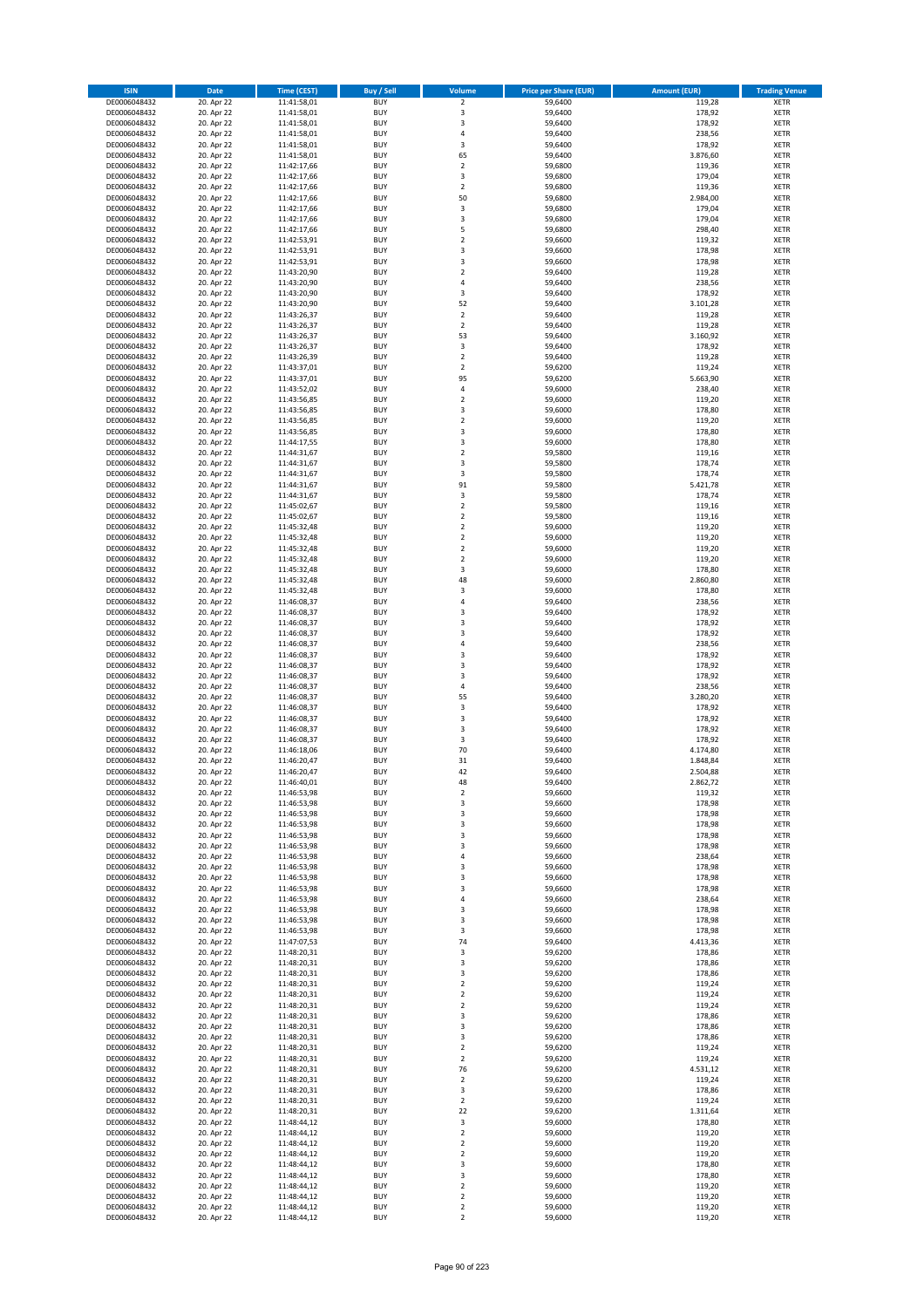| <b>ISIN</b>                  | <b>Date</b>              | Time (CEST)                | <b>Buy / Sell</b>        | Volume                                             | <b>Price per Share (EUR)</b> | <b>Amount (EUR)</b> | <b>Trading Venue</b>       |
|------------------------------|--------------------------|----------------------------|--------------------------|----------------------------------------------------|------------------------------|---------------------|----------------------------|
| DE0006048432                 | 20. Apr 22               | 11:48:44,12                | <b>BUY</b>               | $\overline{\mathbf{3}}$                            | 59,6000                      | 178,80              | <b>XETR</b>                |
| DE0006048432                 | 20. Apr 22               | 11:48:44,12                | <b>BUY</b>               | $\mathbf 2$                                        | 59,6000                      | 119,20              | <b>XETR</b>                |
| DE0006048432                 | 20. Apr 22               | 11:48:44,12                | <b>BUY</b>               | 3                                                  | 59,6000                      | 178,80              | <b>XETR</b>                |
| DE0006048432<br>DE0006048432 | 20. Apr 22<br>20. Apr 22 | 11:48:44,12<br>11:49:30,05 | <b>BUY</b><br><b>BUY</b> | 3<br>3                                             | 59,6000<br>59,6200           | 178,80<br>178,86    | <b>XETR</b><br><b>XETR</b> |
| DE0006048432                 | 20. Apr 22               | 11:49:30,05                | <b>BUY</b>               | 3                                                  | 59,6200                      | 178,86              | <b>XETR</b>                |
| DE0006048432                 | 20. Apr 22               | 11:49:30,05                | <b>BUY</b>               | $\mathbf 2$                                        | 59,6200                      | 119,24              | <b>XETR</b>                |
| DE0006048432                 | 20. Apr 22               | 11:49:30,05                | <b>BUY</b>               | $\mathbf 2$                                        | 59,6200                      | 119,24              | <b>XETR</b>                |
| DE0006048432                 | 20. Apr 22               | 11:49:30,05                | <b>BUY</b>               | $\mathbf 2$                                        | 59,6200                      | 119,24              | <b>XETR</b>                |
| DE0006048432                 | 20. Apr 22               | 11:49:30,05                | <b>BUY</b>               | $\overline{2}$                                     | 59,6200                      | 119,24              | <b>XETR</b>                |
| DE0006048432                 | 20. Apr 22               | 11:49:30,05                | <b>BUY</b>               | 86                                                 | 59,6200                      | 5.127,32            | <b>XETR</b>                |
| DE0006048432                 | 20. Apr 22<br>20. Apr 22 | 11:49:30,05                | <b>BUY</b><br><b>BUY</b> | 3<br>3                                             | 59,6200                      | 178,86<br>178,86    | <b>XETR</b><br><b>XETR</b> |
| DE0006048432<br>DE0006048432 | 20. Apr 22               | 11:49:30,05<br>11:50:02,79 | <b>BUY</b>               | $\overline{\mathbf{c}}$                            | 59,6200<br>59,6200           | 119,24              | <b>XETR</b>                |
| DE0006048432                 | 20. Apr 22               | 11:50:02,79                | <b>BUY</b>               | 3                                                  | 59,6200                      | 178,86              | <b>XETR</b>                |
| DE0006048432                 | 20. Apr 22               | 11:50:02,79                | <b>BUY</b>               | $\overline{\mathbf{c}}$                            | 59,6200                      | 119,24              | <b>XETR</b>                |
| DE0006048432                 | 20. Apr 22               | 11:50:02,79                | <b>BUY</b>               | 3                                                  | 59,6200                      | 178,86              | <b>XETR</b>                |
| DE0006048432                 | 20. Apr 22               | 11:50:21,32                | <b>BUY</b>               | $\mathbf 2$                                        | 59,6000                      | 119,20              | <b>XETR</b>                |
| DE0006048432                 | 20. Apr 22               | 11:50:21,32                | <b>BUY</b>               | $\overline{\mathbf{c}}$                            | 59,6000                      | 119,20              | <b>XETR</b>                |
| DE0006048432                 | 20. Apr 22               | 11:50:21,32                | <b>BUY</b>               | $\mathbf 1$                                        | 59,6000                      | 59,60               | <b>XETR</b>                |
| DE0006048432<br>DE0006048432 | 20. Apr 22<br>20. Apr 22 | 11:50:21,32<br>11:50:21,32 | <b>BUY</b><br><b>BUY</b> | $\overline{\mathbf{c}}$<br>$\mathbf 2$             | 59,6000<br>59,6000           | 119,20<br>119,20    | <b>XETR</b><br><b>XETR</b> |
| DE0006048432                 | 20. Apr 22               | 11:50:21,32                | <b>BUY</b>               | 3                                                  | 59,6000                      | 178,80              | <b>XETR</b>                |
| DE0006048432                 | 20. Apr 22               | 11:50:21,32                | <b>BUY</b>               | $\mathbf 2$                                        | 59,6000                      | 119,20              | <b>XETR</b>                |
| DE0006048432                 | 20. Apr 22               | 11:50:21,32                | <b>BUY</b>               | 76                                                 | 59,6000                      | 4.529,60            | <b>XETR</b>                |
| DE0006048432                 | 20. Apr 22               | 11:50:21,32                | <b>BUY</b>               | 3                                                  | 59,6000                      | 178,80              | <b>XETR</b>                |
| DE0006048432                 | 20. Apr 22               | 11:50:21,32                | <b>BUY</b>               | $\mathbf 2$                                        | 59,6000                      | 119,20              | <b>XETR</b>                |
| DE0006048432                 | 20. Apr 22               | 11:50:21,33                | <b>BUY</b>               | 3                                                  | 59,6000                      | 178,80              | <b>XETR</b>                |
| DE0006048432<br>DE0006048432 | 20. Apr 22<br>20. Apr 22 | 11:51:52,43<br>11:51:52,43 | <b>BUY</b><br><b>BUY</b> | 4<br>3                                             | 59,6600<br>59,6600           | 238,64<br>178,98    | <b>XETR</b><br><b>XETR</b> |
| DE0006048432                 | 20. Apr 22               | 11:51:52,43                | <b>BUY</b>               | 4                                                  | 59,6600                      | 238,64              | <b>XETR</b>                |
| DE0006048432                 | 20. Apr 22               | 11:51:52,43                | <b>BUY</b>               | 134                                                | 59,6600                      | 7.994,44            | <b>XETR</b>                |
| DE0006048432                 | 20. Apr 22               | 11:51:52,43                | <b>BUY</b>               | $\mathbf 2$                                        | 59,6600                      | 119,32              | <b>XETR</b>                |
| DE0006048432                 | 20. Apr 22               | 11:51:52,43                | <b>BUY</b>               | 4                                                  | 59,6600                      | 238,64              | <b>XETR</b>                |
| DE0006048432                 | 20. Apr 22               | 11:51:57,34                | <b>BUY</b>               | 3                                                  | 59,6800                      | 179,04              | <b>XETR</b>                |
| DE0006048432                 | 20. Apr 22               | 11:51:57,34                | <b>BUY</b>               | 4                                                  | 59,6800                      | 238,72              | <b>XETR</b>                |
| DE0006048432                 | 20. Apr 22               | 11:51:57,34                | <b>BUY</b><br><b>BUY</b> | $\overline{\mathbf{c}}$<br>4                       | 59,6800                      | 119,36<br>238,72    | <b>XETR</b><br><b>XETR</b> |
| DE0006048432<br>DE0006048432 | 20. Apr 22<br>20. Apr 22 | 11:51:57,34<br>11:51:57,34 | <b>BUY</b>               | 4                                                  | 59,6800<br>59,6800           | 238,72              | <b>XETR</b>                |
| DE0006048432                 | 20. Apr 22               | 11:51:57,34                | <b>BUY</b>               | 3                                                  | 59,6800                      | 179,04              | <b>XETR</b>                |
| DE0006048432                 | 20. Apr 22               | 11:51:57,34                | <b>BUY</b>               | 3                                                  | 59,6800                      | 179,04              | <b>XETR</b>                |
| DE0006048432                 | 20. Apr 22               | 11:51:57,34                | <b>BUY</b>               | 4                                                  | 59,6800                      | 238,72              | <b>XETR</b>                |
| DE0006048432                 | 20. Apr 22               | 11:51:57,34                | <b>BUY</b>               | $\mathbf 2$                                        | 59,6800                      | 119,36              | <b>XETR</b>                |
| DE0006048432                 | 20. Apr 22               | 11:51:57,34                | <b>BUY</b>               | 4                                                  | 59,6800                      | 238,72              | <b>XETR</b>                |
| DE0006048432                 | 20. Apr 22               | 11:51:59,99                | <b>BUY</b>               | 4                                                  | 59,6800                      | 238,72              | <b>XETR</b>                |
| DE0006048432<br>DE0006048432 | 20. Apr 22<br>20. Apr 22 | 11:52:04,34                | <b>BUY</b><br><b>BUY</b> | 128<br>$\mathbf 2$                                 | 59,6600<br>59,6600           | 7.636,48<br>119,32  | <b>XETR</b><br><b>XETR</b> |
| DE0006048432                 | 20. Apr 22               | 11:52:24,29<br>11:52:24,29 | <b>BUY</b>               | 3                                                  | 59,6600                      | 178,98              | <b>XETR</b>                |
| DE0006048432                 | 20. Apr 22               | 11:52:24,29                | <b>BUY</b>               | 56                                                 | 59,6600                      | 3.340,96            | <b>XETR</b>                |
| DE0006048432                 | 20. Apr 22               | 11:52:24,29                | <b>BUY</b>               | $\mathbf 2$                                        | 59,6600                      | 119,32              | <b>XETR</b>                |
| DE0006048432                 | 20. Apr 22               | 11:52:25,48                | <b>BUY</b>               | 32                                                 | 59,6600                      | 1.909,12            | <b>XETR</b>                |
| DE0006048432                 | 20. Apr 22               | 11:52:56,03                | <b>BUY</b>               | $\mathbf 2$                                        | 59,6800                      | 119,36              | <b>XETR</b>                |
| DE0006048432                 | 20. Apr 22               | 11:52:56,03                | <b>BUY</b>               | $\overline{2}$                                     | 59,6800                      | 119,36              | <b>XETR</b>                |
| DE0006048432<br>DE0006048432 | 20. Apr 22<br>20. Apr 22 | 11:52:56,03<br>11:52:56,03 | <b>BUY</b><br><b>BUY</b> | 3<br>3                                             | 59,6800<br>59,6800           | 179,04<br>179,04    | <b>XETR</b><br><b>XETR</b> |
| DE0006048432                 | 20. Apr 22               | 11:52:56,03                | <b>BUY</b>               | 3                                                  | 59,6800                      | 179,04              | <b>XETR</b>                |
| DE0006048432                 | 20. Apr 22               | 11:52:56,03                | <b>BUY</b>               | 78                                                 | 59,6800                      | 4.655,04            | <b>XETR</b>                |
| DE0006048432                 | 20. Apr 22               | 11:52:56,03                | <b>BUY</b>               | $\mathbf 2$                                        | 59,6800                      | 119,36              | <b>XETR</b>                |
| DE0006048432                 | 20. Apr 22               | 11:52:56,03                | <b>BUY</b>               | $\mathbf 2$                                        | 59,6800                      | 119,36              | <b>XETR</b>                |
| DE0006048432                 | 20. Apr 22               | 11:52:56,03                | <b>BUY</b>               | 17                                                 | 59,6800                      | 1.014,56            | <b>XETR</b>                |
| DE0006048432                 | 20. Apr 22               | 11:54:12,05                | <b>BUY</b>               | $\mathbf 2$                                        | 59,7400                      | 119,48              | <b>XETR</b>                |
| DE0006048432<br>DE0006048432 | 20. Apr 22<br>20. Apr 22 | 11:55:35,27<br>11:55:35,27 | <b>BUY</b><br><b>BUY</b> | $\overline{\mathbf{c}}$<br>$\overline{\mathbf{c}}$ | 59,7400<br>59,7400           | 119,48<br>119,48    | <b>XETR</b><br><b>XETR</b> |
| DE0006048432                 | 20. Apr 22               | 11:55:48,01                | <b>BUY</b>               | $\overline{2}$                                     | 59,7800                      | 119,56              | <b>XETR</b>                |
| DE0006048432                 | 20. Apr 22               | 11:55:48,01                | BUY                      | 2                                                  | 59,7800                      | 119,56              | <b>XETR</b>                |
| DE0006048432                 | 20. Apr 22               | 11:55:48,01                | <b>BUY</b>               | $\mathbf 2$                                        | 59,7800                      | 119,56              | <b>XETR</b>                |
| DE0006048432                 | 20. Apr 22               | 11:55:48,01                | <b>BUY</b>               | $\mathbf 2$                                        | 59,7800                      | 119,56              | <b>XETR</b>                |
| DE0006048432                 | 20. Apr 22               | 11:55:48,01                | <b>BUY</b>               | 3                                                  | 59,7800                      | 179,34              | XETR                       |
| DE0006048432                 | 20. Apr 22               | 11:55:48,01                | <b>BUY</b>               | $\mathbf 2$                                        | 59,7800                      | 119,56              | <b>XETR</b>                |
| DE0006048432<br>DE0006048432 | 20. Apr 22<br>20. Apr 22 | 11:55:48,01<br>11:55:48,01 | <b>BUY</b><br><b>BUY</b> | 65<br>$\mathbf 1$                                  | 59,7800<br>59,7800           | 3.885,70<br>59,78   | <b>XETR</b><br><b>XETR</b> |
| DE0006048432                 | 20. Apr 22               | 11:55:48,01                | <b>BUY</b>               | $\mathbf 2$                                        | 59,7800                      | 119,56              | <b>XETR</b>                |
| DE0006048432                 | 20. Apr 22               | 11:55:48,01                | <b>BUY</b>               | 96                                                 | 59,7800                      | 5.738,88            | <b>XETR</b>                |
| DE0006048432                 | 20. Apr 22               | 11:55:48,01                | <b>BUY</b>               | $\mathbf 1$                                        | 59,7800                      | 59,78               | <b>XETR</b>                |
| DE0006048432                 | 20. Apr 22               | 11:55:48,03                | <b>BUY</b>               | 4                                                  | 59,7800                      | 239,12              | <b>XETR</b>                |
| DE0006048432                 | 20. Apr 22               | 11:55:52,01                | <b>BUY</b>               | $\overline{\mathbf{c}}$                            | 59.7600                      | 119,52              | <b>XETR</b>                |
| DE0006048432<br>DE0006048432 | 20. Apr 22<br>20. Apr 22 | 11:55:52,01<br>11:55:52,01 | <b>BUY</b><br><b>BUY</b> | $\mathbf 2$<br>$\overline{2}$                      | 59,7600<br>59,7600           | 119,52<br>119,52    | <b>XETR</b><br><b>XETR</b> |
| DE0006048432                 | 20. Apr 22               | 11:55:52,01                | <b>BUY</b>               | $\mathbf 2$                                        | 59,7600                      | 119,52              | <b>XETR</b>                |
| DE0006048432                 | 20. Apr 22               | 11:55:52,01                | <b>BUY</b>               | $\mathbf 2$                                        | 59,7600                      | 119,52              | <b>XETR</b>                |
| DE0006048432                 | 20. Apr 22               | 11:55:52,01                | <b>BUY</b>               | $\overline{2}$                                     | 59,7600                      | 119,52              | <b>XETR</b>                |
| DE0006048432                 | 20. Apr 22               | 11:55:52,01                | <b>BUY</b>               | $\overline{2}$                                     | 59,7600                      | 119,52              | <b>XETR</b>                |
| DE0006048432                 | 20. Apr 22               | 11:55:52,01                | <b>BUY</b>               | $\mathbf 2$                                        | 59,7600                      | 119,52              | XETR                       |
| DE0006048432                 | 20. Apr 22               | 11:55:52,01                | <b>BUY</b>               | $\mathbf 2$                                        | 59,7600                      | 119,52              | <b>XETR</b>                |
| DE0006048432<br>DE0006048432 | 20. Apr 22<br>20. Apr 22 | 11:55:52,01<br>11:55:52,01 | <b>BUY</b><br><b>BUY</b> | 132<br>$\mathbf 2$                                 | 59,7600<br>59,7600           | 7.888,32<br>119,52  | <b>XETR</b><br><b>XETR</b> |
| DE0006048432                 | 20. Apr 22               | 11:55:52,03                | <b>BUY</b>               | $\overline{2}$                                     | 59,7600                      | 119,52              | <b>XETR</b>                |
| DE0006048432                 | 20. Apr 22               | 11:56:01,27                | <b>BUY</b>               | $\mathbf 2$                                        | 59,7400                      | 119,48              | <b>XETR</b>                |
| DE0006048432                 | 20. Apr 22               | 11:58:54,86                | <b>BUY</b>               | $\mathbf 2$                                        | 59,7600                      | 119,52              | <b>XETR</b>                |
| DE0006048432                 | 20. Apr 22               | 11:58:54,86                | <b>BUY</b>               | 4                                                  | 59,7600                      | 239,04              | <b>XETR</b>                |
| DE0006048432                 | 20. Apr 22               | 11:58:54,86                | <b>BUY</b>               | $\mathbf 2$                                        | 59,7800                      | 119,56              | <b>XETR</b>                |
| DE0006048432                 | 20. Apr 22               | 11:58:54,86                | <b>BUY</b><br><b>BUY</b> | $\overline{2}$                                     | 59,7600                      | 119,52              | <b>XETR</b>                |
| DE0006048432<br>DE0006048432 | 20. Apr 22<br>20. Apr 22 | 11:58:54,86<br>11:58:54,86 | <b>BUY</b>               | 4<br>30                                            | 59,7800<br>59,7600           | 239,12<br>1.792,80  | <b>XETR</b><br><b>XETR</b> |
| DE0006048432                 | 20. Apr 22               | 11:58:54,86                | <b>BUY</b>               | 4                                                  | 59,7800                      | 239,12              | <b>XETR</b>                |
| DE0006048432                 | 20. Apr 22               | 11:58:54,86                | <b>BUY</b>               | $\mathbf 2$                                        | 59,7600                      | 119,52              | <b>XETR</b>                |
| DE0006048432                 | 20. Apr 22               | 11:59:42,02                | <b>BUY</b>               | 4                                                  | 59,7800                      | 239,12              | <b>XETR</b>                |
| DE0006048432                 | 20. Apr 22               | 11:59:42,02                | <b>BUY</b>               | 3                                                  | 59,7800                      | 179,34              | <b>XETR</b>                |
| DE0006048432                 | 20. Apr 22               | 11:59:42,02                | <b>BUY</b>               | $\mathbf 2$                                        | 59,7800                      | 119,56              | <b>XETR</b>                |
| DE0006048432<br>DE0006048432 | 20. Apr 22<br>20. Apr 22 | 11:59:42,02<br>11:59:42,02 | <b>BUY</b><br><b>BUY</b> | 3<br>4                                             | 59,7800<br>59,7800           | 179,34<br>239,12    | <b>XETR</b><br><b>XETR</b> |
| DE0006048432                 | 20. Apr 22               | 11:59:42,02                | <b>BUY</b>               | 3                                                  | 59,7800                      | 179,34              | XETR                       |
| DE0006048432                 | 20. Apr 22               | 12:01:45,55                | <b>BUY</b>               | 4                                                  | 59,8800                      | 239,52              | <b>XETR</b>                |
| DE0006048432                 | 20. Apr 22               | 12:01:45,55                | <b>BUY</b>               | 4                                                  | 59,8800                      | 239,52              | <b>XETR</b>                |
| DE0006048432                 | 20. Apr 22               | 12:01:45,55                | <b>BUY</b>               | 6                                                  | 59,8800                      | 359,28              | <b>XETR</b>                |
| DE0006048432                 | 20. Apr 22               | 12:01:45,55                | <b>BUY</b>               | 5                                                  | 59,8800                      | 299,40              | XETR                       |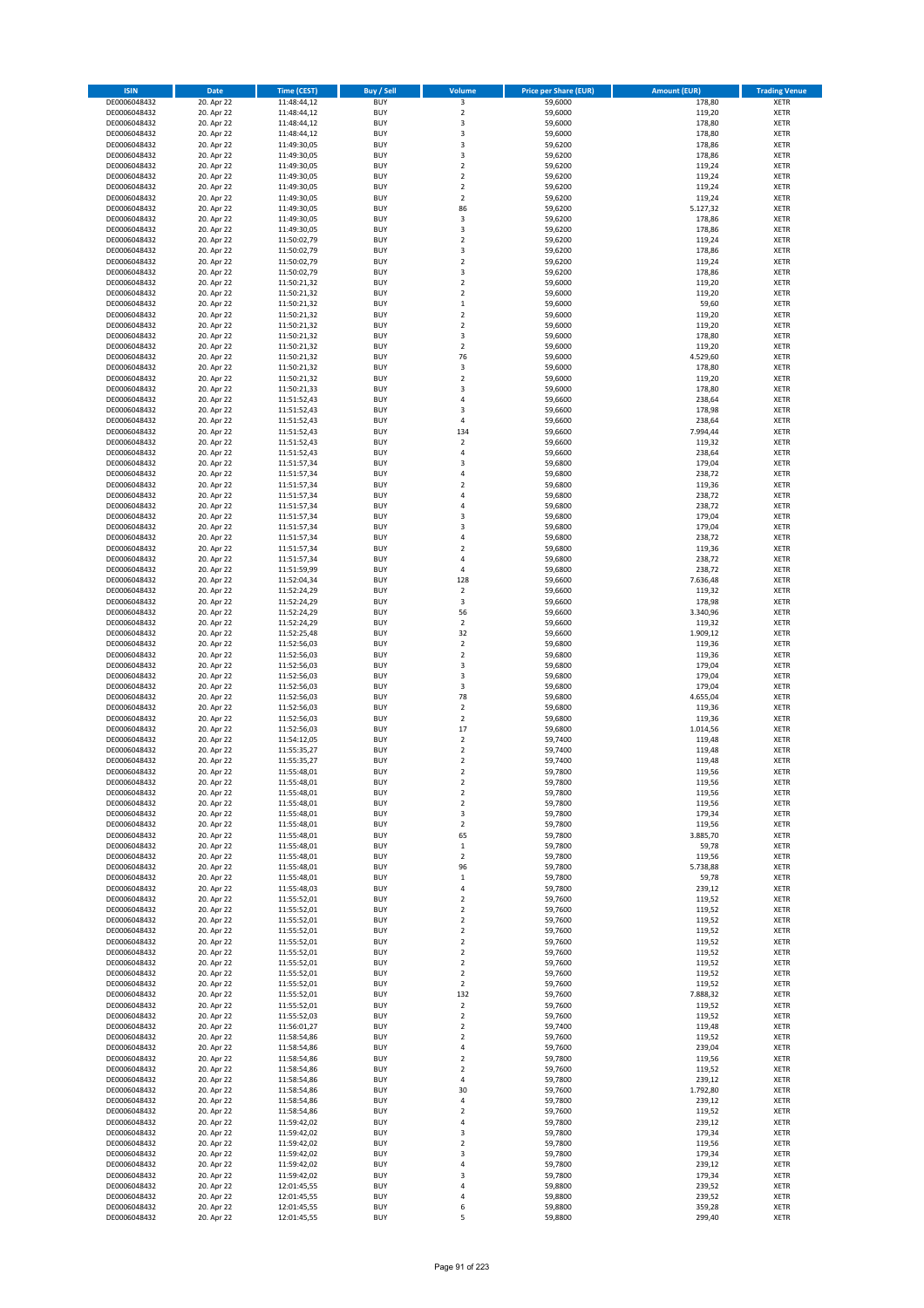| <b>ISIN</b>                  | Date                     | Time (CEST)                | <b>Buy / Sell</b>        | <b>Volume</b>                             | <b>Price per Share (EUR)</b> | <b>Amount (EUR)</b> | <b>Trading Venue</b>       |
|------------------------------|--------------------------|----------------------------|--------------------------|-------------------------------------------|------------------------------|---------------------|----------------------------|
| DE0006048432                 | 20. Apr 22               | 12:01:45,55                | <b>BUY</b>               | 3                                         | 59,8800                      | 179,64              | <b>XETR</b>                |
| DE0006048432                 | 20. Apr 22               | 12:01:45,55                | <b>BUY</b>               | $\sqrt{4}$                                | 59,8800                      | 239,52              | XETR                       |
| DE0006048432                 | 20. Apr 22               | 12:01:45,55                | <b>BUY</b>               | 3                                         | 59,8800                      | 179,64              | <b>XETR</b>                |
| DE0006048432                 | 20. Apr 22               | 12:01:45,55                | <b>BUY</b>               | 348                                       | 59,8800                      | 20.838,24           | XETR                       |
| DE0006048432<br>DE0006048432 | 20. Apr 22<br>20. Apr 22 | 12:01:45,55<br>12:01:45,55 | <b>BUY</b><br><b>BUY</b> | 4<br>3                                    | 59,8800<br>59,8800           | 239,52<br>179,64    | <b>XETR</b><br><b>XETR</b> |
| DE0006048432                 | 20. Apr 22               | 12:01:45,55                | <b>BUY</b>               | $\overline{7}$                            | 59,8800                      | 419,16              | <b>XETR</b>                |
| DE0006048432                 | 20. Apr 22               | 12:01:45,55                | <b>BUY</b>               | 5                                         | 59,8800                      | 299,40              | <b>XETR</b>                |
| DE0006048432                 | 20. Apr 22               | 12:01:45,55                | <b>BUY</b>               | 5                                         | 59,8800                      | 299,40              | <b>XETR</b>                |
| DE0006048432                 | 20. Apr 22               | 12:02:10,11                | <b>BUY</b>               | 3                                         | 59,8600                      | 179,58              | <b>XETR</b>                |
| DE0006048432                 | 20. Apr 22               | 12:02:10,11                | <b>BUY</b>               | $\mathbf 2$                               | 59,8600                      | 119,72              | <b>XETR</b>                |
| DE0006048432                 | 20. Apr 22               | 12:02:10,11                | <b>BUY</b>               | 3<br>$\overline{4}$                       | 59,8600                      | 179,58              | <b>XETR</b>                |
| DE0006048432<br>DE0006048432 | 20. Apr 22<br>20. Apr 22 | 12:02:10,11<br>12:02:10,11 | <b>BUY</b><br><b>BUY</b> | 4                                         | 59,8600<br>59,8600           | 239,44<br>239,44    | <b>XETR</b><br><b>XETR</b> |
| DE0006048432                 | 20. Apr 22               | 12:02:10,11                | <b>BUY</b>               | 168                                       | 59,8600                      | 10.056,48           | <b>XETR</b>                |
| DE0006048432                 | 20. Apr 22               | 12:02:10,11                | <b>BUY</b>               | $\mathbf 2$                               | 59,8600                      | 119,72              | <b>XETR</b>                |
| DE0006048432                 | 20. Apr 22               | 12:02:10,11                | <b>BUY</b>               | 3                                         | 59,8600                      | 179,58              | <b>XETR</b>                |
| DE0006048432                 | 20. Apr 22               | 12:02:10,11                | <b>BUY</b>               | $\overline{2}$                            | 59,8600                      | 119,72              | <b>XETR</b>                |
| DE0006048432                 | 20. Apr 22               | 12:02:10,11                | <b>BUY</b>               | $\,1\,$                                   | 59,8600                      | 59,86               | <b>XETR</b>                |
| DE0006048432<br>DE0006048432 | 20. Apr 22<br>20. Apr 22 | 12:02:11,67                | <b>BUY</b><br><b>BUY</b> | $\mathbf 2$<br>$\overline{2}$             | 59,8600<br>59,8600           | 119,72<br>119,72    | <b>XETR</b><br><b>XETR</b> |
| DE0006048432                 | 20. Apr 22               | 12:02:11,67<br>12:02:11,67 | <b>BUY</b>               | 199                                       | 59,8600                      | 11.912,14           | <b>XETR</b>                |
| DE0006048432                 | 20. Apr 22               | 12:02:11,67                | <b>BUY</b>               | $\mathsf 3$                               | 59,8600                      | 179,58              | <b>XETR</b>                |
| DE0006048432                 | 20. Apr 22               | 12:02:34,94                | <b>BUY</b>               | 6                                         | 59,8400                      | 359,04              | <b>XETR</b>                |
| DE0006048432                 | 20. Apr 22               | 12:02:34,94                | <b>BUY</b>               | $\pmb{4}$                                 | 59,8400                      | 239,36              | <b>XETR</b>                |
| DE0006048432                 | 20. Apr 22               | 12:02:34,94                | <b>BUY</b>               | 5                                         | 59,8400                      | 299,20              | <b>XETR</b>                |
| DE0006048432                 | 20. Apr 22               | 12:02:34,94                | <b>BUY</b>               | 5                                         | 59,8400                      | 299,20              | <b>XETR</b>                |
| DE0006048432<br>DE0006048432 | 20. Apr 22<br>20. Apr 22 | 12:02:34,94<br>12:04:04,61 | <b>BUY</b><br><b>BUY</b> | $\overline{7}$<br>$\mathbf 2$             | 59,8400<br>59,8600           | 418,88<br>119,72    | <b>XETR</b><br><b>XETR</b> |
| DE0006048432                 | 20. Apr 22               | 12:04:04,61                | <b>BUY</b>               | 4                                         | 59,8600                      | 239,44              | <b>XETR</b>                |
| DE0006048432                 | 20. Apr 22               | 12:04:04,61                | <b>BUY</b>               | 3                                         | 59,8600                      | 179,58              | <b>XETR</b>                |
| DE0006048432                 | 20. Apr 22               | 12:04:04,61                | <b>BUY</b>               | $\mathbf 2$                               | 59,8600                      | 119,72              | <b>XETR</b>                |
| DE0006048432                 | 20. Apr 22               | 12:04:04,61                | <b>BUY</b>               | 3                                         | 59,8600                      | 179,58              | <b>XETR</b>                |
| DE0006048432                 | 20. Apr 22               | 12:04:04,61                | <b>BUY</b>               | 53                                        | 59,8600                      | 3.172,58            | <b>XETR</b>                |
| DE0006048432                 | 20. Apr 22               | 12:04:04.61                | <b>BUY</b>               | 3                                         | 59,8600                      | 179,58              | <b>XETR</b>                |
| DE0006048432<br>DE0006048432 | 20. Apr 22<br>20. Apr 22 | 12:04:04,61<br>12:04:26,01 | <b>BUY</b><br><b>BUY</b> | $\mathsf 3$<br>3                          | 59,8600<br>59,9400           | 179,58<br>179,82    | <b>XETR</b><br><b>XETR</b> |
| DE0006048432                 | 20. Apr 22               | 12:04:26,01                | <b>BUY</b>               | 3                                         | 59,9400                      | 179,82              | <b>XETR</b>                |
| DE0006048432                 | 20. Apr 22               | 12:04:26,01                | <b>BUY</b>               | $\pmb{4}$                                 | 59,9400                      | 239,76              | <b>XETR</b>                |
| DE0006048432                 | 20. Apr 22               | 12:04:26,01                | <b>BUY</b>               | $\mathbf 2$                               | 59,9400                      | 119,88              | <b>XETR</b>                |
| DE0006048432                 | 20. Apr 22               | 12:04:26,01                | <b>BUY</b>               | $\mathbf 2$                               | 59,9400                      | 119,88              | <b>XETR</b>                |
| DE0006048432                 | 20. Apr 22               | 12:04:26,01                | <b>BUY</b>               | 3                                         | 59,9400                      | 179,82              | <b>XETR</b>                |
| DE0006048432                 | 20. Apr 22               | 12:04:26,01                | <b>BUY</b>               | $\mathbf 2$                               | 59,9400                      | 119,88              | <b>XETR</b>                |
| DE0006048432                 | 20. Apr 22               | 12:04:26,01                | <b>BUY</b>               | 166                                       | 59,9400                      | 9.950,04            | <b>XETR</b>                |
| DE0006048432<br>DE0006048432 | 20. Apr 22               | 12:04:26,01                | <b>BUY</b><br><b>BUY</b> | $\mathsf 3$<br>4                          | 59,9400<br>59,9400           | 179,82<br>239,76    | <b>XETR</b><br><b>XETR</b> |
| DE0006048432                 | 20. Apr 22<br>20. Apr 22 | 12:04:26,01<br>12:04:26,01 | <b>BUY</b>               | $\mathsf 3$                               | 59,9400                      | 179,82              | <b>XETR</b>                |
| DE0006048432                 | 20. Apr 22               | 12:04:26,01                | <b>BUY</b>               | $\mathbf 2$                               | 59,9400                      | 119,88              | <b>XETR</b>                |
| DE0006048432                 | 20. Apr 22               | 12:04:26,01                | <b>BUY</b>               | 3                                         | 59,9400                      | 179,82              | <b>XETR</b>                |
| DE0006048432                 | 20. Apr 22               | 12:04:26,03                | <b>BUY</b>               | 96                                        | 59,9400                      | 5.754,24            | <b>XETR</b>                |
| DE0006048432                 | 20. Apr 22               | 12:04:26,04                | <b>BUY</b>               | $\mathbf 2$                               | 59,9400                      | 119,88              | <b>XETR</b>                |
| DE0006048432                 | 20. Apr 22               | 12:04:26,04                | <b>BUY</b>               | $\mathbf 2$                               | 59,9400                      | 119,88              | <b>XETR</b>                |
| DE0006048432                 | 20. Apr 22               | 12:04:26,04                | <b>BUY</b>               | 4                                         | 59,9400                      | 239,76              | <b>XETR</b>                |
| DE0006048432<br>DE0006048432 | 20. Apr 22<br>20. Apr 22 | 12:04:26,04<br>12:04:29,77 | <b>BUY</b><br><b>BUY</b> | $\mathbf 2$<br>$\,1\,$                    | 59,9400<br>59,9200           | 119,88<br>59,92     | <b>XETR</b><br><b>XETR</b> |
| DE0006048432                 | 20. Apr 22               | 12:04:29,77                | <b>BUY</b>               | $\mathbf 2$                               | 59,9200                      | 119,84              | <b>XETR</b>                |
| DE0006048432                 | 20. Apr 22               | 12:04:29,77                | <b>BUY</b>               | $\mathbf 2$                               | 59,9200                      | 119,84              | <b>XETR</b>                |
| DE0006048432                 | 20. Apr 22               | 12:04:29,77                | <b>BUY</b>               | $\mathbf 2$                               | 59,9200                      | 119,84              | <b>XETR</b>                |
| DE0006048432                 | 20. Apr 22               | 12:04:29,77                | <b>BUY</b>               | $\,1\,$                                   | 59,9200                      | 59,92               | <b>XETR</b>                |
| DE0006048432                 | 20. Apr 22               | 12:04:37,01                | <b>BUY</b>               | 3                                         | 59,9000                      | 179,70              | <b>XETR</b>                |
| DE0006048432                 | 20. Apr 22               | 12:04:37,01                | <b>BUY</b>               | $\mathsf 3$                               | 59,9000                      | 179,70              | <b>XETR</b>                |
| DE0006048432<br>DE0006048432 | 20. Apr 22<br>20. Apr 22 | 12:04:37,01                | <b>BUY</b><br><b>BUY</b> | $\overline{\mathbf{c}}$<br>$\overline{2}$ | 59,9000<br>59,9000           | 119,80<br>119,80    | <b>XETR</b><br><b>XETR</b> |
| DE0006048432                 | 20. Apr 22               | 12:04:37,01<br>12:04:37,01 | <b>BUY</b>               | 3                                         | 59,9000                      | 179,70              | <b>XETR</b>                |
| DE0006048432                 | 20. Apr 22               | 12:04:37,01                | BUY                      | 183                                       | 59,9000                      | 10.961,70           | XETR                       |
| DE0006048432                 | 20. Apr 22               | 12:04:37,01                | <b>BUY</b>               | 3                                         | 59,9000                      | 179,70              | <b>XETR</b>                |
| DE0006048432                 | 20. Apr 22               | 12:04:37,01                | <b>BUY</b>               | 3                                         | 59,9000                      | 179,70              | <b>XETR</b>                |
| DE0006048432                 | 20. Apr 22               | 12:04:57,01                | <b>BUY</b>               | 3                                         | 59,9000                      | 179,70              | <b>XETR</b>                |
| DE0006048432                 | 20. Apr 22               | 12:04:57,01                | <b>BUY</b>               | $\mathbf 2$                               | 59,9000                      | 119,80              | <b>XETR</b>                |
| DE0006048432<br>DE0006048432 | 20. Apr 22<br>20. Apr 22 | 12:04:57,01<br>12:04:57,01 | <b>BUY</b><br><b>BUY</b> | $\sqrt{4}$<br>3                           | 59,9000<br>59,9000           | 239,60<br>179,70    | <b>XETR</b><br><b>XETR</b> |
| DE0006048432                 | 20. Apr 22               | 12:04:57,01                | <b>BUY</b>               | 3                                         | 59,9000                      | 179,70              | <b>XETR</b>                |
| DE0006048432                 | 20. Apr 22               | 12:05:11,67                | <b>BUY</b>               | 3                                         | 59,9000                      | 179,70              | XETR                       |
| DE0006048432                 | 20. Apr 22               | 12:05:11,67                | <b>BUY</b>               | 3                                         | 59,9000                      | 179,70              | <b>XETR</b>                |
| DE0006048432                 | 20. Apr 22               | 12:05:11,67                | <b>BUY</b>               | 55                                        | 59,9000                      | 3.294,50            | XETR                       |
| DE0006048432                 | 20. Apr 22               | 12:07:02,14                | <b>BUY</b>               | 4                                         | 59,8800                      | 239,52              | <b>XETR</b>                |
| DE0006048432<br>DE0006048432 | 20. Apr 22<br>20. Apr 22 | 12:07:02,14<br>12:07:02,14 | <b>BUY</b><br><b>BUY</b> | $\mathsf 3$<br>3                          | 59,8800<br>59,8800           | 179,64<br>179,64    | XETR<br><b>XETR</b>        |
| DE0006048432                 | 20. Apr 22               | 12:07:02,14                | <b>BUY</b>               | 3                                         | 59,8800                      | 179,64              | XETR                       |
| DE0006048432                 | 20. Apr 22               | 12:07:02,14                | <b>BUY</b>               | $\mathbf 2$                               | 59,8800                      | 119,76              | <b>XETR</b>                |
| DE0006048432                 | 20. Apr 22               | 12:07:02,14                | <b>BUY</b>               | 3                                         | 59,8800                      | 179,64              | <b>XETR</b>                |
| DE0006048432                 | 20. Apr 22               | 12:07:02,14                | <b>BUY</b>               | $\overline{2}$                            | 59,8800                      | 119,76              | <b>XETR</b>                |
| DE0006048432                 | 20. Apr 22               | 12:07:02,14                | <b>BUY</b>               | 4                                         | 59,8800                      | 239,52              | XETR                       |
| DE0006048432                 | 20. Apr 22               | 12:07:02,14                | <b>BUY</b>               | $\mathsf 3$                               | 59,8800                      | 179,64              | <b>XETR</b>                |
| DE0006048432<br>DE0006048432 | 20. Apr 22<br>20. Apr 22 | 12:07:02,14                | <b>BUY</b><br><b>BUY</b> | 93<br>$\mathbf 2$                         | 59,8800<br>59,8800           | 5.568,84<br>119,76  | <b>XETR</b><br><b>XETR</b> |
| DE0006048432                 | 20. Apr 22               | 12:07:02,14<br>12:07:02,14 | <b>BUY</b>               | 12                                        | 59,8600                      | 718,32              | XETR                       |
| DE0006048432                 | 20. Apr 22               | 12:07:02,14                | <b>BUY</b>               | 3                                         | 59,8800                      | 179,64              | XETR                       |
| DE0006048432                 | 20. Apr 22               | 12:07:02,14                | <b>BUY</b>               | $\overline{2}$                            | 59,8800                      | 119,76              | XETR                       |
| DE0006048432                 | 20. Apr 22               | 12:07:02,14                | <b>BUY</b>               | 83                                        | 59,8600                      | 4.968,38            | <b>XETR</b>                |
| DE0006048432                 | 20. Apr 22               | 12:07:02,16                | <b>BUY</b>               | $\mathbf 2$                               | 59,8800                      | 119,76              | <b>XETR</b>                |
| DE0006048432                 | 20. Apr 22               | 12:07:04,69                | <b>BUY</b>               | 3                                         | 59,8600                      | 179,58              | <b>XETR</b>                |
| DE0006048432                 | 20. Apr 22               | 12:07:04,69                | <b>BUY</b>               | 3                                         | 59,8600                      | 179,58              | <b>XETR</b>                |
| DE0006048432                 | 20. Apr 22               | 12:07:04,69                | <b>BUY</b><br><b>BUY</b> | $\overline{2}$<br>3                       | 59,8600<br>59,8600           | 119,72              | <b>XETR</b><br>XETR        |
| DE0006048432<br>DE0006048432 | 20. Apr 22<br>20. Apr 22 | 12:07:04,69<br>12:07:04,69 | <b>BUY</b>               | 4                                         | 59,8600                      | 179,58<br>239,44    | XETR                       |
| DE0006048432                 | 20. Apr 22               | 12:07:04,69                | <b>BUY</b>               | $\overline{2}$                            | 59,8600                      | 119,72              | XETR                       |
| DE0006048432                 | 20. Apr 22               | 12:07:04,69                | <b>BUY</b>               | $\mathbf 2$                               | 59,8600                      | 119,72              | <b>XETR</b>                |
| DE0006048432                 | 20. Apr 22               | 12:07:04,69                | <b>BUY</b>               | $\mathbf 2$                               | 59,8600                      | 119,72              | <b>XETR</b>                |
| DE0006048432                 | 20. Apr 22               | 12:07:04,69                | <b>BUY</b>               | $\overline{2}$                            | 59,8600                      | 119,72              | XETR                       |
| DE0006048432                 | 20. Apr 22               | 12:07:04,69                | <b>BUY</b>               | $\overline{2}$                            | 59,8600                      | 119,72              | <b>XETR</b>                |
| DE0006048432                 | 20. Apr 22               | 12:07:04,69                | <b>BUY</b><br><b>BUY</b> | $\mathbf 2$<br>$\sqrt{4}$                 | 59,8600                      | 119,72              | XETR<br><b>XETR</b>        |
| DE0006048432<br>DE0006048432 | 20. Apr 22<br>20. Apr 22 | 12:07:43,92<br>12:07:43,92 | <b>BUY</b>               | 99                                        | 59,8800<br>59,8800           | 239,52<br>5.928,12  | XETR                       |
| DE0006048432                 | 20. Apr 22               | 12:09:25,03                | <b>BUY</b>               | $\sqrt{4}$                                | 59,9000                      | 239,60              | <b>XETR</b>                |
| DE0006048432                 | 20. Apr 22               | 12:09:25,03                | <b>BUY</b>               | $\sqrt{4}$                                | 59,9000                      | 239,60              | XETR                       |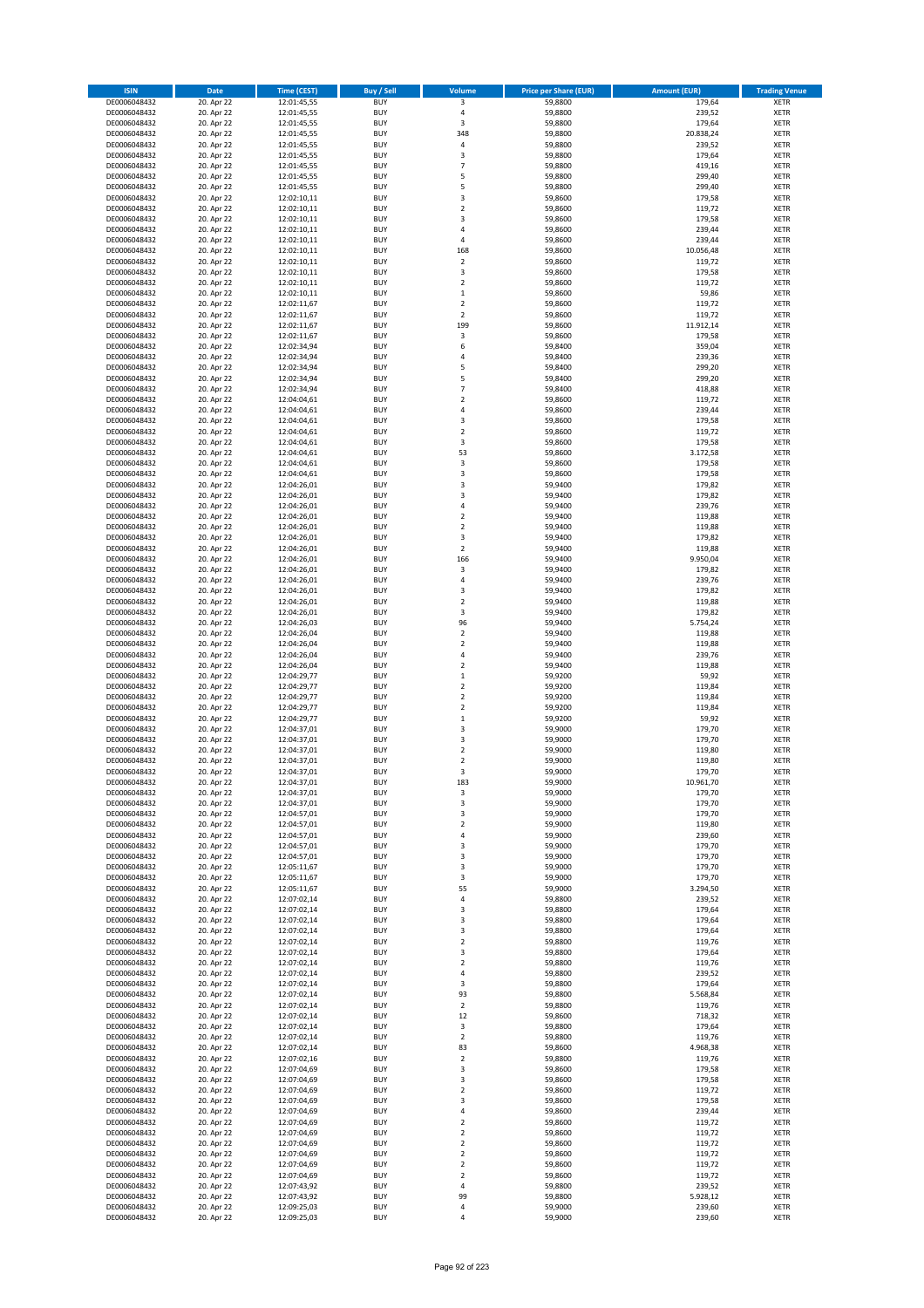| <b>ISIN</b>                  | Date                     | Time (CEST)                | <b>Buy / Sell</b>        | <b>Volume</b>                 | <b>Price per Share (EUR)</b> | <b>Amount (EUR)</b> | <b>Trading Venue</b>       |
|------------------------------|--------------------------|----------------------------|--------------------------|-------------------------------|------------------------------|---------------------|----------------------------|
| DE0006048432                 | 20. Apr 22               | 12:09:25,03                | <b>BUY</b>               | $\pmb{4}$                     | 59,9000                      | 239,60              | <b>XETR</b>                |
| DE0006048432                 | 20. Apr 22               | 12:09:25,03                | <b>BUY</b>               | 4                             | 59,9000                      | 239,60              | XETR                       |
| DE0006048432                 | 20. Apr 22               | 12:09:25,03                | <b>BUY</b>               | 3                             | 59,9000                      | 179,70              | <b>XETR</b>                |
| DE0006048432                 | 20. Apr 22               | 12:09:25,03                | <b>BUY</b>               | $\sqrt{4}$                    | 59,9000                      | 239,60              | XETR                       |
| DE0006048432<br>DE0006048432 | 20. Apr 22<br>20. Apr 22 | 12:09:25,03<br>12:09:25,03 | <b>BUY</b><br><b>BUY</b> | 48<br>$\mathbf 2$             | 59,9000<br>59,9000           | 2.875,20<br>119,80  | <b>XETR</b><br><b>XETR</b> |
| DE0006048432                 | 20. Apr 22               | 12:09:25,03                | <b>BUY</b>               | 3                             | 59,9000                      | 179,70              | <b>XETR</b>                |
| DE0006048432                 | 20. Apr 22               | 12:09:25,04                | <b>BUY</b>               | $\mathbf 2$                   | 59,9000                      | 119,80              | <b>XETR</b>                |
| DE0006048432                 | 20. Apr 22               | 12:09:41,01                | <b>BUY</b>               | $\overline{2}$                | 59,8800                      | 119,76              | <b>XETR</b>                |
| DE0006048432                 | 20. Apr 22               | 12:09:41,01                | <b>BUY</b>               | 3                             | 59,8800                      | 179,64              | <b>XETR</b>                |
| DE0006048432                 | 20. Apr 22               | 12:09:41,01                | <b>BUY</b>               | $\mathsf 3$                   | 59,8800                      | 179,64              | <b>XETR</b>                |
| DE0006048432                 | 20. Apr 22               | 12:09:41,01                | <b>BUY</b>               | $\overline{2}$                | 59,8800                      | 119,76              | <b>XETR</b>                |
| DE0006048432<br>DE0006048432 | 20. Apr 22<br>20. Apr 22 | 12:09:41,01<br>12:09:41,01 | <b>BUY</b><br><b>BUY</b> | 69<br>$\overline{2}$          | 59,8800<br>59,8800           | 4.131,72<br>119,76  | <b>XETR</b><br><b>XETR</b> |
| DE0006048432                 | 20. Apr 22               | 12:09:41,01                | <b>BUY</b>               | 3                             | 59,8800                      | 179,64              | <b>XETR</b>                |
| DE0006048432                 | 20. Apr 22               | 12:09:41,01                | <b>BUY</b>               | 3                             | 59,8800                      | 179,64              | <b>XETR</b>                |
| DE0006048432                 | 20. Apr 22               | 12:09:41,01                | <b>BUY</b>               | 14                            | 59,8800                      | 838,32              | <b>XETR</b>                |
| DE0006048432                 | 20. Apr 22               | 12:09:41,03                | <b>BUY</b>               | $\overline{2}$                | 59,8800                      | 119,76              | <b>XETR</b>                |
| DE0006048432                 | 20. Apr 22               | 12:11:16,36                | <b>BUY</b>               | 3                             | 59,9000                      | 179,70              | <b>XETR</b>                |
| DE0006048432<br>DE0006048432 | 20. Apr 22<br>20. Apr 22 | 12:11:53,11<br>12:11:53,11 | <b>BUY</b><br><b>BUY</b> | $\mathbf 2$<br>3              | 59,9000<br>59,9000           | 119,80<br>179,70    | <b>XETR</b><br><b>XETR</b> |
| DE0006048432                 | 20. Apr 22               | 12:11:53,11                | <b>BUY</b>               | $\mathbf 2$                   | 59,9000                      | 119,80              | <b>XETR</b>                |
| DE0006048432                 | 20. Apr 22               | 12:11:53,11                | <b>BUY</b>               | $\mathbf 2$                   | 59,9000                      | 119,80              | <b>XETR</b>                |
| DE0006048432                 | 20. Apr 22               | 12:11:53,11                | <b>BUY</b>               | 3                             | 59,9000                      | 179,70              | <b>XETR</b>                |
| DE0006048432                 | 20. Apr 22               | 12:11:53,11                | <b>BUY</b>               | 3                             | 59,9000                      | 179,70              | <b>XETR</b>                |
| DE0006048432                 | 20. Apr 22               | 12:11:53,11                | <b>BUY</b>               | 3                             | 59,9000                      | 179,70              | <b>XETR</b>                |
| DE0006048432                 | 20. Apr 22               | 12:13:34,67                | <b>BUY</b>               | $\mathbf 2$<br>$\overline{4}$ | 59,9000                      | 119,80              | <b>XETR</b>                |
| DE0006048432<br>DE0006048432 | 20. Apr 22<br>20. Apr 22 | 12:13:34,67<br>12:13:34,67 | <b>BUY</b><br><b>BUY</b> | $\sqrt{4}$                    | 59,9000<br>59,9000           | 239,60<br>239,60    | <b>XETR</b><br><b>XETR</b> |
| DE0006048432                 | 20. Apr 22               | 12:13:34,67                | <b>BUY</b>               | $\overline{2}$                | 59,9000                      | 119,80              | <b>XETR</b>                |
| DE0006048432                 | 20. Apr 22               | 12:13:34,67                | <b>BUY</b>               | 232                           | 59,9000                      | 13.896,80           | <b>XETR</b>                |
| DE0006048432                 | 20. Apr 22               | 12:13:34,67                | <b>BUY</b>               | $\sqrt{4}$                    | 59,9000                      | 239,60              | <b>XETR</b>                |
| DE0006048432                 | 20. Apr 22               | 12:13:34,67                | <b>BUY</b>               | 4                             | 59,9000                      | 239,60              | <b>XETR</b>                |
| DE0006048432                 | 20. Apr 22               | 12:13:36,02                | <b>BUY</b>               | $\overline{2}$                | 59,9000                      | 119,80              | <b>XETR</b>                |
| DE0006048432<br>DE0006048432 | 20. Apr 22<br>20. Apr 22 | 12:13:36.02<br>12:13:52,01 | <b>BUY</b><br><b>BUY</b> | $\mathbf 2$<br>$\overline{2}$ | 59,9000<br>59,9000           | 119,80<br>119,80    | <b>XETR</b><br><b>XETR</b> |
| DE0006048432                 | 20. Apr 22               | 12:13:52,01                | <b>BUY</b>               | $\overline{2}$                | 59,9000                      | 119,80              | <b>XETR</b>                |
| DE0006048432                 | 20. Apr 22               | 12:13:52,01                | <b>BUY</b>               | $\mathbf 2$                   | 59,9000                      | 119,80              | <b>XETR</b>                |
| DE0006048432                 | 20. Apr 22               | 12:13:52,02                | <b>BUY</b>               | $\overline{2}$                | 59,9000                      | 119,80              | <b>XETR</b>                |
| DE0006048432                 | 20. Apr 22               | 12:14:07,01                | <b>BUY</b>               | $\mathbf 2$                   | 59,8800                      | 119,76              | <b>XETR</b>                |
| DE0006048432                 | 20. Apr 22               | 12:14:07,01                | <b>BUY</b>               | 3                             | 59,8800                      | 179,64              | <b>XETR</b>                |
| DE0006048432                 | 20. Apr 22               | 12:14:07,01                | <b>BUY</b>               | 3                             | 59,8800                      | 179,64              | <b>XETR</b>                |
| DE0006048432<br>DE0006048432 | 20. Apr 22<br>20. Apr 22 | 12:14:07,01<br>12:14:07,01 | <b>BUY</b><br><b>BUY</b> | $\mathbf 2$<br>$\overline{2}$ | 59,8800<br>59,8800           | 119,76<br>119,76    | <b>XETR</b><br><b>XETR</b> |
| DE0006048432                 | 20. Apr 22               | 12:14:07,01                | <b>BUY</b>               | $\mathbf 2$                   | 59,8800                      | 119,76              | <b>XETR</b>                |
| DE0006048432                 | 20. Apr 22               | 12:14:07,01                | <b>BUY</b>               | $\overline{2}$                | 59,8800                      | 119,76              | <b>XETR</b>                |
| DE0006048432                 | 20. Apr 22               | 12:14:07,01                | <b>BUY</b>               | 3                             | 59,8800                      | 179,64              | <b>XETR</b>                |
| DE0006048432                 | 20. Apr 22               | 12:14:07,01                | <b>BUY</b>               | 143                           | 59,8800                      | 8.562,84            | <b>XETR</b>                |
| DE0006048432                 | 20. Apr 22               | 12:14:07,01                | <b>BUY</b><br><b>BUY</b> | 3<br>$\mathbf 2$              | 59,8800                      | 179,64              | <b>XETR</b><br><b>XETR</b> |
| DE0006048432<br>DE0006048432 | 20. Apr 22<br>20. Apr 22 | 12:14:38,27<br>12:14:38,29 | <b>BUY</b>               | $\mathbf 2$                   | 59,9000<br>59,9000           | 119,80<br>119,80    | <b>XETR</b>                |
| DE0006048432                 | 20. Apr 22               | 12:14:38,29                | <b>BUY</b>               | 3                             | 59,9000                      | 179,70              | <b>XETR</b>                |
| DE0006048432                 | 20. Apr 22               | 12:14:38,29                | <b>BUY</b>               | 4                             | 59,9000                      | 239,60              | <b>XETR</b>                |
| DE0006048432                 | 20. Apr 22               | 12:14:38,29                | <b>BUY</b>               | $\mathbf 2$                   | 59,9000                      | 119,80              | <b>XETR</b>                |
| DE0006048432                 | 20. Apr 22               | 12:14:38,29                | <b>BUY</b>               | 113                           | 59,9000                      | 6.768,70            | <b>XETR</b>                |
| DE0006048432                 | 20. Apr 22               | 12:14:38,29                | <b>BUY</b>               | $\overline{2}$                | 59,9000                      | 119,80              | <b>XETR</b>                |
| DE0006048432<br>DE0006048432 | 20. Apr 22<br>20. Apr 22 | 12:14:38,31<br>12:14:38,31 | <b>BUY</b><br><b>BUY</b> | $\mathbf 2$<br>90             | 59,9000<br>59,9000           | 119,80<br>5.391,00  | <b>XETR</b><br><b>XETR</b> |
| DE0006048432                 | 20. Apr 22               | 12:16:07,62                | <b>BUY</b>               | 4                             | 59,9200                      | 239,68              | <b>XETR</b>                |
| DE0006048432                 | 20. Apr 22               | 12:16:07,62                | <b>BUY</b>               | $\mathbf 2$                   | 59,9200                      | 119,84              | <b>XETR</b>                |
| DE0006048432                 | 20. Apr 22               | 12:16:07,62                | <b>BUY</b>               | 3                             | 59,9200                      | 179,76              | <b>XETR</b>                |
| DE0006048432                 | 20. Apr 22               | 12:16:07,62                | <b>BUY</b>               | 4                             | 59,9200                      | 239,68              | <b>XETR</b>                |
| DE0006048432                 | 20. Apr 22               | 12:16:07,62                | <b>BUY</b>               | 5                             | 59,9200                      | 299,60              | <b>XETR</b>                |
| DE0006048432                 | 20. Apr 22               | 12:16:41,42                | <b>BUY</b>               | 3                             | 59,9200                      | 179,76              | <b>XETR</b>                |
| DE0006048432<br>DE0006048432 | 20. Apr 22<br>20. Apr 22 | 12:16:41,42<br>12:16:41,42 | BUY<br><b>BUY</b>        | 3<br>$\overline{2}$           | 59,9200<br>59,9200           | 179,76<br>119,84    | XETR<br><b>XETR</b>        |
| DE0006048432                 | 20. Apr 22               | 12:16:41,42                | <b>BUY</b>               | 3                             | 59,9200                      | 179,76              | <b>XETR</b>                |
| DE0006048432                 | 20. Apr 22               | 12:16:41,42                | <b>BUY</b>               | $\mathbf 2$                   | 59,9200                      | 119,84              | <b>XETR</b>                |
| DE0006048432                 | 20. Apr 22               | 12:16:41,42                | <b>BUY</b>               | 4                             | 59,9200                      | 239,68              | <b>XETR</b>                |
| DE0006048432                 | 20. Apr 22               | 12:16:41,42                | <b>BUY</b>               | $\mathbf 2$                   | 59,9200                      | 119,84              | <b>XETR</b>                |
| DE0006048432                 | 20. Apr 22               | 12:17:07,01                | <b>BUY</b>               | $\sqrt{4}$                    | 59,9200                      | 239,68              | <b>XETR</b>                |
| DE0006048432<br>DE0006048432 | 20. Apr 22<br>20. Apr 22 | 12:17:07,01<br>12:17:07,01 | <b>BUY</b><br><b>BUY</b> | $\mathbf 2$<br>$\overline{2}$ | 59,9200<br>59,9200           | 119,84<br>119,84    | <b>XETR</b><br>XETR        |
| DE0006048432                 | 20. Apr 22               | 12:17:07,01                | <b>BUY</b>               | $\mathbf 2$                   | 59,9200                      | 119,84              | <b>XETR</b>                |
| DE0006048432                 | 20. Apr 22               | 12:17:07,01                | <b>BUY</b>               | 3                             | 59,9200                      | 179,76              | XETR                       |
| DE0006048432                 | 20. Apr 22               | 12:17:08,53                | <b>BUY</b>               | $\mathbf 2$                   | 59.9000                      | 119,80              | <b>XETR</b>                |
| DE0006048432                 | 20. Apr 22               | 12:17:08,53                | <b>BUY</b>               | 4                             | 59,9000                      | 239,60              | XETR                       |
| DE0006048432                 | 20. Apr 22               | 12:17:08,53<br>12:17:08,53 | <b>BUY</b>               | 4                             | 59,9000                      | 239,60              | <b>XETR</b>                |
| DE0006048432<br>DE0006048432 | 20. Apr 22<br>20. Apr 22 | 12:17:08,53                | <b>BUY</b><br><b>BUY</b> | 3<br>$\overline{2}$           | 59,9000<br>59,9000           | 179,70<br>119,80    | XETR<br><b>XETR</b>        |
| DE0006048432                 | 20. Apr 22               | 12:17:08,53                | <b>BUY</b>               | 3                             | 59,9000                      | 179,70              | <b>XETR</b>                |
| DE0006048432                 | 20. Apr 22               | 12:17:08,53                | <b>BUY</b>               | 108                           | 59,9000                      | 6.469,20            | <b>XETR</b>                |
| DE0006048432                 | 20. Apr 22               | 12:17:08,53                | <b>BUY</b>               | $\mathbf 2$                   | 59,9000                      | 119,80              | XETR                       |
| DE0006048432                 | 20. Apr 22               | 12:17:08,53                | <b>BUY</b>               | $\mathbf 1$                   | 59,9000                      | 59,90               | <b>XETR</b>                |
| DE0006048432                 | 20. Apr 22               | 12:17:08,53                | <b>BUY</b>               | 3                             | 59,9000                      | 179,70              | <b>XETR</b>                |
| DE0006048432<br>DE0006048432 | 20. Apr 22<br>20. Apr 22 | 12:18:37,01<br>12:18:37,01 | <b>BUY</b><br><b>BUY</b> | $\mathbf 2$<br>$\overline{2}$ | 59,9200<br>59,9200           | 119,84<br>119,84    | <b>XETR</b><br>XETR        |
| DE0006048432                 | 20. Apr 22               | 12:18:37,01                | <b>BUY</b>               | $\sqrt{4}$                    | 59,9200                      | 239,68              | XETR                       |
| DE0006048432                 | 20. Apr 22               | 12:18:37,01                | <b>BUY</b>               | $\overline{2}$                | 59,9200                      | 119,84              | XETR                       |
| DE0006048432                 | 20. Apr 22               | 12:18:37,01                | <b>BUY</b>               | $\overline{2}$                | 59,9200                      | 119,84              | <b>XETR</b>                |
| DE0006048432                 | 20. Apr 22               | 12:18:37,01                | <b>BUY</b>               | $\overline{2}$                | 59,9200                      | 119,84              | <b>XETR</b>                |
| DE0006048432                 | 20. Apr 22               | 12:19:57,36                | <b>BUY</b>               | 3                             | 60,0000                      | 180,00              | <b>XETR</b>                |
| DE0006048432<br>DE0006048432 | 20. Apr 22<br>20. Apr 22 | 12:19:57,36                | <b>BUY</b><br><b>BUY</b> | 3<br>3                        | 60,0000<br>60,0000           | 180,00<br>180,00    | <b>XETR</b><br><b>XETR</b> |
| DE0006048432                 | 20. Apr 22               | 12:19:57,36<br>12:19:57,36 | <b>BUY</b>               | $\overline{2}$                | 60,0000                      | 120,00              | XETR                       |
| DE0006048432                 | 20. Apr 22               | 12:19:57,36                | <b>BUY</b>               | 248                           | 60,0000                      | 14.880,00           | XETR                       |
| DE0006048432                 | 20. Apr 22               | 12:19:57,36                | <b>BUY</b>               | 3                             | 60,0000                      | 180,00              | XETR                       |
| DE0006048432                 | 20. Apr 22               | 12:20:32,76                | <b>BUY</b>               | $\sqrt{4}$                    | 59,9800                      | 239,92              | <b>XETR</b>                |
| DE0006048432                 | 20. Apr 22               | 12:20:32,76                | <b>BUY</b>               | $\mathbf 2$                   | 59,9800                      | 119,96              | <b>XETR</b>                |
| DE0006048432                 | 20. Apr 22               | 12:20:32,76                | <b>BUY</b>               | $\overline{2}$                | 59,9800                      | 119,96              | XETR                       |
| DE0006048432<br>DE0006048432 | 20. Apr 22<br>20. Apr 22 | 12:20:32,76<br>12:20:32,76 | <b>BUY</b><br><b>BUY</b> | $\overline{2}$<br>$\mathbf 2$ | 59,9800<br>59,9800           | 119,96<br>119,96    | <b>XETR</b><br>XETR        |
| DE0006048432                 | 20. Apr 22               | 12:20:32,76                | <b>BUY</b>               | 3                             | 59,9800                      | 179,94              | <b>XETR</b>                |
| DE0006048432                 | 20. Apr 22               | 12:20:32,76                | <b>BUY</b>               | $\mathbf 2$                   | 59,9800                      | 119,96              | XETR                       |
| DE0006048432                 | 20. Apr 22               | 12:20:32,76                | <b>BUY</b>               | 3                             | 59,9800                      | 179,94              | <b>XETR</b>                |
| DE0006048432                 | 20. Apr 22               | 12:20:32,77                | <b>BUY</b>               | $\mathbf 2$                   | 59,9600                      | 119,92              | XETR                       |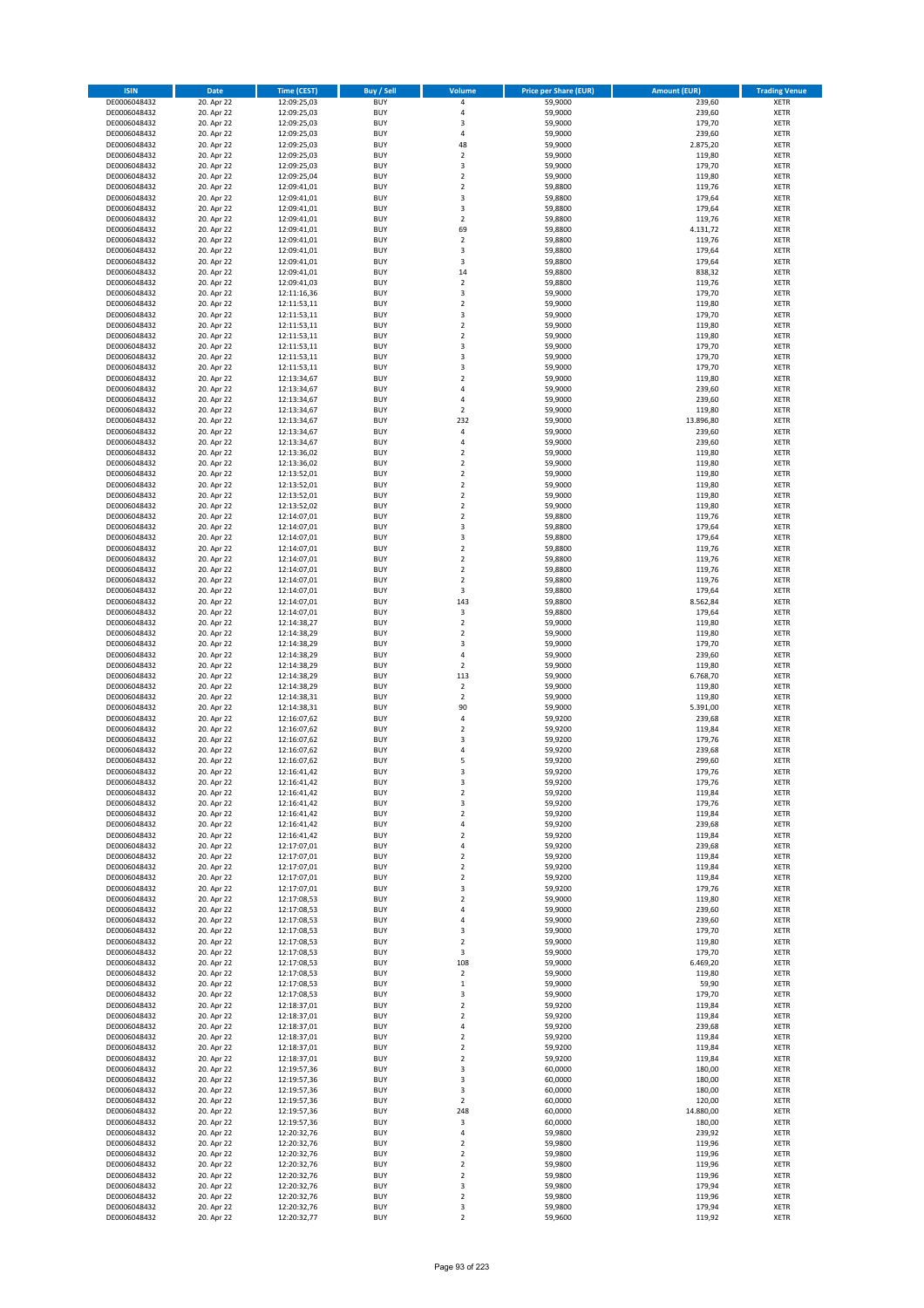| <b>ISIN</b>                  | <b>Date</b>              | <b>Time (CEST)</b>         | <b>Buy / Sell</b>        | Volume                                 | <b>Price per Share (EUR)</b> | <b>Amount (EUR)</b> | <b>Trading Venue</b>       |
|------------------------------|--------------------------|----------------------------|--------------------------|----------------------------------------|------------------------------|---------------------|----------------------------|
| DE0006048432                 | 20. Apr 22               | 12:20:32,77                | <b>BUY</b>               | $\overline{2}$                         | 59,9600                      | 119,92              | <b>XETR</b>                |
| DE0006048432                 | 20. Apr 22               | 12:20:32,77                | <b>BUY</b>               | 3                                      | 59,9600                      | 179,88              | <b>XETR</b>                |
| DE0006048432                 | 20. Apr 22               | 12:20:32,77                | <b>BUY</b>               | 3                                      | 59,9600                      | 179,88              | <b>XETR</b>                |
| DE0006048432<br>DE0006048432 | 20. Apr 22<br>20. Apr 22 | 12:20:32,77<br>12:20:32,77 | <b>BUY</b><br><b>BUY</b> | 212<br>$\overline{\mathbf{c}}$         | 59,9600<br>59,9600           | 12.711,52<br>119,92 | <b>XETR</b><br><b>XETR</b> |
| DE0006048432                 | 20. Apr 22               | 12:20:32,78                | <b>BUY</b>               | $\mathbf 2$                            | 59,9800                      | 119,96              | <b>XETR</b>                |
| DE0006048432                 | 20. Apr 22               | 12:20:34,10                | <b>BUY</b>               | 4                                      | 59,9400                      | 239,76              | <b>XETR</b>                |
| DE0006048432                 | 20. Apr 22               | 12:20:34,10                | <b>BUY</b>               | $\overline{\mathbf{c}}$                | 59,9400                      | 119,88              | <b>XETR</b>                |
| DE0006048432                 | 20. Apr 22               | 12:21:04,53                | <b>BUY</b>               | 3                                      | 59,9600                      | 179,88              | <b>XETR</b>                |
| DE0006048432                 | 20. Apr 22               | 12:21:04,53                | <b>BUY</b>               | $\mathbf 2$                            | 59,9600                      | 119,92              | <b>XETR</b>                |
| DE0006048432<br>DE0006048432 | 20. Apr 22<br>20. Apr 22 | 12:21:04,53<br>12:21:04,53 | <b>BUY</b><br><b>BUY</b> | 3<br>3                                 | 59,9600<br>59,9600           | 179,88<br>179,88    | <b>XETR</b><br><b>XETR</b> |
| DE0006048432                 | 20. Apr 22               | 12:21:04,53                | <b>BUY</b>               | $\mathbf 2$                            | 59,9600                      | 119,92              | <b>XETR</b>                |
| DE0006048432                 | 20. Apr 22               | 12:21:04,53                | <b>BUY</b>               | $\overline{\mathbf{c}}$                | 59,9600                      | 119,92              | <b>XETR</b>                |
| DE0006048432                 | 20. Apr 22               | 12:21:04,53                | <b>BUY</b>               | $\mathbf 2$                            | 59,9600                      | 119,92              | <b>XETR</b>                |
| DE0006048432                 | 20. Apr 22               | 12:21:04,55                | <b>BUY</b>               | $\overline{\mathbf{c}}$                | 59,9600                      | 119,92              | <b>XETR</b>                |
| DE0006048432                 | 20. Apr 22               | 12:21:48,91                | <b>BUY</b>               | $\mathbf 2$                            | 59,9600                      | 119,92              | <b>XETR</b>                |
| DE0006048432                 | 20. Apr 22               | 12:21:48,91                | <b>BUY</b>               | $\mathbf 2$                            | 59,9600                      | 119,92              | <b>XETR</b>                |
| DE0006048432<br>DE0006048432 | 20. Apr 22<br>20. Apr 22 | 12:21:48,91<br>12:21:48,91 | <b>BUY</b><br><b>BUY</b> | $\overline{\mathbf{c}}$<br>$\mathbf 2$ | 59,9600<br>59,9600           | 119,92<br>119,92    | <b>XETR</b><br><b>XETR</b> |
| DE0006048432                 | 20. Apr 22               | 12:21:48,91                | <b>BUY</b>               | $\overline{\mathbf{c}}$                | 59,9600                      | 119,92              | <b>XETR</b>                |
| DE0006048432                 | 20. Apr 22               | 12:21:48,91                | <b>BUY</b>               | $\mathbf 2$                            | 59,9600                      | 119,92              | <b>XETR</b>                |
| DE0006048432                 | 20. Apr 22               | 12:21:48,91                | <b>BUY</b>               | $\overline{\mathbf{c}}$                | 59,9600                      | 119,92              | <b>XETR</b>                |
| DE0006048432                 | 20. Apr 22               | 12:21:48,91                | <b>BUY</b>               | $\mathbf 2$                            | 59,9600                      | 119,92              | <b>XETR</b>                |
| DE0006048432                 | 20. Apr 22               | 12:22:20,40                | <b>BUY</b>               | 4                                      | 59,9400                      | 239,76              | <b>XETR</b>                |
| DE0006048432<br>DE0006048432 | 20. Apr 22<br>20. Apr 22 | 12:22:20,40<br>12:22:20,40 | <b>BUY</b><br><b>BUY</b> | 4<br>3                                 | 59,9400<br>59,9400           | 239,76<br>179,82    | <b>XETR</b><br><b>XETR</b> |
| DE0006048432                 | 20. Apr 22               | 12:22:20,40                | <b>BUY</b>               | 79                                     | 59,9400                      | 4.735,26            | <b>XETR</b>                |
| DE0006048432                 | 20. Apr 22               | 12:22:20,40                | <b>BUY</b>               | $\mathbf 2$                            | 59,9400                      | 119,88              | <b>XETR</b>                |
| DE0006048432                 | 20. Apr 22               | 12:23:32,07                | <b>BUY</b>               | 3                                      | 59,9800                      | 179,94              | <b>XETR</b>                |
| DE0006048432                 | 20. Apr 22               | 12:25:07,19                | <b>BUY</b>               | $\mathbf 2$                            | 60,0200                      | 120,04              | <b>XETR</b>                |
| DE0006048432                 | 20. Apr 22               | 12:25:07,19                | <b>BUY</b>               | 4                                      | 60,0200                      | 240,08              | <b>XETR</b>                |
| DE0006048432                 | 20. Apr 22               | 12:25:07,19                | <b>BUY</b><br><b>BUY</b> | $\mathbf 2$<br>4                       | 60,0200                      | 120,04              | <b>XETR</b><br><b>XETR</b> |
| DE0006048432<br>DE0006048432 | 20. Apr 22<br>20. Apr 22 | 12:25:07,19<br>12:25:07,19 | <b>BUY</b>               | $\mathbf 2$                            | 60,0200<br>60,0200           | 240,08<br>120,04    | <b>XETR</b>                |
| DE0006048432                 | 20. Apr 22               | 12:25:07,19                | <b>BUY</b>               | 3                                      | 60,0200                      | 180,06              | <b>XETR</b>                |
| DE0006048432                 | 20. Apr 22               | 12:25:07,19                | <b>BUY</b>               | $\overline{\mathbf{c}}$                | 60,0200                      | 120,04              | <b>XETR</b>                |
| DE0006048432                 | 20. Apr 22               | 12:25:07,19                | <b>BUY</b>               | 3                                      | 60,0200                      | 180,06              | <b>XETR</b>                |
| DE0006048432                 | 20. Apr 22               | 12:25:07,19                | <b>BUY</b>               | 215                                    | 60,0200                      | 12.904,30           | <b>XETR</b>                |
| DE0006048432                 | 20. Apr 22               | 12:25:07,19                | <b>BUY</b>               | 4                                      | 60,0200                      | 240,08              | <b>XETR</b>                |
| DE0006048432<br>DE0006048432 | 20. Apr 22<br>20. Apr 22 | 12:25:07,19<br>12:25:07,20 | <b>BUY</b><br><b>BUY</b> | 3<br>119                               | 60,0200<br>60,0200           | 180,06<br>7.142,38  | <b>XETR</b><br><b>XETR</b> |
| DE0006048432                 | 20. Apr 22               | 12:25:14,65                | <b>BUY</b>               | $\mathbf 2$                            | 60,0200                      | 120,04              | <b>XETR</b>                |
| DE0006048432                 | 20. Apr 22               | 12:25:14,65                | <b>BUY</b>               | $\overline{\mathbf{c}}$                | 60,0200                      | 120,04              | <b>XETR</b>                |
| DE0006048432                 | 20. Apr 22               | 12:25:14,65                | <b>BUY</b>               | $\mathbf 2$                            | 60,0200                      | 120,04              | <b>XETR</b>                |
| DE0006048432                 | 20. Apr 22               | 12:25:14,65                | <b>BUY</b>               | $\overline{2}$                         | 60,0200                      | 120,04              | <b>XETR</b>                |
| DE0006048432                 | 20. Apr 22               | 12:25:14,65                | <b>BUY</b>               | $\mathbf 2$                            | 60,0200                      | 120,04              | <b>XETR</b>                |
| DE0006048432<br>DE0006048432 | 20. Apr 22<br>20. Apr 22 | 12:25:14,65                | <b>BUY</b><br><b>BUY</b> | 3<br>$\mathbf 2$                       | 60,0200<br>60,0200           | 180,06<br>120,04    | <b>XETR</b><br><b>XETR</b> |
| DE0006048432                 | 20. Apr 22               | 12:25:14,66<br>12:25:14,66 | <b>BUY</b>               | $\overline{\mathbf{c}}$                | 60,0200                      | 120,04              | <b>XETR</b>                |
| DE0006048432                 | 20. Apr 22               | 12:25:14,66                | <b>BUY</b>               | 3                                      | 60,0200                      | 180,06              | <b>XETR</b>                |
| DE0006048432                 | 20. Apr 22               | 12:25:14,66                | <b>BUY</b>               | $\mathbf 2$                            | 60,0200                      | 120,04              | <b>XETR</b>                |
| DE0006048432                 | 20. Apr 22               | 12:25:22,01                | <b>BUY</b>               | 3                                      | 60,0200                      | 180,06              | <b>XETR</b>                |
| DE0006048432                 | 20. Apr 22               | 12:25:22,01                | <b>BUY</b>               | $\mathbf 2$                            | 60,0200                      | 120,04              | <b>XETR</b>                |
| DE0006048432<br>DE0006048432 | 20. Apr 22<br>20. Apr 22 | 12:25:22,01<br>12:25:22,01 | <b>BUY</b><br><b>BUY</b> | 4<br>$\mathbf 2$                       | 60,0200<br>60,0200           | 240,08<br>120,04    | <b>XETR</b><br><b>XETR</b> |
| DE0006048432                 | 20. Apr 22               | 12:25:22,01                | <b>BUY</b>               | $\overline{\mathbf{c}}$                | 60,0200                      | 120,04              | <b>XETR</b>                |
| DE0006048432                 | 20. Apr 22               | 12:25:22,01                | <b>BUY</b>               | $\mathbf 2$                            | 60,0200                      | 120,04              | <b>XETR</b>                |
| DE0006048432                 | 20. Apr 22               | 12:25:22,01                | <b>BUY</b>               | $\mathbf 2$                            | 60,0200                      | 120,04              | <b>XETR</b>                |
| DE0006048432                 | 20. Apr 22               | 12:25:22,01                | <b>BUY</b>               | $\overline{2}$                         | 60,0200                      | 120,04              | <b>XETR</b>                |
| DE0006048432                 | 20. Apr 22               | 12:25:22,03                | <b>BUY</b>               | 4                                      | 60,0200                      | 240,08              | <b>XETR</b>                |
| DE0006048432<br>DE0006048432 | 20. Apr 22<br>20. Apr 22 | 12:26:35,57<br>12:26:35,57 | <b>BUY</b><br><b>BUY</b> | 3<br>$\overline{\mathbf{c}}$           | 60,0000<br>60,0000           | 180,00<br>120,00    | <b>XETR</b><br><b>XETR</b> |
| DE0006048432                 | 20. Apr 22               | 12:26:35,57                | <b>BUY</b>               | 3                                      | 60,0000                      | 180,00              | <b>XETR</b>                |
| DE0006048432                 | 20. Apr 22               | 12:26:35,57                | BUY                      | 3                                      | 60,0000                      | 180,00              | <b>XETR</b>                |
| DE0006048432                 | 20. Apr 22               | 12:26:35,57                | <b>BUY</b>               | 3                                      | 60,0000                      | 180,00              | <b>XETR</b>                |
| DE0006048432                 | 20. Apr 22               | 12:26:35,57                | <b>BUY</b>               | 3                                      | 60,0000                      | 180,00              | <b>XETR</b>                |
| DE0006048432                 | 20. Apr 22               | 12:26:35,57                | <b>BUY</b>               | 93                                     | 60,0000                      | 5.580,00            | XETR                       |
| DE0006048432                 | 20. Apr 22               | 12:26:35,57                | <b>BUY</b>               | $\mathbf 2$                            | 60,0000                      | 120,00              | <b>XETR</b>                |
| DE0006048432<br>DE0006048432 | 20. Apr 22<br>20. Apr 22 | 12:26:35,57<br>12:26:35,57 | <b>BUY</b><br><b>BUY</b> | $\mathbf 2$<br>4                       | 60,0000<br>60,0000           | 120,00<br>240,00    | <b>XETR</b><br><b>XETR</b> |
| DE0006048432                 | 20. Apr 22               | 12:26:39,47                | <b>BUY</b>               | 3                                      | 59,9800                      | 179,94              | <b>XETR</b>                |
| DE0006048432                 | 20. Apr 22               | 12:26:39,47                | <b>BUY</b>               | 3                                      | 59,9800                      | 179,94              | <b>XETR</b>                |
| DE0006048432                 | 20. Apr 22               | 12:26:39,47                | <b>BUY</b>               | 3                                      | 59,9800                      | 179,94              | <b>XETR</b>                |
| DE0006048432                 | 20. Apr 22               | 12:26:39,47                | <b>BUY</b>               | 3                                      | 59,9800                      | 179,94              | <b>XETR</b>                |
| DE0006048432<br>DE0006048432 | 20. Apr 22<br>20. Apr 22 | 12:26:39,47<br>12:26:39,47 | <b>BUY</b><br><b>BUY</b> | $\overline{2}$<br>$\mathbf 2$          | 59,9800<br>59,9800           | 119,96<br>119,96    | <b>XETR</b><br><b>XETR</b> |
| DE0006048432                 | 20. Apr 22               | 12:26:39,47                | <b>BUY</b>               | 3                                      | 59,9800                      | 179,94              | <b>XETR</b>                |
| DE0006048432                 | 20. Apr 22               | 12:27:53,90                | <b>BUY</b>               | $\mathbf 2$                            | 60,0000                      | 120,00              | <b>XETR</b>                |
| DE0006048432                 | 20. Apr 22               | 12:27:53,90                | <b>BUY</b>               | 3                                      | 60,0000                      | 180,00              | <b>XETR</b>                |
| DE0006048432                 | 20. Apr 22               | 12:27:53,90                | <b>BUY</b>               | 3                                      | 60,0000                      | 180,00              | <b>XETR</b>                |
| DE0006048432                 | 20. Apr 22               | 12:27:53,90                | <b>BUY</b>               | 4                                      | 60,0000                      | 240,00              | <b>XETR</b>                |
| DE0006048432                 | 20. Apr 22               | 12:27:53,90                | <b>BUY</b>               | 4                                      | 60,0000                      | 240,00              | XETR                       |
| DE0006048432<br>DE0006048432 | 20. Apr 22<br>20. Apr 22 | 12:27:53,90<br>12:27:53,90 | <b>BUY</b><br><b>BUY</b> | $\mathbf 2$<br>$\overline{\mathbf{2}}$ | 60,0000<br>60,0000           | 120,00<br>120,00    | <b>XETR</b><br><b>XETR</b> |
| DE0006048432                 | 20. Apr 22               | 12:27:53,98                | <b>BUY</b>               | $\mathbf 2$                            | 60,0000                      | 120,00              | <b>XETR</b>                |
| DE0006048432                 | 20. Apr 22               | 12:28:13,90                | <b>BUY</b>               | $\overline{\mathbf{2}}$                | 59,9800                      | 119,96              | <b>XETR</b>                |
| DE0006048432                 | 20. Apr 22               | 12:28:13,90                | <b>BUY</b>               | $\mathbf 2$                            | 59,9800                      | 119,96              | <b>XETR</b>                |
| DE0006048432                 | 20. Apr 22               | 12:28:13,90                | <b>BUY</b>               | $\mathbf 2$                            | 59,9800                      | 119,96              | <b>XETR</b>                |
| DE0006048432                 | 20. Apr 22               | 12:28:13,90                | <b>BUY</b>               | 3                                      | 59,9800                      | 179,94              | <b>XETR</b>                |
| DE0006048432                 | 20. Apr 22               | 12:28:13,90                | <b>BUY</b>               | 123                                    | 59,9800                      | 7.377,54            | <b>XETR</b>                |
| DE0006048432<br>DE0006048432 | 20. Apr 22<br>20. Apr 22 | 12:28:13,90<br>12:30:59,39 | <b>BUY</b><br><b>BUY</b> | $\overline{\mathbf{2}}$<br>$\mathbf 2$ | 59,9800<br>60,0200           | 119,96<br>120,04    | <b>XETR</b><br><b>XETR</b> |
| DE0006048432                 | 20. Apr 22               | 12:30:59,39                | <b>BUY</b>               | $\mathbf 1$                            | 60,0200                      | 60,02               | <b>XETR</b>                |
| DE0006048432                 | 20. Apr 22               | 12:32:01,84                | <b>BUY</b>               | 326                                    | 60,0400                      | 19.573,04           | <b>XETR</b>                |
| DE0006048432                 | 20. Apr 22               | 12:32:26,83                | <b>BUY</b>               | 5                                      | 60,0400                      | 300,20              | <b>XETR</b>                |
| DE0006048432                 | 20. Apr 22               | 12:32:26,83                | <b>BUY</b>               | 5                                      | 60,0400                      | 300,20              | <b>XETR</b>                |
| DE0006048432                 | 20. Apr 22               | 12:32:26,83                | <b>BUY</b>               | 3                                      | 60,0400                      | 180,12              | <b>XETR</b>                |
| DE0006048432<br>DE0006048432 | 20. Apr 22<br>20. Apr 22 | 12:32:26,83<br>12:32:26,83 | <b>BUY</b><br><b>BUY</b> | $\mathbf 2$<br>4                       | 60,0400<br>60,0400           | 120,08<br>240,16    | <b>XETR</b><br><b>XETR</b> |
| DE0006048432                 | 20. Apr 22               | 12:32:26,83                | <b>BUY</b>               | 5                                      | 60,0400                      | 300,20              | <b>XETR</b>                |
| DE0006048432                 | 20. Apr 22               | 12:32:26,83                | <b>BUY</b>               | 3                                      | 60,0400                      | 180,12              | XETR                       |
| DE0006048432                 | 20. Apr 22               | 12:32:26,83                | <b>BUY</b>               | 203                                    | 60,0400                      | 12.188,12           | <b>XETR</b>                |
| DE0006048432                 | 20. Apr 22               | 12:32:26,83                | <b>BUY</b>               | 4                                      | 60,0400                      | 240,16              | <b>XETR</b>                |
| DE0006048432                 | 20. Apr 22               | 12:32:26,83                | <b>BUY</b>               | 6                                      | 60,0400                      | 360,24              | <b>XETR</b>                |
| DE0006048432                 | 20. Apr 22               | 12:32:36,99                | <b>BUY</b>               | $\mathbf 2$                            | 60,0200                      | 120,04              | XETR                       |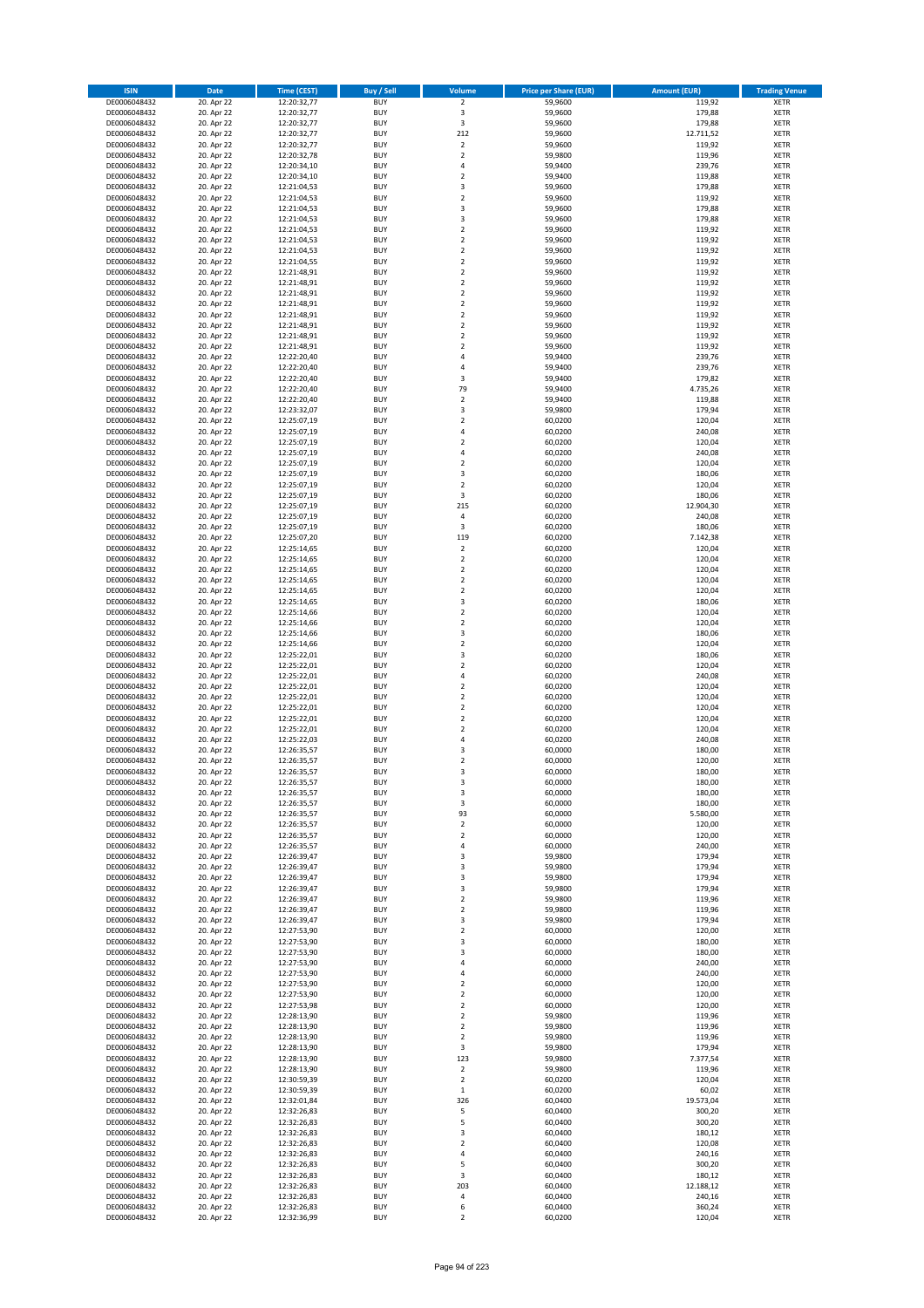| <b>ISIN</b>                  | <b>Date</b>              | <b>Time (CEST)</b>         | <b>Buy / Sell</b>        | Volume                        | <b>Price per Share (EUR)</b> | <b>Amount (EUR)</b> | <b>Trading Venue</b>       |
|------------------------------|--------------------------|----------------------------|--------------------------|-------------------------------|------------------------------|---------------------|----------------------------|
| DE0006048432                 | 20. Apr 22               | 12:32:36,99                | <b>BUY</b>               | 3                             | 60,0200                      | 180,06              | <b>XETR</b>                |
| DE0006048432                 | 20. Apr 22               | 12:32:36,99                | <b>BUY</b>               | 4                             | 60,0200                      | 240,08              | <b>XETR</b>                |
| DE0006048432                 | 20. Apr 22               | 12:32:36,99                | <b>BUY</b>               | $\overline{\mathbf{c}}$       | 60,0200                      | 120,04              | <b>XETR</b>                |
| DE0006048432                 | 20. Apr 22               | 12:32:36,99                | <b>BUY</b>               | $\mathbf 1$                   | 60,0200                      | 60,02               | <b>XETR</b>                |
| DE0006048432<br>DE0006048432 | 20. Apr 22<br>20. Apr 22 | 12:33:11,54<br>12:33:11,54 | <b>BUY</b><br><b>BUY</b> | $\overline{\mathbf{c}}$<br>4  | 60,0000<br>60,0000           | 120,00<br>240,00    | <b>XETR</b><br><b>XETR</b> |
| DE0006048432                 | 20. Apr 22               | 12:33:11,54                | <b>BUY</b>               | 4                             | 60,0000                      | 240,00              | <b>XETR</b>                |
| DE0006048432                 | 20. Apr 22               | 12:33:11,54                | <b>BUY</b>               | 3                             | 60,0000                      | 180,00              | <b>XETR</b>                |
| DE0006048432                 | 20. Apr 22               | 12:33:11,54                | <b>BUY</b>               | $\overline{2}$                | 60,0000                      | 120,00              | <b>XETR</b>                |
| DE0006048432                 | 20. Apr 22               | 12:33:11,54                | <b>BUY</b>               | $\overline{2}$                | 60,0000                      | 120,00              | <b>XETR</b>                |
| DE0006048432                 | 20. Apr 22               | 12:33:11,54                | <b>BUY</b>               | $\mathbf 2$                   | 60,0000                      | 120,00              | <b>XETR</b>                |
| DE0006048432                 | 20. Apr 22               | 12:33:11,54                | <b>BUY</b>               | 182                           | 60,0000                      | 10.920,00           | <b>XETR</b><br><b>XETR</b> |
| DE0006048432<br>DE0006048432 | 20. Apr 22<br>20. Apr 22 | 12:33:11,54<br>12:33:11,54 | <b>BUY</b><br><b>BUY</b> | $\mathbf 2$<br>3              | 60,0000<br>60,0000           | 120,00<br>180,00    | <b>XETR</b>                |
| DE0006048432                 | 20. Apr 22               | 12:33:11,54                | <b>BUY</b>               | 4                             | 60,0000                      | 240,00              | <b>XETR</b>                |
| DE0006048432                 | 20. Apr 22               | 12:33:11,54                | <b>BUY</b>               | 4                             | 60,0000                      | 240,00              | <b>XETR</b>                |
| DE0006048432                 | 20. Apr 22               | 12:33:11,56                | <b>BUY</b>               | 72                            | 60,0000                      | 4.320,00            | <b>XETR</b>                |
| DE0006048432                 | 20. Apr 22               | 12:33:11,57                | <b>BUY</b>               | $\mathbf 2$                   | 60,0000                      | 120,00              | <b>XETR</b>                |
| DE0006048432                 | 20. Apr 22               | 12:33:11,57                | <b>BUY</b>               | 4                             | 60,0000                      | 240,00              | <b>XETR</b>                |
| DE0006048432<br>DE0006048432 | 20. Apr 22<br>20. Apr 22 | 12:33:54,28<br>12:33:54,28 | <b>BUY</b><br><b>BUY</b> | 3<br>3                        | 59,9800<br>59,9800           | 179,94<br>179,94    | <b>XETR</b><br><b>XETR</b> |
| DE0006048432                 | 20. Apr 22               | 12:33:54,28                | <b>BUY</b>               | 4                             | 59,9800                      | 239,92              | <b>XETR</b>                |
| DE0006048432                 | 20. Apr 22               | 12:33:54,28                | <b>BUY</b>               | $\mathbf 2$                   | 59,9800                      | 119,96              | <b>XETR</b>                |
| DE0006048432                 | 20. Apr 22               | 12:33:54,28                | <b>BUY</b>               | 3                             | 59,9800                      | 179,94              | <b>XETR</b>                |
| DE0006048432                 | 20. Apr 22               | 12:34:39,96                | <b>BUY</b>               | $\mathbf 2$                   | 59,9600                      | 119,92              | <b>XETR</b>                |
| DE0006048432                 | 20. Apr 22               | 12:34:39,96                | <b>BUY</b>               | $\mathbf 2$                   | 59,9600                      | 119,92              | <b>XETR</b>                |
| DE0006048432<br>DE0006048432 | 20. Apr 22<br>20. Apr 22 | 12:34:39,96<br>12:34:39,96 | <b>BUY</b><br><b>BUY</b> | 3<br>$\overline{\mathbf{c}}$  | 59,9600<br>59,9600           | 179,88<br>119,92    | <b>XETR</b><br><b>XETR</b> |
| DE0006048432                 | 20. Apr 22               | 12:34:39,96                | <b>BUY</b>               | $\overline{\mathbf{c}}$       | 59,9600                      | 119,92              | <b>XETR</b>                |
| DE0006048432                 | 20. Apr 22               | 12:34:39,96                | <b>BUY</b>               | 3                             | 59,9600                      | 179,88              | <b>XETR</b>                |
| DE0006048432                 | 20. Apr 22               | 12:34:39,96                | <b>BUY</b>               | 174                           | 59,9600                      | 10.433,04           | <b>XETR</b>                |
| DE0006048432                 | 20. Apr 22               | 12:34:39,96                | <b>BUY</b>               | $\mathbf 2$                   | 59,9600                      | 119,92              | <b>XETR</b>                |
| DE0006048432                 | 20. Apr 22               | 12:34:39,96                | <b>BUY</b>               | $\mathbf 2$                   | 59,9600                      | 119,92              | <b>XETR</b>                |
| DE0006048432                 | 20. Apr 22               | 12:34:39,96                | <b>BUY</b>               | $\mathbf 2$                   | 59,9600                      | 119,92              | <b>XETR</b>                |
| DE0006048432<br>DE0006048432 | 20. Apr 22<br>20. Apr 22 | 12:34:39.96<br>12:34:39,98 | <b>BUY</b><br><b>BUY</b> | $\overline{2}$<br>$\mathbf 2$ | 59,9600<br>59,9600           | 119,92<br>119,92    | <b>XETR</b><br><b>XETR</b> |
| DE0006048432                 | 20. Apr 22               | 12:34:39,98                | <b>BUY</b>               | $\overline{\mathbf{c}}$       | 59,9600                      | 119,92              | <b>XETR</b>                |
| DE0006048432                 | 20. Apr 22               | 12:35:07,89                | <b>BUY</b>               | $\mathbf 2$                   | 59,9400                      | 119,88              | <b>XETR</b>                |
| DE0006048432                 | 20. Apr 22               | 12:35:07,89                | <b>BUY</b>               | 3                             | 59,9400                      | 179,82              | <b>XETR</b>                |
| DE0006048432                 | 20. Apr 22               | 12:35:07,89                | <b>BUY</b>               | 3                             | 59,9400                      | 179,82              | <b>XETR</b>                |
| DE0006048432                 | 20. Apr 22               | 12:35:07,89                | <b>BUY</b>               | 29                            | 59,9400                      | 1.738,26            | <b>XETR</b>                |
| DE0006048432<br>DE0006048432 | 20. Apr 22<br>20. Apr 22 | 12:35:07,89<br>12:35:07,89 | <b>BUY</b><br><b>BUY</b> | $\mathbf 2$<br>37             | 59,9400<br>59,9400           | 119,88<br>2.217,78  | <b>XETR</b><br><b>XETR</b> |
| DE0006048432                 | 20. Apr 22               | 12:35:39,31                | <b>BUY</b>               | 4                             | 59,9200                      | 239,68              | <b>XETR</b>                |
| DE0006048432                 | 20. Apr 22               | 12:35:39,31                | <b>BUY</b>               | $\mathbf 2$                   | 59,9200                      | 119,84              | <b>XETR</b>                |
| DE0006048432                 | 20. Apr 22               | 12:35:39,31                | <b>BUY</b>               | 3                             | 59,9200                      | 179,76              | <b>XETR</b>                |
| DE0006048432                 | 20. Apr 22               | 12:35:39,31                | <b>BUY</b>               | $\mathbf 2$                   | 59,9200                      | 119,84              | <b>XETR</b>                |
| DE0006048432                 | 20. Apr 22               | 12:35:39,31                | <b>BUY</b>               | 3                             | 59,9200                      | 179,76              | <b>XETR</b>                |
| DE0006048432<br>DE0006048432 | 20. Apr 22<br>20. Apr 22 | 12:35:39,31                | <b>BUY</b><br><b>BUY</b> | 3<br>$\overline{\mathbf{c}}$  | 59,9200<br>59,9200           | 179,76<br>119,84    | <b>XETR</b><br><b>XETR</b> |
| DE0006048432                 | 20. Apr 22               | 12:35:39,31<br>12:35:39,31 | <b>BUY</b>               | $\overline{\mathbf{c}}$       | 59,9200                      | 119,84              | <b>XETR</b>                |
| DE0006048432                 | 20. Apr 22               | 12:35:39,31                | <b>BUY</b>               | 4                             | 59,9200                      | 239,68              | <b>XETR</b>                |
| DE0006048432                 | 20. Apr 22               | 12:35:39,31                | <b>BUY</b>               | 3                             | 59,9200                      | 179,76              | <b>XETR</b>                |
| DE0006048432                 | 20. Apr 22               | 12:35:39,31                | <b>BUY</b>               | 61                            | 59,9200                      | 3.655,12            | <b>XETR</b>                |
| DE0006048432                 | 20. Apr 22               | 12:35:39,31                | <b>BUY</b>               | $\overline{\mathbf{c}}$       | 59,9200                      | 119,84              | <b>XETR</b>                |
| DE0006048432                 | 20. Apr 22               | 12:35:39,31                | <b>BUY</b>               | 3                             | 59,9200                      | 179,76              | <b>XETR</b>                |
| DE0006048432<br>DE0006048432 | 20. Apr 22<br>20. Apr 22 | 12:37:38,05<br>12:37:38,05 | <b>BUY</b><br><b>BUY</b> | 3<br>$\mathbf 1$              | 59,9400<br>59,9400           | 179,82<br>59,94     | <b>XETR</b><br><b>XETR</b> |
| DE0006048432                 | 20. Apr 22               | 12:37:38,05                | <b>BUY</b>               | 48                            | 59,9400                      | 2.877,12            | <b>XETR</b>                |
| DE0006048432                 | 20. Apr 22               | 12:37:38,05                | <b>BUY</b>               | 32                            | 59,9400                      | 1.918,08            | <b>XETR</b>                |
| DE0006048432                 | 20. Apr 22               | 12:38:30,40                | <b>BUY</b>               | $\mathbf 2$                   | 59,9400                      | 119,88              | <b>XETR</b>                |
| DE0006048432                 | 20. Apr 22               | 12:38:30,40                | <b>BUY</b>               | $\overline{\mathbf{c}}$       | 59,9400                      | 119,88              | <b>XETR</b>                |
| DE0006048432                 | 20. Apr 22               | 12:38:30,40                | <b>BUY</b>               | 3                             | 59,9400                      | 179,82              | <b>XETR</b>                |
| DE0006048432<br>DE0006048432 | 20. Apr 22<br>20. Apr 22 | 12:38:30,40<br>12:38:30,40 | <b>BUY</b><br>BUY        | $\overline{2}$<br>2           | 59,9400<br>59,9400           | 119,88<br>119,88    | <b>XETR</b><br><b>XETR</b> |
| DE0006048432                 | 20. Apr 22               | 12:38:30,40                | <b>BUY</b>               | 89                            | 59,9400                      | 5.334,66            | <b>XETR</b>                |
| DE0006048432                 | 20. Apr 22               | 12:38:30,40                | <b>BUY</b>               | 3                             | 59,9400                      | 179,82              | <b>XETR</b>                |
| DE0006048432                 | 20. Apr 22               | 12:38:30,40                | <b>BUY</b>               | $\mathbf 2$                   | 59,9400                      | 119,88              | <b>XETR</b>                |
| DE0006048432                 | 20. Apr 22               | 12:44:07,42                | <b>BUY</b>               | 290                           | 60,0000                      | 17.400,00           | <b>XETR</b>                |
| DE0006048432                 | 20. Apr 22               | 12:45:11,57                | <b>BUY</b>               | 278                           | 60,0000                      | 16.680,00           | <b>XETR</b>                |
| DE0006048432<br>DE0006048432 | 20. Apr 22<br>20. Apr 22 | 12:45:29,38<br>12:46:22,01 | <b>BUY</b><br><b>BUY</b> | 182<br>$\overline{7}$         | 60,0200<br>60,0000           | 10.923,64<br>420,00 | <b>XETR</b><br><b>XETR</b> |
| DE0006048432                 | 20. Apr 22               | 12:46:22,01                | <b>BUY</b>               | 8                             | 60,0000                      | 480,00              | <b>XETR</b>                |
| DE0006048432                 | 20. Apr 22               | 12:46:22,01                | <b>BUY</b>               | 7                             | 60,0000                      | 420,00              | <b>XETR</b>                |
| DE0006048432                 | 20. Apr 22               | 12:46:22,01                | <b>BUY</b>               | 150                           | 60,0000                      | 9.000,00            | <b>XETR</b>                |
| DE0006048432                 | 20. Apr 22               | 12:46:22,01                | <b>BUY</b>               | 9                             | 60,0000                      | 540,00              | <b>XETR</b>                |
| DE0006048432                 | 20. Apr 22<br>20. Apr 22 | 12:46:22,01                | <b>BUY</b>               | 10                            | 60,0000                      | 600,00              | <b>XETR</b>                |
| DE0006048432<br>DE0006048432 | 20. Apr 22               | 12:46:22,03<br>12:48:36,46 | <b>BUY</b><br><b>BUY</b> | 6<br>$\overline{7}$           | 60,0000<br>60,0200           | 360,00<br>420,14    | <b>XETR</b><br><b>XETR</b> |
| DE0006048432                 | 20. Apr 22               | 12:48:36,46                | <b>BUY</b>               | 8                             | 60,0200                      | 480,16              | <b>XETR</b>                |
| DE0006048432                 | 20. Apr 22               | 12:48:36,46                | <b>BUY</b>               | 9                             | 60,0200                      | 540,18              | <b>XETR</b>                |
| DE0006048432                 | 20. Apr 22               | 12:48:36,46                | <b>BUY</b>               | $\overline{7}$                | 60,0200                      | 420,14              | <b>XETR</b>                |
| DE0006048432                 | 20. Apr 22               | 12:48:36,46                | <b>BUY</b>               | 110                           | 60,0200                      | 6.602,20            | <b>XETR</b>                |
| DE0006048432                 | 20. Apr 22               | 12:48:36,46                | <b>BUY</b>               | 12                            | 60,0200                      | 720,24              | <b>XETR</b>                |
| DE0006048432<br>DE0006048432 | 20. Apr 22<br>20. Apr 22 | 12:48:36,46<br>12:48:36,48 | <b>BUY</b><br><b>BUY</b> | 8<br>6                        | 60,0200<br>60,0200           | 480,16<br>360,12    | <b>XETR</b><br><b>XETR</b> |
| DE0006048432                 | 20. Apr 22               | 12:48:36,48                | <b>BUY</b>               | 125                           | 60,0200                      | 7.502,50            | <b>XETR</b>                |
| DE0006048432                 | 20. Apr 22               | 12:48:36,48                | <b>BUY</b>               | 4                             | 60,0200                      | 240,08              | <b>XETR</b>                |
| DE0006048432                 | 20. Apr 22               | 12:49:07,42                | <b>BUY</b>               | 5                             | 60,0200                      | 300,10              | <b>XETR</b>                |
| DE0006048432                 | 20. Apr 22               | 12:49:07,42                | <b>BUY</b>               | 3                             | 60,0200                      | 180,06              | <b>XETR</b>                |
| DE0006048432                 | 20. Apr 22               | 12:49:07,42                | <b>BUY</b>               | 6                             | 60,0200                      | 360,12              | <b>XETR</b>                |
| DE0006048432                 | 20. Apr 22               | 12:49:07,42                | <b>BUY</b>               | 6                             | 60,0200                      | 360,12              | <b>XETR</b>                |
| DE0006048432<br>DE0006048432 | 20. Apr 22<br>20. Apr 22 | 12:49:07,42<br>12:49:07,42 | <b>BUY</b><br><b>BUY</b> | 8<br>93                       | 60,0200<br>60,0200           | 480,16<br>5.581,86  | <b>XETR</b><br><b>XETR</b> |
| DE0006048432                 | 20. Apr 22               | 12:49:07,42                | <b>BUY</b>               | 3                             | 60,0200                      | 180,06              | <b>XETR</b>                |
| DE0006048432                 | 20. Apr 22               | 12:49:34,01                | <b>BUY</b>               | 5                             | 60,0000                      | 300,00              | <b>XETR</b>                |
| DE0006048432                 | 20. Apr 22               | 12:49:34,01                | <b>BUY</b>               | $\overline{7}$                | 60,0000                      | 420,00              | <b>XETR</b>                |
| DE0006048432                 | 20. Apr 22               | 12:49:34,01                | <b>BUY</b>               | 6                             | 60,0000                      | 360,00              | <b>XETR</b>                |
| DE0006048432                 | 20. Apr 22               | 12:49:34,01                | <b>BUY</b>               | 4                             | 60,0000                      | 240,00              | <b>XETR</b>                |
| DE0006048432<br>DE0006048432 | 20. Apr 22<br>20. Apr 22 | 12:49:34,01<br>12:50:55,54 | <b>BUY</b><br><b>BUY</b> | 6<br>5                        | 60,0000<br>60,0000           | 360,00<br>300,00    | <b>XETR</b><br><b>XETR</b> |
| DE0006048432                 | 20. Apr 22               | 12:50:55,54                | <b>BUY</b>               | 6                             | 60,0000                      | 360,00              | <b>XETR</b>                |
| DE0006048432                 | 20. Apr 22               | 12:50:55,54                | <b>BUY</b>               | 6                             | 60,0000                      | 360,00              | <b>XETR</b>                |
| DE0006048432                 | 20. Apr 22               | 12:50:55,54                | <b>BUY</b>               | 4                             | 60,0000                      | 240,00              | <b>XETR</b>                |
| DE0006048432                 | 20. Apr 22               | 12:50:55,54                | <b>BUY</b>               | 89                            | 60,0000                      | 5.340,00            | <b>XETR</b>                |
| DE0006048432                 | 20. Apr 22               | 12:50:55,54                | <b>BUY</b>               | 5                             | 60,0000                      | 300,00              | <b>XETR</b>                |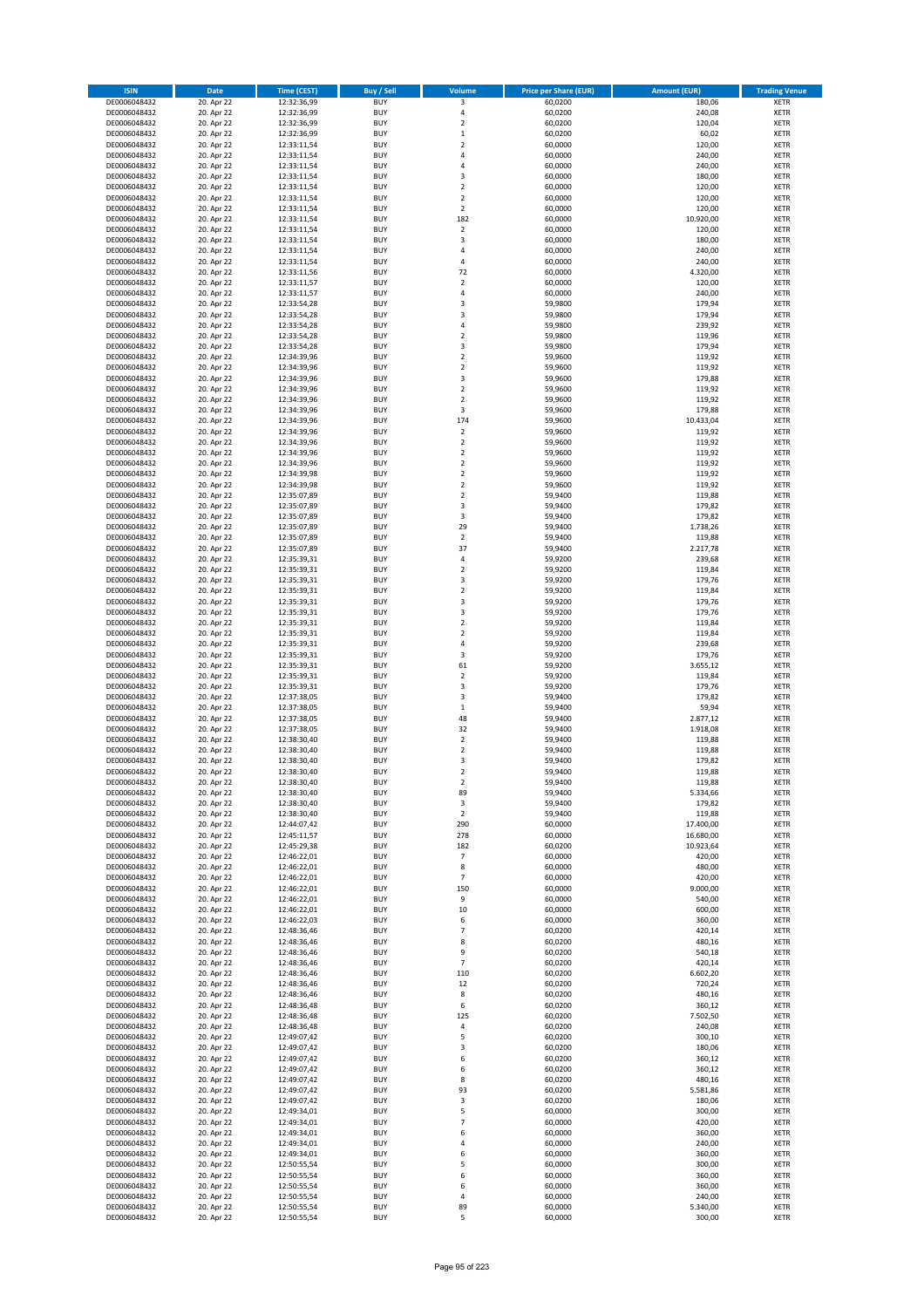| <b>ISIN</b>                  | Date                     | Time (CEST)                | <b>Buy / Sell</b>        | <b>Volume</b>                    | <b>Price per Share (EUR)</b> | <b>Amount (EUR)</b>  | <b>Trading Venue</b>       |
|------------------------------|--------------------------|----------------------------|--------------------------|----------------------------------|------------------------------|----------------------|----------------------------|
| DE0006048432                 | 20. Apr 22               | 12:53:00,73                | <b>BUY</b>               | 5                                | 60,0400                      | 300,20               | <b>XETR</b>                |
| DE0006048432                 | 20. Apr 22               | 12:53:00,73                | <b>BUY</b>               | 5                                | 60,0400                      | 300,20               | XETR                       |
| DE0006048432                 | 20. Apr 22               | 12:53:00,73                | <b>BUY</b>               | 5                                | 60,0400                      | 300,20               | <b>XETR</b>                |
| DE0006048432                 | 20. Apr 22               | 12:53:00,73                | <b>BUY</b>               | 5                                | 60,0400                      | 300,20               | XETR                       |
| DE0006048432<br>DE0006048432 | 20. Apr 22<br>20. Apr 22 | 12:53:00,73<br>12:53:00,73 | <b>BUY</b><br><b>BUY</b> | 116<br>5                         | 60,0400<br>60,0400           | 6.964,64<br>300,20   | <b>XETR</b><br><b>XETR</b> |
| DE0006048432                 | 20. Apr 22               | 12:56:35,11                | <b>BUY</b>               | 208                              | 60,0800                      | 12.496,64            | <b>XETR</b>                |
| DE0006048432                 | 20. Apr 22               | 12:57:28,49                | <b>BUY</b>               | 147                              | 60,0800                      | 8.831,76             | <b>XETR</b>                |
| DE0006048432                 | 20. Apr 22               | 12:58:15,71                | <b>BUY</b>               | 163                              | 60,1800                      | 9.809,34             | <b>XETR</b>                |
| DE0006048432                 | 20. Apr 22               | 12:58:20,98                | <b>BUY</b>               | $11\,$                           | 60,2800                      | 663,08               | <b>XETR</b>                |
| DE0006048432                 | 20. Apr 22               | 12:58:20,98                | <b>BUY</b>               | 10                               | 60,2800                      | 602,80               | <b>XETR</b>                |
| DE0006048432                 | 20. Apr 22               | 12:58:20,98                | <b>BUY</b>               | $\overline{7}$                   | 60,2800                      | 421,96               | <b>XETR</b>                |
| DE0006048432<br>DE0006048432 | 20. Apr 22<br>20. Apr 22 | 12:58:22,01<br>12:58:22,01 | <b>BUY</b><br><b>BUY</b> | 9<br>$\overline{7}$              | 60,1600<br>60,1600           | 541,44<br>421,12     | <b>XETR</b><br><b>XETR</b> |
| DE0006048432                 | 20. Apr 22               | 12:58:22,01                | <b>BUY</b>               | $\overline{7}$                   | 60,1600                      | 421,12               | <b>XETR</b>                |
| DE0006048432                 | 20. Apr 22               | 12:58:22,01                | <b>BUY</b>               | 9                                | 60,1600                      | 541,44               | <b>XETR</b>                |
| DE0006048432                 | 20. Apr 22               | 12:58:22,01                | <b>BUY</b>               | 10                               | 60,1600                      | 601,60               | <b>XETR</b>                |
| DE0006048432                 | 20. Apr 22               | 12:58:22,01                | <b>BUY</b>               | $\overline{7}$                   | 60,1600                      | 421,12               | <b>XETR</b>                |
| DE0006048432                 | 20. Apr 22               | 12:58:22,01                | <b>BUY</b>               | 10                               | 60,2200                      | 602,20               | <b>XETR</b>                |
| DE0006048432<br>DE0006048432 | 20. Apr 22<br>20. Apr 22 | 12:58:22,01<br>12:58:22,01 | <b>BUY</b><br><b>BUY</b> | 9<br>$\overline{7}$              | 60,2400<br>60,2400           | 542,16<br>421,68     | <b>XETR</b><br><b>XETR</b> |
| DE0006048432                 | 20. Apr 22               | 12:58:22,01                | <b>BUY</b>               | $\overline{7}$                   | 60,2400                      | 421,68               | <b>XETR</b>                |
| DE0006048432                 | 20. Apr 22               | 12:58:22,01                | <b>BUY</b>               | 9                                | 60,2400                      | 542,16               | <b>XETR</b>                |
| DE0006048432                 | 20. Apr 22               | 12:58:22,01                | <b>BUY</b>               | 8                                | 60,2400                      | 481,92               | <b>XETR</b>                |
| DE0006048432                 | 20. Apr 22               | 12:58:22,01                | <b>BUY</b>               | 6                                | 60,1600                      | 360,96               | <b>XETR</b>                |
| DE0006048432                 | 20. Apr 22               | 12:58:22,01                | <b>BUY</b>               | 8                                | 60,2200                      | 481,76               | <b>XETR</b>                |
| DE0006048432                 | 20. Apr 22<br>20. Apr 22 | 12:58:22,01                | <b>BUY</b>               | 5                                | 60,1600                      | 300,80               | <b>XETR</b>                |
| DE0006048432<br>DE0006048432 | 20. Apr 22               | 12:58:22,01<br>12:58:22,01 | <b>BUY</b><br><b>BUY</b> | 159<br>115                       | 60,1600<br>60,2400           | 9.565,44<br>6.927,60 | <b>XETR</b><br><b>XETR</b> |
| DE0006048432                 | 20. Apr 22               | 12:58:22,01                | <b>BUY</b>               | 6                                | 60,2400                      | 361,44               | <b>XETR</b>                |
| DE0006048432                 | 20. Apr 22               | 12:58:22,01                | <b>BUY</b>               | $\overline{7}$                   | 60,1600                      | 421,12               | <b>XETR</b>                |
| DE0006048432                 | 20. Apr 22               | 12:58:22,01                | <b>BUY</b>               | 9                                | 60,2400                      | 542,16               | <b>XETR</b>                |
| DE0006048432                 | 20. Apr 22               | 12:58:22,01                | <b>BUY</b>               | 8                                | 60,2400                      | 481,92               | <b>XETR</b>                |
| DE0006048432                 | 20. Apr 22               | 12:58:22,01                | <b>BUY</b>               | 5                                | 60,1800                      | 300,90               | <b>XETR</b>                |
| DE0006048432<br>DE0006048432 | 20. Apr 22<br>20. Apr 22 | 12:58:22.03<br>12:58:24,99 | <b>BUY</b><br><b>BUY</b> | 6<br>3                           | 60,1800<br>60,3800           | 361,08<br>181,14     | <b>XETR</b><br><b>XETR</b> |
| DE0006048432                 | 20. Apr 22               | 12:58:24,99                | <b>BUY</b>               | 3                                | 60,4000                      | 181,20               | <b>XETR</b>                |
| DE0006048432                 | 20. Apr 22               | 12:58:24,99                | <b>BUY</b>               | 3                                | 60,4000                      | 181,20               | <b>XETR</b>                |
| DE0006048432                 | 20. Apr 22               | 12:58:25,00                | <b>BUY</b>               | $\overline{2}$                   | 60,3400                      | 120,68               | <b>XETR</b>                |
| DE0006048432                 | 20. Apr 22               | 12:58:25,00                | <b>BUY</b>               | $\mathbf 2$                      | 60,3400                      | 120,68               | <b>XETR</b>                |
| DE0006048432                 | 20. Apr 22               | 12:58:25,31                | <b>BUY</b>               | $\mathbf 2$                      | 60,3200                      | 120,64               | <b>XETR</b>                |
| DE0006048432                 | 20. Apr 22               | 12:58:25,31                | <b>BUY</b>               | 3                                | 60,3200                      | 180,96               | <b>XETR</b>                |
| DE0006048432<br>DE0006048432 | 20. Apr 22<br>20. Apr 22 | 12:58:25,31<br>12:58:25,31 | <b>BUY</b><br><b>BUY</b> | $\mathbf 2$<br>58                | 60,3200<br>60,3200           | 120,64<br>3.498,56   | <b>XETR</b><br><b>XETR</b> |
| DE0006048432                 | 20. Apr 22               | 12:58:25,31                | <b>BUY</b>               | $\mathsf 3$                      | 60,3200                      | 180,96               | <b>XETR</b>                |
| DE0006048432                 | 20. Apr 22               | 12:58:28,01                | <b>BUY</b>               | 3                                | 60,2800                      | 180,84               | <b>XETR</b>                |
| DE0006048432                 | 20. Apr 22               | 12:58:28,01                | <b>BUY</b>               | 3                                | 60,2600                      | 180,78               | <b>XETR</b>                |
| DE0006048432                 | 20. Apr 22               | 12:58:28,01                | <b>BUY</b>               | 3                                | 60,2600                      | 180,78               | <b>XETR</b>                |
| DE0006048432                 | 20. Apr 22               | 12:58:28,01                | <b>BUY</b><br><b>BUY</b> | $\mathbf 2$<br>$\overline{4}$    | 60,3000                      | 120,60               | <b>XETR</b><br><b>XETR</b> |
| DE0006048432<br>DE0006048432 | 20. Apr 22<br>20. Apr 22 | 12:58:28,01<br>12:58:28,01 | <b>BUY</b>               | $\overline{a}$                   | 60,3000<br>60,2800           | 241,20<br>241,12     | <b>XETR</b>                |
| DE0006048432                 | 20. Apr 22               | 12:58:34,11                | <b>BUY</b>               | $\overline{4}$                   | 60,2600                      | 241,04               | <b>XETR</b>                |
| DE0006048432                 | 20. Apr 22               | 12:58:34,11                | <b>BUY</b>               | $\overline{2}$                   | 60,2600                      | 120,52               | <b>XETR</b>                |
| DE0006048432                 | 20. Apr 22               | 12:59:02,26                | <b>BUY</b>               | $\mathsf 3$                      | 60,2000                      | 180,60               | <b>XETR</b>                |
| DE0006048432                 | 20. Apr 22               | 12:59:02,26                | <b>BUY</b>               | 3                                | 60,2000                      | 180,60               | <b>XETR</b>                |
| DE0006048432                 | 20. Apr 22               | 12:59:02,26                | <b>BUY</b>               | $\overline{\mathbf{2}}$          | 60,2000                      | 120,40               | <b>XETR</b>                |
| DE0006048432<br>DE0006048432 | 20. Apr 22<br>20. Apr 22 | 12:59:02,26<br>12:59:03,20 | <b>BUY</b><br><b>BUY</b> | 51<br>$\mathbf 2$                | 60,2000<br>60,1800           | 3.070,20<br>120,36   | <b>XETR</b><br><b>XETR</b> |
| DE0006048432                 | 20. Apr 22               | 12:59:03,21                | <b>BUY</b>               | 4                                | 60,1800                      | 240,72               | <b>XETR</b>                |
| DE0006048432                 | 20. Apr 22               | 12:59:18,65                | <b>BUY</b>               | 3                                | 60,1600                      | 180,48               | <b>XETR</b>                |
| DE0006048432                 | 20. Apr 22               | 12:59:22,31                | <b>BUY</b>               | 3                                | 60,3200                      | 180,96               | <b>XETR</b>                |
| DE0006048432                 | 20. Apr 22               | 12:59:22,31                | <b>BUY</b>               | 85                               | 60,3200                      | 5.127,20             | <b>XETR</b>                |
| DE0006048432                 | 20. Apr 22               | 12:59:22,31                | <b>BUY</b>               | 3                                | 60,3200                      | 180,96               | <b>XETR</b>                |
| DE0006048432                 | 20. Apr 22               | 12:59:22,31                | <b>BUY</b>               | 3                                | 60,3200<br>60,3000           | 180,96<br>180,90     | <b>XETR</b>                |
| DE0006048432<br>DE0006048432 | 20. Apr 22<br>20. Apr 22 | 12:59:24,01<br>12:59:24,01 | BUY<br><b>BUY</b>        | 3<br>3                           | 60,3000                      | 180,90               | XETR<br><b>XETR</b>        |
| DE0006048432                 | 20. Apr 22               | 12:59:34,30                | <b>BUY</b>               | $\overline{2}$                   | 60,2800                      | 120,56               | <b>XETR</b>                |
| DE0006048432                 | 20. Apr 22               | 12:59:55,01                | <b>BUY</b>               | 3                                | 60,2200                      | 180,66               | <b>XETR</b>                |
| DE0006048432                 | 20. Apr 22               | 12:59:55,01                | <b>BUY</b>               | 48                               | 60,2200                      | 2.890,56             | <b>XETR</b>                |
| DE0006048432                 | 20. Apr 22               | 13:02:05,66                | <b>BUY</b>               | $\overline{2}$                   | 60,2600                      | 120,52               | <b>XETR</b>                |
| DE0006048432                 | 20. Apr 22               | 13:02:24,48                | <b>BUY</b>               | $\overline{2}$                   | 60,2600                      | 120,52               | <b>XETR</b>                |
| DE0006048432<br>DE0006048432 | 20. Apr 22<br>20. Apr 22 | 13:02:24,48<br>13:02:30,03 | <b>BUY</b><br><b>BUY</b> | 3<br>3                           | 60,2600<br>60,2400           | 180,78<br>180,72     | <b>XETR</b><br>XETR        |
| DE0006048432                 | 20. Apr 22               | 13:02:30,03                | <b>BUY</b>               | 3                                | 60,2400                      | 180,72               | <b>XETR</b>                |
| DE0006048432                 | 20. Apr 22               | 13:02:30,03                | <b>BUY</b>               | 3                                | 60,2400                      | 180,72               | XETR                       |
| DE0006048432                 | 20. Apr 22               | 13:02:30,03                | <b>BUY</b>               | 3                                | 60,2400                      | 180,72               | <b>XETR</b>                |
| DE0006048432                 | 20. Apr 22               | 13:02:30,03                | <b>BUY</b>               | $\mathbf 2$                      | 60,2400                      | 120,48               | XETR                       |
| DE0006048432                 | 20. Apr 22               | 13:02:30,03                | <b>BUY</b>               | 51                               | 60,2400                      | 3.072,24             | <b>XETR</b>                |
| DE0006048432<br>DE0006048432 | 20. Apr 22<br>20. Apr 22 | 13:02:30,03<br>13:02:30,03 | <b>BUY</b><br><b>BUY</b> | 3<br>3                           | 60,2400<br>60,2400           | 180,72<br>180,72     | XETR<br><b>XETR</b>        |
| DE0006048432                 | 20. Apr 22               | 13:02:30,03                | <b>BUY</b>               | $\overline{2}$                   | 60,2400                      | 120,48               | <b>XETR</b>                |
| DE0006048432                 | 20. Apr 22               | 13:03:19,23                | <b>BUY</b>               | $\sqrt{4}$                       | 60,2600                      | 241,04               | <b>XETR</b>                |
| DE0006048432                 | 20. Apr 22               | 13:03:19,23                | <b>BUY</b>               | 4                                | 60,2600                      | 241,04               | XETR                       |
| DE0006048432                 | 20. Apr 22               | 13:03:19,23                | <b>BUY</b>               | 3                                | 60,2600                      | 180,78               | <b>XETR</b>                |
| DE0006048432                 | 20. Apr 22               | 13:03:19,23                | <b>BUY</b>               | $\sqrt{4}$                       | 60,2600                      | 241,04               | <b>XETR</b>                |
| DE0006048432                 | 20. Apr 22               | 13:03:19,23                | <b>BUY</b><br><b>BUY</b> | 3<br>135                         | 60,2600                      | 180,78               | <b>XETR</b>                |
| DE0006048432<br>DE0006048432 | 20. Apr 22<br>20. Apr 22 | 13:03:19,23<br>13:03:19,23 | <b>BUY</b>               | $\mathbf 2$                      | 60,2600<br>60,2600           | 8.135,10<br>120,52   | <b>XETR</b><br>XETR        |
| DE0006048432                 | 20. Apr 22               | 13:03:19,23                | <b>BUY</b>               | 4                                | 60,2600                      | 241,04               | XETR                       |
| DE0006048432                 | 20. Apr 22               | 13:03:26,96                | <b>BUY</b>               | 4                                | 60,2600                      | 241,04               | <b>XETR</b>                |
| DE0006048432                 | 20. Apr 22               | 13:03:26,96                | <b>BUY</b>               | $\mathbf 2$                      | 60,2600                      | 120,52               | <b>XETR</b>                |
| DE0006048432                 | 20. Apr 22               | 13:03:26,96                | <b>BUY</b>               | 87                               | 60,2600                      | 5.242,62             | <b>XETR</b>                |
| DE0006048432                 | 20. Apr 22               | 13:03:26,96                | <b>BUY</b>               | 4                                | 60,2600                      | 241,04               | <b>XETR</b>                |
| DE0006048432<br>DE0006048432 | 20. Apr 22<br>20. Apr 22 | 13:03:49,37<br>13:04:34,78 | <b>BUY</b><br><b>BUY</b> | $\overline{2}$<br>$\overline{2}$ | 60,2400<br>60,2200           | 120,48<br>120,44     | <b>XETR</b><br>XETR        |
| DE0006048432                 | 20. Apr 22               | 13:04:34,78                | <b>BUY</b>               | 3                                | 60,2200                      | 180,66               | XETR                       |
| DE0006048432                 | 20. Apr 22               | 13:04:34,78                | <b>BUY</b>               | $\mathbf 2$                      | 60,2200                      | 120,44               | XETR                       |
| DE0006048432                 | 20. Apr 22               | 13:04:34,78                | <b>BUY</b>               | $\overline{2}$                   | 60,2200                      | 120,44               | <b>XETR</b>                |
| DE0006048432                 | 20. Apr 22               | 13:04:34,78                | <b>BUY</b>               | 3                                | 60,2200                      | 180,66               | <b>XETR</b>                |
| DE0006048432                 | 20. Apr 22               | 13:04:34,78                | <b>BUY</b>               | 3                                | 60,2200                      | 180,66               | <b>XETR</b>                |
| DE0006048432                 | 20. Apr 22<br>20. Apr 22 | 13:04:34,78                | <b>BUY</b><br><b>BUY</b> | 3<br>106                         | 60,2200<br>60,2200           | 180,66<br>6.383,32   | <b>XETR</b>                |
| DE0006048432<br>DE0006048432 | 20. Apr 22               | 13:04:34,78<br>13:04:34,78 | <b>BUY</b>               | 52                               | 60,2000                      | 3.130,40             | XETR<br><b>XETR</b>        |
| DE0006048432                 | 20. Apr 22               | 13:04:34,78                | <b>BUY</b>               | $\mathbf 2$                      | 60,2200                      | 120,44               | XETR                       |
| DE0006048432                 | 20. Apr 22               | 13:04:34,78                | <b>BUY</b>               | 3                                | 60,2200                      | 180,66               | <b>XETR</b>                |
| DE0006048432                 | 20. Apr 22               | 13:04:34,80                | <b>BUY</b>               | 3                                | 60,2200                      | 180,66               | XETR                       |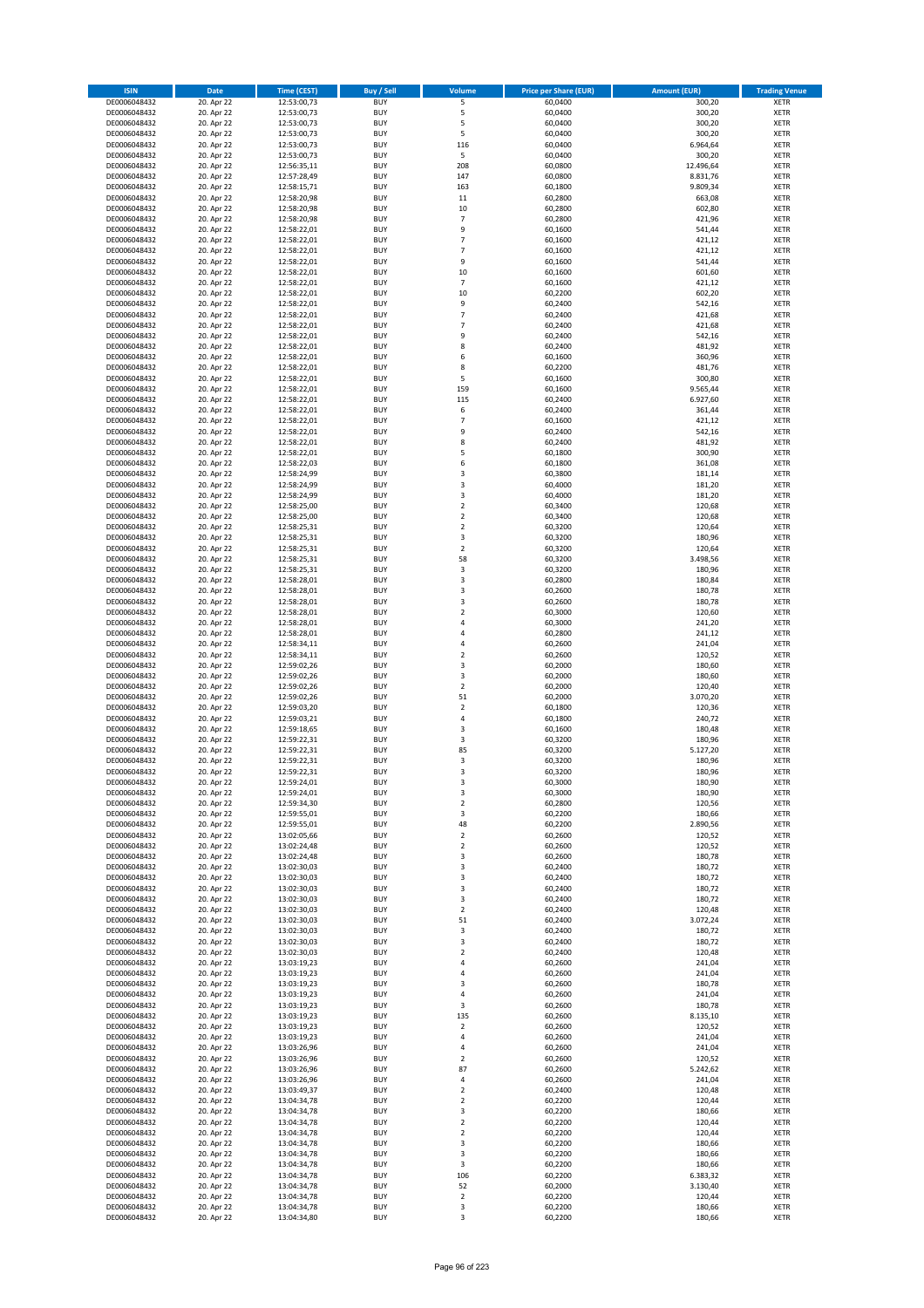| <b>ISIN</b>                  | <b>Date</b>              | <b>Time (CEST)</b>         | <b>Buy / Sell</b>        | Volume                       | <b>Price per Share (EUR)</b> | <b>Amount (EUR)</b>  | <b>Trading Venue</b>       |
|------------------------------|--------------------------|----------------------------|--------------------------|------------------------------|------------------------------|----------------------|----------------------------|
| DE0006048432                 | 20. Apr 22               | 13:05:15,47                | <b>BUY</b>               | $\overline{2}$               | 60,2200                      | 120,44               | <b>XETR</b>                |
| DE0006048432                 | 20. Apr 22               | 13:05:15,47                | <b>BUY</b>               | $\mathbf 2$                  | 60,2200                      | 120,44               | <b>XETR</b>                |
| DE0006048432                 | 20. Apr 22               | 13:05:15,47                | <b>BUY</b>               | 3                            | 60,2200                      | 180,66               | <b>XETR</b>                |
| DE0006048432<br>DE0006048432 | 20. Apr 22<br>20. Apr 22 | 13:05:15,47<br>13:05:15,47 | <b>BUY</b><br><b>BUY</b> | $\mathbf 2$<br>52            | 60,2200<br>60,2200           | 120,44<br>3.131,44   | <b>XETR</b><br><b>XETR</b> |
| DE0006048432                 | 20. Apr 22               | 13:05:15,47                | <b>BUY</b>               | $\mathbf 2$                  | 60,2200                      | 120,44               | <b>XETR</b>                |
| DE0006048432                 | 20. Apr 22               | 13:05:53,67                | <b>BUY</b>               | 3                            | 60,2000                      | 180,60               | <b>XETR</b>                |
| DE0006048432                 | 20. Apr 22               | 13:05:53,67                | <b>BUY</b>               | 3                            | 60,2000                      | 180,60               | <b>XETR</b>                |
| DE0006048432                 | 20. Apr 22               | 13:05:53,67                | <b>BUY</b>               | $\overline{2}$               | 60,2200                      | 120,44               | <b>XETR</b>                |
| DE0006048432                 | 20. Apr 22               | 13:05:53,67                | <b>BUY</b>               | 3                            | 60,2200                      | 180,66               | <b>XETR</b>                |
| DE0006048432<br>DE0006048432 | 20. Apr 22<br>20. Apr 22 | 13:05:53,67<br>13:05:53,67 | <b>BUY</b><br><b>BUY</b> | 63<br>3                      | 60,2000<br>60,2000           | 3.792,60<br>180,60   | <b>XETR</b><br><b>XETR</b> |
| DE0006048432                 | 20. Apr 22               | 13:06:51,45                | <b>BUY</b>               | 3                            | 60,2400                      | 180,72               | <b>XETR</b>                |
| DE0006048432                 | 20. Apr 22               | 13:06:51,45                | <b>BUY</b>               | $\overline{\mathbf{c}}$      | 60,2400                      | 120,48               | <b>XETR</b>                |
| DE0006048432                 | 20. Apr 22               | 13:07:35,67                | <b>BUY</b>               | 3                            | 60,2400                      | 180,72               | <b>XETR</b>                |
| DE0006048432                 | 20. Apr 22               | 13:07:35,67                | <b>BUY</b>               | 3                            | 60,2400                      | 180,72               | <b>XETR</b>                |
| DE0006048432                 | 20. Apr 22               | 13:07:35,67                | <b>BUY</b>               | $\mathbf 2$                  | 60,2400                      | 120,48               | <b>XETR</b>                |
| DE0006048432                 | 20. Apr 22<br>20. Apr 22 | 13:07:35,67                | <b>BUY</b>               | 58                           | 60,2400                      | 3.493,92             | <b>XETR</b>                |
| DE0006048432<br>DE0006048432 | 20. Apr 22               | 13:07:35,67<br>13:08:01,69 | <b>BUY</b><br><b>BUY</b> | $\overline{\mathbf{c}}$<br>3 | 60,2400<br>60,2600           | 120,48<br>180,78     | <b>XETR</b><br><b>XETR</b> |
| DE0006048432                 | 20. Apr 22               | 13:08:01,69                | <b>BUY</b>               | 3                            | 60,2600                      | 180,78               | <b>XETR</b>                |
| DE0006048432                 | 20. Apr 22               | 13:08:01,69                | <b>BUY</b>               | 3                            | 60,2600                      | 180,78               | <b>XETR</b>                |
| DE0006048432                 | 20. Apr 22               | 13:08:01,69                | <b>BUY</b>               | 3                            | 60,2600                      | 180,78               | <b>XETR</b>                |
| DE0006048432                 | 20. Apr 22               | 13:08:01,69                | <b>BUY</b>               | 27                           | 60,2600                      | 1.627,02             | <b>XETR</b>                |
| DE0006048432                 | 20. Apr 22               | 13:08:01,69                | <b>BUY</b>               | $\mathbf 2$                  | 60,2600                      | 120,52               | <b>XETR</b>                |
| DE0006048432<br>DE0006048432 | 20. Apr 22<br>20. Apr 22 | 13:08:01,69<br>13:08:01,69 | <b>BUY</b><br><b>BUY</b> | $\mathbf 2$<br>53            | 60,2600<br>60,2600           | 120,52<br>3.193,78   | <b>XETR</b><br><b>XETR</b> |
| DE0006048432                 | 20. Apr 22               | 13:09:29,90                | <b>BUY</b>               | 3                            | 60,2600                      | 180,78               | <b>XETR</b>                |
| DE0006048432                 | 20. Apr 22               | 13:09:29,90                | <b>BUY</b>               | $\mathbf 2$                  | 60,2600                      | 120,52               | <b>XETR</b>                |
| DE0006048432                 | 20. Apr 22               | 13:09:29,90                | <b>BUY</b>               | $\overline{2}$               | 60,2600                      | 120,52               | <b>XETR</b>                |
| DE0006048432                 | 20. Apr 22               | 13:09:29,90                | <b>BUY</b>               | 33                           | 60,2600                      | 1.988,58             | <b>XETR</b>                |
| DE0006048432                 | 20. Apr 22               | 13:09:29,90                | <b>BUY</b>               | 4                            | 60,2600                      | 241,04               | <b>XETR</b>                |
| DE0006048432                 | 20. Apr 22               | 13:09:29,90<br>13:09:29,90 | <b>BUY</b><br><b>BUY</b> | 4<br>52                      | 60,2600                      | 241,04               | <b>XETR</b><br><b>XETR</b> |
| DE0006048432<br>DE0006048432 | 20. Apr 22<br>20. Apr 22 | 13:10:12,97                | <b>BUY</b>               | 4                            | 60,2600<br>60,2800           | 3.133,52<br>241,12   | <b>XETR</b>                |
| DE0006048432                 | 20. Apr 22               | 13:10:12,97                | <b>BUY</b>               | 3                            | 60,2800                      | 180,84               | <b>XETR</b>                |
| DE0006048432                 | 20. Apr 22               | 13:10:12,97                | <b>BUY</b>               | 4                            | 60,2800                      | 241,12               | <b>XETR</b>                |
| DE0006048432                 | 20. Apr 22               | 13:10:12,97                | <b>BUY</b>               | 4                            | 60,2800                      | 241,12               | <b>XETR</b>                |
| DE0006048432                 | 20. Apr 22               | 13:12:22,01                | <b>BUY</b>               | 3                            | 60,2600                      | 180,78               | <b>XETR</b>                |
| DE0006048432                 | 20. Apr 22               | 13:12:22,01                | <b>BUY</b>               | $\mathbf 2$                  | 60,2800                      | 120,56               | <b>XETR</b>                |
| DE0006048432<br>DE0006048432 | 20. Apr 22<br>20. Apr 22 | 13:12:22,01<br>13:12:22,01 | <b>BUY</b><br><b>BUY</b> | 3<br>3                       | 60,2800<br>60,2800           | 180,84<br>180,84     | <b>XETR</b><br><b>XETR</b> |
| DE0006048432                 | 20. Apr 22               | 13:12:22,01                | <b>BUY</b>               | 3                            | 60,2800                      | 180,84               | <b>XETR</b>                |
| DE0006048432                 | 20. Apr 22               | 13:12:22,01                | <b>BUY</b>               | $\overline{\mathbf{c}}$      | 60,2800                      | 120,56               | <b>XETR</b>                |
| DE0006048432                 | 20. Apr 22               | 13:12:22,01                | <b>BUY</b>               | $\mathbf 2$                  | 60,3000                      | 120,60               | <b>XETR</b>                |
| DE0006048432                 | 20. Apr 22               | 13:12:22,01                | <b>BUY</b>               | 3                            | 60,2800                      | 180,84               | <b>XETR</b>                |
| DE0006048432                 | 20. Apr 22               | 13:12:22,01                | <b>BUY</b>               | $\mathbf 2$                  | 60,2600                      | 120,52               | <b>XETR</b>                |
| DE0006048432<br>DE0006048432 | 20. Apr 22<br>20. Apr 22 | 13:12:22,01                | <b>BUY</b><br><b>BUY</b> | 140<br>114                   | 60,3000<br>60,2600           | 8.442,00<br>6.869,64 | <b>XETR</b><br><b>XETR</b> |
| DE0006048432                 | 20. Apr 22               | 13:12:22,01<br>13:12:22,01 | <b>BUY</b>               | $\mathbf 2$                  | 60,2600                      | 120,52               | <b>XETR</b>                |
| DE0006048432                 | 20. Apr 22               | 13:12:22,01                | <b>BUY</b>               | 3                            | 60,2800                      | 180,84               | <b>XETR</b>                |
| DE0006048432                 | 20. Apr 22               | 13:12:22,01                | <b>BUY</b>               | $\mathbf 2$                  | 60,3000                      | 120,60               | <b>XETR</b>                |
| DE0006048432                 | 20. Apr 22               | 13:12:23,90                | <b>BUY</b>               | 92                           | 60,2800                      | 5.545,76             | <b>XETR</b>                |
| DE0006048432                 | 20. Apr 22               | 13:12:23,90                | <b>BUY</b>               | 3                            | 60,2800                      | 180,84               | <b>XETR</b>                |
| DE0006048432<br>DE0006048432 | 20. Apr 22<br>20. Apr 22 | 13:12:23,90<br>13:12:37,01 | <b>BUY</b><br><b>BUY</b> | $\mathbf 2$<br>95            | 60,2800<br>60,3000           | 120,56<br>5.728,50   | <b>XETR</b><br><b>XETR</b> |
| DE0006048432                 | 20. Apr 22               | 13:12:49,01                | <b>BUY</b>               | $\overline{\mathbf{c}}$      | 60,2800                      | 120,56               | <b>XETR</b>                |
| DE0006048432                 | 20. Apr 22               | 13:12:55,01                | <b>BUY</b>               | $\mathbf 2$                  | 60,2600                      | 120,52               | <b>XETR</b>                |
| DE0006048432                 | 20. Apr 22               | 13:13:07,01                | <b>BUY</b>               | $\mathbf 2$                  | 60,3200                      | 120,64               | <b>XETR</b>                |
| DE0006048432                 | 20. Apr 22               | 13:13:07,01                | <b>BUY</b>               | 3                            | 60,3200                      | 180,96               | <b>XETR</b>                |
| DE0006048432                 | 20. Apr 22               | 13:14:11,60                | <b>BUY</b>               | $\mathbf 2$                  | 60,3200                      | 120,64               | <b>XETR</b>                |
| DE0006048432<br>DE0006048432 | 20. Apr 22<br>20. Apr 22 | 13:14:11,60<br>13:14:11,60 | <b>BUY</b><br><b>BUY</b> | 53<br>3                      | 60,3200<br>60,3200           | 3.196,96<br>180,96   | <b>XETR</b><br><b>XETR</b> |
| DE0006048432                 | 20. Apr 22               | 13:15:16,67                | <b>BUY</b>               | 3                            | 60,3000                      | 180,90               | <b>XETR</b>                |
| DE0006048432                 | 20. Apr 22               | 13:15:16,67                | BUY                      | 2                            | 60,3000                      | 120,60               | <b>XETR</b>                |
| DE0006048432                 | 20. Apr 22               | 13:15:16,67                | <b>BUY</b>               | $\mathbf 2$                  | 60,3000                      | 120,60               | <b>XETR</b>                |
| DE0006048432                 | 20. Apr 22               | 13:15:16,67                | <b>BUY</b>               | $\mathbf 2$                  | 60,3000                      | 120,60               | XETR                       |
| DE0006048432                 | 20. Apr 22               | 13:15:16,67                | <b>BUY</b>               | $\mathbf 2$                  | 60,3000                      | 120,60               | XETR                       |
| DE0006048432<br>DE0006048432 | 20. Apr 22<br>20. Apr 22 | 13:15:16,67<br>13:15:16,68 | <b>BUY</b><br><b>BUY</b> | 3<br>3                       | 60,3000<br>60,2800           | 180,90<br>180,84     | <b>XETR</b><br><b>XETR</b> |
| DE0006048432                 | 20. Apr 22               | 13:15:16,68                | <b>BUY</b>               | 72                           | 60,2800                      | 4.340,16             | <b>XETR</b>                |
| DE0006048432                 | 20. Apr 22               | 13:15:50,66                | <b>BUY</b>               | $\mathbf 2$                  | 60,2400                      | 120,48               | <b>XETR</b>                |
| DE0006048432                 | 20. Apr 22               | 13:15:50,66                | <b>BUY</b>               | 3                            | 60,2400                      | 180,72               | <b>XETR</b>                |
| DE0006048432                 | 20. Apr 22               | 13:15:50,66                | <b>BUY</b>               | $\mathbf 2$                  | 60,2400                      | 120,48               | <b>XETR</b>                |
| DE0006048432                 | 20. Apr 22               | 13:15:50,66                | <b>BUY</b>               | $\mathbf 2$                  | 60,2400                      | 120,48               | <b>XETR</b>                |
| DE0006048432<br>DE0006048432 | 20. Apr 22<br>20. Apr 22 | 13:15:51,04<br>13:17:37,02 | <b>BUY</b><br><b>BUY</b> | 51<br>3                      | 60,2200<br>60,2000           | 3.071,22<br>180,60   | <b>XETR</b><br><b>XETR</b> |
| DE0006048432                 | 20. Apr 22               | 13:17:37,02                | <b>BUY</b>               | $\overline{2}$               | 60,2000                      | 120,40               | <b>XETR</b>                |
| DE0006048432                 | 20. Apr 22               | 13:17:37,02                | <b>BUY</b>               | 12                           | 60,2000                      | 722,40               | <b>XETR</b>                |
| DE0006048432                 | 20. Apr 22               | 13:17:37,02                | <b>BUY</b>               | 58                           | 60,2000                      | 3.491,60             | <b>XETR</b>                |
| DE0006048432                 | 20. Apr 22               | 13:18:31,14                | <b>BUY</b>               | 3                            | 60,1800                      | 180,54               | <b>XETR</b>                |
| DE0006048432                 | 20. Apr 22               | 13:18:31,14                | <b>BUY</b>               | 3                            | 60,1800                      | 180,54               | <b>XETR</b>                |
| DE0006048432<br>DE0006048432 | 20. Apr 22<br>20. Apr 22 | 13:18:31,14<br>13:18:31,14 | <b>BUY</b><br><b>BUY</b> | $\mathbf 2$<br>3             | 60,1800<br>60,1800           | 120,36<br>180,54     | XETR<br><b>XETR</b>        |
| DE0006048432                 | 20. Apr 22               | 13:18:31,14                | <b>BUY</b>               | $\overline{2}$               | 60,1800                      | 120,36               | <b>XETR</b>                |
| DE0006048432                 | 20. Apr 22               | 13:18:31,14                | <b>BUY</b>               | 60                           | 60,1800                      | 3.610,80             | <b>XETR</b>                |
| DE0006048432                 | 20. Apr 22               | 13:18:31,14                | <b>BUY</b>               | 3                            | 60,1800                      | 180,54               | <b>XETR</b>                |
| DE0006048432                 | 20. Apr 22               | 13:18:31,14                | <b>BUY</b>               | $\mathbf 2$                  | 60,1800                      | 120,36               | <b>XETR</b>                |
| DE0006048432                 | 20. Apr 22               | 13:18:31,14                | <b>BUY</b>               | 3                            | 60,1800                      | 180,54               | <b>XETR</b>                |
| DE0006048432                 | 20. Apr 22               | 13:20:07,84                | <b>BUY</b>               | $\mathbf 2$                  | 60,1400                      | 120,28               | XETR                       |
| DE0006048432<br>DE0006048432 | 20. Apr 22<br>20. Apr 22 | 13:20:07,84<br>13:20:07,84 | <b>BUY</b><br><b>BUY</b> | 3<br>$\overline{2}$          | 60,1400<br>60,1400           | 180,42<br>120,28     | <b>XETR</b><br><b>XETR</b> |
| DE0006048432                 | 20. Apr 22               | 13:20:07,84                | <b>BUY</b>               | $\mathbf 2$                  | 60,1400                      | 120,28               | <b>XETR</b>                |
| DE0006048432                 | 20. Apr 22               | 13:20:07,84                | <b>BUY</b>               | 3                            | 60,1400                      | 180,42               | XETR                       |
| DE0006048432                 | 20. Apr 22               | 13:20:07,84                | <b>BUY</b>               | 3                            | 60,1400                      | 180,42               | <b>XETR</b>                |
| DE0006048432                 | 20. Apr 22               | 13:20:07,84                | <b>BUY</b>               | $\mathbf 2$                  | 60,1400                      | 120,28               | <b>XETR</b>                |
| DE0006048432                 | 20. Apr 22               | 13:20:07,84                | <b>BUY</b>               | 19                           | 60,1400                      | 1.142,66             | XETR                       |
| DE0006048432<br>DE0006048432 | 20. Apr 22<br>20. Apr 22 | 13:20:07,84<br>13:20:07,84 | <b>BUY</b><br><b>BUY</b> | $\mathbf 2$<br>54            | 60,1400<br>60,1400           | 120,28<br>3.247,56   | <b>XETR</b><br><b>XETR</b> |
| DE0006048432                 | 20. Apr 22               | 13:20:07,84                | <b>BUY</b>               | 3                            | 60,1400                      | 180,42               | <b>XETR</b>                |
| DE0006048432                 | 20. Apr 22               | 13:20:07,84                | <b>BUY</b>               | 3                            | 60,1400                      | 180,42               | <b>XETR</b>                |
| DE0006048432                 | 20. Apr 22               | 13:20:07,92                | <b>BUY</b>               | 33                           | 60,1200                      | 1.983,96             | XETR                       |
| DE0006048432                 | 20. Apr 22               | 13:20:07,92                | <b>BUY</b>               | 114                          | 60,1200                      | 6.853,68             | <b>XETR</b>                |
| DE0006048432                 | 20. Apr 22               | 13:21:00,36                | <b>BUY</b>               | $\mathbf 2$                  | 60,1600                      | 120,32               | <b>XETR</b>                |
| DE0006048432<br>DE0006048432 | 20. Apr 22<br>20. Apr 22 | 13:21:00,36<br>13:21:00,36 | <b>BUY</b><br><b>BUY</b> | 3<br>68                      | 60,1600<br>60,1600           | 180,48<br>4.090,88   | <b>XETR</b><br>XETR        |
|                              |                          |                            |                          |                              |                              |                      |                            |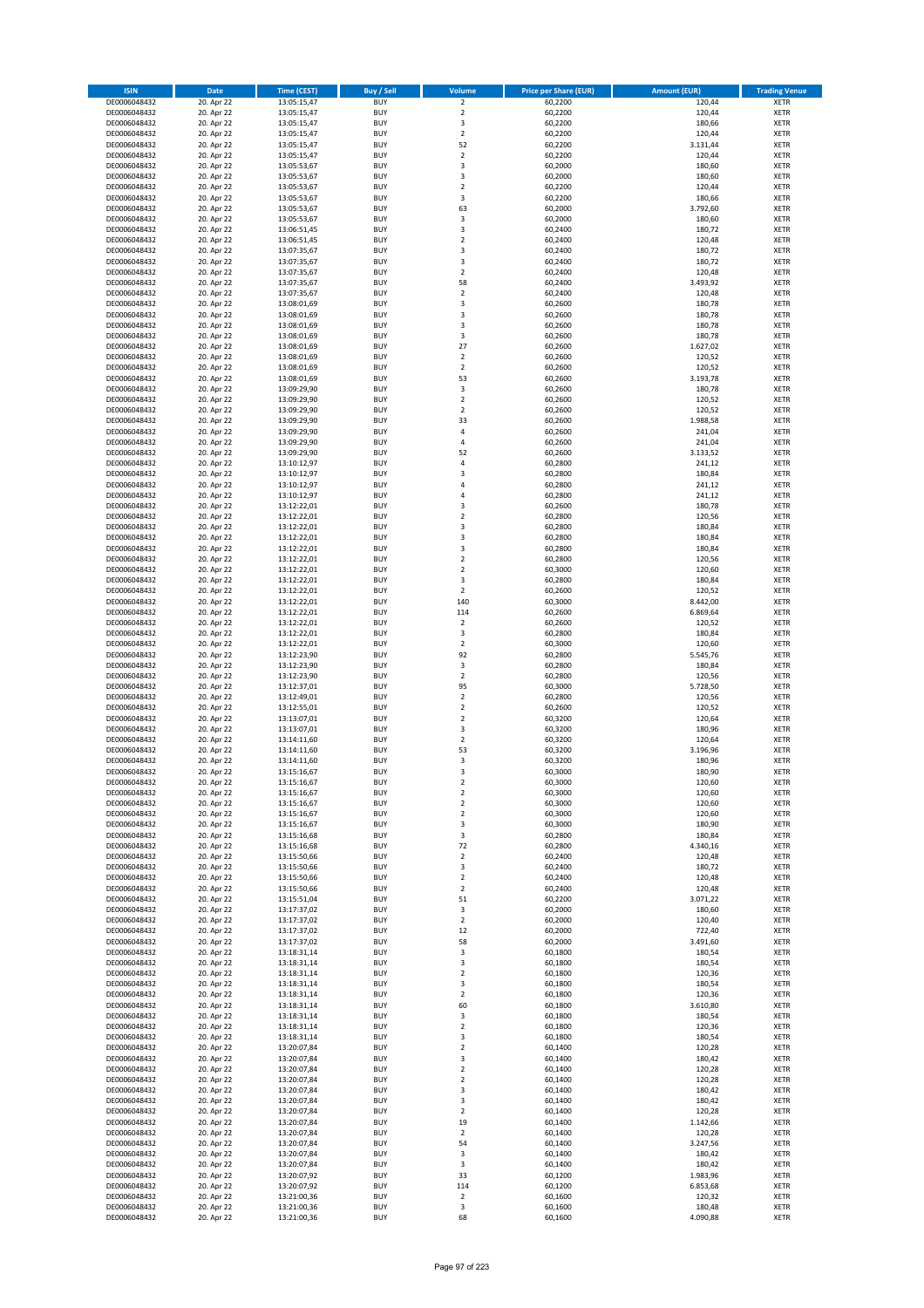| <b>ISIN</b>                  | <b>Date</b>              | <b>Time (CEST)</b>         | <b>Buy / Sell</b>        | Volume                                 | <b>Price per Share (EUR)</b> | <b>Amount (EUR)</b>  | <b>Trading Venue</b>       |
|------------------------------|--------------------------|----------------------------|--------------------------|----------------------------------------|------------------------------|----------------------|----------------------------|
| DE0006048432                 | 20. Apr 22               | 13:21:15,54                | <b>BUY</b>               | 3                                      | 60,1600                      | 180,48               | <b>XETR</b>                |
| DE0006048432                 | 20. Apr 22               | 13:21:15,54                | <b>BUY</b>               | 3                                      | 60,1600                      | 180,48               | <b>XETR</b>                |
| DE0006048432                 | 20. Apr 22               | 13:21:15,54                | <b>BUY</b>               | $\overline{2}$                         | 60,1600                      | 120,32               | <b>XETR</b>                |
| DE0006048432                 | 20. Apr 22               | 13:21:15,54                | <b>BUY</b>               | 3                                      | 60,1600                      | 180,48               | <b>XETR</b>                |
| DE0006048432<br>DE0006048432 | 20. Apr 22<br>20. Apr 22 | 13:26:20,66<br>13:27:43,06 | <b>BUY</b><br><b>BUY</b> | $\overline{\mathbf{c}}$<br>4           | 60,1800<br>60,1800           | 120,36<br>240,72     | <b>XETR</b><br><b>XETR</b> |
| DE0006048432                 | 20. Apr 22               | 13:28:31,50                | <b>BUY</b>               | $\overline{\mathbf{c}}$                | 60,2200                      | 120,44               | <b>XETR</b>                |
| DE0006048432                 | 20. Apr 22               | 13:28:31,50                | <b>BUY</b>               | $\mathbf 2$                            | 60,2200                      | 120,44               | <b>XETR</b>                |
| DE0006048432                 | 20. Apr 22               | 13:28:31,50                | <b>BUY</b>               | $\overline{2}$                         | 60,2200                      | 120,44               | <b>XETR</b>                |
| DE0006048432                 | 20. Apr 22               | 13:28:31,50                | <b>BUY</b>               | $\overline{2}$                         | 60,2200                      | 120,44               | <b>XETR</b>                |
| DE0006048432                 | 20. Apr 22               | 13:28:31,50                | <b>BUY</b>               | $\mathbf 2$                            | 60,2200                      | 120,44               | <b>XETR</b>                |
| DE0006048432                 | 20. Apr 22               | 13:28:31,50                | <b>BUY</b>               | 3<br>112                               | 60,2200                      | 180,66               | <b>XETR</b><br><b>XETR</b> |
| DE0006048432<br>DE0006048432 | 20. Apr 22<br>20. Apr 22 | 13:28:31,50<br>13:28:31,50 | <b>BUY</b><br><b>BUY</b> | $\overline{2}$                         | 60,2200<br>60,2200           | 6.744,64<br>120,44   | <b>XETR</b>                |
| DE0006048432                 | 20. Apr 22               | 13:28:31,50                | <b>BUY</b>               | $\mathbf 2$                            | 60,2200                      | 120,44               | <b>XETR</b>                |
| DE0006048432                 | 20. Apr 22               | 13:28:31,52                | <b>BUY</b>               | 108                                    | 60,2200                      | 6.503,76             | <b>XETR</b>                |
| DE0006048432                 | 20. Apr 22               | 13:28:31,52                | <b>BUY</b>               | 4                                      | 60,2200                      | 240,88               | <b>XETR</b>                |
| DE0006048432                 | 20. Apr 22               | 13:28:31,56                | <b>BUY</b>               | $\mathbf 2$                            | 60,2200                      | 120,44               | <b>XETR</b>                |
| DE0006048432                 | 20. Apr 22               | 13:34:04,04                | <b>BUY</b>               | $\overline{\mathbf{c}}$                | 60,3400                      | 120,68               | <b>XETR</b>                |
| DE0006048432<br>DE0006048432 | 20. Apr 22<br>20. Apr 22 | 13:34:04,04<br>13:34:04,04 | <b>BUY</b><br><b>BUY</b> | $\mathbf 2$<br>$\overline{\mathbf{c}}$ | 60,3400<br>60,3400           | 120,68<br>120,68     | <b>XETR</b><br><b>XETR</b> |
| DE0006048432                 | 20. Apr 22               | 13:34:04,04                | <b>BUY</b>               | $\mathbf 2$                            | 60,3400                      | 120,68               | <b>XETR</b>                |
| DE0006048432                 | 20. Apr 22               | 13:34:04,04                | <b>BUY</b>               | $\overline{\mathbf{c}}$                | 60,3400                      | 120,68               | <b>XETR</b>                |
| DE0006048432                 | 20. Apr 22               | 13:34:04,04                | <b>BUY</b>               | 4                                      | 60,3400                      | 241,36               | <b>XETR</b>                |
| DE0006048432                 | 20. Apr 22               | 13:34:04,04                | <b>BUY</b>               | $\overline{2}$                         | 60,3400                      | 120,68               | <b>XETR</b>                |
| DE0006048432                 | 20. Apr 22               | 13:34:04,04                | <b>BUY</b>               | 134                                    | 60,3400                      | 8.085,56             | <b>XETR</b>                |
| DE0006048432                 | 20. Apr 22               | 13:34:04,04                | <b>BUY</b>               | 4                                      | 60,3400                      | 241,36               | <b>XETR</b>                |
| DE0006048432<br>DE0006048432 | 20. Apr 22<br>20. Apr 22 | 13:34:04,04<br>13:34:22,52 | <b>BUY</b><br><b>BUY</b> | $\overline{\mathbf{c}}$<br>$\mathbf 2$ | 60,3400<br>60,3400           | 120,68<br>120,68     | <b>XETR</b><br><b>XETR</b> |
| DE0006048432                 | 20. Apr 22               | 13:34:22,52                | <b>BUY</b>               | $\overline{\mathbf{c}}$                | 60,3400                      | 120,68               | <b>XETR</b>                |
| DE0006048432                 | 20. Apr 22               | 13:34:22,52                | <b>BUY</b>               | $\overline{2}$                         | 60,3400                      | 120,68               | <b>XETR</b>                |
| DE0006048432                 | 20. Apr 22               | 13:34:22,52                | <b>BUY</b>               | $\overline{\mathbf{c}}$                | 60,3400                      | 120,68               | <b>XETR</b>                |
| DE0006048432                 | 20. Apr 22               | 13:34:22,52                | <b>BUY</b>               | $\mathbf 2$                            | 60,3400                      | 120,68               | <b>XETR</b>                |
| DE0006048432                 | 20. Apr 22               | 13:34:22,52                | <b>BUY</b>               | $\mathbf 2$                            | 60,3400                      | 120,68               | <b>XETR</b>                |
| DE0006048432<br>DE0006048432 | 20. Apr 22<br>20. Apr 22 | 13:34:22,52<br>13:34:22,52 | <b>BUY</b><br><b>BUY</b> | $\overline{\mathbf{c}}$<br>104         | 60,3400<br>60,3400           | 120,68<br>6.275,36   | <b>XETR</b><br><b>XETR</b> |
| DE0006048432                 | 20. Apr 22               | 13:34:22,52                | <b>BUY</b>               | $\overline{\mathbf{c}}$                | 60,3400                      | 120,68               | <b>XETR</b>                |
| DE0006048432                 | 20. Apr 22               | 13:34:22,52                | <b>BUY</b>               | 3                                      | 60,3400                      | 181,02               | <b>XETR</b>                |
| DE0006048432                 | 20. Apr 22               | 13:34:31,06                | <b>BUY</b>               | $\overline{\mathbf{c}}$                | 60,3000                      | 120,60               | <b>XETR</b>                |
| DE0006048432                 | 20. Apr 22               | 13:34:31,06                | <b>BUY</b>               | $\mathbf 2$                            | 60,3000                      | 120,60               | <b>XETR</b>                |
| DE0006048432                 | 20. Apr 22               | 13:34:31,06                | <b>BUY</b>               | $\mathbf 2$                            | 60,3000                      | 120,60               | <b>XETR</b>                |
| DE0006048432                 | 20. Apr 22               | 13:34:31,06                | <b>BUY</b>               | $\mathbf 2$                            | 60,3000                      | 120,60               | <b>XETR</b>                |
| DE0006048432<br>DE0006048432 | 20. Apr 22<br>20. Apr 22 | 13:34:31,06<br>13:34:31,06 | <b>BUY</b><br><b>BUY</b> | $\mathbf 2$<br>4                       | 60,3000<br>60,3000           | 120,60<br>241,20     | <b>XETR</b><br><b>XETR</b> |
| DE0006048432                 | 20. Apr 22               | 13:34:31,06                | <b>BUY</b>               | $\mathbf 2$                            | 60,3000                      | 120,60               | <b>XETR</b>                |
| DE0006048432                 | 20. Apr 22               | 13:34:31,06                | <b>BUY</b>               | 59                                     | 60,3000                      | 3.557,70             | <b>XETR</b>                |
| DE0006048432                 | 20. Apr 22               | 13:34:31,17                | <b>BUY</b>               | 3                                      | 60,3000                      | 180,90               | <b>XETR</b>                |
| DE0006048432                 | 20. Apr 22               | 13:34:31,17                | <b>BUY</b>               | 4                                      | 60,3000                      | 241,20               | <b>XETR</b>                |
| DE0006048432                 | 20. Apr 22               | 13:34:31,17                | <b>BUY</b>               | 3                                      | 60,3000                      | 180,90               | <b>XETR</b>                |
| DE0006048432                 | 20. Apr 22               | 13:34:35,07                | <b>BUY</b>               | 4                                      | 60,2800                      | 241,12               | <b>XETR</b>                |
| DE0006048432                 | 20. Apr 22               | 13:34:35,07                | <b>BUY</b>               | 3                                      | 60,2800                      | 180,84               | <b>XETR</b>                |
| DE0006048432<br>DE0006048432 | 20. Apr 22<br>20. Apr 22 | 13:34:58,01<br>13:34:58,01 | <b>BUY</b><br><b>BUY</b> | 4<br>4                                 | 60,2800<br>60,2800           | 241,12<br>241,12     | <b>XETR</b><br><b>XETR</b> |
| DE0006048432                 | 20. Apr 22               | 13:34:58,01                | <b>BUY</b>               | $\mathbf 2$                            | 60,2800                      | 120,56               | <b>XETR</b>                |
| DE0006048432                 | 20. Apr 22               | 13:37:13,64                | <b>BUY</b>               | $\overline{\mathbf{c}}$                | 60,2800                      | 120,56               | <b>XETR</b>                |
| DE0006048432                 | 20. Apr 22               | 13:37:50,87                | <b>BUY</b>               | $\mathbf 2$                            | 60,2600                      | 120,52               | <b>XETR</b>                |
| DE0006048432                 | 20. Apr 22               | 13:37:50,87                | <b>BUY</b>               | $\overline{\mathbf{c}}$                | 60,2600                      | 120,52               | <b>XETR</b>                |
| DE0006048432                 | 20. Apr 22               | 13:37:50,87                | <b>BUY</b>               | 3                                      | 60,2600                      | 180,78               | <b>XETR</b>                |
| DE0006048432<br>DE0006048432 | 20. Apr 22<br>20. Apr 22 | 13:37:50,87<br>13:37:50,87 | <b>BUY</b><br><b>BUY</b> | $\mathbf 2$<br>3                       | 60,2600<br>60,2600           | 120,52<br>180,78     | <b>XETR</b><br><b>XETR</b> |
| DE0006048432                 | 20. Apr 22               | 13:37:50,87                | <b>BUY</b>               | 3                                      | 60,2600                      | 180,78               | <b>XETR</b>                |
| DE0006048432                 | 20. Apr 22               | 13:37:50,87                | <b>BUY</b>               | 3                                      | 60,2600                      | 180,78               | <b>XETR</b>                |
| DE0006048432                 | 20. Apr 22               | 13:37:50,87                | <b>BUY</b>               | 80                                     | 60,2600                      | 4.820,80             | <b>XETR</b>                |
| DE0006048432                 | 20. Apr 22               | 13:37:50,87                | <b>BUY</b>               | $\overline{2}$                         | 60,2600                      | 120,52               | <b>XETR</b>                |
| DE0006048432                 | 20. Apr 22               | 13:37:50,87                | BUY                      | 3                                      | 60,2600                      | 180,78               | <b>XETR</b>                |
| DE0006048432                 | 20. Apr 22               | 13:38:49,01                | <b>BUY</b>               | $\mathbf 2$                            | 60,2800<br>60,2800           | 120,56               | <b>XETR</b>                |
| DE0006048432<br>DE0006048432 | 20. Apr 22<br>20. Apr 22 | 13:38:49,01<br>13:39:11,71 | <b>BUY</b><br><b>BUY</b> | $\mathbf 2$<br>3                       | 60,2600                      | 120,56<br>180,78     | <b>XETR</b><br><b>XETR</b> |
| DE0006048432                 | 20. Apr 22               | 13:39:11,71                | <b>BUY</b>               | $\mathbf 2$                            | 60,2600                      | 120,52               | <b>XETR</b>                |
| DE0006048432                 | 20. Apr 22               | 13:39:11,71                | <b>BUY</b>               | $\mathbf 2$                            | 60,2600                      | 120,52               | <b>XETR</b>                |
| DE0006048432                 | 20. Apr 22               | 13:39:11,71                | <b>BUY</b>               | 3                                      | 60,2600                      | 180,78               | <b>XETR</b>                |
| DE0006048432                 | 20. Apr 22               | 13:39:11,71                | <b>BUY</b>               | $\mathbf 2$                            | 60,2600                      | 120,52               | <b>XETR</b>                |
| DE0006048432                 | 20. Apr 22               | 13:39:11,71                | <b>BUY</b>               | $\mathbf 2$                            | 60,2600                      | 120,52               | <b>XETR</b>                |
| DE0006048432<br>DE0006048432 | 20. Apr 22               | 13:39:11,71                | <b>BUY</b><br><b>BUY</b> | 118                                    | 60,2600                      | 7.110,68             | <b>XETR</b>                |
| DE0006048432                 | 20. Apr 22<br>20. Apr 22 | 13:39:11,71<br>13:39:11,71 | <b>BUY</b>               | 3<br>3                                 | 60,2600<br>60,2600           | 180,78<br>180,78     | <b>XETR</b><br><b>XETR</b> |
| DE0006048432                 | 20. Apr 22               | 13:39:58,44                | <b>BUY</b>               | $\mathbf 2$                            | 60,2600                      | 120,52               | <b>XETR</b>                |
| DE0006048432                 | 20. Apr 22               | 13:39:58,44                | <b>BUY</b>               | 3                                      | 60,2600                      | 180,78               | <b>XETR</b>                |
| DE0006048432                 | 20. Apr 22               | 13:39:58,45                | <b>BUY</b>               | 4                                      | 60,2400                      | 240,96               | <b>XETR</b>                |
| DE0006048432                 | 20. Apr 22               | 13:40:02,06                | <b>BUY</b>               | 81                                     | 60,2400                      | 4.879,44             | <b>XETR</b>                |
| DE0006048432                 | 20. Apr 22               | 13:40:02,06                | <b>BUY</b><br><b>BUY</b> | 3                                      | 60,2400                      | 180,72               | <b>XETR</b><br><b>XETR</b> |
| DE0006048432<br>DE0006048432 | 20. Apr 22<br>20. Apr 22 | 13:40:14,21<br>13:40:14,21 | <b>BUY</b>               | $\mathbf 1$<br>3                       | 60,2400<br>60,2400           | 60,24<br>180,72      | <b>XETR</b>                |
| DE0006048432                 | 20. Apr 22               | 13:40:14,21                | <b>BUY</b>               | $\mathbf 2$                            | 60,2400                      | 120,48               | <b>XETR</b>                |
| DE0006048432                 | 20. Apr 22               | 13:40:35,16                | <b>BUY</b>               | $\overline{2}$                         | 60,2200                      | 120,44               | <b>XETR</b>                |
| DE0006048432                 | 20. Apr 22               | 13:40:35,16                | <b>BUY</b>               | 47                                     | 60,2200                      | 2.830,34             | <b>XETR</b>                |
| DE0006048432                 | 20. Apr 22               | 13:40:50,02                | <b>BUY</b>               | $\overline{\mathbf{c}}$                | 60,2000                      | 120,40               | <b>XETR</b>                |
| DE0006048432                 | 20. Apr 22               | 13:40:50,02                | <b>BUY</b>               | $\mathbf 2$                            | 60,2000                      | 120,40               | <b>XETR</b>                |
| DE0006048432                 | 20. Apr 22               | 13:40:50,02                | <b>BUY</b>               | 96                                     | 60,2000                      | 5.779,20             | <b>XETR</b>                |
| DE0006048432<br>DE0006048432 | 20. Apr 22<br>20. Apr 22 | 13:40:54,73<br>13:41:27,30 | <b>BUY</b><br><b>BUY</b> | 18<br>25                               | 60,1800<br>60,1800           | 1.083,24<br>1.504,50 | <b>XETR</b><br><b>XETR</b> |
| DE0006048432                 | 20. Apr 22               | 13:41:42,12                | <b>BUY</b>               | 3                                      | 60,1800                      | 180,54               | <b>XETR</b>                |
| DE0006048432                 | 20. Apr 22               | 13:41:43,44                | <b>BUY</b>               | $\mathbf 1$                            | 60,1800                      | 60,18                | <b>XETR</b>                |
| DE0006048432                 | 20. Apr 22               | 13:46:47,74                | <b>BUY</b>               | $\overline{\mathbf{c}}$                | 60,2600                      | 120,52               | <b>XETR</b>                |
| DE0006048432                 | 20. Apr 22               | 13:46:47,74                | <b>BUY</b>               | $\mathbf 2$                            | 60,2600                      | 120,52               | <b>XETR</b>                |
| DE0006048432                 | 20. Apr 22               | 13:46:47,74                | <b>BUY</b>               | 4                                      | 60,2600                      | 241,04               | <b>XETR</b>                |
| DE0006048432                 | 20. Apr 22               | 13:46:47,74                | <b>BUY</b>               | $\mathbf 2$                            | 60,2600                      | 120,52               | <b>XETR</b>                |
| DE0006048432<br>DE0006048432 | 20. Apr 22<br>20. Apr 22 | 13:46:47,74                | <b>BUY</b><br><b>BUY</b> | $\mathbf 2$<br>$\mathbf 2$             | 60,2600<br>60,2600           | 120,52<br>120,52     | <b>XETR</b>                |
| DE0006048432                 | 20. Apr 22               | 13:46:47,74<br>13:46:47,74 | <b>BUY</b>               | $\mathbf 2$                            | 60,2600                      | 120,52               | <b>XETR</b><br><b>XETR</b> |
| DE0006048432                 | 20. Apr 22               | 13:46:47,74                | <b>BUY</b>               | $\overline{\mathbf{c}}$                | 60,2600                      | 120,52               | <b>XETR</b>                |
| DE0006048432                 | 20. Apr 22               | 13:50:09,73                | <b>BUY</b>               | 3                                      | 60,3000                      | 180,90               | <b>XETR</b>                |
| DE0006048432                 | 20. Apr 22               | 13:50:09,73                | <b>BUY</b>               | 3                                      | 60,3000                      | 180,90               | <b>XETR</b>                |
| DE0006048432                 | 20. Apr 22               | 13:50:09,73                | <b>BUY</b>               | 3                                      | 60,3000                      | 180,90               | <b>XETR</b>                |
| DE0006048432                 | 20. Apr 22               | 13:50:09,73                | <b>BUY</b>               | 4                                      | 60,3000                      | 241,20               | <b>XETR</b>                |
| DE0006048432                 | 20. Apr 22               | 13:50:09,73                | <b>BUY</b>               | 4                                      | 60,3000                      | 241,20               | <b>XETR</b>                |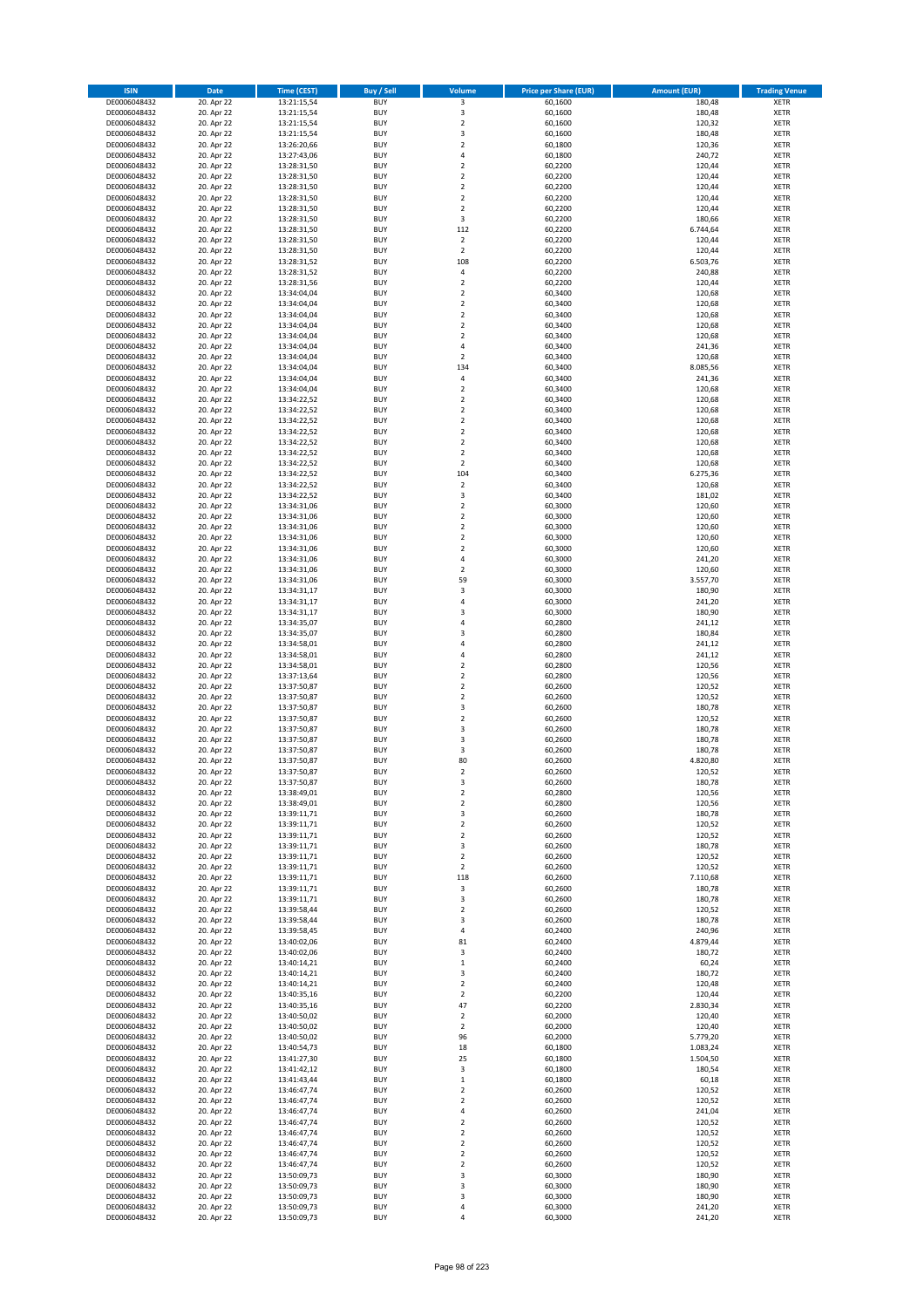| <b>ISIN</b>                  | <b>Date</b>              | <b>Time (CEST)</b>         | <b>Buy / Sell</b>        | <b>Volume</b>                          | <b>Price per Share (EUR)</b> | <b>Amount (EUR)</b> | <b>Trading Venue</b>       |
|------------------------------|--------------------------|----------------------------|--------------------------|----------------------------------------|------------------------------|---------------------|----------------------------|
| DE0006048432                 | 20. Apr 22               | 13:50:09,73                | <b>BUY</b>               | 226                                    | 60,3000                      | 13.627,80           | <b>XETR</b>                |
| DE0006048432                 | 20. Apr 22               | 13:50:09,73                | <b>BUY</b>               | $\mathsf 3$                            | 60,3000                      | 180,90              | <b>XETR</b>                |
| DE0006048432                 | 20. Apr 22               | 13:50:30,12                | <b>BUY</b>               | 3                                      | 60,3200                      | 180,96              | <b>XETR</b>                |
| DE0006048432                 | 20. Apr 22               | 13:50:30,12                | <b>BUY</b>               | $\mathbf 2$                            | 60,3200                      | 120,64              | <b>XETR</b>                |
| DE0006048432                 | 20. Apr 22               | 13:51:42,53                | <b>BUY</b>               | $\overline{\mathbf{c}}$                | 60,3200                      | 120,64              | <b>XETR</b>                |
| DE0006048432                 | 20. Apr 22               | 13:51:42,53                | <b>BUY</b>               | 3                                      | 60,3200                      | 180,96              | <b>XETR</b>                |
| DE0006048432                 | 20. Apr 22               | 13:51:42,53                | <b>BUY</b>               | $\overline{\mathbf{c}}$                | 60,3200                      | 120,64              | <b>XETR</b>                |
| DE0006048432                 | 20. Apr 22               | 13:51:42,54                | <b>BUY</b>               | $\mathbf 2$                            | 60,3000                      | 120,60              | <b>XETR</b>                |
| DE0006048432                 | 20. Apr 22               | 13:51:42,54                | <b>BUY</b>               | $\overline{2}$                         | 60,3000                      | 120,60              | <b>XETR</b>                |
| DE0006048432                 | 20. Apr 22               | 13:51:42,54                | <b>BUY</b>               | $\overline{2}$                         | 60,3000                      | 120,60              | <b>XETR</b>                |
| DE0006048432                 | 20. Apr 22               | 13:51:42,54                | <b>BUY</b>               | $\mathbf 2$                            | 60,3000                      | 120,60              | <b>XETR</b>                |
| DE0006048432                 | 20. Apr 22               | 13:51:42,54                | <b>BUY</b>               | $\overline{\mathbf{c}}$                | 60,3000                      | 120,60              | <b>XETR</b>                |
| DE0006048432                 | 20. Apr 22               | 13:51:42,54                | <b>BUY</b>               | 135                                    | 60,3000                      | 8.140,50            | <b>XETR</b>                |
| DE0006048432                 | 20. Apr 22               | 13:51:42,54                | <b>BUY</b>               | $\overline{\mathbf{c}}$                | 60,3000                      | 120,60              | <b>XETR</b>                |
| DE0006048432<br>DE0006048432 | 20. Apr 22<br>20. Apr 22 | 13:51:44,55<br>13:51:44,55 | <b>BUY</b><br><b>BUY</b> | $\mathbf 2$<br>$\overline{\mathbf{c}}$ | 60,3200<br>60,3200           | 120,64<br>120,64    | <b>XETR</b><br><b>XETR</b> |
| DE0006048432                 | 20. Apr 22               | 13:51:44,55                | <b>BUY</b>               | $\mathbf 2$                            | 60,3200                      | 120,64              | <b>XETR</b>                |
| DE0006048432                 | 20. Apr 22               | 13:51:44,55                | <b>BUY</b>               | $\mathbf 2$                            | 60,3200                      | 120,64              | <b>XETR</b>                |
| DE0006048432                 | 20. Apr 22               | 13:51:44,55                | <b>BUY</b>               | $\overline{\mathbf{c}}$                | 60,3200                      | 120,64              | <b>XETR</b>                |
| DE0006048432                 | 20. Apr 22               | 13:51:44,55                | <b>BUY</b>               | $\mathbf 2$                            | 60,3200                      | 120,64              | <b>XETR</b>                |
| DE0006048432                 | 20. Apr 22               | 13:51:44,55                | <b>BUY</b>               | 131                                    | 60,3200                      | 7.901,92            | <b>XETR</b>                |
| DE0006048432                 | 20. Apr 22               | 13:51:44,55                | <b>BUY</b>               | $\mathbf 2$                            | 60,3200                      | 120,64              | <b>XETR</b>                |
| DE0006048432                 | 20. Apr 22               | 13:51:44,55                | <b>BUY</b>               | $\mathbf 2$                            | 60,3200                      | 120,64              | <b>XETR</b>                |
| DE0006048432                 | 20. Apr 22               | 13:53:52,01                | <b>BUY</b>               | $\mathbf 2$                            | 60,3400                      | 120,68              | <b>XETR</b>                |
| DE0006048432                 | 20. Apr 22               | 13:53:54,05                | <b>BUY</b>               | 4                                      | 60,3200                      | 241,28              | <b>XETR</b>                |
| DE0006048432                 | 20. Apr 22               | 13:53:54,05                | <b>BUY</b>               | 3                                      | 60,3200                      | 180,96              | <b>XETR</b>                |
| DE0006048432                 | 20. Apr 22               | 13:53:54,05                | <b>BUY</b>               | $\mathbf 2$                            | 60,3200                      | 120,64              | <b>XETR</b>                |
| DE0006048432                 | 20. Apr 22               | 13:53:54,05                | <b>BUY</b>               | 4                                      | 60,3200                      | 241,28              | <b>XETR</b>                |
| DE0006048432                 | 20. Apr 22               | 13:53:54,05                | <b>BUY</b>               | $\mathbf 2$                            | 60,3200                      | 120,64              | <b>XETR</b>                |
| DE0006048432                 | 20. Apr 22               | 13:53:54,05                | <b>BUY</b>               | 3                                      | 60,3200                      | 180,96              | <b>XETR</b>                |
| DE0006048432                 | 20. Apr 22               | 13:53:54,05                | <b>BUY</b>               | 4                                      | 60,3200                      | 241,28              | <b>XETR</b>                |
| DE0006048432                 | 20. Apr 22               | 13:53:54,05                | <b>BUY</b>               | 76                                     | 60,3200                      | 4.584,32            | <b>XETR</b>                |
| DE0006048432                 | 20. Apr 22               | 13:53:54,05                | <b>BUY</b>               | 4                                      | 60,3200                      | 241,28              | <b>XETR</b>                |
| DE0006048432                 | 20. Apr 22               | 13:53:54,05                | <b>BUY</b>               | 4                                      | 60,3200                      | 241,28              | <b>XETR</b>                |
| DE0006048432                 | 20. Apr 22<br>20. Apr 22 | 13:55:11,01<br>13:55:11,01 | <b>BUY</b><br><b>BUY</b> | $\overline{\mathbf{c}}$                | 60,3200                      | 120,64              | <b>XETR</b><br><b>XETR</b> |
| DE0006048432<br>DE0006048432 | 20. Apr 22               | 13:55:11,03                | <b>BUY</b>               | 4<br>$\overline{\mathbf{c}}$           | 60,3200<br>60,3200           | 241,28<br>120,64    | <b>XETR</b>                |
| DE0006048432                 | 20. Apr 22               | 13:56:03,11                | <b>BUY</b>               | $\mathbf 2$                            | 60,3600                      | 120,72              | <b>XETR</b>                |
| DE0006048432                 | 20. Apr 22               | 13:56:03,11                | <b>BUY</b>               | $\mathbf 2$                            | 60,3600                      | 120,72              | <b>XETR</b>                |
| DE0006048432                 | 20. Apr 22               | 13:56:03,11                | <b>BUY</b>               | $\mathbf 2$                            | 60,3600                      | 120,72              | <b>XETR</b>                |
| DE0006048432                 | 20. Apr 22               | 13:56:03,11                | <b>BUY</b>               | $\overline{\mathbf{c}}$                | 60,3600                      | 120,72              | <b>XETR</b>                |
| DE0006048432                 | 20. Apr 22               | 13:56:03,11                | <b>BUY</b>               | 4                                      | 60,3600                      | 241,44              | <b>XETR</b>                |
| DE0006048432                 | 20. Apr 22               | 13:56:03,11                | <b>BUY</b>               | $\mathbf 2$                            | 60,3600                      | 120,72              | <b>XETR</b>                |
| DE0006048432                 | 20. Apr 22               | 13:56:41,54                | <b>BUY</b>               | $\overline{\mathbf{c}}$                | 60,4000                      | 120,80              | <b>XETR</b>                |
| DE0006048432                 | 20. Apr 22               | 13:56:41,54                | <b>BUY</b>               | $\mathbf 2$                            | 60,4000                      | 120,80              | <b>XETR</b>                |
| DE0006048432                 | 20. Apr 22               | 13:56:41,54                | <b>BUY</b>               | $\overline{2}$                         | 60,4000                      | 120,80              | <b>XETR</b>                |
| DE0006048432                 | 20. Apr 22               | 13:56:41,54                | <b>BUY</b>               | $\mathbf 2$                            | 60,4000                      | 120,80              | <b>XETR</b>                |
| DE0006048432                 | 20. Apr 22               | 13:56:41,54                | <b>BUY</b>               | 3                                      | 60,4000                      | 181,20              | <b>XETR</b>                |
| DE0006048432                 | 20. Apr 22               | 13:56:41,56                | <b>BUY</b>               | 3                                      | 60,4000                      | 181,20              | <b>XETR</b>                |
| DE0006048432                 | 20. Apr 22               | 13:56:54,85                | <b>BUY</b>               | 4                                      | 60,4000                      | 241,60              | <b>XETR</b>                |
| DE0006048432                 | 20. Apr 22               | 13:56:54,85                | <b>BUY</b>               | $\overline{\mathbf{c}}$                | 60,4000                      | 120,80              | <b>XETR</b>                |
| DE0006048432                 | 20. Apr 22               | 13:56:54,85                | <b>BUY</b>               | $\mathbf 2$                            | 60,4000                      | 120,80              | <b>XETR</b>                |
| DE0006048432                 | 20. Apr 22               | 13:56:58,07                | <b>BUY</b>               | 3                                      | 60,4000                      | 181,20              | <b>XETR</b>                |
| DE0006048432<br>DE0006048432 | 20. Apr 22               | 13:56:58,07                | <b>BUY</b><br><b>BUY</b> | 3<br>$\overline{\mathbf{c}}$           | 60,4000                      | 181,20              | <b>XETR</b><br><b>XETR</b> |
|                              | 20. Apr 22<br>20. Apr 22 | 13:58:30,50                | <b>BUY</b>               | $\mathbf 2$                            | 60,4600                      | 120,92              | <b>XETR</b>                |
| DE0006048432<br>DE0006048432 | 20. Apr 22               | 13:58:30,50<br>13:58:30,50 | <b>BUY</b>               | 3                                      | 60,4600<br>60,4600           | 120,92<br>181,38    | <b>XETR</b>                |
| DE0006048432                 | 20. Apr 22               | 13:58:30,50                | <b>BUY</b>               | 3                                      | 60,4600                      | 181,38              | <b>XETR</b>                |
| DE0006048432                 | 20. Apr 22               | 13:58:30,50                | <b>BUY</b>               | 309                                    | 60,4600                      | 18.682,14           | <b>XETR</b>                |
| DE0006048432                 | 20. Apr 22               | 13:58:30,50                | <b>BUY</b>               | $\overline{\mathbf{c}}$                | 60,4600                      | 120,92              | <b>XETR</b>                |
| DE0006048432                 | 20. Apr 22               | 13:58:30,50                | <b>BUY</b>               | 3                                      | 60,4600                      | 181,38              | <b>XETR</b>                |
| DE0006048432                 | 20. Apr 22               | 13:58:30,52                | <b>BUY</b>               | $\overline{\mathbf{c}}$                | 60,4600                      | 120,92              | <b>XETR</b>                |
| DE0006048432                 | 20. Apr 22               | 13:58:58,52                | <b>BUY</b>               | 3                                      | 60,4800                      | 181,44              | <b>XETR</b>                |
| DE0006048432                 | 20. Apr 22               | 13:58:58,52                | <b>BUY</b>               | 4                                      | 60,4800                      | 241,92              | <b>XETR</b>                |
| DE0006048432                 | 20. Apr 22               | 13:58:58,93                | BUY                      | 2                                      | 60,4600                      | 120,92              | <b>XETR</b>                |
| DE0006048432                 | 20. Apr 22               | 13:58:58,93                | <b>BUY</b>               | $\mathbf 2$                            | 60,4600                      | 120,92              | <b>XETR</b>                |
| DE0006048432                 | 20. Apr 22               | 13:58:58,93                | <b>BUY</b>               | 98                                     | 60,4600                      | 5.925,08            | <b>XETR</b>                |
| DE0006048432                 | 20. Apr 22               | 13:58:58,93                | <b>BUY</b>               | $\mathbf 2$                            | 60,4600                      | 120,92              | XETR                       |
| DE0006048432                 | 20. Apr 22               | 13:58:58,93                | <b>BUY</b>               | 86                                     | 60,4600                      | 5.199,56            | <b>XETR</b>                |
| DE0006048432                 | 20. Apr 22               | 13:59:07,01                | <b>BUY</b>               | $\mathbf 2$                            | 60,4600                      | 120,92              | <b>XETR</b>                |
| DE0006048432                 | 20. Apr 22               | 13:59:07,01                | <b>BUY</b>               | $\overline{2}$                         | 60,4600                      | 120,92              | <b>XETR</b>                |
| DE0006048432                 | 20. Apr 22               | 13:59:07,01                | <b>BUY</b>               | 3                                      | 60,4600                      | 181,38              | <b>XETR</b>                |
| DE0006048432                 | 20. Apr 22               | 13:59:15,27                | <b>BUY</b>               | 3                                      | 60,4400                      | 181,32              | <b>XETR</b>                |
| DE0006048432                 | 20. Apr 22               | 13:59:15,27                | <b>BUY</b>               | 113                                    | 60,4400                      | 6.829,72            | <b>XETR</b>                |
| DE0006048432<br>DE0006048432 | 20. Apr 22<br>20. Apr 22 | 13:59:29,25<br>13:59:29,25 | <b>BUY</b><br><b>BUY</b> | 3<br>4                                 | 60,4600<br>60.4600           | 181,38<br>241,84    | <b>XETR</b><br><b>XETR</b> |
| DE0006048432                 | 20. Apr 22               |                            |                          | 3                                      | 60,4600                      | 181,38              |                            |
| DE0006048432                 | 20. Apr 22               | 13:59:29,25<br>13:59:29,25 | <b>BUY</b><br><b>BUY</b> | 70                                     | 60,4600                      | 4.232,20            | <b>XETR</b><br><b>XETR</b> |
| DE0006048432                 | 20. Apr 22               | 13:59:54,01                | <b>BUY</b>               | 68                                     | 60,4600                      | 4.111,28            | <b>XETR</b>                |
| DE0006048432                 | 20. Apr 22               | 14:01:14,94                | <b>BUY</b>               | $\overline{2}$                         | 60,4600                      | 120,92              | <b>XETR</b>                |
| DE0006048432                 | 20. Apr 22               | 14:01:14,94                | <b>BUY</b>               | $\mathbf 2$                            | 60,4600                      | 120,92              | <b>XETR</b>                |
| DE0006048432                 | 20. Apr 22               | 14:01:14,94                | <b>BUY</b>               | $\mathbf 2$                            | 60,4600                      | 120,92              | <b>XETR</b>                |
| DE0006048432                 | 20. Apr 22               | 14:01:14,94                | <b>BUY</b>               | 85                                     | 60,4600                      | 5.139,10            | XETR                       |
| DE0006048432                 | 20. Apr 22               | 14:01:14,94                | <b>BUY</b>               | 3                                      | 60,4600                      | 181,38              | <b>XETR</b>                |
| DE0006048432                 | 20. Apr 22               | 14:01:31,44                | <b>BUY</b>               | 3                                      | 60,4400                      | 181,32              | <b>XETR</b>                |
| DE0006048432                 | 20. Apr 22               | 14:01:31,44                | <b>BUY</b>               | $\mathbf 2$                            | 60,4400                      | 120,88              | <b>XETR</b>                |
| DE0006048432                 | 20. Apr 22               | 14:01:31,44                | <b>BUY</b>               | $\overline{2}$                         | 60,4400                      | 120,88              | <b>XETR</b>                |
| DE0006048432                 | 20. Apr 22               | 14:01:31,44                | <b>BUY</b>               | 3                                      | 60,4400                      | 181,32              | <b>XETR</b>                |
| DE0006048432                 | 20. Apr 22               | 14:01:31,79                | <b>BUY</b>               | 3                                      | 60,4200                      | 181,26              | <b>XETR</b>                |
| DE0006048432                 | 20. Apr 22               | 14:01:31,79                | <b>BUY</b>               | 85                                     | 60,4200                      | 5.135,70            | <b>XETR</b>                |
| DE0006048432                 | 20. Apr 22               | 14:03:15,13                | <b>BUY</b>               | $\mathbf 2$                            | 60,4200                      | 120,84              | <b>XETR</b>                |
| DE0006048432                 | 20. Apr 22               | 14:03:15,13                | <b>BUY</b>               | $\overline{2}$                         | 60,4200                      | 120,84              | <b>XETR</b>                |
| DE0006048432                 | 20. Apr 22               | 14:03:15,13                | <b>BUY</b>               | 3                                      | 60,4200                      | 181,26              | <b>XETR</b>                |
| DE0006048432                 | 20. Apr 22               | 14:03:15,13                | <b>BUY</b>               | 3                                      | 60,4200                      | 181,26              | <b>XETR</b>                |
| DE0006048432                 | 20. Apr 22               | 14:03:15,13                | <b>BUY</b><br><b>BUY</b> | $\mathbf 2$                            | 60,4200<br>60,4200           | 120,84              | <b>XETR</b><br><b>XETR</b> |
| DE0006048432<br>DE0006048432 | 20. Apr 22<br>20. Apr 22 | 14:03:15,13<br>14:03:15,13 | <b>BUY</b>               | $\mathbf 2$<br>3                       | 60,4200                      | 120,84<br>181,26    | <b>XETR</b>                |
| DE0006048432                 | 20. Apr 22               | 14:03:15,13                | <b>BUY</b>               | 82                                     | 60,4200                      | 4.954,44            | <b>XETR</b>                |
| DE0006048432                 | 20. Apr 22               | 14:03:15,13                | <b>BUY</b>               | 3                                      | 60,4200                      | 181,26              | <b>XETR</b>                |
| DE0006048432                 | 20. Apr 22               | 14:03:15,13                | <b>BUY</b>               | $\mathbf 2$                            | 60,4200                      | 120,84              | <b>XETR</b>                |
| DE0006048432                 | 20. Apr 22               | 14:03:30,39                | <b>BUY</b>               | $\overline{2}$                         | 60,4000                      | 120,80              | <b>XETR</b>                |
| DE0006048432                 | 20. Apr 22               | 14:03:30,39                | <b>BUY</b>               | $\mathbf 2$                            | 60,4000                      | 120,80              | XETR                       |
| DE0006048432                 | 20. Apr 22               | 14:03:30,39                | <b>BUY</b>               | 85                                     | 60,4000                      | 5.134,00            | <b>XETR</b>                |
| DE0006048432                 | 20. Apr 22               | 14:04:48,83                | <b>BUY</b>               | 3                                      | 60,4200                      | 181,26              | <b>XETR</b>                |
| DE0006048432                 | 20. Apr 22               | 14:04:48,83                | <b>BUY</b>               | 3                                      | 60,4200                      | 181,26              | <b>XETR</b>                |
| DE0006048432                 | 20. Apr 22               | 14:04:48,83                | <b>BUY</b>               | 4                                      | 60,4200                      | 241,68              | <b>XETR</b>                |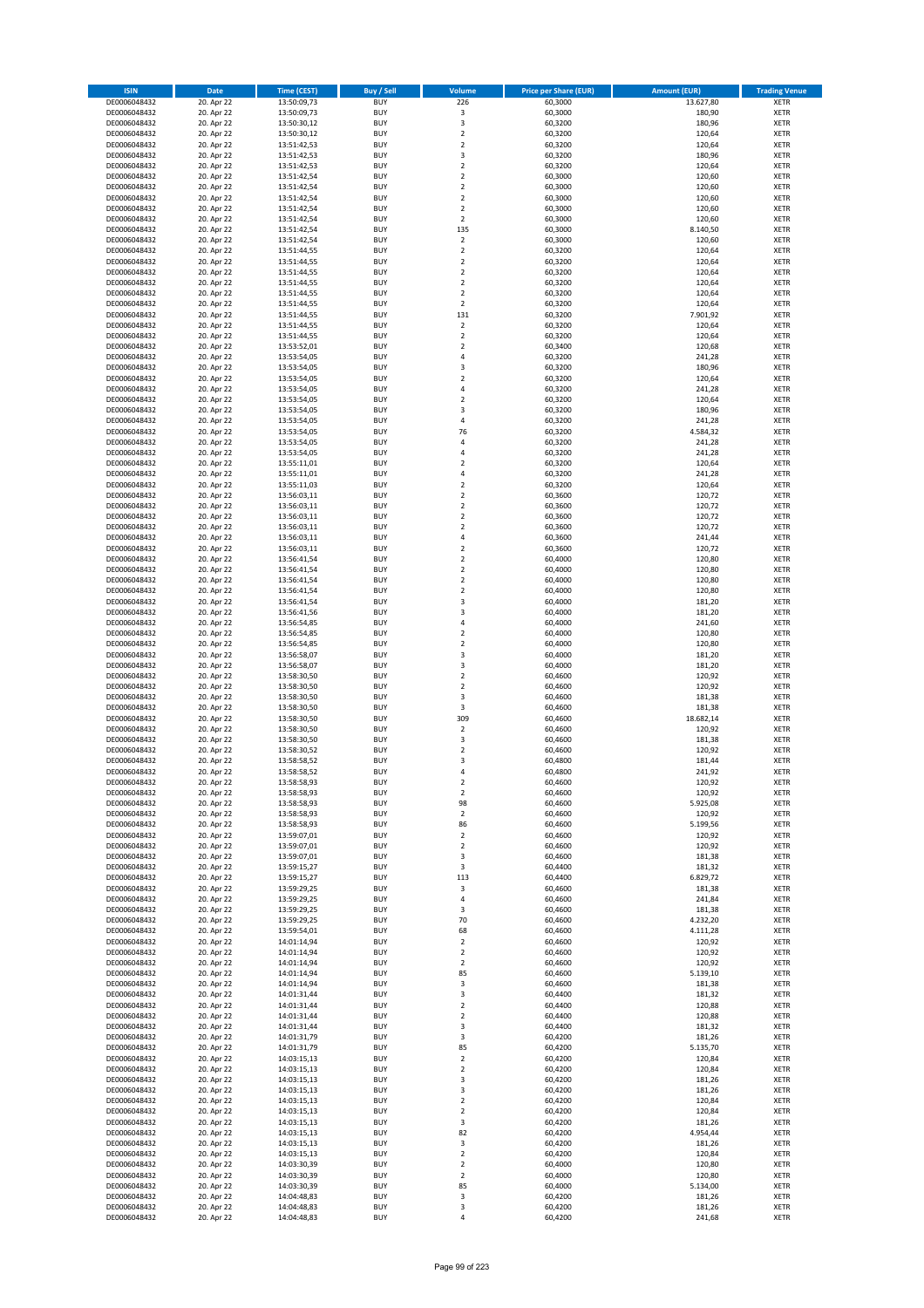| <b>ISIN</b>                  | Date                     | <b>Time (CEST)</b>         | <b>Buy / Sell</b>        | <b>Volume</b>                          | <b>Price per Share (EUR)</b> | <b>Amount (EUR)</b> | <b>Trading Venue</b>       |
|------------------------------|--------------------------|----------------------------|--------------------------|----------------------------------------|------------------------------|---------------------|----------------------------|
| DE0006048432                 | 20. Apr 22               | 14:05:43,01                | <b>BUY</b>               | 3                                      | 60,4000                      | 181,20              | <b>XETR</b>                |
| DE0006048432                 | 20. Apr 22               | 14:05:43,01                | <b>BUY</b>               | $\overline{2}$                         | 60,4000                      | 120,80              | <b>XETR</b>                |
| DE0006048432                 | 20. Apr 22               | 14:05:43,01                | <b>BUY</b>               | $\mathbf 2$                            | 60,4000                      | 120,80              | <b>XETR</b>                |
| DE0006048432                 | 20. Apr 22               | 14:05:43,01                | <b>BUY</b>               | 3                                      | 60,4000                      | 181,20              | <b>XETR</b>                |
| DE0006048432<br>DE0006048432 | 20. Apr 22<br>20. Apr 22 | 14:05:43,01<br>14:05:43,01 | <b>BUY</b><br><b>BUY</b> | $\mathbf 2$<br>$\overline{2}$          | 60,4000<br>60,4000           | 120,80<br>120,80    | <b>XETR</b><br><b>XETR</b> |
| DE0006048432                 | 20. Apr 22               | 14:05:43,01                | <b>BUY</b>               | 81                                     | 60,4000                      | 4.892,40            | <b>XETR</b>                |
| DE0006048432                 | 20. Apr 22               | 14:05:43,01                | <b>BUY</b>               | $\mathbf 2$                            | 60,4000                      | 120,80              | <b>XETR</b>                |
| DE0006048432                 | 20. Apr 22               | 14:05:43,01                | <b>BUY</b>               | $\overline{2}$                         | 60,4000                      | 120,80              | <b>XETR</b>                |
| DE0006048432                 | 20. Apr 22               | 14:06:28,87                | <b>BUY</b>               | $\mathbf 2$                            | 60,3800                      | 120,76              | <b>XETR</b>                |
| DE0006048432                 | 20. Apr 22               | 14:06:28,87                | <b>BUY</b>               | 3                                      | 60,3800                      | 181,14              | <b>XETR</b>                |
| DE0006048432                 | 20. Apr 22               | 14:06:28,87                | <b>BUY</b>               | 3                                      | 60,3800                      | 181,14              | <b>XETR</b>                |
| DE0006048432<br>DE0006048432 | 20. Apr 22               | 14:06:28,87                | <b>BUY</b><br><b>BUY</b> | 3<br>76                                | 60,3800                      | 181,14<br>4.588,88  | <b>XETR</b><br><b>XETR</b> |
| DE0006048432                 | 20. Apr 22<br>20. Apr 22 | 14:06:28,87<br>14:06:28,87 | <b>BUY</b>               | $\overline{2}$                         | 60,3800<br>60,3800           | 120,76              | <b>XETR</b>                |
| DE0006048432                 | 20. Apr 22               | 14:06:28,87                | <b>BUY</b>               | 3                                      | 60,3800                      | 181,14              | <b>XETR</b>                |
| DE0006048432                 | 20. Apr 22               | 14:07:04,15                | <b>BUY</b>               | $\overline{2}$                         | 60,3800                      | 120,76              | <b>XETR</b>                |
| DE0006048432                 | 20. Apr 22               | 14:07:04,15                | <b>BUY</b>               | $\mathbf 2$                            | 60,3800                      | 120,76              | <b>XETR</b>                |
| DE0006048432                 | 20. Apr 22               | 14:07:04,15                | <b>BUY</b>               | $\mathbf 2$                            | 60,3800                      | 120,76              | <b>XETR</b>                |
| DE0006048432                 | 20. Apr 22               | 14:07:04,15                | <b>BUY</b>               | 3                                      | 60,3800                      | 181,14              | <b>XETR</b>                |
| DE0006048432                 | 20. Apr 22               | 14:07:04,15                | <b>BUY</b>               | 3                                      | 60,3800                      | 181,14              | <b>XETR</b>                |
| DE0006048432                 | 20. Apr 22               | 14:07:04,15                | <b>BUY</b><br><b>BUY</b> | $\overline{\mathbf{c}}$<br>$\mathbf 2$ | 60,3800                      | 120,76              | <b>XETR</b>                |
| DE0006048432<br>DE0006048432 | 20. Apr 22<br>20. Apr 22 | 14:07:43,10<br>14:08:16,92 | <b>BUY</b>               | $\overline{2}$                         | 60,3800<br>60,3800           | 120,76<br>120,76    | <b>XETR</b><br><b>XETR</b> |
| DE0006048432                 | 20. Apr 22               | 14:09:09,64                | <b>BUY</b>               | $\mathbf 2$                            | 60,3800                      | 120,76              | <b>XETR</b>                |
| DE0006048432                 | 20. Apr 22               | 14:09:09,64                | <b>BUY</b>               | $\mathbf 2$                            | 60,3800                      | 120,76              | <b>XETR</b>                |
| DE0006048432                 | 20. Apr 22               | 14:10:56,39                | <b>BUY</b>               | $\overline{2}$                         | 60,4000                      | 120,80              | <b>XETR</b>                |
| DE0006048432                 | 20. Apr 22               | 14:10:56,39                | <b>BUY</b>               | $\mathbf 2$                            | 60,4000                      | 120,80              | <b>XETR</b>                |
| DE0006048432                 | 20. Apr 22               | 14:10:56,39                | <b>BUY</b>               | 3                                      | 60,4000                      | 181,20              | <b>XETR</b>                |
| DE0006048432                 | 20. Apr 22               | 14:10:56,39                | <b>BUY</b>               | $\overline{2}$                         | 60,4000                      | 120,80              | <b>XETR</b>                |
| DE0006048432<br>DE0006048432 | 20. Apr 22               | 14:10:56,39                | <b>BUY</b><br><b>BUY</b> | $\mathbf 2$<br>$\mathbf 2$             | 60,4000                      | 120,80<br>120,80    | <b>XETR</b><br><b>XETR</b> |
| DE0006048432                 | 20. Apr 22<br>20. Apr 22 | 14:10:56,39<br>14:10:56,39 | <b>BUY</b>               | $\mathbf 2$                            | 60,4000<br>60,4000           | 120,80              | <b>XETR</b>                |
| DE0006048432                 | 20. Apr 22               | 14:10:56,39                | <b>BUY</b>               | $\mathbf 2$                            | 60,4000                      | 120,80              | <b>XETR</b>                |
| DE0006048432                 | 20. Apr 22               | 14:13:56,54                | <b>BUY</b>               | $\mathbf 2$                            | 60,4400                      | 120,88              | <b>XETR</b>                |
| DE0006048432                 | 20. Apr 22               | 14:13:56,54                | <b>BUY</b>               | $\overline{\mathbf{c}}$                | 60,4400                      | 120,88              | <b>XETR</b>                |
| DE0006048432                 | 20. Apr 22               | 14:13:56,54                | <b>BUY</b>               | $\overline{2}$                         | 60,4400                      | 120,88              | <b>XETR</b>                |
| DE0006048432                 | 20. Apr 22               | 14:13:56,54                | <b>BUY</b>               | 3                                      | 60,4400                      | 181,32              | <b>XETR</b>                |
| DE0006048432                 | 20. Apr 22               | 14:13:56,54                | <b>BUY</b>               | $\mathbf 2$                            | 60,4400                      | 120,88              | <b>XETR</b>                |
| DE0006048432                 | 20. Apr 22               | 14:13:56,54                | <b>BUY</b>               | $\overline{2}$                         | 60,4400                      | 120,88              | <b>XETR</b>                |
| DE0006048432<br>DE0006048432 | 20. Apr 22<br>20. Apr 22 | 14:14:11,32<br>14:14:11,32 | <b>BUY</b><br><b>BUY</b> | 3<br>$\overline{2}$                    | 60,4200<br>60,4200           | 181,26<br>120,84    | <b>XETR</b><br><b>XETR</b> |
| DE0006048432                 | 20. Apr 22               | 14:14:11,32                | <b>BUY</b>               | $\overline{2}$                         | 60,4200                      | 120,84              | <b>XETR</b>                |
| DE0006048432                 | 20. Apr 22               | 14:14:11,32                | <b>BUY</b>               | $\overline{2}$                         | 60,4200                      | 120,84              | <b>XETR</b>                |
| DE0006048432                 | 20. Apr 22               | 14:14:11,32                | <b>BUY</b>               | 193                                    | 60,4200                      | 11.661,06           | <b>XETR</b>                |
| DE0006048432                 | 20. Apr 22               | 14:14:53,91                | <b>BUY</b>               | $\mathbf 2$                            | 60,4200                      | 120,84              | <b>XETR</b>                |
| DE0006048432                 | 20. Apr 22               | 14:14:53,91                | <b>BUY</b>               | 231                                    | 60,4200                      | 13.957,02           | <b>XETR</b>                |
| DE0006048432                 | 20. Apr 22               | 14:15:01,50                | <b>BUY</b>               | $\mathbf 2$                            | 60,4200                      | 120,84              | <b>XETR</b>                |
| DE0006048432                 | 20. Apr 22               | 14:15:01,50                | <b>BUY</b>               | 154                                    | 60,4200                      | 9.304,68            | <b>XETR</b>                |
| DE0006048432                 | 20. Apr 22               | 14:17:02,08                | <b>BUY</b><br><b>BUY</b> | $\mathbf 2$<br>$\mathbf 2$             | 60,4200                      | 120,84              | <b>XETR</b><br><b>XETR</b> |
| DE0006048432<br>DE0006048432 | 20. Apr 22<br>20. Apr 22 | 14:17:02,08<br>14:17:02,08 | <b>BUY</b>               | $\overline{2}$                         | 60,4200<br>60,4200           | 120,84<br>120,84    | <b>XETR</b>                |
| DE0006048432                 | 20. Apr 22               | 14:17:02,08                | <b>BUY</b>               | $\mathbf 2$                            | 60,4200                      | 120,84              | <b>XETR</b>                |
| DE0006048432                 | 20. Apr 22               | 14:17:02,08                | <b>BUY</b>               | 3                                      | 60,4200                      | 181,26              | <b>XETR</b>                |
| DE0006048432                 | 20. Apr 22               | 14:17:02,08                | <b>BUY</b>               | 106                                    | 60,4200                      | 6.404,52            | <b>XETR</b>                |
| DE0006048432                 | 20. Apr 22               | 14:17:02,08                | <b>BUY</b>               | $\overline{2}$                         | 60,4200                      | 120,84              | <b>XETR</b>                |
| DE0006048432                 | 20. Apr 22               | 14:17:02,08                | <b>BUY</b>               | $\overline{2}$                         | 60,4200                      | 120,84              | <b>XETR</b>                |
| DE0006048432                 | 20. Apr 22               | 14:18:31,78                | <b>BUY</b>               | 3                                      | 60,4200                      | 181,26              | <b>XETR</b>                |
| DE0006048432                 | 20. Apr 22               | 14:18:31,78                | <b>BUY</b>               | 4                                      | 60,4200                      | 241,68              | <b>XETR</b>                |
| DE0006048432<br>DE0006048432 | 20. Apr 22<br>20. Apr 22 | 14:19:29,47<br>14:19:29,47 | <b>BUY</b><br><b>BUY</b> | 3<br>3                                 | 60,4000<br>60,4000           | 181,20<br>181,20    | <b>XETR</b><br><b>XETR</b> |
| DE0006048432                 | 20. Apr 22               | 14:19:29,47                | <b>BUY</b>               | 3                                      | 60,4000                      | 181,20              | <b>XETR</b>                |
| DE0006048432                 | 20. Apr 22               | 14:19:29.47                | <b>BUY</b>               | 3                                      | 60,4000                      | 181,20              | <b>XETR</b>                |
| DE0006048432                 | 20. Apr 22               | 14:19:29,47                | <b>BUY</b>               | $\overline{3}$                         | 60,4000                      | 181,20              | <b>XETR</b>                |
| DE0006048432                 | 20. Apr 22               | 14:19:29,47                | <b>BUY</b>               | 3                                      | 60,4000                      | 181,20              | <b>XETR</b>                |
| DE0006048432                 | 20. Apr 22               | 14:19:29,47                | <b>BUY</b>               | 3                                      | 60,4000                      | 181,20              | <b>XETR</b>                |
| DE0006048432<br>DE0006048432 | 20. Apr 22<br>20. Apr 22 | 14:19:29,47                | <b>BUY</b><br><b>BUY</b> | 119<br>3                               | 60,4000<br>60,4000           | 7.187,60            | <b>XETR</b><br><b>XETR</b> |
| DE0006048432                 | 20. Apr 22               | 14:19:29,47<br>14:19:29,47 | <b>BUY</b>               | $\sqrt{4}$                             | 60,4000                      | 181,20<br>241,60    | <b>XETR</b>                |
| DE0006048432                 | 20. Apr 22               | 14:21:54,15                | <b>BUY</b>               | $\overline{2}$                         | 60,3800                      | 120,76              | <b>XETR</b>                |
| DE0006048432                 | 20. Apr 22               | 14:21:54,15                | <b>BUY</b>               | $\overline{2}$                         | 60,3800                      | 120,76              | <b>XETR</b>                |
| DE0006048432                 | 20. Apr 22               | 14:21:54,15                | <b>BUY</b>               | $\overline{2}$                         | 60,3800                      | 120,76              | <b>XETR</b>                |
| DE0006048432                 | 20. Apr 22               | 14:21:54,15                | <b>BUY</b>               | $\overline{2}$                         | 60,3800                      | 120,76              | <b>XETR</b>                |
| DE0006048432                 | 20. Apr 22               | 14:21:54,15                | <b>BUY</b>               | $\overline{2}$                         | 60,3800                      | 120,76              | <b>XETR</b>                |
| DE0006048432                 | 20. Apr 22               | 14:21:54,15                | <b>BUY</b>               | $\sqrt{4}$                             | 60,3800                      | 241,52              | <b>XETR</b>                |
| DE0006048432<br>DE0006048432 | 20. Apr 22<br>20. Apr 22 | 14:21:54,15<br>14:21:54,15 | <b>BUY</b><br><b>BUY</b> | 3<br>110                               | 60,3800<br>60,3800           | 181,14<br>6.641,80  | <b>XETR</b><br><b>XETR</b> |
| DE0006048432                 | 20. Apr 22               | 14:21:54,15                | <b>BUY</b>               | $\overline{2}$                         | 60,3800                      | 120,76              | <b>XETR</b>                |
| DE0006048432                 | 20. Apr 22               | 14:21:54,15                | <b>BUY</b>               | $\overline{2}$                         | 60,3800                      | 120,76              | <b>XETR</b>                |
| DE0006048432                 | 20. Apr 22               | 14:21:59,03                | <b>BUY</b>               | $\sqrt{4}$                             | 60,3800                      | 241,52              | <b>XETR</b>                |
| DE0006048432                 | 20. Apr 22               | 14:21:59,03                | <b>BUY</b>               | 3                                      | 60,3800                      | 181,14              | <b>XETR</b>                |
| DE0006048432                 | 20. Apr 22               | 14:23:47,12                | <b>BUY</b>               | 3                                      | 60,3800                      | 181,14              | <b>XETR</b>                |
| DE0006048432<br>DE0006048432 | 20. Apr 22<br>20. Apr 22 | 14:24:18,14                | <b>BUY</b><br><b>BUY</b> | $\overline{2}$<br>$\overline{2}$       | 60,3600                      | 120,72              | <b>XETR</b><br><b>XETR</b> |
| DE0006048432                 | 20. Apr 22               | 14:24:18,14<br>14:24:18,14 | <b>BUY</b>               | $\overline{2}$                         | 60,3600<br>60,3600           | 120,72<br>120,72    | <b>XETR</b>                |
| DE0006048432                 | 20. Apr 22               | 14:24:18,14                | <b>BUY</b>               | $\overline{2}$                         | 60,3600                      | 120,72              | <b>XETR</b>                |
| DE0006048432                 | 20. Apr 22               | 14:24:18,14                | <b>BUY</b>               | 3                                      | 60,3600                      | 181,08              | <b>XETR</b>                |
| DE0006048432                 | 20. Apr 22               | 14:24:18,14                | <b>BUY</b>               | 4                                      | 60,3600                      | 241,44              | <b>XETR</b>                |
| DE0006048432                 | 20. Apr 22               | 14:24:18,14                | <b>BUY</b>               | 161                                    | 60,3600                      | 9.717,96            | <b>XETR</b>                |
| DE0006048432                 | 20. Apr 22               | 14:24:18,14                | <b>BUY</b>               | 3                                      | 60,3600                      | 181,08              | <b>XETR</b>                |
| DE0006048432                 | 20. Apr 22               | 14:24:18,14                | <b>BUY</b>               | 3                                      | 60,3600                      | 181,08              | <b>XETR</b>                |
| DE0006048432<br>DE0006048432 | 20. Apr 22<br>20. Apr 22 | 14:24:18,40<br>14:24:18,40 | <b>BUY</b><br><b>BUY</b> | 3<br>117                               | 60,3400<br>60,3400           | 181,02<br>7.059,78  | <b>XETR</b><br><b>XETR</b> |
| DE0006048432                 | 20. Apr 22               | 14:24:18,40                | <b>BUY</b>               | 3                                      | 60,3400                      | 181,02              | <b>XETR</b>                |
| DE0006048432                 | 20. Apr 22               | 14:25:28,29                | <b>BUY</b>               | $\overline{2}$                         | 60,3200                      | 120,64              | <b>XETR</b>                |
| DE0006048432                 | 20. Apr 22               | 14:25:28,29                | <b>BUY</b>               | $\sqrt{4}$                             | 60,3200                      | 241,28              | <b>XETR</b>                |
| DE0006048432                 | 20. Apr 22               | 14:25:28,29                | <b>BUY</b>               | 3                                      | 60,3200                      | 180,96              | <b>XETR</b>                |
| DE0006048432                 | 20. Apr 22               | 14:25:28,29                | <b>BUY</b>               | $\sqrt{4}$                             | 60,3200                      | 241,28              | <b>XETR</b>                |
| DE0006048432                 | 20. Apr 22               | 14:25:28,29                | <b>BUY</b>               | 3                                      | 60,3200                      | 180,96              | <b>XETR</b>                |
| DE0006048432                 | 20. Apr 22               | 14:25:28,29                | <b>BUY</b>               | 112<br>$\sqrt{4}$                      | 60,3200                      | 6.755,84            | <b>XETR</b>                |
| DE0006048432<br>DE0006048432 | 20. Apr 22<br>20. Apr 22 | 14:25:28,29<br>14:25:31,29 | <b>BUY</b><br><b>BUY</b> | $\overline{2}$                         | 60,3200<br>60,3200           | 241,28<br>120,64    | <b>XETR</b><br><b>XETR</b> |
| DE0006048432                 | 20. Apr 22               | 14:26:10,32                | <b>BUY</b>               | $\mathbf 2$                            | 60,3000                      | 120,60              | <b>XETR</b>                |
| DE0006048432                 | 20. Apr 22               | 14:26:10,32                | <b>BUY</b>               | $\mathbf 2$                            | 60,3000                      | 120,60              | <b>XETR</b>                |
| DE0006048432                 | 20. Apr 22               | 14:26:10,32                | <b>BUY</b>               | 5                                      | 60,3000                      | 301,50              | <b>XETR</b>                |
| DE0006048432                 | 20. Apr 22               | 14:26:10,32                | <b>BUY</b>               | 4                                      | 60,3000                      | 241,20              | <b>XETR</b>                |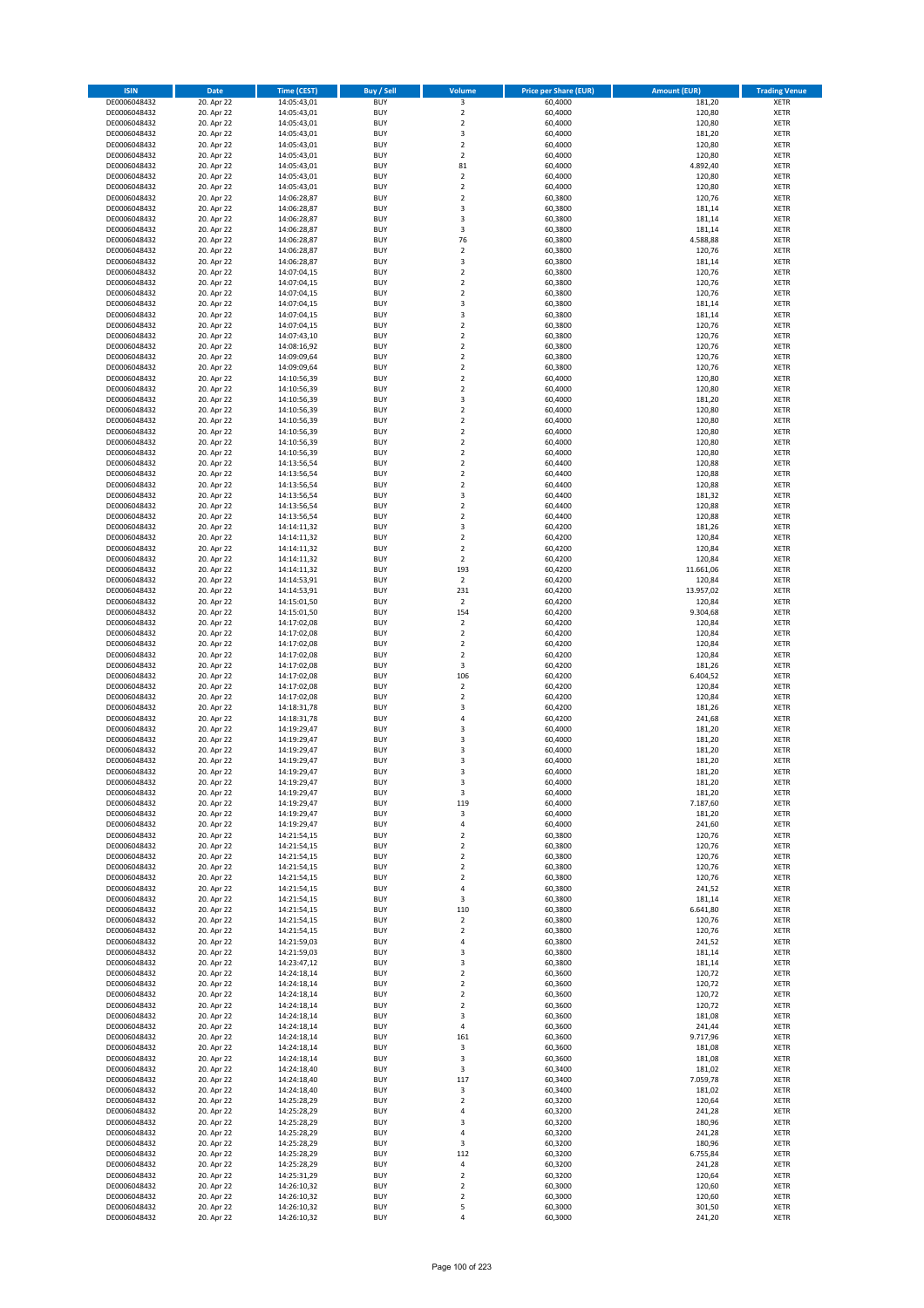| <b>ISIN</b>                  | Date                     | Time (CEST)                | <b>Buy / Sell</b>        | <b>Volume</b>                             | <b>Price per Share (EUR)</b> | <b>Amount (EUR)</b> | <b>Trading Venue</b>       |
|------------------------------|--------------------------|----------------------------|--------------------------|-------------------------------------------|------------------------------|---------------------|----------------------------|
| DE0006048432                 | 20. Apr 22               | 14:26:10,32                | <b>BUY</b>               | $\pmb{4}$                                 | 60,3000                      | 241,20              | <b>XETR</b>                |
| DE0006048432                 | 20. Apr 22               | 14:26:10,32                | <b>BUY</b>               | $\mathbf 2$                               | 60,3000                      | 120,60              | XETR                       |
| DE0006048432                 | 20. Apr 22               | 14:26:10,32                | <b>BUY</b>               | 89                                        | 60,3000                      | 5.366,70            | <b>XETR</b>                |
| DE0006048432<br>DE0006048432 | 20. Apr 22               | 14:26:10,32                | <b>BUY</b><br><b>BUY</b> | $\mathbf 2$<br>3                          | 60,3000                      | 120,60<br>180,90    | XETR<br><b>XETR</b>        |
| DE0006048432                 | 20. Apr 22<br>20. Apr 22 | 14:26:10,32<br>14:26:11,60 | <b>BUY</b>               | $\overline{4}$                            | 60,3000<br>60,3000           | 241,20              | <b>XETR</b>                |
| DE0006048432                 | 20. Apr 22               | 14:26:11,60                | <b>BUY</b>               | $\mathbf 2$                               | 60,3000                      | 120,60              | <b>XETR</b>                |
| DE0006048432                 | 20. Apr 22               | 14:26:11,60                | <b>BUY</b>               | $\mathbf 2$                               | 60,3000                      | 120,60              | <b>XETR</b>                |
| DE0006048432                 | 20. Apr 22               | 14:27:10,01                | <b>BUY</b>               | $\overline{2}$                            | 60,3200                      | 120,64              | <b>XETR</b>                |
| DE0006048432                 | 20. Apr 22               | 14:27:10,01                | <b>BUY</b>               | 3                                         | 60,3200                      | 180,96              | <b>XETR</b>                |
| DE0006048432                 | 20. Apr 22               | 14:27:10,01                | <b>BUY</b>               | $\mathsf 3$                               | 60,3200                      | 180,96              | <b>XETR</b>                |
| DE0006048432                 | 20. Apr 22<br>20. Apr 22 | 14:27:10,01                | <b>BUY</b><br><b>BUY</b> | $\overline{2}$<br>$\mathbf 2$             | 60,3200                      | 120,64<br>120,64    | <b>XETR</b><br><b>XETR</b> |
| DE0006048432<br>DE0006048432 | 20. Apr 22               | 14:27:10,01<br>14:27:10,01 | <b>BUY</b>               | 3                                         | 60,3200<br>60,3200           | 180,96              | <b>XETR</b>                |
| DE0006048432                 | 20. Apr 22               | 14:27:10,01                | <b>BUY</b>               | 161                                       | 60,3200                      | 9.711,52            | <b>XETR</b>                |
| DE0006048432                 | 20. Apr 22               | 14:27:10,01                | <b>BUY</b>               | $\mathbf 2$                               | 60,3200                      | 120,64              | <b>XETR</b>                |
| DE0006048432                 | 20. Apr 22               | 14:27:18,01                | <b>BUY</b>               | 3                                         | 60,3000                      | 180,90              | <b>XETR</b>                |
| DE0006048432                 | 20. Apr 22               | 14:27:18,01                | <b>BUY</b>               | 3                                         | 60,3000                      | 180,90              | <b>XETR</b>                |
| DE0006048432                 | 20. Apr 22               | 14:28:18,19                | <b>BUY</b>               | 39                                        | 60,2800                      | 2.350,92            | <b>XETR</b>                |
| DE0006048432                 | 20. Apr 22               | 14:28:48,24                | <b>BUY</b>               | $\mathbf 2$                               | 60,2800                      | 120,56              | <b>XETR</b>                |
| DE0006048432<br>DE0006048432 | 20. Apr 22<br>20. Apr 22 | 14:28:48,24<br>14:28:48,24 | <b>BUY</b><br><b>BUY</b> | 4<br>$\mathbf 2$                          | 60,2800<br>60,2800           | 241,12<br>120,56    | <b>XETR</b><br><b>XETR</b> |
| DE0006048432                 | 20. Apr 22               | 14:28:48,24                | <b>BUY</b>               | $\overline{2}$                            | 60,2800                      | 120,56              | <b>XETR</b>                |
| DE0006048432                 | 20. Apr 22               | 14:28:48,24                | <b>BUY</b>               | 3                                         | 60,2800                      | 180,84              | <b>XETR</b>                |
| DE0006048432                 | 20. Apr 22               | 14:28:48,24                | <b>BUY</b>               | 120                                       | 60,2800                      | 7.233,60            | <b>XETR</b>                |
| DE0006048432                 | 20. Apr 22               | 14:28:48,24                | <b>BUY</b>               | $10\,$                                    | 60,2800                      | 602,80              | <b>XETR</b>                |
| DE0006048432                 | 20. Apr 22               | 14:29:01,29                | <b>BUY</b>               | $\sqrt{4}$                                | 60,2800                      | 241,12              | <b>XETR</b>                |
| DE0006048432                 | 20. Apr 22               | 14:29:01,29                | <b>BUY</b>               | 3                                         | 60,2800                      | 180,84              | <b>XETR</b>                |
| DE0006048432<br>DE0006048432 | 20. Apr 22<br>20. Apr 22 | 14:29:01,29<br>14:30:00,01 | <b>BUY</b><br><b>BUY</b> | 6<br>5                                    | 60,2800<br>60,3200           | 361,68<br>301,60    | <b>XETR</b><br><b>XETR</b> |
| DE0006048432                 | 20. Apr 22               | 14:30:00,01                | <b>BUY</b>               | 180                                       | 60,3200                      | 10.857,60           | <b>XETR</b>                |
| DE0006048432                 | 20. Apr 22               | 14:30:00,01                | <b>BUY</b>               | 3                                         | 60,3200                      | 180,96              | <b>XETR</b>                |
| DE0006048432                 | 20. Apr 22               | 14:30:01,01                | <b>BUY</b>               | $\mathbf 2$                               | 60,3200                      | 120,64              | <b>XETR</b>                |
| DE0006048432                 | 20. Apr 22               | 14:30:01,01                | <b>BUY</b>               | 3                                         | 60,3200                      | 180,96              | <b>XETR</b>                |
| DE0006048432                 | 20. Apr 22               | 14:30:01,01                | <b>BUY</b>               | 4                                         | 60,3200                      | 241,28              | <b>XETR</b>                |
| DE0006048432                 | 20. Apr 22               | 14:30:01,01                | <b>BUY</b>               | 5                                         | 60,3200                      | 301,60              | <b>XETR</b>                |
| DE0006048432                 | 20. Apr 22               | 14:30:01,01                | <b>BUY</b><br><b>BUY</b> | 3<br>5                                    | 60,3200                      | 180,96              | <b>XETR</b>                |
| DE0006048432<br>DE0006048432 | 20. Apr 22<br>20. Apr 22 | 14:30:01,01<br>14:30:15,61 | <b>BUY</b>               | $\overline{2}$                            | 60,3200<br>60,2800           | 301,60<br>120,56    | <b>XETR</b><br><b>XETR</b> |
| DE0006048432                 | 20. Apr 22               | 14:30:15,61                | <b>BUY</b>               | 5                                         | 60,2800                      | 301,40              | <b>XETR</b>                |
| DE0006048432                 | 20. Apr 22               | 14:30:15,61                | <b>BUY</b>               | 37                                        | 60,2800                      | 2.230,36            | <b>XETR</b>                |
| DE0006048432                 | 20. Apr 22               | 14:30:15,61                | <b>BUY</b>               | 3                                         | 60,2800                      | 180,84              | <b>XETR</b>                |
| DE0006048432                 | 20. Apr 22               | 14:30:27,57                | <b>BUY</b>               | $\sqrt{4}$                                | 60,2800                      | 241,12              | <b>XETR</b>                |
| DE0006048432                 | 20. Apr 22               | 14:30:27,57                | <b>BUY</b>               | $\overline{2}$                            | 60,2800                      | 120,56              | <b>XETR</b>                |
| DE0006048432                 | 20. Apr 22               | 14:30:27,57                | <b>BUY</b>               | 3                                         | 60,2800                      | 180,84              | <b>XETR</b>                |
| DE0006048432                 | 20. Apr 22               | 14:30:27,57                | <b>BUY</b><br><b>BUY</b> | $\overline{2}$                            | 60,2800                      | 120,56              | <b>XETR</b>                |
| DE0006048432<br>DE0006048432 | 20. Apr 22<br>20. Apr 22 | 14:30:27,57<br>14:30:27,57 | <b>BUY</b>               | 3<br>5                                    | 60,2800<br>60,2800           | 180,84<br>301,40    | <b>XETR</b><br><b>XETR</b> |
| DE0006048432                 | 20. Apr 22               | 14:30:27,57                | <b>BUY</b>               | 92                                        | 60,2800                      | 5.545,76            | <b>XETR</b>                |
| DE0006048432                 | 20. Apr 22               | 14:32:54,93                | <b>BUY</b>               | 3                                         | 60,3400                      | 181,02              | <b>XETR</b>                |
| DE0006048432                 | 20. Apr 22               | 14:32:54,93                | <b>BUY</b>               | 3                                         | 60,3400                      | 181,02              | <b>XETR</b>                |
| DE0006048432                 | 20. Apr 22               | 14:32:54,93                | <b>BUY</b>               | $\mathbf 2$                               | 60,3400                      | 120,68              | <b>XETR</b>                |
| DE0006048432                 | 20. Apr 22               | 14:33:02,05                | <b>BUY</b>               | 3                                         | 60,3400                      | 181,02              | <b>XETR</b>                |
| DE0006048432<br>DE0006048432 | 20. Apr 22<br>20. Apr 22 | 14:33:02,05<br>14:33:02,05 | <b>BUY</b><br><b>BUY</b> | $\mathsf 3$<br>3                          | 60,3400<br>60,3400           | 181,02<br>181,02    | <b>XETR</b><br><b>XETR</b> |
| DE0006048432                 | 20. Apr 22               | 14:35:36,62                | <b>BUY</b>               | 420                                       | 60,3800                      | 25.359,60           | <b>XETR</b>                |
| DE0006048432                 | 20. Apr 22               | 14:37:02,04                | <b>BUY</b>               | 3                                         | 60,3600                      | 181,08              | <b>XETR</b>                |
| DE0006048432                 | 20. Apr 22               | 14:37:02,04                | <b>BUY</b>               | 6                                         | 60,3600                      | 362,16              | <b>XETR</b>                |
| DE0006048432                 | 20. Apr 22               | 14:37:02,04                | <b>BUY</b>               | 3                                         | 60,3600                      | 181,08              | <b>XETR</b>                |
| DE0006048432                 | 20. Apr 22               | 14:37:02,04                | <b>BUY</b>               | 4                                         | 60,3600                      | 241,44              | <b>XETR</b>                |
| DE0006048432                 | 20. Apr 22               | 14:37:02,04                | <b>BUY</b>               | $\overline{7}$                            | 60,3600                      | 422,52              | <b>XETR</b>                |
| DE0006048432<br>DE0006048432 | 20. Apr 22<br>20. Apr 22 | 14:37:02,04<br>14:37:02,04 | <b>BUY</b><br><b>BUY</b> | $\overline{\mathbf{c}}$<br>$\overline{2}$ | 60,3600<br>60,3600           | 120,72<br>120,72    | <b>XETR</b><br><b>XETR</b> |
| DE0006048432                 | 20. Apr 22               | 14:37:02,04                | <b>BUY</b>               | 6                                         | 60,3600                      | 362,16              | <b>XETR</b>                |
| DE0006048432                 | 20. Apr 22               | 14:37:03,75                | BUY                      | 6                                         | 60,3600                      | 362,16              | XETR                       |
| DE0006048432                 | 20. Apr 22               | 14:37:03,75                | <b>BUY</b>               | 5                                         | 60,3600                      | 301,80              | <b>XETR</b>                |
| DE0006048432                 | 20. Apr 22               | 14:37:03,75                | <b>BUY</b>               | 4                                         | 60,3600                      | 241,44              | <b>XETR</b>                |
| DE0006048432                 | 20. Apr 22               | 14:37:03,75                | <b>BUY</b>               | 5                                         | 60,3600                      | 301,80              | XETR                       |
| DE0006048432<br>DE0006048432 | 20. Apr 22<br>20. Apr 22 | 14:37:03,75<br>14:37:03,75 | <b>BUY</b><br><b>BUY</b> | 4<br>4                                    | 60,3600<br>60,3600           | 241,44<br>241,44    | <b>XETR</b><br><b>XETR</b> |
| DE0006048432                 | 20. Apr 22               | 14:37:03,75                | <b>BUY</b>               | 6                                         | 60,3600                      | 362,16              | <b>XETR</b>                |
| DE0006048432                 | 20. Apr 22               | 14:38:53,02                | <b>BUY</b>               | 324                                       | 60,3600                      | 19.556,64           | <b>XETR</b>                |
| DE0006048432                 | 20. Apr 22               | 14:39:32,35                | <b>BUY</b>               | 6                                         | 60,3800                      | 362,28              | XETR                       |
| DE0006048432                 | 20. Apr 22               | 14:39:54,87                | <b>BUY</b>               | 333                                       | 60,3800                      | 20.106,54           | <b>XETR</b>                |
| DE0006048432                 | 20. Apr 22               | 14:39:56,81                | <b>BUY</b>               | 4                                         | 60,3600                      | 241,44              | XETR                       |
| DE0006048432                 | 20. Apr 22               | 14:39:56,81                | <b>BUY</b>               | 4                                         | 60,3600                      | 241,44              | <b>XETR</b>                |
| DE0006048432<br>DE0006048432 | 20. Apr 22<br>20. Apr 22 | 14:39:56,81<br>14:39:56,81 | <b>BUY</b><br><b>BUY</b> | 5<br>3                                    | 60,3600<br>60,3600           | 301,80<br>181,08    | XETR<br><b>XETR</b>        |
| DE0006048432                 | 20. Apr 22               | 14:39:56,81                | <b>BUY</b>               | 6                                         | 60,3600                      | 362,16              | XETR                       |
| DE0006048432                 | 20. Apr 22               | 14:39:56,81                | <b>BUY</b>               | 3                                         | 60,3600                      | 181,08              | <b>XETR</b>                |
| DE0006048432                 | 20. Apr 22               | 14:39:56,81                | <b>BUY</b>               | 5                                         | 60,3600                      | 301,80              | <b>XETR</b>                |
| DE0006048432                 | 20. Apr 22               | 14:39:56,81                | <b>BUY</b>               | $\overline{7}$                            | 60,3600                      | 422,52              | <b>XETR</b>                |
| DE0006048432                 | 20. Apr 22               | 14:40:08,50                | <b>BUY</b>               | $\mathbf 2$                               | 60,3400                      | 120,68              | XETR                       |
| DE0006048432<br>DE0006048432 | 20. Apr 22<br>20. Apr 22 | 14:40:08,50<br>14:40:08,50 | <b>BUY</b><br><b>BUY</b> | 4<br>4                                    | 60,3400<br>60,3400           | 241,36<br>241,36    | <b>XETR</b><br><b>XETR</b> |
| DE0006048432                 | 20. Apr 22               | 14:40:08,50                | <b>BUY</b>               | 3                                         | 60,3400                      | 181,02              | <b>XETR</b>                |
| DE0006048432                 | 20. Apr 22               | 14:40:08,50                | <b>BUY</b>               | 220                                       | 60,3400                      | 13.274,80           | XETR                       |
| DE0006048432                 | 20. Apr 22               | 14:40:08,50                | <b>BUY</b>               | $\mathbf 2$                               | 60,3400                      | 120,68              | XETR                       |
| DE0006048432                 | 20. Apr 22               | 14:40:57,40                | <b>BUY</b>               | 3                                         | 60,3400                      | 181,02              | XETR                       |
| DE0006048432                 | 20. Apr 22               | 14:40:57,40                | <b>BUY</b>               | 4                                         | 60,3400                      | 241,36              | <b>XETR</b>                |
| DE0006048432                 | 20. Apr 22               | 14:40:57,40                | <b>BUY</b>               | 6                                         | 60,3400                      | 362,04              | <b>XETR</b>                |
| DE0006048432<br>DE0006048432 | 20. Apr 22<br>20. Apr 22 | 14:41:07,28                | <b>BUY</b><br><b>BUY</b> | 5<br>9                                    | 60,3400<br>60,3600           | 301,70<br>543,24    | <b>XETR</b><br><b>XETR</b> |
| DE0006048432                 | 20. Apr 22               | 14:44:26,97<br>14:44:26,97 | <b>BUY</b>               | 5                                         | 60,3600                      | 301,80              | <b>XETR</b>                |
| DE0006048432                 | 20. Apr 22               | 14:44:42,01                | <b>BUY</b>               | 5                                         | 60,3400                      | 301,70              | XETR                       |
| DE0006048432                 | 20. Apr 22               | 14:44:42,01                | <b>BUY</b>               | 186                                       | 60,3400                      | 11.223,24           | XETR                       |
| DE0006048432                 | 20. Apr 22               | 14:44:42,01                | <b>BUY</b>               | 3                                         | 60,3400                      | 181,02              | XETR                       |
| DE0006048432                 | 20. Apr 22               | 14:44:43,01                | <b>BUY</b>               | $\sqrt{4}$                                | 60,3400                      | 241,36              | <b>XETR</b>                |
| DE0006048432                 | 20. Apr 22               | 14:44:43,01                | <b>BUY</b>               | $\overline{7}$                            | 60,3400                      | 422,38              | <b>XETR</b>                |
| DE0006048432<br>DE0006048432 | 20. Apr 22<br>20. Apr 22 | 14:44:43,01<br>14:44:43,01 | <b>BUY</b><br><b>BUY</b> | $\sqrt{4}$<br>6                           | 60,3400<br>60,3400           | 241,36<br>362,04    | XETR<br><b>XETR</b>        |
| DE0006048432                 | 20. Apr 22               | 14:44:43,01                | <b>BUY</b>               | 3                                         | 60,3400                      | 181,02              | XETR                       |
| DE0006048432                 | 20. Apr 22               | 14:46:01,19                | <b>BUY</b>               | 5                                         | 60,3400                      | 301,70              | <b>XETR</b>                |
| DE0006048432                 | 20. Apr 22               | 14:46:01,19                | <b>BUY</b>               | 5                                         | 60,3400                      | 301,70              | XETR                       |
| DE0006048432                 | 20. Apr 22               | 14:46:01,19                | <b>BUY</b>               | $\pmb{4}$                                 | 60,3400                      | 241,36              | <b>XETR</b>                |
| DE0006048432                 | 20. Apr 22               | 14:46:01,19                | <b>BUY</b>               | 229                                       | 60,3400                      | 13.817,86           | <b>XETR</b>                |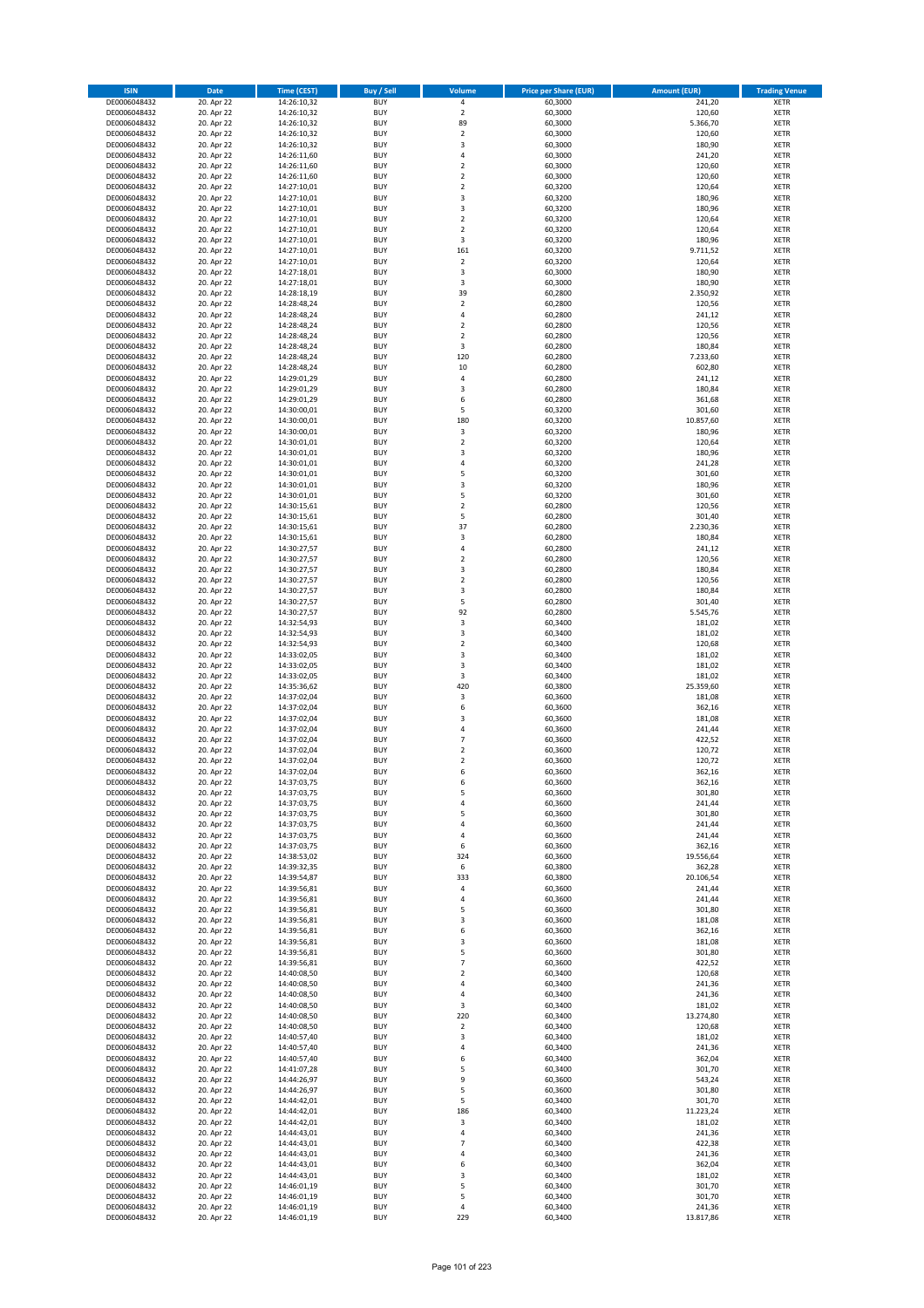| <b>ISIN</b>                  | <b>Date</b>              | <b>Time (CEST)</b>         | <b>Buy / Sell</b>        | Volume                           | <b>Price per Share (EUR)</b> | <b>Amount (EUR)</b> | <b>Trading Venue</b>       |
|------------------------------|--------------------------|----------------------------|--------------------------|----------------------------------|------------------------------|---------------------|----------------------------|
| DE0006048432                 | 20. Apr 22               | 14:46:01,19                | <b>BUY</b>               | 5                                | 60,3400                      | 301,70              | <b>XETR</b>                |
| DE0006048432                 | 20. Apr 22               | 14:46:01,19                | <b>BUY</b>               | $\overline{7}$                   | 60,3400                      | 422,38              | <b>XETR</b>                |
| DE0006048432                 | 20. Apr 22               | 14:47:04,66                | <b>BUY</b>               | $\mathbf 2$                      | 60,3200                      | 120,64              | <b>XETR</b>                |
| DE0006048432                 | 20. Apr 22               | 14:47:04,66                | <b>BUY</b>               | 4                                | 60,3200                      | 241,28              | <b>XETR</b>                |
| DE0006048432<br>DE0006048432 | 20. Apr 22<br>20. Apr 22 | 14:47:04,66<br>14:47:04,66 | <b>BUY</b><br><b>BUY</b> | $\overline{4}$<br>$\overline{a}$ | 60,3200<br>60,3200           | 241,28<br>241,28    | <b>XETR</b><br><b>XETR</b> |
| DE0006048432                 | 20. Apr 22               | 14:47:04,66                | <b>BUY</b>               | $\overline{\mathbf{3}}$          | 60,3200                      | 180,96              | <b>XETR</b>                |
| DE0006048432                 | 20. Apr 22               | 14:47:04,66                | <b>BUY</b>               | 4                                | 60,3200                      | 241,28              | <b>XETR</b>                |
| DE0006048432                 | 20. Apr 22               | 14:47:04,66                | BUY                      | $\overline{3}$                   | 60,3400                      | 181,02              | <b>XETR</b>                |
| DE0006048432                 | 20. Apr 22               | 14:47:04,66                | <b>BUY</b>               | 8                                | 60,3400                      | 482,72              | <b>XETR</b>                |
| DE0006048432                 | 20. Apr 22               | 14:47:04,66                | <b>BUY</b>               | $\overline{7}$                   | 60,3400                      | 422,38              | <b>XETR</b>                |
| DE0006048432                 | 20. Apr 22               | 14:47:04,66                | <b>BUY</b>               | 4<br>390                         | 60,3400                      | 241,36              | <b>XETR</b>                |
| DE0006048432<br>DE0006048432 | 20. Apr 22<br>20. Apr 22 | 14:47:04,66<br>14:47:04,66 | BUY<br><b>BUY</b>        | 3                                | 60,3200<br>60,3200           | 23.524,80<br>180,96 | <b>XETR</b><br><b>XETR</b> |
| DE0006048432                 | 20. Apr 22               | 14:47:04,66                | <b>BUY</b>               | 4                                | 60,3400                      | 241,36              | <b>XETR</b>                |
| DE0006048432                 | 20. Apr 22               | 14:47:16,94                | BUY                      | $\overline{\phantom{a}}$         | 60,3400                      | 120,68              | <b>XETR</b>                |
| DE0006048432                 | 20. Apr 22               | 14:47:16,94                | <b>BUY</b>               | 3                                | 60,3400                      | 181,02              | <b>XETR</b>                |
| DE0006048432                 | 20. Apr 22               | 14:47:16,94                | <b>BUY</b>               | 4                                | 60,3400                      | 241,36              | <b>XETR</b>                |
| DE0006048432                 | 20. Apr 22               | 14:47:16,94                | <b>BUY</b>               | 5                                | 60.3400                      | 301,70              | <b>XETR</b>                |
| DE0006048432<br>DE0006048432 | 20. Apr 22<br>20. Apr 22 | 14:47:16,94<br>14:47:16,94 | <b>BUY</b><br><b>BUY</b> | 6<br>$\overline{2}$              | 60,3400<br>60,3400           | 362,04<br>120,68    | <b>XETR</b><br><b>XETR</b> |
| DE0006048432                 | 20. Apr 22               | 14:47:16,94                | <b>BUY</b>               | 120                              | 60,3400                      | 7.240,80            | <b>XETR</b>                |
| DE0006048432                 | 20. Apr 22               | 14:47:16,94                | <b>BUY</b>               | $\overline{a}$                   | 60,3400                      | 241,36              | <b>XETR</b>                |
| DE0006048432                 | 20. Apr 22               | 14:47:16,94                | <b>BUY</b>               | 4                                | 60,3400                      | 241,36              | <b>XETR</b>                |
| DE0006048432                 | 20. Apr 22               | 14:50:30,72                | <b>BUY</b>               | 5                                | 60,3600                      | 301,80              | <b>XETR</b>                |
| DE0006048432                 | 20. Apr 22               | 14:50:30,72                | <b>BUY</b>               | 4                                | 60,3600                      | 241,44              | <b>XETR</b>                |
| DE0006048432<br>DE0006048432 | 20. Apr 22<br>20. Apr 22 | 14:50:30,72                | <b>BUY</b><br><b>BUY</b> | $\overline{\mathbf{3}}$<br>4     | 60,3600<br>60,3600           | 181,08<br>241,44    | <b>XETR</b><br><b>XETR</b> |
| DE0006048432                 | 20. Apr 22               | 14:50:30,72<br>14:50:30,72 | <b>BUY</b>               | 6                                | 60,3600                      | 362,16              | <b>XETR</b>                |
| DE0006048432                 | 20. Apr 22               | 14:50:30,72                | <b>BUY</b>               | 8                                | 60,3600                      | 482,88              | <b>XETR</b>                |
| DE0006048432                 | 20. Apr 22               | 14:50:30,72                | <b>BUY</b>               | $\overline{\mathbf{3}}$          | 60,3600                      | 181,08              | <b>XETR</b>                |
| DE0006048432                 | 20. Apr 22               | 14:50:30,72                | <b>BUY</b>               | 5                                | 60,3600                      | 301,80              | <b>XETR</b>                |
| DE0006048432                 | 20. Apr 22               | 14:50:32,50                | <b>BUY</b>               | 3                                | 60,3600                      | 181,08              | <b>XETR</b>                |
| DE0006048432                 | 20. Apr 22               | 14:50:32,50                | <b>BUY</b>               | $\overline{2}$                   | 60,3600                      | 120,72              | <b>XETR</b>                |
| DE0006048432<br>DE0006048432 | 20. Apr 22<br>20. Apr 22 | 14:50:32,50<br>14:50:32,50 | <b>BUY</b><br><b>BUY</b> | $\overline{4}$<br>6              | 60,3600<br>60,3600           | 241,44<br>362,16    | <b>XETR</b><br><b>XETR</b> |
| DE0006048432                 | 20. Apr 22               | 14:50:32,50                | BUY                      | 3                                | 60,3600                      | 181,08              | <b>XETR</b>                |
| DE0006048432                 | 20. Apr 22               | 14:50:53,29                | BUY                      | $\mathbf 2$                      | 60,3600                      | 120,72              | <b>XETR</b>                |
| DE0006048432                 | 20. Apr 22               | 14:50:53,29                | <b>BUY</b>               | 3                                | 60,3600                      | 181,08              | <b>XETR</b>                |
| DE0006048432                 | 20. Apr 22               | 14:50:53,29                | <b>BUY</b>               | $\mathbf 2$                      | 60,3600                      | 120,72              | <b>XETR</b>                |
| DE0006048432                 | 20. Apr 22               | 14:50:53,29                | <b>BUY</b>               | $\overline{\mathbf{3}}$          | 60,3600                      | 181,08              | <b>XETR</b>                |
| DE0006048432<br>DE0006048432 | 20. Apr 22<br>20. Apr 22 | 14:50:53,29                | <b>BUY</b><br><b>BUY</b> | 3<br>4                           | 60,3600<br>60,3600           | 181,08<br>241,44    | <b>XETR</b><br><b>XETR</b> |
| DE0006048432                 | 20. Apr 22               | 14:50:53,29<br>14:50:53,29 | <b>BUY</b>               | $\overline{\mathbf{3}}$          | 60,3600                      | 181,08              | <b>XETR</b>                |
| DE0006048432                 | 20. Apr 22               | 14:51:05,19                | <b>BUY</b>               | $\overline{2}$                   | 60,3600                      | 120,72              | <b>XETR</b>                |
| DE0006048432                 | 20. Apr 22               | 14:52:40,76                | <b>BUY</b>               | $\overline{2}$                   | 60,3600                      | 120,72              | <b>XETR</b>                |
| DE0006048432                 | 20. Apr 22               | 14:52:40,76                | <b>BUY</b>               | $\overline{2}$                   | 60,3600                      | 120,72              | <b>XETR</b>                |
| DE0006048432                 | 20. Apr 22               | 14:52:40,76                | <b>BUY</b>               | $\overline{a}$                   | 60,3600                      | 241,44              | <b>XETR</b>                |
| DE0006048432<br>DE0006048432 | 20. Apr 22<br>20. Apr 22 | 14:52:40,76<br>14:52:40,76 | <b>BUY</b><br><b>BUY</b> | $\overline{2}$<br>$\overline{2}$ | 60,3600<br>60,3600           | 120,72<br>120,72    | <b>XETR</b><br><b>XETR</b> |
| DE0006048432                 | 20. Apr 22               | 14:52:40,76                | <b>BUY</b>               | $\overline{2}$                   | 60,3600                      | 120,72              | <b>XETR</b>                |
| DE0006048432                 | 20. Apr 22               | 14:52:42,54                | <b>BUY</b>               | $\overline{2}$                   | 60,3600                      | 120,72              | <b>XETR</b>                |
| DE0006048432                 | 20. Apr 22               | 14:52:42,54                | <b>BUY</b>               | $\overline{4}$                   | 60,3600                      | 241,44              | <b>XETR</b>                |
| DE0006048432                 | 20. Apr 22               | 14:52:42,54                | <b>BUY</b>               | $\mathbf 2$                      | 60,3600                      | 120,72              | <b>XETR</b>                |
| DE0006048432                 | 20. Apr 22               | 14:52:42,54                | <b>BUY</b>               | $\overline{\mathbf{3}}$          | 60,3600                      | 181,08              | <b>XETR</b>                |
| DE0006048432                 | 20. Apr 22               | 14:52:42,54                | <b>BUY</b>               | $\overline{4}$                   | 60,3600                      | 241,44              | <b>XETR</b>                |
| DE0006048432<br>DE0006048432 | 20. Apr 22<br>20. Apr 22 | 14:54:51,32<br>14:56:32,15 | <b>BUY</b><br><b>BUY</b> | 263<br>3                         | 60,4000<br>60,3800           | 15.885,20<br>181,14 | <b>XETR</b><br><b>XETR</b> |
| DE0006048432                 | 20. Apr 22               | 14:56:32,15                | BUY                      | $\pmb{4}$                        | 60,3800                      | 241,52              | <b>XETR</b>                |
| DE0006048432                 | 20. Apr 22               | 14:56:32,15                | <b>BUY</b>               | 319                              | 60,3800                      | 19.261,22           | <b>XETR</b>                |
| DE0006048432                 | 20. Apr 22               | 14:56:32,15                | <b>BUY</b>               | 4                                | 60,3800                      | 241,52              | <b>XETR</b>                |
| DE0006048432                 | 20. Apr 22               | 14:56:32,15                | BUY                      | 6                                | 60,3800                      | 362,28              | <b>XETR</b>                |
| DE0006048432                 | 20. Apr 22               | 14:56:53,48                | BUY                      | 5                                | 60,4000                      | 302,00              | <b>XETR</b>                |
| DE0006048432<br>DE0006048432 | 20. Apr 22<br>20. Apr 22 | 14:56:53,48<br>14:56:53,48 | <b>BUY</b><br><b>BUY</b> | $\overline{2}$<br>4              | 60,4000<br>60,4000           | 120,80<br>241,60    | <b>XETR</b><br><b>XETR</b> |
| DE0006048432                 | 20. Apr 22               | 14:56:53,48                | <b>BUY</b>               | 4                                | 60,4000                      | 241,60              | <b>XETR</b>                |
| DE0006048432                 | 20. Apr 22               | 14:56:53,48                | <b>BUY</b>               | 2                                | 60,4000                      | 120,80              | <b>XETR</b>                |
| DE0006048432                 | 20. Apr 22               | 14:56:53,48                | <b>BUY</b>               | $\mathbf 2$                      | 60,4000                      | 120,80              | <b>XETR</b>                |
| DE0006048432                 | 20. Apr 22               | 14:56:53,48                | <b>BUY</b>               | $\overline{2}$                   | 60,4000                      | 120,80              | <b>XETR</b>                |
| DE0006048432                 | 20. Apr 22               | 14:57:12,15                | <b>BUY</b>               | $\mathbf 2$                      | 60,4000                      | 120,80              | <b>XETR</b>                |
| DE0006048432                 | 20. Apr 22<br>20. Apr 22 | 14:57:12,15<br>14:57:12,15 | <b>BUY</b><br><b>BUY</b> | 2                                | 60,4000                      | 120,80<br>120,80    | <b>XETR</b>                |
| DE0006048432<br>DE0006048432 | 20. Apr 22               | 14:57:12,15                | <b>BUY</b>               | 2<br>$\mathbf 2$                 | 60,4000<br>60,4000           | 120,80              | <b>XETR</b><br><b>XETR</b> |
| DE0006048432                 | 20. Apr 22               | 14:57:12,15                | <b>BUY</b>               | $\mathbf 2$                      | 60,4000                      | 120,80              | <b>XETR</b>                |
| DE0006048432                 | 20. Apr 22               | 14:57:12,15                | <b>BUY</b>               | 4                                | 60,4000                      | 241,60              | <b>XETR</b>                |
| DE0006048432                 | 20. Apr 22               | 14:57:12,15                | <b>BUY</b>               | $\overline{2}$                   | 60,4000                      | 120,80              | <b>XETR</b>                |
| DE0006048432                 | 20. Apr 22               | 14:58:15,23                | <b>BUY</b>               | $\mathbf 2$                      | 60,4000                      | 120,80              | <b>XETR</b>                |
| DE0006048432                 | 20. Apr 22               | 14:58:15,23                | <b>BUY</b>               | 3                                | 60,4000                      | 181,20              | <b>XETR</b>                |
| DE0006048432<br>DE0006048432 | 20. Apr 22<br>20. Apr 22 | 14:58:15,23<br>14:58:15,23 | <b>BUY</b><br><b>BUY</b> | 4<br>$\mathbf 2$                 | 60,4000<br>60,4000           | 241,60<br>120,80    | <b>XETR</b><br><b>XETR</b> |
| DE0006048432                 | 20. Apr 22               | 14:58:15,23                | <b>BUY</b>               | $\mathbf 2$                      | 60,4000                      | 120,80              | <b>XETR</b>                |
| DE0006048432                 | 20. Apr 22               | 14:58:15,23                | <b>BUY</b>               | $\mathbf 2$                      | 60,4000                      | 120,80              | <b>XETR</b>                |
| DE0006048432                 | 20. Apr 22               | 14:58:15,23                | <b>BUY</b>               | 4                                | 60,4000                      | 241,60              | <b>XETR</b>                |
| DE0006048432                 | 20. Apr 22               | 14:58:24,89                | <b>BUY</b>               | $\mathbf 2$                      | 60,4000                      | 120,80              | <b>XETR</b>                |
| DE0006048432                 | 20. Apr 22               | 14:58:24,89                | <b>BUY</b>               | $\overline{2}$                   | 60,4000                      | 120,80              | <b>XETR</b>                |
| DE0006048432<br>DE0006048432 | 20. Apr 22<br>20. Apr 22 | 14:58:24,89<br>14:58:24,89 | <b>BUY</b><br><b>BUY</b> | 2<br>$\overline{2}$              | 60,4000<br>60,4000           | 120,80<br>120,80    | <b>XETR</b><br><b>XETR</b> |
| DE0006048432                 | 20. Apr 22               | 14:58:24,89                | <b>BUY</b>               | $\mathbf 2$                      | 60,4000                      | 120,80              | <b>XETR</b>                |
| DE0006048432                 | 20. Apr 22               | 14:58:24,89                | <b>BUY</b>               | 3                                | 60,4000                      | 181,20              | <b>XETR</b>                |
| DE0006048432                 | 20. Apr 22               | 14:58:24,89                | <b>BUY</b>               | $\mathbf 2$                      | 60,4000                      | 120,80              | <b>XETR</b>                |
| DE0006048432                 | 20. Apr 22               | 15:00:38,67                | <b>BUY</b>               | $\overline{2}$                   | 60,4400                      | 120,88              | <b>XETR</b>                |
| DE0006048432                 | 20. Apr 22               | 15:00:38,67                | <b>BUY</b>               | $\overline{\mathbf{3}}$          | 60,4400                      | 181,32              | <b>XETR</b>                |
| DE0006048432<br>DE0006048432 | 20. Apr 22<br>20. Apr 22 | 15:00:38,67<br>15:00:38,67 | <b>BUY</b><br><b>BUY</b> | 3<br>3                           | 60,4400<br>60,4400           | 181,32<br>181,32    | <b>XETR</b><br><b>XETR</b> |
| DE0006048432                 | 20. Apr 22               | 15:00:38,67                | <b>BUY</b>               | $\mathbf 2$                      | 60,4400                      | 120,88              | <b>XETR</b>                |
| DE0006048432                 | 20. Apr 22               | 15:00:38,67                | <b>BUY</b>               | $\mathbf 2$                      | 60,4400                      | 120,88              | <b>XETR</b>                |
| DE0006048432                 | 20. Apr 22               | 15:00:38,67                | <b>BUY</b>               | 3                                | 60,4400                      | 181,32              | <b>XETR</b>                |
| DE0006048432                 | 20. Apr 22               | 15:00:52,04                | <b>BUY</b>               | $\overline{a}$                   | 60,4400                      | 241,76              | <b>XETR</b>                |
| DE0006048432                 | 20. Apr 22               | 15:00:52,04                | <b>BUY</b>               | $\mathbf 2$                      | 60,4400                      | 120,88              | <b>XETR</b>                |
| DE0006048432<br>DE0006048432 | 20. Apr 22<br>20. Apr 22 | 15:00:52,04<br>15:00:52,04 | <b>BUY</b><br><b>BUY</b> | 2<br>2                           | 60,4400<br>60,4400           | 120,88<br>120,88    | <b>XETR</b><br><b>XETR</b> |
| DE0006048432                 | 20. Apr 22               | 15:00:54,67                | <b>BUY</b>               | 4                                | 60,4400                      | 241,76              | <b>XETR</b>                |
| DE0006048432                 | 20. Apr 22               | 15:00:54,67                | <b>BUY</b>               | 2                                | 60,4400                      | 120,88              | <b>XETR</b>                |
| DE0006048432                 | 20. Apr 22               | 15:00:54,67                | <b>BUY</b>               | 3                                | 60,4400                      | 181,32              | <b>XETR</b>                |
| DE0006048432                 | 20. Apr 22               | 15:00:54,67                | <b>BUY</b>               | 93                               | 60,4200                      | 5.619,06            | <b>XETR</b>                |
| DE0006048432                 | 20. Apr 22               | 15:00:54,67                | <b>BUY</b>               | 58                               | 60,4200                      | 3.504,36            | <b>XETR</b>                |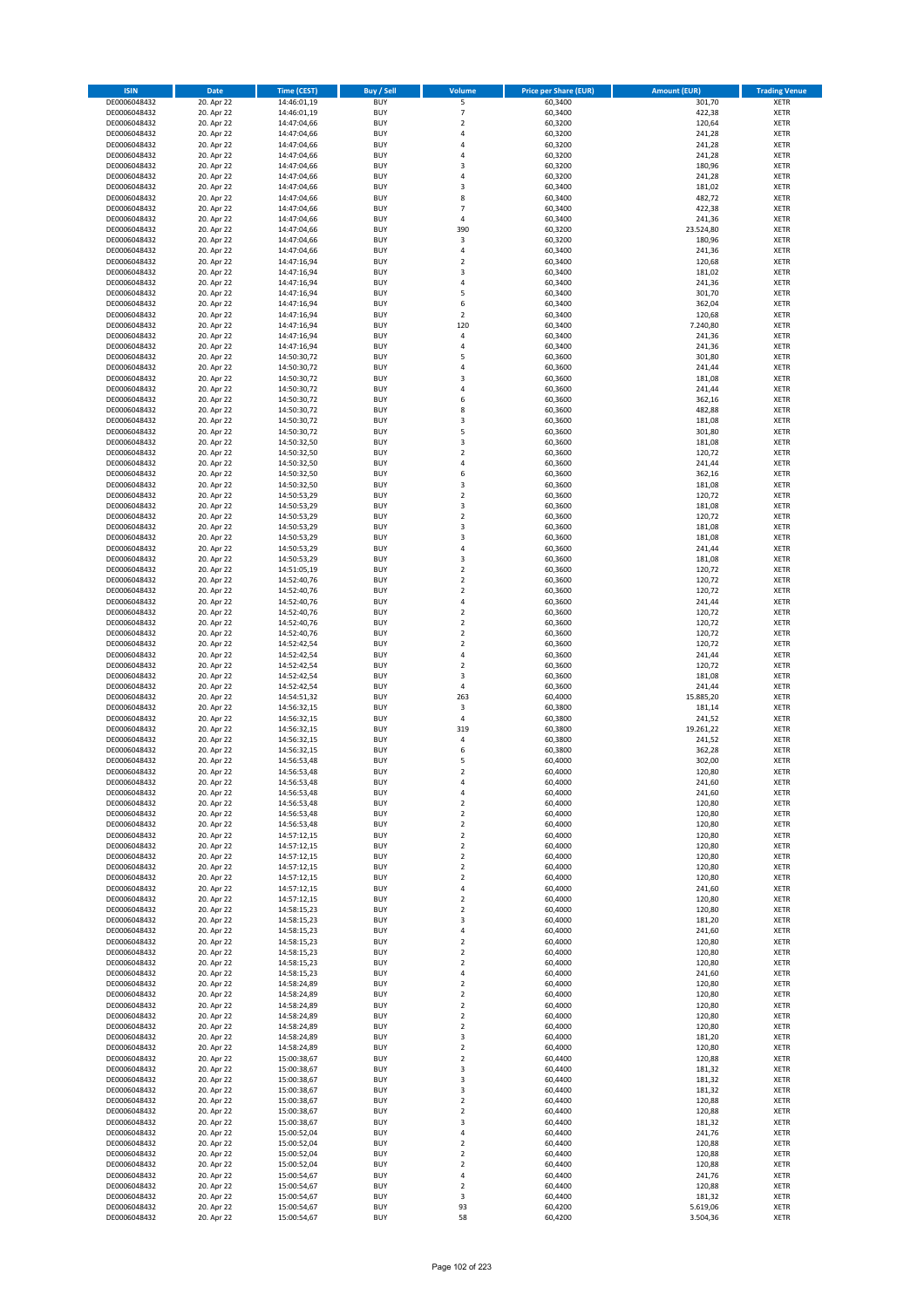| <b>ISIN</b>                  | <b>Date</b>              | <b>Time (CEST)</b>         | <b>Buy / Sell</b>        | <b>Volume</b>                          | <b>Price per Share (EUR)</b> | <b>Amount (EUR)</b> | <b>Trading Venue</b>       |
|------------------------------|--------------------------|----------------------------|--------------------------|----------------------------------------|------------------------------|---------------------|----------------------------|
| DE0006048432                 | 20. Apr 22               | 15:00:54,67                | <b>BUY</b>               | 90                                     | 60,4200                      | 5.437,80            | <b>XETR</b>                |
| DE0006048432                 | 20. Apr 22               | 15:00:54,68                | <b>BUY</b>               | 3                                      | 60,4400                      | 181,32              | <b>XETR</b>                |
| DE0006048432                 | 20. Apr 22               | 15:01:38,05                | <b>BUY</b>               | $\overline{2}$                         | 60,4200                      | 120,84              | <b>XETR</b>                |
| DE0006048432<br>DE0006048432 | 20. Apr 22<br>20. Apr 22 | 15:01:38,05<br>15:01:38,05 | <b>BUY</b><br><b>BUY</b> | $\mathbf 2$<br>$\overline{\mathbf{c}}$ | 60,4200<br>60,4200           | 120,84<br>120,84    | <b>XETR</b><br><b>XETR</b> |
| DE0006048432                 | 20. Apr 22               | 15:01:38,05                | <b>BUY</b>               | 8                                      | 60,4200                      | 483,36              | <b>XETR</b>                |
| DE0006048432                 | 20. Apr 22               | 15:01:38,05                | <b>BUY</b>               | 6                                      | 60,4200                      | 362,52              | <b>XETR</b>                |
| DE0006048432                 | 20. Apr 22               | 15:01:38,05                | <b>BUY</b>               | 84                                     | 60,4200                      | 5.075,28            | <b>XETR</b>                |
| DE0006048432                 | 20. Apr 22               | 15:01:50,55                | <b>BUY</b>               | 3                                      | 60,4000                      | 181,20              | <b>XETR</b>                |
| DE0006048432                 | 20. Apr 22               | 15:01:50,55                | <b>BUY</b>               | $\mathbf 2$                            | 60,4000                      | 120,80              | <b>XETR</b>                |
| DE0006048432                 | 20. Apr 22               | 15:01:50,55                | <b>BUY</b>               | $\mathbf 2$                            | 60,4000                      | 120,80              | <b>XETR</b>                |
| DE0006048432<br>DE0006048432 | 20. Apr 22<br>20. Apr 22 | 15:03:02,06                | <b>BUY</b><br><b>BUY</b> | $\overline{\mathbf{c}}$<br>3           | 60,3800<br>60,3800           | 120,76<br>181,14    | <b>XETR</b><br><b>XETR</b> |
| DE0006048432                 | 20. Apr 22               | 15:03:02,06<br>15:03:02,06 | <b>BUY</b>               | 3                                      | 60,3800                      | 181,14              | <b>XETR</b>                |
| DE0006048432                 | 20. Apr 22               | 15:03:02,06                | <b>BUY</b>               | 3                                      | 60,3800                      | 181,14              | <b>XETR</b>                |
| DE0006048432                 | 20. Apr 22               | 15:03:02,06                | <b>BUY</b>               | 3                                      | 60,3800                      | 181,14              | <b>XETR</b>                |
| DE0006048432                 | 20. Apr 22               | 15:03:02,06                | <b>BUY</b>               | 3                                      | 60,3800                      | 181,14              | <b>XETR</b>                |
| DE0006048432                 | 20. Apr 22               | 15:03:02,06                | <b>BUY</b>               | 72                                     | 60,3800                      | 4.347,36            | <b>XETR</b>                |
| DE0006048432                 | 20. Apr 22               | 15:03:02,06                | <b>BUY</b>               | 3                                      | 60,3800                      | 181,14              | <b>XETR</b>                |
| DE0006048432                 | 20. Apr 22               | 15:03:02,06                | <b>BUY</b>               | 6                                      | 60,3800                      | 362,28              | <b>XETR</b>                |
| DE0006048432<br>DE0006048432 | 20. Apr 22<br>20. Apr 22 | 15:03:02,06<br>15:04:21,98 | <b>BUY</b><br><b>BUY</b> | 99<br>3                                | 60,3800<br>60,3800           | 5.977,62<br>181,14  | <b>XETR</b><br><b>XETR</b> |
| DE0006048432                 | 20. Apr 22               | 15:04:21,98                | <b>BUY</b>               | 217                                    | 60,3800                      | 13.102,46           | <b>XETR</b>                |
| DE0006048432                 | 20. Apr 22               | 15:04:21,98                | <b>BUY</b>               | 5                                      | 60,3800                      | 301,90              | <b>XETR</b>                |
| DE0006048432                 | 20. Apr 22               | 15:04:21,98                | <b>BUY</b>               | 4                                      | 60,3800                      | 241,52              | <b>XETR</b>                |
| DE0006048432                 | 20. Apr 22               | 15:05:47,20                | <b>BUY</b>               | 262                                    | 60,4000                      | 15.824,80           | <b>XETR</b>                |
| DE0006048432                 | 20. Apr 22               | 15:06:51,01                | <b>BUY</b>               | $\mathbf 2$                            | 60,4200                      | 120,84              | <b>XETR</b>                |
| DE0006048432                 | 20. Apr 22               | 15:06:51,01                | <b>BUY</b>               | $\overline{\mathbf{c}}$                | 60,4200                      | 120,84              | <b>XETR</b>                |
| DE0006048432<br>DE0006048432 | 20. Apr 22<br>20. Apr 22 | 15:06:51,01<br>15:06:51,01 | <b>BUY</b><br><b>BUY</b> | $\mathbf 2$<br>$\overline{\mathbf{c}}$ | 60,4200<br>60,4200           | 120,84<br>120,84    | <b>XETR</b><br><b>XETR</b> |
| DE0006048432                 | 20. Apr 22               | 15:06:51,01                | <b>BUY</b>               | $\overline{2}$                         | 60,4200                      | 120,84              | <b>XETR</b>                |
| DE0006048432                 | 20. Apr 22               | 15:06:51,01                | <b>BUY</b>               | 3                                      | 60,4200                      | 181,26              | <b>XETR</b>                |
| DE0006048432                 | 20. Apr 22               | 15:06:51,01                | <b>BUY</b>               | 133                                    | 60,4200                      | 8.035,86            | <b>XETR</b>                |
| DE0006048432                 | 20. Apr 22               | 15:06:51,01                | <b>BUY</b>               | 5                                      | 60,4200                      | 302,10              | <b>XETR</b>                |
| DE0006048432                 | 20. Apr 22               | 15:09:57,22                | <b>BUY</b>               | 4                                      | 60,4400                      | 241,76              | <b>XETR</b>                |
| DE0006048432                 | 20. Apr 22               | 15:09:57,22                | <b>BUY</b>               | 283                                    | 60,4400                      | 17.104,52           | <b>XETR</b>                |
| DE0006048432                 | 20. Apr 22               | 15:10:02,09                | <b>BUY</b><br><b>BUY</b> | 198<br>155                             | 60,4400                      | 11.967,12           | <b>XETR</b>                |
| DE0006048432<br>DE0006048432 | 20. Apr 22<br>20. Apr 22 | 15:10:05,83<br>15:10:58,32 | <b>BUY</b>               | $\mathbf 2$                            | 60,4400<br>60,4200           | 9.368,20<br>120,84  | <b>XETR</b><br><b>XETR</b> |
| DE0006048432                 | 20. Apr 22               | 15:10:58,32                | <b>BUY</b>               | $\mathbf 2$                            | 60,4200                      | 120,84              | <b>XETR</b>                |
| DE0006048432                 | 20. Apr 22               | 15:10:58,32                | <b>BUY</b>               | 3                                      | 60,4200                      | 181,26              | <b>XETR</b>                |
| DE0006048432                 | 20. Apr 22               | 15:10:58,32                | <b>BUY</b>               | 3                                      | 60,4200                      | 181,26              | <b>XETR</b>                |
| DE0006048432                 | 20. Apr 22               | 15:10:58,32                | <b>BUY</b>               | 5                                      | 60,4200                      | 302,10              | <b>XETR</b>                |
| DE0006048432                 | 20. Apr 22               | 15:10:58,32                | <b>BUY</b>               | 6                                      | 60,4200                      | 362,52              | <b>XETR</b>                |
| DE0006048432                 | 20. Apr 22               | 15:10:58,32                | <b>BUY</b>               | 5                                      | 60,4200                      | 302,10              | <b>XETR</b>                |
| DE0006048432                 | 20. Apr 22               | 15:10:58,32                | <b>BUY</b>               | 69                                     | 60,4200                      | 4.168,98            | <b>XETR</b>                |
| DE0006048432<br>DE0006048432 | 20. Apr 22<br>20. Apr 22 | 15:10:58,32<br>15:10:58,32 | <b>BUY</b><br><b>BUY</b> | $\overline{7}$<br>5                    | 60,4200<br>60,4200           | 422,94<br>302,10    | <b>XETR</b><br><b>XETR</b> |
| DE0006048432                 | 20. Apr 22               | 15:11:53,54                | <b>BUY</b>               | 5                                      | 60,4000                      | 302,00              | <b>XETR</b>                |
| DE0006048432                 | 20. Apr 22               | 15:11:53,54                | <b>BUY</b>               | 3                                      | 60,4200                      | 181,26              | <b>XETR</b>                |
| DE0006048432                 | 20. Apr 22               | 15:11:53,54                | <b>BUY</b>               | 6                                      | 60,4200                      | 362,52              | <b>XETR</b>                |
| DE0006048432                 | 20. Apr 22               | 15:11:53,54                | <b>BUY</b>               | $\overline{7}$                         | 60,4200                      | 422,94              | <b>XETR</b>                |
| DE0006048432                 | 20. Apr 22               | 15:11:53,55                | <b>BUY</b>               | 4                                      | 60,4000                      | 241,60              | <b>XETR</b>                |
| DE0006048432                 | 20. Apr 22               | 15:11:53,55                | <b>BUY</b>               | 3                                      | 60,4000                      | 181,20              | <b>XETR</b>                |
| DE0006048432<br>DE0006048432 | 20. Apr 22<br>20. Apr 22 | 15:11:53,55                | <b>BUY</b><br><b>BUY</b> | 5<br>3                                 | 60,4000<br>60,4000           | 302,00<br>181,20    | <b>XETR</b><br><b>XETR</b> |
| DE0006048432                 | 20. Apr 22               | 15:11:53,55<br>15:11:53,55 | <b>BUY</b>               | 3                                      | 60,4000                      | 181,20              | <b>XETR</b>                |
| DE0006048432                 | 20. Apr 22               | 15:11:53,55                | <b>BUY</b>               | 130                                    | 60,4000                      | 7.852,00            | <b>XETR</b>                |
| DE0006048432                 | 20. Apr 22               | 15:12:01,94                | <b>BUY</b>               | 3                                      | 60,4000                      | 181,20              | <b>XETR</b>                |
| DE0006048432                 | 20. Apr 22               | 15:12:01,94                | <b>BUY</b>               | 3                                      | 60,4000                      | 181,20              | <b>XETR</b>                |
| DE0006048432                 | 20. Apr 22               | 15:12:01,94                | <b>BUY</b>               | 3                                      | 60,4000                      | 181,20              | <b>XETR</b>                |
| DE0006048432                 | 20. Apr 22               | 15:12:01,94                | <b>BUY</b><br><b>BUY</b> | 3<br>3                                 | 60,4000                      | 181,20              | <b>XETR</b><br><b>XETR</b> |
| DE0006048432<br>DE0006048432 | 20. Apr 22<br>20. Apr 22 | 15:13:53,07<br>15:13:53,07 | <b>BUY</b>               | 4                                      | 60,4000<br>60,4000           | 181,20<br>241,60    | <b>XETR</b>                |
| DE0006048432                 | 20. Apr 22               | 15:13:53,07                | BUY                      | 3                                      | 60,4000                      | 181,20              | <b>XETR</b>                |
| DE0006048432                 | 20. Apr 22               | 15:14:22,07                | <b>BUY</b>               | $\mathbf 2$                            | 60,3800                      | 120,76              | <b>XETR</b>                |
| DE0006048432                 | 20. Apr 22               | 15:14:22,07                | <b>BUY</b>               | $\mathbf 2$                            | 60,3800                      | 120,76              | <b>XETR</b>                |
| DE0006048432                 | 20. Apr 22               | 15:14:22,07                | <b>BUY</b>               | $\mathbf 2$                            | 60,3800                      | 120,76              | XETR                       |
| DE0006048432                 | 20. Apr 22               | 15:14:22,07                | <b>BUY</b>               | 3                                      | 60,3800                      | 181,14              | <b>XETR</b>                |
| DE0006048432<br>DE0006048432 | 20. Apr 22<br>20. Apr 22 | 15:14:22,07<br>15:14:22,07 | <b>BUY</b><br><b>BUY</b> | $\mathbf 2$<br>$\overline{\mathbf{2}}$ | 60,3800<br>60,3800           | 120,76<br>120,76    | <b>XETR</b><br><b>XETR</b> |
| DE0006048432                 | 20. Apr 22               | 15:14:22,07                | <b>BUY</b>               | 5                                      | 60,3800                      | 301,90              | <b>XETR</b>                |
| DE0006048432                 | 20. Apr 22               | 15:14:22,07                | <b>BUY</b>               | 148                                    | 60,3800                      | 8.936,24            | <b>XETR</b>                |
| DE0006048432                 | 20. Apr 22               | 15:14:22,07                | <b>BUY</b>               | 3                                      | 60,3800                      | 181,14              | <b>XETR</b>                |
| DE0006048432                 | 20. Apr 22               | 15:14:22,07                | <b>BUY</b>               | 3                                      | 60,3800                      | 181,14              | <b>XETR</b>                |
| DE0006048432                 | 20. Apr 22               | 15:14:55,40                | <b>BUY</b>               | 3                                      | 60,3600                      | 181,08              | <b>XETR</b>                |
| DE0006048432<br>DE0006048432 | 20. Apr 22<br>20. Apr 22 | 15:14:55,40<br>15:14:55,40 | <b>BUY</b><br><b>BUY</b> | $\mathbf 2$<br>$\overline{\mathbf{2}}$ | 60,3600<br>60,3600           | 120,72<br>120,72    | <b>XETR</b><br><b>XETR</b> |
| DE0006048432                 | 20. Apr 22               | 15:14:55,40                | <b>BUY</b>               | 3                                      | 60,3600                      | 181,08              | <b>XETR</b>                |
| DE0006048432                 | 20. Apr 22               | 15:14:55,40                | <b>BUY</b>               | $\mathbf 2$                            | 60,3600                      | 120,72              | <b>XETR</b>                |
| DE0006048432                 | 20. Apr 22               | 15:14:55,40                | <b>BUY</b>               | 5                                      | 60,3600                      | 301,80              | <b>XETR</b>                |
| DE0006048432                 | 20. Apr 22               | 15:14:55,40                | <b>BUY</b>               | $\mathbf 2$                            | 60,3600                      | 120,72              | <b>XETR</b>                |
| DE0006048432                 | 20. Apr 22               | 15:14:55,40                | <b>BUY</b>               | 45                                     | 60,3600                      | 2.716,20            | XETR                       |
| DE0006048432                 | 20. Apr 22               | 15:14:55,40                | <b>BUY</b>               | 5                                      | 60,3600                      | 301,80              | <b>XETR</b>                |
| DE0006048432<br>DE0006048432 | 20. Apr 22<br>20. Apr 22 | 15:14:55,40<br>15:15:02,84 | <b>BUY</b><br><b>BUY</b> | 89<br>$\mathbf 2$                      | 60,3600<br>60,3400           | 5.372,04<br>120,68  | <b>XETR</b><br><b>XETR</b> |
| DE0006048432                 | 20. Apr 22               | 15:15:02,84                | <b>BUY</b>               | 3                                      | 60,3400                      | 181,02              | <b>XETR</b>                |
| DE0006048432                 | 20. Apr 22               | 15:15:11,85                | <b>BUY</b>               | $\mathbf 2$                            | 60,3400                      | 120,68              | <b>XETR</b>                |
| DE0006048432                 | 20. Apr 22               | 15:15:11,85                | <b>BUY</b>               | 98                                     | 60,3400                      | 5.913,32            | <b>XETR</b>                |
| DE0006048432                 | 20. Apr 22               | 15:15:11,85                | <b>BUY</b>               | 4                                      | 60,3400                      | 241,36              | <b>XETR</b>                |
| DE0006048432                 | 20. Apr 22               | 15:15:11,85                | <b>BUY</b>               | 4                                      | 60,3400                      | 241,36              | <b>XETR</b>                |
| DE0006048432<br>DE0006048432 | 20. Apr 22<br>20. Apr 22 | 15:15:26,99                | <b>BUY</b><br><b>BUY</b> | $\overline{\mathbf{c}}$                | 60,3400<br>60,3400           | 120,68<br>181,02    | <b>XETR</b><br><b>XETR</b> |
| DE0006048432                 | 20. Apr 22               | 15:15:26,99<br>15:15:26,99 | <b>BUY</b>               | 3<br>3                                 | 60,3400                      | 181,02              | <b>XETR</b>                |
| DE0006048432                 | 20. Apr 22               | 15:15:37,01                | <b>BUY</b>               | 3                                      | 60,3200                      | 180,96              | <b>XETR</b>                |
| DE0006048432                 | 20. Apr 22               | 15:15:37,01                | <b>BUY</b>               | 3                                      | 60,3200                      | 180,96              | <b>XETR</b>                |
| DE0006048432                 | 20. Apr 22               | 15:15:37,01                | <b>BUY</b>               | 3                                      | 60,3200                      | 180,96              | <b>XETR</b>                |
| DE0006048432                 | 20. Apr 22               | 15:15:37,01                | <b>BUY</b>               | 3                                      | 60,3200                      | 180,96              | <b>XETR</b>                |
| DE0006048432                 | 20. Apr 22               | 15:15:37,01                | <b>BUY</b>               | 3                                      | 60,3200                      | 180,96              | <b>XETR</b>                |
| DE0006048432<br>DE0006048432 | 20. Apr 22<br>20. Apr 22 | 15:15:37,01<br>15:15:37,01 | <b>BUY</b><br><b>BUY</b> | 5<br>220                               | 60,3200<br>60,3200           | 301,60<br>13.270,40 | <b>XETR</b><br><b>XETR</b> |
| DE0006048432                 | 20. Apr 22               | 15:15:37,03                | <b>BUY</b>               | $\mathbf 2$                            | 60,3200                      | 120,64              | XETR                       |
| DE0006048432                 | 20. Apr 22               | 15:15:59,89                | <b>BUY</b>               | $\overline{2}$                         | 60,3000                      | 120,60              | <b>XETR</b>                |
| DE0006048432                 | 20. Apr 22               | 15:15:59,89                | <b>BUY</b>               | $\overline{\phantom{a}}$               | 60,3000                      | 422,10              | <b>XETR</b>                |
| DE0006048432                 | 20. Apr 22               | 15:15:59,89                | <b>BUY</b>               | $\mathbf 2$                            | 60,3000                      | 120,60              | <b>XETR</b>                |
| DE0006048432                 | 20. Apr 22               | 15:15:59,89                | <b>BUY</b>               | 4                                      | 60,3000                      | 241,20              | XETR                       |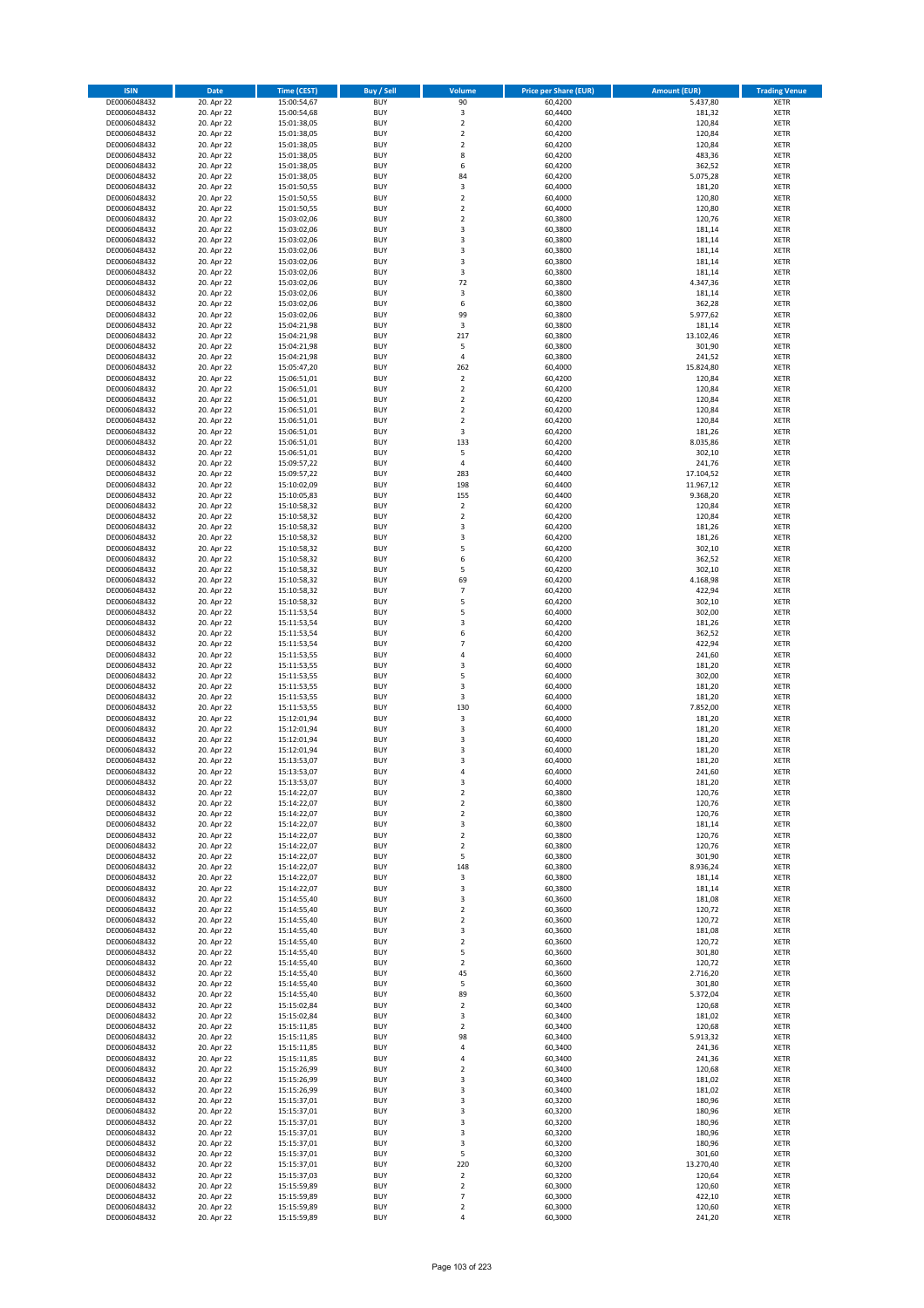| <b>ISIN</b>                  | Date                     | Time (CEST)                | <b>Buy / Sell</b>        | <b>Volume</b>         | <b>Price per Share (EUR)</b> | <b>Amount (EUR)</b> | <b>Trading Venue</b>       |
|------------------------------|--------------------------|----------------------------|--------------------------|-----------------------|------------------------------|---------------------|----------------------------|
| DE0006048432                 | 20. Apr 22               | 15:15:59,89                | <b>BUY</b>               | $\overline{2}$        | 60,3000                      | 120,60              | <b>XETR</b>                |
| DE0006048432                 | 20. Apr 22               | 15:15:59,89                | <b>BUY</b>               | $\overline{2}$        | 60,3000                      | 120,60              | XETR                       |
| DE0006048432                 | 20. Apr 22               | 15:15:59,89                | <b>BUY</b>               | 77                    | 60,3000                      | 4.643,10            | <b>XETR</b>                |
| DE0006048432                 | 20. Apr 22               | 15:15:59,89                | <b>BUY</b>               | 5                     | 60,3000                      | 301,50              | XETR                       |
| DE0006048432                 | 20. Apr 22               | 15:15:59,89                | <b>BUY</b>               | $\overline{7}$        | 60,3000                      | 422,10              | <b>XETR</b>                |
| DE0006048432                 | 20. Apr 22               | 15:16:07,29                | <b>BUY</b>               | $\overline{4}$        | 60,2800                      | 241,12              | <b>XETR</b>                |
| DE0006048432                 | 20. Apr 22               | 15:16:07,29                | <b>BUY</b>               | 3                     | 60,2800                      | 180,84              | <b>XETR</b>                |
| DE0006048432                 | 20. Apr 22               | 15:16:07,29                | <b>BUY</b>               | $\mathbf 2$           | 60,2800                      | 120,56              | <b>XETR</b>                |
| DE0006048432                 | 20. Apr 22               | 15:16:07,29                | <b>BUY</b>               | $\overline{2}$        | 60,2800                      | 120,56              | <b>XETR</b>                |
| DE0006048432                 | 20. Apr 22               | 15:16:07,29                | <b>BUY</b>               | 3                     | 60,2800                      | 180,84              | <b>XETR</b>                |
| DE0006048432                 | 20. Apr 22               | 15:16:07,29                | <b>BUY</b>               | 95                    | 60,2800                      | 5.726,60            | <b>XETR</b>                |
| DE0006048432                 | 20. Apr 22               | 15:16:07,29                | <b>BUY</b>               | $\mathbf 2$           | 60,2800                      | 120,56              | <b>XETR</b>                |
| DE0006048432                 | 20. Apr 22               | 15:16:56,87                | <b>BUY</b>               | 3                     | 60,2600                      | 180,78              | <b>XETR</b>                |
| DE0006048432                 | 20. Apr 22               | 15:16:56,87<br>15:16:56,87 | <b>BUY</b><br><b>BUY</b> | 3<br>$\mathbf 2$      | 60,2600                      | 180,78              | <b>XETR</b><br><b>XETR</b> |
| DE0006048432<br>DE0006048432 | 20. Apr 22<br>20. Apr 22 | 15:16:56,87                | <b>BUY</b>               | 3                     | 60,2600<br>60,2600           | 120,52<br>180,78    | <b>XETR</b>                |
| DE0006048432                 | 20. Apr 22               | 15:16:56,87                | <b>BUY</b>               | $\overline{2}$        | 60,2600                      | 120,52              | <b>XETR</b>                |
| DE0006048432                 | 20. Apr 22               | 15:16:56,87                | <b>BUY</b>               | 99                    | 60,2600                      | 5.965,74            | <b>XETR</b>                |
| DE0006048432                 | 20. Apr 22               | 15:16:56,87                | <b>BUY</b>               | $\overline{2}$        | 60,2600                      | 120,52              | <b>XETR</b>                |
| DE0006048432                 | 20. Apr 22               | 15:16:57,34                | <b>BUY</b>               | $\mathsf 3$           | 60,2400                      | 180,72              | <b>XETR</b>                |
| DE0006048432                 | 20. Apr 22               | 15:16:57,34                | <b>BUY</b>               | 5                     | 60,2400                      | 301,20              | <b>XETR</b>                |
| DE0006048432                 | 20. Apr 22               | 15:16:57,34                | <b>BUY</b>               | $\mathbf 2$           | 60,2400                      | 120,48              | <b>XETR</b>                |
| DE0006048432                 | 20. Apr 22               | 15:17:08,44                | <b>BUY</b>               | $\overline{2}$        | 60,2400                      | 120,48              | <b>XETR</b>                |
| DE0006048432                 | 20. Apr 22               | 15:19:02,17                | <b>BUY</b>               | $\mathbf 2$           | 60,2600                      | 120,52              | <b>XETR</b>                |
| DE0006048432                 | 20. Apr 22               | 15:19:02,17                | <b>BUY</b>               | $\mathbf 2$           | 60,2600                      | 120,52              | <b>XETR</b>                |
| DE0006048432                 | 20. Apr 22               | 15:19:02,17                | <b>BUY</b>               | $\mathbf 2$           | 60,2600                      | 120,52              | <b>XETR</b>                |
| DE0006048432                 | 20. Apr 22               | 15:19:02,17                | <b>BUY</b>               | $\mathbf 2$           | 60,2600                      | 120,52              | <b>XETR</b>                |
| DE0006048432                 | 20. Apr 22               | 15:19:02,17                | <b>BUY</b>               | $\overline{2}$        | 60,2600                      | 120,52              | <b>XETR</b>                |
| DE0006048432                 | 20. Apr 22               | 15:19:02,17                | <b>BUY</b>               | $\mathbf 2$           | 60,2600                      | 120,52              | <b>XETR</b>                |
| DE0006048432                 | 20. Apr 22               | 15:19:02,17                | <b>BUY</b>               | $\overline{2}$        | 60,2600                      | 120,52              | <b>XETR</b>                |
| DE0006048432                 | 20. Apr 22               | 15:19:02,17                | <b>BUY</b>               | 10                    | 60,2600                      | 602,60              | <b>XETR</b>                |
| DE0006048432                 | 20. Apr 22               | 15:19:02,17                | <b>BUY</b>               | $\pmb{4}$             | 60,2600                      | 241,04              | <b>XETR</b>                |
| DE0006048432                 | 20. Apr 22               | 15:19:02,17                | <b>BUY</b>               | $\mathbf 2$           | 60,2600                      | 120,52              | <b>XETR</b>                |
| DE0006048432                 | 20. Apr 22               | 15:19:02,17                | <b>BUY</b>               | $\overline{4}$        | 60,2600                      | 241,04              | <b>XETR</b>                |
| DE0006048432                 | 20. Apr 22<br>20. Apr 22 | 15:19:02,17<br>15:19:15,68 | <b>BUY</b><br><b>BUY</b> | 49                    | 60,2600                      | 2.952,74<br>180,72  | <b>XETR</b>                |
| DE0006048432<br>DE0006048432 | 20. Apr 22               | 15:19:15,68                | <b>BUY</b>               | 3<br>$\overline{2}$   | 60,2400<br>60,2400           | 120,48              | <b>XETR</b><br><b>XETR</b> |
| DE0006048432                 | 20. Apr 22               | 15:19:15,68                | <b>BUY</b>               | $\mathbf 2$           | 60,2400                      | 120,48              | <b>XETR</b>                |
| DE0006048432                 | 20. Apr 22               | 15:19:15,68                | <b>BUY</b>               | 3                     | 60,2400                      | 180,72              | <b>XETR</b>                |
| DE0006048432                 | 20. Apr 22               | 15:19:15,68                | <b>BUY</b>               | $\mathbf 2$           | 60,2400                      | 120,48              | <b>XETR</b>                |
| DE0006048432                 | 20. Apr 22               | 15:22:05,76                | <b>BUY</b>               | 3                     | 60,2800                      | 180,84              | <b>XETR</b>                |
| DE0006048432                 | 20. Apr 22               | 15:22:05,76                | <b>BUY</b>               | 3                     | 60,2800                      | 180,84              | <b>XETR</b>                |
| DE0006048432                 | 20. Apr 22               | 15:22:05,76                | <b>BUY</b>               | $\pmb{4}$             | 60,2800                      | 241,12              | <b>XETR</b>                |
| DE0006048432                 | 20. Apr 22               | 15:22:05,76                | <b>BUY</b>               | 3                     | 60,2800                      | 180,84              | <b>XETR</b>                |
| DE0006048432                 | 20. Apr 22               | 15:22:05,76                | <b>BUY</b>               | 5                     | 60,2800                      | 301,40              | <b>XETR</b>                |
| DE0006048432                 | 20. Apr 22               | 15:22:17,57                | <b>BUY</b>               | 338                   | 60,2800                      | 20.374,64           | <b>XETR</b>                |
| DE0006048432                 | 20. Apr 22               | 15:22:37,62                | <b>BUY</b>               | 6                     | 60,2600                      | 361,56              | <b>XETR</b>                |
| DE0006048432                 | 20. Apr 22               | 15:22:37,62                | <b>BUY</b>               | 5                     | 60,2600                      | 301,30              | <b>XETR</b>                |
| DE0006048432                 | 20. Apr 22               | 15:22:37,62                | <b>BUY</b>               | 3                     | 60,2600                      | 180,78              | <b>XETR</b>                |
| DE0006048432                 | 20. Apr 22               | 15:22:37,62                | <b>BUY</b>               | 261                   | 60,2600                      | 15.727,86           | <b>XETR</b>                |
| DE0006048432                 | 20. Apr 22               | 15:22:37,62                | <b>BUY</b>               | 6                     | 60,2600                      | 361,56              | <b>XETR</b>                |
| DE0006048432                 | 20. Apr 22               | 15:22:37,62                | <b>BUY</b>               | 6                     | 60,2600                      | 361,56              | <b>XETR</b>                |
| DE0006048432                 | 20. Apr 22               | 15:22:37,64                | <b>BUY</b>               | 4                     | 60,2600                      | 241,04              | <b>XETR</b>                |
| DE0006048432<br>DE0006048432 | 20. Apr 22               | 15:27:38,97                | <b>BUY</b><br><b>BUY</b> | $\overline{7}$<br>105 | 60,3000                      | 422,10              | <b>XETR</b><br><b>XETR</b> |
|                              | 20. Apr 22               | 15:28:22,01                |                          | 47                    | 60,2800                      | 6.329,40            |                            |
| DE0006048432<br>DE0006048432 | 20. Apr 22<br>20. Apr 22 | 15:28:25,76<br>15:28:25,76 | <b>BUY</b><br><b>BUY</b> | $\overline{2}$        | 60,2800<br>60,2800           | 2.833,16<br>120,56  | <b>XETR</b><br><b>XETR</b> |
| DE0006048432                 | 20. Apr 22               | 15:28:25,76                | <b>BUY</b>               | 11                    | 60,2800                      | 663,08              | <b>XETR</b>                |
| DE0006048432                 | 20. Apr 22               | 15:28:25,77                | <b>BUY</b>               | 4                     | 60,2800                      | 241,12              | <b>XETR</b>                |
| DE0006048432                 | 20. Apr 22               | 15:28:25,77                | <b>BUY</b>               | 5                     | 60,2800                      | 301,40              | <b>XETR</b>                |
| DE0006048432                 | 20. Apr 22               | 15:28:25,77                | <b>BUY</b>               | 5                     | 60,2800                      | 301,40              | <b>XETR</b>                |
| DE0006048432                 | 20. Apr 22               | 15:28:25,77                | <b>BUY</b>               | 5                     | 60,2800                      | 301,40              | <b>XETR</b>                |
| DE0006048432                 | 20. Apr 22               | 15:28:25,77                | <b>BUY</b>               | 5                     | 60,2800                      | 301,40              | <b>XETR</b>                |
| DE0006048432                 | 20. Apr 22               | 15:28:25,77                | <b>BUY</b>               | $\overline{4}$        | 60,2800                      | 241,12              | <b>XETR</b>                |
| DE0006048432                 | 20. Apr 22               | 15:28:25,77                | BUY                      | 5                     | 60,2800                      | 301,40              | XETR                       |
| DE0006048432                 | 20. Apr 22               | 15:28:25,77                | <b>BUY</b>               | 5                     | 60,2800                      | 301,40              | <b>XETR</b>                |
| DE0006048432                 | 20. Apr 22               | 15:28:25,77                | <b>BUY</b>               | 5                     | 60,2800                      | 301,40              | <b>XETR</b>                |
| DE0006048432                 | 20. Apr 22               | 15:28:25,77                | <b>BUY</b>               | 23                    | 60,2800                      | 1.386,44            | <b>XETR</b>                |
| DE0006048432                 | 20. Apr 22               | 15:30:04,45                | <b>BUY</b>               | 6                     | 60,3200                      | 361,92              | <b>XETR</b>                |
| DE0006048432                 | 20. Apr 22               | 15:30:04,45                | <b>BUY</b>               | 5                     | 60,3200                      | 301,60              | <b>XETR</b>                |
| DE0006048432                 | 20. Apr 22               | 15:30:04,45                | <b>BUY</b>               | 5                     | 60,3200                      | 301,60              | <b>XETR</b>                |
| DE0006048432                 | 20. Apr 22               | 15:30:04,45                | <b>BUY</b>               | 5                     | 60,3200                      | 301,60              | <b>XETR</b>                |
| DE0006048432                 | 20. Apr 22               | 15:30:04,45                | <b>BUY</b>               | 5                     | 60,3200                      | 301,60              | XETR                       |
| DE0006048432                 | 20. Apr 22               | 15:30:04,45<br>15:30:04,45 | <b>BUY</b>               | 207                   | 60,3200                      | 12.486,24           | <b>XETR</b>                |
| DE0006048432<br>DE0006048432 | 20. Apr 22               |                            | <b>BUY</b><br><b>BUY</b> | 6<br>72               | 60,3200                      | 361,92<br>4.343,04  | XETR<br><b>XETR</b>        |
| DE0006048432                 | 20. Apr 22<br>20. Apr 22 | 15:30:04,45<br>15:30:04,61 | <b>BUY</b>               | $\mathsf 3$           | 60,3200<br>60,3200           | 180,96              | XETR                       |
| DE0006048432                 | 20. Apr 22               | 15:30:04,61                | <b>BUY</b>               | 3                     | 60,3200                      | 180,96              | <b>XETR</b>                |
| DE0006048432                 | 20. Apr 22               | 15:30:46,41                | <b>BUY</b>               | $\pmb{4}$             | 60,3200                      | 241,28              | XETR                       |
| DE0006048432                 | 20. Apr 22               | 15:30:46,41                | <b>BUY</b>               | $\overline{4}$        | 60,3200                      | 241,28              | <b>XETR</b>                |
| DE0006048432                 | 20. Apr 22               | 15:30:46,41                | <b>BUY</b>               | $\overline{2}$        | 60,3200                      | 120,64              | <b>XETR</b>                |
| DE0006048432                 | 20. Apr 22               | 15:30:46,41                | <b>BUY</b>               | 3                     | 60,3200                      | 180,96              | <b>XETR</b>                |
| DE0006048432                 | 20. Apr 22               | 15:30:46,41                | <b>BUY</b>               | 5                     | 60,3200                      | 301,60              | XETR                       |
| DE0006048432                 | 20. Apr 22               | 15:30:46,41                | <b>BUY</b>               | 211                   | 60,3200                      | 12.727,52           | <b>XETR</b>                |
| DE0006048432                 | 20. Apr 22               | 15:30:46,41                | <b>BUY</b>               | $\pmb{4}$             | 60,3200                      | 241,28              | <b>XETR</b>                |
| DE0006048432                 | 20. Apr 22               | 15:30:49,07                | <b>BUY</b>               | 6                     | 60,3000                      | 361,80              | XETR                       |
| DE0006048432                 | 20. Apr 22               | 15:30:49,07                | <b>BUY</b>               | 6                     | 60,3000                      | 361,80              | XETR                       |
| DE0006048432                 | 20. Apr 22               | 15:30:49,07                | <b>BUY</b>               | 4                     | 60,3000                      | 241,20              | XETR                       |
| DE0006048432                 | 20. Apr 22               | 15:30:49,08                | <b>BUY</b>               | 5                     | 60,3000                      | 301,50              | XETR                       |
| DE0006048432                 | 20. Apr 22               | 15:30:54,31                | <b>BUY</b>               | 5                     | 60,2800                      | 301,40              | <b>XETR</b>                |
| DE0006048432                 | 20. Apr 22               | 15:30:54,31                | <b>BUY</b>               | 5                     | 60,2800                      | 301,40              | <b>XETR</b>                |
| DE0006048432                 | 20. Apr 22               | 15:30:54,31                | <b>BUY</b>               | $\pmb{4}$             | 60,2800                      | 241,12              | <b>XETR</b>                |
| DE0006048432                 | 20. Apr 22               | 15:30:54,31                | <b>BUY</b>               | 5                     | 60,2800                      | 301,40              | <b>XETR</b>                |
| DE0006048432                 | 20. Apr 22               | 15:30:54,31                | <b>BUY</b><br><b>BUY</b> | $\pmb{4}$<br>224      | 60,2800<br>60,2800           | 241,12              | <b>XETR</b>                |
| DE0006048432<br>DE0006048432 | 20. Apr 22<br>20. Apr 22 | 15:30:54,31<br>15:30:54,31 | <b>BUY</b>               | 5                     | 60,2800                      | 13.502,72<br>301,40 | XETR<br>XETR               |
| DE0006048432                 | 20. Apr 22               | 15:32:27,32                | <b>BUY</b>               | 5                     | 60,3000                      | 301,50              | XETR                       |
| DE0006048432                 | 20. Apr 22               | 15:32:27,32                | <b>BUY</b>               | 6                     | 60,3000                      | 361,80              | <b>XETR</b>                |
| DE0006048432                 | 20. Apr 22               | 15:32:27,32                | <b>BUY</b>               | 118                   | 60,3000                      | 7.115,40            | <b>XETR</b>                |
| DE0006048432                 | 20. Apr 22               | 15:32:27,32                | <b>BUY</b>               | $\mathsf 3$           | 60,3000                      | 180,90              | XETR                       |
| DE0006048432                 | 20. Apr 22               | 15:33:27,52                | <b>BUY</b>               | 4                     | 60,3200                      | 241,28              | <b>XETR</b>                |
| DE0006048432                 | 20. Apr 22               | 15:33:27,52                | <b>BUY</b>               | $\overline{4}$        | 60,3200                      | 241,28              | XETR                       |
| DE0006048432                 | 20. Apr 22               | 15:33:27,52                | <b>BUY</b>               | $\overline{2}$        | 60,3200                      | 120,64              | <b>XETR</b>                |
| DE0006048432                 | 20. Apr 22               | 15:33:27,52                | <b>BUY</b>               | 4                     | 60,3200                      | 241,28              | XETR                       |
| DE0006048432                 | 20. Apr 22               | 15:33:27,52                | <b>BUY</b>               | 172                   | 60,3200                      | 10.375,04           | <b>XETR</b>                |
| DE0006048432                 | 20. Apr 22               | 15:33:27,52                | <b>BUY</b>               | $\pmb{4}$             | 60,3200                      | 241,28              | XETR                       |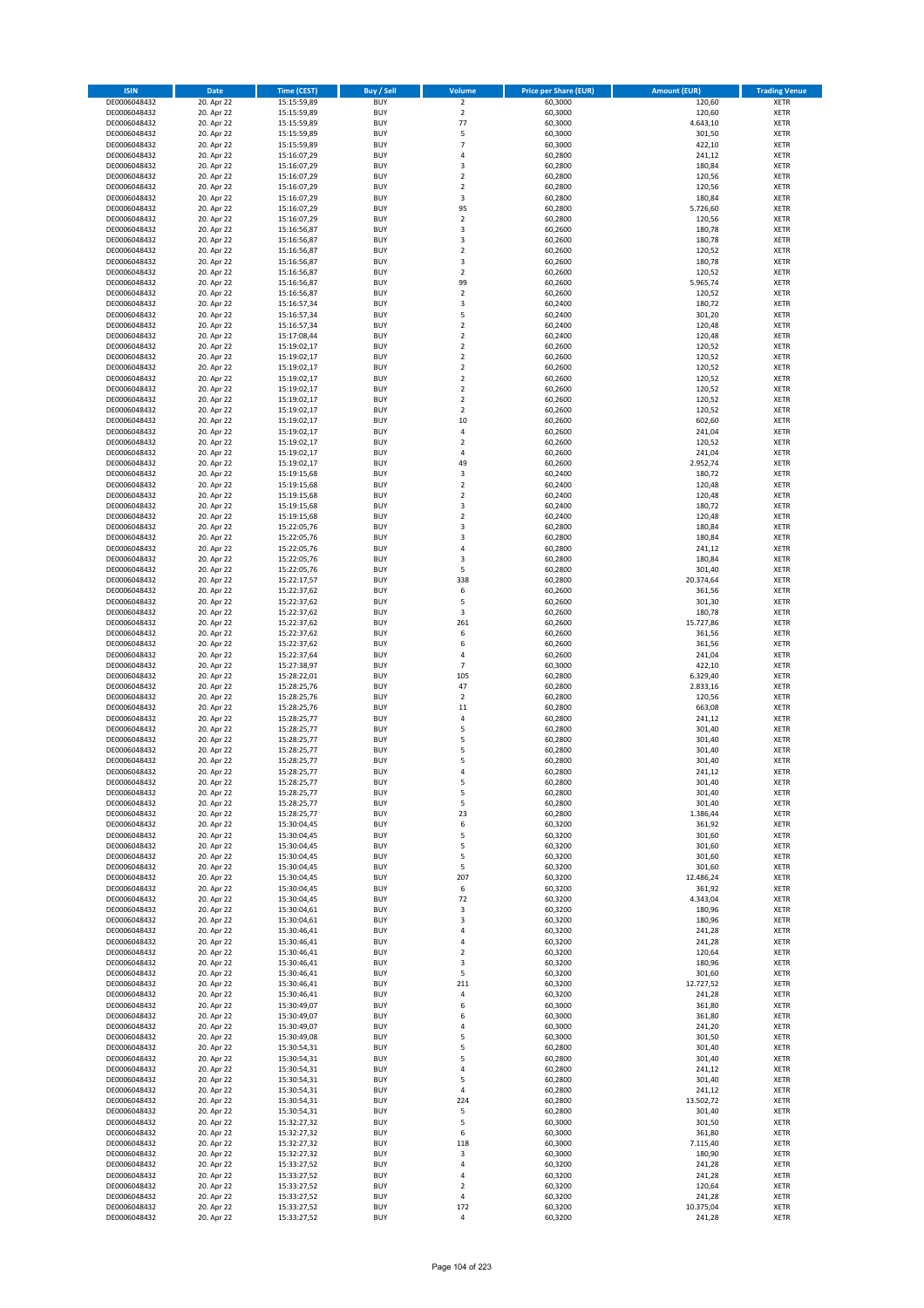| <b>ISIN</b>                  | <b>Date</b>              | <b>Time (CEST)</b>         | <b>Buy / Sell</b>        | <b>Volume</b>                          | <b>Price per Share (EUR)</b> | <b>Amount (EUR)</b>  | <b>Trading Venue</b>       |
|------------------------------|--------------------------|----------------------------|--------------------------|----------------------------------------|------------------------------|----------------------|----------------------------|
| DE0006048432                 | 20. Apr 22               | 15:33:27,52                | <b>BUY</b>               | 18                                     | 60,3200                      | 1.085,76             | <b>XETR</b>                |
| DE0006048432                 | 20. Apr 22               | 15:34:06,84                | <b>BUY</b>               | $\mathbf 2$                            | 60,3600                      | 120,72               | <b>XETR</b>                |
| DE0006048432                 | 20. Apr 22               | 15:34:06,84                | <b>BUY</b>               | 4                                      | 60,3600                      | 241,44               | <b>XETR</b>                |
| DE0006048432<br>DE0006048432 | 20. Apr 22<br>20. Apr 22 | 15:34:06,84<br>15:34:06,84 | <b>BUY</b><br><b>BUY</b> | $\mathbf 2$<br>3                       | 60,3600<br>60,3600           | 120,72<br>181,08     | <b>XETR</b><br><b>XETR</b> |
| DE0006048432                 | 20. Apr 22               | 15:34:06,84                | <b>BUY</b>               | $\mathbf 2$                            | 60,3600                      | 120,72               | <b>XETR</b>                |
| DE0006048432                 | 20. Apr 22               | 15:34:06,84                | <b>BUY</b>               | 6                                      | 60,3600                      | 362,16               | <b>XETR</b>                |
| DE0006048432                 | 20. Apr 22               | 15:34:06,84                | <b>BUY</b>               | 142                                    | 60,3600                      | 8.571,12             | <b>XETR</b>                |
| DE0006048432                 | 20. Apr 22               | 15:34:06,84                | <b>BUY</b>               | 3                                      | 60,3600                      | 181,08               | <b>XETR</b>                |
| DE0006048432                 | 20. Apr 22               | 15:34:06,84                | <b>BUY</b><br><b>BUY</b> | 5                                      | 60,3600                      | 301,80               | <b>XETR</b><br><b>XETR</b> |
| DE0006048432<br>DE0006048432 | 20. Apr 22<br>20. Apr 22 | 15:34:45,81<br>15:34:45,81 | <b>BUY</b>               | 4<br>3                                 | 60,3600<br>60,3600           | 241,44<br>181,08     | <b>XETR</b>                |
| DE0006048432                 | 20. Apr 22               | 15:34:45,81                | <b>BUY</b>               | $\mathbf 2$                            | 60,3600                      | 120,72               | <b>XETR</b>                |
| DE0006048432                 | 20. Apr 22               | 15:34:45,81                | <b>BUY</b>               | $\overline{\mathbf{c}}$                | 60,3600                      | 120,72               | <b>XETR</b>                |
| DE0006048432                 | 20. Apr 22               | 15:34:45,81                | <b>BUY</b>               | 3                                      | 60,3600                      | 181,08               | <b>XETR</b>                |
| DE0006048432                 | 20. Apr 22               | 15:34:45,81                | <b>BUY</b>               | 109                                    | 60,3600                      | 6.579,24             | <b>XETR</b>                |
| DE0006048432<br>DE0006048432 | 20. Apr 22<br>20. Apr 22 | 15:34:45,81<br>15:35:54,82 | <b>BUY</b><br><b>BUY</b> | $\mathbf 2$<br>9                       | 60,3600<br>60,4600           | 120,72<br>544,14     | <b>XETR</b><br><b>XETR</b> |
| DE0006048432                 | 20. Apr 22               | 15:35:54,82                | <b>BUY</b>               | $\overline{\mathbf{c}}$                | 60,4600                      | 120,92               | <b>XETR</b>                |
| DE0006048432                 | 20. Apr 22               | 15:35:54,82                | <b>BUY</b>               | 3                                      | 60,4600                      | 181,38               | <b>XETR</b>                |
| DE0006048432                 | 20. Apr 22               | 15:35:54,82                | <b>BUY</b>               | 131                                    | 60,4600                      | 7.920,26             | <b>XETR</b>                |
| DE0006048432                 | 20. Apr 22               | 15:35:54,82                | <b>BUY</b>               | 3                                      | 60,4600                      | 181,38               | <b>XETR</b>                |
| DE0006048432                 | 20. Apr 22               | 15:35:54,83                | <b>BUY</b>               | 3                                      | 60,4400                      | 181,32               | <b>XETR</b>                |
| DE0006048432<br>DE0006048432 | 20. Apr 22<br>20. Apr 22 | 15:35:54,83<br>15:35:54,83 | <b>BUY</b><br><b>BUY</b> | $\mathbf 2$<br>3                       | 60,4400<br>60,4400           | 120,88<br>181,32     | <b>XETR</b><br><b>XETR</b> |
| DE0006048432                 | 20. Apr 22               | 15:35:54,83                | <b>BUY</b>               | 64                                     | 60,4600                      | 3.869,44             | <b>XETR</b>                |
| DE0006048432                 | 20. Apr 22               | 15:35:54,83                | <b>BUY</b>               | 5                                      | 60,4400                      | 302,20               | <b>XETR</b>                |
| DE0006048432                 | 20. Apr 22               | 15:36:31,19                | <b>BUY</b>               | $\overline{\mathbf{c}}$                | 60,4400                      | 120,88               | <b>XETR</b>                |
| DE0006048432                 | 20. Apr 22               | 15:36:31,19                | <b>BUY</b>               | 4                                      | 60,4400                      | 241,76               | <b>XETR</b>                |
| DE0006048432<br>DE0006048432 | 20. Apr 22<br>20. Apr 22 | 15:36:31,30<br>15:36:31,30 | <b>BUY</b><br><b>BUY</b> | $\overline{\mathbf{c}}$<br>$\mathbf 2$ | 60,4400<br>60,4400           | 120,88<br>120,88     | <b>XETR</b><br><b>XETR</b> |
| DE0006048432                 | 20. Apr 22               | 15:37:24,30                | <b>BUY</b>               | 4                                      | 60,4600                      | 241,84               | <b>XETR</b>                |
| DE0006048432                 | 20. Apr 22               | 15:37:24,30                | <b>BUY</b>               | $\overline{7}$                         | 60,4600                      | 423,22               | <b>XETR</b>                |
| DE0006048432                 | 20. Apr 22               | 15:38:23,51                | <b>BUY</b>               | $\overline{\mathbf{3}}$                | 60,4800                      | 181,44               | <b>XETR</b>                |
| DE0006048432                 | 20. Apr 22               | 15:38:23,51                | <b>BUY</b>               | 4                                      | 60,4800                      | 241,92               | <b>XETR</b>                |
| DE0006048432                 | 20. Apr 22               | 15:38:23,51                | <b>BUY</b><br><b>BUY</b> | 3<br>3                                 | 60,4800                      | 181,44               | <b>XETR</b><br><b>XETR</b> |
| DE0006048432<br>DE0006048432 | 20. Apr 22<br>20. Apr 22 | 15:38:23,51<br>15:38:23,51 | <b>BUY</b>               | $\mathbf 2$                            | 60,4800<br>60,4800           | 181,44<br>120,96     | <b>XETR</b>                |
| DE0006048432                 | 20. Apr 22               | 15:38:23,51                | <b>BUY</b>               | $\overline{2}$                         | 60,4800                      | 120,96               | <b>XETR</b>                |
| DE0006048432                 | 20. Apr 22               | 15:38:23,51                | <b>BUY</b>               | 124                                    | 60,4800                      | 7.499,52             | <b>XETR</b>                |
| DE0006048432                 | 20. Apr 22               | 15:38:23,51                | <b>BUY</b>               | $\mathbf 2$                            | 60,4800                      | 120,96               | <b>XETR</b>                |
| DE0006048432                 | 20. Apr 22               | 15:38:23,51                | <b>BUY</b>               | $\mathbf 2$                            | 60,4800                      | 120,96               | <b>XETR</b>                |
| DE0006048432                 | 20. Apr 22               | 15:38:58,77                | <b>BUY</b><br><b>BUY</b> | 4<br>$\overline{\mathbf{c}}$           | 60,4800                      | 241,92               | <b>XETR</b><br><b>XETR</b> |
| DE0006048432<br>DE0006048432 | 20. Apr 22<br>20. Apr 22 | 15:38:58,77<br>15:38:58,77 | <b>BUY</b>               | $\mathbf 2$                            | 60,4800<br>60,4800           | 120,96<br>120,96     | <b>XETR</b>                |
| DE0006048432                 | 20. Apr 22               | 15:38:58,77                | <b>BUY</b>               | 3                                      | 60,4800                      | 181,44               | <b>XETR</b>                |
| DE0006048432                 | 20. Apr 22               | 15:38:58,77                | <b>BUY</b>               | 3                                      | 60,4800                      | 181,44               | <b>XETR</b>                |
| DE0006048432                 | 20. Apr 22               | 15:38:58,77                | <b>BUY</b>               | $\mathbf 2$                            | 60,4800                      | 120,96               | <b>XETR</b>                |
| DE0006048432                 | 20. Apr 22               | 15:38:58,77                | <b>BUY</b>               | 133                                    | 60,4800                      | 8.043,84             | <b>XETR</b>                |
| DE0006048432<br>DE0006048432 | 20. Apr 22<br>20. Apr 22 | 15:38:58,77<br>15:38:58,77 | <b>BUY</b><br><b>BUY</b> | 3<br>$\mathbf 2$                       | 60,4800<br>60,4800           | 181,44<br>120,96     | <b>XETR</b><br><b>XETR</b> |
| DE0006048432                 | 20. Apr 22               | 15:39:25,73                | <b>BUY</b>               | $\mathbf 2$                            | 60,4800                      | 120,96               | <b>XETR</b>                |
| DE0006048432                 | 20. Apr 22               | 15:39:25,73                | <b>BUY</b>               | $\overline{\mathbf{2}}$                | 60,4800                      | 120,96               | <b>XETR</b>                |
| DE0006048432                 | 20. Apr 22               | 15:39:25,73                | <b>BUY</b>               | $\mathbf 2$                            | 60,4800                      | 120,96               | <b>XETR</b>                |
| DE0006048432                 | 20. Apr 22               | 15:39:25,73                | <b>BUY</b>               | 3                                      | 60,4800                      | 181,44               | <b>XETR</b>                |
| DE0006048432                 | 20. Apr 22               | 15:39:25,73                | <b>BUY</b>               | $\mathbf 2$                            | 60,4800                      | 120,96               | <b>XETR</b>                |
| DE0006048432<br>DE0006048432 | 20. Apr 22<br>20. Apr 22 | 15:39:25,73<br>15:39:25,73 | <b>BUY</b><br><b>BUY</b> | 146<br>$\overline{\mathbf{c}}$         | 60,4800<br>60,4800           | 8.830,08<br>120,96   | <b>XETR</b><br><b>XETR</b> |
| DE0006048432                 | 20. Apr 22               | 15:39:25,73                | <b>BUY</b>               | 3                                      | 60,4800                      | 181,44               | <b>XETR</b>                |
| DE0006048432                 | 20. Apr 22               | 15:39:32,63                | <b>BUY</b>               | $\overline{2}$                         | 60,4800                      | 120,96               | <b>XETR</b>                |
| DE0006048432                 | 20. Apr 22               | 15:39:32,63                | <b>BUY</b>               | $\mathbf 2$                            | 60,4800                      | 120,96               | <b>XETR</b>                |
| DE0006048432                 | 20. Apr 22               | 15:39:32,63                | <b>BUY</b>               | $\overline{\mathbf{c}}$                | 60,4800                      | 120,96               | <b>XETR</b>                |
| DE0006048432<br>DE0006048432 | 20. Apr 22<br>20. Apr 22 | 15:39:32,63<br>15:39:32,63 | <b>BUY</b><br><b>BUY</b> | 4<br>$\overline{2}$                    | 60,4800<br>60,4800           | 241,92<br>120,96     | <b>XETR</b><br><b>XETR</b> |
| DE0006048432                 | 20. Apr 22               | 15:39:32,63                | BUY                      | 37                                     | 60,4800                      | 2.237,76             | <b>XETR</b>                |
| DE0006048432                 | 20. Apr 22               | 15:39:32,63                | <b>BUY</b>               | $\mathbf 2$                            | 60,4800                      | 120,96               | <b>XETR</b>                |
| DE0006048432                 | 20. Apr 22               | 15:39:32,63                | <b>BUY</b>               | $\overline{\mathbf{2}}$                | 60,4800                      | 120,96               | <b>XETR</b>                |
| DE0006048432                 | 20. Apr 22               | 15:39:32,63                | <b>BUY</b>               | 51                                     | 60,4800                      | 3.084,48             | XETR                       |
| DE0006048432<br>DE0006048432 | 20. Apr 22               | 15:39:36,34                | <b>BUY</b>               | 3                                      | 60,4600<br>60,4600           | 181,38<br>120,92     | <b>XETR</b>                |
| DE0006048432                 | 20. Apr 22<br>20. Apr 22 | 15:39:36,79<br>15:39:44,69 | <b>BUY</b><br><b>BUY</b> | $\mathbf 2$<br>4                       | 60,4400                      | 241,76               | <b>XETR</b><br><b>XETR</b> |
| DE0006048432                 | 20. Apr 22               | 15:39:44,69                | <b>BUY</b>               | $\mathbf 2$                            | 60,4400                      | 120,88               | <b>XETR</b>                |
| DE0006048432                 | 20. Apr 22               | 15:39:44,69                | <b>BUY</b>               | $\mathbf 2$                            | 60,4400                      | 120,88               | <b>XETR</b>                |
| DE0006048432                 | 20. Apr 22               | 15:39:56,76                | <b>BUY</b>               | $\mathbf 2$                            | 60,4400                      | 120,88               | <b>XETR</b>                |
| DE0006048432                 | 20. Apr 22               | 15:39:56,76                | <b>BUY</b>               | $\mathbf 2$<br>$\overline{2}$          | 60,4400                      | 120,88               | <b>XETR</b>                |
| DE0006048432<br>DE0006048432 | 20. Apr 22<br>20. Apr 22 | 15:40:11,48<br>15:40:11,48 | <b>BUY</b><br><b>BUY</b> | $\mathbf 2$                            | 60,4200<br>60,4200           | 120,84<br>120,84     | <b>XETR</b><br><b>XETR</b> |
| DE0006048432                 | 20. Apr 22               | 15:40:11,48                | <b>BUY</b>               | 3                                      | 60,4200                      | 181,26               | <b>XETR</b>                |
| DE0006048432                 | 20. Apr 22               | 15:40:11,48                | <b>BUY</b>               | 4                                      | 60,4200                      | 241,68               | <b>XETR</b>                |
| DE0006048432                 | 20. Apr 22               | 15:40:11,48                | <b>BUY</b>               | 3                                      | 60,4200                      | 181,26               | <b>XETR</b>                |
| DE0006048432                 | 20. Apr 22               | 15:40:11,48                | <b>BUY</b>               | 4                                      | 60,4200                      | 241,68               | <b>XETR</b>                |
| DE0006048432<br>DE0006048432 | 20. Apr 22<br>20. Apr 22 | 15:40:11,48<br>15:40:11,48 | <b>BUY</b><br><b>BUY</b> | 45<br>53                               | 60,4200<br>60,4200           | 2.718,90<br>3.202,26 | <b>XETR</b><br>XETR        |
| DE0006048432                 | 20. Apr 22               | 15:40:38,18                | <b>BUY</b>               | $\mathbf 2$                            | 60,4000                      | 120,80               | <b>XETR</b>                |
| DE0006048432                 | 20. Apr 22               | 15:40:38,18                | <b>BUY</b>               | 3                                      | 60,4000                      | 181,20               | <b>XETR</b>                |
| DE0006048432                 | 20. Apr 22               | 15:40:38,18                | <b>BUY</b>               | 7                                      | 60,4000                      | 422,80               | <b>XETR</b>                |
| DE0006048432                 | 20. Apr 22               | 15:40:38,18                | <b>BUY</b>               | 75                                     | 60,4000                      | 4.530,00             | <b>XETR</b>                |
| DE0006048432<br>DE0006048432 | 20. Apr 22<br>20. Apr 22 | 15:40:38,18<br>15:40:45,90 | <b>BUY</b><br><b>BUY</b> | 3<br>$\mathbf 2$                       | 60,4000<br>60,4000           | 181,20<br>120,80     | <b>XETR</b><br><b>XETR</b> |
| DE0006048432                 | 20. Apr 22               | 15:40:50,64                | <b>BUY</b>               | $\mathbf 2$                            | 60,3800                      | 120,76               | <b>XETR</b>                |
| DE0006048432                 | 20. Apr 22               | 15:40:50,64                | <b>BUY</b>               | $\mathbf 2$                            | 60,3800                      | 120,76               | <b>XETR</b>                |
| DE0006048432                 | 20. Apr 22               | 15:40:50,64                | <b>BUY</b>               | $\overline{\mathbf{2}}$                | 60,3800                      | 120,76               | <b>XETR</b>                |
| DE0006048432                 | 20. Apr 22               | 15:40:50,64                | <b>BUY</b>               | 5                                      | 60,3800                      | 301,90               | <b>XETR</b>                |
| DE0006048432                 | 20. Apr 22               | 15:40:50,64                | <b>BUY</b>               | 56                                     | 60,3800                      | 3.381,28             | <b>XETR</b>                |
| DE0006048432<br>DE0006048432 | 20. Apr 22<br>20. Apr 22 | 15:41:38,16<br>15:41:38,16 | <b>BUY</b><br><b>BUY</b> | $\mathbf 2$<br>3                       | 60,3600<br>60,3600           | 120,72<br>181,08     | <b>XETR</b><br><b>XETR</b> |
| DE0006048432                 | 20. Apr 22               | 15:41:38,16                | <b>BUY</b>               | $\mathbf 2$                            | 60,3600                      | 120,72               | <b>XETR</b>                |
| DE0006048432                 | 20. Apr 22               | 15:41:49,03                | <b>BUY</b>               | 3                                      | 60,3600                      | 181,08               | <b>XETR</b>                |
| DE0006048432                 | 20. Apr 22               | 15:41:49,03                | <b>BUY</b>               | $\mathbf 2$                            | 60,3600                      | 120,72               | <b>XETR</b>                |
| DE0006048432                 | 20. Apr 22               | 15:41:49,03                | <b>BUY</b>               | $\mathbf 2$                            | 60,3600                      | 120,72               | <b>XETR</b>                |
| DE0006048432<br>DE0006048432 | 20. Apr 22<br>20. Apr 22 | 15:41:49,03<br>15:41:49,03 | <b>BUY</b><br><b>BUY</b> | $\overline{\mathbf{c}}$<br>3           | 60,3600<br>60,3600           | 120,72<br>181,08     | <b>XETR</b><br>XETR        |
| DE0006048432                 | 20. Apr 22               | 15:41:49,03                | <b>BUY</b>               | $\overline{\mathbf{2}}$                | 60,3600                      | 120,72               | <b>XETR</b>                |
| DE0006048432                 | 20. Apr 22               | 15:41:49,03                | <b>BUY</b>               | 3                                      | 60,3600                      | 181,08               | <b>XETR</b>                |
| DE0006048432                 | 20. Apr 22               | 15:42:05,54                | <b>BUY</b>               | 5                                      | 60,3800                      | 301,90               | <b>XETR</b>                |
| DE0006048432                 | 20. Apr 22               | 15:42:05,54                | <b>BUY</b>               | 74                                     | 60,3800                      | 4.468,12             | XETR                       |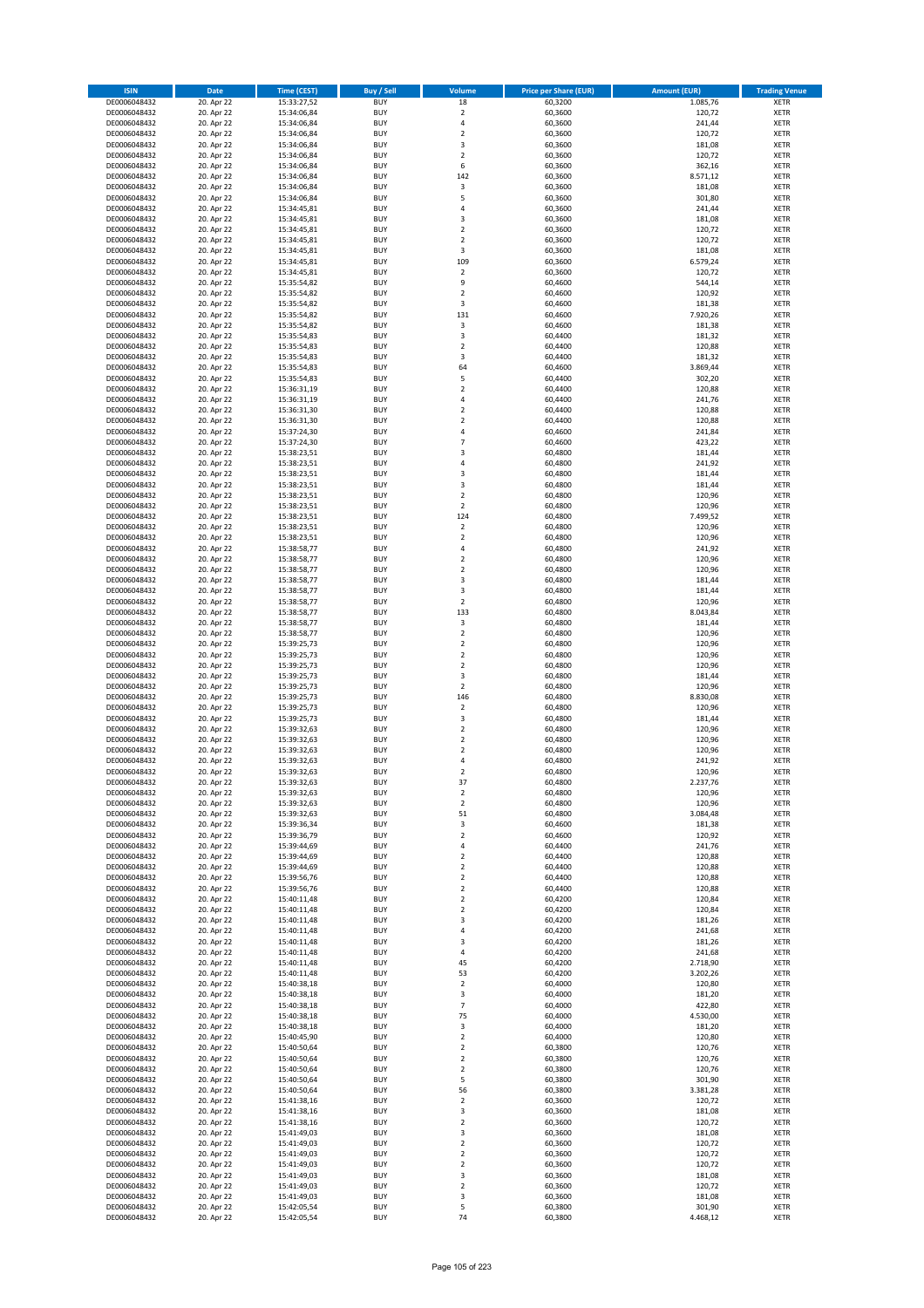| <b>ISIN</b>                  | Date                     | <b>Time (CEST)</b>         | <b>Buy / Sell</b>        | <b>Volume</b>                 | <b>Price per Share (EUR)</b> | <b>Amount (EUR)</b> | <b>Trading Venue</b>       |
|------------------------------|--------------------------|----------------------------|--------------------------|-------------------------------|------------------------------|---------------------|----------------------------|
| DE0006048432                 | 20. Apr 22               | 15:42:20,73                | <b>BUY</b>               | 3                             | 60,3800                      | 181,14              | <b>XETR</b>                |
| DE0006048432                 | 20. Apr 22               | 15:42:20,73                | <b>BUY</b>               | $\sqrt{4}$                    | 60,3800                      | 241,52              | XETR                       |
| DE0006048432                 | 20. Apr 22               | 15:42:20,73                | <b>BUY</b>               | 39                            | 60,3800                      | 2.354,82            | <b>XETR</b>                |
| DE0006048432                 | 20. Apr 22               | 15:42:20,73                | <b>BUY</b>               | $\mathbf 2$                   | 60,3800                      | 120,76              | <b>XETR</b>                |
| DE0006048432<br>DE0006048432 | 20. Apr 22<br>20. Apr 22 | 15:42:20,73<br>15:44:32,59 | <b>BUY</b><br><b>BUY</b> | 44<br>4                       | 60,3800<br>60,3800           | 2.656,72<br>241,52  | <b>XETR</b><br><b>XETR</b> |
| DE0006048432                 | 20. Apr 22               | 15:45:48,37                | <b>BUY</b>               | $\mathbf 2$                   | 60,4400                      | 120,88              | <b>XETR</b>                |
| DE0006048432                 | 20. Apr 22               | 15:45:48,37                | <b>BUY</b>               | 4                             | 60,4400                      | 241,76              | <b>XETR</b>                |
| DE0006048432                 | 20. Apr 22               | 15:45:48,37                | <b>BUY</b>               | $\overline{4}$                | 60,4400                      | 241,76              | <b>XETR</b>                |
| DE0006048432                 | 20. Apr 22               | 15:45:48,37                | <b>BUY</b>               | 3                             | 60,4400                      | 181,32              | <b>XETR</b>                |
| DE0006048432                 | 20. Apr 22               | 15:45:48,37                | <b>BUY</b>               | 5                             | 60,4400                      | 302,20              | <b>XETR</b>                |
| DE0006048432                 | 20. Apr 22               | 15:45:48,37                | <b>BUY</b>               | $\overline{2}$                | 60,4400                      | 120,88              | <b>XETR</b>                |
| DE0006048432<br>DE0006048432 | 20. Apr 22<br>20. Apr 22 | 15:45:48,37<br>15:45:48,37 | <b>BUY</b><br><b>BUY</b> | 3<br>198                      | 60,4400<br>60,4400           | 181,32<br>11.967,12 | <b>XETR</b><br><b>XETR</b> |
| DE0006048432                 | 20. Apr 22               | 15:45:48,37                | <b>BUY</b>               | $\mathbf 2$                   | 60,4400                      | 120,88              | <b>XETR</b>                |
| DE0006048432                 | 20. Apr 22               | 15:45:48,37                | <b>BUY</b>               | 3                             | 60,4400                      | 181,32              | <b>XETR</b>                |
| DE0006048432                 | 20. Apr 22               | 15:45:48,39                | <b>BUY</b>               | $\mathbf 2$                   | 60,4400                      | 120,88              | <b>XETR</b>                |
| DE0006048432                 | 20. Apr 22               | 15:46:41,91                | <b>BUY</b>               | 3                             | 60,4200                      | 181,26              | <b>XETR</b>                |
| DE0006048432                 | 20. Apr 22               | 15:47:03,38                | <b>BUY</b>               | $\overline{\mathbf{c}}$       | 60,4600                      | 120,92              | <b>XETR</b>                |
| DE0006048432<br>DE0006048432 | 20. Apr 22<br>20. Apr 22 | 15:47:03,38<br>15:47:03,38 | <b>BUY</b><br><b>BUY</b> | 4<br>5                        | 60,4600<br>60,4600           | 241,84<br>302,30    | <b>XETR</b><br><b>XETR</b> |
| DE0006048432                 | 20. Apr 22               | 15:47:27,10                | <b>BUY</b>               | 3                             | 60,4400                      | 181,32              | <b>XETR</b>                |
| DE0006048432                 | 20. Apr 22               | 15:47:27,10                | <b>BUY</b>               | 3                             | 60,4400                      | 181,32              | <b>XETR</b>                |
| DE0006048432                 | 20. Apr 22               | 15:47:27,10                | <b>BUY</b>               | $\mathbf 2$                   | 60,4400                      | 120,88              | <b>XETR</b>                |
| DE0006048432                 | 20. Apr 22               | 15:47:27,10                | <b>BUY</b>               | 3                             | 60,4400                      | 181,32              | <b>XETR</b>                |
| DE0006048432                 | 20. Apr 22               | 15:47:27,10                | <b>BUY</b>               | 3                             | 60,4400                      | 181,32              | <b>XETR</b>                |
| DE0006048432<br>DE0006048432 | 20. Apr 22               | 15:47:27,10                | <b>BUY</b><br><b>BUY</b> | 3<br>4                        | 60,4400<br>60,4400           | 181,32              | <b>XETR</b><br><b>XETR</b> |
| DE0006048432                 | 20. Apr 22<br>20. Apr 22 | 15:47:27,10<br>15:47:27,10 | <b>BUY</b>               | 262                           | 60,4400                      | 241,76<br>15.835,28 | <b>XETR</b>                |
| DE0006048432                 | 20. Apr 22               | 15:47:27,10                | <b>BUY</b>               | 4                             | 60,4400                      | 241,76              | <b>XETR</b>                |
| DE0006048432                 | 20. Apr 22               | 15:47:27,10                | <b>BUY</b>               | $\mathbf 2$                   | 60,4400                      | 120,88              | <b>XETR</b>                |
| DE0006048432                 | 20. Apr 22               | 15:47:27,17                | <b>BUY</b>               | $\mathbf 2$                   | 60,4400                      | 120,88              | <b>XETR</b>                |
| DE0006048432                 | 20. Apr 22               | 15:47:27,17                | <b>BUY</b>               | $\mathbf 2$                   | 60,4400                      | 120,88              | <b>XETR</b>                |
| DE0006048432                 | 20. Apr 22               | 15:47:27,17                | <b>BUY</b>               | $\overline{4}$                | 60,4400                      | 241,76              | <b>XETR</b>                |
| DE0006048432<br>DE0006048432 | 20. Apr 22<br>20. Apr 22 | 15:47:27,17<br>15:47:27,17 | <b>BUY</b><br><b>BUY</b> | 4<br>3                        | 60,4400<br>60,4400           | 241,76<br>181,32    | <b>XETR</b><br><b>XETR</b> |
| DE0006048432                 | 20. Apr 22               | 15:50:01,96                | <b>BUY</b>               | $\overline{4}$                | 60,5400                      | 242,16              | <b>XETR</b>                |
| DE0006048432                 | 20. Apr 22               | 15:50:01,96                | <b>BUY</b>               | 3                             | 60,5400                      | 181,62              | <b>XETR</b>                |
| DE0006048432                 | 20. Apr 22               | 15:50:01,96                | <b>BUY</b>               | $\sqrt{4}$                    | 60,5400                      | 242,16              | <b>XETR</b>                |
| DE0006048432                 | 20. Apr 22               | 15:50:01,96                | <b>BUY</b>               | 5                             | 60,5400                      | 302,70              | <b>XETR</b>                |
| DE0006048432                 | 20. Apr 22               | 15:50:01,96                | <b>BUY</b>               | 6                             | 60,5400                      | 363,24              | <b>XETR</b>                |
| DE0006048432                 | 20. Apr 22               | 15:50:01,96                | <b>BUY</b><br><b>BUY</b> | $\mathbf 2$<br>4              | 60,5400                      | 121,08              | <b>XETR</b>                |
| DE0006048432<br>DE0006048432 | 20. Apr 22<br>20. Apr 22 | 15:50:01,96<br>15:50:01,96 | <b>BUY</b>               | 4                             | 60,5400<br>60,5400           | 242,16<br>242,16    | <b>XETR</b><br><b>XETR</b> |
| DE0006048432                 | 20. Apr 22               | 15:50:50,14                | <b>BUY</b>               | 5                             | 60,5400                      | 302,70              | <b>XETR</b>                |
| DE0006048432                 | 20. Apr 22               | 15:50:53,65                | <b>BUY</b>               | 10                            | 60,5400                      | 605,40              | <b>XETR</b>                |
| DE0006048432                 | 20. Apr 22               | 15:50:57,67                | <b>BUY</b>               | 25                            | 60,5400                      | 1.513,50            | <b>XETR</b>                |
| DE0006048432                 | 20. Apr 22               | 15:51:40,90                | <b>BUY</b>               | 375                           | 60,5800                      | 22.717,50           | <b>XETR</b>                |
| DE0006048432                 | 20. Apr 22               | 15:52:13,50                | <b>BUY</b><br><b>BUY</b> | 4<br>5                        | 60,5600                      | 242,24              | <b>XETR</b>                |
| DE0006048432<br>DE0006048432 | 20. Apr 22<br>20. Apr 22 | 15:52:13,50<br>15:52:13,50 | <b>BUY</b>               | 3                             | 60,5600<br>60,5600           | 302,80<br>181,68    | <b>XETR</b><br><b>XETR</b> |
| DE0006048432                 | 20. Apr 22               | 15:52:13,50                | <b>BUY</b>               | 3                             | 60,5600                      | 181,68              | <b>XETR</b>                |
| DE0006048432                 | 20. Apr 22               | 15:52:13,50                | <b>BUY</b>               | 4                             | 60,5600                      | 242,24              | <b>XETR</b>                |
| DE0006048432                 | 20. Apr 22               | 15:52:13,50                | <b>BUY</b>               | 3                             | 60,5600                      | 181,68              | <b>XETR</b>                |
| DE0006048432                 | 20. Apr 22               | 15:52:13,50                | <b>BUY</b>               | $\overline{4}$                | 60,5600                      | 242,24              | <b>XETR</b>                |
| DE0006048432                 | 20. Apr 22               | 15:52:13,50                | <b>BUY</b>               | 4                             | 60,5600                      | 242,24              | <b>XETR</b>                |
| DE0006048432<br>DE0006048432 | 20. Apr 22<br>20. Apr 22 | 15:52:48,09<br>15:52:48,09 | <b>BUY</b><br><b>BUY</b> | 3<br>4                        | 60,5600<br>60,5600           | 181,68<br>242,24    | <b>XETR</b><br><b>XETR</b> |
| DE0006048432                 | 20. Apr 22               | 15:52:48,09                | <b>BUY</b>               | $\overline{a}$                | 60,5600                      | 242,24              | <b>XETR</b>                |
| DE0006048432                 | 20. Apr 22               | 15:52:48,09                | <b>BUY</b>               | $\overline{4}$                | 60,5600                      | 242,24              | <b>XETR</b>                |
| DE0006048432                 | 20. Apr 22               | 15:52:48,09                | <b>BUY</b>               | 3                             | 60,5600                      | 181,68              | <b>XETR</b>                |
| DE0006048432                 | 20. Apr 22               | 15:52:48,09                | <b>BUY</b>               | $\overline{4}$                | 60,5600                      | 242,24              | <b>XETR</b>                |
| DE0006048432                 | 20. Apr 22               | 15:52:48,09                | <b>BUY</b>               | $\overline{4}$                | 60,5600                      | 242,24              | <b>XETR</b>                |
| DE0006048432                 | 20. Apr 22               | 15:53:11,47                | <b>BUY</b>               | 2                             | 60,5600                      | 121,12              | <b>XETR</b>                |
| DE0006048432<br>DE0006048432 | 20. Apr 22<br>20. Apr 22 | 15:53:11,47<br>15:53:11,47 | BUY<br><b>BUY</b>        | 2<br>$\mathbf 2$              | 60,5600<br>60,5600           | 121,12<br>121,12    | XETR<br><b>XETR</b>        |
| DE0006048432                 | 20. Apr 22               | 15:53:11,47                | <b>BUY</b>               | 3                             | 60,5600                      | 181,68              | <b>XETR</b>                |
| DE0006048432                 | 20. Apr 22               | 15:53:11,47                | <b>BUY</b>               | $\overline{2}$                | 60,5600                      | 121,12              | XETR                       |
| DE0006048432                 | 20. Apr 22               | 15:53:11,47                | <b>BUY</b>               | 3                             | 60,5600                      | 181,68              | <b>XETR</b>                |
| DE0006048432                 | 20. Apr 22               | 15:54:05,54                | <b>BUY</b>               | $\mathbf 2$                   | 60,6000                      | 121,20              | <b>XETR</b>                |
| DE0006048432                 | 20. Apr 22               | 15:54:26,84                | <b>BUY</b>               | $\overline{2}$                | 60,6200                      | 121,24              | <b>XETR</b>                |
| DE0006048432<br>DE0006048432 | 20. Apr 22<br>20. Apr 22 | 15:54:26,84<br>15:54:26,84 | <b>BUY</b><br><b>BUY</b> | 3<br>3                        | 60,6200<br>60,6200           | 181,86<br>181,86    | <b>XETR</b><br>XETR        |
| DE0006048432                 | 20. Apr 22               | 15:54:26,84                | <b>BUY</b>               | $\mathbf 2$                   | 60,6200                      | 121,24              | <b>XETR</b>                |
| DE0006048432                 | 20. Apr 22               | 15:54:26,84                | <b>BUY</b>               | 3                             | 60,6200                      | 181,86              | XETR                       |
| DE0006048432                 | 20. Apr 22               | 15:54:49,32                | <b>BUY</b>               | $\overline{2}$                | 60,7000                      | 121,40              | <b>XETR</b>                |
| DE0006048432                 | 20. Apr 22               | 15:54:49,32                | <b>BUY</b>               | 3                             | 60,7000                      | 182,10              | XETR                       |
| DE0006048432                 | 20. Apr 22               | 15:54:49,32<br>15:55:34,20 | <b>BUY</b><br><b>BUY</b> | $\overline{2}$                | 60.7000<br>60,7000           | 121,40<br>121,40    | <b>XETR</b>                |
| DE0006048432                 | 20. Apr 22               | 15:55:34,20                | <b>BUY</b>               | $\mathbf 2$<br>$\overline{4}$ |                              |                     | XETR                       |
| DE0006048432<br>DE0006048432 | 20. Apr 22<br>20. Apr 22 | 15:55:34,20                | <b>BUY</b>               | 5                             | 60,7000<br>60,7000           | 242,80<br>303,50    | <b>XETR</b><br><b>XETR</b> |
| DE0006048432                 | 20. Apr 22               | 15:55:34,20                | <b>BUY</b>               | $\overline{2}$                | 60,7000                      | 121,40              | <b>XETR</b>                |
| DE0006048432                 | 20. Apr 22               | 15:55:34,20                | <b>BUY</b>               | $\mathbf 2$                   | 60,7000                      | 121,40              | XETR                       |
| DE0006048432                 | 20. Apr 22               | 15:55:34,20                | <b>BUY</b>               | $\mathbf 2$                   | 60,7000                      | 121,40              | <b>XETR</b>                |
| DE0006048432                 | 20. Apr 22               | 15:55:35,12                | <b>BUY</b>               | 489                           | 60,7000                      | 29.682,30           | <b>XETR</b>                |
| DE0006048432                 | 20. Apr 22               | 15:55:37,05                | <b>BUY</b><br><b>BUY</b> | $\mathbf 2$<br>$\overline{2}$ | 60,7000                      | 121,40              | <b>XETR</b>                |
| DE0006048432<br>DE0006048432 | 20. Apr 22<br>20. Apr 22 | 15:55:37,05<br>15:55:39,90 | <b>BUY</b>               | 195                           | 60,7000<br>60,6800           | 121,40<br>11.832,60 | XETR<br>XETR               |
| DE0006048432                 | 20. Apr 22               | 15:57:02,02                | <b>BUY</b>               | $\mathbf 2$                   | 60,6800                      | 121,36              | XETR                       |
| DE0006048432                 | 20. Apr 22               | 15:57:08,52                | <b>BUY</b>               | $\mathbf 2$                   | 60,6600                      | 121,32              | <b>XETR</b>                |
| DE0006048432                 | 20. Apr 22               | 15:57:08,52                | <b>BUY</b>               | 3                             | 60,6600                      | 181,98              | <b>XETR</b>                |
| DE0006048432                 | 20. Apr 22               | 15:57:08,52                | <b>BUY</b>               | $\overline{2}$                | 60,6600                      | 121,32              | <b>XETR</b>                |
| DE0006048432                 | 20. Apr 22               | 15:57:08,52                | <b>BUY</b>               | $\pmb{4}$                     | 60,6600                      | 242,64              | <b>XETR</b>                |
| DE0006048432<br>DE0006048432 | 20. Apr 22<br>20. Apr 22 | 15:57:08,52<br>15:57:08,52 | <b>BUY</b><br><b>BUY</b> | $\overline{2}$<br>338         | 60,6600<br>60,6600           | 121,32<br>20.503,08 | <b>XETR</b><br>XETR        |
| DE0006048432                 | 20. Apr 22               | 15:57:08,52                | <b>BUY</b>               | $\mathbf 2$                   | 60,6600                      | 121,32              | XETR                       |
| DE0006048432                 | 20. Apr 22               | 15:57:08,52                | <b>BUY</b>               | $\mathbf 2$                   | 60,6600                      | 121,32              | XETR                       |
| DE0006048432                 | 20. Apr 22               | 15:57:49,43                | <b>BUY</b>               | $\overline{2}$                | 60,6600                      | 121,32              | <b>XETR</b>                |
| DE0006048432                 | 20. Apr 22               | 16:00:02,43                | <b>BUY</b>               | 5                             | 60,6800                      | 303,40              | <b>XETR</b>                |
| DE0006048432                 | 20. Apr 22               | 16:00:02,43                | <b>BUY</b>               | $\pmb{4}$                     | 60,6800                      | 242,72              | XETR                       |
| DE0006048432                 | 20. Apr 22<br>20. Apr 22 | 16:00:02,43                | <b>BUY</b><br><b>BUY</b> | 4<br>5                        | 60,6800<br>60,6800           | 242,72<br>303,40    | <b>XETR</b>                |
| DE0006048432<br>DE0006048432 | 20. Apr 22               | 16:00:02,43<br>16:00:33,08 | <b>BUY</b>               | 4                             | 60,7000                      | 242,80              | XETR<br><b>XETR</b>        |
| DE0006048432                 | 20. Apr 22               | 16:00:33,08                | <b>BUY</b>               | 6                             | 60,7000                      | 364,20              | XETR                       |
| DE0006048432                 | 20. Apr 22               | 16:00:33,08                | <b>BUY</b>               | 6                             | 60,7000                      | 364,20              | <b>XETR</b>                |
| DE0006048432                 | 20. Apr 22               | 16:00:33,08                | <b>BUY</b>               | 3                             | 60,7000                      | 182,10              | XETR                       |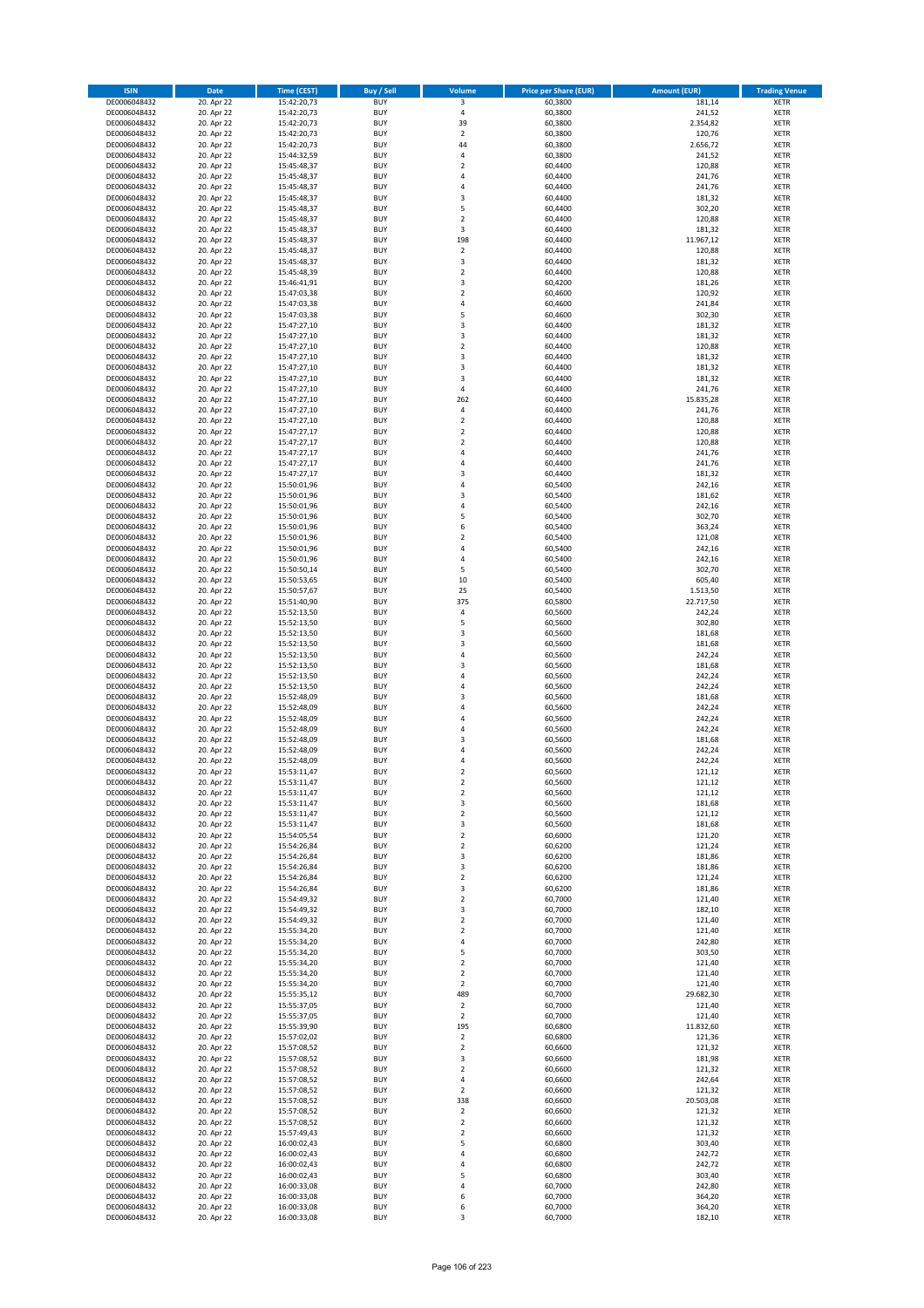| <b>ISIN</b>                  | Date                     | Time (CEST)                | <b>Buy / Sell</b>        | Volume                        | <b>Price per Share (EUR)</b> | <b>Amount (EUR)</b> | <b>Trading Venue</b>       |
|------------------------------|--------------------------|----------------------------|--------------------------|-------------------------------|------------------------------|---------------------|----------------------------|
| DE0006048432                 | 20. Apr 22               | 16:00:33,08                | <b>BUY</b>               | $6\overline{}$                | 60,7000                      | 364,20              | <b>XETR</b>                |
| DE0006048432                 | 20. Apr 22               | 16:00:33,08                | <b>BUY</b>               | 131                           | 60,7000                      | 7.951,70            | XETR                       |
| DE0006048432                 | 20. Apr 22               | 16:00:33,08                | <b>BUY</b>               | 3                             | 60,7000                      | 182,10              | <b>XETR</b>                |
| DE0006048432                 | 20. Apr 22               | 16:00:33,08                | <b>BUY</b>               | $\sqrt{4}$                    | 60,7000                      | 242,80              | XETR                       |
| DE0006048432<br>DE0006048432 | 20. Apr 22<br>20. Apr 22 | 16:01:24,42<br>16:01:24,42 | <b>BUY</b><br><b>BUY</b> | 5<br>$\mathbf 2$              | 60,7200<br>60,7200           | 303,60<br>121,44    | <b>XETR</b><br><b>XETR</b> |
| DE0006048432                 | 20. Apr 22               | 16:01:24,42                | <b>BUY</b>               | $\mathbf 2$                   | 60,7200                      | 121,44              | <b>XETR</b>                |
| DE0006048432                 | 20. Apr 22               | 16:01:24,42                | <b>BUY</b>               | 6                             | 60,7200                      | 364,32              | <b>XETR</b>                |
| DE0006048432                 | 20. Apr 22               | 16:01:24,42                | <b>BUY</b>               | 5                             | 60,7200                      | 303,60              | <b>XETR</b>                |
| DE0006048432                 | 20. Apr 22               | 16:01:24,42                | <b>BUY</b>               | 284                           | 60,7200                      | 17.244,48           | <b>XETR</b>                |
| DE0006048432                 | 20. Apr 22               | 16:01:24,42                | <b>BUY</b>               | $\mathsf 3$                   | 60,7200                      | 182,16              | <b>XETR</b>                |
| DE0006048432                 | 20. Apr 22               | 16:01:24,42                | <b>BUY</b>               | 3                             | 60,7200                      | 182,16              | <b>XETR</b>                |
| DE0006048432<br>DE0006048432 | 20. Apr 22<br>20. Apr 22 | 16:01:32,49<br>16:02:08,69 | <b>BUY</b><br><b>BUY</b> | 144<br>3                      | 60,7200<br>60,7200           | 8.743,68<br>182,16  | <b>XETR</b><br><b>XETR</b> |
| DE0006048432                 | 20. Apr 22               | 16:02:08,69                | <b>BUY</b>               | 4                             | 60,7200                      | 242,88              | <b>XETR</b>                |
| DE0006048432                 | 20. Apr 22               | 16:02:08,69                | <b>BUY</b>               | $\overline{4}$                | 60,7200                      | 242,88              | <b>XETR</b>                |
| DE0006048432                 | 20. Apr 22               | 16:02:08,69                | <b>BUY</b>               | 3                             | 60,7200                      | 182,16              | <b>XETR</b>                |
| DE0006048432                 | 20. Apr 22               | 16:02:08,69                | <b>BUY</b>               | 155                           | 60,7200                      | 9.411,60            | <b>XETR</b>                |
| DE0006048432                 | 20. Apr 22               | 16:02:08,69                | <b>BUY</b>               | $\mathbf 2$                   | 60,7200                      | 121,44              | <b>XETR</b>                |
| DE0006048432<br>DE0006048432 | 20. Apr 22<br>20. Apr 22 | 16:02:08,69<br>16:02:33,50 | <b>BUY</b><br><b>BUY</b> | $\mathsf 3$<br>4              | 60,7200<br>60,7000           | 182,16<br>242,80    | <b>XETR</b><br><b>XETR</b> |
| DE0006048432                 | 20. Apr 22               | 16:02:33,50                | <b>BUY</b>               | 4                             | 60,7000                      | 242,80              | <b>XETR</b>                |
| DE0006048432                 | 20. Apr 22               | 16:02:33,50                | <b>BUY</b>               | $\overline{\mathbf{c}}$       | 60,7000                      | 121,40              | <b>XETR</b>                |
| DE0006048432                 | 20. Apr 22               | 16:02:33,50                | <b>BUY</b>               | 4                             | 60,7000                      | 242,80              | <b>XETR</b>                |
| DE0006048432                 | 20. Apr 22               | 16:02:33,50                | <b>BUY</b>               | $\mathsf 3$                   | 60,7000                      | 182,10              | <b>XETR</b>                |
| DE0006048432                 | 20. Apr 22               | 16:02:33,50                | <b>BUY</b>               | $\mathbf 2$                   | 60,7000                      | 121,40              | <b>XETR</b>                |
| DE0006048432                 | 20. Apr 22               | 16:02:33,50                | <b>BUY</b>               | $\mathsf 3$                   | 60,7000                      | 182,10              | <b>XETR</b>                |
| DE0006048432<br>DE0006048432 | 20. Apr 22<br>20. Apr 22 | 16:02:33,52<br>16:02:44,32 | <b>BUY</b><br><b>BUY</b> | $\overline{2}$<br>3           | 60,7000<br>60,7200           | 121,40<br>182,16    | <b>XETR</b><br><b>XETR</b> |
| DE0006048432                 | 20. Apr 22               | 16:02:52,50                | <b>BUY</b>               | 4                             | 60,7000                      | 242,80              | <b>XETR</b>                |
| DE0006048432                 | 20. Apr 22               | 16:02:52,50                | <b>BUY</b>               | $\mathbf 2$                   | 60,7000                      | 121,40              | <b>XETR</b>                |
| DE0006048432                 | 20. Apr 22               | 16:02:52,50                | <b>BUY</b>               | $\overline{2}$                | 60,7000                      | 121,40              | <b>XETR</b>                |
| DE0006048432                 | 20. Apr 22               | 16:02:52,50                | <b>BUY</b>               | $\mathbf 2$                   | 60,7000                      | 121,40              | <b>XETR</b>                |
| DE0006048432                 | 20. Apr 22               | 16:02:52,50                | <b>BUY</b>               | $\mathbf 2$                   | 60,7000                      | 121,40              | <b>XETR</b>                |
| DE0006048432<br>DE0006048432 | 20. Apr 22<br>20. Apr 22 | 16:02:52,50<br>16:02:52,50 | <b>BUY</b><br><b>BUY</b> | $\mathbf 2$<br>$\overline{2}$ | 60,7000<br>60,7000           | 121,40<br>121,40    | <b>XETR</b><br><b>XETR</b> |
| DE0006048432                 | 20. Apr 22               | 16:02:56,40                | <b>BUY</b>               | $\overline{2}$                | 60,7000                      | 121,40              | <b>XETR</b>                |
| DE0006048432                 | 20. Apr 22               | 16:02:56,40                | <b>BUY</b>               | $\mathbf 2$                   | 60,7000                      | 121,40              | <b>XETR</b>                |
| DE0006048432                 | 20. Apr 22               | 16:02:56,40                | <b>BUY</b>               | $\overline{2}$                | 60,7000                      | 121,40              | <b>XETR</b>                |
| DE0006048432                 | 20. Apr 22               | 16:02:56,40                | <b>BUY</b>               | $\mathbf 2$                   | 60,7000                      | 121,40              | <b>XETR</b>                |
| DE0006048432                 | 20. Apr 22               | 16:02:56,40                | <b>BUY</b>               | $\mathbf 2$                   | 60,7000                      | 121,40              | <b>XETR</b>                |
| DE0006048432                 | 20. Apr 22               | 16:02:56,40                | <b>BUY</b>               | 4                             | 60,7000                      | 242,80              | <b>XETR</b>                |
| DE0006048432<br>DE0006048432 | 20. Apr 22<br>20. Apr 22 | 16:02:56,40<br>16:02:56,42 | <b>BUY</b><br><b>BUY</b> | 3<br>3                        | 60,7000<br>60,7000           | 182,10<br>182,10    | <b>XETR</b><br><b>XETR</b> |
| DE0006048432                 | 20. Apr 22               | 16:03:33,30                | <b>BUY</b>               | 3                             | 60,6800                      | 182,04              | <b>XETR</b>                |
| DE0006048432                 | 20. Apr 22               | 16:05:40,02                | <b>BUY</b>               | $\overline{2}$                | 60,7000                      | 121,40              | <b>XETR</b>                |
| DE0006048432                 | 20. Apr 22               | 16:05:40,02                | <b>BUY</b>               | $\mathbf 2$                   | 60,7000                      | 121,40              | <b>XETR</b>                |
| DE0006048432                 | 20. Apr 22               | 16:05:40,02                | <b>BUY</b>               | $\mathbf 2$                   | 60,7000                      | 121,40              | <b>XETR</b>                |
| DE0006048432                 | 20. Apr 22               | 16:05:40,02                | <b>BUY</b><br><b>BUY</b> | $\mathbf 2$<br>112            | 60,7000                      | 121,40              | <b>XETR</b><br><b>XETR</b> |
| DE0006048432<br>DE0006048432 | 20. Apr 22<br>20. Apr 22 | 16:05:42,09<br>16:05:42,09 | <b>BUY</b>               | $\mathbf 2$                   | 60,6800<br>60,6800           | 6.796,16<br>121,36  | <b>XETR</b>                |
| DE0006048432                 | 20. Apr 22               | 16:05:42,10                | <b>BUY</b>               | $\overline{2}$                | 60,6800                      | 121,36              | <b>XETR</b>                |
| DE0006048432                 | 20. Apr 22               | 16:05:42,10                | <b>BUY</b>               | $\overline{2}$                | 60,6800                      | 121,36              | <b>XETR</b>                |
| DE0006048432                 | 20. Apr 22               | 16:05:42,10                | <b>BUY</b>               | $\mathsf 3$                   | 60,6800                      | 182,04              | <b>XETR</b>                |
| DE0006048432                 | 20. Apr 22               | 16:05:42,10                | <b>BUY</b>               | 76                            | 60,6800                      | 4.611,68            | <b>XETR</b>                |
| DE0006048432                 | 20. Apr 22               | 16:05:42,10                | <b>BUY</b>               | 56                            | 60,6800                      | 3.398,08            | <b>XETR</b>                |
| DE0006048432<br>DE0006048432 | 20. Apr 22<br>20. Apr 22 | 16:05:42,12<br>16:05:49,59 | <b>BUY</b><br><b>BUY</b> | $\overline{2}$<br>$\mathbf 2$ | 60,6800<br>60,6800           | 121,36<br>121,36    | <b>XETR</b><br><b>XETR</b> |
| DE0006048432                 | 20. Apr 22               | 16:05:49,59                | <b>BUY</b>               | $\mathbf 2$                   | 60,6800                      | 121,36              | <b>XETR</b>                |
| DE0006048432                 | 20. Apr 22               | 16:06:05,41                | <b>BUY</b>               | $\overline{2}$                | 60,6600                      | 121,32              | <b>XETR</b>                |
| DE0006048432                 | 20. Apr 22               | 16:06:05,41                | <b>BUY</b>               | $\mathsf 3$                   | 60,6600                      | 181,98              | <b>XETR</b>                |
| DE0006048432                 | 20. Apr 22               | 16:06:05,41                | <b>BUY</b>               | 3                             | 60,6600                      | 181,98              | <b>XETR</b>                |
| DE0006048432                 | 20. Apr 22               | 16:06:05,41                | <b>BUY</b>               | 338                           | 60,6600                      | 20.503,08           | <b>XETR</b>                |
| DE0006048432                 | 20. Apr 22               | 16:06:05,41                | <b>BUY</b>               | 3                             | 60,6600                      | 181,98              | <b>XETR</b>                |
| DE0006048432<br>DE0006048432 | 20. Apr 22<br>20. Apr 22 | 16:06:05,41<br>16:06:05,52 | BUY<br><b>BUY</b>        | 4<br>$\mathbf 2$              | 60,6600<br>60,6600           | 242,64<br>121,32    | XETR<br><b>XETR</b>        |
| DE0006048432                 | 20. Apr 22               | 16:06:11,36                | <b>BUY</b>               | $\overline{2}$                | 60,6600                      | 121,32              | <b>XETR</b>                |
| DE0006048432                 | 20. Apr 22               | 16:06:11,36                | <b>BUY</b>               | 3                             | 60,6600                      | 181,98              | XETR                       |
| DE0006048432                 | 20. Apr 22               | 16:06:37,43                | <b>BUY</b>               | $\overline{2}$                | 60,6600                      | 121,32              | <b>XETR</b>                |
| DE0006048432                 | 20. Apr 22               | 16:06:37,43                | <b>BUY</b>               | $\overline{2}$                | 60,6600                      | 121,32              | <b>XETR</b>                |
| DE0006048432                 | 20. Apr 22               | 16:06:37,43                | <b>BUY</b>               | $\overline{2}$                | 60,6600                      | 121,32              | <b>XETR</b>                |
| DE0006048432<br>DE0006048432 | 20. Apr 22<br>20. Apr 22 | 16:06:37,43<br>16:06:37,43 | <b>BUY</b><br><b>BUY</b> | 3<br>$\overline{2}$           | 60,6600<br>60,6600           | 181,98<br>121,32    | <b>XETR</b><br>XETR        |
| DE0006048432                 | 20. Apr 22               | 16:09:01,23                | <b>BUY</b>               | 315                           | 60,6800                      | 19.114,20           | <b>XETR</b>                |
| DE0006048432                 | 20. Apr 22               | 16:09:55,65                | <b>BUY</b>               | 224                           | 60,6800                      | 13.592,32           | XETR                       |
| DE0006048432                 | 20. Apr 22               | 16:10:56,35                | <b>BUY</b>               | 193                           | 60,6800                      | 11.711,24           | <b>XETR</b>                |
| DE0006048432                 | 20. Apr 22               | 16:11:21,13                | <b>BUY</b>               | 5                             | 60,7000                      | 303,50              | XETR                       |
| DE0006048432                 | 20. Apr 22               | 16:11:21,13                | <b>BUY</b>               | 5                             | 60.7000                      | 303,50              | <b>XETR</b>                |
| DE0006048432<br>DE0006048432 | 20. Apr 22<br>20. Apr 22 | 16:11:21,13<br>16:11:21,13 | <b>BUY</b><br><b>BUY</b> | 5<br>6                        | 60,7000<br>60,7000           | 303,50<br>364,20    | XETR<br><b>XETR</b>        |
| DE0006048432                 | 20. Apr 22               | 16:11:21,13                | <b>BUY</b>               | 6                             | 60,7000                      | 364,20              | <b>XETR</b>                |
| DE0006048432                 | 20. Apr 22               | 16:11:21,13                | <b>BUY</b>               | 135                           | 60,7000                      | 8.194,50            | <b>XETR</b>                |
| DE0006048432                 | 20. Apr 22               | 16:11:21,13                | <b>BUY</b>               | 4                             | 60,7000                      | 242,80              | XETR                       |
| DE0006048432                 | 20. Apr 22               | 16:11:21,13                | <b>BUY</b>               | 3                             | 60,7000                      | 182,10              | <b>XETR</b>                |
| DE0006048432                 | 20. Apr 22               | 16:11:21,59                | <b>BUY</b>               | 4                             | 60,7000                      | 242,80              | <b>XETR</b>                |
| DE0006048432<br>DE0006048432 | 20. Apr 22<br>20. Apr 22 | 16:11:32,26<br>16:11:32,26 | <b>BUY</b><br><b>BUY</b> | 3<br>3                        | 60,6800<br>60,6800           | 182,04<br>182,04    | <b>XETR</b><br>XETR        |
| DE0006048432                 | 20. Apr 22               | 16:12:52,70                | <b>BUY</b>               | $\mathbf 2$                   | 60,7000                      | 121,40              | XETR                       |
| DE0006048432                 | 20. Apr 22               | 16:12:52,70                | <b>BUY</b>               | 4                             | 60,7000                      | 242,80              | XETR                       |
| DE0006048432                 | 20. Apr 22               | 16:12:52,70                | <b>BUY</b>               | 4                             | 60,7000                      | 242,80              | XETR                       |
| DE0006048432                 | 20. Apr 22               | 16:15:20,70                | <b>BUY</b>               | 3                             | 60,7000                      | 182,10              | <b>XETR</b>                |
| DE0006048432                 | 20. Apr 22               | 16:15:20,70                | <b>BUY</b>               | $\overline{2}$                | 60,7000                      | 121,40              | <b>XETR</b>                |
| DE0006048432<br>DE0006048432 | 20. Apr 22<br>20. Apr 22 | 16:15:20,70<br>16:15:20,70 | <b>BUY</b><br><b>BUY</b> | 6<br>$\sqrt{4}$               | 60,7000<br>60,7000           | 364,20<br>242,80    | XETR<br><b>XETR</b>        |
| DE0006048432                 | 20. Apr 22               | 16:15:20,70                | <b>BUY</b>               | 153                           | 60,7000                      | 9.287,10            | XETR                       |
| DE0006048432                 | 20. Apr 22               | 16:15:20,70                | <b>BUY</b>               | 4                             | 60,7000                      | 242,80              | XETR                       |
| DE0006048432                 | 20. Apr 22               | 16:15:20,70                | <b>BUY</b>               | 3                             | 60,7000                      | 182,10              | XETR                       |
| DE0006048432                 | 20. Apr 22               | 16:15:46,97                | <b>BUY</b>               | $\overline{4}$                | 60,7000                      | 242,80              | <b>XETR</b>                |
| DE0006048432                 | 20. Apr 22               | 16:15:46,97                | <b>BUY</b>               | 6                             | 60,7000                      | 364,20              | <b>XETR</b>                |
| DE0006048432                 | 20. Apr 22               | 16:15:46,97                | <b>BUY</b>               | $\sqrt{4}$                    | 60,7000                      | 242,80              | XETR                       |
| DE0006048432<br>DE0006048432 | 20. Apr 22<br>20. Apr 22 | 16:15:46,97<br>16:15:46,97 | <b>BUY</b><br><b>BUY</b> | 3<br>217                      | 60,7000<br>60,7000           | 182,10<br>13.171,90 | <b>XETR</b><br>XETR        |
| DE0006048432                 | 20. Apr 22               | 16:15:46,97                | <b>BUY</b>               | 3                             | 60,7000                      | 182,10              | <b>XETR</b>                |
| DE0006048432                 | 20. Apr 22               | 16:15:46,97                | <b>BUY</b>               | 5                             | 60,7000                      | 303,50              | XETR                       |
| DE0006048432                 | 20. Apr 22               | 16:15:47,04                | <b>BUY</b>               | 3                             | 60,7000                      | 182,10              | <b>XETR</b>                |
| DE0006048432                 | 20. Apr 22               | 16:16:02,17                | <b>BUY</b>               | $\sqrt{4}$                    | 60,7000                      | 242,80              | XETR                       |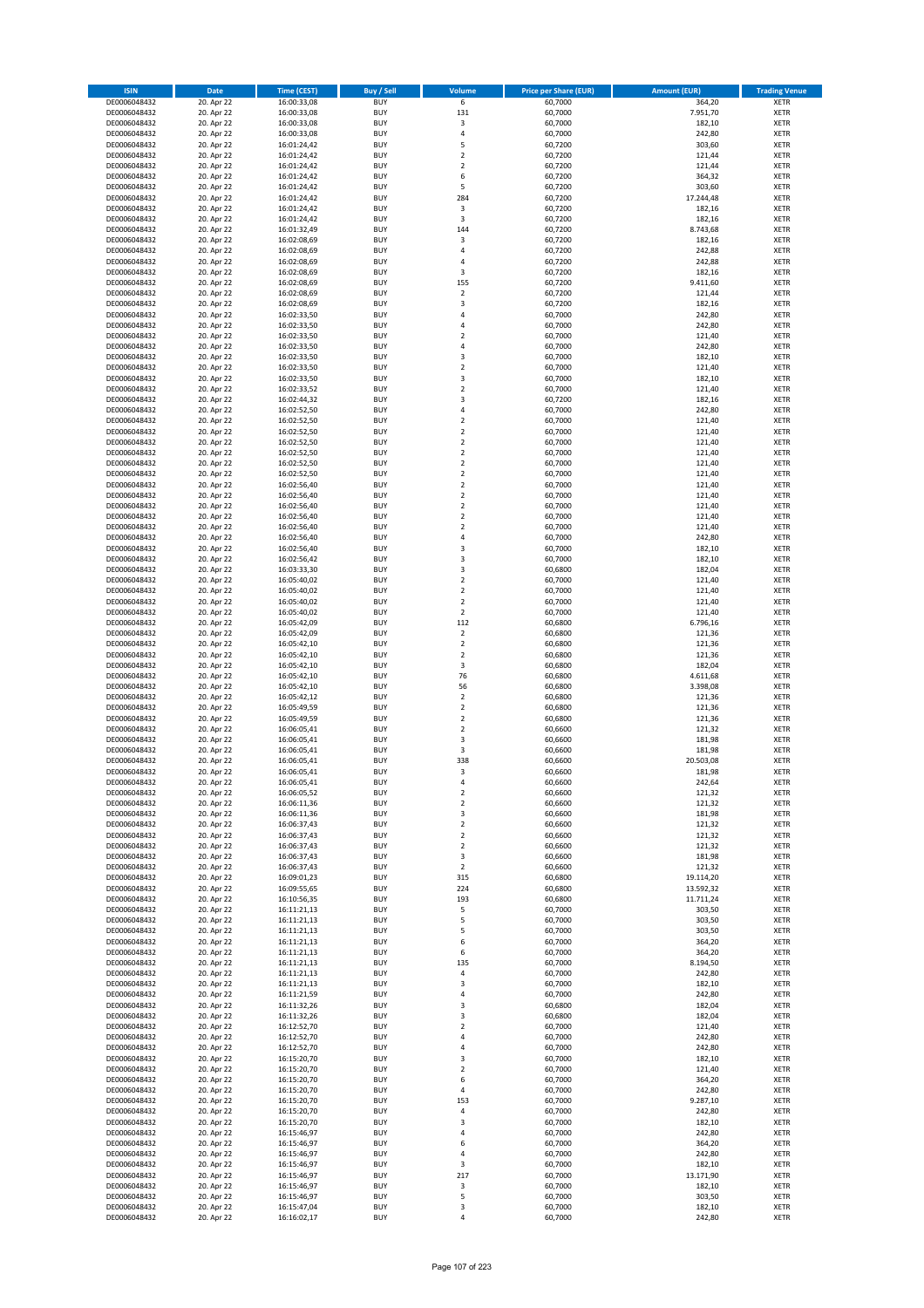| <b>ISIN</b>                  | <b>Date</b>              | <b>Time (CEST)</b>         | <b>Buy / Sell</b>        | Volume                        | <b>Price per Share (EUR)</b> | <b>Amount (EUR)</b> | <b>Trading Venue</b>       |
|------------------------------|--------------------------|----------------------------|--------------------------|-------------------------------|------------------------------|---------------------|----------------------------|
| DE0006048432                 | 20. Apr 22               | 16:16:02,17                | <b>BUY</b>               | 4                             | 60,7000                      | 242,80              | <b>XETR</b>                |
| DE0006048432                 | 20. Apr 22               | 16:16:02,17                | <b>BUY</b>               | 3                             | 60,7000                      | 182,10              | <b>XETR</b>                |
| DE0006048432                 | 20. Apr 22               | 16:16:02,17                | <b>BUY</b>               | 3                             | 60,7000                      | 182,10              | <b>XETR</b>                |
| DE0006048432<br>DE0006048432 | 20. Apr 22<br>20. Apr 22 | 16:16:02,17<br>16:16:02,17 | <b>BUY</b><br><b>BUY</b> | $\mathbf 2$<br>3              | 60,7000<br>60,7000           | 121,40<br>182,10    | <b>XETR</b><br><b>XETR</b> |
| DE0006048432                 | 20. Apr 22               | 16:18:03,49                | <b>BUY</b>               | $\mathbf 2$                   | 60,7000                      | 121,40              | <b>XETR</b>                |
| DE0006048432                 | 20. Apr 22               | 16:18:03,49                | <b>BUY</b>               | $\mathbf 2$                   | 60,7000                      | 121,40              | <b>XETR</b>                |
| DE0006048432                 | 20. Apr 22               | 16:18:03,49                | <b>BUY</b>               | 3                             | 60,7000                      | 182,10              | <b>XETR</b>                |
| DE0006048432                 | 20. Apr 22               | 16:18:03,49                | <b>BUY</b>               | 3                             | 60,7000                      | 182,10              | <b>XETR</b>                |
| DE0006048432                 | 20. Apr 22               | 16:18:03,49                | <b>BUY</b>               | 9                             | 60,7000                      | 546,30              | <b>XETR</b>                |
| DE0006048432                 | 20. Apr 22               | 16:18:03,49                | <b>BUY</b>               | $\mathbf 2$                   | 60,7000                      | 121,40              | <b>XETR</b>                |
| DE0006048432<br>DE0006048432 | 20. Apr 22<br>20. Apr 22 | 16:18:03,49<br>16:18:30,20 | <b>BUY</b><br><b>BUY</b> | 3<br>3                        | 60,7000<br>60,7000           | 182,10<br>182,10    | <b>XETR</b><br><b>XETR</b> |
| DE0006048432                 | 20. Apr 22               | 16:18:30,20                | <b>BUY</b>               | $\overline{\mathbf{c}}$       | 60,7000                      | 121,40              | <b>XETR</b>                |
| DE0006048432                 | 20. Apr 22               | 16:18:30,20                | <b>BUY</b>               | $\overline{\mathbf{c}}$       | 60,7000                      | 121,40              | <b>XETR</b>                |
| DE0006048432                 | 20. Apr 22               | 16:18:30,20                | <b>BUY</b>               | $\overline{\mathbf{c}}$       | 60,7000                      | 121,40              | <b>XETR</b>                |
| DE0006048432                 | 20. Apr 22               | 16:18:30,20                | <b>BUY</b>               | 4                             | 60,7000                      | 242,80              | <b>XETR</b>                |
| DE0006048432                 | 20. Apr 22               | 16:18:30,20                | <b>BUY</b>               | 3                             | 60,7000                      | 182,10              | <b>XETR</b>                |
| DE0006048432                 | 20. Apr 22               | 16:18:49,81                | <b>BUY</b>               | 4                             | 60,6800                      | 242,72              | <b>XETR</b>                |
| DE0006048432                 | 20. Apr 22               | 16:18:49,81                | <b>BUY</b>               | 294                           | 60,6800                      | 17.839,92           | <b>XETR</b>                |
| DE0006048432<br>DE0006048432 | 20. Apr 22<br>20. Apr 22 | 16:21:32,41<br>16:21:32,41 | <b>BUY</b><br><b>BUY</b> | 8<br>901                      | 60,7600<br>60,7600           | 486,08<br>54.744,76 | <b>XETR</b><br><b>XETR</b> |
| DE0006048432                 | 20. Apr 22               | 16:21:32,41                | <b>BUY</b>               | 36                            | 60,7600                      | 2.187,36            | <b>XETR</b>                |
| DE0006048432                 | 20. Apr 22               | 16:21:45,05                | <b>BUY</b>               | 6                             | 60,7400                      | 364,44              | <b>XETR</b>                |
| DE0006048432                 | 20. Apr 22               | 16:21:45,06                | <b>BUY</b>               | 6                             | 60,7400                      | 364,44              | <b>XETR</b>                |
| DE0006048432                 | 20. Apr 22               | 16:21:45,06                | <b>BUY</b>               | 5                             | 60,7400                      | 303,70              | <b>XETR</b>                |
| DE0006048432                 | 20. Apr 22               | 16:21:45,06                | <b>BUY</b>               | 5                             | 60,7400                      | 303,70              | <b>XETR</b>                |
| DE0006048432                 | 20. Apr 22               | 16:21:45,06                | <b>BUY</b>               | 6                             | 60,7400                      | 364,44              | <b>XETR</b>                |
| DE0006048432<br>DE0006048432 | 20. Apr 22<br>20. Apr 22 | 16:21:45,15<br>16:21:52,55 | <b>BUY</b><br><b>BUY</b> | $\mathbf 1$<br>4              | 60,7400<br>60,7400           | 60,74<br>242,96     | <b>XETR</b><br><b>XETR</b> |
| DE0006048432                 | 20. Apr 22               | 16:21:52,55                | <b>BUY</b>               | 4                             | 60,7400                      | 242,96              | <b>XETR</b>                |
| DE0006048432                 | 20. Apr 22               | 16:21:52,55                | <b>BUY</b>               | 48                            | 60,7400                      | 2.915,52            | <b>XETR</b>                |
| DE0006048432                 | 20. Apr 22               | 16:21:52,55                | <b>BUY</b>               | 4                             | 60,7400                      | 242,96              | <b>XETR</b>                |
| DE0006048432                 | 20. Apr 22               | 16:21:52,55                | <b>BUY</b>               | 3                             | 60,7400                      | 182,22              | <b>XETR</b>                |
| DE0006048432                 | 20. Apr 22               | 16:21:52,55                | <b>BUY</b>               | 3                             | 60,7400                      | 182,22              | <b>XETR</b>                |
| DE0006048432                 | 20. Apr 22               | 16:21:52,57                | <b>BUY</b>               | $\mathbf 2$                   | 60,7400                      | 121,48              | <b>XETR</b>                |
| DE0006048432                 | 20. Apr 22               | 16:23:43,67                | <b>BUY</b><br><b>BUY</b> | 6<br>$\overline{7}$           | 60,7200                      | 364,32              | <b>XETR</b>                |
| DE0006048432<br>DE0006048432 | 20. Apr 22<br>20. Apr 22 | 16:24:06,14<br>16:24:06,14 | <b>BUY</b>               | 4                             | 60,7200<br>60,7200           | 425,04<br>242,88    | <b>XETR</b><br><b>XETR</b> |
| DE0006048432                 | 20. Apr 22               | 16:24:06,14                | <b>BUY</b>               | 4                             | 60,7200                      | 242,88              | <b>XETR</b>                |
| DE0006048432                 | 20. Apr 22               | 16:24:06,14                | <b>BUY</b>               | 6                             | 60,7200                      | 364,32              | <b>XETR</b>                |
| DE0006048432                 | 20. Apr 22               | 16:24:06,14                | <b>BUY</b>               | 156                           | 60,7200                      | 9.472,32            | <b>XETR</b>                |
| DE0006048432                 | 20. Apr 22               | 16:24:06,14                | <b>BUY</b>               | 5                             | 60,7200                      | 303,60              | <b>XETR</b>                |
| DE0006048432                 | 20. Apr 22               | 16:24:09,25                | <b>BUY</b>               | 3                             | 60,7200                      | 182,16              | <b>XETR</b>                |
| DE0006048432                 | 20. Apr 22               | 16:24:31,26                | <b>BUY</b>               | 3                             | 60,7200                      | 182,16              | <b>XETR</b>                |
| DE0006048432                 | 20. Apr 22               | 16:24:31,28                | <b>BUY</b>               | $\overline{2}$                | 60,7200                      | 121,44              | <b>XETR</b>                |
| DE0006048432<br>DE0006048432 | 20. Apr 22<br>20. Apr 22 | 16:24:32,17<br>16:24:32,17 | <b>BUY</b><br><b>BUY</b> | 3<br>4                        | 60,7000<br>60,7000           | 182,10<br>242,80    | <b>XETR</b><br><b>XETR</b> |
| DE0006048432                 | 20. Apr 22               | 16:24:32,17                | <b>BUY</b>               | 3                             | 60,7000                      | 182,10              | <b>XETR</b>                |
| DE0006048432                 | 20. Apr 22               | 16:24:32,17                | <b>BUY</b>               | 4                             | 60,7000                      | 242,80              | <b>XETR</b>                |
| DE0006048432                 | 20. Apr 22               | 16:24:32,17                | <b>BUY</b>               | 149                           | 60,7000                      | 9.044,30            | <b>XETR</b>                |
| DE0006048432                 | 20. Apr 22               | 16:24:32,17                | <b>BUY</b>               | 3                             | 60,7000                      | 182,10              | <b>XETR</b>                |
| DE0006048432                 | 20. Apr 22               | 16:24:32,17                | <b>BUY</b>               | 4                             | 60,7000                      | 242,80              | <b>XETR</b>                |
| DE0006048432                 | 20. Apr 22               | 16:24:32,19                | <b>BUY</b>               | 4                             | 60,7000                      | 242,80              | <b>XETR</b>                |
| DE0006048432<br>DE0006048432 | 20. Apr 22<br>20. Apr 22 | 16:24:38,68                | <b>BUY</b><br><b>BUY</b> | $\overline{a}$<br>6           | 60,6800<br>60,6800           | 242,72<br>364,08    | <b>XETR</b><br><b>XETR</b> |
| DE0006048432                 | 20. Apr 22               | 16:24:38,68<br>16:24:38,68 | <b>BUY</b>               | 3                             | 60,6800                      | 182,04              | <b>XETR</b>                |
| DE0006048432                 | 20. Apr 22               | 16:24:38,68                | <b>BUY</b>               | 98                            | 60,6800                      | 5.946,64            | <b>XETR</b>                |
| DE0006048432                 | 20. Apr 22               | 16:24:38,68                | <b>BUY</b>               | 3                             | 60,6800                      | 182,04              | <b>XETR</b>                |
| DE0006048432                 | 20. Apr 22               | 16:24:38,71                | <b>BUY</b>               | $\mathbf 2$                   | 60,6600                      | 121,32              | <b>XETR</b>                |
| DE0006048432                 | 20. Apr 22               | 16:24:38,71                | <b>BUY</b>               | 4                             | 60,6600                      | 242,64              | <b>XETR</b>                |
| DE0006048432                 | 20. Apr 22               | 16:24:38,71                | <b>BUY</b>               | 5                             | 60,6600                      | 303,30              | <b>XETR</b>                |
| DE0006048432<br>DE0006048432 | 20. Apr 22               | 16:24:38,71<br>16:24:38,71 | <b>BUY</b><br><b>BUY</b> | $\mathbf 2$<br>51             | 60,6600<br>60,6600           | 121,32<br>3.093,66  | <b>XETR</b><br><b>XETR</b> |
| DE0006048432                 | 20. Apr 22<br>20. Apr 22 | 16:24:38,71                | BUY                      | 3                             | 60,6600                      | 181,98              | <b>XETR</b>                |
| DE0006048432                 | 20. Apr 22               | 16:24:38,71                | <b>BUY</b>               | $\mathbf 2$                   | 60,6600                      | 121,32              | <b>XETR</b>                |
| DE0006048432                 | 20. Apr 22               | 16:24:38,72                | <b>BUY</b>               | $\mathbf 2$                   | 60,6600                      | 121,32              | <b>XETR</b>                |
| DE0006048432                 | 20. Apr 22               | 16:24:40,38                | <b>BUY</b>               | $\mathbf 2$                   | 60,6400                      | 121,28              | XETR                       |
| DE0006048432                 | 20. Apr 22               | 16:24:40,38                | <b>BUY</b>               | 4                             | 60,6400                      | 242,56              | <b>XETR</b>                |
| DE0006048432<br>DE0006048432 | 20. Apr 22<br>20. Apr 22 | 16:24:40,38<br>16:24:40,38 | <b>BUY</b><br><b>BUY</b> | $\mathbf 2$<br>63             | 60,6400<br>60,6400           | 121,28<br>3.820,32  | <b>XETR</b>                |
| DE0006048432                 | 20. Apr 22               | 16:25:52,16                | <b>BUY</b>               | $\mathbf 2$                   | 60,7000                      | 121,40              | <b>XETR</b><br><b>XETR</b> |
| DE0006048432                 | 20. Apr 22               | 16:25:52,16                | <b>BUY</b>               | $\mathbf 2$                   | 60,7000                      | 121,40              | <b>XETR</b>                |
| DE0006048432                 | 20. Apr 22               | 16:25:52,16                | <b>BUY</b>               | 3                             | 60,7000                      | 182,10              | <b>XETR</b>                |
| DE0006048432                 | 20. Apr 22               | 16:25:52,16                | <b>BUY</b>               | $\mathbf 2$                   | 60,7000                      | 121,40              | <b>XETR</b>                |
| DE0006048432                 | 20. Apr 22               | 16:25:52,16                | <b>BUY</b>               | $\overline{2}$                | 60,7000                      | 121,40              | <b>XETR</b>                |
| DE0006048432<br>DE0006048432 | 20. Apr 22               | 16:26:01,42                | <b>BUY</b>               | $\mathbf 2$                   | 60,7000                      | 121,40              | <b>XETR</b>                |
| DE0006048432                 | 20. Apr 22<br>20. Apr 22 | 16:26:01,42<br>16:26:01,42 | <b>BUY</b><br><b>BUY</b> | $\overline{2}$<br>$\mathbf 2$ | 60,7000<br>60,7000           | 121,40<br>121,40    | <b>XETR</b><br><b>XETR</b> |
| DE0006048432                 | 20. Apr 22               | 16:26:01,42                | <b>BUY</b>               | $\mathbf 2$                   | 60,7000                      | 121,40              | <b>XETR</b>                |
| DE0006048432                 | 20. Apr 22               | 16:26:01,42                | <b>BUY</b>               | $\mathbf 2$                   | 60,7000                      | 121,40              | <b>XETR</b>                |
| DE0006048432                 | 20. Apr 22               | 16:26:01,44                | <b>BUY</b>               | 4                             | 60,7000                      | 242,80              | <b>XETR</b>                |
| DE0006048432                 | 20. Apr 22               | 16:27:22,23                | <b>BUY</b>               | 3                             | 60,7000                      | 182,10              | XETR                       |
| DE0006048432                 | 20. Apr 22               | 16:27:22,23                | <b>BUY</b>               | $\mathbf 2$                   | 60,7000                      | 121,40              | <b>XETR</b>                |
| DE0006048432                 | 20. Apr 22               | 16:27:22,23                | <b>BUY</b>               | $\overline{2}$                | 60,7000                      | 121,40              | <b>XETR</b>                |
| DE0006048432<br>DE0006048432 | 20. Apr 22<br>20. Apr 22 | 16:27:22,23<br>16:27:31,00 | <b>BUY</b><br><b>BUY</b> | $\mathbf 2$<br>4              | 60,7000<br>60,7000           | 121,40<br>242,80    | <b>XETR</b><br><b>XETR</b> |
| DE0006048432                 | 20. Apr 22               | 16:27:31,00                | <b>BUY</b>               | $\mathbf 2$                   | 60,7000                      | 121,40              | <b>XETR</b>                |
| DE0006048432                 | 20. Apr 22               | 16:27:31,00                | <b>BUY</b>               | $\mathbf 2$                   | 60,7000                      | 121,40              | <b>XETR</b>                |
| DE0006048432                 | 20. Apr 22               | 16:27:31,00                | <b>BUY</b>               | $\mathbf 2$                   | 60,7000                      | 121,40              | <b>XETR</b>                |
| DE0006048432                 | 20. Apr 22               | 16:27:39,38                | <b>BUY</b>               | $\mathbf 2$                   | 60,6800                      | 121,36              | <b>XETR</b>                |
| DE0006048432                 | 20. Apr 22               | 16:27:39,38                | <b>BUY</b>               | 3                             | 60,6800                      | 182,04              | <b>XETR</b>                |
| DE0006048432                 | 20. Apr 22               | 16:27:39,38                | <b>BUY</b>               | $\mathbf 2$                   | 60,6800                      | 121,36              | <b>XETR</b>                |
| DE0006048432                 | 20. Apr 22               | 16:27:39,38                | <b>BUY</b><br><b>BUY</b> | 125<br>$\mathbf 2$            | 60,6800<br>60,6800           | 7.585,00            | <b>XETR</b><br><b>XETR</b> |
| DE0006048432<br>DE0006048432 | 20. Apr 22<br>20. Apr 22 | 16:30:00,66<br>16:30:00,66 | <b>BUY</b>               | $\mathbf 2$                   | 60,6800                      | 121,36<br>121,36    | <b>XETR</b>                |
| DE0006048432                 | 20. Apr 22               | 16:30:00,66                | <b>BUY</b>               | 3                             | 60,6800                      | 182,04              | <b>XETR</b>                |
| DE0006048432                 | 20. Apr 22               | 16:30:00,66                | <b>BUY</b>               | 4                             | 60,6800                      | 242,72              | <b>XETR</b>                |
| DE0006048432                 | 20. Apr 22               | 16:30:02,00                | <b>BUY</b>               | $\mathbf 2$                   | 60,6600                      | 121,32              | <b>XETR</b>                |
| DE0006048432                 | 20. Apr 22               | 16:30:02,00                | <b>BUY</b>               | $\mathbf 2$                   | 60,6600                      | 121,32              | <b>XETR</b>                |
| DE0006048432                 | 20. Apr 22               | 16:30:02,00                | <b>BUY</b>               | $\overline{\mathbf{c}}$       | 60,6600                      | 121,32              | <b>XETR</b>                |
| DE0006048432                 | 20. Apr 22               | 16:30:02,00                | <b>BUY</b><br><b>BUY</b> | $\mathbf 2$<br>3              | 60,6600                      | 121,32              | XETR<br><b>XETR</b>        |
| DE0006048432<br>DE0006048432 | 20. Apr 22<br>20. Apr 22 | 16:30:02,00<br>16:30:02,00 | <b>BUY</b>               | 159                           | 60,6600<br>60,6600           | 181,98<br>9.644,94  | <b>XETR</b>                |
| DE0006048432                 | 20. Apr 22               | 16:30:02,00                | <b>BUY</b>               | $\mathbf 2$                   | 60,6600                      | 121,32              | <b>XETR</b>                |
| DE0006048432                 | 20. Apr 22               | 16:30:02,00                | <b>BUY</b>               | 4                             | 60,6600                      | 242,64              | <b>XETR</b>                |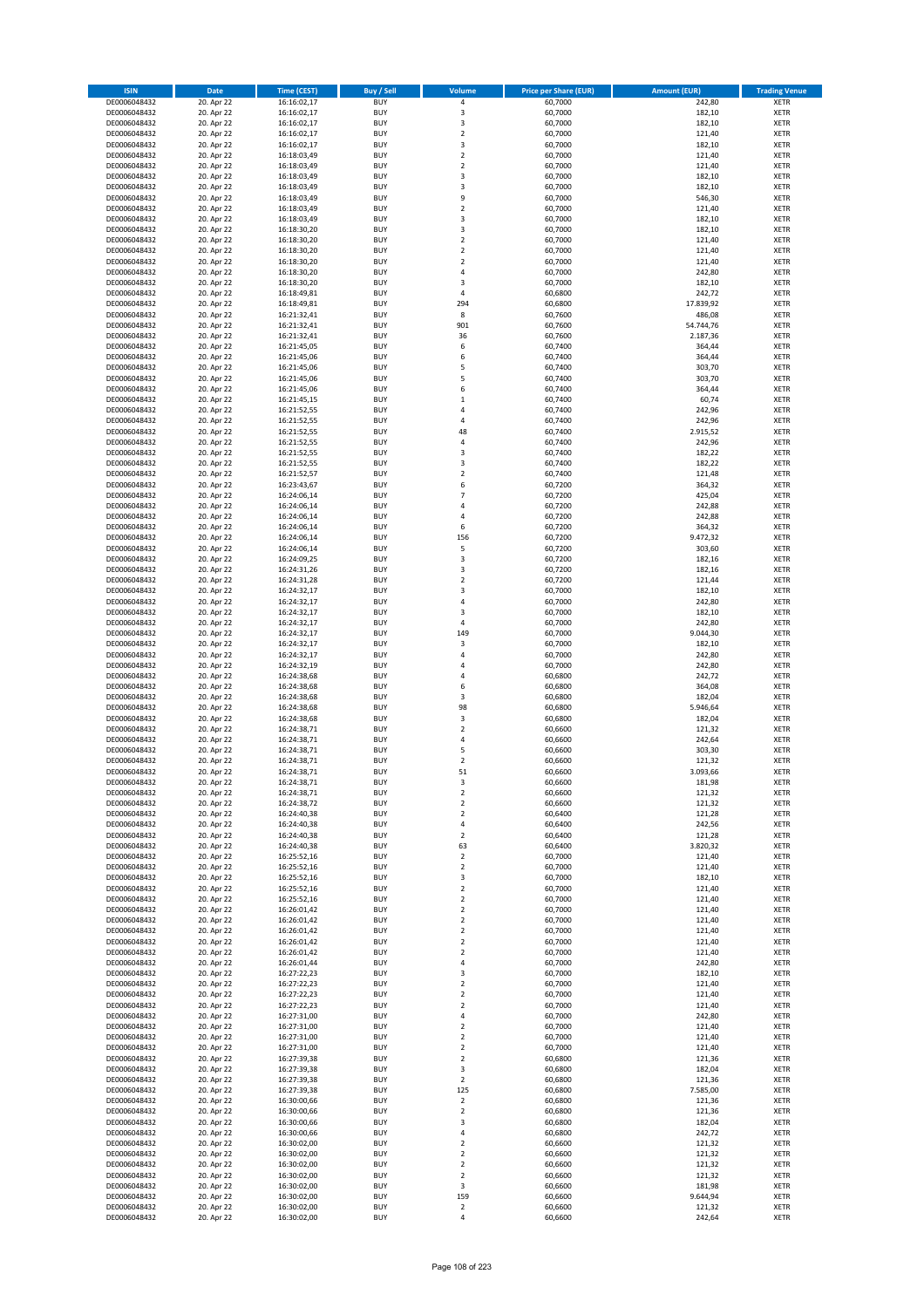| <b>ISIN</b>                  | Date                     | Time (CEST)                | <b>Buy / Sell</b>        | Volume                        | <b>Price per Share (EUR)</b> | <b>Amount (EUR)</b> | <b>Trading Venue</b>       |
|------------------------------|--------------------------|----------------------------|--------------------------|-------------------------------|------------------------------|---------------------|----------------------------|
| DE0006048432                 | 20. Apr 22               | 16:30:02,02                | <b>BUY</b>               | $\overline{\mathbf{3}}$       | 60,6600                      | 181,98              | <b>XETR</b>                |
| DE0006048432                 | 20. Apr 22               | 16:30:02,02                | <b>BUY</b>               | 233                           | 60,6600                      | 14.133,78           | XETR                       |
| DE0006048432                 | 20. Apr 22               | 16:32:36,16                | <b>BUY</b>               | 6                             | 60,6800                      | 364,08              | <b>XETR</b>                |
| DE0006048432<br>DE0006048432 | 20. Apr 22<br>20. Apr 22 | 16:32:36,16<br>16:32:36,16 | <b>BUY</b><br><b>BUY</b> | 5<br>212                      | 60,6800<br>60,6800           | 303,40<br>12.864,16 | XETR<br><b>XETR</b>        |
| DE0006048432                 | 20. Apr 22               | 16:32:50,60                | <b>BUY</b>               | 4                             | 60,6600                      | 242,64              | <b>XETR</b>                |
| DE0006048432                 | 20. Apr 22               | 16:32:50,60                | <b>BUY</b>               | 4                             | 60,6600                      | 242,64              | <b>XETR</b>                |
| DE0006048432                 | 20. Apr 22               | 16:32:50,60                | <b>BUY</b>               | 3                             | 60,6600                      | 181,98              | <b>XETR</b>                |
| DE0006048432                 | 20. Apr 22               | 16:32:50,60                | <b>BUY</b>               | $\overline{2}$                | 60,6600                      | 121,32              | <b>XETR</b>                |
| DE0006048432                 | 20. Apr 22               | 16:32:50,60                | <b>BUY</b>               | 4                             | 60,6600                      | 242,64              | <b>XETR</b>                |
| DE0006048432                 | 20. Apr 22               | 16:32:53,34                | <b>BUY</b>               | $\,1\,$                       | 60,6400                      | 60,64               | <b>XETR</b>                |
| DE0006048432<br>DE0006048432 | 20. Apr 22<br>20. Apr 22 | 16:32:53,70<br>16:34:08,77 | <b>BUY</b><br><b>BUY</b> | 31<br>$\mathbf 2$             | 60,6400<br>60,6600           | 1.879,84<br>121,32  | <b>XETR</b><br><b>XETR</b> |
| DE0006048432                 | 20. Apr 22               | 16:34:08,79                | <b>BUY</b>               | 3                             | 60,6600                      | 181,98              | <b>XETR</b>                |
| DE0006048432                 | 20. Apr 22               | 16:34:59,31                | <b>BUY</b>               | 277                           | 60,6600                      | 16.802,82           | <b>XETR</b>                |
| DE0006048432                 | 20. Apr 22               | 16:35:59,17                | <b>BUY</b>               | 239                           | 60,6600                      | 14.497,74           | <b>XETR</b>                |
| DE0006048432                 | 20. Apr 22               | 16:36:43,05                | <b>BUY</b>               | 200                           | 60,6600                      | 12.132,00           | <b>XETR</b>                |
| DE0006048432                 | 20. Apr 22               | 16:38:20,48                | <b>BUY</b>               | 9                             | 60,6600                      | 545,94              | <b>XETR</b>                |
| DE0006048432                 | 20. Apr 22               | 16:38:20,48                | <b>BUY</b>               | 6                             | 60,6600                      | 363,96              | <b>XETR</b>                |
| DE0006048432                 | 20. Apr 22               | 16:38:20,48                | <b>BUY</b>               | 8                             | 60,6600                      | 485,28              | <b>XETR</b>                |
| DE0006048432<br>DE0006048432 | 20. Apr 22<br>20. Apr 22 | 16:38:20,48<br>16:38:20,48 | <b>BUY</b><br><b>BUY</b> | 9<br>$\overline{7}$           | 60,6600<br>60,6600           | 545,94<br>424,62    | <b>XETR</b><br><b>XETR</b> |
| DE0006048432                 | 20. Apr 22               | 16:39:13,16                | <b>BUY</b>               | 5                             | 60,6600                      | 303,30              | <b>XETR</b>                |
| DE0006048432                 | 20. Apr 22               | 16:39:13,16                | <b>BUY</b>               | $\pmb{4}$                     | 60,6600                      | 242,64              | <b>XETR</b>                |
| DE0006048432                 | 20. Apr 22               | 16:39:13,16                | <b>BUY</b>               | $\overline{7}$                | 60,6600                      | 424,62              | <b>XETR</b>                |
| DE0006048432                 | 20. Apr 22               | 16:39:13,16                | <b>BUY</b>               | $\overline{7}$                | 60,6600                      | 424,62              | <b>XETR</b>                |
| DE0006048432                 | 20. Apr 22               | 16:39:13,16                | <b>BUY</b>               | 5                             | 60,6600                      | 303,30              | <b>XETR</b>                |
| DE0006048432                 | 20. Apr 22               | 16:40:31,47                | <b>BUY</b>               | 345                           | 60,6800                      | 20.934,60           | <b>XETR</b>                |
| DE0006048432<br>DE0006048432 | 20. Apr 22<br>20. Apr 22 | 16:41:53,92<br>16:43:46,40 | <b>BUY</b><br><b>BUY</b> | 293<br>$\overline{7}$         | 60,7000<br>60,7000           | 17.785,10<br>424,90 | <b>XETR</b><br><b>XETR</b> |
| DE0006048432                 | 20. Apr 22               | 16:45:10,21                | <b>BUY</b>               | 439                           | 60,8000                      | 26.691,20           | <b>XETR</b>                |
| DE0006048432                 | 20. Apr 22               | 16:45:20,48                | <b>BUY</b>               | 11                            | 60,7800                      | 668,58              | <b>XETR</b>                |
| DE0006048432                 | 20. Apr 22               | 16:45:20,48                | <b>BUY</b>               | 9                             | 60,7800                      | 547,02              | <b>XETR</b>                |
| DE0006048432                 | 20. Apr 22               | 16:45:20,48                | <b>BUY</b>               | 17                            | 60,7800                      | 1.033,26            | <b>XETR</b>                |
| DE0006048432                 | 20. Apr 22               | 16:45:20,48                | <b>BUY</b>               | $\overline{7}$                | 60,7800                      | 425,46              | <b>XETR</b>                |
| DE0006048432                 | 20. Apr 22               | 16:45:20,48                | <b>BUY</b>               | 459                           | 60,7800                      | 27.898,02           | <b>XETR</b>                |
| DE0006048432                 | 20. Apr 22               | 16:45:20,48<br>16:45:20,48 | <b>BUY</b><br><b>BUY</b> | 13<br>10                      | 60,7800                      | 790,14              | <b>XETR</b>                |
| DE0006048432<br>DE0006048432 | 20. Apr 22<br>20. Apr 22 | 16:45:46,39                | <b>BUY</b>               | 6                             | 60,7800<br>60,7800           | 607,80<br>364,68    | <b>XETR</b><br><b>XETR</b> |
| DE0006048432                 | 20. Apr 22               | 16:45:46,39                | <b>BUY</b>               | 5                             | 60,7800                      | 303,90              | <b>XETR</b>                |
| DE0006048432                 | 20. Apr 22               | 16:45:46,39                | <b>BUY</b>               | 6                             | 60,7800                      | 364,68              | <b>XETR</b>                |
| DE0006048432                 | 20. Apr 22               | 16:45:46,39                | <b>BUY</b>               | 10                            | 60,7800                      | 607,80              | <b>XETR</b>                |
| DE0006048432                 | 20. Apr 22               | 16:45:46,39                | <b>BUY</b>               | 56                            | 60,7800                      | 3.403,68            | <b>XETR</b>                |
| DE0006048432                 | 20. Apr 22               | 16:45:46,39                | <b>BUY</b>               | $\overline{7}$                | 60,7800                      | 425,46              | <b>XETR</b>                |
| DE0006048432                 | 20. Apr 22               | 16:45:46,39                | <b>BUY</b>               | 8                             | 60,7800                      | 486,24              | <b>XETR</b>                |
| DE0006048432                 | 20. Apr 22<br>20. Apr 22 | 16:46:33,86                | <b>BUY</b><br><b>BUY</b> | 5<br>$\overline{7}$           | 60,7800<br>60,7800           | 303,90<br>425,46    | <b>XETR</b><br><b>XETR</b> |
| DE0006048432<br>DE0006048432 | 20. Apr 22               | 16:46:33,86<br>16:46:33,86 | <b>BUY</b>               | 3                             | 60,7800                      | 182,34              | <b>XETR</b>                |
| DE0006048432                 | 20. Apr 22               | 16:46:33,86                | <b>BUY</b>               | 3                             | 60,7800                      | 182,34              | <b>XETR</b>                |
| DE0006048432                 | 20. Apr 22               | 16:46:33,86                | <b>BUY</b>               | 77                            | 60,7800                      | 4.680,06            | <b>XETR</b>                |
| DE0006048432                 | 20. Apr 22               | 16:46:33,86                | <b>BUY</b>               | 5                             | 60,7800                      | 303,90              | <b>XETR</b>                |
| DE0006048432                 | 20. Apr 22               | 16:46:33,86                | <b>BUY</b>               | 5                             | 60,7800                      | 303,90              | <b>XETR</b>                |
| DE0006048432                 | 20. Apr 22               | 16:46:37,29                | <b>BUY</b>               | 3                             | 60,7800                      | 182,34              | <b>XETR</b>                |
| DE0006048432<br>DE0006048432 | 20. Apr 22<br>20. Apr 22 | 16:46:37,29<br>16:46:37,29 | <b>BUY</b><br><b>BUY</b> | 6<br>3                        | 60,7800<br>60,7800           | 364,68<br>182,34    | <b>XETR</b><br><b>XETR</b> |
| DE0006048432                 | 20. Apr 22               | 16:46:37,29                | <b>BUY</b>               | 4                             | 60,7800                      | 243,12              | <b>XETR</b>                |
| DE0006048432                 | 20. Apr 22               | 16:46:37,29                | <b>BUY</b>               | 64                            | 60,7800                      | 3.889,92            | <b>XETR</b>                |
| DE0006048432                 | 20. Apr 22               | 16:46:37,29                | <b>BUY</b>               | 5                             | 60,7800                      | 303,90              | <b>XETR</b>                |
| DE0006048432                 | 20. Apr 22               | 16:46:37,29                | <b>BUY</b>               | $\overline{4}$                | 60,7800                      | 243,12              | <b>XETR</b>                |
| DE0006048432                 | 20. Apr 22               | 16:46:42,25                | <b>BUY</b>               | $\mathbf 2$                   | 60,7800                      | 121,56              | <b>XETR</b>                |
| DE0006048432                 | 20. Apr 22               | 16:46:42,25                | <b>BUY</b>               | $\mathbf 2$                   | 60,7800                      | 121,56              | <b>XETR</b>                |
| DE0006048432<br>DE0006048432 | 20. Apr 22<br>20. Apr 22 | 16:46:42,25<br>16:46:42,25 | <b>BUY</b><br><b>BUY</b> | $\overline{2}$<br>3           | 60,7800<br>60,7800           | 121,56<br>182,34    | <b>XETR</b><br><b>XETR</b> |
| DE0006048432                 | 20. Apr 22               | 16:46:42,25                | <b>BUY</b>               | $\overline{2}$                | 60,7800                      | 121,56              | <b>XETR</b>                |
| DE0006048432                 | 20. Apr 22               | 16:47:37,42                | BUY                      | 3                             | 60,8000                      | 182,40              | XETR                       |
| DE0006048432                 | 20. Apr 22               | 16:47:53,62                | <b>BUY</b>               | $\overline{2}$                | 60,7800                      | 121,56              | <b>XETR</b>                |
| DE0006048432                 | 20. Apr 22               | 16:47:53,62                | <b>BUY</b>               | $\overline{2}$                | 60,7800                      | 121,56              | <b>XETR</b>                |
| DE0006048432                 | 20. Apr 22               | 16:47:53,62                | <b>BUY</b>               | $\overline{2}$                | 60,7800                      | 121,56              | <b>XETR</b>                |
| DE0006048432                 | 20. Apr 22               | 16:47:53,62                | <b>BUY</b>               | $\overline{2}$                | 60,7800                      | 121,56              | <b>XETR</b>                |
| DE0006048432<br>DE0006048432 | 20. Apr 22<br>20. Apr 22 | 16:47:53,62<br>16:47:53,62 | <b>BUY</b><br><b>BUY</b> | 50<br>$\overline{2}$          | 60,7800<br>60,7800           | 3.039,00<br>121,56  | <b>XETR</b><br><b>XETR</b> |
| DE0006048432                 | 20. Apr 22               | 16:48:28,78                | <b>BUY</b>               | $\overline{2}$                | 60,7800                      | 121,56              | <b>XETR</b>                |
| DE0006048432                 | 20. Apr 22               | 16:48:28,78                | <b>BUY</b>               | $\overline{2}$                | 60,7800                      | 121,56              | XETR                       |
| DE0006048432                 | 20. Apr 22               | 16:48:28,78                | <b>BUY</b>               | $\overline{2}$                | 60,7800                      | 121,56              | <b>XETR</b>                |
| DE0006048432                 | 20. Apr 22               | 16:48:28,78                | <b>BUY</b>               | $\overline{2}$                | 60,7800                      | 121,56              | XETR                       |
| DE0006048432                 | 20. Apr 22               | 16:48:28,78                | <b>BUY</b>               | $\overline{2}$                | 60,7800                      | 121,56              | <b>XETR</b>                |
| DE0006048432<br>DE0006048432 | 20. Apr 22<br>20. Apr 22 | 16:48:39,04<br>16:48:39,04 | <b>BUY</b><br><b>BUY</b> | $\mathbf 2$<br>$\overline{2}$ | 60,7600<br>60,7600           | 121,52<br>121,52    | XETR<br><b>XETR</b>        |
| DE0006048432                 | 20. Apr 22               | 16:48:39,04                | <b>BUY</b>               | $\mathbf 2$                   | 60,7600                      | 121,52              | XETR                       |
| DE0006048432                 | 20. Apr 22               | 16:48:39,04                | <b>BUY</b>               | $\overline{7}$                | 60,7600                      | 425,32              | <b>XETR</b>                |
| DE0006048432                 | 20. Apr 22               | 16:48:39,04                | <b>BUY</b>               | $\overline{2}$                | 60,7600                      | 121,52              | <b>XETR</b>                |
| DE0006048432                 | 20. Apr 22               | 16:48:39,04                | <b>BUY</b>               | $\overline{2}$                | 60,7600                      | 121,52              | <b>XETR</b>                |
| DE0006048432                 | 20. Apr 22               | 16:48:39,04                | <b>BUY</b>               | 42                            | 60,7600                      | 2.551,92            | XETR                       |
| DE0006048432                 | 20. Apr 22               | 16:48:39,05                | <b>BUY</b>               | $\mathbf 2$                   | 60,7600                      | 121,52              | <b>XETR</b>                |
| DE0006048432<br>DE0006048432 | 20. Apr 22<br>20. Apr 22 | 16:48:39,14<br>16:48:39,14 | <b>BUY</b><br><b>BUY</b> | 5<br>63                       | 60,7400<br>60,7400           | 303,70<br>3.826,62  | <b>XETR</b><br><b>XETR</b> |
| DE0006048432                 | 20. Apr 22               | 16:50:00,85                | <b>BUY</b>               | $\overline{2}$                | 60,7400                      | 121,48              | XETR                       |
| DE0006048432                 | 20. Apr 22               | 16:50:00,85                | <b>BUY</b>               | $\overline{2}$                | 60,7400                      | 121,48              | XETR                       |
| DE0006048432                 | 20. Apr 22               | 16:50:00,85                | <b>BUY</b>               | 70                            | 60,7400                      | 4.251,80            | XETR                       |
| DE0006048432                 | 20. Apr 22               | 16:50:00,85                | <b>BUY</b>               | 3                             | 60,7400                      | 182,22              | <b>XETR</b>                |
| DE0006048432                 | 20. Apr 22               | 16:50:00,85                | <b>BUY</b>               | $\overline{2}$                | 60,7400                      | 121,48              | <b>XETR</b>                |
| DE0006048432                 | 20. Apr 22               | 16:50:02,05                | <b>BUY</b>               | 3                             | 60,7400                      | 182,22<br>242,96    | <b>XETR</b>                |
| DE0006048432<br>DE0006048432 | 20. Apr 22<br>20. Apr 22 | 16:50:02,05<br>16:50:02,11 | <b>BUY</b><br><b>BUY</b> | 4<br>10                       | 60,7400<br>60,7200           | 607,20              | <b>XETR</b><br><b>XETR</b> |
| DE0006048432                 | 20. Apr 22               | 16:50:02,11                | <b>BUY</b>               | 5                             | 60,7200                      | 303,60              | XETR                       |
| DE0006048432                 | 20. Apr 22               | 16:50:02,11                | <b>BUY</b>               | 6                             | 60,7200                      | 364,32              | XETR                       |
| DE0006048432                 | 20. Apr 22               | 16:50:02,11                | <b>BUY</b>               | 4                             | 60,7200                      | 242,88              | XETR                       |
| DE0006048432                 | 20. Apr 22               | 16:50:02,11                | <b>BUY</b>               | 53                            | 60,7200                      | 3.218,16            | <b>XETR</b>                |
| DE0006048432                 | 20. Apr 22               | 16:50:02,11                | <b>BUY</b>               | 3                             | 60,7200                      | 182,16              | <b>XETR</b>                |
| DE0006048432                 | 20. Apr 22               | 16:50:02,13                | <b>BUY</b>               | $\mathbf 2$                   | 60,7200                      | 121,44              | XETR                       |
| DE0006048432<br>DE0006048432 | 20. Apr 22<br>20. Apr 22 | 16:50:28,26<br>16:50:28,26 | <b>BUY</b><br><b>BUY</b> | 3<br>3                        | 60,7000<br>60,7000           | 182,10<br>182,10    | <b>XETR</b><br>XETR        |
| DE0006048432                 | 20. Apr 22               | 16:50:28,26                | <b>BUY</b>               | 3                             | 60,7000                      | 182,10              | <b>XETR</b>                |
| DE0006048432                 | 20. Apr 22               | 16:50:28,26                | <b>BUY</b>               | 109                           | 60,7000                      | 6.616,30            | XETR                       |
| DE0006048432                 | 20. Apr 22               | 16:50:28,26                | <b>BUY</b>               | 3                             | 60,7000                      | 182,10              | <b>XETR</b>                |
| DE0006048432                 | 20. Apr 22               | 16:51:40,96                | <b>BUY</b>               | $\overline{7}$                | 60,6800                      | 424,76              | XETR                       |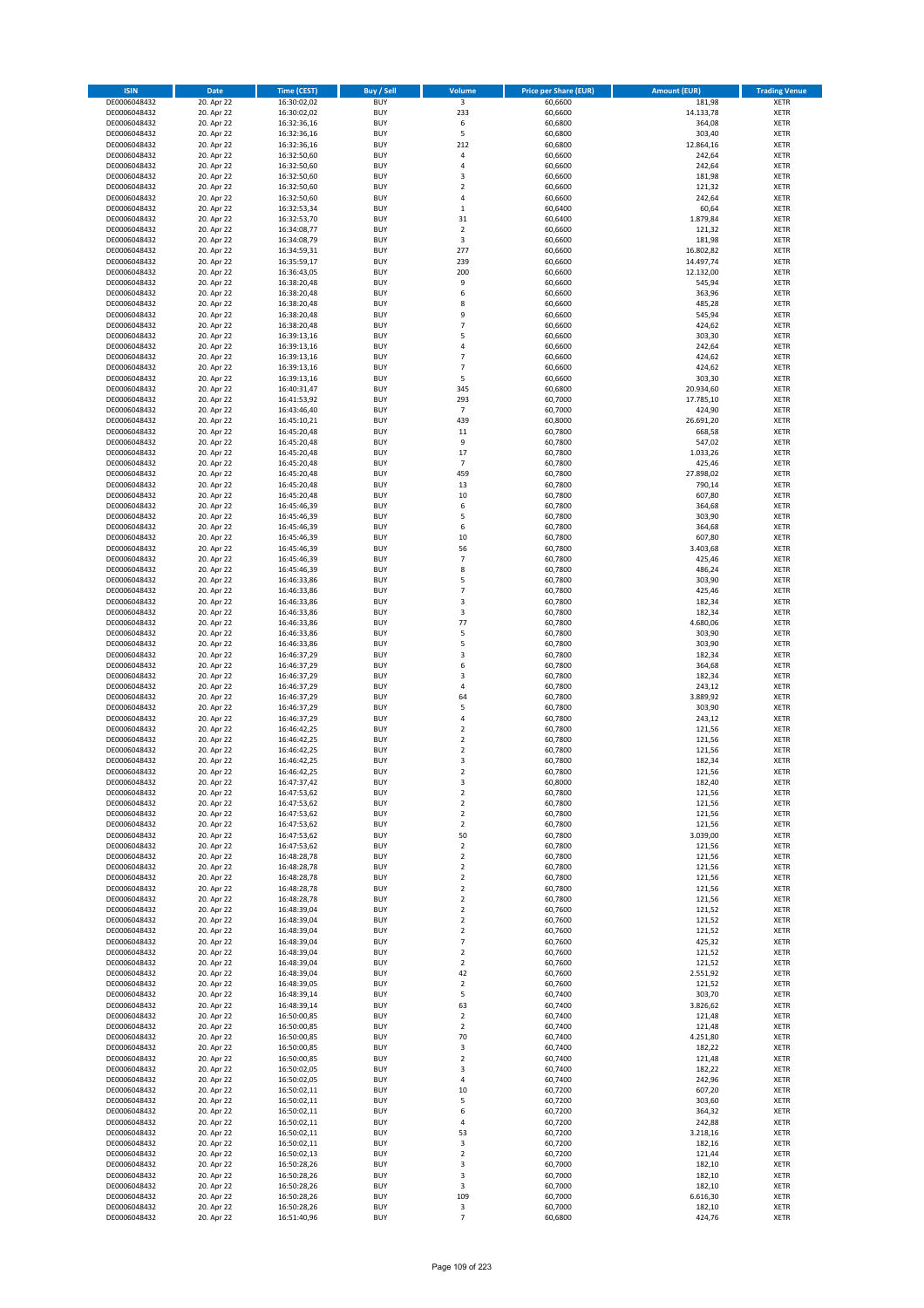| <b>ISIN</b>                  | Date                     | Time (CEST)                | <b>Buy / Sell</b>        | <b>Volume</b>                 | <b>Price per Share (EUR)</b> | <b>Amount (EUR)</b> | <b>Trading Venue</b>       |
|------------------------------|--------------------------|----------------------------|--------------------------|-------------------------------|------------------------------|---------------------|----------------------------|
| DE0006048432                 | 20. Apr 22               | 16:51:40,96                | <b>BUY</b>               | 3                             | 60,6800                      | 182,04              | <b>XETR</b>                |
| DE0006048432                 | 20. Apr 22               | 16:51:40,96                | <b>BUY</b>               | $\mathbf 2$                   | 60,6800                      | 121,36              | XETR                       |
| DE0006048432                 | 20. Apr 22               | 16:51:40,96                | <b>BUY</b>               | $\overline{2}$                | 60,6800                      | 121,36              | <b>XETR</b>                |
| DE0006048432                 | 20. Apr 22               | 16:51:40,96                | <b>BUY</b>               | $\mathsf 3$                   | 60,6800                      | 182,04              | XETR                       |
| DE0006048432<br>DE0006048432 | 20. Apr 22<br>20. Apr 22 | 16:51:40,96<br>16:51:40,96 | <b>BUY</b><br><b>BUY</b> | 129<br>$\mathbf 2$            | 60,6800<br>60,6800           | 7.827,72<br>121,36  | <b>XETR</b><br><b>XETR</b> |
| DE0006048432                 | 20. Apr 22               | 16:51:40,96                | <b>BUY</b>               | $\mathbf 2$                   | 60,6800                      | 121,36              | <b>XETR</b>                |
| DE0006048432                 | 20. Apr 22               | 16:51:56,83                | <b>BUY</b>               | 3                             | 60,6800                      | 182,04              | <b>XETR</b>                |
| DE0006048432                 | 20. Apr 22               | 16:51:56,83                | <b>BUY</b>               | 2                             | 60,6800                      | 121,36              | <b>XETR</b>                |
| DE0006048432                 | 20. Apr 22               | 16:51:56,83                | <b>BUY</b>               | $11\,$                        | 60,6800                      | 667,48              | <b>XETR</b>                |
| DE0006048432                 | 20. Apr 22               | 16:51:56,83                | <b>BUY</b>               | 104                           | 60,6800                      | 6.310,72            | <b>XETR</b>                |
| DE0006048432                 | 20. Apr 22               | 16:51:56,83                | <b>BUY</b>               | $\overline{2}$                | 60,6800                      | 121,36              | <b>XETR</b>                |
| DE0006048432<br>DE0006048432 | 20. Apr 22<br>20. Apr 22 | 16:51:56,83<br>16:56:02,53 | <b>BUY</b><br><b>BUY</b> | $\mathbf 2$<br>269            | 60,6800<br>60,7400           | 121,36<br>16.339,06 | <b>XETR</b><br><b>XETR</b> |
| DE0006048432                 | 20. Apr 22               | 16:56:48,43                | <b>BUY</b>               | 3                             | 60,7200                      | 182,16              | <b>XETR</b>                |
| DE0006048432                 | 20. Apr 22               | 16:56:48,43                | <b>BUY</b>               | $\overline{4}$                | 60,7200                      | 242,88              | <b>XETR</b>                |
| DE0006048432                 | 20. Apr 22               | 16:56:48,43                | <b>BUY</b>               | $\overline{2}$                | 60,7200                      | 121,44              | <b>XETR</b>                |
| DE0006048432                 | 20. Apr 22               | 16:56:48,43                | <b>BUY</b>               | $\overline{2}$                | 60,7200                      | 121,44              | <b>XETR</b>                |
| DE0006048432                 | 20. Apr 22               | 16:56:48,43                | <b>BUY</b>               | 231                           | 60,7200                      | 14.026,32           | <b>XETR</b>                |
| DE0006048432<br>DE0006048432 | 20. Apr 22<br>20. Apr 22 | 16:56:48,43<br>16:56:54,35 | <b>BUY</b><br><b>BUY</b> | $\mathbf 2$<br>9              | 60,7200<br>60,7000           | 121,44<br>546,30    | <b>XETR</b><br><b>XETR</b> |
| DE0006048432                 | 20. Apr 22               | 16:56:54,35                | <b>BUY</b>               | 4                             | 60,7000                      | 242,80              | <b>XETR</b>                |
| DE0006048432                 | 20. Apr 22               | 16:56:54,35                | <b>BUY</b>               | 138                           | 60,7000                      | 8.376,60            | <b>XETR</b>                |
| DE0006048432                 | 20. Apr 22               | 16:56:54,35                | <b>BUY</b>               | $\mathbf 2$                   | 60,7000                      | 121,40              | <b>XETR</b>                |
| DE0006048432                 | 20. Apr 22               | 17:00:13,71                | <b>BUY</b>               | $\mathbf 2$                   | 60,7200                      | 121,44              | <b>XETR</b>                |
| DE0006048432                 | 20. Apr 22               | 17:00:13,71                | <b>BUY</b>               | 3                             | 60,7200                      | 182,16              | <b>XETR</b>                |
| DE0006048432<br>DE0006048432 | 20. Apr 22               | 17:00:13,71                | <b>BUY</b><br><b>BUY</b> | $\overline{4}$<br>5           | 60,7200                      | 242,88              | <b>XETR</b><br><b>XETR</b> |
| DE0006048432                 | 20. Apr 22<br>20. Apr 22 | 17:00:13,71<br>17:00:13,71 | <b>BUY</b>               | 117                           | 60,7200<br>60,7200           | 303,60<br>7.104,24  | <b>XETR</b>                |
| DE0006048432                 | 20. Apr 22               | 17:00:13,71                | <b>BUY</b>               | 4                             | 60,7200                      | 242,88              | <b>XETR</b>                |
| DE0006048432                 | 20. Apr 22               | 17:00:13,71                | <b>BUY</b>               | 4                             | 60,7200                      | 242,88              | <b>XETR</b>                |
| DE0006048432                 | 20. Apr 22               | 17:00:13,73                | <b>BUY</b>               | 105                           | 60,7200                      | 6.375,60            | <b>XETR</b>                |
| DE0006048432                 | 20. Apr 22               | 17:00:13,73                | <b>BUY</b>               | 100                           | 60,7200                      | 6.072,00            | <b>XETR</b>                |
| DE0006048432                 | 20. Apr 22               | 17:00:16,49                | <b>BUY</b>               | 4                             | 60,7200                      | 242,88              | <b>XETR</b>                |
| DE0006048432<br>DE0006048432 | 20. Apr 22<br>20. Apr 22 | 17:00:16,49<br>17:00:16,49 | <b>BUY</b><br><b>BUY</b> | 5<br>6                        | 60,7200<br>60,7200           | 303,60<br>364,32    | <b>XETR</b><br><b>XETR</b> |
| DE0006048432                 | 20. Apr 22               | 17:00:16,49                | <b>BUY</b>               | 5                             | 60,7200                      | 303,60              | <b>XETR</b>                |
| DE0006048432                 | 20. Apr 22               | 17:00:16,49                | <b>BUY</b>               | 6                             | 60,7200                      | 364,32              | <b>XETR</b>                |
| DE0006048432                 | 20. Apr 22               | 17:00:16,51                | <b>BUY</b>               | $\sqrt{4}$                    | 60,7200                      | 242,88              | <b>XETR</b>                |
| DE0006048432                 | 20. Apr 22               | 17:00:39,95                | <b>BUY</b>               | 3                             | 60,7200                      | 182,16              | <b>XETR</b>                |
| DE0006048432                 | 20. Apr 22               | 17:00:39,95                | <b>BUY</b>               | 3                             | 60,7200                      | 182,16              | <b>XETR</b>                |
| DE0006048432                 | 20. Apr 22               | 17:00:39,95                | <b>BUY</b>               | $\mathbf 2$                   | 60,7200                      | 121,44              | <b>XETR</b>                |
| DE0006048432<br>DE0006048432 | 20. Apr 22<br>20. Apr 22 | 17:00:39,95<br>17:00:39,95 | <b>BUY</b><br><b>BUY</b> | 5<br>$\overline{2}$           | 60,7200<br>60,7200           | 303,60<br>121,44    | <b>XETR</b><br><b>XETR</b> |
| DE0006048432                 | 20. Apr 22               | 17:00:45,05                | <b>BUY</b>               | 3                             | 60,7200                      | 182,16              | <b>XETR</b>                |
| DE0006048432                 | 20. Apr 22               | 17:00:45,05                | <b>BUY</b>               | 3                             | 60,7200                      | 182,16              | <b>XETR</b>                |
| DE0006048432                 | 20. Apr 22               | 17:00:45,05                | <b>BUY</b>               | $\mathbf 2$                   | 60,7200                      | 121,44              | <b>XETR</b>                |
| DE0006048432                 | 20. Apr 22               | 17:00:45,05                | <b>BUY</b>               | 4                             | 60,7200                      | 242,88              | <b>XETR</b>                |
| DE0006048432                 | 20. Apr 22               | 17:00:45,05                | <b>BUY</b><br><b>BUY</b> | $\mathbf 2$<br>5              | 60,7200                      | 121,44              | <b>XETR</b>                |
| DE0006048432<br>DE0006048432 | 20. Apr 22<br>20. Apr 22 | 17:02:42,53<br>17:02:42,53 | <b>BUY</b>               | 4                             | 60,7200<br>60,7200           | 303,60<br>242,88    | <b>XETR</b><br><b>XETR</b> |
| DE0006048432                 | 20. Apr 22               | 17:02:42,53                | <b>BUY</b>               | 5                             | 60,7200                      | 303,60              | <b>XETR</b>                |
| DE0006048432                 | 20. Apr 22               | 17:02:42,53                | <b>BUY</b>               | 3                             | 60,7200                      | 182,16              | <b>XETR</b>                |
| DE0006048432                 | 20. Apr 22               | 17:02:45,82                | <b>BUY</b>               | 307                           | 60,7200                      | 18.641,04           | <b>XETR</b>                |
| DE0006048432                 | 20. Apr 22               | 17:03:50,36                | <b>BUY</b>               | 5                             | 60,7200                      | 303,60              | <b>XETR</b>                |
| DE0006048432                 | 20. Apr 22               | 17:03:50,36                | <b>BUY</b>               | $\overline{\mathbf{2}}$       | 60,7200                      | 121,44              | <b>XETR</b>                |
| DE0006048432<br>DE0006048432 | 20. Apr 22<br>20. Apr 22 | 17:03:50,36<br>17:03:50,36 | <b>BUY</b><br><b>BUY</b> | 3<br>3                        | 60,7200<br>60,7200           | 182,16<br>182,16    | <b>XETR</b><br><b>XETR</b> |
| DE0006048432                 | 20. Apr 22               | 17:03:50,36                | <b>BUY</b>               | $\overline{2}$                | 60,7200                      | 121,44              | <b>XETR</b>                |
| DE0006048432                 | 20. Apr 22               | 17:03:50,39                | <b>BUY</b>               | 3                             | 60,7200                      | 182,16              | <b>XETR</b>                |
| DE0006048432                 | 20. Apr 22               | 17:04:40,57                | <b>BUY</b>               | 4                             | 60,7200                      | 242,88              | <b>XETR</b>                |
| DE0006048432                 | 20. Apr 22               | 17:04:40.57                | <b>BUY</b>               | 4                             | 60,7200                      | 242,88              | <b>XETR</b>                |
| DE0006048432                 | 20. Apr 22               | 17:04:40,57                | <b>BUY</b>               | $\overline{2}$                | 60,7200                      | 121,44              | <b>XETR</b>                |
| DE0006048432                 | 20. Apr 22               | 17:04:40,57                | <b>BUY</b>               | 2                             | 60,7200<br>60,7400           | 121,44              | <b>XETR</b>                |
| DE0006048432<br>DE0006048432 | 20. Apr 22<br>20. Apr 22 | 17:05:34,31<br>17:05:34,97 | BUY<br><b>BUY</b>        | 473<br>3                      | 60,7200                      | 28.730,02<br>182,16 | XETR<br><b>XETR</b>        |
| DE0006048432                 | 20. Apr 22               | 17:05:34,97                | <b>BUY</b>               | 3                             | 60,7200                      | 182,16              | <b>XETR</b>                |
| DE0006048432                 | 20. Apr 22               | 17:05:34,97                | <b>BUY</b>               | 3                             | 60,7200                      | 182,16              | XETR                       |
| DE0006048432                 | 20. Apr 22               | 17:05:34,97                | <b>BUY</b>               | 3                             | 60,7200                      | 182,16              | <b>XETR</b>                |
| DE0006048432                 | 20. Apr 22               | 17:05:35,33                | <b>BUY</b>               | 9                             | 60,7000                      | 546,30              | <b>XETR</b>                |
| DE0006048432                 | 20. Apr 22               | 17:05:35,33                | <b>BUY</b>               | 3                             | 60,7000                      | 182,10              | <b>XETR</b>                |
| DE0006048432<br>DE0006048432 | 20. Apr 22<br>20. Apr 22 | 17:05:35,33<br>17:05:35,33 | <b>BUY</b><br><b>BUY</b> | 4<br>256                      | 60,7000<br>60,7000           | 242,80<br>15.539,20 | <b>XETR</b><br>XETR        |
| DE0006048432                 | 20. Apr 22               | 17:05:36,13                | <b>BUY</b>               | $\mathbf 2$                   | 60,6800                      | 121,36              | <b>XETR</b>                |
| DE0006048432                 | 20. Apr 22               | 17:05:36,13                | <b>BUY</b>               | $\mathbf 2$                   | 60,6800                      | 121,36              | XETR                       |
| DE0006048432                 | 20. Apr 22               | 17:05:36,13                | <b>BUY</b>               | $\overline{2}$                | 60,6800                      | 121,36              | <b>XETR</b>                |
| DE0006048432                 | 20. Apr 22               | 17:05:36,13                | <b>BUY</b>               | $\mathsf 3$                   | 60,6800                      | 182,04              | XETR                       |
| DE0006048432                 | 20. Apr 22               | 17:05:36,13                | <b>BUY</b>               | 158                           | 60,6800                      | 9.587,44            | <b>XETR</b>                |
| DE0006048432<br>DE0006048432 | 20. Apr 22<br>20. Apr 22 | 17:05:36,13<br>17:05:36,13 | <b>BUY</b><br><b>BUY</b> | 3<br>5                        | 60,6800<br>60,6800           | 182,04<br>303,40    | XETR<br><b>XETR</b>        |
| DE0006048432                 | 20. Apr 22               | 17:05:36,15                | <b>BUY</b>               | 5                             | 60,6800                      | 303,40              | <b>XETR</b>                |
| DE0006048432                 | 20. Apr 22               | 17:05:55,13                | <b>BUY</b>               | 6                             | 60,6800                      | 364,08              | <b>XETR</b>                |
| DE0006048432                 | 20. Apr 22               | 17:05:55,13                | <b>BUY</b>               | $\overline{2}$                | 60,6800                      | 121,36              | XETR                       |
| DE0006048432                 | 20. Apr 22               | 17:05:55,13                | <b>BUY</b>               | $\mathsf 3$                   | 60,6800                      | 182,04              | <b>XETR</b>                |
| DE0006048432                 | 20. Apr 22               | 17:05:55,13                | <b>BUY</b>               | 53                            | 60,6800                      | 3.216,04            | <b>XETR</b>                |
| DE0006048432<br>DE0006048432 | 20. Apr 22<br>20. Apr 22 | 17:05:55,13<br>17:05:55,13 | <b>BUY</b><br><b>BUY</b> | 4<br>$\overline{2}$           | 60,6800<br>60,6800           | 242,72<br>121,36    | <b>XETR</b><br>XETR        |
| DE0006048432                 | 20. Apr 22               | 17:06:33,98                | <b>BUY</b>               | $\overline{2}$                | 60,6600                      | 121,32              | XETR                       |
| DE0006048432                 | 20. Apr 22               | 17:06:33,98                | <b>BUY</b>               | $\overline{2}$                | 60,6600                      | 121,32              | XETR                       |
| DE0006048432                 | 20. Apr 22               | 17:06:33,98                | <b>BUY</b>               | 14                            | 60,6600                      | 849,24              | <b>XETR</b>                |
| DE0006048432                 | 20. Apr 22               | 17:06:33,98                | <b>BUY</b>               | $\overline{2}$                | 60,6600                      | 121,32              | <b>XETR</b>                |
| DE0006048432                 | 20. Apr 22               | 17:06:33,98                | <b>BUY</b>               | 100                           | 60,6600                      | 6.066,00            | <b>XETR</b>                |
| DE0006048432<br>DE0006048432 | 20. Apr 22<br>20. Apr 22 | 17:06:33,98                | <b>BUY</b><br><b>BUY</b> | 3<br>3                        | 60,6600<br>60,6600           | 181,98<br>181,98    | XETR<br><b>XETR</b>        |
| DE0006048432                 | 20. Apr 22               | 17:06:33,98<br>17:06:39,80 | <b>BUY</b>               | $\sqrt{4}$                    | 60,6400                      | 242,56              | XETR                       |
| DE0006048432                 | 20. Apr 22               | 17:07:10,47                | <b>BUY</b>               | $\overline{2}$                | 60,6600                      | 121,32              | XETR                       |
| DE0006048432                 | 20. Apr 22               | 17:07:10,47                | <b>BUY</b>               | $\overline{2}$                | 60,6600                      | 121,32              | XETR                       |
| DE0006048432                 | 20. Apr 22               | 17:07:10,47                | <b>BUY</b>               | $\pmb{4}$                     | 60,6600                      | 242,64              | <b>XETR</b>                |
| DE0006048432                 | 20. Apr 22               | 17:07:10,47                | <b>BUY</b>               | 8                             | 60,6600                      | 485,28              | <b>XETR</b>                |
| DE0006048432                 | 20. Apr 22               | 17:07:14,14                | <b>BUY</b>               | $\mathbf 2$                   | 60,6600                      | 121,32              | XETR                       |
| DE0006048432<br>DE0006048432 | 20. Apr 22<br>20. Apr 22 | 17:07:14,14<br>17:07:14,14 | <b>BUY</b><br><b>BUY</b> | $\overline{2}$<br>$\mathbf 2$ | 60,6600<br>60,6600           | 121,32<br>121,32    | <b>XETR</b><br>XETR        |
| DE0006048432                 | 20. Apr 22               | 17:07:14,14                | <b>BUY</b>               | 6                             | 60,6600                      | 363,96              | <b>XETR</b>                |
| DE0006048432                 | 20. Apr 22               | 17:07:18,29                | <b>BUY</b>               | 3                             | 60,6400                      | 181,92              | XETR                       |
| DE0006048432                 | 20. Apr 22               | 17:07:18,29                | <b>BUY</b>               | 3                             | 60,6400                      | 181,92              | <b>XETR</b>                |
| DE0006048432                 | 20. Apr 22               | 17:07:18,29                | <b>BUY</b>               | 97                            | 60,6400                      | 5.882,08            | XETR                       |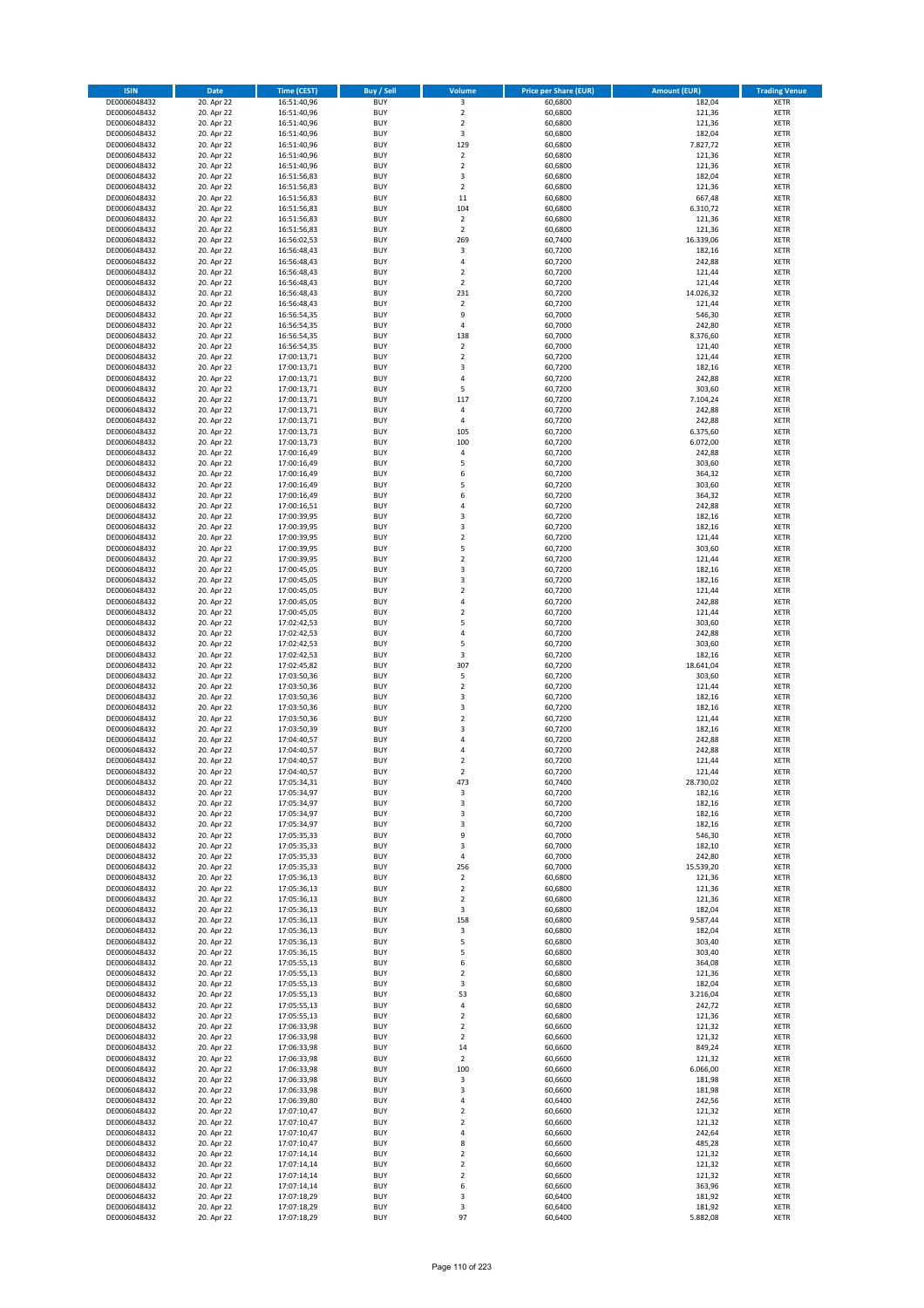| <b>ISIN</b>                  | <b>Date</b>              | <b>Time (CEST)</b>         | <b>Buy / Sell</b>        | Volume                                 | <b>Price per Share (EUR)</b> | <b>Amount (EUR)</b> | <b>Trading Venue</b>       |
|------------------------------|--------------------------|----------------------------|--------------------------|----------------------------------------|------------------------------|---------------------|----------------------------|
| DE0006048432                 | 20. Apr 22               | 17:07:18,29                | <b>BUY</b>               | 3                                      | 60,6400                      | 181,92              | <b>XETR</b>                |
| DE0006048432                 | 20. Apr 22               | 17:07:18,29                | <b>BUY</b>               | 3                                      | 60,6400                      | 181,92              | <b>XETR</b>                |
| DE0006048432                 | 20. Apr 22               | 17:07:26,01                | <b>BUY</b>               | $\overline{2}$                         | 60,6200                      | 121,24              | <b>XETR</b>                |
| DE0006048432                 | 20. Apr 22               | 17:07:26,01                | <b>BUY</b>               | 3                                      | 60,6200                      | 181,86              | <b>XETR</b>                |
| DE0006048432<br>DE0006048432 | 20. Apr 22<br>20. Apr 22 | 17:07:26,01<br>17:07:26,01 | <b>BUY</b><br><b>BUY</b> | 3<br>6                                 | 60,6200<br>60,6200           | 181,86<br>363,72    | <b>XETR</b><br><b>XETR</b> |
| DE0006048432                 | 20. Apr 22               | 17:07:26,01                | <b>BUY</b>               | 62                                     | 60,6200                      | 3.758,44            | <b>XETR</b>                |
| DE0006048432                 | 20. Apr 22               | 17:07:26,01                | <b>BUY</b>               | $\overline{\mathbf{c}}$                | 60,6200                      | 121,24              | <b>XETR</b>                |
| DE0006048432                 | 20. Apr 22               | 17:07:26,01                | <b>BUY</b>               | $\mathbf 2$                            | 60,6200                      | 121,24              | <b>XETR</b>                |
| DE0006048432                 | 20. Apr 22               | 17:09:14,17                | <b>BUY</b>               | $\overline{7}$                         | 60,6000                      | 424,20              | <b>XETR</b>                |
| DE0006048432                 | 20. Apr 22               | 17:09:14,17                | <b>BUY</b>               | 3                                      | 60,6000                      | 181,80              | <b>XETR</b>                |
| DE0006048432                 | 20. Apr 22               | 17:09:14,17                | <b>BUY</b>               | 3                                      | 60,6000                      | 181,80              | <b>XETR</b>                |
| DE0006048432<br>DE0006048432 | 20. Apr 22<br>20. Apr 22 | 17:09:14,17<br>17:09:14,17 | <b>BUY</b><br><b>BUY</b> | $\overline{\mathbf{c}}$<br>104         | 60,6000<br>60,6000           | 121,20<br>6.302,40  | <b>XETR</b><br><b>XETR</b> |
| DE0006048432                 | 20. Apr 22               | 17:09:14,17                | <b>BUY</b>               | $\mathbf 2$                            | 60,6000                      | 121,20              | <b>XETR</b>                |
| DE0006048432                 | 20. Apr 22               | 17:09:14,17                | <b>BUY</b>               | 3                                      | 60,6000                      | 181,80              | <b>XETR</b>                |
| DE0006048432                 | 20. Apr 22               | 17:09:32,90                | <b>BUY</b>               | $\overline{2}$                         | 60,6000                      | 121,20              | <b>XETR</b>                |
| DE0006048432                 | 20. Apr 22               | 17:09:36,16                | <b>BUY</b>               | $\mathbf 2$                            | 60,6000                      | 121,20              | <b>XETR</b>                |
| DE0006048432                 | 20. Apr 22               | 17:09:36,16                | <b>BUY</b>               | 3                                      | 60,6000                      | 181,80              | <b>XETR</b>                |
| DE0006048432<br>DE0006048432 | 20. Apr 22<br>20. Apr 22 | 17:09:36,16<br>17:09:36,16 | <b>BUY</b><br><b>BUY</b> | 3<br>$\overline{\mathbf{c}}$           | 60,6000<br>60,6000           | 181,80<br>121,20    | <b>XETR</b><br><b>XETR</b> |
| DE0006048432                 | 20. Apr 22               | 17:09:36,16                | <b>BUY</b>               | 3                                      | 60,6000                      | 181,80              | <b>XETR</b>                |
| DE0006048432                 | 20. Apr 22               | 17:09:36,16                | <b>BUY</b>               | 3                                      | 60,6000                      | 181,80              | <b>XETR</b>                |
| DE0006048432                 | 20. Apr 22               | 17:10:27,54                | <b>BUY</b>               | 4                                      | 60,6000                      | 242,40              | <b>XETR</b>                |
| DE0006048432                 | 20. Apr 22               | 17:10:27,54                | <b>BUY</b>               | $\mathbf 2$                            | 60,6000                      | 121,20              | <b>XETR</b>                |
| DE0006048432                 | 20. Apr 22               | 17:10:27,54                | <b>BUY</b>               | $\mathbf 2$                            | 60,6000                      | 121,20              | <b>XETR</b>                |
| DE0006048432                 | 20. Apr 22               | 17:10:27,54                | <b>BUY</b>               | $\mathbf 2$                            | 60,6000                      | 121,20              | <b>XETR</b>                |
| DE0006048432<br>DE0006048432 | 20. Apr 22<br>20. Apr 22 | 17:10:27,54<br>17:10:41,95 | <b>BUY</b><br><b>BUY</b> | $\overline{\mathbf{c}}$<br>$\mathbf 2$ | 60,6000<br>60,5800           | 121,20<br>121,16    | <b>XETR</b><br><b>XETR</b> |
| DE0006048432                 | 20. Apr 22               | 17:10:41,95                | <b>BUY</b>               | 79                                     | 60,5800                      | 4.785,82            | <b>XETR</b>                |
| DE0006048432                 | 20. Apr 22               | 17:10:41,95                | <b>BUY</b>               | 3                                      | 60,5800                      | 181,74              | <b>XETR</b>                |
| DE0006048432                 | 20. Apr 22               | 17:10:41,95                | <b>BUY</b>               | $\overline{2}$                         | 60,5800                      | 121,16              | <b>XETR</b>                |
| DE0006048432                 | 20. Apr 22               | 17:10:41,95                | <b>BUY</b>               | $\mathbf 2$                            | 60,5800                      | 121,16              | <b>XETR</b>                |
| DE0006048432                 | 20. Apr 22               | 17:10:41,95                | <b>BUY</b>               | 46                                     | 60,5800                      | 2.786,68            | <b>XETR</b>                |
| DE0006048432<br>DE0006048432 | 20. Apr 22<br>20. Apr 22 | 17:10:41,95<br>17:10:41,95 | <b>BUY</b><br><b>BUY</b> | $\overline{\mathbf{c}}$<br>60          | 60,5800<br>60,5800           | 121,16<br>3.634,80  | <b>XETR</b><br><b>XETR</b> |
| DE0006048432                 | 20. Apr 22               | 17:10:46,20                | <b>BUY</b>               | 54                                     | 60,5800                      | 3.271,32            | <b>XETR</b>                |
| DE0006048432                 | 20. Apr 22               | 17:11:04,00                | <b>BUY</b>               | 120                                    | 60,5800                      | 7.269,60            | <b>XETR</b>                |
| DE0006048432                 | 20. Apr 22               | 17:11:49,61                | <b>BUY</b>               | $\mathbf 2$                            | 60,6000                      | 121,20              | <b>XETR</b>                |
| DE0006048432                 | 20. Apr 22               | 17:11:49,61                | <b>BUY</b>               | $\mathbf 2$                            | 60,6000                      | 121,20              | <b>XETR</b>                |
| DE0006048432                 | 20. Apr 22               | 17:11:49,61                | <b>BUY</b>               | 3                                      | 60,6000                      | 181,80              | <b>XETR</b>                |
| DE0006048432                 | 20. Apr 22               | 17:11:49,61                | <b>BUY</b>               | 3                                      | 60,6000                      | 181,80              | <b>XETR</b>                |
| DE0006048432<br>DE0006048432 | 20. Apr 22<br>20. Apr 22 | 17:11:49,61<br>17:11:49,61 | <b>BUY</b><br><b>BUY</b> | 3<br>79                                | 60,6000<br>60,6000           | 181,80<br>4.787,40  | <b>XETR</b><br><b>XETR</b> |
| DE0006048432                 | 20. Apr 22               | 17:11:49,61                | <b>BUY</b>               | 3                                      | 60,6000                      | 181,80              | <b>XETR</b>                |
| DE0006048432                 | 20. Apr 22               | 17:12:56,23                | <b>BUY</b>               | 3                                      | 60,6400                      | 181,92              | <b>XETR</b>                |
| DE0006048432                 | 20. Apr 22               | 17:12:56,23                | <b>BUY</b>               | 4                                      | 60,6400                      | 242,56              | <b>XETR</b>                |
| DE0006048432                 | 20. Apr 22               | 17:12:56,23                | <b>BUY</b>               | 141                                    | 60,6400                      | 8.550,24            | <b>XETR</b>                |
| DE0006048432                 | 20. Apr 22               | 17:12:56,23                | <b>BUY</b><br><b>BUY</b> | 4                                      | 60,6400                      | 242,56              | <b>XETR</b><br><b>XETR</b> |
| DE0006048432<br>DE0006048432 | 20. Apr 22<br>20. Apr 22 | 17:13:44,15<br>17:13:44,15 | <b>BUY</b>               | 3<br>$\overline{2}$                    | 60,6400<br>60,6400           | 181,92<br>121,28    | <b>XETR</b>                |
| DE0006048432                 | 20. Apr 22               | 17:13:44,15                | <b>BUY</b>               | 102                                    | 60,6400                      | 6.185,28            | <b>XETR</b>                |
| DE0006048432                 | 20. Apr 22               | 17:13:44,15                | <b>BUY</b>               | 3                                      | 60,6400                      | 181,92              | <b>XETR</b>                |
| DE0006048432                 | 20. Apr 22               | 17:15:12,11                | <b>BUY</b>               | 208                                    | 60,6600                      | 12.617,28           | <b>XETR</b>                |
| DE0006048432                 | 20. Apr 22               | 17:15:55,97                | <b>BUY</b>               | 162                                    | 60,6600                      | 9.826,92            | <b>XETR</b>                |
| DE0006048432                 | 20. Apr 22               | 17:16:01,35                | <b>BUY</b>               | 6                                      | 60,6600                      | 363,96              | <b>XETR</b>                |
| DE0006048432<br>DE0006048432 | 20. Apr 22<br>20. Apr 22 | 17:16:01,35<br>17:16:02,95 | <b>BUY</b><br><b>BUY</b> | $\overline{\mathbf{c}}$<br>4           | 60,6600<br>60,6600           | 121,32<br>242,64    | <b>XETR</b><br><b>XETR</b> |
| DE0006048432                 | 20. Apr 22               | 17:16:02,95                | <b>BUY</b>               | $\overline{\mathbf{c}}$                | 60,6600                      | 121,32              | <b>XETR</b>                |
| DE0006048432                 | 20. Apr 22               | 17:16:07,48                | <b>BUY</b>               | 118                                    | 60,6600                      | 7.157,88            | <b>XETR</b>                |
| DE0006048432                 | 20. Apr 22               | 17:16:14,00                | <b>BUY</b>               | $\mathbf 2$                            | 60,6400                      | 121,28              | <b>XETR</b>                |
| DE0006048432                 | 20. Apr 22               | 17:16:14,00                | <b>BUY</b>               | 3                                      | 60,6400                      | 181,92              | <b>XETR</b>                |
| DE0006048432                 | 20. Apr 22               | 17:16:14,00                | <b>BUY</b>               | $\mathbf 2$                            | 60,6400                      | 121,28              | <b>XETR</b>                |
| DE0006048432                 | 20. Apr 22               | 17:16:14,00<br>17:16:14,00 | <b>BUY</b>               | 152                                    | 60,6400<br>60,6400           | 9.217,28            | <b>XETR</b>                |
| DE0006048432<br>DE0006048432 | 20. Apr 22<br>20. Apr 22 | 17:16:14,00                | BUY<br><b>BUY</b>        | 2<br>3                                 | 60,6400                      | 121,28<br>181,92    | <b>XETR</b><br><b>XETR</b> |
| DE0006048432                 | 20. Apr 22               | 17:16:14,00                | <b>BUY</b>               | $\overline{7}$                         | 60,6400                      | 424,48              | <b>XETR</b>                |
| DE0006048432                 | 20. Apr 22               | 17:16:18,48                | <b>BUY</b>               | 4                                      | 60,6400                      | 242,56              | XETR                       |
| DE0006048432                 | 20. Apr 22               | 17:16:18,48                | <b>BUY</b>               | 3                                      | 60,6400                      | 181,92              | <b>XETR</b>                |
| DE0006048432                 | 20. Apr 22               | 17:16:18,48                | <b>BUY</b>               | $\mathbf 2$                            | 60,6400                      | 121,28              | <b>XETR</b>                |
| DE0006048432                 | 20. Apr 22               | 17:16:30,81                | <b>BUY</b>               | 3                                      | 60,6400                      | 181,92              | <b>XETR</b>                |
| DE0006048432<br>DE0006048432 | 20. Apr 22<br>20. Apr 22 | 17:16:30,81<br>17:16:54,75 | <b>BUY</b><br><b>BUY</b> | 4<br>$\mathbf 2$                       | 60,6400<br>60,6400           | 242,56<br>121,28    | <b>XETR</b><br><b>XETR</b> |
| DE0006048432                 | 20. Apr 22               | 17:16:54,75                | <b>BUY</b>               | 6                                      | 60,6400                      | 363,84              | <b>XETR</b>                |
| DE0006048432                 | 20. Apr 22               | 17:16:54,75                | <b>BUY</b>               | 3                                      | 60,6400                      | 181,92              | <b>XETR</b>                |
| DE0006048432                 | 20. Apr 22               | 17:16:57,72                | <b>BUY</b>               | 3                                      | 60,6200                      | 181,86              | <b>XETR</b>                |
| DE0006048432                 | 20. Apr 22               | 17:16:57,72                | <b>BUY</b>               | 3                                      | 60,6200                      | 181,86              | <b>XETR</b>                |
| DE0006048432                 | 20. Apr 22               | 17:16:57,72                | <b>BUY</b>               | 3                                      | 60,6200                      | 181,86              | <b>XETR</b>                |
| DE0006048432<br>DE0006048432 | 20. Apr 22<br>20. Apr 22 | 17:16:57,72<br>17:16:57,72 | <b>BUY</b><br><b>BUY</b> | 3<br>129                               | 60,6200<br>60,6200           | 181,86<br>7.819,98  | <b>XETR</b><br><b>XETR</b> |
| DE0006048432                 | 20. Apr 22               | 17:16:57,72                | <b>BUY</b>               | $\mathbf 2$                            | 60,6200                      | 121,24              | <b>XETR</b>                |
| DE0006048432                 | 20. Apr 22               | 17:17:03,38                | <b>BUY</b>               | 60                                     | 60,6400                      | 3.638,40            | <b>XETR</b>                |
| DE0006048432                 | 20. Apr 22               | 17:17:09,51                | <b>BUY</b>               | 3                                      | 60,6400                      | 181,92              | XETR                       |
| DE0006048432                 | 20. Apr 22               | 17:17:09,51                | <b>BUY</b>               | $\mathbf 2$                            | 60,6400                      | 121,28              | <b>XETR</b>                |
| DE0006048432                 | 20. Apr 22               | 17:17:09,51                | <b>BUY</b>               | $\overline{2}$                         | 60,6400                      | 121,28              | <b>XETR</b>                |
| DE0006048432<br>DE0006048432 | 20. Apr 22<br>20. Apr 22 | 17:17:09,51<br>17:17:44,29 | <b>BUY</b><br><b>BUY</b> | $\mathbf 2$<br>3                       | 60,6400<br>60,6400           | 121,28<br>181,92    | <b>XETR</b><br><b>XETR</b> |
| DE0006048432                 | 20. Apr 22               | 17:17:44,29                | <b>BUY</b>               | 4                                      | 60,6400                      | 242,56              | <b>XETR</b>                |
| DE0006048432                 | 20. Apr 22               | 17:17:44,29                | <b>BUY</b>               | $\mathbf 2$                            | 60,6400                      | 121,28              | <b>XETR</b>                |
| DE0006048432                 | 20. Apr 22               | 17:17:44,29                | <b>BUY</b>               | 3                                      | 60,6400                      | 181,92              | <b>XETR</b>                |
| DE0006048432                 | 20. Apr 22               | 17:17:44,29                | <b>BUY</b>               | 44                                     | 60,6400                      | 2.668,16            | <b>XETR</b>                |
| DE0006048432                 | 20. Apr 22               | 17:17:44,29                | <b>BUY</b>               | 3                                      | 60,6400                      | 181,92              | <b>XETR</b>                |
| DE0006048432                 | 20. Apr 22               | 17:17:44,29                | <b>BUY</b>               | 58                                     | 60,6400                      | 3.517,12            | <b>XETR</b>                |
| DE0006048432<br>DE0006048432 | 20. Apr 22<br>20. Apr 22 | 17:18:57,30                | <b>BUY</b><br><b>BUY</b> | 6<br>$\mathbf 2$                       | 60,6600<br>60,6600           | 363,96<br>121,32    | <b>XETR</b><br><b>XETR</b> |
| DE0006048432                 | 20. Apr 22               | 17:18:57,30<br>17:18:57,30 | <b>BUY</b>               | 4                                      | 60,6600                      | 242,64              | <b>XETR</b>                |
| DE0006048432                 | 20. Apr 22               | 17:18:57,30                | <b>BUY</b>               | 5                                      | 60,6600                      | 303,30              | <b>XETR</b>                |
| DE0006048432                 | 20. Apr 22               | 17:18:58,64                | <b>BUY</b>               | 164                                    | 60,6600                      | 9.948,24            | <b>XETR</b>                |
| DE0006048432                 | 20. Apr 22               | 17:19:53,91                | <b>BUY</b>               | 3                                      | 60,6400                      | 181,92              | <b>XETR</b>                |
| DE0006048432                 | 20. Apr 22               | 17:19:53,91                | <b>BUY</b>               | $\mathbf 2$                            | 60,6400                      | 121,28              | <b>XETR</b>                |
| DE0006048432                 | 20. Apr 22<br>20. Apr 22 | 17:19:53,91                | <b>BUY</b><br><b>BUY</b> | $\overline{2}$<br>69                   | 60,6400<br>60,6400           | 121,28              | <b>XETR</b><br>XETR        |
| DE0006048432<br>DE0006048432 | 20. Apr 22               | 17:19:53,91<br>17:19:53,91 | <b>BUY</b>               | $\overline{2}$                         | 60,6400                      | 4.184,16<br>121,28  | <b>XETR</b>                |
| DE0006048432                 | 20. Apr 22               | 17:20:00,15                | <b>BUY</b>               | 3                                      | 60,6600                      | 181,98              | <b>XETR</b>                |
| DE0006048432                 | 20. Apr 22               | 17:20:00,15                | <b>BUY</b>               | 4                                      | 60,6600                      | 242,64              | <b>XETR</b>                |
| DE0006048432                 | 20. Apr 22               | 17:20:00,15                | <b>BUY</b>               | $\mathbf 2$                            | 60,6600                      | 121,32              | <b>XETR</b>                |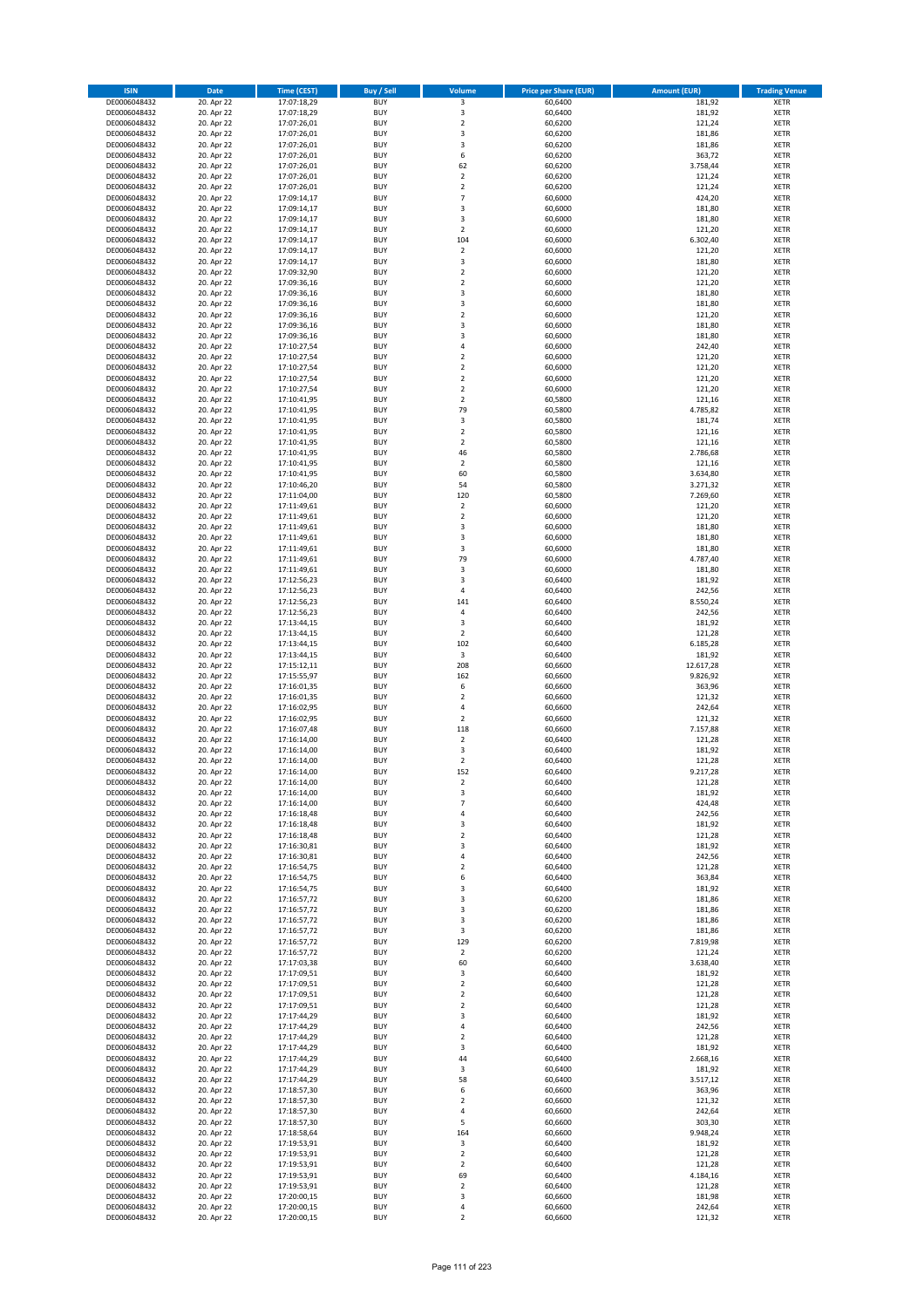| <b>ISIN</b>                  | Date                     | Time (CEST)                | <b>Buy / Sell</b>        | <b>Volume</b>                 | <b>Price per Share (EUR)</b> | <b>Amount (EUR)</b> | <b>Trading Venue</b>       |
|------------------------------|--------------------------|----------------------------|--------------------------|-------------------------------|------------------------------|---------------------|----------------------------|
| DE0006048432                 | 20. Apr 22               | 17:20:00,15                | <b>BUY</b>               | $\overline{2}$                | 60,6600                      | 121,32              | <b>XETR</b>                |
| DE0006048432                 | 20. Apr 22               | 17:20:00,15                | <b>BUY</b>               | 5                             | 60,6600                      | 303,30              | XETR                       |
| DE0006048432                 | 20. Apr 22               | 17:20:26,54                | <b>BUY</b>               | 4                             | 60,6600                      | 242,64              | <b>XETR</b>                |
| DE0006048432                 | 20. Apr 22               | 17:20:26,54                | <b>BUY</b>               | $\mathsf 3$                   | 60,6600                      | 181,98              | XETR                       |
| DE0006048432<br>DE0006048432 | 20. Apr 22<br>20. Apr 22 | 17:20:26,54<br>17:20:26,54 | <b>BUY</b><br><b>BUY</b> | $\overline{2}$<br>$\mathbf 2$ | 60,6600<br>60,6600           | 121,32<br>121,32    | <b>XETR</b><br><b>XETR</b> |
| DE0006048432                 | 20. Apr 22               | 17:20:26,54                | <b>BUY</b>               | 3                             | 60,6600                      | 181,98              | <b>XETR</b>                |
| DE0006048432                 | 20. Apr 22               | 17:21:26,74                | <b>BUY</b>               | 575                           | 60,6800                      | 34.891,00           | <b>XETR</b>                |
| DE0006048432                 | 20. Apr 22               | 17:21:28,23                | <b>BUY</b>               | $\overline{4}$                | 60,6600                      | 242,64              | <b>XETR</b>                |
| DE0006048432                 | 20. Apr 22               | 17:21:28,23                | <b>BUY</b>               | $\overline{2}$                | 60,6600                      | 121,32              | <b>XETR</b>                |
| DE0006048432                 | 20. Apr 22               | 17:21:28,23                | <b>BUY</b>               | $\overline{2}$                | 60,6600                      | 121,32              | <b>XETR</b>                |
| DE0006048432                 | 20. Apr 22               | 17:21:28,23                | <b>BUY</b>               | 253                           | 60,6600                      | 15.346,98           | <b>XETR</b>                |
| DE0006048432<br>DE0006048432 | 20. Apr 22<br>20. Apr 22 | 17:21:28,23<br>17:21:28,23 | <b>BUY</b><br><b>BUY</b> | 3<br>4                        | 60,6600<br>60,6600           | 181,98<br>242,64    | <b>XETR</b><br><b>XETR</b> |
| DE0006048432                 | 20. Apr 22               | 17:22:43,31                | <b>BUY</b>               | 130                           | 60,6600                      | 7.885,80            | <b>XETR</b>                |
| DE0006048432                 | 20. Apr 22               | 17:22:43,50                | <b>BUY</b>               | 5                             | 60,6400                      | 303,20              | <b>XETR</b>                |
| DE0006048432                 | 20. Apr 22               | 17:22:43,50                | <b>BUY</b>               | 4                             | 60,6400                      | 242,56              | <b>XETR</b>                |
| DE0006048432                 | 20. Apr 22               | 17:22:43,50                | <b>BUY</b>               | $\,$ 1                        | 60,6400                      | 60,64               | <b>XETR</b>                |
| DE0006048432                 | 20. Apr 22               | 17:22:45,37                | <b>BUY</b>               | 3                             | 60,6400                      | 181,92              | <b>XETR</b>                |
| DE0006048432<br>DE0006048432 | 20. Apr 22<br>20. Apr 22 | 17:22:45,37<br>17:22:45,37 | <b>BUY</b><br><b>BUY</b> | 11<br>5                       | 60,6400<br>60,6400           | 667,04<br>303,20    | <b>XETR</b><br><b>XETR</b> |
| DE0006048432                 | 20. Apr 22               | 17:22:45,37                | <b>BUY</b>               | $10\,$                        | 60,6400                      | 606,40              | <b>XETR</b>                |
| DE0006048432                 | 20. Apr 22               | 17:22:45,37                | <b>BUY</b>               | 103                           | 60,6400                      | 6.245,92            | <b>XETR</b>                |
| DE0006048432                 | 20. Apr 22               | 17:22:45,37                | <b>BUY</b>               | $\mathbf 2$                   | 60,6400                      | 121,28              | <b>XETR</b>                |
| DE0006048432                 | 20. Apr 22               | 17:22:45,37                | <b>BUY</b>               | $\overline{7}$                | 60,6400                      | 424,48              | <b>XETR</b>                |
| DE0006048432                 | 20. Apr 22               | 17:22:45,37                | <b>BUY</b>               | 3                             | 60,6400                      | 181,92              | <b>XETR</b>                |
| DE0006048432<br>DE0006048432 | 20. Apr 22               | 17:24:09,93                | <b>BUY</b><br><b>BUY</b> | $\mathsf 3$<br>$\overline{2}$ | 60,6200                      | 181,86              | <b>XETR</b><br><b>XETR</b> |
| DE0006048432                 | 20. Apr 22<br>20. Apr 22 | 17:24:10,85<br>17:24:10,85 | <b>BUY</b>               | 4                             | 60,6200<br>60,6200           | 121,24<br>242,48    | <b>XETR</b>                |
| DE0006048432                 | 20. Apr 22               | 17:24:10,85                | <b>BUY</b>               | 5                             | 60,6200                      | 303,10              | <b>XETR</b>                |
| DE0006048432                 | 20. Apr 22               | 17:24:10,85                | <b>BUY</b>               | 9                             | 60,6200                      | 545,58              | <b>XETR</b>                |
| DE0006048432                 | 20. Apr 22               | 17:24:10,85                | <b>BUY</b>               | 107                           | 60,6200                      | 6.486,34            | <b>XETR</b>                |
| DE0006048432                 | 20. Apr 22               | 17:24:10,85                | <b>BUY</b>               | 3                             | 60,6200                      | 181,86              | <b>XETR</b>                |
| DE0006048432                 | 20. Apr 22               | 17:24:10,85                | <b>BUY</b>               | 5                             | 60,6200                      | 303,10              | <b>XETR</b>                |
| DE0006048432<br>DE0006048432 | 20. Apr 22<br>20. Apr 22 | 17:24:14,42<br>17:24:14,42 | <b>BUY</b><br><b>BUY</b> | 5<br>3                        | 60,6000<br>60,6000           | 303,00<br>181,80    | <b>XETR</b><br><b>XETR</b> |
| DE0006048432                 | 20. Apr 22               | 17:24:14,42                | <b>BUY</b>               | 5                             | 60,6000                      | 303,00              | <b>XETR</b>                |
| DE0006048432                 | 20. Apr 22               | 17:24:14,42                | <b>BUY</b>               | 3                             | 60,6000                      | 181,80              | <b>XETR</b>                |
| DE0006048432                 | 20. Apr 22               | 17:24:14,42                | <b>BUY</b>               | $\pmb{4}$                     | 60,6000                      | 242,40              | <b>XETR</b>                |
| DE0006048432                 | 20. Apr 22               | 17:24:14,42                | <b>BUY</b>               | 138                           | 60,6000                      | 8.362,80            | <b>XETR</b>                |
| DE0006048432                 | 20. Apr 22               | 17:24:14,42                | <b>BUY</b>               | 3                             | 60,6000                      | 181,80              | <b>XETR</b>                |
| DE0006048432                 | 20. Apr 22               | 17:24:16,89                | <b>BUY</b>               | $\overline{2}$                | 60,5800                      | 121,16              | <b>XETR</b>                |
| DE0006048432<br>DE0006048432 | 20. Apr 22<br>20. Apr 22 | 17:24:16,89<br>17:24:16,89 | <b>BUY</b><br><b>BUY</b> | 56<br>3                       | 60,5800<br>60,5800           | 3.392,48<br>181,74  | <b>XETR</b><br><b>XETR</b> |
| DE0006048432                 | 20. Apr 22               | 17:24:16,89                | <b>BUY</b>               | 55                            | 60,5800                      | 3.331,90            | <b>XETR</b>                |
| DE0006048432                 | 20. Apr 22               | 17:24:16,90                | <b>BUY</b>               | $\overline{2}$                | 60,5800                      | 121,16              | <b>XETR</b>                |
| DE0006048432                 | 20. Apr 22               | 17:24:16,90                | <b>BUY</b>               | 3                             | 60,5800                      | 181,74              | <b>XETR</b>                |
| DE0006048432                 | 20. Apr 22               | 17:24:16,90                | <b>BUY</b>               | $\overline{4}$                | 60,5800                      | 242,32              | <b>XETR</b>                |
| DE0006048432                 | 20. Apr 22               | 17:24:16,90                | <b>BUY</b><br><b>BUY</b> | 54<br>53                      | 60,5800                      | 3.271,32            | <b>XETR</b><br><b>XETR</b> |
| DE0006048432<br>DE0006048432 | 20. Apr 22<br>20. Apr 22 | 17:24:20,66<br>17:24:38,85 | <b>BUY</b>               | 6                             | 60,5800<br>60,5600           | 3.210,74<br>363,36  | <b>XETR</b>                |
| DE0006048432                 | 20. Apr 22               | 17:24:38,85                | <b>BUY</b>               | 3                             | 60,5600                      | 181,68              | <b>XETR</b>                |
| DE0006048432                 | 20. Apr 22               | 17:24:38,85                | <b>BUY</b>               | $\overline{2}$                | 60,5600                      | 121,12              | <b>XETR</b>                |
| DE0006048432                 | 20. Apr 22               | 17:24:38,85                | <b>BUY</b>               | 80                            | 60,5600                      | 4.844,80            | <b>XETR</b>                |
| DE0006048432                 | 20. Apr 22               | 17:24:38,85                | <b>BUY</b>               | 50                            | 60,5600                      | 3.028,00            | <b>XETR</b>                |
| DE0006048432                 | 20. Apr 22               | 17:24:38,85                | <b>BUY</b>               | 3                             | 60,5600                      | 181,68              | <b>XETR</b>                |
| DE0006048432<br>DE0006048432 | 20. Apr 22<br>20. Apr 22 | 17:24:38,85<br>17:24:38,87 | <b>BUY</b><br><b>BUY</b> | $\overline{4}$<br>3           | 60,5600<br>60,5600           | 242,24<br>181,68    | <b>XETR</b><br><b>XETR</b> |
| DE0006048432                 | 20. Apr 22               | 17:24:39,57                | <b>BUY</b>               | $\overline{2}$                | 60,5400                      | 121,08              | <b>XETR</b>                |
| DE0006048432                 | 20. Apr 22               | 17:24:39,57                | <b>BUY</b>               | 3                             | 60,5400                      | 181,62              | <b>XETR</b>                |
| DE0006048432                 | 20. Apr 22               | 17:24:39,57                | <b>BUY</b>               | $\overline{7}$                | 60,5400                      | 423,78              | <b>XETR</b>                |
| DE0006048432                 | 20. Apr 22               | 17:24:39,57                | <b>BUY</b>               | $\overline{\mathbf{c}}$       | 60,5400                      | 121,08              | <b>XETR</b>                |
| DE0006048432                 | 20. Apr 22               | 17:24:39,57                | <b>BUY</b>               | 3                             | 60,5400                      | 181,62              | <b>XETR</b>                |
| DE0006048432                 | 20. Apr 22               | 17:24:45,87                | <b>BUY</b>               | 3                             | 60,5200                      | 181,56              | <b>XETR</b>                |
| DE0006048432<br>DE0006048432 | 20. Apr 22<br>20. Apr 22 | 17:24:45,87<br>17:24:52,18 | BUY<br><b>BUY</b>        | 3<br>$\,$ 1                   | 60,5200<br>60,5200           | 181,56<br>60,52     | XETR<br><b>XETR</b>        |
| DE0006048432                 | 20. Apr 22               | 17:24:52,18                | <b>BUY</b>               | 4                             | 60,5200                      | 242,08              | <b>XETR</b>                |
| DE0006048432                 | 20. Apr 22               | 17:24:56,22                | <b>BUY</b>               | 3                             | 60,5200                      | 181,56              | XETR                       |
| DE0006048432                 | 20. Apr 22               | 17:24:56,22                | <b>BUY</b>               | $\overline{2}$                | 60,5200                      | 121,04              | <b>XETR</b>                |
| DE0006048432                 | 20. Apr 22               | 17:24:56,22                | <b>BUY</b>               | 3                             | 60,5200                      | 181,56              | <b>XETR</b>                |
| DE0006048432                 | 20. Apr 22               | 17:24:56,22                | <b>BUY</b>               | 49                            | 60,5200                      | 2.965,48            | <b>XETR</b>                |
| DE0006048432<br>DE0006048432 | 20. Apr 22<br>20. Apr 22 | 17:24:56,22<br>17:24:58,65 | <b>BUY</b><br><b>BUY</b> | 3<br>3                        | 60,5200<br>60,5000           | 181,56<br>181,50    | <b>XETR</b><br>XETR        |
| DE0006048432                 | 20. Apr 22               | 17:24:58,65                | <b>BUY</b>               | $\mathbf 2$                   | 60,5000                      | 121,00              | <b>XETR</b>                |
| DE0006048432                 | 20. Apr 22               | 17:24:58,65                | <b>BUY</b>               | $\overline{2}$                | 60,5000                      | 121,00              | XETR                       |
| DE0006048432                 | 20. Apr 22               | 17:25:17,56                | <b>BUY</b>               | 3                             | 60,5000                      | 181,50              | <b>XETR</b>                |
| DE0006048432                 | 20. Apr 22               | 17:25:17,56                | <b>BUY</b>               | $\mathbf 2$                   | 60,5000                      | 121,00              | XETR                       |
| DE0006048432                 | 20. Apr 22               | 17:25:17,56                | <b>BUY</b>               | 3                             | 60,5000                      | 181,50              | <b>XETR</b>                |
| DE0006048432<br>DE0006048432 | 20. Apr 22<br>20. Apr 22 | 17:25:17,56<br>17:25:17,56 | <b>BUY</b><br><b>BUY</b> | $\mathbf 2$<br>51             | 60,5000<br>60,5000           | 121,00<br>3.085,50  | XETR<br><b>XETR</b>        |
| DE0006048432                 | 20. Apr 22               | 17:25:17,56                | <b>BUY</b>               | 3                             | 60,5000                      | 181,50              | <b>XETR</b>                |
| DE0006048432                 | 20. Apr 22               | 17:25:17,56                | <b>BUY</b>               | $\overline{2}$                | 60,5000                      | 121,00              | <b>XETR</b>                |
| DE0006048432                 | 20. Apr 22               | 17:25:40,68                | <b>BUY</b>               | 3                             | 60,5200                      | 181,56              | XETR                       |
| DE0006048432                 | 20. Apr 22               | 17:26:16,48                | <b>BUY</b>               | 164                           | 60,5600                      | 9.931,84            | <b>XETR</b>                |
| DE0006048432                 | 20. Apr 22               | 17:26:41,70                | <b>BUY</b>               | 142                           | 60,5600                      | 8.599,52            | <b>XETR</b>                |
| DE0006048432<br>DE0006048432 | 20. Apr 22<br>20. Apr 22 | 17:26:47,11                | <b>BUY</b><br><b>BUY</b> | 3<br>$\overline{2}$           | 60,5600<br>60,5600           | 181,68<br>121,12    | <b>XETR</b><br>XETR        |
| DE0006048432                 | 20. Apr 22               | 17:26:47,11<br>17:27:48,16 | <b>BUY</b>               | 215                           | 60,6200                      | 13.033,30           | XETR                       |
| DE0006048432                 | 20. Apr 22               | 17:28:08,89                | <b>BUY</b>               | 137                           | 60,6200                      | 8.304,94            | XETR                       |
| DE0006048432                 | 20. Apr 22               | 17:28:21,95                | <b>BUY</b>               | 5                             | 60,6400                      | 303,20              | XETR                       |
| DE0006048432                 | 20. Apr 22               | 17:28:59,40                | <b>BUY</b>               | 220                           | 60,6800                      | 13.349,60           | <b>XETR</b>                |
| DE0006048432                 | 20. Apr 22               | 17:28:59,42                | <b>BUY</b>               | 78                            | 60,6800                      | 4.733,04            | <b>XETR</b>                |
| DE0006048432                 | 20. Apr 22               | 17:29:08,07                | <b>BUY</b>               | 8                             | 60,6600                      | 485,28              | XETR                       |
| DE0006048432<br>DE0006048432 | 20. Apr 22<br>20. Apr 22 | 17:29:08,07                | <b>BUY</b><br><b>BUY</b> | 9<br>3                        | 60,6600<br>60,6600           | 545,94<br>181,98    | <b>XETR</b><br>XETR        |
| DE0006048432                 | 20. Apr 22               | 17:29:08,07<br>17:29:08,07 | <b>BUY</b>               | 6                             | 60,6600                      | 363,96              | XETR                       |
| DE0006048432                 | 20. Apr 22               | 17:29:08,07                | <b>BUY</b>               | $\overline{\phantom{a}}$      | 60,6600                      | 424,62              | XETR                       |
| DE0006048432                 | 20. Apr 22               | 17:29:17,03                | <b>BUY</b>               | 3                             | 60,6600                      | 181,98              | <b>XETR</b>                |
| DE0006048432                 | 20. Apr 22               | 17:29:17,03                | <b>BUY</b>               | 5                             | 60,6600                      | 303,30              | <b>XETR</b>                |
| DE0006048432                 | 20. Apr 22               | 17:29:17,03                | <b>BUY</b>               | 3                             | 60,6600                      | 181,98              | <b>XETR</b>                |
| DE0006048432                 | 20. Apr 22<br>20. Apr 22 | 17:29:17,03                | <b>BUY</b><br><b>BUY</b> | $\overline{7}$<br>$\sqrt{4}$  | 60,6600<br>60,6600           | 424,62<br>242,64    | <b>XETR</b>                |
| DE0006048432<br>DE0006048432 | 20. Apr 22               | 17:29:17,03<br>17:29:17,03 | <b>BUY</b>               | 3                             | 60,6600                      | 181,98              | XETR<br><b>XETR</b>        |
| DE0006048432                 | 20. Apr 22               | 17:29:39,51                | <b>BUY</b>               | 5                             | 60,6600                      | 303,30              | XETR                       |
| DE0006048432                 | 20. Apr 22               | 17:29:39,51                | <b>BUY</b>               | $\pmb{4}$                     | 60,6600                      | 242,64              | <b>XETR</b>                |
| DE0006048432                 | 20. Apr 22               | 17:29:39,51                | <b>BUY</b>               | 5                             | 60,6600                      | 303,30              | XETR                       |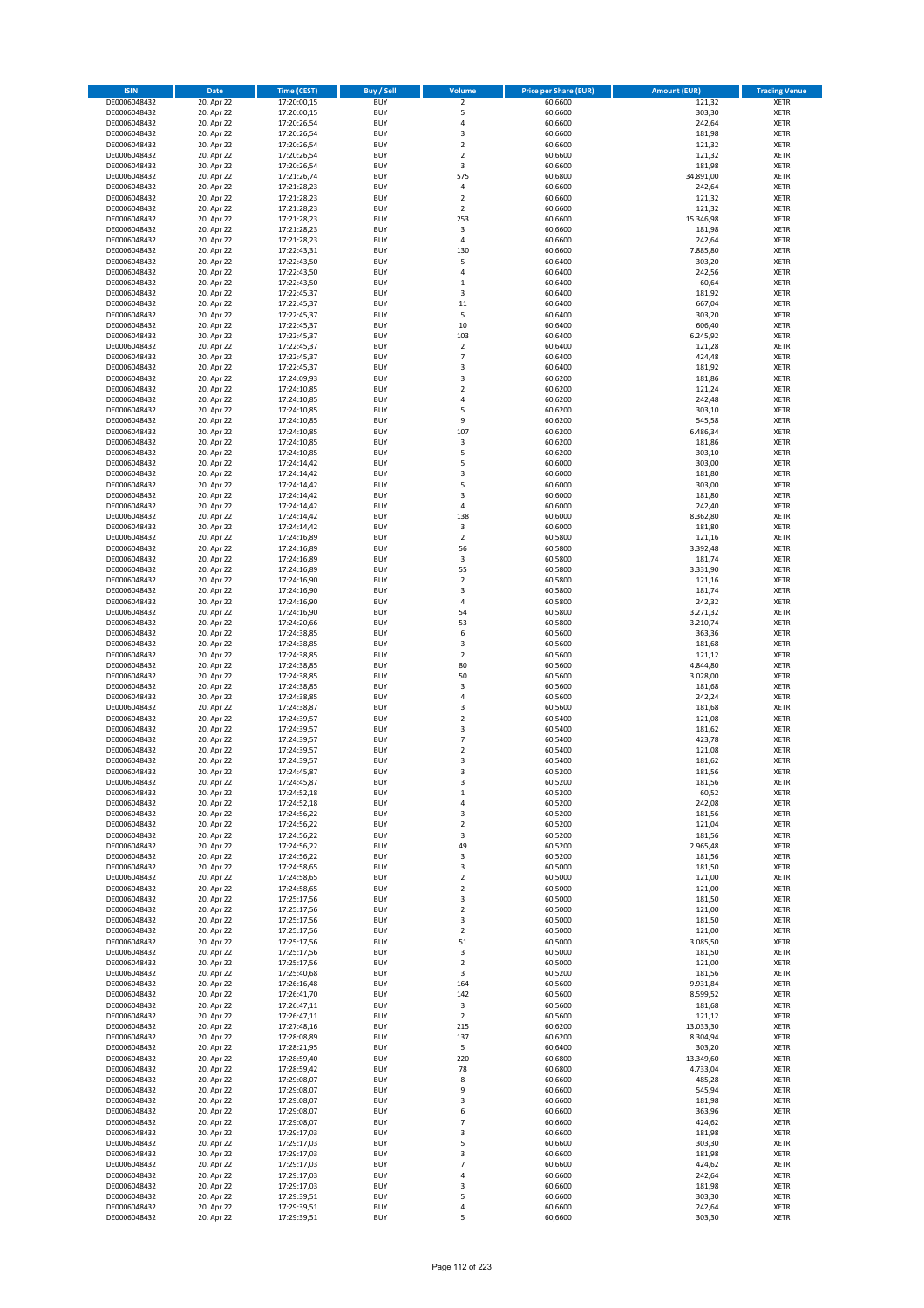| <b>ISIN</b>                  | <b>Date</b>              | <b>Time (CEST)</b>         | <b>Buy / Sell</b>        | <b>Volume</b>                    | <b>Price per Share (EUR)</b> | <b>Amount (EUR)</b> | <b>Trading Venue</b>       |
|------------------------------|--------------------------|----------------------------|--------------------------|----------------------------------|------------------------------|---------------------|----------------------------|
| DE0006048432                 | 20. Apr 22               | 17:29:39,51                | <b>BUY</b>               | 4                                | 60,6600                      | 242,64              | <b>XETR</b>                |
| DE0006048432                 | 20. Apr 22               | 17:29:39,51                | <b>BUY</b>               | 4                                | 60,6600                      | 242,64              | <b>XETR</b>                |
| DE0006048432                 | 20. Apr 22               | 17:29:49.65                | <b>BUY</b>               | 202                              | 60,6800                      | 12.257,36           | <b>XETR</b>                |
| DE0006048432                 | 20. Apr 22               | 17:29:49,68                | <b>BUY</b>               | 52                               | 60,6800                      | 3.155,36            | <b>XETR</b>                |
| DE0006048432                 | 20. Apr 22               | 17:29:51,12                | <b>BUY</b>               | 3                                | 60,6800                      | 182,04              | <b>XETR</b>                |
| DE0006048432                 | 20. Apr 22               | 17:29:51,14                | <b>BUY</b>               | 6                                | 60,6800                      | 364,08              | <b>XETR</b>                |
| DE0006048432                 | 20. Apr 22               | 17:29:51,21                | <b>BUY</b>               | 6                                | 60,6800                      | 364,08              | <b>XETR</b>                |
| DE0006048432                 | 20. Apr 22               | 17:29:51,23                | <b>BUY</b>               | 7                                | 60,6800                      | 424,76              | <b>XETR</b>                |
| DE0006048432                 | 20. Apr 22               | 17:29:51,23                | <b>BUY</b>               | $\overline{2}$                   | 60,6800                      | 121,36              | <b>XETR</b>                |
| DE0006048432                 | 20. Apr 22               | 17:29:51,23                | <b>BUY</b>               | 5                                | 60,6800                      | 303,40              | <b>XETR</b>                |
| DE0006048432                 | 20. Apr 22               | 17:29:51,24                | <b>BUY</b>               | 4                                | 60,6800                      | 242,72              | <b>XETR</b>                |
| DE0006048432                 | 20. Apr 22               | 17:29:51,36                | <b>BUY</b>               | 6                                | 60,6800                      | 364,08              | <b>XETR</b>                |
| DE0006048432                 | 20. Apr 22               | 17:29:51,37                | <b>BUY</b>               | 3                                | 60,6800                      | 182,04              | <b>XETR</b>                |
| DE0006048432                 | 20. Apr 22               | 17:29:51,37                | <b>BUY</b>               | $\overline{a}$                   | 60,6800                      | 242,72              | <b>XETR</b>                |
| DE0006048432<br>DE0006048432 | 20. Apr 22               | 17:29:51,37                | <b>BUY</b><br><b>BUY</b> | 4<br>3                           | 60,6800<br>60,6800           | 242,72              | <b>XETR</b><br><b>XETR</b> |
| DE0006048432                 | 20. Apr 22<br>20. Apr 22 | 17:29:51,38<br>17:29:51,58 | <b>BUY</b>               | 160                              | 60,6800                      | 182,04<br>9.708,80  | <b>XETR</b>                |
| DE0006048432                 | 20. Apr 22               | 17:29:51,58                | <b>BUY</b>               | 114                              | 60,6800                      | 6.917,52            | <b>XETR</b>                |
| DE0006048432                 | 20. Apr 22               | 17:29:58,65                | <b>BUY</b>               | 8                                | 60,6600                      | 485,28              | <b>XETR</b>                |
| DE0006048432                 | 20. Apr 22               | 17:29:58,65                | <b>BUY</b>               | 5                                | 60,6600                      | 303,30              | <b>XETR</b>                |
| DE0006048432                 | 20. Apr 22               | 17:29:58,67                | <b>BUY</b>               | $\overline{7}$                   | 60,6800                      | 424,76              | <b>XETR</b>                |
| DE0006048432                 | 20. Apr 22               | 17:29:59,82                | <b>BUY</b>               | 10                               | 60,6800                      | 606,80              | <b>XETR</b>                |
| DE0006048432                 | 20. Apr 22               | 17:29:59,85                | <b>BUY</b>               | 5                                | 60,6800                      | 303,40              | <b>XETR</b>                |
| DE0006048432                 | 21. Apr 22               | 09:30:25,96                | <b>BUY</b>               | 3                                | 60,4800                      | 181,44              | <b>XETR</b>                |
| DE0006048432                 | 21. Apr 22               | 09:30:25,96                | <b>BUY</b>               | 3                                | 60,4800                      | 181,44              | <b>XETR</b>                |
| DE0006048432                 | 21. Apr 22               | 09:30:53,57                | <b>BUY</b>               | 3                                | 60,5400                      | 181,62              | <b>XETR</b>                |
| DE0006048432                 | 21. Apr 22               | 09:30:53,57                | <b>BUY</b>               | 3                                | 60,5400                      | 181,62              | <b>XETR</b>                |
| DE0006048432                 | 21. Apr 22               | 09:30:53,57                | <b>BUY</b>               | 3                                | 60,5400                      | 181,62              | <b>XETR</b>                |
| DE0006048432<br>DE0006048432 | 21. Apr 22<br>21. Apr 22 | 09:30:53,57                | <b>BUY</b><br><b>BUY</b> | 3<br>3                           | 60,5400<br>60,5400           | 181,62<br>181,62    | <b>XETR</b><br><b>XETR</b> |
| DE0006048432                 | 21. Apr 22               | 09:30:53,57<br>09:30:53,57 | <b>BUY</b>               | 3                                | 60,5400                      | 181,62              | <b>XETR</b>                |
| DE0006048432                 | 21. Apr 22               | 09:30:53,57                | <b>BUY</b>               | 3                                | 60,5400                      | 181,62              | <b>XETR</b>                |
| DE0006048432                 | 21. Apr 22               | 09:30:53,57                | <b>BUY</b>               | 3                                | 60,5400                      | 181,62              | <b>XETR</b>                |
| DE0006048432                 | 21. Apr 22               | 09:30:53,57                | <b>BUY</b>               | 3                                | 60,5400                      | 181,62              | <b>XETR</b>                |
| DE0006048432                 | 21. Apr 22               | 09:30:53,57                | <b>BUY</b>               | $\overline{\mathbf{c}}$          | 60,5400                      | 121,08              | <b>XETR</b>                |
| DE0006048432                 | 21. Apr 22               | 09:30:53,57                | <b>BUY</b>               | 3                                | 60,5400                      | 181,62              | <b>XETR</b>                |
| DE0006048432                 | 21. Apr 22               | 09:30:53,57                | <b>BUY</b>               | 3                                | 60,5400                      | 181,62              | <b>XETR</b>                |
| DE0006048432                 | 21. Apr 22               | 09:30:53,57                | <b>BUY</b>               | 3                                | 60,5400                      | 181,62              | <b>XETR</b>                |
| DE0006048432                 | 21. Apr 22               | 09:30:53,57                | <b>BUY</b>               | 3                                | 60,5400                      | 181,62              | <b>XETR</b>                |
| DE0006048432                 | 21. Apr 22               | 09:30:53,57                | <b>BUY</b>               | 3                                | 60,5400                      | 181,62              | <b>XETR</b>                |
| DE0006048432                 | 21. Apr 22               | 09:30:53,57                | <b>BUY</b>               | 3                                | 60,5400                      | 181,62              | <b>XETR</b>                |
| DE0006048432                 | 21. Apr 22               | 09:30:53,57                | <b>BUY</b>               | 3                                | 60,5400                      | 181,62              | <b>XETR</b>                |
| DE0006048432                 | 21. Apr 22               | 09:30:53,57                | <b>BUY</b>               | 3                                | 60,5400                      | 181,62              | <b>XETR</b>                |
| DE0006048432                 | 21. Apr 22               | 09:30:53,57                | <b>BUY</b>               | 96                               | 60,5400                      | 5.811,84            | <b>XETR</b>                |
| DE0006048432                 | 21. Apr 22               | 09:30:53,57                | <b>BUY</b>               | 3                                | 60,5400                      | 181,62              | <b>XETR</b>                |
| DE0006048432                 | 21. Apr 22               | 09:30:53,57                | <b>BUY</b>               | $\mathbf{1}$                     | 60,5400                      | 60,54               | <b>XETR</b>                |
| DE0006048432                 | 21. Apr 22               | 09:32:00,01                | <b>BUY</b>               | $\overline{2}$                   | 60,6200                      | 121,24              | <b>XETR</b>                |
| DE0006048432                 | 21. Apr 22               | 09:32:00,01                | <b>BUY</b><br><b>BUY</b> | 3<br>4                           | 60,6200                      | 181,86              | <b>XETR</b>                |
| DE0006048432<br>DE0006048432 | 21. Apr 22<br>21. Apr 22 | 09:32:00,01<br>09:32:00,01 | <b>BUY</b>               | $\overline{2}$                   | 60,6200<br>60,6200           | 242,48<br>121,24    | <b>XETR</b><br><b>XETR</b> |
| DE0006048432                 | 21. Apr 22               | 09:32:00,01                | <b>BUY</b>               | $\overline{2}$                   | 60,6200                      | 121,24              | <b>XETR</b>                |
| DE0006048432                 | 21. Apr 22               | 09:32:00,01                | <b>BUY</b>               | $\mathbf 2$                      | 60,6200                      | 121,24              | <b>XETR</b>                |
| DE0006048432                 | 21. Apr 22               | 09:32:00,01                | <b>BUY</b>               | $\overline{\mathbf{c}}$          | 60,6200                      | 121,24              | <b>XETR</b>                |
| DE0006048432                 | 21. Apr 22               | 09:32:00,01                | <b>BUY</b>               | 4                                | 60,6200                      | 242,48              | <b>XETR</b>                |
| DE0006048432                 | 21. Apr 22               | 09:32:00,01                | <b>BUY</b>               | 3                                | 60,6200                      | 181,86              | <b>XETR</b>                |
| DE0006048432                 | 21. Apr 22               | 09:32:00,01                | <b>BUY</b>               | 3                                | 60,6200                      | 181,86              | <b>XETR</b>                |
| DE0006048432                 | 21. Apr 22               | 09:32:00,01                | <b>BUY</b>               | $\overline{2}$                   | 60,6200                      | 121,24              | <b>XETR</b>                |
| DE0006048432                 | 21. Apr 22               | 09:32:00,01                | <b>BUY</b>               | 39                               | 60,6200                      | 2.364,18            | <b>XETR</b>                |
| DE0006048432                 | 21. Apr 22               | 09:32:00,01                | <b>BUY</b>               | $\overline{2}$                   | 60,6200                      | 121,24              | <b>XETR</b>                |
| DE0006048432                 | 21. Apr 22               | 09:32:00,01                | <b>BUY</b>               | $\overline{2}$                   | 60,6200                      | 121,24              | <b>XETR</b>                |
| DE0006048432                 | 21. Apr 22               | 09:32:00,01                | <b>BUY</b>               | 22                               | 60,6200                      | 1.333,64            | <b>XETR</b>                |
| DE0006048432                 | 21. Apr 22               | 09:32:15,62                | <b>BUY</b>               | 3                                | 60,6200                      | 181,86              | <b>XETR</b>                |
| DE0006048432                 | 21. Apr 22               | 09:32:15,62                | <b>BUY</b>               | $\overline{\mathbf{2}}$          | 60,6200                      | 121,24              | <b>XETR</b>                |
| DE0006048432                 | 21. Apr 22               | 09:32:15,62                | <b>BUY</b>               | $\overline{3}$<br>$\overline{2}$ | 60,6200                      | 181,86              | <b>XETR</b>                |
| DE0006048432<br>DE0006048432 | 21. Apr 22<br>21. Apr 22 | 09:32:15,62<br>09:33:03,09 | <b>BUY</b><br><b>BUY</b> | 3                                | 60,6200<br>60,6800           | 121,24<br>182,04    | <b>XETR</b><br><b>XETR</b> |
| DE0006048432                 | 21. Apr 22               | 09:33:03,09                | <b>BUY</b>               | $\mathbf 2$                      | 60,6800                      | 121,36              | <b>XETR</b>                |
| DE0006048432                 | 21. Apr 22               | 09:33:03,09                | <b>BUY</b>               | $\mathbf 2$                      | 60,6800                      | 121,36              | <b>XETR</b>                |
| DE0006048432                 | 21. Apr 22               | 09:33:03,09                | <b>BUY</b>               | 3                                | 60,6800                      | 182,04              | <b>XETR</b>                |
| DE0006048432                 | 21. Apr 22               | 09:33:03,09                | <b>BUY</b>               | 3                                | 60,6800                      | 182,04              | <b>XETR</b>                |
| DE0006048432                 | 21. Apr 22               | 09:33:03,09                | <b>BUY</b>               | 4                                | 60,6800                      | 242,72              | <b>XETR</b>                |
| DE0006048432                 | 21. Apr 22               | 09:33:03,09                | <b>BUY</b>               | 4                                | 60,6800                      | 242,72              | <b>XETR</b>                |
| DE0006048432                 | 21. Apr 22               | 09:33:03,09                | <b>BUY</b>               | $\overline{2}$                   | 60,6800                      | 121,36              | <b>XETR</b>                |
| DE0006048432                 | 21. Apr 22               | 09:33:03,09                | <b>BUY</b>               | 3                                | 60,6800                      | 182,04              | <b>XETR</b>                |
| DE0006048432                 | 21. Apr 22               | 09:33:03,09                | <b>BUY</b>               | $\overline{2}$                   | 60,6800                      | 121,36              | <b>XETR</b>                |
| DE0006048432                 | 21. Apr 22               | 09:33:03,09                | <b>BUY</b>               | 3                                | 60,6800                      | 182,04              | <b>XETR</b>                |
| DE0006048432                 | 21. Apr 22               | 09:33:03,09                | <b>BUY</b>               | 51                               | 60,6800                      | 3.094,68            | <b>XETR</b>                |
| DE0006048432                 | 21. Apr 22               | 09:33:03,09                | <b>BUY</b>               | 3                                | 60,6800                      | 182,04              | <b>XETR</b>                |
| DE0006048432<br>DE0006048432 | 21. Apr 22<br>21. Apr 22 | 09:33:03,09<br>09:33:03,09 | <b>BUY</b><br><b>BUY</b> | 4<br>$\overline{2}$              | 60,6800<br>60,6800           | 242,72<br>121,36    | <b>XETR</b><br><b>XETR</b> |
| DE0006048432                 | 21. Apr 22               | 09:34:32,46                | <b>BUY</b>               | 3                                | 60,7000                      | 182,10              | <b>XETR</b>                |
| DE0006048432                 | 21. Apr 22               | 09:34:32,46                | <b>BUY</b>               | $\overline{2}$                   | 60,7000                      | 121,40              | <b>XETR</b>                |
| DE0006048432                 | 21. Apr 22               | 09:34:32,46                | <b>BUY</b>               | $\overline{2}$                   | 60,7000                      | 121,40              | <b>XETR</b>                |
| DE0006048432                 | 21. Apr 22               | 09:34:34,86                | <b>BUY</b>               | 3                                | 60,6800                      | 182,04              | <b>XETR</b>                |
| DE0006048432                 | 21. Apr 22               | 09:34:34,86                | <b>BUY</b>               | 64                               | 60,6800                      | 3.883,52            | <b>XETR</b>                |
| DE0006048432                 | 21. Apr 22               | 09:34:58,19                | <b>BUY</b>               | $\mathsf 3$                      | 60,6400                      | 181,92              | <b>XETR</b>                |
| DE0006048432                 | 21. Apr 22               | 09:35:31,91                | <b>BUY</b>               | 3                                | 60,6600                      | 181,98              | <b>XETR</b>                |
| DE0006048432                 | 21. Apr 22               | 09:35:31,91                | <b>BUY</b>               | 3                                | 60,6600                      | 181,98              | <b>XETR</b>                |
| DE0006048432                 | 21. Apr 22               | 09:35:31,91                | <b>BUY</b>               | 3                                | 60,6600                      | 181,98              | <b>XETR</b>                |
| DE0006048432                 | 21. Apr 22               | 09:35:31,91                | <b>BUY</b>               | $\overline{2}$                   | 60,6600                      | 121,32              | <b>XETR</b>                |
| DE0006048432                 | 21. Apr 22               | 09:35:31,91                | <b>BUY</b>               | 3                                | 60,6600                      | 181,98              | <b>XETR</b>                |
| DE0006048432                 | 21. Apr 22               | 09:35:31,91                | <b>BUY</b>               | 3                                | 60,6600                      | 181,98              | <b>XETR</b>                |
| DE0006048432                 | 21. Apr 22               | 09:35:31,91                | <b>BUY</b>               | 3                                | 60,6600                      | 181,98              | <b>XETR</b>                |
| DE0006048432                 | 21. Apr 22               | 09:35:31,91                | <b>BUY</b><br><b>BUY</b> | 3<br>3                           | 60,6600<br>60,6600           | 181,98<br>181,98    | <b>XETR</b><br><b>XETR</b> |
| DE0006048432<br>DE0006048432 | 21. Apr 22<br>21. Apr 22 | 09:35:31,91<br>09:35:31,91 | <b>BUY</b>               | 3                                | 60,6600                      | 181,98              | <b>XETR</b>                |
| DE0006048432                 | 21. Apr 22               | 09:35:31,91                | <b>BUY</b>               | 68                               | 60,6600                      | 4.124,88            | <b>XETR</b>                |
| DE0006048432                 | 21. Apr 22               | 09:35:31,91                | <b>BUY</b>               | $\overline{7}$                   | 60,6600                      | 424,62              | <b>XETR</b>                |
| DE0006048432                 | 21. Apr 22               | 09:35:33,78                | <b>BUY</b>               | $\mathbf 2$                      | 60,6400                      | 121,28              | <b>XETR</b>                |
| DE0006048432                 | 21. Apr 22               | 09:35:33,78                | <b>BUY</b>               | $\mathbf 2$                      | 60,6400                      | 121,28              | <b>XETR</b>                |
| DE0006048432                 | 21. Apr 22               | 09:35:33,78                | <b>BUY</b>               | 3                                | 60,6400                      | 181,92              | <b>XETR</b>                |
| DE0006048432                 | 21. Apr 22               | 09:35:33,78                | <b>BUY</b>               | 3                                | 60,6400                      | 181,92              | <b>XETR</b>                |
| DE0006048432                 | 21. Apr 22               | 09:37:58,71                | <b>BUY</b>               | 3                                | 60,7600                      | 182,28              | <b>XETR</b>                |
| DE0006048432                 | 21. Apr 22               | 09:37:58,71                | <b>BUY</b>               | $\overline{2}$                   | 60,7600                      | 121,52              | <b>XETR</b>                |
| DE0006048432                 | 21. Apr 22               | 09:37:58,71                | <b>BUY</b>               | 3                                | 60,7600                      | 182,28              | <b>XETR</b>                |
| DE0006048432                 | 21. Apr 22               | 09:37:58,71                | <b>BUY</b>               | 3                                | 60,7600                      | 182,28              | <b>XETR</b>                |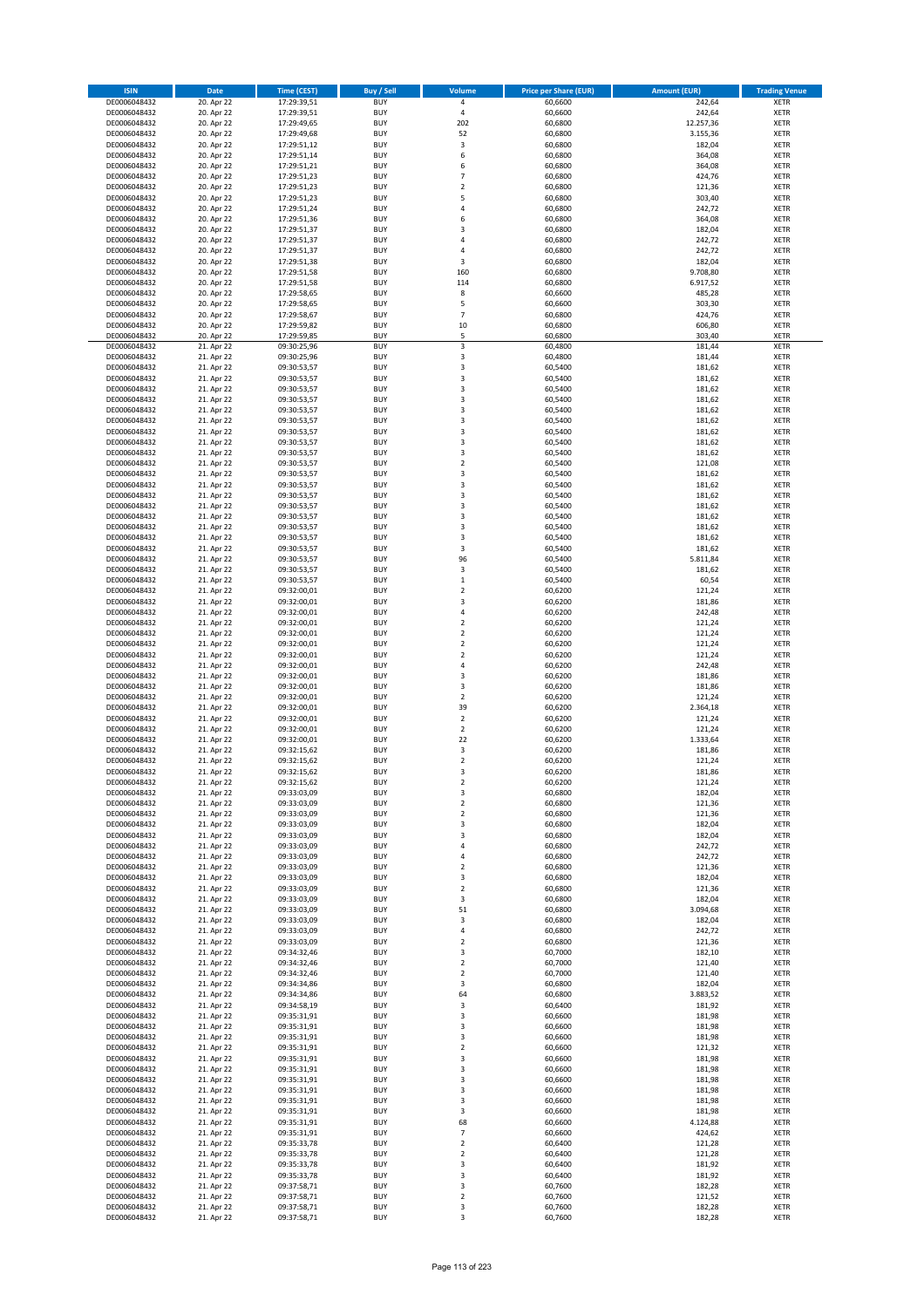| <b>ISIN</b>                  | Date                     | <b>Time (CEST)</b>         | <b>Buy / Sell</b>        | <b>Volume</b>                          | <b>Price per Share (EUR)</b> | <b>Amount (EUR)</b> | <b>Trading Venue</b>       |
|------------------------------|--------------------------|----------------------------|--------------------------|----------------------------------------|------------------------------|---------------------|----------------------------|
| DE0006048432                 | 21. Apr 22               | 09:37:58,71                | <b>BUY</b>               | 61                                     | 60,7600                      | 3.706,36            | <b>XETR</b>                |
| DE0006048432                 | 21. Apr 22               | 09:39:31,15                | <b>BUY</b>               | $\overline{2}$                         | 60,7600                      | 121,52              | <b>XETR</b>                |
| DE0006048432                 | 21. Apr 22               | 09:40:08,13                | <b>BUY</b>               | $\mathbf 2$                            | 60,7800                      | 121,56              | <b>XETR</b>                |
| DE0006048432<br>DE0006048432 | 21. Apr 22<br>21. Apr 22 | 09:40:08,13<br>09:40:08,13 | <b>BUY</b><br><b>BUY</b> | 5<br>$\mathbf 2$                       | 60,7800<br>60,7800           | 303,90<br>121,56    | <b>XETR</b><br><b>XETR</b> |
| DE0006048432                 | 21. Apr 22               | 09:40:08,13                | <b>BUY</b>               | 3                                      | 60,7800                      | 182,34              | <b>XETR</b>                |
| DE0006048432                 | 21. Apr 22               | 09:40:08,13                | <b>BUY</b>               | 4                                      | 60,7800                      | 243,12              | <b>XETR</b>                |
| DE0006048432                 | 21. Apr 22               | 09:40:08,13                | <b>BUY</b>               | 3                                      | 60,7800                      | 182,34              | <b>XETR</b>                |
| DE0006048432                 | 21. Apr 22               | 09:40:08,13                | <b>BUY</b>               | 3                                      | 60,7800                      | 182,34              | <b>XETR</b>                |
| DE0006048432                 | 21. Apr 22               | 09:40:29,04                | <b>BUY</b>               | $\mathbf 2$                            | 60,7600                      | 121,52              | <b>XETR</b>                |
| DE0006048432<br>DE0006048432 | 21. Apr 22<br>21. Apr 22 | 09:41:01,05<br>09:41:01,05 | <b>BUY</b><br><b>BUY</b> | $\overline{2}$<br>58                   | 60,7400<br>60,7400           | 121,48<br>3.522,92  | <b>XETR</b><br><b>XETR</b> |
| DE0006048432                 | 21. Apr 22               | 09:41:06,56                | <b>BUY</b>               | $\overline{2}$                         | 60,7200                      | 121,44              | <b>XETR</b>                |
| DE0006048432                 | 21. Apr 22               | 09:41:06,56                | <b>BUY</b>               | 3                                      | 60,7200                      | 182,16              | <b>XETR</b>                |
| DE0006048432                 | 21. Apr 22               | 09:41:06,56                | <b>BUY</b>               | $\overline{\mathbf{c}}$                | 60,7200                      | 121,44              | <b>XETR</b>                |
| DE0006048432                 | 21. Apr 22               | 09:41:06,56                | <b>BUY</b>               | 3                                      | 60,7200                      | 182,16              | <b>XETR</b>                |
| DE0006048432                 | 21. Apr 22               | 09:41:58,89                | <b>BUY</b>               | $\overline{2}$                         | 60,7600                      | 121,52              | <b>XETR</b>                |
| DE0006048432<br>DE0006048432 | 21. Apr 22<br>21. Apr 22 | 09:41:58,89<br>09:41:58,89 | <b>BUY</b><br><b>BUY</b> | $\mathbf 2$<br>3                       | 60,7600<br>60,7600           | 121,52<br>182,28    | <b>XETR</b><br><b>XETR</b> |
| DE0006048432                 | 21. Apr 22               | 09:41:58,89                | <b>BUY</b>               | 3                                      | 60,7600                      | 182,28              | <b>XETR</b>                |
| DE0006048432                 | 21. Apr 22               | 09:41:58,89                | <b>BUY</b>               | 3                                      | 60,7600                      | 182,28              | <b>XETR</b>                |
| DE0006048432                 | 21. Apr 22               | 09:41:58,89                | <b>BUY</b>               | 46                                     | 60,7600                      | 2.794,96            | <b>XETR</b>                |
| DE0006048432                 | 21. Apr 22               | 09:42:05,40                | <b>BUY</b>               | $\mathbf 2$                            | 60,7400                      | 121,48              | <b>XETR</b>                |
| DE0006048432                 | 21. Apr 22               | 09:42:05,40                | <b>BUY</b>               | $\overline{2}$                         | 60,7400                      | 121,48              | <b>XETR</b>                |
| DE0006048432<br>DE0006048432 | 21. Apr 22<br>21. Apr 22 | 09:42:05,40<br>09:43:37,80 | <b>BUY</b><br><b>BUY</b> | 3<br>3                                 | 60,7400<br>60,7000           | 182,22<br>182,10    | <b>XETR</b><br><b>XETR</b> |
| DE0006048432                 | 21. Apr 22               | 09:44:33,39                | <b>BUY</b>               | 3                                      | 60,6800                      | 182,04              | <b>XETR</b>                |
| DE0006048432                 | 21. Apr 22               | 09:44:33,39                | <b>BUY</b>               | 3                                      | 60,6800                      | 182,04              | <b>XETR</b>                |
| DE0006048432                 | 21. Apr 22               | 09:46:51,94                | <b>BUY</b>               | 21                                     | 60,7000                      | 1.274,70            | <b>XETR</b>                |
| DE0006048432                 | 21. Apr 22               | 09:47:02,52                | <b>BUY</b>               | $\mathbf 2$                            | 60,7000                      | 121,40              | <b>XETR</b>                |
| DE0006048432                 | 21. Apr 22               | 09:47:02,52                | <b>BUY</b>               | $\overline{2}$                         | 60,7000                      | 121,40              | <b>XETR</b>                |
| DE0006048432<br>DE0006048432 | 21. Apr 22               | 09:47:02,52                | <b>BUY</b><br><b>BUY</b> | 5<br>$\overline{\mathbf{c}}$           | 60,7000                      | 303,50              | <b>XETR</b><br><b>XETR</b> |
| DE0006048432                 | 21. Apr 22<br>21. Apr 22 | 09:47:02,52<br>09:47:02,52 | <b>BUY</b>               | 5                                      | 60,7000<br>60,7000           | 121,40<br>303,50    | <b>XETR</b>                |
| DE0006048432                 | 21. Apr 22               | 09:47:02,52                | <b>BUY</b>               | $\mathbf 2$                            | 60,7000                      | 121,40              | <b>XETR</b>                |
| DE0006048432                 | 21. Apr 22               | 09:47:02,52                | <b>BUY</b>               | 3                                      | 60,7000                      | 182,10              | <b>XETR</b>                |
| DE0006048432                 | 21. Apr 22               | 09:47:02,52                | <b>BUY</b>               | $\overline{2}$                         | 60,7000                      | 121,40              | <b>XETR</b>                |
| DE0006048432                 | 21. Apr 22               | 09:47:02,52                | <b>BUY</b>               | 3                                      | 60,7000                      | 182,10              | <b>XETR</b>                |
| DE0006048432                 | 21. Apr 22               | 09:47:02,52                | <b>BUY</b>               | 49                                     | 60,7000                      | 2.974,30            | <b>XETR</b>                |
| DE0006048432<br>DE0006048432 | 21. Apr 22<br>21. Apr 22 | 09:48:26,81<br>09:48:26,81 | <b>BUY</b><br><b>BUY</b> | $\overline{\mathbf{c}}$<br>$\mathbf 2$ | 60,6800<br>60,6800           | 121,36<br>121,36    | <b>XETR</b><br><b>XETR</b> |
| DE0006048432                 | 21. Apr 22               | 09:48:26,81                | <b>BUY</b>               | 3                                      | 60,6800                      | 182,04              | <b>XETR</b>                |
| DE0006048432                 | 21. Apr 22               | 09:48:26,81                | <b>BUY</b>               | $\overline{\mathbf{c}}$                | 60,6800                      | 121,36              | <b>XETR</b>                |
| DE0006048432                 | 21. Apr 22               | 09:48:26,81                | <b>BUY</b>               | $\mathbf 2$                            | 60,6800                      | 121,36              | <b>XETR</b>                |
| DE0006048432                 | 21. Apr 22               | 09:50:08,28                | <b>BUY</b>               | $\overline{2}$                         | 60,7000                      | 121,40              | <b>XETR</b>                |
| DE0006048432                 | 21. Apr 22               | 09:50:08,28                | <b>BUY</b>               | $\mathbf 2$                            | 60,7000                      | 121,40              | <b>XETR</b>                |
| DE0006048432                 | 21. Apr 22               | 09:50:08,28                | <b>BUY</b><br><b>BUY</b> | 3<br>$\overline{2}$                    | 60,7000                      | 182,10              | <b>XETR</b>                |
| DE0006048432<br>DE0006048432 | 21. Apr 22<br>21. Apr 22 | 09:50:08,28<br>09:50:08,28 | <b>BUY</b>               | 3                                      | 60,7000<br>60,7000           | 121,40<br>182,10    | <b>XETR</b><br><b>XETR</b> |
| DE0006048432                 | 21. Apr 22               | 09:50:08,28                | <b>BUY</b>               | 59                                     | 60,7000                      | 3.581,30            | <b>XETR</b>                |
| DE0006048432                 | 21. Apr 22               | 09:50:20,97                | <b>BUY</b>               | $\mathbf 2$                            | 60,6800                      | 121,36              | <b>XETR</b>                |
| DE0006048432                 | 21. Apr 22               | 09:51:34,95                | <b>BUY</b>               | 3                                      | 60,7200                      | 182,16              | <b>XETR</b>                |
| DE0006048432                 | 21. Apr 22               | 09:51:44,43                | <b>BUY</b>               | $\mathbf 2$                            | 60,7000                      | 121,40              | <b>XETR</b>                |
| DE0006048432<br>DE0006048432 | 21. Apr 22<br>21. Apr 22 | 09:51:44,43<br>09:51:44,48 | <b>BUY</b><br><b>BUY</b> | 13<br>$\mathbf 2$                      | 60,7000<br>60,7000           | 789,10<br>121,40    | <b>XETR</b><br><b>XETR</b> |
| DE0006048432                 | 21. Apr 22               | 09:51:44,48                | <b>BUY</b>               | $\mathbf 2$                            | 60,7000                      | 121,40              | <b>XETR</b>                |
| DE0006048432                 | 21. Apr 22               | 09:51:44,48                | <b>BUY</b>               | 3                                      | 60,7000                      | 182,10              | <b>XETR</b>                |
| DE0006048432                 | 21. Apr 22               | 09:51:44,48                | <b>BUY</b>               | 3                                      | 60,7000                      | 182,10              | <b>XETR</b>                |
| DE0006048432                 | 21. Apr 22               | 09:51:44,48                | <b>BUY</b>               | $\overline{2}$                         | 60,7000                      | 121,40              | <b>XETR</b>                |
| DE0006048432                 | 21. Apr 22               | 09:51:44,48                | <b>BUY</b>               | 34                                     | 60,7000                      | 2.063,80            | <b>XETR</b>                |
| DE0006048432<br>DE0006048432 | 21. Apr 22<br>21. Apr 22 | 09:51:59,27                | <b>BUY</b><br><b>BUY</b> | 4<br>$\overline{\mathbf{c}}$           | 60,7000<br>60,7000           | 242,80<br>121,40    | <b>XETR</b><br><b>XETR</b> |
| DE0006048432                 | 21. Apr 22               | 09:51:59,27<br>09:51:59,27 | <b>BUY</b>               | $\overline{2}$                         | 60,7000                      | 121,40              | <b>XETR</b>                |
| DE0006048432                 | 21. Apr 22               | 09:51:59,27                | <b>BUY</b>               | $\mathcal{P}$                          | 60,7000                      | 121,40              | <b>XETR</b>                |
| DE0006048432                 | 21. Apr 22               | 09:51:59,27                | <b>BUY</b>               | 4                                      | 60,7000                      | 242,80              | <b>XETR</b>                |
| DE0006048432                 | 21. Apr 22               | 09:51:59,27                | <b>BUY</b>               | $\mathbf 2$                            | 60,7000                      | 121,40              | <b>XETR</b>                |
| DE0006048432                 | 21. Apr 22               | 09:51:59,27                | <b>BUY</b>               | 3                                      | 60,7000                      | 182,10              | <b>XETR</b>                |
| DE0006048432<br>DE0006048432 | 21. Apr 22               | 09:52:51,51                | <b>BUY</b>               | 3<br>3                                 | 60,7200                      | 182,16              | <b>XETR</b>                |
| DE0006048432                 | 21. Apr 22<br>21. Apr 22 | 09:52:51,51<br>09:52:51,51 | <b>BUY</b><br><b>BUY</b> | $\overline{2}$                         | 60,7200<br>60,7200           | 182,16<br>121,44    | <b>XETR</b><br><b>XETR</b> |
| DE0006048432                 | 21. Apr 22               | 09:52:51,51                | <b>BUY</b>               | $\mathbf 2$                            | 60,7200                      | 121,44              | <b>XETR</b>                |
| DE0006048432                 | 21. Apr 22               | 09:52:51,51                | <b>BUY</b>               | 3                                      | 60,7200                      | 182,16              | <b>XETR</b>                |
| DE0006048432                 | 21. Apr 22               | 09:52:51,51                | <b>BUY</b>               | $\overline{2}$                         | 60,7200                      | 121,44              | <b>XETR</b>                |
| DE0006048432                 | 21. Apr 22               | 09:52:51,51                | <b>BUY</b>               | 3                                      | 60,7200                      | 182,16              | <b>XETR</b>                |
| DE0006048432<br>DE0006048432 | 21. Apr 22<br>21. Apr 22 | 09:52:51,51<br>09:52:51,51 | <b>BUY</b><br><b>BUY</b> | 3<br>66                                | 60,7200<br>60,7200           | 182,16<br>4.007,52  | <b>XETR</b><br><b>XETR</b> |
| DE0006048432                 | 21. Apr 22               | 09:54:05,93                | <b>BUY</b>               | 3                                      | 60,7000                      | 182,10              | <b>XETR</b>                |
| DE0006048432                 | 21. Apr 22               | 09:54:05,93                | <b>BUY</b>               | 3                                      | 60,7000                      | 182,10              | <b>XETR</b>                |
| DE0006048432                 | 21. Apr 22               | 09:54:05,93                | <b>BUY</b>               | 3                                      | 60,7000                      | 182,10              | <b>XETR</b>                |
| DE0006048432                 | 21. Apr 22               | 09:54:05,93                | <b>BUY</b>               | $\overline{2}$                         | 60,7000                      | 121,40              | <b>XETR</b>                |
| DE0006048432                 | 21. Apr 22               | 09:54:05,93                | <b>BUY</b>               | $\overline{2}$                         | 60,7000                      | 121,40              | <b>XETR</b>                |
| DE0006048432<br>DE0006048432 | 21. Apr 22<br>21. Apr 22 | 09:54:05,93<br>09:54:05,93 | <b>BUY</b><br><b>BUY</b> | 3<br>46                                | 60,7000<br>60,7000           | 182,10<br>2.792,20  | <b>XETR</b><br><b>XETR</b> |
| DE0006048432                 | 21. Apr 22               | 09:57:04,95                | <b>BUY</b>               | $\overline{2}$                         | 60,8400                      | 121,68              | <b>XETR</b>                |
| DE0006048432                 | 21. Apr 22               | 09:57:04,95                | <b>BUY</b>               | 3                                      | 60,8400                      | 182,52              | <b>XETR</b>                |
| DE0006048432                 | 21. Apr 22               | 09:57:04,95                | <b>BUY</b>               | 3                                      | 60,8400                      | 182,52              | <b>XETR</b>                |
| DE0006048432                 | 21. Apr 22               | 09:57:25,42                | <b>BUY</b>               | $\sqrt{4}$                             | 60,8200                      | 243,28              | <b>XETR</b>                |
| DE0006048432                 | 21. Apr 22               | 09:57:25,42                | <b>BUY</b>               | $\overline{2}$                         | 60,8200                      | 121,64              | <b>XETR</b>                |
| DE0006048432<br>DE0006048432 | 21. Apr 22<br>21. Apr 22 | 09:57:25,42<br>09:57:25,42 | <b>BUY</b><br><b>BUY</b> | 3<br>6                                 | 60,8200<br>60,8200           | 182,46<br>364,92    | <b>XETR</b><br><b>XETR</b> |
| DE0006048432                 | 21. Apr 22               | 09:57:25,42                | <b>BUY</b>               | 3                                      | 60,8200                      | 182,46              | <b>XETR</b>                |
| DE0006048432                 | 21. Apr 22               | 09:57:25,42                | <b>BUY</b>               | 3                                      | 60,8200                      | 182,46              | <b>XETR</b>                |
| DE0006048432                 | 21. Apr 22               | 09:57:25,42                | <b>BUY</b>               | 3                                      | 60,8200                      | 182,46              | <b>XETR</b>                |
| DE0006048432                 | 21. Apr 22               | 09:57:25,42                | <b>BUY</b>               | $\overline{4}$                         | 60,8200                      | 243,28              | <b>XETR</b>                |
| DE0006048432                 | 21. Apr 22               | 09:57:25,42                | <b>BUY</b>               | $\overline{2}$                         | 60,8200                      | 121,64              | <b>XETR</b>                |
| DE0006048432                 | 21. Apr 22               | 09:57:25,42                | <b>BUY</b>               | 5                                      | 60,8200                      | 304,10              | <b>XETR</b>                |
| DE0006048432<br>DE0006048432 | 21. Apr 22<br>21. Apr 22 | 09:57:25,42<br>09:57:25,42 | <b>BUY</b><br><b>BUY</b> | 62<br>$\overline{2}$                   | 60,8200<br>60,8200           | 3.770,84<br>121,64  | <b>XETR</b><br><b>XETR</b> |
| DE0006048432                 | 21. Apr 22               | 09:57:25,42                | <b>BUY</b>               | $\pmb{4}$                              | 60,8200                      | 243,28              | <b>XETR</b>                |
| DE0006048432                 | 21. Apr 22               | 09:57:25,42                | <b>BUY</b>               | 3                                      | 60,8200                      | 182,46              | <b>XETR</b>                |
| DE0006048432                 | 21. Apr 22               | 09:57:25,81                | <b>BUY</b>               | 3                                      | 60,8000                      | 182,40              | <b>XETR</b>                |
| DE0006048432                 | 21. Apr 22               | 09:57:26,93                | <b>BUY</b>               | $\overline{2}$                         | 60,7800                      | 121,56              | <b>XETR</b>                |
| DE0006048432                 | 21. Apr 22               | 09:57:26,93                | <b>BUY</b>               | 3                                      | 60,7800                      | 182,34              | <b>XETR</b>                |
| DE0006048432<br>DE0006048432 | 21. Apr 22<br>21. Apr 22 | 09:57:26,93<br>09:57:26,93 | <b>BUY</b><br><b>BUY</b> | $\mathsf 3$<br>$\mathbf 2$             | 60,7800<br>60,7800           | 182,34<br>121,56    | <b>XETR</b><br><b>XETR</b> |
| DE0006048432                 | 21. Apr 22               | 09:57:27,01                | <b>BUY</b>               | 3                                      | 60,7800                      | 182,34              | <b>XETR</b>                |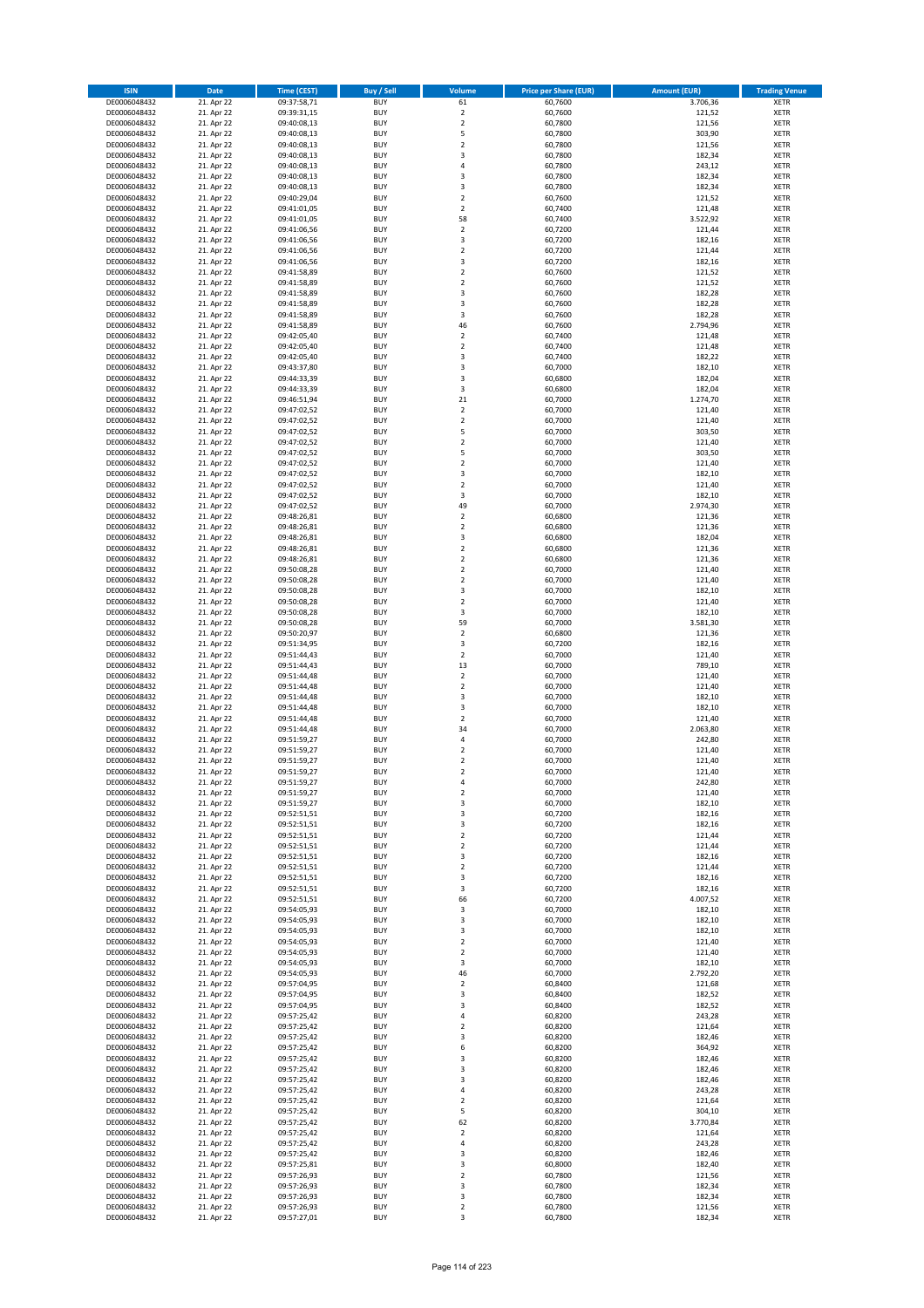| <b>ISIN</b>                  | <b>Date</b>              | Time (CEST)                | <b>Buy / Sell</b>        | Volume                                 | <b>Price per Share (EUR)</b> | Amount (EUR)       | <b>Trading Venue</b>       |
|------------------------------|--------------------------|----------------------------|--------------------------|----------------------------------------|------------------------------|--------------------|----------------------------|
| DE0006048432                 | 21. Apr 22               | 10:00:15,36                | <b>BUY</b>               | $\overline{\mathbf{3}}$                | 60,8800                      | 182,64             | <b>XETR</b>                |
| DE0006048432                 | 21. Apr 22               | 10:00:15,36                | <b>BUY</b>               | 3                                      | 60,8800                      | 182,64             | <b>XETR</b>                |
| DE0006048432                 | 21. Apr 22               | 10:00:15,36                | <b>BUY</b>               | 3                                      | 60.8800                      | 182,64             | <b>XETR</b>                |
| DE0006048432<br>DE0006048432 | 21. Apr 22<br>21. Apr 22 | 10:00:15,36<br>10:00:15,36 | <b>BUY</b><br><b>BUY</b> | 3<br>82                                | 60,8800<br>60,8800           | 182,64<br>4.992,16 | <b>XETR</b><br><b>XETR</b> |
| DE0006048432                 | 21. Apr 22               | 10:00:15,36                | <b>BUY</b>               | 3                                      | 60,8800                      | 182,64             | <b>XETR</b>                |
| DE0006048432                 | 21. Apr 22               | 10:00:15,59                | <b>BUY</b>               | $\overline{\mathbf{3}}$                | 60,8600                      | 182,58             | <b>XETR</b>                |
| DE0006048432                 | 21. Apr 22               | 10:00:15,59                | <b>BUY</b>               | 4                                      | 60,8600                      | 243,44             | <b>XETR</b>                |
| DE0006048432                 | 21. Apr 22               | 10:00:15,59                | BUY                      | $\overline{a}$                         | 60,8600                      | 243,44             | <b>XETR</b>                |
| DE0006048432                 | 21. Apr 22               | 10:00:15,59                | <b>BUY</b><br><b>BUY</b> | $\overline{\mathbf{3}}$                | 60,8600                      | 182,58             | <b>XETR</b>                |
| DE0006048432<br>DE0006048432 | 21. Apr 22<br>21. Apr 22 | 10:00:15,59<br>10:00:15,59 | <b>BUY</b>               | 3<br>$\overline{\mathbf{3}}$           | 60,8600<br>60,8600           | 182,58<br>182,58   | <b>XETR</b><br><b>XETR</b> |
| DE0006048432                 | 21. Apr 22               | 10:00:15,59                | BUY                      | $\overline{a}$                         | 60,8600                      | 243,44             | <b>XETR</b>                |
| DE0006048432                 | 21. Apr 22               | 10:00:15,59                | <b>BUY</b>               | $\overline{\mathbf{3}}$                | 60,8600                      | 182,58             | <b>XETR</b>                |
| DE0006048432                 | 21. Apr 22               | 10:00:15,59                | <b>BUY</b>               | $\overline{\mathbf{3}}$                | 60,8600                      | 182,58             | <b>XETR</b>                |
| DE0006048432                 | 21. Apr 22               | 10:00:15,59                | BUY                      | $\overline{3}$                         | 60,8600                      | 182,58             | <b>XETR</b>                |
| DE0006048432                 | 21. Apr 22               | 10:00:15,59                | <b>BUY</b><br><b>BUY</b> | $\overline{2}$<br>3                    | 60,8600                      | 121,72<br>182,58   | <b>XETR</b><br><b>XETR</b> |
| DE0006048432<br>DE0006048432 | 21. Apr 22<br>21. Apr 22 | 10:00:15,59<br>10:00:20,91 | <b>BUY</b>               | $\mathbf 2$                            | 60,8600<br>60,8400           | 121,68             | <b>XETR</b>                |
| DE0006048432                 | 21. Apr 22               | 10:00:20,91                | <b>BUY</b>               | 64                                     | 60,8400                      | 3.893,76           | <b>XETR</b>                |
| DE0006048432                 | 21. Apr 22               | 10:00:20,91                | <b>BUY</b>               | 3                                      | 60,8400                      | 182,52             | <b>XETR</b>                |
| DE0006048432                 | 21. Apr 22               | 10:00:43,33                | <b>BUY</b>               | $\mathbf 2$                            | 60,8200                      | 121,64             | <b>XETR</b>                |
| DE0006048432                 | 21. Apr 22               | 10:00:43,33                | <b>BUY</b>               | 3                                      | 60,8200                      | 182,46             | <b>XETR</b>                |
| DE0006048432<br>DE0006048432 | 21. Apr 22               | 10:00:43,33                | <b>BUY</b><br><b>BUY</b> | 92<br>$\mathbf 2$                      | 60,8200<br>60,8200           | 5.595,44<br>121,64 | <b>XETR</b><br><b>XETR</b> |
| DE0006048432                 | 21. Apr 22<br>21. Apr 22 | 10:00:43,33<br>10:02:11,25 | <b>BUY</b>               | 3                                      | 60,8800                      | 182,64             | <b>XETR</b>                |
| DE0006048432                 | 21. Apr 22               | 10:02:23,01                | <b>BUY</b>               | 3                                      | 60,8600                      | 182,58             | <b>XETR</b>                |
| DE0006048432                 | 21. Apr 22               | 10:02:23,01                | <b>BUY</b>               | $\overline{\mathbf{3}}$                | 60,8600                      | 182,58             | <b>XETR</b>                |
| DE0006048432                 | 21. Apr 22               | 10:02:23,01                | <b>BUY</b>               | $\mathbf 2$                            | 60,8600                      | 121,72             | <b>XETR</b>                |
| DE0006048432                 | 21. Apr 22               | 10:02:23,01                | <b>BUY</b>               | $\overline{2}$                         | 60,8600                      | 121,72             | <b>XETR</b>                |
| DE0006048432<br>DE0006048432 | 21. Apr 22<br>21. Apr 22 | 10:02:23,01<br>10:02:23,01 | <b>BUY</b><br><b>BUY</b> | 4<br>47                                | 60,8600<br>60,8600           | 243,44<br>2.860,42 | <b>XETR</b><br><b>XETR</b> |
| DE0006048432                 | 21. Apr 22               | 10:02:23,01                | <b>BUY</b>               | $\mathbf 2$                            | 60,8600                      | 121,72             | <b>XETR</b>                |
| DE0006048432                 | 21. Apr 22               | 10:02:23,35                | <b>BUY</b>               | $\mathbf 2$                            | 60,8400                      | 121,68             | <b>XETR</b>                |
| DE0006048432                 | 21. Apr 22               | 10:02:23,35                | <b>BUY</b>               | $\overline{2}$                         | 60,8400                      | 121,68             | <b>XETR</b>                |
| DE0006048432                 | 21. Apr 22               | 10:02:23,35                | <b>BUY</b>               | 3                                      | 60,8400                      | 182,52             | <b>XETR</b>                |
| DE0006048432                 | 21. Apr 22               | 10:02:23,35                | <b>BUY</b>               | $\overline{2}$                         | 60,8400                      | 121,68             | <b>XETR</b>                |
| DE0006048432<br>DE0006048432 | 21. Apr 22<br>21. Apr 22 | 10:04:15,29<br>10:04:15,29 | <b>BUY</b><br><b>BUY</b> | 3<br>3                                 | 60,9000<br>60,9000           | 182,70<br>182,70   | <b>XETR</b><br><b>XETR</b> |
| DE0006048432                 | 21. Apr 22               | 10:04:15,29                | <b>BUY</b>               | 3                                      | 60,9000                      | 182,70             | <b>XETR</b>                |
| DE0006048432                 | 21. Apr 22               | 10:04:15,29                | <b>BUY</b>               | $\overline{2}$                         | 60,9000                      | 121,80             | <b>XETR</b>                |
| DE0006048432                 | 21. Apr 22               | 10:04:15,29                | <b>BUY</b>               | 5                                      | 60,9000                      | 304,50             | <b>XETR</b>                |
| DE0006048432                 | 21. Apr 22               | 10:04:15,29                | <b>BUY</b>               | $\mathbf 2$                            | 60,9000                      | 121,80             | <b>XETR</b>                |
| DE0006048432                 | 21. Apr 22               | 10:04:15,29                | <b>BUY</b>               | $\overline{\mathbf{3}}$                | 60,9000                      | 182,70             | <b>XETR</b>                |
| DE0006048432<br>DE0006048432 | 21. Apr 22               | 10:04:15,29                | <b>BUY</b><br><b>BUY</b> | $\mathbf 2$<br>$\overline{2}$          | 60,9000                      | 121,80             | <b>XETR</b><br><b>XETR</b> |
| DE0006048432                 | 21. Apr 22<br>21. Apr 22 | 10:04:15,29<br>10:04:15,29 | <b>BUY</b>               | $\mathbf 2$                            | 60,9000<br>60,9000           | 121,80<br>121,80   | <b>XETR</b>                |
| DE0006048432                 | 21. Apr 22               | 10:04:15,29                | <b>BUY</b>               | $\overline{\mathbf{3}}$                | 60,9000                      | 182,70             | <b>XETR</b>                |
| DE0006048432                 | 21. Apr 22               | 10:04:15,29                | <b>BUY</b>               | 3                                      | 60,9000                      | 182,70             | <b>XETR</b>                |
| DE0006048432                 | 21. Apr 22               | 10:04:15,29                | <b>BUY</b>               | 3                                      | 60,9000                      | 182,70             | <b>XETR</b>                |
| DE0006048432                 | 21. Apr 22               | 10:04:15,29                | <b>BUY</b>               | $\overline{2}$                         | 60,9000                      | 121,80             | <b>XETR</b>                |
| DE0006048432                 | 21. Apr 22               | 10:04:15,29                | <b>BUY</b>               | 3                                      | 60,9000                      | 182,70             | <b>XETR</b>                |
| DE0006048432<br>DE0006048432 | 21. Apr 22<br>21. Apr 22 | 10:04:15,29<br>10:04:15,29 | <b>BUY</b><br><b>BUY</b> | 77<br>3                                | 60,9000<br>60,9000           | 4.689,30<br>182,70 | <b>XETR</b><br><b>XETR</b> |
| DE0006048432                 | 21. Apr 22               | 10:04:15,29                | <b>BUY</b>               | $\overline{\mathbf{3}}$                | 60,9000                      | 182,70             | <b>XETR</b>                |
| DE0006048432                 | 21. Apr 22               | 10:04:15,29                | <b>BUY</b>               | $\overline{\mathbf{3}}$                | 60,9000                      | 182,70             | <b>XETR</b>                |
| DE0006048432                 | 21. Apr 22               | 10:04:15,29                | <b>BUY</b>               | $\overline{\mathbf{3}}$                | 60,9000                      | 182,70             | <b>XETR</b>                |
| DE0006048432                 | 21. Apr 22               | 10:04:30,70                | <b>BUY</b>               | $\overline{2}$                         | 60,8800                      | 121,76             | <b>XETR</b>                |
| DE0006048432                 | 21. Apr 22               | 10:04:30,70                | BUY                      | $\overline{2}$                         | 60,8800                      | 121,76             | <b>XETR</b>                |
| DE0006048432<br>DE0006048432 | 21. Apr 22<br>21. Apr 22 | 10:04:30,70<br>10:04:30,70 | <b>BUY</b><br><b>BUY</b> | $\overline{2}$<br>$\mathbf 2$          | 60,8800<br>60,8800           | 121,76<br>121,76   | <b>XETR</b><br><b>XETR</b> |
| DE0006048432                 | 21. Apr 22               | 10:04:30,70                | BUY                      | 3                                      | 60,8800                      | 182,64             | <b>XETR</b>                |
| DE0006048432                 | 21. Apr 22               | 10:04:30,70                | BUY                      | $\mathbf 2$                            | 60,8800                      | 121,76             | <b>XETR</b>                |
| DE0006048432                 | 21. Apr 22               | 10:07:12,56                | <b>BUY</b>               | $\overline{2}$                         | 60,9200                      | 121,84             | <b>XETR</b>                |
| DE0006048432                 | 21. Apr 22               | 10:07:12,56                | <b>BUY</b>               | 3                                      | 60,9200                      | 182,76             | <b>XETR</b>                |
| DE0006048432                 | 21. Apr 22               | 10:07:12,56                | <b>BUY</b>               | 3                                      | 60,9200                      | 182,76             | <b>XETR</b>                |
| DE0006048432<br>DE0006048432 | 21. Apr 22<br>21. Apr 22 | 10:07:12,56<br>10:07:12,73 | <b>BUY</b><br><b>BUY</b> | 3<br>$\mathbf 2$                       | 60,9200<br>60,9000           | 182,76<br>121,80   | <b>XETR</b><br><b>XETR</b> |
| DE0006048432                 | 21. Apr 22               | 10:07:12,73                | <b>BUY</b>               | $\overline{2}$                         | 60,9000                      | 121,80             | <b>XETR</b>                |
| DE0006048432                 | 21. Apr 22               | 10:07:12,73                | <b>BUY</b>               | 3                                      | 60,9000                      | 182,70             | <b>XETR</b>                |
| DE0006048432                 | 21. Apr 22               | 10:07:12,73                | <b>BUY</b>               | 3                                      | 60,9000                      | 182,70             | <b>XETR</b>                |
| DE0006048432                 | 21. Apr 22               | 10:07:12,73                | <b>BUY</b>               | 2                                      | 60,9000                      | 121,80             | <b>XETR</b>                |
| DE0006048432<br>DE0006048432 | 21. Apr 22<br>21. Apr 22 | 10:07:12,73<br>10:07:12,73 | <b>BUY</b><br><b>BUY</b> | 3<br>45                                | 60,9000<br>60,9000           | 182,70<br>2.740,50 | <b>XETR</b><br><b>XETR</b> |
| DE0006048432                 | 21. Apr 22               | 10:07:12,73                | <b>BUY</b>               | 3                                      | 60,9000                      | 182,70             | <b>XETR</b>                |
| DE0006048432                 | 21. Apr 22               | 10:08:46,95                | <b>BUY</b>               | $\overline{2}$                         | 60,9200                      | 121,84             | <b>XETR</b>                |
| DE0006048432                 | 21. Apr 22               | 10:08:46,95                | <b>BUY</b>               | 4                                      | 60,9200                      | 243,68             | <b>XETR</b>                |
| DE0006048432                 | 21. Apr 22               | 10:08:46,95                | <b>BUY</b>               | 3                                      | 60,9200                      | 182,76             | <b>XETR</b>                |
| DE0006048432                 | 21. Apr 22<br>21. Apr 22 | 10:08:46,95                | <b>BUY</b><br><b>BUY</b> | 5                                      | 60,9200<br>60,9200           | 304,60             | <b>XETR</b>                |
| DE0006048432<br>DE0006048432 | 21. Apr 22               | 10:08:46,95<br>10:08:46,95 | <b>BUY</b>               | $\mathbf 2$<br>$\mathbf 2$             | 60,9200                      | 121,84<br>121,84   | <b>XETR</b><br><b>XETR</b> |
| DE0006048432                 | 21. Apr 22               | 10:08:46,95                | <b>BUY</b>               | $\mathbf 2$                            | 60,9200                      | 121,84             | <b>XETR</b>                |
| DE0006048432                 | 21. Apr 22               | 10:08:46,95                | <b>BUY</b>               | 3                                      | 60,9200                      | 182,76             | <b>XETR</b>                |
| DE0006048432                 | 21. Apr 22               | 10:08:46,95                | <b>BUY</b>               | 46                                     | 60,9200                      | 2.802,32           | <b>XETR</b>                |
| DE0006048432                 | 21. Apr 22               | 10:09:34,80                | <b>BUY</b>               | $\overline{2}$                         | 60,9000                      | 121,80             | <b>XETR</b>                |
| DE0006048432                 | 21. Apr 22               | 10:09:34,80                | <b>BUY</b>               | $\mathbf 2$<br>$\overline{\mathbf{3}}$ | 60,9000                      | 121,80             | <b>XETR</b>                |
| DE0006048432<br>DE0006048432 | 21. Apr 22<br>21. Apr 22 | 10:09:34,80<br>10:09:34,80 | <b>BUY</b><br><b>BUY</b> | $\mathbf 2$                            | 60,9000<br>60,9000           | 182,70<br>121,80   | <b>XETR</b><br><b>XETR</b> |
| DE0006048432                 | 21. Apr 22               | 10:09:49,35                | <b>BUY</b>               | $\mathbf 2$                            | 60,8800                      | 121,76             | <b>XETR</b>                |
| DE0006048432                 | 21. Apr 22               | 10:09:49,35                | <b>BUY</b>               | 3                                      | 60,8800                      | 182,64             | <b>XETR</b>                |
| DE0006048432                 | 21. Apr 22               | 10:09:49,35                | <b>BUY</b>               | 3                                      | 60,8800                      | 182,64             | <b>XETR</b>                |
| DE0006048432                 | 21. Apr 22               | 10:09:49,35                | <b>BUY</b>               | $\overline{\mathbf{3}}$                | 60,8800                      | 182,64             | <b>XETR</b>                |
| DE0006048432                 | 21. Apr 22               | 10:09:49,35                | <b>BUY</b>               | 3                                      | 60,8800                      | 182,64             | <b>XETR</b>                |
| DE0006048432<br>DE0006048432 | 21. Apr 22<br>21. Apr 22 | 10:09:49,35<br>10:09:49,35 | <b>BUY</b><br><b>BUY</b> | 3<br>3                                 | 60,8800<br>60,8800           | 182,64<br>182,64   | <b>XETR</b><br><b>XETR</b> |
| DE0006048432                 | 21. Apr 22               | 10:09:49,35                | <b>BUY</b>               | 61                                     | 60,8600                      | 3.712,46           | <b>XETR</b>                |
| DE0006048432                 | 21. Apr 22               | 10:09:49,35                | <b>BUY</b>               | 64                                     | 60,8800                      | 3.896,32           | <b>XETR</b>                |
| DE0006048432                 | 21. Apr 22               | 10:09:49,35                | <b>BUY</b>               | $\mathbf 2$                            | 60,8800                      | 121,76             | <b>XETR</b>                |
| DE0006048432                 | 21. Apr 22               | 10:09:49,35                | <b>BUY</b>               | 3                                      | 60,8800                      | 182,64             | <b>XETR</b>                |
| DE0006048432                 | 21. Apr 22               | 10:09:49,35                | <b>BUY</b>               | 3                                      | 60,8800                      | 182,64             | <b>XETR</b>                |
| DE0006048432<br>DE0006048432 | 21. Apr 22<br>21. Apr 22 | 10:11:01,87<br>10:11:01,87 | <b>BUY</b><br><b>BUY</b> | 3<br>3                                 | 60,8800<br>60,8800           | 182,64<br>182,64   | <b>XETR</b><br><b>XETR</b> |
| DE0006048432                 | 21. Apr 22               | 10:11:01,95                | <b>BUY</b>               | 3                                      | 60,8800                      | 182,64             | <b>XETR</b>                |
| DE0006048432                 | 21. Apr 22               | 10:11:01,95                | <b>BUY</b>               | 3                                      | 60,8800                      | 182,64             | <b>XETR</b>                |
| DE0006048432                 | 21. Apr 22               | 10:11:27,87                | <b>BUY</b>               | 3                                      | 60,9200                      | 182,76             | <b>XETR</b>                |
| DE0006048432                 | 21. Apr 22               | 10:11:27,87                | <b>BUY</b>               | 3                                      | 60,9200                      | 182,76             | <b>XETR</b>                |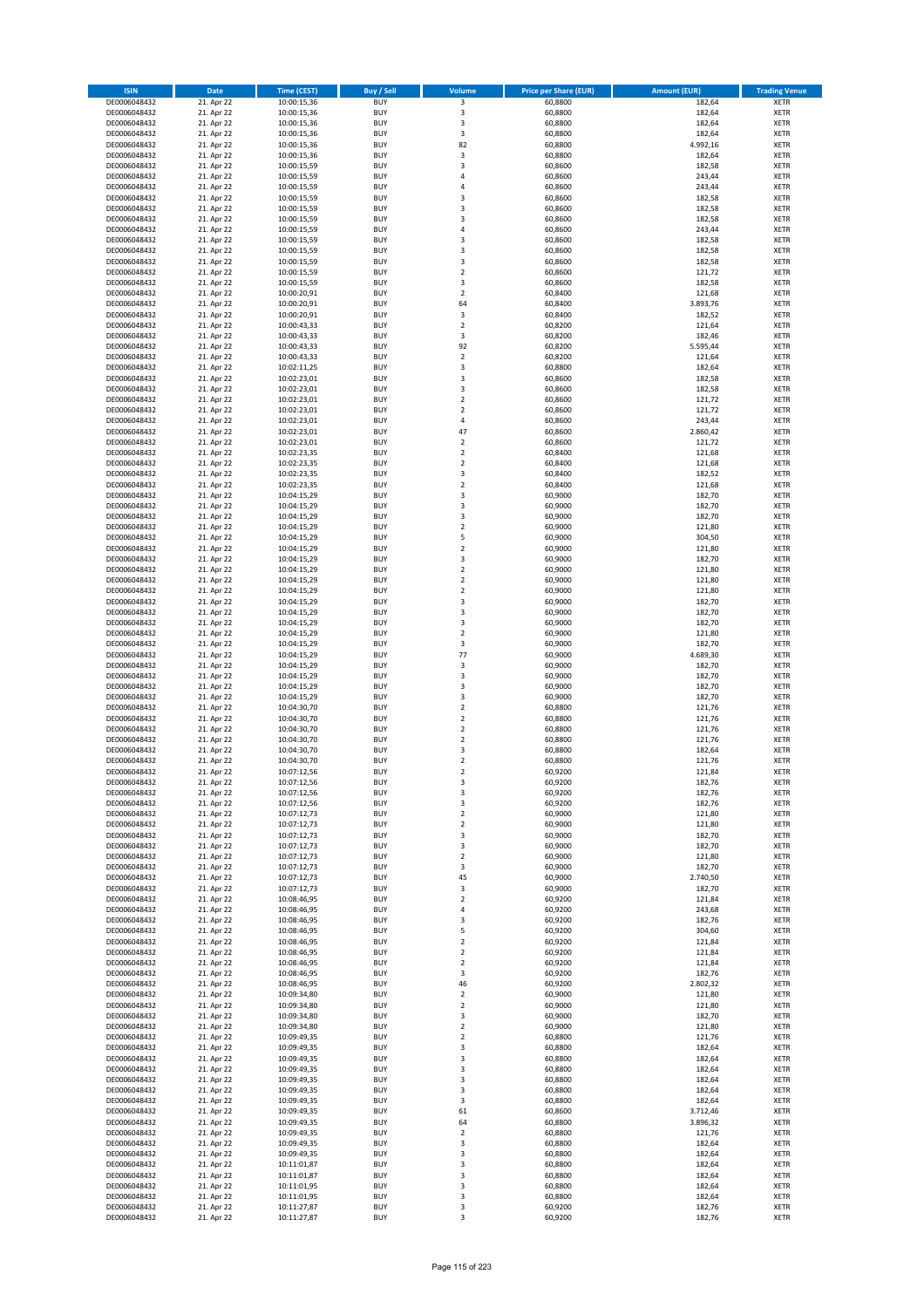| <b>ISIN</b>                  | <b>Date</b>              | <b>Time (CEST)</b>         | <b>Buy / Sell</b>        | Volume                        | <b>Price per Share (EUR)</b> | <b>Amount (EUR)</b>  | <b>Trading Venue</b>       |
|------------------------------|--------------------------|----------------------------|--------------------------|-------------------------------|------------------------------|----------------------|----------------------------|
| DE0006048432                 | 21. Apr 22               | 10:11:27,87                | <b>BUY</b>               | 6                             | 60,9200                      | 365,52               | <b>XETR</b>                |
| DE0006048432                 | 21. Apr 22               | 10:11:27,87                | <b>BUY</b>               | 3                             | 60,9200                      | 182,76               | <b>XETR</b>                |
| DE0006048432                 | 21. Apr 22               | 10:11:27,87                | <b>BUY</b>               | 5                             | 60,9200                      | 304,60               | <b>XETR</b>                |
| DE0006048432<br>DE0006048432 | 21. Apr 22<br>21. Apr 22 | 10:11:27,87<br>10:11:27,87 | <b>BUY</b><br><b>BUY</b> | 3<br>43                       | 60,9200<br>60,9200           | 182,76<br>2.619,56   | <b>XETR</b><br><b>XETR</b> |
| DE0006048432                 | 21. Apr 22               | 10:11:27,87                | <b>BUY</b>               | 3                             | 60,9200                      | 182,76               | <b>XETR</b>                |
| DE0006048432                 | 21. Apr 22               | 10:11:27,87                | <b>BUY</b>               | $\mathbf 2$                   | 60,9200                      | 121,84               | <b>XETR</b>                |
| DE0006048432                 | 21. Apr 22               | 10:11:27,87                | <b>BUY</b>               | 27                            | 60,9200                      | 1.644,84             | <b>XETR</b>                |
| DE0006048432                 | 21. Apr 22               | 10:13:08,15                | <b>BUY</b>               | 5                             | 61,0600                      | 305,30               | <b>XETR</b>                |
| DE0006048432                 | 21. Apr 22               | 10:13:08,15                | <b>BUY</b>               | 4                             | 61,0600                      | 244,24               | <b>XETR</b>                |
| DE0006048432<br>DE0006048432 | 21. Apr 22<br>21. Apr 22 | 10:13:08,15<br>10:13:08,15 | <b>BUY</b><br><b>BUY</b> | 3<br>4                        | 61,0600<br>61,0600           | 183,18<br>244,24     | <b>XETR</b><br><b>XETR</b> |
| DE0006048432                 | 21. Apr 22               | 10:13:08,15                | <b>BUY</b>               | $\overline{\mathbf{c}}$       | 61,0600                      | 122,12               | <b>XETR</b>                |
| DE0006048432                 | 21. Apr 22               | 10:13:08,15                | <b>BUY</b>               | 4                             | 61,0600                      | 244,24               | <b>XETR</b>                |
| DE0006048432                 | 21. Apr 22               | 10:13:13,16                | <b>BUY</b>               | 4                             | 61,0400                      | 244,16               | <b>XETR</b>                |
| DE0006048432                 | 21. Apr 22               | 10:13:13,16                | <b>BUY</b>               | 3                             | 61,0400                      | 183,12               | <b>XETR</b>                |
| DE0006048432<br>DE0006048432 | 21. Apr 22               | 10:13:13,16                | <b>BUY</b><br><b>BUY</b> | 3                             | 61,0400                      | 183,12               | <b>XETR</b><br><b>XETR</b> |
| DE0006048432                 | 21. Apr 22<br>21. Apr 22 | 10:13:13,16<br>10:13:13,16 | <b>BUY</b>               | $\mathbf 2$<br>3              | 61,0400<br>61,0400           | 122,08<br>183,12     | <b>XETR</b>                |
| DE0006048432                 | 21. Apr 22               | 10:13:13,16                | <b>BUY</b>               | 3                             | 61,0400                      | 183,12               | <b>XETR</b>                |
| DE0006048432                 | 21. Apr 22               | 10:13:13,16                | <b>BUY</b>               | 3                             | 61,0400                      | 183,12               | <b>XETR</b>                |
| DE0006048432                 | 21. Apr 22               | 10:13:13,16                | <b>BUY</b>               | 4                             | 61,0400                      | 244,16               | <b>XETR</b>                |
| DE0006048432                 | 21. Apr 22               | 10:13:13,16                | <b>BUY</b>               | 3                             | 61,0400                      | 183,12               | <b>XETR</b>                |
| DE0006048432<br>DE0006048432 | 21. Apr 22               | 10:13:13,16                | <b>BUY</b><br><b>BUY</b> | 3<br>25                       | 61,0400<br>61,0400           | 183,12               | <b>XETR</b><br><b>XETR</b> |
| DE0006048432                 | 21. Apr 22<br>21. Apr 22 | 10:13:13,16<br>10:13:13,16 | <b>BUY</b>               | 68                            | 61,0400                      | 1.526,00<br>4.150,72 | <b>XETR</b>                |
| DE0006048432                 | 21. Apr 22               | 10:13:27,17                | <b>BUY</b>               | 4                             | 61,0200                      | 244,08               | <b>XETR</b>                |
| DE0006048432                 | 21. Apr 22               | 10:13:27,17                | <b>BUY</b>               | 71                            | 61,0200                      | 4.332,42             | <b>XETR</b>                |
| DE0006048432                 | 21. Apr 22               | 10:13:31,57                | <b>BUY</b>               | 3                             | 61,0000                      | 183,00               | <b>XETR</b>                |
| DE0006048432                 | 21. Apr 22               | 10:13:31,57                | <b>BUY</b>               | 65                            | 61,0000                      | 3.965,00             | <b>XETR</b>                |
| DE0006048432<br>DE0006048432 | 21. Apr 22<br>21. Apr 22 | 10:13:38,22<br>10:14:08,13 | <b>BUY</b><br><b>BUY</b> | 3<br>3                        | 61,0000<br>61,0000           | 183,00<br>183,00     | <b>XETR</b><br><b>XETR</b> |
| DE0006048432                 | 21. Apr 22               | 10:14:13,01                | <b>BUY</b>               | $\mathbf 2$                   | 60,9800                      | 121,96               | <b>XETR</b>                |
| DE0006048432                 | 21. Apr 22               | 10:14:13,01                | <b>BUY</b>               | $\mathbf 2$                   | 60,9800                      | 121,96               | <b>XETR</b>                |
| DE0006048432                 | 21. Apr 22               | 10:14:13,01                | <b>BUY</b>               | $\overline{2}$                | 60,9800                      | 121,96               | <b>XETR</b>                |
| DE0006048432                 | 21. Apr 22               | 10:14:13,01                | <b>BUY</b>               | $\mathbf 2$                   | 60,9800                      | 121,96               | <b>XETR</b>                |
| DE0006048432                 | 21. Apr 22               | 10:14:13,01                | <b>BUY</b>               | 3                             | 60,9800                      | 182,94               | <b>XETR</b>                |
| DE0006048432<br>DE0006048432 | 21. Apr 22<br>21. Apr 22 | 10:14:13,01<br>10:14:13,01 | <b>BUY</b><br><b>BUY</b> | $\mathbf 2$<br>$\overline{2}$ | 60,9800<br>60,9800           | 121,96<br>121,96     | <b>XETR</b><br><b>XETR</b> |
| DE0006048432                 | 21. Apr 22               | 10:14:13,01                | <b>BUY</b>               | 3                             | 60,9800                      | 182,94               | <b>XETR</b>                |
| DE0006048432                 | 21. Apr 22               | 10:14:13,01                | <b>BUY</b>               | $\mathbf 2$                   | 60,9800                      | 121,96               | <b>XETR</b>                |
| DE0006048432                 | 21. Apr 22               | 10:14:13,01                | <b>BUY</b>               | $\mathbf 2$                   | 60,9800                      | 121,96               | <b>XETR</b>                |
| DE0006048432                 | 21. Apr 22               | 10:14:13,01                | <b>BUY</b>               | $\mathbf 2$                   | 60,9800                      | 121,96               | <b>XETR</b>                |
| DE0006048432                 | 21. Apr 22               | 10:14:13,01                | <b>BUY</b>               | $\overline{\mathbf{c}}$       | 60,9800                      | 121,96               | <b>XETR</b>                |
| DE0006048432                 | 21. Apr 22               | 10:14:13,01                | <b>BUY</b><br><b>BUY</b> | 3                             | 60,9800                      | 182,94               | <b>XETR</b><br><b>XETR</b> |
| DE0006048432<br>DE0006048432 | 21. Apr 22<br>21. Apr 22 | 10:14:13,01<br>10:15:27,54 | <b>BUY</b>               | 49<br>$\mathbf 2$             | 60,9800<br>61,0200           | 2.988,02<br>122,04   | <b>XETR</b>                |
| DE0006048432                 | 21. Apr 22               | 10:15:56,90                | <b>BUY</b>               | 3                             | 61,0200                      | 183,06               | <b>XETR</b>                |
| DE0006048432                 | 21. Apr 22               | 10:15:56,90                | <b>BUY</b>               | 3                             | 61,0200                      | 183,06               | <b>XETR</b>                |
| DE0006048432                 | 21. Apr 22               | 10:15:56,90                | <b>BUY</b>               | $\overline{\mathbf{c}}$       | 61,0200                      | 122,04               | <b>XETR</b>                |
| DE0006048432                 | 21. Apr 22               | 10:15:56,90                | <b>BUY</b>               | 3                             | 61,0200                      | 183,06               | <b>XETR</b>                |
| DE0006048432                 | 21. Apr 22               | 10:15:56,90                | <b>BUY</b>               | 3                             | 61,0200                      | 183,06               | <b>XETR</b>                |
| DE0006048432<br>DE0006048432 | 21. Apr 22<br>21. Apr 22 | 10:15:56,90<br>10:15:56,90 | <b>BUY</b><br><b>BUY</b> | 3<br>3                        | 61,0200<br>61,0200           | 183,06<br>183,06     | <b>XETR</b><br><b>XETR</b> |
| DE0006048432                 | 21. Apr 22               | 10:15:56,90                | <b>BUY</b>               | $\overline{\mathbf{c}}$       | 61,0200                      | 122,04               | <b>XETR</b>                |
| DE0006048432                 | 21. Apr 22               | 10:15:56,90                | <b>BUY</b>               | 3                             | 61,0200                      | 183,06               | <b>XETR</b>                |
| DE0006048432                 | 21. Apr 22               | 10:15:56,90                | <b>BUY</b>               | 3                             | 61,0200                      | 183,06               | <b>XETR</b>                |
| DE0006048432                 | 21. Apr 22               | 10:15:56,90                | <b>BUY</b>               | 3                             | 61,0200                      | 183,06               | <b>XETR</b>                |
| DE0006048432                 | 21. Apr 22               | 10:15:56,90                | <b>BUY</b>               | 3                             | 61,0200                      | 183,06               | <b>XETR</b>                |
| DE0006048432<br>DE0006048432 | 21. Apr 22<br>21. Apr 22 | 10:15:56,90<br>10:15:56,90 | <b>BUY</b><br><b>BUY</b> | 34<br>$\mathbf 2$             | 61,0200<br>61,0200           | 2.074,68<br>122,04   | <b>XETR</b><br><b>XETR</b> |
| DE0006048432                 | 21. Apr 22               | 10:15:56,90                | <b>BUY</b>               | $\overline{\mathbf{c}}$       | 61,0200                      | 122,04               | <b>XETR</b>                |
| DE0006048432                 | 21. Apr 22               | 10:15:56,90                | <b>BUY</b>               | 3                             | 61,0200                      | 183,06               | <b>XETR</b>                |
| DE0006048432                 | 21. Apr 22               | 10:15:56,90                | <b>BUY</b>               | $\mathbf{1}$                  | 61,0200                      | 61,02                | <b>XETR</b>                |
| DE0006048432                 | 21. Apr 22               | 10:15:56,90                | BUY                      | 51                            | 61,0200                      | 3.112,02             | <b>XETR</b>                |
| DE0006048432<br>DE0006048432 | 21. Apr 22<br>21. Apr 22 | 10:16:14,19<br>10:16:14,19 | <b>BUY</b><br><b>BUY</b> | 2<br>3                        | 61,0200<br>61,0200           | 122,04<br>183,06     | XETR<br><b>XETR</b>        |
| DE0006048432                 | 21. Apr 22               | 10:16:14,19                | <b>BUY</b>               | $\mathbf 2$                   | 61,0200                      | 122,04               | XETR                       |
| DE0006048432                 | 21. Apr 22               | 10:16:52,58                | <b>BUY</b>               | $\mathbf 2$                   | 61,0200                      | 122,04               | <b>XETR</b>                |
| DE0006048432                 | 21. Apr 22               | 10:18:15,36                | <b>BUY</b>               | $\mathbf 2$                   | 61,0000                      | 122,00               | <b>XETR</b>                |
| DE0006048432                 | 21. Apr 22               | 10:18:15,36                | <b>BUY</b>               | 3                             | 61,0000                      | 183,00               | <b>XETR</b>                |
| DE0006048432                 | 21. Apr 22               | 10:18:15,36                | <b>BUY</b>               | $\mathbf 2$                   | 61,0000                      | 122,00               | <b>XETR</b>                |
| DE0006048432<br>DE0006048432 | 21. Apr 22<br>21. Apr 22 | 10:18:15,36<br>10:18:15,36 | <b>BUY</b><br><b>BUY</b> | 3<br>4                        | 61,0000<br>61,0000           | 183,00<br>244,00     | <b>XETR</b><br>XETR        |
| DE0006048432                 | 21. Apr 22               | 10:18:15,36                | <b>BUY</b>               | 3                             | 61,0000                      | 183,00               | <b>XETR</b>                |
| DE0006048432                 | 21. Apr 22               | 10:18:15,36                | <b>BUY</b>               | $\overline{2}$                | 61,0000                      | 122,00               | <b>XETR</b>                |
| DE0006048432                 | 21. Apr 22               | 10:18:15,36                | <b>BUY</b>               | 3                             | 61,0000                      | 183,00               | <b>XETR</b>                |
| DE0006048432                 | 21. Apr 22               | 10:18:15,36                | <b>BUY</b>               | $\overline{2}$                | 61,0000                      | 122,00               | <b>XETR</b>                |
| DE0006048432<br>DE0006048432 | 21. Apr 22<br>21. Apr 22 | 10:18:15,36<br>10:18:15,36 | <b>BUY</b><br><b>BUY</b> | 4<br>3                        | 61,0000<br>61,0000           | 244,00<br>183,00     | <b>XETR</b><br><b>XETR</b> |
| DE0006048432                 | 21. Apr 22               | 10:18:15,36                | <b>BUY</b>               | $\overline{2}$                | 61,0000                      | 122,00               | <b>XETR</b>                |
| DE0006048432                 | 21. Apr 22               | 10:18:15,36                | <b>BUY</b>               | 3                             | 61,0000                      | 183,00               | <b>XETR</b>                |
| DE0006048432                 | 21. Apr 22               | 10:18:15,36                | <b>BUY</b>               | $\mathbf 2$                   | 61,0000                      | 122,00               | XETR                       |
| DE0006048432                 | 21. Apr 22               | 10:18:15,36                | <b>BUY</b>               | 68                            | 61,0000                      | 4.148,00             | <b>XETR</b>                |
| DE0006048432                 | 21. Apr 22               | 10:18:15,36                | <b>BUY</b>               | $\overline{2}$                | 61,0000                      | 122,00               | <b>XETR</b>                |
| DE0006048432<br>DE0006048432 | 21. Apr 22<br>21. Apr 22 | 10:18:15,36<br>10:18:15,36 | <b>BUY</b><br><b>BUY</b> | 3<br>3                        | 61,0000<br>61,0000           | 183,00<br>183,00     | <b>XETR</b><br><b>XETR</b> |
| DE0006048432                 | 21. Apr 22               | 10:18:15,37                | <b>BUY</b>               | 69                            | 60,9800                      | 4.207,62             | <b>XETR</b>                |
| DE0006048432                 | 21. Apr 22               | 10:18:15,38                | <b>BUY</b>               | $\mathbf 2$                   | 60,9800                      | 121,96               | <b>XETR</b>                |
| DE0006048432                 | 21. Apr 22               | 10:18:20,17                | <b>BUY</b>               | $\mathbf 2$                   | 60,9600                      | 121,92               | <b>XETR</b>                |
| DE0006048432                 | 21. Apr 22               | 10:18:20,17                | <b>BUY</b>               | 3                             | 60,9600                      | 182,88               | <b>XETR</b>                |
| DE0006048432                 | 21. Apr 22               | 10:18:20,17                | <b>BUY</b><br><b>BUY</b> | $\overline{2}$                | 60,9600                      | 121,92               | <b>XETR</b>                |
| DE0006048432<br>DE0006048432 | 21. Apr 22<br>21. Apr 22 | 10:18:20,17<br>10:18:20,17 | <b>BUY</b>               | $\mathbf 2$<br>4              | 60,9600<br>60,9600           | 121,92<br>243,84     | <b>XETR</b><br>XETR        |
| DE0006048432                 | 21. Apr 22               | 10:18:20,17                | <b>BUY</b>               | 3                             | 60,9600                      | 182,88               | <b>XETR</b>                |
| DE0006048432                 | 21. Apr 22               | 10:18:20,17                | <b>BUY</b>               | $\mathbf 2$                   | 60,9600                      | 121,92               | <b>XETR</b>                |
| DE0006048432                 | 21. Apr 22               | 10:18:20,17                | <b>BUY</b>               | 3                             | 60,9600                      | 182,88               | <b>XETR</b>                |
| DE0006048432                 | 21. Apr 22               | 10:18:20,17                | <b>BUY</b>               | 75                            | 60,9600                      | 4.572,00             | <b>XETR</b>                |
| DE0006048432                 | 21. Apr 22<br>21. Apr 22 | 10:18:20,17                | <b>BUY</b><br><b>BUY</b> | 3<br>$\mathbf 2$              | 60,9600<br>60,9800           | 182,88<br>121,96     | <b>XETR</b>                |
| DE0006048432<br>DE0006048432 | 21. Apr 22               | 10:18:57,41<br>10:18:57,41 | <b>BUY</b>               | $\overline{2}$                | 60,9800                      | 121,96               | <b>XETR</b><br><b>XETR</b> |
| DE0006048432                 | 21. Apr 22               | 10:18:57,41                | <b>BUY</b>               | 3                             | 60,9800                      | 182,94               | XETR                       |
| DE0006048432                 | 21. Apr 22               | 10:19:20,39                | <b>BUY</b>               | $\overline{2}$                | 60,9600                      | 121,92               | <b>XETR</b>                |
| DE0006048432                 | 21. Apr 22               | 10:19:20,39                | <b>BUY</b>               | $\mathbf 2$                   | 60,9600                      | 121,92               | XETR                       |
| DE0006048432                 | 21. Apr 22               | 10:19:20,39                | <b>BUY</b>               | 3                             | 60,9600                      | 182,88               | <b>XETR</b>                |
| DE0006048432                 | 21. Apr 22               | 10:19:20,39                | <b>BUY</b>               | 3                             | 60,9600                      | 182,88               | XETR                       |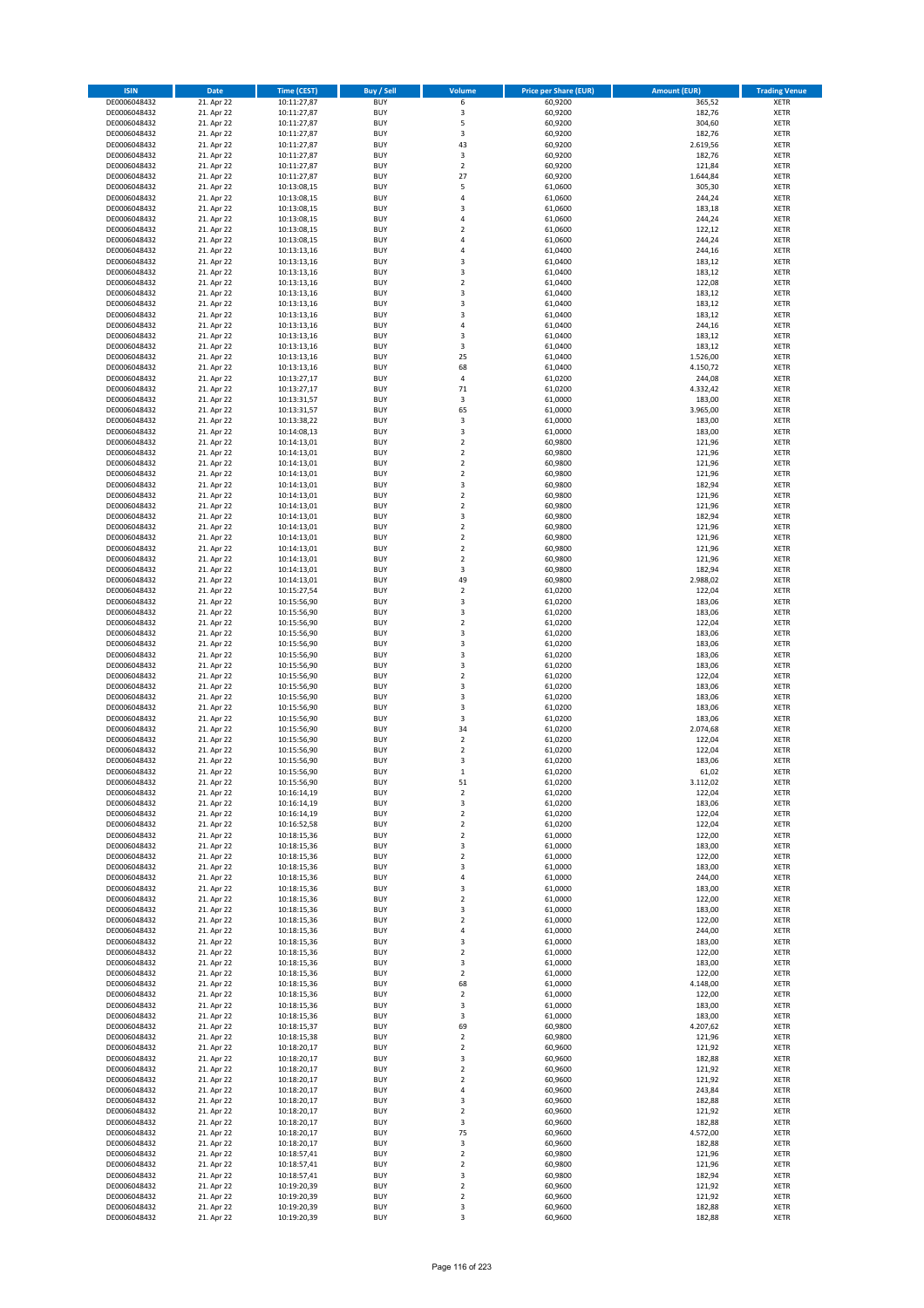| <b>ISIN</b>                  | <b>Date</b>              | <b>Time (CEST)</b>         | <b>Buy / Sell</b>        | <b>Volume</b>                          | <b>Price per Share (EUR)</b> | <b>Amount (EUR)</b> | <b>Trading Venue</b>       |
|------------------------------|--------------------------|----------------------------|--------------------------|----------------------------------------|------------------------------|---------------------|----------------------------|
| DE0006048432                 | 21. Apr 22               | 10:19:20,39                | <b>BUY</b>               | 4                                      | 60,9600                      | 243,84              | <b>XETR</b>                |
| DE0006048432                 | 21. Apr 22               | 10:19:20,39                | <b>BUY</b>               | $\mathbf 2$                            | 60,9600                      | 121,92              | <b>XETR</b>                |
| DE0006048432                 | 21. Apr 22               | 10:19:20,39                | <b>BUY</b>               | 3                                      | 60,9600                      | 182,88              | <b>XETR</b>                |
| DE0006048432<br>DE0006048432 | 21. Apr 22<br>21. Apr 22 | 10:19:20,39<br>10:19:20,39 | <b>BUY</b><br><b>BUY</b> | 3<br>3                                 | 60,9600<br>60,9600           | 182,88<br>182,88    | <b>XETR</b><br><b>XETR</b> |
| DE0006048432                 | 21. Apr 22               | 10:19:20,39                | <b>BUY</b>               | $\mathbf 2$                            | 60,9600                      | 121,92              | <b>XETR</b>                |
| DE0006048432                 | 21. Apr 22               | 10:19:20,39                | <b>BUY</b>               | 4                                      | 60,9600                      | 243,84              | <b>XETR</b>                |
| DE0006048432                 | 21. Apr 22               | 10:19:20,39                | <b>BUY</b>               | 77                                     | 60,9600                      | 4.693,92            | <b>XETR</b>                |
| DE0006048432                 | 21. Apr 22               | 10:19:20,39                | <b>BUY</b>               | 3<br>$\mathbf 2$                       | 60,9600                      | 182,88              | <b>XETR</b>                |
| DE0006048432<br>DE0006048432 | 21. Apr 22<br>21. Apr 22 | 10:19:20,41<br>10:19:20,41 | <b>BUY</b><br><b>BUY</b> | $\mathbf 2$                            | 60,9600<br>60,9600           | 121,92<br>121,92    | <b>XETR</b><br><b>XETR</b> |
| DE0006048432                 | 21. Apr 22               | 10:19:20,41                | <b>BUY</b>               | $\overline{\mathbf{c}}$                | 60,9600                      | 121,92              | <b>XETR</b>                |
| DE0006048432                 | 21. Apr 22               | 10:19:20,41                | <b>BUY</b>               | $\mathbf 2$                            | 60,9600                      | 121,92              | <b>XETR</b>                |
| DE0006048432                 | 21. Apr 22               | 10:19:20,47                | <b>BUY</b>               | 3                                      | 60,9600                      | 182,88              | <b>XETR</b>                |
| DE0006048432                 | 21. Apr 22               | 10:19:20,47                | <b>BUY</b>               | $\mathbf 2$                            | 60,9600                      | 121,92              | <b>XETR</b>                |
| DE0006048432<br>DE0006048432 | 21. Apr 22<br>21. Apr 22 | 10:19:20,47<br>10:19:20,47 | <b>BUY</b><br><b>BUY</b> | 3<br>3                                 | 60,9600<br>60,9600           | 182,88<br>182,88    | <b>XETR</b><br><b>XETR</b> |
| DE0006048432                 | 21. Apr 22               | 10:19:48,31                | <b>BUY</b>               | 3                                      | 60,9600                      | 182,88              | <b>XETR</b>                |
| DE0006048432                 | 21. Apr 22               | 10:19:48,31                | <b>BUY</b>               | 3                                      | 60,9600                      | 182,88              | <b>XETR</b>                |
| DE0006048432                 | 21. Apr 22               | 10:19:48,31                | <b>BUY</b>               | 5                                      | 60,9600                      | 304,80              | <b>XETR</b>                |
| DE0006048432                 | 21. Apr 22               | 10:19:48,31                | <b>BUY</b>               | 3                                      | 60,9600                      | 182,88              | <b>XETR</b>                |
| DE0006048432<br>DE0006048432 | 21. Apr 22<br>21. Apr 22 | 10:19:48,31<br>10:19:48,31 | <b>BUY</b><br><b>BUY</b> | 3<br>3                                 | 60,9600<br>60,9600           | 182,88<br>182,88    | <b>XETR</b><br><b>XETR</b> |
| DE0006048432                 | 21. Apr 22               | 10:19:48,31                | <b>BUY</b>               | $\mathbf 2$                            | 60,9600                      | 121,92              | <b>XETR</b>                |
| DE0006048432                 | 21. Apr 22               | 10:19:48,31                | <b>BUY</b>               | 4                                      | 60,9600                      | 243,84              | <b>XETR</b>                |
| DE0006048432                 | 21. Apr 22               | 10:19:48,31                | <b>BUY</b>               | 3                                      | 60,9600                      | 182,88              | <b>XETR</b>                |
| DE0006048432                 | 21. Apr 22               | 10:19:48,31                | <b>BUY</b>               | 3                                      | 60,9600                      | 182,88              | <b>XETR</b>                |
| DE0006048432<br>DE0006048432 | 21. Apr 22<br>21. Apr 22 | 10:19:48,31<br>10:19:58,97 | <b>BUY</b><br><b>BUY</b> | 90<br>3                                | 60,9600<br>61,0000           | 5.486,40<br>183,00  | <b>XETR</b><br><b>XETR</b> |
| DE0006048432                 | 21. Apr 22               | 10:19:58,97                | <b>BUY</b>               | 4                                      | 61,0000                      | 244,00              | <b>XETR</b>                |
| DE0006048432                 | 21. Apr 22               | 10:19:58,97                | <b>BUY</b>               | $\mathbf 2$                            | 61,0000                      | 122,00              | <b>XETR</b>                |
| DE0006048432                 | 21. Apr 22               | 10:19:58,97                | <b>BUY</b>               | 3                                      | 61,0000                      | 183,00              | <b>XETR</b>                |
| DE0006048432                 | 21. Apr 22               | 10:19:58,97                | <b>BUY</b>               | $\mathbf 2$                            | 61,0000                      | 122,00              | <b>XETR</b>                |
| DE0006048432<br>DE0006048432 | 21. Apr 22<br>21. Apr 22 | 10:19:58,97<br>10:19:58,97 | <b>BUY</b><br><b>BUY</b> | 3<br>3                                 | 61,0000<br>61,0000           | 183,00<br>183,00    | <b>XETR</b><br><b>XETR</b> |
| DE0006048432                 | 21. Apr 22               | 10:19:58,97                | <b>BUY</b>               | $\overline{\mathbf{c}}$                | 61,0000                      | 122,00              | <b>XETR</b>                |
| DE0006048432                 | 21. Apr 22               | 10:19:58,97                | <b>BUY</b>               | $\overline{2}$                         | 61,0000                      | 122,00              | <b>XETR</b>                |
| DE0006048432                 | 21. Apr 22               | 10:19:58,97                | <b>BUY</b>               | 58                                     | 61,0000                      | 3.538,00            | <b>XETR</b>                |
| DE0006048432                 | 21. Apr 22               | 10:19:58,97                | <b>BUY</b>               | 37                                     | 61,0000                      | 2.257,00            | <b>XETR</b>                |
| DE0006048432<br>DE0006048432 | 21. Apr 22<br>21. Apr 22 | 10:20:18,14<br>10:20:18,14 | <b>BUY</b><br><b>BUY</b> | 3<br>3                                 | 61,0200<br>61,0200           | 183,06<br>183,06    | <b>XETR</b><br><b>XETR</b> |
| DE0006048432                 | 21. Apr 22               | 10:20:18,14                | <b>BUY</b>               | 3                                      | 61,0200                      | 183,06              | <b>XETR</b>                |
| DE0006048432                 | 21. Apr 22               | 10:20:18,14                | <b>BUY</b>               | $\mathbf 2$                            | 61,0200                      | 122,04              | <b>XETR</b>                |
| DE0006048432                 | 21. Apr 22               | 10:20:47,81                | <b>BUY</b>               | $\overline{\mathbf{c}}$                | 61,0000                      | 122,00              | <b>XETR</b>                |
| DE0006048432                 | 21. Apr 22               | 10:20:47,81                | <b>BUY</b>               | 3                                      | 61,0000                      | 183,00              | <b>XETR</b>                |
| DE0006048432                 | 21. Apr 22               | 10:20:47,81                | <b>BUY</b><br><b>BUY</b> | 3<br>$\mathbf 2$                       | 61,0000                      | 183,00              | <b>XETR</b>                |
| DE0006048432<br>DE0006048432 | 21. Apr 22<br>21. Apr 22 | 10:20:47,81<br>10:20:47,81 | <b>BUY</b>               | 5                                      | 61,0000<br>61,0000           | 122,00<br>305,00    | <b>XETR</b><br><b>XETR</b> |
| DE0006048432                 | 21. Apr 22               | 10:20:47,81                | <b>BUY</b>               | $\mathbf 2$                            | 61,0000                      | 122,00              | <b>XETR</b>                |
| DE0006048432                 | 21. Apr 22               | 10:20:47,81                | <b>BUY</b>               | 3                                      | 61,0000                      | 183,00              | <b>XETR</b>                |
| DE0006048432                 | 21. Apr 22               | 10:20:47,81                | <b>BUY</b>               | 3                                      | 61,0000                      | 183,00              | <b>XETR</b>                |
| DE0006048432<br>DE0006048432 | 21. Apr 22<br>21. Apr 22 | 10:20:47,81<br>10:20:47,81 | <b>BUY</b><br><b>BUY</b> | 3<br>3                                 | 61,0000<br>61,0000           | 183,00<br>183,00    | <b>XETR</b><br><b>XETR</b> |
| DE0006048432                 | 21. Apr 22               | 10:20:47,81                | <b>BUY</b>               | 3                                      | 61,0000                      | 183,00              | <b>XETR</b>                |
| DE0006048432                 | 21. Apr 22               | 10:20:47,81                | <b>BUY</b>               | 3                                      | 61,0000                      | 183,00              | <b>XETR</b>                |
| DE0006048432                 | 21. Apr 22               | 10:20:47,81                | <b>BUY</b>               | $\mathbf 2$                            | 61,0000                      | 122,00              | <b>XETR</b>                |
| DE0006048432                 | 21. Apr 22               | 10:20:47,81                | <b>BUY</b>               | 90                                     | 61,0000                      | 5.490,00            | <b>XETR</b>                |
| DE0006048432<br>DE0006048432 | 21. Apr 22<br>21. Apr 22 | 10:20:47,81<br>10:20:47,84 | <b>BUY</b><br><b>BUY</b> | 4<br>3                                 | 61,0000<br>61,0000           | 244,00<br>183,00    | <b>XETR</b><br><b>XETR</b> |
| DE0006048432                 | 21. Apr 22               | 10:20:54,49                | <b>BUY</b>               | $\overline{2}$                         | 60,9800                      | 121,96              | <b>XETR</b>                |
| DE0006048432                 | 21. Apr 22               | 10:20:54,49                | <b>BUY</b>               | 3                                      | 60,9800                      | 182,94              | <b>XETR</b>                |
| DE0006048432                 | 21. Apr 22               | 10:20:54,49                | <b>BUY</b>               | 3                                      | 60,9800                      | 182,94              | <b>XETR</b>                |
| DE0006048432                 | 21. Apr 22               | 10:20:54,49                | <b>BUY</b>               | $\overline{\mathbf{c}}$                | 60,9800                      | 121,96              | <b>XETR</b>                |
| DE0006048432<br>DE0006048432 | 21. Apr 22<br>21. Apr 22 | 10:20:54,49<br>10:20:54,49 | <b>BUY</b><br>BUY        | $\overline{2}$<br>3                    | 60,9800<br>60,9800           | 121,96<br>182,94    | <b>XETR</b><br><b>XETR</b> |
| DE0006048432                 | 21. Apr 22               | 10:20:54,49                | <b>BUY</b>               | 3                                      | 60,9800                      | 182,94              | <b>XETR</b>                |
| DE0006048432                 | 21. Apr 22               | 10:20:54,49                | <b>BUY</b>               | $\mathbf 2$                            | 60,9800                      | 121,96              | <b>XETR</b>                |
| DE0006048432                 | 21. Apr 22               | 10:20:54,49                | <b>BUY</b>               | $\mathbf 2$                            | 60,9800                      | 121,96              | XETR                       |
| DE0006048432                 | 21. Apr 22               | 10:20:54,49                | <b>BUY</b>               | 3                                      | 60,9800                      | 182,94              | <b>XETR</b>                |
| DE0006048432<br>DE0006048432 | 21. Apr 22<br>21. Apr 22 | 10:20:54,49<br>10:20:54,49 | <b>BUY</b><br><b>BUY</b> | 3<br>4                                 | 60,9800<br>60,9800           | 182,94<br>243,92    | <b>XETR</b><br><b>XETR</b> |
| DE0006048432                 | 21. Apr 22               | 10:20:54,49                | <b>BUY</b>               | $\mathbf 2$                            | 60,9800                      | 121,96              | <b>XETR</b>                |
| DE0006048432                 | 21. Apr 22               | 10:20:54,49                | <b>BUY</b>               | $\mathbf 2$                            | 60,9800                      | 121,96              | <b>XETR</b>                |
| DE0006048432                 | 21. Apr 22               | 10:20:54,49                | <b>BUY</b>               | 3                                      | 60,9800                      | 182,94              | <b>XETR</b>                |
| DE0006048432                 | 21. Apr 22               | 10:20:54,49                | <b>BUY</b>               | 3                                      | 60,9800                      | 182,94              | <b>XETR</b>                |
| DE0006048432<br>DE0006048432 | 21. Apr 22<br>21. Apr 22 | 10:20:54,52<br>10:21:07,40 | <b>BUY</b><br><b>BUY</b> | $\overline{2}$<br>$\mathbf 2$          | 60.9800<br>60,9600           | 121,96<br>121,92    | <b>XETR</b><br><b>XETR</b> |
| DE0006048432                 | 21. Apr 22               | 10:21:07,40                | <b>BUY</b>               | $\overline{2}$                         | 60,9600                      | 121,92              | <b>XETR</b>                |
| DE0006048432                 | 21. Apr 22               | 10:21:07,40                | <b>BUY</b>               | $\mathbf 2$                            | 60,9600                      | 121,92              | <b>XETR</b>                |
| DE0006048432                 | 21. Apr 22               | 10:21:07,40                | <b>BUY</b>               | 101                                    | 60,9600                      | 6.156,96            | <b>XETR</b>                |
| DE0006048432<br>DE0006048432 | 21. Apr 22<br>21. Apr 22 | 10:21:13,88<br>10:21:47,51 | <b>BUY</b><br><b>BUY</b> | 3<br>3                                 | 60,9600<br>60,9600           | 182,88<br>182,88    | <b>XETR</b><br><b>XETR</b> |
| DE0006048432                 | 21. Apr 22               | 10:21:47,51                | <b>BUY</b>               | 138                                    | 60,9600                      | 8.412,48            | XETR                       |
| DE0006048432                 | 21. Apr 22               | 10:21:47,51                | <b>BUY</b>               | $\mathbf 2$                            | 60,9600                      | 121,92              | <b>XETR</b>                |
| DE0006048432                 | 21. Apr 22               | 10:22:06,66                | <b>BUY</b>               | 3                                      | 60,9400                      | 182,82              | <b>XETR</b>                |
| DE0006048432                 | 21. Apr 22               | 10:22:06,66                | <b>BUY</b>               | $\mathbf 2$                            | 60,9400                      | 121,88              | <b>XETR</b>                |
| DE0006048432<br>DE0006048432 | 21. Apr 22<br>21. Apr 22 | 10:22:06,66<br>10:22:06,66 | <b>BUY</b><br><b>BUY</b> | 3<br>3                                 | 60,9400<br>60,9400           | 182,82<br>182,82    | <b>XETR</b><br><b>XETR</b> |
| DE0006048432                 | 21. Apr 22               | 10:22:06,66                | <b>BUY</b>               | 3                                      | 60,9400                      | 182,82              | <b>XETR</b>                |
| DE0006048432                 | 21. Apr 22               | 10:22:06,66                | <b>BUY</b>               | $\mathbf 2$                            | 60,9400                      | 121,88              | <b>XETR</b>                |
| DE0006048432                 | 21. Apr 22               | 10:22:06,66                | <b>BUY</b>               | 3                                      | 60,9400                      | 182,82              | <b>XETR</b>                |
| DE0006048432                 | 21. Apr 22               | 10:22:06,66                | <b>BUY</b>               | 3                                      | 60,9400                      | 182,82              | <b>XETR</b>                |
| DE0006048432<br>DE0006048432 | 21. Apr 22<br>21. Apr 22 | 10:22:06,66<br>10:22:06,66 | <b>BUY</b><br><b>BUY</b> | $\mathbf 2$<br>$\overline{\mathbf{c}}$ | 60,9400<br>60,9400           | 121,88<br>121,88    | <b>XETR</b><br><b>XETR</b> |
| DE0006048432                 | 21. Apr 22               | 10:22:06,66                | <b>BUY</b>               | 4                                      | 60,9400                      | 243,76              | <b>XETR</b>                |
| DE0006048432                 | 21. Apr 22               | 10:22:06,66                | <b>BUY</b>               | 3                                      | 60,9400                      | 182,82              | <b>XETR</b>                |
| DE0006048432                 | 21. Apr 22               | 10:22:06,66                | <b>BUY</b>               | 3                                      | 60,9400                      | 182,82              | <b>XETR</b>                |
| DE0006048432                 | 21. Apr 22               | 10:22:06,66                | <b>BUY</b>               | $\overline{\mathbf{c}}$                | 60,9400                      | 121,88              | <b>XETR</b>                |
| DE0006048432<br>DE0006048432 | 21. Apr 22<br>21. Apr 22 | 10:22:06,66<br>10:22:06,66 | <b>BUY</b><br><b>BUY</b> | 3<br>$\mathbf 2$                       | 60,9400<br>60,9400           | 182,82<br>121,88    | <b>XETR</b><br><b>XETR</b> |
| DE0006048432                 | 21. Apr 22               | 10:22:06,66                | <b>BUY</b>               | 175                                    | 60,9400                      | 10.664,50           | <b>XETR</b>                |
| DE0006048432                 | 21. Apr 22               | 10:22:06,67                | <b>BUY</b>               | $\mathbf 2$                            | 60,9400                      | 121,88              | XETR                       |
| DE0006048432                 | 21. Apr 22               | 10:22:06,68                | <b>BUY</b>               | $\overline{2}$                         | 60,9400                      | 121,88              | <b>XETR</b>                |
| DE0006048432                 | 21. Apr 22               | 10:22:11,05                | <b>BUY</b>               | 4                                      | 60,9200                      | 243,68              | <b>XETR</b>                |
| DE0006048432<br>DE0006048432 | 21. Apr 22<br>21. Apr 22 | 10:22:11,05<br>10:22:11,05 | <b>BUY</b><br><b>BUY</b> | 3<br>3                                 | 60,9200<br>60,9200           | 182,76<br>182,76    | <b>XETR</b><br>XETR        |
|                              |                          |                            |                          |                                        |                              |                     |                            |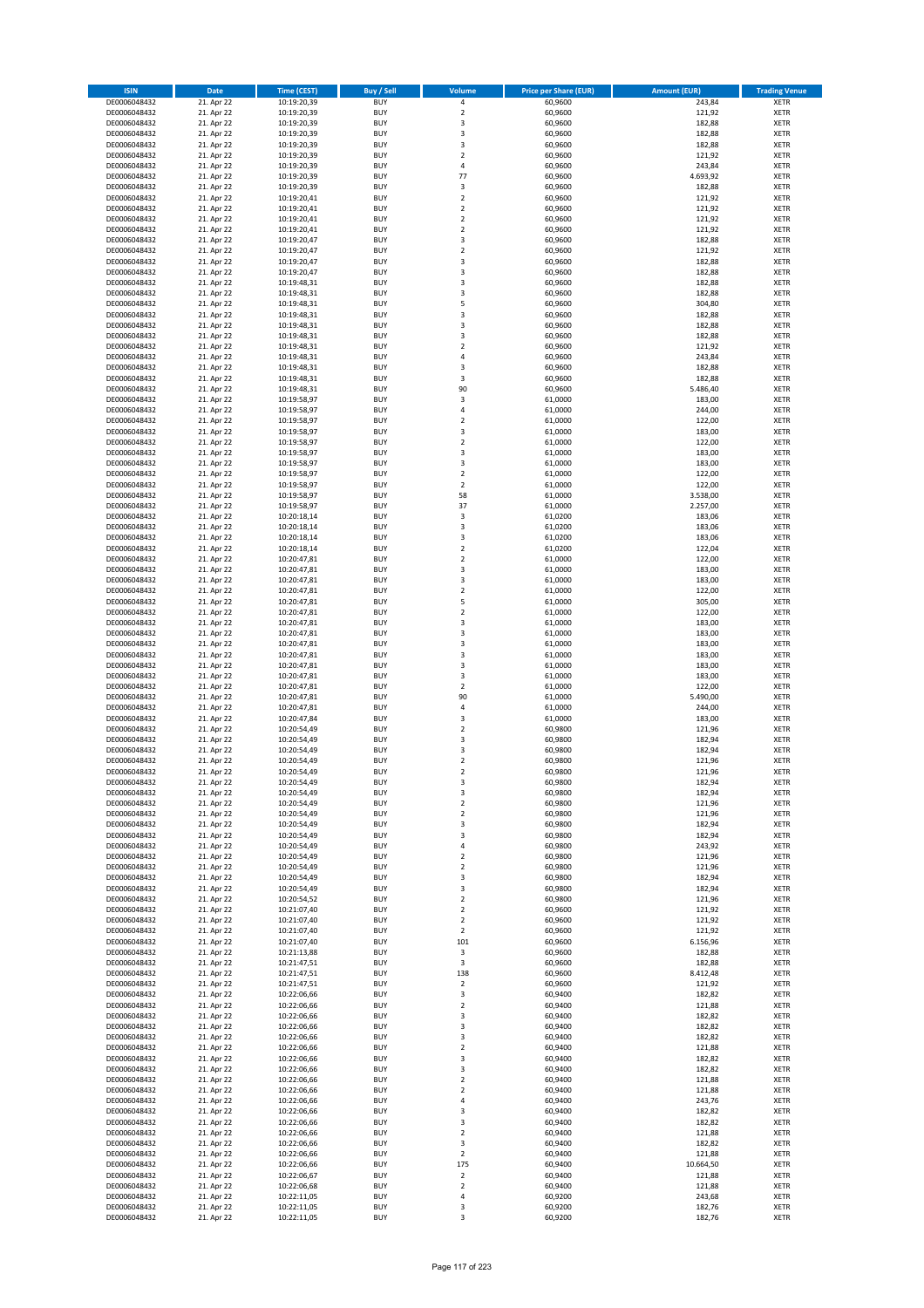| <b>ISIN</b>                  | <b>Date</b>              | Time (CEST)                | <b>Buy / Sell</b>        | <b>Volume</b>              | <b>Price per Share (EUR)</b> | <b>Amount (EUR)</b> | <b>Trading Venue</b>       |
|------------------------------|--------------------------|----------------------------|--------------------------|----------------------------|------------------------------|---------------------|----------------------------|
| DE0006048432                 | 21. Apr 22               | 10:22:11,05                | <b>BUY</b>               | 5                          | 60,9200                      | 304,60              | <b>XETR</b>                |
| DE0006048432                 | 21. Apr 22               | 10:22:11,05                | <b>BUY</b>               | 3                          | 60,9200                      | 182,76              | <b>XETR</b>                |
| DE0006048432                 | 21. Apr 22               | 10:22:11,05                | <b>BUY</b>               | 4                          | 60,9200                      | 243,68              | <b>XETR</b>                |
| DE0006048432                 | 21. Apr 22               | 10:22:11,05                | <b>BUY</b>               | $\mathbf 2$                | 60,9200                      | 121,84              | <b>XETR</b>                |
| DE0006048432<br>DE0006048432 | 21. Apr 22<br>21. Apr 22 | 10:22:11,05<br>10:22:11,05 | <b>BUY</b><br><b>BUY</b> | 5<br>4                     | 60,9200<br>60,9200           | 304,60<br>243,68    | <b>XETR</b><br><b>XETR</b> |
| DE0006048432                 | 21. Apr 22               | 10:22:11,05                | <b>BUY</b>               | 45                         | 60,9200                      | 2.741,40            | <b>XETR</b>                |
| DE0006048432                 | 21. Apr 22               | 10:22:23,61                | <b>BUY</b>               | 3                          | 60,9000                      | 182,70              | <b>XETR</b>                |
| DE0006048432                 | 21. Apr 22               | 10:22:23,61                | <b>BUY</b>               | $\overline{2}$             | 60,9000                      | 121,80              | <b>XETR</b>                |
| DE0006048432                 | 21. Apr 22               | 10:22:23,61                | <b>BUY</b>               | 6                          | 60,9000                      | 365,40              | <b>XETR</b>                |
| DE0006048432                 | 21. Apr 22               | 10:22:23,61                | <b>BUY</b>               | 3                          | 60,9000                      | 182,70              | <b>XETR</b>                |
| DE0006048432                 | 21. Apr 22               | 10:22:23,61                | <b>BUY</b>               | 3                          | 60,9000                      | 182,70              | <b>XETR</b>                |
| DE0006048432<br>DE0006048432 | 21. Apr 22<br>21. Apr 22 | 10:22:23,61<br>10:22:23,61 | <b>BUY</b><br><b>BUY</b> | $\mathbf 2$<br>5           | 60,9000<br>60,9000           | 121,80<br>304,50    | <b>XETR</b><br><b>XETR</b> |
| DE0006048432                 | 21. Apr 22               | 10:22:23,61                | <b>BUY</b>               | 3                          | 60,9000                      | 182,70              | <b>XETR</b>                |
| DE0006048432                 | 21. Apr 22               | 10:22:23,61                | <b>BUY</b>               | 97                         | 60,9000                      | 5.907,30            | <b>XETR</b>                |
| DE0006048432                 | 21. Apr 22               | 10:22:23,61                | <b>BUY</b>               | $\mathbf 2$                | 60,9000                      | 121,80              | <b>XETR</b>                |
| DE0006048432                 | 21. Apr 22               | 10:22:23,61                | <b>BUY</b>               | $\mathbf 2$                | 60,9000                      | 121,80              | <b>XETR</b>                |
| DE0006048432                 | 21. Apr 22               | 10:22:23,61                | <b>BUY</b>               | $\overline{\mathbf{c}}$    | 60,9000                      | 121,80              | <b>XETR</b>                |
| DE0006048432<br>DE0006048432 | 21. Apr 22<br>21. Apr 22 | 10:22:23,62<br>10:22:23,62 | <b>BUY</b><br><b>BUY</b> | 3<br>3                     | 60,8800<br>60,8800           | 182,64<br>182,64    | <b>XETR</b><br><b>XETR</b> |
| DE0006048432                 | 21. Apr 22               | 10:22:23,62                | <b>BUY</b>               | 3                          | 60,8800                      | 182,64              | <b>XETR</b>                |
| DE0006048432                 | 21. Apr 22               | 10:22:23,62                | <b>BUY</b>               | 3                          | 60,8800                      | 182,64              | <b>XETR</b>                |
| DE0006048432                 | 21. Apr 22               | 10:22:23,62                | <b>BUY</b>               | 3                          | 60,8800                      | 182,64              | <b>XETR</b>                |
| DE0006048432                 | 21. Apr 22               | 10:22:26,69                | <b>BUY</b>               | $\mathbf 2$                | 60,8800                      | 121,76              | <b>XETR</b>                |
| DE0006048432                 | 21. Apr 22               | 10:22:26,69                | <b>BUY</b>               | 3                          | 60,8800                      | 182,64              | <b>XETR</b>                |
| DE0006048432<br>DE0006048432 | 21. Apr 22               | 10:22:26,69                | <b>BUY</b><br><b>BUY</b> | 3<br>3                     | 60,8800                      | 182,64              | <b>XETR</b><br><b>XETR</b> |
| DE0006048432                 | 21. Apr 22<br>21. Apr 22 | 10:22:26,69<br>10:22:26,69 | <b>BUY</b>               | 3                          | 60,8800<br>60,8800           | 182,64<br>182,64    | <b>XETR</b>                |
| DE0006048432                 | 21. Apr 22               | 10:22:26,69                | <b>BUY</b>               | 55                         | 60,8800                      | 3.348,40            | <b>XETR</b>                |
| DE0006048432                 | 21. Apr 22               | 10:22:26,69                | <b>BUY</b>               | 4                          | 60,8800                      | 243,52              | <b>XETR</b>                |
| DE0006048432                 | 21. Apr 22               | 10:22:26,69                | <b>BUY</b>               | $\overline{\mathbf{c}}$    | 60,8800                      | 121,76              | <b>XETR</b>                |
| DE0006048432                 | 21. Apr 22               | 10:22:26,69                | <b>BUY</b>               | 4                          | 60,8800                      | 243,52              | <b>XETR</b>                |
| DE0006048432                 | 21. Apr 22               | 10:22:26,69                | <b>BUY</b>               | $\mathbf 1$                | 60,8800                      | 60,88               | <b>XETR</b>                |
| DE0006048432<br>DE0006048432 | 21. Apr 22<br>21. Apr 22 | 10:22:33,56<br>10:22:33,56 | <b>BUY</b><br><b>BUY</b> | 4<br>$\mathbf 2$           | 60,8600<br>60,8600           | 243,44<br>121,72    | <b>XETR</b><br><b>XETR</b> |
| DE0006048432                 | 21. Apr 22               | 10:22:33,56                | <b>BUY</b>               | 3                          | 60,8600                      | 182,58              | <b>XETR</b>                |
| DE0006048432                 | 21. Apr 22               | 10:22:33,56                | <b>BUY</b>               | 5                          | 60,8600                      | 304,30              | <b>XETR</b>                |
| DE0006048432                 | 21. Apr 22               | 10:22:33,56                | <b>BUY</b>               | 5                          | 60,8600                      | 304,30              | <b>XETR</b>                |
| DE0006048432                 | 21. Apr 22               | 10:22:33,58                | <b>BUY</b>               | 3                          | 60,8400                      | 182,52              | <b>XETR</b>                |
| DE0006048432                 | 21. Apr 22               | 10:22:34,61                | <b>BUY</b>               | $\mathbf 2$                | 60,8400                      | 121,68              | <b>XETR</b>                |
| DE0006048432                 | 21. Apr 22               | 10:22:34,61                | <b>BUY</b><br><b>BUY</b> | $\mathbf 2$                | 60,8400                      | 121,68<br>182,52    | <b>XETR</b>                |
| DE0006048432<br>DE0006048432 | 21. Apr 22<br>21. Apr 22 | 10:22:34,61<br>10:22:34,61 | <b>BUY</b>               | 3<br>4                     | 60,8400<br>60,8400           | 243,36              | <b>XETR</b><br><b>XETR</b> |
| DE0006048432                 | 21. Apr 22               | 10:22:34,61                | <b>BUY</b>               | 57                         | 60,8400                      | 3.467,88            | <b>XETR</b>                |
| DE0006048432                 | 21. Apr 22               | 10:22:34,61                | <b>BUY</b>               | 3                          | 60,8400                      | 182,52              | <b>XETR</b>                |
| DE0006048432                 | 21. Apr 22               | 10:23:34,22                | <b>BUY</b>               | $\mathbf 2$                | 60,8600                      | 121,72              | <b>XETR</b>                |
| DE0006048432                 | 21. Apr 22               | 10:23:34,22                | <b>BUY</b>               | 3                          | 60,8600                      | 182,58              | <b>XETR</b>                |
| DE0006048432                 | 21. Apr 22               | 10:23:34,22                | <b>BUY</b><br><b>BUY</b> | 3<br>3                     | 60,8600                      | 182,58              | <b>XETR</b><br><b>XETR</b> |
| DE0006048432<br>DE0006048432 | 21. Apr 22<br>21. Apr 22 | 10:23:34,22<br>10:23:34,22 | <b>BUY</b>               | $\overline{\mathbf{c}}$    | 60,8600<br>60,8600           | 182,58<br>121,72    | <b>XETR</b>                |
| DE0006048432                 | 21. Apr 22               | 10:23:34,22                | <b>BUY</b>               | 5                          | 60,8600                      | 304,30              | <b>XETR</b>                |
| DE0006048432                 | 21. Apr 22               | 10:23:34,22                | <b>BUY</b>               | 3                          | 60,8600                      | 182,58              | <b>XETR</b>                |
| DE0006048432                 | 21. Apr 22               | 10:23:34,22                | <b>BUY</b>               | 4                          | 60,8600                      | 243,44              | <b>XETR</b>                |
| DE0006048432                 | 21. Apr 22               | 10:23:34,22                | <b>BUY</b>               | 6                          | 60,8600                      | 365,16              | <b>XETR</b>                |
| DE0006048432                 | 21. Apr 22               | 10:23:34,22                | <b>BUY</b>               | $\mathbf 2$                | 60,8600                      | 121,72              | <b>XETR</b>                |
| DE0006048432<br>DE0006048432 | 21. Apr 22<br>21. Apr 22 | 10:23:34,22<br>10:23:34,22 | <b>BUY</b><br><b>BUY</b> | 3<br>$\mathbf 2$           | 60,8600<br>60,8600           | 182,58<br>121,72    | <b>XETR</b><br><b>XETR</b> |
| DE0006048432                 | 21. Apr 22               | 10:23:34,22                | <b>BUY</b>               | 97                         | 60,8600                      | 5.903,42            | <b>XETR</b>                |
| DE0006048432                 | 21. Apr 22               | 10:24:00,57                | <b>BUY</b>               | $\overline{2}$             | 60,8600                      | 121,72              | <b>XETR</b>                |
| DE0006048432                 | 21. Apr 22               | 10:24:00,57                | <b>BUY</b>               | $\mathbf 2$                | 60,8600                      | 121,72              | <b>XETR</b>                |
| DE0006048432                 | 21. Apr 22               | 10:24:00,57                | <b>BUY</b>               | 3                          | 60,8600                      | 182,58              | <b>XETR</b>                |
| DE0006048432                 | 21. Apr 22               | 10:24:00,57                | <b>BUY</b>               | $\overline{\mathbf{c}}$    | 60,8600                      | 121,72              | <b>XETR</b>                |
| DE0006048432                 | 21. Apr 22               | 10:24:01,31                | <b>BUY</b>               | $\overline{2}$             | 60,8600<br>60,8600           | 121,72<br>243,44    | <b>XETR</b>                |
| DE0006048432<br>DE0006048432 | 21. Apr 22<br>21. Apr 22 | 10:24:01,31<br>10:24:01,31 | BUY<br><b>BUY</b>        | 4<br>4                     | 60,8600                      | 243,44              | <b>XETR</b><br><b>XETR</b> |
| DE0006048432                 | 21. Apr 22               | 10:24:01,31                | <b>BUY</b>               | $\mathbf 2$                | 60,8600                      | 121,72              | <b>XETR</b>                |
| DE0006048432                 | 21. Apr 22               | 10:24:01,32                | <b>BUY</b>               | 3                          | 60,8600                      | 182,58              | XETR                       |
| DE0006048432                 | 21. Apr 22               | 10:24:01,32                | <b>BUY</b>               | 3                          | 60,8600                      | 182,58              | <b>XETR</b>                |
| DE0006048432                 | 21. Apr 22               | 10:24:01,32                | <b>BUY</b>               | $\mathbf 2$                | 60,8600                      | 121,72              | <b>XETR</b>                |
| DE0006048432                 | 21. Apr 22               | 10:24:01,32                | <b>BUY</b>               | $\overline{2}$             | 60,8600                      | 121,72              | <b>XETR</b>                |
| DE0006048432<br>DE0006048432 | 21. Apr 22<br>21. Apr 22 | 10:24:01,32<br>10:24:19,41 | <b>BUY</b><br><b>BUY</b> | $\mathbf 2$<br>$\mathbf 2$ | 60,8600<br>60,8400           | 121,72<br>121,68    | <b>XETR</b><br><b>XETR</b> |
| DE0006048432                 | 21. Apr 22               | 10:24:19,41                | <b>BUY</b>               | 3                          | 60,8400                      | 182,52              | <b>XETR</b>                |
| DE0006048432                 | 21. Apr 22               | 10:24:19,41                | <b>BUY</b>               | 5                          | 60,8400                      | 304,20              | <b>XETR</b>                |
| DE0006048432                 | 21. Apr 22               | 10:24:19,41                | <b>BUY</b>               | 47                         | 60,8400                      | 2.859,48            | <b>XETR</b>                |
| DE0006048432                 | 21. Apr 22               | 10:24:19,41                | <b>BUY</b>               | $\mathbf 2$                | 60,8400                      | 121,68              | <b>XETR</b>                |
| DE0006048432                 | 21. Apr 22<br>21. Apr 22 | 10:24:19,42                | <b>BUY</b>               | 3                          | 60,8200                      | 182,46              | <b>XETR</b>                |
| DE0006048432<br>DE0006048432 | 21. Apr 22               | 10:24:22,57<br>10:24:22,57 | <b>BUY</b><br><b>BUY</b> | 3<br>$\mathbf 2$           | 60,8200<br>60,8200           | 182,46<br>121,64    | <b>XETR</b><br><b>XETR</b> |
| DE0006048432                 | 21. Apr 22               | 10:24:22,57                | <b>BUY</b>               | 3                          | 60,8200                      | 182,46              | <b>XETR</b>                |
| DE0006048432                 | 21. Apr 22               | 10:24:22,57                | <b>BUY</b>               | 3                          | 60,8200                      | 182,46              | <b>XETR</b>                |
| DE0006048432                 | 21. Apr 22               | 10:25:04,99                | <b>BUY</b>               | $\mathbf 2$                | 60,8000                      | 121,60              | XETR                       |
| DE0006048432                 | 21. Apr 22               | 10:25:04,99                | <b>BUY</b>               | 3                          | 60,8000                      | 182,40              | <b>XETR</b>                |
| DE0006048432                 | 21. Apr 22               | 10:25:04,99                | <b>BUY</b>               | 3                          | 60,8000                      | 182,40              | <b>XETR</b>                |
| DE0006048432                 | 21. Apr 22               | 10:25:04,99                | <b>BUY</b><br><b>BUY</b> | 3<br>8                     | 60,8000                      | 182,40              | <b>XETR</b><br><b>XETR</b> |
| DE0006048432<br>DE0006048432 | 21. Apr 22<br>21. Apr 22 | 10:25:04,99<br>10:25:04,99 | <b>BUY</b>               | 3                          | 60,8000<br>60,8000           | 486,40<br>182,40    | <b>XETR</b>                |
| DE0006048432                 | 21. Apr 22               | 10:25:04,99                | <b>BUY</b>               | 3                          | 60,8000                      | 182,40              | <b>XETR</b>                |
| DE0006048432                 | 21. Apr 22               | 10:25:04,99                | <b>BUY</b>               | $\mathbf 2$                | 60,8000                      | 121,60              | <b>XETR</b>                |
| DE0006048432                 | 21. Apr 22               | 10:25:04,99                | <b>BUY</b>               | $\mathbf 2$                | 60,8000                      | 121,60              | <b>XETR</b>                |
| DE0006048432                 | 21. Apr 22               | 10:25:04,99                | <b>BUY</b>               | 4                          | 60,8000                      | 243,20              | <b>XETR</b>                |
| DE0006048432                 | 21. Apr 22               | 10:25:04,99                | <b>BUY</b>               | 47                         | 60,8000                      | 2.857,60            | <b>XETR</b>                |
| DE0006048432                 | 21. Apr 22               | 10:25:04,99                | <b>BUY</b>               | 3                          | 60,8000<br>60,8000           | 182,40              | <b>XETR</b>                |
| DE0006048432<br>DE0006048432 | 21. Apr 22<br>21. Apr 22 | 10:25:25,21<br>10:25:25,21 | <b>BUY</b><br><b>BUY</b> | 3<br>3                     | 60,8000                      | 182,40<br>182,40    | <b>XETR</b><br><b>XETR</b> |
| DE0006048432                 | 21. Apr 22               | 10:25:25,21                | <b>BUY</b>               | 3                          | 60,8000                      | 182,40              | <b>XETR</b>                |
| DE0006048432                 | 21. Apr 22               | 10:25:25,21                | <b>BUY</b>               | 3                          | 60,8000                      | 182,40              | <b>XETR</b>                |
| DE0006048432                 | 21. Apr 22               | 10:25:25,21                | <b>BUY</b>               | $\mathbf 2$                | 60,8000                      | 121,60              | <b>XETR</b>                |
| DE0006048432                 | 21. Apr 22               | 10:25:25,21                | <b>BUY</b>               | 3                          | 60,8000                      | 182,40              | <b>XETR</b>                |
| DE0006048432                 | 21. Apr 22               | 10:25:25,21                | <b>BUY</b>               | 57                         | 60,8000                      | 3.465,60            | <b>XETR</b>                |
| DE0006048432<br>DE0006048432 | 21. Apr 22<br>21. Apr 22 | 10:26:14,20<br>10:26:14,20 | <b>BUY</b><br><b>BUY</b> | $\mathbf 2$<br>46          | 60,8000<br>60,8200           | 121,60<br>2.797,72  | <b>XETR</b><br><b>XETR</b> |
| DE0006048432                 | 21. Apr 22               | 10:26:36,00                | <b>BUY</b>               | 3                          | 60,8600                      | 182,58              | <b>XETR</b>                |
| DE0006048432                 | 21. Apr 22               | 10:26:36,00                | <b>BUY</b>               | $\mathbf 2$                | 60,8600                      | 121,72              | <b>XETR</b>                |
| DE0006048432                 | 21. Apr 22               | 10:26:36,00                | <b>BUY</b>               | 3                          | 60,8600                      | 182,58              | XETR                       |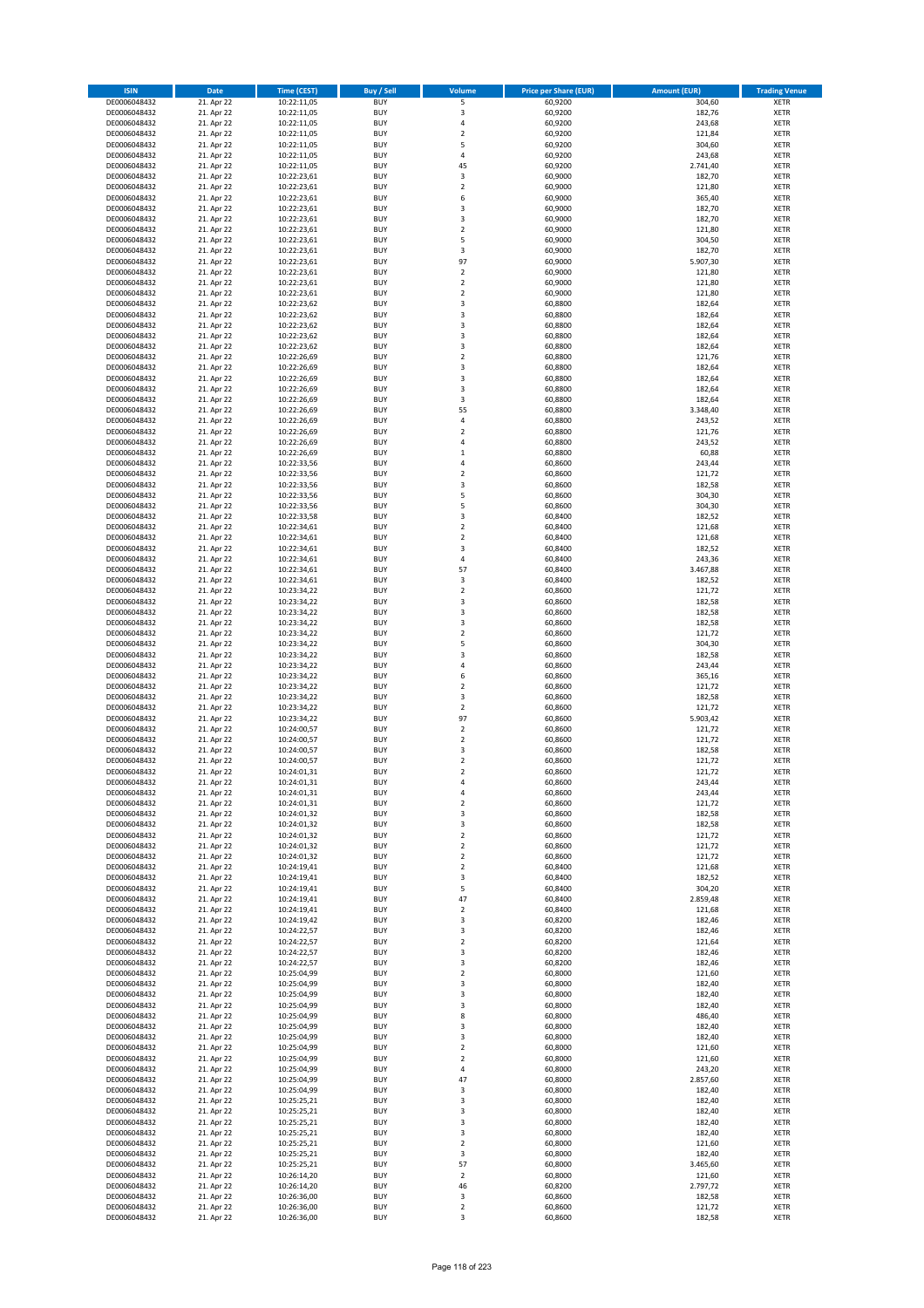| <b>ISIN</b>                  | <b>Date</b>              | <b>Time (CEST)</b>         | <b>Buy / Sell</b>        | <b>Volume</b>                 | <b>Price per Share (EUR)</b> | <b>Amount (EUR)</b> | <b>Trading Venue</b>       |
|------------------------------|--------------------------|----------------------------|--------------------------|-------------------------------|------------------------------|---------------------|----------------------------|
| DE0006048432                 | 21. Apr 22               | 10:26:36,00                | <b>BUY</b>               | 3                             | 60,8600                      | 182,58              | <b>XETR</b>                |
| DE0006048432                 | 21. Apr 22               | 10:26:36,00                | <b>BUY</b>               | 5                             | 60,8600                      | 304,30              | <b>XETR</b>                |
| DE0006048432                 | 21. Apr 22               | 10:26:36,00                | <b>BUY</b>               | 3                             | 60,8600                      | 182,58              | <b>XETR</b>                |
| DE0006048432<br>DE0006048432 | 21. Apr 22<br>21. Apr 22 | 10:26:36,00<br>10:26:36,00 | <b>BUY</b><br><b>BUY</b> | 4<br>$\overline{\mathbf{c}}$  | 60,8600<br>60,8600           | 243,44<br>121,72    | <b>XETR</b><br><b>XETR</b> |
| DE0006048432                 | 21. Apr 22               | 10:26:36,00                | <b>BUY</b>               | 3                             | 60,8600                      | 182,58              | <b>XETR</b>                |
| DE0006048432                 | 21. Apr 22               | 10:26:36,00                | <b>BUY</b>               | $\overline{\mathbf{c}}$       | 60,8600                      | 121,72              | <b>XETR</b>                |
| DE0006048432                 | 21. Apr 22               | 10:26:36,00                | <b>BUY</b>               | 3                             | 60,8600                      | 182,58              | <b>XETR</b>                |
| DE0006048432                 | 21. Apr 22               | 10:26:41,12                | <b>BUY</b>               | 3                             | 60,8400                      | 182,52              | <b>XETR</b>                |
| DE0006048432                 | 21. Apr 22               | 10:27:00,83                | <b>BUY</b><br><b>BUY</b> | 3                             | 60,8400                      | 182,52              | <b>XETR</b>                |
| DE0006048432<br>DE0006048432 | 21. Apr 22<br>21. Apr 22 | 10:27:00,83<br>10:27:00,83 | <b>BUY</b>               | $\mathbf 2$<br>3              | 60,8400<br>60,8400           | 121,68<br>182,52    | <b>XETR</b><br><b>XETR</b> |
| DE0006048432                 | 21. Apr 22               | 10:27:00,83                | <b>BUY</b>               | 3                             | 60,8400                      | 182,52              | <b>XETR</b>                |
| DE0006048432                 | 21. Apr 22               | 10:27:00,83                | <b>BUY</b>               | $\overline{\mathbf{c}}$       | 60,8400                      | 121,68              | <b>XETR</b>                |
| DE0006048432                 | 21. Apr 22               | 10:27:59,75                | <b>BUY</b>               | $\mathbf 2$                   | 60,8400                      | 121,68              | <b>XETR</b>                |
| DE0006048432                 | 21. Apr 22               | 10:27:59,75                | <b>BUY</b>               | $\overline{\mathbf{c}}$       | 60,8400                      | 121,68              | <b>XETR</b>                |
| DE0006048432<br>DE0006048432 | 21. Apr 22<br>21. Apr 22 | 10:27:59,75<br>10:29:11,24 | <b>BUY</b><br><b>BUY</b> | 3<br>3                        | 60,8400<br>60,8400           | 182,52<br>182,52    | <b>XETR</b><br><b>XETR</b> |
| DE0006048432                 | 21. Apr 22               | 10:29:11,24                | <b>BUY</b>               | 3                             | 60,8400                      | 182,52              | <b>XETR</b>                |
| DE0006048432                 | 21. Apr 22               | 10:29:11,24                | <b>BUY</b>               | $\mathbf 2$                   | 60,8400                      | 121,68              | <b>XETR</b>                |
| DE0006048432                 | 21. Apr 22               | 10:29:11,24                | <b>BUY</b>               | 5                             | 60,8400                      | 304,20              | <b>XETR</b>                |
| DE0006048432                 | 21. Apr 22               | 10:29:11,24                | <b>BUY</b>               | $\mathbf 2$                   | 60,8400                      | 121,68              | <b>XETR</b>                |
| DE0006048432                 | 21. Apr 22               | 10:29:11,24                | <b>BUY</b>               | $\mathbf 2$                   | 60,8400                      | 121,68              | <b>XETR</b>                |
| DE0006048432<br>DE0006048432 | 21. Apr 22<br>21. Apr 22 | 10:30:00,39<br>10:31:38,65 | <b>BUY</b><br><b>BUY</b> | 3<br>3                        | 60,8400<br>60,8600           | 182,52<br>182,58    | <b>XETR</b><br><b>XETR</b> |
| DE0006048432                 | 21. Apr 22               | 10:31:38,65                | <b>BUY</b>               | 3                             | 60,8600                      | 182,58              | <b>XETR</b>                |
| DE0006048432                 | 21. Apr 22               | 10:31:38,65                | <b>BUY</b>               | 4                             | 60,8600                      | 243,44              | <b>XETR</b>                |
| DE0006048432                 | 21. Apr 22               | 10:31:38,65                | <b>BUY</b>               | $\overline{\mathbf{c}}$       | 60,8600                      | 121,72              | <b>XETR</b>                |
| DE0006048432                 | 21. Apr 22               | 10:31:38,65                | <b>BUY</b>               | $\mathbf 2$                   | 60,8600                      | 121,72              | <b>XETR</b>                |
| DE0006048432<br>DE0006048432 | 21. Apr 22<br>21. Apr 22 | 10:31:38,65<br>10:31:38,65 | <b>BUY</b><br><b>BUY</b> | 3<br>4                        | 60,8600<br>60,8600           | 182,58<br>243,44    | <b>XETR</b><br><b>XETR</b> |
| DE0006048432                 | 21. Apr 22               | 10:31:38,65                | <b>BUY</b>               | 91                            | 60,8600                      | 5.538,26            | <b>XETR</b>                |
| DE0006048432                 | 21. Apr 22               | 10:31:38,65                | <b>BUY</b>               | 3                             | 60,8600                      | 182,58              | <b>XETR</b>                |
| DE0006048432                 | 21. Apr 22               | 10:31:38,65                | <b>BUY</b>               | $\mathbf 2$                   | 60,8600                      | 121,72              | <b>XETR</b>                |
| DE0006048432                 | 21. Apr 22               | 10:31:38,71                | <b>BUY</b>               | $\overline{2}$                | 60,8400                      | 121,68              | <b>XETR</b>                |
| DE0006048432                 | 21. Apr 22<br>21. Apr 22 | 10:31:38,71                | <b>BUY</b>               | $\mathbf 2$                   | 60,8400                      | 121,68              | <b>XETR</b>                |
| DE0006048432<br>DE0006048432 | 21. Apr 22               | 10:31:39,17<br>10:31:39,17 | <b>BUY</b><br><b>BUY</b> | 3<br>$\mathbf 2$              | 60,8400<br>60,8400           | 182,52<br>121,68    | <b>XETR</b><br><b>XETR</b> |
| DE0006048432                 | 21. Apr 22               | 10:31:39,17                | <b>BUY</b>               | 3                             | 60,8400                      | 182,52              | <b>XETR</b>                |
| DE0006048432                 | 21. Apr 22               | 10:31:39,17                | <b>BUY</b>               | $\mathbf 2$                   | 60,8400                      | 121,68              | <b>XETR</b>                |
| DE0006048432                 | 21. Apr 22               | 10:31:39,17                | <b>BUY</b>               | $\overline{\mathbf{c}}$       | 60,8400                      | 121,68              | <b>XETR</b>                |
| DE0006048432                 | 21. Apr 22               | 10:31:39,17                | <b>BUY</b>               | 3                             | 60,8400                      | 182,52              | <b>XETR</b>                |
| DE0006048432                 | 21. Apr 22               | 10:31:39,17                | <b>BUY</b>               | 3                             | 60,8400                      | 182,52              | <b>XETR</b>                |
| DE0006048432<br>DE0006048432 | 21. Apr 22<br>21. Apr 22 | 10:32:25,76<br>10:32:25,76 | <b>BUY</b><br><b>BUY</b> | 3<br>3                        | 60,8200<br>60,8200           | 182,46<br>182,46    | <b>XETR</b><br><b>XETR</b> |
| DE0006048432                 | 21. Apr 22               | 10:32:25,76                | <b>BUY</b>               | $\overline{2}$                | 60,8200                      | 121,64              | <b>XETR</b>                |
| DE0006048432                 | 21. Apr 22               | 10:32:25,76                | <b>BUY</b>               | $\mathbf 2$                   | 60,8200                      | 121,64              | <b>XETR</b>                |
| DE0006048432                 | 21. Apr 22               | 10:32:25,76                | <b>BUY</b>               | $\mathbf 2$                   | 60,8000                      | 121,60              | <b>XETR</b>                |
| DE0006048432                 | 21. Apr 22               | 10:32:25,76                | <b>BUY</b>               | 5                             | 60,8200                      | 304,10              | <b>XETR</b>                |
| DE0006048432<br>DE0006048432 | 21. Apr 22<br>21. Apr 22 | 10:32:25,76                | <b>BUY</b><br><b>BUY</b> | 3<br>97                       | 60,8200<br>60,8200           | 182,46<br>5.899,54  | <b>XETR</b><br><b>XETR</b> |
| DE0006048432                 | 21. Apr 22               | 10:32:25,76<br>10:32:25,76 | <b>BUY</b>               | $\mathbf 2$                   | 60,8200                      | 121,64              | <b>XETR</b>                |
| DE0006048432                 | 21. Apr 22               | 10:32:25,76                | <b>BUY</b>               | $\overline{2}$                | 60,8200                      | 121,64              | <b>XETR</b>                |
| DE0006048432                 | 21. Apr 22               | 10:32:25,76                | <b>BUY</b>               | 48                            | 60,8000                      | 2.918,40            | <b>XETR</b>                |
| DE0006048432                 | 21. Apr 22               | 10:32:25,76                | <b>BUY</b>               | 3                             | 60,8200                      | 182,46              | <b>XETR</b>                |
| DE0006048432                 | 21. Apr 22               | 10:32:32,03                | <b>BUY</b>               | 3                             | 60,8200                      | 182,46              | <b>XETR</b>                |
| DE0006048432<br>DE0006048432 | 21. Apr 22<br>21. Apr 22 | 10:32:32,03<br>10:32:32,05 | <b>BUY</b><br><b>BUY</b> | 3<br>3                        | 60,8200<br>60,7800           | 182,46<br>182,34    | <b>XETR</b><br><b>XETR</b> |
| DE0006048432                 | 21. Apr 22               | 10:32:32,05                | <b>BUY</b>               | $\overline{\mathbf{c}}$       | 60,7800                      | 121,56              | <b>XETR</b>                |
| DE0006048432                 | 21. Apr 22               | 10:32:32,05                | <b>BUY</b>               | 3                             | 60,7800                      | 182,34              | <b>XETR</b>                |
| DE0006048432                 | 21. Apr 22               | 10:32:32,05                | <b>BUY</b>               | 3                             | 60,7800                      | 182,34              | <b>XETR</b>                |
| DE0006048432                 | 21. Apr 22               | 10:32:32,05                | <b>BUY</b>               | 3                             | 60,7800                      | 182,34              | <b>XETR</b>                |
| DE0006048432<br>DE0006048432 | 21. Apr 22<br>21. Apr 22 | 10:32:32,05<br>10:32:34,59 | <b>BUY</b><br><b>BUY</b> | 50<br>4                       | 60,7800<br>60,7800           | 3.039,00<br>243,12  | <b>XETR</b><br><b>XETR</b> |
| DE0006048432                 | 21. Apr 22               | 10:32:34,59                | BUY                      | 3                             | 60,7800                      | 182,34              | <b>XETR</b>                |
| DE0006048432                 | 21. Apr 22               | 10:32:34,59                | <b>BUY</b>               | 4                             | 60,7800                      | 243,12              | <b>XETR</b>                |
| DE0006048432                 | 21. Apr 22               | 10:32:34,59                | <b>BUY</b>               | 4                             | 60,7800                      | 243,12              | <b>XETR</b>                |
| DE0006048432                 | 21. Apr 22               | 10:32:34,59                | <b>BUY</b>               | 3                             | 60,7800                      | 182,34              | XETR                       |
| DE0006048432<br>DE0006048432 | 21. Apr 22<br>21. Apr 22 | 10:32:34,59                | <b>BUY</b>               | $\mathbf 2$                   | 60,7800<br>60,7800           | 121,56              | <b>XETR</b>                |
| DE0006048432                 | 21. Apr 22               | 10:32:34,59<br>10:32:34,59 | <b>BUY</b><br><b>BUY</b> | 3<br>3                        | 60,7800                      | 182,34<br>182,34    | <b>XETR</b><br><b>XETR</b> |
| DE0006048432                 | 21. Apr 22               | 10:32:34,59                | <b>BUY</b>               | 3                             | 60,7800                      | 182,34              | <b>XETR</b>                |
| DE0006048432                 | 21. Apr 22               | 10:33:43,00                | <b>BUY</b>               | $\mathbf 2$                   | 60,7600                      | 121,52              | <b>XETR</b>                |
| DE0006048432                 | 21. Apr 22               | 10:33:43,00                | <b>BUY</b>               | 3                             | 60,7600                      | 182,28              | <b>XETR</b>                |
| DE0006048432<br>DE0006048432 | 21. Apr 22               | 10:33:43,00                | <b>BUY</b><br><b>BUY</b> | 3<br>3                        | 60,7600<br>60.7600           | 182,28              | <b>XETR</b><br><b>XETR</b> |
| DE0006048432                 | 21. Apr 22<br>21. Apr 22 | 10:33:43,00<br>10:33:43,00 | <b>BUY</b>               | 4                             | 60,7600                      | 182,28<br>243,04    | <b>XETR</b>                |
| DE0006048432                 | 21. Apr 22               | 10:33:43,00                | <b>BUY</b>               | $\overline{7}$                | 60,7600                      | 425,32              | <b>XETR</b>                |
| DE0006048432                 | 21. Apr 22               | 10:33:43,00                | <b>BUY</b>               | 4                             | 60,7600                      | 243,04              | <b>XETR</b>                |
| DE0006048432                 | 21. Apr 22               | 10:33:43,00                | <b>BUY</b>               | 3                             | 60,7600                      | 182,28              | <b>XETR</b>                |
| DE0006048432                 | 21. Apr 22<br>21. Apr 22 | 10:33:43,00<br>10:33:43,00 | <b>BUY</b><br><b>BUY</b> | 3                             | 60,7600                      | 182,28              | <b>XETR</b>                |
| DE0006048432<br>DE0006048432 | 21. Apr 22               | 10:33:43,00                | <b>BUY</b>               | 3<br>4                        | 60,7600<br>60,7600           | 182,28<br>243,04    | <b>XETR</b><br>XETR        |
| DE0006048432                 | 21. Apr 22               | 10:33:43,00                | <b>BUY</b>               | $\mathbf 2$                   | 60,7600                      | 121,52              | <b>XETR</b>                |
| DE0006048432                 | 21. Apr 22               | 10:33:43,00                | <b>BUY</b>               | $\overline{2}$                | 60,7600                      | 121,52              | <b>XETR</b>                |
| DE0006048432                 | 21. Apr 22               | 10:33:43,00                | <b>BUY</b>               | $\mathbf 2$                   | 60,7600                      | 121,52              | <b>XETR</b>                |
| DE0006048432                 | 21. Apr 22               | 10:33:43,00                | <b>BUY</b>               | 3                             | 60,7600                      | 182,28              | <b>XETR</b>                |
| DE0006048432<br>DE0006048432 | 21. Apr 22<br>21. Apr 22 | 10:33:43,00<br>10:33:43,00 | <b>BUY</b><br><b>BUY</b> | $\mathbf 2$<br>93             | 60,7600<br>60,7600           | 121,52<br>5.650,68  | <b>XETR</b><br><b>XETR</b> |
| DE0006048432                 | 21. Apr 22               | 10:33:43,00                | <b>BUY</b>               | 3                             | 60,7600                      | 182,28              | <b>XETR</b>                |
| DE0006048432                 | 21. Apr 22               | 10:33:43,00                | <b>BUY</b>               | $\mathbf 2$                   | 60,7600                      | 121,52              | <b>XETR</b>                |
| DE0006048432                 | 21. Apr 22               | 10:33:43,00                | <b>BUY</b>               | 4                             | 60,7600                      | 243,04              | <b>XETR</b>                |
| DE0006048432                 | 21. Apr 22               | 10:33:43,00                | <b>BUY</b>               | $\mathbf 2$                   | 60,7600                      | 121,52              | <b>XETR</b>                |
| DE0006048432                 | 21. Apr 22               | 10:35:19,02                | <b>BUY</b>               | 3                             | 60,7400                      | 182,22              | <b>XETR</b>                |
| DE0006048432<br>DE0006048432 | 21. Apr 22<br>21. Apr 22 | 10:35:19,02<br>10:35:19,02 | <b>BUY</b><br><b>BUY</b> | 3<br>3                        | 60,7400<br>60,7400           | 182,22<br>182,22    | <b>XETR</b><br><b>XETR</b> |
| DE0006048432                 | 21. Apr 22               | 10:35:19,02                | <b>BUY</b>               | 5                             | 60,7400                      | 303,70              | <b>XETR</b>                |
| DE0006048432                 | 21. Apr 22               | 10:35:19,02                | <b>BUY</b>               | 3                             | 60,7400                      | 182,22              | <b>XETR</b>                |
| DE0006048432                 | 21. Apr 22               | 10:35:19,02                | <b>BUY</b>               | 3                             | 60,7200                      | 182,16              | <b>XETR</b>                |
| DE0006048432                 | 21. Apr 22               | 10:35:19,02                | <b>BUY</b>               | $\mathbf 2$                   | 60,7400                      | 121,48              | <b>XETR</b>                |
| DE0006048432<br>DE0006048432 | 21. Apr 22<br>21. Apr 22 | 10:35:19,02<br>10:35:19,02 | <b>BUY</b><br><b>BUY</b> | $\overline{2}$<br>$\mathbf 2$ | 60,7400<br>60,7400           | 121,48<br>121,48    | <b>XETR</b><br><b>XETR</b> |
| DE0006048432                 | 21. Apr 22               | 10:35:19,02                | <b>BUY</b>               | 4                             | 60,7400                      | 242,96              | <b>XETR</b>                |
| DE0006048432                 | 21. Apr 22               | 10:35:19,02                | <b>BUY</b>               | $\mathbf 2$                   | 60,7400                      | 121,48              | <b>XETR</b>                |
| DE0006048432                 | 21. Apr 22               | 10:35:19,02                | <b>BUY</b>               | 67                            | 60,7200                      | 4.068,24            | <b>XETR</b>                |
| DE0006048432                 | 21. Apr 22               | 10:35:19,02                | <b>BUY</b>               | $\mathbf 2$                   | 60,7400                      | 121,48              | XETR                       |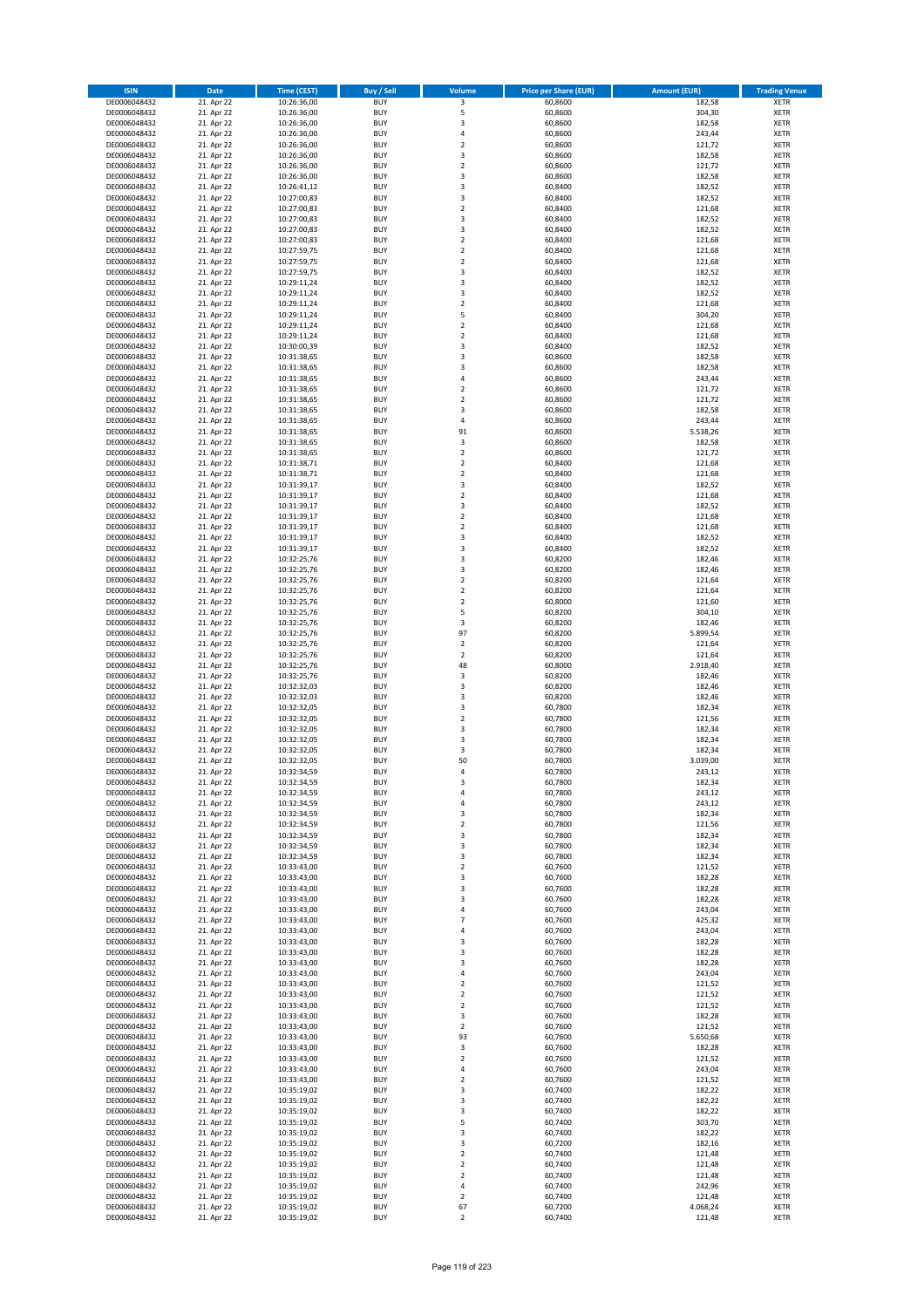| <b>ISIN</b>                  | Date                     | Time (CEST)                | <b>Buy / Sell</b>        | <b>Volume</b>                 | <b>Price per Share (EUR)</b> | <b>Amount (EUR)</b> | <b>Trading Venue</b>       |
|------------------------------|--------------------------|----------------------------|--------------------------|-------------------------------|------------------------------|---------------------|----------------------------|
| DE0006048432                 | 21. Apr 22               | 10:35:19,02                | <b>BUY</b>               | $\pmb{4}$                     | 60,7400                      | 242,96              | <b>XETR</b>                |
| DE0006048432                 | 21. Apr 22               | 10:35:19,02                | <b>BUY</b>               | 3                             | 60,7400                      | 182,22              | XETR                       |
| DE0006048432                 | 21. Apr 22               | 10:35:19,02                | <b>BUY</b>               | 25                            | 60,7400                      | 1.518,50            | <b>XETR</b>                |
| DE0006048432                 | 21. Apr 22               | 10:35:19,02                | <b>BUY</b>               | $\mathsf 3$                   | 60,7400                      | 182,22              | <b>XETR</b>                |
| DE0006048432<br>DE0006048432 | 21. Apr 22<br>21. Apr 22 | 10:35:19,02<br>10:35:32,75 | <b>BUY</b><br><b>BUY</b> | 75<br>$\mathbf 2$             | 60,7400<br>60,7200           | 4.555,50<br>121,44  | <b>XETR</b><br><b>XETR</b> |
| DE0006048432                 | 21. Apr 22               | 10:35:32,75                | <b>BUY</b>               | $\mathbf 2$                   | 60,7200                      | 121,44              | <b>XETR</b>                |
| DE0006048432                 | 21. Apr 22               | 10:35:32,75                | <b>BUY</b>               | 3                             | 60,7200                      | 182,16              | <b>XETR</b>                |
| DE0006048432                 | 21. Apr 22               | 10:35:32,75                | <b>BUY</b>               | $\overline{2}$                | 60,7200                      | 121,44              | <b>XETR</b>                |
| DE0006048432                 | 21. Apr 22               | 10:35:32,75                | <b>BUY</b>               | $\overline{2}$                | 60,7200                      | 121,44              | <b>XETR</b>                |
| DE0006048432                 | 21. Apr 22               | 10:35:32,75                | <b>BUY</b>               | $\mathsf 3$                   | 60,7200                      | 182,16              | <b>XETR</b>                |
| DE0006048432                 | 21. Apr 22               | 10:35:32,75                | <b>BUY</b>               | $\overline{2}$                | 60,7200                      | 121,44              | <b>XETR</b>                |
| DE0006048432<br>DE0006048432 | 21. Apr 22<br>21. Apr 22 | 10:35:32,75<br>10:35:32,75 | <b>BUY</b><br><b>BUY</b> | $\mathbf 2$<br>4              | 60,7200<br>60,7200           | 121,44<br>242,88    | <b>XETR</b><br><b>XETR</b> |
| DE0006048432                 | 21. Apr 22               | 10:35:32,75                | <b>BUY</b>               | 3                             | 60,7200                      | 182,16              | <b>XETR</b>                |
| DE0006048432                 | 21. Apr 22               | 10:35:32,75                | <b>BUY</b>               | $\overline{2}$                | 60,7200                      | 121,44              | <b>XETR</b>                |
| DE0006048432                 | 21. Apr 22               | 10:35:32,75                | <b>BUY</b>               | $\mathbf 2$                   | 60,7200                      | 121,44              | <b>XETR</b>                |
| DE0006048432                 | 21. Apr 22               | 10:35:32,75                | <b>BUY</b>               | 3                             | 60,7200                      | 182,16              | <b>XETR</b>                |
| DE0006048432                 | 21. Apr 22               | 10:35:32,75                | <b>BUY</b>               | 85                            | 60,7200                      | 5.161,20            | <b>XETR</b>                |
| DE0006048432<br>DE0006048432 | 21. Apr 22<br>21. Apr 22 | 10:35:32,75<br>10:35:47,78 | <b>BUY</b><br><b>BUY</b> | $\mathbf 2$<br>3              | 60,7200<br>60,7000           | 121,44<br>182,10    | <b>XETR</b><br><b>XETR</b> |
| DE0006048432                 | 21. Apr 22               | 10:35:47,78                | <b>BUY</b>               | 3                             | 60,7000                      | 182,10              | <b>XETR</b>                |
| DE0006048432                 | 21. Apr 22               | 10:35:47,78                | <b>BUY</b>               | 3                             | 60,7000                      | 182,10              | <b>XETR</b>                |
| DE0006048432                 | 21. Apr 22               | 10:35:47,78                | <b>BUY</b>               | 3                             | 60,7000                      | 182,10              | <b>XETR</b>                |
| DE0006048432                 | 21. Apr 22               | 10:35:47,78                | <b>BUY</b>               | 64                            | 60,7000                      | 3.884,80            | <b>XETR</b>                |
| DE0006048432                 | 21. Apr 22               | 10:36:57,62                | <b>BUY</b>               | $\mathbf 2$                   | 60,7000                      | 121,40              | <b>XETR</b>                |
| DE0006048432<br>DE0006048432 | 21. Apr 22               | 10:36:57,62                | <b>BUY</b><br><b>BUY</b> | $\mathsf 3$<br>3              | 60,7000                      | 182,10              | <b>XETR</b><br><b>XETR</b> |
| DE0006048432                 | 21. Apr 22<br>21. Apr 22 | 10:36:57,62<br>10:36:57,62 | <b>BUY</b>               | $\mathbf 2$                   | 60,7000<br>60,7000           | 182,10<br>121,40    | <b>XETR</b>                |
| DE0006048432                 | 21. Apr 22               | 10:36:57,62                | <b>BUY</b>               | $\overline{2}$                | 60,7000                      | 121,40              | <b>XETR</b>                |
| DE0006048432                 | 21. Apr 22               | 10:36:57,62                | <b>BUY</b>               | $\overline{2}$                | 60,7000                      | 121,40              | <b>XETR</b>                |
| DE0006048432                 | 21. Apr 22               | 10:36:57,62                | <b>BUY</b>               | 5                             | 60,7000                      | 303,50              | <b>XETR</b>                |
| DE0006048432                 | 21. Apr 22               | 10:36:57,62                | <b>BUY</b>               | $\mathbf 2$                   | 60,7000                      | 121,40              | <b>XETR</b>                |
| DE0006048432                 | 21. Apr 22               | 10:36:57,62                | <b>BUY</b>               | $\mathbf 2$                   | 60,7000                      | 121,40              | <b>XETR</b>                |
| DE0006048432<br>DE0006048432 | 21. Apr 22<br>21. Apr 22 | 10:36:57,62<br>10:36:57,62 | <b>BUY</b><br><b>BUY</b> | $\mathbf 2$<br>$\mathbf 2$    | 60,7000<br>60,7000           | 121,40<br>121,40    | <b>XETR</b><br><b>XETR</b> |
| DE0006048432                 | 21. Apr 22               | 10:36:57,62                | <b>BUY</b>               | $\overline{2}$                | 60,7000                      | 121,40              | <b>XETR</b>                |
| DE0006048432                 | 21. Apr 22               | 10:36:57,62                | <b>BUY</b>               | $\mathbf 2$                   | 60,7000                      | 121,40              | <b>XETR</b>                |
| DE0006048432                 | 21. Apr 22               | 10:36:57,62                | <b>BUY</b>               | $\overline{2}$                | 60,7000                      | 121,40              | <b>XETR</b>                |
| DE0006048432                 | 21. Apr 22               | 10:36:57,62                | <b>BUY</b>               | 72                            | 60,7000                      | 4.370,40            | <b>XETR</b>                |
| DE0006048432                 | 21. Apr 22               | 10:36:57,62                | <b>BUY</b>               | $\mathbf 2$                   | 60,7000                      | 121,40              | <b>XETR</b>                |
| DE0006048432                 | 21. Apr 22               | 10:36:57,62                | <b>BUY</b><br><b>BUY</b> | $\mathbf 2$                   | 60,7000                      | 121,40              | <b>XETR</b>                |
| DE0006048432<br>DE0006048432 | 21. Apr 22<br>21. Apr 22 | 10:37:08,33<br>10:37:08,33 | <b>BUY</b>               | $\mathbf 2$<br>$\overline{2}$ | 60,6800<br>60,6800           | 121,36<br>121,36    | <b>XETR</b><br><b>XETR</b> |
| DE0006048432                 | 21. Apr 22               | 10:37:08,33                | <b>BUY</b>               | $\overline{2}$                | 60,6800                      | 121,36              | <b>XETR</b>                |
| DE0006048432                 | 21. Apr 22               | 10:37:08,33                | <b>BUY</b>               | $\overline{2}$                | 60,6800                      | 121,36              | <b>XETR</b>                |
| DE0006048432                 | 21. Apr 22               | 10:37:08,33                | <b>BUY</b>               | 76                            | 60,6800                      | 4.611,68            | <b>XETR</b>                |
| DE0006048432                 | 21. Apr 22               | 10:38:06,91                | <b>BUY</b>               | $\mathsf 3$                   | 60,6600                      | 181,98              | <b>XETR</b>                |
| DE0006048432                 | 21. Apr 22               | 10:38:06,91                | <b>BUY</b><br><b>BUY</b> | $\mathbf 2$<br>$\sqrt{4}$     | 60,6600                      | 121,32              | <b>XETR</b>                |
| DE0006048432<br>DE0006048432 | 21. Apr 22<br>21. Apr 22 | 10:38:06,91<br>10:38:06,91 | <b>BUY</b>               | 3                             | 60,6600<br>60,6600           | 242,64<br>181,98    | <b>XETR</b><br><b>XETR</b> |
| DE0006048432                 | 21. Apr 22               | 10:38:06,91                | <b>BUY</b>               | $\mathbf 2$                   | 60,6600                      | 121,32              | <b>XETR</b>                |
| DE0006048432                 | 21. Apr 22               | 10:38:06,91                | <b>BUY</b>               | 3                             | 60,6600                      | 181,98              | <b>XETR</b>                |
| DE0006048432                 | 21. Apr 22               | 10:38:06,91                | <b>BUY</b>               | $\mathbf 2$                   | 60,6600                      | 121,32              | <b>XETR</b>                |
| DE0006048432                 | 21. Apr 22               | 10:38:06,91                | <b>BUY</b>               | 3                             | 60,6600                      | 181,98              | <b>XETR</b>                |
| DE0006048432                 | 21. Apr 22               | 10:38:07,31                | <b>BUY</b>               | 26                            | 60,6400                      | 1.576,64            | <b>XETR</b>                |
| DE0006048432<br>DE0006048432 | 21. Apr 22<br>21. Apr 22 | 10:38:07,31<br>10:38:07,31 | <b>BUY</b><br><b>BUY</b> | 3<br>$\mathbf 2$              | 60,6400<br>60,6400           | 181,92<br>121,28    | <b>XETR</b><br><b>XETR</b> |
| DE0006048432                 | 21. Apr 22               | 10:38:07,31                | <b>BUY</b>               | 59                            | 60,6400                      | 3.577,76            | <b>XETR</b>                |
| DE0006048432                 | 21. Apr 22               | 10:38:37,20                | <b>BUY</b>               | 3                             | 60,6200                      | 181,86              | <b>XETR</b>                |
| DE0006048432                 | 21. Apr 22               | 10:38:37,20                | <b>BUY</b>               | $\mathbf 2$                   | 60,6200                      | 121,24              | <b>XETR</b>                |
| DE0006048432                 | 21. Apr 22               | 10:38:37,20                | <b>BUY</b>               | $\overline{2}$                | 60,6200                      | 121,24              | <b>XETR</b>                |
| DE0006048432                 | 21. Apr 22               | 10:38:37,20                | <b>BUY</b>               | $\overline{2}$                | 60,6200                      | 121,24              | <b>XETR</b>                |
| DE0006048432                 | 21. Apr 22               | 10:38:37,20<br>10:38:37,20 | <b>BUY</b><br><b>BUY</b> | 2                             | 60,6200                      | 121,24              | <b>XETR</b>                |
| DE0006048432<br>DE0006048432 | 21. Apr 22<br>21. Apr 22 | 10:38:37,20                | <b>BUY</b>               | 3<br>$\mathbf 2$              | 60,6200<br>60,6200           | 181,86<br>121,24    | XETR<br><b>XETR</b>        |
| DE0006048432                 | 21. Apr 22               | 10:38:37,20                | <b>BUY</b>               | $\overline{2}$                | 60,6200                      | 121,24              | <b>XETR</b>                |
| DE0006048432                 | 21. Apr 22               | 10:38:37,20                | <b>BUY</b>               | 3                             | 60,6200                      | 181,86              | <b>XETR</b>                |
| DE0006048432                 | 21. Apr 22               | 10:41:30,96                | <b>BUY</b>               | $\overline{2}$                | 60,6600                      | 121,32              | <b>XETR</b>                |
| DE0006048432                 | 21. Apr 22               | 10:41:30,96                | <b>BUY</b>               | $\overline{2}$                | 60,6600                      | 121,32              | <b>XETR</b>                |
| DE0006048432                 | 21. Apr 22               | 10:41:30,96                | <b>BUY</b>               | $\overline{2}$                | 60,6600                      | 121,32              | <b>XETR</b>                |
| DE0006048432<br>DE0006048432 | 21. Apr 22<br>21. Apr 22 | 10:41:30,96<br>10:41:30,96 | <b>BUY</b><br><b>BUY</b> | $\overline{2}$<br>3           | 60,6600<br>60,6600           | 121,32<br>181,98    | <b>XETR</b><br>XETR        |
| DE0006048432                 | 21. Apr 22               | 10:41:30,96                | <b>BUY</b>               | 3                             | 60,6600                      | 181,98              | <b>XETR</b>                |
| DE0006048432                 | 21. Apr 22               | 10:41:30,96                | <b>BUY</b>               | $\mathbf 2$                   | 60,6600                      | 121,32              | XETR                       |
| DE0006048432                 | 21. Apr 22               | 10:41:30,96                | <b>BUY</b>               | 3                             | 60,6600                      | 181,98              | <b>XETR</b>                |
| DE0006048432                 | 21. Apr 22               | 10:41:30,96                | <b>BUY</b>               | $\mathsf 3$                   | 60,6600                      | 181,98              | XETR                       |
| DE0006048432                 | 21. Apr 22<br>21. Apr 22 | 10:41:30,96<br>10:41:30,96 | <b>BUY</b><br><b>BUY</b> | 3<br>$\mathbf 2$              | 60,6600<br>60,6600           | 181,98<br>121,32    | <b>XETR</b>                |
| DE0006048432<br>DE0006048432 | 21. Apr 22               | 10:41:30,96                | <b>BUY</b>               | $\overline{2}$                | 60,6600                      | 121,32              | XETR<br><b>XETR</b>        |
| DE0006048432                 | 21. Apr 22               | 10:41:30,96                | <b>BUY</b>               | 3                             | 60,6600                      | 181,98              | <b>XETR</b>                |
| DE0006048432                 | 21. Apr 22               | 10:41:30,96                | <b>BUY</b>               | 3                             | 60,6600                      | 181,98              | <b>XETR</b>                |
| DE0006048432                 | 21. Apr 22               | 10:41:30,96                | <b>BUY</b>               | $\mathbf 2$                   | 60,6600                      | 121,32              | XETR                       |
| DE0006048432                 | 21. Apr 22               | 10:41:30,96                | <b>BUY</b>               | 50                            | 60,6600                      | 3.033,00            | XETR                       |
| DE0006048432                 | 21. Apr 22               | 10:41:30,96                | <b>BUY</b>               | $\overline{2}$                | 60,6600                      | 121,32              | <b>XETR</b>                |
| DE0006048432<br>DE0006048432 | 21. Apr 22               | 10:41:30,96                | <b>BUY</b><br><b>BUY</b> | $\mathbf 2$<br>$\overline{2}$ | 60,6600<br>60,6600           | 121,32<br>121,32    | XETR<br>XETR               |
| DE0006048432                 | 21. Apr 22<br>21. Apr 22 | 10:41:30,96<br>10:41:30,96 | <b>BUY</b>               | $\overline{2}$                | 60,6600                      | 121,32              | XETR                       |
| DE0006048432                 | 21. Apr 22               | 10:41:30,96                | <b>BUY</b>               | 52                            | 60,6400                      | 3.153,28            | XETR                       |
| DE0006048432                 | 21. Apr 22               | 10:41:31,12                | <b>BUY</b>               | $\mathbf 2$                   | 60,6200                      | 121,24              | <b>XETR</b>                |
| DE0006048432                 | 21. Apr 22               | 10:44:14,12                | <b>BUY</b>               | $\mathbf 2$                   | 60,6400                      | 121,28              | <b>XETR</b>                |
| DE0006048432                 | 21. Apr 22               | 10:44:14,12                | <b>BUY</b>               | $\overline{2}$                | 60,6400                      | 121,28              | <b>XETR</b>                |
| DE0006048432                 | 21. Apr 22               | 10:44:14,12                | <b>BUY</b>               | $\overline{7}$                | 60,6400                      | 424,48              | <b>XETR</b>                |
| DE0006048432<br>DE0006048432 | 21. Apr 22<br>21. Apr 22 | 10:44:14,12<br>10:44:14,12 | <b>BUY</b><br><b>BUY</b> | 3<br>$\mathbf 2$              | 60,6400<br>60,6400           | 181,92<br>121,28    | <b>XETR</b><br>XETR        |
| DE0006048432                 | 21. Apr 22               | 10:44:14,12                | <b>BUY</b>               | $\mathbf 2$                   | 60,6400                      | 121,28              | XETR                       |
| DE0006048432                 | 21. Apr 22               | 10:44:14,12                | <b>BUY</b>               | 3                             | 60,6400                      | 181,92              | XETR                       |
| DE0006048432                 | 21. Apr 22               | 10:44:14,12                | <b>BUY</b>               | 57                            | 60,6400                      | 3.456,48            | <b>XETR</b>                |
| DE0006048432                 | 21. Apr 22               | 10:44:14,12                | <b>BUY</b>               | $\sqrt{4}$                    | 60,6400                      | 242,56              | <b>XETR</b>                |
| DE0006048432                 | 21. Apr 22               | 10:44:14,12                | <b>BUY</b>               | $\mathbf 2$                   | 60,6400                      | 121,28              | XETR                       |
| DE0006048432                 | 21. Apr 22<br>21. Apr 22 | 10:45:20,37                | <b>BUY</b><br><b>BUY</b> | 3<br>3                        | 60,6200<br>60,6200           | 181,86<br>181,86    | <b>XETR</b>                |
| DE0006048432<br>DE0006048432 | 21. Apr 22               | 10:45:20,37<br>10:45:20,37 | <b>BUY</b>               | 3                             | 60,6200                      | 181,86              | XETR<br>XETR               |
| DE0006048432                 | 21. Apr 22               | 10:45:20,37                | <b>BUY</b>               | $\mathbf 2$                   | 60,6200                      | 121,24              | XETR                       |
| DE0006048432                 | 21. Apr 22               | 10:45:20,37                | <b>BUY</b>               | $\mathbf 2$                   | 60,6200                      | 121,24              | <b>XETR</b>                |
| DE0006048432                 | 21. Apr 22               | 10:45:20,37                | <b>BUY</b>               | 3                             | 60,6200                      | 181,86              | XETR                       |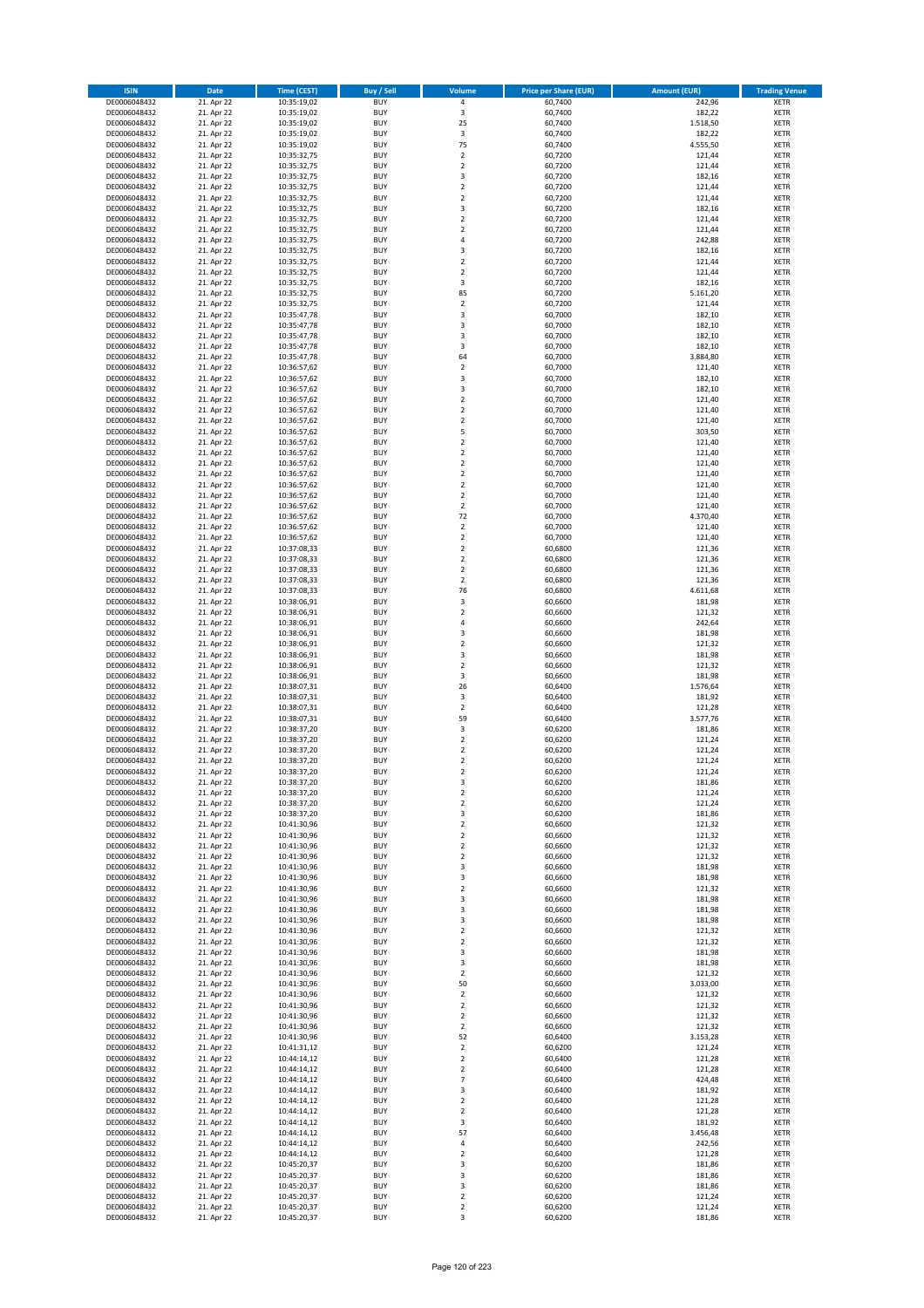| <b>ISIN</b>                  | <b>Date</b>              | <b>Time (CEST)</b>         | <b>Buy / Sell</b>        | Volume                       | <b>Price per Share (EUR)</b> | Amount (EUR)     | <b>Trading Venue</b>       |
|------------------------------|--------------------------|----------------------------|--------------------------|------------------------------|------------------------------|------------------|----------------------------|
| DE0006048432                 | 21. Apr 22               | 10:45:20,37                | <b>BUY</b>               | $\overline{\mathbf{2}}$      | 60,6200                      | 121,24           | <b>XETR</b>                |
| DE0006048432                 | 21. Apr 22               | 10:45:20,37                | <b>BUY</b>               | 4                            | 60,6200                      | 242,48           | <b>XETR</b>                |
| DE0006048432                 | 21. Apr 22               | 10:45:20,37                | <b>BUY</b>               | $\overline{\mathbf{2}}$      | 60,6200                      | 121,24           | <b>XETR</b>                |
| DE0006048432                 | 21. Apr 22               | 10:45:20,37                | <b>BUY</b>               | $\mathbf 2$                  | 60,6200                      | 121,24           | <b>XETR</b>                |
| DE0006048432                 | 21. Apr 22               | 10:45:20,37                | <b>BUY</b>               | $\overline{4}$               | 60,6200                      | 242,48           | <b>XETR</b>                |
| DE0006048432                 | 21. Apr 22               | 10:45:20,37                | <b>BUY</b>               | $\overline{\mathbf{3}}$      | 60,6200                      | 181,86           | <b>XETR</b>                |
| DE0006048432                 | 21. Apr 22               | 10:45:20,37                | <b>BUY</b>               | $\overline{\mathbf{3}}$      | 60,6200                      | 181,86           | <b>XETR</b>                |
| DE0006048432                 | 21. Apr 22               | 10:45:20,37                | <b>BUY</b>               | 3                            | 60,6200                      | 181,86           | <b>XETR</b>                |
| DE0006048432                 | 21. Apr 22               | 10:45:20,37                | BUY                      | 5                            | 60,6200                      | 303,10           | <b>XETR</b>                |
| DE0006048432                 | 21. Apr 22               | 10:45:20,37                | <b>BUY</b>               | 3                            | 60,6200                      | 181,86           | <b>XETR</b>                |
| DE0006048432                 | 21. Apr 22               | 10:45:20,37                | <b>BUY</b>               | $\mathbf 2$                  | 60,6200                      | 121,24           | <b>XETR</b>                |
| DE0006048432                 | 21. Apr 22               | 10:45:20,37                | <b>BUY</b>               | 90                           | 60,6200                      | 5.455,80         | <b>XETR</b>                |
| DE0006048432                 | 21. Apr 22               | 10:45:20,37                | <b>BUY</b><br><b>BUY</b> | 3<br>$\overline{\mathbf{3}}$ | 60,6200                      | 181,86           | <b>XETR</b><br><b>XETR</b> |
| DE0006048432                 | 21. Apr 22<br>21. Apr 22 | 10:45:20,37                | <b>BUY</b>               | 3                            | 60,6200<br>60,6200           | 181,86<br>181,86 | <b>XETR</b>                |
| DE0006048432<br>DE0006048432 | 21. Apr 22               | 10:45:20,38<br>10:45:20,39 | BUY                      | $\overline{2}$               | 60,6200                      | 121,24           | <b>XETR</b>                |
| DE0006048432                 | 21. Apr 22               | 10:45:42,95                | <b>BUY</b>               | $\overline{2}$               | 60,6000                      | 121,20           | <b>XETR</b>                |
| DE0006048432                 | 21. Apr 22               | 10:45:42,95                | <b>BUY</b>               | 3                            | 60,6000                      | 181,80           | <b>XETR</b>                |
| DE0006048432                 | 21. Apr 22               | 10:45:42,95                | <b>BUY</b>               | 3                            | 60.6000                      | 181,80           | <b>XETR</b>                |
| DE0006048432                 | 21. Apr 22               | 10:45:42,95                | <b>BUY</b>               | $\overline{2}$               | 60,6000                      | 121,20           | <b>XETR</b>                |
| DE0006048432                 | 21. Apr 22               | 10:45:42,95                | <b>BUY</b>               | $\overline{\mathbf{3}}$      | 60,6000                      | 181,80           | <b>XETR</b>                |
| DE0006048432                 | 21. Apr 22               | 10:45:42,95                | <b>BUY</b>               | 4                            | 60,6000                      | 242,40           | <b>XETR</b>                |
| DE0006048432                 | 21. Apr 22               | 10:45:42,95                | <b>BUY</b>               | $\overline{2}$               | 60,6000                      | 121,20           | <b>XETR</b>                |
| DE0006048432                 | 21. Apr 22               | 10:45:42,95                | <b>BUY</b>               | 3                            | 60,6000                      | 181,80           | <b>XETR</b>                |
| DE0006048432                 | 21. Apr 22               | 10:45:42,95                | <b>BUY</b>               | 4                            | 60,6000                      | 242,40           | <b>XETR</b>                |
| DE0006048432                 | 21. Apr 22               | 10:45:42,95                | <b>BUY</b>               | $\overline{\mathbf{c}}$      | 60,6000                      | 121,20           | <b>XETR</b>                |
| DE0006048432                 | 21. Apr 22               | 10:45:42,95                | <b>BUY</b>               | $\overline{\mathbf{3}}$      | 60,6000                      | 181,80           | <b>XETR</b>                |
| DE0006048432                 | 21. Apr 22               | 10:45:42,95                | <b>BUY</b>               | $\overline{4}$               | 60,6000                      | 242,40           | <b>XETR</b>                |
| DE0006048432                 | 21. Apr 22               | 10:45:42,95                | <b>BUY</b>               | $\mathbf 2$                  | 60,6000                      | 121,20           | <b>XETR</b>                |
| DE0006048432                 | 21. Apr 22               | 10:45:42,95                | <b>BUY</b>               | $\overline{\mathbf{2}}$      | 60,6000                      | 121,20           | <b>XETR</b>                |
| DE0006048432<br>DE0006048432 | 21. Apr 22<br>21. Apr 22 | 10:45:42,95<br>10:45:42,95 | <b>BUY</b><br><b>BUY</b> | 3<br>4                       | 60,6000<br>60,6000           | 181,80<br>242,40 | <b>XETR</b><br><b>XETR</b> |
| DE0006048432                 | 21. Apr 22               | 10:45:42,95                | <b>BUY</b>               | 88                           | 60,6000                      | 5.332,80         | <b>XETR</b>                |
| DE0006048432                 | 21. Apr 22               | 10:45:42,95                | <b>BUY</b>               | $\mathbf 2$                  | 60,6000                      | 121,20           | <b>XETR</b>                |
| DE0006048432                 | 21. Apr 22               | 10:45:42,95                | <b>BUY</b>               | $\overline{\mathbf{2}}$      | 60,6000                      | 121,20           | <b>XETR</b>                |
| DE0006048432                 | 21. Apr 22               | 10:45:42,95                | <b>BUY</b>               | $\mathbf 2$                  | 60,6000                      | 121,20           | <b>XETR</b>                |
| DE0006048432                 | 21. Apr 22               | 10:45:42,97                | <b>BUY</b>               | $\overline{\mathbf{3}}$      | 60,6000                      | 181,80           | <b>XETR</b>                |
| DE0006048432                 | 21. Apr 22               | 10:48:07,14                | <b>BUY</b>               | 3                            | 60,5800                      | 181,74           | <b>XETR</b>                |
| DE0006048432                 | 21. Apr 22               | 10:48:07,14                | <b>BUY</b>               | $\mathbf 2$                  | 60,5800                      | 121,16           | <b>XETR</b>                |
| DE0006048432                 | 21. Apr 22               | 10:48:07,14                | <b>BUY</b>               | $\mathbf 2$                  | 60,5800                      | 121,16           | <b>XETR</b>                |
| DE0006048432                 | 21. Apr 22               | 10:48:07,14                | <b>BUY</b>               | $\overline{\mathbf{3}}$      | 60,5800                      | 181,74           | <b>XETR</b>                |
| DE0006048432                 | 21. Apr 22               | 10:48:07,14                | <b>BUY</b>               | 3                            | 60,5800                      | 181,74           | <b>XETR</b>                |
| DE0006048432                 | 21. Apr 22               | 10:48:07,14                | <b>BUY</b>               | 3                            | 60,5800                      | 181,74           | <b>XETR</b>                |
| DE0006048432                 | 21. Apr 22               | 10:48:07,14                | <b>BUY</b>               | $\overline{\mathbf{3}}$      | 60,5800                      | 181,74           | <b>XETR</b>                |
| DE0006048432                 | 21. Apr 22               | 10:48:07,14                | <b>BUY</b>               | $\overline{2}$               | 60,5800                      | 121,16           | <b>XETR</b>                |
| DE0006048432                 | 21. Apr 22               | 10:48:07,14                | <b>BUY</b>               | 3                            | 60,5800                      | 181,74           | <b>XETR</b>                |
| DE0006048432                 | 21. Apr 22               | 10:48:07,14                | <b>BUY</b>               | 3                            | 60,5800                      | 181,74           | <b>XETR</b>                |
| DE0006048432                 | 21. Apr 22               | 10:48:07,14                | <b>BUY</b>               | 91                           | 60,5800                      | 5.512,78         | <b>XETR</b>                |
| DE0006048432                 | 21. Apr 22               | 10:48:07,14                | <b>BUY</b><br><b>BUY</b> | $\mathbf 2$<br>3             | 60,5800                      | 121,16<br>181,74 | <b>XETR</b><br><b>XETR</b> |
| DE0006048432<br>DE0006048432 | 21. Apr 22<br>21. Apr 22 | 10:48:07,14<br>10:48:07,14 | <b>BUY</b>               | $\overline{\mathbf{2}}$      | 60,5800<br>60,5800           | 121,16           | <b>XETR</b>                |
| DE0006048432                 | 21. Apr 22               | 10:48:07,14                | <b>BUY</b>               | $\overline{2}$               | 60,5800                      | 121,16           | <b>XETR</b>                |
| DE0006048432                 | 21. Apr 22               | 10:52:06,29                | <b>BUY</b>               | $\overline{4}$               | 60,6600                      | 242,64           | <b>XETR</b>                |
| DE0006048432                 | 21. Apr 22               | 10:52:06,29                | <b>BUY</b>               | $\mathbf 2$                  | 60,6600                      | 121,32           | <b>XETR</b>                |
| DE0006048432                 | 21. Apr 22               | 10:52:06,29                | <b>BUY</b>               | $\overline{\mathbf{2}}$      | 60,6600                      | 121,32           | <b>XETR</b>                |
| DE0006048432                 | 21. Apr 22               | 10:52:06,29                | <b>BUY</b>               | $\overline{2}$               | 60,6600                      | 121,32           | <b>XETR</b>                |
| DE0006048432                 | 21. Apr 22               | 10:54:47,09                | <b>BUY</b>               | $\overline{\mathbf{2}}$      | 60,7600                      | 121,52           | <b>XETR</b>                |
| DE0006048432                 | 21. Apr 22               | 10:54:47,09                | <b>BUY</b>               | $\overline{\mathbf{2}}$      | 60,7600                      | 121,52           | <b>XETR</b>                |
| DE0006048432                 | 21. Apr 22               | 10:54:47,09                | BUY                      | $\overline{2}$               | 60,7600                      | 121,52           | <b>XETR</b>                |
| DE0006048432                 | 21. Apr 22               | 10:54:47,09                | <b>BUY</b>               | 59                           | 60,7600                      | 3.584,84         | <b>XETR</b>                |
| DE0006048432                 | 21. Apr 22               | 10:54:57,19                | <b>BUY</b>               | 4                            | 60,7800                      | 243,12           | <b>XETR</b>                |
| DE0006048432                 | 21. Apr 22               | 10:54:57,19                | BUY                      | 3                            | 60,7800                      | 182,34           | <b>XETR</b>                |
| DE0006048432                 | 21. Apr 22               | 10:54:57,19                | BUY                      | $\overline{2}$               | 60,7800                      | 121,56           | <b>XETR</b>                |
| DE0006048432                 | 21. Apr 22               | 10:54:57,19                | <b>BUY</b>               | $\overline{2}$               | 60,7800                      | 121,56           | <b>XETR</b>                |
| DE0006048432                 | 21. Apr 22               | 10:54:57,19                | <b>BUY</b>               | 2                            | 60,7800                      | 121,56           | <b>XETR</b>                |
| DE0006048432                 | 21. Apr 22               | 10:54:57,19                | <b>BUY</b>               | $\mathbf 2$                  | 60,7800                      | 121,56           | <b>XETR</b>                |
| DE0006048432                 | 21. Apr 22               | 10:54:57,19                | <b>BUY</b>               | 6                            | 60,7800                      | 364,68           | <b>XETR</b>                |
| DE0006048432                 | 21. Apr 22               | 10:54:57,19                | <b>BUY</b>               | 4                            | 60,7800                      | 243,12           | <b>XETR</b>                |
| DE0006048432                 | 21. Apr 22               | 10:54:57,19                | <b>BUY</b>               | $\overline{7}$<br>6          | 60,7800                      | 425,46           | <b>XETR</b>                |
| DE0006048432<br>DE0006048432 | 21. Apr 22               | 10:54:57,19                | <b>BUY</b><br><b>BUY</b> | 8                            | 60,7800<br>60,7800           | 364,68<br>486,24 | <b>XETR</b><br><b>XETR</b> |
| DE0006048432                 | 21. Apr 22<br>21. Apr 22 | 10:54:57,19                | <b>BUY</b>               | $\overline{\mathbf{2}}$      | 60,7800                      | 121,56           |                            |
| DE0006048432                 | 21. Apr 22               | 10:54:57,19<br>10:54:57,19 | <b>BUY</b>               | $\overline{a}$               | 60,7800                      | 243,12           | <b>XETR</b><br><b>XETR</b> |
| DE0006048432                 | 21. Apr 22               | 10:54:57,21                | <b>BUY</b>               | 2                            | 60,7800                      | 121,56           | <b>XETR</b>                |
| DE0006048432                 | 21. Apr 22               | 10:54:57,62                | <b>BUY</b>               | 4                            | 60,7600                      | 243,04           | <b>XETR</b>                |
| DE0006048432                 | 21. Apr 22               | 10:54:57,62                | <b>BUY</b>               | 3                            | 60,7600                      | 182,28           | <b>XETR</b>                |
| DE0006048432                 | 21. Apr 22               | 10:54:57,62                | <b>BUY</b>               | 3                            | 60,7600                      | 182,28           | <b>XETR</b>                |
| DE0006048432                 | 21. Apr 22               | 10:54:57,62                | <b>BUY</b>               | 2                            | 60,7600                      | 121,52           | <b>XETR</b>                |
| DE0006048432                 | 21. Apr 22               | 10:54:57,62                | <b>BUY</b>               | 4                            | 60,7600                      | 243,04           | <b>XETR</b>                |
| DE0006048432                 | 21. Apr 22               | 10:54:57,62                | <b>BUY</b>               | $\mathbf 1$                  | 60,7600                      | 60,76            | <b>XETR</b>                |
| DE0006048432                 | 21. Apr 22               | 10:54:57,62                | <b>BUY</b>               | 125                          | 60,7600                      | 7.595,00         | <b>XETR</b>                |
| DE0006048432                 | 21. Apr 22               | 10:55:20,57                | <b>BUY</b>               | 4                            | 60,7400                      | 242,96           | <b>XETR</b>                |
| DE0006048432                 | 21. Apr 22               | 10:55:20,57                | <b>BUY</b>               | $\mathbf 2$                  | 60,7400                      | 121,48           | <b>XETR</b>                |
| DE0006048432                 | 21. Apr 22               | 10:55:20,57                | <b>BUY</b>               | 3                            | 60,7400                      | 182,22           | <b>XETR</b>                |
| DE0006048432                 | 21. Apr 22               | 10:55:20,57                | <b>BUY</b>               | $\overline{2}$               | 60,7400                      | 121,48           | <b>XETR</b>                |
| DE0006048432<br>DE0006048432 | 21. Apr 22<br>21. Apr 22 | 10:55:20,57<br>10:55:20,57 | <b>BUY</b><br><b>BUY</b> | 4<br>5                       | 60,7400<br>60,7400           | 242,96<br>303,70 | <b>XETR</b><br><b>XETR</b> |
| DE0006048432                 | 21. Apr 22               | 10:55:20,57                | <b>BUY</b>               | 6                            | 60,7400                      | 364,44           | <b>XETR</b>                |
| DE0006048432                 | 21. Apr 22               | 10:55:20,57                | <b>BUY</b>               | $\mathbf 2$                  | 60,7400                      | 121,48           | <b>XETR</b>                |
| DE0006048432                 | 21. Apr 22               | 10:55:20,57                | <b>BUY</b>               | 6                            | 60,7400                      | 364,44           | <b>XETR</b>                |
| DE0006048432                 | 21. Apr 22               | 10:55:20,57                | <b>BUY</b>               | 5                            | 60,7400                      | 303,70           | <b>XETR</b>                |
| DE0006048432                 | 21. Apr 22               | 10:55:20,57                | <b>BUY</b>               | 6                            | 60,7400                      | 364,44           | <b>XETR</b>                |
| DE0006048432                 | 21. Apr 22               | 10:55:20,57                | <b>BUY</b>               | 2                            | 60,7400                      | 121,48           | <b>XETR</b>                |
| DE0006048432                 | 21. Apr 22               | 10:55:20,57                | <b>BUY</b>               | 4                            | 60,7400                      | 242,96           | <b>XETR</b>                |
| DE0006048432                 | 21. Apr 22               | 10:55:20,57                | <b>BUY</b>               | $\mathbf 2$                  | 60,7400                      | 121,48           | <b>XETR</b>                |
| DE0006048432                 | 21. Apr 22               | 10:55:20,57                | <b>BUY</b>               | 3                            | 60,7400                      | 182,22           | <b>XETR</b>                |
| DE0006048432                 | 21. Apr 22               | 10:56:25,32                | <b>BUY</b>               | $\mathbf 2$                  | 60,7400                      | 121,48           | <b>XETR</b>                |
| DE0006048432                 | 21. Apr 22               | 10:56:25,32                | <b>BUY</b>               | $\overline{\mathbf{3}}$      | 60,7400                      | 182,22           | <b>XETR</b>                |
| DE0006048432                 | 21. Apr 22               | 10:56:25,32                | <b>BUY</b>               | 3                            | 60,7400                      | 182,22           | <b>XETR</b>                |
| DE0006048432                 | 21. Apr 22               | 10:56:25,32                | <b>BUY</b>               | $\mathbf 2$                  | 60,7400                      | 121,48           | <b>XETR</b>                |
| DE0006048432                 | 21. Apr 22               | 10:56:25,32                | <b>BUY</b>               | 3                            | 60,7400                      | 182,22           | <b>XETR</b>                |
| DE0006048432                 | 21. Apr 22               | 10:56:25,32                | <b>BUY</b>               | $\mathbf 2$                  | 60,7400                      | 121,48           | <b>XETR</b>                |
| DE0006048432                 | 21. Apr 22               | 10:56:25,32                | <b>BUY</b>               | 3                            | 60,7400                      | 182,22           | <b>XETR</b>                |
| DE0006048432                 | 21. Apr 22               | 10:56:25,32                | <b>BUY</b>               | $\mathbf 2$                  | 60,7400                      | 121,48           | <b>XETR</b>                |
| DE0006048432                 | 21. Apr 22               | 10:56:25,32                | <b>BUY</b>               | 5                            | 60,7400                      | 303,70           | <b>XETR</b>                |
| DE0006048432                 | 21. Apr 22               | 10:56:25,32                | <b>BUY</b>               | $\mathbf 2$                  | 60,7400                      | 121,48           | <b>XETR</b>                |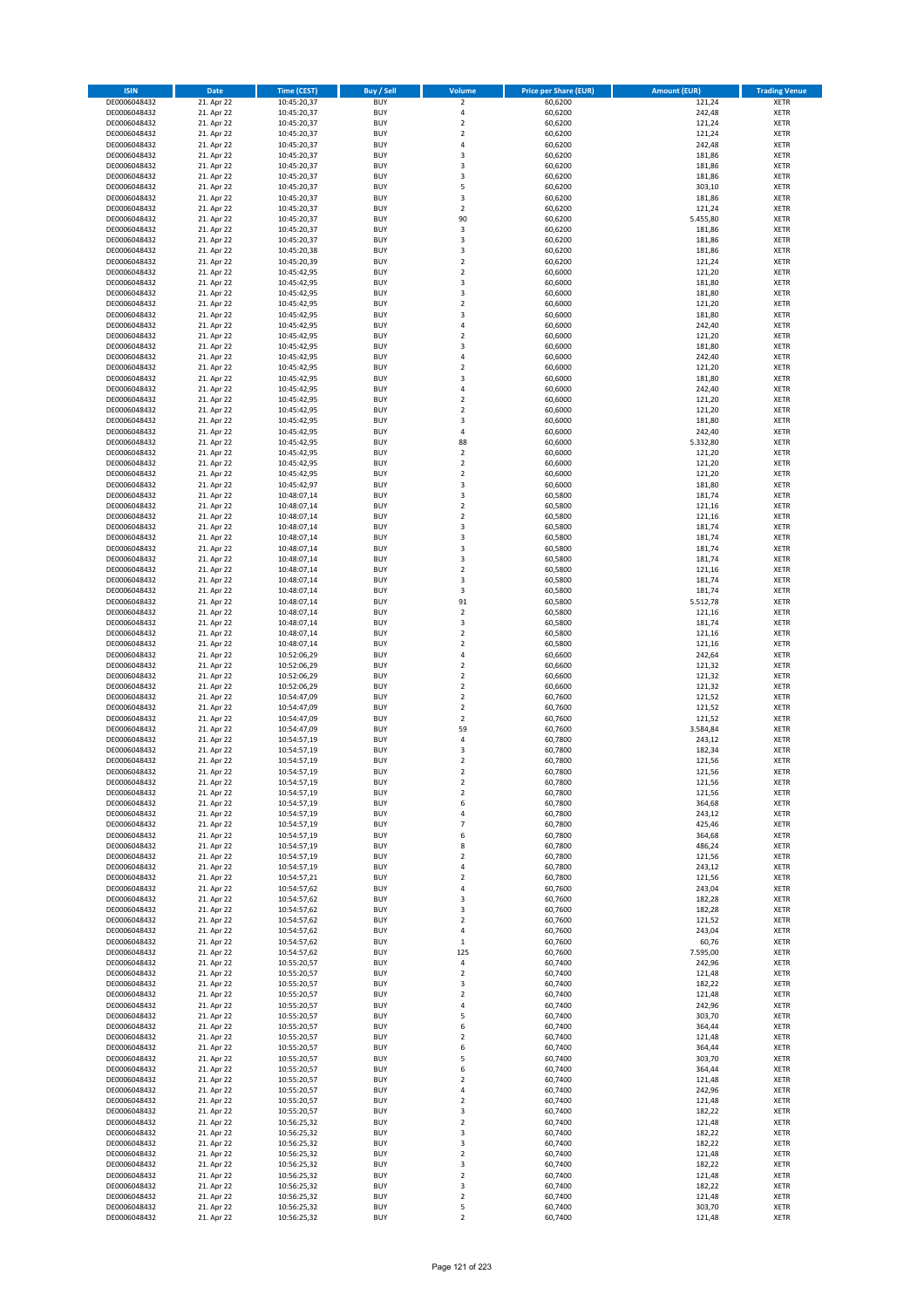| <b>ISIN</b>                  | <b>Date</b>              | Time (CEST)                | <b>Buy / Sell</b>        | Volume                                    | <b>Price per Share (EUR)</b> | <b>Amount (EUR)</b> | <b>Trading Venue</b>       |
|------------------------------|--------------------------|----------------------------|--------------------------|-------------------------------------------|------------------------------|---------------------|----------------------------|
| DE0006048432                 | 21. Apr 22               | 10:56:25,32                | <b>BUY</b>               | $\overline{\mathbf{3}}$                   | 60,7400                      | 182,22              | <b>XETR</b>                |
| DE0006048432                 | 21. Apr 22               | 10:57:44,61                | <b>BUY</b>               | 3                                         | 60,7400                      | 182,22              | <b>XETR</b>                |
| DE0006048432                 | 21. Apr 22               | 10:57:44,61                | <b>BUY</b>               | $\overline{\mathbf{3}}$                   | 60,7400                      | 182,22              | <b>XETR</b>                |
| DE0006048432                 | 21. Apr 22               | 10:57:44,61                | <b>BUY</b>               | $\mathbf 2$                               | 60,7400                      | 121,48              | <b>XETR</b>                |
| DE0006048432<br>DE0006048432 | 21. Apr 22<br>21. Apr 22 | 10:57:44,61<br>10:57:44,61 | <b>BUY</b><br><b>BUY</b> | 3<br>$\mathbf 2$                          | 60,7400<br>60,7400           | 182,22<br>121,48    | <b>XETR</b><br><b>XETR</b> |
| DE0006048432                 | 21. Apr 22               | 10:57:44,61                | <b>BUY</b>               | 3                                         | 60,7400                      | 182,22              | <b>XETR</b>                |
| DE0006048432                 | 21. Apr 22               | 11:01:25,04                | <b>BUY</b>               | 4                                         | 60,7600                      | 243,04              | <b>XETR</b>                |
| DE0006048432                 | 21. Apr 22               | 11:01:25,04                | <b>BUY</b>               | $\overline{a}$                            | 60,7600                      | 243,04              | <b>XETR</b>                |
| DE0006048432                 | 21. Apr 22               | 11:01:25,04                | <b>BUY</b>               | $\overline{2}$                            | 60,7600                      | 121,52              | <b>XETR</b>                |
| DE0006048432                 | 21. Apr 22               | 11:01:25,04                | <b>BUY</b>               | 3                                         | 60,7600                      | 182,28              | <b>XETR</b>                |
| DE0006048432                 | 21. Apr 22               | 11:01:25,04                | <b>BUY</b>               | $\overline{\mathbf{3}}$<br>$\overline{a}$ | 60,7600                      | 182,28              | <b>XETR</b>                |
| DE0006048432<br>DE0006048432 | 21. Apr 22<br>21. Apr 22 | 11:01:25,04<br>11:01:25,04 | <b>BUY</b><br><b>BUY</b> | $\overline{a}$                            | 60,7600<br>60,7600           | 243,04<br>243,04    | <b>XETR</b><br><b>XETR</b> |
| DE0006048432                 | 21. Apr 22               | 11:01:25,04                | <b>BUY</b>               | 6                                         | 60,7600                      | 364,56              | <b>XETR</b>                |
| DE0006048432                 | 21. Apr 22               | 11:01:25,04                | <b>BUY</b>               | $\overline{a}$                            | 60,7600                      | 243,04              | <b>XETR</b>                |
| DE0006048432                 | 21. Apr 22               | 11:01:25,04                | <b>BUY</b>               | $\overline{\mathbf{3}}$                   | 60,7600                      | 182,28              | <b>XETR</b>                |
| DE0006048432                 | 21. Apr 22               | 11:01:25,04                | <b>BUY</b>               | 3                                         | 60,7600                      | 182,28              | <b>XETR</b>                |
| DE0006048432                 | 21. Apr 22               | 11:01:25.04                | <b>BUY</b>               | 5                                         | 60,7600                      | 303,80              | <b>XETR</b>                |
| DE0006048432<br>DE0006048432 | 21. Apr 22<br>21. Apr 22 | 11:01:25,04<br>11:01:25,04 | <b>BUY</b><br><b>BUY</b> | 5<br>5                                    | 60,7600<br>60,7600           | 303,80<br>303,80    | <b>XETR</b><br><b>XETR</b> |
| DE0006048432                 | 21. Apr 22               | 11:01:25,04                | <b>BUY</b>               | 73                                        | 60,7600                      | 4.435,48            | <b>XETR</b>                |
| DE0006048432                 | 21. Apr 22               | 11:01:25,04                | <b>BUY</b>               | $\overline{a}$                            | 60,7600                      | 243,04              | <b>XETR</b>                |
| DE0006048432                 | 21. Apr 22               | 11:01:25,04                | <b>BUY</b>               | $\overline{\mathbf{3}}$                   | 60,7600                      | 182,28              | <b>XETR</b>                |
| DE0006048432                 | 21. Apr 22               | 11:01:25,04                | <b>BUY</b>               | 4                                         | 60,7600                      | 243,04              | <b>XETR</b>                |
| DE0006048432                 | 21. Apr 22               | 11:01:25,04                | <b>BUY</b>               | $\overline{\mathbf{3}}$                   | 60,7600                      | 182,28              | <b>XETR</b>                |
| DE0006048432<br>DE0006048432 | 21. Apr 22               | 11:01:25,04                | <b>BUY</b><br><b>BUY</b> | 38<br>3                                   | 60,7600                      | 2.308,88            | <b>XETR</b><br><b>XETR</b> |
| DE0006048432                 | 21. Apr 22<br>21. Apr 22 | 11:02:05,90<br>11:02:05,90 | <b>BUY</b>               | 3                                         | 60,7400<br>60,7400           | 182,22<br>182,22    | <b>XETR</b>                |
| DE0006048432                 | 21. Apr 22               | 11:02:05,90                | <b>BUY</b>               | $\overline{\mathbf{2}}$                   | 60,7400                      | 121,48              | <b>XETR</b>                |
| DE0006048432                 | 21. Apr 22               | 11:02:05,90                | <b>BUY</b>               | 3                                         | 60,7400                      | 182,22              | <b>XETR</b>                |
| DE0006048432                 | 21. Apr 22               | 11:02:05,90                | <b>BUY</b>               | 3                                         | 60,7400                      | 182,22              | <b>XETR</b>                |
| DE0006048432                 | 21. Apr 22               | 11:02:05,90                | <b>BUY</b>               | 5                                         | 60,7400                      | 303,70              | <b>XETR</b>                |
| DE0006048432                 | 21. Apr 22               | 11:02:32,29                | <b>BUY</b>               | $\overline{\mathbf{2}}$                   | 60,7200                      | 121,44              | <b>XETR</b>                |
| DE0006048432<br>DE0006048432 | 21. Apr 22<br>21. Apr 22 | 11:02:32,29<br>11:02:32,29 | <b>BUY</b><br><b>BUY</b> | $\overline{4}$<br>$\overline{4}$          | 60,7200<br>60,7200           | 242,88<br>242,88    | <b>XETR</b><br><b>XETR</b> |
| DE0006048432                 | 21. Apr 22               | 11:02:32,29                | <b>BUY</b>               | $\overline{a}$                            | 60,7200                      | 242,88              | <b>XETR</b>                |
| DE0006048432                 | 21. Apr 22               | 11:02:32,29                | <b>BUY</b>               | $\mathbf 2$                               | 60,7200                      | 121,44              | <b>XETR</b>                |
| DE0006048432                 | 21. Apr 22               | 11:02:32,29                | <b>BUY</b>               | $\mathbf 2$                               | 60,7200                      | 121,44              | <b>XETR</b>                |
| DE0006048432                 | 21. Apr 22               | 11:02:32,29                | <b>BUY</b>               | 3                                         | 60,7200                      | 182,16              | <b>XETR</b>                |
| DE0006048432                 | 21. Apr 22               | 11:02:32,29                | <b>BUY</b>               | $\overline{2}$                            | 60,7200                      | 121,44              | <b>XETR</b>                |
| DE0006048432                 | 21. Apr 22               | 11:02:32,29                | <b>BUY</b><br><b>BUY</b> | $\mathbf 2$<br>$\overline{\mathbf{3}}$    | 60,7200                      | 121,44              | <b>XETR</b>                |
| DE0006048432<br>DE0006048432 | 21. Apr 22<br>21. Apr 22 | 11:02:32,29<br>11:02:32,29 | <b>BUY</b>               | $\overline{\mathbf{3}}$                   | 60,7200<br>60,7200           | 182,16<br>182,16    | <b>XETR</b><br><b>XETR</b> |
| DE0006048432                 | 21. Apr 22               | 11:02:32,29                | <b>BUY</b>               | $\overline{a}$                            | 60,7200                      | 242,88              | <b>XETR</b>                |
| DE0006048432                 | 21. Apr 22               | 11:02:32,29                | <b>BUY</b>               | 5                                         | 60,7200                      | 303,60              | <b>XETR</b>                |
| DE0006048432                 | 21. Apr 22               | 11:02:32,29                | <b>BUY</b>               | $\mathbf 2$                               | 60,7200                      | 121,44              | <b>XETR</b>                |
| DE0006048432                 | 21. Apr 22               | 11:02:32,29                | <b>BUY</b>               | 203                                       | 60,7200                      | 12.326,16           | <b>XETR</b>                |
| DE0006048432<br>DE0006048432 | 21. Apr 22<br>21. Apr 22 | 11:02:32,29<br>11:02:32,29 | <b>BUY</b><br><b>BUY</b> | 4<br>$\overline{a}$                       | 60,7200<br>60,7200           | 242,88<br>242,88    | <b>XETR</b><br><b>XETR</b> |
| DE0006048432                 | 21. Apr 22               | 11:02:32,29                | <b>BUY</b>               | $\overline{2}$                            | 60,7200                      | 121,44              | <b>XETR</b>                |
| DE0006048432                 | 21. Apr 22               | 11:02:32,73                | <b>BUY</b>               | 23                                        | 60,7000                      | 1.396,10            | <b>XETR</b>                |
| DE0006048432                 | 21. Apr 22               | 11:02:40,01                | <b>BUY</b>               | 3                                         | 60,7000                      | 182,10              | <b>XETR</b>                |
| DE0006048432                 | 21. Apr 22               | 11:02:40,01                | <b>BUY</b>               | $\mathsf 3$                               | 60,7000                      | 182,10              | <b>XETR</b>                |
| DE0006048432                 | 21. Apr 22               | 11:02:40,01                | <b>BUY</b>               | $\overline{\mathbf{3}}$                   | 60,6800                      | 182,04              | <b>XETR</b>                |
| DE0006048432                 | 21. Apr 22               | 11:02:40,01                | <b>BUY</b>               | 6                                         | 60,6800                      | 364,08              | <b>XETR</b>                |
| DE0006048432<br>DE0006048432 | 21. Apr 22<br>21. Apr 22 | 11:02:40,01<br>11:02:40,01 | <b>BUY</b><br><b>BUY</b> | $\overline{\mathbf{3}}$<br>$\overline{2}$ | 60,7000<br>60,7000           | 182,10<br>121,40    | <b>XETR</b><br><b>XETR</b> |
| DE0006048432                 | 21. Apr 22               | 11:02:40,01                | BUY                      | 3                                         | 60,7000                      | 182,10              | <b>XETR</b>                |
| DE0006048432                 | 21. Apr 22               | 11:02:40,01                | <b>BUY</b>               | $\overline{7}$                            | 60,6800                      | 424,76              | <b>XETR</b>                |
| DE0006048432                 | 21. Apr 22               | 11:02:40,01                | <b>BUY</b>               | 3                                         | 60,7000                      | 182,10              | <b>XETR</b>                |
| DE0006048432                 | 21. Apr 22               | 11:02:40.01                | BUY                      | $\overline{\mathbf{3}}$                   | 60,7000                      | 182,10              | <b>XETR</b>                |
| DE0006048432                 | 21. Apr 22               | 11:02:40,01                | BUY                      | $\overline{\mathbf{3}}$                   | 60,7000                      | 182,10              | <b>XETR</b>                |
| DE0006048432                 | 21. Apr 22               | 11:02:40,01<br>11:02:40,01 | <b>BUY</b>               | $\overline{2}$                            | 60,7000<br>60,7000           | 121,40<br>182,10    | <b>XETR</b>                |
| DE0006048432<br>DE0006048432 | 21. Apr 22<br>21. Apr 22 | 11:02:40,01                | <b>BUY</b><br><b>BUY</b> | 3<br>164                                  | 60,6800                      | 9.951,52            | <b>XETR</b><br><b>XETR</b> |
| DE0006048432                 | 21. Apr 22               | 11:02:40,01                | <b>BUY</b>               | 4                                         | 60,7000                      | 242,80              | <b>XETR</b>                |
| DE0006048432                 | 21. Apr 22               | 11:02:40,01                | <b>BUY</b>               | $\mathbf 2$                               | 60,7000                      | 121,40              | <b>XETR</b>                |
| DE0006048432                 | 21. Apr 22               | 11:02:40,01                | <b>BUY</b>               | 3                                         | 60,7000                      | 182,10              | <b>XETR</b>                |
| DE0006048432                 | 21. Apr 22               | 11:02:40,01                | <b>BUY</b>               | 136                                       | 60,7000                      | 8.255,20            | <b>XETR</b>                |
| DE0006048432                 | 21. Apr 22               | 11:02:40,02                | <b>BUY</b>               | 2                                         | 60,7000                      | 121,40              | <b>XETR</b>                |
| DE0006048432<br>DE0006048432 | 21. Apr 22<br>21. Apr 22 | 11:03:26,12<br>11:03:26,12 | <b>BUY</b><br><b>BUY</b> | 4<br>$\mathbf 2$                          | 60,6600<br>60,6600           | 242,64<br>121,32    | <b>XETR</b><br><b>XETR</b> |
| DE0006048432                 | 21. Apr 22               | 11:03:26,12                | <b>BUY</b>               | 4                                         | 60,6600                      | 242,64              | <b>XETR</b>                |
| DE0006048432                 | 21. Apr 22               | 11:03:26,12                | <b>BUY</b>               | $\mathbf 2$                               | 60,6600                      | 121,32              | <b>XETR</b>                |
| DE0006048432                 | 21. Apr 22               | 11:03:26,12                | <b>BUY</b>               | $\overline{4}$                            | 60,6600                      | 242,64              | <b>XETR</b>                |
| DE0006048432                 | 21. Apr 22               | 11:03:26,12                | <b>BUY</b>               | 3                                         | 60,6600                      | 181,98              | <b>XETR</b>                |
| DE0006048432                 | 21. Apr 22               | 11:03:26,12                | <b>BUY</b>               | $\overline{\mathbf{3}}$                   | 60,6600                      | 181,98              | <b>XETR</b>                |
| DE0006048432<br>DE0006048432 | 21. Apr 22<br>21. Apr 22 | 11:03:26,12<br>11:03:26,12 | <b>BUY</b><br><b>BUY</b> | 6<br>5                                    | 60,6600<br>60,6600           | 363,96<br>303,30    | <b>XETR</b><br><b>XETR</b> |
| DE0006048432                 | 21. Apr 22               | 11:03:26,12                | <b>BUY</b>               | 6                                         | 60,6600                      | 363,96              | <b>XETR</b>                |
| DE0006048432                 | 21. Apr 22               | 11:03:26,12                | <b>BUY</b>               | 3                                         | 60,6600                      | 181,98              | <b>XETR</b>                |
| DE0006048432                 | 21. Apr 22               | 11:03:26,12                | <b>BUY</b>               | $\mathbf 2$                               | 60,6600                      | 121,32              | <b>XETR</b>                |
| DE0006048432                 | 21. Apr 22               | 11:03:26,12                | <b>BUY</b>               | $\mathbf 2$                               | 60,6600                      | 121,32              | <b>XETR</b>                |
| DE0006048432                 | 21. Apr 22               | 11:03:26,12                | <b>BUY</b>               | $\overline{2}$                            | 60,6600                      | 121,32              | <b>XETR</b>                |
| DE0006048432<br>DE0006048432 | 21. Apr 22<br>21. Apr 22 | 11:03:26,12<br>11:03:26,12 | <b>BUY</b><br><b>BUY</b> | 102<br>$\overline{2}$                     | 60,6600<br>60,6600           | 6.187,32<br>121,32  | <b>XETR</b><br><b>XETR</b> |
| DE0006048432                 | 21. Apr 22               | 11:04:34,97                | <b>BUY</b>               | 3                                         | 60,6600                      | 181,98              | <b>XETR</b>                |
| DE0006048432                 | 21. Apr 22               | 11:06:05,12                | <b>BUY</b>               | $\mathbf 2$                               | 60,7200                      | 121,44              | <b>XETR</b>                |
| DE0006048432                 | 21. Apr 22               | 11:06:05,12                | <b>BUY</b>               | 3                                         | 60,7200                      | 182,16              | <b>XETR</b>                |
| DE0006048432                 | 21. Apr 22               | 11:06:05,12                | <b>BUY</b>               | 4                                         | 60,7200                      | 242,88              | <b>XETR</b>                |
| DE0006048432                 | 21. Apr 22               | 11:06:05,12                | <b>BUY</b>               | $\overline{\mathbf{3}}$                   | 60,7200                      | 182,16              | <b>XETR</b>                |
| DE0006048432<br>DE0006048432 | 21. Apr 22<br>21. Apr 22 | 11:06:05,12<br>11:06:05,12 | <b>BUY</b><br><b>BUY</b> | 3<br>$\overline{\mathbf{3}}$              | 60,7200<br>60,7200           | 182,16<br>182,16    | <b>XETR</b><br><b>XETR</b> |
| DE0006048432                 | 21. Apr 22               | 11:06:05,12                | <b>BUY</b>               | $\mathbf 2$                               | 60,7200                      | 121,44              | <b>XETR</b>                |
| DE0006048432                 | 21. Apr 22               | 11:06:05,12                | <b>BUY</b>               | 3                                         | 60,7200                      | 182,16              | <b>XETR</b>                |
| DE0006048432                 | 21. Apr 22               | 11:06:05,12                | <b>BUY</b>               | $\mathbf 2$                               | 60,7200                      | 121,44              | <b>XETR</b>                |
| DE0006048432                 | 21. Apr 22               | 11:06:05,12                | <b>BUY</b>               | 5                                         | 60,7200                      | 303,60              | <b>XETR</b>                |
| DE0006048432                 | 21. Apr 22               | 11:06:05,12                | <b>BUY</b>               | $\mathbf 2$                               | 60,7200                      | 121,44              | <b>XETR</b>                |
| DE0006048432                 | 21. Apr 22               | 11:06:05,12                | <b>BUY</b>               | 3                                         | 60,7200                      | 182,16              | <b>XETR</b>                |
| DE0006048432<br>DE0006048432 | 21. Apr 22<br>21. Apr 22 | 11:06:05,12<br>11:06:05,12 | <b>BUY</b><br><b>BUY</b> | $\overline{\mathbf{3}}$<br>3              | 60,7200<br>60,7200           | 182,16<br>182,16    | <b>XETR</b><br><b>XETR</b> |
| DE0006048432                 | 21. Apr 22               | 11:06:05,12                | <b>BUY</b>               | $\mathbf 2$                               | 60,7200                      | 121,44              | <b>XETR</b>                |
| DE0006048432                 | 21. Apr 22               | 11:06:05,12                | <b>BUY</b>               | $\mathbf 2$                               | 60,7200                      | 121,44              | <b>XETR</b>                |
| DE0006048432                 | 21. Apr 22               | 11:06:05,12                | <b>BUY</b>               | 3                                         | 60,7200                      | 182,16              | <b>XETR</b>                |
| DE0006048432                 | 21. Apr 22               | 11:06:05,12                | <b>BUY</b>               | 3                                         | 60,7200                      | 182,16              | <b>XETR</b>                |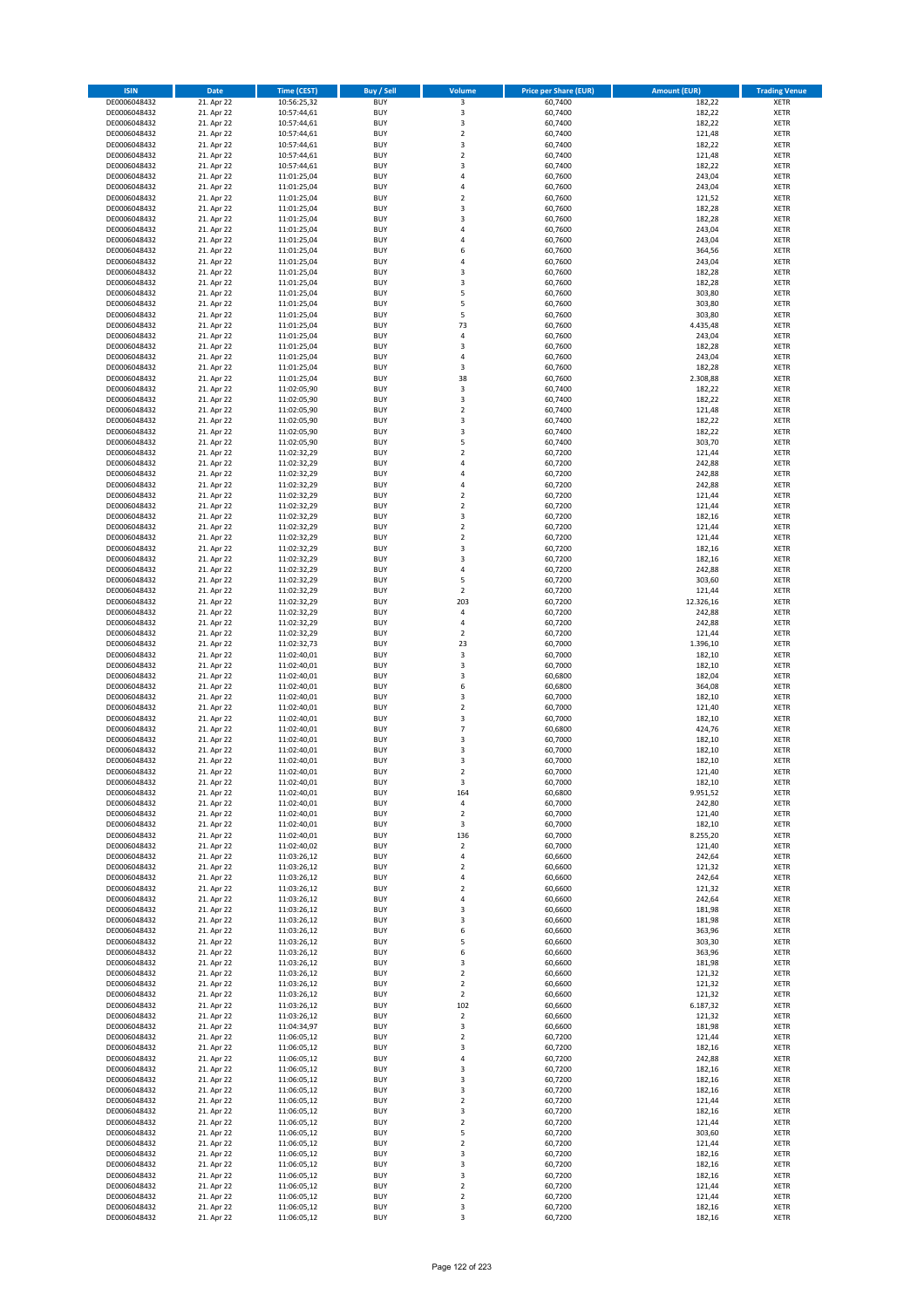| <b>ISIN</b>                  | <b>Date</b>              | Time (CEST)                | <b>Buy / Sell</b>        | Volume                       | <b>Price per Share (EUR)</b> | <b>Amount (EUR)</b> | <b>Trading Venue</b>       |
|------------------------------|--------------------------|----------------------------|--------------------------|------------------------------|------------------------------|---------------------|----------------------------|
| DE0006048432                 | 21. Apr 22               | 11:06:05,12                | <b>BUY</b>               | $\overline{2}$               | 60,7200                      | 121,44              | <b>XETR</b>                |
| DE0006048432                 | 21. Apr 22               | 11:06:05,12                | <b>BUY</b>               | 5                            | 60,7200                      | 303,60              | <b>XETR</b>                |
| DE0006048432                 | 21. Apr 22               | 11:06:05,12                | <b>BUY</b>               | 3                            | 60,7200                      | 182,16              | <b>XETR</b>                |
| DE0006048432<br>DE0006048432 | 21. Apr 22<br>21. Apr 22 | 11:06:05,12<br>11:06:05,14 | <b>BUY</b><br><b>BUY</b> | 135<br>3                     | 60,7200<br>60,7200           | 8.197,20<br>182,16  | <b>XETR</b><br><b>XETR</b> |
| DE0006048432                 | 21. Apr 22               | 11:06:25,15                | <b>BUY</b>               | $\mathbf 2$                  | 60,7200                      | 121,44              | <b>XETR</b>                |
| DE0006048432                 | 21. Apr 22               | 11:06:25,15                | <b>BUY</b>               | $\mathbf 2$                  | 60,7200                      | 121,44              | <b>XETR</b>                |
| DE0006048432                 | 21. Apr 22               | 11:06:25,15                | <b>BUY</b>               | 4                            | 60,7200                      | 242,88              | <b>XETR</b>                |
| DE0006048432                 | 21. Apr 22               | 11:06:25,15                | <b>BUY</b>               | $\overline{2}$               | 60,7200                      | 121,44              | <b>XETR</b>                |
| DE0006048432                 | 21. Apr 22               | 11:06:25,15                | <b>BUY</b><br><b>BUY</b> | 4                            | 60,7200                      | 242,88              | <b>XETR</b><br><b>XETR</b> |
| DE0006048432<br>DE0006048432 | 21. Apr 22<br>21. Apr 22 | 11:06:25,15<br>11:06:25,15 | <b>BUY</b>               | $\mathbf 2$<br>5             | 60,7200<br>60,7200           | 121,44<br>303,60    | <b>XETR</b>                |
| DE0006048432                 | 21. Apr 22               | 11:06:25,15                | <b>BUY</b>               | 3                            | 60,7200                      | 182,16              | <b>XETR</b>                |
| DE0006048432                 | 21. Apr 22               | 11:06:25,15                | <b>BUY</b>               | $\overline{2}$               | 60,7200                      | 121,44              | <b>XETR</b>                |
| DE0006048432                 | 21. Apr 22               | 11:06:25,15                | <b>BUY</b>               | $\mathbf 2$                  | 60,7200                      | 121,44              | <b>XETR</b>                |
| DE0006048432                 | 21. Apr 22               | 11:07:26,86                | <b>BUY</b>               | $\mathbf 2$                  | 60,7000                      | 121,40              | <b>XETR</b>                |
| DE0006048432<br>DE0006048432 | 21. Apr 22<br>21. Apr 22 | 11:07:26,86<br>11:07:26,86 | <b>BUY</b><br><b>BUY</b> | 4<br>$\mathbf 2$             | 60,7000<br>60,7000           | 242,80<br>121,40    | <b>XETR</b><br><b>XETR</b> |
| DE0006048432                 | 21. Apr 22               | 11:07:26,86                | <b>BUY</b>               | 76                           | 60,7000                      | 4.613,20            | <b>XETR</b>                |
| DE0006048432                 | 21. Apr 22               | 11:07:26,86                | <b>BUY</b>               | 22                           | 60,7000                      | 1.335,40            | <b>XETR</b>                |
| DE0006048432                 | 21. Apr 22               | 11:09:21,89                | <b>BUY</b>               | $\overline{\mathbf{c}}$      | 60,7400                      | 121,48              | <b>XETR</b>                |
| DE0006048432                 | 21. Apr 22               | 11:09:21,89                | <b>BUY</b>               | 4                            | 60,7400                      | 242,96              | <b>XETR</b>                |
| DE0006048432                 | 21. Apr 22               | 11:09:21,89                | <b>BUY</b>               | 3                            | 60,7400                      | 182,22              | <b>XETR</b>                |
| DE0006048432<br>DE0006048432 | 21. Apr 22<br>21. Apr 22 | 11:09:21,89<br>11:09:21,89 | <b>BUY</b><br><b>BUY</b> | 3<br>3                       | 60,7400<br>60,7400           | 182,22<br>182,22    | <b>XETR</b><br><b>XETR</b> |
| DE0006048432                 | 21. Apr 22               | 11:09:21,89                | <b>BUY</b>               | 3                            | 60,7400                      | 182,22              | <b>XETR</b>                |
| DE0006048432                 | 21. Apr 22               | 11:09:21,89                | <b>BUY</b>               | 4                            | 60,7400                      | 242,96              | <b>XETR</b>                |
| DE0006048432                 | 21. Apr 22               | 11:09:21,89                | <b>BUY</b>               | $\overline{\mathbf{c}}$      | 60,7400                      | 121,48              | <b>XETR</b>                |
| DE0006048432                 | 21. Apr 22               | 11:09:21,89                | <b>BUY</b>               | 3<br>$\mathbf 2$             | 60,7400                      | 182,22              | <b>XETR</b>                |
| DE0006048432<br>DE0006048432 | 21. Apr 22<br>21. Apr 22 | 11:09:21,89<br>11:09:21,89 | <b>BUY</b><br><b>BUY</b> | $\overline{a}$               | 60,7400<br>60,7400           | 121,48<br>121,48    | <b>XETR</b><br><b>XETR</b> |
| DE0006048432                 | 21. Apr 22               | 11:09:21,89                | <b>BUY</b>               | 3                            | 60,7400                      | 182,22              | <b>XETR</b>                |
| DE0006048432                 | 21. Apr 22               | 11:09:21,89                | <b>BUY</b>               | 5                            | 60,7400                      | 303,70              | <b>XETR</b>                |
| DE0006048432                 | 21. Apr 22               | 11:09:21,89                | <b>BUY</b>               | 5                            | 60,7400                      | 303,70              | <b>XETR</b>                |
| DE0006048432                 | 21. Apr 22               | 11:09:21.89                | <b>BUY</b>               | 3                            | 60,7400                      | 182,22              | <b>XETR</b>                |
| DE0006048432<br>DE0006048432 | 21. Apr 22<br>21. Apr 22 | 11:09:21,89<br>11:09:21,89 | <b>BUY</b><br><b>BUY</b> | 3<br>4                       | 60,7400<br>60,7400           | 182,22<br>242,96    | <b>XETR</b><br><b>XETR</b> |
| DE0006048432                 | 21. Apr 22               | 11:11:25,52                | <b>BUY</b>               | $\mathbf 2$                  | 60,7400                      | 121,48              | <b>XETR</b>                |
| DE0006048432                 | 21. Apr 22               | 11:11:25,52                | <b>BUY</b>               | 3                            | 60,7400                      | 182,22              | <b>XETR</b>                |
| DE0006048432                 | 21. Apr 22               | 11:11:25,52                | <b>BUY</b>               | $\mathbf 2$                  | 60,7400                      | 121,48              | <b>XETR</b>                |
| DE0006048432                 | 21. Apr 22               | 11:11:25,52                | <b>BUY</b>               | $\mathbf 2$                  | 60,7400                      | 121,48              | <b>XETR</b>                |
| DE0006048432                 | 21. Apr 22               | 11:11:25,52                | <b>BUY</b>               | 3                            | 60,7400                      | 182,22              | <b>XETR</b>                |
| DE0006048432<br>DE0006048432 | 21. Apr 22<br>21. Apr 22 | 11:11:25,52<br>11:11:25,52 | <b>BUY</b><br><b>BUY</b> | 3<br>$\overline{\mathbf{c}}$ | 60,7400<br>60,7400           | 182,22<br>121,48    | <b>XETR</b><br><b>XETR</b> |
| DE0006048432                 | 21. Apr 22               | 11:11:25,52                | <b>BUY</b>               | $\mathbf 2$                  | 60,7400                      | 121,48              | <b>XETR</b>                |
| DE0006048432                 | 21. Apr 22               | 11:11:25,52                | <b>BUY</b>               | $\overline{2}$               | 60,7400                      | 121,48              | <b>XETR</b>                |
| DE0006048432                 | 21. Apr 22               | 11:11:25,52                | <b>BUY</b>               | $\mathbf 2$                  | 60,7400                      | 121,48              | <b>XETR</b>                |
| DE0006048432                 | 21. Apr 22               | 11:11:25,52                | <b>BUY</b>               | 4                            | 60,7400                      | 242,96              | <b>XETR</b>                |
| DE0006048432<br>DE0006048432 | 21. Apr 22<br>21. Apr 22 | 11:11:25,52<br>11:11:25,52 | <b>BUY</b><br><b>BUY</b> | 3<br>$\overline{\mathbf{c}}$ | 60,7400<br>60,7400           | 182,22<br>121,48    | <b>XETR</b><br><b>XETR</b> |
| DE0006048432                 | 21. Apr 22               | 11:11:25,52                | <b>BUY</b>               | 3                            | 60,7400                      | 182,22              | <b>XETR</b>                |
| DE0006048432                 | 21. Apr 22               | 11:11:26,96                | <b>BUY</b>               | $\mathbf 2$                  | 60,7200                      | 121,44              | <b>XETR</b>                |
| DE0006048432                 | 21. Apr 22               | 11:11:26,96                | <b>BUY</b>               | 3                            | 60,7200                      | 182,16              | <b>XETR</b>                |
| DE0006048432                 | 21. Apr 22               | 11:11:26,96                | <b>BUY</b>               | $\mathbf 2$                  | 60,7200                      | 121,44              | <b>XETR</b>                |
| DE0006048432                 | 21. Apr 22               | 11:11:26,96                | <b>BUY</b>               | 4                            | 60,7200                      | 242,88              | <b>XETR</b>                |
| DE0006048432<br>DE0006048432 | 21. Apr 22<br>21. Apr 22 | 11:11:26,96<br>11:11:26,96 | <b>BUY</b><br><b>BUY</b> | 4<br>149                     | 60,7200<br>60,7200           | 242,88<br>9.047,28  | <b>XETR</b><br><b>XETR</b> |
| DE0006048432                 | 21. Apr 22               | 11:11:26,96                | <b>BUY</b>               | 14                           | 60,7200                      | 850,08              | <b>XETR</b>                |
| DE0006048432                 | 21. Apr 22               | 11:11:27,48                | <b>BUY</b>               | $\mathbf 2$                  | 60,7000                      | 121,40              | <b>XETR</b>                |
| DE0006048432                 | 21. Apr 22               | 11:11:27,48                | <b>BUY</b>               | $\overline{7}$               | 60,7000                      | 424,90              | <b>XETR</b>                |
| DE0006048432                 | 21. Apr 22               | 11:11:27,48                | <b>BUY</b>               | $\mathbf 2$                  | 60,7000                      | 121,40              | <b>XETR</b>                |
| DE0006048432<br>DE0006048432 | 21. Apr 22<br>21. Apr 22 | 11:11:27,48<br>11:11:27,48 | <b>BUY</b><br><b>BUY</b> | 3<br>$\overline{\mathbf{c}}$ | 60,7000<br>60,7000           | 182,10<br>121,40    | <b>XETR</b><br><b>XETR</b> |
| DE0006048432                 | 21. Apr 22               | 11:11:27,52                | <b>BUY</b>               | $\overline{2}$               | 60,7000                      | 121,40              | <b>XETR</b>                |
| DE0006048432                 | 21. Apr 22               | 11:11:27,52                | <b>BUY</b>               | 2                            | 60,7000                      | 121,40              | <b>XETR</b>                |
| DE0006048432                 | 21. Apr 22               | 11:11:27,52                | <b>BUY</b>               | 21                           | 60,7000                      | 1.274,70            | XETR                       |
| DE0006048432                 | 21. Apr 22               | 11:11:27,53                | <b>BUY</b>               | 128                          | 60,7000                      | 7.769,60            | XETR                       |
| DE0006048432<br>DE0006048432 | 21. Apr 22<br>21. Apr 22 | 11:11:27,53<br>11:12:15,96 | <b>BUY</b><br><b>BUY</b> | $\mathsf 3$<br>3             | 60,7000<br>60,6800           | 182,10<br>182,04    | XETR<br><b>XETR</b>        |
| DE0006048432                 | 21. Apr 22               | 11:12:15,96                | <b>BUY</b>               | 3                            | 60,6800                      | 182,04              | <b>XETR</b>                |
| DE0006048432                 | 21. Apr 22               | 11:12:16,60                | <b>BUY</b>               | $\overline{2}$               | 60,6800                      | 121,36              | <b>XETR</b>                |
| DE0006048432                 | 21. Apr 22               | 11:12:16,60                | <b>BUY</b>               | 4                            | 60,6800                      | 242,72              | <b>XETR</b>                |
| DE0006048432                 | 21. Apr 22               | 11:12:16,60                | <b>BUY</b>               | 3                            | 60,6800                      | 182,04              | <b>XETR</b>                |
| DE0006048432<br>DE0006048432 | 21. Apr 22<br>21. Apr 22 | 11:12:16,60<br>11:12:16,60 | <b>BUY</b><br><b>BUY</b> | 3<br>3                       | 60,6800<br>60,6800           | 182,04<br>182,04    | <b>XETR</b><br><b>XETR</b> |
| DE0006048432                 | 21. Apr 22               | 11:12:16,60                | <b>BUY</b>               | $\mathbf 2$                  | 60,6800                      | 121,36              | <b>XETR</b>                |
| DE0006048432                 | 21. Apr 22               | 11:12:16,60                | <b>BUY</b>               | 4                            | 60,6800                      | 242,72              | <b>XETR</b>                |
| DE0006048432                 | 21. Apr 22               | 11:12:16,60                | <b>BUY</b>               | 3                            | 60,6800                      | 182,04              | <b>XETR</b>                |
| DE0006048432                 | 21. Apr 22               | 11:12:16,60                | <b>BUY</b>               | $\mathbf 2$                  | 60,6800                      | 121,36              | <b>XETR</b>                |
| DE0006048432<br>DE0006048432 | 21. Apr 22<br>21. Apr 22 | 11:12:16,60<br>11:12:16,60 | <b>BUY</b><br><b>BUY</b> | 3<br>3                       | 60,6800<br>60,6800           | 182,04<br>182,04    | <b>XETR</b><br><b>XETR</b> |
| DE0006048432                 | 21. Apr 22               | 11:12:16,60                | <b>BUY</b>               | 4                            | 60,6800                      | 242,72              | <b>XETR</b>                |
| DE0006048432                 | 21. Apr 22               | 11:12:16,60                | <b>BUY</b>               | 3                            | 60,6800                      | 182,04              | XETR                       |
| DE0006048432                 | 21. Apr 22               | 11:12:16,60                | <b>BUY</b>               | $\overline{2}$               | 60,6800                      | 121,36              | <b>XETR</b>                |
| DE0006048432                 | 21. Apr 22               | 11:12:16,62                | <b>BUY</b>               | $\overline{2}$               | 60,6800                      | 121,36              | <b>XETR</b>                |
| DE0006048432<br>DE0006048432 | 21. Apr 22<br>21. Apr 22 | 11:15:28,48<br>11:15:28,48 | <b>BUY</b><br><b>BUY</b> | $\mathbf 2$<br>3             | 60,6600<br>60,6600           | 121,32<br>181,98    | <b>XETR</b><br><b>XETR</b> |
| DE0006048432                 | 21. Apr 22               | 11:15:28,48                | <b>BUY</b>               | 4                            | 60,6600                      | 242,64              | <b>XETR</b>                |
| DE0006048432                 | 21. Apr 22               | 11:15:28,48                | <b>BUY</b>               | 3                            | 60,6600                      | 181,98              | <b>XETR</b>                |
| DE0006048432                 | 21. Apr 22               | 11:15:28,48                | <b>BUY</b>               | 3                            | 60,6600                      | 181,98              | XETR                       |
| DE0006048432                 | 21. Apr 22               | 11:15:28,48                | <b>BUY</b>               | 6                            | 60,6600                      | 363,96              | <b>XETR</b>                |
| DE0006048432                 | 21. Apr 22               | 11:15:28,48                | <b>BUY</b><br><b>BUY</b> | $\overline{2}$               | 60,6600                      | 121,32<br>181,98    | <b>XETR</b>                |
| DE0006048432<br>DE0006048432 | 21. Apr 22<br>21. Apr 22 | 11:15:28,48<br>11:15:28,48 | <b>BUY</b>               | 3<br>5                       | 60,6600<br>60,6600           | 303,30              | <b>XETR</b><br>XETR        |
| DE0006048432                 | 21. Apr 22               | 11:15:28,48                | <b>BUY</b>               | 4                            | 60,6600                      | 242,64              | <b>XETR</b>                |
| DE0006048432                 | 21. Apr 22               | 11:15:28,48                | <b>BUY</b>               | 69                           | 60,6600                      | 4.185,54            | <b>XETR</b>                |
| DE0006048432                 | 21. Apr 22               | 11:15:28,48                | <b>BUY</b>               | $\mathbf 2$                  | 60,6600                      | 121,32              | XETR                       |
| DE0006048432<br>DE0006048432 | 21. Apr 22<br>21. Apr 22 | 11:15:28,48<br>11:15:28,48 | <b>BUY</b><br><b>BUY</b> | 3<br>3                       | 60,6600<br>60,6600           | 181,98<br>181,98    | <b>XETR</b><br><b>XETR</b> |
| DE0006048432                 | 21. Apr 22               | 11:16:34,94                | <b>BUY</b>               | 3                            | 60,6600                      | 181,98              | <b>XETR</b>                |
| DE0006048432                 | 21. Apr 22               | 11:16:34,94                | <b>BUY</b>               | $\overline{2}$               | 60,6600                      | 121,32              | <b>XETR</b>                |
| DE0006048432                 | 21. Apr 22               | 11:16:34,94                | <b>BUY</b>               | $\mathbf 2$                  | 60,6600                      | 121,32              | XETR                       |
| DE0006048432                 | 21. Apr 22               | 11:16:34,94                | <b>BUY</b>               | 4                            | 60,6600                      | 242,64              | <b>XETR</b>                |
| DE0006048432<br>DE0006048432 | 21. Apr 22<br>21. Apr 22 | 11:16:34,94                | <b>BUY</b><br><b>BUY</b> | 6                            | 60,6600<br>60,6600           | 363,96<br>121,32    | <b>XETR</b><br><b>XETR</b> |
| DE0006048432                 | 21. Apr 22               | 11:16:34,94<br>11:16:34,94 | <b>BUY</b>               | $\mathbf 2$<br>5             | 60,6600                      | 303,30              | XETR                       |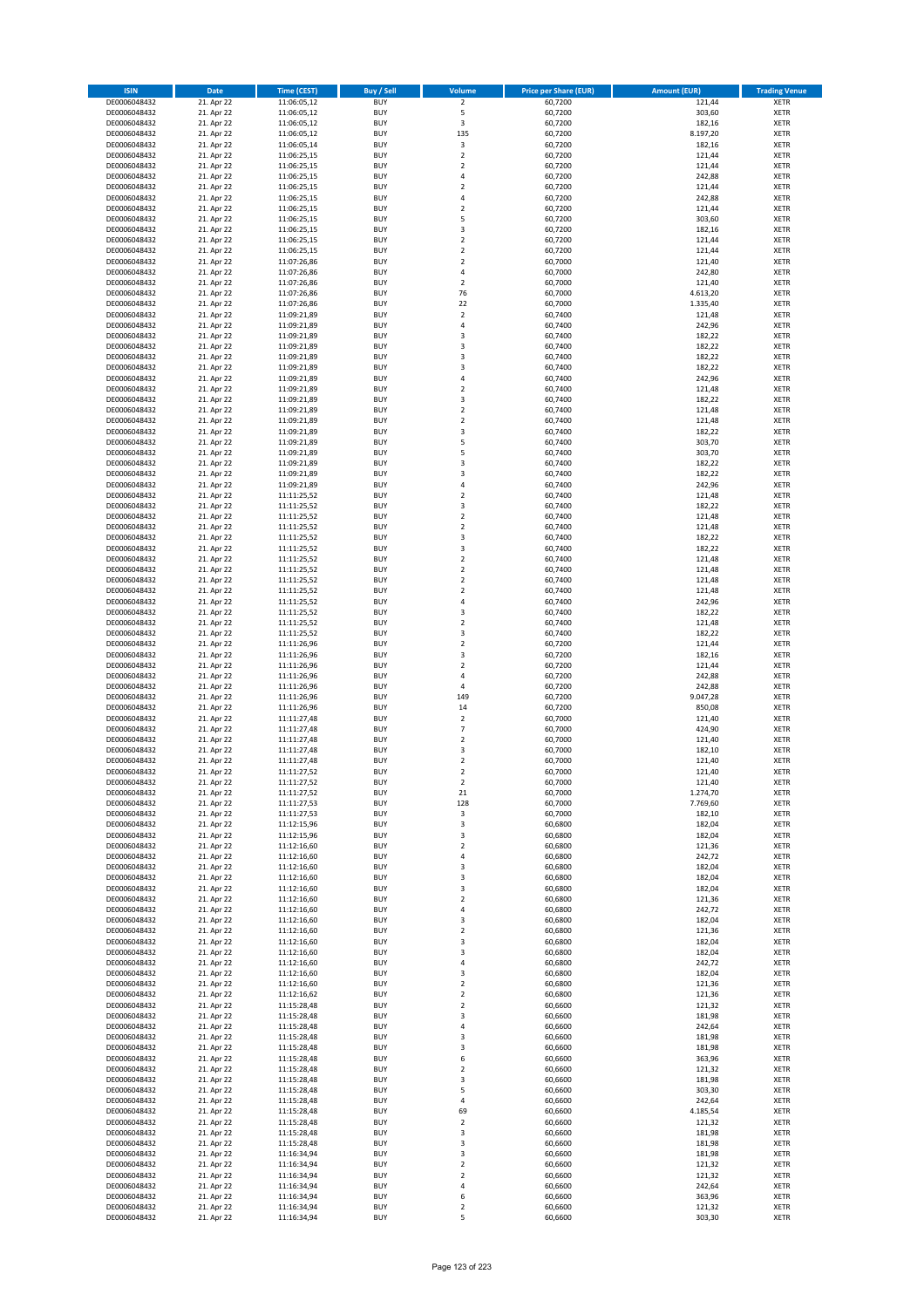| <b>ISIN</b>                  | <b>Date</b>              | Time (CEST)                | <b>Buy / Sell</b>        | Volume                        | <b>Price per Share (EUR)</b> | <b>Amount (EUR)</b> | <b>Trading Venue</b>       |
|------------------------------|--------------------------|----------------------------|--------------------------|-------------------------------|------------------------------|---------------------|----------------------------|
| DE0006048432                 | 21. Apr 22               | 11:16:34,94                | <b>BUY</b>               | 6                             | 60,6600                      | 363,96              | <b>XETR</b>                |
| DE0006048432                 | 21. Apr 22               | 11:16:34,94                | <b>BUY</b>               | 3                             | 60,6600                      | 181,98              | <b>XETR</b>                |
| DE0006048432                 | 21. Apr 22               | 11:16:34,94                | <b>BUY</b>               | 4                             | 60,6600                      | 242,64              | <b>XETR</b>                |
| DE0006048432<br>DE0006048432 | 21. Apr 22<br>21. Apr 22 | 11:16:34,94<br>11:16:34,94 | <b>BUY</b><br><b>BUY</b> | 4<br>4                        | 60,6600<br>60,6600           | 242,64<br>242,64    | <b>XETR</b><br><b>XETR</b> |
| DE0006048432                 | 21. Apr 22               | 11:16:34,94                | <b>BUY</b>               | 141                           | 60,6600                      | 8.553,06            | <b>XETR</b>                |
| DE0006048432                 | 21. Apr 22               | 11:21:14,37                | <b>BUY</b>               | 3                             | 60.7200                      | 182,16              | <b>XETR</b>                |
| DE0006048432                 | 21. Apr 22               | 11:21:14,37                | <b>BUY</b>               | 6                             | 60,7200                      | 364,32              | <b>XETR</b>                |
| DE0006048432                 | 21. Apr 22               | 11:21:14,37                | <b>BUY</b>               | 4                             | 60,7200                      | 242,88              | <b>XETR</b>                |
| DE0006048432                 | 21. Apr 22               | 11:21:14,37                | <b>BUY</b>               | $\mathbf 2$                   | 60,7200                      | 121,44              | <b>XETR</b>                |
| DE0006048432                 | 21. Apr 22               | 11:21:14,37                | <b>BUY</b>               | $\mathbf 2$                   | 60,7200                      | 121,44              | <b>XETR</b>                |
| DE0006048432                 | 21. Apr 22<br>21. Apr 22 | 11:21:14,37                | <b>BUY</b><br><b>BUY</b> | 3<br>4                        | 60,7200                      | 182,16<br>242,88    | <b>XETR</b><br><b>XETR</b> |
| DE0006048432<br>DE0006048432 | 21. Apr 22               | 11:21:14,37<br>11:21:14,37 | <b>BUY</b>               | 5                             | 60,7200<br>60,7200           | 303,60              | <b>XETR</b>                |
| DE0006048432                 | 21. Apr 22               | 11:21:14,37                | <b>BUY</b>               | 5                             | 60,7200                      | 303,60              | <b>XETR</b>                |
| DE0006048432                 | 21. Apr 22               | 11:21:14,37                | <b>BUY</b>               | 4                             | 60,7200                      | 242,88              | <b>XETR</b>                |
| DE0006048432                 | 21. Apr 22               | 11:21:14,37                | <b>BUY</b>               | 5                             | 60,7200                      | 303,60              | <b>XETR</b>                |
| DE0006048432                 | 21. Apr 22               | 11:21:14,37                | <b>BUY</b>               | 6                             | 60,7200                      | 364,32              | <b>XETR</b>                |
| DE0006048432                 | 21. Apr 22               | 11:21:14,37                | <b>BUY</b>               | 5                             | 60,7200                      | 303,60              | <b>XETR</b>                |
| DE0006048432                 | 21. Apr 22               | 11:21:14,37                | <b>BUY</b>               | 5                             | 60,7200                      | 303,60              | <b>XETR</b>                |
| DE0006048432<br>DE0006048432 | 21. Apr 22<br>21. Apr 22 | 11:21:14,37<br>11:21:14,37 | <b>BUY</b><br><b>BUY</b> | 5<br>$\overline{7}$           | 60,7200<br>60,7200           | 303,60<br>425,04    | <b>XETR</b><br><b>XETR</b> |
| DE0006048432                 | 21. Apr 22               | 11:21:14,37                | <b>BUY</b>               | 8                             | 60,7200                      | 485,76              | <b>XETR</b>                |
| DE0006048432                 | 21. Apr 22               | 11:21:14,37                | <b>BUY</b>               | $\mathbf 2$                   | 60,7200                      | 121,44              | <b>XETR</b>                |
| DE0006048432                 | 21. Apr 22               | 11:22:30,89                | <b>BUY</b>               | 251                           | 60,7200                      | 15.240,72           | <b>XETR</b>                |
| DE0006048432                 | 21. Apr 22               | 11:24:46,28                | <b>BUY</b>               | 9                             | 60,7600                      | 546,84              | <b>XETR</b>                |
| DE0006048432                 | 21. Apr 22               | 11:24:46,28                | <b>BUY</b>               | 6                             | 60,7600                      | 364,56              | <b>XETR</b>                |
| DE0006048432                 | 21. Apr 22               | 11:24:46,28                | <b>BUY</b>               | 3                             | 60,7600                      | 182,28              | <b>XETR</b>                |
| DE0006048432<br>DE0006048432 | 21. Apr 22<br>21. Apr 22 | 11:24:46,28<br>11:24:46,28 | <b>BUY</b><br><b>BUY</b> | 3<br>3                        | 60,7600<br>60,7600           | 182,28<br>182,28    | <b>XETR</b><br><b>XETR</b> |
| DE0006048432                 | 21. Apr 22               | 11:24:46,28                | <b>BUY</b>               | 5                             | 60,7600                      | 303,80              | <b>XETR</b>                |
| DE0006048432                 | 21. Apr 22               | 11:24:46,28                | <b>BUY</b>               | 3                             | 60,7600                      | 182,28              | <b>XETR</b>                |
| DE0006048432                 | 21. Apr 22               | 11:24:46,28                | <b>BUY</b>               | 3                             | 60,7600                      | 182,28              | <b>XETR</b>                |
| DE0006048432                 | 21. Apr 22               | 11:24:46,28                | <b>BUY</b>               | $\overline{7}$                | 60,7600                      | 425,32              | <b>XETR</b>                |
| DE0006048432                 | 21. Apr 22               | 11:24:46,28                | <b>BUY</b>               | 6                             | 60,7600                      | 364,56              | <b>XETR</b>                |
| DE0006048432                 | 21. Apr 22               | 11:24:46,28                | <b>BUY</b>               | 5                             | 60,7600                      | 303,80              | <b>XETR</b>                |
| DE0006048432                 | 21. Apr 22<br>21. Apr 22 | 11:24:46,28                | <b>BUY</b><br><b>BUY</b> | 5<br>5                        | 60,7600                      | 303,80<br>303,80    | <b>XETR</b><br><b>XETR</b> |
| DE0006048432<br>DE0006048432 | 21. Apr 22               | 11:24:46,28<br>11:24:46,28 | <b>BUY</b>               | $\overline{7}$                | 60,7600<br>60,7600           | 425,32              | <b>XETR</b>                |
| DE0006048432                 | 21. Apr 22               | 11:24:46,28                | <b>BUY</b>               | 3                             | 60,7600                      | 182,28              | <b>XETR</b>                |
| DE0006048432                 | 21. Apr 22               | 11:24:46,28                | <b>BUY</b>               | 6                             | 60,7600                      | 364,56              | <b>XETR</b>                |
| DE0006048432                 | 21. Apr 22               | 11:24:46,28                | <b>BUY</b>               | 5                             | 60,7600                      | 303,80              | <b>XETR</b>                |
| DE0006048432                 | 21. Apr 22               | 11:24:46,28                | <b>BUY</b>               | 5                             | 60,7600                      | 303,80              | <b>XETR</b>                |
| DE0006048432                 | 21. Apr 22               | 11:24:46,28                | <b>BUY</b>               | 15                            | 60,7600                      | 911,40              | <b>XETR</b>                |
| DE0006048432                 | 21. Apr 22               | 11:24:46,28                | <b>BUY</b>               | 5                             | 60,7600                      | 303,80              | <b>XETR</b>                |
| DE0006048432                 | 21. Apr 22               | 11:24:46,28                | <b>BUY</b><br><b>BUY</b> | 4                             | 60,7600                      | 243,04              | <b>XETR</b><br><b>XETR</b> |
| DE0006048432<br>DE0006048432 | 21. Apr 22<br>21. Apr 22 | 11:24:46,28<br>11:24:49,13 | <b>BUY</b>               | 140<br>6                      | 60,7600<br>60,7400           | 8.506,40<br>364,44  | <b>XETR</b>                |
| DE0006048432                 | 21. Apr 22               | 11:24:49,13                | <b>BUY</b>               | 5                             | 60,7400                      | 303,70              | <b>XETR</b>                |
| DE0006048432                 | 21. Apr 22               | 11:24:49,13                | <b>BUY</b>               | 16                            | 60,7400                      | 971,84              | <b>XETR</b>                |
| DE0006048432                 | 21. Apr 22               | 11:25:02,18                | <b>BUY</b>               | 3                             | 60,7400                      | 182,22              | <b>XETR</b>                |
| DE0006048432                 | 21. Apr 22               | 11:25:02,18                | <b>BUY</b>               | 3                             | 60,7400                      | 182,22              | <b>XETR</b>                |
| DE0006048432                 | 21. Apr 22               | 11:25:02,18                | <b>BUY</b>               | 78                            | 60,7400                      | 4.737,72            | <b>XETR</b>                |
| DE0006048432<br>DE0006048432 | 21. Apr 22<br>21. Apr 22 | 11:25:02,18<br>11:25:27,03 | <b>BUY</b><br><b>BUY</b> | 65<br>6                       | 60,7400<br>60,7200           | 3.948,10<br>364,32  | <b>XETR</b><br><b>XETR</b> |
| DE0006048432                 | 21. Apr 22               | 11:25:27,03                | <b>BUY</b>               | 5                             | 60,7200                      | 303,60              | <b>XETR</b>                |
| DE0006048432                 | 21. Apr 22               | 11:25:27,03                | <b>BUY</b>               | 5                             | 60,7200                      | 303,60              | <b>XETR</b>                |
| DE0006048432                 | 21. Apr 22               | 11:25:27,03                | <b>BUY</b>               | 3                             | 60,7200                      | 182,16              | <b>XETR</b>                |
| DE0006048432                 | 21. Apr 22               | 11:25:27,03                | <b>BUY</b>               | 3                             | 60,7200                      | 182,16              | <b>XETR</b>                |
| DE0006048432                 | 21. Apr 22               | 11:25:27,03                | <b>BUY</b>               | 3                             | 60,7200                      | 182,16              | <b>XETR</b>                |
| DE0006048432                 | 21. Apr 22               | 11:25:27,03                | <b>BUY</b>               | 5                             | 60,7200                      | 303,60              | <b>XETR</b>                |
| DE0006048432<br>DE0006048432 | 21. Apr 22<br>21. Apr 22 | 11:25:27,03<br>11:25:27,03 | <b>BUY</b><br><b>BUY</b> | 4<br>6                        | 60,7200<br>60,7200           | 242,88<br>364,32    | <b>XETR</b><br><b>XETR</b> |
| DE0006048432                 | 21. Apr 22               | 11:25:27,03                | <b>BUY</b>               | 3                             | 60,7200                      | 182,16              | <b>XETR</b>                |
| DE0006048432                 | 21. Apr 22               | 11:25:27,03                | <b>BUY</b>               | 4                             | 60,7200                      | 242,88              | <b>XETR</b>                |
| DE0006048432                 | 21. Apr 22               | 11:25:27,03                | <b>BUY</b>               | 6                             | 60,7200                      | 364,32              | XETR                       |
| DE0006048432                 | 21. Apr 22               | 11:25:27,03                | <b>BUY</b>               | 5                             | 60,7200                      | 303,60              | XETR                       |
| DE0006048432                 | 21. Apr 22               | 11:25:27,03                | <b>BUY</b>               | $\mathbf 2$                   | 60,7200                      | 121,44              | XETR                       |
| DE0006048432                 | 21. Apr 22               | 11:25:27,03                | <b>BUY</b>               | 5                             | 60,7200                      | 303,60              | <b>XETR</b>                |
| DE0006048432<br>DE0006048432 | 21. Apr 22<br>21. Apr 22 | 11:25:27,03<br>11:25:28,24 | <b>BUY</b><br><b>BUY</b> | 6<br>3                        | 60,7200<br>60,7200           | 364,32<br>182,16    | <b>XETR</b><br><b>XETR</b> |
| DE0006048432                 | 21. Apr 22               | 11:25:28,24                | <b>BUY</b>               | $\mathbf 2$                   | 60,7200                      | 121,44              | <b>XETR</b>                |
| DE0006048432                 | 21. Apr 22               | 11:25:28,24                | <b>BUY</b>               | 4                             | 60,7200                      | 242,88              | <b>XETR</b>                |
| DE0006048432                 | 21. Apr 22               | 11:25:28,24                | <b>BUY</b>               | 3                             | 60,7200                      | 182,16              | XETR                       |
| DE0006048432                 | 21. Apr 22               | 11:25:28,24                | <b>BUY</b>               | 4                             | 60,7200                      | 242,88              | XETR                       |
| DE0006048432                 | 21. Apr 22               | 11:25:28,24                | <b>BUY</b>               | 3                             | 60,7200                      | 182,16              | <b>XETR</b>                |
| DE0006048432<br>DE0006048432 | 21. Apr 22<br>21. Apr 22 | 11:25:28,24<br>11:25:28,24 | <b>BUY</b><br><b>BUY</b> | $\mathbf 2$<br>$\overline{2}$ | 60,7200<br>60,7200           | 121,44<br>121,44    | <b>XETR</b><br><b>XETR</b> |
| DE0006048432                 | 21. Apr 22               | 11:25:28,26                | <b>BUY</b>               | $\mathbf 2$                   | 60,7200                      | 121,44              | <b>XETR</b>                |
| DE0006048432                 | 21. Apr 22               | 11:25:28.26                | <b>BUY</b>               | $\mathbf 2$                   | 60,7200                      | 121,44              | <b>XETR</b>                |
| DE0006048432                 | 21. Apr 22               | 11:28:22,92                | <b>BUY</b>               | 4                             | 60,7600                      | 243,04              | <b>XETR</b>                |
| DE0006048432                 | 21. Apr 22               | 11:28:22,92                | <b>BUY</b>               | $\overline{2}$                | 60,7600                      | 121,52              | <b>XETR</b>                |
| DE0006048432                 | 21. Apr 22               | 11:28:22,92                | <b>BUY</b>               | 3                             | 60,7600                      | 182,28              | XETR                       |
| DE0006048432                 | 21. Apr 22               | 11:28:22,92                | <b>BUY</b>               | 3                             | 60,7600                      | 182,28              | <b>XETR</b>                |
| DE0006048432                 | 21. Apr 22               | 11:28:22,92                | <b>BUY</b>               | 4                             | 60,7600                      | 243,04              | <b>XETR</b>                |
| DE0006048432<br>DE0006048432 | 21. Apr 22<br>21. Apr 22 | 11:28:22,92<br>11:28:22,95 | <b>BUY</b><br><b>BUY</b> | 161<br>3                      | 60,7600<br>60,7600           | 9.782,36<br>182,28  | <b>XETR</b><br><b>XETR</b> |
| DE0006048432                 | 21. Apr 22               | 11:28:42,37                | <b>BUY</b>               | 3                             | 60,7400                      | 182,22              | <b>XETR</b>                |
| DE0006048432                 | 21. Apr 22               | 11:28:42,37                | <b>BUY</b>               | 3                             | 60,7400                      | 182,22              | <b>XETR</b>                |
| DE0006048432                 | 21. Apr 22               | 11:28:42,37                | <b>BUY</b>               | $\overline{\phantom{a}}$      | 60,7400                      | 425,18              | XETR                       |
| DE0006048432                 | 21. Apr 22               | 11:28:42,37                | <b>BUY</b>               | $\mathbf 2$                   | 60,7400                      | 121,48              | <b>XETR</b>                |
| DE0006048432                 | 21. Apr 22               | 11:28:42,37                | <b>BUY</b>               | $\overline{2}$                | 60,7400                      | 121,48              | <b>XETR</b>                |
| DE0006048432                 | 21. Apr 22               | 11:28:42,37                | <b>BUY</b><br><b>BUY</b> | 4<br>$\overline{\mathbf{c}}$  | 60,7400                      | 242,96              | <b>XETR</b>                |
| DE0006048432<br>DE0006048432 | 21. Apr 22<br>21. Apr 22 | 11:28:42,37<br>11:28:42,37 | <b>BUY</b>               | $\mathbf 2$                   | 60,7400<br>60,7400           | 121,48<br>121,48    | XETR<br><b>XETR</b>        |
| DE0006048432                 | 21. Apr 22               | 11:28:42,37                | <b>BUY</b>               | $\mathbf 2$                   | 60,7400                      | 121,48              | <b>XETR</b>                |
| DE0006048432                 | 21. Apr 22               | 11:28:42,37                | <b>BUY</b>               | $\mathbf 2$                   | 60,7400                      | 121,48              | XETR                       |
| DE0006048432                 | 21. Apr 22               | 11:28:42,37                | <b>BUY</b>               | 6                             | 60,7400                      | 364,44              | <b>XETR</b>                |
| DE0006048432                 | 21. Apr 22               | 11:28:42,37                | <b>BUY</b>               | 3                             | 60,7400                      | 182,22              | <b>XETR</b>                |
| DE0006048432                 | 21. Apr 22               | 11:28:42,37                | <b>BUY</b>               | $\mathbf 2$                   | 60,7400                      | 121,48              | <b>XETR</b>                |
| DE0006048432                 | 21. Apr 22<br>21. Apr 22 | 11:28:42,37                | <b>BUY</b><br><b>BUY</b> | $\overline{2}$<br>3           | 60,7400<br>60,7400           | 121,48<br>182,22    | <b>XETR</b><br>XETR        |
| DE0006048432<br>DE0006048432 | 21. Apr 22               | 11:28:42,37<br>11:28:42,37 | <b>BUY</b>               | $\overline{2}$                | 60,7400                      | 121,48              | <b>XETR</b>                |
| DE0006048432                 | 21. Apr 22               | 11:28:42,37                | <b>BUY</b>               | 3                             | 60,7400                      | 182,22              | <b>XETR</b>                |
| DE0006048432                 | 21. Apr 22               | 11:28:42,37                | <b>BUY</b>               | 54                            | 60,7400                      | 3.279,96            | <b>XETR</b>                |
| DE0006048432                 | 21. Apr 22               | 11:28:42,37                | <b>BUY</b>               | $\mathbf 1$                   | 60,7400                      | 60,74               | XETR                       |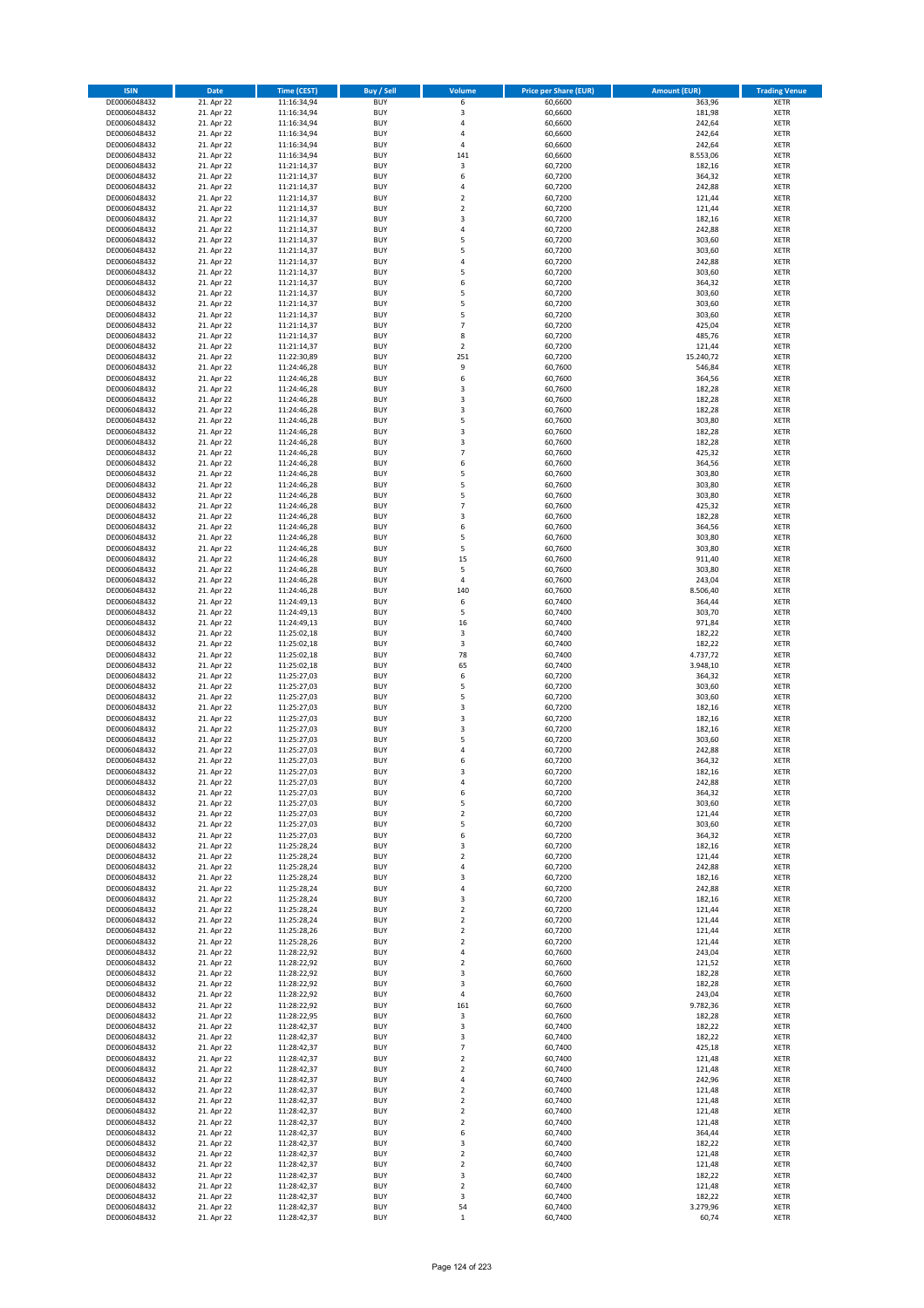| <b>ISIN</b>                  | <b>Date</b>              | Time (CEST)                | <b>Buy / Sell</b>        | Volume                                    | <b>Price per Share (EUR)</b> | <b>Amount (EUR)</b> | <b>Trading Venue</b>       |
|------------------------------|--------------------------|----------------------------|--------------------------|-------------------------------------------|------------------------------|---------------------|----------------------------|
| DE0006048432                 | 21. Apr 22               | 11:29:56,06                | <b>BUY</b>               | $\overline{\mathbf{3}}$                   | 60,7200                      | 182,16              | <b>XETR</b>                |
| DE0006048432                 | 21. Apr 22               | 11:29:56,06                | <b>BUY</b>               | 3                                         | 60,7200                      | 182,16              | <b>XETR</b>                |
| DE0006048432                 | 21. Apr 22               | 11:29:56,06                | <b>BUY</b>               | $\overline{2}$                            | 60,7200                      | 121,44              | <b>XETR</b>                |
| DE0006048432<br>DE0006048432 | 21. Apr 22<br>21. Apr 22 | 11:29:56,06<br>11:29:56,06 | <b>BUY</b><br><b>BUY</b> | 4<br>3                                    | 60,7200<br>60,7200           | 242,88<br>182,16    | <b>XETR</b><br><b>XETR</b> |
| DE0006048432                 | 21. Apr 22               | 11:29:56,06                | <b>BUY</b>               | $\mathbf 2$                               | 60,7200                      | 121,44              | <b>XETR</b>                |
| DE0006048432                 | 21. Apr 22               | 11:29:56,06                | <b>BUY</b>               | $\mathbf 2$                               | 60,7200                      | 121,44              | <b>XETR</b>                |
| DE0006048432                 | 21. Apr 22               | 11:29:56,06                | <b>BUY</b>               | $\mathbf 2$                               | 60,7200                      | 121,44              | <b>XETR</b>                |
| DE0006048432                 | 21. Apr 22               | 11:29:56,06                | <b>BUY</b>               | $\overline{2}$                            | 60,7200                      | 121,44              | <b>XETR</b>                |
| DE0006048432                 | 21. Apr 22               | 11:29:56,06                | <b>BUY</b>               | $\overline{2}$                            | 60,7200                      | 121,44              | <b>XETR</b>                |
| DE0006048432                 | 21. Apr 22               | 11:29:56,06                | <b>BUY</b>               | $\mathbf 2$                               | 60,7200                      | 121,44              | <b>XETR</b>                |
| DE0006048432                 | 21. Apr 22<br>21. Apr 22 | 11:29:56,06                | <b>BUY</b><br><b>BUY</b> | $\overline{\mathbf{c}}$<br>5              | 60,7200                      | 121,44<br>303,60    | <b>XETR</b><br><b>XETR</b> |
| DE0006048432<br>DE0006048432 | 21. Apr 22               | 11:29:56,06<br>11:29:56,06 | <b>BUY</b>               | 4                                         | 60,7200<br>60,7200           | 242,88              | <b>XETR</b>                |
| DE0006048432                 | 21. Apr 22               | 11:29:56,06                | <b>BUY</b>               | 108                                       | 60,7200                      | 6.557,76            | <b>XETR</b>                |
| DE0006048432                 | 21. Apr 22               | 11:29:56,06                | <b>BUY</b>               | $\mathbf 2$                               | 60,7200                      | 121,44              | <b>XETR</b>                |
| DE0006048432                 | 21. Apr 22               | 11:29:56,06                | <b>BUY</b>               | 3                                         | 60,7200                      | 182,16              | <b>XETR</b>                |
| DE0006048432                 | 21. Apr 22               | 11:29:56,06                | <b>BUY</b>               | 3                                         | 60,7200                      | 182,16              | <b>XETR</b>                |
| DE0006048432                 | 21. Apr 22               | 11:29:56,06                | <b>BUY</b>               | 3                                         | 60,7200                      | 182,16              | <b>XETR</b>                |
| DE0006048432                 | 21. Apr 22               | 11:29:58,12                | <b>BUY</b>               | 3                                         | 60,7200                      | 182,16              | <b>XETR</b>                |
| DE0006048432                 | 21. Apr 22               | 11:29:58,12                | <b>BUY</b>               | 3                                         | 60,7200                      | 182,16              | <b>XETR</b>                |
| DE0006048432<br>DE0006048432 | 21. Apr 22<br>21. Apr 22 | 11:29:58,12<br>11:29:58,12 | <b>BUY</b><br><b>BUY</b> | 4<br>$\mathbf 2$                          | 60,7200<br>60,7200           | 242,88<br>121,44    | <b>XETR</b><br><b>XETR</b> |
| DE0006048432                 | 21. Apr 22               | 11:29:58,12                | <b>BUY</b>               | 3                                         | 60,7200                      | 182,16              | <b>XETR</b>                |
| DE0006048432                 | 21. Apr 22               | 11:29:58,12                | <b>BUY</b>               | 3                                         | 60,7200                      | 182,16              | <b>XETR</b>                |
| DE0006048432                 | 21. Apr 22               | 11:29:58,12                | <b>BUY</b>               | $\mathbf 2$                               | 60,7200                      | 121,44              | <b>XETR</b>                |
| DE0006048432                 | 21. Apr 22               | 11:29:58,12                | <b>BUY</b>               | $\mathbf 2$                               | 60,7200                      | 121,44              | <b>XETR</b>                |
| DE0006048432                 | 21. Apr 22               | 11:29:58,12                | <b>BUY</b>               | 3                                         | 60,7200                      | 182,16              | <b>XETR</b>                |
| DE0006048432                 | 21. Apr 22               | 11:29:58,12                | <b>BUY</b>               | $\mathbf 2$                               | 60,7200                      | 121,44              | <b>XETR</b>                |
| DE0006048432                 | 21. Apr 22               | 11:29:58,12                | <b>BUY</b><br><b>BUY</b> | $\overline{\mathbf{c}}$<br>$\overline{a}$ | 60,7200                      | 121,44              | <b>XETR</b>                |
| DE0006048432<br>DE0006048432 | 21. Apr 22<br>21. Apr 22 | 11:29:58,12<br>11:29:58,12 | <b>BUY</b>               | $\mathbf 2$                               | 60,7200<br>60,7200           | 121,44<br>121,44    | <b>XETR</b><br><b>XETR</b> |
| DE0006048432                 | 21. Apr 22               | 11:29:58,12                | <b>BUY</b>               | 3                                         | 60,7200                      | 182,16              | <b>XETR</b>                |
| DE0006048432                 | 21. Apr 22               | 11:29:58,12                | <b>BUY</b>               | 121                                       | 60,7200                      | 7.347,12            | <b>XETR</b>                |
| DE0006048432                 | 21. Apr 22               | 11:29:58,12                | <b>BUY</b>               | $\overline{2}$                            | 60,7200                      | 121,44              | <b>XETR</b>                |
| DE0006048432                 | 21. Apr 22               | 11:31:42,71                | <b>BUY</b>               | 6                                         | 60,6800                      | 364,08              | <b>XETR</b>                |
| DE0006048432                 | 21. Apr 22               | 11:31:42,71                | <b>BUY</b>               | 5                                         | 60,7000                      | 303,50              | <b>XETR</b>                |
| DE0006048432                 | 21. Apr 22               | 11:31:42,71                | <b>BUY</b>               | 3                                         | 60,7000                      | 182,10              | <b>XETR</b>                |
| DE0006048432                 | 21. Apr 22               | 11:31:42,71                | <b>BUY</b>               | 3                                         | 60,7000                      | 182,10              | <b>XETR</b>                |
| DE0006048432<br>DE0006048432 | 21. Apr 22<br>21. Apr 22 | 11:31:42,71                | <b>BUY</b><br><b>BUY</b> | $\overline{\mathbf{c}}$<br>4              | 60,6800                      | 121,36              | <b>XETR</b><br><b>XETR</b> |
| DE0006048432                 | 21. Apr 22               | 11:31:42,71<br>11:31:42,71 | <b>BUY</b>               | $\mathbf 2$                               | 60,6800<br>60,6800           | 242,72<br>121,36    | <b>XETR</b>                |
| DE0006048432                 | 21. Apr 22               | 11:31:42,71                | <b>BUY</b>               | 4                                         | 60,7000                      | 242,80              | <b>XETR</b>                |
| DE0006048432                 | 21. Apr 22               | 11:31:42,71                | <b>BUY</b>               | $\overline{\mathbf{c}}$                   | 60,7000                      | 121,40              | <b>XETR</b>                |
| DE0006048432                 | 21. Apr 22               | 11:31:42,71                | <b>BUY</b>               | 5                                         | 60,7000                      | 303,50              | <b>XETR</b>                |
| DE0006048432                 | 21. Apr 22               | 11:31:42,71                | <b>BUY</b>               | 4                                         | 60,6800                      | 242,72              | <b>XETR</b>                |
| DE0006048432                 | 21. Apr 22               | 11:31:42,71                | <b>BUY</b>               | $\mathbf 1$                               | 60,6800                      | 60,68               | <b>XETR</b>                |
| DE0006048432                 | 21. Apr 22               | 11:31:42,71                | <b>BUY</b>               | 3                                         | 60,6800                      | 182,04              | <b>XETR</b>                |
| DE0006048432                 | 21. Apr 22               | 11:31:42,71                | <b>BUY</b>               | 6                                         | 60,6800                      | 364,08              | <b>XETR</b>                |
| DE0006048432<br>DE0006048432 | 21. Apr 22<br>21. Apr 22 | 11:31:42,71<br>11:31:42,71 | <b>BUY</b><br><b>BUY</b> | 4<br>4                                    | 60,6800<br>60,7000           | 242,72<br>242,80    | <b>XETR</b><br><b>XETR</b> |
| DE0006048432                 | 21. Apr 22               | 11:31:42,71                | <b>BUY</b>               | 5                                         | 60,6800                      | 303,40              | <b>XETR</b>                |
| DE0006048432                 | 21. Apr 22               | 11:31:42,71                | <b>BUY</b>               | 6                                         | 60,6800                      | 364,08              | <b>XETR</b>                |
| DE0006048432                 | 21. Apr 22               | 11:31:42,71                | <b>BUY</b>               | 4                                         | 60,6800                      | 242,72              | <b>XETR</b>                |
| DE0006048432                 | 21. Apr 22               | 11:31:42,71                | <b>BUY</b>               | $\overline{\mathbf{c}}$                   | 60,6800                      | 121,36              | <b>XETR</b>                |
| DE0006048432                 | 21. Apr 22               | 11:31:42,71                | <b>BUY</b>               | 104                                       | 60,7000                      | 6.312,80            | <b>XETR</b>                |
| DE0006048432                 | 21. Apr 22               | 11:31:42,71                | <b>BUY</b>               | 23                                        | 60,6800                      | 1.395,64            | <b>XETR</b>                |
| DE0006048432                 | 21. Apr 22               | 11:31:42,71                | <b>BUY</b>               | 3                                         | 60,6800                      | 182,04              | <b>XETR</b>                |
| DE0006048432<br>DE0006048432 | 21. Apr 22               | 11:31:42,75                | <b>BUY</b><br><b>BUY</b> | $\mathbf 2$<br>3                          | 60,6800                      | 121,36              | <b>XETR</b><br><b>XETR</b> |
| DE0006048432                 | 21. Apr 22<br>21. Apr 22 | 11:31:42,75<br>11:31:42,75 | <b>BUY</b>               | 27                                        | 60,6800<br>60,6800           | 182,04<br>1.638,36  | <b>XETR</b>                |
| DE0006048432                 | 21. Apr 22               | 11:31:43,91                | <b>BUY</b>               | $\overline{\mathbf{c}}$                   | 60,6600                      | 121,32              | <b>XETR</b>                |
| DE0006048432                 | 21. Apr 22               | 11:31:43,91                | <b>BUY</b>               | 5                                         | 60,6600                      | 303,30              | <b>XETR</b>                |
| DE0006048432                 | 21. Apr 22               | 11:32:07,23                | <b>BUY</b>               | $\overline{2}$                            | 60,6600                      | 121,32              | <b>XETR</b>                |
| DE0006048432                 | 21. Apr 22               | 11:32:07,23                | <b>BUY</b>               | 4                                         | 60,6600                      | 242,64              | <b>XETR</b>                |
| DE0006048432                 | 21. Apr 22               | 11:32:07,23                | <b>BUY</b>               | 4                                         | 60,6600                      | 242,64              | XETR                       |
| DE0006048432<br>DE0006048432 | 21. Apr 22<br>21. Apr 22 | 11:32:07,23                | <b>BUY</b><br><b>BUY</b> | $\mathbf 2$                               | 60,6600<br>60,6600           | 121,32<br>121,32    | XETR                       |
| DE0006048432                 | 21. Apr 22               | 11:32:07,23<br>11:32:07,23 | <b>BUY</b>               | 2<br>$\mathbf 2$                          | 60,6600                      | 121,32              | XETR<br><b>XETR</b>        |
| DE0006048432                 | 21. Apr 22               | 11:32:07,23                | <b>BUY</b>               | $\mathbf 2$                               | 60,6600                      | 121,32              | <b>XETR</b>                |
| DE0006048432                 | 21. Apr 22               | 11:32:07,23                | <b>BUY</b>               | $\overline{\mathbf{2}}$                   | 60,6600                      | 121,32              | <b>XETR</b>                |
| DE0006048432                 | 21. Apr 22               | 11:32:07,23                | <b>BUY</b>               | 4                                         | 60,6600                      | 242,64              | <b>XETR</b>                |
| DE0006048432                 | 21. Apr 22               | 11:32:07,23                | <b>BUY</b>               | 55                                        | 60,6600                      | 3.336,30            | <b>XETR</b>                |
| DE0006048432                 | 21. Apr 22               | 11:32:07,23                | <b>BUY</b>               | $\mathbf 2$                               | 60,6600                      | 121,32              | XETR                       |
| DE0006048432<br>DE0006048432 | 21. Apr 22<br>21. Apr 22 | 11:32:07,23                | <b>BUY</b><br><b>BUY</b> | $\mathbf 2$<br>4                          | 60,6600<br>60.6600           | 121,32<br>242,64    | <b>XETR</b><br><b>XETR</b> |
| DE0006048432                 | 21. Apr 22               | 11:32:07,24<br>11:33:11,33 | <b>BUY</b>               | $\mathbf 2$                               | 60,6400                      | 121,28              | <b>XETR</b>                |
| DE0006048432                 | 21. Apr 22               | 11:33:11,33                | <b>BUY</b>               | 3                                         | 60,6400                      | 181,92              | <b>XETR</b>                |
| DE0006048432                 | 21. Apr 22               | 11:33:11,33                | <b>BUY</b>               | $\mathbf 2$                               | 60,6400                      | 121,28              | <b>XETR</b>                |
| DE0006048432                 | 21. Apr 22               | 11:33:11,33                | <b>BUY</b>               | 6                                         | 60,6400                      | 363,84              | <b>XETR</b>                |
| DE0006048432                 | 21. Apr 22               | 11:33:11,33                | <b>BUY</b>               | 3                                         | 60,6400                      | 181,92              | <b>XETR</b>                |
| DE0006048432                 | 21. Apr 22               | 11:33:11,33                | <b>BUY</b>               | $\mathbf 2$                               | 60,6400                      | 121,28              | <b>XETR</b>                |
| DE0006048432                 | 21. Apr 22               | 11:33:11,33                | <b>BUY</b>               | $\mathbf 2$                               | 60,6400                      | 121,28              | XETR                       |
| DE0006048432<br>DE0006048432 | 21. Apr 22<br>21. Apr 22 | 11:33:11,33<br>11:33:11,33 | <b>BUY</b><br><b>BUY</b> | $\mathbf 2$<br>3                          | 60,6400<br>60,6400           | 121,28<br>181,92    | <b>XETR</b><br><b>XETR</b> |
| DE0006048432                 | 21. Apr 22               | 11:33:11,33                | <b>BUY</b>               | 4                                         | 60,6400                      | 242,56              | <b>XETR</b>                |
| DE0006048432                 | 21. Apr 22               | 11:33:11,33                | <b>BUY</b>               | 4                                         | 60,6400                      | 242,56              | <b>XETR</b>                |
| DE0006048432                 | 21. Apr 22               | 11:33:11,33                | <b>BUY</b>               | $\mathbf 2$                               | 60,6400                      | 121,28              | <b>XETR</b>                |
| DE0006048432                 | 21. Apr 22               | 11:33:11,33                | <b>BUY</b>               | $\mathbf 2$                               | 60,6400                      | 121,28              | <b>XETR</b>                |
| DE0006048432                 | 21. Apr 22               | 11:33:11,33                | <b>BUY</b>               | 4                                         | 60,6400                      | 242,56              | <b>XETR</b>                |
| DE0006048432                 | 21. Apr 22               | 11:33:11,33                | <b>BUY</b>               | 4                                         | 60,6400                      | 242,56              | <b>XETR</b>                |
| DE0006048432<br>DE0006048432 | 21. Apr 22<br>21. Apr 22 | 11:33:11,33                | <b>BUY</b><br><b>BUY</b> | 4<br>$\mathbf 2$                          | 60,6400<br>60,6400           | 242,56<br>121,28    | <b>XETR</b><br><b>XETR</b> |
| DE0006048432                 | 21. Apr 22               | 11:33:11,33<br>11:33:11,33 | <b>BUY</b>               | 91                                        | 60,6400                      | 5.518,24            | XETR                       |
| DE0006048432                 | 21. Apr 22               | 11:33:11,33                | <b>BUY</b>               | $\mathbf 2$                               | 60,6400                      | 121,28              | <b>XETR</b>                |
| DE0006048432                 | 21. Apr 22               | 11:33:11,33                | <b>BUY</b>               | 3                                         | 60,6400                      | 181,92              | <b>XETR</b>                |
| DE0006048432                 | 21. Apr 22               | 11:33:52,84                | <b>BUY</b>               | 4                                         | 60,6400                      | 242,56              | <b>XETR</b>                |
| DE0006048432                 | 21. Apr 22               | 11:33:52,84                | <b>BUY</b>               | 22                                        | 60,6400                      | 1.334,08            | <b>XETR</b>                |
| DE0006048432                 | 21. Apr 22               | 11:33:52,84                | <b>BUY</b>               | $\mathbf 2$                               | 60,6400                      | 121,28              | <b>XETR</b>                |
| DE0006048432                 | 21. Apr 22               | 11:33:52,84                | <b>BUY</b>               | $\mathbf 2$                               | 60,6400                      | 121,28              | <b>XETR</b>                |
| DE0006048432<br>DE0006048432 | 21. Apr 22<br>21. Apr 22 | 11:33:52,84<br>11:33:52,84 | <b>BUY</b><br><b>BUY</b> | $\overline{\mathbf{2}}$<br>$\mathbf 2$    | 60,6400<br>60,6400           | 121,28<br>121,28    | <b>XETR</b><br>XETR        |
| DE0006048432                 | 21. Apr 22               | 11:33:52,84                | <b>BUY</b>               | $\overline{2}$                            | 60,6400                      | 121,28              | <b>XETR</b>                |
| DE0006048432                 | 21. Apr 22               | 11:33:52,84                | <b>BUY</b>               | 3                                         | 60,6400                      | 181,92              | XETR                       |
| DE0006048432                 | 21. Apr 22               | 11:33:52,84                | <b>BUY</b>               | $\mathbf 2$                               | 60,6400                      | 121,28              | <b>XETR</b>                |
| DE0006048432                 | 21. Apr 22               | 11:33:52,84                | <b>BUY</b>               | 99                                        | 60,6400                      | 6.003,36            | XETR                       |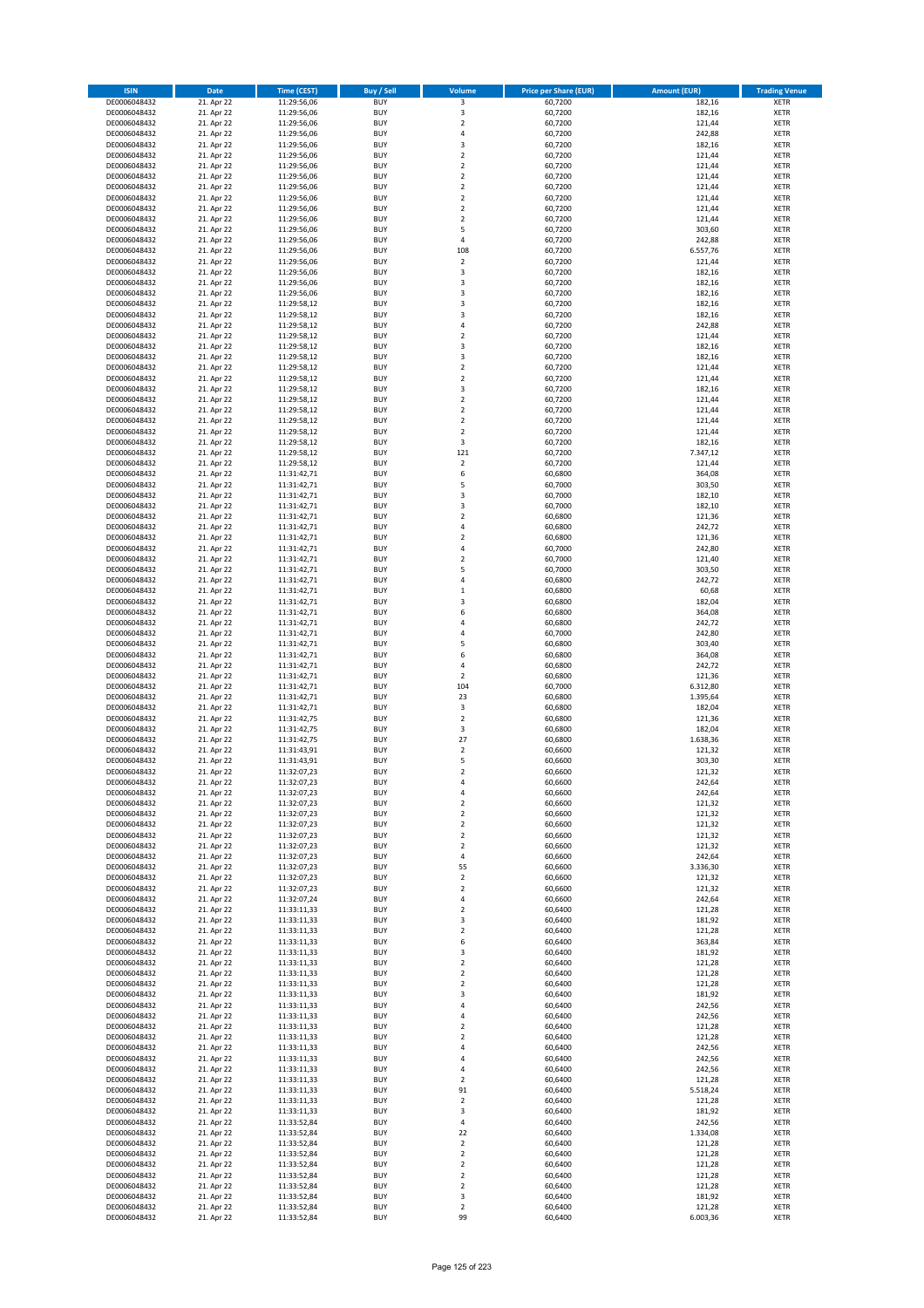| <b>ISIN</b>                  | <b>Date</b>              | Time (CEST)                | <b>Buy / Sell</b>        | Volume                       | <b>Price per Share (EUR)</b> | Amount (EUR)       | <b>Trading Venue</b>       |
|------------------------------|--------------------------|----------------------------|--------------------------|------------------------------|------------------------------|--------------------|----------------------------|
| DE0006048432                 | 21. Apr 22               | 11:36:11,45                | <b>BUY</b>               | 3                            | 60,6800                      | 182,04             | <b>XETR</b>                |
| DE0006048432                 | 21. Apr 22               | 11:36:11,45                | <b>BUY</b>               | 4                            | 60,6800                      | 242,72             | <b>XETR</b>                |
| DE0006048432                 | 21. Apr 22               | 11:36:11,45                | <b>BUY</b>               | 3                            | 60,6800                      | 182,04             | <b>XETR</b>                |
| DE0006048432                 | 21. Apr 22               | 11:36:11,45                | <b>BUY</b>               | 3                            | 60,6800                      | 182,04             | <b>XETR</b>                |
| DE0006048432                 | 21. Apr 22               | 11:36:11,45                | <b>BUY</b>               | 89                           | 60,6800                      | 5.400,52           | <b>XETR</b>                |
| DE0006048432                 | 21. Apr 22               | 11:36:11,45                | <b>BUY</b>               | 3                            | 60,6800                      | 182,04             | <b>XETR</b>                |
| DE0006048432                 | 21. Apr 22               | 11:36:11,45                | <b>BUY</b>               | $\overline{\mathbf{3}}$      | 60,6800                      | 182,04             | <b>XETR</b>                |
| DE0006048432                 | 21. Apr 22               | 11:36:11,45                | <b>BUY</b>               | $\overline{\mathbf{2}}$      | 60,6800                      | 121,36             | <b>XETR</b>                |
| DE0006048432                 | 21. Apr 22               | 11:37:01,08                | BUY                      | $\overline{a}$               | 60,6800                      | 242,72             | <b>XETR</b>                |
| DE0006048432                 | 21. Apr 22               | 11:37:01,08                | <b>BUY</b>               | 3                            | 60,6800                      | 182,04             | <b>XETR</b>                |
| DE0006048432                 | 21. Apr 22               | 11:37:01,08                | <b>BUY</b>               | $\mathbf 2$                  | 60,6800                      | 121,36             | <b>XETR</b>                |
| DE0006048432                 | 21. Apr 22               | 11:37:01,08                | <b>BUY</b>               | 3                            | 60,6800                      | 182,04             | <b>XETR</b>                |
| DE0006048432                 | 21. Apr 22               | 11:37:01,08                | <b>BUY</b>               | 43                           | 60,6800                      | 2.609,24           | <b>XETR</b>                |
| DE0006048432                 | 21. Apr 22               | 11:37:10,83                | <b>BUY</b><br><b>BUY</b> | 83                           | 60,6800                      | 5.036,44           | <b>XETR</b>                |
| DE0006048432<br>DE0006048432 | 21. Apr 22<br>21. Apr 22 | 11:38:04,61<br>11:38:04,61 | <b>BUY</b>               | 3<br>$\overline{2}$          | 60,6800<br>60,6800           | 182,04<br>121,36   | <b>XETR</b><br><b>XETR</b> |
| DE0006048432                 | 21. Apr 22               | 11:38:04,61                | <b>BUY</b>               | 5                            | 60,6800                      | 303,40             | <b>XETR</b>                |
| DE0006048432                 | 21. Apr 22               | 11:38:04,61                | <b>BUY</b>               | $\overline{4}$               | 60,6800                      | 242,72             | <b>XETR</b>                |
| DE0006048432                 | 21. Apr 22               | 11:38:04,61                | <b>BUY</b>               | $\overline{4}$               | 60,6800                      | 242,72             | <b>XETR</b>                |
| DE0006048432                 | 21. Apr 22               | 11:38:04,61                | <b>BUY</b>               | $\overline{2}$               | 60,6800                      | 121,36             | <b>XETR</b>                |
| DE0006048432                 | 21. Apr 22               | 11:38:04,61                | <b>BUY</b>               | $\overline{\mathbf{3}}$      | 60,6800                      | 182,04             | <b>XETR</b>                |
| DE0006048432                 | 21. Apr 22               | 11:38:04,61                | <b>BUY</b>               | 4                            | 60,6800                      | 242,72             | <b>XETR</b>                |
| DE0006048432                 | 21. Apr 22               | 11:38:04,61                | <b>BUY</b>               | $\overline{\mathbf{2}}$      | 60,6800                      | 121,36             | <b>XETR</b>                |
| DE0006048432                 | 21. Apr 22               | 11:38:04,61                | <b>BUY</b>               | $\mathbf 2$                  | 60,6800                      | 121,36             | <b>XETR</b>                |
| DE0006048432                 | 21. Apr 22               | 11:38:04,61                | <b>BUY</b>               | 105                          | 60,6800                      | 6.371,40           | <b>XETR</b>                |
| DE0006048432                 | 21. Apr 22               | 11:38:04,61                | <b>BUY</b>               | 3                            | 60,6800                      | 182,04             | <b>XETR</b>                |
| DE0006048432                 | 21. Apr 22               | 11:38:04,61                | <b>BUY</b>               | $\overline{4}$               | 60,6800                      | 242,72             | <b>XETR</b>                |
| DE0006048432                 | 21. Apr 22               | 11:39:31,79                | <b>BUY</b>               | $\overline{\mathbf{2}}$      | 60,6800                      | 121,36             | <b>XETR</b>                |
| DE0006048432                 | 21. Apr 22               | 11:39:31,79                | <b>BUY</b>               | 6                            | 60,6800                      | 364,08             | <b>XETR</b>                |
| DE0006048432                 | 21. Apr 22               | 11:39:31,79                | <b>BUY</b>               | $\overline{\mathbf{2}}$      | 60,6800                      | 121,36             | <b>XETR</b>                |
| DE0006048432                 | 21. Apr 22               | 11:39:31,79                | <b>BUY</b>               | 3                            | 60,7000                      | 182,10             | <b>XETR</b>                |
| DE0006048432                 | 21. Apr 22               | 11:39:31,79                | <b>BUY</b>               | $\mathbf 2$                  | 60,7000                      | 121,40             | <b>XETR</b>                |
| DE0006048432                 | 21. Apr 22               | 11:39:31,79                | <b>BUY</b>               | 5                            | 60,6800                      | 303,40             | <b>XETR</b>                |
| DE0006048432                 | 21. Apr 22               | 11:39:31,79                | <b>BUY</b>               | 6                            | 60,6800                      | 364,08             | <b>XETR</b>                |
| DE0006048432                 | 21. Apr 22               | 11:39:31,79                | <b>BUY</b>               | $\overline{\mathbf{3}}$<br>3 | 60,7000                      | 182,10             | <b>XETR</b>                |
| DE0006048432<br>DE0006048432 | 21. Apr 22<br>21. Apr 22 | 11:39:31,79<br>11:39:31,79 | <b>BUY</b><br><b>BUY</b> | 5                            | 60,7000<br>60,7000           | 182,10<br>303,50   | <b>XETR</b><br><b>XETR</b> |
| DE0006048432                 | 21. Apr 22               | 11:39:31,79                | <b>BUY</b>               | 6                            | 60,7000                      | 364,20             | <b>XETR</b>                |
| DE0006048432                 | 21. Apr 22               | 11:39:31,79                | <b>BUY</b>               | $\mathbf 2$                  | 60,6800                      | 121,36             | <b>XETR</b>                |
| DE0006048432                 | 21. Apr 22               | 11:39:31,79                | <b>BUY</b>               | 3                            | 60,6800                      | 182,04             | <b>XETR</b>                |
| DE0006048432                 | 21. Apr 22               | 11:39:31,79                | <b>BUY</b>               | $\overline{\mathbf{2}}$      | 60,6800                      | 121,36             | <b>XETR</b>                |
| DE0006048432                 | 21. Apr 22               | 11:39:31,79                | <b>BUY</b>               | 6                            | 60,7000                      | 364,20             | <b>XETR</b>                |
| DE0006048432                 | 21. Apr 22               | 11:39:31,79                | <b>BUY</b>               | 4                            | 60,7000                      | 242,80             | <b>XETR</b>                |
| DE0006048432                 | 21. Apr 22               | 11:39:31,79                | <b>BUY</b>               | $\overline{7}$               | 60,7000                      | 424,90             | <b>XETR</b>                |
| DE0006048432                 | 21. Apr 22               | 11:39:31,79                | <b>BUY</b>               | 6                            | 60,7000                      | 364,20             | <b>XETR</b>                |
| DE0006048432                 | 21. Apr 22               | 11:39:31,79                | <b>BUY</b>               | 78                           | 60,6800                      | 4.733,04           | <b>XETR</b>                |
| DE0006048432                 | 21. Apr 22               | 11:39:31,79                | <b>BUY</b>               | $\mathbf 2$                  | 60,6800                      | 121,36             | <b>XETR</b>                |
| DE0006048432                 | 21. Apr 22               | 11:39:31,79                | <b>BUY</b>               | $\overline{a}$               | 60,6800                      | 242,72             | <b>XETR</b>                |
| DE0006048432                 | 21. Apr 22               | 11:39:31,79                | <b>BUY</b>               | $\overline{4}$               | 60,6800                      | 242,72             | <b>XETR</b>                |
| DE0006048432                 | 21. Apr 22               | 11:39:31,79                | <b>BUY</b>               | $\overline{\mathbf{3}}$      | 60,7000                      | 182,10             | <b>XETR</b>                |
| DE0006048432                 | 21. Apr 22               | 11:39:31,79                | <b>BUY</b>               | $\overline{\mathbf{3}}$      | 60,7000                      | 182,10             | <b>XETR</b>                |
| DE0006048432                 | 21. Apr 22               | 11:40:44,70                | <b>BUY</b>               | $\overline{2}$               | 60,7400                      | 121,48             | <b>XETR</b>                |
| DE0006048432                 | 21. Apr 22               | 11:40:44,70                | <b>BUY</b>               | $\overline{4}$               | 60,7400                      | 242,96             | <b>XETR</b>                |
| DE0006048432                 | 21. Apr 22               | 11:40:44,70                | <b>BUY</b>               | $\overline{4}$<br>6          | 60,7400                      | 242,96             | <b>XETR</b>                |
| DE0006048432                 | 21. Apr 22               | 11:40:44,70                | <b>BUY</b>               | 5                            | 60,7400                      | 364,44             | <b>XETR</b>                |
| DE0006048432<br>DE0006048432 | 21. Apr 22<br>21. Apr 22 | 11:40:44,70<br>11:40:44,70 | <b>BUY</b><br><b>BUY</b> | 6                            | 60,7400<br>60,7400           | 303,70<br>364,44   | <b>XETR</b><br><b>XETR</b> |
| DE0006048432                 | 21. Apr 22               | 11:40:44,70                | <b>BUY</b>               | $\overline{7}$               | 60,7400                      | 425,18             | <b>XETR</b>                |
| DE0006048432                 | 21. Apr 22               | 11:40:44,70                | BUY                      | $\overline{\mathbf{3}}$      | 60,7400                      | 182,22             | <b>XETR</b>                |
| DE0006048432                 | 21. Apr 22               | 11:40:44,70                | <b>BUY</b>               | $\overline{\mathbf{3}}$      | 60,7400                      | 182,22             | <b>XETR</b>                |
| DE0006048432                 | 21. Apr 22               | 11:40:44,70                | <b>BUY</b>               | $\mathbf 2$                  | 60,7400                      | 121,48             | <b>XETR</b>                |
| DE0006048432                 | 21. Apr 22               | 11:40:44,70                | BUY                      | 5                            | 60,7400                      | 303,70             | <b>XETR</b>                |
| DE0006048432                 | 21. Apr 22               | 11:40:44,70                | BUY                      | 8                            | 60,7400                      | 485,92             | <b>XETR</b>                |
| DE0006048432                 | 21. Apr 22               | 11:40:44,70                | <b>BUY</b>               | $\overline{3}$               | 60,7400                      | 182,22             | <b>XETR</b>                |
| DE0006048432                 | 21. Apr 22               | 11:40:44,70                | BUY                      | 6                            | 60,7400                      | 364,44             | <b>XETR</b>                |
| DE0006048432                 | 21. Apr 22               | 11:40:44,70                | <b>BUY</b>               | 3                            | 60,7400                      | 182,22             | <b>XETR</b>                |
| DE0006048432                 | 21. Apr 22               | 11:42:45,36                | <b>BUY</b>               | 4                            | 60,7400                      | 242,96             | <b>XETR</b>                |
| DE0006048432                 | 21. Apr 22               | 11:42:45,36                | <b>BUY</b>               | $\mathbf 2$                  | 60,7400                      | 121,48             | <b>XETR</b>                |
| DE0006048432                 | 21. Apr 22               | 11:42:45,36                | <b>BUY</b>               | 4                            | 60,7400                      | 242,96             | <b>XETR</b>                |
| DE0006048432                 | 21. Apr 22               | 11:42:45,36                | <b>BUY</b>               | 3                            | 60,7400                      | 182,22             | <b>XETR</b>                |
| DE0006048432                 | 21. Apr 22               | 11:42:45,36                | <b>BUY</b>               | 4                            | 60,7400                      | 242,96             | <b>XETR</b>                |
| DE0006048432                 | 21. Apr 22               | 11:42:45,36                | <b>BUY</b>               | 3                            | 60,7400                      | 182,22             | <b>XETR</b>                |
| DE0006048432                 | 21. Apr 22               | 11:42:45,36                | <b>BUY</b>               | $\overline{a}$               | 60,7400                      | 242,96             | <b>XETR</b>                |
| DE0006048432<br>DE0006048432 | 21. Apr 22               | 11:42:45,36                | <b>BUY</b>               | 4                            | 60,7400                      | 242,96             | <b>XETR</b>                |
| DE0006048432                 | 21. Apr 22               | 11:42:45,36                | <b>BUY</b><br><b>BUY</b> | 3<br>5                       | 60,7400                      | 182,22             | <b>XETR</b><br><b>XETR</b> |
| DE0006048432                 | 21. Apr 22<br>21. Apr 22 | 11:42:45,36<br>11:42:45,36 | <b>BUY</b>               | $\overline{4}$               | 60,7400<br>60,7400           | 303,70<br>242,96   | <b>XETR</b>                |
| DE0006048432                 | 21. Apr 22               | 11:42:45,36                | <b>BUY</b>               | $\overline{\mathbf{3}}$      | 60,7400                      | 182,22             | <b>XETR</b>                |
| DE0006048432                 | 21. Apr 22               | 11:42:45,36                | <b>BUY</b>               | 4                            | 60,7400                      | 242,96             | <b>XETR</b>                |
| DE0006048432                 | 21. Apr 22               | 11:42:45,36                | <b>BUY</b>               | 5                            | 60,7400                      | 303,70             | <b>XETR</b>                |
| DE0006048432                 | 21. Apr 22               | 11:42:45,36                | <b>BUY</b>               | 3                            | 60,7400                      | 182,22             | <b>XETR</b>                |
| DE0006048432                 | 21. Apr 22               | 11:43:48,27                | <b>BUY</b>               | 4                            | 60,8400                      | 243,36             | <b>XETR</b>                |
| DE0006048432                 | 21. Apr 22               | 11:43:48,27                | <b>BUY</b>               | $\overline{\mathbf{c}}$      | 60,8400                      | 121,68             | <b>XETR</b>                |
| DE0006048432                 | 21. Apr 22               | 11:43:48,27                | <b>BUY</b>               | 6                            | 60,8400                      | 365,04             | <b>XETR</b>                |
| DE0006048432                 | 21. Apr 22               | 11:43:49,42                | <b>BUY</b>               | $\overline{2}$               | 60,8000                      | 121,60             | <b>XETR</b>                |
| DE0006048432                 | 21. Apr 22               | 11:43:49,42                | <b>BUY</b>               | $\mathbf 2$                  | 60,8000                      | 121,60             | <b>XETR</b>                |
| DE0006048432                 | 21. Apr 22               | 11:43:49,42                | <b>BUY</b>               | $\overline{2}$               | 60,8000                      | 121,60             | <b>XETR</b>                |
| DE0006048432                 | 21. Apr 22               | 11:43:49,42                | <b>BUY</b>               | $\overline{4}$               | 60,8000                      | 243,20             | <b>XETR</b>                |
| DE0006048432                 | 21. Apr 22               | 11:43:49,42                | <b>BUY</b>               | $\mathbf 2$                  | 60,8000                      | 121,60             | <b>XETR</b>                |
| DE0006048432                 | 21. Apr 22               | 11:43:49,42                | <b>BUY</b>               | $\mathbf 2$                  | 60,8000                      | 121,60             | <b>XETR</b>                |
| DE0006048432                 | 21. Apr 22               | 11:43:49,42                | <b>BUY</b>               | $\overline{2}$               | 60,8000                      | 121,60             | <b>XETR</b>                |
| DE0006048432                 | 21. Apr 22               | 11:43:49,42                | <b>BUY</b>               | $\overline{\mathbf{3}}$      | 60,8000                      | 182,40             | <b>XETR</b>                |
| DE0006048432                 | 21. Apr 22               | 11:43:49,42                | <b>BUY</b>               | 6                            | 60,8000                      | 364,80             | <b>XETR</b>                |
| DE0006048432                 | 21. Apr 22               | 11:43:49,42                | <b>BUY</b><br><b>BUY</b> | 6<br>145                     | 60,8000<br>60,8000           | 364,80<br>8.816,00 | <b>XETR</b>                |
| DE0006048432<br>DE0006048432 | 21. Apr 22<br>21. Apr 22 | 11:43:49,42<br>11:44:58,41 | <b>BUY</b>               | 4                            | 60,8000                      | 243,20             | <b>XETR</b><br><b>XETR</b> |
| DE0006048432                 | 21. Apr 22               | 11:44:58,41                | <b>BUY</b>               | $\mathbf 2$                  | 60,8000                      | 121,60             | <b>XETR</b>                |
| DE0006048432                 | 21. Apr 22               | 11:44:58,41                | <b>BUY</b>               | $\overline{\mathbf{3}}$      | 60,8000                      | 182,40             | <b>XETR</b>                |
| DE0006048432                 | 21. Apr 22               | 11:44:58,41                | <b>BUY</b>               | 3                            | 60,8000                      | 182,40             | <b>XETR</b>                |
| DE0006048432                 | 21. Apr 22               | 11:44:58,41                | <b>BUY</b>               | 4                            | 60,8000                      | 243,20             | <b>XETR</b>                |
| DE0006048432                 | 21. Apr 22               | 11:44:58,41                | <b>BUY</b>               | 3                            | 60,8000                      | 182,40             | <b>XETR</b>                |
| DE0006048432                 | 21. Apr 22               | 11:44:58,41                | <b>BUY</b>               | $\overline{7}$               | 60,8000                      | 425,60             | <b>XETR</b>                |
| DE0006048432                 | 21. Apr 22               | 11:44:58,41                | <b>BUY</b>               | $\overline{4}$               | 60,8000                      | 243,20             | <b>XETR</b>                |
| DE0006048432                 | 21. Apr 22               | 11:44:58,41                | <b>BUY</b>               | 4                            | 60,8000                      | 243,20             | <b>XETR</b>                |
| DE0006048432                 | 21. Apr 22               | 11:44:58,41                | <b>BUY</b>               | 4                            | 60,8000                      | 243,20             | <b>XETR</b>                |
| DE0006048432                 | 21. Apr 22               | 11:44:58,41                | <b>BUY</b>               | 92                           | 60,8000                      | 5.593,60           | <b>XETR</b>                |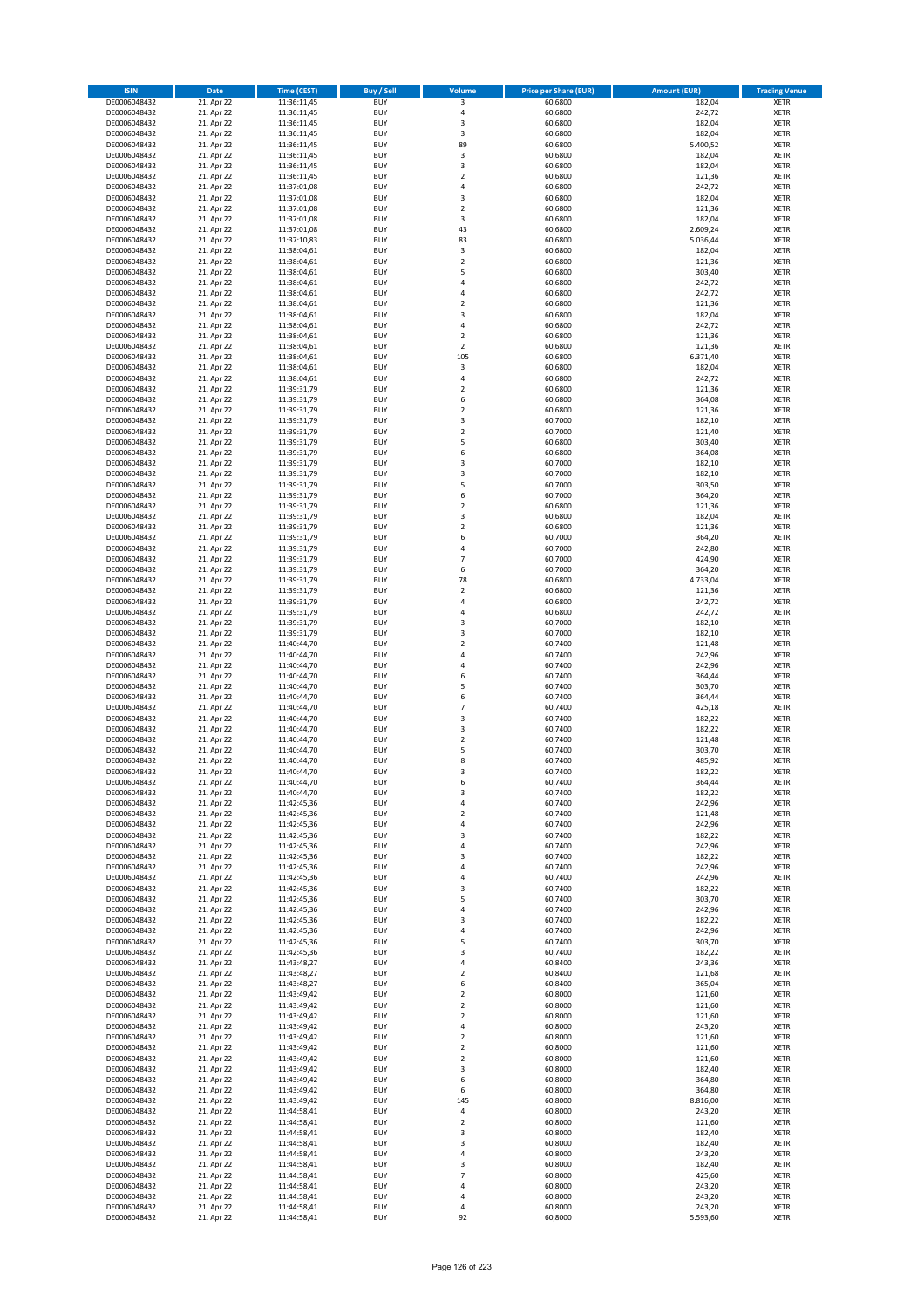| <b>ISIN</b>                  | Date                     | Time (CEST)                | Buy / Sell               | <b>Volume</b>                    | <b>Price per Share (EUR)</b> | <b>Amount (EUR)</b> | <b>Trading Venue</b>       |
|------------------------------|--------------------------|----------------------------|--------------------------|----------------------------------|------------------------------|---------------------|----------------------------|
| DE0006048432                 | 21. Apr 22               | 11:45:50,29                | <b>BUY</b>               | $\overline{\mathbf{3}}$          | 60,8200                      | 182,46              | <b>XETR</b>                |
| DE0006048432                 | 21. Apr 22               | 11:45:50,29                | <b>BUY</b>               | $\mathbf 2$                      | 60,8200                      | 121,64              | <b>XETR</b>                |
| DE0006048432                 | 21. Apr 22               | 11:46:40,55                | <b>BUY</b>               | 3                                | 60,8200                      | 182,46              | <b>XETR</b>                |
| DE0006048432<br>DE0006048432 | 21. Apr 22<br>21. Apr 22 | 11:47:40,74<br>11:47:40,74 | <b>BUY</b><br><b>BUY</b> | $\mathbf 2$<br>$\mathbf 2$       | 60,8000<br>60,8000           | 121,60<br>121,60    | <b>XETR</b><br><b>XETR</b> |
| DE0006048432                 | 21. Apr 22               | 11:47:40,74                | <b>BUY</b>               | $\overline{4}$                   | 60,8000                      | 243,20              | <b>XETR</b>                |
| DE0006048432                 | 21. Apr 22               | 11:47:40,74                | <b>BUY</b>               | $\overline{4}$                   | 60,8000                      | 243,20              | <b>XETR</b>                |
| DE0006048432                 | 21. Apr 22               | 11:47:40,74                | <b>BUY</b>               | 3                                | 60,8000                      | 182,40              | <b>XETR</b>                |
| DE0006048432                 | 21. Apr 22               | 11:47:40,74                | <b>BUY</b>               | $\mathbf 2$                      | 60,8000                      | 121,60              | <b>XETR</b>                |
| DE0006048432<br>DE0006048432 | 21. Apr 22<br>21. Apr 22 | 11:47:40,74<br>11:47:40,74 | <b>BUY</b><br><b>BUY</b> | 3<br>$\overline{a}$              | 60,8000<br>60,8000           | 182,40<br>121,60    | <b>XETR</b><br><b>XETR</b> |
| DE0006048432                 | 21. Apr 22               | 11:47:40,74                | <b>BUY</b>               | $\overline{4}$                   | 60,8000                      | 243,20              | <b>XETR</b>                |
| DE0006048432                 | 21. Apr 22               | 11:47:40,74                | <b>BUY</b>               | $\overline{4}$                   | 60,8000                      | 243,20              | <b>XETR</b>                |
| DE0006048432                 | 21. Apr 22               | 11:47:40,74                | <b>BUY</b>               | $\overline{4}$                   | 60,8000                      | 243,20              | <b>XETR</b>                |
| DE0006048432                 | 21. Apr 22               | 11:47:40,74                | <b>BUY</b>               | 6                                | 60,8000                      | 364,80              | <b>XETR</b>                |
| DE0006048432<br>DE0006048432 | 21. Apr 22<br>21. Apr 22 | 11:47:40,74<br>11:47:40,74 | <b>BUY</b><br><b>BUY</b> | $\overline{4}$<br>4              | 60,8000<br>60,8000           | 243,20<br>243,20    | <b>XETR</b><br><b>XETR</b> |
| DE0006048432                 | 21. Apr 22               | 11:47:40,74                | <b>BUY</b>               | $\overline{4}$                   | 60,8000                      | 243,20              | <b>XETR</b>                |
| DE0006048432                 | 21. Apr 22               | 11:47:40,74                | <b>BUY</b>               | $\overline{a}$                   | 60,8000                      | 243,20              | <b>XETR</b>                |
| DE0006048432                 | 21. Apr 22               | 11:47:40,74                | <b>BUY</b>               | 168                              | 60,8000                      | 10.214,40           | <b>XETR</b>                |
| DE0006048432                 | 21. Apr 22               | 11:47:40,74                | <b>BUY</b>               | $\overline{\mathbf{3}}$          | 60,8000                      | 182,40              | <b>XETR</b>                |
| DE0006048432<br>DE0006048432 | 21. Apr 22<br>21. Apr 22 | 11:47:40,74<br>11:47:40,74 | <b>BUY</b><br><b>BUY</b> | $\overline{4}$<br>$\overline{4}$ | 60,8000<br>60,8000           | 243,20<br>243,20    | <b>XETR</b><br><b>XETR</b> |
| DE0006048432                 | 21. Apr 22               | 11:48:58,01                | <b>BUY</b>               | 6                                | 60,8400                      | 365,04              | <b>XETR</b>                |
| DE0006048432                 | 21. Apr 22               | 11:48:58,01                | <b>BUY</b>               | 3                                | 60,8400                      | 182,52              | <b>XETR</b>                |
| DE0006048432                 | 21. Apr 22               | 11:48:58,01                | <b>BUY</b>               | 6                                | 60,8400                      | 365,04              | <b>XETR</b>                |
| DE0006048432                 | 21. Apr 22               | 11:48:58,01                | <b>BUY</b>               | $\overline{4}$                   | 60,8400                      | 243,36              | <b>XETR</b>                |
| DE0006048432                 | 21. Apr 22<br>21. Apr 22 | 11:48:58,01                | <b>BUY</b><br><b>BUY</b> | 9<br>3                           | 60,8400                      | 547,56              | <b>XETR</b><br><b>XETR</b> |
| DE0006048432<br>DE0006048432 | 21. Apr 22               | 11:48:58,01<br>11:48:58,01 | <b>BUY</b>               | 5                                | 60,8400<br>60,8400           | 182,52<br>304,20    | <b>XETR</b>                |
| DE0006048432                 | 21. Apr 22               | 11:48:58,01                | <b>BUY</b>               | 6                                | 60,8400                      | 365,04              | <b>XETR</b>                |
| DE0006048432                 | 21. Apr 22               | 11:48:58,01                | <b>BUY</b>               | 8                                | 60,8400                      | 486,72              | <b>XETR</b>                |
| DE0006048432                 | 21. Apr 22               | 11:48:58,01                | <b>BUY</b>               | $\,$ 1                           | 60,8400                      | 60,84               | <b>XETR</b>                |
| DE0006048432                 | 21. Apr 22               | 11:48:58,01                | <b>BUY</b>               | 6                                | 60,8400                      | 365,04              | <b>XETR</b>                |
| DE0006048432<br>DE0006048432 | 21. Apr 22<br>21. Apr 22 | 11:48:58,01<br>11:48:58,01 | <b>BUY</b><br><b>BUY</b> | 5<br>6                           | 60,8400<br>60,8400           | 304,20<br>365,04    | <b>XETR</b><br><b>XETR</b> |
| DE0006048432                 | 21. Apr 22               | 11:48:58,01                | <b>BUY</b>               | 3                                | 60,8400                      | 182,52              | <b>XETR</b>                |
| DE0006048432                 | 21. Apr 22               | 11:48:58,01                | <b>BUY</b>               | $\overline{2}$                   | 60,8400                      | 121,68              | <b>XETR</b>                |
| DE0006048432                 | 21. Apr 22               | 11:48:58,01                | <b>BUY</b>               | 5                                | 60,8400                      | 304,20              | <b>XETR</b>                |
| DE0006048432                 | 21. Apr 22               | 11:48:58,03                | <b>BUY</b>               | 3                                | 60,8400                      | 182,52              | <b>XETR</b>                |
| DE0006048432<br>DE0006048432 | 21. Apr 22<br>21. Apr 22 | 11:49:04,24<br>11:49:04,24 | <b>BUY</b><br><b>BUY</b> | 4<br>$\mathbf 2$                 | 60,8400<br>60,8400           | 243,36<br>121,68    | <b>XETR</b><br><b>XETR</b> |
| DE0006048432                 | 21. Apr 22               | 11:49:04,24                | <b>BUY</b>               | 3                                | 60,8400                      | 182,52              | <b>XETR</b>                |
| DE0006048432                 | 21. Apr 22               | 11:49:04,24                | <b>BUY</b>               | $\mathbf 2$                      | 60,8400                      | 121,68              | <b>XETR</b>                |
| DE0006048432                 | 21. Apr 22               | 11:49:04,24                | <b>BUY</b>               | 3                                | 60,8400                      | 182,52              | <b>XETR</b>                |
| DE0006048432                 | 21. Apr 22               | 11:49:04,24                | <b>BUY</b>               | 5                                | 60,8400                      | 304,20              | <b>XETR</b>                |
| DE0006048432<br>DE0006048432 | 21. Apr 22<br>21. Apr 22 | 11:49:04,24                | <b>BUY</b><br><b>BUY</b> | 5<br>3                           | 60,8400<br>60,8400           | 304,20<br>182,52    | <b>XETR</b><br><b>XETR</b> |
| DE0006048432                 | 21. Apr 22               | 11:49:04,24<br>11:49:04,24 | <b>BUY</b>               | 3                                | 60,8400                      | 182,52              | <b>XETR</b>                |
| DE0006048432                 | 21. Apr 22               | 11:49:04,24                | <b>BUY</b>               | 4                                | 60,8400                      | 243,36              | <b>XETR</b>                |
| DE0006048432                 | 21. Apr 22               | 11:49:04,24                | <b>BUY</b>               | 6                                | 60,8400                      | 365,04              | <b>XETR</b>                |
| DE0006048432                 | 21. Apr 22               | 11:49:04,24                | <b>BUY</b>               | 5                                | 60,8400                      | 304,20              | <b>XETR</b>                |
| DE0006048432<br>DE0006048432 | 21. Apr 22<br>21. Apr 22 | 11:49:04,24<br>11:49:04,24 | <b>BUY</b><br><b>BUY</b> | $\mathsf 3$<br>6                 | 60,8400<br>60,8400           | 182,52<br>365,04    | <b>XETR</b><br><b>XETR</b> |
| DE0006048432                 | 21. Apr 22               | 11:49:04,24                | <b>BUY</b>               | $\overline{4}$                   | 60,8400                      | 243,36              | <b>XETR</b>                |
| DE0006048432                 | 21. Apr 22               | 11:49:04,24                | <b>BUY</b>               | 3                                | 60,8400                      | 182,52              | <b>XETR</b>                |
| DE0006048432                 | 21. Apr 22               | 11:49:04,24                | <b>BUY</b>               | $\overline{7}$                   | 60,8400                      | 425,88              | <b>XETR</b>                |
| DE0006048432                 | 21. Apr 22               | 11:49:04,24                | <b>BUY</b>               | 5                                | 60,8400                      | 304,20              | <b>XETR</b>                |
| DE0006048432<br>DE0006048432 | 21. Apr 22<br>21. Apr 22 | 11:49:04,24<br>11:49:04,24 | <b>BUY</b><br><b>BUY</b> | 4<br>$\mathbf 1$                 | 60,8400<br>60,8400           | 243,36<br>60,84     | <b>XETR</b><br><b>XETR</b> |
| DE0006048432                 | 21. Apr 22               | 11:49:04,25                | <b>BUY</b>               | $\mathbf 2$                      | 60,8400                      | 121,68              | <b>XETR</b>                |
| DE0006048432                 | 21. Apr 22               | 11:49:04,25                | <b>BUY</b>               | 6                                | 60,8400                      | 365,04              | <b>XETR</b>                |
| DE0006048432                 | 21. Apr 22               | 11:50:14,68                | <b>BUY</b>               | 53                               | 60,8400                      | 3.224,52            | <b>XETR</b>                |
| DE0006048432                 | 21. Apr 22               | 11:51:03,50                | <b>BUY</b>               | 305                              | 60,8800                      | 18.568,40           | <b>XETR</b>                |
| DE0006048432<br>DE0006048432 | 21. Apr 22<br>21. Apr 22 | 11:53:06,43<br>11:54:02,34 | <b>BUY</b><br><b>BUY</b> | 305<br>$\mathbf 2$               | 60,8800<br>60,8600           | 18.568,40<br>121,72 | <b>XETR</b><br><b>XETR</b> |
| DE0006048432                 | 21. Apr 22               | 11:54:02,34                | <b>BUY</b>               | 3                                | 60,8600                      | 182,58              | XETR                       |
| DE0006048432                 | 21. Apr 22               | 11:54:02,34                | <b>BUY</b>               | $\sqrt{4}$                       | 60.8600                      | 243,44              | <b>XETR</b>                |
| DE0006048432                 | 21. Apr 22               | 11:54:02,34                | <b>BUY</b>               | 8                                | 60,8600                      | 486,88              | <b>XETR</b>                |
| DE0006048432                 | 21. Apr 22               | 11:54:02,34                | <b>BUY</b>               | 3                                | 60,8600                      | 182,58              | <b>XETR</b>                |
| DE0006048432<br>DE0006048432 | 21. Apr 22<br>21. Apr 22 | 11:54:02,34<br>11:54:02,34 | <b>BUY</b><br><b>BUY</b> | 4<br>3                           | 60,8600<br>60,8600           | 243,44<br>182,58    | <b>XETR</b><br><b>XETR</b> |
| DE0006048432                 | 21. Apr 22               | 11:54:02,34                | <b>BUY</b>               | 4                                | 60,8600                      | 243,44              | <b>XETR</b>                |
| DE0006048432                 | 21. Apr 22               | 11:54:02,34                | <b>BUY</b>               | 6                                | 60,8600                      | 365,16              | XETR                       |
| DE0006048432                 | 21. Apr 22               | 11:54:02,34                | <b>BUY</b>               | 4                                | 60,8600                      | 243,44              | <b>XETR</b>                |
| DE0006048432                 | 21. Apr 22               | 11:54:02,34                | <b>BUY</b><br><b>BUY</b> | $\sqrt{4}$<br>4                  | 60,8600                      | 243,44              | <b>XETR</b>                |
| DE0006048432<br>DE0006048432 | 21. Apr 22<br>21. Apr 22 | 11:54:02,34<br>11:54:02,34 | <b>BUY</b>               | 3                                | 60,8600<br>60,8600           | 243,44<br>182,58    | <b>XETR</b><br><b>XETR</b> |
| DE0006048432                 | 21. Apr 22               | 11:54:02,34                | <b>BUY</b>               | 6                                | 60,8600                      | 365,16              | <b>XETR</b>                |
| DE0006048432                 | 21. Apr 22               | 11:54:02,34                | <b>BUY</b>               | 353                              | 60,8600                      | 21.483,58           | <b>XETR</b>                |
| DE0006048432                 | 21. Apr 22               | 11:54:02,36                | <b>BUY</b>               | 3                                | 60,8600                      | 182,58              | XETR                       |
| DE0006048432<br>DE0006048432 | 21. Apr 22<br>21. Apr 22 | 11:54:03,40<br>11:54:03,40 | <b>BUY</b><br><b>BUY</b> | 3<br>$\mathbf 2$                 | 60,8400<br>60,8400           | 182,52<br>121,68    | <b>XETR</b><br><b>XETR</b> |
| DE0006048432                 | 21. Apr 22               | 11:54:03,40                | <b>BUY</b>               | 3                                | 60,8400                      | 182,52              | <b>XETR</b>                |
| DE0006048432                 | 21. Apr 22               | 11:54:03,40                | <b>BUY</b>               | 3                                | 60,8400                      | 182,52              | XETR                       |
| DE0006048432                 | 21. Apr 22               | 11:54:03,40                | <b>BUY</b>               | $\overline{2}$                   | 60,8400                      | 121,68              | <b>XETR</b>                |
| DE0006048432                 | 21. Apr 22               | 11:54:03,40                | <b>BUY</b>               | 45                               | 60,8400                      | 2.737,80            | XETR                       |
| DE0006048432<br>DE0006048432 | 21. Apr 22<br>21. Apr 22 | 11:54:03,40<br>11:54:35,34 | <b>BUY</b><br><b>BUY</b> | 3<br>6                           | 60,8400<br>60,8600           | 182,52<br>365,16    | <b>XETR</b><br>XETR        |
| DE0006048432                 | 21. Apr 22               | 11:54:35,34                | <b>BUY</b>               | 4                                | 60,8600                      | 243,44              | <b>XETR</b>                |
| DE0006048432                 | 21. Apr 22               | 11:54:35,34                | <b>BUY</b>               | 5                                | 60,8600                      | 304,30              | <b>XETR</b>                |
| DE0006048432                 | 21. Apr 22               | 11:54:35,34                | <b>BUY</b>               | 5                                | 60,8600                      | 304,30              | XETR                       |
| DE0006048432                 | 21. Apr 22               | 11:54:35,34                | <b>BUY</b>               | 70                               | 60,8600                      | 4.260,20            | <b>XETR</b>                |
| DE0006048432<br>DE0006048432 | 21. Apr 22<br>21. Apr 22 | 11:55:42,54<br>11:55:42,54 | <b>BUY</b><br><b>BUY</b> | 6<br>6                           | 60,8800<br>60,8800           | 365,28<br>365,28    | XETR<br><b>XETR</b>        |
| DE0006048432                 | 21. Apr 22               | 11:56:29,96                | <b>BUY</b>               | $\sqrt{4}$                       | 60,8800                      | 243,52              | <b>XETR</b>                |
| DE0006048432                 | 21. Apr 22               | 11:56:29,96                | <b>BUY</b>               | $\sqrt{4}$                       | 60,8800                      | 243,52              | <b>XETR</b>                |
| DE0006048432                 | 21. Apr 22               | 11:56:58,34                | <b>BUY</b>               | 3                                | 60,9000                      | 182,70              | <b>XETR</b>                |
| DE0006048432                 | 21. Apr 22               | 11:58:15,04                | <b>BUY</b>               | 6                                | 60,9600                      | 365,76              | XETR                       |
| DE0006048432<br>DE0006048432 | 21. Apr 22<br>21. Apr 22 | 11:58:15,04<br>11:59:37,71 | <b>BUY</b><br><b>BUY</b> | 3<br>10                          | 60,9600<br>61,0200           | 182,88<br>610,20    | <b>XETR</b><br>XETR        |
| DE0006048432                 | 21. Apr 22               | 12:00:26,62                | <b>BUY</b>               | 8                                | 61,0200                      | 488,16              | <b>XETR</b>                |
| DE0006048432                 | 21. Apr 22               | 12:00:26,62                | <b>BUY</b>               | 12                               | 61,0200                      | 732,24              | XETR                       |
| DE0006048432                 | 21. Apr 22               | 12:00:27,16                | <b>BUY</b>               | 5                                | 61,0200                      | 305,10              | XETR                       |
| DE0006048432<br>DE0006048432 | 21. Apr 22<br>21. Apr 22 | 12:00:39,31<br>12:00:45,21 | <b>BUY</b><br><b>BUY</b> | 3<br>299                         | 61,0200<br>61,0600           | 183,06<br>18.256,94 | <b>XETR</b><br>XETR        |
|                              |                          |                            |                          |                                  |                              |                     |                            |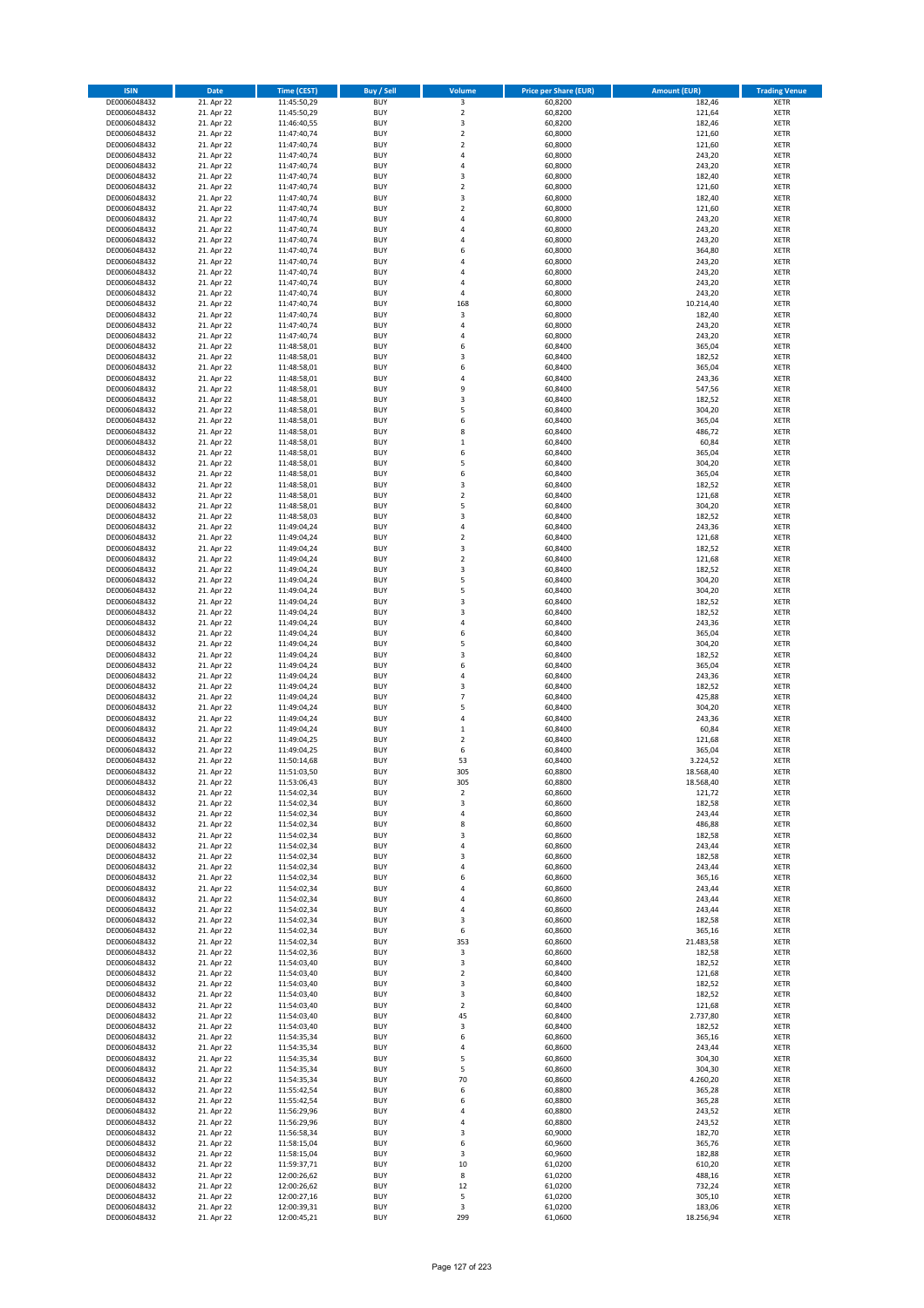| <b>ISIN</b>                  | Date                     | Time (CEST)                | <b>Buy / Sell</b>        | Volume                     | <b>Price per Share (EUR)</b> | <b>Amount (EUR)</b>   | <b>Trading Venue</b>       |
|------------------------------|--------------------------|----------------------------|--------------------------|----------------------------|------------------------------|-----------------------|----------------------------|
| DE0006048432                 | 21. Apr 22               | 12:04:35,28                | <b>BUY</b>               | 158                        | 61,0400                      | 9.644,32              | <b>XETR</b>                |
| DE0006048432                 | 21. Apr 22               | 12:05:17,77                | <b>BUY</b>               | 256                        | 61,0800                      | 15.636,48             | XETR                       |
| DE0006048432                 | 21. Apr 22               | 12:08:05,99                | <b>BUY</b>               | 12                         | 61,1000                      | 733,20                | <b>XETR</b>                |
| DE0006048432<br>DE0006048432 | 21. Apr 22<br>21. Apr 22 | 12:08:05,99<br>12:08:05,99 | <b>BUY</b><br><b>BUY</b> | 9<br>17                    | 61,1000<br>61,1000           | 549,90<br>1.038,70    | XETR<br><b>XETR</b>        |
| DE0006048432                 | 21. Apr 22               | 12:08:05,99                | <b>BUY</b>               | 9                          | 61,1000                      | 549,90                | <b>XETR</b>                |
| DE0006048432                 | 21. Apr 22               | 12:08:05,99                | <b>BUY</b>               | 11                         | 61,1000                      | 672,10                | <b>XETR</b>                |
| DE0006048432                 | 21. Apr 22               | 12:08:05,99                | <b>BUY</b>               | 9                          | 61,1000                      | 549,90                | <b>XETR</b>                |
| DE0006048432                 | 21. Apr 22               | 12:08:05,99                | <b>BUY</b><br><b>BUY</b> | 16<br>16                   | 61,1000                      | 977,60                | <b>XETR</b>                |
| DE0006048432<br>DE0006048432 | 21. Apr 22<br>21. Apr 22 | 12:08:05,99<br>12:08:05,99 | <b>BUY</b>               | 22                         | 61,1000<br>61,1000           | 977,60<br>1.344,20    | <b>XETR</b><br><b>XETR</b> |
| DE0006048432                 | 21. Apr 22               | 12:08:05,99                | <b>BUY</b>               | 18                         | 61,1000                      | 1.099,80              | <b>XETR</b>                |
| DE0006048432                 | 21. Apr 22               | 12:08:05,99                | <b>BUY</b>               | 14                         | 61,1000                      | 855,40                | <b>XETR</b>                |
| DE0006048432                 | 21. Apr 22               | 12:08:05,99                | <b>BUY</b>               | 18                         | 61,1000                      | 1.099,80              | <b>XETR</b>                |
| DE0006048432                 | 21. Apr 22               | 12:08:05,99                | <b>BUY</b>               | 13                         | 61,1000                      | 794,30                | <b>XETR</b>                |
| DE0006048432<br>DE0006048432 | 21. Apr 22<br>21. Apr 22 | 12:08:05,99<br>12:08:05,99 | <b>BUY</b><br><b>BUY</b> | 12<br>6                    | 61,1000<br>61,0800           | 733,20<br>366,48      | <b>XETR</b><br><b>XETR</b> |
| DE0006048432                 | 21. Apr 22               | 12:08:05,99                | <b>BUY</b>               | 6                          | 61,0800                      | 366,48                | <b>XETR</b>                |
| DE0006048432                 | 21. Apr 22               | 12:08:05,99                | <b>BUY</b>               | 18                         | 61,1000                      | 1.099,80              | <b>XETR</b>                |
| DE0006048432                 | 21. Apr 22               | 12:08:05,99                | <b>BUY</b>               | 15                         | 61,1000                      | 916,50                | <b>XETR</b>                |
| DE0006048432                 | 21. Apr 22               | 12:08:05,99                | <b>BUY</b>               | 18                         | 61,1000                      | 1.099,80              | <b>XETR</b>                |
| DE0006048432<br>DE0006048432 | 21. Apr 22<br>21. Apr 22 | 12:08:05,99<br>12:08:06,17 | <b>BUY</b><br><b>BUY</b> | 156<br>15                  | 61,0800<br>61,0600           | 9.528,48<br>915,90    | <b>XETR</b><br><b>XETR</b> |
| DE0006048432                 | 21. Apr 22               | 12:08:06,17                | <b>BUY</b>               | $10\,$                     | 61,0600                      | 610,60                | <b>XETR</b>                |
| DE0006048432                 | 21. Apr 22               | 12:08:06,17                | <b>BUY</b>               | 8                          | 61,0600                      | 488,48                | <b>XETR</b>                |
| DE0006048432                 | 21. Apr 22               | 12:08:06,17                | <b>BUY</b>               | 9                          | 61,0600                      | 549,54                | <b>XETR</b>                |
| DE0006048432                 | 21. Apr 22               | 12:08:06,17                | <b>BUY</b>               | 14                         | 61,0600                      | 854,84                | <b>XETR</b>                |
| DE0006048432<br>DE0006048432 | 21. Apr 22<br>21. Apr 22 | 12:08:06,17<br>12:08:06,17 | <b>BUY</b><br><b>BUY</b> | 20<br>16                   | 61,0600<br>61,0600           | 1.221,20<br>976,96    | <b>XETR</b><br><b>XETR</b> |
| DE0006048432                 | 21. Apr 22               | 12:08:06,17                | <b>BUY</b>               | 14                         | 61,0600                      | 854,84                | <b>XETR</b>                |
| DE0006048432                 | 21. Apr 22               | 12:08:06,17                | <b>BUY</b>               | $\overline{7}$             | 61,0600                      | 427,42                | <b>XETR</b>                |
| DE0006048432                 | 21. Apr 22               | 12:08:06,17                | <b>BUY</b>               | 9                          | 61,0600                      | 549,54                | <b>XETR</b>                |
| DE0006048432                 | 21. Apr 22               | 12:08:06,17                | <b>BUY</b>               | 12                         | 61,0600                      | 732,72                | <b>XETR</b>                |
| DE0006048432<br>DE0006048432 | 21. Apr 22<br>21. Apr 22 | 12:08:06,17                | <b>BUY</b><br><b>BUY</b> | 11<br>12                   | 61,0600<br>61,0600           | 671,66<br>732,72      | <b>XETR</b><br><b>XETR</b> |
| DE0006048432                 | 21. Apr 22               | 12:08:06,17<br>12:08:06,17 | <b>BUY</b>               | 18                         | 61,0600                      | 1.099,08              | <b>XETR</b>                |
| DE0006048432                 | 21. Apr 22               | 12:08:06,17                | <b>BUY</b>               | 15                         | 61,0600                      | 915,90                | <b>XETR</b>                |
| DE0006048432                 | 21. Apr 22               | 12:08:06,17                | <b>BUY</b>               | 15                         | 61,0600                      | 915,90                | <b>XETR</b>                |
| DE0006048432                 | 21. Apr 22               | 12:08:06,17                | <b>BUY</b>               | 14                         | 61,0600                      | 854,84                | <b>XETR</b>                |
| DE0006048432                 | 21. Apr 22               | 12:08:06,98                | <b>BUY</b><br><b>BUY</b> | $\sqrt{4}$<br>42           | 61,0400                      | 244,16                | <b>XETR</b><br><b>XETR</b> |
| DE0006048432<br>DE0006048432 | 21. Apr 22<br>21. Apr 22 | 12:08:06,98<br>12:08:06,98 | <b>BUY</b>               | 210                        | 61,0400<br>61,0400           | 2.563,68<br>12.818,40 | <b>XETR</b>                |
| DE0006048432                 | 21. Apr 22               | 12:08:08,26                | <b>BUY</b>               | 12                         | 61,0200                      | 732,24                | <b>XETR</b>                |
| DE0006048432                 | 21. Apr 22               | 12:08:08,26                | <b>BUY</b>               | 11                         | 61,0200                      | 671,22                | <b>XETR</b>                |
| DE0006048432                 | 21. Apr 22               | 12:08:08,26                | <b>BUY</b>               | $\mathbf 2$                | 61,0200                      | 122,04                | <b>XETR</b>                |
| DE0006048432                 | 21. Apr 22               | 12:08:08,26                | <b>BUY</b>               | $\overline{2}$             | 61,0200                      | 122,04                | <b>XETR</b>                |
| DE0006048432<br>DE0006048432 | 21. Apr 22<br>21. Apr 22 | 12:08:08,26<br>12:08:08,26 | <b>BUY</b><br><b>BUY</b> | 11<br>13                   | 61,0200<br>61,0200           | 671,22<br>793,26      | <b>XETR</b><br><b>XETR</b> |
| DE0006048432                 | 21. Apr 22               | 12:08:13,97                | <b>BUY</b>               | $\mathbf 2$                | 61,0400                      | 122,08                | <b>XETR</b>                |
| DE0006048432                 | 21. Apr 22               | 12:08:13,97                | <b>BUY</b>               | 3                          | 61,0400                      | 183,12                | <b>XETR</b>                |
| DE0006048432                 | 21. Apr 22               | 12:08:13,97                | <b>BUY</b>               | 4                          | 61,0400                      | 244,16                | <b>XETR</b>                |
| DE0006048432                 | 21. Apr 22               | 12:08:13,97                | <b>BUY</b>               | $\mathbf 2$                | 61,0400                      | 122,08                | <b>XETR</b>                |
| DE0006048432<br>DE0006048432 | 21. Apr 22<br>21. Apr 22 | 12:08:13,97<br>12:11:04,26 | <b>BUY</b><br><b>BUY</b> | 3<br>$\mathbf 2$           | 61,0400<br>61,0400           | 183,12<br>122,08      | <b>XETR</b><br><b>XETR</b> |
| DE0006048432                 | 21. Apr 22               | 12:11:04,26                | <b>BUY</b>               | 5                          | 61,0400                      | 305,20                | <b>XETR</b>                |
| DE0006048432                 | 21. Apr 22               | 12:11:04,26                | <b>BUY</b>               | 3                          | 61,0400                      | 183,12                | <b>XETR</b>                |
| DE0006048432                 | 21. Apr 22               | 12:11:04,26                | <b>BUY</b>               | $\overline{7}$             | 61,0400                      | 427,28                | <b>XETR</b>                |
| DE0006048432<br>DE0006048432 | 21. Apr 22               | 12:11:04,26<br>12:11:04,26 | <b>BUY</b><br><b>BUY</b> | $\overline{7}$<br>3        | 61,0400<br>61,0400           | 427,28<br>183,12      | <b>XETR</b><br><b>XETR</b> |
| DE0006048432                 | 21. Apr 22<br>21. Apr 22 | 12:11:04,26                | <b>BUY</b>               | $\overline{2}$             | 61,0400                      | 122,08                | <b>XETR</b>                |
| DE0006048432                 | 21. Apr 22               | 12:11:04,39                | <b>BUY</b>               | 6                          | 61,0200                      | 366,12                | <b>XETR</b>                |
| DE0006048432                 | 21. Apr 22               | 12:11:04,39                | <b>BUY</b>               | $\overline{7}$             | 61,0200                      | 427,14                | <b>XETR</b>                |
| DE0006048432                 | 21. Apr 22               | 12:11:04,39                | <b>BUY</b>               | 5                          | 61,0200                      | 305,10                | <b>XETR</b>                |
| DE0006048432<br>DE0006048432 | 21. Apr 22<br>21. Apr 22 | 12:11:04,39<br>12:11:04,39 | <b>BUY</b><br>BUY        | 3<br>10                    | 61,0200<br>61,0200           | 183,06<br>610,20      | <b>XETR</b><br>XETR        |
| DE0006048432                 | 21. Apr 22               | 12:11:04,39                | <b>BUY</b>               | 5                          | 61,0200                      | 305,10                | <b>XETR</b>                |
| DE0006048432                 | 21. Apr 22               | 12:11:04,39                | <b>BUY</b>               | 6                          | 61,0200                      | 366,12                | <b>XETR</b>                |
| DE0006048432                 | 21. Apr 22               | 12:11:04,39                | <b>BUY</b>               | 9                          | 61,0200                      | 549,18                | <b>XETR</b>                |
| DE0006048432                 | 21. Apr 22               | 12:11:04,39                | <b>BUY</b>               | $\overline{7}$             | 61,0200                      | 427,14                | <b>XETR</b>                |
| DE0006048432<br>DE0006048432 | 21. Apr 22<br>21. Apr 22 | 12:11:04,39<br>12:11:04,39 | <b>BUY</b><br><b>BUY</b> | 8<br>12                    | 61,0200<br>61,0200           | 488,16<br>732,24      | <b>XETR</b><br><b>XETR</b> |
| DE0006048432                 | 21. Apr 22               | 12:11:04,39                | <b>BUY</b>               | 12                         | 61,0200                      | 732,24                | <b>XETR</b>                |
| DE0006048432                 | 21. Apr 22               | 12:11:04,39                | <b>BUY</b>               | 12                         | 61,0200                      | 732,24                | XETR                       |
| DE0006048432                 | 21. Apr 22               | 12:11:04,39                | <b>BUY</b>               | 135                        | 61,0200                      | 8.237,70              | <b>XETR</b>                |
| DE0006048432                 | 21. Apr 22               | 12:11:04,39                | <b>BUY</b>               | 6                          | 61,0200                      | 366,12                | XETR                       |
| DE0006048432<br>DE0006048432 | 21. Apr 22<br>21. Apr 22 | 12:11:04,41<br>12:13:44,40 | <b>BUY</b><br><b>BUY</b> | $\mathbf 2$<br>$\mathsf 3$ | 61,0200<br>61,0600           | 122,04<br>183,18      | <b>XETR</b><br>XETR        |
| DE0006048432                 | 21. Apr 22               | 12:13:44,40                | <b>BUY</b>               | $\overline{2}$             | 61,0600                      | 122,12                | <b>XETR</b>                |
| DE0006048432                 | 21. Apr 22               | 12:13:44,40                | <b>BUY</b>               | 5                          | 61,0600                      | 305,30                | XETR                       |
| DE0006048432                 | 21. Apr 22               | 12:13:44,40                | <b>BUY</b>               | $\mathbf 2$                | 61,0600                      | 122,12                | <b>XETR</b>                |
| DE0006048432<br>DE0006048432 | 21. Apr 22<br>21. Apr 22 | 12:14:49,81<br>12:15:39,45 | <b>BUY</b><br><b>BUY</b> | 8<br>$\overline{2}$        | 61,1400<br>61,1600           | 489,12<br>122,32      | <b>XETR</b><br><b>XETR</b> |
| DE0006048432                 | 21. Apr 22               | 12:15:40,20                | <b>BUY</b>               | 4                          | 61,1600                      | 244,64                | XETR                       |
| DE0006048432                 | 21. Apr 22               | 12:15:40,20                | <b>BUY</b>               | 4                          | 61,1600                      | 244,64                | XETR                       |
| DE0006048432                 | 21. Apr 22               | 12:15:40,42                | <b>BUY</b>               | 3                          | 61,1600                      | 183,48                | <b>XETR</b>                |
| DE0006048432                 | 21. Apr 22               | 12:15:40,42                | <b>BUY</b>               | 3                          | 61,1600                      | 183,48                | <b>XETR</b>                |
| DE0006048432<br>DE0006048432 | 21. Apr 22<br>21. Apr 22 | 12:15:41,89<br>12:15:56,21 | <b>BUY</b><br><b>BUY</b> | 322<br>$\mathbf 2$         | 61,1800<br>61,2000           | 19.699,96<br>122,40   | XETR<br><b>XETR</b>        |
| DE0006048432                 | 21. Apr 22               | 12:17:45,42                | <b>BUY</b>               | 8                          | 61,1800                      | 489,44                | XETR                       |
| DE0006048432                 | 21. Apr 22               | 12:17:45,42                | <b>BUY</b>               | 4                          | 61,1800                      | 244,72                | <b>XETR</b>                |
| DE0006048432                 | 21. Apr 22               | 12:17:45,42                | <b>BUY</b>               | 4                          | 61,1800                      | 244,72                | <b>XETR</b>                |
| DE0006048432                 | 21. Apr 22               | 12:17:45,42                | <b>BUY</b>               | 4                          | 61,1800                      | 244,72                | <b>XETR</b>                |
| DE0006048432<br>DE0006048432 | 21. Apr 22<br>21. Apr 22 | 12:17:45,42<br>12:17:45,42 | <b>BUY</b><br><b>BUY</b> | 5<br>9                     | 61,1800<br>61,1800           | 305,90<br>550,62      | <b>XETR</b><br><b>XETR</b> |
| DE0006048432                 | 21. Apr 22               | 12:17:45,42                | <b>BUY</b>               | 6                          | 61,1800                      | 367,08                | XETR                       |
| DE0006048432                 | 21. Apr 22               | 12:17:45,42                | <b>BUY</b>               | 5                          | 61,1800                      | 305,90                | XETR                       |
| DE0006048432                 | 21. Apr 22               | 12:17:45,42                | <b>BUY</b>               | $\overline{7}$             | 61,1800                      | 428,26                | XETR                       |
| DE0006048432                 | 21. Apr 22               | 12:17:45,42                | <b>BUY</b>               | 9                          | 61,1800                      | 550,62                | XETR                       |
| DE0006048432<br>DE0006048432 | 21. Apr 22<br>21. Apr 22 | 12:17:45,42<br>12:17:45,42 | <b>BUY</b><br><b>BUY</b> | 8<br>8                     | 61,1800<br>61,1800           | 489,44<br>489,44      | <b>XETR</b><br><b>XETR</b> |
| DE0006048432                 | 21. Apr 22               | 12:17:45,42                | <b>BUY</b>               | 206                        | 61,1800                      | 12.603,08             | XETR                       |
| DE0006048432                 | 21. Apr 22               | 12:17:45,42                | <b>BUY</b>               | $\mathsf 3$                | 61,1800                      | 183,54                | XETR                       |
| DE0006048432                 | 21. Apr 22               | 12:17:45,42                | <b>BUY</b>               | 8                          | 61,1800                      | 489,44                | XETR                       |
| DE0006048432<br>DE0006048432 | 21. Apr 22<br>21. Apr 22 | 12:17:45,42<br>12:17:45,43 | <b>BUY</b><br><b>BUY</b> | 8<br>$\mathbf 2$           | 61,1800<br>61,1600           | 489,44<br>122,32      | XETR<br><b>XETR</b>        |
| DE0006048432                 | 21. Apr 22               | 12:17:45,43                | <b>BUY</b>               | $\overline{2}$             | 61,1600                      | 122,32                | <b>XETR</b>                |
|                              |                          |                            |                          |                            |                              |                       |                            |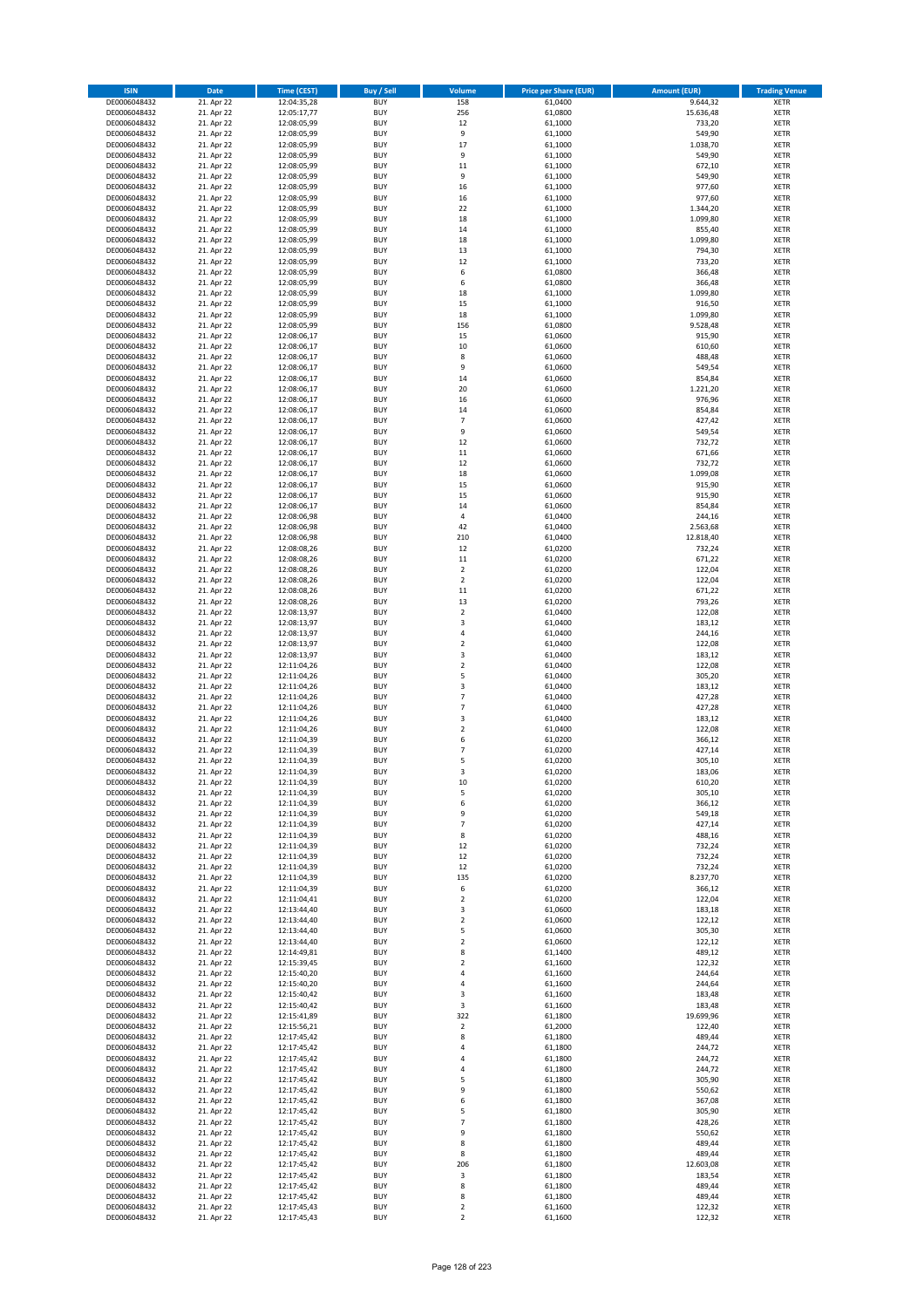| <b>ISIN</b>                  | <b>Date</b>              | Time (CEST)                | <b>Buy / Sell</b>        | <b>Volume</b>                          | <b>Price per Share (EUR)</b> | <b>Amount (EUR)</b> | <b>Trading Venue</b>       |
|------------------------------|--------------------------|----------------------------|--------------------------|----------------------------------------|------------------------------|---------------------|----------------------------|
| DE0006048432                 | 21. Apr 22               | 12:17:51,96                | <b>BUY</b>               | 4                                      | 61,1400                      | 244,56              | <b>XETR</b>                |
| DE0006048432                 | 21. Apr 22               | 12:17:51,96                | <b>BUY</b>               | 8                                      | 61,1400                      | 489,12              | <b>XETR</b>                |
| DE0006048432                 | 21. Apr 22               | 12:17:51,96                | <b>BUY</b>               | 3                                      | 61,1400                      | 183,42              | <b>XETR</b>                |
| DE0006048432<br>DE0006048432 | 21. Apr 22<br>21. Apr 22 | 12:17:51,96<br>12:17:51,96 | <b>BUY</b><br><b>BUY</b> | 4<br>5                                 | 61,1400<br>61,1400           | 244,56<br>305,70    | <b>XETR</b><br><b>XETR</b> |
| DE0006048432                 | 21. Apr 22               | 12:17:51,96                | <b>BUY</b>               | 6                                      | 61,1400                      | 366,84              | <b>XETR</b>                |
| DE0006048432                 | 21. Apr 22               | 12:17:51,96                | <b>BUY</b>               | 4                                      | 61,1400                      | 244,56              | <b>XETR</b>                |
| DE0006048432                 | 21. Apr 22               | 12:17:51,96                | <b>BUY</b>               | $\overline{7}$                         | 61,1400                      | 427,98              | <b>XETR</b>                |
| DE0006048432                 | 21. Apr 22               | 12:17:51,96                | <b>BUY</b>               | $\overline{2}$                         | 61,1400                      | 122,28              | <b>XETR</b>                |
| DE0006048432                 | 21. Apr 22               | 12:17:51,96                | <b>BUY</b>               | 6                                      | 61,1400                      | 366,84              | <b>XETR</b>                |
| DE0006048432                 | 21. Apr 22               | 12:17:51,96                | <b>BUY</b>               | $\overline{7}$                         | 61,1400                      | 427,98              | <b>XETR</b>                |
| DE0006048432<br>DE0006048432 | 21. Apr 22<br>21. Apr 22 | 12:17:51,96<br>12:17:51,96 | <b>BUY</b><br><b>BUY</b> | 9<br>$\mathbf 2$                       | 61,1400<br>61,1400           | 550,26<br>122,28    | <b>XETR</b><br><b>XETR</b> |
| DE0006048432                 | 21. Apr 22               | 12:17:51,96                | <b>BUY</b>               | 8                                      | 61,1400                      | 489,12              | <b>XETR</b>                |
| DE0006048432                 | 21. Apr 22               | 12:17:51,96                | <b>BUY</b>               | 316                                    | 61,1400                      | 19.320,24           | <b>XETR</b>                |
| DE0006048432                 | 21. Apr 22               | 12:17:51,96                | <b>BUY</b>               | $\overline{7}$                         | 61,1400                      | 427,98              | <b>XETR</b>                |
| DE0006048432                 | 21. Apr 22               | 12:17:51,96                | <b>BUY</b>               | 4                                      | 61,1400                      | 244,56              | <b>XETR</b>                |
| DE0006048432                 | 21. Apr 22               | 12:17:51,96                | <b>BUY</b>               | 5                                      | 61,1400                      | 305,70              | <b>XETR</b>                |
| DE0006048432                 | 21. Apr 22               | 12:17:51,96                | <b>BUY</b>               | 3                                      | 61,1400                      | 183,42              | <b>XETR</b>                |
| DE0006048432                 | 21. Apr 22               | 12:17:51,97                | <b>BUY</b>               | $\mathbf 2$                            | 61,1400                      | 122,28              | <b>XETR</b>                |
| DE0006048432<br>DE0006048432 | 21. Apr 22<br>21. Apr 22 | 12:17:51,97<br>12:17:51,98 | <b>BUY</b><br><b>BUY</b> | $\overline{\mathbf{c}}$<br>57          | 61,1400<br>61,1400           | 122,28<br>3.484,98  | <b>XETR</b><br><b>XETR</b> |
| DE0006048432                 | 21. Apr 22               | 12:20:27,05                | <b>BUY</b>               | 4                                      | 61,1800                      | 244,72              | <b>XETR</b>                |
| DE0006048432                 | 21. Apr 22               | 12:20:39,93                | <b>BUY</b>               | 5                                      | 61,1600                      | 305,80              | <b>XETR</b>                |
| DE0006048432                 | 21. Apr 22               | 12:20:39,93                | <b>BUY</b>               | 4                                      | 61,1600                      | 244,64              | <b>XETR</b>                |
| DE0006048432                 | 21. Apr 22               | 12:20:39,93                | <b>BUY</b>               | $\mathbf 2$                            | 61,1600                      | 122,32              | <b>XETR</b>                |
| DE0006048432                 | 21. Apr 22               | 12:20:39,93                | <b>BUY</b>               | $\overline{7}$                         | 61,1600                      | 428,12              | <b>XETR</b>                |
| DE0006048432                 | 21. Apr 22               | 12:20:39,93                | <b>BUY</b>               | 3                                      | 61,1600                      | 183,48              | <b>XETR</b>                |
| DE0006048432<br>DE0006048432 | 21. Apr 22<br>21. Apr 22 | 12:20:39,93<br>12:20:39,93 | <b>BUY</b><br><b>BUY</b> | 4<br>$\overline{\mathbf{c}}$           | 61,1600<br>61,1600           | 244,64<br>122,32    | <b>XETR</b><br><b>XETR</b> |
| DE0006048432                 | 21. Apr 22               | 12:20:39,93                | <b>BUY</b>               | 3                                      | 61,1600                      | 183,48              | <b>XETR</b>                |
| DE0006048432                 | 21. Apr 22               | 12:20:39,93                | <b>BUY</b>               | 4                                      | 61,1600                      | 244,64              | <b>XETR</b>                |
| DE0006048432                 | 21. Apr 22               | 12:20:39,93                | <b>BUY</b>               | 3                                      | 61,1600                      | 183,48              | <b>XETR</b>                |
| DE0006048432                 | 21. Apr 22               | 12:20:39,93                | <b>BUY</b>               | 4                                      | 61,1600                      | 244,64              | <b>XETR</b>                |
| DE0006048432                 | 21. Apr 22               | 12:20:39,94                | <b>BUY</b>               | 3                                      | 61,1600                      | 183,48              | <b>XETR</b>                |
| DE0006048432                 | 21. Apr 22               | 12:20:47,16                | <b>BUY</b>               | $\overline{\mathbf{c}}$                | 61,1400                      | 122,28              | <b>XETR</b>                |
| DE0006048432                 | 21. Apr 22               | 12:20:47,16                | <b>BUY</b><br><b>BUY</b> | 3<br>3                                 | 61,1400                      | 183,42              | <b>XETR</b>                |
| DE0006048432<br>DE0006048432 | 21. Apr 22<br>21. Apr 22 | 12:20:47,16<br>12:20:47,16 | <b>BUY</b>               | $\overline{2}$                         | 61,1400<br>61,1400           | 183,42<br>122,28    | <b>XETR</b><br><b>XETR</b> |
| DE0006048432                 | 21. Apr 22               | 12:20:47,16                | <b>BUY</b>               | $\mathbf 2$                            | 61,1400                      | 122,28              | <b>XETR</b>                |
| DE0006048432                 | 21. Apr 22               | 12:20:47,16                | <b>BUY</b>               | 3                                      | 61,1400                      | 183,42              | <b>XETR</b>                |
| DE0006048432                 | 21. Apr 22               | 12:20:47,16                | <b>BUY</b>               | 4                                      | 61,1400                      | 244,56              | <b>XETR</b>                |
| DE0006048432                 | 21. Apr 22               | 12:20:47,16                | <b>BUY</b>               | $\mathbf 2$                            | 61,1400                      | 122,28              | <b>XETR</b>                |
| DE0006048432                 | 21. Apr 22               | 12:20:47,16                | <b>BUY</b>               | $\overline{\mathbf{c}}$                | 61,1400                      | 122,28              | <b>XETR</b>                |
| DE0006048432                 | 21. Apr 22               | 12:20:47,16                | <b>BUY</b>               | 6                                      | 61,1400                      | 366,84              | <b>XETR</b>                |
| DE0006048432                 | 21. Apr 22               | 12:20:47,16                | <b>BUY</b>               | 4                                      | 61,1400                      | 244,56              | <b>XETR</b>                |
| DE0006048432<br>DE0006048432 | 21. Apr 22<br>21. Apr 22 | 12:20:47,16<br>12:20:47,16 | <b>BUY</b><br><b>BUY</b> | $\mathbf 2$<br>4                       | 61,1400<br>61,1400           | 122,28<br>244,56    | <b>XETR</b><br><b>XETR</b> |
| DE0006048432                 | 21. Apr 22               | 12:20:47,16                | <b>BUY</b>               | 79                                     | 61,1400                      | 4.830,06            | <b>XETR</b>                |
| DE0006048432                 | 21. Apr 22               | 12:20:47,16                | <b>BUY</b>               | 3                                      | 61,1400                      | 183,42              | <b>XETR</b>                |
| DE0006048432                 | 21. Apr 22               | 12:20:47,16                | <b>BUY</b>               | 3                                      | 61,1400                      | 183,42              | <b>XETR</b>                |
| DE0006048432                 | 21. Apr 22               | 12:20:47,16                | <b>BUY</b>               | $\mathbf 2$                            | 61,1400                      | 122,28              | <b>XETR</b>                |
| DE0006048432                 | 21. Apr 22               | 12:20:47,17                | <b>BUY</b>               | 5                                      | 61,1400                      | 305,70              | <b>XETR</b>                |
| DE0006048432                 | 21. Apr 22               | 12:20:47,20                | <b>BUY</b>               | $\mathbf 2$                            | 61,1400                      | 122,28              | <b>XETR</b>                |
| DE0006048432                 | 21. Apr 22               | 12:20:58,03                | <b>BUY</b>               | $\overline{\mathbf{c}}$<br>3           | 61,1400                      | 122,28              | <b>XETR</b>                |
| DE0006048432<br>DE0006048432 | 21. Apr 22<br>21. Apr 22 | 12:20:58,03<br>12:20:58,03 | <b>BUY</b><br><b>BUY</b> | $\overline{\mathbf{c}}$                | 61,1400<br>61,1400           | 183,42<br>122,28    | <b>XETR</b><br><b>XETR</b> |
| DE0006048432                 | 21. Apr 22               | 12:20:58,03                | <b>BUY</b>               | 5                                      | 61,1400                      | 305,70              | <b>XETR</b>                |
| DE0006048432                 | 21. Apr 22               | 12:20:58,03                | <b>BUY</b>               | 3                                      | 61,1400                      | 183,42              | <b>XETR</b>                |
| DE0006048432                 | 21. Apr 22               | 12:20:58,03                | <b>BUY</b>               | $\overline{2}$                         | 61,1400                      | 122,28              | <b>XETR</b>                |
| DE0006048432                 | 21. Apr 22               | 12:20:58,03                | <b>BUY</b>               | $\mathbf 2$                            | 61,1400                      | 122,28              | <b>XETR</b>                |
| DE0006048432                 | 21. Apr 22               | 12:20:58,03                | <b>BUY</b>               | $\overline{\mathbf{c}}$                | 61,1400                      | 122,28              | <b>XETR</b>                |
| DE0006048432                 | 21. Apr 22               | 12:20:58,03                | <b>BUY</b><br><b>BUY</b> | 5<br>$\overline{2}$                    | 61,1400                      | 305,70              | <b>XETR</b>                |
| DE0006048432<br>DE0006048432 | 21. Apr 22<br>21. Apr 22 | 12:20:58,03<br>12:20:58,03 | BUY                      | 2                                      | 61,1400<br>61,1400           | 122,28<br>122,28    | <b>XETR</b><br><b>XETR</b> |
| DE0006048432                 | 21. Apr 22               | 12:20:58,03                | <b>BUY</b>               | $\mathbf 2$                            | 61,1400                      | 122,28              | <b>XETR</b>                |
| DE0006048432                 | 21. Apr 22               | 12:20:58,03                | <b>BUY</b>               | $\mathbf 2$                            | 61,1400                      | 122,28              | <b>XETR</b>                |
| DE0006048432                 | 21. Apr 22               | 12:20:58,03                | <b>BUY</b>               | 3                                      | 61,1400                      | 183,42              | XETR                       |
| DE0006048432                 | 21. Apr 22               | 12:20:58,03                | <b>BUY</b>               | 3                                      | 61,1400                      | 183,42              | <b>XETR</b>                |
| DE0006048432                 | 21. Apr 22               | 12:20:58,03                | <b>BUY</b>               | $\mathbf 2$                            | 61,1400                      | 122,28              | <b>XETR</b>                |
| DE0006048432<br>DE0006048432 | 21. Apr 22<br>21. Apr 22 | 12:20:58,03<br>12:20:58,04 | <b>BUY</b><br><b>BUY</b> | 70<br>$\mathbf 2$                      | 61,1400<br>61,1400           | 4.279,80<br>122,28  | <b>XETR</b><br><b>XETR</b> |
| DE0006048432                 | 21. Apr 22               | 12:22:03,62                | <b>BUY</b>               | 4                                      | 61,1000                      | 244,40              | <b>XETR</b>                |
| DE0006048432                 | 21. Apr 22               | 12:22:03,62                | <b>BUY</b>               | 4                                      | 61,1000                      | 244,40              | <b>XETR</b>                |
| DE0006048432                 | 21. Apr 22               | 12:22:03,62                | <b>BUY</b>               | 5                                      | 61,1000                      | 305,50              | <b>XETR</b>                |
| DE0006048432                 | 21. Apr 22               | 12:22:03,62                | <b>BUY</b>               | 4                                      | 61,1200                      | 244,48              | <b>XETR</b>                |
| DE0006048432                 | 21. Apr 22               | 12:22:03,62                | <b>BUY</b>               | 5                                      | 61,1000                      | 305,50              | <b>XETR</b>                |
| DE0006048432<br>DE0006048432 | 21. Apr 22<br>21. Apr 22 | 12:22:03,62<br>12:22:03,62 | <b>BUY</b><br><b>BUY</b> | 4<br>8                                 | 61,1000<br>61,1000           | 244,40<br>488,80    | <b>XETR</b><br><b>XETR</b> |
| DE0006048432                 | 21. Apr 22               | 12:22:03,62                | <b>BUY</b>               | 3                                      | 61,1000                      | 183,30              | <b>XETR</b>                |
| DE0006048432                 | 21. Apr 22               | 12:22:03,62                | <b>BUY</b>               | 3                                      | 61,1200                      | 183,36              | <b>XETR</b>                |
| DE0006048432                 | 21. Apr 22               | 12:22:03,62                | <b>BUY</b>               | 3                                      | 61,1000                      | 183,30              | <b>XETR</b>                |
| DE0006048432                 | 21. Apr 22               | 12:22:03,62                | <b>BUY</b>               | $\mathbf 2$                            | 61,1200                      | 122,24              | XETR                       |
| DE0006048432                 | 21. Apr 22               | 12:22:03,62                | <b>BUY</b>               | 5                                      | 61,1000                      | 305,50              | <b>XETR</b>                |
| DE0006048432                 | 21. Apr 22               | 12:22:03,62                | <b>BUY</b><br><b>BUY</b> | 9                                      | 61,1000                      | 549,90              | <b>XETR</b>                |
| DE0006048432<br>DE0006048432 | 21. Apr 22<br>21. Apr 22 | 12:22:03,62<br>12:22:03,62 | <b>BUY</b>               | 4<br>3                                 | 61,1000<br>61,1200           | 244,40<br>183,36    | <b>XETR</b><br><b>XETR</b> |
| DE0006048432                 | 21. Apr 22               | 12:22:03,62                | <b>BUY</b>               | 6                                      | 61,1000                      | 366,60              | <b>XETR</b>                |
| DE0006048432                 | 21. Apr 22               | 12:22:03,62                | <b>BUY</b>               | 3                                      | 61,1000                      | 183,30              | <b>XETR</b>                |
| DE0006048432                 | 21. Apr 22               | 12:22:03,62                | <b>BUY</b>               | $\overline{\phantom{a}}$               | 61,1000                      | 427,70              | <b>XETR</b>                |
| DE0006048432                 | 21. Apr 22               | 12:22:03,62                | <b>BUY</b>               | 75                                     | 61,1200                      | 4.584,00            | <b>XETR</b>                |
| DE0006048432                 | 21. Apr 22               | 12:22:03,62                | <b>BUY</b>               | 55                                     | 61,1000                      | 3.360,50            | <b>XETR</b>                |
| DE0006048432                 | 21. Apr 22               | 12:22:03,62                | <b>BUY</b>               | 3                                      | 61,1200                      | 183,36              | <b>XETR</b>                |
| DE0006048432<br>DE0006048432 | 21. Apr 22<br>21. Apr 22 | 12:22:03,64<br>12:24:46,07 | <b>BUY</b><br><b>BUY</b> | $\overline{\mathbf{c}}$<br>$\mathbf 2$ | 61,1200<br>61,1400           | 122,24<br>122,28    | XETR<br><b>XETR</b>        |
| DE0006048432                 | 21. Apr 22               | 12:24:46,07                | <b>BUY</b>               | $\mathbf 2$                            | 61,1400                      | 122,28              | <b>XETR</b>                |
| DE0006048432                 | 21. Apr 22               | 12:24:46,07                | <b>BUY</b>               | $\mathbf 2$                            | 61,1400                      | 122,28              | <b>XETR</b>                |
| DE0006048432                 | 21. Apr 22               | 12:24:46,07                | <b>BUY</b>               | $\mathbf 2$                            | 61,1400                      | 122,28              | <b>XETR</b>                |
| DE0006048432                 | 21. Apr 22               | 12:24:46,07                | <b>BUY</b>               | 3                                      | 61,1400                      | 183,42              | <b>XETR</b>                |
| DE0006048432                 | 21. Apr 22               | 12:24:46,07                | <b>BUY</b>               | $\mathbf 2$                            | 61,1400                      | 122,28              | <b>XETR</b>                |
| DE0006048432                 | 21. Apr 22               | 12:24:46,07                | <b>BUY</b><br><b>BUY</b> | $\overline{\mathbf{c}}$                | 61,1400                      | 122,28              | <b>XETR</b>                |
| DE0006048432<br>DE0006048432 | 21. Apr 22<br>21. Apr 22 | 12:24:46,07<br>12:24:46,07 | <b>BUY</b>               | $\mathbf 2$<br>3                       | 61,1400<br>61,1400           | 122,28<br>183,42    | XETR<br><b>XETR</b>        |
| DE0006048432                 | 21. Apr 22               | 12:24:46,07                | <b>BUY</b>               | $\mathbf 2$                            | 61,1400                      | 122,28              | XETR                       |
| DE0006048432                 | 21. Apr 22               | 12:24:46,07                | <b>BUY</b>               | $\mathbf 2$                            | 61,1400                      | 122,28              | <b>XETR</b>                |
| DE0006048432                 | 21. Apr 22               | 12:24:46,09                | <b>BUY</b>               | $\overline{2}$                         | 61,1400                      | 122,28              | <b>XETR</b>                |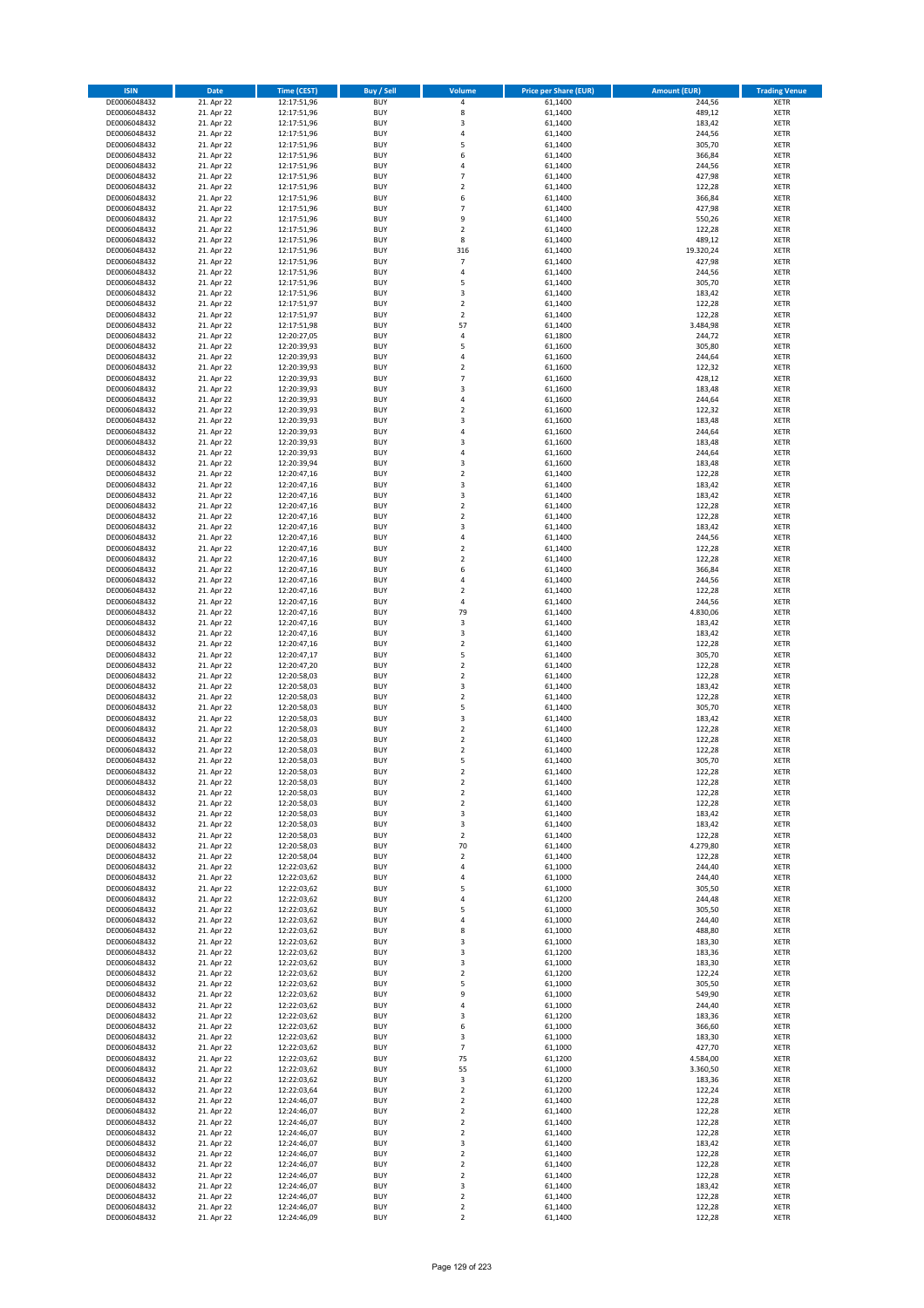| <b>ISIN</b>                  | <b>Date</b>              | <b>Time (CEST)</b>         | <b>Buy / Sell</b>        | Volume                                     | <b>Price per Share (EUR)</b> | <b>Amount (EUR)</b>  | <b>Trading Venue</b>       |
|------------------------------|--------------------------|----------------------------|--------------------------|--------------------------------------------|------------------------------|----------------------|----------------------------|
| DE0006048432                 | 21. Apr 22               | 12:24:46,10                | <b>BUY</b>               | $\overline{2}$                             | 61,1400                      | 122,28               | <b>XETR</b>                |
| DE0006048432                 | 21. Apr 22               | 12:24:47,30                | <b>BUY</b>               | 3                                          | 61,1200                      | 183,36               | <b>XETR</b>                |
| DE0006048432                 | 21. Apr 22               | 12:24:47,30                | <b>BUY</b>               | 4                                          | 61,1200                      | 244,48               | <b>XETR</b>                |
| DE0006048432<br>DE0006048432 | 21. Apr 22<br>21. Apr 22 | 12:24:47,30<br>12:24:47,30 | <b>BUY</b><br><b>BUY</b> | $\mathbf 2$<br>$\overline{\mathbf{c}}$     | 61,1200<br>61,1200           | 122,24<br>122,24     | <b>XETR</b><br><b>XETR</b> |
| DE0006048432                 | 21. Apr 22               | 12:24:47,30                | <b>BUY</b>               | 3                                          | 61,1200                      | 183,36               | <b>XETR</b>                |
| DE0006048432                 | 21. Apr 22               | 12:24:47,30                | <b>BUY</b>               | $\mathbf 2$                                | 61.1200                      | 122,24               | <b>XETR</b>                |
| DE0006048432                 | 21. Apr 22               | 12:24:47,30                | <b>BUY</b>               | 55                                         | 61,1200                      | 3.361,60             | <b>XETR</b>                |
| DE0006048432                 | 21. Apr 22               | 12:25:22,82                | <b>BUY</b>               | 3                                          | 61,1000                      | 183,30               | <b>XETR</b>                |
| DE0006048432                 | 21. Apr 22               | 12:25:22,82                | <b>BUY</b><br><b>BUY</b> | 6                                          | 61,1000                      | 366,60               | <b>XETR</b>                |
| DE0006048432<br>DE0006048432 | 21. Apr 22<br>21. Apr 22 | 12:25:22,82<br>12:25:22,82 | <b>BUY</b>               | 3<br>3                                     | 61,1000<br>61,1000           | 183,30<br>183,30     | <b>XETR</b><br><b>XETR</b> |
| DE0006048432                 | 21. Apr 22               | 12:25:22,82                | <b>BUY</b>               | 3                                          | 61,1000                      | 183,30               | <b>XETR</b>                |
| DE0006048432                 | 21. Apr 22               | 12:25:22,82                | <b>BUY</b>               | $\overline{\mathbf{c}}$                    | 61,1000                      | 122,20               | <b>XETR</b>                |
| DE0006048432                 | 21. Apr 22               | 12:25:22,82                | <b>BUY</b>               | 3                                          | 61,1000                      | 183,30               | <b>XETR</b>                |
| DE0006048432                 | 21. Apr 22               | 12:25:22,82                | <b>BUY</b>               | 4                                          | 61,1000                      | 244,40               | <b>XETR</b>                |
| DE0006048432<br>DE0006048432 | 21. Apr 22<br>21. Apr 22 | 12:25:22,82<br>12:25:22,82 | <b>BUY</b><br><b>BUY</b> | 3<br>$\mathbf 2$                           | 61,1000<br>61,1000           | 183,30<br>122,20     | <b>XETR</b><br><b>XETR</b> |
| DE0006048432                 | 21. Apr 22               | 12:25:22,82                | <b>BUY</b>               | 4                                          | 61,1000                      | 244,40               | <b>XETR</b>                |
| DE0006048432                 | 21. Apr 22               | 12:25:22,82                | <b>BUY</b>               | $\mathbf 2$                                | 61,1000                      | 122,20               | <b>XETR</b>                |
| DE0006048432                 | 21. Apr 22               | 12:25:22,82                | <b>BUY</b>               | $\overline{\mathbf{c}}$                    | 61,1000                      | 122,20               | <b>XETR</b>                |
| DE0006048432                 | 21. Apr 22               | 12:25:22,82                | <b>BUY</b>               | $\mathbf 2$                                | 61,1000                      | 122,20               | <b>XETR</b>                |
| DE0006048432                 | 21. Apr 22               | 12:25:22,82                | <b>BUY</b>               | $\mathbf 2$                                | 61,1000                      | 122,20               | <b>XETR</b>                |
| DE0006048432<br>DE0006048432 | 21. Apr 22<br>21. Apr 22 | 12:25:22,82<br>12:25:22,84 | <b>BUY</b><br><b>BUY</b> | 111<br>3                                   | 61,1000<br>61,1000           | 6.782,10<br>183,30   | <b>XETR</b><br><b>XETR</b> |
| DE0006048432                 | 21. Apr 22               | 12:26:28,01                | <b>BUY</b>               | 3                                          | 61,0800                      | 183,24               | <b>XETR</b>                |
| DE0006048432                 | 21. Apr 22               | 12:26:28,01                | <b>BUY</b>               | 6                                          | 61,0800                      | 366,48               | <b>XETR</b>                |
| DE0006048432                 | 21. Apr 22               | 12:27:43,54                | <b>BUY</b>               | 6                                          | 61,1000                      | 366,60               | <b>XETR</b>                |
| DE0006048432                 | 21. Apr 22               | 12:27:43,54                | <b>BUY</b>               | 3                                          | 61,1000                      | 183,30               | <b>XETR</b>                |
| DE0006048432<br>DE0006048432 | 21. Apr 22<br>21. Apr 22 | 12:27:43,54<br>12:27:43,54 | <b>BUY</b><br><b>BUY</b> | $\overline{\mathbf{c}}$<br>$\overline{2}$  | 61,1000<br>61,1000           | 122,20<br>122,20     | <b>XETR</b><br><b>XETR</b> |
| DE0006048432                 | 21. Apr 22               | 12:27:43,54                | <b>BUY</b>               | 3                                          | 61,1000                      | 183,30               | <b>XETR</b>                |
| DE0006048432                 | 21. Apr 22               | 12:28:27,76                | <b>BUY</b>               | 4                                          | 61,1000                      | 244,40               | <b>XETR</b>                |
| DE0006048432                 | 21. Apr 22               | 12:28:27,76                | <b>BUY</b>               | $\overline{\mathbf{c}}$                    | 61,1000                      | 122,20               | <b>XETR</b>                |
| DE0006048432                 | 21. Apr 22               | 12:28:27,76                | <b>BUY</b>               | $\overline{2}$                             | 61,1000                      | 122,20               | <b>XETR</b>                |
| DE0006048432                 | 21. Apr 22               | 12:28:27,76                | <b>BUY</b>               | $\mathbf 2$                                | 61,1000                      | 122,20               | <b>XETR</b>                |
| DE0006048432<br>DE0006048432 | 21. Apr 22<br>21. Apr 22 | 12:29:58,54<br>12:29:58,54 | <b>BUY</b><br><b>BUY</b> | $\overline{\mathbf{c}}$<br>3               | 61,1200<br>61,1200           | 122,24<br>183,36     | <b>XETR</b><br><b>XETR</b> |
| DE0006048432                 | 21. Apr 22               | 12:29:58,54                | <b>BUY</b>               | 4                                          | 61,1200                      | 244,48               | <b>XETR</b>                |
| DE0006048432                 | 21. Apr 22               | 12:29:58,54                | <b>BUY</b>               | $\mathbf 2$                                | 61,1200                      | 122,24               | <b>XETR</b>                |
| DE0006048432                 | 21. Apr 22               | 12:29:58,54                | <b>BUY</b>               | 3                                          | 61,1200                      | 183,36               | <b>XETR</b>                |
| DE0006048432                 | 21. Apr 22               | 12:29:58,54                | <b>BUY</b>               | 4                                          | 61,1200                      | 244,48               | <b>XETR</b>                |
| DE0006048432                 | 21. Apr 22               | 12:29:58,54                | <b>BUY</b><br><b>BUY</b> | 3<br>58                                    | 61,1200                      | 183,36               | <b>XETR</b><br><b>XETR</b> |
| DE0006048432<br>DE0006048432 | 21. Apr 22<br>21. Apr 22 | 12:29:58,54<br>12:29:58,54 | <b>BUY</b>               | 116                                        | 61,1200<br>61,1200           | 3.544,96<br>7.089,92 | <b>XETR</b>                |
| DE0006048432                 | 21. Apr 22               | 12:29:58,55                | <b>BUY</b>               | 4                                          | 61,1200                      | 244,48               | <b>XETR</b>                |
| DE0006048432                 | 21. Apr 22               | 12:29:58,55                | <b>BUY</b>               | $\mathbf 2$                                | 61,1200                      | 122,24               | <b>XETR</b>                |
| DE0006048432                 | 21. Apr 22               | 12:29:58,55                | <b>BUY</b>               | 3                                          | 61,1200                      | 183,36               | <b>XETR</b>                |
| DE0006048432                 | 21. Apr 22               | 12:29:58,55                | <b>BUY</b>               | $\mathbf 2$                                | 61,1200                      | 122,24               | <b>XETR</b>                |
| DE0006048432<br>DE0006048432 | 21. Apr 22<br>21. Apr 22 | 12:29:58,55<br>12:29:58,55 | <b>BUY</b><br><b>BUY</b> | 4<br>3                                     | 61,1200<br>61,1200           | 244,48<br>183,36     | <b>XETR</b><br><b>XETR</b> |
| DE0006048432                 | 21. Apr 22               | 12:30:32,84                | <b>BUY</b>               | $\mathbf 2$                                | 61,1200                      | 122,24               | <b>XETR</b>                |
| DE0006048432                 | 21. Apr 22               | 12:30:32,84                | <b>BUY</b>               | 3                                          | 61,1200                      | 183,36               | <b>XETR</b>                |
| DE0006048432                 | 21. Apr 22               | 12:30:32,84                | <b>BUY</b>               | 3                                          | 61,1200                      | 183,36               | <b>XETR</b>                |
| DE0006048432                 | 21. Apr 22               | 12:30:32,84                | <b>BUY</b>               | $\mathbf 2$                                | 61,1200                      | 122,24               | <b>XETR</b>                |
| DE0006048432                 | 21. Apr 22               | 12:30:32,84                | <b>BUY</b>               | $\mathbf 2$                                | 61,1200                      | 122,24               | <b>XETR</b>                |
| DE0006048432<br>DE0006048432 | 21. Apr 22<br>21. Apr 22 | 12:30:32,84<br>12:30:32,84 | <b>BUY</b><br><b>BUY</b> | 3<br>$\mathbf 2$                           | 61,1200<br>61,1200           | 183,36<br>122,24     | <b>XETR</b><br><b>XETR</b> |
| DE0006048432                 | 21. Apr 22               | 12:30:32,84                | <b>BUY</b>               | $\mathbf 2$                                | 61,1200                      | 122,24               | <b>XETR</b>                |
| DE0006048432                 | 21. Apr 22               | 12:30:32,84                | <b>BUY</b>               | $\overline{7}$                             | 61,1200                      | 427,84               | <b>XETR</b>                |
| DE0006048432                 | 21. Apr 22               | 12:30:32,84                | <b>BUY</b>               | $\mathbf 2$                                | 61,1200                      | 122,24               | <b>XETR</b>                |
| DE0006048432                 | 21. Apr 22               | 12:30:32,84                | <b>BUY</b>               | 20                                         | 61,1200                      | 1.222,40             | <b>XETR</b>                |
| DE0006048432<br>DE0006048432 | 21. Apr 22<br>21. Apr 22 | 12:30:32,84<br>12:30:32,84 | <b>BUY</b><br><b>BUY</b> | $\mathbf 2$<br>78                          | 61,1200<br>61,1200           | 122,24<br>4.767,36   | <b>XETR</b><br><b>XETR</b> |
| DE0006048432                 | 21. Apr 22               | 12:33:40,60                | BUY                      | 6                                          | 61,1400                      | 366,84               | <b>XETR</b>                |
| DE0006048432                 | 21. Apr 22               | 12:33:40,60                | <b>BUY</b>               | $\mathbf 2$                                | 61,1400                      | 122,28               | XETR                       |
| DE0006048432                 | 21. Apr 22               | 12:33:40,60                | <b>BUY</b>               | 5                                          | 61,1400                      | 305,70               | XETR                       |
| DE0006048432                 | 21. Apr 22               | 12:35:47,54                | <b>BUY</b>               | 264                                        | 61,1400                      | 16.140,96            | XETR                       |
| DE0006048432<br>DE0006048432 | 21. Apr 22<br>21. Apr 22 | 12:39:01,07<br>12:39:01,07 | <b>BUY</b><br><b>BUY</b> | $\overline{2}$<br>$\overline{\phantom{a}}$ | 61,1600<br>61,1600           | 122,32<br>428,12     | <b>XETR</b><br><b>XETR</b> |
| DE0006048432                 | 21. Apr 22               | 12:39:01,07                | <b>BUY</b>               | 10                                         | 61,1600                      | 611,60               | <b>XETR</b>                |
| DE0006048432                 | 21. Apr 22               | 12:39:01,07                | <b>BUY</b>               | 3                                          | 61,1800                      | 183,54               | <b>XETR</b>                |
| DE0006048432                 | 21. Apr 22               | 12:39:01,07                | <b>BUY</b>               | 6                                          | 61,1600                      | 366,96               | <b>XETR</b>                |
| DE0006048432                 | 21. Apr 22               | 12:39:01,07                | <b>BUY</b>               | $\overline{7}$                             | 61,1600                      | 428,12               | XETR                       |
| DE0006048432<br>DE0006048432 | 21. Apr 22<br>21. Apr 22 | 12:39:01,07<br>12:39:01,07 | <b>BUY</b><br><b>BUY</b> | 10<br>6                                    | 61,1600<br>61,1800           | 611,60<br>367,08     | <b>XETR</b><br><b>XETR</b> |
| DE0006048432                 | 21. Apr 22               | 12:39:01,07                | <b>BUY</b>               | $\overline{\phantom{a}}$                   | 61,1800                      | 428,26               | <b>XETR</b>                |
| DE0006048432                 | 21. Apr 22               | 12:39:01,07                | <b>BUY</b>               | $\overline{7}$                             | 61,1800                      | 428,26               | <b>XETR</b>                |
| DE0006048432                 | 21. Apr 22               | 12:39:01,07                | <b>BUY</b>               | $\overline{7}$                             | 61,1600                      | 428,12               | <b>XETR</b>                |
| DE0006048432                 | 21. Apr 22               | 12:39:01,07                | <b>BUY</b>               | 4                                          | 61,1600                      | 244,64               | <b>XETR</b>                |
| DE0006048432<br>DE0006048432 | 21. Apr 22<br>21. Apr 22 | 12:39:01,07<br>12:39:01,07 | <b>BUY</b><br><b>BUY</b> | 6<br>10                                    | 61,1800<br>61,1800           | 367,08<br>611,80     | <b>XETR</b><br><b>XETR</b> |
| DE0006048432                 | 21. Apr 22               | 12:39:01,07                | <b>BUY</b>               | 217                                        | 61,1600                      | 13.271,72            | XETR                       |
| DE0006048432                 | 21. Apr 22               | 12:39:01,07                | <b>BUY</b>               | 5                                          | 61,1600                      | 305,80               | <b>XETR</b>                |
| DE0006048432                 | 21. Apr 22               | 12:39:01,07                | <b>BUY</b>               | 8                                          | 61,1800                      | 489,44               | <b>XETR</b>                |
| DE0006048432                 | 21. Apr 22               | 12:39:01,07                | <b>BUY</b>               | 3                                          | 61,1800                      | 183,54               | <b>XETR</b>                |
| DE0006048432                 | 21. Apr 22               | 12:39:01,07                | <b>BUY</b><br><b>BUY</b> | 9<br>5                                     | 61,1800                      | 550,62               | <b>XETR</b>                |
| DE0006048432<br>DE0006048432 | 21. Apr 22<br>21. Apr 22 | 12:39:01,07<br>12:39:01,10 | <b>BUY</b>               | 6                                          | 61,1800<br>61,1600           | 305,90<br>366,96     | <b>XETR</b><br><b>XETR</b> |
| DE0006048432                 | 21. Apr 22               | 12:41:34,61                | <b>BUY</b>               | 5                                          | 61,2000                      | 306,00               | XETR                       |
| DE0006048432                 | 21. Apr 22               | 12:41:34,61                | <b>BUY</b>               | 5                                          | 61,2000                      | 306,00               | <b>XETR</b>                |
| DE0006048432                 | 21. Apr 22               | 12:41:34,61                | <b>BUY</b>               | 205                                        | 61,2000                      | 12.546,00            | <b>XETR</b>                |
| DE0006048432                 | 21. Apr 22               | 12:41:34,61                | <b>BUY</b>               | 5                                          | 61,2000                      | 306,00               | <b>XETR</b>                |
| DE0006048432<br>DE0006048432 | 21. Apr 22               | 12:41:34,61                | <b>BUY</b><br><b>BUY</b> | 6<br>6                                     | 61,2000<br>61,2000           | 367,20               | XETR<br><b>XETR</b>        |
| DE0006048432                 | 21. Apr 22<br>21. Apr 22 | 12:41:34,61<br>12:45:54,52 | <b>BUY</b>               | 4                                          | 61,2000                      | 367,20<br>244,80     | <b>XETR</b>                |
| DE0006048432                 | 21. Apr 22               | 12:45:54,52                | <b>BUY</b>               | 8                                          | 61,2000                      | 489,60               | XETR                       |
| DE0006048432                 | 21. Apr 22               | 12:45:54,52                | <b>BUY</b>               | 4                                          | 61,2000                      | 244,80               | <b>XETR</b>                |
| DE0006048432                 | 21. Apr 22               | 12:45:54,52                | <b>BUY</b>               | 5                                          | 61,2000                      | 306,00               | <b>XETR</b>                |
| DE0006048432                 | 21. Apr 22               | 12:45:54,52                | <b>BUY</b>               | 6                                          | 61,2000                      | 367,20               | <b>XETR</b>                |
| DE0006048432<br>DE0006048432 | 21. Apr 22<br>21. Apr 22 | 12:45:54,52<br>12:45:54,52 | <b>BUY</b><br><b>BUY</b> | 5<br>6                                     | 61,2000<br>61,2000           | 306,00<br>367,20     | <b>XETR</b><br>XETR        |
| DE0006048432                 | 21. Apr 22               | 12:45:54,52                | <b>BUY</b>               | 5                                          | 61,2000                      | 306,00               | <b>XETR</b>                |
| DE0006048432                 | 21. Apr 22               | 12:45:54,52                | <b>BUY</b>               | 157                                        | 61,2000                      | 9.608,40             | <b>XETR</b>                |
| DE0006048432                 | 21. Apr 22               | 12:45:54,54                | <b>BUY</b>               | 8                                          | 61,2000                      | 489,60               | <b>XETR</b>                |
| DE0006048432                 | 21. Apr 22               | 12:45:55,73                | <b>BUY</b>               | $\overline{7}$                             | 61,2000                      | 428,40               | XETR                       |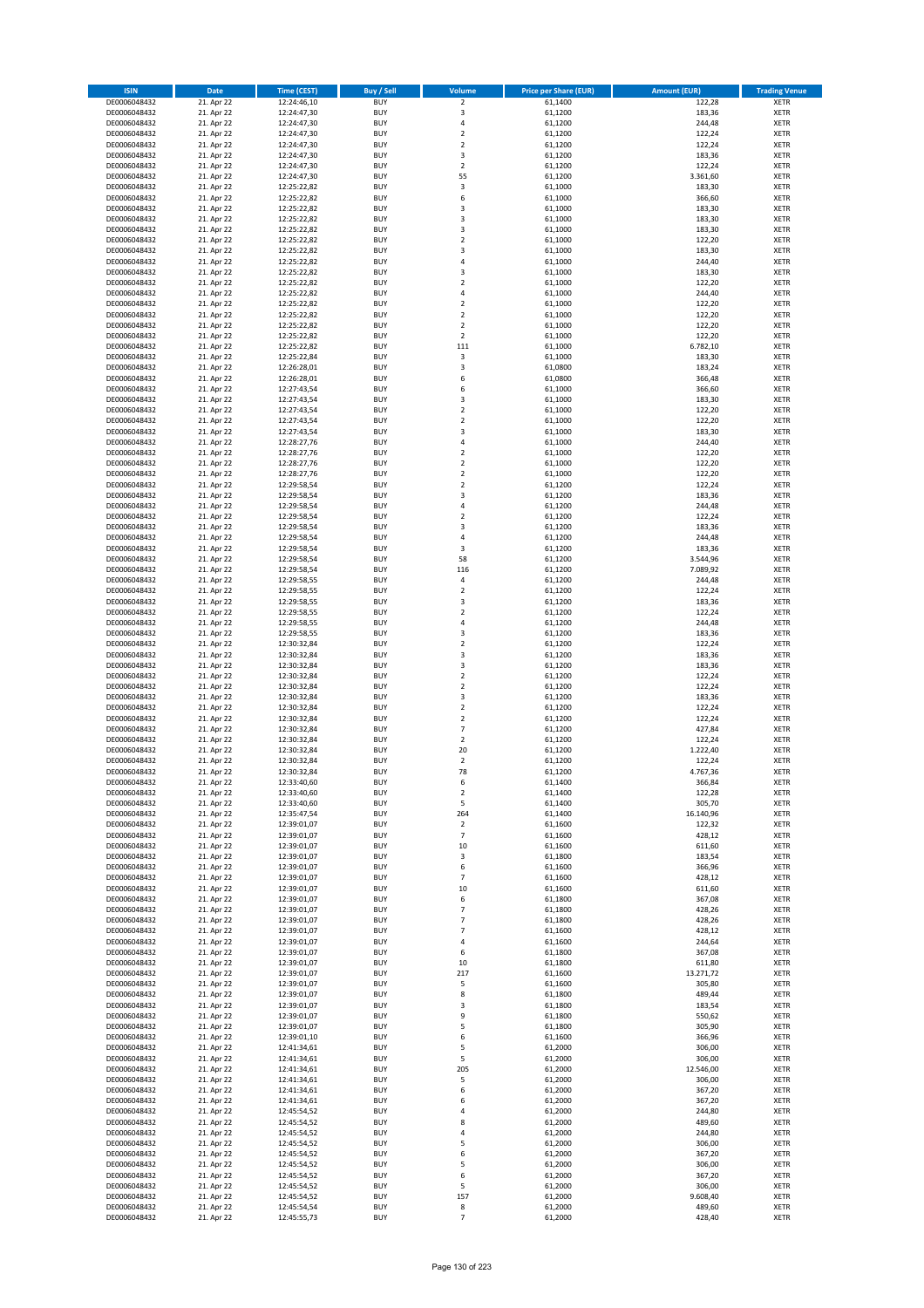| <b>ISIN</b>                  | Date                     | Time (CEST)                | <b>Buy / Sell</b>        | Volume                           | <b>Price per Share (EUR)</b> | <b>Amount (EUR)</b> | <b>Trading Venue</b>       |
|------------------------------|--------------------------|----------------------------|--------------------------|----------------------------------|------------------------------|---------------------|----------------------------|
| DE0006048432                 | 21. Apr 22               | 12:45:55,73                | <b>BUY</b>               | 5                                | 61,2000                      | 306,00              | <b>XETR</b>                |
| DE0006048432                 | 21. Apr 22               | 12:46:00,67                | <b>BUY</b>               | 3                                | 61,2000                      | 183,60              | XETR                       |
| DE0006048432                 | 21. Apr 22               | 12:46:00,67                | <b>BUY</b>               | $\overline{7}$                   | 61,2000                      | 428,40              | <b>XETR</b>                |
| DE0006048432                 | 21. Apr 22               | 12:46:00,67                | <b>BUY</b>               | 6                                | 61,2000                      | 367,20              | XETR                       |
| DE0006048432<br>DE0006048432 | 21. Apr 22<br>21. Apr 22 | 12:46:00,67<br>12:46:00,67 | <b>BUY</b><br><b>BUY</b> | 5<br>8                           | 61,2000<br>61,2000           | 306,00<br>489,60    | <b>XETR</b><br><b>XETR</b> |
| DE0006048432                 | 21. Apr 22               | 12:46:00,67                | <b>BUY</b>               | 5                                | 61,2000                      | 306,00              | <b>XETR</b>                |
| DE0006048432                 | 21. Apr 22               | 12:46:00,67                | <b>BUY</b>               | $\overline{7}$                   | 61,2000                      | 428,40              | <b>XETR</b>                |
| DE0006048432                 | 21. Apr 22               | 12:46:00,67                | <b>BUY</b>               | 8                                | 61,2000                      | 489,60              | <b>XETR</b>                |
| DE0006048432                 | 21. Apr 22               | 12:46:00,67                | <b>BUY</b>               | 301                              | 61,2000                      | 18.421,20           | <b>XETR</b>                |
| DE0006048432                 | 21. Apr 22               | 12:46:00,67                | <b>BUY</b>               | 6                                | 61,2000                      | 367,20              | <b>XETR</b>                |
| DE0006048432                 | 21. Apr 22               | 12:46:00,69                | <b>BUY</b>               | $\overline{2}$<br>$\overline{7}$ | 61,2000                      | 122,40              | <b>XETR</b>                |
| DE0006048432<br>DE0006048432 | 21. Apr 22<br>21. Apr 22 | 12:46:58,20<br>12:46:58,20 | <b>BUY</b><br><b>BUY</b> | $\overline{4}$                   | 61,1800<br>61,1800           | 428,26<br>244,72    | <b>XETR</b><br><b>XETR</b> |
| DE0006048432                 | 21. Apr 22               | 12:46:58,20                | <b>BUY</b>               | 6                                | 61,1800                      | 367,08              | <b>XETR</b>                |
| DE0006048432                 | 21. Apr 22               | 12:46:58,20                | <b>BUY</b>               | 6                                | 61,1800                      | 367,08              | <b>XETR</b>                |
| DE0006048432                 | 21. Apr 22               | 12:46:58,20                | <b>BUY</b>               | 4                                | 61,1800                      | 244,72              | <b>XETR</b>                |
| DE0006048432                 | 21. Apr 22               | 12:46:58,20                | <b>BUY</b>               | 8                                | 61,1800                      | 489,44              | <b>XETR</b>                |
| DE0006048432                 | 21. Apr 22               | 12:46:58,20                | <b>BUY</b>               | 4                                | 61,1800                      | 244,72              | <b>XETR</b>                |
| DE0006048432<br>DE0006048432 | 21. Apr 22<br>21. Apr 22 | 12:46:58,20<br>12:46:58,20 | <b>BUY</b><br><b>BUY</b> | 3<br>$\overline{2}$              | 61,1800<br>61,1800           | 183,54<br>122,36    | <b>XETR</b><br><b>XETR</b> |
| DE0006048432                 | 21. Apr 22               | 12:46:58,20                | <b>BUY</b>               | 98                               | 61,1800                      | 5.995,64            | <b>XETR</b>                |
| DE0006048432                 | 21. Apr 22               | 12:46:58,20                | <b>BUY</b>               | 3                                | 61,1800                      | 183,54              | <b>XETR</b>                |
| DE0006048432                 | 21. Apr 22               | 12:46:58,20                | <b>BUY</b>               | 4                                | 61,1800                      | 244,72              | <b>XETR</b>                |
| DE0006048432                 | 21. Apr 22               | 12:46:58,20                | <b>BUY</b>               | 3                                | 61,1800                      | 183,54              | <b>XETR</b>                |
| DE0006048432                 | 21. Apr 22               | 12:49:47,21                | <b>BUY</b>               | 6                                | 61,2000                      | 367,20              | <b>XETR</b>                |
| DE0006048432<br>DE0006048432 | 21. Apr 22<br>21. Apr 22 | 12:49:47,21<br>12:49:47,21 | <b>BUY</b><br><b>BUY</b> | $\mathbf 2$<br>4                 | 61,2000<br>61,2000           | 122,40<br>244,80    | <b>XETR</b><br><b>XETR</b> |
| DE0006048432                 | 21. Apr 22               | 12:49:47,21                | <b>BUY</b>               | 11                               | 61,2200                      | 673,42              | <b>XETR</b>                |
| DE0006048432                 | 21. Apr 22               | 12:49:47,21                | <b>BUY</b>               | 5                                | 61,2200                      | 306,10              | <b>XETR</b>                |
| DE0006048432                 | 21. Apr 22               | 12:49:47,21                | <b>BUY</b>               | 3                                | 61,2000                      | 183,60              | <b>XETR</b>                |
| DE0006048432                 | 21. Apr 22               | 12:49:47,21                | <b>BUY</b>               | $\pmb{4}$                        | 61,2000                      | 244,80              | <b>XETR</b>                |
| DE0006048432                 | 21. Apr 22               | 12:49:47,21                | <b>BUY</b>               | 3                                | 61,2000                      | 183,60              | <b>XETR</b>                |
| DE0006048432                 | 21. Apr 22               | 12:49:47,21                | <b>BUY</b>               | 38                               | 61,2000                      | 2.325,60            | <b>XETR</b>                |
| DE0006048432<br>DE0006048432 | 21. Apr 22<br>21. Apr 22 | 12:51:55,11<br>12:51:55,11 | <b>BUY</b><br><b>BUY</b> | 5<br>$\mathbf 2$                 | 61,2400<br>61,2400           | 306,20<br>122,48    | <b>XETR</b><br><b>XETR</b> |
| DE0006048432                 | 21. Apr 22               | 12:51:55,11                | <b>BUY</b>               | 11                               | 61,2400                      | 673,64              | <b>XETR</b>                |
| DE0006048432                 | 21. Apr 22               | 12:51:55,11                | <b>BUY</b>               | 3                                | 61,2400                      | 183,72              | <b>XETR</b>                |
| DE0006048432                 | 21. Apr 22               | 12:51:55,11                | <b>BUY</b>               | 8                                | 61,2400                      | 489,92              | <b>XETR</b>                |
| DE0006048432                 | 21. Apr 22               | 12:51:55,11                | <b>BUY</b>               | 13                               | 61,2400                      | 796,12              | <b>XETR</b>                |
| DE0006048432                 | 21. Apr 22               | 12:51:55,11                | <b>BUY</b>               | 14                               | 61,2400                      | 857,36              | <b>XETR</b>                |
| DE0006048432<br>DE0006048432 | 21. Apr 22<br>21. Apr 22 | 12:51:55,11                | <b>BUY</b><br><b>BUY</b> | 11<br>$\pmb{4}$                  | 61,2400<br>61,2400           | 673,64              | <b>XETR</b><br><b>XETR</b> |
| DE0006048432                 | 21. Apr 22               | 12:51:55,11<br>12:51:55,11 | <b>BUY</b>               | 223                              | 61,2400                      | 244,96<br>13.656,52 | <b>XETR</b>                |
| DE0006048432                 | 21. Apr 22               | 12:51:55,11                | <b>BUY</b>               | $\mathsf 3$                      | 61,2400                      | 183,72              | <b>XETR</b>                |
| DE0006048432                 | 21. Apr 22               | 12:51:55,11                | <b>BUY</b>               | 3                                | 61,2400                      | 183,72              | <b>XETR</b>                |
| DE0006048432                 | 21. Apr 22               | 12:51:55,11                | <b>BUY</b>               | $\pmb{4}$                        | 61,2400                      | 244,96              | <b>XETR</b>                |
| DE0006048432                 | 21. Apr 22               | 12:52:18,87                | <b>BUY</b>               | 3                                | 61,2400                      | 183,72              | <b>XETR</b>                |
| DE0006048432<br>DE0006048432 | 21. Apr 22<br>21. Apr 22 | 12:52:18,87<br>12:52:18,87 | <b>BUY</b><br><b>BUY</b> | 5<br>$\overline{2}$              | 61,2400<br>61,2400           | 306,20<br>122,48    | <b>XETR</b><br><b>XETR</b> |
| DE0006048432                 | 21. Apr 22               | 12:52:18,87                | <b>BUY</b>               | 10                               | 61,2400                      | 612,40              | <b>XETR</b>                |
| DE0006048432                 | 21. Apr 22               | 12:52:18,87                | <b>BUY</b>               | $\overline{7}$                   | 61,2400                      | 428,68              | <b>XETR</b>                |
| DE0006048432                 | 21. Apr 22               | 12:52:18,87                | <b>BUY</b>               | 5                                | 61,2400                      | 306,20              | <b>XETR</b>                |
| DE0006048432                 | 21. Apr 22               | 12:52:18,87                | <b>BUY</b>               | $\mathsf 3$                      | 61,2400                      | 183,72              | <b>XETR</b>                |
| DE0006048432                 | 21. Apr 22               | 12:52:18,87                | <b>BUY</b>               | 5                                | 61,2400                      | 306,20              | <b>XETR</b>                |
| DE0006048432                 | 21. Apr 22               | 12:52:18,87                | <b>BUY</b>               | 4                                | 61,2400                      | 244,96              | <b>XETR</b>                |
| DE0006048432<br>DE0006048432 | 21. Apr 22<br>21. Apr 22 | 12:52:18,87<br>12:52:18,87 | <b>BUY</b><br><b>BUY</b> | 5<br>56                          | 61,2400<br>61,2400           | 306,20<br>3.429,44  | <b>XETR</b><br><b>XETR</b> |
| DE0006048432                 | 21. Apr 22               | 12:53:59,85                | <b>BUY</b>               | $\overline{4}$                   | 61,2400                      | 244,96              | <b>XETR</b>                |
| DE0006048432                 | 21. Apr 22               | 12:53:59,85                | <b>BUY</b>               | $\mathbf 2$                      | 61,2400                      | 122,48              | <b>XETR</b>                |
| DE0006048432                 | 21. Apr 22               | 12:53:59,85                | <b>BUY</b>               | $\mathbf 2$                      | 61,2400                      | 122,48              | <b>XETR</b>                |
| DE0006048432                 | 21. Apr 22               | 12:53:59,85                | <b>BUY</b>               | 5                                | 61,2400                      | 306,20              | <b>XETR</b>                |
| DE0006048432                 | 21. Apr 22               | 12:53:59,85                | <b>BUY</b>               | 5                                | 61,2400                      | 306,20              | <b>XETR</b>                |
| DE0006048432<br>DE0006048432 | 21. Apr 22<br>21. Apr 22 | 12:53:59,85<br>12:53:59,85 | <b>BUY</b><br>BUY        | $\mathbf{1}$<br>186              | 61,2400<br>61,2400           | 61,24<br>11.390,64  | <b>XETR</b><br>XETR        |
| DE0006048432                 | 21. Apr 22               | 12:53:59,85                | <b>BUY</b>               | 3                                | 61,2400                      | 183,72              | <b>XETR</b>                |
| DE0006048432                 | 21. Apr 22               | 12:53:59,85                | <b>BUY</b>               | $\overline{2}$                   | 61,2400                      | 122,48              | <b>XETR</b>                |
| DE0006048432                 | 21. Apr 22               | 12:53:59,85                | <b>BUY</b>               | $\mathbf 2$                      | 61,2400                      | 122,48              | XETR                       |
| DE0006048432                 | 21. Apr 22               | 12:53:59,85                | <b>BUY</b>               | $\overline{2}$                   | 61,2400                      | 122,48              | <b>XETR</b>                |
| DE0006048432                 | 21. Apr 22               | 12:56:32,25                | <b>BUY</b>               | $\overline{2}$                   | 61,2400                      | 122,48              | <b>XETR</b>                |
| DE0006048432<br>DE0006048432 | 21. Apr 22<br>21. Apr 22 | 12:56:32,25<br>12:56:32,25 | <b>BUY</b><br><b>BUY</b> | $\overline{2}$<br>4              | 61,2400<br>61,2400           | 122,48<br>244,96    | <b>XETR</b><br><b>XETR</b> |
| DE0006048432                 | 21. Apr 22               | 12:56:32,25                | <b>BUY</b>               | $\overline{2}$                   | 61,2400                      | 122,48              | XETR                       |
| DE0006048432                 | 21. Apr 22               | 12:56:32,25                | <b>BUY</b>               | $\pmb{4}$                        | 61,2400                      | 244,96              | <b>XETR</b>                |
| DE0006048432                 | 21. Apr 22               | 12:56:32,25                | <b>BUY</b>               | 3                                | 61,2400                      | 183,72              | XETR                       |
| DE0006048432                 | 21. Apr 22               | 12:56:32,25                | <b>BUY</b>               | 36                               | 61,2400                      | 2.204,64            | <b>XETR</b>                |
| DE0006048432                 | 21. Apr 22               | 12:56:32,25                | <b>BUY</b>               | 4                                | 61,2400                      | 244,96              | XETR                       |
| DE0006048432                 | 21. Apr 22               | 12:56:32,25<br>12:56:32,25 | <b>BUY</b><br><b>BUY</b> | $\pmb{4}$                        | 61,2400                      | 244,96<br>122,48    | <b>XETR</b>                |
| DE0006048432<br>DE0006048432 | 21. Apr 22<br>21. Apr 22 | 12:56:32,25                | <b>BUY</b>               | $\mathbf 2$<br>130               | 61,2400<br>61,2400           | 7.961,20            | XETR<br><b>XETR</b>        |
| DE0006048432                 | 21. Apr 22               | 12:56:32,27                | <b>BUY</b>               | $\mathbf 2$                      | 61,2400                      | 122,48              | <b>XETR</b>                |
| DE0006048432                 | 21. Apr 22               | 12:56:32,27                | <b>BUY</b>               | 3                                | 61,2400                      | 183,72              | <b>XETR</b>                |
| DE0006048432                 | 21. Apr 22               | 12:56:32,28                | <b>BUY</b>               | 3                                | 61,2400                      | 183,72              | XETR                       |
| DE0006048432                 | 21. Apr 22               | 12:56:33,75                | <b>BUY</b>               | 13                               | 61,2200                      | 795,86              | XETR                       |
| DE0006048432                 | 21. Apr 22               | 12:56:33,75                | <b>BUY</b>               | 9                                | 61,2200                      | 550,98              | <b>XETR</b>                |
| DE0006048432<br>DE0006048432 | 21. Apr 22<br>21. Apr 22 | 12:56:33,75                | <b>BUY</b><br><b>BUY</b> | 6<br>4                           | 61,2200<br>61,2200           | 367,32<br>244,88    | XETR<br>XETR               |
| DE0006048432                 | 21. Apr 22               | 12:56:33,75<br>12:56:33,75 | <b>BUY</b>               | 10                               | 61,2200                      | 612,20              | <b>XETR</b>                |
| DE0006048432                 | 21. Apr 22               | 12:56:33,75                | <b>BUY</b>               | $\overline{7}$                   | 61,2200                      | 428,54              | XETR                       |
| DE0006048432                 | 21. Apr 22               | 12:56:33,75                | <b>BUY</b>               | 4                                | 61,2200                      | 244,88              | <b>XETR</b>                |
| DE0006048432                 | 21. Apr 22               | 12:56:33,77                | <b>BUY</b>               | 6                                | 61,2200                      | 367,32              | XETR                       |
| DE0006048432                 | 21. Apr 22               | 12:56:48,46                | <b>BUY</b>               | 3                                | 61,2000                      | 183,60              | <b>XETR</b>                |
| DE0006048432                 | 21. Apr 22               | 12:56:48,46                | <b>BUY</b>               | 6                                | 61,2000                      | 367,20              | <b>XETR</b>                |
| DE0006048432<br>DE0006048432 | 21. Apr 22<br>21. Apr 22 | 12:56:48,46<br>12:56:48,46 | <b>BUY</b><br><b>BUY</b> | 3<br>4                           | 61,2000<br>61,2000           | 183,60<br>244,80    | <b>XETR</b><br>XETR        |
| DE0006048432                 | 21. Apr 22               | 12:56:48,46                | <b>BUY</b>               | 3                                | 61,2000                      | 183,60              | XETR                       |
| DE0006048432                 | 21. Apr 22               | 12:56:48,46                | <b>BUY</b>               | 4                                | 61,2000                      | 244,80              | XETR                       |
| DE0006048432                 | 21. Apr 22               | 12:57:57,21                | <b>BUY</b>               | $\overline{2}$                   | 61,2000                      | 122,40              | XETR                       |
| DE0006048432                 | 21. Apr 22               | 12:57:57,21                | <b>BUY</b>               | $\mathbf 2$                      | 61,2000                      | 122,40              | <b>XETR</b>                |
| DE0006048432                 | 21. Apr 22               | 12:57:57,21                | <b>BUY</b>               | 237                              | 61,2000                      | 14.504,40           | XETR                       |
| DE0006048432<br>DE0006048432 | 21. Apr 22<br>21. Apr 22 | 12:57:57,21                | <b>BUY</b><br><b>BUY</b> | 5<br>$\mathbf 2$                 | 61,2000<br>61,2000           | 306,00<br>122,40    | XETR<br>XETR               |
| DE0006048432                 | 21. Apr 22               | 12:57:57,21<br>12:57:57,21 | <b>BUY</b>               | $\overline{2}$                   | 61,2000                      | 122,40              | <b>XETR</b>                |
| DE0006048432                 | 21. Apr 22               | 12:57:57,23                | <b>BUY</b>               | $\mathbf 2$                      | 61,2000                      | 122,40              | XETR                       |
| DE0006048432                 | 21. Apr 22               | 12:57:57,23                | <b>BUY</b>               | 75                               | 61,2000                      | 4.590,00            | <b>XETR</b>                |
| DE0006048432                 | 21. Apr 22               | 12:57:57,23                | <b>BUY</b>               | $\overline{2}$                   | 61,2000                      | 122,40              | <b>XETR</b>                |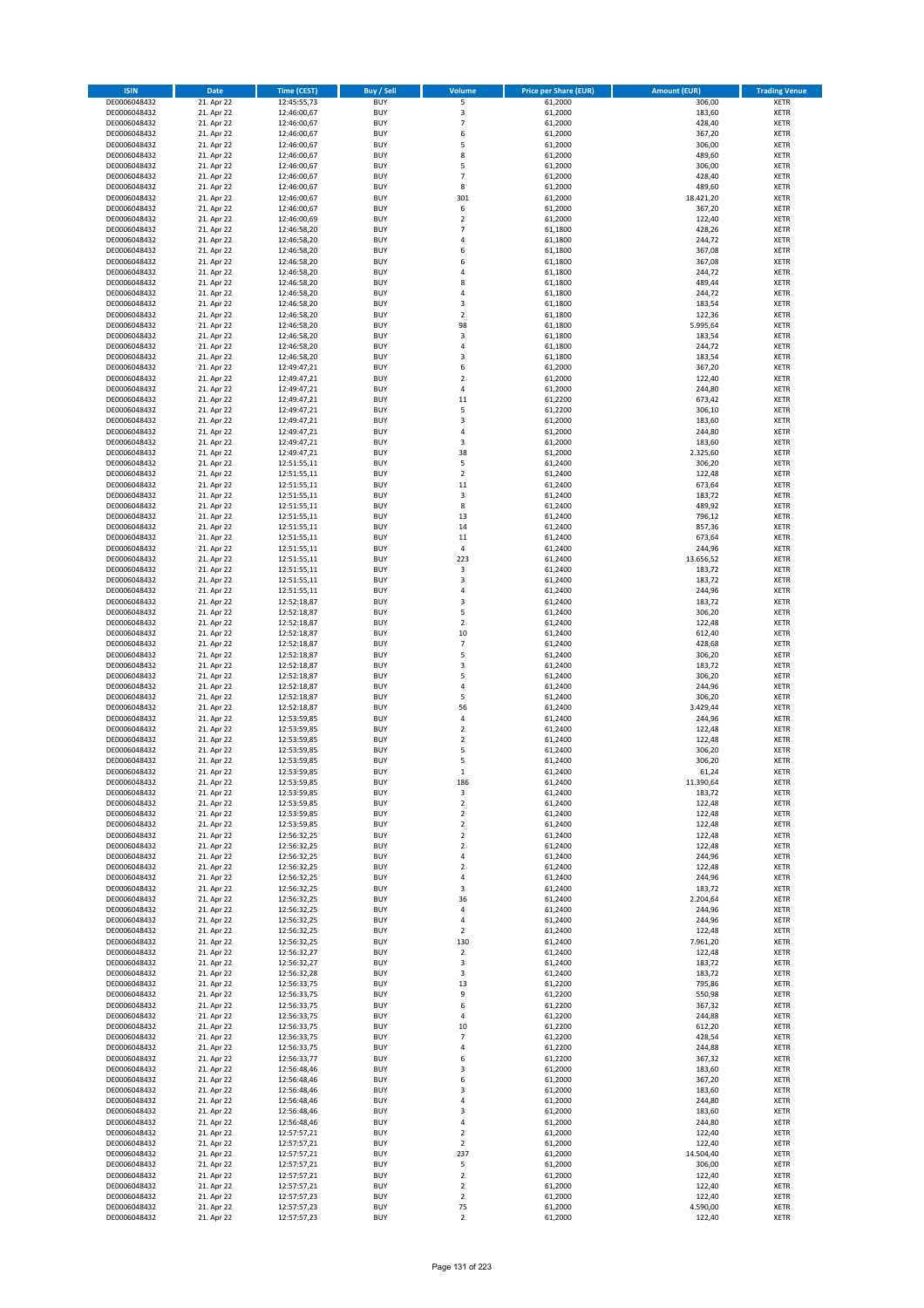| <b>ISIN</b>                  | Date                     | Time (CEST)                | <b>Buy / Sell</b>        | Volume                       | <b>Price per Share (EUR)</b> | <b>Amount (EUR)</b> | <b>Trading Venue</b>       |
|------------------------------|--------------------------|----------------------------|--------------------------|------------------------------|------------------------------|---------------------|----------------------------|
| DE0006048432                 | 21. Apr 22               | 12:59:39,99                | <b>BUY</b>               | $\pmb{4}$                    | 61,2000                      | 244,80              | <b>XETR</b>                |
| DE0006048432                 | 21. Apr 22               | 12:59:39,99                | <b>BUY</b>               | 5                            | 61,2000                      | 306,00              | XETR                       |
| DE0006048432                 | 21. Apr 22               | 13:02:16,35                | <b>BUY</b>               | 8                            | 61,2200                      | 489,76              | <b>XETR</b>                |
| DE0006048432<br>DE0006048432 | 21. Apr 22<br>21. Apr 22 | 13:02:16,35<br>13:02:16,35 | <b>BUY</b><br><b>BUY</b> | 11<br>9                      | 61,2200<br>61,2200           | 673,42<br>550,98    | XETR<br><b>XETR</b>        |
| DE0006048432                 | 21. Apr 22               | 13:02:16,35                | <b>BUY</b>               | 14                           | 61,2200                      | 857,08              | <b>XETR</b>                |
| DE0006048432                 | 21. Apr 22               | 13:02:16,35                | <b>BUY</b>               | $\overline{4}$               | 61,2200                      | 244,88              | <b>XETR</b>                |
| DE0006048432                 | 21. Apr 22               | 13:02:25,38                | <b>BUY</b>               | 17                           | 61,2000                      | 1.040,40            | <b>XETR</b>                |
| DE0006048432                 | 21. Apr 22               | 13:02:25,38                | <b>BUY</b><br><b>BUY</b> | $\overline{2}$<br>$\sqrt{4}$ | 61,2000                      | 122,40              | <b>XETR</b>                |
| DE0006048432<br>DE0006048432 | 21. Apr 22<br>21. Apr 22 | 13:02:25,38<br>13:02:25,38 | <b>BUY</b>               | 30                           | 61,2000<br>61,2000           | 244,80<br>1.836,00  | <b>XETR</b><br><b>XETR</b> |
| DE0006048432                 | 21. Apr 22               | 13:02:25,38                | <b>BUY</b>               | 3                            | 61,2000                      | 183,60              | <b>XETR</b>                |
| DE0006048432                 | 21. Apr 22               | 13:02:25,38                | <b>BUY</b>               | $\mathbf 2$                  | 61,2000                      | 122,40              | <b>XETR</b>                |
| DE0006048432                 | 21. Apr 22               | 13:02:25,38                | <b>BUY</b>               | 6                            | 61,2000                      | 367,20              | <b>XETR</b>                |
| DE0006048432                 | 21. Apr 22               | 13:02:25,38                | <b>BUY</b>               | 8                            | 61,2000                      | 489,60              | <b>XETR</b>                |
| DE0006048432<br>DE0006048432 | 21. Apr 22<br>21. Apr 22 | 13:02:25,38<br>13:02:25,38 | <b>BUY</b><br><b>BUY</b> | $\overline{7}$<br>5          | 61,2000<br>61,2000           | 428,40<br>306,00    | <b>XETR</b><br><b>XETR</b> |
| DE0006048432                 | 21. Apr 22               | 13:02:25,38                | <b>BUY</b>               | 15                           | 61,2000                      | 918,00              | <b>XETR</b>                |
| DE0006048432                 | 21. Apr 22               | 13:02:25,38                | <b>BUY</b>               | 13                           | 61,2000                      | 795,60              | <b>XETR</b>                |
| DE0006048432                 | 21. Apr 22               | 13:02:25,38                | <b>BUY</b>               | $\overline{7}$               | 61,2000                      | 428,40              | <b>XETR</b>                |
| DE0006048432                 | 21. Apr 22               | 13:02:25,38                | <b>BUY</b>               | 5                            | 61,2000                      | 306,00              | <b>XETR</b>                |
| DE0006048432<br>DE0006048432 | 21. Apr 22<br>21. Apr 22 | 13:02:25,38<br>13:02:25,38 | <b>BUY</b><br><b>BUY</b> | $\pmb{4}$<br>6               | 61,2000<br>61,2000           | 244,80              | <b>XETR</b><br><b>XETR</b> |
| DE0006048432                 | 21. Apr 22               | 13:02:25,38                | <b>BUY</b>               | 5                            | 61,2000                      | 367,20<br>306,00    | <b>XETR</b>                |
| DE0006048432                 | 21. Apr 22               | 13:02:25,38                | <b>BUY</b>               | 205                          | 61,2000                      | 12.546,00           | <b>XETR</b>                |
| DE0006048432                 | 21. Apr 22               | 13:02:25,40                | <b>BUY</b>               | $10\,$                       | 61,2000                      | 612,00              | <b>XETR</b>                |
| DE0006048432                 | 21. Apr 22               | 13:02:25,40                | <b>BUY</b>               | 6                            | 61,2000                      | 367,20              | <b>XETR</b>                |
| DE0006048432                 | 21. Apr 22<br>21. Apr 22 | 13:02:26,89                | <b>BUY</b><br><b>BUY</b> | 146<br>4                     | 61,1800                      | 8.932,28<br>244,80  | <b>XETR</b>                |
| DE0006048432<br>DE0006048432 | 21. Apr 22               | 13:02:49,15<br>13:02:49,15 | <b>BUY</b>               | $\overline{7}$               | 61,2000<br>61,2000           | 428,40              | <b>XETR</b><br><b>XETR</b> |
| DE0006048432                 | 21. Apr 22               | 13:02:49,15                | <b>BUY</b>               | $\overline{\mathbf{2}}$      | 61,2000                      | 122,40              | <b>XETR</b>                |
| DE0006048432                 | 21. Apr 22               | 13:02:49,15                | <b>BUY</b>               | 5                            | 61,2000                      | 306,00              | <b>XETR</b>                |
| DE0006048432                 | 21. Apr 22               | 13:02:49,15                | <b>BUY</b>               | 5                            | 61,2000                      | 306,00              | <b>XETR</b>                |
| DE0006048432                 | 21. Apr 22               | 13:02:49,15                | <b>BUY</b>               | 20                           | 61,2000                      | 1.224,00            | <b>XETR</b>                |
| DE0006048432<br>DE0006048432 | 21. Apr 22<br>21. Apr 22 | 13:02:49,15<br>13:02:49,15 | <b>BUY</b><br><b>BUY</b> | 4<br>5                       | 61,2000<br>61,2000           | 244,80<br>306,00    | <b>XETR</b><br><b>XETR</b> |
| DE0006048432                 | 21. Apr 22               | 13:02:49,15                | <b>BUY</b>               | $\pmb{4}$                    | 61,2000                      | 244,80              | <b>XETR</b>                |
| DE0006048432                 | 21. Apr 22               | 13:02:49,15                | <b>BUY</b>               | 11                           | 61,2000                      | 673,20              | <b>XETR</b>                |
| DE0006048432                 | 21. Apr 22               | 13:02:49,15                | <b>BUY</b>               | 3                            | 61,2000                      | 183,60              | <b>XETR</b>                |
| DE0006048432                 | 21. Apr 22               | 13:02:49,15                | <b>BUY</b>               | 4                            | 61,2000                      | 244,80              | <b>XETR</b>                |
| DE0006048432<br>DE0006048432 | 21. Apr 22<br>21. Apr 22 | 13:02:49,15<br>13:02:49,15 | <b>BUY</b><br><b>BUY</b> | $\overline{4}$<br>5          | 61,2000<br>61,2000           | 244,80<br>306,00    | <b>XETR</b><br><b>XETR</b> |
| DE0006048432                 | 21. Apr 22               | 13:02:49,15                | <b>BUY</b>               | 91                           | 61,2000                      | 5.569,20            | <b>XETR</b>                |
| DE0006048432                 | 21. Apr 22               | 13:02:49,66                | <b>BUY</b>               | 4                            | 61,2000                      | 244,80              | <b>XETR</b>                |
| DE0006048432                 | 21. Apr 22               | 13:02:49,66                | <b>BUY</b>               | 5                            | 61,2000                      | 306,00              | <b>XETR</b>                |
| DE0006048432                 | 21. Apr 22               | 13:02:49,66                | <b>BUY</b>               | $\overline{2}$               | 61,2000                      | 122,40              | <b>XETR</b>                |
| DE0006048432                 | 21. Apr 22               | 13:02:49,66                | <b>BUY</b>               | $\overline{7}$<br>6          | 61,2000                      | 428,40              | <b>XETR</b>                |
| DE0006048432<br>DE0006048432 | 21. Apr 22<br>21. Apr 22 | 13:03:50,81<br>13:03:50,81 | <b>BUY</b><br><b>BUY</b> | 3                            | 61,2000<br>61,2000           | 367,20<br>183,60    | <b>XETR</b><br><b>XETR</b> |
| DE0006048432                 | 21. Apr 22               | 13:03:50,81                | <b>BUY</b>               | $\overline{2}$               | 61,2000                      | 122,40              | <b>XETR</b>                |
| DE0006048432                 | 21. Apr 22               | 13:03:50,81                | <b>BUY</b>               | $\mathbf 2$                  | 61,2000                      | 122,40              | <b>XETR</b>                |
| DE0006048432                 | 21. Apr 22               | 13:03:50,81                | <b>BUY</b>               | 14                           | 61,2000                      | 856,80              | <b>XETR</b>                |
| DE0006048432                 | 21. Apr 22               | 13:03:50,81                | <b>BUY</b><br><b>BUY</b> | $\sqrt{4}$<br>$\mathsf 3$    | 61,2000                      | 244,80<br>183,60    | <b>XETR</b><br><b>XETR</b> |
| DE0006048432<br>DE0006048432 | 21. Apr 22<br>21. Apr 22 | 13:03:50,81<br>13:03:50,81 | <b>BUY</b>               | 3                            | 61,2000<br>61,2000           | 183,60              | <b>XETR</b>                |
| DE0006048432                 | 21. Apr 22               | 13:03:50,81                | <b>BUY</b>               | $\mathbf 2$                  | 61,2000                      | 122,40              | <b>XETR</b>                |
| DE0006048432                 | 21. Apr 22               | 13:03:50,81                | <b>BUY</b>               | $\overline{4}$               | 61,2000                      | 244,80              | <b>XETR</b>                |
| DE0006048432                 | 21. Apr 22               | 13:03:50,81                | <b>BUY</b>               | $\mathbf 2$                  | 61,2000                      | 122,40              | <b>XETR</b>                |
| DE0006048432                 | 21. Apr 22               | 13:03:50,81                | <b>BUY</b>               | 3                            | 61,2000                      | 183,60              | <b>XETR</b>                |
| DE0006048432<br>DE0006048432 | 21. Apr 22<br>21. Apr 22 | 13:03:50,81<br>13:03:50,81 | <b>BUY</b><br><b>BUY</b> | 3<br>$\sqrt{4}$              | 61,2000<br>61,2000           | 183,60<br>244,80    | <b>XETR</b><br><b>XETR</b> |
| DE0006048432                 | 21. Apr 22               | 13:03:58,98                | <b>BUY</b>               | 5                            | 61,1400                      | 305,70              | <b>XETR</b>                |
| DE0006048432                 | 21. Apr 22               | 13:03:58,98                | <b>BUY</b>               | $\mathbf 2$                  | 61,1800                      | 122,36              | <b>XETR</b>                |
| DE0006048432                 | 21. Apr 22               | 13:03:58,98                | <b>BUY</b>               | 9                            | 61,1400                      | 550,26              | <b>XETR</b>                |
| DE0006048432                 | 21. Apr 22               | 13:03:58,98                | BUY                      | 4                            | 61,1800                      | 244,72              | XETR                       |
| DE0006048432<br>DE0006048432 | 21. Apr 22<br>21. Apr 22 | 13:03:58,98<br>13:03:58,98 | <b>BUY</b><br><b>BUY</b> | 4<br>6                       | 61,1800<br>61,1600           | 244,72<br>366,96    | <b>XETR</b><br><b>XETR</b> |
| DE0006048432                 | 21. Apr 22               | 13:03:58,98                | <b>BUY</b>               | 6                            | 61,1600                      | 366,96              | <b>XETR</b>                |
| DE0006048432                 | 21. Apr 22               | 13:03:58,98                | <b>BUY</b>               | 26                           | 61,1600                      | 1.590,16            | <b>XETR</b>                |
| DE0006048432                 | 21. Apr 22               | 13:03:58,98                | <b>BUY</b>               | $\overline{2}$               | 61,1600                      | 122,32              | <b>XETR</b>                |
| DE0006048432                 | 21. Apr 22               | 13:03:58,98                | <b>BUY</b>               | $\overline{7}$               | 61,1600                      | 428,12              | <b>XETR</b>                |
| DE0006048432<br>DE0006048432 | 21. Apr 22<br>21. Apr 22 | 13:03:58,98<br>13:03:58,98 | <b>BUY</b><br><b>BUY</b> | 6<br>3                       | 61,1600<br>61,1400           | 366,96<br>183,42    | <b>XETR</b><br>XETR        |
| DE0006048432                 | 21. Apr 22               | 13:03:58,98                | <b>BUY</b>               | 12                           | 61,1400                      | 733,68              | <b>XETR</b>                |
| DE0006048432                 | 21. Apr 22               | 13:03:58,98                | <b>BUY</b>               | 9                            | 61,1400                      | 550,26              | XETR                       |
| DE0006048432                 | 21. Apr 22               | 13:03:58,98                | <b>BUY</b>               | 6                            | 61,1400                      | 366,84              | <b>XETR</b>                |
| DE0006048432<br>DE0006048432 | 21. Apr 22               | 13:03:58,98                | <b>BUY</b>               | 9                            | 61,1800                      | 550,62              | XETR                       |
| DE0006048432                 | 21. Apr 22<br>21. Apr 22 | 13:03:58,98<br>13:03:58,98 | <b>BUY</b><br><b>BUY</b> | 4<br>3                       | 61,1800<br>61,1800           | 244,72<br>183,54    | <b>XETR</b><br>XETR        |
| DE0006048432                 | 21. Apr 22               | 13:03:58,98                | <b>BUY</b>               | 3                            | 61,1800                      | 183,54              | <b>XETR</b>                |
| DE0006048432                 | 21. Apr 22               | 13:03:58,98                | <b>BUY</b>               | $\sqrt{4}$                   | 61,1400                      | 244,56              | <b>XETR</b>                |
| DE0006048432                 | 21. Apr 22               | 13:03:58,98                | <b>BUY</b>               | $\overline{2}$               | 61,1400                      | 122,28              | <b>XETR</b>                |
| DE0006048432                 | 21. Apr 22<br>21. Apr 22 | 13:03:58,98                | <b>BUY</b><br><b>BUY</b> | 5<br>5                       | 61,1400<br>61,1400           | 305,70<br>305,70    | XETR                       |
| DE0006048432<br>DE0006048432 | 21. Apr 22               | 13:03:58,98<br>13:03:58,98 | <b>BUY</b>               | 121                          | 61,1600                      | 7.400,36            | XETR<br><b>XETR</b>        |
| DE0006048432                 | 21. Apr 22               | 13:03:58,98                | <b>BUY</b>               | 3                            | 61,1800                      | 183,54              | <b>XETR</b>                |
| DE0006048432                 | 21. Apr 22               | 13:03:58,98                | <b>BUY</b>               | 124                          | 61,1800                      | 7.586,32            | XETR                       |
| DE0006048432                 | 21. Apr 22               | 13:03:58,98                | <b>BUY</b>               | 3                            | 61,1800                      | 183,54              | <b>XETR</b>                |
| DE0006048432<br>DE0006048432 | 21. Apr 22<br>21. Apr 22 | 13:03:58,98                | <b>BUY</b><br><b>BUY</b> | 3<br>4                       | 61,1800<br>61,1800           | 183,54<br>244,72    | XETR<br><b>XETR</b>        |
| DE0006048432                 | 21. Apr 22               | 13:03:58,98<br>13:03:58,99 | <b>BUY</b>               | 4                            | 61,1800                      | 244,72              | <b>XETR</b>                |
| DE0006048432                 | 21. Apr 22               | 13:04:00,78                | <b>BUY</b>               | $\mathbf 2$                  | 61,1800                      | 122,36              | <b>XETR</b>                |
| DE0006048432                 | 21. Apr 22               | 13:04:00,80                | <b>BUY</b>               | 3                            | 61,1800                      | 183,54              | <b>XETR</b>                |
| DE0006048432                 | 21. Apr 22               | 13:04:17,06                | <b>BUY</b>               | $\overline{2}$               | 61,1800                      | 122,36              | <b>XETR</b>                |
| DE0006048432                 | 21. Apr 22               | 13:04:17,06                | <b>BUY</b>               | 3                            | 61,1800                      | 183,54              | XETR                       |
| DE0006048432<br>DE0006048432 | 21. Apr 22<br>21. Apr 22 | 13:04:59,24<br>13:04:59,24 | <b>BUY</b><br><b>BUY</b> | $\mathbf 2$<br>3             | 61,1800<br>61,1800           | 122,36<br>183,54    | XETR<br><b>XETR</b>        |
| DE0006048432                 | 21. Apr 22               | 13:04:59,24                | <b>BUY</b>               | 5                            | 61,1800                      | 305,90              | <b>XETR</b>                |
| DE0006048432                 | 21. Apr 22               | 13:06:06,17                | <b>BUY</b>               | 3                            | 61,1600                      | 183,48              | <b>XETR</b>                |
| DE0006048432                 | 21. Apr 22               | 13:06:06,17                | <b>BUY</b>               | $\sqrt{4}$                   | 61,1600                      | 244,64              | <b>XETR</b>                |
| DE0006048432                 | 21. Apr 22               | 13:06:06,17                | <b>BUY</b>               | $\overline{2}$               | 61,1600                      | 122,32              | XETR                       |
| DE0006048432<br>DE0006048432 | 21. Apr 22<br>21. Apr 22 | 13:06:06,17<br>13:06:06,17 | <b>BUY</b><br><b>BUY</b> | $\mathbf 2$<br>$\mathbf 2$   | 61,1600<br>61,1600           | 122,32<br>122,32    | XETR<br><b>XETR</b>        |
| DE0006048432                 | 21. Apr 22               | 13:06:06,17                | <b>BUY</b>               | 3                            | 61,1600                      | 183,48              | XETR                       |
| DE0006048432                 | 21. Apr 22               | 13:06:06,17                | <b>BUY</b>               | 3                            | 61,1600                      | 183,48              | <b>XETR</b>                |
| DE0006048432                 | 21. Apr 22               | 13:06:06,17                | <b>BUY</b>               | $\sqrt{4}$                   | 61,1600                      | 244,64              | <b>XETR</b>                |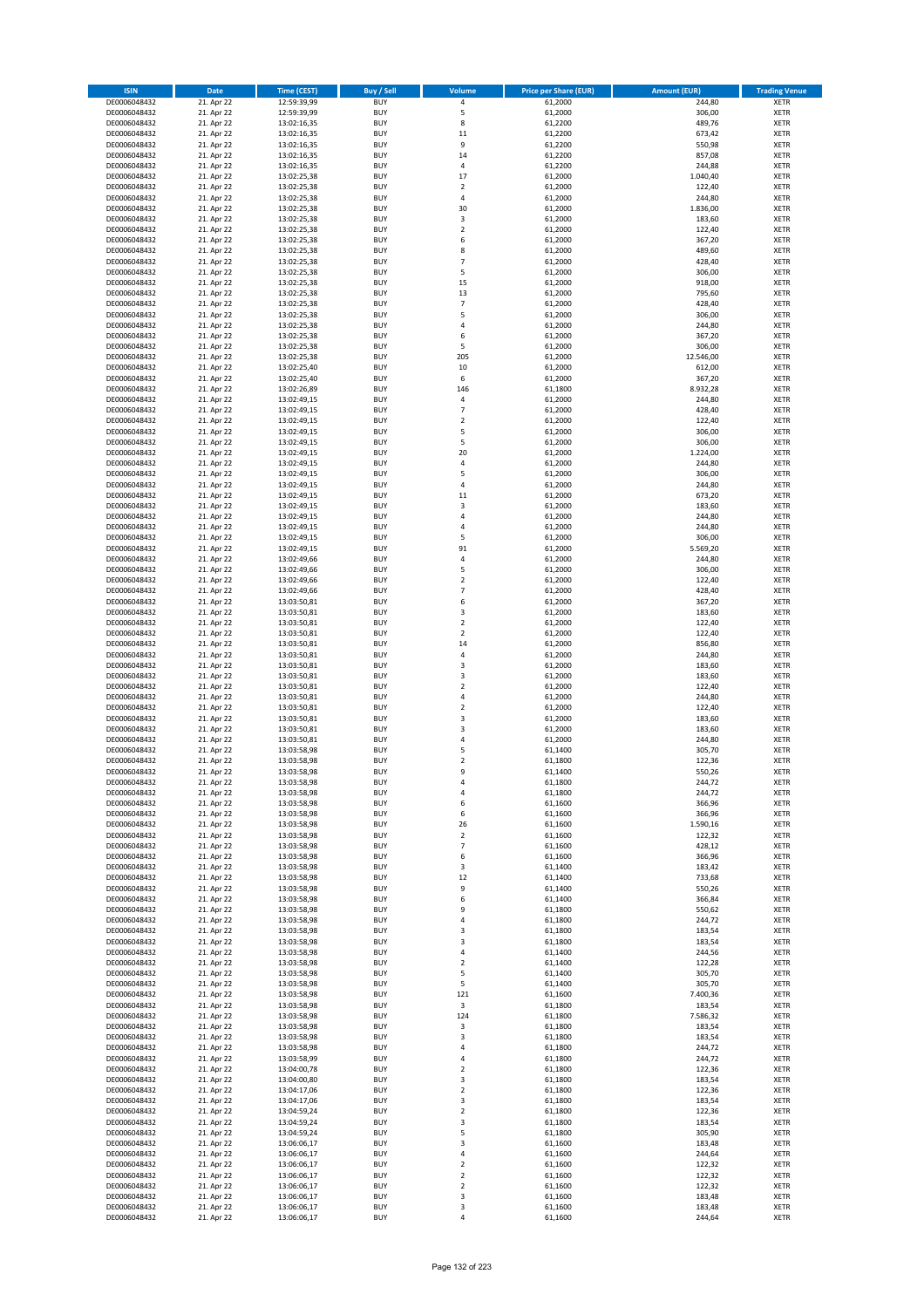| <b>ISIN</b>                  | <b>Date</b>              | <b>Time (CEST)</b>         | <b>Buy / Sell</b>        | Volume                                 | <b>Price per Share (EUR)</b> | <b>Amount (EUR)</b> | <b>Trading Venue</b>       |
|------------------------------|--------------------------|----------------------------|--------------------------|----------------------------------------|------------------------------|---------------------|----------------------------|
| DE0006048432                 | 21. Apr 22               | 13:06:06,17                | <b>BUY</b>               | 4                                      | 61,1600                      | 244,64              | <b>XETR</b>                |
| DE0006048432                 | 21. Apr 22               | 13:06:06,17                | <b>BUY</b>               | 3                                      | 61,1600                      | 183,48              | <b>XETR</b>                |
| DE0006048432                 | 21. Apr 22               | 13:06:06,17                | <b>BUY</b>               | 3                                      | 61,1600                      | 183,48              | <b>XETR</b>                |
| DE0006048432<br>DE0006048432 | 21. Apr 22<br>21. Apr 22 | 13:06:06,17<br>13:06:06,17 | <b>BUY</b><br><b>BUY</b> | $\mathbf 2$<br>3                       | 61,1600<br>61,1600           | 122,32<br>183,48    | <b>XETR</b><br><b>XETR</b> |
| DE0006048432                 | 21. Apr 22               | 13:06:06,17                | <b>BUY</b>               | 4                                      | 61,1600                      | 244,64              | <b>XETR</b>                |
| DE0006048432                 | 21. Apr 22               | 13:06:06,17                | <b>BUY</b>               | $\overline{\mathbf{c}}$                | 61,1600                      | 122,32              | <b>XETR</b>                |
| DE0006048432                 | 21. Apr 22               | 13:06:06,17                | <b>BUY</b>               | 3                                      | 61,1600                      | 183,48              | <b>XETR</b>                |
| DE0006048432                 | 21. Apr 22               | 13:06:06,17                | <b>BUY</b>               | 132                                    | 61,1600                      | 8.073,12            | <b>XETR</b>                |
| DE0006048432                 | 21. Apr 22               | 13:06:06,18                | <b>BUY</b><br><b>BUY</b> | 4<br>4                                 | 61,1600                      | 244,64              | <b>XETR</b>                |
| DE0006048432<br>DE0006048432 | 21. Apr 22<br>21. Apr 22 | 13:06:06,21<br>13:06:06,49 | <b>BUY</b>               | 4                                      | 61,1600<br>61,1400           | 244,64<br>244,56    | <b>XETR</b><br><b>XETR</b> |
| DE0006048432                 | 21. Apr 22               | 13:06:06,49                | <b>BUY</b>               | 77                                     | 61,1400                      | 4.707,78            | <b>XETR</b>                |
| DE0006048432                 | 21. Apr 22               | 13:06:06,49                | <b>BUY</b>               | 21                                     | 61,1400                      | 1.283,94            | <b>XETR</b>                |
| DE0006048432                 | 21. Apr 22               | 13:06:06,59                | <b>BUY</b>               | 77                                     | 61,1200                      | 4.706,24            | <b>XETR</b>                |
| DE0006048432                 | 21. Apr 22               | 13:08:00,73                | <b>BUY</b>               | 5                                      | 61,1800                      | 305,90              | <b>XETR</b>                |
| DE0006048432<br>DE0006048432 | 21. Apr 22<br>21. Apr 22 | 13:08:00,73<br>13:08:28,82 | <b>BUY</b><br><b>BUY</b> | 6<br>$\mathbf 2$                       | 61,1800<br>61,2000           | 367,08<br>122,40    | <b>XETR</b><br><b>XETR</b> |
| DE0006048432                 | 21. Apr 22               | 13:08:28,82                | <b>BUY</b>               | $\overline{\mathbf{c}}$                | 61,2000                      | 122,40              | <b>XETR</b>                |
| DE0006048432                 | 21. Apr 22               | 13:08:28,82                | <b>BUY</b>               | 4                                      | 61,2000                      | 244,80              | <b>XETR</b>                |
| DE0006048432                 | 21. Apr 22               | 13:08:28,82                | <b>BUY</b>               | 4                                      | 61,2000                      | 244,80              | <b>XETR</b>                |
| DE0006048432                 | 21. Apr 22               | 13:08:28,82                | <b>BUY</b>               | 3                                      | 61,2000                      | 183,60              | <b>XETR</b>                |
| DE0006048432<br>DE0006048432 | 21. Apr 22<br>21. Apr 22 | 13:08:28,82<br>13:08:28,82 | <b>BUY</b><br><b>BUY</b> | $\mathbf 2$<br>3                       | 61,2000<br>61,2000           | 122,40<br>183,60    | <b>XETR</b><br><b>XETR</b> |
| DE0006048432                 | 21. Apr 22               | 13:08:28,82                | <b>BUY</b>               | 4                                      | 61,2000                      | 244,80              | <b>XETR</b>                |
| DE0006048432                 | 21. Apr 22               | 13:08:28,82                | <b>BUY</b>               | 6                                      | 61,2000                      | 367,20              | <b>XETR</b>                |
| DE0006048432                 | 21. Apr 22               | 13:08:28,82                | <b>BUY</b>               | 6                                      | 61,2000                      | 367,20              | <b>XETR</b>                |
| DE0006048432                 | 21. Apr 22               | 13:08:28,82                | <b>BUY</b>               | 4                                      | 61,2000                      | 244,80              | <b>XETR</b>                |
| DE0006048432<br>DE0006048432 | 21. Apr 22<br>21. Apr 22 | 13:08:28,82<br>13:08:28,82 | <b>BUY</b><br><b>BUY</b> | $\mathbf 2$<br>$\overline{\mathbf{c}}$ | 61,2000<br>61,2000           | 122,40<br>122,40    | <b>XETR</b><br><b>XETR</b> |
| DE0006048432                 | 21. Apr 22               | 13:08:28,82                | <b>BUY</b>               | $\mathbf 2$                            | 61,2000                      | 122,40              | <b>XETR</b>                |
| DE0006048432                 | 21. Apr 22               | 13:08:28,82                | <b>BUY</b>               | 4                                      | 61,2000                      | 244,80              | <b>XETR</b>                |
| DE0006048432                 | 21. Apr 22               | 13:10:15,16                | <b>BUY</b>               | $\mathbf 2$                            | 61,1800                      | 122,36              | <b>XETR</b>                |
| DE0006048432                 | 21. Apr 22               | 13:10:15,16                | <b>BUY</b>               | 3                                      | 61,1800                      | 183,54              | <b>XETR</b>                |
| DE0006048432<br>DE0006048432 | 21. Apr 22<br>21. Apr 22 | 13:10:15,16<br>13:10:15,16 | <b>BUY</b><br><b>BUY</b> | 4<br>$\overline{\mathbf{c}}$           | 61,1800<br>61,1800           | 244,72<br>122,36    | <b>XETR</b><br><b>XETR</b> |
| DE0006048432                 | 21. Apr 22               | 13:10:15,16                | <b>BUY</b>               | 3                                      | 61,1800                      | 183,54              | <b>XETR</b>                |
| DE0006048432                 | 21. Apr 22               | 13:10:15,16                | <b>BUY</b>               | 4                                      | 61,1800                      | 244,72              | <b>XETR</b>                |
| DE0006048432                 | 21. Apr 22               | 13:10:15,16                | <b>BUY</b>               | $\overline{2}$                         | 61,1800                      | 122,36              | <b>XETR</b>                |
| DE0006048432                 | 21. Apr 22               | 13:10:15,16                | <b>BUY</b>               | 3                                      | 61,1800                      | 183,54              | <b>XETR</b>                |
| DE0006048432                 | 21. Apr 22               | 13:10:15,16                | <b>BUY</b>               | 98                                     | 61,1800                      | 5.995,64            | <b>XETR</b>                |
| DE0006048432<br>DE0006048432 | 21. Apr 22<br>21. Apr 22 | 13:10:15,16<br>13:10:15,16 | <b>BUY</b><br><b>BUY</b> | $\mathbf 2$<br>$\mathbf 2$             | 61,1800<br>61,1800           | 122,36<br>122,36    | <b>XETR</b><br><b>XETR</b> |
| DE0006048432                 | 21. Apr 22               | 13:10:15,16                | <b>BUY</b>               | 3                                      | 61,1800                      | 183,54              | <b>XETR</b>                |
| DE0006048432                 | 21. Apr 22               | 13:10:15,17                | <b>BUY</b>               | 4                                      | 61,1800                      | 244,72              | <b>XETR</b>                |
| DE0006048432                 | 21. Apr 22               | 13:10:15,18                | <b>BUY</b>               | $\overline{2}$                         | 61,1600                      | 122,32              | <b>XETR</b>                |
| DE0006048432                 | 21. Apr 22               | 13:10:15,18                | <b>BUY</b>               | 3                                      | 61,1600                      | 183,48              | <b>XETR</b>                |
| DE0006048432<br>DE0006048432 | 21. Apr 22<br>21. Apr 22 | 13:10:15,18<br>13:10:15,18 | <b>BUY</b><br><b>BUY</b> | 3<br>$\mathbf 2$                       | 61,1600<br>61,1600           | 183,48<br>122,32    | <b>XETR</b><br><b>XETR</b> |
| DE0006048432                 | 21. Apr 22               | 13:10:15,18                | <b>BUY</b>               | $\mathbf 2$                            | 61,1600                      | 122,32              | <b>XETR</b>                |
| DE0006048432                 | 21. Apr 22               | 13:10:15,18                | <b>BUY</b>               | $\mathbf 2$                            | 61,1600                      | 122,32              | <b>XETR</b>                |
| DE0006048432                 | 21. Apr 22               | 13:10:15,18                | <b>BUY</b>               | $\mathbf 2$                            | 61,1600                      | 122,32              | <b>XETR</b>                |
| DE0006048432                 | 21. Apr 22               | 13:10:15,18                | <b>BUY</b>               | 4                                      | 61,1600                      | 244,64              | <b>XETR</b>                |
| DE0006048432<br>DE0006048432 | 21. Apr 22<br>21. Apr 22 | 13:10:15,18<br>13:10:15,18 | <b>BUY</b><br><b>BUY</b> | 3<br>77                                | 61,1600<br>61,1600           | 183,48<br>4.709,32  | <b>XETR</b><br><b>XETR</b> |
| DE0006048432                 | 21. Apr 22               | 13:10:15,18                | <b>BUY</b>               | 19                                     | 61,1600                      | 1.162,04            | <b>XETR</b>                |
| DE0006048432                 | 21. Apr 22               | 13:10:15,50                | <b>BUY</b>               | 4                                      | 61,1400                      | 244,56              | <b>XETR</b>                |
| DE0006048432                 | 21. Apr 22               | 13:10:15,50                | <b>BUY</b>               | 4                                      | 61,1400                      | 244,56              | <b>XETR</b>                |
| DE0006048432                 | 21. Apr 22               | 13:10:50,80                | <b>BUY</b>               | 4                                      | 61,1800                      | 244,72              | <b>XETR</b>                |
| DE0006048432<br>DE0006048432 | 21. Apr 22<br>21. Apr 22 | 13:10:50,80<br>13:10:50,80 | <b>BUY</b><br><b>BUY</b> | 5<br>$\mathbf 2$                       | 61,1800<br>61,1800           | 305,90<br>122,36    | <b>XETR</b><br><b>XETR</b> |
| DE0006048432                 | 21. Apr 22               | 13:10:50,80                | <b>BUY</b>               | 3                                      | 61,1800                      | 183,54              | <b>XETR</b>                |
| DE0006048432                 | 21. Apr 22               | 13:10:50,80                | <b>BUY</b>               | $\mathbf 2$                            | 61,1800                      | 122,36              | <b>XETR</b>                |
| DE0006048432                 | 21. Apr 22               | 13:10:50,80                | <b>BUY</b>               | 3                                      | 61,1800                      | 183,54              | <b>XETR</b>                |
| DE0006048432                 | 21. Apr 22               | 13:10:50,80                | <b>BUY</b>               | 2                                      | 61,1800                      | 122,36              | <b>XETR</b>                |
| DE0006048432<br>DE0006048432 | 21. Apr 22<br>21. Apr 22 | 13:10:50,80<br>13:10:50,80 | <b>BUY</b><br><b>BUY</b> | $\mathbf 2$<br>5                       | 61,1800<br>61,1800           | 122,36<br>305,90    | XETR<br>XETR               |
| DE0006048432                 | 21. Apr 22               | 13:10:50,80                | <b>BUY</b>               | 3                                      | 61,1800                      | 183,54              | XETR                       |
| DE0006048432                 | 21. Apr 22               | 13:10:50,80                | <b>BUY</b>               | 4                                      | 61,1800                      | 244,72              | <b>XETR</b>                |
| DE0006048432                 | 21. Apr 22               | 13:10:50,80                | <b>BUY</b>               | $\mathbf 2$                            | 61,1800                      | 122,36              | <b>XETR</b>                |
| DE0006048432                 | 21. Apr 22               | 13:10:50,80                | <b>BUY</b>               | 87                                     | 61,1800                      | 5.322,66            | <b>XETR</b>                |
| DE0006048432<br>DE0006048432 | 21. Apr 22<br>21. Apr 22 | 13:12:05,44<br>13:12:05,44 | <b>BUY</b><br><b>BUY</b> | 3<br>$\mathbf 2$                       | 61,1800<br>61,1800           | 183,54<br>122,36    | <b>XETR</b><br><b>XETR</b> |
| DE0006048432                 | 21. Apr 22               | 13:12:05,44                | <b>BUY</b>               | $\overline{\mathbf{2}}$                | 61,1800                      | 122,36              | XETR                       |
| DE0006048432                 | 21. Apr 22               | 13:12:05,44                | <b>BUY</b>               | $\mathbf 2$                            | 61,1800                      | 122,36              | XETR                       |
| DE0006048432                 | 21. Apr 22               | 13:12:05,44                | <b>BUY</b>               | 70                                     | 61,1800                      | 4.282,60            | <b>XETR</b>                |
| DE0006048432                 | 21. Apr 22               | 13:12:05,44                | <b>BUY</b>               | $\mathbf 2$                            | 61,1800                      | 122,36              | <b>XETR</b>                |
| DE0006048432<br>DE0006048432 | 21. Apr 22<br>21. Apr 22 | 13:12:05,44<br>13:12:05,49 | <b>BUY</b><br><b>BUY</b> | $\overline{2}$<br>$\mathbf 2$          | 61,1800<br>61,1800           | 122,36<br>122,36    | <b>XETR</b><br><b>XETR</b> |
| DE0006048432                 | 21. Apr 22               | 13:12:05,49                | <b>BUY</b>               | 66                                     | 61,1800                      | 4.037,88            | <b>XETR</b>                |
| DE0006048432                 | 21. Apr 22               | 13:14:43,15                | <b>BUY</b>               | 4                                      | 61,1600                      | 244,64              | <b>XETR</b>                |
| DE0006048432                 | 21. Apr 22               | 13:14:43,15                | <b>BUY</b>               | $\overline{2}$                         | 61,1600                      | 122,32              | <b>XETR</b>                |
| DE0006048432                 | 21. Apr 22               | 13:14:43,15                | <b>BUY</b>               | 4                                      | 61,1600                      | 244,64              | XETR                       |
| DE0006048432<br>DE0006048432 | 21. Apr 22<br>21. Apr 22 | 13:14:43,15<br>13:16:20,36 | <b>BUY</b><br><b>BUY</b> | 3<br>3                                 | 61,1600<br>61,1600           | 183,48<br>183,48    | <b>XETR</b><br><b>XETR</b> |
| DE0006048432                 | 21. Apr 22               | 13:16:20,36                | <b>BUY</b>               | 4                                      | 61,1600                      | 244,64              | <b>XETR</b>                |
| DE0006048432                 | 21. Apr 22               | 13:16:20,36                | <b>BUY</b>               | $\overline{\mathbf{c}}$                | 61,1600                      | 122,32              | XETR                       |
| DE0006048432                 | 21. Apr 22               | 13:16:20,36                | <b>BUY</b>               | 3                                      | 61,1600                      | 183,48              | <b>XETR</b>                |
| DE0006048432                 | 21. Apr 22               | 13:16:20,36                | <b>BUY</b>               | 4                                      | 61,1600                      | 244,64              | <b>XETR</b>                |
| DE0006048432<br>DE0006048432 | 21. Apr 22<br>21. Apr 22 | 13:16:20,36<br>13:16:20,36 | <b>BUY</b><br><b>BUY</b> | $\mathbf 2$<br>$\mathbf 2$             | 61,1600<br>61,1600           | 122,32<br>122,32    | <b>XETR</b><br><b>XETR</b> |
| DE0006048432                 | 21. Apr 22               | 13:16:20,36                | <b>BUY</b>               | 4                                      | 61,1600                      | 244,64              | <b>XETR</b>                |
| DE0006048432                 | 21. Apr 22               | 13:16:20,36                | <b>BUY</b>               | $\mathbf 2$                            | 61,1600                      | 122,32              | <b>XETR</b>                |
| DE0006048432                 | 21. Apr 22               | 13:16:20,36                | <b>BUY</b>               | $\overline{2}$                         | 61,1600                      | 122,32              | XETR                       |
| DE0006048432                 | 21. Apr 22               | 13:16:20,36                | <b>BUY</b>               | 3                                      | 61,1600                      | 183,48              | <b>XETR</b>                |
| DE0006048432                 | 21. Apr 22               | 13:16:20,36                | <b>BUY</b>               | 3                                      | 61,1600                      | 183,48              | <b>XETR</b>                |
| DE0006048432<br>DE0006048432 | 21. Apr 22<br>21. Apr 22 | 13:16:20,36<br>13:16:20,36 | <b>BUY</b><br><b>BUY</b> | 3<br>3                                 | 61,1600<br>61,1600           | 183,48<br>183,48    | XETR<br><b>XETR</b>        |
| DE0006048432                 | 21. Apr 22               | 13:16:20,36                | <b>BUY</b>               | $\mathbf 2$                            | 61,1600                      | 122,32              | <b>XETR</b>                |
| DE0006048432                 | 21. Apr 22               | 13:16:20,36                | <b>BUY</b>               | $\mathbf 2$                            | 61,1600                      | 122,32              | <b>XETR</b>                |
| DE0006048432                 | 21. Apr 22               | 13:16:20,36                | <b>BUY</b>               | 3                                      | 61,1600                      | 183,48              | <b>XETR</b>                |
| DE0006048432                 | 21. Apr 22               | 13:16:20,36                | <b>BUY</b>               | 130                                    | 61,1600                      | 7.950,80            | XETR                       |
| DE0006048432<br>DE0006048432 | 21. Apr 22<br>21. Apr 22 | 13:16:20,37<br>13:19:33,72 | <b>BUY</b><br><b>BUY</b> | 3<br>4                                 | 61,1400<br>61,1600           | 183,42<br>244,64    | <b>XETR</b><br>XETR        |
| DE0006048432                 | 21. Apr 22               | 13:19:33,72                | <b>BUY</b>               | 3                                      | 61,1600                      | 183,48              | <b>XETR</b>                |
| DE0006048432                 | 21. Apr 22               | 13:19:33,72                | <b>BUY</b>               | 4                                      | 61,1600                      | 244,64              | XETR                       |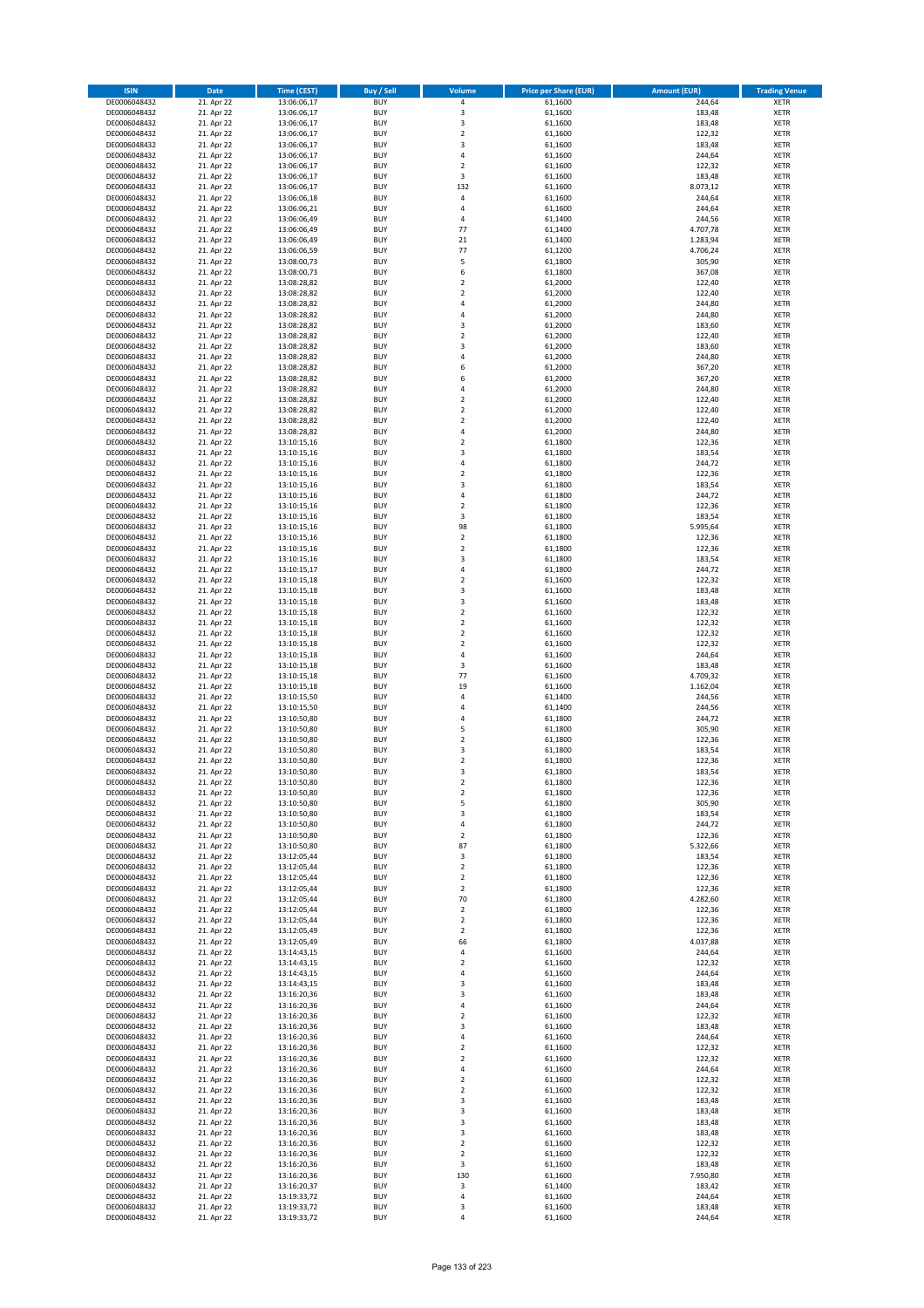| <b>ISIN</b>                  | <b>Date</b>              | Time (CEST)                | <b>Buy / Sell</b>        | Volume                                 | <b>Price per Share (EUR)</b> | <b>Amount (EUR)</b> | <b>Trading Venue</b>       |
|------------------------------|--------------------------|----------------------------|--------------------------|----------------------------------------|------------------------------|---------------------|----------------------------|
| DE0006048432                 | 21. Apr 22               | 13:19:33,72                | <b>BUY</b>               | $\overline{2}$                         | 61,1600                      | 122,32              | <b>XETR</b>                |
| DE0006048432                 | 21. Apr 22               | 13:19:33,72                | <b>BUY</b>               | 4                                      | 61,1600                      | 244,64              | <b>XETR</b>                |
| DE0006048432                 | 21. Apr 22               | 13:19:33,72                | <b>BUY</b>               | $\mathbf 2$                            | 61,1600                      | 122,32              | <b>XETR</b>                |
| DE0006048432<br>DE0006048432 | 21. Apr 22<br>21. Apr 22 | 13:19:33,72<br>13:19:33,72 | <b>BUY</b><br><b>BUY</b> | $\mathbf 2$<br>3                       | 61,1600<br>61,1600           | 122,32<br>183,48    | <b>XETR</b><br><b>XETR</b> |
| DE0006048432                 | 21. Apr 22               | 13:19:33,72                | <b>BUY</b>               | 3                                      | 61,1600                      | 183,48              | <b>XETR</b>                |
| DE0006048432                 | 21. Apr 22               | 13:19:33,72                | <b>BUY</b>               | 4                                      | 61,1600                      | 244,64              | <b>XETR</b>                |
| DE0006048432                 | 21. Apr 22               | 13:19:33,72                | <b>BUY</b>               | 130                                    | 61,1600                      | 7.950,80            | <b>XETR</b>                |
| DE0006048432                 | 21. Apr 22               | 13:20:39,19                | <b>BUY</b>               | $\overline{4}$                         | 61,1400                      | 244,56              | <b>XETR</b>                |
| DE0006048432                 | 21. Apr 22               | 13:20:39,19                | <b>BUY</b>               | 3                                      | 61,1400                      | 183,42              | <b>XETR</b>                |
| DE0006048432                 | 21. Apr 22               | 13:20:39,19                | <b>BUY</b>               | 3                                      | 61,1400                      | 183,42              | <b>XETR</b>                |
| DE0006048432<br>DE0006048432 | 21. Apr 22<br>21. Apr 22 | 13:20:39,19<br>13:20:39,19 | <b>BUY</b><br><b>BUY</b> | 5<br>3                                 | 61,1400<br>61,1400           | 305,70<br>183,42    | <b>XETR</b><br><b>XETR</b> |
| DE0006048432                 | 21. Apr 22               | 13:20:39,19                | <b>BUY</b>               | 4                                      | 61,1400                      | 244,56              | <b>XETR</b>                |
| DE0006048432                 | 21. Apr 22               | 13:20:39,19                | <b>BUY</b>               | 3                                      | 61,1400                      | 183,42              | <b>XETR</b>                |
| DE0006048432                 | 21. Apr 22               | 13:20:39,19                | <b>BUY</b>               | $\overline{\mathbf{c}}$                | 61,1400                      | 122,28              | <b>XETR</b>                |
| DE0006048432                 | 21. Apr 22               | 13:21:22,04                | <b>BUY</b>               | 4                                      | 61,1400                      | 244,56              | <b>XETR</b>                |
| DE0006048432                 | 21. Apr 22               | 13:21:22,04                | <b>BUY</b>               | 4                                      | 61,1400                      | 244,56              | <b>XETR</b>                |
| DE0006048432                 | 21. Apr 22               | 13:21:22,04                | <b>BUY</b>               | 4                                      | 61,1400                      | 244,56              | <b>XETR</b>                |
| DE0006048432                 | 21. Apr 22               | 13:21:22,04                | <b>BUY</b>               | 5                                      | 61,1400                      | 305,70              | <b>XETR</b>                |
| DE0006048432<br>DE0006048432 | 21. Apr 22<br>21. Apr 22 | 13:21:22,04<br>13:21:22,05 | <b>BUY</b><br><b>BUY</b> | 5<br>3                                 | 61,1400<br>61,1400           | 305,70<br>183,42    | <b>XETR</b><br><b>XETR</b> |
| DE0006048432                 | 21. Apr 22               | 13:21:34,75                | <b>BUY</b>               | $\mathbf 2$                            | 61,1200                      | 122,24              | <b>XETR</b>                |
| DE0006048432                 | 21. Apr 22               | 13:21:34,75                | <b>BUY</b>               | 3                                      | 61,1200                      | 183,36              | <b>XETR</b>                |
| DE0006048432                 | 21. Apr 22               | 13:21:34,75                | <b>BUY</b>               | 3                                      | 61,1200                      | 183,36              | <b>XETR</b>                |
| DE0006048432                 | 21. Apr 22               | 13:21:34,75                | <b>BUY</b>               | 4                                      | 61,1200                      | 244,48              | <b>XETR</b>                |
| DE0006048432                 | 21. Apr 22               | 13:21:34,75                | <b>BUY</b>               | 3                                      | 61,1200                      | 183,36              | <b>XETR</b>                |
| DE0006048432                 | 21. Apr 22               | 13:21:34,75                | <b>BUY</b>               | 3                                      | 61,1200                      | 183,36              | <b>XETR</b>                |
| DE0006048432<br>DE0006048432 | 21. Apr 22<br>21. Apr 22 | 13:21:34,75<br>13:21:34,75 | <b>BUY</b><br><b>BUY</b> | $\mathbf 2$<br>4                       | 61,1200<br>61,1200           | 122,24<br>244,48    | <b>XETR</b><br><b>XETR</b> |
| DE0006048432                 | 21. Apr 22               | 13:21:34,75                | <b>BUY</b>               | 4                                      | 61,1200                      | 244,48              | <b>XETR</b>                |
| DE0006048432                 | 21. Apr 22               | 13:21:34,75                | <b>BUY</b>               | $\overline{2}$                         | 61,1200                      | 122,24              | <b>XETR</b>                |
| DE0006048432                 | 21. Apr 22               | 13:21:34,75                | <b>BUY</b>               | 232                                    | 61,1200                      | 14.179,84           | <b>XETR</b>                |
| DE0006048432                 | 21. Apr 22               | 13:21:34,75                | <b>BUY</b>               | $\overline{2}$                         | 61,1200                      | 122,24              | <b>XETR</b>                |
| DE0006048432                 | 21. Apr 22               | 13:21:55,05                | <b>BUY</b>               | 18                                     | 61,1000                      | 1.099,80            | <b>XETR</b>                |
| DE0006048432                 | 21. Apr 22               | 13:21:55,05                | <b>BUY</b>               | 3                                      | 61,1000                      | 183,30              | <b>XETR</b>                |
| DE0006048432<br>DE0006048432 | 21. Apr 22<br>21. Apr 22 | 13:21:55,05<br>13:21:55,05 | <b>BUY</b><br><b>BUY</b> | 3<br>$\mathbf 2$                       | 61,1000<br>61,1000           | 183,30<br>122,20    | <b>XETR</b><br><b>XETR</b> |
| DE0006048432                 | 21. Apr 22               | 13:21:55,05                | <b>BUY</b>               | $\overline{2}$                         | 61,1000                      | 122,20              | <b>XETR</b>                |
| DE0006048432                 | 21. Apr 22               | 13:21:55,05                | <b>BUY</b>               | 5                                      | 61,1000                      | 305,50              | <b>XETR</b>                |
| DE0006048432                 | 21. Apr 22               | 13:21:55,05                | <b>BUY</b>               | 3                                      | 61,1000                      | 183,30              | <b>XETR</b>                |
| DE0006048432                 | 21. Apr 22               | 13:21:55,05                | <b>BUY</b>               | $\mathbf 2$                            | 61,1000                      | 122,20              | <b>XETR</b>                |
| DE0006048432                 | 21. Apr 22               | 13:21:55,05                | <b>BUY</b>               | $\mathbf 2$                            | 61,1000                      | 122,20              | <b>XETR</b>                |
| DE0006048432                 | 21. Apr 22               | 13:21:55,05                | <b>BUY</b>               | 3                                      | 61,1000                      | 183,30              | <b>XETR</b>                |
| DE0006048432                 | 21. Apr 22               | 13:21:55,05                | <b>BUY</b>               | 4                                      | 61,1000                      | 244,40              | <b>XETR</b>                |
| DE0006048432<br>DE0006048432 | 21. Apr 22<br>21. Apr 22 | 13:21:55,05<br>13:21:55,05 | <b>BUY</b><br><b>BUY</b> | $\overline{2}$<br>3                    | 61,1000<br>61,1000           | 122,20<br>183,30    | <b>XETR</b><br><b>XETR</b> |
| DE0006048432                 | 21. Apr 22               | 13:21:55,05                | <b>BUY</b>               | 3                                      | 61,1000                      | 183,30              | <b>XETR</b>                |
| DE0006048432                 | 21. Apr 22               | 13:21:55,05                | <b>BUY</b>               | 4                                      | 61,1000                      | 244,40              | <b>XETR</b>                |
| DE0006048432                 | 21. Apr 22               | 13:21:55,05                | <b>BUY</b>               | 93                                     | 61,1000                      | 5.682,30            | <b>XETR</b>                |
| DE0006048432                 | 21. Apr 22               | 13:22:48,67                | <b>BUY</b>               | $\mathbf 2$                            | 61,1000                      | 122,20              | <b>XETR</b>                |
| DE0006048432                 | 21. Apr 22               | 13:22:48,67                | <b>BUY</b>               | 5                                      | 61,1000                      | 305,50              | <b>XETR</b>                |
| DE0006048432                 | 21. Apr 22               | 13:22:48,67                | <b>BUY</b>               | $\overline{2}$                         | 61,1000                      | 122,20              | <b>XETR</b>                |
| DE0006048432<br>DE0006048432 | 21. Apr 22<br>21. Apr 22 | 13:22:48,67<br>13:22:48,67 | <b>BUY</b><br><b>BUY</b> | 3<br>3                                 | 61,1000<br>61,1000           | 183,30<br>183,30    | <b>XETR</b><br><b>XETR</b> |
| DE0006048432                 | 21. Apr 22               | 13:22:48,67                | <b>BUY</b>               | 5                                      | 61,1000                      | 305,50              | <b>XETR</b>                |
| DE0006048432                 | 21. Apr 22               | 13:22:48,67                | <b>BUY</b>               | 4                                      | 61,1000                      | 244,40              | <b>XETR</b>                |
| DE0006048432                 | 21. Apr 22               | 13:22:48,67                | <b>BUY</b>               | 3                                      | 61,1000                      | 183,30              | <b>XETR</b>                |
| DE0006048432                 | 21. Apr 22               | 13:22:48,67                | <b>BUY</b>               | 46                                     | 61,1000                      | 2.810,60            | <b>XETR</b>                |
| DE0006048432                 | 21. Apr 22               | 13:23:59,81                | <b>BUY</b>               | $\overline{2}$                         | 61,1200                      | 122,24              | <b>XETR</b>                |
| DE0006048432<br>DE0006048432 | 21. Apr 22               | 13:23:59,81                | <b>BUY</b><br><b>BUY</b> | $\mathbf 2$<br>$\overline{\mathbf{c}}$ | 61,1200                      | 122,24              | <b>XETR</b><br><b>XETR</b> |
| DE0006048432                 | 21. Apr 22<br>21. Apr 22 | 13:23:59,81<br>13:23:59,81 | <b>BUY</b>               | $\overline{\mathbf{c}}$                | 61,1200<br>61,1200           | 122,24<br>122,24    | <b>XETR</b>                |
| DE0006048432                 | 21. Apr 22               | 13:23:59,81                | <b>BUY</b>               | 4                                      | 61,1200                      | 244,48              | <b>XETR</b>                |
| DE0006048432                 | 21. Apr 22               | 13:24:13,94                | BUY                      | 4                                      | 61,1200                      | 244,48              | <b>XETR</b>                |
| DE0006048432                 | 21. Apr 22               | 13:24:14,94                | <b>BUY</b>               | $\mathbf 2$                            | 61,1000                      | 122,20              | <b>XETR</b>                |
| DE0006048432                 | 21. Apr 22               | 13:24:14,94                | <b>BUY</b>               | 3                                      | 61,1000                      | 183,30              | <b>XETR</b>                |
| DE0006048432                 | 21. Apr 22               | 13:24:14,94                | <b>BUY</b>               | 3                                      | 61,1000                      | 183,30              | XETR                       |
| DE0006048432<br>DE0006048432 | 21. Apr 22<br>21. Apr 22 | 13:24:14,94<br>13:24:14,94 | <b>BUY</b><br><b>BUY</b> | $\mathbf 2$<br>$\mathbf 2$             | 61,1000<br>61,1000           | 122,20<br>122,20    | <b>XETR</b><br><b>XETR</b> |
| DE0006048432                 | 21. Apr 22               | 13:24:14,94                | <b>BUY</b>               | 4                                      | 61,1000                      | 244,40              | <b>XETR</b>                |
| DE0006048432                 | 21. Apr 22               | 13:24:14,94                | <b>BUY</b>               | 3                                      | 61,1000                      | 183,30              | <b>XETR</b>                |
| DE0006048432                 | 21. Apr 22               | 13:24:14,94                | <b>BUY</b>               | 3                                      | 61,1000                      | 183,30              | <b>XETR</b>                |
| DE0006048432                 | 21. Apr 22               | 13:24:14,94                | <b>BUY</b>               | 66                                     | 61,1000                      | 4.032,60            | <b>XETR</b>                |
| DE0006048432                 | 21. Apr 22               | 13:24:14,94                | <b>BUY</b>               | $\mathbf 2$                            | 61,1000                      | 122,20              | <b>XETR</b>                |
| DE0006048432<br>DE0006048432 | 21. Apr 22<br>21. Apr 22 | 13:24:14,94<br>13:27:57,96 | <b>BUY</b><br><b>BUY</b> | $\overline{2}$<br>27                   | 61,1000<br>61,0800           | 122,20<br>1.649,16  | <b>XETR</b><br><b>XETR</b> |
| DE0006048432                 | 21. Apr 22               | 13:27:57,96                | <b>BUY</b>               | $\overline{2}$                         | 61,0800                      | 122,16              | <b>XETR</b>                |
| DE0006048432                 | 21. Apr 22               | 13:27:57,96                | <b>BUY</b>               | $\mathbf 2$                            | 61,0800                      | 122,16              | <b>XETR</b>                |
| DE0006048432                 | 21. Apr 22               | 13:27:57,96                | <b>BUY</b>               | $\mathbf 2$                            | 61,0800                      | 122,16              | <b>XETR</b>                |
| DE0006048432                 | 21. Apr 22               | 13:27:57,96                | <b>BUY</b>               | 3                                      | 61,0800                      | 183,24              | <b>XETR</b>                |
| DE0006048432                 | 21. Apr 22               | 13:27:57,96                | <b>BUY</b>               | $\mathbf 2$                            | 61,0800                      | 122,16              | <b>XETR</b>                |
| DE0006048432                 | 21. Apr 22               | 13:27:57,96                | <b>BUY</b>               | 3                                      | 61,0800                      | 183,24              | XETR                       |
| DE0006048432<br>DE0006048432 | 21. Apr 22<br>21. Apr 22 | 13:27:57,96<br>13:27:57,96 | <b>BUY</b><br><b>BUY</b> | 3<br>5                                 | 61,0800<br>61,0800           | 183,24<br>305,40    | <b>XETR</b><br><b>XETR</b> |
| DE0006048432                 | 21. Apr 22               | 13:27:57,96                | <b>BUY</b>               | 3                                      | 61,0800                      | 183,24              | <b>XETR</b>                |
| DE0006048432                 | 21. Apr 22               | 13:27:57,96                | <b>BUY</b>               | 5                                      | 61,0800                      | 305,40              | <b>XETR</b>                |
| DE0006048432                 | 21. Apr 22               | 13:27:57,96                | <b>BUY</b>               | 3                                      | 61,0800                      | 183,24              | <b>XETR</b>                |
| DE0006048432                 | 21. Apr 22               | 13:27:57,96                | <b>BUY</b>               | 3                                      | 61,0800                      | 183,24              | <b>XETR</b>                |
| DE0006048432                 | 21. Apr 22               | 13:27:57,96                | <b>BUY</b>               | 4                                      | 61,0800                      | 244,32              | <b>XETR</b>                |
| DE0006048432                 | 21. Apr 22               | 13:27:57,96                | <b>BUY</b><br><b>BUY</b> | 3<br>3                                 | 61,0800                      | 183,24              | <b>XETR</b><br><b>XETR</b> |
| DE0006048432<br>DE0006048432 | 21. Apr 22<br>21. Apr 22 | 13:27:57,96<br>13:27:57,96 | <b>BUY</b>               | 2                                      | 61,0800<br>61,0800           | 183,24<br>122,16    | <b>XETR</b>                |
| DE0006048432                 | 21. Apr 22               | 13:27:57,96                | <b>BUY</b>               | 67                                     | 61,0800                      | 4.092,36            | XETR                       |
| DE0006048432                 | 21. Apr 22               | 13:27:59,14                | <b>BUY</b>               | 9                                      | 61,0600                      | 549,54              | <b>XETR</b>                |
| DE0006048432                 | 21. Apr 22               | 13:27:59,14                | <b>BUY</b>               | $\mathbf 2$                            | 61,0600                      | 122,12              | <b>XETR</b>                |
| DE0006048432                 | 21. Apr 22               | 13:27:59,14                | <b>BUY</b>               | 65                                     | 61,0600                      | 3.968,90            | <b>XETR</b>                |
| DE0006048432                 | 21. Apr 22               | 13:27:59,16                | <b>BUY</b>               | $\mathbf 2$                            | 61,0600                      | 122,12              | <b>XETR</b>                |
| DE0006048432<br>DE0006048432 | 21. Apr 22<br>21. Apr 22 | 13:28:25,67<br>13:28:25,67 | <b>BUY</b><br><b>BUY</b> | 3<br>$\mathbf 2$                       | 61,0600<br>61,0600           | 183,18<br>122,12    | <b>XETR</b><br><b>XETR</b> |
| DE0006048432                 | 21. Apr 22               | 13:28:53,90                | <b>BUY</b>               | 3                                      | 61,0600                      | 183,18              | <b>XETR</b>                |
| DE0006048432                 | 21. Apr 22               | 13:28:53,90                | <b>BUY</b>               | 3                                      | 61,0600                      | 183,18              | XETR                       |
| DE0006048432                 | 21. Apr 22               | 13:28:53,90                | <b>BUY</b>               | 3                                      | 61,0600                      | 183,18              | <b>XETR</b>                |
| DE0006048432                 | 21. Apr 22               | 13:28:53,90                | <b>BUY</b>               | 4                                      | 61,0600                      | 244,24              | XETR                       |
| DE0006048432                 | 21. Apr 22               | 13:28:53,90                | <b>BUY</b>               | $\mathbf 2$                            | 61,0600                      | 122,12              | <b>XETR</b>                |
| DE0006048432                 | 21. Apr 22               | 13:28:53,90                | <b>BUY</b>               | $\overline{2}$                         | 61,0600                      | 122,12              | <b>XETR</b>                |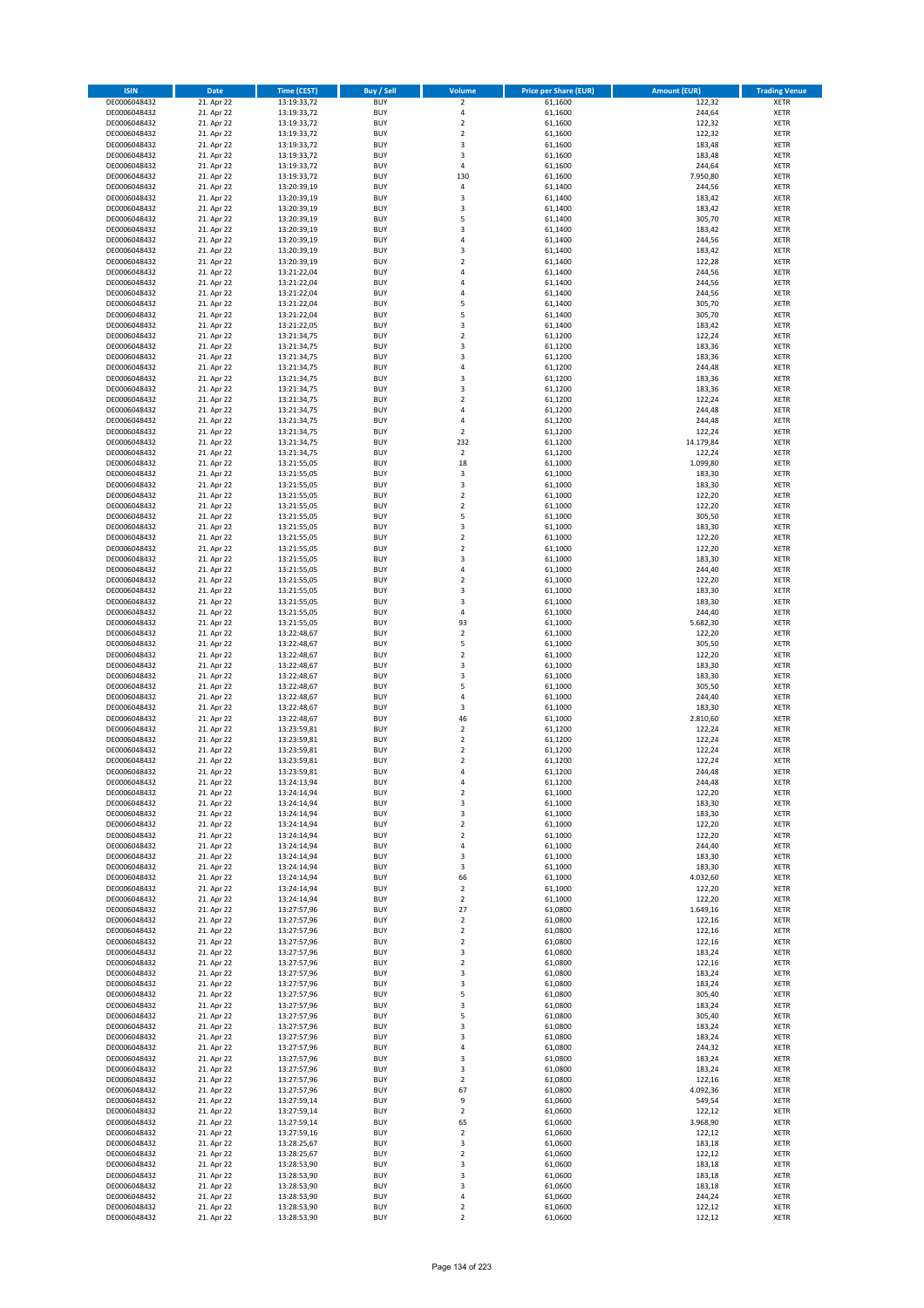| <b>ISIN</b>                  | <b>Date</b>              | Time (CEST)                | <b>Buy / Sell</b>        | Volume                        | <b>Price per Share (EUR)</b> | <b>Amount (EUR)</b> | <b>Trading Venue</b>       |
|------------------------------|--------------------------|----------------------------|--------------------------|-------------------------------|------------------------------|---------------------|----------------------------|
| DE0006048432                 | 21. Apr 22               | 13:30:23,40                | <b>BUY</b>               | $\overline{2}$                | 61,0600                      | 122,12              | <b>XETR</b>                |
| DE0006048432                 | 21. Apr 22               | 13:30:23,40                | <b>BUY</b>               | 3                             | 61,0600                      | 183,18              | <b>XETR</b>                |
| DE0006048432                 | 21. Apr 22               | 13:30:23,40                | <b>BUY</b>               | 3                             | 61,0600                      | 183,18              | <b>XETR</b>                |
| DE0006048432<br>DE0006048432 | 21. Apr 22<br>21. Apr 22 | 13:30:23,40<br>13:31:13,82 | <b>BUY</b><br><b>BUY</b> | $\mathbf 2$<br>4              | 61,0600<br>61,0400           | 122,12<br>244,16    | <b>XETR</b><br><b>XETR</b> |
| DE0006048432                 | 21. Apr 22               | 13:31:13,82                | <b>BUY</b>               | 5                             | 61,0400                      | 305,20              | <b>XETR</b>                |
| DE0006048432                 | 21. Apr 22               | 13:31:13,82                | <b>BUY</b>               | $\mathbf 2$                   | 61,0400                      | 122,08              | <b>XETR</b>                |
| DE0006048432                 | 21. Apr 22               | 13:31:13,82                | <b>BUY</b>               | $\mathbf 2$                   | 61,0400                      | 122,08              | <b>XETR</b>                |
| DE0006048432                 | 21. Apr 22               | 13:31:13,82                | <b>BUY</b>               | $\overline{2}$                | 61,0400                      | 122,08              | <b>XETR</b>                |
| DE0006048432                 | 21. Apr 22               | 13:31:13,82                | <b>BUY</b>               | 3                             | 61,0400                      | 183,12              | <b>XETR</b>                |
| DE0006048432                 | 21. Apr 22               | 13:31:13,82                | <b>BUY</b>               | $\mathbf 2$                   | 61,0400                      | 122,08              | <b>XETR</b>                |
| DE0006048432<br>DE0006048432 | 21. Apr 22<br>21. Apr 22 | 13:31:13,82<br>13:31:13,82 | <b>BUY</b><br><b>BUY</b> | 3<br>3                        | 61,0400<br>61,0400           | 183,12<br>183,12    | <b>XETR</b><br><b>XETR</b> |
| DE0006048432                 | 21. Apr 22               | 13:31:13,82                | <b>BUY</b>               | 4                             | 61,0400                      | 244,16              | <b>XETR</b>                |
| DE0006048432                 | 21. Apr 22               | 13:31:13,82                | <b>BUY</b>               | 3                             | 61,0400                      | 183,12              | <b>XETR</b>                |
| DE0006048432                 | 21. Apr 22               | 13:31:13,82                | <b>BUY</b>               | 93                            | 61,0400                      | 5.676,72            | <b>XETR</b>                |
| DE0006048432                 | 21. Apr 22               | 13:31:13,82                | <b>BUY</b>               | $\mathbf 2$                   | 61,0400                      | 122,08              | <b>XETR</b>                |
| DE0006048432                 | 21. Apr 22               | 13:31:13,82                | <b>BUY</b>               | $\mathbf 2$                   | 61,0400                      | 122,08              | <b>XETR</b>                |
| DE0006048432                 | 21. Apr 22               | 13:32:59,03                | <b>BUY</b>               | 3                             | 61,0400                      | 183,12              | <b>XETR</b>                |
| DE0006048432                 | 21. Apr 22               | 13:32:59,03                | <b>BUY</b>               | $\mathbf 2$                   | 61,0400                      | 122,08              | <b>XETR</b>                |
| DE0006048432<br>DE0006048432 | 21. Apr 22<br>21. Apr 22 | 13:32:59,03<br>13:32:59,03 | <b>BUY</b><br><b>BUY</b> | 3<br>3                        | 61,0400<br>61,0400           | 183,12<br>183,12    | <b>XETR</b><br><b>XETR</b> |
| DE0006048432                 | 21. Apr 22               | 13:32:59,03                | <b>BUY</b>               | $\mathbf 2$                   | 61,0400                      | 122,08              | <b>XETR</b>                |
| DE0006048432                 | 21. Apr 22               | 13:32:59,03                | <b>BUY</b>               | 3                             | 61,0400                      | 183,12              | <b>XETR</b>                |
| DE0006048432                 | 21. Apr 22               | 13:32:59,03                | <b>BUY</b>               | $\overline{7}$                | 61,0400                      | 427,28              | <b>XETR</b>                |
| DE0006048432                 | 21. Apr 22               | 13:32:59,03                | <b>BUY</b>               | 3                             | 61,0400                      | 183,12              | <b>XETR</b>                |
| DE0006048432                 | 21. Apr 22               | 13:32:59,03                | <b>BUY</b>               | $\mathbf 2$                   | 61,0400                      | 122,08              | <b>XETR</b>                |
| DE0006048432                 | 21. Apr 22               | 13:32:59,03                | <b>BUY</b>               | 41                            | 61,0400                      | 2.502,64            | <b>XETR</b>                |
| DE0006048432<br>DE0006048432 | 21. Apr 22<br>21. Apr 22 | 13:33:10,83<br>13:33:25,41 | <b>BUY</b><br><b>BUY</b> | $\mathbf 2$<br>5              | 61,0400<br>61,0200           | 122,08<br>305,10    | <b>XETR</b><br><b>XETR</b> |
| DE0006048432                 | 21. Apr 22               | 13:33:25,41                | <b>BUY</b>               | $\overline{a}$                | 61,0200                      | 122,04              | <b>XETR</b>                |
| DE0006048432                 | 21. Apr 22               | 13:33:25,41                | <b>BUY</b>               | 3                             | 61,0200                      | 183,06              | <b>XETR</b>                |
| DE0006048432                 | 21. Apr 22               | 13:33:25,41                | <b>BUY</b>               | $\mathbf 2$                   | 61,0200                      | 122,04              | <b>XETR</b>                |
| DE0006048432                 | 21. Apr 22               | 13:33:25,41                | <b>BUY</b>               | 3                             | 61,0200                      | 183,06              | <b>XETR</b>                |
| DE0006048432                 | 21. Apr 22               | 13:33:25,41                | <b>BUY</b>               | $\mathbf 2$                   | 61.0200                      | 122,04              | <b>XETR</b>                |
| DE0006048432                 | 21. Apr 22               | 13:33:25,41                | <b>BUY</b>               | 4                             | 61,0200                      | 244,08              | <b>XETR</b>                |
| DE0006048432                 | 21. Apr 22               | 13:33:25,41                | <b>BUY</b><br><b>BUY</b> | 3<br>$\mathbf 2$              | 61,0200                      | 183,06<br>122,04    | <b>XETR</b>                |
| DE0006048432<br>DE0006048432 | 21. Apr 22<br>21. Apr 22 | 13:33:25,41<br>13:33:31,94 | <b>BUY</b>               | $\overline{2}$                | 61,0200<br>61,0200           | 122,04              | <b>XETR</b><br><b>XETR</b> |
| DE0006048432                 | 21. Apr 22               | 13:33:31,94                | <b>BUY</b>               | 3                             | 61,0200                      | 183,06              | <b>XETR</b>                |
| DE0006048432                 | 21. Apr 22               | 13:33:31,94                | <b>BUY</b>               | 4                             | 61,0200                      | 244,08              | <b>XETR</b>                |
| DE0006048432                 | 21. Apr 22               | 13:33:31,94                | <b>BUY</b>               | $\mathbf 2$                   | 61,0200                      | 122,04              | <b>XETR</b>                |
| DE0006048432                 | 21. Apr 22               | 13:33:31,94                | <b>BUY</b>               | $\mathbf 2$                   | 61,0200                      | 122,04              | <b>XETR</b>                |
| DE0006048432                 | 21. Apr 22               | 13:33:31,94                | <b>BUY</b>               | $\overline{2}$                | 61,0200                      | 122,04              | <b>XETR</b>                |
| DE0006048432                 | 21. Apr 22               | 13:33:31,94                | <b>BUY</b>               | 72                            | 61,0200                      | 4.393,44            | <b>XETR</b>                |
| DE0006048432                 | 21. Apr 22               | 13:35:42,11                | <b>BUY</b><br><b>BUY</b> | 3<br>3                        | 61,0800                      | 183,24              | <b>XETR</b>                |
| DE0006048432<br>DE0006048432 | 21. Apr 22<br>21. Apr 22 | 13:35:42,11<br>13:35:42,11 | <b>BUY</b>               | $\mathbf 2$                   | 61,0800<br>61,0800           | 183,24<br>122,16    | <b>XETR</b><br><b>XETR</b> |
| DE0006048432                 | 21. Apr 22               | 13:35:42,11                | <b>BUY</b>               | 3                             | 61,0800                      | 183,24              | <b>XETR</b>                |
| DE0006048432                 | 21. Apr 22               | 13:38:04,70                | <b>BUY</b>               | 3                             | 61,1200                      | 183,36              | <b>XETR</b>                |
| DE0006048432                 | 21. Apr 22               | 13:38:04,70                | <b>BUY</b>               | 4                             | 61,1200                      | 244,48              | <b>XETR</b>                |
| DE0006048432                 | 21. Apr 22               | 13:38:04,70                | <b>BUY</b>               | 3                             | 61,1200                      | 183,36              | <b>XETR</b>                |
| DE0006048432                 | 21. Apr 22               | 13:38:04,70                | <b>BUY</b>               | 3                             | 61,1200                      | 183,36              | <b>XETR</b>                |
| DE0006048432<br>DE0006048432 | 21. Apr 22<br>21. Apr 22 | 13:38:04,70<br>13:38:04,70 | <b>BUY</b><br><b>BUY</b> | 3<br>3                        | 61,1200<br>61,1200           | 183,36<br>183,36    | <b>XETR</b><br><b>XETR</b> |
| DE0006048432                 | 21. Apr 22               | 13:38:04,70                | <b>BUY</b>               | 5                             | 61,1200                      | 305,60              | <b>XETR</b>                |
| DE0006048432                 | 21. Apr 22               | 13:38:04,70                | <b>BUY</b>               | $\overline{\mathbf{c}}$       | 61,1200                      | 122,24              | <b>XETR</b>                |
| DE0006048432                 | 21. Apr 22               | 13:38:04,70                | <b>BUY</b>               | 3                             | 61,1200                      | 183,36              | <b>XETR</b>                |
| DE0006048432                 | 21. Apr 22               | 13:38:04,70                | <b>BUY</b>               | 3                             | 61,1000                      | 183,30              | <b>XETR</b>                |
| DE0006048432                 | 21. Apr 22               | 13:38:04,70                | <b>BUY</b>               | $\overline{2}$                | 61,1200                      | 122,24              | <b>XETR</b>                |
| DE0006048432                 | 21. Apr 22               | 13:38:04,70                | <b>BUY</b>               | 3                             | 61,1200                      | 183,36              | <b>XETR</b>                |
| DE0006048432<br>DE0006048432 | 21. Apr 22<br>21. Apr 22 | 13:38:04,70<br>13:38:04,70 | <b>BUY</b><br><b>BUY</b> | 3<br>$\overline{\mathbf{c}}$  | 61,1200<br>61,1200           | 183,36<br>122,24    | <b>XETR</b><br><b>XETR</b> |
| DE0006048432                 | 21. Apr 22               | 13:38:04,70                | <b>BUY</b>               | 3                             | 61,1200                      | 183,36              | <b>XETR</b>                |
| DE0006048432                 | 21. Apr 22               | 13:38:04,70                | BUY                      | 4                             | 61,1200                      | 244,48              | <b>XETR</b>                |
| DE0006048432                 | 21. Apr 22               | 13:38:04,70                | <b>BUY</b>               | 3                             | 61,1200                      | 183,36              | XETR                       |
| DE0006048432                 | 21. Apr 22               | 13:38:04,70                | <b>BUY</b>               | 53                            | 61,1200                      | 3.239,36            | XETR                       |
| DE0006048432                 | 21. Apr 22               | 13:38:04,70                | <b>BUY</b>               | 37                            | 61,1200                      | 2.261,44            | XETR                       |
| DE0006048432                 | 21. Apr 22               | 13:38:09,90                | <b>BUY</b>               | 3                             | 61,1000                      | 183,30              | <b>XETR</b>                |
| DE0006048432<br>DE0006048432 | 21. Apr 22<br>21. Apr 22 | 13:38:09,90<br>13:38:09,90 | <b>BUY</b><br><b>BUY</b> | $\mathbf 2$<br>$\overline{2}$ | 61,1000<br>61,1000           | 122,20<br>122,20    | <b>XETR</b><br><b>XETR</b> |
| DE0006048432                 | 21. Apr 22               | 13:38:09,90                | <b>BUY</b>               | $\mathbf 2$                   | 61,1000                      | 122,20              | <b>XETR</b>                |
| DE0006048432                 | 21. Apr 22               | 13:38:09,90                | <b>BUY</b>               | $\mathbf 2$                   | 61,1000                      | 122,20              | <b>XETR</b>                |
| DE0006048432                 | 21. Apr 22               | 13:38:09,90                | <b>BUY</b>               | 4                             | 61,1000                      | 244,40              | XETR                       |
| DE0006048432                 | 21. Apr 22               | 13:38:09,90                | <b>BUY</b>               | 10                            | 61,1000                      | 611,00              | <b>XETR</b>                |
| DE0006048432                 | 21. Apr 22               | 13:38:09,90                | <b>BUY</b>               | $\overline{2}$                | 61,1000                      | 122,20              | <b>XETR</b>                |
| DE0006048432<br>DE0006048432 | 21. Apr 22<br>21. Apr 22 | 13:38:09,90<br>13:38:38,19 | <b>BUY</b><br><b>BUY</b> | 63<br>4                       | 61,1000<br>61,1000           | 3.849,30<br>244,40  | <b>XETR</b><br><b>XETR</b> |
| DE0006048432                 | 21. Apr 22               | 13:38:38,19                | <b>BUY</b>               | $\mathbf 2$                   | 61,1000                      | 122,20              | <b>XETR</b>                |
| DE0006048432                 | 21. Apr 22               | 13:38:38,19                | <b>BUY</b>               | 4                             | 61,1000                      | 244,40              | <b>XETR</b>                |
| DE0006048432                 | 21. Apr 22               | 13:38:38,19                | <b>BUY</b>               | $\overline{2}$                | 61,1000                      | 122,20              | <b>XETR</b>                |
| DE0006048432                 | 21. Apr 22               | 13:38:38,19                | <b>BUY</b>               | $\overline{2}$                | 61,1000                      | 122,20              | <b>XETR</b>                |
| DE0006048432                 | 21. Apr 22               | 13:38:38,19                | <b>BUY</b>               | $\mathbf 2$                   | 61,1000                      | 122,20              | XETR                       |
| DE0006048432                 | 21. Apr 22               | 13:38:38,19                | <b>BUY</b>               | $\mathbf 2$                   | 61,1000                      | 122,20              | <b>XETR</b>                |
| DE0006048432<br>DE0006048432 | 21. Apr 22<br>21. Apr 22 | 13:38:38,19<br>13:39:19,05 | <b>BUY</b><br><b>BUY</b> | 101<br>3                      | 61,1000<br>61,0800           | 6.171,10<br>183,24  | <b>XETR</b><br><b>XETR</b> |
| DE0006048432                 | 21. Apr 22               | 13:39:19,05                | <b>BUY</b>               | $\overline{\mathbf{2}}$       | 61,0800                      | 122,16              | <b>XETR</b>                |
| DE0006048432                 | 21. Apr 22               | 13:39:19,05                | <b>BUY</b>               | $\mathbf 2$                   | 61,0800                      | 122,16              | <b>XETR</b>                |
| DE0006048432                 | 21. Apr 22               | 13:39:19,05                | <b>BUY</b>               | 5                             | 61,0800                      | 305,40              | <b>XETR</b>                |
| DE0006048432                 | 21. Apr 22               | 13:39:19,05                | <b>BUY</b>               | 4                             | 61,0800                      | 244,32              | <b>XETR</b>                |
| DE0006048432                 | 21. Apr 22               | 13:39:19,05                | <b>BUY</b>               | 3                             | 61,0800                      | 183,24              | <b>XETR</b>                |
| DE0006048432<br>DE0006048432 | 21. Apr 22<br>21. Apr 22 | 13:39:19,05                | <b>BUY</b><br><b>BUY</b> | 3<br>3                        | 61,0800<br>61,0800           | 183,24<br>183,24    | <b>XETR</b><br><b>XETR</b> |
| DE0006048432                 | 21. Apr 22               | 13:39:19,05<br>13:39:19,05 | <b>BUY</b>               | 46                            | 61,0800                      | 2.809,68            | XETR                       |
| DE0006048432                 | 21. Apr 22               | 13:41:38,38                | <b>BUY</b>               | 4                             | 61,0800                      | 244,32              | <b>XETR</b>                |
| DE0006048432                 | 21. Apr 22               | 13:41:38,38                | <b>BUY</b>               | 3                             | 61,0800                      | 183,24              | <b>XETR</b>                |
| DE0006048432                 | 21. Apr 22               | 13:41:38,38                | <b>BUY</b>               | 3                             | 61,0800                      | 183,24              | <b>XETR</b>                |
| DE0006048432                 | 21. Apr 22               | 13:41:38,38                | <b>BUY</b>               | 3                             | 61,0800                      | 183,24              | <b>XETR</b>                |
| DE0006048432                 | 21. Apr 22               | 13:41:38,38                | <b>BUY</b>               | 3                             | 61,0800                      | 183,24              | <b>XETR</b>                |
| DE0006048432<br>DE0006048432 | 21. Apr 22<br>21. Apr 22 | 13:41:38,38<br>13:42:05,92 | <b>BUY</b><br><b>BUY</b> | 3<br>3                        | 61,0800<br>61,0600           | 183,24<br>183,18    | <b>XETR</b><br><b>XETR</b> |
| DE0006048432                 | 21. Apr 22               | 13:42:05,92                | <b>BUY</b>               | $\mathbf 2$                   | 61,0600                      | 122,12              | XETR                       |
| DE0006048432                 | 21. Apr 22               | 13:42:05,92                | <b>BUY</b>               | $\overline{2}$                | 61,0600                      | 122,12              | <b>XETR</b>                |
| DE0006048432                 | 21. Apr 22               | 13:42:05,92                | <b>BUY</b>               | $\mathbf 2$                   | 61,0600                      | 122,12              | <b>XETR</b>                |
| DE0006048432                 | 21. Apr 22               | 13:42:05,92                | <b>BUY</b>               | $\mathbf 2$                   | 61,0600                      | 122,12              | <b>XETR</b>                |
| DE0006048432                 | 21. Apr 22               | 13:42:05,92                | <b>BUY</b>               | $\mathbf 2$                   | 61,0600                      | 122,12              | XETR                       |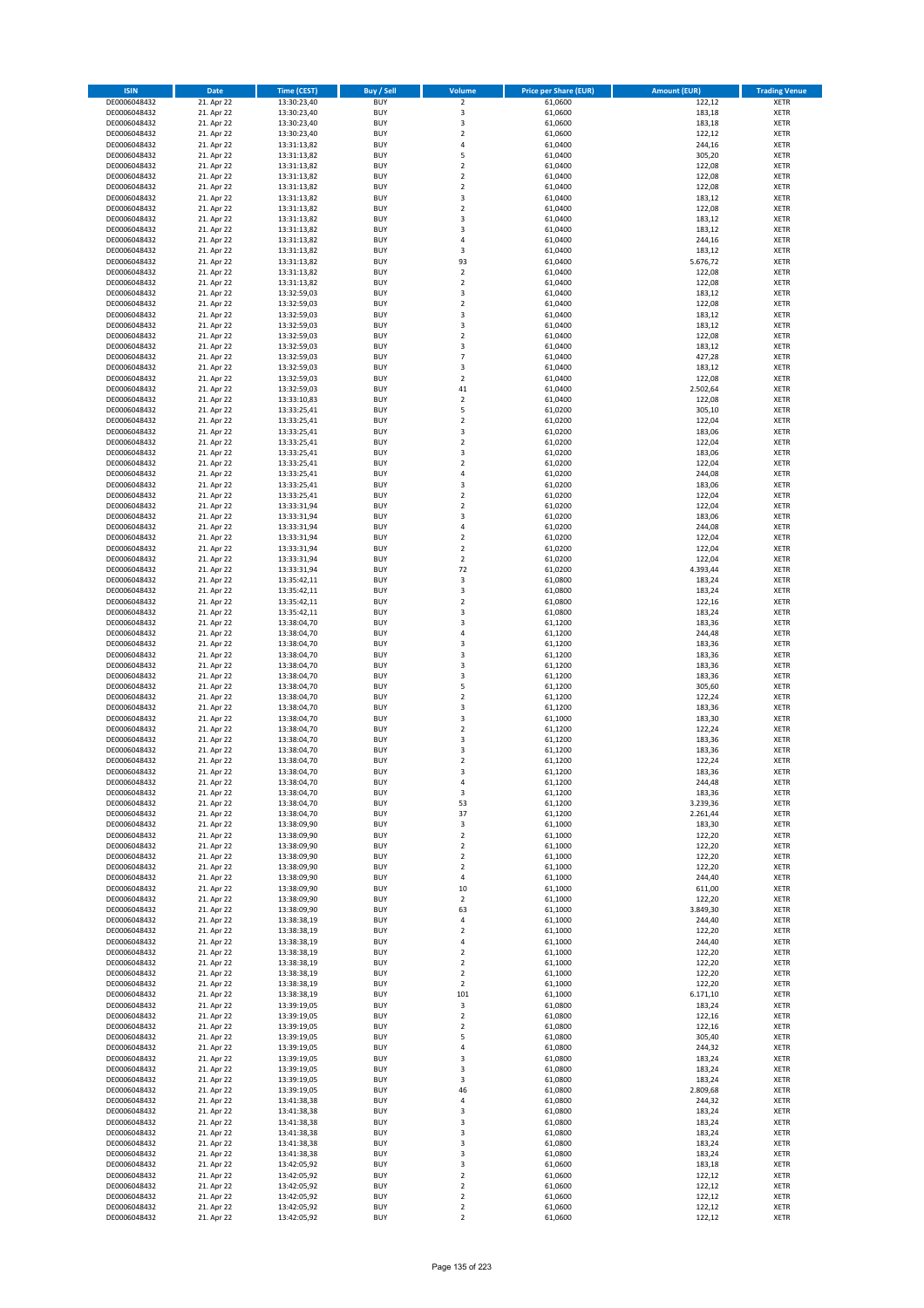| <b>ISIN</b>                  | <b>Date</b>              | Time (CEST)                | <b>Buy / Sell</b>        | <b>Volume</b>                          | <b>Price per Share (EUR)</b> | <b>Amount (EUR)</b> | <b>Trading Venue</b>       |
|------------------------------|--------------------------|----------------------------|--------------------------|----------------------------------------|------------------------------|---------------------|----------------------------|
| DE0006048432                 | 21. Apr 22               | 13:42:05,92                | <b>BUY</b>               | $\overline{\mathbf{2}}$                | 61,0600                      | 122,12              | <b>XETR</b>                |
| DE0006048432                 | 21. Apr 22               | 13:42:05,92                | <b>BUY</b>               | 4                                      | 61,0800                      | 244,32              | <b>XETR</b>                |
| DE0006048432                 | 21. Apr 22               | 13:42:05,92                | <b>BUY</b>               | $\mathbf 2$                            | 61,0600                      | 122,12              | <b>XETR</b>                |
| DE0006048432<br>DE0006048432 | 21. Apr 22<br>21. Apr 22 | 13:42:05,92<br>13:42:05,92 | <b>BUY</b><br><b>BUY</b> | 3<br>$\overline{\mathbf{c}}$           | 61,0600<br>61,0600           | 183,18<br>122,12    | <b>XETR</b><br><b>XETR</b> |
| DE0006048432                 | 21. Apr 22               | 13:42:05,92                | <b>BUY</b>               | 3                                      | 61,0600                      | 183,18              | <b>XETR</b>                |
| DE0006048432                 | 21. Apr 22               | 13:42:05,92                | <b>BUY</b>               | 25                                     | 61,0600                      | 1.526,50            | <b>XETR</b>                |
| DE0006048432                 | 21. Apr 22               | 13:42:22,17                | <b>BUY</b>               | $\mathbf 2$                            | 61,0800                      | 122,16              | <b>XETR</b>                |
| DE0006048432                 | 21. Apr 22               | 13:42:51,54                | <b>BUY</b>               | $\mathbf 2$                            | 61,0800                      | 122,16              | <b>XETR</b>                |
| DE0006048432                 | 21. Apr 22               | 13:42:51,54                | <b>BUY</b>               | $\overline{2}$                         | 61,0800                      | 122,16              | <b>XETR</b>                |
| DE0006048432                 | 21. Apr 22               | 13:43:05,33                | <b>BUY</b>               | 4                                      | 61,0800                      | 244,32              | <b>XETR</b>                |
| DE0006048432                 | 21. Apr 22<br>21. Apr 22 | 13:43:05,33                | <b>BUY</b><br><b>BUY</b> | 4<br>$\overline{\mathbf{c}}$           | 61,0800                      | 244,32              | <b>XETR</b><br><b>XETR</b> |
| DE0006048432<br>DE0006048432 | 21. Apr 22               | 13:44:26,56<br>13:44:26,56 | <b>BUY</b>               | $\overline{\mathbf{c}}$                | 61,0800<br>61,0800           | 122,16<br>122,16    | <b>XETR</b>                |
| DE0006048432                 | 21. Apr 22               | 13:44:34,03                | <b>BUY</b>               | 3                                      | 61,0600                      | 183,18              | <b>XETR</b>                |
| DE0006048432                 | 21. Apr 22               | 13:44:34,03                | <b>BUY</b>               | $\overline{\mathbf{c}}$                | 61,0600                      | 122,12              | <b>XETR</b>                |
| DE0006048432                 | 21. Apr 22               | 13:44:34,03                | <b>BUY</b>               | 4                                      | 61,0600                      | 244,24              | <b>XETR</b>                |
| DE0006048432                 | 21. Apr 22               | 13:44:34,03                | <b>BUY</b>               | $\mathbf 2$                            | 61,0600                      | 122,12              | <b>XETR</b>                |
| DE0006048432                 | 21. Apr 22               | 13:44:34,03                | <b>BUY</b>               | $\overline{\mathbf{c}}$                | 61,0600                      | 122,12              | <b>XETR</b>                |
| DE0006048432                 | 21. Apr 22               | 13:44:34,03                | <b>BUY</b>               | $\mathbf 2$                            | 61,0600                      | 122,12              | <b>XETR</b>                |
| DE0006048432<br>DE0006048432 | 21. Apr 22<br>21. Apr 22 | 13:44:34,03<br>13:44:34,03 | <b>BUY</b><br><b>BUY</b> | 3<br>3                                 | 61,0600<br>61,0600           | 183,18<br>183,18    | <b>XETR</b><br><b>XETR</b> |
| DE0006048432                 | 21. Apr 22               | 13:44:34,03                | <b>BUY</b>               | 3                                      | 61,0600                      | 183,18              | <b>XETR</b>                |
| DE0006048432                 | 21. Apr 22               | 13:44:34,03                | <b>BUY</b>               | 3                                      | 61,0600                      | 183,18              | <b>XETR</b>                |
| DE0006048432                 | 21. Apr 22               | 13:44:34,03                | <b>BUY</b>               | 3                                      | 61,0600                      | 183,18              | <b>XETR</b>                |
| DE0006048432                 | 21. Apr 22               | 13:44:34,03                | <b>BUY</b>               | 3                                      | 61,0600                      | 183,18              | <b>XETR</b>                |
| DE0006048432                 | 21. Apr 22               | 13:44:34,03                | <b>BUY</b>               | 3                                      | 61,0600                      | 183,18              | <b>XETR</b>                |
| DE0006048432                 | 21. Apr 22               | 13:44:34,03                | <b>BUY</b>               | $\overline{\mathbf{c}}$                | 61,0600                      | 122,12              | <b>XETR</b>                |
| DE0006048432<br>DE0006048432 | 21. Apr 22<br>21. Apr 22 | 13:44:34,03<br>13:44:34,03 | <b>BUY</b><br><b>BUY</b> | $\mathbf 2$<br>$\overline{\mathbf{c}}$ | 61,0600<br>61,0600           | 122,12<br>122,12    | <b>XETR</b><br><b>XETR</b> |
| DE0006048432                 | 21. Apr 22               | 13:44:34,03                | <b>BUY</b>               | $\mathbf 1$                            | 61,0600                      | 61,06               | <b>XETR</b>                |
| DE0006048432                 | 21. Apr 22               | 13:44:34,03                | <b>BUY</b>               | 68                                     | 61,0600                      | 4.152,08            | <b>XETR</b>                |
| DE0006048432                 | 21. Apr 22               | 13:45:41,63                | <b>BUY</b>               | 4                                      | 61,0600                      | 244,24              | <b>XETR</b>                |
| DE0006048432                 | 21. Apr 22               | 13:45:41,63                | <b>BUY</b>               | 3                                      | 61,0600                      | 183,18              | <b>XETR</b>                |
| DE0006048432                 | 21. Apr 22               | 13:46:25,59                | <b>BUY</b>               | $\mathbf 2$                            | 61,0600                      | 122,12              | <b>XETR</b>                |
| DE0006048432                 | 21. Apr 22               | 13:46:25,59                | <b>BUY</b>               | $\mathbf 2$                            | 61,0600                      | 122,12              | <b>XETR</b>                |
| DE0006048432                 | 21. Apr 22               | 13:49:43,76                | <b>BUY</b><br><b>BUY</b> | 3<br>$\mathbf 2$                       | 61,1000                      | 183,30              | <b>XETR</b>                |
| DE0006048432<br>DE0006048432 | 21. Apr 22<br>21. Apr 22 | 13:49:43,76<br>13:49:43,76 | <b>BUY</b>               | 3                                      | 61,1000<br>61,1000           | 122,20<br>183,30    | <b>XETR</b><br><b>XETR</b> |
| DE0006048432                 | 21. Apr 22               | 13:49:43,76                | <b>BUY</b>               | $\mathbf 2$                            | 61,1000                      | 122,20              | <b>XETR</b>                |
| DE0006048432                 | 21. Apr 22               | 13:49:43,76                | <b>BUY</b>               | 3                                      | 61,1000                      | 183,30              | <b>XETR</b>                |
| DE0006048432                 | 21. Apr 22               | 13:49:43,76                | <b>BUY</b>               | 6                                      | 61,1000                      | 366,60              | <b>XETR</b>                |
| DE0006048432                 | 21. Apr 22               | 13:49:43,76                | <b>BUY</b>               | 4                                      | 61,1000                      | 244,40              | <b>XETR</b>                |
| DE0006048432                 | 21. Apr 22               | 13:49:43,76                | <b>BUY</b>               | $\overline{\mathbf{c}}$                | 61,1000                      | 122,20              | <b>XETR</b>                |
| DE0006048432                 | 21. Apr 22               | 13:49:43,76                | <b>BUY</b>               | $\mathbf 2$                            | 61,1000                      | 122,20              | <b>XETR</b>                |
| DE0006048432                 | 21. Apr 22               | 13:49:43,76                | <b>BUY</b><br><b>BUY</b> | 4<br>3                                 | 61,1000                      | 244,40              | <b>XETR</b>                |
| DE0006048432<br>DE0006048432 | 21. Apr 22<br>21. Apr 22 | 13:49:43,76<br>13:49:43,76 | <b>BUY</b>               | 4                                      | 61,1000<br>61,1000           | 183,30<br>244,40    | <b>XETR</b><br><b>XETR</b> |
| DE0006048432                 | 21. Apr 22               | 13:49:43,76                | <b>BUY</b>               | 4                                      | 61,1000                      | 244,40              | <b>XETR</b>                |
| DE0006048432                 | 21. Apr 22               | 13:49:43,76                | <b>BUY</b>               | 3                                      | 61,1000                      | 183,30              | <b>XETR</b>                |
| DE0006048432                 | 21. Apr 22               | 13:49:43,76                | <b>BUY</b>               | 3                                      | 61,1000                      | 183,30              | <b>XETR</b>                |
| DE0006048432                 | 21. Apr 22               | 13:49:43,76                | <b>BUY</b>               | 3                                      | 61,1000                      | 183,30              | <b>XETR</b>                |
| DE0006048432                 | 21. Apr 22               | 13:49:43,76                | <b>BUY</b>               | 3                                      | 61,1000                      | 183,30              | <b>XETR</b>                |
| DE0006048432<br>DE0006048432 | 21. Apr 22<br>21. Apr 22 | 13:49:43,76<br>13:49:43,76 | <b>BUY</b><br><b>BUY</b> | 129<br>$\overline{\mathbf{c}}$         | 61,1000<br>61,1000           | 7.881,90<br>122,20  | <b>XETR</b><br><b>XETR</b> |
| DE0006048432                 | 21. Apr 22               | 13:49:43,76                | <b>BUY</b>               | 38                                     | 61,1000                      | 2.321,80            | <b>XETR</b>                |
| DE0006048432                 | 21. Apr 22               | 13:51:53,63                | <b>BUY</b>               | 4                                      | 61,0800                      | 244,32              | <b>XETR</b>                |
| DE0006048432                 | 21. Apr 22               | 13:51:53,63                | <b>BUY</b>               | 3                                      | 61,0800                      | 183,24              | <b>XETR</b>                |
| DE0006048432                 | 21. Apr 22               | 13:51:53,63                | <b>BUY</b>               | $\overline{\mathbf{c}}$                | 61,0800                      | 122,16              | <b>XETR</b>                |
| DE0006048432                 | 21. Apr 22               | 13:51:53,63                | <b>BUY</b>               | $\overline{2}$                         | 61,0800                      | 122,16              | <b>XETR</b>                |
| DE0006048432                 | 21. Apr 22               | 13:51:53,63                | <b>BUY</b>               | $\mathbf 2$                            | 61,0800                      | 122,16              | <b>XETR</b>                |
| DE0006048432<br>DE0006048432 | 21. Apr 22<br>21. Apr 22 | 13:51:53,63<br>13:51:53,63 | <b>BUY</b><br><b>BUY</b> | $\overline{\mathbf{c}}$<br>3           | 61,0800<br>61,0800           | 122,16<br>183,24    | <b>XETR</b><br><b>XETR</b> |
| DE0006048432                 | 21. Apr 22               | 13:51:53,63                | <b>BUY</b>               | $\overline{2}$                         | 61,0800                      | 122,16              | <b>XETR</b>                |
| DE0006048432                 | 21. Apr 22               | 13:51:53,63                | BUY                      | 2                                      | 61,0800                      | 122,16              | <b>XETR</b>                |
| DE0006048432                 | 21. Apr 22               | 13:51:53,63                | <b>BUY</b>               | 4                                      | 61,0800                      | 244,32              | XETR                       |
| DE0006048432                 | 21. Apr 22               | 13:56:30,81                | <b>BUY</b>               | 4                                      | 61,1000                      | 244,40              | XETR                       |
| DE0006048432                 | 21. Apr 22               | 13:56:30,81                | <b>BUY</b>               | 5                                      | 61,1000                      | 305,50              | XETR                       |
| DE0006048432                 | 21. Apr 22               | 13:56:30,81                | <b>BUY</b>               | 3                                      | 61,1000                      | 183,30              | <b>XETR</b>                |
| DE0006048432<br>DE0006048432 | 21. Apr 22<br>21. Apr 22 | 13:56:30,81<br>13:56:30,81 | <b>BUY</b><br><b>BUY</b> | $\mathbf 2$<br>3                       | 61,1000<br>61,1000           | 122,20<br>183,30    | <b>XETR</b><br><b>XETR</b> |
| DE0006048432                 | 21. Apr 22               | 13:57:20,82                | <b>BUY</b>               | 103                                    | 61,1200                      | 6.295,36            | <b>XETR</b>                |
| DE0006048432                 | 21. Apr 22               | 13:58:18,91                | <b>BUY</b>               | 340                                    | 61,1200                      | 20.780,80           | <b>XETR</b>                |
| DE0006048432                 | 21. Apr 22               | 13:58:28,15                | <b>BUY</b>               | 5                                      | 61,1000                      | 305,50              | XETR                       |
| DE0006048432                 | 21. Apr 22               | 13:58:28,15                | <b>BUY</b>               | $\mathbf 2$                            | 61,1000                      | 122,20              | <b>XETR</b>                |
| DE0006048432                 | 21. Apr 22               | 13:58:28,15                | <b>BUY</b>               | 4                                      | 61,1000                      | 244,40              | <b>XETR</b>                |
| DE0006048432<br>DE0006048432 | 21. Apr 22<br>21. Apr 22 | 13:58:28,15<br>13:58:28,15 | <b>BUY</b><br><b>BUY</b> | 5<br>6                                 | 61,1000<br>61,1000           | 305,50<br>366,60    | <b>XETR</b><br><b>XETR</b> |
| DE0006048432                 | 21. Apr 22               | 13:58:28,15                | <b>BUY</b>               | 6                                      | 61,1000                      | 366,60              | <b>XETR</b>                |
| DE0006048432                 | 21. Apr 22               | 13:58:28,15                | <b>BUY</b>               | $\overline{7}$                         | 61,1000                      | 427,70              | <b>XETR</b>                |
| DE0006048432                 | 21. Apr 22               | 13:58:28,15                | <b>BUY</b>               | 6                                      | 61,1000                      | 366,60              | <b>XETR</b>                |
| DE0006048432                 | 21. Apr 22               | 13:58:28,15                | <b>BUY</b>               | 6                                      | 61,1000                      | 366,60              | <b>XETR</b>                |
| DE0006048432                 | 21. Apr 22               | 13:58:28,15                | <b>BUY</b>               | 6                                      | 61,1000                      | 366,60              | XETR                       |
| DE0006048432                 | 21. Apr 22               | 13:58:28,15                | <b>BUY</b>               | 6                                      | 61,1000                      | 366,60              | <b>XETR</b>                |
| DE0006048432<br>DE0006048432 | 21. Apr 22<br>21. Apr 22 | 13:58:28,15<br>13:58:28,15 | <b>BUY</b><br><b>BUY</b> | 460<br>$\overline{7}$                  | 61,1000<br>61,1000           | 28.106,00<br>427,70 | <b>XETR</b><br><b>XETR</b> |
| DE0006048432                 | 21. Apr 22               | 13:58:28,15                | <b>BUY</b>               | 5                                      | 61,1000                      | 305,50              | <b>XETR</b>                |
| DE0006048432                 | 21. Apr 22               | 14:01:54,00                | <b>BUY</b>               | $\mathbf 2$                            | 61,0800                      | 122,16              | <b>XETR</b>                |
| DE0006048432                 | 21. Apr 22               | 14:01:54,00                | <b>BUY</b>               | 4                                      | 61,0800                      | 244,32              | <b>XETR</b>                |
| DE0006048432                 | 21. Apr 22               | 14:01:54,00                | <b>BUY</b>               | 9                                      | 61,0800                      | 549,72              | <b>XETR</b>                |
| DE0006048432                 | 21. Apr 22               | 14:01:54,00                | <b>BUY</b>               | 4                                      | 61,0800                      | 244,32              | <b>XETR</b>                |
| DE0006048432                 | 21. Apr 22               | 14:01:54,00                | <b>BUY</b>               | 3                                      | 61,0800                      | 183,24              | <b>XETR</b>                |
| DE0006048432<br>DE0006048432 | 21. Apr 22<br>21. Apr 22 | 14:01:54,00<br>14:01:54,00 | <b>BUY</b><br><b>BUY</b> | $\mathbf 2$<br>$\overline{2}$          | 61,0800<br>61,0800           | 122,16<br>122,16    | <b>XETR</b><br>XETR        |
| DE0006048432                 | 21. Apr 22               | 14:01:54,00                | <b>BUY</b>               | 3                                      | 61,0800                      | 183,24              | <b>XETR</b>                |
| DE0006048432                 | 21. Apr 22               | 14:01:54,00                | <b>BUY</b>               | 6                                      | 61,0800                      | 366,48              | <b>XETR</b>                |
| DE0006048432                 | 21. Apr 22               | 14:01:54,00                | <b>BUY</b>               | 4                                      | 61,0800                      | 244,32              | <b>XETR</b>                |
| DE0006048432                 | 21. Apr 22               | 14:01:54,00                | <b>BUY</b>               | 3                                      | 61,0800                      | 183,24              | <b>XETR</b>                |
| DE0006048432                 | 21. Apr 22               | 14:01:54,00                | <b>BUY</b>               | 4                                      | 61,0800                      | 244,32              | <b>XETR</b>                |
| DE0006048432                 | 21. Apr 22               | 14:01:54,00                | <b>BUY</b>               | 6                                      | 61,0800                      | 366,48              | <b>XETR</b>                |
| DE0006048432<br>DE0006048432 | 21. Apr 22<br>21. Apr 22 | 14:01:54,00<br>14:01:54,00 | <b>BUY</b><br><b>BUY</b> | 4<br>$\overline{\mathbf{c}}$           | 61,0800<br>61,0800           | 244,32<br>122,16    | <b>XETR</b><br>XETR        |
| DE0006048432                 | 21. Apr 22               | 14:01:54,00                | <b>BUY</b>               | $\overline{2}$                         | 61,0800                      | 122,16              | <b>XETR</b>                |
| DE0006048432                 | 21. Apr 22               | 14:01:54,00                | <b>BUY</b>               | 61                                     | 61,0800                      | 3.725,88            | <b>XETR</b>                |
| DE0006048432                 | 21. Apr 22               | 14:01:54,00                | <b>BUY</b>               | 4                                      | 61,0800                      | 244,32              | <b>XETR</b>                |
| DE0006048432                 | 21. Apr 22               | 14:01:54,02                | <b>BUY</b>               | 3                                      | 61,0800                      | 183,24              | XETR                       |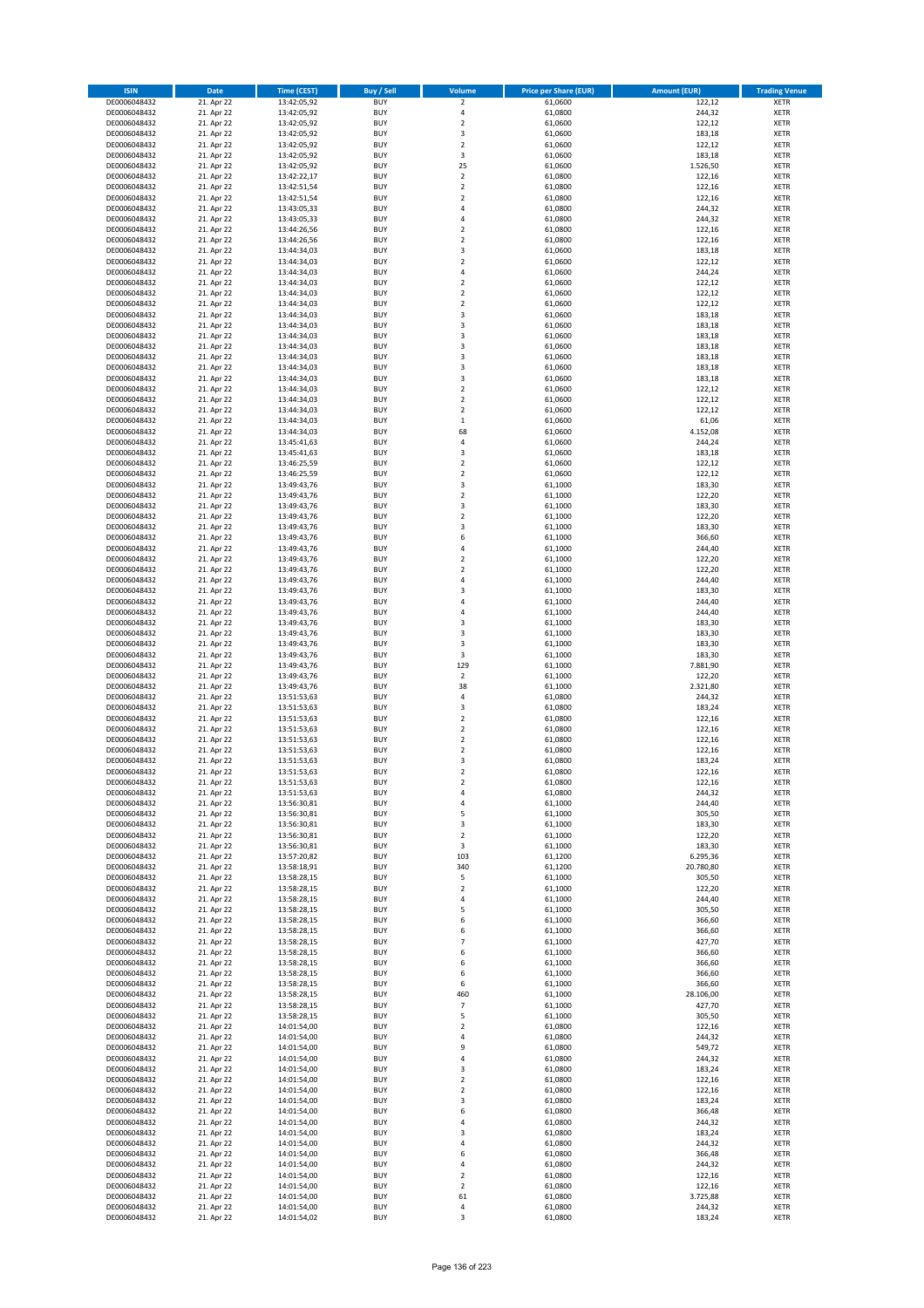| <b>ISIN</b>                  | <b>Date</b>              | <b>Time (CEST)</b>         | <b>Buy / Sell</b>        | Volume                        | <b>Price per Share (EUR)</b> | <b>Amount (EUR)</b>  | <b>Trading Venue</b>       |
|------------------------------|--------------------------|----------------------------|--------------------------|-------------------------------|------------------------------|----------------------|----------------------------|
| DE0006048432                 | 21. Apr 22               | 14:01:54,02                | <b>BUY</b>               | $\overline{\mathbf{3}}$       | 61,0800                      | 183,24               | <b>XETR</b>                |
| DE0006048432                 | 21. Apr 22               | 14:02:14,53                | <b>BUY</b>               | $\mathbf 2$                   | 61,0600                      | 122,12               | <b>XETR</b>                |
| DE0006048432                 | 21. Apr 22               | 14:02:14,53                | <b>BUY</b>               | $\overline{2}$                | 61,0600                      | 122,12               | <b>XETR</b>                |
| DE0006048432<br>DE0006048432 | 21. Apr 22<br>21. Apr 22 | 14:02:14,53<br>14:02:14,53 | <b>BUY</b><br><b>BUY</b> | 3<br>$\overline{\mathbf{c}}$  | 61,0600<br>61,0600           | 183,18<br>122,12     | <b>XETR</b><br><b>XETR</b> |
| DE0006048432                 | 21. Apr 22               | 14:02:47,48                | <b>BUY</b>               | 3                             | 61,0600                      | 183,18               | <b>XETR</b>                |
| DE0006048432                 | 21. Apr 22               | 14:02:47,48                | <b>BUY</b>               | 4                             | 61,0600                      | 244,24               | <b>XETR</b>                |
| DE0006048432                 | 21. Apr 22               | 14:02:47,48                | <b>BUY</b>               | 5                             | 61,0600                      | 305,30               | <b>XETR</b>                |
| DE0006048432                 | 21. Apr 22               | 14:02:47,48                | <b>BUY</b>               | 62                            | 61,0600                      | 3.785,72             | <b>XETR</b>                |
| DE0006048432                 | 21. Apr 22               | 14:04:12,78                | <b>BUY</b><br><b>BUY</b> | 5                             | 61,0600                      | 305,30               | <b>XETR</b><br><b>XETR</b> |
| DE0006048432<br>DE0006048432 | 21. Apr 22<br>21. Apr 22 | 14:04:12,78<br>14:04:12,78 | <b>BUY</b>               | $\mathbf 2$<br>3              | 61,0600<br>61,0600           | 122,12<br>183,18     | <b>XETR</b>                |
| DE0006048432                 | 21. Apr 22               | 14:04:12,78                | <b>BUY</b>               | 6                             | 61,0600                      | 366,36               | <b>XETR</b>                |
| DE0006048432                 | 21. Apr 22               | 14:04:12,78                | <b>BUY</b>               | 5                             | 61,0600                      | 305,30               | <b>XETR</b>                |
| DE0006048432                 | 21. Apr 22               | 14:04:12,78                | <b>BUY</b>               | 5                             | 61,0600                      | 305,30               | <b>XETR</b>                |
| DE0006048432                 | 21. Apr 22               | 14:04:12,78                | <b>BUY</b>               | 4                             | 61,0600                      | 244,24               | <b>XETR</b>                |
| DE0006048432<br>DE0006048432 | 21. Apr 22<br>21. Apr 22 | 14:04:12,78<br>14:04:12,78 | <b>BUY</b><br><b>BUY</b> | 6<br>6                        | 61,0600<br>61,0600           | 366,36<br>366,36     | <b>XETR</b><br><b>XETR</b> |
| DE0006048432                 | 21. Apr 22               | 14:04:12,78                | <b>BUY</b>               | 3                             | 61,0600                      | 183,18               | <b>XETR</b>                |
| DE0006048432                 | 21. Apr 22               | 14:04:12,78                | <b>BUY</b>               | 6                             | 61,0600                      | 366,36               | <b>XETR</b>                |
| DE0006048432                 | 21. Apr 22               | 14:04:12,78                | <b>BUY</b>               | 6                             | 61,0600                      | 366,36               | <b>XETR</b>                |
| DE0006048432                 | 21. Apr 22               | 14:04:12,78                | <b>BUY</b>               | 4                             | 61,0600                      | 244,24               | <b>XETR</b>                |
| DE0006048432                 | 21. Apr 22<br>21. Apr 22 | 14:04:12,78                | <b>BUY</b><br><b>BUY</b> | 5<br>3                        | 61,0600<br>61,0400           | 305,30<br>183,12     | <b>XETR</b><br><b>XETR</b> |
| DE0006048432<br>DE0006048432 | 21. Apr 22               | 14:05:14,07<br>14:05:14,07 | <b>BUY</b>               | 5                             | 61,0400                      | 305,20               | <b>XETR</b>                |
| DE0006048432                 | 21. Apr 22               | 14:05:14,07                | <b>BUY</b>               | $\mathbf 2$                   | 61,0400                      | 122,08               | <b>XETR</b>                |
| DE0006048432                 | 21. Apr 22               | 14:05:14,07                | <b>BUY</b>               | $\mathbf 2$                   | 61,0400                      | 122,08               | <b>XETR</b>                |
| DE0006048432                 | 21. Apr 22               | 14:05:14,07                | <b>BUY</b>               | 3                             | 61,0400                      | 183,12               | <b>XETR</b>                |
| DE0006048432                 | 21. Apr 22               | 14:05:14,07                | <b>BUY</b><br><b>BUY</b> | $\mathbf 2$<br>5              | 61,0400                      | 122,08               | <b>XETR</b><br><b>XETR</b> |
| DE0006048432<br>DE0006048432 | 21. Apr 22<br>21. Apr 22 | 14:05:14,07<br>14:05:14,07 | <b>BUY</b>               | 5                             | 61,0400<br>61,0400           | 305,20<br>305,20     | <b>XETR</b>                |
| DE0006048432                 | 21. Apr 22               | 14:05:14,07                | <b>BUY</b>               | $\overline{\mathbf{c}}$       | 61,0400                      | 122,08               | <b>XETR</b>                |
| DE0006048432                 | 21. Apr 22               | 14:05:14,07                | <b>BUY</b>               | $\overline{7}$                | 61,0400                      | 427,28               | <b>XETR</b>                |
| DE0006048432                 | 21. Apr 22               | 14:05:14,07                | <b>BUY</b>               | 3                             | 61,0400                      | 183,12               | <b>XETR</b>                |
| DE0006048432                 | 21. Apr 22               | 14:05:14,07                | <b>BUY</b>               | 4                             | 61.0400                      | 244,16               | <b>XETR</b>                |
| DE0006048432<br>DE0006048432 | 21. Apr 22<br>21. Apr 22 | 14:05:14,07<br>14:05:14,07 | <b>BUY</b><br><b>BUY</b> | 3<br>5                        | 61,0400<br>61,0400           | 183,12<br>305,20     | <b>XETR</b><br><b>XETR</b> |
| DE0006048432                 | 21. Apr 22               | 14:05:14,07                | <b>BUY</b>               | 5                             | 61,0400                      | 305,20               | <b>XETR</b>                |
| DE0006048432                 | 21. Apr 22               | 14:05:14,07                | <b>BUY</b>               | 143                           | 61,0400                      | 8.728,72             | <b>XETR</b>                |
| DE0006048432                 | 21. Apr 22               | 14:06:06,53                | <b>BUY</b>               | 3                             | 61,0200                      | 183,06               | <b>XETR</b>                |
| DE0006048432                 | 21. Apr 22               | 14:06:06,53                | <b>BUY</b>               | 3                             | 61,0000                      | 183,00               | <b>XETR</b>                |
| DE0006048432                 | 21. Apr 22               | 14:06:06,53                | <b>BUY</b>               | 6                             | 61,0200                      | 366,12               | <b>XETR</b>                |
| DE0006048432<br>DE0006048432 | 21. Apr 22<br>21. Apr 22 | 14:06:06,53<br>14:06:06,53 | <b>BUY</b><br><b>BUY</b> | 5<br>$\overline{7}$           | 61,0200<br>61,0200           | 305,10<br>427,14     | <b>XETR</b><br><b>XETR</b> |
| DE0006048432                 | 21. Apr 22               | 14:06:06,53                | <b>BUY</b>               | $\mathbf 2$                   | 61,0200                      | 122,04               | <b>XETR</b>                |
| DE0006048432                 | 21. Apr 22               | 14:06:06,53                | <b>BUY</b>               | $\overline{2}$                | 61,0200                      | 122,04               | <b>XETR</b>                |
| DE0006048432                 | 21. Apr 22               | 14:06:06,53                | <b>BUY</b>               | 3                             | 61,0200                      | 183,06               | <b>XETR</b>                |
| DE0006048432                 | 21. Apr 22               | 14:06:06,53                | <b>BUY</b>               | 5                             | 61,0200                      | 305,10               | <b>XETR</b>                |
| DE0006048432<br>DE0006048432 | 21. Apr 22               | 14:06:06,53                | <b>BUY</b><br><b>BUY</b> | $\mathbf 2$<br>$\overline{7}$ | 61,0000                      | 122,00<br>427,00     | <b>XETR</b><br><b>XETR</b> |
| DE0006048432                 | 21. Apr 22<br>21. Apr 22 | 14:06:06,53<br>14:06:06,53 | <b>BUY</b>               | 4                             | 61,0000<br>61,0000           | 244,00               | <b>XETR</b>                |
| DE0006048432                 | 21. Apr 22               | 14:06:06,53                | <b>BUY</b>               | $\overline{\mathbf{c}}$       | 61,0200                      | 122,04               | <b>XETR</b>                |
| DE0006048432                 | 21. Apr 22               | 14:06:06,53                | <b>BUY</b>               | $\overline{2}$                | 61,0000                      | 122,00               | <b>XETR</b>                |
| DE0006048432                 | 21. Apr 22               | 14:06:06,53                | <b>BUY</b>               | $\mathbf 2$                   | 61,0200                      | 122,04               | <b>XETR</b>                |
| DE0006048432                 | 21. Apr 22               | 14:06:06,53                | <b>BUY</b>               | 51                            | 61,0200                      | 3.112,02             | <b>XETR</b>                |
| DE0006048432<br>DE0006048432 | 21. Apr 22<br>21. Apr 22 | 14:06:06,53<br>14:06:06,53 | <b>BUY</b><br><b>BUY</b> | 5<br>3                        | 61,0200<br>61,0200           | 305,10<br>183,06     | <b>XETR</b><br><b>XETR</b> |
| DE0006048432                 | 21. Apr 22               | 14:09:02,78                | <b>BUY</b>               | $\overline{7}$                | 61,0400                      | 427,28               | <b>XETR</b>                |
| DE0006048432                 | 21. Apr 22               | 14:09:02,78                | <b>BUY</b>               | 5                             | 61,0400                      | 305,20               | <b>XETR</b>                |
| DE0006048432                 | 21. Apr 22               | 14:09:02,78                | <b>BUY</b>               | 3                             | 61,0400                      | 183,12               | <b>XETR</b>                |
| DE0006048432                 | 21. Apr 22               | 14:09:02,78                | <b>BUY</b>               | $\mathbf 2$                   | 61,0400                      | 122,08               | <b>XETR</b>                |
| DE0006048432<br>DE0006048432 | 21. Apr 22<br>21. Apr 22 | 14:09:02,78<br>14:09:02,78 | <b>BUY</b><br><b>BUY</b> | 41<br>97                      | 61,0400<br>61,0400           | 2.502,64<br>5.920,88 | <b>XETR</b><br><b>XETR</b> |
| DE0006048432                 | 21. Apr 22               | 14:12:12,74                | <b>BUY</b>               | $\overline{2}$                | 61,0600                      | 122,12               | <b>XETR</b>                |
| DE0006048432                 | 21. Apr 22               | 14:12:12,74                | BUY                      | 6                             | 61,0600                      | 366,36               | <b>XETR</b>                |
| DE0006048432                 | 21. Apr 22               | 14:12:12,74                | <b>BUY</b>               | 5                             | 61,0600                      | 305,30               | XETR                       |
| DE0006048432                 | 21. Apr 22               | 14:12:12,74                | <b>BUY</b>               | 5                             | 61,0600                      | 305,30               | XETR                       |
| DE0006048432<br>DE0006048432 | 21. Apr 22<br>21. Apr 22 | 14:12:12,74<br>14:12:12,74 | <b>BUY</b><br><b>BUY</b> | 9<br>5                        | 61,0600<br>61,0600           | 549,54<br>305,30     | XETR<br><b>XETR</b>        |
| DE0006048432                 | 21. Apr 22               | 14:12:12,74                | <b>BUY</b>               | $\overline{\phantom{a}}$      | 61,0600                      | 427,42               | <b>XETR</b>                |
| DE0006048432                 | 21. Apr 22               | 14:12:12,74                | <b>BUY</b>               | 5                             | 61,0600                      | 305,30               | <b>XETR</b>                |
| DE0006048432                 | 21. Apr 22               | 14:12:12,74                | <b>BUY</b>               | 4                             | 61,0600                      | 244,24               | <b>XETR</b>                |
| DE0006048432                 | 21. Apr 22               | 14:12:12,74                | <b>BUY</b>               | 5                             | 61,0600                      | 305,30               | <b>XETR</b>                |
| DE0006048432<br>DE0006048432 | 21. Apr 22<br>21. Apr 22 | 14:12:12,74<br>14:12:12,74 | <b>BUY</b><br><b>BUY</b> | 6<br>6                        | 61,0600<br>61,0600           | 366,36<br>366,36     | XETR<br><b>XETR</b>        |
| DE0006048432                 | 21. Apr 22               | 14:12:13,01                | <b>BUY</b>               | 9                             | 61,0600                      | 549,54               | <b>XETR</b>                |
| DE0006048432                 | 21. Apr 22               | 14:12:13,01                | <b>BUY</b>               | 4                             | 61,0600                      | 244,24               | <b>XETR</b>                |
| DE0006048432                 | 21. Apr 22               | 14:12:13,01                | <b>BUY</b>               | 5                             | 61,0600                      | 305,30               | <b>XETR</b>                |
| DE0006048432                 | 21. Apr 22               | 14:12:13,01                | <b>BUY</b>               | 4                             | 61,0600                      | 244,24               | <b>XETR</b>                |
| DE0006048432<br>DE0006048432 | 21. Apr 22<br>21. Apr 22 | 14:12:13,01<br>14:12:13,01 | <b>BUY</b><br><b>BUY</b> | 6<br>4                        | 61,0600<br>61,0600           | 366,36<br>244,24     | <b>XETR</b><br><b>XETR</b> |
| DE0006048432                 | 21. Apr 22               | 14:12:26,81                | <b>BUY</b>               | $\mathbf 2$                   | 61,0400                      | 122,08               | <b>XETR</b>                |
| DE0006048432                 | 21. Apr 22               | 14:12:26,81                | <b>BUY</b>               | 3                             | 61,0400                      | 183,12               | XETR                       |
| DE0006048432                 | 21. Apr 22               | 14:12:26,81                | <b>BUY</b>               | 3                             | 61,0400                      | 183,12               | <b>XETR</b>                |
| DE0006048432                 | 21. Apr 22               | 14:12:26,81                | <b>BUY</b>               | $\overline{7}$                | 61,0400                      | 427,28               | <b>XETR</b>                |
| DE0006048432<br>DE0006048432 | 21. Apr 22<br>21. Apr 22 | 14:12:26,81<br>14:12:26,81 | <b>BUY</b><br><b>BUY</b> | 3<br>3                        | 61,0400<br>61,0400           | 183,12<br>183,12     | <b>XETR</b><br><b>XETR</b> |
| DE0006048432                 | 21. Apr 22               | 14:12:26,81                | <b>BUY</b>               | 116                           | 61,0400                      | 7.080,64             | <b>XETR</b>                |
| DE0006048432                 | 21. Apr 22               | 14:13:05,46                | <b>BUY</b>               | 4                             | 61,0200                      | 244,08               | <b>XETR</b>                |
| DE0006048432                 | 21. Apr 22               | 14:13:05,46                | <b>BUY</b>               | $\mathbf 2$                   | 61,0200                      | 122,04               | XETR                       |
| DE0006048432                 | 21. Apr 22               | 14:13:05,46                | <b>BUY</b>               | 3                             | 61,0200                      | 183,06               | <b>XETR</b>                |
| DE0006048432                 | 21. Apr 22               | 14:13:05,46                | <b>BUY</b>               | 4                             | 61,0200                      | 244,08               | <b>XETR</b>                |
| DE0006048432<br>DE0006048432 | 21. Apr 22<br>21. Apr 22 | 14:13:05,46<br>14:13:05,46 | <b>BUY</b><br><b>BUY</b> | 3<br>3                        | 61,0200<br>61,0200           | 183,06<br>183,06     | <b>XETR</b><br>XETR        |
| DE0006048432                 | 21. Apr 22               | 14:13:05,46                | <b>BUY</b>               | 4                             | 61,0200                      | 244,08               | <b>XETR</b>                |
| DE0006048432                 | 21. Apr 22               | 14:13:05,46                | <b>BUY</b>               | 4                             | 61,0200                      | 244,08               | <b>XETR</b>                |
| DE0006048432                 | 21. Apr 22               | 14:13:05,46                | <b>BUY</b>               | 3                             | 61,0200                      | 183,06               | <b>XETR</b>                |
| DE0006048432                 | 21. Apr 22               | 14:13:05,46                | <b>BUY</b>               | 4                             | 61,0200                      | 244,08               | <b>XETR</b>                |
| DE0006048432<br>DE0006048432 | 21. Apr 22<br>21. Apr 22 | 14:13:05,46<br>14:13:05,46 | <b>BUY</b><br><b>BUY</b> | 4<br>$\mathbf 2$              | 61,0200<br>61,0200           | 244,08<br>122,04     | <b>XETR</b><br><b>XETR</b> |
| DE0006048432                 | 21. Apr 22               | 14:13:05,46                | <b>BUY</b>               | 4                             | 61,0200                      | 244,08               | <b>XETR</b>                |
| DE0006048432                 | 21. Apr 22               | 14:13:05,46                | <b>BUY</b>               | 138                           | 61,0200                      | 8.420,76             | <b>XETR</b>                |
| DE0006048432                 | 21. Apr 22               | 14:13:05,47                | <b>BUY</b>               | $\overline{2}$                | 61,0200                      | 122,04               | <b>XETR</b>                |
| DE0006048432                 | 21. Apr 22               | 14:13:05,47                | <b>BUY</b>               | $\mathbf 2$                   | 61,0200                      | 122,04               | <b>XETR</b>                |
| DE0006048432<br>DE0006048432 | 21. Apr 22<br>21. Apr 22 | 14:15:48,65<br>14:15:48,65 | <b>BUY</b><br><b>BUY</b> | 4<br>$\mathbf 2$              | 61,0000<br>61,0000           | 244,00<br>122,00     | <b>XETR</b><br>XETR        |
|                              |                          |                            |                          |                               |                              |                      |                            |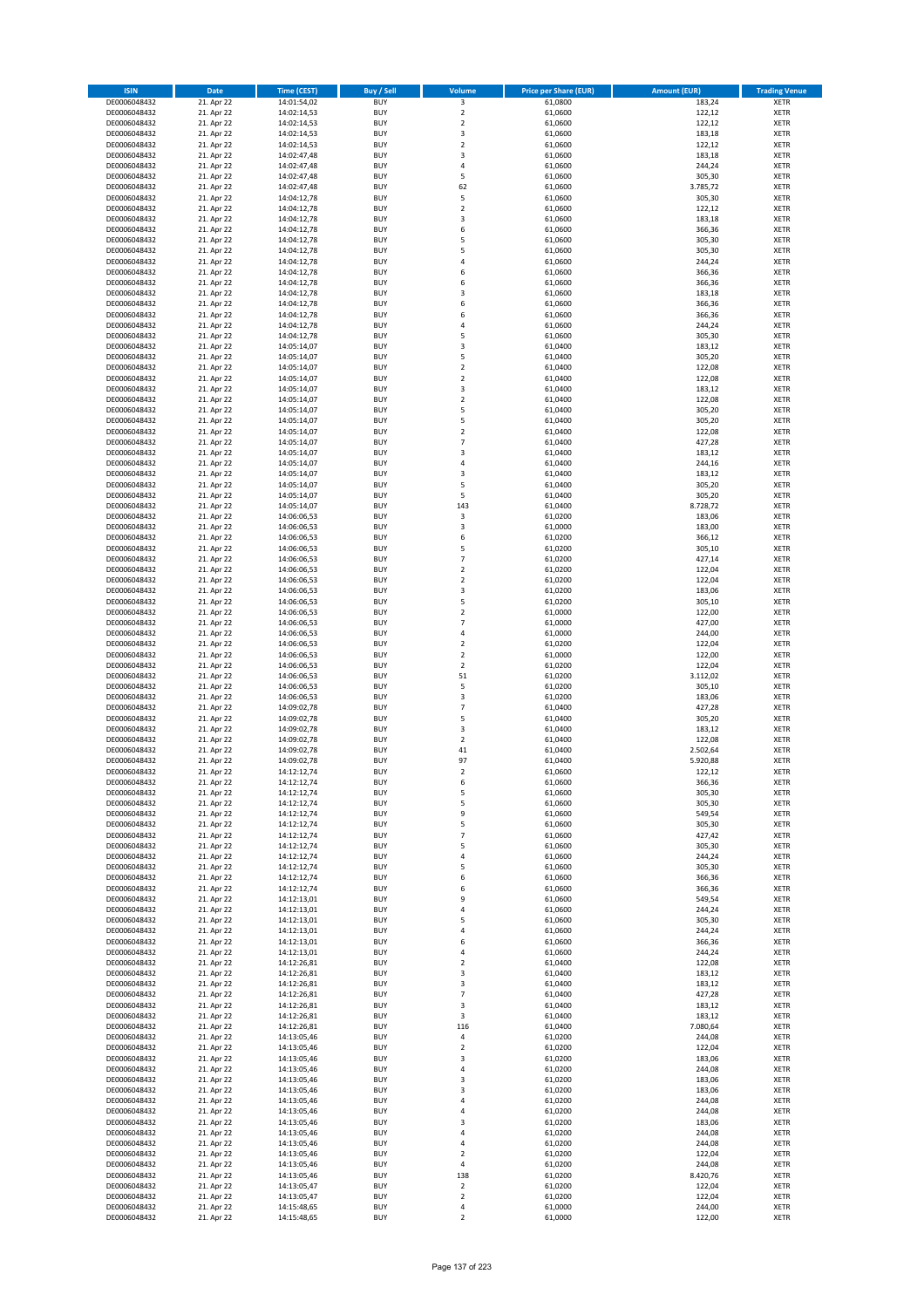| <b>ISIN</b>                  | <b>Date</b>              | Time (CEST)                | <b>Buy / Sell</b>        | Volume                           | <b>Price per Share (EUR)</b> | <b>Amount (EUR)</b> | <b>Trading Venue</b>       |
|------------------------------|--------------------------|----------------------------|--------------------------|----------------------------------|------------------------------|---------------------|----------------------------|
| DE0006048432                 | 21. Apr 22               | 14:15:48,65                | <b>BUY</b>               | 4                                | 61,0000                      | 244,00              | <b>XETR</b>                |
| DE0006048432                 | 21. Apr 22               | 14:15:48,65                | <b>BUY</b>               | 6                                | 61,0000                      | 366,00              | <b>XETR</b>                |
| DE0006048432                 | 21. Apr 22               | 14:15:48,65                | <b>BUY</b>               | $\overline{\mathbf{3}}$          | 61,0000                      | 183,00              | <b>XETR</b>                |
| DE0006048432                 | 21. Apr 22               | 14:15:48,65                | <b>BUY</b>               | 5                                | 61,0000                      | 305,00              | <b>XETR</b>                |
| DE0006048432                 | 21. Apr 22               | 14:15:48,65                | <b>BUY</b>               | 3                                | 61,0000                      | 183,00              | <b>XETR</b>                |
| DE0006048432                 | 21. Apr 22               | 14:15:48,65                | <b>BUY</b>               | 6                                | 61,0000                      | 366,00              | <b>XETR</b>                |
| DE0006048432                 | 21. Apr 22               | 14:15:48,65                | <b>BUY</b>               | 94                               | 61,0000                      | 5.734,00            | <b>XETR</b>                |
| DE0006048432                 | 21. Apr 22               | 14:15:48,65                | <b>BUY</b>               | 3                                | 61,0000                      | 183,00              | <b>XETR</b>                |
| DE0006048432                 | 21. Apr 22               | 14:15:48,65                | BUY<br><b>BUY</b>        | $\overline{a}$<br>$\overline{2}$ | 61,0000                      | 244,00              | <b>XETR</b>                |
| DE0006048432<br>DE0006048432 | 21. Apr 22<br>21. Apr 22 | 14:16:30,97<br>14:16:30,97 | <b>BUY</b>               | 6                                | 60,9800<br>60,9800           | 121,96<br>365,88    | <b>XETR</b><br><b>XETR</b> |
| DE0006048432                 | 21. Apr 22               | 14:16:30,97                | <b>BUY</b>               | $\overline{2}$                   | 60,9800                      | 121,96              | <b>XETR</b>                |
| DE0006048432                 | 21. Apr 22               | 14:16:30,97                | <b>BUY</b>               | $\overline{3}$                   | 60,9800                      | 182,94              | <b>XETR</b>                |
| DE0006048432                 | 21. Apr 22               | 14:16:30,97                | <b>BUY</b>               | $\overline{2}$                   | 60,9800                      | 121,96              | <b>XETR</b>                |
| DE0006048432                 | 21. Apr 22               | 14:16:30,97                | <b>BUY</b>               | 3                                | 60,9800                      | 182,94              | <b>XETR</b>                |
| DE0006048432                 | 21. Apr 22               | 14:16:30,97                | BUY                      | 6                                | 60,9800                      | 365,88              | <b>XETR</b>                |
| DE0006048432                 | 21. Apr 22               | 14:16:30,97                | <b>BUY</b>               | 5                                | 60,9800                      | 304,90              | <b>XETR</b>                |
| DE0006048432                 | 21. Apr 22               | 14:16:30,97                | <b>BUY</b>               | 5                                | 60,9800                      | 304,90              | <b>XETR</b>                |
| DE0006048432                 | 21. Apr 22               | 14:16:30.97                | <b>BUY</b>               | 3                                | 60.9800                      | 182,94              | <b>XETR</b>                |
| DE0006048432                 | 21. Apr 22               | 14:16:30,97                | <b>BUY</b>               | $\overline{3}$                   | 60,9800                      | 182,94              | <b>XETR</b>                |
| DE0006048432                 | 21. Apr 22               | 14:16:30,97                | <b>BUY</b>               | 4                                | 60,9800                      | 243,92              | <b>XETR</b>                |
| DE0006048432<br>DE0006048432 | 21. Apr 22<br>21. Apr 22 | 14:16:30,97<br>14:16:30,97 | <b>BUY</b><br><b>BUY</b> | 4<br>$\overline{2}$              | 60,9800<br>60,9800           | 243,92<br>121,96    | <b>XETR</b><br><b>XETR</b> |
| DE0006048432                 | 21. Apr 22               | 14:16:30,97                | <b>BUY</b>               | $\overline{7}$                   | 60,9800                      | 426,86              | <b>XETR</b>                |
| DE0006048432                 | 21. Apr 22               | 14:16:30,97                | <b>BUY</b>               | 106                              | 60,9800                      | 6.463,88            | <b>XETR</b>                |
| DE0006048432                 | 21. Apr 22               | 14:16:30,97                | <b>BUY</b>               | $\mathbf 2$                      | 60,9800                      | 121,96              | <b>XETR</b>                |
| DE0006048432                 | 21. Apr 22               | 14:16:30,97                | <b>BUY</b>               | 6                                | 60,9800                      | 365,88              | <b>XETR</b>                |
| DE0006048432                 | 21. Apr 22               | 14:16:30,98                | <b>BUY</b>               | 5                                | 60,9600                      | 304,80              | <b>XETR</b>                |
| DE0006048432                 | 21. Apr 22               | 14:16:30,98                | <b>BUY</b>               | 3                                | 60,9600                      | 182,88              | <b>XETR</b>                |
| DE0006048432                 | 21. Apr 22               | 14:16:30,98                | <b>BUY</b>               | $\overline{2}$                   | 60,9600                      | 121,92              | <b>XETR</b>                |
| DE0006048432                 | 21. Apr 22               | 14:16:30,98                | <b>BUY</b>               | 3                                | 60,9600                      | 182,88              | <b>XETR</b>                |
| DE0006048432                 | 21. Apr 22               | 14:16:30,98                | <b>BUY</b>               | 4                                | 60,9600                      | 243,84              | <b>XETR</b>                |
| DE0006048432                 | 21. Apr 22               | 14:16:30,98                | <b>BUY</b>               | 66                               | 60,9600                      | 4.023,36            | <b>XETR</b>                |
| DE0006048432                 | 21. Apr 22               | 14:16:30,99<br>14:16:30,99 | <b>BUY</b><br><b>BUY</b> | 4<br>24                          | 60,9800                      | 243,92              | <b>XETR</b><br><b>XETR</b> |
| DE0006048432<br>DE0006048432 | 21. Apr 22<br>21. Apr 22 | 14:16:31,16                | <b>BUY</b>               | 3                                | 60,9600<br>60,9600           | 1.463,04<br>182,88  | <b>XETR</b>                |
| DE0006048432                 | 21. Apr 22               | 14:16:31,16                | <b>BUY</b>               | $\overline{\mathbf{3}}$          | 60,9600                      | 182,88              | <b>XETR</b>                |
| DE0006048432                 | 21. Apr 22               | 14:18:58,93                | <b>BUY</b>               | $\overline{4}$                   | 60,9600                      | 243,84              | <b>XETR</b>                |
| DE0006048432                 | 21. Apr 22               | 14:18:58,93                | <b>BUY</b>               | $\mathbf 2$                      | 60,9600                      | 121,92              | <b>XETR</b>                |
| DE0006048432                 | 21. Apr 22               | 14:18:58,93                | <b>BUY</b>               | $\mathbf 2$                      | 60,9600                      | 121,92              | <b>XETR</b>                |
| DE0006048432                 | 21. Apr 22               | 14:18:58,93                | <b>BUY</b>               | $\overline{2}$                   | 60,9600                      | 121,92              | <b>XETR</b>                |
| DE0006048432                 | 21. Apr 22               | 14:18:58,93                | <b>BUY</b>               | 4                                | 60,9600                      | 243,84              | <b>XETR</b>                |
| DE0006048432                 | 21. Apr 22               | 14:18:58,93                | <b>BUY</b>               | 5                                | 60,9600                      | 304,80              | <b>XETR</b>                |
| DE0006048432                 | 21. Apr 22               | 14:19:01,94                | <b>BUY</b>               | $\overline{\mathbf{3}}$          | 60,9600                      | 182,88              | <b>XETR</b>                |
| DE0006048432                 | 21. Apr 22               | 14:19:01,94                | <b>BUY</b>               | $\overline{2}$                   | 60,9600                      | 121,92              | <b>XETR</b>                |
| DE0006048432                 | 21. Apr 22               | 14:19:01,94                | <b>BUY</b>               | $\overline{\mathbf{3}}$          | 60,9600                      | 182,88              | <b>XETR</b>                |
| DE0006048432<br>DE0006048432 | 21. Apr 22<br>21. Apr 22 | 14:20:08,09<br>14:20:08,09 | <b>BUY</b><br><b>BUY</b> | $\sqrt{4}$<br>123                | 60,9400<br>60,9400           | 243,76<br>7.495,62  | <b>XETR</b><br><b>XETR</b> |
| DE0006048432                 | 21. Apr 22               | 14:20:08,09                | <b>BUY</b>               | 3                                | 60,9400                      | 182,82              | <b>XETR</b>                |
| DE0006048432                 | 21. Apr 22               | 14:20:28,23                | <b>BUY</b>               | 3                                | 60,9400                      | 182,82              | <b>XETR</b>                |
| DE0006048432                 | 21. Apr 22               | 14:20:28,23                | <b>BUY</b>               | $\overline{2}$                   | 60,9400                      | 121,88              | <b>XETR</b>                |
| DE0006048432                 | 21. Apr 22               | 14:20:28,23                | <b>BUY</b>               | $\overline{\mathbf{3}}$          | 60,9400                      | 182,82              | <b>XETR</b>                |
| DE0006048432                 | 21. Apr 22               | 14:20:28,23                | <b>BUY</b>               | $\overline{2}$                   | 60,9400                      | 121,88              | <b>XETR</b>                |
| DE0006048432                 | 21. Apr 22               | 14:20:28,23                | <b>BUY</b>               | $\overline{4}$                   | 60,9400                      | 243,76              | <b>XETR</b>                |
| DE0006048432                 | 21. Apr 22               | 14:20:28,23                | <b>BUY</b>               | 5                                | 60,9400                      | 304,70              | <b>XETR</b>                |
| DE0006048432                 | 21. Apr 22               | 14:20:28,23                | <b>BUY</b>               | 3                                | 60,9400                      | 182,82              | <b>XETR</b>                |
| DE0006048432                 | 21. Apr 22               | 14:20:28,23                | <b>BUY</b>               | $\overline{2}$                   | 60,9400                      | 121,88              | <b>XETR</b>                |
| DE0006048432                 | 21. Apr 22               | 14:20:28,23                | <b>BUY</b>               | $\overline{2}$                   | 60,9400                      | 121,88              | <b>XETR</b>                |
| DE0006048432                 | 21. Apr 22<br>21. Apr 22 | 14:20:28,23                | BUY                      | $\overline{a}$                   | 60,9400                      | 243,76              | <b>XETR</b>                |
| DE0006048432<br>DE0006048432 | 21. Apr 22               | 14:20:28,23<br>14:20:28,23 | <b>BUY</b><br><b>BUY</b> | 7<br>$\overline{7}$              | 60,9400<br>60,9400           | 426,58<br>426,58    | <b>XETR</b><br><b>XETR</b> |
| DE0006048432                 | 21. Apr 22               | 14:20:28,23                | BUY                      | $\overline{2}$                   | 60,9400                      | 121,88              | <b>XETR</b>                |
| DE0006048432                 | 21. Apr 22               | 14:20:28,23                | BUY                      | 3                                | 60,9400                      | 182,82              | <b>XETR</b>                |
| DE0006048432                 | 21. Apr 22               | 14:20:28,23                | <b>BUY</b>               | 82                               | 60,9200                      | 4.995,44            | <b>XETR</b>                |
| DE0006048432                 | 21. Apr 22               | 14:20:28,23                | BUY                      | 4                                | 60,9400                      | 243,76              | <b>XETR</b>                |
| DE0006048432                 | 21. Apr 22               | 14:20:28,23                | <b>BUY</b>               | $\sqrt{4}$                       | 60,9400                      | 243,76              | <b>XETR</b>                |
| DE0006048432                 | 21. Apr 22               | 14:20:28,23                | <b>BUY</b>               | 123                              | 60,9400                      | 7.495,62            | <b>XETR</b>                |
| DE0006048432                 | 21. Apr 22               | 14:20:28,23                | <b>BUY</b>               | $\mathbf 2$                      | 60,9400                      | 121,88              | <b>XETR</b>                |
| DE0006048432                 | 21. Apr 22               | 14:20:28,23                | <b>BUY</b>               | $\mathbf 1$                      | 60,9400                      | 60,94               | <b>XETR</b>                |
| DE0006048432                 | 21. Apr 22               | 14:20:28,23                | <b>BUY</b><br><b>BUY</b> | 123                              | 60,9400                      | 7.495,62            | <b>XETR</b>                |
| DE0006048432<br>DE0006048432 | 21. Apr 22<br>21. Apr 22 | 14:20:28,24                | <b>BUY</b>               | 3<br>$\mathbf 2$                 | 60,9200<br>60,9200           | 182,76<br>121,84    | <b>XETR</b>                |
| DE0006048432                 | 21. Apr 22               | 14:20:28,24<br>14:20:28,33 | <b>BUY</b>               | $\overline{2}$                   | 60,9000                      | 121,80              | <b>XETR</b><br><b>XETR</b> |
| DE0006048432                 | 21. Apr 22               | 14:20:28,33                | <b>BUY</b>               | 112                              | 60,9000                      | 6.820,80            | <b>XETR</b>                |
| DE0006048432                 | 21. Apr 22               | 14:21:26,27                | <b>BUY</b>               | 3                                | 60,9600                      | 182,88              | <b>XETR</b>                |
| DE0006048432                 | 21. Apr 22               | 14:21:26,27                | <b>BUY</b>               | $\mathbf 2$                      | 60,9600                      | 121,92              | <b>XETR</b>                |
| DE0006048432                 | 21. Apr 22               | 14:21:26,27                | <b>BUY</b>               | $\mathbf 2$                      | 60,9600                      | 121,92              | <b>XETR</b>                |
| DE0006048432                 | 21. Apr 22               | 14:21:26,27                | <b>BUY</b>               | $\overline{4}$                   | 60,9600                      | 243,84              | <b>XETR</b>                |
| DE0006048432                 | 21. Apr 22               | 14:21:26,27                | <b>BUY</b>               | 3                                | 60,9600                      | 182,88              | <b>XETR</b>                |
| DE0006048432                 | 21. Apr 22               | 14:21:26,27                | <b>BUY</b>               | $\overline{2}$                   | 60,9600                      | 121,92              | <b>XETR</b>                |
| DE0006048432<br>DE0006048432 | 21. Apr 22<br>21. Apr 22 | 14:21:26,27<br>14:25:01,43 | <b>BUY</b><br><b>BUY</b> | 47<br>4                          | 60,9600<br>60,9400           | 2.865,12            | <b>XETR</b><br><b>XETR</b> |
| DE0006048432                 | 21. Apr 22               | 14:25:01,43                | <b>BUY</b>               | 3                                | 60,9400                      | 243,76<br>182,82    | <b>XETR</b>                |
| DE0006048432                 | 21. Apr 22               | 14:25:01,43                | <b>BUY</b>               | 3                                | 60,9400                      | 182,82              | <b>XETR</b>                |
| DE0006048432                 | 21. Apr 22               | 14:25:01,43                | <b>BUY</b>               | $\overline{2}$                   | 60,9400                      | 121,88              | <b>XETR</b>                |
| DE0006048432                 | 21. Apr 22               | 14:25:01,43                | <b>BUY</b>               | 4                                | 60,9400                      | 243,76              | <b>XETR</b>                |
| DE0006048432                 | 21. Apr 22               | 14:25:01,43                | <b>BUY</b>               | $\overline{2}$                   | 60,9400                      | 121,88              | <b>XETR</b>                |
| DE0006048432                 | 21. Apr 22               | 14:25:01,43                | <b>BUY</b>               | $\overline{4}$                   | 60,9400                      | 243,76              | <b>XETR</b>                |
| DE0006048432                 | 21. Apr 22               | 14:25:01,43                | <b>BUY</b>               | $\overline{2}$                   | 60,9400                      | 121,88              | <b>XETR</b>                |
| DE0006048432                 | 21. Apr 22               | 14:25:01,43                | <b>BUY</b>               | $\mathbf 2$                      | 60,9400                      | 121,88              | <b>XETR</b>                |
| DE0006048432                 | 21. Apr 22               | 14:25:01,43                | <b>BUY</b>               | $\overline{2}$                   | 60,9400                      | 121,88              | <b>XETR</b>                |
| DE0006048432                 | 21. Apr 22               | 14:25:01,43                | <b>BUY</b>               | 12                               | 60,9400                      | 731,28              | <b>XETR</b>                |
| DE0006048432                 | 21. Apr 22               | 14:25:01,43                | <b>BUY</b>               | 4<br>$\overline{4}$              | 60,9400                      | 243,76              | <b>XETR</b>                |
| DE0006048432<br>DE0006048432 | 21. Apr 22<br>21. Apr 22 | 14:25:01,43<br>14:25:01,43 | <b>BUY</b><br><b>BUY</b> | 73                               | 60,9400<br>60,9400           | 243,76<br>4.448,62  | <b>XETR</b><br><b>XETR</b> |
| DE0006048432                 | 21. Apr 22               | 14:25:01,43                | <b>BUY</b>               | $\mathbf 2$                      | 60,9400                      | 121,88              | <b>XETR</b>                |
| DE0006048432                 | 21. Apr 22               | 14:25:01,43                | <b>BUY</b>               | 3                                | 60,9400                      | 182,82              | <b>XETR</b>                |
| DE0006048432                 | 21. Apr 22               | 14:25:01,43                | <b>BUY</b>               | $\mathbf 1$                      | 60,9400                      | 60,94               | <b>XETR</b>                |
| DE0006048432                 | 21. Apr 22               | 14:25:01,45                | <b>BUY</b>               | $10\,$                           | 60,9400                      | 609,40              | <b>XETR</b>                |
| DE0006048432                 | 21. Apr 22               | 14:25:18,13                | <b>BUY</b>               | $\mathbf 2$                      | 60,9200                      | 121,84              | <b>XETR</b>                |
| DE0006048432                 | 21. Apr 22               | 14:25:18,13                | <b>BUY</b>               | $\overline{4}$                   | 60,9200                      | 243,68              | <b>XETR</b>                |
| DE0006048432                 | 21. Apr 22               | 14:25:18,13                | <b>BUY</b>               | $\mathbf 2$                      | 60,9200                      | 121,84              | <b>XETR</b>                |
| DE0006048432                 | 21. Apr 22               | 14:25:18,13                | <b>BUY</b>               | $\mathbf 2$                      | 60,9200                      | 121,84              | <b>XETR</b>                |
| DE0006048432                 | 21. Apr 22               | 14:25:18,13                | <b>BUY</b>               | 3                                | 60,9200                      | 182,76              | <b>XETR</b>                |
| DE0006048432                 | 21. Apr 22               | 14:25:18,13                | <b>BUY</b>               | $\mathbf 2$                      | 60,9200                      | 121,84              | <b>XETR</b>                |
| DE0006048432                 | 21. Apr 22               | 14:25:18,13                | <b>BUY</b>               | 55                               | 60,9200                      | 3.350,60            | <b>XETR</b>                |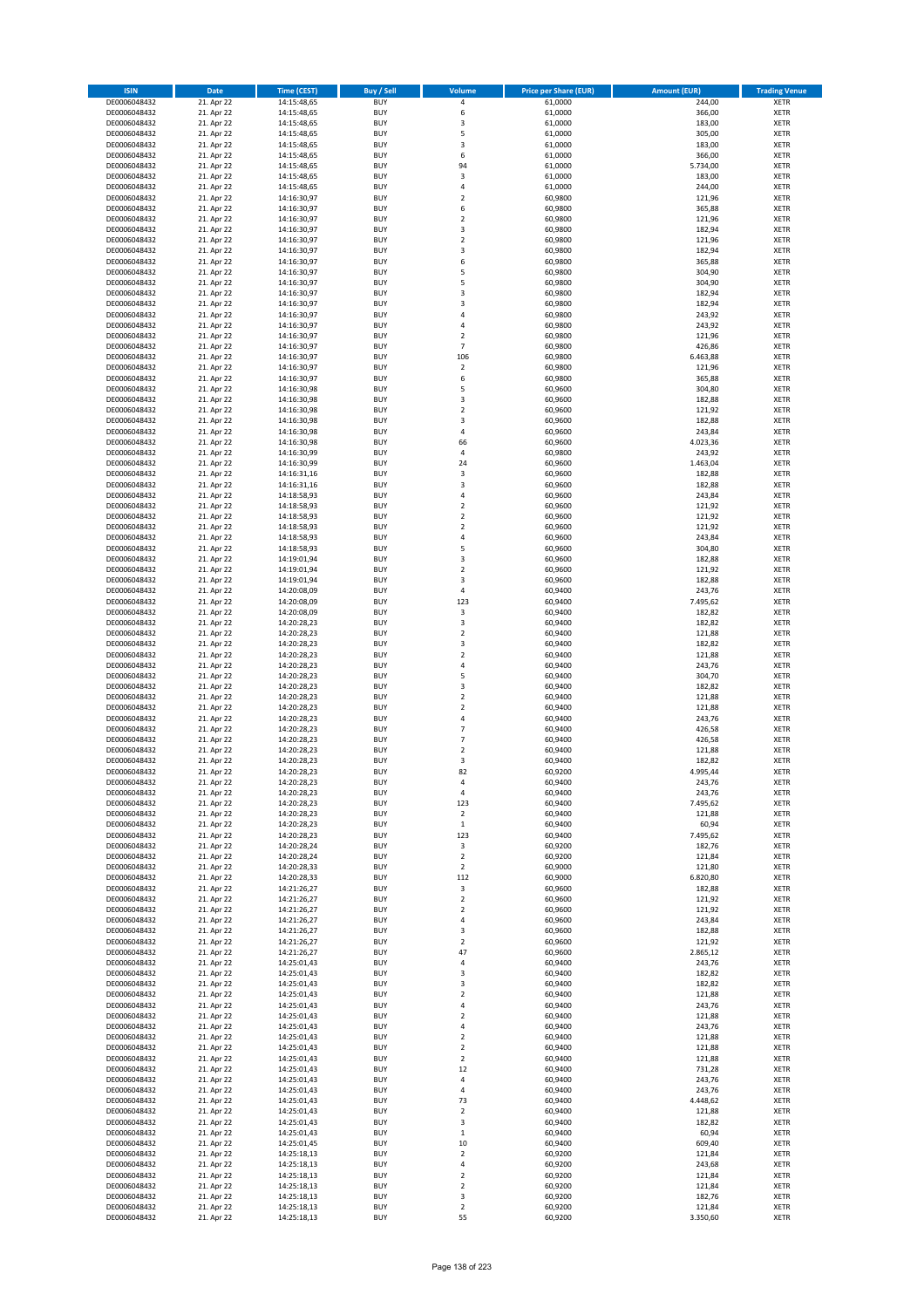| <b>ISIN</b>                  | <b>Date</b>              | <b>Time (CEST)</b>         | <b>Buy / Sell</b>        | Volume                                    | <b>Price per Share (EUR)</b> | <b>Amount (EUR)</b> | <b>Trading Venue</b>       |
|------------------------------|--------------------------|----------------------------|--------------------------|-------------------------------------------|------------------------------|---------------------|----------------------------|
| DE0006048432                 | 21. Apr 22               | 14:25:18,13                | <b>BUY</b>               | 20                                        | 60,9200                      | 1.218,40            | <b>XETR</b>                |
| DE0006048432                 | 21. Apr 22               | 14:25:38,55                | <b>BUY</b>               | 3                                         | 60,9200                      | 182,76              | <b>XETR</b>                |
| DE0006048432                 | 21. Apr 22               | 14:25:38,55                | <b>BUY</b>               | 3                                         | 60,9200                      | 182,76              | <b>XETR</b>                |
| DE0006048432                 | 21. Apr 22               | 14:25:38,55                | <b>BUY</b>               | 3                                         | 60,9200                      | 182,76              | <b>XETR</b>                |
| DE0006048432<br>DE0006048432 | 21. Apr 22<br>21. Apr 22 | 14:25:38,55<br>14:25:38,55 | <b>BUY</b><br><b>BUY</b> | $\overline{2}$<br>$\mathbf 2$             | 60,9200<br>60,9200           | 121,84<br>121,84    | <b>XETR</b><br><b>XETR</b> |
| DE0006048432                 | 21. Apr 22               | 14:25:38,55                | <b>BUY</b>               | $\overline{\mathbf{3}}$                   | 60,9200                      | 182,76              | <b>XETR</b>                |
| DE0006048432                 | 21. Apr 22               | 14:25:38,55                | <b>BUY</b>               | 3                                         | 60,9200                      | 182,76              | <b>XETR</b>                |
| DE0006048432                 | 21. Apr 22               | 14:25:38,55                | BUY                      | $\overline{a}$                            | 60,9200                      | 243,68              | <b>XETR</b>                |
| DE0006048432                 | 21. Apr 22               | 14:25:38,55                | <b>BUY</b>               | 5                                         | 60,9200                      | 304,60              | <b>XETR</b>                |
| DE0006048432                 | 21. Apr 22               | 14:25:38,55                | <b>BUY</b>               | 3                                         | 60,9200                      | 182,76              | <b>XETR</b>                |
| DE0006048432                 | 21. Apr 22               | 14:25:38,55                | <b>BUY</b>               | $\overline{4}$<br>$\overline{\mathbf{3}}$ | 60,9200                      | 243,68              | <b>XETR</b>                |
| DE0006048432<br>DE0006048432 | 21. Apr 22<br>21. Apr 22 | 14:25:38,55<br>14:25:38,57 | <b>BUY</b><br><b>BUY</b> | $\overline{2}$                            | 60,9200<br>60,9200           | 182,76<br>121,84    | <b>XETR</b><br><b>XETR</b> |
| DE0006048432                 | 21. Apr 22               | 14:28:51,07                | <b>BUY</b>               | 5                                         | 60,9000                      | 304,50              | <b>XETR</b>                |
| DE0006048432                 | 21. Apr 22               | 14:28:51,07                | BUY                      | $\overline{2}$                            | 60,9000                      | 121,80              | <b>XETR</b>                |
| DE0006048432                 | 21. Apr 22               | 14:28:51,07                | <b>BUY</b>               | $11\,$                                    | 60,9000                      | 669,90              | <b>XETR</b>                |
| DE0006048432                 | 21. Apr 22               | 14:28:51,07                | <b>BUY</b>               | $\sqrt{4}$                                | 60,9000                      | 243,60              | <b>XETR</b>                |
| DE0006048432                 | 21. Apr 22               | 14:28:51,07                | <b>BUY</b>               | $\overline{2}$                            | 60.9000                      | 121,80              | <b>XETR</b>                |
| DE0006048432<br>DE0006048432 | 21. Apr 22<br>21. Apr 22 | 14:28:51,07<br>14:28:51,07 | <b>BUY</b><br><b>BUY</b> | $\overline{\mathbf{3}}$<br>4              | 60,9000<br>60,9000           | 182,70<br>243,60    | <b>XETR</b><br><b>XETR</b> |
| DE0006048432                 | 21. Apr 22               | 14:30:07,94                | <b>BUY</b>               | 267                                       | 60,9400                      | 16.270,98           | <b>XETR</b>                |
| DE0006048432                 | 21. Apr 22               | 14:32:59,78                | <b>BUY</b>               | 10                                        | 60,9600                      | 609,60              | <b>XETR</b>                |
| DE0006048432                 | 21. Apr 22               | 14:33:55,01                | <b>BUY</b>               | 324                                       | 61,0000                      | 19.764,00           | <b>XETR</b>                |
| DE0006048432                 | 21. Apr 22               | 14:34:04,43                | <b>BUY</b>               | 13                                        | 60,9800                      | 792,74              | <b>XETR</b>                |
| DE0006048432                 | 21. Apr 22               | 14:34:04,43                | <b>BUY</b>               | $10\,$                                    | 60,9800                      | 609,80              | <b>XETR</b>                |
| DE0006048432<br>DE0006048432 | 21. Apr 22<br>21. Apr 22 | 14:34:04,43<br>14:34:04,43 | <b>BUY</b><br><b>BUY</b> | 6<br>12                                   | 60,9800<br>60,9800           | 365,88<br>731,76    | <b>XETR</b><br><b>XETR</b> |
| DE0006048432                 | 21. Apr 22               | 14:34:04,43                | <b>BUY</b>               | 13                                        | 60,9800                      | 792,74              | <b>XETR</b>                |
| DE0006048432                 | 21. Apr 22               | 14:34:04,43                | <b>BUY</b>               | 9                                         | 60,9800                      | 548,82              | <b>XETR</b>                |
| DE0006048432                 | 21. Apr 22               | 14:34:04,43                | <b>BUY</b>               | 5                                         | 60,9800                      | 304,90              | <b>XETR</b>                |
| DE0006048432                 | 21. Apr 22               | 14:34:04,46                | <b>BUY</b>               | 4                                         | 60,9800                      | 243,92              | <b>XETR</b>                |
| DE0006048432                 | 21. Apr 22               | 14:34:04,46                | <b>BUY</b>               | 11                                        | 60,9800                      | 670,78              | <b>XETR</b>                |
| DE0006048432                 | 21. Apr 22               | 14:36:20,41                | <b>BUY</b>               | 6                                         | 60,9800                      | 365,88              | <b>XETR</b>                |
| DE0006048432<br>DE0006048432 | 21. Apr 22<br>21. Apr 22 | 14:36:20,41<br>14:36:20,41 | <b>BUY</b><br><b>BUY</b> | $\overline{4}$<br>9                       | 60,9800<br>60,9800           | 243,92<br>548,82    | <b>XETR</b><br><b>XETR</b> |
| DE0006048432                 | 21. Apr 22               | 14:36:20,41                | <b>BUY</b>               | $\overline{7}$                            | 60,9800                      | 426,86              | <b>XETR</b>                |
| DE0006048432                 | 21. Apr 22               | 14:36:20,41                | <b>BUY</b>               | 6                                         | 60,9800                      | 365,88              | <b>XETR</b>                |
| DE0006048432                 | 21. Apr 22               | 14:36:20,41                | <b>BUY</b>               | $\overline{4}$                            | 60,9800                      | 243,92              | <b>XETR</b>                |
| DE0006048432                 | 21. Apr 22               | 14:36:20,41                | <b>BUY</b>               | 5                                         | 60,9800                      | 304,90              | <b>XETR</b>                |
| DE0006048432                 | 21. Apr 22               | 14:36:20,80                | <b>BUY</b>               | $\overline{a}$                            | 60,9600                      | 243,84              | <b>XETR</b>                |
| DE0006048432<br>DE0006048432 | 21. Apr 22<br>21. Apr 22 | 14:36:20,80<br>14:36:20,80 | <b>BUY</b><br><b>BUY</b> | 4<br>$\overline{7}$                       | 60,9600<br>60,9600           | 243,84<br>426,72    | <b>XETR</b><br><b>XETR</b> |
| DE0006048432                 | 21. Apr 22               | 14:36:20,80                | <b>BUY</b>               | 8                                         | 60,9600                      | 487,68              | <b>XETR</b>                |
| DE0006048432                 | 21. Apr 22               | 14:36:20,80                | <b>BUY</b>               | $14\,$                                    | 60,9600                      | 853,44              | <b>XETR</b>                |
| DE0006048432                 | 21. Apr 22               | 14:36:20,80                | <b>BUY</b>               | 9                                         | 60,9600                      | 548,64              | <b>XETR</b>                |
| DE0006048432                 | 21. Apr 22               | 14:36:20,80                | <b>BUY</b>               | 9                                         | 60,9600                      | 548,64              | <b>XETR</b>                |
| DE0006048432                 | 21. Apr 22               | 14:36:20,80                | <b>BUY</b>               | $\overline{7}$                            | 60,9600                      | 426,72              | <b>XETR</b>                |
| DE0006048432<br>DE0006048432 | 21. Apr 22<br>21. Apr 22 | 14:36:20,80<br>14:36:20,80 | <b>BUY</b><br><b>BUY</b> | 4<br>10                                   | 60,9600<br>60,9600           | 243,84<br>609,60    | <b>XETR</b><br><b>XETR</b> |
| DE0006048432                 | 21. Apr 22               | 14:36:20,80                | <b>BUY</b>               | $11\,$                                    | 60,9600                      | 670,56              | <b>XETR</b>                |
| DE0006048432                 | 21. Apr 22               | 14:36:20,80                | <b>BUY</b>               | 10                                        | 60,9600                      | 609,60              | <b>XETR</b>                |
| DE0006048432                 | 21. Apr 22               | 14:36:20,80                | <b>BUY</b>               | 9                                         | 60,9600                      | 548,64              | <b>XETR</b>                |
| DE0006048432                 | 21. Apr 22               | 14:36:20,80                | <b>BUY</b>               | 10                                        | 60,9600                      | 609,60              | <b>XETR</b>                |
| DE0006048432                 | 21. Apr 22               | 14:36:20,80                | <b>BUY</b>               | 195                                       | 60,9600                      | 11.887,20           | <b>XETR</b>                |
| DE0006048432                 | 21. Apr 22               | 14:36:20,80                | <b>BUY</b>               | 30                                        | 60,9600                      | 1.828,80            | <b>XETR</b>                |
| DE0006048432<br>DE0006048432 | 21. Apr 22<br>21. Apr 22 | 14:36:20,81<br>14:36:21,20 | <b>BUY</b><br><b>BUY</b> | 9<br>$\overline{7}$                       | 60,9600<br>60,9400           | 548,64<br>426,58    | <b>XETR</b><br><b>XETR</b> |
| DE0006048432                 | 21. Apr 22               | 14:36:21,20                | BUY                      | 9                                         | 60,9400                      | 548,46              | <b>XETR</b>                |
| DE0006048432                 | 21. Apr 22               | 14:36:21,20                | <b>BUY</b>               | 6                                         | 60,9400                      | 365,64              | <b>XETR</b>                |
| DE0006048432                 | 21. Apr 22               | 14:36:21,20                | <b>BUY</b>               | 116                                       | 60,9400                      | 7.069,04            | <b>XETR</b>                |
| DE0006048432                 | 21. Apr 22               | 14:36:21,20                | BUY                      | 8                                         | 60,9400                      | 487,52              | <b>XETR</b>                |
| DE0006048432                 | 21. Apr 22               | 14:36:21,22                | BUY                      | $11\,$                                    | 60,9400                      | 670,34              | <b>XETR</b>                |
| DE0006048432<br>DE0006048432 | 21. Apr 22<br>21. Apr 22 | 14:36:21,22<br>14:37:13,32 | <b>BUY</b><br>BUY        | 128<br>4                                  | 60,9400<br>60,9200           | 7.800,32<br>243,68  | <b>XETR</b><br><b>XETR</b> |
| DE0006048432                 | 21. Apr 22               | 14:37:13,32                | <b>BUY</b>               | 5                                         | 60,9200                      | 304,60              | <b>XETR</b>                |
| DE0006048432                 | 21. Apr 22               | 14:37:13,32                | <b>BUY</b>               | $11\,$                                    | 60,9200                      | 670,12              | <b>XETR</b>                |
| DE0006048432                 | 21. Apr 22               | 14:37:13,32                | <b>BUY</b>               | 4                                         | 60,9200                      | 243,68              | <b>XETR</b>                |
| DE0006048432                 | 21. Apr 22               | 14:37:13,32                | <b>BUY</b>               | 6                                         | 60,9200                      | 365,52              | <b>XETR</b>                |
| DE0006048432                 | 21. Apr 22               | 14:37:13,32                | <b>BUY</b>               | 8                                         | 60,9200                      | 487,36              | <b>XETR</b>                |
| DE0006048432<br>DE0006048432 | 21. Apr 22<br>21. Apr 22 | 14:37:13,32<br>14:37:13,32 | <b>BUY</b><br><b>BUY</b> | $10\,$<br>2                               | 60,9200<br>60,9200           | 609,20<br>121,84    | <b>XETR</b><br><b>XETR</b> |
| DE0006048432                 | 21. Apr 22               | 14:37:13,68                | <b>BUY</b>               | 6                                         | 60,9000                      | 365,40              | <b>XETR</b>                |
| DE0006048432                 | 21. Apr 22               | 14:37:13,68                | <b>BUY</b>               | 3                                         | 60,9000                      | 182,70              | <b>XETR</b>                |
| DE0006048432                 | 21. Apr 22               | 14:37:13,68                | <b>BUY</b>               | 3                                         | 60,9000                      | 182,70              | <b>XETR</b>                |
| DE0006048432                 | 21. Apr 22               | 14:37:13,68                | <b>BUY</b>               | 5                                         | 60,9000                      | 304,50              | <b>XETR</b>                |
| DE0006048432<br>DE0006048432 | 21. Apr 22<br>21. Apr 22 | 14:37:13,68<br>14:37:13,68 | <b>BUY</b><br><b>BUY</b> | 3<br>7                                    | 60,9000<br>60,9000           | 182,70<br>426,30    | <b>XETR</b><br><b>XETR</b> |
| DE0006048432                 | 21. Apr 22               | 14:37:13,68                | <b>BUY</b>               | 3                                         | 60,9000                      | 182,70              | <b>XETR</b>                |
| DE0006048432                 | 21. Apr 22               | 14:37:13,68                | <b>BUY</b>               | $\overline{a}$                            | 60,9000                      | 243,60              | <b>XETR</b>                |
| DE0006048432                 | 21. Apr 22               | 14:37:13,68                | <b>BUY</b>               | 9                                         | 60,9000                      | 548,10              | <b>XETR</b>                |
| DE0006048432                 | 21. Apr 22               | 14:37:13,68                | <b>BUY</b>               | 6                                         | 60,9000                      | 365,40              | <b>XETR</b>                |
| DE0006048432                 | 21. Apr 22               | 14:37:13,68                | <b>BUY</b>               | 6                                         | 60,9000                      | 365,40              | <b>XETR</b>                |
| DE0006048432                 | 21. Apr 22               | 14:37:13,68                | <b>BUY</b>               | 6<br>8                                    | 60,9000                      | 365,40              | <b>XETR</b>                |
| DE0006048432<br>DE0006048432 | 21. Apr 22<br>21. Apr 22 | 14:37:13,68<br>14:37:13,68 | <b>BUY</b><br><b>BUY</b> | 5                                         | 60,9000<br>60,9000           | 487,20<br>304,50    | <b>XETR</b><br><b>XETR</b> |
| DE0006048432                 | 21. Apr 22               | 14:37:13,68                | <b>BUY</b>               | 143                                       | 60,9000                      | 8.708,70            | <b>XETR</b>                |
| DE0006048432                 | 21. Apr 22               | 14:37:13,68                | <b>BUY</b>               | 4                                         | 60,9000                      | 243,60              | <b>XETR</b>                |
| DE0006048432                 | 21. Apr 22               | 14:37:13,68                | <b>BUY</b>               | 5                                         | 60,9000                      | 304,50              | <b>XETR</b>                |
| DE0006048432                 | 21. Apr 22               | 14:37:13,73                | <b>BUY</b>               | 8                                         | 60,9000                      | 487,20              | <b>XETR</b>                |
| DE0006048432                 | 21. Apr 22               | 14:37:13,92                | <b>BUY</b>               | $\overline{\mathbf{3}}$                   | 60,9000                      | 182,70              | <b>XETR</b>                |
| DE0006048432<br>DE0006048432 | 21. Apr 22<br>21. Apr 22 | 14:37:13,93                | <b>BUY</b><br><b>BUY</b> | 5<br>3                                    | 60,8800<br>60,8800           | 304,40<br>182,64    | <b>XETR</b><br><b>XETR</b> |
| DE0006048432                 | 21. Apr 22               | 14:37:13,93<br>14:37:13,93 | <b>BUY</b>               | $\overline{\mathbf{2}}$                   | 60,8800                      | 121,76              | <b>XETR</b>                |
| DE0006048432                 | 21. Apr 22               | 14:37:13,93                | <b>BUY</b>               | 4                                         | 60,8800                      | 243,52              | <b>XETR</b>                |
| DE0006048432                 | 21. Apr 22               | 14:37:14,34                | <b>BUY</b>               | $\mathbf 2$                               | 60,8800                      | 121,76              | <b>XETR</b>                |
| DE0006048432                 | 21. Apr 22               | 14:37:14,34                | <b>BUY</b>               | $\mathbf 2$                               | 60,8800                      | 121,76              | <b>XETR</b>                |
| DE0006048432                 | 21. Apr 22               | 14:37:14,34                | <b>BUY</b>               | $\overline{\mathbf{3}}$                   | 60,8800                      | 182,64              | <b>XETR</b>                |
| DE0006048432                 | 21. Apr 22               | 14:37:14,34                | <b>BUY</b>               | 8                                         | 60,8800                      | 487,04              | <b>XETR</b>                |
| DE0006048432<br>DE0006048432 | 21. Apr 22<br>21. Apr 22 | 14:37:57,64<br>14:37:57,64 | <b>BUY</b><br><b>BUY</b> | $\mathbf 2$<br>4                          | 60,8800<br>60,8800           | 121,76<br>243,52    | <b>XETR</b><br><b>XETR</b> |
| DE0006048432                 | 21. Apr 22               | 14:37:57,64                | <b>BUY</b>               | $\mathbf 2$                               | 60,8800                      | 121,76              | <b>XETR</b>                |
| DE0006048432                 | 21. Apr 22               | 14:39:04,03                | <b>BUY</b>               | $\mathbf 1$                               | 60,8800                      | 60,88               | <b>XETR</b>                |
| DE0006048432                 | 21. Apr 22               | 14:39:04,03                | <b>BUY</b>               | 3                                         | 60,8800                      | 182,64              | <b>XETR</b>                |
| DE0006048432                 | 21. Apr 22               | 14:39:04,03                | <b>BUY</b>               | $\mathbf 2$                               | 60,8800                      | 121,76              | <b>XETR</b>                |
| DE0006048432                 | 21. Apr 22               | 14:39:04,03                | <b>BUY</b>               | 3                                         | 60,8800                      | 182,64              | <b>XETR</b>                |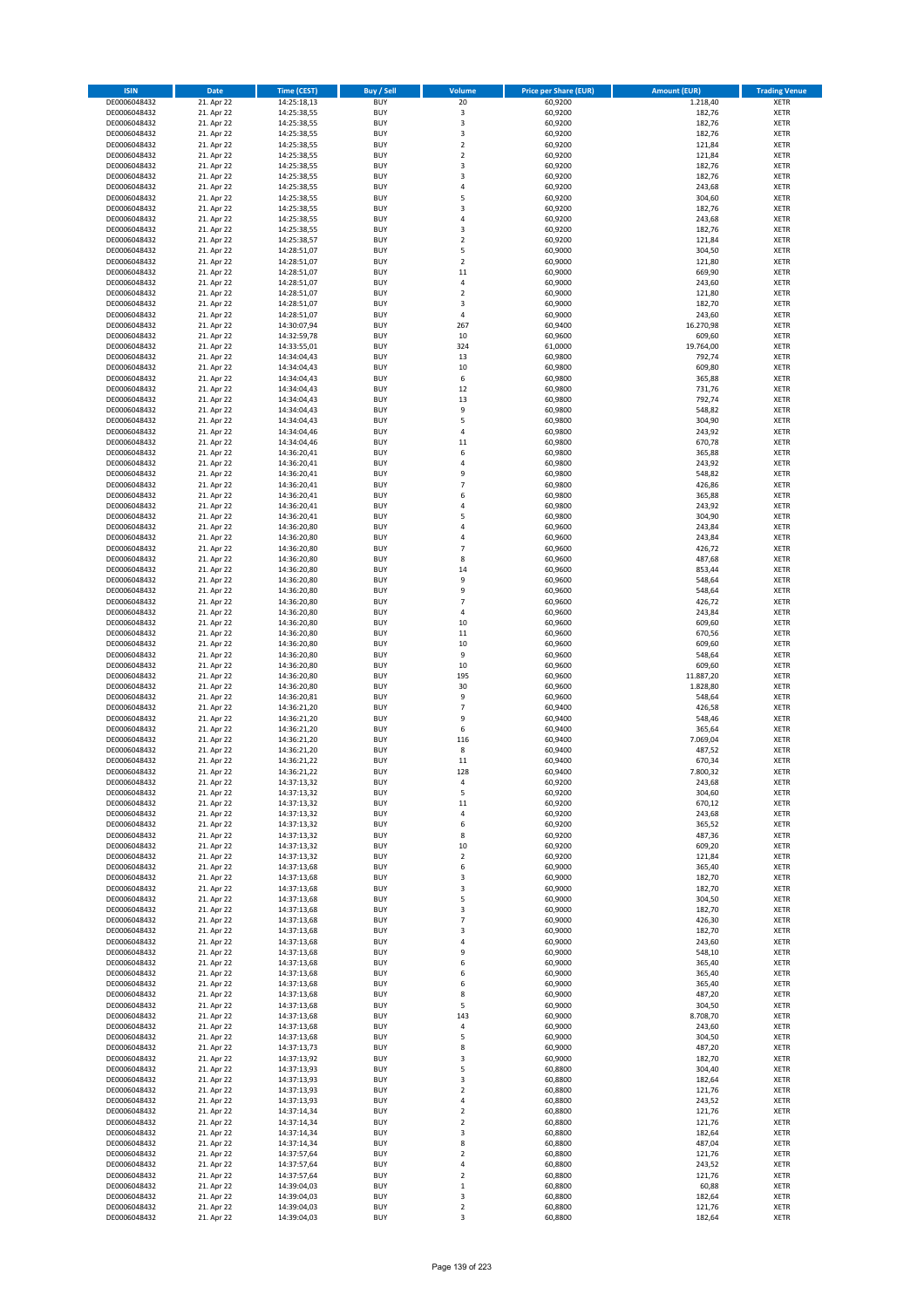| <b>ISIN</b>                  | <b>Date</b>              | <b>Time (CEST)</b>         | <b>Buy / Sell</b>        | Volume                                 | <b>Price per Share (EUR)</b> | <b>Amount (EUR)</b> | <b>Trading Venue</b>       |
|------------------------------|--------------------------|----------------------------|--------------------------|----------------------------------------|------------------------------|---------------------|----------------------------|
| DE0006048432                 | 21. Apr 22               | 14:39:04,03                | <b>BUY</b>               | $\overline{\mathbf{2}}$                | 60,8800                      | 121,76              | <b>XETR</b>                |
| DE0006048432                 | 21. Apr 22               | 14:39:53,59                | <b>BUY</b>               | $\mathbf 2$                            | 60,9000                      | 121,80              | <b>XETR</b>                |
| DE0006048432                 | 21. Apr 22               | 14:39:53,59                | <b>BUY</b>               | $\overline{7}$                         | 60.9000                      | 426,30              | <b>XETR</b>                |
| DE0006048432                 | 21. Apr 22               | 14:39:53,59                | <b>BUY</b>               | 6                                      | 60,9000                      | 365,40              | <b>XETR</b>                |
| DE0006048432                 | 21. Apr 22               | 14:39:54,38                | <b>BUY</b>               | 6                                      | 60,9000                      | 365,40              | <b>XETR</b>                |
| DE0006048432                 | 21. Apr 22               | 14:39:54,38                | <b>BUY</b>               | $\overline{a}$                         | 60,9000                      | 243,60              | <b>XETR</b>                |
| DE0006048432                 | 21. Apr 22               | 14:40:53,66                | <b>BUY</b>               | 244                                    | 60,9000                      | 14.859,60           | <b>XETR</b>                |
| DE0006048432                 | 21. Apr 22               | 14:41:14,20                | <b>BUY</b>               | 4                                      | 60,8800                      | 243,52              | <b>XETR</b>                |
| DE0006048432<br>DE0006048432 | 21. Apr 22<br>21. Apr 22 | 14:41:14,20                | BUY<br><b>BUY</b>        | 3<br>5                                 | 60,8800<br>60,8800           | 182,64<br>304,40    | <b>XETR</b>                |
| DE0006048432                 | 21. Apr 22               | 14:41:14,20<br>14:41:14,20 | <b>BUY</b>               | 3                                      | 60,8800                      | 182,64              | <b>XETR</b><br><b>XETR</b> |
| DE0006048432                 | 21. Apr 22               | 14:41:14,20                | <b>BUY</b>               | $\overline{2}$                         | 60,8800                      | 121,76              | <b>XETR</b>                |
| DE0006048432                 | 21. Apr 22               | 14:41:14,20                | <b>BUY</b>               | $11\,$                                 | 60,8800                      | 669,68              | <b>XETR</b>                |
| DE0006048432                 | 21. Apr 22               | 14:41:14,20                | <b>BUY</b>               | 4                                      | 60,8800                      | 243,52              | <b>XETR</b>                |
| DE0006048432                 | 21. Apr 22               | 14:41:14,20                | <b>BUY</b>               | $\overline{3}$                         | 60,8800                      | 182,64              | <b>XETR</b>                |
| DE0006048432                 | 21. Apr 22               | 14:41:14,20                | BUY                      | $\overline{a}$                         | 60,8800                      | 243,52              | <b>XETR</b>                |
| DE0006048432                 | 21. Apr 22               | 14:41:14,20                | <b>BUY</b>               | $\overline{3}$                         | 60,8800                      | 182,64              | <b>XETR</b>                |
| DE0006048432                 | 21. Apr 22               | 14:41:14,20                | <b>BUY</b>               | 5                                      | 60,8800                      | 304,40              | <b>XETR</b>                |
| DE0006048432                 | 21. Apr 22               | 14:41:14,20                | <b>BUY</b>               | 6                                      | 60.8800                      | 365,28              | <b>XETR</b>                |
| DE0006048432                 | 21. Apr 22               | 14:41:14,20                | <b>BUY</b>               | $\overline{a}$                         | 60,8800                      | 243,52              | <b>XETR</b>                |
| DE0006048432                 | 21. Apr 22               | 14:41:14,20                | <b>BUY</b><br><b>BUY</b> | 4                                      | 60,8800                      | 243,52              | <b>XETR</b>                |
| DE0006048432<br>DE0006048432 | 21. Apr 22<br>21. Apr 22 | 14:41:14,20<br>14:43:11,95 | <b>BUY</b>               | 3<br>220                               | 60,8800<br>60,9000           | 182,64<br>13.398,00 | <b>XETR</b><br><b>XETR</b> |
| DE0006048432                 | 21. Apr 22               | 14:43:13,10                | <b>BUY</b>               | $\mathbf 2$                            | 60,8800                      | 121,76              | <b>XETR</b>                |
| DE0006048432                 | 21. Apr 22               | 14:43:13,10                | <b>BUY</b>               | 8                                      | 60,8800                      | 487,04              | <b>XETR</b>                |
| DE0006048432                 | 21. Apr 22               | 14:43:13,10                | <b>BUY</b>               | 5                                      | 60,8800                      | 304,40              | <b>XETR</b>                |
| DE0006048432                 | 21. Apr 22               | 14:43:13,10                | <b>BUY</b>               | 4                                      | 60,8800                      | 243,52              | <b>XETR</b>                |
| DE0006048432                 | 21. Apr 22               | 14:43:13,10                | <b>BUY</b>               | 13                                     | 60,8800                      | 791,44              | <b>XETR</b>                |
| DE0006048432                 | 21. Apr 22               | 14:43:13,10                | <b>BUY</b>               | $\mathbf 2$                            | 60,8800                      | 121,76              | <b>XETR</b>                |
| DE0006048432                 | 21. Apr 22               | 14:43:13,10                | <b>BUY</b>               | 6                                      | 60,8800                      | 365,28              | <b>XETR</b>                |
| DE0006048432                 | 21. Apr 22               | 14:43:13,10                | <b>BUY</b>               | 3                                      | 60,8800                      | 182,64              | <b>XETR</b>                |
| DE0006048432                 | 21. Apr 22               | 14:43:13,10                | <b>BUY</b>               | 3                                      | 60,8800                      | 182,64              | <b>XETR</b>                |
| DE0006048432                 | 21. Apr 22               | 14:43:13,10                | <b>BUY</b>               | 3<br>6                                 | 60,8800                      | 182,64              | <b>XETR</b>                |
| DE0006048432                 | 21. Apr 22               | 14:43:13,10                | <b>BUY</b><br><b>BUY</b> | 8                                      | 60,8800<br>60,8800           | 365,28              | <b>XETR</b><br><b>XETR</b> |
| DE0006048432<br>DE0006048432 | 21. Apr 22<br>21. Apr 22 | 14:43:13,10<br>14:43:13,10 | <b>BUY</b>               | 3                                      | 60,8800                      | 487,04<br>182,64    | <b>XETR</b>                |
| DE0006048432                 | 21. Apr 22               | 14:43:13,10                | <b>BUY</b>               | 6                                      | 60,8800                      | 365,28              | <b>XETR</b>                |
| DE0006048432                 | 21. Apr 22               | 14:43:13,10                | <b>BUY</b>               | 8                                      | 60,8800                      | 487,04              | <b>XETR</b>                |
| DE0006048432                 | 21. Apr 22               | 14:43:13,10                | <b>BUY</b>               | 6                                      | 60,8800                      | 365,28              | <b>XETR</b>                |
| DE0006048432                 | 21. Apr 22               | 14:43:13,10                | <b>BUY</b>               | 255                                    | 60,8800                      | 15.524,40           | <b>XETR</b>                |
| DE0006048432                 | 21. Apr 22               | 14:43:13,10                | <b>BUY</b>               | 6                                      | 60,8800                      | 365,28              | <b>XETR</b>                |
| DE0006048432                 | 21. Apr 22               | 14:43:13,50                | <b>BUY</b>               | 9                                      | 60,8800                      | 547,92              | <b>XETR</b>                |
| DE0006048432                 | 21. Apr 22               | 14:43:13,50                | <b>BUY</b>               | 4                                      | 60,8800                      | 243,52              | <b>XETR</b>                |
| DE0006048432                 | 21. Apr 22               | 14:43:13,50                | <b>BUY</b>               | $\overline{a}$                         | 60,8800                      | 243,52              | <b>XETR</b>                |
| DE0006048432                 | 21. Apr 22               | 14:43:13,50                | <b>BUY</b>               | 5                                      | 60,8800                      | 304,40              | <b>XETR</b>                |
| DE0006048432                 | 21. Apr 22               | 14:47:58,24                | <b>BUY</b>               | 7                                      | 60,8600                      | 426,02              | <b>XETR</b>                |
| DE0006048432                 | 21. Apr 22<br>21. Apr 22 | 14:47:58,24                | <b>BUY</b><br><b>BUY</b> | $\mathbf 2$<br>$\overline{\mathbf{3}}$ | 60,8600<br>60,8600           | 121,72              | <b>XETR</b><br><b>XETR</b> |
| DE0006048432<br>DE0006048432 | 21. Apr 22               | 14:47:58,24<br>14:47:58,24 | <b>BUY</b>               | 6                                      | 60,8800                      | 182,58<br>365,28    | <b>XETR</b>                |
| DE0006048432                 | 21. Apr 22               | 14:47:58,24                | <b>BUY</b>               | 3                                      | 60,8600                      | 182,58              | <b>XETR</b>                |
| DE0006048432                 | 21. Apr 22               | 14:47:58,24                | <b>BUY</b>               | $\overline{\mathbf{2}}$                | 60,8600                      | 121,72              | <b>XETR</b>                |
| DE0006048432                 | 21. Apr 22               | 14:47:58,24                | <b>BUY</b>               | $\overline{2}$                         | 60,8600                      | 121,72              | <b>XETR</b>                |
| DE0006048432                 | 21. Apr 22               | 14:47:58,24                | <b>BUY</b>               | 5                                      | 60,8800                      | 304,40              | <b>XETR</b>                |
| DE0006048432                 | 21. Apr 22               | 14:47:58,24                | <b>BUY</b>               | 8                                      | 60,8800                      | 487,04              | <b>XETR</b>                |
| DE0006048432                 | 21. Apr 22               | 14:47:58,24                | <b>BUY</b>               | $\overline{a}$                         | 60,8800                      | 243,52              | <b>XETR</b>                |
| DE0006048432                 | 21. Apr 22               | 14:47:58,24                | <b>BUY</b>               | 4                                      | 60,8800                      | 243,52              | <b>XETR</b>                |
| DE0006048432                 | 21. Apr 22               | 14:47:58,24                | <b>BUY</b>               | $\overline{a}$                         | 60,8800                      | 243,52              | <b>XETR</b>                |
| DE0006048432                 | 21. Apr 22               | 14:47:58,24                | <b>BUY</b>               | 6                                      | 60,8800                      | 365,28              | <b>XETR</b>                |
| DE0006048432                 | 21. Apr 22<br>21. Apr 22 | 14:47:58,24                | BUY                      | $\overline{\mathbf{3}}$<br>6           | 60,8600                      | 182,58              | <b>XETR</b>                |
| DE0006048432<br>DE0006048432 | 21. Apr 22               | 14:47:58,24<br>14:47:58,24 | <b>BUY</b><br><b>BUY</b> | 5                                      | 60,8600<br>60,8600           | 365,16<br>304,30    | <b>XETR</b><br><b>XETR</b> |
| DE0006048432                 | 21. Apr 22               | 14:47:58,24                | BUY                      | $\overline{7}$                         | 60,8800                      | 426,16              | <b>XETR</b>                |
| DE0006048432                 | 21. Apr 22               | 14:47:58,24                | BUY                      | 9                                      | 60,8800                      | 547,92              | <b>XETR</b>                |
| DE0006048432                 | 21. Apr 22               | 14:47:58,24                | <b>BUY</b>               | 9                                      | 60,8800                      | 547,92              | <b>XETR</b>                |
| DE0006048432                 | 21. Apr 22               | 14:47:58,24                | <b>BUY</b>               | 9                                      | 60,8800                      | 547,92              | <b>XETR</b>                |
| DE0006048432                 | 21. Apr 22               | 14:47:58,24                | <b>BUY</b>               | 6                                      | 60,8600                      | 365,16              | <b>XETR</b>                |
| DE0006048432                 | 21. Apr 22               | 14:47:58,24                | <b>BUY</b>               | 5                                      | 60,8600                      | 304,30              | <b>XETR</b>                |
| DE0006048432                 | 21. Apr 22               | 14:47:58,24                | <b>BUY</b>               | 72                                     | 60,8600                      | 4.381,92            | <b>XETR</b>                |
| DE0006048432                 | 21. Apr 22               | 14:47:58,24                | <b>BUY</b>               | 4                                      | 60,8600                      | 243,44              | <b>XETR</b>                |
| DE0006048432                 | 21. Apr 22               | 14:47:58,24                | <b>BUY</b><br><b>BUY</b> | 7<br>8                                 | 60,8600                      | 426,02              | <b>XETR</b>                |
| DE0006048432<br>DE0006048432 | 21. Apr 22<br>21. Apr 22 | 14:47:58,24<br>14:47:58,24 | <b>BUY</b>               | 108                                    | 60,8800<br>60,8800           | 487,04<br>6.575,04  | <b>XETR</b><br><b>XETR</b> |
| DE0006048432                 | 21. Apr 22               | 14:47:58,24                | <b>BUY</b>               | 9                                      | 60,8800                      | 547,92              | <b>XETR</b>                |
| DE0006048432                 | 21. Apr 22               | 14:49:47,46                | <b>BUY</b>               | 8                                      | 60,8600                      | 486,88              | <b>XETR</b>                |
| DE0006048432                 | 21. Apr 22               | 14:49:47,46                | <b>BUY</b>               | 4                                      | 60,8600                      | 243,44              | <b>XETR</b>                |
| DE0006048432                 | 21. Apr 22               | 14:49:47,46                | <b>BUY</b>               | 3                                      | 60,8600                      | 182,58              | <b>XETR</b>                |
| DE0006048432                 | 21. Apr 22               | 14:49:47,46                | <b>BUY</b>               | 3                                      | 60,8600                      | 182,58              | <b>XETR</b>                |
| DE0006048432                 | 21. Apr 22               | 14:49:47,46                | <b>BUY</b>               | 4                                      | 60,8600                      | 243,44              | <b>XETR</b>                |
| DE0006048432                 | 21. Apr 22               | 14:49:47,46                | <b>BUY</b>               | 3                                      | 60,8400                      | 182,52              | <b>XETR</b>                |
| DE0006048432                 | 21. Apr 22               | 14:49:47,46                | <b>BUY</b>               | 6                                      | 60,8600                      | 365,16              | <b>XETR</b>                |
| DE0006048432<br>DE0006048432 | 21. Apr 22<br>21. Apr 22 | 14:49:47,46<br>14:49:47,46 | <b>BUY</b><br><b>BUY</b> | $\overline{7}$<br>5                    | 60,8600<br>60,8600           | 426,02<br>304,30    | <b>XETR</b><br><b>XETR</b> |
| DE0006048432                 | 21. Apr 22               | 14:50:37,14                | <b>BUY</b>               | 6                                      | 60,8600                      | 365,16              | <b>XETR</b>                |
| DE0006048432                 | 21. Apr 22               | 14:51:45,32                | <b>BUY</b>               | 227                                    | 60,8800                      | 13.819,76           | <b>XETR</b>                |
| DE0006048432                 | 21. Apr 22               | 14:54:35,55                | <b>BUY</b>               | 6                                      | 60,8800                      | 365,28              | <b>XETR</b>                |
| DE0006048432                 | 21. Apr 22               | 14:54:35,62                | <b>BUY</b>               | 9                                      | 60,8800                      | 547,92              | <b>XETR</b>                |
| DE0006048432                 | 21. Apr 22               | 14:54:35,62                | <b>BUY</b>               | $\mathbf{1}$                           | 60,8800                      | 60,88               | <b>XETR</b>                |
| DE0006048432                 | 21. Apr 22               | 14:54:35,65                | <b>BUY</b>               | 5                                      | 60,8800                      | 304,40              | <b>XETR</b>                |
| DE0006048432                 | 21. Apr 22               | 14:54:35,65                | <b>BUY</b>               | $10\,$                                 | 60,8800                      | 608,80              | <b>XETR</b>                |
| DE0006048432                 | 21. Apr 22               | 14:54:35,65                | <b>BUY</b>               | $\overline{7}$                         | 60,8800                      | 426,16              | <b>XETR</b>                |
| DE0006048432                 | 21. Apr 22               | 14:54:35,65                | <b>BUY</b>               | 6                                      | 60,8800                      | 365,28              | <b>XETR</b>                |
| DE0006048432                 | 21. Apr 22               | 14:54:35,65                | <b>BUY</b>               | 10                                     | 60,8800                      | 608,80              | <b>XETR</b>                |
| DE0006048432                 | 21. Apr 22               | 14:54:35,65                | <b>BUY</b>               | 15                                     | 60,8800                      | 913,20              | <b>XETR</b>                |
| DE0006048432<br>DE0006048432 | 21. Apr 22<br>21. Apr 22 | 14:54:35,65<br>14:54:35,65 | <b>BUY</b><br><b>BUY</b> | $11\,$<br>$11\,$                       | 60,8800<br>60,8800           | 669,68<br>669,68    | <b>XETR</b><br><b>XETR</b> |
| DE0006048432                 | 21. Apr 22               | 14:54:35,65                | <b>BUY</b>               | $\overline{7}$                         | 60,8800                      | 426,16              | <b>XETR</b>                |
| DE0006048432                 | 21. Apr 22               | 14:54:35,65                | <b>BUY</b>               | 9                                      | 60,8800                      | 547,92              | <b>XETR</b>                |
| DE0006048432                 | 21. Apr 22               | 14:54:35,65                | <b>BUY</b>               | 196                                    | 60,8800                      | 11.932,48           | <b>XETR</b>                |
| DE0006048432                 | 21. Apr 22               | 14:54:35,65                | <b>BUY</b>               | 6                                      | 60,8800                      | 365,28              | <b>XETR</b>                |
| DE0006048432                 | 21. Apr 22               | 14:54:35,65                | <b>BUY</b>               | 5                                      | 60,8800                      | 304,40              | <b>XETR</b>                |
| DE0006048432                 | 21. Apr 22               | 14:57:59,35                | <b>BUY</b>               | $\overline{7}$                         | 60,8600                      | 426,02              | <b>XETR</b>                |
| DE0006048432                 | 21. Apr 22               | 14:57:59,35                | <b>BUY</b>               | 3                                      | 60,8600                      | 182,58              | <b>XETR</b>                |
| DE0006048432                 | 21. Apr 22               | 14:58:00,31                | <b>BUY</b>               | 4                                      | 60,8600                      | 243,44              | <b>XETR</b>                |
| DE0006048432                 | 21. Apr 22               | 14:58:00,31                | <b>BUY</b>               | 5                                      | 60,8600                      | 304,30              | <b>XETR</b>                |
| DE0006048432<br>DE0006048432 | 21. Apr 22               | 14:58:00,31                | <b>BUY</b><br><b>BUY</b> | 4<br>9                                 | 60,8600<br>60,8600           | 243,44              | <b>XETR</b>                |
|                              | 21. Apr 22               | 14:58:00,31                |                          |                                        |                              | 547,74              | <b>XETR</b>                |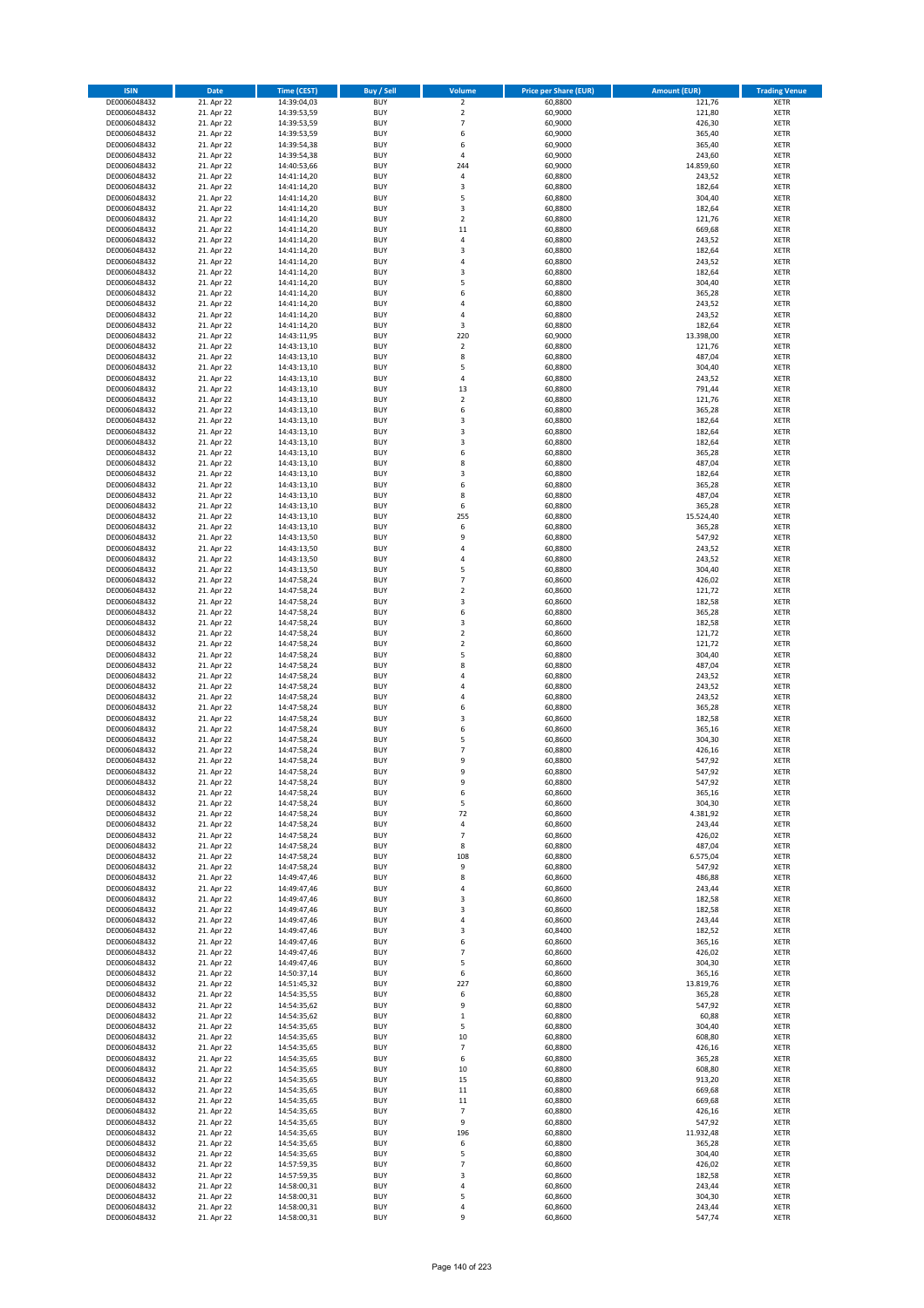| <b>ISIN</b>                  | <b>Date</b>              | <b>Time (CEST)</b>         | <b>Buy / Sell</b>        | <b>Volume</b>                          | <b>Price per Share (EUR)</b> | <b>Amount (EUR)</b> | <b>Trading Venue</b>       |
|------------------------------|--------------------------|----------------------------|--------------------------|----------------------------------------|------------------------------|---------------------|----------------------------|
| DE0006048432                 | 21. Apr 22               | 14:58:00,31                | <b>BUY</b>               | 7                                      | 60,8600                      | 426,02              | <b>XETR</b>                |
| DE0006048432                 | 21. Apr 22               | 14:58:00,34                | <b>BUY</b>               | $\overline{7}$                         | 60,8600                      | 426,02              | <b>XETR</b>                |
| DE0006048432                 | 21. Apr 22               | 14:58:15,00                | <b>BUY</b>               | 4                                      | 60,8400                      | 243,36              | <b>XETR</b>                |
| DE0006048432                 | 21. Apr 22               | 14:58:15,00                | <b>BUY</b>               | 4                                      | 60,8400                      | 243,36              | <b>XETR</b>                |
| DE0006048432<br>DE0006048432 | 21. Apr 22<br>21. Apr 22 | 14:58:15,00<br>14:58:15,00 | <b>BUY</b><br><b>BUY</b> | $\overline{7}$<br>5                    | 60,8400<br>60,8400           | 425,88<br>304,20    | <b>XETR</b><br><b>XETR</b> |
| DE0006048432                 | 21. Apr 22               | 14:58:15,00                | <b>BUY</b>               | 8                                      | 60,8400                      | 486,72              | <b>XETR</b>                |
| DE0006048432                 | 21. Apr 22               | 14:58:15,00                | <b>BUY</b>               | 15                                     | 60,8400                      | 912,60              | <b>XETR</b>                |
| DE0006048432                 | 21. Apr 22               | 14:58:15,00                | <b>BUY</b>               | $\overline{7}$                         | 60,8400                      | 425,88              | <b>XETR</b>                |
| DE0006048432                 | 21. Apr 22               | 14:58:15,00                | <b>BUY</b>               | 4                                      | 60,8400                      | 243,36              | <b>XETR</b>                |
| DE0006048432                 | 21. Apr 22               | 14:58:15,00                | <b>BUY</b>               | 5                                      | 60,8400                      | 304,20              | <b>XETR</b>                |
| DE0006048432                 | 21. Apr 22               | 14:58:15,00                | <b>BUY</b>               | 9                                      | 60,8400                      | 547,56              | <b>XETR</b>                |
| DE0006048432<br>DE0006048432 | 21. Apr 22<br>21. Apr 22 | 14:58:15,00<br>14:58:15,00 | <b>BUY</b><br><b>BUY</b> | 5<br>6                                 | 60,8400<br>60,8400           | 304,20<br>365,04    | <b>XETR</b><br><b>XETR</b> |
| DE0006048432                 | 21. Apr 22               | 14:58:15,00                | <b>BUY</b>               | 4                                      | 60,8400                      | 243,36              | <b>XETR</b>                |
| DE0006048432                 | 21. Apr 22               | 14:58:15,00                | <b>BUY</b>               | 6                                      | 60,8400                      | 365,04              | <b>XETR</b>                |
| DE0006048432                 | 21. Apr 22               | 14:58:15,00                | <b>BUY</b>               | 121                                    | 60,8400                      | 7.361,64            | <b>XETR</b>                |
| DE0006048432                 | 21. Apr 22               | 14:58:15,00                | <b>BUY</b>               | $\mathbf 1$                            | 60,8400                      | 60,84               | <b>XETR</b>                |
| DE0006048432                 | 21. Apr 22               | 14:58:15,00                | <b>BUY</b>               | 5                                      | 60,8400                      | 304,20              | <b>XETR</b>                |
| DE0006048432<br>DE0006048432 | 21. Apr 22<br>21. Apr 22 | 14:58:15,00<br>15:00:04,20 | <b>BUY</b><br><b>BUY</b> | $\mathbf 2$<br>8                       | 60,8400<br>60,8800           | 121,68<br>487,04    | <b>XETR</b><br><b>XETR</b> |
| DE0006048432                 | 21. Apr 22               | 15:00:04,20                | <b>BUY</b>               | $\overline{7}$                         | 60,8800                      | 426,16              | <b>XETR</b>                |
| DE0006048432                 | 21. Apr 22               | 15:00:04,20                | <b>BUY</b>               | 4                                      | 60,8800                      | 243,52              | <b>XETR</b>                |
| DE0006048432                 | 21. Apr 22               | 15:00:04,20                | <b>BUY</b>               | 3                                      | 60,8800                      | 182,64              | <b>XETR</b>                |
| DE0006048432                 | 21. Apr 22               | 15:00:04,20                | <b>BUY</b>               | 8                                      | 60,8800                      | 487,04              | <b>XETR</b>                |
| DE0006048432                 | 21. Apr 22               | 15:00:04,20                | <b>BUY</b>               | 3                                      | 60,8800                      | 182,64              | <b>XETR</b>                |
| DE0006048432<br>DE0006048432 | 21. Apr 22<br>21. Apr 22 | 15:00:04,20                | <b>BUY</b><br><b>BUY</b> | 5<br>6                                 | 60,8800                      | 304,40              | <b>XETR</b><br><b>XETR</b> |
| DE0006048432                 | 21. Apr 22               | 15:00:04,20<br>15:00:04,20 | <b>BUY</b>               | $\overline{7}$                         | 60,8800<br>60,8800           | 365,28<br>426,16    | <b>XETR</b>                |
| DE0006048432                 | 21. Apr 22               | 15:00:04,20                | <b>BUY</b>               | 8                                      | 60,8800                      | 487,04              | <b>XETR</b>                |
| DE0006048432                 | 21. Apr 22               | 15:00:04,20                | <b>BUY</b>               | 8                                      | 60,8800                      | 487,04              | <b>XETR</b>                |
| DE0006048432                 | 21. Apr 22               | 15:00:04,20                | <b>BUY</b>               | 8                                      | 60,8800                      | 487,04              | <b>XETR</b>                |
| DE0006048432                 | 21. Apr 22               | 15:00:04,20                | <b>BUY</b>               | 201                                    | 60,8800                      | 12.236,88           | <b>XETR</b>                |
| DE0006048432                 | 21. Apr 22               | 15:00:04,20                | <b>BUY</b>               | 4                                      | 60,8800                      | 243,52              | <b>XETR</b>                |
| DE0006048432<br>DE0006048432 | 21. Apr 22<br>21. Apr 22 | 15:00:04,20<br>15:00:04,20 | <b>BUY</b><br><b>BUY</b> | 6<br>5                                 | 60,8800<br>60,8800           | 365,28<br>304,40    | <b>XETR</b><br><b>XETR</b> |
| DE0006048432                 | 21. Apr 22               | 15:00:04,22                | <b>BUY</b>               | 4                                      | 60,8800                      | 243,52              | <b>XETR</b>                |
| DE0006048432                 | 21. Apr 22               | 15:00:04,23                | <b>BUY</b>               | 3                                      | 60,8800                      | 182,64              | <b>XETR</b>                |
| DE0006048432                 | 21. Apr 22               | 15:00:04,23                | <b>BUY</b>               | 4                                      | 60,8800                      | 243,52              | <b>XETR</b>                |
| DE0006048432                 | 21. Apr 22               | 15:00:04,23                | <b>BUY</b>               | $\mathbf 2$                            | 60,8800                      | 121,76              | <b>XETR</b>                |
| DE0006048432                 | 21. Apr 22               | 15:05:33,27                | <b>BUY</b>               | 3                                      | 60,8800                      | 182,64              | <b>XETR</b>                |
| DE0006048432                 | 21. Apr 22               | 15:05:33,27                | <b>BUY</b><br><b>BUY</b> | 5                                      | 60,8800                      | 304,40              | <b>XETR</b>                |
| DE0006048432<br>DE0006048432 | 21. Apr 22<br>21. Apr 22 | 15:05:33,27<br>15:05:33,27 | <b>BUY</b>               | $\mathbf 2$<br>4                       | 60,8800<br>60,8800           | 121,76<br>243,52    | <b>XETR</b><br><b>XETR</b> |
| DE0006048432                 | 21. Apr 22               | 15:05:33,27                | <b>BUY</b>               | $\mathbf 2$                            | 60,8800                      | 121,76              | <b>XETR</b>                |
| DE0006048432                 | 21. Apr 22               | 15:05:33,27                | <b>BUY</b>               | 4                                      | 60,8800                      | 243,52              | <b>XETR</b>                |
| DE0006048432                 | 21. Apr 22               | 15:05:33,27                | <b>BUY</b>               | 3                                      | 60,8800                      | 182,64              | <b>XETR</b>                |
| DE0006048432                 | 21. Apr 22               | 15:05:33,27                | <b>BUY</b>               | 3                                      | 60,8800                      | 182,64              | <b>XETR</b>                |
| DE0006048432                 | 21. Apr 22               | 15:05:33,27                | <b>BUY</b><br><b>BUY</b> | 3                                      | 60,8800                      | 182,64              | <b>XETR</b>                |
| DE0006048432<br>DE0006048432 | 21. Apr 22<br>21. Apr 22 | 15:05:33,27<br>15:05:33,27 | <b>BUY</b>               | 6<br>$\overline{\mathbf{c}}$           | 60,8800<br>60,8800           | 365,28<br>121,76    | <b>XETR</b><br><b>XETR</b> |
| DE0006048432                 | 21. Apr 22               | 15:05:33,27                | <b>BUY</b>               | 3                                      | 60,8800                      | 182,64              | <b>XETR</b>                |
| DE0006048432                 | 21. Apr 22               | 15:05:33,27                | <b>BUY</b>               | 126                                    | 60,8800                      | 7.670,88            | <b>XETR</b>                |
| DE0006048432                 | 21. Apr 22               | 15:05:33,28                | <b>BUY</b>               | $\overline{7}$                         | 60,8800                      | 426,16              | <b>XETR</b>                |
| DE0006048432                 | 21. Apr 22               | 15:05:33,28                | <b>BUY</b>               | 12                                     | 60,8800                      | 730,56              | <b>XETR</b>                |
| DE0006048432                 | 21. Apr 22               | 15:05:33,28                | <b>BUY</b>               | $\overline{7}$                         | 60,8800                      | 426,16              | <b>XETR</b>                |
| DE0006048432<br>DE0006048432 | 21. Apr 22<br>21. Apr 22 | 15:05:33,28<br>15:05:33,29 | <b>BUY</b><br><b>BUY</b> | $\overline{7}$<br>6                    | 60,8800<br>60,8800           | 426,16<br>365,28    | <b>XETR</b><br><b>XETR</b> |
| DE0006048432                 | 21. Apr 22               | 15:05:33,29                | <b>BUY</b>               | 273                                    | 60,8800                      | 16.620,24           | <b>XETR</b>                |
| DE0006048432                 | 21. Apr 22               | 15:05:34,02                | <b>BUY</b>               | 6                                      | 60,8800                      | 365,28              | <b>XETR</b>                |
| DE0006048432                 | 21. Apr 22               | 15:05:34,02                | <b>BUY</b>               | 4                                      | 60,8800                      | 243,52              | <b>XETR</b>                |
| DE0006048432                 | 21. Apr 22               | 15:05:34,02                | <b>BUY</b>               | $\overline{a}$                         | 60,8800                      | 243,52              | <b>XETR</b>                |
| DE0006048432                 | 21. Apr 22               | 15:05:59,34                | <b>BUY</b>               | 6                                      | 60,8600                      | 365,16              | <b>XETR</b>                |
| DE0006048432                 | 21. Apr 22               | 15:05:59,34                | <b>BUY</b>               | 4                                      | 60,8600<br>60,8600           | 243,44              | <b>XETR</b>                |
| DE0006048432<br>DE0006048432 | 21. Apr 22<br>21. Apr 22 | 15:05:59,34<br>15:05:59,34 | BUY<br><b>BUY</b>        | 5<br>8                                 | 60,8600                      | 304,30<br>486,88    | <b>XETR</b><br><b>XETR</b> |
| DE0006048432                 | 21. Apr 22               | 15:05:59,34                | <b>BUY</b>               | 7                                      | 60,8600                      | 426,02              | <b>XETR</b>                |
| DE0006048432                 | 21. Apr 22               | 15:05:59,34                | <b>BUY</b>               | 6                                      | 60,8600                      | 365,16              | XETR                       |
| DE0006048432                 | 21. Apr 22               | 15:05:59,34                | <b>BUY</b>               | $\overline{7}$                         | 60,8600                      | 426,02              | <b>XETR</b>                |
| DE0006048432                 | 21. Apr 22               | 15:05:59,34                | <b>BUY</b>               | 6                                      | 60,8600                      | 365,16              | <b>XETR</b>                |
| DE0006048432                 | 21. Apr 22               | 15:05:59,34                | <b>BUY</b>               | 5                                      | 60,8600                      | 304,30              | <b>XETR</b>                |
| DE0006048432<br>DE0006048432 | 21. Apr 22<br>21. Apr 22 | 15:05:59,34<br>15:05:59,37 | <b>BUY</b><br><b>BUY</b> | $\overline{7}$<br>8                    | 60,8600<br>60,8600           | 426,02<br>486,88    | <b>XETR</b><br><b>XETR</b> |
| DE0006048432                 | 21. Apr 22               | 15:06:14,90                | <b>BUY</b>               | 5                                      | 60,8400                      | 304,20              | <b>XETR</b>                |
| DE0006048432                 | 21. Apr 22               | 15:06:14,90                | <b>BUY</b>               | 3                                      | 60,8400                      | 182,52              | <b>XETR</b>                |
| DE0006048432                 | 21. Apr 22               | 15:06:14,90                | <b>BUY</b>               | $\overline{7}$                         | 60,8400                      | 425,88              | <b>XETR</b>                |
| DE0006048432                 | 21. Apr 22               | 15:06:14,90                | <b>BUY</b>               | 4                                      | 60,8400                      | 243,36              | <b>XETR</b>                |
| DE0006048432                 | 21. Apr 22<br>21. Apr 22 | 15:06:14,90                | <b>BUY</b><br><b>BUY</b> | 4<br>4                                 | 60,8400<br>60,8400           | 243,36<br>243,36    | <b>XETR</b>                |
| DE0006048432<br>DE0006048432 | 21. Apr 22               | 15:06:14,90<br>15:06:14,90 | <b>BUY</b>               | 6                                      | 60,8400                      | 365,04              | <b>XETR</b><br><b>XETR</b> |
| DE0006048432                 | 21. Apr 22               | 15:06:14,90                | <b>BUY</b>               | 3                                      | 60,8400                      | 182,52              | <b>XETR</b>                |
| DE0006048432                 | 21. Apr 22               | 15:06:14,90                | <b>BUY</b>               | 6                                      | 60,8400                      | 365,04              | <b>XETR</b>                |
| DE0006048432                 | 21. Apr 22               | 15:06:14,90                | <b>BUY</b>               | 4                                      | 60,8400                      | 243,36              | XETR                       |
| DE0006048432                 | 21. Apr 22               | 15:06:14,90                | <b>BUY</b>               | 6                                      | 60,8400                      | 365,04              | <b>XETR</b>                |
| DE0006048432                 | 21. Apr 22               | 15:06:14,90                | <b>BUY</b>               | $\overline{7}$                         | 60,8400                      | 425,88              | <b>XETR</b>                |
| DE0006048432<br>DE0006048432 | 21. Apr 22<br>21. Apr 22 | 15:06:14,90<br>15:06:14,90 | <b>BUY</b><br><b>BUY</b> | 6<br>6                                 | 60,8400<br>60,8400           | 365,04<br>365,04    | <b>XETR</b><br><b>XETR</b> |
| DE0006048432                 | 21. Apr 22               | 15:06:14,90                | <b>BUY</b>               | 3                                      | 60,8400                      | 182,52              | <b>XETR</b>                |
| DE0006048432                 | 21. Apr 22               | 15:06:14,90                | <b>BUY</b>               | 4                                      | 60,8400                      | 243,36              | <b>XETR</b>                |
| DE0006048432                 | 21. Apr 22               | 15:06:14,90                | <b>BUY</b>               | 5                                      | 60,8400                      | 304,20              | <b>XETR</b>                |
| DE0006048432                 | 21. Apr 22               | 15:06:14,90                | <b>BUY</b>               | 261                                    | 60,8400                      | 15.879,24           | <b>XETR</b>                |
| DE0006048432                 | 21. Apr 22               | 15:06:14,90                | <b>BUY</b>               | 8                                      | 60,8400                      | 486,72              | <b>XETR</b>                |
| DE0006048432                 | 21. Apr 22               | 15:07:43,07                | <b>BUY</b>               | $\mathbf 2$                            | 60,8200                      | 121,64              | <b>XETR</b>                |
| DE0006048432<br>DE0006048432 | 21. Apr 22<br>21. Apr 22 | 15:07:43,07<br>15:07:43,07 | <b>BUY</b><br><b>BUY</b> | $\overline{\mathbf{2}}$<br>$\mathbf 2$ | 60,8200<br>60,8200           | 121,64<br>121,64    | XETR<br><b>XETR</b>        |
| DE0006048432                 | 21. Apr 22               | 15:07:43,07                | <b>BUY</b>               | 6                                      | 60,8200                      | 364,92              | <b>XETR</b>                |
| DE0006048432                 | 21. Apr 22               | 15:07:43,07                | <b>BUY</b>               | 4                                      | 60,8200                      | 243,28              | <b>XETR</b>                |
| DE0006048432                 | 21. Apr 22               | 15:07:43,07                | <b>BUY</b>               | 61                                     | 60,8200                      | 3.710,02            | <b>XETR</b>                |
| DE0006048432                 | 21. Apr 22               | 15:13:49,61                | <b>BUY</b>               | 4                                      | 60,8200                      | 243,28              | <b>XETR</b>                |
| DE0006048432                 | 21. Apr 22               | 15:13:49,61                | <b>BUY</b>               | 4                                      | 60,8200                      | 243,28              | <b>XETR</b>                |
| DE0006048432                 | 21. Apr 22<br>21. Apr 22 | 15:13:49,61                | <b>BUY</b><br><b>BUY</b> | 8<br>4                                 | 60,8200<br>60,8200           | 486,56<br>243,28    | <b>XETR</b><br><b>XETR</b> |
| DE0006048432<br>DE0006048432 | 21. Apr 22               | 15:13:49,61<br>15:13:49,61 | <b>BUY</b>               | 6                                      | 60,8200                      | 364,92              | <b>XETR</b>                |
| DE0006048432                 | 21. Apr 22               | 15:13:49,61                | <b>BUY</b>               | $\overline{7}$                         | 60,8200                      | 425,74              | <b>XETR</b>                |
| DE0006048432                 | 21. Apr 22               | 15:13:49,61                | <b>BUY</b>               | $\overline{7}$                         | 60,8200                      | 425,74              | <b>XETR</b>                |
| DE0006048432                 | 21. Apr 22               | 15:13:49,61                | <b>BUY</b>               | 5                                      | 60,8200                      | 304,10              | XETR                       |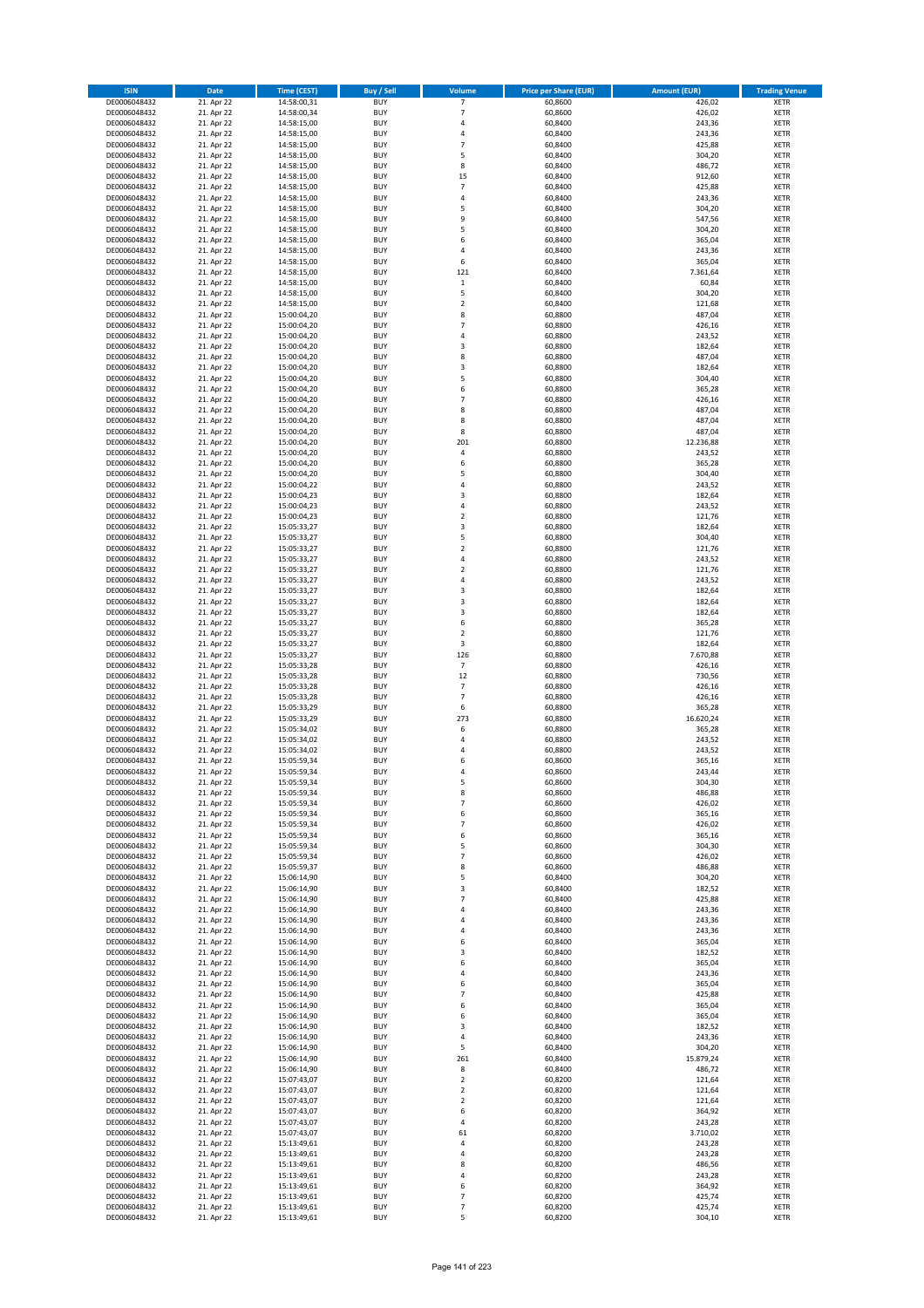| <b>ISIN</b>                  | Date                     | Time (CEST)                | <b>Buy / Sell</b>        | <b>Volume</b>               | <b>Price per Share (EUR)</b> | <b>Amount (EUR)</b> | <b>Trading Venue</b>       |
|------------------------------|--------------------------|----------------------------|--------------------------|-----------------------------|------------------------------|---------------------|----------------------------|
| DE0006048432                 | 21. Apr 22               | 15:13:49,61                | <b>BUY</b>               | $\overline{\mathbf{8}}$     | 60,8200                      | 486,56              | <b>XETR</b>                |
| DE0006048432                 | 21. Apr 22               | 15:13:49,61                | <b>BUY</b>               | 5                           | 60,8200                      | 304,10              | XETR                       |
| DE0006048432                 | 21. Apr 22               | 15:13:49,61                | <b>BUY</b>               | 12                          | 60,8200                      | 729,84              | <b>XETR</b>                |
| DE0006048432<br>DE0006048432 | 21. Apr 22<br>21. Apr 22 | 15:13:49,61<br>15:13:49,61 | <b>BUY</b><br><b>BUY</b> | 10<br>6                     | 60,8200<br>60,8200           | 608,20<br>364,92    | XETR<br><b>XETR</b>        |
| DE0006048432                 | 21. Apr 22               | 15:13:49,61                | <b>BUY</b>               | 11                          | 60,8200                      | 669,02              | <b>XETR</b>                |
| DE0006048432                 | 21. Apr 22               | 15:13:49,61                | <b>BUY</b>               | 6                           | 60,8200                      | 364,92              | <b>XETR</b>                |
| DE0006048432                 | 21. Apr 22               | 15:13:49,61                | <b>BUY</b>               | 5                           | 60,8200                      | 304,10              | <b>XETR</b>                |
| DE0006048432                 | 21. Apr 22               | 15:13:49,61                | <b>BUY</b>               | 5                           | 60,8200                      | 304,10              | <b>XETR</b>                |
| DE0006048432                 | 21. Apr 22               | 15:13:49,61                | <b>BUY</b><br><b>BUY</b> | 120                         | 60,8200                      | 7.298,40            | <b>XETR</b><br><b>XETR</b> |
| DE0006048432<br>DE0006048432 | 21. Apr 22<br>21. Apr 22 | 15:13:49,61<br>15:13:49,61 | <b>BUY</b>               | 6<br>117                    | 60,8200<br>60,8200           | 364,92<br>7.115,94  | <b>XETR</b>                |
| DE0006048432                 | 21. Apr 22               | 15:13:52,58                | <b>BUY</b>               | 5                           | 60,8200                      | 304,10              | <b>XETR</b>                |
| DE0006048432                 | 21. Apr 22               | 15:13:52,58                | <b>BUY</b>               | 6                           | 60,8200                      | 364,92              | <b>XETR</b>                |
| DE0006048432                 | 21. Apr 22               | 15:13:52,58                | <b>BUY</b>               | 8                           | 60,8200                      | 486,56              | <b>XETR</b>                |
| DE0006048432                 | 21. Apr 22               | 15:13:52,58                | <b>BUY</b>               | $\overline{7}$              | 60,8200                      | 425,74              | <b>XETR</b>                |
| DE0006048432<br>DE0006048432 | 21. Apr 22<br>21. Apr 22 | 15:13:52,58<br>15:13:52,58 | <b>BUY</b><br><b>BUY</b> | 6<br>8                      | 60,8200<br>60,8200           | 364,92<br>486,56    | <b>XETR</b><br><b>XETR</b> |
| DE0006048432                 | 21. Apr 22               | 15:13:52,58                | <b>BUY</b>               | 241                         | 60,8200                      | 14.657,62           | <b>XETR</b>                |
| DE0006048432                 | 21. Apr 22               | 15:15:49,85                | <b>BUY</b>               | $\mathbf 2$                 | 60,8000                      | 121,60              | <b>XETR</b>                |
| DE0006048432                 | 21. Apr 22               | 15:15:49,85                | <b>BUY</b>               | 4                           | 60,8000                      | 243,20              | <b>XETR</b>                |
| DE0006048432                 | 21. Apr 22               | 15:15:49,85                | <b>BUY</b>               | 9                           | 60,8000                      | 547,20              | <b>XETR</b>                |
| DE0006048432<br>DE0006048432 | 21. Apr 22<br>21. Apr 22 | 15:15:49,85<br>15:15:49,85 | <b>BUY</b><br><b>BUY</b> | 8<br>6                      | 60,8000<br>60,8000           | 486,40<br>364,80    | <b>XETR</b><br><b>XETR</b> |
| DE0006048432                 | 21. Apr 22               | 15:15:49,85                | <b>BUY</b>               | $\overline{7}$              | 60,8000                      | 425,60              | <b>XETR</b>                |
| DE0006048432                 | 21. Apr 22               | 15:15:49,85                | <b>BUY</b>               | 19                          | 60,8000                      | 1.155,20            | <b>XETR</b>                |
| DE0006048432                 | 21. Apr 22               | 15:15:49,85                | <b>BUY</b>               | 4                           | 60,8000                      | 243,20              | <b>XETR</b>                |
| DE0006048432                 | 21. Apr 22               | 15:15:49,85                | <b>BUY</b>               | 6                           | 60,8000                      | 364,80              | <b>XETR</b>                |
| DE0006048432<br>DE0006048432 | 21. Apr 22<br>21. Apr 22 | 15:15:49,85<br>15:15:49,85 | <b>BUY</b><br><b>BUY</b> | 4<br>344                    | 60,8000<br>60,8000           | 243,20<br>20.915,20 | <b>XETR</b><br><b>XETR</b> |
| DE0006048432                 | 21. Apr 22               | 15:15:49,85                | <b>BUY</b>               | $\pmb{4}$                   | 60,8000                      | 243,20              | <b>XETR</b>                |
| DE0006048432                 | 21. Apr 22               | 15:15:49,85                | <b>BUY</b>               | 5                           | 60,8000                      | 304,00              | <b>XETR</b>                |
| DE0006048432                 | 21. Apr 22               | 15:15:49,85                | <b>BUY</b>               | 5                           | 60,8000                      | 304,00              | <b>XETR</b>                |
| DE0006048432                 | 21. Apr 22               | 15:15:49,85                | <b>BUY</b>               | $\overline{4}$              | 60,8000                      | 243,20              | <b>XETR</b>                |
| DE0006048432                 | 21. Apr 22               | 15:15:49,85                | <b>BUY</b>               | 6                           | 60,8000                      | 364,80              | <b>XETR</b>                |
| DE0006048432<br>DE0006048432 | 21. Apr 22<br>21. Apr 22 | 15:15:49,85<br>15:15:49,85 | <b>BUY</b><br><b>BUY</b> | 56<br>8                     | 60,8000<br>60,8000           | 3.404,80<br>486,40  | <b>XETR</b><br><b>XETR</b> |
| DE0006048432                 | 21. Apr 22               | 15:15:49,85                | <b>BUY</b>               | 9                           | 60,8000                      | 547,20              | <b>XETR</b>                |
| DE0006048432                 | 21. Apr 22               | 15:15:49,85                | <b>BUY</b>               | 5                           | 60,8000                      | 304,00              | <b>XETR</b>                |
| DE0006048432                 | 21. Apr 22               | 15:15:49,85                | <b>BUY</b>               | 4                           | 60,8000                      | 243,20              | <b>XETR</b>                |
| DE0006048432                 | 21. Apr 22               | 15:15:50,50                | <b>BUY</b>               | $\overline{4}$              | 60,7800                      | 243,12              | <b>XETR</b>                |
| DE0006048432<br>DE0006048432 | 21. Apr 22<br>21. Apr 22 | 15:15:50,50                | <b>BUY</b><br><b>BUY</b> | 3<br>6                      | 60,7800<br>60,7800           | 182,34<br>364,68    | <b>XETR</b><br><b>XETR</b> |
| DE0006048432                 | 21. Apr 22               | 15:15:50,50<br>15:15:50,50 | <b>BUY</b>               | 3                           | 60,7800                      | 182,34              | <b>XETR</b>                |
| DE0006048432                 | 21. Apr 22               | 15:15:50,50                | <b>BUY</b>               | 263                         | 60,7800                      | 15.985,14           | <b>XETR</b>                |
| DE0006048432                 | 21. Apr 22               | 15:17:18,88                | <b>BUY</b>               | 6                           | 60,8000                      | 364,80              | <b>XETR</b>                |
| DE0006048432                 | 21. Apr 22               | 15:17:18,88                | <b>BUY</b>               | 6                           | 60,8000                      | 364,80              | <b>XETR</b>                |
| DE0006048432                 | 21. Apr 22               | 15:17:18,88                | <b>BUY</b>               | $\overline{4}$<br>5         | 60,8000                      | 243,20              | <b>XETR</b>                |
| DE0006048432<br>DE0006048432 | 21. Apr 22<br>21. Apr 22 | 15:17:18,88<br>15:17:18,88 | <b>BUY</b><br><b>BUY</b> | 3                           | 60,8000<br>60,8000           | 304,00<br>182,40    | <b>XETR</b><br><b>XETR</b> |
| DE0006048432                 | 21. Apr 22               | 15:17:18,88                | <b>BUY</b>               | 11                          | 60,8000                      | 668,80              | <b>XETR</b>                |
| DE0006048432                 | 21. Apr 22               | 15:17:18,88                | <b>BUY</b>               | 5                           | 60,8000                      | 304,00              | <b>XETR</b>                |
| DE0006048432                 | 21. Apr 22               | 15:17:18,88                | <b>BUY</b>               | 4                           | 60,8000                      | 243,20              | <b>XETR</b>                |
| DE0006048432                 | 21. Apr 22               | 15:17:18,88                | <b>BUY</b>               | $\pmb{4}$<br>$\overline{a}$ | 60,8000                      | 243,20              | <b>XETR</b>                |
| DE0006048432<br>DE0006048432 | 21. Apr 22<br>21. Apr 22 | 15:17:18,88<br>15:17:18,88 | <b>BUY</b><br><b>BUY</b> | 4                           | 60,8000<br>60,8000           | 243,20<br>243,20    | <b>XETR</b><br><b>XETR</b> |
| DE0006048432                 | 21. Apr 22               | 15:17:18,88                | <b>BUY</b>               | 6                           | 60,8000                      | 364,80              | <b>XETR</b>                |
| DE0006048432                 | 21. Apr 22               | 15:17:18,88                | <b>BUY</b>               | 4                           | 60,8000                      | 243,20              | <b>XETR</b>                |
| DE0006048432                 | 21. Apr 22               | 15:17:18,88                | <b>BUY</b>               | 5                           | 60,8000                      | 304,00              | <b>XETR</b>                |
| DE0006048432                 | 21. Apr 22               | 15:17:18,88                | <b>BUY</b>               | $\overline{4}$              | 60,8000                      | 243,20              | <b>XETR</b>                |
| DE0006048432<br>DE0006048432 | 21. Apr 22<br>21. Apr 22 | 15:17:18,88<br>15:17:18,88 | <b>BUY</b><br><b>BUY</b> | 6<br>$\overline{7}$         | 60,8000<br>60,8000           | 364,80<br>425,60    | <b>XETR</b><br><b>XETR</b> |
| DE0006048432                 | 21. Apr 22               | 15:17:18,88                | <b>BUY</b>               | 5                           | 60,8000                      | 304,00              | <b>XETR</b>                |
| DE0006048432                 | 21. Apr 22               | 15:17:18,88                | <b>BUY</b>               | $\overline{4}$              | 60,8000                      | 243,20              | <b>XETR</b>                |
| DE0006048432                 | 21. Apr 22               | 15:17:18,89                | <b>BUY</b>               | 128                         | 60,8000                      | 7.782,40            | XETR                       |
| DE0006048432                 | 21. Apr 22               | 15:18:24,81                | <b>BUY</b>               | $\mathbf 2$                 | 60,8000                      | 121,60              | <b>XETR</b>                |
| DE0006048432<br>DE0006048432 | 21. Apr 22<br>21. Apr 22 | 15:18:24,81<br>15:18:24,81 | <b>BUY</b><br><b>BUY</b> | 5<br>4                      | 60,8000<br>60,8000           | 304,00<br>243,20    | <b>XETR</b><br><b>XETR</b> |
| DE0006048432                 | 21. Apr 22               | 15:18:24,81                | <b>BUY</b>               | 4                           | 60,8000                      | 243,20              | <b>XETR</b>                |
| DE0006048432                 | 21. Apr 22               | 15:18:24,81                | <b>BUY</b>               | 4                           | 60,8000                      | 243,20              | <b>XETR</b>                |
| DE0006048432                 | 21. Apr 22               | 15:18:24,81                | <b>BUY</b>               | 3                           | 60,8000                      | 182,40              | <b>XETR</b>                |
| DE0006048432                 | 21. Apr 22               | 15:18:24,81                | <b>BUY</b>               | 5                           | 60,8000                      | 304,00              | <b>XETR</b>                |
| DE0006048432<br>DE0006048432 | 21. Apr 22<br>21. Apr 22 | 15:18:24,81<br>15:18:24,81 | <b>BUY</b><br><b>BUY</b> | 10<br>3                     | 60,8000<br>60,8000           | 608,00<br>182,40    | XETR<br><b>XETR</b>        |
| DE0006048432                 | 21. Apr 22               | 15:18:24,81                | <b>BUY</b>               | 4                           | 60,8000                      | 243,20              | XETR                       |
| DE0006048432                 | 21. Apr 22               | 15:18:24,81                | <b>BUY</b>               | 3                           | 60,8000                      | 182,40              | <b>XETR</b>                |
| DE0006048432                 | 21. Apr 22               | 15:18:24,81                | <b>BUY</b>               | 6                           | 60,8000                      | 364,80              | XETR                       |
| DE0006048432                 | 21. Apr 22<br>21. Apr 22 | 15:18:24,81                | <b>BUY</b>               | $\sqrt{4}$                  | 60,8000                      | 243,20              | <b>XETR</b>                |
| DE0006048432<br>DE0006048432 | 21. Apr 22               | 15:18:24,81<br>15:18:24,81 | <b>BUY</b><br><b>BUY</b> | $\mathsf 3$<br>3            | 60,8000<br>60,8000           | 182,40<br>182,40    | XETR<br><b>XETR</b>        |
| DE0006048432                 | 21. Apr 22               | 15:18:24,81                | <b>BUY</b>               | 3                           | 60,8000                      | 182,40              | <b>XETR</b>                |
| DE0006048432                 | 21. Apr 22               | 15:18:24,81                | <b>BUY</b>               | $\sqrt{4}$                  | 60,8000                      | 243,20              | <b>XETR</b>                |
| DE0006048432                 | 21. Apr 22               | 15:18:24,81                | <b>BUY</b>               | 86                          | 60,8000                      | 5.228,80            | XETR                       |
| DE0006048432                 | 21. Apr 22               | 15:18:24,81                | <b>BUY</b>               | $\sqrt{4}$                  | 60,8000                      | 243,20              | XETR                       |
| DE0006048432<br>DE0006048432 | 21. Apr 22<br>21. Apr 22 | 15:18:24,81<br>15:18:24,83 | <b>BUY</b><br><b>BUY</b> | 5<br>$\sqrt{4}$             | 60,8000<br>60,8000           | 304,00<br>243,20    | <b>XETR</b><br><b>XETR</b> |
| DE0006048432                 | 21. Apr 22               | 15:20:12,19                | <b>BUY</b>               | 4                           | 60,8000                      | 243,20              | XETR                       |
| DE0006048432                 | 21. Apr 22               | 15:20:12,19                | <b>BUY</b>               | 3                           | 60,8000                      | 182,40              | XETR                       |
| DE0006048432                 | 21. Apr 22               | 15:20:12,19                | <b>BUY</b>               | 3                           | 60,8000                      | 182,40              | XETR                       |
| DE0006048432                 | 21. Apr 22               | 15:20:12,19                | <b>BUY</b>               | 3                           | 60,8000                      | 182,40              | <b>XETR</b>                |
| DE0006048432<br>DE0006048432 | 21. Apr 22<br>21. Apr 22 | 15:20:12,19<br>15:20:12,19 | <b>BUY</b><br><b>BUY</b> | 3<br>8                      | 60,8000<br>60,8000           | 182,40<br>486,40    | <b>XETR</b><br><b>XETR</b> |
| DE0006048432                 | 21. Apr 22               | 15:20:12,19                | <b>BUY</b>               | $\mathbf 2$                 | 60,8000                      | 121,60              | <b>XETR</b>                |
| DE0006048432                 | 21. Apr 22               | 15:20:12,19                | <b>BUY</b>               | 5                           | 60,8000                      | 304,00              | <b>XETR</b>                |
| DE0006048432                 | 21. Apr 22               | 15:20:12,19                | <b>BUY</b>               | $\sqrt{4}$                  | 60,8000                      | 243,20              | XETR                       |
| DE0006048432                 | 21. Apr 22               | 15:20:12,19                | <b>BUY</b>               | 3                           | 60,8000                      | 182,40              | XETR                       |
| DE0006048432<br>DE0006048432 | 21. Apr 22<br>21. Apr 22 | 15:20:12,19<br>15:20:12,19 | <b>BUY</b><br><b>BUY</b> | 3<br>5                      | 60,8000<br>60,8000           | 182,40<br>304,00    | XETR<br><b>XETR</b>        |
| DE0006048432                 | 21. Apr 22               | 15:20:12,19                | <b>BUY</b>               | 3                           | 60,8000                      | 182,40              | <b>XETR</b>                |
| DE0006048432                 | 21. Apr 22               | 15:20:12,19                | <b>BUY</b>               | 6                           | 60,8000                      | 364,80              | XETR                       |
| DE0006048432                 | 21. Apr 22               | 15:20:12,19                | <b>BUY</b>               | 4                           | 60,8000                      | 243,20              | XETR                       |
| DE0006048432                 | 21. Apr 22               | 15:20:12,19                | <b>BUY</b>               | 5                           | 60,8000                      | 304,00              | XETR                       |
| DE0006048432                 | 21. Apr 22<br>21. Apr 22 | 15:20:12,19                | <b>BUY</b>               | 5<br>3                      | 60,8000<br>60,8000           | 304,00<br>182,40    | <b>XETR</b>                |
| DE0006048432<br>DE0006048432 | 21. Apr 22               | 15:20:12,19<br>15:20:12,19 | <b>BUY</b><br><b>BUY</b> | 141                         | 60,8000                      | 8.572,80            | XETR<br><b>XETR</b>        |
| DE0006048432                 | 21. Apr 22               | 15:20:12,21                | <b>BUY</b>               | 5                           | 60,8000                      | 304,00              | XETR                       |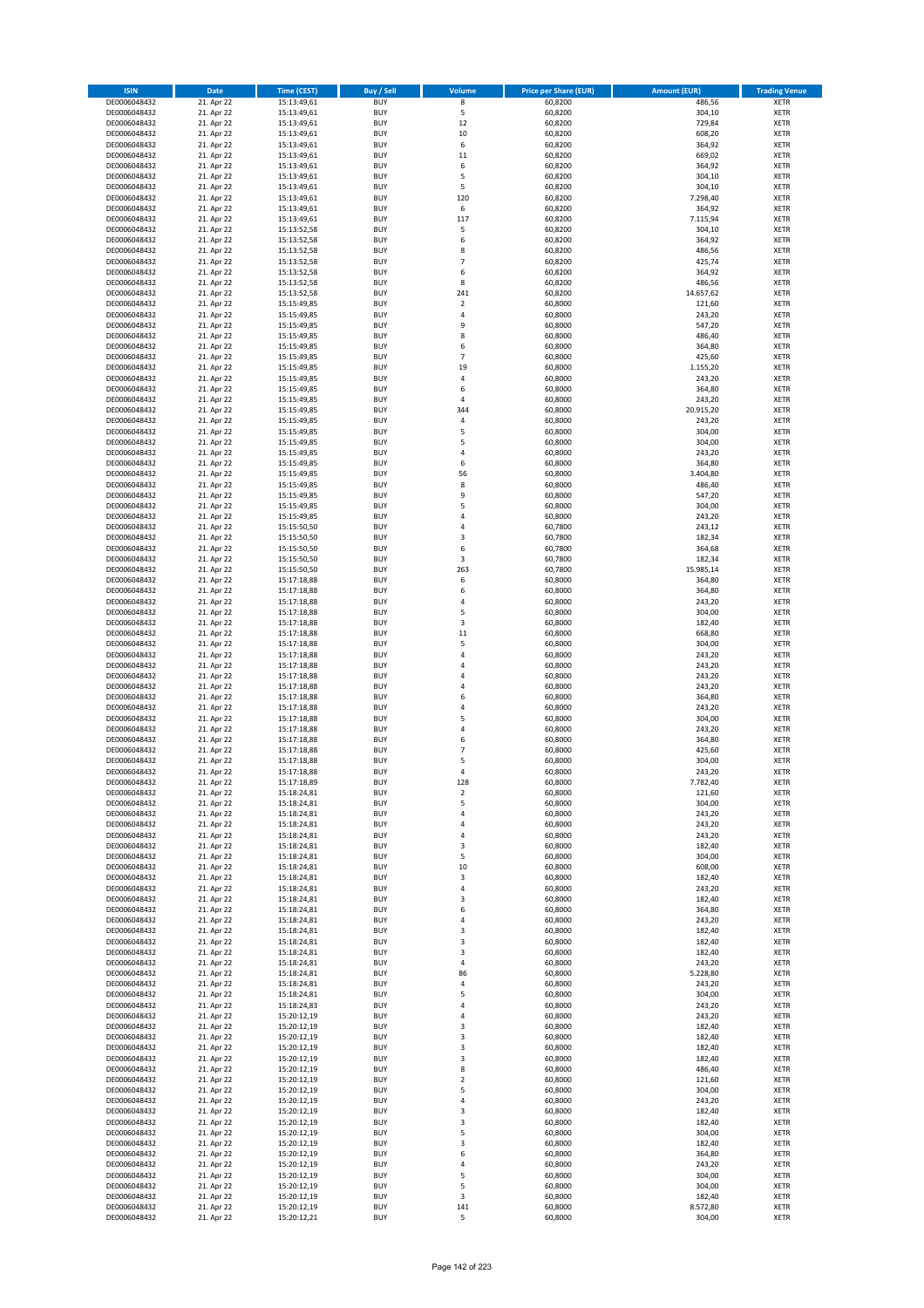| <b>ISIN</b>                  | <b>Date</b>              | <b>Time (CEST)</b>         | <b>Buy / Sell</b>        | Volume                  | <b>Price per Share (EUR)</b> | <b>Amount (EUR)</b> | <b>Trading Venue</b>       |
|------------------------------|--------------------------|----------------------------|--------------------------|-------------------------|------------------------------|---------------------|----------------------------|
| DE0006048432                 | 21. Apr 22               | 15:20:12,23                | <b>BUY</b>               | 5                       | 60,8000                      | 304,00              | <b>XETR</b>                |
| DE0006048432                 | 21. Apr 22               | 15:24:37,51                | <b>BUY</b>               | 8                       | 60,8200                      | 486,56              | <b>XETR</b>                |
| DE0006048432                 | 21. Apr 22               | 15:24:37,51                | <b>BUY</b>               | 4                       | 60,8200                      | 243,28              | <b>XETR</b>                |
| DE0006048432                 | 21. Apr 22               | 15:24:37,51                | <b>BUY</b>               | 4                       | 60,8200                      | 243,28              | <b>XETR</b>                |
| DE0006048432                 | 21. Apr 22               | 15:24:37,51                | <b>BUY</b>               | 6                       | 60,8200                      | 364,92              | <b>XETR</b>                |
| DE0006048432                 | 21. Apr 22               | 15:24:37,51                | <b>BUY</b>               | 198                     | 60,8200                      | 12.042,36           | <b>XETR</b>                |
| DE0006048432                 | 21. Apr 22               | 15:24:37,51                | <b>BUY</b>               | 8                       | 60,8200                      | 486,56              | <b>XETR</b>                |
| DE0006048432                 | 21. Apr 22               | 15:24:37,52                | <b>BUY</b>               | $\overline{7}$          | 60,8200                      | 425,74              | <b>XETR</b>                |
| DE0006048432                 | 21. Apr 22               | 15:24:37,52                | <b>BUY</b>               | 10                      | 60,8200                      | 608,20              | <b>XETR</b>                |
| DE0006048432                 | 21. Apr 22               | 15:24:37,52                | <b>BUY</b>               | 6                       | 60,8200                      | 364,92              | <b>XETR</b>                |
| DE0006048432                 | 21. Apr 22               | 15:24:37,52                | <b>BUY</b>               | $\overline{7}$          | 60,8200                      | 425,74              | <b>XETR</b>                |
| DE0006048432                 | 21. Apr 22               | 15:24:37,52                | <b>BUY</b>               | 3                       | 60,8200                      | 182,46              | <b>XETR</b>                |
| DE0006048432                 | 21. Apr 22               | 15:24:37,53                | <b>BUY</b>               | 4                       | 60,8200                      | 243,28              | <b>XETR</b>                |
| DE0006048432                 | 21. Apr 22               | 15:25:01,06                | <b>BUY</b>               | 6                       | 60,8000                      | 364,80              | <b>XETR</b>                |
| DE0006048432                 | 21. Apr 22               | 15:25:01,06                | <b>BUY</b>               | 4                       | 60,8000                      | 243,20              | <b>XETR</b>                |
| DE0006048432                 | 21. Apr 22               | 15:25:01,06                | <b>BUY</b>               | 5                       | 60,8000                      | 304,00              | <b>XETR</b>                |
| DE0006048432                 | 21. Apr 22               | 15:25:01,06                | <b>BUY</b>               | 4                       | 60,8000                      | 243,20              | <b>XETR</b>                |
| DE0006048432                 | 21. Apr 22               | 15:25:01,06                | <b>BUY</b>               | 4                       | 60,8000                      | 243,20              | <b>XETR</b>                |
| DE0006048432                 | 21. Apr 22               | 15:25:01,06                | <b>BUY</b>               | $\overline{7}$          | 60,8000                      | 425,60              | <b>XETR</b>                |
| DE0006048432                 | 21. Apr 22               | 15:25:01,06                | <b>BUY</b>               | 4                       | 60,8000                      | 243,20              | <b>XETR</b>                |
| DE0006048432                 | 21. Apr 22               | 15:25:01,06                | <b>BUY</b>               | 6                       | 60,8000                      | 364,80              | <b>XETR</b>                |
| DE0006048432                 | 21. Apr 22               | 15:25:01,06                | <b>BUY</b>               | 4                       | 60,8000                      | 243,20              | <b>XETR</b>                |
| DE0006048432                 | 21. Apr 22               | 15:25:01,06                | <b>BUY</b>               | 5                       | 60,8000                      | 304,00              | <b>XETR</b>                |
| DE0006048432                 | 21. Apr 22               | 15:25:02,01                | <b>BUY</b>               | 4                       | 60,7800                      | 243,12              | <b>XETR</b>                |
| DE0006048432                 | 21. Apr 22               | 15:25:02,01                | <b>BUY</b>               | 3                       | 60,7800                      | 182,34              | <b>XETR</b>                |
| DE0006048432                 | 21. Apr 22               | 15:25:02,01                | <b>BUY</b>               | 5                       | 60,7800                      | 303,90              | <b>XETR</b>                |
| DE0006048432                 | 21. Apr 22               | 15:25:02,01                | <b>BUY</b>               | 8                       | 60,7800                      | 486,24              | <b>XETR</b>                |
| DE0006048432                 | 21. Apr 22               | 15:25:02,01                | <b>BUY</b>               | 5                       | 60,7800                      | 303,90              | <b>XETR</b>                |
| DE0006048432                 | 21. Apr 22               | 15:25:02,01                | <b>BUY</b><br><b>BUY</b> | 5<br>38                 | 60,7800                      | 303,90              | <b>XETR</b><br><b>XETR</b> |
| DE0006048432                 | 21. Apr 22               | 15:25:02,01                | <b>BUY</b>               | 4                       | 60,7800                      | 2.309,64            |                            |
| DE0006048432<br>DE0006048432 | 21. Apr 22<br>21. Apr 22 | 15:25:02,01                | <b>BUY</b>               | 5                       | 60,7800                      | 243,12<br>303,90    | <b>XETR</b><br><b>XETR</b> |
| DE0006048432                 | 21. Apr 22               | 15:25:02,01<br>15:25:02,01 | <b>BUY</b>               | 5                       | 60,7800<br>60,7800           | 303,90              | <b>XETR</b>                |
| DE0006048432                 | 21. Apr 22               | 15:25:02,01                | <b>BUY</b>               | 201                     | 60,7800                      | 12.216,78           | <b>XETR</b>                |
| DE0006048432                 | 21. Apr 22               | 15:26:04,17                | <b>BUY</b>               | 5                       | 60,8000                      | 304,00              | <b>XETR</b>                |
| DE0006048432                 | 21. Apr 22               | 15:26:04,17                | <b>BUY</b>               | 3                       | 60,8000                      | 182,40              | <b>XETR</b>                |
| DE0006048432                 | 21. Apr 22               | 15:26:04,17                | <b>BUY</b>               | $\overline{\mathbf{c}}$ | 60,8000                      | 121,60              | <b>XETR</b>                |
| DE0006048432                 | 21. Apr 22               | 15:26:04,17                | <b>BUY</b>               | 5                       | 60,8000                      | 304,00              | <b>XETR</b>                |
| DE0006048432                 | 21. Apr 22               | 15:26:04,17                | <b>BUY</b>               | 4                       | 60,8000                      | 243,20              | <b>XETR</b>                |
| DE0006048432                 | 21. Apr 22               | 15:26:04,17                | <b>BUY</b>               | 5                       | 60,8000                      | 304,00              | <b>XETR</b>                |
| DE0006048432                 | 21. Apr 22               | 15:26:04,17                | <b>BUY</b>               | $\overline{\mathbf{c}}$ | 60,8000                      | 121,60              | <b>XETR</b>                |
| DE0006048432                 | 21. Apr 22               | 15:26:04,17                | <b>BUY</b>               | 4                       | 60,8000                      | 243,20              | <b>XETR</b>                |
| DE0006048432                 | 21. Apr 22               | 15:26:04,17                | <b>BUY</b>               | $\mathbf 2$             | 60,8000                      | 121,60              | <b>XETR</b>                |
| DE0006048432                 | 21. Apr 22               | 15:26:04,17                | <b>BUY</b>               | 5                       | 60,8000                      | 304,00              | <b>XETR</b>                |
| DE0006048432                 | 21. Apr 22               | 15:26:04,17                | <b>BUY</b>               | 6                       | 60,8000                      | 364,80              | <b>XETR</b>                |
| DE0006048432                 | 21. Apr 22               | 15:26:04,17                | <b>BUY</b>               | 109                     | 60,8000                      | 6.627,20            | <b>XETR</b>                |
| DE0006048432                 | 21. Apr 22               | 15:26:04,17                | <b>BUY</b>               | 4                       | 60,8000                      | 243,20              | <b>XETR</b>                |
| DE0006048432                 | 21. Apr 22               | 15:26:04,17                | <b>BUY</b>               | 5                       | 60,8000                      | 304,00              | <b>XETR</b>                |
| DE0006048432                 | 21. Apr 22               | 15:26:04,17                | <b>BUY</b>               | 4                       | 60,8000                      | 243,20              | <b>XETR</b>                |
| DE0006048432                 | 21. Apr 22               | 15:26:04,18                | <b>BUY</b>               | $\overline{\mathbf{c}}$ | 60,8000                      | 121,60              | <b>XETR</b>                |
| DE0006048432                 | 21. Apr 22               | 15:26:04,19                | <b>BUY</b>               | 4                       | 60,8000                      | 243,20              | <b>XETR</b>                |
| DE0006048432                 | 21. Apr 22               | 15:26:04,19                | <b>BUY</b>               | $\mathbf 2$             | 60,8000                      | 121,60              | <b>XETR</b>                |
| DE0006048432                 | 21. Apr 22               | 15:26:04,19                | <b>BUY</b>               | $\overline{2}$          | 60,8000                      | 121,60              | <b>XETR</b>                |
| DE0006048432                 | 21. Apr 22               | 15:26:05,16                | <b>BUY</b>               | $\mathbf 2$             | 60,7800                      | 121,56              | <b>XETR</b>                |
| DE0006048432                 | 21. Apr 22               | 15:26:05,16                | <b>BUY</b>               | 5                       | 60,7800                      | 303,90              | <b>XETR</b>                |
| DE0006048432                 | 21. Apr 22               | 15:26:05,16                | <b>BUY</b>               | 5                       | 60,7800                      | 303,90              | <b>XETR</b>                |
| DE0006048432                 | 21. Apr 22               | 15:26:05,16                | <b>BUY</b>               | $\overline{\mathbf{c}}$ | 60,7800                      | 121,56              | <b>XETR</b>                |
| DE0006048432                 | 21. Apr 22               | 15:26:05,16                | <b>BUY</b>               | 3                       | 60,7800                      | 182,34              | <b>XETR</b>                |
| DE0006048432                 | 21. Apr 22               | 15:26:05,16                | <b>BUY</b>               | 31                      | 60,7800                      | 1.884,18            | <b>XETR</b>                |
| DE0006048432                 | 21. Apr 22               | 15:26:05,16                | <b>BUY</b>               | $\overline{2}$          | 60,7800                      | 121,56              | <b>XETR</b>                |
| DE0006048432                 | 21. Apr 22               | 15:26:05,18                | <b>BUY</b>               | $\mathbf 2$             | 60,7800                      | 121,56              | <b>XETR</b>                |
| DE0006048432                 | 21. Apr 22               | 15:26:05,18                | <b>BUY</b>               | 3                       | 60,7800                      | 182,34              | <b>XETR</b>                |
| DE0006048432                 | 21. Apr 22               | 15:26:05,19                | <b>BUY</b>               | 19                      | 60,7800                      | 1.154,82            | <b>XETR</b>                |
| DE0006048432                 | 21. Apr 22               | 15:26:15,84                | <b>BUY</b>               | $\mathbf{1}$            | 60,7600                      | 60,76               | <b>XETR</b>                |
| DE0006048432                 | 21. Apr 22               | 15:26:37,23                | BUY                      | 2                       | 60,7600                      | 121,52              | <b>XETR</b>                |
| DE0006048432                 | 21. Apr 22               | 15:26:37,23                | <b>BUY</b>               | $\mathbf 2$             | 60,7600                      | 121,52              | <b>XETR</b>                |
| DE0006048432                 | 21. Apr 22               | 15:26:37,23                | <b>BUY</b>               | 4                       | 60,7600                      | 243,04              | <b>XETR</b>                |
| DE0006048432                 | 21. Apr 22               | 15:26:37,23                | <b>BUY</b>               | $\mathbf 2$             | 60,7600                      | 121,52              | XETR                       |
| DE0006048432                 | 21. Apr 22               | 15:26:37,23                | <b>BUY</b>               | 5                       | 60,7600                      | 303,80              | <b>XETR</b>                |
| DE0006048432                 | 21. Apr 22               | 15:26:37,23                | <b>BUY</b>               | 6                       | 60,7600                      | 364,56              | <b>XETR</b>                |
| DE0006048432                 | 21. Apr 22               | 15:26:37,23                | <b>BUY</b>               | 8                       | 60,7600                      | 486,08              | <b>XETR</b>                |
| DE0006048432                 | 21. Apr 22<br>21. Apr 22 | 15:26:37,23                | <b>BUY</b><br><b>BUY</b> | 8<br>5                  | 60,7600<br>60,7600           | 486,08<br>303,80    | <b>XETR</b>                |
| DE0006048432<br>DE0006048432 | 21. Apr 22               | 15:26:37,23<br>15:26:37,23 | <b>BUY</b>               | 5                       | 60,7600                      | 303,80              | <b>XETR</b><br>XETR        |
| DE0006048432                 | 21. Apr 22               | 15:26:37,23                | <b>BUY</b>               | 4                       | 60,7600                      | 243,04              | <b>XETR</b>                |
| DE0006048432                 | 21. Apr 22               | 15:26:37,23                | <b>BUY</b>               | 12                      | 60.7600                      | 729,12              | <b>XETR</b>                |
| DE0006048432                 | 21. Apr 22               | 15:26:37,23                | <b>BUY</b>               | $\mathsf 3$             | 60,7600                      | 182,28              | <b>XETR</b>                |
| DE0006048432                 | 21. Apr 22               | 15:26:37,23                | <b>BUY</b>               | $\overline{7}$          | 60,7600                      | 425,32              | <b>XETR</b>                |
| DE0006048432                 | 21. Apr 22               | 15:26:37,23                | <b>BUY</b>               | 134                     | 60,7600                      | 8.141,84            | <b>XETR</b>                |
| DE0006048432                 | 21. Apr 22               | 15:26:37,23                | <b>BUY</b>               | $\overline{4}$          | 60,7600                      | 243,04              | <b>XETR</b>                |
| DE0006048432                 | 21. Apr 22               | 15:27:06,35                | <b>BUY</b>               | 3                       | 60,7600                      | 182,28              | <b>XETR</b>                |
| DE0006048432                 | 21. Apr 22               | 15:27:06,35                | <b>BUY</b>               | 8                       | 60,7600                      | 486,08              | <b>XETR</b>                |
| DE0006048432                 | 21. Apr 22               | 15:27:06,35                | <b>BUY</b>               | $\mathbf 2$             | 60,7600                      | 121,52              | XETR                       |
| DE0006048432                 | 21. Apr 22               | 15:27:06,35                | <b>BUY</b>               | $\mathbf 2$             | 60,7600                      | 121,52              | <b>XETR</b>                |
| DE0006048432                 | 21. Apr 22               | 15:27:06,35                | <b>BUY</b>               | $\overline{2}$          | 60,7600                      | 121,52              | <b>XETR</b>                |
| DE0006048432                 | 21. Apr 22               | 15:27:06,35                | <b>BUY</b>               | 3                       | 60,7600                      | 182,28              | <b>XETR</b>                |
| DE0006048432                 | 21. Apr 22               | 15:30:22,67                | <b>BUY</b>               | 5                       | 60,8600                      | 304,30              | <b>XETR</b>                |
| DE0006048432                 | 21. Apr 22               | 15:30:22,67                | <b>BUY</b>               | $\mathbf 2$             | 60,8600                      | 121,72              | <b>XETR</b>                |
| DE0006048432                 | 21. Apr 22               | 15:30:22,67                | <b>BUY</b>               | $\mathbf 2$             | 60,8600                      | 121,72              | <b>XETR</b>                |
| DE0006048432                 | 21. Apr 22               | 15:30:22,67                | <b>BUY</b>               | 6                       | 60,8600                      | 365,16              | <b>XETR</b>                |
| DE0006048432                 | 21. Apr 22               | 15:30:22,67                | <b>BUY</b>               | 3                       | 60,8600                      | 182,58              | <b>XETR</b>                |
| DE0006048432                 | 21. Apr 22               | 15:30:22,67                | <b>BUY</b>               | 3                       | 60,8600                      | 182,58              | <b>XETR</b>                |
| DE0006048432                 | 21. Apr 22               | 15:30:22,67                | <b>BUY</b>               | $\mathbf 2$             | 60,8600                      | 121,72              | <b>XETR</b>                |
| DE0006048432                 | 21. Apr 22               | 15:30:22,67                | <b>BUY</b>               | 3                       | 60,8600                      | 182,58              | XETR                       |
| DE0006048432                 | 21. Apr 22               | 15:30:22,67                | <b>BUY</b>               | 9                       | 60,8600                      | 547,74              | <b>XETR</b>                |
| DE0006048432                 | 21. Apr 22               | 15:30:22,67                | <b>BUY</b>               | 4                       | 60,8600                      | 243,44              | <b>XETR</b>                |
| DE0006048432                 | 21. Apr 22               | 15:30:22,67                | <b>BUY</b>               | 4                       | 60,8600                      | 243,44              | <b>XETR</b>                |
| DE0006048432                 | 21. Apr 22               | 15:30:22,67                | <b>BUY</b>               | 3                       | 60,8600                      | 182,58              | <b>XETR</b>                |
| DE0006048432                 | 21. Apr 22               | 15:30:22,67                | <b>BUY</b>               | 3                       | 60,8600                      | 182,58              | <b>XETR</b>                |
| DE0006048432                 | 21. Apr 22               | 15:30:22,67                | <b>BUY</b>               | 6                       | 60,8600                      | 365,16              | <b>XETR</b>                |
| DE0006048432                 | 21. Apr 22               | 15:30:22,67                | <b>BUY</b>               | $\overline{2}$          | 60,8600                      | 121,72              | <b>XETR</b>                |
| DE0006048432<br>DE0006048432 | 21. Apr 22<br>21. Apr 22 | 15:30:22,67                | <b>BUY</b><br><b>BUY</b> | 146<br>3                | 60,8600<br>60,8600           | 8.885,56<br>182,58  | XETR<br><b>XETR</b>        |
|                              | 21. Apr 22               | 15:30:22,67                | <b>BUY</b>               |                         | 60,8600                      | 243,44              | <b>XETR</b>                |
| DE0006048432<br>DE0006048432 | 21. Apr 22               | 15:30:22,67<br>15:30:22,67 | <b>BUY</b>               | 4<br>3                  | 60,8600                      | 182,58              | <b>XETR</b>                |
| DE0006048432                 | 21. Apr 22               | 15:30:22,67                | <b>BUY</b>               | 4                       | 60,8600                      | 243,44              | XETR                       |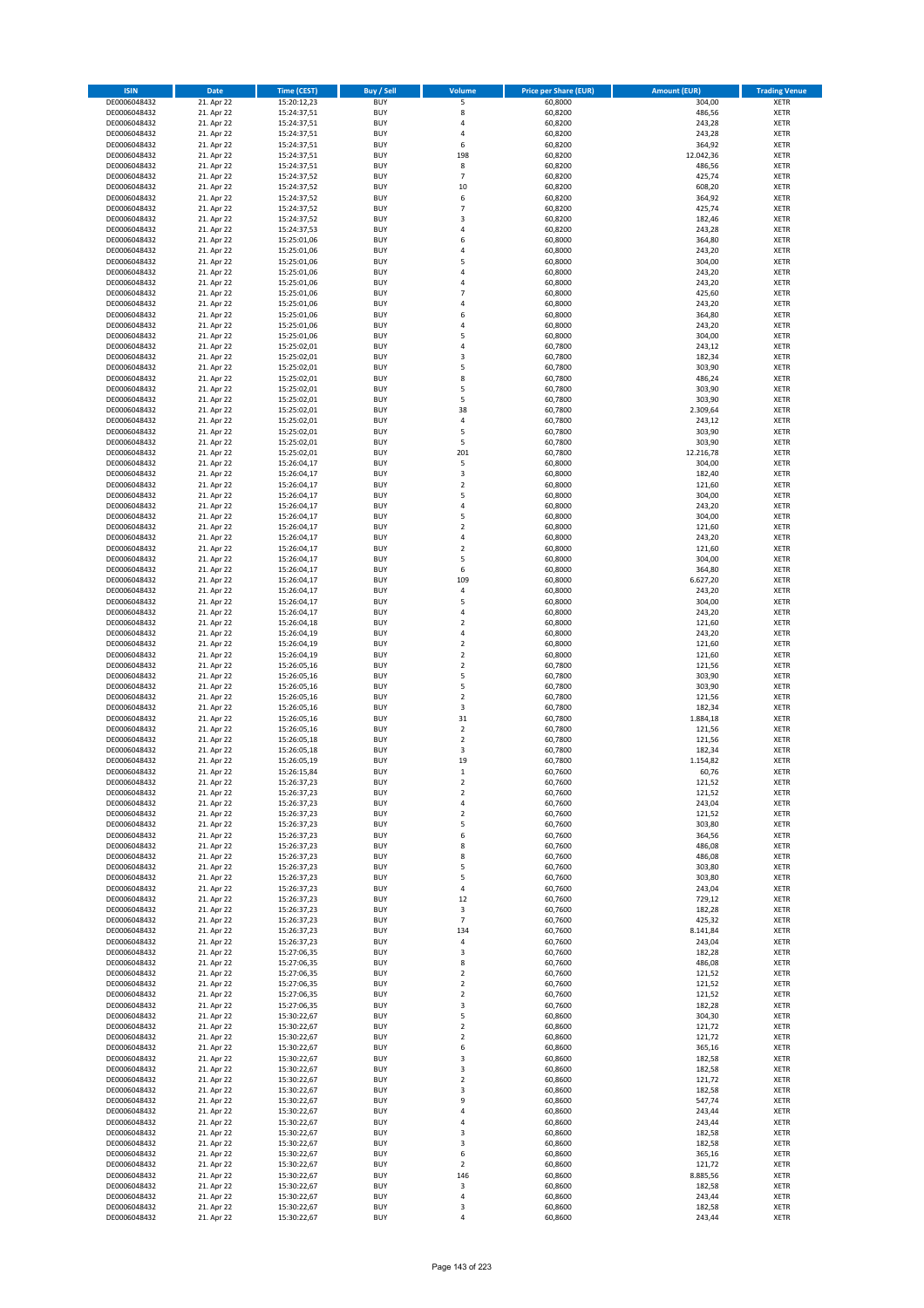| <b>ISIN</b>                  | <b>Date</b>              | <b>Time (CEST)</b>         | <b>Buy / Sell</b>        | <b>Volume</b>                | <b>Price per Share (EUR)</b> | <b>Amount (EUR)</b> | <b>Trading Venue</b>       |
|------------------------------|--------------------------|----------------------------|--------------------------|------------------------------|------------------------------|---------------------|----------------------------|
| DE0006048432                 | 21. Apr 22               | 15:30:30,50                | <b>BUY</b>               | $\overline{\mathbf{2}}$      | 60,8600                      | 121,72              | <b>XETR</b>                |
| DE0006048432                 | 21. Apr 22               | 15:30:30,50                | <b>BUY</b>               | $\mathbf 1$                  | 60,8600                      | 60,86               | <b>XETR</b>                |
| DE0006048432                 | 21. Apr 22               | 15:30:30,50                | <b>BUY</b>               | 3                            | 60,8600                      | 182,58              | <b>XETR</b>                |
| DE0006048432<br>DE0006048432 | 21. Apr 22<br>21. Apr 22 | 15:30:30,50<br>15:30:32,80 | <b>BUY</b><br><b>BUY</b> | $\mathbf 2$<br>4             | 60,8600<br>60,8600           | 121,72<br>243,44    | <b>XETR</b><br><b>XETR</b> |
| DE0006048432                 | 21. Apr 22               | 15:30:32,80                | <b>BUY</b>               | 3                            | 60,8600                      | 182,58              | <b>XETR</b>                |
| DE0006048432                 | 21. Apr 22               | 15:30:32,80                | <b>BUY</b>               | $\mathbf 2$                  | 60,8600                      | 121,72              | <b>XETR</b>                |
| DE0006048432                 | 21. Apr 22               | 15:30:32,80                | <b>BUY</b>               | 3                            | 60,8600                      | 182,58              | <b>XETR</b>                |
| DE0006048432                 | 21. Apr 22               | 15:30:32,80                | <b>BUY</b>               | 3                            | 60,8600                      | 182,58              | <b>XETR</b>                |
| DE0006048432                 | 21. Apr 22               | 15:30:32,80                | <b>BUY</b>               | 4                            | 60,8600                      | 243,44              | <b>XETR</b>                |
| DE0006048432                 | 21. Apr 22               | 15:30:32,80                | <b>BUY</b>               | $\overline{\mathbf{c}}$      | 60,8600                      | 121,72              | <b>XETR</b>                |
| DE0006048432                 | 21. Apr 22<br>21. Apr 22 | 15:30:32,80                | <b>BUY</b><br><b>BUY</b> | 4<br>4                       | 60,8600                      | 243,44              | <b>XETR</b><br><b>XETR</b> |
| DE0006048432<br>DE0006048432 | 21. Apr 22               | 15:30:32,80<br>15:30:32,80 | <b>BUY</b>               | $\overline{\mathbf{c}}$      | 60,8600<br>60,8600           | 243,44<br>121,72    | <b>XETR</b>                |
| DE0006048432                 | 21. Apr 22               | 15:30:32,80                | <b>BUY</b>               | $\overline{\mathbf{c}}$      | 60,8600                      | 121,72              | <b>XETR</b>                |
| DE0006048432                 | 21. Apr 22               | 15:30:32,80                | <b>BUY</b>               | $\overline{\mathbf{c}}$      | 60,8600                      | 121,72              | <b>XETR</b>                |
| DE0006048432                 | 21. Apr 22               | 15:30:32,80                | <b>BUY</b>               | $\mathbf 1$                  | 60,8600                      | 60,86               | <b>XETR</b>                |
| DE0006048432                 | 21. Apr 22               | 15:31:46,36                | <b>BUY</b>               | $\mathbf 2$                  | 60,8600                      | 121,72              | <b>XETR</b>                |
| DE0006048432                 | 21. Apr 22               | 15:31:46,36                | <b>BUY</b>               | $\overline{\mathbf{c}}$      | 60,8600                      | 121,72              | <b>XETR</b>                |
| DE0006048432                 | 21. Apr 22               | 15:31:46,36                | <b>BUY</b>               | 3                            | 60,8600                      | 182,58              | <b>XETR</b>                |
| DE0006048432<br>DE0006048432 | 21. Apr 22<br>21. Apr 22 | 15:31:46,36<br>15:31:46,36 | <b>BUY</b><br><b>BUY</b> | 3<br>5                       | 60,8600<br>60,8600           | 182,58<br>304,30    | <b>XETR</b><br><b>XETR</b> |
| DE0006048432                 | 21. Apr 22               | 15:31:46,36                | <b>BUY</b>               | $\mathbf 2$                  | 60,8600                      | 121,72              | <b>XETR</b>                |
| DE0006048432                 | 21. Apr 22               | 15:31:46,36                | <b>BUY</b>               | 4                            | 60,8600                      | 243,44              | <b>XETR</b>                |
| DE0006048432                 | 21. Apr 22               | 15:31:46,36                | <b>BUY</b>               | 3                            | 60,8600                      | 182,58              | <b>XETR</b>                |
| DE0006048432                 | 21. Apr 22               | 15:31:46,36                | <b>BUY</b>               | 3                            | 60,8600                      | 182,58              | <b>XETR</b>                |
| DE0006048432                 | 21. Apr 22               | 15:31:46,36                | <b>BUY</b>               | $\mathbf 2$                  | 60,8600                      | 121,72              | <b>XETR</b>                |
| DE0006048432                 | 21. Apr 22               | 15:31:46,36                | <b>BUY</b>               | $\overline{\mathbf{c}}$      | 60,8600                      | 121,72              | <b>XETR</b>                |
| DE0006048432<br>DE0006048432 | 21. Apr 22<br>21. Apr 22 | 15:31:46,36<br>15:31:46,36 | <b>BUY</b><br><b>BUY</b> | $\mathbf 2$<br>3             | 60,8600<br>60,8600           | 121,72<br>182,58    | <b>XETR</b><br><b>XETR</b> |
| DE0006048432                 | 21. Apr 22               | 15:31:46,36                | <b>BUY</b>               | $\mathbf 2$                  | 60,8600                      | 121,72              | <b>XETR</b>                |
| DE0006048432                 | 21. Apr 22               | 15:31:46,38                | <b>BUY</b>               | 3                            | 60,8600                      | 182,58              | <b>XETR</b>                |
| DE0006048432                 | 21. Apr 22               | 15:33:18,37                | <b>BUY</b>               | 5                            | 60,9800                      | 304,90              | <b>XETR</b>                |
| DE0006048432                 | 21. Apr 22               | 15:33:18,37                | <b>BUY</b>               | $\overline{7}$               | 60,9800                      | 426,86              | <b>XETR</b>                |
| DE0006048432                 | 21. Apr 22               | 15:33:20,46                | <b>BUY</b>               | 4                            | 60,9800                      | 243,92              | <b>XETR</b>                |
| DE0006048432                 | 21. Apr 22               | 15:33:20,46                | <b>BUY</b>               | $\mathbf 2$                  | 60,9800                      | 121,96              | <b>XETR</b>                |
| DE0006048432                 | 21. Apr 22               | 15:33:20,46                | <b>BUY</b><br><b>BUY</b> | 4                            | 60,9800                      | 243,92<br>121,96    | <b>XETR</b>                |
| DE0006048432<br>DE0006048432 | 21. Apr 22<br>21. Apr 22 | 15:33:20,46<br>15:33:20,46 | <b>BUY</b>               | $\mathbf 2$<br>3             | 60,9800<br>60,9800           | 182,94              | <b>XETR</b><br><b>XETR</b> |
| DE0006048432                 | 21. Apr 22               | 15:33:20,46                | <b>BUY</b>               | $\mathbf 2$                  | 60,9800                      | 121,96              | <b>XETR</b>                |
| DE0006048432                 | 21. Apr 22               | 15:33:20,46                | <b>BUY</b>               | 3                            | 60,9800                      | 182,94              | <b>XETR</b>                |
| DE0006048432                 | 21. Apr 22               | 15:33:20,46                | <b>BUY</b>               | 4                            | 60,9800                      | 243,92              | <b>XETR</b>                |
| DE0006048432                 | 21. Apr 22               | 15:33:20,46                | <b>BUY</b>               | 3                            | 60,9800                      | 182,94              | <b>XETR</b>                |
| DE0006048432                 | 21. Apr 22               | 15:33:20,46                | <b>BUY</b>               | 4                            | 60,9800                      | 243,92              | <b>XETR</b>                |
| DE0006048432                 | 21. Apr 22               | 15:33:20,46                | <b>BUY</b>               | 5                            | 60,9800                      | 304,90              | <b>XETR</b>                |
| DE0006048432                 | 21. Apr 22               | 15:33:20,46                | <b>BUY</b>               | 6                            | 60,9800                      | 365,88              | <b>XETR</b>                |
| DE0006048432<br>DE0006048432 | 21. Apr 22<br>21. Apr 22 | 15:33:20,49<br>15:33:20,49 | <b>BUY</b><br><b>BUY</b> | $\mathbf 2$<br>$\mathbf 2$   | 60,9800<br>60,9800           | 121,96<br>121,96    | <b>XETR</b><br><b>XETR</b> |
| DE0006048432                 | 21. Apr 22               | 15:33:21,37                | <b>BUY</b>               | $\mathbf 2$                  | 60,9800                      | 121,96              | <b>XETR</b>                |
| DE0006048432                 | 21. Apr 22               | 15:33:21,37                | <b>BUY</b>               | $\overline{\mathbf{c}}$      | 60,9800                      | 121,96              | <b>XETR</b>                |
| DE0006048432                 | 21. Apr 22               | 15:33:21,37                | <b>BUY</b>               | $\overline{2}$               | 60,9800                      | 121,96              | <b>XETR</b>                |
| DE0006048432                 | 21. Apr 22               | 15:33:21,37                | <b>BUY</b>               | 195                          | 60,9800                      | 11.891,10           | <b>XETR</b>                |
| DE0006048432                 | 21. Apr 22               | 15:33:29,15                | <b>BUY</b>               | $\overline{2}$               | 60,9600                      | 121,92              | <b>XETR</b>                |
| DE0006048432                 | 21. Apr 22               | 15:33:29,15                | <b>BUY</b>               | $\mathbf 2$                  | 60,9600                      | 121,92              | <b>XETR</b>                |
| DE0006048432<br>DE0006048432 | 21. Apr 22<br>21. Apr 22 | 15:33:29,15<br>15:33:29,15 | <b>BUY</b><br><b>BUY</b> | $\overline{\mathbf{c}}$<br>3 | 60,9600<br>60,9600           | 121,92<br>182,88    | <b>XETR</b><br><b>XETR</b> |
| DE0006048432                 | 21. Apr 22               | 15:33:29,15                | <b>BUY</b>               | 4                            | 60,9600                      | 243,84              | <b>XETR</b>                |
| DE0006048432                 | 21. Apr 22               | 15:33:29,15                | <b>BUY</b>               | 4                            | 60,9600                      | 243,84              | <b>XETR</b>                |
| DE0006048432                 | 21. Apr 22               | 15:33:29,15                | <b>BUY</b>               | 4                            | 60,9600                      | 243,84              | <b>XETR</b>                |
| DE0006048432                 | 21. Apr 22               | 15:33:29,15                | <b>BUY</b>               | 6                            | 60,9600                      | 365,76              | <b>XETR</b>                |
| DE0006048432                 | 21. Apr 22               | 15:33:29,15                | <b>BUY</b>               | $\mathbf 2$                  | 60,9600                      | 121,92              | <b>XETR</b>                |
| DE0006048432                 | 21. Apr 22               | 15:33:29,15                | <b>BUY</b>               | $\overline{\mathbf{c}}$      | 60,9600                      | 121,92              | <b>XETR</b>                |
| DE0006048432<br>DE0006048432 | 21. Apr 22<br>21. Apr 22 | 15:33:29,15<br>15:33:29,15 | <b>BUY</b><br><b>BUY</b> | 6<br>$\overline{2}$          | 60,9600<br>60,9600           | 365,76<br>121,92    | <b>XETR</b><br><b>XETR</b> |
| DE0006048432                 | 21. Apr 22               | 15:33:29,15                | BUY                      | 2                            | 60,9600                      | 121,92              | <b>XETR</b>                |
| DE0006048432                 | 21. Apr 22               | 15:33:29,15                | <b>BUY</b>               | $\mathbf 2$                  | 60,9600                      | 121,92              | <b>XETR</b>                |
| DE0006048432                 | 21. Apr 22               | 15:33:29,15                | <b>BUY</b>               | 6                            | 60,9600                      | 365,76              | <b>XETR</b>                |
| DE0006048432                 | 21. Apr 22               | 15:33:29,15                | <b>BUY</b>               | $\mathbf 2$                  | 60,9600                      | 121,92              | XETR                       |
| DE0006048432                 | 21. Apr 22               | 15:33:29,15                | <b>BUY</b>               | $\overline{2}$               | 60,9600                      | 121,92              | <b>XETR</b>                |
| DE0006048432                 | 21. Apr 22               | 15:33:29,15                | <b>BUY</b>               | 3                            | 60,9600                      | 182,88              | <b>XETR</b>                |
| DE0006048432<br>DE0006048432 | 21. Apr 22<br>21. Apr 22 | 15:33:29,15<br>15:33:29,17 | <b>BUY</b><br><b>BUY</b> | 137<br>4                     | 60,9600<br>60,9600           | 8.351,52<br>243,84  | <b>XETR</b><br><b>XETR</b> |
| DE0006048432                 | 21. Apr 22               | 15:33:32,15                | <b>BUY</b>               | $\mathbf 2$                  | 60,9400                      | 121,88              | <b>XETR</b>                |
| DE0006048432                 | 21. Apr 22               | 15:33:32,15                | <b>BUY</b>               | 4                            | 60,9400                      | 243,76              | <b>XETR</b>                |
| DE0006048432                 | 21. Apr 22               | 15:33:32,15                | <b>BUY</b>               | $\mathbf 2$                  | 60,9400                      | 121,88              | <b>XETR</b>                |
| DE0006048432                 | 21. Apr 22               | 15:33:32,15                | <b>BUY</b>               | 4                            | 60,9400                      | 243,76              | <b>XETR</b>                |
| DE0006048432                 | 21. Apr 22               | 15:33:32,15                | <b>BUY</b>               | $\overline{\mathbf{c}}$      | 60,9400                      | 121,88              | <b>XETR</b>                |
| DE0006048432<br>DE0006048432 | 21. Apr 22<br>21. Apr 22 | 15:33:32,15<br>15:33:32,15 | <b>BUY</b><br><b>BUY</b> | 5<br>4                       | 60,9400<br>60,9400           | 304,70<br>243,76    | <b>XETR</b><br><b>XETR</b> |
| DE0006048432                 | 21. Apr 22               | 15:33:32,15                | <b>BUY</b>               | $\overline{\mathbf{c}}$      | 60,9400                      | 121,88              | <b>XETR</b>                |
| DE0006048432                 | 21. Apr 22               | 15:33:32,15                | <b>BUY</b>               | $\mathbf 2$                  | 60,9400                      | 121,88              | <b>XETR</b>                |
| DE0006048432                 | 21. Apr 22               | 15:33:32,15                | <b>BUY</b>               | 3                            | 60,9400                      | 182,82              | <b>XETR</b>                |
| DE0006048432                 | 21. Apr 22               | 15:33:32,15                | <b>BUY</b>               | 3                            | 60,9400                      | 182,82              | XETR                       |
| DE0006048432                 | 21. Apr 22               | 15:33:43,68                | <b>BUY</b>               | 4                            | 60,9200                      | 243,68              | <b>XETR</b>                |
| DE0006048432                 | 21. Apr 22               | 15:33:43,68                | <b>BUY</b>               | 5                            | 60,9200                      | 304,60              | <b>XETR</b>                |
| DE0006048432<br>DE0006048432 | 21. Apr 22<br>21. Apr 22 | 15:33:43,68<br>15:33:43,68 | <b>BUY</b><br><b>BUY</b> | 6<br>51                      | 60,9200<br>60,9200           | 365,52<br>3.106,92  | <b>XETR</b><br><b>XETR</b> |
| DE0006048432                 | 21. Apr 22               | 15:33:43,68                | <b>BUY</b>               | $\mathbf 2$                  | 60,9200                      | 121,84              | <b>XETR</b>                |
| DE0006048432                 | 21. Apr 22               | 15:33:43,68                | <b>BUY</b>               | $\mathbf 2$                  | 60,9200                      | 121,84              | <b>XETR</b>                |
| DE0006048432                 | 21. Apr 22               | 15:33:43,68                | <b>BUY</b>               | 176                          | 60,9200                      | 10.721,92           | <b>XETR</b>                |
| DE0006048432                 | 21. Apr 22               | 15:34:00,60                | <b>BUY</b>               | $\mathbf 2$                  | 60,9200                      | 121,84              | <b>XETR</b>                |
| DE0006048432                 | 21. Apr 22               | 15:34:00,60                | <b>BUY</b>               | 4                            | 60,9200                      | 243,68              | <b>XETR</b>                |
| DE0006048432                 | 21. Apr 22               | 15:34:00,60                | <b>BUY</b>               | $\mathbf 2$                  | 60,9200                      | 121,84              | <b>XETR</b>                |
| DE0006048432                 | 21. Apr 22               | 15:34:00,60                | <b>BUY</b>               | $\overline{2}$               | 60,9200                      | 121,84              | <b>XETR</b>                |
| DE0006048432<br>DE0006048432 | 21. Apr 22<br>21. Apr 22 | 15:34:00,60<br>15:34:04,56 | <b>BUY</b><br><b>BUY</b> | 3<br>3                       | 60,9200<br>60,9000           | 182,76<br>182,70    | <b>XETR</b><br><b>XETR</b> |
| DE0006048432                 | 21. Apr 22               | 15:34:04,56                | <b>BUY</b>               | 3                            | 60,9000                      | 182,70              | <b>XETR</b>                |
| DE0006048432                 | 21. Apr 22               | 15:34:04,56                | <b>BUY</b>               | $\overline{\mathbf{c}}$      | 60,9000                      | 121,80              | <b>XETR</b>                |
| DE0006048432                 | 21. Apr 22               | 15:34:04,56                | <b>BUY</b>               | 4                            | 60,9000                      | 243,60              | <b>XETR</b>                |
| DE0006048432                 | 21. Apr 22               | 15:34:04,56                | <b>BUY</b>               | $\mathbf 2$                  | 60,9000                      | 121,80              | <b>XETR</b>                |
| DE0006048432                 | 21. Apr 22               | 15:34:04,56                | <b>BUY</b>               | 4                            | 60,9000                      | 243,60              | <b>XETR</b>                |
| DE0006048432<br>DE0006048432 | 21. Apr 22<br>21. Apr 22 | 15:34:04,56<br>15:34:04,57 | <b>BUY</b><br><b>BUY</b> | 63<br>5                      | 60,9000<br>60,8800           | 3.836,70<br>304,40  | XETR<br><b>XETR</b>        |
| DE0006048432                 | 21. Apr 22               | 15:34:04,57                | <b>BUY</b>               | 6                            | 60,8800                      | 365,28              | <b>XETR</b>                |
| DE0006048432                 | 21. Apr 22               | 15:34:04,58                | <b>BUY</b>               | 3                            | 60,8800                      | 182,64              | <b>XETR</b>                |
| DE0006048432                 | 21. Apr 22               | 15:34:04,85                | <b>BUY</b>               | 3                            | 60,8800                      | 182,64              | XETR                       |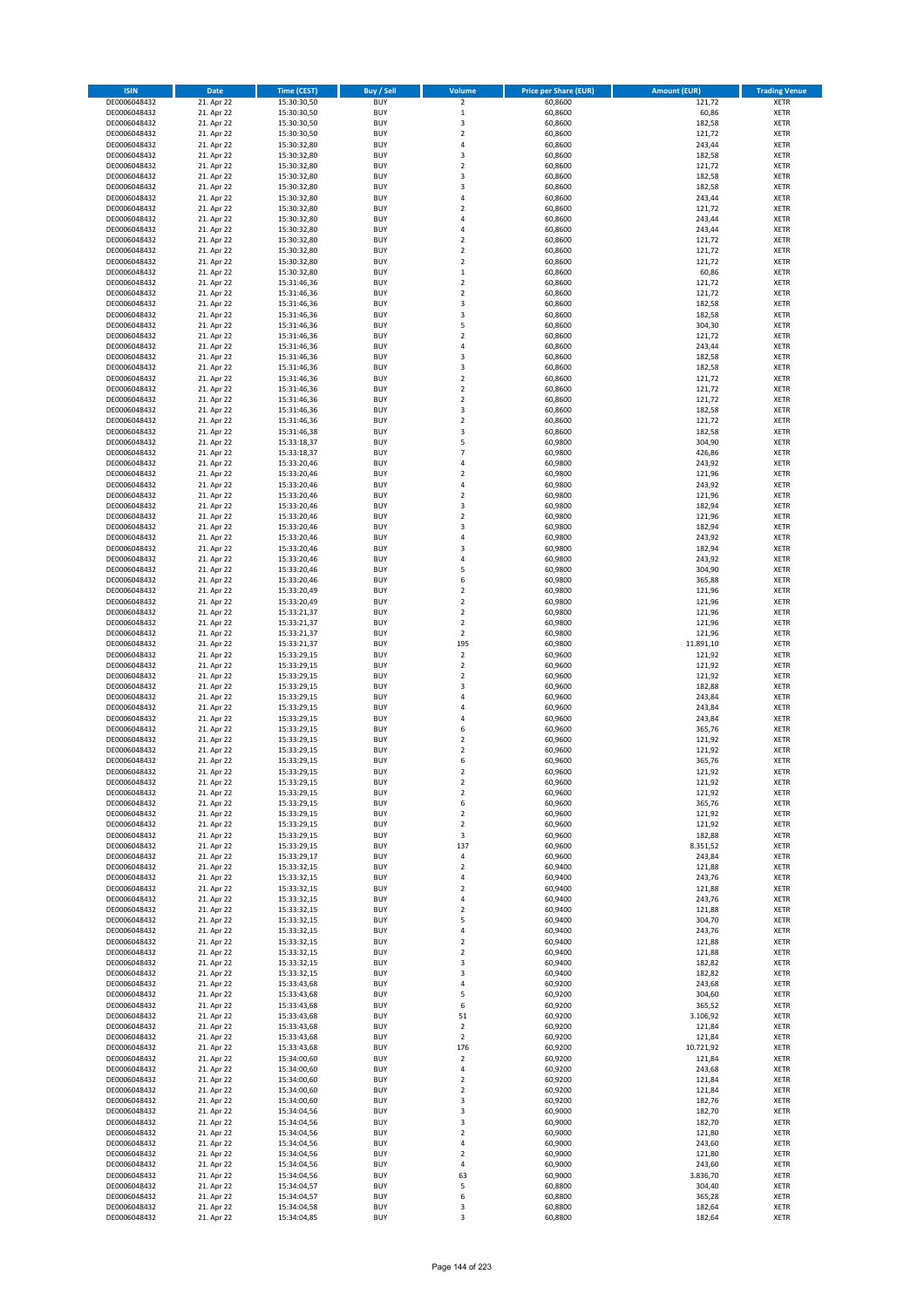| <b>ISIN</b>                  | <b>Date</b>              | <b>Time (CEST)</b>         | <b>Buy / Sell</b>        | Volume                                             | <b>Price per Share (EUR)</b> | <b>Amount (EUR)</b> | <b>Trading Venue</b>       |
|------------------------------|--------------------------|----------------------------|--------------------------|----------------------------------------------------|------------------------------|---------------------|----------------------------|
| DE0006048432                 | 21. Apr 22               | 15:34:13,20                | <b>BUY</b>               | $\overline{\mathbf{2}}$                            | 60,8600                      | 121,72              | <b>XETR</b>                |
| DE0006048432                 | 21. Apr 22               | 15:34:13,20                | <b>BUY</b>               | 3                                                  | 60,8600                      | 182,58              | <b>XETR</b>                |
| DE0006048432                 | 21. Apr 22               | 15:34:13,20                | <b>BUY</b>               | $\overline{4}$                                     | 60,8600                      | 243,44              | <b>XETR</b>                |
| DE0006048432                 | 21. Apr 22               | 15:34:28,65                | <b>BUY</b>               | $\mathsf 3$                                        | 60,8600                      | 182,58              | <b>XETR</b>                |
| DE0006048432<br>DE0006048432 | 21. Apr 22<br>21. Apr 22 | 15:34:28,65<br>15:34:28,65 | <b>BUY</b><br><b>BUY</b> | $\overline{2}$<br>$\mathbf 2$                      | 60,8600<br>60,8600           | 121,72<br>121,72    | <b>XETR</b><br><b>XETR</b> |
| DE0006048432                 | 21. Apr 22               | 15:34:28,65                | <b>BUY</b>               | $\overline{2}$                                     | 60,8600                      | 121,72              | <b>XETR</b>                |
| DE0006048432                 | 21. Apr 22               | 15:34:28,65                | <b>BUY</b>               | 3                                                  | 60,8600                      | 182,58              | <b>XETR</b>                |
| DE0006048432                 | 21. Apr 22               | 15:34:28,65                | BUY                      | 3                                                  | 60,8600                      | 182,58              | <b>XETR</b>                |
| DE0006048432                 | 21. Apr 22               | 15:35:03,71                | <b>BUY</b>               | $\overline{2}$                                     | 60,8800                      | 121,76              | <b>XETR</b>                |
| DE0006048432                 | 21. Apr 22               | 15:35:03,71                | <b>BUY</b>               | $\mathbf 2$                                        | 60,8800                      | 121,76              | <b>XETR</b>                |
| DE0006048432                 | 21. Apr 22               | 15:35:03,71                | <b>BUY</b>               | $\overline{2}$<br>$\overline{\mathbf{3}}$          | 60,8800                      | 121,76              | <b>XETR</b>                |
| DE0006048432<br>DE0006048432 | 21. Apr 22<br>21. Apr 22 | 15:35:03,71<br>15:35:03,71 | <b>BUY</b><br><b>BUY</b> | $\overline{\mathbf{3}}$                            | 60,8800<br>60,8800           | 182,64<br>182,64    | <b>XETR</b><br><b>XETR</b> |
| DE0006048432                 | 21. Apr 22               | 15:35:03,71                | <b>BUY</b>               | $\overline{2}$                                     | 60,8800                      | 121,76              | <b>XETR</b>                |
| DE0006048432                 | 21. Apr 22               | 15:35:03,71                | BUY                      | 83                                                 | 60,8800                      | 5.053,04            | <b>XETR</b>                |
| DE0006048432                 | 21. Apr 22               | 15:35:03,71                | <b>BUY</b>               | 3                                                  | 60,8800                      | 182,64              | <b>XETR</b>                |
| DE0006048432                 | 21. Apr 22               | 15:35:03,71                | <b>BUY</b>               | 3                                                  | 60,8800                      | 182,64              | <b>XETR</b>                |
| DE0006048432                 | 21. Apr 22               | 15:35:14,17                | <b>BUY</b>               | $\overline{2}$                                     | 60,8600                      | 121,72              | <b>XETR</b>                |
| DE0006048432<br>DE0006048432 | 21. Apr 22<br>21. Apr 22 | 15:35:14,17<br>15:35:14,17 | <b>BUY</b><br><b>BUY</b> | $\overline{\mathbf{3}}$<br>$\overline{\mathbf{2}}$ | 60,8600<br>60,8600           | 182,58<br>121,72    | <b>XETR</b><br><b>XETR</b> |
| DE0006048432                 | 21. Apr 22               | 15:35:48,51                | <b>BUY</b>               | $\mathbf 2$                                        | 60,8600                      | 121,72              | <b>XETR</b>                |
| DE0006048432                 | 21. Apr 22               | 15:35:48,51                | <b>BUY</b>               | $\overline{\mathbf{3}}$                            | 60,8600                      | 182,58              | <b>XETR</b>                |
| DE0006048432                 | 21. Apr 22               | 15:35:48,51                | <b>BUY</b>               | $\overline{2}$                                     | 60,8600                      | 121,72              | <b>XETR</b>                |
| DE0006048432                 | 21. Apr 22               | 15:35:48,51                | <b>BUY</b>               | $\mathbf 2$                                        | 60,8600                      | 121,72              | <b>XETR</b>                |
| DE0006048432                 | 21. Apr 22               | 15:35:48,51                | <b>BUY</b>               | 3                                                  | 60,8600                      | 182,58              | <b>XETR</b>                |
| DE0006048432                 | 21. Apr 22               | 15:35:48,51<br>15:35:48,51 | <b>BUY</b><br><b>BUY</b> | $\mathbf 2$<br>$\overline{\mathbf{3}}$             | 60,8600                      | 121,72              | <b>XETR</b><br><b>XETR</b> |
| DE0006048432<br>DE0006048432 | 21. Apr 22<br>21. Apr 22 | 15:35:48,51                | <b>BUY</b>               | 3                                                  | 60,8600<br>60,8600           | 182,58<br>182,58    | <b>XETR</b>                |
| DE0006048432                 | 21. Apr 22               | 15:35:48,51                | <b>BUY</b>               | $\overline{\mathbf{2}}$                            | 60,8600                      | 121,72              | <b>XETR</b>                |
| DE0006048432                 | 21. Apr 22               | 15:35:48,51                | <b>BUY</b>               | 3                                                  | 60,8600                      | 182,58              | <b>XETR</b>                |
| DE0006048432                 | 21. Apr 22               | 15:35:48,51                | <b>BUY</b>               | $\mathbf 2$                                        | 60,8600                      | 121,72              | <b>XETR</b>                |
| DE0006048432                 | 21. Apr 22               | 15:35:48,51                | <b>BUY</b>               | 60                                                 | 60,8600                      | 3.651,60            | <b>XETR</b>                |
| DE0006048432                 | 21. Apr 22               | 15:35:48,51                | <b>BUY</b>               | $\mathbf 2$                                        | 60,8600                      | 121,72              | <b>XETR</b>                |
| DE0006048432<br>DE0006048432 | 21. Apr 22<br>21. Apr 22 | 15:35:48,51<br>15:37:57,38 | <b>BUY</b><br><b>BUY</b> | $\overline{\mathbf{2}}$<br>3                       | 60,8600<br>60,8600           | 121,72<br>182,58    | <b>XETR</b><br><b>XETR</b> |
| DE0006048432                 | 21. Apr 22               | 15:37:57,38                | <b>BUY</b>               | $\overline{\mathbf{3}}$                            | 60,8600                      | 182,58              | <b>XETR</b>                |
| DE0006048432                 | 21. Apr 22               | 15:37:57,38                | BUY                      | $\mathbf 2$                                        | 60,8600                      | 121,72              | <b>XETR</b>                |
| DE0006048432                 | 21. Apr 22               | 15:37:57,38                | <b>BUY</b>               | $\mathbf 2$                                        | 60,8600                      | 121,72              | <b>XETR</b>                |
| DE0006048432                 | 21. Apr 22               | 15:37:57,38                | <b>BUY</b>               | $\overline{7}$                                     | 60,8600                      | 426,02              | <b>XETR</b>                |
| DE0006048432                 | 21. Apr 22               | 15:37:57,38                | <b>BUY</b>               | 97                                                 | 60,8600                      | 5.903,42            | <b>XETR</b>                |
| DE0006048432                 | 21. Apr 22<br>21. Apr 22 | 15:37:57,40                | <b>BUY</b><br><b>BUY</b> | 3<br>3                                             | 60,8600                      | 182,58<br>182,52    | <b>XETR</b>                |
| DE0006048432<br>DE0006048432 | 21. Apr 22               | 15:38:25,97<br>15:38:25,97 | <b>BUY</b>               | $\overline{\mathbf{3}}$                            | 60,8400<br>60,8400           | 182,52              | <b>XETR</b><br><b>XETR</b> |
| DE0006048432                 | 21. Apr 22               | 15:38:25,97                | <b>BUY</b>               | $\mathbf 2$                                        | 60,8400                      | 121,68              | <b>XETR</b>                |
| DE0006048432                 | 21. Apr 22               | 15:38:25,97                | <b>BUY</b>               | 5                                                  | 60,8400                      | 304,20              | <b>XETR</b>                |
| DE0006048432                 | 21. Apr 22               | 15:38:25,97                | <b>BUY</b>               | $\mathbf 2$                                        | 60,8400                      | 121,68              | <b>XETR</b>                |
| DE0006048432                 | 21. Apr 22               | 15:38:25,97                | <b>BUY</b>               | $\overline{\mathbf{2}}$                            | 60,8400                      | 121,68              | <b>XETR</b>                |
| DE0006048432                 | 21. Apr 22               | 15:38:25,97                | <b>BUY</b><br><b>BUY</b> | 3<br>$\overline{\mathbf{2}}$                       | 60,8400                      | 182,52              | <b>XETR</b><br><b>XETR</b> |
| DE0006048432<br>DE0006048432 | 21. Apr 22<br>21. Apr 22 | 15:38:25,97<br>15:40:48,14 | <b>BUY</b>               | $\overline{\mathbf{2}}$                            | 60,8400<br>60,8400           | 121,68<br>121,68    | <b>XETR</b>                |
| DE0006048432                 | 21. Apr 22               | 15:40:48,14                | <b>BUY</b>               | $\overline{2}$                                     | 60,8400                      | 121,68              | <b>XETR</b>                |
| DE0006048432                 | 21. Apr 22               | 15:40:48,14                | <b>BUY</b>               | $\overline{4}$                                     | 60,8400                      | 243,36              | <b>XETR</b>                |
| DE0006048432                 | 21. Apr 22               | 15:40:48,14                | <b>BUY</b>               | 3                                                  | 60,8400                      | 182,52              | <b>XETR</b>                |
| DE0006048432                 | 21. Apr 22               | 15:40:48,14                | <b>BUY</b>               | $\overline{\mathbf{2}}$                            | 60,8400                      | 121,68              | <b>XETR</b>                |
| DE0006048432                 | 21. Apr 22               | 15:40:48,14                | <b>BUY</b>               | $\overline{\mathbf{3}}$                            | 60,8400                      | 182,52              | <b>XETR</b>                |
| DE0006048432<br>DE0006048432 | 21. Apr 22<br>21. Apr 22 | 15:40:48,14<br>15:40:48,14 | <b>BUY</b><br><b>BUY</b> | 6<br>4                                             | 60,8400<br>60,8400           | 365,04<br>243,36    | <b>XETR</b><br><b>XETR</b> |
| DE0006048432                 | 21. Apr 22               | 15:40:48,14                | BUY                      | $\overline{2}$                                     | 60,8400                      | 121,68              | <b>XETR</b>                |
| DE0006048432                 | 21. Apr 22               | 15:40:48,14                | <b>BUY</b>               | $\overline{4}$                                     | 60,8400                      | 243,36              | <b>XETR</b>                |
| DE0006048432                 | 21. Apr 22               | 15:40:48,14                | <b>BUY</b>               | $\mathbf 2$                                        | 60,8400                      | 121,68              | <b>XETR</b>                |
| DE0006048432                 | 21. Apr 22               | 15:40:48,14                | BUY                      | 5                                                  | 60,8400                      | 304,20              | <b>XETR</b>                |
| DE0006048432                 | 21. Apr 22               | 15:40:48,14                | BUY                      | $\overline{a}$                                     | 60,8400                      | 243,36              | <b>XETR</b>                |
| DE0006048432<br>DE0006048432 | 21. Apr 22               | 15:40:48,14                | <b>BUY</b>               | 5                                                  | 60,8400<br>60,8400           | 304,20              | <b>XETR</b>                |
| DE0006048432                 | 21. Apr 22<br>21. Apr 22 | 15:40:48,14<br>15:40:48,14 | BUY<br><b>BUY</b>        | 3<br>3                                             | 60,8400                      | 182,52<br>182,52    | <b>XETR</b><br><b>XETR</b> |
| DE0006048432                 | 21. Apr 22               | 15:40:48,14                | <b>BUY</b>               | 3                                                  | 60,8400                      | 182,52              | <b>XETR</b>                |
| DE0006048432                 | 21. Apr 22               | 15:40:48,14                | <b>BUY</b>               | 96                                                 | 60,8400                      | 5.840,64            | <b>XETR</b>                |
| DE0006048432                 | 21. Apr 22               | 15:40:48,14                | <b>BUY</b>               | 4                                                  | 60,8400                      | 243,36              | <b>XETR</b>                |
| DE0006048432                 | 21. Apr 22               | 15:40:48,14                | <b>BUY</b>               | 98                                                 | 60,8200                      | 5.960,36            | <b>XETR</b>                |
| DE0006048432<br>DE0006048432 | 21. Apr 22<br>21. Apr 22 | 15:40:48,14<br>15:40:48,15 | <b>BUY</b><br><b>BUY</b> | 4<br>3                                             | 60,8400<br>60,8200           | 243,36<br>182,46    | <b>XETR</b><br><b>XETR</b> |
| DE0006048432                 | 21. Apr 22               | 15:40:50,01                | <b>BUY</b>               | 3                                                  | 60,8000                      | 182,40              | <b>XETR</b>                |
| DE0006048432                 | 21. Apr 22               | 15:40:50,01                | <b>BUY</b>               | 29                                                 | 60,8000                      | 1.763,20            | <b>XETR</b>                |
| DE0006048432                 | 21. Apr 22               | 15:40:50,01                | <b>BUY</b>               | 4                                                  | 60,8000                      | 243,20              | <b>XETR</b>                |
| DE0006048432                 | 21. Apr 22               | 15:41:32,24                | <b>BUY</b>               | $\overline{4}$                                     | 60,8000                      | 243,20              | <b>XETR</b>                |
| DE0006048432                 | 21. Apr 22<br>21. Apr 22 | 15:41:32,24                | <b>BUY</b>               | $\overline{4}$                                     | 60,8000                      | 243,20              | <b>XETR</b>                |
| DE0006048432<br>DE0006048432 | 21. Apr 22               | 15:41:32,24<br>15:41:32,24 | <b>BUY</b><br><b>BUY</b> | $\overline{2}$<br>3                                | 60,8000<br>60,8000           | 121,60<br>182,40    | <b>XETR</b><br><b>XETR</b> |
| DE0006048432                 | 21. Apr 22               | 15:41:32,24                | <b>BUY</b>               | $\overline{a}$                                     | 60,8000                      | 243,20              | <b>XETR</b>                |
| DE0006048432                 | 21. Apr 22               | 15:41:32,24                | <b>BUY</b>               | $\mathbf 2$                                        | 60,8000                      | 121,60              | <b>XETR</b>                |
| DE0006048432                 | 21. Apr 22               | 15:41:32,24                | <b>BUY</b>               | 3                                                  | 60,8000                      | 182,40              | <b>XETR</b>                |
| DE0006048432                 | 21. Apr 22               | 15:43:11,76                | <b>BUY</b>               | $\mathbf 2$                                        | 60,8000                      | 121,60              | <b>XETR</b>                |
| DE0006048432                 | 21. Apr 22               | 15:43:11,76                | <b>BUY</b>               | 3                                                  | 60,8000                      | 182,40              | <b>XETR</b>                |
| DE0006048432                 | 21. Apr 22<br>21. Apr 22 | 15:43:11,76                | <b>BUY</b>               | $\overline{4}$                                     | 60,8000<br>60,8000           | 243,20<br>121,60    | <b>XETR</b>                |
| DE0006048432<br>DE0006048432 | 21. Apr 22               | 15:43:11,76<br>15:43:11,76 | <b>BUY</b><br><b>BUY</b> | $\mathbf 2$<br>4                                   | 60,8000                      | 243,20              | <b>XETR</b><br><b>XETR</b> |
| DE0006048432                 | 21. Apr 22               | 15:43:11,76                | <b>BUY</b>               | $\overline{\mathbf{3}}$                            | 60,8000                      | 182,40              | <b>XETR</b>                |
| DE0006048432                 | 21. Apr 22               | 15:43:11,76                | <b>BUY</b>               | $\sqrt{4}$                                         | 60,8000                      | 243,20              | <b>XETR</b>                |
| DE0006048432                 | 21. Apr 22               | 15:43:11,76                | <b>BUY</b>               | 144                                                | 60,8000                      | 8.755,20            | <b>XETR</b>                |
| DE0006048432                 | 21. Apr 22               | 15:43:11,76                | <b>BUY</b>               | $\mathbf 2$                                        | 60,8000                      | 121,60              | <b>XETR</b>                |
| DE0006048432                 | 21. Apr 22               | 15:43:11,76                | <b>BUY</b>               | $\overline{4}$                                     | 60,8000                      | 243,20              | <b>XETR</b>                |
| DE0006048432<br>DE0006048432 | 21. Apr 22<br>21. Apr 22 | 15:43:44,06<br>15:43:44,06 | <b>BUY</b><br><b>BUY</b> | 3<br>3                                             | 60,8000<br>60,8000           | 182,40<br>182,40    | <b>XETR</b><br><b>XETR</b> |
| DE0006048432                 | 21. Apr 22               | 15:43:44,06                | <b>BUY</b>               | 5                                                  | 60,8000                      | 304,00              | <b>XETR</b>                |
| DE0006048432                 | 21. Apr 22               | 15:43:44,06                | <b>BUY</b>               | 5                                                  | 60,8000                      | 304,00              | <b>XETR</b>                |
| DE0006048432                 | 21. Apr 22               | 15:47:09,71                | <b>BUY</b>               | 8                                                  | 60,8600                      | 486,88              | <b>XETR</b>                |
| DE0006048432                 | 21. Apr 22               | 15:47:09,71                | <b>BUY</b>               | $\overline{2}$                                     | 60,8600                      | 121,72              | <b>XETR</b>                |
| DE0006048432                 | 21. Apr 22               | 15:47:09,71                | <b>BUY</b>               | $\mathbf 2$                                        | 60,8600                      | 121,72              | <b>XETR</b>                |
| DE0006048432<br>DE0006048432 | 21. Apr 22<br>21. Apr 22 | 15:48:13,11<br>15:48:13,11 | <b>BUY</b><br><b>BUY</b> | $\mathbf 2$<br>6                                   | 60,8400<br>60,8400           | 121,68<br>365,04    | <b>XETR</b><br><b>XETR</b> |
| DE0006048432                 | 21. Apr 22               | 15:48:13,11                | <b>BUY</b>               | $\mathbf 2$                                        | 60,8400                      | 121,68              | <b>XETR</b>                |
| DE0006048432                 | 21. Apr 22               | 15:48:13,11                | <b>BUY</b>               | 5                                                  | 60,8400                      | 304,20              | <b>XETR</b>                |
| DE0006048432                 | 21. Apr 22               | 15:48:13,11                | <b>BUY</b>               | 6                                                  | 60,8400                      | 365,04              | <b>XETR</b>                |
| DE0006048432                 | 21. Apr 22               | 15:48:13,11                | <b>BUY</b>               | 3                                                  | 60,8400                      | 182,52              | <b>XETR</b>                |
| DE0006048432                 | 21. Apr 22               | 15:48:13,11                | <b>BUY</b>               | $\overline{7}$                                     | 60,8400                      | 425,88              | <b>XETR</b>                |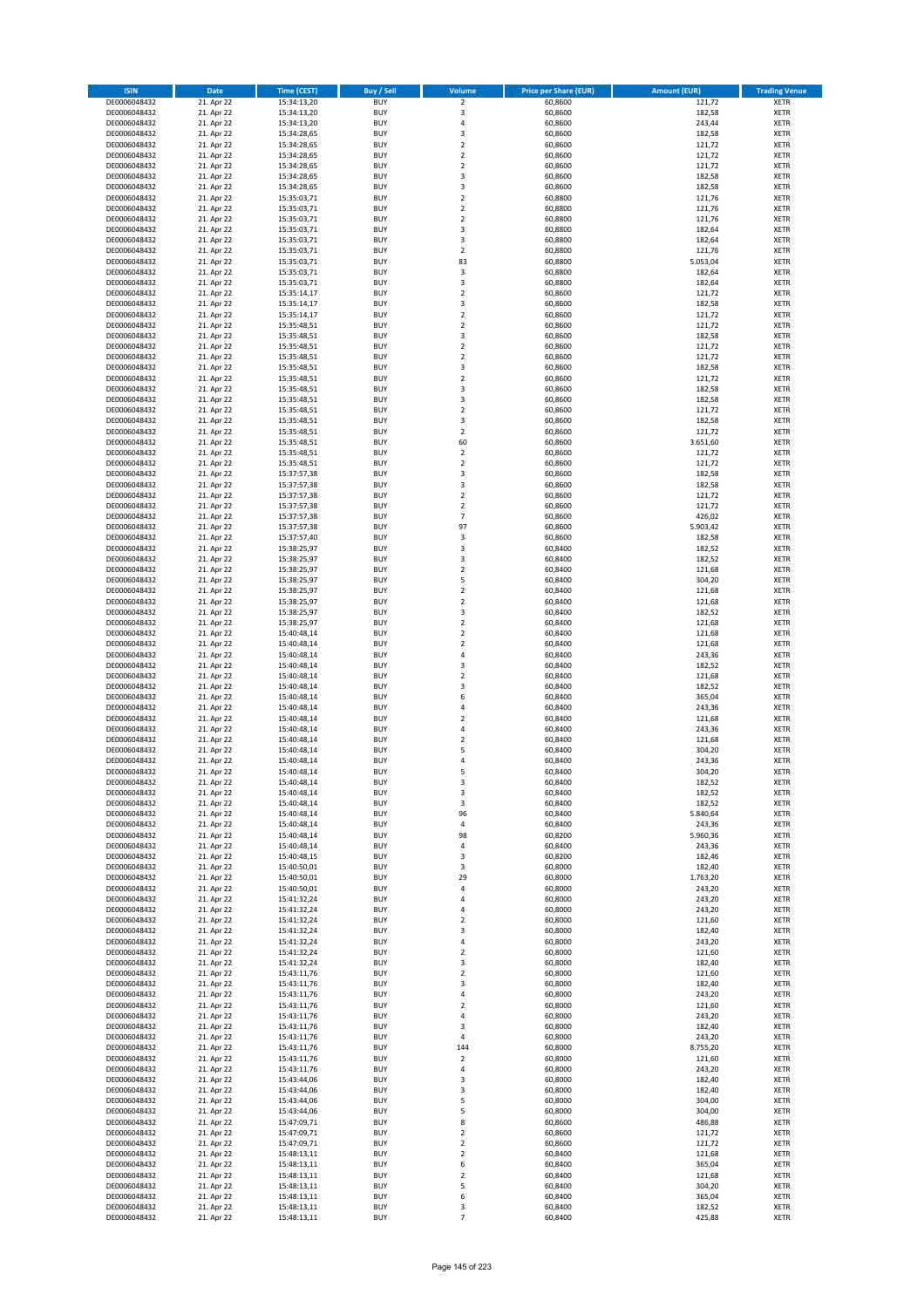| <b>ISIN</b>                  | <b>Date</b>              | Time (CEST)                | <b>Buy / Sell</b>        | Volume                           | <b>Price per Share (EUR)</b> | <b>Amount (EUR)</b> | <b>Trading Venue</b>       |
|------------------------------|--------------------------|----------------------------|--------------------------|----------------------------------|------------------------------|---------------------|----------------------------|
| DE0006048432                 | 21. Apr 22               | 15:48:13,11                | <b>BUY</b>               | 7                                | 60,8400                      | 425,88              | <b>XETR</b>                |
| DE0006048432                 | 21. Apr 22               | 15:48:13,11                | <b>BUY</b>               | 5                                | 60,8400                      | 304,20              | <b>XETR</b>                |
| DE0006048432                 | 21. Apr 22               | 15:48:13,11                | <b>BUY</b>               | 6                                | 60.8400                      | 365,04              | <b>XETR</b>                |
| DE0006048432                 | 21. Apr 22               | 15:48:13,11                | <b>BUY</b>               | 5                                | 60,8400                      | 304,20              | <b>XETR</b>                |
| DE0006048432<br>DE0006048432 | 21. Apr 22<br>21. Apr 22 | 15:48:13,11<br>15:48:13,11 | <b>BUY</b><br><b>BUY</b> | 10<br>8                          | 60,8400<br>60,8400           | 608,40<br>486,72    | <b>XETR</b><br><b>XETR</b> |
| DE0006048432                 | 21. Apr 22               | 15:48:13,11                | <b>BUY</b>               | 5                                | 60,8400                      | 304,20              | <b>XETR</b>                |
| DE0006048432                 | 21. Apr 22               | 15:48:13,11                | <b>BUY</b>               | 6                                | 60,8400                      | 365,04              | <b>XETR</b>                |
| DE0006048432                 | 21. Apr 22               | 15:48:13,11                | <b>BUY</b>               | 232                              | 60,8400                      | 14.114,88           | <b>XETR</b>                |
| DE0006048432                 | 21. Apr 22               | 15:48:13,11                | <b>BUY</b>               | 6                                | 60,8400                      | 365,04              | <b>XETR</b>                |
| DE0006048432                 | 21. Apr 22               | 15:48:13,12                | <b>BUY</b>               | 4                                | 60,8400                      | 243,36              | <b>XETR</b>                |
| DE0006048432                 | 21. Apr 22               | 15:48:52,29                | <b>BUY</b><br><b>BUY</b> | $\overline{2}$<br>5              | 60,8400                      | 121,68              | <b>XETR</b>                |
| DE0006048432<br>DE0006048432 | 21. Apr 22<br>21. Apr 22 | 15:48:52,29<br>15:48:52,29 | <b>BUY</b>               | $\overline{\mathbf{3}}$          | 60,8400<br>60,8400           | 304,20<br>182,52    | <b>XETR</b><br><b>XETR</b> |
| DE0006048432                 | 21. Apr 22               | 15:48:52,29                | <b>BUY</b>               | 5                                | 60,8400                      | 304,20              | <b>XETR</b>                |
| DE0006048432                 | 21. Apr 22               | 15:48:52,29                | BUY                      | $\overline{a}$                   | 60,8400                      | 243,36              | <b>XETR</b>                |
| DE0006048432                 | 21. Apr 22               | 15:48:52,29                | <b>BUY</b>               | 6                                | 60,8400                      | 365,04              | <b>XETR</b>                |
| DE0006048432                 | 21. Apr 22               | 15:48:52,29                | <b>BUY</b>               | 6                                | 60,8400                      | 365,04              | <b>XETR</b>                |
| DE0006048432                 | 21. Apr 22               | 15:48:52,29                | <b>BUY</b>               | $\overline{4}$                   | 60.8400                      | 243,36              | <b>XETR</b>                |
| DE0006048432<br>DE0006048432 | 21. Apr 22<br>21. Apr 22 | 15:48:52,29<br>15:48:52,29 | <b>BUY</b><br><b>BUY</b> | 5<br>$\overline{\mathbf{3}}$     | 60,8400<br>60,8400           | 304,20<br>182,52    | <b>XETR</b><br><b>XETR</b> |
| DE0006048432                 | 21. Apr 22               | 15:48:52,29                | <b>BUY</b>               | 5                                | 60,8400                      | 304,20              | <b>XETR</b>                |
| DE0006048432                 | 21. Apr 22               | 15:48:52,29                | <b>BUY</b>               | 6                                | 60,8400                      | 365,04              | <b>XETR</b>                |
| DE0006048432                 | 21. Apr 22               | 15:48:52,29                | <b>BUY</b>               | 5                                | 60,8400                      | 304,20              | <b>XETR</b>                |
| DE0006048432                 | 21. Apr 22               | 15:48:52,29                | <b>BUY</b>               | 5                                | 60,8400                      | 304,20              | <b>XETR</b>                |
| DE0006048432                 | 21. Apr 22               | 15:48:52,29                | <b>BUY</b>               | 4                                | 60,8400                      | 243,36              | <b>XETR</b>                |
| DE0006048432                 | 21. Apr 22               | 15:48:52,29                | <b>BUY</b><br><b>BUY</b> | 197                              | 60,8400                      | 11.985,48           | <b>XETR</b><br><b>XETR</b> |
| DE0006048432<br>DE0006048432 | 21. Apr 22<br>21. Apr 22 | 15:48:52,31<br>15:50:23,47 | <b>BUY</b>               | 3<br>$\mathbf 2$                 | 60,8400<br>60,8200           | 182,52<br>121,64    | <b>XETR</b>                |
| DE0006048432                 | 21. Apr 22               | 15:50:23,47                | <b>BUY</b>               | 8                                | 60,8200                      | 486,56              | <b>XETR</b>                |
| DE0006048432                 | 21. Apr 22               | 15:50:23,47                | <b>BUY</b>               | 4                                | 60,8200                      | 243,28              | <b>XETR</b>                |
| DE0006048432                 | 21. Apr 22               | 15:50:23,47                | <b>BUY</b>               | $\overline{\mathbf{3}}$          | 60,8200                      | 182,46              | <b>XETR</b>                |
| DE0006048432                 | 21. Apr 22               | 15:50:23,47                | <b>BUY</b>               | 4                                | 60,8200                      | 243,28              | <b>XETR</b>                |
| DE0006048432                 | 21. Apr 22               | 15:50:23,47                | <b>BUY</b>               | 5                                | 60,8200                      | 304,10              | <b>XETR</b>                |
| DE0006048432<br>DE0006048432 | 21. Apr 22<br>21. Apr 22 | 15:50:23,47<br>15:50:23,47 | <b>BUY</b><br><b>BUY</b> | $\overline{4}$<br>$\mathbf 2$    | 60,8200<br>60,8200           | 243,28<br>121,64    | <b>XETR</b><br><b>XETR</b> |
| DE0006048432                 | 21. Apr 22               | 15:50:23,47                | <b>BUY</b>               | $\overline{a}$                   | 60,8200                      | 243,28              | <b>XETR</b>                |
| DE0006048432                 | 21. Apr 22               | 15:53:08,42                | <b>BUY</b>               | $\overline{\mathbf{3}}$          | 60,8000                      | 182,40              | <b>XETR</b>                |
| DE0006048432                 | 21. Apr 22               | 15:53:08,42                | <b>BUY</b>               | 3                                | 60,8000                      | 182,40              | <b>XETR</b>                |
| DE0006048432                 | 21. Apr 22               | 15:53:08,42                | <b>BUY</b>               | 5                                | 60,8000                      | 304,00              | <b>XETR</b>                |
| DE0006048432                 | 21. Apr 22               | 15:53:08,42                | <b>BUY</b>               | 5                                | 60,8000                      | 304,00              | <b>XETR</b>                |
| DE0006048432                 | 21. Apr 22<br>21. Apr 22 | 15:53:08,42                | <b>BUY</b><br><b>BUY</b> | 5<br>6                           | 60,8000                      | 304,00<br>364,80    | <b>XETR</b>                |
| DE0006048432<br>DE0006048432 | 21. Apr 22               | 15:53:08,42<br>15:53:08,42 | <b>BUY</b>               | $\overline{7}$                   | 60,8000<br>60,8000           | 425,60              | <b>XETR</b><br><b>XETR</b> |
| DE0006048432                 | 21. Apr 22               | 15:53:08,42                | <b>BUY</b>               | $\overline{a}$                   | 60,8000                      | 243,20              | <b>XETR</b>                |
| DE0006048432                 | 21. Apr 22               | 15:53:08,42                | <b>BUY</b>               | 5                                | 60,8000                      | 304,00              | <b>XETR</b>                |
| DE0006048432                 | 21. Apr 22               | 15:53:08,42                | <b>BUY</b>               | 4                                | 60,8000                      | 243,20              | <b>XETR</b>                |
| DE0006048432                 | 21. Apr 22               | 15:53:08,42                | <b>BUY</b>               | 8                                | 60,8000                      | 486,40              | <b>XETR</b>                |
| DE0006048432<br>DE0006048432 | 21. Apr 22<br>21. Apr 22 | 15:53:08,42<br>15:53:08,42 | <b>BUY</b><br><b>BUY</b> | $\overline{2}$<br>$\overline{a}$ | 60,8000<br>60,8000           | 121,60<br>243,20    | <b>XETR</b><br><b>XETR</b> |
| DE0006048432                 | 21. Apr 22               | 15:53:08,42                | <b>BUY</b>               | 5                                | 60,8000                      | 304,00              | <b>XETR</b>                |
| DE0006048432                 | 21. Apr 22               | 15:53:08,42                | <b>BUY</b>               | 3                                | 60,8000                      | 182,40              | <b>XETR</b>                |
| DE0006048432                 | 21. Apr 22               | 15:53:08,42                | <b>BUY</b>               | 184                              | 60,8000                      | 11.187,20           | <b>XETR</b>                |
| DE0006048432                 | 21. Apr 22               | 15:53:08,42                | <b>BUY</b>               | 5                                | 60,8000                      | 304,00              | <b>XETR</b>                |
| DE0006048432                 | 21. Apr 22               | 15:53:08,42                | <b>BUY</b>               | $\overline{4}$                   | 60,8000                      | 243,20              | <b>XETR</b>                |
| DE0006048432                 | 21. Apr 22               | 15:53:08,42                | <b>BUY</b>               | $\overline{7}$                   | 60,8000                      | 425,60              | <b>XETR</b>                |
| DE0006048432<br>DE0006048432 | 21. Apr 22<br>21. Apr 22 | 15:53:21,54<br>15:53:21,54 | <b>BUY</b><br><b>BUY</b> | $\overline{3}$<br>3              | 60,7800<br>60,7800           | 182,34<br>182,34    | <b>XETR</b><br><b>XETR</b> |
| DE0006048432                 | 21. Apr 22               | 15:53:21,54                | BUY                      | $\overline{\mathbf{3}}$          | 60,7800                      | 182,34              | <b>XETR</b>                |
| DE0006048432                 | 21. Apr 22               | 15:53:21,54                | <b>BUY</b>               | $\mathbf 1$                      | 60,7800                      | 60,78               | <b>XETR</b>                |
| DE0006048432                 | 21. Apr 22               | 15:53:21,54                | <b>BUY</b>               | 3                                | 60,7800                      | 182,34              | <b>XETR</b>                |
| DE0006048432                 | 21. Apr 22               | 15:53:21,75                | BUY                      | $\overline{\mathbf{3}}$          | 60,7800                      | 182,34              | <b>XETR</b>                |
| DE0006048432                 | 21. Apr 22               | 15:53:21,75                | BUY                      | $\mathbf 2$                      | 60,7800                      | 121,56              | <b>XETR</b>                |
| DE0006048432<br>DE0006048432 | 21. Apr 22<br>21. Apr 22 | 15:53:21,75                | <b>BUY</b><br>BUY        | $\overline{2}$<br>6              | 60,7800<br>60,7800           | 121,56              | <b>XETR</b><br><b>XETR</b> |
| DE0006048432                 | 21. Apr 22               | 15:53:21,75<br>15:53:21,75 | <b>BUY</b>               | 3                                | 60,7800                      | 364,68<br>182,34    | <b>XETR</b>                |
| DE0006048432                 | 21. Apr 22               | 15:53:21,75                | <b>BUY</b>               | 3                                | 60,7800                      | 182,34              | <b>XETR</b>                |
| DE0006048432                 | 21. Apr 22               | 15:53:21,75                | <b>BUY</b>               | 6                                | 60,7800                      | 364,68              | <b>XETR</b>                |
| DE0006048432                 | 21. Apr 22               | 15:53:21,75                | <b>BUY</b>               | 5                                | 60,7800                      | 303,90              | <b>XETR</b>                |
| DE0006048432                 | 21. Apr 22               | 15:53:21,75                | <b>BUY</b>               | 3                                | 60,7800                      | 182,34              | <b>XETR</b>                |
| DE0006048432<br>DE0006048432 | 21. Apr 22<br>21. Apr 22 | 15:53:21,75<br>15:53:21,75 | <b>BUY</b><br><b>BUY</b> | $\overline{2}$                   | 60,7800<br>60,7800           | 121,56<br>182,34    | <b>XETR</b>                |
| DE0006048432                 | 21. Apr 22               | 15:53:21,75                | <b>BUY</b>               | 3<br>$\overline{7}$              | 60,7800                      | 425,46              | <b>XETR</b><br><b>XETR</b> |
| DE0006048432                 | 21. Apr 22               | 15:53:21,75                | <b>BUY</b>               | 4                                | 60,7800                      | 243,12              | <b>XETR</b>                |
| DE0006048432                 | 21. Apr 22               | 15:53:21,75                | <b>BUY</b>               | $\overline{4}$                   | 60,7800                      | 243,12              | <b>XETR</b>                |
| DE0006048432                 | 21. Apr 22               | 15:53:21,75                | <b>BUY</b>               | 4                                | 60,7800                      | 243,12              | <b>XETR</b>                |
| DE0006048432                 | 21. Apr 22<br>21. Apr 22 | 15:53:21,75<br>15:53:21,75 | <b>BUY</b><br><b>BUY</b> | $\mathbf 2$<br>229               | 60,7800                      | 121,56              | <b>XETR</b>                |
| DE0006048432<br>DE0006048432 | 21. Apr 22               | 15:53:21,75                | <b>BUY</b>               | 4                                | 60,7800<br>60,7800           | 13.918,62<br>243,12 | <b>XETR</b><br><b>XETR</b> |
| DE0006048432                 | 21. Apr 22               | 15:53:21,75                | <b>BUY</b>               | 6                                | 60,7800                      | 364,68              | <b>XETR</b>                |
| DE0006048432                 | 21. Apr 22               | 15:53:36,15                | <b>BUY</b>               | $\mathbf 2$                      | 60,7800                      | 121,56              | <b>XETR</b>                |
| DE0006048432                 | 21. Apr 22               | 15:53:36,15                | <b>BUY</b>               | $\mathbf 1$                      | 60,7800                      | 60,78               | <b>XETR</b>                |
| DE0006048432                 | 21. Apr 22               | 15:53:36,15                | <b>BUY</b>               | 5                                | 60,7800                      | 303,90              | <b>XETR</b>                |
| DE0006048432                 | 21. Apr 22               | 15:53:36,15                | <b>BUY</b>               | $\mathbf 2$                      | 60,7800                      | 121,56              | <b>XETR</b>                |
| DE0006048432<br>DE0006048432 | 21. Apr 22<br>21. Apr 22 | 15:53:36,15<br>15:53:36,15 | <b>BUY</b><br><b>BUY</b> | 4<br>8                           | 60,7800<br>60,7800           | 243,12<br>486,24    | <b>XETR</b><br><b>XETR</b> |
| DE0006048432                 | 21. Apr 22               | 15:53:36,15                | <b>BUY</b>               | $\overline{2}$                   | 60,7800                      | 121,56              | <b>XETR</b>                |
| DE0006048432                 | 21. Apr 22               | 15:53:36,15                | <b>BUY</b>               | $\overline{2}$                   | 60,7800                      | 121,56              | <b>XETR</b>                |
| DE0006048432                 | 21. Apr 22               | 15:53:36,15                | <b>BUY</b>               | 4                                | 60,7800                      | 243,12              | <b>XETR</b>                |
| DE0006048432                 | 21. Apr 22               | 15:53:36,15                | <b>BUY</b>               | 5                                | 60,7800                      | 303,90              | <b>XETR</b>                |
| DE0006048432                 | 21. Apr 22               | 15:53:36,15                | <b>BUY</b>               | 16                               | 60,7800                      | 972,48              | <b>XETR</b>                |
| DE0006048432                 | 21. Apr 22               | 15:53:36,15                | <b>BUY</b>               | 5                                | 60,7800                      | 303,90              | <b>XETR</b>                |
| DE0006048432<br>DE0006048432 | 21. Apr 22<br>21. Apr 22 | 15:53:36,15<br>15:53:36,15 | <b>BUY</b><br><b>BUY</b> | 4<br>$\overline{2}$              | 60,7800<br>60,7800           | 243,12<br>121,56    | <b>XETR</b><br><b>XETR</b> |
| DE0006048432                 | 21. Apr 22               | 15:53:36,15                | <b>BUY</b>               | $\mathbf 2$                      | 60,7800                      | 121,56              | <b>XETR</b>                |
| DE0006048432                 | 21. Apr 22               | 15:53:36,15                | <b>BUY</b>               | $\mathbf 2$                      | 60,7800                      | 121,56              | <b>XETR</b>                |
| DE0006048432                 | 21. Apr 22               | 15:53:36,15                | <b>BUY</b>               | $\mathbf 1$                      | 60,7800                      | 60,78               | <b>XETR</b>                |
| DE0006048432                 | 21. Apr 22               | 15:53:36,82                | <b>BUY</b>               | $\overline{\mathbf{3}}$          | 60,7800                      | 182,34              | <b>XETR</b>                |
| DE0006048432                 | 21. Apr 22               | 15:53:36,82                | <b>BUY</b>               | $\mathbf 2$                      | 60,7800                      | 121,56              | <b>XETR</b>                |
| DE0006048432<br>DE0006048432 | 21. Apr 22<br>21. Apr 22 | 15:53:36,82<br>15:53:36,82 | <b>BUY</b><br><b>BUY</b> | $\mathbf 2$<br>$\overline{2}$    | 60,7800<br>60,7800           | 121,56<br>121,56    | <b>XETR</b><br><b>XETR</b> |
| DE0006048432                 | 21. Apr 22               | 15:53:36,82                | <b>BUY</b>               | $\mathbf 1$                      | 60,7800                      | 60,78               | <b>XETR</b>                |
| DE0006048432                 | 21. Apr 22               | 15:58:36,95                | <b>BUY</b>               | 6                                | 60,8200                      | 364,92              | <b>XETR</b>                |
| DE0006048432                 | 21. Apr 22               | 15:58:36,95                | <b>BUY</b>               | 5                                | 60,8200                      | 304,10              | <b>XETR</b>                |
| DE0006048432                 | 21. Apr 22               | 15:58:36,95                | <b>BUY</b>               | 5                                | 60,8200                      | 304,10              | <b>XETR</b>                |
| DE0006048432                 | 21. Apr 22               | 15:58:36,95                | <b>BUY</b>               | 5                                | 60,8200                      | 304,10              | <b>XETR</b>                |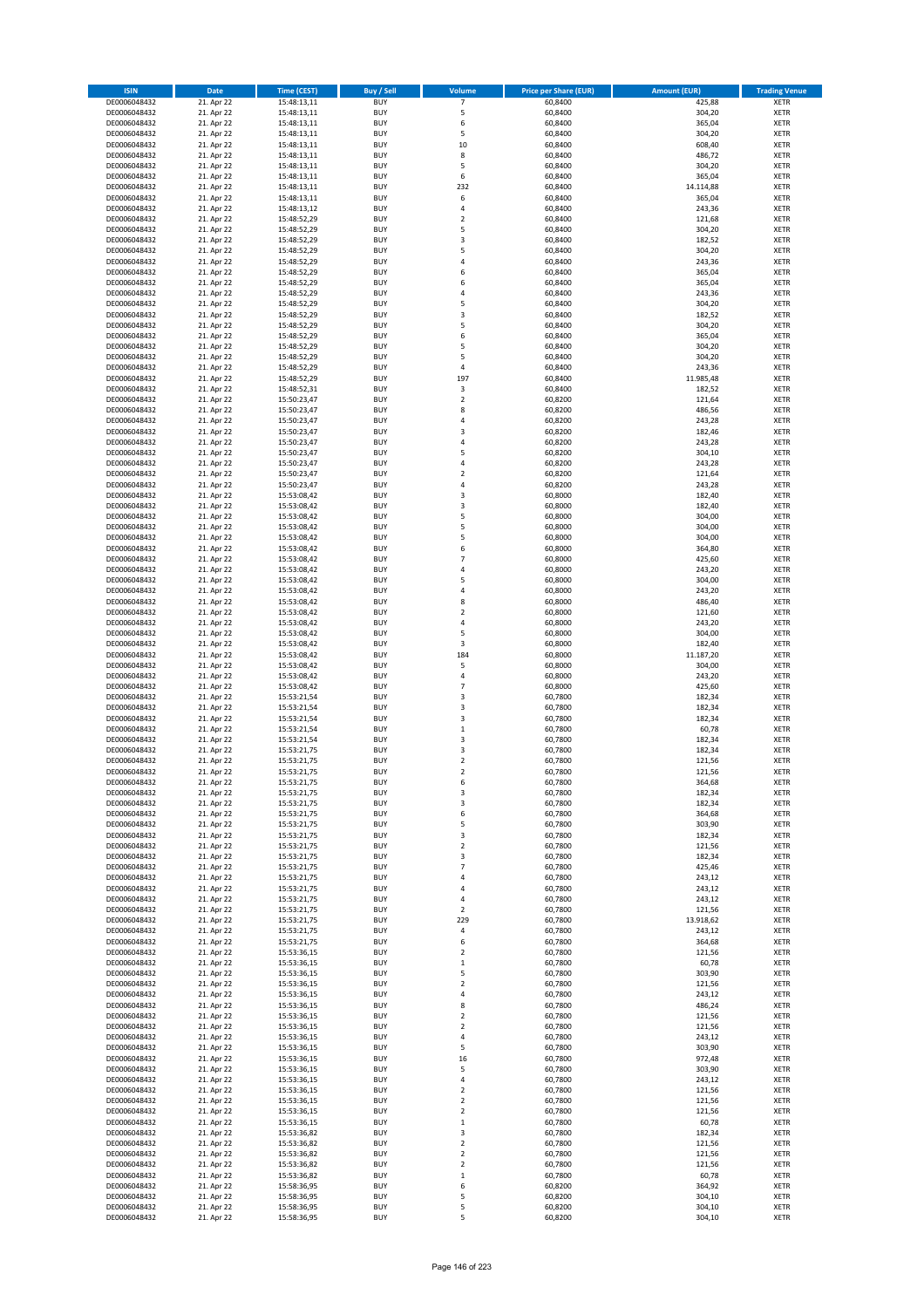| <b>ISIN</b>                  | Date                     | <b>Time (CEST)</b>         | <b>Buy / Sell</b>        | <b>Volume</b>       | <b>Price per Share (EUR)</b> | <b>Amount (EUR)</b> | <b>Trading Venue</b>       |
|------------------------------|--------------------------|----------------------------|--------------------------|---------------------|------------------------------|---------------------|----------------------------|
| DE0006048432                 | 21. Apr 22               | 15:58:36,95                | <b>BUY</b>               | 10                  | 60,8200                      | 608,20              | <b>XETR</b>                |
| DE0006048432                 | 21. Apr 22               | 15:58:36,95                | <b>BUY</b>               | 4                   | 60,8200                      | 243,28              | XETR                       |
| DE0006048432                 | 21. Apr 22               | 15:58:36,95                | <b>BUY</b>               | 6                   | 60,8200                      | 364,92              | <b>XETR</b>                |
| DE0006048432<br>DE0006048432 | 21. Apr 22<br>21. Apr 22 | 15:58:36,95<br>15:58:36,95 | <b>BUY</b><br><b>BUY</b> | $\mathbf 1$<br>5    | 60,8200<br>60,8200           | 60,82<br>304,10     | <b>XETR</b><br><b>XETR</b> |
| DE0006048432                 | 21. Apr 22               | 15:58:36,95                | <b>BUY</b>               | 228                 | 60,8200                      | 13.866,96           | <b>XETR</b>                |
| DE0006048432                 | 21. Apr 22               | 15:58:36,95                | <b>BUY</b>               | 4                   | 60,8200                      | 243,28              | <b>XETR</b>                |
| DE0006048432                 | 21. Apr 22               | 15:59:16,41                | <b>BUY</b>               | 3                   | 60,8000                      | 182,40              | <b>XETR</b>                |
| DE0006048432                 | 21. Apr 22               | 15:59:16,41                | <b>BUY</b>               | $\mathbf 2$         | 60,8000                      | 121,60              | <b>XETR</b>                |
| DE0006048432<br>DE0006048432 | 21. Apr 22<br>21. Apr 22 | 15:59:16,41<br>15:59:16,41 | <b>BUY</b><br><b>BUY</b> | 4<br>$\overline{4}$ | 60,8000<br>60,8000           | 243,20<br>243,20    | <b>XETR</b><br><b>XETR</b> |
| DE0006048432                 | 21. Apr 22               | 15:59:16,41                | <b>BUY</b>               | 5                   | 60,8000                      | 304,00              | <b>XETR</b>                |
| DE0006048432                 | 21. Apr 22               | 15:59:16,41                | <b>BUY</b>               | $\overline{4}$      | 60,8000                      | 243,20              | <b>XETR</b>                |
| DE0006048432                 | 21. Apr 22               | 15:59:16,41                | <b>BUY</b>               | $\mathsf 3$         | 60,8000                      | 182,40              | <b>XETR</b>                |
| DE0006048432                 | 21. Apr 22               | 15:59:16,41                | <b>BUY</b>               | 8                   | 60,8000                      | 486,40              | <b>XETR</b>                |
| DE0006048432<br>DE0006048432 | 21. Apr 22<br>21. Apr 22 | 15:59:16,41<br>15:59:16,41 | <b>BUY</b><br><b>BUY</b> | 5<br>5              | 60,8000<br>60,8000           | 304,00<br>304,00    | <b>XETR</b><br><b>XETR</b> |
| DE0006048432                 | 21. Apr 22               | 16:00:36,96                | <b>BUY</b>               | 3                   | 60,8000                      | 182,40              | <b>XETR</b>                |
| DE0006048432                 | 21. Apr 22               | 16:00:36,96                | <b>BUY</b>               | 6                   | 60,8000                      | 364,80              | <b>XETR</b>                |
| DE0006048432                 | 21. Apr 22               | 16:00:36,96                | <b>BUY</b>               | 6                   | 60.8000                      | 364,80              | <b>XETR</b>                |
| DE0006048432                 | 21. Apr 22               | 16:00:36,96                | <b>BUY</b>               | 8                   | 60,8000                      | 486,40              | <b>XETR</b>                |
| DE0006048432<br>DE0006048432 | 21. Apr 22<br>21. Apr 22 | 16:00:36,96<br>16:00:36,96 | <b>BUY</b><br><b>BUY</b> | 6<br>6              | 60,8000<br>60,8000           | 364,80<br>364,80    | <b>XETR</b><br><b>XETR</b> |
| DE0006048432                 | 21. Apr 22               | 16:00:36,98                | <b>BUY</b>               | $\overline{7}$      | 60,8000                      | 425,60              | <b>XETR</b>                |
| DE0006048432                 | 21. Apr 22               | 16:01:03,71                | <b>BUY</b>               | 416                 | 60,8000                      | 25.292,80           | <b>XETR</b>                |
| DE0006048432                 | 21. Apr 22               | 16:01:42,11                | <b>BUY</b>               | $\overline{7}$      | 60,8000                      | 425,60              | <b>XETR</b>                |
| DE0006048432                 | 21. Apr 22               | 16:01:42,11                | <b>BUY</b>               | 6                   | 60,8000                      | 364,80              | <b>XETR</b>                |
| DE0006048432<br>DE0006048432 | 21. Apr 22<br>21. Apr 22 | 16:01:42,11<br>16:01:42,11 | <b>BUY</b><br><b>BUY</b> | 6<br>$\overline{4}$ | 60,8000<br>60,8000           | 364,80<br>243,20    | <b>XETR</b><br><b>XETR</b> |
| DE0006048432                 | 21. Apr 22               | 16:02:24,88                | <b>BUY</b>               | 9                   | 60,8000                      | 547,20              | <b>XETR</b>                |
| DE0006048432                 | 21. Apr 22               | 16:02:24,88                | <b>BUY</b>               | $\overline{7}$      | 60,8000                      | 425,60              | <b>XETR</b>                |
| DE0006048432                 | 21. Apr 22               | 16:02:24,88                | <b>BUY</b>               | 4                   | 60,8000                      | 243,20              | <b>XETR</b>                |
| DE0006048432                 | 21. Apr 22               | 16:02:24,88                | <b>BUY</b>               | $\overline{4}$      | 60,8000                      | 243,20              | <b>XETR</b>                |
| DE0006048432<br>DE0006048432 | 21. Apr 22<br>21. Apr 22 | 16:02:24,88<br>16:02:24,89 | <b>BUY</b><br><b>BUY</b> | 6<br>3              | 60,8000<br>60,8000           | 364,80<br>182,40    | <b>XETR</b><br><b>XETR</b> |
| DE0006048432                 | 21. Apr 22               | 16:02:33,31                | <b>BUY</b>               | 3                   | 60,7800                      | 182,34              | <b>XETR</b>                |
| DE0006048432                 | 21. Apr 22               | 16:02:33,31                | <b>BUY</b>               | 5                   | 60,7800                      | 303,90              | <b>XETR</b>                |
| DE0006048432                 | 21. Apr 22               | 16:02:33,31                | <b>BUY</b>               | 3                   | 60,7800                      | 182,34              | <b>XETR</b>                |
| DE0006048432                 | 21. Apr 22               | 16:02:33,31                | <b>BUY</b>               | 4                   | 60,7800                      | 243,12              | <b>XETR</b>                |
| DE0006048432<br>DE0006048432 | 21. Apr 22<br>21. Apr 22 | 16:02:33,31<br>16:02:33,31 | <b>BUY</b><br><b>BUY</b> | 4<br>5              | 60,7800<br>60,7800           | 243,12<br>303,90    | <b>XETR</b><br><b>XETR</b> |
| DE0006048432                 | 21. Apr 22               | 16:02:33,31                | <b>BUY</b>               | 6                   | 60,7800                      | 364,68              | <b>XETR</b>                |
| DE0006048432                 | 21. Apr 22               | 16:02:33,31                | <b>BUY</b>               | $\overline{4}$      | 60,7800                      | 243,12              | <b>XETR</b>                |
| DE0006048432                 | 21. Apr 22               | 16:02:33,31                | <b>BUY</b>               | 5                   | 60,7800                      | 303,90              | <b>XETR</b>                |
| DE0006048432                 | 21. Apr 22               | 16:02:33,31                | <b>BUY</b>               | 12                  | 60,7800                      | 729,36              | <b>XETR</b>                |
| DE0006048432<br>DE0006048432 | 21. Apr 22<br>21. Apr 22 | 16:02:33,31<br>16:02:33,31 | <b>BUY</b><br><b>BUY</b> | 9<br>5              | 60,7800<br>60,7800           | 547,02<br>303,90    | <b>XETR</b><br><b>XETR</b> |
| DE0006048432                 | 21. Apr 22               | 16:02:33,31                | <b>BUY</b>               | 6                   | 60,7800                      | 364,68              | <b>XETR</b>                |
| DE0006048432                 | 21. Apr 22               | 16:02:33,31                | <b>BUY</b>               | 5                   | 60,7800                      | 303,90              | <b>XETR</b>                |
| DE0006048432                 | 21. Apr 22               | 16:02:33,31                | <b>BUY</b>               | 9                   | 60,7800                      | 547,02              | <b>XETR</b>                |
| DE0006048432                 | 21. Apr 22               | 16:02:33,31                | <b>BUY</b>               | 144                 | 60,7800                      | 8.752,32            | <b>XETR</b>                |
| DE0006048432<br>DE0006048432 | 21. Apr 22<br>21. Apr 22 | 16:02:33,31<br>16:02:33,31 | <b>BUY</b><br><b>BUY</b> | 4<br>3              | 60,7800<br>60,7800           | 243,12<br>182,34    | <b>XETR</b><br><b>XETR</b> |
| DE0006048432                 | 21. Apr 22               | 16:02:33,31                | <b>BUY</b>               | 6                   | 60,7800                      | 364,68              | <b>XETR</b>                |
| DE0006048432                 | 21. Apr 22               | 16:02:33,31                | <b>BUY</b>               | 70                  | 60,7800                      | 4.254,60            | <b>XETR</b>                |
| DE0006048432                 | 21. Apr 22               | 16:07:58,54                | <b>BUY</b>               | 6                   | 60,8600                      | 365,16              | <b>XETR</b>                |
| DE0006048432                 | 21. Apr 22               | 16:07:58,54                | <b>BUY</b><br><b>BUY</b> | 6<br>9              | 60,8600<br>60,8600           | 365,16              | <b>XETR</b><br><b>XETR</b> |
| DE0006048432<br>DE0006048432 | 21. Apr 22<br>21. Apr 22 | 16:07:58,54<br>16:07:58,54 | <b>BUY</b>               | 9                   | 60,8600                      | 547,74<br>547,74    | <b>XETR</b>                |
| DE0006048432                 | 21. Apr 22               | 16:07:58,54                | <b>BUY</b>               | 12                  | 60,8600                      | 730,32              | <b>XETR</b>                |
| DE0006048432                 | 21. Apr 22               | 16:07:58,54                | <b>BUY</b>               | 11                  | 60,8600                      | 669,46              | <b>XETR</b>                |
| DE0006048432                 | 21. Apr 22               | 16:07:58,54                | <b>BUY</b>               | 5                   | 60,8600                      | 304,30              | <b>XETR</b>                |
| DE0006048432<br>DE0006048432 | 21. Apr 22               | 16:07:58,54<br>16:07:58,54 | <b>BUY</b><br><b>BUY</b> | 9<br>10             | 60,8600<br>60,8600           | 547,74<br>608,60    | <b>XETR</b><br><b>XETR</b> |
| DE0006048432                 | 21. Apr 22<br>21. Apr 22 | 16:07:58,54                | <b>BUY</b>               | 10                  | 60,8600                      | 608,60              | <b>XETR</b>                |
| DE0006048432                 | 21. Apr 22               | 16:07:58,54                | <b>BUY</b>               | 10                  | 60,8600                      | 608,60              | <b>XETR</b>                |
| DE0006048432                 | 21. Apr 22               | 16:07:58,54                | <b>BUY</b>               | $\overline{7}$      | 60,8600                      | 426,02              | XETR                       |
| DE0006048432                 | 21. Apr 22               | 16:07:58,54                | <b>BUY</b>               | 10                  | 60.8600                      | 608,60              | <b>XETR</b>                |
| DE0006048432<br>DE0006048432 | 21. Apr 22<br>21. Apr 22 | 16:07:58,57<br>16:07:59,80 | <b>BUY</b><br><b>BUY</b> | 4<br>174            | 60,8600<br>60,8600           | 243,44<br>10.589,64 | <b>XETR</b><br><b>XETR</b> |
| DE0006048432                 | 21. Apr 22               | 16:08:30,64                | <b>BUY</b>               | 10                  | 60,8800                      | 608,80              | <b>XETR</b>                |
| DE0006048432                 | 21. Apr 22               | 16:09:29,32                | <b>BUY</b>               | 9                   | 60,9000                      | 548,10              | <b>XETR</b>                |
| DE0006048432                 | 21. Apr 22               | 16:09:29,32                | <b>BUY</b>               | 3                   | 60,9000                      | 182,70              | <b>XETR</b>                |
| DE0006048432                 | 21. Apr 22               | 16:09:29,32                | <b>BUY</b><br><b>BUY</b> | 8<br>5              | 60,9000<br>60,9000           | 487,20<br>304,50    | <b>XETR</b>                |
| DE0006048432<br>DE0006048432 | 21. Apr 22<br>21. Apr 22 | 16:09:29,32<br>16:09:29,32 | <b>BUY</b>               | ${\sf s}$           | 60,9000                      | 304,50              | <b>XETR</b><br><b>XETR</b> |
| DE0006048432                 | 21. Apr 22               | 16:09:29,32                | <b>BUY</b>               | 9                   | 60,9000                      | 548,10              | <b>XETR</b>                |
| DE0006048432                 | 21. Apr 22               | 16:09:29,32                | <b>BUY</b>               | 12                  | 60,9000                      | 730,80              | <b>XETR</b>                |
| DE0006048432                 | 21. Apr 22               | 16:09:29,32                | <b>BUY</b>               | 8                   | 60,9000                      | 487,20              | <b>XETR</b>                |
| DE0006048432<br>DE0006048432 | 21. Apr 22<br>21. Apr 22 | 16:09:29,32                | <b>BUY</b><br><b>BUY</b> | $\overline{7}$<br>9 | 60,9000<br>60,9000           | 426,30<br>548,10    | <b>XETR</b><br>XETR        |
| DE0006048432                 | 21. Apr 22               | 16:09:29,32<br>16:09:29,32 | <b>BUY</b>               | 8                   | 60,9000                      | 487,20              | <b>XETR</b>                |
| DE0006048432                 | 21. Apr 22               | 16:09:29,32                | <b>BUY</b>               | 8                   | 60,9000                      | 487,20              | <b>XETR</b>                |
| DE0006048432                 | 21. Apr 22               | 16:09:29,32                | <b>BUY</b>               | 6                   | 60,9000                      | 365,40              | <b>XETR</b>                |
| DE0006048432                 | 21. Apr 22               | 16:09:35,62                | <b>BUY</b>               | 4                   | 60,9000                      | 243,60              | <b>XETR</b>                |
| DE0006048432<br>DE0006048432 | 21. Apr 22<br>21. Apr 22 | 16:09:35,62<br>16:09:35,62 | <b>BUY</b><br><b>BUY</b> | 5<br>5              | 60,9000<br>60,9000           | 304,50<br>304,50    | <b>XETR</b><br><b>XETR</b> |
| DE0006048432                 | 21. Apr 22               | 16:09:35,62                | <b>BUY</b>               | $\mathbf 2$         | 60,9000                      | 121,80              | <b>XETR</b>                |
| DE0006048432                 | 21. Apr 22               | 16:09:35,62                | <b>BUY</b>               | 4                   | 60,9000                      | 243,60              | <b>XETR</b>                |
| DE0006048432                 | 21. Apr 22               | 16:09:35,62                | <b>BUY</b>               | 5                   | 60,9000                      | 304,50              | <b>XETR</b>                |
| DE0006048432                 | 21. Apr 22               | 16:09:35,62                | <b>BUY</b>               | $\overline{7}$      | 60,9000                      | 426,30              | <b>XETR</b>                |
| DE0006048432<br>DE0006048432 | 21. Apr 22<br>21. Apr 22 | 16:09:35,62<br>16:09:35,62 | <b>BUY</b><br><b>BUY</b> | 5<br>5              | 60,9000<br>60,9000           | 304,50<br>304,50    | <b>XETR</b><br><b>XETR</b> |
| DE0006048432                 | 21. Apr 22               | 16:09:35,62                | <b>BUY</b>               | 6                   | 60,9000                      | 365,40              | XETR                       |
| DE0006048432                 | 21. Apr 22               | 16:09:35,62                | <b>BUY</b>               | 5                   | 60,9000                      | 304,50              | <b>XETR</b>                |
| DE0006048432                 | 21. Apr 22               | 16:09:35,62                | <b>BUY</b>               | 6                   | 60,9000                      | 365,40              | <b>XETR</b>                |
| DE0006048432                 | 21. Apr 22               | 16:09:35,62                | <b>BUY</b>               | $\pmb{4}$           | 60,9000                      | 243,60              | <b>XETR</b>                |
| DE0006048432<br>DE0006048432 | 21. Apr 22<br>21. Apr 22 | 16:09:36,31<br>16:09:49,23 | BUY<br><b>BUY</b>        | 271<br>3            | 60,9000<br>60,9000           | 16.503,90<br>182,70 | <b>XETR</b><br><b>XETR</b> |
| DE0006048432                 | 21. Apr 22               | 16:09:49,23                | <b>BUY</b>               | $\overline{2}$      | 60,9000                      | 121,80              | <b>XETR</b>                |
| DE0006048432                 | 21. Apr 22               | 16:09:49,23                | <b>BUY</b>               | 3                   | 60,9000                      | 182,70              | XETR                       |
| DE0006048432                 | 21. Apr 22               | 16:09:49,23                | <b>BUY</b>               | $\overline{4}$      | 60,9000                      | 243,60              | <b>XETR</b>                |
| DE0006048432<br>DE0006048432 | 21. Apr 22<br>21. Apr 22 | 16:09:49,23<br>16:09:49,23 | <b>BUY</b><br><b>BUY</b> | 4<br>4              | 60,9000<br>60,9000           | 243,60<br>243,60    | XETR<br><b>XETR</b>        |
| DE0006048432                 | 21. Apr 22               | 16:09:49,23                | BUY                      | 4                   | 60,9000                      | 243,60              | <b>XETR</b>                |
| DE0006048432                 | 21. Apr 22               | 16:09:49,23                | <b>BUY</b>               | 3                   | 60,9000                      | 182,70              | <b>XETR</b>                |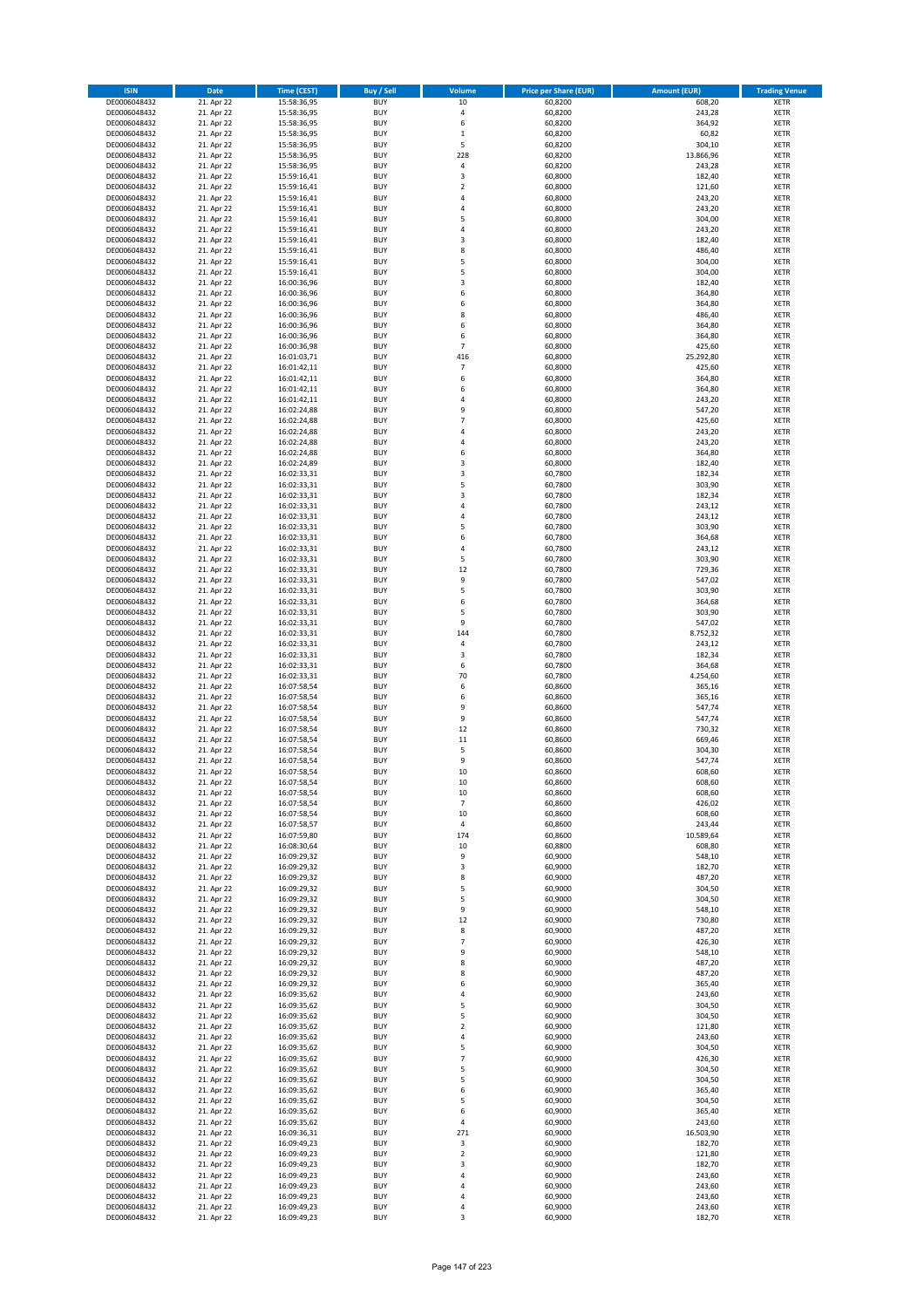| <b>ISIN</b>                  | Date                     | Time (CEST)                | <b>Buy / Sell</b>        | <b>Volume</b>            | <b>Price per Share (EUR)</b> | <b>Amount (EUR)</b> | <b>Trading Venue</b>       |
|------------------------------|--------------------------|----------------------------|--------------------------|--------------------------|------------------------------|---------------------|----------------------------|
| DE0006048432                 | 21. Apr 22               | 16:09:49,23                | <b>BUY</b>               | $\pmb{4}$                | 60,9000                      | 243,60              | <b>XETR</b>                |
| DE0006048432                 | 21. Apr 22               | 16:09:49,23                | <b>BUY</b>               | 3                        | 60,9000                      | 182,70              | XETR                       |
| DE0006048432                 | 21. Apr 22               | 16:09:49,23                | <b>BUY</b>               | 3                        | 60,9000                      | 182,70              | <b>XETR</b>                |
| DE0006048432<br>DE0006048432 | 21. Apr 22<br>21. Apr 22 | 16:09:49,23<br>16:09:49,23 | <b>BUY</b><br><b>BUY</b> | $\mathbf 2$<br>3         | 60,9000<br>60,9000           | 121,80<br>182,70    | <b>XETR</b><br><b>XETR</b> |
| DE0006048432                 | 21. Apr 22               | 16:10:42,30                | <b>BUY</b>               | 10                       | 60,8800                      | 608,80              | <b>XETR</b>                |
| DE0006048432                 | 21. Apr 22               | 16:10:42,30                | <b>BUY</b>               | 10                       | 60,8800                      | 608,80              | <b>XETR</b>                |
| DE0006048432                 | 21. Apr 22               | 16:10:42,30                | <b>BUY</b>               | 9                        | 60,8800                      | 547,92              | <b>XETR</b>                |
| DE0006048432                 | 21. Apr 22               | 16:10:42,30                | <b>BUY</b>               | 9                        | 60,8800                      | 547,92              | <b>XETR</b>                |
| DE0006048432                 | 21. Apr 22               | 16:10:42,30                | <b>BUY</b><br><b>BUY</b> | 5                        | 60,8800                      | 304,40              | <b>XETR</b><br><b>XETR</b> |
| DE0006048432<br>DE0006048432 | 21. Apr 22<br>21. Apr 22 | 16:10:42,30<br>16:10:42,30 | <b>BUY</b>               | 10<br>265                | 60,8800<br>60,8800           | 608,80<br>16.133,20 | <b>XETR</b>                |
| DE0006048432                 | 21. Apr 22               | 16:15:18,25                | <b>BUY</b>               | 6                        | 60,9000                      | 365,40              | <b>XETR</b>                |
| DE0006048432                 | 21. Apr 22               | 16:15:18,25                | <b>BUY</b>               | $\overline{7}$           | 60,9000                      | 426,30              | <b>XETR</b>                |
| DE0006048432                 | 21. Apr 22               | 16:15:18,25                | <b>BUY</b>               | 5                        | 60,9000                      | 304,50              | <b>XETR</b>                |
| DE0006048432                 | 21. Apr 22<br>21. Apr 22 | 16:15:18,25                | <b>BUY</b>               | $\overline{2}$           | 60,9000                      | 121,80              | <b>XETR</b>                |
| DE0006048432<br>DE0006048432 | 21. Apr 22               | 16:15:18,25<br>16:15:18,25 | <b>BUY</b><br><b>BUY</b> | 6<br>8                   | 60,9000<br>60,9000           | 365,40<br>487,20    | <b>XETR</b><br><b>XETR</b> |
| DE0006048432                 | 21. Apr 22               | 16:15:18,25                | <b>BUY</b>               | $\overline{7}$           | 60,9000                      | 426,30              | <b>XETR</b>                |
| DE0006048432                 | 21. Apr 22               | 16:15:18,25                | <b>BUY</b>               | $\overline{7}$           | 60,9000                      | 426,30              | <b>XETR</b>                |
| DE0006048432                 | 21. Apr 22               | 16:15:18,25                | <b>BUY</b>               | $\overline{7}$           | 60,9000                      | 426,30              | <b>XETR</b>                |
| DE0006048432                 | 21. Apr 22               | 16:15:18,25                | <b>BUY</b>               | 6                        | 60,9000                      | 365,40              | <b>XETR</b>                |
| DE0006048432<br>DE0006048432 | 21. Apr 22<br>21. Apr 22 | 16:15:18,25<br>16:15:18,25 | <b>BUY</b><br><b>BUY</b> | 6<br>9                   | 60,9000<br>60,9000           | 365,40<br>548,10    | <b>XETR</b><br><b>XETR</b> |
| DE0006048432                 | 21. Apr 22               | 16:15:28,94                | <b>BUY</b>               | 489                      | 60,9200                      | 29.789,88           | <b>XETR</b>                |
| DE0006048432                 | 21. Apr 22               | 16:15:36,73                | <b>BUY</b>               | 5                        | 60,9000                      | 304,50              | <b>XETR</b>                |
| DE0006048432                 | 21. Apr 22               | 16:15:36,73                | <b>BUY</b>               | $\sqrt{4}$               | 60,9000                      | 243,60              | <b>XETR</b>                |
| DE0006048432                 | 21. Apr 22               | 16:15:36,73                | <b>BUY</b>               | $\overline{\mathbf{c}}$  | 60,9000                      | 121,80              | <b>XETR</b>                |
| DE0006048432<br>DE0006048432 | 21. Apr 22<br>21. Apr 22 | 16:15:36,73<br>16:15:36,73 | <b>BUY</b><br><b>BUY</b> | 5<br>$\overline{7}$      | 60,9000<br>60,9000           | 304,50<br>426,30    | <b>XETR</b><br><b>XETR</b> |
| DE0006048432                 | 21. Apr 22               | 16:15:36,73                | <b>BUY</b>               | $\sqrt{4}$               | 60,9000                      | 243,60              | <b>XETR</b>                |
| DE0006048432                 | 21. Apr 22               | 16:15:36,73                | <b>BUY</b>               | 6                        | 60,9000                      | 365,40              | <b>XETR</b>                |
| DE0006048432                 | 21. Apr 22               | 16:15:36,73                | <b>BUY</b>               | 6                        | 60,9000                      | 365,40              | <b>XETR</b>                |
| DE0006048432                 | 21. Apr 22               | 16:15:36,73                | <b>BUY</b>               | 6                        | 60,9000                      | 365,40              | <b>XETR</b>                |
| DE0006048432                 | 21. Apr 22               | 16:15:36,73                | <b>BUY</b>               | 5                        | 60,9000                      | 304,50              | <b>XETR</b>                |
| DE0006048432<br>DE0006048432 | 21. Apr 22<br>21. Apr 22 | 16:15:36,73<br>16:15:36,73 | <b>BUY</b><br><b>BUY</b> | 6<br>3                   | 60,9000<br>60,9000           | 365,40<br>182,70    | <b>XETR</b><br><b>XETR</b> |
| DE0006048432                 | 21. Apr 22               | 16:15:37,88                | <b>BUY</b>               | $\mathbf 2$              | 60,9000                      | 121,80              | <b>XETR</b>                |
| DE0006048432                 | 21. Apr 22               | 16:15:37,88                | <b>BUY</b>               | $\mathbf 2$              | 60,9000                      | 121,80              | <b>XETR</b>                |
| DE0006048432                 | 21. Apr 22               | 16:15:37,88                | <b>BUY</b>               | 4                        | 60,9000                      | 243,60              | <b>XETR</b>                |
| DE0006048432                 | 21. Apr 22               | 16:15:37,88                | <b>BUY</b>               | 3                        | 60,9000                      | 182,70              | <b>XETR</b>                |
| DE0006048432                 | 21. Apr 22               | 16:15:37,88                | <b>BUY</b><br><b>BUY</b> | 3<br>9                   | 60,9000                      | 182,70<br>547,92    | <b>XETR</b>                |
| DE0006048432<br>DE0006048432 | 21. Apr 22<br>21. Apr 22 | 16:16:35,66<br>16:16:35,66 | <b>BUY</b>               | 9                        | 60,8800<br>60,8800           | 547,92              | <b>XETR</b><br><b>XETR</b> |
| DE0006048432                 | 21. Apr 22               | 16:16:35,66                | <b>BUY</b>               | 11                       | 60,8800                      | 669,68              | <b>XETR</b>                |
| DE0006048432                 | 21. Apr 22               | 16:16:35,66                | <b>BUY</b>               | $\overline{7}$           | 60,8800                      | 426,16              | <b>XETR</b>                |
| DE0006048432                 | 21. Apr 22               | 16:16:35,66                | <b>BUY</b>               | 13                       | 60,8800                      | 791,44              | <b>XETR</b>                |
| DE0006048432                 | 21. Apr 22               | 16:16:35,66                | <b>BUY</b>               | 6                        | 60,8800                      | 365,28              | <b>XETR</b>                |
| DE0006048432<br>DE0006048432 | 21. Apr 22<br>21. Apr 22 | 16:16:35,66<br>16:16:35,66 | <b>BUY</b><br><b>BUY</b> | 9<br>460                 | 60,8800<br>60,8800           | 547,92<br>28.004,80 | <b>XETR</b><br><b>XETR</b> |
| DE0006048432                 | 21. Apr 22               | 16:17:20,28                | <b>BUY</b>               | 5                        | 60,8600                      | 304,30              | <b>XETR</b>                |
| DE0006048432                 | 21. Apr 22               | 16:17:20,28                | <b>BUY</b>               | 8                        | 60,8600                      | 486,88              | <b>XETR</b>                |
| DE0006048432                 | 21. Apr 22               | 16:17:20,28                | <b>BUY</b>               | $\overline{7}$           | 60,8600                      | 426,02              | <b>XETR</b>                |
| DE0006048432                 | 21. Apr 22               | 16:17:20,28                | <b>BUY</b>               | $\mathbf 2$<br>5         | 60,8600                      | 121,72              | <b>XETR</b>                |
| DE0006048432<br>DE0006048432 | 21. Apr 22<br>21. Apr 22 | 16:17:20,28<br>16:17:20,28 | <b>BUY</b><br><b>BUY</b> | 10                       | 60,8600<br>60,8600           | 304,30<br>608,60    | <b>XETR</b><br><b>XETR</b> |
| DE0006048432                 | 21. Apr 22               | 16:17:20,28                | <b>BUY</b>               | 9                        | 60,8600                      | 547,74              | <b>XETR</b>                |
| DE0006048432                 | 21. Apr 22               | 16:17:20,28                | <b>BUY</b>               | 8                        | 60,8600                      | 486,88              | <b>XETR</b>                |
| DE0006048432                 | 21. Apr 22               | 16:17:20,28                | <b>BUY</b>               | $\overline{7}$           | 60,8600                      | 426,02              | <b>XETR</b>                |
| DE0006048432                 | 21. Apr 22               | 16:17:20,28                | <b>BUY</b>               | $\overline{7}$           | 60,8600                      | 426,02              | <b>XETR</b>                |
| DE0006048432<br>DE0006048432 | 21. Apr 22<br>21. Apr 22 | 16:17:20,28<br>16:17:20,28 | <b>BUY</b><br><b>BUY</b> | 8<br>$\overline{7}$      | 60,8600<br>60,8600           | 486,88<br>426,02    | <b>XETR</b><br><b>XETR</b> |
| DE0006048432                 | 21. Apr 22               | 16:17:20,28                | <b>BUY</b>               | 6                        | 60,8600                      | 365,16              | <b>XETR</b>                |
| DE0006048432                 | 21. Apr 22               | 16:17:20,28                | <b>BUY</b>               | 6                        | 60,8600                      | 365,16              | <b>XETR</b>                |
| DE0006048432                 | 21. Apr 22               | 16:19:06,00                | BUY                      | 4                        | 60,8800                      | 243,52              | XETR                       |
| DE0006048432                 | 21. Apr 22               | 16:19:06,00                | <b>BUY</b>               | 11                       | 60,8800                      | 669,68              | <b>XETR</b>                |
| DE0006048432<br>DE0006048432 | 21. Apr 22<br>21. Apr 22 | 16:19:06,00<br>16:19:06,00 | <b>BUY</b><br><b>BUY</b> | 9<br>$10\,$              | 60,8800<br>60,8800           | 547,92<br>608,80    | <b>XETR</b><br><b>XETR</b> |
| DE0006048432                 | 21. Apr 22               | 16:19:06,00                | <b>BUY</b>               | 15                       | 60,8800                      | 913,20              | <b>XETR</b>                |
| DE0006048432                 | 21. Apr 22               | 16:19:06,00                | <b>BUY</b>               | $\mathbf 2$              | 60,8800                      | 121,76              | <b>XETR</b>                |
| DE0006048432                 | 21. Apr 22               | 16:19:06,00                | <b>BUY</b>               | $\overline{2}$           | 60,8800                      | 121,76              | <b>XETR</b>                |
| DE0006048432                 | 21. Apr 22               | 16:19:06,00                | <b>BUY</b>               | 144                      | 60,8800                      | 8.766,72            | <b>XETR</b>                |
| DE0006048432<br>DE0006048432 | 21. Apr 22<br>21. Apr 22 | 16:19:06,00<br>16:19:11,37 | <b>BUY</b><br><b>BUY</b> | $11\,$<br>$\overline{7}$ | 60,8800<br>60,8800           | 669,68<br>426,16    | XETR<br><b>XETR</b>        |
| DE0006048432                 | 21. Apr 22               | 16:19:11,37                | <b>BUY</b>               | 8                        | 60,8800                      | 487,04              | XETR                       |
| DE0006048432                 | 21. Apr 22               | 16:19:11,37                | <b>BUY</b>               | 6                        | 60,8800                      | 365,28              | <b>XETR</b>                |
| DE0006048432                 | 21. Apr 22               | 16:19:11,37                | <b>BUY</b>               | 8                        | 60,8800                      | 487,04              | XETR                       |
| DE0006048432                 | 21. Apr 22<br>21. Apr 22 | 16:19:11,37                | <b>BUY</b><br><b>BUY</b> | $\overline{7}$<br>105    | 60,8800<br>60,8800           | 426,16<br>6.392,40  | <b>XETR</b>                |
| DE0006048432<br>DE0006048432 | 21. Apr 22               | 16:19:11,37<br>16:19:11,37 | <b>BUY</b>               | $\sqrt{4}$               | 60,8800                      | 243,52              | XETR<br><b>XETR</b>        |
| DE0006048432                 | 21. Apr 22               | 16:19:24,54                | <b>BUY</b>               | $\mathbf 2$              | 60,8600                      | 121,72              | <b>XETR</b>                |
| DE0006048432                 | 21. Apr 22               | 16:19:24,54                | <b>BUY</b>               | 4                        | 60,8600                      | 243,44              | <b>XETR</b>                |
| DE0006048432                 | 21. Apr 22               | 16:19:24,54                | <b>BUY</b>               | $\mathbf 2$              | 60,8600                      | 121,72              | XETR                       |
| DE0006048432                 | 21. Apr 22               | 16:19:24,54                | <b>BUY</b><br><b>BUY</b> | $\mathbf 2$<br>$\pmb{4}$ | 60,8600                      | 121,72              | XETR<br><b>XETR</b>        |
| DE0006048432<br>DE0006048432 | 21. Apr 22<br>21. Apr 22 | 16:19:24,54<br>16:19:24,54 | <b>BUY</b>               | 3                        | 60,8600<br>60,8600           | 243,44<br>182,58    | <b>XETR</b>                |
| DE0006048432                 | 21. Apr 22               | 16:19:24,54                | <b>BUY</b>               | 4                        | 60,8600                      | 243,44              | XETR                       |
| DE0006048432                 | 21. Apr 22               | 16:19:24,54                | <b>BUY</b>               | $\mathbf 2$              | 60,8600                      | 121,72              | <b>XETR</b>                |
| DE0006048432                 | 21. Apr 22               | 16:19:24,54                | <b>BUY</b>               | 3                        | 60,8600                      | 182,58              | XETR                       |
| DE0006048432                 | 21. Apr 22               | 16:19:24,54                | <b>BUY</b>               | $\overline{2}$           | 60,8600                      | 121,72              | <b>XETR</b>                |
| DE0006048432<br>DE0006048432 | 21. Apr 22<br>21. Apr 22 | 16:19:24,54<br>16:19:24,54 | <b>BUY</b><br><b>BUY</b> | 3<br>$\overline{2}$      | 60,8600<br>60,8600           | 182,58<br>121,72    | <b>XETR</b><br><b>XETR</b> |
| DE0006048432                 | 21. Apr 22               | 16:19:24,54                | <b>BUY</b>               | $\mathbf 2$              | 60,8600                      | 121,72              | <b>XETR</b>                |
| DE0006048432                 | 21. Apr 22               | 16:19:24,54                | <b>BUY</b>               | $\overline{2}$           | 60,8600                      | 121,72              | <b>XETR</b>                |
| DE0006048432                 | 21. Apr 22               | 16:19:24,55                | <b>BUY</b>               | 3                        | 60,8600                      | 182,58              | <b>XETR</b>                |
| DE0006048432                 | 21. Apr 22               | 16:19:24,56                | <b>BUY</b>               | $\mathbf 2$              | 60,8600                      | 121,72              | XETR                       |
| DE0006048432<br>DE0006048432 | 21. Apr 22<br>21. Apr 22 | 16:20:32,93<br>16:23:07,15 | <b>BUY</b><br><b>BUY</b> | $\mathbf 2$<br>254       | 60,8600<br>60,8800           | 121,72<br>15.463,52 | XETR<br><b>XETR</b>        |
| DE0006048432                 | 21. Apr 22               | 16:24:15,38                | <b>BUY</b>               | $\mathbf 2$              | 60,8600                      | 121,72              | <b>XETR</b>                |
| DE0006048432                 | 21. Apr 22               | 16:24:15,38                | <b>BUY</b>               | $\mathbf 2$              | 60,8600                      | 121,72              | <b>XETR</b>                |
| DE0006048432                 | 21. Apr 22               | 16:24:15,38                | <b>BUY</b>               | 5                        | 60,8600                      | 304,30              | XETR                       |
| DE0006048432                 | 21. Apr 22               | 16:24:15,38                | <b>BUY</b>               | 9                        | 60,8600                      | 547,74              | XETR                       |
| DE0006048432                 | 21. Apr 22<br>21. Apr 22 | 16:24:15,38                | <b>BUY</b>               | $\pmb{4}$<br>9           | 60,8600<br>60,8600           | 243,44<br>547,74    | <b>XETR</b>                |
| DE0006048432<br>DE0006048432 | 21. Apr 22               | 16:24:15,38<br>16:24:15,38 | <b>BUY</b><br><b>BUY</b> | $10\,$                   | 60,8600                      | 608,60              | XETR<br><b>XETR</b>        |
| DE0006048432                 | 21. Apr 22               | 16:24:15,38                | <b>BUY</b>               | 9                        | 60,8600                      | 547,74              | <b>XETR</b>                |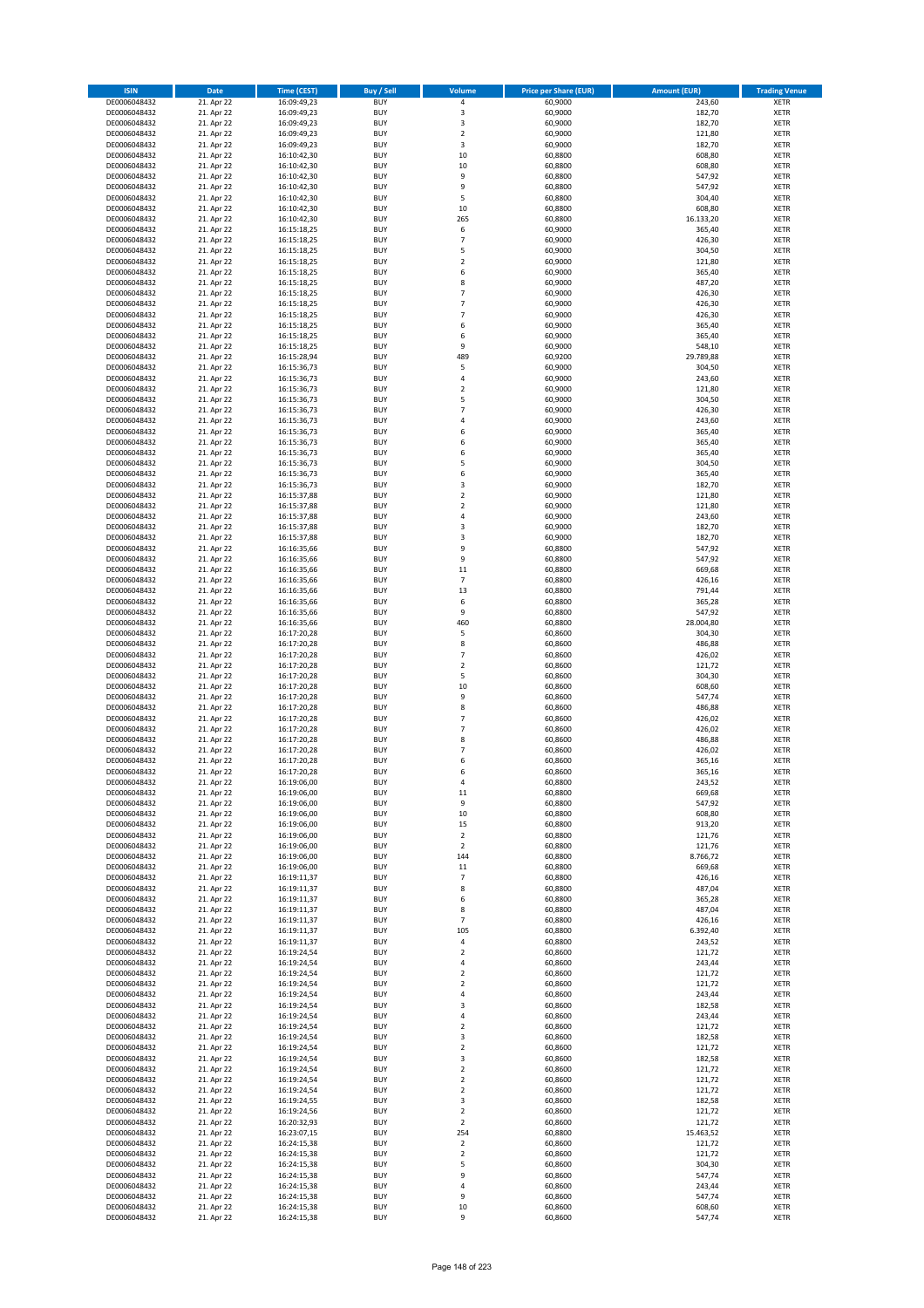| <b>ISIN</b>                  | <b>Date</b>              | <b>Time (CEST)</b>         | <b>Buy / Sell</b>        | <b>Volume</b>                             | <b>Price per Share (EUR)</b> | <b>Amount (EUR)</b> | <b>Trading Venue</b>       |
|------------------------------|--------------------------|----------------------------|--------------------------|-------------------------------------------|------------------------------|---------------------|----------------------------|
| DE0006048432                 | 21. Apr 22               | 16:24:15,38                | <b>BUY</b>               | 10                                        | 60,8600                      | 608,60              | <b>XETR</b>                |
| DE0006048432                 | 21. Apr 22               | 16:24:15,38                | <b>BUY</b>               | 4                                         | 60,8600                      | 243,44              | <b>XETR</b>                |
| DE0006048432                 | 21. Apr 22               | 16:24:15,38                | <b>BUY</b>               | 13                                        | 60,8600                      | 791,18              | <b>XETR</b>                |
| DE0006048432<br>DE0006048432 | 21. Apr 22<br>21. Apr 22 | 16:24:15,38<br>16:24:15,38 | <b>BUY</b><br><b>BUY</b> | 8<br>$\overline{7}$                       | 60,8600<br>60,8600           | 486,88<br>426,02    | <b>XETR</b><br><b>XETR</b> |
| DE0006048432                 | 21. Apr 22               | 16:24:15,38                | <b>BUY</b>               | 5                                         | 60,8600                      | 304,30              | <b>XETR</b>                |
| DE0006048432                 | 21. Apr 22               | 16:24:15,38                | <b>BUY</b>               | 6                                         | 60,8600                      | 365,16              | <b>XETR</b>                |
| DE0006048432                 | 21. Apr 22               | 16:24:15,38                | <b>BUY</b>               | 8                                         | 60,8600                      | 486,88              | <b>XETR</b>                |
| DE0006048432                 | 21. Apr 22               | 16:25:08,98                | <b>BUY</b>               | 3                                         | 60,8400                      | 182,52              | <b>XETR</b>                |
| DE0006048432                 | 21. Apr 22               | 16:25:08,98                | <b>BUY</b>               | 3                                         | 60,8400                      | 182,52              | <b>XETR</b>                |
| DE0006048432                 | 21. Apr 22               | 16:25:08,98                | <b>BUY</b>               | 3                                         | 60,8400                      | 182,52              | <b>XETR</b>                |
| DE0006048432                 | 21. Apr 22<br>21. Apr 22 | 16:25:08,98                | <b>BUY</b><br><b>BUY</b> | $\overline{\mathbf{c}}$<br>$\overline{7}$ | 60,8400                      | 121,68              | <b>XETR</b><br><b>XETR</b> |
| DE0006048432<br>DE0006048432 | 21. Apr 22               | 16:25:08,98<br>16:25:08,98 | <b>BUY</b>               | $\overline{7}$                            | 60,8400<br>60,8400           | 425,88<br>425,88    | <b>XETR</b>                |
| DE0006048432                 | 21. Apr 22               | 16:25:08,98                | <b>BUY</b>               | $\overline{7}$                            | 60,8400                      | 425,88              | <b>XETR</b>                |
| DE0006048432                 | 21. Apr 22               | 16:25:08,98                | <b>BUY</b>               | 5                                         | 60,8400                      | 304,20              | <b>XETR</b>                |
| DE0006048432                 | 21. Apr 22               | 16:25:08,98                | <b>BUY</b>               | 14                                        | 60,8400                      | 851,76              | <b>XETR</b>                |
| DE0006048432                 | 21. Apr 22               | 16:25:08,98                | <b>BUY</b>               | 5                                         | 60,8400                      | 304,20              | <b>XETR</b>                |
| DE0006048432                 | 21. Apr 22               | 16:25:08,98                | <b>BUY</b>               | 6                                         | 60,8400                      | 365,04              | <b>XETR</b>                |
| DE0006048432                 | 21. Apr 22               | 16:25:08,98                | <b>BUY</b>               | 4                                         | 60,8400                      | 243,36              | <b>XETR</b>                |
| DE0006048432<br>DE0006048432 | 21. Apr 22<br>21. Apr 22 | 16:25:08,98<br>16:25:08,98 | <b>BUY</b><br><b>BUY</b> | 4<br>4                                    | 60,8400<br>60,8400           | 243,36<br>243,36    | <b>XETR</b><br><b>XETR</b> |
| DE0006048432                 | 21. Apr 22               | 16:25:08,98                | <b>BUY</b>               | 6                                         | 60,8400                      | 365,04              | <b>XETR</b>                |
| DE0006048432                 | 21. Apr 22               | 16:25:08,98                | <b>BUY</b>               | 3                                         | 60,8400                      | 182,52              | <b>XETR</b>                |
| DE0006048432                 | 21. Apr 22               | 16:25:08,98                | <b>BUY</b>               | 111                                       | 60,8400                      | 6.753,24            | <b>XETR</b>                |
| DE0006048432                 | 21. Apr 22               | 16:25:08,98                | <b>BUY</b>               | $\mathsf 3$                               | 60,8400                      | 182,52              | <b>XETR</b>                |
| DE0006048432                 | 21. Apr 22               | 16:25:08,98                | <b>BUY</b>               | $\mathbf 2$                               | 60,8400                      | 121,68              | <b>XETR</b>                |
| DE0006048432                 | 21. Apr 22               | 16:25:08,98                | <b>BUY</b>               | 12                                        | 60,8400                      | 730,08              | <b>XETR</b>                |
| DE0006048432<br>DE0006048432 | 21. Apr 22<br>21. Apr 22 | 16:25:08,98<br>16:25:11,42 | <b>BUY</b><br><b>BUY</b> | $\mathbf 1$<br>4                          | 60,8400<br>60,8200           | 60,84<br>243,28     | <b>XETR</b><br><b>XETR</b> |
| DE0006048432                 | 21. Apr 22               | 16:25:11,42                | <b>BUY</b>               | 190                                       | 60,8200                      | 11.555,80           | <b>XETR</b>                |
| DE0006048432                 | 21. Apr 22               | 16:27:15,48                | <b>BUY</b>               | $\mathsf 3$                               | 60,8200                      | 182,46              | <b>XETR</b>                |
| DE0006048432                 | 21. Apr 22               | 16:27:15,48                | <b>BUY</b>               | 3                                         | 60,8200                      | 182,46              | <b>XETR</b>                |
| DE0006048432                 | 21. Apr 22               | 16:27:15,48                | <b>BUY</b>               | 6                                         | 60,8200                      | 364,92              | <b>XETR</b>                |
| DE0006048432                 | 21. Apr 22               | 16:27:15,48                | <b>BUY</b>               | 4                                         | 60,8200                      | 243,28              | <b>XETR</b>                |
| DE0006048432                 | 21. Apr 22               | 16:27:15,48                | <b>BUY</b>               | $\overline{7}$                            | 60,8200                      | 425,74              | <b>XETR</b>                |
| DE0006048432                 | 21. Apr 22               | 16:27:15,48                | <b>BUY</b>               | 8<br>6                                    | 60,8200                      | 486,56              | <b>XETR</b>                |
| DE0006048432<br>DE0006048432 | 21. Apr 22<br>21. Apr 22 | 16:27:15,48<br>16:27:15,48 | <b>BUY</b><br><b>BUY</b> | 4                                         | 60,8200<br>60,8200           | 364,92<br>243,28    | <b>XETR</b><br><b>XETR</b> |
| DE0006048432                 | 21. Apr 22               | 16:27:15,48                | <b>BUY</b>               | 3                                         | 60,8200                      | 182,46              | <b>XETR</b>                |
| DE0006048432                 | 21. Apr 22               | 16:27:15,48                | <b>BUY</b>               | 4                                         | 60,8200                      | 243,28              | <b>XETR</b>                |
| DE0006048432                 | 21. Apr 22               | 16:27:15,48                | <b>BUY</b>               | $\overline{7}$                            | 60,8200                      | 425,74              | <b>XETR</b>                |
| DE0006048432                 | 21. Apr 22               | 16:27:15,48                | <b>BUY</b>               | 5                                         | 60,8200                      | 304,10              | <b>XETR</b>                |
| DE0006048432                 | 21. Apr 22               | 16:27:15,48                | <b>BUY</b>               | 8                                         | 60,8200                      | 486,56              | <b>XETR</b>                |
| DE0006048432                 | 21. Apr 22               | 16:27:15,48                | <b>BUY</b>               | 6                                         | 60,8200                      | 364,92              | <b>XETR</b>                |
| DE0006048432                 | 21. Apr 22               | 16:27:15,48                | <b>BUY</b>               | 58                                        | 60,8200                      | 3.527,56            | <b>XETR</b>                |
| DE0006048432<br>DE0006048432 | 21. Apr 22<br>21. Apr 22 | 16:30:24,26<br>16:30:24,26 | <b>BUY</b><br><b>BUY</b> | 12<br>8                                   | 60,8800<br>60,8800           | 730,56<br>487,04    | <b>XETR</b><br><b>XETR</b> |
| DE0006048432                 | 21. Apr 22               | 16:30:24,26                | <b>BUY</b>               | 4                                         | 60,8800                      | 243,52              | <b>XETR</b>                |
| DE0006048432                 | 21. Apr 22               | 16:30:24,26                | <b>BUY</b>               | 9                                         | 60,8800                      | 547,92              | <b>XETR</b>                |
| DE0006048432                 | 21. Apr 22               | 16:30:24,26                | <b>BUY</b>               | 6                                         | 60,8800                      | 365,28              | <b>XETR</b>                |
| DE0006048432                 | 21. Apr 22               | 16:30:24,26                | <b>BUY</b>               | 10                                        | 60,8800                      | 608,80              | <b>XETR</b>                |
| DE0006048432                 | 21. Apr 22               | 16:30:24,26                | <b>BUY</b>               | 10                                        | 60,8800                      | 608,80              | <b>XETR</b>                |
| DE0006048432                 | 21. Apr 22               | 16:30:24,26                | <b>BUY</b>               | 9                                         | 60,8800                      | 547,92              | <b>XETR</b>                |
| DE0006048432<br>DE0006048432 | 21. Apr 22<br>21. Apr 22 | 16:30:56,75<br>16:31:05,72 | <b>BUY</b><br><b>BUY</b> | 479<br>4                                  | 60,9000<br>60,8800           | 29.171,10<br>243,52 | <b>XETR</b><br><b>XETR</b> |
| DE0006048432                 | 21. Apr 22               | 16:31:05,72                | <b>BUY</b>               | 6                                         | 60,8800                      | 365,28              | <b>XETR</b>                |
| DE0006048432                 | 21. Apr 22               | 16:31:05,72                | <b>BUY</b>               | 5                                         | 60,8800                      | 304,40              | <b>XETR</b>                |
| DE0006048432                 | 21. Apr 22               | 16:31:05,72                | <b>BUY</b>               | 4                                         | 60,8800                      | 243,52              | <b>XETR</b>                |
| DE0006048432                 | 21. Apr 22               | 16:31:05,72                | <b>BUY</b>               | 5                                         | 60,8800                      | 304,40              | <b>XETR</b>                |
| DE0006048432                 | 21. Apr 22               | 16:31:05,72                | <b>BUY</b>               | 4                                         | 60,8800                      | 243,52              | <b>XETR</b>                |
| DE0006048432                 | 21. Apr 22               | 16:31:05,72                | <b>BUY</b>               | $\overline{7}$                            | 60,8800                      | 426,16              | <b>XETR</b>                |
| DE0006048432<br>DE0006048432 | 21. Apr 22<br>21. Apr 22 | 16:31:05,72<br>16:31:05,72 | <b>BUY</b><br><b>BUY</b> | 6<br>$\mathbf{1}$                         | 60,8800<br>60,8800           | 365,28<br>60,88     | <b>XETR</b><br><b>XETR</b> |
| DE0006048432                 | 21. Apr 22               | 16:35:02,49                | BUY                      | 19                                        | 60,9000                      | 1.157,10            | <b>XETR</b>                |
| DE0006048432                 | 21. Apr 22               | 16:35:02,49                | <b>BUY</b>               | 80                                        | 60,8800                      | 4.870,40            | <b>XETR</b>                |
| DE0006048432                 | 21. Apr 22               | 16:35:02,49                | <b>BUY</b>               | 13                                        | 60,9000                      | 791,70              | <b>XETR</b>                |
| DE0006048432                 | 21. Apr 22               | 16:36:53,90                | <b>BUY</b>               | 6                                         | 60,8800                      | 365,28              | XETR                       |
| DE0006048432                 | 21. Apr 22               | 16:36:53,90                | <b>BUY</b>               | 9                                         | 60,8800                      | 547,92              | <b>XETR</b>                |
| DE0006048432                 | 21. Apr 22               | 16:36:53,90                | <b>BUY</b>               | 11                                        | 60,8800                      | 669,68              | <b>XETR</b>                |
| DE0006048432<br>DE0006048432 | 21. Apr 22<br>21. Apr 22 | 16:36:53,90<br>16:36:53,90 | <b>BUY</b><br><b>BUY</b> | 8<br>9                                    | 60,8800<br>60,8800           | 487,04<br>547,92    | <b>XETR</b><br><b>XETR</b> |
| DE0006048432                 | 21. Apr 22               | 16:36:53,90                | <b>BUY</b>               | 9                                         | 60,8800                      | 547,92              | <b>XETR</b>                |
| DE0006048432                 | 21. Apr 22               | 16:36:53,90                | <b>BUY</b>               | 9                                         | 60,8800                      | 547,92              | <b>XETR</b>                |
| DE0006048432                 | 21. Apr 22               | 16:36:53,90                | <b>BUY</b>               | 9                                         | 60,8800                      | 547,92              | <b>XETR</b>                |
| DE0006048432                 | 21. Apr 22               | 16:36:53,90                | <b>BUY</b>               | 380                                       | 60.8800                      | 23.134,40           | <b>XETR</b>                |
| DE0006048432                 | 21. Apr 22               | 16:36:53,91                | <b>BUY</b>               | 4                                         | 60,8600                      | 243,44              | <b>XETR</b>                |
| DE0006048432                 | 21. Apr 22<br>21. Apr 22 | 16:36:53,91                | <b>BUY</b><br><b>BUY</b> | 4                                         | 60,8800                      | 243,52<br>852,04    | <b>XETR</b>                |
| DE0006048432<br>DE0006048432 | 21. Apr 22               | 16:36:53,91<br>16:36:53,91 | <b>BUY</b>               | 14<br>10                                  | 60,8600<br>60,8600           | 608,60              | <b>XETR</b><br><b>XETR</b> |
| DE0006048432                 | 21. Apr 22               | 16:36:53,91                | <b>BUY</b>               | 9                                         | 60,8600                      | 547,74              | <b>XETR</b>                |
| DE0006048432                 | 21. Apr 22               | 16:36:53,91                | <b>BUY</b>               | 6                                         | 60,8800                      | 365,28              | <b>XETR</b>                |
| DE0006048432                 | 21. Apr 22               | 16:36:53,91                | <b>BUY</b>               | $\overline{7}$                            | 60,8600                      | 426,02              | XETR                       |
| DE0006048432                 | 21. Apr 22               | 16:36:53,91                | <b>BUY</b>               | 8                                         | 60,8600                      | 486,88              | <b>XETR</b>                |
| DE0006048432                 | 21. Apr 22               | 16:36:53,91                | <b>BUY</b>               | 13                                        | 60,8600                      | 791,18              | <b>XETR</b>                |
| DE0006048432<br>DE0006048432 | 21. Apr 22<br>21. Apr 22 | 16:36:53,91<br>16:36:53,91 | <b>BUY</b><br><b>BUY</b> | 6<br>10                                   | 60,8600<br>60,8600           | 365,16<br>608,60    | <b>XETR</b><br><b>XETR</b> |
| DE0006048432                 | 21. Apr 22               | 16:36:53,91                | <b>BUY</b>               | 9                                         | 60,8600                      | 547,74              | <b>XETR</b>                |
| DE0006048432                 | 21. Apr 22               | 16:36:53,91                | <b>BUY</b>               | 9                                         | 60,8600                      | 547,74              | <b>XETR</b>                |
| DE0006048432                 | 21. Apr 22               | 16:36:53,91                | <b>BUY</b>               | 390                                       | 60,8600                      | 23.735,40           | <b>XETR</b>                |
| DE0006048432                 | 21. Apr 22               | 16:36:54,01                | <b>BUY</b>               | 9                                         | 60,8400                      | 547,56              | <b>XETR</b>                |
| DE0006048432                 | 21. Apr 22               | 16:36:54,01                | <b>BUY</b>               | 5                                         | 60,8400                      | 304,20              | <b>XETR</b>                |
| DE0006048432                 | 21. Apr 22               | 16:36:54,01                | <b>BUY</b>               | 3                                         | 60,8400                      | 182,52              | <b>XETR</b>                |
| DE0006048432                 | 21. Apr 22               | 16:36:54,01                | <b>BUY</b>               | $\overline{\mathbf{c}}$                   | 60,8400                      | 121,68              | <b>XETR</b>                |
| DE0006048432<br>DE0006048432 | 21. Apr 22<br>21. Apr 22 | 16:36:54,01<br>16:36:54,01 | <b>BUY</b><br><b>BUY</b> | 6<br>4                                    | 60,8400<br>60,8400           | 365,04<br>243,36    | <b>XETR</b><br><b>XETR</b> |
| DE0006048432                 | 21. Apr 22               | 16:36:54,01                | <b>BUY</b>               | $\overline{7}$                            | 60,8400                      | 425,88              | <b>XETR</b>                |
| DE0006048432                 | 21. Apr 22               | 16:36:54,01                | <b>BUY</b>               | 6                                         | 60,8400                      | 365,04              | <b>XETR</b>                |
| DE0006048432                 | 21. Apr 22               | 16:36:54,01                | <b>BUY</b>               | $\overline{7}$                            | 60,8400                      | 425,88              | <b>XETR</b>                |
| DE0006048432                 | 21. Apr 22               | 16:36:54,01                | <b>BUY</b>               | 6                                         | 60,8400                      | 365,04              | <b>XETR</b>                |
| DE0006048432                 | 21. Apr 22               | 16:36:54,01                | <b>BUY</b>               | 4                                         | 60,8400                      | 243,36              | <b>XETR</b>                |
| DE0006048432                 | 21. Apr 22               | 16:37:22,28                | <b>BUY</b>               | 5                                         | 60,8600                      | 304,30              | XETR                       |
| DE0006048432<br>DE0006048432 | 21. Apr 22<br>21. Apr 22 | 16:37:22,28<br>16:37:22,28 | <b>BUY</b><br><b>BUY</b> | $\overline{2}$<br>3                       | 60,8600<br>60,8600           | 121,72<br>182,58    | <b>XETR</b><br><b>XETR</b> |
| DE0006048432                 | 21. Apr 22               | 16:37:22,28                | <b>BUY</b>               | $\mathbf 2$                               | 60,8600                      | 121,72              | <b>XETR</b>                |
| DE0006048432                 | 21. Apr 22               | 16:37:22,28                | <b>BUY</b>               | 11                                        | 60,8600                      | 669,46              | <b>XETR</b>                |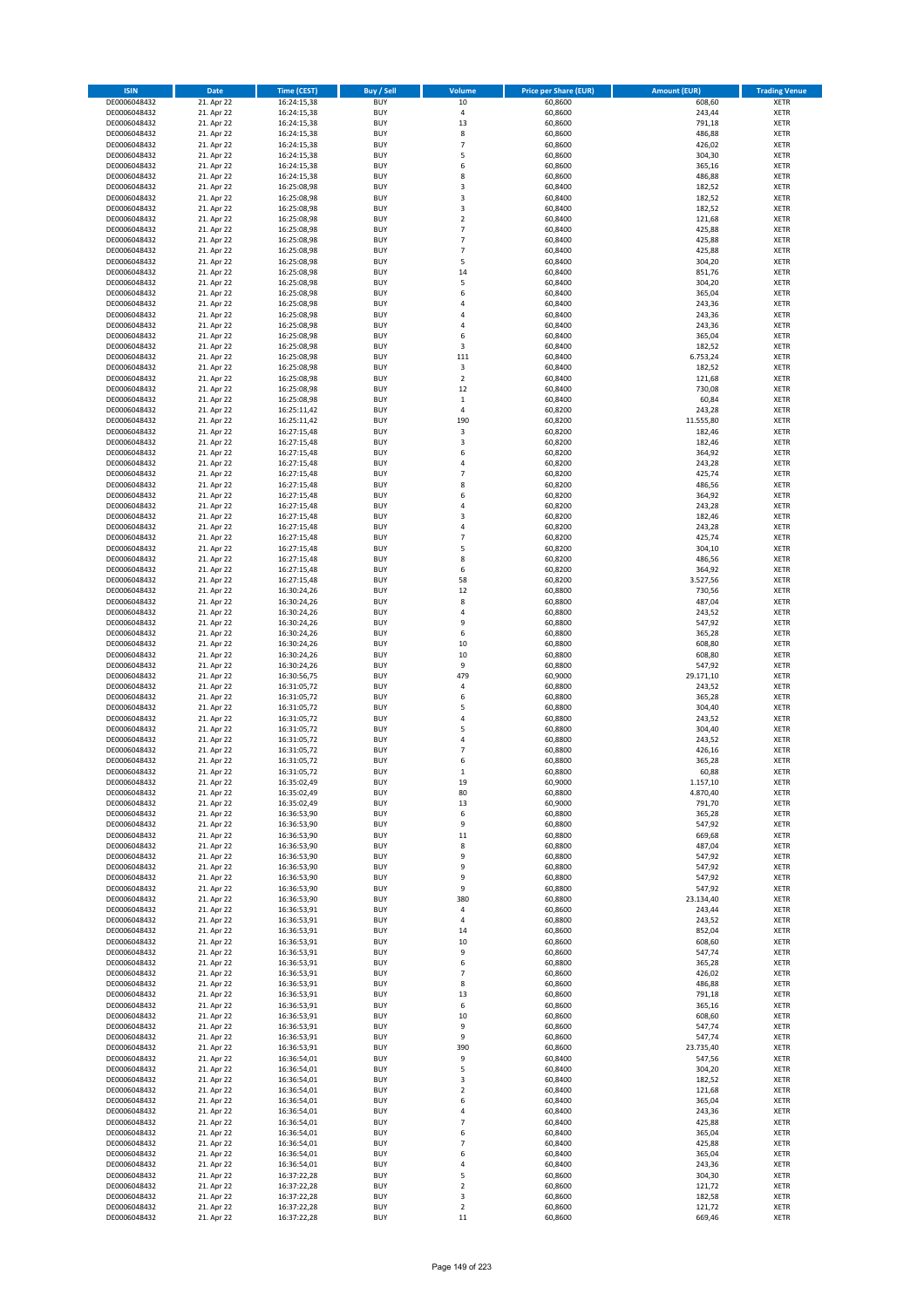| <b>ISIN</b>                  | <b>Date</b>              | <b>Time (CEST)</b>         | <b>Buy / Sell</b>        | Volume              | <b>Price per Share (EUR)</b> | <b>Amount (EUR)</b> | <b>Trading Venue</b>       |
|------------------------------|--------------------------|----------------------------|--------------------------|---------------------|------------------------------|---------------------|----------------------------|
| DE0006048432                 | 21. Apr 22               | 16:37:22,29                | <b>BUY</b>               | 17                  | 60,8600                      | 1.034,62            | <b>XETR</b>                |
| DE0006048432                 | 21. Apr 22               | 16:37:23,61                | <b>BUY</b>               | 4                   | 60,8600                      | 243,44              | <b>XETR</b>                |
| DE0006048432                 | 21. Apr 22               | 16:37:23,61                | <b>BUY</b>               | 13                  | 60,8600                      | 791,18              | <b>XETR</b>                |
| DE0006048432<br>DE0006048432 | 21. Apr 22<br>21. Apr 22 | 16:37:23,61<br>16:37:23,61 | <b>BUY</b><br><b>BUY</b> | 9<br>13             | 60,8600<br>60,8600           | 547,74<br>791,18    | <b>XETR</b><br><b>XETR</b> |
| DE0006048432                 | 21. Apr 22               | 16:37:23,61                | <b>BUY</b>               | 12                  | 60,8600                      | 730,32              | <b>XETR</b>                |
| DE0006048432                 | 21. Apr 22               | 16:37:23,61                | <b>BUY</b>               | $\overline{7}$      | 60,8600                      | 426,02              | <b>XETR</b>                |
| DE0006048432                 | 21. Apr 22               | 16:37:23,61                | <b>BUY</b>               | 4                   | 60,8600                      | 243,44              | <b>XETR</b>                |
| DE0006048432                 | 21. Apr 22               | 16:37:23,61                | <b>BUY</b>               | $\overline{7}$      | 60,8600                      | 426,02              | <b>XETR</b>                |
| DE0006048432                 | 21. Apr 22               | 16:41:25,30                | <b>BUY</b>               | 9                   | 60,8800                      | 547,92              | <b>XETR</b>                |
| DE0006048432                 | 21. Apr 22               | 16:41:25,30                | <b>BUY</b>               | 6                   | 60,8800                      | 365,28              | <b>XETR</b>                |
| DE0006048432                 | 21. Apr 22<br>21. Apr 22 | 16:41:25,30                | <b>BUY</b><br><b>BUY</b> | 8<br>13             | 60,8800                      | 487,04<br>791,44    | <b>XETR</b><br><b>XETR</b> |
| DE0006048432<br>DE0006048432 | 21. Apr 22               | 16:41:25,30<br>16:41:25,30 | <b>BUY</b>               | 8                   | 60,8800<br>60,8800           | 487,04              | <b>XETR</b>                |
| DE0006048432                 | 21. Apr 22               | 16:41:25,30                | <b>BUY</b>               | 17                  | 60,8800                      | 1.034,96            | <b>XETR</b>                |
| DE0006048432                 | 21. Apr 22               | 16:41:25,30                | <b>BUY</b>               | 5                   | 60,8800                      | 304,40              | <b>XETR</b>                |
| DE0006048432                 | 21. Apr 22               | 16:41:25,31                | <b>BUY</b>               | 6                   | 60,8800                      | 365,28              | <b>XETR</b>                |
| DE0006048432                 | 21. Apr 22               | 16:41:25,37                | <b>BUY</b>               | 6                   | 60,8800                      | 365,28              | <b>XETR</b>                |
| DE0006048432                 | 21. Apr 22               | 16:41:25,37                | <b>BUY</b>               | 10                  | 60,8800                      | 608,80              | <b>XETR</b>                |
| DE0006048432                 | 21. Apr 22               | 16:43:27,83                | <b>BUY</b>               | 5                   | 60,8800                      | 304,40              | <b>XETR</b>                |
| DE0006048432<br>DE0006048432 | 21. Apr 22<br>21. Apr 22 | 16:43:27,83<br>16:43:27,83 | <b>BUY</b><br><b>BUY</b> | 5<br>8              | 60,8800<br>60,8800           | 304,40<br>487,04    | <b>XETR</b><br><b>XETR</b> |
| DE0006048432                 | 21. Apr 22               | 16:43:27,83                | <b>BUY</b>               | 6                   | 60,8800                      | 365,28              | <b>XETR</b>                |
| DE0006048432                 | 21. Apr 22               | 16:43:27,83                | <b>BUY</b>               | 5                   | 60,8800                      | 304,40              | <b>XETR</b>                |
| DE0006048432                 | 21. Apr 22               | 16:43:27,83                | <b>BUY</b>               | 6                   | 60,8800                      | 365,28              | <b>XETR</b>                |
| DE0006048432                 | 21. Apr 22               | 16:43:27,83                | <b>BUY</b>               | 6                   | 60,8800                      | 365,28              | <b>XETR</b>                |
| DE0006048432                 | 21. Apr 22               | 16:43:27,83                | <b>BUY</b>               | 11                  | 60,8800                      | 669,68              | <b>XETR</b>                |
| DE0006048432                 | 21. Apr 22               | 16:43:27,83                | <b>BUY</b>               | 13                  | 60,8800                      | 791,44              | <b>XETR</b>                |
| DE0006048432<br>DE0006048432 | 21. Apr 22<br>21. Apr 22 | 16:43:27,83<br>16:43:27,83 | <b>BUY</b><br><b>BUY</b> | 6<br>9              | 60,8800<br>60,8800           | 365,28<br>547,92    | <b>XETR</b><br><b>XETR</b> |
| DE0006048432                 | 21. Apr 22               | 16:43:27,85                | <b>BUY</b>               | 8                   | 60,8800                      | 487,04              | <b>XETR</b>                |
| DE0006048432                 | 21. Apr 22               | 16:43:28,14                | <b>BUY</b>               | 368                 | 60,8800                      | 22.403,84           | <b>XETR</b>                |
| DE0006048432                 | 21. Apr 22               | 16:43:41,26                | <b>BUY</b>               | 252                 | 60,9000                      | 15.346,80           | <b>XETR</b>                |
| DE0006048432                 | 21. Apr 22               | 16:45:28,41                | <b>BUY</b>               | 4                   | 60,8800                      | 243,52              | <b>XETR</b>                |
| DE0006048432                 | 21. Apr 22               | 16:45:28,41                | <b>BUY</b>               | 4                   | 60,8800                      | 243,52              | <b>XETR</b>                |
| DE0006048432                 | 21. Apr 22               | 16:45:28,41                | <b>BUY</b>               | 5                   | 60,8800                      | 304,40              | <b>XETR</b>                |
| DE0006048432                 | 21. Apr 22               | 16:45:28,41                | <b>BUY</b><br><b>BUY</b> | 8<br>5              | 60,8800<br>60,8800           | 487,04<br>304,40    | <b>XETR</b><br><b>XETR</b> |
| DE0006048432<br>DE0006048432 | 21. Apr 22<br>21. Apr 22 | 16:45:28,41<br>16:45:28,41 | <b>BUY</b>               | 5                   | 60,8800                      | 304,40              | <b>XETR</b>                |
| DE0006048432                 | 21. Apr 22               | 16:45:28,41                | <b>BUY</b>               | 5                   | 60,8800                      | 304,40              | <b>XETR</b>                |
| DE0006048432                 | 21. Apr 22               | 16:45:28,41                | <b>BUY</b>               | 3                   | 60,8800                      | 182,64              | <b>XETR</b>                |
| DE0006048432                 | 21. Apr 22               | 16:45:28,42                | <b>BUY</b>               | 17                  | 60,8800                      | 1.034,96            | <b>XETR</b>                |
| DE0006048432                 | 21. Apr 22               | 16:45:28,42                | <b>BUY</b>               | 12                  | 60,8800                      | 730,56              | <b>XETR</b>                |
| DE0006048432                 | 21. Apr 22               | 16:45:28,42                | <b>BUY</b>               | 16                  | 60,8800                      | 974,08              | <b>XETR</b>                |
| DE0006048432                 | 21. Apr 22               | 16:45:52,13                | <b>BUY</b>               | 3                   | 60,8800                      | 182,64              | <b>XETR</b>                |
| DE0006048432<br>DE0006048432 | 21. Apr 22<br>21. Apr 22 | 16:45:52,13                | <b>BUY</b><br><b>BUY</b> | 5<br>3              | 60,8800<br>60,8800           | 304,40<br>182,64    | <b>XETR</b><br><b>XETR</b> |
| DE0006048432                 | 21. Apr 22               | 16:45:52,13<br>16:45:52,13 | <b>BUY</b>               | 20                  | 60,8800                      | 1.217,60            | <b>XETR</b>                |
| DE0006048432                 | 21. Apr 22               | 16:45:52,13                | <b>BUY</b>               | 5                   | 60,8800                      | 304,40              | <b>XETR</b>                |
| DE0006048432                 | 21. Apr 22               | 16:45:52,13                | <b>BUY</b>               | 4                   | 60,8800                      | 243,52              | <b>XETR</b>                |
| DE0006048432                 | 21. Apr 22               | 16:45:52,13                | <b>BUY</b>               | 6                   | 60,8800                      | 365,28              | <b>XETR</b>                |
| DE0006048432                 | 21. Apr 22               | 16:45:52,13                | <b>BUY</b>               | 5                   | 60,8800                      | 304,40              | <b>XETR</b>                |
| DE0006048432                 | 21. Apr 22               | 16:46:57,53                | <b>BUY</b>               | 3                   | 60,8600                      | 182,58              | <b>XETR</b>                |
| DE0006048432<br>DE0006048432 | 21. Apr 22<br>21. Apr 22 | 16:46:57,53<br>16:46:57,53 | <b>BUY</b><br><b>BUY</b> | 4<br>5              | 60,8600<br>60,8600           | 243,44<br>304,30    | <b>XETR</b><br><b>XETR</b> |
| DE0006048432                 | 21. Apr 22               | 16:46:57,53                | <b>BUY</b>               | 12                  | 60,8600                      | 730,32              | <b>XETR</b>                |
| DE0006048432                 | 21. Apr 22               | 16:46:57,53                | <b>BUY</b>               | $\overline{7}$      | 60,8600                      | 426,02              | <b>XETR</b>                |
| DE0006048432                 | 21. Apr 22               | 16:46:57,53                | <b>BUY</b>               | $\overline{7}$      | 60,8600                      | 426,02              | <b>XETR</b>                |
| DE0006048432                 | 21. Apr 22               | 16:46:57,53                | <b>BUY</b>               | 6                   | 60,8600                      | 365,16              | <b>XETR</b>                |
| DE0006048432                 | 21. Apr 22               | 16:46:57,53                | <b>BUY</b>               | 4                   | 60,8600                      | 243,44              | <b>XETR</b>                |
| DE0006048432                 | 21. Apr 22               | 16:46:57,53                | <b>BUY</b>               | 8                   | 60,8600                      | 486,88              | <b>XETR</b>                |
| DE0006048432<br>DE0006048432 | 21. Apr 22<br>21. Apr 22 | 16:46:57,53<br>16:46:57,53 | <b>BUY</b><br><b>BUY</b> | 15<br>12            | 60,8600<br>60,8600           | 912,90<br>730,32    | <b>XETR</b><br><b>XETR</b> |
| DE0006048432                 | 21. Apr 22               | 16:46:57,53                | <b>BUY</b>               | 5                   | 60,8600                      | 304,30              | <b>XETR</b>                |
| DE0006048432                 | 21. Apr 22               | 16:46:57,53                | BUY                      | 2                   | 60,8600                      | 121,72              | <b>XETR</b>                |
| DE0006048432                 | 21. Apr 22               | 16:46:57,53                | <b>BUY</b>               | 179                 | 60,8600                      | 10.893,94           | <b>XETR</b>                |
| DE0006048432                 | 21. Apr 22               | 16:48:56,69                | <b>BUY</b>               | 5                   | 60,9000                      | 304,50              | <b>XETR</b>                |
| DE0006048432                 | 21. Apr 22               | 16:48:56,69                | <b>BUY</b>               | 8                   | 60,9000                      | 487,20              | XETR                       |
| DE0006048432                 | 21. Apr 22               | 16:48:56,69                | <b>BUY</b>               | $\overline{7}$      | 60,9000                      | 426,30              | <b>XETR</b>                |
| DE0006048432<br>DE0006048432 | 21. Apr 22<br>21. Apr 22 | 16:48:56,69<br>16:48:58,91 | <b>BUY</b><br><b>BUY</b> | 11<br>11            | 60,9000<br>60,9000           | 669,90<br>669,90    | <b>XETR</b><br><b>XETR</b> |
| DE0006048432                 | 21. Apr 22               | 16:48:58,91                | <b>BUY</b>               | 12                  | 60,9000                      | 730,80              | <b>XETR</b>                |
| DE0006048432                 | 21. Apr 22               | 16:48:58,91                | <b>BUY</b>               | 15                  | 60,9000                      | 913,50              | <b>XETR</b>                |
| DE0006048432                 | 21. Apr 22               | 16:48:58,91                | <b>BUY</b>               | 10                  | 60,9000                      | 609,00              | <b>XETR</b>                |
| DE0006048432                 | 21. Apr 22               | 16:48:59,19                | <b>BUY</b>               | 200                 | 60,9000                      | 12.180,00           | <b>XETR</b>                |
| DE0006048432                 | 21. Apr 22               | 16:48:59,19                | <b>BUY</b>               | 96                  | 60,9000                      | 5.846,40            | <b>XETR</b>                |
| DE0006048432<br>DE0006048432 | 21. Apr 22<br>21. Apr 22 | 16:50:06,46<br>16:50:06,46 | <b>BUY</b><br><b>BUY</b> | $\overline{7}$<br>5 | 60,9000<br>60,9000           | 426,30<br>304,50    | <b>XETR</b><br><b>XETR</b> |
| DE0006048432                 | 21. Apr 22               | 16:50:06,46                | <b>BUY</b>               | 11                  | 60,9000                      | 669,90              | <b>XETR</b>                |
| DE0006048432                 | 21. Apr 22               | 16:50:06,46                | <b>BUY</b>               | $\overline{7}$      | 60,9000                      | 426,30              | <b>XETR</b>                |
| DE0006048432                 | 21. Apr 22               | 16:50:06,46                | <b>BUY</b>               | $\overline{7}$      | 60,9000                      | 426,30              | <b>XETR</b>                |
| DE0006048432                 | 21. Apr 22               | 16:50:06,46                | <b>BUY</b>               | 12                  | 60,9000                      | 730,80              | <b>XETR</b>                |
| DE0006048432                 | 21. Apr 22               | 16:50:06,46                | <b>BUY</b>               | 228                 | 60,9000                      | 13.885,20           | XETR                       |
| DE0006048432                 | 21. Apr 22               | 16:50:06,46                | <b>BUY</b>               | $\overline{7}$      | 60,9000                      | 426,30              | <b>XETR</b>                |
| DE0006048432<br>DE0006048432 | 21. Apr 22<br>21. Apr 22 | 16:50:06,46<br>16:50:06,49 | <b>BUY</b><br><b>BUY</b> | 8<br>5              | 60,9000<br>60,9000           | 487,20<br>304,50    | <b>XETR</b><br><b>XETR</b> |
| DE0006048432                 | 21. Apr 22               | 16:50:50,41                | <b>BUY</b>               | 162                 | 60,9000                      | 9.865,80            | <b>XETR</b>                |
| DE0006048432                 | 21. Apr 22               | 16:51:44,53                | <b>BUY</b>               | 6                   | 60,8800                      | 365,28              | <b>XETR</b>                |
| DE0006048432                 | 21. Apr 22               | 16:51:44,53                | <b>BUY</b>               | 6                   | 60,8800                      | 365,28              | <b>XETR</b>                |
| DE0006048432                 | 21. Apr 22               | 16:51:44,53                | <b>BUY</b>               | 10                  | 60,8800                      | 608,80              | <b>XETR</b>                |
| DE0006048432                 | 21. Apr 22               | 16:51:44,53                | <b>BUY</b>               | 4                   | 60,8800                      | 243,52              | <b>XETR</b>                |
| DE0006048432                 | 21. Apr 22               | 16:51:44,53                | <b>BUY</b>               | 4                   | 60,8800                      | 243,52              | <b>XETR</b>                |
| DE0006048432<br>DE0006048432 | 21. Apr 22<br>21. Apr 22 | 16:51:44,53<br>16:51:44,53 | <b>BUY</b><br><b>BUY</b> | 6<br>5              | 60,8800<br>60,8800           | 365,28<br>304,40    | <b>XETR</b><br><b>XETR</b> |
| DE0006048432                 | 21. Apr 22               | 16:51:44,53                | <b>BUY</b>               | 19                  | 60,8800                      | 1.156,72            | <b>XETR</b>                |
| DE0006048432                 | 21. Apr 22               | 16:51:44,53                | <b>BUY</b>               | 5                   | 60,8800                      | 304,40              | <b>XETR</b>                |
| DE0006048432                 | 21. Apr 22               | 16:54:12,76                | <b>BUY</b>               | 228                 | 60,8800                      | 13.880,64           | <b>XETR</b>                |
| DE0006048432                 | 21. Apr 22               | 16:55:05,01                | <b>BUY</b>               | 176                 | 60,8800                      | 10.714,88           | <b>XETR</b>                |
| DE0006048432                 | 21. Apr 22               | 16:55:33,38                | <b>BUY</b>               | $\overline{7}$      | 60,8600                      | 426,02              | <b>XETR</b>                |
| DE0006048432                 | 21. Apr 22               | 16:55:33,38                | <b>BUY</b>               | 5                   | 60,8600                      | 304,30              | <b>XETR</b>                |
| DE0006048432<br>DE0006048432 | 21. Apr 22<br>21. Apr 22 | 16:55:33,38<br>16:55:33,38 | <b>BUY</b><br><b>BUY</b> | $\overline{7}$<br>9 | 60,8600<br>60,8600           | 426,02<br>547,74    | <b>XETR</b><br>XETR        |
| DE0006048432                 | 21. Apr 22               | 16:55:33,38                | <b>BUY</b>               | 9                   | 60,8600                      | 547,74              | <b>XETR</b>                |
| DE0006048432                 | 21. Apr 22               | 16:55:33,38                | <b>BUY</b>               | $\overline{7}$      | 60,8600                      | 426,02              | <b>XETR</b>                |
| DE0006048432                 | 21. Apr 22               | 16:55:33,38                | <b>BUY</b>               | 14                  | 60,8600                      | 852,04              | <b>XETR</b>                |
| DE0006048432                 | 21. Apr 22               | 16:55:33,38                | <b>BUY</b>               | 14                  | 60,8600                      | 852,04              | <b>XETR</b>                |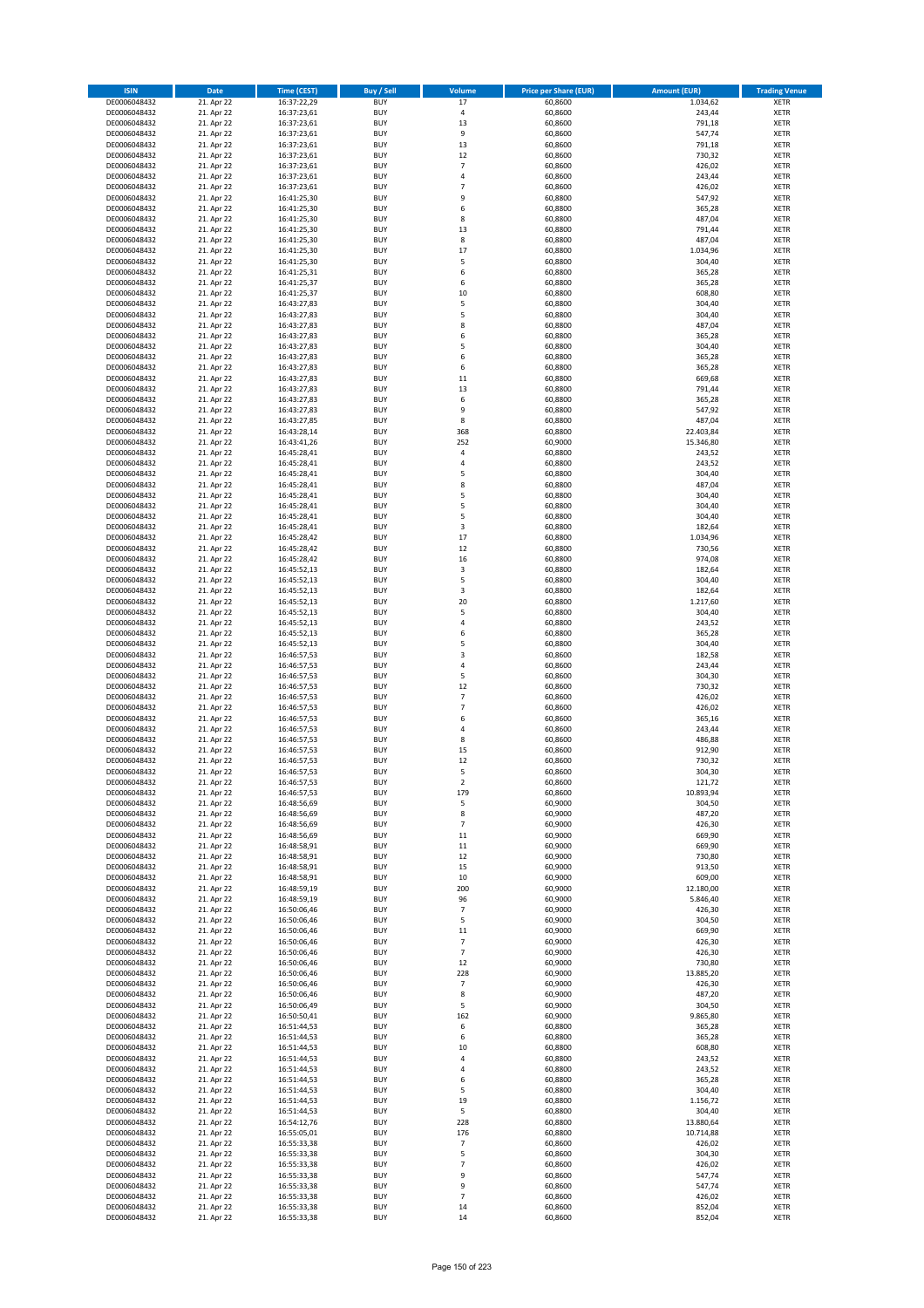| <b>ISIN</b>                  | <b>Date</b>              | <b>Time (CEST)</b>         | <b>Buy / Sell</b>        | Volume                   | <b>Price per Share (EUR)</b> | <b>Amount (EUR)</b> | <b>Trading Venue</b>       |
|------------------------------|--------------------------|----------------------------|--------------------------|--------------------------|------------------------------|---------------------|----------------------------|
| DE0006048432                 | 21. Apr 22               | 16:55:33,38                | <b>BUY</b>               | 6                        | 60,8600                      | 365,16              | <b>XETR</b>                |
| DE0006048432                 | 21. Apr 22               | 16:55:33,38                | <b>BUY</b>               | 9                        | 60,8600                      | 547,74              | <b>XETR</b>                |
| DE0006048432                 | 21. Apr 22               | 16:55:33,38                | <b>BUY</b>               | 9                        | 60,8600                      | 547,74              | <b>XETR</b>                |
| DE0006048432<br>DE0006048432 | 21. Apr 22<br>21. Apr 22 | 16:55:33,38<br>16:55:33,38 | <b>BUY</b><br><b>BUY</b> | 219<br>5                 | 60,8600<br>60,8600           | 13.328,34<br>304,30 | <b>XETR</b><br><b>XETR</b> |
| DE0006048432                 | 21. Apr 22               | 16:55:33,38                | <b>BUY</b>               | $\overline{\phantom{a}}$ | 60,8600                      | 426,02              | <b>XETR</b>                |
| DE0006048432                 | 21. Apr 22               | 16:55:33,38                | <b>BUY</b>               | 10                       | 60,8600                      | 608,60              | <b>XETR</b>                |
| DE0006048432                 | 21. Apr 22               | 16:58:18,82                | <b>BUY</b>               | 5                        | 60,8400                      | 304,20              | <b>XETR</b>                |
| DE0006048432                 | 21. Apr 22               | 16:58:18,82                | <b>BUY</b>               | 5                        | 60,8400                      | 304,20              | <b>XETR</b>                |
| DE0006048432                 | 21. Apr 22               | 16:58:18,82                | <b>BUY</b>               | 6                        | 60,8400                      | 365,04              | <b>XETR</b>                |
| DE0006048432                 | 21. Apr 22               | 16:58:18,82                | <b>BUY</b>               | 3                        | 60,8400                      | 182,52              | <b>XETR</b>                |
| DE0006048432                 | 21. Apr 22<br>21. Apr 22 | 16:58:18,82                | <b>BUY</b><br><b>BUY</b> | 8<br>10                  | 60,8400                      | 486,72<br>608,40    | <b>XETR</b><br><b>XETR</b> |
| DE0006048432<br>DE0006048432 | 21. Apr 22               | 16:58:18,82<br>16:58:18,82 | <b>BUY</b>               | 6                        | 60,8400<br>60,8400           | 365,04              | <b>XETR</b>                |
| DE0006048432                 | 21. Apr 22               | 16:58:18,82                | <b>BUY</b>               | 11                       | 60,8400                      | 669,24              | <b>XETR</b>                |
| DE0006048432                 | 21. Apr 22               | 16:58:18,82                | <b>BUY</b>               | 5                        | 60,8400                      | 304,20              | <b>XETR</b>                |
| DE0006048432                 | 21. Apr 22               | 16:58:18,82                | <b>BUY</b>               | $\overline{7}$           | 60,8400                      | 425,88              | <b>XETR</b>                |
| DE0006048432                 | 21. Apr 22               | 16:58:18,82                | <b>BUY</b>               | 5                        | 60,8400                      | 304,20              | <b>XETR</b>                |
| DE0006048432                 | 21. Apr 22               | 16:58:18,82                | <b>BUY</b>               | 10                       | 60,8400                      | 608,40              | <b>XETR</b>                |
| DE0006048432                 | 21. Apr 22               | 16:58:18,82                | <b>BUY</b>               | 10                       | 60,8400                      | 608,40              | <b>XETR</b>                |
| DE0006048432                 | 21. Apr 22               | 16:58:18,82                | <b>BUY</b><br><b>BUY</b> | 18<br>8                  | 60,8400                      | 1.095,12<br>486,72  | <b>XETR</b><br><b>XETR</b> |
| DE0006048432<br>DE0006048432 | 21. Apr 22<br>21. Apr 22 | 16:58:18,82<br>16:58:18,82 | <b>BUY</b>               | 50                       | 60,8400<br>60,8400           | 3.042,00            | <b>XETR</b>                |
| DE0006048432                 | 21. Apr 22               | 16:58:18,82                | <b>BUY</b>               | 6                        | 60,8400                      | 365,04              | <b>XETR</b>                |
| DE0006048432                 | 21. Apr 22               | 16:59:22,58                | <b>BUY</b>               | 3                        | 60,8200                      | 182,46              | <b>XETR</b>                |
| DE0006048432                 | 21. Apr 22               | 16:59:22,58                | <b>BUY</b>               | 5                        | 60,8200                      | 304,10              | <b>XETR</b>                |
| DE0006048432                 | 21. Apr 22               | 16:59:22,58                | <b>BUY</b>               | 9                        | 60,8200                      | 547,38              | <b>XETR</b>                |
| DE0006048432                 | 21. Apr 22               | 16:59:22,58                | <b>BUY</b>               | 3                        | 60,8200                      | 182,46              | <b>XETR</b>                |
| DE0006048432                 | 21. Apr 22               | 16:59:22,58                | <b>BUY</b>               | 10                       | 60,8200                      | 608,20              | <b>XETR</b>                |
| DE0006048432                 | 21. Apr 22<br>21. Apr 22 | 16:59:22,58                | <b>BUY</b><br><b>BUY</b> | 3<br>6                   | 60,8200<br>60,8200           | 182,46<br>364,92    | <b>XETR</b><br><b>XETR</b> |
| DE0006048432<br>DE0006048432 | 21. Apr 22               | 16:59:22,58<br>16:59:22,58 | <b>BUY</b>               | 5                        | 60,8200                      | 304,10              | <b>XETR</b>                |
| DE0006048432                 | 21. Apr 22               | 16:59:59,02                | <b>BUY</b>               | 10                       | 60,8200                      | 608,20              | <b>XETR</b>                |
| DE0006048432                 | 21. Apr 22               | 16:59:59,02                | <b>BUY</b>               | 8                        | 60,8200                      | 486,56              | <b>XETR</b>                |
| DE0006048432                 | 21. Apr 22               | 16:59:59,02                | <b>BUY</b>               | 5                        | 60,8200                      | 304,10              | <b>XETR</b>                |
| DE0006048432                 | 21. Apr 22               | 16:59:59,02                | <b>BUY</b>               | $\overline{7}$           | 60,8200                      | 425,74              | <b>XETR</b>                |
| DE0006048432                 | 21. Apr 22               | 16:59:59,02                | <b>BUY</b>               | 8                        | 60,8200                      | 486,56              | <b>XETR</b>                |
| DE0006048432                 | 21. Apr 22               | 16:59:59,02                | <b>BUY</b>               | 10                       | 60,8200                      | 608,20              | <b>XETR</b>                |
| DE0006048432                 | 21. Apr 22               | 16:59:59,02                | <b>BUY</b>               | 11                       | 60,8200                      | 669,02              | <b>XETR</b>                |
| DE0006048432<br>DE0006048432 | 21. Apr 22<br>21. Apr 22 | 16:59:59,02<br>16:59:59,02 | <b>BUY</b><br><b>BUY</b> | 8<br>8                   | 60,8200<br>60,8200           | 486,56<br>486,56    | <b>XETR</b><br><b>XETR</b> |
| DE0006048432                 | 21. Apr 22               | 16:59:59,02                | <b>BUY</b>               | 9                        | 60,8200                      | 547,38              | <b>XETR</b>                |
| DE0006048432                 | 21. Apr 22               | 16:59:59,02                | <b>BUY</b>               | 8                        | 60,8200                      | 486,56              | <b>XETR</b>                |
| DE0006048432                 | 21. Apr 22               | 16:59:59,02                | <b>BUY</b>               | 9                        | 60,8200                      | 547,38              | <b>XETR</b>                |
| DE0006048432                 | 21. Apr 22               | 16:59:59,02                | <b>BUY</b>               | 8                        | 60,8200                      | 486,56              | <b>XETR</b>                |
| DE0006048432                 | 21. Apr 22               | 16:59:59,02                | <b>BUY</b>               | 99                       | 60,8200                      | 6.021,18            | <b>XETR</b>                |
| DE0006048432                 | 21. Apr 22               | 16:59:59,02                | <b>BUY</b>               | $\overline{7}$           | 60,8200                      | 425,74              | <b>XETR</b>                |
| DE0006048432                 | 21. Apr 22               | 16:59:59,02                | <b>BUY</b>               | 8                        | 60,8200                      | 486,56              | <b>XETR</b>                |
| DE0006048432<br>DE0006048432 | 21. Apr 22<br>21. Apr 22 | 16:59:59,02<br>16:59:59,02 | <b>BUY</b><br><b>BUY</b> | $\overline{7}$<br>12     | 60,8200<br>60,8200           | 425,74<br>729,84    | <b>XETR</b><br><b>XETR</b> |
| DE0006048432                 | 21. Apr 22               | 17:00:58,15                | <b>BUY</b>               | 8                        | 60,9000                      | 487,20              | <b>XETR</b>                |
| DE0006048432                 | 21. Apr 22               | 17:01:25,77                | <b>BUY</b>               | 251                      | 60,9000                      | 15.285,90           | <b>XETR</b>                |
| DE0006048432                 | 21. Apr 22               | 17:02:15,46                | <b>BUY</b>               | 190                      | 60,9000                      | 11.571,00           | <b>XETR</b>                |
| DE0006048432                 | 21. Apr 22               | 17:03:57,64                | <b>BUY</b>               | 208                      | 60,9000                      | 12.667,20           | <b>XETR</b>                |
| DE0006048432                 | 21. Apr 22               | 17:04:26,24                | <b>BUY</b>               | 148                      | 60,9000                      | 9.013,20            | <b>XETR</b>                |
| DE0006048432                 | 21. Apr 22               | 17:05:10,34                | <b>BUY</b>               | 3                        | 60,8800                      | 182,64              | <b>XETR</b>                |
| DE0006048432                 | 21. Apr 22               | 17:05:10,34<br>17:05:10,34 | <b>BUY</b><br><b>BUY</b> | 8<br>10                  | 60,8800                      | 487,04              | <b>XETR</b><br><b>XETR</b> |
| DE0006048432<br>DE0006048432 | 21. Apr 22<br>21. Apr 22 | 17:05:10,34                | <b>BUY</b>               | 5                        | 60,8800<br>60,8800           | 608,80<br>304,40    | <b>XETR</b>                |
| DE0006048432                 | 21. Apr 22               | 17:05:10,34                | <b>BUY</b>               | 5                        | 60,8800                      | 304,40              | <b>XETR</b>                |
| DE0006048432                 | 21. Apr 22               | 17:05:10,34                | <b>BUY</b>               | 12                       | 60,8800                      | 730,56              | <b>XETR</b>                |
| DE0006048432                 | 21. Apr 22               | 17:05:10,34                | <b>BUY</b>               | 14                       | 60,8800                      | 852,32              | <b>XETR</b>                |
| DE0006048432                 | 21. Apr 22               | 17:05:10,34                | <b>BUY</b>               | 8                        | 60,8800                      | 487,04              | <b>XETR</b>                |
| DE0006048432                 | 21. Apr 22               | 17:05:10,34                | <b>BUY</b>               | 8                        | 60,8800                      | 487,04              | <b>XETR</b>                |
| DE0006048432                 | 21. Apr 22               | 17:05:10,34                | BUY                      | 5                        | 60,8800                      | 304,40              | <b>XETR</b>                |
| DE0006048432<br>DE0006048432 | 21. Apr 22<br>21. Apr 22 | 17:05:10,34<br>17:05:10,34 | <b>BUY</b><br><b>BUY</b> | 6<br>8                   | 60,8800<br>60,8800           | 365,28<br>487,04    | <b>XETR</b><br><b>XETR</b> |
| DE0006048432                 | 21. Apr 22               | 17:05:10,34                | <b>BUY</b>               | 6                        | 60,8800                      | 365,28              | XETR                       |
| DE0006048432                 | 21. Apr 22               | 17:05:10,34                | <b>BUY</b>               | 6                        | 60,8800                      | 365,28              | <b>XETR</b>                |
| DE0006048432                 | 21. Apr 22               | 17:05:10,34                | <b>BUY</b>               | 9                        | 60,8800                      | 547,92              | <b>XETR</b>                |
| DE0006048432                 | 21. Apr 22               | 17:05:10,34                | <b>BUY</b>               | $\overline{7}$           | 60,8800                      | 426,16              | <b>XETR</b>                |
| DE0006048432                 | 21. Apr 22               | 17:05:10,34                | <b>BUY</b>               | 6                        | 60,8800                      | 365,28              | <b>XETR</b>                |
| DE0006048432<br>DE0006048432 | 21. Apr 22               | 17:05:10,34                | <b>BUY</b>               | 6                        | 60,8800                      | 365,28<br>10.958,40 | <b>XETR</b>                |
| DE0006048432                 | 21. Apr 22<br>21. Apr 22 | 17:05:10,34<br>17:05:10,37 | <b>BUY</b><br><b>BUY</b> | 180<br>12                | 60,8800<br>60,8800           | 730,56              | <b>XETR</b><br><b>XETR</b> |
| DE0006048432                 | 21. Apr 22               | 17:05:51,01                | <b>BUY</b>               | 12                       | 60,8800                      | 730,56              | <b>XETR</b>                |
| DE0006048432                 | 21. Apr 22               | 17:05:51,01                | <b>BUY</b>               | 11                       | 60,8800                      | 669,68              | <b>XETR</b>                |
| DE0006048432                 | 21. Apr 22               | 17:05:51,01                | <b>BUY</b>               | 8                        | 60,8800                      | 487,04              | <b>XETR</b>                |
| DE0006048432                 | 21. Apr 22               | 17:05:51,01                | <b>BUY</b>               | 5                        | 60,8800                      | 304,40              | <b>XETR</b>                |
| DE0006048432                 | 21. Apr 22               | 17:05:51,01                | <b>BUY</b>               | 10                       | 60,8800                      | 608,80              | <b>XETR</b>                |
| DE0006048432                 | 21. Apr 22<br>21. Apr 22 | 17:05:51,01                | <b>BUY</b><br><b>BUY</b> | 10<br>9                  | 60,8800<br>60,8800           | 608,80<br>547,92    | <b>XETR</b><br><b>XETR</b> |
| DE0006048432<br>DE0006048432 | 21. Apr 22               | 17:05:51,01<br>17:05:51,01 | <b>BUY</b>               | 12                       | 60,8800                      | 730,56              | XETR                       |
| DE0006048432                 | 21. Apr 22               | 17:05:51,01                | <b>BUY</b>               | 15                       | 60,8800                      | 913,20              | <b>XETR</b>                |
| DE0006048432                 | 21. Apr 22               | 17:05:51,01                | <b>BUY</b>               | 10                       | 60,8800                      | 608,80              | <b>XETR</b>                |
| DE0006048432                 | 21. Apr 22               | 17:05:51,01                | <b>BUY</b>               | 12                       | 60,8800                      | 730,56              | <b>XETR</b>                |
| DE0006048432                 | 21. Apr 22               | 17:05:51,01                | <b>BUY</b>               | 9                        | 60,8800                      | 547,92              | <b>XETR</b>                |
| DE0006048432                 | 21. Apr 22               | 17:05:51,01                | <b>BUY</b>               | 10                       | 60,8800                      | 608,80              | <b>XETR</b>                |
| DE0006048432                 | 21. Apr 22               | 17:05:51,01                | <b>BUY</b>               | 9                        | 60,8800                      | 547,92              | <b>XETR</b>                |
| DE0006048432<br>DE0006048432 | 21. Apr 22<br>21. Apr 22 | 17:05:51,01<br>17:05:51,01 | <b>BUY</b><br><b>BUY</b> | 59<br>6                  | 60,8800<br>60,8800           | 3.591,92<br>365,28  | <b>XETR</b><br><b>XETR</b> |
| DE0006048432                 | 21. Apr 22               | 17:05:51,01                | <b>BUY</b>               | 10                       | 60,8800                      | 608,80              | <b>XETR</b>                |
| DE0006048432                 | 21. Apr 22               | 17:08:28,47                | <b>BUY</b>               | 9                        | 60,9000                      | 548,10              | <b>XETR</b>                |
| DE0006048432                 | 21. Apr 22               | 17:08:28,47                | <b>BUY</b>               | 10                       | 60,9000                      | 609,00              | <b>XETR</b>                |
| DE0006048432                 | 21. Apr 22               | 17:08:28,47                | <b>BUY</b>               | 13                       | 60,9000                      | 791,70              | <b>XETR</b>                |
| DE0006048432                 | 21. Apr 22               | 17:08:28,47                | <b>BUY</b>               | 12                       | 60,9000                      | 730,80              | <b>XETR</b>                |
| DE0006048432                 | 21. Apr 22               | 17:08:28,47                | <b>BUY</b>               | $\overline{7}$           | 60,9000                      | 426,30              | <b>XETR</b>                |
| DE0006048432                 | 21. Apr 22               | 17:08:37,23                | <b>BUY</b>               | 5<br>5                   | 60,9000                      | 304,50              | <b>XETR</b>                |
| DE0006048432<br>DE0006048432 | 21. Apr 22<br>21. Apr 22 | 17:08:37,23<br>17:08:37,23 | <b>BUY</b><br><b>BUY</b> | $\overline{7}$           | 60,9000<br>60,9000           | 304,50<br>426,30    | <b>XETR</b><br><b>XETR</b> |
| DE0006048432                 | 21. Apr 22               | 17:08:37,23                | <b>BUY</b>               | 10                       | 60,9000                      | 609,00              | <b>XETR</b>                |
| DE0006048432                 | 21. Apr 22               | 17:08:37,23                | <b>BUY</b>               | 8                        | 60,9000                      | 487,20              | XETR                       |
| DE0006048432                 | 21. Apr 22               | 17:08:37,23                | <b>BUY</b>               | 15                       | 60,9000                      | 913,50              | <b>XETR</b>                |
| DE0006048432                 | 21. Apr 22               | 17:08:37,23                | <b>BUY</b>               | 13                       | 60,9000                      | 791,70              | <b>XETR</b>                |
| DE0006048432                 | 21. Apr 22               | 17:08:37,23                | <b>BUY</b>               | 11                       | 60,9000                      | 669,90              | <b>XETR</b>                |
| DE0006048432                 | 21. Apr 22               | 17:08:37,23                | <b>BUY</b>               | 9                        | 60,9000                      | 548,10              | XETR                       |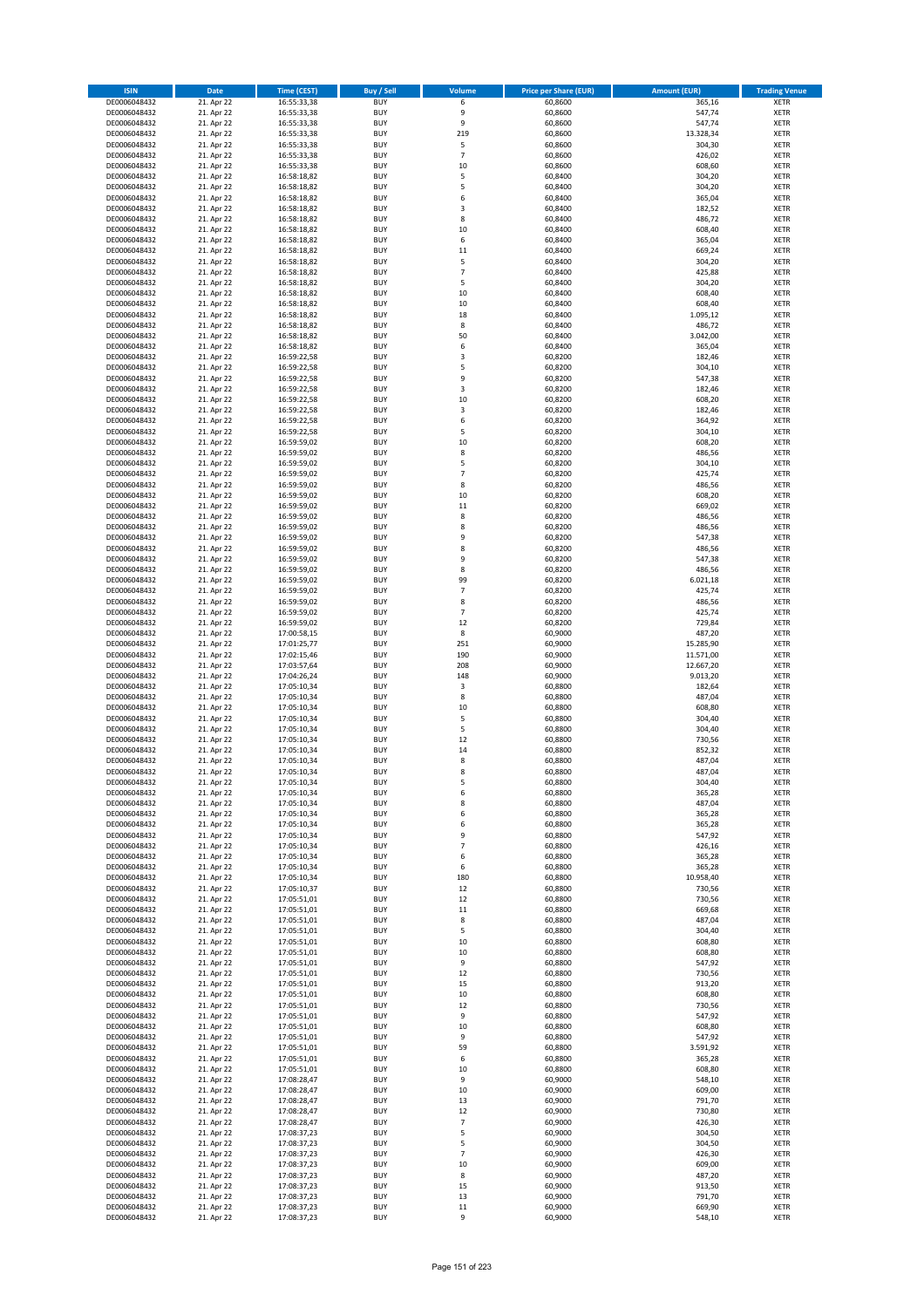| <b>ISIN</b>                  | Date                     | Time (CEST)                | <b>Buy / Sell</b>        | <b>Volume</b>             | <b>Price per Share (EUR)</b> | <b>Amount (EUR)</b> | <b>Trading Venue</b>       |
|------------------------------|--------------------------|----------------------------|--------------------------|---------------------------|------------------------------|---------------------|----------------------------|
| DE0006048432                 | 21. Apr 22               | 17:08:37,23                | <b>BUY</b>               | $\overline{9}$            | 60,9000                      | 548,10              | <b>XETR</b>                |
| DE0006048432                 | 21. Apr 22               | 17:08:37,23                | <b>BUY</b>               | $\sqrt{4}$                | 60,9000                      | 243,60              | XETR                       |
| DE0006048432                 | 21. Apr 22               | 17:08:37,23                | <b>BUY</b>               | 10                        | 60,9000                      | 609,00              | <b>XETR</b>                |
| DE0006048432<br>DE0006048432 | 21. Apr 22<br>21. Apr 22 | 17:08:37,23<br>17:08:37,23 | <b>BUY</b><br><b>BUY</b> | 8<br>165                  | 60,9000<br>60,9000           | 487,20<br>10.048,50 | XETR<br><b>XETR</b>        |
| DE0006048432                 | 21. Apr 22               | 17:08:37,23                | <b>BUY</b>               | 9                         | 60,9000                      | 548,10              | <b>XETR</b>                |
| DE0006048432                 | 21. Apr 22               | 17:08:37,23                | <b>BUY</b>               | 5                         | 60,9000                      | 304,50              | <b>XETR</b>                |
| DE0006048432                 | 21. Apr 22               | 17:08:37,23                | <b>BUY</b>               | 9                         | 60,9000                      | 548,10              | <b>XETR</b>                |
| DE0006048432                 | 21. Apr 22               | 17:08:37,23                | <b>BUY</b>               | 11                        | 60,9000                      | 669,90              | <b>XETR</b>                |
| DE0006048432                 | 21. Apr 22               | 17:08:37,25                | <b>BUY</b>               | 10                        | 60,9000                      | 609,00              | <b>XETR</b>                |
| DE0006048432                 | 21. Apr 22               | 17:08:37,78                | <b>BUY</b>               | $\mathsf 3$               | 60,9000                      | 182,70              | <b>XETR</b>                |
| DE0006048432                 | 21. Apr 22<br>21. Apr 22 | 17:08:37,78                | <b>BUY</b><br><b>BUY</b> | 4<br>8                    | 60,9000                      | 243,60              | <b>XETR</b><br><b>XETR</b> |
| DE0006048432<br>DE0006048432 | 21. Apr 22               | 17:08:37,78<br>17:08:37,78 | <b>BUY</b>               | 6                         | 60,9000<br>60,9000           | 487,20<br>365,40    | <b>XETR</b>                |
| DE0006048432                 | 21. Apr 22               | 17:08:37,78                | <b>BUY</b>               | 5                         | 60,9000                      | 304,50              | <b>XETR</b>                |
| DE0006048432                 | 21. Apr 22               | 17:08:37,78                | <b>BUY</b>               | 6                         | 60,9000                      | 365,40              | <b>XETR</b>                |
| DE0006048432                 | 21. Apr 22               | 17:08:37,78                | <b>BUY</b>               | 128                       | 60,9000                      | 7.795,20            | <b>XETR</b>                |
| DE0006048432                 | 21. Apr 22               | 17:08:39,33                | <b>BUY</b>               | 4                         | 60,9000                      | 243,60              | <b>XETR</b>                |
| DE0006048432                 | 21. Apr 22               | 17:08:39,33                | <b>BUY</b>               | 6                         | 60,9000                      | 365,40              | <b>XETR</b>                |
| DE0006048432                 | 21. Apr 22               | 17:08:39,33                | <b>BUY</b>               | $\mathbf 2$               | 60,9000                      | 121,80              | <b>XETR</b>                |
| DE0006048432                 | 21. Apr 22               | 17:08:39,33                | <b>BUY</b>               | 5<br>$\overline{7}$       | 60,9000                      | 304,50              | <b>XETR</b>                |
| DE0006048432<br>DE0006048432 | 21. Apr 22<br>21. Apr 22 | 17:08:39,33<br>17:08:39,33 | <b>BUY</b><br><b>BUY</b> | 6                         | 60,9000<br>60,9000           | 426,30<br>365,40    | <b>XETR</b><br><b>XETR</b> |
| DE0006048432                 | 21. Apr 22               | 17:08:39,33                | <b>BUY</b>               | 5                         | 60,9000                      | 304,50              | <b>XETR</b>                |
| DE0006048432                 | 21. Apr 22               | 17:08:39,33                | <b>BUY</b>               | 3                         | 60,9000                      | 182,70              | <b>XETR</b>                |
| DE0006048432                 | 21. Apr 22               | 17:08:39,33                | <b>BUY</b>               | 4                         | 60,9000                      | 243,60              | <b>XETR</b>                |
| DE0006048432                 | 21. Apr 22               | 17:08:39,33                | <b>BUY</b>               | 87                        | 60,9000                      | 5.298,30            | <b>XETR</b>                |
| DE0006048432                 | 21. Apr 22               | 17:10:37,58                | <b>BUY</b>               | $\overline{2}$            | 60,9000                      | 121,80              | <b>XETR</b>                |
| DE0006048432                 | 21. Apr 22               | 17:10:37,58                | <b>BUY</b>               | $\mathbf 2$               | 60,9000                      | 121,80              | <b>XETR</b>                |
| DE0006048432                 | 21. Apr 22               | 17:10:37,58                | <b>BUY</b><br><b>BUY</b> | $\overline{2}$<br>3       | 60,9000                      | 121,80              | <b>XETR</b>                |
| DE0006048432<br>DE0006048432 | 21. Apr 22<br>21. Apr 22 | 17:10:37,58<br>17:10:37,58 | <b>BUY</b>               | $\mathbf 2$               | 60,9000<br>60,9000           | 182,70<br>121,80    | <b>XETR</b><br><b>XETR</b> |
| DE0006048432                 | 21. Apr 22               | 17:10:37,58                | <b>BUY</b>               | 3                         | 60,9000                      | 182,70              | <b>XETR</b>                |
| DE0006048432                 | 21. Apr 22               | 17:10:37,58                | <b>BUY</b>               | 3                         | 60,9000                      | 182,70              | <b>XETR</b>                |
| DE0006048432                 | 21. Apr 22               | 17:10:37,58                | <b>BUY</b>               | 6                         | 60,9000                      | 365,40              | <b>XETR</b>                |
| DE0006048432                 | 21. Apr 22               | 17:10:37,58                | <b>BUY</b>               | 4                         | 60,9000                      | 243,60              | <b>XETR</b>                |
| DE0006048432                 | 21. Apr 22               | 17:10:37,58                | <b>BUY</b>               | $\overline{4}$            | 60,9000                      | 243,60              | <b>XETR</b>                |
| DE0006048432                 | 21. Apr 22               | 17:10:37,58                | <b>BUY</b>               | 5                         | 60,9000                      | 304,50              | <b>XETR</b>                |
| DE0006048432                 | 21. Apr 22               | 17:10:37,58                | <b>BUY</b>               | 3                         | 60,9000                      | 182,70              | <b>XETR</b>                |
| DE0006048432                 | 21. Apr 22               | 17:10:37,58                | <b>BUY</b><br><b>BUY</b> | 3<br>3                    | 60,9000                      | 182,70              | <b>XETR</b><br><b>XETR</b> |
| DE0006048432<br>DE0006048432 | 21. Apr 22<br>21. Apr 22 | 17:10:37,58<br>17:10:37,58 | <b>BUY</b>               | $\mathbf 2$               | 60,9000<br>60,9000           | 182,70<br>121,80    | <b>XETR</b>                |
| DE0006048432                 | 21. Apr 22               | 17:10:37,58                | <b>BUY</b>               | 8                         | 60,9000                      | 487,20              | <b>XETR</b>                |
| DE0006048432                 | 21. Apr 22               | 17:10:37,58                | <b>BUY</b>               | $\overline{2}$            | 60,9000                      | 121,80              | <b>XETR</b>                |
| DE0006048432                 | 21. Apr 22               | 17:10:37,58                | <b>BUY</b>               | 6                         | 60,9000                      | 365,40              | <b>XETR</b>                |
| DE0006048432                 | 21. Apr 22               | 17:10:37,58                | <b>BUY</b>               | $\overline{7}$            | 60,9000                      | 426,30              | <b>XETR</b>                |
| DE0006048432                 | 21. Apr 22               | 17:10:37,58                | <b>BUY</b>               | 83                        | 60,9000                      | 5.054,70            | <b>XETR</b>                |
| DE0006048432                 | 21. Apr 22               | 17:10:37,60                | <b>BUY</b>               | 3                         | 60,9000                      | 182,70              | <b>XETR</b>                |
| DE0006048432                 | 21. Apr 22               | 17:11:48,48                | <b>BUY</b>               | 5                         | 60,9400                      | 304,70              | <b>XETR</b>                |
| DE0006048432<br>DE0006048432 | 21. Apr 22<br>21. Apr 22 | 17:11:48,48<br>17:11:48,48 | <b>BUY</b><br><b>BUY</b> | $\sqrt{4}$<br>5           | 60,9400<br>60,9400           | 243,76<br>304,70    | <b>XETR</b><br><b>XETR</b> |
| DE0006048432                 | 21. Apr 22               | 17:11:48,48                | <b>BUY</b>               | 5                         | 60,9400                      | 304,70              | <b>XETR</b>                |
| DE0006048432                 | 21. Apr 22               | 17:11:48,48                | <b>BUY</b>               | 6                         | 60,9400                      | 365,64              | <b>XETR</b>                |
| DE0006048432                 | 21. Apr 22               | 17:11:48,48                | <b>BUY</b>               | 3                         | 60,9400                      | 182,82              | <b>XETR</b>                |
| DE0006048432                 | 21. Apr 22               | 17:12:31,46                | <b>BUY</b>               | 4                         | 60,9400                      | 243,76              | <b>XETR</b>                |
| DE0006048432                 | 21. Apr 22               | 17:12:31,46                | <b>BUY</b>               | 5                         | 60,9400                      | 304,70              | <b>XETR</b>                |
| DE0006048432                 | 21. Apr 22               | 17:12:31,46                | <b>BUY</b>               | 3                         | 60,9400                      | 182,82              | <b>XETR</b>                |
| DE0006048432                 | 21. Apr 22               | 17:12:31,46                | <b>BUY</b>               | $\mathbf 2$               | 60,9400                      | 121,88              | <b>XETR</b>                |
| DE0006048432                 | 21. Apr 22               | 17:12:31,46                | <b>BUY</b>               | 9<br>$\overline{7}$       | 60,9400                      | 548,46              | <b>XETR</b>                |
| DE0006048432<br>DE0006048432 | 21. Apr 22<br>21. Apr 22 | 17:12:31,46<br>17:12:31,46 | <b>BUY</b><br><b>BUY</b> | 5                         | 60,9400<br>60,9400           | 426,58<br>304,70    | <b>XETR</b><br><b>XETR</b> |
| DE0006048432                 | 21. Apr 22               | 17:12:31,46                | <b>BUY</b>               | 6                         | 60,9400                      | 365,64              | <b>XETR</b>                |
| DE0006048432                 | 21. Apr 22               | 17:12:31,46                | <b>BUY</b>               | $\overline{4}$            | 60,9400                      | 243,76              | <b>XETR</b>                |
| DE0006048432                 | 21. Apr 22               | 17:12:31,46                | <b>BUY</b>               | 3                         | 60,9400                      | 182,82              | <b>XETR</b>                |
| DE0006048432                 | 21. Apr 22               | 17:12:31,46                | <b>BUY</b>               | 6                         | 60,9400                      | 365,64              | XETR                       |
| DE0006048432                 | 21. Apr 22               | 17:12:31,46                | <b>BUY</b>               | 6                         | 60,9400                      | 365,64              | <b>XETR</b>                |
| DE0006048432                 | 21. Apr 22<br>21. Apr 22 | 17:12:31,46                | <b>BUY</b><br><b>BUY</b> | 3                         | 60,9400<br>60,9400           | 182,82<br>365,64    | <b>XETR</b>                |
| DE0006048432<br>DE0006048432 | 21. Apr 22               | 17:12:31,46<br>17:12:31,46 | <b>BUY</b>               | 6<br>$\overline{7}$       | 60,9400                      | 426,58              | <b>XETR</b><br><b>XETR</b> |
| DE0006048432                 | 21. Apr 22               | 17:12:31,46                | <b>BUY</b>               | $\overline{7}$            | 60,9400                      | 426,58              | <b>XETR</b>                |
| DE0006048432                 | 21. Apr 22               | 17:12:31,46                | <b>BUY</b>               | $\overline{2}$            | 60,9400                      | 121,88              | <b>XETR</b>                |
| DE0006048432                 | 21. Apr 22               | 17:12:50,03                | <b>BUY</b>               | 87                        | 60,9600                      | 5.303,52            | <b>XETR</b>                |
| DE0006048432                 | 21. Apr 22               | 17:13:18,74                | <b>BUY</b>               | 3                         | 61,0000                      | 183,00              | XETR                       |
| DE0006048432                 | 21. Apr 22               | 17:13:18,74                | <b>BUY</b>               | 5                         | 61,0000                      | 305,00              | <b>XETR</b>                |
| DE0006048432<br>DE0006048432 | 21. Apr 22<br>21. Apr 22 | 17:13:18,74                | <b>BUY</b><br><b>BUY</b> | 3<br>3                    | 61,0000<br>61,0000           | 183,00<br>183,00    | XETR<br><b>XETR</b>        |
| DE0006048432                 | 21. Apr 22               | 17:13:27,29<br>17:13:48,64 | <b>BUY</b>               | $\mathbf 2$               | 61,0000                      | 122,00              | XETR                       |
| DE0006048432                 | 21. Apr 22               | 17:13:50,60                | <b>BUY</b>               | 228                       | 61,0000                      | 13.908,00           | <b>XETR</b>                |
| DE0006048432                 | 21. Apr 22               | 17:14:01,35                | <b>BUY</b>               | $\mathbf 2$               | 61,0000                      | 122,00              | XETR                       |
| DE0006048432                 | 21. Apr 22               | 17:14:03,72                | <b>BUY</b>               | $\overline{2}$            | 61,0000                      | 122,00              | <b>XETR</b>                |
| DE0006048432                 | 21. Apr 22               | 17:14:38,45                | <b>BUY</b>               | $\overline{2}$            | 60,9800                      | 121,96              | <b>XETR</b>                |
| DE0006048432                 | 21. Apr 22               | 17:14:38,45                | <b>BUY</b>               | $\pmb{4}$                 | 60,9800                      | 243,92              | <b>XETR</b>                |
| DE0006048432                 | 21. Apr 22               | 17:14:38,45                | <b>BUY</b>               | $\mathbf 2$<br>$\sqrt{4}$ | 60,9800                      | 121,96              | XETR                       |
| DE0006048432<br>DE0006048432 | 21. Apr 22<br>21. Apr 22 | 17:14:38,45<br>17:14:38,45 | <b>BUY</b><br><b>BUY</b> | $\overline{2}$            | 60,9800<br>60,9800           | 243,92<br>121,96    | XETR<br><b>XETR</b>        |
| DE0006048432                 | 21. Apr 22               | 17:14:38,45                | <b>BUY</b>               | $\pmb{4}$                 | 60,9800                      | 243,92              | <b>XETR</b>                |
| DE0006048432                 | 21. Apr 22               | 17:14:38,45                | <b>BUY</b>               | 5                         | 60,9800                      | 304,90              | XETR                       |
| DE0006048432                 | 21. Apr 22               | 17:14:38,45                | <b>BUY</b>               | 5                         | 60,9800                      | 304,90              | XETR                       |
| DE0006048432                 | 21. Apr 22               | 17:14:38,45                | <b>BUY</b>               | 4                         | 60,9800                      | 243,92              | XETR                       |
| DE0006048432                 | 21. Apr 22               | 17:14:38,45                | <b>BUY</b>               | 4                         | 60,9800                      | 243,92              | <b>XETR</b>                |
| DE0006048432                 | 21. Apr 22               | 17:14:38,45                | <b>BUY</b>               | $\overline{7}$            | 60,9800                      | 426,86              | <b>XETR</b>                |
| DE0006048432                 | 21. Apr 22               | 17:14:38,45                | <b>BUY</b><br><b>BUY</b> | $\pmb{4}$                 | 60,9800<br>60,9800           | 243,92<br>182,94    | <b>XETR</b>                |
| DE0006048432<br>DE0006048432 | 21. Apr 22<br>21. Apr 22 | 17:14:38,45<br>17:14:38,45 | <b>BUY</b>               | 3<br>5                    | 60,9800                      | 304,90              | <b>XETR</b><br><b>XETR</b> |
| DE0006048432                 | 21. Apr 22               | 17:14:38,45                | <b>BUY</b>               | 6                         | 60,9800                      | 365,88              | XETR                       |
| DE0006048432                 | 21. Apr 22               | 17:14:38,45                | <b>BUY</b>               | 6                         | 60,9800                      | 365,88              | XETR                       |
| DE0006048432                 | 21. Apr 22               | 17:14:38,45                | <b>BUY</b>               | 162                       | 60,9800                      | 9.878,76            | XETR                       |
| DE0006048432                 | 21. Apr 22               | 17:14:38,45                | <b>BUY</b>               | $\pmb{4}$                 | 60,9800                      | 243,92              | <b>XETR</b>                |
| DE0006048432                 | 21. Apr 22               | 17:15:00,14                | <b>BUY</b>               | $\mathbf 2$               | 61,0000                      | 122,00              | <b>XETR</b>                |
| DE0006048432                 | 21. Apr 22               | 17:15:15,23                | <b>BUY</b>               | $\mathbf 2$               | 61,0000                      | 122,00              | XETR                       |
| DE0006048432<br>DE0006048432 | 21. Apr 22<br>21. Apr 22 | 17:15:20,41<br>17:15:20,41 | <b>BUY</b><br><b>BUY</b> | $\overline{2}$<br>3       | 61,0000<br>61,0000           | 122,00<br>183,00    | XETR<br>XETR               |
| DE0006048432                 | 21. Apr 22               | 17:15:20,41                | <b>BUY</b>               | 3                         | 61,0000                      | 183,00              | <b>XETR</b>                |
| DE0006048432                 | 21. Apr 22               | 17:15:20,43                | <b>BUY</b>               | $\mathbf 2$               | 61,0000                      | 122,00              | XETR                       |
| DE0006048432                 | 21. Apr 22               | 17:16:35,76                | <b>BUY</b>               | 211                       | 61,0000                      | 12.871,00           | <b>XETR</b>                |
| DE0006048432                 | 21. Apr 22               | 17:18:02,81                | <b>BUY</b>               | 8                         | 61,0200                      | 488,16              | XETR                       |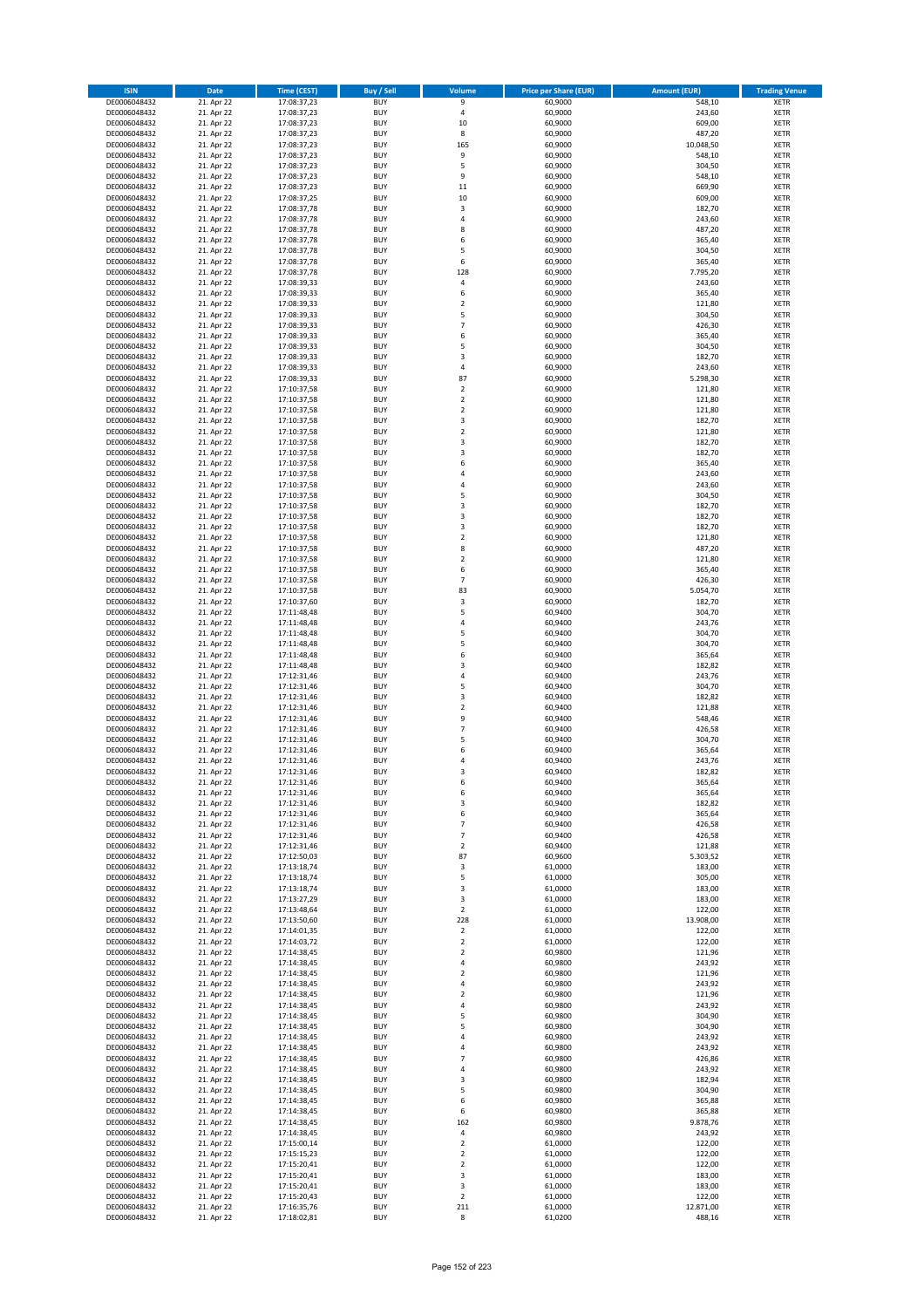| <b>ISIN</b>                  | <b>Date</b>              | Time (CEST)                | <b>Buy / Sell</b>        | Volume                           | <b>Price per Share (EUR)</b> | Amount (EUR)     | <b>Trading Venue</b>       |
|------------------------------|--------------------------|----------------------------|--------------------------|----------------------------------|------------------------------|------------------|----------------------------|
| DE0006048432                 | 21. Apr 22               | 17:18:02,81                | <b>BUY</b>               | 5                                | 61,0200                      | 305,10           | <b>XETR</b>                |
| DE0006048432                 | 21. Apr 22               | 17:18:02,81                | <b>BUY</b>               | 3                                | 61,0200                      | 183,06           | <b>XETR</b>                |
| DE0006048432                 | 21. Apr 22               | 17:18:02,81                | <b>BUY</b>               | 6                                | 61,0200                      | 366,12           | <b>XETR</b>                |
| DE0006048432                 | 21. Apr 22               | 17:18:02,81                | <b>BUY</b>               | 9                                | 61,0200                      | 549,18           | <b>XETR</b>                |
| DE0006048432                 | 21. Apr 22               | 17:18:02,81                | <b>BUY</b>               | 10                               | 61,0200                      | 610,20           | <b>XETR</b>                |
| DE0006048432                 | 21. Apr 22               | 17:18:02,81                | <b>BUY</b>               | 10                               | 61,0200                      | 610,20           | <b>XETR</b>                |
| DE0006048432                 | 21. Apr 22               | 17:18:02,81                | <b>BUY</b>               | $\overline{7}$                   | 61,0200                      | 427,14           | <b>XETR</b>                |
| DE0006048432                 | 21. Apr 22               | 17:18:02,81                | <b>BUY</b>               | 10                               | 61,0200                      | 610,20           | <b>XETR</b>                |
| DE0006048432<br>DE0006048432 | 21. Apr 22<br>21. Apr 22 | 17:18:02,81<br>17:18:02,81 | <b>BUY</b><br><b>BUY</b> | $11\,$<br>9                      | 61,0200<br>61,0200           | 671,22<br>549,18 | <b>XETR</b><br><b>XETR</b> |
| DE0006048432                 | 21. Apr 22               | 17:18:02,81                | <b>BUY</b>               | 6                                | 61,0200                      | 366,12           | <b>XETR</b>                |
| DE0006048432                 | 21. Apr 22               | 17:18:02,81                | <b>BUY</b>               | 147                              | 61,0200                      | 8.969,94         | <b>XETR</b>                |
| DE0006048432                 | 21. Apr 22               | 17:18:02,81                | <b>BUY</b>               | 9                                | 61,0200                      | 549,18           | <b>XETR</b>                |
| DE0006048432                 | 21. Apr 22               | 17:18:02,81                | <b>BUY</b>               | $\overline{7}$                   | 61,0200                      | 427,14           | <b>XETR</b>                |
| DE0006048432                 | 21. Apr 22               | 17:18:02,85                | <b>BUY</b>               | 6                                | 61,0400                      | 366,24           | <b>XETR</b>                |
| DE0006048432                 | 21. Apr 22               | 17:18:02,85                | <b>BUY</b>               | $\overline{a}$                   | 61,0400                      | 244,16           | <b>XETR</b>                |
| DE0006048432                 | 21. Apr 22               | 17:18:02,85                | <b>BUY</b>               | 4                                | 61,0400                      | 244,16           | <b>XETR</b>                |
| DE0006048432                 | 21. Apr 22               | 17:18:03,53                | <b>BUY</b>               | 4                                | 61,0400                      | 244,16           | <b>XETR</b>                |
| DE0006048432                 | 21. Apr 22<br>21. Apr 22 | 17:18:03.53                | <b>BUY</b>               | 14                               | 61.0400                      | 854,56           | <b>XETR</b>                |
| DE0006048432<br>DE0006048432 | 21. Apr 22               | 17:18:04,40<br>17:18:04,40 | <b>BUY</b><br><b>BUY</b> | $\overline{7}$<br>$\overline{7}$ | 61,0200<br>61,0200           | 427,14<br>427,14 | <b>XETR</b><br><b>XETR</b> |
| DE0006048432                 | 21. Apr 22               | 17:18:04,40                | <b>BUY</b>               | $\overline{7}$                   | 61,0200                      | 427,14           | <b>XETR</b>                |
| DE0006048432                 | 21. Apr 22               | 17:18:07,43                | <b>BUY</b>               | $\overline{3}$                   | 61,0200                      | 183,06           | <b>XETR</b>                |
| DE0006048432                 | 21. Apr 22               | 17:18:07,43                | <b>BUY</b>               | 4                                | 61,0200                      | 244,08           | <b>XETR</b>                |
| DE0006048432                 | 21. Apr 22               | 17:18:07,43                | <b>BUY</b>               | $\overline{4}$                   | 61,0200                      | 244,08           | <b>XETR</b>                |
| DE0006048432                 | 21. Apr 22               | 17:18:07,43                | <b>BUY</b>               | 6                                | 61,0200                      | 366,12           | <b>XETR</b>                |
| DE0006048432                 | 21. Apr 22               | 17:18:07,43                | <b>BUY</b>               | $\overline{a}$                   | 61,0200                      | 244,08           | <b>XETR</b>                |
| DE0006048432                 | 21. Apr 22               | 17:18:07,43                | <b>BUY</b>               | 5                                | 61,0200                      | 305,10           | <b>XETR</b>                |
| DE0006048432                 | 21. Apr 22               | 17:18:07,43                | <b>BUY</b>               | $\overline{\mathbf{3}}$          | 61,0200                      | 183,06           | <b>XETR</b>                |
| DE0006048432                 | 21. Apr 22               | 17:18:07,43                | <b>BUY</b><br><b>BUY</b> | 5<br>$\overline{7}$              | 61,0200                      | 305,10           | <b>XETR</b>                |
| DE0006048432<br>DE0006048432 | 21. Apr 22<br>21. Apr 22 | 17:18:07,43<br>17:18:07,43 | <b>BUY</b>               | 7                                | 61,0200<br>61,0200           | 427,14<br>427,14 | <b>XETR</b><br><b>XETR</b> |
| DE0006048432                 | 21. Apr 22               | 17:18:07,43                | <b>BUY</b>               | 6                                | 61,0200                      | 366,12           | <b>XETR</b>                |
| DE0006048432                 | 21. Apr 22               | 17:18:07,43                | <b>BUY</b>               | 150                              | 61,0200                      | 9.153,00         | <b>XETR</b>                |
| DE0006048432                 | 21. Apr 22               | 17:18:07,43                | <b>BUY</b>               | 4                                | 61,0200                      | 244,08           | <b>XETR</b>                |
| DE0006048432                 | 21. Apr 22               | 17:18:07,43                | <b>BUY</b>               | 6                                | 61,0200                      | 366,12           | <b>XETR</b>                |
| DE0006048432                 | 21. Apr 22               | 17:18:07,43                | <b>BUY</b>               | 5                                | 61,0200                      | 305,10           | <b>XETR</b>                |
| DE0006048432                 | 21. Apr 22               | 17:18:07,47                | <b>BUY</b>               | $\mathbf 2$                      | 61,0200                      | 122,04           | <b>XETR</b>                |
| DE0006048432                 | 21. Apr 22               | 17:18:13,57                | <b>BUY</b>               | 8                                | 61,0000                      | 488,00           | <b>XETR</b>                |
| DE0006048432                 | 21. Apr 22               | 17:18:13,57                | <b>BUY</b>               | 3                                | 61,0000                      | 183,00           | <b>XETR</b>                |
| DE0006048432                 | 21. Apr 22               | 17:18:13,57                | <b>BUY</b><br><b>BUY</b> | $11\,$<br>$\overline{7}$         | 61,0000                      | 671,00           | <b>XETR</b>                |
| DE0006048432<br>DE0006048432 | 21. Apr 22<br>21. Apr 22 | 17:18:13,57<br>17:19:28,40 | <b>BUY</b>               | 6                                | 61,0000<br>61,0000           | 427,00<br>366,00 | <b>XETR</b><br><b>XETR</b> |
| DE0006048432                 | 21. Apr 22               | 17:19:28,40                | <b>BUY</b>               | $\overline{2}$                   | 61,0000                      | 122,00           | <b>XETR</b>                |
| DE0006048432                 | 21. Apr 22               | 17:19:28,40                | <b>BUY</b>               | 6                                | 61,0000                      | 366,00           | <b>XETR</b>                |
| DE0006048432                 | 21. Apr 22               | 17:19:28,40                | <b>BUY</b>               | 63                               | 61,0000                      | 3.843,00         | <b>XETR</b>                |
| DE0006048432                 | 21. Apr 22               | 17:20:05,13                | <b>BUY</b>               | 6                                | 61,0600                      | 366,36           | <b>XETR</b>                |
| DE0006048432                 | 21. Apr 22               | 17:20:26,72                | <b>BUY</b>               | 6                                | 61,0600                      | 366,36           | <b>XETR</b>                |
| DE0006048432                 | 21. Apr 22               | 17:20:26,72                | <b>BUY</b>               | 5                                | 61,0600                      | 305,30           | <b>XETR</b>                |
| DE0006048432                 | 21. Apr 22               | 17:20:26,72                | <b>BUY</b>               | $\overline{7}$                   | 61,0600                      | 427,42           | <b>XETR</b>                |
| DE0006048432                 | 21. Apr 22               | 17:20:26,72                | <b>BUY</b>               | 5                                | 61,0600                      | 305,30           | <b>XETR</b>                |
| DE0006048432<br>DE0006048432 | 21. Apr 22               | 17:20:26,72                | <b>BUY</b><br><b>BUY</b> | 10<br>$\overline{7}$             | 61,0600                      | 610,60           | <b>XETR</b><br><b>XETR</b> |
| DE0006048432                 | 21. Apr 22<br>21. Apr 22 | 17:20:26,72<br>17:20:26,72 | <b>BUY</b>               | 5                                | 61,0600<br>61,0600           | 427,42<br>305,30 | <b>XETR</b>                |
| DE0006048432                 | 21. Apr 22               | 17:20:26,72                | <b>BUY</b>               | 10                               | 61,0600                      | 610,60           | <b>XETR</b>                |
| DE0006048432                 | 21. Apr 22               | 17:20:26,72                | <b>BUY</b>               | 6                                | 61,0600                      | 366,36           | <b>XETR</b>                |
| DE0006048432                 | 21. Apr 22               | 17:20:26,72                | <b>BUY</b>               | 8                                | 61,0600                      | 488,48           | <b>XETR</b>                |
| DE0006048432                 | 21. Apr 22               | 17:20:26,72                | <b>BUY</b>               | 3                                | 61,0600                      | 183,18           | <b>XETR</b>                |
| DE0006048432                 | 21. Apr 22               | 17:20:26,72                | <b>BUY</b>               | 6                                | 61,0600                      | 366,36           | <b>XETR</b>                |
| DE0006048432                 | 21. Apr 22               | 17:20:26,72                | <b>BUY</b>               | 7                                | 61,0600                      | 427,42           | <b>XETR</b>                |
| DE0006048432                 | 21. Apr 22               | 17:20:26,72                | <b>BUY</b>               | 6                                | 61,0600                      | 366,36           | <b>XETR</b>                |
| DE0006048432                 | 21. Apr 22               | 17:20:27,36                | BUY<br><b>BUY</b>        | 286                              | 61,0600                      | 17.463,16        | <b>XETR</b><br><b>XETR</b> |
| DE0006048432<br>DE0006048432 | 21. Apr 22<br>21. Apr 22 | 17:21:12,37<br>17:21:12,37 | <b>BUY</b>               | $\mathbf 2$<br>6                 | 61,0400<br>61,0400           | 122,08<br>366,24 | <b>XETR</b>                |
| DE0006048432                 | 21. Apr 22               | 17:21:12,37                | BUY                      | 6                                | 61,0400                      | 366,24           | <b>XETR</b>                |
| DE0006048432                 | 21. Apr 22               | 17:21:12,64                | <b>BUY</b>               | $\overline{4}$                   | 61,0200                      | 244,08           | <b>XETR</b>                |
| DE0006048432                 | 21. Apr 22               | 17:21:12,64                | <b>BUY</b>               | 5                                | 61,0200                      | 305,10           | <b>XETR</b>                |
| DE0006048432                 | 21. Apr 22               | 17:21:12,64                | <b>BUY</b>               | 4                                | 61,0200                      | 244,08           | <b>XETR</b>                |
| DE0006048432                 | 21. Apr 22               | 17:21:46,74                | <b>BUY</b>               | 4                                | 61,0200                      | 244,08           | <b>XETR</b>                |
| DE0006048432                 | 21. Apr 22               | 17:21:46,74                | <b>BUY</b>               | 3                                | 61,0200                      | 183,06           | <b>XETR</b>                |
| DE0006048432                 | 21. Apr 22               | 17:21:46,74                | <b>BUY</b>               | 3                                | 61,0200                      | 183,06           | <b>XETR</b>                |
| DE0006048432<br>DE0006048432 | 21. Apr 22<br>21. Apr 22 | 17:21:46,74                | <b>BUY</b><br><b>BUY</b> | 3<br>8                           | 61,0200<br>61,0200           | 183,06           | <b>XETR</b><br><b>XETR</b> |
| DE0006048432                 | 21. Apr 22               | 17:21:46,74<br>17:21:46,74 | <b>BUY</b>               | 6                                | 61,0200                      | 488,16<br>366,12 | <b>XETR</b>                |
| DE0006048432                 | 21. Apr 22               | 17:21:46,74                | <b>BUY</b>               | 5                                | 61,0200                      | 305,10           | <b>XETR</b>                |
| DE0006048432                 | 21. Apr 22               | 17:21:46,74                | <b>BUY</b>               | $\overline{4}$                   | 61,0200                      | 244,08           | <b>XETR</b>                |
| DE0006048432                 | 21. Apr 22               | 17:21:46,74                | <b>BUY</b>               | 5                                | 61,0200                      | 305,10           | <b>XETR</b>                |
| DE0006048432                 | 21. Apr 22               | 17:21:46,74                | <b>BUY</b>               | 9                                | 61,0200                      | 549,18           | <b>XETR</b>                |
| DE0006048432                 | 21. Apr 22               | 17:21:46,74                | <b>BUY</b>               | 6                                | 61,0200                      | 366,12           | <b>XETR</b>                |
| DE0006048432                 | 21. Apr 22               | 17:21:46,74                | <b>BUY</b>               | $\overline{a}$                   | 61,0200                      | 244,08           | <b>XETR</b>                |
| DE0006048432                 | 21. Apr 22               | 17:21:46,74                | <b>BUY</b>               | 6                                | 61,0200                      | 366,12           | <b>XETR</b>                |
| DE0006048432<br>DE0006048432 | 21. Apr 22<br>21. Apr 22 | 17:21:46,74<br>17:21:46,74 | <b>BUY</b><br><b>BUY</b> | 5<br>3                           | 61,0200<br>61,0200           | 305,10<br>183,06 | <b>XETR</b><br><b>XETR</b> |
| DE0006048432                 | 21. Apr 22               | 17:21:46,74                | <b>BUY</b>               | 3                                | 61,0200                      | 183,06           | <b>XETR</b>                |
| DE0006048432                 | 21. Apr 22               | 17:21:46,74                | <b>BUY</b>               | 496                              | 61,0200                      | 30.265,92        | <b>XETR</b>                |
| DE0006048432                 | 21. Apr 22               | 17:21:46,76                | <b>BUY</b>               | 4                                | 61,0200                      | 244,08           | <b>XETR</b>                |
| DE0006048432                 | 21. Apr 22               | 17:21:46,77                | <b>BUY</b>               | 6                                | 61,0000                      | 366,00           | <b>XETR</b>                |
| DE0006048432                 | 21. Apr 22               | 17:21:46,77                | <b>BUY</b>               | $\overline{2}$                   | 61,0000                      | 122,00           | <b>XETR</b>                |
| DE0006048432                 | 21. Apr 22               | 17:21:46,77                | <b>BUY</b>               | 5                                | 61,0000                      | 305,00           | <b>XETR</b>                |
| DE0006048432                 | 21. Apr 22               | 17:21:46,77                | <b>BUY</b>               | 48                               | 61,0000                      | 2.928,00         | <b>XETR</b>                |
| DE0006048432                 | 21. Apr 22               | 17:21:46,77                | <b>BUY</b>               | 5                                | 61,0000                      | 305,00           | <b>XETR</b>                |
| DE0006048432                 | 21. Apr 22<br>21. Apr 22 | 17:21:49,45                | <b>BUY</b><br><b>BUY</b> | $\overline{2}$<br>3              | 61,0000<br>61,0000           | 122,00<br>183,00 | <b>XETR</b>                |
| DE0006048432<br>DE0006048432 | 21. Apr 22               | 17:21:49,45<br>17:21:49,45 | <b>BUY</b>               | 5                                | 61,0000                      | 305,00           | <b>XETR</b><br><b>XETR</b> |
| DE0006048432                 | 21. Apr 22               | 17:21:49,45                | <b>BUY</b>               | 5                                | 61,0000                      | 305,00           | <b>XETR</b>                |
| DE0006048432                 | 21. Apr 22               | 17:21:49,45                | <b>BUY</b>               | 3                                | 61,0000                      | 183,00           | <b>XETR</b>                |
| DE0006048432                 | 21. Apr 22               | 17:21:49,45                | <b>BUY</b>               | 6                                | 61,0000                      | 366,00           | <b>XETR</b>                |
| DE0006048432                 | 21. Apr 22               | 17:21:49,45                | <b>BUY</b>               | 5                                | 61,0000                      | 305,00           | <b>XETR</b>                |
| DE0006048432                 | 21. Apr 22               | 17:21:49,45                | <b>BUY</b>               | 3                                | 61,0000                      | 183,00           | <b>XETR</b>                |
| DE0006048432                 | 21. Apr 22               | 17:21:49,54                | <b>BUY</b>               | 4                                | 61,0000                      | 244,00           | <b>XETR</b>                |
| DE0006048432                 | 21. Apr 22               | 17:22:26,63                | <b>BUY</b>               | $\overline{2}$                   | 61,0200                      | 122,04           | <b>XETR</b>                |
| DE0006048432                 | 21. Apr 22               | 17:22:26,63                | <b>BUY</b>               | 4                                | 61,0200                      | 244,08           | <b>XETR</b>                |
| DE0006048432<br>DE0006048432 | 21. Apr 22<br>21. Apr 22 | 17:22:26,63                | <b>BUY</b><br><b>BUY</b> | 5<br>5                           | 61,0200<br>61,0200           | 305,10<br>305,10 | <b>XETR</b>                |
| DE0006048432                 | 21. Apr 22               | 17:22:26,63<br>17:22:26,63 | <b>BUY</b>               | 6                                | 61,0200                      | 366,12           | <b>XETR</b><br><b>XETR</b> |
| DE0006048432                 | 21. Apr 22               | 17:22:26,63                | <b>BUY</b>               | 5                                | 61,0200                      | 305,10           | <b>XETR</b>                |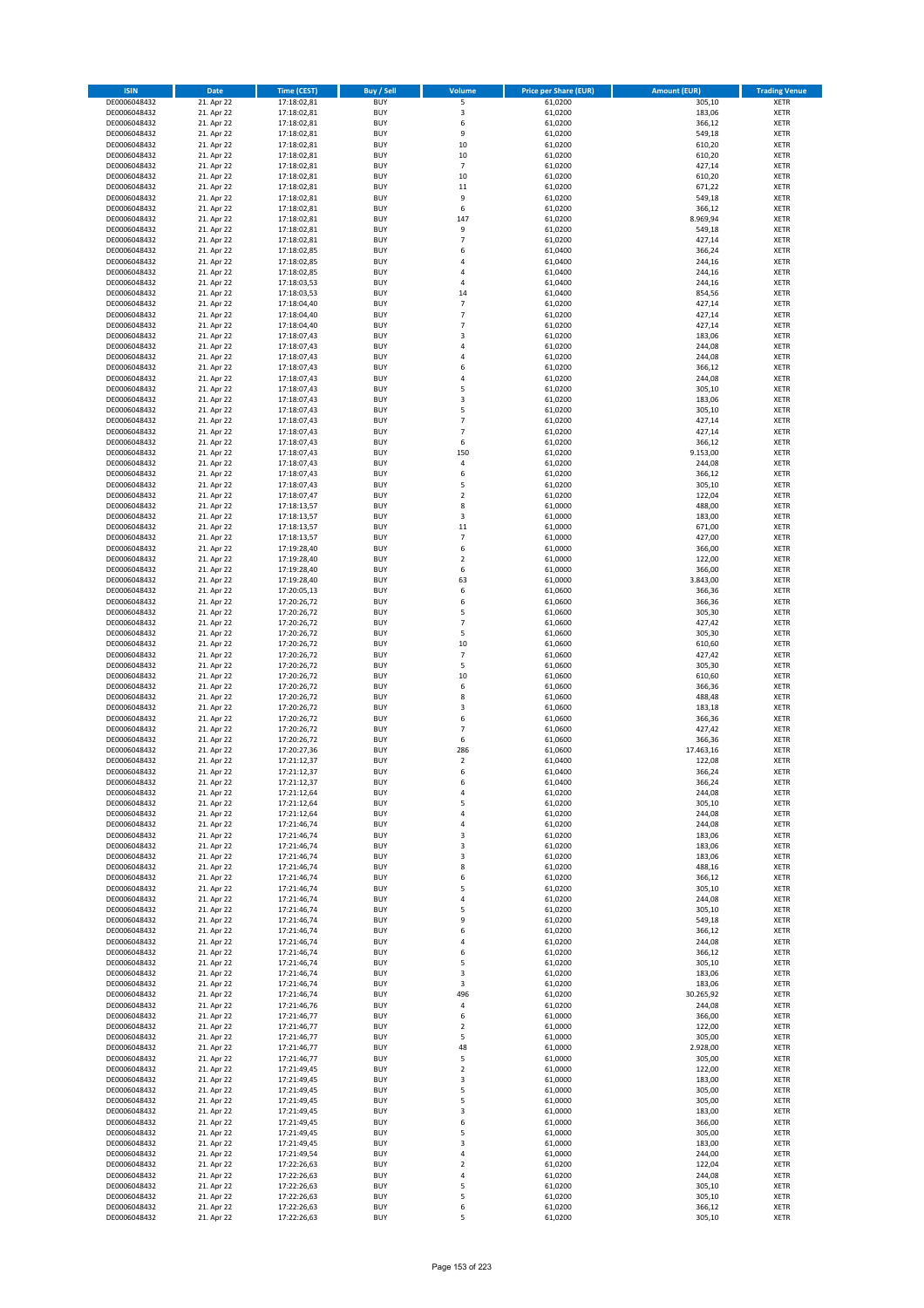| <b>ISIN</b>                  | Date                     | Time (CEST)                | <b>Buy / Sell</b>        | <b>Volume</b>                    | <b>Price per Share (EUR)</b> | <b>Amount (EUR)</b> | <b>Trading Venue</b>       |
|------------------------------|--------------------------|----------------------------|--------------------------|----------------------------------|------------------------------|---------------------|----------------------------|
| DE0006048432                 | 21. Apr 22               | 17:22:26,63                | <b>BUY</b>               | 4                                | 61,0200                      | 244,08              | <b>XETR</b>                |
| DE0006048432                 | 21. Apr 22               | 17:22:26,63                | <b>BUY</b>               | 4                                | 61,0200                      | 244,08              | XETR                       |
| DE0006048432                 | 21. Apr 22               | 17:22:26,63                | <b>BUY</b>               | 4                                | 61,0200                      | 244,08              | <b>XETR</b>                |
| DE0006048432<br>DE0006048432 | 21. Apr 22<br>21. Apr 22 | 17:22:26,63<br>17:22:26,63 | <b>BUY</b><br><b>BUY</b> | $\mathsf 3$<br>3                 | 61,0200<br>61,0200           | 183,06<br>183,06    | XETR<br><b>XETR</b>        |
| DE0006048432                 | 21. Apr 22               | 17:22:26,63                | <b>BUY</b>               | 3                                | 61,0200                      | 183,06              | <b>XETR</b>                |
| DE0006048432                 | 21. Apr 22               | 17:22:26,63                | <b>BUY</b>               | 5                                | 61,0200                      | 305,10              | <b>XETR</b>                |
| DE0006048432                 | 21. Apr 22               | 17:22:26,63                | <b>BUY</b>               | $\overline{2}$                   | 61,0200                      | 122,04              | <b>XETR</b>                |
| DE0006048432                 | 21. Apr 22               | 17:22:26,63                | <b>BUY</b>               | $\overline{4}$                   | 61,0200                      | 244,08              | <b>XETR</b>                |
| DE0006048432                 | 21. Apr 22               | 17:22:26,63                | <b>BUY</b><br><b>BUY</b> | 55                               | 61,0200                      | 3.356,10            | <b>XETR</b><br><b>XETR</b> |
| DE0006048432<br>DE0006048432 | 21. Apr 22<br>21. Apr 22 | 17:22:26,63<br>17:24:32,81 | <b>BUY</b>               | 6<br>6                           | 61,0200<br>61,1000           | 366,12<br>366,60    | <b>XETR</b>                |
| DE0006048432                 | 21. Apr 22               | 17:24:32,81                | <b>BUY</b>               | $\overline{4}$                   | 61,1000                      | 244,40              | <b>XETR</b>                |
| DE0006048432                 | 21. Apr 22               | 17:24:32,81                | <b>BUY</b>               | 6                                | 61,1000                      | 366,60              | <b>XETR</b>                |
| DE0006048432                 | 21. Apr 22               | 17:24:32,81                | <b>BUY</b>               | 5                                | 61,1000                      | 305,50              | <b>XETR</b>                |
| DE0006048432                 | 21. Apr 22               | 17:24:32,81                | <b>BUY</b>               | 9                                | 61,1000                      | 549,90              | <b>XETR</b>                |
| DE0006048432<br>DE0006048432 | 21. Apr 22<br>21. Apr 22 | 17:24:32,81<br>17:24:32,81 | <b>BUY</b><br><b>BUY</b> | 6<br>9                           | 61,1000<br>61,1000           | 366,60<br>549,90    | <b>XETR</b><br><b>XETR</b> |
| DE0006048432                 | 21. Apr 22               | 17:24:32,81                | <b>BUY</b>               | 6                                | 61,1000                      | 366,60              | <b>XETR</b>                |
| DE0006048432                 | 21. Apr 22               | 17:24:32,81                | <b>BUY</b>               | $\overline{7}$                   | 61,1000                      | 427,70              | <b>XETR</b>                |
| DE0006048432                 | 21. Apr 22               | 17:24:32,81                | <b>BUY</b>               | 5                                | 61,1000                      | 305,50              | <b>XETR</b>                |
| DE0006048432                 | 21. Apr 22               | 17:24:32,81                | <b>BUY</b>               | 6                                | 61,1000                      | 366,60              | <b>XETR</b>                |
| DE0006048432                 | 21. Apr 22               | 17:24:32,81                | <b>BUY</b>               | 151                              | 61,1000                      | 9.226,10            | <b>XETR</b>                |
| DE0006048432<br>DE0006048432 | 21. Apr 22<br>21. Apr 22 | 17:24:45,28<br>17:25:13,00 | <b>BUY</b><br><b>BUY</b> | $\pmb{4}$<br>3                   | 61,1200<br>61,1000           | 244,48<br>183,30    | <b>XETR</b><br><b>XETR</b> |
| DE0006048432                 | 21. Apr 22               | 17:25:13,00                | <b>BUY</b>               | $\overline{7}$                   | 61,1000                      | 427,70              | <b>XETR</b>                |
| DE0006048432                 | 21. Apr 22               | 17:25:13,00                | <b>BUY</b>               | $\mathbf 2$                      | 61,1000                      | 122,20              | <b>XETR</b>                |
| DE0006048432                 | 21. Apr 22               | 17:25:13,00                | <b>BUY</b>               | $\overline{2}$                   | 61,1000                      | 122,20              | <b>XETR</b>                |
| DE0006048432                 | 21. Apr 22               | 17:25:13,00                | <b>BUY</b>               | 10                               | 61,1000                      | 611,00              | <b>XETR</b>                |
| DE0006048432<br>DE0006048432 | 21. Apr 22<br>21. Apr 22 | 17:25:13,00<br>17:25:13,00 | <b>BUY</b><br><b>BUY</b> | 6<br>4                           | 61,1000<br>61,1000           | 366,60<br>244,40    | <b>XETR</b><br><b>XETR</b> |
| DE0006048432                 | 21. Apr 22               | 17:25:13,00                | <b>BUY</b>               | 3                                | 61,1000                      | 183,30              | <b>XETR</b>                |
| DE0006048432                 | 21. Apr 22               | 17:25:13,00                | <b>BUY</b>               | 4                                | 61,1000                      | 244,40              | <b>XETR</b>                |
| DE0006048432                 | 21. Apr 22               | 17:25:13,00                | <b>BUY</b>               | 6                                | 61,1000                      | 366,60              | <b>XETR</b>                |
| DE0006048432                 | 21. Apr 22               | 17:25:13,00                | <b>BUY</b>               | 6                                | 61,1000                      | 366,60              | <b>XETR</b>                |
| DE0006048432                 | 21. Apr 22               | 17:25:13,00                | <b>BUY</b>               | 6                                | 61,1000                      | 366,60              | <b>XETR</b>                |
| DE0006048432<br>DE0006048432 | 21. Apr 22<br>21. Apr 22 | 17:25:13,00<br>17:25:13,00 | <b>BUY</b><br><b>BUY</b> | 4<br>3                           | 61,1000<br>61,1000           | 244,40<br>183,30    | <b>XETR</b><br><b>XETR</b> |
| DE0006048432                 | 21. Apr 22               | 17:25:13,00                | <b>BUY</b>               | 3                                | 61,1000                      | 183,30              | <b>XETR</b>                |
| DE0006048432                 | 21. Apr 22               | 17:25:13,00                | <b>BUY</b>               | 6                                | 61,1000                      | 366,60              | <b>XETR</b>                |
| DE0006048432                 | 21. Apr 22               | 17:25:13,00                | <b>BUY</b>               | 6                                | 61,1000                      | 366,60              | <b>XETR</b>                |
| DE0006048432                 | 21. Apr 22               | 17:25:13,00                | <b>BUY</b>               | 4                                | 61,1000                      | 244,40              | <b>XETR</b>                |
| DE0006048432                 | 21. Apr 22               | 17:25:13,00                | <b>BUY</b><br><b>BUY</b> | 99<br>5                          | 61,1000                      | 6.048,90            | <b>XETR</b><br><b>XETR</b> |
| DE0006048432<br>DE0006048432 | 21. Apr 22<br>21. Apr 22 | 17:25:13,03<br>17:25:13,03 | <b>BUY</b>               | 3                                | 61,1000<br>61,1000           | 305,50<br>183,30    | <b>XETR</b>                |
| DE0006048432                 | 21. Apr 22               | 17:25:13,04                | <b>BUY</b>               | 103                              | 61,1000                      | 6.293,30            | <b>XETR</b>                |
| DE0006048432                 | 21. Apr 22               | 17:25:40,41                | <b>BUY</b>               | $\mathbf 2$                      | 61,1200                      | 122,24              | <b>XETR</b>                |
| DE0006048432                 | 21. Apr 22               | 17:25:40,41                | <b>BUY</b>               | 6                                | 61,1200                      | 366,72              | <b>XETR</b>                |
| DE0006048432                 | 21. Apr 22               | 17:25:40,41                | <b>BUY</b>               | 3                                | 61,1200                      | 183,36              | <b>XETR</b>                |
| DE0006048432<br>DE0006048432 | 21. Apr 22<br>21. Apr 22 | 17:25:40,41<br>17:25:40,41 | <b>BUY</b><br><b>BUY</b> | $\pmb{4}$<br>5                   | 61,1200<br>61,1200           | 244,48<br>305,60    | <b>XETR</b><br><b>XETR</b> |
| DE0006048432                 | 21. Apr 22               | 17:25:40,41                | <b>BUY</b>               | 5                                | 61,1200                      | 305,60              | <b>XETR</b>                |
| DE0006048432                 | 21. Apr 22               | 17:25:40,41                | <b>BUY</b>               | 5                                | 61,1200                      | 305,60              | <b>XETR</b>                |
| DE0006048432                 | 21. Apr 22               | 17:25:40,41                | <b>BUY</b>               | $\mathsf 3$                      | 61,1200                      | 183,36              | <b>XETR</b>                |
| DE0006048432                 | 21. Apr 22               | 17:25:43,12                | <b>BUY</b>               | 4                                | 61,1200                      | 244,48              | <b>XETR</b>                |
| DE0006048432                 | 21. Apr 22               | 17:25:45,33                | <b>BUY</b>               | $\mathbf 2$                      | 61,1000                      | 122,20              | <b>XETR</b>                |
| DE0006048432<br>DE0006048432 | 21. Apr 22<br>21. Apr 22 | 17:25:45,33<br>17:25:45,33 | <b>BUY</b><br><b>BUY</b> | $\overline{4}$<br>3              | 61,1000<br>61,1000           | 244,40<br>183,30    | <b>XETR</b><br><b>XETR</b> |
| DE0006048432                 | 21. Apr 22               | 17:25:45,33                | <b>BUY</b>               | $\mathbf 2$                      | 61,1000                      | 122,20              | <b>XETR</b>                |
| DE0006048432                 | 21. Apr 22               | 17:25:45,33                | <b>BUY</b>               | $\overline{2}$                   | 61,1000                      | 122,20              | <b>XETR</b>                |
| DE0006048432                 | 21. Apr 22               | 17:25:45,33                | <b>BUY</b>               | 4                                | 61,1000                      | 244,40              | <b>XETR</b>                |
| DE0006048432                 | 21. Apr 22               | 17:25:45,33                | <b>BUY</b>               | $\overline{7}$                   | 61,1000                      | 427,70              | <b>XETR</b>                |
| DE0006048432<br>DE0006048432 | 21. Apr 22<br>21. Apr 22 | 17:25:45,33<br>17:25:45,33 | <b>BUY</b><br><b>BUY</b> | $\mathbf 2$<br>6                 | 61,1000<br>61,1000           | 122,20<br>366,60    | <b>XETR</b><br><b>XETR</b> |
| DE0006048432                 | 21. Apr 22               | 17:25:45,33                | <b>BUY</b>               | 3                                | 61,1000                      | 183,30              | XETR                       |
| DE0006048432                 | 21. Apr 22               | 17:25:45,33                | <b>BUY</b>               | 3                                | 61,1000                      | 183,30              | <b>XETR</b>                |
| DE0006048432                 | 21. Apr 22               | 17:25:45,33                | <b>BUY</b>               | 3                                | 61,1000                      | 183,30              | <b>XETR</b>                |
| DE0006048432                 | 21. Apr 22               | 17:25:45,33                | <b>BUY</b>               | 56                               | 61,1000                      | 3.421,60            | <b>XETR</b>                |
| DE0006048432<br>DE0006048432 | 21. Apr 22<br>21. Apr 22 | 17:26:10,59<br>17:26:52,00 | <b>BUY</b><br><b>BUY</b> | 144<br>$\mathbf 2$               | 61,1200<br>61,1000           | 8.801,28<br>122,20  | <b>XETR</b><br><b>XETR</b> |
| DE0006048432                 | 21. Apr 22               | 17:26:52,00                | <b>BUY</b>               | $\overline{2}$                   | 61,1000                      | 122,20              | <b>XETR</b>                |
| DE0006048432                 | 21. Apr 22               | 17:26:52,00                | <b>BUY</b>               | $\pmb{4}$                        | 61,1000                      | 244,40              | <b>XETR</b>                |
| DE0006048432                 | 21. Apr 22               | 17:26:52,00                | <b>BUY</b>               | 3                                | 61,1000                      | 183,30              | XETR                       |
| DE0006048432                 | 21. Apr 22               | 17:26:52,00                | <b>BUY</b>               | 3                                | 61,1000                      | 183,30              | <b>XETR</b>                |
| DE0006048432<br>DE0006048432 | 21. Apr 22<br>21. Apr 22 | 17:26:52,00<br>17:26:52,00 | <b>BUY</b><br><b>BUY</b> | $\overline{2}$<br>$\overline{2}$ | 61,1000<br>61,1000           | 122,20<br>122,20    | XETR<br><b>XETR</b>        |
| DE0006048432                 | 21. Apr 22               | 17:26:52,00                | <b>BUY</b>               | 3                                | 61,1000                      | 183,30              | XETR                       |
| DE0006048432                 | 21. Apr 22               | 17:26:52,00                | <b>BUY</b>               | 9                                | 61,1000                      | 549,90              | <b>XETR</b>                |
| DE0006048432                 | 21. Apr 22               | 17:26:52,00                | <b>BUY</b>               | 3                                | 61,1000                      | 183,30              | XETR                       |
| DE0006048432                 | 21. Apr 22               | 17:26:52,00                | <b>BUY</b>               | $\mathbf 2$                      | 61,1000                      | 122,20              | <b>XETR</b>                |
| DE0006048432<br>DE0006048432 | 21. Apr 22<br>21. Apr 22 | 17:26:52,00<br>17:26:52,00 | <b>BUY</b><br><b>BUY</b> | 5<br>3                           | 61,1000<br>61,1000           | 305,50<br>183,30    | <b>XETR</b><br><b>XETR</b> |
| DE0006048432                 | 21. Apr 22               | 17:26:52,00                | <b>BUY</b>               | 5                                | 61,1000                      | 305,50              | XETR                       |
| DE0006048432                 | 21. Apr 22               | 17:26:52,00                | <b>BUY</b>               | 3                                | 61,1000                      | 183,30              | XETR                       |
| DE0006048432                 | 21. Apr 22               | 17:26:52,00                | <b>BUY</b>               | $\pmb{4}$                        | 61,1000                      | 244,40              | <b>XETR</b>                |
| DE0006048432                 | 21. Apr 22               | 17:26:52,00                | <b>BUY</b>               | 3                                | 61,1000                      | 183,30              | XETR                       |
| DE0006048432<br>DE0006048432 | 21. Apr 22<br>21. Apr 22 | 17:26:52,00<br>17:26:52,00 | <b>BUY</b><br><b>BUY</b> | 4<br>114                         | 61,1000<br>61,1000           | 244,40<br>6.965,40  | XETR<br>XETR               |
| DE0006048432                 | 21. Apr 22               | 17:26:52,02                | <b>BUY</b>               | 112                              | 61,0800                      | 6.840,96            | XETR                       |
| DE0006048432                 | 21. Apr 22               | 17:27:39,89                | <b>BUY</b>               | 3                                | 61,0600                      | 183,18              | <b>XETR</b>                |
| DE0006048432                 | 21. Apr 22               | 17:27:39,89                | <b>BUY</b>               | 6                                | 61,0600                      | 366,36              | <b>XETR</b>                |
| DE0006048432                 | 21. Apr 22               | 17:27:39,89                | <b>BUY</b>               | 6                                | 61,0600                      | 366,36              | <b>XETR</b>                |
| DE0006048432                 | 21. Apr 22               | 17:27:39,89                | <b>BUY</b>               | $\mathbf 2$                      | 61,0600                      | 122,12              | <b>XETR</b>                |
| DE0006048432                 | 21. Apr 22               | 17:27:39,89                | <b>BUY</b><br><b>BUY</b> | 5<br>5                           | 61,0600                      | 305,30              | <b>XETR</b>                |
| DE0006048432<br>DE0006048432 | 21. Apr 22<br>21. Apr 22 | 17:27:39,89<br>17:27:39,89 | <b>BUY</b>               | 5                                | 61,0600<br>61,0600           | 305,30<br>305,30    | XETR<br>XETR               |
| DE0006048432                 | 21. Apr 22               | 17:27:39,89                | <b>BUY</b>               | 4                                | 61,0600                      | 244,24              | XETR                       |
| DE0006048432                 | 21. Apr 22               | 17:27:39,89                | <b>BUY</b>               | 5                                | 61,0600                      | 305,30              | XETR                       |
| DE0006048432                 | 21. Apr 22               | 17:27:39,89                | <b>BUY</b>               | 8                                | 61,0600                      | 488,48              | <b>XETR</b>                |
| DE0006048432                 | 21. Apr 22               | 17:27:39,89                | <b>BUY</b>               | $\overline{7}$                   | 61,0600                      | 427,42              | XETR                       |
| DE0006048432<br>DE0006048432 | 21. Apr 22<br>21. Apr 22 | 17:27:39,89<br>17:27:39,89 | <b>BUY</b><br><b>BUY</b> | 5<br>5                           | 61,0600<br>61,0600           | 305,30<br>305,30    | XETR<br>XETR               |
| DE0006048432                 | 21. Apr 22               | 17:27:39,89                | <b>BUY</b>               | $\pmb{4}$                        | 61,0600                      | 244,24              | <b>XETR</b>                |
| DE0006048432                 | 21. Apr 22               | 17:27:39,89                | <b>BUY</b>               | 5                                | 61,0600                      | 305,30              | XETR                       |
| DE0006048432                 | 21. Apr 22               | 17:27:39,89                | <b>BUY</b>               | $\pmb{4}$                        | 61,0600                      | 244,24              | <b>XETR</b>                |
| DE0006048432                 | 21. Apr 22               | 17:27:39,89                | <b>BUY</b>               | 5                                | 61,0600                      | 305,30              | XETR                       |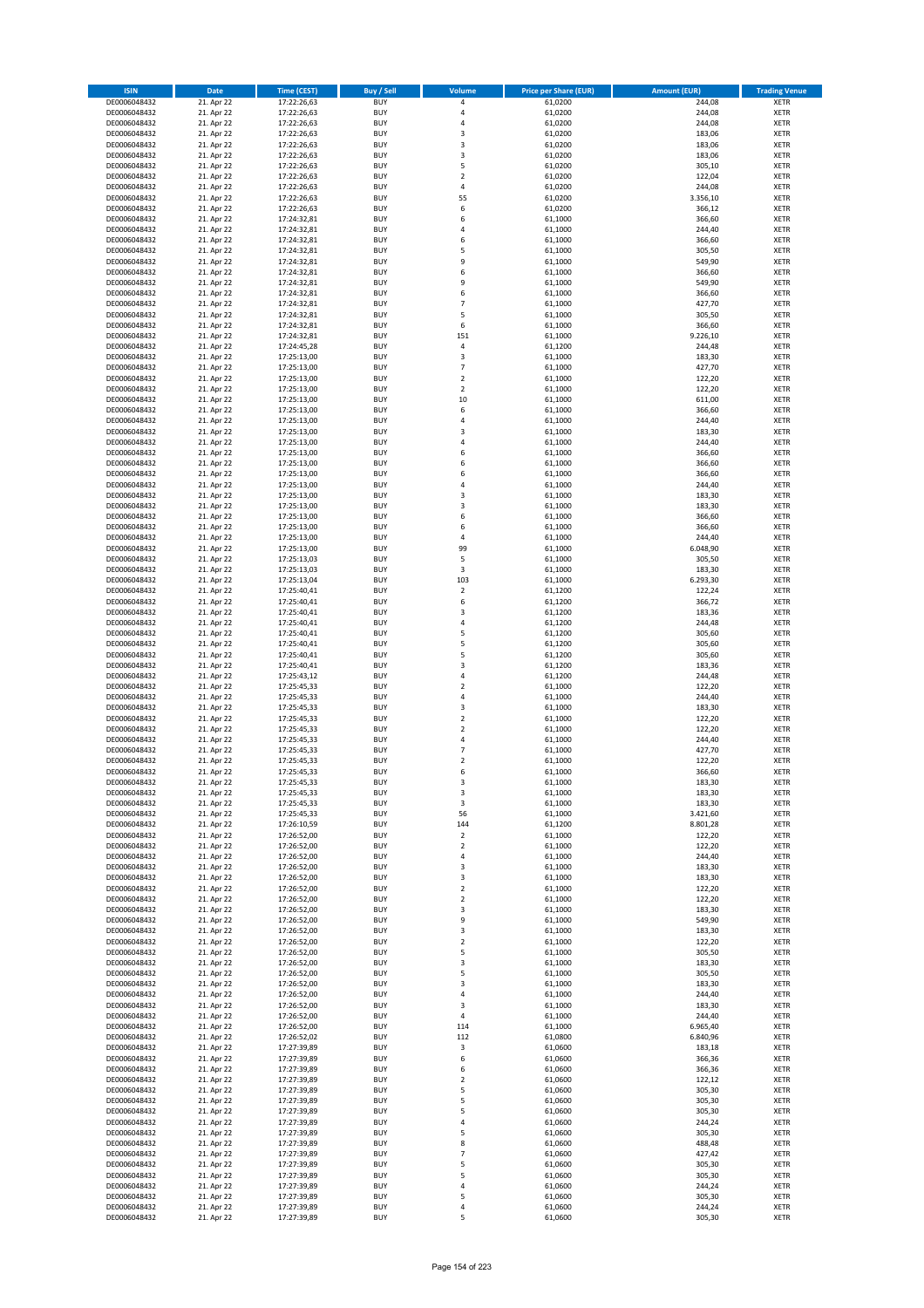| <b>ISIN</b>                  | <b>Date</b>              | <b>Time (CEST)</b>         | <b>Buy / Sell</b>        | <b>Volume</b>                          | <b>Price per Share (EUR)</b> | <b>Amount (EUR)</b> | <b>Trading Venue</b>       |
|------------------------------|--------------------------|----------------------------|--------------------------|----------------------------------------|------------------------------|---------------------|----------------------------|
| DE0006048432                 | 21. Apr 22               | 17:27:39,89                | <b>BUY</b>               | 6                                      | 61,0600                      | 366,36              | <b>XETR</b>                |
| DE0006048432                 | 21. Apr 22               | 17:27:39,89                | <b>BUY</b>               | 65                                     | 61,0600                      | 3.968,90            | <b>XETR</b>                |
| DE0006048432                 | 21. Apr 22               | 17:27:39,91                | <b>BUY</b>               | 4                                      | 61,0600                      | 244,24              | <b>XETR</b>                |
| DE0006048432<br>DE0006048432 | 21. Apr 22<br>21. Apr 22 | 17:27:50,84<br>17:27:50,84 | <b>BUY</b><br><b>BUY</b> | $\mathbf 2$<br>$\overline{7}$          | 61,0400<br>61,0400           | 122,08<br>427,28    | <b>XETR</b><br><b>XETR</b> |
| DE0006048432                 | 21. Apr 22               | 17:27:50,84                | <b>BUY</b>               | 4                                      | 61,0400                      | 244,16              | <b>XETR</b>                |
| DE0006048432                 | 21. Apr 22               | 17:27:50,84                | <b>BUY</b>               | $\overline{\mathbf{c}}$                | 61,0400                      | 122,08              | <b>XETR</b>                |
| DE0006048432                 | 21. Apr 22               | 17:27:50,84                | <b>BUY</b>               | 4                                      | 61,0400                      | 244,16              | <b>XETR</b>                |
| DE0006048432                 | 21. Apr 22               | 17:27:50,84                | <b>BUY</b>               | 4                                      | 61,0400                      | 244,16              | <b>XETR</b>                |
| DE0006048432                 | 21. Apr 22               | 17:27:50,84                | <b>BUY</b><br><b>BUY</b> | 3                                      | 61,0400                      | 183,12              | <b>XETR</b>                |
| DE0006048432<br>DE0006048432 | 21. Apr 22<br>21. Apr 22 | 17:27:50,84<br>17:27:50,84 | <b>BUY</b>               | 5<br>94                                | 61,0400<br>61,0400           | 305,20<br>5.737,76  | <b>XETR</b><br><b>XETR</b> |
| DE0006048432                 | 21. Apr 22               | 17:27:50,86                | <b>BUY</b>               | 4                                      | 61,0400                      | 244,16              | <b>XETR</b>                |
| DE0006048432                 | 21. Apr 22               | 17:27:50,86                | <b>BUY</b>               | 4                                      | 61,0400                      | 244,16              | <b>XETR</b>                |
| DE0006048432                 | 21. Apr 22               | 17:27:50,86                | <b>BUY</b>               | $\mathbf 2$                            | 61,0400                      | 122,08              | <b>XETR</b>                |
| DE0006048432                 | 21. Apr 22               | 17:27:50,86                | <b>BUY</b>               | 3                                      | 61,0400                      | 183,12              | <b>XETR</b>                |
| DE0006048432<br>DE0006048432 | 21. Apr 22<br>21. Apr 22 | 17:27:50,86<br>17:27:50,86 | <b>BUY</b><br><b>BUY</b> | $\mathbf 2$<br>4                       | 61,0400<br>61,0400           | 122,08<br>244,16    | <b>XETR</b><br><b>XETR</b> |
| DE0006048432                 | 21. Apr 22               | 17:27:50,86                | <b>BUY</b>               | 4                                      | 61,0400                      | 244,16              | <b>XETR</b>                |
| DE0006048432                 | 21. Apr 22               | 17:28:03,45                | <b>BUY</b>               | $\mathbf 2$                            | 61,0400                      | 122,08              | <b>XETR</b>                |
| DE0006048432                 | 21. Apr 22               | 17:28:03,45                | <b>BUY</b>               | $\overline{\mathbf{c}}$                | 61,0400                      | 122,08              | <b>XETR</b>                |
| DE0006048432                 | 21. Apr 22               | 17:28:03,45                | <b>BUY</b>               | $\mathbf 2$                            | 61,0400                      | 122,08              | <b>XETR</b>                |
| DE0006048432<br>DE0006048432 | 21. Apr 22<br>21. Apr 22 | 17:28:47,71                | <b>BUY</b><br><b>BUY</b> | $\mathbf 2$<br>3                       | 61,0600<br>61,0600           | 122,12<br>183,18    | <b>XETR</b><br><b>XETR</b> |
| DE0006048432                 | 21. Apr 22               | 17:28:47,71<br>17:28:47,71 | <b>BUY</b>               | 4                                      | 61,0600                      | 244,24              | <b>XETR</b>                |
| DE0006048432                 | 21. Apr 22               | 17:28:47,71                | <b>BUY</b>               | 4                                      | 61,0600                      | 244,24              | <b>XETR</b>                |
| DE0006048432                 | 21. Apr 22               | 17:28:47,71                | <b>BUY</b>               | $\mathbf 2$                            | 61,0600                      | 122,12              | <b>XETR</b>                |
| DE0006048432                 | 21. Apr 22               | 17:28:47,71                | <b>BUY</b>               | $\overline{\mathbf{c}}$                | 61,0600                      | 122,12              | <b>XETR</b>                |
| DE0006048432                 | 21. Apr 22               | 17:28:47,71                | <b>BUY</b>               | 4                                      | 61,0600                      | 244,24              | <b>XETR</b>                |
| DE0006048432<br>DE0006048432 | 21. Apr 22<br>21. Apr 22 | 17:28:47,71<br>17:28:47,71 | <b>BUY</b><br><b>BUY</b> | 4<br>3                                 | 61,0600<br>61,0600           | 244,24<br>183,18    | <b>XETR</b><br><b>XETR</b> |
| DE0006048432                 | 21. Apr 22               | 17:28:47,71                | <b>BUY</b>               | 4                                      | 61,0600                      | 244,24              | <b>XETR</b>                |
| DE0006048432                 | 21. Apr 22               | 17:28:47,71                | <b>BUY</b>               | 5                                      | 61,0600                      | 305,30              | <b>XETR</b>                |
| DE0006048432                 | 21. Apr 22               | 17:28:47,71                | <b>BUY</b>               | 5                                      | 61,0600                      | 305,30              | <b>XETR</b>                |
| DE0006048432                 | 21. Apr 22               | 17:29:00,40                | <b>BUY</b>               | $\mathbf 2$                            | 61,0400                      | 122,08              | <b>XETR</b>                |
| DE0006048432                 | 21. Apr 22               | 17:29:00,40                | <b>BUY</b>               | 3<br>4                                 | 61,0400                      | 183,12              | <b>XETR</b>                |
| DE0006048432<br>DE0006048432 | 21. Apr 22<br>21. Apr 22 | 17:29:00,40<br>17:29:00,40 | <b>BUY</b><br><b>BUY</b> | 3                                      | 61,0400<br>61,0400           | 244,16<br>183,12    | <b>XETR</b><br><b>XETR</b> |
| DE0006048432                 | 21. Apr 22               | 17:29:00,40                | <b>BUY</b>               | 4                                      | 61,0400                      | 244,16              | <b>XETR</b>                |
| DE0006048432                 | 21. Apr 22               | 17:29:00,40                | <b>BUY</b>               | 31                                     | 61,0400                      | 1.892,24            | <b>XETR</b>                |
| DE0006048432                 | 21. Apr 22               | 17:29:00,42                | <b>BUY</b>               | 5                                      | 61,0400                      | 305,20              | <b>XETR</b>                |
| DE0006048432                 | 21. Apr 22               | 17:29:00,42                | <b>BUY</b>               | 55                                     | 61,0400                      | 3.357,20            | <b>XETR</b>                |
| DE0006048432                 | 21. Apr 22               | 17:29:12,49                | <b>BUY</b>               | 4                                      | 61,0200                      | 244,08              | <b>XETR</b>                |
| DE0006048432<br>DE0006048432 | 21. Apr 22<br>21. Apr 22 | 17:29:12,49<br>17:29:12,49 | <b>BUY</b><br><b>BUY</b> | $\overline{\mathbf{c}}$<br>$\mathbf 2$ | 61,0200<br>61,0200           | 122,04<br>122,04    | <b>XETR</b><br><b>XETR</b> |
| DE0006048432                 | 21. Apr 22               | 17:29:12,49                | <b>BUY</b>               | $\overline{2}$                         | 61,0200                      | 122,04              | <b>XETR</b>                |
| DE0006048432                 | 21. Apr 22               | 17:29:12,49                | <b>BUY</b>               | $\mathbf 2$                            | 61,0200                      | 122,04              | <b>XETR</b>                |
| DE0006048432                 | 21. Apr 22               | 17:29:12,49                | <b>BUY</b>               | 4                                      | 61,0200                      | 244,08              | <b>XETR</b>                |
| DE0006048432                 | 21. Apr 22               | 17:29:12,49                | <b>BUY</b>               | $\mathbf 2$                            | 61,0200                      | 122,04              | <b>XETR</b>                |
| DE0006048432<br>DE0006048432 | 21. Apr 22<br>21. Apr 22 | 17:29:12,49<br>17:29:12,49 | <b>BUY</b><br><b>BUY</b> | $\overline{\mathbf{c}}$<br>4           | 61,0200<br>61,0200           | 122,04<br>244,08    | <b>XETR</b><br><b>XETR</b> |
| DE0006048432                 | 21. Apr 22               | 17:29:12,49                | <b>BUY</b>               | $\mathbf 2$                            | 61,0200                      | 122,04              | <b>XETR</b>                |
| DE0006048432                 | 21. Apr 22               | 17:29:12,49                | <b>BUY</b>               | 3                                      | 61,0200                      | 183,06              | <b>XETR</b>                |
| DE0006048432                 | 21. Apr 22               | 17:29:12,49                | <b>BUY</b>               | 3                                      | 61,0200                      | 183,06              | <b>XETR</b>                |
| DE0006048432                 | 21. Apr 22               | 17:29:12,49                | <b>BUY</b>               | 5                                      | 61,0200                      | 305,10              | <b>XETR</b>                |
| DE0006048432                 | 21. Apr 22               | 17:29:12,49                | <b>BUY</b>               | $\mathbf 2$                            | 61,0200                      | 122,04              | <b>XETR</b>                |
| DE0006048432<br>DE0006048432 | 21. Apr 22<br>21. Apr 22 | 17:29:12,49<br>17:29:12,49 | <b>BUY</b><br><b>BUY</b> | $\overline{\mathbf{c}}$<br>4           | 61,0200<br>61,0200           | 122,04<br>244,08    | <b>XETR</b><br><b>XETR</b> |
| DE0006048432                 | 21. Apr 22               | 17:29:12,49                | <b>BUY</b>               | 3                                      | 61,0200                      | 183,06              | <b>XETR</b>                |
| DE0006048432                 | 21. Apr 22               | 17:29:12,49                | <b>BUY</b>               | 109                                    | 61,0200                      | 6.651,18            | <b>XETR</b>                |
| DE0006048432                 | 21. Apr 22               | 17:29:21,94                | <b>BUY</b>               | 3                                      | 61,0200                      | 183,06              | <b>XETR</b>                |
| DE0006048432                 | 21. Apr 22               | 17:29:21,94                | <b>BUY</b>               | 3                                      | 61,0200                      | 183,06              | <b>XETR</b>                |
| DE0006048432<br>DE0006048432 | 21. Apr 22<br>21. Apr 22 | 17:29:41,56<br>17:29:41,56 | <b>BUY</b><br><b>BUY</b> | $\overline{\mathbf{c}}$<br>4           | 61,0000<br>61,0000           | 122,00<br>244,00    | <b>XETR</b><br><b>XETR</b> |
| DE0006048432                 | 21. Apr 22               | 17:29:41,56                | BUY                      | 2                                      | 61,0000                      | 122,00              | <b>XETR</b>                |
| DE0006048432                 | 21. Apr 22               | 17:29:41,56                | <b>BUY</b>               | $\mathbf 2$                            | 61,0000                      | 122,00              | XETR                       |
| DE0006048432                 | 21. Apr 22               | 17:29:41,56                | <b>BUY</b>               | 4                                      | 61,0000                      | 244,00              | XETR                       |
| DE0006048432                 | 21. Apr 22               | 17:29:41,56                | <b>BUY</b>               | 4                                      | 61,0000                      | 244,00              | XETR                       |
| DE0006048432<br>DE0006048432 | 21. Apr 22<br>21. Apr 22 | 17:29:41,56<br>17:29:41,56 | <b>BUY</b><br><b>BUY</b> | 4<br>5                                 | 61,0000<br>61,0000           | 244,00<br>305,00    | <b>XETR</b><br><b>XETR</b> |
| DE0006048432                 | 21. Apr 22               | 17:29:41,56                | <b>BUY</b>               | $\overline{2}$                         | 61,0000                      | 122,00              | <b>XETR</b>                |
| DE0006048432                 | 21. Apr 22               | 17:29:41,56                | <b>BUY</b>               | $\mathbf 2$                            | 61,0000                      | 122,00              | <b>XETR</b>                |
| DE0006048432                 | 21. Apr 22               | 17:29:41,56                | <b>BUY</b>               | 6                                      | 61,0000                      | 366,00              | <b>XETR</b>                |
| DE0006048432                 | 21. Apr 22               | 17:29:41,56                | <b>BUY</b>               | 78                                     | 61,0000                      | 4.758,00            | XETR                       |
| DE0006048432<br>DE0006048432 | 21. Apr 22<br>21. Apr 22 | 17:29:41,56<br>17:29:41,56 | <b>BUY</b><br><b>BUY</b> | 4<br>4                                 | 61,0000<br>61,0000           | 244,00<br>244,00    | <b>XETR</b><br><b>XETR</b> |
| DE0006048432                 | 21. Apr 22               | 17:29:41,56                | <b>BUY</b>               | 5                                      | 61,0000                      | 305,00              | <b>XETR</b>                |
| DE0006048432                 | 21. Apr 22               | 17:29:41,56                | <b>BUY</b>               | 4                                      | 61.0000                      | 244,00              | <b>XETR</b>                |
| DE0006048432                 | 21. Apr 22               | 17:29:41,72                | <b>BUY</b>               | $\mathbf 2$                            | 60,9800                      | 121,96              | <b>XETR</b>                |
| DE0006048432                 | 21. Apr 22               | 17:29:41,72                | <b>BUY</b>               | $\overline{2}$                         | 60,9800                      | 121,96              | <b>XETR</b>                |
| DE0006048432<br>DE0006048432 | 21. Apr 22<br>21. Apr 22 | 17:29:41,72<br>17:29:41,72 | <b>BUY</b><br><b>BUY</b> | $\overline{2}$<br>$\overline{2}$       | 60,9800<br>60,9800           | 121,96<br>121,96    | <b>XETR</b><br><b>XETR</b> |
| DE0006048432                 | 21. Apr 22               | 17:29:41,72                | <b>BUY</b>               | 186                                    | 60,9800                      | 11.342,28           | XETR                       |
| DE0006048432                 | 21. Apr 22               | 17:29:42,04                | <b>BUY</b>               | $\mathbf 2$                            | 60,9600                      | 121,92              | <b>XETR</b>                |
| DE0006048432                 | 21. Apr 22               | 17:29:42,04                | <b>BUY</b>               | $\overline{2}$                         | 60,9600                      | 121,92              | <b>XETR</b>                |
| DE0006048432                 | 21. Apr 22               | 17:29:42,04                | <b>BUY</b>               | 8                                      | 60,9600                      | 487,68              | <b>XETR</b>                |
| DE0006048432                 | 21. Apr 22<br>21. Apr 22 | 17:29:42,04                | <b>BUY</b><br><b>BUY</b> | $\overline{\mathbf{c}}$<br>$\mathbf 2$ | 60,9600<br>60,9600           | 121,92<br>121,92    | <b>XETR</b><br><b>XETR</b> |
| DE0006048432<br>DE0006048432 | 21. Apr 22               | 17:29:42,04<br>17:29:42,04 | <b>BUY</b>               | 4                                      | 60,9600                      | 243,84              | <b>XETR</b>                |
| DE0006048432                 | 21. Apr 22               | 17:29:42,04                | <b>BUY</b>               | $\mathbf 2$                            | 60,9600                      | 121,92              | XETR                       |
| DE0006048432                 | 21. Apr 22               | 17:29:42,04                | <b>BUY</b>               | 3                                      | 60,9600                      | 182,88              | <b>XETR</b>                |
| DE0006048432                 | 21. Apr 22               | 17:29:42,19                | <b>BUY</b>               | 3                                      | 60,9600                      | 182,88              | <b>XETR</b>                |
| DE0006048432                 | 21. Apr 22               | 17:29:42,53                | <b>BUY</b>               | 3                                      | 60,9400                      | 182,82              | <b>XETR</b>                |
| DE0006048432<br>DE0006048432 | 21. Apr 22               | 17:29:42,55                | <b>BUY</b><br><b>BUY</b> | 3<br>4                                 | 60,9400<br>60,9400           | 182,82              | XETR<br><b>XETR</b>        |
| DE0006048432                 | 21. Apr 22<br>21. Apr 22 | 17:29:42,55<br>17:29:42,55 | <b>BUY</b>               | 3                                      | 60,9400                      | 243,76<br>182,82    | <b>XETR</b>                |
| DE0006048432                 | 21. Apr 22               | 17:29:42,55                | <b>BUY</b>               | $\mathbf 2$                            | 60,9400                      | 121,88              | XETR                       |
| DE0006048432                 | 21. Apr 22               | 17:29:42,55                | <b>BUY</b>               | 3                                      | 60,9400                      | 182,82              | <b>XETR</b>                |
| DE0006048432                 | 21. Apr 22               | 17:29:42,55                | <b>BUY</b>               | $\mathbf 2$                            | 60,9400                      | 121,88              | <b>XETR</b>                |
| DE0006048432                 | 21. Apr 22               | 17:29:42,55                | <b>BUY</b>               | 4                                      | 60,9400                      | 243,76              | <b>XETR</b>                |
| DE0006048432<br>DE0006048432 | 21. Apr 22<br>21. Apr 22 | 17:29:42,55<br>17:29:42,55 | <b>BUY</b><br><b>BUY</b> | $\overline{2}$<br>77                   | 60,9400<br>60,9400           | 121,88<br>4.692,38  | <b>XETR</b><br><b>XETR</b> |
| DE0006048432                 | 21. Apr 22               | 17:29:42,55                | <b>BUY</b>               | 4                                      | 60,9400                      | 243,76              | <b>XETR</b>                |
| DE0006048432                 | 21. Apr 22               | 17:29:42,55                | <b>BUY</b>               | 4                                      | 60,9400                      | 243,76              | <b>XETR</b>                |
| DE0006048432                 | 21. Apr 22               | 17:29:42,55                | <b>BUY</b>               | 4                                      | 60,9400                      | 243,76              | <b>XETR</b>                |
| DE0006048432                 | 21. Apr 22               | 17:29:42,55                | <b>BUY</b>               | 6                                      | 60,9400                      | 365,64              | XETR                       |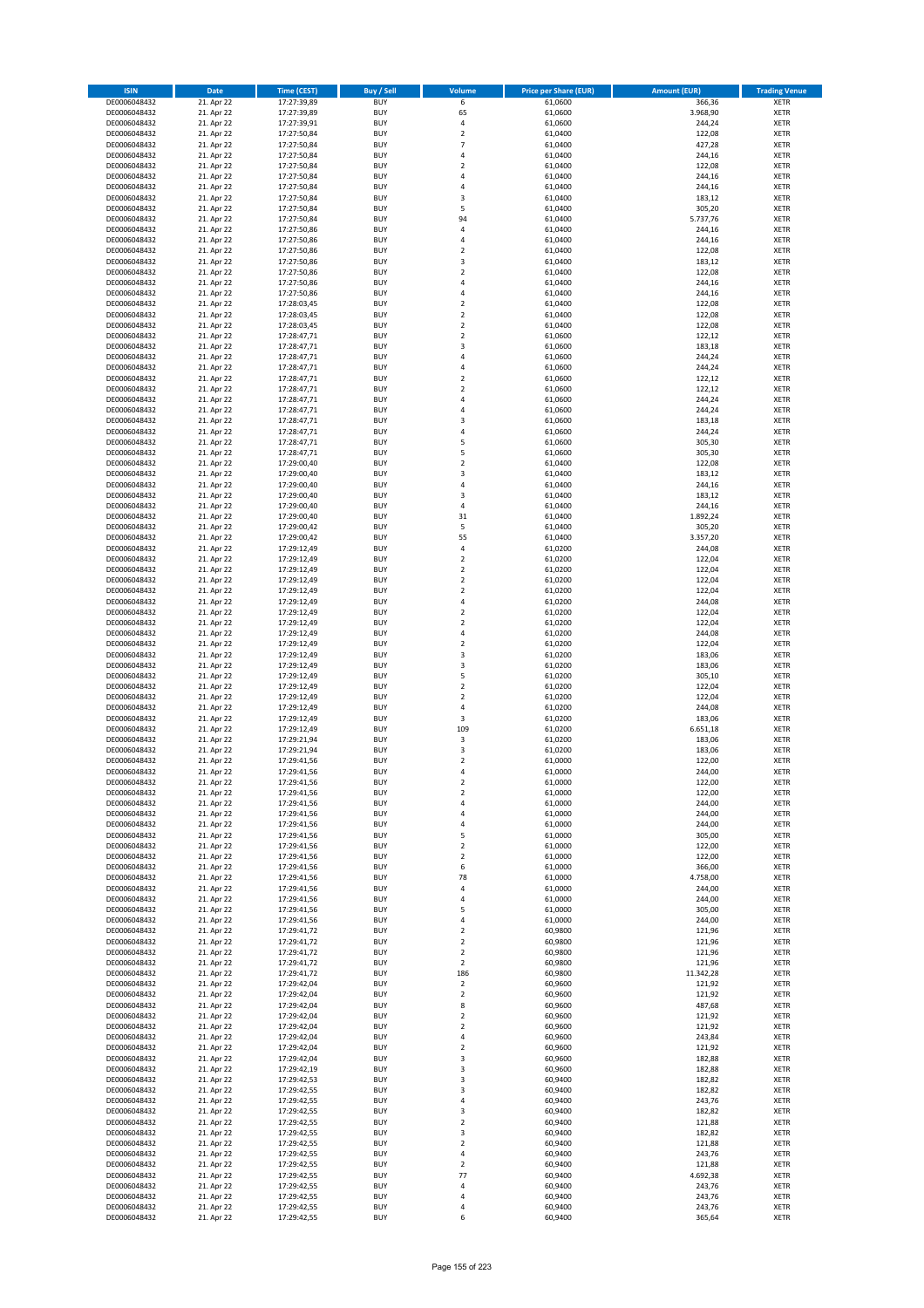| <b>ISIN</b>                  | Date                     | <b>Time (CEST)</b>         | <b>Buy / Sell</b>        | Volume                     | <b>Price per Share (EUR)</b> | <b>Amount (EUR)</b> | <b>Trading Venue</b>       |
|------------------------------|--------------------------|----------------------------|--------------------------|----------------------------|------------------------------|---------------------|----------------------------|
| DE0006048432                 | 21. Apr 22               | 17:29:42,55                | <b>BUY</b>               | 4                          | 60,9400                      | 243,76              | <b>XETR</b>                |
| DE0006048432                 | 21. Apr 22               | 17:29:42,55                | <b>BUY</b>               | $\mathbf 1$                | 60,9400                      | 60,94               | <b>XETR</b>                |
| DE0006048432                 | 21. Apr 22               | 17:29:43,26                | <b>BUY</b>               | 3                          | 60,9400                      | 182,82              | <b>XETR</b>                |
| DE0006048432                 | 21. Apr 22               | 17:29:52,00                | <b>BUY</b>               | 3                          | 60,9600                      | 182,88              | <b>XETR</b>                |
| DE0006048432                 | 21. Apr 22               | 17:29:52,00                | <b>BUY</b>               | $\mathbf 1$                | 60,9600                      | 60,96               | <b>XETR</b>                |
| DE0006048432                 | 21. Apr 22               | 17:29:52,00                | <b>BUY</b>               | 6                          | 60,9600                      | 365,76              | <b>XETR</b>                |
| DE0006048432                 | 21. Apr 22               | 17:29:52,00                | <b>BUY</b>               | 6                          | 60,9600                      | 365,76              | <b>XETR</b>                |
| DE0006048432                 | 21. Apr 22               | 17:29:52,00                | <b>BUY</b>               | 6                          | 60,9600                      | 365,76              | <b>XETR</b>                |
| DE0006048432                 | 21. Apr 22               | 17:29:52,00                | <b>BUY</b>               | 5<br>$\mathbf 2$           | 60,9600<br>60,9600           | 304,80<br>121,92    | <b>XETR</b>                |
| DE0006048432<br>DE0006048432 | 21. Apr 22<br>21. Apr 22 | 17:29:52,00<br>17:29:52,00 | <b>BUY</b><br><b>BUY</b> | $\mathbf 2$                | 60,9600                      | 121,92              | <b>XETR</b><br><b>XETR</b> |
| DE0006048432                 | 21. Apr 22               | 17:29:52,00                | <b>BUY</b>               | 4                          | 60,9600                      | 243,84              | <b>XETR</b>                |
| DE0006048432                 | 21. Apr 22               | 17:29:52,00                | <b>BUY</b>               | 88                         | 60,9600                      | 5.364,48            | <b>XETR</b>                |
| DE0006048432                 | 21. Apr 22               | 17:29:52,00                | <b>BUY</b>               | 5                          | 60,9600                      | 304,80              | <b>XETR</b>                |
| DE0006048432                 | 21. Apr 22               | 17:29:52,12                | <b>BUY</b>               | 4                          | 60,9400                      | 243,76              | <b>XETR</b>                |
| DE0006048432                 | 21. Apr 22               | 17:29:52,12                | <b>BUY</b>               | $\overline{2}$             | 60,9400                      | 121,88              | <b>XETR</b>                |
| DE0006048432                 | 21. Apr 22               | 17:29:52,12                | <b>BUY</b>               | $\overline{2}$             | 60,9400                      | 121,88              | <b>XETR</b>                |
| DE0006048432                 | 21. Apr 22               | 17:29:52,12                | <b>BUY</b>               | 4                          | 60,9400                      | 243,76              | <b>XETR</b>                |
| DE0006048432                 | 21. Apr 22               | 17:29:52,12                | <b>BUY</b>               | 6                          | 60,9400                      | 365,64              | <b>XETR</b>                |
| DE0006048432                 | 21. Apr 22               | 17:29:52,12                | <b>BUY</b>               | 4                          | 60,9400                      | 243,76              | <b>XETR</b>                |
| DE0006048432                 | 21. Apr 22               | 17:29:52,12                | <b>BUY</b>               | $\overline{\mathbf{2}}$    | 60,9400                      | 121,88              | <b>XETR</b>                |
| DE0006048432<br>DE0006048432 | 21. Apr 22<br>21. Apr 22 | 17:29:52,12<br>17:29:53,71 | <b>BUY</b><br><b>BUY</b> | 46<br>7                    | 60,9400<br>60,9400           | 2.803,24<br>426,58  | <b>XETR</b><br><b>XETR</b> |
| DE0006048432                 | 21. Apr 22               | 17:29:53,94                | <b>BUY</b>               | 3                          | 60,9200                      | 182,76              | <b>XETR</b>                |
| DE0006048432                 | 21. Apr 22               | 17:29:53,94                | <b>BUY</b>               | $\overline{2}$             | 60,9200                      | 121,84              | <b>XETR</b>                |
| DE0006048432                 | 21. Apr 22               | 17:29:53,94                | <b>BUY</b>               | 47                         | 60,9200                      | 2.863,24            | <b>XETR</b>                |
| DE0006048432                 | 21. Apr 22               | 17:29:55,01                | <b>BUY</b>               | $\mathbf 1$                | 60,9200                      | 60,92               | <b>XETR</b>                |
| DE0006048432                 | 21. Apr 22               | 17:29:55,01                | <b>BUY</b>               | 3                          | 60,9200                      | 182,76              | <b>XETR</b>                |
| DE0006048432                 | 21. Apr 22               | 17:29:55,32                | <b>BUY</b>               | $10\,$                     | 60,9200                      | 609,20              | <b>XETR</b>                |
| DE0006048432                 | 21. Apr 22               | 17:29:57,03                | <b>BUY</b>               | $\overline{2}$             | 60,9000                      | 121,80              | <b>XETR</b>                |
| DE0006048432                 | 21. Apr 22               | 17:29:59,16                | <b>BUY</b>               | 309                        | 60,8000                      | 18.787,20           | <b>XETR</b>                |
| DE0006048432                 | 22. Apr 22               | 09:40:26,88                | <b>BUY</b>               | 3                          | 61,0600                      | 183,18              | <b>XETR</b>                |
| DE0006048432<br>DE0006048432 | 22. Apr 22<br>22. Apr 22 | 09:40:26,88<br>09:40:26,88 | <b>BUY</b><br><b>BUY</b> | 3<br>3                     | 61,0600<br>61,0600           | 183,18<br>183,18    | <b>XETR</b><br><b>XETR</b> |
| DE0006048432                 | 22. Apr 22               | 09:40:26,88                | <b>BUY</b>               | 3                          | 61,0600                      | 183,18              | <b>XETR</b>                |
| DE0006048432                 | 22. Apr 22               | 09:40:26,88                | <b>BUY</b>               | 3                          | 61,0600                      | 183,18              | <b>XETR</b>                |
| DE0006048432                 | 22. Apr 22               | 09:40:26,88                | <b>BUY</b>               | 3                          | 61,0600                      | 183,18              | <b>XETR</b>                |
| DE0006048432                 | 22. Apr 22               | 09:40:26,88                | <b>BUY</b>               | 3                          | 61,0600                      | 183,18              | <b>XETR</b>                |
| DE0006048432                 | 22. Apr 22               | 09:40:26,88                | <b>BUY</b>               | 3                          | 61,0600                      | 183,18              | <b>XETR</b>                |
| DE0006048432                 | 22. Apr 22               | 09:40:26,88                | <b>BUY</b>               | 3                          | 61,0600                      | 183,18              | <b>XETR</b>                |
| DE0006048432                 | 22. Apr 22               | 09:40:26,88                | <b>BUY</b>               | 3                          | 61,0600                      | 183,18              | <b>XETR</b>                |
| DE0006048432                 | 22. Apr 22               | 09:40:26,88                | <b>BUY</b>               | 3                          | 61,0600                      | 183,18              | <b>XETR</b>                |
| DE0006048432                 | 22. Apr 22               | 09:40:26,88                | <b>BUY</b>               | 3                          | 61,0600                      | 183,18              | <b>XETR</b>                |
| DE0006048432                 | 22. Apr 22               | 09:40:26,88                | <b>BUY</b>               | 3                          | 61,0600                      | 183,18              | <b>XETR</b>                |
| DE0006048432                 | 22. Apr 22               | 09:40:26,88                | <b>BUY</b>               | 3                          | 61,0600                      | 183,18              | <b>XETR</b>                |
| DE0006048432<br>DE0006048432 | 22. Apr 22<br>22. Apr 22 | 09:40:26,88<br>09:40:26,88 | <b>BUY</b><br><b>BUY</b> | 3<br>3                     | 61,0600<br>61,0600           | 183,18<br>183,18    | <b>XETR</b><br><b>XETR</b> |
| DE0006048432                 | 22. Apr 22               | 09:40:26,88                | <b>BUY</b>               | 3                          | 61,0600                      | 183,18              | <b>XETR</b>                |
| DE0006048432                 | 22. Apr 22               | 09:40:26,88                | <b>BUY</b>               | 3                          | 61,0600                      | 183,18              | <b>XETR</b>                |
| DE0006048432                 | 22. Apr 22               | 09:40:26,88                | <b>BUY</b>               | 3                          | 61,0600                      | 183,18              | <b>XETR</b>                |
| DE0006048432                 | 22. Apr 22               | 09:40:26,88                | <b>BUY</b>               | 89                         | 61,0600                      | 5.434,34            | <b>XETR</b>                |
| DE0006048432                 | 22. Apr 22               | 09:40:26,88                | <b>BUY</b>               | 3                          | 61,0600                      | 183,18              | <b>XETR</b>                |
| DE0006048432                 | 22. Apr 22               | 09:43:17,77                | <b>BUY</b>               | 73                         | 60,9600                      | 4.450,08            | <b>XETR</b>                |
| DE0006048432                 | 22. Apr 22               | 09:44:03,03                | <b>BUY</b>               | 4                          | 60,9800                      | 243,92              | <b>XETR</b>                |
| DE0006048432                 | 22. Apr 22               | 09:44:03,03                | <b>BUY</b>               | 4                          | 60,9800                      | 243,92              | <b>XETR</b>                |
| DE0006048432                 | 22. Apr 22               | 09:44:03,03                | <b>BUY</b>               | 4                          | 60,9800                      | 243,92              | <b>XETR</b>                |
| DE0006048432                 | 22. Apr 22<br>22. Apr 22 | 09:44:03,03                | <b>BUY</b><br><b>BUY</b> | 4<br>4                     | 60,9800<br>60,9800           | 243,92<br>243,92    | <b>XETR</b><br><b>XETR</b> |
| DE0006048432<br>DE0006048432 | 22. Apr 22               | 09:44:03,03<br>09:44:03,03 | <b>BUY</b>               | 4                          | 60,9800                      | 243,92              | <b>XETR</b>                |
| DE0006048432                 | 22. Apr 22               | 09:44:03,03                | <b>BUY</b>               | 4                          | 60,9800                      | 243,92              | <b>XETR</b>                |
| DE0006048432                 | 22. Apr 22               | 09:44:03,03                | <b>BUY</b>               | 4                          | 60,9800                      | 243,92              | <b>XETR</b>                |
| DE0006048432                 | 22. Apr 22               | 09:44:03,03                | BUY                      | 4                          | 60,9800                      | 243,92              | <b>XETR</b>                |
| DE0006048432                 | 22. Apr 22               | 09:44:03,03                | <b>BUY</b>               | 4                          | 60,9800                      | 243,92              | <b>XETR</b>                |
| DE0006048432                 | 22. Apr 22               | 09:44:03,03                | <b>BUY</b>               | 4                          | 60,9800                      | 243,92              | <b>XETR</b>                |
| DE0006048432                 | 22. Apr 22               | 09:44:03,03                | BUY                      | 4                          | 60,9800                      | 243,92              | <b>XETR</b>                |
| DE0006048432                 | 22. Apr 22               | 09:44:03,03                | <b>BUY</b>               | 4                          | 60,9800                      | 243,92              | <b>XETR</b>                |
| DE0006048432                 | 22. Apr 22               | 09:44:03,03                | <b>BUY</b>               | 4                          | 60,9800                      | 243,92              | <b>XETR</b>                |
| DE0006048432<br>DE0006048432 | 22. Apr 22<br>22. Apr 22 | 09:44:03,03<br>09:44:03,03 | <b>BUY</b>               | 4<br>4                     | 60,9800<br>60,9800           | 243,92<br>243,92    | <b>XETR</b><br><b>XETR</b> |
| DE0006048432                 | 22. Apr 22               | 09:44:03,03                | <b>BUY</b><br><b>BUY</b> | 59                         | 60,9800                      | 3.597,82            | <b>XETR</b>                |
| DE0006048432                 | 22. Apr 22               | 09:44:03,03                | <b>BUY</b>               | 4                          | 60,9800                      | 243,92              | <b>XETR</b>                |
| DE0006048432                 | 22. Apr 22               | 09:44:03,03                | BUY                      | 4                          | 60,9800                      | 243,92              | <b>XETR</b>                |
| DE0006048432                 | 22. Apr 22               | 09:44:03,03                | <b>BUY</b>               | 4                          | 60,9800                      | 243,92              | <b>XETR</b>                |
| DE0006048432                 | 22. Apr 22               | 09:44:03,03                | <b>BUY</b>               | 4                          | 60,9800                      | 243,92              | <b>XETR</b>                |
| DE0006048432                 | 22. Apr 22               | 09:46:04,99                | <b>BUY</b>               | 66                         | 61,0200                      | 4.027,32            | <b>XETR</b>                |
| DE0006048432                 | 22. Apr 22               | 09:47:31,72                | <b>BUY</b>               | 3                          | 61,1000                      | 183,30              | <b>XETR</b>                |
| DE0006048432                 | 22. Apr 22               | 09:47:31,73                | <b>BUY</b>               | 3                          | 61,1000                      | 183,30              | <b>XETR</b>                |
| DE0006048432                 | 22. Apr 22               | 09:47:31,73                | <b>BUY</b>               | 3                          | 61,1000                      | 183,30<br>4.947,48  | <b>XETR</b>                |
| DE0006048432<br>DE0006048432 | 22. Apr 22<br>22. Apr 22 | 09:47:35,13<br>09:48:35,34 | <b>BUY</b><br><b>BUY</b> | 81<br>3                    | 61,0800<br>61,0600           | 183,18              | <b>XETR</b><br><b>XETR</b> |
| DE0006048432                 | 22. Apr 22               | 09:48:35,34                | <b>BUY</b>               | 3                          | 61,0600                      | 183,18              | <b>XETR</b>                |
| DE0006048432                 | 22. Apr 22               | 09:48:35,34                | <b>BUY</b>               | 3                          | 61,0600                      | 183,18              | <b>XETR</b>                |
| DE0006048432                 | 22. Apr 22               | 09:48:35,34                | <b>BUY</b>               | $\mathbf 2$                | 61,0600                      | 122,12              | <b>XETR</b>                |
| DE0006048432                 | 22. Apr 22               | 09:48:35,34                | <b>BUY</b>               | $\mathbf 2$                | 61,0600                      | 122,12              | <b>XETR</b>                |
| DE0006048432                 | 22. Apr 22               | 09:48:35,34                | BUY                      | $\mathbf 2$                | 61,0600                      | 122,12              | <b>XETR</b>                |
| DE0006048432                 | 22. Apr 22               | 09:48:35,34                | <b>BUY</b>               | 3                          | 61,0600                      | 183,18              | <b>XETR</b>                |
| DE0006048432                 | 22. Apr 22               | 09:48:35,34                | <b>BUY</b>               | $\overline{2}$             | 61,0600                      | 122,12              | <b>XETR</b>                |
| DE0006048432                 | 22. Apr 22               | 09:48:35,34                | <b>BUY</b>               | 3                          | 61,0600                      | 183,18              | <b>XETR</b>                |
| DE0006048432<br>DE0006048432 | 22. Apr 22<br>22. Apr 22 | 09:48:35,34<br>09:48:35,34 | <b>BUY</b><br><b>BUY</b> | $\mathbf 2$<br>$\mathbf 2$ | 61,0600<br>61,0600           | 122,12<br>122,12    | <b>XETR</b><br><b>XETR</b> |
| DE0006048432                 | 22. Apr 22               | 09:48:35,34                | <b>BUY</b>               | $\mathbf 2$                | 61,0600                      | 122,12              | <b>XETR</b>                |
| DE0006048432                 | 22. Apr 22               | 09:48:35,34                | <b>BUY</b>               | $\mathbf 2$                | 61,0600                      | 122,12              | <b>XETR</b>                |
| DE0006048432                 | 22. Apr 22               | 09:48:35,34                | <b>BUY</b>               | 3                          | 61,0600                      | 183,18              | <b>XETR</b>                |
| DE0006048432                 | 22. Apr 22               | 09:48:35,34                | <b>BUY</b>               | $\mathbf 2$                | 61,0600                      | 122,12              | <b>XETR</b>                |
| DE0006048432                 | 22. Apr 22               | 09:48:35,34                | <b>BUY</b>               | $\mathbf 2$                | 61,0600                      | 122,12              | <b>XETR</b>                |
| DE0006048432                 | 22. Apr 22               | 09:48:35,34                | <b>BUY</b>               | $\mathbf 2$                | 61,0600                      | 122,12              | <b>XETR</b>                |
| DE0006048432                 | 22. Apr 22               | 09:48:35,34                | <b>BUY</b>               | $\mathbf 2$                | 61,0600                      | 122,12              | <b>XETR</b>                |
| DE0006048432                 | 22. Apr 22               | 09:48:35,34                | <b>BUY</b>               | $\mathbf 2$                | 61,0600                      | 122,12              | <b>XETR</b>                |
| DE0006048432                 | 22. Apr 22               | 09:48:35,34                | <b>BUY</b>               | 47                         | 61,0600                      | 2.869,82            | <b>XETR</b>                |
| DE0006048432                 | 22. Apr 22               | 09:48:36,38                | <b>BUY</b>               | $\mathbf 2$                | 61,0600                      | 122,12              | <b>XETR</b>                |
| DE0006048432<br>DE0006048432 | 22. Apr 22<br>22. Apr 22 | 09:48:36,38<br>09:48:42,05 | <b>BUY</b><br><b>BUY</b> | 3<br>4                     | 61,0600<br>61,0600           | 183,18<br>244,24    | <b>XETR</b><br><b>XETR</b> |
| DE0006048432                 | 22. Apr 22               | 09:48:42,05                | BUY                      | 4                          | 61,0600                      | 244,24              | <b>XETR</b>                |
| DE0006048432                 | 22. Apr 22               | 09:48:42,05                | <b>BUY</b>               | 4                          | 61,0600                      | 244,24              | <b>XETR</b>                |
| DE0006048432                 | 22. Apr 22               | 09:48:42,05                | <b>BUY</b>               | 4                          | 61,0600                      | 244,24              | <b>XETR</b>                |
| DE0006048432                 | 22. Apr 22               | 09:49:38,72                | <b>BUY</b>               | 4                          | 61,1000                      | 244,40              | <b>XETR</b>                |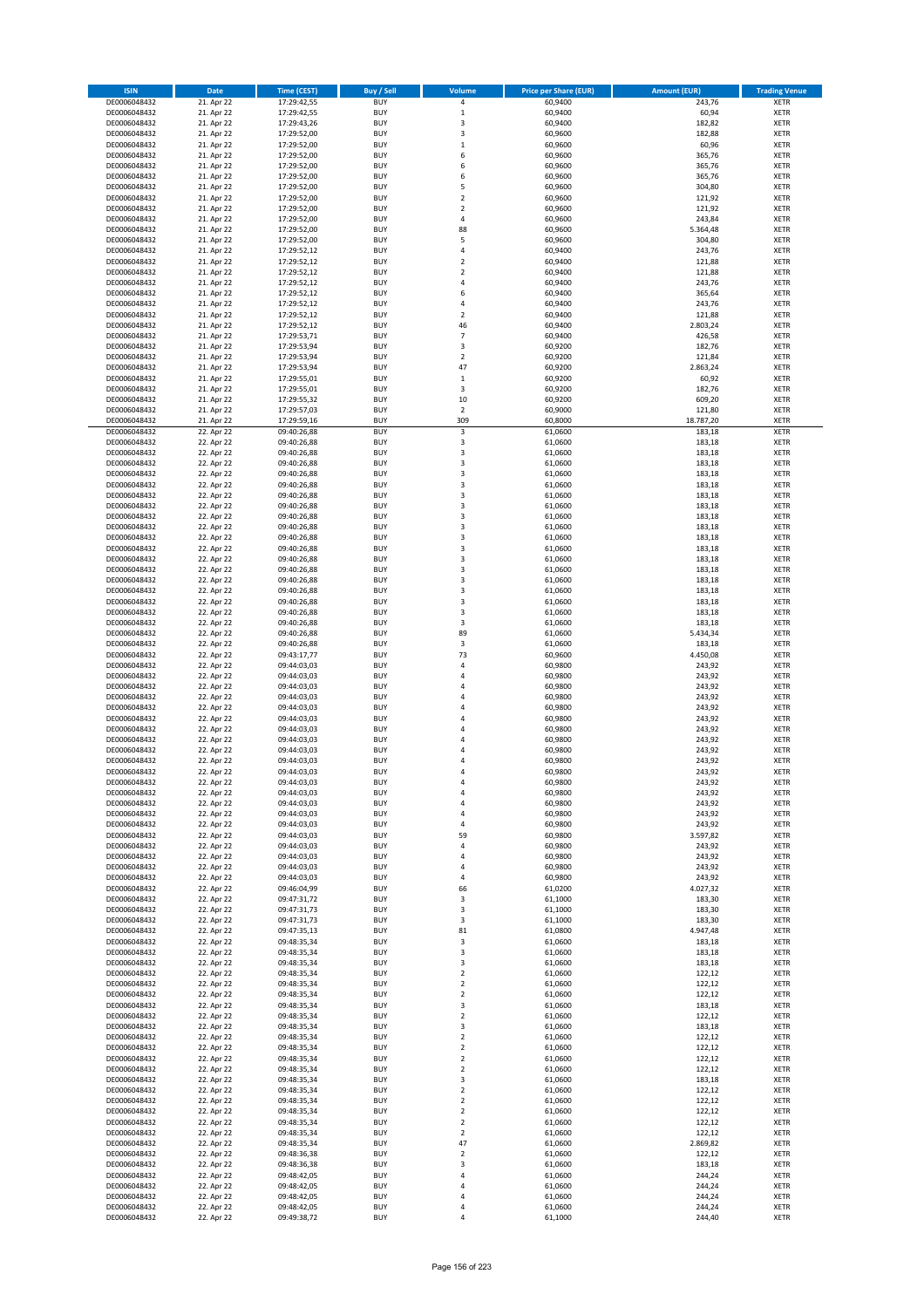| <b>ISIN</b>                  | Date                     | <b>Time (CEST)</b>         | <b>Buy / Sell</b>        | <b>Volume</b>                             | <b>Price per Share (EUR)</b> | <b>Amount (EUR)</b> | <b>Trading Venue</b>       |
|------------------------------|--------------------------|----------------------------|--------------------------|-------------------------------------------|------------------------------|---------------------|----------------------------|
| DE0006048432                 | 22. Apr 22               | 09:49:38,72                | <b>BUY</b>               | $\pmb{4}$                                 | 61,1000                      | 244,40              | <b>XETR</b>                |
| DE0006048432                 | 22. Apr 22               | 09:49:38,72                | <b>BUY</b>               | $\overline{2}$                            | 61,1200                      | 122,24              | <b>XETR</b>                |
| DE0006048432                 | 22. Apr 22               | 09:49:38,72                | <b>BUY</b>               | $\mathbf 2$                               | 61,1200                      | 122,24              | <b>XETR</b>                |
| DE0006048432<br>DE0006048432 | 22. Apr 22<br>22. Apr 22 | 09:49:38,72<br>09:49:38,72 | <b>BUY</b><br><b>BUY</b> | $\overline{2}$<br>$\mathbf 2$             | 61,1200<br>61,1200           | 122,24<br>122,24    | <b>XETR</b><br><b>XETR</b> |
| DE0006048432                 | 22. Apr 22               | 09:49:38,72                | <b>BUY</b>               | 4                                         | 61,1000                      | 244,40              | <b>XETR</b>                |
| DE0006048432                 | 22. Apr 22               | 09:49:38,72                | <b>BUY</b>               | 4                                         | 61,1000                      | 244,40              | <b>XETR</b>                |
| DE0006048432                 | 22. Apr 22               | 09:49:38,72                | <b>BUY</b>               | $\overline{\mathbf{c}}$                   | 61,1200                      | 122,24              | <b>XETR</b>                |
| DE0006048432                 | 22. Apr 22               | 09:49:38,72                | <b>BUY</b>               | $\overline{2}$                            | 61,1200                      | 122,24              | <b>XETR</b>                |
| DE0006048432<br>DE0006048432 | 22. Apr 22<br>22. Apr 22 | 09:49:38,72                | <b>BUY</b><br><b>BUY</b> | $\overline{2}$<br>$\overline{2}$          | 61,1200                      | 122,24              | <b>XETR</b><br><b>XETR</b> |
| DE0006048432                 | 22. Apr 22               | 09:49:38,72<br>09:49:38,72 | <b>BUY</b>               | 75                                        | 61,1200<br>61,1000           | 122,24<br>4.582,50  | <b>XETR</b>                |
| DE0006048432                 | 22. Apr 22               | 09:49:38,72                | <b>BUY</b>               | $\overline{2}$                            | 61,1200                      | 122,24              | <b>XETR</b>                |
| DE0006048432                 | 22. Apr 22               | 09:49:38,72                | <b>BUY</b>               | $\mathbf 2$                               | 61,1200                      | 122,24              | <b>XETR</b>                |
| DE0006048432                 | 22. Apr 22               | 09:49:38,72                | <b>BUY</b>               | $\overline{\mathbf{c}}$                   | 61,1200                      | 122,24              | <b>XETR</b>                |
| DE0006048432                 | 22. Apr 22               | 09:49:47,37                | <b>BUY</b>               | $\overline{2}$                            | 61,1600                      | 122,32              | <b>XETR</b>                |
| DE0006048432<br>DE0006048432 | 22. Apr 22<br>22. Apr 22 | 09:50:51,53<br>09:50:51,53 | <b>BUY</b><br><b>BUY</b> | $\overline{2}$<br>$\mathbf 2$             | 61,2000<br>61,2000           | 122,40<br>122,40    | <b>XETR</b><br><b>XETR</b> |
| DE0006048432                 | 22. Apr 22               | 09:50:51,53                | <b>BUY</b>               | $\mathbf 2$                               | 61,2000                      | 122,40              | <b>XETR</b>                |
| DE0006048432                 | 22. Apr 22               | 09:50:51,53                | <b>BUY</b>               | 3                                         | 61,2000                      | 183,60              | <b>XETR</b>                |
| DE0006048432                 | 22. Apr 22               | 09:50:51,53                | <b>BUY</b>               | $\mathbf 2$                               | 61,2000                      | 122,40              | <b>XETR</b>                |
| DE0006048432                 | 22. Apr 22               | 09:50:51,53                | <b>BUY</b>               | $\overline{2}$                            | 61,2000                      | 122,40              | <b>XETR</b>                |
| DE0006048432<br>DE0006048432 | 22. Apr 22               | 09:50:51,53                | <b>BUY</b><br><b>BUY</b> | $\overline{2}$<br>$\overline{2}$          | 61,2000                      | 122,40              | <b>XETR</b><br><b>XETR</b> |
| DE0006048432                 | 22. Apr 22<br>22. Apr 22 | 09:50:51,53<br>09:50:51,53 | <b>BUY</b>               | $\mathbf 2$                               | 61,2000<br>61,2000           | 122,40<br>122,40    | <b>XETR</b>                |
| DE0006048432                 | 22. Apr 22               | 09:50:51,53                | <b>BUY</b>               | 3                                         | 61,2000                      | 183,60              | <b>XETR</b>                |
| DE0006048432                 | 22. Apr 22               | 09:50:51,53                | <b>BUY</b>               | $\overline{\mathbf{c}}$                   | 61,2000                      | 122,40              | <b>XETR</b>                |
| DE0006048432                 | 22. Apr 22               | 09:50:51,53                | <b>BUY</b>               | 3                                         | 61,2000                      | 183,60              | <b>XETR</b>                |
| DE0006048432                 | 22. Apr 22               | 09:50:51,53                | <b>BUY</b>               | $\overline{\mathbf{c}}$                   | 61,2000                      | 122,40              | <b>XETR</b>                |
| DE0006048432<br>DE0006048432 | 22. Apr 22<br>22. Apr 22 | 09:50:51,53<br>09:50:51,53 | <b>BUY</b><br><b>BUY</b> | $\overline{2}$<br>$\overline{2}$          | 61,2000<br>61,2000           | 122,40<br>122,40    | <b>XETR</b><br><b>XETR</b> |
| DE0006048432                 | 22. Apr 22               | 09:50:51,53                | <b>BUY</b>               | $\mathbf 2$                               | 61,2000                      | 122,40              | <b>XETR</b>                |
| DE0006048432                 | 22. Apr 22               | 09:50:51,53                | <b>BUY</b>               | 83                                        | 61,2000                      | 5.079,60            | <b>XETR</b>                |
| DE0006048432                 | 22. Apr 22               | 09:50:51,53                | <b>BUY</b>               | 3                                         | 61,2000                      | 183,60              | <b>XETR</b>                |
| DE0006048432                 | 22. Apr 22               | 09:50:51,53                | <b>BUY</b>               | $\mathbf 2$                               | 61,2000                      | 122,40              | <b>XETR</b>                |
| DE0006048432<br>DE0006048432 | 22. Apr 22<br>22. Apr 22 | 09:50:51,53<br>09:51:08,48 | <b>BUY</b><br><b>BUY</b> | 3<br>3                                    | 61,2000<br>61,1800           | 183,60<br>183,54    | <b>XETR</b>                |
| DE0006048432                 | 22. Apr 22               | 09:51:08,48                | <b>BUY</b>               | $\overline{2}$                            | 61,1800                      | 122,36              | <b>XETR</b><br><b>XETR</b> |
| DE0006048432                 | 22. Apr 22               | 09:51:08,48                | <b>BUY</b>               | 3                                         | 61,1800                      | 183,54              | <b>XETR</b>                |
| DE0006048432                 | 22. Apr 22               | 09:51:08,48                | <b>BUY</b>               | $\overline{\mathbf{c}}$                   | 61,1800                      | 122,36              | <b>XETR</b>                |
| DE0006048432                 | 22. Apr 22               | 09:51:08,48                | <b>BUY</b>               | 4                                         | 61,1800                      | 244,72              | <b>XETR</b>                |
| DE0006048432                 | 22. Apr 22               | 09:51:08,48                | <b>BUY</b>               | 3                                         | 61,1800                      | 183,54              | <b>XETR</b>                |
| DE0006048432<br>DE0006048432 | 22. Apr 22<br>22. Apr 22 | 09:51:08,48<br>09:51:52,98 | <b>BUY</b><br><b>BUY</b> | 66<br>$\overline{4}$                      | 61,1800<br>61,2600           | 4.037,88<br>245,04  | <b>XETR</b><br><b>XETR</b> |
| DE0006048432                 | 22. Apr 22               | 09:51:52,98                | <b>BUY</b>               | 4                                         | 61,2600                      | 245,04              | <b>XETR</b>                |
| DE0006048432                 | 22. Apr 22               | 09:51:52,98                | <b>BUY</b>               | 4                                         | 61,2600                      | 245,04              | <b>XETR</b>                |
| DE0006048432                 | 22. Apr 22               | 09:51:52,98                | <b>BUY</b>               | $\overline{\mathbf{c}}$                   | 61,2600                      | 122,52              | <b>XETR</b>                |
| DE0006048432                 | 22. Apr 22               | 09:52:11,73                | <b>BUY</b>               | 3                                         | 61,2600                      | 183,78              | <b>XETR</b>                |
| DE0006048432                 | 22. Apr 22               | 09:52:23,88                | <b>BUY</b><br><b>BUY</b> | $\overline{4}$<br>$\overline{\mathbf{c}}$ | 61,2400                      | 244,96              | <b>XETR</b>                |
| DE0006048432<br>DE0006048432 | 22. Apr 22<br>22. Apr 22 | 09:52:23,88<br>09:52:23,88 | <b>BUY</b>               | $\overline{2}$                            | 61,2400<br>61,2400           | 122,48<br>122,48    | <b>XETR</b><br><b>XETR</b> |
| DE0006048432                 | 22. Apr 22               | 09:52:23,88                | <b>BUY</b>               | 4                                         | 61,2400                      | 244,96              | <b>XETR</b>                |
| DE0006048432                 | 22. Apr 22               | 09:52:23,88                | <b>BUY</b>               | 4                                         | 61,2400                      | 244,96              | <b>XETR</b>                |
| DE0006048432                 | 22. Apr 22               | 09:52:23,88                | <b>BUY</b>               | $\overline{\mathbf{c}}$                   | 61,2400                      | 122,48              | <b>XETR</b>                |
| DE0006048432                 | 22. Apr 22               | 09:52:23,88                | <b>BUY</b>               | $\overline{4}$                            | 61,2400                      | 244,96              | <b>XETR</b>                |
| DE0006048432<br>DE0006048432 | 22. Apr 22<br>22. Apr 22 | 09:52:23,88<br>09:52:23,88 | <b>BUY</b><br><b>BUY</b> | $\overline{2}$<br>$\overline{2}$          | 61,2400<br>61,2400           | 122,48<br>122,48    | <b>XETR</b><br><b>XETR</b> |
| DE0006048432                 | 22. Apr 22               | 09:52:23,88                | <b>BUY</b>               | $\overline{2}$                            | 61,2400                      | 122,48              | <b>XETR</b>                |
| DE0006048432                 | 22. Apr 22               | 09:52:23,88                | <b>BUY</b>               | 68                                        | 61,2400                      | 4.164,32            | <b>XETR</b>                |
| DE0006048432                 | 22. Apr 22               | 09:52:23,88                | <b>BUY</b>               | 25                                        | 61,2400                      | 1.531,00            | <b>XETR</b>                |
| DE0006048432                 | 22. Apr 22               | 09:52:57,93                | <b>BUY</b>               | 3                                         | 61,2200                      | 183,66              | <b>XETR</b>                |
| DE0006048432<br>DE0006048432 | 22. Apr 22<br>22. Apr 22 | 09:52:57,93<br>09:52:57,93 | <b>BUY</b><br><b>BUY</b> | $\overline{\mathbf{2}}$<br>$\overline{2}$ | 61,2200<br>61.2200           | 122,44<br>122,44    | <b>XETR</b><br><b>XETR</b> |
| DE0006048432                 | 22. Apr 22               | 09:52:57,93                | <b>BUY</b>               | $\overline{a}$                            | 61,2200                      | 244,88              | <b>XETR</b>                |
| DE0006048432                 | 22. Apr 22               | 09:53:05,33                | <b>BUY</b>               | $\overline{2}$                            | 61,2000                      | 122,40              | <b>XETR</b>                |
| DE0006048432                 | 22. Apr 22               | 09:53:05,33                | <b>BUY</b>               | 3                                         | 61,2000                      | 183,60              | <b>XETR</b>                |
| DE0006048432                 | 22. Apr 22               | 09:53:05,33                | <b>BUY</b>               | $\overline{2}$                            | 61,2000                      | 122,40              | <b>XETR</b>                |
| DE0006048432<br>DE0006048432 | 22. Apr 22<br>22. Apr 22 | 09:53:05,33<br>09:53:05,33 | <b>BUY</b><br><b>BUY</b> | $\overline{2}$<br>$\mathbf 2$             | 61,2000<br>61,2000           | 122,40<br>122,40    | <b>XETR</b><br><b>XETR</b> |
| DE0006048432                 | 22. Apr 22               | 09:53:05,33                | <b>BUY</b>               | 3                                         | 61,2000                      | 183,60              | <b>XETR</b>                |
| DE0006048432                 | 22. Apr 22               | 09:53:05,33                | <b>BUY</b>               | $\overline{2}$                            | 61,2000                      | 122,40              | <b>XETR</b>                |
| DE0006048432                 | 22. Apr 22               | 09:53:05,35                | <b>BUY</b>               | 3                                         | 61,2000                      | 183,60              | <b>XETR</b>                |
| DE0006048432                 | 22. Apr 22               | 09:53:06,08                | <b>BUY</b>               | $\overline{2}$                            | 61,1800                      | 122,36              | <b>XETR</b>                |
| DE0006048432<br>DE0006048432 | 22. Apr 22<br>22. Apr 22 | 09:53:06,08<br>09:53:06,08 | <b>BUY</b><br><b>BUY</b> | $\overline{2}$<br>51                      | 61,1800<br>61,1800           | 122,36<br>3.120,18  | <b>XETR</b><br><b>XETR</b> |
| DE0006048432                 | 22. Apr 22               | 09:55:01,47                | <b>BUY</b>               | 3                                         | 61,2600                      | 183,78              | <b>XETR</b>                |
| DE0006048432                 | 22. Apr 22               | 09:55:01,47                | <b>BUY</b>               | $\sqrt{4}$                                | 61,2600                      | 245,04              | <b>XETR</b>                |
| DE0006048432                 | 22. Apr 22               | 09:55:01,47                | <b>BUY</b>               | $\overline{2}$                            | 61,2600                      | 122,52              | <b>XETR</b>                |
| DE0006048432                 | 22. Apr 22               | 09:55:01,47                | <b>BUY</b>               | 4                                         | 61,2600                      | 245,04              | <b>XETR</b>                |
| DE0006048432                 | 22. Apr 22               | 09:55:01,47                | <b>BUY</b><br><b>BUY</b> | 4<br>$\overline{2}$                       | 61,2600                      | 245,04<br>122,52    | <b>XETR</b>                |
| DE0006048432<br>DE0006048432 | 22. Apr 22<br>22. Apr 22 | 09:55:01,47<br>09:55:01,47 | <b>BUY</b>               | $\sqrt{4}$                                | 61,2600<br>61,2600           | 245,04              | <b>XETR</b><br><b>XETR</b> |
| DE0006048432                 | 22. Apr 22               | 09:55:01,47                | <b>BUY</b>               | $\overline{2}$                            | 61,2600                      | 122,52              | <b>XETR</b>                |
| DE0006048432                 | 22. Apr 22               | 09:55:01,47                | <b>BUY</b>               | $\sqrt{4}$                                | 61,2600                      | 245,04              | <b>XETR</b>                |
| DE0006048432                 | 22. Apr 22               | 09:55:01,47                | <b>BUY</b>               | $\mathbf 2$                               | 61,2600                      | 122,52              | <b>XETR</b>                |
| DE0006048432<br>DE0006048432 | 22. Apr 22<br>22. Apr 22 | 09:55:01,47                | <b>BUY</b><br><b>BUY</b> | $\overline{a}$<br>$\overline{4}$          | 61,2600                      | 245,04<br>245,04    | <b>XETR</b><br><b>XETR</b> |
| DE0006048432                 | 22. Apr 22               | 09:55:01,47<br>09:55:01,47 | <b>BUY</b>               | $\sqrt{4}$                                | 61,2600<br>61,2600           | 245,04              | <b>XETR</b>                |
| DE0006048432                 | 22. Apr 22               | 09:55:01,47                | <b>BUY</b>               | 3                                         | 61,2600                      | 183,78              | <b>XETR</b>                |
| DE0006048432                 | 22. Apr 22               | 09:55:01,47                | <b>BUY</b>               | $\overline{4}$                            | 61,2600                      | 245,04              | <b>XETR</b>                |
| DE0006048432                 | 22. Apr 22               | 09:55:01,47                | <b>BUY</b>               | $\sqrt{4}$                                | 61,2600                      | 245,04              | <b>XETR</b>                |
| DE0006048432                 | 22. Apr 22               | 09:55:01,47                | <b>BUY</b>               | $\mathsf 3$                               | 61,2600                      | 183,78              | <b>XETR</b>                |
| DE0006048432<br>DE0006048432 | 22. Apr 22<br>22. Apr 22 | 09:55:01,47<br>09:55:04,29 | <b>BUY</b><br><b>BUY</b> | 3<br>50                                   | 61,2600<br>61,2400           | 183,78<br>3.062,00  | <b>XETR</b><br><b>XETR</b> |
| DE0006048432                 | 22. Apr 22               | 09:55:07,44                | <b>BUY</b>               | $\overline{2}$                            | 61,2200                      | 122,44              | <b>XETR</b>                |
| DE0006048432                 | 22. Apr 22               | 09:55:07,44                | <b>BUY</b>               | $\overline{2}$                            | 61,2200                      | 122,44              | <b>XETR</b>                |
| DE0006048432                 | 22. Apr 22               | 09:55:07,44                | <b>BUY</b>               | 49                                        | 61,2200                      | 2.999,78            | <b>XETR</b>                |
| DE0006048432                 | 22. Apr 22               | 09:55:42,47                | <b>BUY</b>               | 3                                         | 61,2200                      | 183,66              | <b>XETR</b>                |
| DE0006048432                 | 22. Apr 22               | 09:55:42,47                | <b>BUY</b>               | $\overline{2}$                            | 61,2200                      | 122,44              | <b>XETR</b>                |
| DE0006048432<br>DE0006048432 | 22. Apr 22<br>22. Apr 22 | 09:56:25,09<br>09:56:25,09 | <b>BUY</b><br><b>BUY</b> | 3<br>$\,$ 1 $\,$                          | 61,3200<br>61,3200           | 183,96<br>61,32     | <b>XETR</b><br><b>XETR</b> |
| DE0006048432                 | 22. Apr 22               | 09:56:25,09                | <b>BUY</b>               | 3                                         | 61,3200                      | 183,96              | <b>XETR</b>                |
| DE0006048432                 | 22. Apr 22               | 09:56:25,09                | <b>BUY</b>               | 3                                         | 61,3200                      | 183,96              | <b>XETR</b>                |
| DE0006048432                 | 22. Apr 22               | 09:56:25,09                | <b>BUY</b>               | 3                                         | 61,3200                      | 183,96              | <b>XETR</b>                |
| DE0006048432                 | 22. Apr 22               | 09:56:25,09                | <b>BUY</b>               | 3                                         | 61,3200                      | 183,96              | <b>XETR</b>                |
| DE0006048432                 | 22. Apr 22               | 09:56:25,09                | <b>BUY</b>               | 3                                         | 61,3200                      | 183,96              | <b>XETR</b>                |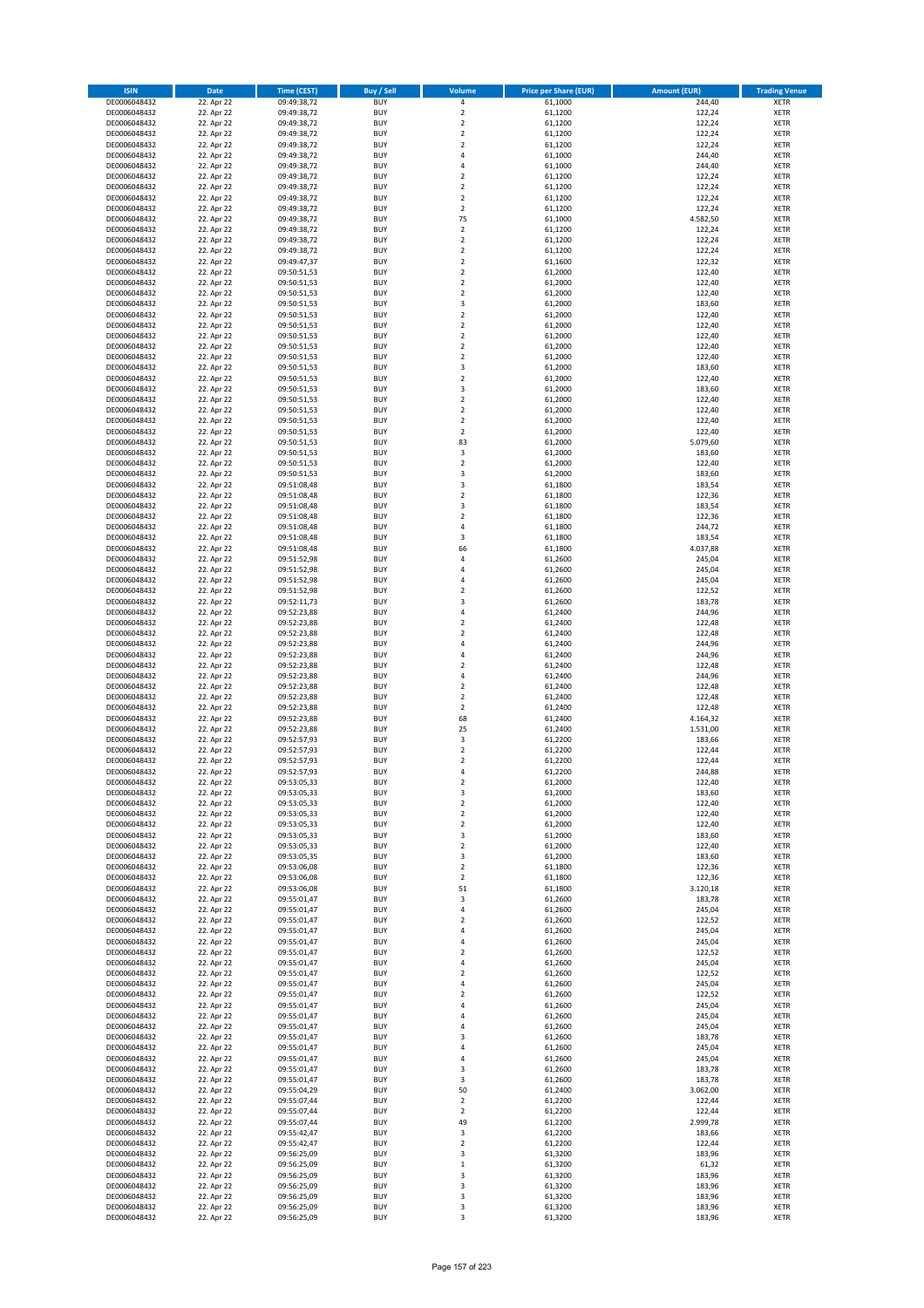| <b>ISIN</b>                  | <b>Date</b>              | <b>Time (CEST)</b>         | <b>Buy / Sell</b>        | Volume                                    | <b>Price per Share (EUR)</b> | <b>Amount (EUR)</b> | <b>Trading Venue</b>       |
|------------------------------|--------------------------|----------------------------|--------------------------|-------------------------------------------|------------------------------|---------------------|----------------------------|
| DE0006048432                 | 22. Apr 22               | 09:56:25,09                | <b>BUY</b>               | 3                                         | 61,3200                      | 183,96              | <b>XETR</b>                |
| DE0006048432                 | 22. Apr 22               | 09:56:27,47                | <b>BUY</b>               | 3                                         | 61,3200                      | 183,96              | <b>XETR</b>                |
| DE0006048432                 | 22. Apr 22               | 09:56:27,47                | <b>BUY</b>               | $\overline{\mathbf{3}}$                   | 61,3200                      | 183,96              | <b>XETR</b>                |
| DE0006048432                 | 22. Apr 22               | 09:56:27,47                | <b>BUY</b>               | $\mathbf 2$                               | 61,3200                      | 122,64              | <b>XETR</b>                |
| DE0006048432                 | 22. Apr 22               | 09:56:27,47                | <b>BUY</b>               | 3                                         | 61,3200                      | 183,96              | <b>XETR</b>                |
| DE0006048432                 | 22. Apr 22               | 09:56:27,47                | <b>BUY</b>               | $\overline{\mathbf{3}}$                   | 61,3200                      | 183,96              | <b>XETR</b>                |
| DE0006048432                 | 22. Apr 22               | 09:56:27,47                | <b>BUY</b>               | $\overline{\mathbf{3}}$                   | 61,3200                      | 183,96              | <b>XETR</b>                |
| DE0006048432                 | 22. Apr 22               | 09:56:27,47                | <b>BUY</b>               | $\overline{\mathbf{2}}$                   | 61,3200                      | 122,64              | <b>XETR</b>                |
| DE0006048432                 | 22. Apr 22               | 09:56:58,54                | BUY                      | $\overline{3}$                            | 61,3600                      | 184,08              | <b>XETR</b>                |
| DE0006048432                 | 22. Apr 22               | 09:56:58,54                | <b>BUY</b>               | 4                                         | 61,3600                      | 245,44              | <b>XETR</b>                |
| DE0006048432                 | 22. Apr 22               | 09:56:58,54                | <b>BUY</b>               | 4                                         | 61,3600                      | 245,44              | <b>XETR</b>                |
| DE0006048432                 | 22. Apr 22               | 09:56:58,54                | <b>BUY</b>               | 46                                        | 61,3600                      | 2.822,56            | <b>XETR</b>                |
| DE0006048432                 | 22. Apr 22               | 09:57:06,64                | <b>BUY</b>               | $\mathbf 2$                               | 61,3600                      | 122,72              | <b>XETR</b>                |
| DE0006048432                 | 22. Apr 22               | 09:57:06,64                | <b>BUY</b>               | $\overline{\mathbf{2}}$<br>$\overline{3}$ | 61,3600                      | 122,72              | <b>XETR</b>                |
| DE0006048432<br>DE0006048432 | 22. Apr 22<br>22. Apr 22 | 09:57:06,64<br>09:57:06,64 | <b>BUY</b><br>BUY        | $\overline{3}$                            | 61,3600<br>61,3600           | 184,08<br>184,08    | <b>XETR</b><br><b>XETR</b> |
| DE0006048432                 | 22. Apr 22               | 09:57:06,64                | <b>BUY</b>               | $\overline{2}$                            | 61,3600                      | 122,72              | <b>XETR</b>                |
| DE0006048432                 | 22. Apr 22               | 09:57:06,64                | <b>BUY</b>               | 3                                         | 61,3600                      | 184,08              | <b>XETR</b>                |
| DE0006048432                 | 22. Apr 22               | 09:57:06,64                | <b>BUY</b>               | $\overline{2}$                            | 61,3600                      | 122,72              | <b>XETR</b>                |
| DE0006048432                 | 22. Apr 22               | 09:57:06,64                | <b>BUY</b>               | $\overline{\mathbf{3}}$                   | 61,3600                      | 184,08              | <b>XETR</b>                |
| DE0006048432                 | 22. Apr 22               | 09:57:06,64                | <b>BUY</b>               | $\overline{3}$                            | 61,3600                      | 184,08              | <b>XETR</b>                |
| DE0006048432                 | 22. Apr 22               | 09:57:06,64                | <b>BUY</b>               | 3                                         | 61,3600                      | 184,08              | <b>XETR</b>                |
| DE0006048432                 | 22. Apr 22               | 09:57:06,64                | <b>BUY</b>               | 65                                        | 61,3600                      | 3.988,40            | <b>XETR</b>                |
| DE0006048432                 | 22. Apr 22               | 09:57:06,64                | <b>BUY</b>               | $\overline{2}$                            | 61,3600                      | 122,72              | <b>XETR</b>                |
| DE0006048432                 | 22. Apr 22               | 09:57:06,64                | <b>BUY</b>               | 3                                         | 61,3600                      | 184,08              | <b>XETR</b>                |
| DE0006048432                 | 22. Apr 22               | 09:57:06,64                | <b>BUY</b>               | 3                                         | 61,3600                      | 184,08              | <b>XETR</b>                |
| DE0006048432                 | 22. Apr 22               | 09:57:08,42                | <b>BUY</b>               | 73                                        | 61,3600                      | 4.479,28            | <b>XETR</b>                |
| DE0006048432                 | 22. Apr 22               | 09:58:14,21                | <b>BUY</b>               | $\overline{\mathbf{2}}$                   | 61,3800                      | 122,76              | <b>XETR</b>                |
| DE0006048432                 | 22. Apr 22               | 09:58:14,21                | <b>BUY</b>               | 3                                         | 61,3800                      | 184,14              | <b>XETR</b>                |
| DE0006048432                 | 22. Apr 22               | 09:58:14,21                | <b>BUY</b>               | $\overline{\mathbf{2}}$                   | 61,3800                      | 122,76              | <b>XETR</b>                |
| DE0006048432                 | 22. Apr 22               | 09:58:58,32                | <b>BUY</b>               | 52                                        | 61,3800                      | 3.191,76            | <b>XETR</b>                |
| DE0006048432                 | 22. Apr 22               | 09:59:08,47                | <b>BUY</b>               | 3                                         | 61,4000                      | 184,20              | <b>XETR</b>                |
| DE0006048432                 | 22. Apr 22               | 09:59:08,47                | <b>BUY</b>               | 4                                         | 61,4000                      | 245,60              | <b>XETR</b>                |
| DE0006048432                 | 22. Apr 22               | 09:59:08,47                | <b>BUY</b>               | $\overline{3}$                            | 61,4000                      | 184,20              | <b>XETR</b>                |
| DE0006048432<br>DE0006048432 | 22. Apr 22               | 09:59:08,47                | <b>BUY</b>               | $\overline{3}$<br>4                       | 61,4000                      | 184,20              | <b>XETR</b>                |
| DE0006048432                 | 22. Apr 22<br>22. Apr 22 | 09:59:08,47<br>09:59:08,47 | <b>BUY</b><br><b>BUY</b> | $\overline{3}$                            | 61,4000<br>61,4000           | 245,60<br>184,20    | <b>XETR</b><br><b>XETR</b> |
| DE0006048432                 | 22. Apr 22               | 09:59:08,47                | <b>BUY</b>               | $\overline{3}$                            | 61,4000                      | 184,20              | <b>XETR</b>                |
| DE0006048432                 | 22. Apr 22               | 09:59:08,47                | <b>BUY</b>               | $\overline{3}$                            | 61,4000                      | 184,20              | <b>XETR</b>                |
| DE0006048432                 | 22. Apr 22               | 09:59:08,47                | <b>BUY</b>               | 4                                         | 61,4000                      | 245,60              | <b>XETR</b>                |
| DE0006048432                 | 22. Apr 22               | 09:59:08,47                | <b>BUY</b>               | $\overline{a}$                            | 61,4000                      | 245,60              | <b>XETR</b>                |
| DE0006048432                 | 22. Apr 22               | 09:59:08,47                | <b>BUY</b>               | $\overline{3}$                            | 61,4000                      | 184,20              | <b>XETR</b>                |
| DE0006048432                 | 22. Apr 22               | 09:59:08,47                | <b>BUY</b>               | $\overline{3}$                            | 61,4000                      | 184,20              | <b>XETR</b>                |
| DE0006048432                 | 22. Apr 22               | 09:59:08,47                | <b>BUY</b>               | $\overline{3}$                            | 61,4000                      | 184,20              | <b>XETR</b>                |
| DE0006048432                 | 22. Apr 22               | 09:59:08,47                | <b>BUY</b>               | $\overline{a}$                            | 61,4000                      | 245,60              | <b>XETR</b>                |
| DE0006048432                 | 22. Apr 22               | 09:59:08,47                | <b>BUY</b>               | 3                                         | 61,4000                      | 184,20              | <b>XETR</b>                |
| DE0006048432                 | 22. Apr 22               | 09:59:08,47                | <b>BUY</b>               | 45                                        | 61,4000                      | 2.763,00            | <b>XETR</b>                |
| DE0006048432                 | 22. Apr 22               | 09:59:08,47                | <b>BUY</b>               | 3                                         | 61,4000                      | 184,20              | <b>XETR</b>                |
| DE0006048432                 | 22. Apr 22               | 09:59:08,62                | <b>BUY</b>               | 43                                        | 61,3800                      | 2.639,34            | <b>XETR</b>                |
| DE0006048432                 | 22. Apr 22               | 09:59:09,11                | <b>BUY</b>               | 19                                        | 61,3800                      | 1.166,22            | <b>XETR</b>                |
| DE0006048432                 | 22. Apr 22               | 09:59:51,69                | <b>BUY</b>               | $\overline{\mathbf{2}}$                   | 61,3400                      | 122,68              | <b>XETR</b>                |
| DE0006048432                 | 22. Apr 22               | 10:00:01,02                | <b>BUY</b>               | 3                                         | 61,3000                      | 183,90              | <b>XETR</b>                |
| DE0006048432                 | 22. Apr 22               | 10:03:16,44                | <b>BUY</b>               | $\overline{3}$                            | 61,3200                      | 183,96              | <b>XETR</b>                |
| DE0006048432<br>DE0006048432 | 22. Apr 22               | 10:03:16,44                | <b>BUY</b><br><b>BUY</b> | 3<br>$\overline{3}$                       | 61,3200                      | 183,96              | <b>XETR</b><br><b>XETR</b> |
|                              | 22. Apr 22<br>22. Apr 22 | 10:03:17,76                | <b>BUY</b>               | $\overline{\mathbf{3}}$                   | 61,3200                      | 183,96              | <b>XETR</b>                |
| DE0006048432<br>DE0006048432 | 22. Apr 22               | 10:03:17,76<br>10:03:17,76 | <b>BUY</b>               | $\overline{3}$                            | 61,3200<br>61,3200           | 183,96<br>183,96    | <b>XETR</b>                |
| DE0006048432                 | 22. Apr 22               | 10:03:17,76                | <b>BUY</b>               | 3                                         | 61,3200                      | 183,96              | <b>XETR</b>                |
| DE0006048432                 | 22. Apr 22               | 10:03:17,76                | BUY                      | $\overline{3}$                            | 61,3200                      | 183,96              | <b>XETR</b>                |
| DE0006048432                 | 22. Apr 22               | 10:03:17,76                | <b>BUY</b>               | $\overline{3}$                            | 61,3200                      | 183,96              | <b>XETR</b>                |
| DE0006048432                 | 22. Apr 22               | 10:03:17,76                | <b>BUY</b>               | 3                                         | 61,3200                      | 183,96              | <b>XETR</b>                |
| DE0006048432                 | 22. Apr 22               | 10:03:17,76                | BUY                      | 3                                         | 61,3200                      | 183,96              | <b>XETR</b>                |
| DE0006048432                 | 22. Apr 22               | 10:03:17,76                | BUY                      | $\overline{3}$                            | 61,3200                      | 183,96              | <b>XETR</b>                |
| DE0006048432                 | 22. Apr 22               | 10:03:17,76                | <b>BUY</b>               | $\overline{3}$                            | 61,3200                      | 183,96              | <b>XETR</b>                |
| DE0006048432                 | 22. Apr 22               | 10:03:17,76                | <b>BUY</b>               | 46                                        | 61,3200                      | 2.820,72            | <b>XETR</b>                |
| DE0006048432                 | 22. Apr 22               | 10:03:17,76                | <b>BUY</b>               | 3                                         | 61,3200                      | 183,96              | <b>XETR</b>                |
| DE0006048432                 | 22. Apr 22               | 10:03:17,76                | <b>BUY</b>               | 3                                         | 61,3200                      | 183,96              | <b>XETR</b>                |
| DE0006048432                 | 22. Apr 22               | 10:03:17,79                | <b>BUY</b>               | 3                                         | 61,3200                      | 183,96              | <b>XETR</b>                |
| DE0006048432                 | 22. Apr 22               | 10:03:23,44                | <b>BUY</b>               | 3                                         | 61,3000                      | 183,90              | <b>XETR</b>                |
| DE0006048432                 | 22. Apr 22               | 10:03:23,44                | <b>BUY</b>               | $\mathbf 2$                               | 61,3000                      | 122,60              | <b>XETR</b>                |
| DE0006048432                 | 22. Apr 22               | 10:03:33,53                | <b>BUY</b>               | 69                                        | 61,2800                      | 4.228,32            | <b>XETR</b>                |
| DE0006048432                 | 22. Apr 22               | 10:03:33,53                | <b>BUY</b>               | 2                                         | 61,2800                      | 122,56              | <b>XETR</b>                |
| DE0006048432                 | 22. Apr 22<br>22. Apr 22 | 10:03:47,61<br>10:05:13,84 | <b>BUY</b><br><b>BUY</b> | $\mathbf 2$                               | 61,2600<br>61,3600           | 122,52<br>184,08    | <b>XETR</b>                |
| DE0006048432<br>DE0006048432 | 22. Apr 22               | 10:05:13,84                | <b>BUY</b>               | 3<br>$\mathbf 2$                          | 61,3600                      | 122,72              | <b>XETR</b><br><b>XETR</b> |
| DE0006048432                 | 22. Apr 22               | 10:05:13,84                | <b>BUY</b>               | 3                                         | 61,3600                      | 184,08              | <b>XETR</b>                |
| DE0006048432                 | 22. Apr 22               | 10:05:13,84                | <b>BUY</b>               | $\mathbf 2$                               | 61,3600                      | 122,72              | <b>XETR</b>                |
| DE0006048432                 | 22. Apr 22               | 10:05:13,84                | <b>BUY</b>               | $\overline{\mathbf{2}}$                   | 61,3600                      | 122,72              | <b>XETR</b>                |
| DE0006048432                 | 22. Apr 22               | 10:05:13,84                | <b>BUY</b>               | 2                                         | 61,3600                      | 122,72              | <b>XETR</b>                |
| DE0006048432                 | 22. Apr 22               | 10:05:13,84                | <b>BUY</b>               | 3                                         | 61,3600                      | 184,08              | <b>XETR</b>                |
| DE0006048432                 | 22. Apr 22               | 10:05:13,84                | <b>BUY</b>               | 3                                         | 61,3600                      | 184,08              | <b>XETR</b>                |
| DE0006048432                 | 22. Apr 22               | 10:05:13,84                | <b>BUY</b>               | $\mathbf 2$                               | 61,3600                      | 122,72              | <b>XETR</b>                |
| DE0006048432                 | 22. Apr 22               | 10:05:13,84                | <b>BUY</b>               | 98                                        | 61,3600                      | 6.013,28            | <b>XETR</b>                |
| DE0006048432                 | 22. Apr 22               | 10:05:18,45                | <b>BUY</b>               | 3                                         | 61,3400                      | 184,02              | <b>XETR</b>                |
| DE0006048432                 | 22. Apr 22               | 10:05:18,45                | <b>BUY</b>               | $\overline{\mathbf{2}}$                   | 61,3400                      | 122,68              | <b>XETR</b>                |
| DE0006048432                 | 22. Apr 22               | 10:05:18,45                | <b>BUY</b>               | 3                                         | 61,3400                      | 184,02              | <b>XETR</b>                |
| DE0006048432                 | 22. Apr 22               | 10:05:18,45                | <b>BUY</b>               | $\overline{\mathbf{2}}$                   | 61,3400                      | 122,68              | <b>XETR</b>                |
| DE0006048432<br>DE0006048432 | 22. Apr 22<br>22. Apr 22 | 10:05:52,14                | <b>BUY</b><br><b>BUY</b> | $\mathbf 2$<br>3                          | 61,4000<br>61,4400           | 122,80<br>184,32    | <b>XETR</b><br><b>XETR</b> |
| DE0006048432                 | 22. Apr 22               | 10:07:57,16<br>10:07:57,16 | <b>BUY</b>               | 3                                         | 61,4400                      | 184,32              | <b>XETR</b>                |
| DE0006048432                 | 22. Apr 22               | 10:07:57,16                | <b>BUY</b>               | $\overline{3}$                            | 61,4400                      | 184,32              | <b>XETR</b>                |
| DE0006048432                 | 22. Apr 22               | 10:07:57,16                | <b>BUY</b>               | $\overline{4}$                            | 61,4400                      | 245,76              | <b>XETR</b>                |
| DE0006048432                 | 22. Apr 22               | 10:07:57,16                | <b>BUY</b>               | 3                                         | 61,4400                      | 184,32              | <b>XETR</b>                |
| DE0006048432                 | 22. Apr 22               | 10:07:57,16                | <b>BUY</b>               | 4                                         | 61,4400                      | 245,76              | <b>XETR</b>                |
| DE0006048432                 | 22. Apr 22               | 10:07:57,16                | <b>BUY</b>               | 3                                         | 61,4400                      | 184,32              | <b>XETR</b>                |
| DE0006048432                 | 22. Apr 22               | 10:07:57,16                | <b>BUY</b>               | $\mathbf 2$                               | 61,4400                      | 122,88              | <b>XETR</b>                |
| DE0006048432                 | 22. Apr 22               | 10:07:57,16                | <b>BUY</b>               | 40                                        | 61,4400                      | 2.457,60            | <b>XETR</b>                |
| DE0006048432                 | 22. Apr 22               | 10:07:57,16                | <b>BUY</b>               | $\overline{2}$                            | 61,4400                      | 122,88              | <b>XETR</b>                |
| DE0006048432                 | 22. Apr 22               | 10:07:57,16                | <b>BUY</b>               | 4                                         | 61,4400                      | 245,76              | <b>XETR</b>                |
| DE0006048432                 | 22. Apr 22               | 10:07:57,16                | <b>BUY</b>               | $\overline{7}$                            | 61,4400                      | 430,08              | <b>XETR</b>                |
| DE0006048432                 | 22. Apr 22               | 10:08:55,09                | <b>BUY</b>               | $\overline{2}$                            | 61,4200                      | 122,84              | <b>XETR</b>                |
| DE0006048432                 | 22. Apr 22               | 10:08:55,09                | <b>BUY</b>               | 3                                         | 61,4200                      | 184,26              | <b>XETR</b>                |
| DE0006048432                 | 22. Apr 22               | 10:08:55,09                | <b>BUY</b>               | 3                                         | 61,4200                      | 184,26              | <b>XETR</b>                |
| DE0006048432                 | 22. Apr 22               | 10:08:55,09                | <b>BUY</b>               | 3                                         | 61,4200                      | 184,26              | <b>XETR</b>                |
| DE0006048432                 | 22. Apr 22               | 10:08:55,09                | <b>BUY</b>               | $\mathbf 2$                               | 61,4200                      | 122,84              | <b>XETR</b>                |
| DE0006048432                 | 22. Apr 22               | 10:08:55,09                | <b>BUY</b>               | 3                                         | 61,4200                      | 184,26              | <b>XETR</b>                |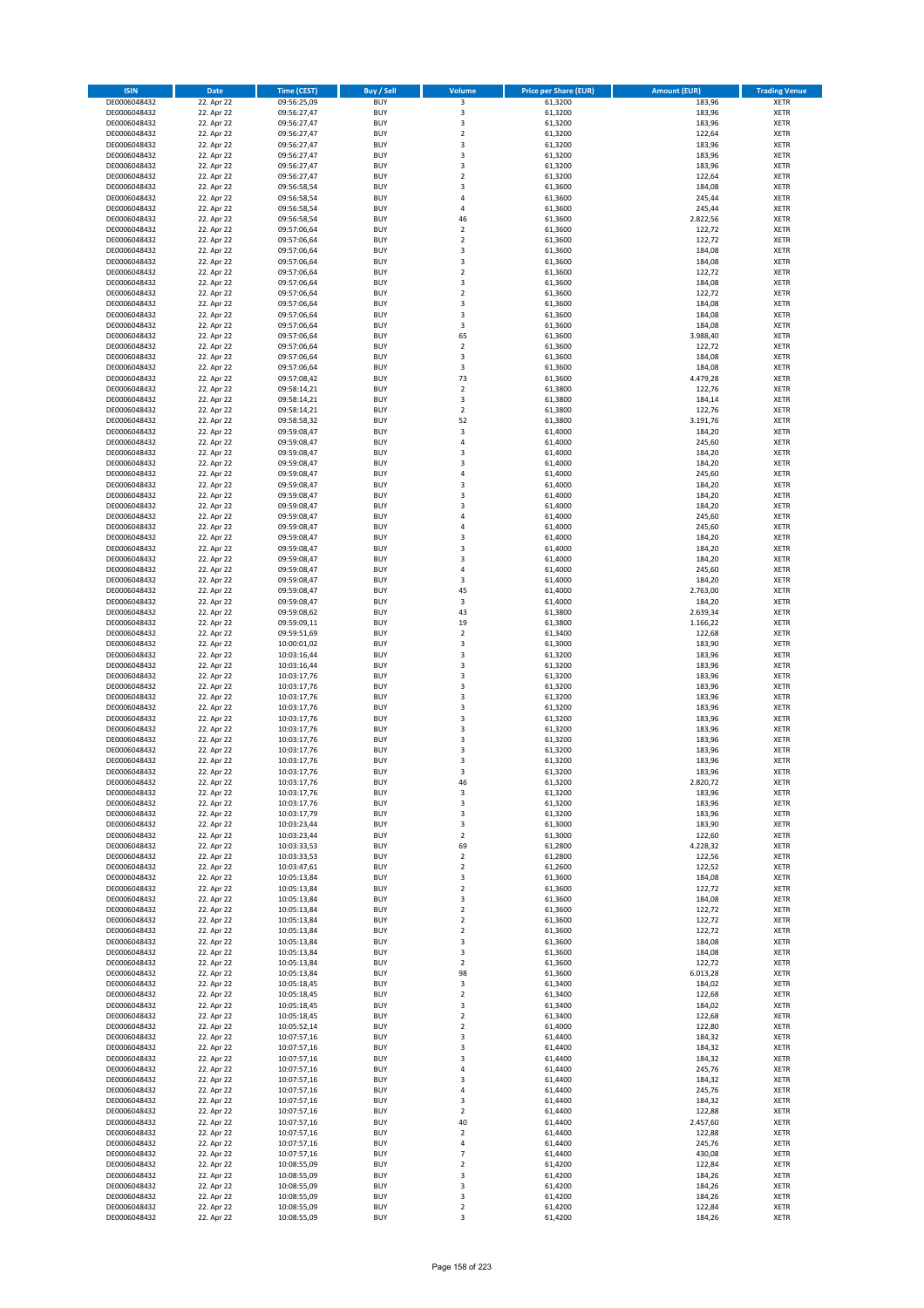| <b>ISIN</b>                  | <b>Date</b>              | <b>Time (CEST)</b>         | <b>Buy / Sell</b>        | <b>Volume</b>                | <b>Price per Share (EUR)</b> | <b>Amount (EUR)</b> | <b>Trading Venue</b>       |
|------------------------------|--------------------------|----------------------------|--------------------------|------------------------------|------------------------------|---------------------|----------------------------|
| DE0006048432                 | 22. Apr 22               | 10:09:04,19                | <b>BUY</b>               | $\overline{2}$               | 61,3800                      | 122,76              | <b>XETR</b>                |
| DE0006048432                 | 22. Apr 22               | 10:09:04,19                | <b>BUY</b>               | $\mathbf 2$                  | 61,3800                      | 122,76              | <b>XETR</b>                |
| DE0006048432                 | 22. Apr 22               | 10:09:04,19                | <b>BUY</b>               | 3                            | 61,3800                      | 184,14              | <b>XETR</b>                |
| DE0006048432                 | 22. Apr 22               | 10:09:04,19                | <b>BUY</b>               | 46                           | 61,3800                      | 2.823,48            | <b>XETR</b>                |
| DE0006048432<br>DE0006048432 | 22. Apr 22<br>22. Apr 22 | 10:09:18,63<br>10:09:18,63 | <b>BUY</b><br><b>BUY</b> | 3<br>$\mathbf 2$             | 61,3600<br>61,3600           | 184,08<br>122,72    | <b>XETR</b><br><b>XETR</b> |
| DE0006048432                 | 22. Apr 22               | 10:09:18,63                | <b>BUY</b>               | $\mathbf 2$                  | 61,3600                      | 122,72              | <b>XETR</b>                |
| DE0006048432                 | 22. Apr 22               | 10:09:18,63                | <b>BUY</b>               | 3                            | 61,3600                      | 184,08              | <b>XETR</b>                |
| DE0006048432                 | 22. Apr 22               | 10:09:18,63                | <b>BUY</b>               | 3                            | 61,3600                      | 184,08              | <b>XETR</b>                |
| DE0006048432                 | 22. Apr 22               | 10:09:18,63                | <b>BUY</b>               | $\overline{2}$               | 61,3600                      | 122,72              | <b>XETR</b>                |
| DE0006048432                 | 22. Apr 22               | 10:09:18,63                | <b>BUY</b>               | 3                            | 61,3600                      | 184,08              | <b>XETR</b>                |
| DE0006048432                 | 22. Apr 22               | 10:09:18,63                | <b>BUY</b>               | 52<br>3                      | 61,3600                      | 3.190,72            | <b>XETR</b><br><b>XETR</b> |
| DE0006048432<br>DE0006048432 | 22. Apr 22<br>22. Apr 22 | 10:09:18,63<br>10:09:18,63 | <b>BUY</b><br><b>BUY</b> | 3                            | 61,3600<br>61,3600           | 184,08<br>184,08    | <b>XETR</b>                |
| DE0006048432                 | 22. Apr 22               | 10:09:18,63                | <b>BUY</b>               | 15                           | 61,3600                      | 920,40              | <b>XETR</b>                |
| DE0006048432                 | 22. Apr 22               | 10:10:08,70                | <b>BUY</b>               | 3                            | 61,3400                      | 184,02              | <b>XETR</b>                |
| DE0006048432                 | 22. Apr 22               | 10:10:34,69                | <b>BUY</b>               | 3                            | 61,4000                      | 184,20              | <b>XETR</b>                |
| DE0006048432                 | 22. Apr 22               | 10:10:34,69                | <b>BUY</b>               | 3                            | 61,4000                      | 184,20              | <b>XETR</b>                |
| DE0006048432                 | 22. Apr 22               | 10:10:34,69                | <b>BUY</b>               | 3                            | 61,4000                      | 184,20              | <b>XETR</b>                |
| DE0006048432<br>DE0006048432 | 22. Apr 22<br>22. Apr 22 | 10:10:34,69<br>10:10:54,14 | <b>BUY</b><br><b>BUY</b> | 78<br>3                      | 61,4000<br>61,4000           | 4.789,20<br>184,20  | <b>XETR</b><br><b>XETR</b> |
| DE0006048432                 | 22. Apr 22               | 10:10:54,14                | <b>BUY</b>               | $\mathbf 2$                  | 61,4000                      | 122,80              | <b>XETR</b>                |
| DE0006048432                 | 22. Apr 22               | 10:10:54,14                | <b>BUY</b>               | 3                            | 61,4000                      | 184,20              | <b>XETR</b>                |
| DE0006048432                 | 22. Apr 22               | 10:10:54,14                | <b>BUY</b>               | 3                            | 61,4000                      | 184,20              | <b>XETR</b>                |
| DE0006048432                 | 22. Apr 22               | 10:10:54,14                | <b>BUY</b>               | 3                            | 61,4000                      | 184,20              | <b>XETR</b>                |
| DE0006048432                 | 22. Apr 22               | 10:10:54,14                | <b>BUY</b>               | 3                            | 61,4000                      | 184,20              | <b>XETR</b>                |
| DE0006048432<br>DE0006048432 | 22. Apr 22<br>22. Apr 22 | 10:10:54,14<br>10:10:54,14 | <b>BUY</b><br><b>BUY</b> | 87<br>3                      | 61,4000<br>61,4000           | 5.341,80<br>184,20  | <b>XETR</b><br><b>XETR</b> |
| DE0006048432                 | 22. Apr 22               | 10:10:54,14                | <b>BUY</b>               | 3                            | 61,4000                      | 184,20              | <b>XETR</b>                |
| DE0006048432                 | 22. Apr 22               | 10:11:47,67                | <b>BUY</b>               | 3                            | 61,3600                      | 184,08              | <b>XETR</b>                |
| DE0006048432                 | 22. Apr 22               | 10:11:47,67                | <b>BUY</b>               | 3                            | 61,3600                      | 184,08              | <b>XETR</b>                |
| DE0006048432                 | 22. Apr 22               | 10:11:47,67                | <b>BUY</b>               | 3                            | 61,3600                      | 184,08              | <b>XETR</b>                |
| DE0006048432                 | 22. Apr 22               | 10:11:47,67                | <b>BUY</b>               | $\mathbf 2$                  | 61,3600                      | 122,72              | <b>XETR</b>                |
| DE0006048432                 | 22. Apr 22               | 10:11:47,67                | <b>BUY</b>               | 3                            | 61,3600                      | 184,08              | <b>XETR</b>                |
| DE0006048432<br>DE0006048432 | 22. Apr 22<br>22. Apr 22 | 10:11:47,67<br>10:11:47,67 | <b>BUY</b><br><b>BUY</b> | $\mathbf 2$<br>3             | 61,3600<br>61,3600           | 122,72<br>184,08    | <b>XETR</b><br><b>XETR</b> |
| DE0006048432                 | 22. Apr 22               | 10:11:47,67                | <b>BUY</b>               | $\overline{\mathbf{c}}$      | 61,3600                      | 122,72              | <b>XETR</b>                |
| DE0006048432                 | 22. Apr 22               | 10:11:47,69                | <b>BUY</b>               | $\mathbf 2$                  | 61,3600                      | 122,72              | <b>XETR</b>                |
| DE0006048432                 | 22. Apr 22               | 10:12:10,36                | <b>BUY</b>               | 3                            | 61,3400                      | 184,02              | <b>XETR</b>                |
| DE0006048432                 | 22. Apr 22               | 10:12:10,36                | <b>BUY</b>               | $\mathbf 2$                  | 61,3400                      | 122,68              | <b>XETR</b>                |
| DE0006048432                 | 22. Apr 22               | 10:12:54,92                | <b>BUY</b>               | 3                            | 61,3200                      | 183,96              | <b>XETR</b>                |
| DE0006048432                 | 22. Apr 22<br>22. Apr 22 | 10:14:02,83                | <b>BUY</b><br><b>BUY</b> | 75<br>3                      | 61,3400<br>61,3400           | 4.600,50<br>184,02  | <b>XETR</b><br><b>XETR</b> |
| DE0006048432<br>DE0006048432 | 22. Apr 22               | 10:15:24,59<br>10:15:24,59 | <b>BUY</b>               | 3                            | 61,3400                      | 184,02              | <b>XETR</b>                |
| DE0006048432                 | 22. Apr 22               | 10:15:24,59                | <b>BUY</b>               | $\mathbf 2$                  | 61,3400                      | 122,68              | <b>XETR</b>                |
| DE0006048432                 | 22. Apr 22               | 10:15:24,59                | <b>BUY</b>               | $\overline{2}$               | 61,3400                      | 122,68              | <b>XETR</b>                |
| DE0006048432                 | 22. Apr 22               | 10:17:57,60                | <b>BUY</b>               | $\mathbf 2$                  | 61,4000                      | 122,80              | <b>XETR</b>                |
| DE0006048432                 | 22. Apr 22               | 10:17:57,60                | <b>BUY</b>               | 3                            | 61,4000                      | 184,20              | <b>XETR</b>                |
| DE0006048432<br>DE0006048432 | 22. Apr 22<br>22. Apr 22 | 10:17:57,60<br>10:17:57,60 | <b>BUY</b><br><b>BUY</b> | $\mathbf 2$<br>$\mathbf 2$   | 61,4000<br>61,4000           | 122,80<br>122,80    | <b>XETR</b><br><b>XETR</b> |
| DE0006048432                 | 22. Apr 22               | 10:17:57,60                | <b>BUY</b>               | $\overline{\mathbf{c}}$      | 61,4000                      | 122,80              | <b>XETR</b>                |
| DE0006048432                 | 22. Apr 22               | 10:17:57,60                | <b>BUY</b>               | $\mathbf 2$                  | 61,4000                      | 122,80              | <b>XETR</b>                |
| DE0006048432                 | 22. Apr 22               | 10:17:57,60                | <b>BUY</b>               | 3                            | 61,4000                      | 184,20              | <b>XETR</b>                |
| DE0006048432                 | 22. Apr 22               | 10:17:57,60                | <b>BUY</b>               | 3                            | 61,4000                      | 184,20              | <b>XETR</b>                |
| DE0006048432                 | 22. Apr 22               | 10:17:57,60                | <b>BUY</b>               | $\overline{\mathbf{c}}$      | 61,4000                      | 122,80              | <b>XETR</b>                |
| DE0006048432                 | 22. Apr 22               | 10:17:57,60                | <b>BUY</b>               | 3                            | 61,4000                      | 184,20              | <b>XETR</b>                |
| DE0006048432<br>DE0006048432 | 22. Apr 22<br>22. Apr 22 | 10:17:57,60<br>10:17:57,60 | <b>BUY</b><br><b>BUY</b> | $\overline{\mathbf{c}}$<br>3 | 61,4000<br>61,4000           | 122,80<br>184,20    | <b>XETR</b><br><b>XETR</b> |
| DE0006048432                 | 22. Apr 22               | 10:17:57,60                | <b>BUY</b>               | $\mathbf 2$                  | 61,4000                      | 122,80              | <b>XETR</b>                |
| DE0006048432                 | 22. Apr 22               | 10:17:57,60                | <b>BUY</b>               | 15                           | 61,4000                      | 921,00              | <b>XETR</b>                |
| DE0006048432                 | 22. Apr 22               | 10:17:57,60                | <b>BUY</b>               | $\mathbf 2$                  | 61,4000                      | 122,80              | <b>XETR</b>                |
| DE0006048432                 | 22. Apr 22               | 10:17:57,60                | <b>BUY</b>               | $\overline{\mathbf{c}}$      | 61,4000                      | 122,80              | <b>XETR</b>                |
| DE0006048432                 | 22. Apr 22               | 10:17:57,60                | <b>BUY</b>               | $\mathbf 2$                  | 61,4000                      | 122,80              | <b>XETR</b>                |
| DE0006048432<br>DE0006048432 | 22. Apr 22<br>22. Apr 22 | 10:17:57,60<br>10:18:11,28 | <b>BUY</b><br>BUY        | 77<br>2                      | 61,4000<br>61,4200           | 4.727,80<br>122,84  | <b>XETR</b><br><b>XETR</b> |
| DE0006048432                 | 22. Apr 22               | 10:18:11,28                | <b>BUY</b>               | $\mathbf 2$                  | 61,4200                      | 122,84              | <b>XETR</b>                |
| DE0006048432                 | 22. Apr 22               | 10:18:11,28                | <b>BUY</b>               | $\mathbf 2$                  | 61,4200                      | 122,84              | <b>XETR</b>                |
| DE0006048432                 | 22. Apr 22               | 10:18:11,28                | <b>BUY</b>               | 2                            | 61,4200                      | 122,84              | XETR                       |
| DE0006048432                 | 22. Apr 22               | 10:18:11,28                | <b>BUY</b>               | $\mathbf 2$                  | 61,4200                      | 122,84              | <b>XETR</b>                |
| DE0006048432                 | 22. Apr 22               | 10:18:11,28                | <b>BUY</b>               | $\mathbf 2$                  | 61,4200                      | 122,84              | <b>XETR</b>                |
| DE0006048432<br>DE0006048432 | 22. Apr 22<br>22. Apr 22 | 10:18:11,28<br>10:18:11,28 | <b>BUY</b><br><b>BUY</b> | $\mathbf 2$<br>$\mathbf 2$   | 61,4200<br>61,4200           | 122,84<br>122,84    | <b>XETR</b><br><b>XETR</b> |
| DE0006048432                 | 22. Apr 22               | 10:18:11,28                | <b>BUY</b>               | 3                            | 61,4200                      | 184,26              | <b>XETR</b>                |
| DE0006048432                 | 22. Apr 22               | 10:18:11,28                | <b>BUY</b>               | $\mathbf 2$                  | 61,4200                      | 122,84              | <b>XETR</b>                |
| DE0006048432                 | 22. Apr 22               | 10:18:11,28                | <b>BUY</b>               | 58                           | 61,4200                      | 3.562,36            | <b>XETR</b>                |
| DE0006048432                 | 22. Apr 22               | 10:18:11,28                | <b>BUY</b>               | $\mathbf 2$                  | 61,4200                      | 122,84              | <b>XETR</b>                |
| DE0006048432                 | 22. Apr 22               | 10:18:11,28                | <b>BUY</b>               | $\mathbf 2$                  | 61,4200                      | 122,84              | <b>XETR</b>                |
| DE0006048432<br>DE0006048432 | 22. Apr 22<br>22. Apr 22 | 10:18:11,39<br>10:18:11,39 | <b>BUY</b><br><b>BUY</b> | 3<br>3                       | 61,4200<br>61,4200           | 184,26<br>184,26    | <b>XETR</b><br><b>XETR</b> |
| DE0006048432                 | 22. Apr 22               | 10:18:11,39                | <b>BUY</b>               | 3                            | 61,4200                      | 184,26              | <b>XETR</b>                |
| DE0006048432                 | 22. Apr 22               | 10:18:37,77                | <b>BUY</b>               | 3                            | 61,4000                      | 184,20              | <b>XETR</b>                |
| DE0006048432                 | 22. Apr 22               | 10:18:37,77                | <b>BUY</b>               | 3                            | 61,4000                      | 184,20              | <b>XETR</b>                |
| DE0006048432                 | 22. Apr 22               | 10:18:37,77                | <b>BUY</b>               | 3                            | 61,4000                      | 184,20              | XETR                       |
| DE0006048432                 | 22. Apr 22               | 10:18:37,77                | <b>BUY</b>               | 3                            | 61,4000                      | 184,20              | <b>XETR</b>                |
| DE0006048432<br>DE0006048432 | 22. Apr 22<br>22. Apr 22 | 10:18:37,77                | <b>BUY</b><br><b>BUY</b> | 3<br>3                       | 61,4000<br>61,4000           | 184,20<br>184,20    | <b>XETR</b><br><b>XETR</b> |
| DE0006048432                 | 22. Apr 22               | 10:18:37,77<br>10:18:49,73 | <b>BUY</b>               | $\overline{\mathbf{c}}$      | 61,3600                      | 122,72              | <b>XETR</b>                |
| DE0006048432                 | 22. Apr 22               | 10:19:47,62                | <b>BUY</b>               | $\mathbf 2$                  | 61,4000                      | 122,80              | <b>XETR</b>                |
| DE0006048432                 | 22. Apr 22               | 10:19:47,62                | <b>BUY</b>               | 3                            | 61,4000                      | 184,20              | <b>XETR</b>                |
| DE0006048432                 | 22. Apr 22               | 10:19:47,62                | <b>BUY</b>               | 3                            | 61,4000                      | 184,20              | <b>XETR</b>                |
| DE0006048432                 | 22. Apr 22               | 10:19:47,62                | <b>BUY</b>               | 3                            | 61,4000                      | 184,20              | <b>XETR</b>                |
| DE0006048432                 | 22. Apr 22               | 10:19:47,62                | <b>BUY</b>               | $\overline{\mathbf{2}}$      | 61,4000                      | 122,80              | <b>XETR</b>                |
| DE0006048432<br>DE0006048432 | 22. Apr 22<br>22. Apr 22 | 10:19:47,62<br>10:19:47,62 | <b>BUY</b><br><b>BUY</b> | 3<br>3                       | 61,4000<br>61,4000           | 184,20<br>184,20    | <b>XETR</b><br>XETR        |
| DE0006048432                 | 22. Apr 22               | 10:19:47,62                | <b>BUY</b>               | 3                            | 61,4000                      | 184,20              | <b>XETR</b>                |
| DE0006048432                 | 22. Apr 22               | 10:19:47,62                | <b>BUY</b>               | $\mathbf 2$                  | 61,4000                      | 122,80              | <b>XETR</b>                |
| DE0006048432                 | 22. Apr 22               | 10:19:47,62                | <b>BUY</b>               | 3                            | 61,4000                      | 184,20              | <b>XETR</b>                |
| DE0006048432                 | 22. Apr 22               | 10:19:47,62                | <b>BUY</b>               | 3                            | 61,4000                      | 184,20              | <b>XETR</b>                |
| DE0006048432                 | 22. Apr 22               | 10:19:47,62                | <b>BUY</b>               | $\mathbf 2$                  | 61,4000                      | 122,80              | <b>XETR</b>                |
| DE0006048432<br>DE0006048432 | 22. Apr 22<br>22. Apr 22 | 10:19:47,62<br>10:19:47,62 | <b>BUY</b><br><b>BUY</b> | $\mathbf 2$<br>91            | 61,4000<br>61,4000           | 122,80<br>5.587,40  | <b>XETR</b><br><b>XETR</b> |
| DE0006048432                 | 22. Apr 22               | 10:19:47,62                | <b>BUY</b>               | $\mathbf 2$                  | 61,4000                      | 122,80              | XETR                       |
| DE0006048432                 | 22. Apr 22               | 10:19:47,62                | <b>BUY</b>               | 3                            | 61,4000                      | 184,20              | <b>XETR</b>                |
| DE0006048432                 | 22. Apr 22               | 10:20:28,70                | <b>BUY</b>               | 88                           | 61,3800                      | 5.401,44            | XETR                       |
| DE0006048432                 | 22. Apr 22               | 10:20:57,05                | <b>BUY</b>               | 3                            | 61,3600                      | 184,08              | <b>XETR</b>                |
| DE0006048432                 | 22. Apr 22               | 10:20:57,05                | <b>BUY</b>               | 3                            | 61,3600                      | 184,08              | <b>XETR</b>                |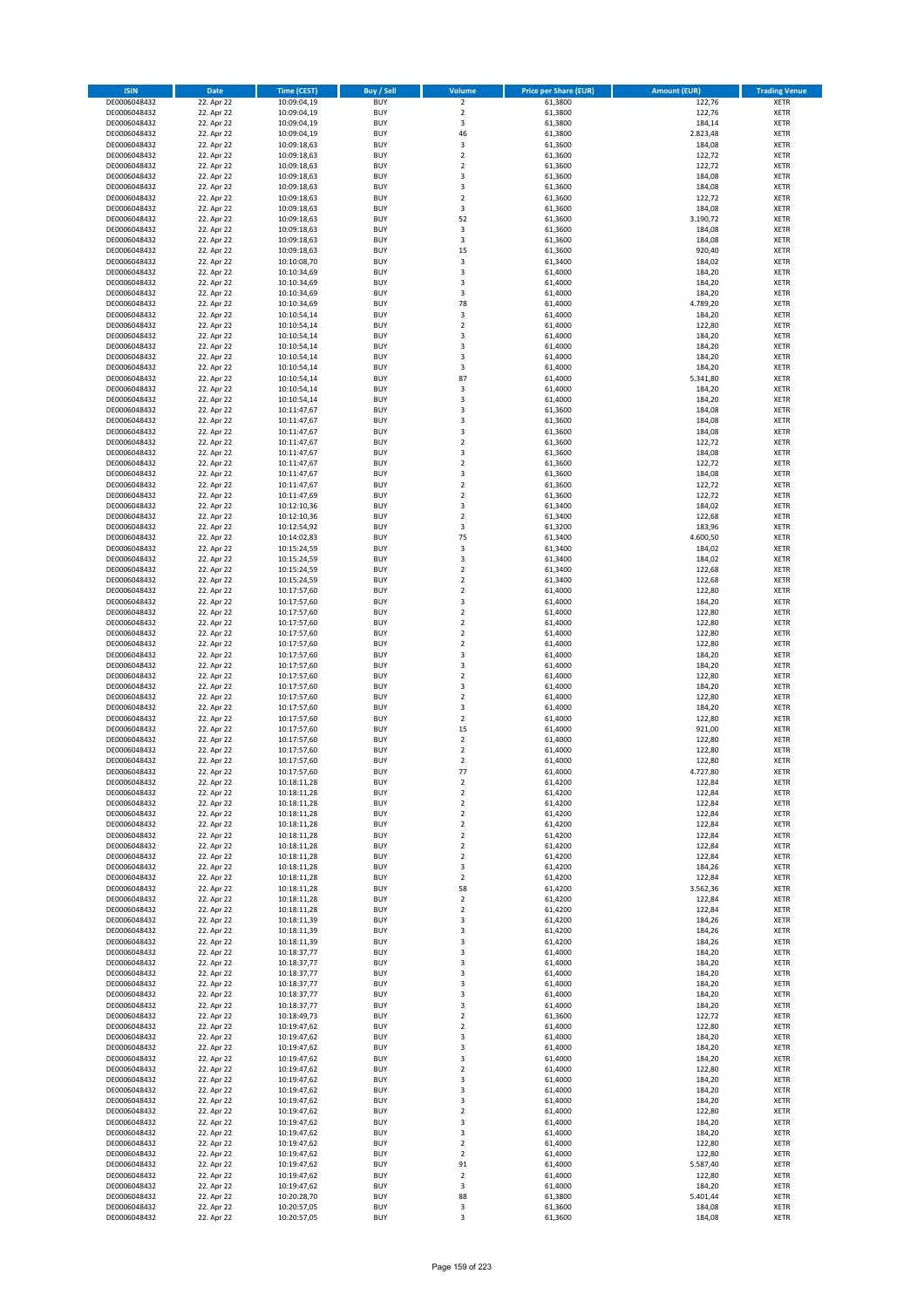| <b>ISIN</b>                  | <b>Date</b>              | <b>Time (CEST)</b>         | <b>Buy / Sell</b>        | Volume                                    | <b>Price per Share (EUR)</b> | <b>Amount (EUR)</b> | <b>Trading Venue</b>       |
|------------------------------|--------------------------|----------------------------|--------------------------|-------------------------------------------|------------------------------|---------------------|----------------------------|
| DE0006048432                 | 22. Apr 22               | 10:20:57,05                | <b>BUY</b>               | $\overline{\mathbf{2}}$                   | 61,3600                      | 122,72              | <b>XETR</b>                |
| DE0006048432                 | 22. Apr 22               | 10:20:57,05                | <b>BUY</b>               | $\mathbf 2$                               | 61,3600                      | 122,72              | <b>XETR</b>                |
| DE0006048432                 | 22. Apr 22               | 10:20:57,05                | <b>BUY</b>               | 3                                         | 61,3600                      | 184,08              | <b>XETR</b>                |
| DE0006048432                 | 22. Apr 22               | 10:20:57,05                | <b>BUY</b>               | 3                                         | 61,3600                      | 184,08              | <b>XETR</b>                |
| DE0006048432<br>DE0006048432 | 22. Apr 22<br>22. Apr 22 | 10:20:57,05<br>10:20:57,05 | <b>BUY</b><br><b>BUY</b> | $\overline{\mathbf{2}}$<br>3              | 61,3600<br>61,3600           | 122,72<br>184,08    | <b>XETR</b><br><b>XETR</b> |
| DE0006048432                 | 22. Apr 22               | 10:20:57,05                | <b>BUY</b>               | $\overline{\mathbf{2}}$                   | 61,3600                      | 122,72              | <b>XETR</b>                |
| DE0006048432                 | 22. Apr 22               | 10:20:57,05                | <b>BUY</b>               | $\overline{\mathbf{2}}$                   | 61,3600                      | 122,72              | <b>XETR</b>                |
| DE0006048432                 | 22. Apr 22               | 10:22:01,19                | BUY                      | 3                                         | 61,3400                      | 184,02              | <b>XETR</b>                |
| DE0006048432                 | 22. Apr 22               | 10:22:01,19                | <b>BUY</b>               | 3                                         | 61,3400                      | 184,02              | <b>XETR</b>                |
| DE0006048432                 | 22. Apr 22               | 10:22:01,19                | <b>BUY</b>               | $\mathbf 2$                               | 61,3400                      | 122,68              | <b>XETR</b>                |
| DE0006048432                 | 22. Apr 22               | 10:22:01,19                | <b>BUY</b>               | 3<br>$\overline{2}$                       | 61,3400                      | 184,02              | <b>XETR</b>                |
| DE0006048432<br>DE0006048432 | 22. Apr 22<br>22. Apr 22 | 10:22:01,19<br>10:22:01,19 | <b>BUY</b><br><b>BUY</b> | $\overline{\mathbf{3}}$                   | 61,3400<br>61,3400           | 122,68<br>184,02    | <b>XETR</b><br><b>XETR</b> |
| DE0006048432                 | 22. Apr 22               | 10:22:12,78                | <b>BUY</b>               | $\overline{\mathbf{2}}$                   | 61,3200                      | 122,64              | <b>XETR</b>                |
| DE0006048432                 | 22. Apr 22               | 10:22:12,78                | BUY                      | $\overline{2}$                            | 61,3200                      | 122,64              | <b>XETR</b>                |
| DE0006048432                 | 22. Apr 22               | 10:22:26,24                | <b>BUY</b>               | 3                                         | 61,3000                      | 183,90              | <b>XETR</b>                |
| DE0006048432                 | 22. Apr 22               | 10:26:15,67                | <b>BUY</b>               | 3                                         | 61,4400                      | 184,32              | <b>XETR</b>                |
| DE0006048432                 | 22. Apr 22               | 10:26:15,67                | <b>BUY</b>               | $\overline{2}$                            | 61.4400                      | 122,88              | <b>XETR</b>                |
| DE0006048432<br>DE0006048432 | 22. Apr 22<br>22. Apr 22 | 10:26:15,67<br>10:26:15,67 | <b>BUY</b><br><b>BUY</b> | $\overline{a}$<br>$\overline{\mathbf{3}}$ | 61,4400<br>61,4400           | 245,76<br>184,32    | <b>XETR</b><br><b>XETR</b> |
| DE0006048432                 | 22. Apr 22               | 10:26:15,67                | <b>BUY</b>               | 4                                         | 61,4400                      | 245,76              | <b>XETR</b>                |
| DE0006048432                 | 22. Apr 22               | 10:26:15,67                | <b>BUY</b>               | $\overline{a}$                            | 61,4400                      | 245,76              | <b>XETR</b>                |
| DE0006048432                 | 22. Apr 22               | 10:26:15,67                | <b>BUY</b>               | 4                                         | 61,4400                      | 245,76              | <b>XETR</b>                |
| DE0006048432                 | 22. Apr 22               | 10:26:15,67                | <b>BUY</b>               | $\overline{4}$                            | 61,4400                      | 245,76              | <b>XETR</b>                |
| DE0006048432                 | 22. Apr 22               | 10:26:15,67                | <b>BUY</b>               | 3                                         | 61,4400                      | 184,32              | <b>XETR</b>                |
| DE0006048432                 | 22. Apr 22               | 10:26:15,67                | <b>BUY</b><br><b>BUY</b> | $\overline{a}$<br>$\overline{4}$          | 61,4400                      | 245,76              | <b>XETR</b><br><b>XETR</b> |
| DE0006048432<br>DE0006048432 | 22. Apr 22<br>22. Apr 22 | 10:26:15,67<br>10:26:15,67 | <b>BUY</b>               | $\mathbf 2$                               | 61,4400<br>61,4400           | 245,76<br>122,88    | <b>XETR</b>                |
| DE0006048432                 | 22. Apr 22               | 10:26:15,67                | <b>BUY</b>               | $\overline{2}$                            | 61,4400                      | 122,88              | <b>XETR</b>                |
| DE0006048432                 | 22. Apr 22               | 10:26:15,67                | <b>BUY</b>               | 49                                        | 61,4400                      | 3.010,56            | <b>XETR</b>                |
| DE0006048432                 | 22. Apr 22               | 10:26:15,67                | <b>BUY</b>               | $\mathbf 2$                               | 61,4400                      | 122,88              | <b>XETR</b>                |
| DE0006048432                 | 22. Apr 22               | 10:26:15,67                | <b>BUY</b>               | 4                                         | 61,4400                      | 245,76              | <b>XETR</b>                |
| DE0006048432                 | 22. Apr 22               | 10:26:15,73                | <b>BUY</b>               | $\overline{2}$                            | 61,4200                      | 122,84              | <b>XETR</b>                |
| DE0006048432<br>DE0006048432 | 22. Apr 22<br>22. Apr 22 | 10:26:15,75<br>10:27:43,26 | <b>BUY</b><br><b>BUY</b> | $\overline{4}$<br>$\mathbf 2$             | 61,4200<br>61,4000           | 245,68<br>122,80    | <b>XETR</b><br><b>XETR</b> |
| DE0006048432                 | 22. Apr 22               | 10:27:43,26                | <b>BUY</b>               | $\overline{2}$                            | 61,4000                      | 122,80              | <b>XETR</b>                |
| DE0006048432                 | 22. Apr 22               | 10:27:43,26                | <b>BUY</b>               | 3                                         | 61,4000                      | 184,20              | <b>XETR</b>                |
| DE0006048432                 | 22. Apr 22               | 10:27:43,26                | <b>BUY</b>               | $\mathbf 2$                               | 61,4000                      | 122,80              | <b>XETR</b>                |
| DE0006048432                 | 22. Apr 22               | 10:27:43,26                | <b>BUY</b>               | 3                                         | 61,4000                      | 184,20              | <b>XETR</b>                |
| DE0006048432                 | 22. Apr 22               | 10:27:43,26                | <b>BUY</b>               | $\overline{2}$                            | 61,4000                      | 122,80              | <b>XETR</b>                |
| DE0006048432                 | 22. Apr 22               | 10:27:43,26                | <b>BUY</b><br><b>BUY</b> | $\overline{2}$                            | 61,4000                      | 122,80              | <b>XETR</b>                |
| DE0006048432<br>DE0006048432 | 22. Apr 22<br>22. Apr 22 | 10:27:43,26<br>10:27:43,26 | <b>BUY</b>               | $\mathbf 2$<br>$\overline{2}$             | 61,4000<br>61,4000           | 122,80<br>122,80    | <b>XETR</b><br><b>XETR</b> |
| DE0006048432                 | 22. Apr 22               | 10:27:43,26                | <b>BUY</b>               | $\mathbf 2$                               | 61,4000                      | 122,80              | <b>XETR</b>                |
| DE0006048432                 | 22. Apr 22               | 10:27:43,26                | <b>BUY</b>               | $\overline{2}$                            | 61,4000                      | 122,80              | <b>XETR</b>                |
| DE0006048432                 | 22. Apr 22               | 10:27:43,26                | <b>BUY</b>               | $\mathbf 2$                               | 61,4000                      | 122,80              | <b>XETR</b>                |
| DE0006048432                 | 22. Apr 22               | 10:27:43,26                | <b>BUY</b>               | $\mathbf 2$                               | 61,4000                      | 122,80              | <b>XETR</b>                |
| DE0006048432                 | 22. Apr 22               | 10:27:43,26                | <b>BUY</b><br><b>BUY</b> | $\mathbf 2$<br>51                         | 61,4000                      | 122,80              | <b>XETR</b><br><b>XETR</b> |
| DE0006048432<br>DE0006048432 | 22. Apr 22<br>22. Apr 22 | 10:27:43,26<br>10:27:43,26 | <b>BUY</b>               | 3                                         | 61,4000<br>61,4000           | 3.131,40<br>184,20  | <b>XETR</b>                |
| DE0006048432                 | 22. Apr 22               | 10:27:43,27                | <b>BUY</b>               | 3                                         | 61,4000                      | 184,20              | <b>XETR</b>                |
| DE0006048432                 | 22. Apr 22               | 10:28:25,31                | <b>BUY</b>               | $\overline{2}$                            | 61,3600                      | 122,72              | <b>XETR</b>                |
| DE0006048432                 | 22. Apr 22               | 10:28:25,31                | <b>BUY</b>               | 64                                        | 61,3600                      | 3.927,04            | <b>XETR</b>                |
| DE0006048432                 | 22. Apr 22               | 10:28:25,31                | <b>BUY</b>               | 13                                        | 61,3600                      | 797,68              | <b>XETR</b>                |
| DE0006048432                 | 22. Apr 22               | 10:28:48,63                | <b>BUY</b>               | 4                                         | 61,3800                      | 245,52              | <b>XETR</b>                |
| DE0006048432<br>DE0006048432 | 22. Apr 22<br>22. Apr 22 | 10:28:48,63<br>10:28:48,63 | <b>BUY</b><br><b>BUY</b> | $\overline{a}$<br>4                       | 61,3800<br>61,3800           | 245,52<br>245,52    | <b>XETR</b><br><b>XETR</b> |
| DE0006048432                 | 22. Apr 22               | 10:28:48,63                | BUY                      | 65                                        | 61,3800                      | 3.989,70            | <b>XETR</b>                |
| DE0006048432                 | 22. Apr 22               | 10:29:30,63                | <b>BUY</b>               | 3                                         | 61,3600                      | 184,08              | <b>XETR</b>                |
| DE0006048432                 | 22. Apr 22               | 10:29:30,63                | <b>BUY</b>               | $\mathbf 2$                               | 61,3600                      | 122,72              | <b>XETR</b>                |
| DE0006048432                 | 22. Apr 22               | 10:29:30,63                | BUY                      | 3                                         | 61,3600                      | 184,08              | <b>XETR</b>                |
| DE0006048432                 | 22. Apr 22               | 10:29:30,63                | BUY                      | $\overline{2}$                            | 61,3600                      | 122,72              | <b>XETR</b>                |
| DE0006048432                 | 22. Apr 22               | 10:29:30,63                | <b>BUY</b>               | $\overline{2}$                            | 61,3600                      | 122,72              | <b>XETR</b>                |
| DE0006048432<br>DE0006048432 | 22. Apr 22<br>22. Apr 22 | 10:29:30,63<br>10:29:30,63 | BUY<br><b>BUY</b>        | 3<br>$\mathbf 2$                          | 61,3600<br>61,3600           | 184,08<br>122,72    | <b>XETR</b><br><b>XETR</b> |
| DE0006048432                 | 22. Apr 22               | 10:29:30,63                | <b>BUY</b>               | 3                                         | 61,3600                      | 184,08              | <b>XETR</b>                |
| DE0006048432                 | 22. Apr 22               | 10:29:30,63                | <b>BUY</b>               | $\mathbf 2$                               | 61,3600                      | 122,72              | <b>XETR</b>                |
| DE0006048432                 | 22. Apr 22               | 10:29:30,63                | <b>BUY</b>               | 69                                        | 61,3600                      | 4.233,84            | <b>XETR</b>                |
| DE0006048432                 | 22. Apr 22               | 10:31:04,17                | <b>BUY</b>               | $\mathbf 2$                               | 61,3600                      | 122,72              | <b>XETR</b>                |
| DE0006048432                 | 22. Apr 22               | 10:31:04,17                | <b>BUY</b>               | $\mathbf 2$                               | 61,3600                      | 122,72              | <b>XETR</b>                |
| DE0006048432<br>DE0006048432 | 22. Apr 22<br>22. Apr 22 | 10:31:04,17                | <b>BUY</b><br><b>BUY</b> | 2<br>$\mathbf 2$                          | 61,3600<br>61,3600           | 122,72<br>122,72    | <b>XETR</b><br><b>XETR</b> |
| DE0006048432                 | 22. Apr 22               | 10:31:04,17<br>10:31:04,17 | <b>BUY</b>               | $\mathbf 2$                               | 61,3600                      | 122,72              | <b>XETR</b>                |
| DE0006048432                 | 22. Apr 22               | 10:31:04,17                | <b>BUY</b>               | $\mathbf 2$                               | 61,3600                      | 122,72              | <b>XETR</b>                |
| DE0006048432                 | 22. Apr 22               | 10:31:04,17                | <b>BUY</b>               | 3                                         | 61,3600                      | 184,08              | <b>XETR</b>                |
| DE0006048432                 | 22. Apr 22               | 10:31:04,17                | <b>BUY</b>               | 82                                        | 61,3600                      | 5.031,52            | <b>XETR</b>                |
| DE0006048432                 | 22. Apr 22               | 10:32:57,76                | <b>BUY</b>               | 3                                         | 61,4000                      | 184,20              | <b>XETR</b>                |
| DE0006048432<br>DE0006048432 | 22. Apr 22<br>22. Apr 22 | 10:32:57,76<br>10:32:57,76 | <b>BUY</b><br><b>BUY</b> | 3<br>$\overline{\mathbf{3}}$              | 61,4000<br>61,4000           | 184,20<br>184,20    | <b>XETR</b><br><b>XETR</b> |
| DE0006048432                 | 22. Apr 22               | 10:32:57,76                | <b>BUY</b>               | 3                                         | 61,4000                      | 184,20              | <b>XETR</b>                |
| DE0006048432                 | 22. Apr 22               | 10:32:57,76                | <b>BUY</b>               | 3                                         | 61,4000                      | 184,20              | <b>XETR</b>                |
| DE0006048432                 | 22. Apr 22               | 10:33:06,64                | <b>BUY</b>               | 3                                         | 61,3800                      | 184,14              | <b>XETR</b>                |
| DE0006048432                 | 22. Apr 22               | 10:33:06,64                | <b>BUY</b>               | 3                                         | 61,3800                      | 184,14              | <b>XETR</b>                |
| DE0006048432                 | 22. Apr 22               | 10:33:06,64                | <b>BUY</b>               | $\overline{2}$                            | 61,3800                      | 122,76              | <b>XETR</b>                |
| DE0006048432<br>DE0006048432 | 22. Apr 22<br>22. Apr 22 | 10:33:06,64<br>10:33:06,64 | <b>BUY</b><br><b>BUY</b> | $\mathbf 2$<br>$\overline{2}$             | 61,3800<br>61,3800           | 122,76<br>122,76    | <b>XETR</b><br><b>XETR</b> |
| DE0006048432                 | 22. Apr 22               | 10:33:06,64                | <b>BUY</b>               | 3                                         | 61,3800                      | 184,14              | <b>XETR</b>                |
| DE0006048432                 | 22. Apr 22               | 10:33:06,64                | <b>BUY</b>               | $\mathbf 2$                               | 61,3800                      | 122,76              | <b>XETR</b>                |
| DE0006048432                 | 22. Apr 22               | 10:33:06,64                | <b>BUY</b>               | $\mathbf 2$                               | 61,3800                      | 122,76              | <b>XETR</b>                |
| DE0006048432                 | 22. Apr 22               | 10:33:06,64                | <b>BUY</b>               | $\overline{2}$                            | 61,3800                      | 122,76              | <b>XETR</b>                |
| DE0006048432                 | 22. Apr 22               | 10:33:06,64                | <b>BUY</b>               | $\overline{2}$                            | 61,3800                      | 122,76              | <b>XETR</b>                |
| DE0006048432<br>DE0006048432 | 22. Apr 22<br>22. Apr 22 | 10:33:06,64<br>10:33:06,64 | <b>BUY</b><br><b>BUY</b> | 3<br>86                                   | 61,3800<br>61,3800           | 184,14<br>5.278,68  | <b>XETR</b><br><b>XETR</b> |
| DE0006048432                 | 22. Apr 22               | 10:34:10,65                | <b>BUY</b>               | $\mathbf 2$                               | 61,3600                      | 122,72              | <b>XETR</b>                |
| DE0006048432                 | 22. Apr 22               | 10:34:10,65                | <b>BUY</b>               | 3                                         | 61,3600                      | 184,08              | <b>XETR</b>                |
| DE0006048432                 | 22. Apr 22               | 10:34:10,65                | <b>BUY</b>               | $\mathbf 2$                               | 61,3600                      | 122,72              | <b>XETR</b>                |
| DE0006048432                 | 22. Apr 22               | 10:34:10,65                | <b>BUY</b>               | 64                                        | 61,3600                      | 3.927,04            | <b>XETR</b>                |
| DE0006048432                 | 22. Apr 22               | 10:36:04,13                | <b>BUY</b>               | 3                                         | 61,3800                      | 184,14              | <b>XETR</b>                |
| DE0006048432                 | 22. Apr 22               | 10:36:04,13                | <b>BUY</b>               | 3                                         | 61,3800                      | 184,14              | <b>XETR</b>                |
| DE0006048432<br>DE0006048432 | 22. Apr 22<br>22. Apr 22 | 10:36:04,13<br>10:36:04,13 | <b>BUY</b><br><b>BUY</b> | 3<br>3                                    | 61,3800<br>61,3800           | 184,14<br>184,14    | <b>XETR</b><br><b>XETR</b> |
| DE0006048432                 | 22. Apr 22               | 10:36:04,13                | <b>BUY</b>               | 3                                         | 61,3800                      | 184,14              | <b>XETR</b>                |
| DE0006048432                 | 22. Apr 22               | 10:36:04,13                | <b>BUY</b>               | 3                                         | 61,3800                      | 184,14              | <b>XETR</b>                |
| DE0006048432                 | 22. Apr 22               | 10:36:04,13                | <b>BUY</b>               | 3                                         | 61,3800                      | 184,14              | <b>XETR</b>                |
| DE0006048432                 | 22. Apr 22               | 10:36:04,13                | <b>BUY</b>               | 3                                         | 61,3800                      | 184,14              | <b>XETR</b>                |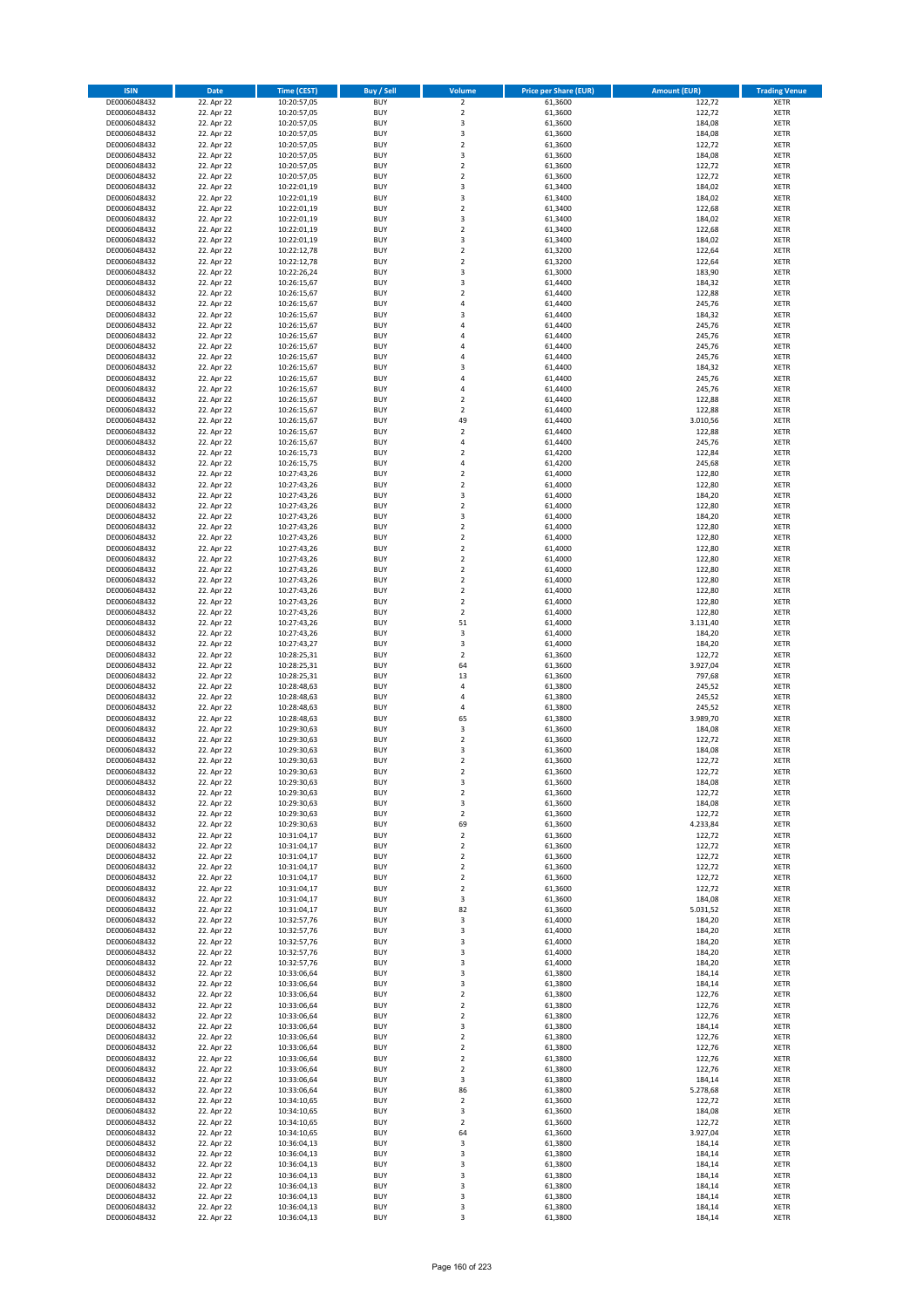| <b>ISIN</b>                  | <b>Date</b>              | <b>Time (CEST)</b>         | <b>Buy / Sell</b>        | Volume                                 | <b>Price per Share (EUR)</b> | <b>Amount (EUR)</b> | <b>Trading Venue</b>       |
|------------------------------|--------------------------|----------------------------|--------------------------|----------------------------------------|------------------------------|---------------------|----------------------------|
| DE0006048432                 | 22. Apr 22               | 10:36:04,13                | <b>BUY</b>               | 3                                      | 61,3800                      | 184,14              | <b>XETR</b>                |
| DE0006048432                 | 22. Apr 22               | 10:36:04,13                | <b>BUY</b>               | 3                                      | 61,3800                      | 184,14              | <b>XETR</b>                |
| DE0006048432                 | 22. Apr 22               | 10:36:04,13                | <b>BUY</b>               | 3                                      | 61,3800                      | 184,14              | <b>XETR</b>                |
| DE0006048432                 | 22. Apr 22               | 10:36:04,13                | <b>BUY</b>               | 3                                      | 61,3800                      | 184,14              | <b>XETR</b>                |
| DE0006048432<br>DE0006048432 | 22. Apr 22<br>22. Apr 22 | 10:36:04,13<br>10:36:04,13 | <b>BUY</b><br><b>BUY</b> | 3<br>11                                | 61,3800<br>61,3800           | 184,14<br>675,18    | <b>XETR</b><br><b>XETR</b> |
| DE0006048432                 | 22. Apr 22               | 10:36:04,13                | <b>BUY</b>               | 34                                     | 61,3800                      | 2.086,92            | <b>XETR</b>                |
| DE0006048432                 | 22. Apr 22               | 10:36:45,28                | <b>BUY</b>               | $\mathbf 2$                            | 61,4200                      | 122,84              | <b>XETR</b>                |
| DE0006048432                 | 22. Apr 22               | 10:36:45,28                | <b>BUY</b>               | 3                                      | 61,4200                      | 184,26              | <b>XETR</b>                |
| DE0006048432                 | 22. Apr 22               | 10:36:45,28                | <b>BUY</b>               | 3                                      | 61,4200                      | 184,26              | <b>XETR</b>                |
| DE0006048432                 | 22. Apr 22               | 10:36:45,28                | <b>BUY</b>               | 3                                      | 61,4200                      | 184,26              | <b>XETR</b>                |
| DE0006048432                 | 22. Apr 22               | 10:36:45,28                | <b>BUY</b>               | 3<br>$\mathbf 2$                       | 61,4200                      | 184,26              | <b>XETR</b><br><b>XETR</b> |
| DE0006048432<br>DE0006048432 | 22. Apr 22<br>22. Apr 22 | 10:36:45,28<br>10:36:45,28 | <b>BUY</b><br><b>BUY</b> | $\overline{\mathbf{c}}$                | 61,4200<br>61,4200           | 122,84<br>122,84    | <b>XETR</b>                |
| DE0006048432                 | 22. Apr 22               | 10:36:45,28                | <b>BUY</b>               | 3                                      | 61,4200                      | 184,26              | <b>XETR</b>                |
| DE0006048432                 | 22. Apr 22               | 10:36:45,28                | <b>BUY</b>               | 3                                      | 61,4200                      | 184,26              | <b>XETR</b>                |
| DE0006048432                 | 22. Apr 22               | 10:36:45,28                | <b>BUY</b>               | 3                                      | 61,4200                      | 184,26              | <b>XETR</b>                |
| DE0006048432                 | 22. Apr 22               | 10:36:45,28                | <b>BUY</b>               | 3                                      | 61,4200                      | 184,26              | <b>XETR</b>                |
| DE0006048432                 | 22. Apr 22               | 10:36:45,28                | <b>BUY</b>               | 3                                      | 61,4200                      | 184,26              | <b>XETR</b>                |
| DE0006048432<br>DE0006048432 | 22. Apr 22<br>22. Apr 22 | 10:36:45,28<br>10:36:45,28 | <b>BUY</b><br><b>BUY</b> | 3<br>55                                | 61,4200<br>61,4200           | 184,26<br>3.378,10  | <b>XETR</b><br><b>XETR</b> |
| DE0006048432                 | 22. Apr 22               | 10:36:45,28                | <b>BUY</b>               | 3                                      | 61,4200                      | 184,26              | <b>XETR</b>                |
| DE0006048432                 | 22. Apr 22               | 10:36:45,28                | <b>BUY</b>               | 3                                      | 61,4200                      | 184,26              | <b>XETR</b>                |
| DE0006048432                 | 22. Apr 22               | 10:38:15,65                | <b>BUY</b>               | 3                                      | 61,4000                      | 184,20              | <b>XETR</b>                |
| DE0006048432                 | 22. Apr 22               | 10:38:15,65                | <b>BUY</b>               | $\mathbf 2$                            | 61,4000                      | 122,80              | <b>XETR</b>                |
| DE0006048432                 | 22. Apr 22               | 10:38:15,65                | <b>BUY</b>               | $\mathbf 2$                            | 61,4000                      | 122,80              | <b>XETR</b>                |
| DE0006048432<br>DE0006048432 | 22. Apr 22               | 10:38:15,65                | <b>BUY</b><br><b>BUY</b> | 47<br>3                                | 61,4000                      | 2.885,80            | <b>XETR</b><br><b>XETR</b> |
| DE0006048432                 | 22. Apr 22<br>22. Apr 22 | 10:38:15,65<br>10:40:30,15 | <b>BUY</b>               | 3                                      | 61,4000<br>61,3600           | 184,20<br>184,08    | <b>XETR</b>                |
| DE0006048432                 | 22. Apr 22               | 10:40:30,15                | <b>BUY</b>               | $\overline{\mathbf{c}}$                | 61,3600                      | 122,72              | <b>XETR</b>                |
| DE0006048432                 | 22. Apr 22               | 10:40:30,15                | <b>BUY</b>               | $\overline{2}$                         | 61,3600                      | 122,72              | <b>XETR</b>                |
| DE0006048432                 | 22. Apr 22               | 10:40:30,15                | <b>BUY</b>               | 3                                      | 61,3600                      | 184,08              | <b>XETR</b>                |
| DE0006048432                 | 22. Apr 22               | 10:40:30,15                | <b>BUY</b>               | $\mathbf 2$                            | 61,3600                      | 122,72              | <b>XETR</b>                |
| DE0006048432                 | 22. Apr 22               | 10:40:30,15                | <b>BUY</b>               | $\mathbf 2$                            | 61,3600                      | 122,72              | <b>XETR</b>                |
| DE0006048432<br>DE0006048432 | 22. Apr 22<br>22. Apr 22 | 10:40:30,15<br>10:40:30,15 | <b>BUY</b><br><b>BUY</b> | 3<br>3                                 | 61,3600<br>61,3600           | 184,08<br>184,08    | <b>XETR</b><br><b>XETR</b> |
| DE0006048432                 | 22. Apr 22               | 10:40:30,15                | <b>BUY</b>               | $\overline{\mathbf{c}}$                | 61,3600                      | 122,72              | <b>XETR</b>                |
| DE0006048432                 | 22. Apr 22               | 10:40:30,15                | <b>BUY</b>               | 3                                      | 61,3600                      | 184,08              | <b>XETR</b>                |
| DE0006048432                 | 22. Apr 22               | 10:40:30,15                | <b>BUY</b>               | $\overline{2}$                         | 61,3600                      | 122,72              | <b>XETR</b>                |
| DE0006048432                 | 22. Apr 22               | 10:40:30,15                | <b>BUY</b>               | $\mathbf 2$                            | 61,3600                      | 122,72              | <b>XETR</b>                |
| DE0006048432                 | 22. Apr 22               | 10:40:30,15                | <b>BUY</b>               | $\overline{\mathbf{c}}$                | 61,3600                      | 122,72              | <b>XETR</b>                |
| DE0006048432                 | 22. Apr 22               | 10:40:30,15                | <b>BUY</b><br><b>BUY</b> | $\mathbf 2$                            | 61,3600                      | 122,72              | <b>XETR</b>                |
| DE0006048432<br>DE0006048432 | 22. Apr 22<br>22. Apr 22 | 10:40:30,15<br>10:40:30,18 | <b>BUY</b>               | 64<br>4                                | 61,3600<br>61,3400           | 3.927,04<br>245,36  | <b>XETR</b><br><b>XETR</b> |
| DE0006048432                 | 22. Apr 22               | 10:40:43,68                | <b>BUY</b>               | 3                                      | 61,3200                      | 183,96              | <b>XETR</b>                |
| DE0006048432                 | 22. Apr 22               | 10:40:55,19                | <b>BUY</b>               | $\overline{2}$                         | 61,3000                      | 122,60              | <b>XETR</b>                |
| DE0006048432                 | 22. Apr 22               | 10:40:55,19                | <b>BUY</b>               | $\mathbf 2$                            | 61,3000                      | 122,60              | <b>XETR</b>                |
| DE0006048432                 | 22. Apr 22               | 10:40:55,19                | <b>BUY</b>               | $\mathbf 2$                            | 61,3000                      | 122,60              | <b>XETR</b>                |
| DE0006048432                 | 22. Apr 22               | 10:40:55,19                | <b>BUY</b><br><b>BUY</b> | 3<br>4                                 | 61,3000                      | 183,90              | <b>XETR</b>                |
| DE0006048432<br>DE0006048432 | 22. Apr 22<br>22. Apr 22 | 10:40:55,19<br>10:40:55,19 | <b>BUY</b>               | 3                                      | 61,3000<br>61,3000           | 245,20<br>183,90    | <b>XETR</b><br><b>XETR</b> |
| DE0006048432                 | 22. Apr 22               | 10:40:55,19                | <b>BUY</b>               | 3                                      | 61,3000                      | 183,90              | <b>XETR</b>                |
| DE0006048432                 | 22. Apr 22               | 10:40:55,19                | <b>BUY</b>               | $\overline{2}$                         | 61,3000                      | 122,60              | <b>XETR</b>                |
| DE0006048432                 | 22. Apr 22               | 10:40:55,19                | <b>BUY</b>               | 53                                     | 61,3000                      | 3.248,90            | <b>XETR</b>                |
| DE0006048432                 | 22. Apr 22               | 10:40:55,19                | <b>BUY</b>               | 3                                      | 61,3000                      | 183,90              | <b>XETR</b>                |
| DE0006048432                 | 22. Apr 22               | 10:40:55,19                | <b>BUY</b>               | $\mathbf 2$                            | 61,3000                      | 122,60              | <b>XETR</b>                |
| DE0006048432<br>DE0006048432 | 22. Apr 22<br>22. Apr 22 | 10:42:53,00<br>10:43:53,14 | <b>BUY</b><br><b>BUY</b> | 60<br>3                                | 61,3000<br>61,2800           | 3.678,00<br>183,84  | <b>XETR</b><br><b>XETR</b> |
| DE0006048432                 | 22. Apr 22               | 10:43:53,14                | <b>BUY</b>               | 3                                      | 61,2800                      | 183,84              | <b>XETR</b>                |
| DE0006048432                 | 22. Apr 22               | 10:43:53,14                | <b>BUY</b>               | $\overline{2}$                         | 61,2800                      | 122,56              | <b>XETR</b>                |
| DE0006048432                 | 22. Apr 22               | 10:43:53,14                | <b>BUY</b>               | 3                                      | 61,2800                      | 183,84              | <b>XETR</b>                |
| DE0006048432                 | 22. Apr 22               | 10:43:53,14                | <b>BUY</b>               | $\overline{\mathbf{c}}$                | 61,2800                      | 122,56              | <b>XETR</b>                |
| DE0006048432                 | 22. Apr 22               | 10:43:53,14                | <b>BUY</b>               | $\overline{\mathbf{c}}$                | 61,2800                      | 122,56              | <b>XETR</b>                |
| DE0006048432                 | 22. Apr 22               | 10:43:53,14                | <b>BUY</b>               | 3                                      | 61,2800<br>61,2800           | 183,84              | <b>XETR</b>                |
| DE0006048432<br>DE0006048432 | 22. Apr 22<br>22. Apr 22 | 10:43:53,14<br>10:43:53,14 | BUY<br><b>BUY</b>        | 2<br>3                                 | 61,2800                      | 122,56<br>183,84    | <b>XETR</b><br>XETR        |
| DE0006048432                 | 22. Apr 22               | 10:43:53,14                | <b>BUY</b>               | $\mathbf 2$                            | 61,2800                      | 122,56              | XETR                       |
| DE0006048432                 | 22. Apr 22               | 10:43:53,14                | <b>BUY</b>               | 3                                      | 61,2800                      | 183,84              | XETR                       |
| DE0006048432                 | 22. Apr 22               | 10:43:53,14                | <b>BUY</b>               | 3                                      | 61,3000                      | 183,90              | <b>XETR</b>                |
| DE0006048432                 | 22. Apr 22               | 10:43:53,14                | <b>BUY</b>               | 3                                      | 61,3000                      | 183,90              | XETR                       |
| DE0006048432                 | 22. Apr 22               | 10:43:53,14                | <b>BUY</b>               | 3                                      | 61,3000                      | 183,90              | <b>XETR</b>                |
| DE0006048432<br>DE0006048432 | 22. Apr 22<br>22. Apr 22 | 10:43:53,14<br>10:43:53,14 | <b>BUY</b><br><b>BUY</b> | 3<br>58                                | 61,2800<br>61,2800           | 183,84<br>3.554,24  | XETR<br><b>XETR</b>        |
| DE0006048432                 | 22. Apr 22               | 10:43:53,14                | <b>BUY</b>               | 3                                      | 61,2800                      | 183,84              | XETR                       |
| DE0006048432                 | 22. Apr 22               | 10:43:53,14                | <b>BUY</b>               | 3                                      | 61,3000                      | 183,90              | XETR                       |
| DE0006048432                 | 22. Apr 22               | 10:44:41,72                | <b>BUY</b>               | 4                                      | 61,3000                      | 245,20              | <b>XETR</b>                |
| DE0006048432                 | 22. Apr 22               | 10:44:41,72                | <b>BUY</b>               | 4                                      | 61,3000                      | 245,20              | XETR                       |
| DE0006048432                 | 22. Apr 22               | 10:44:41,72                | <b>BUY</b>               | 4                                      | 61,3000                      | 245,20              | <b>XETR</b>                |
| DE0006048432<br>DE0006048432 | 22. Apr 22<br>22. Apr 22 | 10:45:12,30<br>10:45:12,30 | <b>BUY</b><br><b>BUY</b> | 3<br>3                                 | 61,2800<br>61,2800           | 183,84<br>183,84    | XETR<br><b>XETR</b>        |
| DE0006048432                 | 22. Apr 22               | 10:45:12,30                | <b>BUY</b>               | 3                                      | 61,2800                      | 183,84              | <b>XETR</b>                |
| DE0006048432                 | 22. Apr 22               | 10:45:12,30                | <b>BUY</b>               | $\mathbf 2$                            | 61,2800                      | 122,56              | <b>XETR</b>                |
| DE0006048432                 | 22. Apr 22               | 10:45:12,30                | <b>BUY</b>               | $\mathbf 2$                            | 61,2800                      | 122,56              | XETR                       |
| DE0006048432                 | 22. Apr 22               | 10:45:12,30                | <b>BUY</b>               | 4                                      | 61,2800                      | 245,12              | <b>XETR</b>                |
| DE0006048432                 | 22. Apr 22               | 10:45:12,30                | <b>BUY</b>               | 3                                      | 61,2800                      | 183,84              | <b>XETR</b>                |
| DE0006048432<br>DE0006048432 | 22. Apr 22               | 10:45:12,30                | <b>BUY</b><br><b>BUY</b> | 3<br>$\overline{2}$                    | 61,2800<br>61,2800           | 183,84              | XETR<br><b>XETR</b>        |
| DE0006048432                 | 22. Apr 22<br>22. Apr 22 | 10:45:12,30<br>10:45:12,30 | <b>BUY</b>               | $\mathbf 2$                            | 61,2800                      | 122,56<br>122,56    | <b>XETR</b>                |
| DE0006048432                 | 22. Apr 22               | 10:45:12,30                | <b>BUY</b>               | 3                                      | 61,2800                      | 183,84              | XETR                       |
| DE0006048432                 | 22. Apr 22               | 10:45:12,30                | <b>BUY</b>               | $\mathbf 2$                            | 61,2800                      | 122,56              | XETR                       |
| DE0006048432                 | 22. Apr 22               | 10:45:12,30                | <b>BUY</b>               | $\mathbf 2$                            | 61,2800                      | 122,56              | <b>XETR</b>                |
| DE0006048432                 | 22. Apr 22               | 10:45:12,30                | <b>BUY</b>               | 4                                      | 61,2800                      | 245,12              | <b>XETR</b>                |
| DE0006048432                 | 22. Apr 22               | 10:45:12,30                | <b>BUY</b>               | 79                                     | 61,2800                      | 4.841,12            | XETR                       |
| DE0006048432<br>DE0006048432 | 22. Apr 22<br>22. Apr 22 | 10:45:12,30<br>10:45:12,30 | <b>BUY</b><br><b>BUY</b> | $\overline{\mathbf{c}}$<br>$\mathbf 2$ | 61,2800<br>61,2800           | 122,56<br>122,56    | XETR<br>XETR               |
| DE0006048432                 | 22. Apr 22               | 10:45:12,30                | <b>BUY</b>               | $\mathbf 2$                            | 61,2800                      | 122,56              | <b>XETR</b>                |
| DE0006048432                 | 22. Apr 22               | 10:45:12,30                | <b>BUY</b>               | 13                                     | 61,2800                      | 796,64              | XETR                       |
| DE0006048432                 | 22. Apr 22               | 10:45:12,31                | <b>BUY</b>               | 3                                      | 61,2800                      | 183,84              | <b>XETR</b>                |
| DE0006048432                 | 22. Apr 22               | 10:45:12,48                | <b>BUY</b>               | $\mathbf 2$                            | 61,2600                      | 122,52              | <b>XETR</b>                |
| DE0006048432                 | 22. Apr 22               | 10:47:41,43                | <b>BUY</b>               | $\mathbf 2$                            | 61,3000                      | 122,60              | XETR                       |
| DE0006048432<br>DE0006048432 | 22. Apr 22<br>22. Apr 22 | 10:47:41,43<br>10:47:42,54 | <b>BUY</b><br><b>BUY</b> | $\overline{\mathbf{2}}$<br>3           | 61,3000<br>61,2800           | 122,60<br>183,84    | <b>XETR</b><br>XETR        |
| DE0006048432                 | 22. Apr 22               | 10:47:42,54                | <b>BUY</b>               | 3                                      | 61,2800                      | 183,84              | <b>XETR</b>                |
| DE0006048432                 | 22. Apr 22               | 10:47:42,54                | <b>BUY</b>               | $\mathbf 2$                            | 61,2800                      | 122,56              | <b>XETR</b>                |
| DE0006048432                 | 22. Apr 22               | 10:47:42,54                | <b>BUY</b>               | $\mathbf 2$                            | 61,2800                      | 122,56              | <b>XETR</b>                |
| DE0006048432                 | 22. Apr 22               | 10:47:42,54                | <b>BUY</b>               | $\mathbf 2$                            | 61,2800                      | 122,56              | XETR                       |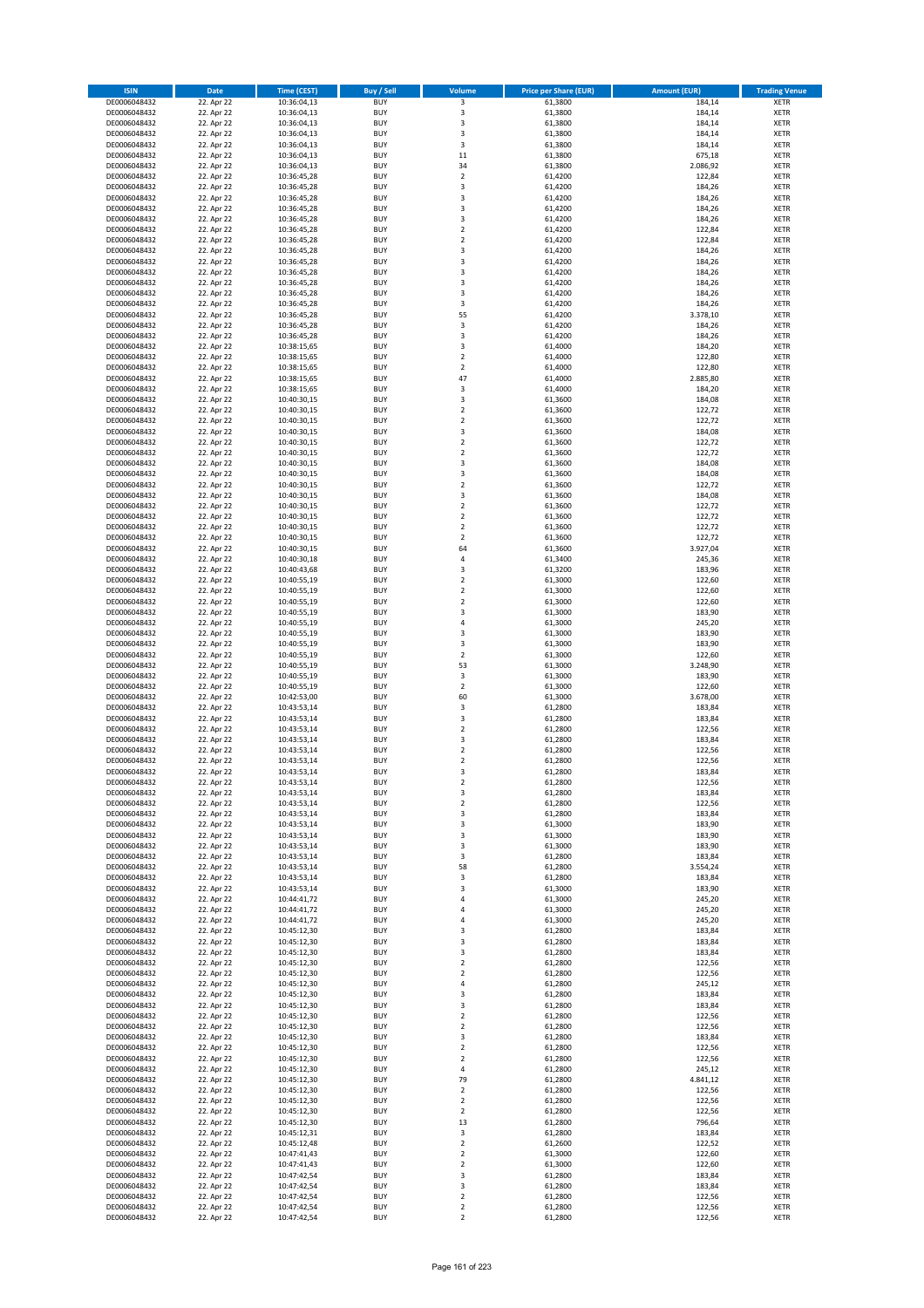| <b>ISIN</b>                  | <b>Date</b>              | <b>Time (CEST)</b>         | <b>Buy / Sell</b>        | Volume                                    | <b>Price per Share (EUR)</b> | <b>Amount (EUR)</b> | <b>Trading Venue</b>       |
|------------------------------|--------------------------|----------------------------|--------------------------|-------------------------------------------|------------------------------|---------------------|----------------------------|
| DE0006048432                 | 22. Apr 22               | 10:47:42,54                | <b>BUY</b>               | 3                                         | 61,2800                      | 183,84              | <b>XETR</b>                |
| DE0006048432                 | 22. Apr 22               | 10:47:42,54                | <b>BUY</b>               | 3                                         | 61,2800                      | 183,84              | <b>XETR</b>                |
| DE0006048432                 | 22. Apr 22               | 10:47:42,54                | <b>BUY</b>               | $\overline{\mathbf{3}}$                   | 61,2800                      | 183,84              | <b>XETR</b>                |
| DE0006048432                 | 22. Apr 22               | 10:47:42,54                | <b>BUY</b>               | 4                                         | 61,2800                      | 245,12              | <b>XETR</b>                |
| DE0006048432<br>DE0006048432 | 22. Apr 22<br>22. Apr 22 | 10:47:42,54<br>10:47:42,54 | <b>BUY</b><br><b>BUY</b> | $\overline{\mathbf{2}}$<br>$\mathbf 2$    | 61,2800<br>61,2800           | 122,56<br>122,56    | <b>XETR</b><br><b>XETR</b> |
| DE0006048432                 | 22. Apr 22               | 10:47:42,54                | <b>BUY</b>               | $\overline{\mathbf{2}}$                   | 61,2800                      | 122,56              | <b>XETR</b>                |
| DE0006048432                 | 22. Apr 22               | 10:47:42,54                | <b>BUY</b>               | 3                                         | 61,2800                      | 183,84              | <b>XETR</b>                |
| DE0006048432                 | 22. Apr 22               | 10:47:42,54                | BUY                      | 3                                         | 61,2800                      | 183,84              | <b>XETR</b>                |
| DE0006048432                 | 22. Apr 22               | 10:47:42,54                | <b>BUY</b>               | 3                                         | 61,2800                      | 183,84              | <b>XETR</b>                |
| DE0006048432                 | 22. Apr 22               | 10:47:42,54                | <b>BUY</b>               | 92                                        | 61,2800                      | 5.637,76            | <b>XETR</b>                |
| DE0006048432                 | 22. Apr 22               | 10:47:42,54                | <b>BUY</b>               | 3<br>$\overline{2}$                       | 61,2800                      | 183,84              | <b>XETR</b>                |
| DE0006048432<br>DE0006048432 | 22. Apr 22<br>22. Apr 22 | 10:47:42,55<br>10:47:42,55 | <b>BUY</b><br><b>BUY</b> | $\overline{\mathbf{3}}$                   | 61,2800<br>61,2800           | 122,56<br>183,84    | <b>XETR</b><br><b>XETR</b> |
| DE0006048432                 | 22. Apr 22               | 10:47:42,56                | <b>BUY</b>               | $\overline{2}$                            | 61,2800                      | 122,56              | <b>XETR</b>                |
| DE0006048432                 | 22. Apr 22               | 10:47:54,29                | BUY                      | $\overline{2}$                            | 61,2600                      | 122,52              | <b>XETR</b>                |
| DE0006048432                 | 22. Apr 22               | 10:47:54,29                | <b>BUY</b>               | 3                                         | 61,2600                      | 183,78              | <b>XETR</b>                |
| DE0006048432                 | 22. Apr 22               | 10:47:54,29                | <b>BUY</b>               | $\overline{2}$                            | 61,2600                      | 122,52              | <b>XETR</b>                |
| DE0006048432                 | 22. Apr 22               | 10:47:54,29                | <b>BUY</b>               | 3                                         | 61,2600                      | 183,78              | <b>XETR</b>                |
| DE0006048432<br>DE0006048432 | 22. Apr 22<br>22. Apr 22 | 10:47:54,29<br>10:47:54,29 | <b>BUY</b><br><b>BUY</b> | $\overline{\mathbf{3}}$<br>$\overline{2}$ | 61,2600<br>61,2600           | 183,78<br>122,52    | <b>XETR</b><br><b>XETR</b> |
| DE0006048432                 | 22. Apr 22               | 10:47:54,29                | <b>BUY</b>               | $\mathbf 2$                               | 61,2600                      | 122,52              | <b>XETR</b>                |
| DE0006048432                 | 22. Apr 22               | 10:47:54,29                | <b>BUY</b>               | $\overline{\mathbf{3}}$                   | 61,2600                      | 183,78              | <b>XETR</b>                |
| DE0006048432                 | 22. Apr 22               | 10:47:54,29                | <b>BUY</b>               | $\overline{2}$                            | 61,2600                      | 122,52              | <b>XETR</b>                |
| DE0006048432                 | 22. Apr 22               | 10:47:54,29                | <b>BUY</b>               | 3                                         | 61,2600                      | 183,78              | <b>XETR</b>                |
| DE0006048432                 | 22. Apr 22               | 10:47:54,29                | <b>BUY</b>               | 79                                        | 61,2600                      | 4.839,54            | <b>XETR</b>                |
| DE0006048432<br>DE0006048432 | 22. Apr 22               | 10:47:54,29                | <b>BUY</b><br><b>BUY</b> | $\mathsf 3$<br>6                          | 61,2600                      | 183,78              | <b>XETR</b><br><b>XETR</b> |
| DE0006048432                 | 22. Apr 22<br>22. Apr 22 | 10:48:21,16<br>10:48:21,16 | <b>BUY</b>               | 2                                         | 61,2400<br>61,2400           | 367,44<br>122,48    | <b>XETR</b>                |
| DE0006048432                 | 22. Apr 22               | 10:48:54,11                | <b>BUY</b>               | $\overline{2}$                            | 61,2200                      | 122,44              | <b>XETR</b>                |
| DE0006048432                 | 22. Apr 22               | 10:48:54,11                | <b>BUY</b>               | $\mathbf 2$                               | 61,2200                      | 122,44              | <b>XETR</b>                |
| DE0006048432                 | 22. Apr 22               | 10:48:54,11                | <b>BUY</b>               | $\mathbf 2$                               | 61,2200                      | 122,44              | <b>XETR</b>                |
| DE0006048432                 | 22. Apr 22               | 10:48:54,11                | <b>BUY</b>               | 3                                         | 61,2200                      | 183,66              | <b>XETR</b>                |
| DE0006048432                 | 22. Apr 22               | 10:48:54,11                | <b>BUY</b>               | $\overline{2}$                            | 61,2200                      | 122,44              | <b>XETR</b>                |
| DE0006048432<br>DE0006048432 | 22. Apr 22<br>22. Apr 22 | 10:48:54,11<br>10:48:54,11 | <b>BUY</b><br><b>BUY</b> | 3<br>58                                   | 61,2200<br>61,2200           | 183,66<br>3.550,76  | <b>XETR</b><br><b>XETR</b> |
| DE0006048432                 | 22. Apr 22               | 10:48:54,11                | <b>BUY</b>               | $\overline{2}$                            | 61,2200                      | 122,44              | <b>XETR</b>                |
| DE0006048432                 | 22. Apr 22               | 10:48:56,27                | <b>BUY</b>               | 6                                         | 61,2000                      | 367,20              | <b>XETR</b>                |
| DE0006048432                 | 22. Apr 22               | 10:49:02,38                | <b>BUY</b>               | $\mathbf 2$                               | 61,2000                      | 122,40              | <b>XETR</b>                |
| DE0006048432                 | 22. Apr 22               | 10:49:02,38                | <b>BUY</b>               | $\mathbf 2$                               | 61,2000                      | 122,40              | <b>XETR</b>                |
| DE0006048432                 | 22. Apr 22               | 10:49:02,38                | <b>BUY</b>               | $\overline{2}$                            | 61,2000                      | 122,40              | <b>XETR</b>                |
| DE0006048432<br>DE0006048432 | 22. Apr 22<br>22. Apr 22 | 10:49:02,38                | <b>BUY</b><br><b>BUY</b> | 59<br>3                                   | 61,2000<br>61,1800           | 3.610,80<br>183,54  | <b>XETR</b><br><b>XETR</b> |
| DE0006048432                 | 22. Apr 22               | 10:49:33,09<br>10:49:33,09 | <b>BUY</b>               | $\overline{\mathbf{3}}$                   | 61,1800                      | 183,54              | <b>XETR</b>                |
| DE0006048432                 | 22. Apr 22               | 10:49:33,09                | <b>BUY</b>               | $\overline{3}$                            | 61,1800                      | 183,54              | <b>XETR</b>                |
| DE0006048432                 | 22. Apr 22               | 10:49:33,09                | <b>BUY</b>               | 3                                         | 61,1800                      | 183,54              | <b>XETR</b>                |
| DE0006048432                 | 22. Apr 22               | 10:49:33,09                | <b>BUY</b>               | 3                                         | 61,1800                      | 183,54              | <b>XETR</b>                |
| DE0006048432                 | 22. Apr 22               | 10:49:33,09                | <b>BUY</b>               | 12                                        | 61,1800                      | 734,16              | <b>XETR</b>                |
| DE0006048432<br>DE0006048432 | 22. Apr 22               | 10:49:33,09                | <b>BUY</b><br><b>BUY</b> | $\mathbf 2$<br>3                          | 61,1800<br>61,1800           | 122,36<br>183,54    | <b>XETR</b><br><b>XETR</b> |
| DE0006048432                 | 22. Apr 22<br>22. Apr 22 | 10:49:33,09<br>10:49:33,09 | <b>BUY</b>               | $\overline{2}$                            | 61,1800                      | 122,36              | <b>XETR</b>                |
| DE0006048432                 | 22. Apr 22               | 10:49:33,09                | <b>BUY</b>               | $\overline{2}$                            | 61,1800                      | 122,36              | <b>XETR</b>                |
| DE0006048432                 | 22. Apr 22               | 10:49:33,09                | <b>BUY</b>               | 3                                         | 61,1800                      | 183,54              | <b>XETR</b>                |
| DE0006048432                 | 22. Apr 22               | 10:49:33,09                | <b>BUY</b>               | $\mathbf 2$                               | 61,1800                      | 122,36              | <b>XETR</b>                |
| DE0006048432                 | 22. Apr 22               | 10:49:33,09                | <b>BUY</b>               | $\overline{\mathbf{3}}$                   | 61,1800                      | 183,54              | <b>XETR</b>                |
| DE0006048432                 | 22. Apr 22               | 10:49:33,09                | <b>BUY</b>               | $\overline{3}$                            | 61,1800                      | 183,54              | <b>XETR</b>                |
| DE0006048432<br>DE0006048432 | 22. Apr 22<br>22. Apr 22 | 10:50:15,43<br>10:50:33,86 | <b>BUY</b><br><b>BUY</b> | $\overline{2}$<br>4                       | 61,1400<br>61,1400           | 122,28<br>244,56    | <b>XETR</b><br><b>XETR</b> |
| DE0006048432                 | 22. Apr 22               | 10:50:33,86                | BUY                      | 47                                        | 61,1400                      | 2.873,58            | <b>XETR</b>                |
| DE0006048432                 | 22. Apr 22               | 10:50:34,71                | <b>BUY</b>               | $\overline{2}$                            | 61,1200                      | 122,24              | <b>XETR</b>                |
| DE0006048432                 | 22. Apr 22               | 10:50:34,71                | <b>BUY</b>               | $\mathbf 2$                               | 61,1200                      | 122,24              | <b>XETR</b>                |
| DE0006048432                 | 22. Apr 22               | 10:50:34,71                | BUY                      | $\overline{\mathbf{3}}$                   | 61,1200                      | 183,36              | <b>XETR</b>                |
| DE0006048432                 | 22. Apr 22               | 10:50:34,71                | BUY                      | $\mathbf 2$                               | 61,1200                      | 122,24              | <b>XETR</b>                |
| DE0006048432<br>DE0006048432 | 22. Apr 22<br>22. Apr 22 | 10:51:24,32<br>10:51:24,32 | <b>BUY</b><br>BUY        | $\overline{2}$<br>3                       | 61,1000<br>61,1000           | 122,20              | <b>XETR</b><br><b>XETR</b> |
| DE0006048432                 | 22. Apr 22               | 10:51:24,32                | <b>BUY</b>               | $\mathbf 2$                               | 61,1000                      | 183,30<br>122,20    | <b>XETR</b>                |
| DE0006048432                 | 22. Apr 22               | 10:51:24,32                | <b>BUY</b>               | $\mathbf 2$                               | 61,1000                      | 122,20              | <b>XETR</b>                |
| DE0006048432                 | 22. Apr 22               | 10:51:24,32                | <b>BUY</b>               | $\mathbf 2$                               | 61,1000                      | 122,20              | <b>XETR</b>                |
| DE0006048432                 | 22. Apr 22               | 10:51:24,32                | <b>BUY</b>               | $\overline{2}$                            | 61,1000                      | 122,20              | <b>XETR</b>                |
| DE0006048432                 | 22. Apr 22               | 10:51:24,32                | <b>BUY</b><br><b>BUY</b> | 3<br>3                                    | 61,1000                      | 183,30              | <b>XETR</b>                |
| DE0006048432<br>DE0006048432 | 22. Apr 22<br>22. Apr 22 | 10:51:24,32                | <b>BUY</b>               |                                           | 61,1000<br>61,1000           | 183,30<br>122,20    | <b>XETR</b>                |
| DE0006048432                 | 22. Apr 22               | 10:51:24,32<br>10:51:24,32 | <b>BUY</b>               | 2<br>3                                    | 61,1000                      | 183,30              | <b>XETR</b><br><b>XETR</b> |
| DE0006048432                 | 22. Apr 22               | 10:51:24,32                | <b>BUY</b>               | $\mathbf 2$                               | 61,1000                      | 122,20              | <b>XETR</b>                |
| DE0006048432                 | 22. Apr 22               | 10:51:24,32                | <b>BUY</b>               | $\mathbf 2$                               | 61,1000                      | 122,20              | <b>XETR</b>                |
| DE0006048432                 | 22. Apr 22               | 10:51:24,32                | <b>BUY</b>               | $\overline{2}$                            | 61,1000                      | 122,20              | <b>XETR</b>                |
| DE0006048432                 | 22. Apr 22<br>22. Apr 22 | 10:51:24,32                | <b>BUY</b><br><b>BUY</b> | 3<br>63                                   | 61,1000                      | 183,30              | <b>XETR</b>                |
| DE0006048432<br>DE0006048432 | 22. Apr 22               | 10:51:24,32<br>10:51:24,32 | <b>BUY</b>               | 3                                         | 61,1000<br>61,1000           | 3.849,30<br>183,30  | <b>XETR</b><br><b>XETR</b> |
| DE0006048432                 | 22. Apr 22               | 10:51:24,32                | <b>BUY</b>               | 3                                         | 61,1000                      | 183,30              | <b>XETR</b>                |
| DE0006048432                 | 22. Apr 22               | 10:51:29,26                | <b>BUY</b>               | $\mathbf 2$                               | 61,1000                      | 122,20              | <b>XETR</b>                |
| DE0006048432                 | 22. Apr 22               | 10:51:29,26                | <b>BUY</b>               | $\mathbf 2$                               | 61,1000                      | 122,20              | <b>XETR</b>                |
| DE0006048432                 | 22. Apr 22               | 10:51:29,26                | <b>BUY</b>               | 4                                         | 61,1000                      | 244,40              | <b>XETR</b>                |
| DE0006048432                 | 22. Apr 22               | 10:51:29,26                | <b>BUY</b>               | $\mathbf 2$                               | 61,1000                      | 122,20              | <b>XETR</b>                |
| DE0006048432<br>DE0006048432 | 22. Apr 22<br>22. Apr 22 | 10:51:29,26<br>10:51:29,27 | <b>BUY</b><br><b>BUY</b> | $\overline{\mathbf{3}}$<br>3              | 61,1000<br>61,0800           | 183,30<br>183,24    | <b>XETR</b><br><b>XETR</b> |
| DE0006048432                 | 22. Apr 22               | 10:51:29,27                | <b>BUY</b>               | $\overline{\mathbf{3}}$                   | 61,0800                      | 183,24              | <b>XETR</b>                |
| DE0006048432                 | 22. Apr 22               | 10:51:29,27                | <b>BUY</b>               | $\overline{2}$                            | 61,0800                      | 122,16              | <b>XETR</b>                |
| DE0006048432                 | 22. Apr 22               | 10:51:29,41                | <b>BUY</b>               | $\mathbf 2$                               | 61,0800                      | 122,16              | <b>XETR</b>                |
| DE0006048432                 | 22. Apr 22               | 10:51:29,41                | <b>BUY</b>               | 3                                         | 61,0800                      | 183,24              | <b>XETR</b>                |
| DE0006048432                 | 22. Apr 22               | 10:51:29,41                | <b>BUY</b>               | 3                                         | 61,0800                      | 183,24              | <b>XETR</b>                |
| DE0006048432                 | 22. Apr 22               | 10:51:29,41                | <b>BUY</b>               | $\overline{\mathbf{3}}$                   | 61,0800                      | 183,24              | <b>XETR</b>                |
| DE0006048432<br>DE0006048432 | 22. Apr 22<br>22. Apr 22 | 10:51:29,41<br>10:51:29,41 | <b>BUY</b><br><b>BUY</b> | $\mathbf 2$<br>$\overline{\mathbf{3}}$    | 61,0800<br>61,0800           | 122,16<br>183,24    | <b>XETR</b><br><b>XETR</b> |
| DE0006048432                 | 22. Apr 22               | 10:51:29,41                | <b>BUY</b>               | 3                                         | 61,0800                      | 183,24              | <b>XETR</b>                |
| DE0006048432                 | 22. Apr 22               | 10:51:29,41                | <b>BUY</b>               | 4                                         | 61,0800                      | 244,32              | <b>XETR</b>                |
| DE0006048432                 | 22. Apr 22               | 10:51:29,41                | <b>BUY</b>               | 3                                         | 61,0800                      | 183,24              | <b>XETR</b>                |
| DE0006048432                 | 22. Apr 22               | 10:51:29,41                | <b>BUY</b>               | $\overline{2}$                            | 61,0800                      | 122,16              | <b>XETR</b>                |
| DE0006048432                 | 22. Apr 22               | 10:51:29,41                | <b>BUY</b>               | $\mathbf 2$                               | 61,0800                      | 122,16              | <b>XETR</b>                |
| DE0006048432<br>DE0006048432 | 22. Apr 22<br>22. Apr 22 | 10:51:29,41<br>10:51:42,93 | <b>BUY</b><br><b>BUY</b> | 63<br>$\overline{2}$                      | 61,0800<br>61,0800           | 3.848,04<br>122,16  | <b>XETR</b><br><b>XETR</b> |
| DE0006048432                 | 22. Apr 22               | 10:51:42,93                | <b>BUY</b>               | $\mathbf 2$                               | 61,0800                      | 122,16              | <b>XETR</b>                |
| DE0006048432                 | 22. Apr 22               | 10:51:42,93                | <b>BUY</b>               | 4                                         | 61,0800                      | 244,32              | <b>XETR</b>                |
| DE0006048432                 | 22. Apr 22               | 10:51:42,93                | <b>BUY</b>               | $\mathbf 2$                               | 61,0800                      | 122,16              | <b>XETR</b>                |
| DE0006048432                 | 22. Apr 22               | 10:51:42,93                | <b>BUY</b>               | $\mathbf 2$                               | 61,0800                      | 122,16              | <b>XETR</b>                |
| DE0006048432                 | 22. Apr 22               | 10:51:42,93                | <b>BUY</b>               | 3                                         | 61,0800                      | 183,24              | <b>XETR</b>                |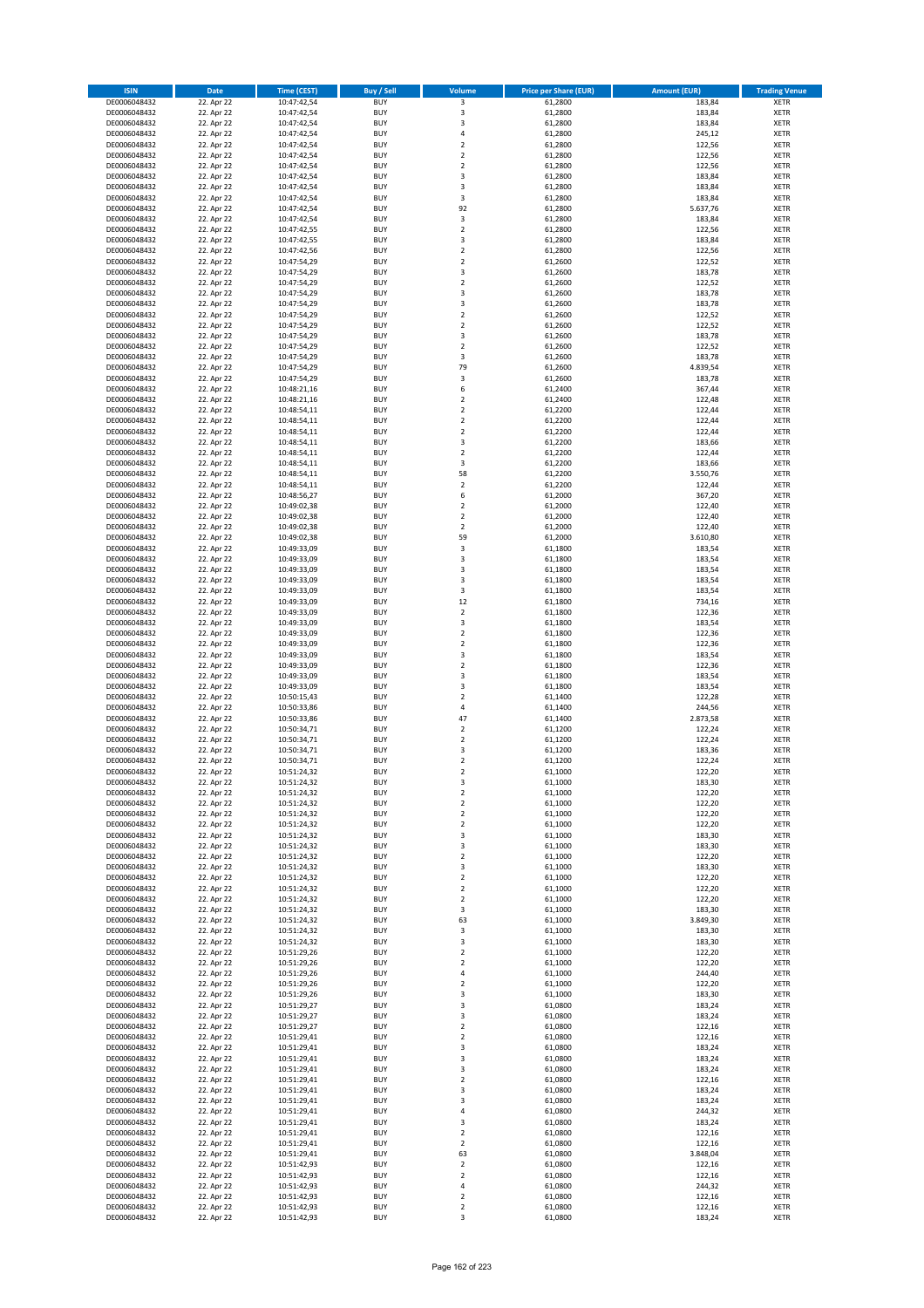| <b>ISIN</b>                  | <b>Date</b>              | <b>Time (CEST)</b>         | <b>Buy / Sell</b>        | Volume                        | <b>Price per Share (EUR)</b> | <b>Amount (EUR)</b> | <b>Trading Venue</b>       |
|------------------------------|--------------------------|----------------------------|--------------------------|-------------------------------|------------------------------|---------------------|----------------------------|
| DE0006048432                 | 22. Apr 22               | 10:51:42,93                | <b>BUY</b>               | 3                             | 61,0800                      | 183,24              | <b>XETR</b>                |
| DE0006048432                 | 22. Apr 22               | 10:51:42,93                | <b>BUY</b>               | 3                             | 61,0800                      | 183,24              | <b>XETR</b>                |
| DE0006048432                 | 22. Apr 22               | 10:51:42,93                | <b>BUY</b>               | 3                             | 61,0800                      | 183,24              | <b>XETR</b>                |
| DE0006048432<br>DE0006048432 | 22. Apr 22<br>22. Apr 22 | 10:51:42,93<br>10:51:42,93 | <b>BUY</b><br><b>BUY</b> | 10<br>49                      | 61,0800<br>61,0800           | 610,80<br>2.992,92  | <b>XETR</b><br><b>XETR</b> |
| DE0006048432                 | 22. Apr 22               | 10:52:03,49                | <b>BUY</b>               | 29                            | 61,0600                      | 1.770,74            | <b>XETR</b>                |
| DE0006048432                 | 22. Apr 22               | 10:52:03,49                | <b>BUY</b>               | $\mathbf 2$                   | 61,0600                      | 122,12              | <b>XETR</b>                |
| DE0006048432                 | 22. Apr 22               | 10:52:03,49                | <b>BUY</b>               | 3                             | 61,0600                      | 183,18              | <b>XETR</b>                |
| DE0006048432                 | 22. Apr 22               | 10:52:03,49                | <b>BUY</b>               | 58                            | 61,0600                      | 3.541,48            | <b>XETR</b>                |
| DE0006048432<br>DE0006048432 | 22. Apr 22<br>22. Apr 22 | 10:52:03,49<br>10:52:29,03 | <b>BUY</b><br><b>BUY</b> | 4<br>$\mathbf 2$              | 61,0600<br>61,0600           | 244,24<br>122,12    | <b>XETR</b><br><b>XETR</b> |
| DE0006048432                 | 22. Apr 22               | 10:52:29,03                | <b>BUY</b>               | $\overline{\mathbf{c}}$       | 61,0600                      | 122,12              | <b>XETR</b>                |
| DE0006048432                 | 22. Apr 22               | 10:52:29,03                | <b>BUY</b>               | $\mathbf 2$                   | 61,0600                      | 122,12              | <b>XETR</b>                |
| DE0006048432                 | 22. Apr 22               | 10:52:29,03                | <b>BUY</b>               | $\overline{2}$                | 61,0600                      | 122,12              | <b>XETR</b>                |
| DE0006048432                 | 22. Apr 22               | 10:52:29,03                | <b>BUY</b>               | $\mathbf 2$                   | 61,0600                      | 122,12              | <b>XETR</b>                |
| DE0006048432<br>DE0006048432 | 22. Apr 22<br>22. Apr 22 | 10:52:29,03<br>10:52:29,03 | <b>BUY</b><br><b>BUY</b> | $\overline{\mathbf{c}}$<br>68 | 61,0600<br>61,0600           | 122,12<br>4.152,08  | <b>XETR</b><br><b>XETR</b> |
| DE0006048432                 | 22. Apr 22               | 10:52:29,03                | <b>BUY</b>               | 3                             | 61,0600                      | 183,18              | <b>XETR</b>                |
| DE0006048432                 | 22. Apr 22               | 10:52:29,05                | <b>BUY</b>               | $\overline{\mathbf{c}}$       | 61,0600                      | 122,12              | <b>XETR</b>                |
| DE0006048432                 | 22. Apr 22               | 10:52:54,75                | <b>BUY</b>               | $\mathbf 2$                   | 61,0400                      | 122,08              | <b>XETR</b>                |
| DE0006048432                 | 22. Apr 22               | 10:52:54,75                | <b>BUY</b>               | $\overline{\mathbf{c}}$       | 61,0400                      | 122,08              | <b>XETR</b>                |
| DE0006048432<br>DE0006048432 | 22. Apr 22               | 10:52:54,75                | <b>BUY</b><br><b>BUY</b> | 3<br>3                        | 61,0400<br>61,0400           | 183,12              | <b>XETR</b><br><b>XETR</b> |
| DE0006048432                 | 22. Apr 22<br>22. Apr 22 | 10:52:54,75<br>10:52:54,75 | <b>BUY</b>               | 3                             | 61,0400                      | 183,12<br>183,12    | <b>XETR</b>                |
| DE0006048432                 | 22. Apr 22               | 10:52:54,75                | <b>BUY</b>               | 3                             | 61,0400                      | 183,12              | <b>XETR</b>                |
| DE0006048432                 | 22. Apr 22               | 10:52:54,75                | <b>BUY</b>               | $\mathbf 2$                   | 61,0400                      | 122,08              | <b>XETR</b>                |
| DE0006048432                 | 22. Apr 22               | 10:52:54,75                | <b>BUY</b>               | $\mathbf 2$                   | 61,0400                      | 122,08              | <b>XETR</b>                |
| DE0006048432                 | 22. Apr 22<br>22. Apr 22 | 10:52:54,75<br>10:52:54,75 | <b>BUY</b><br><b>BUY</b> | 3                             | 61,0400                      | 183,12<br>122,08    | <b>XETR</b>                |
| DE0006048432<br>DE0006048432 | 22. Apr 22               | 10:52:54,75                | <b>BUY</b>               | $\mathbf 2$<br>3              | 61,0400<br>61,0400           | 183,12              | <b>XETR</b><br><b>XETR</b> |
| DE0006048432                 | 22. Apr 22               | 10:52:58,32                | <b>BUY</b>               | 3                             | 61,0200                      | 183,06              | <b>XETR</b>                |
| DE0006048432                 | 22. Apr 22               | 10:52:58,32                | <b>BUY</b>               | $\overline{2}$                | 61,0200                      | 122,04              | <b>XETR</b>                |
| DE0006048432                 | 22. Apr 22               | 10:52:58,32                | <b>BUY</b>               | 48                            | 61,0200                      | 2.928,96            | <b>XETR</b>                |
| DE0006048432                 | 22. Apr 22               | 10:52:58,32                | <b>BUY</b>               | $\overline{\mathbf{c}}$       | 61,0200                      | 122,04              | <b>XETR</b>                |
| DE0006048432<br>DE0006048432 | 22. Apr 22<br>22. Apr 22 | 10:54:01,72<br>10:54:01,72 | <b>BUY</b><br><b>BUY</b> | 3<br>3                        | 61,0600<br>61,0600           | 183,18<br>183,18    | <b>XETR</b><br><b>XETR</b> |
| DE0006048432                 | 22. Apr 22               | 10:54:01,72                | <b>BUY</b>               | 3                             | 61,0600                      | 183,18              | <b>XETR</b>                |
| DE0006048432                 | 22. Apr 22               | 10:54:01,72                | <b>BUY</b>               | 3                             | 61,0600                      | 183,18              | <b>XETR</b>                |
| DE0006048432                 | 22. Apr 22               | 10:54:01,72                | <b>BUY</b>               | 3                             | 61,0600                      | 183,18              | <b>XETR</b>                |
| DE0006048432                 | 22. Apr 22               | 10:54:01,72                | <b>BUY</b>               | 3                             | 61,0600                      | 183,18              | <b>XETR</b>                |
| DE0006048432<br>DE0006048432 | 22. Apr 22<br>22. Apr 22 | 10:54:01,72<br>10:54:01,72 | <b>BUY</b><br><b>BUY</b> | 3<br>$\mathbf 2$              | 61,0600<br>61,0600           | 183,18<br>122,12    | <b>XETR</b><br><b>XETR</b> |
| DE0006048432                 | 22. Apr 22               | 10:54:01,72                | <b>BUY</b>               | 3                             | 61,0600                      | 183,18              | <b>XETR</b>                |
| DE0006048432                 | 22. Apr 22               | 10:54:01,72                | <b>BUY</b>               | 3                             | 61,0600                      | 183,18              | <b>XETR</b>                |
| DE0006048432                 | 22. Apr 22               | 10:54:01,72                | <b>BUY</b>               | 3                             | 61,0600                      | 183,18              | <b>XETR</b>                |
| DE0006048432                 | 22. Apr 22               | 10:54:01,72                | <b>BUY</b>               | 3                             | 61,0600                      | 183,18              | <b>XETR</b>                |
| DE0006048432                 | 22. Apr 22               | 10:54:01,72                | <b>BUY</b><br><b>BUY</b> | 3<br>3                        | 61,0600                      | 183,18              | <b>XETR</b><br><b>XETR</b> |
| DE0006048432<br>DE0006048432 | 22. Apr 22<br>22. Apr 22 | 10:54:01,72<br>10:54:01,72 | <b>BUY</b>               | 4                             | 61,0600<br>61,0600           | 183,18<br>244,24    | <b>XETR</b>                |
| DE0006048432                 | 22. Apr 22               | 10:54:01,72                | <b>BUY</b>               | 4                             | 61,0600                      | 244,24              | <b>XETR</b>                |
| DE0006048432                 | 22. Apr 22               | 10:55:44,18                | <b>BUY</b>               | $\overline{\mathbf{c}}$       | 61,0800                      | 122,16              | <b>XETR</b>                |
| DE0006048432                 | 22. Apr 22               | 10:55:44,18                | <b>BUY</b>               | $\mathbf 2$                   | 61,0800                      | 122,16              | <b>XETR</b>                |
| DE0006048432                 | 22. Apr 22               | 10:55:44,18                | <b>BUY</b><br><b>BUY</b> | 3                             | 61,0800                      | 183,24<br>244,32    | <b>XETR</b>                |
| DE0006048432<br>DE0006048432 | 22. Apr 22<br>22. Apr 22 | 10:55:44,18<br>10:55:44,18 | <b>BUY</b>               | 4<br>3                        | 61,0800<br>61,0800           | 183,24              | <b>XETR</b><br><b>XETR</b> |
| DE0006048432                 | 22. Apr 22               | 10:55:44,18                | <b>BUY</b>               | 56                            | 61,0800                      | 3.420,48            | <b>XETR</b>                |
| DE0006048432                 | 22. Apr 22               | 10:56:01,91                | <b>BUY</b>               | $\overline{\mathbf{c}}$       | 61,0600                      | 122,12              | <b>XETR</b>                |
| DE0006048432                 | 22. Apr 22               | 10:56:01,91                | <b>BUY</b>               | $\mathbf 2$                   | 61,0600                      | 122,12              | <b>XETR</b>                |
| DE0006048432                 | 22. Apr 22               | 10:56:01,91                | <b>BUY</b>               | 3                             | 61,0600                      | 183,18              | <b>XETR</b>                |
| DE0006048432<br>DE0006048432 | 22. Apr 22<br>22. Apr 22 | 10:56:01,91<br>10:56:01,91 | <b>BUY</b><br><b>BUY</b> | 3<br>$\mathbf 2$              | 61,0600<br>61,0600           | 183,18<br>122,12    | <b>XETR</b><br><b>XETR</b> |
| DE0006048432                 | 22. Apr 22               | 10:56:01,91                | <b>BUY</b>               | $\overline{\mathbf{c}}$       | 61,0600                      | 122,12              | <b>XETR</b>                |
| DE0006048432                 | 22. Apr 22               | 10:56:01,91                | <b>BUY</b>               | $\overline{\mathbf{c}}$       | 61,0600                      | 122,12              | <b>XETR</b>                |
| DE0006048432                 | 22. Apr 22               | 10:56:01,91                | <b>BUY</b>               | $\overline{2}$                | 61,0600                      | 122,12              | <b>XETR</b>                |
| DE0006048432                 | 22. Apr 22               | 10:56:01,91                | BUY                      | 2                             | 61,0600                      | 122,12              | <b>XETR</b>                |
| DE0006048432<br>DE0006048432 | 22. Apr 22<br>22. Apr 22 | 10:56:01,91<br>10:56:01,91 | <b>BUY</b><br><b>BUY</b> | $\mathbf 2$<br>3              | 61,0600<br>61,0600           | 122,12<br>183,18    | XETR<br>XETR               |
| DE0006048432                 | 22. Apr 22               | 10:56:01,91                | <b>BUY</b>               | $\mathbf 2$                   | 61,0600                      | 122,12              | XETR                       |
| DE0006048432                 | 22. Apr 22               | 10:56:01,91                | <b>BUY</b>               | $\mathbf 2$                   | 61,0600                      | 122,12              | <b>XETR</b>                |
| DE0006048432                 | 22. Apr 22               | 10:56:01,91                | <b>BUY</b>               | 3                             | 61,0600                      | 183,18              | <b>XETR</b>                |
| DE0006048432                 | 22. Apr 22               | 10:56:15,99                | <b>BUY</b>               | 3                             | 61,0400                      | 183,12              | <b>XETR</b>                |
| DE0006048432<br>DE0006048432 | 22. Apr 22<br>22. Apr 22 | 10:56:15,99<br>10:56:15,99 | <b>BUY</b><br><b>BUY</b> | 3<br>$\mathbf 2$              | 61,0400<br>61,0400           | 183,12<br>122,08    | <b>XETR</b><br><b>XETR</b> |
| DE0006048432                 | 22. Apr 22               | 10:56:15,99                | <b>BUY</b>               | 55                            | 61,0400                      | 3.357,20            | XETR                       |
| DE0006048432                 | 22. Apr 22               | 10:56:33,21                | <b>BUY</b>               | $\mathbf 2$                   | 61,0400                      | 122,08              | <b>XETR</b>                |
| DE0006048432                 | 22. Apr 22               | 10:56:33,21                | <b>BUY</b>               | 3                             | 61,0400                      | 183,12              | <b>XETR</b>                |
| DE0006048432<br>DE0006048432 | 22. Apr 22<br>22. Apr 22 | 10:56:33,21<br>10:56:33,21 | <b>BUY</b><br><b>BUY</b> | $\mathbf 2$<br>3              | 61,0400<br>61,0400           | 122,08<br>183,12    | <b>XETR</b><br><b>XETR</b> |
| DE0006048432                 | 22. Apr 22               | 10:56:33,21                | <b>BUY</b>               | 3                             | 61,0400                      | 183,12              | <b>XETR</b>                |
| DE0006048432                 | 22. Apr 22               | 10:56:33,21                | <b>BUY</b>               | $\mathbf 2$                   | 61,0400                      | 122,08              | <b>XETR</b>                |
| DE0006048432                 | 22. Apr 22               | 10:56:33,21                | <b>BUY</b>               | 3                             | 61,0400                      | 183,12              | <b>XETR</b>                |
| DE0006048432                 | 22. Apr 22               | 10:56:33,21                | <b>BUY</b>               | $\mathbf 2$                   | 61,0400                      | 122,08              | <b>XETR</b>                |
| DE0006048432<br>DE0006048432 | 22. Apr 22<br>22. Apr 22 | 10:56:33,21<br>10:56:33,21 | <b>BUY</b><br><b>BUY</b> | $\mathbf 2$<br>$\mathbf 2$    | 61,0400<br>61,0400           | 122,08<br>122,08    | XETR<br><b>XETR</b>        |
| DE0006048432                 | 22. Apr 22               | 10:56:33,21                | <b>BUY</b>               | $\overline{2}$                | 61,0400                      | 122,08              | <b>XETR</b>                |
| DE0006048432                 | 22. Apr 22               | 10:57:23,43                | <b>BUY</b>               | 3                             | 61,0600                      | 183,18              | <b>XETR</b>                |
| DE0006048432                 | 22. Apr 22               | 10:57:23,43                | <b>BUY</b>               | 3                             | 61,0600                      | 183,18              | <b>XETR</b>                |
| DE0006048432                 | 22. Apr 22               | 10:57:23,43                | <b>BUY</b>               | 46                            | 61,0600                      | 2.808,76            | <b>XETR</b>                |
| DE0006048432                 | 22. Apr 22               | 10:57:38,46                | <b>BUY</b>               | 3                             | 61,0400                      | 183,12              | <b>XETR</b>                |
| DE0006048432<br>DE0006048432 | 22. Apr 22<br>22. Apr 22 | 10:57:38,46<br>10:57:38,46 | <b>BUY</b><br><b>BUY</b> | 3<br>3                        | 61,0400<br>61,0400           | 183,12<br>183,12    | <b>XETR</b><br><b>XETR</b> |
| DE0006048432                 | 22. Apr 22               | 10:57:38,46                | <b>BUY</b>               | $\overline{2}$                | 61,0400                      | 122,08              | <b>XETR</b>                |
| DE0006048432                 | 22. Apr 22               | 10:57:38,46                | <b>BUY</b>               | 3                             | 61,0400                      | 183,12              | <b>XETR</b>                |
| DE0006048432                 | 22. Apr 22               | 10:57:38,46                | <b>BUY</b>               | $\overline{\mathbf{c}}$       | 61,0400                      | 122,08              | XETR                       |
| DE0006048432                 | 22. Apr 22               | 10:57:38,46                | <b>BUY</b>               | $\mathbf 2$                   | 61,0400                      | 122,08              | <b>XETR</b>                |
| DE0006048432                 | 22. Apr 22               | 10:59:33,41                | <b>BUY</b><br><b>BUY</b> | $\mathbf 2$                   | 61,0600                      | 122,12<br>122,12    | <b>XETR</b>                |
| DE0006048432<br>DE0006048432 | 22. Apr 22<br>22. Apr 22 | 10:59:33,41<br>10:59:33,41 | <b>BUY</b>               | $\mathbf 2$<br>3              | 61,0600<br>61,0600           | 183,18              | <b>XETR</b><br><b>XETR</b> |
| DE0006048432                 | 22. Apr 22               | 10:59:33,41                | <b>BUY</b>               | $\mathbf 2$                   | 61,0600                      | 122,12              | <b>XETR</b>                |
| DE0006048432                 | 22. Apr 22               | 10:59:33,41                | <b>BUY</b>               | $\mathbf 2$                   | 61,0600                      | 122,12              | <b>XETR</b>                |
| DE0006048432                 | 22. Apr 22               | 10:59:33,41                | <b>BUY</b>               | 3                             | 61,0600                      | 183,18              | <b>XETR</b>                |
| DE0006048432<br>DE0006048432 | 22. Apr 22               | 10:59:33,41                | <b>BUY</b><br><b>BUY</b> | 64<br>$\overline{2}$          | 61,0600<br>61,0600           | 3.907,84<br>122,12  | XETR<br><b>XETR</b>        |
| DE0006048432                 | 22. Apr 22<br>22. Apr 22 | 10:59:33,41<br>10:59:33,41 | <b>BUY</b>               | 3                             | 61,0600                      | 183,18              | <b>XETR</b>                |
| DE0006048432                 | 22. Apr 22               | 11:02:13,65                | <b>BUY</b>               | 3                             | 61,0600                      | 183,18              | <b>XETR</b>                |
| DE0006048432                 | 22. Apr 22               | 11:02:13,65                | <b>BUY</b>               | $\mathbf 2$                   | 61,0600                      | 122,12              | XETR                       |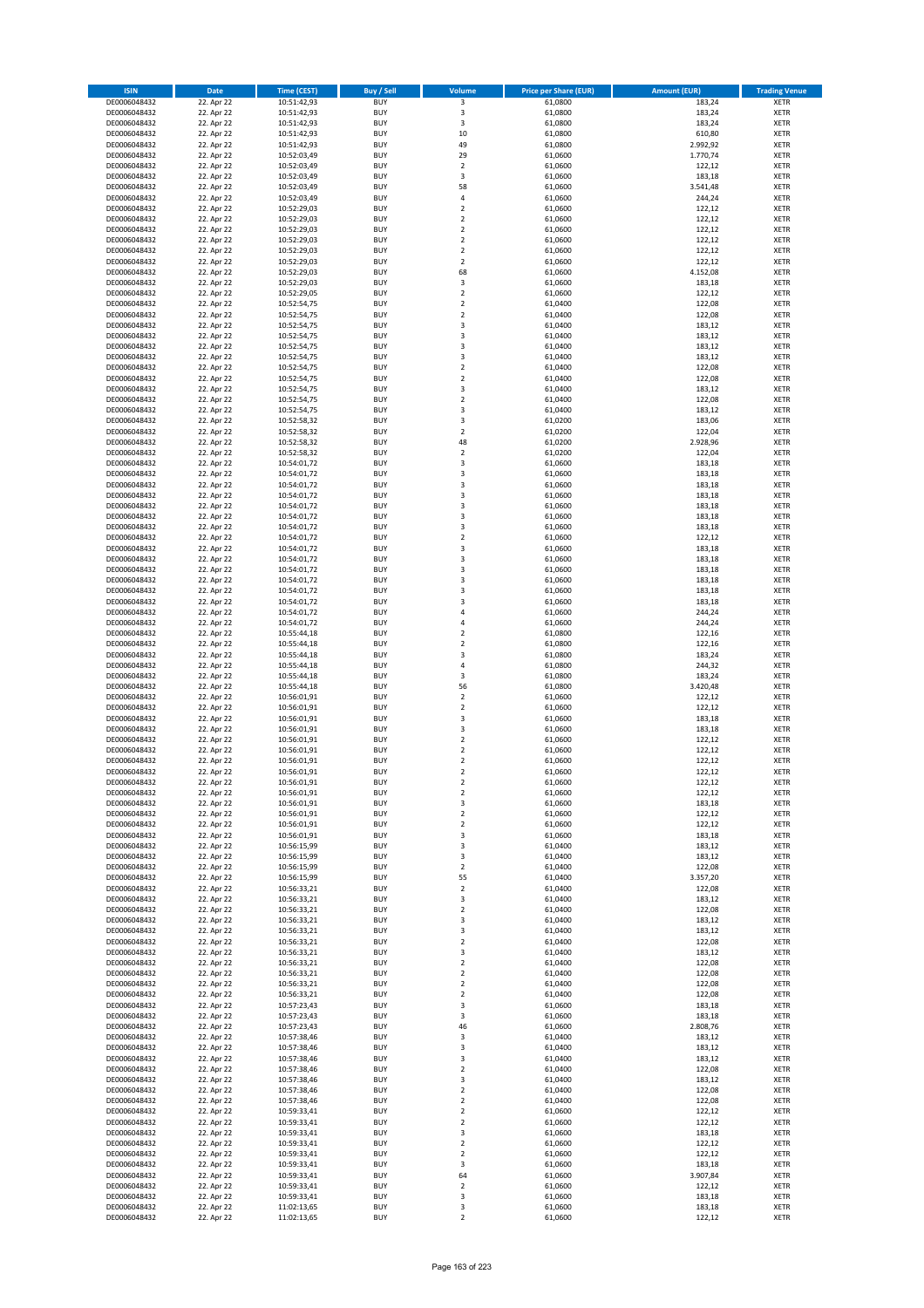| <b>ISIN</b>                  | <b>Date</b>              | <b>Time (CEST)</b>         | <b>Buy / Sell</b>        | Volume                       | <b>Price per Share (EUR)</b> | <b>Amount (EUR)</b> | <b>Trading Venue</b>       |
|------------------------------|--------------------------|----------------------------|--------------------------|------------------------------|------------------------------|---------------------|----------------------------|
| DE0006048432                 | 22. Apr 22               | 11:02:13,65                | <b>BUY</b>               | $\overline{\mathbf{3}}$      | 61,0600                      | 183,18              | <b>XETR</b>                |
| DE0006048432                 | 22. Apr 22               | 11:02:13,65                | <b>BUY</b>               | $\mathbf 2$                  | 61,0600                      | 122,12              | <b>XETR</b>                |
| DE0006048432                 | 22. Apr 22               | 11:02:13,65                | <b>BUY</b>               | 3                            | 61,0600                      | 183,18              | <b>XETR</b>                |
| DE0006048432                 | 22. Apr 22               | 11:02:13,65                | <b>BUY</b>               | $\mathbf 2$                  | 61,0600                      | 122,12              | <b>XETR</b>                |
| DE0006048432<br>DE0006048432 | 22. Apr 22<br>22. Apr 22 | 11:02:13,65<br>11:02:13,65 | <b>BUY</b><br><b>BUY</b> | $\overline{\mathbf{c}}$<br>3 | 61,0600<br>61,0600           | 122,12<br>183,18    | <b>XETR</b><br><b>XETR</b> |
| DE0006048432                 | 22. Apr 22               | 11:02:13,65                | <b>BUY</b>               | 66                           | 61,0600                      | 4.029,96            | <b>XETR</b>                |
| DE0006048432                 | 22. Apr 22               | 11:02:13,65                | <b>BUY</b>               | $\overline{\mathbf{c}}$      | 61,0600                      | 122,12              | <b>XETR</b>                |
| DE0006048432                 | 22. Apr 22               | 11:02:13,65                | <b>BUY</b>               | $\overline{2}$               | 61,0600                      | 122,12              | <b>XETR</b>                |
| DE0006048432                 | 22. Apr 22               | 11:02:43,70                | <b>BUY</b>               | $\overline{2}$               | 61,0600                      | 122,12              | <b>XETR</b>                |
| DE0006048432                 | 22. Apr 22               | 11:02:43,70                | <b>BUY</b>               | $\mathbf 2$                  | 61,0600                      | 122,12              | <b>XETR</b>                |
| DE0006048432                 | 22. Apr 22               | 11:02:43,70                | <b>BUY</b>               | $\overline{\mathbf{c}}$<br>3 | 61,0600                      | 122,12              | <b>XETR</b><br><b>XETR</b> |
| DE0006048432<br>DE0006048432 | 22. Apr 22<br>22. Apr 22 | 11:02:43,70<br>11:02:43,70 | <b>BUY</b><br><b>BUY</b> | $\overline{\mathbf{c}}$      | 61,0600<br>61,0600           | 183,18<br>122,12    | <b>XETR</b>                |
| DE0006048432                 | 22. Apr 22               | 11:02:43,70                | <b>BUY</b>               | $\mathbf 2$                  | 61,0600                      | 122,12              | <b>XETR</b>                |
| DE0006048432                 | 22. Apr 22               | 11:02:43,70                | <b>BUY</b>               | $\overline{\mathbf{c}}$      | 61,0600                      | 122,12              | <b>XETR</b>                |
| DE0006048432                 | 22. Apr 22               | 11:02:43,70                | <b>BUY</b>               | $\mathbf 2$                  | 61,0600                      | 122,12              | <b>XETR</b>                |
| DE0006048432                 | 22. Apr 22               | 11:02:43,70                | <b>BUY</b>               | 71                           | 61,0600                      | 4.335,26            | <b>XETR</b>                |
| DE0006048432                 | 22. Apr 22               | 11:02:43,70                | <b>BUY</b>               | 3                            | 61,0600                      | 183,18              | <b>XETR</b>                |
| DE0006048432<br>DE0006048432 | 22. Apr 22<br>22. Apr 22 | 11:02:51,98                | <b>BUY</b><br><b>BUY</b> | 3<br>3                       | 61,0400<br>61,0400           | 183,12<br>183,12    | <b>XETR</b><br><b>XETR</b> |
| DE0006048432                 | 22. Apr 22               | 11:02:51,98<br>11:02:51,98 | <b>BUY</b>               | $\mathbf 2$                  | 61,0400                      | 122,08              | <b>XETR</b>                |
| DE0006048432                 | 22. Apr 22               | 11:02:51,98                | <b>BUY</b>               | $\mathbf 2$                  | 61,0400                      | 122,08              | <b>XETR</b>                |
| DE0006048432                 | 22. Apr 22               | 11:02:51,98                | <b>BUY</b>               | 3                            | 61,0400                      | 183,12              | <b>XETR</b>                |
| DE0006048432                 | 22. Apr 22               | 11:02:51,98                | <b>BUY</b>               | 3                            | 61,0400                      | 183,12              | <b>XETR</b>                |
| DE0006048432                 | 22. Apr 22               | 11:02:51,98                | <b>BUY</b>               | $\mathbf 2$                  | 61,0400                      | 122,08              | <b>XETR</b>                |
| DE0006048432                 | 22. Apr 22               | 11:02:51,98                | <b>BUY</b>               | $\mathbf 2$                  | 61,0400                      | 122,08              | <b>XETR</b>                |
| DE0006048432<br>DE0006048432 | 22. Apr 22<br>22. Apr 22 | 11:02:51,98<br>11:02:51,98 | <b>BUY</b><br><b>BUY</b> | 3<br>3                       | 61,0400<br>61,0400           | 183,12<br>183,12    | <b>XETR</b><br><b>XETR</b> |
| DE0006048432                 | 22. Apr 22               | 11:02:51,98                | <b>BUY</b>               | $\overline{\mathbf{c}}$      | 61,0400                      | 122,08              | <b>XETR</b>                |
| DE0006048432                 | 22. Apr 22               | 11:02:51,98                | <b>BUY</b>               | $\overline{a}$               | 61,0400                      | 122,08              | <b>XETR</b>                |
| DE0006048432                 | 22. Apr 22               | 11:02:51,98                | <b>BUY</b>               | 3                            | 61,0400                      | 183,12              | <b>XETR</b>                |
| DE0006048432                 | 22. Apr 22               | 11:02:51,98                | <b>BUY</b>               | 3                            | 61,0400                      | 183,12              | <b>XETR</b>                |
| DE0006048432                 | 22. Apr 22               | 11:02:51,98                | <b>BUY</b>               | 3                            | 61,0400                      | 183,12              | <b>XETR</b>                |
| DE0006048432<br>DE0006048432 | 22. Apr 22<br>22. Apr 22 | 11:02:51,98<br>11:02:52,00 | <b>BUY</b><br><b>BUY</b> | $\mathbf 2$<br>4             | 61,0400<br>61,0400           | 122,08<br>244,16    | <b>XETR</b><br><b>XETR</b> |
| DE0006048432                 | 22. Apr 22               | 11:03:09,53                | <b>BUY</b>               | 3                            | 61,0200                      | 183,06              | <b>XETR</b>                |
| DE0006048432                 | 22. Apr 22               | 11:03:09,53                | <b>BUY</b>               | 3                            | 61,0200                      | 183,06              | <b>XETR</b>                |
| DE0006048432                 | 22. Apr 22               | 11:03:09,53                | <b>BUY</b>               | 4                            | 61,0200                      | 244,08              | <b>XETR</b>                |
| DE0006048432                 | 22. Apr 22               | 11:03:09,53                | <b>BUY</b>               | 3                            | 61,0200                      | 183,06              | <b>XETR</b>                |
| DE0006048432                 | 22. Apr 22               | 11:03:09,53                | <b>BUY</b>               | 3                            | 61,0200                      | 183,06              | <b>XETR</b>                |
| DE0006048432                 | 22. Apr 22               | 11:03:09,53                | <b>BUY</b><br><b>BUY</b> | 3                            | 61,0200                      | 183,06              | <b>XETR</b>                |
| DE0006048432<br>DE0006048432 | 22. Apr 22<br>22. Apr 22 | 11:03:09,53<br>11:03:09,53 | <b>BUY</b>               | 56<br>3                      | 61,0200<br>61,0200           | 3.417,12<br>183,06  | <b>XETR</b><br><b>XETR</b> |
| DE0006048432                 | 22. Apr 22               | 11:03:09,53                | <b>BUY</b>               | 3                            | 61,0200                      | 183,06              | <b>XETR</b>                |
| DE0006048432                 | 22. Apr 22               | 11:03:16,71                | <b>BUY</b>               | $\overline{2}$               | 61,0000                      | 122,00              | <b>XETR</b>                |
| DE0006048432                 | 22. Apr 22               | 11:03:16,71                | <b>BUY</b>               | 60                           | 61,0000                      | 3.660,00            | <b>XETR</b>                |
| DE0006048432                 | 22. Apr 22               | 11:03:17,09                | <b>BUY</b>               | 3                            | 60,9800                      | 182,94              | <b>XETR</b>                |
| DE0006048432<br>DE0006048432 | 22. Apr 22               | 11:03:17,09                | <b>BUY</b><br><b>BUY</b> | 64<br>$\mathbf 2$            | 60,9800                      | 3.902,72<br>122,00  | <b>XETR</b><br><b>XETR</b> |
| DE0006048432                 | 22. Apr 22<br>22. Apr 22 | 11:04:02,54<br>11:04:02,54 | <b>BUY</b>               | $\mathbf 2$                  | 61,0000<br>61,0000           | 122,00              | <b>XETR</b>                |
| DE0006048432                 | 22. Apr 22               | 11:04:02,54                | <b>BUY</b>               | 3                            | 61,0000                      | 183,00              | <b>XETR</b>                |
| DE0006048432                 | 22. Apr 22               | 11:04:02,54                | <b>BUY</b>               | 3                            | 61,0000                      | 183,00              | <b>XETR</b>                |
| DE0006048432                 | 22. Apr 22               | 11:05:20,77                | <b>BUY</b>               | 3                            | 61,0000                      | 183,00              | <b>XETR</b>                |
| DE0006048432                 | 22. Apr 22               | 11:05:20,77                | <b>BUY</b>               | 3                            | 61,0000                      | 183,00              | <b>XETR</b>                |
| DE0006048432                 | 22. Apr 22               | 11:05:20,77                | <b>BUY</b>               | $\mathbf 2$                  | 61,0000                      | 122,00              | <b>XETR</b>                |
| DE0006048432<br>DE0006048432 | 22. Apr 22<br>22. Apr 22 | 11:05:20,77<br>11:05:20,77 | <b>BUY</b><br><b>BUY</b> | 3<br>$\mathbf 2$             | 61,0000<br>61,0000           | 183,00<br>122,00    | <b>XETR</b><br><b>XETR</b> |
| DE0006048432                 | 22. Apr 22               | 11:05:20,77                | <b>BUY</b>               | $\mathbf 2$                  | 61,0000                      | 122,00              | <b>XETR</b>                |
| DE0006048432                 | 22. Apr 22               | 11:05:20,77                | <b>BUY</b>               | 3                            | 61,0000                      | 183,00              | <b>XETR</b>                |
| DE0006048432                 | 22. Apr 22               | 11:05:20,77                | <b>BUY</b>               | $\mathbf 2$                  | 61,0000                      | 122,00              | <b>XETR</b>                |
| DE0006048432                 | 22. Apr 22               | 11:05:20,77                | <b>BUY</b>               | $\overline{\mathbf{3}}$      | 61,0000                      | 183,00              | <b>XETR</b>                |
| DE0006048432                 | 22. Apr 22               | 11:05:20,77                | <b>BUY</b>               | 4                            | 61,0000                      | 244,00              | <b>XETR</b>                |
| DE0006048432<br>DE0006048432 | 22. Apr 22<br>22. Apr 22 | 11:05:20,77                | <b>BUY</b><br>BUY        | $\overline{2}$<br>3          | 61,0000<br>61,0000           | 122,00<br>183,00    | <b>XETR</b><br><b>XETR</b> |
| DE0006048432                 | 22. Apr 22               | 11:05:20,77<br>11:05:20,77 | <b>BUY</b>               | 3                            | 61,0000                      | 183,00              | XETR                       |
| DE0006048432                 | 22. Apr 22               | 11:05:20,77                | <b>BUY</b>               | $\mathbf 2$                  | 61,0000                      | 122,00              | XETR                       |
| DE0006048432                 | 22. Apr 22               | 11:05:20,77                | <b>BUY</b>               | 78                           | 61,0000                      | 4.758,00            | XETR                       |
| DE0006048432                 | 22. Apr 22               | 11:05:20,77                | <b>BUY</b>               | $\mathbf 2$                  | 61,0000                      | 122,00              | <b>XETR</b>                |
| DE0006048432                 | 22. Apr 22               | 11:05:20,77                | <b>BUY</b>               | 3                            | 61,0000                      | 183,00              | <b>XETR</b>                |
| DE0006048432<br>DE0006048432 | 22. Apr 22<br>22. Apr 22 | 11:05:20,77<br>11:05:20,77 | <b>BUY</b><br><b>BUY</b> | 3<br>$\mathbf 2$             | 61,0000<br>61,0000           | 183,00<br>122,00    | <b>XETR</b><br><b>XETR</b> |
| DE0006048432                 | 22. Apr 22               | 11:06:01,25                | <b>BUY</b>               | 3                            | 61,0400                      | 183,12              | <b>XETR</b>                |
| DE0006048432                 | 22. Apr 22               | 11:06:01,25                | <b>BUY</b>               | 3                            | 61,0400                      | 183,12              | XETR                       |
| DE0006048432                 | 22. Apr 22               | 11:06:01,25                | <b>BUY</b>               | 3                            | 61,0400                      | 183,12              | XETR                       |
| DE0006048432                 | 22. Apr 22               | 11:06:01,25                | <b>BUY</b>               | 3                            | 61,0400                      | 183,12              | <b>XETR</b>                |
| DE0006048432                 | 22. Apr 22               | 11:06:01,25                | <b>BUY</b>               | 3                            | 61,0400                      | 183,12              | <b>XETR</b>                |
| DE0006048432<br>DE0006048432 | 22. Apr 22<br>22. Apr 22 | 11:06:01,25<br>11:06:01,25 | <b>BUY</b><br><b>BUY</b> | $\overline{2}$<br>87         | 61,0400<br>61,0400           | 122,08<br>5.310,48  | <b>XETR</b><br><b>XETR</b> |
| DE0006048432                 | 22. Apr 22               | 11:06:38,25                | <b>BUY</b>               | $\mathbf 2$                  | 61,0600                      | 122,12              | <b>XETR</b>                |
| DE0006048432                 | 22. Apr 22               | 11:06:38,25                | <b>BUY</b>               | $\mathbf 2$                  | 61,0600                      | 122,12              | <b>XETR</b>                |
| DE0006048432                 | 22. Apr 22               | 11:06:38,25                | <b>BUY</b>               | 3                            | 61,0600                      | 183,18              | <b>XETR</b>                |
| DE0006048432                 | 22. Apr 22               | 11:06:38,25                | <b>BUY</b>               | 3                            | 61,0600                      | 183,18              | XETR                       |
| DE0006048432                 | 22. Apr 22               | 11:06:38,25                | <b>BUY</b>               | 3                            | 61,0600                      | 183,18              | <b>XETR</b>                |
| DE0006048432                 | 22. Apr 22               | 11:06:38,25                | <b>BUY</b><br><b>BUY</b> | $\overline{2}$               | 61,0600                      | 122,12<br>122,12    | <b>XETR</b>                |
| DE0006048432<br>DE0006048432 | 22. Apr 22<br>22. Apr 22 | 11:06:38,25<br>11:06:38,25 | <b>BUY</b>               | $\mathbf 2$<br>3             | 61,0600<br>61,0600           | 183,18              | <b>XETR</b><br><b>XETR</b> |
| DE0006048432                 | 22. Apr 22               | 11:06:38,25                | <b>BUY</b>               | 3                            | 61,0600                      | 183,18              | <b>XETR</b>                |
| DE0006048432                 | 22. Apr 22               | 11:06:38,25                | <b>BUY</b>               | 3                            | 61,0600                      | 183,18              | <b>XETR</b>                |
| DE0006048432                 | 22. Apr 22               | 11:07:39,27                | <b>BUY</b>               | 3                            | 61,0400                      | 183,12              | XETR                       |
| DE0006048432                 | 22. Apr 22               | 11:07:39,27                | <b>BUY</b>               | 3                            | 61,0400                      | 183,12              | <b>XETR</b>                |
| DE0006048432                 | 22. Apr 22               | 11:07:39,27                | <b>BUY</b>               | $\overline{2}$               | 61,0400                      | 122,08              | <b>XETR</b>                |
| DE0006048432<br>DE0006048432 | 22. Apr 22<br>22. Apr 22 | 11:07:39,27                | <b>BUY</b><br><b>BUY</b> | 3<br>3                       | 61,0400<br>61,0400           | 183,12<br>183,12    | <b>XETR</b><br>XETR        |
| DE0006048432                 | 22. Apr 22               | 11:07:39,27<br>11:07:39,27 | <b>BUY</b>               | $\mathbf 2$                  | 61,0400                      | 122,08              | <b>XETR</b>                |
| DE0006048432                 | 22. Apr 22               | 11:07:39,27                | <b>BUY</b>               | $\mathbf 2$                  | 61,0400                      | 122,08              | <b>XETR</b>                |
| DE0006048432                 | 22. Apr 22               | 11:07:39,27                | <b>BUY</b>               | 3                            | 61,0400                      | 183,12              | <b>XETR</b>                |
| DE0006048432                 | 22. Apr 22               | 11:07:39,27                | <b>BUY</b>               | 3                            | 61,0400                      | 183,12              | <b>XETR</b>                |
| DE0006048432                 | 22. Apr 22               | 11:07:39,27                | <b>BUY</b>               | 3                            | 61,0400                      | 183,12              | <b>XETR</b>                |
| DE0006048432<br>DE0006048432 | 22. Apr 22               | 11:07:39,27                | <b>BUY</b><br><b>BUY</b> | $\mathbf 2$<br>3             | 61,0400                      | 122,08              | <b>XETR</b><br><b>XETR</b> |
| DE0006048432                 | 22. Apr 22<br>22. Apr 22 | 11:07:39,27<br>11:07:39,27 | <b>BUY</b>               | 3                            | 61,0400<br>61,0400           | 183,12<br>183,12    | XETR                       |
| DE0006048432                 | 22. Apr 22               | 11:07:39,27                | <b>BUY</b>               | $\overline{2}$               | 61,0400                      | 122,08              | <b>XETR</b>                |
| DE0006048432                 | 22. Apr 22               | 11:07:39,27                | <b>BUY</b>               | 20                           | 61,0400                      | 1.220,80            | <b>XETR</b>                |
| DE0006048432                 | 22. Apr 22               | 11:07:39,27                | <b>BUY</b>               | 73                           | 61,0400                      | 4.455,92            | <b>XETR</b>                |
| DE0006048432                 | 22. Apr 22               | 11:07:46,74                | <b>BUY</b>               | 3                            | 61,0400                      | 183,12              | XETR                       |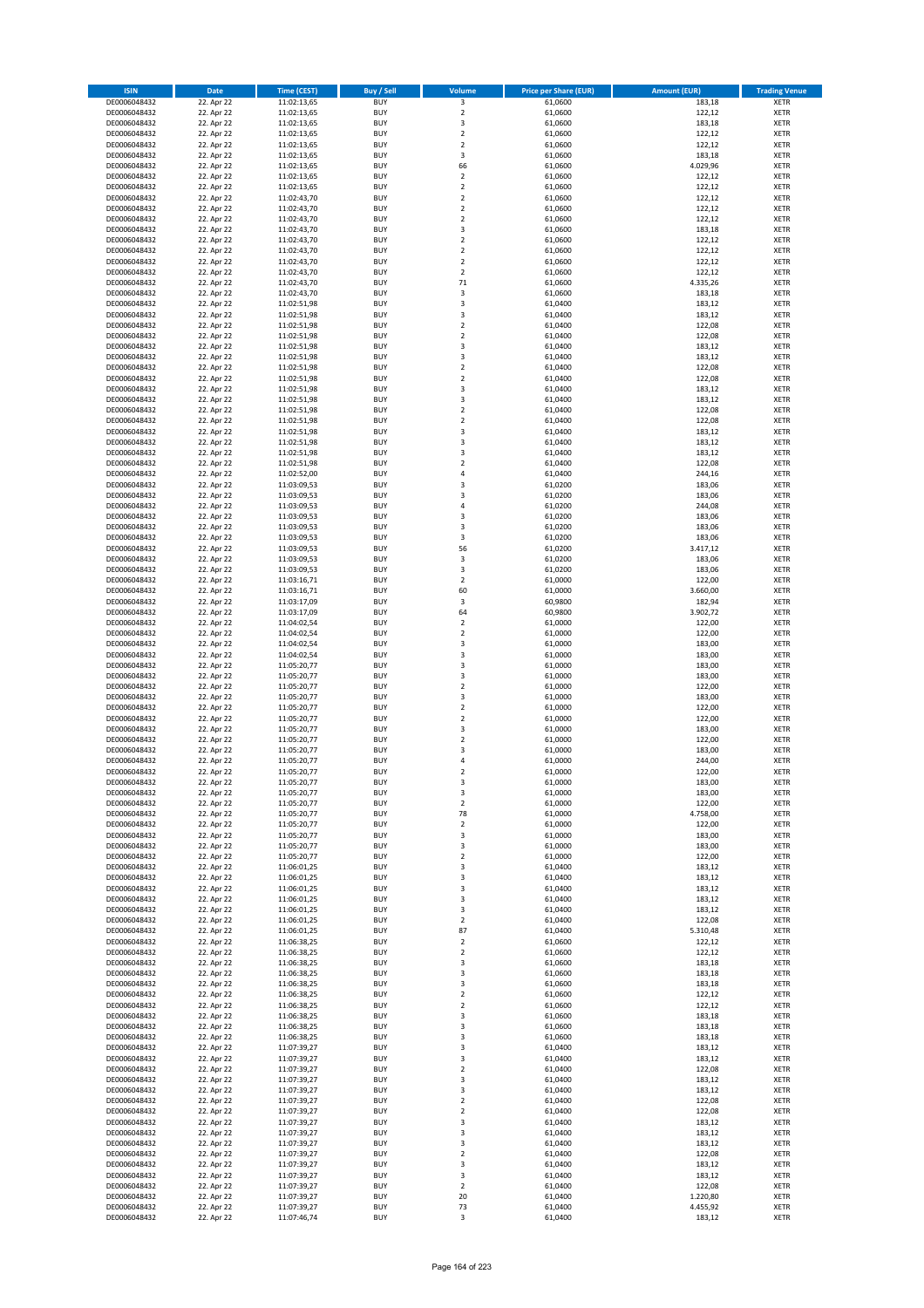| <b>ISIN</b>                  | <b>Date</b>              | <b>Time (CEST)</b>         | <b>Buy / Sell</b>        | Volume                                    | <b>Price per Share (EUR)</b> | <b>Amount (EUR)</b> | <b>Trading Venue</b>       |
|------------------------------|--------------------------|----------------------------|--------------------------|-------------------------------------------|------------------------------|---------------------|----------------------------|
| DE0006048432                 | 22. Apr 22               | 11:07:46,74                | <b>BUY</b>               | $\overline{2}$                            | 61,0400                      | 122,08              | <b>XETR</b>                |
| DE0006048432                 | 22. Apr 22               | 11:07:55,42                | <b>BUY</b>               | $\mathbf 2$                               | 61,0400                      | 122,08              | <b>XETR</b>                |
| DE0006048432                 | 22. Apr 22               | 11:07:55,42                | <b>BUY</b>               | 46                                        | 61,0400                      | 2.807,84            | <b>XETR</b>                |
| DE0006048432<br>DE0006048432 | 22. Apr 22<br>22. Apr 22 | 11:07:55,42<br>11:07:55,42 | <b>BUY</b><br><b>BUY</b> | $\mathbf 2$<br>3                          | 61,0400<br>61,0400           | 122,08<br>183,12    | <b>XETR</b><br><b>XETR</b> |
| DE0006048432                 | 22. Apr 22               | 11:08:35,74                | <b>BUY</b>               | $\mathbf 2$                               | 61,0200                      | 122,04              | <b>XETR</b>                |
| DE0006048432                 | 22. Apr 22               | 11:08:35,74                | <b>BUY</b>               | 3                                         | 61.0200                      | 183,06              | <b>XETR</b>                |
| DE0006048432                 | 22. Apr 22               | 11:08:35,74                | <b>BUY</b>               | $\mathbf 2$                               | 61,0200                      | 122,04              | <b>XETR</b>                |
| DE0006048432                 | 22. Apr 22               | 11:08:35,74                | <b>BUY</b>               | $\overline{2}$                            | 61,0200                      | 122,04              | <b>XETR</b>                |
| DE0006048432                 | 22. Apr 22               | 11:08:35,74                | <b>BUY</b>               | 3                                         | 61,0200                      | 183,06              | <b>XETR</b>                |
| DE0006048432                 | 22. Apr 22               | 11:08:35,74                | <b>BUY</b>               | $\mathbf 2$                               | 61,0200                      | 122,04              | <b>XETR</b>                |
| DE0006048432                 | 22. Apr 22               | 11:08:35,74                | <b>BUY</b>               | $\mathbf 2$                               | 61,0200                      | 122,04              | <b>XETR</b>                |
| DE0006048432<br>DE0006048432 | 22. Apr 22<br>22. Apr 22 | 11:08:35,74                | <b>BUY</b><br><b>BUY</b> | 3<br>3                                    | 61,0200<br>61,0200           | 183,06<br>183,06    | <b>XETR</b><br><b>XETR</b> |
| DE0006048432                 | 22. Apr 22               | 11:08:35,74<br>11:08:35,74 | <b>BUY</b>               | 5                                         | 61,0200                      | 305,10              | <b>XETR</b>                |
| DE0006048432                 | 22. Apr 22               | 11:08:35,74                | <b>BUY</b>               | 68                                        | 61,0200                      | 4.149,36            | <b>XETR</b>                |
| DE0006048432                 | 22. Apr 22               | 11:08:51,78                | <b>BUY</b>               | $\mathbf 2$                               | 60,9800                      | 121,96              | <b>XETR</b>                |
| DE0006048432                 | 22. Apr 22               | 11:08:51,78                | <b>BUY</b>               | 3                                         | 60,9800                      | 182,94              | <b>XETR</b>                |
| DE0006048432                 | 22. Apr 22               | 11:08:51,78                | <b>BUY</b>               | 3                                         | 60,9800                      | 182,94              | <b>XETR</b>                |
| DE0006048432                 | 22. Apr 22               | 11:08:51,78                | <b>BUY</b>               | 3                                         | 60,9800                      | 182,94              | <b>XETR</b>                |
| DE0006048432                 | 22. Apr 22               | 11:08:51,78                | <b>BUY</b><br><b>BUY</b> | 3                                         | 60,9800                      | 182,94              | <b>XETR</b>                |
| DE0006048432<br>DE0006048432 | 22. Apr 22<br>22. Apr 22 | 11:08:51,78<br>11:08:51,78 | <b>BUY</b>               | 3<br>3                                    | 60,9800<br>60,9800           | 182,94<br>182,94    | <b>XETR</b><br><b>XETR</b> |
| DE0006048432                 | 22. Apr 22               | 11:08:51,78                | <b>BUY</b>               | $\mathbf 2$                               | 60,9800                      | 121,96              | <b>XETR</b>                |
| DE0006048432                 | 22. Apr 22               | 11:08:51,78                | <b>BUY</b>               | $\mathbf 2$                               | 60,9800                      | 121,96              | <b>XETR</b>                |
| DE0006048432                 | 22. Apr 22               | 11:08:51,78                | <b>BUY</b>               | 3                                         | 60,9800                      | 182,94              | <b>XETR</b>                |
| DE0006048432                 | 22. Apr 22               | 11:08:51,78                | <b>BUY</b>               | 3                                         | 60,9800                      | 182,94              | <b>XETR</b>                |
| DE0006048432                 | 22. Apr 22               | 11:08:51,78                | <b>BUY</b>               | 3                                         | 60,9800                      | 182,94              | <b>XETR</b>                |
| DE0006048432                 | 22. Apr 22               | 11:08:52,76                | <b>BUY</b>               | 3                                         | 60,9800                      | 182,94              | <b>XETR</b>                |
| DE0006048432                 | 22. Apr 22<br>22. Apr 22 | 11:08:52,76                | <b>BUY</b><br><b>BUY</b> | $\overline{\mathbf{c}}$<br>$\overline{a}$ | 60,9800<br>60,9800           | 121,96<br>121,96    | <b>XETR</b><br><b>XETR</b> |
| DE0006048432<br>DE0006048432 | 22. Apr 22               | 11:08:52,76<br>11:09:00,20 | <b>BUY</b>               | 3                                         | 60,9800                      | 182,94              | <b>XETR</b>                |
| DE0006048432                 | 22. Apr 22               | 11:09:00,20                | <b>BUY</b>               | $\mathbf 2$                               | 60,9800                      | 121,96              | <b>XETR</b>                |
| DE0006048432                 | 22. Apr 22               | 11:09:00,20                | <b>BUY</b>               | 3                                         | 60,9800                      | 182,94              | <b>XETR</b>                |
| DE0006048432                 | 22. Apr 22               | 11:11:42.11                | <b>BUY</b>               | 3                                         | 61,0000                      | 183,00              | <b>XETR</b>                |
| DE0006048432                 | 22. Apr 22               | 11:11:42,11                | <b>BUY</b>               | 3                                         | 61,0000                      | 183,00              | <b>XETR</b>                |
| DE0006048432                 | 22. Apr 22               | 11:11:42,11                | <b>BUY</b>               | 3                                         | 61,0000                      | 183,00              | <b>XETR</b>                |
| DE0006048432                 | 22. Apr 22               | 11:11:42,11                | <b>BUY</b>               | 3                                         | 61,0000                      | 183,00              | <b>XETR</b>                |
| DE0006048432                 | 22. Apr 22               | 11:11:42,11                | <b>BUY</b>               | 3                                         | 61,0000                      | 183,00              | <b>XETR</b>                |
| DE0006048432<br>DE0006048432 | 22. Apr 22<br>22. Apr 22 | 11:11:42,11<br>11:11:42,11 | <b>BUY</b><br><b>BUY</b> | 3<br>3                                    | 61,0000<br>61,0000           | 183,00<br>183,00    | <b>XETR</b><br><b>XETR</b> |
| DE0006048432                 | 22. Apr 22               | 11:11:42,11                | <b>BUY</b>               | 3                                         | 61,0000                      | 183,00              | <b>XETR</b>                |
| DE0006048432                 | 22. Apr 22               | 11:11:42,11                | <b>BUY</b>               | $\mathbf 2$                               | 61,0000                      | 122,00              | <b>XETR</b>                |
| DE0006048432                 | 22. Apr 22               | 11:11:42,11                | <b>BUY</b>               | $\overline{\mathbf{c}}$                   | 61,0000                      | 122,00              | <b>XETR</b>                |
| DE0006048432                 | 22. Apr 22               | 11:11:42,11                | <b>BUY</b>               | $\mathbf 2$                               | 61,0000                      | 122,00              | <b>XETR</b>                |
| DE0006048432                 | 22. Apr 22               | 11:11:42,11                | <b>BUY</b>               | 3                                         | 61,0000                      | 183,00              | <b>XETR</b>                |
| DE0006048432                 | 22. Apr 22               | 11:11:42,11                | <b>BUY</b>               | 3                                         | 61,0000                      | 183,00              | <b>XETR</b>                |
| DE0006048432                 | 22. Apr 22               | 11:11:42,11                | <b>BUY</b>               | 3                                         | 61,0000                      | 183,00              | <b>XETR</b>                |
| DE0006048432<br>DE0006048432 | 22. Apr 22<br>22. Apr 22 | 11:11:42,11<br>11:11:42,11 | <b>BUY</b><br><b>BUY</b> | $\mathbf 2$<br>3                          | 61,0000<br>61,0000           | 122,00<br>183,00    | <b>XETR</b><br><b>XETR</b> |
| DE0006048432                 | 22. Apr 22               | 11:11:42,11                | <b>BUY</b>               | 3                                         | 61,0000                      | 183,00              | <b>XETR</b>                |
| DE0006048432                 | 22. Apr 22               | 11:11:42,11                | <b>BUY</b>               | 3                                         | 61,0000                      | 183,00              | <b>XETR</b>                |
| DE0006048432                 | 22. Apr 22               | 11:11:42,11                | <b>BUY</b>               | 60                                        | 61,0000                      | 3.660,00            | <b>XETR</b>                |
| DE0006048432                 | 22. Apr 22               | 11:11:42,11                | <b>BUY</b>               | $\mathbf 2$                               | 61,0000                      | 122,00              | <b>XETR</b>                |
| DE0006048432                 | 22. Apr 22               | 11:11:42,11                | <b>BUY</b>               | 3                                         | 61,0000                      | 183,00              | <b>XETR</b>                |
| DE0006048432                 | 22. Apr 22               | 11:14:29,32                | <b>BUY</b>               | $\overline{a}$                            | 61,0600                      | 122,12              | <b>XETR</b>                |
| DE0006048432                 | 22. Apr 22               | 11:14:29,32                | <b>BUY</b>               | $\overline{\mathbf{c}}$                   | 61,0600                      | 122,12              | <b>XETR</b>                |
| DE0006048432<br>DE0006048432 | 22. Apr 22               | 11:14:29,32<br>11:14:29,32 | <b>BUY</b><br><b>BUY</b> | $\mathbf 2$<br>$\mathbf 2$                | 61,0600<br>61,0600           | 122,12<br>122,12    | <b>XETR</b><br><b>XETR</b> |
| DE0006048432                 | 22. Apr 22<br>22. Apr 22 | 11:14:29,32                | <b>BUY</b>               | $\overline{2}$                            | 61,0600                      | 122,12              | <b>XETR</b>                |
| DE0006048432                 | 22. Apr 22               | 11:14:29,32                | <b>BUY</b>               | $\mathbf 2$                               | 61,0600                      | 122,12              | <b>XETR</b>                |
| DE0006048432                 | 22. Apr 22               | 11:14:29,32                | <b>BUY</b>               | $\overline{\mathbf{c}}$                   | 61,0600                      | 122,12              | <b>XETR</b>                |
| DE0006048432                 | 22. Apr 22               | 11:14:29,32                | <b>BUY</b>               | $\overline{\mathbf{c}}$                   | 61,0600                      | 122,12              | <b>XETR</b>                |
| DE0006048432                 | 22. Apr 22               | 11:14:29,32                | <b>BUY</b>               | $\overline{2}$                            | 61,0600                      | 122,12              | <b>XETR</b>                |
| DE0006048432                 | 22. Apr 22               | 11:14:29,32                | BUY                      | 2                                         | 61,0600                      | 122,12              | <b>XETR</b>                |
| DE0006048432<br>DE0006048432 | 22. Apr 22<br>22. Apr 22 | 11:14:29,32<br>11:14:29,32 | <b>BUY</b><br><b>BUY</b> | $\overline{2}$<br>121                     | 61,0600<br>61,0600           | 122,12<br>7.388,26  | XETR<br>XETR               |
| DE0006048432                 | 22. Apr 22               | 11:14:29,32                | <b>BUY</b>               | $\mathbf 2$                               | 61,0600                      | 122,12              | XETR                       |
| DE0006048432                 | 22. Apr 22               | 11:14:29,33                | <b>BUY</b>               | 4                                         | 61,0600                      | 244,24              | <b>XETR</b>                |
| DE0006048432                 | 22. Apr 22               | 11:14:29,34                | <b>BUY</b>               | 4                                         | 61,0600                      | 244,24              | XETR                       |
| DE0006048432                 | 22. Apr 22               | 11:14:29,42                | <b>BUY</b>               | $\overline{2}$                            | 61,0400                      | 122,08              | <b>XETR</b>                |
| DE0006048432                 | 22. Apr 22               | 11:14:29,42                | <b>BUY</b>               | $\mathbf 2$                               | 61,0400                      | 122,08              | <b>XETR</b>                |
| DE0006048432                 | 22. Apr 22               | 11:14:29,42                | <b>BUY</b>               | 3                                         | 61,0400                      | 183,12              | <b>XETR</b>                |
| DE0006048432<br>DE0006048432 | 22. Apr 22<br>22. Apr 22 | 11:14:29,42<br>11:14:29,42 | <b>BUY</b><br><b>BUY</b> | 3<br>4                                    | 61,0400<br>61,0400           | 183,12<br>244,16    | XETR<br>XETR               |
| DE0006048432                 | 22. Apr 22               | 11:14:29,42                | <b>BUY</b>               | 3                                         | 61,0400                      | 183,12              | <b>XETR</b>                |
| DE0006048432                 | 22. Apr 22               | 11:14:29,42                | <b>BUY</b>               | $\mathbf 2$                               | 61,0400                      | 122,08              | XETR                       |
| DE0006048432                 | 22. Apr 22               | 11:14:29,42                | <b>BUY</b>               | 57                                        | 61,0400                      | 3.479,28            | <b>XETR</b>                |
| DE0006048432                 | 22. Apr 22               | 11:14:29,42                | <b>BUY</b>               | 4                                         | 61,0400                      | 244,16              | XETR                       |
| DE0006048432                 | 22. Apr 22               | 11:14:29,44                | <b>BUY</b>               | 3                                         | 61,0400                      | 183,12              | <b>XETR</b>                |
| DE0006048432                 | 22. Apr 22               | 11:14:29,44                | <b>BUY</b><br><b>BUY</b> | 3                                         | 61,0400                      | 183,12              | <b>XETR</b>                |
| DE0006048432<br>DE0006048432 | 22. Apr 22<br>22. Apr 22 | 11:15:37,73<br>11:15:37,73 | <b>BUY</b>               | $\mathbf 2$<br>$\mathbf 2$                | 61,0800<br>61,0800           | 122,16<br>122,16    | <b>XETR</b><br>XETR        |
| DE0006048432                 | 22. Apr 22               | 11:15:37,73                | <b>BUY</b>               | 4                                         | 61,0800                      | 244,32              | <b>XETR</b>                |
| DE0006048432                 | 22. Apr 22               | 11:15:37,73                | <b>BUY</b>               | 3                                         | 61,0800                      | 183,24              | <b>XETR</b>                |
| DE0006048432                 | 22. Apr 22               | 11:15:37,73                | <b>BUY</b>               | $\mathbf 2$                               | 61,0800                      | 122,16              | XETR                       |
| DE0006048432                 | 22. Apr 22               | 11:15:37,73                | <b>BUY</b>               | 3                                         | 61,0800                      | 183,24              | <b>XETR</b>                |
| DE0006048432                 | 22. Apr 22               | 11:15:37,73                | <b>BUY</b>               | $\mathbf 2$                               | 61,0800                      | 122,16              | <b>XETR</b>                |
| DE0006048432                 | 22. Apr 22               | 11:15:37,73                | <b>BUY</b>               | 3                                         | 61,0800                      | 183,24              | <b>XETR</b>                |
| DE0006048432<br>DE0006048432 | 22. Apr 22<br>22. Apr 22 | 11:15:37,73<br>11:15:37,73 | <b>BUY</b><br><b>BUY</b> | 4<br>$\mathbf 2$                          | 61,0800<br>61,0800           | 244,32<br>122,16    | XETR<br><b>XETR</b>        |
| DE0006048432                 | 22. Apr 22               | 11:15:37,73                | <b>BUY</b>               | $\overline{2}$                            | 61,0800                      | 122,16              | <b>XETR</b>                |
| DE0006048432                 | 22. Apr 22               | 11:15:37,73                | <b>BUY</b>               | $\mathbf 2$                               | 61,0800                      | 122,16              | <b>XETR</b>                |
| DE0006048432                 | 22. Apr 22               | 11:15:37,73                | <b>BUY</b>               | 85                                        | 61,0800                      | 5.191,80            | XETR                       |
| DE0006048432                 | 22. Apr 22               | 11:15:37,73                | <b>BUY</b>               | 13                                        | 61,0800                      | 794,04              | <b>XETR</b>                |
| DE0006048432                 | 22. Apr 22               | 11:15:57,32                | <b>BUY</b>               | $\overline{\mathbf{2}}$                   | 61,0800                      | 122,16              | <b>XETR</b>                |
| DE0006048432                 | 22. Apr 22               | 11:15:57,32                | <b>BUY</b>               | $\mathbf 2$                               | 61,0800                      | 122,16              | XETR                       |
| DE0006048432                 | 22. Apr 22<br>22. Apr 22 | 11:15:57,32                | <b>BUY</b>               | $\overline{2}$<br>3                       | 61,0800                      | 122,16              | <b>XETR</b>                |
| DE0006048432<br>DE0006048432 | 22. Apr 22               | 11:16:55,13<br>11:17:30,77 | <b>BUY</b><br><b>BUY</b> | $\mathbf 2$                               | 61,0800<br>61,0600           | 183,24<br>122,12    | <b>XETR</b><br><b>XETR</b> |
| DE0006048432                 | 22. Apr 22               | 11:17:30,77                | <b>BUY</b>               | $\overline{2}$                            | 61,0600                      | 122,12              | <b>XETR</b>                |
| DE0006048432                 | 22. Apr 22               | 11:17:30,77                | <b>BUY</b>               | 3                                         | 61,0600                      | 183,18              | XETR                       |
| DE0006048432                 | 22. Apr 22               | 11:17:30,77                | <b>BUY</b>               | $\overline{2}$                            | 61,0600                      | 122,12              | <b>XETR</b>                |
| DE0006048432                 | 22. Apr 22               | 11:17:30,77                | <b>BUY</b>               | $\mathbf 2$                               | 61,0600                      | 122,12              | <b>XETR</b>                |
| DE0006048432                 | 22. Apr 22               | 11:17:30,77                | <b>BUY</b>               | 3                                         | 61,0600                      | 183,18              | <b>XETR</b>                |
| DE0006048432                 | 22. Apr 22               | 11:17:30,77                | <b>BUY</b>               | $\mathbf 2$                               | 61,0600                      | 122,12              | XETR                       |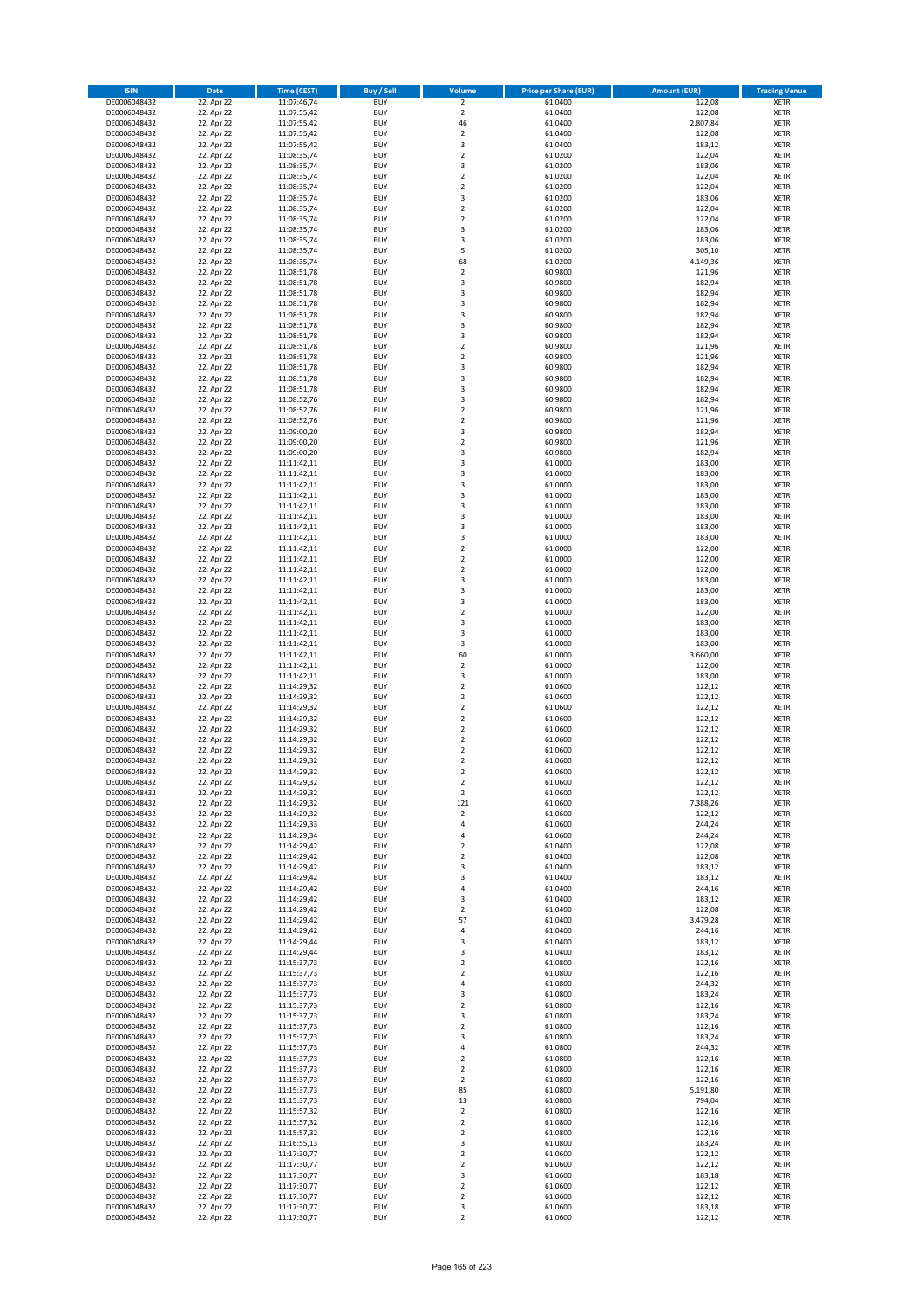| <b>ISIN</b>                  | <b>Date</b>              | <b>Time (CEST)</b>         | <b>Buy / Sell</b>        | Volume                                    | <b>Price per Share (EUR)</b> | <b>Amount (EUR)</b> | <b>Trading Venue</b>       |
|------------------------------|--------------------------|----------------------------|--------------------------|-------------------------------------------|------------------------------|---------------------|----------------------------|
| DE0006048432                 | 22. Apr 22               | 11:17:30,77                | <b>BUY</b>               | $\overline{2}$                            | 61,0600                      | 122,12              | <b>XETR</b>                |
| DE0006048432                 | 22. Apr 22               | 11:17:30,77                | <b>BUY</b>               | $\mathbf 2$                               | 61,0600                      | 122,12              | <b>XETR</b>                |
| DE0006048432                 | 22. Apr 22               | 11:17:30,77                | <b>BUY</b>               | $\overline{2}$                            | 61,0600                      | 122,12              | <b>XETR</b>                |
| DE0006048432<br>DE0006048432 | 22. Apr 22<br>22. Apr 22 | 11:17:30,77<br>11:17:30,77 | <b>BUY</b><br><b>BUY</b> | 3<br>$\overline{\mathbf{c}}$              | 61,0600<br>61,0600           | 183,18<br>122,12    | <b>XETR</b><br><b>XETR</b> |
| DE0006048432                 | 22. Apr 22               | 11:17:30,77                | <b>BUY</b>               | $\mathbf 2$                               | 61,0600                      | 122,12              | <b>XETR</b>                |
| DE0006048432                 | 22. Apr 22               | 11:17:30,77                | <b>BUY</b>               | $\mathbf 2$                               | 61,0600                      | 122,12              | <b>XETR</b>                |
| DE0006048432                 | 22. Apr 22               | 11:17:30,77                | <b>BUY</b>               | $\overline{2}$                            | 61,0600                      | 122,12              | <b>XETR</b>                |
| DE0006048432                 | 22. Apr 22               | 11:17:30,77                | <b>BUY</b><br><b>BUY</b> | 73<br>$\overline{2}$                      | 61,0600                      | 4.457,38            | <b>XETR</b>                |
| DE0006048432<br>DE0006048432 | 22. Apr 22<br>22. Apr 22 | 11:17:30,77<br>11:17:30,77 | <b>BUY</b>               | $\mathbf 2$                               | 61,0600<br>61,0600           | 122,12<br>122,12    | <b>XETR</b><br><b>XETR</b> |
| DE0006048432                 | 22. Apr 22               | 11:17:30,77                | <b>BUY</b>               | 4                                         | 61,0600                      | 244,24              | <b>XETR</b>                |
| DE0006048432                 | 22. Apr 22               | 11:17:30,77                | <b>BUY</b>               | 3                                         | 61,0600                      | 183,18              | <b>XETR</b>                |
| DE0006048432                 | 22. Apr 22               | 11:17:30,78                | <b>BUY</b>               | 3                                         | 61,0600                      | 183,18              | <b>XETR</b>                |
| DE0006048432                 | 22. Apr 22               | 11:17:30,78                | <b>BUY</b>               | 4                                         | 61,0600                      | 244,24              | <b>XETR</b>                |
| DE0006048432<br>DE0006048432 | 22. Apr 22<br>22. Apr 22 | 11:17:30,80<br>11:17:30,80 | <b>BUY</b><br><b>BUY</b> | $\overline{\mathbf{c}}$<br>78             | 61,0400<br>61,0400           | 122,08<br>4.761,12  | <b>XETR</b><br><b>XETR</b> |
| DE0006048432                 | 22. Apr 22               | 11:17:31,79                | <b>BUY</b>               | 4                                         | 61,0400                      | 244,16              | <b>XETR</b>                |
| DE0006048432                 | 22. Apr 22               | 11:18:23,07                | <b>BUY</b>               | 3                                         | 61,0200                      | 183,06              | <b>XETR</b>                |
| DE0006048432                 | 22. Apr 22               | 11:18:23,07                | <b>BUY</b>               | 3                                         | 61,0200                      | 183,06              | <b>XETR</b>                |
| DE0006048432                 | 22. Apr 22               | 11:18:23,07                | <b>BUY</b>               | 3                                         | 61,0000                      | 183,00              | <b>XETR</b>                |
| DE0006048432<br>DE0006048432 | 22. Apr 22<br>22. Apr 22 | 11:18:23,07<br>11:18:23,07 | <b>BUY</b><br><b>BUY</b> | 3<br>3                                    | 61,0200<br>61,0200           | 183,06<br>183,06    | <b>XETR</b><br><b>XETR</b> |
| DE0006048432                 | 22. Apr 22               | 11:18:23,07                | <b>BUY</b>               | 3                                         | 61,0200                      | 183,06              | <b>XETR</b>                |
| DE0006048432                 | 22. Apr 22               | 11:18:23,07                | <b>BUY</b>               | 3                                         | 61,0200                      | 183,06              | <b>XETR</b>                |
| DE0006048432                 | 22. Apr 22               | 11:18:23,07                | <b>BUY</b>               | 3                                         | 61,0200                      | 183,06              | <b>XETR</b>                |
| DE0006048432                 | 22. Apr 22               | 11:18:23,07                | <b>BUY</b>               | 3                                         | 61,0200                      | 183,06              | <b>XETR</b>                |
| DE0006048432<br>DE0006048432 | 22. Apr 22<br>22. Apr 22 | 11:18:23,07<br>11:18:23,07 | <b>BUY</b><br><b>BUY</b> | 3<br>3                                    | 61,0200<br>61,0200           | 183,06<br>183,06    | <b>XETR</b><br><b>XETR</b> |
| DE0006048432                 | 22. Apr 22               | 11:18:23,07                | <b>BUY</b>               | 3                                         | 61,0200                      | 183,06              | <b>XETR</b>                |
| DE0006048432                 | 22. Apr 22               | 11:18:23,07                | <b>BUY</b>               | 3                                         | 61,0200                      | 183,06              | <b>XETR</b>                |
| DE0006048432                 | 22. Apr 22               | 11:18:23,07                | <b>BUY</b>               | 3                                         | 61,0200                      | 183,06              | <b>XETR</b>                |
| DE0006048432                 | 22. Apr 22               | 11:18:23,07                | <b>BUY</b><br><b>BUY</b> | 4<br>133                                  | 61,0200                      | 244,08              | <b>XETR</b><br><b>XETR</b> |
| DE0006048432<br>DE0006048432 | 22. Apr 22<br>22. Apr 22 | 11:18:23,07<br>11:18:23,07 | <b>BUY</b>               | 3                                         | 61,0200<br>61,0200           | 8.115,66<br>183,06  | <b>XETR</b>                |
| DE0006048432                 | 22. Apr 22               | 11:18:23,07                | <b>BUY</b>               | 3                                         | 61,0200                      | 183,06              | <b>XETR</b>                |
| DE0006048432                 | 22. Apr 22               | 11:18:23,18                | <b>BUY</b>               | $\overline{\mathbf{c}}$                   | 61,0200                      | 122,04              | <b>XETR</b>                |
| DE0006048432                 | 22. Apr 22               | 11:18:23,18                | <b>BUY</b>               | $\overline{\mathbf{c}}$                   | 61,0200                      | 122,04              | <b>XETR</b>                |
| DE0006048432                 | 22. Apr 22               | 11:18:23,18                | <b>BUY</b>               | 4                                         | 61,0200                      | 244,08              | <b>XETR</b>                |
| DE0006048432<br>DE0006048432 | 22. Apr 22<br>22. Apr 22 | 11:18:23,18<br>11:22:17,26 | <b>BUY</b><br><b>BUY</b> | $\overline{\mathbf{c}}$<br>4              | 61,0200<br>61,0600           | 122,04<br>244,24    | <b>XETR</b><br><b>XETR</b> |
| DE0006048432                 | 22. Apr 22               | 11:22:17,26                | <b>BUY</b>               | 3                                         | 61,0600                      | 183,18              | <b>XETR</b>                |
| DE0006048432                 | 22. Apr 22               | 11:22:17,26                | <b>BUY</b>               | 4                                         | 61,0600                      | 244,24              | <b>XETR</b>                |
| DE0006048432                 | 22. Apr 22               | 11:22:17,26                | <b>BUY</b>               | $\overline{\mathbf{c}}$                   | 61,0600                      | 122,12              | <b>XETR</b>                |
| DE0006048432                 | 22. Apr 22               | 11:22:17,26                | <b>BUY</b><br><b>BUY</b> | 4<br>3                                    | 61,0600                      | 244,24              | <b>XETR</b><br><b>XETR</b> |
| DE0006048432<br>DE0006048432 | 22. Apr 22<br>22. Apr 22 | 11:22:17,26<br>11:22:17,26 | <b>BUY</b>               | 77                                        | 61,0600<br>61,0600           | 183,18<br>4.701,62  | <b>XETR</b>                |
| DE0006048432                 | 22. Apr 22               | 11:22:17,26                | <b>BUY</b>               | 9                                         | 61,0600                      | 549,54              | <b>XETR</b>                |
| DE0006048432                 | 22. Apr 22               | 11:22:17,28                | <b>BUY</b>               | 3                                         | 61,0600                      | 183,18              | <b>XETR</b>                |
| DE0006048432                 | 22. Apr 22               | 11:22:48,71                | <b>BUY</b>               | 3                                         | 61,0400                      | 183,12              | <b>XETR</b>                |
| DE0006048432<br>DE0006048432 | 22. Apr 22<br>22. Apr 22 | 11:22:48,71<br>11:22:48,71 | <b>BUY</b><br><b>BUY</b> | 4<br>$\mathbf 2$                          | 61,0400<br>61,0400           | 244,16<br>122,08    | <b>XETR</b><br><b>XETR</b> |
| DE0006048432                 | 22. Apr 22               | 11:22:48,71                | <b>BUY</b>               | 3                                         | 61,0400                      | 183,12              | <b>XETR</b>                |
| DE0006048432                 | 22. Apr 22               | 11:22:48,71                | <b>BUY</b>               | 3                                         | 61,0400                      | 183,12              | <b>XETR</b>                |
| DE0006048432                 | 22. Apr 22               | 11:22:48,71                | <b>BUY</b>               | $\overline{\mathbf{c}}$                   | 61,0400                      | 122,08              | <b>XETR</b>                |
| DE0006048432                 | 22. Apr 22               | 11:22:48,71                | <b>BUY</b>               | $\overline{a}$                            | 61,0400                      | 122,08              | <b>XETR</b>                |
| DE0006048432                 | 22. Apr 22<br>22. Apr 22 | 11:22:48,71                | <b>BUY</b><br><b>BUY</b> | $\overline{\mathbf{c}}$<br>$\mathbf 2$    | 61,0400<br>61,0400           | 122,08<br>122,08    | <b>XETR</b><br><b>XETR</b> |
| DE0006048432<br>DE0006048432 | 22. Apr 22               | 11:22:48,71<br>11:22:48,71 | <b>BUY</b>               | 4                                         | 61,0400                      | 244,16              | <b>XETR</b>                |
| DE0006048432                 | 22. Apr 22               | 11:22:48,71                | <b>BUY</b>               | $\mathbf 2$                               | 61,0400                      | 122,08              | <b>XETR</b>                |
| DE0006048432                 | 22. Apr 22               | 11:22:48,71                | <b>BUY</b>               | 4                                         | 61,0400                      | 244,16              | <b>XETR</b>                |
| DE0006048432                 | 22. Apr 22               | 11:22:48,71                | <b>BUY</b>               | $\overline{\mathbf{c}}$                   | 61,0400                      | 122,08              | <b>XETR</b>                |
| DE0006048432<br>DE0006048432 | 22. Apr 22<br>22. Apr 22 | 11:22:48,71<br>11:22:48,71 | <b>BUY</b><br><b>BUY</b> | $\overline{\mathbf{c}}$<br>$\overline{2}$ | 61,0400<br>61,0400           | 122,08<br>122,08    | <b>XETR</b><br><b>XETR</b> |
| DE0006048432                 | 22. Apr 22               | 11:22:48,71                | BUY                      | 2                                         | 61,0400                      | 122,08              | <b>XETR</b>                |
| DE0006048432                 | 22. Apr 22               | 11:22:48,71                | <b>BUY</b>               | 3                                         | 61,0400                      | 183,12              | XETR                       |
| DE0006048432                 | 22. Apr 22               | 11:23:41,90                | <b>BUY</b>               | 4                                         | 61,0400                      | 244,16              | XETR                       |
| DE0006048432                 | 22. Apr 22               | 11:23:41,90                | <b>BUY</b>               | 4                                         | 61,0400                      | 244,16              | XETR                       |
| DE0006048432<br>DE0006048432 | 22. Apr 22<br>22. Apr 22 | 11:23:41,90<br>11:23:41,90 | <b>BUY</b><br><b>BUY</b> | 3<br>4                                    | 61,0400<br>61,0400           | 183,12<br>244,16    | <b>XETR</b><br><b>XETR</b> |
| DE0006048432                 | 22. Apr 22               | 11:23:41,90                | <b>BUY</b>               | 3                                         | 61,0400                      | 183,12              | <b>XETR</b>                |
| DE0006048432                 | 22. Apr 22               | 11:23:41,90                | <b>BUY</b>               | 4                                         | 61,0400                      | 244,16              | <b>XETR</b>                |
| DE0006048432                 | 22. Apr 22               | 11:23:51,06                | <b>BUY</b>               | $\mathbf 2$                               | 61,0400                      | 122,08              | <b>XETR</b>                |
| DE0006048432<br>DE0006048432 | 22. Apr 22<br>22. Apr 22 | 11:23:51,06<br>11:23:51,06 | <b>BUY</b><br><b>BUY</b> | 3<br>$\mathbf 2$                          | 61,0400<br>61,0400           | 183,12<br>122,08    | XETR<br><b>XETR</b>        |
| DE0006048432                 | 22. Apr 22               | 11:23:51,06                | <b>BUY</b>               | $\overline{2}$                            | 61,0400                      | 122,08              | <b>XETR</b>                |
| DE0006048432                 | 22. Apr 22               | 11:23:51,06                | <b>BUY</b>               | $\mathbf 2$                               | 61,0400                      | 122,08              | <b>XETR</b>                |
| DE0006048432                 | 22. Apr 22               | 11:23:51,06                | <b>BUY</b>               | $\overline{\mathbf{2}}$                   | 61,0400                      | 122,08              | <b>XETR</b>                |
| DE0006048432                 | 22. Apr 22               | 11:23:51,06                | <b>BUY</b>               | $\mathbf 2$                               | 61,0400                      | 122,08              | <b>XETR</b>                |
| DE0006048432<br>DE0006048432 | 22. Apr 22<br>22. Apr 22 | 11:23:51,07<br>11:24:06,26 | <b>BUY</b><br><b>BUY</b> | $\mathbf 2$<br>$\mathbf 2$                | 61,0400<br>61,0200           | 122,08<br>122,04    | <b>XETR</b><br><b>XETR</b> |
| DE0006048432                 | 22. Apr 22               | 11:24:06,26                | <b>BUY</b>               | 4                                         | 61,0200                      | 244,08              | <b>XETR</b>                |
| DE0006048432                 | 22. Apr 22               | 11:24:06,26                | <b>BUY</b>               | 4                                         | 61,0200                      | 244,08              | XETR                       |
| DE0006048432                 | 22. Apr 22               | 11:24:06,26                | <b>BUY</b>               | 3                                         | 61,0200                      | 183,06              | <b>XETR</b>                |
| DE0006048432                 | 22. Apr 22               | 11:24:06,26                | <b>BUY</b><br><b>BUY</b> | $\overline{\mathbf{2}}$                   | 61,0200                      | 122,04              | <b>XETR</b>                |
| DE0006048432<br>DE0006048432 | 22. Apr 22<br>22. Apr 22 | 11:24:06,26<br>11:24:06,26 | <b>BUY</b>               | 4<br>$\overline{\mathbf{2}}$              | 61,0200<br>61,0200           | 244,08<br>122,04    | <b>XETR</b><br><b>XETR</b> |
| DE0006048432                 | 22. Apr 22               | 11:24:06,26                | <b>BUY</b>               | $\mathbf 2$                               | 61,0200                      | 122,04              | <b>XETR</b>                |
| DE0006048432                 | 22. Apr 22               | 11:24:06,26                | <b>BUY</b>               | $\mathbf 2$                               | 61,0200                      | 122,04              | <b>XETR</b>                |
| DE0006048432                 | 22. Apr 22               | 11:24:06,26                | <b>BUY</b>               | 4                                         | 61,0200                      | 244,08              | XETR                       |
| DE0006048432<br>DE0006048432 | 22. Apr 22<br>22. Apr 22 | 11:24:06,26<br>11:24:06,26 | <b>BUY</b><br><b>BUY</b> | 3<br>82                                   | 61,0200<br>61,0200           | 183,06<br>5.003,64  | <b>XETR</b><br><b>XETR</b> |
| DE0006048432                 | 22. Apr 22               | 11:24:06,26                | <b>BUY</b>               | $\mathbf 2$                               | 61,0200                      | 122,04              | <b>XETR</b>                |
| DE0006048432                 | 22. Apr 22               | 11:24:06,26                | <b>BUY</b>               | 3                                         | 61,0200                      | 183,06              | XETR                       |
| DE0006048432                 | 22. Apr 22               | 11:24:06,34                | <b>BUY</b>               | $\mathbf 2$                               | 61,0000                      | 122,00              | <b>XETR</b>                |
| DE0006048432                 | 22. Apr 22               | 11:24:06,34                | <b>BUY</b>               | 4                                         | 61,0000                      | 244,00              | <b>XETR</b>                |
| DE0006048432<br>DE0006048432 | 22. Apr 22<br>22. Apr 22 | 11:24:06,34<br>11:24:06,34 | <b>BUY</b><br><b>BUY</b> | 4<br>$\mathbf 2$                          | 61,0000<br>61,0000           | 244,00<br>122,00    | XETR<br><b>XETR</b>        |
| DE0006048432                 | 22. Apr 22               | 11:24:06,34                | <b>BUY</b>               | 3                                         | 61,0000                      | 183,00              | <b>XETR</b>                |
| DE0006048432                 | 22. Apr 22               | 11:24:06,34                | <b>BUY</b>               | $\mathbf 2$                               | 61,0000                      | 122,00              | <b>XETR</b>                |
| DE0006048432                 | 22. Apr 22               | 11:24:06,34                | <b>BUY</b>               | 4                                         | 61,0000                      | 244,00              | <b>XETR</b>                |
| DE0006048432                 | 22. Apr 22               | 11:24:06,34                | <b>BUY</b>               | $\overline{\mathbf{c}}$                   | 61,0000                      | 122,00              | XETR                       |
| DE0006048432<br>DE0006048432 | 22. Apr 22<br>22. Apr 22 | 11:24:06,34<br>11:24:06,34 | <b>BUY</b><br><b>BUY</b> | 4<br>3                                    | 61,0000<br>61,0000           | 244,00<br>183,00    | <b>XETR</b><br><b>XETR</b> |
| DE0006048432                 | 22. Apr 22               | 11:24:06,34                | <b>BUY</b>               | $\mathbf 2$                               | 61,0000                      | 122,00              | <b>XETR</b>                |
| DE0006048432                 | 22. Apr 22               | 11:24:06,34                | <b>BUY</b>               | 131                                       | 61,0000                      | 7.991,00            | XETR                       |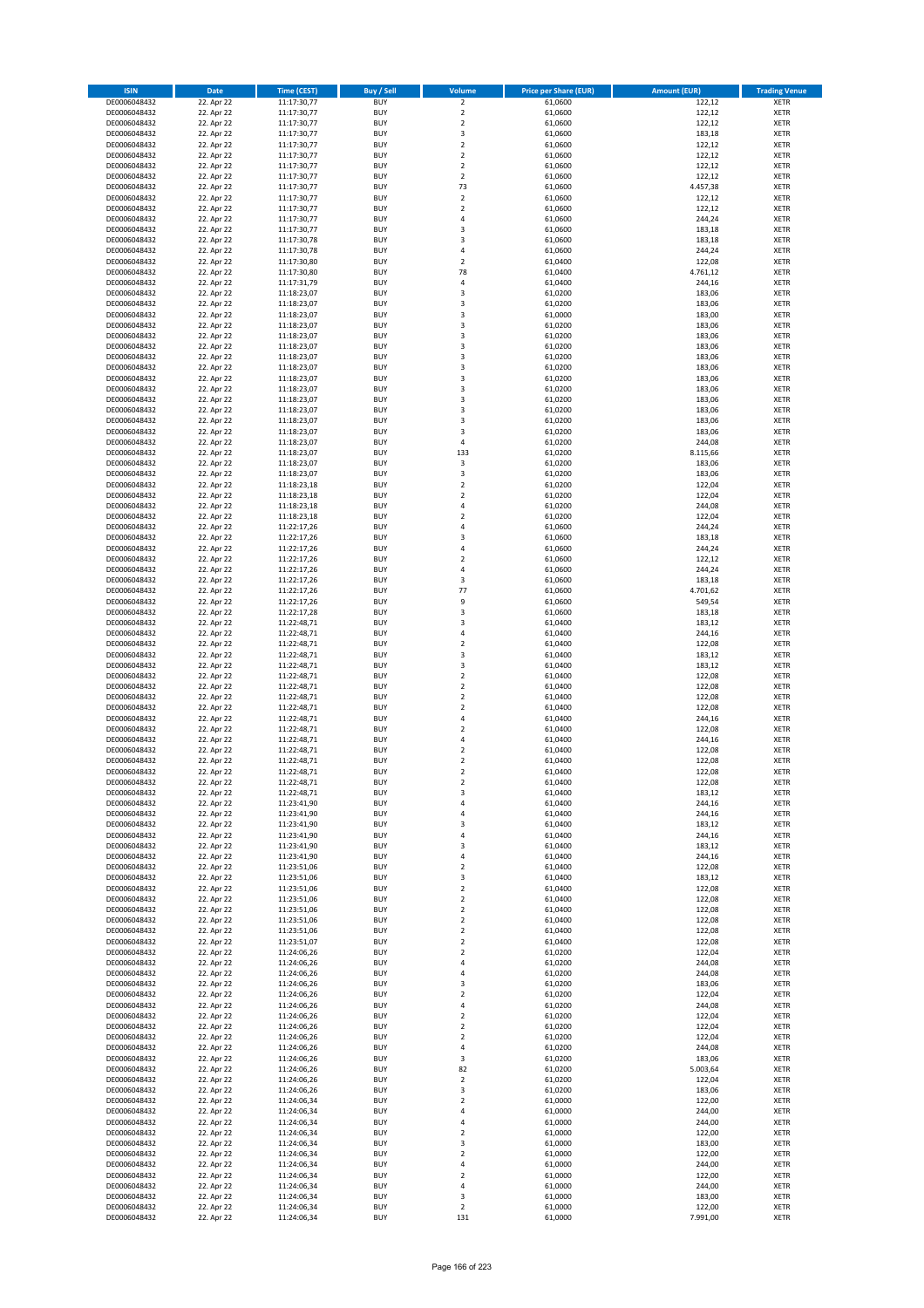| <b>ISIN</b>                  | <b>Date</b>              | Time (CEST)                | <b>Buy / Sell</b>        | Volume                                    | <b>Price per Share (EUR)</b> | <b>Amount (EUR)</b> | <b>Trading Venue</b>       |
|------------------------------|--------------------------|----------------------------|--------------------------|-------------------------------------------|------------------------------|---------------------|----------------------------|
| DE0006048432                 | 22. Apr 22               | 11:24:07,01                | <b>BUY</b>               | 110                                       | 60,9800                      | 6.707,80            | <b>XETR</b>                |
| DE0006048432                 | 22. Apr 22               | 11:26:21,57                | <b>BUY</b>               | $\mathsf 3$                               | 61,0400                      | 183,12              | <b>XETR</b>                |
| DE0006048432                 | 22. Apr 22               | 11:26:21,57                | <b>BUY</b>               | $\overline{2}$                            | 61,0400                      | 122,08              | <b>XETR</b>                |
| DE0006048432                 | 22. Apr 22               | 11:26:21,57                | <b>BUY</b>               | 3                                         | 61,0400                      | 183,12              | <b>XETR</b>                |
| DE0006048432<br>DE0006048432 | 22. Apr 22<br>22. Apr 22 | 11:26:21,57<br>11:26:21,57 | <b>BUY</b><br><b>BUY</b> | 3<br>$\mathbf 2$                          | 61,0400<br>61,0400           | 183,12<br>122,08    | <b>XETR</b><br><b>XETR</b> |
| DE0006048432                 | 22. Apr 22               | 11:26:21,57                | <b>BUY</b>               | 4                                         | 61,0400                      | 244,16              | <b>XETR</b>                |
| DE0006048432                 | 22. Apr 22               | 11:26:21,57                | <b>BUY</b>               | 3                                         | 61,0400                      | 183,12              | <b>XETR</b>                |
| DE0006048432                 | 22. Apr 22               | 11:26:21,57                | <b>BUY</b>               | 3                                         | 61,0400                      | 183,12              | <b>XETR</b>                |
| DE0006048432                 | 22. Apr 22               | 11:26:21,57                | <b>BUY</b>               | 4                                         | 61,0400                      | 244,16              | <b>XETR</b>                |
| DE0006048432                 | 22. Apr 22               | 11:26:21,57                | <b>BUY</b>               | $\mathbf 2$                               | 61,0400                      | 122,08              | <b>XETR</b>                |
| DE0006048432                 | 22. Apr 22               | 11:26:21,57                | <b>BUY</b>               | $\overline{\mathbf{c}}$                   | 61,0400                      | 122,08              | <b>XETR</b><br><b>XETR</b> |
| DE0006048432<br>DE0006048432 | 22. Apr 22<br>22. Apr 22 | 11:26:21,57<br>11:26:21,57 | <b>BUY</b><br><b>BUY</b> | 4<br>$\overline{\mathbf{c}}$              | 61,0400<br>61,0400           | 244,16<br>122,08    | <b>XETR</b>                |
| DE0006048432                 | 22. Apr 22               | 11:26:21,57                | <b>BUY</b>               | 3                                         | 61,0400                      | 183,12              | <b>XETR</b>                |
| DE0006048432                 | 22. Apr 22               | 11:26:21,57                | <b>BUY</b>               | 49                                        | 61,0400                      | 2.990,96            | <b>XETR</b>                |
| DE0006048432                 | 22. Apr 22               | 11:26:21,57                | <b>BUY</b>               | $\mathbf 2$                               | 61,0400                      | 122,08              | <b>XETR</b>                |
| DE0006048432                 | 22. Apr 22               | 11:26:21,57                | <b>BUY</b>               | 3                                         | 61,0400                      | 183,12              | <b>XETR</b>                |
| DE0006048432                 | 22. Apr 22               | 11:26:21,57                | <b>BUY</b>               | $\overline{\mathbf{c}}$                   | 61,0400                      | 122,08              | <b>XETR</b>                |
| DE0006048432<br>DE0006048432 | 22. Apr 22<br>22. Apr 22 | 11:26:21,59<br>11:26:30,78 | <b>BUY</b><br><b>BUY</b> | $\mathbf 2$<br>4                          | 61,0400<br>61,0400           | 122,08<br>244,16    | <b>XETR</b><br><b>XETR</b> |
| DE0006048432                 | 22. Apr 22               | 11:26:30,78                | <b>BUY</b>               | $\mathbf 2$                               | 61,0400                      | 122,08              | <b>XETR</b>                |
| DE0006048432                 | 22. Apr 22               | 11:26:30,78                | <b>BUY</b>               | $\overline{\mathbf{c}}$                   | 61,0400                      | 122,08              | <b>XETR</b>                |
| DE0006048432                 | 22. Apr 22               | 11:26:30,78                | <b>BUY</b>               | 3                                         | 61,0400                      | 183,12              | <b>XETR</b>                |
| DE0006048432                 | 22. Apr 22               | 11:26:30,78                | <b>BUY</b>               | 3                                         | 61,0400                      | 183,12              | <b>XETR</b>                |
| DE0006048432                 | 22. Apr 22               | 11:26:30,78                | <b>BUY</b>               | $\mathbf 2$                               | 61,0400                      | 122,08              | <b>XETR</b>                |
| DE0006048432                 | 22. Apr 22               | 11:26:30,78                | <b>BUY</b>               | 4                                         | 61,0400                      | 244,16              | <b>XETR</b>                |
| DE0006048432<br>DE0006048432 | 22. Apr 22<br>22. Apr 22 | 11:26:30,78<br>11:26:30,78 | <b>BUY</b><br><b>BUY</b> | 3<br>$\mathbf 2$                          | 61,0400<br>61,0400           | 183,12<br>122,08    | <b>XETR</b><br><b>XETR</b> |
| DE0006048432                 | 22. Apr 22               | 11:26:30,78                | <b>BUY</b>               | 3                                         | 61,0400                      | 183,12              | <b>XETR</b>                |
| DE0006048432                 | 22. Apr 22               | 11:26:30,78                | <b>BUY</b>               | $\overline{a}$                            | 61,0400                      | 122,08              | <b>XETR</b>                |
| DE0006048432                 | 22. Apr 22               | 11:26:30,78                | <b>BUY</b>               | $\overline{2}$                            | 61,0400                      | 122,08              | <b>XETR</b>                |
| DE0006048432                 | 22. Apr 22               | 11:26:30,78                | <b>BUY</b>               | 63                                        | 61,0400                      | 3.845,52            | <b>XETR</b>                |
| DE0006048432                 | 22. Apr 22               | 11:26:57,25                | <b>BUY</b>               | $\mathbf 2$                               | 61,0200                      | 122,04              | <b>XETR</b>                |
| DE0006048432<br>DE0006048432 | 22. Apr 22<br>22. Apr 22 | 11:26:57,25<br>11:26:57,25 | <b>BUY</b><br><b>BUY</b> | $\overline{2}$<br>$\overline{\mathbf{c}}$ | 61,0200<br>61,0200           | 122,04<br>122,04    | <b>XETR</b><br><b>XETR</b> |
| DE0006048432                 | 22. Apr 22               | 11:26:57,25                | <b>BUY</b>               | 3                                         | 61,0200                      | 183,06              | <b>XETR</b>                |
| DE0006048432                 | 22. Apr 22               | 11:26:57,25                | <b>BUY</b>               | $\mathbf 2$                               | 61,0200                      | 122,04              | <b>XETR</b>                |
| DE0006048432                 | 22. Apr 22               | 11:26:57,25                | <b>BUY</b>               | 3                                         | 61,0200                      | 183,06              | <b>XETR</b>                |
| DE0006048432                 | 22. Apr 22               | 11:26:57,25                | <b>BUY</b>               | $\mathbf 2$                               | 61,0200                      | 122,04              | <b>XETR</b>                |
| DE0006048432                 | 22. Apr 22               | 11:26:57,25                | <b>BUY</b>               | 62                                        | 61,0200                      | 3.783,24            | <b>XETR</b>                |
| DE0006048432                 | 22. Apr 22               | 11:26:57,25                | <b>BUY</b>               | 3                                         | 61,0200                      | 183,06              | <b>XETR</b>                |
| DE0006048432<br>DE0006048432 | 22. Apr 22<br>22. Apr 22 | 11:26:57,27<br>11:27:20,75 | <b>BUY</b><br><b>BUY</b> | 3<br>$\overline{\mathbf{c}}$              | 61,0200<br>61,0200           | 183,06<br>122,04    | <b>XETR</b><br><b>XETR</b> |
| DE0006048432                 | 22. Apr 22               | 11:27:20,75                | <b>BUY</b>               | $\mathbf 2$                               | 61,0200                      | 122,04              | <b>XETR</b>                |
| DE0006048432                 | 22. Apr 22               | 11:27:20,75                | <b>BUY</b>               | 3                                         | 61,0200                      | 183,06              | <b>XETR</b>                |
| DE0006048432                 | 22. Apr 22               | 11:27:20,75                | <b>BUY</b>               | 3                                         | 61,0200                      | 183,06              | <b>XETR</b>                |
| DE0006048432                 | 22. Apr 22               | 11:27:20,75                | <b>BUY</b>               | 3                                         | 61,0200                      | 183,06              | <b>XETR</b>                |
| DE0006048432                 | 22. Apr 22               | 11:27:20,75                | <b>BUY</b>               | $\mathbf 2$                               | 61,0200                      | 122,04              | <b>XETR</b>                |
| DE0006048432                 | 22. Apr 22               | 11:27:20,75                | <b>BUY</b>               | $\overline{\mathbf{c}}$                   | 61,0200                      | 122,04              | <b>XETR</b>                |
| DE0006048432                 | 22. Apr 22               | 11:27:21,03                | <b>BUY</b>               | $\mathbf 2$                               | 61,0200                      | 122,04              | <b>XETR</b>                |
| DE0006048432<br>DE0006048432 | 22. Apr 22<br>22. Apr 22 | 11:28:28,04<br>11:28:28,04 | <b>BUY</b><br><b>BUY</b> | $\mathbf 2$<br>3                          | 61,0200<br>61,0200           | 122,04<br>183,06    | <b>XETR</b><br><b>XETR</b> |
| DE0006048432                 | 22. Apr 22               | 11:28:28,04                | <b>BUY</b>               | 3                                         | 61,0200                      | 183,06              | <b>XETR</b>                |
| DE0006048432                 | 22. Apr 22               | 11:28:28,04                | <b>BUY</b>               | 4                                         | 61,0200                      | 244,08              | <b>XETR</b>                |
| DE0006048432                 | 22. Apr 22               | 11:28:28,04                | <b>BUY</b>               | $\mathbf 2$                               | 61,0200                      | 122,04              | <b>XETR</b>                |
| DE0006048432                 | 22. Apr 22               | 11:28:28,04                | <b>BUY</b>               | 93                                        | 61,0200                      | 5.674,86            | <b>XETR</b>                |
| DE0006048432                 | 22. Apr 22               | 11:28:53,77                | <b>BUY</b>               | $\mathbf 2$                               | 61,0200                      | 122,04              | <b>XETR</b>                |
| DE0006048432                 | 22. Apr 22               | 11:29:34,19                | <b>BUY</b>               | $\mathbf 2$                               | 61,0200                      | 122,04              | <b>XETR</b>                |
| DE0006048432<br>DE0006048432 | 22. Apr 22<br>22. Apr 22 | 11:29:34,19<br>11:29:34,19 | <b>BUY</b><br><b>BUY</b> | $\overline{2}$<br>3                       | 61,0200<br>61,0200           | 122,04<br>183,06    | <b>XETR</b><br><b>XETR</b> |
| DE0006048432                 | 22. Apr 22               | 11:29:34,19                | <b>BUY</b>               | $\overline{\mathbf{c}}$                   | 61,0200                      | 122,04              | <b>XETR</b>                |
| DE0006048432                 | 22. Apr 22               | 11:29:34,19                | <b>BUY</b>               | $\overline{\mathbf{c}}$                   | 61,0200                      | 122,04              | <b>XETR</b>                |
| DE0006048432                 | 22. Apr 22               | 11:29:34,19                | <b>BUY</b>               | 74                                        | 61,0200                      | 4.515,48            | <b>XETR</b>                |
| DE0006048432                 | 22. Apr 22               | 11:29:34,19                | BUY                      | 3                                         | 61,0200                      | 183,06              | <b>XETR</b>                |
| DE0006048432                 | 22. Apr 22               | 11:29:34,19                | <b>BUY</b>               | 2                                         | 61,0200                      | 122,04              | <b>XETR</b>                |
| DE0006048432                 | 22. Apr 22               | 11:29:34,83                | <b>BUY</b><br><b>BUY</b> | 4                                         | 61,0000<br>61,0000           | 244,00<br>122,00    | <b>XETR</b>                |
| DE0006048432<br>DE0006048432 | 22. Apr 22<br>22. Apr 22 | 11:29:34,83<br>11:29:34,83 | <b>BUY</b>               | $\mathbf 2$<br>3                          | 61,0000                      | 183,00              | XETR<br><b>XETR</b>        |
| DE0006048432                 | 22. Apr 22               | 11:29:34,83                | <b>BUY</b>               | 3                                         | 61,0000                      | 183,00              | <b>XETR</b>                |
| DE0006048432                 | 22. Apr 22               | 11:29:34,83                | <b>BUY</b>               | $\overline{\mathbf{2}}$                   | 61,0000                      | 122,00              | <b>XETR</b>                |
| DE0006048432                 | 22. Apr 22               | 11:29:34,83                | <b>BUY</b>               | $\mathbf 2$                               | 61,0000                      | 122,00              | <b>XETR</b>                |
| DE0006048432                 | 22. Apr 22               | 11:29:34,83                | <b>BUY</b>               | 4                                         | 61,0000                      | 244,00              | <b>XETR</b>                |
| DE0006048432                 | 22. Apr 22               | 11:29:34,83                | <b>BUY</b>               | 3                                         | 61,0000                      | 183,00              | <b>XETR</b>                |
| DE0006048432<br>DE0006048432 | 22. Apr 22<br>22. Apr 22 | 11:29:34,83<br>11:29:34,83 | <b>BUY</b><br><b>BUY</b> | 3<br>$\mathbf 2$                          | 61,0000<br>61,0000           | 183,00<br>122,00    | <b>XETR</b><br><b>XETR</b> |
| DE0006048432                 | 22. Apr 22               | 11:29:34,83                | <b>BUY</b>               | 3                                         | 61,0000                      | 183,00              | <b>XETR</b>                |
| DE0006048432                 | 22. Apr 22               | 11:29:34,83                | <b>BUY</b>               | $\overline{\mathbf{2}}$                   | 61,0000                      | 122,00              | <b>XETR</b>                |
| DE0006048432                 | 22. Apr 22               | 11:29:34,83                | <b>BUY</b>               | $\mathbf 2$                               | 61,0000                      | 122,00              | <b>XETR</b>                |
| DE0006048432                 | 22. Apr 22               | 11:29:34,83                | <b>BUY</b>               | $\mathbf 2$                               | 61,0000                      | 122,00              | <b>XETR</b>                |
| DE0006048432                 | 22. Apr 22               | 11:32:18,28                | <b>BUY</b>               | 4                                         | 61,0600                      | 244,24              | <b>XETR</b>                |
| DE0006048432                 | 22. Apr 22               | 11:32:18,28                | <b>BUY</b>               | $\overline{\mathbf{c}}$                   | 61,0600                      | 122,12              | <b>XETR</b>                |
| DE0006048432<br>DE0006048432 | 22. Apr 22<br>22. Apr 22 | 11:32:18,28<br>11:32:18,28 | <b>BUY</b><br><b>BUY</b> | 4<br>3                                    | 61,0600<br>61,0600           | 244,24<br>183,18    | XETR<br><b>XETR</b>        |
| DE0006048432                 | 22. Apr 22               | 11:32:18,28                | <b>BUY</b>               | 3                                         | 61,0600                      | 183,18              | <b>XETR</b>                |
| DE0006048432                 | 22. Apr 22               | 11:32:18,28                | <b>BUY</b>               | 4                                         | 61,0600                      | 244,24              | <b>XETR</b>                |
| DE0006048432                 | 22. Apr 22               | 11:32:18,28                | <b>BUY</b>               | 4                                         | 61,0600                      | 244,24              | <b>XETR</b>                |
| DE0006048432                 | 22. Apr 22               | 11:32:18,28                | <b>BUY</b>               | 3                                         | 61,0600                      | 183,18              | <b>XETR</b>                |
| DE0006048432                 | 22. Apr 22               | 11:32:49,55                | <b>BUY</b>               | $\mathbf 2$                               | 61,0600                      | 122,12              | <b>XETR</b>                |
| DE0006048432                 | 22. Apr 22               | 11:32:49,55                | <b>BUY</b>               | $\mathbf 2$                               | 61,0600                      | 122,12              | <b>XETR</b>                |
| DE0006048432                 | 22. Apr 22               | 11:32:49,55                | <b>BUY</b>               | $\mathbf 2$                               | 61,0600                      | 122,12              | <b>XETR</b>                |
| DE0006048432<br>DE0006048432 | 22. Apr 22<br>22. Apr 22 | 11:32:49,55<br>11:32:49,55 | <b>BUY</b><br><b>BUY</b> | $\overline{2}$<br>4                       | 61,0600<br>61,0600           | 122,12<br>244,24    | <b>XETR</b><br><b>XETR</b> |
| DE0006048432                 | 22. Apr 22               | 11:32:49,55                | <b>BUY</b>               | $\overline{\mathbf{c}}$                   | 61,0600                      | 122,12              | <b>XETR</b>                |
| DE0006048432                 | 22. Apr 22               | 11:32:49,55                | <b>BUY</b>               | 5                                         | 61,0600                      | 305,30              | <b>XETR</b>                |
| DE0006048432                 | 22. Apr 22               | 11:32:49,55                | <b>BUY</b>               | $\mathbf 2$                               | 61,0600                      | 122,12              | <b>XETR</b>                |
| DE0006048432                 | 22. Apr 22               | 11:32:49,55                | <b>BUY</b>               | $\mathbf 2$                               | 61,0600                      | 122,12              | <b>XETR</b>                |
| DE0006048432                 | 22. Apr 22               | 11:32:49,55                | <b>BUY</b>               | 3                                         | 61,0600                      | 183,18              | <b>XETR</b>                |
| DE0006048432                 | 22. Apr 22               | 11:32:49,60                | <b>BUY</b>               | $\mathbf 2$                               | 61,0600                      | 122,12              | <b>XETR</b>                |
| DE0006048432<br>DE0006048432 | 22. Apr 22<br>22. Apr 22 | 11:34:18,31<br>11:34:18,31 | <b>BUY</b><br><b>BUY</b> | 3<br>4                                    | 61,1000<br>61,1000           | 183,30<br>244,40    | <b>XETR</b><br><b>XETR</b> |
| DE0006048432                 | 22. Apr 22               | 11:34:18,31                | <b>BUY</b>               | $\overline{\mathbf{c}}$                   | 61,1000                      | 122,20              | XETR                       |
| DE0006048432                 | 22. Apr 22               | 11:34:21,65                | <b>BUY</b>               | $\overline{2}$                            | 61,0800                      | 122,16              | <b>XETR</b>                |
| DE0006048432                 | 22. Apr 22               | 11:34:21,65                | <b>BUY</b>               | $\overline{7}$                            | 61,0800                      | 427,56              | <b>XETR</b>                |
| DE0006048432                 | 22. Apr 22               | 11:34:21,65                | <b>BUY</b>               | 6                                         | 61,0800                      | 366,48              | <b>XETR</b>                |
| DE0006048432                 | 22. Apr 22               | 11:34:21,65                | <b>BUY</b>               | $\overline{2}$                            | 61,0800                      | 122,16              | <b>XETR</b>                |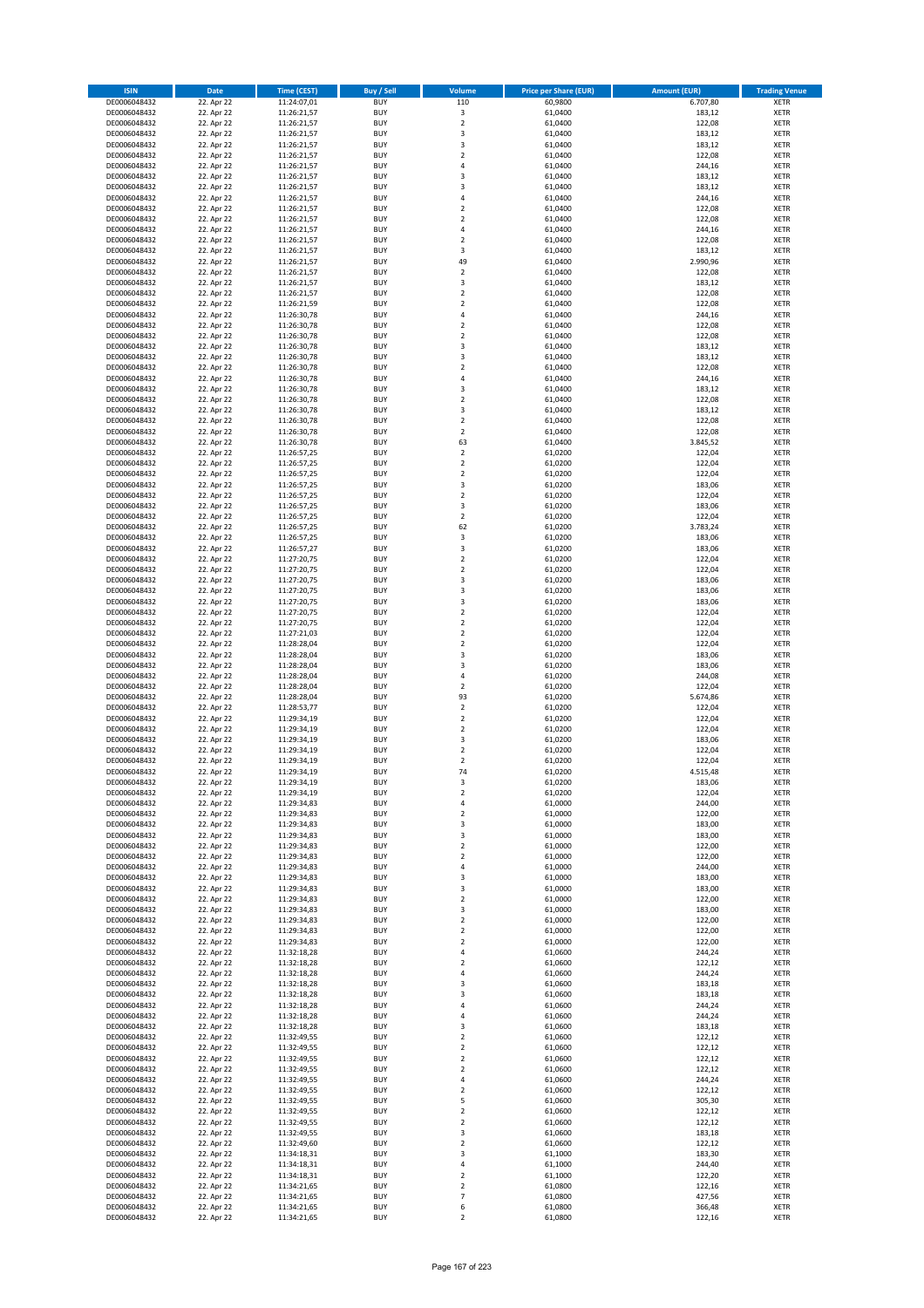| <b>ISIN</b>                  | <b>Date</b>              | Time (CEST)                | <b>Buy / Sell</b>        | Volume                                             | <b>Price per Share (EUR)</b> | Amount (EUR)       | <b>Trading Venue</b>       |
|------------------------------|--------------------------|----------------------------|--------------------------|----------------------------------------------------|------------------------------|--------------------|----------------------------|
| DE0006048432                 | 22. Apr 22               | 11:34:21,65                | <b>BUY</b>               | $\overline{\mathbf{3}}$                            | 61,0800                      | 183,24             | <b>XETR</b>                |
| DE0006048432                 | 22. Apr 22               | 11:34:21,65                | <b>BUY</b>               | $\mathbf 2$                                        | 61,0800                      | 122,16             | <b>XETR</b>                |
| DE0006048432                 | 22. Apr 22               | 11:34:21,65                | <b>BUY</b>               | $\overline{2}$                                     | 61,0800                      | 122,16             | <b>XETR</b>                |
| DE0006048432                 | 22. Apr 22               | 11:34:21,65                | <b>BUY</b>               | 4                                                  | 61,0600                      | 244,24             | <b>XETR</b>                |
| DE0006048432<br>DE0006048432 | 22. Apr 22<br>22. Apr 22 | 11:34:21,65<br>11:34:21,65 | <b>BUY</b><br><b>BUY</b> | $\overline{2}$<br>$\overline{2}$                   | 61,0600<br>61,0800           | 122,12<br>122,16   | <b>XETR</b><br><b>XETR</b> |
| DE0006048432                 | 22. Apr 22               | 11:34:21,65                | <b>BUY</b>               | $\overline{a}$                                     | 61,0800                      | 244,32             | <b>XETR</b>                |
| DE0006048432                 | 22. Apr 22               | 11:34:21,65                | <b>BUY</b>               | 3                                                  | 61,0800                      | 183,24             | <b>XETR</b>                |
| DE0006048432                 | 22. Apr 22               | 11:34:21,65                | BUY                      | $\overline{2}$                                     | 61,0800                      | 122,16             | <b>XETR</b>                |
| DE0006048432                 | 22. Apr 22               | 11:34:21,65                | <b>BUY</b>               | $\overline{2}$                                     | 61,0800                      | 122,16             | <b>XETR</b>                |
| DE0006048432                 | 22. Apr 22               | 11:34:21,65                | <b>BUY</b>               | 6                                                  | 61,0800                      | 366,48             | <b>XETR</b>                |
| DE0006048432                 | 22. Apr 22               | 11:34:21,65                | <b>BUY</b><br><b>BUY</b> | $\overline{2}$<br>$\mathbf 2$                      | 61,0600                      | 122,12             | <b>XETR</b>                |
| DE0006048432<br>DE0006048432 | 22. Apr 22<br>22. Apr 22 | 11:34:21,65<br>11:34:21,65 | <b>BUY</b>               | 163                                                | 61,0800<br>61,0800           | 122,16<br>9.956,04 | <b>XETR</b><br><b>XETR</b> |
| DE0006048432                 | 22. Apr 22               | 11:34:21,65                | <b>BUY</b>               | $\mathbf 2$                                        | 61,0800                      | 122,16             | <b>XETR</b>                |
| DE0006048432                 | 22. Apr 22               | 11:34:21,65                | <b>BUY</b>               | 6                                                  | 61,0800                      | 366,48             | <b>XETR</b>                |
| DE0006048432                 | 22. Apr 22               | 11:34:57,57                | <b>BUY</b>               | $\overline{\mathbf{3}}$                            | 61,0400                      | 183,12             | <b>XETR</b>                |
| DE0006048432                 | 22. Apr 22               | 11:34:57,57                | <b>BUY</b>               | 3                                                  | 61,0400                      | 183,12             | <b>XETR</b>                |
| DE0006048432                 | 22. Apr 22<br>22. Apr 22 | 11:34:57,57                | <b>BUY</b>               | $\overline{3}$<br>$\overline{\mathbf{3}}$          | 61.0400                      | 183,12             | <b>XETR</b>                |
| DE0006048432<br>DE0006048432 | 22. Apr 22               | 11:34:57,57<br>11:34:57,57 | <b>BUY</b><br><b>BUY</b> | $\overline{3}$                                     | 61,0400<br>61,0400           | 183,12<br>183,12   | <b>XETR</b><br><b>XETR</b> |
| DE0006048432                 | 22. Apr 22               | 11:34:57,57                | <b>BUY</b>               | $\overline{3}$                                     | 61,0400                      | 183,12             | <b>XETR</b>                |
| DE0006048432                 | 22. Apr 22               | 11:34:57,57                | <b>BUY</b>               | $\overline{3}$                                     | 61,0400                      | 183,12             | <b>XETR</b>                |
| DE0006048432                 | 22. Apr 22               | 11:34:57,57                | <b>BUY</b>               | 3                                                  | 61,0400                      | 183,12             | <b>XETR</b>                |
| DE0006048432                 | 22. Apr 22               | 11:34:57,57                | <b>BUY</b>               | 3                                                  | 61,0400                      | 183,12             | <b>XETR</b>                |
| DE0006048432                 | 22. Apr 22               | 11:34:57,57                | <b>BUY</b>               | 3                                                  | 61,0400                      | 183,12             | <b>XETR</b>                |
| DE0006048432<br>DE0006048432 | 22. Apr 22<br>22. Apr 22 | 11:34:57,57                | <b>BUY</b><br><b>BUY</b> | 3<br>$\overline{3}$                                | 61,0400<br>61,0400           | 183,12<br>183,12   | <b>XETR</b><br><b>XETR</b> |
| DE0006048432                 | 22. Apr 22               | 11:34:57,57<br>11:34:57,57 | <b>BUY</b>               | $\overline{3}$                                     | 61,0400                      | 183,12             | <b>XETR</b>                |
| DE0006048432                 | 22. Apr 22               | 11:34:57,57                | <b>BUY</b>               | 5                                                  | 61,0400                      | 305,20             | <b>XETR</b>                |
| DE0006048432                 | 22. Apr 22               | 11:34:57,57                | <b>BUY</b>               | 3                                                  | 61,0400                      | 183,12             | <b>XETR</b>                |
| DE0006048432                 | 22. Apr 22               | 11:34:57,57                | <b>BUY</b>               | 60                                                 | 61,0400                      | 3.662,40           | <b>XETR</b>                |
| DE0006048432                 | 22. Apr 22               | 11:34:57,57                | <b>BUY</b>               | 3                                                  | 61,0400                      | 183,12             | <b>XETR</b>                |
| DE0006048432                 | 22. Apr 22               | 11:34:57,57                | <b>BUY</b>               | 3                                                  | 61,0400                      | 183,12             | <b>XETR</b>                |
| DE0006048432<br>DE0006048432 | 22. Apr 22<br>22. Apr 22 | 11:34:57,57<br>11:34:57,57 | <b>BUY</b><br><b>BUY</b> | $\overline{3}$<br>$\mathbf 2$                      | 61,0400<br>61,0400           | 183,12<br>122,08   | <b>XETR</b><br><b>XETR</b> |
| DE0006048432                 | 22. Apr 22               | 11:35:16,19                | <b>BUY</b>               | $\overline{3}$                                     | 61,0200                      | 183,06             | <b>XETR</b>                |
| DE0006048432                 | 22. Apr 22               | 11:35:16,19                | <b>BUY</b>               | $\overline{7}$                                     | 61,0200                      | 427,14             | <b>XETR</b>                |
| DE0006048432                 | 22. Apr 22               | 11:35:27,52                | <b>BUY</b>               | $\mathbf 2$                                        | 61,0200                      | 122,04             | <b>XETR</b>                |
| DE0006048432                 | 22. Apr 22               | 11:35:27,52                | <b>BUY</b>               | $\mathbf 2$                                        | 61,0200                      | 122,04             | <b>XETR</b>                |
| DE0006048432                 | 22. Apr 22               | 11:35:27,52                | <b>BUY</b>               | $\overline{2}$                                     | 61,0200                      | 122,04             | <b>XETR</b>                |
| DE0006048432<br>DE0006048432 | 22. Apr 22<br>22. Apr 22 | 11:35:27,52<br>11:35:27,52 | <b>BUY</b><br><b>BUY</b> | $\overline{2}$<br>$\mathbf 2$                      | 61,0200<br>61,0200           | 122,04<br>122,04   | <b>XETR</b><br><b>XETR</b> |
| DE0006048432                 | 22. Apr 22               | 11:35:27,52                | <b>BUY</b>               | $\overline{2}$                                     | 61,0200                      | 122,04             | <b>XETR</b>                |
| DE0006048432                 | 22. Apr 22               | 11:35:27,52                | <b>BUY</b>               | $\overline{2}$                                     | 61,0200                      | 122,04             | <b>XETR</b>                |
| DE0006048432                 | 22. Apr 22               | 11:35:27,52                | <b>BUY</b>               | $\overline{2}$                                     | 61,0200                      | 122,04             | <b>XETR</b>                |
| DE0006048432                 | 22. Apr 22               | 11:35:27,52                | <b>BUY</b>               | $\overline{2}$                                     | 61,0200                      | 122,04             | <b>XETR</b>                |
| DE0006048432                 | 22. Apr 22               | 11:35:27,52                | <b>BUY</b>               | $\mathbf 2$                                        | 61,0200                      | 122,04             | <b>XETR</b>                |
| DE0006048432<br>DE0006048432 | 22. Apr 22<br>22. Apr 22 | 11:35:27,52<br>11:35:27,52 | <b>BUY</b><br><b>BUY</b> | $\mathbf 2$<br>117                                 | 61,0200<br>61,0200           | 122,04<br>7.139,34 | <b>XETR</b><br><b>XETR</b> |
| DE0006048432                 | 22. Apr 22               | 11:35:27,54                | <b>BUY</b>               | 63                                                 | 61,0200                      | 3.844,26           | <b>XETR</b>                |
| DE0006048432                 | 22. Apr 22               | 11:35:27,90                | <b>BUY</b>               | 3                                                  | 61,0000                      | 183,00             | <b>XETR</b>                |
| DE0006048432                 | 22. Apr 22               | 11:35:27,90                | <b>BUY</b>               | $\overline{3}$                                     | 61,0000                      | 183,00             | <b>XETR</b>                |
| DE0006048432                 | 22. Apr 22               | 11:35:27,90                | <b>BUY</b>               | $\mathbf 2$                                        | 61,0000                      | 122,00             | <b>XETR</b>                |
| DE0006048432                 | 22. Apr 22               | 11:35:27,90                | <b>BUY</b>               | $\overline{2}$                                     | 61,0000                      | 122,00             | <b>XETR</b>                |
| DE0006048432                 | 22. Apr 22<br>22. Apr 22 | 11:35:27,90                | <b>BUY</b>               | $\overline{2}$                                     | 61,0000                      | 122,00             | <b>XETR</b>                |
| DE0006048432<br>DE0006048432 | 22. Apr 22               | 11:35:27,90<br>11:35:27,90 | <b>BUY</b><br><b>BUY</b> | $\overline{\mathbf{2}}$<br>$\overline{\mathbf{2}}$ | 61,0000<br>61,0000           | 122,00<br>122,00   | <b>XETR</b><br><b>XETR</b> |
| DE0006048432                 | 22. Apr 22               | 11:35:27,90                | BUY                      | $\overline{2}$                                     | 61,0000                      | 122,00             | <b>XETR</b>                |
| DE0006048432                 | 22. Apr 22               | 11:35:27,90                | <b>BUY</b>               | 18                                                 | 61,0000                      | 1.098,00           | <b>XETR</b>                |
| DE0006048432                 | 22. Apr 22               | 11:35:27,90                | <b>BUY</b>               | 4                                                  | 61,0000                      | 244,00             | <b>XETR</b>                |
| DE0006048432                 | 22. Apr 22               | 11:35:27,90                | BUY                      | 32                                                 | 61,0000                      | 1.952,00           | <b>XETR</b>                |
| DE0006048432                 | 22. Apr 22               | 11:37:20,05                | BUY                      | 4                                                  | 61,0200                      | 244,08             | <b>XETR</b>                |
| DE0006048432<br>DE0006048432 | 22. Apr 22<br>22. Apr 22 | 11:37:20,05<br>11:37:20,05 | <b>BUY</b><br><b>BUY</b> | $\overline{2}$<br>2                                | 61,0200<br>61,0200           | 122,04<br>122,04   | <b>XETR</b><br><b>XETR</b> |
| DE0006048432                 | 22. Apr 22               | 11:37:20,05                | <b>BUY</b>               | $\mathbf 2$                                        | 61,0200                      | 122,04             | <b>XETR</b>                |
| DE0006048432                 | 22. Apr 22               | 11:37:20,05                | <b>BUY</b>               | $\mathbf 2$                                        | 61,0200                      | 122,04             | <b>XETR</b>                |
| DE0006048432                 | 22. Apr 22               | 11:37:20,05                | <b>BUY</b>               | 4                                                  | 61,0200                      | 244,08             | <b>XETR</b>                |
| DE0006048432                 | 22. Apr 22               | 11:37:20,05                | <b>BUY</b>               | $\overline{\mathbf{2}}$                            | 61,0200                      | 122,04             | <b>XETR</b>                |
| DE0006048432                 | 22. Apr 22               | 11:37:20,05                | <b>BUY</b>               | $\mathbf 2$                                        | 61,0200                      | 122,04             | <b>XETR</b>                |
| DE0006048432<br>DE0006048432 | 22. Apr 22<br>22. Apr 22 | 11:37:20,05<br>11:37:20,07 | <b>BUY</b><br><b>BUY</b> | 2<br>2                                             | 61,0200<br>61,0200           | 122,04<br>122,04   | <b>XETR</b><br><b>XETR</b> |
| DE0006048432                 | 22. Apr 22               | 11:37:20,07                | <b>BUY</b>               | $\mathbf 2$                                        | 61,0200                      | 122,04             | <b>XETR</b>                |
| DE0006048432                 | 22. Apr 22               | 11:37:20,07                | <b>BUY</b>               | $\mathbf 2$                                        | 61,0200                      | 122,04             | <b>XETR</b>                |
| DE0006048432                 | 22. Apr 22               | 11:37:20,07                | <b>BUY</b>               | 2                                                  | 61,0200                      | 122,04             | <b>XETR</b>                |
| DE0006048432                 | 22. Apr 22               | 11:37:20,08                | <b>BUY</b>               | 3                                                  | 61,0200                      | 183,06             | <b>XETR</b>                |
| DE0006048432<br>DE0006048432 | 22. Apr 22<br>22. Apr 22 | 11:37:39,17                | <b>BUY</b><br><b>BUY</b> | 3<br>$\overline{2}$                                | 61,0000<br>61,0000           | 183,00<br>122,00   | <b>XETR</b>                |
| DE0006048432                 | 22. Apr 22               | 11:37:39,17<br>11:37:39,17 | <b>BUY</b>               | 2                                                  | 61,0000                      | 122,00             | <b>XETR</b><br><b>XETR</b> |
| DE0006048432                 | 22. Apr 22               | 11:37:39,17                | <b>BUY</b>               | $\overline{2}$                                     | 61,0000                      | 122,00             | <b>XETR</b>                |
| DE0006048432                 | 22. Apr 22               | 11:37:39,17                | <b>BUY</b>               | 4                                                  | 61,0000                      | 244,00             | <b>XETR</b>                |
| DE0006048432                 | 22. Apr 22               | 11:37:39,17                | <b>BUY</b>               | $\mathbf 2$                                        | 61,0000                      | 122,00             | <b>XETR</b>                |
| DE0006048432                 | 22. Apr 22               | 11:37:39,17                | <b>BUY</b>               | 4                                                  | 61,0000                      | 244,00             | <b>XETR</b>                |
| DE0006048432                 | 22. Apr 22               | 11:37:39,17                | <b>BUY</b>               | $\mathbf 2$                                        | 61,0000                      | 122,00             | <b>XETR</b>                |
| DE0006048432<br>DE0006048432 | 22. Apr 22<br>22. Apr 22 | 11:37:39,17<br>11:37:39,17 | <b>BUY</b><br><b>BUY</b> | $\overline{2}$<br>2                                | 61,0000<br>61,0000           | 122,00<br>122,00   | <b>XETR</b><br><b>XETR</b> |
| DE0006048432                 | 22. Apr 22               | 11:37:39,17                | <b>BUY</b>               | $\overline{2}$                                     | 61,0000                      | 122,00             | <b>XETR</b>                |
| DE0006048432                 | 22. Apr 22               | 11:37:39,17                | <b>BUY</b>               | $\mathbf 2$                                        | 61,0000                      | 122,00             | <b>XETR</b>                |
| DE0006048432                 | 22. Apr 22               | 11:37:39,17                | <b>BUY</b>               | $\mathbf 2$                                        | 61,0000                      | 122,00             | <b>XETR</b>                |
| DE0006048432                 | 22. Apr 22               | 11:37:39,17                | <b>BUY</b>               | 3                                                  | 61,0000                      | 183,00             | <b>XETR</b>                |
| DE0006048432                 | 22. Apr 22               | 11:37:39,17                | <b>BUY</b>               | 4                                                  | 61,0000                      | 244,00             | <b>XETR</b>                |
| DE0006048432<br>DE0006048432 | 22. Apr 22<br>22. Apr 22 | 11:37:39,17<br>11:37:39,17 | <b>BUY</b><br><b>BUY</b> | $\overline{2}$<br>129                              | 61,0000<br>61,0000           | 122,00<br>7.869,00 | <b>XETR</b><br><b>XETR</b> |
| DE0006048432                 | 22. Apr 22               | 11:38:29,73                | <b>BUY</b>               | 5                                                  | 61,0000                      | 305,00             | <b>XETR</b>                |
| DE0006048432                 | 22. Apr 22               | 11:38:29,73                | <b>BUY</b>               | 3                                                  | 61,0000                      | 183,00             | <b>XETR</b>                |
| DE0006048432                 | 22. Apr 22               | 11:38:29,73                | <b>BUY</b>               | $\overline{4}$                                     | 61,0000                      | 244,00             | <b>XETR</b>                |
| DE0006048432                 | 22. Apr 22               | 11:38:29,73                | <b>BUY</b>               | 4                                                  | 61,0000                      | 244,00             | <b>XETR</b>                |
| DE0006048432                 | 22. Apr 22               | 11:38:29,73                | <b>BUY</b>               | $\overline{3}$                                     | 61,0000                      | 183,00             | <b>XETR</b>                |
| DE0006048432<br>DE0006048432 | 22. Apr 22<br>22. Apr 22 | 11:38:29,73                | <b>BUY</b><br><b>BUY</b> | 4<br>$\mathbf 2$                                   | 61,0000<br>61,0000           | 244,00<br>122,00   | <b>XETR</b><br><b>XETR</b> |
| DE0006048432                 | 22. Apr 22               | 11:38:29,73<br>11:38:29,73 | <b>BUY</b>               | 2                                                  | 61,0000                      | 122,00             | <b>XETR</b>                |
| DE0006048432                 | 22. Apr 22               | 11:38:29,73                | <b>BUY</b>               | 4                                                  | 61,0000                      | 244,00             | <b>XETR</b>                |
| DE0006048432                 | 22. Apr 22               | 11:38:29,73                | <b>BUY</b>               | 2                                                  | 61,0000                      | 122,00             | <b>XETR</b>                |
| DE0006048432                 | 22. Apr 22               | 11:38:29,73                | <b>BUY</b>               | 5                                                  | 61,0000                      | 305,00             | <b>XETR</b>                |
| DE0006048432                 | 22. Apr 22               | 11:38:29,78                | <b>BUY</b>               | 3                                                  | 61,0000                      | 183,00             | <b>XETR</b>                |
| DE0006048432                 | 22. Apr 22               | 11:38:29,78                | <b>BUY</b>               | 3                                                  | 61,0000                      | 183,00             | <b>XETR</b>                |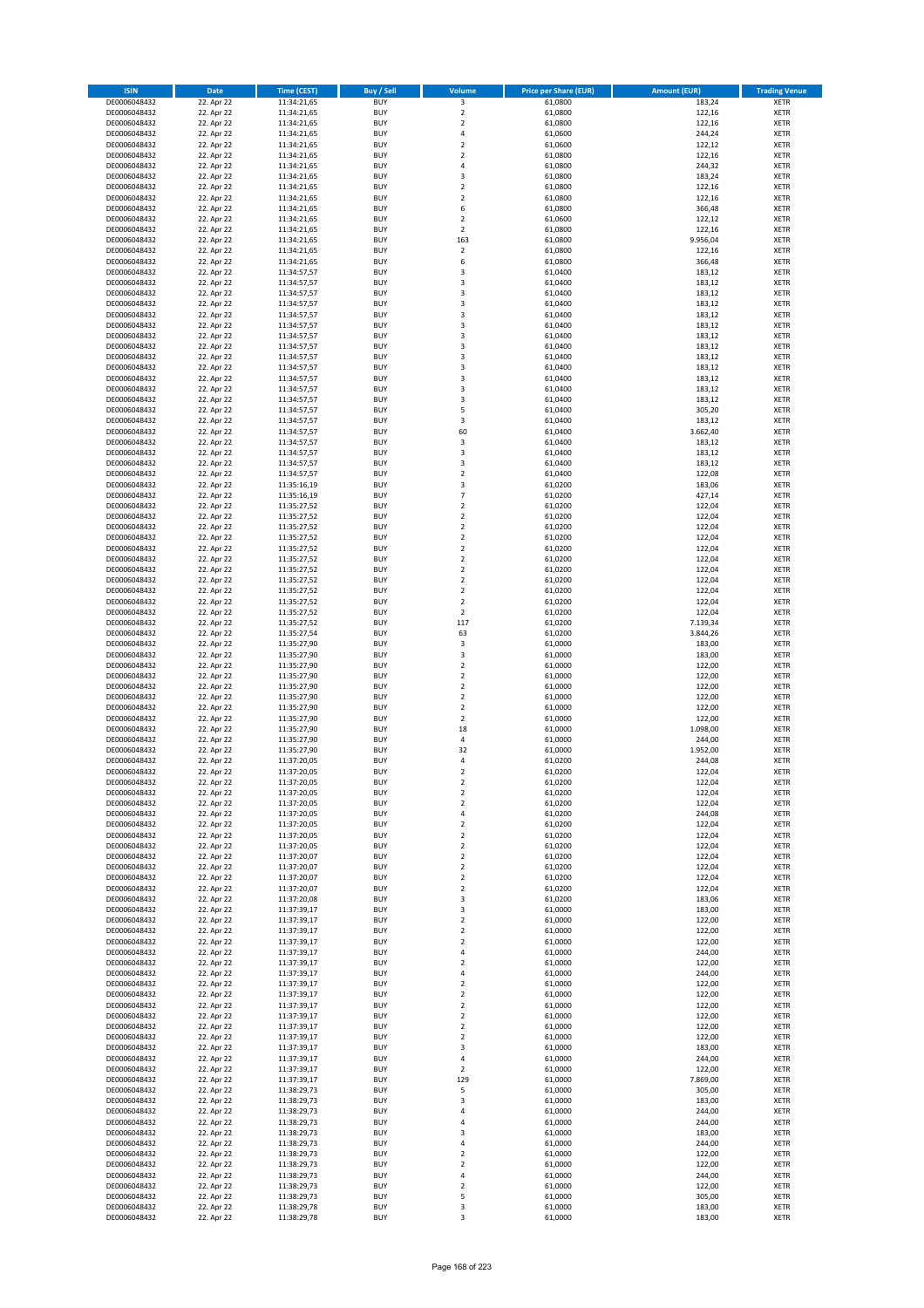| <b>ISIN</b>                  | <b>Date</b>              | <b>Time (CEST)</b>         | <b>Buy / Sell</b>        | Volume                                 | <b>Price per Share (EUR)</b> | <b>Amount (EUR)</b> | <b>Trading Venue</b>       |
|------------------------------|--------------------------|----------------------------|--------------------------|----------------------------------------|------------------------------|---------------------|----------------------------|
| DE0006048432                 | 22. Apr 22               | 11:38:35,05                | <b>BUY</b>               | $\overline{\mathbf{3}}$                | 61,0000                      | 183,00              | <b>XETR</b>                |
| DE0006048432                 | 22. Apr 22               | 11:38:35,05                | <b>BUY</b>               | $\mathbf 2$                            | 61,0000                      | 122,00              | <b>XETR</b>                |
| DE0006048432                 | 22. Apr 22               | 11:38:35,05                | <b>BUY</b>               | $\overline{2}$                         | 61,0000                      | 122,00              | <b>XETR</b>                |
| DE0006048432<br>DE0006048432 | 22. Apr 22<br>22. Apr 22 | 11:38:35,05<br>11:38:35,05 | <b>BUY</b><br><b>BUY</b> | $\mathbf 2$<br>4                       | 61,0000<br>61,0000           | 122,00<br>244,00    | <b>XETR</b><br><b>XETR</b> |
| DE0006048432                 | 22. Apr 22               | 11:38:35,05                | <b>BUY</b>               | $\mathbf 2$                            | 61,0000                      | 122,00              | <b>XETR</b>                |
| DE0006048432                 | 22. Apr 22               | 11:39:19,73                | <b>BUY</b>               | $\mathbf 2$                            | 61,0000                      | 122,00              | <b>XETR</b>                |
| DE0006048432                 | 22. Apr 22               | 11:39:19,73                | <b>BUY</b>               | $\mathbf 2$                            | 61,0000                      | 122,00              | <b>XETR</b>                |
| DE0006048432                 | 22. Apr 22               | 11:39:19,73                | <b>BUY</b>               | $\overline{2}$                         | 61,0000                      | 122,00              | <b>XETR</b>                |
| DE0006048432                 | 22. Apr 22               | 11:39:19,73                | <b>BUY</b>               | 3                                      | 61,0000                      | 183,00              | <b>XETR</b>                |
| DE0006048432                 | 22. Apr 22               | 11:39:19,73                | <b>BUY</b>               | 5                                      | 61,0000                      | 305,00              | <b>XETR</b>                |
| DE0006048432                 | 22. Apr 22<br>22. Apr 22 | 11:39:19,73                | <b>BUY</b><br><b>BUY</b> | 3<br>$\mathbf 2$                       | 61,0000<br>61,0000           | 183,00<br>122,00    | <b>XETR</b><br><b>XETR</b> |
| DE0006048432<br>DE0006048432 | 22. Apr 22               | 11:39:19,73<br>11:39:41,57 | <b>BUY</b>               | $\overline{\mathbf{c}}$                | 61,0000                      | 122,00              | <b>XETR</b>                |
| DE0006048432                 | 22. Apr 22               | 11:39:41,57                | <b>BUY</b>               | $\mathbf 2$                            | 61,0000                      | 122,00              | <b>XETR</b>                |
| DE0006048432                 | 22. Apr 22               | 11:39:41,57                | <b>BUY</b>               | $\overline{\mathbf{c}}$                | 61,0000                      | 122,00              | <b>XETR</b>                |
| DE0006048432                 | 22. Apr 22               | 11:39:41,57                | <b>BUY</b>               | 4                                      | 61,0000                      | 244,00              | <b>XETR</b>                |
| DE0006048432                 | 22. Apr 22               | 11:40:45,34                | <b>BUY</b>               | 4                                      | 61,0000                      | 244,00              | <b>XETR</b>                |
| DE0006048432                 | 22. Apr 22               | 11:40:45,34                | <b>BUY</b>               | 3                                      | 61,0000                      | 183,00              | <b>XETR</b>                |
| DE0006048432                 | 22. Apr 22               | 11:40:45,34                | <b>BUY</b>               | 3                                      | 61,0000                      | 183,00              | <b>XETR</b>                |
| DE0006048432<br>DE0006048432 | 22. Apr 22<br>22. Apr 22 | 11:40:45,34<br>11:41:32,04 | <b>BUY</b><br><b>BUY</b> | 4<br>3                                 | 61,0000<br>61,0000           | 244,00<br>183,00    | <b>XETR</b><br><b>XETR</b> |
| DE0006048432                 | 22. Apr 22               | 11:41:32,04                | <b>BUY</b>               | $\mathbf 2$                            | 61,0000                      | 122,00              | <b>XETR</b>                |
| DE0006048432                 | 22. Apr 22               | 11:41:32,04                | <b>BUY</b>               | 3                                      | 61,0000                      | 183,00              | <b>XETR</b>                |
| DE0006048432                 | 22. Apr 22               | 11:41:32,04                | <b>BUY</b>               | 3                                      | 61,0000                      | 183,00              | <b>XETR</b>                |
| DE0006048432                 | 22. Apr 22               | 11:41:32,04                | <b>BUY</b>               | 3                                      | 61,0000                      | 183,00              | <b>XETR</b>                |
| DE0006048432                 | 22. Apr 22               | 11:41:32,04                | <b>BUY</b>               | 4                                      | 61,0000                      | 244,00              | <b>XETR</b>                |
| DE0006048432                 | 22. Apr 22               | 11:41:32,04                | <b>BUY</b>               | 4                                      | 61,0000                      | 244,00              | <b>XETR</b>                |
| DE0006048432<br>DE0006048432 | 22. Apr 22<br>22. Apr 22 | 11:41:32,04<br>11:41:32,04 | <b>BUY</b><br><b>BUY</b> | $\mathbf 2$<br>$\overline{\mathbf{c}}$ | 61,0000<br>61,0000           | 122,00<br>122,00    | <b>XETR</b><br><b>XETR</b> |
| DE0006048432                 | 22. Apr 22               | 11:41:32,04                | <b>BUY</b>               | 4                                      | 61,0000                      | 244,00              | <b>XETR</b>                |
| DE0006048432                 | 22. Apr 22               | 11:42:32,04                | <b>BUY</b>               | $\overline{\mathbf{c}}$                | 60,9800                      | 121,96              | <b>XETR</b>                |
| DE0006048432                 | 22. Apr 22               | 11:42:32,04                | <b>BUY</b>               | 3                                      | 60,9800                      | 182,94              | <b>XETR</b>                |
| DE0006048432                 | 22. Apr 22               | 11:42:32,04                | <b>BUY</b>               | 3                                      | 60,9800                      | 182,94              | <b>XETR</b>                |
| DE0006048432                 | 22. Apr 22               | 11:42:32,04                | <b>BUY</b>               | $\mathbf 2$                            | 60,9800                      | 121,96              | <b>XETR</b>                |
| DE0006048432                 | 22. Apr 22               | 11:42:32,04                | <b>BUY</b>               | 5                                      | 60,9800                      | 304,90              | <b>XETR</b>                |
| DE0006048432                 | 22. Apr 22               | 11:42:32,04                | <b>BUY</b><br><b>BUY</b> | $\overline{\mathbf{c}}$<br>3           | 60,9800                      | 121,96<br>182,94    | <b>XETR</b><br><b>XETR</b> |
| DE0006048432<br>DE0006048432 | 22. Apr 22<br>22. Apr 22 | 11:42:32,04<br>11:42:32,04 | <b>BUY</b>               | 3                                      | 60,9800<br>60,9800           | 182,94              | <b>XETR</b>                |
| DE0006048432                 | 22. Apr 22               | 11:42:32,04                | <b>BUY</b>               | $\overline{\mathbf{c}}$                | 60,9800                      | 121,96              | <b>XETR</b>                |
| DE0006048432                 | 22. Apr 22               | 11:42:32,04                | <b>BUY</b>               | 4                                      | 60,9800                      | 243,92              | <b>XETR</b>                |
| DE0006048432                 | 22. Apr 22               | 11:42:32,04                | <b>BUY</b>               | 4                                      | 60,9800                      | 243,92              | <b>XETR</b>                |
| DE0006048432                 | 22. Apr 22               | 11:42:32,04                | <b>BUY</b>               | $\mathbf 2$                            | 60,9800                      | 121,96              | <b>XETR</b>                |
| DE0006048432                 | 22. Apr 22               | 11:42:32,04                | <b>BUY</b>               | 5                                      | 60,9800                      | 304,90              | <b>XETR</b>                |
| DE0006048432                 | 22. Apr 22               | 11:42:32,04                | <b>BUY</b>               | $\mathbf 2$                            | 60,9800                      | 121,96              | <b>XETR</b>                |
| DE0006048432<br>DE0006048432 | 22. Apr 22<br>22. Apr 22 | 11:42:32,04                | <b>BUY</b><br><b>BUY</b> | 3<br>$\mathbf 2$                       | 60,9800<br>60,9800           | 182,94<br>121,96    | <b>XETR</b><br><b>XETR</b> |
| DE0006048432                 | 22. Apr 22               | 11:42:32,04<br>11:42:32,04 | <b>BUY</b>               | 3                                      | 60,9800                      | 182,94              | <b>XETR</b>                |
| DE0006048432                 | 22. Apr 22               | 11:42:32,04                | <b>BUY</b>               | 140                                    | 60,9800                      | 8.537,20            | <b>XETR</b>                |
| DE0006048432                 | 22. Apr 22               | 11:43:14,83                | <b>BUY</b>               | $\mathbf 2$                            | 61,0000                      | 122,00              | <b>XETR</b>                |
| DE0006048432                 | 22. Apr 22               | 11:43:14,83                | <b>BUY</b>               | 3                                      | 61,0000                      | 183,00              | <b>XETR</b>                |
| DE0006048432                 | 22. Apr 22               | 11:43:14,83                | <b>BUY</b>               | 5                                      | 61,0000                      | 305,00              | <b>XETR</b>                |
| DE0006048432                 | 22. Apr 22               | 11:43:18,18                | <b>BUY</b>               | $\overline{\mathbf{c}}$                | 61,0000                      | 122,00              | <b>XETR</b>                |
| DE0006048432<br>DE0006048432 | 22. Apr 22<br>22. Apr 22 | 11:43:18,18<br>11:43:18,18 | <b>BUY</b><br><b>BUY</b> | 4<br>3                                 | 61,0000<br>61,0000           | 244,00<br>183,00    | <b>XETR</b><br><b>XETR</b> |
| DE0006048432                 | 22. Apr 22               | 11:43:18,18                | <b>BUY</b>               | 3                                      | 61,0000                      | 183,00              | <b>XETR</b>                |
| DE0006048432                 | 22. Apr 22               | 11:43:18,18                | <b>BUY</b>               | 3                                      | 61,0000                      | 183,00              | <b>XETR</b>                |
| DE0006048432                 | 22. Apr 22               | 11:43:38,44                | <b>BUY</b>               | $\mathbf 2$                            | 61,0000                      | 122,00              | <b>XETR</b>                |
| DE0006048432                 | 22. Apr 22               | 11:43:38,44                | <b>BUY</b>               | $\mathbf 2$                            | 61,0000                      | 122,00              | <b>XETR</b>                |
| DE0006048432                 | 22. Apr 22               | 11:43:38,44                | <b>BUY</b>               | 3                                      | 61,0000                      | 183,00              | <b>XETR</b>                |
| DE0006048432                 | 22. Apr 22               | 11:43:38,44                | <b>BUY</b>               | $\mathbf 2$                            | 61,0000                      | 122,00              | <b>XETR</b>                |
| DE0006048432<br>DE0006048432 | 22. Apr 22<br>22. Apr 22 | 11:43:38,44<br>11:44:00,86 | <b>BUY</b><br><b>BUY</b> | $\overline{\mathbf{3}}$<br>4           | 61,0000<br>61,0000           | 183,00<br>244,00    | <b>XETR</b><br><b>XETR</b> |
| DE0006048432                 | 22. Apr 22               | 11:44:00,86                | <b>BUY</b>               | $\overline{2}$                         | 61,0000                      | 122,00              | <b>XETR</b>                |
| DE0006048432                 | 22. Apr 22               | 11:44:00,86                | BUY                      | 2                                      | 61,0000                      | 122,00              | <b>XETR</b>                |
| DE0006048432                 | 22. Apr 22               | 11:44:00,86                | <b>BUY</b>               | $\mathbf 2$                            | 61,0000                      | 122,00              | <b>XETR</b>                |
| DE0006048432                 | 22. Apr 22               | 11:44:00,86                | <b>BUY</b>               | $\mathbf 2$                            | 61,0000                      | 122,00              | <b>XETR</b>                |
| DE0006048432                 | 22. Apr 22               | 11:44:25,28                | <b>BUY</b>               | 4                                      | 61,0000                      | 244,00              | XETR                       |
| DE0006048432                 | 22. Apr 22               | 11:44:25,28                | <b>BUY</b>               | $\mathbf 2$                            | 61,0000                      | 122,00              | <b>XETR</b>                |
| DE0006048432<br>DE0006048432 | 22. Apr 22<br>22. Apr 22 | 11:44:25,28<br>11:44:25,36 | <b>BUY</b><br><b>BUY</b> | 3<br>3                                 | 61,0000<br>61,0000           | 183,00<br>183,00    | <b>XETR</b><br><b>XETR</b> |
| DE0006048432                 | 22. Apr 22               | 11:45:08,54                | <b>BUY</b>               | $\mathbf 2$                            | 60,9800                      | 121,96              | <b>XETR</b>                |
| DE0006048432                 | 22. Apr 22               | 11:45:08,54                | <b>BUY</b>               | 3                                      | 60,9800                      | 182,94              | <b>XETR</b>                |
| DE0006048432                 | 22. Apr 22               | 11:45:08,54                | <b>BUY</b>               | $\mathbf 2$                            | 60,9800                      | 121,96              | <b>XETR</b>                |
| DE0006048432                 | 22. Apr 22               | 11:45:08,54                | <b>BUY</b>               | $\mathbf 2$                            | 60,9800                      | 121,96              | <b>XETR</b>                |
| DE0006048432                 | 22. Apr 22               | 11:45:08,54                | <b>BUY</b>               | 3                                      | 60,9800                      | 182,94              | <b>XETR</b>                |
| DE0006048432<br>DE0006048432 | 22. Apr 22<br>22. Apr 22 | 11:45:08,54<br>11:45:08,54 | <b>BUY</b><br><b>BUY</b> | 6<br>$\overline{\mathbf{c}}$           | 60,9800<br>60,9800           | 365,88<br>121,96    | <b>XETR</b><br><b>XETR</b> |
| DE0006048432                 | 22. Apr 22               | 11:45:08,54                | <b>BUY</b>               | $\mathbf 2$                            | 60,9800                      | 121,96              | <b>XETR</b>                |
| DE0006048432                 | 22. Apr 22               | 11:45:08,54                | <b>BUY</b>               | 4                                      | 60,9800                      | 243,92              | <b>XETR</b>                |
| DE0006048432                 | 22. Apr 22               | 11:45:08,54                | <b>BUY</b>               | $\mathbf 2$                            | 60,9800                      | 121,96              | <b>XETR</b>                |
| DE0006048432                 | 22. Apr 22               | 11:45:08,54                | <b>BUY</b>               | 5                                      | 60,9800                      | 304,90              | <b>XETR</b>                |
| DE0006048432                 | 22. Apr 22               | 11:45:08,54                | <b>BUY</b>               | 5                                      | 60,9800                      | 304,90              | XETR                       |
| DE0006048432                 | 22. Apr 22               | 11:45:08,54                | <b>BUY</b>               | 3                                      | 60,9800                      | 182,94              | <b>XETR</b>                |
| DE0006048432<br>DE0006048432 | 22. Apr 22<br>22. Apr 22 | 11:45:08,54<br>11:45:08,54 | <b>BUY</b><br><b>BUY</b> | 3<br>$\mathbf 2$                       | 60,9800<br>60,9800           | 182,94<br>121,96    | <b>XETR</b><br><b>XETR</b> |
| DE0006048432                 | 22. Apr 22               | 11:45:08,54                | <b>BUY</b>               | 156                                    | 60,9800                      | 9.512,88            | <b>XETR</b>                |
| DE0006048432                 | 22. Apr 22               | 11:45:08,54                | <b>BUY</b>               | $\mathbf 2$                            | 60,9800                      | 121,96              | <b>XETR</b>                |
| DE0006048432                 | 22. Apr 22               | 11:45:08,54                | <b>BUY</b>               | 2                                      | 60,9800                      | 121,96              | <b>XETR</b>                |
| DE0006048432                 | 22. Apr 22               | 11:45:08,54                | <b>BUY</b>               | $\mathbf 2$                            | 60,9800                      | 121,96              | <b>XETR</b>                |
| DE0006048432                 | 22. Apr 22               | 11:45:08,57                | <b>BUY</b>               | 4                                      | 60,9800                      | 243,92              | <b>XETR</b>                |
| DE0006048432<br>DE0006048432 | 22. Apr 22<br>22. Apr 22 | 11:45:08,57<br>11:45:11,47 | <b>BUY</b><br><b>BUY</b> | 6<br>2                                 | 60,9800<br>60,9600           | 365,88<br>121,92    | <b>XETR</b><br><b>XETR</b> |
| DE0006048432                 | 22. Apr 22               | 11:45:11,47                | <b>BUY</b>               | $\overline{2}$                         | 60,9600                      | 121,92              | <b>XETR</b>                |
| DE0006048432                 | 22. Apr 22               | 11:45:11,47                | <b>BUY</b>               | 3                                      | 60,9600                      | 182,88              | <b>XETR</b>                |
| DE0006048432                 | 22. Apr 22               | 11:45:11,47                | <b>BUY</b>               | 3                                      | 60,9600                      | 182,88              | <b>XETR</b>                |
| DE0006048432                 | 22. Apr 22               | 11:45:11,47                | <b>BUY</b>               | 87                                     | 60,9600                      | 5.303,52            | <b>XETR</b>                |
| DE0006048432                 | 22. Apr 22               | 11:45:11,47                | <b>BUY</b>               | $\mathbf 2$                            | 60,9600                      | 121,92              | <b>XETR</b>                |
| DE0006048432                 | 22. Apr 22               | 11:45:26,87                | <b>BUY</b>               | 3                                      | 60,9600                      | 182,88              | <b>XETR</b>                |
| DE0006048432<br>DE0006048432 | 22. Apr 22<br>22. Apr 22 | 11:45:26,87<br>11:45:26,87 | <b>BUY</b><br><b>BUY</b> | 4<br>4                                 | 60,9600<br>60,9600           | 243,84<br>243,84    | <b>XETR</b><br><b>XETR</b> |
| DE0006048432                 | 22. Apr 22               | 11:45:26,87                | <b>BUY</b>               | 3                                      | 60,9600                      | 182,88              | XETR                       |
| DE0006048432                 | 22. Apr 22               | 11:45:26,87                | <b>BUY</b>               | $\overline{2}$                         | 60,9600                      | 121,92              | <b>XETR</b>                |
| DE0006048432                 | 22. Apr 22               | 11:45:26,87                | <b>BUY</b>               | $\mathbf 2$                            | 60,9600                      | 121,92              | <b>XETR</b>                |
| DE0006048432                 | 22. Apr 22               | 11:45:26,87                | <b>BUY</b>               | 3                                      | 60,9600                      | 182,88              | <b>XETR</b>                |
| DE0006048432                 | 22. Apr 22               | 11:45:26,87                | <b>BUY</b>               | 4                                      | 60,9600                      | 243,84              | <b>XETR</b>                |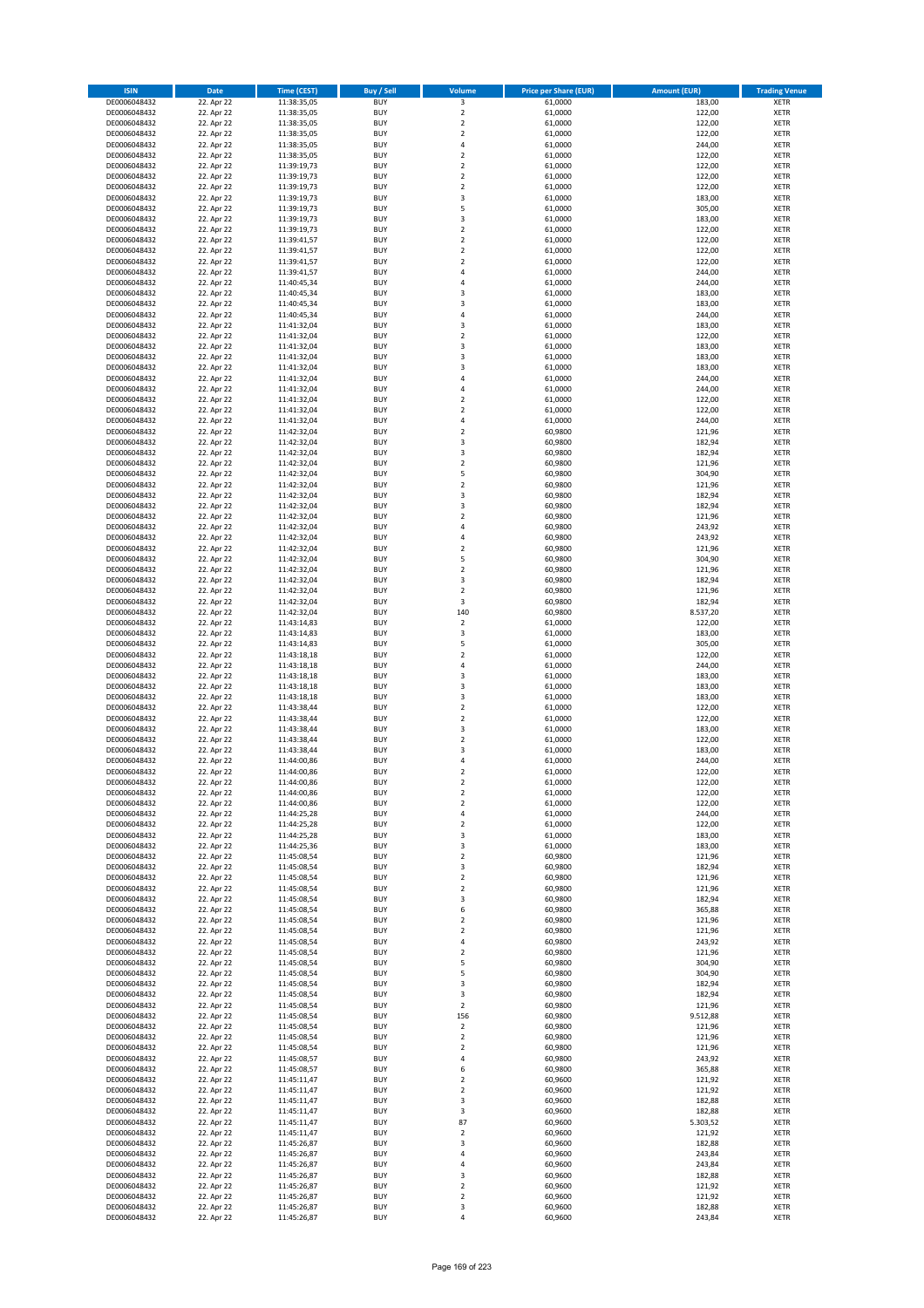| <b>ISIN</b>                  | <b>Date</b>              | <b>Time (CEST)</b>         | <b>Buy / Sell</b>        | Volume                                 | <b>Price per Share (EUR)</b> | <b>Amount (EUR)</b> | <b>Trading Venue</b>       |
|------------------------------|--------------------------|----------------------------|--------------------------|----------------------------------------|------------------------------|---------------------|----------------------------|
| DE0006048432                 | 22. Apr 22               | 11:45:26,87                | <b>BUY</b>               | 4                                      | 60,9600                      | 243,84              | <b>XETR</b>                |
| DE0006048432                 | 22. Apr 22               | 11:45:26,87                | <b>BUY</b>               | $\mathbf 2$                            | 60,9600                      | 121,92              | <b>XETR</b>                |
| DE0006048432                 | 22. Apr 22               | 11:45:26,87                | <b>BUY</b>               | $\overline{2}$                         | 60,9600                      | 121,92              | <b>XETR</b>                |
| DE0006048432<br>DE0006048432 | 22. Apr 22<br>22. Apr 22 | 11:45:26,87<br>11:45:26,87 | <b>BUY</b><br><b>BUY</b> | 4<br>140                               | 60,9600<br>60,9600           | 243,84<br>8.534,40  | <b>XETR</b><br><b>XETR</b> |
| DE0006048432                 | 22. Apr 22               | 11:45:26,87                | <b>BUY</b>               | 5                                      | 60,9600                      | 304,80              | <b>XETR</b>                |
| DE0006048432                 | 22. Apr 22               | 11:45:26,87                | <b>BUY</b>               | 3                                      | 60,9600                      | 182,88              | <b>XETR</b>                |
| DE0006048432                 | 22. Apr 22               | 11:45:26,87                | <b>BUY</b>               | $\overline{\mathbf{c}}$                | 60,9600                      | 121,92              | <b>XETR</b>                |
| DE0006048432                 | 22. Apr 22               | 11:45:32,07                | <b>BUY</b>               | $\overline{2}$                         | 60,9400                      | 121,88              | <b>XETR</b>                |
| DE0006048432                 | 22. Apr 22               | 11:45:32,07                | <b>BUY</b>               | 3                                      | 60,9400                      | 182,82              | <b>XETR</b>                |
| DE0006048432                 | 22. Apr 22               | 11:45:32,07                | <b>BUY</b>               | 3                                      | 60,9400                      | 182,82              | <b>XETR</b>                |
| DE0006048432<br>DE0006048432 | 22. Apr 22<br>22. Apr 22 | 11:45:32,07                | <b>BUY</b><br><b>BUY</b> | 4<br>$\mathbf 2$                       | 60,9400<br>60,9400           | 243,76<br>121,88    | <b>XETR</b><br><b>XETR</b> |
| DE0006048432                 | 22. Apr 22               | 11:45:32,07<br>11:45:32,07 | <b>BUY</b>               | 3                                      | 60,9400                      | 182,82              | <b>XETR</b>                |
| DE0006048432                 | 22. Apr 22               | 11:45:32,07                | <b>BUY</b>               | 3                                      | 60,9400                      | 182,82              | <b>XETR</b>                |
| DE0006048432                 | 22. Apr 22               | 11:45:32,07                | <b>BUY</b>               | 4                                      | 60,9400                      | 243,76              | <b>XETR</b>                |
| DE0006048432                 | 22. Apr 22               | 11:45:32,07                | <b>BUY</b>               | 146                                    | 60,9400                      | 8.897,24            | <b>XETR</b>                |
| DE0006048432                 | 22. Apr 22               | 11:45:32,07                | <b>BUY</b>               | $\mathbf 2$                            | 60,9400                      | 121,88              | <b>XETR</b>                |
| DE0006048432                 | 22. Apr 22               | 11:45:32,07                | <b>BUY</b>               | $\overline{\mathbf{c}}$                | 60,9400                      | 121,88              | <b>XETR</b>                |
| DE0006048432                 | 22. Apr 22               | 11:45:47,76                | <b>BUY</b>               | $\mathbf 2$                            | 60,9200                      | 121,84              | <b>XETR</b>                |
| DE0006048432<br>DE0006048432 | 22. Apr 22<br>22. Apr 22 | 11:45:47,76<br>11:45:47,76 | <b>BUY</b><br><b>BUY</b> | 3<br>$\mathbf 2$                       | 60,9200<br>60,9200           | 182,76<br>121,84    | <b>XETR</b><br><b>XETR</b> |
| DE0006048432                 | 22. Apr 22               | 11:45:47,76                | <b>BUY</b>               | 3                                      | 60,9200                      | 182,76              | <b>XETR</b>                |
| DE0006048432                 | 22. Apr 22               | 11:45:47,76                | <b>BUY</b>               | 3                                      | 60,9200                      | 182,76              | <b>XETR</b>                |
| DE0006048432                 | 22. Apr 22               | 11:45:47,76                | <b>BUY</b>               | $\mathbf 2$                            | 60,9200                      | 121,84              | <b>XETR</b>                |
| DE0006048432                 | 22. Apr 22               | 11:45:47,76                | <b>BUY</b>               | $\mathbf 2$                            | 60,9200                      | 121,84              | <b>XETR</b>                |
| DE0006048432                 | 22. Apr 22               | 11:45:47,76                | <b>BUY</b>               | $\mathbf 2$                            | 60,9200                      | 121,84              | <b>XETR</b>                |
| DE0006048432                 | 22. Apr 22               | 11:45:47,76                | <b>BUY</b>               | 3                                      | 60,9200                      | 182,76              | <b>XETR</b>                |
| DE0006048432<br>DE0006048432 | 22. Apr 22<br>22. Apr 22 | 11:45:47,76<br>11:45:47,76 | <b>BUY</b><br><b>BUY</b> | 3<br>$\overline{\mathbf{c}}$           | 60,9200<br>60,9200           | 182,76<br>121,84    | <b>XETR</b><br><b>XETR</b> |
| DE0006048432                 | 22. Apr 22               | 11:45:47,76                | <b>BUY</b>               | 93                                     | 60,9200                      | 5.665,56            | <b>XETR</b>                |
| DE0006048432                 | 22. Apr 22               | 11:45:47,76                | <b>BUY</b>               | $\overline{\mathbf{c}}$                | 60,9200                      | 121,84              | <b>XETR</b>                |
| DE0006048432                 | 22. Apr 22               | 11:45:47,76                | <b>BUY</b>               | $\mathbf 2$                            | 60,9200                      | 121,84              | <b>XETR</b>                |
| DE0006048432                 | 22. Apr 22               | 11:45:47,78                | <b>BUY</b>               | $\mathbf 2$                            | 60,9200                      | 121,84              | <b>XETR</b>                |
| DE0006048432                 | 22. Apr 22               | 11:45:47,79                | <b>BUY</b>               | $\mathbf 2$                            | 60,9200                      | 121,84              | <b>XETR</b>                |
| DE0006048432                 | 22. Apr 22               | 11:48:32,86                | <b>BUY</b>               | 3                                      | 60,9600                      | 182,88              | <b>XETR</b>                |
| DE0006048432                 | 22. Apr 22               | 11:48:32,86                | <b>BUY</b><br><b>BUY</b> | 3<br>3                                 | 60,9600                      | 182,88              | <b>XETR</b>                |
| DE0006048432<br>DE0006048432 | 22. Apr 22<br>22. Apr 22 | 11:48:32,86<br>11:48:32,86 | <b>BUY</b>               | 4                                      | 60,9600<br>60,9600           | 182,88<br>243,84    | <b>XETR</b><br><b>XETR</b> |
| DE0006048432                 | 22. Apr 22               | 11:48:32,86                | <b>BUY</b>               | $\mathbf 2$                            | 60,9600                      | 121,92              | <b>XETR</b>                |
| DE0006048432                 | 22. Apr 22               | 11:48:32,86                | <b>BUY</b>               | 35                                     | 60,9600                      | 2.133,60            | <b>XETR</b>                |
| DE0006048432                 | 22. Apr 22               | 11:48:59,05                | <b>BUY</b>               | 3                                      | 60,9600                      | 182,88              | <b>XETR</b>                |
| DE0006048432                 | 22. Apr 22               | 11:48:59,05                | <b>BUY</b>               | 4                                      | 60,9600                      | 243,84              | <b>XETR</b>                |
| DE0006048432                 | 22. Apr 22               | 11:48:59,05                | <b>BUY</b>               | 3                                      | 60,9600                      | 182,88              | <b>XETR</b>                |
| DE0006048432                 | 22. Apr 22               | 11:48:59,05                | <b>BUY</b>               | 4                                      | 60,9600                      | 243,84              | <b>XETR</b>                |
| DE0006048432                 | 22. Apr 22<br>22. Apr 22 | 11:48:59,05                | <b>BUY</b><br><b>BUY</b> | 3<br>$\mathbf 2$                       | 60,9600<br>60,9600           | 182,88<br>121,92    | <b>XETR</b><br><b>XETR</b> |
| DE0006048432<br>DE0006048432 | 22. Apr 22               | 11:48:59,05<br>11:48:59,05 | <b>BUY</b>               | 3                                      | 60,9600                      | 182,88              | <b>XETR</b>                |
| DE0006048432                 | 22. Apr 22               | 11:48:59,05                | <b>BUY</b>               | $\mathbf 2$                            | 60,9600                      | 121,92              | <b>XETR</b>                |
| DE0006048432                 | 22. Apr 22               | 11:48:59,05                | <b>BUY</b>               | 3                                      | 60,9600                      | 182,88              | <b>XETR</b>                |
| DE0006048432                 | 22. Apr 22               | 11:48:59,05                | <b>BUY</b>               | 3                                      | 60,9600                      | 182,88              | <b>XETR</b>                |
| DE0006048432                 | 22. Apr 22               | 11:48:59,05                | <b>BUY</b>               | $\mathbf 2$                            | 60,9600                      | 121,92              | <b>XETR</b>                |
| DE0006048432                 | 22. Apr 22               | 11:48:59,05                | <b>BUY</b>               | 3                                      | 60,9600                      | 182,88              | <b>XETR</b>                |
| DE0006048432<br>DE0006048432 | 22. Apr 22<br>22. Apr 22 | 11:48:59,05<br>11:48:59,05 | <b>BUY</b><br><b>BUY</b> | $\mathbf 2$<br>$\overline{\mathbf{c}}$ | 60,9600<br>60,9600           | 121,92<br>121,92    | <b>XETR</b><br><b>XETR</b> |
| DE0006048432                 | 22. Apr 22               | 11:48:59,05                | <b>BUY</b>               | 61                                     | 60,9600                      | 3.718,56            | <b>XETR</b>                |
| DE0006048432                 | 22. Apr 22               | 11:48:59,05                | <b>BUY</b>               | 3                                      | 60,9600                      | 182,88              | <b>XETR</b>                |
| DE0006048432                 | 22. Apr 22               | 11:48:59,05                | <b>BUY</b>               | 35                                     | 60,9600                      | 2.133,60            | <b>XETR</b>                |
| DE0006048432                 | 22. Apr 22               | 11:50:04,05                | <b>BUY</b>               | 4                                      | 60,9600                      | 243,84              | <b>XETR</b>                |
| DE0006048432                 | 22. Apr 22               | 11:50:04,05                | <b>BUY</b>               | 3                                      | 60,9600                      | 182,88              | <b>XETR</b>                |
| DE0006048432                 | 22. Apr 22               | 11:50:04,05                | <b>BUY</b>               | $\overline{7}$                         | 60,9600                      | 426,72              | <b>XETR</b>                |
| DE0006048432<br>DE0006048432 | 22. Apr 22<br>22. Apr 22 | 11:50:04,05<br>11:50:04,05 | <b>BUY</b><br><b>BUY</b> | 6<br>6                                 | 60,9600<br>60,9600           | 365,76<br>365,76    | <b>XETR</b><br><b>XETR</b> |
| DE0006048432                 | 22. Apr 22               | 11:50:04,05                | <b>BUY</b>               | 5                                      | 60,9600                      | 304,80              | <b>XETR</b>                |
| DE0006048432                 | 22. Apr 22               | 11:50:04,05                | BUY                      | 4                                      | 60,9600                      | 243,84              | <b>XETR</b>                |
| DE0006048432                 | 22. Apr 22               | 11:50:04,05                | <b>BUY</b>               | 3                                      | 60,9600                      | 182,88              | <b>XETR</b>                |
| DE0006048432                 | 22. Apr 22               | 11:50:04,05                | <b>BUY</b>               | 94                                     | 60,9600                      | 5.730,24            | <b>XETR</b>                |
| DE0006048432                 | 22. Apr 22               | 11:50:04,05                | <b>BUY</b>               | 3                                      | 60,9600                      | 182,88              | XETR                       |
| DE0006048432                 | 22. Apr 22               | 11:50:04,05                | <b>BUY</b>               | 5                                      | 60,9600                      | 304,80              | <b>XETR</b>                |
| DE0006048432<br>DE0006048432 | 22. Apr 22<br>22. Apr 22 | 11:50:04,05<br>11:50:04,11 | <b>BUY</b><br><b>BUY</b> | 3<br>3                                 | 60,9600<br>60,9600           | 182,88<br>182,88    | <b>XETR</b><br><b>XETR</b> |
| DE0006048432                 | 22. Apr 22               | 11:50:17,89                | <b>BUY</b>               | $\mathbf 2$                            | 60,9400                      | 121,88              | <b>XETR</b>                |
| DE0006048432                 | 22. Apr 22               | 11:50:17,89                | <b>BUY</b>               | $\mathbf 2$                            | 60,9400                      | 121,88              | <b>XETR</b>                |
| DE0006048432                 | 22. Apr 22               | 11:50:17,89                | <b>BUY</b>               | $\mathbf 2$                            | 60,9400                      | 121,88              | <b>XETR</b>                |
| DE0006048432                 | 22. Apr 22               | 11:50:17,89                | <b>BUY</b>               | $\mathbf 2$                            | 60,9400                      | 121,88              | <b>XETR</b>                |
| DE0006048432                 | 22. Apr 22               | 11:50:17,89                | <b>BUY</b>               | 4                                      | 60,9400                      | 243,76              | <b>XETR</b>                |
| DE0006048432<br>DE0006048432 | 22. Apr 22<br>22. Apr 22 | 11:50:17,89<br>11:50:17,89 | <b>BUY</b><br><b>BUY</b> | 3<br>5                                 | 60,9400<br>60,9400           | 182,82<br>304,70    | <b>XETR</b><br><b>XETR</b> |
| DE0006048432                 | 22. Apr 22               | 11:50:17,89                | <b>BUY</b>               | 4                                      | 60,9400                      | 243,76              | <b>XETR</b>                |
| DE0006048432                 | 22. Apr 22               | 11:50:17,89                | <b>BUY</b>               | $\overline{\mathbf{c}}$                | 60,9400                      | 121,88              | <b>XETR</b>                |
| DE0006048432                 | 22. Apr 22               | 11:50:17,89                | <b>BUY</b>               | 3                                      | 60,9400                      | 182,82              | <b>XETR</b>                |
| DE0006048432                 | 22. Apr 22               | 11:50:17,89                | <b>BUY</b>               | $\mathbf 2$                            | 60,9400                      | 121,88              | <b>XETR</b>                |
| DE0006048432                 | 22. Apr 22               | 11:50:17,89                | <b>BUY</b>               | 3                                      | 60,9400                      | 182,82              | XETR                       |
| DE0006048432                 | 22. Apr 22               | 11:50:17,89                | <b>BUY</b>               | $\mathbf 2$                            | 60,9400                      | 121,88              | <b>XETR</b>                |
| DE0006048432<br>DE0006048432 | 22. Apr 22<br>22. Apr 22 | 11:50:17,89<br>11:50:17,89 | <b>BUY</b><br><b>BUY</b> | 3<br>$\mathbf 2$                       | 60,9400<br>60,9400           | 182,82<br>121,88    | <b>XETR</b><br><b>XETR</b> |
| DE0006048432                 | 22. Apr 22               | 11:50:18,01                | <b>BUY</b>               | 3                                      | 60,9200                      | 182,76              | <b>XETR</b>                |
| DE0006048432                 | 22. Apr 22               | 11:50:18,01                | <b>BUY</b>               | $\mathbf 2$                            | 60,9200                      | 121,84              | <b>XETR</b>                |
| DE0006048432                 | 22. Apr 22               | 11:50:18,01                | <b>BUY</b>               | $\mathbf 2$                            | 60,9200                      | 121,84              | <b>XETR</b>                |
| DE0006048432                 | 22. Apr 22               | 11:50:18,01                | <b>BUY</b>               | 3                                      | 60,9200                      | 182,76              | <b>XETR</b>                |
| DE0006048432                 | 22. Apr 22               | 11:50:18,01                | <b>BUY</b>               | $\mathbf 2$                            | 60,9200                      | 121,84              | <b>XETR</b>                |
| DE0006048432<br>DE0006048432 | 22. Apr 22<br>22. Apr 22 | 11:50:18,01<br>11:50:18,01 | <b>BUY</b><br><b>BUY</b> | 4<br>$\mathbf 2$                       | 60,9200<br>60,9200           | 243,68<br>121,84    | <b>XETR</b><br><b>XETR</b> |
| DE0006048432                 | 22. Apr 22               | 11:50:18,01                | <b>BUY</b>               | 130                                    | 60,9200                      | 7.919,60            | <b>XETR</b>                |
| DE0006048432                 | 22. Apr 22               | 11:50:18,02                | <b>BUY</b>               | $\mathbf 2$                            | 60,9200                      | 121,84              | <b>XETR</b>                |
| DE0006048432                 | 22. Apr 22               | 11:50:32,29                | <b>BUY</b>               | $\mathbf 2$                            | 60,9000                      | 121,80              | <b>XETR</b>                |
| DE0006048432                 | 22. Apr 22               | 11:50:32,29                | <b>BUY</b>               | 3                                      | 60,9000                      | 182,70              | <b>XETR</b>                |
| DE0006048432                 | 22. Apr 22               | 11:50:32,29                | <b>BUY</b>               | 3                                      | 60,9000                      | 182,70              | <b>XETR</b>                |
| DE0006048432                 | 22. Apr 22               | 11:50:32,29                | <b>BUY</b>               | 3                                      | 60,9000                      | 182,70              | <b>XETR</b>                |
| DE0006048432<br>DE0006048432 | 22. Apr 22<br>22. Apr 22 | 11:50:32,29<br>11:50:32,29 | <b>BUY</b><br><b>BUY</b> | 4<br>5                                 | 60,9000<br>60,9000           | 243,60<br>304,50    | <b>XETR</b><br><b>XETR</b> |
| DE0006048432                 | 22. Apr 22               | 11:50:32,29                | <b>BUY</b>               | $\mathbf 2$                            | 60,9000                      | 121,80              | XETR                       |
| DE0006048432                 | 22. Apr 22               | 11:50:32,29                | <b>BUY</b>               | $\overline{2}$                         | 60,9000                      | 121,80              | <b>XETR</b>                |
| DE0006048432                 | 22. Apr 22               | 11:50:32,29                | <b>BUY</b>               | $\mathbf 2$                            | 60,9000                      | 121,80              | <b>XETR</b>                |
| DE0006048432                 | 22. Apr 22               | 11:50:32,29                | <b>BUY</b>               | 4                                      | 60,9000                      | 243,60              | <b>XETR</b>                |
| DE0006048432                 | 22. Apr 22               | 11:50:32,29                | <b>BUY</b>               | $\mathbf 2$                            | 60,9000                      | 121,80              | <b>XETR</b>                |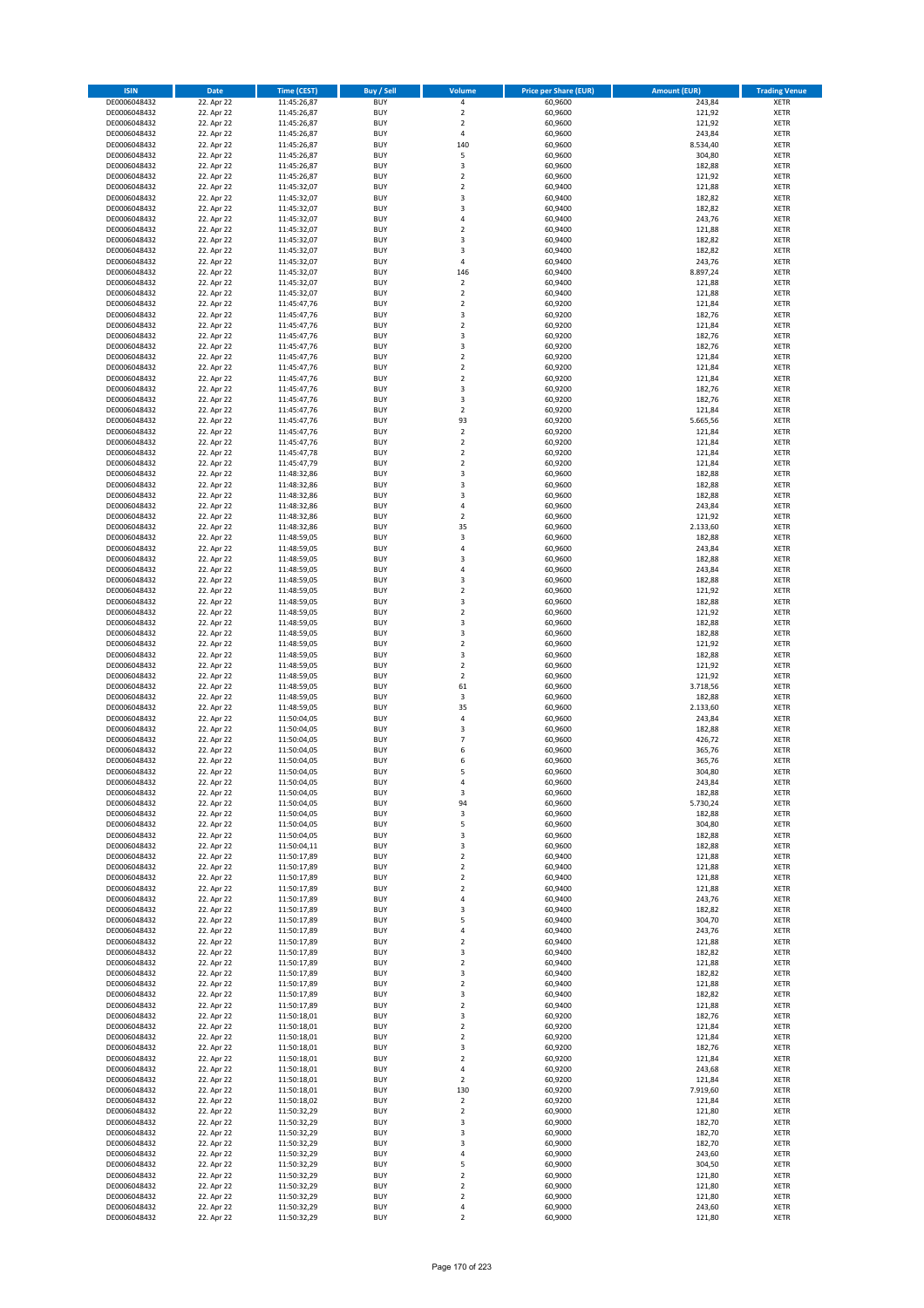| <b>ISIN</b>                  | Date                     | <b>Time (CEST)</b>         | <b>Buy / Sell</b>        | <b>Volume</b>                             | <b>Price per Share (EUR)</b> | <b>Amount (EUR)</b> | <b>Trading Venue</b>       |
|------------------------------|--------------------------|----------------------------|--------------------------|-------------------------------------------|------------------------------|---------------------|----------------------------|
| DE0006048432                 | 22. Apr 22               | 11:50:32,29                | <b>BUY</b>               | $\overline{2}$                            | 60,9000                      | 121,80              | <b>XETR</b>                |
| DE0006048432                 | 22. Apr 22               | 11:50:32,29                | <b>BUY</b>               | 3                                         | 60,9000                      | 182,70              | <b>XETR</b>                |
| DE0006048432                 | 22. Apr 22               | 11:50:32,29                | <b>BUY</b>               | $\mathsf 3$                               | 60,9000                      | 182,70              | <b>XETR</b>                |
| DE0006048432<br>DE0006048432 | 22. Apr 22<br>22. Apr 22 | 11:50:32,29<br>11:50:32,29 | <b>BUY</b><br><b>BUY</b> | 46<br>$\mathbf 2$                         | 60,9000<br>60,9000           | 2.801,40<br>121,80  | <b>XETR</b><br><b>XETR</b> |
| DE0006048432                 | 22. Apr 22               | 11:50:32,31                | <b>BUY</b>               | 3                                         | 60,9000                      | 182,70              | <b>XETR</b>                |
| DE0006048432                 | 22. Apr 22               | 11:50:46,42                | <b>BUY</b>               | 4                                         | 60,8800                      | 243,52              | <b>XETR</b>                |
| DE0006048432                 | 22. Apr 22               | 11:50:46,42                | <b>BUY</b>               | 3                                         | 60,8800                      | 182,64              | <b>XETR</b>                |
| DE0006048432                 | 22. Apr 22               | 11:50:46,42                | <b>BUY</b>               | 3                                         | 60,8800                      | 182,64              | <b>XETR</b>                |
| DE0006048432                 | 22. Apr 22               | 11:50:46,42                | <b>BUY</b>               | 3                                         | 60,8800                      | 182,64              | <b>XETR</b>                |
| DE0006048432<br>DE0006048432 | 22. Apr 22<br>22. Apr 22 | 11:50:46,42<br>11:50:46,42 | <b>BUY</b><br><b>BUY</b> | $\overline{\mathbf{c}}$<br>$\mathbf 2$    | 60,8800<br>60,8800           | 121,76<br>121,76    | <b>XETR</b><br><b>XETR</b> |
| DE0006048432                 | 22. Apr 22               | 11:50:46,42                | <b>BUY</b>               | 3                                         | 60,8800                      | 182,64              | <b>XETR</b>                |
| DE0006048432                 | 22. Apr 22               | 11:50:46,42                | <b>BUY</b>               | $\mathbf 2$                               | 60,8800                      | 121,76              | <b>XETR</b>                |
| DE0006048432                 | 22. Apr 22               | 11:50:46,42                | <b>BUY</b>               | $\overline{\mathbf{c}}$                   | 60,8800                      | 121,76              | <b>XETR</b>                |
| DE0006048432                 | 22. Apr 22               | 11:50:46,42                | <b>BUY</b>               | $\mathbf 2$                               | 60,8800                      | 121,76              | <b>XETR</b>                |
| DE0006048432<br>DE0006048432 | 22. Apr 22<br>22. Apr 22 | 11:50:46,42<br>11:50:46,42 | <b>BUY</b><br><b>BUY</b> | $\overline{2}$<br>4                       | 60,8800<br>60,8800           | 121,76<br>243,52    | <b>XETR</b><br><b>XETR</b> |
| DE0006048432                 | 22. Apr 22               | 11:50:46,42                | <b>BUY</b>               | $\mathbf 2$                               | 60,8800                      | 121,76              | <b>XETR</b>                |
| DE0006048432                 | 22. Apr 22               | 11:50:46,42                | <b>BUY</b>               | $\overline{2}$                            | 60,8800                      | 121,76              | <b>XETR</b>                |
| DE0006048432                 | 22. Apr 22               | 11:50:46,42                | <b>BUY</b>               | $\mathbf 2$                               | 60,8800                      | 121,76              | <b>XETR</b>                |
| DE0006048432                 | 22. Apr 22               | 11:50:46,42                | <b>BUY</b>               | $\overline{2}$                            | 60,8800                      | 121,76              | <b>XETR</b>                |
| DE0006048432<br>DE0006048432 | 22. Apr 22<br>22. Apr 22 | 11:50:46,42<br>11:50:46,42 | <b>BUY</b><br><b>BUY</b> | 3<br>$\mathbf 2$                          | 60,8800<br>60,8800           | 182,64<br>121,76    | <b>XETR</b><br><b>XETR</b> |
| DE0006048432                 | 22. Apr 22               | 11:50:46,42                | <b>BUY</b>               | 99                                        | 60,8800                      | 6.027,12            | <b>XETR</b>                |
| DE0006048432                 | 22. Apr 22               | 11:50:46,42                | <b>BUY</b>               | $\mathbf 2$                               | 60,8800                      | 121,76              | <b>XETR</b>                |
| DE0006048432                 | 22. Apr 22               | 11:50:46,42                | <b>BUY</b>               | 4                                         | 60,8800                      | 243,52              | <b>XETR</b>                |
| DE0006048432                 | 22. Apr 22               | 11:50:46,44                | <b>BUY</b>               | $\mathbf 2$                               | 60,8800                      | 121,76              | <b>XETR</b>                |
| DE0006048432<br>DE0006048432 | 22. Apr 22<br>22. Apr 22 | 11:50:46,44<br>11:51:15,87 | <b>BUY</b><br><b>BUY</b> | $\overline{\mathbf{c}}$<br>$\overline{4}$ | 60,8800<br>60,8600           | 121,76<br>243,44    | <b>XETR</b><br><b>XETR</b> |
| DE0006048432                 | 22. Apr 22               | 11:51:15,87                | <b>BUY</b>               | $\overline{2}$                            | 60,8600                      | 121,72              | <b>XETR</b>                |
| DE0006048432                 | 22. Apr 22               | 11:51:15,87                | <b>BUY</b>               | $\mathbf 2$                               | 60,8600                      | 121,72              | <b>XETR</b>                |
| DE0006048432                 | 22. Apr 22               | 11:51:15,87                | <b>BUY</b>               | $\mathbf 2$                               | 60,8600                      | 121,72              | <b>XETR</b>                |
| DE0006048432                 | 22. Apr 22               | 11:51:15,87                | <b>BUY</b>               | $\mathbf 2$                               | 60,8600                      | 121,72              | <b>XETR</b>                |
| DE0006048432                 | 22. Apr 22               | 11:51:15,87                | <b>BUY</b>               | $\mathbf 2$                               | 60,8600                      | 121,72              | <b>XETR</b>                |
| DE0006048432<br>DE0006048432 | 22. Apr 22<br>22. Apr 22 | 11:51:15,87<br>11:51:15,87 | <b>BUY</b><br><b>BUY</b> | $\overline{2}$<br>3                       | 60,8600<br>60,8600           | 121,72<br>182,58    | <b>XETR</b><br><b>XETR</b> |
| DE0006048432                 | 22. Apr 22               | 11:51:15,87                | <b>BUY</b>               | 41                                        | 60,8600                      | 2.495,26            | <b>XETR</b>                |
| DE0006048432                 | 22. Apr 22               | 11:51:15,87                | <b>BUY</b>               | 4                                         | 60,8600                      | 243,44              | <b>XETR</b>                |
| DE0006048432                 | 22. Apr 22               | 11:51:15,87                | <b>BUY</b>               | 9                                         | 60,8600                      | 547,74              | <b>XETR</b>                |
| DE0006048432                 | 22. Apr 22               | 11:51:15,89                | <b>BUY</b>               | 3                                         | 60,8600                      | 182,58              | <b>XETR</b>                |
| DE0006048432                 | 22. Apr 22               | 11:52:10,24                | <b>BUY</b>               | 3                                         | 60,8400                      | 182,52              | <b>XETR</b>                |
| DE0006048432<br>DE0006048432 | 22. Apr 22<br>22. Apr 22 | 11:52:10,24                | <b>BUY</b><br><b>BUY</b> | 6<br>$\overline{2}$                       | 60,8400<br>60,8400           | 365,04<br>121,68    | <b>XETR</b><br><b>XETR</b> |
| DE0006048432                 | 22. Apr 22               | 11:52:10,24<br>11:52:10,24 | <b>BUY</b>               | $\overline{2}$                            | 60,8400                      | 121,68              | <b>XETR</b>                |
| DE0006048432                 | 22. Apr 22               | 11:52:10,24                | <b>BUY</b>               | $\mathbf 2$                               | 60,8400                      | 121,68              | <b>XETR</b>                |
| DE0006048432                 | 22. Apr 22               | 11:52:10,24                | <b>BUY</b>               | $\overline{4}$                            | 60,8400                      | 243,36              | <b>XETR</b>                |
| DE0006048432                 | 22. Apr 22               | 11:52:10,24                | <b>BUY</b>               | $\mathbf 2$                               | 60,8400                      | 121,68              | <b>XETR</b>                |
| DE0006048432                 | 22. Apr 22               | 11:52:10,24                | <b>BUY</b>               | $\overline{2}$                            | 60,8400                      | 121,68              | <b>XETR</b>                |
| DE0006048432<br>DE0006048432 | 22. Apr 22<br>22. Apr 22 | 11:52:10,24<br>11:52:10,24 | <b>BUY</b><br><b>BUY</b> | 3<br>$\overline{2}$                       | 60,8400<br>60,8400           | 182,52<br>121,68    | <b>XETR</b><br><b>XETR</b> |
| DE0006048432                 | 22. Apr 22               | 11:52:10,24                | <b>BUY</b>               | 3                                         | 60,8400                      | 182,52              | <b>XETR</b>                |
| DE0006048432                 | 22. Apr 22               | 11:52:10,24                | <b>BUY</b>               | $\mathbf 2$                               | 60,8400                      | 121,68              | <b>XETR</b>                |
| DE0006048432                 | 22. Apr 22               | 11:52:10,24                | <b>BUY</b>               | 5                                         | 60,8400                      | 304,20              | <b>XETR</b>                |
| DE0006048432                 | 22. Apr 22               | 11:52:10,24                | <b>BUY</b>               | 3                                         | 60,8400                      | 182,52              | <b>XETR</b>                |
| DE0006048432<br>DE0006048432 | 22. Apr 22<br>22. Apr 22 | 11:52:10,24<br>11:52:10,24 | <b>BUY</b><br><b>BUY</b> | 3<br>5                                    | 60,8400<br>60,8400           | 182,52<br>304,20    | <b>XETR</b><br><b>XETR</b> |
| DE0006048432                 | 22. Apr 22               | 11:52:10,24                | <b>BUY</b>               | 71                                        | 60,8400                      | 4.319,64            | <b>XETR</b>                |
| DE0006048432                 | 22. Apr 22               | 11:52:10,24                | <b>BUY</b>               | 3                                         | 60,8400                      | 182,52              | <b>XETR</b>                |
| DE0006048432                 | 22. Apr 22               | 11:52:10,26                | <b>BUY</b>               | $\mathbf 2$                               | 60,8400                      | 121,68              | <b>XETR</b>                |
| DE0006048432                 | 22. Apr 22               | 11:52:10,26                | <b>BUY</b>               | $\overline{\mathbf{2}}$                   | 60,8400                      | 121,68              | <b>XETR</b>                |
| DE0006048432                 | 22. Apr 22               | 11:52:10,38                | <b>BUY</b>               | $\overline{a}$                            | 60,8200                      | 243,28              | <b>XETR</b>                |
| DE0006048432<br>DE0006048432 | 22. Apr 22<br>22. Apr 22 | 11:52:10,38<br>11:52:10,38 | <b>BUY</b><br><b>BUY</b> | $\overline{2}$<br>$\mathfrak{p}$          | 60,8200<br>60,8200           | 121,64<br>121,64    | <b>XETR</b><br><b>XETR</b> |
| DE0006048432                 | 22. Apr 22               | 11:52:10,38                | <b>BUY</b>               | 3                                         | 60,8200                      | 182,46              | <b>XETR</b>                |
| DE0006048432                 | 22. Apr 22               | 11:52:10,38                | <b>BUY</b>               | 73                                        | 60,8200                      | 4.439,86            | <b>XETR</b>                |
| DE0006048432                 | 22. Apr 22               | 11:54:27,22                | <b>BUY</b>               | $\overline{2}$                            | 60,8000                      | 121,60              | <b>XETR</b>                |
| DE0006048432                 | 22. Apr 22               | 11:54:27,22                | <b>BUY</b>               | 3                                         | 60,8000                      | 182,40              | <b>XETR</b>                |
| DE0006048432<br>DE0006048432 | 22. Apr 22<br>22. Apr 22 | 11:54:27,22<br>11:54:27,22 | <b>BUY</b><br><b>BUY</b> | $\mathbf 2$<br>$\overline{2}$             | 60,8000<br>60,8000           | 121,60<br>121,60    | <b>XETR</b><br><b>XETR</b> |
| DE0006048432                 | 22. Apr 22               | 11:54:27,22                | <b>BUY</b>               | 3                                         | 60,8000                      | 182,40              | <b>XETR</b>                |
| DE0006048432                 | 22. Apr 22               | 11:54:27,22                | <b>BUY</b>               | $\mathbf 2$                               | 60,8000                      | 121,60              | <b>XETR</b>                |
| DE0006048432                 | 22. Apr 22               | 11:54:27,22                | <b>BUY</b>               | 3                                         | 60,8000                      | 182,40              | <b>XETR</b>                |
| DE0006048432                 | 22. Apr 22               | 11:54:27,22                | <b>BUY</b>               | $\sqrt{4}$                                | 60,8000                      | 243,20              | <b>XETR</b>                |
| DE0006048432<br>DE0006048432 | 22. Apr 22<br>22. Apr 22 | 11:54:27,22<br>11:54:27,22 | <b>BUY</b><br><b>BUY</b> | $\overline{2}$<br>$\overline{4}$          | 60,8000<br>60,8000           | 121,60<br>243,20    | <b>XETR</b><br><b>XETR</b> |
| DE0006048432                 | 22. Apr 22               | 11:54:27,22                | <b>BUY</b>               | 3                                         | 60,8000                      | 182,40              | <b>XETR</b>                |
| DE0006048432                 | 22. Apr 22               | 11:54:27,22                | <b>BUY</b>               | $\overline{2}$                            | 60,8000                      | 121,60              | <b>XETR</b>                |
| DE0006048432                 | 22. Apr 22               | 11:54:27,22                | <b>BUY</b>               | $\overline{2}$                            | 60,8000                      | 121,60              | <b>XETR</b>                |
| DE0006048432                 | 22. Apr 22               | 11:54:27,22                | <b>BUY</b>               | $\overline{2}$                            | 60,8000                      | 121,60              | <b>XETR</b>                |
| DE0006048432<br>DE0006048432 | 22. Apr 22<br>22. Apr 22 | 11:54:27,22<br>11:54:27,22 | <b>BUY</b><br><b>BUY</b> | 3<br>$\mathbf 2$                          | 60,8000<br>60,8000           | 182,40<br>121,60    | <b>XETR</b><br><b>XETR</b> |
| DE0006048432                 | 22. Apr 22               | 11:54:27,22                | <b>BUY</b>               | $\mathbf 2$                               | 60,8000                      | 121,60              | <b>XETR</b>                |
| DE0006048432                 | 22. Apr 22               | 11:54:27,22                | <b>BUY</b>               | 103                                       | 60,8000                      | 6.262,40            | <b>XETR</b>                |
| DE0006048432                 | 22. Apr 22               | 11:54:27,22                | <b>BUY</b>               | 3                                         | 60,8000                      | 182,40              | <b>XETR</b>                |
| DE0006048432                 | 22. Apr 22               | 11:54:27,22                | <b>BUY</b>               | 4                                         | 60,8000                      | 243,20              | <b>XETR</b>                |
| DE0006048432                 | 22. Apr 22               | 11:54:39,64                | <b>BUY</b><br><b>BUY</b> | $\overline{4}$                            | 60,7800                      | 243,12              | <b>XETR</b>                |
| DE0006048432<br>DE0006048432 | 22. Apr 22<br>22. Apr 22 | 11:54:39,64<br>11:54:39,64 | <b>BUY</b>               | 3<br>$\sqrt{4}$                           | 60,7800<br>60,7800           | 182,34<br>243,12    | <b>XETR</b><br><b>XETR</b> |
| DE0006048432                 | 22. Apr 22               | 11:54:39,64                | <b>BUY</b>               | 3                                         | 60,7800                      | 182,34              | <b>XETR</b>                |
| DE0006048432                 | 22. Apr 22               | 11:54:39,64                | <b>BUY</b>               | $\overline{2}$                            | 60,7800                      | 121,56              | <b>XETR</b>                |
| DE0006048432                 | 22. Apr 22               | 11:54:39,64                | <b>BUY</b>               | $\overline{2}$                            | 60,7800                      | 121,56              | <b>XETR</b>                |
| DE0006048432                 | 22. Apr 22               | 11:54:39,64                | <b>BUY</b>               | $\overline{2}$                            | 60,7800                      | 121,56              | <b>XETR</b>                |
| DE0006048432<br>DE0006048432 | 22. Apr 22<br>22. Apr 22 | 11:54:39,64<br>11:54:39,64 | <b>BUY</b><br><b>BUY</b> | $\sqrt{4}$<br>3                           | 60,7800<br>60,7800           | 243,12<br>182,34    | <b>XETR</b><br><b>XETR</b> |
| DE0006048432                 | 22. Apr 22               | 11:54:39,64                | <b>BUY</b>               | $\overline{2}$                            | 60,7800                      | 121,56              | <b>XETR</b>                |
| DE0006048432                 | 22. Apr 22               | 11:54:39,64                | <b>BUY</b>               | $\sqrt{4}$                                | 60,7800                      | 243,12              | <b>XETR</b>                |
| DE0006048432                 | 22. Apr 22               | 11:54:39,64                | <b>BUY</b>               | $\overline{2}$                            | 60,7800                      | 121,56              | <b>XETR</b>                |
| DE0006048432                 | 22. Apr 22               | 11:54:39,64                | <b>BUY</b>               | $\overline{2}$                            | 60,7800                      | 121,56              | <b>XETR</b>                |
| DE0006048432<br>DE0006048432 | 22. Apr 22<br>22. Apr 22 | 11:54:39,64<br>11:54:39,64 | <b>BUY</b><br><b>BUY</b> | 3<br>105                                  | 60,7800<br>60,7800           | 182,34<br>6.381,90  | <b>XETR</b><br><b>XETR</b> |
| DE0006048432                 | 22. Apr 22               | 11:54:39,64                | <b>BUY</b>               | $\overline{2}$                            | 60,7800                      | 121,56              | <b>XETR</b>                |
| DE0006048432                 | 22. Apr 22               | 11:54:39,64                | <b>BUY</b>               | $\mathsf 3$                               | 60,7800                      | 182,34              | <b>XETR</b>                |
| DE0006048432                 | 22. Apr 22               | 11:54:39,66                | <b>BUY</b>               | $\sqrt{4}$                                | 60,7800                      | 243,12              | <b>XETR</b>                |
| DE0006048432                 | 22. Apr 22               | 11:56:00,49                | <b>BUY</b>               | $\mathbf 2$                               | 60,7600                      | 121,52              | <b>XETR</b>                |
| DE0006048432                 | 22. Apr 22               | 11:56:00,49                | <b>BUY</b>               | 3                                         | 60,7600                      | 182,28              | <b>XETR</b>                |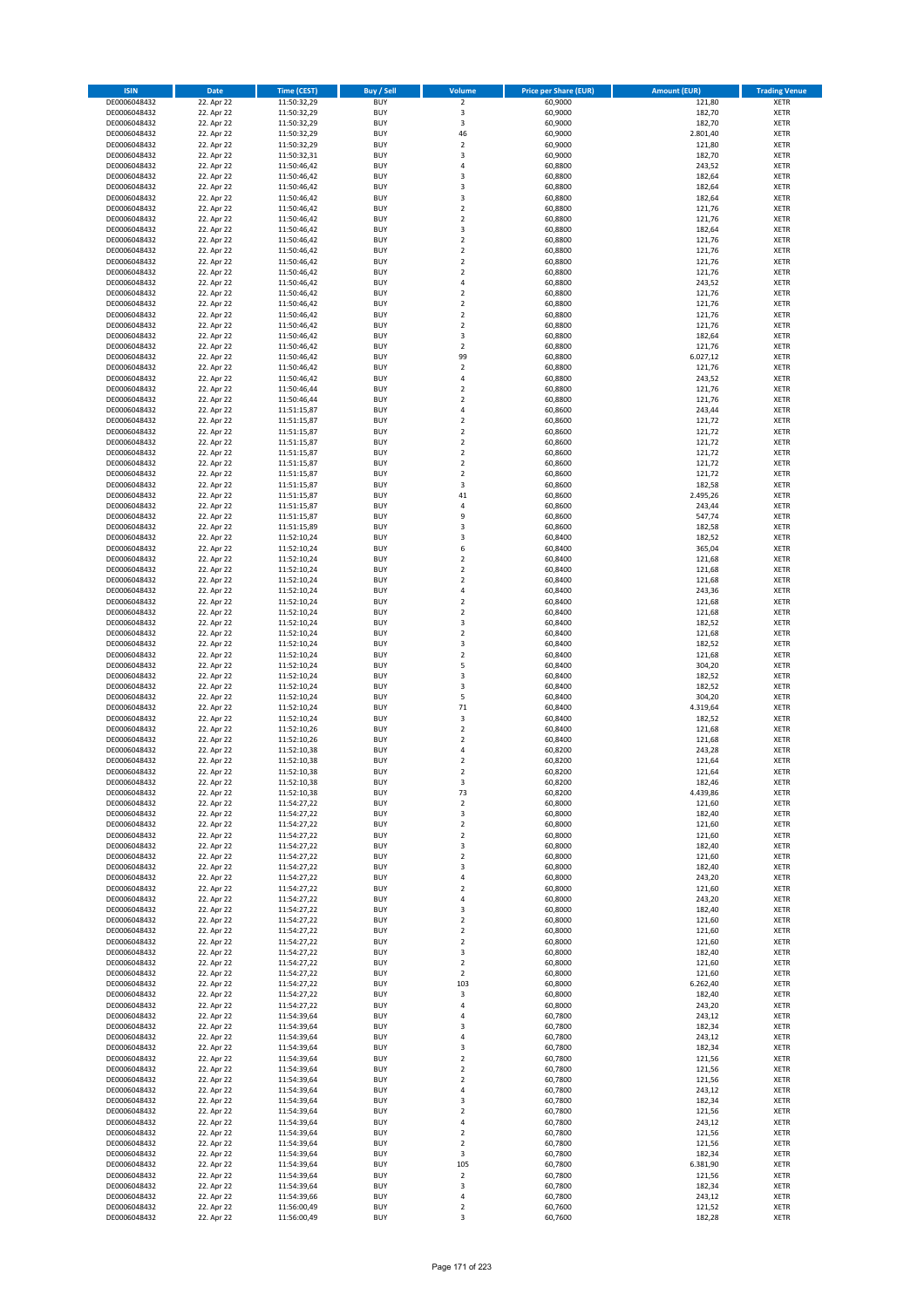| <b>ISIN</b>                  | <b>Date</b>              | <b>Time (CEST)</b>         | <b>Buy / Sell</b>        | Volume                                             | <b>Price per Share (EUR)</b> | <b>Amount (EUR)</b> | <b>Trading Venue</b>       |
|------------------------------|--------------------------|----------------------------|--------------------------|----------------------------------------------------|------------------------------|---------------------|----------------------------|
| DE0006048432                 | 22. Apr 22               | 11:56:00,49                | <b>BUY</b>               | 3                                                  | 60,7600                      | 182,28              | <b>XETR</b>                |
| DE0006048432                 | 22. Apr 22               | 11:56:00,49                | <b>BUY</b>               | 3                                                  | 60,7600                      | 182,28              | <b>XETR</b>                |
| DE0006048432                 | 22. Apr 22               | 11:56:00,49                | <b>BUY</b>               | $\mathbf 1$                                        | 60,7600                      | 60,76               | <b>XETR</b>                |
| DE0006048432<br>DE0006048432 | 22. Apr 22<br>22. Apr 22 | 11:56:00,49<br>11:56:10,35 | <b>BUY</b><br><b>BUY</b> | 3<br>3                                             | 60,7600<br>60,7600           | 182,28<br>182,28    | <b>XETR</b><br><b>XETR</b> |
| DE0006048432                 | 22. Apr 22               | 11:56:10,35                | <b>BUY</b>               | $\mathbf 2$                                        | 60,7600                      | 121,52              | <b>XETR</b>                |
| DE0006048432                 | 22. Apr 22               | 11:56:10,35                | <b>BUY</b>               | $\mathbf 2$                                        | 60,7600                      | 121,52              | <b>XETR</b>                |
| DE0006048432                 | 22. Apr 22               | 11:56:10,35                | <b>BUY</b>               | $\mathbf 2$                                        | 60,7600                      | 121,52              | <b>XETR</b>                |
| DE0006048432                 | 22. Apr 22               | 11:56:10,35                | <b>BUY</b>               | 3                                                  | 60,7600                      | 182,28              | <b>XETR</b>                |
| DE0006048432                 | 22. Apr 22               | 11:56:10,35                | <b>BUY</b>               | 3                                                  | 60,7600                      | 182,28              | <b>XETR</b>                |
| DE0006048432                 | 22. Apr 22               | 11:56:10,35                | <b>BUY</b>               | 4                                                  | 60,7600                      | 243,04              | <b>XETR</b>                |
| DE0006048432                 | 22. Apr 22<br>22. Apr 22 | 11:56:10,35                | <b>BUY</b><br><b>BUY</b> | $\overline{\mathbf{c}}$<br>$\mathbf 2$             | 60,7600                      | 121,52              | <b>XETR</b><br><b>XETR</b> |
| DE0006048432<br>DE0006048432 | 22. Apr 22               | 11:56:10,35<br>11:56:10,35 | <b>BUY</b>               | 3                                                  | 60,7600<br>60,7600           | 121,52<br>182,28    | <b>XETR</b>                |
| DE0006048432                 | 22. Apr 22               | 11:56:10,35                | <b>BUY</b>               | $\mathbf 2$                                        | 60,7600                      | 121,52              | <b>XETR</b>                |
| DE0006048432                 | 22. Apr 22               | 11:56:10,35                | <b>BUY</b>               | 3                                                  | 60,7600                      | 182,28              | <b>XETR</b>                |
| DE0006048432                 | 22. Apr 22               | 11:56:10,35                | <b>BUY</b>               | 92                                                 | 60,7600                      | 5.589,92            | <b>XETR</b>                |
| DE0006048432                 | 22. Apr 22               | 11:56:10,35                | <b>BUY</b>               | $\mathbf 2$                                        | 60,7600                      | 121,52              | <b>XETR</b>                |
| DE0006048432                 | 22. Apr 22               | 11:56:10,35                | <b>BUY</b>               | $\overline{\mathbf{c}}$                            | 60,7600                      | 121,52              | <b>XETR</b>                |
| DE0006048432                 | 22. Apr 22               | 11:56:10,35                | <b>BUY</b>               | $\mathbf 2$                                        | 60,7600                      | 121,52              | <b>XETR</b>                |
| DE0006048432<br>DE0006048432 | 22. Apr 22<br>22. Apr 22 | 11:56:11,03<br>11:56:11,03 | <b>BUY</b><br><b>BUY</b> | $\overline{\mathbf{c}}$<br>$\mathbf 2$             | 60,7400<br>60,7400           | 121,48<br>121,48    | <b>XETR</b><br><b>XETR</b> |
| DE0006048432                 | 22. Apr 22               | 11:56:11,03                | <b>BUY</b>               | 3                                                  | 60,7400                      | 182,22              | <b>XETR</b>                |
| DE0006048432                 | 22. Apr 22               | 11:56:11,03                | <b>BUY</b>               | 3                                                  | 60,7400                      | 182,22              | <b>XETR</b>                |
| DE0006048432                 | 22. Apr 22               | 11:56:11,03                | <b>BUY</b>               | $\overline{\mathbf{c}}$                            | 60,7400                      | 121,48              | <b>XETR</b>                |
| DE0006048432                 | 22. Apr 22               | 11:56:11,03                | <b>BUY</b>               | 4                                                  | 60,7400                      | 242,96              | <b>XETR</b>                |
| DE0006048432                 | 22. Apr 22               | 11:56:11,03                | <b>BUY</b>               | 150                                                | 60,7400                      | 9.111,00            | <b>XETR</b>                |
| DE0006048432                 | 22. Apr 22               | 11:56:11,03                | <b>BUY</b>               | 3                                                  | 60,7400                      | 182,22              | <b>XETR</b>                |
| DE0006048432<br>DE0006048432 | 22. Apr 22<br>22. Apr 22 | 11:56:11,04<br>11:56:11,53 | <b>BUY</b><br><b>BUY</b> | 4<br>3                                             | 60,7200<br>60,7200           | 242,88<br>182,16    | <b>XETR</b><br><b>XETR</b> |
| DE0006048432                 | 22. Apr 22               | 11:56:11,53                | <b>BUY</b>               | $\mathbf 2$                                        | 60,7200                      | 121,44              | <b>XETR</b>                |
| DE0006048432                 | 22. Apr 22               | 11:56:11,53                | <b>BUY</b>               | 4                                                  | 60,7200                      | 242,88              | <b>XETR</b>                |
| DE0006048432                 | 22. Apr 22               | 11:56:14,74                | <b>BUY</b>               | $\mathbf 2$                                        | 60,7000                      | 121,40              | <b>XETR</b>                |
| DE0006048432                 | 22. Apr 22               | 11:56:14,74                | <b>BUY</b>               | $\mathbf 2$                                        | 60,7000                      | 121,40              | <b>XETR</b>                |
| DE0006048432                 | 22. Apr 22               | 11:56:14,74                | <b>BUY</b>               | 3                                                  | 60,7000                      | 182,10              | <b>XETR</b>                |
| DE0006048432                 | 22. Apr 22               | 11:56:14,74                | <b>BUY</b>               | $\mathbf 2$                                        | 60,7000                      | 121,40              | <b>XETR</b>                |
| DE0006048432                 | 22. Apr 22<br>22. Apr 22 | 11:56:14,74                | <b>BUY</b><br><b>BUY</b> | 3<br>3                                             | 60,7000                      | 182,10              | <b>XETR</b><br><b>XETR</b> |
| DE0006048432<br>DE0006048432 | 22. Apr 22               | 11:56:14,74<br>11:56:14,74 | <b>BUY</b>               | 4                                                  | 60,7000<br>60,7000           | 182,10<br>242,80    | <b>XETR</b>                |
| DE0006048432                 | 22. Apr 22               | 11:56:14,74                | <b>BUY</b>               | 3                                                  | 60,7000                      | 182,10              | <b>XETR</b>                |
| DE0006048432                 | 22. Apr 22               | 11:56:14,74                | <b>BUY</b>               | 4                                                  | 60,7000                      | 242,80              | <b>XETR</b>                |
| DE0006048432                 | 22. Apr 22               | 11:56:14,74                | <b>BUY</b>               | 3                                                  | 60,7000                      | 182,10              | <b>XETR</b>                |
| DE0006048432                 | 22. Apr 22               | 11:56:14,74                | <b>BUY</b>               | 3                                                  | 60,7000                      | 182,10              | <b>XETR</b>                |
| DE0006048432                 | 22. Apr 22               | 11:56:14,74                | <b>BUY</b>               | $\overline{\mathbf{c}}$                            | 60,7000                      | 121,40              | <b>XETR</b>                |
| DE0006048432                 | 22. Apr 22               | 11:56:14,74                | <b>BUY</b>               | 3                                                  | 60,7000                      | 182,10              | <b>XETR</b>                |
| DE0006048432                 | 22. Apr 22               | 11:56:34,82                | <b>BUY</b><br><b>BUY</b> | 3<br>$\mathbf 2$                                   | 60,6800                      | 182,04              | <b>XETR</b>                |
| DE0006048432<br>DE0006048432 | 22. Apr 22<br>22. Apr 22 | 11:56:34,82<br>11:56:34,82 | <b>BUY</b>               | 3                                                  | 60,6800<br>60,6800           | 121,36<br>182,04    | <b>XETR</b><br><b>XETR</b> |
| DE0006048432                 | 22. Apr 22               | 11:56:34,82                | <b>BUY</b>               | 152                                                | 60,6800                      | 9.223,36            | <b>XETR</b>                |
| DE0006048432                 | 22. Apr 22               | 11:56:34,82                | <b>BUY</b>               | 3                                                  | 60,6800                      | 182,04              | <b>XETR</b>                |
| DE0006048432                 | 22. Apr 22               | 11:56:34,82                | <b>BUY</b>               | $\mathbf 2$                                        | 60,6800                      | 121,36              | <b>XETR</b>                |
| DE0006048432                 | 22. Apr 22               | 11:56:34,82                | <b>BUY</b>               | $\mathbf 2$                                        | 60,6800                      | 121,36              | <b>XETR</b>                |
| DE0006048432                 | 22. Apr 22               | 11:56:34,82                | <b>BUY</b>               | 3                                                  | 60,6800                      | 182,04              | <b>XETR</b>                |
| DE0006048432<br>DE0006048432 | 22. Apr 22<br>22. Apr 22 | 11:56:34,82<br>11:56:34,82 | <b>BUY</b><br><b>BUY</b> | 3<br>4                                             | 60,6800<br>60,6800           | 182,04<br>242,72    | <b>XETR</b><br><b>XETR</b> |
| DE0006048432                 | 22. Apr 22               | 11:56:34,82                | <b>BUY</b>               | 79                                                 | 60,6800                      | 4.793,72            | <b>XETR</b>                |
| DE0006048432                 | 22. Apr 22               | 11:56:34,82                | <b>BUY</b>               | 6                                                  | 60,6800                      | 364,08              | <b>XETR</b>                |
| DE0006048432                 | 22. Apr 22               | 11:57:48,47                | <b>BUY</b>               | $\overline{\mathbf{c}}$                            | 60,6800                      | 121,36              | <b>XETR</b>                |
| DE0006048432                 | 22. Apr 22               | 11:57:48,47                | <b>BUY</b>               | 3                                                  | 60,6800                      | 182,04              | <b>XETR</b>                |
| DE0006048432                 | 22. Apr 22               | 11:57:48,47                | <b>BUY</b>               | 3                                                  | 60,6800                      | 182,04              | <b>XETR</b>                |
| DE0006048432                 | 22. Apr 22               | 11:57:48,47                | <b>BUY</b>               | $\mathbf 2$                                        | 60,6800                      | 121,36              | <b>XETR</b>                |
| DE0006048432<br>DE0006048432 | 22. Apr 22<br>22. Apr 22 | 11:57:48,47<br>11:57:48,47 | <b>BUY</b><br><b>BUY</b> | $\overline{\mathbf{c}}$<br>$\overline{\mathbf{c}}$ | 60,6800<br>60,6800           | 121,36<br>121,36    | <b>XETR</b><br><b>XETR</b> |
| DE0006048432                 | 22. Apr 22               | 11:57:48,47                | <b>BUY</b>               | 3                                                  | 60,6800                      | 182,04              | <b>XETR</b>                |
| DE0006048432                 | 22. Apr 22               | 11:57:48,47                | BUY                      | 2                                                  | 60,6800                      | 121,36              | <b>XETR</b>                |
| DE0006048432                 | 22. Apr 22               | 11:57:48,47                | <b>BUY</b>               | 3                                                  | 60,6800                      | 182,04              | <b>XETR</b>                |
| DE0006048432                 | 22. Apr 22               | 11:57:48,47                | <b>BUY</b>               | $\mathbf 2$                                        | 60,6800                      | 121,36              | <b>XETR</b>                |
| DE0006048432                 | 22. Apr 22               | 11:57:48,47                | <b>BUY</b>               | 62                                                 | 60,6800                      | 3.762,16            | XETR                       |
| DE0006048432<br>DE0006048432 | 22. Apr 22<br>22. Apr 22 | 11:57:48,66                | <b>BUY</b><br><b>BUY</b> | 3<br>3                                             | 60,6600<br>60,6600           | 181,98<br>181,98    | <b>XETR</b><br><b>XETR</b> |
| DE0006048432                 | 22. Apr 22               | 11:57:48,66<br>11:57:48,66 | <b>BUY</b>               | $\overline{2}$                                     | 60,6600                      | 121,32              | <b>XETR</b>                |
| DE0006048432                 | 22. Apr 22               | 11:57:48,66                | <b>BUY</b>               | 4                                                  | 60,6600                      | 242,64              | <b>XETR</b>                |
| DE0006048432                 | 22. Apr 22               | 11:57:48,66                | <b>BUY</b>               | 3                                                  | 60,6600                      | 181,98              | <b>XETR</b>                |
| DE0006048432                 | 22. Apr 22               | 11:57:48,66                | <b>BUY</b>               | 3                                                  | 60,6600                      | 181,98              | <b>XETR</b>                |
| DE0006048432                 | 22. Apr 22               | 11:57:48,66                | <b>BUY</b>               | $\mathbf 2$                                        | 60,6600                      | 121,32              | <b>XETR</b>                |
| DE0006048432                 | 22. Apr 22               | 11:57:48,66                | <b>BUY</b>               | $\overline{2}$                                     | 60.6600                      | 121,32              | <b>XETR</b>                |
| DE0006048432<br>DE0006048432 | 22. Apr 22<br>22. Apr 22 | 11:57:48,66<br>11:57:48,66 | <b>BUY</b><br><b>BUY</b> | 3<br>$\overline{2}$                                | 60,6600<br>60,6600           | 181,98<br>121,32    | <b>XETR</b><br><b>XETR</b> |
| DE0006048432                 | 22. Apr 22               | 11:57:48,66                | <b>BUY</b>               | 3                                                  | 60,6600                      | 181,98              | <b>XETR</b>                |
| DE0006048432                 | 22. Apr 22               | 11:57:48,66                | <b>BUY</b>               | 57                                                 | 60,6600                      | 3.457,62            | <b>XETR</b>                |
| DE0006048432                 | 22. Apr 22               | 11:58:51,04                | <b>BUY</b>               | 3                                                  | 60,7000                      | 182,10              | <b>XETR</b>                |
| DE0006048432                 | 22. Apr 22               | 11:58:51,04                | <b>BUY</b>               | 4                                                  | 60,7000                      | 242,80              | <b>XETR</b>                |
| DE0006048432                 | 22. Apr 22               | 12:00:22,03                | <b>BUY</b>               | 3                                                  | 60,7200                      | 182,16              | XETR                       |
| DE0006048432<br>DE0006048432 | 22. Apr 22<br>22. Apr 22 | 12:00:22,03<br>12:00:22,03 | <b>BUY</b><br><b>BUY</b> | $\mathbf 2$<br>5                                   | 60,7200<br>60,7200           | 121,44<br>303,60    | <b>XETR</b><br><b>XETR</b> |
| DE0006048432                 | 22. Apr 22               | 12:00:22,03                | <b>BUY</b>               | 3                                                  | 60,7200                      | 182,16              | <b>XETR</b>                |
| DE0006048432                 | 22. Apr 22               | 12:00:22,03                | <b>BUY</b>               | $\overline{\mathbf{c}}$                            | 60,7200                      | 121,44              | <b>XETR</b>                |
| DE0006048432                 | 22. Apr 22               | 12:00:22,03                | <b>BUY</b>               | 3                                                  | 60,7200                      | 182,16              | <b>XETR</b>                |
| DE0006048432                 | 22. Apr 22               | 12:00:22,03                | <b>BUY</b>               | $\mathbf 2$                                        | 60,7200                      | 121,44              | <b>XETR</b>                |
| DE0006048432                 | 22. Apr 22               | 12:00:22,03                | <b>BUY</b>               | $\mathbf 2$                                        | 60,7200                      | 121,44              | <b>XETR</b>                |
| DE0006048432                 | 22. Apr 22               | 12:00:22,03                | <b>BUY</b>               | 137                                                | 60,7200                      | 8.318,64            | <b>XETR</b>                |
| DE0006048432<br>DE0006048432 | 22. Apr 22<br>22. Apr 22 | 12:00:22,03                | <b>BUY</b><br><b>BUY</b> | 5<br>3                                             | 60,7200<br>60,7200           | 303,60<br>182,16    | <b>XETR</b><br><b>XETR</b> |
| DE0006048432                 | 22. Apr 22               | 12:00:22,03<br>12:01:06,09 | <b>BUY</b>               | $\overline{\mathbf{c}}$                            | 60,7400                      | 121,48              | <b>XETR</b>                |
| DE0006048432                 | 22. Apr 22               | 12:01:06,09                | <b>BUY</b>               | 4                                                  | 60,7400                      | 242,96              | <b>XETR</b>                |
| DE0006048432                 | 22. Apr 22               | 12:01:06,09                | <b>BUY</b>               | 3                                                  | 60,7400                      | 182,22              | <b>XETR</b>                |
| DE0006048432                 | 22. Apr 22               | 12:01:06,09                | <b>BUY</b>               | $\mathbf 2$                                        | 60,7400                      | 121,48              | <b>XETR</b>                |
| DE0006048432                 | 22. Apr 22               | 12:01:06,09                | <b>BUY</b>               | 4                                                  | 60,7400                      | 242,96              | <b>XETR</b>                |
| DE0006048432                 | 22. Apr 22               | 12:01:06,09                | <b>BUY</b><br><b>BUY</b> | 6                                                  | 60,7400                      | 364,44              | <b>XETR</b>                |
| DE0006048432<br>DE0006048432 | 22. Apr 22<br>22. Apr 22 | 12:01:06,09<br>12:01:06,09 | <b>BUY</b>               | 4<br>4                                             | 60,7400<br>60,7400           | 242,96<br>242,96    | <b>XETR</b><br><b>XETR</b> |
| DE0006048432                 | 22. Apr 22               | 12:01:06,09                | <b>BUY</b>               | 4                                                  | 60,7400                      | 242,96              | XETR                       |
| DE0006048432                 | 22. Apr 22               | 12:01:06,09                | <b>BUY</b>               | 4                                                  | 60,7400                      | 242,96              | <b>XETR</b>                |
| DE0006048432                 | 22. Apr 22               | 12:01:06,09                | <b>BUY</b>               | $\mathbf 2$                                        | 60,7400                      | 121,48              | <b>XETR</b>                |
| DE0006048432                 | 22. Apr 22               | 12:01:06,09                | <b>BUY</b>               | 3                                                  | 60,7400                      | 182,22              | <b>XETR</b>                |
| DE0006048432                 | 22. Apr 22               | 12:01:06,09                | <b>BUY</b>               | 3                                                  | 60,7400                      | 182,22              | XETR                       |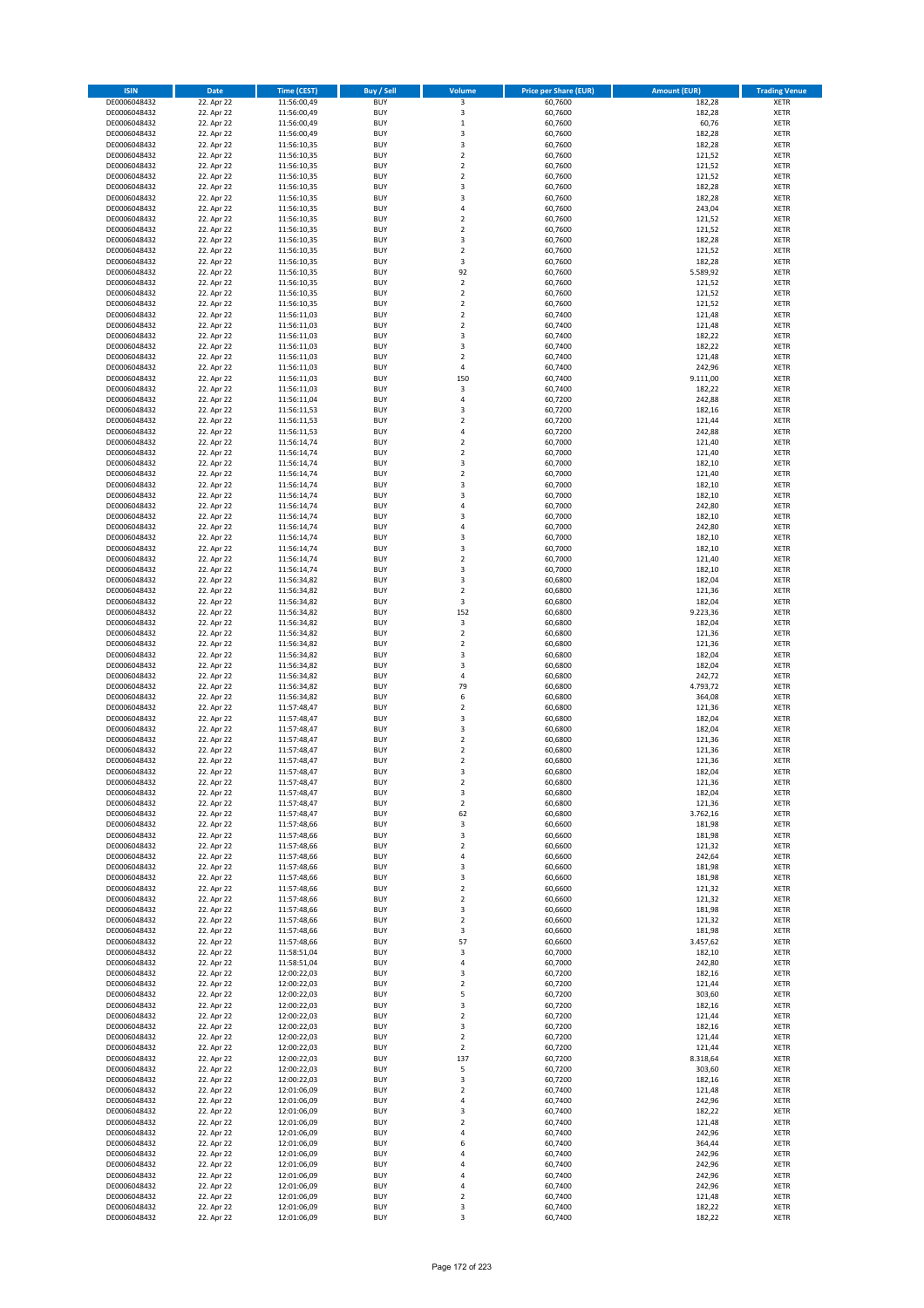| <b>ISIN</b>                  | <b>Date</b>              | Time (CEST)                | <b>Buy / Sell</b>        | Volume                                 | <b>Price per Share (EUR)</b> | <b>Amount (EUR)</b> | <b>Trading Venue</b>       |
|------------------------------|--------------------------|----------------------------|--------------------------|----------------------------------------|------------------------------|---------------------|----------------------------|
| DE0006048432                 | 22. Apr 22               | 12:01:06,09                | <b>BUY</b>               | $\overline{\mathbf{2}}$                | 60,7400                      | 121,48              | <b>XETR</b>                |
| DE0006048432                 | 22. Apr 22               | 12:01:06,09                | <b>BUY</b>               | 4                                      | 60,7400                      | 242,96              | <b>XETR</b>                |
| DE0006048432                 | 22. Apr 22               | 12:01:06,09                | <b>BUY</b>               | $\mathbf 2$                            | 60,7400                      | 121,48              | <b>XETR</b>                |
| DE0006048432<br>DE0006048432 | 22. Apr 22<br>22. Apr 22 | 12:01:06,09<br>12:01:06,09 | <b>BUY</b><br><b>BUY</b> | $\mathbf 2$<br>3                       | 60,7400<br>60,7400           | 121,48<br>182,22    | <b>XETR</b><br><b>XETR</b> |
| DE0006048432                 | 22. Apr 22               | 12:01:06,09                | <b>BUY</b>               | 72                                     | 60,7400                      | 4.373,28            | <b>XETR</b>                |
| DE0006048432                 | 22. Apr 22               | 12:01:06,09                | <b>BUY</b>               | 6                                      | 60,7400                      | 364,44              | <b>XETR</b>                |
| DE0006048432                 | 22. Apr 22               | 12:01:06,09                | <b>BUY</b>               | 4                                      | 60,7400                      | 242,96              | <b>XETR</b>                |
| DE0006048432                 | 22. Apr 22               | 12:01:07,11                | <b>BUY</b><br><b>BUY</b> | 4                                      | 60,7200                      | 242,88              | <b>XETR</b>                |
| DE0006048432<br>DE0006048432 | 22. Apr 22<br>22. Apr 22 | 12:01:48,17<br>12:01:48,17 | <b>BUY</b>               | 3<br>$\mathbf 2$                       | 60,7600<br>60,7600           | 182,28<br>121,52    | <b>XETR</b><br><b>XETR</b> |
| DE0006048432                 | 22. Apr 22               | 12:01:48,17                | <b>BUY</b>               | 4                                      | 60,7600                      | 243,04              | <b>XETR</b>                |
| DE0006048432                 | 22. Apr 22               | 12:01:48,17                | <b>BUY</b>               | 3                                      | 60,7600                      | 182,28              | <b>XETR</b>                |
| DE0006048432                 | 22. Apr 22               | 12:01:48,17                | <b>BUY</b>               | 3                                      | 60,7600                      | 182,28              | <b>XETR</b>                |
| DE0006048432                 | 22. Apr 22               | 12:01:48,17                | <b>BUY</b>               | $\mathbf 2$                            | 60,7600                      | 121,52              | <b>XETR</b>                |
| DE0006048432<br>DE0006048432 | 22. Apr 22<br>22. Apr 22 | 12:01:48,17<br>12:01:48,17 | <b>BUY</b><br><b>BUY</b> | 4<br>$\overline{\mathbf{c}}$           | 60,7600<br>60,7600           | 243,04<br>121,52    | <b>XETR</b><br><b>XETR</b> |
| DE0006048432                 | 22. Apr 22               | 12:01:48,17                | <b>BUY</b>               | 3                                      | 60,7600                      | 182,28              | <b>XETR</b>                |
| DE0006048432                 | 22. Apr 22               | 12:01:48,17                | <b>BUY</b>               | 18                                     | 60,7600                      | 1.093,68            | <b>XETR</b>                |
| DE0006048432                 | 22. Apr 22               | 12:01:48,17                | <b>BUY</b>               | 4                                      | 60,7600                      | 243,04              | <b>XETR</b>                |
| DE0006048432                 | 22. Apr 22               | 12:01:48,17                | <b>BUY</b>               | $\overline{\mathbf{c}}$                | 60,7600                      | 121,52              | <b>XETR</b>                |
| DE0006048432<br>DE0006048432 | 22. Apr 22               | 12:01:48,17                | <b>BUY</b><br><b>BUY</b> | 94<br>3                                | 60,7600<br>60,7800           | 5.711,44            | <b>XETR</b><br><b>XETR</b> |
| DE0006048432                 | 22. Apr 22<br>22. Apr 22 | 12:02:26,95<br>12:02:26,95 | <b>BUY</b>               | $\mathbf 2$                            | 60,7800                      | 182,34<br>121,56    | <b>XETR</b>                |
| DE0006048432                 | 22. Apr 22               | 12:02:26,95                | <b>BUY</b>               | 5                                      | 60,7800                      | 303,90              | <b>XETR</b>                |
| DE0006048432                 | 22. Apr 22               | 12:02:26,95                | <b>BUY</b>               | 4                                      | 60,7800                      | 243,12              | <b>XETR</b>                |
| DE0006048432                 | 22. Apr 22               | 12:02:26,95                | <b>BUY</b>               | 3                                      | 60,7800                      | 182,34              | <b>XETR</b>                |
| DE0006048432<br>DE0006048432 | 22. Apr 22<br>22. Apr 22 | 12:02:26,95<br>12:02:26,95 | <b>BUY</b><br><b>BUY</b> | 3<br>4                                 | 60,7800<br>60,7800           | 182,34<br>243,12    | <b>XETR</b><br><b>XETR</b> |
| DE0006048432                 | 22. Apr 22               | 12:02:26,95                | <b>BUY</b>               | 4                                      | 60,7800                      | 243,12              | <b>XETR</b>                |
| DE0006048432                 | 22. Apr 22               | 12:02:26,95                | <b>BUY</b>               | 5                                      | 60,7800                      | 303,90              | <b>XETR</b>                |
| DE0006048432                 | 22. Apr 22               | 12:02:26,95                | <b>BUY</b>               | 4                                      | 60,7800                      | 243,12              | <b>XETR</b>                |
| DE0006048432                 | 22. Apr 22               | 12:02:26,95                | <b>BUY</b>               | 3                                      | 60,7800                      | 182,34              | <b>XETR</b>                |
| DE0006048432                 | 22. Apr 22<br>22. Apr 22 | 12:02:26,95<br>12:02:26.95 | <b>BUY</b>               | $\mathbf 2$<br>$\mathbf 2$             | 60,7800                      | 121,56              | <b>XETR</b>                |
| DE0006048432<br>DE0006048432 | 22. Apr 22               | 12:02:26,95                | <b>BUY</b><br><b>BUY</b> | 3                                      | 60,7800<br>60,7800           | 121,56<br>182,34    | <b>XETR</b><br><b>XETR</b> |
| DE0006048432                 | 22. Apr 22               | 12:02:26,95                | <b>BUY</b>               | 4                                      | 60,7800                      | 243,12              | <b>XETR</b>                |
| DE0006048432                 | 22. Apr 22               | 12:02:26,95                | <b>BUY</b>               | 3                                      | 60,7800                      | 182,34              | <b>XETR</b>                |
| DE0006048432                 | 22. Apr 22               | 12:02:26,95                | <b>BUY</b>               | 3                                      | 60,7800                      | 182,34              | <b>XETR</b>                |
| DE0006048432                 | 22. Apr 22               | 12:02:26,95                | <b>BUY</b>               | 3<br>$\mathbf 2$                       | 60,7800                      | 182,34              | <b>XETR</b>                |
| DE0006048432<br>DE0006048432 | 22. Apr 22<br>22. Apr 22 | 12:02:35,40<br>12:02:35,40 | <b>BUY</b><br><b>BUY</b> | 3                                      | 60,8000<br>60,8000           | 121,60<br>182,40    | <b>XETR</b><br><b>XETR</b> |
| DE0006048432                 | 22. Apr 22               | 12:02:35,40                | <b>BUY</b>               | $\mathbf 2$                            | 60,8000                      | 121,60              | <b>XETR</b>                |
| DE0006048432                 | 22. Apr 22               | 12:02:35,40                | <b>BUY</b>               | $\overline{\mathbf{c}}$                | 60,8000                      | 121,60              | <b>XETR</b>                |
| DE0006048432                 | 22. Apr 22               | 12:02:35,40                | <b>BUY</b>               | 4                                      | 60,8000                      | 243,20              | <b>XETR</b>                |
| DE0006048432                 | 22. Apr 22               | 12:02:35,40                | <b>BUY</b>               | 3                                      | 60,8000                      | 182,40              | <b>XETR</b>                |
| DE0006048432<br>DE0006048432 | 22. Apr 22<br>22. Apr 22 | 12:02:35,40<br>12:02:35,40 | <b>BUY</b><br><b>BUY</b> | 3<br>$\mathbf 2$                       | 60,8000<br>60,8000           | 182,40<br>121,60    | <b>XETR</b><br><b>XETR</b> |
| DE0006048432                 | 22. Apr 22               | 12:02:35,40                | <b>BUY</b>               | $\mathbf 2$                            | 60,8000                      | 121,60              | <b>XETR</b>                |
| DE0006048432                 | 22. Apr 22               | 12:02:35,40                | <b>BUY</b>               | 3                                      | 60,8000                      | 182,40              | <b>XETR</b>                |
| DE0006048432                 | 22. Apr 22               | 12:02:35,40                | <b>BUY</b>               | $\mathbf 2$                            | 60,8000                      | 121,60              | <b>XETR</b>                |
| DE0006048432                 | 22. Apr 22               | 12:02:35,40                | <b>BUY</b>               | 3                                      | 60,8000                      | 182,40              | <b>XETR</b>                |
| DE0006048432<br>DE0006048432 | 22. Apr 22<br>22. Apr 22 | 12:02:35,40<br>12:02:35,40 | <b>BUY</b><br><b>BUY</b> | $\overline{2}$<br>$\mathbf 2$          | 60,8000<br>60,8000           | 121,60<br>121,60    | <b>XETR</b><br><b>XETR</b> |
| DE0006048432                 | 22. Apr 22               | 12:02:35,40                | <b>BUY</b>               | 125                                    | 60,8000                      | 7.600,00            | <b>XETR</b>                |
| DE0006048432                 | 22. Apr 22               | 12:02:35,40                | <b>BUY</b>               | $\mathbf 2$                            | 60,8000                      | 121,60              | <b>XETR</b>                |
| DE0006048432                 | 22. Apr 22               | 12:02:35,40                | <b>BUY</b>               | 4                                      | 60,8000                      | 243,20              | <b>XETR</b>                |
| DE0006048432                 | 22. Apr 22               | 12:02:57,98                | <b>BUY</b>               | $\overline{\mathbf{c}}$                | 60,8000                      | 121,60              | <b>XETR</b>                |
| DE0006048432<br>DE0006048432 | 22. Apr 22<br>22. Apr 22 | 12:02:57,98<br>12:02:57,98 | <b>BUY</b><br><b>BUY</b> | $\overline{\mathbf{c}}$<br>4           | 60,8000<br>60,8000           | 121,60<br>243,20    | <b>XETR</b><br><b>XETR</b> |
| DE0006048432                 | 22. Apr 22               | 12:02:57,98                | <b>BUY</b>               | $\mathbf 2$                            | 60,8000                      | 121,60              | <b>XETR</b>                |
| DE0006048432                 | 22. Apr 22               | 12:02:57,98                | <b>BUY</b>               | $\overline{\mathbf{c}}$                | 60,8000                      | 121,60              | <b>XETR</b>                |
| DE0006048432                 | 22. Apr 22               | 12:02:57,98                | <b>BUY</b>               | $\overline{\mathbf{c}}$                | 60,8000                      | 121,60              | <b>XETR</b>                |
| DE0006048432                 | 22. Apr 22               | 12:02:57,98                | <b>BUY</b>               | $\overline{2}$                         | 60,8000                      | 121,60              | <b>XETR</b>                |
| DE0006048432<br>DE0006048432 | 22. Apr 22<br>22. Apr 22 | 12:02:57,98<br>12:02:57,98 | BUY<br><b>BUY</b>        | 4<br>4                                 | 60,8000<br>60,8000           | 243,20<br>243,20    | <b>XETR</b><br><b>XETR</b> |
| DE0006048432                 | 22. Apr 22               | 12:02:57,98                | <b>BUY</b>               | 4                                      | 60,8000                      | 243,20              | <b>XETR</b>                |
| DE0006048432                 | 22. Apr 22               | 12:02:57,98                | <b>BUY</b>               | $\mathbf 2$                            | 60,8000                      | 121,60              | XETR                       |
| DE0006048432                 | 22. Apr 22               | 12:02:57,98                | <b>BUY</b>               | $\mathbf 2$                            | 60,8000                      | 121,60              | <b>XETR</b>                |
| DE0006048432                 | 22. Apr 22               | 12:02:57,98                | <b>BUY</b><br><b>BUY</b> | $\mathbf 2$<br>47                      | 60,8000                      | 121,60              | <b>XETR</b>                |
| DE0006048432<br>DE0006048432 | 22. Apr 22<br>22. Apr 22 | 12:02:57,98<br>12:02:57,98 | <b>BUY</b>               | $\mathbf 2$                            | 60,8000<br>60,8000           | 2.857,60<br>121,60  | <b>XETR</b><br><b>XETR</b> |
| DE0006048432                 | 22. Apr 22               | 12:02:57,98                | <b>BUY</b>               | $\mathbf 2$                            | 60,8000                      | 121,60              | <b>XETR</b>                |
| DE0006048432                 | 22. Apr 22               | 12:02:57,98                | <b>BUY</b>               | $\mathbf 2$                            | 60,8000                      | 121,60              | <b>XETR</b>                |
| DE0006048432                 | 22. Apr 22               | 12:02:57,99                | <b>BUY</b>               | 3                                      | 60,7800                      | 182,34              | <b>XETR</b>                |
| DE0006048432<br>DE0006048432 | 22. Apr 22<br>22. Apr 22 | 12:02:57,99<br>12:02:57,99 | <b>BUY</b><br><b>BUY</b> | $\overline{2}$<br>$\mathbf 2$          | 60,7800<br>60,7800           | 121,56<br>121,56    | <b>XETR</b><br><b>XETR</b> |
| DE0006048432                 | 22. Apr 22               | 12:02:57,99                | <b>BUY</b>               | 3                                      | 60,7800                      | 182,34              | <b>XETR</b>                |
| DE0006048432                 | 22. Apr 22               | 12:03:02,63                | <b>BUY</b>               | $\mathbf 2$                            | 60,7800                      | 121,56              | <b>XETR</b>                |
| DE0006048432                 | 22. Apr 22               | 12:03:02,63                | <b>BUY</b>               | 4                                      | 60,7800                      | 243,12              | <b>XETR</b>                |
| DE0006048432                 | 22. Apr 22               | 12:03:02,63                | <b>BUY</b>               | $\overline{2}$                         | 60,7800                      | 121,56              | <b>XETR</b>                |
| DE0006048432<br>DE0006048432 | 22. Apr 22<br>22. Apr 22 | 12:03:02,63<br>12:03:02,63 | <b>BUY</b><br><b>BUY</b> | $\mathbf 2$<br>$\mathbf 2$             | 60,7800<br>60,7800           | 121,56<br>121,56    | <b>XETR</b><br>XETR        |
| DE0006048432                 | 22. Apr 22               | 12:03:02,63                | <b>BUY</b>               | $\mathbf 2$                            | 60,7800                      | 121,56              | <b>XETR</b>                |
| DE0006048432                 | 22. Apr 22               | 12:03:02,63                | <b>BUY</b>               | $\overline{\mathbf{2}}$                | 60,7800                      | 121,56              | <b>XETR</b>                |
| DE0006048432                 | 22. Apr 22               | 12:03:02,63                | <b>BUY</b>               | $\mathbf 2$                            | 60,7800                      | 121,56              | <b>XETR</b>                |
| DE0006048432                 | 22. Apr 22               | 12:03:02,63                | <b>BUY</b>               | 3                                      | 60,7800                      | 182,34              | <b>XETR</b>                |
| DE0006048432<br>DE0006048432 | 22. Apr 22<br>22. Apr 22 | 12:03:02,63<br>12:03:02,63 | <b>BUY</b><br><b>BUY</b> | 4<br>$\mathbf 2$                       | 60,7800<br>60,7800           | 243,12<br>121,56    | <b>XETR</b><br><b>XETR</b> |
| DE0006048432                 | 22. Apr 22               | 12:03:02,63                | <b>BUY</b>               | $\mathbf 2$                            | 60,7800                      | 121,56              | <b>XETR</b>                |
| DE0006048432                 | 22. Apr 22               | 12:03:02,63                | <b>BUY</b>               | 4                                      | 60,7800                      | 243,12              | <b>XETR</b>                |
| DE0006048432                 | 22. Apr 22               | 12:03:02,63                | <b>BUY</b>               | $\overline{\mathbf{2}}$                | 60,7800                      | 121,56              | <b>XETR</b>                |
| DE0006048432                 | 22. Apr 22               | 12:03:02,63                | <b>BUY</b>               | $\mathbf 2$                            | 60,7800                      | 121,56              | <b>XETR</b>                |
| DE0006048432<br>DE0006048432 | 22. Apr 22               | 12:03:02,69                | <b>BUY</b><br><b>BUY</b> | 3<br>$\mathbf 2$                       | 60,7800<br>60,7800           | 182,34<br>121,56    | <b>XETR</b><br><b>XETR</b> |
| DE0006048432                 | 22. Apr 22<br>22. Apr 22 | 12:04:11,12<br>12:04:11,12 | <b>BUY</b>               | $\mathbf 2$                            | 60,7800                      | 121,56              | <b>XETR</b>                |
| DE0006048432                 | 22. Apr 22               | 12:04:11,12                | <b>BUY</b>               | 4                                      | 60,7800                      | 243,12              | <b>XETR</b>                |
| DE0006048432                 | 22. Apr 22               | 12:04:11,12                | <b>BUY</b>               | $\mathbf 2$                            | 60,7800                      | 121,56              | <b>XETR</b>                |
| DE0006048432                 | 22. Apr 22               | 12:04:11,12                | <b>BUY</b>               | $\mathbf 2$                            | 60,7800                      | 121,56              | <b>XETR</b>                |
| DE0006048432<br>DE0006048432 | 22. Apr 22<br>22. Apr 22 | 12:04:11,12<br>12:04:11,12 | <b>BUY</b><br><b>BUY</b> | $\mathbf 2$<br>$\overline{\mathbf{c}}$ | 60,7800<br>60,7800           | 121,56<br>121,56    | <b>XETR</b><br><b>XETR</b> |
| DE0006048432                 | 22. Apr 22               | 12:04:11,12                | <b>BUY</b>               | $\mathbf 2$                            | 60,7800                      | 121,56              | XETR                       |
| DE0006048432                 | 22. Apr 22               | 12:04:11,12                | <b>BUY</b>               | $\overline{2}$                         | 60,7800                      | 121,56              | <b>XETR</b>                |
| DE0006048432                 | 22. Apr 22               | 12:04:11,12                | <b>BUY</b>               | $\mathbf 2$                            | 60,7800                      | 121,56              | <b>XETR</b>                |
| DE0006048432                 | 22. Apr 22               | 12:04:11,12                | <b>BUY</b>               | $\mathbf 2$                            | 60,7800                      | 121,56              | <b>XETR</b>                |
| DE0006048432                 | 22. Apr 22               | 12:04:11,12                | <b>BUY</b>               | 3                                      | 60,7800                      | 182,34              | <b>XETR</b>                |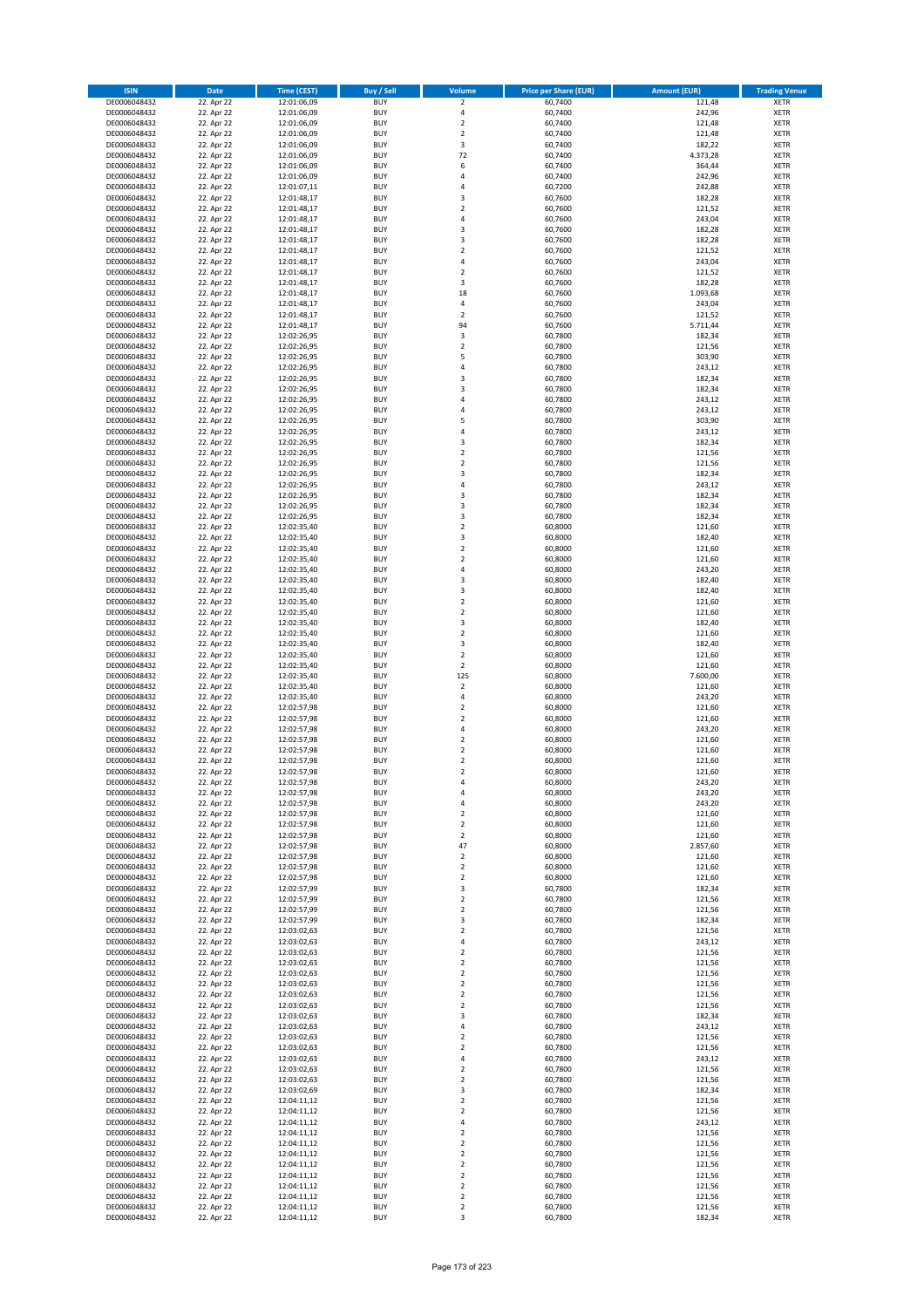| <b>ISIN</b>                  | <b>Date</b>              | Time (CEST)                | <b>Buy / Sell</b>        | <b>Volume</b>                          | <b>Price per Share (EUR)</b> | <b>Amount (EUR)</b> | <b>Trading Venue</b>       |
|------------------------------|--------------------------|----------------------------|--------------------------|----------------------------------------|------------------------------|---------------------|----------------------------|
| DE0006048432                 | 22. Apr 22               | 12:04:11,12                | <b>BUY</b>               | 3                                      | 60,7800                      | 182,34              | <b>XETR</b>                |
| DE0006048432                 | 22. Apr 22               | 12:04:11,12                | <b>BUY</b>               | 4                                      | 60,7800                      | 243,12              | <b>XETR</b>                |
| DE0006048432                 | 22. Apr 22               | 12:04:11,12                | <b>BUY</b>               | 3                                      | 60,7800                      | 182,34              | <b>XETR</b>                |
| DE0006048432<br>DE0006048432 | 22. Apr 22<br>22. Apr 22 | 12:04:11,12<br>12:04:11,12 | <b>BUY</b><br><b>BUY</b> | $\mathbf 2$<br>4                       | 60,7800<br>60,7800           | 121,56<br>243,12    | <b>XETR</b><br><b>XETR</b> |
| DE0006048432                 | 22. Apr 22               | 12:04:11,12                | <b>BUY</b>               | 3                                      | 60,7800                      | 182,34              | <b>XETR</b>                |
| DE0006048432                 | 22. Apr 22               | 12:04:11,12                | <b>BUY</b>               | $\mathbf 2$                            | 60,7800                      | 121,56              | <b>XETR</b>                |
| DE0006048432                 | 22. Apr 22               | 12:06:01,84                | <b>BUY</b>               | 4                                      | 60,7400                      | 242,96              | <b>XETR</b>                |
| DE0006048432                 | 22. Apr 22               | 12:06:01,84                | <b>BUY</b><br><b>BUY</b> | 3<br>3                                 | 60,7400                      | 182,22              | <b>XETR</b>                |
| DE0006048432<br>DE0006048432 | 22. Apr 22<br>22. Apr 22 | 12:06:01,84<br>12:06:01,84 | <b>BUY</b>               | $\mathbf 2$                            | 60,7600<br>60,7600           | 182,28<br>121,52    | <b>XETR</b><br><b>XETR</b> |
| DE0006048432                 | 22. Apr 22               | 12:06:01,84                | <b>BUY</b>               | $\overline{\mathbf{c}}$                | 60,7600                      | 121,52              | <b>XETR</b>                |
| DE0006048432                 | 22. Apr 22               | 12:06:01,84                | <b>BUY</b>               | $\mathbf 2$                            | 60,7600                      | 121,52              | <b>XETR</b>                |
| DE0006048432                 | 22. Apr 22               | 12:06:01,84                | <b>BUY</b>               | $\overline{\mathbf{c}}$                | 60,7600                      | 121,52              | <b>XETR</b>                |
| DE0006048432                 | 22. Apr 22               | 12:06:01,84                | <b>BUY</b>               | $\mathbf 2$                            | 60,7600                      | 121,52              | <b>XETR</b>                |
| DE0006048432<br>DE0006048432 | 22. Apr 22<br>22. Apr 22 | 12:06:01,84<br>12:06:01,84 | <b>BUY</b><br><b>BUY</b> | 4<br>$\mathbf 2$                       | 60,7400<br>60,7600           | 242,96<br>121,52    | <b>XETR</b><br><b>XETR</b> |
| DE0006048432                 | 22. Apr 22               | 12:06:01,84                | <b>BUY</b>               | $\mathbf 2$                            | 60,7600                      | 121,52              | <b>XETR</b>                |
| DE0006048432                 | 22. Apr 22               | 12:06:01,84                | <b>BUY</b>               | 3                                      | 60,7600                      | 182,28              | <b>XETR</b>                |
| DE0006048432                 | 22. Apr 22               | 12:06:01,84                | <b>BUY</b>               | $\mathbf 2$                            | 60,7600                      | 121,52              | <b>XETR</b>                |
| DE0006048432                 | 22. Apr 22               | 12:06:01,84                | <b>BUY</b>               | $\overline{\mathbf{c}}$                | 60,7600                      | 121,52              | <b>XETR</b>                |
| DE0006048432<br>DE0006048432 | 22. Apr 22<br>22. Apr 22 | 12:06:01,84<br>12:06:01,84 | <b>BUY</b><br><b>BUY</b> | $\mathbf 2$<br>$\mathbf 2$             | 60,7600<br>60,7600           | 121,52<br>121,52    | <b>XETR</b><br><b>XETR</b> |
| DE0006048432                 | 22. Apr 22               | 12:06:01,84                | <b>BUY</b>               | $\mathbf 2$                            | 60,7600                      | 121,52              | <b>XETR</b>                |
| DE0006048432                 | 22. Apr 22               | 12:06:01,84                | <b>BUY</b>               | 3                                      | 60,7400                      | 182,22              | <b>XETR</b>                |
| DE0006048432                 | 22. Apr 22               | 12:06:01,84                | <b>BUY</b>               | 4                                      | 60,7400                      | 242,96              | <b>XETR</b>                |
| DE0006048432                 | 22. Apr 22               | 12:06:01,84                | <b>BUY</b>               | 64                                     | 60,7600                      | 3.888,64            | <b>XETR</b>                |
| DE0006048432<br>DE0006048432 | 22. Apr 22<br>22. Apr 22 | 12:06:01,84<br>12:06:01,84 | <b>BUY</b><br><b>BUY</b> | 3<br>$\mathbf 2$                       | 60,7600<br>60,7600           | 182,28<br>121,52    | <b>XETR</b><br><b>XETR</b> |
| DE0006048432                 | 22. Apr 22               | 12:06:01,84                | <b>BUY</b>               | 3                                      | 60,7600                      | 182,28              | <b>XETR</b>                |
| DE0006048432                 | 22. Apr 22               | 12:06:01,85                | <b>BUY</b>               | 64                                     | 60,7400                      | 3.887,36            | <b>XETR</b>                |
| DE0006048432                 | 22. Apr 22               | 12:08:22,09                | <b>BUY</b>               | 3                                      | 60,7800                      | 182,34              | <b>XETR</b>                |
| DE0006048432                 | 22. Apr 22               | 12:08:22,09                | <b>BUY</b>               | $\mathbf 2$                            | 60,7800                      | 121,56              | <b>XETR</b>                |
| DE0006048432                 | 22. Apr 22<br>22. Apr 22 | 12:08:22,09                | <b>BUY</b>               | $\mathbf 2$<br>$\overline{2}$          | 60,7800                      | 121,56              | <b>XETR</b>                |
| DE0006048432<br>DE0006048432 | 22. Apr 22               | 12:08:22,09<br>12:08:22,09 | <b>BUY</b><br><b>BUY</b> | $\mathbf 2$                            | 60,7800<br>60,7800           | 121,56<br>121,56    | <b>XETR</b><br><b>XETR</b> |
| DE0006048432                 | 22. Apr 22               | 12:08:22,09                | <b>BUY</b>               | $\overline{\mathbf{c}}$                | 60,7800                      | 121,56              | <b>XETR</b>                |
| DE0006048432                 | 22. Apr 22               | 12:08:22,09                | <b>BUY</b>               | 4                                      | 60,7800                      | 243,12              | <b>XETR</b>                |
| DE0006048432                 | 22. Apr 22               | 12:08:22,09                | <b>BUY</b>               | 5                                      | 60,7800                      | 303,90              | <b>XETR</b>                |
| DE0006048432                 | 22. Apr 22               | 12:08:22,09<br>12:08:22,09 | <b>BUY</b>               | 4                                      | 60,7800                      | 243,12              | <b>XETR</b>                |
| DE0006048432<br>DE0006048432 | 22. Apr 22<br>22. Apr 22 | 12:08:22,09                | <b>BUY</b><br><b>BUY</b> | $\overline{\mathbf{c}}$<br>$\mathbf 2$ | 60,7800<br>60,7800           | 121,56<br>121,56    | <b>XETR</b><br><b>XETR</b> |
| DE0006048432                 | 22. Apr 22               | 12:08:22,09                | <b>BUY</b>               | $\mathbf 2$                            | 60,7800                      | 121,56              | <b>XETR</b>                |
| DE0006048432                 | 22. Apr 22               | 12:08:22,09                | <b>BUY</b>               | 3                                      | 60,7800                      | 182,34              | <b>XETR</b>                |
| DE0006048432                 | 22. Apr 22               | 12:08:22,09                | <b>BUY</b>               | $\mathbf 2$                            | 60,7800                      | 121,56              | <b>XETR</b>                |
| DE0006048432                 | 22. Apr 22               | 12:08:22,09                | <b>BUY</b>               | $\overline{2}$                         | 60,7800                      | 121,56              | <b>XETR</b>                |
| DE0006048432<br>DE0006048432 | 22. Apr 22<br>22. Apr 22 | 12:08:22,09<br>12:08:22,09 | <b>BUY</b><br><b>BUY</b> | $\mathbf 2$<br>$\mathbf 2$             | 60,7800<br>60,7800           | 121,56<br>121,56    | <b>XETR</b><br><b>XETR</b> |
| DE0006048432                 | 22. Apr 22               | 12:08:22,09                | <b>BUY</b>               | $\mathbf 2$                            | 60,7800                      | 121,56              | <b>XETR</b>                |
| DE0006048432                 | 22. Apr 22               | 12:08:22,09                | <b>BUY</b>               | 66                                     | 60,7800                      | 4.011,48            | <b>XETR</b>                |
| DE0006048432                 | 22. Apr 22               | 12:08:22,09                | <b>BUY</b>               | 4                                      | 60,7800                      | 243,12              | <b>XETR</b>                |
| DE0006048432                 | 22. Apr 22               | 12:08:22,09                | <b>BUY</b>               | 3                                      | 60,7800                      | 182,34              | <b>XETR</b>                |
| DE0006048432<br>DE0006048432 | 22. Apr 22<br>22. Apr 22 | 12:08:22,09<br>12:08:22,10 | <b>BUY</b><br><b>BUY</b> | 71<br>$\mathbf 2$                      | 60,7800<br>60,7800           | 4.315,38<br>121,56  | <b>XETR</b><br><b>XETR</b> |
| DE0006048432                 | 22. Apr 22               | 12:08:23,10                | <b>BUY</b>               | $\mathbf 2$                            | 60,7600                      | 121,52              | <b>XETR</b>                |
| DE0006048432                 | 22. Apr 22               | 12:08:23,10                | <b>BUY</b>               | 3                                      | 60,7600                      | 182,28              | <b>XETR</b>                |
| DE0006048432                 | 22. Apr 22               | 12:08:23,10                | <b>BUY</b>               | $\overline{\mathbf{c}}$                | 60,7600                      | 121,52              | <b>XETR</b>                |
| DE0006048432                 | 22. Apr 22               | 12:08:23,10                | <b>BUY</b>               | $\mathbf 2$                            | 60,7600                      | 121,52              | <b>XETR</b>                |
| DE0006048432<br>DE0006048432 | 22. Apr 22<br>22. Apr 22 | 12:08:23,10<br>12:08:23,11 | <b>BUY</b><br><b>BUY</b> | 3<br>$\overline{2}$                    | 60,7600<br>60,7400           | 182,28<br>121,48    | <b>XETR</b><br><b>XETR</b> |
| DE0006048432                 | 22. Apr 22               | 12:08:23,11                | <b>BUY</b>               | 3                                      | 60,7400                      | 182,22              | <b>XETR</b>                |
| DE0006048432                 | 22. Apr 22               | 12:08:23,11                | <b>BUY</b>               | $\overline{\mathbf{c}}$                | 60,7400                      | 121,48              | <b>XETR</b>                |
| DE0006048432                 | 22. Apr 22               | 12:08:23,11                | <b>BUY</b>               | $\overline{\mathbf{c}}$                | 60,7400                      | 121,48              | <b>XETR</b>                |
| DE0006048432                 | 22. Apr 22               | 12:08:23,12                | <b>BUY</b>               | 4                                      | 60,7600                      | 243,04              | <b>XETR</b>                |
| DE0006048432<br>DE0006048432 | 22. Apr 22<br>22. Apr 22 | 12:08:23,12<br>12:08:23,14 | BUY<br><b>BUY</b>        | 2<br>$\mathbf 2$                       | 60,7600<br>60,7400           | 121,52<br>121,48    | <b>XETR</b><br><b>XETR</b> |
| DE0006048432                 | 22. Apr 22               | 12:08:23,14                | <b>BUY</b>               | $\mathbf 2$                            | 60,7400                      | 121,48              | <b>XETR</b>                |
| DE0006048432                 | 22. Apr 22               | 12:08:26,86                | <b>BUY</b>               | $\mathbf 2$                            | 60,7200                      | 121,44              | XETR                       |
| DE0006048432                 | 22. Apr 22               | 12:08:26,86                | <b>BUY</b>               | 4                                      | 60,7200                      | 242,88              | <b>XETR</b>                |
| DE0006048432                 | 22. Apr 22               | 12:08:26,86                | <b>BUY</b><br><b>BUY</b> | $\mathbf 2$                            | 60,7200                      | 121,44              | <b>XETR</b>                |
| DE0006048432<br>DE0006048432 | 22. Apr 22<br>22. Apr 22 | 12:08:26,86<br>12:08:26,86 | <b>BUY</b>               | $\mathbf 2$<br>110                     | 60,7200<br>60,7200           | 121,44<br>6.679,20  | <b>XETR</b><br><b>XETR</b> |
| DE0006048432                 | 22. Apr 22               | 12:08:26,87                | <b>BUY</b>               | $\mathbf 2$                            | 60,7200                      | 121,44              | <b>XETR</b>                |
| DE0006048432                 | 22. Apr 22               | 12:08:26,87                | <b>BUY</b>               | 3                                      | 60,7200                      | 182,16              | XETR                       |
| DE0006048432                 | 22. Apr 22               | 12:08:26,87                | <b>BUY</b>               | 4                                      | 60,7200                      | 242,88              | <b>XETR</b>                |
| DE0006048432<br>DE0006048432 | 22. Apr 22<br>22. Apr 22 | 12:08:26,87<br>12:08:26,87 | <b>BUY</b><br><b>BUY</b> | 3<br>$\mathbf 2$                       | 60,7200<br>60,7200           | 182,16<br>121,44    | <b>XETR</b><br><b>XETR</b> |
| DE0006048432                 | 22. Apr 22               | 12:08:26,87                | <b>BUY</b>               | 3                                      | 60,7200                      | 182,16              | <b>XETR</b>                |
| DE0006048432                 | 22. Apr 22               | 12:08:26,87                | <b>BUY</b>               | 3                                      | 60,7200                      | 182,16              | <b>XETR</b>                |
| DE0006048432                 | 22. Apr 22               | 12:08:26,87                | <b>BUY</b>               | $\mathbf 2$                            | 60,7200                      | 121,44              | <b>XETR</b>                |
| DE0006048432                 | 22. Apr 22               | 12:08:26,87                | <b>BUY</b>               | $\mathbf 2$                            | 60,7200                      | 121,44              | <b>XETR</b>                |
| DE0006048432<br>DE0006048432 | 22. Apr 22<br>22. Apr 22 | 12:08:26,87<br>12:08:26,87 | <b>BUY</b><br><b>BUY</b> | $\overline{2}$<br>4                    | 60,7200<br>60,7200           | 121,44<br>242,88    | <b>XETR</b><br>XETR        |
| DE0006048432                 | 22. Apr 22               | 12:08:26,87                | <b>BUY</b>               | 3                                      | 60,7200                      | 182,16              | <b>XETR</b>                |
| DE0006048432                 | 22. Apr 22               | 12:08:26,87                | <b>BUY</b>               | 26                                     | 60,7200                      | 1.578,72            | <b>XETR</b>                |
| DE0006048432                 | 22. Apr 22               | 12:09:01,87                | <b>BUY</b>               | $\mathbf 2$                            | 60,7200                      | 121,44              | <b>XETR</b>                |
| DE0006048432                 | 22. Apr 22               | 12:09:01,87                | <b>BUY</b>               | 4                                      | 60,7200                      | 242,88              | <b>XETR</b>                |
| DE0006048432<br>DE0006048432 | 22. Apr 22<br>22. Apr 22 | 12:09:01,87<br>12:09:01,87 | <b>BUY</b><br><b>BUY</b> | 3<br>$\mathbf 2$                       | 60,7200<br>60,7200           | 182,16<br>121,44    | <b>XETR</b><br><b>XETR</b> |
| DE0006048432                 | 22. Apr 22               | 12:09:01,87                | <b>BUY</b>               | $\mathbf 2$                            | 60,7200                      | 121,44              | <b>XETR</b>                |
| DE0006048432                 | 22. Apr 22               | 12:09:01,87                | <b>BUY</b>               | $\mathbf 2$                            | 60,7200                      | 121,44              | <b>XETR</b>                |
| DE0006048432                 | 22. Apr 22               | 12:09:01,87                | <b>BUY</b>               | 4                                      | 60,7200                      | 242,88              | <b>XETR</b>                |
| DE0006048432                 | 22. Apr 22               | 12:09:01,87                | <b>BUY</b>               | 4                                      | 60,7200                      | 242,88              | <b>XETR</b>                |
| DE0006048432<br>DE0006048432 | 22. Apr 22<br>22. Apr 22 | 12:09:01,87<br>12:09:01,87 | <b>BUY</b><br><b>BUY</b> | 4<br>3                                 | 60,7200<br>60,7200           | 242,88<br>182,16    | XETR<br><b>XETR</b>        |
| DE0006048432                 | 22. Apr 22               | 12:09:01,87                | <b>BUY</b>               | 3                                      | 60,7200                      | 182,16              | <b>XETR</b>                |
| DE0006048432                 | 22. Apr 22               | 12:09:01,87                | <b>BUY</b>               | 3                                      | 60,7200                      | 182,16              | <b>XETR</b>                |
| DE0006048432                 | 22. Apr 22               | 12:09:01,87                | <b>BUY</b>               | $\mathbf 2$                            | 60,7200                      | 121,44              | <b>XETR</b>                |
| DE0006048432                 | 22. Apr 22               | 12:09:01,87                | <b>BUY</b>               | $\mathbf 2$                            | 60,7200                      | 121,44              | <b>XETR</b>                |
| DE0006048432<br>DE0006048432 | 22. Apr 22<br>22. Apr 22 | 12:09:01,87<br>12:09:01,87 | <b>BUY</b><br><b>BUY</b> | 5<br>$\overline{\mathbf{c}}$           | 60,7200<br>60,7200           | 303,60<br>121,44    | <b>XETR</b><br><b>XETR</b> |
| DE0006048432                 | 22. Apr 22               | 12:09:01,87                | <b>BUY</b>               | 3                                      | 60,7200                      | 182,16              | XETR                       |
| DE0006048432                 | 22. Apr 22               | 12:09:01,87                | <b>BUY</b>               | 3                                      | 60,7200                      | 182,16              | <b>XETR</b>                |
| DE0006048432                 | 22. Apr 22               | 12:09:01,87                | <b>BUY</b>               | 64                                     | 60,7200                      | 3.886,08            | <b>XETR</b>                |
| DE0006048432                 | 22. Apr 22               | 12:09:02,01                | <b>BUY</b>               | 4                                      | 60,7200                      | 242,88              | <b>XETR</b>                |
| DE0006048432                 | 22. Apr 22               | 12:09:02,01                | <b>BUY</b>               | $\mathbf 2$                            | 60,7200                      | 121,44              | XETR                       |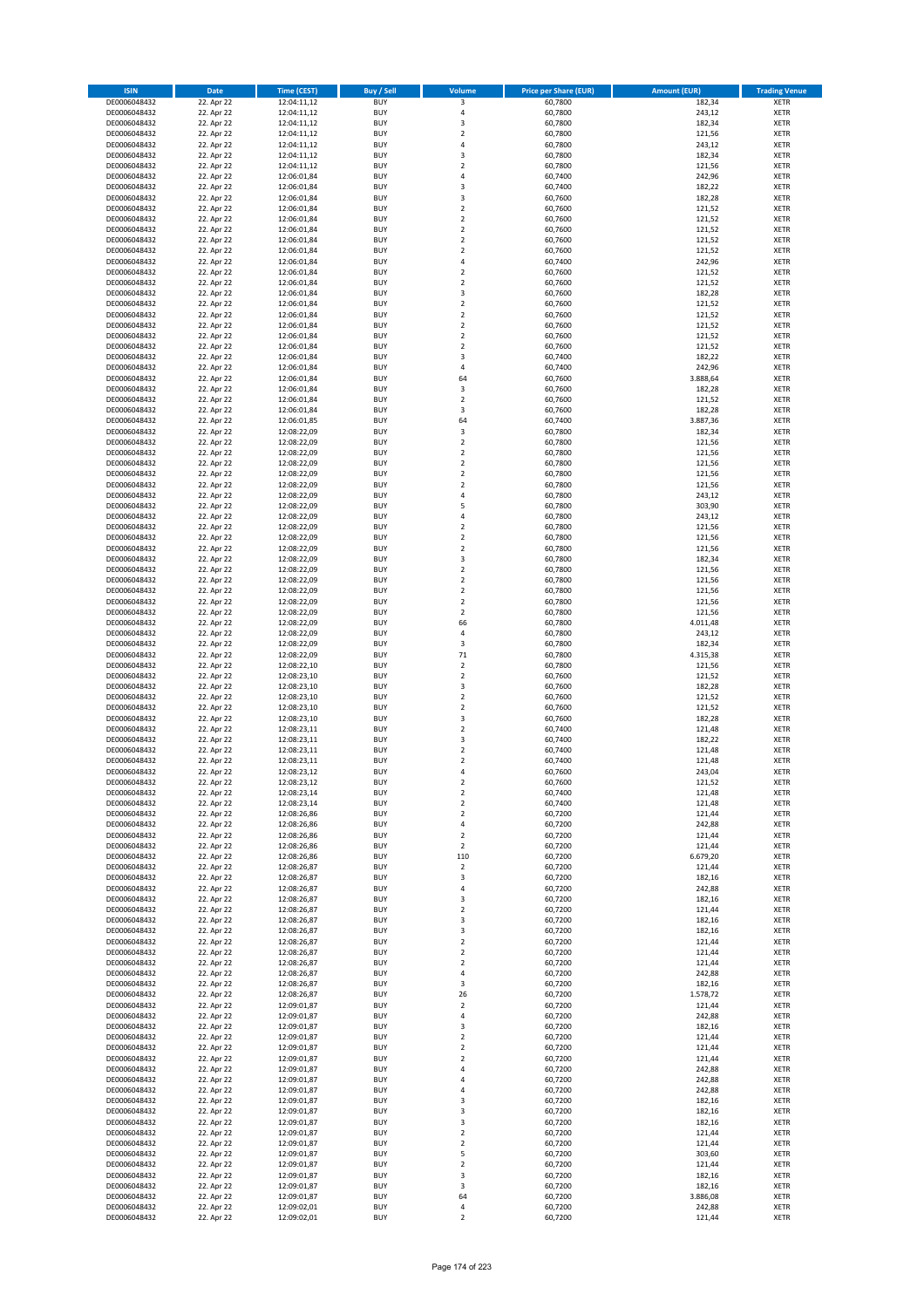| <b>ISIN</b>                  | <b>Date</b>              | <b>Time (CEST)</b>         | <b>Buy / Sell</b>        | <b>Volume</b>                          | <b>Price per Share (EUR)</b> | <b>Amount (EUR)</b> | <b>Trading Venue</b>       |
|------------------------------|--------------------------|----------------------------|--------------------------|----------------------------------------|------------------------------|---------------------|----------------------------|
| DE0006048432                 | 22. Apr 22               | 12:09:02,01                | <b>BUY</b>               | 28                                     | 60,7200                      | 1.700,16            | <b>XETR</b>                |
| DE0006048432                 | 22. Apr 22               | 12:09:27,86                | <b>BUY</b>               | $\mathbf 2$                            | 60,7000                      | 121,40              | <b>XETR</b>                |
| DE0006048432                 | 22. Apr 22               | 12:09:27,86                | <b>BUY</b>               | 3                                      | 60,7000                      | 182,10              | <b>XETR</b>                |
| DE0006048432                 | 22. Apr 22               | 12:09:27,86                | <b>BUY</b>               | 3                                      | 60,7000                      | 182,10              | <b>XETR</b>                |
| DE0006048432<br>DE0006048432 | 22. Apr 22<br>22. Apr 22 | 12:09:27,86<br>12:09:27,86 | <b>BUY</b><br><b>BUY</b> | $\overline{\mathbf{c}}$<br>3           | 60,7000<br>60,7000           | 121,40<br>182,10    | <b>XETR</b><br><b>XETR</b> |
| DE0006048432                 | 22. Apr 22               | 12:09:27,86                | <b>BUY</b>               | 50                                     | 60,7000                      | 3.035,00            | <b>XETR</b>                |
| DE0006048432                 | 22. Apr 22               | 12:11:50,76                | <b>BUY</b>               | $\mathbf 2$                            | 60,7000                      | 121,40              | <b>XETR</b>                |
| DE0006048432                 | 22. Apr 22               | 12:11:50,76                | <b>BUY</b>               | 3                                      | 60,7000                      | 182,10              | <b>XETR</b>                |
| DE0006048432                 | 22. Apr 22               | 12:11:50,76                | <b>BUY</b>               | $\mathbf 2$                            | 60,7000                      | 121,40              | <b>XETR</b>                |
| DE0006048432                 | 22. Apr 22               | 12:11:50,76                | <b>BUY</b>               | 4                                      | 60,7000                      | 242,80              | <b>XETR</b>                |
| DE0006048432                 | 22. Apr 22               | 12:11:50,76                | <b>BUY</b>               | $\overline{\mathbf{c}}$                | 60,7000                      | 121,40              | <b>XETR</b>                |
| DE0006048432<br>DE0006048432 | 22. Apr 22<br>22. Apr 22 | 12:11:50,76<br>12:11:50,76 | <b>BUY</b><br><b>BUY</b> | $\mathbf 2$<br>3                       | 60,7000<br>60,7000           | 121,40<br>182,10    | <b>XETR</b><br><b>XETR</b> |
| DE0006048432                 | 22. Apr 22               | 12:11:50,76                | <b>BUY</b>               | 3                                      | 60,7000                      | 182,10              | <b>XETR</b>                |
| DE0006048432                 | 22. Apr 22               | 12:11:50,76                | <b>BUY</b>               | 3                                      | 60,7000                      | 182,10              | <b>XETR</b>                |
| DE0006048432                 | 22. Apr 22               | 12:11:50,76                | <b>BUY</b>               | 3                                      | 60,7000                      | 182,10              | <b>XETR</b>                |
| DE0006048432                 | 22. Apr 22               | 12:11:50,76                | <b>BUY</b>               | 3                                      | 60,7000                      | 182,10              | <b>XETR</b>                |
| DE0006048432                 | 22. Apr 22               | 12:11:50,76                | <b>BUY</b>               | 3                                      | 60,7000                      | 182,10              | <b>XETR</b>                |
| DE0006048432<br>DE0006048432 | 22. Apr 22<br>22. Apr 22 | 12:11:50,76                | <b>BUY</b><br><b>BUY</b> | 3<br>5                                 | 60,7000<br>60,7000           | 182,10<br>303,50    | <b>XETR</b><br><b>XETR</b> |
| DE0006048432                 | 22. Apr 22               | 12:11:50,76<br>12:11:50,76 | <b>BUY</b>               | 4                                      | 60,7000                      | 242,80              | <b>XETR</b>                |
| DE0006048432                 | 22. Apr 22               | 12:11:50,76                | <b>BUY</b>               | 4                                      | 60,7000                      | 242,80              | <b>XETR</b>                |
| DE0006048432                 | 22. Apr 22               | 12:11:50,76                | <b>BUY</b>               | 4                                      | 60,7000                      | 242,80              | <b>XETR</b>                |
| DE0006048432                 | 22. Apr 22               | 12:11:50,76                | <b>BUY</b>               | 4                                      | 60,7000                      | 242,80              | <b>XETR</b>                |
| DE0006048432                 | 22. Apr 22               | 12:11:50,76                | <b>BUY</b>               | $\mathbf 2$                            | 60,7000                      | 121,40              | <b>XETR</b>                |
| DE0006048432<br>DE0006048432 | 22. Apr 22               | 12:11:50,76                | <b>BUY</b><br><b>BUY</b> | 3<br>3                                 | 60,7000                      | 182,10              | <b>XETR</b><br><b>XETR</b> |
| DE0006048432                 | 22. Apr 22<br>22. Apr 22 | 12:11:50,76<br>12:11:50,76 | <b>BUY</b>               | 100                                    | 60,7000<br>60,7000           | 182,10<br>6.070,00  | <b>XETR</b>                |
| DE0006048432                 | 22. Apr 22               | 12:12:15,56                | <b>BUY</b>               | $\overline{\mathbf{c}}$                | 60,7200                      | 121,44              | <b>XETR</b>                |
| DE0006048432                 | 22. Apr 22               | 12:12:55,41                | <b>BUY</b>               | $\overline{a}$                         | 60,7000                      | 121,40              | <b>XETR</b>                |
| DE0006048432                 | 22. Apr 22               | 12:12:55,41                | <b>BUY</b>               | $\overline{2}$                         | 60,7000                      | 121,40              | <b>XETR</b>                |
| DE0006048432                 | 22. Apr 22               | 12:12:55,41                | <b>BUY</b>               | 5                                      | 60,7000                      | 303,50              | <b>XETR</b>                |
| DE0006048432                 | 22. Apr 22               | 12:12:55,41                | <b>BUY</b>               | $\mathbf 2$                            | 60,7000                      | 121,40              | <b>XETR</b>                |
| DE0006048432<br>DE0006048432 | 22. Apr 22<br>22. Apr 22 | 12:12:55,41<br>12:12:55,41 | <b>BUY</b><br><b>BUY</b> | 5<br>$\mathbf 2$                       | 60,7000<br>60,7000           | 303,50<br>121,40    | <b>XETR</b><br><b>XETR</b> |
| DE0006048432                 | 22. Apr 22               | 12:12:55,41                | <b>BUY</b>               | $\overline{\mathbf{c}}$                | 60,7000                      | 121,40              | <b>XETR</b>                |
| DE0006048432                 | 22. Apr 22               | 12:12:55,41                | <b>BUY</b>               | $\mathbf 2$                            | 60,7000                      | 121,40              | <b>XETR</b>                |
| DE0006048432                 | 22. Apr 22               | 12:12:55,41                | <b>BUY</b>               | $\overline{2}$                         | 60,7000                      | 121,40              | <b>XETR</b>                |
| DE0006048432                 | 22. Apr 22               | 12:12:55,41                | <b>BUY</b>               | $\mathbf 2$                            | 60,7000                      | 121,40              | <b>XETR</b>                |
| DE0006048432                 | 22. Apr 22               | 12:12:55,41                | <b>BUY</b>               | $\overline{\mathbf{c}}$                | 60,7000                      | 121,40              | <b>XETR</b>                |
| DE0006048432                 | 22. Apr 22               | 12:12:55,41                | <b>BUY</b><br><b>BUY</b> | 3<br>130                               | 60,7000                      | 182,10              | <b>XETR</b>                |
| DE0006048432<br>DE0006048432 | 22. Apr 22<br>22. Apr 22 | 12:12:55,41<br>12:13:04,83 | <b>BUY</b>               | 4                                      | 60,7000<br>60,6800           | 7.891,00<br>242,72  | <b>XETR</b><br><b>XETR</b> |
| DE0006048432                 | 22. Apr 22               | 12:13:04,83                | <b>BUY</b>               | 4                                      | 60,6800                      | 242,72              | <b>XETR</b>                |
| DE0006048432                 | 22. Apr 22               | 12:13:04,83                | <b>BUY</b>               | $\overline{2}$                         | 60,6800                      | 121,36              | <b>XETR</b>                |
| DE0006048432                 | 22. Apr 22               | 12:13:04,83                | <b>BUY</b>               | $\mathbf 2$                            | 60,6800                      | 121,36              | <b>XETR</b>                |
| DE0006048432                 | 22. Apr 22               | 12:13:04,83                | <b>BUY</b>               | $\mathbf 2$                            | 60,6800                      | 121,36              | <b>XETR</b>                |
| DE0006048432                 | 22. Apr 22               | 12:13:04,83                | <b>BUY</b><br><b>BUY</b> | $\overline{2}$<br>$\overline{7}$       | 60,6800                      | 121,36              | <b>XETR</b><br><b>XETR</b> |
| DE0006048432<br>DE0006048432 | 22. Apr 22<br>22. Apr 22 | 12:13:04,83<br>12:13:04,83 | <b>BUY</b>               | 6                                      | 60,6800<br>60,6800           | 424,76<br>364,08    | <b>XETR</b>                |
| DE0006048432                 | 22. Apr 22               | 12:13:04,83                | <b>BUY</b>               | $\mathbf 2$                            | 60,6800                      | 121,36              | <b>XETR</b>                |
| DE0006048432                 | 22. Apr 22               | 12:13:04,83                | <b>BUY</b>               | $\overline{2}$                         | 60,6800                      | 121,36              | <b>XETR</b>                |
| DE0006048432                 | 22. Apr 22               | 12:13:04,83                | <b>BUY</b>               | $\mathbf 2$                            | 60,6800                      | 121,36              | <b>XETR</b>                |
| DE0006048432                 | 22. Apr 22               | 12:13:04,83                | <b>BUY</b>               | $\mathbf 2$                            | 60,6800                      | 121,36              | <b>XETR</b>                |
| DE0006048432                 | 22. Apr 22               | 12:13:04,83                | <b>BUY</b>               | $\mathbf 2$                            | 60,6800                      | 121,36              | <b>XETR</b>                |
| DE0006048432<br>DE0006048432 | 22. Apr 22<br>22. Apr 22 | 12:13:04,83<br>12:13:04,83 | <b>BUY</b><br><b>BUY</b> | $\overline{\mathbf{c}}$<br>$\mathbf 2$ | 60,6800<br>60,6800           | 121,36<br>121,36    | <b>XETR</b><br><b>XETR</b> |
| DE0006048432                 | 22. Apr 22               | 12:13:04,83                | <b>BUY</b>               | 5                                      | 60,6800                      | 303,40              | <b>XETR</b>                |
| DE0006048432                 | 22. Apr 22               | 12:13:04,83                | <b>BUY</b>               | 138                                    | 60,6800                      | 8.373,84            | <b>XETR</b>                |
| DE0006048432                 | 22. Apr 22               | 12:13:04,83                | <b>BUY</b>               | $\mathsf 3$                            | 60,6800                      | 182,04              | <b>XETR</b>                |
| DE0006048432                 | 22. Apr 22               | 12:13:04,83                | <b>BUY</b>               | 3                                      | 60,6800                      | 182,04              | <b>XETR</b>                |
| DE0006048432                 | 22. Apr 22               | 12:13:04,83                | <b>BUY</b>               | $\overline{\mathbf{c}}$                | 60,6800                      | 121,36              | <b>XETR</b>                |
| DE0006048432                 | 22. Apr 22               | 12:13:04,83                | <b>BUY</b><br><b>BUY</b> | $\overline{2}$                         | 60,6800<br>60,6600           | 121,36              | <b>XETR</b>                |
| DE0006048432<br>DE0006048432 | 22. Apr 22<br>22. Apr 22 | 12:13:08,91<br>12:13:08,91 | <b>BUY</b>               | 2<br>3                                 | 60,6600                      | 121,32<br>181,98    | <b>XETR</b><br>XETR        |
| DE0006048432                 | 22. Apr 22               | 12:13:08,91                | <b>BUY</b>               | $\mathbf 2$                            | 60,6600                      | 121,32              | XETR                       |
| DE0006048432                 | 22. Apr 22               | 12:13:08,91                | <b>BUY</b>               | 5                                      | 60,6600                      | 303,30              | XETR                       |
| DE0006048432                 | 22. Apr 22               | 12:13:08,91                | <b>BUY</b>               | 15                                     | 60,6600                      | 909,90              | <b>XETR</b>                |
| DE0006048432                 | 22. Apr 22               | 12:13:08,91                | <b>BUY</b>               | 3                                      | 60,6600                      | 181,98              | <b>XETR</b>                |
| DE0006048432                 | 22. Apr 22               | 12:13:08,91                | <b>BUY</b>               | 4                                      | 60,6600                      | 242,64              | <b>XETR</b>                |
| DE0006048432<br>DE0006048432 | 22. Apr 22<br>22. Apr 22 | 12:13:08,91<br>12:13:08,91 | <b>BUY</b><br><b>BUY</b> | $\mathbf 2$<br>109                     | 60,6600<br>60,6600           | 121,32<br>6.611,94  | <b>XETR</b><br><b>XETR</b> |
| DE0006048432                 | 22. Apr 22               | 12:13:08,91                | <b>BUY</b>               | 4                                      | 60,6600                      | 242,64              | XETR                       |
| DE0006048432                 | 22. Apr 22               | 12:13:08,91                | <b>BUY</b>               | 3                                      | 60,6600                      | 181,98              | <b>XETR</b>                |
| DE0006048432                 | 22. Apr 22               | 12:13:11,18                | <b>BUY</b>               | 3                                      | 60,6400                      | 181,92              | <b>XETR</b>                |
| DE0006048432                 | 22. Apr 22               | 12:13:11,18                | <b>BUY</b>               | 3                                      | 60,6400                      | 181,92              | <b>XETR</b>                |
| DE0006048432                 | 22. Apr 22<br>22. Apr 22 | 12:13:11,18                | <b>BUY</b><br><b>BUY</b> | $\overline{2}$                         | 60,6400<br>60,6400           | 121,28<br>121,28    | <b>XETR</b>                |
| DE0006048432<br>DE0006048432 | 22. Apr 22               | 12:13:11,18<br>12:13:11,18 | <b>BUY</b>               | $\mathbf 2$<br>3                       | 60,6400                      | 181,92              | <b>XETR</b><br><b>XETR</b> |
| DE0006048432                 | 22. Apr 22               | 12:13:11,18                | <b>BUY</b>               | $\overline{2}$                         | 60,6400                      | 121,28              | <b>XETR</b>                |
| DE0006048432                 | 22. Apr 22               | 12:13:11,18                | <b>BUY</b>               | 3                                      | 60,6400                      | 181,92              | <b>XETR</b>                |
| DE0006048432                 | 22. Apr 22               | 12:13:11,18                | <b>BUY</b>               | $\mathbf 2$                            | 60,6400                      | 121,28              | XETR                       |
| DE0006048432                 | 22. Apr 22               | 12:13:11,18                | <b>BUY</b>               | $\mathbf 2$                            | 60,6400                      | 121,28              | <b>XETR</b>                |
| DE0006048432                 | 22. Apr 22               | 12:13:11,18                | <b>BUY</b>               | $\overline{2}$                         | 60,6400                      | 121,28              | <b>XETR</b>                |
| DE0006048432<br>DE0006048432 | 22. Apr 22<br>22. Apr 22 | 12:13:11,18<br>12:13:11,18 | <b>BUY</b><br><b>BUY</b> | $\mathbf 2$<br>$\overline{2}$          | 60,6400<br>60,6400           | 121,28<br>121,28    | <b>XETR</b><br><b>XETR</b> |
| DE0006048432                 | 22. Apr 22               | 12:13:11,18                | <b>BUY</b>               | $\mathbf 2$                            | 60,6400                      | 121,28              | <b>XETR</b>                |
| DE0006048432                 | 22. Apr 22               | 12:13:11,18                | <b>BUY</b>               | $\mathbf 2$                            | 60,6400                      | 121,28              | <b>XETR</b>                |
| DE0006048432                 | 22. Apr 22               | 12:13:11,18                | <b>BUY</b>               | $\mathbf 2$                            | 60,6400                      | 121,28              | XETR                       |
| DE0006048432                 | 22. Apr 22               | 12:13:11,18                | <b>BUY</b>               | $\mathbf 2$                            | 60,6400                      | 121,28              | <b>XETR</b>                |
| DE0006048432                 | 22. Apr 22               | 12:13:11,18                | <b>BUY</b>               | $\overline{2}$                         | 60,6400                      | 121,28              | <b>XETR</b>                |
| DE0006048432<br>DE0006048432 | 22. Apr 22<br>22. Apr 22 | 12:13:11,18<br>12:13:11,18 | <b>BUY</b><br><b>BUY</b> | 72<br>4                                | 60,6400<br>60,6400           | 4.366,08<br>242,56  | <b>XETR</b><br>XETR        |
| DE0006048432                 | 22. Apr 22               | 12:13:11,18                | <b>BUY</b>               | $\mathbf 2$                            | 60,6400                      | 121,28              | <b>XETR</b>                |
| DE0006048432                 | 22. Apr 22               | 12:13:11,20                | <b>BUY</b>               | 3                                      | 60,6400                      | 181,92              | <b>XETR</b>                |
| DE0006048432                 | 22. Apr 22               | 12:13:13,27                | <b>BUY</b>               | 3                                      | 60,6200                      | 181,86              | XETR                       |
| DE0006048432                 | 22. Apr 22               | 12:13:13,27                | <b>BUY</b>               | $\mathbf 2$                            | 60,6200                      | 121,24              | <b>XETR</b>                |
| DE0006048432                 | 22. Apr 22               | 12:13:13,27                | <b>BUY</b>               | 13                                     | 60,6200                      | 788,06              | <b>XETR</b>                |
| DE0006048432                 | 22. Apr 22               | 12:13:13,27                | <b>BUY</b>               | $\mathbf 2$<br>$\overline{2}$          | 60,6200                      | 121,24              | <b>XETR</b>                |
| DE0006048432<br>DE0006048432 | 22. Apr 22<br>22. Apr 22 | 12:13:13,27<br>12:13:13,27 | <b>BUY</b><br><b>BUY</b> | 3                                      | 60,6200<br>60,6200           | 121,24<br>181,86    | <b>XETR</b><br>XETR        |
| DE0006048432                 | 22. Apr 22               | 12:13:13,27                | <b>BUY</b>               | $\overline{2}$                         | 60,6200                      | 121,24              | <b>XETR</b>                |
| DE0006048432                 | 22. Apr 22               | 12:13:13,27                | <b>BUY</b>               | 3                                      | 60,6200                      | 181,86              | XETR                       |
| DE0006048432                 | 22. Apr 22               | 12:13:13,27                | <b>BUY</b>               | 3                                      | 60,6200                      | 181,86              | <b>XETR</b>                |
| DE0006048432                 | 22. Apr 22               | 12:13:13,27                | <b>BUY</b>               | 3                                      | 60,6200                      | 181,86              | XETR                       |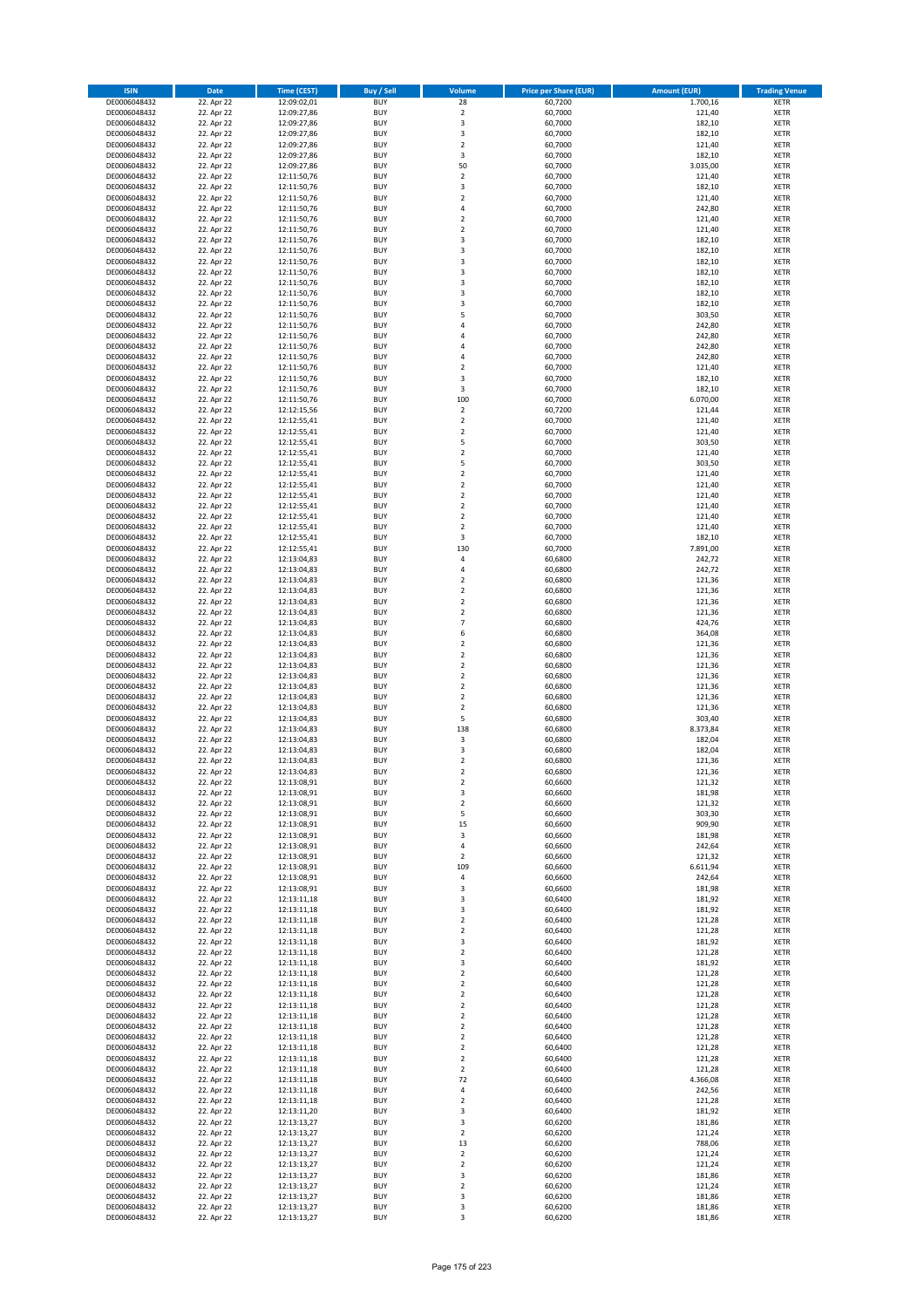| <b>ISIN</b>                  | <b>Date</b>              | Time (CEST)                | <b>Buy / Sell</b>        | Volume                                             | <b>Price per Share (EUR)</b> | Amount (EUR)     | <b>Trading Venue</b>       |
|------------------------------|--------------------------|----------------------------|--------------------------|----------------------------------------------------|------------------------------|------------------|----------------------------|
| DE0006048432                 | 22. Apr 22               | 12:13:13,27                | <b>BUY</b>               | $\overline{\mathbf{3}}$                            | 60,6200                      | 181,86           | <b>XETR</b>                |
| DE0006048432                 | 22. Apr 22               | 12:13:13,27                | <b>BUY</b>               | 3                                                  | 60,6200                      | 181,86           | <b>XETR</b>                |
| DE0006048432                 | 22. Apr 22               | 12:13:13,27                | <b>BUY</b>               | $\overline{\mathbf{3}}$                            | 60,6200                      | 181,86           | <b>XETR</b>                |
| DE0006048432                 | 22. Apr 22               | 12:13:21,23                | <b>BUY</b>               | 3                                                  | 60,6200                      | 181,86           | <b>XETR</b>                |
| DE0006048432<br>DE0006048432 | 22. Apr 22<br>22. Apr 22 | 12:13:21,23<br>12:13:21,23 | <b>BUY</b><br><b>BUY</b> | 3<br>$\overline{\mathbf{3}}$                       | 60,6200<br>60,6200           | 181,86<br>181,86 | <b>XETR</b><br><b>XETR</b> |
| DE0006048432                 | 22. Apr 22               | 12:13:21,23                | <b>BUY</b>               | $\overline{a}$                                     | 60,6200                      | 242,48           | <b>XETR</b>                |
| DE0006048432                 | 22. Apr 22               | 12:14:18,88                | <b>BUY</b>               | $\overline{2}$                                     | 60,6800                      | 121,36           | <b>XETR</b>                |
| DE0006048432                 | 22. Apr 22               | 12:14:18,88                | BUY                      | 3                                                  | 60,6800                      | 182,04           | <b>XETR</b>                |
| DE0006048432                 | 22. Apr 22               | 12:14:18,88                | <b>BUY</b>               | 3                                                  | 60,6800                      | 182,04           | <b>XETR</b>                |
| DE0006048432                 | 22. Apr 22               | 12:14:18,88                | <b>BUY</b>               | 81                                                 | 60,6800                      | 4.915,08         | <b>XETR</b>                |
| DE0006048432                 | 22. Apr 22               | 12:14:18,88                | <b>BUY</b>               | 3                                                  | 60,6800                      | 182,04           | <b>XETR</b>                |
| DE0006048432<br>DE0006048432 | 22. Apr 22<br>22. Apr 22 | 12:14:18,88<br>12:14:20,69 | <b>BUY</b><br><b>BUY</b> | 3<br>$\overline{3}$                                | 60,6800<br>60,6600           | 182,04<br>181,98 | <b>XETR</b><br><b>XETR</b> |
| DE0006048432                 | 22. Apr 22               | 12:14:20,69                | <b>BUY</b>               | 4                                                  | 60,6600                      | 242,64           | <b>XETR</b>                |
| DE0006048432                 | 22. Apr 22               | 12:14:20,69                | <b>BUY</b>               | $\overline{\phantom{a}}$                           | 60,6600                      | 121,32           | <b>XETR</b>                |
| DE0006048432                 | 22. Apr 22               | 12:14:20,69                | <b>BUY</b>               | 6                                                  | 60,6600                      | 363,96           | <b>XETR</b>                |
| DE0006048432                 | 22. Apr 22               | 12:14:20,69                | <b>BUY</b>               | $\overline{\mathbf{2}}$                            | 60,6600                      | 121,32           | <b>XETR</b>                |
| DE0006048432                 | 22. Apr 22               | 12:14:22.45                | <b>BUY</b>               | $\overline{2}$                                     | 60,6600                      | 121,32           | <b>XETR</b>                |
| DE0006048432<br>DE0006048432 | 22. Apr 22<br>22. Apr 22 | 12:14:22,45<br>12:14:22,45 | <b>BUY</b><br><b>BUY</b> | $\overline{3}$<br>$\overline{\mathbf{3}}$          | 60,6600<br>60,6600           | 181,98<br>181,98 | <b>XETR</b><br><b>XETR</b> |
| DE0006048432                 | 22. Apr 22               | 12:14:22,45                | <b>BUY</b>               | $\overline{\mathbf{3}}$                            | 60,6600                      | 181,98           | <b>XETR</b>                |
| DE0006048432                 | 22. Apr 22               | 12:14:22,45                | <b>BUY</b>               | $\overline{\mathbf{2}}$                            | 60,6600                      | 121,32           | <b>XETR</b>                |
| DE0006048432                 | 22. Apr 22               | 12:14:22,45                | <b>BUY</b>               | 3                                                  | 60,6600                      | 181,98           | <b>XETR</b>                |
| DE0006048432                 | 22. Apr 22               | 12:14:22,45                | <b>BUY</b>               | $\overline{\mathbf{2}}$                            | 60,6600                      | 121,32           | <b>XETR</b>                |
| DE0006048432                 | 22. Apr 22               | 12:14:22,45                | <b>BUY</b>               | $\mathbf 2$                                        | 60,6600                      | 121,32           | <b>XETR</b>                |
| DE0006048432                 | 22. Apr 22               | 12:14:22,45                | <b>BUY</b><br><b>BUY</b> | $\mathbf 2$<br>$\overline{\mathbf{3}}$             | 60,6600                      | 121,32           | <b>XETR</b><br><b>XETR</b> |
| DE0006048432<br>DE0006048432 | 22. Apr 22<br>22. Apr 22 | 12:14:22,45<br>12:14:22,45 | <b>BUY</b>               | 3                                                  | 60,6600<br>60,6600           | 181,98<br>181,98 | <b>XETR</b>                |
| DE0006048432                 | 22. Apr 22               | 12:14:22,45                | <b>BUY</b>               | $\overline{\mathbf{3}}$                            | 60,6600                      | 181,98           | <b>XETR</b>                |
| DE0006048432                 | 22. Apr 22               | 12:14:22,45                | <b>BUY</b>               | 3                                                  | 60,6600                      | 181,98           | <b>XETR</b>                |
| DE0006048432                 | 22. Apr 22               | 12:14:22,45                | <b>BUY</b>               | 3                                                  | 60,6600                      | 181,98           | <b>XETR</b>                |
| DE0006048432                 | 22. Apr 22               | 12:14:22,45                | <b>BUY</b>               | $\mathbf 2$                                        | 60,6600                      | 121,32           | <b>XETR</b>                |
| DE0006048432                 | 22. Apr 22               | 12:14:22,47                | <b>BUY</b>               | $\overline{\mathbf{2}}$                            | 60,6600                      | 121,32           | <b>XETR</b>                |
| DE0006048432<br>DE0006048432 | 22. Apr 22<br>22. Apr 22 | 12:14:35,67<br>12:14:35,67 | <b>BUY</b><br><b>BUY</b> | 3<br>$11\,$                                        | 60,6000<br>60,6000           | 181,80<br>666,60 | <b>XETR</b><br><b>XETR</b> |
| DE0006048432                 | 22. Apr 22               | 12:14:35,67                | <b>BUY</b>               | $\overline{2}$                                     | 60,6000                      | 121,20           | <b>XETR</b>                |
| DE0006048432                 | 22. Apr 22               | 12:14:35,67                | <b>BUY</b>               | 3                                                  | 60,6000                      | 181,80           | <b>XETR</b>                |
| DE0006048432                 | 22. Apr 22               | 12:14:35,67                | <b>BUY</b>               | 189                                                | 60,6000                      | 11.453,40        | <b>XETR</b>                |
| DE0006048432                 | 22. Apr 22               | 12:14:35,67                | <b>BUY</b>               | $\mathbf 2$                                        | 60,6000                      | 121,20           | <b>XETR</b>                |
| DE0006048432                 | 22. Apr 22               | 12:14:47,38                | <b>BUY</b>               | $\overline{2}$                                     | 60,6000                      | 121,20           | <b>XETR</b>                |
| DE0006048432                 | 22. Apr 22               | 12:14:47,38                | <b>BUY</b><br><b>BUY</b> | 4                                                  | 60,6000                      | 242,40           | <b>XETR</b>                |
| DE0006048432<br>DE0006048432 | 22. Apr 22<br>22. Apr 22 | 12:14:47,38<br>12:14:47,38 | <b>BUY</b>               | $\mathbf 2$<br>$\overline{\mathbf{2}}$             | 60,6000<br>60,6000           | 121,20<br>121,20 | <b>XETR</b><br><b>XETR</b> |
| DE0006048432                 | 22. Apr 22               | 12:14:47,38                | <b>BUY</b>               | 3                                                  | 60,6000                      | 181,80           | <b>XETR</b>                |
| DE0006048432                 | 22. Apr 22               | 12:14:47,38                | <b>BUY</b>               | 7                                                  | 60,6000                      | 424,20           | <b>XETR</b>                |
| DE0006048432                 | 22. Apr 22               | 12:14:58,72                | <b>BUY</b>               | 3                                                  | 60,6800                      | 182,04           | <b>XETR</b>                |
| DE0006048432                 | 22. Apr 22               | 12:14:58,72                | <b>BUY</b>               | $\overline{\mathbf{3}}$                            | 60,6800                      | 182,04           | <b>XETR</b>                |
| DE0006048432                 | 22. Apr 22               | 12:14:58,72                | <b>BUY</b><br><b>BUY</b> | 3<br>$\overline{\mathbf{2}}$                       | 60,6800                      | 182,04<br>121,36 | <b>XETR</b><br><b>XETR</b> |
| DE0006048432<br>DE0006048432 | 22. Apr 22<br>22. Apr 22 | 12:14:58,72<br>12:14:58,72 | <b>BUY</b>               | $\overline{2}$                                     | 60,6800<br>60,6800           | 121,36           | <b>XETR</b>                |
| DE0006048432                 | 22. Apr 22               | 12:14:58,72                | <b>BUY</b>               | $\overline{3}$                                     | 60,6800                      | 182,04           | <b>XETR</b>                |
| DE0006048432                 | 22. Apr 22               | 12:14:58,72                | <b>BUY</b>               | $\overline{\mathbf{2}}$                            | 60,6800                      | 121,36           | <b>XETR</b>                |
| DE0006048432                 | 22. Apr 22               | 12:14:58,72                | <b>BUY</b>               | 3                                                  | 60,6800                      | 182,04           | <b>XETR</b>                |
| DE0006048432                 | 22. Apr 22               | 12:14:58,72                | <b>BUY</b>               | $\overline{\mathbf{3}}$                            | 60,6800                      | 182,04           | <b>XETR</b>                |
| DE0006048432                 | 22. Apr 22               | 12:14:58,72                | <b>BUY</b>               | $\overline{2}$                                     | 60,6800                      | 121,36           | <b>XETR</b>                |
| DE0006048432<br>DE0006048432 | 22. Apr 22<br>22. Apr 22 | 12:14:58,72<br>12:15:11,97 | <b>BUY</b><br><b>BUY</b> | $\overline{\mathbf{3}}$<br>$\overline{\mathbf{3}}$ | 60,6800<br>60,6800           | 182,04<br>182,04 | <b>XETR</b><br><b>XETR</b> |
| DE0006048432                 | 22. Apr 22               | 12:15:49,07                | BUY                      | $\overline{2}$                                     | 60,7000                      | 121,40           | <b>XETR</b>                |
| DE0006048432                 | 22. Apr 22               | 12:15:49,07                | <b>BUY</b>               | $\overline{4}$                                     | 60,7000                      | 242,80           | <b>XETR</b>                |
| DE0006048432                 | 22. Apr 22               | 12:15:49,07                | <b>BUY</b>               | $\overline{4}$                                     | 60,7000                      | 242,80           | <b>XETR</b>                |
| DE0006048432                 | 22. Apr 22               | 12:15:49,07                | BUY                      | $\overline{2}$                                     | 60,7000                      | 121,40           | <b>XETR</b>                |
| DE0006048432                 | 22. Apr 22               | 12:15:49,07                | BUY                      | $\overline{\mathbf{3}}$                            | 60,7000                      | 182,10           | <b>XETR</b>                |
| DE0006048432                 | 22. Apr 22               | 12:15:49,07                | <b>BUY</b>               | $\overline{3}$                                     | 60,7000<br>60,7000           | 182,10<br>121,40 | <b>XETR</b>                |
| DE0006048432<br>DE0006048432 | 22. Apr 22<br>22. Apr 22 | 12:15:49,07<br>12:15:49,07 | BUY<br><b>BUY</b>        | 2<br>$\mathbf 2$                                   | 60,7000                      | 121,40           | <b>XETR</b><br><b>XETR</b> |
| DE0006048432                 | 22. Apr 22               | 12:15:49,07                | <b>BUY</b>               | 4                                                  | 60,7000                      | 242,80           | <b>XETR</b>                |
| DE0006048432                 | 22. Apr 22               | 12:15:49,07                | <b>BUY</b>               | 3                                                  | 60,7000                      | 182,10           | <b>XETR</b>                |
| DE0006048432                 | 22. Apr 22               | 12:15:49,07                | <b>BUY</b>               | 4                                                  | 60,7000                      | 242,80           | <b>XETR</b>                |
| DE0006048432                 | 22. Apr 22               | 12:15:49,07                | <b>BUY</b>               | $\mathbf 2$                                        | 60,7000                      | 121,40           | <b>XETR</b>                |
| DE0006048432                 | 22. Apr 22               | 12:15:49,07<br>12:15:49,09 | <b>BUY</b><br><b>BUY</b> | 3                                                  | 60,7000                      | 182,10           | <b>XETR</b>                |
| DE0006048432<br>DE0006048432 | 22. Apr 22<br>22. Apr 22 | 12:15:54,38                | <b>BUY</b>               | 3<br>$\mathbf 2$                                   | 60,7000<br>60,6800           | 182,10<br>121,36 | <b>XETR</b><br><b>XETR</b> |
| DE0006048432                 | 22. Apr 22               | 12:15:54,38                | <b>BUY</b>               | $\mathbf 2$                                        | 60,6800                      | 121,36           | <b>XETR</b>                |
| DE0006048432                 | 22. Apr 22               | 12:15:54,38                | <b>BUY</b>               | 3                                                  | 60,6800                      | 182,04           | <b>XETR</b>                |
| DE0006048432                 | 22. Apr 22               | 12:15:54,38                | <b>BUY</b>               | 3                                                  | 60.6800                      | 182,04           | <b>XETR</b>                |
| DE0006048432                 | 22. Apr 22               | 12:15:54,38                | <b>BUY</b>               | 66                                                 | 60,6800                      | 4.004,88         | <b>XETR</b>                |
| DE0006048432<br>DE0006048432 | 22. Apr 22<br>22. Apr 22 | 12:15:59,39<br>12:15:59,39 | <b>BUY</b><br><b>BUY</b> | 2<br>5                                             | 60,6800<br>60,6800           | 121,36<br>303,40 | <b>XETR</b><br><b>XETR</b> |
| DE0006048432                 | 22. Apr 22               | 12:15:59,39                | <b>BUY</b>               | 80                                                 | 60,6800                      | 4.854,40         | <b>XETR</b>                |
| DE0006048432                 | 22. Apr 22               | 12:15:59,39                | <b>BUY</b>               | 8                                                  | 60,6800                      | 485,44           | <b>XETR</b>                |
| DE0006048432                 | 22. Apr 22               | 12:17:08,00                | <b>BUY</b>               | $\mathbf 2$                                        | 60,6800                      | 121,36           | <b>XETR</b>                |
| DE0006048432                 | 22. Apr 22               | 12:17:08,00                | <b>BUY</b>               | $\mathbf 2$                                        | 60,6800                      | 121,36           | <b>XETR</b>                |
| DE0006048432                 | 22. Apr 22               | 12:17:08,00                | <b>BUY</b>               | 57                                                 | 60,6800                      | 3.458,76         | <b>XETR</b>                |
| DE0006048432<br>DE0006048432 | 22. Apr 22<br>22. Apr 22 | 12:17:09,53<br>12:17:09,53 | <b>BUY</b><br><b>BUY</b> | $\overline{2}$<br>$\mathbf 2$                      | 60,6800<br>60,6800           | 121,36<br>121,36 | <b>XETR</b><br><b>XETR</b> |
| DE0006048432                 | 22. Apr 22               | 12:17:09,53                | <b>BUY</b>               | 3                                                  | 60,6800                      | 182,04           | <b>XETR</b>                |
| DE0006048432                 | 22. Apr 22               | 12:17:09,53                | <b>BUY</b>               | $\overline{2}$                                     | 60,6800                      | 121,36           | <b>XETR</b>                |
| DE0006048432                 | 22. Apr 22               | 12:17:09,53                | <b>BUY</b>               | $\mathbf 2$                                        | 60,6800                      | 121,36           | <b>XETR</b>                |
| DE0006048432                 | 22. Apr 22               | 12:17:09,53                | <b>BUY</b>               | 48                                                 | 60,6800                      | 2.912,64         | <b>XETR</b>                |
| DE0006048432                 | 22. Apr 22               | 12:17:20,03                | <b>BUY</b>               | 3                                                  | 60,6600                      | 181,98           | <b>XETR</b>                |
| DE0006048432                 | 22. Apr 22               | 12:17:20,03                | <b>BUY</b>               | $\overline{\mathbf{3}}$                            | 60,6600                      | 181,98           | <b>XETR</b>                |
| DE0006048432<br>DE0006048432 | 22. Apr 22<br>22. Apr 22 | 12:17:20,03<br>12:17:20,03 | <b>BUY</b><br><b>BUY</b> | $\mathbf 2$<br>$\overline{\mathbf{2}}$             | 60,6600<br>60,6600           | 121,32<br>121,32 | <b>XETR</b><br><b>XETR</b> |
| DE0006048432                 | 22. Apr 22               | 12:17:20,03                | <b>BUY</b>               | 3                                                  | 60,6600                      | 181,98           | <b>XETR</b>                |
| DE0006048432                 | 22. Apr 22               | 12:17:20,03                | <b>BUY</b>               | 3                                                  | 60,6600                      | 181,98           | <b>XETR</b>                |
| DE0006048432                 | 22. Apr 22               | 12:17:20,03                | <b>BUY</b>               | 4                                                  | 60,6600                      | 242,64           | <b>XETR</b>                |
| DE0006048432                 | 22. Apr 22               | 12:17:20,03                | <b>BUY</b>               | $\overline{\mathbf{3}}$                            | 60,6600                      | 181,98           | <b>XETR</b>                |
| DE0006048432                 | 22. Apr 22               | 12:17:20,03                | <b>BUY</b>               | 3                                                  | 60,6600                      | 181,98           | <b>XETR</b>                |
| DE0006048432<br>DE0006048432 | 22. Apr 22<br>22. Apr 22 | 12:17:20,03<br>12:17:20,03 | <b>BUY</b><br><b>BUY</b> | 3<br>$\overline{2}$                                | 60,6600<br>60,6600           | 181,98<br>121,32 | <b>XETR</b><br><b>XETR</b> |
| DE0006048432                 | 22. Apr 22               | 12:17:20,03                | <b>BUY</b>               | 3                                                  | 60,6600                      | 181,98           | <b>XETR</b>                |
| DE0006048432                 | 22. Apr 22               | 12:17:20,03                | <b>BUY</b>               | 3                                                  | 60,6600                      | 181,98           | <b>XETR</b>                |
| DE0006048432                 | 22. Apr 22               | 12:17:20,03                | <b>BUY</b>               | 3                                                  | 60,6600                      | 181,98           | <b>XETR</b>                |
| DE0006048432                 | 22. Apr 22               | 12:17:20,03                | <b>BUY</b>               | 3                                                  | 60,6600                      | 181,98           | <b>XETR</b>                |
| DE0006048432                 | 22. Apr 22               | 12:17:26,69                | <b>BUY</b>               | $\mathbf 2$                                        | 60,6400                      | 121,28           | <b>XETR</b>                |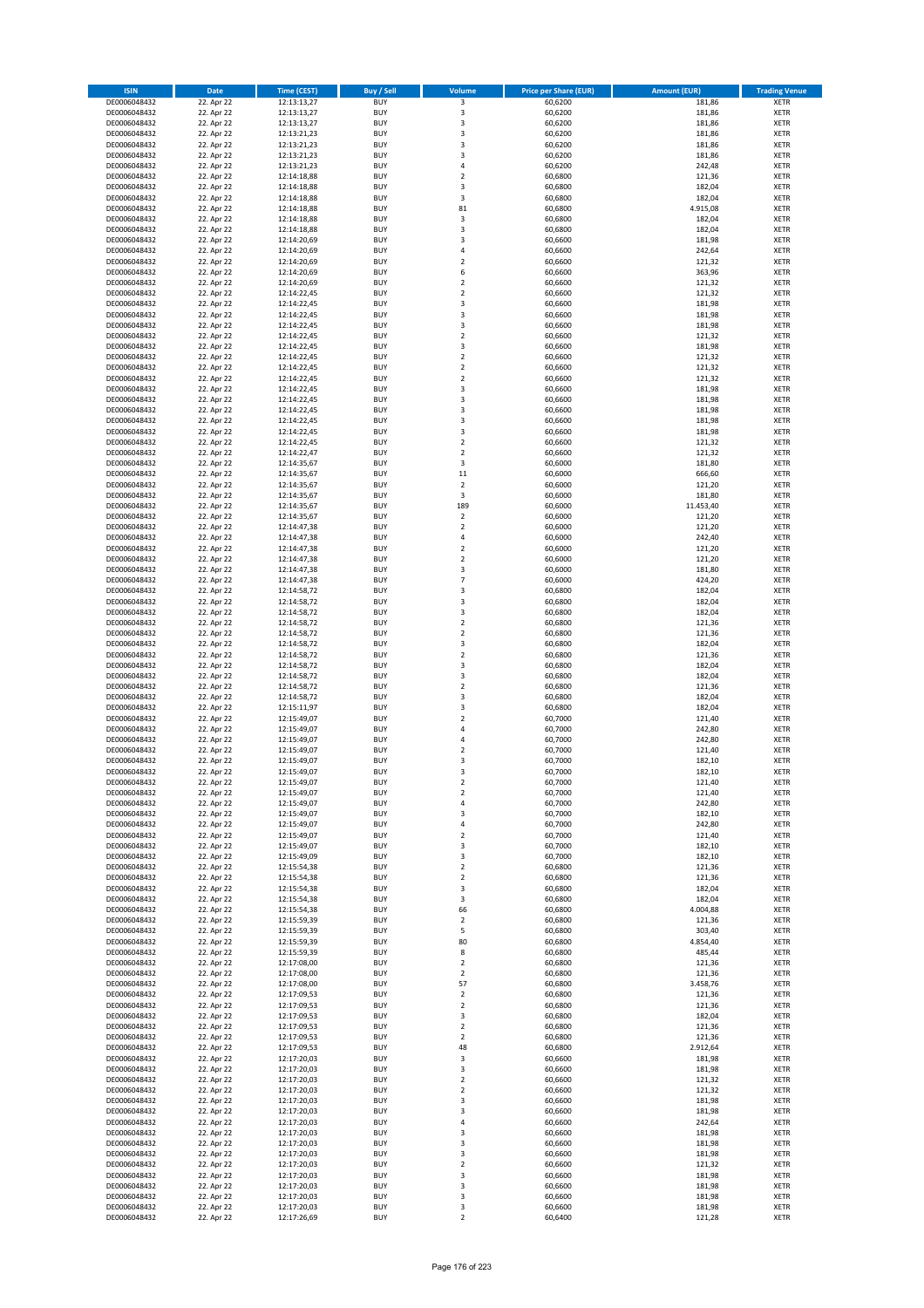| <b>ISIN</b>                  | Date                     | <b>Time (CEST)</b>         | <b>Buy / Sell</b>        | <b>Volume</b>                          | <b>Price per Share (EUR)</b> | <b>Amount (EUR)</b> | <b>Trading Venue</b>       |
|------------------------------|--------------------------|----------------------------|--------------------------|----------------------------------------|------------------------------|---------------------|----------------------------|
| DE0006048432                 | 22. Apr 22               | 12:17:26,69                | <b>BUY</b>               | 3                                      | 60,6400                      | 181,92              | <b>XETR</b>                |
| DE0006048432                 | 22. Apr 22               | 12:17:26,69                | <b>BUY</b>               | 4                                      | 60,6400                      | 242,56              | <b>XETR</b>                |
| DE0006048432                 | 22. Apr 22               | 12:17:26,69                | <b>BUY</b>               | $\mathbf 2$                            | 60,6400                      | 121,28              | <b>XETR</b>                |
| DE0006048432<br>DE0006048432 | 22. Apr 22<br>22. Apr 22 | 12:17:26,69<br>12:17:26,69 | <b>BUY</b><br><b>BUY</b> | $\overline{2}$<br>$\mathsf 3$          | 60,6400<br>60,6400           | 121,28<br>181,92    | <b>XETR</b><br><b>XETR</b> |
| DE0006048432                 | 22. Apr 22               | 12:17:26,69                | <b>BUY</b>               | 3                                      | 60,6400                      | 181,92              | <b>XETR</b>                |
| DE0006048432                 | 22. Apr 22               | 12:17:26,69                | <b>BUY</b>               | 3                                      | 60,6400                      | 181,92              | <b>XETR</b>                |
| DE0006048432                 | 22. Apr 22               | 12:17:26,69                | <b>BUY</b>               | $\overline{2}$                         | 60,6400                      | 121,28              | <b>XETR</b>                |
| DE0006048432                 | 22. Apr 22               | 12:17:26,69                | <b>BUY</b>               | 95                                     | 60,6400                      | 5.760,80            | <b>XETR</b>                |
| DE0006048432<br>DE0006048432 | 22. Apr 22<br>22. Apr 22 | 12:17:26,69                | <b>BUY</b><br><b>BUY</b> | $\mathbf 2$<br>3                       | 60,6400<br>60,6400           | 121,28              | <b>XETR</b><br><b>XETR</b> |
| DE0006048432                 | 22. Apr 22               | 12:18:34,00<br>12:18:34,00 | <b>BUY</b>               | $\mathbf 2$                            | 60,6400                      | 181,92<br>121,28    | <b>XETR</b>                |
| DE0006048432                 | 22. Apr 22               | 12:18:34,00                | <b>BUY</b>               | $\overline{2}$                         | 60,6400                      | 121,28              | <b>XETR</b>                |
| DE0006048432                 | 22. Apr 22               | 12:18:34,00                | <b>BUY</b>               | 3                                      | 60,6400                      | 181,92              | <b>XETR</b>                |
| DE0006048432                 | 22. Apr 22               | 12:18:34,00                | <b>BUY</b>               | 3                                      | 60,6400                      | 181,92              | <b>XETR</b>                |
| DE0006048432<br>DE0006048432 | 22. Apr 22               | 12:18:34,00<br>12:18:34,00 | <b>BUY</b><br><b>BUY</b> | 3<br>3                                 | 60,6400                      | 181,92              | <b>XETR</b><br><b>XETR</b> |
| DE0006048432                 | 22. Apr 22<br>22. Apr 22 | 12:18:34,00                | <b>BUY</b>               | 3                                      | 60,6400<br>60,6400           | 181,92<br>181,92    | <b>XETR</b>                |
| DE0006048432                 | 22. Apr 22               | 12:18:34,01                | <b>BUY</b>               | $\mathbf 2$                            | 60,6200                      | 121,24              | <b>XETR</b>                |
| DE0006048432                 | 22. Apr 22               | 12:18:34,01                | <b>BUY</b>               | $\overline{2}$                         | 60,6200                      | 121,24              | <b>XETR</b>                |
| DE0006048432                 | 22. Apr 22               | 12:18:34,01                | <b>BUY</b>               | 3                                      | 60,6200                      | 181,86              | <b>XETR</b>                |
| DE0006048432                 | 22. Apr 22               | 12:18:34,01                | <b>BUY</b>               | 3                                      | 60,6200                      | 181,86              | <b>XETR</b>                |
| DE0006048432<br>DE0006048432 | 22. Apr 22<br>22. Apr 22 | 12:18:34,01<br>12:18:34,01 | <b>BUY</b><br><b>BUY</b> | $\mathbf 2$<br>$\overline{2}$          | 60,6200<br>60,6200           | 121,24<br>121,24    | <b>XETR</b><br><b>XETR</b> |
| DE0006048432                 | 22. Apr 22               | 12:18:34,01                | <b>BUY</b>               | 3                                      | 60,6200                      | 181,86              | <b>XETR</b>                |
| DE0006048432                 | 22. Apr 22               | 12:18:34,01                | <b>BUY</b>               | 3                                      | 60,6200                      | 181,86              | <b>XETR</b>                |
| DE0006048432                 | 22. Apr 22               | 12:18:34,01                | <b>BUY</b>               | 3                                      | 60,6200                      | 181,86              | <b>XETR</b>                |
| DE0006048432                 | 22. Apr 22               | 12:18:34,01                | <b>BUY</b>               | $\mathbf 2$                            | 60,6200                      | 121,24              | <b>XETR</b>                |
| DE0006048432<br>DE0006048432 | 22. Apr 22<br>22. Apr 22 | 12:18:34,01<br>12:18:34,01 | <b>BUY</b><br><b>BUY</b> | $\overline{2}$<br>67                   | 60,6200<br>60,6200           | 121,24<br>4.061,54  | <b>XETR</b><br><b>XETR</b> |
| DE0006048432                 | 22. Apr 22               | 12:18:34,01                | <b>BUY</b>               | 3                                      | 60,6200                      | 181,86              | <b>XETR</b>                |
| DE0006048432                 | 22. Apr 22               | 12:18:55,54                | <b>BUY</b>               | 3                                      | 60,6000                      | 181,80              | <b>XETR</b>                |
| DE0006048432                 | 22. Apr 22               | 12:18:55,54                | <b>BUY</b>               | 3                                      | 60,6000                      | 181,80              | <b>XETR</b>                |
| DE0006048432                 | 22. Apr 22               | 12:18:55,54                | <b>BUY</b>               | 3                                      | 60,6000                      | 181,80              | <b>XETR</b>                |
| DE0006048432<br>DE0006048432 | 22. Apr 22<br>22. Apr 22 | 12:18:55,54                | <b>BUY</b><br><b>BUY</b> | $\mathbf 2$<br>$\overline{\mathbf{c}}$ | 60,6000<br>60,6000           | 121,20<br>121,20    | <b>XETR</b><br><b>XETR</b> |
| DE0006048432                 | 22. Apr 22               | 12:18:55,54<br>12:18:55,54 | <b>BUY</b>               | $\overline{2}$                         | 60,6000                      | 121,20              | <b>XETR</b>                |
| DE0006048432                 | 22. Apr 22               | 12:18:55,54                | <b>BUY</b>               | 3                                      | 60,6000                      | 181,80              | <b>XETR</b>                |
| DE0006048432                 | 22. Apr 22               | 12:18:55,54                | <b>BUY</b>               | 3                                      | 60,6000                      | 181,80              | <b>XETR</b>                |
| DE0006048432                 | 22. Apr 22               | 12:18:55,54                | <b>BUY</b>               | 3                                      | 60,6000                      | 181,80              | <b>XETR</b>                |
| DE0006048432                 | 22. Apr 22               | 12:18:55,54                | <b>BUY</b>               | 3                                      | 60,6000                      | 181,80              | <b>XETR</b>                |
| DE0006048432<br>DE0006048432 | 22. Apr 22<br>22. Apr 22 | 12:18:55,54<br>12:19:27,41 | <b>BUY</b><br><b>BUY</b> | $\overline{2}$<br>3                    | 60,6000<br>60,6000           | 121,20<br>181,80    | <b>XETR</b><br><b>XETR</b> |
| DE0006048432                 | 22. Apr 22               | 12:19:27,41                | <b>BUY</b>               | $\overline{2}$                         | 60,6000                      | 121,20              | <b>XETR</b>                |
| DE0006048432                 | 22. Apr 22               | 12:19:27,41                | <b>BUY</b>               | $\overline{2}$                         | 60,6000                      | 121,20              | <b>XETR</b>                |
| DE0006048432                 | 22. Apr 22               | 12:19:27,41                | <b>BUY</b>               | 4                                      | 60,6000                      | 242,40              | <b>XETR</b>                |
| DE0006048432                 | 22. Apr 22               | 12:19:27,41                | <b>BUY</b>               | 3                                      | 60,6000                      | 181,80              | <b>XETR</b>                |
| DE0006048432<br>DE0006048432 | 22. Apr 22<br>22. Apr 22 | 12:19:27,41<br>12:19:27,41 | <b>BUY</b><br><b>BUY</b> | $\overline{2}$<br>$\overline{7}$       | 60,6000<br>60,6000           | 121,20<br>424,20    | <b>XETR</b><br><b>XETR</b> |
| DE0006048432                 | 22. Apr 22               | 12:19:27,41                | <b>BUY</b>               | $\overline{2}$                         | 60,6000                      | 121,20              | <b>XETR</b>                |
| DE0006048432                 | 22. Apr 22               | 12:19:27,41                | <b>BUY</b>               | 5                                      | 60,6000                      | 303,00              | <b>XETR</b>                |
| DE0006048432                 | 22. Apr 22               | 12:19:41,28                | <b>BUY</b>               | 69                                     | 60,5800                      | 4.180,02            | <b>XETR</b>                |
| DE0006048432                 | 22. Apr 22               | 12:19:41,28                | <b>BUY</b>               | 3                                      | 60,5800                      | 181,74              | <b>XETR</b>                |
| DE0006048432<br>DE0006048432 | 22. Apr 22<br>22. Apr 22 | 12:20:21,41<br>12:20:21,41 | <b>BUY</b><br><b>BUY</b> | 3<br>$\overline{2}$                    | 60,5600<br>60,5600           | 181,68<br>121,12    | <b>XETR</b><br><b>XETR</b> |
| DE0006048432                 | 22. Apr 22               | 12:20:21,41                | <b>BUY</b>               | $\overline{2}$                         | 60,5600                      | 121,12              | <b>XETR</b>                |
| DE0006048432                 | 22. Apr 22               | 12:20:21,41                | <b>BUY</b>               | $\overline{2}$                         | 60,5600                      | 121,12              | <b>XETR</b>                |
| DE0006048432                 | 22. Apr 22               | 12:20:21,41                | <b>BUY</b>               | $\overline{\mathbf{c}}$                | 60,5600                      | 121,12              | <b>XETR</b>                |
| DE0006048432                 | 22. Apr 22               | 12:20:21,41                | <b>BUY</b>               | 8                                      | 60,5600                      | 484,48              | <b>XETR</b>                |
| DE0006048432<br>DE0006048432 | 22. Apr 22<br>22. Apr 22 | 12:20:23,46<br>12:20:23.46 | <b>BUY</b><br><b>BUY</b> | $\mathbf 2$<br>3                       | 60,5600<br>60,5600           | 121,12<br>181,68    | <b>XETR</b><br><b>XETR</b> |
| DE0006048432                 | 22. Apr 22               | 12:20:23,46                | <b>BUY</b>               | $\overline{\mathbf{c}}$                | 60,5600                      | 121,12              | <b>XETR</b>                |
| DE0006048432                 | 22. Apr 22               | 12:20:23.46                | <b>BUY</b>               | 46                                     | 60,5600                      | 2.785,76            | <b>XETR</b>                |
| DE0006048432                 | 22. Apr 22               | 12:20:30,71                | <b>BUY</b>               | 3                                      | 60,5600                      | 181,68              | <b>XETR</b>                |
| DE0006048432                 | 22. Apr 22               | 12:20:30,71                | <b>BUY</b>               | 5                                      | 60,5600                      | 302,80              | <b>XETR</b>                |
| DE0006048432<br>DE0006048432 | 22. Apr 22<br>22. Apr 22 | 12:20:39,79<br>12:20:39,79 | <b>BUY</b><br><b>BUY</b> | $\mathbf 2$<br>$\overline{2}$          | 60,5400<br>60,5400           | 121,08<br>121,08    | <b>XETR</b><br><b>XETR</b> |
| DE0006048432                 | 22. Apr 22               | 12:20:39.79                | <b>BUY</b>               | 3                                      | 60,5400                      | 181,62              | <b>XETR</b>                |
| DE0006048432                 | 22. Apr 22               | 12:20:39,79                | <b>BUY</b>               | 3                                      | 60,5400                      | 181,62              | <b>XETR</b>                |
| DE0006048432                 | 22. Apr 22               | 12:20:39,79                | <b>BUY</b>               | 3                                      | 60,5400                      | 181,62              | <b>XETR</b>                |
| DE0006048432                 | 22. Apr 22               | 12:20:39,79                | <b>BUY</b>               | $\overline{2}$                         | 60,5400                      | 121,08              | <b>XETR</b>                |
| DE0006048432<br>DE0006048432 | 22. Apr 22<br>22. Apr 22 | 12:20:39,79<br>12:20:39,79 | <b>BUY</b><br><b>BUY</b> | $\overline{2}$<br>$\overline{2}$       | 60,5400<br>60,5400           | 121,08<br>121,08    | <b>XETR</b><br><b>XETR</b> |
| DE0006048432                 | 22. Apr 22               | 12:20:48,52                | <b>BUY</b>               | 46                                     | 60,5200                      | 2.783,92            | <b>XETR</b>                |
| DE0006048432                 | 22. Apr 22               | 12:21:00,82                | <b>BUY</b>               | 3                                      | 60,5200                      | 181,56              | <b>XETR</b>                |
| DE0006048432                 | 22. Apr 22               | 12:21:00,82                | <b>BUY</b>               | $\mathbf 2$                            | 60,5200                      | 121,04              | <b>XETR</b>                |
| DE0006048432<br>DE0006048432 | 22. Apr 22<br>22. Apr 22 | 12:21:00,82<br>12:21:00,82 | <b>BUY</b><br><b>BUY</b> | 3<br>$\overline{2}$                    | 60,5200<br>60,5200           | 181,56<br>121,04    | <b>XETR</b><br><b>XETR</b> |
| DE0006048432                 | 22. Apr 22               | 12:21:00,82                | <b>BUY</b>               | $\overline{2}$                         | 60,5200                      | 121,04              | <b>XETR</b>                |
| DE0006048432                 | 22. Apr 22               | 12:21:00,82                | <b>BUY</b>               | 3                                      | 60,5200                      | 181,56              | <b>XETR</b>                |
| DE0006048432                 | 22. Apr 22               | 12:21:00,82                | <b>BUY</b>               | $\overline{2}$                         | 60,5200                      | 121,04              | <b>XETR</b>                |
| DE0006048432                 | 22. Apr 22               | 12:21:00,82                | <b>BUY</b>               | $\mathbf 2$                            | 60,5200                      | 121,04              | <b>XETR</b>                |
| DE0006048432                 | 22. Apr 22<br>22. Apr 22 | 12:22:09,63                | <b>BUY</b><br><b>BUY</b> | 3<br>3                                 | 60,5600                      | 181,68              | <b>XETR</b>                |
| DE0006048432<br>DE0006048432 | 22. Apr 22               | 12:22:09,63<br>12:22:09,63 | <b>BUY</b>               | 3                                      | 60,5600<br>60,5600           | 181,68<br>181,68    | <b>XETR</b><br><b>XETR</b> |
| DE0006048432                 | 22. Apr 22               | 12:22:09,63                | <b>BUY</b>               | 5                                      | 60,5600                      | 302,80              | <b>XETR</b>                |
| DE0006048432                 | 22. Apr 22               | 12:22:09,63                | <b>BUY</b>               | 3                                      | 60,5600                      | 181,68              | <b>XETR</b>                |
| DE0006048432                 | 22. Apr 22               | 12:22:09,63                | <b>BUY</b>               | 3                                      | 60,5600                      | 181,68              | <b>XETR</b>                |
| DE0006048432<br>DE0006048432 | 22. Apr 22<br>22. Apr 22 | 12:22:09,63<br>12:22:09,63 | <b>BUY</b><br><b>BUY</b> | 3<br>5                                 | 60,5600<br>60,5600           | 181,68<br>302,80    | <b>XETR</b><br><b>XETR</b> |
| DE0006048432                 | 22. Apr 22               | 12:22:09,63                | <b>BUY</b>               | 3                                      | 60,5600                      | 181,68              | <b>XETR</b>                |
| DE0006048432                 | 22. Apr 22               | 12:22:09,63                | <b>BUY</b>               | 5                                      | 60,5600                      | 302,80              | <b>XETR</b>                |
| DE0006048432                 | 22. Apr 22               | 12:22:22,49                | <b>BUY</b>               | 3                                      | 60,5400                      | 181,62              | <b>XETR</b>                |
| DE0006048432                 | 22. Apr 22               | 12:22:22,49                | <b>BUY</b>               | 3                                      | 60,5400                      | 181,62              | <b>XETR</b>                |
| DE0006048432                 | 22. Apr 22<br>22. Apr 22 | 12:22:22,49                | <b>BUY</b><br><b>BUY</b> | 3<br>$\overline{2}$                    | 60,5400<br>60,5400           | 181,62<br>121,08    | <b>XETR</b><br><b>XETR</b> |
| DE0006048432<br>DE0006048432 | 22. Apr 22               | 12:22:22,49<br>12:22:22,49 | <b>BUY</b>               | $\overline{4}$                         | 60,5400                      | 242,16              | <b>XETR</b>                |
| DE0006048432                 | 22. Apr 22               | 12:22:22,49                | <b>BUY</b>               | 3                                      | 60,5400                      | 181,62              | <b>XETR</b>                |
| DE0006048432                 | 22. Apr 22               | 12:22:22,49                | <b>BUY</b>               | 3                                      | 60,5400                      | 181,62              | <b>XETR</b>                |
| DE0006048432                 | 22. Apr 22               | 12:22:22,49                | <b>BUY</b>               | $\overline{2}$                         | 60,5400                      | 121,08              | <b>XETR</b>                |
| DE0006048432<br>DE0006048432 | 22. Apr 22<br>22. Apr 22 | 12:22:22,49<br>12:22:22,49 | <b>BUY</b><br><b>BUY</b> | 85<br>$\overline{2}$                   | 60,5400<br>60,5400           | 5.145,90<br>121,08  | <b>XETR</b><br><b>XETR</b> |
| DE0006048432                 | 22. Apr 22               | 12:22:22,49                | <b>BUY</b>               | $\mathbf 2$                            | 60,5400                      | 121,08              | <b>XETR</b>                |
| DE0006048432                 | 22. Apr 22               | 12:22:46,78                | <b>BUY</b>               | 3                                      | 60,5200                      | 181,56              | <b>XETR</b>                |
| DE0006048432                 | 22. Apr 22               | 12:22:46,78                | <b>BUY</b>               | 3                                      | 60,5200                      | 181,56              | <b>XETR</b>                |
| DE0006048432                 | 22. Apr 22               | 12:22:46,78                | <b>BUY</b>               | $\overline{2}$                         | 60,5200                      | 121,04              | <b>XETR</b>                |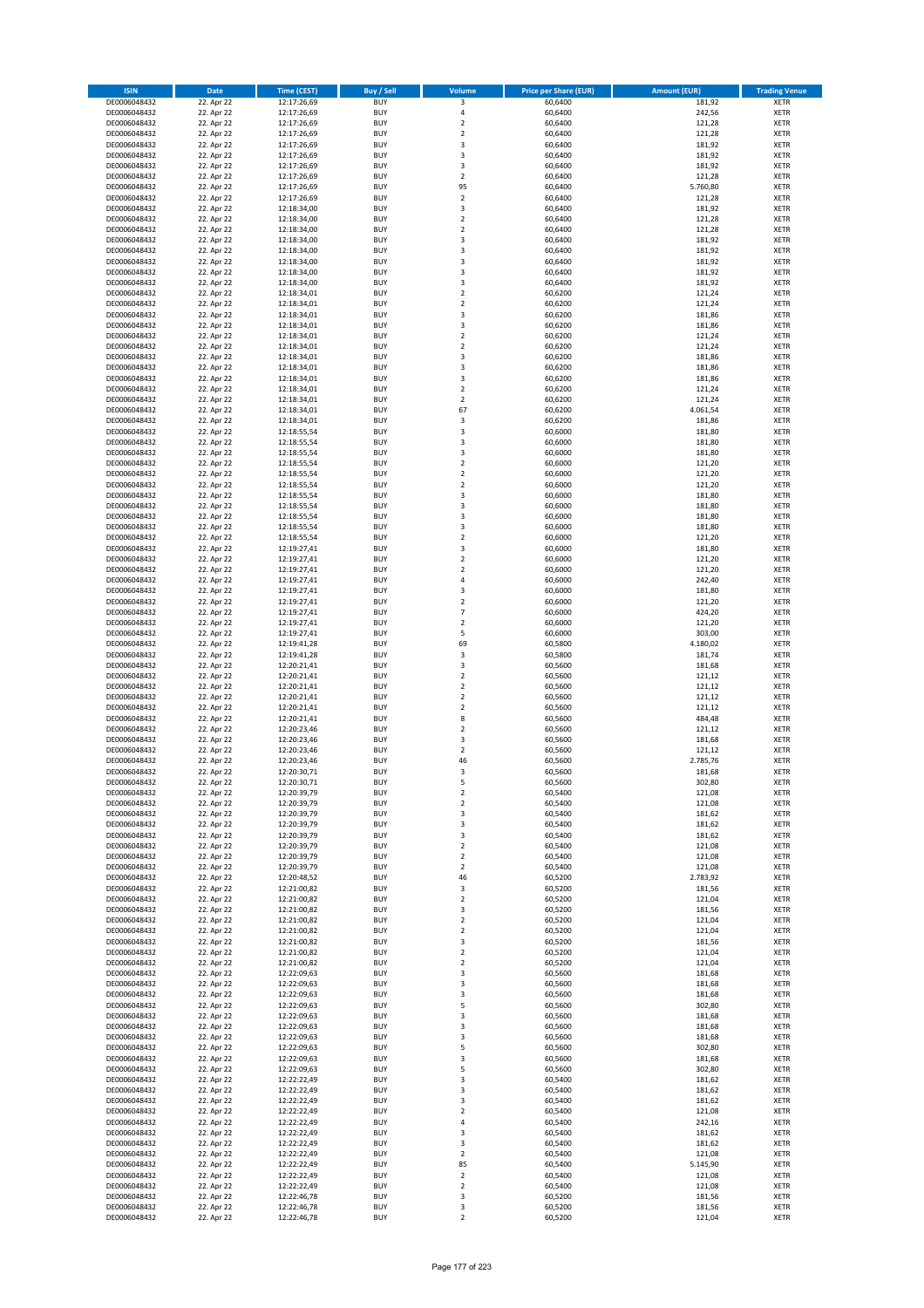| <b>ISIN</b>                  | <b>Date</b>              | <b>Time (CEST)</b>         | <b>Buy / Sell</b>        | <b>Volume</b>                | <b>Price per Share (EUR)</b> | <b>Amount (EUR)</b> | <b>Trading Venue</b>       |
|------------------------------|--------------------------|----------------------------|--------------------------|------------------------------|------------------------------|---------------------|----------------------------|
| DE0006048432                 | 22. Apr 22               | 12:22:46,78                | <b>BUY</b>               | $\overline{2}$               | 60,5200                      | 121,04              | <b>XETR</b>                |
| DE0006048432                 | 22. Apr 22               | 12:22:46,78                | <b>BUY</b>               | $\mathbf 2$                  | 60,5200                      | 121,04              | <b>XETR</b>                |
| DE0006048432                 | 22. Apr 22               | 12:22:46,78                | <b>BUY</b>               | 67                           | 60,5200                      | 4.054,84            | <b>XETR</b>                |
| DE0006048432                 | 22. Apr 22               | 12:22:49,02                | <b>BUY</b>               | $\mathbf 2$                  | 60,5200                      | 121,04              | <b>XETR</b>                |
| DE0006048432<br>DE0006048432 | 22. Apr 22<br>22. Apr 22 | 12:22:49,02<br>12:22:49,02 | <b>BUY</b><br><b>BUY</b> | 3<br>3                       | 60,5200<br>60,5200           | 181,56<br>181,56    | <b>XETR</b><br><b>XETR</b> |
| DE0006048432                 | 22. Apr 22               | 12:22:49,02                | <b>BUY</b>               | 3                            | 60,5200                      | 181,56              | <b>XETR</b>                |
| DE0006048432                 | 22. Apr 22               | 12:22:49,02                | <b>BUY</b>               | $\mathbf 2$                  | 60,5200                      | 121,04              | <b>XETR</b>                |
| DE0006048432                 | 22. Apr 22               | 12:22:49,02                | <b>BUY</b>               | 3                            | 60,5200                      | 181,56              | <b>XETR</b>                |
| DE0006048432                 | 22. Apr 22               | 12:22:49,02                | <b>BUY</b>               | 3                            | 60,5200                      | 181,56              | <b>XETR</b>                |
| DE0006048432                 | 22. Apr 22               | 12:22:49,02                | <b>BUY</b>               | 3                            | 60,5200                      | 181,56              | <b>XETR</b>                |
| DE0006048432                 | 22. Apr 22               | 12:22:49,02                | <b>BUY</b>               | $\overline{\mathbf{c}}$      | 60,5200                      | 121,04              | <b>XETR</b>                |
| DE0006048432<br>DE0006048432 | 22. Apr 22<br>22. Apr 22 | 12:22:49,02<br>12:22:49,02 | <b>BUY</b><br><b>BUY</b> | 3<br>3                       | 60,5200<br>60,5200           | 181,56<br>181,56    | <b>XETR</b><br><b>XETR</b> |
| DE0006048432                 | 22. Apr 22               | 12:22:49,02                | <b>BUY</b>               | 3                            | 60,5200                      | 181,56              | <b>XETR</b>                |
| DE0006048432                 | 22. Apr 22               | 12:22:59,81                | <b>BUY</b>               | $\overline{\mathbf{c}}$      | 60,5200                      | 121,04              | <b>XETR</b>                |
| DE0006048432                 | 22. Apr 22               | 12:22:59,81                | <b>BUY</b>               | $\mathbf 2$                  | 60,5200                      | 121,04              | <b>XETR</b>                |
| DE0006048432                 | 22. Apr 22               | 12:22:59,81                | <b>BUY</b>               | 3                            | 60,5200                      | 181,56              | <b>XETR</b>                |
| DE0006048432                 | 22. Apr 22               | 12:22:59,81                | <b>BUY</b>               | 3                            | 60,5200                      | 181,56              | <b>XETR</b>                |
| DE0006048432                 | 22. Apr 22               | 12:22:59,81                | <b>BUY</b>               | $\mathbf 2$                  | 60,5200                      | 121,04              | <b>XETR</b>                |
| DE0006048432                 | 22. Apr 22               | 12:22:59,81                | <b>BUY</b><br><b>BUY</b> | 3                            | 60,5200                      | 181,56              | <b>XETR</b>                |
| DE0006048432<br>DE0006048432 | 22. Apr 22<br>22. Apr 22 | 12:22:59,81<br>12:23:00,72 | <b>BUY</b>               | 3<br>$\overline{\mathbf{c}}$ | 60,5200<br>60,5000           | 181,56<br>121,00    | <b>XETR</b><br><b>XETR</b> |
| DE0006048432                 | 22. Apr 22               | 12:23:00,72                | <b>BUY</b>               | $\mathbf 2$                  | 60,5000                      | 121,00              | <b>XETR</b>                |
| DE0006048432                 | 22. Apr 22               | 12:23:00,72                | <b>BUY</b>               | 64                           | 60,5000                      | 3.872,00            | <b>XETR</b>                |
| DE0006048432                 | 22. Apr 22               | 12:23:07,22                | <b>BUY</b>               | 3                            | 60,5000                      | 181,50              | <b>XETR</b>                |
| DE0006048432                 | 22. Apr 22               | 12:23:08,64                | <b>BUY</b>               | 3                            | 60,5000                      | 181,50              | <b>XETR</b>                |
| DE0006048432                 | 22. Apr 22               | 12:23:08,64                | <b>BUY</b>               | 3                            | 60,5000                      | 181,50              | <b>XETR</b>                |
| DE0006048432                 | 22. Apr 22               | 12:23:08,64                | <b>BUY</b>               | 65                           | 60,5000                      | 3.932,50            | <b>XETR</b>                |
| DE0006048432<br>DE0006048432 | 22. Apr 22<br>22. Apr 22 | 12:23:28,92<br>12:23:28,92 | <b>BUY</b><br><b>BUY</b> | $\overline{\mathbf{c}}$<br>3 | 60,5400<br>60,5400           | 121,08<br>181,62    | <b>XETR</b><br><b>XETR</b> |
| DE0006048432                 | 22. Apr 22               | 12:23:28,92                | <b>BUY</b>               | 3                            | 60,5400                      | 181,62              | <b>XETR</b>                |
| DE0006048432                 | 22. Apr 22               | 12:23:29,30                | <b>BUY</b>               | $\mathbf 2$                  | 60,5400                      | 121,08              | <b>XETR</b>                |
| DE0006048432                 | 22. Apr 22               | 12:23:29,30                | <b>BUY</b>               | $\mathbf 2$                  | 60,5400                      | 121,08              | <b>XETR</b>                |
| DE0006048432                 | 22. Apr 22               | 12:23:29,30                | <b>BUY</b>               | 3                            | 60,5400                      | 181,62              | <b>XETR</b>                |
| DE0006048432                 | 22. Apr 22               | 12:23:29,30                | <b>BUY</b>               | 3                            | 60,5400                      | 181,62              | <b>XETR</b>                |
| DE0006048432                 | 22. Apr 22               | 12:23:29,30                | <b>BUY</b>               | 3                            | 60,5400                      | 181,62              | <b>XETR</b>                |
| DE0006048432                 | 22. Apr 22               | 12:23:29,30                | <b>BUY</b><br><b>BUY</b> | 3                            | 60,5400                      | 181,62              | <b>XETR</b>                |
| DE0006048432<br>DE0006048432 | 22. Apr 22<br>22. Apr 22 | 12:23:29,30<br>12:23:29,30 | <b>BUY</b>               | 3<br>3                       | 60,5400<br>60,5400           | 181,62<br>181,62    | <b>XETR</b><br><b>XETR</b> |
| DE0006048432                 | 22. Apr 22               | 12:23:29,30                | <b>BUY</b>               | 3                            | 60,5400                      | 181,62              | <b>XETR</b>                |
| DE0006048432                 | 22. Apr 22               | 12:23:29,30                | <b>BUY</b>               | $\mathbf 2$                  | 60,5400                      | 121,08              | <b>XETR</b>                |
| DE0006048432                 | 22. Apr 22               | 12:23:29,30                | <b>BUY</b>               | 3                            | 60,5400                      | 181,62              | <b>XETR</b>                |
| DE0006048432                 | 22. Apr 22               | 12:24:25,37                | <b>BUY</b>               | $\overline{\mathbf{c}}$      | 60,5400                      | 121,08              | <b>XETR</b>                |
| DE0006048432                 | 22. Apr 22               | 12:24:25,37                | <b>BUY</b>               | 3                            | 60,5400                      | 181,62              | <b>XETR</b>                |
| DE0006048432                 | 22. Apr 22               | 12:24:25,37                | <b>BUY</b>               | $\overline{2}$               | 60,5400                      | 121,08              | <b>XETR</b>                |
| DE0006048432                 | 22. Apr 22               | 12:24:25,37                | <b>BUY</b>               | 3<br>95                      | 60,5400                      | 181,62              | <b>XETR</b>                |
| DE0006048432<br>DE0006048432 | 22. Apr 22<br>22. Apr 22 | 12:24:25,37<br>12:25:05,83 | <b>BUY</b><br><b>BUY</b> | $\mathbf 2$                  | 60,5400<br>60,5200           | 5.751,30<br>121,04  | <b>XETR</b><br><b>XETR</b> |
| DE0006048432                 | 22. Apr 22               | 12:25:05,83                | <b>BUY</b>               | $\mathbf 2$                  | 60,5200                      | 121,04              | <b>XETR</b>                |
| DE0006048432                 | 22. Apr 22               | 12:25:05,83                | <b>BUY</b>               | $\overline{\mathbf{c}}$      | 60,5200                      | 121,04              | <b>XETR</b>                |
| DE0006048432                 | 22. Apr 22               | 12:25:05,83                | <b>BUY</b>               | 5                            | 60,5200                      | 302,60              | <b>XETR</b>                |
| DE0006048432                 | 22. Apr 22               | 12:25:05,83                | <b>BUY</b>               | 3                            | 60,5200                      | 181,56              | <b>XETR</b>                |
| DE0006048432                 | 22. Apr 22               | 12:25:05,83                | <b>BUY</b>               | 3                            | 60,5200                      | 181,56              | <b>XETR</b>                |
| DE0006048432                 | 22. Apr 22               | 12:25:05,83                | <b>BUY</b>               | 3                            | 60,5200                      | 181,56              | <b>XETR</b>                |
| DE0006048432                 | 22. Apr 22<br>22. Apr 22 | 12:25:05,83<br>12:25:05,83 | <b>BUY</b><br><b>BUY</b> | $\mathbf 1$<br>3             | 60,5200                      | 60,52               | <b>XETR</b><br><b>XETR</b> |
| DE0006048432<br>DE0006048432 | 22. Apr 22               | 12:25:05,83                | <b>BUY</b>               | 3                            | 60,5200<br>60,5200           | 181,56<br>181,56    | <b>XETR</b>                |
| DE0006048432                 | 22. Apr 22               | 12:25:05,83                | <b>BUY</b>               | $\mathbf 2$                  | 60,5200                      | 121,04              | <b>XETR</b>                |
| DE0006048432                 | 22. Apr 22               | 12:25:05,83                | <b>BUY</b>               | 3                            | 60,5200                      | 181,56              | <b>XETR</b>                |
| DE0006048432                 | 22. Apr 22               | 12:25:05,83                | <b>BUY</b>               | 3                            | 60,5200                      | 181,56              | <b>XETR</b>                |
| DE0006048432                 | 22. Apr 22               | 12:25:05,83                | <b>BUY</b>               | 3                            | 60,5200                      | 181,56              | <b>XETR</b>                |
| DE0006048432                 | 22. Apr 22               | 12:25:05,83                | <b>BUY</b>               | 3                            | 60,5200                      | 181,56              | <b>XETR</b>                |
| DE0006048432                 | 22. Apr 22               | 12:25:05,83                | <b>BUY</b>               | 3                            | 60,5200                      | 181,56              | <b>XETR</b>                |
| DE0006048432<br>DE0006048432 | 22. Apr 22<br>22. Apr 22 | 12:25:05,83<br>12:25:05,83 | BUY<br><b>BUY</b>        | 2<br>3                       | 60,5200<br>60,5200           | 121,04<br>181,56    | <b>XETR</b><br><b>XETR</b> |
| DE0006048432                 | 22. Apr 22               | 12:25:05,83                | <b>BUY</b>               | 62                           | 60,5200                      | 3.752,24            | <b>XETR</b>                |
| DE0006048432                 | 22. Apr 22               | 12:25:05,83                | <b>BUY</b>               | $\mathbf 2$                  | 60,5200                      | 121,04              | XETR                       |
| DE0006048432                 | 22. Apr 22               | 12:25:05,83                | <b>BUY</b>               | $\mathbf 1$                  | 60,5200                      | 60,52               | <b>XETR</b>                |
| DE0006048432                 | 22. Apr 22               | 12:25:05,84                | <b>BUY</b>               | 3                            | 60,5200                      | 181,56              | <b>XETR</b>                |
| DE0006048432                 | 22. Apr 22               | 12:25:23,57                | <b>BUY</b>               | $\overline{2}$               | 60,5000                      | 121,00              | <b>XETR</b>                |
| DE0006048432<br>DE0006048432 | 22. Apr 22<br>22. Apr 22 | 12:25:23,57<br>12:25:23,57 | <b>BUY</b><br><b>BUY</b> | $\mathbf 2$<br>$\mathbf 2$   | 60,5000<br>60,5000           | 121,00<br>121,00    | <b>XETR</b><br><b>XETR</b> |
| DE0006048432                 | 22. Apr 22               | 12:25:23,57                | <b>BUY</b>               | $\mathbf 2$                  | 60,5000                      | 121,00              | XETR                       |
| DE0006048432                 | 22. Apr 22               | 12:25:23,57                | <b>BUY</b>               | $\mathbf 2$                  | 60,5000                      | 121,00              | <b>XETR</b>                |
| DE0006048432                 | 22. Apr 22               | 12:25:23,57                | <b>BUY</b>               | 3                            | 60,5000                      | 181,50              | <b>XETR</b>                |
| DE0006048432                 | 22. Apr 22               | 12:25:23,57                | <b>BUY</b>               | 3                            | 60,5000                      | 181,50              | <b>XETR</b>                |
| DE0006048432                 | 22. Apr 22               | 12:25:23,57                | <b>BUY</b>               | 5                            | 60,5000                      | 302,50              | <b>XETR</b>                |
| DE0006048432<br>DE0006048432 | 22. Apr 22<br>22. Apr 22 | 12:26:15,57<br>12:26:26,41 | <b>BUY</b><br><b>BUY</b> | 3<br>3                       | 60,5000<br>60,5200           | 181,50<br>181,56    | <b>XETR</b><br><b>XETR</b> |
| DE0006048432                 | 22. Apr 22               | 12:26:26,41                | <b>BUY</b>               | 3                            | 60,5200                      | 181,56              | <b>XETR</b>                |
| DE0006048432                 | 22. Apr 22               | 12:26:26,41                | <b>BUY</b>               | 3                            | 60,5200                      | 181,56              | <b>XETR</b>                |
| DE0006048432                 | 22. Apr 22               | 12:26:26,41                | <b>BUY</b>               | 3                            | 60,5200                      | 181,56              | XETR                       |
| DE0006048432                 | 22. Apr 22               | 12:26:26,41                | <b>BUY</b>               | $\mathbf 2$                  | 60,5200                      | 121,04              | <b>XETR</b>                |
| DE0006048432                 | 22. Apr 22               | 12:26:26,41                | <b>BUY</b>               | 4                            | 60,5200                      | 242,08              | <b>XETR</b>                |
| DE0006048432                 | 22. Apr 22               | 12:26:26,41                | <b>BUY</b><br><b>BUY</b> | 3<br>3                       | 60,5200                      | 181,56              | <b>XETR</b><br><b>XETR</b> |
| DE0006048432<br>DE0006048432 | 22. Apr 22<br>22. Apr 22 | 12:26:26,41<br>12:26:26,41 | <b>BUY</b>               | 3                            | 60,5200<br>60,5200           | 181,56<br>181,56    | <b>XETR</b>                |
| DE0006048432                 | 22. Apr 22               | 12:26:26,41                | <b>BUY</b>               | $\mathbf 2$                  | 60,5200                      | 121,04              | <b>XETR</b>                |
| DE0006048432                 | 22. Apr 22               | 12:26:26,41                | <b>BUY</b>               | 3                            | 60,5200                      | 181,56              | <b>XETR</b>                |
| DE0006048432                 | 22. Apr 22               | 12:26:26,41                | <b>BUY</b>               | 4                            | 60,5200                      | 242,08              | <b>XETR</b>                |
| DE0006048432                 | 22. Apr 22               | 12:26:26,41                | <b>BUY</b>               | 3                            | 60,5200                      | 181,56              | <b>XETR</b>                |
| DE0006048432                 | 22. Apr 22               | 12:26:26,41                | <b>BUY</b>               | 63                           | 60,5200                      | 3.812,76            | <b>XETR</b>                |
| DE0006048432                 | 22. Apr 22               | 12:26:26,41                | <b>BUY</b>               | 3                            | 60,5200                      | 181,56              | XETR                       |
| DE0006048432                 | 22. Apr 22               | 12:26:41,49                | <b>BUY</b>               | $\mathbf 2$                  | 60,5000                      | 121,00              | <b>XETR</b>                |
| DE0006048432<br>DE0006048432 | 22. Apr 22<br>22. Apr 22 | 12:26:41,49<br>12:26:41,49 | <b>BUY</b><br><b>BUY</b> | $\mathbf 2$<br>$\mathbf 2$   | 60,5000<br>60,5000           | 121,00<br>121,00    | <b>XETR</b><br><b>XETR</b> |
| DE0006048432                 | 22. Apr 22               | 12:26:41,49                | <b>BUY</b>               | $\mathbf 2$                  | 60,5000                      | 121,00              | <b>XETR</b>                |
| DE0006048432                 | 22. Apr 22               | 12:26:41,49                | <b>BUY</b>               | 3                            | 60,5000                      | 181,50              | <b>XETR</b>                |
| DE0006048432                 | 22. Apr 22               | 12:26:41,49                | <b>BUY</b>               | $\mathbf 2$                  | 60,5000                      | 121,00              | <b>XETR</b>                |
| DE0006048432                 | 22. Apr 22               | 12:26:41,49                | <b>BUY</b>               | 4                            | 60,5000                      | 242,00              | <b>XETR</b>                |
| DE0006048432                 | 22. Apr 22               | 12:27:38,25                | <b>BUY</b>               | 3                            | 60,5000                      | 181,50              | XETR                       |
| DE0006048432                 | 22. Apr 22               | 12:27:38,25                | <b>BUY</b>               | 3                            | 60,5000                      | 181,50              | <b>XETR</b>                |
| DE0006048432<br>DE0006048432 | 22. Apr 22<br>22. Apr 22 | 12:27:38,25<br>12:28:16,45 | <b>BUY</b><br><b>BUY</b> | $\mathbf 2$<br>$\mathbf 2$   | 60,5000<br>60,5000           | 121,00<br>121,00    | <b>XETR</b><br><b>XETR</b> |
| DE0006048432                 | 22. Apr 22               | 12:29:13,02                | <b>BUY</b>               | $\mathbf 2$                  | 60,4800                      | 120,96              | XETR                       |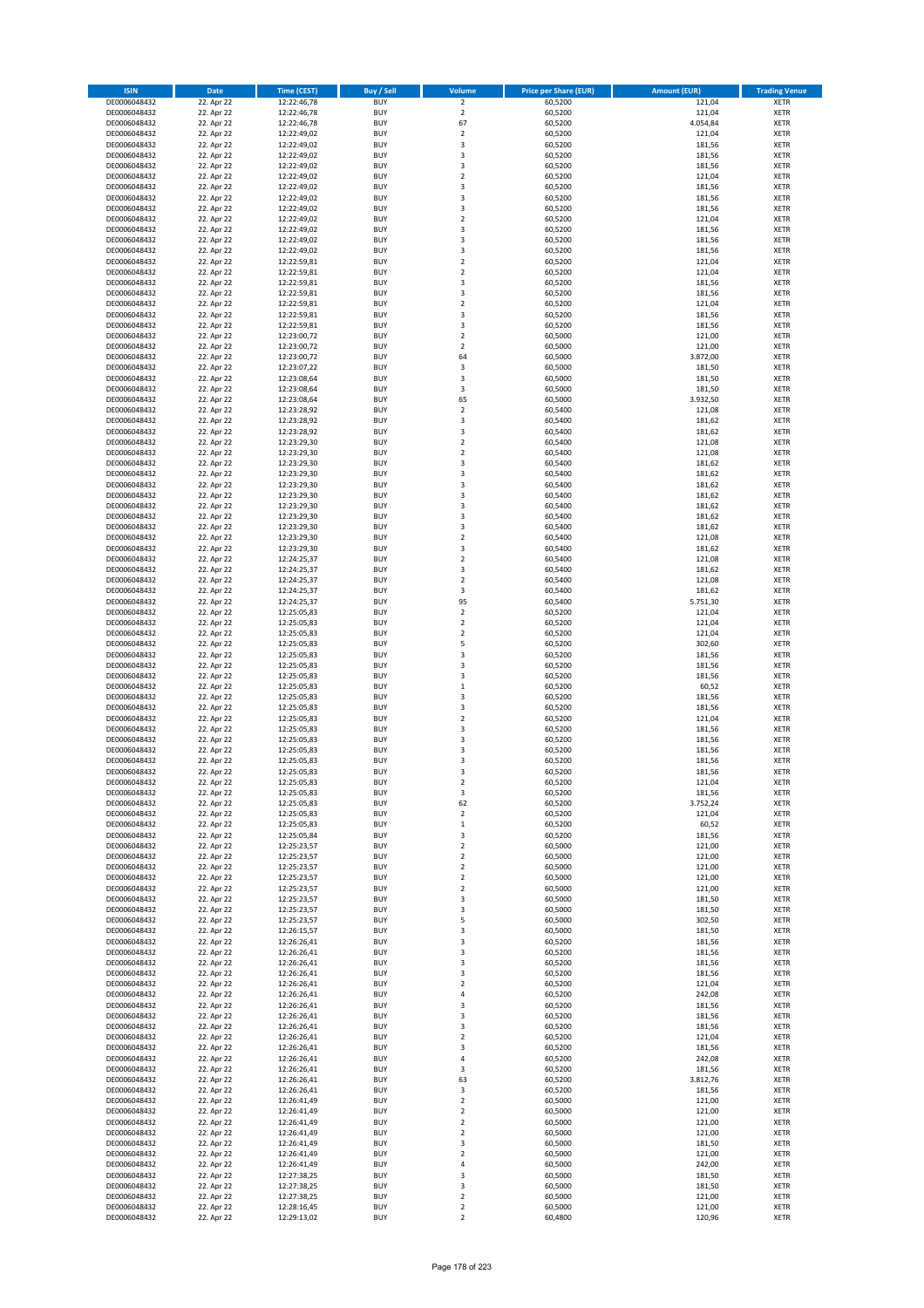| <b>ISIN</b>                  | Date                     | <b>Time (CEST)</b>         | <b>Buy / Sell</b>        | <b>Volume</b>                    | <b>Price per Share (EUR)</b> | <b>Amount (EUR)</b> | <b>Trading Venue</b>       |
|------------------------------|--------------------------|----------------------------|--------------------------|----------------------------------|------------------------------|---------------------|----------------------------|
| DE0006048432                 | 22. Apr 22               | 12:29:13,02                | <b>BUY</b>               | 3                                | 60,4800                      | 181,44              | <b>XETR</b>                |
| DE0006048432                 | 22. Apr 22               | 12:29:13,02                | <b>BUY</b>               | 3                                | 60,4800                      | 181,44              | <b>XETR</b>                |
| DE0006048432                 | 22. Apr 22               | 12:29:13,02                | <b>BUY</b>               | $\mathbf 2$                      | 60,4800                      | 120,96              | <b>XETR</b>                |
| DE0006048432<br>DE0006048432 | 22. Apr 22<br>22. Apr 22 | 12:29:13,02<br>12:29:13,02 | <b>BUY</b><br><b>BUY</b> | $\overline{2}$<br>$\mathsf 3$    | 60,4800<br>60,4800           | 120,96<br>181,44    | <b>XETR</b><br><b>XETR</b> |
| DE0006048432                 | 22. Apr 22               | 12:29:13,02                | <b>BUY</b>               | $\overline{2}$                   | 60,4800                      | 120,96              | <b>XETR</b>                |
| DE0006048432                 | 22. Apr 22               | 12:29:13,02                | <b>BUY</b>               | $\overline{2}$                   | 60,4800                      | 120,96              | <b>XETR</b>                |
| DE0006048432                 | 22. Apr 22               | 12:29:13,02                | <b>BUY</b>               | 3                                | 60,4800                      | 181,44              | <b>XETR</b>                |
| DE0006048432                 | 22. Apr 22               | 12:29:13,02                | <b>BUY</b>               | $\overline{2}$                   | 60,4800                      | 120,96              | <b>XETR</b>                |
| DE0006048432                 | 22. Apr 22               | 12:29:13,02                | <b>BUY</b>               | $\mathbf 2$                      | 60,4800                      | 120,96              | <b>XETR</b>                |
| DE0006048432<br>DE0006048432 | 22. Apr 22<br>22. Apr 22 | 12:29:13,02<br>12:29:13,02 | <b>BUY</b><br><b>BUY</b> | 3<br>$\mathbf 2$                 | 60,4800<br>60,4800           | 181,44<br>120,96    | <b>XETR</b><br><b>XETR</b> |
| DE0006048432                 | 22. Apr 22               | 12:29:13,02                | <b>BUY</b>               | 3                                | 60,4800                      | 181,44              | <b>XETR</b>                |
| DE0006048432                 | 22. Apr 22               | 12:29:13,02                | <b>BUY</b>               | $\mathbf 2$                      | 60,4800                      | 120,96              | <b>XETR</b>                |
| DE0006048432                 | 22. Apr 22               | 12:29:13,02                | <b>BUY</b>               | $\overline{2}$                   | 60,4800                      | 120,96              | <b>XETR</b>                |
| DE0006048432                 | 22. Apr 22               | 12:29:13,02                | <b>BUY</b>               | 66                               | 60,4800                      | 3.991,68            | <b>XETR</b>                |
| DE0006048432                 | 22. Apr 22               | 12:29:13,02                | <b>BUY</b><br><b>BUY</b> | 4                                | 60,4800                      | 241,92              | <b>XETR</b>                |
| DE0006048432<br>DE0006048432 | 22. Apr 22<br>22. Apr 22 | 12:29:13,02<br>12:29:13,02 | <b>BUY</b>               | $\mathbf 2$<br>3                 | 60,4800<br>60,4800           | 120,96<br>181,44    | <b>XETR</b><br><b>XETR</b> |
| DE0006048432                 | 22. Apr 22               | 12:29:13,02                | <b>BUY</b>               | 3                                | 60,4800                      | 181,44              | <b>XETR</b>                |
| DE0006048432                 | 22. Apr 22               | 12:29:13,02                | <b>BUY</b>               | 5                                | 60,4800                      | 302,40              | <b>XETR</b>                |
| DE0006048432                 | 22. Apr 22               | 12:29:13,02                | <b>BUY</b>               | $\overline{2}$                   | 60,4800                      | 120,96              | <b>XETR</b>                |
| DE0006048432                 | 22. Apr 22               | 12:29:13,03                | <b>BUY</b>               | 3                                | 60,4600                      | 181,38              | <b>XETR</b>                |
| DE0006048432                 | 22. Apr 22               | 12:29:13,03                | <b>BUY</b>               | 67                               | 60,4600                      | 4.050,82            | <b>XETR</b>                |
| DE0006048432<br>DE0006048432 | 22. Apr 22<br>22. Apr 22 | 12:29:36,96<br>12:29:36,96 | <b>BUY</b><br><b>BUY</b> | 3<br>3                           | 60,4400<br>60,4400           | 181,32<br>181,32    | <b>XETR</b><br><b>XETR</b> |
| DE0006048432                 | 22. Apr 22               | 12:29:36,96                | <b>BUY</b>               | $\overline{2}$                   | 60,4400                      | 120,88              | <b>XETR</b>                |
| DE0006048432                 | 22. Apr 22               | 12:29:36,96                | <b>BUY</b>               | $\mathbf 2$                      | 60,4400                      | 120,88              | <b>XETR</b>                |
| DE0006048432                 | 22. Apr 22               | 12:29:36,96                | <b>BUY</b>               | 3                                | 60,4400                      | 181,32              | <b>XETR</b>                |
| DE0006048432                 | 22. Apr 22               | 12:29:36,96                | <b>BUY</b>               | $\overline{2}$                   | 60,4400                      | 120,88              | <b>XETR</b>                |
| DE0006048432                 | 22. Apr 22               | 12:29:36,96                | <b>BUY</b>               | 3                                | 60,4400                      | 181,32              | <b>XETR</b>                |
| DE0006048432<br>DE0006048432 | 22. Apr 22               | 12:29:36,96                | <b>BUY</b><br><b>BUY</b> | 218<br>3                         | 60,4400                      | 13.175,92           | <b>XETR</b><br><b>XETR</b> |
| DE0006048432                 | 22. Apr 22<br>22. Apr 22 | 12:29:36,96<br>12:29:36,96 | <b>BUY</b>               | 4                                | 60,4400<br>60,4400           | 181,32<br>241,76    | <b>XETR</b>                |
| DE0006048432                 | 22. Apr 22               | 12:29:36,96                | <b>BUY</b>               | 3                                | 60,4400                      | 181,32              | <b>XETR</b>                |
| DE0006048432                 | 22. Apr 22               | 12:29:36,96                | <b>BUY</b>               | 47                               | 60,4400                      | 2.840,68            | <b>XETR</b>                |
| DE0006048432                 | 22. Apr 22               | 12:29:37,01                | <b>BUY</b>               | 3                                | 60,4200                      | 181,26              | <b>XETR</b>                |
| DE0006048432                 | 22. Apr 22               | 12:29:37,01                | <b>BUY</b>               | 3                                | 60,4200                      | 181,26              | <b>XETR</b>                |
| DE0006048432                 | 22. Apr 22               | 12:29:37,01                | <b>BUY</b>               | 3                                | 60,4200                      | 181,26              | <b>XETR</b>                |
| DE0006048432<br>DE0006048432 | 22. Apr 22<br>22. Apr 22 | 12:29:37,01<br>12:29:37,01 | <b>BUY</b><br><b>BUY</b> | 3<br>3                           | 60,4200<br>60,4200           | 181,26<br>181,26    | <b>XETR</b><br><b>XETR</b> |
| DE0006048432                 | 22. Apr 22               | 12:29:37,01                | <b>BUY</b>               | 3                                | 60,4200                      | 181,26              | <b>XETR</b>                |
| DE0006048432                 | 22. Apr 22               | 12:29:37,01                | <b>BUY</b>               | 3                                | 60,4200                      | 181,26              | <b>XETR</b>                |
| DE0006048432                 | 22. Apr 22               | 12:29:37,01                | <b>BUY</b>               | 3                                | 60,4200                      | 181,26              | <b>XETR</b>                |
| DE0006048432                 | 22. Apr 22               | 12:29:37,01                | <b>BUY</b>               | 3                                | 60,4200                      | 181,26              | <b>XETR</b>                |
| DE0006048432                 | 22. Apr 22               | 12:29:37,01                | <b>BUY</b>               | 86                               | 60,4200                      | 5.196,12            | <b>XETR</b>                |
| DE0006048432<br>DE0006048432 | 22. Apr 22<br>22. Apr 22 | 12:29:37,01                | <b>BUY</b><br><b>BUY</b> | 9<br>3                           | 60,4200<br>60,4200           | 543,78<br>181,26    | <b>XETR</b><br><b>XETR</b> |
| DE0006048432                 | 22. Apr 22               | 12:29:37,02<br>12:29:50,42 | <b>BUY</b>               | 3                                | 60,4400                      | 181,32              | <b>XETR</b>                |
| DE0006048432                 | 22. Apr 22               | 12:29:50,42                | <b>BUY</b>               | $\overline{2}$                   | 60,4400                      | 120,88              | <b>XETR</b>                |
| DE0006048432                 | 22. Apr 22               | 12:29:50,42                | <b>BUY</b>               | 3                                | 60,4400                      | 181,32              | <b>XETR</b>                |
| DE0006048432                 | 22. Apr 22               | 12:29:50,42                | <b>BUY</b>               | 3                                | 60,4400                      | 181,32              | <b>XETR</b>                |
| DE0006048432                 | 22. Apr 22               | 12:29:50,42                | <b>BUY</b>               | $\mathbf 2$                      | 60,4400                      | 120,88              | <b>XETR</b>                |
| DE0006048432<br>DE0006048432 | 22. Apr 22<br>22. Apr 22 | 12:29:50,42<br>12:29:50,42 | <b>BUY</b><br><b>BUY</b> | 3<br>$\overline{2}$              | 60,4400<br>60,4400           | 181,32<br>120,88    | <b>XETR</b><br><b>XETR</b> |
| DE0006048432                 | 22. Apr 22               | 12:29:50,42                | <b>BUY</b>               | 3                                | 60,4400                      | 181,32              | <b>XETR</b>                |
| DE0006048432                 | 22. Apr 22               | 12:29:50,42                | <b>BUY</b>               | $\overline{2}$                   | 60,4400                      | 120,88              | <b>XETR</b>                |
| DE0006048432                 | 22. Apr 22               | 12:29:50,42                | <b>BUY</b>               | 3                                | 60,4400                      | 181,32              | <b>XETR</b>                |
| DE0006048432                 | 22. Apr 22               | 12:29:50,42                | <b>BUY</b>               | 3                                | 60,4400                      | 181,32              | <b>XETR</b>                |
| DE0006048432                 | 22. Apr 22               | 12:29:50,42                | <b>BUY</b>               | $\mathsf 3$                      | 60,4400                      | 181,32              | <b>XETR</b>                |
| DE0006048432<br>DE0006048432 | 22. Apr 22<br>22. Apr 22 | 12:29:50.42<br>12:29:50,42 | <b>BUY</b><br><b>BUY</b> | $\overline{2}$<br>31             | 60,4400<br>60,4400           | 120,88<br>1.873,64  | <b>XETR</b><br><b>XETR</b> |
| DE0006048432                 | 22. Apr 22               | 12:29:50.42                | <b>BUY</b>               | $\overline{7}$                   | 60,4400                      | 423,08              | <b>XETR</b>                |
| DE0006048432                 | 22. Apr 22               | 12:29:50,42                | <b>BUY</b>               | $\overline{a}$                   | 60,4400                      | 241,76              | <b>XETR</b>                |
| DE0006048432                 | 22. Apr 22               | 12:29:50,42                | <b>BUY</b>               | 3                                | 60,4400                      | 181,32              | <b>XETR</b>                |
| DE0006048432                 | 22. Apr 22               | 12:29:50,42                | <b>BUY</b>               | $\mathbf 2$                      | 60,4400                      | 120,88              | <b>XETR</b>                |
| DE0006048432                 | 22. Apr 22               | 12:29:50,42                | <b>BUY</b>               | 36                               | 60,4400                      | 2.175,84            | <b>XETR</b>                |
| DE0006048432<br>DE0006048432 | 22. Apr 22<br>22. Apr 22 | 12:30:10.99                | <b>BUY</b><br><b>BUY</b> | $\overline{2}$<br>$\mathbf 2$    | 60,4400<br>60,4400           | 120,88<br>120,88    | <b>XETR</b>                |
| DE0006048432                 | 22. Apr 22               | 12:30:10,99<br>12:30:10,99 | <b>BUY</b>               | $\pmb{4}$                        | 60,4400                      | 241,76              | <b>XETR</b><br><b>XETR</b> |
| DE0006048432                 | 22. Apr 22               | 12:30:10,99                | <b>BUY</b>               | 3                                | 60,4400                      | 181,32              | <b>XETR</b>                |
| DE0006048432                 | 22. Apr 22               | 12:30:11,01                | <b>BUY</b>               | 3                                | 60,4400                      | 181,32              | <b>XETR</b>                |
| DE0006048432                 | 22. Apr 22               | 12:31:41,74                | <b>BUY</b>               | 3                                | 60,4600                      | 181,38              | <b>XETR</b>                |
| DE0006048432                 | 22. Apr 22               | 12:31:41,74                | <b>BUY</b>               | $\overline{7}$                   | 60,4600                      | 423,22              | <b>XETR</b>                |
| DE0006048432<br>DE0006048432 | 22. Apr 22<br>22. Apr 22 | 12:31:41,74<br>12:32:04,21 | <b>BUY</b><br><b>BUY</b> | 62<br>$\overline{2}$             | 60,4600<br>60,4400           | 3.748,52<br>120,88  | <b>XETR</b><br><b>XETR</b> |
| DE0006048432                 | 22. Apr 22               | 12:32:04,21                | <b>BUY</b>               | 3                                | 60,4400                      | 181,32              | <b>XETR</b>                |
| DE0006048432                 | 22. Apr 22               | 12:32:04,21                | <b>BUY</b>               | 3                                | 60,4400                      | 181,32              | <b>XETR</b>                |
| DE0006048432                 | 22. Apr 22               | 12:32:04,21                | <b>BUY</b>               | $\overline{2}$                   | 60,4400                      | 120,88              | <b>XETR</b>                |
| DE0006048432                 | 22. Apr 22               | 12:32:04,21                | <b>BUY</b>               | 3                                | 60,4400                      | 181,32              | <b>XETR</b>                |
| DE0006048432                 | 22. Apr 22               | 12:32:04,21                | <b>BUY</b>               | 3                                | 60,4400                      | 181,32              | <b>XETR</b>                |
| DE0006048432                 | 22. Apr 22<br>22. Apr 22 | 12:32:04,21                | <b>BUY</b>               | $\mathbf 2$<br>3                 | 60,4400<br>60,4400           | 120,88<br>181,32    | <b>XETR</b>                |
| DE0006048432<br>DE0006048432 | 22. Apr 22               | 12:32:04,21<br>12:32:04,21 | <b>BUY</b><br><b>BUY</b> | $\overline{2}$                   | 60,4400                      | 120,88              | <b>XETR</b><br><b>XETR</b> |
| DE0006048432                 | 22. Apr 22               | 12:32:04,21                | <b>BUY</b>               | 3                                | 60,4400                      | 181,32              | <b>XETR</b>                |
| DE0006048432                 | 22. Apr 22               | 12:32:04,21                | <b>BUY</b>               | $\overline{2}$                   | 60,4400                      | 120,88              | <b>XETR</b>                |
| DE0006048432                 | 22. Apr 22               | 12:32:04,21                | <b>BUY</b>               | $\overline{2}$                   | 60,4400                      | 120,88              | <b>XETR</b>                |
| DE0006048432                 | 22. Apr 22               | 12:32:04,21                | <b>BUY</b>               | $\overline{2}$                   | 60,4400                      | 120,88              | <b>XETR</b>                |
| DE0006048432                 | 22. Apr 22               | 12:32:04,21                | <b>BUY</b>               | $\mathbf 2$<br>3                 | 60,4400                      | 120,88              | <b>XETR</b>                |
| DE0006048432<br>DE0006048432 | 22. Apr 22<br>22. Apr 22 | 12:32:04,21<br>12:32:04,21 | <b>BUY</b><br><b>BUY</b> | $\overline{2}$                   | 60,4400<br>60,4400           | 181,32<br>120,88    | <b>XETR</b><br><b>XETR</b> |
| DE0006048432                 | 22. Apr 22               | 12:32:04,21                | <b>BUY</b>               | 3                                | 60,4400                      | 181,32              | <b>XETR</b>                |
| DE0006048432                 | 22. Apr 22               | 12:32:04,21                | <b>BUY</b>               | 3                                | 60,4400                      | 181,32              | <b>XETR</b>                |
| DE0006048432                 | 22. Apr 22               | 12:32:04,21                | <b>BUY</b>               | 3                                | 60,4400                      | 181,32              | <b>XETR</b>                |
| DE0006048432                 | 22. Apr 22               | 12:32:04,21                | <b>BUY</b>               | 53                               | 60,4400                      | 3.203,32            | <b>XETR</b>                |
| DE0006048432                 | 22. Apr 22               | 12:32:04,21                | <b>BUY</b>               | $\mathbf 2$                      | 60,4400                      | 120,88              | <b>XETR</b>                |
| DE0006048432<br>DE0006048432 | 22. Apr 22<br>22. Apr 22 | 12:32:04,21<br>12:32:04,21 | <b>BUY</b><br><b>BUY</b> | $\overline{2}$<br>$\overline{7}$ | 60,4400<br>60,4400           | 120,88<br>423,08    | <b>XETR</b><br><b>XETR</b> |
| DE0006048432                 | 22. Apr 22               | 12:32:04,21                | <b>BUY</b>               | 5                                | 60,4400                      | 302,20              | <b>XETR</b>                |
| DE0006048432                 | 22. Apr 22               | 12:32:04,22                | <b>BUY</b>               | 3                                | 60,4400                      | 181,32              | <b>XETR</b>                |
| DE0006048432                 | 22. Apr 22               | 12:32:04,23                | <b>BUY</b>               | $\mathbf 2$                      | 60,4400                      | 120,88              | <b>XETR</b>                |
| DE0006048432                 | 22. Apr 22               | 12:32:29,11                | <b>BUY</b>               | $\overline{2}$                   | 60,4400                      | 120,88              | <b>XETR</b>                |
| DE0006048432                 | 22. Apr 22               | 12:32:29,11                | <b>BUY</b>               | $\mathbf 2$                      | 60,4400                      | 120,88              | <b>XETR</b>                |
| DE0006048432<br>DE0006048432 | 22. Apr 22<br>22. Apr 22 | 12:32:29,11<br>12:32:29,11 | <b>BUY</b><br><b>BUY</b> | $\mathbf 2$<br>3                 | 60,4400<br>60,4400           | 120,88<br>181,32    | <b>XETR</b>                |
| DE0006048432                 | 22. Apr 22               | 12:32:29,11                | <b>BUY</b>               | $\overline{2}$                   | 60,4400                      | 120,88              | <b>XETR</b><br><b>XETR</b> |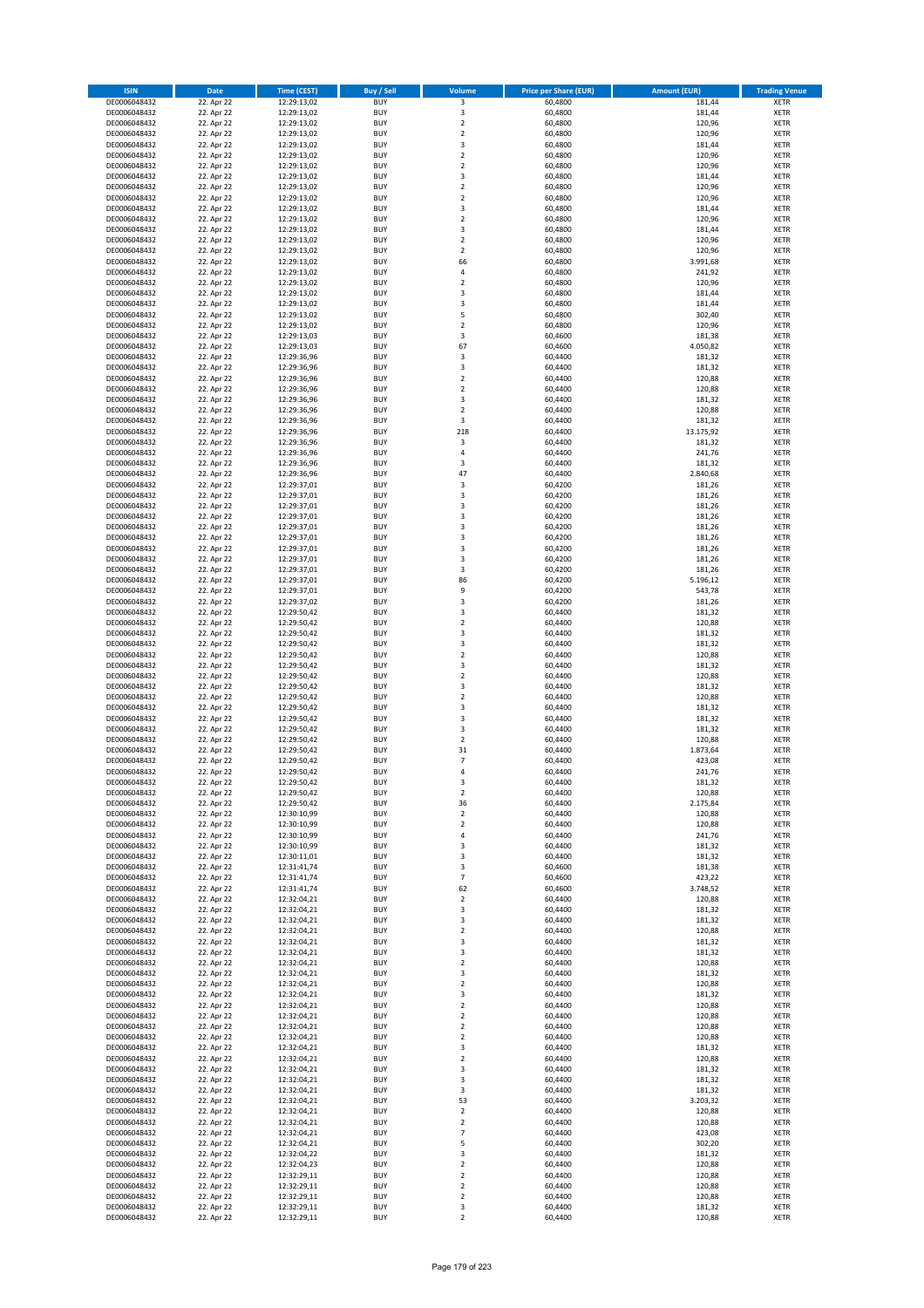| <b>ISIN</b>                  | Date                     | Time (CEST)                | <b>Buy / Sell</b>        | <b>Volume</b>                 | <b>Price per Share (EUR)</b> | <b>Amount (EUR)</b> | <b>Trading Venue</b>       |
|------------------------------|--------------------------|----------------------------|--------------------------|-------------------------------|------------------------------|---------------------|----------------------------|
| DE0006048432                 | 22. Apr 22               | 12:32:29,11                | <b>BUY</b>               | $\pmb{4}$                     | 60,4400                      | 241,76              | <b>XETR</b>                |
| DE0006048432                 | 22. Apr 22               | 12:32:29,11                | <b>BUY</b>               | $\mathbf 2$                   | 60,4400                      | 120,88              | XETR                       |
| DE0006048432                 | 22. Apr 22               | 12:32:29,11                | <b>BUY</b>               | 3                             | 60,4400                      | 181,32              | <b>XETR</b>                |
| DE0006048432<br>DE0006048432 | 22. Apr 22               | 12:32:29,11                | <b>BUY</b><br><b>BUY</b> | $\mathsf 3$<br>3              | 60,4400                      | 181,32<br>181,32    | XETR<br><b>XETR</b>        |
| DE0006048432                 | 22. Apr 22<br>22. Apr 22 | 12:32:29,12<br>12:35:55,48 | <b>BUY</b>               | $\mathbf 2$                   | 60,4400<br>60,5000           | 121,00              | <b>XETR</b>                |
| DE0006048432                 | 22. Apr 22               | 12:35:55,48                | <b>BUY</b>               | 3                             | 60,5000                      | 181,50              | <b>XETR</b>                |
| DE0006048432                 | 22. Apr 22               | 12:35:55,48                | <b>BUY</b>               | 3                             | 60,5000                      | 181,50              | <b>XETR</b>                |
| DE0006048432                 | 22. Apr 22               | 12:35:55,48                | <b>BUY</b>               | 5                             | 60,5000                      | 302,50              | <b>XETR</b>                |
| DE0006048432                 | 22. Apr 22               | 12:35:55,48                | <b>BUY</b>               | 3                             | 60,5000                      | 181,50              | <b>XETR</b>                |
| DE0006048432                 | 22. Apr 22               | 12:35:55,48                | <b>BUY</b>               | $\mathsf 3$                   | 60,5000                      | 181,50              | <b>XETR</b>                |
| DE0006048432                 | 22. Apr 22<br>22. Apr 22 | 12:35:55,48                | <b>BUY</b><br><b>BUY</b> | 4<br>$\mathbf 2$              | 60,5000                      | 242,00<br>121,00    | <b>XETR</b><br><b>XETR</b> |
| DE0006048432<br>DE0006048432 | 22. Apr 22               | 12:35:55,48<br>12:35:55,48 | <b>BUY</b>               | $\mathbf 2$                   | 60,5000<br>60,5000           | 121,00              | <b>XETR</b>                |
| DE0006048432                 | 22. Apr 22               | 12:35:55,48                | <b>BUY</b>               | $\mathbf 2$                   | 60,5000                      | 121,00              | <b>XETR</b>                |
| DE0006048432                 | 22. Apr 22               | 12:35:55,48                | <b>BUY</b>               | $\overline{4}$                | 60,5000                      | 242,00              | <b>XETR</b>                |
| DE0006048432                 | 22. Apr 22               | 12:35:55,48                | <b>BUY</b>               | $\mathbf 2$                   | 60,5000                      | 121,00              | <b>XETR</b>                |
| DE0006048432                 | 22. Apr 22               | 12:35:55,48                | <b>BUY</b>               | 3                             | 60,5000                      | 181,50              | <b>XETR</b>                |
| DE0006048432                 | 22. Apr 22               | 12:35:55,48                | <b>BUY</b>               | $\,1\,$                       | 60,5000                      | 60,50               | <b>XETR</b>                |
| DE0006048432                 | 22. Apr 22               | 12:35:55,48                | <b>BUY</b>               | 135                           | 60,5000                      | 8.167,50            | <b>XETR</b>                |
| DE0006048432<br>DE0006048432 | 22. Apr 22<br>22. Apr 22 | 12:35:55,48<br>12:35:59,63 | <b>BUY</b><br><b>BUY</b> | $\overline{2}$<br>$\mathbf 2$ | 60,5000<br>60,4800           | 121,00<br>120,96    | <b>XETR</b><br><b>XETR</b> |
| DE0006048432                 | 22. Apr 22               | 12:35:59,63                | <b>BUY</b>               | $\mathbf 2$                   | 60,4800                      | 120,96              | <b>XETR</b>                |
| DE0006048432                 | 22. Apr 22               | 12:35:59,63                | <b>BUY</b>               | $\mathbf 2$                   | 60,4800                      | 120,96              | <b>XETR</b>                |
| DE0006048432                 | 22. Apr 22               | 12:35:59,63                | <b>BUY</b>               | 3                             | 60,4800                      | 181,44              | <b>XETR</b>                |
| DE0006048432                 | 22. Apr 22               | 12:35:59,63                | <b>BUY</b>               | 3                             | 60,4800                      | 181,44              | <b>XETR</b>                |
| DE0006048432                 | 22. Apr 22               | 12:35:59,63                | <b>BUY</b>               | $\mathbf 2$                   | 60,4800                      | 120,96              | <b>XETR</b>                |
| DE0006048432                 | 22. Apr 22               | 12:35:59,63                | <b>BUY</b>               | $\mathbf 2$                   | 60,4800                      | 120,96              | <b>XETR</b>                |
| DE0006048432<br>DE0006048432 | 22. Apr 22<br>22. Apr 22 | 12:35:59,63<br>12:35:59,63 | <b>BUY</b><br><b>BUY</b> | 6<br>3                        | 60,4800<br>60,4800           | 362,88<br>181,44    | <b>XETR</b><br><b>XETR</b> |
| DE0006048432                 | 22. Apr 22               | 12:35:59,63                | <b>BUY</b>               | $\sqrt{4}$                    | 60,4800                      | 241,92              | <b>XETR</b>                |
| DE0006048432                 | 22. Apr 22               | 12:40:14,76                | <b>BUY</b>               | 5                             | 60,5000                      | 302,50              | <b>XETR</b>                |
| DE0006048432                 | 22. Apr 22               | 12:40:14,76                | <b>BUY</b>               | 5                             | 60,5000                      | 302,50              | <b>XETR</b>                |
| DE0006048432                 | 22. Apr 22               | 12:40:14,76                | <b>BUY</b>               | $\overline{4}$                | 60,5000                      | 242,00              | <b>XETR</b>                |
| DE0006048432                 | 22. Apr 22               | 12:40:14,76                | <b>BUY</b>               | 6                             | 60,5000                      | 363,00              | <b>XETR</b>                |
| DE0006048432                 | 22. Apr 22               | 12:40:14,76                | <b>BUY</b>               | 4                             | 60,5000                      | 242,00              | <b>XETR</b>                |
| DE0006048432                 | 22. Apr 22               | 12:40:14,76                | <b>BUY</b><br><b>BUY</b> | 5<br>6                        | 60,5000                      | 302,50              | <b>XETR</b>                |
| DE0006048432<br>DE0006048432 | 22. Apr 22<br>22. Apr 22 | 12:40:14,76<br>12:40:14,76 | <b>BUY</b>               | 6                             | 60,5000<br>60,5000           | 363,00<br>363,00    | <b>XETR</b><br><b>XETR</b> |
| DE0006048432                 | 22. Apr 22               | 12:40:14,76                | <b>BUY</b>               | 9                             | 60,5000                      | 544,50              | <b>XETR</b>                |
| DE0006048432                 | 22. Apr 22               | 12:40:14,76                | <b>BUY</b>               | $\overline{4}$                | 60,5000                      | 242,00              | <b>XETR</b>                |
| DE0006048432                 | 22. Apr 22               | 12:42:40,01                | <b>BUY</b>               | 5                             | 60,5000                      | 302,50              | <b>XETR</b>                |
| DE0006048432                 | 22. Apr 22               | 12:42:40,01                | <b>BUY</b>               | 5                             | 60,5000                      | 302,50              | <b>XETR</b>                |
| DE0006048432                 | 22. Apr 22               | 12:42:40,01                | <b>BUY</b>               | 5                             | 60,5000                      | 302,50              | <b>XETR</b>                |
| DE0006048432                 | 22. Apr 22               | 12:42:40,01                | <b>BUY</b>               | 8                             | 60,5000                      | 484,00              | <b>XETR</b>                |
| DE0006048432                 | 22. Apr 22               | 12:42:40,01                | <b>BUY</b><br><b>BUY</b> | 6<br>5                        | 60,5000                      | 363,00              | <b>XETR</b>                |
| DE0006048432<br>DE0006048432 | 22. Apr 22<br>22. Apr 22 | 12:42:40,01<br>12:42:40,01 | <b>BUY</b>               | 6                             | 60,5000<br>60,5000           | 302,50<br>363,00    | <b>XETR</b><br><b>XETR</b> |
| DE0006048432                 | 22. Apr 22               | 12:42:40,01                | <b>BUY</b>               | 4                             | 60,5000                      | 242,00              | <b>XETR</b>                |
| DE0006048432                 | 22. Apr 22               | 12:42:40,01                | <b>BUY</b>               | 5                             | 60,5000                      | 302,50              | <b>XETR</b>                |
| DE0006048432                 | 22. Apr 22               | 12:42:40,01                | <b>BUY</b>               | 8                             | 60,5000                      | 484,00              | <b>XETR</b>                |
| DE0006048432                 | 22. Apr 22               | 12:42:40,01                | <b>BUY</b>               | 5                             | 60,5000                      | 302,50              | <b>XETR</b>                |
| DE0006048432                 | 22. Apr 22               | 12:44:22,03                | <b>BUY</b>               | 4                             | 60,5000                      | 242,00              | <b>XETR</b>                |
| DE0006048432<br>DE0006048432 | 22. Apr 22               | 12:44:22,03                | <b>BUY</b><br><b>BUY</b> | $\mathbf 2$<br>3              | 60,5000                      | 121,00              | <b>XETR</b><br><b>XETR</b> |
| DE0006048432                 | 22. Apr 22<br>22. Apr 22 | 12:44:22,03<br>12:44:22,03 | <b>BUY</b>               | 3                             | 60,5000<br>60,5000           | 181,50<br>181,50    | <b>XETR</b>                |
| DE0006048432                 | 22. Apr 22               | 12:44:22,03                | <b>BUY</b>               | 3                             | 60,5000                      | 181,50              | <b>XETR</b>                |
| DE0006048432                 | 22. Apr 22               | 12:44:22,03                | <b>BUY</b>               | 3                             | 60,5000                      | 181,50              | <b>XETR</b>                |
| DE0006048432                 | 22. Apr 22               | 12:44:22,03                | <b>BUY</b>               | 8                             | 60,5000                      | 484,00              | <b>XETR</b>                |
| DE0006048432                 | 22. Apr 22               | 12:44:22,03                | <b>BUY</b>               | $\overline{7}$                | 60,5000                      | 423,50              | <b>XETR</b>                |
| DE0006048432                 | 22. Apr 22               | 12:44:22,03                | <b>BUY</b>               | 3                             | 60,5000                      | 181,50              | <b>XETR</b>                |
| DE0006048432<br>DE0006048432 | 22. Apr 22<br>22. Apr 22 | 12:44:22,03<br>12:44:22,03 | <b>BUY</b><br><b>BUY</b> | 3<br>$\overline{7}$           | 60,5000<br>60,5000           | 181,50<br>423,50    | <b>XETR</b><br><b>XETR</b> |
| DE0006048432                 | 22. Apr 22               | 12:44:45,84                | <b>BUY</b>               | 50                            | 60,5000                      | 3.025,00            | <b>XETR</b>                |
| DE0006048432                 | 22. Apr 22               | 12:44:50,59                | <b>BUY</b>               | 196                           | 60,5000                      | 11.858,00           | XETR                       |
| DE0006048432                 | 22. Apr 22               | 12:45:11,93                | <b>BUY</b>               | 3                             | 60,4800                      | 181,44              | <b>XETR</b>                |
| DE0006048432                 | 22. Apr 22               | 12:45:11,93                | <b>BUY</b>               | 4                             | 60,4800                      | 241,92              | <b>XETR</b>                |
| DE0006048432                 | 22. Apr 22               | 12:45:11,93                | <b>BUY</b>               | 4                             | 60,4800                      | 241,92              | XETR                       |
| DE0006048432                 | 22. Apr 22               | 12:45:11,93                | <b>BUY</b>               | 5                             | 60.4800                      | 302,40              | <b>XETR</b>                |
| DE0006048432<br>DE0006048432 | 22. Apr 22<br>22. Apr 22 | 12:45:11,93<br>12:45:11,93 | <b>BUY</b><br><b>BUY</b> | 5<br>5                        | 60,4800<br>60,4800           | 302,40<br>302,40    | <b>XETR</b><br><b>XETR</b> |
| DE0006048432                 | 22. Apr 22               | 12:45:11,93                | <b>BUY</b>               | 5                             | 60,4800                      | 302,40              | <b>XETR</b>                |
| DE0006048432                 | 22. Apr 22               | 12:45:11,93                | <b>BUY</b>               | 152                           | 60,4800                      | 9.192,96            | XETR                       |
| DE0006048432                 | 22. Apr 22               | 12:47:56,28                | <b>BUY</b>               | 5                             | 60,5200                      | 302,60              | <b>XETR</b>                |
| DE0006048432                 | 22. Apr 22               | 12:47:56,28                | <b>BUY</b>               | 10                            | 60,5200                      | 605,20              | XETR                       |
| DE0006048432                 | 22. Apr 22               | 12:47:56,28                | <b>BUY</b>               | 10                            | 60,5200                      | 605,20              | <b>XETR</b>                |
| DE0006048432<br>DE0006048432 | 22. Apr 22<br>22. Apr 22 | 12:47:56,28<br>12:47:56,28 | <b>BUY</b><br><b>BUY</b> | 6<br>6                        | 60,5200<br>60,5200           | 363,12<br>363,12    | XETR<br><b>XETR</b>        |
| DE0006048432                 | 22. Apr 22               | 12:47:56,28                | <b>BUY</b>               | 13                            | 60,5200                      | 786,76              | XETR                       |
| DE0006048432                 | 22. Apr 22               | 12:47:56,28                | <b>BUY</b>               | 12                            | 60,5200                      | 726,24              | <b>XETR</b>                |
| DE0006048432                 | 22. Apr 22               | 12:47:56,28                | <b>BUY</b>               | $\overline{7}$                | 60,5200                      | 423,64              | <b>XETR</b>                |
| DE0006048432                 | 22. Apr 22               | 12:47:56,28                | <b>BUY</b>               | 9                             | 60,5200                      | 544,68              | <b>XETR</b>                |
| DE0006048432                 | 22. Apr 22               | 12:47:56,28                | <b>BUY</b>               | 9                             | 60,5200                      | 544,68              | XETR                       |
| DE0006048432                 | 22. Apr 22               | 12:47:56,28                | <b>BUY</b>               | 5                             | 60,5200                      | 302,60              | <b>XETR</b>                |
| DE0006048432<br>DE0006048432 | 22. Apr 22<br>22. Apr 22 | 12:47:56,28<br>12:47:56,28 | <b>BUY</b><br><b>BUY</b> | 8<br>$10\,$                   | 60,5200<br>60,5200           | 484,16<br>605,20    | <b>XETR</b><br><b>XETR</b> |
| DE0006048432                 | 22. Apr 22               | 12:47:56,28                | <b>BUY</b>               | 124                           | 60,5200                      | 7.504,48            | XETR                       |
| DE0006048432                 | 22. Apr 22               | 12:47:56,28                | <b>BUY</b>               | 9                             | 60,5200                      | 544,68              | XETR                       |
| DE0006048432                 | 22. Apr 22               | 12:47:56,28                | <b>BUY</b>               | $11\,$                        | 60,5200                      | 665,72              | XETR                       |
| DE0006048432                 | 22. Apr 22               | 12:47:56,28                | <b>BUY</b>               | 13                            | 60,5200                      | 786,76              | <b>XETR</b>                |
| DE0006048432                 | 22. Apr 22               | 12:47:56,28                | <b>BUY</b>               | $10\,$                        | 60,5200                      | 605,20              | XETR                       |
| DE0006048432<br>DE0006048432 | 22. Apr 22<br>22. Apr 22 | 12:47:56,28                | <b>BUY</b><br><b>BUY</b> | 179<br>5                      | 60,5200<br>60,5200           | 10.833,08<br>302,60 | <b>XETR</b><br>XETR        |
| DE0006048432                 | 22. Apr 22               | 12:47:56,30<br>12:50:08,59 | <b>BUY</b>               | 6                             | 60,5200                      | 363,12              | <b>XETR</b>                |
| DE0006048432                 | 22. Apr 22               | 12:50:08,59                | <b>BUY</b>               | 5                             | 60,5200                      | 302,60              | XETR                       |
| DE0006048432                 | 22. Apr 22               | 12:50:08,59                | <b>BUY</b>               | $\overline{7}$                | 60,5200                      | 423,64              | XETR                       |
| DE0006048432                 | 22. Apr 22               | 12:50:08,59                | <b>BUY</b>               | 4                             | 60,5200                      | 242,08              | XETR                       |
| DE0006048432                 | 22. Apr 22               | 12:50:08,59                | <b>BUY</b>               | 6                             | 60,5200                      | 363,12              | <b>XETR</b>                |
| DE0006048432                 | 22. Apr 22               | 12:50:08,59                | <b>BUY</b>               | 9                             | 60,5200                      | 544,68              | <b>XETR</b>                |
| DE0006048432<br>DE0006048432 | 22. Apr 22<br>22. Apr 22 | 12:50:08,59<br>12:50:08,59 | <b>BUY</b><br><b>BUY</b> | $\mathsf 3$<br>6              | 60,5200<br>60,5200           | 181,56<br>363,12    | XETR<br>XETR               |
| DE0006048432                 | 22. Apr 22               | 12:50:08,59                | <b>BUY</b>               | 6                             | 60,5200                      | 363,12              | XETR                       |
| DE0006048432                 | 22. Apr 22               | 12:50:08,59                | <b>BUY</b>               | $\overline{7}$                | 60,5200                      | 423,64              | <b>XETR</b>                |
| DE0006048432                 | 22. Apr 22               | 12:50:08,59                | <b>BUY</b>               | 6                             | 60,5200                      | 363,12              | XETR                       |
| DE0006048432                 | 22. Apr 22               | 12:50:08,59                | <b>BUY</b>               | $\overline{7}$                | 60,5200                      | 423,64              | <b>XETR</b>                |
| DE0006048432                 | 22. Apr 22               | 12:50:08,59                | <b>BUY</b>               | 9                             | 60,5200                      | 544,68              | XETR                       |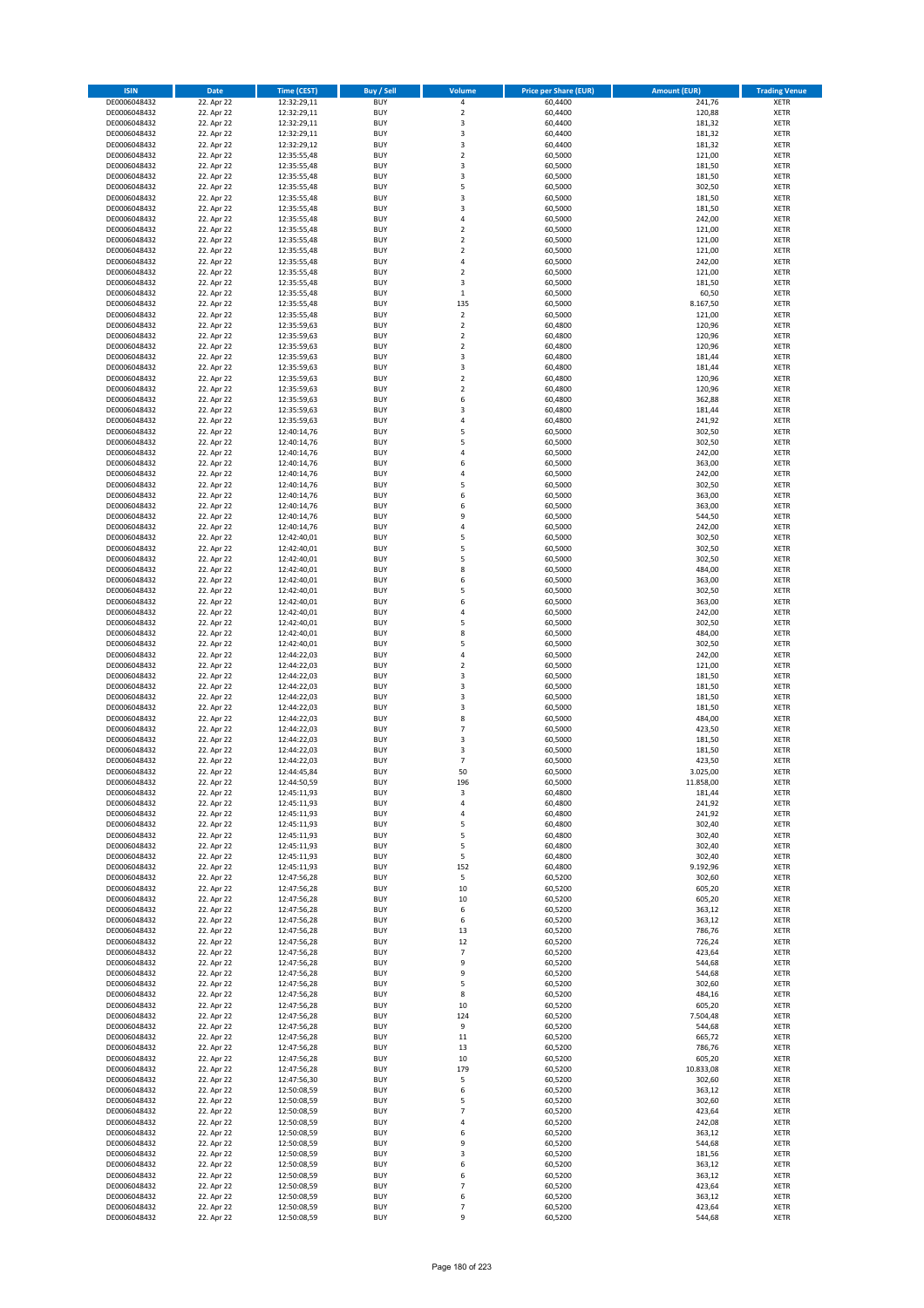| <b>ISIN</b>                  | <b>Date</b>              | <b>Time (CEST)</b>         | <b>Buy / Sell</b>        | Volume              | <b>Price per Share (EUR)</b> | <b>Amount (EUR)</b> | <b>Trading Venue</b>       |
|------------------------------|--------------------------|----------------------------|--------------------------|---------------------|------------------------------|---------------------|----------------------------|
| DE0006048432                 | 22. Apr 22               | 12:50:08,59                | <b>BUY</b>               | $\overline{9}$      | 60,5200                      | 544,68              | <b>XETR</b>                |
| DE0006048432                 | 22. Apr 22               | 12:50:08,59                | <b>BUY</b>               | 122                 | 60,5200                      | 7.383,44            | <b>XETR</b>                |
| DE0006048432                 | 22. Apr 22               | 12:50:08,59                | <b>BUY</b>               | 6                   | 60,5200                      | 363,12              | <b>XETR</b>                |
| DE0006048432                 | 22. Apr 22               | 12:50:08,59                | <b>BUY</b>               | 8                   | 60,5200                      | 484,16              | <b>XETR</b>                |
| DE0006048432<br>DE0006048432 | 22. Apr 22<br>22. Apr 22 | 12:51:39,41<br>12:51:39,41 | <b>BUY</b><br><b>BUY</b> | 3<br>$\overline{7}$ | 60,5400<br>60,5400           | 181,62<br>423,78    | <b>XETR</b><br><b>XETR</b> |
| DE0006048432                 | 22. Apr 22               | 12:51:39,41                | <b>BUY</b>               | 9                   | 60,5400                      | 544,86              | <b>XETR</b>                |
| DE0006048432                 | 22. Apr 22               | 12:51:39,41                | <b>BUY</b>               | 15                  | 60,5400                      | 908,10              | <b>XETR</b>                |
| DE0006048432                 | 22. Apr 22               | 12:51:39,41                | <b>BUY</b>               | 9                   | 60,5400                      | 544,86              | <b>XETR</b>                |
| DE0006048432                 | 22. Apr 22               | 12:51:39,41                | <b>BUY</b>               | 10                  | 60,5400                      | 605,40              | <b>XETR</b>                |
| DE0006048432                 | 22. Apr 22               | 12:51:39,41                | <b>BUY</b>               | 8                   | 60,5400                      | 484,32              | <b>XETR</b>                |
| DE0006048432<br>DE0006048432 | 22. Apr 22<br>22. Apr 22 | 12:51:39,41<br>12:51:39,41 | <b>BUY</b><br><b>BUY</b> | 9<br>9              | 60,5400<br>60,5400           | 544,86<br>544,86    | <b>XETR</b><br><b>XETR</b> |
| DE0006048432                 | 22. Apr 22               | 12:51:39,41                | <b>BUY</b>               | 91                  | 60,5400                      | 5.509,14            | <b>XETR</b>                |
| DE0006048432                 | 22. Apr 22               | 12:51:39,41                | <b>BUY</b>               | 6                   | 60,5400                      | 363,24              | <b>XETR</b>                |
| DE0006048432                 | 22. Apr 22               | 12:51:39,49                | <b>BUY</b>               | 5                   | 60,5200                      | 302,60              | <b>XETR</b>                |
| DE0006048432                 | 22. Apr 22               | 12:51:39,49                | <b>BUY</b>               | 4                   | 60,5200                      | 242,08              | <b>XETR</b>                |
| DE0006048432                 | 22. Apr 22               | 12:51:39,49                | <b>BUY</b>               | 3                   | 60,5200                      | 181,56              | <b>XETR</b>                |
| DE0006048432<br>DE0006048432 | 22. Apr 22<br>22. Apr 22 | 12:51:39,49                | <b>BUY</b><br><b>BUY</b> | 4<br>3              | 60,5200<br>60,5200           | 242,08<br>181,56    | <b>XETR</b><br><b>XETR</b> |
| DE0006048432                 | 22. Apr 22               | 12:51:39,49<br>12:51:39,49 | <b>BUY</b>               | $\overline{7}$      | 60,5200                      | 423,64              | <b>XETR</b>                |
| DE0006048432                 | 22. Apr 22               | 12:51:39,49                | <b>BUY</b>               | 5                   | 60,5200                      | 302,60              | <b>XETR</b>                |
| DE0006048432                 | 22. Apr 22               | 12:51:39,49                | <b>BUY</b>               | 5                   | 60,5200                      | 302,60              | <b>XETR</b>                |
| DE0006048432                 | 22. Apr 22               | 12:51:39,49                | <b>BUY</b>               | 6                   | 60,5200                      | 363,12              | <b>XETR</b>                |
| DE0006048432                 | 22. Apr 22               | 12:51:39,49                | <b>BUY</b>               | 6                   | 60,5200                      | 363,12              | <b>XETR</b>                |
| DE0006048432                 | 22. Apr 22               | 12:51:39,49                | <b>BUY</b>               | 4                   | 60,5200                      | 242,08              | <b>XETR</b>                |
| DE0006048432<br>DE0006048432 | 22. Apr 22<br>22. Apr 22 | 12:51:39,49<br>12:51:39,49 | <b>BUY</b><br><b>BUY</b> | 9<br>5              | 60,5200<br>60,5200           | 544,68<br>302,60    | <b>XETR</b><br><b>XETR</b> |
| DE0006048432                 | 22. Apr 22               | 12:51:39,49                | <b>BUY</b>               | 6                   | 60,5200                      | 363,12              | <b>XETR</b>                |
| DE0006048432                 | 22. Apr 22               | 12:51:39,49                | <b>BUY</b>               | 5                   | 60,5200                      | 302,60              | <b>XETR</b>                |
| DE0006048432                 | 22. Apr 22               | 12:51:50,16                | <b>BUY</b>               | 6                   | 60,5000                      | 363,00              | <b>XETR</b>                |
| DE0006048432                 | 22. Apr 22               | 12:51:50,16                | <b>BUY</b>               | 10                  | 60,5000                      | 605,00              | <b>XETR</b>                |
| DE0006048432                 | 22. Apr 22               | 12:51:50,16                | <b>BUY</b>               | 6                   | 60,5000                      | 363,00              | <b>XETR</b>                |
| DE0006048432<br>DE0006048432 | 22. Apr 22<br>22. Apr 22 | 12:51:50,16                | <b>BUY</b><br><b>BUY</b> | 6<br>6              | 60,5000<br>60,5000           | 363,00<br>363,00    | <b>XETR</b><br><b>XETR</b> |
| DE0006048432                 | 22. Apr 22               | 12:51:50,16<br>12:51:50,16 | <b>BUY</b>               | 5                   | 60,5000                      | 302,50              | <b>XETR</b>                |
| DE0006048432                 | 22. Apr 22               | 12:51:50,16                | <b>BUY</b>               | 6                   | 60,5000                      | 363,00              | <b>XETR</b>                |
| DE0006048432                 | 22. Apr 22               | 12:51:50,16                | <b>BUY</b>               | 75                  | 60,5000                      | 4.537,50            | <b>XETR</b>                |
| DE0006048432                 | 22. Apr 22               | 12:53:08,82                | <b>BUY</b>               | 8                   | 60,4800                      | 483,84              | <b>XETR</b>                |
| DE0006048432                 | 22. Apr 22               | 12:53:08,82                | <b>BUY</b>               | 5                   | 60,4800                      | 302,40              | <b>XETR</b>                |
| DE0006048432                 | 22. Apr 22               | 12:53:08,82                | <b>BUY</b>               | 9<br>6              | 60,4800                      | 544,32              | <b>XETR</b>                |
| DE0006048432<br>DE0006048432 | 22. Apr 22<br>22. Apr 22 | 12:53:08,82<br>12:53:08,82 | <b>BUY</b><br><b>BUY</b> | 5                   | 60,4800<br>60,4800           | 362,88<br>302,40    | <b>XETR</b><br><b>XETR</b> |
| DE0006048432                 | 22. Apr 22               | 12:53:08,82                | <b>BUY</b>               | 5                   | 60,4800                      | 302,40              | <b>XETR</b>                |
| DE0006048432                 | 22. Apr 22               | 12:53:08,82                | <b>BUY</b>               | 10                  | 60,4800                      | 604,80              | <b>XETR</b>                |
| DE0006048432                 | 22. Apr 22               | 12:53:08,82                | <b>BUY</b>               | 6                   | 60,4800                      | 362,88              | <b>XETR</b>                |
| DE0006048432                 | 22. Apr 22               | 12:53:08,82                | <b>BUY</b>               | 9                   | 60,4800                      | 544,32              | <b>XETR</b>                |
| DE0006048432                 | 22. Apr 22               | 12:53:08,82                | <b>BUY</b>               | 9                   | 60,4800                      | 544,32              | <b>XETR</b>                |
| DE0006048432<br>DE0006048432 | 22. Apr 22<br>22. Apr 22 | 12:53:08,82<br>12:53:08,82 | <b>BUY</b><br><b>BUY</b> | 8<br>8              | 60,4800<br>60,4800           | 483,84<br>483,84    | <b>XETR</b><br><b>XETR</b> |
| DE0006048432                 | 22. Apr 22               | 12:53:08,82                | <b>BUY</b>               | 5                   | 60,4800                      | 302,40              | <b>XETR</b>                |
| DE0006048432                 | 22. Apr 22               | 12:53:08,82                | <b>BUY</b>               | 4                   | 60,4800                      | 241,92              | <b>XETR</b>                |
| DE0006048432                 | 22. Apr 22               | 12:53:08,82                | <b>BUY</b>               | 3                   | 60,4800                      | 181,44              | <b>XETR</b>                |
| DE0006048432                 | 22. Apr 22               | 12:53:08,82                | <b>BUY</b>               | 9                   | 60,4800                      | 544,32              | <b>XETR</b>                |
| DE0006048432                 | 22. Apr 22               | 12:53:08,82                | <b>BUY</b>               | 10                  | 60,4800                      | 604,80              | <b>XETR</b>                |
| DE0006048432<br>DE0006048432 | 22. Apr 22<br>22. Apr 22 | 12:53:08,82<br>12:53:08,82 | <b>BUY</b><br><b>BUY</b> | 8<br>9              | 60,4800<br>60,4800           | 483,84<br>544,32    | <b>XETR</b><br><b>XETR</b> |
| DE0006048432                 | 22. Apr 22               | 12:53:08,82                | <b>BUY</b>               | 257                 | 60,4800                      | 15.543,36           | <b>XETR</b>                |
| DE0006048432                 | 22. Apr 22               | 12:53:08,83                | <b>BUY</b>               | $\mathbf 2$         | 60,4600                      | 120,92              | <b>XETR</b>                |
| DE0006048432                 | 22. Apr 22               | 12:53:08,83                | <b>BUY</b>               | 3                   | 60,4600                      | 181,38              | <b>XETR</b>                |
| DE0006048432                 | 22. Apr 22               | 12:53:08,83                | <b>BUY</b>               | 4                   | 60,4600                      | 241,84              | <b>XETR</b>                |
| DE0006048432                 | 22. Apr 22               | 12:53:08,83                | <b>BUY</b>               | 4                   | 60,4600                      | 241,84              | <b>XETR</b>                |
| DE0006048432                 | 22. Apr 22               | 12:53:08,83                | <b>BUY</b>               | 3                   | 60,4600                      | 181,38              | <b>XETR</b>                |
| DE0006048432<br>DE0006048432 | 22. Apr 22<br>22. Apr 22 | 12:53:08,83<br>12:53:08,83 | <b>BUY</b><br>BUY        | $\overline{2}$<br>4 | 60,4600<br>60,4600           | 120,92<br>241,84    | <b>XETR</b><br><b>XETR</b> |
| DE0006048432                 | 22. Apr 22               | 12:53:08,83                | <b>BUY</b>               | 2                   | 60,4600                      | 120,92              | <b>XETR</b>                |
| DE0006048432                 | 22. Apr 22               | 12:53:08,83                | <b>BUY</b>               | 4                   | 60,4600                      | 241,84              | <b>XETR</b>                |
| DE0006048432                 | 22. Apr 22               | 12:53:08,83                | <b>BUY</b>               | $\mathbf 2$         | 60,4600                      | 120,92              | XETR                       |
| DE0006048432                 | 22. Apr 22               | 12:53:08,83                | <b>BUY</b>               | 3                   | 60,4600                      | 181,38              | <b>XETR</b>                |
| DE0006048432                 | 22. Apr 22               | 12:53:08,83                | <b>BUY</b>               | 4                   | 60,4600                      | 241,84              | <b>XETR</b>                |
| DE0006048432                 | 22. Apr 22               | 12:53:08,83                | <b>BUY</b><br><b>BUY</b> | 4                   | 60,4600                      | 241,84<br>241,84    | <b>XETR</b>                |
| DE0006048432<br>DE0006048432 | 22. Apr 22<br>22. Apr 22 | 12:53:08,83<br>12:53:08,83 | <b>BUY</b>               | 4<br>$\mathbf 2$    | 60,4600<br>60,4600           | 120,92              | <b>XETR</b><br><b>XETR</b> |
| DE0006048432                 | 22. Apr 22               | 12:53:08,83                | <b>BUY</b>               | 114                 | 60,4600                      | 6.892,44            | <b>XETR</b>                |
| DE0006048432                 | 22. Apr 22               | 12:53:08,83                | <b>BUY</b>               | $\pmb{4}$           | 60,4600                      | 241,84              | <b>XETR</b>                |
| DE0006048432                 | 22. Apr 22               | 12:53:09,84                | <b>BUY</b>               | 3                   | 60,4600                      | 181,38              | <b>XETR</b>                |
| DE0006048432                 | 22. Apr 22<br>22. Apr 22 | 12:53:09,84                | <b>BUY</b>               | 3                   | 60,4600                      | 181,38              | <b>XETR</b>                |
| DE0006048432<br>DE0006048432 | 22. Apr 22               | 12:53:09,86<br>12:54:38,79 | <b>BUY</b><br><b>BUY</b> | 4<br>$\mathbf 2$    | 60,4600<br>60,4600           | 241,84<br>120,92    | <b>XETR</b><br><b>XETR</b> |
| DE0006048432                 | 22. Apr 22               | 12:54:38,79                | <b>BUY</b>               | $\mathbf 2$         | 60,4600                      | 120,92              | <b>XETR</b>                |
| DE0006048432                 | 22. Apr 22               | 12:54:38,79                | <b>BUY</b>               | 4                   | 60,4600                      | 241,84              | <b>XETR</b>                |
| DE0006048432                 | 22. Apr 22               | 12:54:38,79                | <b>BUY</b>               | $\overline{2}$      | 60,4600                      | 120,92              | <b>XETR</b>                |
| DE0006048432                 | 22. Apr 22               | 12:54:38,79                | <b>BUY</b>               | 3                   | 60,4600                      | 181,38              | XETR                       |
| DE0006048432                 | 22. Apr 22               | 12:54:38,79                | <b>BUY</b>               | 3                   | 60,4600                      | 181,38              | <b>XETR</b>                |
| DE0006048432                 | 22. Apr 22               | 12:54:38,79                | <b>BUY</b><br><b>BUY</b> | 80                  | 60,4600                      | 4.836,80<br>241,76  | <b>XETR</b>                |
| DE0006048432<br>DE0006048432 | 22. Apr 22<br>22. Apr 22 | 12:55:01,49<br>12:55:01,49 | <b>BUY</b>               | 4<br>4              | 60,4400<br>60,4400           | 241,76              | <b>XETR</b><br><b>XETR</b> |
| DE0006048432                 | 22. Apr 22               | 12:55:01,49                | <b>BUY</b>               | 4                   | 60,4400                      | 241,76              | <b>XETR</b>                |
| DE0006048432                 | 22. Apr 22               | 12:55:01,49                | <b>BUY</b>               | 3                   | 60,4400                      | 181,32              | <b>XETR</b>                |
| DE0006048432                 | 22. Apr 22               | 12:55:01,49                | <b>BUY</b>               | $\mathbf 2$         | 60,4400                      | 120,88              | <b>XETR</b>                |
| DE0006048432                 | 22. Apr 22               | 12:55:01,49                | <b>BUY</b>               | 5                   | 60,4400                      | 302,20              | <b>XETR</b>                |
| DE0006048432                 | 22. Apr 22               | 12:55:01,49                | <b>BUY</b>               | 4                   | 60,4400                      | 241,76              | <b>XETR</b>                |
| DE0006048432<br>DE0006048432 | 22. Apr 22<br>22. Apr 22 | 12:55:01,49<br>12:55:01,49 | <b>BUY</b><br><b>BUY</b> | $\mathbf 2$<br>4    | 60,4400<br>60,4400           | 120,88<br>241,76    | <b>XETR</b><br><b>XETR</b> |
| DE0006048432                 | 22. Apr 22               | 12:55:01,49                | <b>BUY</b>               | 3                   | 60,4400                      | 181,32              | <b>XETR</b>                |
| DE0006048432                 | 22. Apr 22               | 12:55:01,49                | <b>BUY</b>               | $\mathbf 2$         | 60,4400                      | 120,88              | <b>XETR</b>                |
| DE0006048432                 | 22. Apr 22               | 12:55:01,49                | <b>BUY</b>               | 3                   | 60,4400                      | 181,32              | <b>XETR</b>                |
| DE0006048432                 | 22. Apr 22               | 12:55:01,49                | <b>BUY</b>               | 3                   | 60,4400                      | 181,32              | <b>XETR</b>                |
| DE0006048432                 | 22. Apr 22               | 12:55:01,49                | <b>BUY</b>               | 11                  | 60,4400                      | 664,84              | <b>XETR</b>                |
| DE0006048432<br>DE0006048432 | 22. Apr 22<br>22. Apr 22 | 12:55:01,49<br>12:55:01,49 | <b>BUY</b><br><b>BUY</b> | 3<br>4              | 60,4400<br>60,4400           | 181,32<br>241,76    | <b>XETR</b><br><b>XETR</b> |
| DE0006048432                 | 22. Apr 22               | 12:55:01,49                | <b>BUY</b>               | $\mathbf 2$         | 60,4400                      | 120,88              | <b>XETR</b>                |
| DE0006048432                 | 22. Apr 22               | 12:55:01,49                | <b>BUY</b>               | 3                   | 60,4400                      | 181,32              | <b>XETR</b>                |
| DE0006048432                 | 22. Apr 22               | 12:55:11,35                | <b>BUY</b>               | $\mathbf 2$         | 60,4400                      | 120,88              | <b>XETR</b>                |
| DE0006048432                 | 22. Apr 22               | 12:55:11,35                | <b>BUY</b>               | $\mathbf 2$         | 60,4400                      | 120,88              | <b>XETR</b>                |
| DE0006048432                 | 22. Apr 22               | 12:55:11,35                | <b>BUY</b>               | $\mathbf 2$         | 60,4400                      | 120,88              | XETR                       |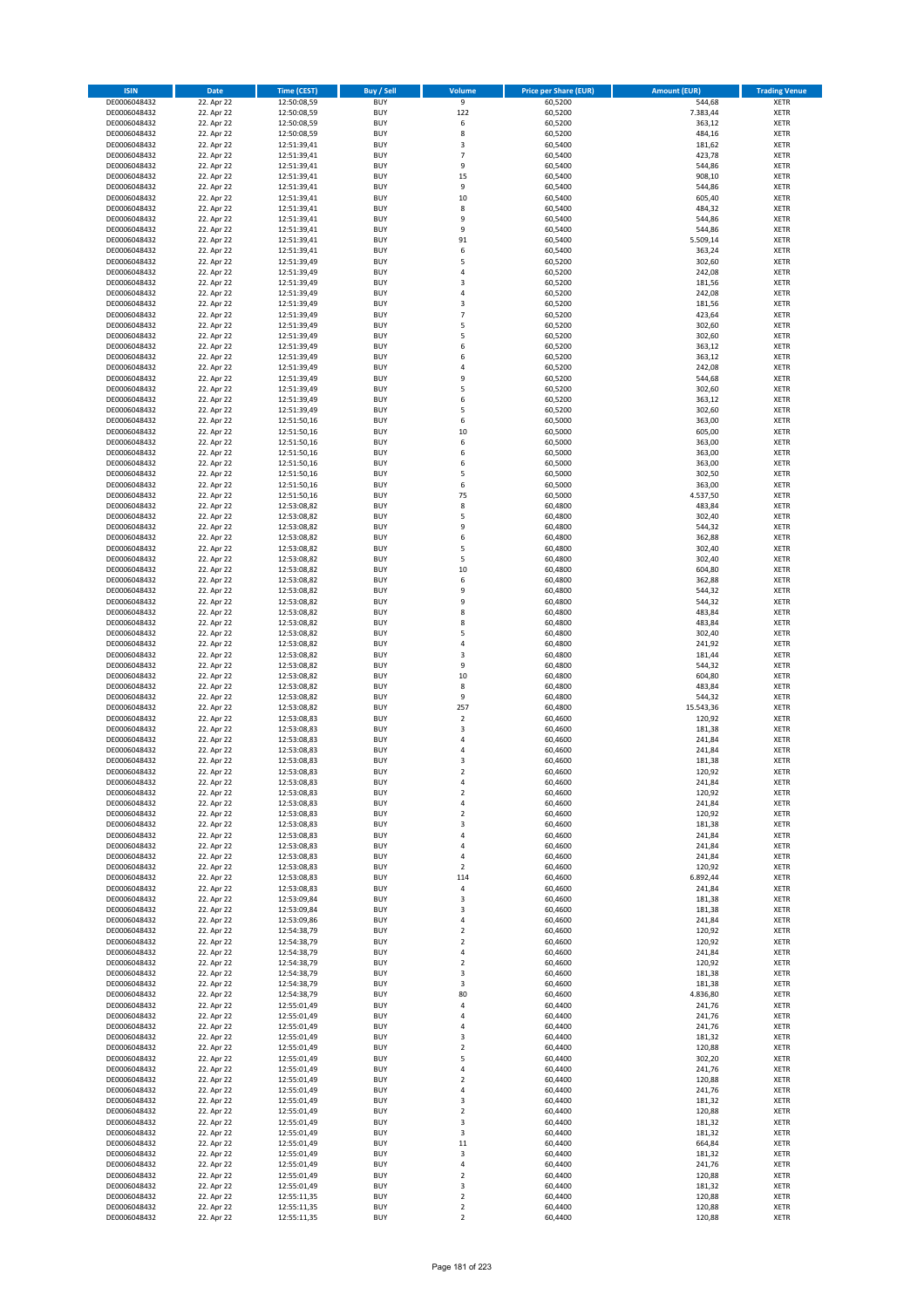| <b>ISIN</b>                  | <b>Date</b>              | <b>Time (CEST)</b>         | <b>Buy / Sell</b>        | Volume                           | <b>Price per Share (EUR)</b> | <b>Amount (EUR)</b> | <b>Trading Venue</b>       |
|------------------------------|--------------------------|----------------------------|--------------------------|----------------------------------|------------------------------|---------------------|----------------------------|
| DE0006048432                 | 22. Apr 22               | 12:55:11,35                | <b>BUY</b>               | 17                               | 60,4400                      | 1.027,48            | <b>XETR</b>                |
| DE0006048432                 | 22. Apr 22               | 12:55:11,35                | <b>BUY</b>               | $\overline{7}$                   | 60,4400                      | 423,08              | <b>XETR</b>                |
| DE0006048432                 | 22. Apr 22               | 12:56:31,39                | <b>BUY</b>               | 3                                | 60,4200                      | 181,26              | <b>XETR</b>                |
| DE0006048432                 | 22. Apr 22               | 12:56:31,39                | <b>BUY</b>               | 3                                | 60,4200                      | 181,26              | <b>XETR</b>                |
| DE0006048432<br>DE0006048432 | 22. Apr 22<br>22. Apr 22 | 12:57:32,14<br>12:57:32,14 | <b>BUY</b><br><b>BUY</b> | $\overline{2}$<br>$\mathbf 2$    | 60,4400<br>60,4400           | 120,88<br>120,88    | <b>XETR</b><br><b>XETR</b> |
| DE0006048432                 | 22. Apr 22               | 12:57:32,14                | <b>BUY</b>               | $\overline{2}$                   | 60,4400                      | 120,88              | <b>XETR</b>                |
| DE0006048432                 | 22. Apr 22               | 12:57:32,14                | <b>BUY</b>               | $\overline{2}$                   | 60,4400                      | 120,88              | <b>XETR</b>                |
| DE0006048432                 | 22. Apr 22               | 12:57:32,14                | BUY                      | 3                                | 60,4400                      | 181,32              | <b>XETR</b>                |
| DE0006048432                 | 22. Apr 22               | 12:57:32,14                | <b>BUY</b>               | $\overline{2}$                   | 60,4400                      | 120,88              | <b>XETR</b>                |
| DE0006048432                 | 22. Apr 22               | 12:57:32,14                | <b>BUY</b>               | 3                                | 60,4400                      | 181,32              | <b>XETR</b>                |
| DE0006048432<br>DE0006048432 | 22. Apr 22<br>22. Apr 22 | 12:57:32,14<br>12:57:32,14 | <b>BUY</b><br><b>BUY</b> | $\overline{2}$<br>$\overline{2}$ | 60,4400<br>60,4400           | 120,88<br>120,88    | <b>XETR</b><br><b>XETR</b> |
| DE0006048432                 | 22. Apr 22               | 12:57:32,14                | <b>BUY</b>               | 6                                | 60,4400                      | 362,64              | <b>XETR</b>                |
| DE0006048432                 | 22. Apr 22               | 12:57:32,14                | <b>BUY</b>               | 10                               | 60,4400                      | 604,40              | <b>XETR</b>                |
| DE0006048432                 | 22. Apr 22               | 12:57:32,14                | BUY                      | $\overline{2}$                   | 60,4400                      | 120,88              | <b>XETR</b>                |
| DE0006048432                 | 22. Apr 22               | 12:59:23,78                | <b>BUY</b>               | $\overline{2}$                   | 60,4600                      | 120,92              | <b>XETR</b>                |
| DE0006048432                 | 22. Apr 22               | 12:59:23,78                | <b>BUY</b>               | $\overline{4}$                   | 60,4600                      | 241,84              | <b>XETR</b>                |
| DE0006048432<br>DE0006048432 | 22. Apr 22<br>22. Apr 22 | 12:59:23,78<br>12:59:23,78 | <b>BUY</b><br><b>BUY</b> | $\overline{\mathbf{3}}$<br>3     | 60.4600<br>60,4600           | 181,38<br>181,38    | <b>XETR</b><br><b>XETR</b> |
| DE0006048432                 | 22. Apr 22               | 12:59:23,78                | <b>BUY</b>               | 14                               | 60,4600                      | 846,44              | <b>XETR</b>                |
| DE0006048432                 | 22. Apr 22               | 12:59:23,78                | <b>BUY</b>               | 5                                | 60,4600                      | 302,30              | <b>XETR</b>                |
| DE0006048432                 | 22. Apr 22               | 12:59:23,78                | <b>BUY</b>               | 5                                | 60,4600                      | 302,30              | <b>XETR</b>                |
| DE0006048432                 | 22. Apr 22               | 12:59:23,78                | <b>BUY</b>               | 8                                | 60,4600                      | 483,68              | <b>XETR</b>                |
| DE0006048432                 | 22. Apr 22               | 12:59:23,78                | <b>BUY</b>               | $\overline{4}$                   | 60,4600                      | 241,84              | <b>XETR</b>                |
| DE0006048432<br>DE0006048432 | 22. Apr 22<br>22. Apr 22 | 12:59:23,78                | <b>BUY</b><br><b>BUY</b> | 4<br>$\overline{7}$              | 60,4600<br>60,4600           | 241,84<br>423,22    | <b>XETR</b><br><b>XETR</b> |
| DE0006048432                 | 22. Apr 22               | 12:59:23,78<br>12:59:23,78 | <b>BUY</b>               | $\overline{4}$                   | 60,4600                      | 241,84              | <b>XETR</b>                |
| DE0006048432                 | 22. Apr 22               | 12:59:23,78                | <b>BUY</b>               | 6                                | 60,4600                      | 362,76              | <b>XETR</b>                |
| DE0006048432                 | 22. Apr 22               | 12:59:23,78                | <b>BUY</b>               | $\overline{7}$                   | 60,4600                      | 423,22              | <b>XETR</b>                |
| DE0006048432                 | 22. Apr 22               | 12:59:23,78                | <b>BUY</b>               | $\overline{\mathbf{3}}$          | 60,4600                      | 181,38              | <b>XETR</b>                |
| DE0006048432                 | 22. Apr 22               | 12:59:23,78                | <b>BUY</b>               | 4                                | 60,4600                      | 241,84              | <b>XETR</b>                |
| DE0006048432<br>DE0006048432 | 22. Apr 22<br>22. Apr 22 | 12:59:23,78<br>12:59:24,97 | <b>BUY</b><br><b>BUY</b> | $11\,$<br>$\mathbf 2$            | 60,4600<br>60,4600           | 665,06<br>120,92    | <b>XETR</b><br><b>XETR</b> |
| DE0006048432                 | 22. Apr 22               | 12:59:24,97                | <b>BUY</b>               | 3                                | 60,4600                      | 181,38              | <b>XETR</b>                |
| DE0006048432                 | 22. Apr 22               | 12:59:24,97                | <b>BUY</b>               | $11\,$                           | 60,4600                      | 665,06              | <b>XETR</b>                |
| DE0006048432                 | 22. Apr 22               | 12:59:24,97                | <b>BUY</b>               | $\overline{2}$                   | 60,4600                      | 120,92              | <b>XETR</b>                |
| DE0006048432                 | 22. Apr 22               | 13:00:00,01                | <b>BUY</b>               | $\mathbf 2$                      | 60,4400                      | 120,88              | <b>XETR</b>                |
| DE0006048432                 | 22. Apr 22               | 13:00:00,01                | <b>BUY</b>               | $\mathbf 2$                      | 60,4400                      | 120,88              | <b>XETR</b>                |
| DE0006048432<br>DE0006048432 | 22. Apr 22<br>22. Apr 22 | 13:00:00,01<br>13:00:00,01 | <b>BUY</b><br><b>BUY</b> | $\mathbf 2$<br>$\overline{2}$    | 60,4400<br>60,4400           | 120,88<br>120,88    | <b>XETR</b><br><b>XETR</b> |
| DE0006048432                 | 22. Apr 22               | 13:00:00,01                | <b>BUY</b>               | 5                                | 60,4400                      | 302,20              | <b>XETR</b>                |
| DE0006048432                 | 22. Apr 22               | 13:00:00,01                | <b>BUY</b>               | 5                                | 60,4400                      | 302,20              | <b>XETR</b>                |
| DE0006048432                 | 22. Apr 22               | 13:00:00,01                | <b>BUY</b>               | $\overline{7}$                   | 60,4400                      | 423,08              | <b>XETR</b>                |
| DE0006048432                 | 22. Apr 22               | 13:00:00,01                | <b>BUY</b>               | $\overline{4}$                   | 60,4400                      | 241,76              | <b>XETR</b>                |
| DE0006048432                 | 22. Apr 22               | 13:00:00,01                | <b>BUY</b>               | 5                                | 60,4400                      | 302,20              | <b>XETR</b>                |
| DE0006048432                 | 22. Apr 22<br>22. Apr 22 | 13:00:00,01                | <b>BUY</b><br><b>BUY</b> | 161<br>$\overline{7}$            | 60,4400<br>60,4400           | 9.730,84            | <b>XETR</b><br><b>XETR</b> |
| DE0006048432<br>DE0006048432 | 22. Apr 22               | 13:00:00,01<br>13:02:16,72 | <b>BUY</b>               | $\sqrt{4}$                       | 60,4400                      | 423,08<br>241,76    | <b>XETR</b>                |
| DE0006048432                 | 22. Apr 22               | 13:02:16,72                | <b>BUY</b>               | 115                              | 60,4400                      | 6.950,60            | <b>XETR</b>                |
| DE0006048432                 | 22. Apr 22               | 13:02:16,73                | <b>BUY</b>               | 5                                | 60,4400                      | 302,20              | <b>XETR</b>                |
| DE0006048432                 | 22. Apr 22               | 13:02:16,73                | <b>BUY</b>               | $\overline{7}$                   | 60,4400                      | 423,08              | <b>XETR</b>                |
| DE0006048432                 | 22. Apr 22               | 13:02:16,73                | <b>BUY</b>               | $\overline{4}$                   | 60,4400                      | 241,76              | <b>XETR</b>                |
| DE0006048432<br>DE0006048432 | 22. Apr 22<br>22. Apr 22 | 13:02:16,73<br>13:02:16,73 | <b>BUY</b><br><b>BUY</b> | 3<br>$\overline{7}$              | 60,4400<br>60,4400           | 181,32<br>423,08    | <b>XETR</b><br><b>XETR</b> |
| DE0006048432                 | 22. Apr 22               | 13:02:16,75                | <b>BUY</b>               | 9                                | 60,4400                      | 543,96              | <b>XETR</b>                |
| DE0006048432                 | 22. Apr 22               | 13:02:16,76                | <b>BUY</b>               | $\overline{a}$                   | 60,4400                      | 241,76              | <b>XETR</b>                |
| DE0006048432                 | 22. Apr 22               | 13:02:16,76                | <b>BUY</b>               | 4                                | 60,4400                      | 241,76              | <b>XETR</b>                |
| DE0006048432                 | 22. Apr 22               | 13:02:16,76                | BUY                      | $\overline{\mathbf{3}}$          | 60,4400                      | 181,32              | <b>XETR</b>                |
| DE0006048432                 | 22. Apr 22               | 13:02:16,76                | <b>BUY</b>               | 5                                | 60,4400                      | 302,20              | <b>XETR</b>                |
| DE0006048432<br>DE0006048432 | 22. Apr 22<br>22. Apr 22 | 13:02:16,77<br>13:02:18,25 | <b>BUY</b><br>BUY        | 6<br>3                           | 60,4400<br>60,4600           | 362,64<br>181,38    | <b>XETR</b><br><b>XETR</b> |
| DE0006048432                 | 22. Apr 22               | 13:02:18,25                | BUY                      | 5                                | 60,4600                      | 302,30              | <b>XETR</b>                |
| DE0006048432                 | 22. Apr 22               | 13:02:18,25                | <b>BUY</b>               | 5                                | 60,4600                      | 302,30              | <b>XETR</b>                |
| DE0006048432                 | 22. Apr 22               | 13:02:18,25                | BUY                      | 4                                | 60,4600                      | 241,84              | <b>XETR</b>                |
| DE0006048432                 | 22. Apr 22               | 13:02:18,25                | <b>BUY</b>               | 5                                | 60,4600                      | 302,30              | <b>XETR</b>                |
| DE0006048432                 | 22. Apr 22               | 13:02:18,25                | <b>BUY</b>               | $\mathbf 2$                      | 60,4600                      | 120,92              | <b>XETR</b>                |
| DE0006048432<br>DE0006048432 | 22. Apr 22<br>22. Apr 22 | 13:02:18,25<br>13:02:18,25 | <b>BUY</b><br><b>BUY</b> | 6<br>142                         | 60,4600<br>60,4600           | 362,76<br>8.585,32  | <b>XETR</b><br><b>XETR</b> |
| DE0006048432                 | 22. Apr 22               | 13:02:21,43                | <b>BUY</b>               | 4                                | 60,4600                      | 241,84              | <b>XETR</b>                |
| DE0006048432                 | 22. Apr 22               | 13:02:21,43                | <b>BUY</b>               | 3                                | 60,4600                      | 181,38              | <b>XETR</b>                |
| DE0006048432                 | 22. Apr 22               | 13:02:21,43                | <b>BUY</b>               | 4                                | 60,4600                      | 241,84              | <b>XETR</b>                |
| DE0006048432                 | 22. Apr 22               | 13:02:21,43                | <b>BUY</b>               | $\overline{\mathbf{3}}$          | 60,4600                      | 181,38              | <b>XETR</b>                |
| DE0006048432                 | 22. Apr 22               | 13:02:21,43                | <b>BUY</b>               | 3                                | 60,4600                      | 181,38              | <b>XETR</b>                |
| DE0006048432<br>DE0006048432 | 22. Apr 22<br>22. Apr 22 | 13:02:21,43<br>13:02:21,43 | <b>BUY</b><br><b>BUY</b> | 5<br>3                           | 60,4600<br>60,4600           | 302,30<br>181,38    | <b>XETR</b><br><b>XETR</b> |
| DE0006048432                 | 22. Apr 22               | 13:02:21,43                | <b>BUY</b>               | 5                                | 60,4600                      | 302,30              | <b>XETR</b>                |
| DE0006048432                 | 22. Apr 22               | 13:02:21,43                | <b>BUY</b>               | 109                              | 60,4600                      | 6.590,14            | <b>XETR</b>                |
| DE0006048432                 | 22. Apr 22               | 13:02:21,43                | <b>BUY</b>               | 5                                | 60,4600                      | 302,30              | <b>XETR</b>                |
| DE0006048432                 | 22. Apr 22               | 13:02:21,43                | <b>BUY</b>               | 3                                | 60,4600                      | 181,38              | <b>XETR</b>                |
| DE0006048432<br>DE0006048432 | 22. Apr 22<br>22. Apr 22 | 13:02:21,44<br>13:02:25,50 | <b>BUY</b><br><b>BUY</b> | 3<br>4                           | 60,4600<br>60,4600           | 181,38<br>241,84    | <b>XETR</b><br><b>XETR</b> |
| DE0006048432                 | 22. Apr 22               | 13:02:25,50                | <b>BUY</b>               | 3                                | 60,4600                      | 181,38              | <b>XETR</b>                |
| DE0006048432                 | 22. Apr 22               | 13:02:25,50                | <b>BUY</b>               | 3                                | 60,4600                      | 181,38              | <b>XETR</b>                |
| DE0006048432                 | 22. Apr 22               | 13:02:25,50                | <b>BUY</b>               | $\overline{\mathbf{2}}$          | 60,4600                      | 120,92              | <b>XETR</b>                |
| DE0006048432                 | 22. Apr 22               | 13:02:25,50                | <b>BUY</b>               | $\mathbf 2$                      | 60,4600                      | 120,92              | <b>XETR</b>                |
| DE0006048432                 | 22. Apr 22               | 13:02:25,50                | <b>BUY</b>               | $\mathbf 1$                      | 60,4600                      | 60,46               | <b>XETR</b>                |
| DE0006048432<br>DE0006048432 | 22. Apr 22<br>22. Apr 22 | 13:02:25,50<br>13:02:25,50 | <b>BUY</b><br><b>BUY</b> | 68<br>$10\,$                     | 60,4600<br>60,4600           | 4.111,28<br>604,60  | <b>XETR</b><br><b>XETR</b> |
| DE0006048432                 | 22. Apr 22               | 13:02:25,51                | <b>BUY</b>               | $\mathbf 2$                      | 60,4600                      | 120,92              | <b>XETR</b>                |
| DE0006048432                 | 22. Apr 22               | 13:02:25,51                | <b>BUY</b>               | $\overline{\mathbf{2}}$          | 60,4600                      | 120,92              | <b>XETR</b>                |
| DE0006048432                 | 22. Apr 22               | 13:02:25,51                | <b>BUY</b>               | $\overline{\mathbf{3}}$          | 60,4600                      | 181,38              | <b>XETR</b>                |
| DE0006048432                 | 22. Apr 22               | 13:02:25,51                | <b>BUY</b>               | 6                                | 60,4600                      | 362,76              | <b>XETR</b>                |
| DE0006048432                 | 22. Apr 22               | 13:02:25,51                | <b>BUY</b><br><b>BUY</b> | $\mathbf{1}$<br>$\overline{7}$   | 60,4600<br>60,4400           | 60,46               | <b>XETR</b>                |
| DE0006048432<br>DE0006048432 | 22. Apr 22<br>22. Apr 22 | 13:02:25,52<br>13:02:36,80 | <b>BUY</b>               | 5                                | 60,4400                      | 423,08<br>302,20    | <b>XETR</b><br><b>XETR</b> |
| DE0006048432                 | 22. Apr 22               | 13:02:36,80                | <b>BUY</b>               | $\mathbf 2$                      | 60,4400                      | 120,88              | <b>XETR</b>                |
| DE0006048432                 | 22. Apr 22               | 13:02:36,80                | <b>BUY</b>               | $\overline{4}$                   | 60,4400                      | 241,76              | <b>XETR</b>                |
| DE0006048432                 | 22. Apr 22               | 13:02:36,80                | <b>BUY</b>               | 3                                | 60,4400                      | 181,32              | <b>XETR</b>                |
| DE0006048432                 | 22. Apr 22               | 13:02:36,80                | <b>BUY</b>               | 3                                | 60,4400                      | 181,32              | <b>XETR</b>                |
| DE0006048432                 | 22. Apr 22               | 13:02:36,80                | <b>BUY</b>               | 6                                | 60,4400                      | 362,64              | <b>XETR</b>                |
| DE0006048432<br>DE0006048432 | 22. Apr 22<br>22. Apr 22 | 13:02:36,80<br>13:02:36,80 | <b>BUY</b><br><b>BUY</b> | $\mathbf 2$<br>3                 | 60,4400<br>60,4400           | 120,88<br>181,32    | <b>XETR</b><br><b>XETR</b> |
| DE0006048432                 | 22. Apr 22               | 13:02:36,80                | <b>BUY</b>               | $\mathbf 2$                      | 60,4400                      | 120,88              | <b>XETR</b>                |
| DE0006048432                 | 22. Apr 22               | 13:02:36,80                | <b>BUY</b>               | $\mathbf 2$                      | 60,4400                      | 120,88              | <b>XETR</b>                |
| DE0006048432                 | 22. Apr 22               | 13:02:36,80                | <b>BUY</b>               | 3                                | 60,4400                      | 181,32              | <b>XETR</b>                |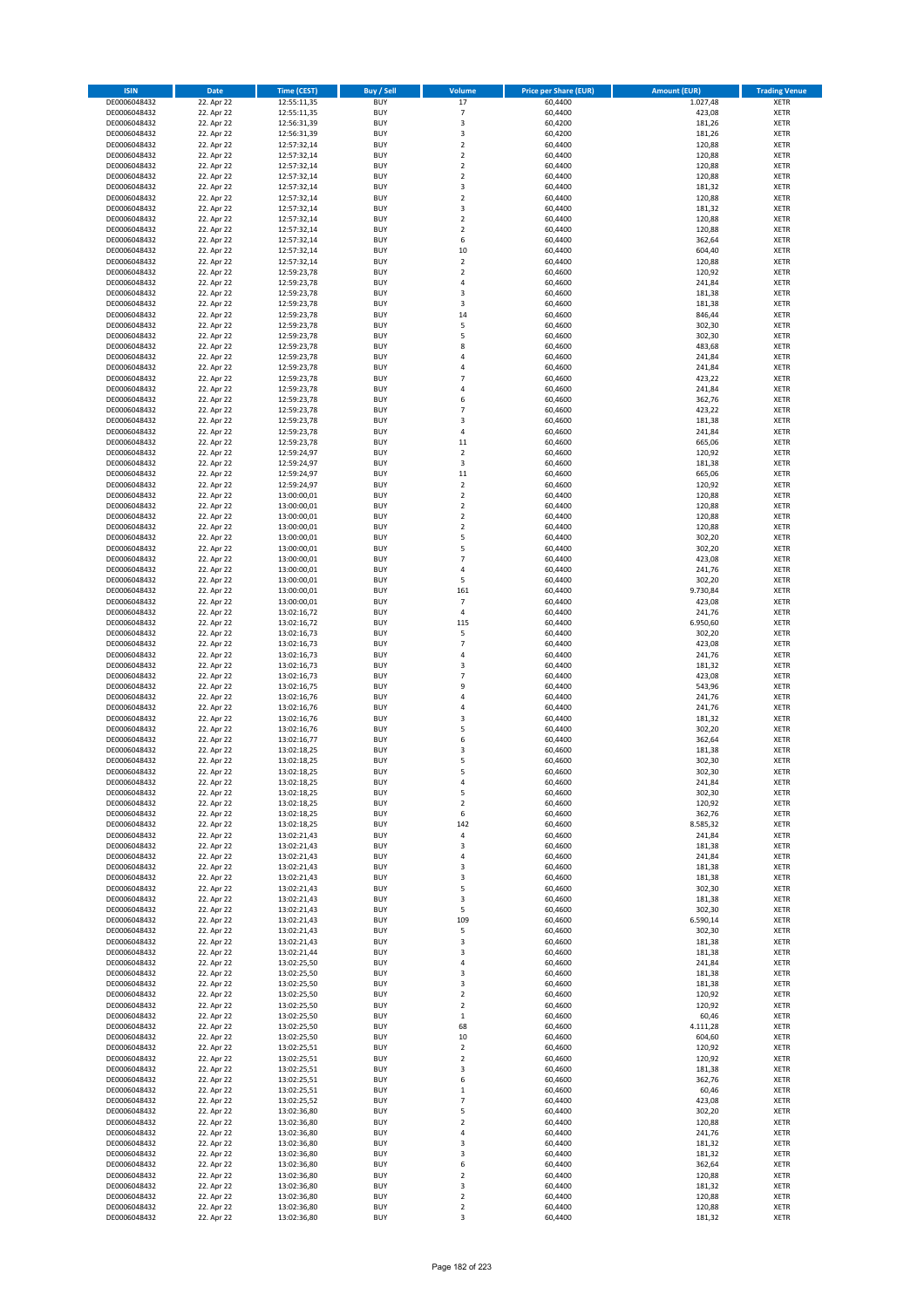| <b>ISIN</b>                  | <b>Date</b>              | <b>Time (CEST)</b>         | <b>Buy / Sell</b>        | Volume                                             | <b>Price per Share (EUR)</b> | Amount (EUR)       | <b>Trading Venue</b>       |
|------------------------------|--------------------------|----------------------------|--------------------------|----------------------------------------------------|------------------------------|--------------------|----------------------------|
| DE0006048432                 | 22. Apr 22               | 13:02:36,80                | <b>BUY</b>               | $\overline{\mathbf{2}}$                            | 60,4400                      | 120,88             | <b>XETR</b>                |
| DE0006048432                 | 22. Apr 22               | 13:02:36,80                | <b>BUY</b>               | $\mathbf 2$                                        | 60,4400                      | 120,88             | <b>XETR</b>                |
| DE0006048432                 | 22. Apr 22               | 13:02:36,80                | <b>BUY</b>               | $\overline{2}$                                     | 60.4400                      | 120,88             | <b>XETR</b>                |
| DE0006048432                 | 22. Apr 22               | 13:02:36,80                | <b>BUY</b>               | $\mathbf 2$                                        | 60,4400                      | 120,88             | <b>XETR</b>                |
| DE0006048432<br>DE0006048432 | 22. Apr 22<br>22. Apr 22 | 13:02:36,80<br>13:02:36,80 | <b>BUY</b><br><b>BUY</b> | $\overline{2}$<br>$\overline{3}$                   | 60,4400<br>60,4400           | 120,88<br>181,32   | <b>XETR</b><br><b>XETR</b> |
| DE0006048432                 | 22. Apr 22               | 13:02:36,80                | <b>BUY</b>               | $\overline{a}$                                     | 60,4400                      | 241,76             | <b>XETR</b>                |
| DE0006048432                 | 22. Apr 22               | 13:02:36,80                | <b>BUY</b>               | 6                                                  | 60,4400                      | 362,64             | <b>XETR</b>                |
| DE0006048432                 | 22. Apr 22               | 13:02:36,80                | BUY                      | $\overline{\mathbf{3}}$                            | 60,4400                      | 181,32             | <b>XETR</b>                |
| DE0006048432                 | 22. Apr 22               | 13:02:36,80                | <b>BUY</b>               | 5                                                  | 60,4400                      | 302,20             | <b>XETR</b>                |
| DE0006048432                 | 22. Apr 22               | 13:02:36,80                | <b>BUY</b>               | 6                                                  | 60,4400                      | 362,64             | <b>XETR</b>                |
| DE0006048432                 | 22. Apr 22               | 13:02:36,80                | <b>BUY</b>               | $\overline{4}$<br>$\overline{3}$                   | 60,4400                      | 241,76             | <b>XETR</b>                |
| DE0006048432<br>DE0006048432 | 22. Apr 22<br>22. Apr 22 | 13:02:41,31<br>13:02:41,31 | <b>BUY</b><br><b>BUY</b> | $\overline{a}$                                     | 60,4400<br>60,4400           | 181,32<br>241,76   | <b>XETR</b><br><b>XETR</b> |
| DE0006048432                 | 22. Apr 22               | 13:02:41,31                | <b>BUY</b>               | $\overline{\mathbf{3}}$                            | 60,4400                      | 181,32             | <b>XETR</b>                |
| DE0006048432                 | 22. Apr 22               | 13:02:41,31                | <b>BUY</b>               | $\overline{\phantom{a}}$                           | 60,4400                      | 120,88             | <b>XETR</b>                |
| DE0006048432                 | 22. Apr 22               | 13:02:41,31                | <b>BUY</b>               | 3                                                  | 60,4400                      | 181,32             | <b>XETR</b>                |
| DE0006048432                 | 22. Apr 22               | 13:02:41,31                | <b>BUY</b>               | $\overline{7}$                                     | 60,4400                      | 423,08             | <b>XETR</b>                |
| DE0006048432                 | 22. Apr 22               | 13:02:41,31                | <b>BUY</b>               | $\overline{4}$                                     | 60.4400                      | 241,76             | <b>XETR</b>                |
| DE0006048432<br>DE0006048432 | 22. Apr 22<br>22. Apr 22 | 13:02:41,31<br>13:02:41,31 | <b>BUY</b><br><b>BUY</b> | $\overline{2}$<br>$\overline{2}$                   | 60,4400<br>60,4400           | 120,88<br>120,88   | <b>XETR</b><br><b>XETR</b> |
| DE0006048432                 | 22. Apr 22               | 13:02:41,31                | <b>BUY</b>               | $\mathbf 2$                                        | 60,4400                      | 120,88             | <b>XETR</b>                |
| DE0006048432                 | 22. Apr 22               | 13:02:41,31                | <b>BUY</b>               | $\overline{\phantom{a}}$                           | 60,4400                      | 120,88             | <b>XETR</b>                |
| DE0006048432                 | 22. Apr 22               | 13:02:41,31                | <b>BUY</b>               | $\overline{4}$                                     | 60,4400                      | 241,76             | <b>XETR</b>                |
| DE0006048432                 | 22. Apr 22               | 13:02:41,31                | <b>BUY</b>               | $\overline{2}$                                     | 60,4400                      | 120,88             | <b>XETR</b>                |
| DE0006048432                 | 22. Apr 22               | 13:04:19,91                | <b>BUY</b>               | 3                                                  | 60,4800                      | 181,44             | <b>XETR</b>                |
| DE0006048432                 | 22. Apr 22               | 13:04:19,91                | <b>BUY</b><br><b>BUY</b> | $\overline{\mathbf{3}}$<br>$\overline{\mathbf{3}}$ | 60,4800                      | 181,44             | <b>XETR</b><br><b>XETR</b> |
| DE0006048432<br>DE0006048432 | 22. Apr 22<br>22. Apr 22 | 13:04:19,91<br>13:04:19,91 | <b>BUY</b>               | 6                                                  | 60,4800<br>60,4800           | 181,44<br>362,88   | <b>XETR</b>                |
| DE0006048432                 | 22. Apr 22               | 13:04:19,91                | <b>BUY</b>               | $\overline{a}$                                     | 60,4800                      | 241,92             | <b>XETR</b>                |
| DE0006048432                 | 22. Apr 22               | 13:04:19,91                | <b>BUY</b>               | 4                                                  | 60,4800                      | 241,92             | <b>XETR</b>                |
| DE0006048432                 | 22. Apr 22               | 13:04:19,91                | <b>BUY</b>               | $\overline{4}$                                     | 60,4800                      | 241,92             | <b>XETR</b>                |
| DE0006048432                 | 22. Apr 22               | 13:04:19,91                | <b>BUY</b>               | 8                                                  | 60,4800                      | 483,84             | <b>XETR</b>                |
| DE0006048432                 | 22. Apr 22               | 13:04:19,91                | <b>BUY</b>               | 5                                                  | 60,4800                      | 302,40             | <b>XETR</b>                |
| DE0006048432<br>DE0006048432 | 22. Apr 22<br>22. Apr 22 | 13:04:19,91<br>13:04:19,91 | <b>BUY</b><br><b>BUY</b> | $\overline{4}$<br>$\mathbf 2$                      | 60,4800<br>60,4800           | 241,92<br>120,96   | <b>XETR</b><br><b>XETR</b> |
| DE0006048432                 | 22. Apr 22               | 13:04:19,91                | <b>BUY</b>               | $\overline{\mathbf{3}}$                            | 60,4800                      | 181,44             | <b>XETR</b>                |
| DE0006048432                 | 22. Apr 22               | 13:04:19,91                | <b>BUY</b>               | $\overline{4}$                                     | 60,4800                      | 241,92             | <b>XETR</b>                |
| DE0006048432                 | 22. Apr 22               | 13:04:19,91                | <b>BUY</b>               | $\overline{\mathbf{3}}$                            | 60,4800                      | 181,44             | <b>XETR</b>                |
| DE0006048432                 | 22. Apr 22               | 13:04:19,91                | <b>BUY</b>               | 4                                                  | 60,4800                      | 241,92             | <b>XETR</b>                |
| DE0006048432                 | 22. Apr 22               | 13:04:19,91                | <b>BUY</b>               | $\overline{2}$                                     | 60,4800                      | 120,96             | <b>XETR</b>                |
| DE0006048432                 | 22. Apr 22<br>22. Apr 22 | 13:04:19,91                | <b>BUY</b><br><b>BUY</b> | 4<br>$\overline{4}$                                | 60,4800<br>60,4800           | 241,92<br>241,92   | <b>XETR</b>                |
| DE0006048432<br>DE0006048432 | 22. Apr 22               | 13:04:19,91<br>13:04:19,91 | <b>BUY</b>               | 3                                                  | 60,4800                      | 181,44             | <b>XETR</b><br><b>XETR</b> |
| DE0006048432                 | 22. Apr 22               | 13:04:19,91                | <b>BUY</b>               | 4                                                  | 60,4800                      | 241,92             | <b>XETR</b>                |
| DE0006048432                 | 22. Apr 22               | 13:04:19,91                | <b>BUY</b>               | 142                                                | 60,4800                      | 8.588,16           | <b>XETR</b>                |
| DE0006048432                 | 22. Apr 22               | 13:04:19,91                | <b>BUY</b>               | 10                                                 | 60,4800                      | 604,80             | <b>XETR</b>                |
| DE0006048432                 | 22. Apr 22               | 13:04:19,91                | <b>BUY</b>               | $\overline{4}$                                     | 60,4800                      | 241,92             | <b>XETR</b>                |
| DE0006048432                 | 22. Apr 22               | 13:04:19,91                | <b>BUY</b><br><b>BUY</b> | $\overline{3}$<br>$\overline{a}$                   | 60,4800                      | 181,44<br>242,08   | <b>XETR</b><br><b>XETR</b> |
| DE0006048432<br>DE0006048432 | 22. Apr 22<br>22. Apr 22 | 13:05:41,00<br>13:05:41,00 | <b>BUY</b>               | 5                                                  | 60,5200<br>60,5200           | 302,60             | <b>XETR</b>                |
| DE0006048432                 | 22. Apr 22               | 13:05:41,00                | <b>BUY</b>               | $\overline{3}$                                     | 60,5200                      | 181,56             | <b>XETR</b>                |
| DE0006048432                 | 22. Apr 22               | 13:05:41,00                | <b>BUY</b>               | $\overline{4}$                                     | 60,5200                      | 242,08             | <b>XETR</b>                |
| DE0006048432                 | 22. Apr 22               | 13:05:41,00                | <b>BUY</b>               | $\overline{4}$                                     | 60,5200                      | 242,08             | <b>XETR</b>                |
| DE0006048432                 | 22. Apr 22               | 13:05:41,00                | <b>BUY</b>               | $\overline{\mathbf{3}}$                            | 60,5200                      | 181,56             | <b>XETR</b>                |
| DE0006048432                 | 22. Apr 22               | 13:05:41,00                | <b>BUY</b>               | 4                                                  | 60,5200                      | 242,08             | <b>XETR</b>                |
| DE0006048432<br>DE0006048432 | 22. Apr 22<br>22. Apr 22 | 13:05:41,00<br>13:05:41,00 | <b>BUY</b><br><b>BUY</b> | 6<br>3                                             | 60,5200<br>60,5200           | 363,12<br>181,56   | <b>XETR</b><br><b>XETR</b> |
| DE0006048432                 | 22. Apr 22               | 13:05:41,00                | BUY                      | $\overline{2}$                                     | 60,5200                      | 121,04             | <b>XETR</b>                |
| DE0006048432                 | 22. Apr 22               | 13:05:41,00                | <b>BUY</b>               | $\overline{\mathbf{3}}$                            | 60,5200                      | 181,56             | <b>XETR</b>                |
| DE0006048432                 | 22. Apr 22               | 13:05:41,00                | <b>BUY</b>               | 4                                                  | 60,5200                      | 242,08             | <b>XETR</b>                |
| DE0006048432                 | 22. Apr 22               | 13:05:41,00                | BUY                      | 3                                                  | 60,5200                      | 181,56             | <b>XETR</b>                |
| DE0006048432                 | 22. Apr 22               | 13:05:41,00                | BUY                      | $\overline{a}$                                     | 60,5200                      | 242,08             | <b>XETR</b>                |
| DE0006048432<br>DE0006048432 | 22. Apr 22<br>22. Apr 22 | 13:05:41,00<br>13:05:41,00 | <b>BUY</b><br>BUY        | $\overline{a}$<br>4                                | 60,5200<br>60,5200           | 242,08<br>242,08   | <b>XETR</b><br><b>XETR</b> |
| DE0006048432                 | 22. Apr 22               | 13:05:41,00                | <b>BUY</b>               | $\overline{\mathbf{3}}$                            | 60,5200                      | 181,56             | <b>XETR</b>                |
| DE0006048432                 | 22. Apr 22               | 13:05:41,00                | <b>BUY</b>               | 4                                                  | 60,5200                      | 242,08             | <b>XETR</b>                |
| DE0006048432                 | 22. Apr 22               | 13:05:41,00                | <b>BUY</b>               | 5                                                  | 60,5200                      | 302,60             | <b>XETR</b>                |
| DE0006048432                 | 22. Apr 22               | 13:05:41,00                | <b>BUY</b>               | 5                                                  | 60,5200                      | 302,60             | <b>XETR</b>                |
| DE0006048432                 | 22. Apr 22               | 13:05:41,00                | <b>BUY</b>               | 106                                                | 60,5200                      | 6.415,12           | <b>XETR</b>                |
| DE0006048432<br>DE0006048432 | 22. Apr 22<br>22. Apr 22 | 13:05:41,00<br>13:05:41,00 | <b>BUY</b><br><b>BUY</b> | $10\,$<br>4                                        | 60,5200<br>60,5200           | 605,20<br>242,08   | <b>XETR</b><br><b>XETR</b> |
| DE0006048432                 | 22. Apr 22               | 13:05:44,61                | <b>BUY</b>               | $\mathbf 2$                                        | 60,5200                      | 121,04             | <b>XETR</b>                |
| DE0006048432                 | 22. Apr 22               | 13:05:44,61                | <b>BUY</b>               | $\mathbf 2$                                        | 60,5200                      | 121,04             | <b>XETR</b>                |
| DE0006048432                 | 22. Apr 22               | 13:05:44,61                | <b>BUY</b>               | $\mathbf 2$                                        | 60,5200                      | 121,04             | <b>XETR</b>                |
| DE0006048432                 | 22. Apr 22               | 13:05:44,61                | <b>BUY</b>               | 3                                                  | 60,5200                      | 181,56             | <b>XETR</b>                |
| DE0006048432<br>DE0006048432 | 22. Apr 22<br>22. Apr 22 | 13:05:44,61                | <b>BUY</b>               | $\mathbf 2$<br>$\overline{\mathbf{3}}$             | 60,5200                      | 121,04             | <b>XETR</b>                |
| DE0006048432                 | 22. Apr 22               | 13:05:44,61<br>13:05:44,61 | <b>BUY</b><br><b>BUY</b> | 3                                                  | 60,5200<br>60,5200           | 181,56<br>181,56   | <b>XETR</b><br><b>XETR</b> |
| DE0006048432                 | 22. Apr 22               | 13:05:44,61                | <b>BUY</b>               | $\overline{2}$                                     | 60,5200                      | 121,04             | <b>XETR</b>                |
| DE0006048432                 | 22. Apr 22               | 13:05:44,61                | <b>BUY</b>               | $\mathbf 2$                                        | 60,5200                      | 121,04             | <b>XETR</b>                |
| DE0006048432                 | 22. Apr 22               | 13:05:44,61                | <b>BUY</b>               | $\mathbf 2$                                        | 60,5200                      | 121,04             | <b>XETR</b>                |
| DE0006048432                 | 22. Apr 22               | 13:05:44,61                | <b>BUY</b>               | $\mathbf 2$                                        | 60,5200                      | 121,04             | <b>XETR</b>                |
| DE0006048432                 | 22. Apr 22               | 13:05:44,61                | <b>BUY</b>               | $\mathbf 2$                                        | 60,5200                      | 121,04             | <b>XETR</b>                |
| DE0006048432<br>DE0006048432 | 22. Apr 22<br>22. Apr 22 | 13:05:44,61<br>13:05:44,61 | <b>BUY</b><br><b>BUY</b> | 6<br>101                                           | 60,5200<br>60,5200           | 363,12<br>6.112,52 | <b>XETR</b><br><b>XETR</b> |
| DE0006048432                 | 22. Apr 22               | 13:05:44,61                | <b>BUY</b>               | $\overline{2}$                                     | 60,5200                      | 121,04             | <b>XETR</b>                |
| DE0006048432                 | 22. Apr 22               | 13:05:44,61                | <b>BUY</b>               | 3                                                  | 60,5200                      | 181,56             | <b>XETR</b>                |
| DE0006048432                 | 22. Apr 22               | 13:05:44,61                | <b>BUY</b>               | 3                                                  | 60,5200                      | 181,56             | <b>XETR</b>                |
| DE0006048432                 | 22. Apr 22               | 13:05:44,61                | <b>BUY</b>               | 15                                                 | 60,5200                      | 907,80             | <b>XETR</b>                |
| DE0006048432                 | 22. Apr 22               | 13:06:04,45                | <b>BUY</b>               | 3                                                  | 60,5000                      | 181,50             | <b>XETR</b>                |
| DE0006048432                 | 22. Apr 22               | 13:06:04,45                | <b>BUY</b>               | $\overline{\mathbf{3}}$                            | 60,5000                      | 181,50             | <b>XETR</b>                |
| DE0006048432<br>DE0006048432 | 22. Apr 22<br>22. Apr 22 | 13:06:04,45<br>13:06:04,45 | <b>BUY</b><br><b>BUY</b> | $\mathbf 2$<br>$\overline{\mathbf{3}}$             | 60,5000<br>60,5000           | 121,00<br>181,50   | <b>XETR</b><br><b>XETR</b> |
| DE0006048432                 | 22. Apr 22               | 13:06:04,45                | <b>BUY</b>               | $\mathbf 2$                                        | 60,5000                      | 121,00             | <b>XETR</b>                |
| DE0006048432                 | 22. Apr 22               | 13:06:04,45                | <b>BUY</b>               | 4                                                  | 60,5000                      | 242,00             | <b>XETR</b>                |
| DE0006048432                 | 22. Apr 22               | 13:06:04,45                | <b>BUY</b>               | $\mathbf 2$                                        | 60,5000                      | 121,00             | <b>XETR</b>                |
| DE0006048432                 | 22. Apr 22               | 13:06:04,45                | <b>BUY</b>               | $\overline{2}$                                     | 60,5000                      | 121,00             | <b>XETR</b>                |
| DE0006048432                 | 22. Apr 22               | 13:06:04,45                | <b>BUY</b>               | $\mathbf 2$                                        | 60,5000                      | 121,00             | <b>XETR</b>                |
| DE0006048432<br>DE0006048432 | 22. Apr 22<br>22. Apr 22 | 13:06:04,45                | <b>BUY</b><br><b>BUY</b> | 3<br>$\overline{2}$                                | 60,5000<br>60,5000           | 181,50<br>121,00   | <b>XETR</b><br><b>XETR</b> |
| DE0006048432                 | 22. Apr 22               | 13:06:04,45<br>13:06:04,45 | <b>BUY</b>               | $\mathbf 2$                                        | 60,5000                      | 121,00             | <b>XETR</b>                |
| DE0006048432                 | 22. Apr 22               | 13:06:04,45                | <b>BUY</b>               | $\mathbf 2$                                        | 60,5000                      | 121,00             | <b>XETR</b>                |
| DE0006048432                 | 22. Apr 22               | 13:06:04,45                | <b>BUY</b>               | $\mathbf 2$                                        | 60,5000                      | 121,00             | <b>XETR</b>                |
| DE0006048432                 | 22. Apr 22               | 13:06:04,45                | <b>BUY</b>               | $\mathbf 2$                                        | 60,5000                      | 121,00             | <b>XETR</b>                |
| DE0006048432                 | 22. Apr 22               | 13:06:04,45                | <b>BUY</b>               | 3                                                  | 60,5000                      | 181,50             | <b>XETR</b>                |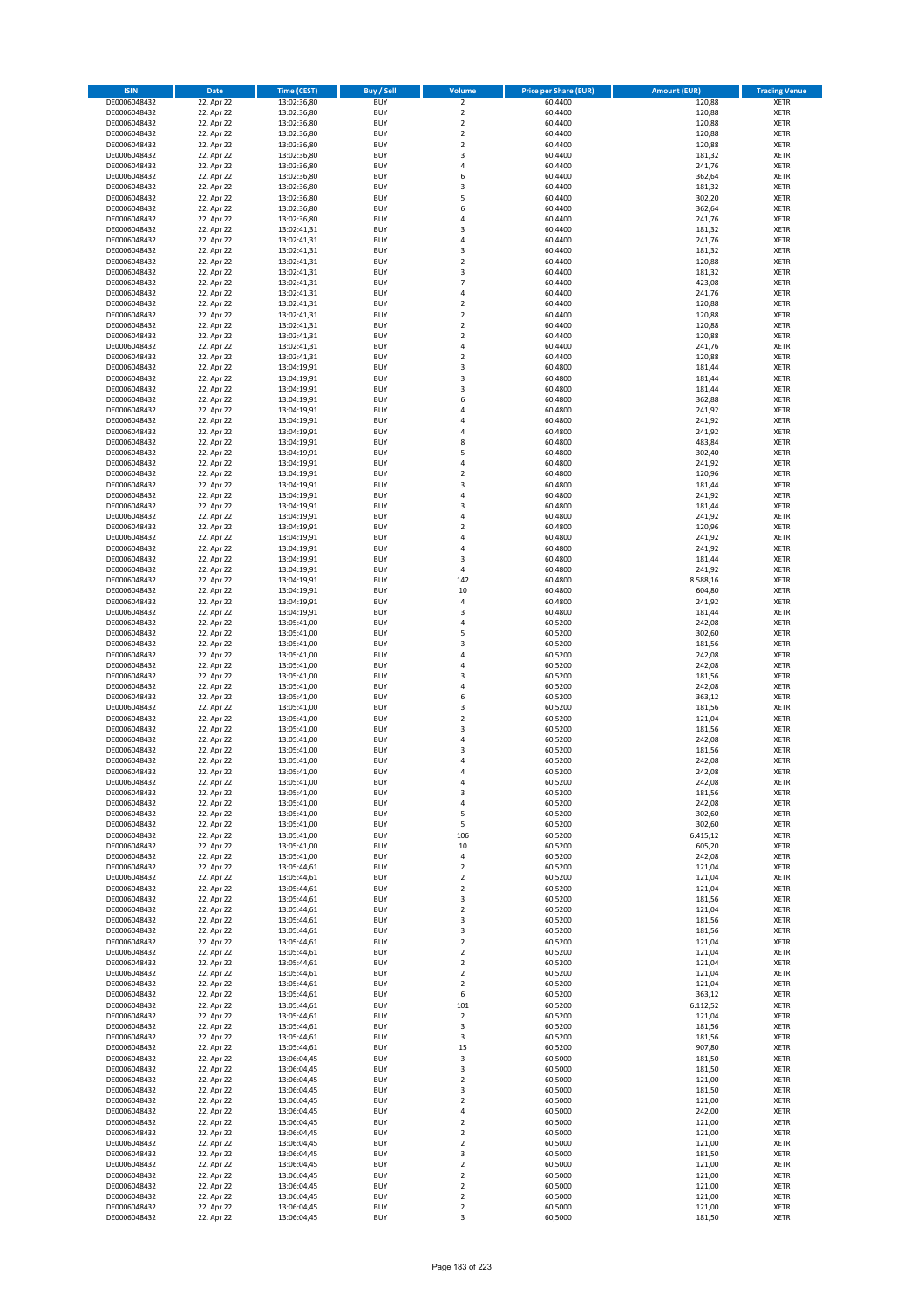| <b>ISIN</b>                  | <b>Date</b>              | <b>Time (CEST)</b>         | <b>Buy / Sell</b>        | <b>Volume</b>                                      | <b>Price per Share (EUR)</b> | <b>Amount (EUR)</b> | <b>Trading Venue</b>       |
|------------------------------|--------------------------|----------------------------|--------------------------|----------------------------------------------------|------------------------------|---------------------|----------------------------|
| DE0006048432                 | 22. Apr 22               | 13:06:04,45                | <b>BUY</b>               | $\overline{2}$                                     | 60,5000                      | 121,00              | <b>XETR</b>                |
| DE0006048432                 | 22. Apr 22               | 13:06:04,45                | <b>BUY</b>               | 28                                                 | 60,5000                      | 1.694,00            | <b>XETR</b>                |
| DE0006048432                 | 22. Apr 22               | 13:06:04,45                | <b>BUY</b>               | 5                                                  | 60,5000                      | 302,50              | <b>XETR</b>                |
| DE0006048432<br>DE0006048432 | 22. Apr 22<br>22. Apr 22 | 13:06:04,45<br>13:06:04,45 | <b>BUY</b><br><b>BUY</b> | $\mathbf 2$<br>6                                   | 60,5000<br>60,5000           | 121,00<br>363,00    | <b>XETR</b><br><b>XETR</b> |
| DE0006048432                 | 22. Apr 22               | 13:06:04,45                | <b>BUY</b>               | 43                                                 | 60,5000                      | 2.601,50            | <b>XETR</b>                |
| DE0006048432                 | 22. Apr 22               | 13:06:30,54                | <b>BUY</b>               | 4                                                  | 60,4800                      | 241,92              | <b>XETR</b>                |
| DE0006048432                 | 22. Apr 22               | 13:06:30,54                | <b>BUY</b>               | $\mathbf 2$                                        | 60,4800                      | 120,96              | <b>XETR</b>                |
| DE0006048432                 | 22. Apr 22               | 13:06:30,54                | <b>BUY</b>               | 5                                                  | 60,4800                      | 302,40              | <b>XETR</b>                |
| DE0006048432                 | 22. Apr 22               | 13:06:30,54                | <b>BUY</b>               | $\mathbf 2$                                        | 60,4800                      | 120,96              | <b>XETR</b>                |
| DE0006048432                 | 22. Apr 22               | 13:06:30,54                | <b>BUY</b>               | 3                                                  | 60,4800                      | 181,44              | <b>XETR</b>                |
| DE0006048432<br>DE0006048432 | 22. Apr 22<br>22. Apr 22 | 13:06:30,54                | <b>BUY</b><br><b>BUY</b> | 4<br>3                                             | 60,4800<br>60,4800           | 241,92<br>181,44    | <b>XETR</b><br><b>XETR</b> |
| DE0006048432                 | 22. Apr 22               | 13:06:30,54<br>13:06:30,54 | <b>BUY</b>               | $\overline{\mathbf{c}}$                            | 60,4800                      | 120,96              | <b>XETR</b>                |
| DE0006048432                 | 22. Apr 22               | 13:06:30,54                | <b>BUY</b>               | $\mathbf 2$                                        | 60,4800                      | 120,96              | <b>XETR</b>                |
| DE0006048432                 | 22. Apr 22               | 13:06:30,54                | <b>BUY</b>               | $\overline{\mathbf{c}}$                            | 60,4800                      | 120,96              | <b>XETR</b>                |
| DE0006048432                 | 22. Apr 22               | 13:06:30,54                | <b>BUY</b>               | $\mathbf 2$                                        | 60,4800                      | 120,96              | <b>XETR</b>                |
| DE0006048432                 | 22. Apr 22               | 13:06:30,54                | <b>BUY</b>               | 4                                                  | 60,4800                      | 241,92              | <b>XETR</b>                |
| DE0006048432                 | 22. Apr 22               | 13:06:30,54                | <b>BUY</b>               | 3                                                  | 60,4800                      | 181,44              | <b>XETR</b>                |
| DE0006048432                 | 22. Apr 22               | 13:06:30,54                | <b>BUY</b>               | $\mathbf 2$                                        | 60,4800                      | 120,96              | <b>XETR</b>                |
| DE0006048432<br>DE0006048432 | 22. Apr 22<br>22. Apr 22 | 13:06:30,54<br>13:06:30,56 | <b>BUY</b><br><b>BUY</b> | 5<br>4                                             | 60,4800<br>60,4800           | 302,40<br>241,92    | <b>XETR</b><br><b>XETR</b> |
| DE0006048432                 | 22. Apr 22               | 13:06:31,40                | <b>BUY</b>               | $\mathbf 2$                                        | 60,4800                      | 120,96              | <b>XETR</b>                |
| DE0006048432                 | 22. Apr 22               | 13:06:37,66                | <b>BUY</b>               | 4                                                  | 60,4600                      | 241,84              | <b>XETR</b>                |
| DE0006048432                 | 22. Apr 22               | 13:06:37,66                | <b>BUY</b>               | 3                                                  | 60,4600                      | 181,38              | <b>XETR</b>                |
| DE0006048432                 | 22. Apr 22               | 13:06:37,66                | <b>BUY</b>               | $\mathbf 2$                                        | 60,4600                      | 120,92              | <b>XETR</b>                |
| DE0006048432                 | 22. Apr 22               | 13:06:37,66                | <b>BUY</b>               | 3                                                  | 60,4600                      | 181,38              | <b>XETR</b>                |
| DE0006048432                 | 22. Apr 22               | 13:06:37,66                | <b>BUY</b>               | $\overline{\mathbf{c}}$                            | 60,4600                      | 120,92              | <b>XETR</b>                |
| DE0006048432<br>DE0006048432 | 22. Apr 22<br>22. Apr 22 | 13:06:37,66<br>13:06:37,66 | <b>BUY</b><br><b>BUY</b> | $\mathbf 2$<br>3                                   | 60,4600<br>60,4600           | 120,92<br>181,38    | <b>XETR</b><br><b>XETR</b> |
| DE0006048432                 | 22. Apr 22               | 13:06:37,66                | <b>BUY</b>               | 29                                                 | 60,4600                      | 1.753,34            | <b>XETR</b>                |
| DE0006048432                 | 22. Apr 22               | 13:06:37,66                | <b>BUY</b>               | 3                                                  | 60,4600                      | 181,38              | <b>XETR</b>                |
| DE0006048432                 | 22. Apr 22               | 13:06:37,66                | <b>BUY</b>               | $\mathbf 2$                                        | 60,4600                      | 120,92              | <b>XETR</b>                |
| DE0006048432                 | 22. Apr 22               | 13:06:37,66                | <b>BUY</b>               | 4                                                  | 60,4600                      | 241,84              | <b>XETR</b>                |
| DE0006048432                 | 22. Apr 22               | 13:06:37,66                | <b>BUY</b>               | 81                                                 | 60,4600                      | 4.897,26            | <b>XETR</b>                |
| DE0006048432                 | 22. Apr 22               | 13:08:44,46                | <b>BUY</b>               | $\mathbf 2$                                        | 60,5000                      | 121,00              | <b>XETR</b>                |
| DE0006048432                 | 22. Apr 22               | 13:08:44,46<br>13:08:44,46 | <b>BUY</b><br><b>BUY</b> | $\overline{\mathbf{c}}$<br>$\mathbf 2$             | 60,5000<br>60,5000           | 121,00<br>121,00    | <b>XETR</b><br><b>XETR</b> |
| DE0006048432<br>DE0006048432 | 22. Apr 22<br>22. Apr 22 | 13:08:44,46                | <b>BUY</b>               | $\mathbf 2$                                        | 60,5000                      | 121,00              | <b>XETR</b>                |
| DE0006048432                 | 22. Apr 22               | 13:08:44,46                | <b>BUY</b>               | $\mathbf 2$                                        | 60,5000                      | 121,00              | <b>XETR</b>                |
| DE0006048432                 | 22. Apr 22               | 13:08:44,46                | <b>BUY</b>               | $\overline{\mathbf{c}}$                            | 60,5000                      | 121,00              | <b>XETR</b>                |
| DE0006048432                 | 22. Apr 22               | 13:08:44,46                | <b>BUY</b>               | 4                                                  | 60,5000                      | 242,00              | <b>XETR</b>                |
| DE0006048432                 | 22. Apr 22               | 13:08:44,46                | <b>BUY</b>               | $\mathbf 2$                                        | 60,5000                      | 121,00              | <b>XETR</b>                |
| DE0006048432                 | 22. Apr 22               | 13:08:44,46                | <b>BUY</b>               | 3                                                  | 60,5000                      | 181,50              | <b>XETR</b>                |
| DE0006048432                 | 22. Apr 22               | 13:08:44,46                | <b>BUY</b>               | 3                                                  | 60,5000                      | 181,50              | <b>XETR</b>                |
| DE0006048432<br>DE0006048432 | 22. Apr 22<br>22. Apr 22 | 13:08:44,46<br>13:08:44,46 | <b>BUY</b><br><b>BUY</b> | 3<br>$\mathbf 2$                                   | 60,5000<br>60,5000           | 181,50<br>121,00    | <b>XETR</b><br><b>XETR</b> |
| DE0006048432                 | 22. Apr 22               | 13:08:44,46                | <b>BUY</b>               | 3                                                  | 60,5000                      | 181,50              | <b>XETR</b>                |
| DE0006048432                 | 22. Apr 22               | 13:08:44,46                | <b>BUY</b>               | 4                                                  | 60,5000                      | 242,00              | <b>XETR</b>                |
| DE0006048432                 | 22. Apr 22               | 13:08:44,46                | <b>BUY</b>               | $\overline{\mathbf{c}}$                            | 60,5000                      | 121,00              | <b>XETR</b>                |
| DE0006048432                 | 22. Apr 22               | 13:08:44,46                | <b>BUY</b>               | 3                                                  | 60,5000                      | 181,50              | <b>XETR</b>                |
| DE0006048432                 | 22. Apr 22               | 13:08:44,46                | <b>BUY</b>               | $\mathbf 2$                                        | 60,5000                      | 121,00              | <b>XETR</b>                |
| DE0006048432                 | 22. Apr 22               | 13:08:44,46                | <b>BUY</b><br><b>BUY</b> | 4                                                  | 60,5000                      | 242,00              | <b>XETR</b><br><b>XETR</b> |
| DE0006048432<br>DE0006048432 | 22. Apr 22<br>22. Apr 22 | 13:08:44,46<br>13:08:44,46 | <b>BUY</b>               | 4<br>82                                            | 60,5000<br>60,5000           | 242,00<br>4.961,00  | <b>XETR</b>                |
| DE0006048432                 | 22. Apr 22               | 13:08:44,46                | <b>BUY</b>               | $\mathbf 2$                                        | 60,5000                      | 121,00              | <b>XETR</b>                |
| DE0006048432                 | 22. Apr 22               | 13:08:44,46                | <b>BUY</b>               | 3                                                  | 60,5000                      | 181,50              | <b>XETR</b>                |
| DE0006048432                 | 22. Apr 22               | 13:08:44,46                | <b>BUY</b>               | 3                                                  | 60,5000                      | 181,50              | <b>XETR</b>                |
| DE0006048432                 | 22. Apr 22               | 13:08:44,52                | <b>BUY</b>               | $\mathbf 2$                                        | 60,5000                      | 121,00              | <b>XETR</b>                |
| DE0006048432                 | 22. Apr 22               | 13:08:44,52                | <b>BUY</b>               | 3                                                  | 60,5000                      | 181,50              | <b>XETR</b>                |
| DE0006048432                 | 22. Apr 22               | 13:08:44,52                | <b>BUY</b>               | $\mathbf 2$                                        | 60,5000                      | 121,00              | <b>XETR</b>                |
| DE0006048432<br>DE0006048432 | 22. Apr 22<br>22. Apr 22 | 13:08:44,52<br>13:08:44,52 | <b>BUY</b><br><b>BUY</b> | $\overline{\mathbf{c}}$<br>$\overline{\mathbf{c}}$ | 60,5000<br>60,5000           | 121,00<br>121,00    | <b>XETR</b><br><b>XETR</b> |
| DE0006048432                 | 22. Apr 22               | 13:13:11,61                | <b>BUY</b>               | 3                                                  | 60,5800                      | 181,74              | <b>XETR</b>                |
| DE0006048432                 | 22. Apr 22               | 13:13:11,61                | BUY                      | 2                                                  | 60,5800                      | 121,16              | <b>XETR</b>                |
| DE0006048432                 | 22. Apr 22               | 13:13:11,61                | <b>BUY</b>               | 4                                                  | 60,5800                      | 242,32              | <b>XETR</b>                |
| DE0006048432                 | 22. Apr 22               | 13:13:11,61                | <b>BUY</b>               | 3                                                  | 60,5800                      | 181,74              | <b>XETR</b>                |
| DE0006048432                 | 22. Apr 22               | 13:13:11,61                | <b>BUY</b>               | 3                                                  | 60,5800                      | 181,74              | XETR                       |
| DE0006048432<br>DE0006048432 | 22. Apr 22<br>22. Apr 22 | 13:13:11,61                | <b>BUY</b>               | $\mathbf 2$                                        | 60,5800                      | 121,16<br>302,90    | <b>XETR</b>                |
| DE0006048432                 | 22. Apr 22               | 13:13:11,61<br>13:13:11,61 | <b>BUY</b><br><b>BUY</b> | 5<br>$\overline{7}$                                | 60,5800<br>60,5800           | 424,06              | <b>XETR</b><br><b>XETR</b> |
| DE0006048432                 | 22. Apr 22               | 13:13:11,61                | <b>BUY</b>               | 5                                                  | 60,5800                      | 302,90              | <b>XETR</b>                |
| DE0006048432                 | 22. Apr 22               | 13:13:11,61                | <b>BUY</b>               | $\mathbf 2$                                        | 60,5800                      | 121,16              | <b>XETR</b>                |
| DE0006048432                 | 22. Apr 22               | 13:13:11,61                | <b>BUY</b>               | 4                                                  | 60,5800                      | 242,32              | <b>XETR</b>                |
| DE0006048432                 | 22. Apr 22               | 13:13:11,61                | <b>BUY</b>               | 4                                                  | 60,5800                      | 242,32              | <b>XETR</b>                |
| DE0006048432                 | 22. Apr 22               | 13:13:11,61                | <b>BUY</b>               | $\overline{\mathbf{c}}$                            | 60,5800                      | 121,16              | <b>XETR</b>                |
| DE0006048432<br>DE0006048432 | 22. Apr 22<br>22. Apr 22 | 13:13:11,61<br>13:13:11,61 | <b>BUY</b><br><b>BUY</b> | $\mathbf 2$<br>$\overline{\mathbf{2}}$             | 60,5800<br>60,5800           | 121,16<br>121,16    | <b>XETR</b><br><b>XETR</b> |
| DE0006048432                 | 22. Apr 22               | 13:13:11,61                | <b>BUY</b>               | 4                                                  | 60,5800                      | 242,32              | <b>XETR</b>                |
| DE0006048432                 | 22. Apr 22               | 13:13:11,61                | <b>BUY</b>               | 4                                                  | 60,5800                      | 242,32              | <b>XETR</b>                |
| DE0006048432                 | 22. Apr 22               | 13:13:11,61                | <b>BUY</b>               | 4                                                  | 60,5800                      | 242,32              | <b>XETR</b>                |
| DE0006048432                 | 22. Apr 22               | 13:13:11,61                | <b>BUY</b>               | 4                                                  | 60,5800                      | 242,32              | <b>XETR</b>                |
| DE0006048432                 | 22. Apr 22               | 13:13:11,61                | <b>BUY</b>               | 6                                                  | 60,5800                      | 363,48              | XETR                       |
| DE0006048432                 | 22. Apr 22               | 13:13:11,61                | <b>BUY</b>               | 4                                                  | 60,5800                      | 242,32              | <b>XETR</b>                |
| DE0006048432<br>DE0006048432 | 22. Apr 22<br>22. Apr 22 | 13:13:11,61<br>13:13:11,61 | <b>BUY</b><br><b>BUY</b> | 6<br>123                                           | 60,5800<br>60,5800           | 363,48<br>7.451,34  | <b>XETR</b><br><b>XETR</b> |
| DE0006048432                 | 22. Apr 22               | 13:13:55,54                | <b>BUY</b>               | 4                                                  | 60,5600                      | 242,24              | <b>XETR</b>                |
| DE0006048432                 | 22. Apr 22               | 13:13:55,54                | <b>BUY</b>               | 3                                                  | 60,5600                      | 181,68              | <b>XETR</b>                |
| DE0006048432                 | 22. Apr 22               | 13:13:55,54                | <b>BUY</b>               | 3                                                  | 60,5600                      | 181,68              | <b>XETR</b>                |
| DE0006048432                 | 22. Apr 22               | 13:13:55,54                | <b>BUY</b>               | 3                                                  | 60,5600                      | 181,68              | <b>XETR</b>                |
| DE0006048432                 | 22. Apr 22               | 13:13:55,54                | <b>BUY</b>               | $\mathbf 2$                                        | 60,5600                      | 121,12              | <b>XETR</b>                |
| DE0006048432                 | 22. Apr 22               | 13:13:55,54                | <b>BUY</b>               | 4                                                  | 60,5600                      | 242,24              | <b>XETR</b>                |
| DE0006048432<br>DE0006048432 | 22. Apr 22<br>22. Apr 22 | 13:13:55,54<br>13:13:55,54 | <b>BUY</b><br><b>BUY</b> | $\mathbf 2$<br>3                                   | 60,5600<br>60,5600           | 121,12<br>181,68    | <b>XETR</b><br>XETR        |
| DE0006048432                 | 22. Apr 22               | 13:13:55,54                | <b>BUY</b>               | 4                                                  | 60,5600                      | 242,24              | <b>XETR</b>                |
| DE0006048432                 | 22. Apr 22               | 13:13:55,54                | <b>BUY</b>               | 4                                                  | 60,5600                      | 242,24              | <b>XETR</b>                |
| DE0006048432                 | 22. Apr 22               | 13:13:55,54                | <b>BUY</b>               | 3                                                  | 60,5600                      | 181,68              | <b>XETR</b>                |
| DE0006048432                 | 22. Apr 22               | 13:13:55,54                | <b>BUY</b>               | $\mathbf 2$                                        | 60,5600                      | 121,12              | <b>XETR</b>                |
| DE0006048432                 | 22. Apr 22               | 13:13:55,54                | <b>BUY</b>               | $\mathbf 2$                                        | 60,5600                      | 121,12              | <b>XETR</b>                |
| DE0006048432<br>DE0006048432 | 22. Apr 22<br>22. Apr 22 | 13:13:55,54<br>13:13:55,54 | <b>BUY</b><br><b>BUY</b> | $\mathbf 2$<br>8                                   | 60,5600<br>60,5600           | 121,12<br>484,48    | <b>XETR</b><br><b>XETR</b> |
| DE0006048432                 | 22. Apr 22               | 13:13:55,54                | <b>BUY</b>               | 3                                                  | 60,5600                      | 181,68              | XETR                       |
| DE0006048432                 | 22. Apr 22               | 13:13:55,54                | <b>BUY</b>               | 3                                                  | 60,5600                      | 181,68              | <b>XETR</b>                |
| DE0006048432                 | 22. Apr 22               | 13:13:55,54                | <b>BUY</b>               | 3                                                  | 60,5600                      | 181,68              | XETR                       |
| DE0006048432                 | 22. Apr 22               | 13:13:55,55                | <b>BUY</b>               | $\mathbf 2$                                        | 60,5600                      | 121,12              | <b>XETR</b>                |
| DE0006048432                 | 22. Apr 22               | 13:14:14,08                | <b>BUY</b>               | $\overline{2}$                                     | 60,5400                      | 121,08              | <b>XETR</b>                |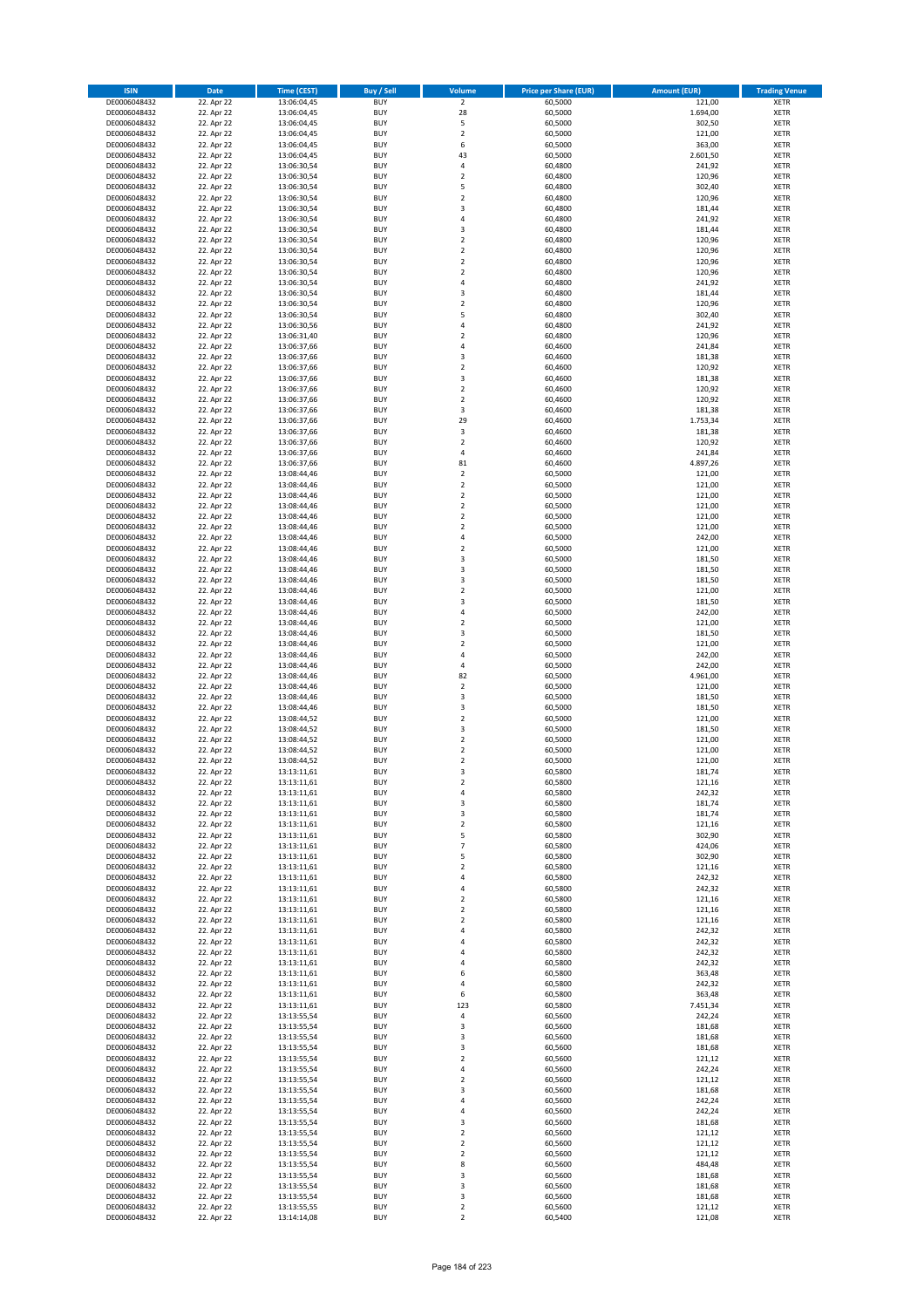| <b>ISIN</b>                  | <b>Date</b>              | Time (CEST)                | Buy / Sell               | Volume                                 | <b>Price per Share (EUR)</b> | Amount (EUR)       | <b>Trading Venue</b>       |
|------------------------------|--------------------------|----------------------------|--------------------------|----------------------------------------|------------------------------|--------------------|----------------------------|
| DE0006048432                 | 22. Apr 22               | 13:14:14,08                | <b>BUY</b>               | $\overline{\mathbf{2}}$                | 60,5400                      | 121,08             | <b>XETR</b>                |
| DE0006048432                 | 22. Apr 22               | 13:14:14,08                | <b>BUY</b>               | 8                                      | 60,5400                      | 484,32             | <b>XETR</b>                |
| DE0006048432                 | 22. Apr 22               | 13:14:14,08                | <b>BUY</b>               | $\overline{\mathbf{2}}$                | 60,5400                      | 121,08             | <b>XETR</b>                |
| DE0006048432                 | 22. Apr 22               | 13:14:14,08                | <b>BUY</b>               | 4                                      | 60,5400                      | 242,16             | <b>XETR</b>                |
| DE0006048432<br>DE0006048432 | 22. Apr 22<br>22. Apr 22 | 13:14:14,08<br>13:14:14,08 | <b>BUY</b><br><b>BUY</b> | 94<br>$\mathbf 2$                      | 60,5400<br>60,5400           | 5.690,76<br>121,08 | <b>XETR</b><br><b>XETR</b> |
| DE0006048432                 | 22. Apr 22               | 13:16:58,11                | <b>BUY</b>               | 5                                      | 60,6400                      | 303,20             | <b>XETR</b>                |
| DE0006048432                 | 22. Apr 22               | 13:16:58,11                | <b>BUY</b>               | 4                                      | 60,6400                      | 242,56             | <b>XETR</b>                |
| DE0006048432                 | 22. Apr 22               | 13:16:58,11                | <b>BUY</b>               | $\overline{\mathbf{3}}$                | 60,6400                      | 181,92             | <b>XETR</b>                |
| DE0006048432                 | 22. Apr 22               | 13:16:58,11                | <b>BUY</b>               | 5                                      | 60,6400                      | 303,20             | <b>XETR</b>                |
| DE0006048432                 | 22. Apr 22               | 13:16:58,11                | <b>BUY</b>               | 3                                      | 60,6400                      | 181,92             | <b>XETR</b>                |
| DE0006048432                 | 22. Apr 22               | 13:16:58,11                | <b>BUY</b>               | 5<br>$\overline{3}$                    | 60,6400                      | 303,20             | <b>XETR</b>                |
| DE0006048432<br>DE0006048432 | 22. Apr 22<br>22. Apr 22 | 13:16:58,11<br>13:16:58,11 | <b>BUY</b><br><b>BUY</b> | $\overline{a}$                         | 60,6400<br>60,6400           | 181,92<br>242,56   | <b>XETR</b><br><b>XETR</b> |
| DE0006048432                 | 22. Apr 22               | 13:16:58,11                | <b>BUY</b>               | 3                                      | 60,6400                      | 181,92             | <b>XETR</b>                |
| DE0006048432                 | 22. Apr 22               | 13:16:58,11                | <b>BUY</b>               | 155                                    | 60,6400                      | 9.399,20           | <b>XETR</b>                |
| DE0006048432                 | 22. Apr 22               | 13:16:58,11                | <b>BUY</b>               | $\overline{7}$                         | 60,6400                      | 424,48             | <b>XETR</b>                |
| DE0006048432                 | 22. Apr 22               | 13:16:58,11                | <b>BUY</b>               | 3                                      | 60,6400                      | 181,92             | <b>XETR</b>                |
| DE0006048432                 | 22. Apr 22               | 13:16:58.11                | <b>BUY</b>               | $\,1\,$                                | 60,6400                      | 60,64              | <b>XETR</b>                |
| DE0006048432<br>DE0006048432 | 22. Apr 22<br>22. Apr 22 | 13:18:07,24<br>13:18:07,24 | <b>BUY</b><br><b>BUY</b> | 9<br>5                                 | 60,6600<br>60,6600           | 545,94<br>303,30   | <b>XETR</b><br><b>XETR</b> |
| DE0006048432                 | 22. Apr 22               | 13:18:07,24                | <b>BUY</b>               | $\overline{\mathbf{2}}$                | 60,6600                      | 121,32             | <b>XETR</b>                |
| DE0006048432                 | 22. Apr 22               | 13:19:02,46                | <b>BUY</b>               | $\overline{a}$                         | 60,7000                      | 242,80             | <b>XETR</b>                |
| DE0006048432                 | 22. Apr 22               | 13:19:02,46                | <b>BUY</b>               | 5                                      | 60,7000                      | 303,50             | <b>XETR</b>                |
| DE0006048432                 | 22. Apr 22               | 13:19:02,46                | <b>BUY</b>               | 5                                      | 60,7000                      | 303,50             | <b>XETR</b>                |
| DE0006048432                 | 22. Apr 22               | 13:19:02,46                | <b>BUY</b>               | 5                                      | 60,7000                      | 303,50             | <b>XETR</b>                |
| DE0006048432                 | 22. Apr 22               | 13:19:02,46                | <b>BUY</b><br><b>BUY</b> | 3<br>$\overline{\mathbf{2}}$           | 60,7000                      | 182,10             | <b>XETR</b><br><b>XETR</b> |
| DE0006048432<br>DE0006048432 | 22. Apr 22<br>22. Apr 22 | 13:19:02,46<br>13:19:02,46 | <b>BUY</b>               | 4                                      | 60,7000<br>60,7000           | 121,40<br>242,80   | <b>XETR</b>                |
| DE0006048432                 | 22. Apr 22               | 13:19:02,46                | <b>BUY</b>               | 4                                      | 60,7000                      | 242,80             | <b>XETR</b>                |
| DE0006048432                 | 22. Apr 22               | 13:19:02,46                | <b>BUY</b>               | $\overline{\mathbf{3}}$                | 60,7000                      | 182,10             | <b>XETR</b>                |
| DE0006048432                 | 22. Apr 22               | 13:19:02,46                | <b>BUY</b>               | 4                                      | 60,7000                      | 242,80             | <b>XETR</b>                |
| DE0006048432                 | 22. Apr 22               | 13:19:02,46                | <b>BUY</b>               | 3                                      | 60,7000                      | 182,10             | <b>XETR</b>                |
| DE0006048432                 | 22. Apr 22               | 13:19:02,46                | <b>BUY</b>               | 3                                      | 60,7000                      | 182,10             | <b>XETR</b>                |
| DE0006048432<br>DE0006048432 | 22. Apr 22<br>22. Apr 22 | 13:19:02,46<br>13:19:02,46 | <b>BUY</b><br><b>BUY</b> | $\overline{\mathbf{3}}$<br>4           | 60,7000<br>60,7000           | 182,10<br>242,80   | <b>XETR</b><br><b>XETR</b> |
| DE0006048432                 | 22. Apr 22               | 13:19:02,46                | <b>BUY</b>               | $\overline{\mathbf{3}}$                | 60,7000                      | 182,10             | <b>XETR</b>                |
| DE0006048432                 | 22. Apr 22               | 13:19:02,46                | <b>BUY</b>               | $\overline{a}$                         | 60,7000                      | 242,80             | <b>XETR</b>                |
| DE0006048432                 | 22. Apr 22               | 13:19:02,46                | <b>BUY</b>               | 3                                      | 60,7000                      | 182,10             | <b>XETR</b>                |
| DE0006048432                 | 22. Apr 22               | 13:19:02,46                | <b>BUY</b>               | 159                                    | 60,7000                      | 9.651,30           | <b>XETR</b>                |
| DE0006048432                 | 22. Apr 22               | 13:19:02,47                | <b>BUY</b>               | $\mathbf 2$                            | 60,7000                      | 121,40             | <b>XETR</b>                |
| DE0006048432                 | 22. Apr 22               | 13:19:02,47                | <b>BUY</b><br><b>BUY</b> | 3                                      | 60,7000                      | 182,10             | <b>XETR</b>                |
| DE0006048432<br>DE0006048432 | 22. Apr 22<br>22. Apr 22 | 13:19:44,43<br>13:19:44,43 | <b>BUY</b>               | 3<br>$\overline{\mathbf{2}}$           | 60,6800<br>60,6800           | 182,04<br>121,36   | <b>XETR</b><br><b>XETR</b> |
| DE0006048432                 | 22. Apr 22               | 13:19:44,43                | <b>BUY</b>               | $\overline{\mathbf{3}}$                | 60,6800                      | 182,04             | <b>XETR</b>                |
| DE0006048432                 | 22. Apr 22               | 13:19:44,43                | <b>BUY</b>               | $\overline{\mathbf{3}}$                | 60,6800                      | 182,04             | <b>XETR</b>                |
| DE0006048432                 | 22. Apr 22               | 13:19:44,43                | <b>BUY</b>               | $\overline{4}$                         | 60,6800                      | 242,72             | <b>XETR</b>                |
| DE0006048432                 | 22. Apr 22               | 13:19:44,43                | <b>BUY</b>               | $\overline{a}$                         | 60,6800                      | 242,72             | <b>XETR</b>                |
| DE0006048432                 | 22. Apr 22               | 13:19:44,43                | <b>BUY</b><br><b>BUY</b> | $\overline{2}$<br>6                    | 60,6800                      | 121,36             | <b>XETR</b><br><b>XETR</b> |
| DE0006048432<br>DE0006048432 | 22. Apr 22<br>22. Apr 22 | 13:19:44,43<br>13:19:44,43 | <b>BUY</b>               | $\overline{\mathbf{2}}$                | 60,6800<br>60,6800           | 364,08<br>121,36   | <b>XETR</b>                |
| DE0006048432                 | 22. Apr 22               | 13:22:26,05                | <b>BUY</b>               | 5                                      | 60,7000                      | 303,50             | <b>XETR</b>                |
| DE0006048432                 | 22. Apr 22               | 13:22:26,05                | <b>BUY</b>               | 5                                      | 60,7000                      | 303,50             | <b>XETR</b>                |
| DE0006048432                 | 22. Apr 22               | 13:22:26,05                | <b>BUY</b>               | 5                                      | 60,7000                      | 303,50             | <b>XETR</b>                |
| DE0006048432                 | 22. Apr 22               | 13:22:26,05                | <b>BUY</b>               | $\overline{\mathbf{3}}$                | 60,7000                      | 182,10             | <b>XETR</b>                |
| DE0006048432                 | 22. Apr 22               | 13:22:26,05                | <b>BUY</b>               | 4                                      | 60,7000                      | 242,80             | <b>XETR</b>                |
| DE0006048432<br>DE0006048432 | 22. Apr 22<br>22. Apr 22 | 13:22:26,05<br>13:22:26,05 | <b>BUY</b><br><b>BUY</b> | $\overline{a}$<br>4                    | 60,7000<br>60,7000           | 242,80<br>242,80   | <b>XETR</b><br><b>XETR</b> |
| DE0006048432                 | 22. Apr 22               | 13:22:26,05                | BUY                      | $\overline{a}$                         | 60,7000                      | 242,80             | <b>XETR</b>                |
| DE0006048432                 | 22. Apr 22               | 13:22:26,05                | <b>BUY</b>               | $\overline{\mathbf{3}}$                | 60,7000                      | 182,10             | <b>XETR</b>                |
| DE0006048432                 | 22. Apr 22               | 13:22:26,05                | <b>BUY</b>               | 3                                      | 60,7000                      | 182,10             | <b>XETR</b>                |
| DE0006048432                 | 22. Apr 22               | 13:22:26,05                | BUY                      | $\overline{a}$                         | 60,7000                      | 242,80             | <b>XETR</b>                |
| DE0006048432                 | 22. Apr 22               | 13:22:26,05                | BUY                      | $\overline{\mathbf{3}}$                | 60,7000                      | 182,10             | <b>XETR</b>                |
| DE0006048432                 | 22. Apr 22               | 13:22:26,05<br>13:22:26,05 | <b>BUY</b>               | $\overline{3}$<br>5                    | 60,7000<br>60,7000           | 182,10<br>303,50   | <b>XETR</b>                |
| DE0006048432<br>DE0006048432 | 22. Apr 22<br>22. Apr 22 | 13:22:26,05                | BUY<br><b>BUY</b>        | 3                                      | 60,7000                      | 182,10             | <b>XETR</b><br><b>XETR</b> |
| DE0006048432                 | 22. Apr 22               | 13:22:26,05                | <b>BUY</b>               | 6                                      | 60,7000                      | 364,20             | <b>XETR</b>                |
| DE0006048432                 | 22. Apr 22               | 13:22:43,49                | <b>BUY</b>               | $\mathbf 2$                            | 60,7000                      | 121,40             | <b>XETR</b>                |
| DE0006048432                 | 22. Apr 22               | 13:22:43,49                | <b>BUY</b>               | $\overline{\mathbf{2}}$                | 60,7000                      | 121,40             | <b>XETR</b>                |
| DE0006048432                 | 22. Apr 22               | 13:22:43,49                | <b>BUY</b>               | $\mathbf 2$                            | 60,7000                      | 121,40             | <b>XETR</b>                |
| DE0006048432                 | 22. Apr 22               | 13:22:43,49                | <b>BUY</b>               | $\overline{\mathbf{2}}$                | 60,7000                      | 121,40             | <b>XETR</b>                |
| DE0006048432<br>DE0006048432 | 22. Apr 22<br>22. Apr 22 | 13:22:43,49<br>13:22:43,49 | <b>BUY</b><br><b>BUY</b> | 3<br>$\mathbf 2$                       | 60,7000<br>60,7000           | 182,10<br>121,40   | <b>XETR</b><br><b>XETR</b> |
| DE0006048432                 | 22. Apr 22               | 13:22:43,49                | <b>BUY</b>               | $\mathbf 2$                            | 60,7000                      | 121,40             | <b>XETR</b>                |
| DE0006048432                 | 22. Apr 22               | 13:22:43,49                | <b>BUY</b>               | $\mathbf 2$                            | 60,7000                      | 121,40             | <b>XETR</b>                |
| DE0006048432                 | 22. Apr 22               | 13:22:43,49                | <b>BUY</b>               | $\overline{4}$                         | 60,7000                      | 242,80             | <b>XETR</b>                |
| DE0006048432                 | 22. Apr 22               | 13:22:43,49                | <b>BUY</b>               | $\overline{4}$                         | 60,7000                      | 242,80             | <b>XETR</b>                |
| DE0006048432                 | 22. Apr 22               | 13:22:43,49                | <b>BUY</b>               | 3                                      | 60,7000                      | 182,10             | <b>XETR</b>                |
| DE0006048432<br>DE0006048432 | 22. Apr 22<br>22. Apr 22 | 13:22:43,49<br>13:22:43,49 | <b>BUY</b><br><b>BUY</b> | $\mathbf 2$<br>3                       | 60,7000<br>60,7000           | 121,40<br>182,10   | <b>XETR</b><br><b>XETR</b> |
| DE0006048432                 | 22. Apr 22               | 13:22:44,81                | <b>BUY</b>               | $\mathbf 2$                            | 60,7000                      | 121,40             | <b>XETR</b>                |
| DE0006048432                 | 22. Apr 22               | 13:22:44,81                | <b>BUY</b>               | $\mathbf 2$                            | 60,7000                      | 121,40             | <b>XETR</b>                |
| DE0006048432                 | 22. Apr 22               | 13:22:44,81                | <b>BUY</b>               | $\mathbf 2$                            | 60,7000                      | 121,40             | <b>XETR</b>                |
| DE0006048432                 | 22. Apr 22               | 13:22:44,81                | <b>BUY</b>               | $\mathbf 2$                            | 60,7000                      | 121,40             | <b>XETR</b>                |
| DE0006048432                 | 22. Apr 22               | 13:22:44,81                | <b>BUY</b>               | $\overline{\mathbf{2}}$                | 60,7000                      | 121,40             | <b>XETR</b>                |
| DE0006048432<br>DE0006048432 | 22. Apr 22<br>22. Apr 22 | 13:22:44,83<br>13:23:23,43 | <b>BUY</b><br><b>BUY</b> | $\mathbf 2$<br>$\overline{\mathbf{2}}$ | 60,7000<br>60,6800           | 121,40<br>121,36   | <b>XETR</b><br><b>XETR</b> |
| DE0006048432                 | 22. Apr 22               | 13:23:23,43                | <b>BUY</b>               | $\mathbf 2$                            | 60,6800                      | 121,36             | <b>XETR</b>                |
| DE0006048432                 | 22. Apr 22               | 13:23:23,43                | <b>BUY</b>               | 3                                      | 60,6800                      | 182,04             | <b>XETR</b>                |
| DE0006048432                 | 22. Apr 22               | 13:23:23,43                | <b>BUY</b>               | 3                                      | 60,6800                      | 182,04             | <b>XETR</b>                |
| DE0006048432                 | 22. Apr 22               | 13:23:23,43                | <b>BUY</b>               | $\overline{\mathbf{3}}$                | 60,6800                      | 182,04             | <b>XETR</b>                |
| DE0006048432                 | 22. Apr 22               | 13:23:23,43                | <b>BUY</b>               | $\overline{4}$                         | 60,6800                      | 242,72             | <b>XETR</b>                |
| DE0006048432                 | 22. Apr 22               | 13:23:23,43                | <b>BUY</b>               | $\mathbf 2$                            | 60,6800                      | 121,36             | <b>XETR</b>                |
| DE0006048432<br>DE0006048432 | 22. Apr 22<br>22. Apr 22 | 13:23:23,43<br>13:23:23,53 | <b>BUY</b><br><b>BUY</b> | 150<br>3                               | 60,6800<br>60,6600           | 9.102,00<br>181,98 | <b>XETR</b><br><b>XETR</b> |
| DE0006048432                 | 22. Apr 22               | 13:23:23,53                | <b>BUY</b>               | 3                                      | 60,6600                      | 181,98             | <b>XETR</b>                |
| DE0006048432                 | 22. Apr 22               | 13:23:23,53                | <b>BUY</b>               | 5                                      | 60,6600                      | 303,30             | <b>XETR</b>                |
| DE0006048432                 | 22. Apr 22               | 13:23:23,53                | <b>BUY</b>               | 5                                      | 60,6600                      | 303,30             | <b>XETR</b>                |
| DE0006048432                 | 22. Apr 22               | 13:23:23,53                | <b>BUY</b>               | 4                                      | 60,6600                      | 242,64             | <b>XETR</b>                |
| DE0006048432                 | 22. Apr 22               | 13:23:23,53                | <b>BUY</b>               | 5                                      | 60,6600                      | 303,30             | <b>XETR</b>                |
| DE0006048432                 | 22. Apr 22               | 13:23:23,53                | <b>BUY</b>               | 4<br>3                                 | 60,6600                      | 242,64<br>181,98   | <b>XETR</b>                |
| DE0006048432<br>DE0006048432 | 22. Apr 22<br>22. Apr 22 | 13:23:23,53<br>13:23:23,53 | <b>BUY</b><br><b>BUY</b> | 2                                      | 60,6600<br>60,6600           | 121,32             | <b>XETR</b><br><b>XETR</b> |
| DE0006048432                 | 22. Apr 22               | 13:23:23,53                | <b>BUY</b>               | $\mathbf 2$                            | 60,6600                      | 121,32             | <b>XETR</b>                |
| DE0006048432                 | 22. Apr 22               | 13:23:23,53                | <b>BUY</b>               | $\mathbf 2$                            | 60,6600                      | 121,32             | <b>XETR</b>                |
| DE0006048432                 | 22. Apr 22               | 13:23:23,53                | <b>BUY</b>               | 4                                      | 60,6600                      | 242,64             | <b>XETR</b>                |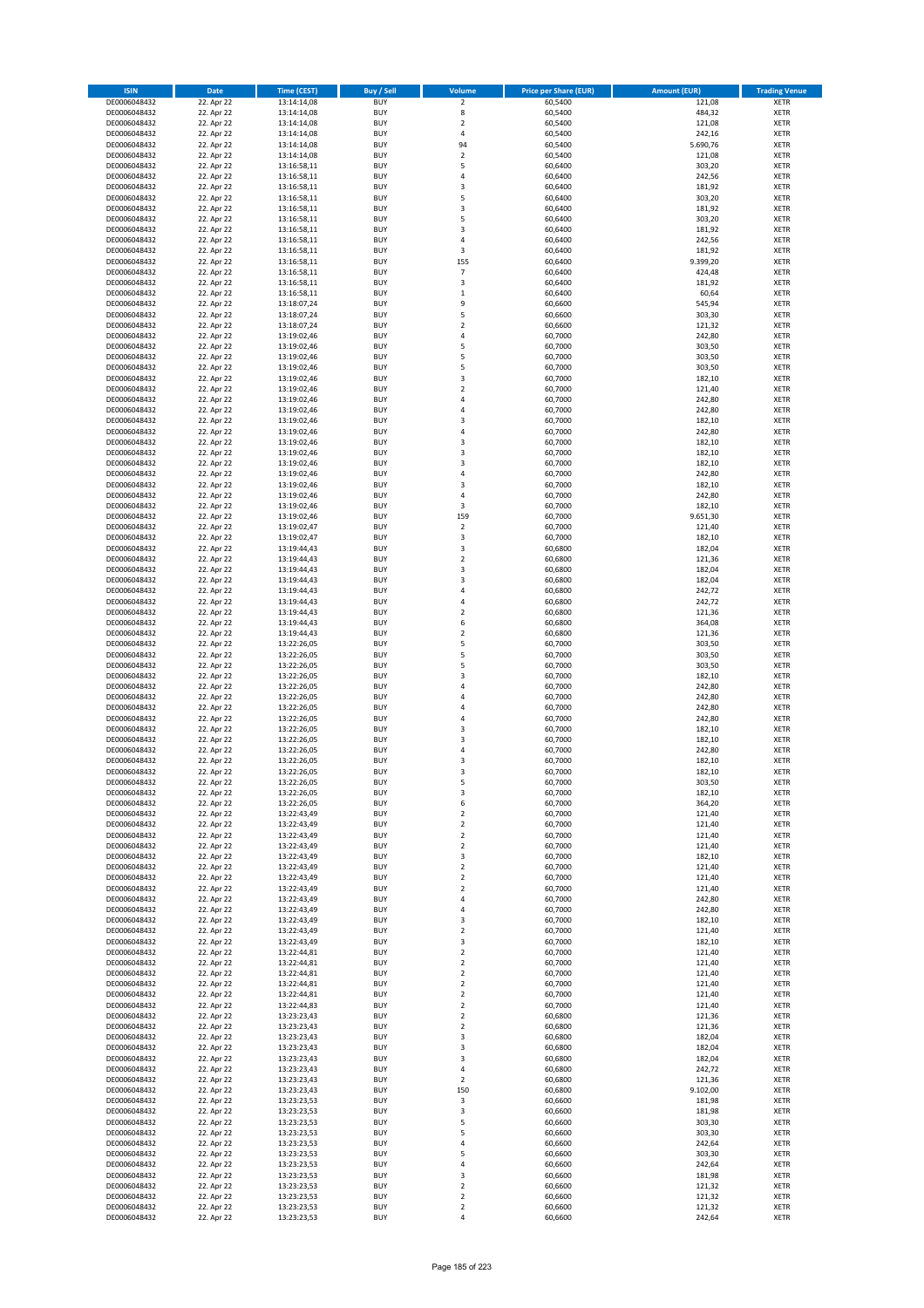| <b>ISIN</b>                  | <b>Date</b>              | <b>Time (CEST)</b>         | <b>Buy / Sell</b>        | Volume                                             | <b>Price per Share (EUR)</b> | <b>Amount (EUR)</b> | <b>Trading Venue</b>       |
|------------------------------|--------------------------|----------------------------|--------------------------|----------------------------------------------------|------------------------------|---------------------|----------------------------|
| DE0006048432                 | 22. Apr 22               | 13:23:23,53                | <b>BUY</b>               | 103                                                | 60,6600                      | 6.247,98            | <b>XETR</b>                |
| DE0006048432                 | 22. Apr 22               | 13:23:23,53                | <b>BUY</b>               | $\pmb{4}$                                          | 60,6600                      | 242,64              | <b>XETR</b>                |
| DE0006048432                 | 22. Apr 22               | 13:23:23,53                | <b>BUY</b>               | $\overline{2}$                                     | 60,6600                      | 121,32              | <b>XETR</b>                |
| DE0006048432                 | 22. Apr 22               | 13:23:23,55                | <b>BUY</b>               | $\mathbf 2$                                        | 60,6400                      | 121,28              | <b>XETR</b>                |
| DE0006048432<br>DE0006048432 | 22. Apr 22<br>22. Apr 22 | 13:23:23,55<br>13:23:23,55 | <b>BUY</b><br><b>BUY</b> | $\overline{4}$<br>$\mathbf 2$                      | 60,6400<br>60,6400           | 242,56<br>121,28    | <b>XETR</b><br><b>XETR</b> |
| DE0006048432                 | 22. Apr 22               | 13:23:23,55                | <b>BUY</b>               | $\overline{\mathbf{3}}$                            | 60,6400                      | 181,92              | <b>XETR</b>                |
| DE0006048432                 | 22. Apr 22               | 13:23:23,55                | <b>BUY</b>               | 3                                                  | 60,6400                      | 181,92              | <b>XETR</b>                |
| DE0006048432                 | 22. Apr 22               | 13:23:23,55                | BUY                      | 3                                                  | 60,6400                      | 181,92              | <b>XETR</b>                |
| DE0006048432                 | 22. Apr 22               | 13:23:23,55                | <b>BUY</b>               | $\overline{2}$                                     | 60,6400                      | 121,28              | <b>XETR</b>                |
| DE0006048432                 | 22. Apr 22               | 13:23:23,55                | <b>BUY</b>               | 4                                                  | 60,6400                      | 242,56              | <b>XETR</b>                |
| DE0006048432                 | 22. Apr 22               | 13:23:23,55                | <b>BUY</b>               | 40                                                 | 60,6400                      | 2.425,60            | <b>XETR</b>                |
| DE0006048432<br>DE0006048432 | 22. Apr 22<br>22. Apr 22 | 13:23:23,57<br>13:23:27,61 | <b>BUY</b><br><b>BUY</b> | 6<br>$\overline{2}$                                | 60,6400<br>60,6400           | 363,84<br>121,28    | <b>XETR</b><br><b>XETR</b> |
| DE0006048432                 | 22. Apr 22               | 13:23:27,61                | <b>BUY</b>               | $\overline{2}$                                     | 60,6400                      | 121,28              | <b>XETR</b>                |
| DE0006048432                 | 22. Apr 22               | 13:23:27,61                | BUY                      | $\overline{2}$                                     | 60,6400                      | 121,28              | <b>XETR</b>                |
| DE0006048432                 | 22. Apr 22               | 13:23:27,61                | <b>BUY</b>               | 3                                                  | 60,6400                      | 181,92              | <b>XETR</b>                |
| DE0006048432                 | 22. Apr 22               | 13:23:27,61                | <b>BUY</b>               | $\overline{7}$                                     | 60,6400                      | 424,48              | <b>XETR</b>                |
| DE0006048432                 | 22. Apr 22               | 13:23:27,61                | <b>BUY</b>               | $\overline{2}$                                     | 60.6400                      | 121,28              | <b>XETR</b>                |
| DE0006048432<br>DE0006048432 | 22. Apr 22<br>22. Apr 22 | 13:23:27,61<br>13:23:27,61 | <b>BUY</b><br><b>BUY</b> | $\overline{2}$<br>$\overline{2}$                   | 60,6400<br>60,6400           | 121,28<br>121,28    | <b>XETR</b><br><b>XETR</b> |
| DE0006048432                 | 22. Apr 22               | 13:23:27,61                | <b>BUY</b>               | $\overline{\mathbf{3}}$                            | 60,6400                      | 181,92              | <b>XETR</b>                |
| DE0006048432                 | 22. Apr 22               | 13:23:27,61                | <b>BUY</b>               | $\overline{a}$                                     | 60,6400                      | 242,56              | <b>XETR</b>                |
| DE0006048432                 | 22. Apr 22               | 13:26:10,43                | <b>BUY</b>               | $\overline{\mathbf{3}}$                            | 60,6400                      | 181,92              | <b>XETR</b>                |
| DE0006048432                 | 22. Apr 22               | 13:26:10,43                | <b>BUY</b>               | $\overline{2}$                                     | 60,6400                      | 121,28              | <b>XETR</b>                |
| DE0006048432                 | 22. Apr 22               | 13:26:10,43                | <b>BUY</b>               | $\mathbf 2$                                        | 60,6400                      | 121,28              | <b>XETR</b>                |
| DE0006048432                 | 22. Apr 22<br>22. Apr 22 | 13:26:10,43                | <b>BUY</b><br><b>BUY</b> | $\mathbf 2$<br>$\overline{2}$                      | 60,6400                      | 121,28              | <b>XETR</b><br><b>XETR</b> |
| DE0006048432<br>DE0006048432 | 22. Apr 22               | 13:26:10,43<br>13:26:10,43 | <b>BUY</b>               | $\mathbf 2$                                        | 60,6400<br>60,6400           | 121,28<br>121,28    | <b>XETR</b>                |
| DE0006048432                 | 22. Apr 22               | 13:26:10,43                | <b>BUY</b>               | $\overline{2}$                                     | 60,6400                      | 121,28              | <b>XETR</b>                |
| DE0006048432                 | 22. Apr 22               | 13:26:10,43                | <b>BUY</b>               | 3                                                  | 60,6400                      | 181,92              | <b>XETR</b>                |
| DE0006048432                 | 22. Apr 22               | 13:26:10,43                | <b>BUY</b>               | 6                                                  | 60,6400                      | 363,84              | <b>XETR</b>                |
| DE0006048432                 | 22. Apr 22               | 13:26:10,45                | <b>BUY</b>               | 2                                                  | 60,6400                      | 121,28              | <b>XETR</b>                |
| DE0006048432                 | 22. Apr 22               | 13:27:29,24                | <b>BUY</b>               | $\overline{\mathbf{3}}$                            | 60,6200                      | 181,86              | <b>XETR</b>                |
| DE0006048432<br>DE0006048432 | 22. Apr 22<br>22. Apr 22 | 13:27:29,24<br>13:27:29,24 | <b>BUY</b><br><b>BUY</b> | $\overline{4}$<br>9                                | 60,6200<br>60,6200           | 242,48<br>545,58    | <b>XETR</b><br><b>XETR</b> |
| DE0006048432                 | 22. Apr 22               | 13:27:29,24                | <b>BUY</b>               | $\overline{2}$                                     | 60,6200                      | 121,24              | <b>XETR</b>                |
| DE0006048432                 | 22. Apr 22               | 13:27:29,24                | <b>BUY</b>               | $\mathbf 2$                                        | 60,6200                      | 121,24              | <b>XETR</b>                |
| DE0006048432                 | 22. Apr 22               | 13:27:29,24                | <b>BUY</b>               | 3                                                  | 60,6200                      | 181,86              | <b>XETR</b>                |
| DE0006048432                 | 22. Apr 22               | 13:27:29,24                | <b>BUY</b>               | $\overline{2}$                                     | 60,6200                      | 121,24              | <b>XETR</b>                |
| DE0006048432                 | 22. Apr 22               | 13:27:29,24                | <b>BUY</b>               | $\overline{a}$                                     | 60,6200                      | 242,48              | <b>XETR</b>                |
| DE0006048432                 | 22. Apr 22<br>22. Apr 22 | 13:27:29,24                | <b>BUY</b><br><b>BUY</b> | $\overline{\mathbf{3}}$<br>$\overline{\mathbf{3}}$ | 60,6200                      | 181,86              | <b>XETR</b>                |
| DE0006048432<br>DE0006048432 | 22. Apr 22               | 13:27:29,24<br>13:27:29,24 | <b>BUY</b>               | $\overline{\mathbf{3}}$                            | 60,6200<br>60,6200           | 181,86<br>181,86    | <b>XETR</b><br><b>XETR</b> |
| DE0006048432                 | 22. Apr 22               | 13:27:29,24                | <b>BUY</b>               | $\mathbf 2$                                        | 60,6200                      | 121,24              | <b>XETR</b>                |
| DE0006048432                 | 22. Apr 22               | 13:27:29,24                | <b>BUY</b>               | 86                                                 | 60,6200                      | 5.213,32            | <b>XETR</b>                |
| DE0006048432                 | 22. Apr 22               | 13:27:29,24                | <b>BUY</b>               | 3                                                  | 60,6200                      | 181,86              | <b>XETR</b>                |
| DE0006048432                 | 22. Apr 22               | 13:27:29,24                | <b>BUY</b>               | 5                                                  | 60,6200                      | 303,10              | <b>XETR</b>                |
| DE0006048432                 | 22. Apr 22               | 13:29:47,61                | <b>BUY</b><br><b>BUY</b> | 4<br>$\overline{\mathbf{3}}$                       | 60,6600                      | 242,64<br>181,98    | <b>XETR</b><br><b>XETR</b> |
| DE0006048432<br>DE0006048432 | 22. Apr 22<br>22. Apr 22 | 13:29:47,61<br>13:29:47,61 | <b>BUY</b>               | $\overline{\mathbf{3}}$                            | 60,6600<br>60,6600           | 181,98              | <b>XETR</b>                |
| DE0006048432                 | 22. Apr 22               | 13:29:47,61                | <b>BUY</b>               | $\overline{2}$                                     | 60,6600                      | 121,32              | <b>XETR</b>                |
| DE0006048432                 | 22. Apr 22               | 13:29:47,61                | <b>BUY</b>               | $\overline{\mathbf{3}}$                            | 60,6600                      | 181,98              | <b>XETR</b>                |
| DE0006048432                 | 22. Apr 22               | 13:29:47,61                | <b>BUY</b>               | 5                                                  | 60,6600                      | 303,30              | <b>XETR</b>                |
| DE0006048432                 | 22. Apr 22               | 13:29:47,61                | <b>BUY</b>               | $\overline{2}$                                     | 60,6600                      | 121,32              | <b>XETR</b>                |
| DE0006048432                 | 22. Apr 22               | 13:29:47,61                | <b>BUY</b>               | $\overline{2}$                                     | 60,6600                      | 121,32              | <b>XETR</b>                |
| DE0006048432<br>DE0006048432 | 22. Apr 22<br>22. Apr 22 | 13:29:47,61<br>13:29:47,61 | <b>BUY</b><br><b>BUY</b> | $\overline{2}$<br>$\overline{2}$                   | 60,6600<br>60,6600           | 121,32<br>121,32    | <b>XETR</b><br><b>XETR</b> |
| DE0006048432                 | 22. Apr 22               | 13:29:47,61                | BUY                      | $\overline{2}$                                     | 60,6600                      | 121,32              | <b>XETR</b>                |
| DE0006048432                 | 22. Apr 22               | 13:29:47,61                | <b>BUY</b>               | $\overline{2}$                                     | 60,6600                      | 121,32              | <b>XETR</b>                |
| DE0006048432                 | 22. Apr 22               | 13:29:47,61                | <b>BUY</b>               | $\mathbf 2$                                        | 60,6600                      | 121,32              | <b>XETR</b>                |
| DE0006048432                 | 22. Apr 22               | 13:29:47,61                | BUY                      | $\overline{2}$                                     | 60,6600                      | 121,32              | <b>XETR</b>                |
| DE0006048432                 | 22. Apr 22               | 13:29:47,61                | BUY                      | $\overline{\mathbf{3}}$                            | 60,6600                      | 181,98              | <b>XETR</b>                |
| DE0006048432<br>DE0006048432 | 22. Apr 22               | 13:29:47,61<br>13:29:47,61 | <b>BUY</b>               | $\overline{3}$                                     | 60,6600                      | 181,98              | <b>XETR</b>                |
| DE0006048432                 | 22. Apr 22<br>22. Apr 22 | 13:29:47,61                | BUY<br><b>BUY</b>        | 3<br>$\mathbf 2$                                   | 60,6600<br>60,6600           | 181,98<br>121,32    | <b>XETR</b><br><b>XETR</b> |
| DE0006048432                 | 22. Apr 22               | 13:29:47,61                | <b>BUY</b>               | 5                                                  | 60,6600                      | 303,30              | <b>XETR</b>                |
| DE0006048432                 | 22. Apr 22               | 13:29:47,61                | <b>BUY</b>               | $\mathbf 2$                                        | 60,6600                      | 121,32              | <b>XETR</b>                |
| DE0006048432                 | 22. Apr 22               | 13:29:47,61                | <b>BUY</b>               | 126                                                | 60,6600                      | 7.643,16            | <b>XETR</b>                |
| DE0006048432                 | 22. Apr 22               | 13:29:47,61                | <b>BUY</b>               | 3                                                  | 60,6600                      | 181,98              | <b>XETR</b>                |
| DE0006048432                 | 22. Apr 22               | 13:29:49,03                | <b>BUY</b><br><b>BUY</b> | $\mathbf 2$                                        | 60,6400                      | 121,28              | <b>XETR</b>                |
| DE0006048432<br>DE0006048432 | 22. Apr 22<br>22. Apr 22 | 13:29:49,03<br>13:29:49,03 | <b>BUY</b>               | 2<br>78                                            | 60,6400<br>60,6400           | 121,28<br>4.729,92  | <b>XETR</b><br><b>XETR</b> |
| DE0006048432                 | 22. Apr 22               | 13:32:05,86                | <b>BUY</b>               | $\mathbf 2$                                        | 60,6400                      | 121,28              | <b>XETR</b>                |
| DE0006048432                 | 22. Apr 22               | 13:32:05,86                | <b>BUY</b>               | $\mathbf 2$                                        | 60,6400                      | 121,28              | <b>XETR</b>                |
| DE0006048432                 | 22. Apr 22               | 13:32:05,86                | <b>BUY</b>               | 4                                                  | 60,6400                      | 242,56              | <b>XETR</b>                |
| DE0006048432                 | 22. Apr 22<br>22. Apr 22 | 13:32:05,86                | <b>BUY</b>               | $\overline{7}$<br>$\overline{\mathbf{3}}$          | 60,6400                      | 424,48              | <b>XETR</b>                |
| DE0006048432<br>DE0006048432 | 22. Apr 22               | 13:32:05,86<br>13:32:05,86 | <b>BUY</b><br><b>BUY</b> | $\mathbf 2$                                        | 60,6400<br>60,6400           | 181,92<br>121,28    | <b>XETR</b><br><b>XETR</b> |
| DE0006048432                 | 22. Apr 22               | 13:32:05,86                | <b>BUY</b>               | $\mathbf 2$                                        | 60,6400                      | 121,28              | <b>XETR</b>                |
| DE0006048432                 | 22. Apr 22               | 13:32:05,86                | <b>BUY</b>               | $\mathbf 2$                                        | 60,6400                      | 121,28              | <b>XETR</b>                |
| DE0006048432                 | 22. Apr 22               | 13:32:05,86                | <b>BUY</b>               | 3                                                  | 60,6400                      | 181,92              | <b>XETR</b>                |
| DE0006048432                 | 22. Apr 22               | 13:32:05,86                | <b>BUY</b>               | $\mathbf 2$                                        | 60,6400                      | 121,28              | <b>XETR</b>                |
| DE0006048432                 | 22. Apr 22               | 13:32:05,86                | <b>BUY</b>               | $\mathbf 2$                                        | 60,6400                      | 121,28              | <b>XETR</b>                |
| DE0006048432                 | 22. Apr 22<br>22. Apr 22 | 13:32:05,86                | <b>BUY</b>               | 78                                                 | 60,6400                      | 4.729,92<br>121,28  | <b>XETR</b>                |
| DE0006048432<br>DE0006048432 | 22. Apr 22               | 13:32:05,86<br>13:32:05,86 | <b>BUY</b><br><b>BUY</b> | $\mathbf 2$<br>5                                   | 60,6400<br>60,6400           | 303,20              | <b>XETR</b><br><b>XETR</b> |
| DE0006048432                 | 22. Apr 22               | 13:33:33,43                | <b>BUY</b>               | $\overline{2}$                                     | 60,6200                      | 121,24              | <b>XETR</b>                |
| DE0006048432                 | 22. Apr 22               | 13:33:33,43                | <b>BUY</b>               | 3                                                  | 60,6200                      | 181,86              | <b>XETR</b>                |
| DE0006048432                 | 22. Apr 22               | 13:33:33,43                | <b>BUY</b>               | 3                                                  | 60,6200                      | 181,86              | <b>XETR</b>                |
| DE0006048432                 | 22. Apr 22               | 13:33:33,43                | <b>BUY</b>               | $\overline{\mathbf{3}}$                            | 60,6200                      | 181,86              | <b>XETR</b>                |
| DE0006048432                 | 22. Apr 22               | 13:33:33,43                | <b>BUY</b>               | $\overline{4}$                                     | 60,6200                      | 242,48              | <b>XETR</b>                |
| DE0006048432<br>DE0006048432 | 22. Apr 22<br>22. Apr 22 | 13:33:33,43<br>13:33:33,43 | <b>BUY</b><br><b>BUY</b> | 3<br>$\overline{\mathbf{2}}$                       | 60,6200<br>60,6200           | 181,86<br>121,24    | <b>XETR</b><br><b>XETR</b> |
| DE0006048432                 | 22. Apr 22               | 13:33:33,43                | <b>BUY</b>               | $\mathbf 2$                                        | 60,6200                      | 121,24              | <b>XETR</b>                |
| DE0006048432                 | 22. Apr 22               | 13:33:33,43                | <b>BUY</b>               | $\overline{\mathbf{2}}$                            | 60,6200                      | 121,24              | <b>XETR</b>                |
| DE0006048432                 | 22. Apr 22               | 13:33:33,43                | <b>BUY</b>               | 4                                                  | 60,6200                      | 242,48              | <b>XETR</b>                |
| DE0006048432                 | 22. Apr 22               | 13:33:33,43                | <b>BUY</b>               | $\overline{\mathbf{2}}$                            | 60,6200                      | 121,24              | <b>XETR</b>                |
| DE0006048432                 | 22. Apr 22               | 13:33:33,43                | <b>BUY</b>               | 3                                                  | 60,6200                      | 181,86              | <b>XETR</b>                |
| DE0006048432<br>DE0006048432 | 22. Apr 22<br>22. Apr 22 | 13:33:33,43<br>13:34:54,01 | <b>BUY</b><br><b>BUY</b> | 91<br>4                                            | 60,6200<br>60,6000           | 5.516,42<br>242,40  | <b>XETR</b><br><b>XETR</b> |
| DE0006048432                 | 22. Apr 22               | 13:34:54,01                | <b>BUY</b>               | 3                                                  | 60,6000                      | 181,80              | <b>XETR</b>                |
| DE0006048432                 | 22. Apr 22               | 13:34:54,01                | <b>BUY</b>               | 4                                                  | 60,6000                      | 242,40              | <b>XETR</b>                |
| DE0006048432                 | 22. Apr 22               | 13:34:54,01                | <b>BUY</b>               | 32                                                 | 60,6000                      | 1.939,20            | <b>XETR</b>                |
| DE0006048432                 | 22. Apr 22               | 13:35:01,44                | <b>BUY</b>               | 4                                                  | 60,6000                      | 242,40              | <b>XETR</b>                |
| DE0006048432                 | 22. Apr 22               | 13:35:01,44                | <b>BUY</b>               | 3                                                  | 60,6000                      | 181,80              | <b>XETR</b>                |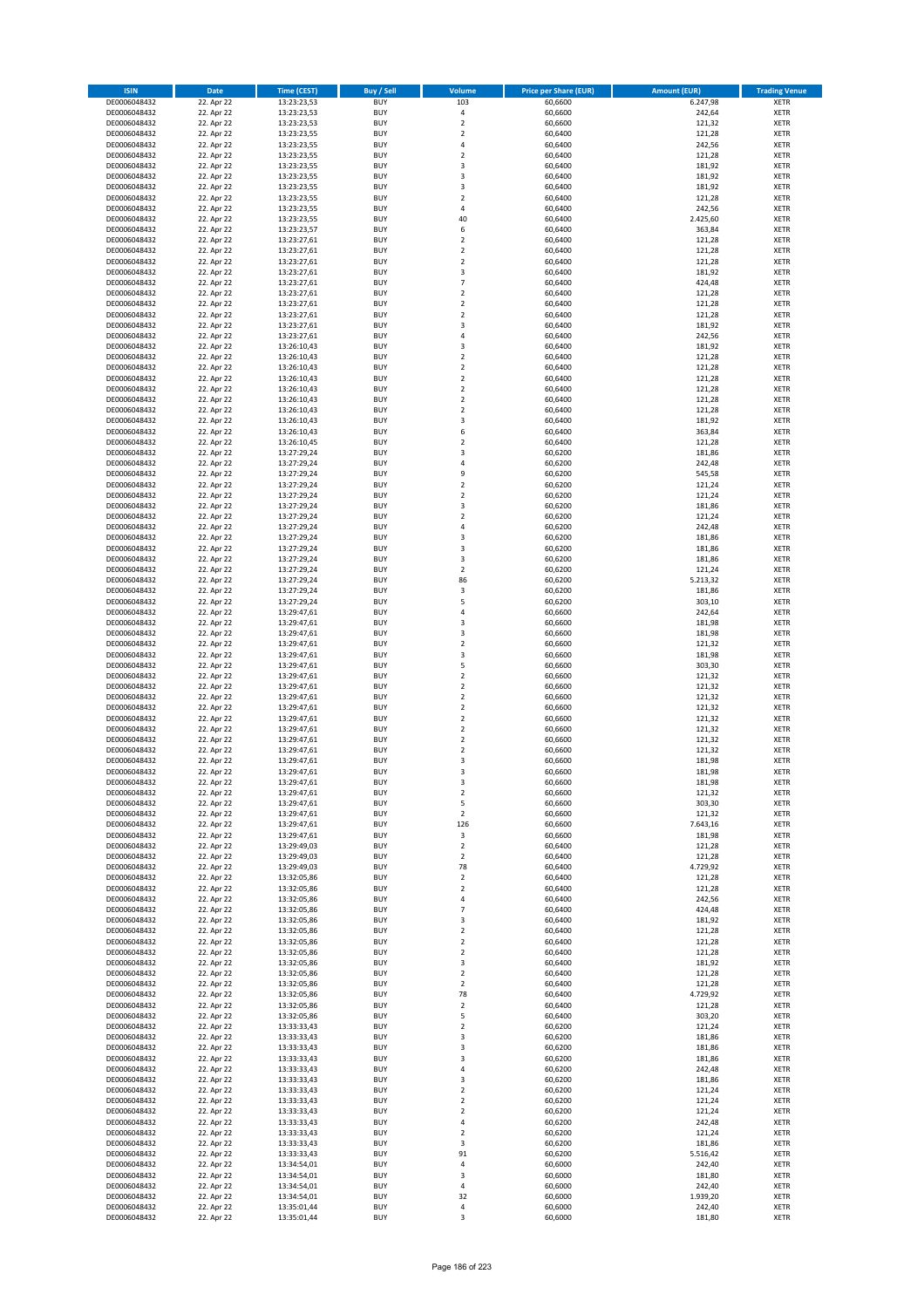| <b>ISIN</b>                  | Date                     | <b>Time (CEST)</b>         | <b>Buy / Sell</b>        | <b>Volume</b>                          | <b>Price per Share (EUR)</b> | <b>Amount (EUR)</b> | <b>Trading Venue</b>       |
|------------------------------|--------------------------|----------------------------|--------------------------|----------------------------------------|------------------------------|---------------------|----------------------------|
| DE0006048432                 | 22. Apr 22               | 13:35:01,44                | <b>BUY</b>               | 3                                      | 60,6000                      | 181,80              | <b>XETR</b>                |
| DE0006048432                 | 22. Apr 22               | 13:35:01,44                | <b>BUY</b>               | 3                                      | 60,6000                      | 181,80              | <b>XETR</b>                |
| DE0006048432                 | 22. Apr 22               | 13:35:01,44<br>13:35:01.44 | <b>BUY</b>               | 5                                      | 60,6000                      | 303,00              | <b>XETR</b>                |
| DE0006048432<br>DE0006048432 | 22. Apr 22<br>22. Apr 22 | 13:35:01,44                | <b>BUY</b><br><b>BUY</b> | $\overline{\mathbf{c}}$<br>$\mathsf 3$ | 60,6000<br>60,6000           | 121,20<br>181,80    | <b>XETR</b><br><b>XETR</b> |
| DE0006048432                 | 22. Apr 22               | 13:35:01,44                | <b>BUY</b>               | $\overline{2}$                         | 60,6000                      | 121,20              | <b>XETR</b>                |
| DE0006048432                 | 22. Apr 22               | 13:35:01,44                | <b>BUY</b>               | 3                                      | 60,6000                      | 181,80              | <b>XETR</b>                |
| DE0006048432                 | 22. Apr 22               | 13:35:01,44                | <b>BUY</b>               | $\overline{\mathbf{c}}$                | 60,6000                      | 121,20              | <b>XETR</b>                |
| DE0006048432                 | 22. Apr 22               | 13:35:01,44                | <b>BUY</b>               | 4                                      | 60,6000                      | 242,40              | <b>XETR</b>                |
| DE0006048432                 | 22. Apr 22               | 13:35:01,44                | <b>BUY</b>               | 3                                      | 60,6000                      | 181,80              | <b>XETR</b>                |
| DE0006048432<br>DE0006048432 | 22. Apr 22<br>22. Apr 22 | 13:35:01,44<br>13:35:01,44 | <b>BUY</b><br><b>BUY</b> | $\overline{\mathbf{c}}$<br>$\mathbf 2$ | 60,6000<br>60,6000           | 121,20<br>121,20    | <b>XETR</b><br><b>XETR</b> |
| DE0006048432                 | 22. Apr 22               | 13:35:01,44                | <b>BUY</b>               | $\overline{2}$                         | 60,6000                      | 121,20              | <b>XETR</b>                |
| DE0006048432                 | 22. Apr 22               | 13:35:01,44                | <b>BUY</b>               | 4                                      | 60,6000                      | 242,40              | <b>XETR</b>                |
| DE0006048432                 | 22. Apr 22               | 13:35:01,44                | <b>BUY</b>               | $\overline{a}$                         | 60,6000                      | 242,40              | <b>XETR</b>                |
| DE0006048432                 | 22. Apr 22               | 13:35:01,44                | <b>BUY</b>               | 4                                      | 60,6000                      | 242,40              | <b>XETR</b>                |
| DE0006048432<br>DE0006048432 | 22. Apr 22<br>22. Apr 22 | 13:35:01,44<br>13:35:01,44 | <b>BUY</b><br><b>BUY</b> | 4<br>$\mathbf 2$                       | 60,6000<br>60,6000           | 242,40<br>121,20    | <b>XETR</b><br><b>XETR</b> |
| DE0006048432                 | 22. Apr 22               | 13:35:01,44                | <b>BUY</b>               | $\overline{4}$                         | 60,6000                      | 242,40              | <b>XETR</b>                |
| DE0006048432                 | 22. Apr 22               | 13:35:01,44                | <b>BUY</b>               | 57                                     | 60,6000                      | 3.454,20            | <b>XETR</b>                |
| DE0006048432                 | 22. Apr 22               | 13:35:01,46                | <b>BUY</b>               | 4                                      | 60,6000                      | 242,40              | <b>XETR</b>                |
| DE0006048432                 | 22. Apr 22               | 13:35:01,46                | <b>BUY</b>               | $\overline{\mathbf{c}}$                | 60,6000                      | 121,20              | <b>XETR</b>                |
| DE0006048432<br>DE0006048432 | 22. Apr 22               | 13:35:01,46                | <b>BUY</b><br><b>BUY</b> | 5                                      | 60,6000                      | 303,00              | <b>XETR</b><br><b>XETR</b> |
| DE0006048432                 | 22. Apr 22<br>22. Apr 22 | 13:35:01,46<br>13:43:21,49 | <b>BUY</b>               | 56<br>$\mathbf 2$                      | 60,6000<br>60,6800           | 3.393,60<br>121,36  | <b>XETR</b>                |
| DE0006048432                 | 22. Apr 22               | 13:43:21,49                | <b>BUY</b>               | $\mathbf 2$                            | 60,6800                      | 121,36              | <b>XETR</b>                |
| DE0006048432                 | 22. Apr 22               | 13:43:21,49                | <b>BUY</b>               | $\overline{2}$                         | 60,6800                      | 121,36              | <b>XETR</b>                |
| DE0006048432                 | 22. Apr 22               | 13:43:21,49                | <b>BUY</b>               | $\mathbf 2$                            | 60,6800                      | 121,36              | <b>XETR</b>                |
| DE0006048432                 | 22. Apr 22               | 13:43:21,49                | <b>BUY</b>               | $\overline{\mathbf{c}}$                | 60,6800                      | 121,36              | <b>XETR</b>                |
| DE0006048432<br>DE0006048432 | 22. Apr 22<br>22. Apr 22 | 13:43:21,49<br>13:43:21,49 | <b>BUY</b><br><b>BUY</b> | 3<br>4                                 | 60,6800<br>60,6800           | 182,04<br>242,72    | <b>XETR</b><br><b>XETR</b> |
| DE0006048432                 | 22. Apr 22               | 13:43:21,49                | <b>BUY</b>               | 9                                      | 60,6800                      | 546,12              | <b>XETR</b>                |
| DE0006048432                 | 22. Apr 22               | 13:43:21,49                | <b>BUY</b>               | $\overline{a}$                         | 60,6800                      | 242,72              | <b>XETR</b>                |
| DE0006048432                 | 22. Apr 22               | 13:43:21,49                | <b>BUY</b>               | 4                                      | 60,6800                      | 242,72              | <b>XETR</b>                |
| DE0006048432                 | 22. Apr 22               | 13:43:21,49                | <b>BUY</b>               | $\overline{4}$                         | 60,6800                      | 242,72              | <b>XETR</b>                |
| DE0006048432<br>DE0006048432 | 22. Apr 22<br>22. Apr 22 | 13:43:21,49                | <b>BUY</b>               | $\overline{a}$                         | 60,6800                      | 242,72              | <b>XETR</b>                |
| DE0006048432                 | 22. Apr 22               | 13:43:21,49<br>13:43:21,49 | <b>BUY</b><br><b>BUY</b> | 3<br>4                                 | 60,6800<br>60,6800           | 182,04<br>242,72    | <b>XETR</b><br><b>XETR</b> |
| DE0006048432                 | 22. Apr 22               | 13:43:21,49                | <b>BUY</b>               | 3                                      | 60,6800                      | 182,04              | <b>XETR</b>                |
| DE0006048432                 | 22. Apr 22               | 13:43:21,49                | <b>BUY</b>               | 3                                      | 60,6800                      | 182,04              | <b>XETR</b>                |
| DE0006048432                 | 22. Apr 22               | 13:43:21,49                | <b>BUY</b>               | $\overline{2}$                         | 60,6800                      | 121,36              | <b>XETR</b>                |
| DE0006048432                 | 22. Apr 22               | 13:43:21,49                | <b>BUY</b>               | $\overline{\mathbf{c}}$                | 60,6800                      | 121,36              | <b>XETR</b>                |
| DE0006048432                 | 22. Apr 22               | 13:43:21,49                | <b>BUY</b>               | $\overline{a}$<br>$\overline{4}$       | 60,6800                      | 242,72              | <b>XETR</b>                |
| DE0006048432<br>DE0006048432 | 22. Apr 22<br>22. Apr 22 | 13:43:21,49<br>13:43:21,49 | <b>BUY</b><br><b>BUY</b> | 4                                      | 60,6800<br>60,6800           | 242,72<br>242,72    | <b>XETR</b><br><b>XETR</b> |
| DE0006048432                 | 22. Apr 22               | 13:43:21,49                | <b>BUY</b>               | 3                                      | 60,6800                      | 182,04              | <b>XETR</b>                |
| DE0006048432                 | 22. Apr 22               | 13:43:21,49                | <b>BUY</b>               | 117                                    | 60,6800                      | 7.099,56            | <b>XETR</b>                |
| DE0006048432                 | 22. Apr 22               | 13:44:08,69                | <b>BUY</b>               | 4                                      | 60,6800                      | 242,72              | <b>XETR</b>                |
| DE0006048432                 | 22. Apr 22               | 13:44:08,69                | <b>BUY</b>               | 3                                      | 60,6800                      | 182,04              | <b>XETR</b>                |
| DE0006048432<br>DE0006048432 | 22. Apr 22<br>22. Apr 22 | 13:44:08,69<br>13:44:08,69 | <b>BUY</b><br><b>BUY</b> | 4<br>3                                 | 60,6800<br>60,6800           | 242,72<br>182,04    | <b>XETR</b><br><b>XETR</b> |
| DE0006048432                 | 22. Apr 22               | 13:44:08,69                | <b>BUY</b>               | 4                                      | 60,6800                      | 242,72              | <b>XETR</b>                |
| DE0006048432                 | 22. Apr 22               | 13:44:08,69                | <b>BUY</b>               | 8                                      | 60,6800                      | 485,44              | <b>XETR</b>                |
| DE0006048432                 | 22. Apr 22               | 13:44:08,69                | <b>BUY</b>               | 5                                      | 60,6800                      | 303,40              | <b>XETR</b>                |
| DE0006048432                 | 22. Apr 22               | 13:44:08,69                | <b>BUY</b>               | $\overline{\mathbf{c}}$                | 60,6800                      | 121,36              | <b>XETR</b>                |
| DE0006048432<br>DE0006048432 | 22. Apr 22<br>22. Apr 22 | 13:44:08,69<br>13:44:08,69 | <b>BUY</b><br><b>BUY</b> | 5<br>4                                 | 60,6800<br>60,6800           | 303,40<br>242,72    | <b>XETR</b><br><b>XETR</b> |
| DE0006048432                 | 22. Apr 22               | 13:44:08,69                | <b>BUY</b>               | $\overline{4}$                         | 60,6800                      | 242,72              | <b>XETR</b>                |
| DE0006048432                 | 22. Apr 22               | 13:44:08,69                | <b>BUY</b>               | 5                                      | 60,6800                      | 303,40              | <b>XETR</b>                |
| DE0006048432                 | 22. Apr 22               | 13:44:08,69                | <b>BUY</b>               | 3                                      | 60,6800                      | 182,04              | <b>XETR</b>                |
| DE0006048432                 | 22. Apr 22               | 13:44:08,69                | <b>BUY</b>               | 5                                      | 60,6800                      | 303,40              | <b>XETR</b>                |
| DE0006048432<br>DE0006048432 | 22. Apr 22<br>22. Apr 22 | 13:44:08,69<br>13:44:08,69 | <b>BUY</b><br><b>BUY</b> | $\overline{a}$<br>$\overline{a}$       | 60,6800<br>60,6800           | 242,72<br>242,72    | <b>XETR</b><br><b>XETR</b> |
| DE0006048432                 | 22. Apr 22               | 13:44:08,69                | <b>BUY</b>               | $\overline{a}$                         | 60,6800                      | 242,72              | <b>XETR</b>                |
| DE0006048432                 | 22. Apr 22               | 13:44:08,69                | <b>BUY</b>               | 3                                      | 60,6800                      | 182,04              | <b>XETR</b>                |
| DE0006048432                 | 22. Apr 22               | 13:44:08,69                | <b>BUY</b>               | 3                                      | 60,6800                      | 182,04              | <b>XETR</b>                |
| DE0006048432                 | 22. Apr 22               | 13:44:08,69                | <b>BUY</b>               | 5                                      | 60,6800                      | 303,40              | <b>XETR</b>                |
| DE0006048432<br>DE0006048432 | 22. Apr 22<br>22. Apr 22 | 13:44:08,69<br>13:48:39,63 | <b>BUY</b><br><b>BUY</b> | 109<br>3                               | 60,6800<br>60,6800           | 6.614,12<br>182,04  | <b>XETR</b><br><b>XETR</b> |
| DE0006048432                 | 22. Apr 22               | 13:48:39,63                | <b>BUY</b>               | $\overline{2}$                         | 60,6800                      | 121,36              | <b>XETR</b>                |
| DE0006048432                 | 22. Apr 22               | 13:48:39,63                | <b>BUY</b>               | $\mathbf 2$                            | 60,6800                      | 121,36              | <b>XETR</b>                |
| DE0006048432                 | 22. Apr 22               | 13:48:39,63                | <b>BUY</b>               | $\mathbf 2$                            | 60,6800                      | 121,36              | <b>XETR</b>                |
| DE0006048432                 | 22. Apr 22               | 13:48:39,63                | <b>BUY</b>               | $\overline{2}$                         | 60,6800                      | 121,36              | <b>XETR</b>                |
| DE0006048432<br>DE0006048432 | 22. Apr 22<br>22. Apr 22 | 13:48:39,63                | <b>BUY</b><br><b>BUY</b> | $\pmb{4}$<br>3                         | 60,6800<br>60,6800           | 242,72<br>182,04    | <b>XETR</b>                |
| DE0006048432                 | 22. Apr 22               | 13:48:39,63<br>13:48:39,63 | <b>BUY</b>               | $\overline{4}$                         | 60,6800                      | 242,72              | <b>XETR</b><br><b>XETR</b> |
| DE0006048432                 | 22. Apr 22               | 13:48:39,63                | <b>BUY</b>               | 3                                      | 60,6800                      | 182,04              | <b>XETR</b>                |
| DE0006048432                 | 22. Apr 22               | 13:48:39,63                | <b>BUY</b>               | $\mathbf 2$                            | 60,6800                      | 121,36              | <b>XETR</b>                |
| DE0006048432                 | 22. Apr 22               | 13:48:39,63                | <b>BUY</b>               | $\overline{2}$                         | 60,6800                      | 121,36              | <b>XETR</b>                |
| DE0006048432                 | 22. Apr 22               | 13:48:39,63                | <b>BUY</b>               | 3                                      | 60,6800                      | 182,04              | <b>XETR</b>                |
| DE0006048432<br>DE0006048432 | 22. Apr 22<br>22. Apr 22 | 13:48:39,63<br>13:48:39,63 | <b>BUY</b><br><b>BUY</b> | 4<br>3                                 | 60,6800<br>60,6800           | 242,72<br>182,04    | <b>XETR</b><br><b>XETR</b> |
| DE0006048432                 | 22. Apr 22               | 13:48:39,63                | <b>BUY</b>               | $\overline{2}$                         | 60,6800                      | 121,36              | <b>XETR</b>                |
| DE0006048432                 | 22. Apr 22               | 13:48:39,63                | <b>BUY</b>               | 3                                      | 60,6800                      | 182,04              | <b>XETR</b>                |
| DE0006048432                 | 22. Apr 22               | 13:48:39,63                | <b>BUY</b>               | 3                                      | 60,6800                      | 182,04              | <b>XETR</b>                |
| DE0006048432                 | 22. Apr 22               | 13:48:39,63                | <b>BUY</b>               | 3                                      | 60,6800                      | 182,04              | <b>XETR</b>                |
| DE0006048432<br>DE0006048432 | 22. Apr 22<br>22. Apr 22 | 13:48:39,63<br>13:48:39,64 | <b>BUY</b><br><b>BUY</b> | 92<br>$\sqrt{4}$                       | 60,6800<br>60,6800           | 5.582,56<br>242,72  | <b>XETR</b><br><b>XETR</b> |
| DE0006048432                 | 22. Apr 22               | 13:50:05,53                | <b>BUY</b>               | 4                                      | 60,6800                      | 242,72              | <b>XETR</b>                |
| DE0006048432                 | 22. Apr 22               | 13:50:05,53                | <b>BUY</b>               | 6                                      | 60,6800                      | 364,08              | <b>XETR</b>                |
| DE0006048432                 | 22. Apr 22               | 13:50:05,53                | <b>BUY</b>               | 3                                      | 60,6800                      | 182,04              | <b>XETR</b>                |
| DE0006048432                 | 22. Apr 22               | 13:50:05,53                | <b>BUY</b>               | 5                                      | 60,6800                      | 303,40              | <b>XETR</b>                |
| DE0006048432                 | 22. Apr 22<br>22. Apr 22 | 13:50:05,53                | <b>BUY</b><br><b>BUY</b> | 8<br>184                               | 60,6800<br>60,6800           | 485,44<br>11.165,12 | <b>XETR</b>                |
| DE0006048432<br>DE0006048432 | 22. Apr 22               | 13:50:05,53<br>13:50:06,69 | <b>BUY</b>               | 5                                      | 60,6800                      | 303,40              | <b>XETR</b><br><b>XETR</b> |
| DE0006048432                 | 22. Apr 22               | 13:50:06,69                | <b>BUY</b>               | $\mathbf 2$                            | 60,6800                      | 121,36              | <b>XETR</b>                |
| DE0006048432                 | 22. Apr 22               | 13:50:06,69                | <b>BUY</b>               | $\overline{7}$                         | 60,6800                      | 424,76              | <b>XETR</b>                |
| DE0006048432                 | 22. Apr 22               | 13:50:06,79                | <b>BUY</b>               | 121                                    | 60,6800                      | 7.342,28            | <b>XETR</b>                |
| DE0006048432                 | 22. Apr 22               | 13:50:28,04                | <b>BUY</b>               | 3                                      | 60,6600                      | 181,98              | <b>XETR</b>                |
| DE0006048432<br>DE0006048432 | 22. Apr 22<br>22. Apr 22 | 13:50:28,04<br>13:50:28,04 | <b>BUY</b><br><b>BUY</b> | 4<br>3                                 | 60,6600<br>60,6600           | 242,64<br>181,98    | <b>XETR</b><br><b>XETR</b> |
| DE0006048432                 | 22. Apr 22               | 13:50:28,04                | <b>BUY</b>               | 4                                      | 60,6600                      | 242,64              | <b>XETR</b>                |
| DE0006048432                 | 22. Apr 22               | 13:50:28,04                | <b>BUY</b>               | 3                                      | 60,6600                      | 181,98              | <b>XETR</b>                |
| DE0006048432                 | 22. Apr 22               | 13:50:28,04                | <b>BUY</b>               | 3                                      | 60,6600                      | 181,98              | <b>XETR</b>                |
| DE0006048432                 | 22. Apr 22               | 13:50:28,04                | <b>BUY</b>               | 3<br>$\sqrt{4}$                        | 60,6600                      | 181,98              | <b>XETR</b>                |
| DE0006048432                 | 22. Apr 22               | 13:50:28,04                | <b>BUY</b>               |                                        | 60,6600                      | 242,64              | <b>XETR</b>                |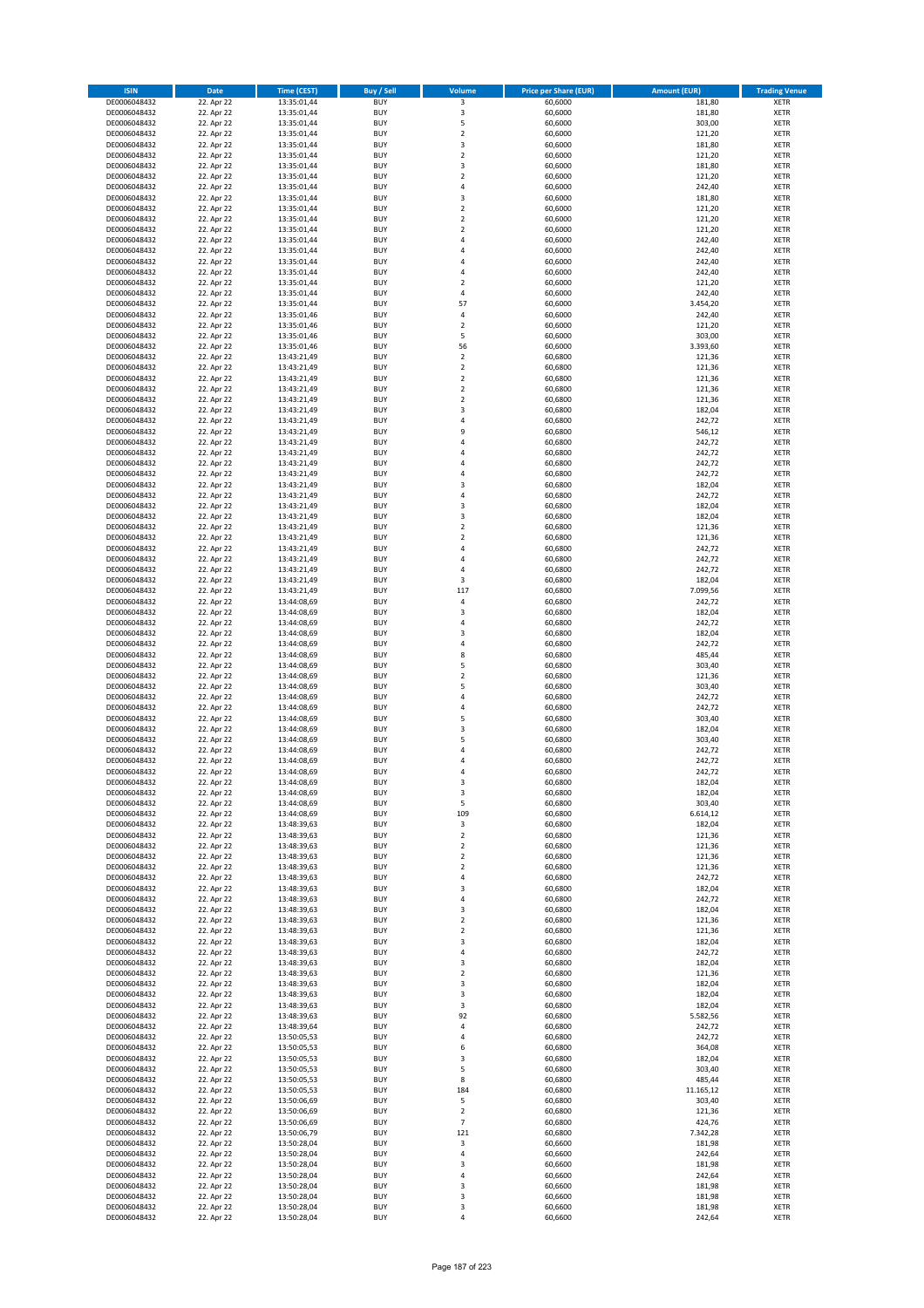| <b>ISIN</b>                  | <b>Date</b>              | <b>Time (CEST)</b>         | <b>Buy / Sell</b>        | Volume                                    | <b>Price per Share (EUR)</b> | <b>Amount (EUR)</b> | <b>Trading Venue</b>       |
|------------------------------|--------------------------|----------------------------|--------------------------|-------------------------------------------|------------------------------|---------------------|----------------------------|
| DE0006048432                 | 22. Apr 22               | 13:50:28,04                | <b>BUY</b>               | 5                                         | 60,6600                      | 303,30              | <b>XETR</b>                |
| DE0006048432                 | 22. Apr 22               | 13:50:28,04                | <b>BUY</b>               | 3                                         | 60,6600                      | 181,98              | <b>XETR</b>                |
| DE0006048432                 | 22. Apr 22               | 13:50:28,04                | <b>BUY</b>               | 5                                         | 60,6600                      | 303,30              | <b>XETR</b>                |
| DE0006048432                 | 22. Apr 22               | 13:50:28,04                | <b>BUY</b>               | 4                                         | 60,6600                      | 242,64              | <b>XETR</b>                |
| DE0006048432<br>DE0006048432 | 22. Apr 22<br>22. Apr 22 | 13:50:28,04<br>13:50:28,04 | <b>BUY</b><br><b>BUY</b> | 5<br>6                                    | 60,6600<br>60,6600           | 303,30<br>363,96    | <b>XETR</b><br><b>XETR</b> |
| DE0006048432                 | 22. Apr 22               | 13:50:28,04                | <b>BUY</b>               | $\overline{3}$                            | 60,6600                      | 181,98              | <b>XETR</b>                |
| DE0006048432                 | 22. Apr 22               | 13:50:28,04                | <b>BUY</b>               | 3                                         | 60,6600                      | 181,98              | <b>XETR</b>                |
| DE0006048432                 | 22. Apr 22               | 13:50:28,04                | BUY                      | $\overline{3}$                            | 60,6600                      | 181,98              | <b>XETR</b>                |
| DE0006048432                 | 22. Apr 22               | 13:51:37,07                | <b>BUY</b>               | 3                                         | 60,7000                      | 182,10              | <b>XETR</b>                |
| DE0006048432                 | 22. Apr 22               | 13:51:37,07                | <b>BUY</b>               | 3                                         | 60,7000                      | 182,10              | <b>XETR</b>                |
| DE0006048432<br>DE0006048432 | 22. Apr 22<br>22. Apr 22 | 13:51:37,07<br>13:51:37,07 | <b>BUY</b><br><b>BUY</b> | $\overline{4}$<br>$\overline{a}$          | 60,7000<br>60,7000           | 242,80<br>242,80    | <b>XETR</b><br><b>XETR</b> |
| DE0006048432                 | 22. Apr 22               | 13:51:37,07                | <b>BUY</b>               | $\overline{3}$                            | 60,7000                      | 182,10              | <b>XETR</b>                |
| DE0006048432                 | 22. Apr 22               | 13:51:37,07                | <b>BUY</b>               | 4                                         | 60,7000                      | 242,80              | <b>XETR</b>                |
| DE0006048432                 | 22. Apr 22               | 13:51:37,07                | BUY                      | 5                                         | 60,7000                      | 303,50              | <b>XETR</b>                |
| DE0006048432                 | 22. Apr 22               | 13:51:37,07                | <b>BUY</b>               | 6                                         | 60,7000                      | 364,20              | <b>XETR</b>                |
| DE0006048432                 | 22. Apr 22               | 13:51:37,07                | <b>BUY</b>               | 6                                         | 60,7000                      | 364,20              | <b>XETR</b>                |
| DE0006048432<br>DE0006048432 | 22. Apr 22<br>22. Apr 22 | 13:52:09.41<br>13:52:09,41 | <b>BUY</b><br><b>BUY</b> | $\overline{\mathbf{3}}$<br>$\overline{2}$ | 60.7000<br>60,7000           | 182,10<br>121,40    | <b>XETR</b><br><b>XETR</b> |
| DE0006048432                 | 22. Apr 22               | 13:52:09,41                | <b>BUY</b>               | $\overline{4}$                            | 60,7000                      | 242,80              | <b>XETR</b>                |
| DE0006048432                 | 22. Apr 22               | 13:52:09,41                | <b>BUY</b>               | $\overline{\mathbf{3}}$                   | 60,7000                      | 182,10              | <b>XETR</b>                |
| DE0006048432                 | 22. Apr 22               | 13:52:09,41                | <b>BUY</b>               | $\overline{3}$                            | 60,7000                      | 182,10              | <b>XETR</b>                |
| DE0006048432                 | 22. Apr 22               | 13:52:09,41                | <b>BUY</b>               | 4                                         | 60,7000                      | 242,80              | <b>XETR</b>                |
| DE0006048432                 | 22. Apr 22               | 13:52:09,41                | <b>BUY</b>               | $\overline{2}$                            | 60,7000                      | 121,40              | <b>XETR</b>                |
| DE0006048432<br>DE0006048432 | 22. Apr 22<br>22. Apr 22 | 13:52:09,41<br>13:52:09,41 | <b>BUY</b><br><b>BUY</b> | 4<br>$\overline{3}$                       | 60,7000<br>60,7000           | 242,80<br>182,10    | <b>XETR</b><br><b>XETR</b> |
| DE0006048432                 | 22. Apr 22               | 13:52:50,21                | <b>BUY</b>               | $\overline{\mathbf{3}}$                   | 60,7000                      | 182,10              | <b>XETR</b>                |
| DE0006048432                 | 22. Apr 22               | 13:52:50,21                | <b>BUY</b>               | 3                                         | 60,7000                      | 182,10              | <b>XETR</b>                |
| DE0006048432                 | 22. Apr 22               | 13:52:50,21                | <b>BUY</b>               | $\overline{2}$                            | 60,7000                      | 121,40              | <b>XETR</b>                |
| DE0006048432                 | 22. Apr 22               | 13:52:50,21                | <b>BUY</b>               | 3                                         | 60,7000                      | 182,10              | <b>XETR</b>                |
| DE0006048432                 | 22. Apr 22               | 13:52:50,21                | <b>BUY</b>               | $\mathbf 2$                               | 60,7000                      | 121,40              | <b>XETR</b>                |
| DE0006048432<br>DE0006048432 | 22. Apr 22<br>22. Apr 22 | 13:52:50,21<br>13:52:50,21 | <b>BUY</b><br><b>BUY</b> | $\mathbf 2$<br>$\overline{2}$             | 60,7000<br>60,7000           | 121,40<br>121,40    | <b>XETR</b><br><b>XETR</b> |
| DE0006048432                 | 22. Apr 22               | 13:52:50,21                | <b>BUY</b>               | $\overline{\mathbf{3}}$                   | 60,7000                      | 182,10              | <b>XETR</b>                |
| DE0006048432                 | 22. Apr 22               | 13:52:50,21                | <b>BUY</b>               | 3                                         | 60,7000                      | 182,10              | <b>XETR</b>                |
| DE0006048432                 | 22. Apr 22               | 13:52:50,24                | <b>BUY</b>               | $\overline{2}$                            | 60,7000                      | 121,40              | <b>XETR</b>                |
| DE0006048432                 | 22. Apr 22               | 13:54:55,20                | <b>BUY</b>               | 3                                         | 60,7400                      | 182,22              | <b>XETR</b>                |
| DE0006048432                 | 22. Apr 22               | 13:54:55,20                | <b>BUY</b>               | $\overline{7}$                            | 60,7400                      | 425,18              | <b>XETR</b>                |
| DE0006048432<br>DE0006048432 | 22. Apr 22<br>22. Apr 22 | 13:54:55,20                | <b>BUY</b><br><b>BUY</b> | $\mathbf 2$<br>$\overline{7}$             | 60,7400<br>60,7400           | 121,48<br>425,18    | <b>XETR</b><br><b>XETR</b> |
| DE0006048432                 | 22. Apr 22               | 13:54:55,20<br>13:54:55,20 | <b>BUY</b>               | 6                                         | 60,7400                      | 364,44              | <b>XETR</b>                |
| DE0006048432                 | 22. Apr 22               | 13:54:55,20                | <b>BUY</b>               | 10                                        | 60,7400                      | 607,40              | <b>XETR</b>                |
| DE0006048432                 | 22. Apr 22               | 13:54:55,20                | <b>BUY</b>               | 6                                         | 60,7400                      | 364,44              | <b>XETR</b>                |
| DE0006048432                 | 22. Apr 22               | 13:54:55,20                | <b>BUY</b>               | $\overline{a}$                            | 60,7400                      | 242,96              | <b>XETR</b>                |
| DE0006048432                 | 22. Apr 22               | 13:54:55,20                | <b>BUY</b>               | $\overline{2}$                            | 60,7400                      | 121,48              | <b>XETR</b>                |
| DE0006048432                 | 22. Apr 22<br>22. Apr 22 | 13:54:55,20                | <b>BUY</b><br><b>BUY</b> | 6<br>$\overline{\mathbf{3}}$              | 60,7400<br>60,7400           | 364,44<br>182,22    | <b>XETR</b><br><b>XETR</b> |
| DE0006048432<br>DE0006048432 | 22. Apr 22               | 13:54:55,20<br>13:54:55,20 | <b>BUY</b>               | 6                                         | 60,7400                      | 364,44              | <b>XETR</b>                |
| DE0006048432                 | 22. Apr 22               | 13:54:55,20                | <b>BUY</b>               | 6                                         | 60,7400                      | 364,44              | <b>XETR</b>                |
| DE0006048432                 | 22. Apr 22               | 13:54:55,20                | <b>BUY</b>               | $\overline{\mathbf{3}}$                   | 60,7400                      | 182,22              | <b>XETR</b>                |
| DE0006048432                 | 22. Apr 22               | 13:54:55,20                | <b>BUY</b>               | 6                                         | 60,7400                      | 364,44              | <b>XETR</b>                |
| DE0006048432                 | 22. Apr 22               | 13:54:55,20                | <b>BUY</b>               | $\overline{\mathbf{3}}$                   | 60,7400                      | 182,22              | <b>XETR</b>                |
| DE0006048432<br>DE0006048432 | 22. Apr 22<br>22. Apr 22 | 13:54:55,20                | <b>BUY</b><br><b>BUY</b> | 3<br>16                                   | 60,7400<br>60,7400           | 182,22<br>971,84    | <b>XETR</b><br><b>XETR</b> |
| DE0006048432                 | 22. Apr 22               | 13:54:55,20<br>13:54:55,20 | <b>BUY</b>               | $10\,$                                    | 60,7400                      | 607,40              | <b>XETR</b>                |
| DE0006048432                 | 22. Apr 22               | 13:54:55,20                | <b>BUY</b>               | 10                                        | 60,7400                      | 607,40              | <b>XETR</b>                |
| DE0006048432                 | 22. Apr 22               | 13:54:55,20                | <b>BUY</b>               | $\overline{7}$                            | 60,7400                      | 425,18              | <b>XETR</b>                |
| DE0006048432                 | 22. Apr 22               | 13:54:55,20                | BUY                      | 3                                         | 60,7400                      | 182,22              | <b>XETR</b>                |
| DE0006048432                 | 22. Apr 22               | 13:54:55,20                | <b>BUY</b>               | 155                                       | 60,7400                      | 9.414,70            | <b>XETR</b>                |
| DE0006048432<br>DE0006048432 | 22. Apr 22<br>22. Apr 22 | 13:55:15,83<br>13:55:15,83 | <b>BUY</b><br>BUY        | 5<br>4                                    | 60,7200<br>60,7200           | 303,60<br>242,88    | <b>XETR</b><br><b>XETR</b> |
| DE0006048432                 | 22. Apr 22               | 13:55:15,83                | BUY                      | 5                                         | 60,7200                      | 303,60              | <b>XETR</b>                |
| DE0006048432                 | 22. Apr 22               | 13:55:15,83                | <b>BUY</b>               | $\overline{3}$                            | 60,7200                      | 182,16              | <b>XETR</b>                |
| DE0006048432                 | 22. Apr 22               | 13:55:15,83                | BUY                      | $\overline{7}$                            | 60,7200                      | 425,04              | <b>XETR</b>                |
| DE0006048432                 | 22. Apr 22               | 13:55:15,83                | <b>BUY</b>               | 3                                         | 60,7200                      | 182,16              | <b>XETR</b>                |
| DE0006048432                 | 22. Apr 22               | 13:55:15,83                | <b>BUY</b>               | 5                                         | 60,7200                      | 303,60              | <b>XETR</b>                |
| DE0006048432<br>DE0006048432 | 22. Apr 22<br>22. Apr 22 | 13:55:15,83<br>13:55:15,83 | <b>BUY</b><br><b>BUY</b> | 4<br>4                                    | 60,7200<br>60,7200           | 242,88<br>242,88    | <b>XETR</b><br><b>XETR</b> |
| DE0006048432                 | 22. Apr 22               | 13:55:15,83                | <b>BUY</b>               | 5                                         | 60,7200                      | 303,60              | <b>XETR</b>                |
| DE0006048432                 | 22. Apr 22               | 13:55:15,83                | <b>BUY</b>               | 5                                         | 60,7200                      | 303,60              | <b>XETR</b>                |
| DE0006048432                 | 22. Apr 22               | 13:55:15,83                | <b>BUY</b>               | 3                                         | 60,7200                      | 182,16              | <b>XETR</b>                |
| DE0006048432                 | 22. Apr 22               | 13:55:15,83                | <b>BUY</b>               | 129                                       | 60,7200                      | 7.832,88            | <b>XETR</b>                |
| DE0006048432<br>DE0006048432 | 22. Apr 22<br>22. Apr 22 | 13:55:15,83<br>13:55:15,83 | <b>BUY</b><br><b>BUY</b> | $\overline{7}$<br>6                       | 60,7200<br>60,7200           | 425,04<br>364,32    | <b>XETR</b><br><b>XETR</b> |
| DE0006048432                 | 22. Apr 22               | 13:55:37,01                | <b>BUY</b>               | 3                                         | 60,7000                      | 182,10              | <b>XETR</b>                |
| DE0006048432                 | 22. Apr 22               | 13:55:37,01                | <b>BUY</b>               | 3                                         | 60,7000                      | 182,10              | <b>XETR</b>                |
| DE0006048432                 | 22. Apr 22               | 13:55:37,01                | <b>BUY</b>               | $\overline{\mathbf{2}}$                   | 60,7000                      | 121,40              | <b>XETR</b>                |
| DE0006048432                 | 22. Apr 22               | 13:55:37,01                | <b>BUY</b>               | 3                                         | 60,7000                      | 182,10              | <b>XETR</b>                |
| DE0006048432                 | 22. Apr 22<br>22. Apr 22 | 13:55:37,01<br>13:55:37,01 | <b>BUY</b><br><b>BUY</b> | $\overline{\mathbf{2}}$                   | 60,7000                      | 121,40<br>121,40    | <b>XETR</b>                |
| DE0006048432<br>DE0006048432 | 22. Apr 22               | 13:55:37,01                | <b>BUY</b>               | $\mathbf 2$<br>$\mathbf 2$                | 60,7000<br>60,7000           | 121,40              | <b>XETR</b><br><b>XETR</b> |
| DE0006048432                 | 22. Apr 22               | 13:55:37,01                | <b>BUY</b>               | 3                                         | 60,7000                      | 182,10              | <b>XETR</b>                |
| DE0006048432                 | 22. Apr 22               | 13:55:37,01                | <b>BUY</b>               | $\mathbf 2$                               | 60,7000                      | 121,40              | <b>XETR</b>                |
| DE0006048432                 | 22. Apr 22               | 13:55:37,01                | <b>BUY</b>               | 55                                        | 60,7000                      | 3.338,50            | <b>XETR</b>                |
| DE0006048432                 | 22. Apr 22               | 13:55:37,02                | <b>BUY</b>               | $\mathbf 2$                               | 60,7000                      | 121,40              | <b>XETR</b>                |
| DE0006048432<br>DE0006048432 | 22. Apr 22<br>22. Apr 22 | 13:55:37,02<br>13:56:14,66 | <b>BUY</b><br><b>BUY</b> | $\overline{\mathbf{2}}$<br>3              | 60,7000<br>60,6800           | 121,40<br>182,04    | <b>XETR</b><br><b>XETR</b> |
| DE0006048432                 | 22. Apr 22               | 13:56:14,66                | <b>BUY</b>               | 3                                         | 60,6800                      | 182,04              | <b>XETR</b>                |
| DE0006048432                 | 22. Apr 22               | 13:56:14,66                | <b>BUY</b>               | 5                                         | 60,6800                      | 303,40              | <b>XETR</b>                |
| DE0006048432                 | 22. Apr 22               | 13:56:14,66                | <b>BUY</b>               | $\overline{\mathbf{2}}$                   | 60,6800                      | 121,36              | <b>XETR</b>                |
| DE0006048432                 | 22. Apr 22               | 13:56:14,66                | <b>BUY</b>               | 5                                         | 60,6800                      | 303,40              | <b>XETR</b>                |
| DE0006048432                 | 22. Apr 22               | 13:56:14,66                | <b>BUY</b>               | 3                                         | 60,6800                      | 182,04              | <b>XETR</b>                |
| DE0006048432<br>DE0006048432 | 22. Apr 22<br>22. Apr 22 | 13:56:14,66<br>13:56:14,66 | <b>BUY</b><br><b>BUY</b> | 8<br>3                                    | 60,6800<br>60,6800           | 485,44<br>182,04    | <b>XETR</b><br><b>XETR</b> |
| DE0006048432                 | 22. Apr 22               | 13:56:14,66                | <b>BUY</b>               | $\mathbf 2$                               | 60,6800                      | 121,36              | <b>XETR</b>                |
| DE0006048432                 | 22. Apr 22               | 13:56:14,66                | <b>BUY</b>               | 3                                         | 60,6800                      | 182,04              | <b>XETR</b>                |
| DE0006048432                 | 22. Apr 22               | 13:56:14,66                | <b>BUY</b>               | $\overline{a}$                            | 60,6800                      | 242,72              | <b>XETR</b>                |
| DE0006048432                 | 22. Apr 22               | 13:56:14,66                | <b>BUY</b>               | 4                                         | 60,6800                      | 242,72              | <b>XETR</b>                |
| DE0006048432                 | 22. Apr 22               | 13:56:14,66                | <b>BUY</b>               | 3                                         | 60,6800                      | 182,04              | <b>XETR</b>                |
| DE0006048432<br>DE0006048432 | 22. Apr 22<br>22. Apr 22 | 13:56:14,66<br>13:56:14,66 | <b>BUY</b><br><b>BUY</b> | 51<br>$\overline{7}$                      | 60,6800<br>60,6800           | 3.094,68<br>424,76  | <b>XETR</b><br><b>XETR</b> |
| DE0006048432                 | 22. Apr 22               | 13:56:14,66                | <b>BUY</b>               | 39                                        | 60,6800                      | 2.366,52            | <b>XETR</b>                |
| DE0006048432                 | 22. Apr 22               | 13:56:28,67                | <b>BUY</b>               | 4                                         | 60,6600                      | 242,64              | <b>XETR</b>                |
| DE0006048432                 | 22. Apr 22               | 13:56:28,67                | <b>BUY</b>               | $\overline{4}$                            | 60,6600                      | 242,64              | <b>XETR</b>                |
| DE0006048432                 | 22. Apr 22               | 13:56:28,67                | <b>BUY</b>               | 6                                         | 60,6600                      | 363,96              | <b>XETR</b>                |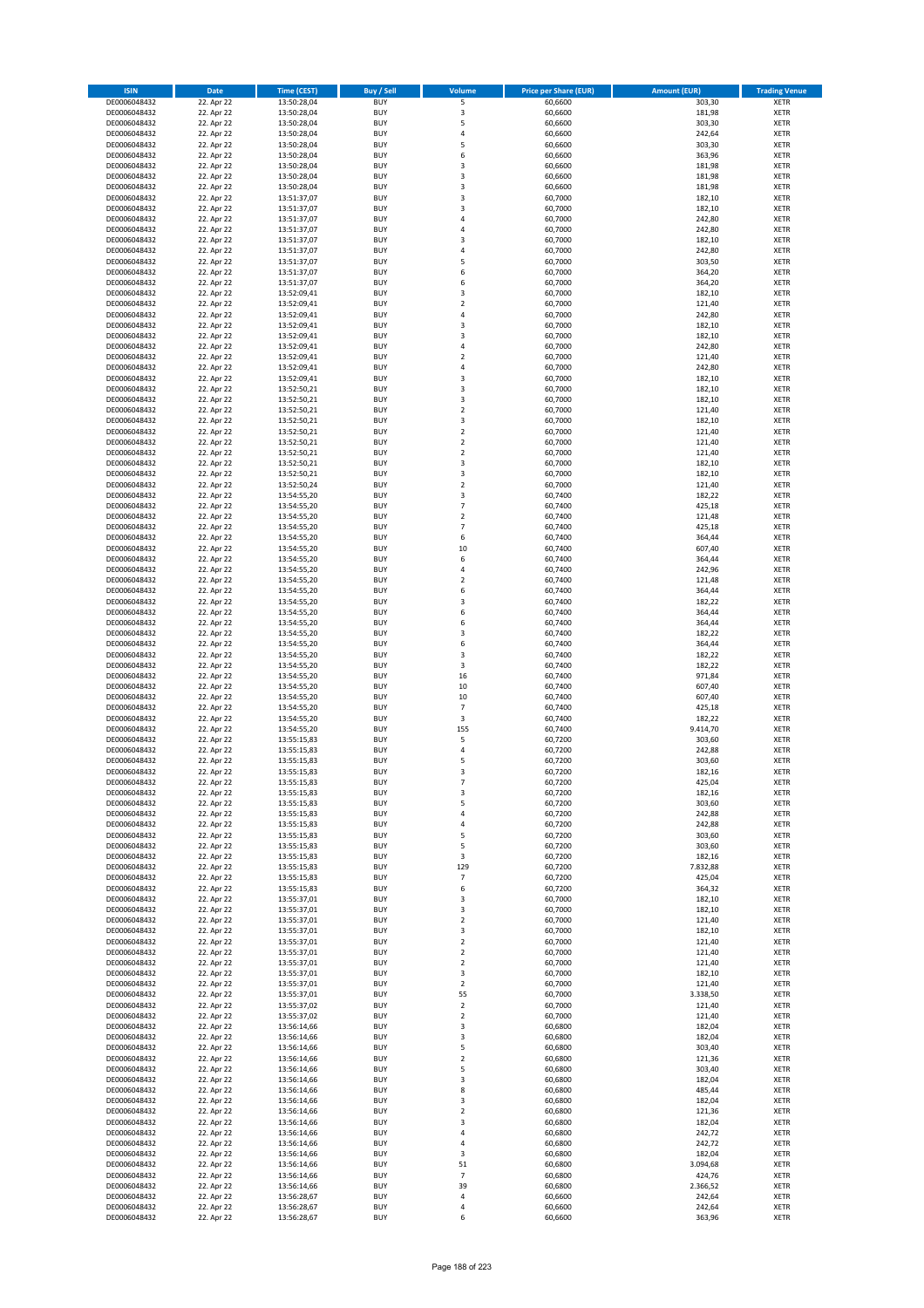| <b>ISIN</b>                  | <b>Date</b>              | <b>Time (CEST)</b>         | <b>Buy / Sell</b>        | <b>Volume</b>                          | <b>Price per Share (EUR)</b> | <b>Amount (EUR)</b> | <b>Trading Venue</b>       |
|------------------------------|--------------------------|----------------------------|--------------------------|----------------------------------------|------------------------------|---------------------|----------------------------|
| DE0006048432                 | 22. Apr 22               | 13:56:28,67                | <b>BUY</b>               | 5                                      | 60,6600                      | 303,30              | <b>XETR</b>                |
| DE0006048432                 | 22. Apr 22               | 13:56:35,38                | <b>BUY</b>               | 3                                      | 60,6600                      | 181,98              | <b>XETR</b>                |
| DE0006048432                 | 22. Apr 22               | 13:56:35,38                | <b>BUY</b>               | 3                                      | 60,6600                      | 181,98              | <b>XETR</b>                |
| DE0006048432<br>DE0006048432 | 22. Apr 22<br>22. Apr 22 | 13:56:35,38<br>13:56:35,38 | <b>BUY</b><br><b>BUY</b> | $\mathbf 2$<br>11                      | 60,6600<br>60,6600           | 121,32<br>667,26    | <b>XETR</b><br><b>XETR</b> |
| DE0006048432                 | 22. Apr 22               | 13:56:35,38                | <b>BUY</b>               | 3                                      | 60,6600                      | 181,98              | <b>XETR</b>                |
| DE0006048432                 | 22. Apr 22               | 13:56:35,38                | <b>BUY</b>               | 4                                      | 60,6600                      | 242,64              | <b>XETR</b>                |
| DE0006048432                 | 22. Apr 22               | 13:56:35,38                | <b>BUY</b>               | 4                                      | 60,6600                      | 242,64              | <b>XETR</b>                |
| DE0006048432                 | 22. Apr 22               | 13:56:35,38                | <b>BUY</b>               | 3                                      | 60,6600                      | 181,98              | <b>XETR</b>                |
| DE0006048432                 | 22. Apr 22               | 13:56:35,38                | <b>BUY</b><br><b>BUY</b> | 4                                      | 60,6600                      | 242,64              | <b>XETR</b>                |
| DE0006048432<br>DE0006048432 | 22. Apr 22<br>22. Apr 22 | 13:56:35,38<br>13:56:35,38 | <b>BUY</b>               | 3<br>$\overline{\mathbf{c}}$           | 60,6600<br>60,6600           | 181,98<br>121,32    | <b>XETR</b><br><b>XETR</b> |
| DE0006048432                 | 22. Apr 22               | 13:56:35,38                | <b>BUY</b>               | 3                                      | 60,6600                      | 181,98              | <b>XETR</b>                |
| DE0006048432                 | 22. Apr 22               | 13:58:04,01                | <b>BUY</b>               | 4                                      | 60,6800                      | 242,72              | <b>XETR</b>                |
| DE0006048432                 | 22. Apr 22               | 13:58:04,01                | <b>BUY</b>               | 123                                    | 60,6800                      | 7.463,64            | <b>XETR</b>                |
| DE0006048432                 | 22. Apr 22               | 13:58:04,02                | <b>BUY</b>               | 3                                      | 60,6800                      | 182,04              | <b>XETR</b>                |
| DE0006048432                 | 22. Apr 22               | 13:58:04,02                | <b>BUY</b><br><b>BUY</b> | 4                                      | 60,6800                      | 242,72              | <b>XETR</b><br><b>XETR</b> |
| DE0006048432<br>DE0006048432 | 22. Apr 22<br>22. Apr 22 | 13:58:04,02<br>13:58:04,02 | <b>BUY</b>               | 3<br>3                                 | 60,6800<br>60,6800           | 182,04<br>182,04    | <b>XETR</b>                |
| DE0006048432                 | 22. Apr 22               | 13:58:04,02                | <b>BUY</b>               | 3                                      | 60,6800                      | 182,04              | <b>XETR</b>                |
| DE0006048432                 | 22. Apr 22               | 13:58:04,02                | <b>BUY</b>               | $\overline{\mathbf{c}}$                | 60,6800                      | 121,36              | <b>XETR</b>                |
| DE0006048432                 | 22. Apr 22               | 13:58:04,02                | <b>BUY</b>               | 9                                      | 60,6800                      | 546,12              | <b>XETR</b>                |
| DE0006048432                 | 22. Apr 22               | 13:58:04,02                | <b>BUY</b>               | $\mathbf 2$                            | 60,6800                      | 121,36              | <b>XETR</b>                |
| DE0006048432<br>DE0006048432 | 22. Apr 22               | 13:58:04,02<br>13:58:04,02 | <b>BUY</b><br><b>BUY</b> | $\mathbf 2$<br>3                       | 60,6800<br>60,6800           | 121,36              | <b>XETR</b><br><b>XETR</b> |
| DE0006048432                 | 22. Apr 22<br>22. Apr 22 | 13:58:04,02                | <b>BUY</b>               | 3                                      | 60,6800                      | 182,04<br>182,04    | <b>XETR</b>                |
| DE0006048432                 | 22. Apr 22               | 13:58:04,02                | <b>BUY</b>               | $\mathbf 2$                            | 60,6800                      | 121,36              | <b>XETR</b>                |
| DE0006048432                 | 22. Apr 22               | 13:58:04,02                | <b>BUY</b>               | 4                                      | 60,6800                      | 242,72              | <b>XETR</b>                |
| DE0006048432                 | 22. Apr 22               | 13:58:04,02                | <b>BUY</b>               | 4                                      | 60,6800                      | 242,72              | <b>XETR</b>                |
| DE0006048432                 | 22. Apr 22               | 13:58:04,02                | <b>BUY</b>               | $\overline{\mathbf{c}}$                | 60,6800                      | 121,36              | <b>XETR</b>                |
| DE0006048432<br>DE0006048432 | 22. Apr 22<br>22. Apr 22 | 13:58:04,02<br>13:58:04,02 | <b>BUY</b><br><b>BUY</b> | 6<br>4                                 | 60,6800<br>60,6800           | 364,08<br>242,72    | <b>XETR</b><br><b>XETR</b> |
| DE0006048432                 | 22. Apr 22               | 13:58:04,02                | <b>BUY</b>               | 4                                      | 60,6800                      | 242,72              | <b>XETR</b>                |
| DE0006048432                 | 22. Apr 22               | 13:58:04,02                | <b>BUY</b>               | 3                                      | 60,6800                      | 182,04              | <b>XETR</b>                |
| DE0006048432                 | 22. Apr 22               | 13:58:04,02                | <b>BUY</b>               | 3                                      | 60,6800                      | 182,04              | <b>XETR</b>                |
| DE0006048432                 | 22. Apr 22               | 13:58:04,02                | <b>BUY</b>               | 4                                      | 60,6800                      | 242,72              | <b>XETR</b>                |
| DE0006048432                 | 22. Apr 22               | 13:58:36,92                | <b>BUY</b>               | $\overline{\mathbf{c}}$                | 60,6800                      | 121,36              | <b>XETR</b>                |
| DE0006048432<br>DE0006048432 | 22. Apr 22               | 13:58:36,92<br>13:58:36,92 | <b>BUY</b><br><b>BUY</b> | $\mathbf 2$<br>$\mathbf 2$             | 60,6800<br>60,6800           | 121,36<br>121,36    | <b>XETR</b><br><b>XETR</b> |
| DE0006048432                 | 22. Apr 22<br>22. Apr 22 | 13:58:36,92                | <b>BUY</b>               | $\mathbf 2$                            | 60,6800                      | 121,36              | <b>XETR</b>                |
| DE0006048432                 | 22. Apr 22               | 13:58:36,92                | <b>BUY</b>               | $\overline{\mathbf{c}}$                | 60,6800                      | 121,36              | <b>XETR</b>                |
| DE0006048432                 | 22. Apr 22               | 13:58:36,92                | <b>BUY</b>               | 3                                      | 60,6800                      | 182,04              | <b>XETR</b>                |
| DE0006048432                 | 22. Apr 22               | 13:58:36,92                | <b>BUY</b>               | 88                                     | 60,6800                      | 5.339,84            | <b>XETR</b>                |
| DE0006048432                 | 22. Apr 22               | 13:59:35,88                | <b>BUY</b>               | 3                                      | 60,7000                      | 182,10              | <b>XETR</b>                |
| DE0006048432                 | 22. Apr 22               | 13:59:37,56                | <b>BUY</b><br><b>BUY</b> | $\mathbf 2$<br>3                       | 60,6800                      | 121,36              | <b>XETR</b><br><b>XETR</b> |
| DE0006048432<br>DE0006048432 | 22. Apr 22<br>22. Apr 22 | 13:59:37,56<br>13:59:37,56 | <b>BUY</b>               | 3                                      | 60,6800<br>60,6800           | 182,04<br>182,04    | <b>XETR</b>                |
| DE0006048432                 | 22. Apr 22               | 13:59:37,56                | <b>BUY</b>               | $\mathbf 2$                            | 60,6800                      | 121,36              | <b>XETR</b>                |
| DE0006048432                 | 22. Apr 22               | 13:59:37,56                | <b>BUY</b>               | 6                                      | 60,6800                      | 364,08              | <b>XETR</b>                |
| DE0006048432                 | 22. Apr 22               | 13:59:37,56                | <b>BUY</b>               | $\mathbf 2$                            | 60,6800                      | 121,36              | <b>XETR</b>                |
| DE0006048432                 | 22. Apr 22               | 13:59:37,56                | <b>BUY</b>               | $\overline{\mathbf{c}}$                | 60,6800                      | 121,36              | <b>XETR</b>                |
| DE0006048432                 | 22. Apr 22               | 13:59:37,56                | <b>BUY</b>               | 3                                      | 60,6800                      | 182,04              | <b>XETR</b>                |
| DE0006048432<br>DE0006048432 | 22. Apr 22<br>22. Apr 22 | 13:59:37,56<br>13:59:37,56 | <b>BUY</b><br><b>BUY</b> | $\overline{\mathbf{2}}$<br>$\mathbf 2$ | 60,6800<br>60,6800           | 121,36<br>121,36    | <b>XETR</b><br><b>XETR</b> |
| DE0006048432                 | 22. Apr 22               | 13:59:37,56                | <b>BUY</b>               | $\overline{\mathbf{c}}$                | 60,6800                      | 121,36              | <b>XETR</b>                |
| DE0006048432                 | 22. Apr 22               | 13:59:37,56                | <b>BUY</b>               | $\mathbf 2$                            | 60,6800                      | 121,36              | <b>XETR</b>                |
| DE0006048432                 | 22. Apr 22               | 13:59:37,56                | <b>BUY</b>               | 3                                      | 60,6800                      | 182,04              | <b>XETR</b>                |
| DE0006048432                 | 22. Apr 22               | 13:59:37,56                | <b>BUY</b>               | 3                                      | 60,6800                      | 182,04              | <b>XETR</b>                |
| DE0006048432                 | 22. Apr 22               | 13:59:37,56                | <b>BUY</b>               | 4                                      | 60,6800                      | 242,72              | <b>XETR</b>                |
| DE0006048432<br>DE0006048432 | 22. Apr 22<br>22. Apr 22 | 13:59:37,56<br>13:59:37,56 | <b>BUY</b><br><b>BUY</b> | $\overline{\mathbf{c}}$<br>3           | 60,6800<br>60,6800           | 121,36<br>182,04    | <b>XETR</b><br><b>XETR</b> |
| DE0006048432                 | 22. Apr 22               | 13:59:37,56                | <b>BUY</b>               | $\overline{\mathbf{c}}$                | 60,6800                      | 121,36              | <b>XETR</b>                |
| DE0006048432                 | 22. Apr 22               | 13:59:37,56                | <b>BUY</b>               | 3                                      | 60,6800                      | 182,04              | <b>XETR</b>                |
| DE0006048432                 | 22. Apr 22               | 13:59:37,56                | <b>BUY</b>               | $\overline{2}$                         | 60,6800                      | 121,36              | <b>XETR</b>                |
| DE0006048432                 | 22. Apr 22               | 13:59:37,56                | BUY                      | 78                                     | 60,6800                      | 4.733,04            | <b>XETR</b>                |
| DE0006048432                 | 22. Apr 22               | 13:59:37,57                | <b>BUY</b><br><b>BUY</b> | 2                                      | 60,6800                      | 121,36              | <b>XETR</b>                |
| DE0006048432<br>DE0006048432 | 22. Apr 22<br>22. Apr 22 | 13:59:37,58<br>13:59:37,58 | <b>BUY</b>               | $\mathbf 2$<br>$\mathbf 2$             | 60,6800<br>60,6800           | 121,36<br>121,36    | <b>XETR</b><br>XETR        |
| DE0006048432                 | 22. Apr 22               | 14:01:03,82                | <b>BUY</b>               | $\mathbf 2$                            | 60,6800                      | 121,36              | <b>XETR</b>                |
| DE0006048432                 | 22. Apr 22               | 14:01:03,82                | <b>BUY</b>               | $\mathbf 2$                            | 60,6800                      | 121,36              | <b>XETR</b>                |
| DE0006048432                 | 22. Apr 22               | 14:01:03,82                | <b>BUY</b>               | 3                                      | 60,6800                      | 182,04              | <b>XETR</b>                |
| DE0006048432                 | 22. Apr 22               | 14:01:03,82                | <b>BUY</b>               | $\mathbf 2$                            | 60,6800                      | 121,36              | <b>XETR</b>                |
| DE0006048432<br>DE0006048432 | 22. Apr 22<br>22. Apr 22 | 14:01:03,82<br>14:01:03,82 | <b>BUY</b><br><b>BUY</b> | 6<br>$\mathbf 2$                       | 60,6800<br>60,6800           | 364,08<br>121,36    | <b>XETR</b><br>XETR        |
| DE0006048432                 | 22. Apr 22               | 14:01:03,82                | <b>BUY</b>               | 3                                      | 60,6800                      | 182,04              | <b>XETR</b>                |
| DE0006048432                 | 22. Apr 22               | 14:01:03,82                | <b>BUY</b>               | $\overline{2}$                         | 60.6800                      | 121,36              | <b>XETR</b>                |
| DE0006048432                 | 22. Apr 22               | 14:01:03,82                | <b>BUY</b>               | $\mathbf 2$                            | 60,6800                      | 121,36              | <b>XETR</b>                |
| DE0006048432                 | 22. Apr 22               | 14:01:03,82                | <b>BUY</b>               | $\overline{\mathbf{2}}$                | 60,6800                      | 121,36              | <b>XETR</b>                |
| DE0006048432                 | 22. Apr 22               | 14:01:03,82                | <b>BUY</b>               | $\mathbf 2$                            | 60,6800                      | 121,36              | <b>XETR</b>                |
| DE0006048432                 | 22. Apr 22<br>22. Apr 22 | 14:01:03,82                | <b>BUY</b><br><b>BUY</b> | 4<br>$\mathbf 2$                       | 60,6800<br>60,6800           | 242,72              | <b>XETR</b><br><b>XETR</b> |
| DE0006048432<br>DE0006048432 | 22. Apr 22               | 14:01:03,82<br>14:01:03,82 | <b>BUY</b>               | 5                                      | 60,6800                      | 121,36<br>303,40    | <b>XETR</b>                |
| DE0006048432                 | 22. Apr 22               | 14:01:03,82                | <b>BUY</b>               | $\mathbf 2$                            | 60,6800                      | 121,36              | XETR                       |
| DE0006048432                 | 22. Apr 22               | 14:01:03,82                | <b>BUY</b>               | $\mathbf 2$                            | 60,6800                      | 121,36              | <b>XETR</b>                |
| DE0006048432                 | 22. Apr 22               | 14:01:03,82                | <b>BUY</b>               | $\overline{\mathbf{2}}$                | 60,6800                      | 121,36              | <b>XETR</b>                |
| DE0006048432                 | 22. Apr 22               | 14:01:03,84                | <b>BUY</b>               | 3                                      | 60,6800                      | 182,04              | <b>XETR</b>                |
| DE0006048432<br>DE0006048432 | 22. Apr 22<br>22. Apr 22 | 14:07:23,11                | <b>BUY</b><br><b>BUY</b> | 5<br>8                                 | 60,7800<br>60,7800           | 303,90<br>486,24    | <b>XETR</b><br><b>XETR</b> |
| DE0006048432                 | 22. Apr 22               | 14:07:23,11<br>14:07:23,11 | <b>BUY</b>               | 6                                      | 60,7800                      | 364,68              | <b>XETR</b>                |
| DE0006048432                 | 22. Apr 22               | 14:07:23,11                | <b>BUY</b>               | 220                                    | 60,7800                      | 13.371,60           | <b>XETR</b>                |
| DE0006048432                 | 22. Apr 22               | 14:07:23,11                | <b>BUY</b>               | 6                                      | 60,7800                      | 364,68              | <b>XETR</b>                |
| DE0006048432                 | 22. Apr 22               | 14:07:23,11                | <b>BUY</b>               | $\overline{\mathbf{c}}$                | 60,7800                      | 121,56              | <b>XETR</b>                |
| DE0006048432                 | 22. Apr 22               | 14:09:32,20                | <b>BUY</b>               | 5                                      | 60,8000                      | 304,00              | <b>XETR</b>                |
| DE0006048432                 | 22. Apr 22               | 14:09:32,20                | <b>BUY</b>               | 4                                      | 60,8000                      | 243,20              | XETR                       |
| DE0006048432<br>DE0006048432 | 22. Apr 22<br>22. Apr 22 | 14:09:32,20<br>14:09:32,20 | <b>BUY</b><br><b>BUY</b> | 7<br>6                                 | 60,8000<br>60,8000           | 425,60<br>364,80    | <b>XETR</b><br><b>XETR</b> |
| DE0006048432                 | 22. Apr 22               | 14:09:32,20                | <b>BUY</b>               | 4                                      | 60,8000                      | 243,20              | <b>XETR</b>                |
| DE0006048432                 | 22. Apr 22               | 14:09:32,20                | <b>BUY</b>               | 8                                      | 60,8000                      | 486,40              | <b>XETR</b>                |
| DE0006048432                 | 22. Apr 22               | 14:09:32,20                | <b>BUY</b>               | 4                                      | 60,8000                      | 243,20              | <b>XETR</b>                |
| DE0006048432                 | 22. Apr 22               | 14:09:32,20                | <b>BUY</b>               | $\overline{7}$                         | 60,8000                      | 425,60              | <b>XETR</b>                |
| DE0006048432                 | 22. Apr 22               | 14:09:32,20                | <b>BUY</b>               | 5                                      | 60,8000                      | 304,00              | <b>XETR</b>                |
| DE0006048432<br>DE0006048432 | 22. Apr 22<br>22. Apr 22 | 14:09:32,20<br>14:09:32,20 | <b>BUY</b><br><b>BUY</b> | 5<br>6                                 | 60,8000<br>60,8000           | 304,00<br>364,80    | XETR<br><b>XETR</b>        |
| DE0006048432                 | 22. Apr 22               | 14:09:32,20                | <b>BUY</b>               | 6                                      | 60,8000                      | 364,80              | <b>XETR</b>                |
| DE0006048432                 | 22. Apr 22               | 14:09:32,20                | <b>BUY</b>               | 6                                      | 60,8000                      | 364,80              | <b>XETR</b>                |
| DE0006048432                 | 22. Apr 22               | 14:09:32,20                | <b>BUY</b>               | 5                                      | 60,8000                      | 304,00              | XETR                       |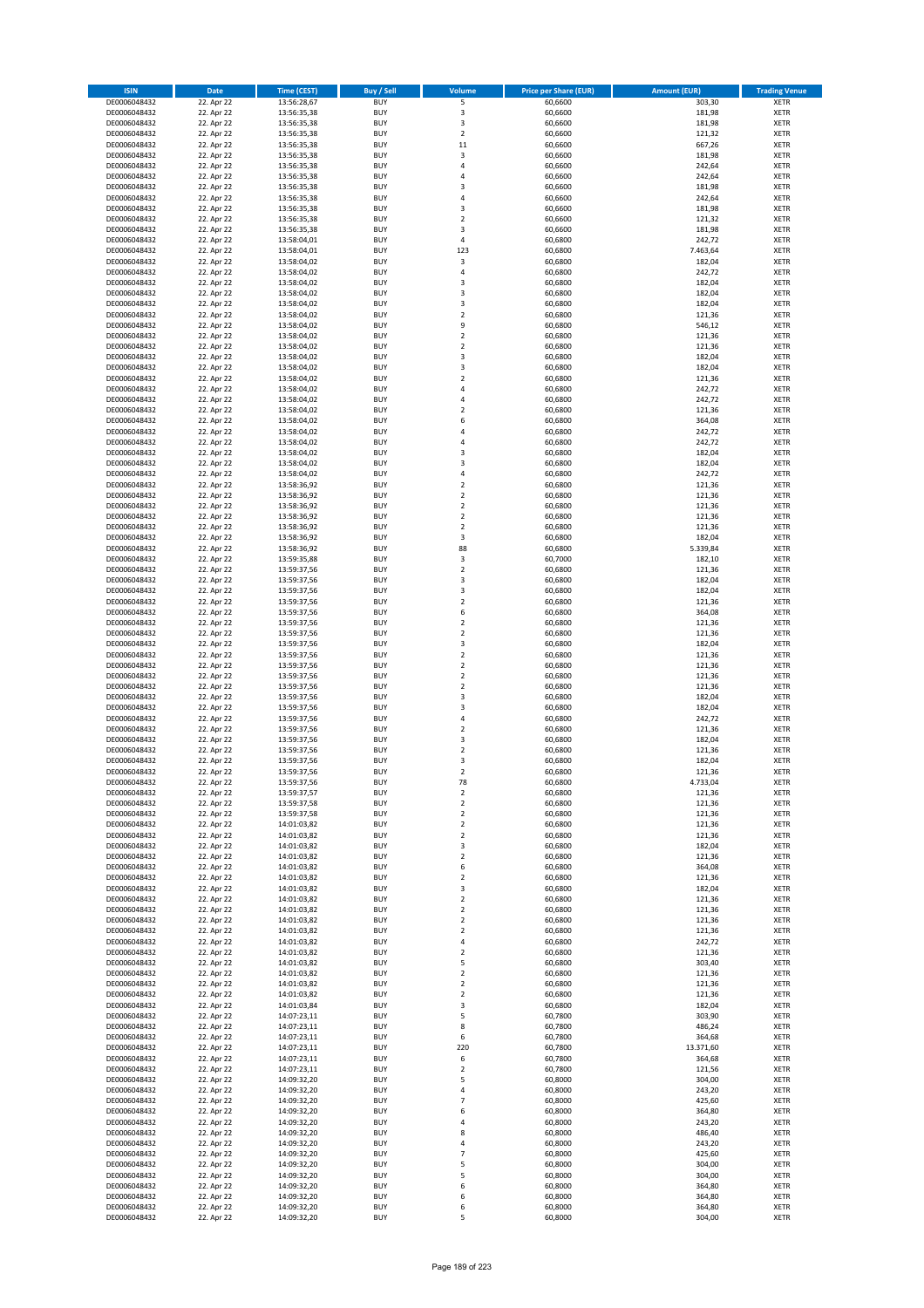| <b>ISIN</b>                  | <b>Date</b>              | <b>Time (CEST)</b>         | <b>Buy / Sell</b>        | Volume                                    | <b>Price per Share (EUR)</b> | <b>Amount (EUR)</b> | <b>Trading Venue</b>       |
|------------------------------|--------------------------|----------------------------|--------------------------|-------------------------------------------|------------------------------|---------------------|----------------------------|
| DE0006048432                 | 22. Apr 22               | 14:09:32,20                | <b>BUY</b>               | 7                                         | 60,8000                      | 425,60              | <b>XETR</b>                |
| DE0006048432                 | 22. Apr 22               | 14:09:32,21                | <b>BUY</b>               | 3                                         | 60,7800                      | 182,34              | <b>XETR</b>                |
| DE0006048432                 | 22. Apr 22               | 14:09:32,21                | <b>BUY</b>               | 7                                         | 60.7800                      | 425,46              | <b>XETR</b>                |
| DE0006048432                 | 22. Apr 22               | 14:09:32,21                | <b>BUY</b>               | 4                                         | 60,7800                      | 243,12              | <b>XETR</b>                |
| DE0006048432<br>DE0006048432 | 22. Apr 22<br>22. Apr 22 | 14:09:32,21<br>14:09:32,21 | <b>BUY</b><br><b>BUY</b> | 3<br>101                                  | 60,7800<br>60,7800           | 182,34<br>6.138,78  | <b>XETR</b><br><b>XETR</b> |
| DE0006048432                 | 22. Apr 22               | 14:09:32,21                | <b>BUY</b>               | 3                                         | 60,7800                      | 182,34              | <b>XETR</b>                |
| DE0006048432                 | 22. Apr 22               | 14:09:32,21                | <b>BUY</b>               | 4                                         | 60,7800                      | 243,12              | <b>XETR</b>                |
| DE0006048432                 | 22. Apr 22               | 14:09:49,92                | BUY                      | 5                                         | 60,7600                      | 303,80              | <b>XETR</b>                |
| DE0006048432                 | 22. Apr 22               | 14:09:49,92                | <b>BUY</b>               | 5                                         | 60,7600                      | 303,80              | <b>XETR</b>                |
| DE0006048432                 | 22. Apr 22               | 14:09:49,92                | <b>BUY</b>               | 5                                         | 60,7600                      | 303,80              | <b>XETR</b>                |
| DE0006048432<br>DE0006048432 | 22. Apr 22<br>22. Apr 22 | 14:09:49,92<br>14:09:49,92 | <b>BUY</b><br><b>BUY</b> | 5<br>$\overline{\mathbf{3}}$              | 60,7600<br>60,7600           | 303,80<br>182,28    | <b>XETR</b><br><b>XETR</b> |
| DE0006048432                 | 22. Apr 22               | 14:09:49,92                | <b>BUY</b>               | 6                                         | 60,7600                      | 364,56              | <b>XETR</b>                |
| DE0006048432                 | 22. Apr 22               | 14:09:49,92                | <b>BUY</b>               | 5                                         | 60,7600                      | 303,80              | <b>XETR</b>                |
| DE0006048432                 | 22. Apr 22               | 14:09:49,92                | <b>BUY</b>               | $\overline{a}$                            | 60,7600                      | 243,04              | <b>XETR</b>                |
| DE0006048432                 | 22. Apr 22               | 14:09:49,92                | <b>BUY</b>               | $\overline{\mathbf{3}}$                   | 60,7600                      | 182,28              | <b>XETR</b>                |
| DE0006048432                 | 22. Apr 22               | 14:09:49,92                | <b>BUY</b>               | 5                                         | 60,7600                      | 303,80              | <b>XETR</b>                |
| DE0006048432<br>DE0006048432 | 22. Apr 22<br>22. Apr 22 | 14:09:49,92                | <b>BUY</b><br><b>BUY</b> | 6<br>6                                    | 60.7600                      | 364,56<br>364,56    | <b>XETR</b><br><b>XETR</b> |
| DE0006048432                 | 22. Apr 22               | 14:09:49,92<br>14:09:49,92 | <b>BUY</b>               | $\overline{\mathbf{3}}$                   | 60,7600<br>60,7600           | 182,28              | <b>XETR</b>                |
| DE0006048432                 | 22. Apr 22               | 14:09:49,92                | <b>BUY</b>               | 6                                         | 60,7600                      | 364,56              | <b>XETR</b>                |
| DE0006048432                 | 22. Apr 22               | 14:09:49,94                | <b>BUY</b>               | $\overline{a}$                            | 60,7600                      | 243,04              | <b>XETR</b>                |
| DE0006048432                 | 22. Apr 22               | 14:09:49,94                | <b>BUY</b>               | $\overline{\mathbf{3}}$                   | 60,7600                      | 182,28              | <b>XETR</b>                |
| DE0006048432                 | 22. Apr 22               | 14:13:16,56                | <b>BUY</b>               | 5                                         | 60,7800                      | 303,90              | <b>XETR</b>                |
| DE0006048432                 | 22. Apr 22               | 14:13:16,56                | <b>BUY</b>               | 4                                         | 60,7800                      | 243,12              | <b>XETR</b>                |
| DE0006048432<br>DE0006048432 | 22. Apr 22<br>22. Apr 22 | 14:13:16,56<br>14:13:16,56 | <b>BUY</b><br><b>BUY</b> | 5<br>8                                    | 60,7800<br>60,7800           | 303,90<br>486,24    | <b>XETR</b><br><b>XETR</b> |
| DE0006048432                 | 22. Apr 22               | 14:13:16,56                | <b>BUY</b>               | $\overline{7}$                            | 60,7800                      | 425,46              | <b>XETR</b>                |
| DE0006048432                 | 22. Apr 22               | 14:13:16,56                | <b>BUY</b>               | 131                                       | 60,7800                      | 7.962,18            | <b>XETR</b>                |
| DE0006048432                 | 22. Apr 22               | 14:13:16,56                | <b>BUY</b>               | 6                                         | 60,7800                      | 364,68              | <b>XETR</b>                |
| DE0006048432                 | 22. Apr 22               | 14:13:16,65                | <b>BUY</b>               | 4                                         | 60,7600                      | 243,04              | <b>XETR</b>                |
| DE0006048432                 | 22. Apr 22               | 14:13:16,65                | <b>BUY</b>               | $\overline{\mathbf{2}}$                   | 60,7600                      | 121,52              | <b>XETR</b>                |
| DE0006048432<br>DE0006048432 | 22. Apr 22               | 14:13:16,65                | <b>BUY</b><br><b>BUY</b> | $\overline{\mathbf{3}}$<br>4              | 60,7600                      | 182,28              | <b>XETR</b><br><b>XETR</b> |
| DE0006048432                 | 22. Apr 22<br>22. Apr 22 | 14:13:16,65<br>14:13:16,65 | <b>BUY</b>               | $\mathbf 2$                               | 60,7600<br>60,7600           | 243,04<br>121,52    | <b>XETR</b>                |
| DE0006048432                 | 22. Apr 22               | 14:13:16,65                | <b>BUY</b>               | $\overline{\mathbf{2}}$                   | 60,7600                      | 121,52              | <b>XETR</b>                |
| DE0006048432                 | 22. Apr 22               | 14:13:16,65                | <b>BUY</b>               | $\mathbf 2$                               | 60,7600                      | 121,52              | <b>XETR</b>                |
| DE0006048432                 | 22. Apr 22               | 14:13:16,65                | <b>BUY</b>               | 3                                         | 60,7600                      | 182,28              | <b>XETR</b>                |
| DE0006048432                 | 22. Apr 22               | 14:13:16,65                | <b>BUY</b>               | 4                                         | 60,7600                      | 243,04              | <b>XETR</b>                |
| DE0006048432                 | 22. Apr 22               | 14:13:16,65                | <b>BUY</b><br><b>BUY</b> | $\overline{a}$<br>$\overline{\mathbf{3}}$ | 60,7600                      | 243,04              | <b>XETR</b>                |
| DE0006048432<br>DE0006048432 | 22. Apr 22<br>22. Apr 22 | 14:13:16,65<br>14:13:16,65 | <b>BUY</b>               | $\overline{\mathbf{3}}$                   | 60,7600<br>60,7600           | 182,28<br>182,28    | <b>XETR</b><br><b>XETR</b> |
| DE0006048432                 | 22. Apr 22               | 14:13:16,65                | <b>BUY</b>               | $\overline{a}$                            | 60,7600                      | 243,04              | <b>XETR</b>                |
| DE0006048432                 | 22. Apr 22               | 14:13:16,65                | <b>BUY</b>               | $\overline{2}$                            | 60,7600                      | 121,52              | <b>XETR</b>                |
| DE0006048432                 | 22. Apr 22               | 14:13:16,65                | <b>BUY</b>               | $\overline{\mathbf{3}}$                   | 60,7600                      | 182,28              | <b>XETR</b>                |
| DE0006048432                 | 22. Apr 22               | 14:13:16,65                | <b>BUY</b>               | 6                                         | 60,7600                      | 364,56              | <b>XETR</b>                |
| DE0006048432                 | 22. Apr 22               | 14:13:18,16                | <b>BUY</b>               | $\overline{2}$                            | 60,7600                      | 121,52              | <b>XETR</b>                |
| DE0006048432<br>DE0006048432 | 22. Apr 22<br>22. Apr 22 | 14:13:18,16<br>14:13:18,16 | <b>BUY</b><br><b>BUY</b> | 3<br>$\overline{a}$                       | 60,7600<br>60,7600           | 182,28<br>243,04    | <b>XETR</b><br><b>XETR</b> |
| DE0006048432                 | 22. Apr 22               | 14:14:18,82                | <b>BUY</b>               | 5                                         | 60,7400                      | 303,70              | <b>XETR</b>                |
| DE0006048432                 | 22. Apr 22               | 14:14:18,82                | <b>BUY</b>               | 5                                         | 60,7400                      | 303,70              | <b>XETR</b>                |
| DE0006048432                 | 22. Apr 22               | 14:14:18,82                | <b>BUY</b>               | 7                                         | 60,7400                      | 425,18              | <b>XETR</b>                |
| DE0006048432                 | 22. Apr 22               | 14:14:18,82                | <b>BUY</b>               | $\overline{4}$                            | 60,7400                      | 242,96              | <b>XETR</b>                |
| DE0006048432                 | 22. Apr 22               | 14:14:18,82                | <b>BUY</b>               | 5                                         | 60,7400                      | 303,70              | <b>XETR</b>                |
| DE0006048432<br>DE0006048432 | 22. Apr 22<br>22. Apr 22 | 14:14:18,82<br>14:14:18,82 | <b>BUY</b><br><b>BUY</b> | 4<br>3                                    | 60,7400<br>60,7400           | 242,96<br>182,22    | <b>XETR</b><br><b>XETR</b> |
| DE0006048432                 | 22. Apr 22               | 14:14:18,82                | <b>BUY</b>               | 246                                       | 60,7400                      | 14.942,04           | <b>XETR</b>                |
| DE0006048432                 | 22. Apr 22               | 14:14:18,82                | BUY                      | $\overline{2}$                            | 60,7400                      | 121,48              | <b>XETR</b>                |
| DE0006048432                 | 22. Apr 22               | 14:14:18,82                | <b>BUY</b>               | $\overline{4}$                            | 60,7400                      | 242,96              | <b>XETR</b>                |
| DE0006048432                 | 22. Apr 22               | 14:17:27,23                | <b>BUY</b>               | 5                                         | 60,8000                      | 304,00              | <b>XETR</b>                |
| DE0006048432                 | 22. Apr 22               | 14:17:27,23                | BUY                      | 6                                         | 60,8000                      | 364,80              | <b>XETR</b>                |
| DE0006048432                 | 22. Apr 22               | 14:17:27,23                | BUY                      | 5<br>$\overline{7}$                       | 60,8000                      | 304,00              | <b>XETR</b>                |
| DE0006048432<br>DE0006048432 | 22. Apr 22<br>22. Apr 22 | 14:17:27,23<br>14:17:27,23 | <b>BUY</b><br>BUY        | 5                                         | 60,8000<br>60,8000           | 425,60<br>304,00    | <b>XETR</b><br><b>XETR</b> |
| DE0006048432                 | 22. Apr 22               | 14:17:27,28                | <b>BUY</b>               | $\overline{4}$                            | 60,8000                      | 243,20              | <b>XETR</b>                |
| DE0006048432                 | 22. Apr 22               | 14:18:07,77                | <b>BUY</b>               | 3                                         | 60,8000                      | 182,40              | <b>XETR</b>                |
| DE0006048432                 | 22. Apr 22               | 14:18:07,77                | <b>BUY</b>               | $\mathbf 2$                               | 60,8000                      | 121,60              | <b>XETR</b>                |
| DE0006048432                 | 22. Apr 22               | 14:18:07,77                | <b>BUY</b>               | 4                                         | 60,8000                      | 243,20              | <b>XETR</b>                |
| DE0006048432<br>DE0006048432 | 22. Apr 22<br>22. Apr 22 | 14:18:07,77<br>14:18:07,77 | <b>BUY</b><br><b>BUY</b> | 5<br>4                                    | 60,8000<br>60,8000           | 304,00<br>243,20    | <b>XETR</b>                |
| DE0006048432                 | 22. Apr 22               | 14:18:14,42                | <b>BUY</b>               | 6                                         | 60,7800                      | 364,68              | <b>XETR</b><br><b>XETR</b> |
| DE0006048432                 | 22. Apr 22               | 14:18:14,42                | <b>BUY</b>               | $\mathbf 2$                               | 60,7800                      | 121,56              | <b>XETR</b>                |
| DE0006048432                 | 22. Apr 22               | 14:18:14,42                | <b>BUY</b>               | 5                                         | 60,7800                      | 303,90              | <b>XETR</b>                |
| DE0006048432                 | 22. Apr 22               | 14:18:14,42                | <b>BUY</b>               | 4                                         | 60,7800                      | 243,12              | <b>XETR</b>                |
| DE0006048432                 | 22. Apr 22               | 14:18:14,42                | <b>BUY</b>               | 5                                         | 60,7800                      | 303,90              | <b>XETR</b>                |
| DE0006048432<br>DE0006048432 | 22. Apr 22<br>22. Apr 22 | 14:18:14,42<br>14:18:14,42 | <b>BUY</b><br><b>BUY</b> | 3<br>$\overline{\mathbf{3}}$              | 60,7800<br>60,7800           | 182,34<br>182,34    | <b>XETR</b><br><b>XETR</b> |
| DE0006048432                 | 22. Apr 22               | 14:18:14,42                | <b>BUY</b>               | 3                                         | 60,7800                      | 182,34              | <b>XETR</b>                |
| DE0006048432                 | 22. Apr 22               | 14:18:14,42                | <b>BUY</b>               | 3                                         | 60,7800                      | 182,34              | <b>XETR</b>                |
| DE0006048432                 | 22. Apr 22               | 14:18:14,42                | <b>BUY</b>               | 6                                         | 60,7800                      | 364,68              | <b>XETR</b>                |
| DE0006048432                 | 22. Apr 22               | 14:18:14,42                | <b>BUY</b>               | 5                                         | 60,7800                      | 303,90              | <b>XETR</b>                |
| DE0006048432                 | 22. Apr 22               | 14:18:14,42                | <b>BUY</b>               | 4                                         | 60,7800                      | 243,12              | <b>XETR</b>                |
| DE0006048432<br>DE0006048432 | 22. Apr 22               | 14:18:14,42                | <b>BUY</b><br><b>BUY</b> | 3<br>4                                    | 60,7800                      | 182,34              | <b>XETR</b><br><b>XETR</b> |
| DE0006048432                 | 22. Apr 22<br>22. Apr 22 | 14:18:14,42<br>14:18:14,42 | <b>BUY</b>               | 3                                         | 60,7800<br>60,7800           | 243,12<br>182,34    | <b>XETR</b>                |
| DE0006048432                 | 22. Apr 22               | 14:18:14,42                | <b>BUY</b>               | 174                                       | 60,7800                      | 10.575,72           | <b>XETR</b>                |
| DE0006048432                 | 22. Apr 22               | 14:18:15,43                | <b>BUY</b>               | 4                                         | 60,7600                      | 243,04              | <b>XETR</b>                |
| DE0006048432                 | 22. Apr 22               | 14:18:15,43                | <b>BUY</b>               | 4                                         | 60,7600                      | 243,04              | <b>XETR</b>                |
| DE0006048432                 | 22. Apr 22               | 14:18:15,43                | <b>BUY</b>               | $\overline{\mathbf{3}}$                   | 60,7600                      | 182,28              | <b>XETR</b>                |
| DE0006048432                 | 22. Apr 22               | 14:18:15,43                | <b>BUY</b>               | 5                                         | 60,7600                      | 303,80              | <b>XETR</b>                |
| DE0006048432<br>DE0006048432 | 22. Apr 22<br>22. Apr 22 | 14:18:15,43<br>14:18:15,43 | <b>BUY</b><br><b>BUY</b> | 5<br>4                                    | 60,7600<br>60,7600           | 303,80<br>243,04    | <b>XETR</b><br><b>XETR</b> |
| DE0006048432                 | 22. Apr 22               | 14:18:15,43                | <b>BUY</b>               | $\overline{\mathbf{3}}$                   | 60,7600                      | 182,28              | <b>XETR</b>                |
| DE0006048432                 | 22. Apr 22               | 14:18:15,45                | <b>BUY</b>               | $\mathbf 2$                               | 60,7600                      | 121,52              | <b>XETR</b>                |
| DE0006048432                 | 22. Apr 22               | 14:18:15,45                | <b>BUY</b>               | 4                                         | 60,7600                      | 243,04              | <b>XETR</b>                |
| DE0006048432                 | 22. Apr 22               | 14:18:15,45                | <b>BUY</b>               | $\mathbf 2$                               | 60,7600                      | 121,52              | <b>XETR</b>                |
| DE0006048432                 | 22. Apr 22               | 14:21:13,71                | <b>BUY</b>               | 5                                         | 60,7600                      | 303,80              | <b>XETR</b>                |
| DE0006048432<br>DE0006048432 | 22. Apr 22<br>22. Apr 22 | 14:21:13,71                | <b>BUY</b><br><b>BUY</b> | 4<br>3                                    | 60,7600<br>60,7600           | 243,04<br>182,28    | <b>XETR</b><br><b>XETR</b> |
| DE0006048432                 | 22. Apr 22               | 14:21:13,71<br>14:21:13,71 | <b>BUY</b>               | 4                                         | 60,7600                      | 243,04              | <b>XETR</b>                |
| DE0006048432                 | 22. Apr 22               | 14:21:13,71                | <b>BUY</b>               | $\mathbf 2$                               | 60,7600                      | 121,52              | <b>XETR</b>                |
| DE0006048432                 | 22. Apr 22               | 14:21:13,71                | <b>BUY</b>               | 3                                         | 60,7600                      | 182,28              | <b>XETR</b>                |
| DE0006048432                 | 22. Apr 22               | 14:21:13,71                | <b>BUY</b>               | 3                                         | 60,7600                      | 182,28              | <b>XETR</b>                |
| DE0006048432                 | 22. Apr 22               | 14:21:13,71                | <b>BUY</b>               | 6                                         | 60,7600                      | 364,56              | <b>XETR</b>                |
| DE0006048432                 | 22. Apr 22               | 14:21:13,71                | <b>BUY</b>               | 3                                         | 60,7600                      | 182,28              | <b>XETR</b>                |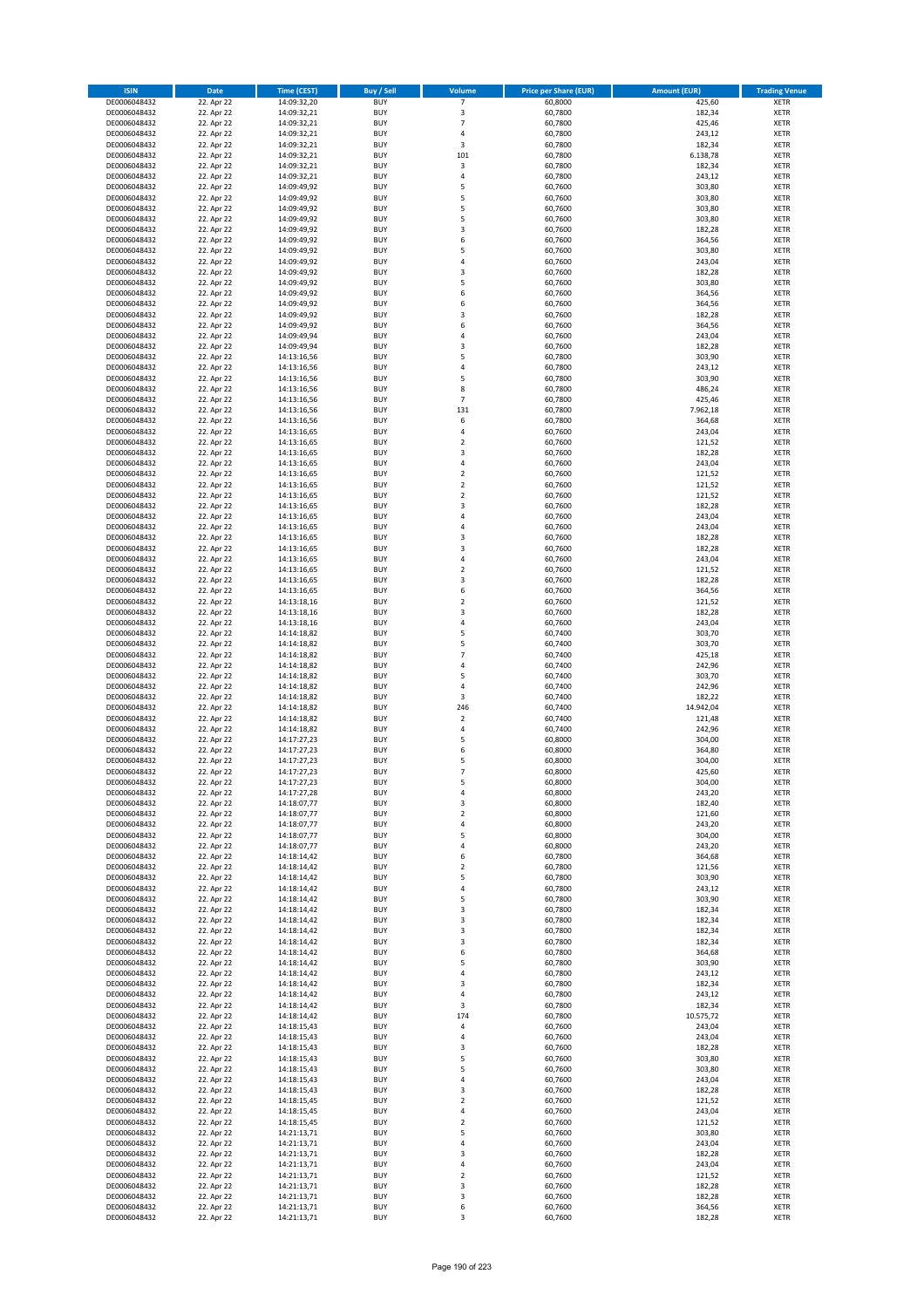| <b>ISIN</b>                  | <b>Date</b>              | <b>Time (CEST)</b>         | <b>Buy / Sell</b>        | Volume                                 | <b>Price per Share (EUR)</b> | <b>Amount (EUR)</b> | <b>Trading Venue</b>       |
|------------------------------|--------------------------|----------------------------|--------------------------|----------------------------------------|------------------------------|---------------------|----------------------------|
| DE0006048432                 | 22. Apr 22               | 14:21:13,71                | <b>BUY</b>               | 3                                      | 60,7600                      | 182,28              | <b>XETR</b>                |
| DE0006048432                 | 22. Apr 22               | 14:21:13,71                | <b>BUY</b>               | 3                                      | 60,7600                      | 182,28              | <b>XETR</b>                |
| DE0006048432                 | 22. Apr 22               | 14:21:13,71                | <b>BUY</b>               | $\overline{2}$                         | 60,7600                      | 121,52              | <b>XETR</b>                |
| DE0006048432                 | 22. Apr 22               | 14:21:13,71                | <b>BUY</b>               | $\mathbf 2$                            | 60,7600                      | 121,52              | <b>XETR</b>                |
| DE0006048432<br>DE0006048432 | 22. Apr 22<br>22. Apr 22 | 14:21:13,71<br>14:21:13,71 | <b>BUY</b><br><b>BUY</b> | $\overline{4}$<br>$\mathbf 2$          | 60,7600<br>60,7600           | 243,04<br>121,52    | <b>XETR</b><br><b>XETR</b> |
| DE0006048432                 | 22. Apr 22               | 14:21:13,71                | <b>BUY</b>               | 189                                    | 60,7600                      | 11.483,64           | <b>XETR</b>                |
| DE0006048432                 | 22. Apr 22               | 14:21:13,71                | <b>BUY</b>               | 4                                      | 60,7600                      | 243,04              | <b>XETR</b>                |
| DE0006048432                 | 22. Apr 22               | 14:24:36,84                | BUY                      | $\overline{7}$                         | 60,8200                      | 425,74              | <b>XETR</b>                |
| DE0006048432                 | 22. Apr 22               | 14:24:36,84                | <b>BUY</b>               | 5                                      | 60,8200                      | 304,10              | <b>XETR</b>                |
| DE0006048432                 | 22. Apr 22               | 14:24:36,84                | <b>BUY</b>               | 4                                      | 60,8200                      | 243,28              | <b>XETR</b>                |
| DE0006048432                 | 22. Apr 22               | 14:24:36,84                | <b>BUY</b>               | 3                                      | 60,8200                      | 182,46              | <b>XETR</b>                |
| DE0006048432<br>DE0006048432 | 22. Apr 22<br>22. Apr 22 | 14:24:36,84<br>14:24:36,84 | <b>BUY</b><br><b>BUY</b> | $\overline{2}$<br>$\overline{7}$       | 60,8200<br>60,8200           | 121,64<br>425,74    | <b>XETR</b><br><b>XETR</b> |
| DE0006048432                 | 22. Apr 22               | 14:24:36,84                | <b>BUY</b>               | 5                                      | 60,8200                      | 304,10              | <b>XETR</b>                |
| DE0006048432                 | 22. Apr 22               | 14:24:36,84                | BUY                      | 8                                      | 60,8200                      | 486,56              | <b>XETR</b>                |
| DE0006048432                 | 22. Apr 22               | 14:24:36,84                | <b>BUY</b>               | 6                                      | 60,8200                      | 364,92              | <b>XETR</b>                |
| DE0006048432                 | 22. Apr 22               | 14:27:23,47                | <b>BUY</b>               | 8                                      | 60,8600                      | 486,88              | <b>XETR</b>                |
| DE0006048432                 | 22. Apr 22               | 14:27:23,47                | <b>BUY</b>               | 5                                      | 60.8600                      | 304,30              | <b>XETR</b>                |
| DE0006048432<br>DE0006048432 | 22. Apr 22<br>22. Apr 22 | 14:27:23,47<br>14:27:23,47 | <b>BUY</b><br><b>BUY</b> | 5<br>$\overline{a}$                    | 60,8600<br>60,8600           | 304,30<br>243,44    | <b>XETR</b><br><b>XETR</b> |
| DE0006048432                 | 22. Apr 22               | 14:27:23,47                | <b>BUY</b>               | 9                                      | 60,8600                      | 547,74              | <b>XETR</b>                |
| DE0006048432                 | 22. Apr 22               | 14:27:23,47                | <b>BUY</b>               | 6                                      | 60,8600                      | 365,16              | <b>XETR</b>                |
| DE0006048432                 | 22. Apr 22               | 14:27:23,47                | <b>BUY</b>               | 6                                      | 60,8600                      | 365,16              | <b>XETR</b>                |
| DE0006048432                 | 22. Apr 22               | 14:27:23,47                | <b>BUY</b>               | 8                                      | 60,8600                      | 486,88              | <b>XETR</b>                |
| DE0006048432                 | 22. Apr 22               | 14:27:23,47                | <b>BUY</b>               | 6                                      | 60,8600                      | 365,16              | <b>XETR</b>                |
| DE0006048432                 | 22. Apr 22               | 14:27:23,47<br>14:27:23,47 | <b>BUY</b><br><b>BUY</b> | 9<br>5                                 | 60,8600                      | 547,74              | <b>XETR</b><br><b>XETR</b> |
| DE0006048432<br>DE0006048432 | 22. Apr 22<br>22. Apr 22 | 14:27:23,47                | <b>BUY</b>               | 4                                      | 60,8600<br>60,8600           | 304,30<br>243,44    | <b>XETR</b>                |
| DE0006048432                 | 22. Apr 22               | 14:27:23,47                | <b>BUY</b>               | $\overline{7}$                         | 60,8600                      | 426,02              | <b>XETR</b>                |
| DE0006048432                 | 22. Apr 22               | 14:27:23,47                | <b>BUY</b>               | $\overline{7}$                         | 60,8600                      | 426,02              | <b>XETR</b>                |
| DE0006048432                 | 22. Apr 22               | 14:27:23,52                | <b>BUY</b>               | $11\,$                                 | 60,8400                      | 669,24              | <b>XETR</b>                |
| DE0006048432                 | 22. Apr 22               | 14:27:23,52                | <b>BUY</b>               | $10\,$                                 | 60,8400                      | 608,40              | <b>XETR</b>                |
| DE0006048432                 | 22. Apr 22               | 14:27:23,52                | <b>BUY</b>               | $\,$ 1                                 | 60,8400                      | 60,84               | <b>XETR</b>                |
| DE0006048432<br>DE0006048432 | 22. Apr 22<br>22. Apr 22 | 14:27:23,52<br>14:27:23,52 | <b>BUY</b><br><b>BUY</b> | 10<br>6                                | 60,8400<br>60,8400           | 608,40<br>365,04    | <b>XETR</b><br><b>XETR</b> |
| DE0006048432                 | 22. Apr 22               | 14:27:23,52                | <b>BUY</b>               | 9                                      | 60,8400                      | 547,56              | <b>XETR</b>                |
| DE0006048432                 | 22. Apr 22               | 14:27:23,52                | <b>BUY</b>               | 359                                    | 60,8400                      | 21.841,56           | <b>XETR</b>                |
| DE0006048432                 | 22. Apr 22               | 14:27:23,52                | <b>BUY</b>               | 8                                      | 60,8400                      | 486,72              | <b>XETR</b>                |
| DE0006048432                 | 22. Apr 22               | 14:27:23,52                | <b>BUY</b>               | 9                                      | 60,8400                      | 547,56              | <b>XETR</b>                |
| DE0006048432                 | 22. Apr 22               | 14:28:14,28                | <b>BUY</b>               | $\overline{a}$                         | 60,8200                      | 243,28              | <b>XETR</b>                |
| DE0006048432                 | 22. Apr 22<br>22. Apr 22 | 14:28:14,28                | <b>BUY</b><br><b>BUY</b> | 4                                      | 60,8200                      | 243,28<br>121,64    | <b>XETR</b>                |
| DE0006048432<br>DE0006048432 | 22. Apr 22               | 14:28:14,28<br>14:28:14,28 | <b>BUY</b>               | $\mathbf 2$<br>$\overline{\mathbf{3}}$ | 60,8200<br>60,8200           | 182,46              | <b>XETR</b><br><b>XETR</b> |
| DE0006048432                 | 22. Apr 22               | 14:28:14,28                | <b>BUY</b>               | $\overline{a}$                         | 60,8200                      | 243,28              | <b>XETR</b>                |
| DE0006048432                 | 22. Apr 22               | 14:28:14,28                | <b>BUY</b>               | $\overline{\mathbf{3}}$                | 60,8200                      | 182,46              | <b>XETR</b>                |
| DE0006048432                 | 22. Apr 22               | 14:28:14,28                | <b>BUY</b>               | 5                                      | 60,8200                      | 304,10              | <b>XETR</b>                |
| DE0006048432                 | 22. Apr 22               | 14:28:14,28                | <b>BUY</b>               | $\overline{a}$                         | 60,8200                      | 243,28              | <b>XETR</b>                |
| DE0006048432                 | 22. Apr 22               | 14:28:14,28                | <b>BUY</b><br><b>BUY</b> | 6<br>6                                 | 60,8200                      | 364,92              | <b>XETR</b><br><b>XETR</b> |
| DE0006048432<br>DE0006048432 | 22. Apr 22<br>22. Apr 22 | 14:28:14,28<br>14:28:14,28 | <b>BUY</b>               | 5                                      | 60,8200<br>60,8200           | 364,92<br>304,10    | <b>XETR</b>                |
| DE0006048432                 | 22. Apr 22               | 14:28:14,28                | <b>BUY</b>               | $\overline{a}$                         | 60,8200                      | 243,28              | <b>XETR</b>                |
| DE0006048432                 | 22. Apr 22               | 14:30:35,57                | <b>BUY</b>               | 9                                      | 60,8400                      | 547,56              | <b>XETR</b>                |
| DE0006048432                 | 22. Apr 22               | 14:30:35,57                | <b>BUY</b>               | 6                                      | 60,8400                      | 365,04              | <b>XETR</b>                |
| DE0006048432                 | 22. Apr 22               | 14:30:35,57                | <b>BUY</b>               | 6                                      | 60,8400                      | 365,04              | <b>XETR</b>                |
| DE0006048432                 | 22. Apr 22               | 14:30:35,57                | <b>BUY</b>               | 9                                      | 60,8400                      | 547,56              | <b>XETR</b>                |
| DE0006048432<br>DE0006048432 | 22. Apr 22<br>22. Apr 22 | 14:30:35,57<br>14:30:35,57 | <b>BUY</b><br><b>BUY</b> | 10<br>8                                | 60,8400<br>60,8400           | 608,40<br>486,72    | <b>XETR</b><br><b>XETR</b> |
| DE0006048432                 | 22. Apr 22               | 14:30:35,57                | BUY                      | 6                                      | 60,8400                      | 365,04              | <b>XETR</b>                |
| DE0006048432                 | 22. Apr 22               | 14:30:35,57                | <b>BUY</b>               | 5                                      | 60,8400                      | 304,20              | <b>XETR</b>                |
| DE0006048432                 | 22. Apr 22               | 14:30:35,57                | <b>BUY</b>               | $10\,$                                 | 60,8400                      | 608,40              | <b>XETR</b>                |
| DE0006048432                 | 22. Apr 22               | 14:30:35,57                | BUY                      | 5                                      | 60,8400                      | 304,20              | <b>XETR</b>                |
| DE0006048432                 | 22. Apr 22               | 14:30:35,57                | BUY                      | 5                                      | 60,8400                      | 304,20              | <b>XETR</b>                |
| DE0006048432<br>DE0006048432 | 22. Apr 22               | 14:30:35,57                | <b>BUY</b>               | 5<br>5                                 | 60,8400<br>60,8400           | 304,20<br>304,20    | <b>XETR</b>                |
| DE0006048432                 | 22. Apr 22<br>22. Apr 22 | 14:30:35,57<br>14:30:35,57 | BUY<br><b>BUY</b>        | 5                                      | 60,8400                      | 304,20              | <b>XETR</b><br><b>XETR</b> |
| DE0006048432                 | 22. Apr 22               | 14:30:35,57                | <b>BUY</b>               | 4                                      | 60,8400                      | 243,36              | <b>XETR</b>                |
| DE0006048432                 | 22. Apr 22               | 14:30:35,57                | <b>BUY</b>               | 6                                      | 60,8400                      | 365,04              | <b>XETR</b>                |
| DE0006048432                 | 22. Apr 22               | 14:30:35,57                | <b>BUY</b>               | 9                                      | 60,8400                      | 547,56              | <b>XETR</b>                |
| DE0006048432                 | 22. Apr 22               | 14:30:35,57                | <b>BUY</b>               | $10\,$                                 | 60,8400                      | 608,40              | <b>XETR</b>                |
| DE0006048432                 | 22. Apr 22               | 14:30:35,57                | <b>BUY</b>               | 88                                     | 60,8400                      | 5.353,92            | <b>XETR</b>                |
| DE0006048432<br>DE0006048432 | 22. Apr 22<br>22. Apr 22 | 14:30:35,57<br>14:30:35,57 | <b>BUY</b><br><b>BUY</b> | 6<br>6                                 | 60,8400<br>60,8400           | 365,04<br>365,04    | <b>XETR</b><br><b>XETR</b> |
| DE0006048432                 | 22. Apr 22               | 14:30:35,57                | <b>BUY</b>               | 101                                    | 60,8400                      | 6.144,84            | <b>XETR</b>                |
| DE0006048432                 | 22. Apr 22               | 14:30:35,59                | <b>BUY</b>               | 4                                      | 60,8400                      | 243,36              | <b>XETR</b>                |
| DE0006048432                 | 22. Apr 22               | 14:30:35,59                | <b>BUY</b>               | 5                                      | 60,8400                      | 304,20              | <b>XETR</b>                |
| DE0006048432                 | 22. Apr 22               | 14:31:31,25                | <b>BUY</b>               | 3                                      | 60,8400                      | 182,52              | <b>XETR</b>                |
| DE0006048432                 | 22. Apr 22               | 14:31:31,25                | <b>BUY</b><br><b>BUY</b> | 7<br>3                                 | 60,8400<br>60,8400           | 425,88<br>182,52    | <b>XETR</b><br><b>XETR</b> |
| DE0006048432<br>DE0006048432 | 22. Apr 22<br>22. Apr 22 | 14:31:31,25<br>14:31:31,25 | <b>BUY</b>               | 6                                      | 60,8400                      | 365,04              | <b>XETR</b>                |
| DE0006048432                 | 22. Apr 22               | 14:31:31,25                | <b>BUY</b>               | 6                                      | 60,8400                      | 365,04              | <b>XETR</b>                |
| DE0006048432                 | 22. Apr 22               | 14:31:31,25                | <b>BUY</b>               | 3                                      | 60,8400                      | 182,52              | <b>XETR</b>                |
| DE0006048432                 | 22. Apr 22               | 14:31:31,25                | <b>BUY</b>               | 3                                      | 60,8400                      | 182,52              | <b>XETR</b>                |
| DE0006048432                 | 22. Apr 22               | 14:31:31,25                | <b>BUY</b>               | 3                                      | 60,8400                      | 182,52              | <b>XETR</b>                |
| DE0006048432                 | 22. Apr 22               | 14:31:31,25                | <b>BUY</b>               | 5                                      | 60,8400                      | 304,20              | <b>XETR</b>                |
| DE0006048432<br>DE0006048432 | 22. Apr 22<br>22. Apr 22 | 14:31:31,25<br>14:31:31,25 | <b>BUY</b><br><b>BUY</b> | $\overline{7}$<br>4                    | 60,8400<br>60,8400           | 425,88<br>243,36    | <b>XETR</b><br><b>XETR</b> |
| DE0006048432                 | 22. Apr 22               | 14:31:31,25                | <b>BUY</b>               | 4                                      | 60,8400                      | 243,36              | <b>XETR</b>                |
| DE0006048432                 | 22. Apr 22               | 14:31:31,25                | <b>BUY</b>               | 4                                      | 60,8400                      | 243,36              | <b>XETR</b>                |
| DE0006048432                 | 22. Apr 22               | 14:31:31,25                | <b>BUY</b>               | 3                                      | 60,8400                      | 182,52              | <b>XETR</b>                |
| DE0006048432                 | 22. Apr 22               | 14:31:31,25                | <b>BUY</b>               | 3                                      | 60,8400                      | 182,52              | <b>XETR</b>                |
| DE0006048432                 | 22. Apr 22               | 14:31:31,25                | <b>BUY</b>               | 5                                      | 60,8400                      | 304,20              | <b>XETR</b>                |
| DE0006048432<br>DE0006048432 | 22. Apr 22<br>22. Apr 22 | 14:31:31,25<br>14:31:31,25 | <b>BUY</b><br><b>BUY</b> | 5<br>4                                 | 60,8400<br>60,8400           | 304,20<br>243,36    | <b>XETR</b><br><b>XETR</b> |
| DE0006048432                 | 22. Apr 22               | 14:31:31,25                | <b>BUY</b>               | $\overline{4}$                         | 60,8400                      | 243,36              | <b>XETR</b>                |
| DE0006048432                 | 22. Apr 22               | 14:31:31,25                | <b>BUY</b>               | 178                                    | 60,8400                      | 10.829,52           | <b>XETR</b>                |
| DE0006048432                 | 22. Apr 22               | 14:31:31,31                | <b>BUY</b>               | 5                                      | 60,8400                      | 304,20              | <b>XETR</b>                |
| DE0006048432                 | 22. Apr 22               | 14:31:31,60                | <b>BUY</b>               | $\overline{a}$                         | 60,8400                      | 243,36              | <b>XETR</b>                |
| DE0006048432                 | 22. Apr 22               | 14:33:20,44                | <b>BUY</b>               | 4                                      | 60,8600                      | 243,44              | <b>XETR</b>                |
| DE0006048432                 | 22. Apr 22               | 14:33:20,44                | <b>BUY</b>               | 3                                      | 60,8600                      | 182,58              | <b>XETR</b>                |
| DE0006048432<br>DE0006048432 | 22. Apr 22<br>22. Apr 22 | 14:33:20,44<br>14:33:20,44 | <b>BUY</b><br><b>BUY</b> | 4<br>4                                 | 60,8600<br>60,8600           | 243,44<br>243,44    | <b>XETR</b><br><b>XETR</b> |
| DE0006048432                 | 22. Apr 22               | 14:33:20,44                | <b>BUY</b>               | $\overline{7}$                         | 60,8600                      | 426,02              | <b>XETR</b>                |
| DE0006048432                 | 22. Apr 22               | 14:33:20,44                | <b>BUY</b>               | 77                                     | 60,8600                      | 4.686,22            | <b>XETR</b>                |
| DE0006048432                 | 22. Apr 22               | 14:33:52,10                | <b>BUY</b>               | 4                                      | 60,8600                      | 243,44              | <b>XETR</b>                |
| DE0006048432                 | 22. Apr 22               | 14:33:52,10                | <b>BUY</b>               | 4                                      | 60,8600                      | 243,44              | <b>XETR</b>                |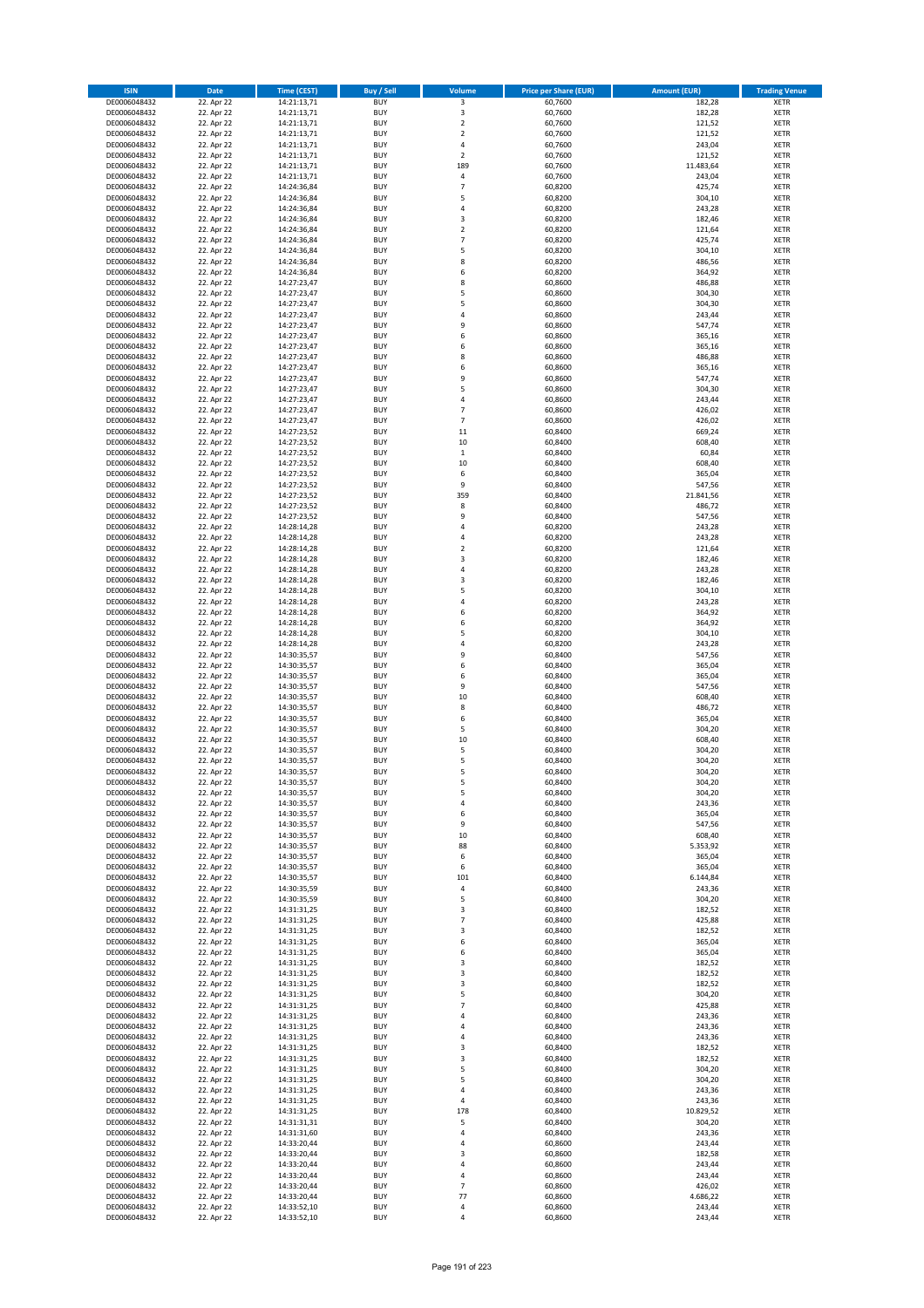| <b>ISIN</b>                  | Date                     | Time (CEST)                | <b>Buy / Sell</b>        | Volume            | <b>Price per Share (EUR)</b> | <b>Amount (EUR)</b> | <b>Trading Venue</b>       |
|------------------------------|--------------------------|----------------------------|--------------------------|-------------------|------------------------------|---------------------|----------------------------|
| DE0006048432                 | 22. Apr 22               | 14:33:52,10                | <b>BUY</b>               | $\overline{4}$    | 60,8600                      | 243,44              | <b>XETR</b>                |
| DE0006048432                 | 22. Apr 22               | 14:37:38,58                | <b>BUY</b>               | 381               | 60,9200                      | 23.210,52           | XETR                       |
| DE0006048432                 | 22. Apr 22               | 14:39:24,65                | <b>BUY</b>               | 21                | 60,9600                      | 1.280,16            | <b>XETR</b>                |
| DE0006048432<br>DE0006048432 | 22. Apr 22<br>22. Apr 22 | 14:39:30,90<br>14:40:13,24 | <b>BUY</b><br><b>BUY</b> | 131<br>9          | 60,9600<br>60,9400           | 7.985,76<br>548,46  | XETR<br><b>XETR</b>        |
| DE0006048432                 | 22. Apr 22               | 14:40:13,24                | <b>BUY</b>               | 337               | 60,9400                      | 20.536,78           | <b>XETR</b>                |
| DE0006048432                 | 22. Apr 22               | 14:40:13,25                | <b>BUY</b>               | 8                 | 60,9400                      | 487,52              | <b>XETR</b>                |
| DE0006048432                 | 22. Apr 22               | 14:40:34,58                | <b>BUY</b>               | 11                | 60,9200                      | 670,12              | <b>XETR</b>                |
| DE0006048432                 | 22. Apr 22               | 14:40:34,58                | <b>BUY</b>               | 9                 | 60,9200                      | 548,28              | <b>XETR</b>                |
| DE0006048432                 | 22. Apr 22               | 14:40:34,58                | <b>BUY</b>               | 12                | 60,9200                      | 731,04              | <b>XETR</b>                |
| DE0006048432<br>DE0006048432 | 22. Apr 22<br>22. Apr 22 | 14:40:34,58<br>14:40:34,58 | <b>BUY</b><br><b>BUY</b> | 8<br>10           | 60,9200<br>60,9200           | 487,36<br>609,20    | <b>XETR</b><br><b>XETR</b> |
| DE0006048432                 | 22. Apr 22               | 14:40:34,58                | <b>BUY</b>               | 8                 | 60,9200                      | 487,36              | <b>XETR</b>                |
| DE0006048432                 | 22. Apr 22               | 14:40:34,58                | <b>BUY</b>               | $\overline{7}$    | 60,9200                      | 426,44              | <b>XETR</b>                |
| DE0006048432                 | 22. Apr 22               | 14:40:34,58                | <b>BUY</b>               | 11                | 60,9200                      | 670,12              | <b>XETR</b>                |
| DE0006048432                 | 22. Apr 22               | 14:40:34,58                | <b>BUY</b>               | 11                | 60,9200                      | 670,12              | <b>XETR</b>                |
| DE0006048432                 | 22. Apr 22               | 14:40:34,58                | <b>BUY</b>               | 9                 | 60,9200                      | 548,28              | <b>XETR</b>                |
| DE0006048432                 | 22. Apr 22               | 14:40:34,58                | <b>BUY</b>               | $\overline{7}$    | 60,9200                      | 426,44              | <b>XETR</b>                |
| DE0006048432<br>DE0006048432 | 22. Apr 22<br>22. Apr 22 | 14:40:34,58<br>14:40:34,58 | <b>BUY</b><br><b>BUY</b> | 12<br>9           | 60,9200<br>60,9200           | 731,04<br>548,28    | <b>XETR</b><br><b>XETR</b> |
| DE0006048432                 | 22. Apr 22               | 14:40:34,58                | <b>BUY</b>               | 10                | 60,9200                      | 609,20              | <b>XETR</b>                |
| DE0006048432                 | 22. Apr 22               | 14:40:34,58                | <b>BUY</b>               | 9                 | 60,9200                      | 548,28              | <b>XETR</b>                |
| DE0006048432                 | 22. Apr 22               | 14:40:34,58                | <b>BUY</b>               | 12                | 60,9200                      | 731,04              | <b>XETR</b>                |
| DE0006048432                 | 22. Apr 22               | 14:40:34,58                | <b>BUY</b>               | 10                | 60,9200                      | 609,20              | <b>XETR</b>                |
| DE0006048432                 | 22. Apr 22               | 14:40:34,58                | <b>BUY</b>               | 12                | 60,9200                      | 731,04              | <b>XETR</b>                |
| DE0006048432<br>DE0006048432 | 22. Apr 22<br>22. Apr 22 | 14:40:34,58<br>14:40:34,58 | <b>BUY</b><br><b>BUY</b> | 9<br>240          | 60,9200<br>60,9200           | 548,28<br>14.620,80 | <b>XETR</b><br><b>XETR</b> |
| DE0006048432                 | 22. Apr 22               | 14:40:34,59                | <b>BUY</b>               | 10                | 60,9200                      | 609,20              | <b>XETR</b>                |
| DE0006048432                 | 22. Apr 22               | 14:40:56,96                | <b>BUY</b>               | $\overline{7}$    | 60,9000                      | 426,30              | <b>XETR</b>                |
| DE0006048432                 | 22. Apr 22               | 14:40:56,96                | <b>BUY</b>               | 125               | 60,9000                      | 7.612,50            | <b>XETR</b>                |
| DE0006048432                 | 22. Apr 22               | 14:42:47,44                | <b>BUY</b>               | 12                | 60,9800                      | 731,76              | <b>XETR</b>                |
| DE0006048432                 | 22. Apr 22               | 14:42:47,44                | <b>BUY</b>               | 9                 | 60,9800                      | 548,82              | <b>XETR</b>                |
| DE0006048432                 | 22. Apr 22               | 14:42:47,44                | <b>BUY</b><br><b>BUY</b> | 9<br>11           | 60,9800                      | 548,82              | <b>XETR</b><br><b>XETR</b> |
| DE0006048432<br>DE0006048432 | 22. Apr 22<br>22. Apr 22 | 14:42:47,44<br>14:42:47,44 | <b>BUY</b>               | 9                 | 60,9800<br>60,9800           | 670,78<br>548,82    | <b>XETR</b>                |
| DE0006048432                 | 22. Apr 22               | 14:42:47,44                | <b>BUY</b>               | 11                | 60,9800                      | 670,78              | <b>XETR</b>                |
| DE0006048432                 | 22. Apr 22               | 14:42:47,44                | <b>BUY</b>               | 9                 | 60,9800                      | 548,82              | <b>XETR</b>                |
| DE0006048432                 | 22. Apr 22               | 14:42:47,44                | <b>BUY</b>               | 11                | 60,9800                      | 670,78              | <b>XETR</b>                |
| DE0006048432                 | 22. Apr 22               | 14:42:47,44                | <b>BUY</b>               | 11                | 60,9800                      | 670,78              | <b>XETR</b>                |
| DE0006048432                 | 22. Apr 22               | 14:42:47,44                | <b>BUY</b>               | 12                | 60,9800                      | 731,76              | <b>XETR</b>                |
| DE0006048432<br>DE0006048432 | 22. Apr 22<br>22. Apr 22 | 14:42:47,44<br>14:42:47,44 | <b>BUY</b><br><b>BUY</b> | 10<br>11          | 60,9800<br>60,9800           | 609,80<br>670,78    | <b>XETR</b><br><b>XETR</b> |
| DE0006048432                 | 22. Apr 22               | 14:45:33,51                | <b>BUY</b>               | 11                | 60,9400                      | 670,34              | <b>XETR</b>                |
| DE0006048432                 | 22. Apr 22               | 14:45:33,51                | <b>BUY</b>               | 9                 | 60,9400                      | 548,46              | <b>XETR</b>                |
| DE0006048432                 | 22. Apr 22               | 14:45:33,51                | <b>BUY</b>               | 10                | 60,9600                      | 609,60              | <b>XETR</b>                |
| DE0006048432                 | 22. Apr 22               | 14:45:33,51                | <b>BUY</b>               | 12                | 60,9600                      | 731,52              | <b>XETR</b>                |
| DE0006048432                 | 22. Apr 22               | 14:45:33,51                | <b>BUY</b>               | $\overline{7}$    | 60,9600                      | 426,72              | <b>XETR</b>                |
| DE0006048432<br>DE0006048432 | 22. Apr 22<br>22. Apr 22 | 14:45:33,51                | <b>BUY</b><br><b>BUY</b> | 11<br>9           | 60,9400<br>60,9400           | 670,34<br>548,46    | <b>XETR</b>                |
| DE0006048432                 | 22. Apr 22               | 14:45:33,51<br>14:45:33,51 | <b>BUY</b>               | 9                 | 60,9600                      | 548,64              | <b>XETR</b><br><b>XETR</b> |
| DE0006048432                 | 22. Apr 22               | 14:45:33,51                | <b>BUY</b>               | 11                | 60,9400                      | 670,34              | <b>XETR</b>                |
| DE0006048432                 | 22. Apr 22               | 14:45:33,51                | <b>BUY</b>               | 12                | 60,9400                      | 731,28              | <b>XETR</b>                |
| DE0006048432                 | 22. Apr 22               | 14:45:33,51                | <b>BUY</b>               | 9                 | 60,9400                      | 548,46              | <b>XETR</b>                |
| DE0006048432                 | 22. Apr 22               | 14:45:33,51                | <b>BUY</b>               | $11\,$            | 60,9400                      | 670,34              | <b>XETR</b>                |
| DE0006048432<br>DE0006048432 | 22. Apr 22<br>22. Apr 22 | 14:45:33,51                | <b>BUY</b><br><b>BUY</b> | 9<br>5            | 60,9400<br>60,9600           | 548,46<br>304,80    | <b>XETR</b><br><b>XETR</b> |
| DE0006048432                 | 22. Apr 22               | 14:45:33,51<br>14:45:33,51 | <b>BUY</b>               | 11                | 60,9600                      | 670,56              | <b>XETR</b>                |
| DE0006048432                 | 22. Apr 22               | 14:45:33,51                | <b>BUY</b>               | 11                | 60,9600                      | 670,56              | <b>XETR</b>                |
| DE0006048432                 | 22. Apr 22               | 14:45:33,51                | <b>BUY</b>               | 12                | 60,9400                      | 731,28              | <b>XETR</b>                |
| DE0006048432                 | 22. Apr 22               | 14:45:33,51                | <b>BUY</b>               | 11                | 60,9400                      | 670,34              | <b>XETR</b>                |
| DE0006048432                 | 22. Apr 22               | 14:45:33,51                | <b>BUY</b>               | 10                | 60,9400                      | 609,40              | <b>XETR</b>                |
| DE0006048432<br>DE0006048432 | 22. Apr 22<br>22. Apr 22 | 14:45:33,51<br>14:45:33,51 | <b>BUY</b><br><b>BUY</b> | 168<br>11         | 60,9600<br>60,9600           | 10.241,28<br>670,56 | <b>XETR</b><br><b>XETR</b> |
| DE0006048432                 | 22. Apr 22               | 14:46:01,95                | <b>BUY</b>               | 5                 | 60,9400                      | 304,70              | <b>XETR</b>                |
| DE0006048432                 | 22. Apr 22               | 14:46:01,95                | <b>BUY</b>               | 5                 | 60,9400                      | 304,70              | XETR                       |
| DE0006048432                 | 22. Apr 22               | 14:46:01,95                | <b>BUY</b>               | 5                 | 60,9400                      | 304,70              | <b>XETR</b>                |
| DE0006048432                 | 22. Apr 22               | 14:46:01,95                | <b>BUY</b>               | 4                 | 60,9400                      | 243,76              | <b>XETR</b>                |
| DE0006048432                 | 22. Apr 22               | 14:46:01,95                | <b>BUY</b>               | 5                 | 60,9400                      | 304,70              | <b>XETR</b>                |
| DE0006048432<br>DE0006048432 | 22. Apr 22<br>22. Apr 22 | 14:46:01,95<br>14:46:01,95 | <b>BUY</b><br><b>BUY</b> | 6<br>5            | 60,9400<br>60,9400           | 365,64<br>304,70    | <b>XETR</b><br><b>XETR</b> |
| DE0006048432                 | 22. Apr 22               | 14:46:01,95                | <b>BUY</b>               | 5                 | 60,9400                      | 304,70              | <b>XETR</b>                |
| DE0006048432                 | 22. Apr 22               | 14:46:01,95                | <b>BUY</b>               | $\sqrt{4}$        | 60,9400                      | 243,76              | <b>XETR</b>                |
| DE0006048432                 | 22. Apr 22               | 14:46:01,95                | <b>BUY</b>               | 5                 | 60,9400                      | 304,70              | XETR                       |
| DE0006048432                 | 22. Apr 22               | 14:46:01,95                | <b>BUY</b>               | $\sqrt{4}$        | 60,9400                      | 243,76              | <b>XETR</b>                |
| DE0006048432                 | 22. Apr 22               | 14:46:01,95                | <b>BUY</b>               | 5                 | 60,9400                      | 304,70              | XETR                       |
| DE0006048432<br>DE0006048432 | 22. Apr 22<br>22. Apr 22 | 14:46:01.95<br>14:46:42,03 | <b>BUY</b><br><b>BUY</b> | 190<br>$\sqrt{4}$ | 60,9400<br>60,9400           | 11.578,60<br>243,76 | <b>XETR</b><br>XETR        |
| DE0006048432                 | 22. Apr 22               | 14:46:42,03                | <b>BUY</b>               | $\mathbf 2$       | 60,9400                      | 121,88              | <b>XETR</b>                |
| DE0006048432                 | 22. Apr 22               | 14:46:42,03                | <b>BUY</b>               | 3                 | 60,9400                      | 182,82              | XETR                       |
| DE0006048432                 | 22. Apr 22               | 14:46:42,03                | <b>BUY</b>               | $\overline{4}$    | 60,9400                      | 243,76              | <b>XETR</b>                |
| DE0006048432                 | 22. Apr 22               | 14:46:42,03                | <b>BUY</b>               | 6                 | 60,9400                      | 365,64              | <b>XETR</b>                |
| DE0006048432                 | 22. Apr 22               | 14:46:42,03                | <b>BUY</b>               | 3                 | 60,9400                      | 182,82              | <b>XETR</b>                |
| DE0006048432                 | 22. Apr 22               | 14:46:42,03                | <b>BUY</b>               | 3<br>3            | 60,9400                      | 182,82              | XETR                       |
| DE0006048432<br>DE0006048432 | 22. Apr 22<br>22. Apr 22 | 14:46:42,03<br>14:46:42,03 | <b>BUY</b><br><b>BUY</b> | $\sqrt{4}$        | 60,9400<br>60,9400           | 182,82<br>243,76    | <b>XETR</b><br><b>XETR</b> |
| DE0006048432                 | 22. Apr 22               | 14:46:42,03                | <b>BUY</b>               | $\sqrt{4}$        | 60,9400                      | 243,76              | XETR                       |
| DE0006048432                 | 22. Apr 22               | 14:46:42,03                | <b>BUY</b>               | 4                 | 60,9400                      | 243,76              | XETR                       |
| DE0006048432                 | 22. Apr 22               | 14:46:42,03                | <b>BUY</b>               | 3                 | 60,9400                      | 182,82              | XETR                       |
| DE0006048432                 | 22. Apr 22               | 14:46:42,03                | <b>BUY</b>               | $\pmb{4}$         | 60,9400                      | 243,76              | XETR                       |
| DE0006048432                 | 22. Apr 22               | 14:47:41,21                | <b>BUY</b>               | $10\,$<br>12      | 60,9200                      | 609,20              | <b>XETR</b>                |
| DE0006048432<br>DE0006048432 | 22. Apr 22<br>22. Apr 22 | 14:47:41,21<br>14:47:41,21 | <b>BUY</b><br><b>BUY</b> | $\sqrt{4}$        | 60,9200<br>60,9200           | 731,04<br>243,68    | <b>XETR</b><br><b>XETR</b> |
| DE0006048432                 | 22. Apr 22               | 14:47:41,21                | <b>BUY</b>               | $\mathbf 2$       | 60,9200                      | 121,84              | <b>XETR</b>                |
| DE0006048432                 | 22. Apr 22               | 14:47:41,21                | <b>BUY</b>               | $\overline{2}$    | 60,9200                      | 121,84              | <b>XETR</b>                |
| DE0006048432                 | 22. Apr 22               | 14:47:41,21                | <b>BUY</b>               | 8                 | 60,9200                      | 487,36              | XETR                       |
| DE0006048432                 | 22. Apr 22               | 14:47:41,21                | <b>BUY</b>               | $\pmb{4}$         | 60,9200                      | 243,68              | XETR                       |
| DE0006048432                 | 22. Apr 22               | 14:47:41,21                | <b>BUY</b>               | $\mathbf 2$       | 60,9200                      | 121,84              | XETR                       |
| DE0006048432<br>DE0006048432 | 22. Apr 22<br>22. Apr 22 | 14:47:41,21<br>14:47:41,21 | <b>BUY</b><br><b>BUY</b> | 10<br>10          | 60,9200<br>60,9200           | 609,20<br>609,20    | <b>XETR</b><br><b>XETR</b> |
| DE0006048432                 | 22. Apr 22               | 14:47:41,21                | <b>BUY</b>               | 3                 | 60,9200                      | 182,76              | XETR                       |
| DE0006048432                 | 22. Apr 22               | 14:47:41,21                | <b>BUY</b>               | 3                 | 60,9200                      | 182,76              | XETR                       |
| DE0006048432                 | 22. Apr 22               | 14:47:41,21                | <b>BUY</b>               | $\mathbf 2$       | 60,9200                      | 121,84              | XETR                       |
| DE0006048432                 | 22. Apr 22               | 14:47:41,21                | <b>BUY</b>               | $\overline{2}$    | 60,9200                      | 121,84              | <b>XETR</b>                |
| DE0006048432                 | 22. Apr 22               | 14:47:41,21                | <b>BUY</b>               | $\mathbf 2$       | 60,9200                      | 121,84              | XETR                       |
| DE0006048432<br>DE0006048432 | 22. Apr 22<br>22. Apr 22 | 14:47:41,21<br>14:47:41,21 | <b>BUY</b><br><b>BUY</b> | $11\,$<br>131     | 60,9200<br>60,9200           | 670,12<br>7.980,52  | <b>XETR</b><br>XETR        |
|                              |                          |                            |                          |                   |                              |                     |                            |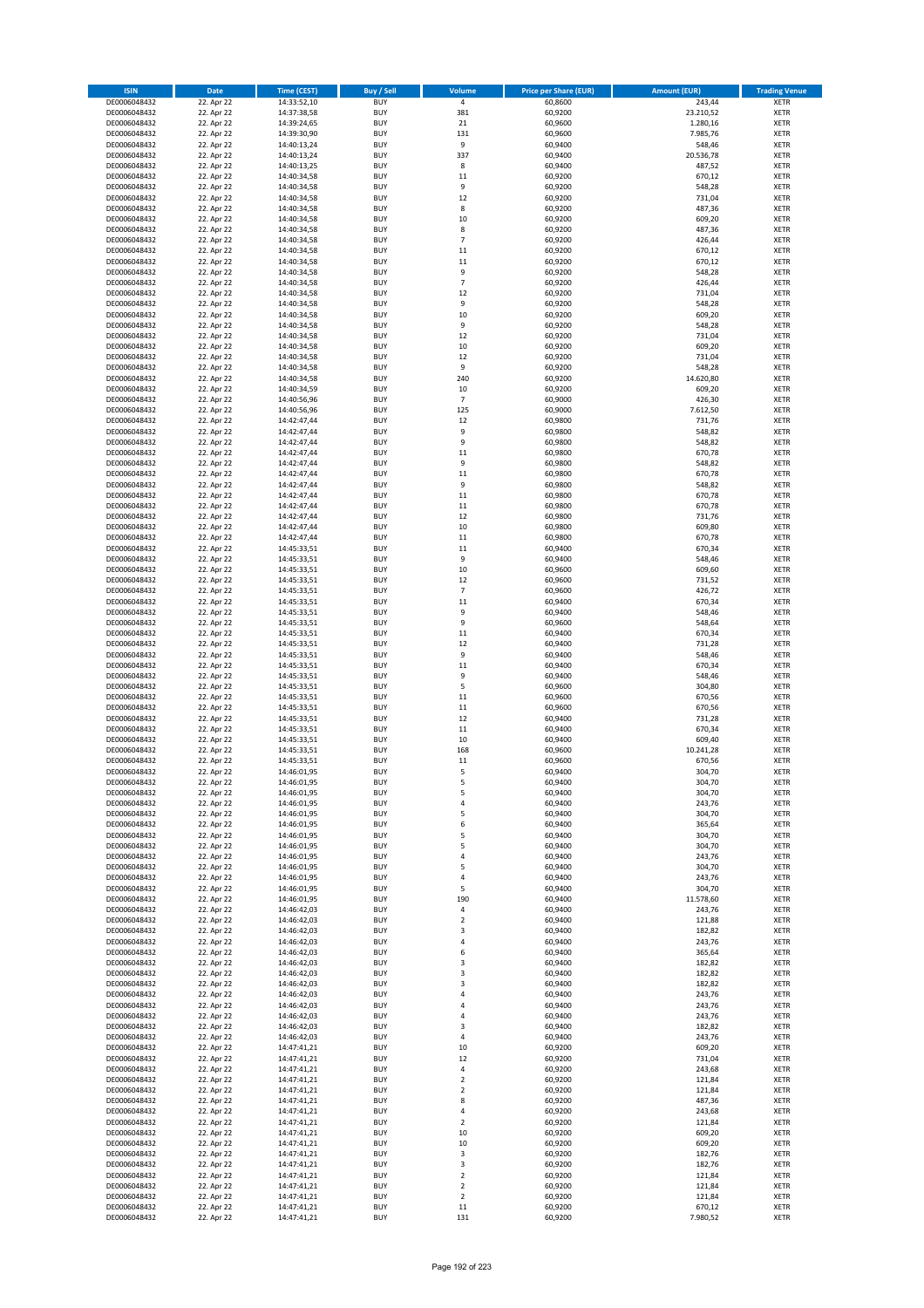| <b>ISIN</b>                  | <b>Date</b>              | <b>Time (CEST)</b>         | <b>Buy / Sell</b>        | Volume                                    | <b>Price per Share (EUR)</b> | <b>Amount (EUR)</b> | <b>Trading Venue</b>       |
|------------------------------|--------------------------|----------------------------|--------------------------|-------------------------------------------|------------------------------|---------------------|----------------------------|
| DE0006048432                 | 22. Apr 22               | 14:47:41,21                | <b>BUY</b>               | $\overline{\mathbf{2}}$                   | 60,9200                      | 121,84              | <b>XETR</b>                |
| DE0006048432                 | 22. Apr 22               | 14:47:41,21                | <b>BUY</b>               | 3                                         | 60,9200                      | 182,76              | <b>XETR</b>                |
| DE0006048432                 | 22. Apr 22               | 14:47:41,21                | <b>BUY</b>               | $\overline{\mathbf{3}}$                   | 60,9200                      | 182,76              | <b>XETR</b>                |
| DE0006048432                 | 22. Apr 22               | 14:47:41,21                | <b>BUY</b>               | 3                                         | 60,9200                      | 182,76              | <b>XETR</b>                |
| DE0006048432<br>DE0006048432 | 22. Apr 22<br>22. Apr 22 | 14:48:13,04<br>14:48:13,04 | <b>BUY</b><br><b>BUY</b> | 6<br>$\mathbf 2$                          | 60,9400<br>60,9400           | 365,64<br>121,88    | <b>XETR</b><br><b>XETR</b> |
| DE0006048432                 | 22. Apr 22               | 14:48:13,04                | <b>BUY</b>               | 5                                         | 60,9400                      | 304,70              | <b>XETR</b>                |
| DE0006048432                 | 22. Apr 22               | 14:48:13,04                | <b>BUY</b>               | 6                                         | 60,9400                      | 365,64              | <b>XETR</b>                |
| DE0006048432                 | 22. Apr 22               | 14:48:13,04                | BUY                      | $\overline{7}$                            | 60,9400                      | 426,58              | <b>XETR</b>                |
| DE0006048432                 | 22. Apr 22               | 14:48:13,04                | <b>BUY</b>               | 3                                         | 60,9400                      | 182,82              | <b>XETR</b>                |
| DE0006048432                 | 22. Apr 22               | 14:48:13,04                | <b>BUY</b>               | 5                                         | 60,9400                      | 304,70              | <b>XETR</b>                |
| DE0006048432                 | 22. Apr 22               | 14:48:13,04                | <b>BUY</b>               | $\overline{7}$<br>$\overline{\mathbf{3}}$ | 60,9400                      | 426,58              | <b>XETR</b>                |
| DE0006048432<br>DE0006048432 | 22. Apr 22<br>22. Apr 22 | 14:48:13,04<br>14:48:13,04 | BUY<br><b>BUY</b>        | $\overline{7}$                            | 60,9400<br>60,9400           | 182,82<br>426,58    | <b>XETR</b><br><b>XETR</b> |
| DE0006048432                 | 22. Apr 22               | 14:48:13,04                | <b>BUY</b>               | $\overline{2}$                            | 60,9400                      | 121,88              | <b>XETR</b>                |
| DE0006048432                 | 22. Apr 22               | 14:48:13,04                | BUY                      | 6                                         | 60,9400                      | 365,64              | <b>XETR</b>                |
| DE0006048432                 | 22. Apr 22               | 14:48:13,04                | <b>BUY</b>               | 146                                       | 60,9400                      | 8.897,24            | <b>XETR</b>                |
| DE0006048432                 | 22. Apr 22               | 14:48:24,37                | <b>BUY</b>               | 3                                         | 60,9200                      | 182,76              | <b>XETR</b>                |
| DE0006048432                 | 22. Apr 22               | 14:48:24,37                | <b>BUY</b>               | $\overline{2}$                            | 60,9200                      | 121,84              | <b>XETR</b>                |
| DE0006048432<br>DE0006048432 | 22. Apr 22<br>22. Apr 22 | 14:48:24,37<br>14:48:24,37 | <b>BUY</b><br><b>BUY</b> | $\overline{2}$<br>$\overline{2}$          | 60,9200<br>60,9200           | 121,84<br>121,84    | <b>XETR</b><br><b>XETR</b> |
| DE0006048432                 | 22. Apr 22               | 14:48:24,37                | <b>BUY</b>               | $\mathbf 2$                               | 60,9200                      | 121,84              | <b>XETR</b>                |
| DE0006048432                 | 22. Apr 22               | 14:48:24,37                | <b>BUY</b>               | $\overline{2}$                            | 60,9200                      | 121,84              | <b>XETR</b>                |
| DE0006048432                 | 22. Apr 22               | 14:48:24,37                | <b>BUY</b>               | $\overline{2}$                            | 60,9200                      | 121,84              | <b>XETR</b>                |
| DE0006048432                 | 22. Apr 22               | 14:48:24,37                | <b>BUY</b>               | $\mathbf 2$                               | 60,9200                      | 121,84              | <b>XETR</b>                |
| DE0006048432                 | 22. Apr 22               | 14:48:24,37                | <b>BUY</b>               | 3                                         | 60,9200                      | 182,76              | <b>XETR</b>                |
| DE0006048432                 | 22. Apr 22               | 14:48:24,37                | <b>BUY</b>               | $\mathbf 2$<br>$\overline{\mathbf{3}}$    | 60,9200                      | 121,84              | <b>XETR</b>                |
| DE0006048432<br>DE0006048432 | 22. Apr 22<br>22. Apr 22 | 14:48:24,37<br>14:48:24,37 | <b>BUY</b><br><b>BUY</b> | 4                                         | 60,9200<br>60,9200           | 182,76<br>243,68    | <b>XETR</b><br><b>XETR</b> |
| DE0006048432                 | 22. Apr 22               | 14:48:24,49                | <b>BUY</b>               | $\overline{7}$                            | 60,9000                      | 426,30              | <b>XETR</b>                |
| DE0006048432                 | 22. Apr 22               | 14:48:24,49                | <b>BUY</b>               | 5                                         | 60,9000                      | 304,50              | <b>XETR</b>                |
| DE0006048432                 | 22. Apr 22               | 14:48:24,49                | <b>BUY</b>               | 6                                         | 60,9000                      | 365,40              | <b>XETR</b>                |
| DE0006048432                 | 22. Apr 22               | 14:48:24,49                | <b>BUY</b>               | $\overline{7}$                            | 60,9000                      | 426,30              | <b>XETR</b>                |
| DE0006048432                 | 22. Apr 22               | 14:48:24,49                | <b>BUY</b>               | $\overline{\mathbf{3}}$                   | 60,9000                      | 182,70              | <b>XETR</b>                |
| DE0006048432<br>DE0006048432 | 22. Apr 22<br>22. Apr 22 | 14:48:24,49<br>14:48:24,49 | <b>BUY</b><br><b>BUY</b> | 6<br>$\overline{7}$                       | 60.9000<br>60,9000           | 365,40<br>426,30    | <b>XETR</b><br><b>XETR</b> |
| DE0006048432                 | 22. Apr 22               | 14:48:24,49                | <b>BUY</b>               | 99                                        | 60,9000                      | 6.029,10            | <b>XETR</b>                |
| DE0006048432                 | 22. Apr 22               | 14:48:24,49                | <b>BUY</b>               | $\overline{7}$                            | 60,9000                      | 426,30              | <b>XETR</b>                |
| DE0006048432                 | 22. Apr 22               | 14:48:36,51                | <b>BUY</b>               | 4                                         | 60,8800                      | 243,52              | <b>XETR</b>                |
| DE0006048432                 | 22. Apr 22               | 14:48:36,51                | <b>BUY</b>               | $\overline{7}$                            | 60,8800                      | 426,16              | <b>XETR</b>                |
| DE0006048432                 | 22. Apr 22               | 14:48:36,51                | <b>BUY</b>               | 8                                         | 60,8800                      | 487,04              | <b>XETR</b>                |
| DE0006048432                 | 22. Apr 22<br>22. Apr 22 | 14:48:36,51                | <b>BUY</b><br><b>BUY</b> | 6<br>3                                    | 60,8800<br>60,8800           | 365,28<br>182,64    | <b>XETR</b>                |
| DE0006048432<br>DE0006048432 | 22. Apr 22               | 14:48:36,51<br>14:48:36,51 | <b>BUY</b>               | $\overline{a}$                            | 60,8800                      | 243,52              | <b>XETR</b><br><b>XETR</b> |
| DE0006048432                 | 22. Apr 22               | 14:48:36,51                | <b>BUY</b>               | $\overline{a}$                            | 60,8800                      | 243,52              | <b>XETR</b>                |
| DE0006048432                 | 22. Apr 22               | 14:48:36,51                | <b>BUY</b>               | 5                                         | 60,8800                      | 304,40              | <b>XETR</b>                |
| DE0006048432                 | 22. Apr 22               | 14:48:36,51                | <b>BUY</b>               | 5                                         | 60,8800                      | 304,40              | <b>XETR</b>                |
| DE0006048432                 | 22. Apr 22               | 14:48:36,51                | <b>BUY</b>               | 8                                         | 60,8800                      | 487,04              | <b>XETR</b>                |
| DE0006048432<br>DE0006048432 | 22. Apr 22               | 14:48:36,51                | <b>BUY</b><br><b>BUY</b> | 6<br>6                                    | 60,8800<br>60,8800           | 365,28<br>365,28    | <b>XETR</b><br><b>XETR</b> |
| DE0006048432                 | 22. Apr 22<br>22. Apr 22 | 14:48:36,51<br>14:48:36,51 | <b>BUY</b>               | 6                                         | 60,8800                      | 365,28              | <b>XETR</b>                |
| DE0006048432                 | 22. Apr 22               | 14:48:36,51                | <b>BUY</b>               | $\overline{\mathbf{3}}$                   | 60,8800                      | 182,64              | <b>XETR</b>                |
| DE0006048432                 | 22. Apr 22               | 14:48:36,51                | <b>BUY</b>               | 5                                         | 60,8800                      | 304,40              | <b>XETR</b>                |
| DE0006048432                 | 22. Apr 22               | 14:48:36,51                | <b>BUY</b>               | 8                                         | 60,8800                      | 487,04              | <b>XETR</b>                |
| DE0006048432                 | 22. Apr 22               | 14:48:36,51                | <b>BUY</b>               | $\overline{7}$                            | 60,8800                      | 426,16              | <b>XETR</b>                |
| DE0006048432                 | 22. Apr 22               | 14:48:36,51                | <b>BUY</b>               | 68                                        | 60,8800                      | 4.139,84            | <b>XETR</b>                |
| DE0006048432<br>DE0006048432 | 22. Apr 22<br>22. Apr 22 | 14:48:36,51<br>14:48:36,51 | <b>BUY</b><br><b>BUY</b> | 6<br>4                                    | 60,8800<br>60,8800           | 365,28<br>243,52    | <b>XETR</b><br><b>XETR</b> |
| DE0006048432                 | 22. Apr 22               | 14:48:46,77                | BUY                      | $\overline{2}$                            | 60,8600                      | 121,72              | <b>XETR</b>                |
| DE0006048432                 | 22. Apr 22               | 14:48:46,77                | <b>BUY</b>               | 6                                         | 60,8600                      | 365,16              | <b>XETR</b>                |
| DE0006048432                 | 22. Apr 22               | 14:48:46,77                | <b>BUY</b>               | 3                                         | 60,8600                      | 182,58              | <b>XETR</b>                |
| DE0006048432                 | 22. Apr 22               | 14:48:46,77                | BUY                      | 61                                        | 60,8600                      | 3.712,46            | <b>XETR</b>                |
| DE0006048432                 | 22. Apr 22               | 14:48:55,56                | BUY                      | 3                                         | 60,8400                      | 182,52              | <b>XETR</b>                |
| DE0006048432<br>DE0006048432 | 22. Apr 22<br>22. Apr 22 | 14:48:55,56<br>14:48:55,56 | <b>BUY</b><br>BUY        | $\overline{3}$<br>2                       | 60,8400<br>60,8400           | 182,52              | <b>XETR</b><br><b>XETR</b> |
| DE0006048432                 | 22. Apr 22               | 14:48:55,56                | <b>BUY</b>               | 3                                         | 60,8400                      | 121,68<br>182,52    | <b>XETR</b>                |
| DE0006048432                 | 22. Apr 22               | 14:48:55,56                | <b>BUY</b>               | $\mathbf 2$                               | 60,8400                      | 121,68              | <b>XETR</b>                |
| DE0006048432                 | 22. Apr 22               | 14:48:55,56                | <b>BUY</b>               | 3                                         | 60,8400                      | 182,52              | <b>XETR</b>                |
| DE0006048432                 | 22. Apr 22               | 14:48:55,56                | <b>BUY</b>               | 3                                         | 60,8400                      | 182,52              | <b>XETR</b>                |
| DE0006048432                 | 22. Apr 22               | 14:48:55,56                | <b>BUY</b>               | 3                                         | 60,8400                      | 182,52              | <b>XETR</b>                |
| DE0006048432                 | 22. Apr 22               | 14:48:55,56                | <b>BUY</b>               | 3                                         | 60,8400                      | 182,52              | <b>XETR</b>                |
| DE0006048432<br>DE0006048432 | 22. Apr 22<br>22. Apr 22 | 14:49:49,07<br>14:49:54,78 | <b>BUY</b><br><b>BUY</b> | 94<br>$\mathbf 2$                         | 60,8200<br>60,8000           | 5.717,08<br>121,60  | <b>XETR</b><br><b>XETR</b> |
| DE0006048432                 | 22. Apr 22               | 14:49:54,78                | <b>BUY</b>               | 3                                         | 60,8000                      | 182,40              | <b>XETR</b>                |
| DE0006048432                 | 22. Apr 22               | 14:49:54,78                | <b>BUY</b>               | 3                                         | 60,8000                      | 182,40              | <b>XETR</b>                |
| DE0006048432                 | 22. Apr 22               | 14:49:54,78                | <b>BUY</b>               | 3                                         | 60,8000                      | 182,40              | <b>XETR</b>                |
| DE0006048432                 | 22. Apr 22               | 14:49:54,78                | <b>BUY</b>               | $\mathbf 2$                               | 60,8000                      | 121,60              | <b>XETR</b>                |
| DE0006048432                 | 22. Apr 22               | 14:49:54,78                | <b>BUY</b><br><b>BUY</b> | $\overline{\mathbf{3}}$<br>3              | 60,8000<br>60,8000           | 182,40<br>182,40    | <b>XETR</b><br><b>XETR</b> |
| DE0006048432<br>DE0006048432 | 22. Apr 22<br>22. Apr 22 | 14:49:54,78<br>14:49:54,78 | <b>BUY</b>               | $\overline{2}$                            | 60,8000                      | 121,60              | <b>XETR</b>                |
| DE0006048432                 | 22. Apr 22               | 14:49:54,78                | <b>BUY</b>               | $\mathbf 2$                               | 60,8000                      | 121,60              | <b>XETR</b>                |
| DE0006048432                 | 22. Apr 22               | 14:49:54,78                | <b>BUY</b>               | 3                                         | 60,8000                      | 182,40              | <b>XETR</b>                |
| DE0006048432                 | 22. Apr 22               | 14:49:54,78                | <b>BUY</b>               | $\mathbf 2$                               | 60,8000                      | 121,60              | <b>XETR</b>                |
| DE0006048432                 | 22. Apr 22               | 14:49:54,78                | <b>BUY</b>               | 3                                         | 60,8000                      | 182,40              | <b>XETR</b>                |
| DE0006048432                 | 22. Apr 22               | 14:49:54,78                | <b>BUY</b>               | $\overline{2}$                            | 60,8000                      | 121,60              | <b>XETR</b>                |
| DE0006048432<br>DE0006048432 | 22. Apr 22<br>22. Apr 22 | 14:49:54,78<br>14:49:54,78 | <b>BUY</b><br><b>BUY</b> | $\mathbf 2$<br>$\overline{2}$             | 60,8000<br>60,8000           | 121,60<br>121,60    | <b>XETR</b><br><b>XETR</b> |
| DE0006048432                 | 22. Apr 22               | 14:51:21,18                | <b>BUY</b>               | 3                                         | 60,8200                      | 182,46              | <b>XETR</b>                |
| DE0006048432                 | 22. Apr 22               | 14:51:21,18                | <b>BUY</b>               | 3                                         | 60,8200                      | 182,46              | <b>XETR</b>                |
| DE0006048432                 | 22. Apr 22               | 14:51:21,18                | <b>BUY</b>               | 3                                         | 60,8200                      | 182,46              | <b>XETR</b>                |
| DE0006048432                 | 22. Apr 22               | 14:51:21,18                | <b>BUY</b>               | $\overline{\mathbf{3}}$                   | 60,8200                      | 182,46              | <b>XETR</b>                |
| DE0006048432                 | 22. Apr 22               | 14:51:21,18                | <b>BUY</b>               | $\overline{\mathbf{3}}$                   | 60,8200                      | 182,46              | <b>XETR</b>                |
| DE0006048432<br>DE0006048432 | 22. Apr 22<br>22. Apr 22 | 14:51:21,18<br>14:51:21,18 | <b>BUY</b><br><b>BUY</b> | 3<br>$\overline{\mathbf{3}}$              | 60,8200<br>60,8200           | 182,46<br>182,46    | <b>XETR</b><br><b>XETR</b> |
| DE0006048432                 | 22. Apr 22               | 14:51:21,18                | <b>BUY</b>               | 3                                         | 60,8200                      | 182,46              | <b>XETR</b>                |
| DE0006048432                 | 22. Apr 22               | 14:51:21,18                | <b>BUY</b>               | 3                                         | 60,8200                      | 182,46              | <b>XETR</b>                |
| DE0006048432                 | 22. Apr 22               | 14:51:21,18                | <b>BUY</b>               | 3                                         | 60,8200                      | 182,46              | <b>XETR</b>                |
| DE0006048432                 | 22. Apr 22               | 14:51:21,18                | <b>BUY</b>               | 3                                         | 60,8200                      | 182,46              | <b>XETR</b>                |
| DE0006048432                 | 22. Apr 22               | 14:51:21,18                | <b>BUY</b>               | 93                                        | 60,8200                      | 5.656,26            | <b>XETR</b>                |
| DE0006048432<br>DE0006048432 | 22. Apr 22<br>22. Apr 22 | 14:51:21,18                | <b>BUY</b><br><b>BUY</b> | 3<br>3                                    | 60,8200<br>60,8400           | 182,46<br>182,52    | <b>XETR</b><br><b>XETR</b> |
| DE0006048432                 | 22. Apr 22               | 14:52:10,06<br>14:52:10,06 | <b>BUY</b>               | 3                                         | 60,8400                      | 182,52              | <b>XETR</b>                |
| DE0006048432                 | 22. Apr 22               | 14:52:10,06                | <b>BUY</b>               | 3                                         | 60,8400                      | 182,52              | <b>XETR</b>                |
| DE0006048432                 | 22. Apr 22               | 14:52:10,06                | <b>BUY</b>               | $\mathbf 2$                               | 60,8400                      | 121,68              | <b>XETR</b>                |
| DE0006048432                 | 22. Apr 22               | 14:52:10,06                | <b>BUY</b>               | 3                                         | 60,8400                      | 182,52              | <b>XETR</b>                |
| DE0006048432                 | 22. Apr 22               | 14:52:10,06                | <b>BUY</b>               | 3                                         | 60,8400                      | 182,52              | <b>XETR</b>                |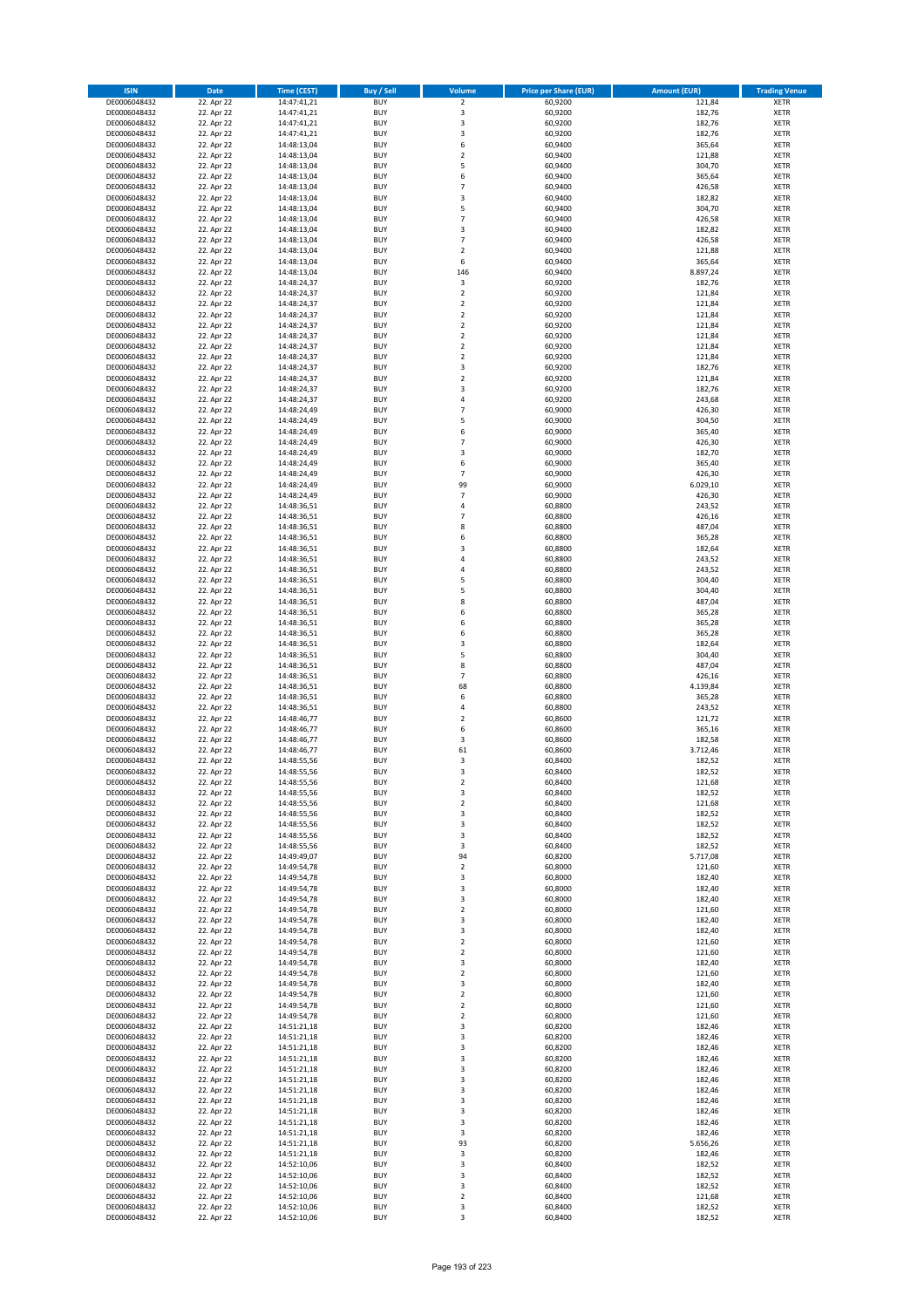| <b>ISIN</b>                  | <b>Date</b>              | <b>Time (CEST)</b>         | <b>Buy / Sell</b>        | Volume                                    | <b>Price per Share (EUR)</b> | <b>Amount (EUR)</b> | <b>Trading Venue</b>       |
|------------------------------|--------------------------|----------------------------|--------------------------|-------------------------------------------|------------------------------|---------------------|----------------------------|
| DE0006048432                 | 22. Apr 22               | 14:52:10,06                | <b>BUY</b>               | 3                                         | 60,8400                      | 182,52              | <b>XETR</b>                |
| DE0006048432                 | 22. Apr 22               | 14:52:10,06                | <b>BUY</b>               | $\mathbf 2$                               | 60,8400                      | 121,68              | <b>XETR</b>                |
| DE0006048432                 | 22. Apr 22               | 14:52:10,06                | <b>BUY</b>               | $\overline{2}$                            | 60.8400                      | 121,68              | <b>XETR</b>                |
| DE0006048432                 | 22. Apr 22               | 14:52:10,06                | <b>BUY</b>               | 3                                         | 60,8400                      | 182,52              | <b>XETR</b>                |
| DE0006048432<br>DE0006048432 | 22. Apr 22<br>22. Apr 22 | 14:52:10,06<br>14:52:10,06 | <b>BUY</b><br><b>BUY</b> | $\overline{2}$<br>$\mathbf 2$             | 60,8400<br>60,8400           | 121,68<br>121,68    | <b>XETR</b><br><b>XETR</b> |
| DE0006048432                 | 22. Apr 22               | 14:52:10,06                | <b>BUY</b>               | 3                                         | 60,8400                      | 182,52              | <b>XETR</b>                |
| DE0006048432                 | 22. Apr 22               | 14:52:10,06                | <b>BUY</b>               | $\overline{2}$                            | 60,8400                      | 121,68              | <b>XETR</b>                |
| DE0006048432                 | 22. Apr 22               | 14:52:10,06                | BUY                      | 3                                         | 60,8400                      | 182,52              | <b>XETR</b>                |
| DE0006048432                 | 22. Apr 22               | 14:52:10,06                | <b>BUY</b>               | 3                                         | 60,8400                      | 182,52              | <b>XETR</b>                |
| DE0006048432                 | 22. Apr 22               | 14:52:10,06                | <b>BUY</b>               | 3                                         | 60,8400                      | 182,52              | <b>XETR</b>                |
| DE0006048432                 | 22. Apr 22               | 14:52:10,06                | <b>BUY</b>               | $\overline{2}$<br>$\overline{2}$          | 60,8400                      | 121,68              | <b>XETR</b>                |
| DE0006048432<br>DE0006048432 | 22. Apr 22<br>22. Apr 22 | 14:52:15,44<br>14:52:15,44 | <b>BUY</b><br><b>BUY</b> | $\overline{\mathbf{3}}$                   | 60,8200<br>60,8200           | 121,64<br>182,46    | <b>XETR</b><br><b>XETR</b> |
| DE0006048432                 | 22. Apr 22               | 14:52:15,44                | <b>BUY</b>               | 49                                        | 60,8200                      | 2.980,18            | <b>XETR</b>                |
| DE0006048432                 | 22. Apr 22               | 14:53:51,50                | BUY                      | 3                                         | 60,8400                      | 182,52              | <b>XETR</b>                |
| DE0006048432                 | 22. Apr 22               | 14:53:51,50                | <b>BUY</b>               | 3                                         | 60,8400                      | 182,52              | <b>XETR</b>                |
| DE0006048432                 | 22. Apr 22               | 14:53:51,50                | <b>BUY</b>               | $\overline{2}$                            | 60,8400                      | 121,68              | <b>XETR</b>                |
| DE0006048432                 | 22. Apr 22               | 14:53:51,50                | <b>BUY</b>               | 3                                         | 60,8400                      | 182,52              | <b>XETR</b>                |
| DE0006048432<br>DE0006048432 | 22. Apr 22<br>22. Apr 22 | 14:53:51,50<br>14:53:51,50 | <b>BUY</b><br><b>BUY</b> | $\overline{\mathbf{3}}$<br>$\overline{2}$ | 60,8400<br>60,8400           | 182,52<br>121,68    | <b>XETR</b><br><b>XETR</b> |
| DE0006048432                 | 22. Apr 22               | 14:53:51,50                | <b>BUY</b>               | $\mathbf 2$                               | 60,8400                      | 121,68              | <b>XETR</b>                |
| DE0006048432                 | 22. Apr 22               | 14:53:51,50                | <b>BUY</b>               | $\overline{2}$                            | 60,8400                      | 121,68              | <b>XETR</b>                |
| DE0006048432                 | 22. Apr 22               | 14:53:51,50                | <b>BUY</b>               | 3                                         | 60,8400                      | 182,52              | <b>XETR</b>                |
| DE0006048432                 | 22. Apr 22               | 14:53:51,50                | <b>BUY</b>               | 3                                         | 60,8400                      | 182,52              | <b>XETR</b>                |
| DE0006048432                 | 22. Apr 22               | 14:53:51,62                | <b>BUY</b>               | 3                                         | 60,8200                      | 182,46              | <b>XETR</b>                |
| DE0006048432<br>DE0006048432 | 22. Apr 22               | 14:53:51,62                | <b>BUY</b><br><b>BUY</b> | 3<br>$\overline{\mathbf{3}}$              | 60,8200                      | 182,46              | <b>XETR</b><br><b>XETR</b> |
| DE0006048432                 | 22. Apr 22<br>22. Apr 22 | 14:53:51,62<br>14:53:51,62 | <b>BUY</b>               | 46                                        | 60,8200<br>60,8200           | 182,46<br>2.797,72  | <b>XETR</b>                |
| DE0006048432                 | 22. Apr 22               | 14:53:51,62                | <b>BUY</b>               | $\overline{2}$                            | 60,8200                      | 121,64              | <b>XETR</b>                |
| DE0006048432                 | 22. Apr 22               | 14:56:27,20                | <b>BUY</b>               | 3                                         | 60,8800                      | 182,64              | <b>XETR</b>                |
| DE0006048432                 | 22. Apr 22               | 14:56:27,20                | <b>BUY</b>               | $\mathbf 2$                               | 60,8800                      | 121,76              | <b>XETR</b>                |
| DE0006048432                 | 22. Apr 22               | 14:56:27,20                | <b>BUY</b>               | $\mathbf 2$                               | 60,8800                      | 121,76              | <b>XETR</b>                |
| DE0006048432                 | 22. Apr 22               | 14:56:27,20                | <b>BUY</b>               | 3                                         | 60,8800                      | 182,64              | <b>XETR</b>                |
| DE0006048432<br>DE0006048432 | 22. Apr 22<br>22. Apr 22 | 14:56:27,20<br>14:56:27,20 | <b>BUY</b><br><b>BUY</b> | $\overline{\mathbf{3}}$<br>3              | 60,8800<br>60,8800           | 182,64<br>182,64    | <b>XETR</b><br><b>XETR</b> |
| DE0006048432                 | 22. Apr 22               | 14:56:27,20                | <b>BUY</b>               | $\overline{\mathbf{3}}$                   | 60,8800                      | 182,64              | <b>XETR</b>                |
| DE0006048432                 | 22. Apr 22               | 14:56:27,20                | BUY                      | $\mathbf 2$                               | 60,8800                      | 121,76              | <b>XETR</b>                |
| DE0006048432                 | 22. Apr 22               | 14:56:27,20                | <b>BUY</b>               | $\mathbf 2$                               | 60,8800                      | 121,76              | <b>XETR</b>                |
| DE0006048432                 | 22. Apr 22               | 14:56:27,20                | <b>BUY</b>               | 3                                         | 60,8800                      | 182,64              | <b>XETR</b>                |
| DE0006048432                 | 22. Apr 22               | 14:56:27,20                | <b>BUY</b>               | $\overline{\mathbf{3}}$                   | 60,8800                      | 182,64              | <b>XETR</b>                |
| DE0006048432                 | 22. Apr 22<br>22. Apr 22 | 14:56:27,20                | <b>BUY</b><br><b>BUY</b> | 61                                        | 60,8800                      | 3.713,68            | <b>XETR</b>                |
| DE0006048432<br>DE0006048432 | 22. Apr 22               | 14:56:27,20<br>14:56:27,22 | <b>BUY</b>               | 3<br>$\overline{\mathbf{3}}$              | 60,8800<br>60,8800           | 182,64<br>182,64    | <b>XETR</b><br><b>XETR</b> |
| DE0006048432                 | 22. Apr 22               | 14:59:56,49                | <b>BUY</b>               | $\overline{\mathbf{3}}$                   | 60,9000                      | 182,70              | <b>XETR</b>                |
| DE0006048432                 | 22. Apr 22               | 14:59:56,49                | <b>BUY</b>               | $\overline{4}$                            | 60,9000                      | 243,60              | <b>XETR</b>                |
| DE0006048432                 | 22. Apr 22               | 14:59:56,49                | <b>BUY</b>               | 4                                         | 60,9000                      | 243,60              | <b>XETR</b>                |
| DE0006048432                 | 22. Apr 22               | 14:59:56,49                | <b>BUY</b>               | $\overline{a}$                            | 60,9000                      | 243,60              | <b>XETR</b>                |
| DE0006048432<br>DE0006048432 | 22. Apr 22               | 14:59:56,49                | <b>BUY</b><br><b>BUY</b> | $\overline{3}$<br>3                       | 60,9000<br>60,9000           | 182,70<br>182,70    | <b>XETR</b><br><b>XETR</b> |
| DE0006048432                 | 22. Apr 22<br>22. Apr 22 | 15:00:40,66<br>15:00:40,66 | <b>BUY</b>               | $\overline{\mathbf{2}}$                   | 60,9000                      | 121,80              | <b>XETR</b>                |
| DE0006048432                 | 22. Apr 22               | 15:00:40,66                | <b>BUY</b>               | $\overline{2}$                            | 60,9000                      | 121,80              | <b>XETR</b>                |
| DE0006048432                 | 22. Apr 22               | 15:00:40,66                | <b>BUY</b>               | $\overline{\mathbf{2}}$                   | 60,9000                      | 121,80              | <b>XETR</b>                |
| DE0006048432                 | 22. Apr 22               | 15:00:40,66                | <b>BUY</b>               | $\mathbf 2$                               | 60,9000                      | 121,80              | <b>XETR</b>                |
| DE0006048432                 | 22. Apr 22               | 15:02:18,57                | <b>BUY</b>               | 61                                        | 60,9200                      | 3.716,12            | <b>XETR</b>                |
| DE0006048432                 | 22. Apr 22               | 15:02:18,99                | <b>BUY</b>               | 3                                         | 60,9200                      | 182,76              | <b>XETR</b>                |
| DE0006048432<br>DE0006048432 | 22. Apr 22<br>22. Apr 22 | 15:02:18,99<br>15:02:18,99 | <b>BUY</b><br><b>BUY</b> | 5<br>4                                    | 60,9200<br>60,9200           | 304,60<br>243,68    | <b>XETR</b><br><b>XETR</b> |
| DE0006048432                 | 22. Apr 22               | 15:02:18,99                | BUY                      | $\overline{\mathbf{3}}$                   | 60,9200                      | 182,76              | <b>XETR</b>                |
| DE0006048432                 | 22. Apr 22               | 15:02:18,99                | <b>BUY</b>               | 5                                         | 60,9200                      | 304,60              | <b>XETR</b>                |
| DE0006048432                 | 22. Apr 22               | 15:02:18,99                | <b>BUY</b>               | $\mathbf 2$                               | 60,9200                      | 121,84              | <b>XETR</b>                |
| DE0006048432                 | 22. Apr 22               | 15:02:18,99                | BUY                      | 3                                         | 60,9200                      | 182,76              | <b>XETR</b>                |
| DE0006048432                 | 22. Apr 22               | 15:02:18,99                | BUY                      | $\overline{a}$                            | 60,9200                      | 243,68              | <b>XETR</b>                |
| DE0006048432<br>DE0006048432 | 22. Apr 22<br>22. Apr 22 | 15:02:18,99<br>15:02:18,99 | <b>BUY</b><br>BUY        | $\overline{3}$<br>4                       | 60,9200<br>60,9200           | 182,76              | <b>XETR</b><br><b>XETR</b> |
| DE0006048432                 | 22. Apr 22               | 15:02:18,99                | <b>BUY</b>               | 3                                         | 60,9200                      | 243,68<br>182,76    | <b>XETR</b>                |
| DE0006048432                 | 22. Apr 22               | 15:02:18,99                | <b>BUY</b>               | $\mathbf 2$                               | 60,9200                      | 121,84              | <b>XETR</b>                |
| DE0006048432                 | 22. Apr 22               | 15:02:18,99                | <b>BUY</b>               | 4                                         | 60,9200                      | 243,68              | <b>XETR</b>                |
| DE0006048432                 | 22. Apr 22               | 15:02:18,99                | <b>BUY</b>               | 3                                         | 60,9200                      | 182,76              | <b>XETR</b>                |
| DE0006048432                 | 22. Apr 22               | 15:02:18,99                | <b>BUY</b>               | 4                                         | 60,9200                      | 243,68              | <b>XETR</b>                |
| DE0006048432<br>DE0006048432 | 22. Apr 22<br>22. Apr 22 | 15:02:18,99<br>15:02:18,99 | <b>BUY</b><br><b>BUY</b> | 3<br>120                                  | 60,9200<br>60,9200           | 182,76<br>7.310,40  | <b>XETR</b><br><b>XETR</b> |
| DE0006048432                 | 22. Apr 22               | 15:02:19,01                | <b>BUY</b>               | 3                                         | 60,9200                      | 182,76              | <b>XETR</b>                |
| DE0006048432                 | 22. Apr 22               | 15:02:19,01                | <b>BUY</b>               | 4                                         | 60,9200                      | 243,68              | <b>XETR</b>                |
| DE0006048432                 | 22. Apr 22               | 15:02:19,02                | <b>BUY</b>               | 3                                         | 60,9200                      | 182,76              | <b>XETR</b>                |
| DE0006048432                 | 22. Apr 22               | 15:02:32,01                | <b>BUY</b>               | $\overline{\mathbf{2}}$                   | 60,9000                      | 121,80              | <b>XETR</b>                |
| DE0006048432<br>DE0006048432 | 22. Apr 22<br>22. Apr 22 | 15:02:32,01<br>15:02:32,01 | <b>BUY</b><br><b>BUY</b> | $\mathbf 2$<br>$\overline{\mathbf{2}}$    | 60,9000<br>60,9000           | 121,80<br>121,80    | <b>XETR</b><br><b>XETR</b> |
| DE0006048432                 | 22. Apr 22               | 15:02:32,01                | <b>BUY</b>               | 2                                         | 60,9000                      | 121,80              | <b>XETR</b>                |
| DE0006048432                 | 22. Apr 22               | 15:02:32,01                | <b>BUY</b>               | $\mathbf 2$                               | 60,9000                      | 121,80              | <b>XETR</b>                |
| DE0006048432                 | 22. Apr 22               | 15:02:32,01                | <b>BUY</b>               | 3                                         | 60,9000                      | 182,70              | <b>XETR</b>                |
| DE0006048432                 | 22. Apr 22               | 15:02:40,41                | <b>BUY</b>               | $\mathbf 2$                               | 60,9000                      | 121,80              | <b>XETR</b>                |
| DE0006048432                 | 22. Apr 22               | 15:02:40,41                | <b>BUY</b>               | $\mathbf 2$                               | 60,9000                      | 121,80              | <b>XETR</b>                |
| DE0006048432                 | 22. Apr 22               | 15:02:40,41                | <b>BUY</b>               | 3                                         | 60,9000                      | 182,70              | <b>XETR</b>                |
| DE0006048432<br>DE0006048432 | 22. Apr 22<br>22. Apr 22 | 15:02:40,41<br>15:02:40,41 | <b>BUY</b><br><b>BUY</b> | $\overline{2}$<br>$\mathbf 2$             | 60,9000<br>60,9000           | 121,80<br>121,80    | <b>XETR</b><br><b>XETR</b> |
| DE0006048432                 | 22. Apr 22               | 15:02:40,41                | <b>BUY</b>               | $\overline{2}$                            | 60,9000                      | 121,80              | <b>XETR</b>                |
| DE0006048432                 | 22. Apr 22               | 15:03:25,19                | <b>BUY</b>               | $\mathbf 2$                               | 60,8800                      | 121,76              | <b>XETR</b>                |
| DE0006048432                 | 22. Apr 22               | 15:03:25,19                | <b>BUY</b>               | $\mathbf 2$                               | 60,8800                      | 121,76              | <b>XETR</b>                |
| DE0006048432                 | 22. Apr 22               | 15:03:25,19                | <b>BUY</b>               | $\mathbf 2$                               | 60,8800                      | 121,76              | <b>XETR</b>                |
| DE0006048432                 | 22. Apr 22               | 15:03:25,19                | <b>BUY</b>               | $\overline{2}$                            | 60,8800                      | 121,76              | <b>XETR</b>                |
| DE0006048432                 | 22. Apr 22               | 15:03:25,19                | <b>BUY</b>               | $\overline{2}$                            | 60,8800                      | 121,76              | <b>XETR</b>                |
| DE0006048432<br>DE0006048432 | 22. Apr 22<br>22. Apr 22 | 15:03:25,19<br>15:03:25,19 | <b>BUY</b><br><b>BUY</b> | $\mathbf 2$<br>$\overline{2}$             | 60,8800<br>60,8800           | 121,76<br>121,76    | <b>XETR</b><br><b>XETR</b> |
| DE0006048432                 | 22. Apr 22               | 15:03:25,19                | <b>BUY</b>               | $\mathbf 2$                               | 60,8800                      | 121,76              | <b>XETR</b>                |
| DE0006048432                 | 22. Apr 22               | 15:03:25,19                | <b>BUY</b>               | $\mathbf 2$                               | 60,8800                      | 121,76              | <b>XETR</b>                |
| DE0006048432                 | 22. Apr 22               | 15:03:25,19                | <b>BUY</b>               | $\mathbf 2$                               | 60,8800                      | 121,76              | <b>XETR</b>                |
| DE0006048432                 | 22. Apr 22               | 15:03:25,19                | <b>BUY</b>               | $\overline{2}$                            | 60,8800                      | 121,76              | <b>XETR</b>                |
| DE0006048432                 | 22. Apr 22               | 15:03:25,19                | <b>BUY</b>               | $\mathbf 2$                               | 60,8800                      | 121,76              | <b>XETR</b>                |
| DE0006048432<br>DE0006048432 | 22. Apr 22<br>22. Apr 22 | 15:03:25,19<br>15:03:25,19 | <b>BUY</b><br><b>BUY</b> | $\mathbf 2$<br>$\overline{2}$             | 60,8800<br>60,8800           | 121,76<br>121,76    | <b>XETR</b><br><b>XETR</b> |
| DE0006048432                 | 22. Apr 22               | 15:03:25,19                | <b>BUY</b>               | 116                                       | 60,8800                      | 7.062,08            | <b>XETR</b>                |
| DE0006048432                 | 22. Apr 22               | 15:03:25,19                | <b>BUY</b>               | $\mathbf 2$                               | 60,8800                      | 121,76              | <b>XETR</b>                |
| DE0006048432                 | 22. Apr 22               | 15:05:07,14                | <b>BUY</b>               | 3                                         | 60,8600                      | 182,58              | <b>XETR</b>                |
| DE0006048432                 | 22. Apr 22               | 15:05:07,14                | <b>BUY</b>               | $\mathbf 2$                               | 60,8600                      | 121,72              | <b>XETR</b>                |
| DE0006048432                 | 22. Apr 22               | 15:05:07,14                | <b>BUY</b>               | 3                                         | 60,8600                      | 182,58              | <b>XETR</b>                |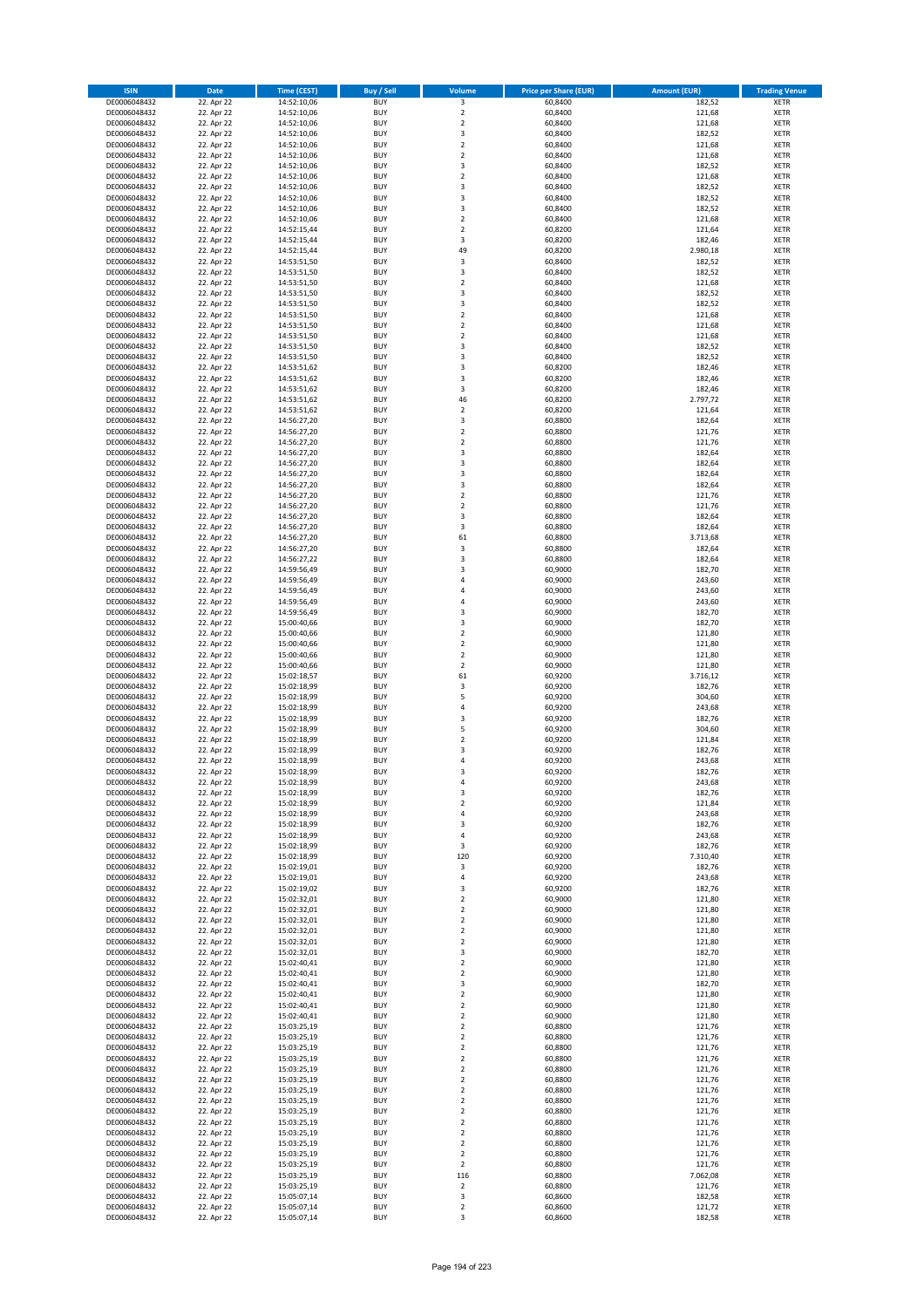| <b>ISIN</b>                  | <b>Date</b>              | <b>Time (CEST)</b>         | <b>Buy / Sell</b>        | <b>Volume</b>                          | <b>Price per Share (EUR)</b> | <b>Amount (EUR)</b> | <b>Trading Venue</b>       |
|------------------------------|--------------------------|----------------------------|--------------------------|----------------------------------------|------------------------------|---------------------|----------------------------|
| DE0006048432                 | 22. Apr 22               | 15:05:07,14                | <b>BUY</b>               | 3                                      | 60,8600                      | 182,58              | <b>XETR</b>                |
| DE0006048432                 | 22. Apr 22               | 15:05:07,14                | <b>BUY</b>               | $\mathbf 2$                            | 60,8600                      | 121,72              | <b>XETR</b>                |
| DE0006048432                 | 22. Apr 22               | 15:05:07,14                | <b>BUY</b>               | 3                                      | 60,8600                      | 182,58              | <b>XETR</b>                |
| DE0006048432                 | 22. Apr 22               | 15:05:07,14                | <b>BUY</b>               | $\mathbf 2$                            | 60,8600                      | 121,72              | <b>XETR</b>                |
| DE0006048432<br>DE0006048432 | 22. Apr 22<br>22. Apr 22 | 15:05:07,14<br>15:05:07,14 | <b>BUY</b><br><b>BUY</b> | $\overline{\mathbf{c}}$<br>$\mathbf 2$ | 60,8600<br>60,8600           | 121,72<br>121,72    | <b>XETR</b><br><b>XETR</b> |
| DE0006048432                 | 22. Apr 22               | 15:05:07,14                | <b>BUY</b>               | 3                                      | 60,8600                      | 182,58              | <b>XETR</b>                |
| DE0006048432                 | 22. Apr 22               | 15:05:07,14                | <b>BUY</b>               | $\mathbf 2$                            | 60,8600                      | 121,72              | <b>XETR</b>                |
| DE0006048432                 | 22. Apr 22               | 15:05:07,14                | <b>BUY</b>               | $\overline{2}$                         | 60,8600                      | 121,72              | <b>XETR</b>                |
| DE0006048432                 | 22. Apr 22               | 15:05:07,14                | <b>BUY</b>               | $\overline{2}$                         | 60,8600                      | 121,72              | <b>XETR</b>                |
| DE0006048432                 | 22. Apr 22               | 15:05:07,14                | <b>BUY</b>               | 3                                      | 60,8600                      | 182,58              | <b>XETR</b>                |
| DE0006048432                 | 22. Apr 22               | 15:05:07,14                | <b>BUY</b>               | 3                                      | 60,8600                      | 182,58              | <b>XETR</b>                |
| DE0006048432<br>DE0006048432 | 22. Apr 22<br>22. Apr 22 | 15:05:07,14                | <b>BUY</b><br><b>BUY</b> | 3<br>3                                 | 60,8600<br>60,8600           | 182,58<br>182,58    | <b>XETR</b><br><b>XETR</b> |
| DE0006048432                 | 22. Apr 22               | 15:05:07,14<br>15:05:07,14 | <b>BUY</b>               | 3                                      | 60,8600                      | 182,58              | <b>XETR</b>                |
| DE0006048432                 | 22. Apr 22               | 15:05:07,14                | <b>BUY</b>               | 3                                      | 60,8600                      | 182,58              | <b>XETR</b>                |
| DE0006048432                 | 22. Apr 22               | 15:05:07,14                | <b>BUY</b>               | $\mathbf 2$                            | 60,8600                      | 121,72              | <b>XETR</b>                |
| DE0006048432                 | 22. Apr 22               | 15:05:07,14                | <b>BUY</b>               | 162                                    | 60,8600                      | 9.859,32            | <b>XETR</b>                |
| DE0006048432                 | 22. Apr 22               | 15:07:28,55                | <b>BUY</b>               | 3                                      | 60,8800                      | 182,64              | <b>XETR</b>                |
| DE0006048432                 | 22. Apr 22               | 15:07:28,55                | <b>BUY</b>               | $\mathbf 2$                            | 60,8800                      | 121,76              | <b>XETR</b>                |
| DE0006048432                 | 22. Apr 22               | 15:07:28,55                | <b>BUY</b><br><b>BUY</b> | 3                                      | 60,8800                      | 182,64              | <b>XETR</b>                |
| DE0006048432<br>DE0006048432 | 22. Apr 22<br>22. Apr 22 | 15:07:28,55<br>15:07:28,55 | <b>BUY</b>               | 4<br>141                               | 60,8800<br>60,8800           | 243,52<br>8.584,08  | <b>XETR</b><br><b>XETR</b> |
| DE0006048432                 | 22. Apr 22               | 15:07:28,55                | <b>BUY</b>               | 4                                      | 60,8800                      | 243,52              | <b>XETR</b>                |
| DE0006048432                 | 22. Apr 22               | 15:07:54,43                | <b>BUY</b>               | 3                                      | 60,8600                      | 182,58              | <b>XETR</b>                |
| DE0006048432                 | 22. Apr 22               | 15:07:54,43                | <b>BUY</b>               | $\mathbf 2$                            | 60,8600                      | 121,72              | <b>XETR</b>                |
| DE0006048432                 | 22. Apr 22               | 15:07:54,43                | <b>BUY</b>               | 4                                      | 60,8600                      | 243,44              | <b>XETR</b>                |
| DE0006048432                 | 22. Apr 22               | 15:07:54,43                | <b>BUY</b>               | 3                                      | 60,8600                      | 182,58              | <b>XETR</b>                |
| DE0006048432                 | 22. Apr 22<br>22. Apr 22 | 15:07:54,43                | <b>BUY</b>               | 4                                      | 60,8600                      | 243,44              | <b>XETR</b>                |
| DE0006048432<br>DE0006048432 | 22. Apr 22               | 15:07:54,43<br>15:07:54,43 | <b>BUY</b><br><b>BUY</b> | $\overline{\mathbf{c}}$<br>3           | 60,8600<br>60,8600           | 121,72<br>182,58    | <b>XETR</b><br><b>XETR</b> |
| DE0006048432                 | 22. Apr 22               | 15:07:54,43                | <b>BUY</b>               | $\overline{\mathbf{c}}$                | 60,8600                      | 121,72              | <b>XETR</b>                |
| DE0006048432                 | 22. Apr 22               | 15:07:54,43                | <b>BUY</b>               | 3                                      | 60,8600                      | 182,58              | <b>XETR</b>                |
| DE0006048432                 | 22. Apr 22               | 15:07:54,43                | <b>BUY</b>               | 3                                      | 60,8600                      | 182,58              | <b>XETR</b>                |
| DE0006048432                 | 22. Apr 22               | 15:07:54,43                | <b>BUY</b>               | 4                                      | 60,8600                      | 243,44              | <b>XETR</b>                |
| DE0006048432                 | 22. Apr 22               | 15:07:54,43                | <b>BUY</b>               | 4                                      | 60,8600                      | 243,44              | <b>XETR</b>                |
| DE0006048432                 | 22. Apr 22               | 15:07:54,43                | <b>BUY</b>               | 3                                      | 60,8600                      | 182,58              | <b>XETR</b>                |
| DE0006048432                 | 22. Apr 22               | 15:07:54,43                | <b>BUY</b>               | $\mathbf 2$                            | 60,8600                      | 121,72              | <b>XETR</b>                |
| DE0006048432<br>DE0006048432 | 22. Apr 22<br>22. Apr 22 | 15:07:54,43<br>15:07:54,43 | <b>BUY</b><br><b>BUY</b> | $\mathbf 2$<br>3                       | 60,8600<br>60,8600           | 121,72<br>182,58    | <b>XETR</b><br><b>XETR</b> |
| DE0006048432                 | 22. Apr 22               | 15:07:54,43                | <b>BUY</b>               | 3                                      | 60,8600                      | 182,58              | <b>XETR</b>                |
| DE0006048432                 | 22. Apr 22               | 15:07:54,43                | <b>BUY</b>               | $\mathbf 2$                            | 60,8600                      | 121,72              | <b>XETR</b>                |
| DE0006048432                 | 22. Apr 22               | 15:12:17,08                | <b>BUY</b>               | 4                                      | 60,8400                      | 243,36              | <b>XETR</b>                |
| DE0006048432                 | 22. Apr 22               | 15:12:17,08                | <b>BUY</b>               | 5                                      | 60,8400                      | 304,20              | <b>XETR</b>                |
| DE0006048432                 | 22. Apr 22               | 15:12:17,08                | <b>BUY</b>               | 4                                      | 60,8400                      | 243,36              | <b>XETR</b>                |
| DE0006048432                 | 22. Apr 22               | 15:12:17,08                | <b>BUY</b>               | 5                                      | 60,8400                      | 304,20              | <b>XETR</b>                |
| DE0006048432                 | 22. Apr 22               | 15:12:17,08                | <b>BUY</b><br><b>BUY</b> | $\overline{7}$<br>4                    | 60,8400                      | 425,88              | <b>XETR</b><br><b>XETR</b> |
| DE0006048432<br>DE0006048432 | 22. Apr 22<br>22. Apr 22 | 15:12:17,08<br>15:12:17,08 | <b>BUY</b>               | 5                                      | 60,8400<br>60,8400           | 243,36<br>304,20    | <b>XETR</b>                |
| DE0006048432                 | 22. Apr 22               | 15:12:17,08                | <b>BUY</b>               | 6                                      | 60,8400                      | 365,04              | <b>XETR</b>                |
| DE0006048432                 | 22. Apr 22               | 15:12:17,08                | <b>BUY</b>               | 4                                      | 60,8400                      | 243,36              | <b>XETR</b>                |
| DE0006048432                 | 22. Apr 22               | 15:12:17,08                | <b>BUY</b>               | 3                                      | 60,8400                      | 182,52              | <b>XETR</b>                |
| DE0006048432                 | 22. Apr 22               | 15:12:17,08                | <b>BUY</b>               | 4                                      | 60,8400                      | 243,36              | <b>XETR</b>                |
| DE0006048432                 | 22. Apr 22               | 15:12:17,08                | <b>BUY</b>               | 5                                      | 60,8400                      | 304,20              | <b>XETR</b>                |
| DE0006048432                 | 22. Apr 22               | 15:12:17,08                | <b>BUY</b>               | 4<br>3                                 | 60,8400                      | 243,36              | <b>XETR</b>                |
| DE0006048432<br>DE0006048432 | 22. Apr 22<br>22. Apr 22 | 15:12:17,08<br>15:12:17,08 | <b>BUY</b><br><b>BUY</b> | 4                                      | 60,8400<br>60,8400           | 182,52<br>243,36    | <b>XETR</b><br><b>XETR</b> |
| DE0006048432                 | 22. Apr 22               | 15:12:17,08                | <b>BUY</b>               | 6                                      | 60,8400                      | 365,04              | <b>XETR</b>                |
| DE0006048432                 | 22. Apr 22               | 15:12:17,08                | <b>BUY</b>               | 130                                    | 60,8400                      | 7.909,20            | <b>XETR</b>                |
| DE0006048432                 | 22. Apr 22               | 15:12:17,08                | <b>BUY</b>               | 4                                      | 60,8400                      | 243,36              | <b>XETR</b>                |
| DE0006048432                 | 22. Apr 22               | 15:12:17,08                | <b>BUY</b>               | 5                                      | 60,8400                      | 304,20              | <b>XETR</b>                |
| DE0006048432                 | 22. Apr 22               | 15:12:17,08                | <b>BUY</b>               | $\overline{7}$                         | 60,8400                      | 425,88              | <b>XETR</b>                |
| DE0006048432                 | 22. Apr 22               | 15:12:17,08                | <b>BUY</b><br><b>BUY</b> | 8<br>$\overline{7}$                    | 60,8400                      | 486,72              | <b>XETR</b><br><b>XETR</b> |
| DE0006048432<br>DE0006048432 | 22. Apr 22<br>22. Apr 22 | 15:13:33,13<br>15:13:33,13 | BUY                      | 5                                      | 60,8400<br>60,8400           | 425,88<br>304,20    | <b>XETR</b>                |
| DE0006048432                 | 22. Apr 22               | 15:13:33,13                | <b>BUY</b>               | 8                                      | 60,8400                      | 486,72              | <b>XETR</b>                |
| DE0006048432                 | 22. Apr 22               | 15:13:33,13                | <b>BUY</b>               | 6                                      | 60,8400                      | 365,04              | <b>XETR</b>                |
| DE0006048432                 | 22. Apr 22               | 15:13:33,13                | <b>BUY</b>               | 8                                      | 60,8400                      | 486,72              | XETR                       |
| DE0006048432                 | 22. Apr 22               | 15:13:33,13                | <b>BUY</b>               | 5                                      | 60,8400                      | 304,20              | <b>XETR</b>                |
| DE0006048432                 | 22. Apr 22               | 15:13:33,13                | <b>BUY</b>               | 5                                      | 60,8400                      | 304,20              | <b>XETR</b>                |
| DE0006048432<br>DE0006048432 | 22. Apr 22<br>22. Apr 22 | 15:13:33,14<br>15:13:39,56 | <b>BUY</b><br><b>BUY</b> | 4<br>$\mathbf 2$                       | 60,8400<br>60,8200           | 243,36<br>121,64    | <b>XETR</b><br><b>XETR</b> |
| DE0006048432                 | 22. Apr 22               | 15:13:39,56                | <b>BUY</b>               | 5                                      | 60,8200                      | 304,10              | <b>XETR</b>                |
| DE0006048432                 | 22. Apr 22               | 15:13:39,56                | <b>BUY</b>               | 8                                      | 60,8200                      | 486,56              | <b>XETR</b>                |
| DE0006048432                 | 22. Apr 22               | 15:13:39,56                | <b>BUY</b>               | $\overline{7}$                         | 60,8200                      | 425,74              | <b>XETR</b>                |
| DE0006048432                 | 22. Apr 22               | 15:13:39,56                | <b>BUY</b>               | $\overline{7}$                         | 60,8200                      | 425,74              | <b>XETR</b>                |
| DE0006048432                 | 22. Apr 22               | 15:13:39,56                | <b>BUY</b>               | $\mathbf 2$                            | 60,8200                      | 121,64              | <b>XETR</b>                |
| DE0006048432<br>DE0006048432 | 22. Apr 22<br>22. Apr 22 | 15:13:39,56<br>15:13:39,56 | <b>BUY</b><br><b>BUY</b> | 8<br>$\overline{7}$                    | 60,8200<br>60,8200           | 486,56<br>425,74    | <b>XETR</b><br><b>XETR</b> |
| DE0006048432                 | 22. Apr 22               | 15:13:39,56                | <b>BUY</b>               | $\overline{\mathbf{c}}$                | 60,8200                      | 121,64              | <b>XETR</b>                |
| DE0006048432                 | 22. Apr 22               | 15:13:39,56                | <b>BUY</b>               | 6                                      | 60,8200                      | 364,92              | <b>XETR</b>                |
| DE0006048432                 | 22. Apr 22               | 15:13:39,56                | <b>BUY</b>               | $\overline{7}$                         | 60,8200                      | 425,74              | <b>XETR</b>                |
| DE0006048432                 | 22. Apr 22               | 15:13:39,56                | <b>BUY</b>               | 6                                      | 60,8200                      | 364,92              | <b>XETR</b>                |
| DE0006048432                 | 22. Apr 22               | 15:13:39,56                | <b>BUY</b>               | 8                                      | 60,8200                      | 486,56              | <b>XETR</b>                |
| DE0006048432                 | 22. Apr 22               | 15:13:39,56                | <b>BUY</b>               | 8                                      | 60,8200                      | 486,56              | <b>XETR</b>                |
| DE0006048432<br>DE0006048432 | 22. Apr 22<br>22. Apr 22 | 15:13:39,56<br>15:13:39,56 | <b>BUY</b><br><b>BUY</b> | 6<br>$\overline{2}$                    | 60,8200<br>60,8200           | 364,92<br>121,64    | <b>XETR</b><br><b>XETR</b> |
| DE0006048432                 | 22. Apr 22               | 15:13:39,56                | <b>BUY</b>               | 237                                    | 60,8200                      | 14.414,34           | <b>XETR</b>                |
| DE0006048432                 | 22. Apr 22               | 15:13:39,56                | <b>BUY</b>               | 8                                      | 60,8200                      | 486,56              | <b>XETR</b>                |
| DE0006048432                 | 22. Apr 22               | 15:13:39,59                | <b>BUY</b>               | $\mathbf 2$                            | 60,8200                      | 121,64              | <b>XETR</b>                |
| DE0006048432                 | 22. Apr 22               | 15:17:34,59                | <b>BUY</b>               | 8                                      | 60,8600                      | 486,88              | <b>XETR</b>                |
| DE0006048432                 | 22. Apr 22               | 15:17:34,59                | <b>BUY</b>               | 6                                      | 60,8600                      | 365,16              | <b>XETR</b>                |
| DE0006048432                 | 22. Apr 22               | 15:17:34,59                | <b>BUY</b>               | $\overline{7}$                         | 60,8600                      | 426,02              | <b>XETR</b>                |
| DE0006048432<br>DE0006048432 | 22. Apr 22<br>22. Apr 22 | 15:17:34,59<br>15:17:34,59 | <b>BUY</b><br><b>BUY</b> | 3<br>6                                 | 60,8600<br>60,8600           | 182,58<br>365,16    | <b>XETR</b><br><b>XETR</b> |
| DE0006048432                 | 22. Apr 22               | 15:17:34,59                | <b>BUY</b>               | 6                                      | 60,8600                      | 365,16              | <b>XETR</b>                |
| DE0006048432                 | 22. Apr 22               | 15:17:34,59                | <b>BUY</b>               | 6                                      | 60,8600                      | 365,16              | <b>XETR</b>                |
| DE0006048432                 | 22. Apr 22               | 15:17:34,59                | <b>BUY</b>               | $\overline{7}$                         | 60,8600                      | 426,02              | <b>XETR</b>                |
| DE0006048432                 | 22. Apr 22               | 15:17:34,59                | <b>BUY</b>               | $\overline{7}$                         | 60,8600                      | 426,02              | <b>XETR</b>                |
| DE0006048432                 | 22. Apr 22               | 15:17:34,59                | <b>BUY</b>               | 6                                      | 60,8600                      | 365,16              | <b>XETR</b>                |
| DE0006048432                 | 22. Apr 22<br>22. Apr 22 | 15:17:34,59                | <b>BUY</b><br><b>BUY</b> | $\overline{7}$<br>8                    | 60,8600<br>60,8600           | 426,02<br>486,88    | <b>XETR</b>                |
| DE0006048432<br>DE0006048432 | 22. Apr 22               | 15:17:34,59<br>15:17:34,59 | <b>BUY</b>               | 8                                      | 60,8600                      | 486,88              | XETR<br><b>XETR</b>        |
| DE0006048432                 | 22. Apr 22               | 15:17:34,59                | <b>BUY</b>               | 6                                      | 60,8600                      | 365,16              | <b>XETR</b>                |
| DE0006048432                 | 22. Apr 22               | 15:17:34,59                | <b>BUY</b>               | 303                                    | 60,8600                      | 18.440,58           | <b>XETR</b>                |
| DE0006048432                 | 22. Apr 22               | 15:17:34,59                | <b>BUY</b>               | 6                                      | 60,8600                      | 365,16              | <b>XETR</b>                |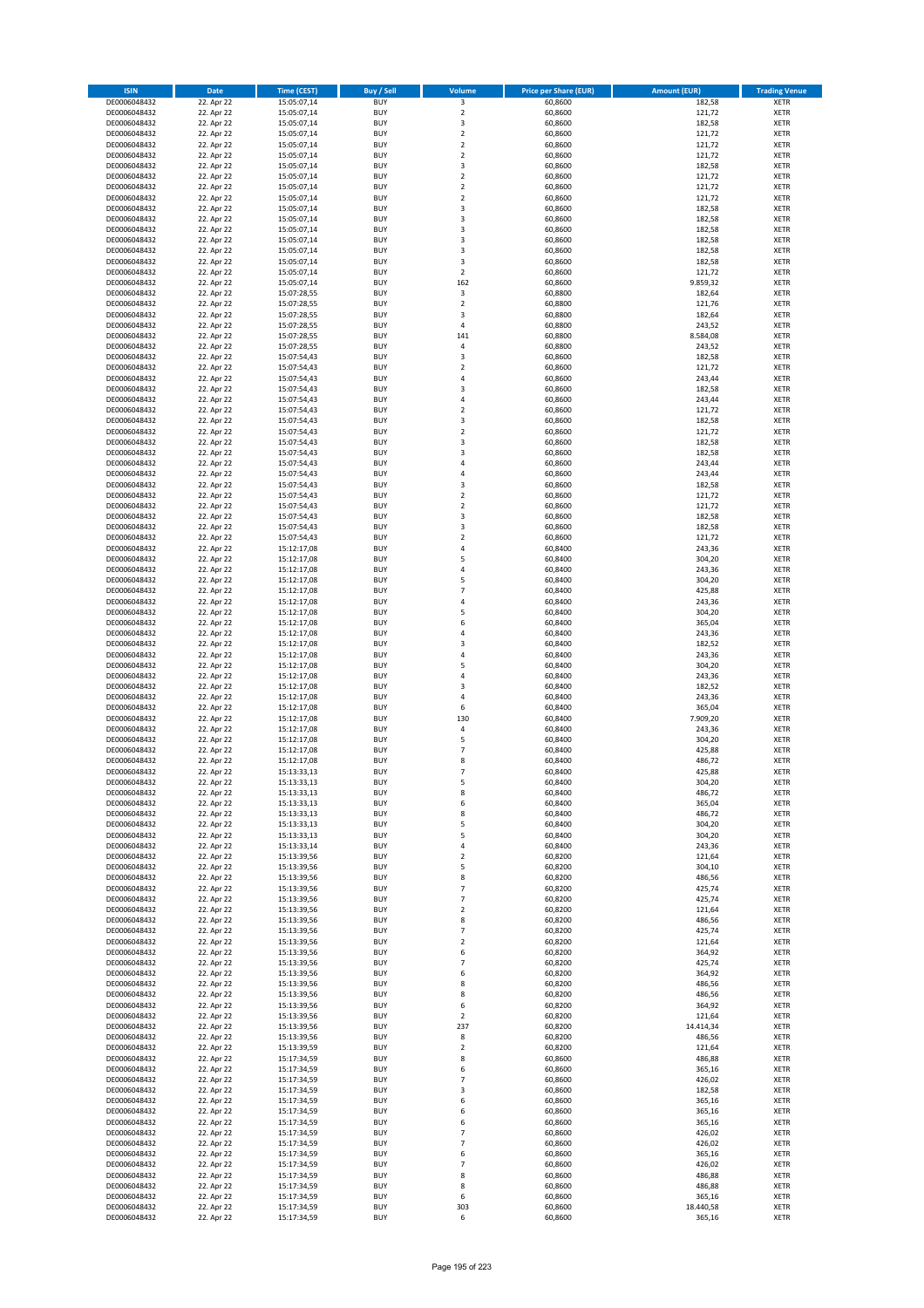| <b>ISIN</b>                  | <b>Date</b>              | <b>Time (CEST)</b>         | <b>Buy / Sell</b>        | Volume                                    | <b>Price per Share (EUR)</b> | <b>Amount (EUR)</b> | <b>Trading Venue</b>       |
|------------------------------|--------------------------|----------------------------|--------------------------|-------------------------------------------|------------------------------|---------------------|----------------------------|
| DE0006048432                 | 22. Apr 22               | 15:17:34,59                | <b>BUY</b>               | 8                                         | 60,8600                      | 486,88              | <b>XETR</b>                |
| DE0006048432                 | 22. Apr 22               | 15:17:34,59                | <b>BUY</b>               | 8                                         | 60,8600                      | 486,88              | <b>XETR</b>                |
| DE0006048432                 | 22. Apr 22               | 15:17:53,70                | <b>BUY</b>               | $\overline{2}$                            | 60.8400                      | 121,68              | <b>XETR</b>                |
| DE0006048432<br>DE0006048432 | 22. Apr 22<br>22. Apr 22 | 15:17:53,70<br>15:17:53,70 | <b>BUY</b><br><b>BUY</b> | 5<br>6                                    | 60,8400<br>60,8400           | 304,20<br>365,04    | <b>XETR</b><br><b>XETR</b> |
| DE0006048432                 | 22. Apr 22               | 15:17:53,70                | <b>BUY</b>               | 5                                         | 60,8400                      | 304,20              | <b>XETR</b>                |
| DE0006048432                 | 22. Apr 22               | 15:17:53,70                | <b>BUY</b>               | $\overline{7}$                            | 60.8400                      | 425,88              | <b>XETR</b>                |
| DE0006048432                 | 22. Apr 22               | 15:17:53,70                | <b>BUY</b>               | 4                                         | 60,8400                      | 243,36              | <b>XETR</b>                |
| DE0006048432                 | 22. Apr 22               | 15:17:53,70                | BUY                      | 6                                         | 60,8400                      | 365,04              | <b>XETR</b>                |
| DE0006048432                 | 22. Apr 22               | 15:17:53,70                | <b>BUY</b><br><b>BUY</b> | 5<br>5                                    | 60,8400                      | 304,20              | <b>XETR</b>                |
| DE0006048432<br>DE0006048432 | 22. Apr 22<br>22. Apr 22 | 15:17:53,70<br>15:17:53,70 | <b>BUY</b>               | 5                                         | 60,8400<br>60,8400           | 304,20<br>304,20    | <b>XETR</b><br><b>XETR</b> |
| DE0006048432                 | 22. Apr 22               | 15:17:53,70                | <b>BUY</b>               | 6                                         | 60,8400                      | 365,04              | <b>XETR</b>                |
| DE0006048432                 | 22. Apr 22               | 15:17:53,70                | <b>BUY</b>               | 5                                         | 60,8400                      | 304,20              | <b>XETR</b>                |
| DE0006048432                 | 22. Apr 22               | 15:17:53,70                | <b>BUY</b>               | 4                                         | 60,8400                      | 243,36              | <b>XETR</b>                |
| DE0006048432                 | 22. Apr 22               | 15:17:53,70                | <b>BUY</b>               | 6                                         | 60,8400                      | 365,04              | <b>XETR</b>                |
| DE0006048432                 | 22. Apr 22               | 15:17:53,70                | <b>BUY</b><br><b>BUY</b> | 4<br>63                                   | 60,8400                      | 243,36<br>3.832,92  | <b>XETR</b><br><b>XETR</b> |
| DE0006048432<br>DE0006048432 | 22. Apr 22<br>22. Apr 22 | 15:17:53,70<br>15:17:53,70 | <b>BUY</b>               | 5                                         | 60,8400<br>60.8400           | 304,20              | <b>XETR</b>                |
| DE0006048432                 | 22. Apr 22               | 15:17:53,70                | <b>BUY</b>               | 170                                       | 60,8400                      | 10.342,80           | <b>XETR</b>                |
| DE0006048432                 | 22. Apr 22               | 15:17:59,21                | <b>BUY</b>               | 5                                         | 60,8200                      | 304,10              | <b>XETR</b>                |
| DE0006048432                 | 22. Apr 22               | 15:17:59,21                | <b>BUY</b>               | 4                                         | 60,8200                      | 243,28              | <b>XETR</b>                |
| DE0006048432                 | 22. Apr 22               | 15:17:59,21                | <b>BUY</b>               | 6                                         | 60,8200                      | 364,92              | <b>XETR</b>                |
| DE0006048432<br>DE0006048432 | 22. Apr 22<br>22. Apr 22 | 15:17:59,21<br>15:17:59,21 | <b>BUY</b><br><b>BUY</b> | 6<br>$\overline{4}$                       | 60,8200<br>60,8200           | 364,92<br>243,28    | <b>XETR</b><br><b>XETR</b> |
| DE0006048432                 | 22. Apr 22               | 15:17:59,21                | <b>BUY</b>               | 3                                         | 60,8200                      | 182,46              | <b>XETR</b>                |
| DE0006048432                 | 22. Apr 22               | 15:17:59,21                | <b>BUY</b>               | 5                                         | 60,8200                      | 304,10              | <b>XETR</b>                |
| DE0006048432                 | 22. Apr 22               | 15:18:31,80                | <b>BUY</b>               | $\overline{2}$                            | 60,8000                      | 121,60              | <b>XETR</b>                |
| DE0006048432                 | 22. Apr 22               | 15:18:31,80                | <b>BUY</b>               | 6                                         | 60,8000                      | 364,80              | <b>XETR</b>                |
| DE0006048432                 | 22. Apr 22               | 15:18:31,80                | <b>BUY</b>               | 6                                         | 60,8000                      | 364,80              | <b>XETR</b>                |
| DE0006048432<br>DE0006048432 | 22. Apr 22<br>22. Apr 22 | 15:18:31,80<br>15:18:31,80 | <b>BUY</b><br><b>BUY</b> | 3<br>7                                    | 60,8000<br>60,8000           | 182,40<br>425,60    | <b>XETR</b><br><b>XETR</b> |
| DE0006048432                 | 22. Apr 22               | 15:18:31,80                | <b>BUY</b>               | 3                                         | 60,8000                      | 182,40              | <b>XETR</b>                |
| DE0006048432                 | 22. Apr 22               | 15:18:31,80                | <b>BUY</b>               | $\overline{a}$                            | 60,8000                      | 243,20              | <b>XETR</b>                |
| DE0006048432                 | 22. Apr 22               | 15:18:31,80                | <b>BUY</b>               | $\overline{4}$                            | 60,8000                      | 243,20              | <b>XETR</b>                |
| DE0006048432                 | 22. Apr 22               | 15:18:31,80                | <b>BUY</b>               | 3                                         | 60,8000                      | 182,40              | <b>XETR</b>                |
| DE0006048432                 | 22. Apr 22               | 15:18:31,80                | <b>BUY</b>               | $\overline{\mathbf{3}}$                   | 60,8000                      | 182,40              | <b>XETR</b>                |
| DE0006048432<br>DE0006048432 | 22. Apr 22<br>22. Apr 22 | 15:18:31,80<br>15:18:31,80 | <b>BUY</b><br><b>BUY</b> | $\overline{\mathbf{3}}$<br>3              | 60,8000<br>60,8000           | 182,40<br>182,40    | <b>XETR</b><br><b>XETR</b> |
| DE0006048432                 | 22. Apr 22               | 15:18:31,80                | <b>BUY</b>               | 5                                         | 60,8000                      | 304,00              | <b>XETR</b>                |
| DE0006048432                 | 22. Apr 22               | 15:18:31,80                | <b>BUY</b>               | 6                                         | 60,8000                      | 364,80              | <b>XETR</b>                |
| DE0006048432                 | 22. Apr 22               | 15:18:31,80                | <b>BUY</b>               | 3                                         | 60,8000                      | 182,40              | <b>XETR</b>                |
| DE0006048432                 | 22. Apr 22               | 15:18:31,80                | <b>BUY</b>               | $\overline{4}$                            | 60,8000                      | 243,20              | <b>XETR</b>                |
| DE0006048432                 | 22. Apr 22               | 15:18:31,80                | <b>BUY</b>               | $\overline{2}$                            | 60,8000                      | 121,60              | <b>XETR</b>                |
| DE0006048432<br>DE0006048432 | 22. Apr 22<br>22. Apr 22 | 15:18:31,80<br>15:18:31,80 | <b>BUY</b><br><b>BUY</b> | $\overline{a}$<br>5                       | 60,8000<br>60,8000           | 243,20<br>304,00    | <b>XETR</b><br><b>XETR</b> |
| DE0006048432                 | 22. Apr 22               | 15:18:31,80                | <b>BUY</b>               | 5                                         | 60,8000                      | 304,00              | <b>XETR</b>                |
| DE0006048432                 | 22. Apr 22               | 15:18:31,80                | <b>BUY</b>               | 166                                       | 60,8000                      | 10.092,80           | <b>XETR</b>                |
| DE0006048432                 | 22. Apr 22               | 15:19:15,49                | <b>BUY</b>               | 3                                         | 60,7800                      | 182,34              | <b>XETR</b>                |
| DE0006048432                 | 22. Apr 22               | 15:19:15,49                | <b>BUY</b>               | 3                                         | 60,7800                      | 182,34              | <b>XETR</b>                |
| DE0006048432                 | 22. Apr 22               | 15:19:15,49                | <b>BUY</b>               | 5                                         | 60,7800                      | 303,90              | <b>XETR</b>                |
| DE0006048432                 | 22. Apr 22               | 15:19:15,49                | <b>BUY</b>               | $\overline{2}$<br>$\overline{\mathbf{3}}$ | 60,7800                      | 121,56              | <b>XETR</b>                |
| DE0006048432<br>DE0006048432 | 22. Apr 22<br>22. Apr 22 | 15:19:15,49<br>15:19:15,49 | <b>BUY</b><br><b>BUY</b> | 3                                         | 60,7800<br>60,7800           | 182,34<br>182,34    | <b>XETR</b><br><b>XETR</b> |
| DE0006048432                 | 22. Apr 22               | 15:19:15,49                | <b>BUY</b>               | $\overline{2}$                            | 60,7800                      | 121,56              | <b>XETR</b>                |
| DE0006048432                 | 22. Apr 22               | 15:19:15,49                | <b>BUY</b>               | $\overline{3}$                            | 60,7800                      | 182,34              | <b>XETR</b>                |
| DE0006048432                 | 22. Apr 22               | 15:19:15,49                | <b>BUY</b>               | $\overline{a}$                            | 60,7800                      | 243,12              | <b>XETR</b>                |
| DE0006048432                 | 22. Apr 22               | 15:19:15,49                | <b>BUY</b>               | $\overline{\mathbf{3}}$                   | 60,7800                      | 182,34              | <b>XETR</b>                |
| DE0006048432                 | 22. Apr 22               | 15:19:15,49                | BUY                      | 3                                         | 60,7800                      | 182,34              | <b>XETR</b>                |
| DE0006048432<br>DE0006048432 | 22. Apr 22<br>22. Apr 22 | 15:19:15,49<br>15:19:15,49 | <b>BUY</b><br><b>BUY</b> | $\overline{2}$<br>3                       | 60,7800<br>60,7800           | 121,56<br>182,34    | <b>XETR</b><br><b>XETR</b> |
| DE0006048432                 | 22. Apr 22               | 15:19:15,49                | BUY                      | 3                                         | 60,7800                      | 182,34              | <b>XETR</b>                |
| DE0006048432                 | 22. Apr 22               | 15:19:15,49                | BUY                      | 43                                        | 60,7800                      | 2.613,54            | <b>XETR</b>                |
| DE0006048432                 | 22. Apr 22               | 15:19:15,49                | <b>BUY</b>               | $\overline{2}$                            | 60,7800                      | 121,56              | <b>XETR</b>                |
| DE0006048432                 | 22. Apr 22               | 15:19:15,49                | BUY                      | 2                                         | 60,7800                      | 121,56              | <b>XETR</b>                |
| DE0006048432                 | 22. Apr 22               | 15:19:15,49                | <b>BUY</b><br><b>BUY</b> | $\mathbf 2$                               | 60,7800<br>60,7800           | 121,56              | <b>XETR</b>                |
| DE0006048432<br>DE0006048432 | 22. Apr 22<br>22. Apr 22 | 15:19:15,49<br>15:19:49,70 | <b>BUY</b>               | 187<br>3                                  | 60,7600                      | 11.365,86<br>182,28 | <b>XETR</b><br><b>XETR</b> |
| DE0006048432                 | 22. Apr 22               | 15:19:49,70                | <b>BUY</b>               | 3                                         | 60,7600                      | 182,28              | <b>XETR</b>                |
| DE0006048432                 | 22. Apr 22               | 15:19:49,70                | <b>BUY</b>               | 3                                         | 60,7600                      | 182,28              | <b>XETR</b>                |
| DE0006048432                 | 22. Apr 22               | 15:19:49,70                | <b>BUY</b>               | 2                                         | 60,7600                      | 121,52              | <b>XETR</b>                |
| DE0006048432                 | 22. Apr 22               | 15:19:49,70                | <b>BUY</b>               | 3                                         | 60,7600                      | 182,28              | <b>XETR</b>                |
| DE0006048432<br>DE0006048432 | 22. Apr 22<br>22. Apr 22 | 15:19:49,70<br>15:19:49,70 | <b>BUY</b><br><b>BUY</b> | 75<br>3                                   | 60,7600<br>60,7600           | 4.557,00<br>182,28  | <b>XETR</b><br><b>XETR</b> |
| DE0006048432                 | 22. Apr 22               | 15:28:21,48                | <b>BUY</b>               | 9                                         | 60,8600                      | 547,74              | <b>XETR</b>                |
| DE0006048432                 | 22. Apr 22               | 15:28:21,48                | <b>BUY</b>               | $\overline{7}$                            | 60,8600                      | 426,02              | <b>XETR</b>                |
| DE0006048432                 | 22. Apr 22               | 15:28:21,48                | <b>BUY</b>               | 9                                         | 60,8600                      | 547,74              | <b>XETR</b>                |
| DE0006048432                 | 22. Apr 22               | 15:28:21,48                | <b>BUY</b>               | 10                                        | 60,8600                      | 608,60              | <b>XETR</b>                |
| DE0006048432<br>DE0006048432 | 22. Apr 22               | 15:28:21,48                | <b>BUY</b>               | $10\,$<br>$\overline{7}$                  | 60,8600                      | 608,60              | <b>XETR</b>                |
| DE0006048432                 | 22. Apr 22<br>22. Apr 22 | 15:28:21,48<br>15:28:21,48 | <b>BUY</b><br><b>BUY</b> | 9                                         | 60,8600<br>60,8600           | 426,02<br>547,74    | <b>XETR</b><br><b>XETR</b> |
| DE0006048432                 | 22. Apr 22               | 15:28:21,48                | <b>BUY</b>               | 9                                         | 60,8600                      | 547,74              | <b>XETR</b>                |
| DE0006048432                 | 22. Apr 22               | 15:28:21,48                | <b>BUY</b>               | 9                                         | 60,8600                      | 547,74              | <b>XETR</b>                |
| DE0006048432                 | 22. Apr 22               | 15:28:21,48                | <b>BUY</b>               | 9                                         | 60,8600                      | 547,74              | <b>XETR</b>                |
| DE0006048432                 | 22. Apr 22               | 15:28:21,48                | <b>BUY</b>               | 10                                        | 60,8600                      | 608,60              | <b>XETR</b>                |
| DE0006048432<br>DE0006048432 | 22. Apr 22<br>22. Apr 22 | 15:28:21,48<br>15:28:21,48 | <b>BUY</b><br><b>BUY</b> | 8<br>9                                    | 60,8600<br>60,8600           | 486,88<br>547,74    | <b>XETR</b><br><b>XETR</b> |
| DE0006048432                 | 22. Apr 22               | 15:28:21,48                | <b>BUY</b>               | $10\,$                                    | 60,8600                      | 608,60              | <b>XETR</b>                |
| DE0006048432                 | 22. Apr 22               | 15:28:21,48                | <b>BUY</b>               | 9                                         | 60,8600                      | 547,74              | <b>XETR</b>                |
| DE0006048432                 | 22. Apr 22               | 15:28:21,48                | <b>BUY</b>               | 8                                         | 60,8600                      | 486,88              | <b>XETR</b>                |
| DE0006048432                 | 22. Apr 22               | 15:28:21,48                | <b>BUY</b>               | 264                                       | 60,8600                      | 16.067,04           | <b>XETR</b>                |
| DE0006048432                 | 22. Apr 22               | 15:28:21,48                | <b>BUY</b>               | 9                                         | 60,8600                      | 547,74              | <b>XETR</b>                |
| DE0006048432                 | 22. Apr 22               | 15:28:21,48                | <b>BUY</b><br><b>BUY</b> | 9<br>8                                    | 60,8600                      | 547,74              | <b>XETR</b><br><b>XETR</b> |
| DE0006048432<br>DE0006048432 | 22. Apr 22<br>22. Apr 22 | 15:28:21,48<br>15:28:21,50 | <b>BUY</b>               | 6                                         | 60,8600<br>60,8600           | 486,88<br>365,16    | <b>XETR</b>                |
| DE0006048432                 | 22. Apr 22               | 15:28:21,50                | <b>BUY</b>               | 7                                         | 60,8600                      | 426,02              | <b>XETR</b>                |
| DE0006048432                 | 22. Apr 22               | 15:30:09,24                | <b>BUY</b>               | 6                                         | 60,8600                      | 365,16              | <b>XETR</b>                |
| DE0006048432                 | 22. Apr 22               | 15:30:09,24                | <b>BUY</b>               | 8                                         | 60,8600                      | 486,88              | <b>XETR</b>                |
| DE0006048432                 | 22. Apr 22               | 15:30:09,24                | <b>BUY</b>               | 7                                         | 60,8600                      | 426,02              | <b>XETR</b>                |
| DE0006048432                 | 22. Apr 22               | 15:30:09,24                | <b>BUY</b>               | 9                                         | 60,8600                      | 547,74              | <b>XETR</b>                |
| DE0006048432<br>DE0006048432 | 22. Apr 22<br>22. Apr 22 | 15:30:09,24<br>15:30:09,24 | <b>BUY</b><br><b>BUY</b> | $\overline{7}$<br>$\overline{7}$          | 60,8600<br>60,8600           | 426,02<br>426,02    | <b>XETR</b><br><b>XETR</b> |
| DE0006048432                 | 22. Apr 22               | 15:30:09,24                | <b>BUY</b>               | $\overline{4}$                            | 60,8600                      | 243,44              | <b>XETR</b>                |
| DE0006048432                 | 22. Apr 22               | 15:30:09,24                | <b>BUY</b>               | $\overline{7}$                            | 60,8600                      | 426,02              | <b>XETR</b>                |
| DE0006048432                 | 22. Apr 22               | 15:30:09,24                | <b>BUY</b>               | 6                                         | 60,8600                      | 365,16              | <b>XETR</b>                |
| DE0006048432                 | 22. Apr 22               | 15:30:09,24                | <b>BUY</b>               | 8                                         | 60,8600                      | 486,88              | <b>XETR</b>                |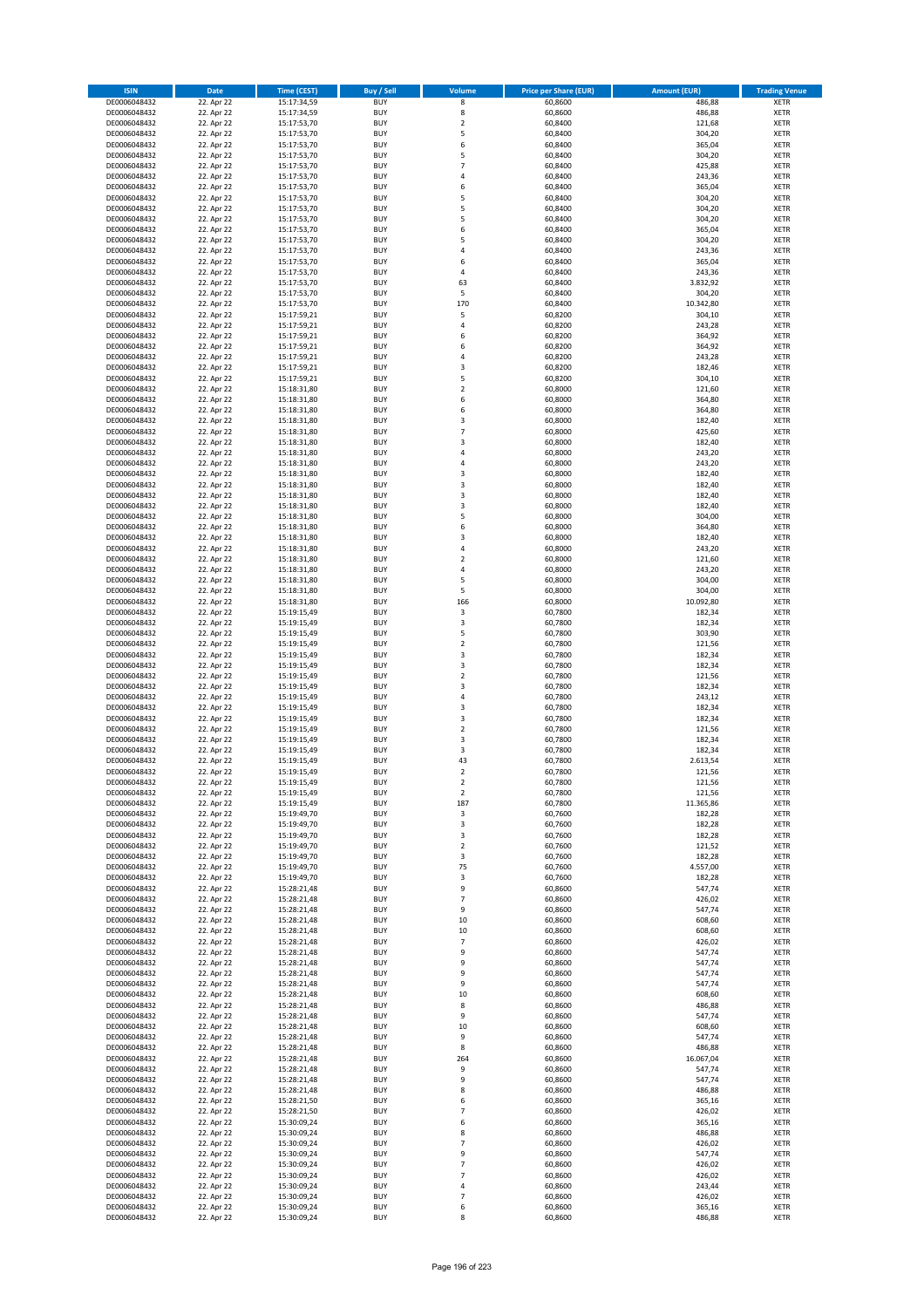| <b>ISIN</b>                  | <b>Date</b>              | <b>Time (CEST)</b>         | <b>Buy / Sell</b>        | Volume                                             | <b>Price per Share (EUR)</b> | <b>Amount (EUR)</b> | <b>Trading Venue</b>       |
|------------------------------|--------------------------|----------------------------|--------------------------|----------------------------------------------------|------------------------------|---------------------|----------------------------|
| DE0006048432                 | 22. Apr 22               | 15:30:09,24                | <b>BUY</b>               | $\overline{7}$                                     | 60,8600                      | 426,02              | <b>XETR</b>                |
| DE0006048432                 | 22. Apr 22               | 15:30:09,24                | <b>BUY</b>               | 8                                                  | 60,8600                      | 486,88              | <b>XETR</b>                |
| DE0006048432                 | 22. Apr 22               | 15:30:09,24                | <b>BUY</b>               | 8                                                  | 60,8600                      | 486,88              | <b>XETR</b>                |
| DE0006048432                 | 22. Apr 22               | 15:30:09,24                | <b>BUY</b>               | $\overline{7}$                                     | 60,8600                      | 426,02              | <b>XETR</b>                |
| DE0006048432<br>DE0006048432 | 22. Apr 22<br>22. Apr 22 | 15:30:09,24<br>15:30:09,24 | <b>BUY</b><br><b>BUY</b> | $\overline{7}$<br>90                               | 60,8600<br>60,8600           | 426,02<br>5.477,40  | <b>XETR</b><br><b>XETR</b> |
| DE0006048432                 | 22. Apr 22               | 15:30:09,24                | <b>BUY</b>               | 70                                                 | 60,8600                      | 4.260,20            | <b>XETR</b>                |
| DE0006048432                 | 22. Apr 22               | 15:30:25,52                | <b>BUY</b>               | 3                                                  | 60,8600                      | 182,58              | <b>XETR</b>                |
| DE0006048432                 | 22. Apr 22               | 15:30:25,52                | <b>BUY</b>               | 5                                                  | 60,8600                      | 304,30              | <b>XETR</b>                |
| DE0006048432                 | 22. Apr 22               | 15:30:25,52                | <b>BUY</b>               | 3                                                  | 60,8600                      | 182,58              | <b>XETR</b>                |
| DE0006048432                 | 22. Apr 22               | 15:30:25,52                | <b>BUY</b>               | $\overline{7}$                                     | 60,8600                      | 426,02              | <b>XETR</b>                |
| DE0006048432                 | 22. Apr 22               | 15:30:25,52                | <b>BUY</b>               | 5<br>8                                             | 60,8600                      | 304,30              | <b>XETR</b><br><b>XETR</b> |
| DE0006048432<br>DE0006048432 | 22. Apr 22<br>22. Apr 22 | 15:30:25,52<br>15:30:25,52 | <b>BUY</b><br><b>BUY</b> | 3                                                  | 60,8600<br>60,8600           | 486,88<br>182,58    | <b>XETR</b>                |
| DE0006048432                 | 22. Apr 22               | 15:30:25,52                | <b>BUY</b>               | 4                                                  | 60,8600                      | 243,44              | <b>XETR</b>                |
| DE0006048432                 | 22. Apr 22               | 15:30:25,52                | <b>BUY</b>               | $\overline{7}$                                     | 60,8600                      | 426,02              | <b>XETR</b>                |
| DE0006048432                 | 22. Apr 22               | 15:30:25,52                | <b>BUY</b>               | 6                                                  | 60,8600                      | 365,16              | <b>XETR</b>                |
| DE0006048432                 | 22. Apr 22               | 15:30:25,52                | <b>BUY</b>               | $\overline{7}$                                     | 60,8600                      | 426,02              | <b>XETR</b>                |
| DE0006048432                 | 22. Apr 22               | 15:30:25,52                | <b>BUY</b>               | 5                                                  | 60,8600                      | 304,30              | <b>XETR</b>                |
| DE0006048432<br>DE0006048432 | 22. Apr 22<br>22. Apr 22 | 15:30:25,52<br>15:30:25,52 | <b>BUY</b><br><b>BUY</b> | 3<br>4                                             | 60,8600<br>60,8600           | 182,58<br>243,44    | <b>XETR</b><br><b>XETR</b> |
| DE0006048432                 | 22. Apr 22               | 15:30:25,52                | <b>BUY</b>               | 4                                                  | 60,8600                      | 243,44              | <b>XETR</b>                |
| DE0006048432                 | 22. Apr 22               | 15:30:25,52                | <b>BUY</b>               | 6                                                  | 60,8600                      | 365,16              | <b>XETR</b>                |
| DE0006048432                 | 22. Apr 22               | 15:30:25,52                | <b>BUY</b>               | $\overline{7}$                                     | 60,8600                      | 426,02              | <b>XETR</b>                |
| DE0006048432                 | 22. Apr 22               | 15:30:25,52                | <b>BUY</b>               | 4                                                  | 60,8600                      | 243,44              | <b>XETR</b>                |
| DE0006048432                 | 22. Apr 22               | 15:30:25,52                | <b>BUY</b>               | 4                                                  | 60,8600                      | 243,44              | <b>XETR</b>                |
| DE0006048432<br>DE0006048432 | 22. Apr 22               | 15:30:25,52                | <b>BUY</b><br><b>BUY</b> | 4<br>$\mathbf 1$                                   | 60,8600                      | 243,44              | <b>XETR</b><br><b>XETR</b> |
| DE0006048432                 | 22. Apr 22<br>22. Apr 22 | 15:30:25,52<br>15:30:25,52 | <b>BUY</b>               | 74                                                 | 60,8600<br>60,8600           | 60,86<br>4.503,64   | <b>XETR</b>                |
| DE0006048432                 | 22. Apr 22               | 15:30:46,02                | <b>BUY</b>               | 3                                                  | 60,9000                      | 182,70              | <b>XETR</b>                |
| DE0006048432                 | 22. Apr 22               | 15:30:46,02                | <b>BUY</b>               | 3                                                  | 60,9000                      | 182,70              | <b>XETR</b>                |
| DE0006048432                 | 22. Apr 22               | 15:30:46,02                | <b>BUY</b>               | 3                                                  | 60,9000                      | 182,70              | <b>XETR</b>                |
| DE0006048432                 | 22. Apr 22               | 15:30:46,02                | <b>BUY</b>               | 4                                                  | 60,9000                      | 243,60              | <b>XETR</b>                |
| DE0006048432                 | 22. Apr 22               | 15:30:46,02                | <b>BUY</b>               | 3                                                  | 60,9000                      | 182,70              | <b>XETR</b>                |
| DE0006048432<br>DE0006048432 | 22. Apr 22<br>22. Apr 22 | 15:30:46,02<br>15:30:46,02 | <b>BUY</b><br><b>BUY</b> | 5<br>3                                             | 60,9000<br>60,9000           | 304,50<br>182,70    | <b>XETR</b><br><b>XETR</b> |
| DE0006048432                 | 22. Apr 22               | 15:30:46,02                | <b>BUY</b>               | 3                                                  | 60,9000                      | 182,70              | <b>XETR</b>                |
| DE0006048432                 | 22. Apr 22               | 15:30:46,02                | <b>BUY</b>               | 4                                                  | 60,9000                      | 243,60              | <b>XETR</b>                |
| DE0006048432                 | 22. Apr 22               | 15:30:46,02                | <b>BUY</b>               | 3                                                  | 60,9000                      | 182,70              | <b>XETR</b>                |
| DE0006048432                 | 22. Apr 22               | 15:30:46,02                | <b>BUY</b>               | 5                                                  | 60,9000                      | 304,50              | <b>XETR</b>                |
| DE0006048432                 | 22. Apr 22               | 15:30:46,02                | <b>BUY</b>               | 3                                                  | 60,9000                      | 182,70              | <b>XETR</b>                |
| DE0006048432                 | 22. Apr 22<br>22. Apr 22 | 15:30:46,02                | <b>BUY</b><br><b>BUY</b> | 6<br>3                                             | 60,9000<br>60,9000           | 365,40<br>182,70    | <b>XETR</b><br><b>XETR</b> |
| DE0006048432<br>DE0006048432 | 22. Apr 22               | 15:30:46,02<br>15:30:46,02 | <b>BUY</b>               | 4                                                  | 60,9000                      | 243,60              | <b>XETR</b>                |
| DE0006048432                 | 22. Apr 22               | 15:30:46,02                | <b>BUY</b>               | 4                                                  | 60,9000                      | 243,60              | <b>XETR</b>                |
| DE0006048432                 | 22. Apr 22               | 15:30:46,02                | <b>BUY</b>               | 206                                                | 60,9000                      | 12.545,40           | <b>XETR</b>                |
| DE0006048432                 | 22. Apr 22               | 15:30:46,02                | <b>BUY</b>               | 6                                                  | 60,9000                      | 365,40              | <b>XETR</b>                |
| DE0006048432                 | 22. Apr 22               | 15:30:46,02                | <b>BUY</b>               | 4                                                  | 60,9000                      | 243,60              | <b>XETR</b>                |
| DE0006048432<br>DE0006048432 | 22. Apr 22<br>22. Apr 22 | 15:30:46,02<br>15:30:46,02 | <b>BUY</b><br><b>BUY</b> | 4<br>3                                             | 60,9000<br>60,9000           | 243,60<br>182,70    | <b>XETR</b><br><b>XETR</b> |
| DE0006048432                 | 22. Apr 22               | 15:30:46,04                | <b>BUY</b>               | $\overline{\mathbf{c}}$                            | 60,9000                      | 121,80              | <b>XETR</b>                |
| DE0006048432                 | 22. Apr 22               | 15:30:46,04                | <b>BUY</b>               | $\mathbf 2$                                        | 60,9000                      | 121,80              | <b>XETR</b>                |
| DE0006048432                 | 22. Apr 22               | 15:30:51,05                | <b>BUY</b>               | 3                                                  | 60,9000                      | 182,70              | <b>XETR</b>                |
| DE0006048432                 | 22. Apr 22               | 15:30:51,05                | <b>BUY</b>               | $\overline{\mathbf{c}}$                            | 60,9000                      | 121,80              | <b>XETR</b>                |
| DE0006048432                 | 22. Apr 22               | 15:30:51,05                | <b>BUY</b>               | 4                                                  | 60,9000                      | 243,60              | <b>XETR</b>                |
| DE0006048432                 | 22. Apr 22               | 15:30:51,05                | <b>BUY</b>               | 3                                                  | 60,9000                      | 182,70              | <b>XETR</b>                |
| DE0006048432<br>DE0006048432 | 22. Apr 22<br>22. Apr 22 | 15:30:51,05<br>15:30:51,05 | <b>BUY</b><br><b>BUY</b> | $\overline{\mathbf{c}}$<br>$\overline{\mathbf{c}}$ | 60,9000<br>60,9000           | 121,80<br>121,80    | <b>XETR</b><br><b>XETR</b> |
| DE0006048432                 | 22. Apr 22               | 15:30:51,05                | <b>BUY</b>               | 3                                                  | 60,9000                      | 182,70              | <b>XETR</b>                |
| DE0006048432                 | 22. Apr 22               | 15:30:51,05                | <b>BUY</b>               | $\overline{2}$                                     | 60,9000                      | 121,80              | <b>XETR</b>                |
| DE0006048432                 | 22. Apr 22               | 15:30:51,05                | <b>BUY</b>               | 3                                                  | 60,9000                      | 182,70              | <b>XETR</b>                |
| DE0006048432                 | 22. Apr 22               | 15:30:51,05                | <b>BUY</b>               | $\overline{\mathbf{c}}$                            | 60,9000                      | 121,80              | <b>XETR</b>                |
| DE0006048432                 | 22. Apr 22               | 15:30:51,05                | <b>BUY</b>               | $\overline{\mathbf{c}}$                            | 60,9000                      | 121,80              | <b>XETR</b>                |
| DE0006048432<br>DE0006048432 | 22. Apr 22<br>22. Apr 22 | 15:30:51,05<br>15:30:51,05 | <b>BUY</b><br>BUY        | 4<br>2                                             | 60,9000<br>60,9000           | 243,60<br>121,80    | <b>XETR</b><br><b>XETR</b> |
| DE0006048432                 | 22. Apr 22               | 15:30:51,05                | <b>BUY</b>               | 3                                                  | 60,9000                      | 182,70              | <b>XETR</b>                |
| DE0006048432                 | 22. Apr 22               | 15:30:51,05                | <b>BUY</b>               | 4                                                  | 60,9000                      | 243,60              | <b>XETR</b>                |
| DE0006048432                 | 22. Apr 22               | 15:30:51,05                | <b>BUY</b>               | 3                                                  | 60,9000                      | 182,70              | XETR                       |
| DE0006048432                 | 22. Apr 22               | 15:30:51,05                | <b>BUY</b>               | $\overline{\mathbf{c}}$                            | 60,9000                      | 121,80              | <b>XETR</b>                |
| DE0006048432                 | 22. Apr 22               | 15:30:51,05                | <b>BUY</b>               | 4                                                  | 60,9000                      | 243,60              | <b>XETR</b>                |
| DE0006048432<br>DE0006048432 | 22. Apr 22<br>22. Apr 22 | 15:30:51,05                | <b>BUY</b><br><b>BUY</b> | 107<br>$\mathbf 2$                                 | 60,9000<br>60,9000           | 6.516,30<br>121,80  | <b>XETR</b><br><b>XETR</b> |
| DE0006048432                 | 22. Apr 22               | 15:30:51,05<br>15:30:51,05 | <b>BUY</b>               | $\mathbf 2$                                        | 60,9000                      | 121,80              | <b>XETR</b>                |
| DE0006048432                 | 22. Apr 22               | 15:30:56,57                | <b>BUY</b>               | $\mathbf 2$                                        | 60,9000                      | 121,80              | <b>XETR</b>                |
| DE0006048432                 | 22. Apr 22               | 15:30:56,57                | <b>BUY</b>               | $\mathbf 2$                                        | 60,9000                      | 121,80              | <b>XETR</b>                |
| DE0006048432                 | 22. Apr 22               | 15:30:56,57                | <b>BUY</b>               | $\overline{2}$                                     | 60,9000                      | 121,80              | <b>XETR</b>                |
| DE0006048432                 | 22. Apr 22               | 15:30:56,57                | <b>BUY</b>               | $\mathbf 2$                                        | 60,9000                      | 121,80              | <b>XETR</b>                |
| DE0006048432<br>DE0006048432 | 22. Apr 22<br>22. Apr 22 | 15:30:56,57<br>15:30:56,57 | <b>BUY</b><br><b>BUY</b> | 3<br>4                                             | 60,9000<br>60,9000           | 182,70<br>243,60    | <b>XETR</b><br><b>XETR</b> |
| DE0006048432                 | 22. Apr 22               | 15:30:56,57                | <b>BUY</b>               | $\overline{\mathbf{c}}$                            | 60,9000                      | 121,80              | <b>XETR</b>                |
| DE0006048432                 | 22. Apr 22               | 15:30:56,57                | <b>BUY</b>               | $\mathbf 2$                                        | 60,9000                      | 121,80              | <b>XETR</b>                |
| DE0006048432                 | 22. Apr 22               | 15:30:56,57                | <b>BUY</b>               | $\mathbf 2$                                        | 60,9000                      | 121,80              | <b>XETR</b>                |
| DE0006048432                 | 22. Apr 22               | 15:30:56,57                | <b>BUY</b>               | 64                                                 | 60,9000                      | 3.897,60            | XETR                       |
| DE0006048432                 | 22. Apr 22               | 15:31:06,51                | <b>BUY</b>               | $\mathbf 2$                                        | 60,9000                      | 121,80              | <b>XETR</b>                |
| DE0006048432<br>DE0006048432 | 22. Apr 22<br>22. Apr 22 | 15:31:06,51                | <b>BUY</b><br><b>BUY</b> | 3<br>$\mathbf 2$                                   | 60,9000<br>60,9000           | 182,70<br>121,80    | <b>XETR</b><br><b>XETR</b> |
| DE0006048432                 | 22. Apr 22               | 15:31:06,51<br>15:31:06,51 | <b>BUY</b>               | 3                                                  | 60,9000                      | 182,70              | <b>XETR</b>                |
| DE0006048432                 | 22. Apr 22               | 15:31:06,51                | <b>BUY</b>               | $\mathbf 2$                                        | 60,9000                      | 121,80              | <b>XETR</b>                |
| DE0006048432                 | 22. Apr 22               | 15:31:06,51                | <b>BUY</b>               | $\mathbf 2$                                        | 60,9000                      | 121,80              | <b>XETR</b>                |
| DE0006048432                 | 22. Apr 22               | 15:31:06,51                | <b>BUY</b>               | $\mathbf 2$                                        | 60,9000                      | 121,80              | <b>XETR</b>                |
| DE0006048432                 | 22. Apr 22               | 15:31:06,51                | <b>BUY</b>               | 3                                                  | 60,9000                      | 182,70              | <b>XETR</b>                |
| DE0006048432                 | 22. Apr 22               | 15:31:06,51                | <b>BUY</b>               | $\overline{2}$                                     | 60,9000                      | 121,80              | <b>XETR</b>                |
| DE0006048432<br>DE0006048432 | 22. Apr 22<br>22. Apr 22 | 15:31:06,51<br>15:31:06,51 | <b>BUY</b><br><b>BUY</b> | $\mathbf 2$<br>$\overline{\mathbf{c}}$             | 60,9000<br>60,9000           | 121,80<br>121,80    | <b>XETR</b><br><b>XETR</b> |
| DE0006048432                 | 22. Apr 22               | 15:31:06,51                | <b>BUY</b>               | $\mathbf 2$                                        | 60,9000                      | 121,80              | <b>XETR</b>                |
| DE0006048432                 | 22. Apr 22               | 15:31:06,51                | <b>BUY</b>               | 4                                                  | 60,9000                      | 243,60              | <b>XETR</b>                |
| DE0006048432                 | 22. Apr 22               | 15:31:06,51                | <b>BUY</b>               | 4                                                  | 60,9000                      | 243,60              | <b>XETR</b>                |
| DE0006048432                 | 22. Apr 22               | 15:31:06,51                | <b>BUY</b>               | $\mathbf 2$                                        | 60,9000                      | 121,80              | <b>XETR</b>                |
| DE0006048432                 | 22. Apr 22               | 15:31:06,51                | <b>BUY</b>               | $\mathbf 2$                                        | 60,9000                      | 121,80              | <b>XETR</b>                |
| DE0006048432<br>DE0006048432 | 22. Apr 22<br>22. Apr 22 | 15:31:06,51<br>15:31:06,51 | <b>BUY</b><br><b>BUY</b> | 3<br>57                                            | 60,9000<br>60,9000           | 182,70<br>3.471,30  | <b>XETR</b><br><b>XETR</b> |
| DE0006048432                 | 22. Apr 22               | 15:31:06,53                | <b>BUY</b>               | $\mathbf 2$                                        | 60,9000                      | 121,80              | XETR                       |
| DE0006048432                 | 22. Apr 22               | 15:31:27,39                | <b>BUY</b>               | 4                                                  | 60,9200                      | 243,68              | <b>XETR</b>                |
| DE0006048432                 | 22. Apr 22               | 15:31:27,39                | <b>BUY</b>               | $\mathbf 2$                                        | 60,9200                      | 121,84              | <b>XETR</b>                |
| DE0006048432                 | 22. Apr 22               | 15:31:27,39                | <b>BUY</b>               | $\mathbf 2$                                        | 60,9200                      | 121,84              | <b>XETR</b>                |
| DE0006048432                 | 22. Apr 22               | 15:31:27,39                | <b>BUY</b>               | 4                                                  | 60,9200                      | 243,68              | <b>XETR</b>                |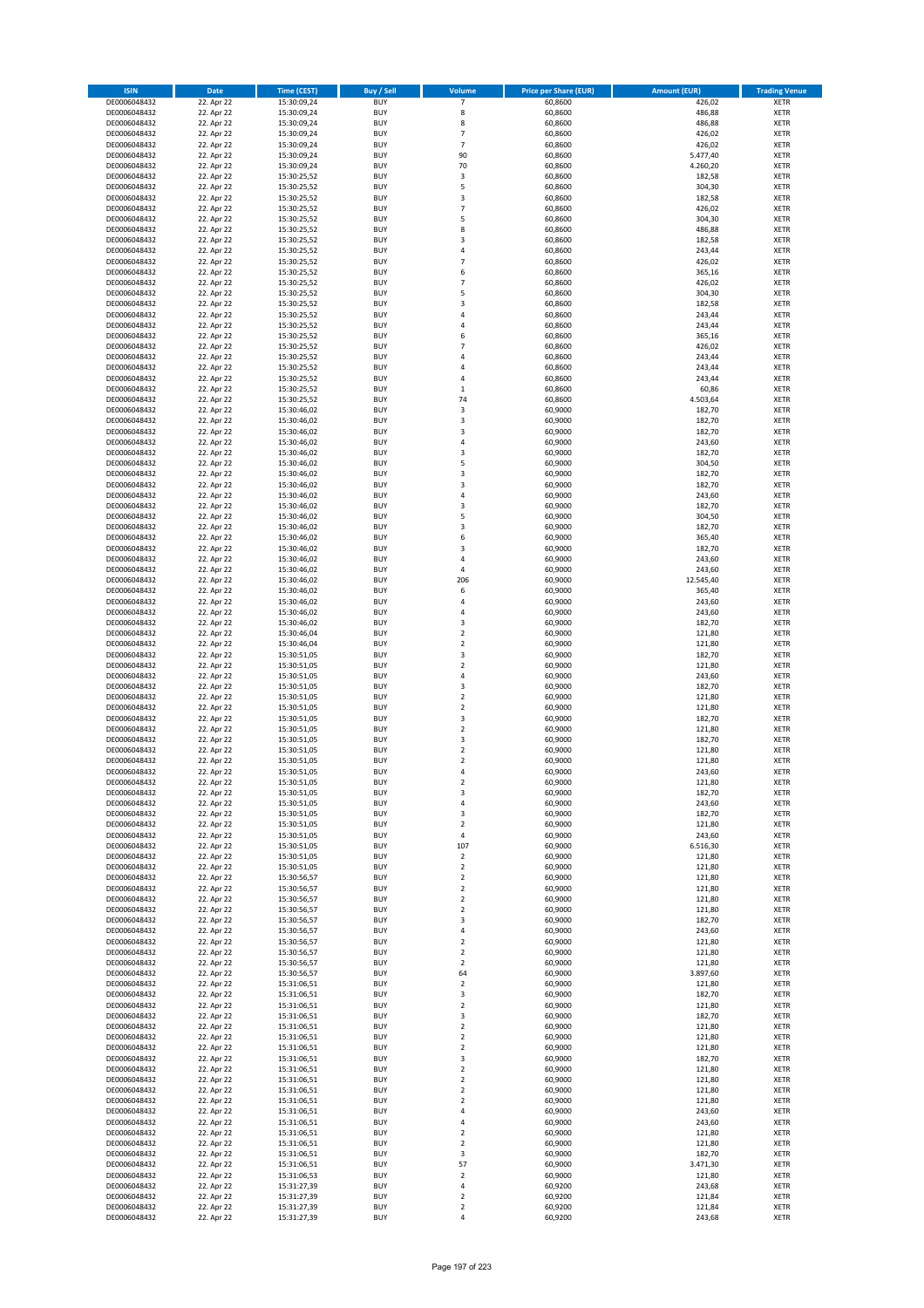| <b>ISIN</b>                  | <b>Date</b>              | <b>Time (CEST)</b>         | <b>Buy / Sell</b>        | Volume                           | <b>Price per Share (EUR)</b> | <b>Amount (EUR)</b> | <b>Trading Venue</b>       |
|------------------------------|--------------------------|----------------------------|--------------------------|----------------------------------|------------------------------|---------------------|----------------------------|
| DE0006048432                 | 22. Apr 22               | 15:31:27,39                | <b>BUY</b>               | 58                               | 60,9200                      | 3.533,36            | <b>XETR</b>                |
| DE0006048432                 | 22. Apr 22               | 15:32:50,27                | <b>BUY</b>               | $\mathbf 2$                      | 61,0200                      | 122,04              | <b>XETR</b>                |
| DE0006048432                 | 22. Apr 22               | 15:32:50,27                | <b>BUY</b>               | $\overline{\mathbf{3}}$          | 61,0200                      | 183,06              | <b>XETR</b>                |
| DE0006048432                 | 22. Apr 22               | 15:32:50,27                | <b>BUY</b>               | 4                                | 61,0200                      | 244,08              | <b>XETR</b>                |
| DE0006048432                 | 22. Apr 22               | 15:32:50,27                | <b>BUY</b>               | $\overline{4}$                   | 61,0200                      | 244,08              | <b>XETR</b>                |
| DE0006048432                 | 22. Apr 22               | 15:32:50,27                | <b>BUY</b>               | $\overline{\mathbf{3}}$          | 61,0200                      | 183,06              | <b>XETR</b>                |
| DE0006048432                 | 22. Apr 22               | 15:32:50,27                | <b>BUY</b>               | $\overline{\mathbf{3}}$          | 61,0200                      | 183,06              | <b>XETR</b>                |
| DE0006048432                 | 22. Apr 22               | 15:32:50,27                | <b>BUY</b>               | $\overline{2}$                   | 61,0200                      | 122,04              | <b>XETR</b>                |
| DE0006048432                 | 22. Apr 22               | 15:32:50,27                | BUY                      | $\overline{2}$                   | 61,0200                      | 122,04              | <b>XETR</b>                |
| DE0006048432                 | 22. Apr 22               | 15:32:50,27                | <b>BUY</b>               | $\overline{4}$                   | 61,0200                      | 244,08              | <b>XETR</b>                |
| DE0006048432                 | 22. Apr 22               | 15:32:50,27                | <b>BUY</b>               | $\mathbf 2$                      | 61,0200                      | 122,04              | <b>XETR</b>                |
| DE0006048432                 | 22. Apr 22               | 15:32:50,27                | <b>BUY</b>               | $\overline{\mathbf{3}}$          | 61,0200                      | 183,06              | <b>XETR</b>                |
| DE0006048432                 | 22. Apr 22               | 15:32:50,27                | <b>BUY</b>               | $\overline{2}$<br>$\overline{a}$ | 61,0200                      | 122,04              | <b>XETR</b>                |
| DE0006048432                 | 22. Apr 22               | 15:32:50,27                | <b>BUY</b>               | $\overline{\mathbf{3}}$          | 61,0200                      | 244,08              | <b>XETR</b>                |
| DE0006048432<br>DE0006048432 | 22. Apr 22<br>22. Apr 22 | 15:32:50,27<br>15:32:50,27 | <b>BUY</b><br>BUY        | $\overline{a}$                   | 61,0200<br>61,0200           | 183,06<br>244,08    | <b>XETR</b><br><b>XETR</b> |
| DE0006048432                 | 22. Apr 22               | 15:32:50,27                | <b>BUY</b>               | $\overline{2}$                   | 61,0200                      | 122,04              | <b>XETR</b>                |
| DE0006048432                 | 22. Apr 22               | 15:32:50,27                | <b>BUY</b>               | 3                                | 61,0200                      | 183,06              | <b>XETR</b>                |
| DE0006048432                 | 22. Apr 22               | 15:32:50,27                | <b>BUY</b>               | 70                               | 61,0200                      | 4.271,40            | <b>XETR</b>                |
| DE0006048432                 | 22. Apr 22               | 15:32:50,27                | <b>BUY</b>               | $\mathsf 3$                      | 61,0200                      | 183,06              | <b>XETR</b>                |
| DE0006048432                 | 22. Apr 22               | 15:32:50,27                | <b>BUY</b>               | $\overline{4}$                   | 61,0200                      | 244,08              | <b>XETR</b>                |
| DE0006048432                 | 22. Apr 22               | 15:33:13,69                | <b>BUY</b>               | $\mathbf 2$                      | 61,0200                      | 122,04              | <b>XETR</b>                |
| DE0006048432                 | 22. Apr 22               | 15:33:13,69                | <b>BUY</b>               | $\overline{2}$                   | 61,0200                      | 122,04              | <b>XETR</b>                |
| DE0006048432                 | 22. Apr 22               | 15:33:13,69                | <b>BUY</b>               | $\overline{2}$                   | 61,0200                      | 122,04              | <b>XETR</b>                |
| DE0006048432                 | 22. Apr 22               | 15:33:13,69                | <b>BUY</b>               | $\mathbf 2$                      | 61,0200                      | 122,04              | <b>XETR</b>                |
| DE0006048432                 | 22. Apr 22               | 15:33:13,69                | <b>BUY</b>               | $\mathbf 2$                      | 61,0200                      | 122,04              | <b>XETR</b>                |
| DE0006048432                 | 22. Apr 22               | 15:33:13,69                | <b>BUY</b>               | 3                                | 61,0200                      | 183,06              | <b>XETR</b>                |
| DE0006048432                 | 22. Apr 22               | 15:33:13,69                | <b>BUY</b>               | $\overline{2}$                   | 61,0200                      | 122,04              | <b>XETR</b>                |
| DE0006048432                 | 22. Apr 22               | 15:33:13,69                | <b>BUY</b>               | 3                                | 61,0200                      | 183,06              | <b>XETR</b>                |
| DE0006048432                 | 22. Apr 22               | 15:33:13,69                | <b>BUY</b>               | $\overline{\mathbf{3}}$          | 61,0200                      | 183,06              | <b>XETR</b>                |
| DE0006048432                 | 22. Apr 22               | 15:33:13,69                | <b>BUY</b>               | 3                                | 61,0200                      | 183,06              | <b>XETR</b>                |
| DE0006048432                 | 22. Apr 22               | 15:33:13,69                | <b>BUY</b>               | 3                                | 61,0200                      | 183,06              | <b>XETR</b>                |
| DE0006048432                 | 22. Apr 22               | 15:33:13,71                | <b>BUY</b>               | $\mathbf 2$                      | 61,0200                      | 122,04              | <b>XETR</b>                |
| DE0006048432                 | 22. Apr 22               | 15:33:56,67                | <b>BUY</b>               | $\overline{2}$                   | 61,0000                      | 122,00              | <b>XETR</b>                |
| DE0006048432                 | 22. Apr 22               | 15:33:56,67                | <b>BUY</b>               | $\overline{\mathbf{3}}$<br>3     | 61,0000                      | 183,00              | <b>XETR</b>                |
| DE0006048432<br>DE0006048432 | 22. Apr 22<br>22. Apr 22 | 15:33:56,67<br>15:33:56,67 | <b>BUY</b><br><b>BUY</b> | $\overline{\mathbf{3}}$          | 61,0000<br>61,0000           | 183,00<br>183,00    | <b>XETR</b><br><b>XETR</b> |
| DE0006048432                 | 22. Apr 22               | 15:33:56,67                | <b>BUY</b>               | $\mathbf 2$                      | 61,0000                      | 122,00              | <b>XETR</b>                |
| DE0006048432                 | 22. Apr 22               | 15:33:56,67                | <b>BUY</b>               | $\mathbf 2$                      | 61,0000                      | 122,00              | <b>XETR</b>                |
| DE0006048432                 | 22. Apr 22               | 15:33:56,67                | <b>BUY</b>               | $\mathbf 2$                      | 61,0000                      | 122,00              | <b>XETR</b>                |
| DE0006048432                 | 22. Apr 22               | 15:33:56,67                | <b>BUY</b>               | 3                                | 61,0000                      | 183,00              | <b>XETR</b>                |
| DE0006048432                 | 22. Apr 22               | 15:33:56,67                | <b>BUY</b>               | 3                                | 61,0000                      | 183,00              | <b>XETR</b>                |
| DE0006048432                 | 22. Apr 22               | 15:33:56,67                | <b>BUY</b>               | $\mathbf 2$                      | 61,0000                      | 122,00              | <b>XETR</b>                |
| DE0006048432                 | 22. Apr 22               | 15:33:56,67                | <b>BUY</b>               | $\overline{4}$                   | 61,0000                      | 244,00              | <b>XETR</b>                |
| DE0006048432                 | 22. Apr 22               | 15:33:56,67                | <b>BUY</b>               | $\overline{2}$                   | 61,0000                      | 122,00              | <b>XETR</b>                |
| DE0006048432                 | 22. Apr 22               | 15:33:56,67                | <b>BUY</b>               | 65                               | 61,0000                      | 3.965,00            | <b>XETR</b>                |
| DE0006048432                 | 22. Apr 22               | 15:33:56,67                | <b>BUY</b>               | $\mathbf 2$                      | 61,0000                      | 122,00              | <b>XETR</b>                |
| DE0006048432                 | 22. Apr 22               | 15:33:56,67                | <b>BUY</b>               | 3                                | 61,0000                      | 183,00              | <b>XETR</b>                |
| DE0006048432                 | 22. Apr 22               | 15:33:56,67                | <b>BUY</b>               | $\overline{2}$                   | 61,0000                      | 122,00              | <b>XETR</b>                |
| DE0006048432                 | 22. Apr 22               | 15:33:56,67                | <b>BUY</b>               | $\overline{2}$                   | 61,0000                      | 122,00              | <b>XETR</b>                |
| DE0006048432                 | 22. Apr 22               | 15:33:56,69                | <b>BUY</b>               | $\overline{2}$                   | 61,0000                      | 122,00              | <b>XETR</b>                |
| DE0006048432                 | 22. Apr 22               | 15:34:12,21                | <b>BUY</b>               | $\overline{2}$                   | 61,0000                      | 122,00              | <b>XETR</b>                |
| DE0006048432                 | 22. Apr 22               | 15:34:12,21                | <b>BUY</b>               | $\overline{2}$                   | 61,0000                      | 122,00              | <b>XETR</b>                |
| DE0006048432<br>DE0006048432 | 22. Apr 22               | 15:34:12,21                | <b>BUY</b><br><b>BUY</b> | 3<br>$\overline{2}$              | 61,0000                      | 183,00              | <b>XETR</b><br><b>XETR</b> |
|                              | 22. Apr 22               | 15:34:23,76                |                          | 3                                | 60,9800                      | 121,96              |                            |
| DE0006048432<br>DE0006048432 | 22. Apr 22<br>22. Apr 22 | 15:34:23,76<br>15:34:23,76 | <b>BUY</b><br><b>BUY</b> | $\overline{2}$                   | 60,9800<br>60,9800           | 182,94<br>121,96    | <b>XETR</b><br><b>XETR</b> |
| DE0006048432                 | 22. Apr 22               | 15:34:23,76                | <b>BUY</b>               | $\overline{2}$                   | 60,9800                      | 121,96              | <b>XETR</b>                |
| DE0006048432                 | 22. Apr 22               | 15:34:23,76                | BUY                      | 3                                | 60,9800                      | 182,94              | <b>XETR</b>                |
| DE0006048432                 | 22. Apr 22               | 15:34:23,76                | <b>BUY</b>               | $\overline{2}$                   | 60,9800                      | 121,96              | <b>XETR</b>                |
| DE0006048432                 | 22. Apr 22               | 15:34:23,76                | <b>BUY</b>               | $\mathbf 2$                      | 60,9800                      | 121,96              | <b>XETR</b>                |
| DE0006048432                 | 22. Apr 22               | 15:34:23,76                | BUY                      | $\overline{2}$                   | 60,9800                      | 121,96              | <b>XETR</b>                |
| DE0006048432                 | 22. Apr 22               | 15:34:23,76                | BUY                      | $\mathbf 2$                      | 60,9800                      | 121,96              | <b>XETR</b>                |
| DE0006048432                 | 22. Apr 22               | 15:34:23,76                | <b>BUY</b>               | 58                               | 60,9800                      | 3.536,84            | <b>XETR</b>                |
| DE0006048432                 | 22. Apr 22               | 15:34:24,69                | BUY                      | 2                                | 60,9600                      | 121,92              | <b>XETR</b>                |
| DE0006048432                 | 22. Apr 22               | 15:34:24,69                | <b>BUY</b>               | $\mathbf 2$                      | 60,9600                      | 121,92              | <b>XETR</b>                |
| DE0006048432                 | 22. Apr 22               | 15:34:24,69                | <b>BUY</b>               | $\mathbf 2$                      | 60,9600                      | 121,92              | <b>XETR</b>                |
| DE0006048432                 | 22. Apr 22               | 15:34:24,69                | <b>BUY</b>               | $\mathbf 2$                      | 60,9600                      | 121,92              | <b>XETR</b>                |
| DE0006048432                 | 22. Apr 22               | 15:34:24,69                | <b>BUY</b>               | $\overline{2}$                   | 60,9600                      | 121,92              | <b>XETR</b>                |
| DE0006048432                 | 22. Apr 22               | 15:34:24,69                | <b>BUY</b>               | $\mathbf 2$                      | 60,9600                      | 121,92              | <b>XETR</b>                |
| DE0006048432                 | 22. Apr 22               | 15:34:24,69                | <b>BUY</b>               | 58                               | 60,9600                      | 3.535,68            | <b>XETR</b>                |
| DE0006048432                 | 22. Apr 22               | 15:34:24,69                | <b>BUY</b>               | $\mathbf 2$                      | 60,9600                      | 121,92              | <b>XETR</b>                |
| DE0006048432                 | 22. Apr 22               | 15:34:24,70                | <b>BUY</b>               | $\mathbf 2$                      | 60,9600                      | 121,92              | <b>XETR</b>                |
| DE0006048432                 | 22. Apr 22               | 15:34:24,79                | <b>BUY</b>               | 66                               | 60,9600                      | 4.023,36            | <b>XETR</b>                |
| DE0006048432<br>DE0006048432 | 22. Apr 22               | 15:34:51,66                | <b>BUY</b><br><b>BUY</b> | 56                               | 60,9400<br>60.9400           | 3.412,64            | <b>XETR</b><br><b>XETR</b> |
| DE0006048432                 | 22. Apr 22<br>22. Apr 22 | 15:34:51,67<br>15:34:51,67 | <b>BUY</b>               | $\mathbf 2$<br>$\mathbf 2$       | 60,9400                      | 121,88<br>121,88    | <b>XETR</b>                |
| DE0006048432                 | 22. Apr 22               | 15:34:51,67                | <b>BUY</b>               | $\overline{\mathbf{3}}$          | 60,9400                      | 182,82              | <b>XETR</b>                |
| DE0006048432                 | 22. Apr 22               | 15:34:51,67                | <b>BUY</b>               | $\mathbf 2$                      | 60,9400                      | 121,88              | <b>XETR</b>                |
| DE0006048432                 | 22. Apr 22               | 15:34:51,67                | <b>BUY</b>               | $\mathbf 2$                      | 60,9400                      | 121,88              | <b>XETR</b>                |
| DE0006048432                 | 22. Apr 22               | 15:34:51,67                | <b>BUY</b>               | $\mathbf 2$                      | 60,9400                      | 121,88              | <b>XETR</b>                |
| DE0006048432                 | 22. Apr 22               | 15:34:51,67                | <b>BUY</b>               | $\mathbf 2$                      | 60,9400                      | 121,88              | <b>XETR</b>                |
| DE0006048432                 | 22. Apr 22               | 15:34:51,67                | <b>BUY</b>               | $\mathbf 2$                      | 60,9400                      | 121,88              | <b>XETR</b>                |
| DE0006048432                 | 22. Apr 22               | 15:35:02,42                | <b>BUY</b>               | $\mathbf 2$                      | 60,9200                      | 121,84              | <b>XETR</b>                |
| DE0006048432                 | 22. Apr 22               | 15:35:02,42                | <b>BUY</b>               | $\overline{4}$                   | 60,9200                      | 243,68              | <b>XETR</b>                |
| DE0006048432                 | 22. Apr 22               | 15:35:02,42                | <b>BUY</b>               | 3                                | 60,9200                      | 182,76              | <b>XETR</b>                |
| DE0006048432                 | 22. Apr 22               | 15:35:02,42                | <b>BUY</b>               | $\overline{\mathbf{3}}$          | 60,9200                      | 182,76              | <b>XETR</b>                |
| DE0006048432                 | 22. Apr 22               | 15:35:02,42                | <b>BUY</b>               | 3                                | 60,9200                      | 182,76              | <b>XETR</b>                |
| DE0006048432                 | 22. Apr 22               | 15:35:02,42                | <b>BUY</b>               | $\overline{2}$                   | 60,9200                      | 121,84              | <b>XETR</b>                |
| DE0006048432                 | 22. Apr 22               | 15:35:02,42                | <b>BUY</b>               | 4                                | 60,9200                      | 243,68              | <b>XETR</b>                |
| DE0006048432                 | 22. Apr 22               | 15:35:02,42                | <b>BUY</b>               | $\overline{2}$                   | 60,9200                      | 121,84              | <b>XETR</b>                |
| DE0006048432                 | 22. Apr 22               | 15:35:02,42                | <b>BUY</b>               | $\overline{2}$                   | 60,9200                      | 121,84              | <b>XETR</b>                |
| DE0006048432                 | 22. Apr 22               | 15:35:02,42                | <b>BUY</b>               | $\mathbf 2$                      | 60,9200                      | 121,84              | <b>XETR</b>                |
| DE0006048432                 | 22. Apr 22               | 15:35:02,42                | <b>BUY</b><br><b>BUY</b> | $\overline{2}$                   | 60,9200<br>60,9200           | 121,84<br>182,76    | <b>XETR</b>                |
| DE0006048432<br>DE0006048432 | 22. Apr 22<br>22. Apr 22 | 15:35:02,42<br>15:35:02,42 | <b>BUY</b>               | 3<br>$\mathbf 2$                 | 60,9200                      | 121,84              | <b>XETR</b><br><b>XETR</b> |
| DE0006048432                 | 22. Apr 22               | 15:35:02,42                | <b>BUY</b>               | $\mathbf 2$                      | 60,9200                      | 121,84              | <b>XETR</b>                |
| DE0006048432                 | 22. Apr 22               | 15:35:02,42                | <b>BUY</b>               | $\overline{2}$                   | 60,9200                      | 121,84              | <b>XETR</b>                |
| DE0006048432                 | 22. Apr 22               | 15:35:02,42                | <b>BUY</b>               | 48                               | 60,9200                      | 2.924,16            | <b>XETR</b>                |
| DE0006048432                 | 22. Apr 22               | 15:35:09,41                | <b>BUY</b>               | 4                                | 60,9200                      | 243,68              | <b>XETR</b>                |
| DE0006048432                 | 22. Apr 22               | 15:35:09,41                | <b>BUY</b>               | $\overline{2}$                   | 60,9200                      | 121,84              | <b>XETR</b>                |
| DE0006048432                 | 22. Apr 22               | 15:35:09,41                | <b>BUY</b>               | 3                                | 60,9200                      | 182,76              | <b>XETR</b>                |
| DE0006048432                 | 22. Apr 22               | 15:35:09,41                | <b>BUY</b>               | 3                                | 60,9200                      | 182,76              | <b>XETR</b>                |
| DE0006048432                 | 22. Apr 22               | 15:35:09,41                | <b>BUY</b>               | 4                                | 60,9200                      | 243,68              | <b>XETR</b>                |
| DE0006048432                 | 22. Apr 22               | 15:35:09,41                | <b>BUY</b>               | 3                                | 60,9200                      | 182,76              | <b>XETR</b>                |
| DE0006048432                 | 22. Apr 22               | 15:35:09,41                | <b>BUY</b>               | 3                                | 60,9200                      | 182,76              | <b>XETR</b>                |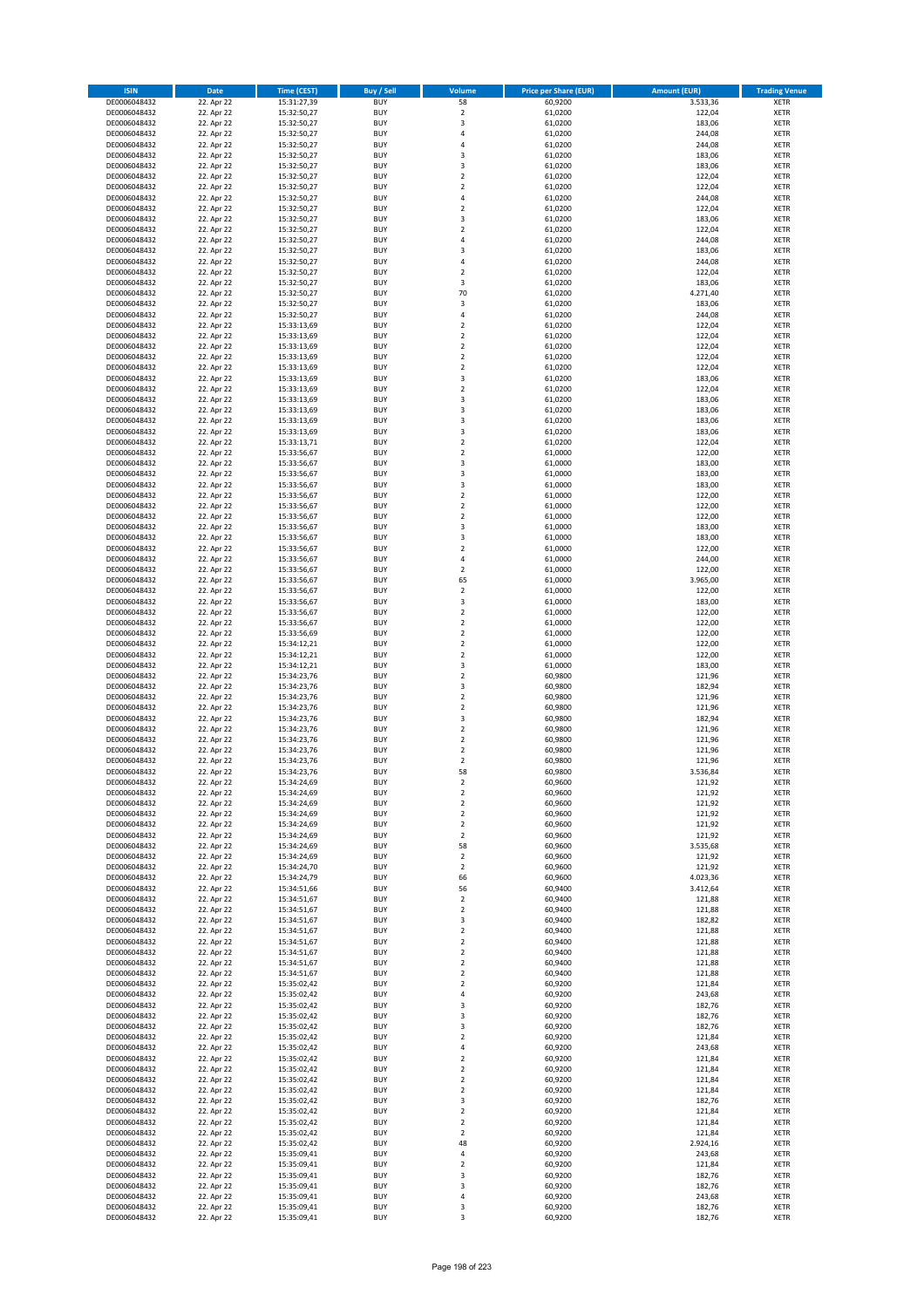| <b>ISIN</b>                  | <b>Date</b>              | <b>Time (CEST)</b>         | <b>Buy / Sell</b>        | <b>Volume</b>                          | <b>Price per Share (EUR)</b> | <b>Amount (EUR)</b>  | <b>Trading Venue</b>       |
|------------------------------|--------------------------|----------------------------|--------------------------|----------------------------------------|------------------------------|----------------------|----------------------------|
| DE0006048432                 | 22. Apr 22               | 15:35:09,41                | <b>BUY</b>               | $\mathbf 2$                            | 60,9200                      | 121,84               | <b>XETR</b>                |
| DE0006048432                 | 22. Apr 22               | 15:35:09,41                | <b>BUY</b>               | 4                                      | 60,9200                      | 243,68               | <b>XETR</b>                |
| DE0006048432                 | 22. Apr 22               | 15:35:09,41                | <b>BUY</b>               | 4                                      | 60,9200                      | 243,68               | <b>XETR</b>                |
| DE0006048432<br>DE0006048432 | 22. Apr 22<br>22. Apr 22 | 15:35:12,64<br>15:35:12,64 | <b>BUY</b><br><b>BUY</b> | 3<br>3                                 | 60,9000<br>60,9000           | 182,70<br>182,70     | <b>XETR</b><br><b>XETR</b> |
| DE0006048432                 | 22. Apr 22               | 15:35:12,64                | <b>BUY</b>               | 4                                      | 60,9000                      | 243,60               | <b>XETR</b>                |
| DE0006048432                 | 22. Apr 22               | 15:35:29,43                | <b>BUY</b>               | 3                                      | 60,8800                      | 182,64               | <b>XETR</b>                |
| DE0006048432                 | 22. Apr 22               | 15:35:29,43                | <b>BUY</b>               | 3                                      | 60,8800                      | 182,64               | <b>XETR</b>                |
| DE0006048432                 | 22. Apr 22               | 15:35:29,43                | <b>BUY</b>               | 3                                      | 60,8800                      | 182,64               | <b>XETR</b>                |
| DE0006048432                 | 22. Apr 22               | 15:35:29,43                | <b>BUY</b><br><b>BUY</b> | $\overline{2}$                         | 60,8800                      | 121,76               | <b>XETR</b><br><b>XETR</b> |
| DE0006048432<br>DE0006048432 | 22. Apr 22<br>22. Apr 22 | 15:35:29,43<br>15:35:29,43 | <b>BUY</b>               | 3<br>$\overline{\mathbf{c}}$           | 60,8800<br>60,8800           | 182,64<br>121,76     | <b>XETR</b>                |
| DE0006048432                 | 22. Apr 22               | 15:35:29,43                | <b>BUY</b>               | 10                                     | 60,8800                      | 608,80               | <b>XETR</b>                |
| DE0006048432                 | 22. Apr 22               | 15:35:29,43                | <b>BUY</b>               | 37                                     | 60,8800                      | 2.252,56             | <b>XETR</b>                |
| DE0006048432                 | 22. Apr 22               | 15:35:48,99                | <b>BUY</b>               | 3                                      | 60,8600                      | 182,58               | <b>XETR</b>                |
| DE0006048432                 | 22. Apr 22               | 15:35:48,99                | <b>BUY</b>               | $\overline{\mathbf{c}}$                | 60,8600                      | 121,72               | <b>XETR</b>                |
| DE0006048432<br>DE0006048432 | 22. Apr 22<br>22. Apr 22 | 15:35:48,99<br>15:35:56,33 | <b>BUY</b><br><b>BUY</b> | 46<br>$\mathbf 2$                      | 60,8600<br>60,8400           | 2.799,56<br>121,68   | <b>XETR</b><br><b>XETR</b> |
| DE0006048432                 | 22. Apr 22               | 15:35:56,33                | <b>BUY</b>               | $\overline{\mathbf{c}}$                | 60,8400                      | 121,68               | <b>XETR</b>                |
| DE0006048432                 | 22. Apr 22               | 15:35:56,33                | <b>BUY</b>               | $\mathbf 2$                            | 60,8400                      | 121,68               | <b>XETR</b>                |
| DE0006048432                 | 22. Apr 22               | 15:35:56,33                | <b>BUY</b>               | 3                                      | 60,8400                      | 182,52               | <b>XETR</b>                |
| DE0006048432                 | 22. Apr 22               | 15:35:56,33                | <b>BUY</b>               | $\mathbf 2$                            | 60,8400                      | 121,68               | <b>XETR</b>                |
| DE0006048432                 | 22. Apr 22<br>22. Apr 22 | 15:35:56,33                | <b>BUY</b><br><b>BUY</b> | $\mathbf 2$<br>3                       | 60,8400<br>60,8400           | 121,68<br>182,52     | <b>XETR</b><br><b>XETR</b> |
| DE0006048432<br>DE0006048432 | 22. Apr 22               | 15:35:56,33<br>15:35:56,33 | <b>BUY</b>               | $\mathbf 2$                            | 60,8400                      | 121,68               | <b>XETR</b>                |
| DE0006048432                 | 22. Apr 22               | 15:35:56,33                | <b>BUY</b>               | $\mathbf 2$                            | 60,8400                      | 121,68               | <b>XETR</b>                |
| DE0006048432                 | 22. Apr 22               | 15:36:14,86                | <b>BUY</b>               | $\mathbf 2$                            | 60,8400                      | 121,68               | <b>XETR</b>                |
| DE0006048432                 | 22. Apr 22               | 15:36:14,86                | <b>BUY</b>               | 3                                      | 60,8400                      | 182,52               | <b>XETR</b>                |
| DE0006048432                 | 22. Apr 22               | 15:36:14,86                | <b>BUY</b><br><b>BUY</b> | $\mathbf 2$<br>$\overline{\mathbf{c}}$ | 60,8400                      | 121,68               | <b>XETR</b><br><b>XETR</b> |
| DE0006048432<br>DE0006048432 | 22. Apr 22<br>22. Apr 22 | 15:36:14,86<br>15:36:34,45 | <b>BUY</b>               | $\overline{2}$                         | 60,8400<br>60,8200           | 121,68<br>121,64     | <b>XETR</b>                |
| DE0006048432                 | 22. Apr 22               | 15:36:34,45                | <b>BUY</b>               | 3                                      | 60,8200                      | 182,46               | <b>XETR</b>                |
| DE0006048432                 | 22. Apr 22               | 15:36:34,45                | <b>BUY</b>               | $\mathbf 2$                            | 60,8200                      | 121,64               | <b>XETR</b>                |
| DE0006048432                 | 22. Apr 22               | 15:36:34,45                | <b>BUY</b>               | $\mathbf 2$                            | 60,8200                      | 121,64               | <b>XETR</b>                |
| DE0006048432                 | 22. Apr 22               | 15:36:34,45                | <b>BUY</b>               | $\mathbf 2$                            | 60,8200                      | 121,64               | <b>XETR</b>                |
| DE0006048432                 | 22. Apr 22<br>22. Apr 22 | 15:36:34,45                | <b>BUY</b><br><b>BUY</b> | $\mathbf 2$<br>3                       | 60,8200                      | 121,64               | <b>XETR</b><br><b>XETR</b> |
| DE0006048432<br>DE0006048432 | 22. Apr 22               | 15:36:34,45<br>15:36:34,45 | <b>BUY</b>               | 3                                      | 60,8200<br>60,8200           | 182,46<br>182,46     | <b>XETR</b>                |
| DE0006048432                 | 22. Apr 22               | 15:36:34,45                | <b>BUY</b>               | 3                                      | 60,8200                      | 182,46               | <b>XETR</b>                |
| DE0006048432                 | 22. Apr 22               | 15:36:34,45                | <b>BUY</b>               | $\mathbf 2$                            | 60,8200                      | 121,64               | <b>XETR</b>                |
| DE0006048432                 | 22. Apr 22               | 15:36:34,45                | <b>BUY</b>               | 3                                      | 60,8200                      | 182,46               | <b>XETR</b>                |
| DE0006048432                 | 22. Apr 22               | 15:36:34,45                | <b>BUY</b>               | $\mathbf 2$                            | 60,8200                      | 121,64               | <b>XETR</b>                |
| DE0006048432                 | 22. Apr 22               | 15:36:44,90                | <b>BUY</b><br><b>BUY</b> | $\mathbf 2$<br>46                      | 60,8000                      | 121,60               | <b>XETR</b><br><b>XETR</b> |
| DE0006048432<br>DE0006048432 | 22. Apr 22<br>22. Apr 22 | 15:36:44,90<br>15:38:00,60 | <b>BUY</b>               | 3                                      | 60,8000<br>60,7600           | 2.796,80<br>182,28   | <b>XETR</b>                |
| DE0006048432                 | 22. Apr 22               | 15:38:00,60                | <b>BUY</b>               | 3                                      | 60,7600                      | 182,28               | <b>XETR</b>                |
| DE0006048432                 | 22. Apr 22               | 15:38:00,60                | <b>BUY</b>               | $\mathbf 2$                            | 60,7600                      | 121,52               | <b>XETR</b>                |
| DE0006048432                 | 22. Apr 22               | 15:38:00,60                | <b>BUY</b>               | $\mathbf 2$                            | 60,7600                      | 121,52               | <b>XETR</b>                |
| DE0006048432                 | 22. Apr 22               | 15:38:00,60                | <b>BUY</b>               | $\mathbf 2$                            | 60,7600                      | 121,52               | <b>XETR</b>                |
| DE0006048432<br>DE0006048432 | 22. Apr 22<br>22. Apr 22 | 15:38:00,60<br>15:38:00,60 | <b>BUY</b><br><b>BUY</b> | $\mathbf 2$<br>3                       | 60,7600<br>60,7600           | 121,52<br>182,28     | <b>XETR</b><br><b>XETR</b> |
| DE0006048432                 | 22. Apr 22               | 15:38:00,60                | <b>BUY</b>               | 3                                      | 60,7600                      | 182,28               | <b>XETR</b>                |
| DE0006048432                 | 22. Apr 22               | 15:38:00,60                | <b>BUY</b>               | 3                                      | 60,7600                      | 182,28               | <b>XETR</b>                |
| DE0006048432                 | 22. Apr 22               | 15:38:00,60                | <b>BUY</b>               | 3                                      | 60,7600                      | 182,28               | <b>XETR</b>                |
| DE0006048432                 | 22. Apr 22               | 15:38:00,60                | <b>BUY</b>               | $\overline{\mathbf{c}}$                | 60,7600                      | 121,52               | <b>XETR</b>                |
| DE0006048432<br>DE0006048432 | 22. Apr 22<br>22. Apr 22 | 15:38:00,60<br>15:38:00,60 | <b>BUY</b><br><b>BUY</b> | $\mathbf 2$<br>3                       | 60,7600<br>60,7600           | 121,52<br>182,28     | <b>XETR</b><br><b>XETR</b> |
| DE0006048432                 | 22. Apr 22               | 15:38:00,60                | <b>BUY</b>               | 3                                      | 60,7600                      | 182,28               | <b>XETR</b>                |
| DE0006048432                 | 22. Apr 22               | 15:38:00,60                | <b>BUY</b>               | 3                                      | 60,7600                      | 182,28               | <b>XETR</b>                |
| DE0006048432                 | 22. Apr 22               | 15:38:00,60                | <b>BUY</b>               | $\overline{\mathbf{2}}$                | 60,7600                      | 121,52               | <b>XETR</b>                |
| DE0006048432                 | 22. Apr 22               | 15:38:00,60                | <b>BUY</b>               | 41                                     | 60,7600                      | 2.491,16             | <b>XETR</b>                |
| DE0006048432<br>DE0006048432 | 22. Apr 22<br>22. Apr 22 | 15:38:00,60<br>15:38:00,60 | <b>BUY</b><br><b>BUY</b> | 3<br>$\overline{\mathbf{c}}$           | 60,7600<br>60,7600           | 182,28<br>121,52     | <b>XETR</b><br><b>XETR</b> |
| DE0006048432                 | 22. Apr 22               | 15:38:00,60                | <b>BUY</b>               | 3                                      | 60,7600                      | 182,28               | <b>XETR</b>                |
| DE0006048432                 | 22. Apr 22               | 15:38:00,60                | BUY                      | 2                                      | 60,7600                      | 121,52               | <b>XETR</b>                |
| DE0006048432                 | 22. Apr 22               | 15:38:00,60                | <b>BUY</b>               | 6                                      | 60,7600                      | 364,56               | <b>XETR</b>                |
| DE0006048432                 | 22. Apr 22               | 15:39:03,21                | <b>BUY</b>               | $\mathbf 2$                            | 60,7600                      | 121,52               | <b>XETR</b>                |
| DE0006048432<br>DE0006048432 | 22. Apr 22<br>22. Apr 22 | 15:39:03,21<br>15:39:03,21 | <b>BUY</b><br><b>BUY</b> | 3<br>3                                 | 60,7600<br>60,7600           | 182,28               | XETR<br><b>XETR</b>        |
| DE0006048432                 | 22. Apr 22               | 15:39:03,21                | <b>BUY</b>               | $\mathbf 2$                            | 60,7600                      | 182,28<br>121,52     | <b>XETR</b>                |
| DE0006048432                 | 22. Apr 22               | 15:39:03,21                | <b>BUY</b>               | 3                                      | 60,7600                      | 182,28               | <b>XETR</b>                |
| DE0006048432                 | 22. Apr 22               | 15:39:03,21                | <b>BUY</b>               | 3                                      | 60,7600                      | 182,28               | <b>XETR</b>                |
| DE0006048432                 | 22. Apr 22               | 15:39:03,21                | <b>BUY</b>               | $\mathbf 1$                            | 60,7600                      | 60,76                | <b>XETR</b>                |
| DE0006048432                 | 22. Apr 22               | 15:39:03,21                | <b>BUY</b><br><b>BUY</b> | $\mathbf 2$                            | 60,7600                      | 121,52               | XETR                       |
| DE0006048432<br>DE0006048432 | 22. Apr 22<br>22. Apr 22 | 15:39:03,21<br>15:39:03,21 | <b>BUY</b>               | 3<br>3                                 | 60,7600<br>60.7600           | 182,28<br>182,28     | <b>XETR</b><br><b>XETR</b> |
| DE0006048432                 | 22. Apr 22               | 15:39:03,21                | <b>BUY</b>               | 3                                      | 60,7600                      | 182,28               | <b>XETR</b>                |
| DE0006048432                 | 22. Apr 22               | 15:39:03,21                | <b>BUY</b>               | $\overline{\mathbf{2}}$                | 60,7600                      | 121,52               | <b>XETR</b>                |
| DE0006048432                 | 22. Apr 22               | 15:39:03,21                | <b>BUY</b>               | 3                                      | 60,7600                      | 182,28               | <b>XETR</b>                |
| DE0006048432                 | 22. Apr 22<br>22. Apr 22 | 15:39:03,21<br>15:39:03,21 | <b>BUY</b><br><b>BUY</b> | $\mathbf 2$<br>3                       | 60,7600<br>60,7600           | 121,52<br>182,28     | <b>XETR</b><br><b>XETR</b> |
| DE0006048432<br>DE0006048432 | 22. Apr 22               | 15:39:03,21                | <b>BUY</b>               | 3                                      | 60,7600                      | 182,28               | <b>XETR</b>                |
| DE0006048432                 | 22. Apr 22               | 15:39:03,21                | <b>BUY</b>               | 64                                     | 60,7600                      | 3.888,64             | XETR                       |
| DE0006048432                 | 22. Apr 22               | 15:39:03,21                | <b>BUY</b>               | 3                                      | 60,7600                      | 182,28               | <b>XETR</b>                |
| DE0006048432                 | 22. Apr 22               | 15:39:03,21                | <b>BUY</b>               | $\overline{\mathbf{2}}$                | 60,7600                      | 121,52               | <b>XETR</b>                |
| DE0006048432                 | 22. Apr 22               | 15:39:03,21                | <b>BUY</b><br><b>BUY</b> | 3<br>3                                 | 60,7600                      | 182,28               | <b>XETR</b><br><b>XETR</b> |
| DE0006048432<br>DE0006048432 | 22. Apr 22<br>22. Apr 22 | 15:39:03,21<br>15:39:03,21 | <b>BUY</b>               | $\mathbf 2$                            | 60,7600<br>60,7600           | 182,28<br>121,52     | <b>XETR</b>                |
| DE0006048432                 | 22. Apr 22               | 15:39:03,23                | <b>BUY</b>               | $\mathbf 2$                            | 60,7600                      | 121,52               | <b>XETR</b>                |
| DE0006048432                 | 22. Apr 22               | 15:40:05,44                | <b>BUY</b>               | $\mathbf 2$                            | 60,7600                      | 121,52               | <b>XETR</b>                |
| DE0006048432                 | 22. Apr 22               | 15:40:05,44                | <b>BUY</b>               | 3                                      | 60,7600                      | 182,28               | <b>XETR</b>                |
| DE0006048432                 | 22. Apr 22               | 15:40:05,44                | <b>BUY</b>               | 3                                      | 60,7600                      | 182,28               | <b>XETR</b>                |
| DE0006048432<br>DE0006048432 | 22. Apr 22<br>22. Apr 22 | 15:40:05,44<br>15:40:05,44 | <b>BUY</b><br><b>BUY</b> | $\mathbf 2$<br>3                       | 60,7600<br>60,7600           | 121,52<br>182,28     | <b>XETR</b><br>XETR        |
| DE0006048432                 | 22. Apr 22               | 15:40:05,44                | <b>BUY</b>               | $\mathbf 2$                            | 60,7600                      | 121,52               | <b>XETR</b>                |
| DE0006048432                 | 22. Apr 22               | 15:40:05,44                | <b>BUY</b>               | $\mathbf 2$                            | 60,7600                      | 121,52               | <b>XETR</b>                |
| DE0006048432                 | 22. Apr 22               | 15:40:05,44                | <b>BUY</b>               | $\mathbf 2$                            | 60,7600                      | 121,52               | <b>XETR</b>                |
| DE0006048432                 | 22. Apr 22               | 15:40:05,44                | <b>BUY</b>               | $\mathbf 2$                            | 60,7600                      | 121,52               | <b>XETR</b>                |
| DE0006048432<br>DE0006048432 | 22. Apr 22<br>22. Apr 22 | 15:40:05,44<br>15:40:05,44 | <b>BUY</b><br><b>BUY</b> | 3<br>3                                 | 60,7600<br>60,7600           | 182,28<br>182,28     | <b>XETR</b><br><b>XETR</b> |
| DE0006048432                 | 22. Apr 22               | 15:40:05,44                | <b>BUY</b>               | $\overline{\mathbf{c}}$                | 60,7600                      | 121,52               | <b>XETR</b>                |
| DE0006048432                 | 22. Apr 22               | 15:40:05,44                | <b>BUY</b>               | 3                                      | 60,7600                      | 182,28               | XETR                       |
| DE0006048432                 | 22. Apr 22               | 15:40:05,44                | <b>BUY</b>               | 3                                      | 60,7600                      | 182,28               | <b>XETR</b>                |
| DE0006048432                 | 22. Apr 22               | 15:40:05,44                | <b>BUY</b>               | 115                                    | 60,7400                      | 6.985,10             | <b>XETR</b>                |
| DE0006048432<br>DE0006048432 | 22. Apr 22<br>22. Apr 22 | 15:40:05,44<br>15:40:05,44 | <b>BUY</b><br><b>BUY</b> | 48<br>81                               | 60,7400<br>60,7600           | 2.915,52<br>4.921,56 | <b>XETR</b><br>XETR        |
|                              |                          |                            |                          |                                        |                              |                      |                            |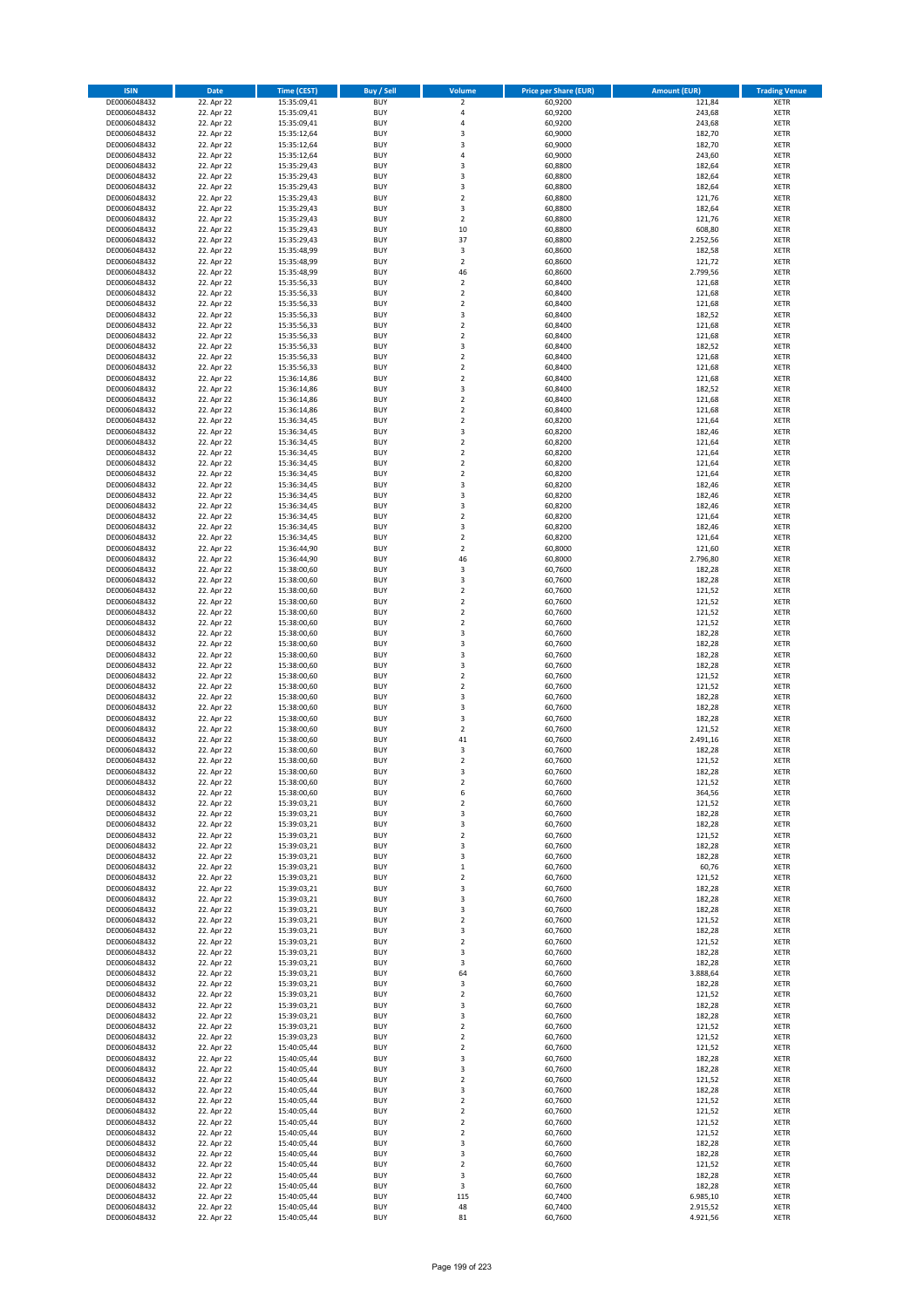| <b>ISIN</b>                  | <b>Date</b>              | <b>Time (CEST)</b>         | <b>Buy / Sell</b>        | Volume                                    | <b>Price per Share (EUR)</b> | <b>Amount (EUR)</b> | <b>Trading Venue</b>       |
|------------------------------|--------------------------|----------------------------|--------------------------|-------------------------------------------|------------------------------|---------------------|----------------------------|
| DE0006048432                 | 22. Apr 22               | 15:40:05,44                | <b>BUY</b>               | 3                                         | 60,7600                      | 182,28              | <b>XETR</b>                |
| DE0006048432                 | 22. Apr 22               | 15:40:05,44                | <b>BUY</b>               | 3                                         | 60,7600                      | 182,28              | <b>XETR</b>                |
| DE0006048432                 | 22. Apr 22               | 15:40:05,44                | <b>BUY</b>               | $\overline{\mathbf{2}}$                   | 60,7600                      | 121,52              | <b>XETR</b>                |
| DE0006048432                 | 22. Apr 22               | 15:40:05,44                | <b>BUY</b>               | 3                                         | 60,7600                      | 182,28              | <b>XETR</b>                |
| DE0006048432<br>DE0006048432 | 22. Apr 22<br>22. Apr 22 | 15:40:05,55<br>15:40:05,55 | <b>BUY</b><br><b>BUY</b> | 3<br>3                                    | 60,7400<br>60,7400           | 182,22<br>182,22    | <b>XETR</b><br><b>XETR</b> |
| DE0006048432                 | 22. Apr 22               | 15:40:05,55                | <b>BUY</b>               | 3                                         | 60.7400                      | 182,22              | <b>XETR</b>                |
| DE0006048432                 | 22. Apr 22               | 15:40:06,01                | <b>BUY</b>               | 177                                       | 60,7200                      | 10.747,44           | <b>XETR</b>                |
| DE0006048432                 | 22. Apr 22               | 15:40:06,01                | BUY                      | 84                                        | 60,7200                      | 5.100,48            | <b>XETR</b>                |
| DE0006048432                 | 22. Apr 22               | 15:40:35,20                | <b>BUY</b>               | 3                                         | 60,7000                      | 182,10              | <b>XETR</b>                |
| DE0006048432                 | 22. Apr 22               | 15:40:35,20                | <b>BUY</b>               | $\mathbf 2$                               | 60,7000                      | 121,40              | <b>XETR</b>                |
| DE0006048432                 | 22. Apr 22               | 15:40:35,20                | <b>BUY</b>               | $\overline{\mathbf{3}}$<br>$\overline{2}$ | 60,7000                      | 182,10              | <b>XETR</b>                |
| DE0006048432<br>DE0006048432 | 22. Apr 22<br>22. Apr 22 | 15:40:35,20<br>15:40:35,20 | BUY<br><b>BUY</b>        | $\overline{\mathbf{3}}$                   | 60,7000<br>60,7000           | 121,40<br>182,10    | <b>XETR</b><br><b>XETR</b> |
| DE0006048432                 | 22. Apr 22               | 15:40:35,20                | <b>BUY</b>               | $\overline{\mathbf{2}}$                   | 60,7000                      | 121,40              | <b>XETR</b>                |
| DE0006048432                 | 22. Apr 22               | 15:40:35,20                | BUY                      | 3                                         | 60,7000                      | 182,10              | <b>XETR</b>                |
| DE0006048432                 | 22. Apr 22               | 15:40:35,20                | <b>BUY</b>               | 46                                        | 60,7000                      | 2.792,20            | <b>XETR</b>                |
| DE0006048432                 | 22. Apr 22               | 15:40:59,00                | <b>BUY</b>               | $\overline{2}$                            | 60,6800                      | 121,36              | <b>XETR</b>                |
| DE0006048432                 | 22. Apr 22               | 15:40:59,00                | <b>BUY</b>               | 309                                       | 60,6800                      | 18.750,12           | <b>XETR</b>                |
| DE0006048432<br>DE0006048432 | 22. Apr 22<br>22. Apr 22 | 15:40:59,00<br>15:40:59,00 | <b>BUY</b><br><b>BUY</b> | 3<br>$\overline{\mathbf{3}}$              | 60,6800<br>60,6800           | 182,04<br>182,04    | <b>XETR</b><br><b>XETR</b> |
| DE0006048432                 | 22. Apr 22               | 15:40:59,00                | <b>BUY</b>               | 3                                         | 60,6800                      | 182,04              | <b>XETR</b>                |
| DE0006048432                 | 22. Apr 22               | 15:40:59,00                | <b>BUY</b>               | 5                                         | 60,6800                      | 303,40              | <b>XETR</b>                |
| DE0006048432                 | 22. Apr 22               | 15:40:59,00                | <b>BUY</b>               | $\overline{\mathbf{2}}$                   | 60,6800                      | 121,36              | <b>XETR</b>                |
| DE0006048432                 | 22. Apr 22               | 15:40:59,00                | <b>BUY</b>               | 3                                         | 60,6800                      | 182,04              | <b>XETR</b>                |
| DE0006048432                 | 22. Apr 22               | 15:41:14,47                | <b>BUY</b>               | 3                                         | 60,6800                      | 182,04              | <b>XETR</b>                |
| DE0006048432<br>DE0006048432 | 22. Apr 22               | 15:41:14,47                | <b>BUY</b>               | $\mathbf 2$                               | 60,6800                      | 121,36              | <b>XETR</b>                |
| DE0006048432                 | 22. Apr 22<br>22. Apr 22 | 15:41:14,47<br>15:41:14,47 | <b>BUY</b><br><b>BUY</b> | $\overline{\mathbf{2}}$<br>3              | 60,6800<br>60,6800           | 121,36<br>182,04    | <b>XETR</b><br><b>XETR</b> |
| DE0006048432                 | 22. Apr 22               | 15:41:14,47                | <b>BUY</b>               | $\overline{\mathbf{3}}$                   | 60,6800                      | 182,04              | <b>XETR</b>                |
| DE0006048432                 | 22. Apr 22               | 15:41:14,47                | <b>BUY</b>               | $\mathbf 2$                               | 60,6800                      | 121,36              | <b>XETR</b>                |
| DE0006048432                 | 22. Apr 22               | 15:41:14,47                | <b>BUY</b>               | $\mathbf 2$                               | 60,6800                      | 121,36              | <b>XETR</b>                |
| DE0006048432                 | 22. Apr 22               | 15:41:14,47                | <b>BUY</b>               | $\overline{\mathbf{2}}$                   | 60,6800                      | 121,36              | <b>XETR</b>                |
| DE0006048432                 | 22. Apr 22               | 15:41:14,47                | <b>BUY</b>               | $\overline{a}$                            | 60,6800                      | 242,72              | <b>XETR</b>                |
| DE0006048432<br>DE0006048432 | 22. Apr 22<br>22. Apr 22 | 15:42:47,71<br>15:42:47,71 | <b>BUY</b><br><b>BUY</b> | $\overline{\mathbf{2}}$<br>$\mathbf 2$    | 60,6600<br>60,6600           | 121,32<br>121,32    | <b>XETR</b><br><b>XETR</b> |
| DE0006048432                 | 22. Apr 22               | 15:42:47,71                | <b>BUY</b>               | $\overline{\mathbf{2}}$                   | 60,6600                      | 121,32              | <b>XETR</b>                |
| DE0006048432                 | 22. Apr 22               | 15:42:47,71                | BUY                      | $\mathbf 2$                               | 60,6600                      | 121,32              | <b>XETR</b>                |
| DE0006048432                 | 22. Apr 22               | 15:42:47,71                | <b>BUY</b>               | $\mathbf 2$                               | 60,6600                      | 121,32              | <b>XETR</b>                |
| DE0006048432                 | 22. Apr 22               | 15:42:47,71                | <b>BUY</b>               | 5                                         | 60,6600                      | 303,30              | <b>XETR</b>                |
| DE0006048432                 | 22. Apr 22               | 15:42:47,71                | <b>BUY</b>               | $\overline{\mathbf{2}}$                   | 60,6600                      | 121,32              | <b>XETR</b>                |
| DE0006048432<br>DE0006048432 | 22. Apr 22<br>22. Apr 22 | 15:42:47,71                | <b>BUY</b><br><b>BUY</b> | $\overline{2}$<br>3                       | 60,6600<br>60,6600           | 121,32<br>181,98    | <b>XETR</b><br><b>XETR</b> |
| DE0006048432                 | 22. Apr 22               | 15:42:47,71<br>15:42:47,71 | <b>BUY</b>               | $\overline{\mathbf{2}}$                   | 60,6600                      | 121,32              | <b>XETR</b>                |
| DE0006048432                 | 22. Apr 22               | 15:42:47,71                | <b>BUY</b>               | 3                                         | 60,6600                      | 181,98              | <b>XETR</b>                |
| DE0006048432                 | 22. Apr 22               | 15:42:47,71                | <b>BUY</b>               | $\overline{\mathbf{3}}$                   | 60,6600                      | 181,98              | <b>XETR</b>                |
| DE0006048432                 | 22. Apr 22               | 15:42:47,71                | <b>BUY</b>               | $\mathbf 2$                               | 60,6600                      | 121,32              | <b>XETR</b>                |
| DE0006048432                 | 22. Apr 22               | 15:42:47,71                | <b>BUY</b>               | $\overline{\mathbf{2}}$                   | 60,6600                      | 121,32              | <b>XETR</b>                |
| DE0006048432<br>DE0006048432 | 22. Apr 22               | 15:42:47,71<br>15:42:47,71 | <b>BUY</b><br><b>BUY</b> | $\overline{2}$<br>$\overline{2}$          | 60,6600<br>60,6600           | 121,32<br>121,32    | <b>XETR</b><br><b>XETR</b> |
| DE0006048432                 | 22. Apr 22<br>22. Apr 22 | 15:42:47,71                | <b>BUY</b>               | 3                                         | 60,6600                      | 181,98              | <b>XETR</b>                |
| DE0006048432                 | 22. Apr 22               | 15:42:47,71                | <b>BUY</b>               | 63                                        | 60,6600                      | 3.821,58            | <b>XETR</b>                |
| DE0006048432                 | 22. Apr 22               | 15:42:47,71                | <b>BUY</b>               | $\overline{4}$                            | 60,6600                      | 242,64              | <b>XETR</b>                |
| DE0006048432                 | 22. Apr 22               | 15:42:47,71                | <b>BUY</b>               | $\mathbf 2$                               | 60,6600                      | 121,32              | <b>XETR</b>                |
| DE0006048432                 | 22. Apr 22               | 15:42:47,71                | <b>BUY</b>               | $\overline{\mathbf{3}}$                   | 60,6600                      | 181,98              | <b>XETR</b>                |
| DE0006048432                 | 22. Apr 22               | 15:42:47,71                | <b>BUY</b>               | $\overline{\mathbf{3}}$                   | 60,6600                      | 181,98              | <b>XETR</b>                |
| DE0006048432<br>DE0006048432 | 22. Apr 22<br>22. Apr 22 | 15:42:47,71<br>15:43:10,23 | <b>BUY</b><br><b>BUY</b> | $\overline{\mathbf{3}}$<br>$\overline{2}$ | 60,6600<br>60,6400           | 181,98<br>121,28    | <b>XETR</b><br><b>XETR</b> |
| DE0006048432                 | 22. Apr 22               | 15:43:10,23                | BUY                      | $\overline{2}$                            | 60,6400                      | 121,28              | <b>XETR</b>                |
| DE0006048432                 | 22. Apr 22               | 15:43:10,23                | <b>BUY</b>               | $\overline{2}$                            | 60,6400                      | 121,28              | <b>XETR</b>                |
| DE0006048432                 | 22. Apr 22               | 15:43:10,23                | <b>BUY</b>               | 3                                         | 60,6400                      | 181,92              | <b>XETR</b>                |
| DE0006048432                 | 22. Apr 22               | 15:43:10,23                | BUY                      | 5                                         | 60,6400                      | 303,20              | <b>XETR</b>                |
| DE0006048432                 | 22. Apr 22               | 15:43:10,23                | BUY                      | $\mathbf 2$                               | 60,6400                      | 121,28              | <b>XETR</b>                |
| DE0006048432<br>DE0006048432 | 22. Apr 22<br>22. Apr 22 | 15:43:10,23<br>15:43:10,23 | <b>BUY</b><br><b>BUY</b> | $\overline{2}$<br>3                       | 60,6400<br>60,6400           | 121,28<br>181,92    | <b>XETR</b><br><b>XETR</b> |
| DE0006048432                 | 22. Apr 22               | 15:43:10,23                | <b>BUY</b>               | 3                                         | 60,6400                      | 181,92              | <b>XETR</b>                |
| DE0006048432                 | 22. Apr 22               | 15:43:10,23                | <b>BUY</b>               | $\mathbf 2$                               | 60,6400                      | 121,28              | <b>XETR</b>                |
| DE0006048432                 | 22. Apr 22               | 15:43:10,23                | <b>BUY</b>               | $\mathbf 2$                               | 60,6400                      | 121,28              | <b>XETR</b>                |
| DE0006048432                 | 22. Apr 22               | 15:43:10,23                | <b>BUY</b>               | $\overline{2}$                            | 60,6400                      | 121,28              | <b>XETR</b>                |
| DE0006048432                 | 22. Apr 22               | 15:43:10,23                | <b>BUY</b>               | $\mathbf 2$                               | 60,6400                      | 121,28              | <b>XETR</b>                |
| DE0006048432<br>DE0006048432 | 22. Apr 22<br>22. Apr 22 | 15:43:10,23<br>15:43:10,23 | <b>BUY</b><br><b>BUY</b> | 66<br>3                                   | 60,6400<br>60,6400           | 4.002,24<br>181,92  | <b>XETR</b><br><b>XETR</b> |
| DE0006048432                 | 22. Apr 22               | 15:43:10,23                | <b>BUY</b>               | 3                                         | 60,6400                      | 181,92              | <b>XETR</b>                |
| DE0006048432                 | 22. Apr 22               | 15:43:10,23                | <b>BUY</b>               | $\mathbf 2$                               | 60,6400                      | 121,28              | <b>XETR</b>                |
| DE0006048432                 | 22. Apr 22               | 15:43:10,23                | <b>BUY</b>               | $\mathbf 2$                               | 60,6400                      | 121,28              | <b>XETR</b>                |
| DE0006048432                 | 22. Apr 22               | 15:43:17,27                | <b>BUY</b>               | $\sqrt{4}$                                | 60,6200                      | 242,48              | <b>XETR</b>                |
| DE0006048432                 | 22. Apr 22               | 15:43:17,27                | <b>BUY</b>               | 77                                        | 60,6200                      | 4.667,74            | <b>XETR</b>                |
| DE0006048432<br>DE0006048432 | 22. Apr 22<br>22. Apr 22 | 15:44:00,28<br>15:44:11,63 | <b>BUY</b><br><b>BUY</b> | 39<br>3                                   | 60,6000<br>60,6200           | 2.363,40<br>181,86  | <b>XETR</b><br><b>XETR</b> |
| DE0006048432                 | 22. Apr 22               | 15:44:11,63                | <b>BUY</b>               | $\mathbf 2$                               | 60,6200                      | 121,24              | <b>XETR</b>                |
| DE0006048432                 | 22. Apr 22               | 15:44:11,63                | <b>BUY</b>               | $\overline{7}$                            | 60,6200                      | 424,34              | <b>XETR</b>                |
| DE0006048432                 | 22. Apr 22               | 15:46:09,34                | <b>BUY</b>               | $\mathbf 2$                               | 60,6800                      | 121,36              | <b>XETR</b>                |
| DE0006048432                 | 22. Apr 22               | 15:46:09,34                | <b>BUY</b>               | $\mathbf 2$                               | 60,6800                      | 121,36              | <b>XETR</b>                |
| DE0006048432                 | 22. Apr 22               | 15:46:09,34                | <b>BUY</b>               | $\mathbf 2$                               | 60,6800                      | 121,36              | <b>XETR</b>                |
| DE0006048432<br>DE0006048432 | 22. Apr 22<br>22. Apr 22 | 15:46:09,34<br>15:46:09,34 | <b>BUY</b><br><b>BUY</b> | $\overline{2}$<br>2                       | 60,6800<br>60,6800           | 121,36<br>121,36    | <b>XETR</b><br><b>XETR</b> |
| DE0006048432                 | 22. Apr 22               | 15:46:09,34                | <b>BUY</b>               | $\overline{2}$                            | 60,6800                      | 121,36              | <b>XETR</b>                |
| DE0006048432                 | 22. Apr 22               | 15:46:09,34                | <b>BUY</b>               | $\mathbf 2$                               | 60,6800                      | 121,36              | <b>XETR</b>                |
| DE0006048432                 | 22. Apr 22               | 15:46:09,34                | <b>BUY</b>               | $\mathbf 2$                               | 60,6800                      | 121,36              | <b>XETR</b>                |
| DE0006048432                 | 22. Apr 22               | 15:46:09,34                | <b>BUY</b>               | 8                                         | 60,6800                      | 485,44              | <b>XETR</b>                |
| DE0006048432                 | 22. Apr 22               | 15:46:09,34                | <b>BUY</b>               | $\overline{2}$                            | 60,6800                      | 121,36              | <b>XETR</b>                |
| DE0006048432                 | 22. Apr 22               | 15:46:09,34                | <b>BUY</b>               | $\overline{2}$                            | 60,6800                      | 121,36<br>121,36    | <b>XETR</b>                |
| DE0006048432<br>DE0006048432 | 22. Apr 22<br>22. Apr 22 | 15:46:09,34<br>15:46:09,34 | <b>BUY</b><br><b>BUY</b> | 2<br>3                                    | 60,6800<br>60,6800           | 182,04              | <b>XETR</b><br><b>XETR</b> |
| DE0006048432                 | 22. Apr 22               | 15:46:09,34                | <b>BUY</b>               | $\mathbf 2$                               | 60,6800                      | 121,36              | <b>XETR</b>                |
| DE0006048432                 | 22. Apr 22               | 15:46:09,34                | <b>BUY</b>               | $\mathbf 2$                               | 60,6800                      | 121,36              | <b>XETR</b>                |
| DE0006048432                 | 22. Apr 22               | 15:46:09,34                | <b>BUY</b>               | $\mathbf 2$                               | 60,6800                      | 121,36              | <b>XETR</b>                |
| DE0006048432                 | 22. Apr 22               | 15:46:09,34                | <b>BUY</b>               | $\overline{2}$                            | 60,6800                      | 121,36              | <b>XETR</b>                |
| DE0006048432                 | 22. Apr 22               | 15:46:09,34                | <b>BUY</b>               | 87                                        | 60,6800                      | 5.279,16            | <b>XETR</b>                |
| DE0006048432<br>DE0006048432 | 22. Apr 22<br>22. Apr 22 | 15:46:09,34<br>15:46:09,34 | <b>BUY</b><br><b>BUY</b> | $\mathbf 2$<br>$\overline{2}$             | 60,6800<br>60,6800           | 121,36<br>121,36    | <b>XETR</b><br><b>XETR</b> |
| DE0006048432                 | 22. Apr 22               | 15:46:09,34                | <b>BUY</b>               | $\mathbf 2$                               | 60,6800                      | 121,36              | <b>XETR</b>                |
| DE0006048432                 | 22. Apr 22               | 15:46:09,34                | <b>BUY</b>               | 2                                         | 60,6800                      | 121,36              | <b>XETR</b>                |
| DE0006048432                 | 22. Apr 22               | 15:46:09,34                | <b>BUY</b>               | 5                                         | 60,6800                      | 303,40              | <b>XETR</b>                |
| DE0006048432                 | 22. Apr 22               | 15:47:28,38                | <b>BUY</b>               | $\mathbf 2$                               | 60,7000                      | 121,40              | <b>XETR</b>                |
| DE0006048432                 | 22. Apr 22               | 15:47:28,38                | <b>BUY</b>               | 3                                         | 60,7000                      | 182,10              | <b>XETR</b>                |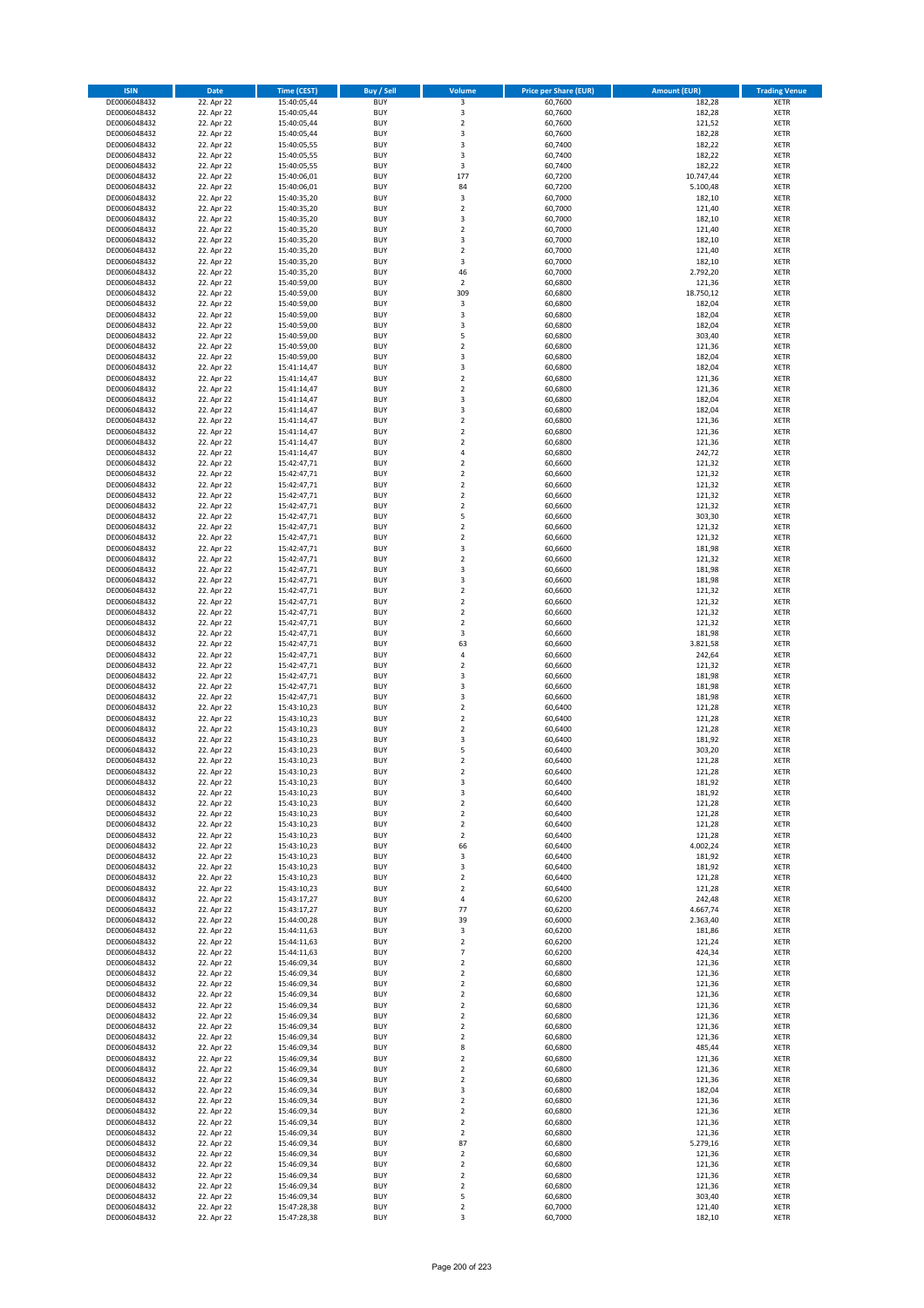| <b>ISIN</b>                  | <b>Date</b>              | <b>Time (CEST)</b>         | <b>Buy / Sell</b>        | Volume                                 | <b>Price per Share (EUR)</b> | <b>Amount (EUR)</b> | <b>Trading Venue</b>       |
|------------------------------|--------------------------|----------------------------|--------------------------|----------------------------------------|------------------------------|---------------------|----------------------------|
| DE0006048432                 | 22. Apr 22               | 15:47:28,38                | <b>BUY</b>               | 3                                      | 60,7000                      | 182,10              | <b>XETR</b>                |
| DE0006048432                 | 22. Apr 22               | 15:47:28,38                | <b>BUY</b>               | 3                                      | 60,7000                      | 182,10              | <b>XETR</b>                |
| DE0006048432                 | 22. Apr 22               | 15:47:28,38                | <b>BUY</b>               | $\overline{2}$                         | 60,7000                      | 121,40              | <b>XETR</b>                |
| DE0006048432                 | 22. Apr 22               | 15:47:28,38                | <b>BUY</b>               | $\mathbf 2$                            | 60,7000                      | 121,40              | <b>XETR</b>                |
| DE0006048432<br>DE0006048432 | 22. Apr 22<br>22. Apr 22 | 15:47:28,38<br>15:47:28,38 | <b>BUY</b><br><b>BUY</b> | $\overline{2}$<br>$\mathbf 2$          | 60,7000<br>60,7000           | 121,40<br>121,40    | <b>XETR</b><br><b>XETR</b> |
| DE0006048432                 | 22. Apr 22               | 15:47:28,38                | <b>BUY</b>               | 3                                      | 60,7000                      | 182,10              | <b>XETR</b>                |
| DE0006048432                 | 22. Apr 22               | 15:47:28,38                | <b>BUY</b>               | $\overline{2}$                         | 60,7000                      | 121,40              | <b>XETR</b>                |
| DE0006048432                 | 22. Apr 22               | 15:47:28,38                | BUY                      | $\overline{2}$                         | 60,7000                      | 121,40              | <b>XETR</b>                |
| DE0006048432                 | 22. Apr 22               | 15:47:28,38                | <b>BUY</b>               | 102                                    | 60,7000                      | 6.191,40            | <b>XETR</b>                |
| DE0006048432                 | 22. Apr 22               | 15:47:28,38                | <b>BUY</b>               | $\pmb{4}$                              | 60,7000                      | 242,80              | <b>XETR</b>                |
| DE0006048432                 | 22. Apr 22               | 15:47:28,38                | <b>BUY</b>               | $\overline{2}$<br>$\overline{3}$       | 60,7000                      | 121,40              | <b>XETR</b>                |
| DE0006048432<br>DE0006048432 | 22. Apr 22<br>22. Apr 22 | 15:48:02,86<br>15:48:02,86 | <b>BUY</b><br><b>BUY</b> | $\overline{2}$                         | 60,6800<br>60,6800           | 182,04<br>121,36    | <b>XETR</b><br><b>XETR</b> |
| DE0006048432                 | 22. Apr 22               | 15:48:02,86                | <b>BUY</b>               | $\overline{2}$                         | 60,6800                      | 121,36              | <b>XETR</b>                |
| DE0006048432                 | 22. Apr 22               | 15:48:02,86                | BUY                      | $\overline{2}$                         | 60,6800                      | 121,36              | <b>XETR</b>                |
| DE0006048432                 | 22. Apr 22               | 15:48:02,86                | <b>BUY</b>               | $\overline{2}$                         | 60,6800                      | 121,36              | <b>XETR</b>                |
| DE0006048432                 | 22. Apr 22               | 15:48:02,86                | <b>BUY</b>               | 5                                      | 60,6800                      | 303,40              | <b>XETR</b>                |
| DE0006048432                 | 22. Apr 22               | 15:48:02,86                | <b>BUY</b>               | $\overline{2}$                         | 60.6800                      | 121,36              | <b>XETR</b>                |
| DE0006048432<br>DE0006048432 | 22. Apr 22<br>22. Apr 22 | 15:48:02,86<br>15:48:02,86 | <b>BUY</b><br><b>BUY</b> | $\overline{2}$<br>$\overline{2}$       | 60,6800<br>60,6800           | 121,36<br>121,36    | <b>XETR</b><br><b>XETR</b> |
| DE0006048432                 | 22. Apr 22               | 15:48:02,86                | <b>BUY</b>               | $\mathbf 2$                            | 60,6800                      | 121,36              | <b>XETR</b>                |
| DE0006048432                 | 22. Apr 22               | 15:48:02,86                | <b>BUY</b>               | $\overline{2}$                         | 60,6800                      | 121,36              | <b>XETR</b>                |
| DE0006048432                 | 22. Apr 22               | 15:48:02,86                | <b>BUY</b>               | $\overline{2}$                         | 60,6800                      | 121,36              | <b>XETR</b>                |
| DE0006048432                 | 22. Apr 22               | 15:48:02,86                | <b>BUY</b>               | $\mathbf 2$                            | 60,6800                      | 121,36              | <b>XETR</b>                |
| DE0006048432                 | 22. Apr 22               | 15:48:02,86                | <b>BUY</b>               | $\mathbf 2$                            | 60,6800                      | 121,36              | <b>XETR</b>                |
| DE0006048432<br>DE0006048432 | 22. Apr 22<br>22. Apr 22 | 15:48:02,86                | <b>BUY</b><br><b>BUY</b> | $\mathbf 2$<br>$\overline{2}$          | 60,6800<br>60,6800           | 121,36<br>121,36    | <b>XETR</b><br><b>XETR</b> |
| DE0006048432                 | 22. Apr 22               | 15:48:02,86<br>15:48:02,86 | <b>BUY</b>               | $\mathbf 2$                            | 60,6800                      | 121,36              | <b>XETR</b>                |
| DE0006048432                 | 22. Apr 22               | 15:48:02,86                | <b>BUY</b>               | $\overline{\mathbf{3}}$                | 60,6800                      | 182,04              | <b>XETR</b>                |
| DE0006048432                 | 22. Apr 22               | 15:48:02,86                | <b>BUY</b>               | $\overline{2}$                         | 60,6800                      | 121,36              | <b>XETR</b>                |
| DE0006048432                 | 22. Apr 22               | 15:48:02,86                | <b>BUY</b>               | $\mathbf 2$                            | 60,6800                      | 121,36              | <b>XETR</b>                |
| DE0006048432                 | 22. Apr 22               | 15:48:02,86                | <b>BUY</b>               | $\mathbf 2$                            | 60,6800                      | 121,36              | <b>XETR</b>                |
| DE0006048432                 | 22. Apr 22               | 15:48:02,86                | <b>BUY</b>               | 109                                    | 60,6800                      | 6.614,12            | <b>XETR</b>                |
| DE0006048432<br>DE0006048432 | 22. Apr 22<br>22. Apr 22 | 15:48:02,86<br>15:48:02,88 | <b>BUY</b><br><b>BUY</b> | 3<br>$\mathbf 2$                       | 60,6800<br>60,6800           | 182,04<br>121,36    | <b>XETR</b><br><b>XETR</b> |
| DE0006048432                 | 22. Apr 22               | 15:48:41,62                | <b>BUY</b>               | $\overline{2}$                         | 60,6800                      | 121,36              | <b>XETR</b>                |
| DE0006048432                 | 22. Apr 22               | 15:48:41,62                | BUY                      | $\mathbf 2$                            | 60,6800                      | 121,36              | <b>XETR</b>                |
| DE0006048432                 | 22. Apr 22               | 15:48:41,62                | <b>BUY</b>               | $\mathbf 2$                            | 60,6800                      | 121,36              | <b>XETR</b>                |
| DE0006048432                 | 22. Apr 22               | 15:48:41,62                | <b>BUY</b>               | $\mathbf 2$                            | 60,6800                      | 121,36              | <b>XETR</b>                |
| DE0006048432                 | 22. Apr 22               | 15:48:41,62                | <b>BUY</b>               | 3                                      | 60,6800                      | 182,04              | <b>XETR</b>                |
| DE0006048432<br>DE0006048432 | 22. Apr 22<br>22. Apr 22 | 15:48:41,62                | <b>BUY</b><br><b>BUY</b> | $\overline{2}$<br>$\mathbf 2$          | 60,6800<br>60,6800           | 121,36<br>121,36    | <b>XETR</b><br><b>XETR</b> |
| DE0006048432                 | 22. Apr 22               | 15:48:41,62<br>15:48:41,62 | <b>BUY</b>               | $\overline{2}$                         | 60,6800                      | 121,36              | <b>XETR</b>                |
| DE0006048432                 | 22. Apr 22               | 15:48:41,62                | <b>BUY</b>               | 5                                      | 60,6800                      | 303,40              | <b>XETR</b>                |
| DE0006048432                 | 22. Apr 22               | 15:48:41,62                | <b>BUY</b>               | $\overline{\mathbf{3}}$                | 60,6800                      | 182,04              | <b>XETR</b>                |
| DE0006048432                 | 22. Apr 22               | 15:48:41,62                | <b>BUY</b>               | $\mathbf 2$                            | 60,6800                      | 121,36              | <b>XETR</b>                |
| DE0006048432                 | 22. Apr 22               | 15:48:41,62                | <b>BUY</b>               | $\overline{2}$                         | 60,6800                      | 121,36              | <b>XETR</b>                |
| DE0006048432<br>DE0006048432 | 22. Apr 22<br>22. Apr 22 | 15:48:41,62<br>15:48:41,62 | <b>BUY</b><br><b>BUY</b> | $\overline{2}$<br>$\overline{2}$       | 60,6800<br>60,6800           | 121,36<br>121,36    | <b>XETR</b><br><b>XETR</b> |
| DE0006048432                 | 22. Apr 22               | 15:48:41,62                | <b>BUY</b>               | $\overline{2}$                         | 60,6800                      | 121,36              | <b>XETR</b>                |
| DE0006048432                 | 22. Apr 22               | 15:48:41,62                | <b>BUY</b>               | $\overline{2}$                         | 60,6800                      | 121,36              | <b>XETR</b>                |
| DE0006048432                 | 22. Apr 22               | 15:48:41,62                | <b>BUY</b>               | $\overline{2}$                         | 60,6800                      | 121,36              | <b>XETR</b>                |
| DE0006048432                 | 22. Apr 22               | 15:48:41,62                | <b>BUY</b>               | 64                                     | 60,6800                      | 3.883,52            | <b>XETR</b>                |
| DE0006048432                 | 22. Apr 22               | 15:48:41,62                | <b>BUY</b>               | $\overline{2}$                         | 60,6800                      | 121,36              | <b>XETR</b>                |
| DE0006048432                 | 22. Apr 22               | 15:48:41,62                | <b>BUY</b>               | 4                                      | 60,6800                      | 242,72              | <b>XETR</b>                |
| DE0006048432<br>DE0006048432 | 22. Apr 22<br>22. Apr 22 | 15:48:41,63<br>15:48:41,63 | <b>BUY</b><br><b>BUY</b> | $\overline{2}$<br>$\overline{2}$       | 60,6800<br>60,6800           | 121,36<br>121,36    | <b>XETR</b><br><b>XETR</b> |
| DE0006048432                 | 22. Apr 22               | 15:48:41,64                | BUY                      | $\overline{2}$                         | 60,6800                      | 121,36              | <b>XETR</b>                |
| DE0006048432                 | 22. Apr 22               | 15:48:41,64                | <b>BUY</b>               | $\overline{\mathbf{3}}$                | 60,6800                      | 182,04              | <b>XETR</b>                |
| DE0006048432                 | 22. Apr 22               | 15:49:53,76                | <b>BUY</b>               | 4                                      | 60,6800                      | 242,72              | <b>XETR</b>                |
| DE0006048432                 | 22. Apr 22               | 15:49:53,76                | BUY                      | $\overline{2}$                         | 60,6800                      | 121,36              | <b>XETR</b>                |
| DE0006048432                 | 22. Apr 22               | 15:49:53,76                | BUY                      | $\mathbf 2$                            | 60,6800                      | 121,36              | <b>XETR</b>                |
| DE0006048432<br>DE0006048432 | 22. Apr 22<br>22. Apr 22 | 15:49:53,76<br>15:49:53,76 | <b>BUY</b><br><b>BUY</b> | $\overline{2}$<br>4                    | 60,6800<br>60,6800           | 121,36<br>242,72    | <b>XETR</b><br><b>XETR</b> |
| DE0006048432                 | 22. Apr 22               | 15:49:53,76                | <b>BUY</b>               | 3                                      | 60,6800                      | 182,04              | <b>XETR</b>                |
| DE0006048432                 | 22. Apr 22               | 15:49:53,76                | <b>BUY</b>               | $\mathbf 2$                            | 60,6800                      | 121,36              | <b>XETR</b>                |
| DE0006048432                 | 22. Apr 22               | 15:49:53,76                | <b>BUY</b>               | 3                                      | 60,6800                      | 182,04              | <b>XETR</b>                |
| DE0006048432                 | 22. Apr 22               | 15:49:53,76                | <b>BUY</b>               | $\overline{2}$                         | 60,6800                      | 121,36              | <b>XETR</b>                |
| DE0006048432                 | 22. Apr 22               | 15:49:53,76                | <b>BUY</b>               | $\mathbf 2$                            | 60,6800                      | 121,36              | <b>XETR</b>                |
| DE0006048432                 | 22. Apr 22               | 15:49:53,76                | <b>BUY</b>               | 2                                      | 60,6800                      | 121,36              | <b>XETR</b>                |
| DE0006048432<br>DE0006048432 | 22. Apr 22<br>22. Apr 22 | 15:49:53,76<br>15:49:53,76 | <b>BUY</b><br><b>BUY</b> | 3<br>$\mathbf 2$                       | 60,6800<br>60,6800           | 182,04<br>121,36    | <b>XETR</b><br><b>XETR</b> |
| DE0006048432                 | 22. Apr 22               | 15:49:53,76                | <b>BUY</b>               | 4                                      | 60,6800                      | 242,72              | <b>XETR</b>                |
| DE0006048432                 | 22. Apr 22               | 15:49:53,76                | <b>BUY</b>               | 3                                      | 60,6800                      | 182,04              | <b>XETR</b>                |
| DE0006048432                 | 22. Apr 22               | 15:49:53,76                | <b>BUY</b>               | $\overline{2}$                         | 60,6800                      | 121,36              | <b>XETR</b>                |
| DE0006048432                 | 22. Apr 22               | 15:49:53,76                | <b>BUY</b>               | 82                                     | 60,6800                      | 4.975,76            | <b>XETR</b>                |
| DE0006048432                 | 22. Apr 22               | 15:49:53,76                | <b>BUY</b>               | 3                                      | 60,6800                      | 182,04              | <b>XETR</b>                |
| DE0006048432<br>DE0006048432 | 22. Apr 22<br>22. Apr 22 | 15:49:53,76<br>15:49:53,76 | <b>BUY</b><br><b>BUY</b> | $\mathbf 2$<br>3                       | 60,6800<br>60,6800           | 121,36<br>182,04    | <b>XETR</b><br><b>XETR</b> |
| DE0006048432                 | 22. Apr 22               | 15:49:53,76                | <b>BUY</b>               | $\mathbf 2$                            | 60,6800                      | 121,36              | <b>XETR</b>                |
| DE0006048432                 | 22. Apr 22               | 15:49:53,76                | <b>BUY</b>               | 4                                      | 60,6800                      | 242,72              | <b>XETR</b>                |
| DE0006048432                 | 22. Apr 22               | 15:50:11,72                | <b>BUY</b>               | $\mathbf 2$                            | 60,7000                      | 121,40              | <b>XETR</b>                |
| DE0006048432                 | 22. Apr 22               | 15:50:11,72                | <b>BUY</b>               | $\mathbf 2$                            | 60,7000                      | 121,40              | <b>XETR</b>                |
| DE0006048432                 | 22. Apr 22               | 15:50:11,72                | <b>BUY</b>               | $\overline{2}$                         | 60,7000                      | 121,40<br>121,40    | <b>XETR</b>                |
| DE0006048432<br>DE0006048432 | 22. Apr 22<br>22. Apr 22 | 15:50:11,72<br>15:50:11,72 | <b>BUY</b><br><b>BUY</b> | 2<br>$\overline{2}$                    | 60,7000<br>60,7000           | 121,40              | <b>XETR</b><br><b>XETR</b> |
| DE0006048432                 | 22. Apr 22               | 15:50:11,72                | <b>BUY</b>               | $\mathbf 2$                            | 60,7000                      | 121,40              | <b>XETR</b>                |
| DE0006048432                 | 22. Apr 22               | 15:50:11,72                | <b>BUY</b>               | $\mathbf 2$                            | 60,7000                      | 121,40              | <b>XETR</b>                |
| DE0006048432                 | 22. Apr 22               | 15:50:11,72                | <b>BUY</b>               | $\mathbf 2$                            | 60,7000                      | 121,40              | <b>XETR</b>                |
| DE0006048432                 | 22. Apr 22               | 15:50:11,72                | <b>BUY</b>               | $\overline{2}$                         | 60,7000                      | 121,40              | <b>XETR</b>                |
| DE0006048432                 | 22. Apr 22               | 15:50:11,72                | <b>BUY</b>               | $\overline{\mathbf{3}}$                | 60,7000                      | 182,10              | <b>XETR</b>                |
| DE0006048432                 | 22. Apr 22               | 15:50:11,72                | <b>BUY</b><br><b>BUY</b> | $\mathbf 2$<br>$\overline{\mathbf{2}}$ | 60,7000                      | 121,40              | <b>XETR</b><br><b>XETR</b> |
| DE0006048432<br>DE0006048432 | 22. Apr 22<br>22. Apr 22 | 15:50:11,72<br>15:50:11,72 | <b>BUY</b>               | $\mathbf 2$                            | 60,7000<br>60,7000           | 121,40<br>121,40    | <b>XETR</b>                |
| DE0006048432                 | 22. Apr 22               | 15:50:11,72                | <b>BUY</b>               | $\mathbf 2$                            | 60,7000                      | 121,40              | <b>XETR</b>                |
| DE0006048432                 | 22. Apr 22               | 15:50:11,72                | <b>BUY</b>               | 78                                     | 60,7000                      | 4.734,60            | <b>XETR</b>                |
| DE0006048432                 | 22. Apr 22               | 15:50:11,72                | <b>BUY</b>               | $\mathbf 2$                            | 60,7000                      | 121,40              | <b>XETR</b>                |
| DE0006048432                 | 22. Apr 22               | 15:50:11,72                | <b>BUY</b>               | $\mathbf 2$                            | 60,7000                      | 121,40              | <b>XETR</b>                |
| DE0006048432                 | 22. Apr 22               | 15:50:21,36                | <b>BUY</b>               | 4                                      | 60,7400                      | 242,96              | <b>XETR</b>                |
| DE0006048432<br>DE0006048432 | 22. Apr 22<br>22. Apr 22 | 15:50:21,36<br>15:50:21,36 | <b>BUY</b><br><b>BUY</b> | 4<br>3                                 | 60,7400<br>60,7400           | 242,96<br>182,22    | <b>XETR</b><br><b>XETR</b> |
| DE0006048432                 | 22. Apr 22               | 15:50:21,36                | <b>BUY</b>               | 4                                      | 60,7400                      | 242,96              | <b>XETR</b>                |
| DE0006048432                 | 22. Apr 22               | 15:50:21,36                | <b>BUY</b>               | $\overline{\mathbf{2}}$                | 60,7400                      | 121,48              | <b>XETR</b>                |
| DE0006048432                 | 22. Apr 22               | 15:50:21,36                | <b>BUY</b>               | 4                                      | 60,7400                      | 242,96              | <b>XETR</b>                |
| DE0006048432                 | 22. Apr 22               | 15:50:21,36                | <b>BUY</b>               | $\mathbf 2$                            | 60,7400                      | 121,48              | <b>XETR</b>                |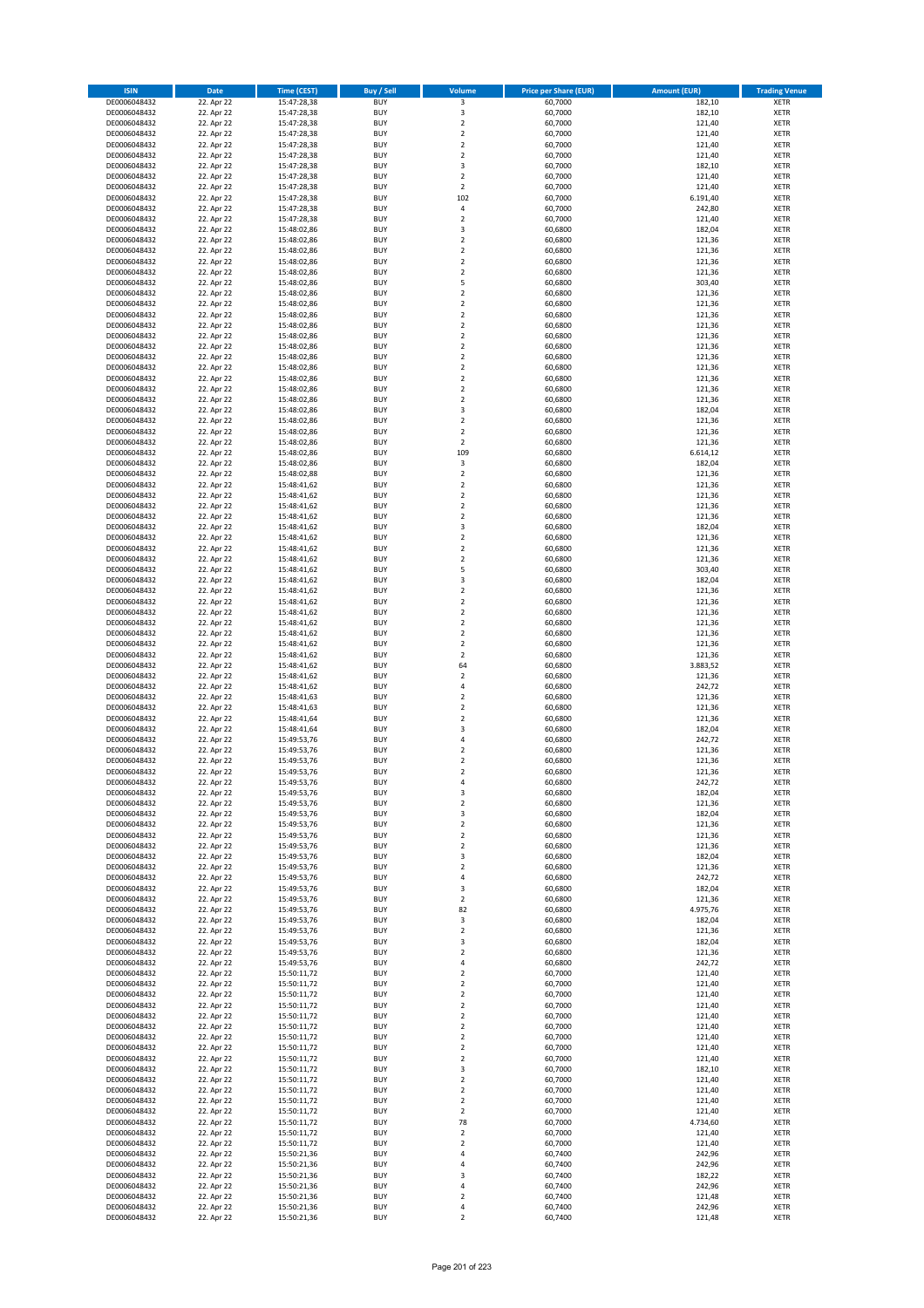| <b>ISIN</b>                  | <b>Date</b>              | Time (CEST)                | <b>Buy / Sell</b>        | Volume                                    | <b>Price per Share (EUR)</b> | <b>Amount (EUR)</b> | <b>Trading Venue</b>       |
|------------------------------|--------------------------|----------------------------|--------------------------|-------------------------------------------|------------------------------|---------------------|----------------------------|
| DE0006048432                 | 22. Apr 22               | 15:50:21,36                | <b>BUY</b>               | 3                                         | 60,7400                      | 182,22              | <b>XETR</b>                |
| DE0006048432                 | 22. Apr 22               | 15:50:21,36                | <b>BUY</b>               | $\mathbf 2$                               | 60,7400                      | 121,48              | <b>XETR</b>                |
| DE0006048432                 | 22. Apr 22               | 15:50:21,36                | <b>BUY</b>               | $\overline{\mathbf{2}}$                   | 60.7400                      | 121,48              | <b>XETR</b>                |
| DE0006048432                 | 22. Apr 22               | 15:50:29,86                | <b>BUY</b>               | $\mathbf 2$                               | 60,7600                      | 121,52              | <b>XETR</b>                |
| DE0006048432<br>DE0006048432 | 22. Apr 22<br>22. Apr 22 | 15:50:29,86<br>15:50:29,86 | <b>BUY</b><br><b>BUY</b> | $\overline{\mathbf{2}}$<br>$\overline{4}$ | 60,7600<br>60,7600           | 121,52<br>243,04    | <b>XETR</b><br><b>XETR</b> |
| DE0006048432                 | 22. Apr 22               | 15:50:29,86                | <b>BUY</b>               | 3                                         | 60,7600                      | 182,28              | <b>XETR</b>                |
| DE0006048432                 | 22. Apr 22               | 15:50:29,86                | <b>BUY</b>               | $\overline{\mathbf{2}}$                   | 60,7600                      | 121,52              | <b>XETR</b>                |
| DE0006048432                 | 22. Apr 22               | 15:50:36,04                | BUY                      | $\overline{2}$                            | 60,7600                      | 121,52              | <b>XETR</b>                |
| DE0006048432                 | 22. Apr 22               | 15:50:36,04                | <b>BUY</b>               | 4                                         | 60,7600                      | 243,04              | <b>XETR</b>                |
| DE0006048432                 | 22. Apr 22               | 15:50:36,04                | <b>BUY</b>               | $\mathbf 2$                               | 60,7600                      | 121,52              | <b>XETR</b>                |
| DE0006048432                 | 22. Apr 22               | 15:50:36,04                | <b>BUY</b><br><b>BUY</b> | $\overline{\mathbf{2}}$<br>$\mathbf 2$    | 60,7600                      | 121,52              | <b>XETR</b>                |
| DE0006048432<br>DE0006048432 | 22. Apr 22<br>22. Apr 22 | 15:50:36,04<br>15:50:36,04 | <b>BUY</b>               | 55                                        | 60,7600<br>60,7600           | 121,52<br>3.341,80  | <b>XETR</b><br><b>XETR</b> |
| DE0006048432                 | 22. Apr 22               | 15:50:36,04                | <b>BUY</b>               | $\mathbf 2$                               | 60,7600                      | 121,52              | <b>XETR</b>                |
| DE0006048432                 | 22. Apr 22               | 15:50:36,04                | BUY                      | $\overline{2}$                            | 60,7600                      | 121,52              | <b>XETR</b>                |
| DE0006048432                 | 22. Apr 22               | 15:50:43,02                | <b>BUY</b>               | $\overline{4}$                            | 60,7400                      | 242,96              | <b>XETR</b>                |
| DE0006048432                 | 22. Apr 22               | 15:50:43,02                | <b>BUY</b>               | $\overline{4}$                            | 60,7400                      | 242,96              | <b>XETR</b>                |
| DE0006048432<br>DE0006048432 | 22. Apr 22<br>22. Apr 22 | 15:50:43,02<br>15:50:43,02 | <b>BUY</b><br><b>BUY</b> | $\overline{\mathbf{3}}$<br>$\overline{a}$ | 60.7400<br>60,7400           | 182,22<br>242,96    | <b>XETR</b><br><b>XETR</b> |
| DE0006048432                 | 22. Apr 22               | 15:51:07,29                | <b>BUY</b>               | $\overline{\mathbf{2}}$                   | 60,7400                      | 121,48              | <b>XETR</b>                |
| DE0006048432                 | 22. Apr 22               | 15:51:07,29                | <b>BUY</b>               | $\overline{\mathbf{3}}$                   | 60,7400                      | 182,22              | <b>XETR</b>                |
| DE0006048432                 | 22. Apr 22               | 15:51:07,29                | <b>BUY</b>               | $\overline{\mathbf{2}}$                   | 60,7400                      | 121,48              | <b>XETR</b>                |
| DE0006048432                 | 22. Apr 22               | 15:51:07,29                | <b>BUY</b>               | $\overline{2}$                            | 60,7400                      | 121,48              | <b>XETR</b>                |
| DE0006048432                 | 22. Apr 22               | 15:51:07,29                | <b>BUY</b>               | $\overline{\mathbf{2}}$                   | 60,7400                      | 121,48              | <b>XETR</b>                |
| DE0006048432                 | 22. Apr 22               | 15:51:07,29                | <b>BUY</b>               | $\mathbf 2$                               | 60,7400                      | 121,48              | <b>XETR</b>                |
| DE0006048432<br>DE0006048432 | 22. Apr 22<br>22. Apr 22 | 15:51:07,29<br>15:51:07,29 | <b>BUY</b><br><b>BUY</b> | 3<br>$\overline{\mathbf{3}}$              | 60,7400<br>60,7400           | 182,22<br>182,22    | <b>XETR</b><br><b>XETR</b> |
| DE0006048432                 | 22. Apr 22               | 15:51:07,29                | <b>BUY</b>               | $\mathbf 2$                               | 60,7400                      | 121,48              | <b>XETR</b>                |
| DE0006048432                 | 22. Apr 22               | 15:51:07,42                | <b>BUY</b>               | $\overline{2}$                            | 60,7200                      | 121,44              | <b>XETR</b>                |
| DE0006048432                 | 22. Apr 22               | 15:51:07,42                | <b>BUY</b>               | $\overline{2}$                            | 60,7200                      | 121,44              | <b>XETR</b>                |
| DE0006048432                 | 22. Apr 22               | 15:51:07,42                | <b>BUY</b>               | 3                                         | 60,7200                      | 182,16              | <b>XETR</b>                |
| DE0006048432                 | 22. Apr 22               | 15:51:07,42                | <b>BUY</b>               | 4                                         | 60,7200                      | 242,88              | <b>XETR</b>                |
| DE0006048432<br>DE0006048432 | 22. Apr 22<br>22. Apr 22 | 15:51:07,42<br>15:51:07,42 | <b>BUY</b><br><b>BUY</b> | 65<br>$\overline{2}$                      | 60,7200<br>60,7200           | 3.946,80<br>121,44  | <b>XETR</b><br><b>XETR</b> |
| DE0006048432                 | 22. Apr 22               | 15:51:07,42                | <b>BUY</b>               | $\mathbf 2$                               | 60,7200                      | 121,44              | <b>XETR</b>                |
| DE0006048432                 | 22. Apr 22               | 15:51:07,44                | <b>BUY</b>               | $\overline{2}$                            | 60,7200                      | 121,44              | <b>XETR</b>                |
| DE0006048432                 | 22. Apr 22               | 15:51:07,44                | <b>BUY</b>               | $\mathbf 2$                               | 60,7200                      | 121,44              | <b>XETR</b>                |
| DE0006048432                 | 22. Apr 22               | 15:51:07,47                | <b>BUY</b>               | $\mathbf 2$                               | 60,7200                      | 121,44              | <b>XETR</b>                |
| DE0006048432                 | 22. Apr 22               | 15:51:33,57                | <b>BUY</b>               | 3                                         | 60,7200                      | 182,16              | <b>XETR</b>                |
| DE0006048432<br>DE0006048432 | 22. Apr 22<br>22. Apr 22 | 15:51:58,00                | <b>BUY</b><br><b>BUY</b> | 40<br>4                                   | 60,7400<br>60,7800           | 2.429,60<br>243,12  | <b>XETR</b>                |
| DE0006048432                 | 22. Apr 22               | 15:52:44,20<br>15:52:44,20 | <b>BUY</b>               | $\overline{4}$                            | 60,7800                      | 243,12              | <b>XETR</b><br><b>XETR</b> |
| DE0006048432                 | 22. Apr 22               | 15:52:44,20                | <b>BUY</b>               | $\overline{\mathbf{3}}$                   | 60,7800                      | 182,34              | <b>XETR</b>                |
| DE0006048432                 | 22. Apr 22               | 15:52:44,20                | <b>BUY</b>               | $\overline{a}$                            | 60,7800                      | 243,12              | <b>XETR</b>                |
| DE0006048432                 | 22. Apr 22               | 15:52:44,20                | <b>BUY</b>               | $\overline{a}$                            | 60,7800                      | 243,12              | <b>XETR</b>                |
| DE0006048432                 | 22. Apr 22               | 15:52:44,20                | <b>BUY</b>               | 4                                         | 60,7800                      | 243,12              | <b>XETR</b>                |
| DE0006048432                 | 22. Apr 22               | 15:52:44,20                | <b>BUY</b>               | $\overline{a}$<br>$\overline{2}$          | 60,7800                      | 243,12              | <b>XETR</b>                |
| DE0006048432<br>DE0006048432 | 22. Apr 22<br>22. Apr 22 | 15:52:44,20<br>15:52:44,20 | <b>BUY</b><br><b>BUY</b> | $\overline{3}$                            | 60,7800<br>60,7800           | 121,56<br>182,34    | <b>XETR</b><br><b>XETR</b> |
| DE0006048432                 | 22. Apr 22               | 15:52:44,20                | <b>BUY</b>               | $\overline{\mathbf{3}}$                   | 60,7800                      | 182,34              | <b>XETR</b>                |
| DE0006048432                 | 22. Apr 22               | 15:52:44,20                | <b>BUY</b>               | $\overline{a}$                            | 60,7800                      | 243,12              | <b>XETR</b>                |
| DE0006048432                 | 22. Apr 22               | 15:52:44,20                | <b>BUY</b>               | $\overline{2}$                            | 60,7800                      | 121,56              | <b>XETR</b>                |
| DE0006048432                 | 22. Apr 22               | 15:52:44,20                | <b>BUY</b>               | $\overline{2}$                            | 60,7800                      | 121,56              | <b>XETR</b>                |
| DE0006048432                 | 22. Apr 22               | 15:52:44,20                | <b>BUY</b>               | $\overline{4}$                            | 60,7800                      | 243,12              | <b>XETR</b>                |
| DE0006048432<br>DE0006048432 | 22. Apr 22<br>22. Apr 22 | 15:52:44,20<br>15:52:44,20 | <b>BUY</b><br><b>BUY</b> | $\overline{2}$<br>$\overline{2}$          | 60,7800<br>60,7800           | 121,56<br>121,56    | <b>XETR</b><br><b>XETR</b> |
| DE0006048432                 | 22. Apr 22               | 15:52:44,20                | <b>BUY</b>               | $\overline{2}$                            | 60,7800                      | 121,56              | <b>XETR</b>                |
| DE0006048432                 | 22. Apr 22               | 15:52:44,20                | BUY                      | 63                                        | 60,7800                      | 3.829,14            | <b>XETR</b>                |
| DE0006048432                 | 22. Apr 22               | 15:52:44,20                | <b>BUY</b>               | $\overline{4}$                            | 60,7800                      | 243,12              | <b>XETR</b>                |
| DE0006048432                 | 22. Apr 22               | 15:52:58,64                | <b>BUY</b>               | 3                                         | 60,7800                      | 182,34              | <b>XETR</b>                |
| DE0006048432                 | 22. Apr 22               | 15:52:58,64                | BUY                      | $\overline{\mathbf{3}}$                   | 60,7800                      | 182,34              | <b>XETR</b>                |
| DE0006048432<br>DE0006048432 | 22. Apr 22               | 15:52:58,64<br>15:52:58,64 | BUY<br><b>BUY</b>        | $\overline{2}$<br>$\overline{3}$          | 60,7800<br>60,7800           | 121,56<br>182,34    | <b>XETR</b><br><b>XETR</b> |
| DE0006048432                 | 22. Apr 22<br>22. Apr 22 | 15:52:58,64                | <b>BUY</b>               | 2                                         | 60,7800                      | 121,56              | <b>XETR</b>                |
| DE0006048432                 | 22. Apr 22               | 15:52:58,64                | <b>BUY</b>               | 68                                        | 60,7800                      | 4.133,04            | <b>XETR</b>                |
| DE0006048432                 | 22. Apr 22               | 15:52:58,64                | <b>BUY</b>               | 2                                         | 60,7800                      | 121,56              | <b>XETR</b>                |
| DE0006048432                 | 22. Apr 22               | 15:52:58,64                | <b>BUY</b>               | 3                                         | 60,7800                      | 182,34              | <b>XETR</b>                |
| DE0006048432                 | 22. Apr 22               | 15:53:11,95                | <b>BUY</b>               | 3                                         | 60,7600                      | 182,28              | <b>XETR</b>                |
| DE0006048432<br>DE0006048432 | 22. Apr 22<br>22. Apr 22 | 15:53:11,95<br>15:53:27,15 | <b>BUY</b><br><b>BUY</b> | 3<br>2                                    | 60,7600<br>60,7400           | 182,28<br>121,48    | <b>XETR</b><br><b>XETR</b> |
| DE0006048432                 | 22. Apr 22               | 15:53:27,15                | <b>BUY</b>               | 2                                         | 60,7400                      | 121,48              | <b>XETR</b>                |
| DE0006048432                 | 22. Apr 22               | 15:53:27,15                | <b>BUY</b>               | $\mathbf 2$                               | 60,7400                      | 121,48              | <b>XETR</b>                |
| DE0006048432                 | 22. Apr 22               | 15:53:27,15                | <b>BUY</b>               | 4                                         | 60,7400                      | 242,96              | <b>XETR</b>                |
| DE0006048432                 | 22. Apr 22               | 15:53:27,15                | <b>BUY</b>               | 107                                       | 60,7400                      | 6.499,18            | <b>XETR</b>                |
| DE0006048432                 | 22. Apr 22               | 15:54:02,20                | <b>BUY</b>               | 3                                         | 60,7800                      | 182,34              | <b>XETR</b>                |
| DE0006048432<br>DE0006048432 | 22. Apr 22<br>22. Apr 22 | 15:54:02,20<br>15:54:02,20 | <b>BUY</b><br><b>BUY</b> | 3<br>3                                    | 60,7800<br>60,7800           | 182,34<br>182,34    | <b>XETR</b><br><b>XETR</b> |
| DE0006048432                 | 22. Apr 22               | 15:54:16,57                | <b>BUY</b>               | 3                                         | 60,7600                      | 182,28              | <b>XETR</b>                |
| DE0006048432                 | 22. Apr 22               | 15:54:16,57                | <b>BUY</b>               | $\mathbf 2$                               | 60,7600                      | 121,52              | <b>XETR</b>                |
| DE0006048432                 | 22. Apr 22               | 15:54:16,57                | <b>BUY</b>               | $\mathbf 2$                               | 60,7600                      | 121,52              | <b>XETR</b>                |
| DE0006048432                 | 22. Apr 22               | 15:54:16,57                | <b>BUY</b>               | 3                                         | 60,7600                      | 182,28              | <b>XETR</b>                |
| DE0006048432                 | 22. Apr 22               | 15:54:16,57                | <b>BUY</b>               | 3                                         | 60,7600                      | 182,28              | <b>XETR</b>                |
| DE0006048432<br>DE0006048432 | 22. Apr 22<br>22. Apr 22 | 15:54:16,57<br>15:54:16,57 | <b>BUY</b><br><b>BUY</b> | $\mathbf 2$<br>$\overline{\mathbf{3}}$    | 60,7600<br>60,7600           | 121,52<br>182,28    | <b>XETR</b><br><b>XETR</b> |
| DE0006048432                 | 22. Apr 22               | 15:54:16,57                | <b>BUY</b>               | $\mathbf 2$                               | 60,7600                      | 121,52              | <b>XETR</b>                |
| DE0006048432                 | 22. Apr 22               | 15:54:16,57                | <b>BUY</b>               | $\overline{2}$                            | 60,7600                      | 121,52              | <b>XETR</b>                |
| DE0006048432                 | 22. Apr 22               | 15:54:16,57                | <b>BUY</b>               | $\mathbf 2$                               | 60,7600                      | 121,52              | <b>XETR</b>                |
| DE0006048432                 | 22. Apr 22               | 15:54:16,57                | <b>BUY</b>               | 3                                         | 60,7600                      | 182,28              | <b>XETR</b>                |
| DE0006048432                 | 22. Apr 22               | 15:54:16,57                | <b>BUY</b>               | $\mathbf 2$                               | 60,7600                      | 121,52              | <b>XETR</b>                |
| DE0006048432<br>DE0006048432 | 22. Apr 22               | 15:54:16,57                | <b>BUY</b><br><b>BUY</b> | 3<br>$\overline{2}$                       | 60,7600<br>60,7600           | 182,28              | <b>XETR</b><br><b>XETR</b> |
| DE0006048432                 | 22. Apr 22<br>22. Apr 22 | 15:54:16,57<br>15:54:16,57 | <b>BUY</b>               | 3                                         | 60,7600                      | 121,52<br>182,28    | <b>XETR</b>                |
| DE0006048432                 | 22. Apr 22               | 15:54:16,57                | <b>BUY</b>               | $\overline{2}$                            | 60,7600                      | 121,52              | <b>XETR</b>                |
| DE0006048432                 | 22. Apr 22               | 15:54:16,57                | <b>BUY</b>               | 3                                         | 60,7600                      | 182,28              | <b>XETR</b>                |
| DE0006048432                 | 22. Apr 22               | 15:54:16,57                | <b>BUY</b>               | 46                                        | 60,7600                      | 2.794,96            | <b>XETR</b>                |
| DE0006048432                 | 22. Apr 22               | 15:54:18,74                | <b>BUY</b>               | 4                                         | 60,7400                      | 242,96              | <b>XETR</b>                |
| DE0006048432                 | 22. Apr 22               | 15:55:00,41                | <b>BUY</b>               | $\overline{\mathbf{3}}$                   | 60,7400                      | 182,22              | <b>XETR</b>                |
| DE0006048432<br>DE0006048432 | 22. Apr 22<br>22. Apr 22 | 15:55:31,58<br>15:55:31,58 | <b>BUY</b><br><b>BUY</b> | 3<br>3                                    | 60,7200<br>60,7200           | 182,16<br>182,16    | <b>XETR</b><br><b>XETR</b> |
| DE0006048432                 | 22. Apr 22               | 15:55:31,58                | <b>BUY</b>               | 3                                         | 60,7200                      | 182,16              | <b>XETR</b>                |
| DE0006048432                 | 22. Apr 22               | 15:55:31,58                | <b>BUY</b>               | 3                                         | 60,7200                      | 182,16              | <b>XETR</b>                |
| DE0006048432                 | 22. Apr 22               | 15:55:31,58                | <b>BUY</b>               | 2                                         | 60,7200                      | 121,44              | <b>XETR</b>                |
| DE0006048432                 | 22. Apr 22               | 15:55:31,58                | <b>BUY</b>               | 3                                         | 60,7200                      | 182,16              | <b>XETR</b>                |
| DE0006048432                 | 22. Apr 22               | 15:55:31,58                | <b>BUY</b>               | 3                                         | 60,7200                      | 182,16              | <b>XETR</b>                |
| DE0006048432                 | 22. Apr 22               | 15:55:31,58                | <b>BUY</b>               | 3                                         | 60,7200                      | 182,16              | <b>XETR</b>                |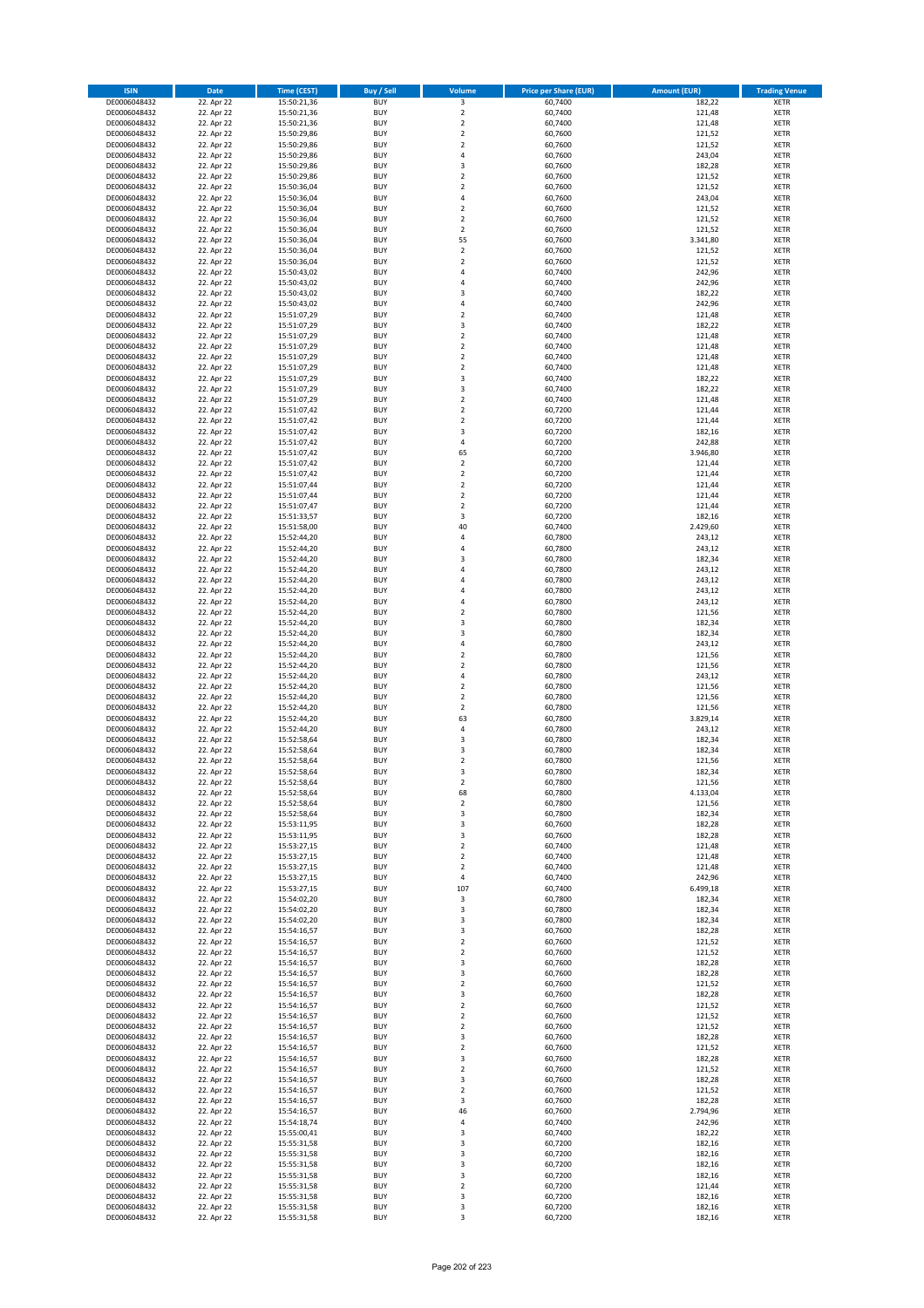| <b>ISIN</b>                  | <b>Date</b>              | <b>Time (CEST)</b>         | <b>Buy / Sell</b>        | <b>Volume</b>                                      | <b>Price per Share (EUR)</b> | <b>Amount (EUR)</b> | <b>Trading Venue</b>       |
|------------------------------|--------------------------|----------------------------|--------------------------|----------------------------------------------------|------------------------------|---------------------|----------------------------|
| DE0006048432                 | 22. Apr 22               | 15:55:31,58                | <b>BUY</b>               | $\overline{\mathbf{3}}$                            | 60,7200                      | 182,16              | <b>XETR</b>                |
| DE0006048432                 | 22. Apr 22               | 15:55:31,58                | <b>BUY</b>               | 3                                                  | 60,7200                      | 182,16              | <b>XETR</b>                |
| DE0006048432                 | 22. Apr 22               | 15:55:31,58                | <b>BUY</b>               | 26                                                 | 60,7200                      | 1.578,72            | <b>XETR</b>                |
| DE0006048432<br>DE0006048432 | 22. Apr 22<br>22. Apr 22 | 15:55:31,58<br>15:55:31,59 | <b>BUY</b><br><b>BUY</b> | $\overline{7}$<br>$\mathbf 2$                      | 60,7200<br>60,7200           | 425,04<br>121,44    | <b>XETR</b><br><b>XETR</b> |
| DE0006048432                 | 22. Apr 22               | 15:55:31,59                | <b>BUY</b>               | $\mathbf 2$                                        | 60,7200                      | 121,44              | <b>XETR</b>                |
| DE0006048432                 | 22. Apr 22               | 15:55:31,59                | <b>BUY</b>               | $\mathbf 2$                                        | 60,7200                      | 121,44              | <b>XETR</b>                |
| DE0006048432                 | 22. Apr 22               | 15:55:31,59                | <b>BUY</b>               | $\mathbf 2$                                        | 60,7200                      | 121,44              | <b>XETR</b>                |
| DE0006048432                 | 22. Apr 22               | 15:55:31,59                | <b>BUY</b>               | $\overline{2}$                                     | 60,7200                      | 121,44              | <b>XETR</b>                |
| DE0006048432                 | 22. Apr 22               | 15:55:31,59                | <b>BUY</b>               | $\overline{2}$                                     | 60,7200                      | 121,44              | <b>XETR</b>                |
| DE0006048432                 | 22. Apr 22               | 15:55:31,59                | <b>BUY</b>               | $\mathbf 2$                                        | 60,7200                      | 121,44              | <b>XETR</b>                |
| DE0006048432<br>DE0006048432 | 22. Apr 22<br>22. Apr 22 | 15:55:31,59                | <b>BUY</b><br><b>BUY</b> | 3<br>3                                             | 60,7200<br>60,7200           | 182,16<br>182,16    | <b>XETR</b><br><b>XETR</b> |
| DE0006048432                 | 22. Apr 22               | 15:55:31,59<br>15:55:31,59 | <b>BUY</b>               | 13                                                 | 60,7200                      | 789,36              | <b>XETR</b>                |
| DE0006048432                 | 22. Apr 22               | 15:55:42,22                | <b>BUY</b>               | $\mathbf 2$                                        | 60,7000                      | 121,40              | <b>XETR</b>                |
| DE0006048432                 | 22. Apr 22               | 15:55:42,22                | <b>BUY</b>               | 3                                                  | 60,7000                      | 182,10              | <b>XETR</b>                |
| DE0006048432                 | 22. Apr 22               | 15:55:42,22                | <b>BUY</b>               | 47                                                 | 60,7000                      | 2.852,90            | <b>XETR</b>                |
| DE0006048432                 | 22. Apr 22               | 16:00:02,43                | <b>BUY</b>               | 3                                                  | 60,7400                      | 182,22              | <b>XETR</b>                |
| DE0006048432                 | 22. Apr 22               | 16:00:02,43                | <b>BUY</b>               | 3                                                  | 60,7400                      | 182,22              | <b>XETR</b>                |
| DE0006048432                 | 22. Apr 22               | 16:00:02,43                | <b>BUY</b>               | 4                                                  | 60,7400                      | 242,96              | <b>XETR</b>                |
| DE0006048432<br>DE0006048432 | 22. Apr 22<br>22. Apr 22 | 16:00:02,43<br>16:00:02,43 | <b>BUY</b><br><b>BUY</b> | 4<br>3                                             | 60,7400<br>60,7400           | 242,96<br>182,22    | <b>XETR</b><br><b>XETR</b> |
| DE0006048432                 | 22. Apr 22               | 16:00:02,43                | <b>BUY</b>               | 4                                                  | 60,7400                      | 242,96              | <b>XETR</b>                |
| DE0006048432                 | 22. Apr 22               | 16:00:02,43                | <b>BUY</b>               | 3                                                  | 60,7400                      | 182,22              | <b>XETR</b>                |
| DE0006048432                 | 22. Apr 22               | 16:00:02,43                | <b>BUY</b>               | 4                                                  | 60,7400                      | 242,96              | <b>XETR</b>                |
| DE0006048432                 | 22. Apr 22               | 16:00:02,43                | <b>BUY</b>               | 166                                                | 60,7400                      | 10.082,84           | <b>XETR</b>                |
| DE0006048432                 | 22. Apr 22               | 16:00:02,43                | <b>BUY</b>               | 4                                                  | 60,7400                      | 242,96              | <b>XETR</b>                |
| DE0006048432                 | 22. Apr 22               | 16:00:02,43                | <b>BUY</b>               | 3                                                  | 60,7400                      | 182,22              | <b>XETR</b>                |
| DE0006048432<br>DE0006048432 | 22. Apr 22<br>22. Apr 22 | 16:00:18,99<br>16:00:19,01 | <b>BUY</b><br><b>BUY</b> | 3<br>4                                             | 60,7600<br>60,7600           | 182,28<br>243,04    | <b>XETR</b><br><b>XETR</b> |
| DE0006048432                 | 22. Apr 22               | 16:00:19,01                | <b>BUY</b>               | 3                                                  | 60,7600                      | 182,28              | <b>XETR</b>                |
| DE0006048432                 | 22. Apr 22               | 16:00:19,01                | <b>BUY</b>               | $\overline{\mathbf{c}}$                            | 60,7600                      | 121,52              | <b>XETR</b>                |
| DE0006048432                 | 22. Apr 22               | 16:00:19,01                | <b>BUY</b>               | 3                                                  | 60,7600                      | 182,28              | <b>XETR</b>                |
| DE0006048432                 | 22. Apr 22               | 16:00:19,01                | <b>BUY</b>               | 3                                                  | 60,7600                      | 182,28              | <b>XETR</b>                |
| DE0006048432                 | 22. Apr 22               | 16:00:19,01                | <b>BUY</b>               | $\mathbf 2$                                        | 60,7600                      | 121,52              | <b>XETR</b>                |
| DE0006048432                 | 22. Apr 22               | 16:00:19,01                | <b>BUY</b>               | 3                                                  | 60,7600                      | 182,28              | <b>XETR</b>                |
| DE0006048432                 | 22. Apr 22               | 16:00:19,01<br>16:00:19,01 | <b>BUY</b><br><b>BUY</b> | $\overline{\mathbf{c}}$<br>3                       | 60,7600<br>60,7600           | 121,52<br>182,28    | <b>XETR</b><br><b>XETR</b> |
| DE0006048432<br>DE0006048432 | 22. Apr 22<br>22. Apr 22 | 16:00:19,01                | <b>BUY</b>               | 4                                                  | 60,7600                      | 243,04              | <b>XETR</b>                |
| DE0006048432                 | 22. Apr 22               | 16:00:19,01                | <b>BUY</b>               | 3                                                  | 60,7600                      | 182,28              | <b>XETR</b>                |
| DE0006048432                 | 22. Apr 22               | 16:00:19,01                | <b>BUY</b>               | 18                                                 | 60,7600                      | 1.093,68            | <b>XETR</b>                |
| DE0006048432                 | 22. Apr 22               | 16:00:20,13                | <b>BUY</b>               | 3                                                  | 60,7600                      | 182,28              | <b>XETR</b>                |
| DE0006048432                 | 22. Apr 22               | 16:00:20,13                | <b>BUY</b>               | $\mathbf 2$                                        | 60,7600                      | 121,52              | <b>XETR</b>                |
| DE0006048432                 | 22. Apr 22               | 16:00:20,13                | <b>BUY</b>               | $\overline{\mathbf{c}}$                            | 60,7600                      | 121,52              | <b>XETR</b>                |
| DE0006048432                 | 22. Apr 22               | 16:00:20,13                | <b>BUY</b>               | 4                                                  | 60,7600                      | 243,04              | <b>XETR</b>                |
| DE0006048432<br>DE0006048432 | 22. Apr 22<br>22. Apr 22 | 16:00:20,13                | <b>BUY</b><br><b>BUY</b> | 4<br>3                                             | 60,7600<br>60,7600           | 243,04<br>182,28    | <b>XETR</b><br><b>XETR</b> |
| DE0006048432                 | 22. Apr 22               | 16:00:20,13<br>16:00:20,13 | <b>BUY</b>               | $\overline{\mathbf{c}}$                            | 60,7600                      | 121,52              | <b>XETR</b>                |
| DE0006048432                 | 22. Apr 22               | 16:00:20,13                | <b>BUY</b>               | 4                                                  | 60,7600                      | 243,04              | <b>XETR</b>                |
| DE0006048432                 | 22. Apr 22               | 16:00:20,13                | <b>BUY</b>               | $\overline{\mathbf{c}}$                            | 60,7600                      | 121,52              | <b>XETR</b>                |
| DE0006048432                 | 22. Apr 22               | 16:00:20,13                | <b>BUY</b>               | 3                                                  | 60,7600                      | 182,28              | <b>XETR</b>                |
| DE0006048432                 | 22. Apr 22               | 16:00:20,13                | <b>BUY</b>               | 3                                                  | 60,7600                      | 182,28              | <b>XETR</b>                |
| DE0006048432                 | 22. Apr 22               | 16:00:20,13                | <b>BUY</b>               | $\overline{2}$                                     | 60,7600                      | 121,52              | <b>XETR</b>                |
| DE0006048432<br>DE0006048432 | 22. Apr 22<br>22. Apr 22 | 16:00:20,13<br>16:00:21,84 | <b>BUY</b><br><b>BUY</b> | 108<br>$\overline{\mathbf{c}}$                     | 60,7600<br>60,7600           | 6.562,08<br>121,52  | <b>XETR</b><br><b>XETR</b> |
| DE0006048432                 | 22. Apr 22               | 16:00:21,84                | <b>BUY</b>               | $\mathbf 2$                                        | 60,7600                      | 121,52              | <b>XETR</b>                |
| DE0006048432                 | 22. Apr 22               | 16:00:21,84                | <b>BUY</b>               | $\overline{\mathbf{c}}$                            | 60,7600                      | 121,52              | <b>XETR</b>                |
| DE0006048432                 | 22. Apr 22               | 16:00:21,84                | <b>BUY</b>               | $\overline{\mathbf{c}}$                            | 60,7600                      | 121,52              | <b>XETR</b>                |
| DE0006048432                 | 22. Apr 22               | 16:00:21,84                | <b>BUY</b>               | $\overline{\mathbf{c}}$                            | 60,7600                      | 121,52              | <b>XETR</b>                |
| DE0006048432                 | 22. Apr 22               | 16:00:21,84                | <b>BUY</b>               | $\overline{2}$                                     | 60,7600                      | 121,52              | <b>XETR</b>                |
| DE0006048432                 | 22. Apr 22               | 16:00:21,84                | <b>BUY</b>               | $\mathbf 2$                                        | 60,7600                      | 121,52              | <b>XETR</b>                |
| DE0006048432<br>DE0006048432 | 22. Apr 22<br>22. Apr 22 | 16:00:21,84                | <b>BUY</b><br><b>BUY</b> | $\overline{\mathbf{c}}$<br>$\overline{\mathbf{c}}$ | 60,7600<br>60,7600           | 121,52<br>121,52    | <b>XETR</b><br><b>XETR</b> |
| DE0006048432                 | 22. Apr 22               | 16:00:21,84<br>16:00:21,84 | <b>BUY</b>               | $\overline{2}$                                     | 60,7600                      | 121,52              | <b>XETR</b>                |
| DE0006048432                 | 22. Apr 22               | 16:00:21,84                | BUY                      | 2                                                  | 60,7600                      | 121,52              | <b>XETR</b>                |
| DE0006048432                 | 22. Apr 22               | 16:00:21,84                | <b>BUY</b>               | 3                                                  | 60,7600                      | 182,28              | <b>XETR</b>                |
| DE0006048432                 | 22. Apr 22               | 16:00:21,84                | <b>BUY</b>               | $\mathbf 2$                                        | 60,7600                      | 121,52              | <b>XETR</b>                |
| DE0006048432                 | 22. Apr 22               | 16:00:21,84                | <b>BUY</b>               | $\mathbf 2$                                        | 60,7600                      | 121,52              | XETR                       |
| DE0006048432                 | 22. Apr 22               | 16:00:21,84                | <b>BUY</b>               | $\mathbf 2$                                        | 60,7600                      | 121,52              | <b>XETR</b>                |
| DE0006048432<br>DE0006048432 | 22. Apr 22<br>22. Apr 22 | 16:00:21,84<br>16:00:21,84 | <b>BUY</b><br><b>BUY</b> | 3<br>76                                            | 60,7600<br>60,7600           | 182,28<br>4.617,76  | <b>XETR</b><br><b>XETR</b> |
| DE0006048432                 | 22. Apr 22               | 16:00:21,84                | <b>BUY</b>               | $\mathbf 2$                                        | 60,7600                      | 121,52              | <b>XETR</b>                |
| DE0006048432                 | 22. Apr 22               | 16:00:21,84                | <b>BUY</b>               | 3                                                  | 60,7600                      | 182,28              | <b>XETR</b>                |
| DE0006048432                 | 22. Apr 22               | 16:00:48,55                | <b>BUY</b>               | 4                                                  | 60,7800                      | 243,12              | <b>XETR</b>                |
| DE0006048432                 | 22. Apr 22               | 16:00:48,55                | <b>BUY</b>               | 4                                                  | 60,7800                      | 243,12              | <b>XETR</b>                |
| DE0006048432                 | 22. Apr 22               | 16:00:48,55                | <b>BUY</b>               | 4                                                  | 60,7800                      | 243,12              | <b>XETR</b>                |
| DE0006048432<br>DE0006048432 | 22. Apr 22<br>22. Apr 22 | 16:00:48,67<br>16:00:48,67 | <b>BUY</b><br><b>BUY</b> | $\mathbf 2$<br>$\overline{\mathbf{c}}$             | 60,7600<br>60,7600           | 121,52<br>121,52    | <b>XETR</b><br><b>XETR</b> |
| DE0006048432                 | 22. Apr 22               | 16:00:48,67                | <b>BUY</b>               | $\mathbf 2$                                        | 60,7600                      | 121,52              | <b>XETR</b>                |
| DE0006048432                 | 22. Apr 22               | 16:00:48,67                | <b>BUY</b>               | $\overline{\mathbf{c}}$                            | 60,7600                      | 121,52              | <b>XETR</b>                |
| DE0006048432                 | 22. Apr 22               | 16:00:48,67                | <b>BUY</b>               | 4                                                  | 60,7600                      | 243,04              | <b>XETR</b>                |
| DE0006048432                 | 22. Apr 22               | 16:00:48,67                | <b>BUY</b>               | $\mathbf 2$                                        | 60,7600                      | 121,52              | <b>XETR</b>                |
| DE0006048432                 | 22. Apr 22               | 16:00:48,67                | <b>BUY</b>               | $\mathbf 2$                                        | 60,7600                      | 121,52              | XETR                       |
| DE0006048432                 | 22. Apr 22               | 16:00:48,67                | <b>BUY</b>               | $\mathbf 2$                                        | 60,7600                      | 121,52              | <b>XETR</b>                |
| DE0006048432<br>DE0006048432 | 22. Apr 22<br>22. Apr 22 | 16:00:48,67<br>16:00:48,67 | <b>BUY</b><br><b>BUY</b> | $\overline{2}$<br>$\mathbf 2$                      | 60,7600<br>60,7600           | 121,52<br>121,52    | <b>XETR</b><br><b>XETR</b> |
| DE0006048432                 | 22. Apr 22               | 16:00:48,67                | <b>BUY</b>               | $\overline{2}$                                     | 60,7600                      | 121,52              | <b>XETR</b>                |
| DE0006048432                 | 22. Apr 22               | 16:00:48,67                | <b>BUY</b>               | $\mathbf 2$                                        | 60,7600                      | 121,52              | <b>XETR</b>                |
| DE0006048432                 | 22. Apr 22               | 16:00:48,67                | <b>BUY</b>               | $\mathbf 2$                                        | 60,7600                      | 121,52              | <b>XETR</b>                |
| DE0006048432                 | 22. Apr 22               | 16:00:48,67                | <b>BUY</b>               | 4                                                  | 60,7600                      | 243,04              | <b>XETR</b>                |
| DE0006048432                 | 22. Apr 22               | 16:00:48,67                | <b>BUY</b>               | $\mathbf 2$                                        | 60,7600                      | 121,52              | <b>XETR</b>                |
| DE0006048432<br>DE0006048432 | 22. Apr 22<br>22. Apr 22 | 16:00:48,67<br>16:00:48,67 | <b>BUY</b><br><b>BUY</b> | $\overline{\mathbf{2}}$<br>2                       | 60,7600<br>60,7600           | 121,52<br>121,52    | <b>XETR</b><br><b>XETR</b> |
| DE0006048432                 | 22. Apr 22               | 16:00:48,67                | <b>BUY</b>               | 67                                                 | 60,7600                      | 4.070,92            | <b>XETR</b>                |
| DE0006048432                 | 22. Apr 22               | 16:00:48,67                | <b>BUY</b>               | 4                                                  | 60,7600                      | 243,04              | <b>XETR</b>                |
| DE0006048432                 | 22. Apr 22               | 16:00:48,68                | <b>BUY</b>               | 4                                                  | 60,7600                      | 243,04              | <b>XETR</b>                |
| DE0006048432                 | 22. Apr 22               | 16:00:48,68                | <b>BUY</b>               | 4                                                  | 60,7600                      | 243,04              | <b>XETR</b>                |
| DE0006048432                 | 22. Apr 22               | 16:00:50,75                | <b>BUY</b>               | 3                                                  | 60,7400                      | 182,22              | <b>XETR</b>                |
| DE0006048432                 | 22. Apr 22               | 16:00:50,75                | <b>BUY</b>               | 3                                                  | 60,7400                      | 182,22              | <b>XETR</b>                |
| DE0006048432<br>DE0006048432 | 22. Apr 22<br>22. Apr 22 | 16:01:12,86<br>16:01:12,86 | <b>BUY</b><br><b>BUY</b> | 3<br>3                                             | 60,7400<br>60,7400           | 182,22<br>182,22    | <b>XETR</b><br><b>XETR</b> |
| DE0006048432                 | 22. Apr 22               | 16:01:12,86                | <b>BUY</b>               | $\mathbf 2$                                        | 60,7400                      | 121,48              | XETR                       |
| DE0006048432                 | 22. Apr 22               | 16:01:12,86                | <b>BUY</b>               | 69                                                 | 60,7400                      | 4.191,06            | <b>XETR</b>                |
| DE0006048432                 | 22. Apr 22               | 16:01:23,51                | <b>BUY</b>               | $\mathbf 2$                                        | 60,7400                      | 121,48              | <b>XETR</b>                |
| DE0006048432                 | 22. Apr 22               | 16:01:25,47                | <b>BUY</b>               | $\overline{2}$                                     | 60,7200                      | 121,44              | <b>XETR</b>                |
| DE0006048432                 | 22. Apr 22               | 16:01:25,47                | <b>BUY</b>               | $\overline{2}$                                     | 60,7200                      | 121,44              | XETR                       |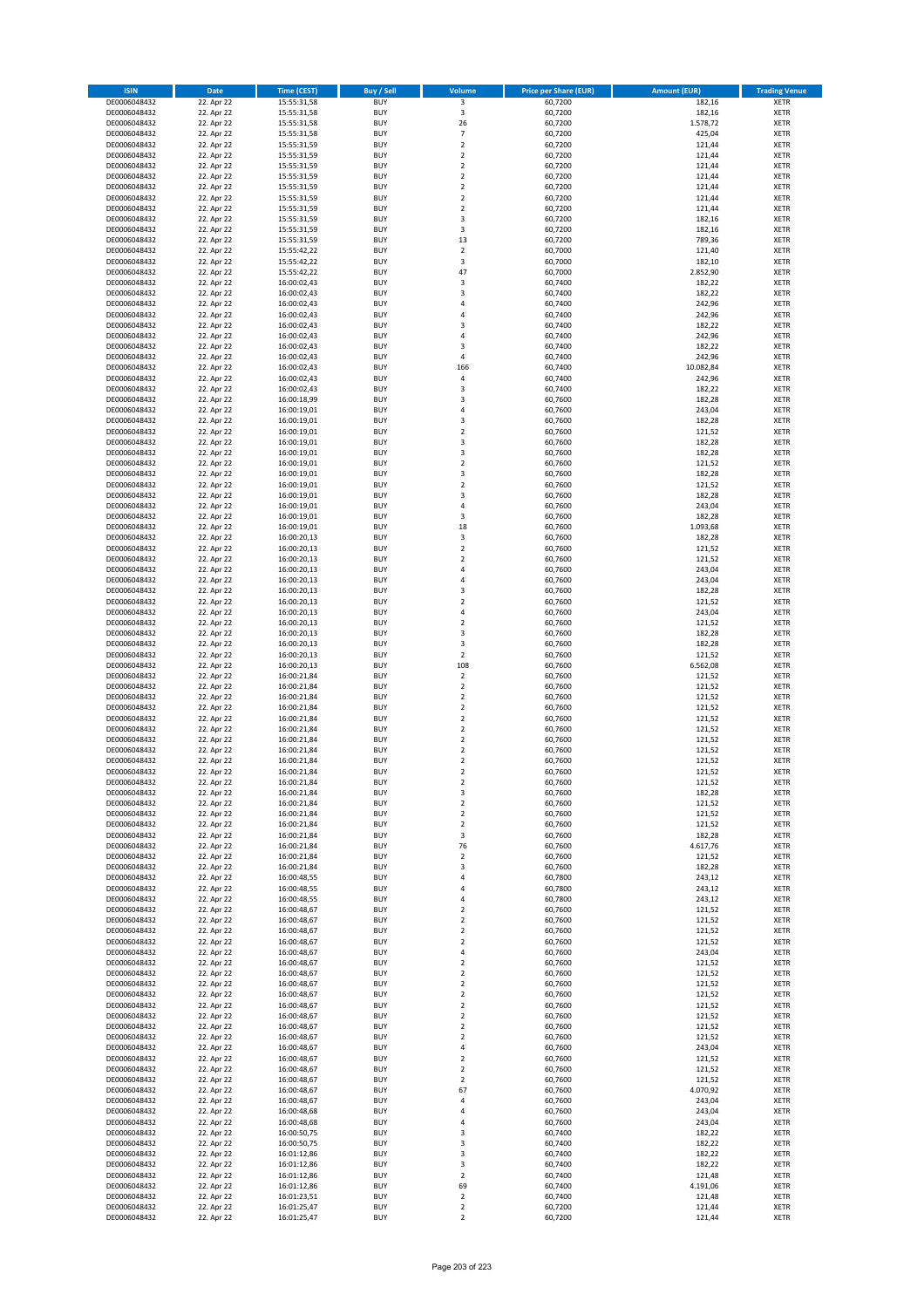| <b>ISIN</b>                  | <b>Date</b>              | <b>Time (CEST)</b>         | <b>Buy / Sell</b>        | Volume                                             | <b>Price per Share (EUR)</b> | <b>Amount (EUR)</b> | <b>Trading Venue</b>       |
|------------------------------|--------------------------|----------------------------|--------------------------|----------------------------------------------------|------------------------------|---------------------|----------------------------|
| DE0006048432                 | 22. Apr 22               | 16:01:25,47                | <b>BUY</b>               | $\overline{\mathbf{2}}$                            | 60,7200                      | 121,44              | <b>XETR</b>                |
| DE0006048432                 | 22. Apr 22               | 16:01:25,47                | <b>BUY</b>               | $\mathbf 2$                                        | 60,7200                      | 121,44              | <b>XETR</b>                |
| DE0006048432                 | 22. Apr 22               | 16:01:25,47                | <b>BUY</b>               | $\overline{2}$                                     | 60,7200                      | 121,44              | <b>XETR</b>                |
| DE0006048432<br>DE0006048432 | 22. Apr 22<br>22. Apr 22 | 16:01:25,47<br>16:01:25,47 | <b>BUY</b><br><b>BUY</b> | $\mathbf 2$<br>$\overline{\mathbf{2}}$             | 60,7200<br>60,7200           | 121,44<br>121,44    | <b>XETR</b><br><b>XETR</b> |
| DE0006048432                 | 22. Apr 22               | 16:01:25,47                | <b>BUY</b>               | $\mathbf 2$                                        | 60,7200                      | 121,44              | <b>XETR</b>                |
| DE0006048432                 | 22. Apr 22               | 16:01:25,47                | <b>BUY</b>               | 3                                                  | 60,7200                      | 182,16              | <b>XETR</b>                |
| DE0006048432                 | 22. Apr 22               | 16:01:25,47                | <b>BUY</b>               | 4                                                  | 60,7200                      | 242,88              | <b>XETR</b>                |
| DE0006048432                 | 22. Apr 22               | 16:01:25,47                | BUY                      | $\overline{2}$                                     | 60,7200                      | 121,44              | <b>XETR</b>                |
| DE0006048432<br>DE0006048432 | 22. Apr 22<br>22. Apr 22 | 16:01:25,47<br>16:01:25,47 | <b>BUY</b><br><b>BUY</b> | 3<br>$\mathbf 2$                                   | 60,7200<br>60,7200           | 182,16<br>121,44    | <b>XETR</b><br><b>XETR</b> |
| DE0006048432                 | 22. Apr 22               | 16:01:25,47                | <b>BUY</b>               | $\overline{\mathbf{2}}$                            | 60,7200                      | 121,44              | <b>XETR</b>                |
| DE0006048432                 | 22. Apr 22               | 16:01:25,47                | <b>BUY</b>               | 6                                                  | 60,7200                      | 364,32              | <b>XETR</b>                |
| DE0006048432                 | 22. Apr 22               | 16:01:25,47                | <b>BUY</b>               | 67                                                 | 60,7200                      | 4.068,24            | <b>XETR</b>                |
| DE0006048432                 | 22. Apr 22               | 16:01:25,47                | <b>BUY</b>               | 4<br>$\overline{\phantom{a}}$                      | 60,7200                      | 242,88              | <b>XETR</b>                |
| DE0006048432<br>DE0006048432 | 22. Apr 22<br>22. Apr 22 | 16:01:31,60<br>16:01:31,60 | BUY<br><b>BUY</b>        | $\overline{2}$                                     | 60,7200<br>60,7200           | 121,44<br>121,44    | <b>XETR</b><br><b>XETR</b> |
| DE0006048432                 | 22. Apr 22               | 16:01:31,60                | <b>BUY</b>               | $\overline{\mathbf{2}}$                            | 60,7200                      | 121,44              | <b>XETR</b>                |
| DE0006048432                 | 22. Apr 22               | 16:01:31,60                | <b>BUY</b>               | $\overline{2}$                                     | 60,7200                      | 121,44              | <b>XETR</b>                |
| DE0006048432                 | 22. Apr 22               | 16:01:31,60                | <b>BUY</b>               | $\overline{2}$                                     | 60,7200                      | 121,44              | <b>XETR</b>                |
| DE0006048432                 | 22. Apr 22               | 16:01:31,60                | <b>BUY</b><br><b>BUY</b> | $\overline{\mathbf{2}}$                            | 60,7200                      | 121,44<br>121,44    | <b>XETR</b>                |
| DE0006048432<br>DE0006048432 | 22. Apr 22<br>22. Apr 22 | 16:01:36,66<br>16:01:36,66 | <b>BUY</b>               | $\mathbf 2$<br>$\overline{3}$                      | 60,7200<br>60,7200           | 182,16              | <b>XETR</b><br><b>XETR</b> |
| DE0006048432                 | 22. Apr 22               | 16:01:36,66                | <b>BUY</b>               | 4                                                  | 60,7200                      | 242,88              | <b>XETR</b>                |
| DE0006048432                 | 22. Apr 22               | 16:01:36,66                | <b>BUY</b>               | $\overline{\mathbf{3}}$                            | 60,7200                      | 182,16              | <b>XETR</b>                |
| DE0006048432                 | 22. Apr 22               | 16:01:36,66                | <b>BUY</b>               | $\mathbf 2$                                        | 60,7200                      | 121,44              | <b>XETR</b>                |
| DE0006048432                 | 22. Apr 22               | 16:01:36,66                | <b>BUY</b>               | 3                                                  | 60,7200                      | 182,16              | <b>XETR</b>                |
| DE0006048432<br>DE0006048432 | 22. Apr 22<br>22. Apr 22 | 16:01:36,66<br>16:01:36,66 | <b>BUY</b><br><b>BUY</b> | $\overline{\mathbf{2}}$<br>$\mathbf 2$             | 60,7200<br>60,7200           | 121,44<br>121,44    | <b>XETR</b><br><b>XETR</b> |
| DE0006048432                 | 22. Apr 22               | 16:01:36,66                | <b>BUY</b>               | $\overline{\mathbf{2}}$                            | 60,7200                      | 121,44              | <b>XETR</b>                |
| DE0006048432                 | 22. Apr 22               | 16:01:37,44                | <b>BUY</b>               | $\mathbf 2$                                        | 60,7000                      | 121,40              | <b>XETR</b>                |
| DE0006048432                 | 22. Apr 22               | 16:01:37,44                | <b>BUY</b>               | $\mathbf 2$                                        | 60,7000                      | 121,40              | <b>XETR</b>                |
| DE0006048432                 | 22. Apr 22               | 16:01:37,44                | <b>BUY</b>               | 3<br>$\overline{\mathbf{2}}$                       | 60,7000                      | 182,10              | <b>XETR</b>                |
| DE0006048432<br>DE0006048432 | 22. Apr 22<br>22. Apr 22 | 16:01:37,44<br>16:01:37,44 | <b>BUY</b><br><b>BUY</b> | $\overline{\mathbf{3}}$                            | 60,7000<br>60,7000           | 121,40<br>182,10    | <b>XETR</b><br><b>XETR</b> |
| DE0006048432                 | 22. Apr 22               | 16:01:37,44                | <b>BUY</b>               | 4                                                  | 60,7000                      | 242,80              | <b>XETR</b>                |
| DE0006048432                 | 22. Apr 22               | 16:01:37,44                | <b>BUY</b>               | 3                                                  | 60,7000                      | 182,10              | <b>XETR</b>                |
| DE0006048432                 | 22. Apr 22               | 16:01:37,44                | <b>BUY</b>               | 61                                                 | 60,7000                      | 3.702,70            | <b>XETR</b>                |
| DE0006048432                 | 22. Apr 22               | 16:02:23,29                | <b>BUY</b>               | $\mathbf 2$                                        | 60,6800                      | 121,36              | <b>XETR</b>                |
| DE0006048432<br>DE0006048432 | 22. Apr 22<br>22. Apr 22 | 16:02:23,29<br>16:02:23,29 | <b>BUY</b><br><b>BUY</b> | $\mathbf 2$<br>3                                   | 60,6800<br>60,6800           | 121,36<br>182,04    | <b>XETR</b><br><b>XETR</b> |
| DE0006048432                 | 22. Apr 22               | 16:02:23,29                | <b>BUY</b>               | $\overline{2}$                                     | 60,6800                      | 121,36              | <b>XETR</b>                |
| DE0006048432                 | 22. Apr 22               | 16:02:23,29                | <b>BUY</b>               | $\mathbf 2$                                        | 60,6800                      | 121,36              | <b>XETR</b>                |
| DE0006048432                 | 22. Apr 22               | 16:02:23,29                | <b>BUY</b>               | 6                                                  | 60,6800                      | 364,08              | <b>XETR</b>                |
| DE0006048432                 | 22. Apr 22               | 16:02:23,29                | <b>BUY</b>               | $\overline{2}$                                     | 60,6800                      | 121,36              | <b>XETR</b>                |
| DE0006048432<br>DE0006048432 | 22. Apr 22<br>22. Apr 22 | 16:02:23,29<br>16:02:23,29 | <b>BUY</b><br><b>BUY</b> | 3<br>$\mathbf 2$                                   | 60,6800<br>60,6800           | 182,04<br>121,36    | <b>XETR</b><br><b>XETR</b> |
| DE0006048432                 | 22. Apr 22               | 16:02:23,29                | <b>BUY</b>               | $\overline{\mathbf{2}}$                            | 60,6800                      | 121,36              | <b>XETR</b>                |
| DE0006048432                 | 22. Apr 22               | 16:02:23,29                | <b>BUY</b>               | $\overline{2}$                                     | 60,6800                      | 121,36              | <b>XETR</b>                |
| DE0006048432                 | 22. Apr 22               | 16:02:23,29                | <b>BUY</b>               | 3                                                  | 60,6800                      | 182,04              | <b>XETR</b>                |
| DE0006048432                 | 22. Apr 22               | 16:02:23,29                | <b>BUY</b><br><b>BUY</b> | $\overline{2}$<br>$\overline{\mathbf{3}}$          | 60,6800                      | 121,36              | <b>XETR</b>                |
| DE0006048432<br>DE0006048432 | 22. Apr 22<br>22. Apr 22 | 16:02:23,29<br>16:02:23,29 | <b>BUY</b>               | $\overline{\mathbf{3}}$                            | 60,6800<br>60,6800           | 182,04<br>182,04    | <b>XETR</b><br><b>XETR</b> |
| DE0006048432                 | 22. Apr 22               | 16:02:23,29                | <b>BUY</b>               | $\mathbf 2$                                        | 60,6800                      | 121,36              | <b>XETR</b>                |
| DE0006048432                 | 22. Apr 22               | 16:02:23,29                | <b>BUY</b>               | $\overline{\mathbf{3}}$                            | 60,6800                      | 182,04              | <b>XETR</b>                |
| DE0006048432                 | 22. Apr 22               | 16:02:23,29                | <b>BUY</b>               | 3                                                  | 60,6800                      | 182,04              | <b>XETR</b>                |
| DE0006048432                 | 22. Apr 22<br>22. Apr 22 | 16:02:23,29                | <b>BUY</b><br><b>BUY</b> | $\overline{\mathbf{2}}$<br>$\overline{\mathbf{2}}$ | 60,6800<br>60,6800           | 121,36<br>121,36    | <b>XETR</b><br><b>XETR</b> |
| DE0006048432<br>DE0006048432 | 22. Apr 22               | 16:02:23,29<br>16:02:23,29 | BUY                      | $\overline{2}$                                     | 60,6800                      | 121,36              | <b>XETR</b>                |
| DE0006048432                 | 22. Apr 22               | 16:02:23,29                | <b>BUY</b>               | 96                                                 | 60,6800                      | 5.825,28            | <b>XETR</b>                |
| DE0006048432                 | 22. Apr 22               | 16:02:45,57                | <b>BUY</b>               | $\mathbf 2$                                        | 60,6800                      | 121,36              | <b>XETR</b>                |
| DE0006048432                 | 22. Apr 22               | 16:02:45,57                | BUY                      | $\overline{\mathbf{2}}$                            | 60,6800                      | 121,36              | <b>XETR</b>                |
| DE0006048432<br>DE0006048432 | 22. Apr 22<br>22. Apr 22 | 16:02:45,57<br>16:02:55,33 | BUY<br><b>BUY</b>        | 47<br>12                                           | 60,6800<br>60,6600           | 2.851,96<br>727,92  | <b>XETR</b><br><b>XETR</b> |
| DE0006048432                 | 22. Apr 22               | 16:02:55,33                | <b>BUY</b>               | 3                                                  | 60,6600                      | 181,98              | <b>XETR</b>                |
| DE0006048432                 | 22. Apr 22               | 16:03:05,99                | <b>BUY</b>               | $\mathbf 2$                                        | 60,6600                      | 121,32              | <b>XETR</b>                |
| DE0006048432                 | 22. Apr 22               | 16:03:05,99                | <b>BUY</b>               | $\mathbf 2$                                        | 60,6600                      | 121,32              | <b>XETR</b>                |
| DE0006048432                 | 22. Apr 22               | 16:03:05,99                | <b>BUY</b>               | $\mathbf 2$                                        | 60,6600                      | 121,32              | <b>XETR</b>                |
| DE0006048432<br>DE0006048432 | 22. Apr 22<br>22. Apr 22 | 16:03:05,99<br>16:03:05,99 | <b>BUY</b><br><b>BUY</b> | $\overline{\mathbf{2}}$<br>4                       | 60,6600<br>60,6600           | 121,32<br>242,64    | <b>XETR</b><br><b>XETR</b> |
| DE0006048432                 | 22. Apr 22               | 16:03:05,99                | <b>BUY</b>               | 2                                                  | 60,6600                      | 121,32              | <b>XETR</b>                |
| DE0006048432                 | 22. Apr 22               | 16:03:05,99                | <b>BUY</b>               | 13                                                 | 60,6600                      | 788,58              | <b>XETR</b>                |
| DE0006048432                 | 22. Apr 22               | 16:03:05,99                | <b>BUY</b>               | $\mathbf 2$                                        | 60,6600                      | 121,32              | <b>XETR</b>                |
| DE0006048432<br>DE0006048432 | 22. Apr 22<br>22. Apr 22 | 16:03:05,99                | <b>BUY</b><br><b>BUY</b> | $\mathbf 2$<br>3                                   | 60,6600<br>60,6600           | 121,32<br>181,98    | <b>XETR</b><br><b>XETR</b> |
| DE0006048432                 | 22. Apr 22               | 16:03:05,99<br>16:03:05,99 | <b>BUY</b>               | $\overline{2}$                                     | 60,6600                      | 121,32              | <b>XETR</b>                |
| DE0006048432                 | 22. Apr 22               | 16:03:05,99                | <b>BUY</b>               | $\mathbf 2$                                        | 60,6600                      | 121,32              | <b>XETR</b>                |
| DE0006048432                 | 22. Apr 22               | 16:03:05,99                | <b>BUY</b>               | 3                                                  | 60,6600                      | 181,98              | <b>XETR</b>                |
| DE0006048432                 | 22. Apr 22               | 16:03:05,99                | <b>BUY</b>               | 3                                                  | 60,6600                      | 181,98              | <b>XETR</b>                |
| DE0006048432<br>DE0006048432 | 22. Apr 22<br>22. Apr 22 | 16:03:05,99<br>16:03:05,99 | <b>BUY</b><br><b>BUY</b> | $\overline{\mathbf{3}}$<br>3                       | 60,6600<br>60,6600           | 181,98<br>181,98    | <b>XETR</b><br><b>XETR</b> |
| DE0006048432                 | 22. Apr 22               | 16:03:05,99                | <b>BUY</b>               | 3                                                  | 60,6600                      | 181,98              | <b>XETR</b>                |
| DE0006048432                 | 22. Apr 22               | 16:03:05,99                | <b>BUY</b>               | 4                                                  | 60,6600                      | 242,64              | <b>XETR</b>                |
| DE0006048432                 | 22. Apr 22               | 16:04:15,47                | <b>BUY</b>               | 4                                                  | 60,7200                      | 242,88              | <b>XETR</b>                |
| DE0006048432                 | 22. Apr 22               | 16:04:15,47                | <b>BUY</b>               | $\overline{\mathbf{3}}$                            | 60,7200                      | 182,16              | <b>XETR</b>                |
| DE0006048432<br>DE0006048432 | 22. Apr 22<br>22. Apr 22 | 16:04:15,47<br>16:04:15,47 | <b>BUY</b><br><b>BUY</b> | $\mathbf 2$<br>$\overline{\mathbf{3}}$             | 60,7200<br>60,7200           | 121,44<br>182,16    | <b>XETR</b><br><b>XETR</b> |
| DE0006048432                 | 22. Apr 22               | 16:04:15,47                | <b>BUY</b>               | $\overline{2}$                                     | 60,7200                      | 121,44              | <b>XETR</b>                |
| DE0006048432                 | 22. Apr 22               | 16:04:15,47                | <b>BUY</b>               | 4                                                  | 60,7200                      | 242,88              | <b>XETR</b>                |
| DE0006048432                 | 22. Apr 22               | 16:04:15,47                | <b>BUY</b>               | 3                                                  | 60,7200                      | 182,16              | <b>XETR</b>                |
| DE0006048432                 | 22. Apr 22               | 16:04:15,47                | <b>BUY</b>               | $\overline{2}$                                     | 60,7200                      | 121,44              | <b>XETR</b>                |
| DE0006048432<br>DE0006048432 | 22. Apr 22<br>22. Apr 22 | 16:04:33,63<br>16:04:33,63 | <b>BUY</b><br><b>BUY</b> | $\overline{2}$<br>2                                | 60,7200<br>60,7200           | 121,44<br>121,44    | <b>XETR</b><br><b>XETR</b> |
| DE0006048432                 | 22. Apr 22               | 16:04:33,63                | <b>BUY</b>               | $\overline{2}$                                     | 60,7200                      | 121,44              | <b>XETR</b>                |
| DE0006048432                 | 22. Apr 22               | 16:04:33,63                | <b>BUY</b>               | 3                                                  | 60,7200                      | 182,16              | <b>XETR</b>                |
| DE0006048432                 | 22. Apr 22               | 16:05:28,69                | <b>BUY</b>               | 3                                                  | 60,7600                      | 182,28              | <b>XETR</b>                |
| DE0006048432<br>DE0006048432 | 22. Apr 22<br>22. Apr 22 | 16:05:28,69                | <b>BUY</b><br><b>BUY</b> | 3<br>$\overline{2}$                                | 60,7600<br>60,7600           | 182,28<br>121,52    | <b>XETR</b><br><b>XETR</b> |
| DE0006048432                 | 22. Apr 22               | 16:05:28,69<br>16:05:28,69 | <b>BUY</b>               | 3                                                  | 60,7600                      | 182,28              | <b>XETR</b>                |
| DE0006048432                 | 22. Apr 22               | 16:05:28,69                | <b>BUY</b>               | 3                                                  | 60,7600                      | 182,28              | <b>XETR</b>                |
| DE0006048432                 | 22. Apr 22               | 16:05:28,69                | <b>BUY</b>               | $\overline{2}$                                     | 60,7600                      | 121,52              | <b>XETR</b>                |
| DE0006048432                 | 22. Apr 22               | 16:05:28,69                | <b>BUY</b>               | $\mathbf 2$                                        | 60,7600                      | 121,52              | <b>XETR</b>                |
| DE0006048432<br>DE0006048432 | 22. Apr 22<br>22. Apr 22 | 16:05:28,69<br>16:05:29,51 | <b>BUY</b><br><b>BUY</b> | 3<br>$\mathbf 2$                                   | 60,7600<br>60,7600           | 182,28<br>121,52    | <b>XETR</b><br><b>XETR</b> |
| DE0006048432                 | 22. Apr 22               | 16:05:39,05                | <b>BUY</b>               | $\mathbf 2$                                        | 60,7800                      | 121,56              | <b>XETR</b>                |
| DE0006048432                 | 22. Apr 22               | 16:05:39,05                | <b>BUY</b>               | $\mathbf 2$                                        | 60,7800                      | 121,56              | <b>XETR</b>                |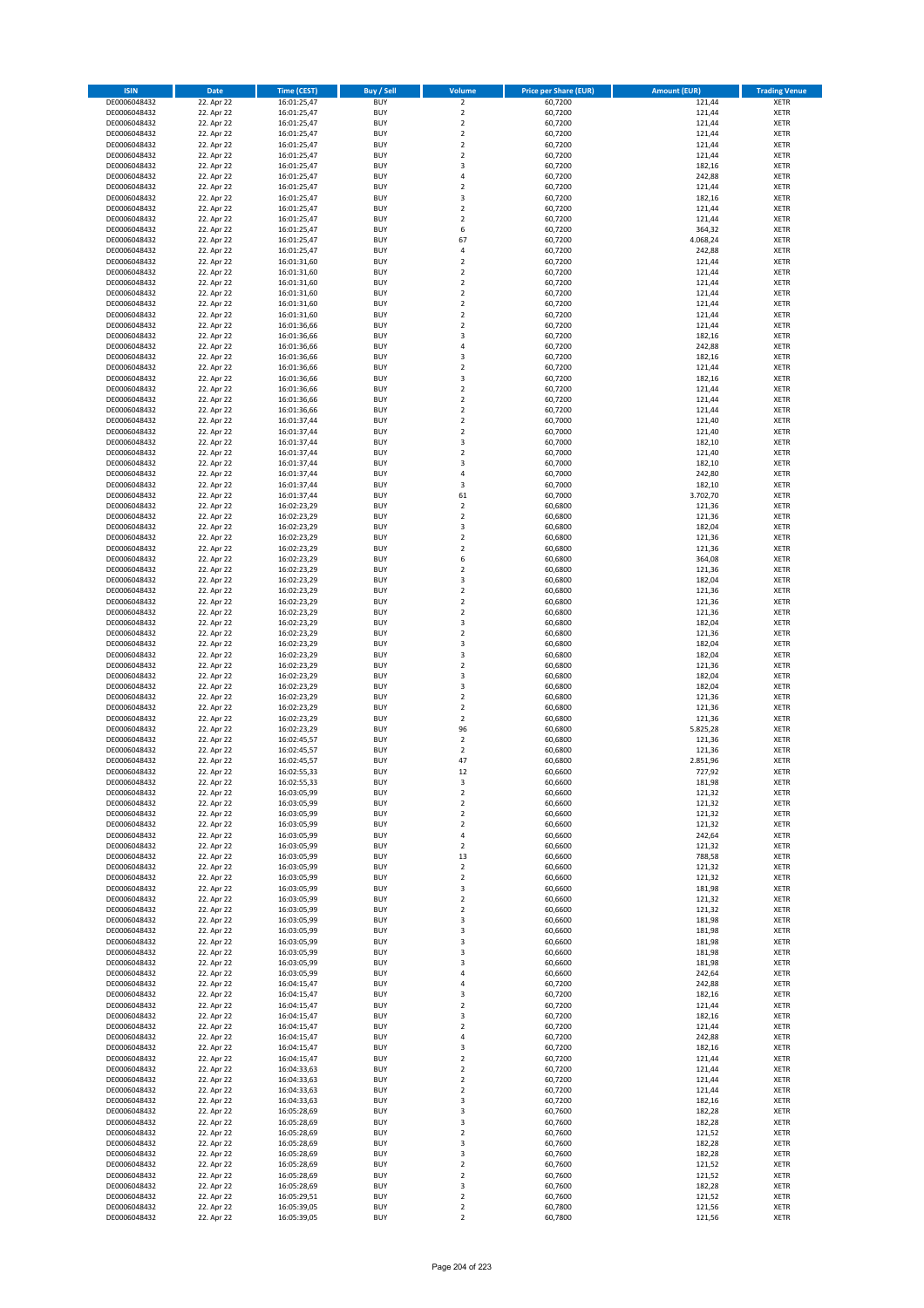| <b>ISIN</b>                  | <b>Date</b>              | <b>Time (CEST)</b>         | <b>Buy / Sell</b>        | <b>Volume</b>                          | <b>Price per Share (EUR)</b> | <b>Amount (EUR)</b> | <b>Trading Venue</b>       |
|------------------------------|--------------------------|----------------------------|--------------------------|----------------------------------------|------------------------------|---------------------|----------------------------|
| DE0006048432                 | 22. Apr 22               | 16:05:39,05                | <b>BUY</b>               | $\overline{\mathbf{2}}$                | 60,7800                      | 121,56              | <b>XETR</b>                |
| DE0006048432                 | 22. Apr 22               | 16:05:39,05                | <b>BUY</b>               | 3                                      | 60,7800                      | 182,34              | <b>XETR</b>                |
| DE0006048432                 | 22. Apr 22               | 16:05:39,05                | <b>BUY</b>               | $\overline{2}$                         | 60,7800                      | 121,56              | <b>XETR</b>                |
| DE0006048432<br>DE0006048432 | 22. Apr 22<br>22. Apr 22 | 16:05:39,05<br>16:05:39,05 | <b>BUY</b><br><b>BUY</b> | $\mathbf 2$<br>$\overline{\mathbf{c}}$ | 60,7800<br>60,7800           | 121,56<br>121,56    | <b>XETR</b><br><b>XETR</b> |
| DE0006048432                 | 22. Apr 22               | 16:05:39,05                | <b>BUY</b>               | $\mathbf 2$                            | 60,7800                      | 121,56              | <b>XETR</b>                |
| DE0006048432                 | 22. Apr 22               | 16:05:39,05                | <b>BUY</b>               | $\overline{2}$                         | 60,7800                      | 121,56              | <b>XETR</b>                |
| DE0006048432                 | 22. Apr 22               | 16:05:39,05                | <b>BUY</b>               | $\overline{2}$                         | 60,7800                      | 121,56              | <b>XETR</b>                |
| DE0006048432                 | 22. Apr 22               | 16:05:39,05                | <b>BUY</b>               | 138                                    | 60,7800                      | 8.387,64            | <b>XETR</b>                |
| DE0006048432                 | 22. Apr 22               | 16:05:39,05                | <b>BUY</b><br><b>BUY</b> | 3                                      | 60,7800                      | 182,34              | <b>XETR</b>                |
| DE0006048432<br>DE0006048432 | 22. Apr 22<br>22. Apr 22 | 16:05:39,05<br>16:05:50,93 | <b>BUY</b>               | $\mathbf 2$<br>$\overline{\mathbf{c}}$ | 60,7800<br>60,7800           | 121,56<br>121,56    | <b>XETR</b><br><b>XETR</b> |
| DE0006048432                 | 22. Apr 22               | 16:05:50,93                | <b>BUY</b>               | $\mathbf 2$                            | 60,7800                      | 121,56              | <b>XETR</b>                |
| DE0006048432                 | 22. Apr 22               | 16:05:50,93                | <b>BUY</b>               | $\overline{\mathbf{c}}$                | 60,7800                      | 121,56              | <b>XETR</b>                |
| DE0006048432                 | 22. Apr 22               | 16:05:50,93                | <b>BUY</b>               | $\overline{\mathbf{c}}$                | 60,7800                      | 121,56              | <b>XETR</b>                |
| DE0006048432                 | 22. Apr 22               | 16:05:50,93                | <b>BUY</b>               | $\overline{\mathbf{c}}$                | 60,7800                      | 121,56              | <b>XETR</b>                |
| DE0006048432<br>DE0006048432 | 22. Apr 22<br>22. Apr 22 | 16:05:50,93<br>16:05:50,93 | <b>BUY</b><br><b>BUY</b> | 4<br>$\mathbf 2$                       | 60,7800<br>60,7800           | 243,12<br>121,56    | <b>XETR</b><br><b>XETR</b> |
| DE0006048432                 | 22. Apr 22               | 16:05:50,93                | <b>BUY</b>               | $\overline{\mathbf{c}}$                | 60,7800                      | 121,56              | <b>XETR</b>                |
| DE0006048432                 | 22. Apr 22               | 16:05:50,93                | <b>BUY</b>               | $\mathbf 2$                            | 60,7800                      | 121,56              | <b>XETR</b>                |
| DE0006048432                 | 22. Apr 22               | 16:05:50,93                | <b>BUY</b>               | 4                                      | 60,7800                      | 243,12              | <b>XETR</b>                |
| DE0006048432                 | 22. Apr 22               | 16:05:50,93                | <b>BUY</b>               | 57                                     | 60,7800                      | 3.464,46            | <b>XETR</b>                |
| DE0006048432                 | 22. Apr 22               | 16:05:50,93                | <b>BUY</b>               | $\mathbf 2$                            | 60,7800                      | 121,56              | <b>XETR</b>                |
| DE0006048432<br>DE0006048432 | 22. Apr 22<br>22. Apr 22 | 16:05:50,93<br>16:06:16,77 | <b>BUY</b><br><b>BUY</b> | 4<br>3                                 | 60,7800<br>60,8000           | 243,12<br>182,40    | <b>XETR</b><br><b>XETR</b> |
| DE0006048432                 | 22. Apr 22               | 16:06:16,77                | <b>BUY</b>               | 4                                      | 60,8000                      | 243,20              | <b>XETR</b>                |
| DE0006048432                 | 22. Apr 22               | 16:06:16,77                | <b>BUY</b>               | 4                                      | 60,8000                      | 243,20              | <b>XETR</b>                |
| DE0006048432                 | 22. Apr 22               | 16:06:16,77                | <b>BUY</b>               | 4                                      | 60,8000                      | 243,20              | <b>XETR</b>                |
| DE0006048432                 | 22. Apr 22               | 16:06:16,77                | <b>BUY</b>               | 3                                      | 60,8000                      | 182,40              | <b>XETR</b>                |
| DE0006048432<br>DE0006048432 | 22. Apr 22<br>22. Apr 22 | 16:06:16,77<br>16:06:16,77 | <b>BUY</b><br><b>BUY</b> | 4<br>$\mathbf 2$                       | 60,8000<br>60,8000           | 243,20<br>121,60    | <b>XETR</b><br><b>XETR</b> |
| DE0006048432                 | 22. Apr 22               | 16:06:16,77                | <b>BUY</b>               | $\overline{\mathbf{c}}$                | 60,8000                      | 121,60              | <b>XETR</b>                |
| DE0006048432                 | 22. Apr 22               | 16:06:16,77                | <b>BUY</b>               | 4                                      | 60,8000                      | 243,20              | <b>XETR</b>                |
| DE0006048432                 | 22. Apr 22               | 16:06:16,77                | <b>BUY</b>               | $\overline{2}$                         | 60,8000                      | 121,60              | <b>XETR</b>                |
| DE0006048432                 | 22. Apr 22               | 16:06:16,77                | <b>BUY</b>               | 4                                      | 60,8000                      | 243,20              | <b>XETR</b>                |
| DE0006048432                 | 22. Apr 22               | 16:06:16,77                | <b>BUY</b>               | $\mathbf 2$                            | 60,8000                      | 121,60              | <b>XETR</b>                |
| DE0006048432<br>DE0006048432 | 22. Apr 22<br>22. Apr 22 | 16:06:16,77<br>16:06:16,77 | <b>BUY</b><br><b>BUY</b> | $\overline{\mathbf{c}}$<br>3           | 60,8000<br>60,8000           | 121,60<br>182,40    | <b>XETR</b><br><b>XETR</b> |
| DE0006048432                 | 22. Apr 22               | 16:06:16,77                | <b>BUY</b>               | 3                                      | 60,8000                      | 182,40              | <b>XETR</b>                |
| DE0006048432                 | 22. Apr 22               | 16:06:16,77                | <b>BUY</b>               | $\mathbf 2$                            | 60,8000                      | 121,60              | <b>XETR</b>                |
| DE0006048432                 | 22. Apr 22               | 16:06:16,77                | <b>BUY</b>               | $\overline{\mathbf{c}}$                | 60,8000                      | 121,60              | <b>XETR</b>                |
| DE0006048432                 | 22. Apr 22               | 16:07:09,94                | <b>BUY</b>               | 3                                      | 60,8200                      | 182,46              | <b>XETR</b>                |
| DE0006048432                 | 22. Apr 22               | 16:07:09,94                | <b>BUY</b>               | 3                                      | 60,8200                      | 182,46              | <b>XETR</b>                |
| DE0006048432<br>DE0006048432 | 22. Apr 22<br>22. Apr 22 | 16:07:09,94<br>16:07:09,94 | <b>BUY</b><br><b>BUY</b> | 3<br>$\mathbf 2$                       | 60,8200<br>60,8200           | 182,46<br>121,64    | <b>XETR</b><br><b>XETR</b> |
| DE0006048432                 | 22. Apr 22               | 16:07:09,94                | <b>BUY</b>               | 3                                      | 60,8200                      | 182,46              | <b>XETR</b>                |
| DE0006048432                 | 22. Apr 22               | 16:07:09,94                | <b>BUY</b>               | $\mathbf 2$                            | 60,8200                      | 121,64              | <b>XETR</b>                |
| DE0006048432                 | 22. Apr 22               | 16:07:09,94                | <b>BUY</b>               | 3                                      | 60,8200                      | 182,46              | <b>XETR</b>                |
| DE0006048432                 | 22. Apr 22               | 16:07:09,94                | <b>BUY</b>               | $\mathbf 2$                            | 60,8200                      | 121,64              | <b>XETR</b>                |
| DE0006048432<br>DE0006048432 | 22. Apr 22<br>22. Apr 22 | 16:07:09,94<br>16:07:09,94 | <b>BUY</b><br><b>BUY</b> | 3<br>3                                 | 60,8200<br>60,8200           | 182,46<br>182,46    | <b>XETR</b><br><b>XETR</b> |
| DE0006048432                 | 22. Apr 22               | 16:07:09,94                | <b>BUY</b>               | 3                                      | 60,8200                      | 182,46              | <b>XETR</b>                |
| DE0006048432                 | 22. Apr 22               | 16:07:09,94                | <b>BUY</b>               | $\overline{\mathbf{c}}$                | 60,8200                      | 121,64              | <b>XETR</b>                |
| DE0006048432                 | 22. Apr 22               | 16:07:09,94                | <b>BUY</b>               | 3                                      | 60,8200                      | 182,46              | <b>XETR</b>                |
| DE0006048432                 | 22. Apr 22               | 16:07:09,94                | <b>BUY</b>               | $\overline{\mathbf{c}}$                | 60,8200                      | 121,64              | <b>XETR</b>                |
| DE0006048432<br>DE0006048432 | 22. Apr 22<br>22. Apr 22 | 16:07:09,94<br>16:07:09,94 | <b>BUY</b><br><b>BUY</b> | 110<br>$\mathbf 1$                     | 60,8200<br>60,8200           | 6.690,20<br>60,82   | <b>XETR</b><br><b>XETR</b> |
| DE0006048432                 | 22. Apr 22               | 16:07:43,33                | <b>BUY</b>               | 4                                      | 60,8200                      | 243,28              | <b>XETR</b>                |
| DE0006048432                 | 22. Apr 22               | 16:07:43,33                | <b>BUY</b>               | $\overline{\mathbf{c}}$                | 60,8200                      | 121,64              | <b>XETR</b>                |
| DE0006048432                 | 22. Apr 22               | 16:07:43,33                | <b>BUY</b>               | $\overline{2}$                         | 60,8200                      | 121,64              | <b>XETR</b>                |
| DE0006048432                 | 22. Apr 22               | 16:07:43,33                | <b>BUY</b>               | $\mathbf 2$                            | 60,8200                      | 121,64              | <b>XETR</b>                |
| DE0006048432<br>DE0006048432 | 22. Apr 22<br>22. Apr 22 | 16:07:43,33<br>16:07:43,33 | <b>BUY</b><br><b>BUY</b> | $\overline{\mathbf{c}}$<br>$\mathbf 2$ | 60,8200<br>60,8200           | 121,64<br>121,64    | <b>XETR</b><br><b>XETR</b> |
| DE0006048432                 | 22. Apr 22               | 16:07:43,33                | <b>BUY</b>               | 56                                     | 60,8200                      | 3.405,92            | <b>XETR</b>                |
| DE0006048432                 | 22. Apr 22               | 16:07:43,98                | BUY                      | 2                                      | 60,8200                      | 121,64              | <b>XETR</b>                |
| DE0006048432                 | 22. Apr 22               | 16:07:43,98                | <b>BUY</b>               | 3                                      | 60,8200                      | 182,46              | <b>XETR</b>                |
| DE0006048432                 | 22. Apr 22               | 16:07:43,98                | <b>BUY</b>               | 3                                      | 60,8200                      | 182,46              | <b>XETR</b>                |
| DE0006048432<br>DE0006048432 | 22. Apr 22<br>22. Apr 22 | 16:07:43,98                | <b>BUY</b><br><b>BUY</b> | 3<br>$\mathbf 2$                       | 60,8200<br>60,8200           | 182,46<br>121,64    | XETR<br><b>XETR</b>        |
| DE0006048432                 | 22. Apr 22               | 16:07:43,98<br>16:07:43,98 | <b>BUY</b>               | 3                                      | 60,8200                      | 182,46              | <b>XETR</b>                |
| DE0006048432                 | 22. Apr 22               | 16:07:43,98                | <b>BUY</b>               | $\overline{2}$                         | 60,8200                      | 121,64              | <b>XETR</b>                |
| DE0006048432                 | 22. Apr 22               | 16:07:43,98                | <b>BUY</b>               | $\mathbf 2$                            | 60,8200                      | 121,64              | <b>XETR</b>                |
| DE0006048432                 | 22. Apr 22               | 16:07:43,98                | <b>BUY</b>               | $\mathbf 2$                            | 60,8200                      | 121,64              | <b>XETR</b>                |
| DE0006048432<br>DE0006048432 | 22. Apr 22<br>22. Apr 22 | 16:07:43,98                | <b>BUY</b><br><b>BUY</b> | $\mathbf 2$<br>$\mathbf 2$             | 60,8200<br>60,8200           | 121,64<br>121,64    | <b>XETR</b><br><b>XETR</b> |
| DE0006048432                 | 22. Apr 22               | 16:07:43,98<br>16:07:43,98 | <b>BUY</b>               | 16                                     | 60,8200                      | 973,12              | <b>XETR</b>                |
| DE0006048432                 | 22. Apr 22               | 16:08:02,04                | <b>BUY</b>               | $\mathbf 2$                            | 60,8000                      | 121,60              | <b>XETR</b>                |
| DE0006048432                 | 22. Apr 22               | 16:08:02,04                | <b>BUY</b>               | 3                                      | 60,8000                      | 182,40              | <b>XETR</b>                |
| DE0006048432                 | 22. Apr 22               | 16:08:02,04                | <b>BUY</b>               | $\mathbf 2$                            | 60,8000                      | 121,60              | <b>XETR</b>                |
| DE0006048432<br>DE0006048432 | 22. Apr 22<br>22. Apr 22 | 16:08:02,04<br>16:08:02,04 | <b>BUY</b><br><b>BUY</b> | 3<br>$\mathbf 2$                       | 60,8000<br>60,8000           | 182,40<br>121,60    | <b>XETR</b><br><b>XETR</b> |
| DE0006048432                 | 22. Apr 22               | 16:08:02,04                | <b>BUY</b>               | $\mathbf 2$                            | 60,8000                      | 121,60              | <b>XETR</b>                |
| DE0006048432                 | 22. Apr 22               | 16:08:02,04                | <b>BUY</b>               | $\mathbf 2$                            | 60,8000                      | 121,60              | XETR                       |
| DE0006048432                 | 22. Apr 22               | 16:08:02,04                | <b>BUY</b>               | 3                                      | 60,8000                      | 182,40              | <b>XETR</b>                |
| DE0006048432                 | 22. Apr 22               | 16:08:02,07                | <b>BUY</b>               | $\overline{2}$                         | 60,8000                      | 121,60              | <b>XETR</b>                |
| DE0006048432<br>DE0006048432 | 22. Apr 22<br>22. Apr 22 | 16:08:11,01                | <b>BUY</b><br><b>BUY</b> | $\mathbf 2$<br>4                       | 60,7800<br>60,7800           | 121,56<br>243,12    | <b>XETR</b><br><b>XETR</b> |
| DE0006048432                 | 22. Apr 22               | 16:08:11,01<br>16:08:11,01 | <b>BUY</b>               | $\mathbf 2$                            | 60,7800                      | 121,56              | <b>XETR</b>                |
| DE0006048432                 | 22. Apr 22               | 16:08:11,01                | <b>BUY</b>               | 3                                      | 60,7800                      | 182,34              | <b>XETR</b>                |
| DE0006048432                 | 22. Apr 22               | 16:08:11,01                | <b>BUY</b>               | 45                                     | 60,7800                      | 2.735,10            | <b>XETR</b>                |
| DE0006048432                 | 22. Apr 22               | 16:08:11,01                | <b>BUY</b>               | 4                                      | 60,7800                      | 243,12              | <b>XETR</b>                |
| DE0006048432                 | 22. Apr 22               | 16:08:11,01                | <b>BUY</b>               | $\overline{2}$                         | 60,7800                      | 121,56              | <b>XETR</b>                |
| DE0006048432<br>DE0006048432 | 22. Apr 22<br>22. Apr 22 | 16:08:11,01<br>16:08:11,01 | <b>BUY</b><br><b>BUY</b> | 3<br>$\overline{\mathbf{c}}$           | 60,7800<br>60,7800           | 182,34<br>121,56    | <b>XETR</b><br>XETR        |
| DE0006048432                 | 22. Apr 22               | 16:08:11,03                | <b>BUY</b>               | 3                                      | 60,7800                      | 182,34              | <b>XETR</b>                |
| DE0006048432                 | 22. Apr 22               | 16:08:11,03                | <b>BUY</b>               | $\mathbf 2$                            | 60,7800                      | 121,56              | <b>XETR</b>                |
| DE0006048432                 | 22. Apr 22               | 16:08:11,03                | <b>BUY</b>               | 3                                      | 60,7800                      | 182,34              | <b>XETR</b>                |
| DE0006048432                 | 22. Apr 22               | 16:08:33,18                | <b>BUY</b>               | $\mathbf 2$                            | 60,7600                      | 121,52              | <b>XETR</b>                |
| DE0006048432<br>DE0006048432 | 22. Apr 22<br>22. Apr 22 | 16:08:38,62<br>16:08:38,62 | <b>BUY</b><br><b>BUY</b> | 3<br>3                                 | 60,7400<br>60,7400           | 182,22<br>182,22    | <b>XETR</b><br><b>XETR</b> |
| DE0006048432                 | 22. Apr 22               | 16:08:38,62                | <b>BUY</b>               | 3                                      | 60,7400                      | 182,22              | <b>XETR</b>                |
| DE0006048432                 | 22. Apr 22               | 16:08:38,62                | <b>BUY</b>               | 3                                      | 60,7400                      | 182,22              | XETR                       |
| DE0006048432                 | 22. Apr 22               | 16:08:38,62                | <b>BUY</b>               | $\overline{2}$                         | 60,7400                      | 121,48              | <b>XETR</b>                |
| DE0006048432                 | 22. Apr 22               | 16:08:38,62                | <b>BUY</b>               | $\mathbf 2$                            | 60,7400                      | 121,48              | <b>XETR</b>                |
| DE0006048432<br>DE0006048432 | 22. Apr 22<br>22. Apr 22 | 16:08:38,62<br>16:08:38,62 | <b>BUY</b><br><b>BUY</b> | 3<br>99                                | 60,7400<br>60,7400           | 182,22<br>6.013,26  | <b>XETR</b><br>XETR        |
|                              |                          |                            |                          |                                        |                              |                     |                            |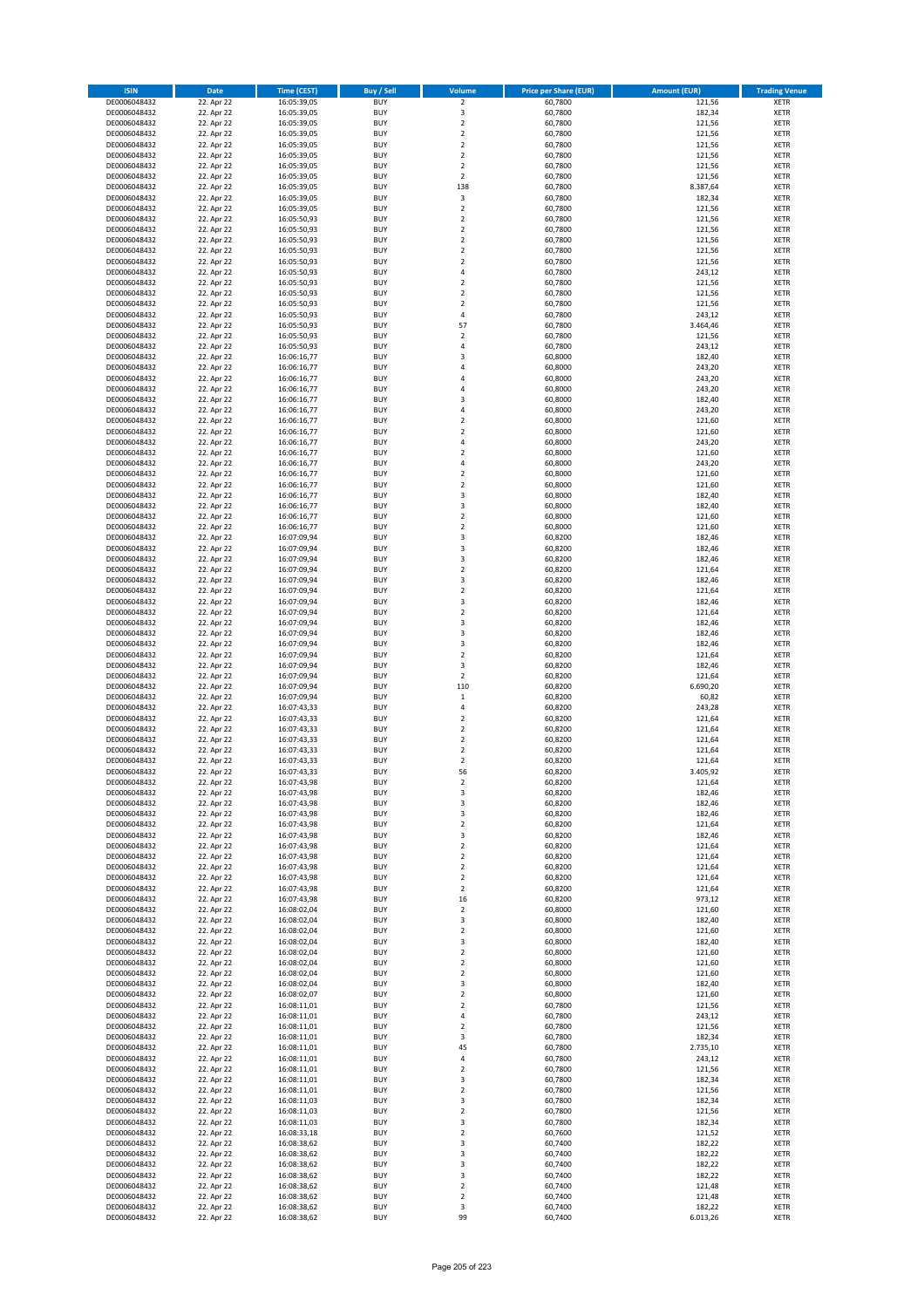| <b>ISIN</b>                  | <b>Date</b>              | <b>Time (CEST)</b>         | <b>Buy / Sell</b>        | Volume                                 | <b>Price per Share (EUR)</b> | <b>Amount (EUR)</b> | <b>Trading Venue</b>       |
|------------------------------|--------------------------|----------------------------|--------------------------|----------------------------------------|------------------------------|---------------------|----------------------------|
| DE0006048432                 | 22. Apr 22               | 16:08:38,62                | <b>BUY</b>               | 6                                      | 60,7400                      | 364,44              | <b>XETR</b>                |
| DE0006048432                 | 22. Apr 22               | 16:08:38,62                | <b>BUY</b>               | $\mathbf 2$                            | 60,7400                      | 121,48              | <b>XETR</b>                |
| DE0006048432                 | 22. Apr 22               | 16:09:36,78                | <b>BUY</b>               | 3                                      | 60.8000                      | 182,40              | <b>XETR</b>                |
| DE0006048432                 | 22. Apr 22               | 16:09:36,78                | <b>BUY</b>               | 3                                      | 60,8000                      | 182,40              | <b>XETR</b>                |
| DE0006048432<br>DE0006048432 | 22. Apr 22<br>22. Apr 22 | 16:09:36,78<br>16:09:36,78 | <b>BUY</b><br><b>BUY</b> | 3<br>$\mathbf 2$                       | 60,8000<br>60,8000           | 182,40<br>121,60    | <b>XETR</b><br><b>XETR</b> |
| DE0006048432                 | 22. Apr 22               | 16:09:36,78                | <b>BUY</b>               | $\overline{\mathbf{3}}$                | 60,8000                      | 182,40              | <b>XETR</b>                |
| DE0006048432                 | 22. Apr 22               | 16:09:36,78                | <b>BUY</b>               | 3                                      | 60,8000                      | 182,40              | <b>XETR</b>                |
| DE0006048432                 | 22. Apr 22               | 16:09:44,36                | BUY                      | $\overline{2}$                         | 60,7800                      | 121,56              | <b>XETR</b>                |
| DE0006048432                 | 22. Apr 22               | 16:09:44,36                | <b>BUY</b>               | 3                                      | 60,7800                      | 182,34              | <b>XETR</b>                |
| DE0006048432                 | 22. Apr 22               | 16:09:44,36                | <b>BUY</b>               | 3                                      | 60,7800                      | 182,34              | <b>XETR</b>                |
| DE0006048432                 | 22. Apr 22               | 16:09:44,36                | <b>BUY</b><br><b>BUY</b> | $\overline{2}$<br>$\overline{3}$       | 60,7800                      | 121,56              | <b>XETR</b>                |
| DE0006048432<br>DE0006048432 | 22. Apr 22<br>22. Apr 22 | 16:09:44,36<br>16:09:44,36 | <b>BUY</b>               | $\overline{\mathbf{3}}$                | 60,7800<br>60,7800           | 182,34<br>182,34    | <b>XETR</b><br><b>XETR</b> |
| DE0006048432                 | 22. Apr 22               | 16:09:44,36                | <b>BUY</b>               | 3                                      | 60,7800                      | 182,34              | <b>XETR</b>                |
| DE0006048432                 | 22. Apr 22               | 16:09:44,36                | BUY                      | 72                                     | 60,7800                      | 4.376,16            | <b>XETR</b>                |
| DE0006048432                 | 22. Apr 22               | 16:09:44,36                | <b>BUY</b>               | $\mathbf 2$                            | 60,7800                      | 121,56              | <b>XETR</b>                |
| DE0006048432                 | 22. Apr 22               | 16:09:44,36                | <b>BUY</b>               | 3                                      | 60,7800                      | 182,34              | <b>XETR</b>                |
| DE0006048432                 | 22. Apr 22               | 16:10:09,21                | <b>BUY</b>               | 3                                      | 60.7600                      | 182,28              | <b>XETR</b>                |
| DE0006048432<br>DE0006048432 | 22. Apr 22<br>22. Apr 22 | 16:10:09,21<br>16:10:09,21 | <b>BUY</b><br><b>BUY</b> | $\overline{2}$<br>$\overline{2}$       | 60,7600<br>60,7600           | 121,52<br>121,52    | <b>XETR</b><br><b>XETR</b> |
| DE0006048432                 | 22. Apr 22               | 16:10:09,21                | <b>BUY</b>               | $\overline{\mathbf{3}}$                | 60,7600                      | 182,28              | <b>XETR</b>                |
| DE0006048432                 | 22. Apr 22               | 16:10:09,21                | <b>BUY</b>               | $\overline{a}$                         | 60,7600                      | 243,04              | <b>XETR</b>                |
| DE0006048432                 | 22. Apr 22               | 16:10:09,21                | <b>BUY</b>               | $\overline{\mathbf{3}}$                | 60,7600                      | 182,28              | <b>XETR</b>                |
| DE0006048432                 | 22. Apr 22               | 16:10:09,21                | <b>BUY</b>               | $\overline{2}$                         | 60,7600                      | 121,52              | <b>XETR</b>                |
| DE0006048432                 | 22. Apr 22               | 16:10:36,46                | <b>BUY</b>               | 3                                      | 60,7800                      | 182,34              | <b>XETR</b>                |
| DE0006048432<br>DE0006048432 | 22. Apr 22               | 16:10:36,46                | <b>BUY</b><br><b>BUY</b> | $\mathbf 2$<br>$\overline{\mathbf{3}}$ | 60,7800                      | 121,56              | <b>XETR</b><br><b>XETR</b> |
| DE0006048432                 | 22. Apr 22<br>22. Apr 22 | 16:10:36,46<br>16:10:36,46 | <b>BUY</b>               | 3                                      | 60,7800<br>60,7800           | 182,34<br>182,34    | <b>XETR</b>                |
| DE0006048432                 | 22. Apr 22               | 16:10:36,46                | <b>BUY</b>               | $\overline{2}$                         | 60,7800                      | 121,56              | <b>XETR</b>                |
| DE0006048432                 | 22. Apr 22               | 16:10:36,46                | <b>BUY</b>               | $\mathbf 2$                            | 60,7800                      | 121,56              | <b>XETR</b>                |
| DE0006048432                 | 22. Apr 22               | 16:10:36,46                | <b>BUY</b>               | 3                                      | 60,7800                      | 182,34              | <b>XETR</b>                |
| DE0006048432                 | 22. Apr 22               | 16:10:36,46                | <b>BUY</b>               | $\mathbf 2$                            | 60,7800                      | 121,56              | <b>XETR</b>                |
| DE0006048432                 | 22. Apr 22               | 16:10:36,46                | <b>BUY</b>               | 3                                      | 60,7800                      | 182,34              | <b>XETR</b>                |
| DE0006048432<br>DE0006048432 | 22. Apr 22<br>22. Apr 22 | 16:10:36,46<br>16:11:36,40 | <b>BUY</b><br><b>BUY</b> | 76<br>$\mathbf 2$                      | 60,7800<br>60,7600           | 4.619,28<br>121,52  | <b>XETR</b><br><b>XETR</b> |
| DE0006048432                 | 22. Apr 22               | 16:11:36,40                | <b>BUY</b>               | $\overline{\mathbf{3}}$                | 60,7600                      | 182,28              | <b>XETR</b>                |
| DE0006048432                 | 22. Apr 22               | 16:11:36,40                | <b>BUY</b>               | $\mathbf 2$                            | 60,7600                      | 121,52              | <b>XETR</b>                |
| DE0006048432                 | 22. Apr 22               | 16:11:36,40                | <b>BUY</b>               | 3                                      | 60,7600                      | 182,28              | <b>XETR</b>                |
| DE0006048432                 | 22. Apr 22               | 16:11:36,40                | <b>BUY</b>               | $\mathbf 1$                            | 60,7600                      | 60,76               | <b>XETR</b>                |
| DE0006048432                 | 22. Apr 22               | 16:11:36,40                | <b>BUY</b>               | $\overline{2}$                         | 60,7600                      | 121,52              | <b>XETR</b>                |
| DE0006048432                 | 22. Apr 22<br>22. Apr 22 | 16:11:36,40                | <b>BUY</b><br><b>BUY</b> | $\overline{2}$<br>3                    | 60,7600                      | 121,52<br>182,28    | <b>XETR</b>                |
| DE0006048432<br>DE0006048432 | 22. Apr 22               | 16:11:36,40<br>16:11:36,40 | <b>BUY</b>               | $\overline{\mathbf{3}}$                | 60,7600<br>60,7600           | 182,28              | <b>XETR</b><br><b>XETR</b> |
| DE0006048432                 | 22. Apr 22               | 16:11:36,40                | <b>BUY</b>               | $\overline{3}$                         | 60,7600                      | 182,28              | <b>XETR</b>                |
| DE0006048432                 | 22. Apr 22               | 16:11:36,40                | <b>BUY</b>               | $\overline{\mathbf{3}}$                | 60,7600                      | 182,28              | <b>XETR</b>                |
| DE0006048432                 | 22. Apr 22               | 16:11:36,40                | <b>BUY</b>               | $\overline{2}$                         | 60,7600                      | 121,52              | <b>XETR</b>                |
| DE0006048432                 | 22. Apr 22               | 16:11:36,40                | <b>BUY</b>               | $\overline{2}$                         | 60,7600                      | 121,52              | <b>XETR</b>                |
| DE0006048432<br>DE0006048432 | 22. Apr 22               | 16:11:36,40<br>16:11:36,40 | <b>BUY</b><br><b>BUY</b> | $\overline{2}$<br>$\overline{2}$       | 60,7600<br>60,7600           | 121,52<br>121,52    | <b>XETR</b><br><b>XETR</b> |
| DE0006048432                 | 22. Apr 22<br>22. Apr 22 | 16:11:36,40                | <b>BUY</b>               | $\overline{2}$                         | 60,7600                      | 121,52              | <b>XETR</b>                |
| DE0006048432                 | 22. Apr 22               | 16:11:36,40                | <b>BUY</b>               | 3                                      | 60,7600                      | 182,28              | <b>XETR</b>                |
| DE0006048432                 | 22. Apr 22               | 16:11:36,40                | <b>BUY</b>               | $\overline{\mathbf{3}}$                | 60,7600                      | 182,28              | <b>XETR</b>                |
| DE0006048432                 | 22. Apr 22               | 16:11:36,40                | <b>BUY</b>               | 3                                      | 60,7600                      | 182,28              | <b>XETR</b>                |
| DE0006048432                 | 22. Apr 22               | 16:11:36,40                | <b>BUY</b>               | 3                                      | 60,7600                      | 182,28              | <b>XETR</b>                |
| DE0006048432                 | 22. Apr 22               | 16:11:36,40                | <b>BUY</b>               | 60                                     | 60,7600                      | 3.645,60            | <b>XETR</b>                |
| DE0006048432<br>DE0006048432 | 22. Apr 22<br>22. Apr 22 | 16:11:36,40<br>16:11:36,51 | <b>BUY</b><br><b>BUY</b> | $\mathbf 1$<br>$\mathbf{1}$            | 60,7600<br>60,7400           | 60,76<br>60,74      | <b>XETR</b><br><b>XETR</b> |
| DE0006048432                 | 22. Apr 22               | 16:11:36,51                | BUY                      | 10                                     | 60,7400                      | 607,40              | <b>XETR</b>                |
| DE0006048432                 | 22. Apr 22               | 16:11:36,51                | <b>BUY</b>               | 93                                     | 60,7400                      | 5.648,82            | <b>XETR</b>                |
| DE0006048432                 | 22. Apr 22               | 16:11:36,52                | <b>BUY</b>               | $\,$ 1                                 | 60,7400                      | 60,74               | <b>XETR</b>                |
| DE0006048432                 | 22. Apr 22               | 16:11:41,09                | BUY                      | $\overline{\mathbf{3}}$                | 60,7400                      | 182,22              | <b>XETR</b>                |
| DE0006048432                 | 22. Apr 22               | 16:11:41,09                | BUY                      | 3                                      | 60,7400                      | 182,22              | <b>XETR</b>                |
| DE0006048432<br>DE0006048432 | 22. Apr 22<br>22. Apr 22 | 16:11:41,09<br>16:12:29,02 | <b>BUY</b><br>BUY        | 10<br>3                                | 60,7400<br>60,7400           | 607,40              | <b>XETR</b><br><b>XETR</b> |
| DE0006048432                 | 22. Apr 22               | 16:12:29,02                | <b>BUY</b>               | 3                                      | 60,7400                      | 182,22<br>182,22    | <b>XETR</b>                |
| DE0006048432                 | 22. Apr 22               | 16:12:29,02                | <b>BUY</b>               | $\mathbf 2$                            | 60,7400                      | 121,48              | <b>XETR</b>                |
| DE0006048432                 | 22. Apr 22               | 16:12:29,02                | <b>BUY</b>               | $\mathbf 2$                            | 60,7400                      | 121,48              | <b>XETR</b>                |
| DE0006048432                 | 22. Apr 22               | 16:12:29,02                | <b>BUY</b>               | 3                                      | 60,7400                      | 182,22              | <b>XETR</b>                |
| DE0006048432                 | 22. Apr 22               | 16:12:29,02                | <b>BUY</b>               | 99                                     | 60,7400                      | 6.013,26            | <b>XETR</b>                |
| DE0006048432                 | 22. Apr 22               | 16:12:29,02                | <b>BUY</b>               | 2                                      | 60,7400                      | 121,48              | <b>XETR</b>                |
| DE0006048432<br>DE0006048432 | 22. Apr 22<br>22. Apr 22 | 16:13:57,94<br>16:14:06,82 | <b>BUY</b><br><b>BUY</b> | 2<br>$\mathbf 2$                       | 60,8600<br>60,8600           | 121,72<br>121,72    | <b>XETR</b><br><b>XETR</b> |
| DE0006048432                 | 22. Apr 22               | 16:14:13,59                | <b>BUY</b>               | $\mathbf 2$                            | 60,8400                      | 121,68              | <b>XETR</b>                |
| DE0006048432                 | 22. Apr 22               | 16:14:13,59                | <b>BUY</b>               | 4                                      | 60,8400                      | 243,36              | <b>XETR</b>                |
| DE0006048432                 | 22. Apr 22               | 16:14:13,59                | <b>BUY</b>               | $\overline{2}$                         | 60,8400                      | 121,68              | <b>XETR</b>                |
| DE0006048432                 | 22. Apr 22               | 16:14:13,59                | <b>BUY</b>               | 3                                      | 60,8400                      | 182,52              | <b>XETR</b>                |
| DE0006048432<br>DE0006048432 | 22. Apr 22<br>22. Apr 22 | 16:14:13,59<br>16:14:13,59 | <b>BUY</b><br><b>BUY</b> | $\overline{2}$<br>4                    | 60,8400<br>60,8400           | 121,68<br>243,36    | <b>XETR</b><br><b>XETR</b> |
| DE0006048432                 | 22. Apr 22               | 16:14:13,59                | <b>BUY</b>               | $\overline{2}$                         | 60,8400                      | 121,68              | <b>XETR</b>                |
| DE0006048432                 | 22. Apr 22               | 16:14:13,59                | <b>BUY</b>               | 4                                      | 60,8400                      | 243,36              | <b>XETR</b>                |
| DE0006048432                 | 22. Apr 22               | 16:14:13,59                | <b>BUY</b>               | $\mathbf 2$                            | 60,8400                      | 121,68              | <b>XETR</b>                |
| DE0006048432                 | 22. Apr 22               | 16:14:13,59                | <b>BUY</b>               | $\mathbf 2$                            | 60,8400                      | 121,68              | <b>XETR</b>                |
| DE0006048432                 | 22. Apr 22               | 16:14:13,59                | <b>BUY</b>               | $\mathbf 2$                            | 60,8400                      | 121,68              | <b>XETR</b>                |
| DE0006048432                 | 22. Apr 22<br>22. Apr 22 | 16:14:13,59                | <b>BUY</b>               | $\overline{2}$                         | 60,8400<br>60,8400           | 121,68<br>182,52    | <b>XETR</b>                |
| DE0006048432<br>DE0006048432 | 22. Apr 22               | 16:14:13,59<br>16:14:13,59 | <b>BUY</b><br><b>BUY</b> | 3<br>$\overline{2}$                    | 60,8400                      | 121,68              | <b>XETR</b><br><b>XETR</b> |
| DE0006048432                 | 22. Apr 22               | 16:14:13,59                | <b>BUY</b>               | 3                                      | 60,8400                      | 182,52              | <b>XETR</b>                |
| DE0006048432                 | 22. Apr 22               | 16:14:13,59                | <b>BUY</b>               | $\overline{2}$                         | 60,8400                      | 121,68              | <b>XETR</b>                |
| DE0006048432                 | 22. Apr 22               | 16:14:13,59                | <b>BUY</b>               | 4                                      | 60,8400                      | 243,36              | <b>XETR</b>                |
| DE0006048432                 | 22. Apr 22               | 16:14:13,59                | <b>BUY</b>               | 74                                     | 60,8400                      | 4.502,16            | <b>XETR</b>                |
| DE0006048432                 | 22. Apr 22               | 16:14:13,59                | <b>BUY</b>               | 3                                      | 60,8400                      | 182,52              | <b>XETR</b>                |
| DE0006048432<br>DE0006048432 | 22. Apr 22<br>22. Apr 22 | 16:14:13,59<br>16:14:13,62 | <b>BUY</b><br><b>BUY</b> | 4<br>$\overline{2}$                    | 60,8400<br>60,8400           | 243,36<br>121,68    | <b>XETR</b><br><b>XETR</b> |
| DE0006048432                 | 22. Apr 22               | 16:14:13,62                | <b>BUY</b>               | $\mathbf 2$                            | 60,8400                      | 121,68              | <b>XETR</b>                |
| DE0006048432                 | 22. Apr 22               | 16:14:13,62                | <b>BUY</b>               | $\mathbf 2$                            | 60,8400                      | 121,68              | <b>XETR</b>                |
| DE0006048432                 | 22. Apr 22               | 16:14:13,62                | <b>BUY</b>               | $\mathbf 2$                            | 60,8400                      | 121,68              | <b>XETR</b>                |
| DE0006048432                 | 22. Apr 22               | 16:15:28,05                | <b>BUY</b>               | 3                                      | 60,8600                      | 182,58              | <b>XETR</b>                |
| DE0006048432                 | 22. Apr 22               | 16:15:28,05                | <b>BUY</b>               | $\mathbf 2$                            | 60,8600                      | 121,72              | <b>XETR</b>                |
| DE0006048432<br>DE0006048432 | 22. Apr 22<br>22. Apr 22 | 16:15:37,03                | <b>BUY</b><br><b>BUY</b> | $\mathbf 2$<br>3                       | 60,8400<br>60,8400           | 121,68<br>182,52    | <b>XETR</b><br><b>XETR</b> |
| DE0006048432                 | 22. Apr 22               | 16:15:37,03<br>16:15:37,03 | <b>BUY</b>               | $\mathbf 2$                            | 60,8400                      | 121,68              | <b>XETR</b>                |
| DE0006048432                 | 22. Apr 22               | 16:15:37,03                | <b>BUY</b>               | 3                                      | 60,8400                      | 182,52              | <b>XETR</b>                |
| DE0006048432                 | 22. Apr 22               | 16:15:37,03                | <b>BUY</b>               | $\mathbf 2$                            | 60,8400                      | 121,68              | <b>XETR</b>                |
| DE0006048432                 | 22. Apr 22               | 16:15:37,03                | <b>BUY</b>               | 3                                      | 60,8400                      | 182,52              | <b>XETR</b>                |
| DE0006048432                 | 22. Apr 22               | 16:15:37,03                | <b>BUY</b>               | 3                                      | 60,8400                      | 182,52              | <b>XETR</b>                |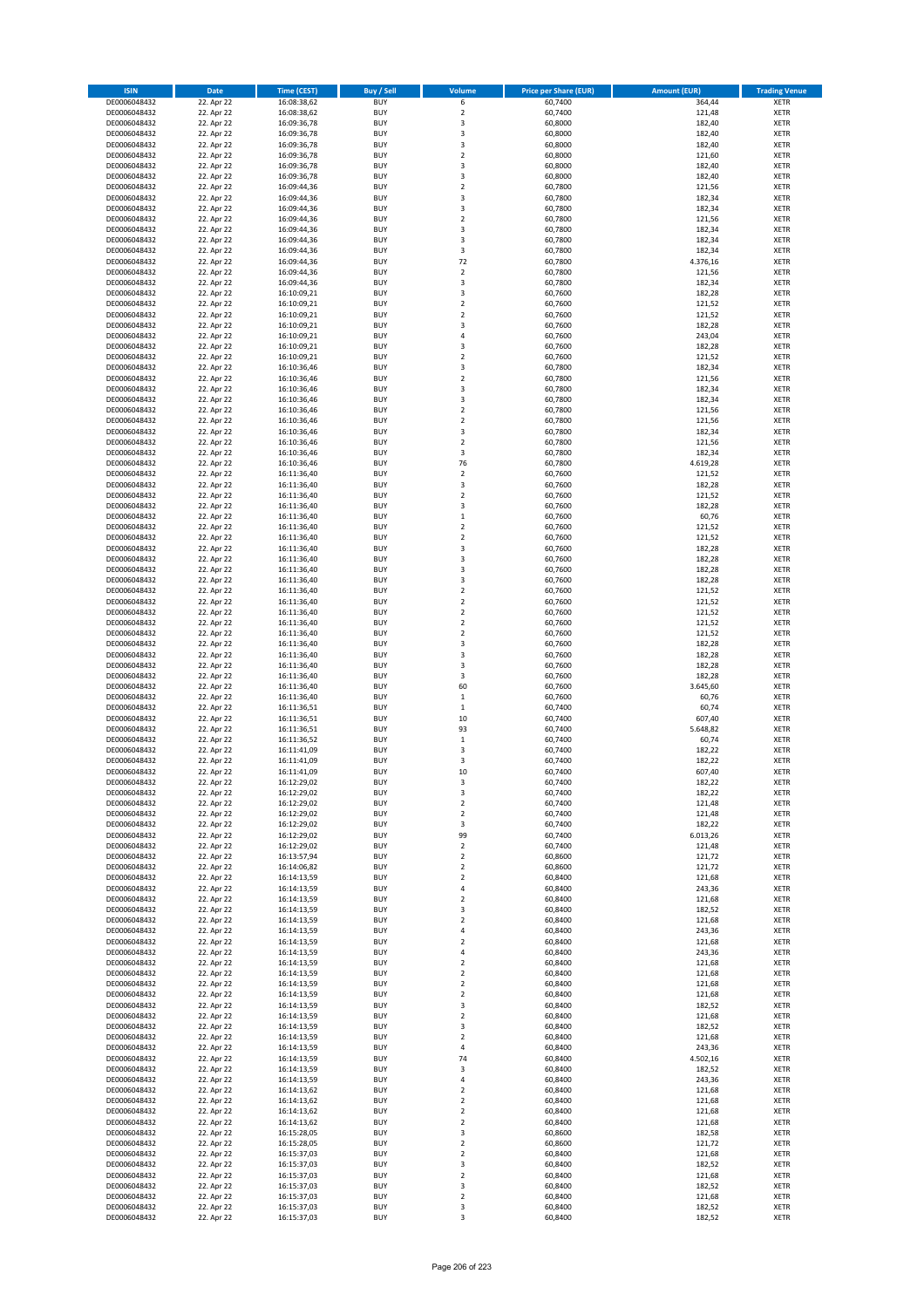| <b>ISIN</b>                  | Date                     | <b>Time (CEST)</b>         | <b>Buy / Sell</b>        | <b>Volume</b>                             | <b>Price per Share (EUR)</b> | <b>Amount (EUR)</b> | <b>Trading Venue</b>       |
|------------------------------|--------------------------|----------------------------|--------------------------|-------------------------------------------|------------------------------|---------------------|----------------------------|
| DE0006048432                 | 22. Apr 22               | 16:15:37,03                | <b>BUY</b>               | $\overline{2}$                            | 60,8400                      | 121,68              | <b>XETR</b>                |
| DE0006048432                 | 22. Apr 22               | 16:15:37,03                | <b>BUY</b>               | $\overline{2}$                            | 60,8400                      | 121,68              | <b>XETR</b>                |
| DE0006048432                 | 22. Apr 22               | 16:15:37,03                | <b>BUY</b>               | $\mathsf 3$                               | 60,8400                      | 182,52              | <b>XETR</b>                |
| DE0006048432<br>DE0006048432 | 22. Apr 22<br>22. Apr 22 | 16:15:37,03<br>16:15:37,03 | <b>BUY</b><br><b>BUY</b> | $\overline{\mathbf{c}}$<br>$\mathsf 3$    | 60,8400<br>60,8400           | 121,68<br>182,52    | <b>XETR</b><br><b>XETR</b> |
| DE0006048432                 | 22. Apr 22               | 16:15:37,03                | <b>BUY</b>               | $\overline{2}$                            | 60,8400                      | 121,68              | <b>XETR</b>                |
| DE0006048432                 | 22. Apr 22               | 16:15:37,03                | <b>BUY</b>               | $\overline{2}$                            | 60,8400                      | 121,68              | <b>XETR</b>                |
| DE0006048432                 | 22. Apr 22               | 16:15:37,03                | <b>BUY</b>               | 3                                         | 60,8400                      | 182,52              | <b>XETR</b>                |
| DE0006048432                 | 22. Apr 22               | 16:15:37,03                | <b>BUY</b>               | 3                                         | 60,8400                      | 182,52              | <b>XETR</b>                |
| DE0006048432<br>DE0006048432 | 22. Apr 22<br>22. Apr 22 | 16:15:37,03                | <b>BUY</b><br><b>BUY</b> | 70<br>$\overline{\mathbf{c}}$             | 60,8400<br>60,8400           | 4.258,80            | <b>XETR</b><br><b>XETR</b> |
| DE0006048432                 | 22. Apr 22               | 16:15:37,03<br>16:15:37,03 | <b>BUY</b>               | $\mathsf 3$                               | 60,8400                      | 121,68<br>182,52    | <b>XETR</b>                |
| DE0006048432                 | 22. Apr 22               | 16:15:37,05                | <b>BUY</b>               | $\overline{2}$                            | 60,8400                      | 121,68              | <b>XETR</b>                |
| DE0006048432                 | 22. Apr 22               | 16:15:37,05                | <b>BUY</b>               | $\overline{\mathbf{2}}$                   | 60,8400                      | 121,68              | <b>XETR</b>                |
| DE0006048432                 | 22. Apr 22               | 16:15:37,05                | <b>BUY</b>               | 3                                         | 60,8400                      | 182,52              | <b>XETR</b>                |
| DE0006048432                 | 22. Apr 22               | 16:15:59,76                | <b>BUY</b>               | $\mathbf 2$                               | 60,8200                      | 121,64              | <b>XETR</b>                |
| DE0006048432<br>DE0006048432 | 22. Apr 22<br>22. Apr 22 | 16:15:59,76<br>16:15:59,76 | <b>BUY</b><br><b>BUY</b> | 3<br>3                                    | 60,8200<br>60,8200           | 182,46<br>182,46    | <b>XETR</b><br><b>XETR</b> |
| DE0006048432                 | 22. Apr 22               | 16:15:59,76                | <b>BUY</b>               | $\mathbf 2$                               | 60,8200                      | 121,64              | <b>XETR</b>                |
| DE0006048432                 | 22. Apr 22               | 16:15:59,76                | <b>BUY</b>               | 3                                         | 60,8200                      | 182,46              | <b>XETR</b>                |
| DE0006048432                 | 22. Apr 22               | 16:15:59,76                | <b>BUY</b>               | $\mathbf 2$                               | 60,8200                      | 121,64              | <b>XETR</b>                |
| DE0006048432                 | 22. Apr 22               | 16:15:59,76                | <b>BUY</b>               | 3                                         | 60,8200                      | 182,46              | <b>XETR</b>                |
| DE0006048432<br>DE0006048432 | 22. Apr 22<br>22. Apr 22 | 16:15:59,76<br>16:15:59,76 | <b>BUY</b><br><b>BUY</b> | $\mathbf 2$<br>$\overline{2}$             | 60,8200<br>60,8200           | 121,64<br>121,64    | <b>XETR</b><br><b>XETR</b> |
| DE0006048432                 | 22. Apr 22               | 16:15:59,76                | <b>BUY</b>               | $\mathbf 2$                               | 60,8200                      | 121,64              | <b>XETR</b>                |
| DE0006048432                 | 22. Apr 22               | 16:15:59,76                | <b>BUY</b>               | $\mathbf 2$                               | 60,8200                      | 121,64              | <b>XETR</b>                |
| DE0006048432                 | 22. Apr 22               | 16:15:59,76                | <b>BUY</b>               | 3                                         | 60,8200                      | 182,46              | <b>XETR</b>                |
| DE0006048432                 | 22. Apr 22               | 16:15:59,76                | <b>BUY</b>               | $\mathbf 2$                               | 60,8200                      | 121,64              | <b>XETR</b>                |
| DE0006048432                 | 22. Apr 22               | 16:15:59,76                | <b>BUY</b>               | 3<br>80                                   | 60,8200                      | 182,46              | <b>XETR</b>                |
| DE0006048432<br>DE0006048432 | 22. Apr 22<br>22. Apr 22 | 16:15:59,76<br>16:15:59,76 | <b>BUY</b><br><b>BUY</b> | 3                                         | 60,8200<br>60,8200           | 4.865,60<br>182,46  | <b>XETR</b><br><b>XETR</b> |
| DE0006048432                 | 22. Apr 22               | 16:16:00,01                | <b>BUY</b>               | 92                                        | 60,8000                      | 5.593,60            | <b>XETR</b>                |
| DE0006048432                 | 22. Apr 22               | 16:16:04,06                | <b>BUY</b>               | $\overline{4}$                            | 60,7800                      | 243,12              | <b>XETR</b>                |
| DE0006048432                 | 22. Apr 22               | 16:16:04,06                | <b>BUY</b>               | 4                                         | 60,7800                      | 243,12              | <b>XETR</b>                |
| DE0006048432                 | 22. Apr 22               | 16:16:04,06                | <b>BUY</b>               | $\mathbf 2$                               | 60,7800                      | 121,56              | <b>XETR</b>                |
| DE0006048432                 | 22. Apr 22               | 16:16:04,06                | <b>BUY</b>               | $\overline{a}$                            | 60,7800                      | 243,12              | <b>XETR</b>                |
| DE0006048432<br>DE0006048432 | 22. Apr 22<br>22. Apr 22 | 16:16:04,06<br>16:16:04,06 | <b>BUY</b><br><b>BUY</b> | $\overline{\mathbf{c}}$<br>4              | 60,7800<br>60,7800           | 121,56<br>243,12    | <b>XETR</b><br><b>XETR</b> |
| DE0006048432                 | 22. Apr 22               | 16:16:04,06                | <b>BUY</b>               | 4                                         | 60,7800                      | 243,12              | <b>XETR</b>                |
| DE0006048432                 | 22. Apr 22               | 16:16:04,06                | <b>BUY</b>               | $\overline{a}$                            | 60,7800                      | 243,12              | <b>XETR</b>                |
| DE0006048432                 | 22. Apr 22               | 16:16:04,06                | <b>BUY</b>               | 4                                         | 60,7800                      | 243,12              | <b>XETR</b>                |
| DE0006048432                 | 22. Apr 22               | 16:16:04,06                | <b>BUY</b>               | $\overline{4}$                            | 60,7800                      | 243,12              | <b>XETR</b>                |
| DE0006048432                 | 22. Apr 22               | 16:16:04,06                | <b>BUY</b>               | 4                                         | 60,7800                      | 243,12              | <b>XETR</b>                |
| DE0006048432<br>DE0006048432 | 22. Apr 22<br>22. Apr 22 | 16:16:04,06                | <b>BUY</b><br><b>BUY</b> | 46<br>$\overline{2}$                      | 60,7800<br>60,7800           | 2.795,88<br>121,56  | <b>XETR</b><br><b>XETR</b> |
| DE0006048432                 | 22. Apr 22               | 16:16:04,06<br>16:16:04,08 | <b>BUY</b>               | 3                                         | 60,7800                      | 182,34              | <b>XETR</b>                |
| DE0006048432                 | 22. Apr 22               | 16:16:35,28                | <b>BUY</b>               | $\overline{2}$                            | 60,7600                      | 121,52              | <b>XETR</b>                |
| DE0006048432                 | 22. Apr 22               | 16:16:35,28                | <b>BUY</b>               | $\mathbf 2$                               | 60,7600                      | 121,52              | <b>XETR</b>                |
| DE0006048432                 | 22. Apr 22               | 16:16:35,28                | <b>BUY</b>               | 3                                         | 60,7600                      | 182,28              | <b>XETR</b>                |
| DE0006048432                 | 22. Apr 22               | 16:16:35,28                | <b>BUY</b>               | 3                                         | 60,7600                      | 182,28              | <b>XETR</b>                |
| DE0006048432<br>DE0006048432 | 22. Apr 22<br>22. Apr 22 | 16:16:35,28                | <b>BUY</b><br><b>BUY</b> | $\overline{2}$<br>$\overline{2}$          | 60,7600<br>60,7600           | 121,52<br>121,52    | <b>XETR</b><br><b>XETR</b> |
| DE0006048432                 | 22. Apr 22               | 16:16:35,28<br>16:16:35,28 | <b>BUY</b>               | 3                                         | 60,7600                      | 182,28              | <b>XETR</b>                |
| DE0006048432                 | 22. Apr 22               | 16:16:35,28                | <b>BUY</b>               | 3                                         | 60,7600                      | 182,28              | <b>XETR</b>                |
| DE0006048432                 | 22. Apr 22               | 16:16:35,28                | <b>BUY</b>               | 3                                         | 60,7600                      | 182,28              | <b>XETR</b>                |
| DE0006048432                 | 22. Apr 22               | 16:16:35,28                | <b>BUY</b>               | 3                                         | 60,7600                      | 182,28              | <b>XETR</b>                |
| DE0006048432                 | 22. Apr 22               | 16:16:35,28                | <b>BUY</b>               | $\overline{2}$                            | 60,7600                      | 121,52              | <b>XETR</b>                |
| DE0006048432<br>DE0006048432 | 22. Apr 22<br>22. Apr 22 | 16:16:35,28<br>16:16:35,28 | <b>BUY</b><br><b>BUY</b> | $\overline{\mathbf{c}}$<br>$\overline{2}$ | 60,7600<br>60,7600           | 121,52<br>121,52    | <b>XETR</b><br><b>XETR</b> |
| DE0006048432                 | 22. Apr 22               | 16:16:35,28                | <b>BUY</b>               | $\mathbf 2$                               | 60,7600                      | 121,52              | <b>XETR</b>                |
| DE0006048432                 | 22. Apr 22               | 16:16:35,28                | <b>BUY</b>               | 3                                         | 60,7600                      | 182,28              | <b>XETR</b>                |
| DE0006048432                 | 22. Apr 22               | 16:16:35,28                | <b>BUY</b>               | 3                                         | 60,7600                      | 182,28              | <b>XETR</b>                |
| DE0006048432                 | 22. Apr 22               | 16:17:15,68                | <b>BUY</b>               | $\overline{2}$                            | 60,8000                      | 121,60              | <b>XETR</b>                |
| DE0006048432                 | 22. Apr 22               | 16:17:15,68                | <b>BUY</b><br><b>BUY</b> | 3<br>3                                    | 60,8000<br>60,8000           | 182,40              | <b>XETR</b><br><b>XETR</b> |
| DE0006048432<br>DE0006048432 | 22. Apr 22<br>22. Apr 22 | 16:17:15,69<br>16:17:15,69 | <b>BUY</b>               | 3                                         | 60,8000                      | 182,40<br>182,40    | <b>XETR</b>                |
| DE0006048432                 | 22. Apr 22               | 16:17:15,69                | <b>BUY</b>               | $\overline{2}$                            | 60,8000                      | 121,60              | <b>XETR</b>                |
| DE0006048432                 | 22. Apr 22               | 16:17:15,69                | <b>BUY</b>               | 4                                         | 60,8000                      | 243,20              | <b>XETR</b>                |
| DE0006048432                 | 22. Apr 22               | 16:17:15,69                | <b>BUY</b>               | 3                                         | 60,8000                      | 182,40              | <b>XETR</b>                |
| DE0006048432                 | 22. Apr 22               | 16:17:15,69                | <b>BUY</b>               | 3                                         | 60,8000                      | 182,40              | <b>XETR</b>                |
| DE0006048432<br>DE0006048432 | 22. Apr 22<br>22. Apr 22 | 16:17:15,69<br>16:17:15,69 | <b>BUY</b><br><b>BUY</b> | 3<br>3                                    | 60,8000<br>60,8000           | 182,40<br>182,40    | <b>XETR</b><br><b>XETR</b> |
| DE0006048432                 | 22. Apr 22               | 16:17:15,69                | <b>BUY</b>               | 69                                        | 60,8000                      | 4.195,20            | <b>XETR</b>                |
| DE0006048432                 | 22. Apr 22               | 16:17:15,69                | <b>BUY</b>               | $\overline{2}$                            | 60,8000                      | 121,60              | <b>XETR</b>                |
| DE0006048432                 | 22. Apr 22               | 16:17:15,69                | <b>BUY</b>               | $\mathbf 2$                               | 60,8000                      | 121,60              | <b>XETR</b>                |
| DE0006048432                 | 22. Apr 22               | 16:17:26,14                | <b>BUY</b>               | $\overline{2}$                            | 60,8200                      | 121,64              | <b>XETR</b>                |
| DE0006048432                 | 22. Apr 22<br>22. Apr 22 | 16:17:26,14                | <b>BUY</b><br><b>BUY</b> | 3                                         | 60,8200                      | 182,46<br>121,64    | <b>XETR</b>                |
| DE0006048432<br>DE0006048432 | 22. Apr 22               | 16:17:30,25<br>16:17:30,25 | <b>BUY</b>               | $\overline{2}$<br>3                       | 60,8200<br>60,8200           | 182,46              | <b>XETR</b><br><b>XETR</b> |
| DE0006048432                 | 22. Apr 22               | 16:17:47,55                | <b>BUY</b>               | 67                                        | 60,8000                      | 4.073,60            | <b>XETR</b>                |
| DE0006048432                 | 22. Apr 22               | 16:18:33,75                | <b>BUY</b>               | $\overline{2}$                            | 60,8000                      | 121,60              | <b>XETR</b>                |
| DE0006048432                 | 22. Apr 22               | 16:18:33,75                | <b>BUY</b>               | 3                                         | 60,8000                      | 182,40              | XETR                       |
| DE0006048432                 | 22. Apr 22               | 16:18:33,75                | <b>BUY</b>               | $\overline{2}$                            | 60,8000                      | 121,60              | <b>XETR</b>                |
| DE0006048432<br>DE0006048432 | 22. Apr 22<br>22. Apr 22 | 16:18:33,75                | <b>BUY</b><br><b>BUY</b> | $\overline{2}$<br>$\overline{2}$          | 60,8000<br>60,8000           | 121,60<br>121,60    | <b>XETR</b><br><b>XETR</b> |
| DE0006048432                 | 22. Apr 22               | 16:18:33,75<br>16:18:33,75 | <b>BUY</b>               | $\overline{2}$                            | 60,8000                      | 121,60              | <b>XETR</b>                |
| DE0006048432                 | 22. Apr 22               | 16:18:33,75                | <b>BUY</b>               | $\overline{2}$                            | 60,8000                      | 121,60              | <b>XETR</b>                |
| DE0006048432                 | 22. Apr 22               | 16:18:33,75                | <b>BUY</b>               | $\overline{2}$                            | 60,8000                      | 121,60              | <b>XETR</b>                |
| DE0006048432                 | 22. Apr 22               | 16:18:33,75                | <b>BUY</b>               | 3                                         | 60,8000                      | 182,40              | <b>XETR</b>                |
| DE0006048432                 | 22. Apr 22               | 16:18:33,75                | <b>BUY</b>               | 3                                         | 60,8000                      | 182,40              | <b>XETR</b>                |
| DE0006048432<br>DE0006048432 | 22. Apr 22<br>22. Apr 22 | 16:18:33,75<br>16:18:33,75 | <b>BUY</b><br><b>BUY</b> | 3<br>3                                    | 60,8000<br>60,8000           | 182,40<br>182,40    | <b>XETR</b><br><b>XETR</b> |
| DE0006048432                 | 22. Apr 22               | 16:18:33,75                | <b>BUY</b>               | $\overline{2}$                            | 60,8000                      | 121,60              | <b>XETR</b>                |
| DE0006048432                 | 22. Apr 22               | 16:18:33,75                | <b>BUY</b>               | $\overline{2}$                            | 60,8000                      | 121,60              | <b>XETR</b>                |
| DE0006048432                 | 22. Apr 22               | 16:18:33,75                | <b>BUY</b>               | 51                                        | 60,8000                      | 3.100,80            | <b>XETR</b>                |
| DE0006048432                 | 22. Apr 22               | 16:18:33,75                | <b>BUY</b>               | 3                                         | 60,8000                      | 182,40              | <b>XETR</b>                |
| DE0006048432                 | 22. Apr 22               | 16:18:33,75                | <b>BUY</b>               | $\mathbf 2$                               | 60,8000                      | 121,60              | <b>XETR</b>                |
| DE0006048432<br>DE0006048432 | 22. Apr 22<br>22. Apr 22 | 16:18:33,75<br>16:18:33,75 | <b>BUY</b><br><b>BUY</b> | $\overline{2}$<br>$\overline{2}$          | 60,8000<br>60,8000           | 121,60<br>121,60    | <b>XETR</b><br><b>XETR</b> |
| DE0006048432                 | 22. Apr 22               | 16:18:41,77                | <b>BUY</b>               | 3                                         | 60,7800                      | 182,34              | <b>XETR</b>                |
| DE0006048432                 | 22. Apr 22               | 16:18:41,77                | <b>BUY</b>               | $\mathbf 2$                               | 60,7800                      | 121,56              | <b>XETR</b>                |
| DE0006048432                 | 22. Apr 22               | 16:18:41,77                | <b>BUY</b>               | $\overline{2}$                            | 60,7800                      | 121,56              | <b>XETR</b>                |
| DE0006048432                 | 22. Apr 22               | 16:18:41,77                | <b>BUY</b>               | 3                                         | 60,7800                      | 182,34              | <b>XETR</b>                |
| DE0006048432<br>DE0006048432 | 22. Apr 22<br>22. Apr 22 | 16:18:41,77<br>16:18:41,77 | <b>BUY</b><br><b>BUY</b> | 14<br>3                                   | 60,7800<br>60,7800           | 850,92<br>182,34    | <b>XETR</b><br><b>XETR</b> |
| DE0006048432                 | 22. Apr 22               | 16:18:41,77                | <b>BUY</b>               | 3                                         | 60,7800                      | 182,34              | <b>XETR</b>                |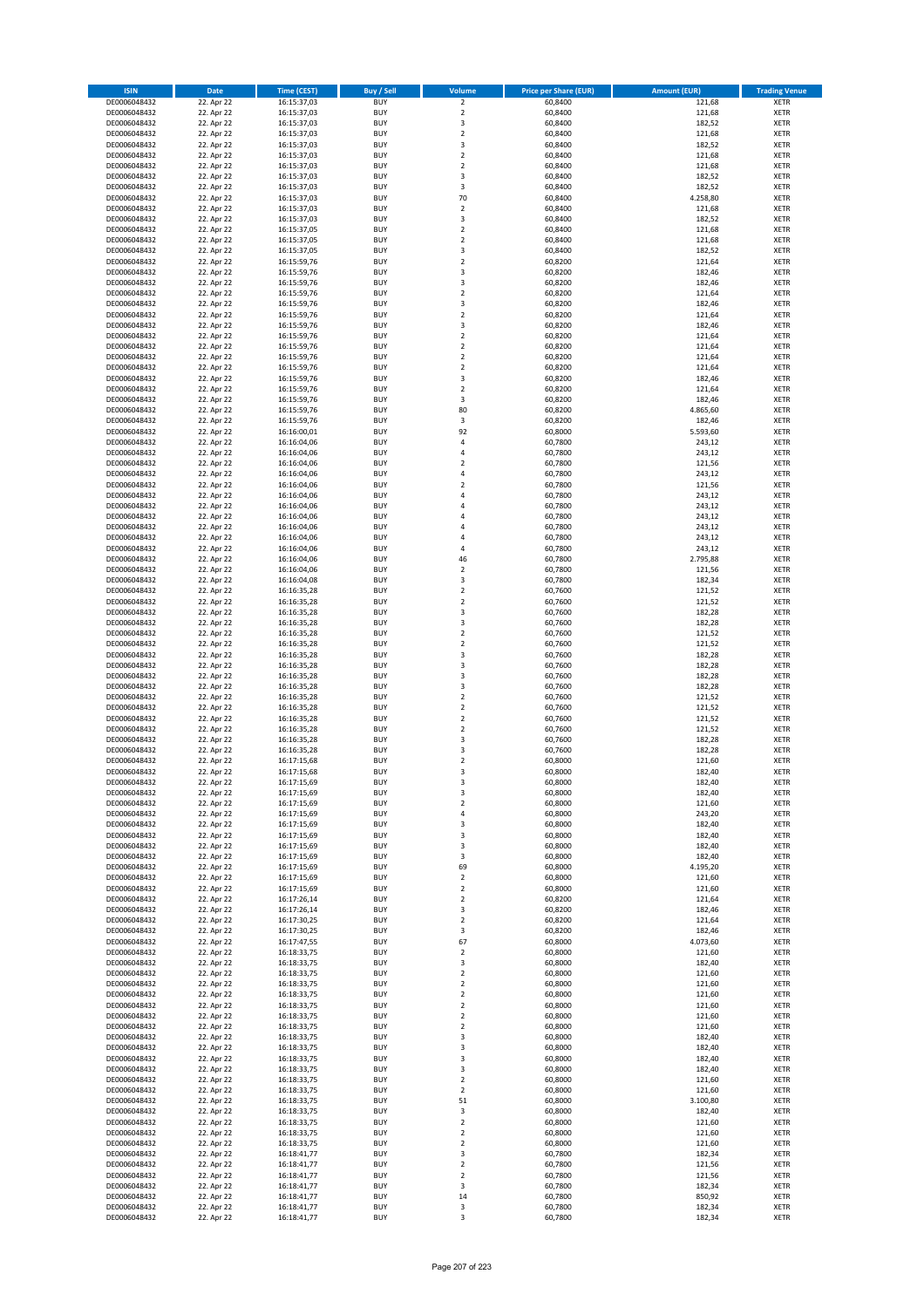| <b>ISIN</b>                  | <b>Date</b>              | <b>Time (CEST)</b>         | <b>Buy / Sell</b>        | <b>Volume</b>                          | <b>Price per Share (EUR)</b> | <b>Amount (EUR)</b> | <b>Trading Venue</b>       |
|------------------------------|--------------------------|----------------------------|--------------------------|----------------------------------------|------------------------------|---------------------|----------------------------|
| DE0006048432                 | 22. Apr 22               | 16:18:41,77                | <b>BUY</b>               | 38                                     | 60,7800                      | 2.309,64            | <b>XETR</b>                |
| DE0006048432                 | 22. Apr 22               | 16:18:45,26                | <b>BUY</b>               | $\mathbf 2$                            | 60,7600                      | 121,52              | <b>XETR</b>                |
| DE0006048432                 | 22. Apr 22               | 16:18:47,01                | <b>BUY</b>               | $\overline{2}$                         | 60,7400                      | 121,48              | <b>XETR</b>                |
| DE0006048432                 | 22. Apr 22               | 16:18:47,01                | <b>BUY</b>               | 4                                      | 60,7400                      | 242,96              | <b>XETR</b>                |
| DE0006048432<br>DE0006048432 | 22. Apr 22<br>22. Apr 22 | 16:19:35,10<br>16:19:35,10 | <b>BUY</b><br><b>BUY</b> | 3<br>3                                 | 60,8000<br>60,8000           | 182,40<br>182,40    | <b>XETR</b><br><b>XETR</b> |
| DE0006048432                 | 22. Apr 22               | 16:19:35,10                | <b>BUY</b>               | 3                                      | 60,8000                      | 182,40              | <b>XETR</b>                |
| DE0006048432                 | 22. Apr 22               | 16:19:35,10                | <b>BUY</b>               | 3                                      | 60,8000                      | 182,40              | <b>XETR</b>                |
| DE0006048432                 | 22. Apr 22               | 16:19:35,10                | <b>BUY</b>               | 3                                      | 60,8000                      | 182,40              | <b>XETR</b>                |
| DE0006048432                 | 22. Apr 22               | 16:19:35,10                | <b>BUY</b>               | 3                                      | 60,8000                      | 182,40              | <b>XETR</b>                |
| DE0006048432                 | 22. Apr 22               | 16:19:35,10                | <b>BUY</b>               | 3                                      | 60,8000                      | 182,40              | <b>XETR</b>                |
| DE0006048432                 | 22. Apr 22               | 16:19:35,10                | <b>BUY</b>               | 3<br>3                                 | 60,8000                      | 182,40              | <b>XETR</b><br><b>XETR</b> |
| DE0006048432<br>DE0006048432 | 22. Apr 22<br>22. Apr 22 | 16:19:35,10<br>16:19:43,40 | <b>BUY</b><br><b>BUY</b> | 3                                      | 60,8000<br>60,7800           | 182,40<br>182,34    | <b>XETR</b>                |
| DE0006048432                 | 22. Apr 22               | 16:19:43,40                | <b>BUY</b>               | $\mathbf 2$                            | 60,7800                      | 121,56              | <b>XETR</b>                |
| DE0006048432                 | 22. Apr 22               | 16:19:43,40                | <b>BUY</b>               | 3                                      | 60,7800                      | 182,34              | <b>XETR</b>                |
| DE0006048432                 | 22. Apr 22               | 16:19:43,40                | <b>BUY</b>               | $\mathbf 2$                            | 60,7800                      | 121,56              | <b>XETR</b>                |
| DE0006048432                 | 22. Apr 22               | 16:19:43,40                | <b>BUY</b>               | 3                                      | 60,7800                      | 182,34              | <b>XETR</b>                |
| DE0006048432                 | 22. Apr 22               | 16:19:43,40                | <b>BUY</b>               | $\overline{\mathbf{c}}$                | 60,7800                      | 121,56              | <b>XETR</b>                |
| DE0006048432<br>DE0006048432 | 22. Apr 22<br>22. Apr 22 | 16:19:43,40<br>16:19:43,40 | <b>BUY</b><br><b>BUY</b> | 89<br>$\overline{\mathbf{c}}$          | 60,7800<br>60,7800           | 5.409,42<br>121,56  | <b>XETR</b><br><b>XETR</b> |
| DE0006048432                 | 22. Apr 22               | 16:19:48,37                | <b>BUY</b>               | 3                                      | 60,7800                      | 182,34              | <b>XETR</b>                |
| DE0006048432                 | 22. Apr 22               | 16:19:48,37                | <b>BUY</b>               | 3                                      | 60,7800                      | 182,34              | <b>XETR</b>                |
| DE0006048432                 | 22. Apr 22               | 16:19:48,37                | <b>BUY</b>               | 3                                      | 60,7800                      | 182,34              | <b>XETR</b>                |
| DE0006048432                 | 22. Apr 22               | 16:19:48,37                | <b>BUY</b>               | 3                                      | 60,7800                      | 182,34              | <b>XETR</b>                |
| DE0006048432                 | 22. Apr 22               | 16:19:48,37                | <b>BUY</b>               | 76                                     | 60,7800                      | 4.619,28            | <b>XETR</b>                |
| DE0006048432<br>DE0006048432 | 22. Apr 22               | 16:19:55,77                | <b>BUY</b><br><b>BUY</b> | 3<br>$\overline{\mathbf{c}}$           | 60,7600                      | 182,28              | <b>XETR</b><br><b>XETR</b> |
| DE0006048432                 | 22. Apr 22<br>22. Apr 22 | 16:19:55,77<br>16:19:55,77 | <b>BUY</b>               | 3                                      | 60,7600<br>60,7600           | 121,52<br>182,28    | <b>XETR</b>                |
| DE0006048432                 | 22. Apr 22               | 16:19:55,77                | <b>BUY</b>               | 3                                      | 60,7600                      | 182,28              | <b>XETR</b>                |
| DE0006048432                 | 22. Apr 22               | 16:19:55,77                | <b>BUY</b>               | 3                                      | 60,7600                      | 182,28              | <b>XETR</b>                |
| DE0006048432                 | 22. Apr 22               | 16:19:55,77                | <b>BUY</b>               | $\overline{\mathbf{c}}$                | 60,7600                      | 121,52              | <b>XETR</b>                |
| DE0006048432                 | 22. Apr 22               | 16:19:55,77                | <b>BUY</b>               | $\mathbf 2$                            | 60,7600                      | 121,52              | <b>XETR</b>                |
| DE0006048432                 | 22. Apr 22               | 16:19:55,77                | <b>BUY</b>               | 3                                      | 60,7600                      | 182,28              | <b>XETR</b>                |
| DE0006048432<br>DE0006048432 | 22. Apr 22<br>22. Apr 22 | 16:19:55,77<br>16:19:55,77 | <b>BUY</b><br><b>BUY</b> | 3<br>3                                 | 60,7600<br>60,7600           | 182,28<br>182,28    | <b>XETR</b><br><b>XETR</b> |
| DE0006048432                 | 22. Apr 22               | 16:19:55,77                | <b>BUY</b>               | $\overline{\mathbf{c}}$                | 60,7600                      | 121,52              | <b>XETR</b>                |
| DE0006048432                 | 22. Apr 22               | 16:19:55,77                | <b>BUY</b>               | $\mathbf 2$                            | 60,7600                      | 121,52              | <b>XETR</b>                |
| DE0006048432                 | 22. Apr 22               | 16:19:55,77                | <b>BUY</b>               | 3                                      | 60,7600                      | 182,28              | <b>XETR</b>                |
| DE0006048432                 | 22. Apr 22               | 16:20:03,99                | <b>BUY</b>               | 11                                     | 60,7400                      | 668,14              | <b>XETR</b>                |
| DE0006048432                 | 22. Apr 22               | 16:20:03,99                | <b>BUY</b>               | 48                                     | 60,7400                      | 2.915,52            | <b>XETR</b>                |
| DE0006048432                 | 22. Apr 22               | 16:20:08,30                | <b>BUY</b>               | $\mathbf 2$                            | 60,7200                      | 121,44              | <b>XETR</b>                |
| DE0006048432<br>DE0006048432 | 22. Apr 22<br>22. Apr 22 | 16:20:08,30<br>16:20:08,30 | <b>BUY</b><br><b>BUY</b> | 3<br>3                                 | 60,7200<br>60,7200           | 182,16<br>182,16    | <b>XETR</b><br><b>XETR</b> |
| DE0006048432                 | 22. Apr 22               | 16:20:08,30                | <b>BUY</b>               | 8                                      | 60,7200                      | 485,76              | <b>XETR</b>                |
| DE0006048432                 | 22. Apr 22               | 16:20:21,15                | <b>BUY</b>               | 6                                      | 60,7400                      | 364,44              | <b>XETR</b>                |
| DE0006048432                 | 22. Apr 22               | 16:21:02,06                | <b>BUY</b>               | 3                                      | 60,7200                      | 182,16              | <b>XETR</b>                |
| DE0006048432                 | 22. Apr 22               | 16:21:02,06                | <b>BUY</b>               | $\mathbf 2$                            | 60,7200                      | 121,44              | <b>XETR</b>                |
| DE0006048432                 | 22. Apr 22               | 16:21:02,06                | <b>BUY</b><br><b>BUY</b> | 3<br>3                                 | 60,7200                      | 182,16              | <b>XETR</b><br><b>XETR</b> |
| DE0006048432<br>DE0006048432 | 22. Apr 22<br>22. Apr 22 | 16:21:02,06<br>16:21:02,06 | <b>BUY</b>               | 3                                      | 60,7200<br>60,7200           | 182,16<br>182,16    | <b>XETR</b>                |
| DE0006048432                 | 22. Apr 22               | 16:21:02,06                | <b>BUY</b>               | 3                                      | 60,7200                      | 182,16              | <b>XETR</b>                |
| DE0006048432                 | 22. Apr 22               | 16:21:02,06                | <b>BUY</b>               | $\overline{2}$                         | 60,7200                      | 121,44              | <b>XETR</b>                |
| DE0006048432                 | 22. Apr 22               | 16:21:02,06                | <b>BUY</b>               | 3                                      | 60,7200                      | 182,16              | <b>XETR</b>                |
| DE0006048432                 | 22. Apr 22               | 16:21:02,06                | <b>BUY</b>               | $\overline{\mathbf{c}}$                | 60,7200                      | 121,44              | <b>XETR</b>                |
| DE0006048432                 | 22. Apr 22               | 16:21:02,06                | <b>BUY</b>               | 3                                      | 60,7200                      | 182,16              | <b>XETR</b>                |
| DE0006048432<br>DE0006048432 | 22. Apr 22<br>22. Apr 22 | 16:21:02,06<br>16:21:02,06 | <b>BUY</b><br><b>BUY</b> | $\overline{\mathbf{c}}$<br>3           | 60,7200<br>60,7200           | 121,44<br>182,16    | <b>XETR</b><br><b>XETR</b> |
| DE0006048432                 | 22. Apr 22               | 16:21:02,06                | <b>BUY</b>               | $\overline{\mathbf{c}}$                | 60,7200                      | 121,44              | <b>XETR</b>                |
| DE0006048432                 | 22. Apr 22               | 16:21:02,06                | <b>BUY</b>               | $\overline{2}$                         | 60,7200                      | 121,44              | <b>XETR</b>                |
| DE0006048432                 | 22. Apr 22               | 16:21:02,06                | <b>BUY</b>               | 3                                      | 60,7200                      | 182,16              | <b>XETR</b>                |
| DE0006048432                 | 22. Apr 22               | 16:21:02,06                | <b>BUY</b>               | $\overline{\mathbf{c}}$                | 60,7200                      | 121,44              | <b>XETR</b>                |
| DE0006048432                 | 22. Apr 22               | 16:21:02,06                | <b>BUY</b>               | $\mathbf 2$                            | 60,7200                      | 121,44              | <b>XETR</b>                |
| DE0006048432                 | 22. Apr 22               | 16:21:02,06<br>16:21:02,06 | <b>BUY</b>               | 47                                     | 60,7200<br>60,7200           | 2.853,84<br>121,44  | <b>XETR</b>                |
| DE0006048432<br>DE0006048432 | 22. Apr 22<br>22. Apr 22 | 16:21:54,66                | BUY<br><b>BUY</b>        | 2<br>3                                 | 60,7800                      | 182,34              | <b>XETR</b><br><b>XETR</b> |
| DE0006048432                 | 22. Apr 22               | 16:21:54,66                | <b>BUY</b>               | 3                                      | 60,7800                      | 182,34              | <b>XETR</b>                |
| DE0006048432                 | 22. Apr 22               | 16:21:54,66                | <b>BUY</b>               | $\mathbf 2$                            | 60,7800                      | 121,56              | XETR                       |
| DE0006048432                 | 22. Apr 22               | 16:21:54,66                | <b>BUY</b>               | 3                                      | 60,7800                      | 182,34              | <b>XETR</b>                |
| DE0006048432                 | 22. Apr 22               | 16:21:58,86                | <b>BUY</b>               | 3                                      | 60,7800                      | 182,34              | <b>XETR</b>                |
| DE0006048432                 | 22. Apr 22               | 16:21:58,86                | <b>BUY</b>               | $\overline{2}$                         | 60,7800                      | 121,56              | <b>XETR</b>                |
| DE0006048432<br>DE0006048432 | 22. Apr 22<br>22. Apr 22 | 16:21:58,86<br>16:21:58,86 | <b>BUY</b><br><b>BUY</b> | 3<br>3                                 | 60,7800<br>60,7600           | 182,34<br>182,28    | <b>XETR</b><br><b>XETR</b> |
| DE0006048432                 | 22. Apr 22               | 16:21:58,86                | <b>BUY</b>               | $\mathbf 2$                            | 60,7800                      | 121,56              | <b>XETR</b>                |
| DE0006048432                 | 22. Apr 22               | 16:21:58,86                | <b>BUY</b>               | 3                                      | 60,7800                      | 182,34              | <b>XETR</b>                |
| DE0006048432                 | 22. Apr 22               | 16:21:58,86                | <b>BUY</b>               | 3                                      | 60.7800                      | 182,34              | <b>XETR</b>                |
| DE0006048432                 | 22. Apr 22               | 16:21:58,86                | <b>BUY</b>               | 3                                      | 60,7800                      | 182,34              | <b>XETR</b>                |
| DE0006048432                 | 22. Apr 22               | 16:21:58,86                | <b>BUY</b><br><b>BUY</b> | $\overline{\mathbf{2}}$                | 60,7800                      | 121,56              | <b>XETR</b>                |
| DE0006048432<br>DE0006048432 | 22. Apr 22<br>22. Apr 22 | 16:21:58,86<br>16:21:58,86 | <b>BUY</b>               | 3<br>3                                 | 60,7800<br>60,7800           | 182,34<br>182,34    | <b>XETR</b><br><b>XETR</b> |
| DE0006048432                 | 22. Apr 22               | 16:21:58,86                | <b>BUY</b>               | 56                                     | 60,7800                      | 3.403,68            | <b>XETR</b>                |
| DE0006048432                 | 22. Apr 22               | 16:21:58,86                | <b>BUY</b>               | 3                                      | 60,7800                      | 182,34              | <b>XETR</b>                |
| DE0006048432                 | 22. Apr 22               | 16:21:58,92                | <b>BUY</b>               | 94                                     | 60,7800                      | 5.713,32            | XETR                       |
| DE0006048432                 | 22. Apr 22               | 16:22:20,66                | <b>BUY</b>               | $\mathbf 2$                            | 60,8000                      | 121,60              | <b>XETR</b>                |
| DE0006048432                 | 22. Apr 22               | 16:22:20,66                | <b>BUY</b>               | 3                                      | 60,8000                      | 182,40              | <b>XETR</b>                |
| DE0006048432<br>DE0006048432 | 22. Apr 22<br>22. Apr 22 | 16:22:20,66<br>16:22:20,66 | <b>BUY</b><br><b>BUY</b> | $\mathbf 2$<br>$\overline{\mathbf{2}}$ | 60,8000<br>60,8000           | 121,60<br>121,60    | <b>XETR</b><br><b>XETR</b> |
| DE0006048432                 | 22. Apr 22               | 16:22:20,66                | <b>BUY</b>               | $\mathbf 2$                            | 60,8000                      | 121,60              | <b>XETR</b>                |
| DE0006048432                 | 22. Apr 22               | 16:22:20,66                | <b>BUY</b>               | 3                                      | 60,8000                      | 182,40              | <b>XETR</b>                |
| DE0006048432                 | 22. Apr 22               | 16:22:20,66                | <b>BUY</b>               | $\mathbf 2$                            | 60,8000                      | 121,60              | <b>XETR</b>                |
| DE0006048432                 | 22. Apr 22               | 16:22:20,66                | <b>BUY</b>               | 3                                      | 60,8000                      | 182,40              | <b>XETR</b>                |
| DE0006048432                 | 22. Apr 22               | 16:22:20,66                | <b>BUY</b>               | 3                                      | 60,8000                      | 182,40              | <b>XETR</b>                |
| DE0006048432<br>DE0006048432 | 22. Apr 22<br>22. Apr 22 | 16:22:20,66<br>16:22:20,66 | <b>BUY</b><br><b>BUY</b> | 3<br>3                                 | 60,8000<br>60,8000           | 182,40<br>182,40    | <b>XETR</b><br>XETR        |
| DE0006048432                 | 22. Apr 22               | 16:22:20,66                | <b>BUY</b>               | $\mathbf 2$                            | 60,8000                      | 121,60              | <b>XETR</b>                |
| DE0006048432                 | 22. Apr 22               | 16:22:41,88                | <b>BUY</b>               | $\mathbf 2$                            | 60,7800                      | 121,56              | <b>XETR</b>                |
| DE0006048432                 | 22. Apr 22               | 16:22:41,88                | <b>BUY</b>               | $\mathbf 2$                            | 60,7800                      | 121,56              | <b>XETR</b>                |
| DE0006048432                 | 22. Apr 22               | 16:22:41,88                | <b>BUY</b>               | 3                                      | 60,7800                      | 182,34              | <b>XETR</b>                |
| DE0006048432                 | 22. Apr 22               | 16:22:41,88                | <b>BUY</b>               | 3                                      | 60,7800                      | 182,34              | <b>XETR</b>                |
| DE0006048432                 | 22. Apr 22               | 16:22:41,88                | <b>BUY</b>               | $\mathbf 2$                            | 60,7800                      | 121,56              | <b>XETR</b>                |
| DE0006048432<br>DE0006048432 | 22. Apr 22<br>22. Apr 22 | 16:22:41,88<br>16:22:41,88 | <b>BUY</b><br><b>BUY</b> | $\overline{\mathbf{2}}$<br>$\mathbf 2$ | 60,7800<br>60,7800           | 121,56<br>121,56    | <b>XETR</b><br>XETR        |
| DE0006048432                 | 22. Apr 22               | 16:22:41,88                | <b>BUY</b>               | 47                                     | 60,7800                      | 2.856,66            | <b>XETR</b>                |
| DE0006048432                 | 22. Apr 22               | 16:22:41,88                | <b>BUY</b>               | 3                                      | 60,7800                      | 182,34              | <b>XETR</b>                |
| DE0006048432                 | 22. Apr 22               | 16:23:29,81                | <b>BUY</b>               | 3                                      | 60,7600                      | 182,28              | <b>XETR</b>                |
| DE0006048432                 | 22. Apr 22               | 16:23:29,81                | <b>BUY</b>               | 3                                      | 60,7600                      | 182,28              | XETR                       |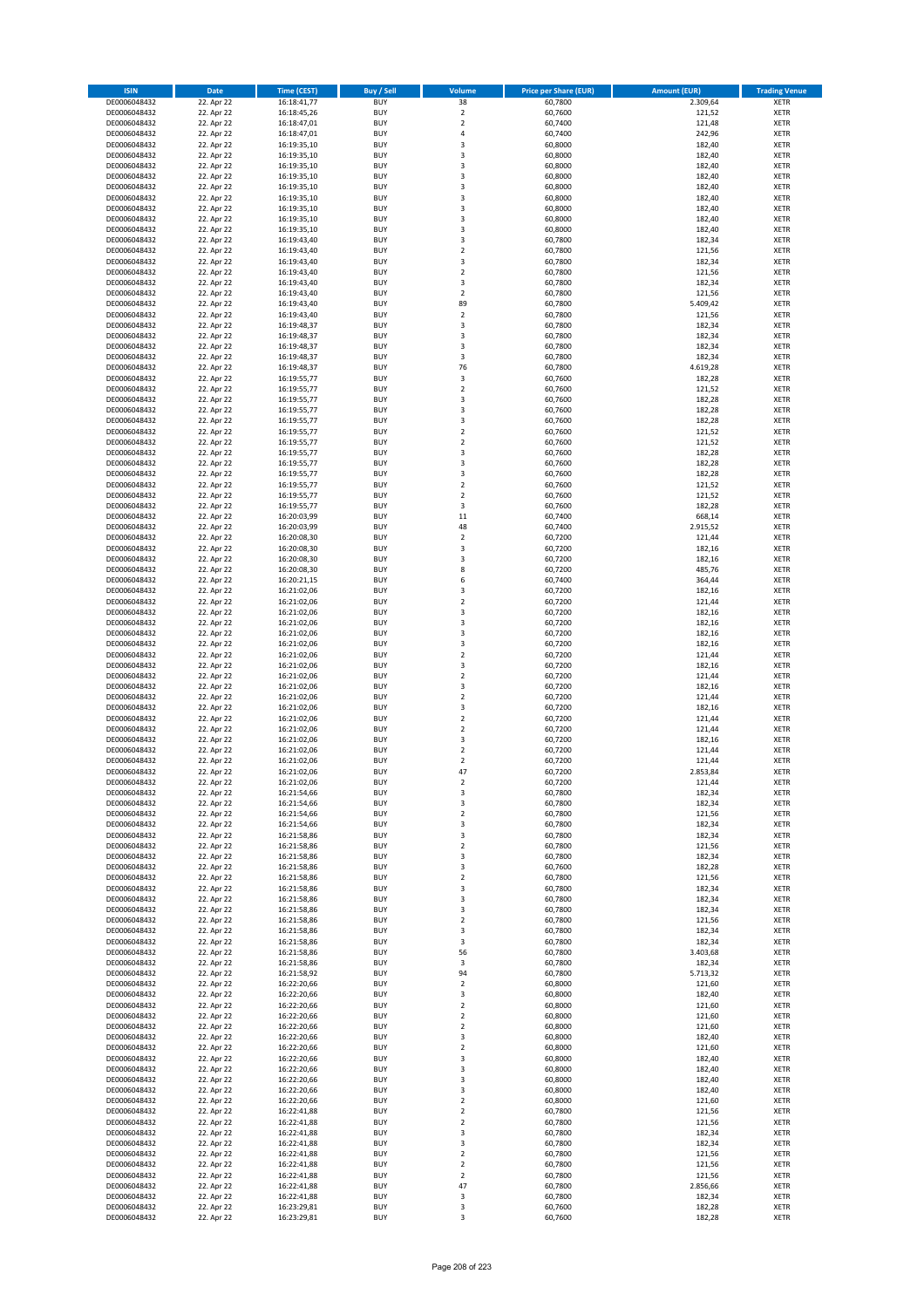| <b>ISIN</b>                  | <b>Date</b>              | <b>Time (CEST)</b>         | <b>Buy / Sell</b>        | Volume                                    | <b>Price per Share (EUR)</b> | <b>Amount (EUR)</b> | <b>Trading Venue</b>       |
|------------------------------|--------------------------|----------------------------|--------------------------|-------------------------------------------|------------------------------|---------------------|----------------------------|
| DE0006048432                 | 22. Apr 22               | 16:23:29,81                | <b>BUY</b>               | 3                                         | 60,7600                      | 182,28              | <b>XETR</b>                |
| DE0006048432                 | 22. Apr 22               | 16:23:29,81                | <b>BUY</b>               | 3                                         | 60,7600                      | 182,28              | <b>XETR</b>                |
| DE0006048432                 | 22. Apr 22               | 16:23:29,81                | <b>BUY</b>               | $\overline{\mathbf{2}}$                   | 60,7600                      | 121,52              | <b>XETR</b>                |
| DE0006048432                 | 22. Apr 22               | 16:23:29,81                | <b>BUY</b>               | $\mathbf 2$                               | 60,7600                      | 121,52              | <b>XETR</b>                |
| DE0006048432<br>DE0006048432 | 22. Apr 22<br>22. Apr 22 | 16:23:29,81<br>16:23:29,81 | <b>BUY</b><br><b>BUY</b> | $\overline{\mathbf{2}}$<br>$\overline{3}$ | 60,7600<br>60,7600           | 121,52<br>182,28    | <b>XETR</b><br><b>XETR</b> |
| DE0006048432                 | 22. Apr 22               | 16:23:29,81                | <b>BUY</b>               | $\overline{\mathbf{3}}$                   | 60,7600                      | 182,28              | <b>XETR</b>                |
| DE0006048432                 | 22. Apr 22               | 16:23:29,81                | <b>BUY</b>               | 3                                         | 60,7600                      | 182,28              | <b>XETR</b>                |
| DE0006048432                 | 22. Apr 22               | 16:23:29,81                | BUY                      | $\overline{3}$                            | 60,7600                      | 182,28              | <b>XETR</b>                |
| DE0006048432                 | 22. Apr 22               | 16:23:29,81                | <b>BUY</b>               | 3                                         | 60,7600                      | 182,28              | <b>XETR</b>                |
| DE0006048432                 | 22. Apr 22               | 16:23:29,81                | <b>BUY</b>               | $\mathbf 2$                               | 60,7600                      | 121,52              | <b>XETR</b>                |
| DE0006048432                 | 22. Apr 22               | 16:23:29,81                | <b>BUY</b>               | 3<br>$\overline{2}$                       | 60,7600                      | 182,28              | <b>XETR</b>                |
| DE0006048432<br>DE0006048432 | 22. Apr 22<br>22. Apr 22 | 16:23:29,81<br>16:23:29,81 | <b>BUY</b><br><b>BUY</b> | 68                                        | 60,7600<br>60,7600           | 121,52<br>4.131,68  | <b>XETR</b><br><b>XETR</b> |
| DE0006048432                 | 22. Apr 22               | 16:23:29,81                | <b>BUY</b>               | $\overline{2}$                            | 60,7600                      | 121,52              | <b>XETR</b>                |
| DE0006048432                 | 22. Apr 22               | 16:23:29,81                | BUY                      | $\overline{2}$                            | 60,7600                      | 121,52              | <b>XETR</b>                |
| DE0006048432                 | 22. Apr 22               | 16:23:29,81                | <b>BUY</b>               | 3                                         | 60,7600                      | 182,28              | <b>XETR</b>                |
| DE0006048432                 | 22. Apr 22               | 16:23:30,17                | <b>BUY</b>               | 4                                         | 60,7400                      | 242,96              | <b>XETR</b>                |
| DE0006048432                 | 22. Apr 22               | 16:23:30,17                | <b>BUY</b>               | 75                                        | 60.7400                      | 4.555,50            | <b>XETR</b>                |
| DE0006048432<br>DE0006048432 | 22. Apr 22<br>22. Apr 22 | 16:23:31,22<br>16:23:31,22 | <b>BUY</b><br><b>BUY</b> | $\mathsf 3$<br>$\overline{\mathbf{3}}$    | 60,7200<br>60,7200           | 182,16<br>182,16    | <b>XETR</b><br><b>XETR</b> |
| DE0006048432                 | 22. Apr 22               | 16:23:31,22                | <b>BUY</b>               | $\overline{\mathbf{3}}$                   | 60,7200                      | 182,16              | <b>XETR</b>                |
| DE0006048432                 | 22. Apr 22               | 16:24:22,62                | <b>BUY</b>               | $\overline{a}$                            | 60,7600                      | 243,04              | <b>XETR</b>                |
| DE0006048432                 | 22. Apr 22               | 16:24:22,62                | <b>BUY</b>               | $\overline{\mathbf{3}}$                   | 60,7600                      | 182,28              | <b>XETR</b>                |
| DE0006048432                 | 22. Apr 22               | 16:24:22,62                | <b>BUY</b>               | 3                                         | 60,7600                      | 182,28              | <b>XETR</b>                |
| DE0006048432                 | 22. Apr 22               | 16:24:22,62                | <b>BUY</b>               | 3                                         | 60,7600                      | 182,28              | <b>XETR</b>                |
| DE0006048432                 | 22. Apr 22               | 16:24:22,62                | <b>BUY</b><br><b>BUY</b> | $\overline{2}$<br>$\overline{4}$          | 60,7600                      | 121,52              | <b>XETR</b><br><b>XETR</b> |
| DE0006048432<br>DE0006048432 | 22. Apr 22<br>22. Apr 22 | 16:24:22,62<br>16:24:22,62 | <b>BUY</b>               | $\mathbf 2$                               | 60,7600<br>60,7600           | 243,04<br>121,52    | <b>XETR</b>                |
| DE0006048432                 | 22. Apr 22               | 16:24:22,62                | <b>BUY</b>               | $\overline{\mathbf{3}}$                   | 60,7600                      | 182,28              | <b>XETR</b>                |
| DE0006048432                 | 22. Apr 22               | 16:24:22,62                | <b>BUY</b>               | $\overline{\mathbf{3}}$                   | 60,7600                      | 182,28              | <b>XETR</b>                |
| DE0006048432                 | 22. Apr 22               | 16:24:22,62                | <b>BUY</b>               | 3                                         | 60,7600                      | 182,28              | <b>XETR</b>                |
| DE0006048432                 | 22. Apr 22               | 16:24:22,62                | <b>BUY</b>               | 4                                         | 60,7600                      | 243,04              | <b>XETR</b>                |
| DE0006048432                 | 22. Apr 22               | 16:24:22,62                | <b>BUY</b>               | $\overline{a}$                            | 60,7600                      | 243,04              | <b>XETR</b>                |
| DE0006048432<br>DE0006048432 | 22. Apr 22<br>22. Apr 22 | 16:24:22,62<br>16:24:22,62 | <b>BUY</b><br><b>BUY</b> | $\overline{\mathbf{3}}$<br>$\mathbf 2$    | 60,7600<br>60,7600           | 182,28<br>121,52    | <b>XETR</b><br><b>XETR</b> |
| DE0006048432                 | 22. Apr 22               | 16:24:22,62                | <b>BUY</b>               | $\overline{\mathbf{2}}$                   | 60,7600                      | 121,52              | <b>XETR</b>                |
| DE0006048432                 | 22. Apr 22               | 16:24:59,69                | <b>BUY</b>               | $\overline{4}$                            | 60,7600                      | 243,04              | <b>XETR</b>                |
| DE0006048432                 | 22. Apr 22               | 16:24:59,69                | <b>BUY</b>               | 3                                         | 60,7600                      | 182,28              | <b>XETR</b>                |
| DE0006048432                 | 22. Apr 22               | 16:24:59,69                | <b>BUY</b>               | $\mathbf 2$                               | 60,7600                      | 121,52              | <b>XETR</b>                |
| DE0006048432                 | 22. Apr 22               | 16:24:59,69                | <b>BUY</b>               | $\overline{3}$                            | 60,7600                      | 182,28              | <b>XETR</b>                |
| DE0006048432                 | 22. Apr 22               | 16:24:59,69                | <b>BUY</b><br><b>BUY</b> | 4                                         | 60,7600                      | 243,04              | <b>XETR</b>                |
| DE0006048432<br>DE0006048432 | 22. Apr 22<br>22. Apr 22 | 16:24:59,69<br>16:24:59,69 | <b>BUY</b>               | $\mathbf 2$<br>63                         | 60,7600<br>60,7600           | 121,52<br>3.827,88  | <b>XETR</b><br><b>XETR</b> |
| DE0006048432                 | 22. Apr 22               | 16:25:32,72                | <b>BUY</b>               | $\mathbf 2$                               | 60,7600                      | 121,52              | <b>XETR</b>                |
| DE0006048432                 | 22. Apr 22               | 16:25:32,72                | <b>BUY</b>               | 3                                         | 60,7600                      | 182,28              | <b>XETR</b>                |
| DE0006048432                 | 22. Apr 22               | 16:25:32,72                | <b>BUY</b>               | $\overline{2}$                            | 60,7600                      | 121,52              | <b>XETR</b>                |
| DE0006048432                 | 22. Apr 22               | 16:25:32,72                | <b>BUY</b>               | $\overline{\phantom{a}}$                  | 60,7600                      | 121,52              | <b>XETR</b>                |
| DE0006048432                 | 22. Apr 22               | 16:26:38,23                | <b>BUY</b><br><b>BUY</b> | 4<br>$\overline{2}$                       | 60,8200                      | 243,28              | <b>XETR</b><br><b>XETR</b> |
| DE0006048432<br>DE0006048432 | 22. Apr 22<br>22. Apr 22 | 16:26:38,23<br>16:26:38,23 | <b>BUY</b>               | 154                                       | 60,8200<br>60,8200           | 121,64<br>9.366,28  | <b>XETR</b>                |
| DE0006048432                 | 22. Apr 22               | 16:26:38,40                | <b>BUY</b>               | 3                                         | 60,8200                      | 182,46              | <b>XETR</b>                |
| DE0006048432                 | 22. Apr 22               | 16:28:01,34                | <b>BUY</b>               | $\overline{4}$                            | 60,8400                      | 243,36              | <b>XETR</b>                |
| DE0006048432                 | 22. Apr 22               | 16:28:01,34                | <b>BUY</b>               | 3                                         | 60,8400                      | 182,52              | <b>XETR</b>                |
| DE0006048432                 | 22. Apr 22               | 16:28:01,34                | <b>BUY</b>               | $\overline{a}$                            | 60,8400                      | 243,36              | <b>XETR</b>                |
| DE0006048432                 | 22. Apr 22               | 16:28:01,34                | <b>BUY</b>               | 4                                         | 60,8400                      | 243,36              | <b>XETR</b>                |
| DE0006048432<br>DE0006048432 | 22. Apr 22<br>22. Apr 22 | 16:28:01,34<br>16:28:01,34 | <b>BUY</b><br><b>BUY</b> | $\overline{\mathbf{3}}$<br>4              | 60,8400<br>60,8400           | 182,52<br>243,36    | <b>XETR</b><br><b>XETR</b> |
| DE0006048432                 | 22. Apr 22               | 16:28:01,34                | BUY                      | $\overline{\mathbf{3}}$                   | 60,8400                      | 182,52              | <b>XETR</b>                |
| DE0006048432                 | 22. Apr 22               | 16:28:01,34                | <b>BUY</b>               | $\overline{\mathbf{3}}$                   | 60,8400                      | 182,52              | <b>XETR</b>                |
| DE0006048432                 | 22. Apr 22               | 16:28:01,34                | <b>BUY</b>               | 5                                         | 60,8400                      | 304,20              | <b>XETR</b>                |
| DE0006048432                 | 22. Apr 22               | 16:28:01,34                | BUY                      | $\overline{\mathbf{3}}$                   | 60,8400                      | 182,52              | <b>XETR</b>                |
| DE0006048432                 | 22. Apr 22               | 16:28:01,34                | BUY                      | $\overline{\mathbf{3}}$                   | 60,8400                      | 182,52              | <b>XETR</b>                |
| DE0006048432                 | 22. Apr 22               | 16:28:01,34<br>16:28:01,34 | <b>BUY</b>               | $\overline{3}$                            | 60,8400<br>60,8400           | 182,52              | <b>XETR</b>                |
| DE0006048432<br>DE0006048432 | 22. Apr 22<br>22. Apr 22 | 16:28:01,34                | BUY<br><b>BUY</b>        | 3<br>3                                    | 60,8400                      | 182,52<br>182,52    | <b>XETR</b><br><b>XETR</b> |
| DE0006048432                 | 22. Apr 22               | 16:28:01,34                | <b>BUY</b>               | 5                                         | 60,8400                      | 304,20              | <b>XETR</b>                |
| DE0006048432                 | 22. Apr 22               | 16:28:01,34                | <b>BUY</b>               | 3                                         | 60,8400                      | 182,52              | <b>XETR</b>                |
| DE0006048432                 | 22. Apr 22               | 16:28:01,34                | <b>BUY</b>               | 4                                         | 60,8400                      | 243,36              | <b>XETR</b>                |
| DE0006048432                 | 22. Apr 22               | 16:28:01,34                | <b>BUY</b>               | 3                                         | 60,8400                      | 182,52              | <b>XETR</b>                |
| DE0006048432<br>DE0006048432 | 22. Apr 22<br>22. Apr 22 | 16:28:01,34                | <b>BUY</b><br><b>BUY</b> | 146                                       | 60,8400<br>60,8400           | 8.882,64<br>182,52  | <b>XETR</b>                |
| DE0006048432                 | 22. Apr 22               | 16:28:01,34<br>16:28:08,58 | <b>BUY</b>               | 3<br>3                                    | 60,8400                      | 182,52              | <b>XETR</b><br><b>XETR</b> |
| DE0006048432                 | 22. Apr 22               | 16:28:08,58                | <b>BUY</b>               | 3                                         | 60,8400                      | 182,52              | <b>XETR</b>                |
| DE0006048432                 | 22. Apr 22               | 16:28:08,58                | <b>BUY</b>               | 3                                         | 60,8400                      | 182,52              | <b>XETR</b>                |
| DE0006048432                 | 22. Apr 22               | 16:28:08,58                | <b>BUY</b>               | 3                                         | 60,8400                      | 182,52              | <b>XETR</b>                |
| DE0006048432                 | 22. Apr 22               | 16:28:08,58                | <b>BUY</b>               | $\mathbf 2$                               | 60,8400                      | 121,68              | <b>XETR</b>                |
| DE0006048432<br>DE0006048432 | 22. Apr 22<br>22. Apr 22 | 16:28:08,58<br>16:28:08,58 | <b>BUY</b><br><b>BUY</b> | $\overline{\mathbf{2}}$<br>2              | 60,8400<br>60,8400           | 121,68<br>121,68    | <b>XETR</b><br><b>XETR</b> |
| DE0006048432                 | 22. Apr 22               | 16:28:08,58                | <b>BUY</b>               | $\mathbf 2$                               | 60,8400                      | 121,68              | <b>XETR</b>                |
| DE0006048432                 | 22. Apr 22               | 16:28:08,58                | <b>BUY</b>               | $\mathbf 2$                               | 60,8400                      | 121,68              | <b>XETR</b>                |
| DE0006048432                 | 22. Apr 22               | 16:28:08,58                | <b>BUY</b>               | $\mathbf 2$                               | 60,8400                      | 121,68              | <b>XETR</b>                |
| DE0006048432                 | 22. Apr 22               | 16:28:08,58                | <b>BUY</b>               | 3                                         | 60,8400                      | 182,52              | <b>XETR</b>                |
| DE0006048432                 | 22. Apr 22               | 16:28:08,58                | <b>BUY</b>               | $\mathbf 2$                               | 60,8400                      | 121,68              | <b>XETR</b>                |
| DE0006048432<br>DE0006048432 | 22. Apr 22<br>22. Apr 22 | 16:28:08,58<br>16:28:08,58 | <b>BUY</b><br><b>BUY</b> | $\overline{\mathbf{2}}$<br>3              | 60,8400<br>60,8400           | 121,68<br>182,52    | <b>XETR</b><br><b>XETR</b> |
| DE0006048432                 | 22. Apr 22               | 16:28:08,58                | <b>BUY</b>               | $\overline{\mathbf{3}}$                   | 60,8400                      | 182,52              | <b>XETR</b>                |
| DE0006048432                 | 22. Apr 22               | 16:28:08,58                | <b>BUY</b>               | 3                                         | 60,8400                      | 182,52              | <b>XETR</b>                |
| DE0006048432                 | 22. Apr 22               | 16:28:08,58                | <b>BUY</b>               | $\mathbf 2$                               | 60,8400                      | 121,68              | <b>XETR</b>                |
| DE0006048432                 | 22. Apr 22               | 16:28:08,58                | <b>BUY</b>               | 87                                        | 60,8400                      | 5.293,08            | <b>XETR</b>                |
| DE0006048432                 | 22. Apr 22               | 16:28:08,58                | <b>BUY</b>               | $\overline{2}$                            | 60,8400                      | 121,68              | <b>XETR</b>                |
| DE0006048432                 | 22. Apr 22               | 16:28:08,60                | <b>BUY</b>               | $\overline{\mathbf{2}}$                   | 60,8400                      | 121,68              | <b>XETR</b>                |
| DE0006048432<br>DE0006048432 | 22. Apr 22<br>22. Apr 22 | 16:28:08,60<br>16:28:52,26 | <b>BUY</b><br><b>BUY</b> | 2<br>$\overline{\mathbf{2}}$              | 60,8400<br>60,8800           | 121,68<br>121,76    | <b>XETR</b><br><b>XETR</b> |
| DE0006048432                 | 22. Apr 22               | 16:28:52,26                | <b>BUY</b>               | $\mathbf 2$                               | 60,8800                      | 121,76              | <b>XETR</b>                |
| DE0006048432                 | 22. Apr 22               | 16:28:52,26                | <b>BUY</b>               | $\mathbf 2$                               | 60,8800                      | 121,76              | <b>XETR</b>                |
| DE0006048432                 | 22. Apr 22               | 16:28:52,26                | <b>BUY</b>               | $\mathbf 2$                               | 60,8800                      | 121,76              | <b>XETR</b>                |
| DE0006048432                 | 22. Apr 22               | 16:28:52,26                | <b>BUY</b>               | $\overline{\mathbf{2}}$                   | 60,8800                      | 121,76              | <b>XETR</b>                |
| DE0006048432                 | 22. Apr 22               | 16:28:52,26                | <b>BUY</b>               | $\mathbf 2$                               | 60,8800                      | 121,76              | <b>XETR</b>                |
| DE0006048432<br>DE0006048432 | 22. Apr 22<br>22. Apr 22 | 16:28:52,26<br>16:28:52,26 | <b>BUY</b><br><b>BUY</b> | $\mathbf 2$<br>$\overline{\mathbf{2}}$    | 60,8800<br>60,8800           | 121,76<br>121,76    | <b>XETR</b><br><b>XETR</b> |
| DE0006048432                 | 22. Apr 22               | 16:28:52,26                | <b>BUY</b>               | $\mathbf 2$                               | 60,8800                      | 121,76              | <b>XETR</b>                |
| DE0006048432                 | 22. Apr 22               | 16:28:52,26                | <b>BUY</b>               | 2                                         | 60,8800                      | 121,76              | <b>XETR</b>                |
| DE0006048432                 | 22. Apr 22               | 16:28:52,26                | <b>BUY</b>               | 2                                         | 60,8800                      | 121,76              | <b>XETR</b>                |
| DE0006048432                 | 22. Apr 22               | 16:28:52,26                | <b>BUY</b>               | $\,$ 1                                    | 60,8800                      | 60,88               | <b>XETR</b>                |
| DE0006048432                 | 22. Apr 22               | 16:28:52,26                | <b>BUY</b>               | 3                                         | 60,8800                      | 182,64              | <b>XETR</b>                |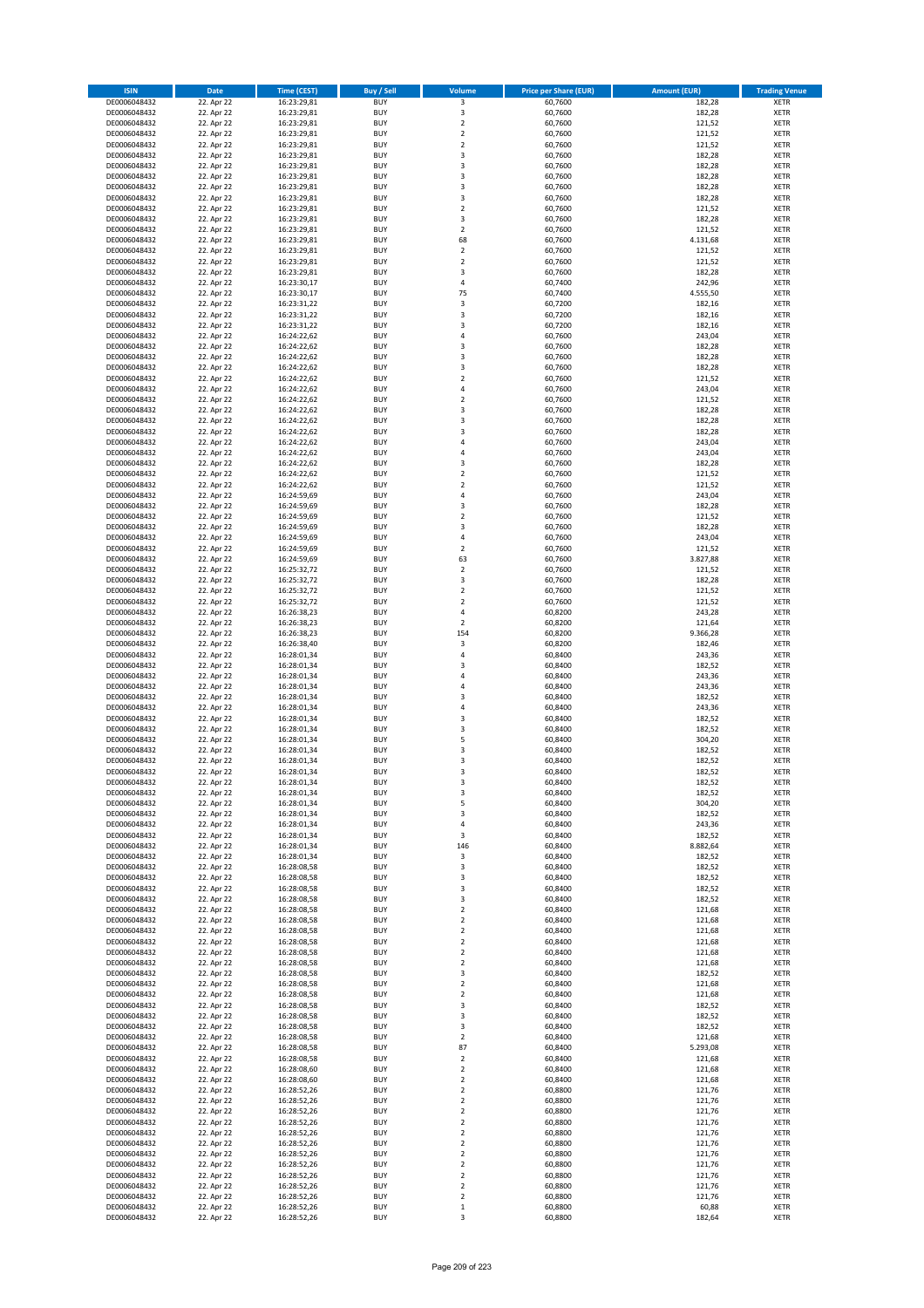| <b>ISIN</b>                  | Date                     | Time (CEST)                | <b>Buy / Sell</b>        | <b>Volume</b>                 | <b>Price per Share (EUR)</b> | <b>Amount (EUR)</b> | <b>Trading Venue</b>       |
|------------------------------|--------------------------|----------------------------|--------------------------|-------------------------------|------------------------------|---------------------|----------------------------|
| DE0006048432                 | 22. Apr 22               | 16:28:52,26                | <b>BUY</b>               | $\overline{2}$                | 60,8800                      | 121,76              | <b>XETR</b>                |
| DE0006048432                 | 22. Apr 22               | 16:28:52,26                | <b>BUY</b>               | 88                            | 60,8800                      | 5.357,44            | XETR                       |
| DE0006048432                 | 22. Apr 22               | 16:28:52,26                | <b>BUY</b>               | 3                             | 60,8800                      | 182,64              | <b>XETR</b>                |
| DE0006048432<br>DE0006048432 | 22. Apr 22<br>22. Apr 22 | 16:28:52,26<br>16:28:52,26 | <b>BUY</b><br><b>BUY</b> | $\mathbf 2$<br>$\,1\,$        | 60,8800<br>60,8800           | 121,76<br>60,88     | XETR<br><b>XETR</b>        |
| DE0006048432                 | 22. Apr 22               | 16:29:02,41                | <b>BUY</b>               | $\mathbf 2$                   | 60,8800                      | 121,76              | <b>XETR</b>                |
| DE0006048432                 | 22. Apr 22               | 16:29:02,41                | <b>BUY</b>               | $\mathbf 2$                   | 60,8800                      | 121,76              | <b>XETR</b>                |
| DE0006048432                 | 22. Apr 22               | 16:29:02,41                | <b>BUY</b>               | $\mathbf 2$                   | 60,8800                      | 121,76              | <b>XETR</b>                |
| DE0006048432                 | 22. Apr 22               | 16:29:02,41                | <b>BUY</b>               | $\overline{2}$                | 60,8800                      | 121,76              | <b>XETR</b>                |
| DE0006048432                 | 22. Apr 22               | 16:29:02,41                | <b>BUY</b>               | $\pmb{4}$                     | 60,8800                      | 243,52              | <b>XETR</b>                |
| DE0006048432                 | 22. Apr 22               | 16:29:02,41                | <b>BUY</b>               | $\mathbf 2$                   | 60,8800                      | 121,76              | <b>XETR</b>                |
| DE0006048432                 | 22. Apr 22<br>22. Apr 22 | 16:29:02,41                | <b>BUY</b><br><b>BUY</b> | $\mathbf 2$<br>3              | 60,8800                      | 121,76<br>182,64    | <b>XETR</b><br><b>XETR</b> |
| DE0006048432<br>DE0006048432 | 22. Apr 22               | 16:29:02,41<br>16:29:02,41 | <b>BUY</b>               | $\overline{2}$                | 60,8800<br>60,8800           | 121,76              | <b>XETR</b>                |
| DE0006048432                 | 22. Apr 22               | 16:29:02,41                | <b>BUY</b>               | $\mathbf 2$                   | 60,8800                      | 121,76              | <b>XETR</b>                |
| DE0006048432                 | 22. Apr 22               | 16:29:02,41                | <b>BUY</b>               | 3                             | 60,8800                      | 182,64              | <b>XETR</b>                |
| DE0006048432                 | 22. Apr 22               | 16:29:02,41                | <b>BUY</b>               | $\overline{2}$                | 60,8800                      | 121,76              | <b>XETR</b>                |
| DE0006048432                 | 22. Apr 22               | 16:29:02,41                | <b>BUY</b>               | $\overline{2}$                | 60,8800                      | 121,76              | <b>XETR</b>                |
| DE0006048432                 | 22. Apr 22               | 16:29:02,41                | <b>BUY</b>               | $\overline{2}$                | 60,8800                      | 121,76              | <b>XETR</b>                |
| DE0006048432                 | 22. Apr 22               | 16:29:02,41                | <b>BUY</b>               | $\mathbf 2$                   | 60,8800                      | 121,76              | <b>XETR</b>                |
| DE0006048432<br>DE0006048432 | 22. Apr 22<br>22. Apr 22 | 16:29:02,41<br>16:29:02,41 | <b>BUY</b><br><b>BUY</b> | 57<br>$\mathbf 2$             | 60,8800<br>60,8800           | 3.470,16<br>121,76  | <b>XETR</b><br><b>XETR</b> |
| DE0006048432                 | 22. Apr 22               | 16:29:27,50                | <b>BUY</b>               | $\mathbf 2$                   | 60,8600                      | 121,72              | <b>XETR</b>                |
| DE0006048432                 | 22. Apr 22               | 16:29:27,50                | <b>BUY</b>               | 3                             | 60,8600                      | 182,58              | <b>XETR</b>                |
| DE0006048432                 | 22. Apr 22               | 16:29:27,50                | <b>BUY</b>               | $\mathbf 2$                   | 60,8600                      | 121,72              | <b>XETR</b>                |
| DE0006048432                 | 22. Apr 22               | 16:29:27,50                | <b>BUY</b>               | 3                             | 60,8600                      | 182,58              | <b>XETR</b>                |
| DE0006048432                 | 22. Apr 22               | 16:29:27,50                | <b>BUY</b>               | $\mathbf 2$                   | 60,8600                      | 121,72              | <b>XETR</b>                |
| DE0006048432                 | 22. Apr 22               | 16:29:27,50                | <b>BUY</b>               | 3                             | 60,8600                      | 182,58              | <b>XETR</b>                |
| DE0006048432<br>DE0006048432 | 22. Apr 22<br>22. Apr 22 | 16:29:27,50<br>16:29:32,93 | <b>BUY</b><br><b>BUY</b> | 4<br>$\overline{2}$           | 60,8600<br>60,8400           | 243,44<br>121,68    | <b>XETR</b><br><b>XETR</b> |
| DE0006048432                 | 22. Apr 22               | 16:29:32,93                | <b>BUY</b>               | $\overline{2}$                | 60,8400                      | 121,68              | <b>XETR</b>                |
| DE0006048432                 | 22. Apr 22               | 16:29:32,93                | <b>BUY</b>               | $\overline{2}$                | 60,8400                      | 121,68              | <b>XETR</b>                |
| DE0006048432                 | 22. Apr 22               | 16:29:32,93                | <b>BUY</b>               | $\mathbf 2$                   | 60,8400                      | 121,68              | <b>XETR</b>                |
| DE0006048432                 | 22. Apr 22               | 16:29:32,93                | <b>BUY</b>               | $\mathbf 2$                   | 60,8400                      | 121,68              | <b>XETR</b>                |
| DE0006048432                 | 22. Apr 22               | 16:29:32,93                | <b>BUY</b>               | $\mathbf 2$                   | 60,8400                      | 121,68              | <b>XETR</b>                |
| DE0006048432                 | 22. Apr 22               | 16:29:32,93                | <b>BUY</b>               | 3                             | 60,8400                      | 182,52              | <b>XETR</b>                |
| DE0006048432                 | 22. Apr 22               | 16:29:32,93                | <b>BUY</b><br><b>BUY</b> | $\overline{2}$<br>$\mathbf 2$ | 60,8400                      | 121,68<br>121,68    | <b>XETR</b>                |
| DE0006048432<br>DE0006048432 | 22. Apr 22<br>22. Apr 22 | 16:29:32,93<br>16:29:32,93 | <b>BUY</b>               | $\overline{2}$                | 60,8400<br>60,8400           | 121,68              | <b>XETR</b><br><b>XETR</b> |
| DE0006048432                 | 22. Apr 22               | 16:29:32,93                | <b>BUY</b>               | $\mathbf 2$                   | 60,8400                      | 121,68              | <b>XETR</b>                |
| DE0006048432                 | 22. Apr 22               | 16:29:32,93                | <b>BUY</b>               | $\mathbf 2$                   | 60,8400                      | 121,68              | <b>XETR</b>                |
| DE0006048432                 | 22. Apr 22               | 16:29:32,93                | <b>BUY</b>               | 3                             | 60,8400                      | 182,52              | <b>XETR</b>                |
| DE0006048432                 | 22. Apr 22               | 16:29:32,93                | <b>BUY</b>               | 60                            | 60,8400                      | 3.650,40            | <b>XETR</b>                |
| DE0006048432                 | 22. Apr 22               | 16:29:32,93                | <b>BUY</b>               | $\overline{2}$                | 60,8400                      | 121,68              | <b>XETR</b>                |
| DE0006048432                 | 22. Apr 22               | 16:29:32,93                | <b>BUY</b>               | 3                             | 60,8400                      | 182,52              | <b>XETR</b>                |
| DE0006048432                 | 22. Apr 22               | 16:29:35,29                | <b>BUY</b><br><b>BUY</b> | 3<br>3                        | 60,8400                      | 182,52              | <b>XETR</b>                |
| DE0006048432<br>DE0006048432 | 22. Apr 22<br>22. Apr 22 | 16:29:35,29<br>16:29:35,29 | <b>BUY</b>               | 3                             | 60,8400<br>60,8400           | 182,52<br>182,52    | <b>XETR</b><br><b>XETR</b> |
| DE0006048432                 | 22. Apr 22               | 16:29:35,29                | <b>BUY</b>               | 3                             | 60,8400                      | 182,52              | <b>XETR</b>                |
| DE0006048432                 | 22. Apr 22               | 16:29:35,29                | <b>BUY</b>               | 3                             | 60,8400                      | 182,52              | <b>XETR</b>                |
| DE0006048432                 | 22. Apr 22               | 16:29:35,29                | <b>BUY</b>               | $\overline{a}$                | 60,8400                      | 243,36              | <b>XETR</b>                |
| DE0006048432                 | 22. Apr 22               | 16:29:35,29                | <b>BUY</b>               | $\overline{4}$                | 60,8400                      | 243,36              | <b>XETR</b>                |
| DE0006048432                 | 22. Apr 22               | 16:29:35,29                | <b>BUY</b>               | 3                             | 60,8400                      | 182,52              | <b>XETR</b>                |
| DE0006048432<br>DE0006048432 | 22. Apr 22<br>22. Apr 22 | 16:29:35,29<br>16:29:35,29 | <b>BUY</b><br><b>BUY</b> | 3<br>4                        | 60,8400<br>60,8400           | 182,52<br>243,36    | <b>XETR</b><br><b>XETR</b> |
| DE0006048432                 | 22. Apr 22               | 16:29:35,29                | <b>BUY</b>               | 3                             | 60,8400                      | 182,52              | <b>XETR</b>                |
| DE0006048432                 | 22. Apr 22               | 16:29:35,29                | <b>BUY</b>               | $\mathbf 2$                   | 60,8400                      | 121,68              | <b>XETR</b>                |
| DE0006048432                 | 22. Apr 22               | 16:29:35,29                | <b>BUY</b>               | 3                             | 60,8400                      | 182,52              | <b>XETR</b>                |
| DE0006048432                 | 22. Apr 22               | 16:29:35,29                | <b>BUY</b>               | 3                             | 60,8400                      | 182,52              | <b>XETR</b>                |
| DE0006048432                 | 22. Apr 22               | 16:30:20,53                | <b>BUY</b>               | $\mathbf 2$                   | 60,8200                      | 121,64              | <b>XETR</b>                |
| DE0006048432                 | 22. Apr 22               | 16:30:20,53                | <b>BUY</b>               | $\mathbf 2$                   | 60,8200                      | 121,64              | <b>XETR</b>                |
| DE0006048432                 | 22. Apr 22               | 16:30:20,53                | <b>BUY</b><br><b>BUY</b> | 3<br>$\overline{2}$           | 60,8200                      | 182,46              | <b>XETR</b><br><b>XETR</b> |
| DE0006048432<br>DE0006048432 | 22. Apr 22<br>22. Apr 22 | 16:30:20,53<br>16:30:20,53 | <b>BUY</b>               | 3                             | 60,8200<br>60,8200           | 121,64<br>182,46    | <b>XETR</b>                |
| DE0006048432                 | 22. Apr 22               | 16:30:20,53                | <b>BUY</b>               | $\mathbf 2$                   | 60,8200                      | 121,64              | XETR                       |
| DE0006048432                 | 22. Apr 22               | 16:30:20,53                | <b>BUY</b>               | $\mathbf 2$                   | 60,8200                      | 121,64              | <b>XETR</b>                |
| DE0006048432                 | 22. Apr 22               | 16:30:20,53                | <b>BUY</b>               | $\overline{2}$                | 60,8200                      | 121,64              | <b>XETR</b>                |
| DE0006048432                 | 22. Apr 22               | 16:30:20,53                | <b>BUY</b>               | $\overline{2}$                | 60,8200                      | 121,64              | <b>XETR</b>                |
| DE0006048432                 | 22. Apr 22               | 16:30:20,53                | <b>BUY</b>               | 3                             | 60,8200                      | 182,46              | <b>XETR</b>                |
| DE0006048432<br>DE0006048432 | 22. Apr 22<br>22. Apr 22 | 16:30:20,53<br>16:30:20,53 | <b>BUY</b><br><b>BUY</b> | 3<br>3                        | 60,8200<br>60,8200           | 182,46<br>182,46    | <b>XETR</b><br><b>XETR</b> |
| DE0006048432                 | 22. Apr 22               | 16:30:20,53                | <b>BUY</b>               | $\mathbf 2$                   | 60,8200                      | 121,64              | <b>XETR</b>                |
| DE0006048432                 | 22. Apr 22               | 16:30:20,53                | <b>BUY</b>               | $\mathbf 2$                   | 60,8200                      | 121,64              | XETR                       |
| DE0006048432                 | 22. Apr 22               | 16:30:20,53                | <b>BUY</b>               | $\overline{2}$                | 60,8200                      | 121,64              | <b>XETR</b>                |
| DE0006048432                 | 22. Apr 22               | 16:30:20,53                | <b>BUY</b>               | 52                            | 60,8200                      | 3.162,64            | XETR                       |
| DE0006048432                 | 22. Apr 22               | 16:30:20,53                | <b>BUY</b>               | $\overline{2}$                | 60,8200                      | 121,64              | <b>XETR</b>                |
| DE0006048432<br>DE0006048432 | 22. Apr 22<br>22. Apr 22 | 16:30:20,53<br>16:30:20,53 | <b>BUY</b><br><b>BUY</b> | $\mathbf 2$<br>3              | 60,8200<br>60,8200           | 121,64<br>182,46    | XETR<br><b>XETR</b>        |
| DE0006048432                 | 22. Apr 22               | 16:32:26,79                | <b>BUY</b>               | $\sqrt{4}$                    | 60,9400                      | 243,76              | XETR                       |
| DE0006048432                 | 22. Apr 22               | 16:32:26,79                | <b>BUY</b>               | 3                             | 60,9400                      | 182,82              | <b>XETR</b>                |
| DE0006048432                 | 22. Apr 22               | 16:32:26,79                | <b>BUY</b>               | 4                             | 60,9400                      | 243,76              | <b>XETR</b>                |
| DE0006048432                 | 22. Apr 22               | 16:32:26,79                | <b>BUY</b>               | $\sqrt{4}$                    | 60,9400                      | 243,76              | <b>XETR</b>                |
| DE0006048432                 | 22. Apr 22               | 16:32:26,79                | <b>BUY</b>               | 4                             | 60,9400                      | 243,76              | XETR                       |
| DE0006048432                 | 22. Apr 22               | 16:32:26,79                | <b>BUY</b>               | $\mathbf 2$                   | 60,9400                      | 121,88              | <b>XETR</b>                |
| DE0006048432                 | 22. Apr 22               | 16:32:26,79                | <b>BUY</b>               | 4                             | 60,9400                      | 243,76              | <b>XETR</b>                |
| DE0006048432<br>DE0006048432 | 22. Apr 22<br>22. Apr 22 | 16:32:26,79<br>16:32:26,79 | <b>BUY</b><br><b>BUY</b> | $\sqrt{4}$<br>3               | 60,9400<br>60,9400           | 243,76<br>182,82    | XETR<br>XETR               |
| DE0006048432                 | 22. Apr 22               | 16:32:26,79                | <b>BUY</b>               | 4                             | 60,9400                      | 243,76              | XETR                       |
| DE0006048432                 | 22. Apr 22               | 16:32:26,79                | <b>BUY</b>               | 4                             | 60,9400                      | 243,76              | XETR                       |
| DE0006048432                 | 22. Apr 22               | 16:32:26,79                | <b>BUY</b>               | 3                             | 60,9400                      | 182,82              | <b>XETR</b>                |
| DE0006048432                 | 22. Apr 22               | 16:32:26,79                | <b>BUY</b>               | 4                             | 60,9400                      | 243,76              | <b>XETR</b>                |
| DE0006048432                 | 22. Apr 22               | 16:32:26,79                | <b>BUY</b>               | 3                             | 60,9400                      | 182,82              | <b>XETR</b>                |
| DE0006048432                 | 22. Apr 22               | 16:32:26,79                | <b>BUY</b>               | $\sqrt{4}$                    | 60,9400                      | 243,76              | <b>XETR</b>                |
| DE0006048432<br>DE0006048432 | 22. Apr 22<br>22. Apr 22 | 16:32:26,79<br>16:32:26,79 | <b>BUY</b><br><b>BUY</b> | 94<br>$\sqrt{4}$              | 60,9400<br>60,9400           | 5.728,36<br>243,76  | <b>XETR</b><br>XETR        |
| DE0006048432                 | 22. Apr 22               | 16:32:34,72                | <b>BUY</b>               | 3                             | 60,9200                      | 182,76              | XETR                       |
| DE0006048432                 | 22. Apr 22               | 16:32:34,72                | <b>BUY</b>               | 3                             | 60,9200                      | 182,76              | XETR                       |
| DE0006048432                 | 22. Apr 22               | 16:32:34,72                | <b>BUY</b>               | 3                             | 60,9200                      | 182,76              | <b>XETR</b>                |
| DE0006048432                 | 22. Apr 22               | 16:32:34,72                | <b>BUY</b>               | $\sqrt{4}$                    | 60,9200                      | 243,68              | <b>XETR</b>                |
| DE0006048432                 | 22. Apr 22               | 16:32:36,91                | <b>BUY</b>               | $\sqrt{4}$                    | 60,9000                      | 243,60              | XETR                       |
| DE0006048432                 | 22. Apr 22<br>22. Apr 22 | 16:32:36,91                | <b>BUY</b><br><b>BUY</b> | 3<br>3                        | 60,9000<br>60,9000           | 182,70<br>182,70    | XETR                       |
| DE0006048432<br>DE0006048432 | 22. Apr 22               | 16:32:36,91<br>16:32:36,91 | <b>BUY</b>               | 67                            | 60,9000                      | 4.080,30            | XETR<br><b>XETR</b>        |
| DE0006048432                 | 22. Apr 22               | 16:34:15,80                | <b>BUY</b>               | 4                             | 60,9400                      | 243,76              | XETR                       |
| DE0006048432                 | 22. Apr 22               | 16:34:15,80                | <b>BUY</b>               | 3                             | 60,9400                      | 182,82              | <b>XETR</b>                |
| DE0006048432                 | 22. Apr 22               | 16:34:19,34                | <b>BUY</b>               | $\overline{2}$                | 60,9200                      | 121,84              | XETR                       |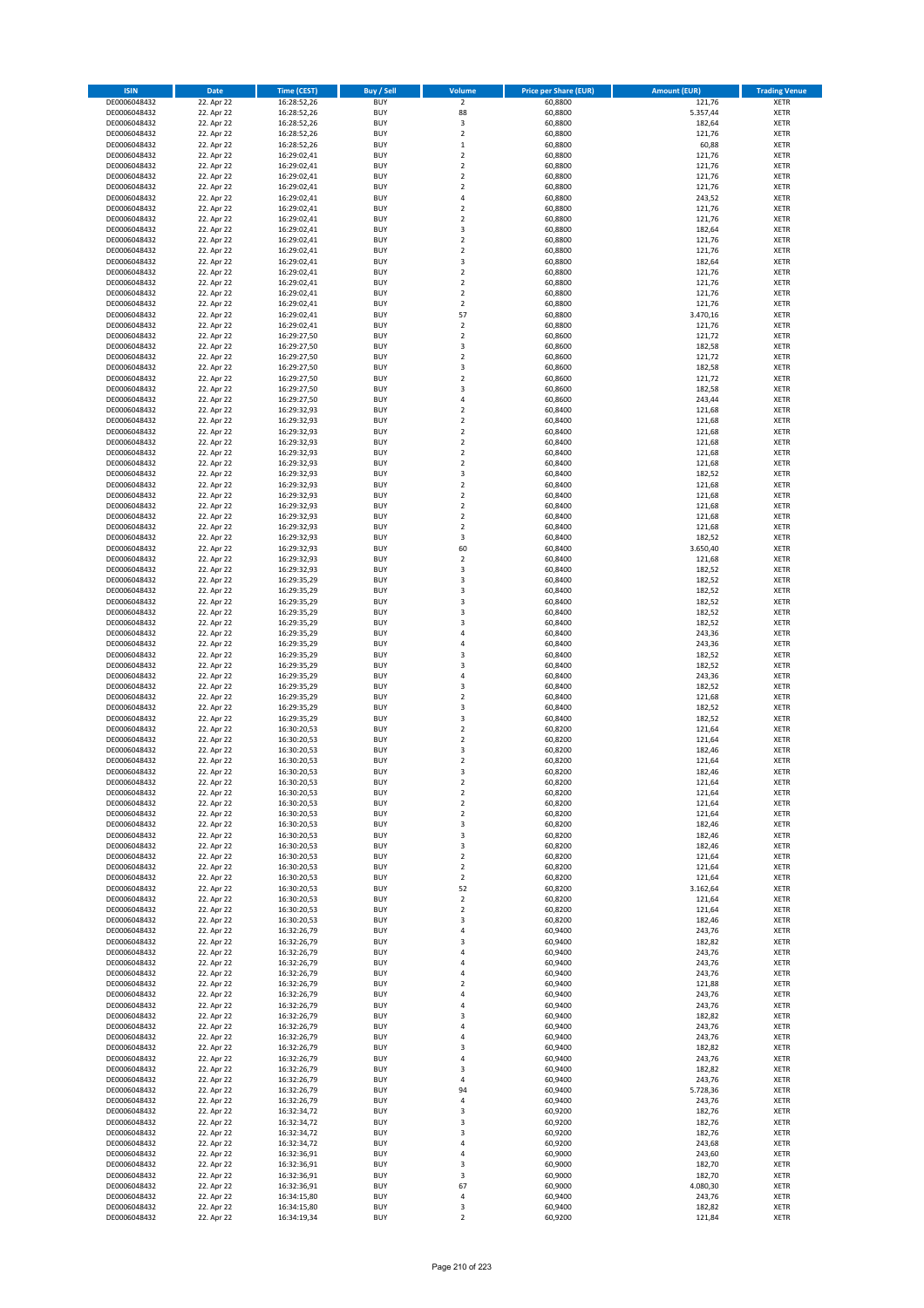| <b>ISIN</b>                  | <b>Date</b>              | Time (CEST)                | <b>Buy / Sell</b>        | Volume                                    | <b>Price per Share (EUR)</b> | <b>Amount (EUR)</b> | <b>Trading Venue</b>       |
|------------------------------|--------------------------|----------------------------|--------------------------|-------------------------------------------|------------------------------|---------------------|----------------------------|
| DE0006048432                 | 22. Apr 22               | 16:34:19,34                | <b>BUY</b>               | $\overline{\mathbf{3}}$                   | 60,9200                      | 182,76              | <b>XETR</b>                |
| DE0006048432                 | 22. Apr 22               | 16:34:19,34                | <b>BUY</b>               | 3                                         | 60,9200                      | 182,76              | <b>XETR</b>                |
| DE0006048432                 | 22. Apr 22               | 16:34:19,34                | <b>BUY</b>               | $\overline{\mathbf{3}}$                   | 60,9200                      | 182,76              | <b>XETR</b>                |
| DE0006048432                 | 22. Apr 22               | 16:34:19,34                | <b>BUY</b>               | $\mathbf 2$                               | 60,9200                      | 121,84              | <b>XETR</b>                |
| DE0006048432                 | 22. Apr 22               | 16:34:19,34                | <b>BUY</b>               | 3                                         | 60,9200                      | 182,76              | <b>XETR</b>                |
| DE0006048432                 | 22. Apr 22               | 16:34:19,34                | <b>BUY</b>               | $\overline{\mathbf{3}}$                   | 60,9200                      | 182,76              | <b>XETR</b>                |
| DE0006048432                 | 22. Apr 22               | 16:34:19,34                | <b>BUY</b>               | $\overline{2}$                            | 60,9200                      | 121,84              | <b>XETR</b>                |
| DE0006048432                 | 22. Apr 22               | 16:34:19,34                | <b>BUY</b>               | 3                                         | 60,9200                      | 182,76              | <b>XETR</b>                |
| DE0006048432<br>DE0006048432 | 22. Apr 22<br>22. Apr 22 | 16:34:19,34<br>16:34:19,34 | BUY<br><b>BUY</b>        | $\overline{2}$<br>3                       | 60,9200<br>60,9200           | 121,84<br>182,76    | <b>XETR</b><br><b>XETR</b> |
| DE0006048432                 | 22. Apr 22               | 16:34:19,34                | <b>BUY</b>               | 3                                         | 60,9200                      | 182,76              | <b>XETR</b>                |
| DE0006048432                 | 22. Apr 22               | 16:34:19,34                | <b>BUY</b>               | 3                                         | 60,9200                      | 182,76              | <b>XETR</b>                |
| DE0006048432                 | 22. Apr 22               | 16:34:19,34                | <b>BUY</b>               | $\overline{2}$                            | 60,9200                      | 121,84              | <b>XETR</b>                |
| DE0006048432                 | 22. Apr 22               | 16:34:19,34                | <b>BUY</b>               | $\overline{2}$                            | 60,9200                      | 121,84              | <b>XETR</b>                |
| DE0006048432                 | 22. Apr 22               | 16:34:19,34                | <b>BUY</b>               | $\overline{2}$                            | 60,9200                      | 121,84              | <b>XETR</b>                |
| DE0006048432                 | 22. Apr 22               | 16:34:19,34                | BUY                      | $\overline{2}$                            | 60,9200                      | 121,84              | <b>XETR</b>                |
| DE0006048432                 | 22. Apr 22               | 16:34:19,34                | <b>BUY</b>               | 3                                         | 60,9200                      | 182,76              | <b>XETR</b>                |
| DE0006048432                 | 22. Apr 22               | 16:34:19,34                | <b>BUY</b>               | 49                                        | 60,9200                      | 2.985,08            | <b>XETR</b>                |
| DE0006048432                 | 22. Apr 22               | 16:34:19,34                | <b>BUY</b>               | $\overline{2}$                            | 60,9200                      | 121,84              | <b>XETR</b>                |
| DE0006048432<br>DE0006048432 | 22. Apr 22<br>22. Apr 22 | 16:34:19,35<br>16:34:19,35 | <b>BUY</b><br><b>BUY</b> | 3<br>$\overline{2}$                       | 60,9200<br>60,9200           | 182,76<br>121,84    | <b>XETR</b><br><b>XETR</b> |
| DE0006048432                 | 22. Apr 22               | 16:34:54,41                | <b>BUY</b>               | $\mathbf 2$                               | 60,9000                      | 121,80              | <b>XETR</b>                |
| DE0006048432                 | 22. Apr 22               | 16:34:54,41                | <b>BUY</b>               | $\overline{2}$                            | 60,9000                      | 121,80              | <b>XETR</b>                |
| DE0006048432                 | 22. Apr 22               | 16:34:54,41                | <b>BUY</b>               | 3                                         | 60,9000                      | 182,70              | <b>XETR</b>                |
| DE0006048432                 | 22. Apr 22               | 16:34:54,41                | <b>BUY</b>               | 3                                         | 60,9000                      | 182,70              | <b>XETR</b>                |
| DE0006048432                 | 22. Apr 22               | 16:34:54,41                | <b>BUY</b>               | $\mathbf 2$                               | 60,9000                      | 121,80              | <b>XETR</b>                |
| DE0006048432                 | 22. Apr 22               | 16:34:54,41                | <b>BUY</b>               | $\mathbf 2$                               | 60,9000                      | 121,80              | <b>XETR</b>                |
| DE0006048432                 | 22. Apr 22               | 16:34:54,41                | <b>BUY</b>               | $\overline{\mathbf{3}}$                   | 60,9000                      | 182,70              | <b>XETR</b>                |
| DE0006048432                 | 22. Apr 22               | 16:34:54,41                | <b>BUY</b>               | 3                                         | 60,9000                      | 182,70              | <b>XETR</b>                |
| DE0006048432                 | 22. Apr 22               | 16:34:54,41                | <b>BUY</b><br><b>BUY</b> | $\overline{\mathbf{3}}$<br>$\overline{2}$ | 60,9000                      | 182,70              | <b>XETR</b>                |
| DE0006048432<br>DE0006048432 | 22. Apr 22<br>22. Apr 22 | 16:34:54,41<br>16:34:54,41 | <b>BUY</b>               | $\mathbf 2$                               | 60,9000<br>60,9000           | 121,80<br>121,80    | <b>XETR</b><br><b>XETR</b> |
| DE0006048432                 | 22. Apr 22               | 16:34:54,41                | <b>BUY</b>               | 3                                         | 60,9000                      | 182,70              | <b>XETR</b>                |
| DE0006048432                 | 22. Apr 22               | 16:34:54,41                | <b>BUY</b>               | 3                                         | 60,9000                      | 182,70              | <b>XETR</b>                |
| DE0006048432                 | 22. Apr 22               | 16:34:54,41                | <b>BUY</b>               | $\overline{\mathbf{2}}$                   | 60.9000                      | 121,80              | <b>XETR</b>                |
| DE0006048432                 | 22. Apr 22               | 16:34:54,41                | <b>BUY</b>               | $\mathbf 2$                               | 60,9000                      | 121,80              | <b>XETR</b>                |
| DE0006048432                 | 22. Apr 22               | 16:34:54,41                | <b>BUY</b>               | 3                                         | 60,9000                      | 182,70              | <b>XETR</b>                |
| DE0006048432                 | 22. Apr 22               | 16:34:54,41                | <b>BUY</b>               | 34                                        | 60,9000                      | 2.070,60            | <b>XETR</b>                |
| DE0006048432                 | 22. Apr 22               | 16:34:54,41                | <b>BUY</b>               | 3                                         | 60,9000                      | 182,70              | <b>XETR</b>                |
| DE0006048432                 | 22. Apr 22               | 16:34:54,41                | <b>BUY</b>               | $\mathbf 2$                               | 60,9000                      | 121,80              | <b>XETR</b>                |
| DE0006048432                 | 22. Apr 22               | 16:34:54,41                | <b>BUY</b><br><b>BUY</b> | 3<br>75                                   | 60,9000                      | 182,70              | <b>XETR</b>                |
| DE0006048432<br>DE0006048432 | 22. Apr 22<br>22. Apr 22 | 16:34:54,41<br>16:35:03,38 | <b>BUY</b>               | $\mathbf 2$                               | 60,9000<br>60,8800           | 4.567,50<br>121,76  | <b>XETR</b><br><b>XETR</b> |
| DE0006048432                 | 22. Apr 22               | 16:35:03,38                | <b>BUY</b>               | $\overline{\mathbf{3}}$                   | 60,8800                      | 182,64              | <b>XETR</b>                |
| DE0006048432                 | 22. Apr 22               | 16:35:03,38                | <b>BUY</b>               | $\overline{2}$                            | 60,8800                      | 121,76              | <b>XETR</b>                |
| DE0006048432                 | 22. Apr 22               | 16:35:03,38                | <b>BUY</b>               | 3                                         | 60,8800                      | 182,64              | <b>XETR</b>                |
| DE0006048432                 | 22. Apr 22               | 16:35:03,38                | <b>BUY</b>               | 3                                         | 60,8800                      | 182,64              | <b>XETR</b>                |
| DE0006048432                 | 22. Apr 22               | 16:35:03,38                | <b>BUY</b>               | $\overline{\mathbf{3}}$                   | 60,8800                      | 182,64              | <b>XETR</b>                |
| DE0006048432                 | 22. Apr 22               | 16:35:03,38                | <b>BUY</b>               | 3                                         | 60,8800                      | 182,64              | <b>XETR</b>                |
| DE0006048432                 | 22. Apr 22               | 16:35:03,38                | <b>BUY</b>               | $\overline{\mathbf{2}}$                   | 60,8800                      | 121,76              | <b>XETR</b>                |
| DE0006048432                 | 22. Apr 22               | 16:35:03,38                | <b>BUY</b>               | $\overline{\mathbf{3}}$                   | 60,8800                      | 182,64              | <b>XETR</b>                |
| DE0006048432<br>DE0006048432 | 22. Apr 22               | 16:35:03,38                | <b>BUY</b><br><b>BUY</b> | 3<br>25                                   | 60,8800                      | 182,64              | <b>XETR</b><br><b>XETR</b> |
| DE0006048432                 | 22. Apr 22<br>22. Apr 22 | 16:35:03,38<br>16:35:03,38 | <b>BUY</b>               | $\mathbf 2$                               | 60,8800<br>60,8800           | 1.522,00<br>121,76  | <b>XETR</b>                |
| DE0006048432                 | 22. Apr 22               | 16:35:03,38                | <b>BUY</b>               | $\overline{\mathbf{3}}$                   | 60,8800                      | 182,64              | <b>XETR</b>                |
| DE0006048432                 | 22. Apr 22               | 16:35:03,38                | <b>BUY</b>               | $\overline{\mathbf{3}}$                   | 60,8800                      | 182,64              | <b>XETR</b>                |
| DE0006048432                 | 22. Apr 22               | 16:35:03,38                | <b>BUY</b>               | 37                                        | 60,8800                      | 2.252,56            | <b>XETR</b>                |
| DE0006048432                 | 22. Apr 22               | 16:35:20,52                | <b>BUY</b>               | 3                                         | 60,8600                      | 182,58              | <b>XETR</b>                |
| DE0006048432                 | 22. Apr 22               | 16:35:20,52                | BUY                      | 3                                         | 60,8600                      | 182,58              | <b>XETR</b>                |
| DE0006048432                 | 22. Apr 22               | 16:35:20,52                | <b>BUY</b>               | $\overline{\mathbf{2}}$                   | 60,8600                      | 121,72              | <b>XETR</b>                |
| DE0006048432                 | 22. Apr 22               | 16:35:20,52                | <b>BUY</b>               | 3                                         | 60,8600                      | 182,58              | <b>XETR</b>                |
| DE0006048432<br>DE0006048432 | 22. Apr 22<br>22. Apr 22 | 16:35:20,52                | BUY<br>BUY               | 55<br>$\mathbf 2$                         | 60,8600<br>60,8600           | 3.347,30<br>121,72  | <b>XETR</b><br><b>XETR</b> |
| DE0006048432                 | 22. Apr 22               | 16:35:20,52<br>16:35:28,39 | <b>BUY</b>               | $\overline{3}$                            | 60,8800                      | 182,64              | <b>XETR</b>                |
| DE0006048432                 | 22. Apr 22               | 16:35:28,39                | BUY                      | 2                                         | 60,8800                      | 121,76              | <b>XETR</b>                |
| DE0006048432                 | 22. Apr 22               | 16:35:28,39                | <b>BUY</b>               | $\mathbf 2$                               | 60,8800                      | 121,76              | <b>XETR</b>                |
| DE0006048432                 | 22. Apr 22               | 16:35:40,85                | <b>BUY</b>               | $\mathbf 2$                               | 60,8600                      | 121,72              | <b>XETR</b>                |
| DE0006048432                 | 22. Apr 22               | 16:35:40,85                | <b>BUY</b>               | 3                                         | 60,8600                      | 182,58              | <b>XETR</b>                |
| DE0006048432                 | 22. Apr 22               | 16:35:40,85                | <b>BUY</b>               | 3                                         | 60,8600                      | 182,58              | <b>XETR</b>                |
| DE0006048432                 | 22. Apr 22               | 16:35:40,85                | <b>BUY</b>               | $\mathbf 2$                               | 60,8600                      | 121,72              | <b>XETR</b>                |
| DE0006048432                 | 22. Apr 22               | 16:35:40,85                | <b>BUY</b>               | 56                                        | 60,8600                      | 3.408,16            | <b>XETR</b>                |
| DE0006048432<br>DE0006048432 | 22. Apr 22<br>22. Apr 22 | 16:35:40,85                | <b>BUY</b><br><b>BUY</b> | 3<br>$\mathbf 2$                          | 60,8600<br>60,8600           | 182,58<br>121,72    | <b>XETR</b><br><b>XETR</b> |
| DE0006048432                 | 22. Apr 22               | 16:35:40,85<br>16:36:16,93 | <b>BUY</b>               | 3                                         | 60,9000                      | 182,70              | <b>XETR</b>                |
| DE0006048432                 | 22. Apr 22               | 16:36:16,93                | <b>BUY</b>               | 3                                         | 60,9000                      | 182,70              | <b>XETR</b>                |
| DE0006048432                 | 22. Apr 22               | 16:36:16,93                | <b>BUY</b>               | 3                                         | 60,9000                      | 182,70              | <b>XETR</b>                |
| DE0006048432                 | 22. Apr 22               | 16:36:16,93                | <b>BUY</b>               | 3                                         | 60,9000                      | 182,70              | <b>XETR</b>                |
| DE0006048432                 | 22. Apr 22               | 16:36:16,93                | <b>BUY</b>               | $\overline{\mathbf{3}}$                   | 60,9000                      | 182,70              | <b>XETR</b>                |
| DE0006048432                 | 22. Apr 22               | 16:36:18,57                | <b>BUY</b>               | 3                                         | 60,9000                      | 182,70              | <b>XETR</b>                |
| DE0006048432                 | 22. Apr 22               | 16:36:18,58                | <b>BUY</b>               | $\overline{\mathbf{3}}$                   | 60,9000                      | 182,70              | <b>XETR</b>                |
| DE0006048432<br>DE0006048432 | 22. Apr 22               | 16:36:31,58                | <b>BUY</b><br><b>BUY</b> | 4<br>$\overline{\mathbf{3}}$              | 60,9200<br>60,9200           | 243,68              | <b>XETR</b><br><b>XETR</b> |
| DE0006048432                 | 22. Apr 22<br>22. Apr 22 | 16:36:31,58<br>16:36:31,58 | <b>BUY</b>               | 4                                         | 60,9200                      | 182,76<br>243,68    | <b>XETR</b>                |
| DE0006048432                 | 22. Apr 22               | 16:36:31,58                | <b>BUY</b>               | $\overline{a}$                            | 60,9200                      | 243,68              | <b>XETR</b>                |
| DE0006048432                 | 22. Apr 22               | 16:36:31,58                | <b>BUY</b>               | $\overline{4}$                            | 60,9200                      | 243,68              | <b>XETR</b>                |
| DE0006048432                 | 22. Apr 22               | 16:36:31,58                | <b>BUY</b>               | 4                                         | 60,9200                      | 243,68              | <b>XETR</b>                |
| DE0006048432                 | 22. Apr 22               | 16:36:31,58                | <b>BUY</b>               | 4                                         | 60,9200                      | 243,68              | <b>XETR</b>                |
| DE0006048432                 | 22. Apr 22               | 16:36:31,58                | <b>BUY</b>               | $\overline{\mathbf{3}}$                   | 60,9200                      | 182,76              | <b>XETR</b>                |
| DE0006048432                 | 22. Apr 22               | 16:36:31,58                | <b>BUY</b>               | 4                                         | 60,9200                      | 243,68              | <b>XETR</b>                |
| DE0006048432                 | 22. Apr 22               | 16:36:31,58                | <b>BUY</b>               | $\mathbf 2$                               | 60,9200                      | 121,84              | <b>XETR</b>                |
| DE0006048432<br>DE0006048432 | 22. Apr 22               | 16:36:31,58                | <b>BUY</b><br><b>BUY</b> | 3<br>$\overline{4}$                       | 60,9200<br>60,9200           | 182,76<br>243,68    | <b>XETR</b><br><b>XETR</b> |
| DE0006048432                 | 22. Apr 22<br>22. Apr 22 | 16:36:31,58<br>16:36:31,58 | <b>BUY</b>               | 29                                        | 60,9200                      | 1.766,68            | <b>XETR</b>                |
| DE0006048432                 | 22. Apr 22               | 16:36:31,58                | <b>BUY</b>               | 36                                        | 60,9200                      | 2.193,12            | <b>XETR</b>                |
| DE0006048432                 | 22. Apr 22               | 16:36:35,23                | <b>BUY</b>               | $\mathbf 2$                               | 60,9200                      | 121,84              | <b>XETR</b>                |
| DE0006048432                 | 22. Apr 22               | 16:36:35,23                | <b>BUY</b>               | $\mathbf 2$                               | 60,9200                      | 121,84              | <b>XETR</b>                |
| DE0006048432                 | 22. Apr 22               | 16:36:35,23                | <b>BUY</b>               | $\mathbf 2$                               | 60,9200                      | 121,84              | <b>XETR</b>                |
| DE0006048432                 | 22. Apr 22               | 16:36:35,23                | <b>BUY</b>               | 58                                        | 60,9200                      | 3.533,36            | <b>XETR</b>                |
| DE0006048432                 | 22. Apr 22               | 16:36:47,93                | <b>BUY</b>               | 34                                        | 60,9200                      | 2.071,28            | <b>XETR</b>                |
| DE0006048432                 | 22. Apr 22               | 16:36:56,25                | <b>BUY</b>               | $\mathbf 2$                               | 60,9200                      | 121,84              | <b>XETR</b>                |
| DE0006048432                 | 22. Apr 22               | 16:36:56,25                | <b>BUY</b>               | 3                                         | 60,9200                      | 182,76              | <b>XETR</b>                |
| DE0006048432<br>DE0006048432 | 22. Apr 22<br>22. Apr 22 | 16:36:56,25<br>16:36:56,25 | <b>BUY</b><br><b>BUY</b> | $\mathbf 2$<br>2                          | 60,9200<br>60,9200           | 121,84<br>121,84    | <b>XETR</b><br><b>XETR</b> |
| DE0006048432                 | 22. Apr 22               | 16:36:56,25                | <b>BUY</b>               | $\mathbf 2$                               | 60,9200                      | 121,84              | <b>XETR</b>                |
| DE0006048432                 | 22. Apr 22               | 16:36:56,25                | <b>BUY</b>               | 3                                         | 60,9200                      | 182,76              | <b>XETR</b>                |
| DE0006048432                 | 22. Apr 22               | 16:36:56,25                | <b>BUY</b>               | 3                                         | 60,9200                      | 182,76              | <b>XETR</b>                |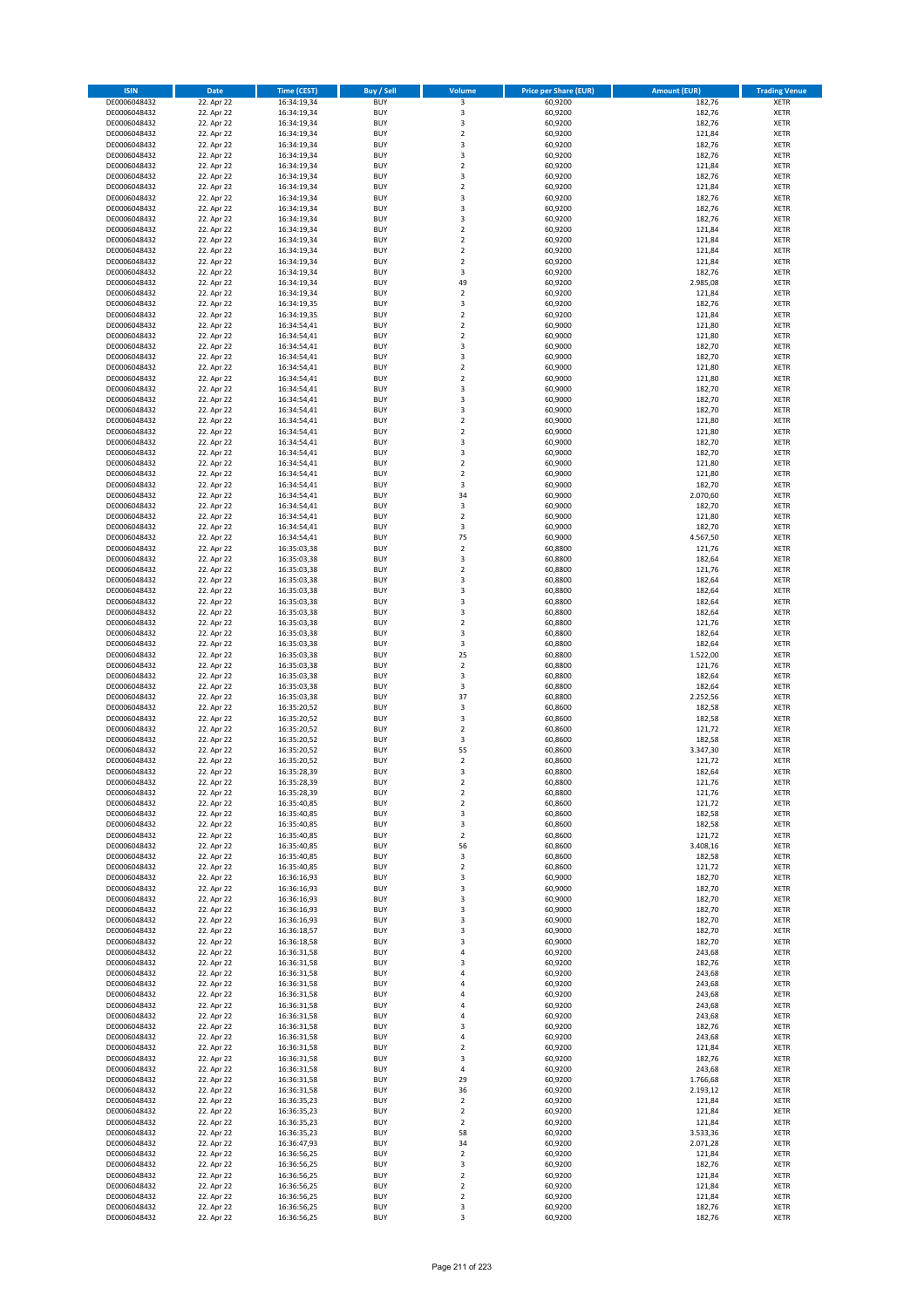| <b>ISIN</b>                  | <b>Date</b>              | <b>Time (CEST)</b>         | <b>Buy / Sell</b>        | Volume                                 | <b>Price per Share (EUR)</b> | <b>Amount (EUR)</b> | <b>Trading Venue</b>       |
|------------------------------|--------------------------|----------------------------|--------------------------|----------------------------------------|------------------------------|---------------------|----------------------------|
| DE0006048432                 | 22. Apr 22               | 16:36:56,25                | <b>BUY</b>               | $\overline{\mathbf{2}}$                | 60,9200                      | 121,84              | <b>XETR</b>                |
| DE0006048432                 | 22. Apr 22               | 16:36:56,25                | <b>BUY</b>               | 3                                      | 60,9200                      | 182,76              | <b>XETR</b>                |
| DE0006048432                 | 22. Apr 22               | 16:36:56,25                | <b>BUY</b>               | 3                                      | 60,9200                      | 182,76              | <b>XETR</b>                |
| DE0006048432<br>DE0006048432 | 22. Apr 22<br>22. Apr 22 | 16:36:56,25<br>16:36:56,25 | <b>BUY</b><br><b>BUY</b> | 3<br>3                                 | 60,9200<br>60,9200           | 182,76<br>182,76    | <b>XETR</b><br><b>XETR</b> |
| DE0006048432                 | 22. Apr 22               | 16:36:56,25                | <b>BUY</b>               | 3                                      | 60,9200                      | 182,76              | <b>XETR</b>                |
| DE0006048432                 | 22. Apr 22               | 16:36:56,25                | <b>BUY</b>               | $\overline{2}$                         | 60,9200                      | 121,84              | <b>XETR</b>                |
| DE0006048432                 | 22. Apr 22               | 16:36:56,25                | <b>BUY</b>               | $\overline{2}$                         | 60,9200                      | 121,84              | <b>XETR</b>                |
| DE0006048432                 | 22. Apr 22               | 16:36:56,25                | BUY                      | 29                                     | 60,9200                      | 1.766,68            | <b>XETR</b>                |
| DE0006048432                 | 22. Apr 22               | 16:37:14,83                | <b>BUY</b>               | 3                                      | 60,8800                      | 182,64              | <b>XETR</b>                |
| DE0006048432                 | 22. Apr 22               | 16:37:14,83                | <b>BUY</b>               | 3                                      | 60,8800                      | 182,64              | <b>XETR</b>                |
| DE0006048432<br>DE0006048432 | 22. Apr 22<br>22. Apr 22 | 16:37:14,83<br>16:37:14,83 | <b>BUY</b><br><b>BUY</b> | 3<br>$\overline{2}$                    | 60,8800<br>60,8800           | 182,64<br>121,76    | <b>XETR</b><br><b>XETR</b> |
| DE0006048432                 | 22. Apr 22               | 16:37:14,83                | <b>BUY</b>               | 42                                     | 60,8800                      | 2.556,96            | <b>XETR</b>                |
| DE0006048432                 | 22. Apr 22               | 16:37:14,83                | <b>BUY</b>               | $\overline{2}$                         | 60,8800                      | 121,76              | <b>XETR</b>                |
| DE0006048432                 | 22. Apr 22               | 16:37:14,83                | BUY                      | $\overline{2}$                         | 60,8800                      | 121,76              | <b>XETR</b>                |
| DE0006048432                 | 22. Apr 22               | 16:37:14,83                | <b>BUY</b>               | $\mathbf 2$                            | 60,8800                      | 121,76              | <b>XETR</b>                |
| DE0006048432                 | 22. Apr 22               | 16:37:14,83                | <b>BUY</b>               | 44                                     | 60,8800                      | 2.678,72            | <b>XETR</b>                |
| DE0006048432                 | 22. Apr 22               | 16:37:44,00                | <b>BUY</b>               | $\overline{2}$                         | 60,8600                      | 121,72              | <b>XETR</b>                |
| DE0006048432                 | 22. Apr 22               | 16:37:44,00                | <b>BUY</b>               | $\,1\,$                                | 60,8600                      | 60,86               | <b>XETR</b>                |
| DE0006048432<br>DE0006048432 | 22. Apr 22<br>22. Apr 22 | 16:37:44,00<br>16:37:44,00 | <b>BUY</b><br><b>BUY</b> | $\overline{2}$<br>3                    | 60,8600<br>60,8600           | 121,72<br>182,58    | <b>XETR</b><br><b>XETR</b> |
| DE0006048432                 | 22. Apr 22               | 16:37:44,00                | <b>BUY</b>               | $\overline{2}$                         | 60,8600                      | 121,72              | <b>XETR</b>                |
| DE0006048432                 | 22. Apr 22               | 16:37:44,00                | <b>BUY</b>               | 36                                     | 60,8600                      | 2.190,96            | <b>XETR</b>                |
| DE0006048432                 | 22. Apr 22               | 16:37:44,00                | <b>BUY</b>               | $\mathbf 2$                            | 60,8600                      | 121,72              | <b>XETR</b>                |
| DE0006048432                 | 22. Apr 22               | 16:37:44,00                | <b>BUY</b>               | $\mathbf 1$                            | 60,8600                      | 60,86               | <b>XETR</b>                |
| DE0006048432                 | 22. Apr 22               | 16:37:44,00                | <b>BUY</b>               | 14                                     | 60,8600                      | 852,04              | <b>XETR</b>                |
| DE0006048432                 | 22. Apr 22               | 16:37:59,50                | <b>BUY</b>               | 3                                      | 60,8400                      | 182,52              | <b>XETR</b>                |
| DE0006048432<br>DE0006048432 | 22. Apr 22<br>22. Apr 22 | 16:38:52,13<br>16:38:52,13 | <b>BUY</b><br><b>BUY</b> | 3<br>3                                 | 60,8600<br>60,8600           | 182,58<br>182,58    | <b>XETR</b><br><b>XETR</b> |
| DE0006048432                 | 22. Apr 22               | 16:38:52,13                | <b>BUY</b>               | 3                                      | 60,8600                      | 182,58              | <b>XETR</b>                |
| DE0006048432                 | 22. Apr 22               | 16:38:52,13                | <b>BUY</b>               | $\mathbf 2$                            | 60,8600                      | 121,72              | <b>XETR</b>                |
| DE0006048432                 | 22. Apr 22               | 16:38:52,13                | <b>BUY</b>               | 3                                      | 60,8600                      | 182,58              | <b>XETR</b>                |
| DE0006048432                 | 22. Apr 22               | 16:38:52,13                | <b>BUY</b>               | $\mathbf 2$                            | 60,8600                      | 121,72              | <b>XETR</b>                |
| DE0006048432                 | 22. Apr 22               | 16:38:52,13                | <b>BUY</b>               | $\overline{2}$                         | 60,8600                      | 121,72              | <b>XETR</b>                |
| DE0006048432                 | 22. Apr 22               | 16:38:52,13                | <b>BUY</b>               | $\mathbf 2$                            | 60,8600                      | 121,72              | <b>XETR</b>                |
| DE0006048432                 | 22. Apr 22               | 16:38:52,13                | <b>BUY</b><br>BUY        | $\overline{\mathbf{3}}$<br>$\mathbf 2$ | 60,8600<br>60,8600           | 182,58<br>121,72    | <b>XETR</b><br><b>XETR</b> |
| DE0006048432<br>DE0006048432 | 22. Apr 22<br>22. Apr 22 | 16:38:52,13<br>16:38:52,13 | <b>BUY</b>               | 3                                      | 60,8600                      | 182,58              | <b>XETR</b>                |
| DE0006048432                 | 22. Apr 22               | 16:38:52,13                | <b>BUY</b>               | 3                                      | 60,8600                      | 182,58              | <b>XETR</b>                |
| DE0006048432                 | 22. Apr 22               | 16:38:52,13                | <b>BUY</b>               | $\overline{\mathbf{3}}$                | 60,8600                      | 182,58              | <b>XETR</b>                |
| DE0006048432                 | 22. Apr 22               | 16:38:52,13                | <b>BUY</b>               | $\overline{2}$                         | 60,8600                      | 121,72              | <b>XETR</b>                |
| DE0006048432                 | 22. Apr 22               | 16:38:52,13                | <b>BUY</b>               | 3                                      | 60,8600                      | 182,58              | <b>XETR</b>                |
| DE0006048432                 | 22. Apr 22               | 16:38:52,13                | <b>BUY</b>               | $\overline{2}$                         | 60,8600                      | 121,72              | <b>XETR</b>                |
| DE0006048432                 | 22. Apr 22               | 16:38:52,13                | <b>BUY</b>               | $\mathbf 2$                            | 60,8600                      | 121,72              | <b>XETR</b>                |
| DE0006048432<br>DE0006048432 | 22. Apr 22<br>22. Apr 22 | 16:38:52,13                | <b>BUY</b><br><b>BUY</b> | 73<br>$\mathbf 2$                      | 60,8600<br>60,8600           | 4.442,78<br>121,72  | <b>XETR</b><br><b>XETR</b> |
| DE0006048432                 | 22. Apr 22               | 16:38:52,13<br>16:38:52,13 | <b>BUY</b>               | $\mathbf 2$                            | 60,8600                      | 121,72              | <b>XETR</b>                |
| DE0006048432                 | 22. Apr 22               | 16:39:28,42                | <b>BUY</b>               | 3                                      | 60,8800                      | 182,64              | <b>XETR</b>                |
| DE0006048432                 | 22. Apr 22               | 16:39:28,42                | <b>BUY</b>               | 3                                      | 60,8800                      | 182,64              | <b>XETR</b>                |
| DE0006048432                 | 22. Apr 22               | 16:39:28,42                | <b>BUY</b>               | $\overline{\mathbf{3}}$                | 60,8800                      | 182,64              | <b>XETR</b>                |
| DE0006048432                 | 22. Apr 22               | 16:39:28,42                | <b>BUY</b>               | 3                                      | 60,8800                      | 182,64              | <b>XETR</b>                |
| DE0006048432                 | 22. Apr 22               | 16:39:28,42                | <b>BUY</b>               | 47                                     | 60,8800                      | 2.861,36            | <b>XETR</b>                |
| DE0006048432<br>DE0006048432 | 22. Apr 22<br>22. Apr 22 | 16:39:28,42<br>16:39:28,42 | <b>BUY</b><br><b>BUY</b> | 3<br>$\overline{\mathbf{3}}$           | 60,8800<br>60,8800           | 182,64<br>182,64    | <b>XETR</b><br><b>XETR</b> |
| DE0006048432                 | 22. Apr 22               | 16:39:28,42                | <b>BUY</b>               | $\overline{\mathbf{3}}$                | 60,8800                      | 182,64              | <b>XETR</b>                |
| DE0006048432                 | 22. Apr 22               | 16:40:14,76                | <b>BUY</b>               | $\overline{\mathbf{3}}$                | 60,8800                      | 182,64              | <b>XETR</b>                |
| DE0006048432                 | 22. Apr 22               | 16:40:14,76                | <b>BUY</b>               | 3                                      | 60,8800                      | 182,64              | <b>XETR</b>                |
| DE0006048432                 | 22. Apr 22               | 16:40:14,76                | BUY                      | $\overline{\mathbf{3}}$                | 60,8800                      | 182,64              | <b>XETR</b>                |
| DE0006048432                 | 22. Apr 22               | 16:40:14,76                | <b>BUY</b>               | $\overline{2}$                         | 60,8800                      | 121,76              | <b>XETR</b>                |
| DE0006048432                 | 22. Apr 22               | 16:40:14,76                | <b>BUY</b>               | 3                                      | 60,8800                      | 182,64              | <b>XETR</b>                |
| DE0006048432<br>DE0006048432 | 22. Apr 22<br>22. Apr 22 | 16:40:14,76<br>16:40:14,76 | BUY<br>BUY               | $\overline{\mathbf{3}}$<br>$\mathbf 2$ | 60,8800<br>60,8800           | 182,64<br>121,76    | <b>XETR</b><br><b>XETR</b> |
| DE0006048432                 | 22. Apr 22               | 16:40:14,76                | <b>BUY</b>               | $\overline{2}$                         | 60,8800                      | 121,76              | <b>XETR</b>                |
| DE0006048432                 | 22. Apr 22               | 16:40:14,76                | <b>BUY</b>               | 69                                     | 60,8800                      | 4.200,72            | <b>XETR</b>                |
| DE0006048432                 | 22. Apr 22               | 16:40:14,76                | <b>BUY</b>               | $\mathbf 2$                            | 60,8800                      | 121,76              | <b>XETR</b>                |
| DE0006048432                 | 22. Apr 22               | 16:40:14,76                | <b>BUY</b>               | $\mathbf 2$                            | 60,8800                      | 121,76              | <b>XETR</b>                |
| DE0006048432                 | 22. Apr 22               | 16:40:14,76                | <b>BUY</b>               | 3                                      | 60,8800                      | 182,64              | <b>XETR</b>                |
| DE0006048432                 | 22. Apr 22               | 16:40:14,79                | <b>BUY</b>               | 3                                      | 60,8600                      | 182,58              | <b>XETR</b>                |
| DE0006048432<br>DE0006048432 | 22. Apr 22<br>22. Apr 22 | 16:40:14,79<br>16:40:14,79 | <b>BUY</b><br><b>BUY</b> | 3<br>3                                 | 60,8600<br>60,8600           | 182,58<br>182,58    | <b>XETR</b><br><b>XETR</b> |
| DE0006048432                 | 22. Apr 22               | 16:40:14,79                | <b>BUY</b>               | 2                                      | 60,8600                      | 121,72              | <b>XETR</b>                |
| DE0006048432                 | 22. Apr 22               | 16:40:14,79                | <b>BUY</b>               | 3                                      | 60,8600                      | 182,58              | <b>XETR</b>                |
| DE0006048432                 | 22. Apr 22               | 16:40:14,79                | <b>BUY</b>               | $\mathbf 2$                            | 60,8600                      | 121,72              | <b>XETR</b>                |
| DE0006048432                 | 22. Apr 22               | 16:40:14,79                | <b>BUY</b>               | 3                                      | 60,8600                      | 182,58              | <b>XETR</b>                |
| DE0006048432                 | 22. Apr 22               | 16:40:14,79                | <b>BUY</b>               | $\overline{2}$                         | 60,8600                      | 121,72              | <b>XETR</b>                |
| DE0006048432<br>DE0006048432 | 22. Apr 22<br>22. Apr 22 | 16:40:14,79<br>16:40:14,79 | <b>BUY</b><br><b>BUY</b> | 3<br>72                                | 60,8600<br>60,8600           | 182,58<br>4.381,92  | <b>XETR</b><br><b>XETR</b> |
| DE0006048432                 | 22. Apr 22               | 16:40:18,69                | <b>BUY</b>               | 2                                      | 60,8400                      | 121,68              | <b>XETR</b>                |
| DE0006048432                 | 22. Apr 22               | 16:40:32,38                | <b>BUY</b>               | 47                                     | 60,8600                      | 2.860,42            | <b>XETR</b>                |
| DE0006048432                 | 22. Apr 22               | 16:40:57,20                | <b>BUY</b>               | $\mathbf 2$                            | 60,8400                      | 121,68              | <b>XETR</b>                |
| DE0006048432                 | 22. Apr 22               | 16:40:57,20                | <b>BUY</b>               | $\mathbf 2$                            | 60,8400                      | 121,68              | <b>XETR</b>                |
| DE0006048432                 | 22. Apr 22               | 16:40:57,20                | <b>BUY</b>               | $\mathbf 2$                            | 60,8400                      | 121,68              | <b>XETR</b>                |
| DE0006048432                 | 22. Apr 22               | 16:40:57,20                | <b>BUY</b>               | 3                                      | 60,8400                      | 182,52              | <b>XETR</b>                |
| DE0006048432<br>DE0006048432 | 22. Apr 22<br>22. Apr 22 | 16:40:57,20                | <b>BUY</b><br><b>BUY</b> | $\overline{\mathbf{3}}$<br>3           | 60,8400<br>60,8400           | 182,52<br>182,52    | <b>XETR</b><br><b>XETR</b> |
| DE0006048432                 | 22. Apr 22               | 16:40:57,20<br>16:40:57,20 | <b>BUY</b>               | $\overline{\mathbf{3}}$                | 60,8400                      | 182,52              | <b>XETR</b>                |
| DE0006048432                 | 22. Apr 22               | 16:40:57,20                | <b>BUY</b>               | $\mathbf 2$                            | 60,8400                      | 121,68              | <b>XETR</b>                |
| DE0006048432                 | 22. Apr 22               | 16:40:57,21                | <b>BUY</b>               | $\mathbf 2$                            | 60,8400                      | 121,68              | <b>XETR</b>                |
| DE0006048432                 | 22. Apr 22               | 16:40:57,21                | <b>BUY</b>               | $\mathbf 2$                            | 60,8400                      | 121,68              | <b>XETR</b>                |
| DE0006048432                 | 22. Apr 22               | 16:40:57,21                | <b>BUY</b>               | 3                                      | 60,8400                      | 182,52              | <b>XETR</b>                |
| DE0006048432                 | 22. Apr 22               | 16:40:57,21                | <b>BUY</b>               | $\overline{2}$                         | 60,8400                      | 121,68              | <b>XETR</b>                |
| DE0006048432<br>DE0006048432 | 22. Apr 22<br>22. Apr 22 | 16:40:57,21<br>16:40:57,21 | <b>BUY</b><br><b>BUY</b> | 2<br>3                                 | 60,8400<br>60,8400           | 121,68<br>182,52    | <b>XETR</b><br><b>XETR</b> |
| DE0006048432                 | 22. Apr 22               | 16:40:57,21                | <b>BUY</b>               | 3                                      | 60,8400                      | 182,52              | <b>XETR</b>                |
| DE0006048432                 | 22. Apr 22               | 16:40:57,21                | <b>BUY</b>               | 3                                      | 60,8400                      | 182,52              | <b>XETR</b>                |
| DE0006048432                 | 22. Apr 22               | 16:40:57,21                | <b>BUY</b>               | 3                                      | 60,8400                      | 182,52              | <b>XETR</b>                |
| DE0006048432                 | 22. Apr 22               | 16:40:57,21                | <b>BUY</b>               | $\overline{2}$                         | 60,8400                      | 121,68              | <b>XETR</b>                |
| DE0006048432                 | 22. Apr 22               | 16:40:57,21                | <b>BUY</b>               | 3                                      | 60,8400                      | 182,52              | <b>XETR</b>                |
| DE0006048432                 | 22. Apr 22               | 16:40:57,21                | <b>BUY</b>               | 49                                     | 60,8400                      | 2.981,16            | <b>XETR</b>                |
| DE0006048432<br>DE0006048432 | 22. Apr 22<br>22. Apr 22 | 16:40:57,21<br>16:40:57,23 | <b>BUY</b><br><b>BUY</b> | $\overline{2}$<br>$\mathbf 2$          | 60,8400<br>60,8400           | 121,68<br>121,68    | <b>XETR</b><br><b>XETR</b> |
| DE0006048432                 | 22. Apr 22               | 16:41:13,30                | <b>BUY</b>               | 3                                      | 60,8400                      | 182,52              | <b>XETR</b>                |
| DE0006048432                 | 22. Apr 22               | 16:41:13,30                | <b>BUY</b>               | 3                                      | 60,8400                      | 182,52              | <b>XETR</b>                |
| DE0006048432                 | 22. Apr 22               | 16:41:13,30                | <b>BUY</b>               | $\mathbf 2$                            | 60,8400                      | 121,68              | <b>XETR</b>                |
| DE0006048432                 | 22. Apr 22               | 16:41:13,30                | <b>BUY</b>               | 3                                      | 60,8400                      | 182,52              | <b>XETR</b>                |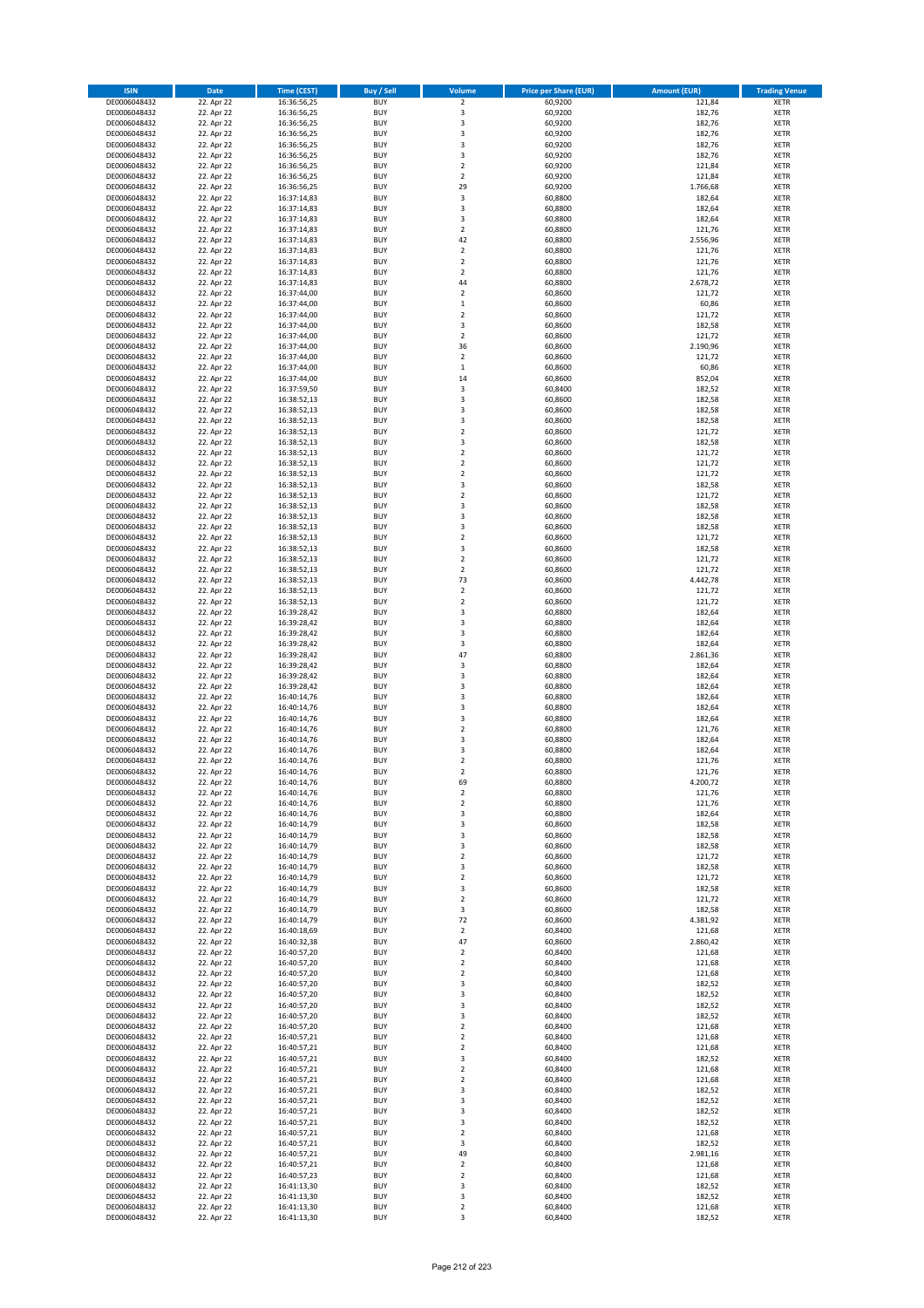| <b>ISIN</b>                  | <b>Date</b>              | Time (CEST)                | <b>Buy / Sell</b>        | Volume                                             | <b>Price per Share (EUR)</b> | <b>Amount (EUR)</b> | <b>Trading Venue</b>       |
|------------------------------|--------------------------|----------------------------|--------------------------|----------------------------------------------------|------------------------------|---------------------|----------------------------|
| DE0006048432                 | 22. Apr 22               | 16:41:13,30                | <b>BUY</b>               | $\overline{\mathbf{2}}$                            | 60,8400                      | 121,68              | <b>XETR</b>                |
| DE0006048432                 | 22. Apr 22               | 16:41:13,30                | <b>BUY</b>               | $\mathbf 2$                                        | 60,8400                      | 121,68              | <b>XETR</b>                |
| DE0006048432                 | 22. Apr 22               | 16:41:13,32                | <b>BUY</b>               | 3                                                  | 60.8400                      | 182,52              | <b>XETR</b>                |
| DE0006048432                 | 22. Apr 22               | 16:41:13,32                | <b>BUY</b>               | $\mathbf 2$                                        | 60,8400                      | 121,68              | <b>XETR</b>                |
| DE0006048432<br>DE0006048432 | 22. Apr 22<br>22. Apr 22 | 16:41:13,32<br>16:41:13,32 | <b>BUY</b><br><b>BUY</b> | $\overline{2}$<br>3                                | 60,8400<br>60,8400           | 121,68<br>182,52    | <b>XETR</b><br><b>XETR</b> |
| DE0006048432                 | 22. Apr 22               | 16:41:13,32                | <b>BUY</b>               | $\overline{2}$                                     | 60,8400                      | 121,68              | <b>XETR</b>                |
| DE0006048432                 | 22. Apr 22               | 16:41:17,28                | <b>BUY</b>               | 47                                                 | 60,8200                      | 2.858,54            | <b>XETR</b>                |
| DE0006048432                 | 22. Apr 22               | 16:41:33,19                | BUY                      | 3                                                  | 60,8000                      | 182,40              | <b>XETR</b>                |
| DE0006048432                 | 22. Apr 22               | 16:41:33,19                | <b>BUY</b>               | $\mathbf 2$                                        | 60,8000                      | 121,60              | <b>XETR</b>                |
| DE0006048432                 | 22. Apr 22               | 16:41:33,19                | <b>BUY</b>               | $\mathbf 2$                                        | 60,8000                      | 121,60              | <b>XETR</b>                |
| DE0006048432                 | 22. Apr 22               | 16:41:33,19                | <b>BUY</b>               | $\overline{\mathbf{3}}$<br>$\overline{3}$          | 60,8000                      | 182,40              | <b>XETR</b>                |
| DE0006048432<br>DE0006048432 | 22. Apr 22<br>22. Apr 22 | 16:41:33,19<br>16:41:33,19 | BUY<br><b>BUY</b>        | $\overline{2}$                                     | 60,8000<br>60,8000           | 182,40<br>121,60    | <b>XETR</b><br><b>XETR</b> |
| DE0006048432                 | 22. Apr 22               | 16:41:33,19                | <b>BUY</b>               | $\overline{2}$                                     | 60,8000                      | 121,60              | <b>XETR</b>                |
| DE0006048432                 | 22. Apr 22               | 16:41:33,19                | BUY                      | $\overline{2}$                                     | 60,8000                      | 121,60              | <b>XETR</b>                |
| DE0006048432                 | 22. Apr 22               | 16:41:33,19                | <b>BUY</b>               | 3                                                  | 60,8000                      | 182,40              | <b>XETR</b>                |
| DE0006048432                 | 22. Apr 22               | 16:41:33,19                | <b>BUY</b>               | 3                                                  | 60,8000                      | 182,40              | <b>XETR</b>                |
| DE0006048432                 | 22. Apr 22               | 16:41:33,19                | <b>BUY</b>               | 3                                                  | 60.8000                      | 182,40              | <b>XETR</b>                |
| DE0006048432<br>DE0006048432 | 22. Apr 22<br>22. Apr 22 | 16:41:54,72<br>16:41:54,72 | <b>BUY</b><br><b>BUY</b> | $\overline{3}$<br>$\overline{2}$                   | 60,7800<br>60,7800           | 182,34<br>121,56    | <b>XETR</b><br><b>XETR</b> |
| DE0006048432                 | 22. Apr 22               | 16:41:54,72                | <b>BUY</b>               | $\mathbf 2$                                        | 60,7800                      | 121,56              | <b>XETR</b>                |
| DE0006048432                 | 22. Apr 22               | 16:41:54,72                | <b>BUY</b>               | $\overline{\mathbf{3}}$                            | 60,7800                      | 182,34              | <b>XETR</b>                |
| DE0006048432                 | 22. Apr 22               | 16:41:54,72                | <b>BUY</b>               | 3                                                  | 60,7800                      | 182,34              | <b>XETR</b>                |
| DE0006048432                 | 22. Apr 22               | 16:41:54,72                | <b>BUY</b>               | 3                                                  | 60,7800                      | 182,34              | <b>XETR</b>                |
| DE0006048432                 | 22. Apr 22               | 16:41:54,72                | <b>BUY</b>               | 46                                                 | 60,7800                      | 2.795,88            | <b>XETR</b>                |
| DE0006048432                 | 22. Apr 22               | 16:41:54,72                | <b>BUY</b><br><b>BUY</b> | $\mathbf 2$<br>48                                  | 60,7800                      | 121,56              | <b>XETR</b><br><b>XETR</b> |
| DE0006048432<br>DE0006048432 | 22. Apr 22<br>22. Apr 22 | 16:42:03,50<br>16:42:15,42 | <b>BUY</b>               | $\mathbf 2$                                        | 60,7600<br>60,7600           | 2.916,48<br>121,52  | <b>XETR</b>                |
| DE0006048432                 | 22. Apr 22               | 16:42:15,42                | <b>BUY</b>               | $\overline{\mathbf{3}}$                            | 60,7600                      | 182,28              | <b>XETR</b>                |
| DE0006048432                 | 22. Apr 22               | 16:42:15,42                | <b>BUY</b>               | 3                                                  | 60,7600                      | 182,28              | <b>XETR</b>                |
| DE0006048432                 | 22. Apr 22               | 16:42:15,42                | <b>BUY</b>               | $\mathbf 2$                                        | 60,7600                      | 121,52              | <b>XETR</b>                |
| DE0006048432                 | 22. Apr 22               | 16:42:15,42                | <b>BUY</b>               | 3                                                  | 60,7600                      | 182,28              | <b>XETR</b>                |
| DE0006048432                 | 22. Apr 22               | 16:42:15,42                | <b>BUY</b>               | 3                                                  | 60,7600                      | 182,28              | <b>XETR</b>                |
| DE0006048432<br>DE0006048432 | 22. Apr 22<br>22. Apr 22 | 16:42:15,42<br>16:42:25,18 | <b>BUY</b><br><b>BUY</b> | 3<br>31                                            | 60,7600<br>60,7400           | 182,28<br>1.882,94  | <b>XETR</b><br><b>XETR</b> |
| DE0006048432                 | 22. Apr 22               | 16:42:35,72                | <b>BUY</b>               | $\overline{2}$                                     | 60,7600                      | 121,52              | <b>XETR</b>                |
| DE0006048432                 | 22. Apr 22               | 16:42:35,72                | <b>BUY</b>               | 3                                                  | 60,7600                      | 182,28              | <b>XETR</b>                |
| DE0006048432                 | 22. Apr 22               | 16:42:35,72                | <b>BUY</b>               | $\mathbf 2$                                        | 60,7600                      | 121,52              | <b>XETR</b>                |
| DE0006048432                 | 22. Apr 22               | 16:42:35,72                | <b>BUY</b>               | $\mathbf 2$                                        | 60,7600                      | 121,52              | <b>XETR</b>                |
| DE0006048432                 | 22. Apr 22               | 16:42:35,72                | <b>BUY</b>               | $\mathbf 2$                                        | 60,7600                      | 121,52              | <b>XETR</b>                |
| DE0006048432                 | 22. Apr 22<br>22. Apr 22 | 16:42:35,72                | <b>BUY</b><br><b>BUY</b> | 52                                                 | 60,7600                      | 3.159,52<br>182,28  | <b>XETR</b>                |
| DE0006048432<br>DE0006048432 | 22. Apr 22               | 16:42:35,72<br>16:42:35,72 | <b>BUY</b>               | 3<br>$\overline{\mathbf{2}}$                       | 60,7600<br>60,7600           | 121,52              | <b>XETR</b><br><b>XETR</b> |
| DE0006048432                 | 22. Apr 22               | 16:42:35,72                | <b>BUY</b>               | $\overline{3}$                                     | 60,7600                      | 182,28              | <b>XETR</b>                |
| DE0006048432                 | 22. Apr 22               | 16:42:35,72                | <b>BUY</b>               | $\overline{\mathbf{3}}$                            | 60,7600                      | 182,28              | <b>XETR</b>                |
| DE0006048432                 | 22. Apr 22               | 16:42:56,00                | <b>BUY</b>               | 3                                                  | 60,7400                      | 182,22              | <b>XETR</b>                |
| DE0006048432                 | 22. Apr 22               | 16:42:56,00                | <b>BUY</b>               | $\overline{\mathbf{3}}$                            | 60,7400                      | 182,22              | <b>XETR</b>                |
| DE0006048432                 | 22. Apr 22               | 16:42:56,00                | <b>BUY</b><br><b>BUY</b> | $\overline{2}$<br>$\overline{\mathbf{2}}$          | 60,7400                      | 121,48              | <b>XETR</b><br><b>XETR</b> |
| DE0006048432<br>DE0006048432 | 22. Apr 22<br>22. Apr 22 | 16:42:56,00<br>16:44:10,79 | <b>BUY</b>               | $\overline{\mathbf{3}}$                            | 60,7400<br>60,7200           | 121,48<br>182,16    | <b>XETR</b>                |
| DE0006048432                 | 22. Apr 22               | 16:44:10,79                | <b>BUY</b>               | $\overline{2}$                                     | 60,7200                      | 121,44              | <b>XETR</b>                |
| DE0006048432                 | 22. Apr 22               | 16:44:10,79                | <b>BUY</b>               | $\overline{\mathbf{2}}$                            | 60,7200                      | 121,44              | <b>XETR</b>                |
| DE0006048432                 | 22. Apr 22               | 16:44:10,79                | <b>BUY</b>               | $\mathbf 2$                                        | 60,7200                      | 121,44              | <b>XETR</b>                |
| DE0006048432                 | 22. Apr 22               | 16:44:10,79                | <b>BUY</b>               | $\overline{\mathbf{2}}$                            | 60,7200                      | 121,44              | <b>XETR</b>                |
| DE0006048432                 | 22. Apr 22               | 16:44:10,79                | <b>BUY</b>               | 3                                                  | 60,7200                      | 182,16              | <b>XETR</b>                |
| DE0006048432<br>DE0006048432 | 22. Apr 22<br>22. Apr 22 | 16:44:10,79<br>16:44:10,79 | <b>BUY</b><br><b>BUY</b> | $\overline{\mathbf{2}}$<br>$\overline{\mathbf{2}}$ | 60,7200<br>60,7200           | 121,44<br>121,44    | <b>XETR</b><br><b>XETR</b> |
| DE0006048432                 | 22. Apr 22               | 16:44:10,79                | BUY                      | 3                                                  | 60,7200                      | 182,16              | <b>XETR</b>                |
| DE0006048432                 | 22. Apr 22               | 16:44:10,79                | <b>BUY</b>               | $\overline{\mathbf{2}}$                            | 60,7200                      | 121,44              | <b>XETR</b>                |
| DE0006048432                 | 22. Apr 22               | 16:44:10,79                | <b>BUY</b>               | 3                                                  | 60,7200                      | 182,16              | <b>XETR</b>                |
| DE0006048432                 | 22. Apr 22               | 16:44:10,79                | BUY                      | $\overline{\mathbf{3}}$                            | 60,7200                      | 182,16              | <b>XETR</b>                |
| DE0006048432                 | 22. Apr 22               | 16:44:10,79                | BUY                      | $\mathbf 2$                                        | 60,7200                      | 121,44              | <b>XETR</b>                |
| DE0006048432                 | 22. Apr 22               | 16:44:10,79<br>16:44:10,79 | <b>BUY</b>               | $\overline{2}$                                     | 60,7200                      | 121,44              | <b>XETR</b>                |
| DE0006048432<br>DE0006048432 | 22. Apr 22<br>22. Apr 22 | 16:44:10,79                | BUY<br><b>BUY</b>        | 2<br>3                                             | 60,7200<br>60,7200           | 121,44<br>182,16    | <b>XETR</b><br><b>XETR</b> |
| DE0006048432                 | 22. Apr 22               | 16:44:10,79                | <b>BUY</b>               | 48                                                 | 60,7200                      | 2.914,56            | <b>XETR</b>                |
| DE0006048432                 | 22. Apr 22               | 16:44:10,79                | <b>BUY</b>               | $\mathbf 2$                                        | 60,7200                      | 121,44              | <b>XETR</b>                |
| DE0006048432                 | 22. Apr 22               | 16:44:10,79                | <b>BUY</b>               | 104                                                | 60,7200                      | 6.314,88            | <b>XETR</b>                |
| DE0006048432                 | 22. Apr 22               | 16:44:10,79                | <b>BUY</b>               | 3                                                  | 60,7200                      | 182,16              | <b>XETR</b>                |
| DE0006048432                 | 22. Apr 22               | 16:44:10,79                | <b>BUY</b>               | 2                                                  | 60,7200                      | 121,44              | <b>XETR</b>                |
| DE0006048432<br>DE0006048432 | 22. Apr 22<br>22. Apr 22 | 16:44:10,79                | <b>BUY</b><br><b>BUY</b> | 3<br>3                                             | 60,7200<br>60,7400           | 182,16<br>182,22    | <b>XETR</b><br><b>XETR</b> |
| DE0006048432                 | 22. Apr 22               | 16:44:35,77<br>16:44:35,77 | <b>BUY</b>               | 3                                                  | 60,7400                      | 182,22              | <b>XETR</b>                |
| DE0006048432                 | 22. Apr 22               | 16:44:35,77                | <b>BUY</b>               | 3                                                  | 60,7400                      | 182,22              | <b>XETR</b>                |
| DE0006048432                 | 22. Apr 22               | 16:45:09,16                | <b>BUY</b>               | 3                                                  | 60,7200                      | 182,16              | <b>XETR</b>                |
| DE0006048432                 | 22. Apr 22               | 16:45:09,16                | <b>BUY</b>               | $\mathbf 2$                                        | 60,7200                      | 121,44              | <b>XETR</b>                |
| DE0006048432                 | 22. Apr 22               | 16:45:09,16                | <b>BUY</b>               | $\overline{2}$                                     | 60,7200                      | 121,44              | <b>XETR</b>                |
| DE0006048432<br>DE0006048432 | 22. Apr 22<br>22. Apr 22 | 16:45:09,16<br>16:45:09,16 | <b>BUY</b><br><b>BUY</b> | 2<br>3                                             | 60,7200<br>60,7200           | 121,44<br>182,16    | <b>XETR</b><br><b>XETR</b> |
| DE0006048432                 | 22. Apr 22               | 16:45:09,16                | <b>BUY</b>               | $\mathbf 2$                                        | 60,7200                      | 121,44              | <b>XETR</b>                |
| DE0006048432                 | 22. Apr 22               | 16:45:09,16                | <b>BUY</b>               | 3                                                  | 60,7200                      | 182,16              | <b>XETR</b>                |
| DE0006048432                 | 22. Apr 22               | 16:45:09,16                | <b>BUY</b>               | 3                                                  | 60,7200                      | 182,16              | <b>XETR</b>                |
| DE0006048432                 | 22. Apr 22               | 16:45:09,16                | <b>BUY</b>               | 3                                                  | 60,7200                      | 182,16              | <b>XETR</b>                |
| DE0006048432                 | 22. Apr 22               | 16:45:09,16                | <b>BUY</b>               | $\overline{\mathbf{3}}$                            | 60,7200                      | 182,16              | <b>XETR</b>                |
| DE0006048432<br>DE0006048432 | 22. Apr 22<br>22. Apr 22 | 16:45:09,16<br>16:45:09,16 | <b>BUY</b><br><b>BUY</b> | $\mathbf 2$<br>$\overline{\mathbf{3}}$             | 60,7200<br>60,7200           | 121,44<br>182,16    | <b>XETR</b><br><b>XETR</b> |
| DE0006048432                 | 22. Apr 22               | 16:45:09,16                | <b>BUY</b>               | $\overline{2}$                                     | 60,7200                      | 121,44              | <b>XETR</b>                |
| DE0006048432                 | 22. Apr 22               | 16:45:09,16                | <b>BUY</b>               | 3                                                  | 60,7200                      | 182,16              | <b>XETR</b>                |
| DE0006048432                 | 22. Apr 22               | 16:45:09,16                | <b>BUY</b>               | 6                                                  | 60,7200                      | 364,32              | <b>XETR</b>                |
| DE0006048432                 | 22. Apr 22               | 16:45:09,16                | <b>BUY</b>               | 35                                                 | 60,7200                      | 2.125,20            | <b>XETR</b>                |
| DE0006048432                 | 22. Apr 22               | 16:45:09,16                | <b>BUY</b>               | 3                                                  | 60,7200                      | 182,16              | <b>XETR</b>                |
| DE0006048432<br>DE0006048432 | 22. Apr 22<br>22. Apr 22 | 16:45:09,16<br>16:45:09,16 | <b>BUY</b><br><b>BUY</b> | 3<br>$\overline{2}$                                | 60,7200<br>60,7200           | 182,16<br>121,44    | <b>XETR</b><br><b>XETR</b> |
| DE0006048432                 | 22. Apr 22               | 16:45:09,16                | <b>BUY</b>               | 42                                                 | 60,7200                      | 2.550,24            | <b>XETR</b>                |
| DE0006048432                 | 22. Apr 22               | 16:45:14,89                | <b>BUY</b>               | $\mathbf 2$                                        | 60,7200                      | 121,44              | <b>XETR</b>                |
| DE0006048432                 | 22. Apr 22               | 16:45:14,89                | <b>BUY</b>               | 3                                                  | 60,7200                      | 182,16              | <b>XETR</b>                |
| DE0006048432                 | 22. Apr 22               | 16:45:14,89                | <b>BUY</b>               | 3                                                  | 60,7200                      | 182,16              | <b>XETR</b>                |
| DE0006048432                 | 22. Apr 22               | 16:45:14,89                | <b>BUY</b>               | 76                                                 | 60,7200                      | 4.614,72            | <b>XETR</b>                |
| DE0006048432                 | 22. Apr 22               | 16:45:15,09                | <b>BUY</b>               | 4                                                  | 60,7200                      | 242,88              | <b>XETR</b>                |
| DE0006048432<br>DE0006048432 | 22. Apr 22<br>22. Apr 22 | 16:45:17,11<br>16:45:17,11 | <b>BUY</b><br><b>BUY</b> | 3<br>$\mathbf 2$                                   | 60,7000<br>60,7000           | 182,10<br>121,40    | <b>XETR</b><br><b>XETR</b> |
| DE0006048432                 | 22. Apr 22               | 16:45:17,11                | <b>BUY</b>               | 3                                                  | 60,7000                      | 182,10              | <b>XETR</b>                |
| DE0006048432                 | 22. Apr 22               | 16:45:17,11                | <b>BUY</b>               | $\mathbf 2$                                        | 60,7000                      | 121,40              | <b>XETR</b>                |
| DE0006048432                 | 22. Apr 22               | 16:45:17,11                | <b>BUY</b>               | $\mathbf 2$                                        | 60,7000                      | 121,40              | <b>XETR</b>                |
| DE0006048432                 | 22. Apr 22               | 16:45:17,11                | <b>BUY</b>               | 4                                                  | 60,7000                      | 242,80              | <b>XETR</b>                |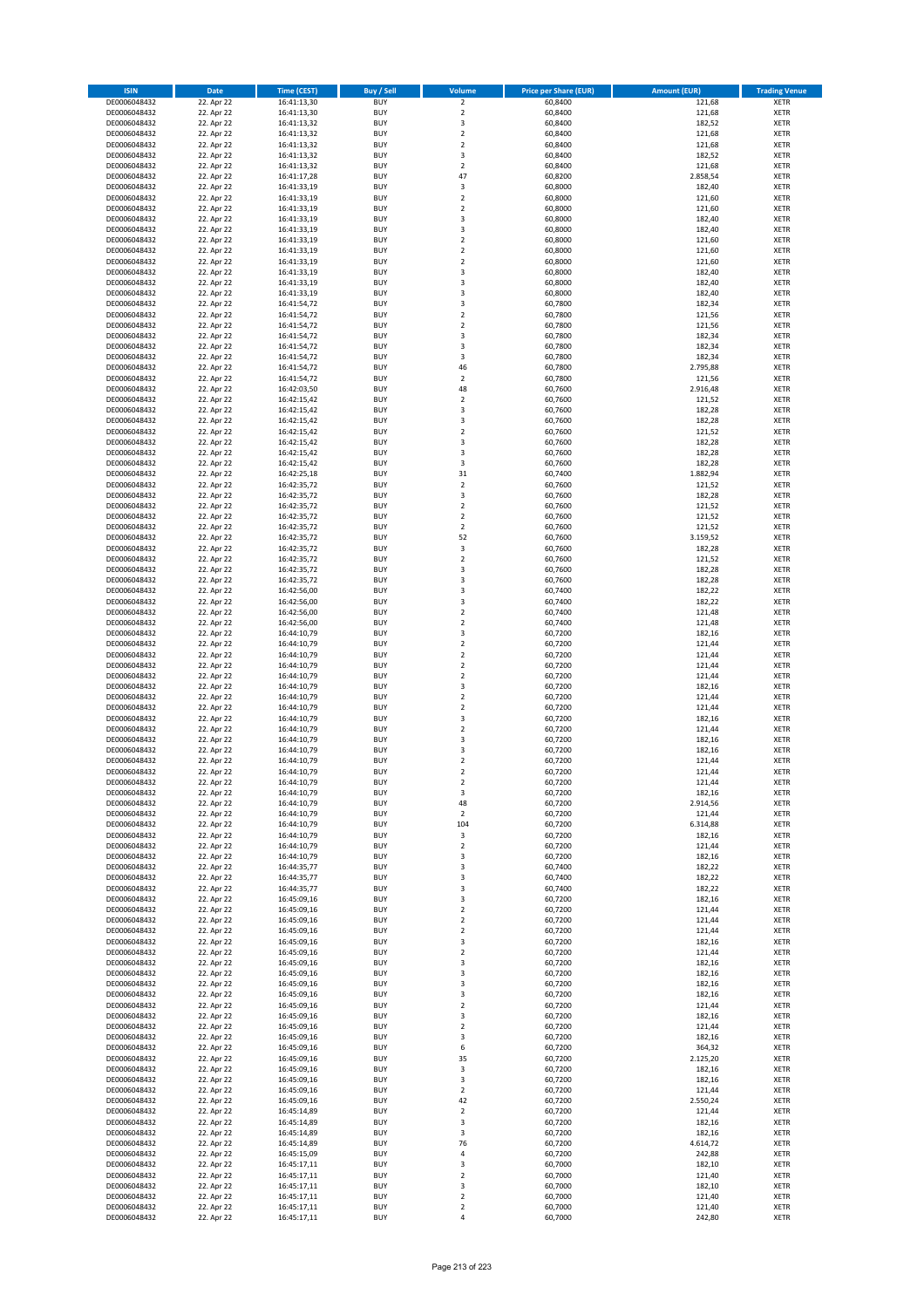| <b>ISIN</b>                  | <b>Date</b>              | <b>Time (CEST)</b>         | <b>Buy / Sell</b>        | Volume                                    | <b>Price per Share (EUR)</b> | <b>Amount (EUR)</b> | <b>Trading Venue</b>       |
|------------------------------|--------------------------|----------------------------|--------------------------|-------------------------------------------|------------------------------|---------------------|----------------------------|
| DE0006048432                 | 22. Apr 22               | 16:45:17,32                | <b>BUY</b>               | $\overline{\mathbf{2}}$                   | 60,7000                      | 121,40              | <b>XETR</b>                |
| DE0006048432                 | 22. Apr 22               | 16:45:17,32                | <b>BUY</b>               | 3                                         | 60,7000                      | 182,10              | <b>XETR</b>                |
| DE0006048432                 | 22. Apr 22               | 16:45:17,32                | <b>BUY</b>               | 3                                         | 60,7000                      | 182,10              | <b>XETR</b>                |
| DE0006048432                 | 22. Apr 22               | 16:45:45,02                | <b>BUY</b>               | 3                                         | 60,7800                      | 182,34              | <b>XETR</b>                |
| DE0006048432<br>DE0006048432 | 22. Apr 22<br>22. Apr 22 | 16:45:45,02<br>16:45:45,02 | <b>BUY</b><br><b>BUY</b> | 3<br>$\mathbf 2$                          | 60,7800<br>60,7800           | 182,34<br>121,56    | <b>XETR</b><br><b>XETR</b> |
| DE0006048432                 | 22. Apr 22               | 16:45:45,02                | <b>BUY</b>               | 3                                         | 60,7800                      | 182,34              | <b>XETR</b>                |
| DE0006048432                 | 22. Apr 22               | 16:45:45,02                | <b>BUY</b>               | $\overline{2}$                            | 60,7800                      | 121,56              | <b>XETR</b>                |
| DE0006048432                 | 22. Apr 22               | 16:45:45,02                | BUY                      | 55                                        | 60,7800                      | 3.342,90            | <b>XETR</b>                |
| DE0006048432                 | 22. Apr 22               | 16:45:45,02                | <b>BUY</b>               | 3                                         | 60,7800                      | 182,34              | <b>XETR</b>                |
| DE0006048432                 | 22. Apr 22               | 16:45:45,02                | <b>BUY</b>               | 3                                         | 60,7800                      | 182,34              | <b>XETR</b>                |
| DE0006048432                 | 22. Apr 22               | 16:46:06,48                | <b>BUY</b>               | $\overline{2}$<br>$\overline{2}$          | 60,7600                      | 121,52              | <b>XETR</b>                |
| DE0006048432<br>DE0006048432 | 22. Apr 22<br>22. Apr 22 | 16:46:06,48<br>16:46:06,48 | <b>BUY</b><br><b>BUY</b> | $\overline{2}$                            | 60,7600<br>60,7600           | 121,52<br>121,52    | <b>XETR</b><br><b>XETR</b> |
| DE0006048432                 | 22. Apr 22               | 16:46:06,48                | <b>BUY</b>               | $\overline{2}$                            | 60,7600                      | 121,52              | <b>XETR</b>                |
| DE0006048432                 | 22. Apr 22               | 16:46:06,48                | BUY                      | $\overline{3}$                            | 60,7600                      | 182,28              | <b>XETR</b>                |
| DE0006048432                 | 22. Apr 22               | 16:46:06,48                | <b>BUY</b>               | 3                                         | 60,7600                      | 182,28              | <b>XETR</b>                |
| DE0006048432                 | 22. Apr 22               | 16:46:06,48                | <b>BUY</b>               | 3                                         | 60,7600                      | 182,28              | <b>XETR</b>                |
| DE0006048432                 | 22. Apr 22               | 16:46:06,48                | <b>BUY</b>               | $\overline{2}$                            | 60.7600                      | 121,52              | <b>XETR</b>                |
| DE0006048432                 | 22. Apr 22               | 16:46:06,48                | <b>BUY</b>               | $\overline{2}$                            | 60,7600                      | 121,52              | <b>XETR</b>                |
| DE0006048432<br>DE0006048432 | 22. Apr 22<br>22. Apr 22 | 16:46:06,48<br>16:48:45,04 | <b>BUY</b><br><b>BUY</b> | $\overline{2}$<br>3                       | 60,7600<br>60,8200           | 121,52<br>182,46    | <b>XETR</b><br><b>XETR</b> |
| DE0006048432                 | 22. Apr 22               | 16:48:45,04                | <b>BUY</b>               | $\overline{2}$                            | 60,8200                      | 121,64              | <b>XETR</b>                |
| DE0006048432                 | 22. Apr 22               | 16:48:45,04                | <b>BUY</b>               | 3                                         | 60,8200                      | 182,46              | <b>XETR</b>                |
| DE0006048432                 | 22. Apr 22               | 16:48:45,04                | <b>BUY</b>               | $\mathbf 2$                               | 60,8200                      | 121,64              | <b>XETR</b>                |
| DE0006048432                 | 22. Apr 22               | 16:48:45,04                | <b>BUY</b>               | 3                                         | 60,8200                      | 182,46              | <b>XETR</b>                |
| DE0006048432                 | 22. Apr 22               | 16:48:45,04                | <b>BUY</b>               | $\overline{\mathbf{3}}$                   | 60,8200                      | 182,46              | <b>XETR</b>                |
| DE0006048432                 | 22. Apr 22               | 16:48:45,04                | <b>BUY</b>               | $\overline{\mathbf{3}}$                   | 60,8200                      | 182,46              | <b>XETR</b>                |
| DE0006048432                 | 22. Apr 22               | 16:48:45,04                | <b>BUY</b><br><b>BUY</b> | 3<br>129                                  | 60,8200                      | 182,46              | <b>XETR</b><br><b>XETR</b> |
| DE0006048432<br>DE0006048432 | 22. Apr 22<br>22. Apr 22 | 16:48:45,04<br>16:48:45,06 | <b>BUY</b>               | $\mathbf 2$                               | 60,8200<br>60,8200           | 7.845,78<br>121,64  | <b>XETR</b>                |
| DE0006048432                 | 22. Apr 22               | 16:48:45,16                | <b>BUY</b>               | $\mathbf 2$                               | 60,8000                      | 121,60              | <b>XETR</b>                |
| DE0006048432                 | 22. Apr 22               | 16:48:45,16                | <b>BUY</b>               | $\mathbf 2$                               | 60,8000                      | 121,60              | <b>XETR</b>                |
| DE0006048432                 | 22. Apr 22               | 16:48:45,16                | <b>BUY</b>               | $\mathbf 2$                               | 60,8000                      | 121,60              | <b>XETR</b>                |
| DE0006048432                 | 22. Apr 22               | 16:48:45,16                | <b>BUY</b>               | $\overline{\mathbf{2}}$                   | 60,8000                      | 121,60              | <b>XETR</b>                |
| DE0006048432                 | 22. Apr 22               | 16:48:45,16                | <b>BUY</b>               | $\mathbf 2$                               | 60,8000                      | 121,60              | <b>XETR</b>                |
| DE0006048432                 | 22. Apr 22               | 16:48:45,16                | <b>BUY</b>               | $\overline{\mathbf{2}}$                   | 60,8000                      | 121,60              | <b>XETR</b>                |
| DE0006048432                 | 22. Apr 22               | 16:48:45,16                | BUY                      | $\mathbf 2$                               | 60,8000                      | 121,60              | <b>XETR</b>                |
| DE0006048432<br>DE0006048432 | 22. Apr 22<br>22. Apr 22 | 16:48:45,16<br>16:48:45,16 | <b>BUY</b><br><b>BUY</b> | $\mathbf 2$<br>$\mathbf 2$                | 60,8000<br>60,8000           | 121,60<br>121,60    | <b>XETR</b><br><b>XETR</b> |
| DE0006048432                 | 22. Apr 22               | 16:48:45,16                | <b>BUY</b>               | $\overline{\mathbf{2}}$                   | 60,8000                      | 121,60              | <b>XETR</b>                |
| DE0006048432                 | 22. Apr 22               | 16:48:45,16                | <b>BUY</b>               | $\overline{2}$                            | 60,8000                      | 121,60              | <b>XETR</b>                |
| DE0006048432                 | 22. Apr 22               | 16:48:45,16                | <b>BUY</b>               | $\mathbf 2$                               | 60,8000                      | 121,60              | <b>XETR</b>                |
| DE0006048432                 | 22. Apr 22               | 16:49:36,94                | <b>BUY</b>               | 4                                         | 60,7800                      | 243,12              | <b>XETR</b>                |
| DE0006048432                 | 22. Apr 22               | 16:49:36,94                | <b>BUY</b>               | $\overline{\mathbf{3}}$                   | 60,7800                      | 182,34              | <b>XETR</b>                |
| DE0006048432                 | 22. Apr 22               | 16:49:36,94                | <b>BUY</b>               | $\overline{\mathbf{3}}$                   | 60,7800                      | 182,34              | <b>XETR</b>                |
| DE0006048432                 | 22. Apr 22               | 16:49:36,94                | <b>BUY</b>               | 3                                         | 60,7800                      | 182,34              | <b>XETR</b>                |
| DE0006048432<br>DE0006048432 | 22. Apr 22<br>22. Apr 22 | 16:49:36,94                | <b>BUY</b><br><b>BUY</b> | $\overline{\mathbf{3}}$<br>$\overline{2}$ | 60,7800<br>60,7800           | 182,34<br>121,56    | <b>XETR</b><br><b>XETR</b> |
| DE0006048432                 | 22. Apr 22               | 16:49:36,94<br>16:49:36,94 | <b>BUY</b>               | $\overline{\mathbf{2}}$                   | 60,7800                      | 121,56              | <b>XETR</b>                |
| DE0006048432                 | 22. Apr 22               | 16:49:36,94                | <b>BUY</b>               | $\overline{\mathbf{3}}$                   | 60,7800                      | 182,34              | <b>XETR</b>                |
| DE0006048432                 | 22. Apr 22               | 16:49:36,94                | <b>BUY</b>               | $\overline{a}$                            | 60,7800                      | 243,12              | <b>XETR</b>                |
| DE0006048432                 | 22. Apr 22               | 16:49:36,94                | <b>BUY</b>               | $\overline{4}$                            | 60,7800                      | 243,12              | <b>XETR</b>                |
| DE0006048432                 | 22. Apr 22               | 16:49:36,94                | <b>BUY</b>               | $\overline{4}$                            | 60,7800                      | 243,12              | <b>XETR</b>                |
| DE0006048432                 | 22. Apr 22               | 16:49:36,94                | <b>BUY</b>               | $\overline{\mathbf{3}}$                   | 60,7800                      | 182,34              | <b>XETR</b>                |
| DE0006048432                 | 22. Apr 22               | 16:49:36,94                | <b>BUY</b>               | $\overline{\mathbf{3}}$                   | 60,7800                      | 182,34              | <b>XETR</b>                |
| DE0006048432<br>DE0006048432 | 22. Apr 22<br>22. Apr 22 | 16:49:36,94<br>16:49:36,94 | <b>BUY</b><br><b>BUY</b> | $\overline{a}$<br>4                       | 60,7800<br>60,7800           | 243,12<br>243,12    | <b>XETR</b><br><b>XETR</b> |
| DE0006048432                 | 22. Apr 22               | 16:49:36,94                | BUY                      | $\overline{a}$                            | 60,7800                      | 243,12              | <b>XETR</b>                |
| DE0006048432                 | 22. Apr 22               | 16:49:36,94                | <b>BUY</b>               | $\overline{\mathbf{3}}$                   | 60,7800                      | 182,34              | <b>XETR</b>                |
| DE0006048432                 | 22. Apr 22               | 16:49:36,94                | <b>BUY</b>               | 3                                         | 60,7800                      | 182,34              | <b>XETR</b>                |
| DE0006048432                 | 22. Apr 22               | 16:49:36,94                | BUY                      | 3                                         | 60,7800                      | 182,34              | <b>XETR</b>                |
| DE0006048432                 | 22. Apr 22               | 16:49:36,94                | BUY                      | 65                                        | 60,7800                      | 3.950,70            | <b>XETR</b>                |
| DE0006048432                 | 22. Apr 22               | 16:49:36,94                | <b>BUY</b>               | $\overline{3}$                            | 60,7800                      | 182,34              | <b>XETR</b>                |
| DE0006048432<br>DE0006048432 | 22. Apr 22<br>22. Apr 22 | 16:50:20,61                | BUY<br><b>BUY</b>        | 2<br>$\mathbf 2$                          | 60,8000<br>60,8000           | 121,60<br>121,60    | <b>XETR</b><br><b>XETR</b> |
| DE0006048432                 | 22. Apr 22               | 16:50:20,61<br>16:50:20,61 | <b>BUY</b>               | $\mathbf 2$                               | 60,8000                      | 121,60              | <b>XETR</b>                |
| DE0006048432                 | 22. Apr 22               | 16:50:20,61                | <b>BUY</b>               | $\mathbf 2$                               | 60,8000                      | 121,60              | <b>XETR</b>                |
| DE0006048432                 | 22. Apr 22               | 16:50:20,61                | <b>BUY</b>               | $\overline{2}$                            | 60,8000                      | 121,60              | <b>XETR</b>                |
| DE0006048432                 | 22. Apr 22               | 16:50:20,61                | <b>BUY</b>               | $\mathbf 2$                               | 60,8000                      | 121,60              | <b>XETR</b>                |
| DE0006048432                 | 22. Apr 22               | 16:50:20,61                | <b>BUY</b>               | 2                                         | 60,8000                      | 121,60              | <b>XETR</b>                |
| DE0006048432                 | 22. Apr 22               | 16:50:20,61                | <b>BUY</b>               | 2                                         | 60,8000                      | 121,60              | <b>XETR</b>                |
| DE0006048432<br>DE0006048432 | 22. Apr 22<br>22. Apr 22 | 16:50:20,61<br>16:50:20,61 | <b>BUY</b><br><b>BUY</b> | 3<br>$\mathbf 2$                          | 60,8000<br>60,8000           | 182,40<br>121,60    | <b>XETR</b><br><b>XETR</b> |
| DE0006048432                 | 22. Apr 22               | 16:50:20,61                | <b>BUY</b>               | $\mathbf 2$                               | 60,8000                      | 121,60              | <b>XETR</b>                |
| DE0006048432                 | 22. Apr 22               | 16:50:20,61                | <b>BUY</b>               | $\overline{2}$                            | 60,8000                      | 121,60              | <b>XETR</b>                |
| DE0006048432                 | 22. Apr 22               | 16:50:20,61                | <b>BUY</b>               | $\mathbf 2$                               | 60,8000                      | 121,60              | <b>XETR</b>                |
| DE0006048432                 | 22. Apr 22               | 16:50:20,61                | <b>BUY</b>               | $\overline{2}$                            | 60,8000                      | 121,60              | <b>XETR</b>                |
| DE0006048432                 | 22. Apr 22               | 16:50:20,61                | <b>BUY</b>               | 2                                         | 60,8000                      | 121,60              | <b>XETR</b>                |
| DE0006048432<br>DE0006048432 | 22. Apr 22<br>22. Apr 22 | 16:50:20,61                | <b>BUY</b><br><b>BUY</b> | $\mathbf 2$<br>84                         | 60,8000<br>60,8000           | 121,60<br>5.107,20  | <b>XETR</b>                |
| DE0006048432                 | 22. Apr 22               | 16:50:20,61<br>16:50:20,61 | <b>BUY</b>               | $\mathbf 2$                               | 60,8000                      | 121,60              | <b>XETR</b><br><b>XETR</b> |
| DE0006048432                 | 22. Apr 22               | 16:50:20,61                | <b>BUY</b>               | $\mathbf 2$                               | 60,8000                      | 121,60              | <b>XETR</b>                |
| DE0006048432                 | 22. Apr 22               | 16:50:25,30                | <b>BUY</b>               | $\mathbf 2$                               | 60,7800                      | 121,56              | <b>XETR</b>                |
| DE0006048432                 | 22. Apr 22               | 16:50:25,30                | <b>BUY</b>               | $\overline{2}$                            | 60,7800                      | 121,56              | <b>XETR</b>                |
| DE0006048432                 | 22. Apr 22               | 16:51:06,66                | <b>BUY</b>               | 2                                         | 60,8400                      | 121,68              | <b>XETR</b>                |
| DE0006048432                 | 22. Apr 22               | 16:51:06,66                | <b>BUY</b>               | $\overline{2}$                            | 60,8400                      | 121,68              | <b>XETR</b>                |
| DE0006048432                 | 22. Apr 22               | 16:51:07,81                | <b>BUY</b>               | 4<br>$\overline{\mathbf{3}}$              | 60,8400                      | 243,36              | <b>XETR</b>                |
| DE0006048432<br>DE0006048432 | 22. Apr 22<br>22. Apr 22 | 16:53:24,02<br>16:53:24,02 | <b>BUY</b><br><b>BUY</b> | 4                                         | 60,8600<br>60,8600           | 182,58<br>243,44    | <b>XETR</b><br><b>XETR</b> |
| DE0006048432                 | 22. Apr 22               | 16:53:24,02                | <b>BUY</b>               | $\overline{2}$                            | 60,8600                      | 121,72              | <b>XETR</b>                |
| DE0006048432                 | 22. Apr 22               | 16:53:24,02                | <b>BUY</b>               | $\overline{4}$                            | 60,8600                      | 243,44              | <b>XETR</b>                |
| DE0006048432                 | 22. Apr 22               | 16:53:24,02                | <b>BUY</b>               | 3                                         | 60,8600                      | 182,58              | <b>XETR</b>                |
| DE0006048432                 | 22. Apr 22               | 16:53:24,02                | <b>BUY</b>               | 4                                         | 60,8600                      | 243,44              | <b>XETR</b>                |
| DE0006048432                 | 22. Apr 22               | 16:53:24,02                | <b>BUY</b>               | 3                                         | 60,8600                      | 182,58              | <b>XETR</b>                |
| DE0006048432                 | 22. Apr 22               | 16:53:24,02                | <b>BUY</b>               | 4                                         | 60,8600                      | 243,44              | <b>XETR</b>                |
| DE0006048432<br>DE0006048432 | 22. Apr 22<br>22. Apr 22 | 16:53:24,02<br>16:53:24,02 | <b>BUY</b><br><b>BUY</b> | 3<br>$\overline{\mathbf{3}}$              | 60,8600<br>60,8600           | 182,58<br>182,58    | <b>XETR</b><br><b>XETR</b> |
| DE0006048432                 | 22. Apr 22               | 16:53:24,02                | <b>BUY</b>               | 4                                         | 60,8600                      | 243,44              | <b>XETR</b>                |
| DE0006048432                 | 22. Apr 22               | 16:53:24,02                | <b>BUY</b>               | 75                                        | 60,8600                      | 4.564,50            | <b>XETR</b>                |
| DE0006048432                 | 22. Apr 22               | 16:53:24,02                | <b>BUY</b>               | 140                                       | 60,8600                      | 8.520,40            | <b>XETR</b>                |
| DE0006048432                 | 22. Apr 22               | 16:54:11,94                | <b>BUY</b>               | 4                                         | 60,8400                      | 243,36              | <b>XETR</b>                |
| DE0006048432                 | 22. Apr 22               | 16:54:11,94                | <b>BUY</b>               | 3                                         | 60,8400                      | 182,52              | <b>XETR</b>                |
| DE0006048432                 | 22. Apr 22               | 16:54:11,94                | <b>BUY</b>               | 3                                         | 60,8400                      | 182,52              | <b>XETR</b>                |
| DE0006048432                 | 22. Apr 22               | 16:54:11,94                | <b>BUY</b>               | $\mathbf 2$                               | 60,8400                      | 121,68              | <b>XETR</b>                |
| DE0006048432                 | 22. Apr 22               | 16:54:11,94                | <b>BUY</b>               | 4                                         | 60,8400                      | 243,36              | <b>XETR</b>                |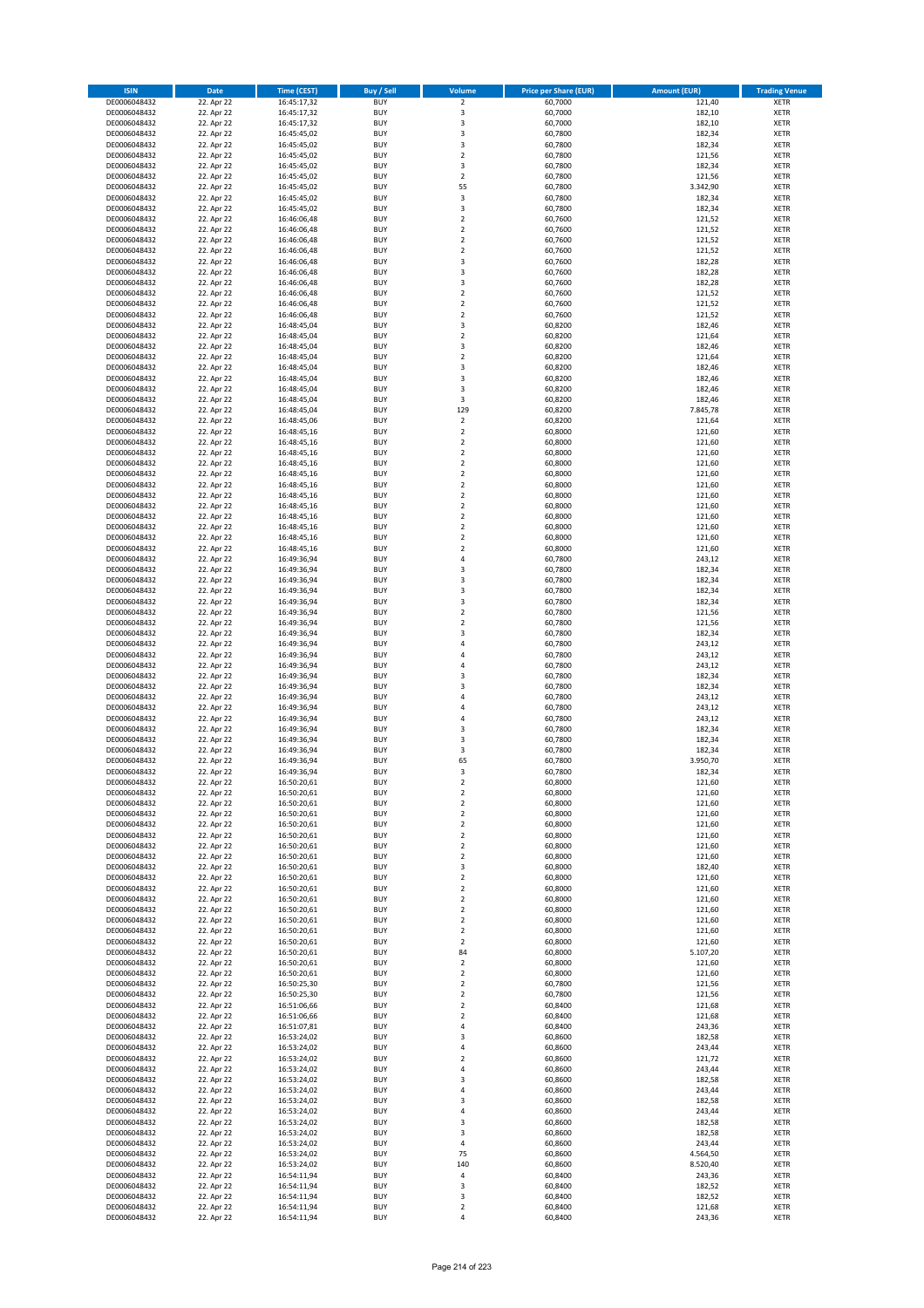| <b>ISIN</b>                  | <b>Date</b>              | <b>Time (CEST)</b>         | <b>Buy / Sell</b>        | Volume                                    | <b>Price per Share (EUR)</b> | <b>Amount (EUR)</b> | <b>Trading Venue</b>       |
|------------------------------|--------------------------|----------------------------|--------------------------|-------------------------------------------|------------------------------|---------------------|----------------------------|
| DE0006048432                 | 22. Apr 22               | 16:54:11,94                | <b>BUY</b>               | 3                                         | 60,8400                      | 182,52              | <b>XETR</b>                |
| DE0006048432                 | 22. Apr 22               | 16:54:11,94                | <b>BUY</b>               | $\overline{4}$                            | 60,8400                      | 243,36              | <b>XETR</b>                |
| DE0006048432                 | 22. Apr 22               | 16:54:11,94                | <b>BUY</b>               | $\overline{\mathbf{3}}$                   | 60.8400                      | 182,52              | <b>XETR</b>                |
| DE0006048432                 | 22. Apr 22               | 16:54:11,94                | <b>BUY</b>               | 4                                         | 60,8400                      | 243,36              | <b>XETR</b>                |
| DE0006048432<br>DE0006048432 | 22. Apr 22<br>22. Apr 22 | 16:54:11,94<br>16:54:11,94 | <b>BUY</b><br><b>BUY</b> | 4<br>$\overline{a}$                       | 60,8400<br>60,8400           | 243,36<br>243,36    | <b>XETR</b><br><b>XETR</b> |
| DE0006048432                 | 22. Apr 22               | 16:54:12,09                | <b>BUY</b>               | $\overline{2}$                            | 60,8200                      | 121,64              | <b>XETR</b>                |
| DE0006048432                 | 22. Apr 22               | 16:54:12,09                | <b>BUY</b>               | $\overline{2}$                            | 60,8200                      | 121,64              | <b>XETR</b>                |
| DE0006048432                 | 22. Apr 22               | 16:54:12,09                | BUY                      | $\overline{2}$                            | 60,8200                      | 121,64              | <b>XETR</b>                |
| DE0006048432                 | 22. Apr 22               | 16:54:12,09                | <b>BUY</b>               | $\overline{4}$                            | 60,8200                      | 243,28              | <b>XETR</b>                |
| DE0006048432                 | 22. Apr 22               | 16:54:12,09                | <b>BUY</b>               | $\mathbf 2$                               | 60,8200                      | 121,64              | <b>XETR</b>                |
| DE0006048432                 | 22. Apr 22               | 16:54:12,09                | <b>BUY</b>               | $\overline{2}$<br>$\overline{\mathbf{3}}$ | 60,8200                      | 121,64              | <b>XETR</b>                |
| DE0006048432<br>DE0006048432 | 22. Apr 22<br>22. Apr 22 | 16:54:12,09<br>16:54:12,09 | <b>BUY</b><br><b>BUY</b> | $\overline{2}$                            | 60,8200<br>60,8200           | 182,46<br>121,64    | <b>XETR</b><br><b>XETR</b> |
| DE0006048432                 | 22. Apr 22               | 16:54:12,09                | <b>BUY</b>               | 4                                         | 60,8200                      | 243,28              | <b>XETR</b>                |
| DE0006048432                 | 22. Apr 22               | 16:54:12,09                | BUY                      | $\overline{\phantom{a}}$                  | 60,8200                      | 121,64              | <b>XETR</b>                |
| DE0006048432                 | 22. Apr 22               | 16:54:12,09                | <b>BUY</b>               | 4                                         | 60,8200                      | 243,28              | <b>XETR</b>                |
| DE0006048432                 | 22. Apr 22               | 16:54:12,09                | <b>BUY</b>               | $\overline{4}$                            | 60,8200                      | 243,28              | <b>XETR</b>                |
| DE0006048432                 | 22. Apr 22               | 16:54:12,09                | <b>BUY</b>               | $\overline{2}$                            | 60,8200                      | 121,64              | <b>XETR</b>                |
| DE0006048432<br>DE0006048432 | 22. Apr 22<br>22. Apr 22 | 16:54:12,09<br>16:54:12,09 | <b>BUY</b><br><b>BUY</b> | $\overline{a}$<br>$\overline{4}$          | 60,8200<br>60,8200           | 243,28<br>243,28    | <b>XETR</b><br><b>XETR</b> |
| DE0006048432                 | 22. Apr 22               | 16:54:12,09                | <b>BUY</b>               | $\overline{3}$                            | 60,8200                      | 182,46              | <b>XETR</b>                |
| DE0006048432                 | 22. Apr 22               | 16:54:12,09                | <b>BUY</b>               | $\overline{2}$                            | 60,8200                      | 121,64              | <b>XETR</b>                |
| DE0006048432                 | 22. Apr 22               | 16:54:12,09                | <b>BUY</b>               | $\overline{2}$                            | 60,8200                      | 121,64              | <b>XETR</b>                |
| DE0006048432                 | 22. Apr 22               | 16:54:12,09                | <b>BUY</b>               | $\overline{2}$                            | 60,8200                      | 121,64              | <b>XETR</b>                |
| DE0006048432                 | 22. Apr 22               | 16:54:12,09                | <b>BUY</b>               | $\mathbf 2$                               | 60,8200                      | 121,64              | <b>XETR</b>                |
| DE0006048432<br>DE0006048432 | 22. Apr 22               | 16:54:27,82                | <b>BUY</b><br><b>BUY</b> | $\mathbf 2$<br>$\overline{3}$             | 60,8200                      | 121,64              | <b>XETR</b><br><b>XETR</b> |
| DE0006048432                 | 22. Apr 22<br>22. Apr 22 | 16:54:27,82<br>16:54:27,82 | <b>BUY</b>               | $\mathbf 2$                               | 60,8200<br>60,8200           | 182,46<br>121,64    | <b>XETR</b>                |
| DE0006048432                 | 22. Apr 22               | 16:54:27,82                | <b>BUY</b>               | $\overline{2}$                            | 60,8200                      | 121,64              | <b>XETR</b>                |
| DE0006048432                 | 22. Apr 22               | 16:54:27,82                | <b>BUY</b>               | $\mathbf 2$                               | 60,8200                      | 121,64              | <b>XETR</b>                |
| DE0006048432                 | 22. Apr 22               | 16:54:27,82                | <b>BUY</b>               | 3                                         | 60,8200                      | 182,46              | <b>XETR</b>                |
| DE0006048432                 | 22. Apr 22               | 16:54:27,82                | <b>BUY</b>               | $\mathbf 2$                               | 60,8200                      | 121,64              | <b>XETR</b>                |
| DE0006048432                 | 22. Apr 22               | 16:54:27,82                | <b>BUY</b>               | $\overline{2}$                            | 60,8200                      | 121,64              | <b>XETR</b>                |
| DE0006048432<br>DE0006048432 | 22. Apr 22<br>22. Apr 22 | 16:54:27,82<br>16:54:27,82 | <b>BUY</b><br><b>BUY</b> | $\overline{2}$<br>4                       | 60,8200<br>60,8200           | 121,64<br>243,28    | <b>XETR</b><br><b>XETR</b> |
| DE0006048432                 | 22. Apr 22               | 16:54:27,82                | <b>BUY</b>               | $\overline{2}$                            | 60,8200                      | 121,64              | <b>XETR</b>                |
| DE0006048432                 | 22. Apr 22               | 16:54:27,82                | <b>BUY</b>               | $\mathbf 2$                               | 60,8200                      | 121,64              | <b>XETR</b>                |
| DE0006048432                 | 22. Apr 22               | 16:54:27,82                | <b>BUY</b>               | $\mathbf 2$                               | 60,8200                      | 121,64              | <b>XETR</b>                |
| DE0006048432                 | 22. Apr 22               | 16:54:27,82                | <b>BUY</b>               | 3                                         | 60,8200                      | 182,46              | <b>XETR</b>                |
| DE0006048432                 | 22. Apr 22               | 16:54:27,82                | <b>BUY</b>               | $\overline{2}$                            | 60,8200                      | 121,64              | <b>XETR</b>                |
| DE0006048432                 | 22. Apr 22               | 16:54:27,82                | <b>BUY</b>               | $\overline{2}$<br>179                     | 60,8200                      | 121,64              | <b>XETR</b>                |
| DE0006048432<br>DE0006048432 | 22. Apr 22<br>22. Apr 22 | 16:54:27,82<br>16:54:27,82 | <b>BUY</b><br><b>BUY</b> | $\overline{2}$                            | 60,8200<br>60,8200           | 10.886,78<br>121,64 | <b>XETR</b><br><b>XETR</b> |
| DE0006048432                 | 22. Apr 22               | 16:54:27,82                | <b>BUY</b>               | $\mathbf 2$                               | 60,8200                      | 121,64              | <b>XETR</b>                |
| DE0006048432                 | 22. Apr 22               | 16:54:27,82                | <b>BUY</b>               | $\overline{2}$                            | 60,8200                      | 121,64              | <b>XETR</b>                |
| DE0006048432                 | 22. Apr 22               | 16:54:27,82                | <b>BUY</b>               | $\mathbf 2$                               | 60,8200                      | 121,64              | <b>XETR</b>                |
| DE0006048432                 | 22. Apr 22               | 16:57:07,86                | <b>BUY</b>               | 5                                         | 60,8800                      | 304,40              | <b>XETR</b>                |
| DE0006048432<br>DE0006048432 | 22. Apr 22               | 16:57:07,86                | <b>BUY</b><br><b>BUY</b> | 4<br>6                                    | 60,8800<br>60,8800           | 243,52<br>365,28    | <b>XETR</b><br><b>XETR</b> |
| DE0006048432                 | 22. Apr 22<br>22. Apr 22 | 16:57:07,86<br>16:57:07,86 | <b>BUY</b>               | $\overline{3}$                            | 60,8800                      | 182,64              | <b>XETR</b>                |
| DE0006048432                 | 22. Apr 22               | 16:57:07,86                | <b>BUY</b>               | $\overline{a}$                            | 60,8800                      | 243,52              | <b>XETR</b>                |
| DE0006048432                 | 22. Apr 22               | 16:57:07,86                | <b>BUY</b>               | 6                                         | 60,8800                      | 365,28              | <b>XETR</b>                |
| DE0006048432                 | 22. Apr 22               | 16:57:07,86                | <b>BUY</b>               | 222                                       | 60,8800                      | 13.515,36           | <b>XETR</b>                |
| DE0006048432                 | 22. Apr 22               | 16:57:50,30                | <b>BUY</b>               | 4                                         | 60,8600                      | 243,44              | <b>XETR</b>                |
| DE0006048432                 | 22. Apr 22               | 16:57:50,30                | <b>BUY</b>               | $\overline{\mathbf{3}}$                   | 60,8600                      | 182,58              | <b>XETR</b>                |
| DE0006048432<br>DE0006048432 | 22. Apr 22<br>22. Apr 22 | 16:57:50,30<br>16:57:50,30 | <b>BUY</b><br><b>BUY</b> | $\overline{a}$<br>3                       | 60,8600<br>60,8600           | 243,44<br>182,58    | <b>XETR</b><br><b>XETR</b> |
| DE0006048432                 | 22. Apr 22               | 16:57:50,30                | BUY                      | $\overline{a}$                            | 60,8600                      | 243,44              | <b>XETR</b>                |
| DE0006048432                 | 22. Apr 22               | 16:57:50,30                | <b>BUY</b>               | $\overline{\mathbf{3}}$                   | 60,8600                      | 182,58              | <b>XETR</b>                |
| DE0006048432                 | 22. Apr 22               | 16:57:50,30                | <b>BUY</b>               | $\mathbf 2$                               | 60,8600                      | 121,72              | <b>XETR</b>                |
| DE0006048432                 | 22. Apr 22               | 16:57:50,30                | BUY                      | 3                                         | 60,8600                      | 182,58              | <b>XETR</b>                |
| DE0006048432                 | 22. Apr 22               | 16:57:50,30                | BUY                      | $\overline{\mathbf{2}}$                   | 60,8600                      | 121,72              | <b>XETR</b>                |
| DE0006048432                 | 22. Apr 22               | 16:57:50,30                | <b>BUY</b>               | $\overline{2}$<br>4                       | 60,8600                      | 121,72              | <b>XETR</b>                |
| DE0006048432<br>DE0006048432 | 22. Apr 22<br>22. Apr 22 | 16:57:50,30<br>16:57:50,30 | <b>BUY</b><br><b>BUY</b> | $\mathbf 2$                               | 60,8600<br>60,8600           | 243,44<br>121,72    | <b>XETR</b><br><b>XETR</b> |
| DE0006048432                 | 22. Apr 22               | 16:57:50,30                | <b>BUY</b>               | $\mathbf 2$                               | 60,8600                      | 121,72              | <b>XETR</b>                |
| DE0006048432                 | 22. Apr 22               | 16:57:50,30                | <b>BUY</b>               | $\mathbf 2$                               | 60,8600                      | 121,72              | <b>XETR</b>                |
| DE0006048432                 | 22. Apr 22               | 16:57:50,30                | <b>BUY</b>               | 3                                         | 60,8600                      | 182,58              | <b>XETR</b>                |
| DE0006048432                 | 22. Apr 22               | 16:57:50,30                | <b>BUY</b>               | 3                                         | 60,8600                      | 182,58              | <b>XETR</b>                |
| DE0006048432                 | 22. Apr 22               | 16:57:50,30                | <b>BUY</b>               | 3                                         | 60,8600                      | 182,58              | <b>XETR</b>                |
| DE0006048432<br>DE0006048432 | 22. Apr 22<br>22. Apr 22 | 16:58:37,32<br>16:58:37,32 | <b>BUY</b><br><b>BUY</b> | 5<br>3                                    | 60,8600<br>60,8600           | 304,30<br>182,58    | <b>XETR</b><br><b>XETR</b> |
| DE0006048432                 | 22. Apr 22               | 16:58:37,32                | <b>BUY</b>               | 5                                         | 60,8600                      | 304,30              | <b>XETR</b>                |
| DE0006048432                 | 22. Apr 22               | 16:58:37,32                | <b>BUY</b>               | 3                                         | 60,8600                      | 182,58              | <b>XETR</b>                |
| DE0006048432                 | 22. Apr 22               | 16:58:37,32                | <b>BUY</b>               | $\overline{\mathbf{2}}$                   | 60,8600                      | 121,72              | <b>XETR</b>                |
| DE0006048432                 | 22. Apr 22               | 16:58:37,32                | <b>BUY</b>               | 6                                         | 60,8600                      | 365,16              | <b>XETR</b>                |
| DE0006048432                 | 22. Apr 22               | 16:58:37,36                | <b>BUY</b>               | $\overline{\mathbf{3}}$                   | 60,8600                      | 182,58              | <b>XETR</b>                |
| DE0006048432<br>DE0006048432 | 22. Apr 22<br>22. Apr 22 | 16:58:37,36<br>17:00:01,73 | <b>BUY</b><br><b>BUY</b> | 3<br>$\overline{7}$                       | 60,8600<br>60,8800           | 182,58<br>426,16    | <b>XETR</b><br><b>XETR</b> |
| DE0006048432                 | 22. Apr 22               | 17:00:01,73                | <b>BUY</b>               | $\overline{7}$                            | 60,8800                      | 426,16              | <b>XETR</b>                |
| DE0006048432                 | 22. Apr 22               | 17:00:01,73                | <b>BUY</b>               | 4                                         | 60,8800                      | 243,52              | <b>XETR</b>                |
| DE0006048432                 | 22. Apr 22               | 17:00:01,73                | <b>BUY</b>               | 5                                         | 60,8800                      | 304,40              | <b>XETR</b>                |
| DE0006048432                 | 22. Apr 22               | 17:00:01,73                | <b>BUY</b>               | 5                                         | 60,8800                      | 304,40              | <b>XETR</b>                |
| DE0006048432                 | 22. Apr 22               | 17:00:01,73                | <b>BUY</b>               | 4                                         | 60,8800                      | 243,52              | <b>XETR</b>                |
| DE0006048432<br>DE0006048432 | 22. Apr 22<br>22. Apr 22 | 17:00:01,73<br>17:00:01,73 | <b>BUY</b><br><b>BUY</b> | 5<br>4                                    | 60,8800<br>60,8800           | 304,40<br>243,52    | <b>XETR</b><br><b>XETR</b> |
| DE0006048432                 | 22. Apr 22               | 17:00:01,73                | <b>BUY</b>               | 6                                         | 60,8800                      | 365,28              | <b>XETR</b>                |
| DE0006048432                 | 22. Apr 22               | 17:00:01,73                | <b>BUY</b>               | 5                                         | 60,8800                      | 304,40              | <b>XETR</b>                |
| DE0006048432                 | 22. Apr 22               | 17:00:01,73                | <b>BUY</b>               | 3                                         | 60,8800                      | 182,64              | <b>XETR</b>                |
| DE0006048432                 | 22. Apr 22               | 17:00:01,73                | <b>BUY</b>               | 5                                         | 60,8800                      | 304,40              | <b>XETR</b>                |
| DE0006048432                 | 22. Apr 22               | 17:00:01,73                | <b>BUY</b>               | 6                                         | 60,8800                      | 365,28              | <b>XETR</b>                |
| DE0006048432<br>DE0006048432 | 22. Apr 22<br>22. Apr 22 | 17:00:01,73<br>17:00:01,73 | <b>BUY</b><br><b>BUY</b> | 3<br>3                                    | 60,8800<br>60,8800           | 182,64<br>182,64    | <b>XETR</b><br><b>XETR</b> |
| DE0006048432                 | 22. Apr 22               | 17:00:01,73                | <b>BUY</b>               | 5                                         | 60,8800                      | 304,40              | <b>XETR</b>                |
| DE0006048432                 | 22. Apr 22               | 17:00:01,73                | <b>BUY</b>               | 6                                         | 60,8800                      | 365,28              | <b>XETR</b>                |
| DE0006048432                 | 22. Apr 22               | 17:00:01,73                | <b>BUY</b>               | 5                                         | 60,8800                      | 304,40              | <b>XETR</b>                |
| DE0006048432                 | 22. Apr 22               | 17:00:01,73                | <b>BUY</b>               | $\overline{7}$                            | 60,8800                      | 426,16              | <b>XETR</b>                |
| DE0006048432                 | 22. Apr 22               | 17:00:01,73                | <b>BUY</b>               | 215                                       | 60,8800                      | 13.089,20           | <b>XETR</b>                |
| DE0006048432                 | 22. Apr 22               | 17:00:01,73                | <b>BUY</b>               | 5                                         | 60,8800                      | 304,40              | <b>XETR</b>                |
| DE0006048432<br>DE0006048432 | 22. Apr 22<br>22. Apr 22 | 17:00:01,74<br>17:00:01,74 | <b>BUY</b><br><b>BUY</b> | 4<br>4                                    | 60,8800<br>60,8800           | 243,52<br>243,52    | <b>XETR</b><br><b>XETR</b> |
| DE0006048432                 | 22. Apr 22               | 17:00:01,78                | <b>BUY</b>               | 2                                         | 60,8600                      | 121,72              | <b>XETR</b>                |
| DE0006048432                 | 22. Apr 22               | 17:00:01,78                | <b>BUY</b>               | $\mathbf 2$                               | 60,8600                      | 121,72              | <b>XETR</b>                |
| DE0006048432                 | 22. Apr 22               | 17:01:10,06                | <b>BUY</b>               | 5                                         | 60,8800                      | 304,40              | <b>XETR</b>                |
| DE0006048432                 | 22. Apr 22               | 17:01:10,06                | <b>BUY</b>               | 5                                         | 60,8800                      | 304,40              | <b>XETR</b>                |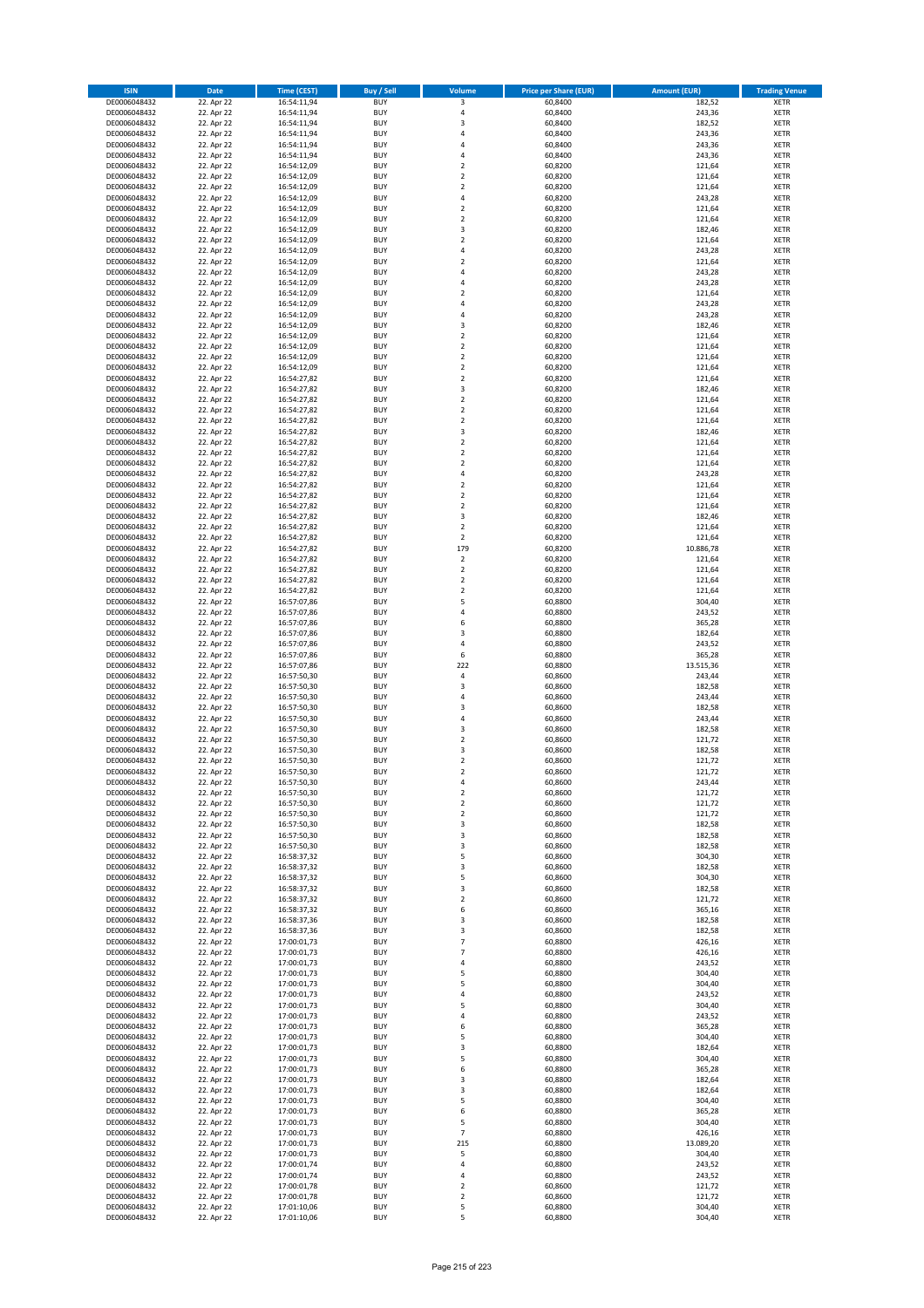| <b>ISIN</b>                  | <b>Date</b>              | <b>Time (CEST)</b>         | <b>Buy / Sell</b>        | <b>Volume</b>                          | <b>Price per Share (EUR)</b> | <b>Amount (EUR)</b> | <b>Trading Venue</b>       |
|------------------------------|--------------------------|----------------------------|--------------------------|----------------------------------------|------------------------------|---------------------|----------------------------|
| DE0006048432                 | 22. Apr 22               | 17:01:10,06                | <b>BUY</b>               | 5                                      | 60,8800                      | 304,40              | <b>XETR</b>                |
| DE0006048432                 | 22. Apr 22               | 17:01:10,07                | <b>BUY</b>               | 5                                      | 60,8800                      | 304,40              | <b>XETR</b>                |
| DE0006048432                 | 22. Apr 22               | 17:01:10,07                | <b>BUY</b>               | 4                                      | 60,8800                      | 243,52              | <b>XETR</b>                |
| DE0006048432<br>DE0006048432 | 22. Apr 22<br>22. Apr 22 | 17:01:10,07<br>17:01:10,07 | <b>BUY</b><br><b>BUY</b> | 3<br>5                                 | 60,8800<br>60,8800           | 182,64<br>304,40    | <b>XETR</b><br><b>XETR</b> |
| DE0006048432                 | 22. Apr 22               | 17:01:10,07                | <b>BUY</b>               | 5                                      | 60,8800                      | 304,40              | <b>XETR</b>                |
| DE0006048432                 | 22. Apr 22               | 17:01:10,07                | <b>BUY</b>               | 3                                      | 60,8800                      | 182,64              | <b>XETR</b>                |
| DE0006048432                 | 22. Apr 22               | 17:01:10,07                | <b>BUY</b>               | 3                                      | 60,8800                      | 182,64              | <b>XETR</b>                |
| DE0006048432                 | 22. Apr 22               | 17:01:10,07                | <b>BUY</b>               | 3                                      | 60,8800                      | 182,64              | <b>XETR</b>                |
| DE0006048432                 | 22. Apr 22               | 17:01:10,07                | <b>BUY</b><br><b>BUY</b> | 5<br>5                                 | 60,8800                      | 304,40              | <b>XETR</b>                |
| DE0006048432<br>DE0006048432 | 22. Apr 22<br>22. Apr 22 | 17:01:10,07<br>17:01:10,07 | <b>BUY</b>               | 4                                      | 60,8800<br>60,8800           | 304,40<br>243,52    | <b>XETR</b><br><b>XETR</b> |
| DE0006048432                 | 22. Apr 22               | 17:01:10,07                | <b>BUY</b>               | 4                                      | 60,8800                      | 243,52              | <b>XETR</b>                |
| DE0006048432                 | 22. Apr 22               | 17:01:10,07                | <b>BUY</b>               | 3                                      | 60,8800                      | 182,64              | <b>XETR</b>                |
| DE0006048432                 | 22. Apr 22               | 17:01:10,07                | <b>BUY</b>               | 3                                      | 60,8800                      | 182,64              | <b>XETR</b>                |
| DE0006048432                 | 22. Apr 22               | 17:01:10,07                | <b>BUY</b>               | 6                                      | 60,8800                      | 365,28              | <b>XETR</b>                |
| DE0006048432<br>DE0006048432 | 22. Apr 22<br>22. Apr 22 | 17:01:10,07<br>17:02:03,30 | <b>BUY</b><br><b>BUY</b> | 170<br>5                               | 60,8800<br>60,9000           | 10.349,60<br>304,50 | <b>XETR</b><br><b>XETR</b> |
| DE0006048432                 | 22. Apr 22               | 17:02:03,30                | <b>BUY</b>               | 3                                      | 60,9000                      | 182,70              | <b>XETR</b>                |
| DE0006048432                 | 22. Apr 22               | 17:02:03,30                | <b>BUY</b>               | 4                                      | 60,9000                      | 243,60              | <b>XETR</b>                |
| DE0006048432                 | 22. Apr 22               | 17:02:33,01                | <b>BUY</b>               | 3                                      | 60,8800                      | 182,64              | <b>XETR</b>                |
| DE0006048432                 | 22. Apr 22               | 17:02:33,01                | <b>BUY</b>               | 3                                      | 60,8800                      | 182,64              | <b>XETR</b>                |
| DE0006048432                 | 22. Apr 22               | 17:02:33,01                | <b>BUY</b><br><b>BUY</b> | 3                                      | 60,8800                      | 182,64              | <b>XETR</b>                |
| DE0006048432<br>DE0006048432 | 22. Apr 22<br>22. Apr 22 | 17:02:33,01<br>17:02:33,01 | <b>BUY</b>               | 4<br>4                                 | 60,8800<br>60,8800           | 243,52<br>243,52    | <b>XETR</b><br><b>XETR</b> |
| DE0006048432                 | 22. Apr 22               | 17:02:33,01                | <b>BUY</b>               | 3                                      | 60,8800                      | 182,64              | <b>XETR</b>                |
| DE0006048432                 | 22. Apr 22               | 17:02:33,01                | <b>BUY</b>               | 4                                      | 60,8800                      | 243,52              | <b>XETR</b>                |
| DE0006048432                 | 22. Apr 22               | 17:02:33,01                | <b>BUY</b>               | 3                                      | 60,8800                      | 182,64              | <b>XETR</b>                |
| DE0006048432                 | 22. Apr 22               | 17:02:33,01                | <b>BUY</b>               | 4                                      | 60,8800                      | 243,52              | <b>XETR</b>                |
| DE0006048432<br>DE0006048432 | 22. Apr 22<br>22. Apr 22 | 17:02:33,01<br>17:02:33,01 | <b>BUY</b><br><b>BUY</b> | 4<br>3                                 | 60,8800<br>60,8800           | 243,52<br>182,64    | <b>XETR</b><br><b>XETR</b> |
| DE0006048432                 | 22. Apr 22               | 17:02:33,01                | <b>BUY</b>               | 3                                      | 60,8800                      | 182,64              | <b>XETR</b>                |
| DE0006048432                 | 22. Apr 22               | 17:02:33,01                | <b>BUY</b>               | 3                                      | 60,8800                      | 182,64              | <b>XETR</b>                |
| DE0006048432                 | 22. Apr 22               | 17:02:33,01                | <b>BUY</b>               | 4                                      | 60,8800                      | 243,52              | <b>XETR</b>                |
| DE0006048432                 | 22. Apr 22               | 17:02:33,01                | <b>BUY</b>               | 3                                      | 60,8800                      | 182,64              | <b>XETR</b>                |
| DE0006048432                 | 22. Apr 22               | 17:02:33,01                | <b>BUY</b>               | 4                                      | 60,8800                      | 243,52              | <b>XETR</b>                |
| DE0006048432<br>DE0006048432 | 22. Apr 22<br>22. Apr 22 | 17:02:33,01<br>17:02:34,01 | <b>BUY</b><br><b>BUY</b> | 112<br>4                               | 60,8800<br>60,8800           | 6.818,56<br>243,52  | <b>XETR</b><br><b>XETR</b> |
| DE0006048432                 | 22. Apr 22               | 17:02:34,01                | <b>BUY</b>               | 3                                      | 60,8800                      | 182,64              | <b>XETR</b>                |
| DE0006048432                 | 22. Apr 22               | 17:02:34,01                | <b>BUY</b>               | 4                                      | 60,8800                      | 243,52              | <b>XETR</b>                |
| DE0006048432                 | 22. Apr 22               | 17:02:34,01                | <b>BUY</b>               | 4                                      | 60,8800                      | 243,52              | <b>XETR</b>                |
| DE0006048432                 | 22. Apr 22               | 17:02:34,01                | <b>BUY</b>               | 15                                     | 60,8800                      | 913,20              | <b>XETR</b>                |
| DE0006048432                 | 22. Apr 22               | 17:02:35,01                | <b>BUY</b><br><b>BUY</b> | 3<br>$\overline{\mathbf{c}}$           | 60,8800                      | 182,64              | <b>XETR</b><br><b>XETR</b> |
| DE0006048432<br>DE0006048432 | 22. Apr 22<br>22. Apr 22 | 17:02:35,01<br>17:02:35,01 | <b>BUY</b>               | 3                                      | 60,8800<br>60,8800           | 121,76<br>182,64    | <b>XETR</b>                |
| DE0006048432                 | 22. Apr 22               | 17:02:35,01                | <b>BUY</b>               | 3                                      | 60,8800                      | 182,64              | <b>XETR</b>                |
| DE0006048432                 | 22. Apr 22               | 17:02:35,01                | <b>BUY</b>               | 3                                      | 60,8800                      | 182,64              | <b>XETR</b>                |
| DE0006048432                 | 22. Apr 22               | 17:02:35,01                | <b>BUY</b>               | 3                                      | 60,8800                      | 182,64              | <b>XETR</b>                |
| DE0006048432                 | 22. Apr 22               | 17:02:35,01                | <b>BUY</b>               | $\mathbf 2$                            | 60,8800                      | 121,76              | <b>XETR</b>                |
| DE0006048432<br>DE0006048432 | 22. Apr 22<br>22. Apr 22 | 17:02:35,01<br>17:02:41,57 | <b>BUY</b><br><b>BUY</b> | 142<br>4                               | 60,8800<br>60,9000           | 8.644,96<br>243,60  | <b>XETR</b><br><b>XETR</b> |
| DE0006048432                 | 22. Apr 22               | 17:02:41,57                | <b>BUY</b>               | $\mathbf 2$                            | 60,9000                      | 121,80              | <b>XETR</b>                |
| DE0006048432                 | 22. Apr 22               | 17:02:41,57                | <b>BUY</b>               | 4                                      | 60,9000                      | 243,60              | <b>XETR</b>                |
| DE0006048432                 | 22. Apr 22               | 17:02:41,57                | <b>BUY</b>               | $\mathbf 2$                            | 60,9000                      | 121,80              | <b>XETR</b>                |
| DE0006048432                 | 22. Apr 22               | 17:02:41,57                | <b>BUY</b>               | 3                                      | 60,9000                      | 182,70              | <b>XETR</b>                |
| DE0006048432<br>DE0006048432 | 22. Apr 22<br>22. Apr 22 | 17:02:41,57<br>17:02:41,57 | <b>BUY</b><br><b>BUY</b> | $\mathbf 2$<br>$\overline{\mathbf{c}}$ | 60,9000<br>60,9000           | 121,80<br>121,80    | <b>XETR</b><br><b>XETR</b> |
| DE0006048432                 | 22. Apr 22               | 17:02:41,57                | <b>BUY</b>               | $\mathbf 2$                            | 60,9000                      | 121,80              | <b>XETR</b>                |
| DE0006048432                 | 22. Apr 22               | 17:02:41,57                | <b>BUY</b>               | $\overline{\mathbf{c}}$                | 60,9000                      | 121,80              | <b>XETR</b>                |
| DE0006048432                 | 22. Apr 22               | 17:02:47,52                | <b>BUY</b>               | 4                                      | 60,8800                      | 243,52              | <b>XETR</b>                |
| DE0006048432                 | 22. Apr 22               | 17:02:47,52                | <b>BUY</b>               | 4                                      | 60,8800                      | 243,52              | <b>XETR</b>                |
| DE0006048432<br>DE0006048432 | 22. Apr 22<br>22. Apr 22 | 17:02:47,52<br>17:02:47,52 | <b>BUY</b><br><b>BUY</b> | $\overline{\mathbf{c}}$<br>4           | 60,8800<br>60,8800           | 121,76<br>243,52    | <b>XETR</b><br><b>XETR</b> |
| DE0006048432                 | 22. Apr 22               | 17:02:47,52                | <b>BUY</b>               | $\overline{2}$                         | 60,8800                      | 121,76              | <b>XETR</b>                |
| DE0006048432                 | 22. Apr 22               | 17:02:47,52                | BUY                      | 3                                      | 60,8800                      | 182,64              | <b>XETR</b>                |
| DE0006048432                 | 22. Apr 22               | 17:02:47,52                | <b>BUY</b>               | 3                                      | 60,8800                      | 182,64              | <b>XETR</b>                |
| DE0006048432                 | 22. Apr 22               | 17:02:47,52                | <b>BUY</b>               | 4                                      | 60,8800                      | 243,52              | <b>XETR</b>                |
| DE0006048432<br>DE0006048432 | 22. Apr 22               | 17:02:47,52                | <b>BUY</b><br><b>BUY</b> | 3<br>4                                 | 60,8800                      | 182,64              | XETR<br><b>XETR</b>        |
| DE0006048432                 | 22. Apr 22<br>22. Apr 22 | 17:02:47,52<br>17:02:47,52 | <b>BUY</b>               | $\mathbf 2$                            | 60,8800<br>60,8800           | 243,52<br>121,76    | <b>XETR</b>                |
| DE0006048432                 | 22. Apr 22               | 17:02:47,52                | <b>BUY</b>               | $\overline{\mathbf{2}}$                | 60,8800                      | 121,76              | <b>XETR</b>                |
| DE0006048432                 | 22. Apr 22               | 17:02:47,52                | <b>BUY</b>               | 4                                      | 60,8800                      | 243,52              | <b>XETR</b>                |
| DE0006048432                 | 22. Apr 22               | 17:02:47,52                | <b>BUY</b>               | 3                                      | 60,8800                      | 182,64              | <b>XETR</b>                |
| DE0006048432                 | 22. Apr 22               | 17:02:47,52                | <b>BUY</b>               | 3                                      | 60,8800                      | 182,64              | XETR                       |
| DE0006048432<br>DE0006048432 | 22. Apr 22<br>22. Apr 22 | 17:02:47,52<br>17:02:47,52 | <b>BUY</b><br><b>BUY</b> | 97<br>$\mathbf 2$                      | 60,8800<br>60.8800           | 5.905,36<br>121,76  | <b>XETR</b><br><b>XETR</b> |
| DE0006048432                 | 22. Apr 22               | 17:03:51,02                | <b>BUY</b>               | 4                                      | 60,8600                      | 243,44              | <b>XETR</b>                |
| DE0006048432                 | 22. Apr 22               | 17:03:51,02                | <b>BUY</b>               | 3                                      | 60,8600                      | 182,58              | <b>XETR</b>                |
| DE0006048432                 | 22. Apr 22               | 17:03:51,02                | <b>BUY</b>               | $\mathbf 2$                            | 60,8600                      | 121,72              | <b>XETR</b>                |
| DE0006048432                 | 22. Apr 22               | 17:03:51,02                | <b>BUY</b><br><b>BUY</b> | 3                                      | 60,8600                      | 182,58              | <b>XETR</b>                |
| DE0006048432<br>DE0006048432 | 22. Apr 22<br>22. Apr 22 | 17:03:51,02<br>17:03:51,02 | <b>BUY</b>               | $\mathbf 2$<br>3                       | 60,8600<br>60,8600           | 121,72<br>182,58    | <b>XETR</b><br><b>XETR</b> |
| DE0006048432                 | 22. Apr 22               | 17:03:51,02                | <b>BUY</b>               | $\mathbf 2$                            | 60,8600                      | 121,72              | XETR                       |
| DE0006048432                 | 22. Apr 22               | 17:03:51,02                | <b>BUY</b>               | $\mathbf 2$                            | 60,8600                      | 121,72              | <b>XETR</b>                |
| DE0006048432                 | 22. Apr 22               | 17:03:56,06                | <b>BUY</b>               | 4                                      | 60,8400                      | 243,36              | <b>XETR</b>                |
| DE0006048432                 | 22. Apr 22               | 17:03:56,06                | <b>BUY</b>               | 4                                      | 60,8400                      | 243,36              | <b>XETR</b>                |
| DE0006048432<br>DE0006048432 | 22. Apr 22<br>22. Apr 22 | 17:03:56,06<br>17:03:56,06 | <b>BUY</b><br><b>BUY</b> | 5<br>3                                 | 60,8400<br>60,8400           | 304,20<br>182,52    | <b>XETR</b><br><b>XETR</b> |
| DE0006048432                 | 22. Apr 22               | 17:03:56,06                | <b>BUY</b>               | 5                                      | 60,8400                      | 304,20              | <b>XETR</b>                |
| DE0006048432                 | 22. Apr 22               | 17:03:56,06                | <b>BUY</b>               | $\mathbf 2$                            | 60,8400                      | 121,68              | <b>XETR</b>                |
| DE0006048432                 | 22. Apr 22               | 17:03:56,06                | <b>BUY</b>               | 4                                      | 60,8400                      | 243,36              | <b>XETR</b>                |
| DE0006048432                 | 22. Apr 22               | 17:03:56,06                | <b>BUY</b>               | 3                                      | 60,8400                      | 182,52              | <b>XETR</b>                |
| DE0006048432                 | 22. Apr 22               | 17:03:56,06                | <b>BUY</b>               | 5                                      | 60,8400                      | 304,20              | <b>XETR</b>                |
| DE0006048432<br>DE0006048432 | 22. Apr 22<br>22. Apr 22 | 17:03:56,06<br>17:03:56,06 | <b>BUY</b><br><b>BUY</b> | 4<br>4                                 | 60,8400<br>60,8400           | 243,36<br>243,36    | XETR<br><b>XETR</b>        |
| DE0006048432                 | 22. Apr 22               | 17:03:56,06                | <b>BUY</b>               | 4                                      | 60,8400                      | 243,36              | <b>XETR</b>                |
| DE0006048432                 | 22. Apr 22               | 17:03:56,06                | <b>BUY</b>               | $\mathbf 2$                            | 60,8400                      | 121,68              | <b>XETR</b>                |
| DE0006048432                 | 22. Apr 22               | 17:03:56,06                | <b>BUY</b>               | 129                                    | 60,8400                      | 7.848,36            | <b>XETR</b>                |
| DE0006048432                 | 22. Apr 22               | 17:03:56,06                | <b>BUY</b>               | 3                                      | 60,8400                      | 182,52              | <b>XETR</b>                |
| DE0006048432<br>DE0006048432 | 22. Apr 22<br>22. Apr 22 | 17:03:56,06<br>17:03:56,06 | <b>BUY</b><br><b>BUY</b> | 5<br>4                                 | 60,8400<br>60,8400           | 304,20<br>243,36    | <b>XETR</b><br><b>XETR</b> |
| DE0006048432                 | 22. Apr 22               | 17:04:11,78                | <b>BUY</b>               | 3                                      | 60,8400                      | 182,52              | <b>XETR</b>                |
| DE0006048432                 | 22. Apr 22               | 17:04:11,78                | <b>BUY</b>               | 4                                      | 60,8400                      | 243,36              | <b>XETR</b>                |
| DE0006048432                 | 22. Apr 22               | 17:04:11,78                | <b>BUY</b>               | 3                                      | 60,8400                      | 182,52              | <b>XETR</b>                |
| DE0006048432                 | 22. Apr 22               | 17:04:35,03                | <b>BUY</b>               | $\mathbf 2$                            | 60,8400                      | 121,68              | <b>XETR</b>                |
| DE0006048432                 | 22. Apr 22               | 17:04:45,63                | <b>BUY</b>               | 3                                      | 60,8200                      | 182,46              | XETR                       |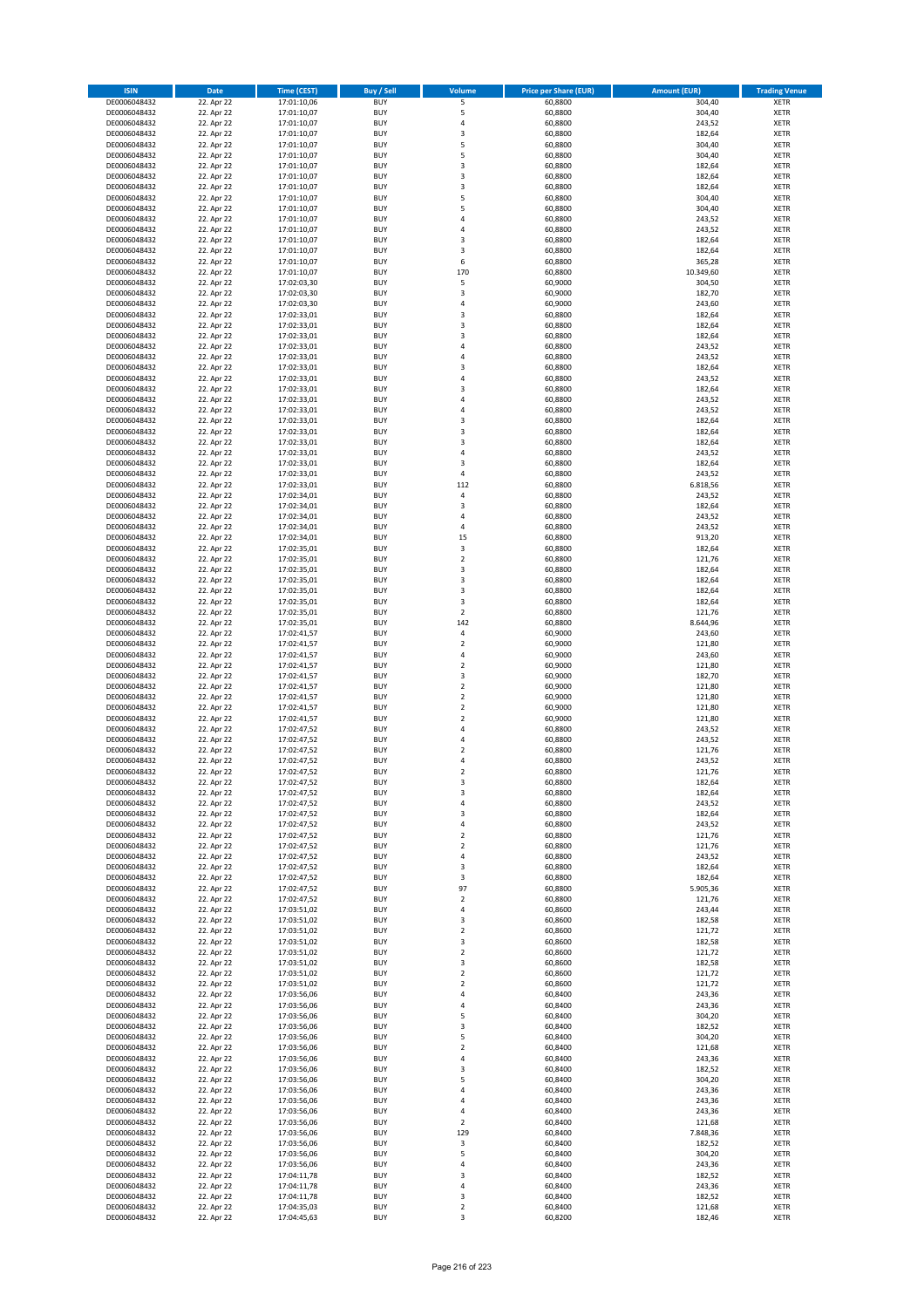| <b>ISIN</b>                  | Date                     | Time (CEST)                | <b>Buy / Sell</b>        | <b>Volume</b>              | <b>Price per Share (EUR)</b> | <b>Amount (EUR)</b> | <b>Trading Venue</b>       |
|------------------------------|--------------------------|----------------------------|--------------------------|----------------------------|------------------------------|---------------------|----------------------------|
| DE0006048432                 | 22. Apr 22               | 17:04:45,63                | <b>BUY</b>               | $\overline{2}$             | 60,8200                      | 121,64              | <b>XETR</b>                |
| DE0006048432                 | 22. Apr 22               | 17:04:45,63                | <b>BUY</b>               | $\mathbf 2$                | 60,8200                      | 121,64              | <b>XETR</b>                |
| DE0006048432                 | 22. Apr 22               | 17:04:45,63                | <b>BUY</b>               | $\mathbf 2$                | 60,8200                      | 121,64              | XETR                       |
| DE0006048432<br>DE0006048432 | 22. Apr 22<br>22. Apr 22 | 17:04:45,63<br>17:04:45,63 | <b>BUY</b><br><b>BUY</b> | 3<br>$\mathbf 2$           | 60,8200<br>60,8200           | 182,46<br>121,64    | <b>XETR</b><br><b>XETR</b> |
| DE0006048432                 | 22. Apr 22               | 17:04:45,63                | <b>BUY</b>               | $\overline{2}$             | 60,8200                      | 121,64              | <b>XETR</b>                |
| DE0006048432                 | 22. Apr 22               | 17:04:45,63                | <b>BUY</b>               | $\mathbf 2$                | 60,8200                      | 121,64              | <b>XETR</b>                |
| DE0006048432                 | 22. Apr 22               | 17:04:45,63                | <b>BUY</b>               | $\mathbf 2$                | 60,8200                      | 121,64              | <b>XETR</b>                |
| DE0006048432                 | 22. Apr 22               | 17:04:45,63                | <b>BUY</b>               | $\mathbf 2$                | 60,8200                      | 121,64              | <b>XETR</b>                |
| DE0006048432<br>DE0006048432 | 22. Apr 22               | 17:04:45,63                | <b>BUY</b><br><b>BUY</b> | $\mathbf 2$<br>4           | 60,8200                      | 121,64              | <b>XETR</b><br><b>XETR</b> |
| DE0006048432                 | 22. Apr 22<br>22. Apr 22 | 17:04:45,63<br>17:04:45,63 | <b>BUY</b>               | $\overline{4}$             | 60,8200<br>60,8200           | 243,28<br>243,28    | <b>XETR</b>                |
| DE0006048432                 | 22. Apr 22               | 17:04:45,63                | <b>BUY</b>               | 4                          | 60,8200                      | 243,28              | <b>XETR</b>                |
| DE0006048432                 | 22. Apr 22               | 17:04:45,63                | <b>BUY</b>               | 3                          | 60,8200                      | 182,46              | <b>XETR</b>                |
| DE0006048432                 | 22. Apr 22               | 17:04:45,63                | <b>BUY</b>               | $\mathbf 2$                | 60,8200                      | 121,64              | <b>XETR</b>                |
| DE0006048432<br>DE0006048432 | 22. Apr 22               | 17:04:45,63                | <b>BUY</b>               | $\mathbf 2$                | 60,8200                      | 121,64              | <b>XETR</b>                |
| DE0006048432                 | 22. Apr 22<br>22. Apr 22 | 17:04:45,63<br>17:04:45,63 | <b>BUY</b><br><b>BUY</b> | 3<br>96                    | 60,8200<br>60,8200           | 182,46<br>5.838,72  | <b>XETR</b><br><b>XETR</b> |
| DE0006048432                 | 22. Apr 22               | 17:06:35,99                | <b>BUY</b>               | 174                        | 60,9000                      | 10.596,60           | <b>XETR</b>                |
| DE0006048432                 | 22. Apr 22               | 17:06:55,96                | <b>BUY</b>               | 6                          | 60,8800                      | 365,28              | <b>XETR</b>                |
| DE0006048432                 | 22. Apr 22               | 17:06:55,96                | <b>BUY</b>               | 4                          | 60,8800                      | 243,52              | <b>XETR</b>                |
| DE0006048432                 | 22. Apr 22               | 17:06:55,96                | <b>BUY</b>               | $\overline{2}$             | 60,8800                      | 121,76              | <b>XETR</b>                |
| DE0006048432<br>DE0006048432 | 22. Apr 22<br>22. Apr 22 | 17:06:55,96<br>17:06:55,96 | <b>BUY</b><br><b>BUY</b> | 5<br>5                     | 60,8800<br>60,8800           | 304,40<br>304,40    | <b>XETR</b><br><b>XETR</b> |
| DE0006048432                 | 22. Apr 22               | 17:06:55,96                | <b>BUY</b>               | 4                          | 60,8800                      | 243,52              | <b>XETR</b>                |
| DE0006048432                 | 22. Apr 22               | 17:06:55,96                | <b>BUY</b>               | $\mathbf 2$                | 60,8800                      | 121,76              | <b>XETR</b>                |
| DE0006048432                 | 22. Apr 22               | 17:06:55,96                | <b>BUY</b>               | 3                          | 60,8800                      | 182,64              | <b>XETR</b>                |
| DE0006048432                 | 22. Apr 22               | 17:06:55,96                | <b>BUY</b>               | 3                          | 60,8800                      | 182,64              | <b>XETR</b>                |
| DE0006048432                 | 22. Apr 22               | 17:06:55,96                | <b>BUY</b>               | 3<br>5                     | 60,8800                      | 182,64              | <b>XETR</b>                |
| DE0006048432<br>DE0006048432 | 22. Apr 22<br>22. Apr 22 | 17:06:55,96<br>17:06:55,96 | <b>BUY</b><br><b>BUY</b> | 4                          | 60,8800<br>60,8800           | 304,40<br>243,52    | <b>XETR</b><br><b>XETR</b> |
| DE0006048432                 | 22. Apr 22               | 17:06:55,96                | <b>BUY</b>               | 3                          | 60,8800                      | 182,64              | <b>XETR</b>                |
| DE0006048432                 | 22. Apr 22               | 17:06:55,96                | <b>BUY</b>               | 4                          | 60,8800                      | 243,52              | <b>XETR</b>                |
| DE0006048432                 | 22. Apr 22               | 17:06:55,96                | <b>BUY</b>               | 6                          | 60,8800                      | 365,28              | <b>XETR</b>                |
| DE0006048432                 | 22. Apr 22               | 17:06:55,96                | <b>BUY</b>               | 5                          | 60,8800                      | 304,40              | <b>XETR</b>                |
| DE0006048432<br>DE0006048432 | 22. Apr 22<br>22. Apr 22 | 17:06:55,96<br>17:06:55,96 | <b>BUY</b><br><b>BUY</b> | 3<br>$\sqrt{4}$            | 60,8800<br>60,8800           | 182,64<br>243,52    | <b>XETR</b><br><b>XETR</b> |
| DE0006048432                 | 22. Apr 22               | 17:06:55,96                | <b>BUY</b>               | 178                        | 60,8800                      | 10.836,64           | <b>XETR</b>                |
| DE0006048432                 | 22. Apr 22               | 17:06:55,96                | <b>BUY</b>               | 6                          | 60,8800                      | 365,28              | <b>XETR</b>                |
| DE0006048432                 | 22. Apr 22               | 17:06:55,96                | <b>BUY</b>               | 6                          | 60,8800                      | 365,28              | <b>XETR</b>                |
| DE0006048432                 | 22. Apr 22               | 17:07:35,14                | <b>BUY</b>               | 3                          | 60,8600                      | 182,58              | <b>XETR</b>                |
| DE0006048432                 | 22. Apr 22               | 17:07:35,14                | <b>BUY</b>               | 3<br>$\overline{2}$        | 60,8600                      | 182,58              | <b>XETR</b>                |
| DE0006048432<br>DE0006048432 | 22. Apr 22<br>22. Apr 22 | 17:07:35,14<br>17:07:35,14 | <b>BUY</b><br><b>BUY</b> | 4                          | 60,8600<br>60,8600           | 121,72<br>243,44    | <b>XETR</b><br><b>XETR</b> |
| DE0006048432                 | 22. Apr 22               | 17:07:35,14                | <b>BUY</b>               | $\overline{2}$             | 60,8600                      | 121,72              | <b>XETR</b>                |
| DE0006048432                 | 22. Apr 22               | 17:07:35,14                | <b>BUY</b>               | 4                          | 60,8600                      | 243,44              | <b>XETR</b>                |
| DE0006048432                 | 22. Apr 22               | 17:07:35,14                | <b>BUY</b>               | 4                          | 60,8600                      | 243,44              | <b>XETR</b>                |
| DE0006048432                 | 22. Apr 22               | 17:07:35,14                | <b>BUY</b>               | 3                          | 60,8600                      | 182,58              | <b>XETR</b>                |
| DE0006048432<br>DE0006048432 | 22. Apr 22<br>22. Apr 22 | 17:07:35,14<br>17:07:35,14 | <b>BUY</b><br><b>BUY</b> | 3<br>$\mathbf 2$           | 60,8600<br>60,8600           | 182,58<br>121,72    | <b>XETR</b><br><b>XETR</b> |
| DE0006048432                 | 22. Apr 22               | 17:07:35,14                | <b>BUY</b>               | 3                          | 60,8600                      | 182,58              | <b>XETR</b>                |
| DE0006048432                 | 22. Apr 22               | 17:07:35,14                | <b>BUY</b>               | $\sqrt{4}$                 | 60,8600                      | 243,44              | <b>XETR</b>                |
| DE0006048432                 | 22. Apr 22               | 17:07:35,14                | <b>BUY</b>               | 70                         | 60,8600                      | 4.260,20            | <b>XETR</b>                |
| DE0006048432                 | 22. Apr 22               | 17:07:35,14                | <b>BUY</b>               | 3                          | 60,8600                      | 182,58              | <b>XETR</b>                |
| DE0006048432<br>DE0006048432 | 22. Apr 22<br>22. Apr 22 | 17:07:35,14<br>17:07:35,16 | <b>BUY</b><br><b>BUY</b> | 3<br>3                     | 60,8600<br>60,8600           | 182,58<br>182,58    | <b>XETR</b><br><b>XETR</b> |
| DE0006048432                 | 22. Apr 22               | 17:08:50,03                | <b>BUY</b>               | 5                          | 60,8800                      | 304,40              | <b>XETR</b>                |
| DE0006048432                 | 22. Apr 22               | 17:09:26,90                | <b>BUY</b>               | 3                          | 60,9000                      | 182,70              | <b>XETR</b>                |
| DE0006048432                 | 22. Apr 22               | 17:09:26,90                | <b>BUY</b>               | 5                          | 60,9000                      | 304,50              | <b>XETR</b>                |
| DE0006048432                 | 22. Apr 22               | 17:09:26,90                | <b>BUY</b>               | 4                          | 60,9000                      | 243,60              | <b>XETR</b>                |
| DE0006048432<br>DE0006048432 | 22. Apr 22<br>22. Apr 22 | 17:09:26,90<br>17:09:26,90 | <b>BUY</b><br><b>BUY</b> | $\overline{2}$<br>3        | 60,9000<br>60,9000           | 121,80<br>182,70    | <b>XETR</b><br><b>XETR</b> |
| DE0006048432                 | 22. Apr 22               | 17:09:26,90                | <b>BUY</b>               | 3                          | 60,9000                      | 182,70              | <b>XETR</b>                |
| DE0006048432                 | 22. Apr 22               | 17:09:26,90                | <b>BUY</b>               | $\overline{a}$             | 60,9000                      | 243,60              | <b>XETR</b>                |
| DE0006048432                 | 22. Apr 22               | 17:09:26,90                | <b>BUY</b>               | 3                          | 60,9000                      | 182,70              | <b>XETR</b>                |
| DE0006048432                 | 22. Apr 22               | 17:09:26,90                | <b>BUY</b>               | 4                          | 60,9000                      | 243,60              | <b>XETR</b>                |
| DE0006048432<br>DE0006048432 | 22. Apr 22<br>22. Apr 22 | 17:09:26,90<br>17:09:26,90 | <b>BUY</b><br><b>BUY</b> | 4<br>4                     | 60,9000<br>60.9000           | 243,60<br>243,60    | XETR<br><b>XETR</b>        |
| DE0006048432                 | 22. Apr 22               | 17:09:26,90                | <b>BUY</b>               | 3                          | 60,9000                      | 182,70              | <b>XETR</b>                |
| DE0006048432                 | 22. Apr 22               | 17:09:26,90                | <b>BUY</b>               | $\sqrt{4}$                 | 60,9000                      | 243,60              | <b>XETR</b>                |
| DE0006048432                 | 22. Apr 22               | 17:09:26,90                | <b>BUY</b>               | 3                          | 60,9000                      | 182,70              | <b>XETR</b>                |
| DE0006048432                 | 22. Apr 22               | 17:09:26,90                | <b>BUY</b>               | 131                        | 60,9000                      | 7.977,90            | <b>XETR</b>                |
| DE0006048432<br>DE0006048432 | 22. Apr 22<br>22. Apr 22 | 17:09:26,90<br>17:09:31,24 | <b>BUY</b><br><b>BUY</b> | $\sqrt{4}$<br>6            | 60,9000<br>60,8800           | 243,60<br>365,28    | <b>XETR</b><br>XETR        |
| DE0006048432                 | 22. Apr 22               | 17:09:31,24                | <b>BUY</b>               | 5                          | 60,8800                      | 304,40              | <b>XETR</b>                |
| DE0006048432                 | 22. Apr 22               | 17:09:31,24                | <b>BUY</b>               | 3                          | 60,8800                      | 182,64              | <b>XETR</b>                |
| DE0006048432                 | 22. Apr 22               | 17:09:31,24                | <b>BUY</b>               | 5                          | 60,8800                      | 304,40              | <b>XETR</b>                |
| DE0006048432                 | 22. Apr 22               | 17:09:31,24                | <b>BUY</b>               | 4                          | 60,8800                      | 243,52              | <b>XETR</b>                |
| DE0006048432<br>DE0006048432 | 22. Apr 22<br>22. Apr 22 | 17:09:45,51<br>17:09:45,51 | <b>BUY</b><br><b>BUY</b> | 4<br>4                     | 60,8600<br>60,8600           | 243,44<br>243,44    | <b>XETR</b><br><b>XETR</b> |
| DE0006048432                 | 22. Apr 22               | 17:09:45,51                | <b>BUY</b>               | $\mathbf 2$                | 60,8600                      | 121,72              | XETR                       |
| DE0006048432                 | 22. Apr 22               | 17:09:45,51                | <b>BUY</b>               | 3                          | 60,8600                      | 182,58              | <b>XETR</b>                |
| DE0006048432                 | 22. Apr 22               | 17:09:45,51                | <b>BUY</b>               | 4                          | 60,8600                      | 243,44              | <b>XETR</b>                |
| DE0006048432                 | 22. Apr 22               | 17:09:45,51                | <b>BUY</b>               | 4<br>4                     | 60,8600                      | 243,44              | <b>XETR</b>                |
| DE0006048432<br>DE0006048432 | 22. Apr 22<br>22. Apr 22 | 17:09:45,51<br>17:09:45,51 | <b>BUY</b><br><b>BUY</b> | 4                          | 60,8600<br>60,8600           | 243,44<br>243,44    | <b>XETR</b><br><b>XETR</b> |
| DE0006048432                 | 22. Apr 22               | 17:09:45,51                | <b>BUY</b>               | 4                          | 60,8600                      | 243,44              | <b>XETR</b>                |
| DE0006048432                 | 22. Apr 22               | 17:09:45,51                | <b>BUY</b>               | 4                          | 60,8600                      | 243,44              | <b>XETR</b>                |
| DE0006048432                 | 22. Apr 22               | 17:09:45,51                | <b>BUY</b>               | 4                          | 60,8600                      | 243,44              | <b>XETR</b>                |
| DE0006048432                 | 22. Apr 22               | 17:09:45,51                | <b>BUY</b>               | 4                          | 60,8600                      | 243,44              | <b>XETR</b>                |
| DE0006048432<br>DE0006048432 | 22. Apr 22<br>22. Apr 22 | 17:09:45,51<br>17:09:45,51 | <b>BUY</b><br><b>BUY</b> | 3<br>85                    | 60,8600<br>60,8600           | 182,58<br>5.173,10  | <b>XETR</b><br><b>XETR</b> |
| DE0006048432                 | 22. Apr 22               | 17:09:45,51                | <b>BUY</b>               | 3                          | 60,8600                      | 182,58              | <b>XETR</b>                |
| DE0006048432                 | 22. Apr 22               | 17:09:45,51                | <b>BUY</b>               | 4                          | 60,8600                      | 243,44              | XETR                       |
| DE0006048432                 | 22. Apr 22               | 17:09:45,51                | <b>BUY</b>               | 4                          | 60,8600                      | 243,44              | <b>XETR</b>                |
| DE0006048432                 | 22. Apr 22               | 17:10:08,04                | <b>BUY</b>               | 3                          | 60,8800                      | 182,64              | <b>XETR</b>                |
| DE0006048432                 | 22. Apr 22<br>22. Apr 22 | 17:10:08,04                | <b>BUY</b>               | $\overline{2}$<br>3        | 60,8800<br>60,8800           | 121,76<br>182,64    | <b>XETR</b><br><b>XETR</b> |
| DE0006048432<br>DE0006048432 | 22. Apr 22               | 17:10:08,04<br>17:10:08,04 | <b>BUY</b><br><b>BUY</b> | 3                          | 60,8800                      | 182,64              | <b>XETR</b>                |
| DE0006048432                 | 22. Apr 22               | 17:10:08,04                | <b>BUY</b>               | $\overline{2}$             | 60,8800                      | 121,76              | <b>XETR</b>                |
| DE0006048432                 | 22. Apr 22               | 17:10:08,04                | <b>BUY</b>               | $\mathbf 2$                | 60,8800                      | 121,76              | XETR                       |
| DE0006048432                 | 22. Apr 22               | 17:10:08,04                | <b>BUY</b>               | 3                          | 60,8800                      | 182,64              | <b>XETR</b>                |
| DE0006048432                 | 22. Apr 22               | 17:10:08,04                | <b>BUY</b>               | $\overline{2}$             | 60,8800                      | 121,76              | XETR                       |
| DE0006048432<br>DE0006048432 | 22. Apr 22<br>22. Apr 22 | 17:10:08,04<br>17:10:37,23 | <b>BUY</b><br><b>BUY</b> | $\mathbf 2$<br>$\mathbf 2$ | 60,8800<br>60,8600           | 121,76<br>121,72    | <b>XETR</b><br><b>XETR</b> |
| DE0006048432                 | 22. Apr 22               | 17:10:37,23                | <b>BUY</b>               | $\overline{\mathbf{2}}$    | 60,8600                      | 121,72              | <b>XETR</b>                |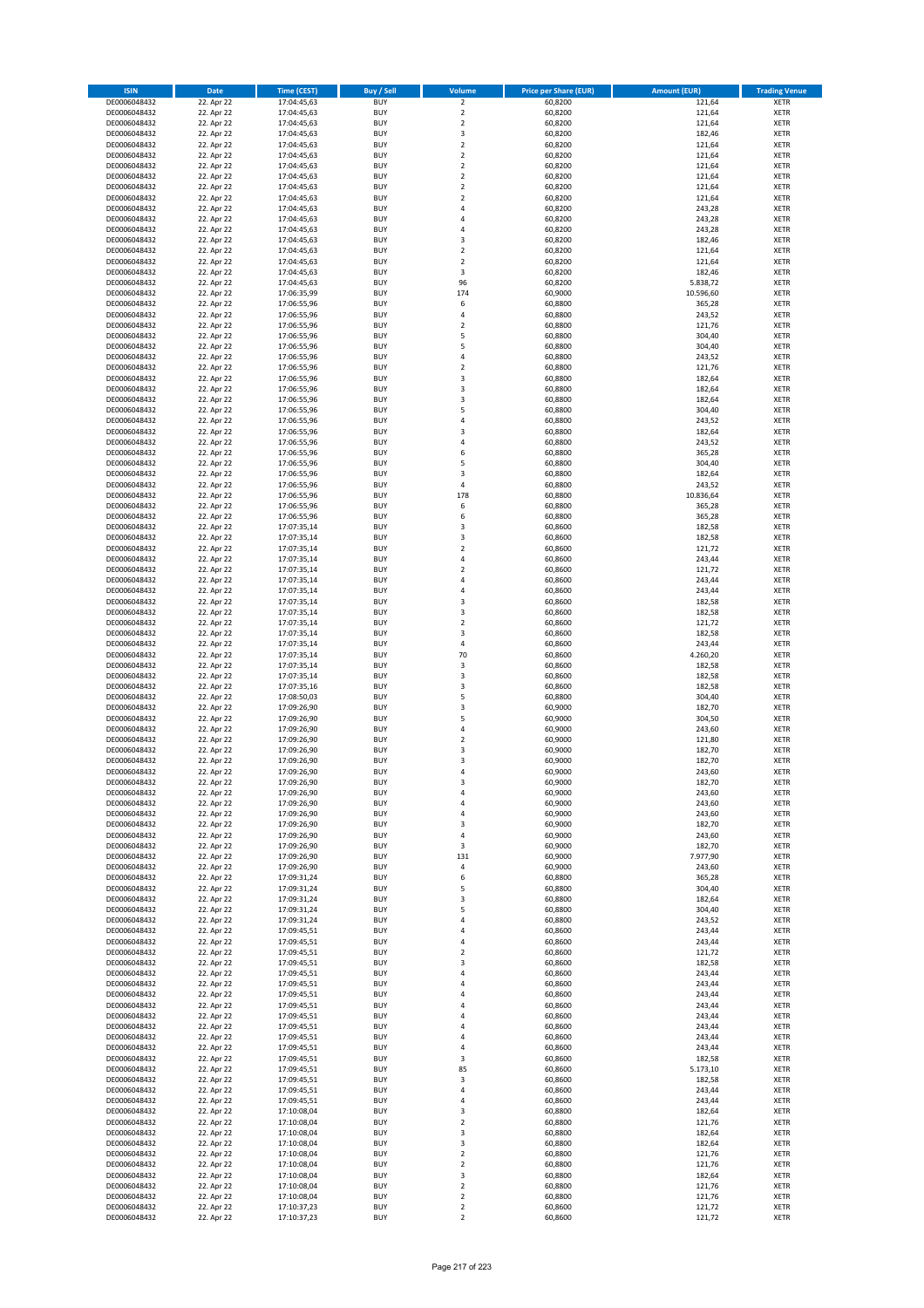| <b>ISIN</b>                  | <b>Date</b>              | <b>Time (CEST)</b>         | <b>Buy / Sell</b>        | Volume                                 | <b>Price per Share (EUR)</b> | <b>Amount (EUR)</b> | <b>Trading Venue</b>       |
|------------------------------|--------------------------|----------------------------|--------------------------|----------------------------------------|------------------------------|---------------------|----------------------------|
| DE0006048432                 | 22. Apr 22               | 17:10:37,23                | <b>BUY</b>               | 3                                      | 60,8600                      | 182,58              | <b>XETR</b>                |
| DE0006048432                 | 22. Apr 22               | 17:10:37,23                | <b>BUY</b>               | $\mathbf 2$                            | 60,8600                      | 121,72              | <b>XETR</b>                |
| DE0006048432                 | 22. Apr 22               | 17:10:37,23                | <b>BUY</b>               | $\overline{2}$                         | 60,8600                      | 121,72              | <b>XETR</b>                |
| DE0006048432<br>DE0006048432 | 22. Apr 22<br>22. Apr 22 | 17:10:37,23<br>17:10:37,23 | <b>BUY</b><br><b>BUY</b> | $\mathbf 2$<br>$\overline{\mathbf{c}}$ | 60,8600<br>60,8600           | 121,72<br>121,72    | <b>XETR</b><br><b>XETR</b> |
| DE0006048432                 | 22. Apr 22               | 17:10:37,23                | <b>BUY</b>               | $\mathbf 2$                            | 60,8600                      | 121,72              | <b>XETR</b>                |
| DE0006048432                 | 22. Apr 22               | 17:10:37,23                | <b>BUY</b>               | $\mathbf 2$                            | 60,8600                      | 121,72              | <b>XETR</b>                |
| DE0006048432                 | 22. Apr 22               | 17:10:37,23                | <b>BUY</b>               | $\mathbf 2$                            | 60,8600                      | 121,72              | <b>XETR</b>                |
| DE0006048432                 | 22. Apr 22               | 17:10:37,23                | <b>BUY</b>               | $\mathbf 2$                            | 60,8600                      | 121,72              | <b>XETR</b>                |
| DE0006048432                 | 22. Apr 22               | 17:10:37,23                | <b>BUY</b><br><b>BUY</b> | $\overline{2}$                         | 60,8600                      | 121,72              | <b>XETR</b>                |
| DE0006048432<br>DE0006048432 | 22. Apr 22<br>22. Apr 22 | 17:10:37,23<br>17:10:37,23 | <b>BUY</b>               | 58<br>3                                | 60,8600<br>60,8600           | 3.529,88<br>182,58  | <b>XETR</b><br><b>XETR</b> |
| DE0006048432                 | 22. Apr 22               | 17:10:56,35                | <b>BUY</b>               | $\mathbf 2$                            | 60,8600                      | 121,72              | <b>XETR</b>                |
| DE0006048432                 | 22. Apr 22               | 17:10:56,35                | <b>BUY</b>               | $\overline{\mathbf{c}}$                | 60,8600                      | 121,72              | <b>XETR</b>                |
| DE0006048432                 | 22. Apr 22               | 17:10:56,35                | <b>BUY</b>               | $\overline{\mathbf{c}}$                | 60,8600                      | 121,72              | <b>XETR</b>                |
| DE0006048432                 | 22. Apr 22               | 17:10:56,35                | <b>BUY</b>               | $\overline{\mathbf{c}}$                | 60,8600                      | 121,72              | <b>XETR</b>                |
| DE0006048432<br>DE0006048432 | 22. Apr 22<br>22. Apr 22 | 17:10:56,35<br>17:10:56,35 | <b>BUY</b><br><b>BUY</b> | $\mathbf 2$<br>$\mathbf 2$             | 60,8600<br>60,8600           | 121,72<br>121,72    | <b>XETR</b><br><b>XETR</b> |
| DE0006048432                 | 22. Apr 22               | 17:10:56,35                | <b>BUY</b>               | $\overline{\mathbf{c}}$                | 60,8600                      | 121,72              | <b>XETR</b>                |
| DE0006048432                 | 22. Apr 22               | 17:10:56,35                | <b>BUY</b>               | $\mathbf 2$                            | 60,8600                      | 121,72              | <b>XETR</b>                |
| DE0006048432                 | 22. Apr 22               | 17:10:56,35                | <b>BUY</b>               | $\overline{\mathbf{c}}$                | 60,8600                      | 121,72              | <b>XETR</b>                |
| DE0006048432                 | 22. Apr 22               | 17:10:56,35                | <b>BUY</b>               | $\mathbf 2$                            | 60,8600                      | 121,72              | <b>XETR</b>                |
| DE0006048432<br>DE0006048432 | 22. Apr 22<br>22. Apr 22 | 17:10:56,35<br>17:10:56,35 | <b>BUY</b><br><b>BUY</b> | $\mathbf 2$<br>$\mathbf 2$             | 60,8600<br>60,8600           | 121,72<br>121,72    | <b>XETR</b><br><b>XETR</b> |
| DE0006048432                 | 22. Apr 22               | 17:10:56,35                | <b>BUY</b>               | 56                                     | 60,8600                      | 3.408,16            | <b>XETR</b>                |
| DE0006048432                 | 22. Apr 22               | 17:10:56,35                | <b>BUY</b>               | $\mathbf 2$                            | 60,8600                      | 121,72              | <b>XETR</b>                |
| DE0006048432                 | 22. Apr 22               | 17:11:19,15                | <b>BUY</b>               | 3                                      | 60,8400                      | 182,52              | <b>XETR</b>                |
| DE0006048432                 | 22. Apr 22               | 17:11:19,15                | <b>BUY</b>               | $\overline{\mathbf{c}}$                | 60,8400                      | 121,68              | <b>XETR</b>                |
| DE0006048432<br>DE0006048432 | 22. Apr 22<br>22. Apr 22 | 17:11:19,15<br>17:11:19,15 | <b>BUY</b><br><b>BUY</b> | 3<br>$\overline{\mathbf{c}}$           | 60,8400<br>60,8400           | 182,52<br>121,68    | <b>XETR</b><br><b>XETR</b> |
| DE0006048432                 | 22. Apr 22               | 17:11:19,15                | <b>BUY</b>               | 3                                      | 60,8400                      | 182,52              | <b>XETR</b>                |
| DE0006048432                 | 22. Apr 22               | 17:11:19,15                | <b>BUY</b>               | $\overline{2}$                         | 60,8400                      | 121,68              | <b>XETR</b>                |
| DE0006048432                 | 22. Apr 22               | 17:11:19,15                | <b>BUY</b>               | $\mathbf 2$                            | 60,8400                      | 121,68              | <b>XETR</b>                |
| DE0006048432                 | 22. Apr 22               | 17:11:19,15                | <b>BUY</b>               | 71                                     | 60,8400                      | 4.319,64            | <b>XETR</b>                |
| DE0006048432                 | 22. Apr 22<br>22. Apr 22 | 17:11:19,15                | <b>BUY</b>               | 14                                     | 60,8400                      | 851,76              | <b>XETR</b>                |
| DE0006048432<br>DE0006048432 | 22. Apr 22               | 17:12:30,39<br>17:12:30,39 | <b>BUY</b><br><b>BUY</b> | 4<br>$\overline{\mathbf{c}}$           | 60,8600<br>60,8600           | 243,44<br>121,72    | <b>XETR</b><br><b>XETR</b> |
| DE0006048432                 | 22. Apr 22               | 17:12:30,39                | <b>BUY</b>               | 4                                      | 60,8600                      | 243,44              | <b>XETR</b>                |
| DE0006048432                 | 22. Apr 22               | 17:12:30,39                | <b>BUY</b>               | $\overline{\mathbf{c}}$                | 60,8600                      | 121,72              | <b>XETR</b>                |
| DE0006048432                 | 22. Apr 22               | 17:12:30,39                | <b>BUY</b>               | 3                                      | 60,8600                      | 182,58              | <b>XETR</b>                |
| DE0006048432                 | 22. Apr 22               | 17:12:30,39                | <b>BUY</b>               | 4                                      | 60,8600                      | 243,44              | <b>XETR</b>                |
| DE0006048432                 | 22. Apr 22               | 17:12:30,39                | <b>BUY</b>               | 3                                      | 60,8600                      | 182,58              | <b>XETR</b>                |
| DE0006048432<br>DE0006048432 | 22. Apr 22<br>22. Apr 22 | 17:12:30,39<br>17:12:30,39 | <b>BUY</b><br><b>BUY</b> | 3<br>3                                 | 60,8600<br>60,8600           | 182,58<br>182,58    | <b>XETR</b><br><b>XETR</b> |
| DE0006048432                 | 22. Apr 22               | 17:12:30,39                | <b>BUY</b>               | $\mathbf 2$                            | 60,8600                      | 121,72              | <b>XETR</b>                |
| DE0006048432                 | 22. Apr 22               | 17:12:30,39                | <b>BUY</b>               | $\overline{2}$                         | 60,8600                      | 121,72              | <b>XETR</b>                |
| DE0006048432                 | 22. Apr 22               | 17:12:30,39                | <b>BUY</b>               | $\mathbf 2$                            | 60,8600                      | 121,72              | <b>XETR</b>                |
| DE0006048432                 | 22. Apr 22               | 17:12:30,39                | <b>BUY</b>               | $\overline{\mathbf{c}}$                | 60,8600                      | 121,72              | <b>XETR</b>                |
| DE0006048432<br>DE0006048432 | 22. Apr 22<br>22. Apr 22 | 17:12:30,39<br>17:12:30,39 | <b>BUY</b><br><b>BUY</b> | 4<br>59                                | 60,8600<br>60,8600           | 243,44<br>3.590,74  | <b>XETR</b><br><b>XETR</b> |
| DE0006048432                 | 22. Apr 22               | 17:12:30,39                | <b>BUY</b>               | $\overline{\mathbf{c}}$                | 60,8600                      | 121,72              | <b>XETR</b>                |
| DE0006048432                 | 22. Apr 22               | 17:12:30,41                | <b>BUY</b>               | 3                                      | 60,8600                      | 182,58              | <b>XETR</b>                |
| DE0006048432                 | 22. Apr 22               | 17:12:30,41                | <b>BUY</b>               | 3                                      | 60,8600                      | 182,58              | <b>XETR</b>                |
| DE0006048432                 | 22. Apr 22               | 17:12:30,41                | <b>BUY</b>               | 3                                      | 60,8600                      | 182,58              | <b>XETR</b>                |
| DE0006048432                 | 22. Apr 22               | 17:13:59,84                | <b>BUY</b>               | 138                                    | 60,8600                      | 8.398,68            | <b>XETR</b>                |
| DE0006048432<br>DE0006048432 | 22. Apr 22<br>22. Apr 22 | 17:14:52,56<br>17:14:52,56 | <b>BUY</b><br><b>BUY</b> | $\mathbf 2$<br>5                       | 60,8600<br>60,8600           | 121,72<br>304,30    | <b>XETR</b><br><b>XETR</b> |
| DE0006048432                 | 22. Apr 22               | 17:14:52,56                | <b>BUY</b>               | 3                                      | 60,8600                      | 182,58              | <b>XETR</b>                |
| DE0006048432                 | 22. Apr 22               | 17:14:52,56                | <b>BUY</b>               | 4                                      | 60,8600                      | 243,44              | <b>XETR</b>                |
| DE0006048432                 | 22. Apr 22               | 17:14:52,56                | <b>BUY</b>               | $\overline{2}$                         | 60,8600                      | 121,72              | <b>XETR</b>                |
| DE0006048432                 | 22. Apr 22               | 17:14:52,56                | <b>BUY</b>               | 5                                      | 60,8600                      | 304,30              | <b>XETR</b>                |
| DE0006048432<br>DE0006048432 | 22. Apr 22<br>22. Apr 22 | 17:14:52,56<br>17:14:52,56 | <b>BUY</b><br><b>BUY</b> | 5<br>3                                 | 60,8600<br>60,8600           | 304,30<br>182,58    | <b>XETR</b><br><b>XETR</b> |
| DE0006048432                 | 22. Apr 22               | 17:14:52,56                | <b>BUY</b>               | 5                                      | 60,8600                      | 304,30              | <b>XETR</b>                |
| DE0006048432                 | 22. Apr 22               | 17:15:22,01                | BUY                      | 2                                      | 60,8600                      | 121,72              | <b>XETR</b>                |
| DE0006048432                 | 22. Apr 22               | 17:15:22,01                | <b>BUY</b>               | $\mathbf 2$                            | 60,8600                      | 121,72              | <b>XETR</b>                |
| DE0006048432                 | 22. Apr 22               | 17:15:22,01                | <b>BUY</b>               | $\mathbf 2$                            | 60,8600                      | 121,72              | <b>XETR</b>                |
| DE0006048432<br>DE0006048432 | 22. Apr 22<br>22. Apr 22 | 17:15:22,01<br>17:15:22,01 | <b>BUY</b><br><b>BUY</b> | 3<br>3                                 | 60,8600<br>60,8600           | 182,58<br>182,58    | XETR<br><b>XETR</b>        |
| DE0006048432                 | 22. Apr 22               | 17:15:22,01                | <b>BUY</b>               | $\mathbf 2$                            | 60,8600                      | 121,72              | <b>XETR</b>                |
| DE0006048432                 | 22. Apr 22               | 17:15:22,01                | <b>BUY</b>               | 4                                      | 60,8600                      | 243,44              | <b>XETR</b>                |
| DE0006048432                 | 22. Apr 22               | 17:15:22,01                | <b>BUY</b>               | 4                                      | 60,8600                      | 243,44              | <b>XETR</b>                |
| DE0006048432                 | 22. Apr 22               | 17:15:41,04                | <b>BUY</b>               | 3                                      | 60,8600                      | 182,58              | <b>XETR</b>                |
| DE0006048432<br>DE0006048432 | 22. Apr 22<br>22. Apr 22 | 17:15:41,04<br>17:15:41,04 | <b>BUY</b><br><b>BUY</b> | 3<br>$\mathbf 2$                       | 60,8600<br>60,8600           | 182,58<br>121,72    | <b>XETR</b><br><b>XETR</b> |
| DE0006048432                 | 22. Apr 22               | 17:15:41,04                | <b>BUY</b>               | 3                                      | 60,8600                      | 182,58              | <b>XETR</b>                |
| DE0006048432                 | 22. Apr 22               | 17:15:41,04                | <b>BUY</b>               | 3                                      | 60,8600                      | 182,58              | <b>XETR</b>                |
| DE0006048432                 | 22. Apr 22               | 17:15:41,06                | <b>BUY</b>               | $\overline{2}$                         | 60,8600                      | 121,72              | <b>XETR</b>                |
| DE0006048432                 | 22. Apr 22               | 17:16:11,31                | <b>BUY</b>               | 3                                      | 60,8400                      | 182,52              | <b>XETR</b>                |
| DE0006048432<br>DE0006048432 | 22. Apr 22<br>22. Apr 22 | 17:16:11,31<br>17:16:11,31 | <b>BUY</b><br><b>BUY</b> | 4<br>5                                 | 60,8400<br>60,8400           | 243,36<br>304,20    | <b>XETR</b><br><b>XETR</b> |
| DE0006048432                 | 22. Apr 22               | 17:16:11,31                | <b>BUY</b>               | $\mathbf 2$                            | 60,8600                      | 121,72              | <b>XETR</b>                |
| DE0006048432                 | 22. Apr 22               | 17:16:11,31                | <b>BUY</b>               | $\mathbf 2$                            | 60,8600                      | 121,72              | XETR                       |
| DE0006048432                 | 22. Apr 22               | 17:16:11,31                | <b>BUY</b>               | 3                                      | 60,8400                      | 182,52              | <b>XETR</b>                |
| DE0006048432                 | 22. Apr 22               | 17:16:11,31                | <b>BUY</b>               | 6                                      | 60,8400                      | 365,04              | <b>XETR</b>                |
| DE0006048432<br>DE0006048432 | 22. Apr 22<br>22. Apr 22 | 17:16:11,31                | <b>BUY</b><br><b>BUY</b> | $\mathbf 2$<br>$\overline{2}$          | 60,8600<br>60,8400           | 121,72<br>121,68    | <b>XETR</b><br><b>XETR</b> |
| DE0006048432                 | 22. Apr 22               | 17:16:11,31<br>17:16:11,31 | <b>BUY</b>               | $\mathbf 2$                            | 60,8400                      | 121,68              | <b>XETR</b>                |
| DE0006048432                 | 22. Apr 22               | 17:16:11,31                | <b>BUY</b>               | 3                                      | 60,8400                      | 182,52              | <b>XETR</b>                |
| DE0006048432                 | 22. Apr 22               | 17:16:11,31                | <b>BUY</b>               | 5                                      | 60,8400                      | 304,20              | <b>XETR</b>                |
| DE0006048432                 | 22. Apr 22               | 17:16:11,31                | <b>BUY</b>               | 5                                      | 60,8400                      | 304,20              | <b>XETR</b>                |
| DE0006048432                 | 22. Apr 22               | 17:16:11,31                | <b>BUY</b>               | $\overline{2}$                         | 60,8400                      | 121,68              | <b>XETR</b>                |
| DE0006048432<br>DE0006048432 | 22. Apr 22<br>22. Apr 22 | 17:16:11,31<br>17:16:11,31 | <b>BUY</b><br><b>BUY</b> | 3<br>3                                 | 60,8400<br>60,8600           | 182,52<br>182,58    | <b>XETR</b><br>XETR        |
| DE0006048432                 | 22. Apr 22               | 17:16:11,31                | <b>BUY</b>               | 5                                      | 60,8600                      | 304,30              | <b>XETR</b>                |
| DE0006048432                 | 22. Apr 22               | 17:16:11,31                | <b>BUY</b>               | $\mathbf 2$                            | 60,8400                      | 121,68              | <b>XETR</b>                |
| DE0006048432                 | 22. Apr 22               | 17:16:11,31                | <b>BUY</b>               | 3                                      | 60,8400                      | 182,52              | <b>XETR</b>                |
| DE0006048432                 | 22. Apr 22               | 17:16:11,31                | <b>BUY</b>               | 3                                      | 60,8400                      | 182,52              | <b>XETR</b>                |
| DE0006048432<br>DE0006048432 | 22. Apr 22<br>22. Apr 22 | 17:16:11,31<br>17:16:11,31 | <b>BUY</b><br><b>BUY</b> | $\mathbf 2$<br>4                       | 60,8600<br>60,8600           | 121,72<br>243,44    | <b>XETR</b><br><b>XETR</b> |
| DE0006048432                 | 22. Apr 22               | 17:16:11,31                | <b>BUY</b>               | 154                                    | 60,8600                      | 9.372,44            | <b>XETR</b>                |
| DE0006048432                 | 22. Apr 22               | 17:16:14,45                | <b>BUY</b>               | 4                                      | 60,8600                      | 243,44              | XETR                       |
| DE0006048432                 | 22. Apr 22               | 17:16:14,45                | <b>BUY</b>               | $\overline{2}$                         | 60,8600                      | 121,72              | <b>XETR</b>                |
| DE0006048432                 | 22. Apr 22               | 17:16:14,45                | <b>BUY</b>               | 5                                      | 60,8600                      | 304,30              | <b>XETR</b>                |
| DE0006048432<br>DE0006048432 | 22. Apr 22<br>22. Apr 22 | 17:16:14,45<br>17:16:14,45 | <b>BUY</b><br><b>BUY</b> | 3<br>$\mathbf 2$                       | 60,8600<br>60,8600           | 182,58<br>121,72    | <b>XETR</b><br>XETR        |
|                              |                          |                            |                          |                                        |                              |                     |                            |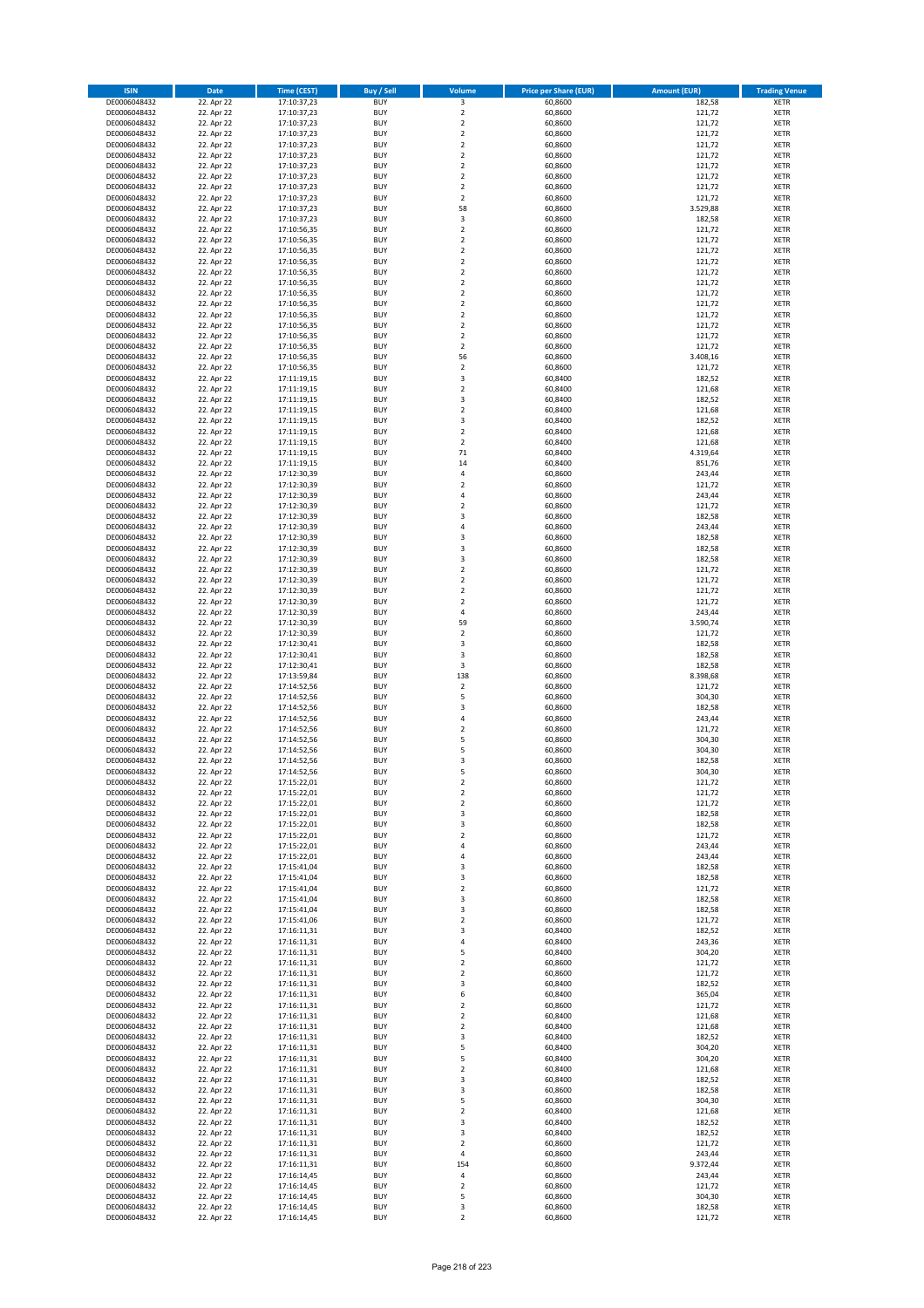| <b>ISIN</b>                  | <b>Date</b>              | <b>Time (CEST)</b>         | <b>Buy / Sell</b>        | <b>Volume</b>                          | <b>Price per Share (EUR)</b> | <b>Amount (EUR)</b> | <b>Trading Venue</b>       |
|------------------------------|--------------------------|----------------------------|--------------------------|----------------------------------------|------------------------------|---------------------|----------------------------|
| DE0006048432                 | 22. Apr 22               | 17:16:14,45                | <b>BUY</b>               | 5                                      | 60,8600                      | 304,30              | <b>XETR</b>                |
| DE0006048432                 | 22. Apr 22               | 17:16:14,45                | <b>BUY</b>               | 5                                      | 60,8600                      | 304,30              | <b>XETR</b>                |
| DE0006048432                 | 22. Apr 22               | 17:16:14,45                | <b>BUY</b>               | 4                                      | 60,8600                      | 243,44              | <b>XETR</b>                |
| DE0006048432<br>DE0006048432 | 22. Apr 22<br>22. Apr 22 | 17:16:14,45<br>17:16:14,45 | <b>BUY</b><br><b>BUY</b> | $\overline{7}$<br>6                    | 60,8600<br>60,8600           | 426,02<br>365,16    | <b>XETR</b><br><b>XETR</b> |
| DE0006048432                 | 22. Apr 22               | 17:16:14,45                | <b>BUY</b>               | 5                                      | 60,8600                      | 304,30              | <b>XETR</b>                |
| DE0006048432                 | 22. Apr 22               | 17:16:14,45                | <b>BUY</b>               | $\mathbf 2$                            | 60,8600                      | 121,72              | <b>XETR</b>                |
| DE0006048432                 | 22. Apr 22               | 17:16:14,45                | <b>BUY</b>               | 3                                      | 60,8600                      | 182,58              | <b>XETR</b>                |
| DE0006048432                 | 22. Apr 22               | 17:16:14,45                | <b>BUY</b>               | 4                                      | 60,8600                      | 243,44              | <b>XETR</b>                |
| DE0006048432                 | 22. Apr 22               | 17:16:14,45                | <b>BUY</b><br><b>BUY</b> | $\mathbf 2$                            | 60,8600                      | 121,72              | <b>XETR</b><br><b>XETR</b> |
| DE0006048432<br>DE0006048432 | 22. Apr 22<br>22. Apr 22 | 17:16:14,45<br>17:16:14,45 | <b>BUY</b>               | $\mathbf 2$<br>6                       | 60,8600<br>60,8600           | 121,72<br>365,16    | <b>XETR</b>                |
| DE0006048432                 | 22. Apr 22               | 17:16:14,45                | <b>BUY</b>               | 5                                      | 60,8600                      | 304,30              | <b>XETR</b>                |
| DE0006048432                 | 22. Apr 22               | 17:16:14,45                | <b>BUY</b>               | $\overline{\mathbf{c}}$                | 60,8600                      | 121,72              | <b>XETR</b>                |
| DE0006048432                 | 22. Apr 22               | 17:16:24,26                | <b>BUY</b>               | 3                                      | 60,8600                      | 182,58              | <b>XETR</b>                |
| DE0006048432                 | 22. Apr 22               | 17:16:24,26                | <b>BUY</b>               | 3                                      | 60,8600                      | 182,58              | <b>XETR</b>                |
| DE0006048432<br>DE0006048432 | 22. Apr 22<br>22. Apr 22 | 17:16:24,26<br>17:16:24,26 | <b>BUY</b><br><b>BUY</b> | $\mathbf 2$<br>3                       | 60,8600<br>60,8600           | 121,72<br>182,58    | <b>XETR</b><br><b>XETR</b> |
| DE0006048432                 | 22. Apr 22               | 17:16:24,26                | <b>BUY</b>               | 3                                      | 60,8600                      | 182,58              | <b>XETR</b>                |
| DE0006048432                 | 22. Apr 22               | 17:16:24,26                | <b>BUY</b>               | $\mathbf 2$                            | 60,8600                      | 121,72              | <b>XETR</b>                |
| DE0006048432                 | 22. Apr 22               | 17:16:24,26                | <b>BUY</b>               | $\overline{\mathbf{c}}$                | 60,8600                      | 121,72              | <b>XETR</b>                |
| DE0006048432                 | 22. Apr 22               | 17:16:24,26                | <b>BUY</b>               | 3                                      | 60,8600                      | 182,58              | <b>XETR</b>                |
| DE0006048432                 | 22. Apr 22               | 17:16:24,26                | <b>BUY</b>               | $\mathbf 2$                            | 60,8600                      | 121,72              | <b>XETR</b>                |
| DE0006048432<br>DE0006048432 | 22. Apr 22<br>22. Apr 22 | 17:16:24,26<br>17:16:24,26 | <b>BUY</b><br><b>BUY</b> | $\mathbf 2$<br>4                       | 60,8600<br>60,8600           | 121,72<br>243,44    | <b>XETR</b><br><b>XETR</b> |
| DE0006048432                 | 22. Apr 22               | 17:16:24,26                | <b>BUY</b>               | $\mathbf 2$                            | 60,8600                      | 121,72              | <b>XETR</b>                |
| DE0006048432                 | 22. Apr 22               | 17:16:24,26                | <b>BUY</b>               | $\mathbf 2$                            | 60,8600                      | 121,72              | <b>XETR</b>                |
| DE0006048432                 | 22. Apr 22               | 17:17:38,44                | <b>BUY</b>               | 3                                      | 60,8600                      | 182,58              | <b>XETR</b>                |
| DE0006048432                 | 22. Apr 22               | 17:17:38,44                | <b>BUY</b>               | 4                                      | 60,8600                      | 243,44              | <b>XETR</b>                |
| DE0006048432<br>DE0006048432 | 22. Apr 22<br>22. Apr 22 | 17:17:38,44<br>17:17:38,44 | <b>BUY</b><br><b>BUY</b> | $\overline{\mathbf{c}}$<br>$\mathbf 2$ | 60,8600<br>60,8600           | 121,72<br>121,72    | <b>XETR</b><br><b>XETR</b> |
| DE0006048432                 | 22. Apr 22               | 17:17:38,44                | <b>BUY</b>               | 4                                      | 60,8600                      | 243,44              | <b>XETR</b>                |
| DE0006048432                 | 22. Apr 22               | 17:17:38,44                | <b>BUY</b>               | 4                                      | 60,8600                      | 243,44              | <b>XETR</b>                |
| DE0006048432                 | 22. Apr 22               | 17:17:38,44                | <b>BUY</b>               | 3                                      | 60,8600                      | 182,58              | <b>XETR</b>                |
| DE0006048432                 | 22. Apr 22               | 17:17:38,44                | <b>BUY</b>               | $\mathbf 2$                            | 60,8600                      | 121,72              | <b>XETR</b>                |
| DE0006048432                 | 22. Apr 22               | 17:17:38,44                | <b>BUY</b>               | 3<br>4                                 | 60,8600                      | 182,58              | <b>XETR</b>                |
| DE0006048432<br>DE0006048432 | 22. Apr 22<br>22. Apr 22 | 17:17:38,44<br>17:17:38,44 | <b>BUY</b><br><b>BUY</b> | $\mathbf 2$                            | 60,8600<br>60,8600           | 243,44<br>121,72    | <b>XETR</b><br><b>XETR</b> |
| DE0006048432                 | 22. Apr 22               | 17:17:38,44                | <b>BUY</b>               | 4                                      | 60,8600                      | 243,44              | <b>XETR</b>                |
| DE0006048432                 | 22. Apr 22               | 17:17:38,44                | <b>BUY</b>               | $\overline{\mathbf{c}}$                | 60,8600                      | 121,72              | <b>XETR</b>                |
| DE0006048432                 | 22. Apr 22               | 17:17:38,44                | <b>BUY</b>               | 4                                      | 60,8600                      | 243,44              | <b>XETR</b>                |
| DE0006048432                 | 22. Apr 22               | 17:17:38,44                | <b>BUY</b>               | 4                                      | 60,8600                      | 243,44              | <b>XETR</b>                |
| DE0006048432                 | 22. Apr 22               | 17:17:38,44                | <b>BUY</b>               | 3                                      | 60,8600                      | 182,58              | <b>XETR</b>                |
| DE0006048432<br>DE0006048432 | 22. Apr 22<br>22. Apr 22 | 17:17:38,44<br>17:17:38,44 | <b>BUY</b><br><b>BUY</b> | 4<br>3                                 | 60,8600<br>60,8600           | 243,44<br>182,58    | <b>XETR</b><br><b>XETR</b> |
| DE0006048432                 | 22. Apr 22               | 17:17:38,44                | <b>BUY</b>               | 97                                     | 60,8600                      | 5.903,42            | <b>XETR</b>                |
| DE0006048432                 | 22. Apr 22               | 17:18:03,57                | <b>BUY</b>               | $\mathbf 2$                            | 60,8600                      | 121,72              | <b>XETR</b>                |
| DE0006048432                 | 22. Apr 22               | 17:18:03,57                | <b>BUY</b>               | 5                                      | 60,8600                      | 304,30              | <b>XETR</b>                |
| DE0006048432                 | 22. Apr 22               | 17:18:03,57                | <b>BUY</b>               | $\mathbf 2$                            | 60,8600                      | 121,72              | <b>XETR</b>                |
| DE0006048432<br>DE0006048432 | 22. Apr 22<br>22. Apr 22 | 17:18:03,57                | <b>BUY</b><br><b>BUY</b> | 5<br>5                                 | 60,8600<br>60,8600           | 304,30<br>304,30    | <b>XETR</b><br><b>XETR</b> |
| DE0006048432                 | 22. Apr 22               | 17:18:03,57<br>17:18:03,57 | <b>BUY</b>               | 4                                      | 60,8600                      | 243,44              | <b>XETR</b>                |
| DE0006048432                 | 22. Apr 22               | 17:18:03,57                | <b>BUY</b>               | $\overline{\mathbf{c}}$                | 60,8600                      | 121,72              | <b>XETR</b>                |
| DE0006048432                 | 22. Apr 22               | 17:18:03,57                | <b>BUY</b>               | 5                                      | 60,8600                      | 304,30              | <b>XETR</b>                |
| DE0006048432                 | 22. Apr 22               | 17:18:03,57                | <b>BUY</b>               | 4                                      | 60,8600                      | 243,44              | <b>XETR</b>                |
| DE0006048432                 | 22. Apr 22               | 17:18:03,57                | <b>BUY</b>               | 5                                      | 60,8600                      | 304,30              | <b>XETR</b>                |
| DE0006048432<br>DE0006048432 | 22. Apr 22<br>22. Apr 22 | 17:18:03,57<br>17:18:03,57 | <b>BUY</b><br><b>BUY</b> | 3<br>5                                 | 60,8600<br>60,8600           | 182,58<br>304,30    | <b>XETR</b><br><b>XETR</b> |
| DE0006048432                 | 22. Apr 22               | 17:18:03,57                | <b>BUY</b>               | $\overline{\mathbf{c}}$                | 60,8600                      | 121,72              | <b>XETR</b>                |
| DE0006048432                 | 22. Apr 22               | 17:18:03,57                | <b>BUY</b>               | 3                                      | 60,8600                      | 182,58              | <b>XETR</b>                |
| DE0006048432                 | 22. Apr 22               | 17:18:03,57                | <b>BUY</b>               | 3                                      | 60,8600                      | 182,58              | <b>XETR</b>                |
| DE0006048432                 | 22. Apr 22               | 17:18:03,57                | <b>BUY</b>               | 3                                      | 60,8600                      | 182,58              | <b>XETR</b>                |
| DE0006048432                 | 22. Apr 22               | 17:18:03,57                | <b>BUY</b><br><b>BUY</b> | 5<br>$\overline{2}$                    | 60,8600                      | 304,30              | <b>XETR</b><br><b>XETR</b> |
| DE0006048432<br>DE0006048432 | 22. Apr 22<br>22. Apr 22 | 17:18:03,57<br>17:18:03,57 | BUY                      | 4                                      | 60,8600<br>60,8600           | 121,72<br>243,44    | <b>XETR</b>                |
| DE0006048432                 | 22. Apr 22               | 17:18:03,57                | <b>BUY</b>               | 472                                    | 60,8600                      | 28.725,92           | <b>XETR</b>                |
| DE0006048432                 | 22. Apr 22               | 17:18:03,59                | <b>BUY</b>               | 4                                      | 60,8600                      | 243,44              | <b>XETR</b>                |
| DE0006048432                 | 22. Apr 22               | 17:19:55,03                | <b>BUY</b>               | 5                                      | 60,8600                      | 304,30              | XETR                       |
| DE0006048432                 | 22. Apr 22               | 17:19:55,03                | <b>BUY</b>               | 3                                      | 60,8600                      | 182,58              | <b>XETR</b>                |
| DE0006048432<br>DE0006048432 | 22. Apr 22<br>22. Apr 22 | 17:19:55,03<br>17:19:55,03 | <b>BUY</b><br><b>BUY</b> | 4<br>11                                | 60,8600<br>60,8600           | 243,44<br>669,46    | <b>XETR</b><br><b>XETR</b> |
| DE0006048432                 | 22. Apr 22               | 17:19:55,03                | <b>BUY</b>               | 3                                      | 60,8600                      | 182,58              | <b>XETR</b>                |
| DE0006048432                 | 22. Apr 22               | 17:19:55,03                | <b>BUY</b>               | 4                                      | 60,8600                      | 243,44              | <b>XETR</b>                |
| DE0006048432                 | 22. Apr 22               | 17:19:55,03                | <b>BUY</b>               | $\mathbf 2$                            | 60,8600                      | 121,72              | <b>XETR</b>                |
| DE0006048432                 | 22. Apr 22               | 17:19:55,03                | <b>BUY</b>               | 4                                      | 60,8600                      | 243,44              | <b>XETR</b>                |
| DE0006048432<br>DE0006048432 | 22. Apr 22<br>22. Apr 22 | 17:19:55,03<br>17:19:55,03 | <b>BUY</b><br><b>BUY</b> | 4<br>$\mathbf 2$                       | 60.8600<br>60,8600           | 243,44<br>121,72    | <b>XETR</b><br><b>XETR</b> |
| DE0006048432                 | 22. Apr 22               | 17:19:55,03                | <b>BUY</b>               | 3                                      | 60,8600                      | 182,58              | <b>XETR</b>                |
| DE0006048432                 | 22. Apr 22               | 17:19:55,03                | <b>BUY</b>               | 4                                      | 60,8600                      | 243,44              | <b>XETR</b>                |
| DE0006048432                 | 22. Apr 22               | 17:19:55,03                | <b>BUY</b>               | 4                                      | 60,8600                      | 243,44              | <b>XETR</b>                |
| DE0006048432                 | 22. Apr 22               | 17:19:55,03                | <b>BUY</b>               | 5                                      | 60,8600                      | 304,30              | <b>XETR</b>                |
| DE0006048432<br>DE0006048432 | 22. Apr 22<br>22. Apr 22 | 17:19:55,03<br>17:19:55,03 | <b>BUY</b><br><b>BUY</b> | 3<br>3                                 | 60,8600<br>60,8600           | 182,58<br>182,58    | <b>XETR</b><br>XETR        |
| DE0006048432                 | 22. Apr 22               | 17:19:55,03                | <b>BUY</b>               | 4                                      | 60,8600                      | 243,44              | <b>XETR</b>                |
| DE0006048432                 | 22. Apr 22               | 17:19:55,03                | <b>BUY</b>               | 4                                      | 60,8600                      | 243,44              | <b>XETR</b>                |
| DE0006048432                 | 22. Apr 22               | 17:19:55,03                | <b>BUY</b>               | 98                                     | 60,8600                      | 5.964,28            | <b>XETR</b>                |
| DE0006048432                 | 22. Apr 22               | 17:20:17,94                | <b>BUY</b>               | 4                                      | 60,8600                      | 243,44              | <b>XETR</b>                |
| DE0006048432<br>DE0006048432 | 22. Apr 22               | 17:20:17,94                | <b>BUY</b><br><b>BUY</b> | 5<br>4                                 | 60,8600<br>60,8600           | 304,30              | <b>XETR</b><br><b>XETR</b> |
| DE0006048432                 | 22. Apr 22<br>22. Apr 22 | 17:20:17,94<br>17:20:17,94 | <b>BUY</b>               | 4                                      | 60,8600                      | 243,44<br>243,44    | <b>XETR</b>                |
| DE0006048432                 | 22. Apr 22               | 17:20:17,94                | <b>BUY</b>               | 3                                      | 60,8600                      | 182,58              | <b>XETR</b>                |
| DE0006048432                 | 22. Apr 22               | 17:20:17,94                | <b>BUY</b>               | 4                                      | 60,8600                      | 243,44              | <b>XETR</b>                |
| DE0006048432                 | 22. Apr 22               | 17:20:17,94                | <b>BUY</b>               | 5                                      | 60,8600                      | 304,30              | <b>XETR</b>                |
| DE0006048432                 | 22. Apr 22               | 17:20:17,94                | <b>BUY</b>               | 5                                      | 60,8600                      | 304,30              | <b>XETR</b>                |
| DE0006048432<br>DE0006048432 | 22. Apr 22<br>22. Apr 22 | 17:20:17,94<br>17:20:17,94 | <b>BUY</b><br><b>BUY</b> | 4<br>3                                 | 60,8600<br>60,8600           | 243,44<br>182,58    | <b>XETR</b><br><b>XETR</b> |
| DE0006048432                 | 22. Apr 22               | 17:20:17,94                | <b>BUY</b>               | 3                                      | 60,8600                      | 182,58              | <b>XETR</b>                |
| DE0006048432                 | 22. Apr 22               | 17:20:17,96                | <b>BUY</b>               | 3                                      | 60,8600                      | 182,58              | <b>XETR</b>                |
| DE0006048432                 | 22. Apr 22               | 17:20:17,96                | <b>BUY</b>               | $\mathbf 2$                            | 60,8600                      | 121,72              | <b>XETR</b>                |
| DE0006048432                 | 22. Apr 22               | 17:21:03,00                | <b>BUY</b>               | 3                                      | 60,8800                      | 182,64              | <b>XETR</b>                |
| DE0006048432                 | 22. Apr 22<br>22. Apr 22 | 17:21:10,33                | <b>BUY</b><br><b>BUY</b> | 280<br>4                               | 60,8800<br>60,8600           | 17.046,40           | <b>XETR</b>                |
| DE0006048432<br>DE0006048432 | 22. Apr 22               | 17:21:26,77<br>17:21:26,77 | <b>BUY</b>               | 3                                      | 60,8600                      | 243,44<br>182,58    | XETR<br><b>XETR</b>        |
| DE0006048432                 | 22. Apr 22               | 17:21:26,77                | <b>BUY</b>               | 5                                      | 60,8600                      | 304,30              | <b>XETR</b>                |
| DE0006048432                 | 22. Apr 22               | 17:21:26,77                | <b>BUY</b>               | $\mathbf 2$                            | 60,8600                      | 121,72              | <b>XETR</b>                |
| DE0006048432                 | 22. Apr 22               | 17:21:26,77                | <b>BUY</b>               | 3                                      | 60,8600                      | 182,58              | <b>XETR</b>                |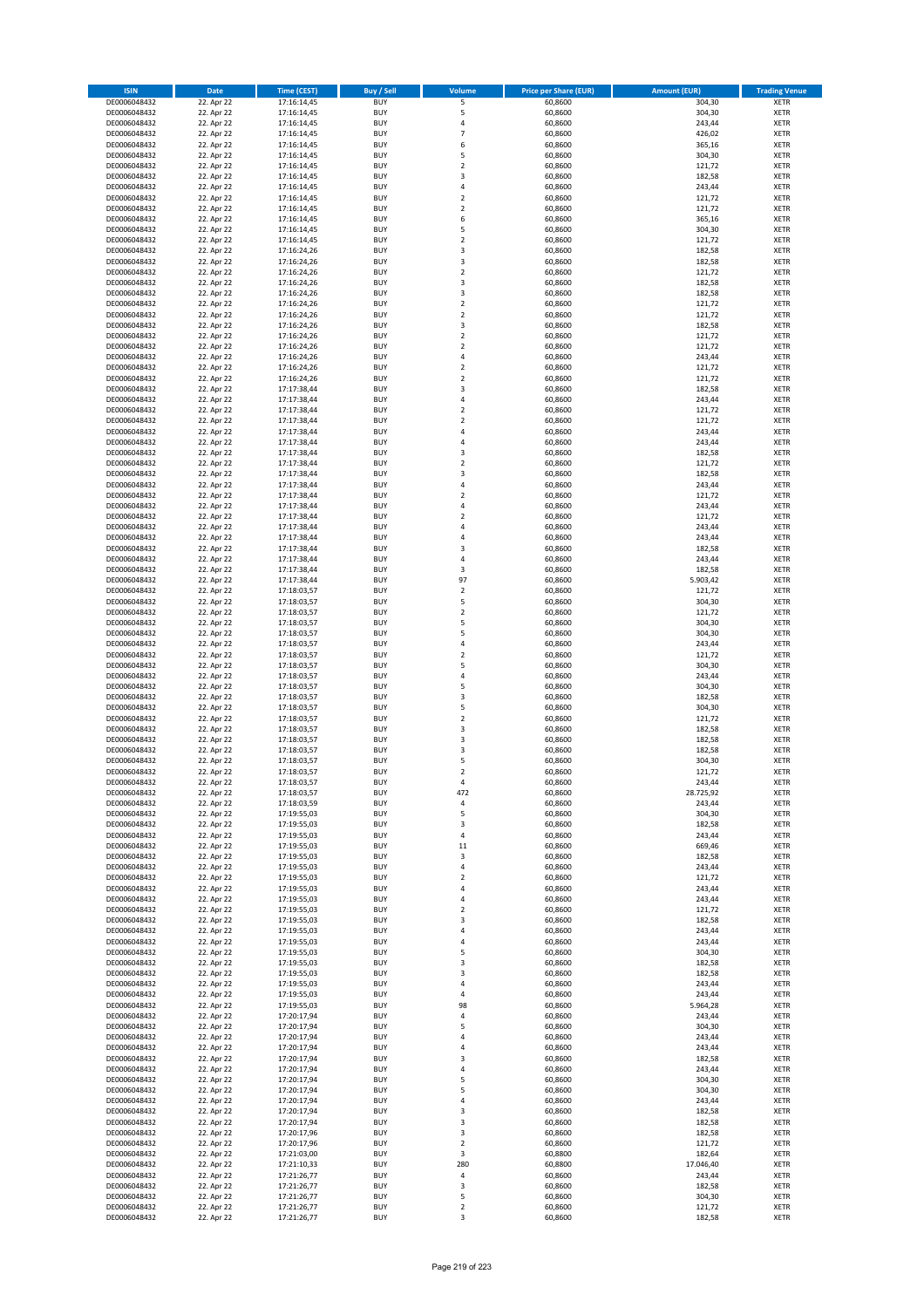| <b>ISIN</b>                  | <b>Date</b>              | <b>Time (CEST)</b>         | <b>Buy / Sell</b>        | <b>Volume</b>                | <b>Price per Share (EUR)</b> | <b>Amount (EUR)</b> | <b>Trading Venue</b>       |
|------------------------------|--------------------------|----------------------------|--------------------------|------------------------------|------------------------------|---------------------|----------------------------|
| DE0006048432                 | 22. Apr 22               | 17:21:26,77                | <b>BUY</b>               | 3                            | 60,8600                      | 182,58              | <b>XETR</b>                |
| DE0006048432                 | 22. Apr 22               | 17:21:26,77                | <b>BUY</b>               | 4                            | 60,8600                      | 243,44              | <b>XETR</b>                |
| DE0006048432                 | 22. Apr 22               | 17:21:26,77                | <b>BUY</b>               | $\mathbf 2$                  | 60,8600                      | 121,72              | <b>XETR</b>                |
| DE0006048432<br>DE0006048432 | 22. Apr 22<br>22. Apr 22 | 17:21:26,77<br>17:21:26,77 | <b>BUY</b><br><b>BUY</b> | 3<br>3                       | 60,8600<br>60,8600           | 182,58<br>182,58    | <b>XETR</b><br><b>XETR</b> |
| DE0006048432                 | 22. Apr 22               | 17:21:26,77                | <b>BUY</b>               | $\mathbf 2$                  | 60,8600                      | 121,72              | <b>XETR</b>                |
| DE0006048432                 | 22. Apr 22               | 17:21:26,77                | <b>BUY</b>               | $\mathbf 2$                  | 60,8600                      | 121,72              | <b>XETR</b>                |
| DE0006048432                 | 22. Apr 22               | 17:21:37,02                | <b>BUY</b>               | 5                            | 60,8400                      | 304,20              | <b>XETR</b>                |
| DE0006048432                 | 22. Apr 22               | 17:21:37,02                | <b>BUY</b>               | $\overline{2}$               | 60,8400                      | 121,68              | <b>XETR</b>                |
| DE0006048432                 | 22. Apr 22               | 17:21:37,02                | <b>BUY</b>               | 3                            | 60,8400                      | 182,52              | <b>XETR</b>                |
| DE0006048432                 | 22. Apr 22               | 17:21:37,02                | <b>BUY</b>               | 4                            | 60,8400                      | 243,36              | <b>XETR</b>                |
| DE0006048432                 | 22. Apr 22<br>22. Apr 22 | 17:21:37,02                | <b>BUY</b><br><b>BUY</b> | 4<br>4                       | 60,8400                      | 243,36              | <b>XETR</b><br><b>XETR</b> |
| DE0006048432<br>DE0006048432 | 22. Apr 22               | 17:21:37,02<br>17:21:37,02 | <b>BUY</b>               | 3                            | 60,8400<br>60,8400           | 243,36<br>182,52    | <b>XETR</b>                |
| DE0006048432                 | 22. Apr 22               | 17:21:37,02                | <b>BUY</b>               | 4                            | 60,8400                      | 243,36              | <b>XETR</b>                |
| DE0006048432                 | 22. Apr 22               | 17:21:37,02                | <b>BUY</b>               | 4                            | 60,8400                      | 243,36              | <b>XETR</b>                |
| DE0006048432                 | 22. Apr 22               | 17:21:37,02                | <b>BUY</b>               | 5                            | 60,8400                      | 304,20              | <b>XETR</b>                |
| DE0006048432                 | 22. Apr 22               | 17:21:37,02                | <b>BUY</b>               | 5                            | 60,8400                      | 304,20              | <b>XETR</b>                |
| DE0006048432                 | 22. Apr 22               | 17:21:37,02                | <b>BUY</b>               | 5                            | 60,8400                      | 304,20              | <b>XETR</b>                |
| DE0006048432                 | 22. Apr 22               | 17:21:37,02                | <b>BUY</b>               | 5                            | 60,8400                      | 304,20              | <b>XETR</b>                |
| DE0006048432                 | 22. Apr 22               | 17:21:37,02                | <b>BUY</b><br><b>BUY</b> | 254                          | 60,8400                      | 15.453,36           | <b>XETR</b>                |
| DE0006048432<br>DE0006048432 | 22. Apr 22<br>22. Apr 22 | 17:21:37,02<br>17:21:37,02 | <b>BUY</b>               | 4<br>4                       | 60,8400<br>60,8400           | 243,36<br>243,36    | <b>XETR</b><br><b>XETR</b> |
| DE0006048432                 | 22. Apr 22               | 17:21:49,40                | <b>BUY</b>               | $\overline{7}$               | 60,8400                      | 425,88              | <b>XETR</b>                |
| DE0006048432                 | 22. Apr 22               | 17:21:49,40                | <b>BUY</b>               | 9                            | 60,8400                      | 547,56              | <b>XETR</b>                |
| DE0006048432                 | 22. Apr 22               | 17:21:49,40                | <b>BUY</b>               | $\overline{7}$               | 60,8400                      | 425,88              | <b>XETR</b>                |
| DE0006048432                 | 22. Apr 22               | 17:21:49,40                | <b>BUY</b>               | 5                            | 60,8400                      | 304,20              | <b>XETR</b>                |
| DE0006048432                 | 22. Apr 22               | 17:21:49,40                | <b>BUY</b>               | 5                            | 60,8400                      | 304,20              | <b>XETR</b>                |
| DE0006048432                 | 22. Apr 22               | 17:21:49,40                | <b>BUY</b>               | $\overline{7}$               | 60,8400                      | 425,88              | <b>XETR</b>                |
| DE0006048432                 | 22. Apr 22<br>22. Apr 22 | 17:21:49,40                | <b>BUY</b><br><b>BUY</b> | 6<br>4                       | 60,8400<br>60,8400           | 365,04<br>243,36    | <b>XETR</b><br><b>XETR</b> |
| DE0006048432<br>DE0006048432 | 22. Apr 22               | 17:21:49,40<br>17:21:49,40 | <b>BUY</b>               | 95                           | 60,8400                      | 5.779,80            | <b>XETR</b>                |
| DE0006048432                 | 22. Apr 22               | 17:21:49,40                | <b>BUY</b>               | $\overline{7}$               | 60,8400                      | 425,88              | <b>XETR</b>                |
| DE0006048432                 | 22. Apr 22               | 17:21:49,40                | <b>BUY</b>               | 3                            | 60,8400                      | 182,52              | <b>XETR</b>                |
| DE0006048432                 | 22. Apr 22               | 17:21:54,10                | <b>BUY</b>               | $\mathbf 2$                  | 60,8200                      | 121,64              | <b>XETR</b>                |
| DE0006048432                 | 22. Apr 22               | 17:21:54,10                | <b>BUY</b>               | 3                            | 60,8200                      | 182,46              | <b>XETR</b>                |
| DE0006048432                 | 22. Apr 22               | 17:21:54,10                | <b>BUY</b>               | $\overline{\mathbf{c}}$      | 60,8200                      | 121,64              | <b>XETR</b>                |
| DE0006048432                 | 22. Apr 22               | 17:21:54,10                | <b>BUY</b>               | 3                            | 60,8200                      | 182,46              | <b>XETR</b>                |
| DE0006048432                 | 22. Apr 22               | 17:21:54,10                | <b>BUY</b>               | $\mathbf 2$                  | 60,8200                      | 121,64              | <b>XETR</b>                |
| DE0006048432<br>DE0006048432 | 22. Apr 22<br>22. Apr 22 | 17:21:54,10<br>17:21:54,10 | <b>BUY</b><br><b>BUY</b> | $\mathbf 2$<br>3             | 60,8200<br>60,8200           | 121,64<br>182,46    | <b>XETR</b><br><b>XETR</b> |
| DE0006048432                 | 22. Apr 22               | 17:21:54,10                | <b>BUY</b>               | 4                            | 60,8200                      | 243,28              | <b>XETR</b>                |
| DE0006048432                 | 22. Apr 22               | 17:21:54,10                | <b>BUY</b>               | 3                            | 60,8200                      | 182,46              | <b>XETR</b>                |
| DE0006048432                 | 22. Apr 22               | 17:21:54,10                | <b>BUY</b>               | 3                            | 60,8200                      | 182,46              | <b>XETR</b>                |
| DE0006048432                 | 22. Apr 22               | 17:21:54,10                | <b>BUY</b>               | $\mathbf 2$                  | 60,8200                      | 121,64              | <b>XETR</b>                |
| DE0006048432                 | 22. Apr 22               | 17:21:54,10                | <b>BUY</b>               | $\overline{2}$               | 60,8200                      | 121,64              | <b>XETR</b>                |
| DE0006048432                 | 22. Apr 22               | 17:21:54,10                | <b>BUY</b>               | 3                            | 60,8200                      | 182,46              | <b>XETR</b>                |
| DE0006048432                 | 22. Apr 22               | 17:21:54,10                | <b>BUY</b>               | $\mathbf 2$                  | 60,8200                      | 121,64              | <b>XETR</b>                |
| DE0006048432                 | 22. Apr 22               | 17:21:54,10                | <b>BUY</b>               | 4                            | 60,8200                      | 243,28              | <b>XETR</b>                |
| DE0006048432<br>DE0006048432 | 22. Apr 22<br>22. Apr 22 | 17:21:54,10<br>17:21:54,10 | <b>BUY</b><br><b>BUY</b> | $\overline{\mathbf{c}}$<br>3 | 60,8200<br>60,8200           | 121,64<br>182,46    | <b>XETR</b><br><b>XETR</b> |
| DE0006048432                 | 22. Apr 22               | 17:21:54,10                | <b>BUY</b>               | $\mathbf 2$                  | 60,8200                      | 121,64              | <b>XETR</b>                |
| DE0006048432                 | 22. Apr 22               | 17:21:54,10                | <b>BUY</b>               | $\overline{2}$               | 60,8200                      | 121,64              | <b>XETR</b>                |
| DE0006048432                 | 22. Apr 22               | 17:21:54,10                | <b>BUY</b>               | $\overline{\mathbf{c}}$      | 60,8200                      | 121,64              | <b>XETR</b>                |
| DE0006048432                 | 22. Apr 22               | 17:21:54,11                | <b>BUY</b>               | 4                            | 60,8200                      | 243,28              | <b>XETR</b>                |
| DE0006048432                 | 22. Apr 22               | 17:23:02,07                | <b>BUY</b>               | 4                            | 60,8200                      | 243,28              | <b>XETR</b>                |
| DE0006048432                 | 22. Apr 22               | 17:23:02,07                | <b>BUY</b>               | 3                            | 60,8200                      | 182,46              | <b>XETR</b>                |
| DE0006048432                 | 22. Apr 22               | 17:23:02,07                | <b>BUY</b>               | $\overline{\mathbf{c}}$      | 60,8200                      | 121,64              | <b>XETR</b>                |
| DE0006048432<br>DE0006048432 | 22. Apr 22               | 17:23:02,07                | <b>BUY</b><br><b>BUY</b> | 5<br>5                       | 60,8200                      | 304,10              | <b>XETR</b><br><b>XETR</b> |
| DE0006048432                 | 22. Apr 22<br>22. Apr 22 | 17:23:02,07<br>17:23:02,07 | <b>BUY</b>               | 3                            | 60,8200<br>60,8200           | 304,10<br>182,46    | <b>XETR</b>                |
| DE0006048432                 | 22. Apr 22               | 17:23:02,07                | <b>BUY</b>               | $\overline{a}$               | 60,8200                      | 243,28              | <b>XETR</b>                |
| DE0006048432                 | 22. Apr 22               | 17:23:02,07                | <b>BUY</b>               | 4                            | 60,8200                      | 243,28              | <b>XETR</b>                |
| DE0006048432                 | 22. Apr 22               | 17:23:02,07                | <b>BUY</b>               | 6                            | 60,8200                      | 364,92              | <b>XETR</b>                |
| DE0006048432                 | 22. Apr 22               | 17:23:02,07                | BUY                      | 4                            | 60,8200                      | 243,28              | <b>XETR</b>                |
| DE0006048432                 | 22. Apr 22               | 17:23:02,07                | <b>BUY</b>               | $\mathbf 2$                  | 60,8200                      | 121,64              | <b>XETR</b>                |
| DE0006048432<br>DE0006048432 | 22. Apr 22<br>22. Apr 22 | 17:23:02,07                | <b>BUY</b><br><b>BUY</b> | 4                            | 60,8200<br>60,8200           | 243,28<br>243,28    | <b>XETR</b>                |
| DE0006048432                 | 22. Apr 22               | 17:23:02,07<br>17:23:02,07 | <b>BUY</b>               | 4<br>4                       | 60,8200                      | 243,28              | XETR<br><b>XETR</b>        |
| DE0006048432                 | 22. Apr 22               | 17:23:02,07                | <b>BUY</b>               | 4                            | 60,8200                      | 243,28              | <b>XETR</b>                |
| DE0006048432                 | 22. Apr 22               | 17:23:02,07                | <b>BUY</b>               | $\overline{2}$               | 60,8200                      | 121,64              | <b>XETR</b>                |
| DE0006048432                 | 22. Apr 22               | 17:23:02,07                | <b>BUY</b>               | 5                            | 60,8200                      | 304,10              | <b>XETR</b>                |
| DE0006048432                 | 22. Apr 22               | 17:23:02,07                | <b>BUY</b>               | 3                            | 60,8200                      | 182,46              | <b>XETR</b>                |
| DE0006048432                 | 22. Apr 22               | 17:23:02,07                | <b>BUY</b>               | 62                           | 60,8200                      | 3.770,84            | XETR                       |
| DE0006048432<br>DE0006048432 | 22. Apr 22               | 17:23:02,07<br>17:23:02,09 | <b>BUY</b><br><b>BUY</b> | $\,$ 1<br>3                  | 60,8200<br>60,8200           | 60,82               | <b>XETR</b><br><b>XETR</b> |
| DE0006048432                 | 22. Apr 22<br>22. Apr 22 | 17:23:02,09                | <b>BUY</b>               | 3                            | 60,8200                      | 182,46<br>182,46    | <b>XETR</b>                |
| DE0006048432                 | 22. Apr 22               | 17:23:02,09                | <b>BUY</b>               | 3                            | 60,8200                      | 182,46              | <b>XETR</b>                |
| DE0006048432                 | 22. Apr 22               | 17:23:02,09                | <b>BUY</b>               | 5                            | 60,8200                      | 304,10              | <b>XETR</b>                |
| DE0006048432                 | 22. Apr 22               | 17:23:03,42                | <b>BUY</b>               | 3                            | 60,8000                      | 182,40              | <b>XETR</b>                |
| DE0006048432                 | 22. Apr 22               | 17:23:03,42                | <b>BUY</b>               | 5                            | 60,8000                      | 304,00              | <b>XETR</b>                |
| DE0006048432                 | 22. Apr 22               | 17:23:03,42                | <b>BUY</b>               | $\mathbf 2$                  | 60,8000                      | 121,60              | <b>XETR</b>                |
| DE0006048432                 | 22. Apr 22               | 17:23:03,42                | <b>BUY</b><br><b>BUY</b> | 5                            | 60,8000                      | 304,00              | XETR<br><b>XETR</b>        |
| DE0006048432<br>DE0006048432 | 22. Apr 22<br>22. Apr 22 | 17:23:03,42<br>17:23:03,42 | <b>BUY</b>               | 4<br>48                      | 60,8000<br>60,8000           | 243,20<br>2.918,40  | <b>XETR</b>                |
| DE0006048432                 | 22. Apr 22               | 17:23:03,42                | <b>BUY</b>               | $\mathbf 2$                  | 60,8000                      | 121,60              | <b>XETR</b>                |
| DE0006048432                 | 22. Apr 22               | 17:23:03,45                | <b>BUY</b>               | 4                            | 60,8000                      | 243,20              | <b>XETR</b>                |
| DE0006048432                 | 22. Apr 22               | 17:23:18,30                | <b>BUY</b>               | 3                            | 60,8000                      | 182,40              | <b>XETR</b>                |
| DE0006048432                 | 22. Apr 22               | 17:23:18,30                | <b>BUY</b>               | $\mathbf 2$                  | 60,8000                      | 121,60              | <b>XETR</b>                |
| DE0006048432                 | 22. Apr 22               | 17:23:18,30                | <b>BUY</b>               | 4                            | 60,8000                      | 243,20              | <b>XETR</b>                |
| DE0006048432                 | 22. Apr 22               | 17:23:18,30                | <b>BUY</b>               | 3                            | 60,8000                      | 182,40              | <b>XETR</b>                |
| DE0006048432                 | 22. Apr 22               | 17:23:18,30                | <b>BUY</b><br><b>BUY</b> | 3                            | 60,8000                      | 182,40              | <b>XETR</b>                |
| DE0006048432<br>DE0006048432 | 22. Apr 22<br>22. Apr 22 | 17:23:18,30<br>17:23:18,30 | <b>BUY</b>               | 3<br>4                       | 60,8000<br>60,8000           | 182,40<br>243,20    | <b>XETR</b><br>XETR        |
| DE0006048432                 | 22. Apr 22               | 17:23:18,30                | <b>BUY</b>               | 3                            | 60,8000                      | 182,40              | <b>XETR</b>                |
| DE0006048432                 | 22. Apr 22               | 17:23:18,30                | <b>BUY</b>               | $\mathbf 2$                  | 60,8000                      | 121,60              | <b>XETR</b>                |
| DE0006048432                 | 22. Apr 22               | 17:23:18,30                | <b>BUY</b>               | 4                            | 60,8000                      | 243,20              | <b>XETR</b>                |
| DE0006048432                 | 22. Apr 22               | 17:23:18,30                | <b>BUY</b>               | $\overline{\mathbf{c}}$      | 60,8000                      | 121,60              | <b>XETR</b>                |
| DE0006048432                 | 22. Apr 22               | 17:23:18,30                | <b>BUY</b>               | 5                            | 60,8000                      | 304,00              | <b>XETR</b>                |
| DE0006048432                 | 22. Apr 22               | 17:23:18,30                | <b>BUY</b>               | 4                            | 60,8000                      | 243,20              | <b>XETR</b>                |
| DE0006048432<br>DE0006048432 | 22. Apr 22<br>22. Apr 22 | 17:23:18,30<br>17:23:18,30 | <b>BUY</b><br><b>BUY</b> | 3<br>4                       | 60,8000<br>60,8000           | 182,40<br>243,20    | <b>XETR</b><br>XETR        |
| DE0006048432                 | 22. Apr 22               | 17:23:18,30                | <b>BUY</b>               | 5                            | 60,8000                      | 304,00              | <b>XETR</b>                |
| DE0006048432                 | 22. Apr 22               | 17:23:18,42                | <b>BUY</b>               | $\mathbf 2$                  | 60,8000                      | 121,60              | <b>XETR</b>                |
| DE0006048432                 | 22. Apr 22               | 17:23:36,01                | <b>BUY</b>               | $\mathbf 2$                  | 60,7800                      | 121,56              | <b>XETR</b>                |
| DE0006048432                 | 22. Apr 22               | 17:23:36,01                | <b>BUY</b>               | $\mathbf 2$                  | 60,7800                      | 121,56              | XETR                       |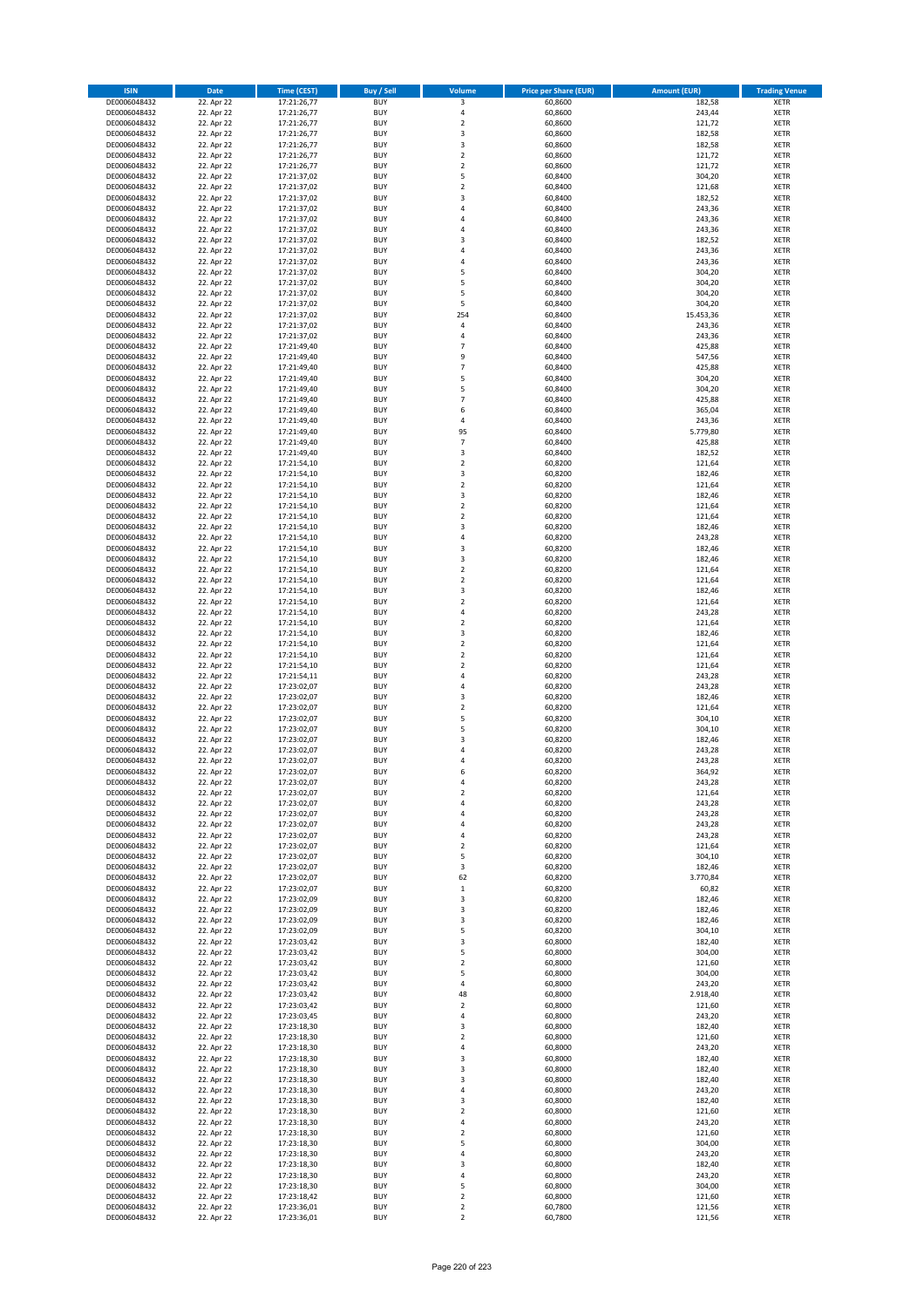| <b>ISIN</b>                  | <b>Date</b>              | <b>Time (CEST)</b>         | <b>Buy / Sell</b>        | Volume                           | <b>Price per Share (EUR)</b> | <b>Amount (EUR)</b> | <b>Trading Venue</b>       |
|------------------------------|--------------------------|----------------------------|--------------------------|----------------------------------|------------------------------|---------------------|----------------------------|
| DE0006048432                 | 22. Apr 22               | 17:23:36,01                | <b>BUY</b>               | 3                                | 60,7800                      | 182,34              | <b>XETR</b>                |
| DE0006048432                 | 22. Apr 22               | 17:23:36,01                | <b>BUY</b>               | $\mathbf 2$                      | 60,7800                      | 121,56              | <b>XETR</b>                |
| DE0006048432                 | 22. Apr 22               | 17:23:36,01                | <b>BUY</b>               | 4                                | 60.7800                      | 243,12              | <b>XETR</b>                |
| DE0006048432                 | 22. Apr 22               | 17:23:36,01                | <b>BUY</b>               | $\mathbf 2$                      | 60,7800                      | 121,56              | <b>XETR</b>                |
| DE0006048432<br>DE0006048432 | 22. Apr 22<br>22. Apr 22 | 17:23:36,01<br>17:23:36,01 | <b>BUY</b><br><b>BUY</b> | $\overline{2}$<br>3              | 60,7800<br>60,7800           | 121,56<br>182,34    | <b>XETR</b><br><b>XETR</b> |
| DE0006048432                 | 22. Apr 22               | 17:23:36,01                | <b>BUY</b>               | 25                               | 60,7800                      | 1.519,50            | <b>XETR</b>                |
| DE0006048432                 | 22. Apr 22               | 17:23:47,48                | <b>BUY</b>               | $\overline{2}$                   | 60,7800                      | 121,56              | <b>XETR</b>                |
| DE0006048432                 | 22. Apr 22               | 17:23:47,48                | BUY                      | 3                                | 60,7800                      | 182,34              | <b>XETR</b>                |
| DE0006048432                 | 22. Apr 22               | 17:23:47,48                | <b>BUY</b>               | 3                                | 60,7800                      | 182,34              | <b>XETR</b>                |
| DE0006048432                 | 22. Apr 22               | 17:23:47,48                | <b>BUY</b>               | 3                                | 60,7800                      | 182,34              | <b>XETR</b>                |
| DE0006048432                 | 22. Apr 22               | 17:23:47,48                | <b>BUY</b>               | $\overline{2}$                   | 60,7800                      | 121,56              | <b>XETR</b>                |
| DE0006048432<br>DE0006048432 | 22. Apr 22<br>22. Apr 22 | 17:23:47,48<br>17:23:47,48 | <b>BUY</b><br><b>BUY</b> | $\overline{2}$<br>5              | 60,7800<br>60,7800           | 121,56<br>303,90    | <b>XETR</b><br><b>XETR</b> |
| DE0006048432                 | 22. Apr 22               | 17:23:47,48                | <b>BUY</b>               | 75                               | 60,7800                      | 4.558,50            | <b>XETR</b>                |
| DE0006048432                 | 22. Apr 22               | 17:25:08,80                | BUY                      | $\overline{a}$                   | 60,7800                      | 243,12              | <b>XETR</b>                |
| DE0006048432                 | 22. Apr 22               | 17:25:08,80                | <b>BUY</b>               | $\overline{2}$                   | 60,7800                      | 121,56              | <b>XETR</b>                |
| DE0006048432                 | 22. Apr 22               | 17:25:08,80                | <b>BUY</b>               | 4                                | 60,7800                      | 243,12              | <b>XETR</b>                |
| DE0006048432                 | 22. Apr 22               | 17:25:08,80                | <b>BUY</b>               | 5<br>5                           | 60.7800                      | 303,90              | <b>XETR</b>                |
| DE0006048432<br>DE0006048432 | 22. Apr 22<br>22. Apr 22 | 17:25:08,80<br>17:25:08,80 | <b>BUY</b><br><b>BUY</b> | $\overline{2}$                   | 60,7800<br>60,7800           | 303,90<br>121,56    | <b>XETR</b><br><b>XETR</b> |
| DE0006048432                 | 22. Apr 22               | 17:25:08,80                | <b>BUY</b>               | 4                                | 60,7800                      | 243,12              | <b>XETR</b>                |
| DE0006048432                 | 22. Apr 22               | 17:25:08,80                | <b>BUY</b>               | 5                                | 60,7800                      | 303,90              | <b>XETR</b>                |
| DE0006048432                 | 22. Apr 22               | 17:25:08,80                | <b>BUY</b>               | $\overline{2}$                   | 60,7800                      | 121,56              | <b>XETR</b>                |
| DE0006048432                 | 22. Apr 22               | 17:25:08,80                | <b>BUY</b>               | 5                                | 60,7800                      | 303,90              | <b>XETR</b>                |
| DE0006048432                 | 22. Apr 22               | 17:25:08,80                | <b>BUY</b>               | 3                                | 60,7800                      | 182,34              | <b>XETR</b>                |
| DE0006048432<br>DE0006048432 | 22. Apr 22<br>22. Apr 22 | 17:25:08,80<br>17:25:08,80 | <b>BUY</b><br><b>BUY</b> | $\mathbf 2$<br>5                 | 60,7800<br>60,7800           | 121,56<br>303,90    | <b>XETR</b><br><b>XETR</b> |
| DE0006048432                 | 22. Apr 22               | 17:25:08,80                | <b>BUY</b>               | 6                                | 60,7800                      | 364,68              | <b>XETR</b>                |
| DE0006048432                 | 22. Apr 22               | 17:25:11,39                | <b>BUY</b>               | $\overline{2}$                   | 60,7800                      | 121,56              | <b>XETR</b>                |
| DE0006048432                 | 22. Apr 22               | 17:25:11,39                | <b>BUY</b>               | $\mathbf 2$                      | 60,7800                      | 121,56              | <b>XETR</b>                |
| DE0006048432                 | 22. Apr 22               | 17:25:11,39                | <b>BUY</b>               | 3                                | 60,7800                      | 182,34              | <b>XETR</b>                |
| DE0006048432                 | 22. Apr 22               | 17:25:11,39                | <b>BUY</b>               | 3                                | 60,7800                      | 182,34              | <b>XETR</b>                |
| DE0006048432<br>DE0006048432 | 22. Apr 22               | 17:25:11,39<br>17:25:11,39 | <b>BUY</b><br><b>BUY</b> | $\overline{a}$<br>$\overline{2}$ | 60,7800<br>60.7800           | 243,12              | <b>XETR</b><br><b>XETR</b> |
| DE0006048432                 | 22. Apr 22<br>22. Apr 22 | 17:25:11,40                | <b>BUY</b>               | 4                                | 60,7800                      | 121,56<br>243,12    | <b>XETR</b>                |
| DE0006048432                 | 22. Apr 22               | 17:25:28,95                | <b>BUY</b>               | 215                              | 60,7800                      | 13.067,70           | <b>XETR</b>                |
| DE0006048432                 | 22. Apr 22               | 17:25:40,44                | <b>BUY</b>               | 3                                | 60,7800                      | 182,34              | <b>XETR</b>                |
| DE0006048432                 | 22. Apr 22               | 17:25:40,44                | <b>BUY</b>               | 4                                | 60,7800                      | 243,12              | <b>XETR</b>                |
| DE0006048432                 | 22. Apr 22               | 17:25:40,44                | <b>BUY</b>               | $\overline{7}$                   | 60,7800                      | 425,46              | <b>XETR</b>                |
| DE0006048432                 | 22. Apr 22               | 17:25:40,44                | <b>BUY</b><br><b>BUY</b> | $\overline{\mathbf{3}}$<br>3     | 60,7800                      | 182,34              | <b>XETR</b>                |
| DE0006048432<br>DE0006048432 | 22. Apr 22<br>22. Apr 22 | 17:25:40,44<br>17:25:40,44 | <b>BUY</b>               | 3                                | 60,7800<br>60,7800           | 182,34<br>182,34    | <b>XETR</b><br><b>XETR</b> |
| DE0006048432                 | 22. Apr 22               | 17:25:40,46                | <b>BUY</b>               | $\overline{2}$                   | 60,7800                      | 121,56              | <b>XETR</b>                |
| DE0006048432                 | 22. Apr 22               | 17:25:41,45                | <b>BUY</b>               | 5                                | 60,7600                      | 303,80              | <b>XETR</b>                |
| DE0006048432                 | 22. Apr 22               | 17:25:41,45                | <b>BUY</b>               | 6                                | 60,7600                      | 364,56              | <b>XETR</b>                |
| DE0006048432                 | 22. Apr 22               | 17:25:41,45                | <b>BUY</b>               | 5                                | 60,7600                      | 303,80              | <b>XETR</b>                |
| DE0006048432                 | 22. Apr 22               | 17:25:41,45                | <b>BUY</b>               | 3                                | 60,7600                      | 182,28              | <b>XETR</b>                |
| DE0006048432<br>DE0006048432 | 22. Apr 22<br>22. Apr 22 | 17:25:41,45<br>17:25:41,45 | <b>BUY</b><br><b>BUY</b> | $\overline{7}$<br>$\overline{3}$ | 60,7600<br>60,7600           | 425,32<br>182,28    | <b>XETR</b><br><b>XETR</b> |
| DE0006048432                 | 22. Apr 22               | 17:25:41,45                | <b>BUY</b>               | 5                                | 60,7600                      | 303,80              | <b>XETR</b>                |
| DE0006048432                 | 22. Apr 22               | 17:25:41,45                | <b>BUY</b>               | 6                                | 60,7600                      | 364,56              | <b>XETR</b>                |
| DE0006048432                 | 22. Apr 22               | 17:25:41,45                | <b>BUY</b>               | $\overline{\mathbf{3}}$          | 60,7600                      | 182,28              | <b>XETR</b>                |
| DE0006048432                 | 22. Apr 22               | 17:25:41,45                | <b>BUY</b>               | 4                                | 60,7600                      | 243,04              | <b>XETR</b>                |
| DE0006048432                 | 22. Apr 22               | 17:25:41,45                | <b>BUY</b>               | 5                                | 60,7600                      | 303,80              | <b>XETR</b>                |
| DE0006048432<br>DE0006048432 | 22. Apr 22<br>22. Apr 22 | 17:25:41,45<br>17:25:41,45 | <b>BUY</b><br><b>BUY</b> | 5<br>6                           | 60,7600<br>60,7600           | 303,80<br>364,56    | <b>XETR</b><br><b>XETR</b> |
| DE0006048432                 | 22. Apr 22               | 17:25:41,45                | <b>BUY</b>               | 5                                | 60,7600                      | 303,80              | <b>XETR</b>                |
| DE0006048432                 | 22. Apr 22               | 17:25:41,45                | BUY                      | 3                                | 60,7600                      | 182,28              | <b>XETR</b>                |
| DE0006048432                 | 22. Apr 22               | 17:25:41,45                | <b>BUY</b>               | 178                              | 60,7600                      | 10.815,28           | <b>XETR</b>                |
| DE0006048432                 | 22. Apr 22               | 17:26:04,42                | <b>BUY</b>               | 3                                | 60,7800                      | 182,34              | <b>XETR</b>                |
| DE0006048432                 | 22. Apr 22               | 17:26:04,42                | BUY                      | $\overline{\mathbf{3}}$          | 60,7800                      | 182,34              | <b>XETR</b>                |
| DE0006048432<br>DE0006048432 | 22. Apr 22               | 17:26:04,42                | BUY<br><b>BUY</b>        | $\overline{a}$<br>$\overline{2}$ | 60,7800                      | 243,12              | <b>XETR</b><br><b>XETR</b> |
| DE0006048432                 | 22. Apr 22<br>22. Apr 22 | 17:26:04,42<br>17:26:04,42 | BUY                      | 5                                | 60,7800<br>60,7800           | 121,56<br>303,90    | <b>XETR</b>                |
| DE0006048432                 | 22. Apr 22               | 17:26:04,42                | <b>BUY</b>               | 6                                | 60,7800                      | 364,68              | <b>XETR</b>                |
| DE0006048432                 | 22. Apr 22               | 17:26:04,42                | <b>BUY</b>               | 4                                | 60,7800                      | 243,12              | <b>XETR</b>                |
| DE0006048432                 | 22. Apr 22               | 17:26:04,42                | <b>BUY</b>               | 3                                | 60,7800                      | 182,34              | <b>XETR</b>                |
| DE0006048432                 | 22. Apr 22               | 17:26:04,42                | <b>BUY</b>               | 4                                | 60,7800                      | 243,12              | <b>XETR</b>                |
| DE0006048432<br>DE0006048432 | 22. Apr 22<br>22. Apr 22 | 17:26:04,44<br>17:26:04,44 | <b>BUY</b><br><b>BUY</b> | $\mathbf 2$<br>3                 | 60,7800<br>60,7800           | 121,56<br>182,34    | <b>XETR</b><br><b>XETR</b> |
| DE0006048432                 | 22. Apr 22               | 17:26:48,03                | <b>BUY</b>               | 3                                | 60,7800                      | 182,34              | <b>XETR</b>                |
| DE0006048432                 | 22. Apr 22               | 17:26:48,03                | <b>BUY</b>               | $\mathbf 2$                      | 60,7800                      | 121,56              | <b>XETR</b>                |
| DE0006048432                 | 22. Apr 22               | 17:26:48,03                | <b>BUY</b>               | $\mathbf 2$                      | 60,7800                      | 121,56              | <b>XETR</b>                |
| DE0006048432                 | 22. Apr 22               | 17:26:48,03                | <b>BUY</b>               | 4                                | 60,7800                      | 243,12              | <b>XETR</b>                |
| DE0006048432<br>DE0006048432 | 22. Apr 22<br>22. Apr 22 | 17:26:48,03                | <b>BUY</b>               | 5                                | 60,7800                      | 303,90              | <b>XETR</b>                |
| DE0006048432                 | 22. Apr 22               | 17:26:48,03<br>17:26:48,03 | <b>BUY</b><br><b>BUY</b> | 3<br>$\overline{\mathbf{3}}$     | 60,7800<br>60,7800           | 182,34<br>182,34    | <b>XETR</b><br><b>XETR</b> |
| DE0006048432                 | 22. Apr 22               | 17:26:48,03                | <b>BUY</b>               | $\mathbf 2$                      | 60,7800                      | 121,56              | <b>XETR</b>                |
| DE0006048432                 | 22. Apr 22               | 17:26:48,04                | <b>BUY</b>               | $\overline{2}$                   | 60,7800                      | 121,56              | <b>XETR</b>                |
| DE0006048432                 | 22. Apr 22               | 17:27:20,16                | <b>BUY</b>               | 4                                | 60,7800                      | 243,12              | <b>XETR</b>                |
| DE0006048432                 | 22. Apr 22               | 17:27:20,16                | <b>BUY</b>               | $\mathbf 2$                      | 60,7800                      | 121,56              | <b>XETR</b>                |
| DE0006048432                 | 22. Apr 22               | 17:27:20,16                | <b>BUY</b>               | 3                                | 60,7800                      | 182,34              | <b>XETR</b>                |
| DE0006048432<br>DE0006048432 | 22. Apr 22<br>22. Apr 22 | 17:27:20,16<br>17:27:20,16 | <b>BUY</b><br><b>BUY</b> | $\mathbf 2$<br>4                 | 60,7800<br>60,7800           | 121,56<br>243,12    | <b>XETR</b><br><b>XETR</b> |
| DE0006048432                 | 22. Apr 22               | 17:27:20,16                | <b>BUY</b>               | $\mathbf 2$                      | 60,7800                      | 121,56              | <b>XETR</b>                |
| DE0006048432                 | 22. Apr 22               | 17:27:20,16                | <b>BUY</b>               | $\overline{2}$                   | 60,7800                      | 121,56              | <b>XETR</b>                |
| DE0006048432                 | 22. Apr 22               | 17:27:20,16                | <b>BUY</b>               | 3                                | 60,7800                      | 182,34              | <b>XETR</b>                |
| DE0006048432                 | 22. Apr 22               | 17:27:20,18                | <b>BUY</b>               | $\overline{2}$                   | 60,7800                      | 121,56              | <b>XETR</b>                |
| DE0006048432                 | 22. Apr 22               | 17:27:21,49                | <b>BUY</b>               | 217                              | 60,7800                      | 13.189,26           | <b>XETR</b>                |
| DE0006048432<br>DE0006048432 | 22. Apr 22<br>22. Apr 22 | 17:27:40,83<br>17:27:40,83 | <b>BUY</b><br><b>BUY</b> | 4<br>4                           | 60,7600<br>60,7600           | 243,04<br>243,04    | <b>XETR</b><br><b>XETR</b> |
| DE0006048432                 | 22. Apr 22               | 17:27:40,83                | <b>BUY</b>               | 5                                | 60,7600                      | 303,80              | <b>XETR</b>                |
| DE0006048432                 | 22. Apr 22               | 17:27:46,08                | <b>BUY</b>               | $\overline{\mathbf{3}}$          | 60,7600                      | 182,28              | <b>XETR</b>                |
| DE0006048432                 | 22. Apr 22               | 17:27:46,08                | <b>BUY</b>               | $\mathbf 2$                      | 60,7600                      | 121,52              | <b>XETR</b>                |
| DE0006048432                 | 22. Apr 22               | 17:27:46,08                | <b>BUY</b>               | 3                                | 60,7600                      | 182,28              | <b>XETR</b>                |
| DE0006048432                 | 22. Apr 22               | 17:27:46,08                | <b>BUY</b>               | 6                                | 60,7600                      | 364,56              | <b>XETR</b>                |
| DE0006048432                 | 22. Apr 22               | 17:27:46,08                | <b>BUY</b>               | $\overline{a}$                   | 60,7600                      | 243,04              | <b>XETR</b>                |
| DE0006048432<br>DE0006048432 | 22. Apr 22<br>22. Apr 22 | 17:27:46,08<br>17:27:46,08 | <b>BUY</b><br><b>BUY</b> | 4<br>$\overline{7}$              | 60,7600<br>60,7600           | 243,04<br>425,32    | <b>XETR</b><br><b>XETR</b> |
| DE0006048432                 | 22. Apr 22               | 17:27:46,08                | <b>BUY</b>               | 3                                | 60,7600                      | 182,28              | <b>XETR</b>                |
| DE0006048432                 | 22. Apr 22               | 17:27:46,08                | <b>BUY</b>               | 4                                | 60,7600                      | 243,04              | <b>XETR</b>                |
| DE0006048432                 | 22. Apr 22               | 17:27:46,08                | <b>BUY</b>               | 3                                | 60,7600                      | 182,28              | <b>XETR</b>                |
| DE0006048432                 | 22. Apr 22               | 17:27:46,08                | <b>BUY</b>               | $\overline{7}$                   | 60,7600                      | 425,32              | <b>XETR</b>                |
| DE0006048432                 | 22. Apr 22               | 17:27:46,08                | <b>BUY</b>               | 77                               | 60,7600                      | 4.678,52            | <b>XETR</b>                |
| DE0006048432                 | 22. Apr 22               | 17:27:46,08                | <b>BUY</b>               | 3                                | 60,7600                      | 182,28              | <b>XETR</b>                |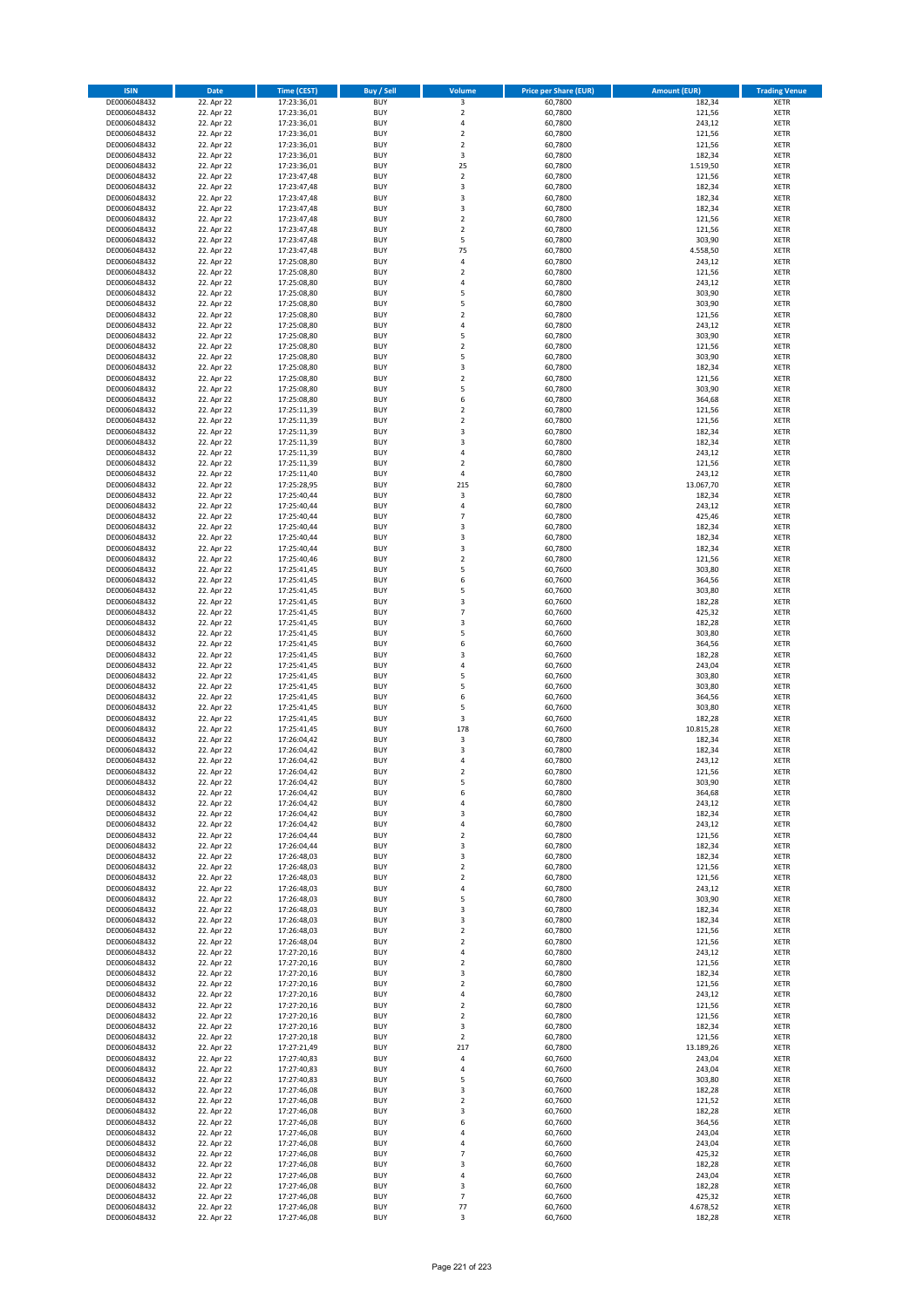| <b>ISIN</b>                  | <b>Date</b>              | <b>Time (CEST)</b>         | <b>Buy / Sell</b>        | <b>Volume</b>                          | <b>Price per Share (EUR)</b> | <b>Amount (EUR)</b> | <b>Trading Venue</b>       |
|------------------------------|--------------------------|----------------------------|--------------------------|----------------------------------------|------------------------------|---------------------|----------------------------|
| DE0006048432                 | 22. Apr 22               | 17:27:46,08                | <b>BUY</b>               | 7                                      | 60,7600                      | 425,32              | <b>XETR</b>                |
| DE0006048432                 | 22. Apr 22               | 17:28:02,96                | <b>BUY</b>               | 3                                      | 60,7400                      | 182,22              | <b>XETR</b>                |
| DE0006048432                 | 22. Apr 22               | 17:28:02,96                | <b>BUY</b>               | 6                                      | 60,7400                      | 364,44              | <b>XETR</b>                |
| DE0006048432<br>DE0006048432 | 22. Apr 22<br>22. Apr 22 | 17:28:02,96<br>17:28:02,96 | <b>BUY</b><br><b>BUY</b> | 3<br>$\overline{\mathbf{c}}$           | 60,7400<br>60,7400           | 182,22<br>121,48    | <b>XETR</b><br><b>XETR</b> |
| DE0006048432                 | 22. Apr 22               | 17:28:02,96                | <b>BUY</b>               | 6                                      | 60,7400                      | 364,44              | <b>XETR</b>                |
| DE0006048432                 | 22. Apr 22               | 17:28:02,96                | <b>BUY</b>               | $\overline{7}$                         | 60,7400                      | 425,18              | <b>XETR</b>                |
| DE0006048432                 | 22. Apr 22               | 17:28:02,96                | <b>BUY</b>               | 5                                      | 60,7400                      | 303,70              | <b>XETR</b>                |
| DE0006048432                 | 22. Apr 22               | 17:28:02,96                | <b>BUY</b>               | 3                                      | 60,7400                      | 182,22              | <b>XETR</b>                |
| DE0006048432<br>DE0006048432 | 22. Apr 22<br>22. Apr 22 | 17:28:02,96<br>17:28:02,96 | <b>BUY</b><br><b>BUY</b> | 3<br>3                                 | 60,7400<br>60,7400           | 182,22<br>182,22    | <b>XETR</b><br><b>XETR</b> |
| DE0006048432                 | 22. Apr 22               | 17:28:02,96                | <b>BUY</b>               | 3                                      | 60,7400                      | 182,22              | <b>XETR</b>                |
| DE0006048432                 | 22. Apr 22               | 17:28:02,96                | <b>BUY</b>               | 6                                      | 60,7400                      | 364,44              | <b>XETR</b>                |
| DE0006048432                 | 22. Apr 22               | 17:28:02,96                | <b>BUY</b>               | 6                                      | 60,7400                      | 364,44              | <b>XETR</b>                |
| DE0006048432                 | 22. Apr 22               | 17:28:02,96                | <b>BUY</b>               | 8                                      | 60,7400                      | 485,92              | <b>XETR</b>                |
| DE0006048432<br>DE0006048432 | 22. Apr 22<br>22. Apr 22 | 17:28:02,96<br>17:28:02,96 | <b>BUY</b><br><b>BUY</b> | 4<br>5                                 | 60,7400<br>60,7400           | 242,96<br>303,70    | <b>XETR</b><br><b>XETR</b> |
| DE0006048432                 | 22. Apr 22               | 17:28:02,96                | <b>BUY</b>               | 177                                    | 60,7400                      | 10.750,98           | <b>XETR</b>                |
| DE0006048432                 | 22. Apr 22               | 17:28:02,96                | <b>BUY</b>               | 183                                    | 60,7400                      | 11.115,42           | <b>XETR</b>                |
| DE0006048432                 | 22. Apr 22               | 17:28:02,96                | <b>BUY</b>               | 6                                      | 60,7400                      | 364,44              | <b>XETR</b>                |
| DE0006048432                 | 22. Apr 22               | 17:28:17,13                | <b>BUY</b>               | 3                                      | 60,7200                      | 182,16              | <b>XETR</b>                |
| DE0006048432<br>DE0006048432 | 22. Apr 22<br>22. Apr 22 | 17:28:17,13<br>17:28:17,13 | <b>BUY</b><br><b>BUY</b> | 3<br>$\mathbf 2$                       | 60,7200<br>60,7200           | 182,16<br>121,44    | <b>XETR</b><br><b>XETR</b> |
| DE0006048432                 | 22. Apr 22               | 17:28:17,13                | <b>BUY</b>               | $\mathbf 2$                            | 60,7200                      | 121,44              | <b>XETR</b>                |
| DE0006048432                 | 22. Apr 22               | 17:28:17,13                | <b>BUY</b>               | $\mathbf 2$                            | 60,7200                      | 121,44              | <b>XETR</b>                |
| DE0006048432                 | 22. Apr 22               | 17:28:17,13                | <b>BUY</b>               | $\mathbf 2$                            | 60,7200                      | 121,44              | <b>XETR</b>                |
| DE0006048432                 | 22. Apr 22               | 17:28:17,13                | <b>BUY</b>               | 4                                      | 60,7200                      | 242,88              | <b>XETR</b>                |
| DE0006048432<br>DE0006048432 | 22. Apr 22<br>22. Apr 22 | 17:28:17,13<br>17:28:17,13 | <b>BUY</b><br><b>BUY</b> | 4<br>3                                 | 60,7200<br>60,7200           | 242,88<br>182,16    | <b>XETR</b><br><b>XETR</b> |
| DE0006048432                 | 22. Apr 22               | 17:28:17,13                | <b>BUY</b>               | $\overline{\mathbf{c}}$                | 60,7200                      | 121,44              | <b>XETR</b>                |
| DE0006048432                 | 22. Apr 22               | 17:28:17,13                | <b>BUY</b>               | 4                                      | 60,7200                      | 242,88              | <b>XETR</b>                |
| DE0006048432                 | 22. Apr 22               | 17:28:17,13                | <b>BUY</b>               | 6                                      | 60,7200                      | 364,32              | <b>XETR</b>                |
| DE0006048432                 | 22. Apr 22               | 17:28:17,13                | <b>BUY</b>               | $\overline{\mathbf{c}}$                | 60,7200                      | 121,44              | <b>XETR</b>                |
| DE0006048432<br>DE0006048432 | 22. Apr 22<br>22. Apr 22 | 17:28:17,13<br>17:28:17,13 | <b>BUY</b><br><b>BUY</b> | $\overline{7}$<br>4                    | 60,7200<br>60.7200           | 425,04<br>242,88    | <b>XETR</b><br><b>XETR</b> |
| DE0006048432                 | 22. Apr 22               | 17:28:17,13                | <b>BUY</b>               | $\mathbf 2$                            | 60,7200                      | 121,44              | <b>XETR</b>                |
| DE0006048432                 | 22. Apr 22               | 17:28:17,13                | <b>BUY</b>               | 3                                      | 60,7200                      | 182,16              | <b>XETR</b>                |
| DE0006048432                 | 22. Apr 22               | 17:28:17,13                | <b>BUY</b>               | 3                                      | 60,7200                      | 182,16              | <b>XETR</b>                |
| DE0006048432                 | 22. Apr 22               | 17:28:17,13                | <b>BUY</b>               | $\overline{2}$                         | 60,7200                      | 121,44              | <b>XETR</b>                |
| DE0006048432<br>DE0006048432 | 22. Apr 22<br>22. Apr 22 | 17:28:17,13                | <b>BUY</b><br><b>BUY</b> | 60<br>3                                | 60,7200<br>60,7200           | 3.643,20<br>182,16  | <b>XETR</b><br><b>XETR</b> |
| DE0006048432                 | 22. Apr 22               | 17:28:17,13<br>17:28:17,13 | <b>BUY</b>               | $\mathbf 2$                            | 60,7200                      | 121,44              | <b>XETR</b>                |
| DE0006048432                 | 22. Apr 22               | 17:28:17,15                | <b>BUY</b>               | 3                                      | 60,7200                      | 182,16              | <b>XETR</b>                |
| DE0006048432                 | 22. Apr 22               | 17:28:17,15                | <b>BUY</b>               | 3                                      | 60,7200                      | 182,16              | <b>XETR</b>                |
| DE0006048432                 | 22. Apr 22               | 17:28:23,96                | <b>BUY</b>               | $\mathbf 2$                            | 60,7400                      | 121,48              | <b>XETR</b>                |
| DE0006048432                 | 22. Apr 22               | 17:28:23,96                | <b>BUY</b>               | $\overline{2}$                         | 60,7400                      | 121,48              | <b>XETR</b>                |
| DE0006048432<br>DE0006048432 | 22. Apr 22<br>22. Apr 22 | 17:28:23,96<br>17:28:23,96 | <b>BUY</b><br><b>BUY</b> | 4<br>$\mathbf 2$                       | 60,7400<br>60,7400           | 242,96<br>121,48    | <b>XETR</b><br><b>XETR</b> |
| DE0006048432                 | 22. Apr 22               | 17:28:23,96                | <b>BUY</b>               | 3                                      | 60,7400                      | 182,22              | <b>XETR</b>                |
| DE0006048432                 | 22. Apr 22               | 17:28:23,96                | <b>BUY</b>               | $\overline{\mathbf{c}}$                | 60,7400                      | 121,48              | <b>XETR</b>                |
| DE0006048432                 | 22. Apr 22               | 17:28:23,96                | <b>BUY</b>               | 4                                      | 60,7400                      | 242,96              | <b>XETR</b>                |
| DE0006048432                 | 22. Apr 22               | 17:28:23,96                | <b>BUY</b>               | 4                                      | 60,7400                      | 242,96              | <b>XETR</b>                |
| DE0006048432<br>DE0006048432 | 22. Apr 22<br>22. Apr 22 | 17:28:23,96<br>17:28:23,96 | <b>BUY</b><br><b>BUY</b> | 50<br>$\mathbf 2$                      | 60,7400<br>60,7400           | 3.037,00<br>121,48  | <b>XETR</b><br><b>XETR</b> |
| DE0006048432                 | 22. Apr 22               | 17:28:25,28                | <b>BUY</b>               | $\mathbf 2$                            | 60,7400                      | 121,48              | <b>XETR</b>                |
| DE0006048432                 | 22. Apr 22               | 17:28:25,28                | <b>BUY</b>               | 4                                      | 60,7400                      | 242,96              | <b>XETR</b>                |
| DE0006048432                 | 22. Apr 22               | 17:28:25,28                | <b>BUY</b>               | 94                                     | 60,7400                      | 5.709,56            | <b>XETR</b>                |
| DE0006048432<br>DE0006048432 | 22. Apr 22<br>22. Apr 22 | 17:28:25,30<br>17:28:30,72 | <b>BUY</b><br><b>BUY</b> | $\mathbf 2$<br>$\overline{\mathbf{c}}$ | 60,7400<br>60,7200           | 121,48<br>121,44    | <b>XETR</b><br><b>XETR</b> |
| DE0006048432                 | 22. Apr 22               | 17:28:30,72                | <b>BUY</b>               | $\overline{2}$                         | 60,7200                      | 121,44              | <b>XETR</b>                |
| DE0006048432                 | 22. Apr 22               | 17:28:30,72                | <b>BUY</b>               | $\mathbf 2$                            | 60,7200                      | 121,44              | <b>XETR</b>                |
| DE0006048432                 | 22. Apr 22               | 17:28:30,72                | <b>BUY</b>               | 4                                      | 60,7200                      | 242,88              | <b>XETR</b>                |
| DE0006048432                 | 22. Apr 22               | 17:28:30,72                | <b>BUY</b>               | 4                                      | 60,7200                      | 242,88              | <b>XETR</b>                |
| DE0006048432<br>DE0006048432 | 22. Apr 22<br>22. Apr 22 | 17:28:30,72<br>17:28:30,72 | <b>BUY</b><br>BUY        | $\overline{2}$<br>4                    | 60,7200<br>60,7200           | 121,44<br>242,88    | <b>XETR</b><br><b>XETR</b> |
| DE0006048432                 | 22. Apr 22               | 17:28:30,72                | <b>BUY</b>               | 4                                      | 60,7200                      | 242,88              | <b>XETR</b>                |
| DE0006048432                 | 22. Apr 22               | 17:28:30,72                | <b>BUY</b>               | 3                                      | 60,7200                      | 182,16              | <b>XETR</b>                |
| DE0006048432                 | 22. Apr 22               | 17:28:30,72                | <b>BUY</b>               | $\mathbf 2$                            | 60,7200                      | 121,44              | XETR                       |
| DE0006048432                 | 22. Apr 22               | 17:28:30,72                | <b>BUY</b>               | 5                                      | 60,7200                      | 303,60              | <b>XETR</b>                |
| DE0006048432<br>DE0006048432 | 22. Apr 22<br>22. Apr 22 | 17:28:30,72<br>17:28:30,72 | <b>BUY</b><br><b>BUY</b> | 4<br>3                                 | 60,7200<br>60,7200           | 242,88<br>182,16    | <b>XETR</b><br><b>XETR</b> |
| DE0006048432                 | 22. Apr 22               | 17:28:30,72                | <b>BUY</b>               | $\mathbf 2$                            | 60,7200                      | 121,44              | <b>XETR</b>                |
| DE0006048432                 | 22. Apr 22               | 17:28:30,72                | <b>BUY</b>               | 3                                      | 60,7200                      | 182,16              | <b>XETR</b>                |
| DE0006048432                 | 22. Apr 22               | 17:28:30,72                | <b>BUY</b>               | $\mathbf 2$                            | 60,7200                      | 121,44              | <b>XETR</b>                |
| DE0006048432                 | 22. Apr 22               | 17:28:30,72                | <b>BUY</b>               | 3                                      | 60,7200                      | 182,16              | <b>XETR</b>                |
| DE0006048432<br>DE0006048432 | 22. Apr 22<br>22. Apr 22 | 17:28:31,15<br>17:28:31,15 | <b>BUY</b><br><b>BUY</b> | $\mathbf 2$<br>3                       | 60,7200<br>60,7200           | 121,44<br>182,16    | <b>XETR</b><br><b>XETR</b> |
| DE0006048432                 | 22. Apr 22               | 17:28:41,95                | <b>BUY</b>               | $\overline{2}$                         | 60,7600                      | 121,52              | <b>XETR</b>                |
| DE0006048432                 | 22. Apr 22               | 17:28:41,95                | <b>BUY</b>               | $\mathbf 2$                            | 60,7600                      | 121,52              | <b>XETR</b>                |
| DE0006048432                 | 22. Apr 22               | 17:28:41,95                | <b>BUY</b>               | $\mathbf 2$                            | 60,7600                      | 121,52              | <b>XETR</b>                |
| DE0006048432<br>DE0006048432 | 22. Apr 22<br>22. Apr 22 | 17:28:41,95<br>17:28:41,95 | <b>BUY</b><br><b>BUY</b> | $\mathbf 2$<br>$\mathbf 2$             | 60,7600<br>60,7600           | 121,52<br>121,52    | <b>XETR</b><br><b>XETR</b> |
| DE0006048432                 | 22. Apr 22               | 17:28:41,95                | <b>BUY</b>               | $\mathbf 2$                            | 60,7600                      | 121,52              | XETR                       |
| DE0006048432                 | 22. Apr 22               | 17:28:41,95                | <b>BUY</b>               | 4                                      | 60,7600                      | 243,04              | <b>XETR</b>                |
| DE0006048432                 | 22. Apr 22               | 17:28:41,95                | <b>BUY</b>               | 3                                      | 60,7600                      | 182,28              | <b>XETR</b>                |
| DE0006048432                 | 22. Apr 22               | 17:28:41,95                | <b>BUY</b>               | 3                                      | 60,7600                      | 182,28              | <b>XETR</b>                |
| DE0006048432<br>DE0006048432 | 22. Apr 22<br>22. Apr 22 | 17:28:41,95<br>17:28:41,95 | <b>BUY</b><br><b>BUY</b> | 3<br>63                                | 60,7600<br>60,7600           | 182,28<br>3.827,88  | <b>XETR</b><br><b>XETR</b> |
| DE0006048432                 | 22. Apr 22               | 17:28:41,95                | <b>BUY</b>               | $\mathbf 2$                            | 60,7600                      | 121,52              | <b>XETR</b>                |
| DE0006048432                 | 22. Apr 22               | 17:29:15,63                | <b>BUY</b>               | 3                                      | 60,7600                      | 182,28              | <b>XETR</b>                |
| DE0006048432                 | 22. Apr 22               | 17:29:15,63                | <b>BUY</b>               | 4                                      | 60,7600                      | 243,04              | <b>XETR</b>                |
| DE0006048432                 | 22. Apr 22               | 17:29:15,63                | <b>BUY</b>               | 3                                      | 60,7600                      | 182,28              | <b>XETR</b>                |
| DE0006048432<br>DE0006048432 | 22. Apr 22<br>22. Apr 22 | 17:29:15,63<br>17:29:15,63 | <b>BUY</b><br><b>BUY</b> | 3<br>3                                 | 60,7600<br>60,7600           | 182,28<br>182,28    | <b>XETR</b><br>XETR        |
| DE0006048432                 | 22. Apr 22               | 17:29:15,63                | <b>BUY</b>               | 5                                      | 60,7600                      | 303,80              | <b>XETR</b>                |
| DE0006048432                 | 22. Apr 22               | 17:29:25,32                | <b>BUY</b>               | 3                                      | 60,7600                      | 182,28              | <b>XETR</b>                |
| DE0006048432                 | 22. Apr 22               | 17:29:25,32                | <b>BUY</b>               | $\mathbf 2$                            | 60,7600                      | 121,52              | <b>XETR</b>                |
| DE0006048432                 | 22. Apr 22               | 17:29:25,32                | <b>BUY</b>               | 3                                      | 60,7600                      | 182,28              | <b>XETR</b>                |
| DE0006048432<br>DE0006048432 | 22. Apr 22<br>22. Apr 22 | 17:29:25,32<br>17:29:28,31 | <b>BUY</b><br><b>BUY</b> | 4<br>4                                 | 60,7600<br>60,7600           | 243,04<br>243,04    | <b>XETR</b><br><b>XETR</b> |
| DE0006048432                 | 22. Apr 22               | 17:29:28,31                | <b>BUY</b>               | 4                                      | 60,7600                      | 243,04              | <b>XETR</b>                |
| DE0006048432                 | 22. Apr 22               | 17:29:28,31                | <b>BUY</b>               | $\overline{\mathbf{c}}$                | 60,7600                      | 121,52              | XETR                       |
| DE0006048432                 | 22. Apr 22               | 17:29:28,31                | <b>BUY</b>               | $\overline{2}$                         | 60,7600                      | 121,52              | <b>XETR</b>                |
| DE0006048432                 | 22. Apr 22               | 17:29:30,56                | <b>BUY</b>               | $\mathbf 2$                            | 60,7600                      | 121,52              | <b>XETR</b>                |
| DE0006048432<br>DE0006048432 | 22. Apr 22<br>22. Apr 22 | 17:29:30,56<br>17:29:45,21 | <b>BUY</b><br><b>BUY</b> | $\mathbf 2$<br>3                       | 60,7600<br>60,7400           | 121,52<br>182,22    | <b>XETR</b><br>XETR        |